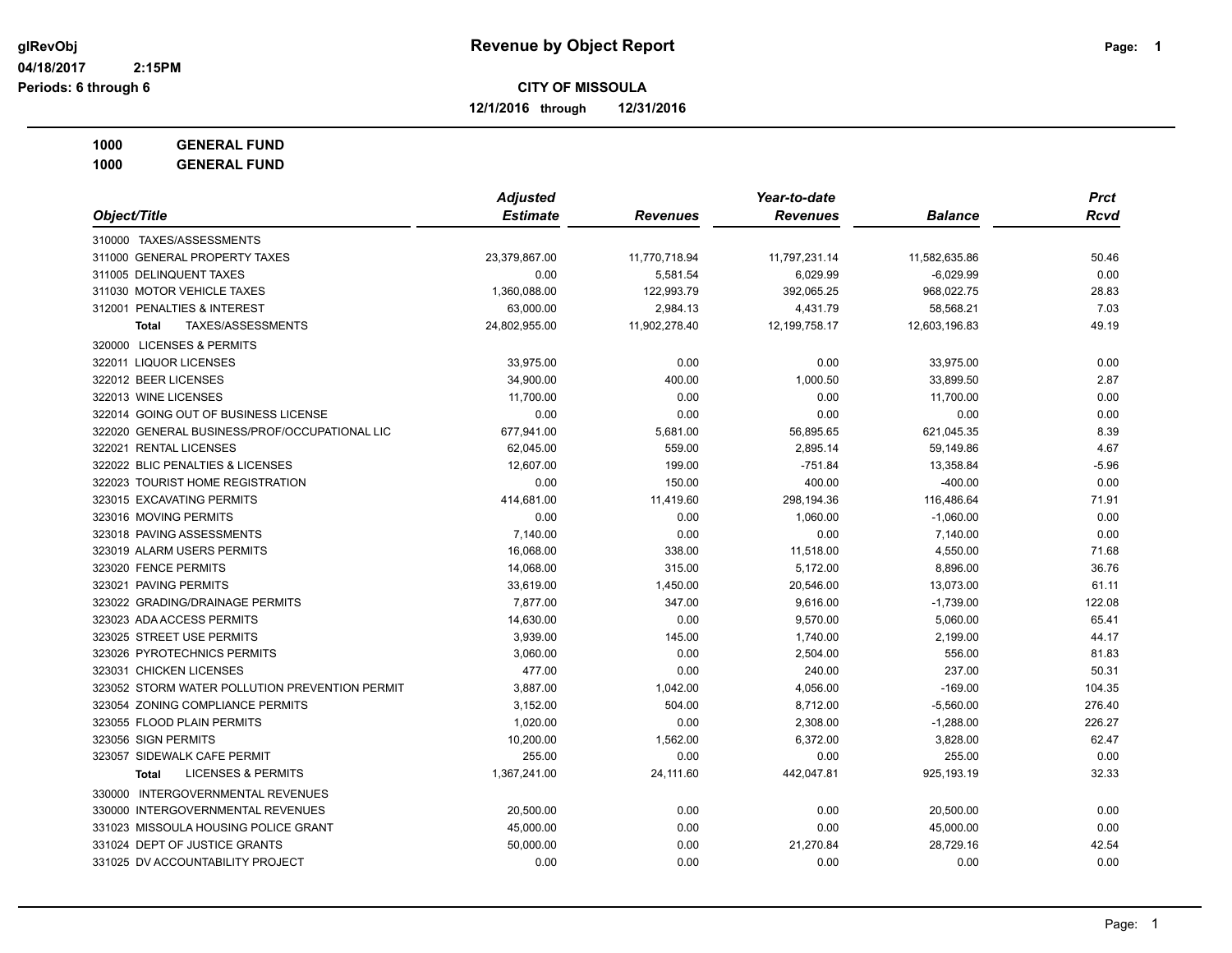**12/1/2016 through 12/31/2016**

|                                             | <b>Adjusted</b> |                 | Year-to-date    |                | <b>Prct</b> |
|---------------------------------------------|-----------------|-----------------|-----------------|----------------|-------------|
| Object/Title                                | <b>Estimate</b> | <b>Revenues</b> | <b>Revenues</b> | <b>Balance</b> | <b>Rcvd</b> |
| 331050 ISTEA/CTEP GRANT                     | 0.00            | 0.00            | 0.00            | 0.00           | 0.00        |
| 331054 FHWA PL GRANT                        | 0.00            | 0.00            | 0.00            | 0.00           | 0.00        |
| 331091 US DOT HMEP GRANT                    | 0.00            | 0.00            | 33,895.58       | $-33,895.58$   | 0.00        |
| 331112 SAFER GRANT                          | 0.00            | 0.00            | 0.00            | 0.00           | 0.00        |
| 331113 *** Title Not Found ***              | 0.00            | 0.00            | 0.00            | 0.00           | 0.00        |
| 331114 TITLE III GRANT-MSLA CO              | 14,500.00       | 0.00            | 0.00            | 14,500.00      | 0.00        |
| 331160 SAFE ROUTES TO SCHOOLS fY08 \$82,500 | 0.00            | 0.00            | 0.00            | 0.00           | 0.00        |
| 331170 HISTORICAL PRESERVATION GRANT        | 0.00            | 0.00            | 0.00            | 0.00           | 0.00        |
| 331178 DUI TASK FORCE                       | 0.00            | 0.00            | 0.00            | 0.00           | 0.00        |
| 334014 *** Title Not Found ***              | 0.00            | 0.00            | 0.00            | 0.00           | 0.00        |
| 334017 SCHOOL RESOURCE OFFICER              | 240,000.00      | 0.00            | 68,850.00       | 171,150.00     | 28.69       |
| 335075 STATE GAMBLING/VIDEO/KENO/BINGO FEES | 127,650.00      | 420.56          | 117,895.56      | 9,754.44       | 92.36       |
| 335077 STATE KENO/BINGO PROCEEDS TAX        | 0.00            | 0.00            | 0.00            | 0.00           | 0.00        |
| 335210 PERSONAL PROPERTY TAX REIMBURSEMENT  | 435,116.00      | 0.00            | 0.00            | 435,116.00     | 0.00        |
| 335230 HB 124 REVENUE                       | 8,072,398.00    | 2,126,878.67    | 4,253,757.34    | 3,818,640.66   | 52.70       |
| 336001 MDT REIMBURSEMENTS                   | 0.00            | 0.00            | 0.00            | 0.00           | 0.00        |
| 336021 STATE CONTRIB - POLICE RETIREMENT    | 2,459,661.00    | 175,258.19      | 1,075,681.42    | 1,383,979.58   | 43.73       |
| 336022 STATE CONTRIB. - FIRE RETIREMENT     | 2,265,164.00    | 176,873.90      | 1,090,542.40    | 1,174,621.60   | 48.14       |
| 336023 STATE CONTRIB. - PERS                | 10,098.00       | 901.95          | 6,777.95        | 3,320.05       | 67.12       |
| 337000 LOCAL GRANTS                         | 0.00            | 0.00            | 0.00            | 0.00           | 0.00        |
| 337009 *** Title Not Found ***              | 0.00            | 0.00            | 0.00            | 0.00           | 0.00        |
| 337012 LEGAL SERVICES-CONTRACTED/REIMB.     | 6,000.00        | 0.00            | 0.00            | 6,000.00       | 0.00        |
| 337013 MUTD SIGN MAINTENANCE AGREEMENT      | 3,000.00        | 0.00            | 0.00            | 3,000.00       | 0.00        |
| 338000 LOCAL SHARING OF TAX INCREMENT       | 0.00            | 0.00            | 0.00            | 0.00           | 0.00        |
| 338100 PLANNING MILLS PASSED THRU COUNTY    | 0.00            | 0.00            | 0.00            | 0.00           | 0.00        |
| 339000 PAYMENT IN LIEU OF TAXES             | 34,056.00       | 14,898.00       | 14,898.00       | 19,158.00      | 43.75       |
| <b>INTERGOVERNMENTAL REVENUES</b><br>Total  | 13,783,143.00   | 2,495,231.27    | 6,683,569.09    | 7,099,573.91   | 48.49       |
| 340000 CHARGES FOR SERVICES                 |                 |                 |                 |                |             |
| 341009 BLDG ADMIN FEES                      | 363,860.00      | 181,930.00      | 181,930.00      | 181,930.00     | 50.00       |
| 341010 MISCELLANEOUS COLLECTIONS            | 76,264.00       | 50.56           | 125.56          | 76,138.44      | 0.16        |
| 341011 TRANSPORTATION ADMIN FEES            | 24,720.00       | 12,360.00       | 12,360.00       | 12,360.00      | 50.00       |
| 341012 MAYORS PROCLAMATION FEES             | 100.00          | 0.00            | 0.00            | 100.00         | 0.00        |
| 341013 AIR FUND FEES                        | 250.00          | 0.00            | 70.00           | 180.00         | 28.00       |
| 341015 SEWER ADMINISTRATION FEES            | 1,350,838.00    | 675,419.00      | 675,419.00      | 675,419.00     | 50.00       |
| 341016 MRA ADMINISTRATION FEES              | 148,635.00      | 74,318.00       | 74,318.00       | 74,317.00      | 50.00       |
| 341017 LIGHTING ADMINISTRATION FEES         | 15,916.00       | 7,958.00        | 7,958.00        | 7,958.00       | 50.00       |
| 341018 PARKING COMM ADMIN FEES              | 198,357.00      | 99,179.00       | 99,179.00       | 99,178.00      | 50.00       |
| 341019 *** Title Not Found ***              | 4,647.00        | 2,324.00        | 2,324.00        | 2,323.00       | 50.01       |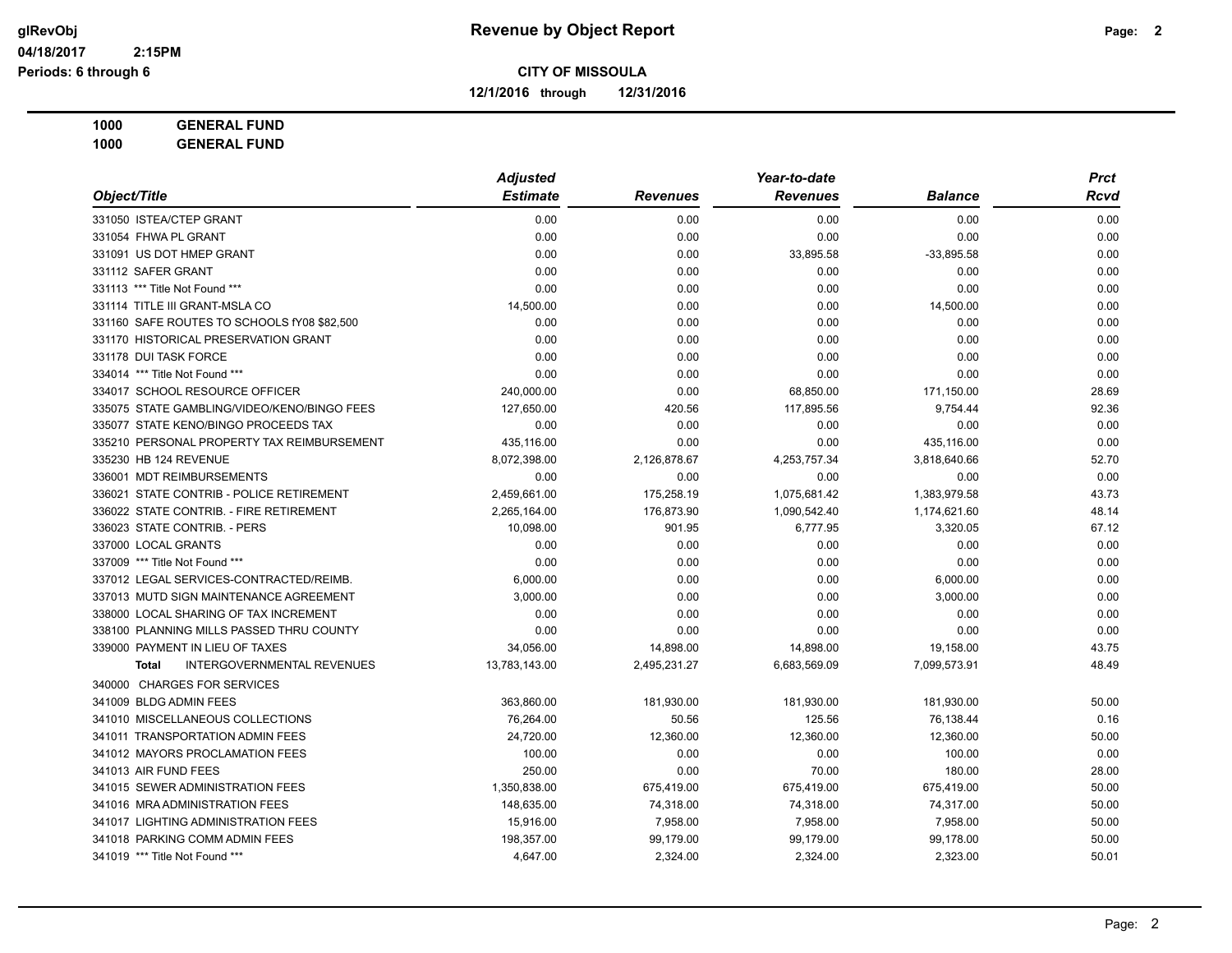|                                          | <b>Adjusted</b> |                 | Year-to-date    |                | <b>Prct</b> |
|------------------------------------------|-----------------|-----------------|-----------------|----------------|-------------|
| Object/Title                             | <b>Estimate</b> | <b>Revenues</b> | <b>Revenues</b> | <b>Balance</b> | Rcvd        |
| 341021 SID ADMINISTRATION FEES           | 0.00            | 0.00            | 0.00            | 0.00           | 0.00        |
| 341022 PROJECT ADMIN FEES                | 0.00            | 0.00            | 0.00            | 0.00           | 0.00        |
| 341023 PLANNING ADMIN FEES               | 25,462.00       | 12,731.00       | 12,731.00       | 12,731.00      | 50.00       |
| 341024 HOUSING GRANT ADMIN FEES          | 52,000.00       | 0.00            | 0.00            | 52,000.00      | 0.00        |
| 341026 WATER ADMINISTRATION FEES         | 0.00            | 0.00            | 0.00            | 0.00           | 0.00        |
| 341027 STORMWATER ADMINISTRATION FEES    | 0.00            | 13,190.00       | 13,190.00       | $-13,190.00$   | 0.00        |
| 341031 STATE REIMB MUNI COURT            | 0.00            | 0.00            | 0.00            | 0.00           | 0.00        |
| 341041 SEWER EXTENSION RECORDING FEES    | 4,500.00        | 539.00          | 1,850.00        | 2,650.00       | 41.11       |
| 341052 MUNICIPAL COURT FILING FEES       | 330,916.00      | 24,342.53       | 150,103.09      | 180,812.91     | 45.36       |
| 341055 CRIME VICTIM SURCHARGE            | 2,500.00        | 86.00           | 573.64          | 1,926.36       | 22.95       |
| 341067 SUBDIVISION EXEMPTION AFFIDAVITS  | 0.00            | 200.00          | 2,791.16        | $-2,791.16$    | 0.00        |
| 341068 SUBDIVISON FEES                   | 5,100.00        | 262.00          | 8,523.00        | $-3,423.00$    | 167.12      |
| 341069 REZONING FEES                     | 5,100.00        | 3,157.00        | 8,025.00        | $-2,925.00$    | 157.35      |
| 341070 DESIGN REVIEW BOARD               | 15,300.00       | 7,875.04        | 17,422.56       | $-2,122.56$    | 113.87      |
| 341071 BOARD OF ADJUST. ZONING, SIGNS    | 0.00            | 0.00            | 0.00            | 0.00           | 0.00        |
| 341072 FLOOD PLAIN-0THER FEES            | 0.00            | 0.00            | 0.00            | 0.00           | 0.00        |
| 341073 FIRE PLAN CHECK FEES              | 28,541.00       | 1,237.00        | 21,039.00       | 7,502.00       | 73.72       |
| 341074 FIRE INSPECTION FEES              | 51,000.00       | 1,533.00        | 35,624.00       | 15,376.00      | 69.85       |
| 341076 ENGINEERING PLAN CHECK FEES       | 34,148.00       | 1,278.00        | 24,471.00       | 9,677.00       | 71.66       |
| 341077 ZONING COMPLIANCE INSPECTIONS     | 0.00            | 0.00            | 0.00            | 0.00           | 0.00        |
| 341078 ENGINEERING MAP FEES              | 122.00          | 15.00           | 50.00           | 72.00          | 40.98       |
| 341079 GREASE INTERCEPTOR APPEAL FEES    | 2,000.00        | 0.00            | 463.50          | 1,536.50       | 23.18       |
| 341090 STREET VACATION PETITION FEES     | 0.00            | 0.00            | 0.00            | 0.00           | 0.00        |
| 341091 INSPECTION CODE BOOKS & COPIES    | 0.00            | 0.00            | 0.00            | 0.00           | 0.00        |
| 341100 GRANT ADMINISTRATION SERVICE FEES | 0.00            | 0.00            | 0.00            | 0.00           | 0.00        |
| 342010 POLICE/BID AGREEMENT              | 48,000.00       | 0.00            | 0.00            | 48,000.00      | 0.00        |
| 342012 PD REIMBURSABLE SERVICES          | 750.00          | 0.00            | 531.66          | 218.34         | 70.89       |
| 342013 SECURITY INVEST FEES              | 11,000.00       | 864.50          | 6,032.00        | 4,968.00       | 54.84       |
| 342014 POLICE DEPARTMENT SERVICE FEES    | 15,000.00       | 957.00          | 10,811.00       | 4,189.00       | 72.07       |
| 342015 POLICE OVERTIME FEES              | 84,000.00       | 5,676.77        | 62,297.13       | 21,702.87      | 74.16       |
| 342016 POLICE TRAINING FEES              | 36,000.00       | 0.00            | 1,191.01        | 34,808.99      | 3.31        |
| 342017 CATERING FEES                     | 7,200.00        | 245.00          | 2,310.00        | 4,890.00       | 32.08       |
| 342018 DESK REPORTS                      | 20,000.00       | 2,808.00        | 14,298.00       | 5,702.00       | 71.49       |
| 342019 ABANDONED VEHICLE REVENUE FEES    | 12,500.00       | 0.00            | 5,365.00        | 7,135.00       | 42.92       |
| 342020 FIRE DEPARTMENT FEES              | 100.00          | 0.00            | 249.00          | $-149.00$      | 249.00      |
| 342021 CPR EDUCATION PROGRAM             | 7,435.00        | 0.00            | 3,660.00        | 3,775.00       | 49.23       |
| 342022 OUTSIDE HIRES                     | 920,150.00      | 3,925.47        | 472,800.59      | 447,349.41     | 51.38       |
| 342060 BIKE PROGRAM SALES & FEES         | 2,700.00        | 0.00            | 0.00            | 2,700.00       | 0.00        |
| 343000 PW REIMBURSABLE SERVICES          | 31,258.00       | 35.00           | 11,523.15       | 19,734.85      | 36.86       |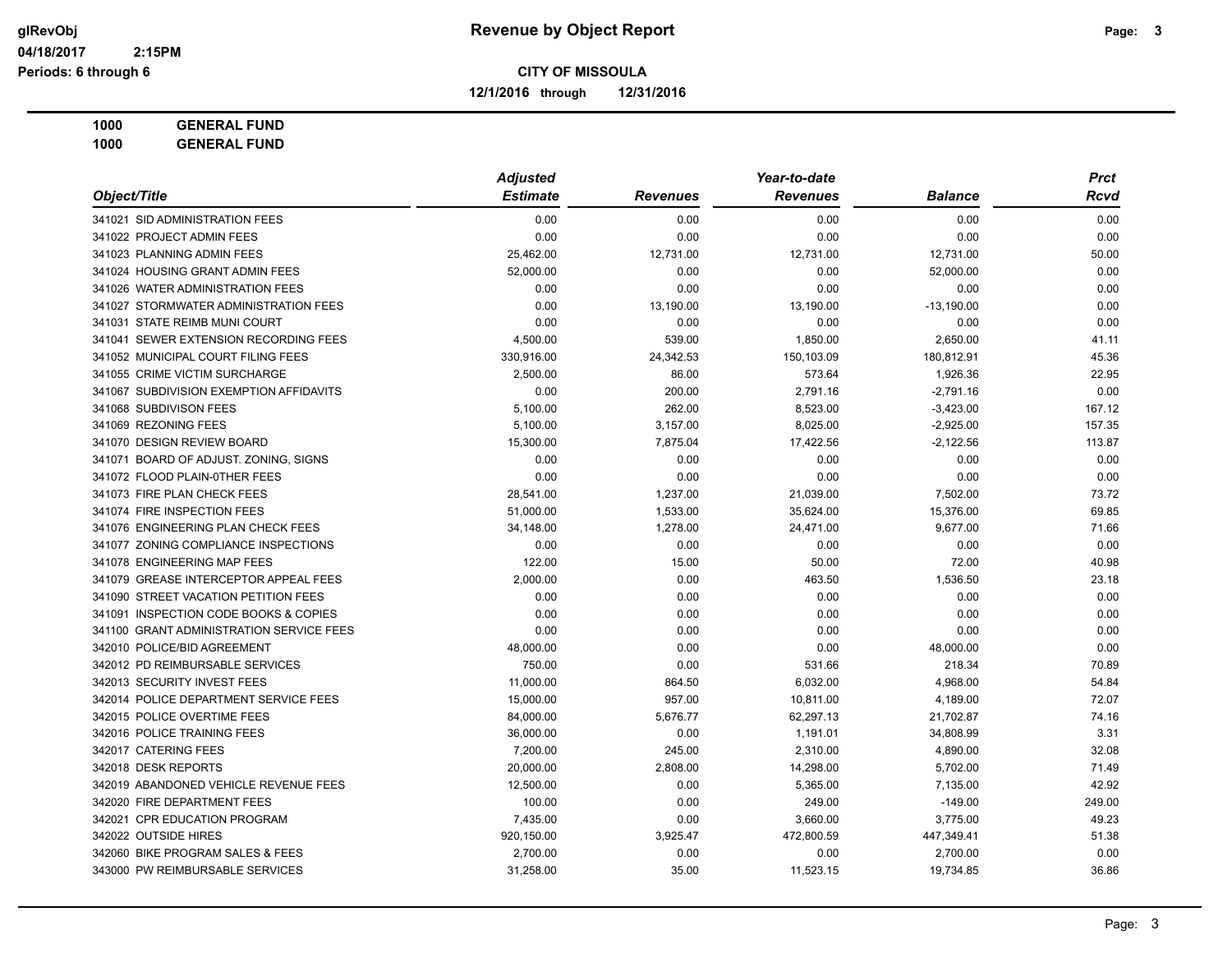| Object/Title                                | <b>Adjusted</b> |                 | Year-to-date    |                | <b>Prct</b> |
|---------------------------------------------|-----------------|-----------------|-----------------|----------------|-------------|
|                                             | <b>Estimate</b> | <b>Revenues</b> | <b>Revenues</b> | <b>Balance</b> | <b>Rcvd</b> |
| 343001 SIGN FABRICATION & CONTRACTS         | 500.00          | 0.00            | 0.00            | 500.00         | 0.00        |
| 343002 OTHER AGENCIES - VEH MAINT           | 48,000.00       | 0.00            | 15,333.83       | 32,666.17      | 31.95       |
| 343003 STATE PAYMENT - TRAFFIC COUNTS       | 4,450.00        | 0.00            | 0.00            | 4,450.00       | 0.00        |
| 343004 SPECIAL STATE CONTRACTS              | 80,000.00       | 0.00            | 99,672.50       | $-19,672.50$   | 124.59      |
| 343006 OTHER GOVT AGENCY-STREET PROJECTS    | 98,318.00       | 0.00            | 0.00            | 98,318.00      | 0.00        |
| 343008 PRIVATE COMPANY STREET PAYMENTS      | 0.00            | 0.00            | 0.00            | 0.00           | 0.00        |
| 343010 STREET DEPT SALES & SERVICES         | 19,195.00       | 0.00            | 0.00            | 19,195.00      | 0.00        |
| 343013 SNOW REMOVAL FEES                    | 2,933.00        | 0.00            | 126.00          | 2,807.00       | 4.30        |
| 343018 SALE OF MATERIALS                    | 0.00            | 0.00            | 0.00            | 0.00           | 0.00        |
| 343080 STATE MAINTENANCE CONTRACT           | 530,082.00      | 0.00            | 124,040.40      | 406,041.60     | 23.40       |
| 343082 MDT URBAN PROJECTS                   | 0.00            | 0.00            | 0.00            | 0.00           | 0.00        |
| 343083 CONTRACT SEWER APPLICATIONS          | 0.00            | 0.00            | 0.00            | 0.00           | 0.00        |
| 343084 STREET MAINTENANCE MATERIALS REIMB   | 55,500.00       | 0.00            | 10,744.31       | 44,755.69      | 19.36       |
| 343097 SIDEWALK AND CURB FEES               | 340,000.00      | 68,719.66       | 238,349.36      | 101,650.64     | 70.10       |
| 343311 SALE OF NICHES                       | 3,200.00        | 0.00            | 0.00            | 3,200.00       | 0.00        |
| 343320 CEMETERY - SALE OF PLOTS             | 12,870.00       | 0.00            | 9,500.00        | 3,370.00       | 73.82       |
| 343321 CEMETERY FOUNDATIONS                 | 1,570.00        | 0.00            | 2,015.00        | $-445.00$      | 128.34      |
| 343322 CEMETERY FLOWER CARE                 | 4,250.00        | 0.00            | 0.00            | 4,250.00       | 0.00        |
| 343323 CEMETERY - LINER INSTALL FEES        | 5,580.00        | 500.00          | 7,025.00        | $-1,445.00$    | 125.90      |
| 343324 OTHER CEMETERY FEES                  | 1,500.00        | 0.00            | 750.00          | 750.00         | 50.00       |
| 343325 2ND INTERMENT RIGHT                  | 0.00            | 200.00          | 1,800.00        | $-1,800.00$    | 0.00        |
| 343340 CEMETERY - OPENINGS & CLOSINGS       | 10,950.00       | 425.00          | 7,600.00        | 3,350.00       | 69.41       |
| 343350 CEMETERY CARE, FEES                  | 29,000.00       | 0.00            | 0.00            | 29,000.00      | 0.00        |
| 343360 WEED CONTROL                         | 3,000.00        | 0.00            | 1,985.00        | 1,015.00       | 66.17       |
| 346029 PARKS PETTY CASH FUND                | 0.00            | 0.00            | 0.00            | 0.00           | 0.00        |
| 346031 RECREATION FEES                      | 171,283.00      | 11,773.25       | 111,931.58      | 59,351.42      | 65.35       |
| 346033 PARK FEES/FACILITY RENTALS           | 200.00          | 331.25          | 28,150.92       | $-27,950.92$   | 14,075.46   |
| 346034 GROUNDS MAINTENANCE CONTRACT         | 181,734.00      | 0.00            | 0.00            | 181,734.00     | 0.00        |
| 346036 PARK CONCESSION FEES                 | 3,000.00        | 0.00            | 480.14          | 2,519.86       | 16.00       |
| 346037 YOUTH DRUG COURT CONTRACT            | 11,700.00       | 0.00            | 0.00            | 11,700.00      | 0.00        |
| 346050 COUNTY PLAYGROUND CONTRACT           | 3,150.00        | 0.00            | 0.00            | 3,150.00       | 0.00        |
| 346051 MONTANA PARKS/REC CONFERENCE 2012    | 4,500.00        | 0.00            | 0.00            | 4,500.00       | 0.00        |
| 346054 PARKS MISC OVERTIME FEES             | 0.00            | 0.00            | 329.34          | $-329.34$      | 0.00        |
| 346070 RECREATION GENERAL MERCHANDISE       | 0.00            | 0.00            | 0.00            | 0.00           | 0.00        |
| <b>CHARGES FOR SERVICES</b><br>Total        | 5,562,834.00    | 1,216,445.03    | 2,601,442.43    | 2,961,391.57   | 46.76       |
| 350000 FINES & FORFEITURES                  |                 |                 |                 |                |             |
| 351022 LAW ENFORCEMENT ACADEMY SURCHARGE #5 | 0.00            | 4,761.25        | 10,594.02       | $-10,594.02$   | 0.00        |
| 351031 TRAFFIC FINES                        | 1,356,738.00    | 89,425.80       | 549,983.88      | 806,754.12     | 40.54       |
|                                             |                 |                 |                 |                |             |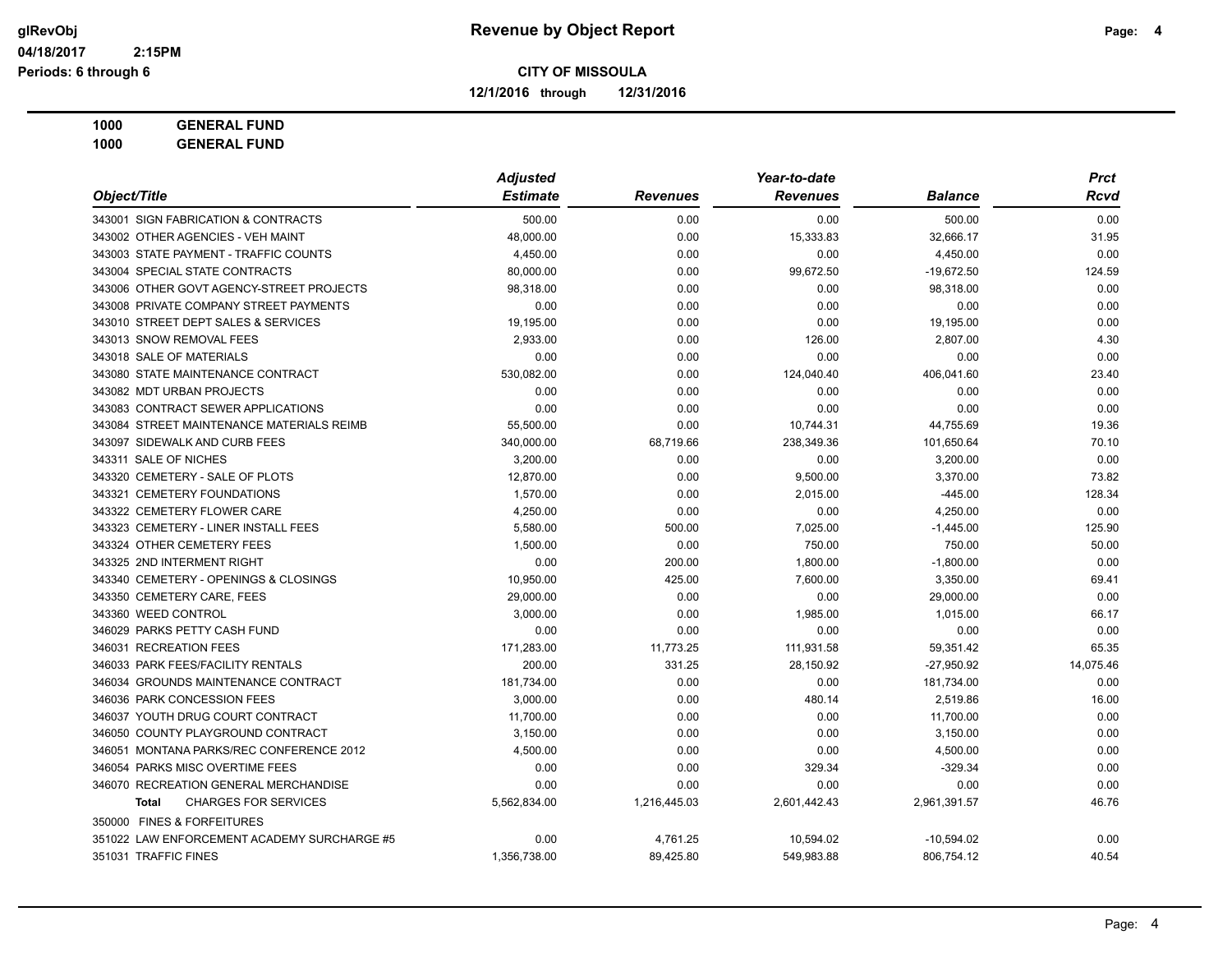|                                                | <b>Adjusted</b> |                 | Year-to-date    |                | <b>Prct</b> |
|------------------------------------------------|-----------------|-----------------|-----------------|----------------|-------------|
| Object/Title                                   | <b>Estimate</b> | <b>Revenues</b> | <b>Revenues</b> | <b>Balance</b> | Rcvd        |
| 351032 SURCHARGE ON FINES                      | 129.089.00      | 8,048.11        | 41,496.14       | 87,592.86      | 32.15       |
| 351033 PUBLIC DEFENDER FEES                    | 125,000.00      | 4,451.13        | 27,621.51       | 97,378.49      | 22.10       |
| 351034 CELLULAR PHONE FINES                    | 65,000.00       | 8,786.75        | 47,672.00       | 17,328.00      | 73.34       |
| 351035 CELL PHONE FINES: EDUCATION             | 65,000.00       | 8,786.75        | 47,672.00       | 17,328.00      | 73.34       |
| 355000 FALSE ALARM PENALTY                     | 10,000.00       | 1,222.00        | 3,250.00        | 6,750.00       | 32.50       |
| <b>FINES &amp; FORFEITURES</b><br><b>Total</b> | 1,750,827.00    | 125,481.79      | 728,289.55      | 1,022,537.45   | 41.60       |
| 360000 MISCELLANEOUS REVENUES                  |                 |                 |                 |                |             |
| 360000 MISCELLANEOUS REVENUES                  | 0.00            | 0.00            | 0.00            | 0.00           | 0.00        |
| 360001 COPIES                                  | 2,200.00        | 590.00          | 1,222.50        | 977.50         | 55.57       |
| 360002 PHONES                                  | 0.00            | 0.00            | 0.00            | 0.00           | 0.00        |
| 360003 MMIA REIMBURSEMENT-ATTORNEY             | 0.00            | 0.00            | 0.00            | 0.00           | 0.00        |
| 360010 MISCELLANEOUS                           | 15,000.00       | 252.06          | 1,294.35        | 13,705.65      | 8.63        |
| 360011 ENERGY REBATES FOR COMPUTER UPGRADES    | 0.00            | 0.00            | 0.00            | 0.00           | 0.00        |
| 360050 OVER/SHORT                              | 0.00            | 0.00            | 1.00            | $-1.00$        | 0.00        |
| 360100 REFUNDS                                 | 200.00          | 0.00            | 0.00            | 200.00         | 0.00        |
| 362000 OTHER MISCELLANEOUS REVENUE             | 8,000.00        | 0.00            | 0.00            | 8,000.00       | 0.00        |
| 362001 MUNICIPAL COURT BAD CHECK CHARGES       | 0.00            | 0.00            | 0.00            | 0.00           | 0.00        |
| 362002 BAD CHECK CHARGES                       | 500.00          | 0.00            | 90.00           | 410.00         | 18.00       |
| 362003 US BANK FEE REIMBURSEMENT               | 0.00            | 0.00            | 0.00            | 0.00           | 0.00        |
| 362004 URD III FACADE IMPROVEMENT LOAN REC     | 0.00            | 0.00            | 0.00            | 0.00           | 0.00        |
| 362011 SALE OF UNCLAIMED PROPERTY              | 0.00            | $-14,109.13$    | 0.00            | 0.00           | 0.00        |
| 362012 REC/GREEN TAG PROGRAM                   | 300.00          | 0.00            | 0.00            | 300.00         | 0.00        |
| 364012 SALE OF SURPLUS PROPERTY                | 40,000.00       | 0.00            | 14,445.22       | 25,554.78      | 36.11       |
| 364040 INSURANCE AND DAMAGE RECOVERY           | 40,000.00       | 9,336.80        | 12,064.80       | 27,935.20      | 30.16       |
| 364041 WORKERS COMPENSATION REIMBURSEMENT      | 2,500.00        | 0.00            | 0.00            | 2,500.00       | 0.00        |
| 364042 EXPENDITURE REIMBURSEMENTS              | 1,200.00        | 0.00            | 0.00            | 1,200.00       | 0.00        |
| 364043 RATTLESNAKE CORRIDOR REIMBURSEMENT      | 10,000.00       | 0.00            | 7,722.00        | 2,278.00       | 77.22       |
| 364044 EMERGENCY RESPONSE REIMBURSEMENT        | 50,000.00       | 0.00            | 0.00            | 50,000.00      | 0.00        |
| 364047 MMIA EXPENDITURE REIMBURSEMENT          | 0.00            | 0.00            | 0.00            | 0.00           | 0.00        |
| 364051 DOT RADAR GRANT                         | 0.00            | 0.00            | 0.00            | 0.00           | 0.00        |
| 364053 EXPENDITURE REIMB-FIRE SERVICES         | 0.00            | 0.00            | 0.00            | 0.00           | 0.00        |
| 364060 REIMB LETTER OF CREDIT-709 PARKVIEW     | 0.00            | 0.00            | 0.00            | 0.00           | 0.00        |
| 364061 REIMB LETTER OF CREDIT-LINNEA LANE      | 0.00            | 0.00            | 0.00            | 0.00           | 0.00        |
| 365000 DONATIONS                               | 0.00            | 0.00            | 0.00            | 0.00           | 0.00        |
| 365001 *** Title Not Found ***                 | 0.00            | 375.00          | 2,992.98        | $-2,992.98$    | 0.00        |
| 365003 DONATIONS - SMOKE ALARMS                | 0.00            | 0.00            | 0.00            | 0.00           | 0.00        |
| 365004 GRANT CR TRAIL ASSN DONATION            | 0.00            | 0.00            | 0.00            | 0.00           | 0.00        |
| 365015 DONATIONS - COMBAT CHALLENGE            | 0.00            | 0.00            | 0.00            | 0.00           | 0.00        |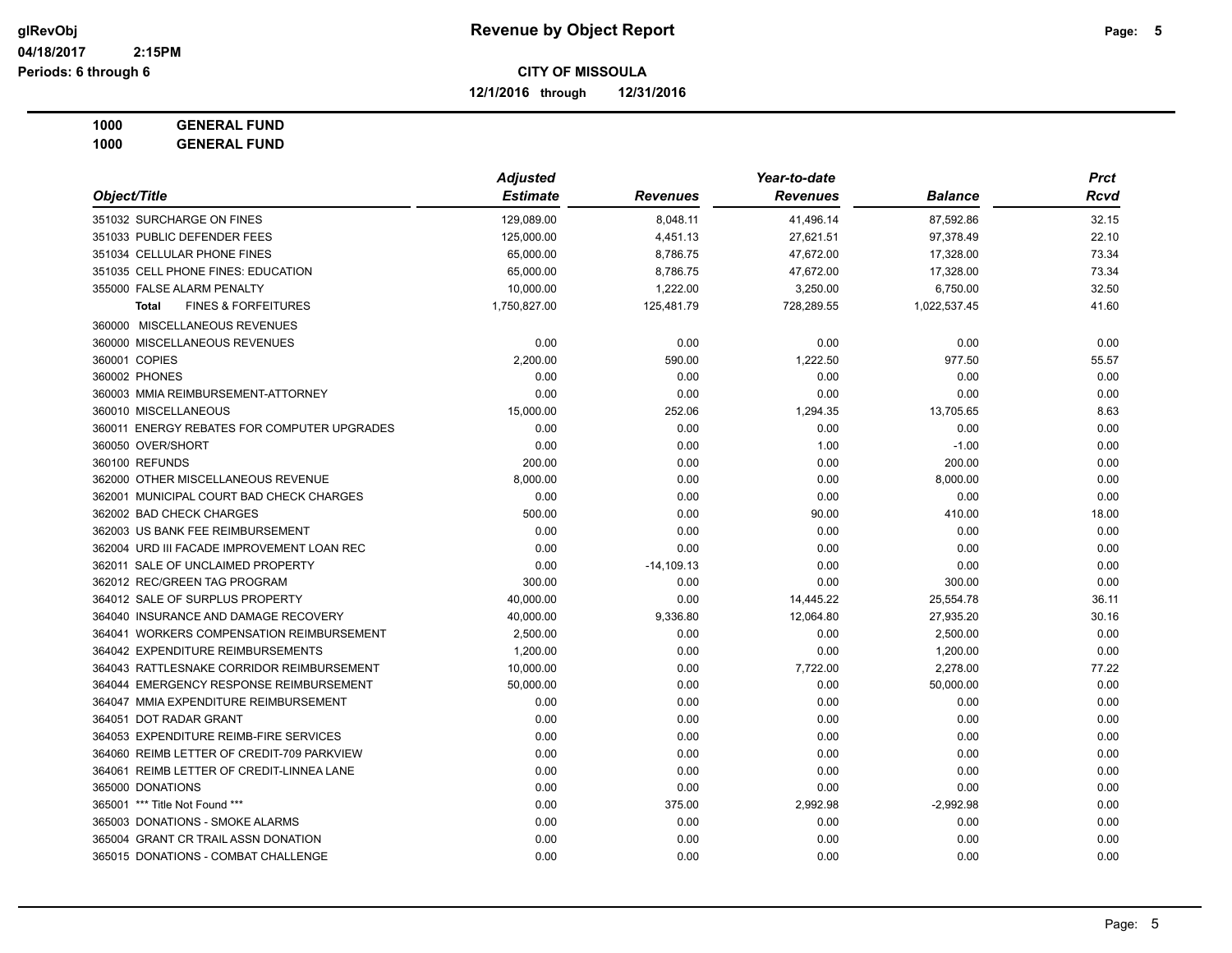**12/1/2016 through 12/31/2016**

|                                                    | <b>Adjusted</b> |                 | Year-to-date    |                | <b>Prct</b> |
|----------------------------------------------------|-----------------|-----------------|-----------------|----------------|-------------|
| Object/Title                                       | <b>Estimate</b> | <b>Revenues</b> | <b>Revenues</b> | <b>Balance</b> | Rcvd        |
| 365016 LOCAL MATCH MDT                             | 0.00            | 0.00            | 0.00            | 0.00           | 0.00        |
| 365017 LOCAL MATCH TRANSIT                         | 0.00            | 0.00            | 0.00            | 0.00           | 0.00        |
| 365018 DONATIONS - MLCT CONFERENCE                 | 0.00            | 0.00            | 0.00            | 0.00           | 0.00        |
| 365021 PARKS AND RECS GRANTS & CONTRIBUTIONS       | 0.00            | 0.00            | 15,000.00       | $-15,000.00$   | 0.00        |
| 365022 NEIGHBORHOOD COUNCIL DONATIONS              | 0.00            | 0.00            | 0.00            | 0.00           | 0.00        |
| 368000 SALE OF COINS                               | 0.00            | 0.00            | 0.00            | 0.00           | 0.00        |
| 368001 SALE OF POLICE PROMOTIONS                   | 0.00            | 0.00            | 0.00            | 0.00           | 0.00        |
| 368002 SALE OF FIRE PROMOTIONS                     | 0.00            | 0.00            | 0.00            | 0.00           | 0.00        |
| MISCELLANEOUS REVENUES<br><b>Total</b>             | 169,900.00      | $-3,555.27$     | 54,832.85       | 115,067.15     | 32.27       |
| 370000 INVESTMENTS & ROYALTY EARNINGS              |                 |                 |                 |                |             |
| 371010 INTEREST ON INVESTMENTS                     | 3,500.00        | 0.00            | 138.26          | 3,361.74       | 3.95        |
| 371020 GAIN/LOSS IN MARKET VALUE OF INVESTMENTS    | 0.00            | 0.00            | 0.00            | 0.00           | 0.00        |
| <b>INVESTMENTS &amp; ROYALTY EARNINGS</b><br>Total | 3,500.00        | 0.00            | 138.26          | 3,361.74       | 3.95        |
| 380000 OTHER FINANCING SOURCES                     |                 |                 |                 |                |             |
| 381070 PROCEEDS FROM NOTES/LOANS/INTERCAP          | 0.00            | 0.00            | 0.00            | 0.00           | 0.00        |
| 381090 PROCEEDS FROM CAPITAL LEASE                 | 316.129.00      | 0.00            | 0.00            | 316.129.00     | 0.00        |
| 382010 SALE OF FIXED ASSETS                        | 0.00            | 0.00            | 0.00            | 0.00           | 0.00        |
| 383000 OPERATING TRANSFERS                         | 74,000.00       | 37,000.00       | 37,000.00       | 37,000.00      | 50.00       |
| 383001 TRANS FR FLUSHING DISTRICT                  | 41,200.00       | 20,600.00       | 20,600.00       | 20,600.00      | 50.00       |
| 383002 TRANS FR GAS TAX                            | 564,000.00      | 282,000.00      | 282,000.00      | 282,000.00     | 50.00       |
| 383003 TRANS FR COMPREHENSIVE INSURANCE LEVY       | 0.00            | 0.00            | 0.00            | 0.00           | 0.00        |
| 383004 TRANS FR EMPLOYEE HEALTH INSURANCE LEVY     | 4,778,675.00    | 2,389,338.00    | 2,389,338.00    | 2,389,337.00   | 50.00       |
| 383007 TRANS FR CABLE FRANCHISE                    | 301,433.00      | 150,717.00      | 150,717.00      | 150,716.00     | 50.00       |
| 383008 TRANS FR RUSSELL PARK DISTRICT              | 0.00            | 0.00            | 0.00            | 0.00           | 0.00        |
| 383009 TRANS FR TITLE I                            | 0.00            | 0.00            | 0.00            | 0.00           | 0.00        |
| 383010 TRANS FR CIP                                | 0.00            | 0.00            | 0.00            | 0.00           | 0.00        |
| 383011 TRANS FR SID REVOLVING                      | 100,000.00      | 0.00            | 0.00            | 100,000.00     | 0.00        |
| 383014 TRANS FR MRA                                | 0.00            | 0.00            | 0.00            | 0.00           | 0.00        |
| 383015 TRANS FR MPC                                | 0.00            | 0.00            | 0.00            | 0.00           | 0.00        |
| 383017 TRANS FR BUILDING                           | 0.00            | 0.00            | 0.00            | 0.00           | 0.00        |
| 383018 TRANS FR WILLOWWOOD PARK DISTRICT           | 0.00            | 0.00            | 0.00            | 0.00           | 0.00        |
| 383020 TRANS FR CEMETERY CARE                      | 0.00            | 0.00            | 0.00            | 0.00           | 0.00        |
| 383021 TRANS FR P&R TRAILS DEVLP                   | 0.00            | 0.00            | 0.00            | 0.00           | 0.00        |
| 383024 TRANS FR SEWER CLEARING                     | 0.00            | 0.00            | 0.00            | 0.00           | 0.00        |
| 383027 TRANS FR URD                                | 0.00            | 0.00            | 0.00            | 0.00           | 0.00        |
| 383028 TRANS FROM GF FOR HEALTH RESERVE            | 0.00            | 0.00            | 0.00            | 0.00           | 0.00        |
| 383046 TRANS FR PARKS MAINTENANCE DIST             | 0.00            | 0.00            | 0.00            | 0.00           | 0.00        |
| 383047 TRANS FR STREET MAINTENANCE DISTRICT        | 0.00            | 0.00            | 0.00            | 0.00           | 0.00        |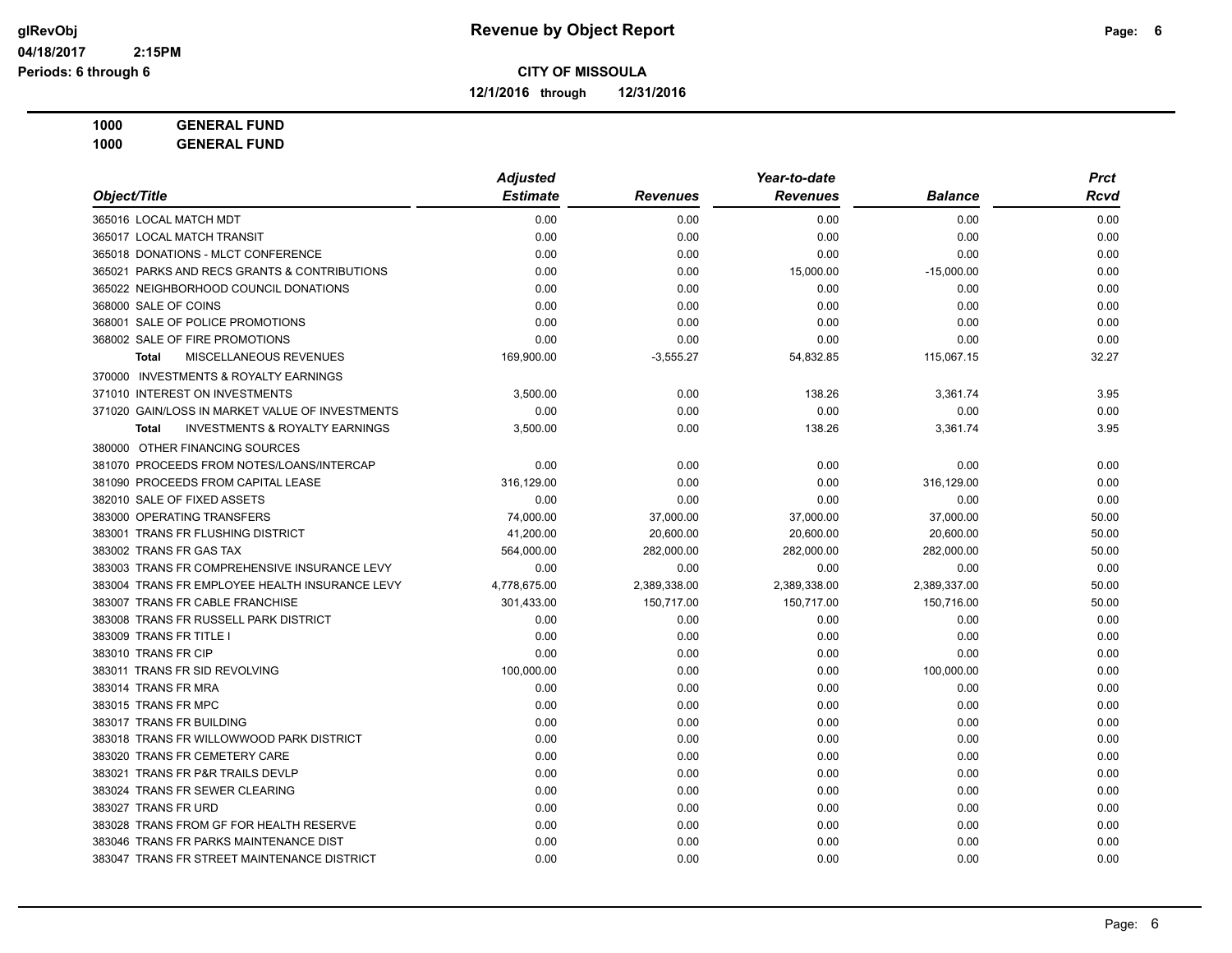|                                          | <b>Adjusted</b> |                 | Year-to-date    |                | <b>Prct</b> |
|------------------------------------------|-----------------|-----------------|-----------------|----------------|-------------|
| Object/Title                             | <b>Estimate</b> | <b>Revenues</b> | <b>Revenues</b> | <b>Balance</b> | <b>Rcvd</b> |
| 383050 TRANSFER FROM IMPACT FEES         | 0.00            | 0.00            | 0.00            | 0.00           | 0.00        |
| 383065 TRANSFER FROM WWTF                | 50.213.00       | 0.00            | 0.00            | 50.213.00      | 0.00        |
| OTHER FINANCING SOURCES<br>Total         | 6,225,650.00    | 2,879,655.00    | 2,879,655.00    | 3,345,995.00   | 46.25       |
| <b>INTERNAL SERVICES</b><br>390000       |                 |                 |                 |                |             |
| 399999 NEW REQUESTS FUNDING              | 0.00            | 0.00            | 0.00            | 0.00           | 0.00        |
| <b>INTERNAL SERVICES</b><br><b>Total</b> | 0.00            | 0.00            | 0.00            | 0.00           | 0.00        |
| <b>Total</b><br><b>GENERAL FUND</b>      | 53.666.050.00   | 18.639.647.82   | 25.589.733.16   | 28,076,316.84  | 47.68       |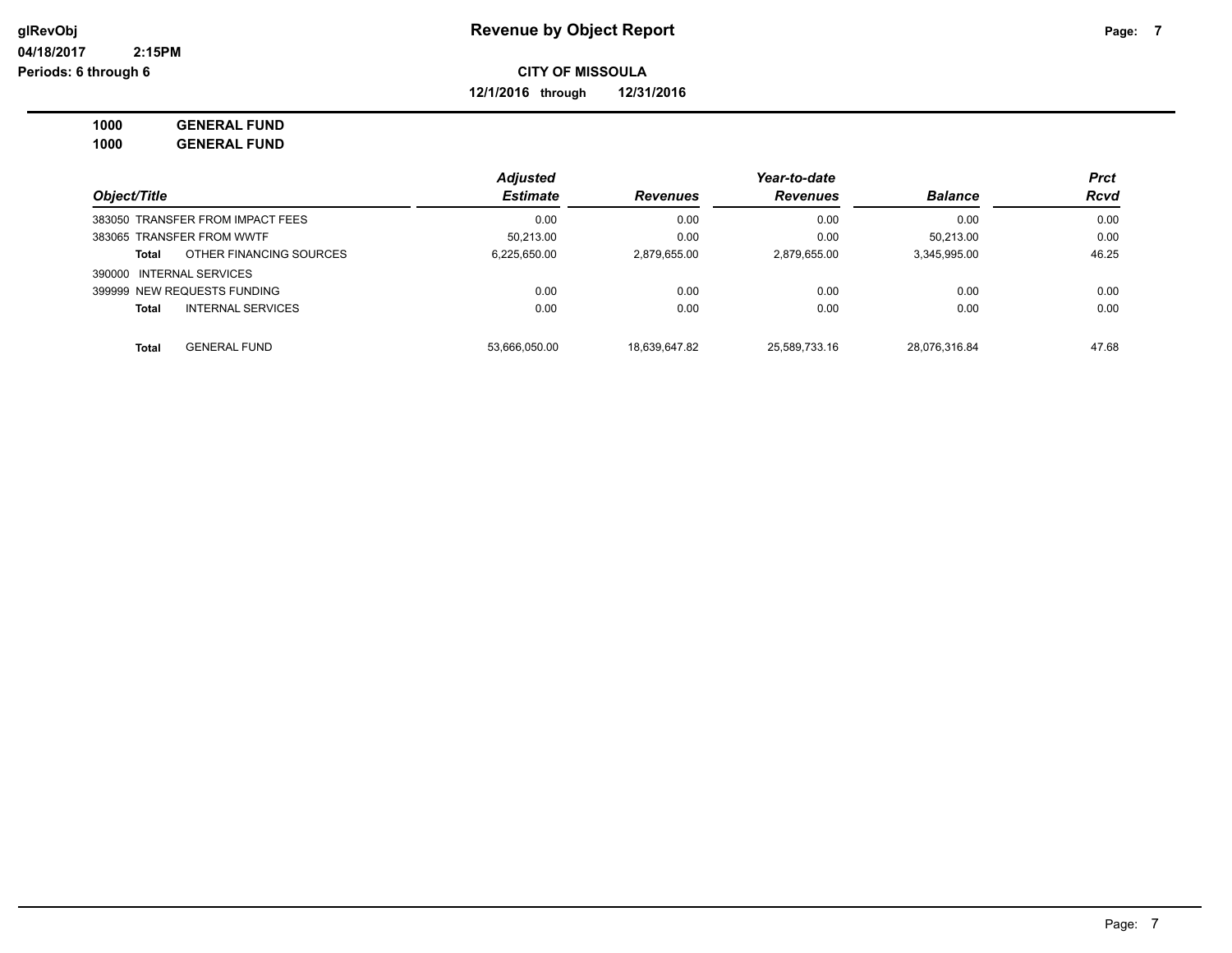**12/1/2016 through 12/31/2016**

|                                               | <b>Adjusted</b> |               | Year-to-date     | <b>Prct</b>    |         |
|-----------------------------------------------|-----------------|---------------|------------------|----------------|---------|
| Object/Title                                  | <b>Estimate</b> | Revenues      | <b>Revenues</b>  | <b>Balance</b> | Rcvd    |
| 310000 TAXES/ASSESSMENTS                      |                 |               |                  |                |         |
| 311000 GENERAL PROPERTY TAXES                 | 23,379,867.00   | 11,770,718.94 | 11,797,231.14    | 11,582,635.86  | 50.46   |
| 311005 DELINQUENT TAXES                       | 0.00            | 5,581.54      | 6,029.99         | $-6,029.99$    | 0.00    |
| 311030 MOTOR VEHICLE TAXES                    | 1,360,088.00    | 122,993.79    | 392,065.25       | 968,022.75     | 28.83   |
| 312001 PENALTIES & INTEREST                   | 63,000.00       | 2,984.13      | 4,431.79         | 58,568.21      | 7.03    |
| TAXES/ASSESSMENTS<br><b>Total</b>             | 24,802,955.00   | 11,902,278.40 | 12, 199, 758. 17 | 12,603,196.83  | 49.19   |
| 320000 LICENSES & PERMITS                     |                 |               |                  |                |         |
| 322011 LIQUOR LICENSES                        | 33,975.00       | 0.00          | 0.00             | 33,975.00      | 0.00    |
| 322012 BEER LICENSES                          | 34,900.00       | 400.00        | 1,000.50         | 33,899.50      | 2.87    |
| 322013 WINE LICENSES                          | 11,700.00       | 0.00          | 0.00             | 11,700.00      | 0.00    |
| 322014 GOING OUT OF BUSINESS LICENSE          | 0.00            | 0.00          | 0.00             | 0.00           | 0.00    |
| 322020 GENERAL BUSINESS/PROF/OCCUPATIONAL LIC | 677,941.00      | 5,681.00      | 56,895.65        | 621,045.35     | 8.39    |
| 322021 RENTAL LICENSES                        | 62,045.00       | 559.00        | 2,895.14         | 59,149.86      | 4.67    |
| 322022 BLIC PENALTIES & LICENSES              | 12,607.00       | 199.00        | $-751.84$        | 13,358.84      | $-5.96$ |
| 322023 TOURIST HOME REGISTRATION              | 0.00            | 150.00        | 400.00           | $-400.00$      | 0.00    |
| 323015 EXCAVATING PERMITS                     | 414,681.00      | 11,419.60     | 298,194.36       | 116,486.64     | 71.91   |
| 323016 MOVING PERMITS                         | 0.00            | 0.00          | 1,060.00         | $-1,060.00$    | 0.00    |
| 323018 PAVING ASSESSMENTS                     | 7,140.00        | 0.00          | 0.00             | 7,140.00       | 0.00    |
| 323019 ALARM USERS PERMITS                    | 16,068.00       | 338.00        | 11,518.00        | 4,550.00       | 71.68   |
| 323020 FENCE PERMITS                          | 14,068.00       | 315.00        | 5,172.00         | 8,896.00       | 36.76   |
| 323021 PAVING PERMITS                         | 33,619.00       | 1,450.00      | 20,546.00        | 13,073.00      | 61.11   |
| 323022 GRADING/DRAINAGE PERMITS               | 7,877.00        | 347.00        | 9,616.00         | $-1,739.00$    | 122.08  |
| 323023 ADA ACCESS PERMITS                     | 14,630.00       | 0.00          | 9,570.00         | 5,060.00       | 65.41   |
| 323025 STREET USE PERMITS                     | 3,939.00        | 145.00        | 1,740.00         | 2,199.00       | 44.17   |
| 323026 PYROTECHNICS PERMITS                   | 3,060.00        | 0.00          | 2,504.00         | 556.00         | 81.83   |
| 323031 CHICKEN LICENSES                       | 477.00          | 0.00          | 240.00           | 237.00         | 50.31   |
| 323052 STORM WATER POLLUTION PREVENTION PERM  | 3,887.00        | 1,042.00      | 4,056.00         | $-169.00$      | 104.35  |
| 323054 ZONING COMPLIANCE PERMITS              | 3,152.00        | 504.00        | 8,712.00         | $-5,560.00$    | 276.40  |
| 323055 FLOOD PLAIN PERMITS                    | 1,020.00        | 0.00          | 2,308.00         | $-1,288.00$    | 226.27  |
| 323056 SIGN PERMITS                           | 10,200.00       | 1,562.00      | 6,372.00         | 3,828.00       | 62.47   |
| 323057 SIDEWALK CAFE PERMIT                   | 255.00          | 0.00          | 0.00             | 255.00         | 0.00    |
| <b>LICENSES &amp; PERMITS</b><br><b>Total</b> | 1,367,241.00    | 24,111.60     | 442,047.81       | 925,193.19     | 32.33   |
| 330000 INTERGOVERNMENTAL REVENUES             |                 |               |                  |                |         |
| 330000 INTERGOVERNMENTAL REVENUES             | 20,500.00       | 0.00          | 0.00             | 20,500.00      | 0.00    |
| 331023 MISSOULA HOUSING POLICE GRANT          | 45,000.00       | 0.00          | 0.00             | 45,000.00      | 0.00    |
| 331024 DEPT OF JUSTICE GRANTS                 | 50,000.00       | 0.00          | 21,270.84        | 28,729.16      | 42.54   |
| 331025 DV ACCOUNTABILITY PROJECT              | 0.00            | 0.00          | 0.00             | 0.00           | 0.00    |
| 331050 ISTEA/CTEP GRANT                       | 0.00            | 0.00          | 0.00             | 0.00           | 0.00    |
| 331054 FHWA PL GRANT                          | 0.00            | 0.00          | 0.00             | 0.00           | 0.00    |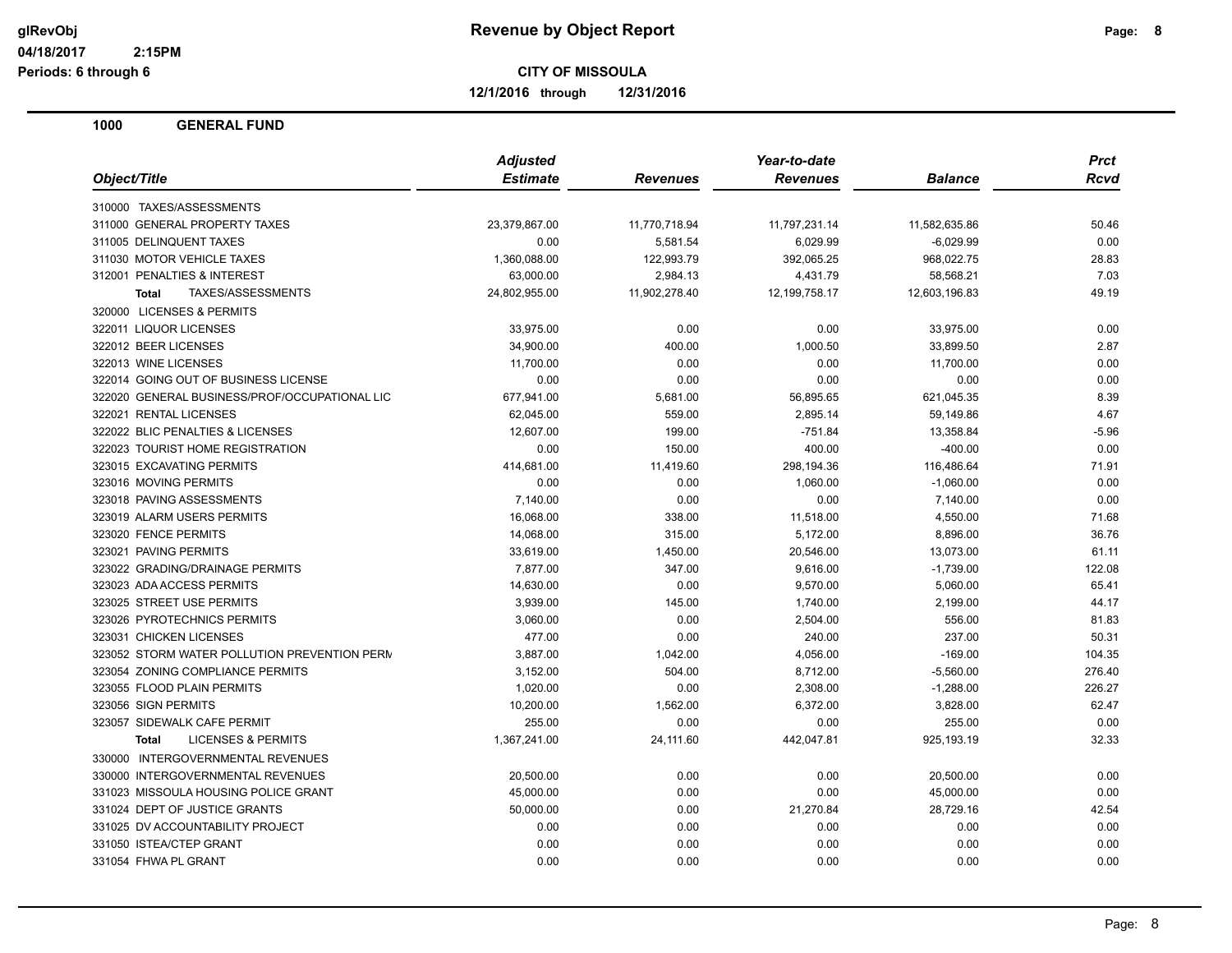**12/1/2016 through 12/31/2016**

| Object/Title                                      | <b>Adjusted</b> |                 | Year-to-date    |                | <b>Prct</b> |
|---------------------------------------------------|-----------------|-----------------|-----------------|----------------|-------------|
|                                                   | <b>Estimate</b> | <b>Revenues</b> | <b>Revenues</b> | <b>Balance</b> | Rcvd        |
| 331091 US DOT HMEP GRANT                          | 0.00            | 0.00            | 33,895.58       | $-33,895.58$   | 0.00        |
| 331112 SAFER GRANT                                | 0.00            | 0.00            | 0.00            | 0.00           | 0.00        |
| 331113 *** Title Not Found ***                    | 0.00            | 0.00            | 0.00            | 0.00           | 0.00        |
| 331114 TITLE III GRANT-MSLA CO                    | 14,500.00       | 0.00            | 0.00            | 14,500.00      | 0.00        |
| 331160 SAFE ROUTES TO SCHOOLS fY08 \$82,500       | 0.00            | 0.00            | 0.00            | 0.00           | 0.00        |
| 331170 HISTORICAL PRESERVATION GRANT              | 0.00            | 0.00            | 0.00            | 0.00           | 0.00        |
| 331178 DUI TASK FORCE                             | 0.00            | 0.00            | 0.00            | 0.00           | 0.00        |
| 334014 *** Title Not Found ***                    | 0.00            | 0.00            | 0.00            | 0.00           | 0.00        |
| 334017 SCHOOL RESOURCE OFFICER                    | 240,000.00      | 0.00            | 68,850.00       | 171,150.00     | 28.69       |
| 335075 STATE GAMBLING/VIDEO/KENO/BINGO FEES       | 127,650.00      | 420.56          | 117,895.56      | 9,754.44       | 92.36       |
| 335077 STATE KENO/BINGO PROCEEDS TAX              | 0.00            | 0.00            | 0.00            | 0.00           | 0.00        |
| 335210 PERSONAL PROPERTY TAX REIMBURSEMENT        | 435,116.00      | 0.00            | 0.00            | 435,116.00     | 0.00        |
| 335230 HB 124 REVENUE                             | 8,072,398.00    | 2,126,878.67    | 4,253,757.34    | 3,818,640.66   | 52.70       |
| 336001 MDT REIMBURSEMENTS                         | 0.00            | 0.00            | 0.00            | 0.00           | 0.00        |
| 336021 STATE CONTRIB - POLICE RETIREMENT          | 2,459,661.00    | 175,258.19      | 1,075,681.42    | 1,383,979.58   | 43.73       |
| 336022 STATE CONTRIB. - FIRE RETIREMENT           | 2,265,164.00    | 176,873.90      | 1,090,542.40    | 1,174,621.60   | 48.14       |
| 336023 STATE CONTRIB. - PERS                      | 10,098.00       | 901.95          | 6,777.95        | 3,320.05       | 67.12       |
| 337000 LOCAL GRANTS                               | 0.00            | 0.00            | 0.00            | 0.00           | 0.00        |
| 337009 *** Title Not Found ***                    | 0.00            | 0.00            | 0.00            | 0.00           | 0.00        |
| 337012 LEGAL SERVICES-CONTRACTED/REIMB.           | 6,000.00        | 0.00            | 0.00            | 6,000.00       | 0.00        |
| 337013 MUTD SIGN MAINTENANCE AGREEMENT            | 3,000.00        | 0.00            | 0.00            | 3,000.00       | 0.00        |
| 338000 LOCAL SHARING OF TAX INCREMENT             | 0.00            | 0.00            | 0.00            | 0.00           | 0.00        |
| 338100 PLANNING MILLS PASSED THRU COUNTY          | 0.00            | 0.00            | 0.00            | 0.00           | 0.00        |
| 339000 PAYMENT IN LIEU OF TAXES                   | 34,056.00       | 14,898.00       | 14,898.00       | 19,158.00      | 43.75       |
| <b>INTERGOVERNMENTAL REVENUES</b><br><b>Total</b> | 13,783,143.00   | 2,495,231.27    | 6,683,569.09    | 7,099,573.91   | 48.49       |
| 340000 CHARGES FOR SERVICES                       |                 |                 |                 |                |             |
| 341009 BLDG ADMIN FEES                            | 363,860.00      | 181,930.00      | 181,930.00      | 181,930.00     | 50.00       |
| 341010 MISCELLANEOUS COLLECTIONS                  | 76,264.00       | 50.56           | 125.56          | 76,138.44      | 0.16        |
| 341011 TRANSPORTATION ADMIN FEES                  | 24,720.00       | 12,360.00       | 12,360.00       | 12,360.00      | 50.00       |
| 341012 MAYORS PROCLAMATION FEES                   | 100.00          | 0.00            | 0.00            | 100.00         | 0.00        |
| 341013 AIR FUND FEES                              | 250.00          | 0.00            | 70.00           | 180.00         | 28.00       |
| 341015 SEWER ADMINISTRATION FEES                  | 1,350,838.00    | 675,419.00      | 675,419.00      | 675,419.00     | 50.00       |
| 341016 MRA ADMINISTRATION FEES                    | 148,635.00      | 74,318.00       | 74,318.00       | 74,317.00      | 50.00       |
| 341017 LIGHTING ADMINISTRATION FEES               | 15,916.00       | 7,958.00        | 7,958.00        | 7,958.00       | 50.00       |
| 341018 PARKING COMM ADMIN FEES                    | 198,357.00      | 99,179.00       | 99,179.00       | 99,178.00      | 50.00       |
| 341019 *** Title Not Found ***                    | 4,647.00        | 2,324.00        | 2,324.00        | 2,323.00       | 50.01       |
| 341021 SID ADMINISTRATION FEES                    | 0.00            | 0.00            | 0.00            | 0.00           | 0.00        |
| 341022 PROJECT ADMIN FEES                         | 0.00            | 0.00            | 0.00            | 0.00           | 0.00        |
| 341023 PLANNING ADMIN FEES                        | 25.462.00       | 12,731.00       | 12,731.00       | 12,731.00      | 50.00       |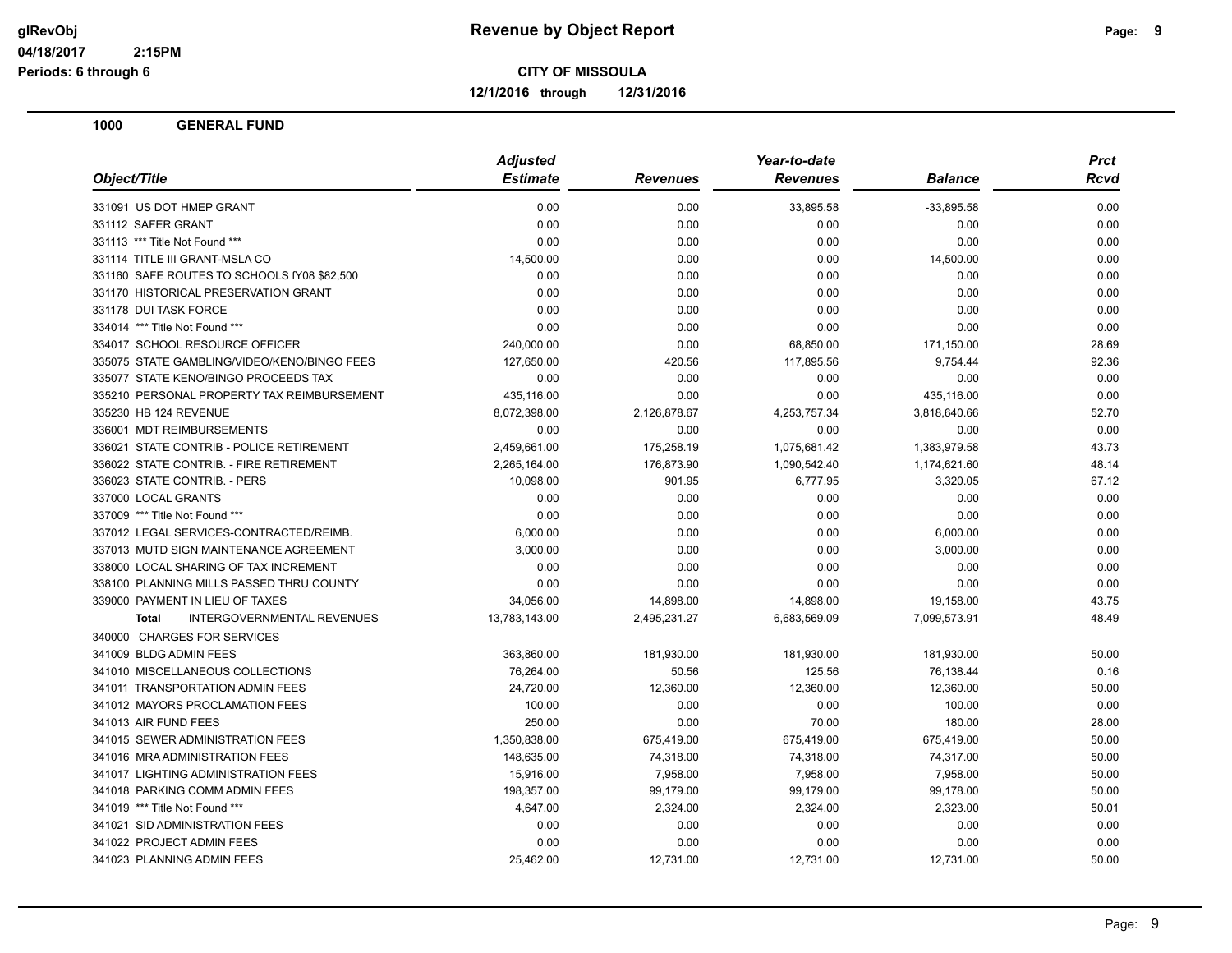**12/1/2016 through 12/31/2016**

| Object/Title                             | <b>Adjusted</b><br>Year-to-date |                 |                 |                | <b>Prct</b> |  |
|------------------------------------------|---------------------------------|-----------------|-----------------|----------------|-------------|--|
|                                          | <b>Estimate</b>                 | <b>Revenues</b> | <b>Revenues</b> | <b>Balance</b> | <b>Rcvd</b> |  |
| 341024 HOUSING GRANT ADMIN FEES          | 52,000.00                       | 0.00            | 0.00            | 52,000.00      | 0.00        |  |
| 341026 WATER ADMINISTRATION FEES         | 0.00                            | 0.00            | 0.00            | 0.00           | 0.00        |  |
| 341027 STORMWATER ADMINISTRATION FEES    | 0.00                            | 13,190.00       | 13,190.00       | $-13,190.00$   | 0.00        |  |
| 341031 STATE REIMB MUNI COURT            | 0.00                            | 0.00            | 0.00            | 0.00           | 0.00        |  |
| 341041 SEWER EXTENSION RECORDING FEES    | 4,500.00                        | 539.00          | 1,850.00        | 2,650.00       | 41.11       |  |
| 341052 MUNICIPAL COURT FILING FEES       | 330,916.00                      | 24,342.53       | 150,103.09      | 180,812.91     | 45.36       |  |
| 341055 CRIME VICTIM SURCHARGE            | 2,500.00                        | 86.00           | 573.64          | 1,926.36       | 22.95       |  |
| 341067 SUBDIVISION EXEMPTION AFFIDAVITS  | 0.00                            | 200.00          | 2,791.16        | $-2,791.16$    | 0.00        |  |
| 341068 SUBDIVISON FEES                   | 5,100.00                        | 262.00          | 8,523.00        | $-3,423.00$    | 167.12      |  |
| 341069 REZONING FEES                     | 5,100.00                        | 3,157.00        | 8,025.00        | $-2,925.00$    | 157.35      |  |
| 341070 DESIGN REVIEW BOARD               | 15,300.00                       | 7,875.04        | 17,422.56       | $-2,122.56$    | 113.87      |  |
| 341071 BOARD OF ADJUST. ZONING, SIGNS    | 0.00                            | 0.00            | 0.00            | 0.00           | 0.00        |  |
| 341072 FLOOD PLAIN-0THER FEES            | 0.00                            | 0.00            | 0.00            | 0.00           | 0.00        |  |
| 341073 FIRE PLAN CHECK FEES              | 28,541.00                       | 1,237.00        | 21,039.00       | 7,502.00       | 73.72       |  |
| 341074 FIRE INSPECTION FEES              | 51,000.00                       | 1,533.00        | 35,624.00       | 15,376.00      | 69.85       |  |
| 341076 ENGINEERING PLAN CHECK FEES       | 34,148.00                       | 1,278.00        | 24,471.00       | 9,677.00       | 71.66       |  |
| 341077 ZONING COMPLIANCE INSPECTIONS     | 0.00                            | 0.00            | 0.00            | 0.00           | 0.00        |  |
| 341078 ENGINEERING MAP FEES              | 122.00                          | 15.00           | 50.00           | 72.00          | 40.98       |  |
| 341079 GREASE INTERCEPTOR APPEAL FEES    | 2,000.00                        | 0.00            | 463.50          | 1,536.50       | 23.18       |  |
| 341090 STREET VACATION PETITION FEES     | 0.00                            | 0.00            | 0.00            | 0.00           | 0.00        |  |
| 341091 INSPECTION CODE BOOKS & COPIES    | 0.00                            | 0.00            | 0.00            | 0.00           | 0.00        |  |
| 341100 GRANT ADMINISTRATION SERVICE FEES | 0.00                            | 0.00            | 0.00            | 0.00           | 0.00        |  |
| 342010 POLICE/BID AGREEMENT              | 48,000.00                       | 0.00            | 0.00            | 48,000.00      | 0.00        |  |
| 342012 PD REIMBURSABLE SERVICES          | 750.00                          | 0.00            | 531.66          | 218.34         | 70.89       |  |
| 342013 SECURITY INVEST FEES              | 11,000.00                       | 864.50          | 6,032.00        | 4,968.00       | 54.84       |  |
| 342014 POLICE DEPARTMENT SERVICE FEES    | 15,000.00                       | 957.00          | 10,811.00       | 4,189.00       | 72.07       |  |
| 342015 POLICE OVERTIME FEES              | 84,000.00                       | 5,676.77        | 62,297.13       | 21,702.87      | 74.16       |  |
| 342016 POLICE TRAINING FEES              | 36,000.00                       | 0.00            | 1,191.01        | 34,808.99      | 3.31        |  |
| 342017 CATERING FEES                     | 7,200.00                        | 245.00          | 2,310.00        | 4,890.00       | 32.08       |  |
| 342018 DESK REPORTS                      | 20,000.00                       | 2,808.00        | 14,298.00       | 5,702.00       | 71.49       |  |
| 342019 ABANDONED VEHICLE REVENUE FEES    | 12,500.00                       | 0.00            | 5,365.00        | 7,135.00       | 42.92       |  |
| 342020 FIRE DEPARTMENT FEES              | 100.00                          | 0.00            | 249.00          | $-149.00$      | 249.00      |  |
| 342021 CPR EDUCATION PROGRAM             | 7,435.00                        | 0.00            | 3,660.00        | 3,775.00       | 49.23       |  |
| 342022 OUTSIDE HIRES                     | 920,150.00                      | 3,925.47        | 472,800.59      | 447,349.41     | 51.38       |  |
| 342060 BIKE PROGRAM SALES & FEES         | 2,700.00                        | 0.00            | 0.00            | 2,700.00       | 0.00        |  |
| 343000 PW REIMBURSABLE SERVICES          | 31,258.00                       | 35.00           | 11,523.15       | 19,734.85      | 36.86       |  |
| 343001 SIGN FABRICATION & CONTRACTS      | 500.00                          | 0.00            | 0.00            | 500.00         | 0.00        |  |
| 343002 OTHER AGENCIES - VEH MAINT        | 48,000.00                       | 0.00            | 15,333.83       | 32,666.17      | 31.95       |  |
| 343003 STATE PAYMENT - TRAFFIC COUNTS    | 4,450.00                        | 0.00            | 0.00            | 4,450.00       | 0.00        |  |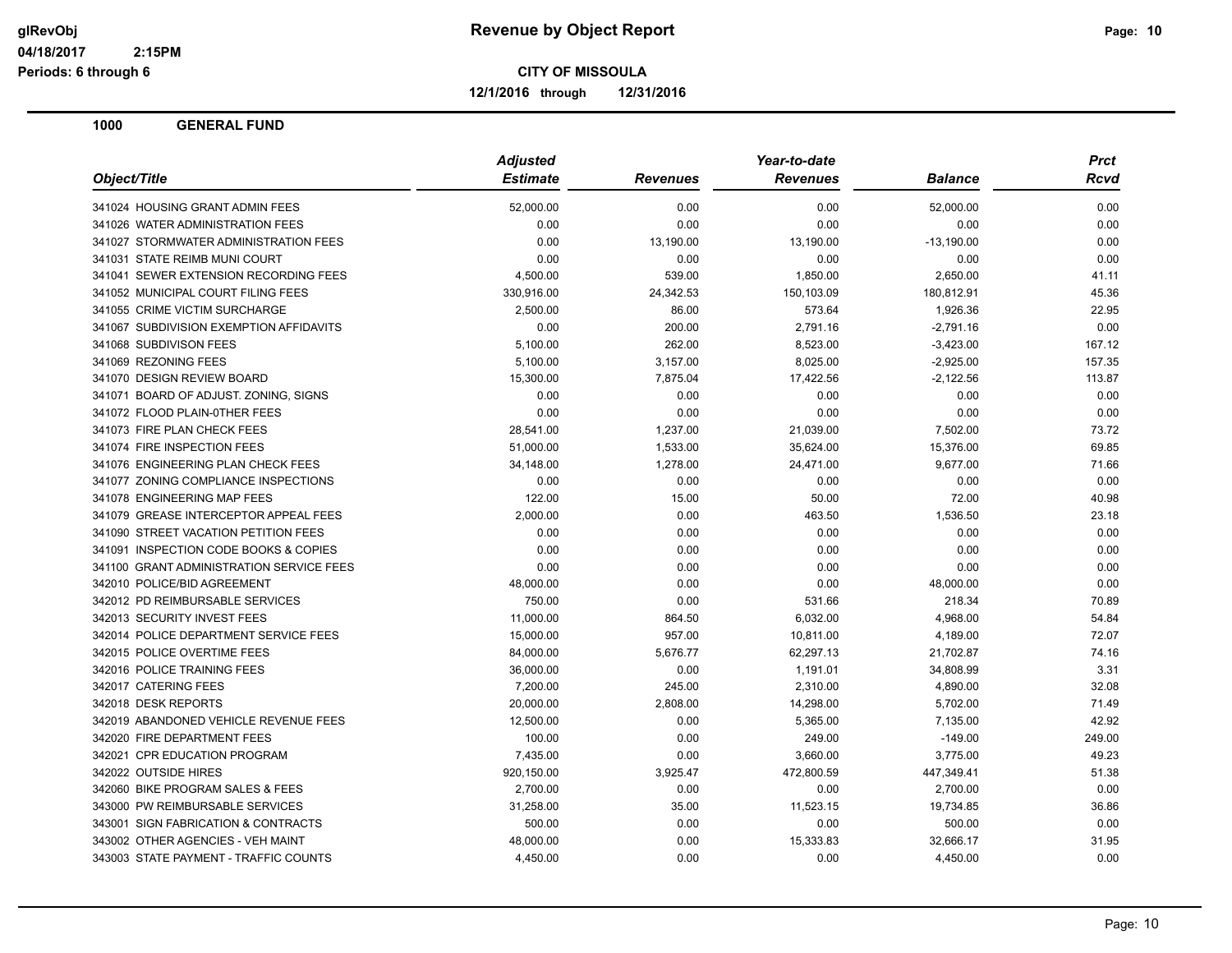**12/1/2016 through 12/31/2016**

| Object/Title                                | <b>Adjusted</b><br>Year-to-date |                 |                 |                | <b>Prct</b> |
|---------------------------------------------|---------------------------------|-----------------|-----------------|----------------|-------------|
|                                             | <b>Estimate</b>                 | <b>Revenues</b> | <b>Revenues</b> | <b>Balance</b> | Rcvd        |
| 343004 SPECIAL STATE CONTRACTS              | 80,000.00                       | 0.00            | 99,672.50       | $-19,672.50$   | 124.59      |
| 343006 OTHER GOVT AGENCY-STREET PROJECTS    | 98,318.00                       | 0.00            | 0.00            | 98,318.00      | 0.00        |
| 343008 PRIVATE COMPANY STREET PAYMENTS      | 0.00                            | 0.00            | 0.00            | 0.00           | 0.00        |
| 343010 STREET DEPT SALES & SERVICES         | 19,195.00                       | 0.00            | 0.00            | 19,195.00      | 0.00        |
| 343013 SNOW REMOVAL FEES                    | 2,933.00                        | 0.00            | 126.00          | 2,807.00       | 4.30        |
| 343018 SALE OF MATERIALS                    | 0.00                            | 0.00            | 0.00            | 0.00           | 0.00        |
| 343080 STATE MAINTENANCE CONTRACT           | 530,082.00                      | 0.00            | 124,040.40      | 406,041.60     | 23.40       |
| 343082 MDT URBAN PROJECTS                   | 0.00                            | 0.00            | 0.00            | 0.00           | 0.00        |
| 343083 CONTRACT SEWER APPLICATIONS          | 0.00                            | 0.00            | 0.00            | 0.00           | 0.00        |
| 343084 STREET MAINTENANCE MATERIALS REIMB   | 55,500.00                       | 0.00            | 10,744.31       | 44,755.69      | 19.36       |
| 343097 SIDEWALK AND CURB FEES               | 340,000.00                      | 68,719.66       | 238,349.36      | 101,650.64     | 70.10       |
| 343311 SALE OF NICHES                       | 3,200.00                        | 0.00            | 0.00            | 3,200.00       | 0.00        |
| 343320 CEMETERY - SALE OF PLOTS             | 12,870.00                       | 0.00            | 9,500.00        | 3,370.00       | 73.82       |
| 343321 CEMETERY FOUNDATIONS                 | 1,570.00                        | 0.00            | 2,015.00        | $-445.00$      | 128.34      |
| 343322 CEMETERY FLOWER CARE                 | 4,250.00                        | 0.00            | 0.00            | 4,250.00       | 0.00        |
| 343323 CEMETERY - LINER INSTALL FEES        | 5,580.00                        | 500.00          | 7,025.00        | $-1,445.00$    | 125.90      |
| 343324 OTHER CEMETERY FEES                  | 1,500.00                        | 0.00            | 750.00          | 750.00         | 50.00       |
| 343325 2ND INTERMENT RIGHT                  | 0.00                            | 200.00          | 1,800.00        | $-1,800.00$    | 0.00        |
| 343340 CEMETERY - OPENINGS & CLOSINGS       | 10,950.00                       | 425.00          | 7,600.00        | 3,350.00       | 69.41       |
| 343350 CEMETERY CARE, FEES                  | 29,000.00                       | 0.00            | 0.00            | 29,000.00      | 0.00        |
| 343360 WEED CONTROL                         | 3,000.00                        | 0.00            | 1,985.00        | 1,015.00       | 66.17       |
| 346029 PARKS PETTY CASH FUND                | 0.00                            | 0.00            | 0.00            | 0.00           | 0.00        |
| 346031 RECREATION FEES                      | 171,283.00                      | 11,773.25       | 111,931.58      | 59,351.42      | 65.35       |
| 346033 PARK FEES/FACILITY RENTALS           | 200.00                          | 331.25          | 28,150.92       | $-27,950.92$   | 14,075.46   |
| 346034 GROUNDS MAINTENANCE CONTRACT         | 181,734.00                      | 0.00            | 0.00            | 181,734.00     | 0.00        |
| 346036 PARK CONCESSION FEES                 | 3,000.00                        | 0.00            | 480.14          | 2,519.86       | 16.00       |
| 346037 YOUTH DRUG COURT CONTRACT            | 11,700.00                       | 0.00            | 0.00            | 11,700.00      | 0.00        |
| 346050 COUNTY PLAYGROUND CONTRACT           | 3,150.00                        | 0.00            | 0.00            | 3,150.00       | 0.00        |
| 346051 MONTANA PARKS/REC CONFERENCE 2012    | 4,500.00                        | 0.00            | 0.00            | 4,500.00       | 0.00        |
| 346054 PARKS MISC OVERTIME FEES             | 0.00                            | 0.00            | 329.34          | $-329.34$      | 0.00        |
| 346070 RECREATION GENERAL MERCHANDISE       | 0.00                            | 0.00            | 0.00            | 0.00           | 0.00        |
| <b>CHARGES FOR SERVICES</b><br><b>Total</b> | 5,562,834.00                    | 1,216,445.03    | 2,601,442.43    | 2,961,391.57   | 46.76       |
| 350000 FINES & FORFEITURES                  |                                 |                 |                 |                |             |
| 351022 LAW ENFORCEMENT ACADEMY SURCHARGE #! | 0.00                            | 4,761.25        | 10,594.02       | $-10,594.02$   | 0.00        |
| 351031 TRAFFIC FINES                        | 1,356,738.00                    | 89,425.80       | 549,983.88      | 806,754.12     | 40.54       |
| 351032 SURCHARGE ON FINES                   | 129,089.00                      | 8,048.11        | 41,496.14       | 87,592.86      | 32.15       |
| 351033 PUBLIC DEFENDER FEES                 | 125,000.00                      | 4,451.13        | 27,621.51       | 97,378.49      | 22.10       |
| 351034 CELLULAR PHONE FINES                 | 65,000.00                       | 8,786.75        | 47,672.00       | 17,328.00      | 73.34       |
| 351035 CELL PHONE FINES: EDUCATION          | 65,000.00                       | 8,786.75        | 47,672.00       | 17,328.00      | 73.34       |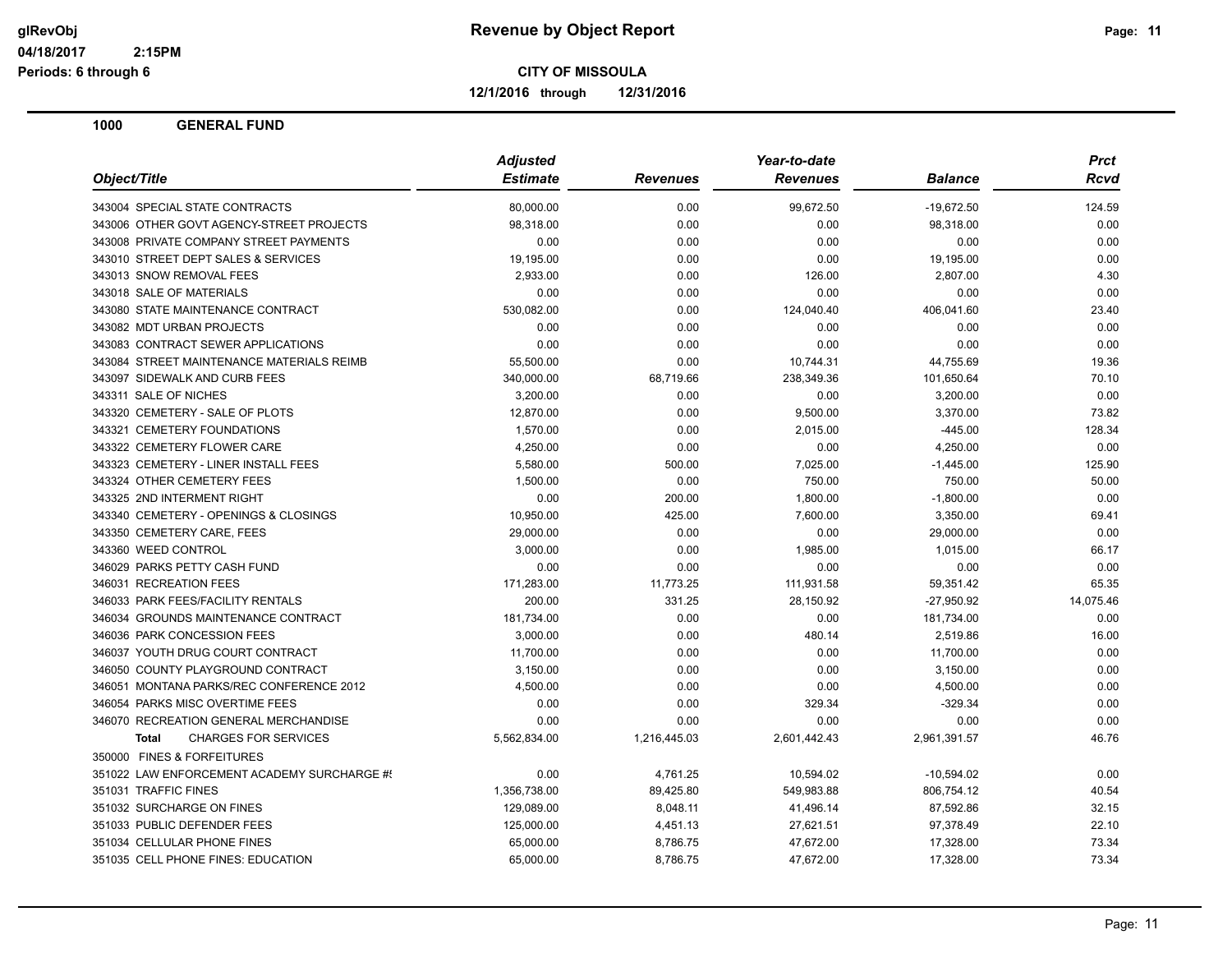**12/1/2016 through 12/31/2016**

| Object/Title                                   | <b>Adjusted</b> |                 | <b>Prct</b>     |                |       |
|------------------------------------------------|-----------------|-----------------|-----------------|----------------|-------|
|                                                | <b>Estimate</b> | <b>Revenues</b> | <b>Revenues</b> | <b>Balance</b> | Rcvd  |
| 355000 FALSE ALARM PENALTY                     | 10,000.00       | 1,222.00        | 3,250.00        | 6,750.00       | 32.50 |
| <b>FINES &amp; FORFEITURES</b><br><b>Total</b> | 1,750,827.00    | 125,481.79      | 728,289.55      | 1,022,537.45   | 41.60 |
| 360000 MISCELLANEOUS REVENUES                  |                 |                 |                 |                |       |
| 360000 MISCELLANEOUS REVENUES                  | 0.00            | 0.00            | 0.00            | 0.00           | 0.00  |
| 360001 COPIES                                  | 2,200.00        | 590.00          | 1,222.50        | 977.50         | 55.57 |
| 360002 PHONES                                  | 0.00            | 0.00            | 0.00            | 0.00           | 0.00  |
| 360003 MMIA REIMBURSEMENT-ATTORNEY             | 0.00            | 0.00            | 0.00            | 0.00           | 0.00  |
| 360010 MISCELLANEOUS                           | 15,000.00       | 252.06          | 1,294.35        | 13,705.65      | 8.63  |
| 360011 ENERGY REBATES FOR COMPUTER UPGRADES    | 0.00            | 0.00            | 0.00            | 0.00           | 0.00  |
| 360050 OVER/SHORT                              | 0.00            | 0.00            | 1.00            | $-1.00$        | 0.00  |
| 360100 REFUNDS                                 | 200.00          | 0.00            | 0.00            | 200.00         | 0.00  |
| 362000 OTHER MISCELLANEOUS REVENUE             | 8,000.00        | 0.00            | 0.00            | 8,000.00       | 0.00  |
| 362001 MUNICIPAL COURT BAD CHECK CHARGES       | 0.00            | 0.00            | 0.00            | 0.00           | 0.00  |
| 362002 BAD CHECK CHARGES                       | 500.00          | 0.00            | 90.00           | 410.00         | 18.00 |
| 362003 US BANK FEE REIMBURSEMENT               | 0.00            | 0.00            | 0.00            | 0.00           | 0.00  |
| 362004 URD III FACADE IMPROVEMENT LOAN REC     | 0.00            | 0.00            | 0.00            | 0.00           | 0.00  |
| 362011 SALE OF UNCLAIMED PROPERTY              | 0.00            | $-14,109.13$    | 0.00            | 0.00           | 0.00  |
| 362012 REC/GREEN TAG PROGRAM                   | 300.00          | 0.00            | 0.00            | 300.00         | 0.00  |
| 364012 SALE OF SURPLUS PROPERTY                | 40,000.00       | 0.00            | 14,445.22       | 25,554.78      | 36.11 |
| 364040 INSURANCE AND DAMAGE RECOVERY           | 40,000.00       | 9,336.80        | 12,064.80       | 27,935.20      | 30.16 |
| 364041 WORKERS COMPENSATION REIMBURSEMENT      | 2,500.00        | 0.00            | 0.00            | 2,500.00       | 0.00  |
| 364042 EXPENDITURE REIMBURSEMENTS              | 1,200.00        | 0.00            | 0.00            | 1,200.00       | 0.00  |
| 364043 RATTLESNAKE CORRIDOR REIMBURSEMENT      | 10,000.00       | 0.00            | 7,722.00        | 2,278.00       | 77.22 |
| 364044 EMERGENCY RESPONSE REIMBURSEMENT        | 50,000.00       | 0.00            | 0.00            | 50,000.00      | 0.00  |
| 364047 MMIA EXPENDITURE REIMBURSEMENT          | 0.00            | 0.00            | 0.00            | 0.00           | 0.00  |
| 364051 DOT RADAR GRANT                         | 0.00            | 0.00            | 0.00            | 0.00           | 0.00  |
| 364053 EXPENDITURE REIMB-FIRE SERVICES         | 0.00            | 0.00            | 0.00            | 0.00           | 0.00  |
| 364060 REIMB LETTER OF CREDIT-709 PARKVIEW     | 0.00            | 0.00            | 0.00            | 0.00           | 0.00  |
| 364061 REIMB LETTER OF CREDIT-LINNEA LANE      | 0.00            | 0.00            | 0.00            | 0.00           | 0.00  |
| 365000 DONATIONS                               | 0.00            | 0.00            | 0.00            | 0.00           | 0.00  |
| 365001 *** Title Not Found ***                 | 0.00            | 375.00          | 2,992.98        | $-2,992.98$    | 0.00  |
| 365003 DONATIONS - SMOKE ALARMS                | 0.00            | 0.00            | 0.00            | 0.00           | 0.00  |
| 365004 GRANT CR TRAIL ASSN DONATION            | 0.00            | 0.00            | 0.00            | 0.00           | 0.00  |
| 365015 DONATIONS - COMBAT CHALLENGE            | 0.00            | 0.00            | 0.00            | 0.00           | 0.00  |
| 365016 LOCAL MATCH MDT                         | 0.00            | 0.00            | 0.00            | 0.00           | 0.00  |
| 365017 LOCAL MATCH TRANSIT                     | 0.00            | 0.00            | 0.00            | 0.00           | 0.00  |
| 365018 DONATIONS - MLCT CONFERENCE             | 0.00            | 0.00            | 0.00            | 0.00           | 0.00  |
| 365021 PARKS AND RECS GRANTS & CONTRIBUTIONS   | 0.00            | 0.00            | 15,000.00       | $-15,000.00$   | 0.00  |
| 365022 NEIGHBORHOOD COUNCIL DONATIONS          | 0.00            | 0.00            | 0.00            | 0.00           | 0.00  |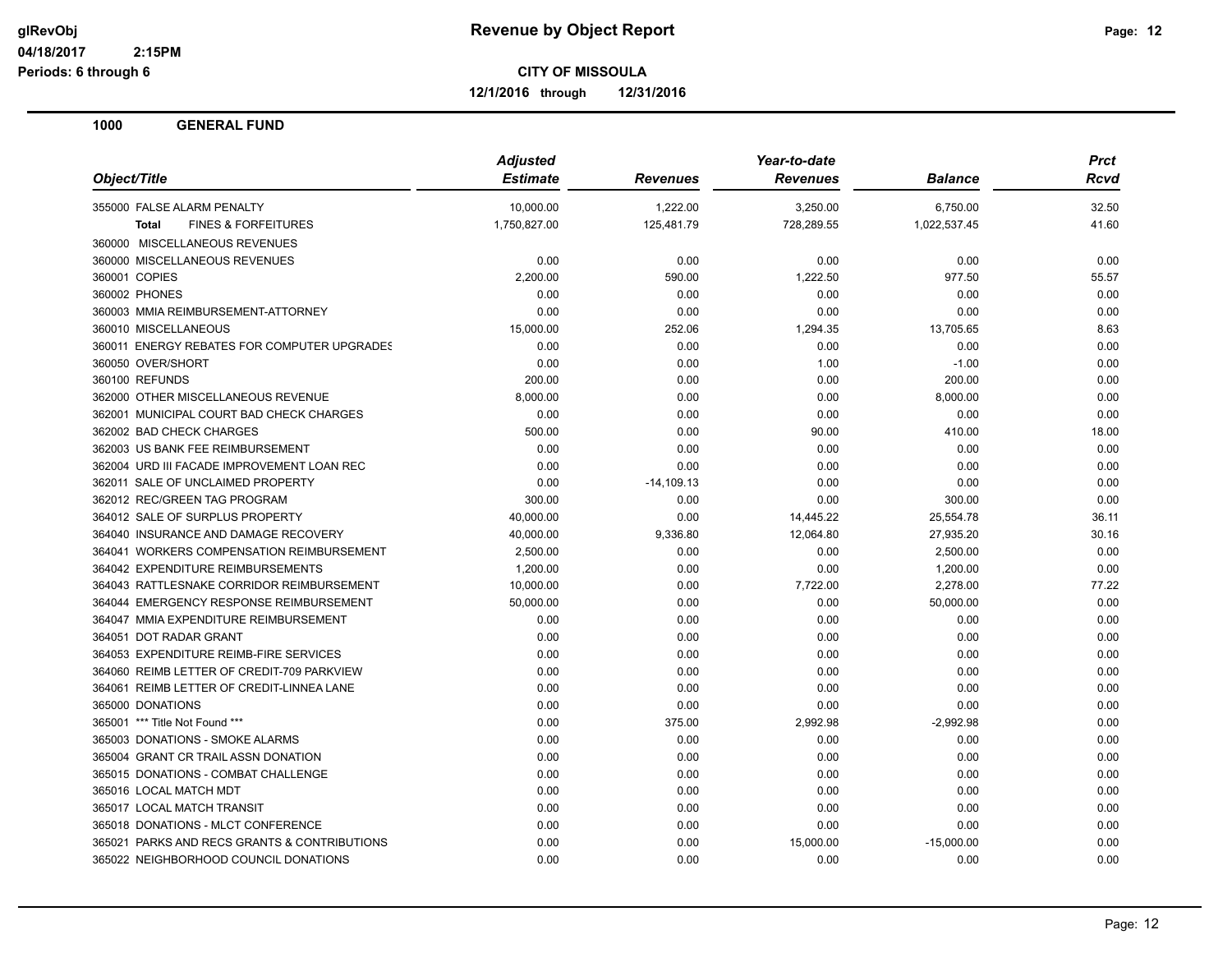**12/1/2016 through 12/31/2016**

| Object/Title                                              | <b>Adjusted</b><br><b>Estimate</b> | <b>Revenues</b> | Year-to-date<br><b>Revenues</b> | <b>Balance</b> | <b>Prct</b><br>Rcvd |
|-----------------------------------------------------------|------------------------------------|-----------------|---------------------------------|----------------|---------------------|
|                                                           |                                    |                 |                                 |                |                     |
| 368000 SALE OF COINS                                      | 0.00                               | 0.00            | 0.00                            | 0.00           | 0.00                |
| 368001 SALE OF POLICE PROMOTIONS                          | 0.00                               | 0.00            | 0.00                            | 0.00           | 0.00                |
| 368002 SALE OF FIRE PROMOTIONS                            | 0.00                               | 0.00            | 0.00                            | 0.00           | 0.00                |
| MISCELLANEOUS REVENUES<br><b>Total</b>                    | 169.900.00                         | $-3,555.27$     | 54,832.85                       | 115.067.15     | 32.27               |
| 370000 INVESTMENTS & ROYALTY EARNINGS                     |                                    |                 |                                 |                |                     |
| 371010 INTEREST ON INVESTMENTS                            | 3,500.00                           | 0.00            | 138.26                          | 3,361.74       | 3.95                |
| 371020 GAIN/LOSS IN MARKET VALUE OF INVESTMENT            | 0.00                               | 0.00            | 0.00                            | 0.00           | 0.00                |
| <b>INVESTMENTS &amp; ROYALTY EARNINGS</b><br><b>Total</b> | 3,500.00                           | 0.00            | 138.26                          | 3,361.74       | 3.95                |
| 380000 OTHER FINANCING SOURCES                            |                                    |                 |                                 |                |                     |
| 381070 PROCEEDS FROM NOTES/LOANS/INTERCAP                 | 0.00                               | 0.00            | 0.00                            | 0.00           | 0.00                |
| 381090 PROCEEDS FROM CAPITAL LEASE                        | 316,129.00                         | 0.00            | 0.00                            | 316,129.00     | 0.00                |
| 382010 SALE OF FIXED ASSETS                               | 0.00                               | 0.00            | 0.00                            | 0.00           | 0.00                |
| 383000 OPERATING TRANSFERS                                | 74,000.00                          | 37,000.00       | 37,000.00                       | 37,000.00      | 50.00               |
| 383001 TRANS FR FLUSHING DISTRICT                         | 41,200.00                          | 20,600.00       | 20,600.00                       | 20,600.00      | 50.00               |
| 383002 TRANS FR GAS TAX                                   | 564,000.00                         | 282,000.00      | 282,000.00                      | 282,000.00     | 50.00               |
| 383003 TRANS FR COMPREHENSIVE INSURANCE LEVY              | 0.00                               | 0.00            | 0.00                            | 0.00           | 0.00                |
| 383004 TRANS FR EMPLOYEE HEALTH INSURANCE LEV             | 4,778,675.00                       | 2,389,338.00    | 2,389,338.00                    | 2,389,337.00   | 50.00               |
| 383007 TRANS FR CABLE FRANCHISE                           | 301,433.00                         | 150,717.00      | 150,717.00                      | 150,716.00     | 50.00               |
| 383008 TRANS FR RUSSELL PARK DISTRICT                     | 0.00                               | 0.00            | 0.00                            | 0.00           | 0.00                |
| 383009 TRANS FR TITLE I                                   | 0.00                               | 0.00            | 0.00                            | 0.00           | 0.00                |
| 383010 TRANS FR CIP                                       | 0.00                               | 0.00            | 0.00                            | 0.00           | 0.00                |
| 383011 TRANS FR SID REVOLVING                             | 100,000.00                         | 0.00            | 0.00                            | 100,000.00     | 0.00                |
| 383014 TRANS FR MRA                                       | 0.00                               | 0.00            | 0.00                            | 0.00           | 0.00                |
| 383015 TRANS FR MPC                                       | 0.00                               | 0.00            | 0.00                            | 0.00           | 0.00                |
| 383017 TRANS FR BUILDING                                  | 0.00                               | 0.00            | 0.00                            | 0.00           | 0.00                |
| 383018 TRANS FR WILLOWWOOD PARK DISTRICT                  | 0.00                               | 0.00            | 0.00                            | 0.00           | 0.00                |
| 383020 TRANS FR CEMETERY CARE                             | 0.00                               | 0.00            | 0.00                            | 0.00           | 0.00                |
| 383021 TRANS FR P&R TRAILS DEVLP                          | 0.00                               | 0.00            | 0.00                            | 0.00           | 0.00                |
| 383024 TRANS FR SEWER CLEARING                            | 0.00                               | 0.00            | 0.00                            | 0.00           | 0.00                |
| 383027 TRANS FR URD                                       | 0.00                               | 0.00            | 0.00                            | 0.00           | 0.00                |
| 383028 TRANS FROM GF FOR HEALTH RESERVE                   | 0.00                               | 0.00            | 0.00                            | 0.00           | 0.00                |
| 383046 TRANS FR PARKS MAINTENANCE DIST                    | 0.00                               | 0.00            | 0.00                            | 0.00           | 0.00                |
| 383047 TRANS FR STREET MAINTENANCE DISTRICT               | 0.00                               | 0.00            | 0.00                            | 0.00           | 0.00                |
| 383050 TRANSFER FROM IMPACT FEES                          | 0.00                               | 0.00            | 0.00                            | 0.00           | 0.00                |
| 383065 TRANSFER FROM WWTF                                 | 50,213.00                          | 0.00            | 0.00                            | 50,213.00      | 0.00                |
| OTHER FINANCING SOURCES<br><b>Total</b>                   | 6,225,650.00                       | 2,879,655.00    | 2,879,655.00                    | 3,345,995.00   | 46.25               |
| 390000 INTERNAL SERVICES                                  |                                    |                 |                                 |                |                     |
| 399999 NEW REQUESTS FUNDING                               | 0.00                               | 0.00            | 0.00                            | 0.00           | 0.00                |
| <b>INTERNAL SERVICES</b><br><b>Total</b>                  | 0.00                               | 0.00            | 0.00                            | 0.00           | 0.00                |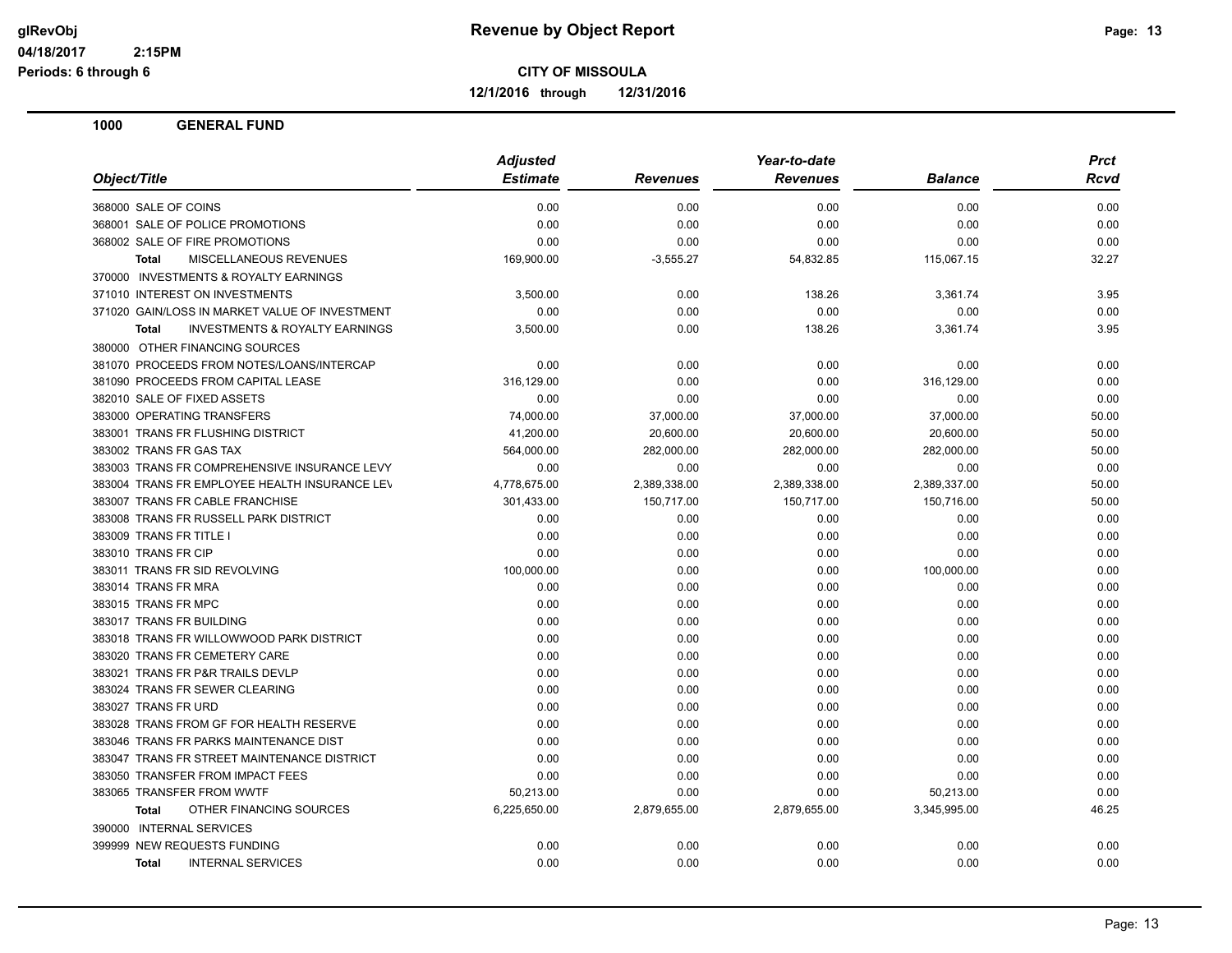| glRevObj<br>04/18/2017<br>2:15PM<br>Periods: 6 through 6 |       |                     | <b>Revenue by Object Report</b>       |               |               |               |       |
|----------------------------------------------------------|-------|---------------------|---------------------------------------|---------------|---------------|---------------|-------|
|                                                          |       | 12/1/2016 through   | <b>CITY OF MISSOULA</b><br>12/31/2016 |               |               |               |       |
|                                                          | Total | <b>GENERAL FUND</b> | 53,666,050.00                         | 18,639,647.82 | 25,589,733.16 | 28,076,316.84 | 47.68 |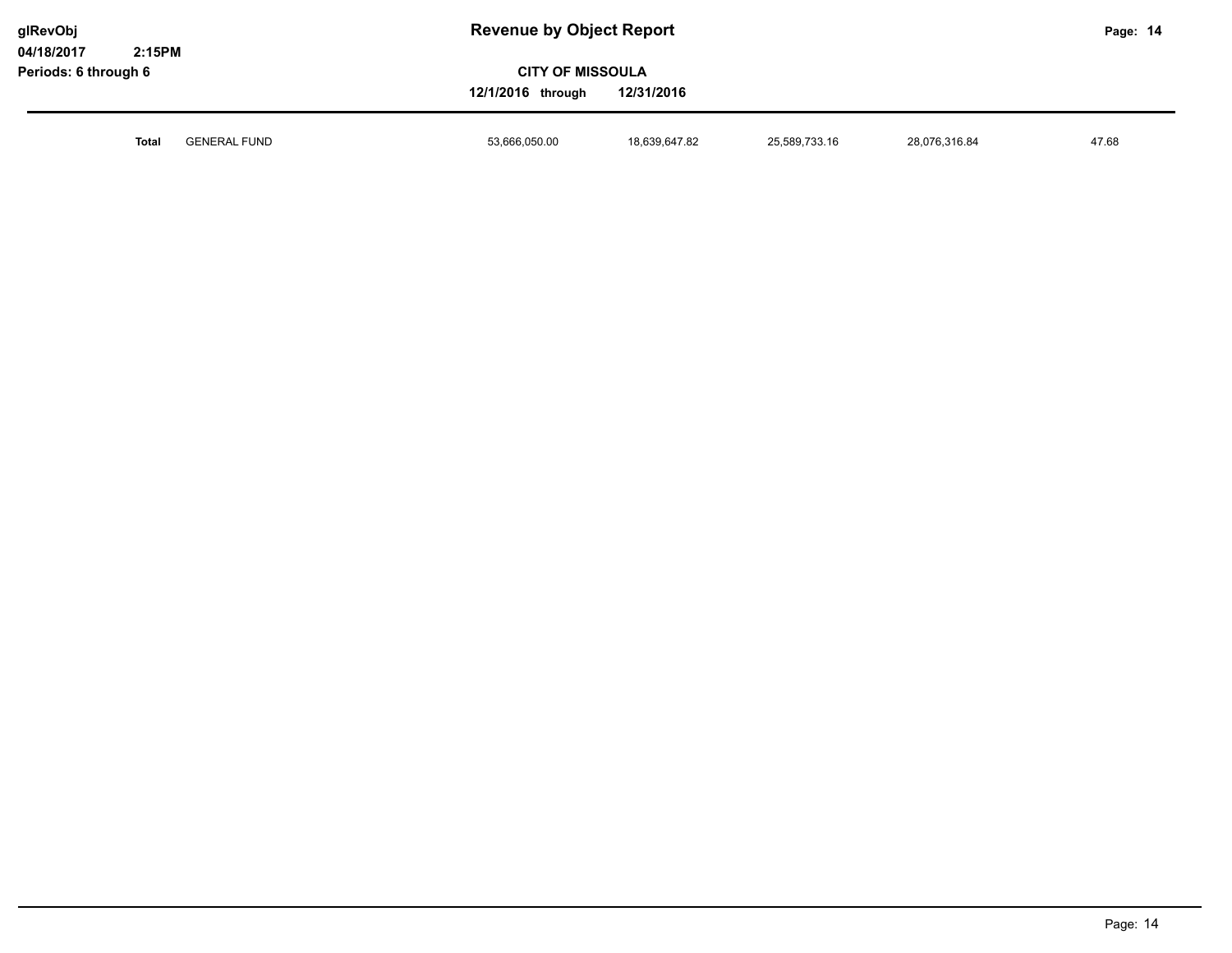**12/1/2016 through 12/31/2016**

## **1211 PARK ACQUISITION & DEVELOPMENT**

| 1211 | <b>PARK ACQUISITION &amp; DEVELOPMENT</b> |
|------|-------------------------------------------|
|      |                                           |

|                                                           | <b>Adjusted</b> |                 | Year-to-date    |                | <b>Prct</b> |
|-----------------------------------------------------------|-----------------|-----------------|-----------------|----------------|-------------|
| Object/Title                                              | <b>Estimate</b> | <b>Revenues</b> | <b>Revenues</b> | <b>Balance</b> | Rcvd        |
| 340000 CHARGES FOR SERVICES                               |                 |                 |                 |                |             |
| 346080 PAYMENT IN LIEU OF PARKS                           | 243.228.00      | 0.00            | 30,760.00       | 212.468.00     | 12.65       |
| 346082 HIGH PARK EASEMENT EXCHANGE                        | 0.00            | 0.00            | 0.00            | 0.00           | 0.00        |
| <b>CHARGES FOR SERVICES</b><br>Total                      | 243,228.00      | 0.00            | 30,760.00       | 212,468.00     | 12.65       |
| 360000 MISCELLANEOUS REVENUES                             |                 |                 |                 |                |             |
| 360010 MISCELLANEOUS                                      | 0.00            | 0.00            | 0.00            | 0.00           | 0.00        |
| 360016 LAFRAY PARK DONATIONS                              | 0.00            | 0.00            | 0.00            | 0.00           | 0.00        |
| 360017 PARK PLANS FORFEITURE                              | 0.00            | 0.00            | 0.00            | 0.00           | 0.00        |
| 360020 GREENOUGH PARK ENCROACHMENTS                       | 0.00            | 0.00            | 0.00            | 0.00           | 0.00        |
| 365102 RECREATION YOUTH & ADULT SPORTS                    | 0.00            | 0.00            | 0.00            | 0.00           | 0.00        |
| MISCELLANEOUS REVENUES<br><b>Total</b>                    | 0.00            | 0.00            | 0.00            | 0.00           | 0.00        |
| <b>INVESTMENTS &amp; ROYALTY EARNINGS</b><br>370000       |                 |                 |                 |                |             |
| 371010 INTEREST ON INVESTMENTS                            | 0.00            | 0.00            | 0.00            | 0.00           | 0.00        |
| 371020 GAIN/LOSS IN MARKET VALUE OF INVESTMENTS           | 0.00            | 0.00            | 0.00            | 0.00           | 0.00        |
| <b>INVESTMENTS &amp; ROYALTY EARNINGS</b><br><b>Total</b> | 0.00            | 0.00            | 0.00            | 0.00           | 0.00        |
| 380000 OTHER FINANCING SOURCES                            |                 |                 |                 |                |             |
| 383000 OPERATING TRANSFERS                                | 0.00            | 0.00            | 0.00            | 0.00           | 0.00        |
| 383029 TRANS FR GENERAL                                   | 0.00            | 0.00            | 0.00            | 0.00           | 0.00        |
| OTHER FINANCING SOURCES<br><b>Total</b>                   | 0.00            | 0.00            | 0.00            | 0.00           | 0.00        |
| PARK ACQUISITION & DEVELOPMENT<br><b>Total</b>            | 243.228.00      | 0.00            | 30.760.00       | 212.468.00     | 12.65       |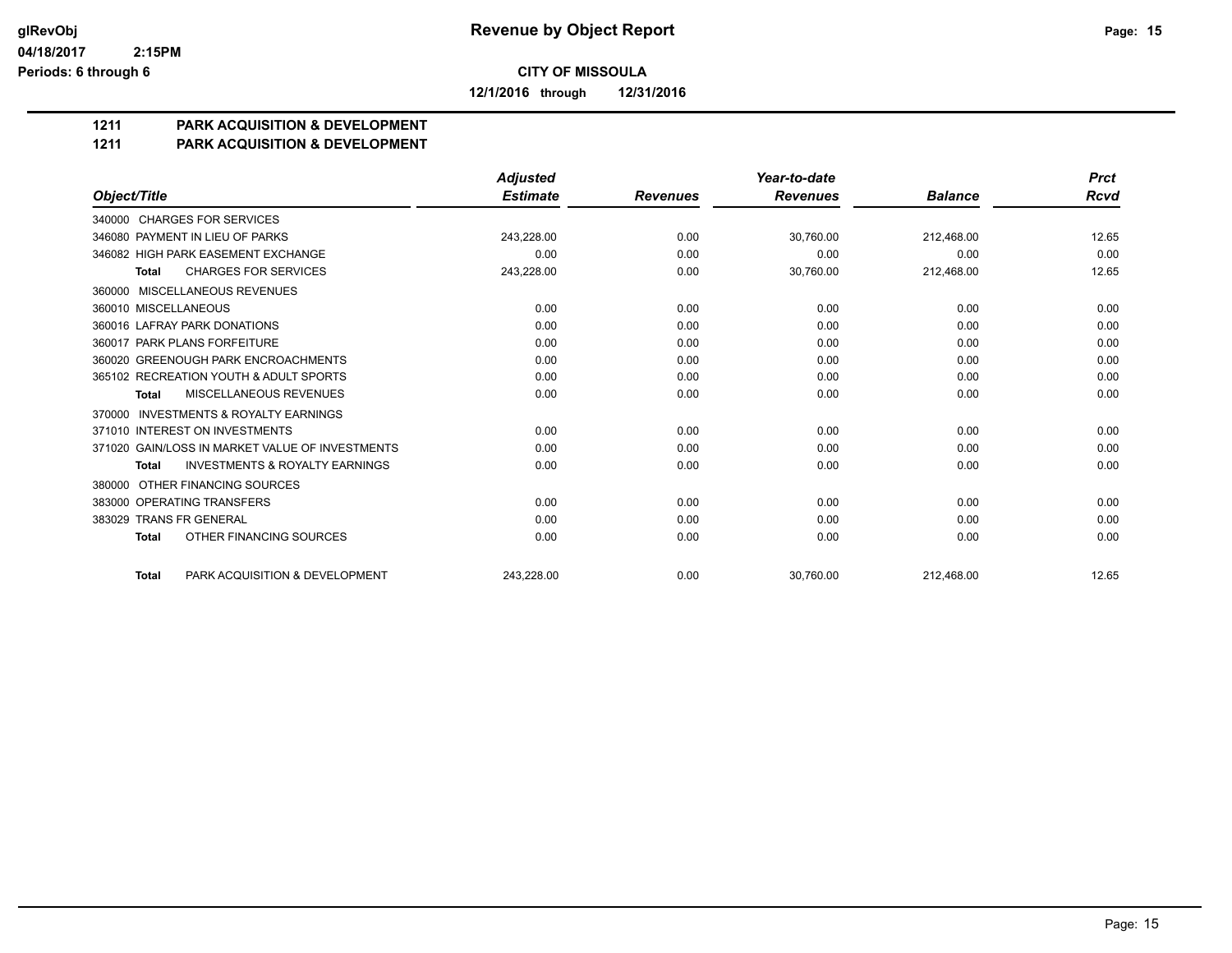**12/1/2016 through 12/31/2016**

### **1211 PARK ACQUISITION & DEVELOPMENT**

|                                                     | <b>Adjusted</b> |                 | Year-to-date    |                | <b>Prct</b> |
|-----------------------------------------------------|-----------------|-----------------|-----------------|----------------|-------------|
| Object/Title                                        | <b>Estimate</b> | <b>Revenues</b> | <b>Revenues</b> | <b>Balance</b> | Rcvd        |
| 340000 CHARGES FOR SERVICES                         |                 |                 |                 |                |             |
| 346080 PAYMENT IN LIEU OF PARKS                     | 243,228.00      | 0.00            | 30,760.00       | 212,468.00     | 12.65       |
| 346082 HIGH PARK EASEMENT EXCHANGE                  | 0.00            | 0.00            | 0.00            | 0.00           | 0.00        |
| <b>CHARGES FOR SERVICES</b><br>Total                | 243,228.00      | 0.00            | 30,760.00       | 212,468.00     | 12.65       |
| MISCELLANEOUS REVENUES<br>360000                    |                 |                 |                 |                |             |
| 360010 MISCELLANEOUS                                | 0.00            | 0.00            | 0.00            | 0.00           | 0.00        |
| 360016 LAFRAY PARK DONATIONS                        | 0.00            | 0.00            | 0.00            | 0.00           | 0.00        |
| 360017 PARK PLANS FORFEITURE                        | 0.00            | 0.00            | 0.00            | 0.00           | 0.00        |
| 360020 GREENOUGH PARK ENCROACHMENTS                 | 0.00            | 0.00            | 0.00            | 0.00           | 0.00        |
| 365102 RECREATION YOUTH & ADULT SPORTS              | 0.00            | 0.00            | 0.00            | 0.00           | 0.00        |
| MISCELLANEOUS REVENUES<br>Total                     | 0.00            | 0.00            | 0.00            | 0.00           | 0.00        |
| <b>INVESTMENTS &amp; ROYALTY EARNINGS</b><br>370000 |                 |                 |                 |                |             |
| 371010 INTEREST ON INVESTMENTS                      | 0.00            | 0.00            | 0.00            | 0.00           | 0.00        |
| 371020 GAIN/LOSS IN MARKET VALUE OF INVESTMENT      | 0.00            | 0.00            | 0.00            | 0.00           | 0.00        |
| <b>INVESTMENTS &amp; ROYALTY EARNINGS</b><br>Total  | 0.00            | 0.00            | 0.00            | 0.00           | 0.00        |
| 380000 OTHER FINANCING SOURCES                      |                 |                 |                 |                |             |
| 383000 OPERATING TRANSFERS                          | 0.00            | 0.00            | 0.00            | 0.00           | 0.00        |
| 383029 TRANS FR GENERAL                             | 0.00            | 0.00            | 0.00            | 0.00           | 0.00        |
| OTHER FINANCING SOURCES<br><b>Total</b>             | 0.00            | 0.00            | 0.00            | 0.00           | 0.00        |
| PARK ACQUISITION & DEVELOPMENT<br><b>Total</b>      | 243,228.00      | 0.00            | 30,760.00       | 212,468.00     | 12.65       |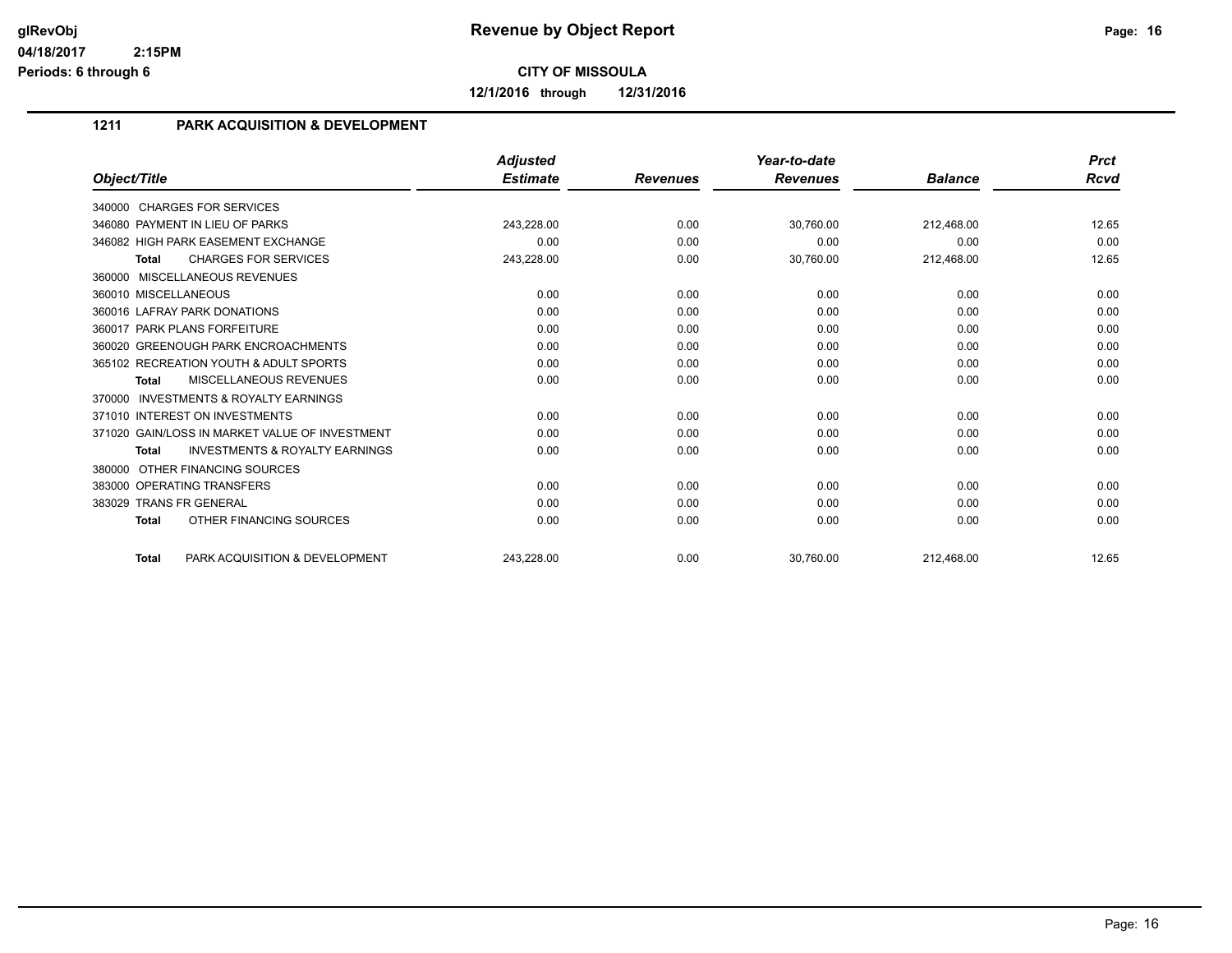**12/1/2016 through 12/31/2016**

**1212 PARK ENTERPRISE FUND**

| <b>PARK ENTERPRISE FUND</b><br>1212 |
|-------------------------------------|
|-------------------------------------|

|                                                           | <b>Adjusted</b> |                 | Year-to-date    |                | <b>Prct</b> |
|-----------------------------------------------------------|-----------------|-----------------|-----------------|----------------|-------------|
| Object/Title                                              | <b>Estimate</b> | <b>Revenues</b> | <b>Revenues</b> | <b>Balance</b> | <b>Rcvd</b> |
| 340000 CHARGES FOR SERVICES                               |                 |                 |                 |                |             |
| 346000 FEES                                               | 223,100.00      | 124.24          | 16,049.11       | 207,050.89     | 7.19        |
| 346001 TENNIS FEE                                         | 1,000.00        | 0.00            | 1,280.00        | $-280.00$      | 128.00      |
| 346030 SWIMMING POOL FEES                                 | 1,000.00        | 0.00            | 1,000.00        | 0.00           | 100.00      |
| 346040 MCCORMICK SWIMMING POOL                            | 0.00            | 0.00            | 0.00            | 0.00           | 0.00        |
| 346056 PICNIC SITE FEES                                   | 0.00            | 0.00            | 0.00            | 0.00           | 0.00        |
| 346060 CURRENTS SWIMMING FACILITY                         | 0.00            | 0.00            | 0.00            | 0.00           | 0.00        |
| <b>CHARGES FOR SERVICES</b><br>Total                      | 225,100.00      | 124.24          | 18,329.11       | 206,770.89     | 8.14        |
| MISCELLANEOUS REVENUES<br>360000                          |                 |                 |                 |                |             |
| 360010 MISCELLANEOUS                                      | 0.00            | 0.00            | 0.00            | 0.00           | 0.00        |
| MISCELLANEOUS REVENUES<br><b>Total</b>                    | 0.00            | 0.00            | 0.00            | 0.00           | 0.00        |
| <b>INVESTMENTS &amp; ROYALTY EARNINGS</b><br>370000       |                 |                 |                 |                |             |
| 371010 INTEREST ON INVESTMENTS                            | 0.00            | 0.00            | 0.00            | 0.00           | 0.00        |
| 371020 GAIN/LOSS IN MARKET VALUE OF INVESTMENTS           | 0.00            | 0.00            | 0.00            | 0.00           | 0.00        |
| <b>INVESTMENTS &amp; ROYALTY EARNINGS</b><br><b>Total</b> | 0.00            | 0.00            | 0.00            | 0.00           | 0.00        |
| PARK ENTERPRISE FUND<br><b>Total</b>                      | 225,100.00      | 124.24          | 18,329.11       | 206,770.89     | 8.14        |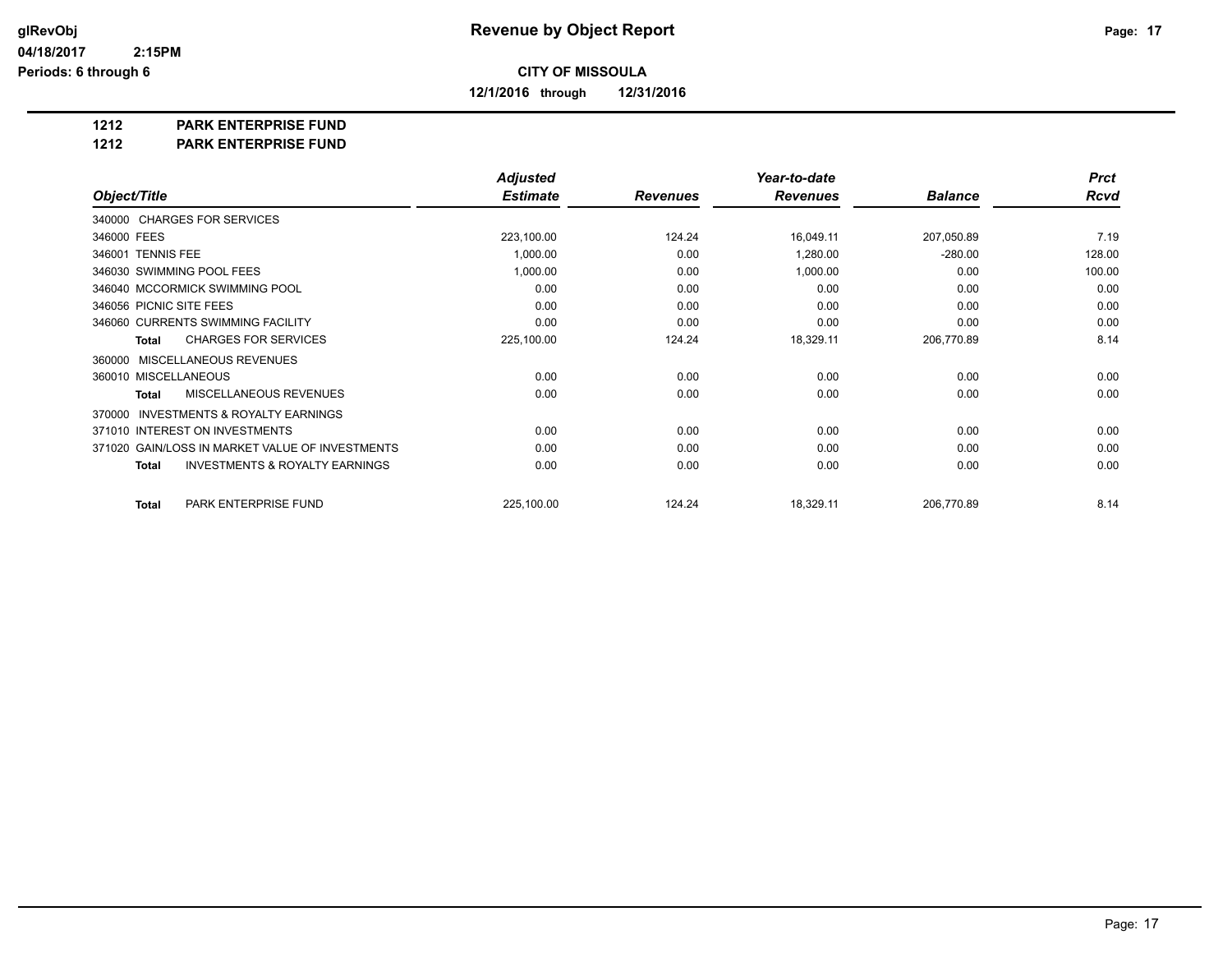**12/1/2016 through 12/31/2016**

### **1212 PARK ENTERPRISE FUND**

|                                                     | <b>Adjusted</b> |                 | Year-to-date    |                | <b>Prct</b> |
|-----------------------------------------------------|-----------------|-----------------|-----------------|----------------|-------------|
| Object/Title                                        | <b>Estimate</b> | <b>Revenues</b> | <b>Revenues</b> | <b>Balance</b> | <b>Rcvd</b> |
| 340000 CHARGES FOR SERVICES                         |                 |                 |                 |                |             |
| 346000 FEES                                         | 223,100.00      | 124.24          | 16,049.11       | 207,050.89     | 7.19        |
| 346001 TENNIS FEE                                   | 1,000.00        | 0.00            | 1,280.00        | $-280.00$      | 128.00      |
| 346030 SWIMMING POOL FEES                           | 1,000.00        | 0.00            | 1,000.00        | 0.00           | 100.00      |
| 346040 MCCORMICK SWIMMING POOL                      | 0.00            | 0.00            | 0.00            | 0.00           | 0.00        |
| 346056 PICNIC SITE FEES                             | 0.00            | 0.00            | 0.00            | 0.00           | 0.00        |
| 346060 CURRENTS SWIMMING FACILITY                   | 0.00            | 0.00            | 0.00            | 0.00           | 0.00        |
| <b>CHARGES FOR SERVICES</b><br>Total                | 225,100.00      | 124.24          | 18,329.11       | 206,770.89     | 8.14        |
| 360000 MISCELLANEOUS REVENUES                       |                 |                 |                 |                |             |
| 360010 MISCELLANEOUS                                | 0.00            | 0.00            | 0.00            | 0.00           | 0.00        |
| MISCELLANEOUS REVENUES<br><b>Total</b>              | 0.00            | 0.00            | 0.00            | 0.00           | 0.00        |
| <b>INVESTMENTS &amp; ROYALTY EARNINGS</b><br>370000 |                 |                 |                 |                |             |
| 371010 INTEREST ON INVESTMENTS                      | 0.00            | 0.00            | 0.00            | 0.00           | 0.00        |
| 371020 GAIN/LOSS IN MARKET VALUE OF INVESTMENT      | 0.00            | 0.00            | 0.00            | 0.00           | 0.00        |
| <b>INVESTMENTS &amp; ROYALTY EARNINGS</b><br>Total  | 0.00            | 0.00            | 0.00            | 0.00           | 0.00        |
| PARK ENTERPRISE FUND<br>Total                       | 225,100.00      | 124.24          | 18,329.11       | 206,770.89     | 8.14        |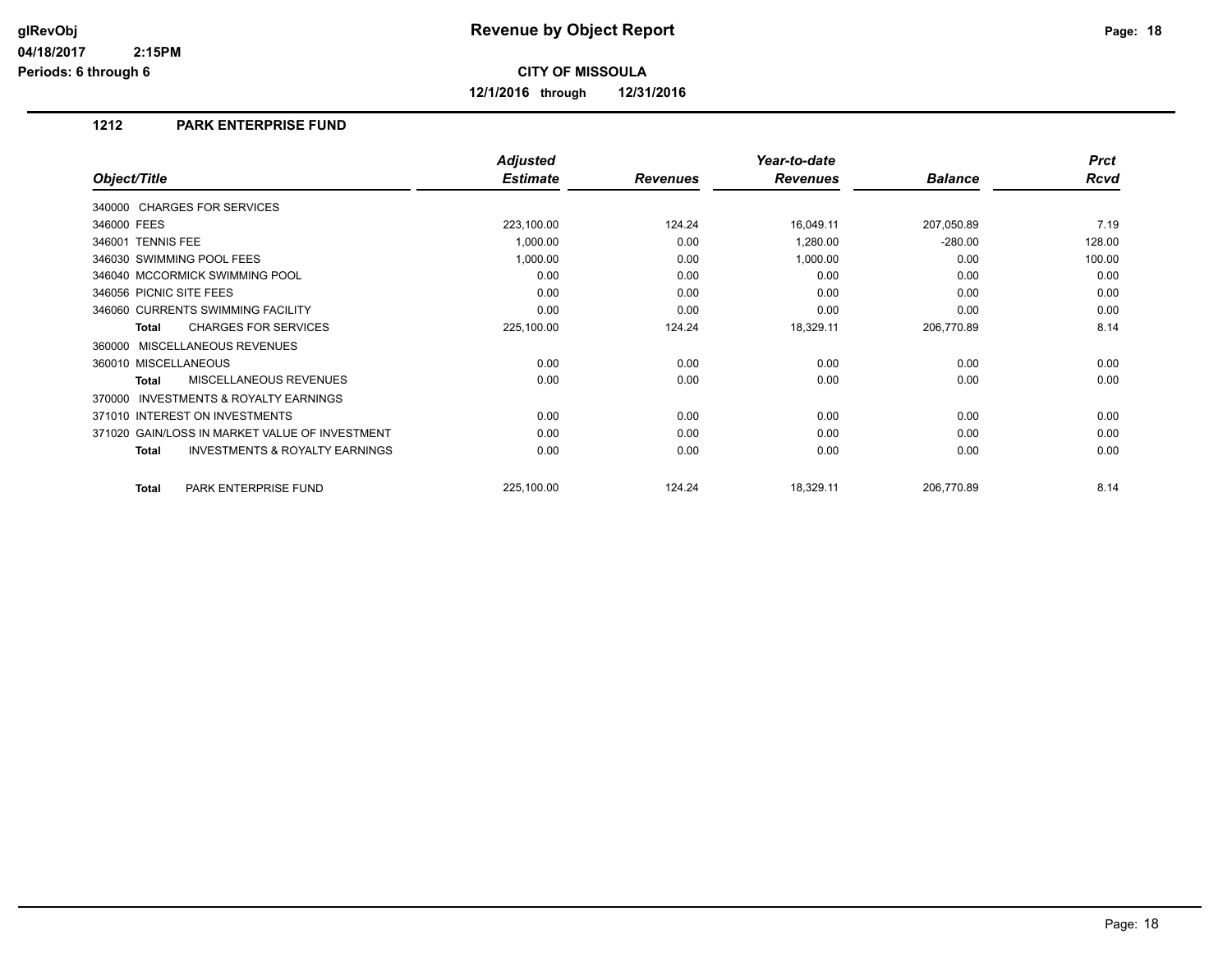**1216 PARKS & REC TRAILS, DEV**

|                                                   | <b>Adjusted</b> |                 | Year-to-date    |                | <b>Prct</b> |
|---------------------------------------------------|-----------------|-----------------|-----------------|----------------|-------------|
| Object/Title                                      | <b>Estimate</b> | <b>Revenues</b> | <b>Revenues</b> | <b>Balance</b> | <b>Rcvd</b> |
| 330000 INTERGOVERNMENTAL REVENUES                 |                 |                 |                 |                |             |
| 331013 NORTHSIDE PED BRIDGE ARRA GRANT            | 0.00            | 0.00            | 0.00            | 0.00           | 0.00        |
| 331014 WHITE PINE PLAYGROUND-CDBG GRANT           | 0.00            | 0.00            | 0.00            | 0.00           | 0.00        |
| 334025 COUNTY WEED                                | 15,000.00       | 0.00            | 32,835.37       | $-17,835.37$   | 218.90      |
| 334026 FOREST HEALTH GRANT                        | 20,000.00       | 0.00            | 0.00            | 20,000.00      | 0.00        |
| 334028 DEPT OF AG INTERN GRANT                    | 0.00            | 0.00            | 0.00            | 0.00           | 0.00        |
| 334121 DNRC GRANT                                 | 50,000.00       | 0.00            | 0.00            | 50,000.00      | 0.00        |
| 334122 RENEWABLE RESOURCE GRANTS                  | 0.00            | 0.00            | 0.00            | 0.00           | 0.00        |
| 334125 FWP GRANT                                  | 27,000.00       | 0.00            | 0.00            | 27,000.00      | 0.00        |
| 334251 RTP/TAP STATE GRANTS                       | 0.00            | 0.00            | $-2,548.00$     | 2,548.00       | 0.00        |
| 336023 STATE CONTRIB. - PERS                      | 0.00            | 0.00            | 5.57            | $-5.57$        | 0.00        |
| <b>INTERGOVERNMENTAL REVENUES</b><br><b>Total</b> | 112,000.00      | 0.00            | 30,292.94       | 81,707.06      | 27.05       |
| 340000 CHARGES FOR SERVICES                       |                 |                 |                 |                |             |
| 343036 *** Title Not Found ***                    | 0.00            | 0.00            | 0.00            | 0.00           | 0.00        |
| 343302 PARKS SOIL PROJECT                         | 0.00            | 0.00            | 0.00            | 0.00           | 0.00        |
| 346034 GROUNDS MAINTENANCE CONTRACT               | 0.00            | 0.00            | 0.00            | 0.00           | 0.00        |
| 346052 PLAYGROUND SAFETY TRAINING                 | 0.00            | 0.00            | 0.00            | 0.00           | 0.00        |
| 346055 COUNTY PARK SUPPORT                        | 0.00            | 0.00            | 0.00            | 0.00           | 0.00        |
| <b>CHARGES FOR SERVICES</b><br><b>Total</b>       | 0.00            | 0.00            | 0.00            | 0.00           | 0.00        |
| 360000 MISCELLANEOUS REVENUES                     |                 |                 |                 |                |             |
| 360000 MISCELLANEOUS REVENUES                     | 25,000.00       | 0.00            | 0.00            | 25,000.00      | 0.00        |
| 360010 MISCELLANEOUS                              | 0.00            | 0.00            | 0.00            | 0.00           | 0.00        |
| 361000 RATTLESNAKE LAND LEASES                    | 0.00            | 0.00            | 1,000.00        | $-1,000.00$    | 0.00        |
| 361003 CARAS PARK CONCERT REVENUE                 | 0.00            | 0.00            | 0.00            | 0.00           | 0.00        |
| 364040 INSURANCE AND DAMAGE RECOVERY              | 0.00            | 12.50           | 389.51          | $-389.51$      | 0.00        |
| 365000 DONATIONS                                  | 0.00            | 0.00            | 0.00            | 0.00           | 0.00        |
| 365001 *** Title Not Found ***                    | 0.00            | 0.00            | 0.00            | 0.00           | 0.00        |
| 365002 OTHER RECREATION DONATIONS                 | 70,000.00       | 700.00          | 7,430.12        | 62,569.88      | 10.61       |
| 365003 DONATIONS - SMOKE ALARMS                   | 0.00            | 0.00            | 100.55          | $-100.55$      | 0.00        |
| 365004 GRANT CR TRAIL ASSN DONATION               | 0.00            | 0.00            | 0.00            | 0.00           | 0.00        |
| 365005 DONATIONS - ARCO                           | 0.00            | 0.00            | 0.00            | 0.00           | 0.00        |
| 365009 DONATIONS - BASKETBALL/TENNIS COURT        | 45,000.00       | 24.00           | 1,224.00        | 43,776.00      | 2.72        |
| 365019 PARKS DONATIONS                            | 271,100.00      | 2,856.08        | 8,848.37        | 262,251.63     | 3.26        |
| 365020 OPEN SPACE DONATIONS                       | 10,000.00       | 0.00            | 25.00           | 9.975.00       | 0.25        |
| 365100 RECREATION OUTDOOR                         | 30,000.00       | 0.00            | 1,148.00        | 28,852.00      | 3.83        |
| 365101 RECREATION SCHOLARSHIP                     | 0.00            | 1,316.30        | 5,137.29        | $-5,137.29$    | 0.00        |
| 365102 RECREATION YOUTH & ADULT SPORTS            | 0.00            | 0.00            | 400.00          | $-400.00$      | 0.00        |
| 365103 URBAN FORESTRY PROGRAMS                    | 55,000.00       | 0.00            | 1,948.00        | 53,052.00      | 3.54        |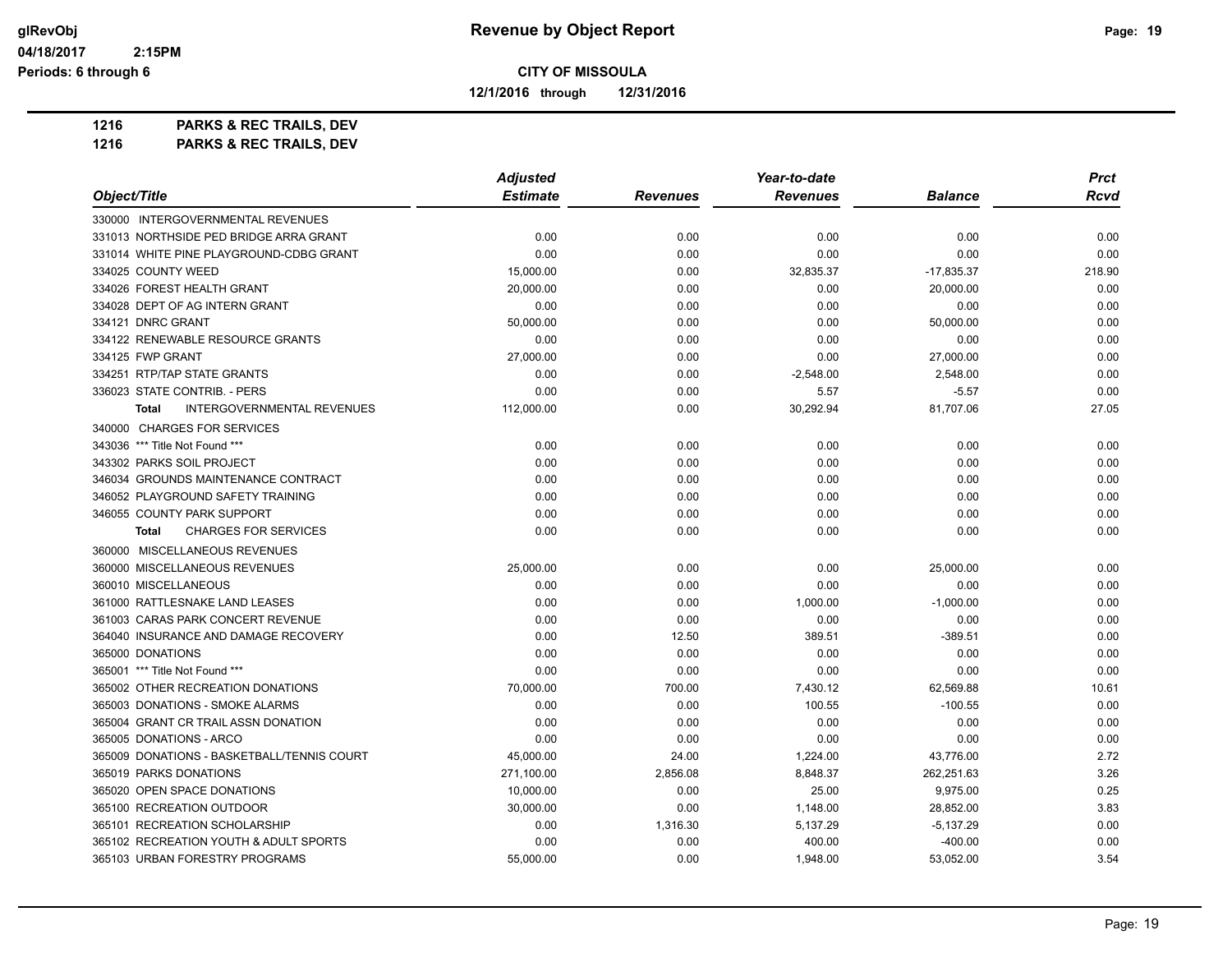**1216 PARKS & REC TRAILS, DEV**

|                                                           | <b>Adjusted</b> |                 | Year-to-date    |                | <b>Prct</b> |
|-----------------------------------------------------------|-----------------|-----------------|-----------------|----------------|-------------|
| Object/Title                                              | <b>Estimate</b> | <b>Revenues</b> | <b>Revenues</b> | <b>Balance</b> | <b>Rcvd</b> |
| 365109 CONSERVATION LANDS DONATIONS                       | 20,000.00       | 0.00            | 0.00            | 20,000.00      | 0.00        |
| MISCELLANEOUS REVENUES<br><b>Total</b>                    | 526,100.00      | 4,908.88        | 27,650.84       | 498,449.16     | 5.26        |
| 370000 INVESTMENTS & ROYALTY EARNINGS                     |                 |                 |                 |                |             |
| 371010 INTEREST ON INVESTMENTS                            | 0.00            | 0.00            | 0.00            | 0.00           | 0.00        |
| 371020 GAIN/LOSS IN MARKET VALUE OF INVESTMENTS           | 0.00            | 0.00            | 0.00            | 0.00           | 0.00        |
| <b>INVESTMENTS &amp; ROYALTY EARNINGS</b><br><b>Total</b> | 0.00            | 0.00            | 0.00            | 0.00           | 0.00        |
| 380000 OTHER FINANCING SOURCES                            |                 |                 |                 |                |             |
| 383000 OPERATING TRANSFERS                                | 10,000.00       | 10,000.00       | 10,000.00       | 0.00           | 100.00      |
| 383001 TRANS FR FLUSHING DISTRICT                         | 0.00            | 0.00            | 0.00            | 0.00           | 0.00        |
| 383026 TRANS FR CDBG                                      | 0.00            | 0.00            | 90,303.40       | $-90,303.40$   | 0.00        |
| 383043 TRANSFERS FROM IMPACT FEES                         | 0.00            | 0.00            | 0.00            | 0.00           | 0.00        |
| OTHER FINANCING SOURCES<br><b>Total</b>                   | 10.000.00       | 10,000.00       | 100,303.40      | $-90,303.40$   | 1.003.03    |
| PARKS & REC TRAILS, DEV<br><b>Total</b>                   | 648.100.00      | 14,908.88       | 158.247.18      | 489.852.82     | 24.42       |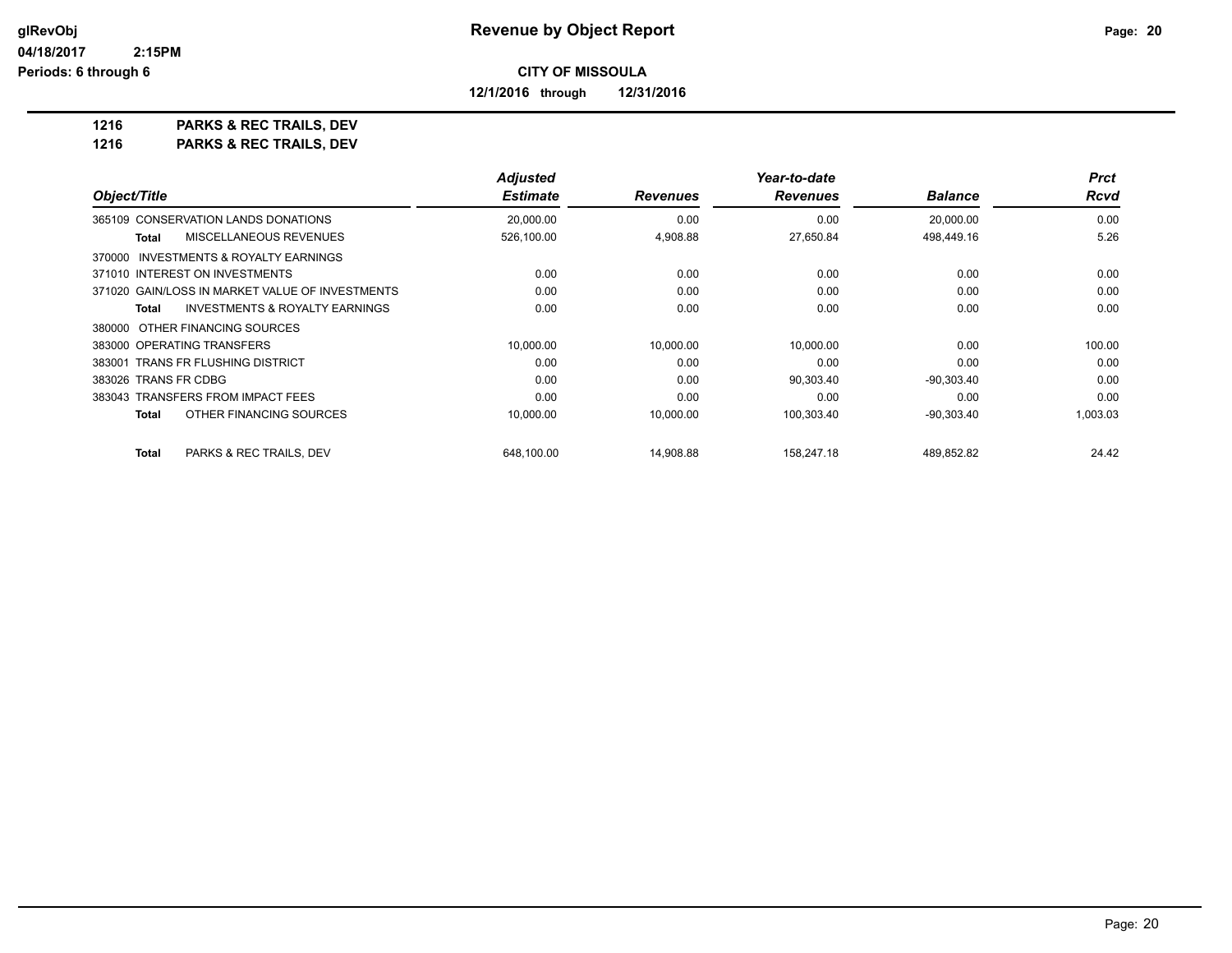**12/1/2016 through 12/31/2016**

|                                                   | <b>Adjusted</b> | Year-to-date    |                 |                | <b>Prct</b> |
|---------------------------------------------------|-----------------|-----------------|-----------------|----------------|-------------|
| Object/Title                                      | <b>Estimate</b> | <b>Revenues</b> | <b>Revenues</b> | <b>Balance</b> | <b>Rcvd</b> |
| 330000 INTERGOVERNMENTAL REVENUES                 |                 |                 |                 |                |             |
| 331013 NORTHSIDE PED BRIDGE ARRA GRANT            | 0.00            | 0.00            | 0.00            | 0.00           | 0.00        |
| 331014 WHITE PINE PLAYGROUND-CDBG GRANT           | 0.00            | 0.00            | 0.00            | 0.00           | 0.00        |
| 334025 COUNTY WEED                                | 15,000.00       | 0.00            | 32,835.37       | $-17,835.37$   | 218.90      |
| 334026 FOREST HEALTH GRANT                        | 20,000.00       | 0.00            | 0.00            | 20,000.00      | 0.00        |
| 334028 DEPT OF AG INTERN GRANT                    | 0.00            | 0.00            | 0.00            | 0.00           | 0.00        |
| 334121 DNRC GRANT                                 | 50,000.00       | 0.00            | 0.00            | 50,000.00      | 0.00        |
| 334122 RENEWABLE RESOURCE GRANTS                  | 0.00            | 0.00            | 0.00            | 0.00           | 0.00        |
| 334125 FWP GRANT                                  | 27,000.00       | 0.00            | 0.00            | 27,000.00      | 0.00        |
| 334251 RTP/TAP STATE GRANTS                       | 0.00            | 0.00            | $-2,548.00$     | 2,548.00       | 0.00        |
| 336023 STATE CONTRIB. - PERS                      | 0.00            | 0.00            | 5.57            | $-5.57$        | 0.00        |
| <b>INTERGOVERNMENTAL REVENUES</b><br><b>Total</b> | 112,000.00      | 0.00            | 30,292.94       | 81,707.06      | 27.05       |
| 340000 CHARGES FOR SERVICES                       |                 |                 |                 |                |             |
| 343036 *** Title Not Found ***                    | 0.00            | 0.00            | 0.00            | 0.00           | 0.00        |
| 343302 PARKS SOIL PROJECT                         | 0.00            | 0.00            | 0.00            | 0.00           | 0.00        |
| 346034 GROUNDS MAINTENANCE CONTRACT               | 0.00            | 0.00            | 0.00            | 0.00           | 0.00        |
| 346052 PLAYGROUND SAFETY TRAINING                 | 0.00            | 0.00            | 0.00            | 0.00           | 0.00        |
| 346055 COUNTY PARK SUPPORT                        | 0.00            | 0.00            | 0.00            | 0.00           | 0.00        |
| <b>CHARGES FOR SERVICES</b><br><b>Total</b>       | 0.00            | 0.00            | 0.00            | 0.00           | 0.00        |
| 360000 MISCELLANEOUS REVENUES                     |                 |                 |                 |                |             |
| 360000 MISCELLANEOUS REVENUES                     | 25,000.00       | 0.00            | 0.00            | 25,000.00      | 0.00        |
| 360010 MISCELLANEOUS                              | 0.00            | 0.00            | 0.00            | 0.00           | 0.00        |
| 361000 RATTLESNAKE LAND LEASES                    | 0.00            | 0.00            | 1,000.00        | $-1,000.00$    | 0.00        |
| 361003 CARAS PARK CONCERT REVENUE                 | 0.00            | 0.00            | 0.00            | 0.00           | 0.00        |
| 364040 INSURANCE AND DAMAGE RECOVERY              | 0.00            | 12.50           | 389.51          | $-389.51$      | 0.00        |
| 365000 DONATIONS                                  | 0.00            | 0.00            | 0.00            | 0.00           | 0.00        |
| 365001 *** Title Not Found ***                    | 0.00            | 0.00            | 0.00            | 0.00           | 0.00        |
| 365002 OTHER RECREATION DONATIONS                 | 70,000.00       | 700.00          | 7,430.12        | 62,569.88      | 10.61       |
| 365003 DONATIONS - SMOKE ALARMS                   | 0.00            | 0.00            | 100.55          | $-100.55$      | 0.00        |
| 365004 GRANT CR TRAIL ASSN DONATION               | 0.00            | 0.00            | 0.00            | 0.00           | 0.00        |
| 365005 DONATIONS - ARCO                           | 0.00            | 0.00            | 0.00            | 0.00           | 0.00        |
| 365009 DONATIONS - BASKETBALL/TENNIS COURT        | 45.000.00       | 24.00           | 1,224.00        | 43.776.00      | 2.72        |
| 365019 PARKS DONATIONS                            | 271,100.00      | 2,856.08        | 8,848.37        | 262,251.63     | 3.26        |
| 365020 OPEN SPACE DONATIONS                       | 10,000.00       | 0.00            | 25.00           | 9,975.00       | 0.25        |
| 365100 RECREATION OUTDOOR                         | 30,000.00       | 0.00            | 1,148.00        | 28,852.00      | 3.83        |
| 365101 RECREATION SCHOLARSHIP                     | 0.00            | 1,316.30        | 5,137.29        | $-5,137.29$    | 0.00        |
| 365102 RECREATION YOUTH & ADULT SPORTS            | 0.00            | 0.00            | 400.00          | $-400.00$      | 0.00        |
| 365103 URBAN FORESTRY PROGRAMS                    | 55,000.00       | 0.00            | 1,948.00        | 53,052.00      | 3.54        |
| 365109 CONSERVATION LANDS DONATIONS               | 20,000.00       | 0.00            | 0.00            | 20,000.00      | 0.00        |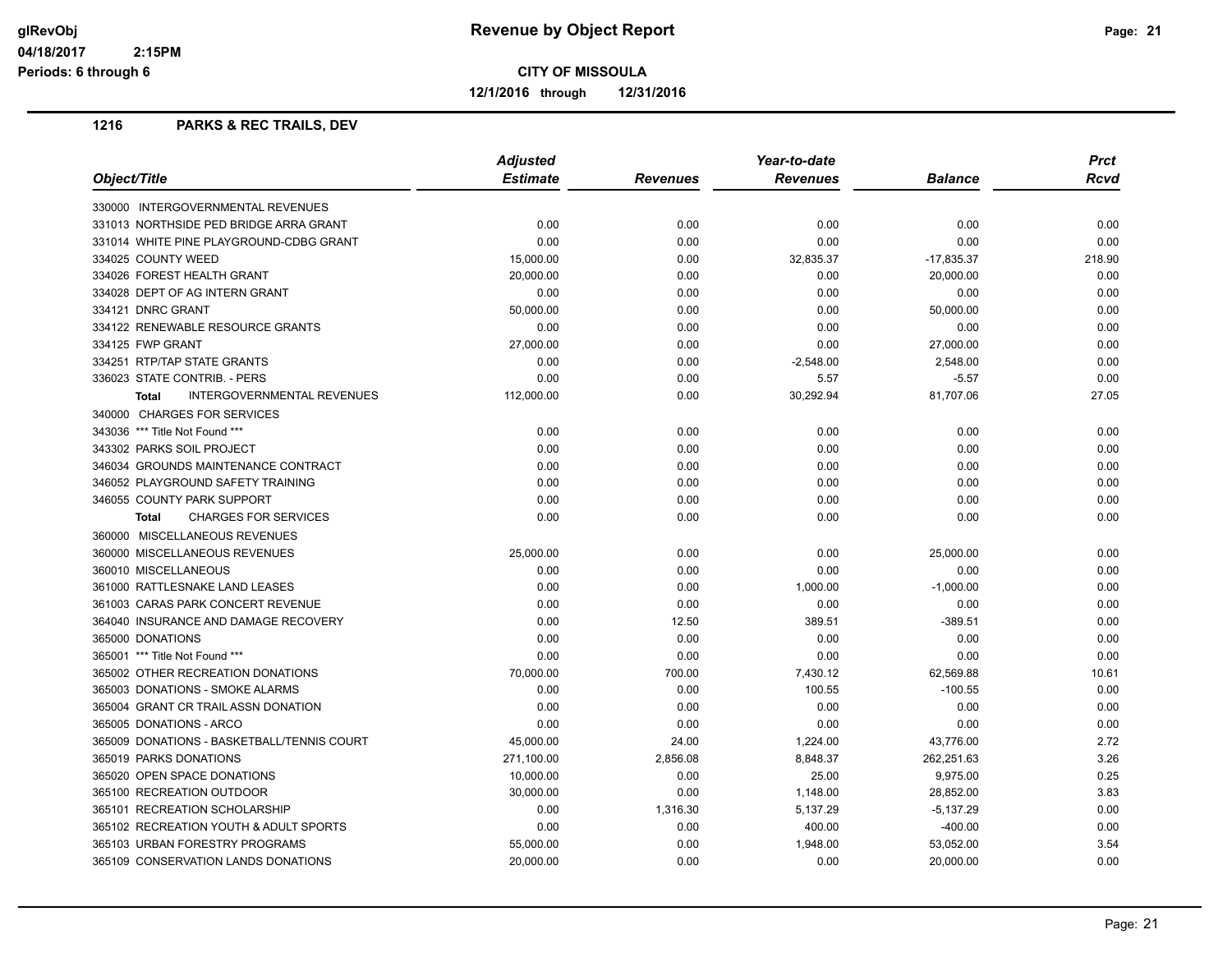**12/1/2016 through 12/31/2016**

|                                                           | <b>Adjusted</b> |                 | Year-to-date    |                | <b>Prct</b> |
|-----------------------------------------------------------|-----------------|-----------------|-----------------|----------------|-------------|
| Object/Title                                              | <b>Estimate</b> | <b>Revenues</b> | <b>Revenues</b> | <b>Balance</b> | Rcvd        |
| MISCELLANEOUS REVENUES<br><b>Total</b>                    | 526,100.00      | 4,908.88        | 27,650.84       | 498,449.16     | 5.26        |
| 370000 INVESTMENTS & ROYALTY EARNINGS                     |                 |                 |                 |                |             |
| 371010 INTEREST ON INVESTMENTS                            | 0.00            | 0.00            | 0.00            | 0.00           | 0.00        |
| 371020 GAIN/LOSS IN MARKET VALUE OF INVESTMENT            | 0.00            | 0.00            | 0.00            | 0.00           | 0.00        |
| <b>INVESTMENTS &amp; ROYALTY EARNINGS</b><br><b>Total</b> | 0.00            | 0.00            | 0.00            | 0.00           | 0.00        |
| 380000 OTHER FINANCING SOURCES                            |                 |                 |                 |                |             |
| 383000 OPERATING TRANSFERS                                | 10.000.00       | 10.000.00       | 10.000.00       | 0.00           | 100.00      |
| 383001 TRANS FR FLUSHING DISTRICT                         | 0.00            | 0.00            | 0.00            | 0.00           | 0.00        |
| 383026 TRANS FR CDBG                                      | 0.00            | 0.00            | 90,303.40       | $-90,303.40$   | 0.00        |
| 383043 TRANSFERS FROM IMPACT FEES                         | 0.00            | 0.00            | 0.00            | 0.00           | 0.00        |
| <b>Total</b><br>OTHER FINANCING SOURCES                   | 10,000.00       | 10,000.00       | 100,303.40      | $-90,303.40$   | 1.003.03    |
| <b>Total</b><br>PARKS & REC TRAILS, DEV                   | 648.100.00      | 14.908.88       | 158.247.18      | 489.852.82     | 24.42       |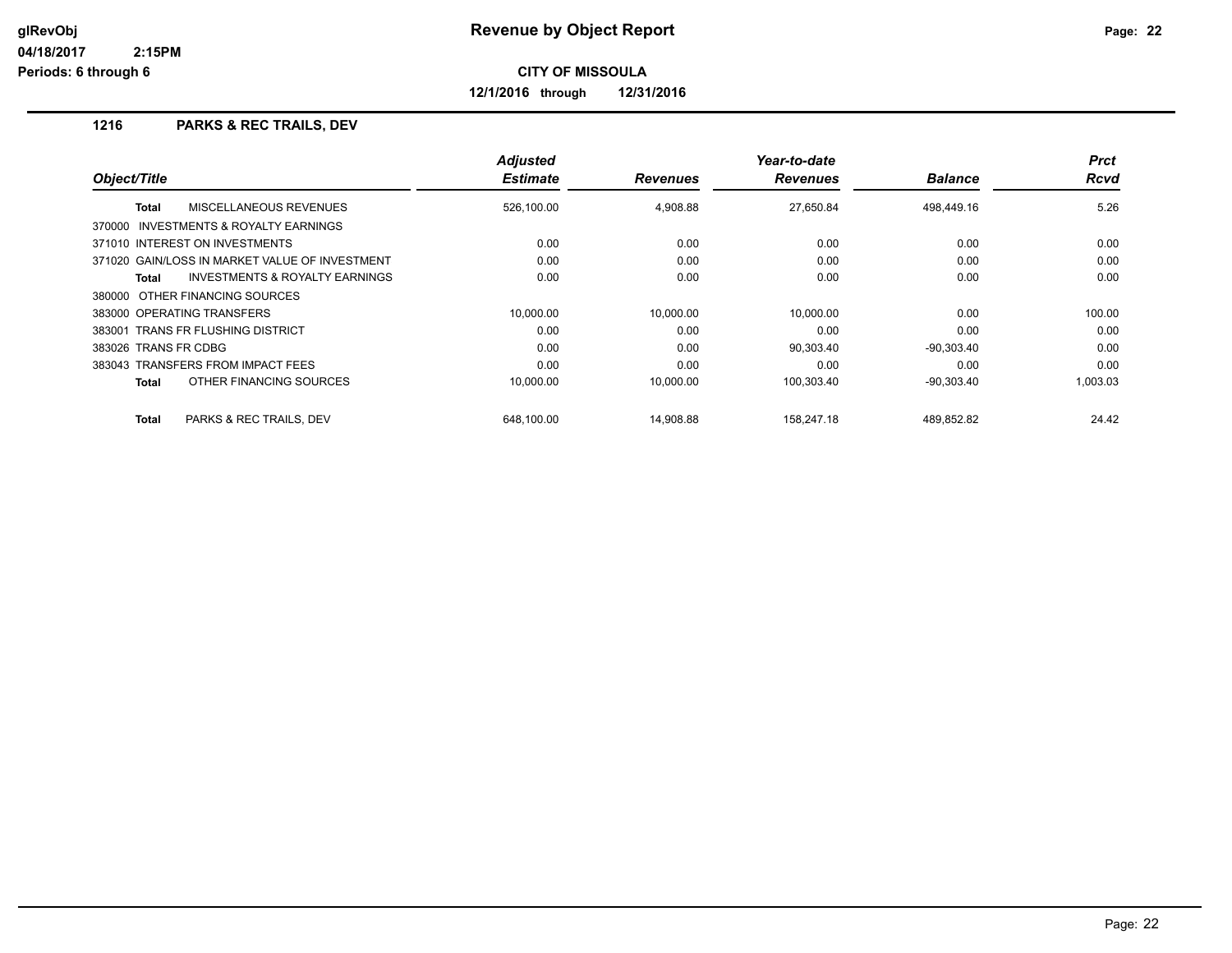**12/1/2016 through 12/31/2016**

### **1217 PARKS CITY LIFE GYM LEASE**

**1217 PARKS CITY LIFE GYM LEASE**

|                                           | <b>Adjusted</b> |                 | Year-to-date    |                | <b>Prct</b> |
|-------------------------------------------|-----------------|-----------------|-----------------|----------------|-------------|
| Object/Title                              | <b>Estimate</b> | <b>Revenues</b> | <b>Revenues</b> | <b>Balance</b> | Rcvd        |
| 330000 INTERGOVERNMENTAL REVENUES         |                 |                 |                 |                |             |
| 336023 STATE CONTRIB. - PERS              | 0.00            | 0.00            | 0.00            | 0.00           | 0.00        |
| INTERGOVERNMENTAL REVENUES<br>Total       | 0.00            | 0.00            | 0.00            | 0.00           | 0.00        |
| 340000 CHARGES FOR SERVICES               |                 |                 |                 |                |             |
| 346031 RECREATION FEES                    | 38.000.00       | 6.066.00        | 28.632.75       | 9.367.25       | 75.35       |
| 346032 PRESCHOOL PROGRAMS                 | 0.00            | 0.00            | 0.00            | 0.00           | 0.00        |
| 346053 CITY LIFE PROGRAMS                 | 7,250.00        | 1,925.00        | 4,182.00        | 3,068.00       | 57.68       |
| <b>CHARGES FOR SERVICES</b><br>Total      | 45,250.00       | 7,991.00        | 32,814.75       | 12,435.25      | 72.52       |
| 360000 MISCELLANEOUS REVENUES             |                 |                 |                 |                |             |
| 365019 PARKS DONATIONS                    | 0.00            | 0.00            | 0.00            | 0.00           | 0.00        |
| MISCELLANEOUS REVENUES<br>Total           | 0.00            | 0.00            | 0.00            | 0.00           | 0.00        |
| PARKS CITY LIFE GYM LEASE<br><b>Total</b> | 45.250.00       | 7.991.00        | 32.814.75       | 12.435.25      | 72.52       |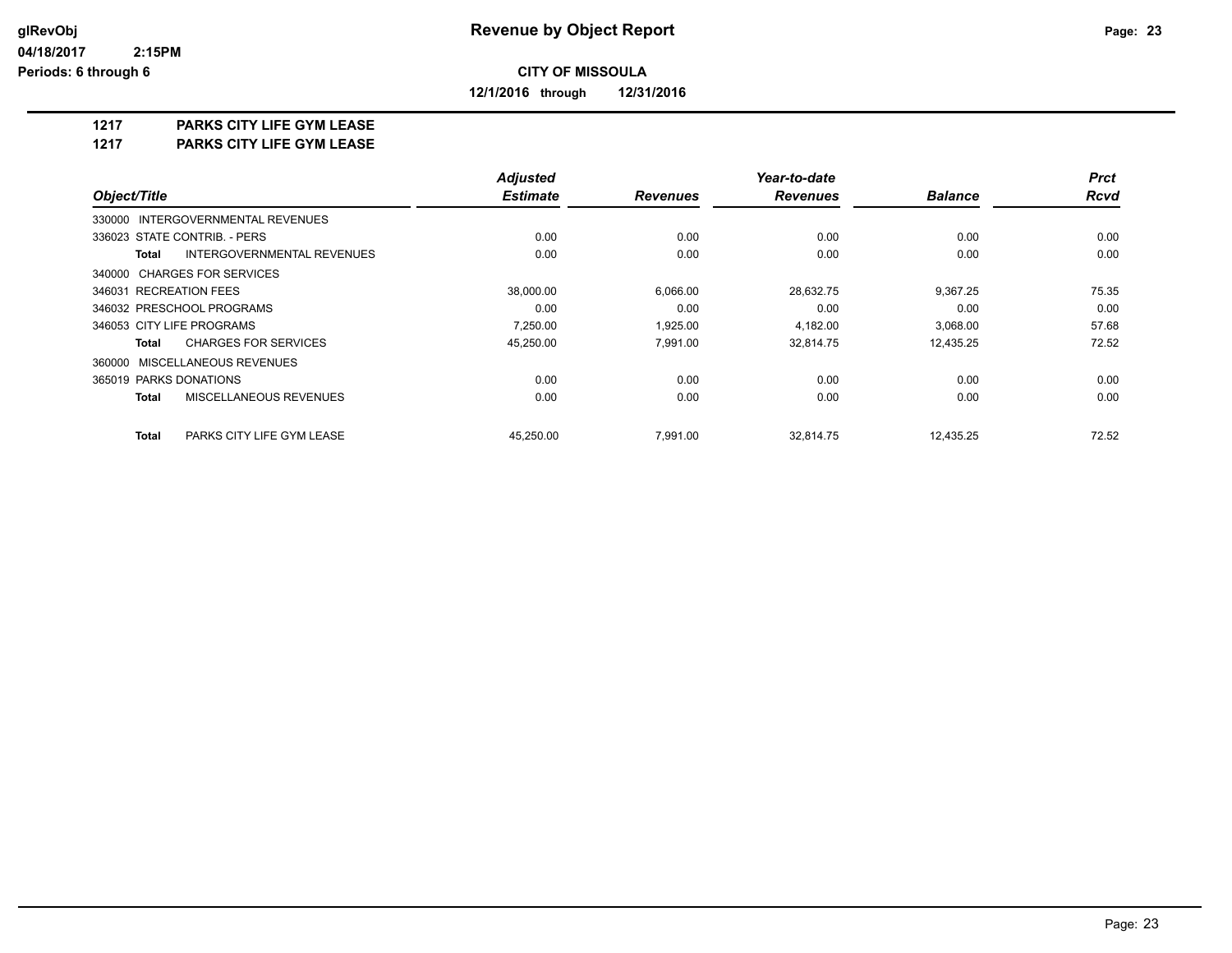**12/1/2016 through 12/31/2016**

### **1217 PARKS CITY LIFE GYM LEASE**

| Object/Title                                      | <b>Adjusted</b><br><b>Estimate</b> | <b>Revenues</b> | Year-to-date<br><b>Revenues</b> | <b>Balance</b> | <b>Prct</b><br><b>Rcvd</b> |
|---------------------------------------------------|------------------------------------|-----------------|---------------------------------|----------------|----------------------------|
| <b>INTERGOVERNMENTAL REVENUES</b><br>330000       |                                    |                 |                                 |                |                            |
| 336023 STATE CONTRIB. - PERS                      | 0.00                               | 0.00            | 0.00                            | 0.00           | 0.00                       |
| <b>INTERGOVERNMENTAL REVENUES</b><br><b>Total</b> | 0.00                               | 0.00            | 0.00                            | 0.00           | 0.00                       |
| 340000 CHARGES FOR SERVICES                       |                                    |                 |                                 |                |                            |
| 346031 RECREATION FEES                            | 38.000.00                          | 6,066.00        | 28,632.75                       | 9.367.25       | 75.35                      |
| 346032 PRESCHOOL PROGRAMS                         | 0.00                               | 0.00            | 0.00                            | 0.00           | 0.00                       |
| 346053 CITY LIFE PROGRAMS                         | 7.250.00                           | 1,925.00        | 4,182.00                        | 3,068.00       | 57.68                      |
| <b>CHARGES FOR SERVICES</b><br><b>Total</b>       | 45,250.00                          | 7.991.00        | 32.814.75                       | 12,435.25      | 72.52                      |
| MISCELLANEOUS REVENUES<br>360000                  |                                    |                 |                                 |                |                            |
| 365019 PARKS DONATIONS                            | 0.00                               | 0.00            | 0.00                            | 0.00           | 0.00                       |
| MISCELLANEOUS REVENUES<br><b>Total</b>            | 0.00                               | 0.00            | 0.00                            | 0.00           | 0.00                       |
| PARKS CITY LIFE GYM LEASE<br><b>Total</b>         | 45,250.00                          | 7,991.00        | 32,814.75                       | 12,435.25      | 72.52                      |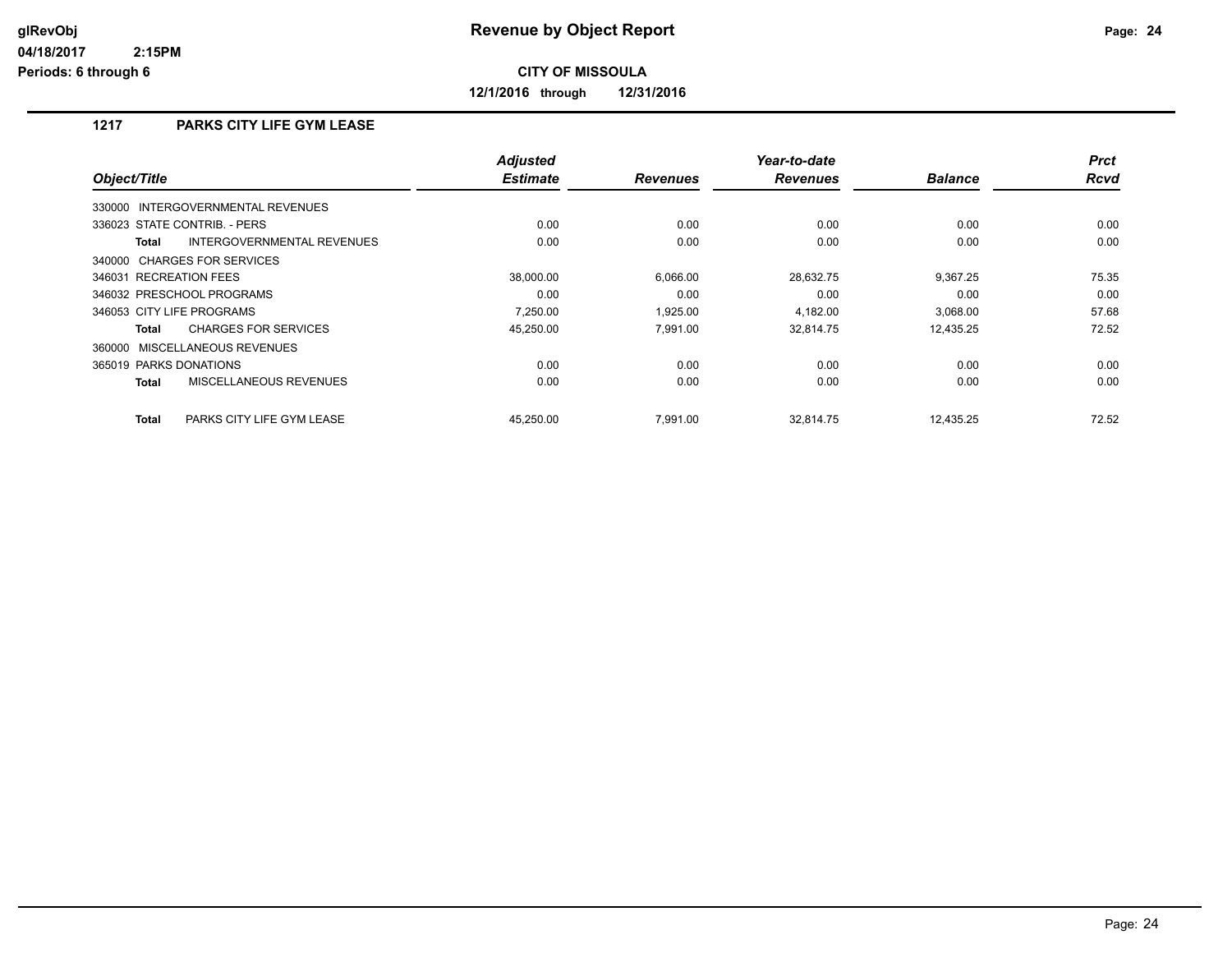**1218 ALL ABILITIES PLAYGROUND 1218 ALL ABILITIES PLAYGROUND**

|                                   | <b>Adjusted</b> |                 | Year-to-date    |                | <b>Prct</b> |
|-----------------------------------|-----------------|-----------------|-----------------|----------------|-------------|
| Object/Title                      | <b>Estimate</b> | <b>Revenues</b> | <b>Revenues</b> | <b>Balance</b> | <b>Rcvd</b> |
| 360000 MISCELLANEOUS REVENUES     |                 |                 |                 |                |             |
| 365019 PARKS DONATIONS            | 0.00            | 0.00            | 7.685.00        | $-7.685.00$    | 0.00        |
| MISCELLANEOUS REVENUES<br>Total   | 0.00            | 0.00            | 7.685.00        | $-7,685.00$    | 0.00        |
| 380000 OTHER FINANCING SOURCES    |                 |                 |                 |                |             |
| 383010 TRANS FR CIP               | 11.387.00       | 0.00            | 0.00            | 11.387.00      | 0.00        |
| OTHER FINANCING SOURCES<br>Total  | 11.387.00       | 0.00            | 0.00            | 11.387.00      | 0.00        |
|                                   |                 |                 |                 |                |             |
| ALL ABILITIES PLAYGROUND<br>Total | 11.387.00       | 0.00            | 7.685.00        | 3.702.00       | 67.49       |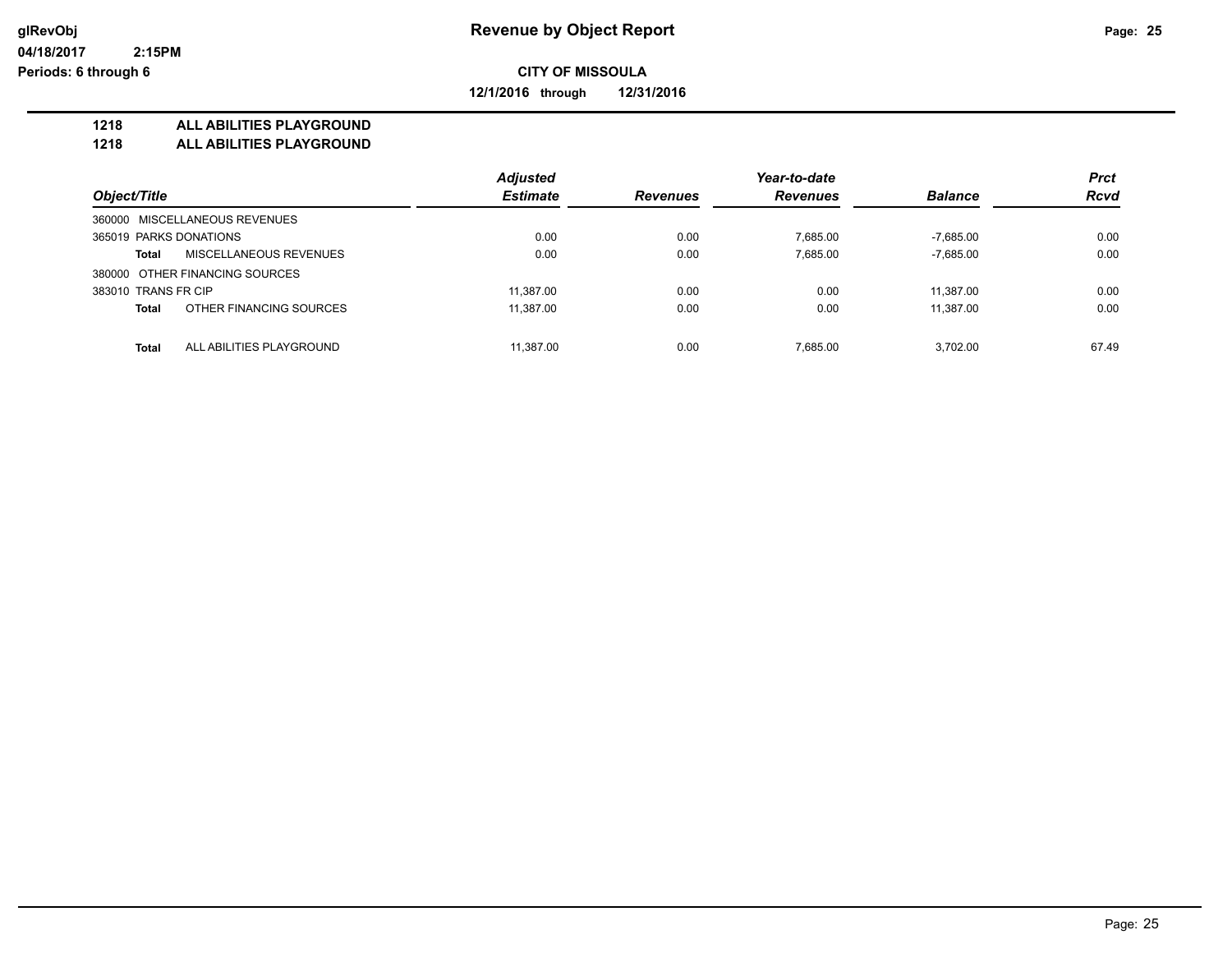**12/1/2016 through 12/31/2016**

### **1218 ALL ABILITIES PLAYGROUND**

|                        |                                | <b>Adjusted</b> |                 | Year-to-date    |                | <b>Prct</b> |
|------------------------|--------------------------------|-----------------|-----------------|-----------------|----------------|-------------|
| Object/Title           |                                | <b>Estimate</b> | <b>Revenues</b> | <b>Revenues</b> | <b>Balance</b> | <b>Rcvd</b> |
|                        | 360000 MISCELLANEOUS REVENUES  |                 |                 |                 |                |             |
| 365019 PARKS DONATIONS |                                | 0.00            | 0.00            | 7.685.00        | $-7.685.00$    | 0.00        |
| Total                  | MISCELLANEOUS REVENUES         | 0.00            | 0.00            | 7.685.00        | $-7.685.00$    | 0.00        |
|                        | 380000 OTHER FINANCING SOURCES |                 |                 |                 |                |             |
| 383010 TRANS FR CIP    |                                | 11.387.00       | 0.00            | 0.00            | 11.387.00      | 0.00        |
| Total                  | OTHER FINANCING SOURCES        | 11.387.00       | 0.00            | 0.00            | 11.387.00      | 0.00        |
| <b>Total</b>           | ALL ABILITIES PLAYGROUND       | 11.387.00       | 0.00            | 7.685.00        | 3.702.00       | 67.49       |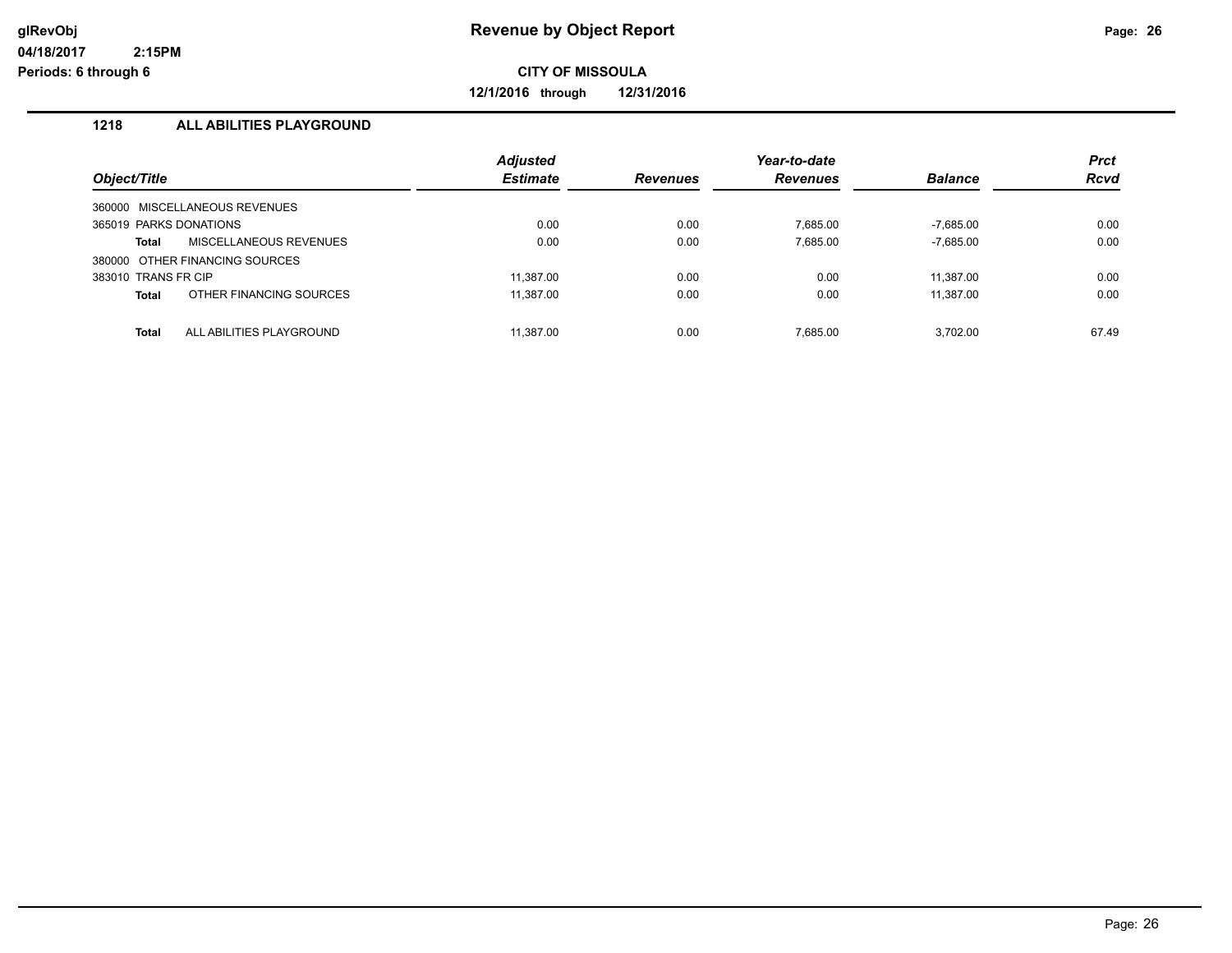**12/1/2016 through 12/31/2016**

### **1219 FT MISSOULA REGIONAL PARK**

### **1219 FT MISSOULA REGIONAL PARK**

|                                                   | <b>Adjusted</b> |                 | Year-to-date    |                | <b>Prct</b> |
|---------------------------------------------------|-----------------|-----------------|-----------------|----------------|-------------|
| Object/Title                                      | <b>Estimate</b> | <b>Revenues</b> | <b>Revenues</b> | <b>Balance</b> | Rcvd        |
| 330000 INTERGOVERNMENTAL REVENUES                 |                 |                 |                 |                |             |
| 330000 INTERGOVERNMENTAL REVENUES                 | 0.00            | 176.632.49      | 176.632.49      | $-176.632.49$  | 0.00        |
| 336023 STATE CONTRIB. - PERS                      | 0.00            | 5.73            | 44.18           | $-44.18$       | 0.00        |
| <b>INTERGOVERNMENTAL REVENUES</b><br><b>Total</b> | 0.00            | 176,638.22      | 176,676.67      | -176,676.67    | 0.00        |
| 340000 CHARGES FOR SERVICES                       |                 |                 |                 |                |             |
| 346031 RECREATION FEES                            | 35,000.00       | 0.00            | 0.00            | 35,000.00      | 0.00        |
| 346033 PARK FEES/FACILITY RENTALS                 | 8,875.00        | $-153.76$       | 76.86           | 8,798.14       | 0.87        |
| 346036 PARK CONCESSION FEES                       | 20,000.00       | 0.00            | 0.00            | 20,000.00      | 0.00        |
| 346050 COUNTY PLAYGROUND CONTRACT                 | 0.00            | 0.00            | 0.00            | 0.00           | 0.00        |
| <b>CHARGES FOR SERVICES</b><br><b>Total</b>       | 63,875.00       | $-153.76$       | 76.86           | 63,798.14      | 0.12        |
| 360000 MISCELLANEOUS REVENUES                     |                 |                 |                 |                |             |
| 360010 MISCELLANEOUS                              | 0.00            | 0.00            | 317.218.66      | $-317,218.66$  | 0.00        |
| 365000 DONATIONS                                  | 0.00            | 0.00            | 0.00            | 0.00           | 0.00        |
| <b>MISCELLANEOUS REVENUES</b><br>Total            | 0.00            | 0.00            | 317,218.66      | $-317,218.66$  | 0.00        |
| 380000 OTHER FINANCING SOURCES                    |                 |                 |                 |                |             |
| 381010 BOND PROCEEDS                              | 132,115.00      | 0.00            | 0.00            | 132.115.00     | 0.00        |
| 383000 OPERATING TRANSFERS                        | 163.214.00      | 0.00            | 0.00            | 163.214.00     | 0.00        |
| 383050 TRANSFER FROM IMPACT FEES                  | 0.00            | 0.00            | 0.00            | 0.00           | 0.00        |
| OTHER FINANCING SOURCES<br><b>Total</b>           | 295,329.00      | 0.00            | 0.00            | 295,329.00     | 0.00        |
| FT MISSOULA REGIONAL PARK<br>Total                | 359.204.00      | 176.484.46      | 493.972.19      | $-134.768.19$  | 137.52      |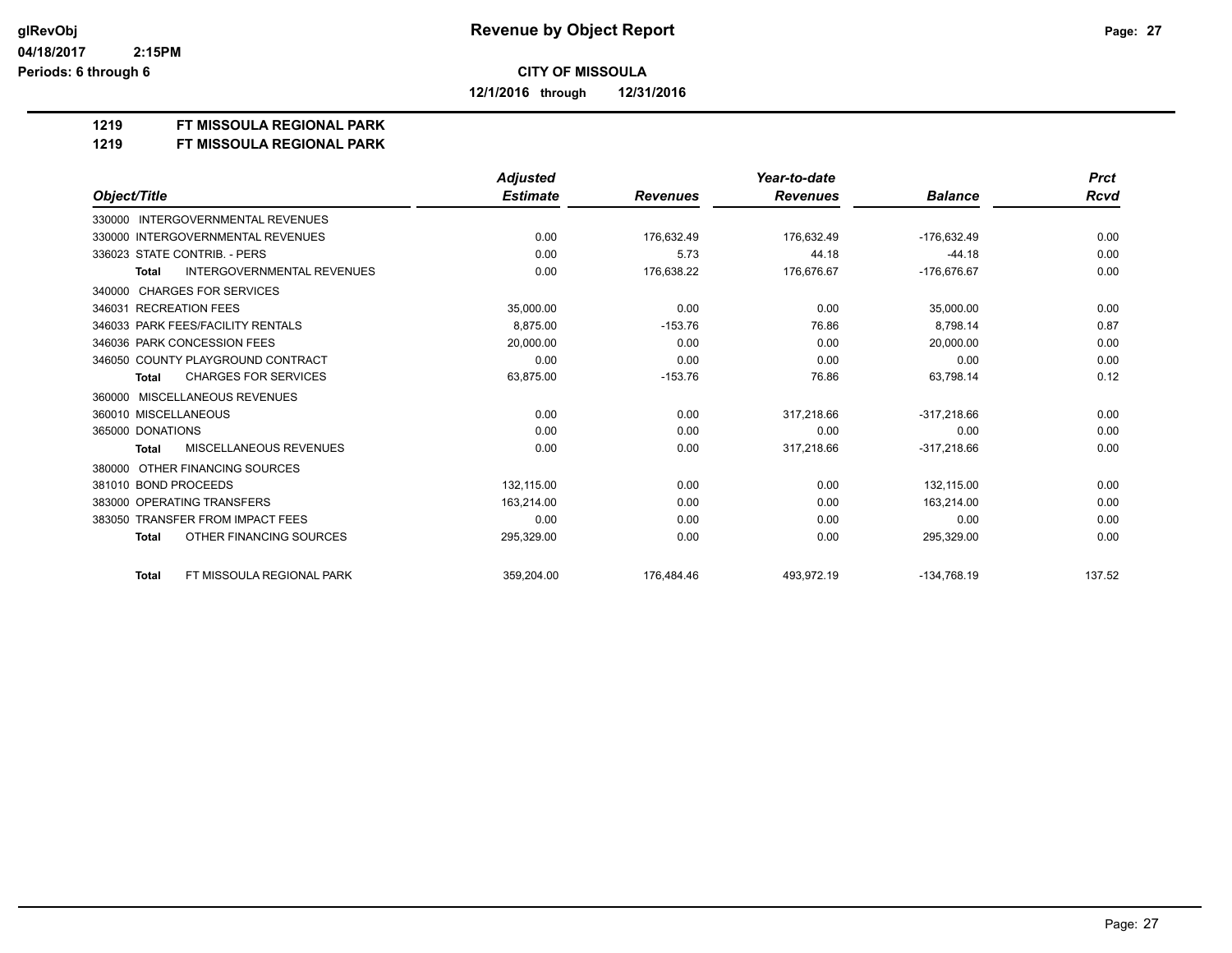**12/1/2016 through 12/31/2016**

### **1219 FT MISSOULA REGIONAL PARK**

|                                                   | <b>Adjusted</b> |                 | Year-to-date    |                | <b>Prct</b> |
|---------------------------------------------------|-----------------|-----------------|-----------------|----------------|-------------|
| Object/Title                                      | <b>Estimate</b> | <b>Revenues</b> | <b>Revenues</b> | <b>Balance</b> | Rcvd        |
| 330000 INTERGOVERNMENTAL REVENUES                 |                 |                 |                 |                |             |
| 330000 INTERGOVERNMENTAL REVENUES                 | 0.00            | 176,632.49      | 176.632.49      | $-176.632.49$  | 0.00        |
| 336023 STATE CONTRIB. - PERS                      | 0.00            | 5.73            | 44.18           | $-44.18$       | 0.00        |
| <b>INTERGOVERNMENTAL REVENUES</b><br><b>Total</b> | 0.00            | 176,638.22      | 176,676.67      | -176,676.67    | 0.00        |
| 340000 CHARGES FOR SERVICES                       |                 |                 |                 |                |             |
| 346031 RECREATION FEES                            | 35,000.00       | 0.00            | 0.00            | 35,000.00      | 0.00        |
| 346033 PARK FEES/FACILITY RENTALS                 | 8,875.00        | $-153.76$       | 76.86           | 8,798.14       | 0.87        |
| 346036 PARK CONCESSION FEES                       | 20,000.00       | 0.00            | 0.00            | 20,000.00      | 0.00        |
| 346050 COUNTY PLAYGROUND CONTRACT                 | 0.00            | 0.00            | 0.00            | 0.00           | 0.00        |
| <b>CHARGES FOR SERVICES</b><br><b>Total</b>       | 63,875.00       | $-153.76$       | 76.86           | 63,798.14      | 0.12        |
| 360000 MISCELLANEOUS REVENUES                     |                 |                 |                 |                |             |
| 360010 MISCELLANEOUS                              | 0.00            | 0.00            | 317,218.66      | $-317,218.66$  | 0.00        |
| 365000 DONATIONS                                  | 0.00            | 0.00            | 0.00            | 0.00           | 0.00        |
| MISCELLANEOUS REVENUES<br>Total                   | 0.00            | 0.00            | 317,218.66      | $-317,218.66$  | 0.00        |
| 380000 OTHER FINANCING SOURCES                    |                 |                 |                 |                |             |
| 381010 BOND PROCEEDS                              | 132.115.00      | 0.00            | 0.00            | 132,115.00     | 0.00        |
| 383000 OPERATING TRANSFERS                        | 163.214.00      | 0.00            | 0.00            | 163.214.00     | 0.00        |
| 383050 TRANSFER FROM IMPACT FEES                  | 0.00            | 0.00            | 0.00            | 0.00           | 0.00        |
| OTHER FINANCING SOURCES<br>Total                  | 295,329.00      | 0.00            | 0.00            | 295,329.00     | 0.00        |
| FT MISSOULA REGIONAL PARK<br><b>Total</b>         | 359,204.00      | 176,484.46      | 493,972.19      | $-134,768.19$  | 137.52      |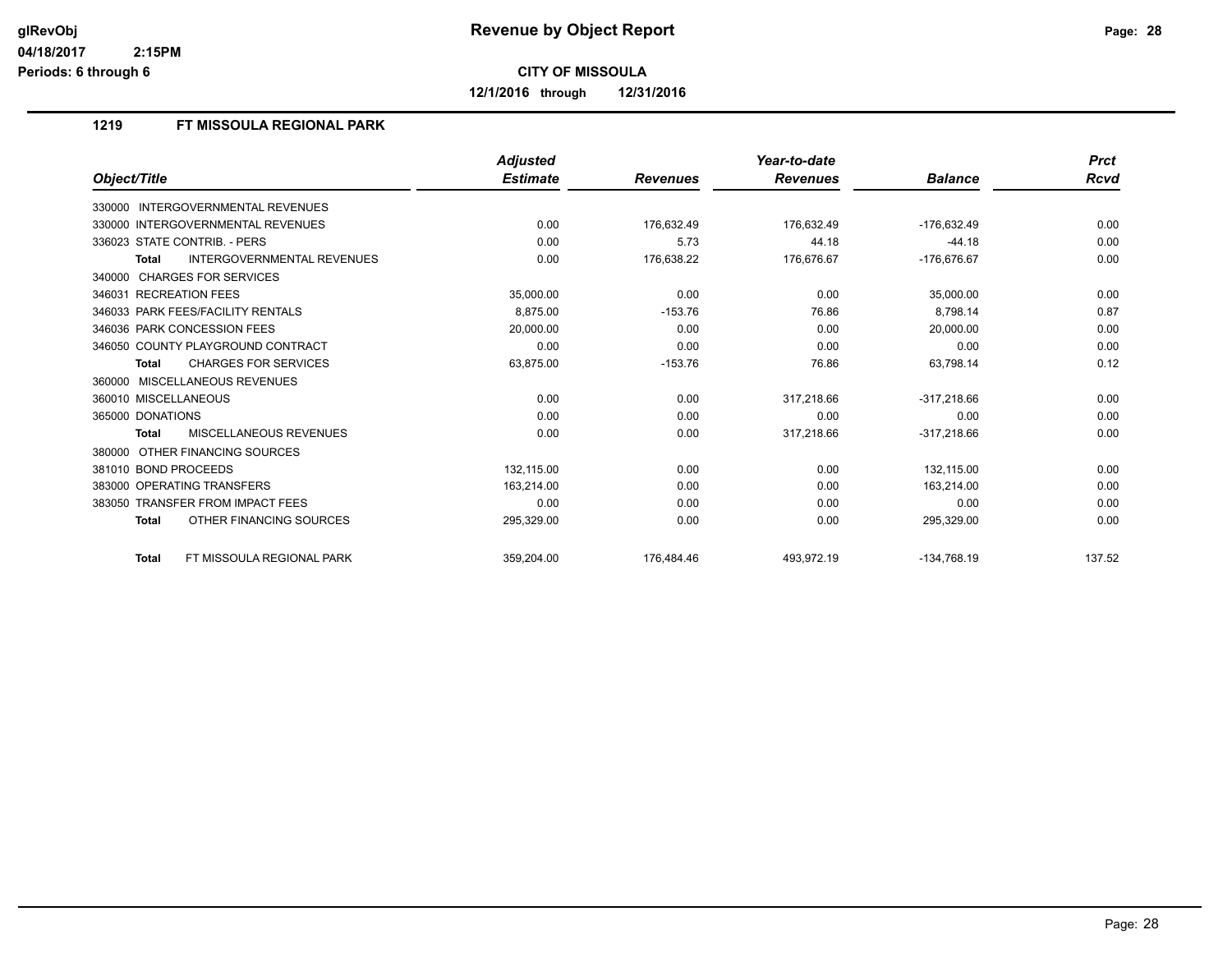**12/1/2016 through 12/31/2016**

### **1241 CREMAIN WALL & CEMETERY DONATIONS FUND 1241 CREMAIN WALL & CEMETERY DONATIONS FUND**

|                                                                | <b>Adjusted</b> |                 | Year-to-date    |                | <b>Prct</b> |
|----------------------------------------------------------------|-----------------|-----------------|-----------------|----------------|-------------|
| Object/Title                                                   | <b>Estimate</b> | <b>Revenues</b> | <b>Revenues</b> | <b>Balance</b> | <b>Rcvd</b> |
| 340000 CHARGES FOR SERVICES                                    |                 |                 |                 |                |             |
| 343310 SALE OF NICHE NAMEPLATES & VASES                        | 5,000.00        | 0.00            | 4,100.00        | 900.00         | 82.00       |
| <b>SALE OF NICHES</b><br>343311                                | 0.00            | 0.00            | 0.00            | 0.00           | 0.00        |
| <b>CHARGES FOR SERVICES</b><br>Total                           | 5,000.00        | 0.00            | 4,100.00        | 900.00         | 82.00       |
| 360000 MISCELLANEOUS REVENUES                                  |                 |                 |                 |                |             |
| 360010 MISCELLANEOUS                                           | 0.00            | 0.00            | 0.00            | 0.00           | 0.00        |
| 365000 DONATIONS                                               | 0.00            | 0.00            | 0.00            | 0.00           | 0.00        |
| <b>MISCELLANEOUS REVENUES</b><br>Total                         | 0.00            | 0.00            | 0.00            | 0.00           | 0.00        |
| <b>INVESTMENTS &amp; ROYALTY EARNINGS</b><br>370000            |                 |                 |                 |                |             |
| 371010 INTEREST ON INVESTMENTS                                 | 0.00            | 0.00            | 0.00            | 0.00           | 0.00        |
| 371020 GAIN/LOSS IN MARKET VALUE OF INVESTMENTS                | 0.00            | 0.00            | 0.00            | 0.00           | 0.00        |
| <b>INVESTMENTS &amp; ROYALTY EARNINGS</b><br>Total             | 0.00            | 0.00            | 0.00            | 0.00           | 0.00        |
| <b>CREMAIN WALL &amp; CEMETERY DONATIONS F</b><br><b>Total</b> | 5,000.00        | 0.00            | 4,100.00        | 900.00         | 82.00       |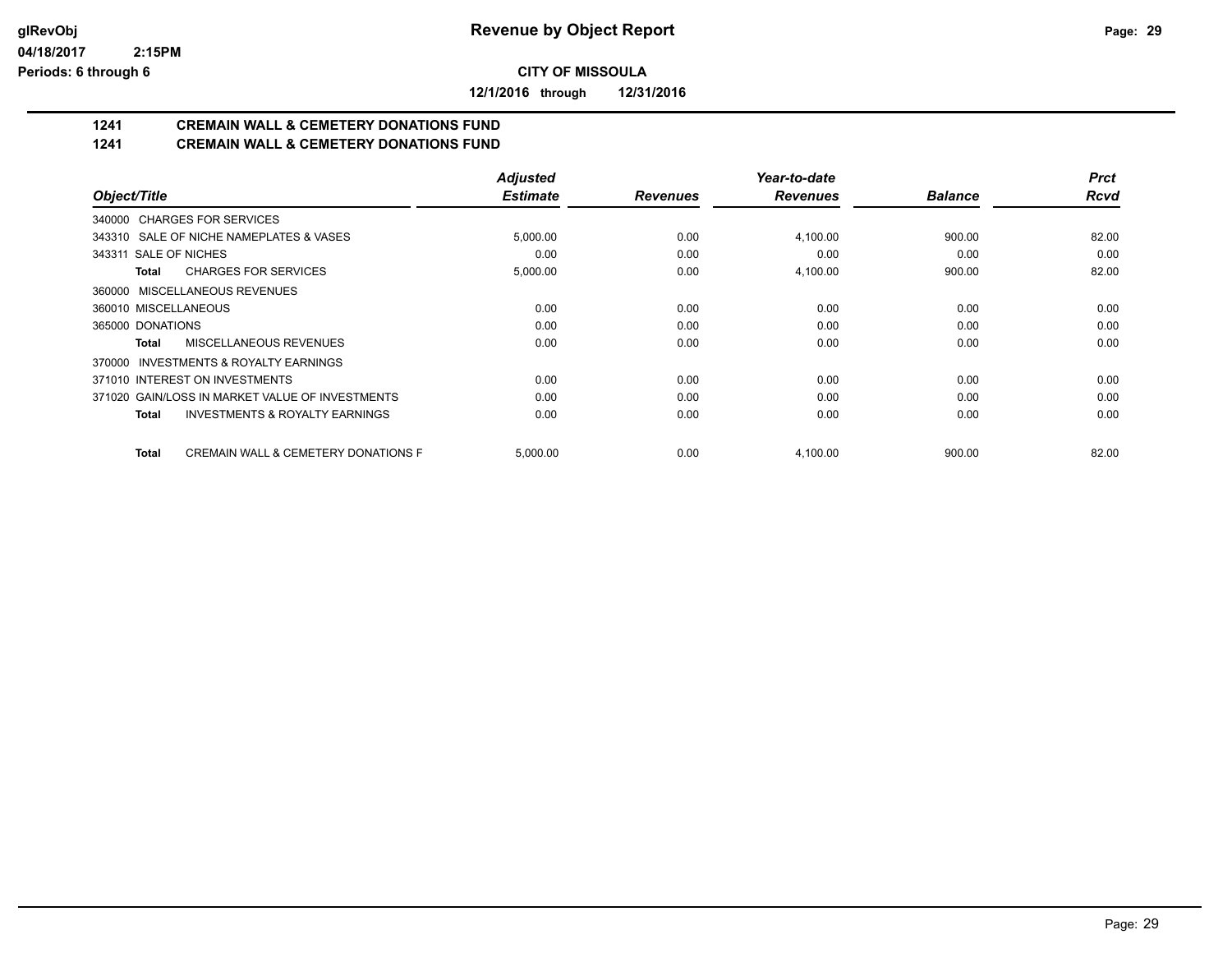**12/1/2016 through 12/31/2016**

### **1241 CREMAIN WALL & CEMETERY DONATIONS FUND**

|                                                                | <b>Adjusted</b> |                 | Year-to-date    |                | <b>Prct</b> |
|----------------------------------------------------------------|-----------------|-----------------|-----------------|----------------|-------------|
| Object/Title                                                   | <b>Estimate</b> | <b>Revenues</b> | <b>Revenues</b> | <b>Balance</b> | <b>Rcvd</b> |
| 340000 CHARGES FOR SERVICES                                    |                 |                 |                 |                |             |
| 343310 SALE OF NICHE NAMEPLATES & VASES                        | 5,000.00        | 0.00            | 4,100.00        | 900.00         | 82.00       |
| 343311 SALE OF NICHES                                          | 0.00            | 0.00            | 0.00            | 0.00           | 0.00        |
| <b>CHARGES FOR SERVICES</b><br>Total                           | 5,000.00        | 0.00            | 4,100.00        | 900.00         | 82.00       |
| 360000 MISCELLANEOUS REVENUES                                  |                 |                 |                 |                |             |
| 360010 MISCELLANEOUS                                           | 0.00            | 0.00            | 0.00            | 0.00           | 0.00        |
| 365000 DONATIONS                                               | 0.00            | 0.00            | 0.00            | 0.00           | 0.00        |
| MISCELLANEOUS REVENUES<br><b>Total</b>                         | 0.00            | 0.00            | 0.00            | 0.00           | 0.00        |
| 370000 INVESTMENTS & ROYALTY EARNINGS                          |                 |                 |                 |                |             |
| 371010 INTEREST ON INVESTMENTS                                 | 0.00            | 0.00            | 0.00            | 0.00           | 0.00        |
| 371020 GAIN/LOSS IN MARKET VALUE OF INVESTMENT                 | 0.00            | 0.00            | 0.00            | 0.00           | 0.00        |
| <b>INVESTMENTS &amp; ROYALTY EARNINGS</b><br>Total             | 0.00            | 0.00            | 0.00            | 0.00           | 0.00        |
| <b>CREMAIN WALL &amp; CEMETERY DONATIONS F</b><br><b>Total</b> | 5,000.00        | 0.00            | 4,100.00        | 900.00         | 82.00       |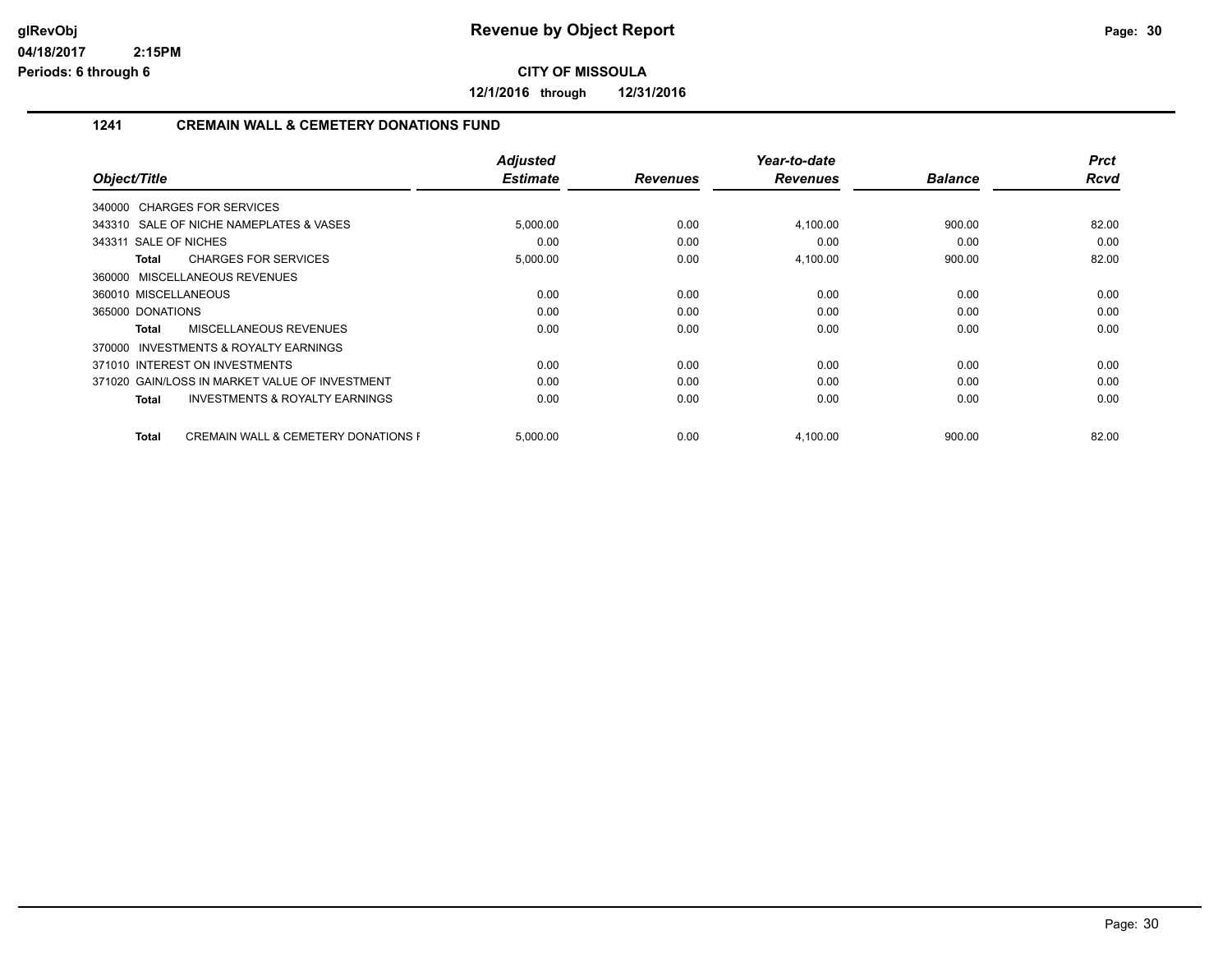**12/1/2016 through 12/31/2016**

**1242 CEMETERY CARE FUND**

**1242 CEMETERY CARE FUND**

|                                                           | <b>Adjusted</b> |                 | Year-to-date    |                | <b>Prct</b> |
|-----------------------------------------------------------|-----------------|-----------------|-----------------|----------------|-------------|
| Object/Title                                              | <b>Estimate</b> | <b>Revenues</b> | <b>Revenues</b> | <b>Balance</b> | Rcvd        |
| 340000 CHARGES FOR SERVICES                               |                 |                 |                 |                |             |
| 343320 CEMETERY - SALE OF PLOTS                           | 0.00            | 0.00            | 9,500.00        | $-9,500.00$    | 0.00        |
| 343321 CEMETERY FOUNDATIONS                               | 0.00            | 0.00            | 2.015.00        | $-2.015.00$    | 0.00        |
| 343322 CEMETERY FLOWER CARE                               | 0.00            | 0.00            | 0.00            | 0.00           | 0.00        |
| 343323 CEMETERY - LINER INSTALL FEES                      | 0.00            | 500.00          | 7,025.00        | $-7,025.00$    | 0.00        |
| 343324 OTHER CEMETERY FEES                                | 0.00            | 0.00            | 750.00          | $-750.00$      | 0.00        |
| 343325 2ND INTERMENT RIGHT                                | 0.00            | 200.00          | 1.800.00        | $-1,800.00$    | 0.00        |
| 343340 CEMETERY - OPENINGS & CLOSINGS                     | 0.00            | 425.00          | 7.600.00        | $-7.600.00$    | 0.00        |
| 343350 CEMETERY CARE, FEES                                | 75,000.00       | 0.00            | 0.00            | 75,000.00      | 0.00        |
| <b>CHARGES FOR SERVICES</b><br><b>Total</b>               | 75,000.00       | 1,125.00        | 28,690.00       | 46,310.00      | 38.25       |
| 360000 MISCELLANEOUS REVENUES                             |                 |                 |                 |                |             |
| 360010 MISCELLANEOUS                                      | 0.00            | 0.00            | 0.00            | 0.00           | 0.00        |
| MISCELLANEOUS REVENUES<br><b>Total</b>                    | 0.00            | 0.00            | 0.00            | 0.00           | 0.00        |
| <b>INVESTMENTS &amp; ROYALTY EARNINGS</b><br>370000       |                 |                 |                 |                |             |
| 371010 INTEREST ON INVESTMENTS                            | 0.00            | 0.00            | 0.00            | 0.00           | 0.00        |
| 371020 GAIN/LOSS IN MARKET VALUE OF INVESTMENTS           | 0.00            | 0.00            | 0.00            | 0.00           | 0.00        |
| <b>INVESTMENTS &amp; ROYALTY EARNINGS</b><br><b>Total</b> | 0.00            | 0.00            | 0.00            | 0.00           | 0.00        |
| 380000 OTHER FINANCING SOURCES                            |                 |                 |                 |                |             |
| 382010 SALE OF FIXED ASSETS                               | 0.00            | 0.00            | 0.00            | 0.00           | 0.00        |
| OTHER FINANCING SOURCES<br><b>Total</b>                   | 0.00            | 0.00            | 0.00            | 0.00           | 0.00        |
| <b>CEMETERY CARE FUND</b><br><b>Total</b>                 | 75.000.00       | 1,125.00        | 28.690.00       | 46.310.00      | 38.25       |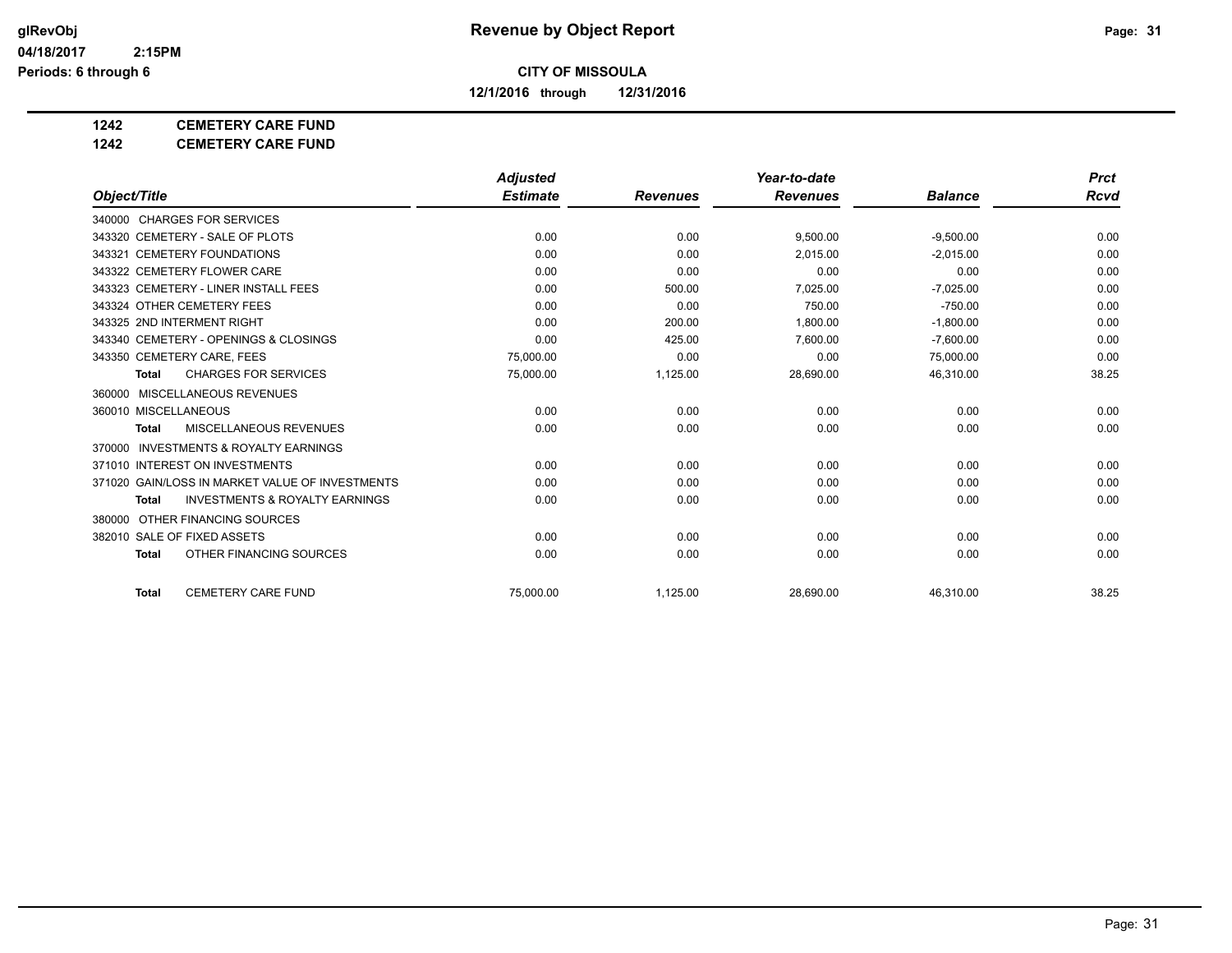**12/1/2016 through 12/31/2016**

### **1242 CEMETERY CARE FUND**

|                                                           | <b>Adjusted</b> |                 | Year-to-date    |                | <b>Prct</b> |
|-----------------------------------------------------------|-----------------|-----------------|-----------------|----------------|-------------|
| Object/Title                                              | <b>Estimate</b> | <b>Revenues</b> | <b>Revenues</b> | <b>Balance</b> | Rcvd        |
| 340000 CHARGES FOR SERVICES                               |                 |                 |                 |                |             |
| 343320 CEMETERY - SALE OF PLOTS                           | 0.00            | 0.00            | 9,500.00        | $-9,500.00$    | 0.00        |
| 343321 CEMETERY FOUNDATIONS                               | 0.00            | 0.00            | 2,015.00        | $-2,015.00$    | 0.00        |
| 343322 CEMETERY FLOWER CARE                               | 0.00            | 0.00            | 0.00            | 0.00           | 0.00        |
| 343323 CEMETERY - LINER INSTALL FEES                      | 0.00            | 500.00          | 7,025.00        | $-7,025.00$    | 0.00        |
| 343324 OTHER CEMETERY FEES                                | 0.00            | 0.00            | 750.00          | $-750.00$      | 0.00        |
| 343325 2ND INTERMENT RIGHT                                | 0.00            | 200.00          | 1,800.00        | $-1,800.00$    | 0.00        |
| 343340 CEMETERY - OPENINGS & CLOSINGS                     | 0.00            | 425.00          | 7.600.00        | $-7.600.00$    | 0.00        |
| 343350 CEMETERY CARE, FEES                                | 75,000.00       | 0.00            | 0.00            | 75,000.00      | 0.00        |
| <b>CHARGES FOR SERVICES</b><br>Total                      | 75,000.00       | 1,125.00        | 28,690.00       | 46,310.00      | 38.25       |
| 360000 MISCELLANEOUS REVENUES                             |                 |                 |                 |                |             |
| 360010 MISCELLANEOUS                                      | 0.00            | 0.00            | 0.00            | 0.00           | 0.00        |
| <b>MISCELLANEOUS REVENUES</b><br><b>Total</b>             | 0.00            | 0.00            | 0.00            | 0.00           | 0.00        |
| <b>INVESTMENTS &amp; ROYALTY EARNINGS</b><br>370000       |                 |                 |                 |                |             |
| 371010 INTEREST ON INVESTMENTS                            | 0.00            | 0.00            | 0.00            | 0.00           | 0.00        |
| 371020 GAIN/LOSS IN MARKET VALUE OF INVESTMENT            | 0.00            | 0.00            | 0.00            | 0.00           | 0.00        |
| <b>INVESTMENTS &amp; ROYALTY EARNINGS</b><br><b>Total</b> | 0.00            | 0.00            | 0.00            | 0.00           | 0.00        |
| 380000 OTHER FINANCING SOURCES                            |                 |                 |                 |                |             |
| 382010 SALE OF FIXED ASSETS                               | 0.00            | 0.00            | 0.00            | 0.00           | 0.00        |
| OTHER FINANCING SOURCES<br><b>Total</b>                   | 0.00            | 0.00            | 0.00            | 0.00           | 0.00        |
| <b>CEMETERY CARE FUND</b><br><b>Total</b>                 | 75.000.00       | 1.125.00        | 28.690.00       | 46.310.00      | 38.25       |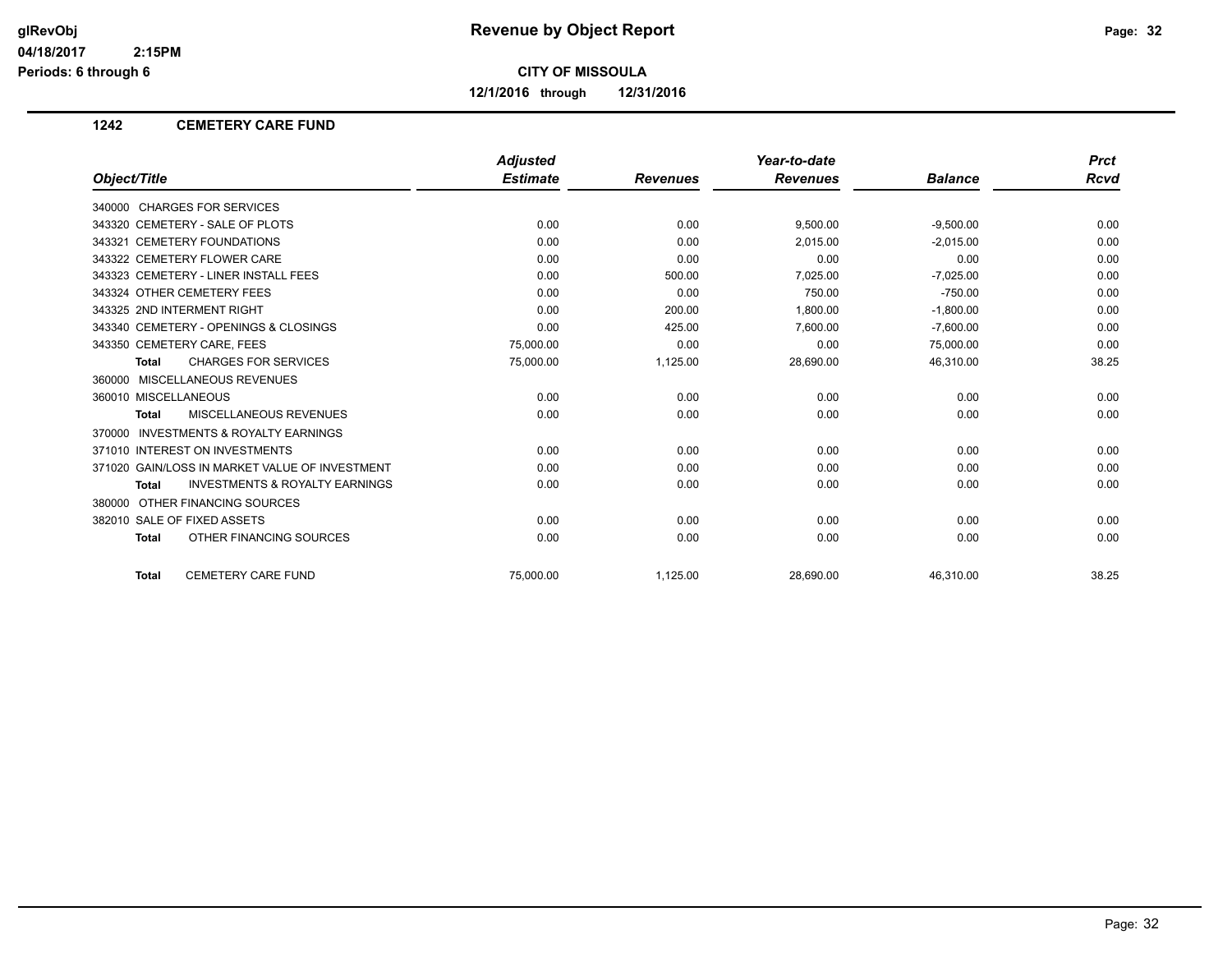**1243 CEMETERY MEMORIAL FUND**

**1243 CEMETERY MEMORIAL FUND**

|                                                    | <b>Adjusted</b> |          | Year-to-date    |                | <b>Prct</b> |
|----------------------------------------------------|-----------------|----------|-----------------|----------------|-------------|
| Object/Title                                       | <b>Estimate</b> | Revenues | <b>Revenues</b> | <b>Balance</b> | <b>Rcvd</b> |
| 360000 MISCELLANEOUS REVENUES                      |                 |          |                 |                |             |
| 360010 MISCELLANEOUS                               | 0.00            | 0.00     | 0.00            | 0.00           | 0.00        |
| 365000 DONATIONS                                   | 1.500.00        | 0.00     | 1.278.95        | 221.05         | 85.26       |
| MISCELLANEOUS REVENUES<br>Total                    | 1.500.00        | 0.00     | 1.278.95        | 221.05         | 85.26       |
| 370000 INVESTMENTS & ROYALTY EARNINGS              |                 |          |                 |                |             |
| 371010 INTEREST ON INVESTMENTS                     | 0.00            | 0.00     | 0.00            | 0.00           | 0.00        |
| 371020 GAIN/LOSS IN MARKET VALUE OF INVESTMENTS    | 0.00            | 0.00     | 0.00            | 0.00           | 0.00        |
| <b>INVESTMENTS &amp; ROYALTY EARNINGS</b><br>Total | 0.00            | 0.00     | 0.00            | 0.00           | 0.00        |
| CEMETERY MEMORIAL FUND<br><b>Total</b>             | 1.500.00        | 0.00     | 1.278.95        | 221.05         | 85.26       |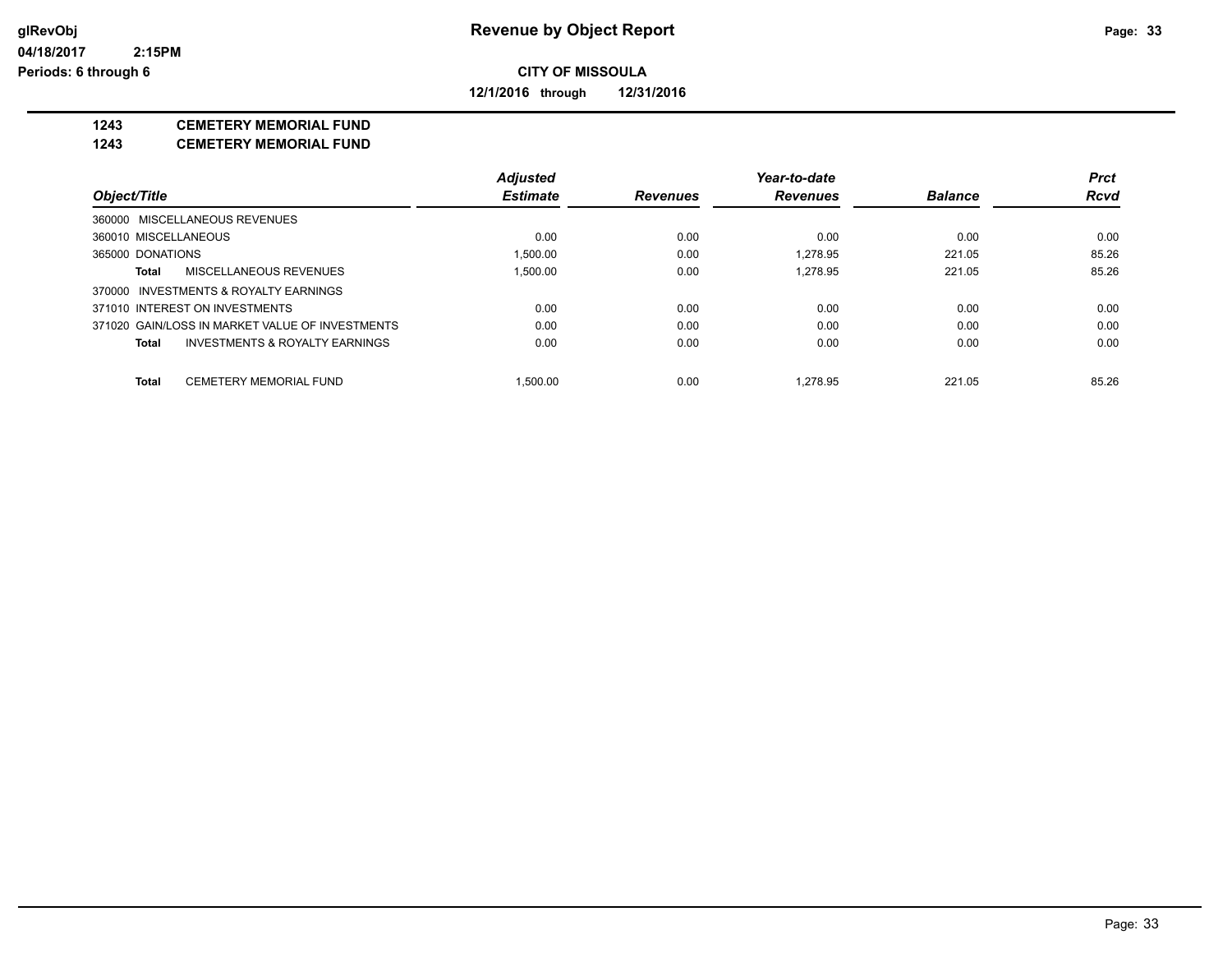**12/1/2016 through 12/31/2016**

### **1243 CEMETERY MEMORIAL FUND**

|                      |                                                | <b>Adiusted</b> |                 | Year-to-date    |                | <b>Prct</b> |
|----------------------|------------------------------------------------|-----------------|-----------------|-----------------|----------------|-------------|
| Object/Title         |                                                | <b>Estimate</b> | <b>Revenues</b> | <b>Revenues</b> | <b>Balance</b> | <b>Rcvd</b> |
| 360000               | MISCELLANEOUS REVENUES                         |                 |                 |                 |                |             |
| 360010 MISCELLANEOUS |                                                | 0.00            | 0.00            | 0.00            | 0.00           | 0.00        |
| 365000 DONATIONS     |                                                | 1.500.00        | 0.00            | 1.278.95        | 221.05         | 85.26       |
| Total                | MISCELLANEOUS REVENUES                         | 1.500.00        | 0.00            | 1.278.95        | 221.05         | 85.26       |
|                      | 370000 INVESTMENTS & ROYALTY EARNINGS          |                 |                 |                 |                |             |
|                      | 371010 INTEREST ON INVESTMENTS                 | 0.00            | 0.00            | 0.00            | 0.00           | 0.00        |
|                      | 371020 GAIN/LOSS IN MARKET VALUE OF INVESTMENT | 0.00            | 0.00            | 0.00            | 0.00           | 0.00        |
| Total                | INVESTMENTS & ROYALTY EARNINGS                 | 0.00            | 0.00            | 0.00            | 0.00           | 0.00        |
| <b>Total</b>         | <b>CEMETERY MEMORIAL FUND</b>                  | 1.500.00        | 0.00            | 1.278.95        | 221.05         | 85.26       |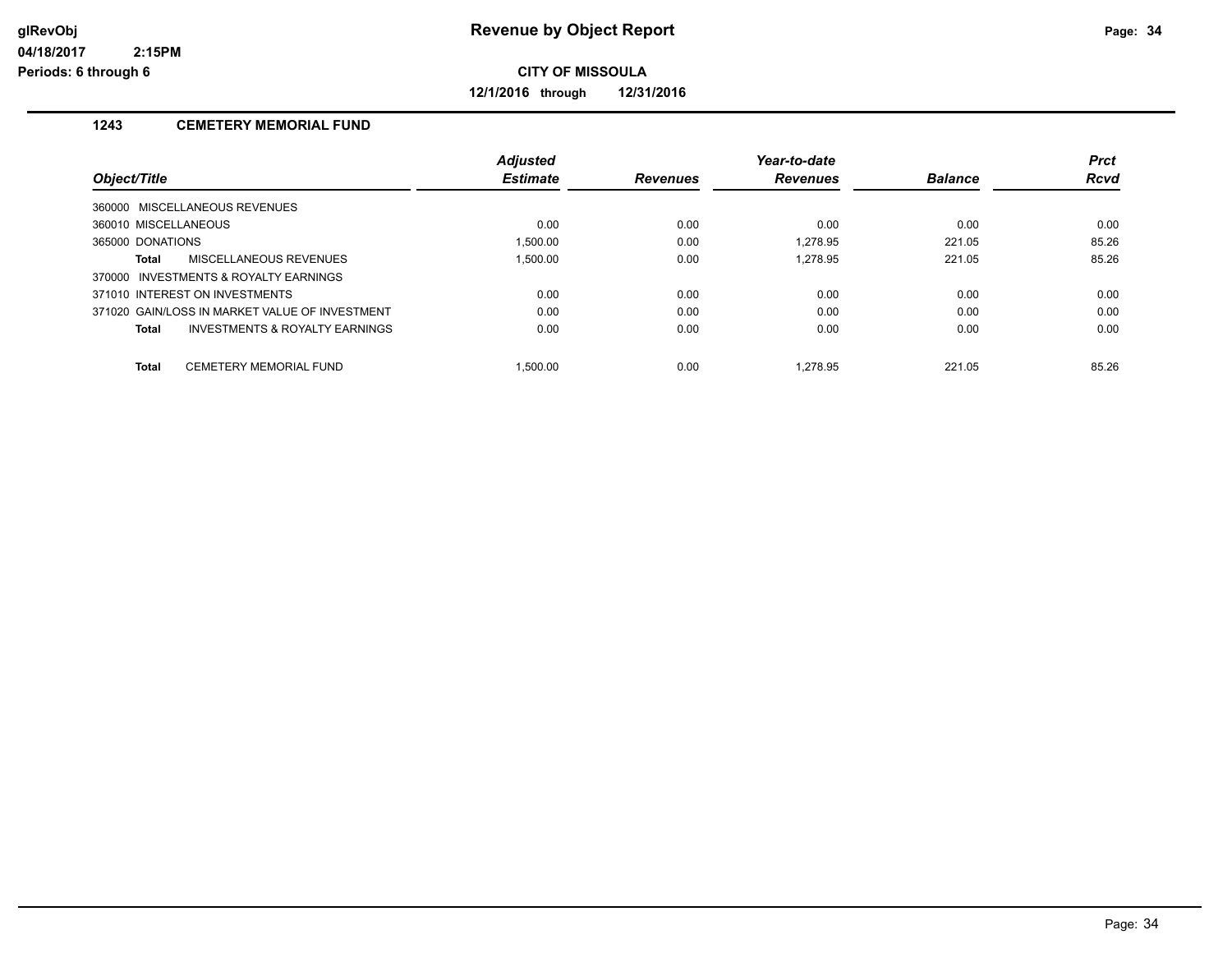**12/1/2016 through 12/31/2016**

**1265 TITLE 1 PROJECTS FUND**

**1265 TITLE 1 PROJECTS FUND**

|                                         | <b>Adjusted</b> |                 | Year-to-date    |                | <b>Prct</b> |
|-----------------------------------------|-----------------|-----------------|-----------------|----------------|-------------|
| Object/Title                            | <b>Estimate</b> | <b>Revenues</b> | <b>Revenues</b> | <b>Balance</b> | Rcvd        |
| 360000 MISCELLANEOUS REVENUES           |                 |                 |                 |                |             |
| 360010 MISCELLANEOUS                    | 0.00            | 0.00            | 0.00            | 0.00           | 0.00        |
| <b>MISCELLANEOUS REVENUES</b><br>Total  | 0.00            | 0.00            | 0.00            | 0.00           | 0.00        |
| 370000 INVESTMENTS & ROYALTY EARNINGS   |                 |                 |                 |                |             |
| 371010 INTEREST ON INVESTMENTS          | 0.00            | 0.00            | 0.00            | 0.00           | 0.00        |
| 373002 LOAN REPAYMENT - FAMILY SERVICES | 70,000.00       | 0.00            | 0.00            | 70.000.00      | 0.00        |
| 373006 BURNS ST COMMONS                 | 0.00            | 0.00            | 0.00            | 0.00           | 0.00        |
| INVESTMENTS & ROYALTY EARNINGS<br>Total | 70,000.00       | 0.00            | 0.00            | 70.000.00      | 0.00        |
| TITLE 1 PROJECTS FUND<br><b>Total</b>   | 70.000.00       | 0.00            | 0.00            | 70.000.00      | 0.00        |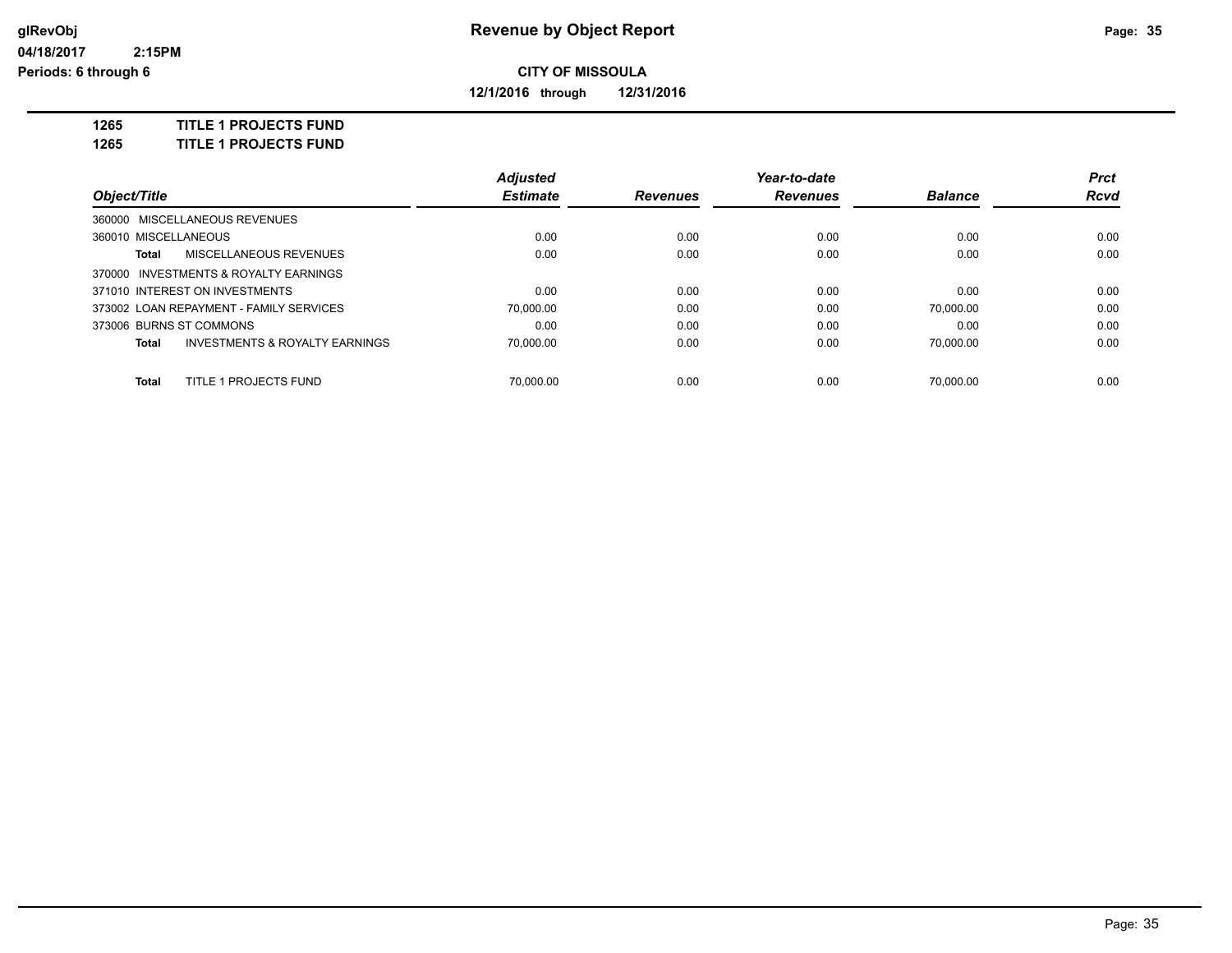**12/1/2016 through 12/31/2016**

### **1265 TITLE 1 PROJECTS FUND**

|                         |                                         | <b>Adiusted</b> |                 | Year-to-date   |           | <b>Prct</b> |
|-------------------------|-----------------------------------------|-----------------|-----------------|----------------|-----------|-------------|
| Object/Title            | <b>Estimate</b>                         | <b>Revenues</b> | <b>Revenues</b> | <b>Balance</b> | Rcvd      |             |
|                         | 360000 MISCELLANEOUS REVENUES           |                 |                 |                |           |             |
| 360010 MISCELLANEOUS    |                                         | 0.00            | 0.00            | 0.00           | 0.00      | 0.00        |
| Total                   | MISCELLANEOUS REVENUES                  | 0.00            | 0.00            | 0.00           | 0.00      | 0.00        |
|                         | 370000 INVESTMENTS & ROYALTY EARNINGS   |                 |                 |                |           |             |
|                         | 371010 INTEREST ON INVESTMENTS          | 0.00            | 0.00            | 0.00           | 0.00      | 0.00        |
|                         | 373002 LOAN REPAYMENT - FAMILY SERVICES | 70.000.00       | 0.00            | 0.00           | 70.000.00 | 0.00        |
| 373006 BURNS ST COMMONS |                                         | 0.00            | 0.00            | 0.00           | 0.00      | 0.00        |
| Total                   | INVESTMENTS & ROYALTY EARNINGS          | 70.000.00       | 0.00            | 0.00           | 70.000.00 | 0.00        |
| <b>Total</b>            | TITLE 1 PROJECTS FUND                   | 70.000.00       | 0.00            | 0.00           | 70.000.00 | 0.00        |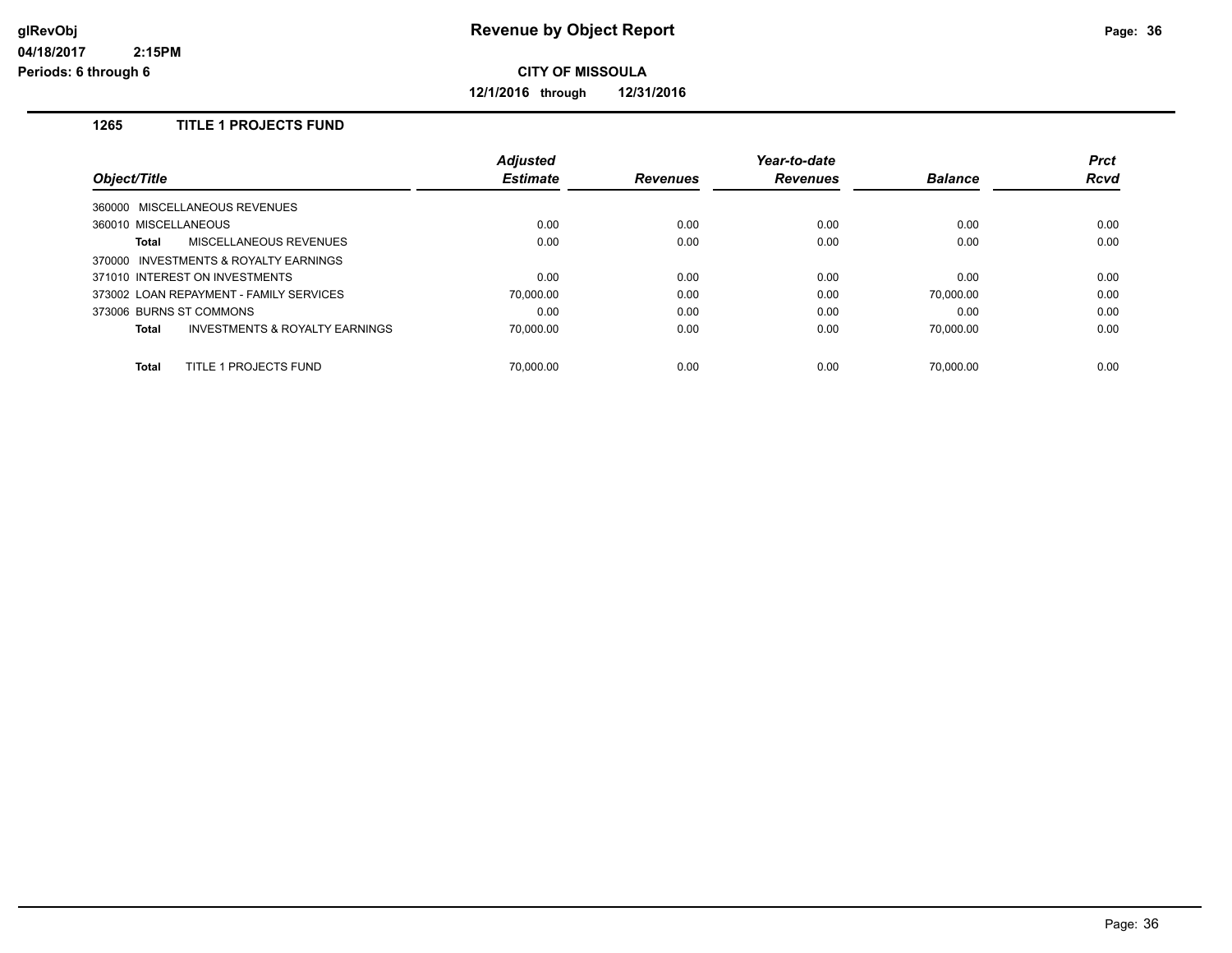**12/1/2016 through 12/31/2016**

### **1396 PROGRAM INCOME REVOLVING LOAN PROGRAM 1396 PROGRAM INCOME REVOLVING LOAN PROGRAM**

|                                                     | <b>Adjusted</b> |                 | Year-to-date    |                | <b>Prct</b> |
|-----------------------------------------------------|-----------------|-----------------|-----------------|----------------|-------------|
| Object/Title                                        | <b>Estimate</b> | <b>Revenues</b> | <b>Revenues</b> | <b>Balance</b> | <b>Rcvd</b> |
| <b>INTERGOVERNMENTAL REVENUES</b><br>330000         |                 |                 |                 |                |             |
| 331010 ENTITLEMENT - CDBG                           | 0.00            | 0.00            | 0.00            | 0.00           | 0.00        |
| <b>INTERGOVERNMENTAL REVENUES</b><br><b>Total</b>   | 0.00            | 0.00            | 0.00            | 0.00           | 0.00        |
| <b>MISCELLANEOUS REVENUES</b><br>360000             |                 |                 |                 |                |             |
| 360005 LOAN REPAYMENTS                              | 0.00            | 0.00            | 0.00            | 0.00           | 0.00        |
| 360010 MISCELLANEOUS                                | 0.00            | 0.00            | 0.00            | 0.00           | 0.00        |
| 360013 REPAYMENT OF SEWER GRANT                     | 7,000.00        | 0.00            | 8,762.00        | $-1,762.00$    | 125.17      |
| 360014 REPAYMENT OF LOAN/MHA                        | 0.00            | 0.00            | 0.00            | 0.00           | 0.00        |
| 361013 CLOSED GRANT REPAYMENTS                      | 0.00            | 0.00            | 0.00            | 0.00           | 0.00        |
| MISCELLANEOUS REVENUES<br>Total                     | 7,000.00        | 0.00            | 8,762.00        | $-1,762.00$    | 125.17      |
| <b>INVESTMENTS &amp; ROYALTY EARNINGS</b><br>370000 |                 |                 |                 |                |             |
| 371010 INTEREST ON INVESTMENTS                      | 0.00            | 0.00            | 0.00            | 0.00           | 0.00        |
| 371020 GAIN/LOSS IN MARKET VALUE OF INVESTMENTS     | 0.00            | 0.00            | 0.00            | 0.00           | 0.00        |
| <b>INVESTMENTS &amp; ROYALTY EARNINGS</b><br>Total  | 0.00            | 0.00            | 0.00            | 0.00           | 0.00        |
| OTHER FINANCING SOURCES<br>380000                   |                 |                 |                 |                |             |
| <b>TRANS FR CDBG</b><br>383026                      | 0.00            | 0.00            | 0.00            | 0.00           | 0.00        |
| OTHER FINANCING SOURCES<br>Total                    | 0.00            | 0.00            | 0.00            | 0.00           | 0.00        |
| PROGRAM INCOME REVOLVING LOAN PRO<br><b>Total</b>   | 7,000.00        | 0.00            | 8,762.00        | $-1,762.00$    | 125.17      |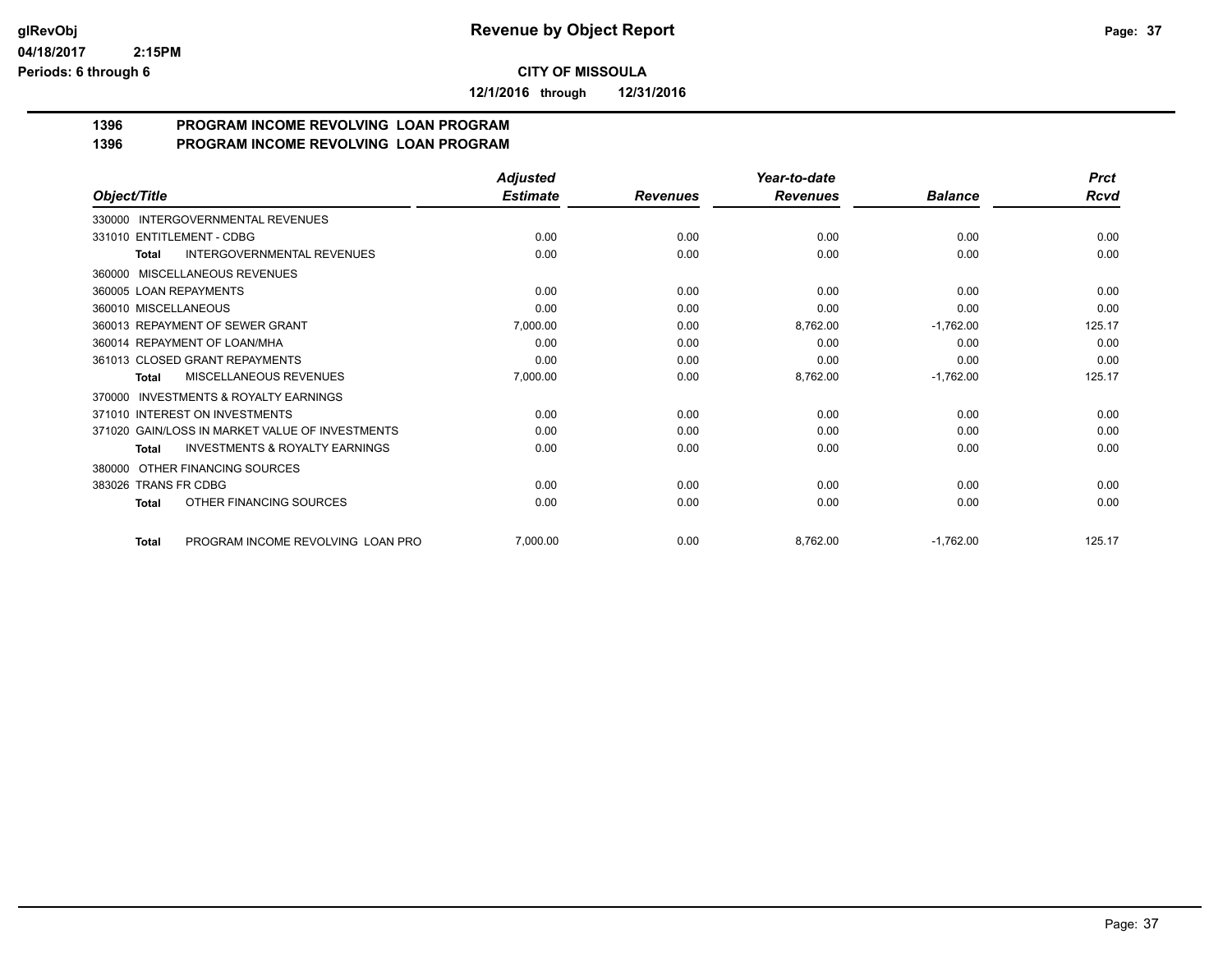**12/1/2016 through 12/31/2016**

### **1396 PROGRAM INCOME REVOLVING LOAN PROGRAM**

|                                                     | <b>Adjusted</b> |                 | Year-to-date    |                | <b>Prct</b> |
|-----------------------------------------------------|-----------------|-----------------|-----------------|----------------|-------------|
| Object/Title                                        | <b>Estimate</b> | <b>Revenues</b> | <b>Revenues</b> | <b>Balance</b> | Rcvd        |
| <b>INTERGOVERNMENTAL REVENUES</b><br>330000         |                 |                 |                 |                |             |
| 331010 ENTITLEMENT - CDBG                           | 0.00            | 0.00            | 0.00            | 0.00           | 0.00        |
| INTERGOVERNMENTAL REVENUES<br><b>Total</b>          | 0.00            | 0.00            | 0.00            | 0.00           | 0.00        |
| MISCELLANEOUS REVENUES<br>360000                    |                 |                 |                 |                |             |
| 360005 LOAN REPAYMENTS                              | 0.00            | 0.00            | 0.00            | 0.00           | 0.00        |
| 360010 MISCELLANEOUS                                | 0.00            | 0.00            | 0.00            | 0.00           | 0.00        |
| 360013 REPAYMENT OF SEWER GRANT                     | 7,000.00        | 0.00            | 8,762.00        | $-1,762.00$    | 125.17      |
| 360014 REPAYMENT OF LOAN/MHA                        | 0.00            | 0.00            | 0.00            | 0.00           | 0.00        |
| 361013 CLOSED GRANT REPAYMENTS                      | 0.00            | 0.00            | 0.00            | 0.00           | 0.00        |
| MISCELLANEOUS REVENUES<br><b>Total</b>              | 7,000.00        | 0.00            | 8,762.00        | $-1,762.00$    | 125.17      |
| <b>INVESTMENTS &amp; ROYALTY EARNINGS</b><br>370000 |                 |                 |                 |                |             |
| 371010 INTEREST ON INVESTMENTS                      | 0.00            | 0.00            | 0.00            | 0.00           | 0.00        |
| 371020 GAIN/LOSS IN MARKET VALUE OF INVESTMENT      | 0.00            | 0.00            | 0.00            | 0.00           | 0.00        |
| <b>INVESTMENTS &amp; ROYALTY EARNINGS</b><br>Total  | 0.00            | 0.00            | 0.00            | 0.00           | 0.00        |
| OTHER FINANCING SOURCES<br>380000                   |                 |                 |                 |                |             |
| 383026 TRANS FR CDBG                                | 0.00            | 0.00            | 0.00            | 0.00           | 0.00        |
| OTHER FINANCING SOURCES<br>Total                    | 0.00            | 0.00            | 0.00            | 0.00           | 0.00        |
| PROGRAM INCOME REVOLVING LOAN PRC<br><b>Total</b>   | 7,000.00        | 0.00            | 8,762.00        | $-1,762.00$    | 125.17      |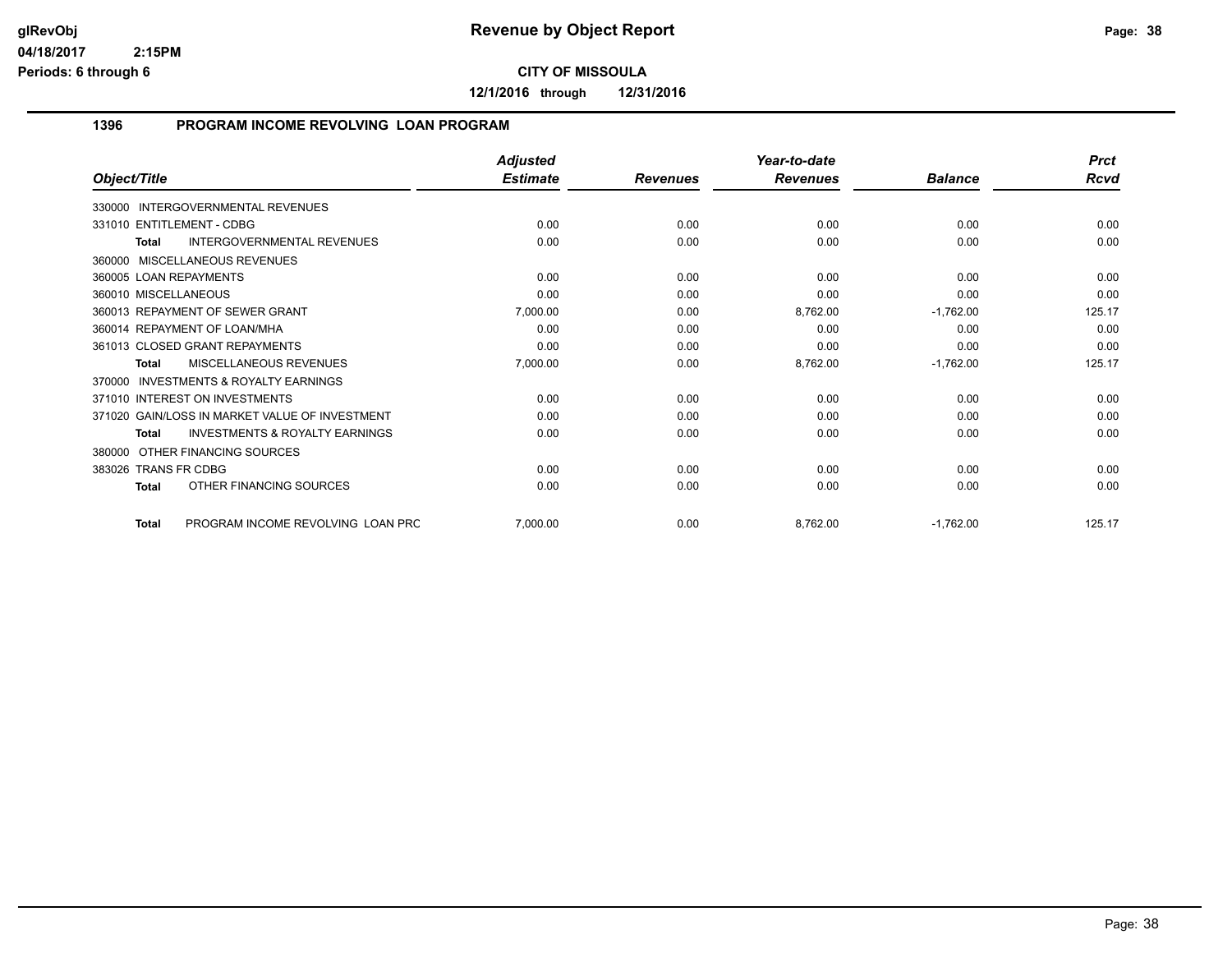**12/1/2016 through 12/31/2016**

# **1397 STATE HOME PROGRAM INCOME**

### **1397 STATE HOME PROGRAM INCOME**

|                                                    | <b>Adjusted</b> |                 | Year-to-date    |                | <b>Prct</b> |
|----------------------------------------------------|-----------------|-----------------|-----------------|----------------|-------------|
| Object/Title                                       | <b>Estimate</b> | <b>Revenues</b> | <b>Revenues</b> | <b>Balance</b> | <b>Rcvd</b> |
| 330000 INTERGOVERNMENTAL REVENUES                  |                 |                 |                 |                |             |
| 331003 STATE HOME PROGRAM INCOME                   | 186.935.00      | 0.00            | 0.00            | 186.935.00     | 0.00        |
| INTERGOVERNMENTAL REVENUES<br>Total                | 186,935.00      | 0.00            | 0.00            | 186,935.00     | 0.00        |
| 360000 MISCELLANEOUS REVENUES                      |                 |                 |                 |                |             |
| 360005 LOAN REPAYMENTS                             | 0.00            | 0.00            | 0.00            | 0.00           | 0.00        |
| MISCELLANEOUS REVENUES<br>Total                    | 0.00            | 0.00            | 0.00            | 0.00           | 0.00        |
| 370000 INVESTMENTS & ROYALTY EARNINGS              |                 |                 |                 |                |             |
| 371010 INTEREST ON INVESTMENTS                     | 0.00            | 0.00            | 0.00            | 0.00           | 0.00        |
| <b>INVESTMENTS &amp; ROYALTY EARNINGS</b><br>Total | 0.00            | 0.00            | 0.00            | 0.00           | 0.00        |
|                                                    |                 |                 |                 |                |             |
| STATE HOME PROGRAM INCOME<br>Total                 | 186.935.00      | 0.00            | 0.00            | 186.935.00     | 0.00        |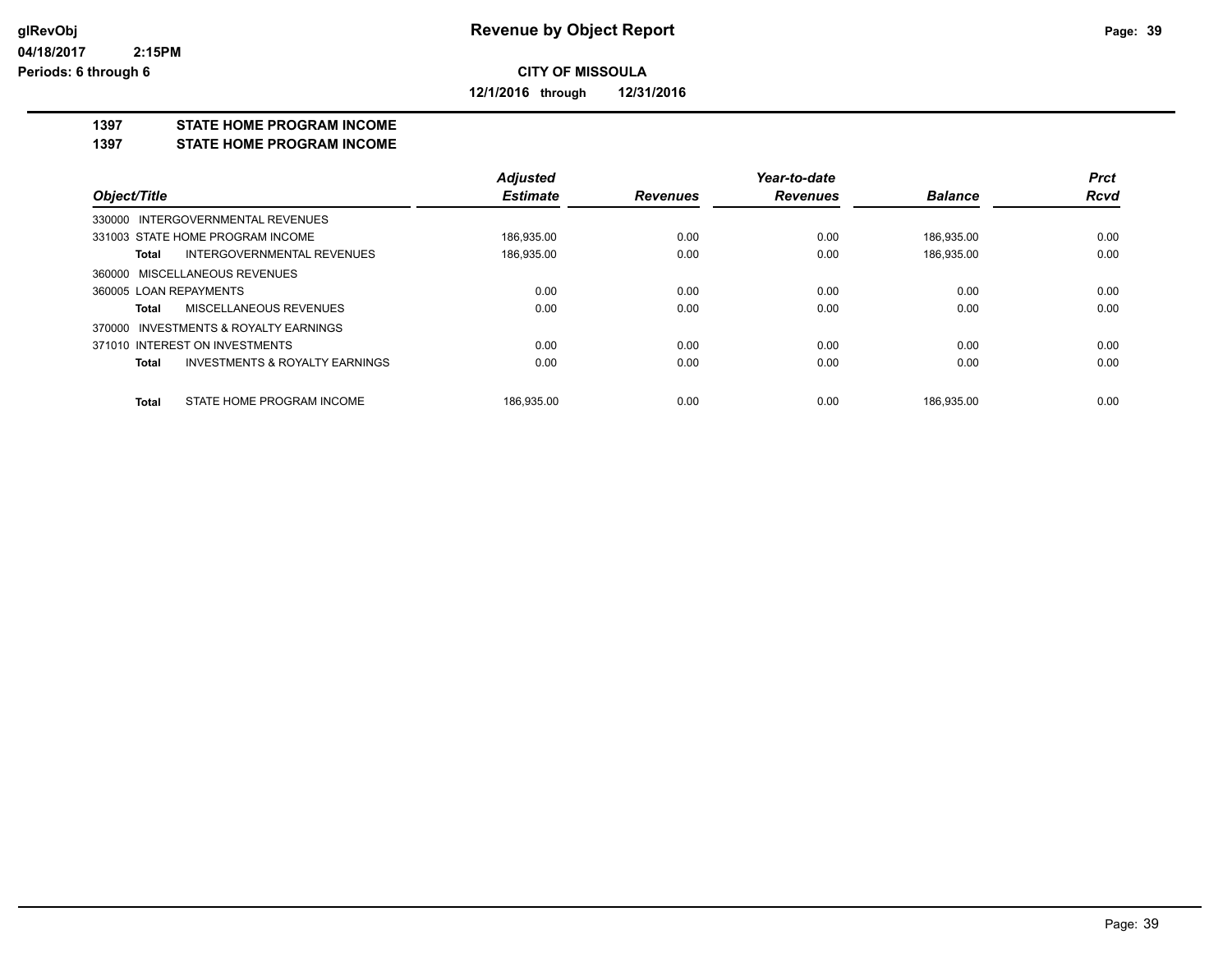**12/1/2016 through 12/31/2016**

### **1397 STATE HOME PROGRAM INCOME**

| Object/Title           |                                           | <b>Adjusted</b><br><b>Estimate</b> | <b>Revenues</b> | Year-to-date<br><b>Revenues</b> | <b>Balance</b> | <b>Prct</b><br>Rcvd |
|------------------------|-------------------------------------------|------------------------------------|-----------------|---------------------------------|----------------|---------------------|
|                        |                                           |                                    |                 |                                 |                |                     |
| 330000                 | INTERGOVERNMENTAL REVENUES                |                                    |                 |                                 |                |                     |
|                        | 331003 STATE HOME PROGRAM INCOME          | 186,935.00                         | 0.00            | 0.00                            | 186,935.00     | 0.00                |
| Total                  | <b>INTERGOVERNMENTAL REVENUES</b>         | 186,935.00                         | 0.00            | 0.00                            | 186,935.00     | 0.00                |
| 360000                 | MISCELLANEOUS REVENUES                    |                                    |                 |                                 |                |                     |
| 360005 LOAN REPAYMENTS |                                           | 0.00                               | 0.00            | 0.00                            | 0.00           | 0.00                |
| Total                  | <b>MISCELLANEOUS REVENUES</b>             | 0.00                               | 0.00            | 0.00                            | 0.00           | 0.00                |
| 370000                 | INVESTMENTS & ROYALTY EARNINGS            |                                    |                 |                                 |                |                     |
|                        | 371010 INTEREST ON INVESTMENTS            | 0.00                               | 0.00            | 0.00                            | 0.00           | 0.00                |
| Total                  | <b>INVESTMENTS &amp; ROYALTY EARNINGS</b> | 0.00                               | 0.00            | 0.00                            | 0.00           | 0.00                |
| Total                  | STATE HOME PROGRAM INCOME                 | 186.935.00                         | 0.00            | 0.00                            | 186.935.00     | 0.00                |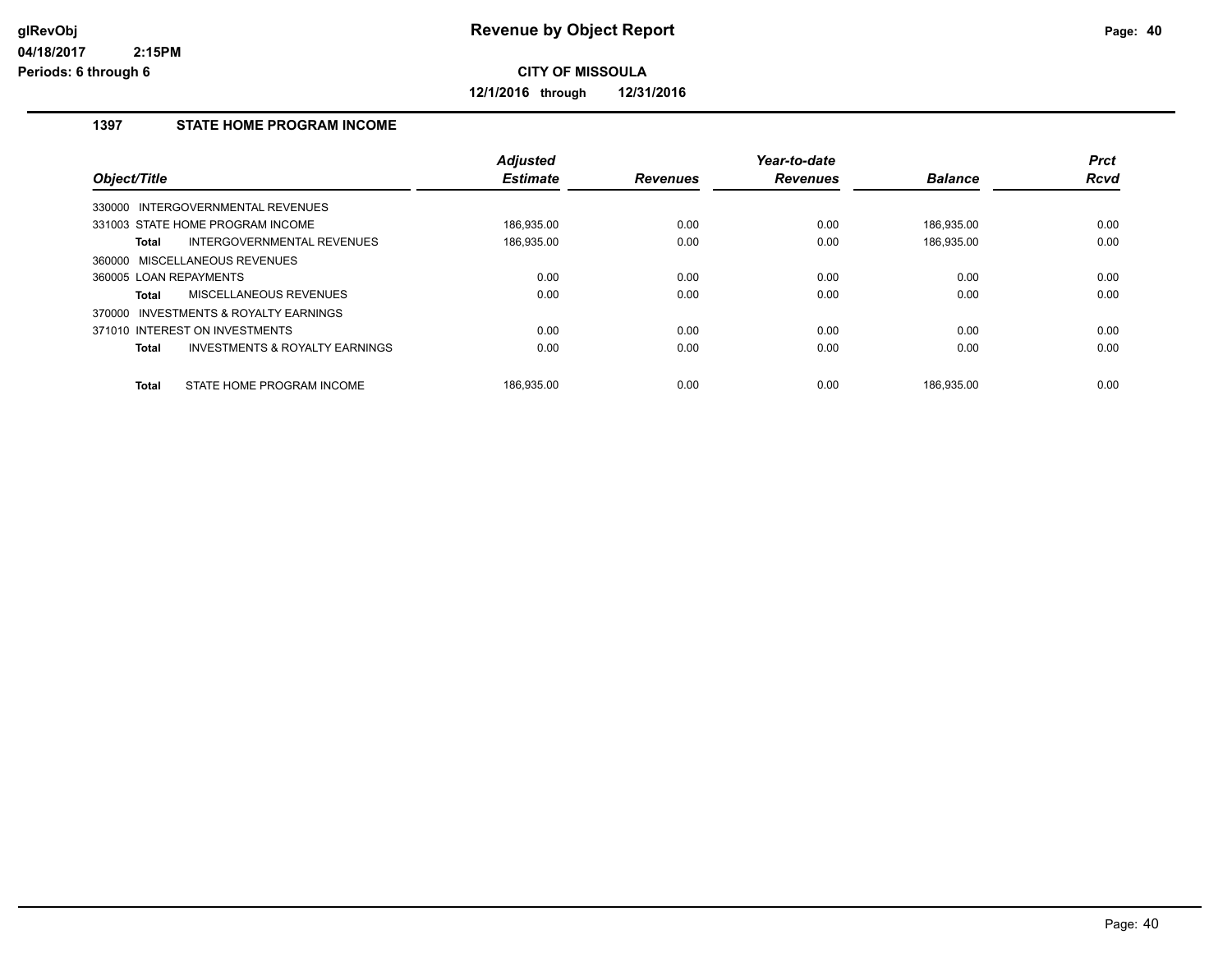**CITY OF MISSOULA 12/1/2016 through 12/31/2016**

**2250 PLANNING FUND 2250 PLANNING FUND**

|                                                | <b>Adjusted</b> |                 | Year-to-date    |                | <b>Prct</b> |
|------------------------------------------------|-----------------|-----------------|-----------------|----------------|-------------|
| Object/Title                                   | <b>Estimate</b> | <b>Revenues</b> | <b>Revenues</b> | <b>Balance</b> | <b>Rcvd</b> |
| 330000 INTERGOVERNMENTAL REVENUES              |                 |                 |                 |                |             |
| 331055 FTA GRANT                               | 0.00            | 0.00            | 0.00            | 0.00           | 0.00        |
| 331056 MDT FEDERAL CMAQ                        | 0.00            | 0.00            | 0.00            | 0.00           | 0.00        |
| 331170 HISTORICAL PRESERVATION GRANT           | 5,500.00        | 0.00            | 5,500.00        | 0.00           | 100.00      |
| 336023 STATE CONTRIB. - PERS                   | 0.00            | 19.86           | 126.77          | $-126.77$      | 0.00        |
| 338100 PLANNING MILLS PASSED THRU COUNTY       | 329,157.00      | 41,867.00       | 41,867.00       | 287,290.00     | 12.72       |
| INTERGOVERNMENTAL REVENUES<br>Total            | 334,657.00      | 41,886.86       | 47,493.77       | 287, 163. 23   | 14.19       |
| INVESTMENTS & ROYALTY EARNINGS<br>370000       |                 |                 |                 |                |             |
| 371010 INTEREST ON INVESTMENTS                 | 0.00            | 0.00            | 0.00            | 0.00           | 0.00        |
| INVESTMENTS & ROYALTY EARNINGS<br><b>Total</b> | 0.00            | 0.00            | 0.00            | 0.00           | 0.00        |
| OTHER FINANCING SOURCES<br>380000              |                 |                 |                 |                |             |
| 383029 TRANS FR GENERAL                        | 83,734.00       | 0.00            | 0.00            | 83,734.00      | 0.00        |
| OTHER FINANCING SOURCES<br><b>Total</b>        | 83,734.00       | 0.00            | 0.00            | 83,734.00      | 0.00        |
| <b>PLANNING FUND</b><br><b>Total</b>           | 418,391.00      | 41,886.86       | 47,493.77       | 370,897.23     | 11.35       |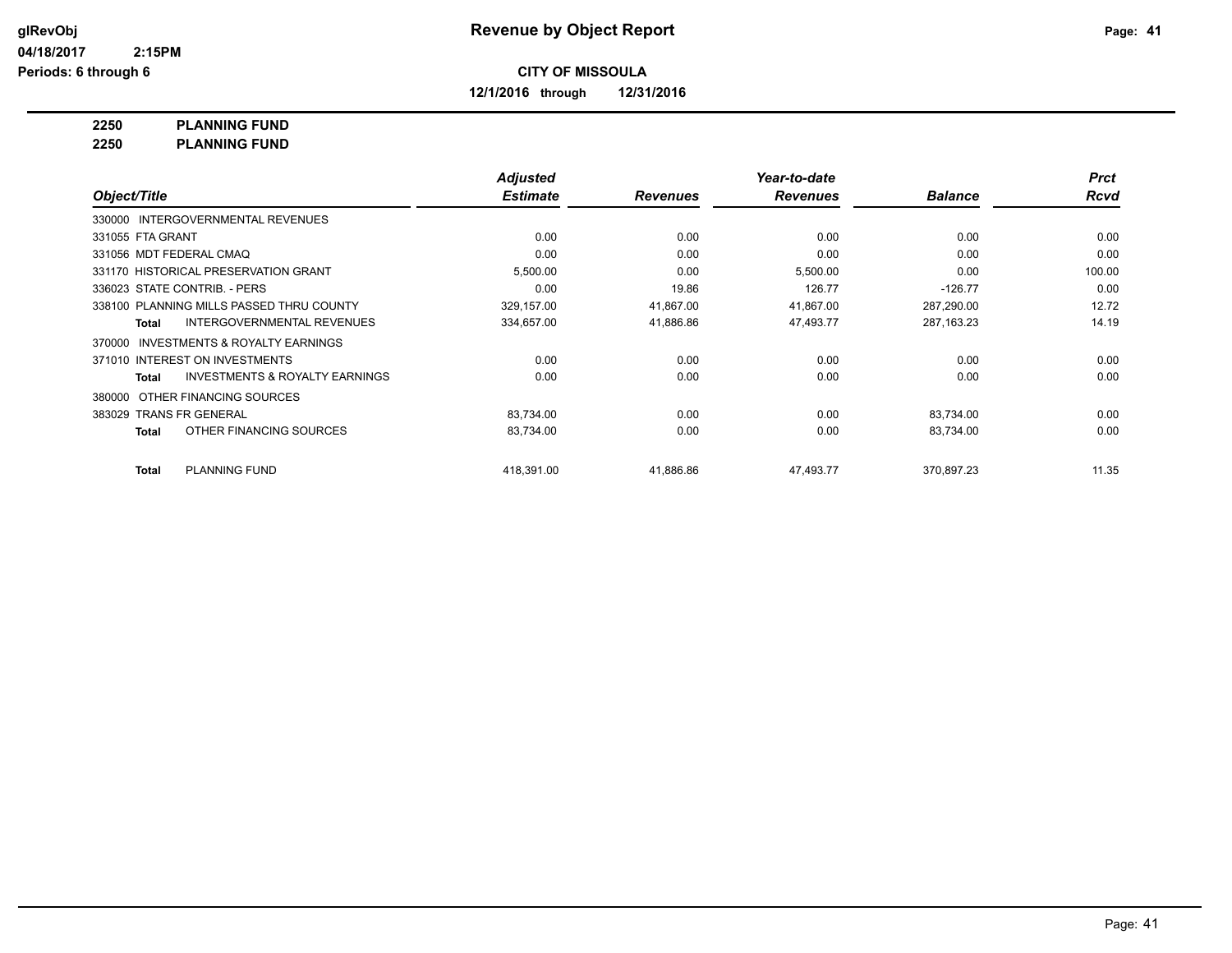**12/1/2016 through 12/31/2016**

### **2250 PLANNING FUND**

| Object/Title                                              | <b>Adjusted</b><br><b>Estimate</b> | <b>Revenues</b> | Year-to-date<br><b>Revenues</b> | <b>Balance</b> | <b>Prct</b><br><b>Rcvd</b> |
|-----------------------------------------------------------|------------------------------------|-----------------|---------------------------------|----------------|----------------------------|
| 330000 INTERGOVERNMENTAL REVENUES                         |                                    |                 |                                 |                |                            |
| 331055 FTA GRANT                                          | 0.00                               | 0.00            | 0.00                            | 0.00           | 0.00                       |
| 331056 MDT FEDERAL CMAQ                                   | 0.00                               | 0.00            | 0.00                            | 0.00           | 0.00                       |
| 331170 HISTORICAL PRESERVATION GRANT                      | 5,500.00                           | 0.00            | 5,500.00                        | 0.00           | 100.00                     |
| 336023 STATE CONTRIB. - PERS                              | 0.00                               | 19.86           | 126.77                          | $-126.77$      | 0.00                       |
| 338100 PLANNING MILLS PASSED THRU COUNTY                  | 329,157.00                         | 41,867.00       | 41,867.00                       | 287,290.00     | 12.72                      |
| <b>INTERGOVERNMENTAL REVENUES</b><br>Total                | 334,657.00                         | 41,886.86       | 47,493.77                       | 287, 163. 23   | 14.19                      |
| 370000 INVESTMENTS & ROYALTY EARNINGS                     |                                    |                 |                                 |                |                            |
| 371010 INTEREST ON INVESTMENTS                            | 0.00                               | 0.00            | 0.00                            | 0.00           | 0.00                       |
| <b>INVESTMENTS &amp; ROYALTY EARNINGS</b><br><b>Total</b> | 0.00                               | 0.00            | 0.00                            | 0.00           | 0.00                       |
| 380000 OTHER FINANCING SOURCES                            |                                    |                 |                                 |                |                            |
| 383029 TRANS FR GENERAL                                   | 83,734.00                          | 0.00            | 0.00                            | 83,734.00      | 0.00                       |
| OTHER FINANCING SOURCES<br>Total                          | 83,734.00                          | 0.00            | 0.00                            | 83,734.00      | 0.00                       |
| <b>PLANNING FUND</b><br><b>Total</b>                      | 418,391.00                         | 41,886.86       | 47,493.77                       | 370,897.23     | 11.35                      |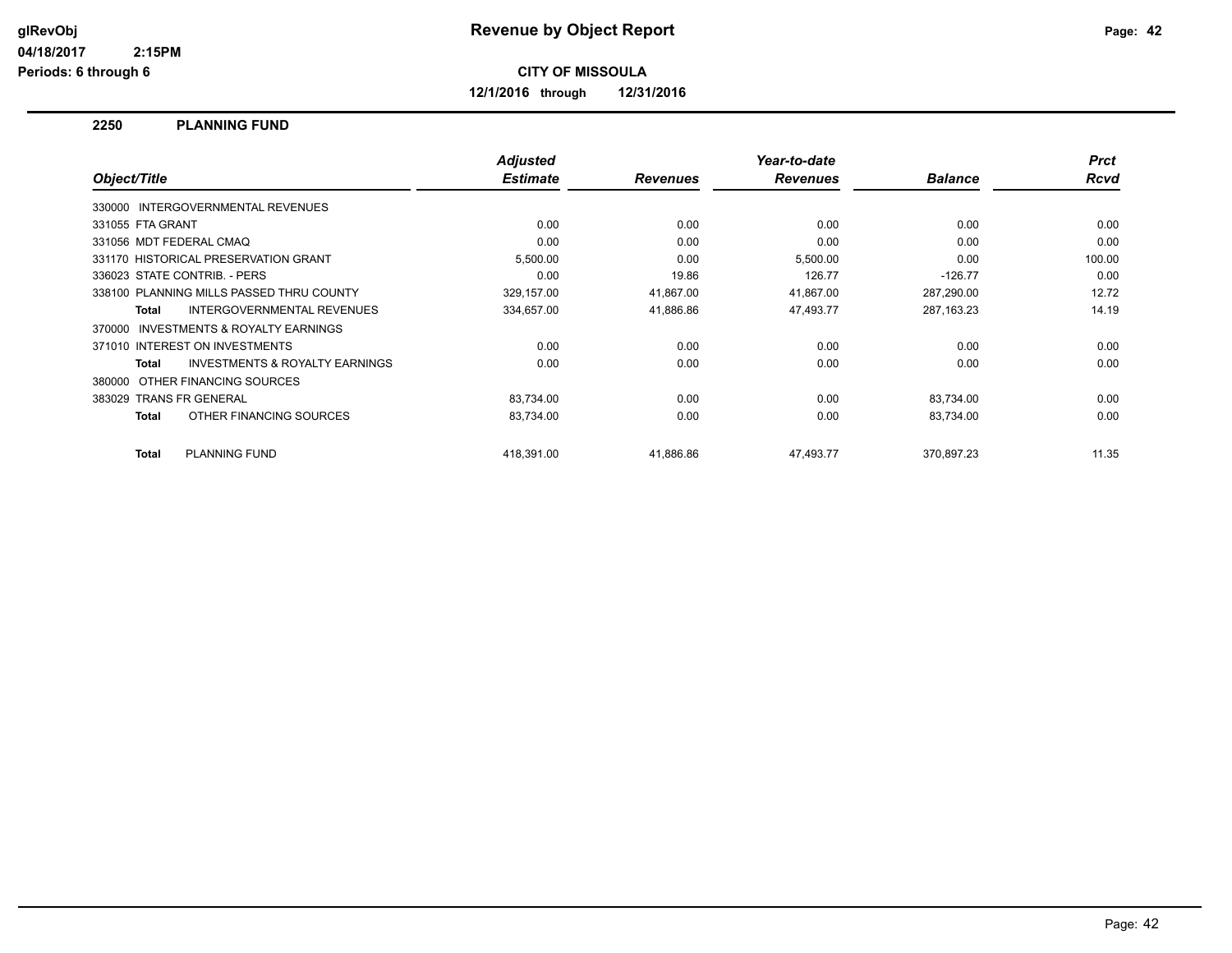**12/1/2016 through 12/31/2016**

### **2310 PUBLIC SAFETY INFORMATION SYSTEMS 2310 PUBLIC SAFETY INFORMATION SYSTEMS**

|                                                   | <b>Adjusted</b> |                 | Year-to-date    |                | <b>Prct</b> |
|---------------------------------------------------|-----------------|-----------------|-----------------|----------------|-------------|
| Object/Title                                      | <b>Estimate</b> | <b>Revenues</b> | <b>Revenues</b> | <b>Balance</b> | <b>Rcvd</b> |
| INTERGOVERNMENTAL REVENUES<br>330000              |                 |                 |                 |                |             |
| 330000 INTERGOVERNMENTAL REVENUES                 | 18.000.00       | 9.300.00        | 9.300.00        | 8.700.00       | 51.67       |
| <b>INTERGOVERNMENTAL REVENUES</b><br>Total        | 18.000.00       | 9.300.00        | 9.300.00        | 8.700.00       | 51.67       |
| 380000 OTHER FINANCING SOURCES                    |                 |                 |                 |                |             |
| 383029 TRANS FR GENERAL                           | 6.000.00        | 6.000.00        | 6.000.00        | 0.00           | 100.00      |
| OTHER FINANCING SOURCES<br>Total                  | 6.000.00        | 6.000.00        | 6.000.00        | 0.00           | 100.00      |
|                                                   |                 |                 |                 |                |             |
| <b>Total</b><br>PUBLIC SAFETY INFORMATION SYSTEMS | 24.000.00       | 15.300.00       | 15.300.00       | 8.700.00       | 63.75       |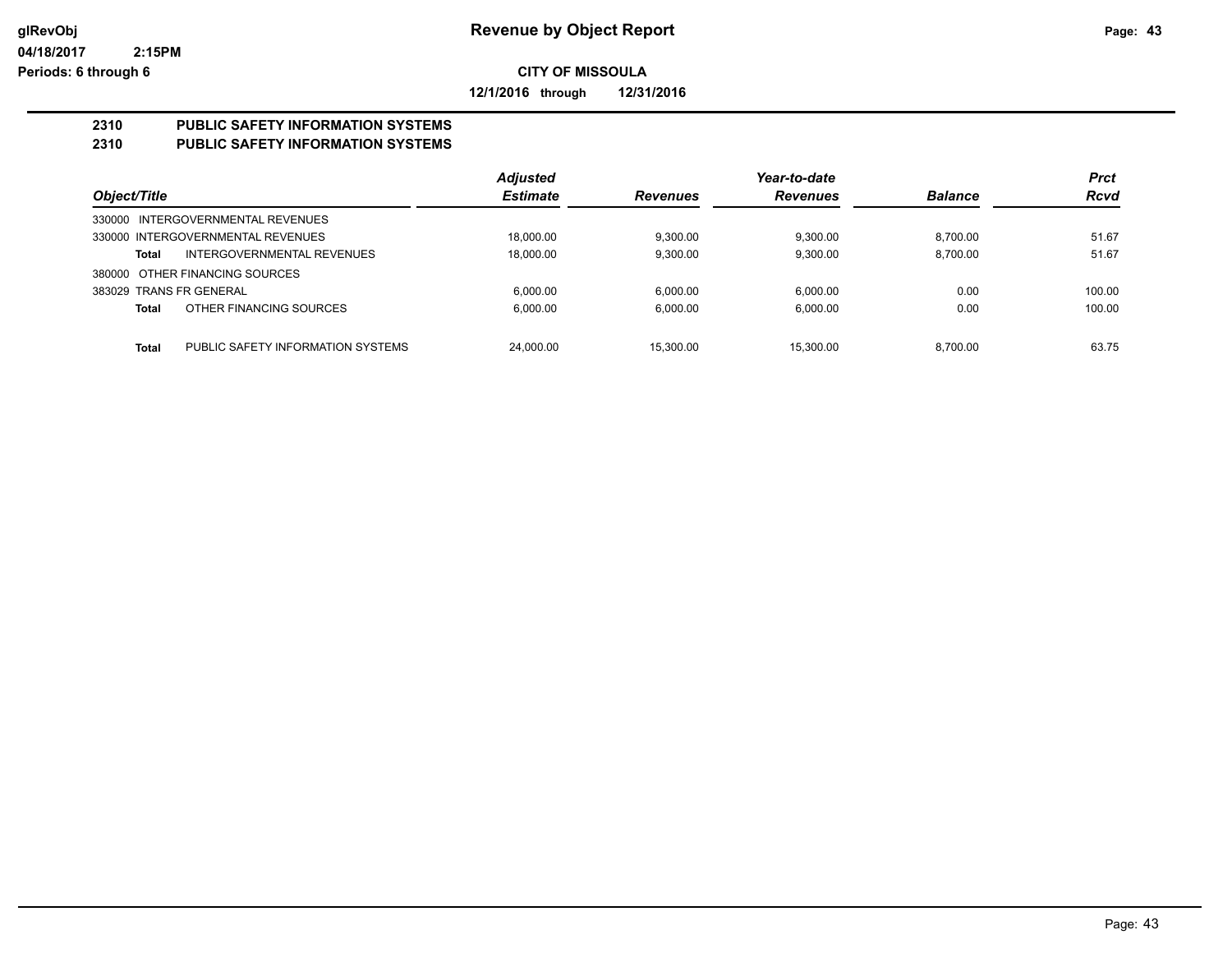**12/1/2016 through 12/31/2016**

### **2310 PUBLIC SAFETY INFORMATION SYSTEMS**

|                         |                                   | <b>Adjusted</b> |                 | Year-to-date    |                | <b>Prct</b> |
|-------------------------|-----------------------------------|-----------------|-----------------|-----------------|----------------|-------------|
| Object/Title            |                                   | <b>Estimate</b> | <b>Revenues</b> | <b>Revenues</b> | <b>Balance</b> | Rcvd        |
|                         | 330000 INTERGOVERNMENTAL REVENUES |                 |                 |                 |                |             |
|                         | 330000 INTERGOVERNMENTAL REVENUES | 18.000.00       | 9.300.00        | 9.300.00        | 8.700.00       | 51.67       |
| Total                   | INTERGOVERNMENTAL REVENUES        | 18.000.00       | 9,300.00        | 9,300.00        | 8,700.00       | 51.67       |
|                         | 380000 OTHER FINANCING SOURCES    |                 |                 |                 |                |             |
| 383029 TRANS FR GENERAL |                                   | 6,000.00        | 6,000.00        | 6,000.00        | 0.00           | 100.00      |
| Total                   | OTHER FINANCING SOURCES           | 6,000.00        | 6,000.00        | 6,000.00        | 0.00           | 100.00      |
| <b>Total</b>            | PUBLIC SAFETY INFORMATION SYSTEMS | 24.000.00       | 15.300.00       | 15.300.00       | 8.700.00       | 63.75       |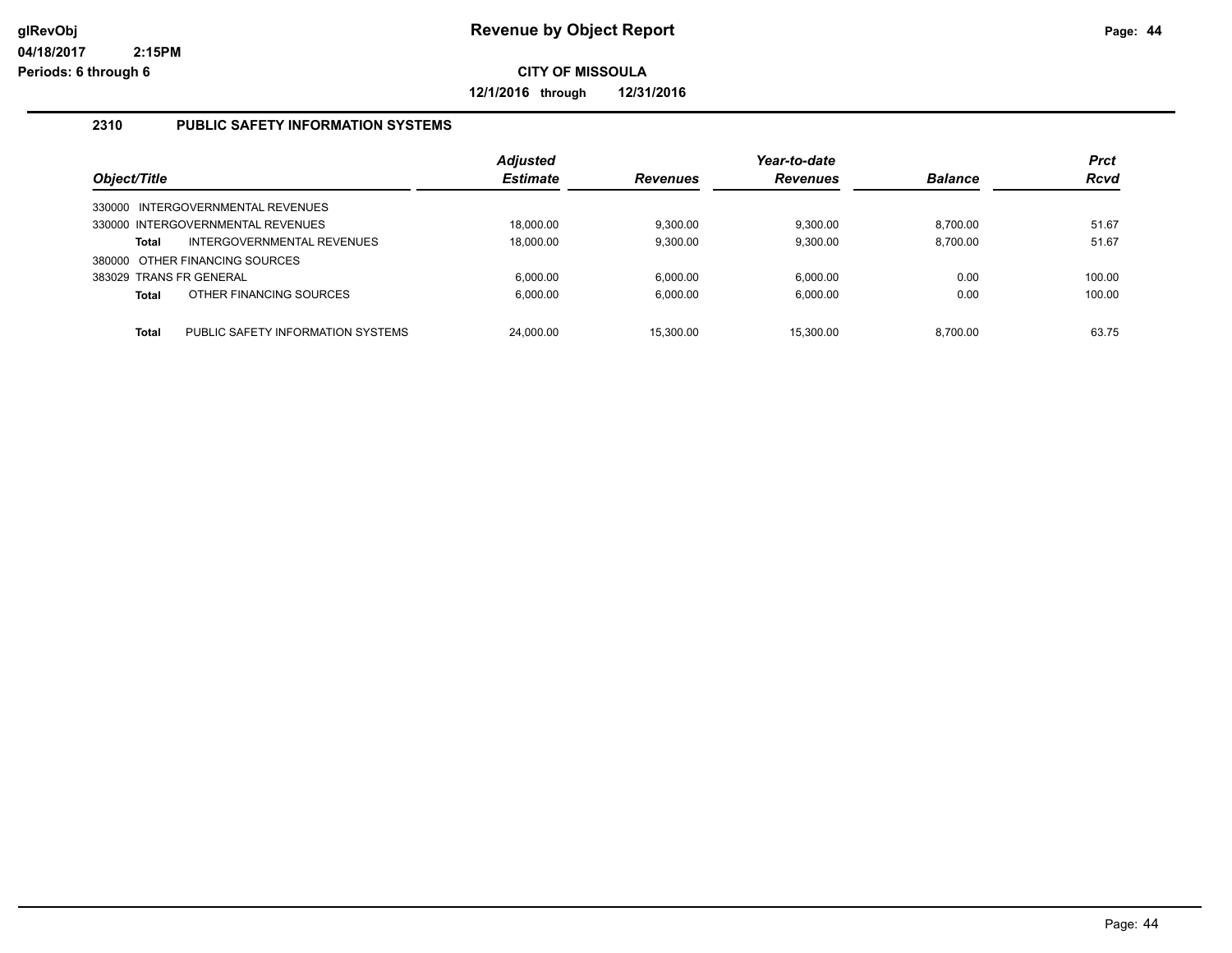**CITY OF MISSOULA 12/1/2016 through 12/31/2016**

**2321 IMPACT FEE FUND 2321 IMPACT FEE FUND**

|                                                    | <b>Adjusted</b> |                 | Year-to-date    |                | <b>Prct</b> |
|----------------------------------------------------|-----------------|-----------------|-----------------|----------------|-------------|
| Object/Title                                       | <b>Estimate</b> | <b>Revenues</b> | <b>Revenues</b> | <b>Balance</b> | Rcvd        |
| 340000 CHARGES FOR SERVICES                        |                 |                 |                 |                |             |
| 341032 IMPACT FEE CLEARING ACCOUNT                 | 1,200,000.00    | 18,575.28       | 1,094,883.16    | 105,116.84     | 91.24       |
| 341033 IMPACT FEES-PARKS SHARE                     | 0.00            | 0.00            | 0.00            | 0.00           | 0.00        |
| 341034 IMPACT FEES-FIRE SHARE                      | 0.00            | 0.00            | 0.00            | 0.00           | 0.00        |
| 341035 IMPACT FEES-POLICE SHARE                    | 0.00            | 0.00            | 0.00            | 0.00           | 0.00        |
| 341036 IMPACT FEES-COMMUNITY SERVICE SHARE         | 0.00            | 0.00            | 0.00            | 0.00           | 0.00        |
| 341037 IMPACT FEE-ROAD SHARE                       | 0.00            | 0.00            | 0.00            | 0.00           | 0.00        |
| <b>CHARGES FOR SERVICES</b><br>Total               | 1,200,000.00    | 18,575.28       | 1,094,883.16    | 105,116.84     | 91.24       |
| 370000 INVESTMENTS & ROYALTY EARNINGS              |                 |                 |                 |                |             |
| 371010 INTEREST ON INVESTMENTS                     | 0.00            | 0.00            | 0.00            | 0.00           | 0.00        |
| <b>INVESTMENTS &amp; ROYALTY EARNINGS</b><br>Total | 0.00            | 0.00            | 0.00            | 0.00           | 0.00        |
| <b>IMPACT FEE FUND</b><br><b>Total</b>             | 1.200.000.00    | 18.575.28       | 1.094.883.16    | 105.116.84     | 91.24       |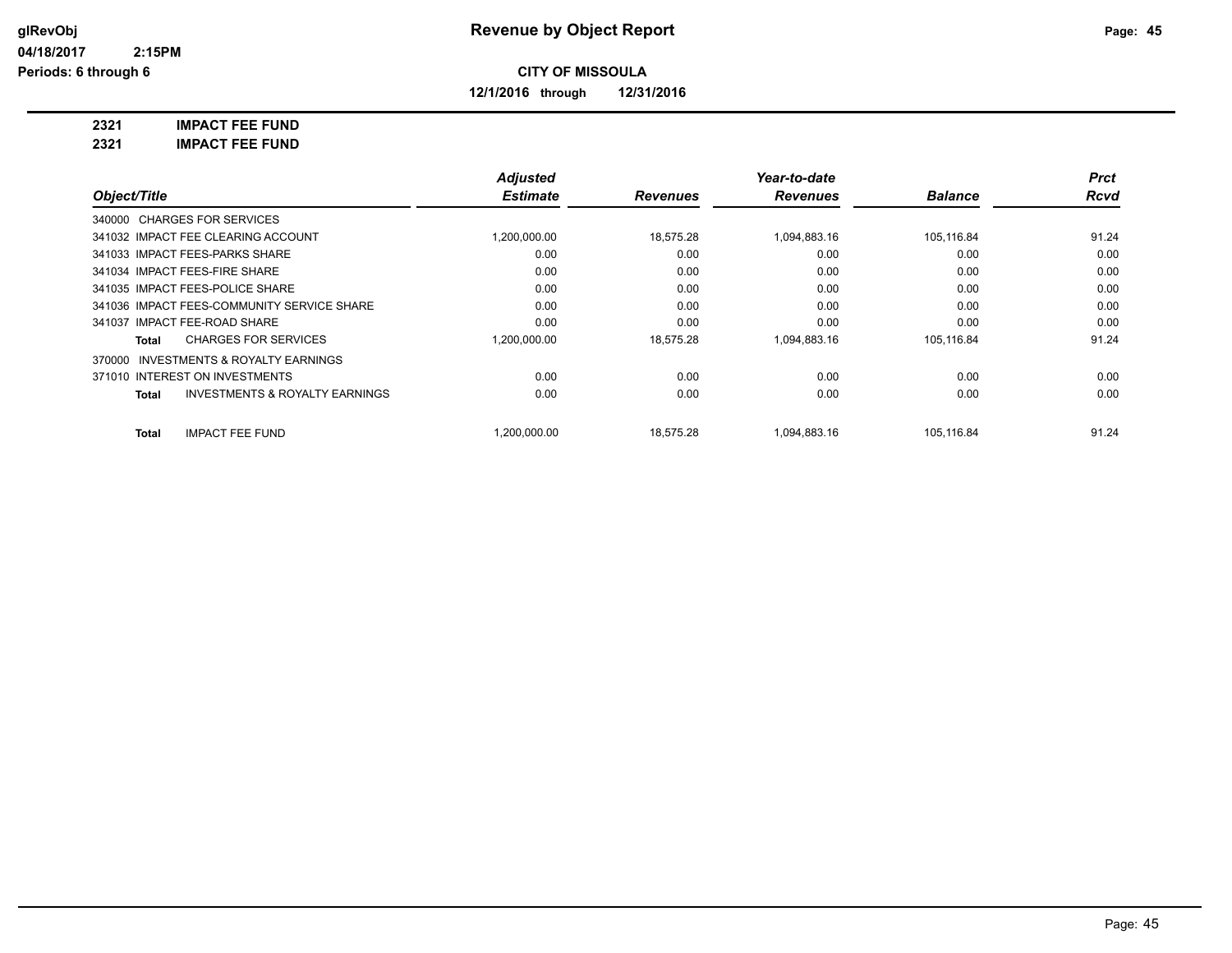**12/1/2016 through 12/31/2016**

### **2321 IMPACT FEE FUND**

|                                                     | <b>Adjusted</b><br><b>Estimate</b> |                 | Year-to-date    |                | <b>Prct</b><br><b>Rcvd</b> |
|-----------------------------------------------------|------------------------------------|-----------------|-----------------|----------------|----------------------------|
| Object/Title                                        |                                    | <b>Revenues</b> | <b>Revenues</b> | <b>Balance</b> |                            |
| 340000 CHARGES FOR SERVICES                         |                                    |                 |                 |                |                            |
| 341032 IMPACT FEE CLEARING ACCOUNT                  | 1.200.000.00                       | 18.575.28       | 1,094,883.16    | 105,116.84     | 91.24                      |
| 341033 IMPACT FEES-PARKS SHARE                      | 0.00                               | 0.00            | 0.00            | 0.00           | 0.00                       |
| 341034 IMPACT FEES-FIRE SHARE                       | 0.00                               | 0.00            | 0.00            | 0.00           | 0.00                       |
| 341035 IMPACT FEES-POLICE SHARE                     | 0.00                               | 0.00            | 0.00            | 0.00           | 0.00                       |
| 341036 IMPACT FEES-COMMUNITY SERVICE SHARE          | 0.00                               | 0.00            | 0.00            | 0.00           | 0.00                       |
| 341037 IMPACT FEE-ROAD SHARE                        | 0.00                               | 0.00            | 0.00            | 0.00           | 0.00                       |
| <b>CHARGES FOR SERVICES</b><br>Total                | 1,200,000.00                       | 18.575.28       | 1.094.883.16    | 105.116.84     | 91.24                      |
| <b>INVESTMENTS &amp; ROYALTY EARNINGS</b><br>370000 |                                    |                 |                 |                |                            |
| 371010 INTEREST ON INVESTMENTS                      | 0.00                               | 0.00            | 0.00            | 0.00           | 0.00                       |
| <b>INVESTMENTS &amp; ROYALTY EARNINGS</b><br>Total  | 0.00                               | 0.00            | 0.00            | 0.00           | 0.00                       |
| <b>IMPACT FEE FUND</b><br><b>Total</b>              | 1.200.000.00                       | 18.575.28       | 1.094.883.16    | 105,116.84     | 91.24                      |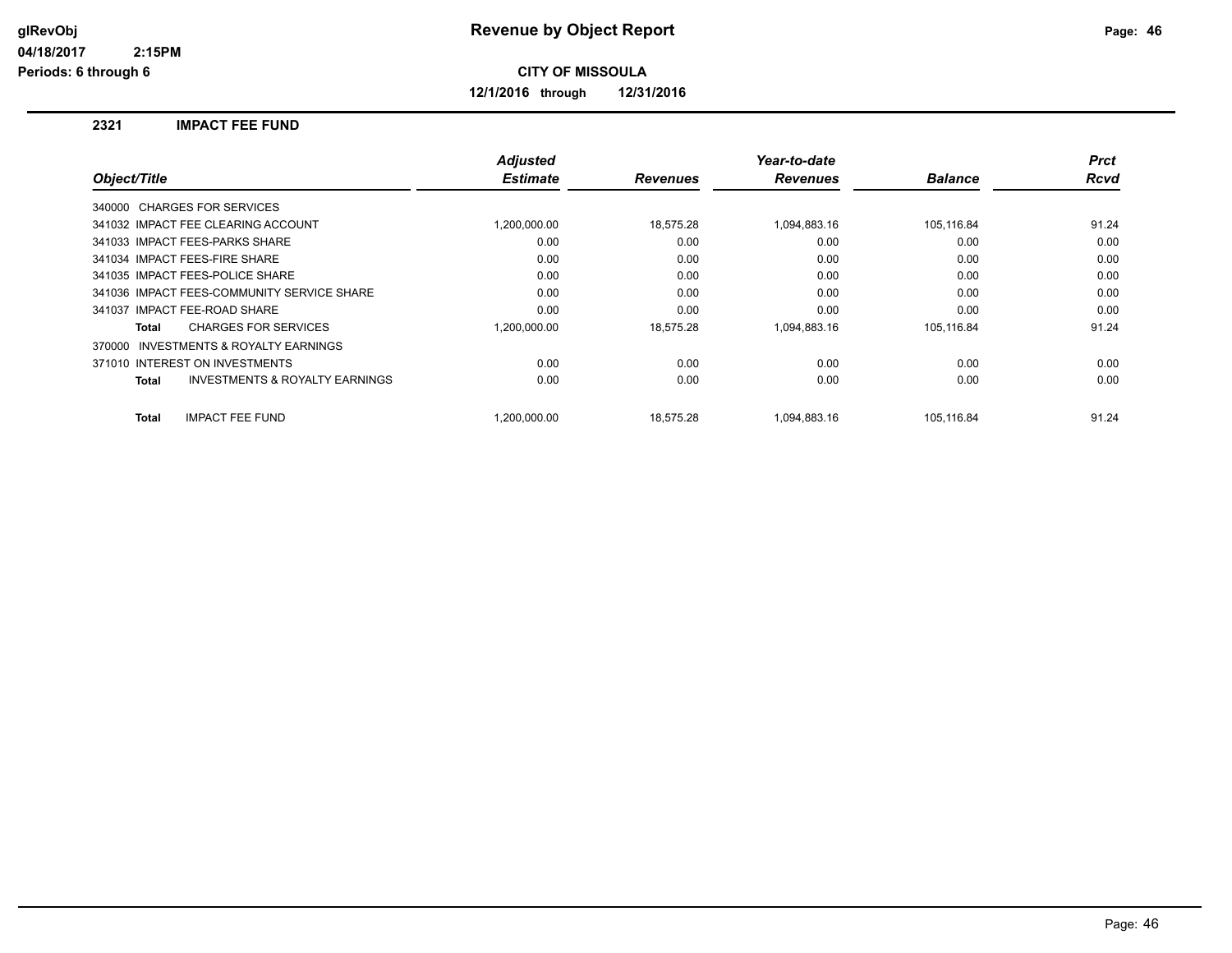**12/1/2016 through 12/31/2016**

### **2322 GEORGE ELMER/CATTLE DR INTERSECTION 2322 GEORGE ELMER/CATTLE DR INTERSECTION**

|              |                                            | <b>Adjusted</b> |                 | Year-to-date    |                | <b>Prct</b> |
|--------------|--------------------------------------------|-----------------|-----------------|-----------------|----------------|-------------|
| Object/Title |                                            | <b>Estimate</b> | <b>Revenues</b> | <b>Revenues</b> | <b>Balance</b> | <b>Rcvd</b> |
|              | 360000 MISCELLANEOUS REVENUES              |                 |                 |                 |                |             |
|              | 365000 DEVELOPER CONRIBUTIONS              | 15.000.00       | 0.00            | 0.00            | 15,000.00      | 0.00        |
| Total        | MISCELLANEOUS REVENUES                     | 15.000.00       | 0.00            | 0.00            | 15,000.00      | 0.00        |
| Total        | <b>GEORGE ELMER/CATTLE DR INTERSECTION</b> | 15.000.00       | 0.00            | 0.00            | 15,000.00      | 0.00        |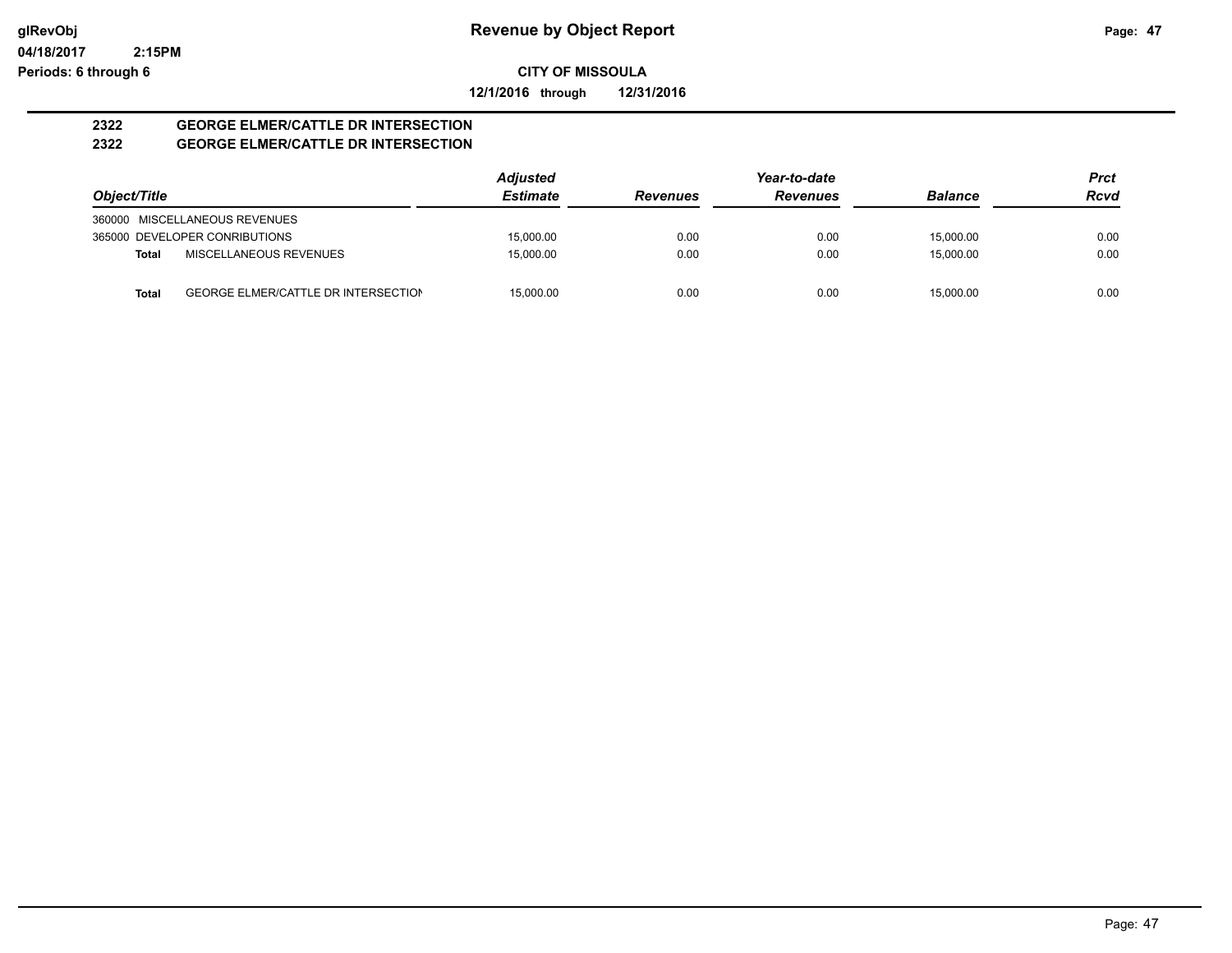**12/1/2016 through 12/31/2016**

### **2322 GEORGE ELMER/CATTLE DR INTERSECTION**

|              |                                            | <b>Adjusted</b> |                 | Year-to-date    |                | <b>Prct</b> |
|--------------|--------------------------------------------|-----------------|-----------------|-----------------|----------------|-------------|
| Object/Title |                                            | <b>Estimate</b> | <b>Revenues</b> | <b>Revenues</b> | <b>Balance</b> | Rcvd        |
|              | 360000 MISCELLANEOUS REVENUES              |                 |                 |                 |                |             |
|              | 365000 DEVELOPER CONRIBUTIONS              | 15,000.00       | 0.00            | 0.00            | 15.000.00      | 0.00        |
| <b>Total</b> | MISCELLANEOUS REVENUES                     | 15,000.00       | 0.00            | 0.00            | 15.000.00      | 0.00        |
| <b>Total</b> | <b>GEORGE ELMER/CATTLE DR INTERSECTIOL</b> | 15,000.00       | 0.00            | 0.00            | 15.000.00      | 0.00        |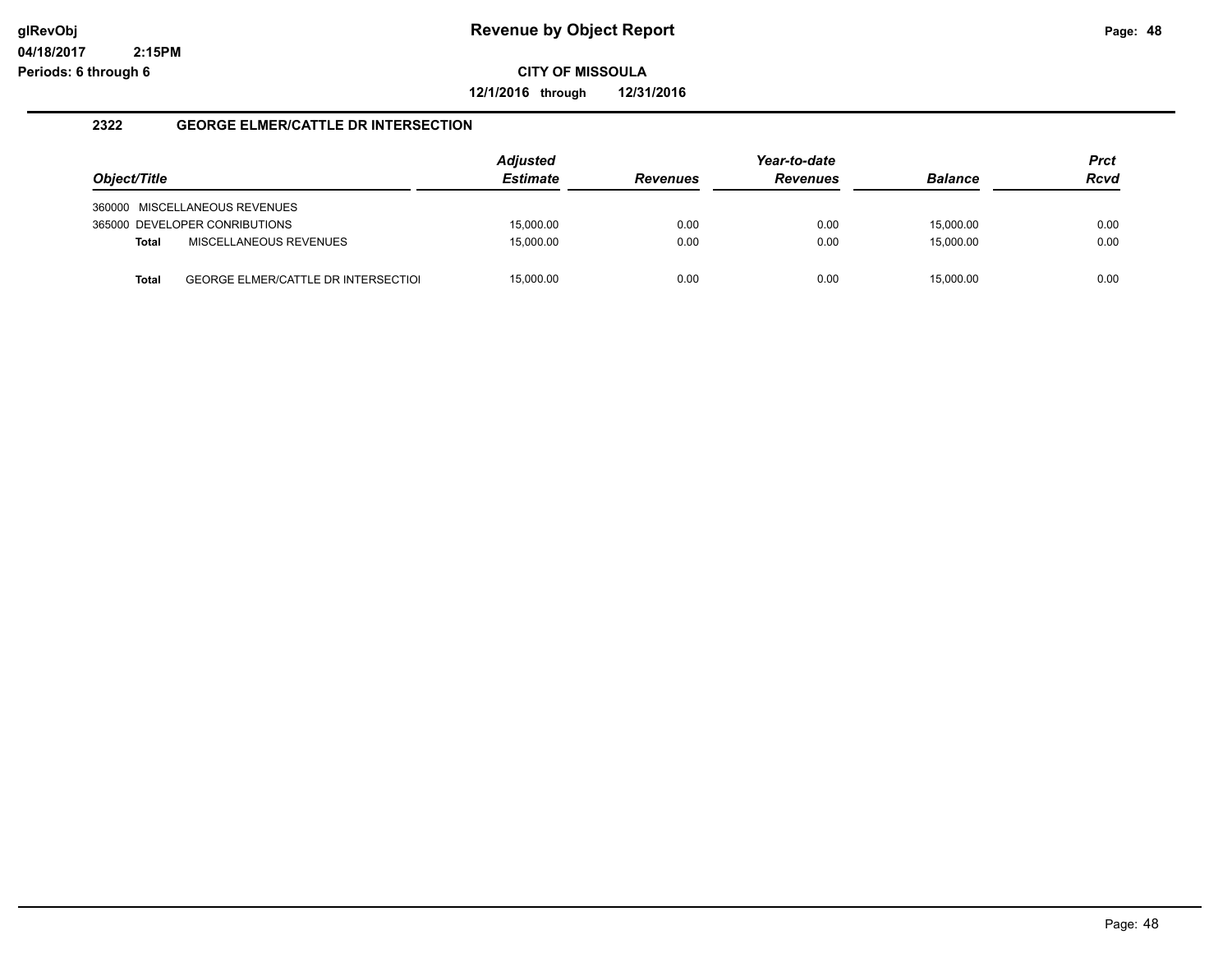**CITY OF MISSOULA 12/1/2016 through 12/31/2016**

**2365 PUBLIC ART FUND 2365 PUBLIC ART FUND**

|                                                   | <b>Adjusted</b> |                 | Year-to-date    |                | <b>Prct</b> |
|---------------------------------------------------|-----------------|-----------------|-----------------|----------------|-------------|
| Object/Title                                      | <b>Estimate</b> | <b>Revenues</b> | <b>Revenues</b> | <b>Balance</b> | <b>Rcvd</b> |
| 330000 INTERGOVERNMENTAL REVENUES                 |                 |                 |                 |                |             |
| 337000 LOCAL GRANTS                               | 0.00            | 0.00            | 0.00            | 0.00           | 0.00        |
| 337002 MRA GRANT                                  | 0.00            | 0.00            | 1,000.00        | $-1,000.00$    | 0.00        |
| <b>INTERGOVERNMENTAL REVENUES</b><br><b>Total</b> | 0.00            | 0.00            | 1,000.00        | $-1,000.00$    | 0.00        |
| 360000 MISCELLANEOUS REVENUES                     |                 |                 |                 |                |             |
| 360010 MISCELLANEOUS                              | 10.095.00       | 0.00            | 0.00            | 10.095.00      | 0.00        |
| 364040 INSURANCE AND DAMAGE RECOVERY              | 0.00            | 0.00            | 0.00            | 0.00           | 0.00        |
| 365000 DONATIONS                                  | 0.00            | 0.00            | 80.50           | $-80.50$       | 0.00        |
| MISCELLANEOUS REVENUES<br><b>Total</b>            | 10,095.00       | 0.00            | 80.50           | 10,014.50      | 0.80        |
| 380000 OTHER FINANCING SOURCES                    |                 |                 |                 |                |             |
| 383000 OPERATING TRANSFERS                        | 0.00            | 0.00            | 0.00            | 0.00           | 0.00        |
| OTHER FINANCING SOURCES<br><b>Total</b>           | 0.00            | 0.00            | 0.00            | 0.00           | 0.00        |
| PUBLIC ART FUND<br><b>Total</b>                   | 10,095.00       | 0.00            | 1,080.50        | 9,014.50       | 10.70       |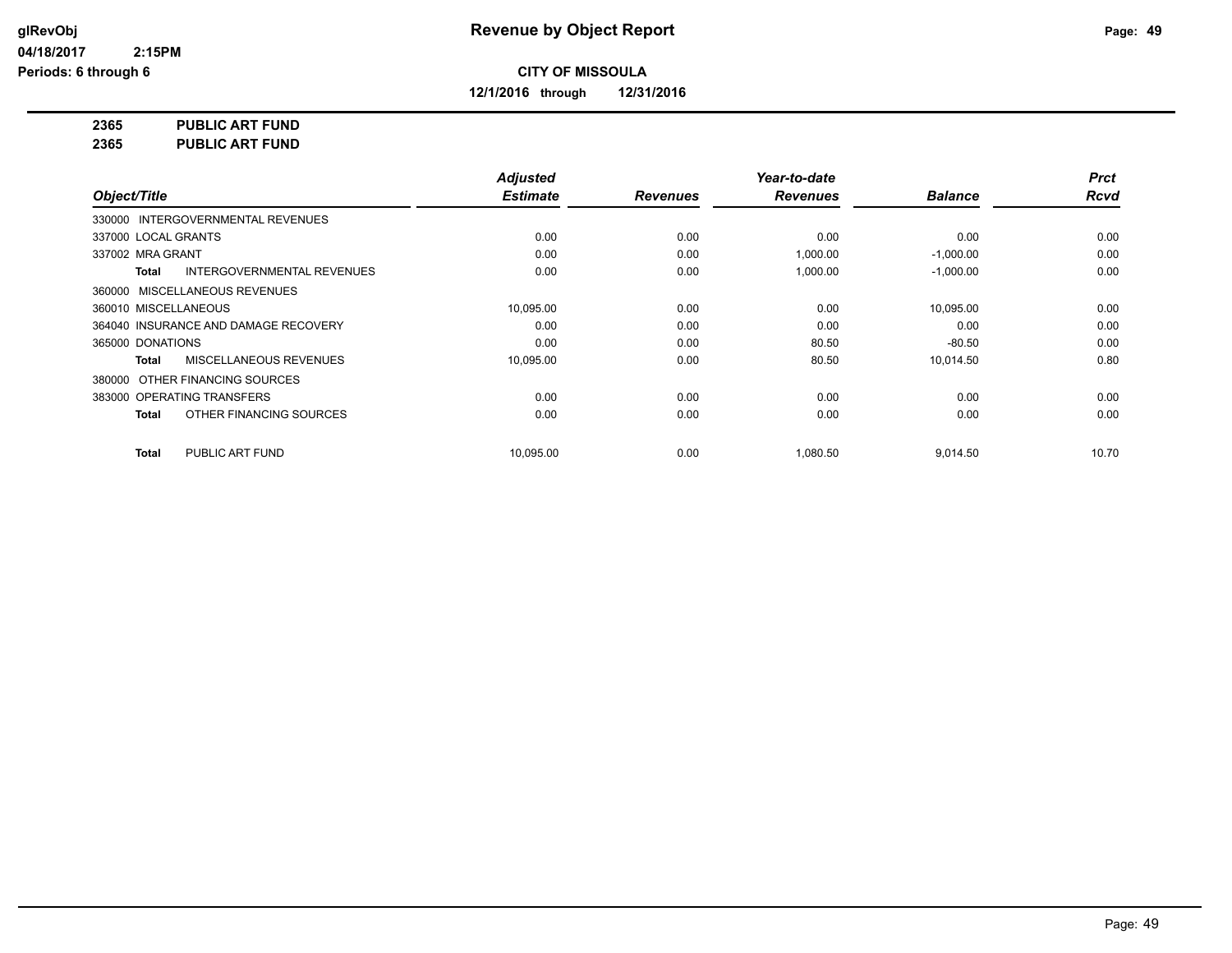**12/1/2016 through 12/31/2016**

### **2365 PUBLIC ART FUND**

|                                                   | <b>Adjusted</b> |                 | Year-to-date    |                | <b>Prct</b> |
|---------------------------------------------------|-----------------|-----------------|-----------------|----------------|-------------|
| Object/Title                                      | <b>Estimate</b> | <b>Revenues</b> | <b>Revenues</b> | <b>Balance</b> | <b>Rcvd</b> |
| 330000 INTERGOVERNMENTAL REVENUES                 |                 |                 |                 |                |             |
| 337000 LOCAL GRANTS                               | 0.00            | 0.00            | 0.00            | 0.00           | 0.00        |
| 337002 MRA GRANT                                  | 0.00            | 0.00            | 1,000.00        | $-1,000.00$    | 0.00        |
| <b>INTERGOVERNMENTAL REVENUES</b><br><b>Total</b> | 0.00            | 0.00            | 1,000.00        | $-1,000.00$    | 0.00        |
| 360000 MISCELLANEOUS REVENUES                     |                 |                 |                 |                |             |
| 360010 MISCELLANEOUS                              | 10,095.00       | 0.00            | 0.00            | 10,095.00      | 0.00        |
| 364040 INSURANCE AND DAMAGE RECOVERY              | 0.00            | 0.00            | 0.00            | 0.00           | 0.00        |
| 365000 DONATIONS                                  | 0.00            | 0.00            | 80.50           | $-80.50$       | 0.00        |
| MISCELLANEOUS REVENUES<br>Total                   | 10,095.00       | 0.00            | 80.50           | 10,014.50      | 0.80        |
| 380000 OTHER FINANCING SOURCES                    |                 |                 |                 |                |             |
| 383000 OPERATING TRANSFERS                        | 0.00            | 0.00            | 0.00            | 0.00           | 0.00        |
| OTHER FINANCING SOURCES<br><b>Total</b>           | 0.00            | 0.00            | 0.00            | 0.00           | 0.00        |
|                                                   |                 |                 |                 |                |             |
| PUBLIC ART FUND<br><b>Total</b>                   | 10,095.00       | 0.00            | 1,080.50        | 9,014.50       | 10.70       |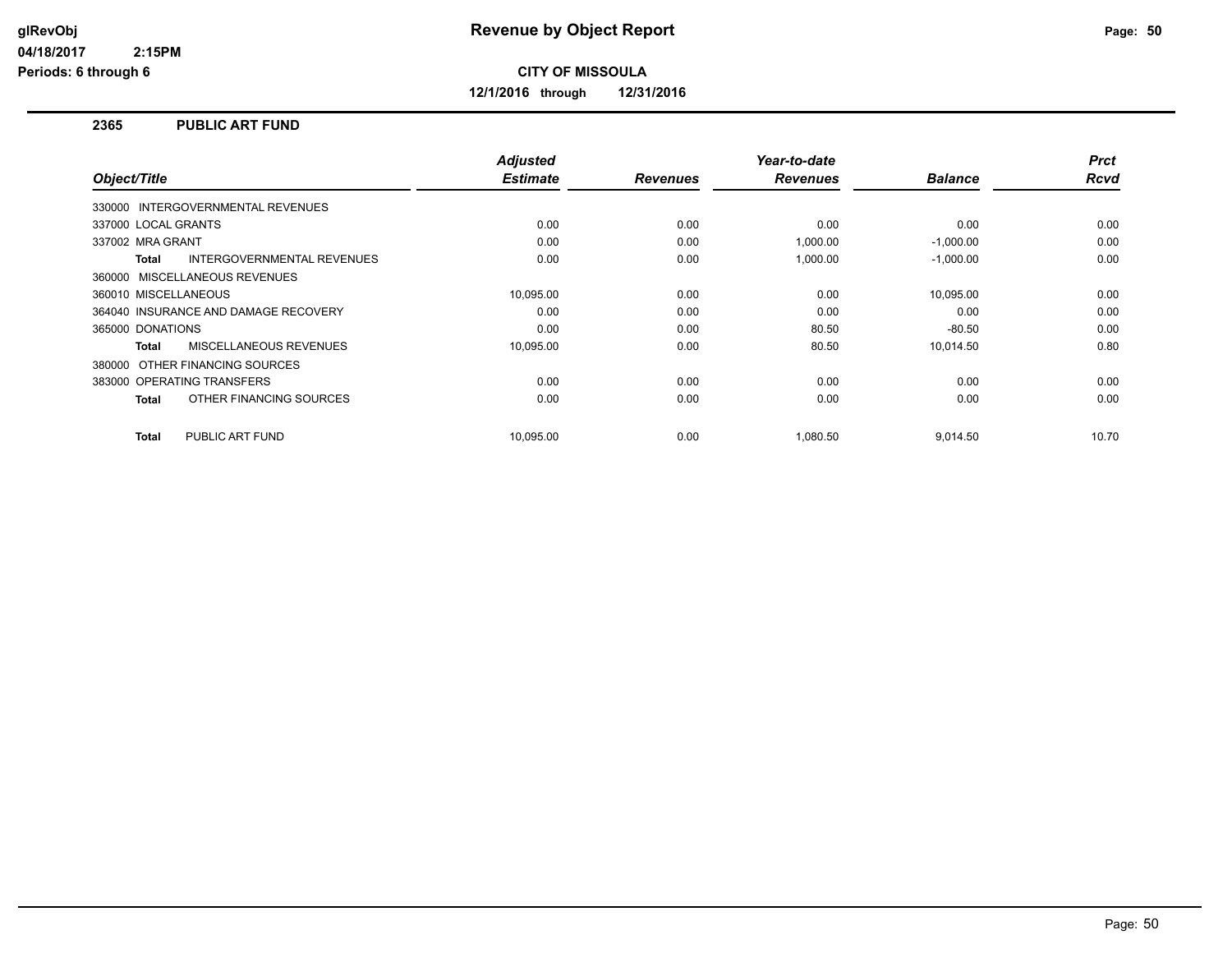**12/1/2016 through 12/31/2016**

### **2371 EMPLOYEE HEALTH INSURANCE LEVY FUND 2371 EMPLOYEE HEALTH INSURANCE LEVY FUND**

|                             |                                           | <b>Adjusted</b> |                 | Year-to-date    |                | <b>Prct</b> |
|-----------------------------|-------------------------------------------|-----------------|-----------------|-----------------|----------------|-------------|
| Object/Title                |                                           | <b>Estimate</b> | <b>Revenues</b> | <b>Revenues</b> | <b>Balance</b> | <b>Rcvd</b> |
| 310000 TAXES/ASSESSMENTS    |                                           |                 |                 |                 |                |             |
|                             | 311000 GENERAL PROPERTY TAXES             | 4.525.00        | 2.125.41        | 2.156.16        | 2.368.84       | 47.65       |
| 312001 PENALTIES & INTEREST |                                           | 0.00            | 0.55            | 3.88            | $-3.88$        | 0.00        |
| Total                       | TAXES/ASSESSMENTS                         | 4.525.00        | 2.125.96        | 2.160.04        | 2.364.96       | 47.74       |
|                             | 370000 INVESTMENTS & ROYALTY EARNINGS     |                 |                 |                 |                |             |
|                             | 371010 INTEREST ON INVESTMENTS            | 0.00            | 0.00            | 0.00            | 0.00           | 0.00        |
| Total                       | <b>INVESTMENTS &amp; ROYALTY EARNINGS</b> | 0.00            | 0.00            | 0.00            | 0.00           | 0.00        |
| Total                       | EMPLOYEE HEALTH INSURANCE LEVY FUNI       | 4.525.00        | 2.125.96        | 2.160.04        | 2.364.96       | 47.74       |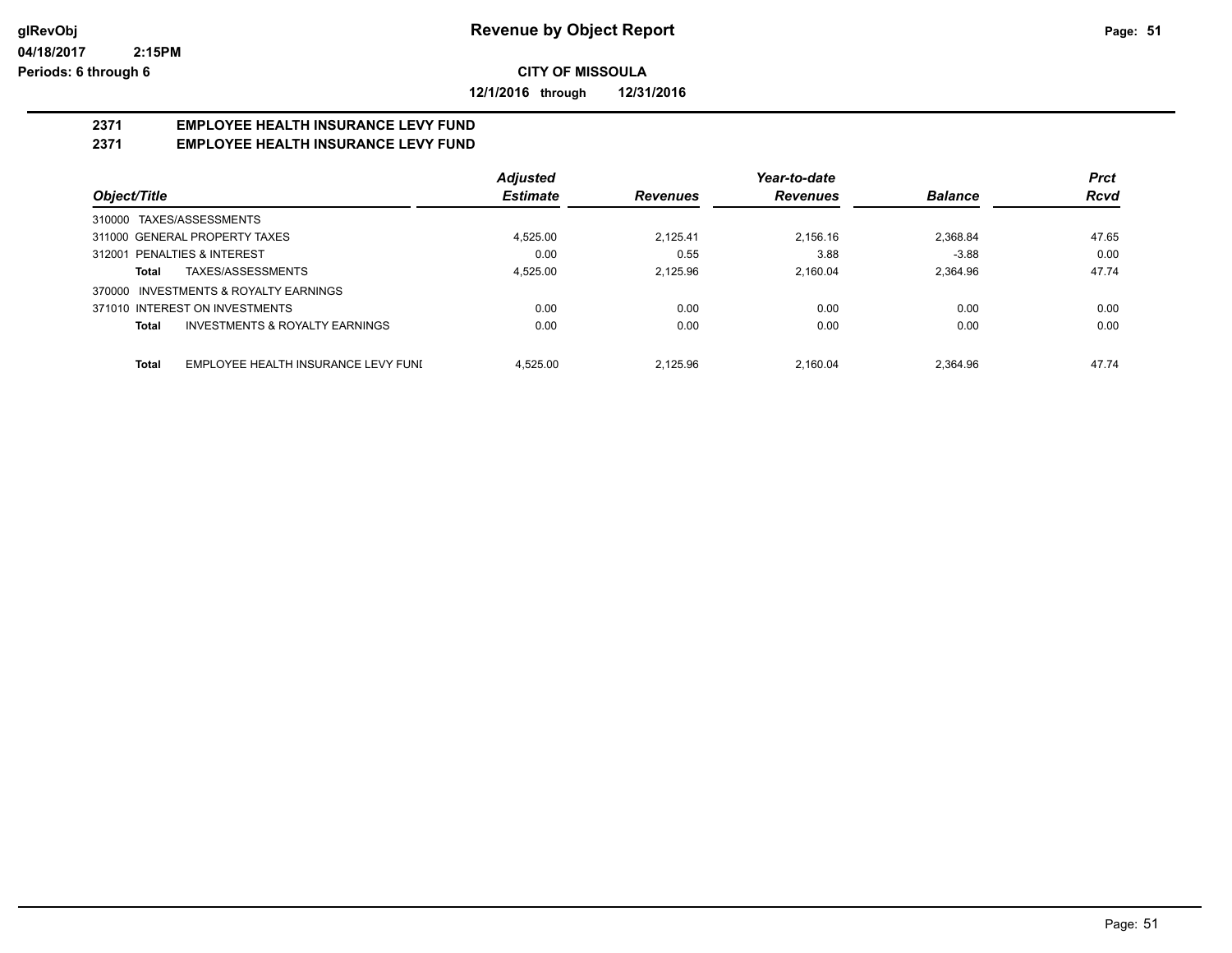**12/1/2016 through 12/31/2016**

### **2371 EMPLOYEE HEALTH INSURANCE LEVY FUND**

|                             |                                       | <b>Adjusted</b> |                 | Year-to-date    |                | <b>Prct</b> |
|-----------------------------|---------------------------------------|-----------------|-----------------|-----------------|----------------|-------------|
| Object/Title                |                                       | <b>Estimate</b> | <b>Revenues</b> | <b>Revenues</b> | <b>Balance</b> | <b>Rcvd</b> |
| 310000 TAXES/ASSESSMENTS    |                                       |                 |                 |                 |                |             |
|                             | 311000 GENERAL PROPERTY TAXES         | 4.525.00        | 2.125.41        | 2.156.16        | 2.368.84       | 47.65       |
| 312001 PENALTIES & INTEREST |                                       | 0.00            | 0.55            | 3.88            | $-3.88$        | 0.00        |
| Total                       | TAXES/ASSESSMENTS                     | 4.525.00        | 2.125.96        | 2.160.04        | 2.364.96       | 47.74       |
|                             | 370000 INVESTMENTS & ROYALTY EARNINGS |                 |                 |                 |                |             |
|                             | 371010 INTEREST ON INVESTMENTS        | 0.00            | 0.00            | 0.00            | 0.00           | 0.00        |
| Total                       | INVESTMENTS & ROYALTY EARNINGS        | 0.00            | 0.00            | 0.00            | 0.00           | 0.00        |
| <b>Total</b>                | EMPLOYEE HEALTH INSURANCE LEVY FUN    | 4.525.00        | 2.125.96        | 2.160.04        | 2.364.96       | 47.74       |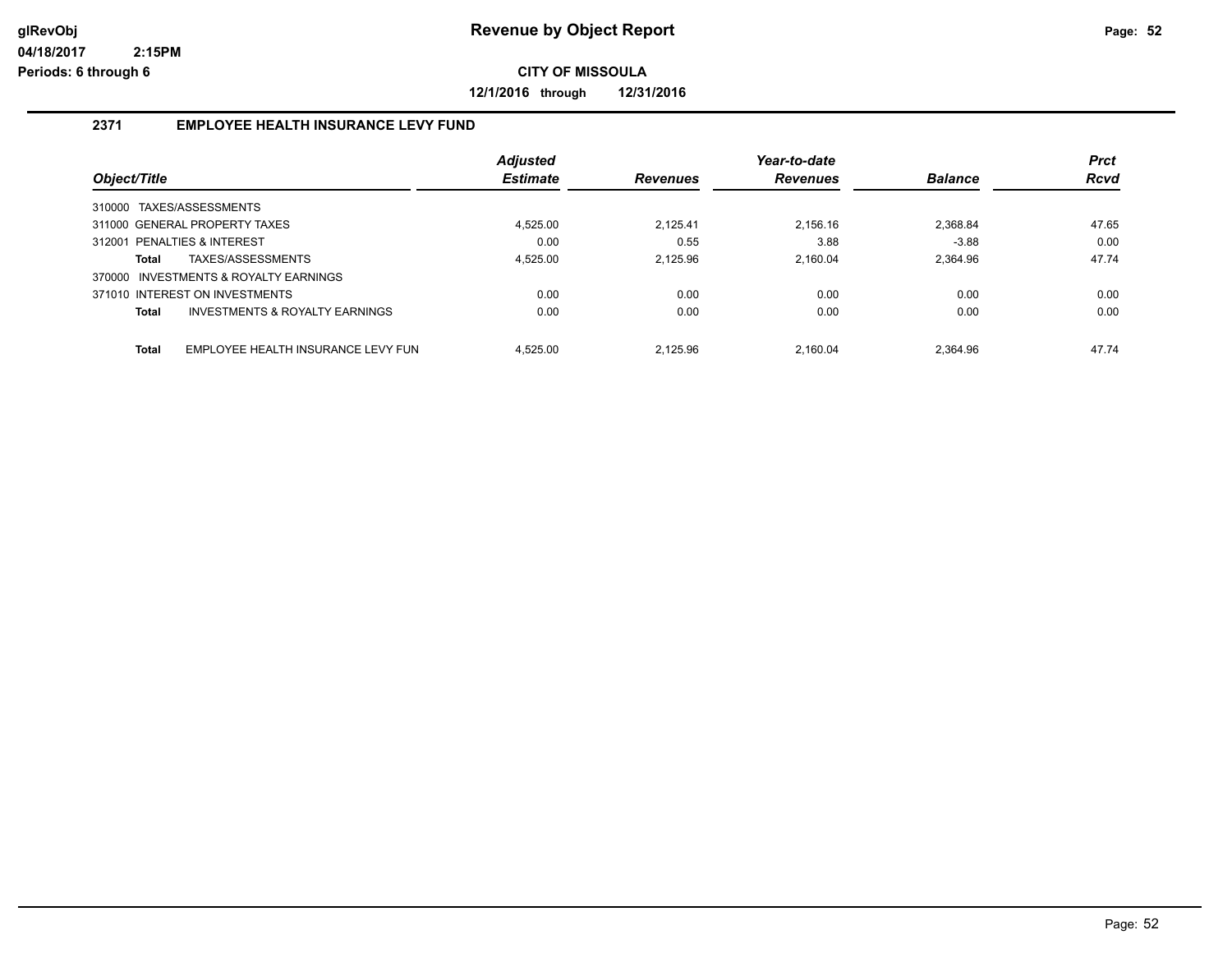**CITY OF MISSOULA 12/1/2016 through 12/31/2016**

**2372 PERMISSIVE MEDICAL LEVY**

**2372 PERMISSIVE MEDICAL LEVY**

|                                         | <b>Adjusted</b> |                 | Year-to-date    |                | <b>Prct</b> |
|-----------------------------------------|-----------------|-----------------|-----------------|----------------|-------------|
| Object/Title                            | <b>Estimate</b> | <b>Revenues</b> | <b>Revenues</b> | <b>Balance</b> | <b>Rcvd</b> |
| 310000 TAXES/ASSESSMENTS                |                 |                 |                 |                |             |
| 311000 GENERAL PROPERTY TAXES           | 4.774.150.00    | 2.404.825.11    | 2.410.185.25    | 2,363,964.75   | 50.48       |
| 312001 PENALTIES & INTEREST             | 0.00            | 584.03          | 638.43          | $-638.43$      | 0.00        |
| TAXES/ASSESSMENTS<br>Total              | 4.774.150.00    | 2.405.409.14    | 2.410.823.68    | 2.363.326.32   | 50.50       |
| 370000 INVESTMENTS & ROYALTY EARNINGS   |                 |                 |                 |                |             |
| 371010 INTEREST ON INVESTMENTS          | 0.00            | 0.00            | 0.00            | 0.00           | 0.00        |
| INVESTMENTS & ROYALTY EARNINGS<br>Total | 0.00            | 0.00            | 0.00            | 0.00           | 0.00        |
| <b>Total</b><br>PERMISSIVE MEDICAL LEVY | 4.774.150.00    | 2.405.409.14    | 2.410.823.68    | 2.363.326.32   | 50.50       |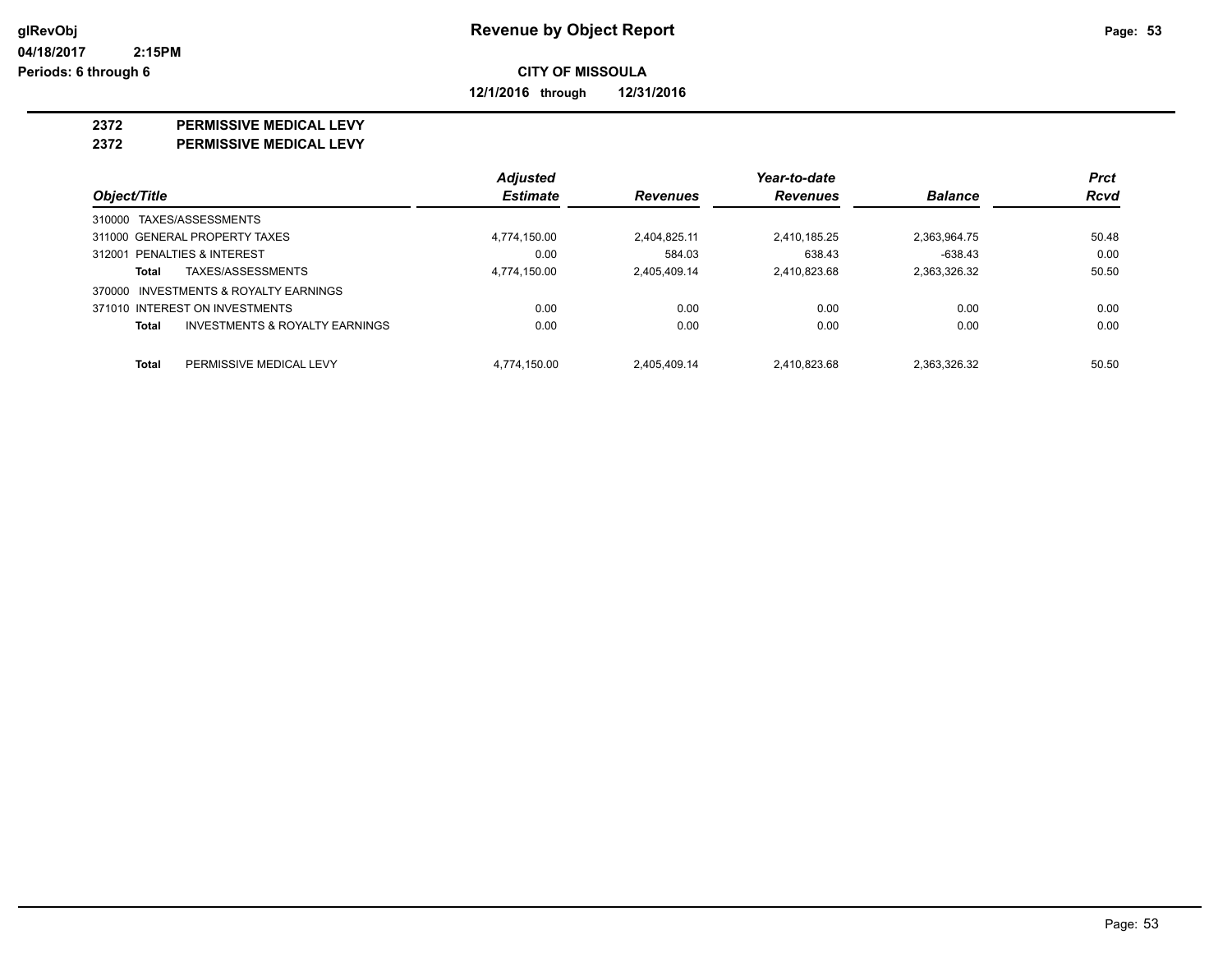**12/1/2016 through 12/31/2016**

### **2372 PERMISSIVE MEDICAL LEVY**

|                                                    | <b>Adjusted</b> |                 | Year-to-date    |                | <b>Prct</b> |
|----------------------------------------------------|-----------------|-----------------|-----------------|----------------|-------------|
| Object/Title                                       | <b>Estimate</b> | <b>Revenues</b> | <b>Revenues</b> | <b>Balance</b> | <b>Rcvd</b> |
| 310000 TAXES/ASSESSMENTS                           |                 |                 |                 |                |             |
| 311000 GENERAL PROPERTY TAXES                      | 4.774.150.00    | 2.404.825.11    | 2.410.185.25    | 2,363,964.75   | 50.48       |
| 312001 PENALTIES & INTEREST                        | 0.00            | 584.03          | 638.43          | $-638.43$      | 0.00        |
| TAXES/ASSESSMENTS<br><b>Total</b>                  | 4,774,150.00    | 2,405,409.14    | 2,410,823.68    | 2,363,326.32   | 50.50       |
| INVESTMENTS & ROYALTY EARNINGS<br>370000           |                 |                 |                 |                |             |
| 371010 INTEREST ON INVESTMENTS                     | 0.00            | 0.00            | 0.00            | 0.00           | 0.00        |
| <b>INVESTMENTS &amp; ROYALTY EARNINGS</b><br>Total | 0.00            | 0.00            | 0.00            | 0.00           | 0.00        |
| <b>Total</b><br>PERMISSIVE MEDICAL LEVY            | 4,774,150.00    | 2.405.409.14    | 2.410.823.68    | 2.363.326.32   | 50.50       |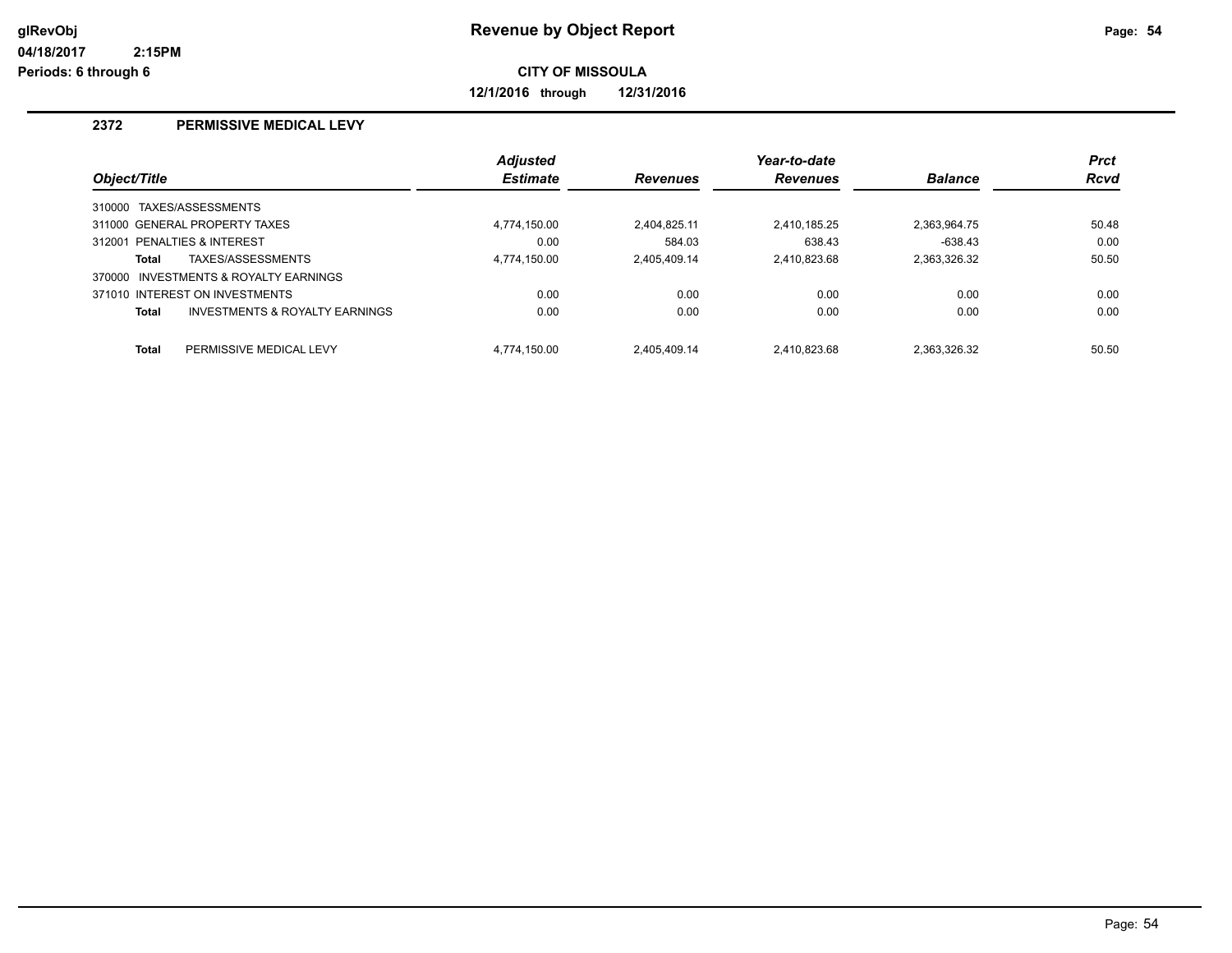**12/1/2016 through 12/31/2016**

### **2389 CABLE TELEVISION FRANCHISE FUND 2389 CABLE TELEVISION FRANCHISE FUND**

|                   |                                 | <b>Adjusted</b> |                 | Year-to-date    |                | <b>Prct</b> |
|-------------------|---------------------------------|-----------------|-----------------|-----------------|----------------|-------------|
| Object/Title      |                                 | <b>Estimate</b> | <b>Revenues</b> | <b>Revenues</b> | <b>Balance</b> | <b>Rcvd</b> |
|                   | 320000 LICENSES & PERMITS       |                 |                 |                 |                |             |
|                   | 322031 FRANCHISE FEE - AT&T     | 680.000.00      | 0.00            | 168.372.85      | 511.627.15     | 24.76       |
| 322034 PEG ACCESS |                                 | 56.000.00       | 9.647.43        | 9.647.43        | 46.352.57      | 17.23       |
| Total             | <b>LICENSES &amp; PERMITS</b>   | 736.000.00      | 9.647.43        | 178.020.28      | 557,979.72     | 24.19       |
|                   | 360000 MISCELLANEOUS REVENUES   |                 |                 |                 |                |             |
| 365000 DONATIONS  |                                 | 0.00            | 0.00            | 0.00            | 0.00           | 0.00        |
| Total             | MISCELLANEOUS REVENUES          | 0.00            | 0.00            | 0.00            | 0.00           | 0.00        |
| Total             | CABLE TELEVISION FRANCHISE FUND | 736.000.00      | 9.647.43        | 178.020.28      | 557.979.72     | 24.19       |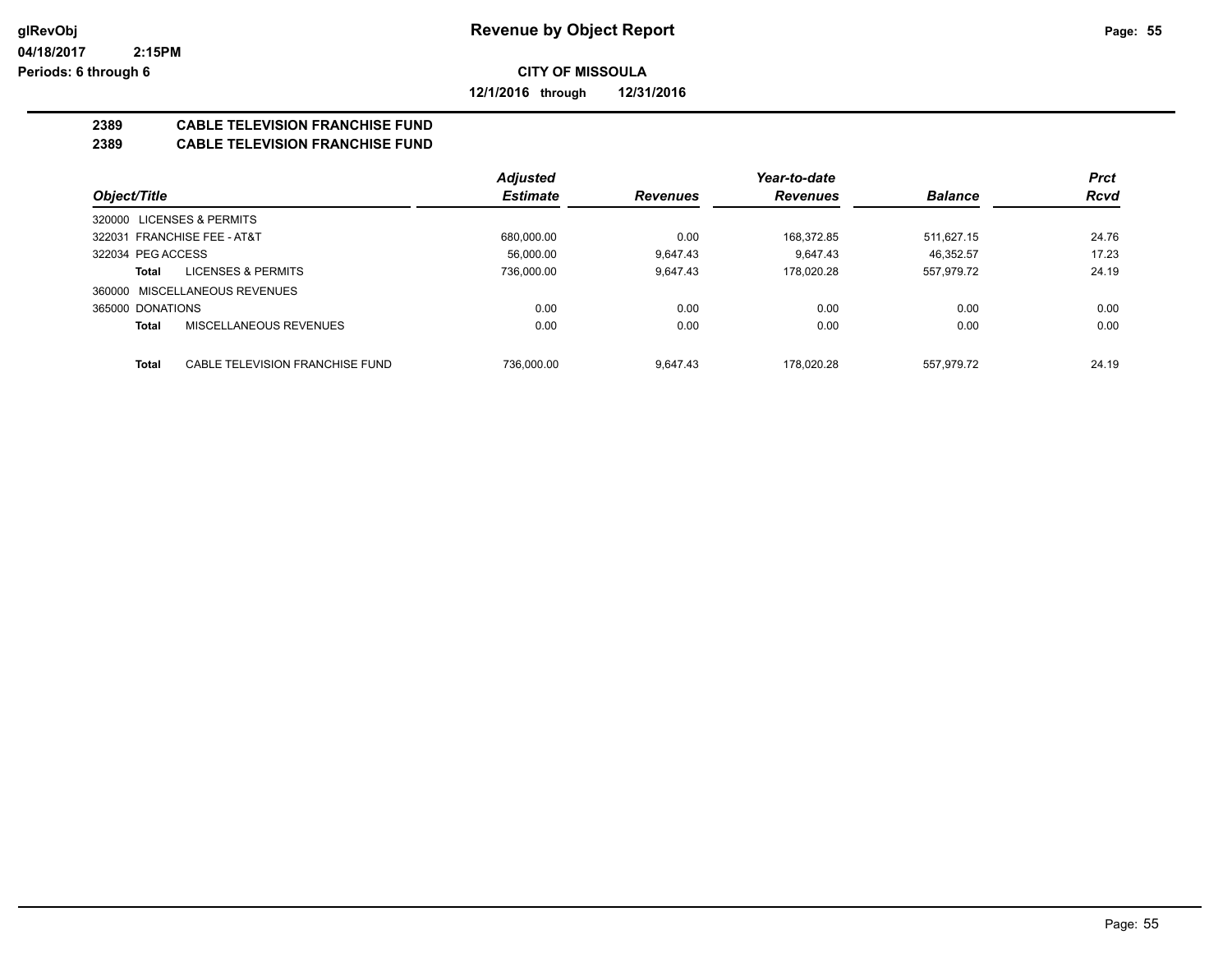**12/1/2016 through 12/31/2016**

### **2389 CABLE TELEVISION FRANCHISE FUND**

|                                                 | <b>Adjusted</b> |                 | Year-to-date    |                | <b>Prct</b> |
|-------------------------------------------------|-----------------|-----------------|-----------------|----------------|-------------|
| Object/Title                                    | <b>Estimate</b> | <b>Revenues</b> | <b>Revenues</b> | <b>Balance</b> | <b>Rcvd</b> |
| 320000 LICENSES & PERMITS                       |                 |                 |                 |                |             |
| 322031 FRANCHISE FEE - AT&T                     | 680,000.00      | 0.00            | 168.372.85      | 511.627.15     | 24.76       |
| 322034 PEG ACCESS                               | 56.000.00       | 9.647.43        | 9.647.43        | 46.352.57      | 17.23       |
| Total<br>LICENSES & PERMITS                     | 736,000.00      | 9.647.43        | 178.020.28      | 557,979.72     | 24.19       |
| 360000 MISCELLANEOUS REVENUES                   |                 |                 |                 |                |             |
| 365000 DONATIONS                                | 0.00            | 0.00            | 0.00            | 0.00           | 0.00        |
| <b>MISCELLANEOUS REVENUES</b><br><b>Total</b>   | 0.00            | 0.00            | 0.00            | 0.00           | 0.00        |
|                                                 |                 |                 |                 |                |             |
| <b>Total</b><br>CABLE TELEVISION FRANCHISE FUND | 736.000.00      | 9.647.43        | 178.020.28      | 557.979.72     | 24.19       |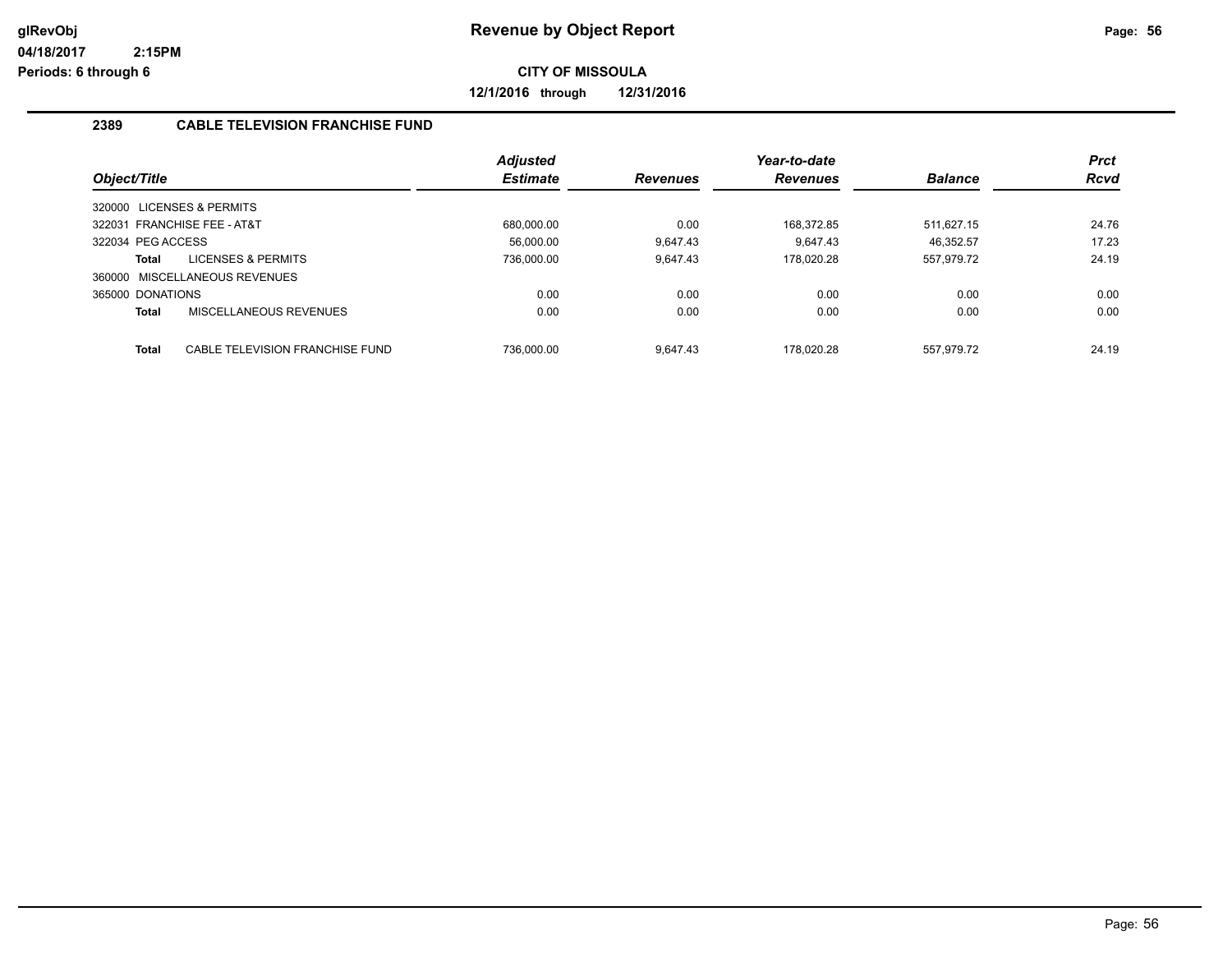**12/1/2016 through 12/31/2016**

**2390 DRUG FORFEITURE FUND 2390 DRUG FORFEITURE FUND**

|                                                | <b>Adjusted</b> |                 | Year-to-date    |                | <b>Prct</b> |
|------------------------------------------------|-----------------|-----------------|-----------------|----------------|-------------|
| Object/Title                                   | <b>Estimate</b> | <b>Revenues</b> | <b>Revenues</b> | <b>Balance</b> | <b>Rcvd</b> |
| 350000 FINES & FORFEITURES                     |                 |                 |                 |                |             |
| 351013 DRUG FORFEITURES                        | 16,800.00       | 263.00          | 6.575.34        | 10.224.66      | 39.14       |
| <b>FINES &amp; FORFEITURES</b><br>Total        | 16,800.00       | 263.00          | 6.575.34        | 10.224.66      | 39.14       |
| 370000 INVESTMENTS & ROYALTY EARNINGS          |                 |                 |                 |                |             |
| 371010 INTEREST ON INVESTMENTS                 | 0.00            | 0.00            | 0.00            | 0.00           | 0.00        |
| INVESTMENTS & ROYALTY EARNINGS<br><b>Total</b> | 0.00            | 0.00            | 0.00            | 0.00           | 0.00        |
| <b>Total</b><br>DRUG FORFEITURE FUND           | 16.800.00       | 263.00          | 6.575.34        | 10.224.66      | 39.14       |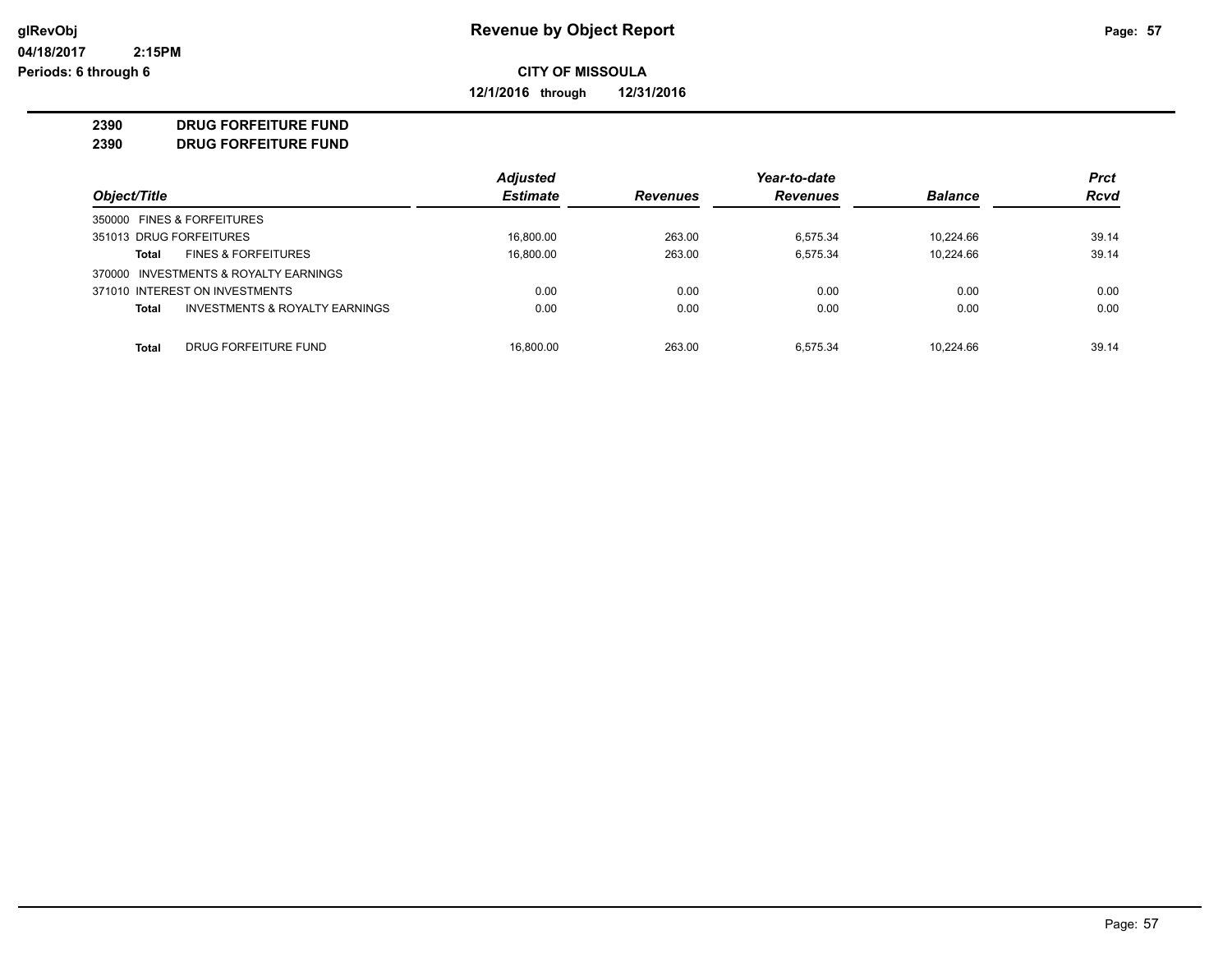**12/1/2016 through 12/31/2016**

### **2390 DRUG FORFEITURE FUND**

|                         |                                       | <b>Adjusted</b> |                 | Year-to-date    |                | <b>Prct</b> |
|-------------------------|---------------------------------------|-----------------|-----------------|-----------------|----------------|-------------|
| Object/Title            |                                       | <b>Estimate</b> | <b>Revenues</b> | <b>Revenues</b> | <b>Balance</b> | <b>Rcvd</b> |
|                         | 350000 FINES & FORFEITURES            |                 |                 |                 |                |             |
| 351013 DRUG FORFEITURES |                                       | 16.800.00       | 263.00          | 6.575.34        | 10.224.66      | 39.14       |
| <b>Total</b>            | <b>FINES &amp; FORFEITURES</b>        | 16,800.00       | 263.00          | 6.575.34        | 10.224.66      | 39.14       |
|                         | 370000 INVESTMENTS & ROYALTY EARNINGS |                 |                 |                 |                |             |
|                         | 371010 INTEREST ON INVESTMENTS        | 0.00            | 0.00            | 0.00            | 0.00           | 0.00        |
| <b>Total</b>            | INVESTMENTS & ROYALTY EARNINGS        | 0.00            | 0.00            | 0.00            | 0.00           | 0.00        |
| <b>Total</b>            | DRUG FORFEITURE FUND                  | 16.800.00       | 263.00          | 6.575.34        | 10.224.66      | 39.14       |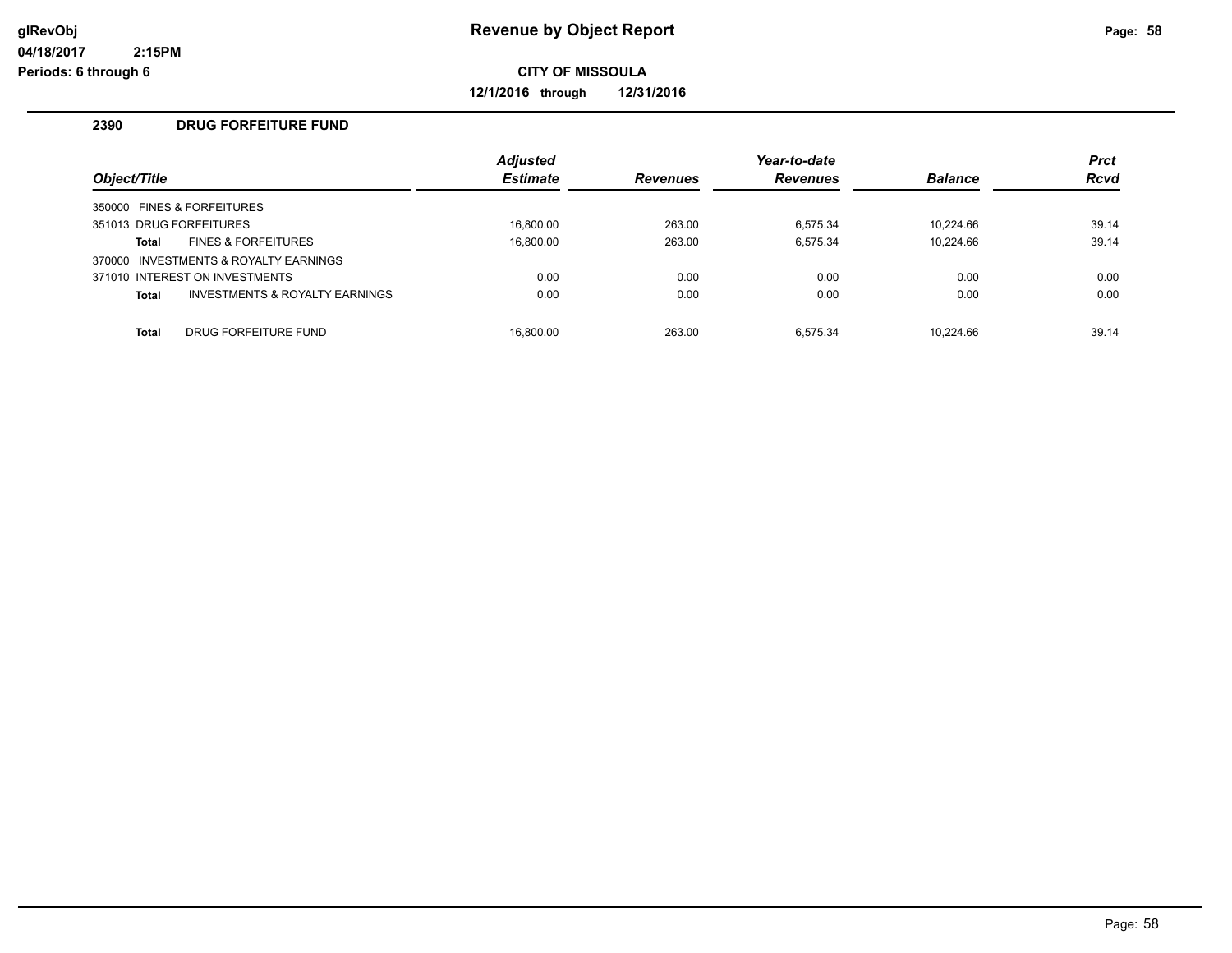**12/1/2016 through 12/31/2016**

**2394 BUILDING INSPECTION FUND**

| 2394 | <b>BUILDING INSPECTION FUND</b> |
|------|---------------------------------|
|------|---------------------------------|

|                                                    | <b>Adjusted</b> |                 | Year-to-date    |                | <b>Prct</b> |
|----------------------------------------------------|-----------------|-----------------|-----------------|----------------|-------------|
| Object/Title                                       | <b>Estimate</b> | <b>Revenues</b> | <b>Revenues</b> | <b>Balance</b> | <b>Rcvd</b> |
| 320000 LICENSES & PERMITS                          |                 |                 |                 |                |             |
| 323011 BUILDING PERMITS                            | 1,111,650.00    | 41,874.15       | 737.574.72      | 374,075.28     | 66.35       |
| 323012 ELECTRICAL PERMITS                          | 239,641.00      | 10,830.95       | 150,186.38      | 89,454.62      | 62.67       |
| 323013 PLUMBING PERMITS                            | 137,006.00      | 7,362.00        | 100,942.00      | 36,064.00      | 73.68       |
| 323014 BLDG PERMIT REVIEW FEE                      | 0.00            | 0.00            | 0.00            | 0.00           | 0.00        |
| 323016 MOVING PERMITS                              | 0.00            | 0.00            | 0.00            | 0.00           | 0.00        |
| 323017 MECHANICAL PERMITS                          | 100,282.00      | 7,732.60        | 64,244.20       | 36,037.80      | 64.06       |
| <b>LICENSES &amp; PERMITS</b><br><b>Total</b>      | 1,588,579.00    | 67,799.70       | 1,052,947.30    | 535,631.70     | 66.28       |
| 330000 INTERGOVERNMENTAL REVENUES                  |                 |                 |                 |                |             |
| 336023 STATE CONTRIB. - PERS                       | 0.00            | 41.32           | 260.88          | $-260.88$      | 0.00        |
| <b>Total</b><br><b>INTERGOVERNMENTAL REVENUES</b>  | 0.00            | 41.32           | 260.88          | $-260.88$      | 0.00        |
| 340000 CHARGES FOR SERVICES                        |                 |                 |                 |                |             |
| 341091 INSPECTION CODE BOOKS & COPIES              | 1,393.00        | 1.75            | 265.00          | 1,128.00       | 19.02       |
| <b>CHARGES FOR SERVICES</b><br>Total               | 1,393.00        | 1.75            | 265.00          | 1,128.00       | 19.02       |
| 360000 MISCELLANEOUS REVENUES                      |                 |                 |                 |                |             |
| 360010 MISCELLANEOUS                               | 0.00            | 1.723.63        | 1.723.63        | $-1,723.63$    | 0.00        |
| 360015 CONFERENCE REVENUES - BUILDING              | 0.00            | 0.00            | 0.00            | 0.00           | 0.00        |
| MISCELLANEOUS REVENUES<br><b>Total</b>             | 0.00            | 1,723.63        | 1,723.63        | $-1,723.63$    | 0.00        |
| 370000 INVESTMENTS & ROYALTY EARNINGS              |                 |                 |                 |                |             |
| 371010 INTEREST ON INVESTMENTS                     | 0.00            | 0.00            | 0.00            | 0.00           | 0.00        |
| 371020 GAIN/LOSS IN MARKET VALUE OF INVESTMENTS    | 0.00            | 0.00            | 0.00            | 0.00           | 0.00        |
| <b>INVESTMENTS &amp; ROYALTY EARNINGS</b><br>Total | 0.00            | 0.00            | 0.00            | 0.00           | 0.00        |
| 380000 OTHER FINANCING SOURCES                     |                 |                 |                 |                |             |
| 382010 SALE OF FIXED ASSETS                        | 0.00            | 0.00            | 0.00            | 0.00           | 0.00        |
| 383000 OPERATING TRANSFERS                         | 0.00            | 0.00            | 0.00            | 0.00           | 0.00        |
| OTHER FINANCING SOURCES<br><b>Total</b>            | 0.00            | 0.00            | 0.00            | 0.00           | 0.00        |
| <b>BUILDING INSPECTION FUND</b><br><b>Total</b>    | 1.589.972.00    | 69,566.40       | 1,055,196.81    | 534,775.19     | 66.37       |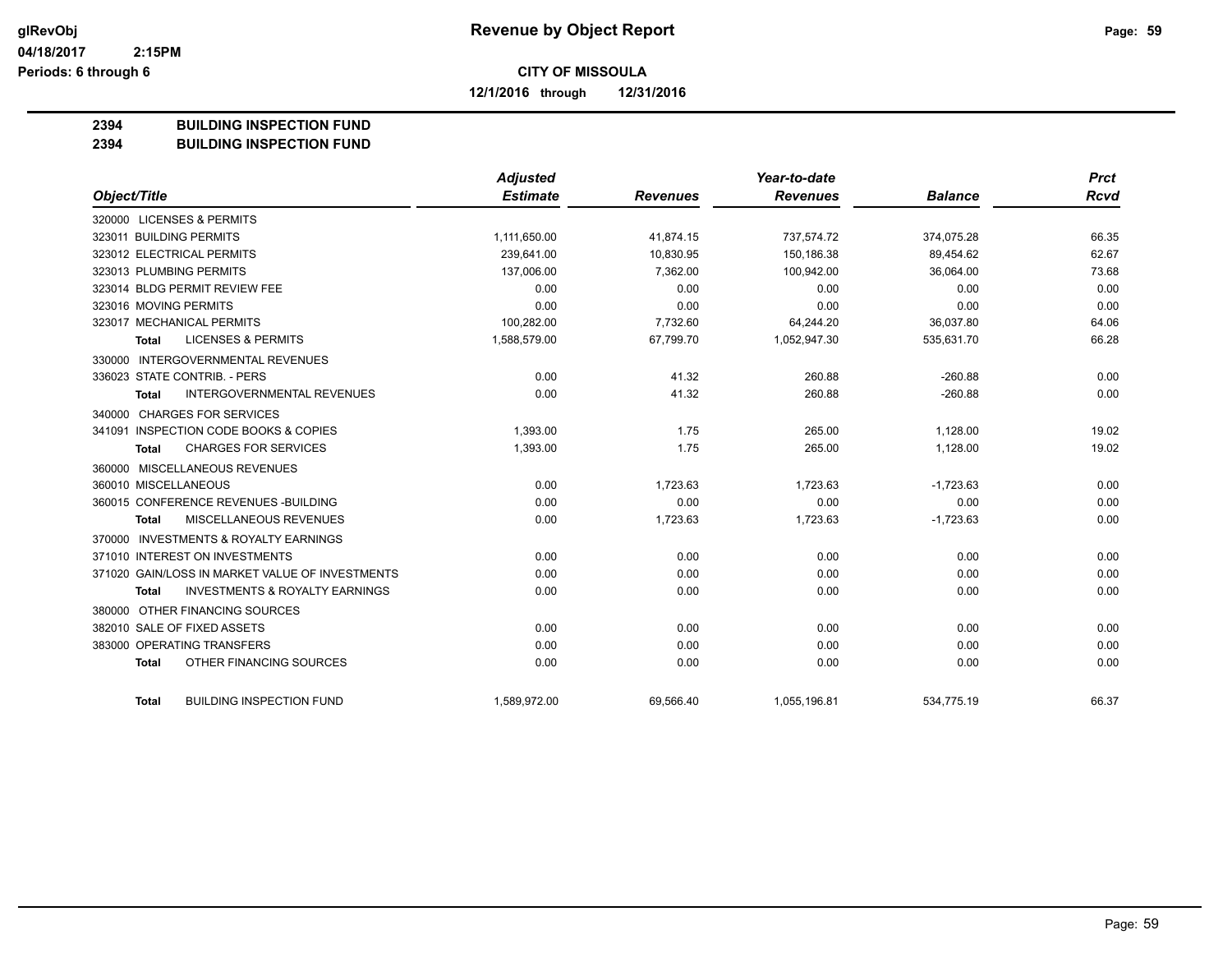**12/1/2016 through 12/31/2016**

### **2394 BUILDING INSPECTION FUND**

|                                                           | <b>Adjusted</b> |                 | Year-to-date    |                | <b>Prct</b> |
|-----------------------------------------------------------|-----------------|-----------------|-----------------|----------------|-------------|
| Object/Title                                              | <b>Estimate</b> | <b>Revenues</b> | <b>Revenues</b> | <b>Balance</b> | Rcvd        |
| 320000 LICENSES & PERMITS                                 |                 |                 |                 |                |             |
| 323011 BUILDING PERMITS                                   | 1,111,650.00    | 41,874.15       | 737,574.72      | 374,075.28     | 66.35       |
| 323012 ELECTRICAL PERMITS                                 | 239.641.00      | 10,830.95       | 150,186.38      | 89,454.62      | 62.67       |
| 323013 PLUMBING PERMITS                                   | 137.006.00      | 7.362.00        | 100.942.00      | 36.064.00      | 73.68       |
| 323014 BLDG PERMIT REVIEW FEE                             | 0.00            | 0.00            | 0.00            | 0.00           | 0.00        |
| 323016 MOVING PERMITS                                     | 0.00            | 0.00            | 0.00            | 0.00           | 0.00        |
| 323017 MECHANICAL PERMITS                                 | 100,282.00      | 7,732.60        | 64,244.20       | 36,037.80      | 64.06       |
| <b>LICENSES &amp; PERMITS</b><br><b>Total</b>             | 1,588,579.00    | 67,799.70       | 1,052,947.30    | 535,631.70     | 66.28       |
| 330000 INTERGOVERNMENTAL REVENUES                         |                 |                 |                 |                |             |
| 336023 STATE CONTRIB. - PERS                              | 0.00            | 41.32           | 260.88          | $-260.88$      | 0.00        |
| <b>INTERGOVERNMENTAL REVENUES</b><br><b>Total</b>         | 0.00            | 41.32           | 260.88          | $-260.88$      | 0.00        |
| 340000 CHARGES FOR SERVICES                               |                 |                 |                 |                |             |
| 341091 INSPECTION CODE BOOKS & COPIES                     | 1.393.00        | 1.75            | 265.00          | 1,128.00       | 19.02       |
| <b>CHARGES FOR SERVICES</b><br><b>Total</b>               | 1,393.00        | 1.75            | 265.00          | 1,128.00       | 19.02       |
| 360000 MISCELLANEOUS REVENUES                             |                 |                 |                 |                |             |
| 360010 MISCELLANEOUS                                      | 0.00            | 1,723.63        | 1,723.63        | $-1,723.63$    | 0.00        |
| 360015 CONFERENCE REVENUES - BUILDING                     | 0.00            | 0.00            | 0.00            | 0.00           | 0.00        |
| MISCELLANEOUS REVENUES<br>Total                           | 0.00            | 1,723.63        | 1,723.63        | $-1,723.63$    | 0.00        |
| 370000 INVESTMENTS & ROYALTY EARNINGS                     |                 |                 |                 |                |             |
| 371010 INTEREST ON INVESTMENTS                            | 0.00            | 0.00            | 0.00            | 0.00           | 0.00        |
| 371020 GAIN/LOSS IN MARKET VALUE OF INVESTMENT            | 0.00            | 0.00            | 0.00            | 0.00           | 0.00        |
| <b>INVESTMENTS &amp; ROYALTY EARNINGS</b><br><b>Total</b> | 0.00            | 0.00            | 0.00            | 0.00           | 0.00        |
| 380000 OTHER FINANCING SOURCES                            |                 |                 |                 |                |             |
| 382010 SALE OF FIXED ASSETS                               | 0.00            | 0.00            | 0.00            | 0.00           | 0.00        |
| 383000 OPERATING TRANSFERS                                | 0.00            | 0.00            | 0.00            | 0.00           | 0.00        |
| OTHER FINANCING SOURCES<br><b>Total</b>                   | 0.00            | 0.00            | 0.00            | 0.00           | 0.00        |
| <b>BUILDING INSPECTION FUND</b><br><b>Total</b>           | 1,589,972.00    | 69,566.40       | 1,055,196.81    | 534.775.19     | 66.37       |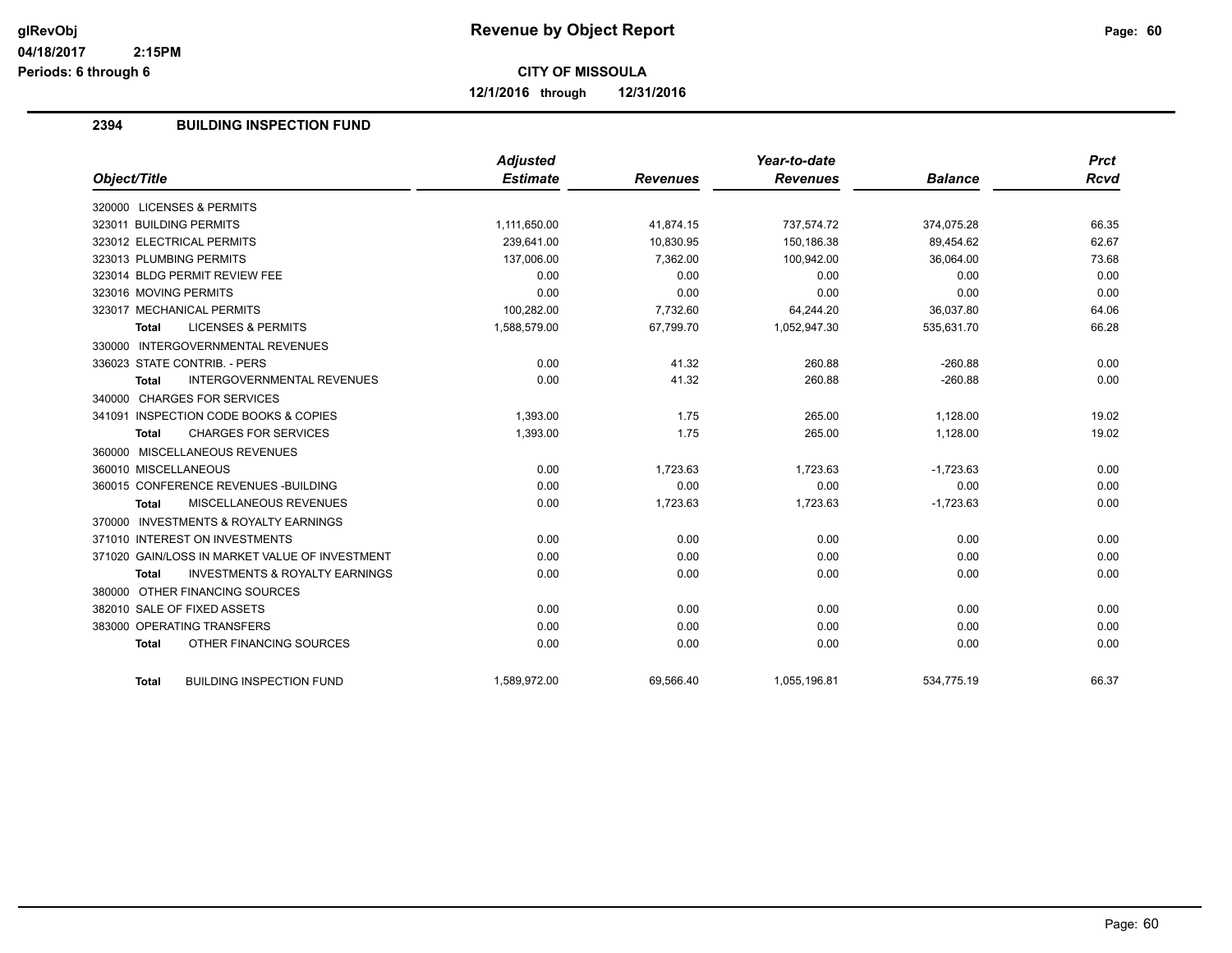**12/1/2016 through 12/31/2016**

### **2395 CITY GRANTS & PROGRAM INCOME FUND 2395 CITY GRANTS & PROGRAM INCOME FUND**

|                                                           | <b>Adjusted</b> |                 | Year-to-date    |                | <b>Prct</b> |
|-----------------------------------------------------------|-----------------|-----------------|-----------------|----------------|-------------|
| Object/Title                                              | <b>Estimate</b> | <b>Revenues</b> | <b>Revenues</b> | <b>Balance</b> | <b>Rcvd</b> |
| <b>INTERGOVERNMENTAL REVENUES</b><br>330000               |                 |                 |                 |                |             |
| 331010 ENTITLEMENT - CDBG                                 | 0.00            | 0.00            | 0.00            | 0.00           | 0.00        |
| <b>INTERGOVERNMENTAL REVENUES</b><br><b>Total</b>         | 0.00            | 0.00            | 0.00            | 0.00           | 0.00        |
| MISCELLANEOUS REVENUES<br>360000                          |                 |                 |                 |                |             |
| 360005 LOAN REPAYMENTS                                    | 0.00            | 0.00            | 0.00            | 0.00           | 0.00        |
| 360010 MISCELLANEOUS                                      | 0.00            | 0.00            | 0.00            | 0.00           | 0.00        |
| 360013 REPAYMENT OF SEWER GRANT                           | 0.00            | 0.00            | 0.00            | 0.00           | 0.00        |
| 360014 REPAYMENT OF LOAN/MHA                              | 0.00            | 0.00            | 0.00            | 0.00           | 0.00        |
| 362000 OTHER MISCELLANEOUS REVENUE                        | 2,105.00        | 0.00            | 0.00            | 2,105.00       | 0.00        |
| MISCELLANEOUS REVENUES<br><b>Total</b>                    | 2,105.00        | 0.00            | 0.00            | 2,105.00       | 0.00        |
| INVESTMENTS & ROYALTY EARNINGS<br>370000                  |                 |                 |                 |                |             |
| 371010 INTEREST ON INVESTMENTS                            | 0.00            | 0.00            | 0.00            | 0.00           | 0.00        |
| 371020 GAIN/LOSS IN MARKET VALUE OF INVESTMENTS           | 0.00            | 0.00            | 0.00            | 0.00           | 0.00        |
| <b>INVESTMENTS &amp; ROYALTY EARNINGS</b><br><b>Total</b> | 0.00            | 0.00            | 0.00            | 0.00           | 0.00        |
| OTHER FINANCING SOURCES<br>380000                         |                 |                 |                 |                |             |
| 383026 TRANS FR CDBG                                      | 0.00            | 0.00            | 0.00            | 0.00           | 0.00        |
| OTHER FINANCING SOURCES<br><b>Total</b>                   | 0.00            | 0.00            | 0.00            | 0.00           | 0.00        |
| CITY GRANTS & PROGRAM INCOME FUND<br><b>Total</b>         | 2,105.00        | 0.00            | 0.00            | 2,105.00       | 0.00        |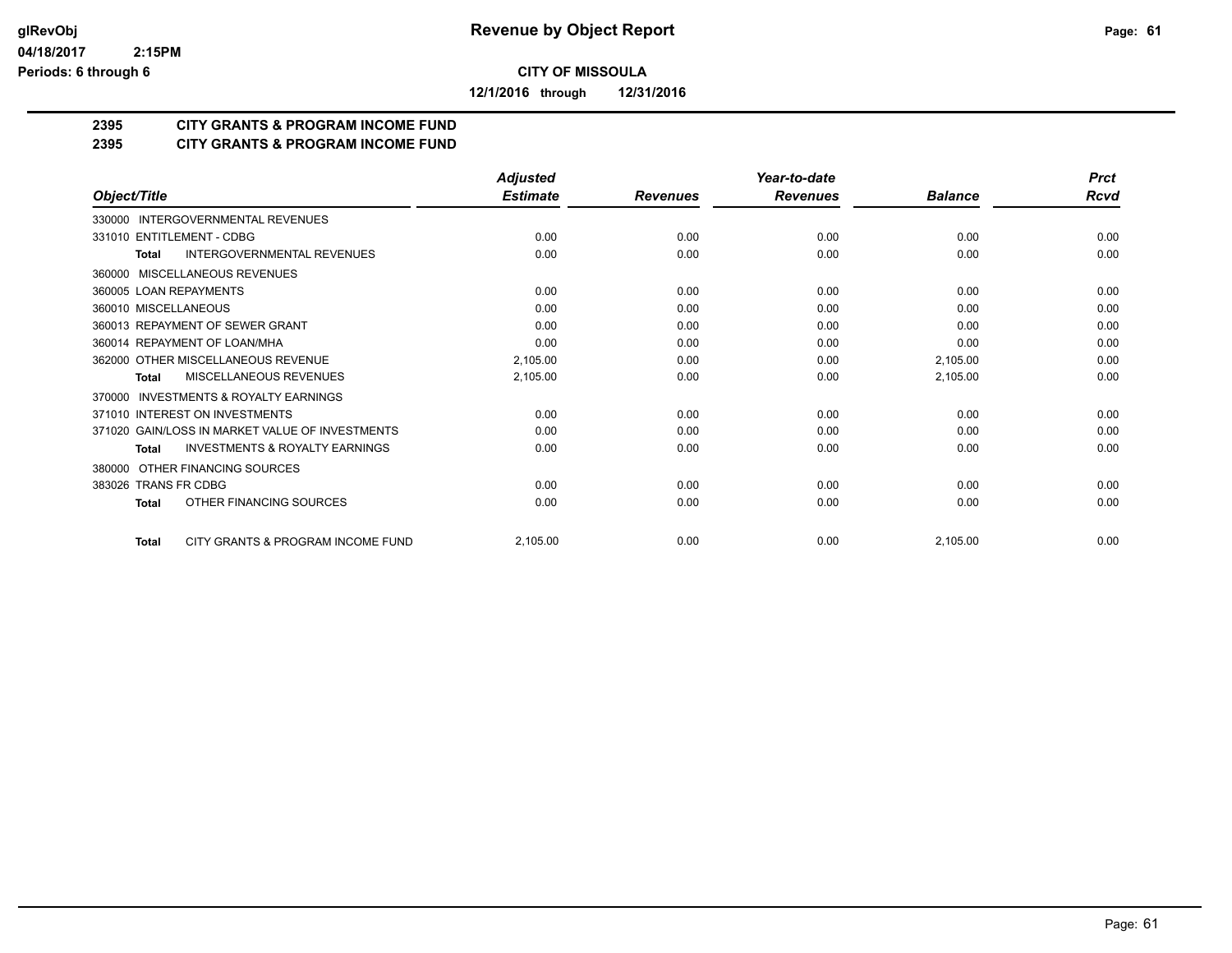**12/1/2016 through 12/31/2016**

### **2395 CITY GRANTS & PROGRAM INCOME FUND**

|                                                           | <b>Adjusted</b> |                 | Year-to-date    |                | <b>Prct</b> |
|-----------------------------------------------------------|-----------------|-----------------|-----------------|----------------|-------------|
| Object/Title                                              | <b>Estimate</b> | <b>Revenues</b> | <b>Revenues</b> | <b>Balance</b> | <b>Rcvd</b> |
| 330000 INTERGOVERNMENTAL REVENUES                         |                 |                 |                 |                |             |
| 331010 ENTITLEMENT - CDBG                                 | 0.00            | 0.00            | 0.00            | 0.00           | 0.00        |
| <b>INTERGOVERNMENTAL REVENUES</b><br>Total                | 0.00            | 0.00            | 0.00            | 0.00           | 0.00        |
| 360000 MISCELLANEOUS REVENUES                             |                 |                 |                 |                |             |
| 360005 LOAN REPAYMENTS                                    | 0.00            | 0.00            | 0.00            | 0.00           | 0.00        |
| 360010 MISCELLANEOUS                                      | 0.00            | 0.00            | 0.00            | 0.00           | 0.00        |
| 360013 REPAYMENT OF SEWER GRANT                           | 0.00            | 0.00            | 0.00            | 0.00           | 0.00        |
| 360014 REPAYMENT OF LOAN/MHA                              | 0.00            | 0.00            | 0.00            | 0.00           | 0.00        |
| 362000 OTHER MISCELLANEOUS REVENUE                        | 2,105.00        | 0.00            | 0.00            | 2,105.00       | 0.00        |
| MISCELLANEOUS REVENUES<br><b>Total</b>                    | 2,105.00        | 0.00            | 0.00            | 2,105.00       | 0.00        |
| 370000 INVESTMENTS & ROYALTY EARNINGS                     |                 |                 |                 |                |             |
| 371010 INTEREST ON INVESTMENTS                            | 0.00            | 0.00            | 0.00            | 0.00           | 0.00        |
| 371020 GAIN/LOSS IN MARKET VALUE OF INVESTMENT            | 0.00            | 0.00            | 0.00            | 0.00           | 0.00        |
| <b>INVESTMENTS &amp; ROYALTY EARNINGS</b><br><b>Total</b> | 0.00            | 0.00            | 0.00            | 0.00           | 0.00        |
| 380000 OTHER FINANCING SOURCES                            |                 |                 |                 |                |             |
| 383026 TRANS FR CDBG                                      | 0.00            | 0.00            | 0.00            | 0.00           | 0.00        |
| OTHER FINANCING SOURCES<br><b>Total</b>                   | 0.00            | 0.00            | 0.00            | 0.00           | 0.00        |
| CITY GRANTS & PROGRAM INCOME FUND<br><b>Total</b>         | 2,105.00        | 0.00            | 0.00            | 2,105.00       | 0.00        |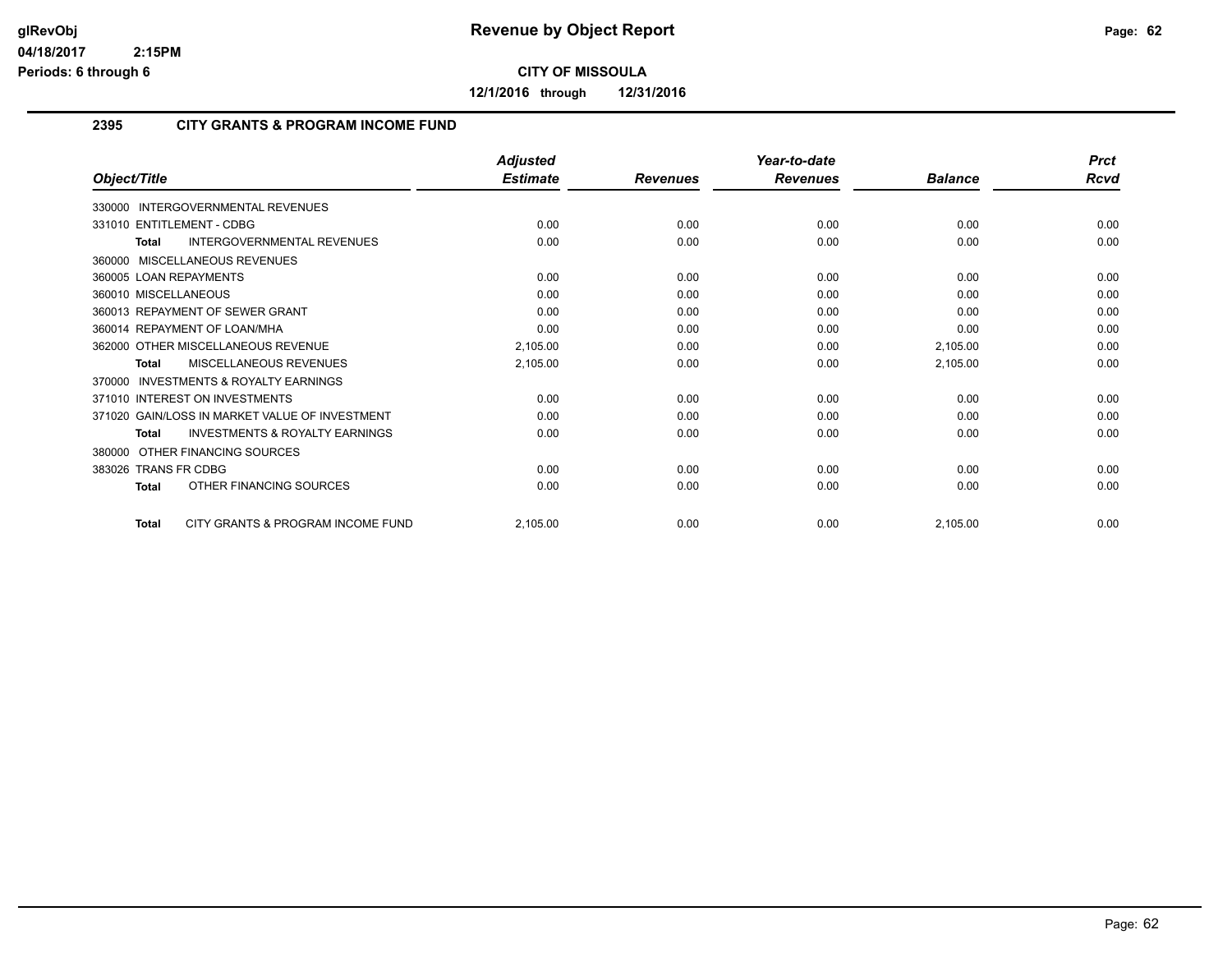**12/1/2016 through 12/31/2016**

### **2399 DANGEROUS BUILDING DEMOLITION & REPAIR F 2399 DANGEROUS BUILDING DEMOLITION & REPAIR F**

|                         |                                      | <b>Adjusted</b> |                 | Year-to-date    |                | <b>Prct</b> |
|-------------------------|--------------------------------------|-----------------|-----------------|-----------------|----------------|-------------|
| Object/Title            |                                      | <b>Estimate</b> | <b>Revenues</b> | <b>Revenues</b> | <b>Balance</b> | <b>Rcvd</b> |
|                         | 360000 MISCELLANEOUS REVENUES        |                 |                 |                 |                |             |
| 363000 ASSESSMENTS PAID |                                      | 15.000.00       | 0.00            | 0.00            | 15,000.00      | 0.00        |
| Total                   | MISCELLANEOUS REVENUES               | 15.000.00       | 0.00            | 0.00            | 15,000.00      | 0.00        |
| Total                   | DANGEROUS BUILDING DEMOLITION & REP. | 15.000.00       | 0.00            | 0.00            | 15,000.00      | 0.00        |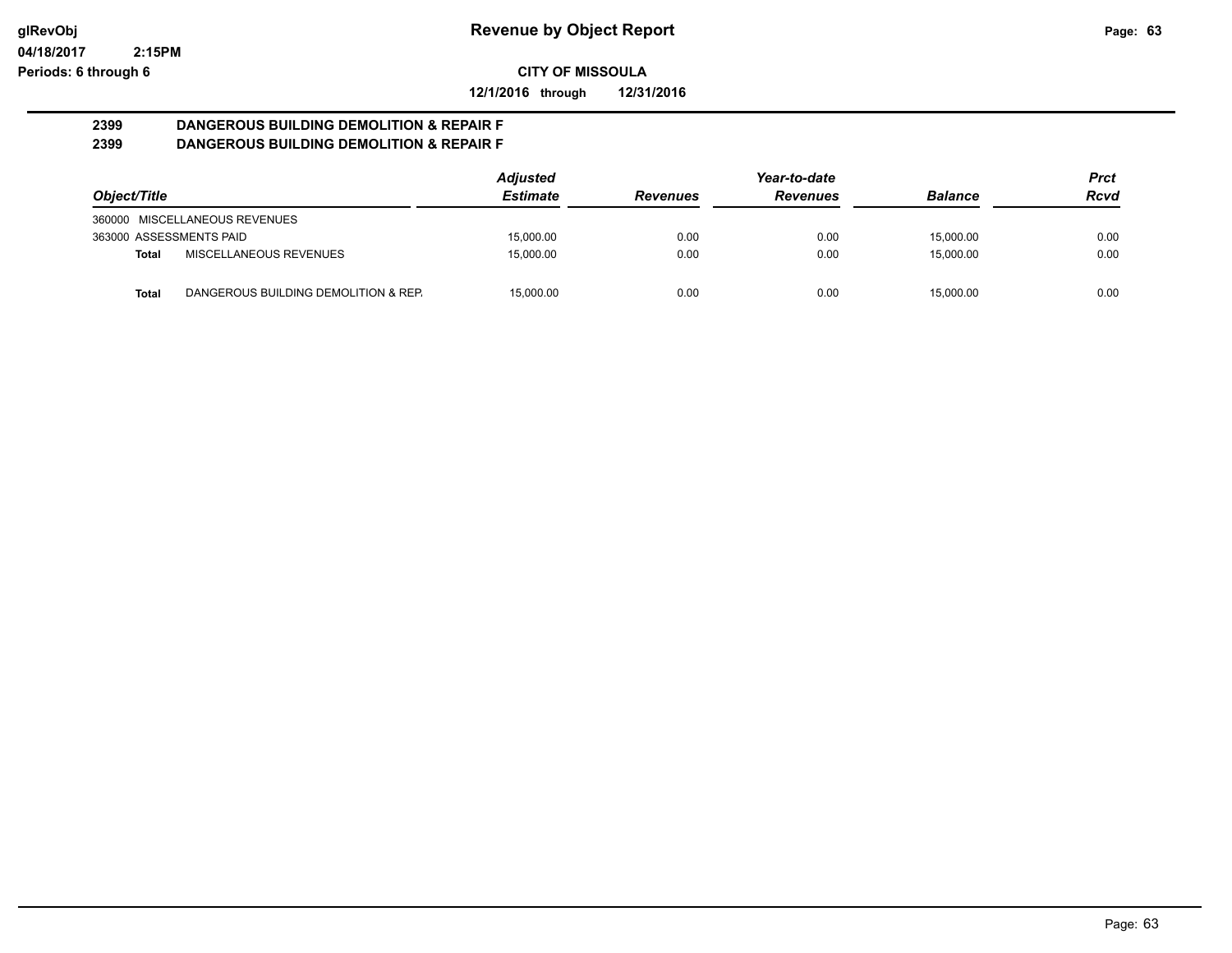**12/1/2016 through 12/31/2016**

### **2399 DANGEROUS BUILDING DEMOLITION & REPAIR F**

|                         |                                     | <b>Adjusted</b> |                 | Year-to-date    |                | <b>Prct</b> |
|-------------------------|-------------------------------------|-----------------|-----------------|-----------------|----------------|-------------|
| Object/Title            |                                     | <b>Estimate</b> | <b>Revenues</b> | <b>Revenues</b> | <b>Balance</b> | <b>Rcvd</b> |
|                         | 360000 MISCELLANEOUS REVENUES       |                 |                 |                 |                |             |
| 363000 ASSESSMENTS PAID |                                     | 15.000.00       | 0.00            | 0.00            | 15,000.00      | 0.00        |
| <b>Total</b>            | MISCELLANEOUS REVENUES              | 15,000.00       | 0.00            | 0.00            | 15,000.00      | 0.00        |
| Total                   | DANGEROUS BUILDING DEMOLITION & REF | 15.000.00       | 0.00            | 0.00            | 15,000.00      | 0.00        |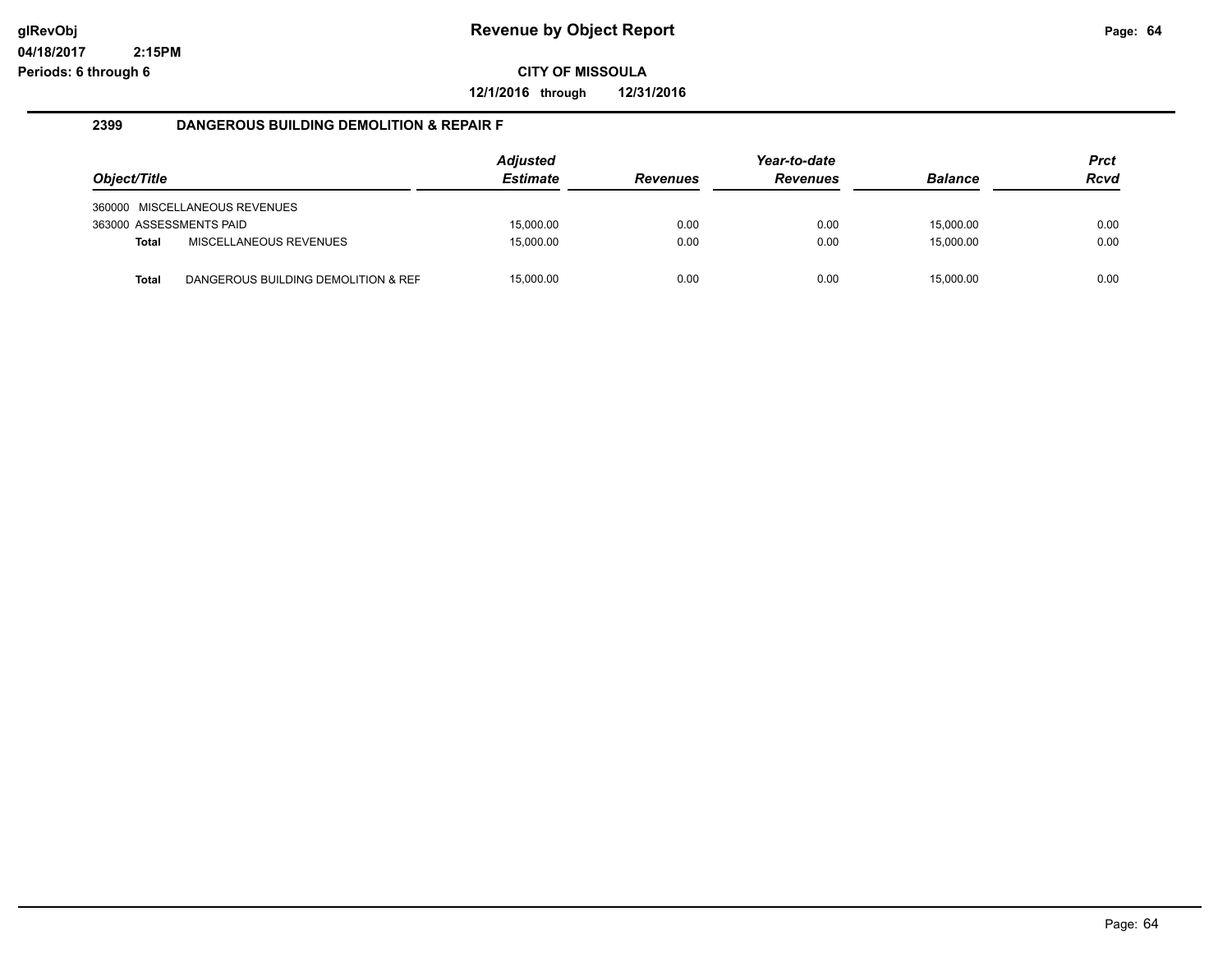**12/1/2016 through 12/31/2016**

### **2400 STREET LIGHTING ASSESSMENTS FUND 2400 STREET LIGHTING ASSESSMENTS FUND**

|                                                    | <b>Adjusted</b> |                 | Year-to-date    |                | <b>Prct</b> |
|----------------------------------------------------|-----------------|-----------------|-----------------|----------------|-------------|
| Object/Title                                       | <b>Estimate</b> | <b>Revenues</b> | <b>Revenues</b> | <b>Balance</b> | <b>Rcvd</b> |
| 360000 MISCELLANEOUS REVENUES                      |                 |                 |                 |                |             |
| 360010 MISCELLANEOUS                               | 0.00            | 0.00            | 0.00            | 0.00           | 0.00        |
| 363010 LIGHTING ASSESSMENTS                        | 317.276.00      | 293.227.45      | 293.286.17      | 23,989.83      | 92.44       |
| 363040 PENALTY AND INTEREST                        | 0.00            | 75.58           | 75.58           | $-75.58$       | 0.00        |
| MISCELLANEOUS REVENUES<br>Total                    | 317.276.00      | 293,303.03      | 293,361.75      | 23.914.25      | 92.46       |
| 370000 INVESTMENTS & ROYALTY EARNINGS              |                 |                 |                 |                |             |
| 371010 INTEREST ON INVESTMENTS                     | 0.00            | 0.00            | 0.00            | 0.00           | 0.00        |
| 371020 GAIN/LOSS IN MARKET VALUE OF INVESTMENTS    | 0.00            | 0.00            | 0.00            | 0.00           | 0.00        |
| <b>INVESTMENTS &amp; ROYALTY EARNINGS</b><br>Total | 0.00            | 0.00            | 0.00            | 0.00           | 0.00        |
| Total<br>STREET LIGHTING ASSESSMENTS FUND          | 317.276.00      | 293.303.03      | 293.361.75      | 23.914.25      | 92.46       |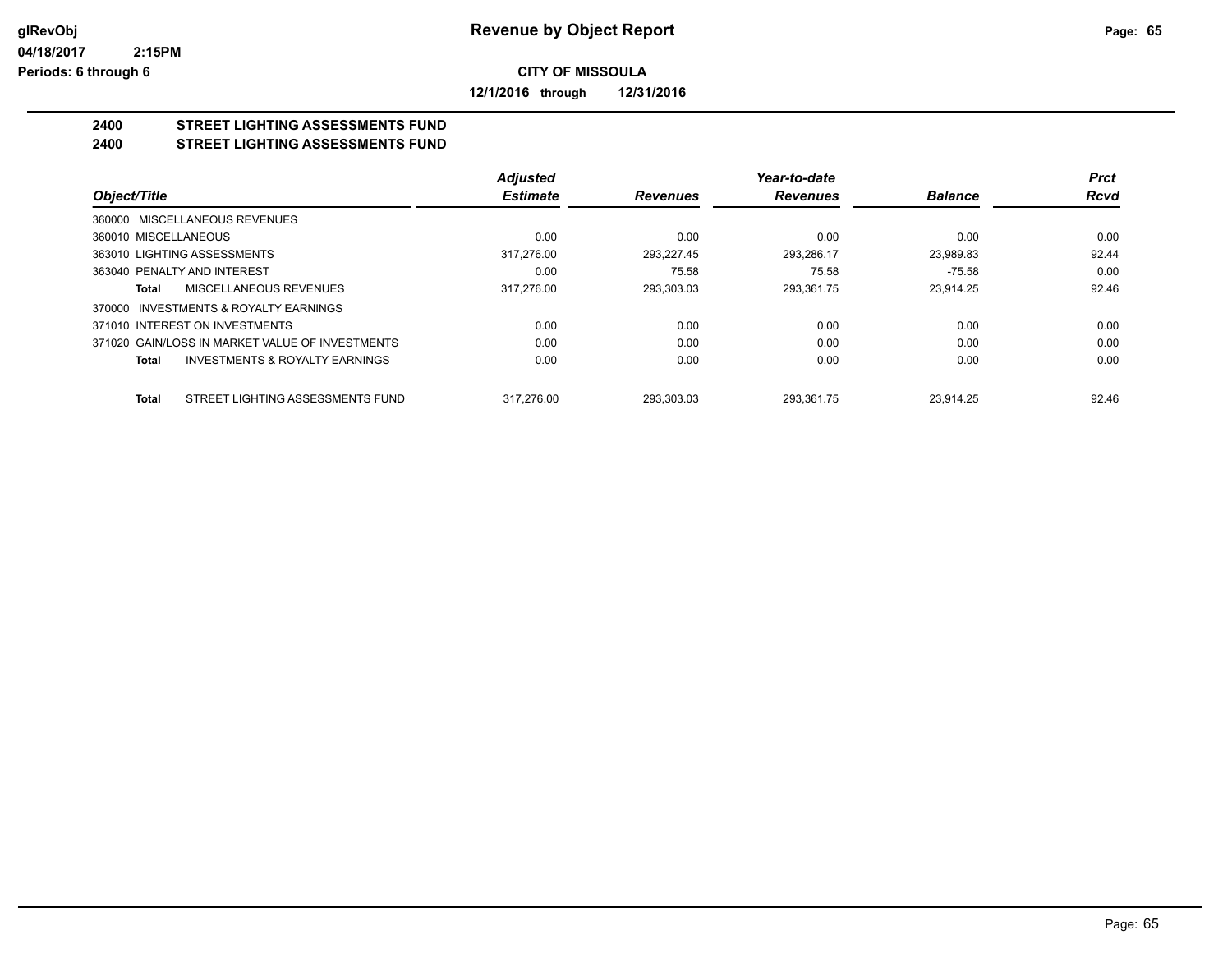**12/1/2016 through 12/31/2016**

### **2400 STREET LIGHTING ASSESSMENTS FUND**

| Object/Title                                     | <b>Adjusted</b><br><b>Estimate</b> | <b>Revenues</b> | Year-to-date<br><b>Revenues</b> | <b>Balance</b> | <b>Prct</b><br><b>Rcvd</b> |
|--------------------------------------------------|------------------------------------|-----------------|---------------------------------|----------------|----------------------------|
| 360000 MISCELLANEOUS REVENUES                    |                                    |                 |                                 |                |                            |
| 360010 MISCELLANEOUS                             | 0.00                               | 0.00            | 0.00                            | 0.00           | 0.00                       |
| 363010 LIGHTING ASSESSMENTS                      | 317.276.00                         | 293.227.45      | 293.286.17                      | 23.989.83      | 92.44                      |
| 363040 PENALTY AND INTEREST                      | 0.00                               | 75.58           | 75.58                           | $-75.58$       | 0.00                       |
| <b>MISCELLANEOUS REVENUES</b><br>Total           | 317,276.00                         | 293,303.03      | 293,361.75                      | 23.914.25      | 92.46                      |
| 370000 INVESTMENTS & ROYALTY EARNINGS            |                                    |                 |                                 |                |                            |
| 371010 INTEREST ON INVESTMENTS                   | 0.00                               | 0.00            | 0.00                            | 0.00           | 0.00                       |
| 371020 GAIN/LOSS IN MARKET VALUE OF INVESTMENT   | 0.00                               | 0.00            | 0.00                            | 0.00           | 0.00                       |
| INVESTMENTS & ROYALTY EARNINGS<br>Total          | 0.00                               | 0.00            | 0.00                            | 0.00           | 0.00                       |
|                                                  |                                    |                 |                                 |                |                            |
| <b>Total</b><br>STREET LIGHTING ASSESSMENTS FUND | 317.276.00                         | 293.303.03      | 293.361.75                      | 23.914.25      | 92.46                      |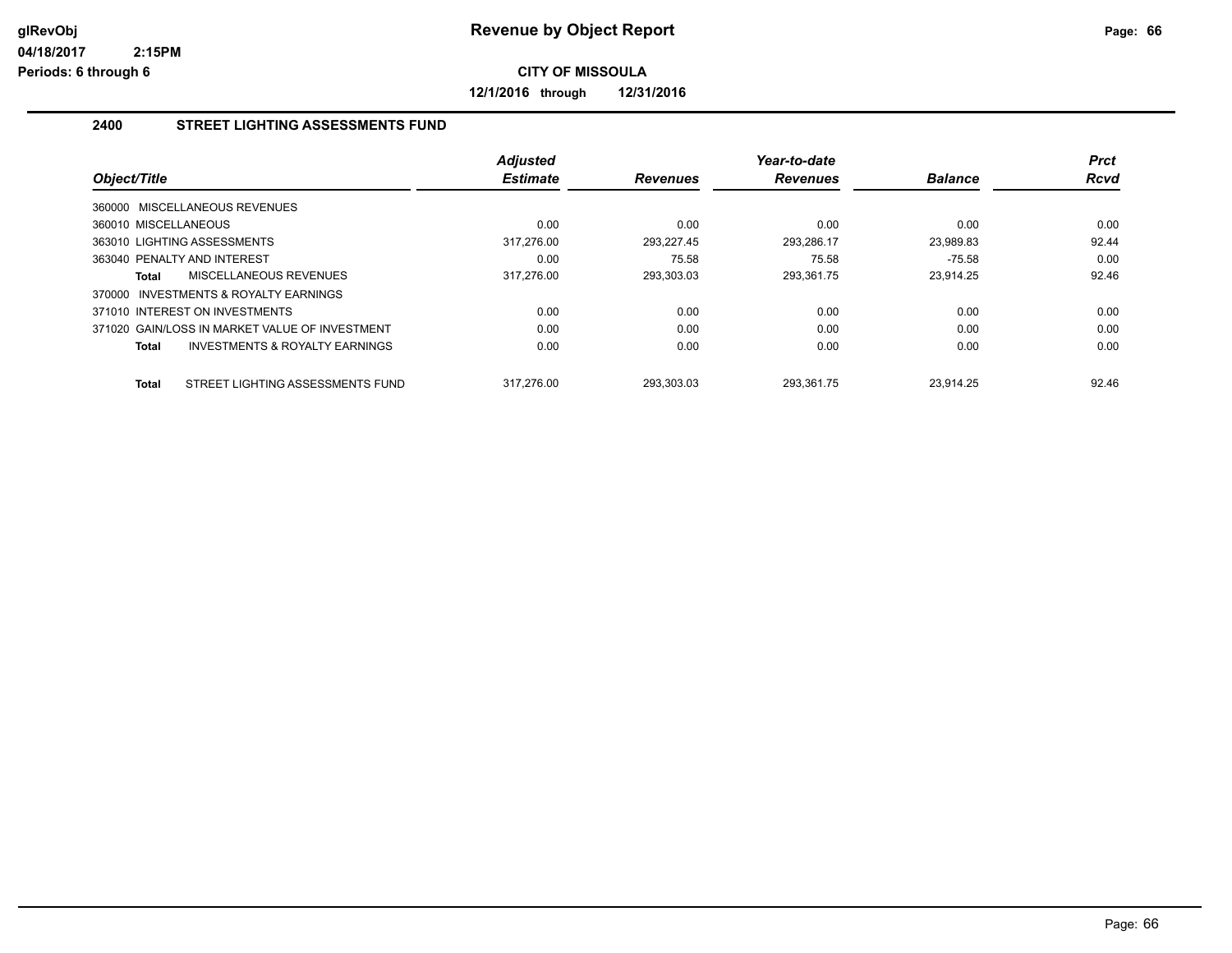**12/1/2016 through 12/31/2016**

### **2500 STREET MAINTENANCE ASSESSMENT FUND 2500 STREET MAINTENANCE ASSESSMENT FUND**

|                                                    | <b>Adjusted</b> |                 | Year-to-date    |                | <b>Prct</b> |
|----------------------------------------------------|-----------------|-----------------|-----------------|----------------|-------------|
| Object/Title                                       | <b>Estimate</b> | <b>Revenues</b> | <b>Revenues</b> | <b>Balance</b> | Rcvd        |
| 360000 MISCELLANEOUS REVENUES                      |                 |                 |                 |                |             |
| 363010 LIGHTING ASSESSMENTS                        | 62,780.00       | 32,010.03       | 32,010.03       | 30,769.97      | 50.99       |
| 363040 PENALTY AND INTEREST                        | 0.00            | 6.50            | 6.50            | $-6.50$        | 0.00        |
| MISCELLANEOUS REVENUES<br>Total                    | 62,780.00       | 32,016.53       | 32,016.53       | 30,763.47      | 51.00       |
| INVESTMENTS & ROYALTY EARNINGS<br>370000           |                 |                 |                 |                |             |
| 371010 INTEREST ON INVESTMENTS                     | 0.00            | 0.00            | 0.00            | 0.00           | 0.00        |
| 371020 GAIN/LOSS IN MARKET VALUE OF INVESTMENTS    | 0.00            | 0.00            | 0.00            | 0.00           | 0.00        |
| INVESTMENTS & ROYALTY EARNINGS<br>Total            | 0.00            | 0.00            | 0.00            | 0.00           | 0.00        |
| OTHER FINANCING SOURCES<br>380000                  |                 |                 |                 |                |             |
| 383000 OPERATING TRANSFERS                         | 0.00            | 0.00            | 0.00            | 0.00           | 0.00        |
| OTHER FINANCING SOURCES<br><b>Total</b>            | 0.00            | 0.00            | 0.00            | 0.00           | 0.00        |
| STREET MAINTENANCE ASSESSMENT FUND<br><b>Total</b> | 62.780.00       | 32.016.53       | 32.016.53       | 30.763.47      | 51.00       |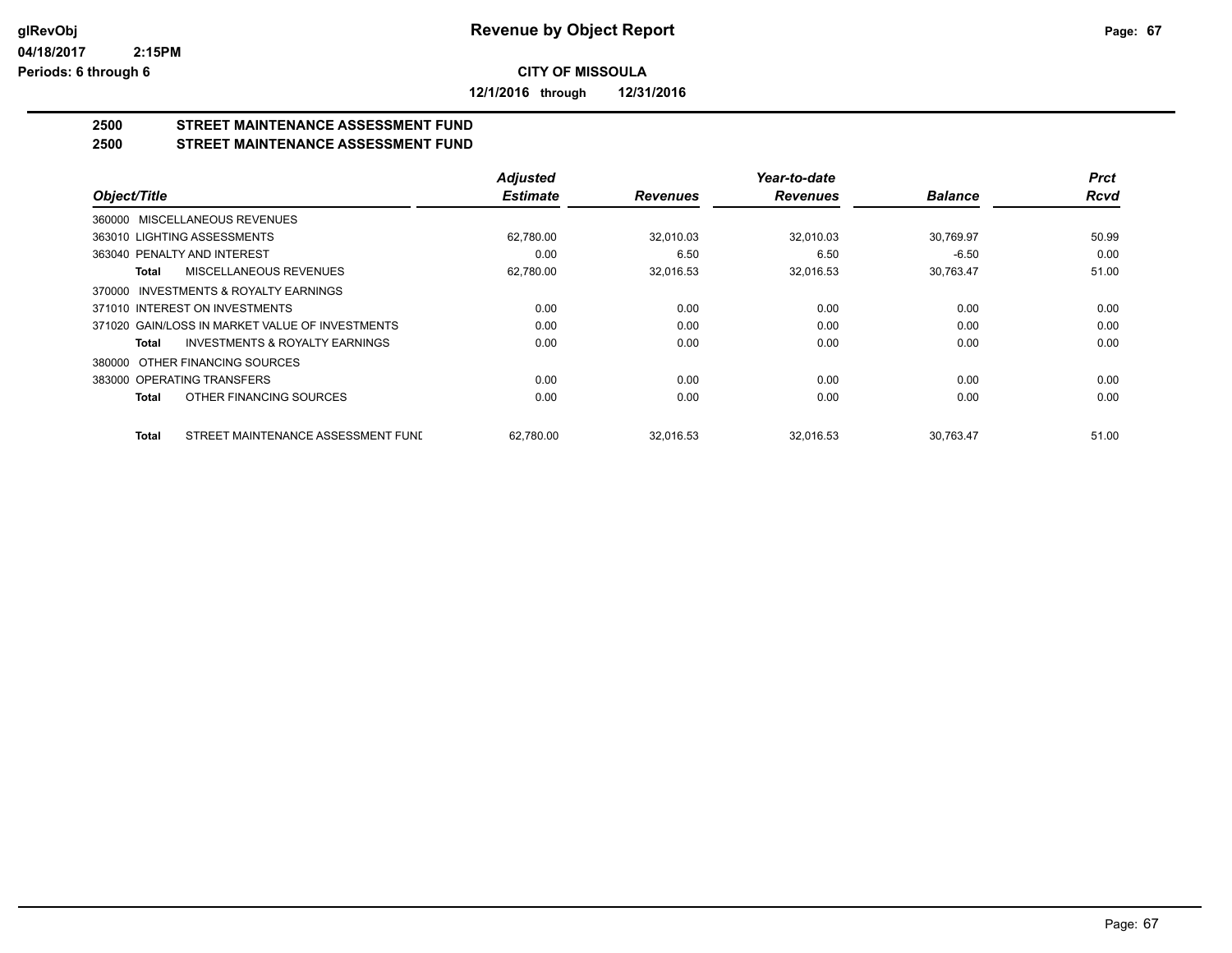**12/1/2016 through 12/31/2016**

### **2500 STREET MAINTENANCE ASSESSMENT FUND**

| Object/Title                                              | <b>Adjusted</b><br><b>Estimate</b> | <b>Revenues</b> | Year-to-date<br><b>Revenues</b> | <b>Balance</b> | <b>Prct</b><br><b>Rcvd</b> |
|-----------------------------------------------------------|------------------------------------|-----------------|---------------------------------|----------------|----------------------------|
| 360000 MISCELLANEOUS REVENUES                             |                                    |                 |                                 |                |                            |
| 363010 LIGHTING ASSESSMENTS                               | 62,780.00                          | 32.010.03       | 32,010.03                       | 30,769.97      | 50.99                      |
| 363040 PENALTY AND INTEREST                               | 0.00                               | 6.50            | 6.50                            | $-6.50$        | 0.00                       |
| <b>MISCELLANEOUS REVENUES</b><br>Total                    | 62,780.00                          | 32.016.53       | 32.016.53                       | 30,763.47      | 51.00                      |
| INVESTMENTS & ROYALTY EARNINGS<br>370000                  |                                    |                 |                                 |                |                            |
| 371010 INTEREST ON INVESTMENTS                            | 0.00                               | 0.00            | 0.00                            | 0.00           | 0.00                       |
| 371020 GAIN/LOSS IN MARKET VALUE OF INVESTMENT            | 0.00                               | 0.00            | 0.00                            | 0.00           | 0.00                       |
| <b>INVESTMENTS &amp; ROYALTY EARNINGS</b><br><b>Total</b> | 0.00                               | 0.00            | 0.00                            | 0.00           | 0.00                       |
| 380000 OTHER FINANCING SOURCES                            |                                    |                 |                                 |                |                            |
| 383000 OPERATING TRANSFERS                                | 0.00                               | 0.00            | 0.00                            | 0.00           | 0.00                       |
| OTHER FINANCING SOURCES<br><b>Total</b>                   | 0.00                               | 0.00            | 0.00                            | 0.00           | 0.00                       |
| STREET MAINTENANCE ASSESSMENT FUNI<br><b>Total</b>        | 62,780.00                          | 32.016.53       | 32.016.53                       | 30,763.47      | 51.00                      |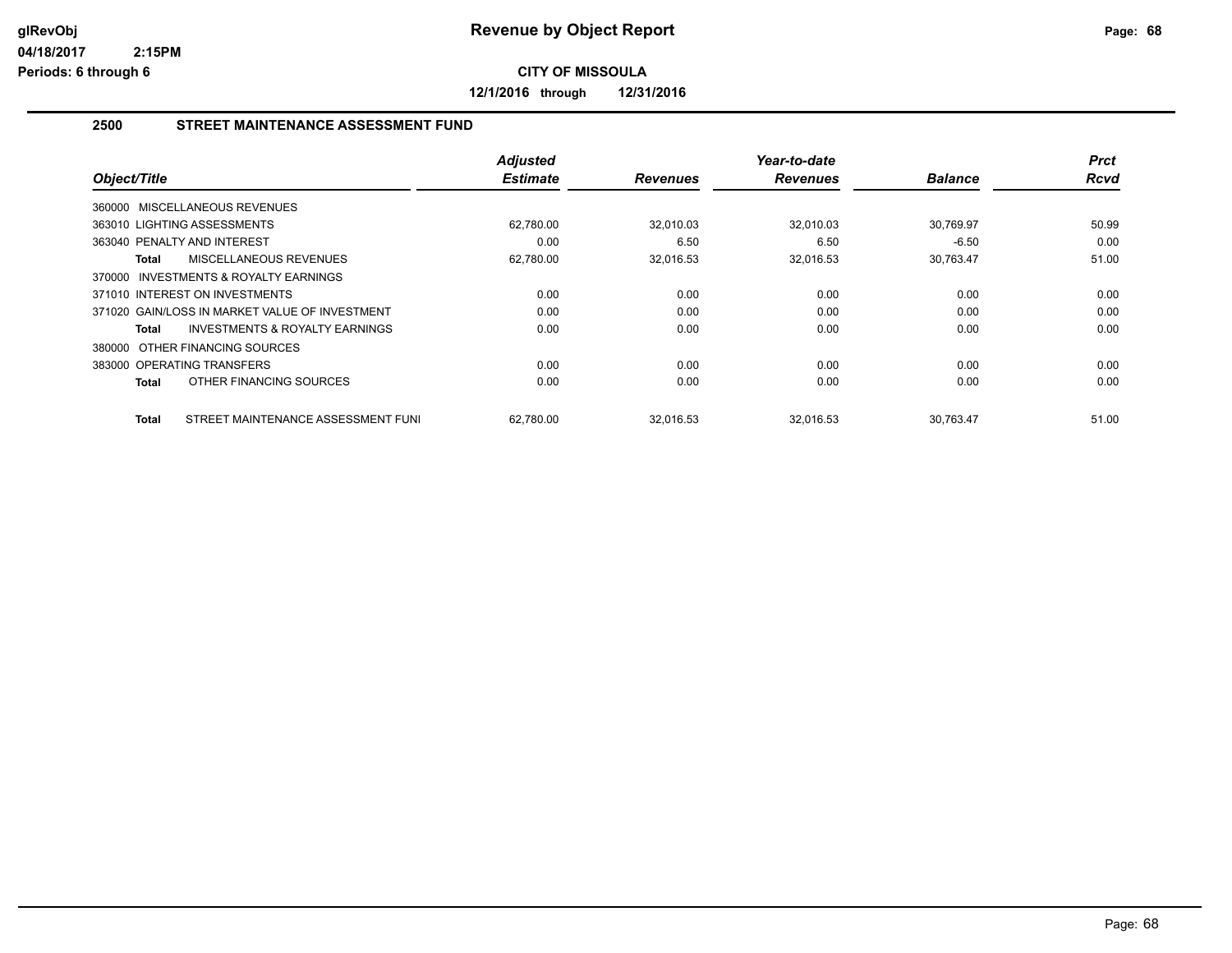**12/1/2016 through 12/31/2016**

### **2511 WILLOWWOOD PARK MAINTENANCE ASSESSMENT F 2511 WILLOWWOOD PARK MAINTENANCE ASSESSMENT F**

|              |                                           | <b>Adjusted</b> |                 | Year-to-date    |                | Prct        |
|--------------|-------------------------------------------|-----------------|-----------------|-----------------|----------------|-------------|
| Object/Title |                                           | <b>Estimate</b> | <b>Revenues</b> | <b>Revenues</b> | <b>Balance</b> | <b>Rcvd</b> |
|              | 370000 INVESTMENTS & ROYALTY EARNINGS     |                 |                 |                 |                |             |
|              | 371010 INTEREST ON INVESTMENTS            | 0.00            | 0.00            | 0.00            | 0.00           | 0.00        |
| <b>Total</b> | <b>INVESTMENTS &amp; ROYALTY EARNINGS</b> | 0.00            | 0.00            | 0.00            | 0.00           | 0.00        |
| <b>Total</b> | WILLOWWOOD PARK MAINTENANCE ASSES         | 0.00            | 0.00            | 0.00            | 0.00           | 0.00        |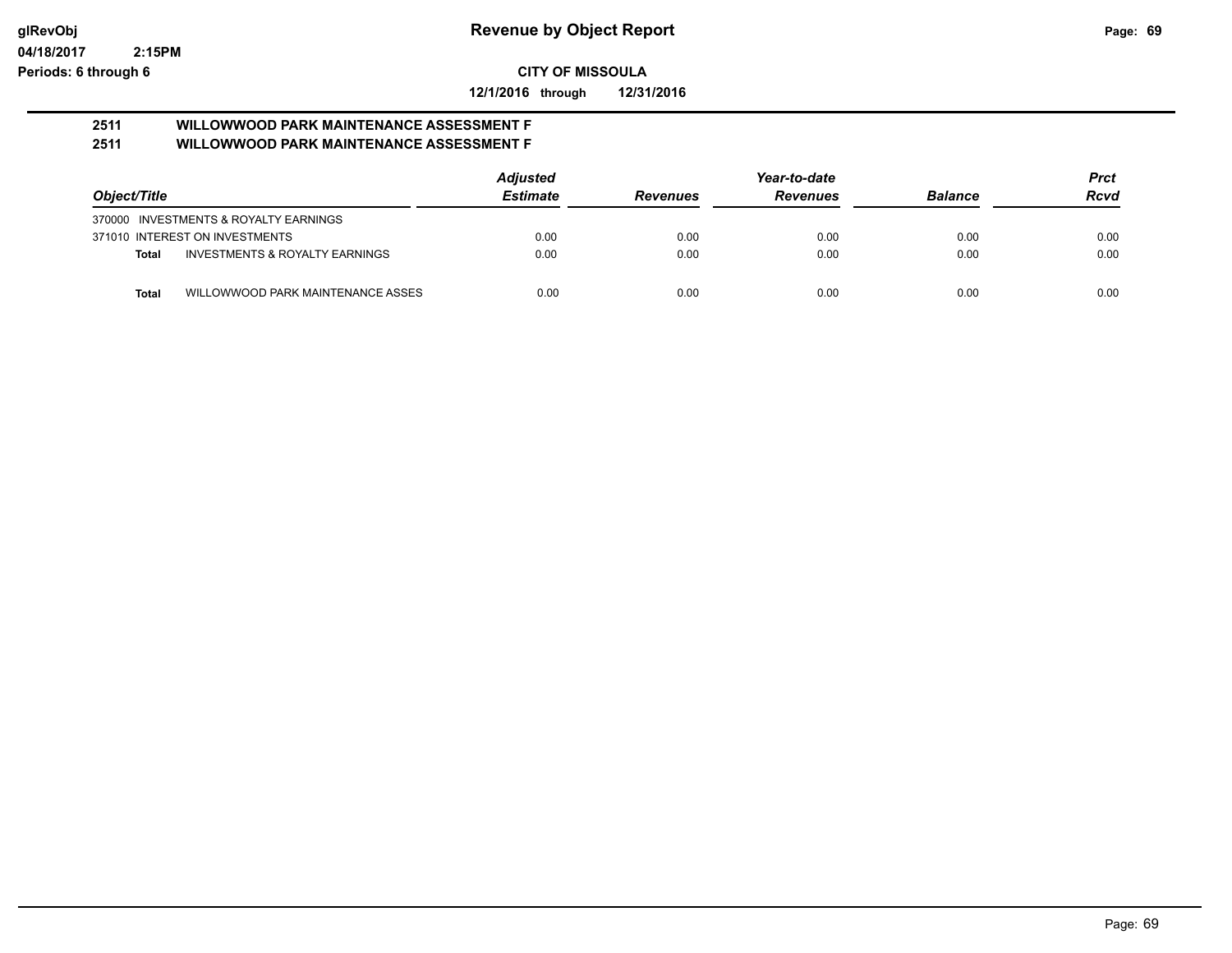**12/1/2016 through 12/31/2016**

### **2511 WILLOWWOOD PARK MAINTENANCE ASSESSMENT F**

|              |                                       | <b>Adjusted</b> |                 | Year-to-date    |                | <b>Prct</b> |
|--------------|---------------------------------------|-----------------|-----------------|-----------------|----------------|-------------|
| Object/Title |                                       | <b>Estimate</b> | <b>Revenues</b> | <b>Revenues</b> | <b>Balance</b> | <b>Rcvd</b> |
|              | 370000 INVESTMENTS & ROYALTY EARNINGS |                 |                 |                 |                |             |
|              | 371010 INTEREST ON INVESTMENTS        | 0.00            | 0.00            | 0.00            | 0.00           | 0.00        |
| Total        | INVESTMENTS & ROYALTY EARNINGS        | 0.00            | 0.00            | 0.00            | 0.00           | 0.00        |
| <b>Total</b> | WILLOWWOOD PARK MAINTENANCE ASSES     | 0.00            | 0.00            | 0.00            | 0.00           | 0.00        |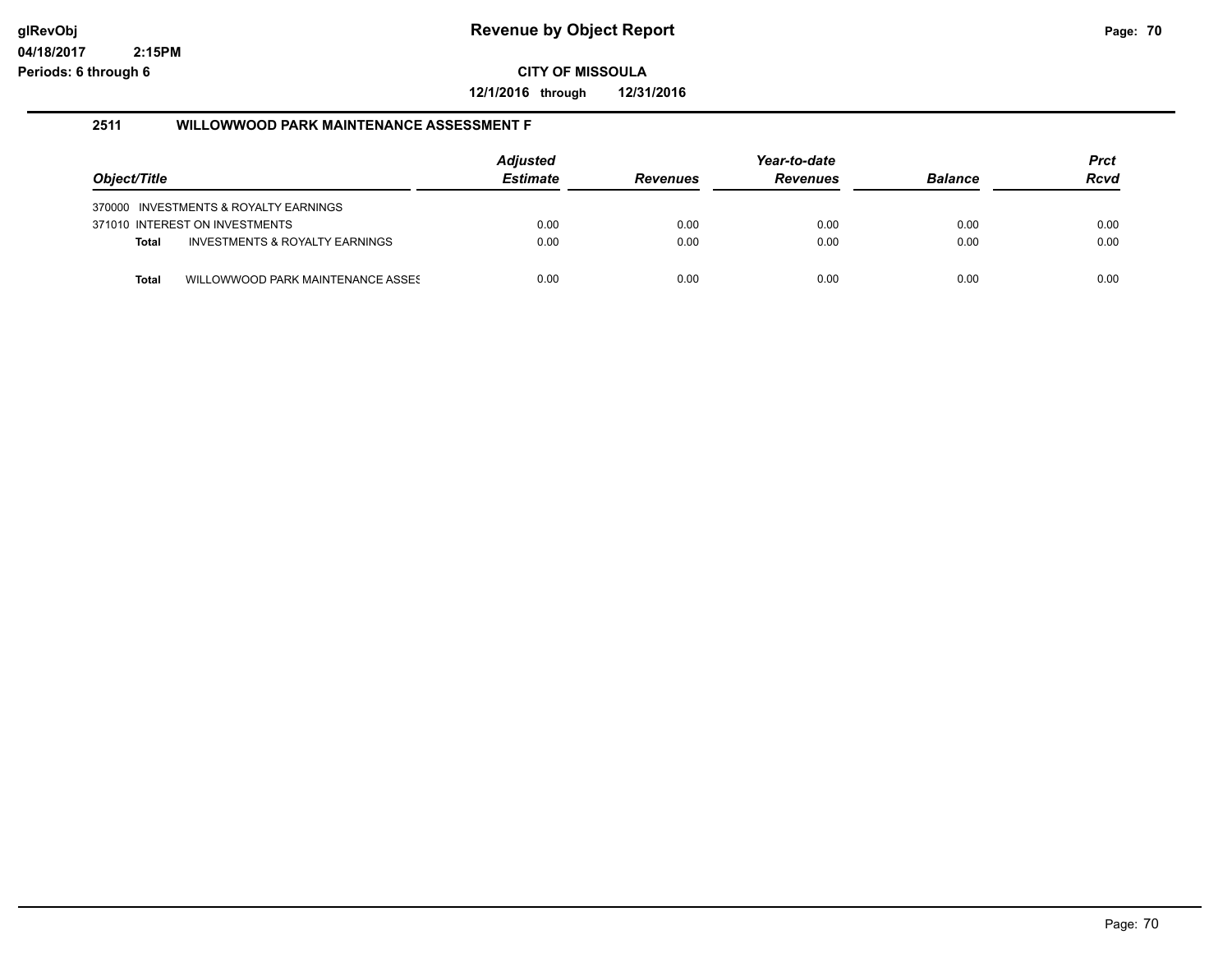**CITY OF MISSOULA 12/1/2016 through 12/31/2016**

**2512 ROAD DISTRICT #1 2512 ROAD DISTRICT #1**

|                                                | <b>Adjusted</b> |                 | Year-to-date    |                | Prct        |
|------------------------------------------------|-----------------|-----------------|-----------------|----------------|-------------|
| Object/Title                                   | <b>Estimate</b> | <b>Revenues</b> | <b>Revenues</b> | <b>Balance</b> | <b>Rcvd</b> |
| INTERGOVERNMENTAL REVENUES<br>330000           |                 |                 |                 |                |             |
| 336023 STATE CONTRIB. - PERS                   | 0.00            | 1.27            | 7.97            | $-7.97$        | 0.00        |
| INTERGOVERNMENTAL REVENUES<br>Total            | 0.00            | 1.27            | 7.97            | $-7.97$        | 0.00        |
| 360000 MISCELLANEOUS REVENUES                  |                 |                 |                 |                |             |
| 363020 PROPERTY ASSESSMENTS                    | 1,645,581.00    | 846.470.82      | 848.776.47      | 796.804.53     | 51.58       |
| 363040 PENALTY AND INTEREST                    | 0.00            | 218.40          | 260.92          | $-260.92$      | 0.00        |
| MISCELLANEOUS REVENUES<br>Total                | 1,645,581.00    | 846,689.22      | 849,037.39      | 796.543.61     | 51.59       |
| INVESTMENTS & ROYALTY EARNINGS<br>370000       |                 |                 |                 |                |             |
| 371010 INTEREST ON INVESTMENTS                 | 0.00            | 0.00            | 0.00            | 0.00           | 0.00        |
| INVESTMENTS & ROYALTY EARNINGS<br><b>Total</b> | 0.00            | 0.00            | 0.00            | 0.00           | 0.00        |
| <b>ROAD DISTRICT#1</b><br>Total                | 1.645.581.00    | 846.690.49      | 849.045.36      | 796.535.64     | 51.60       |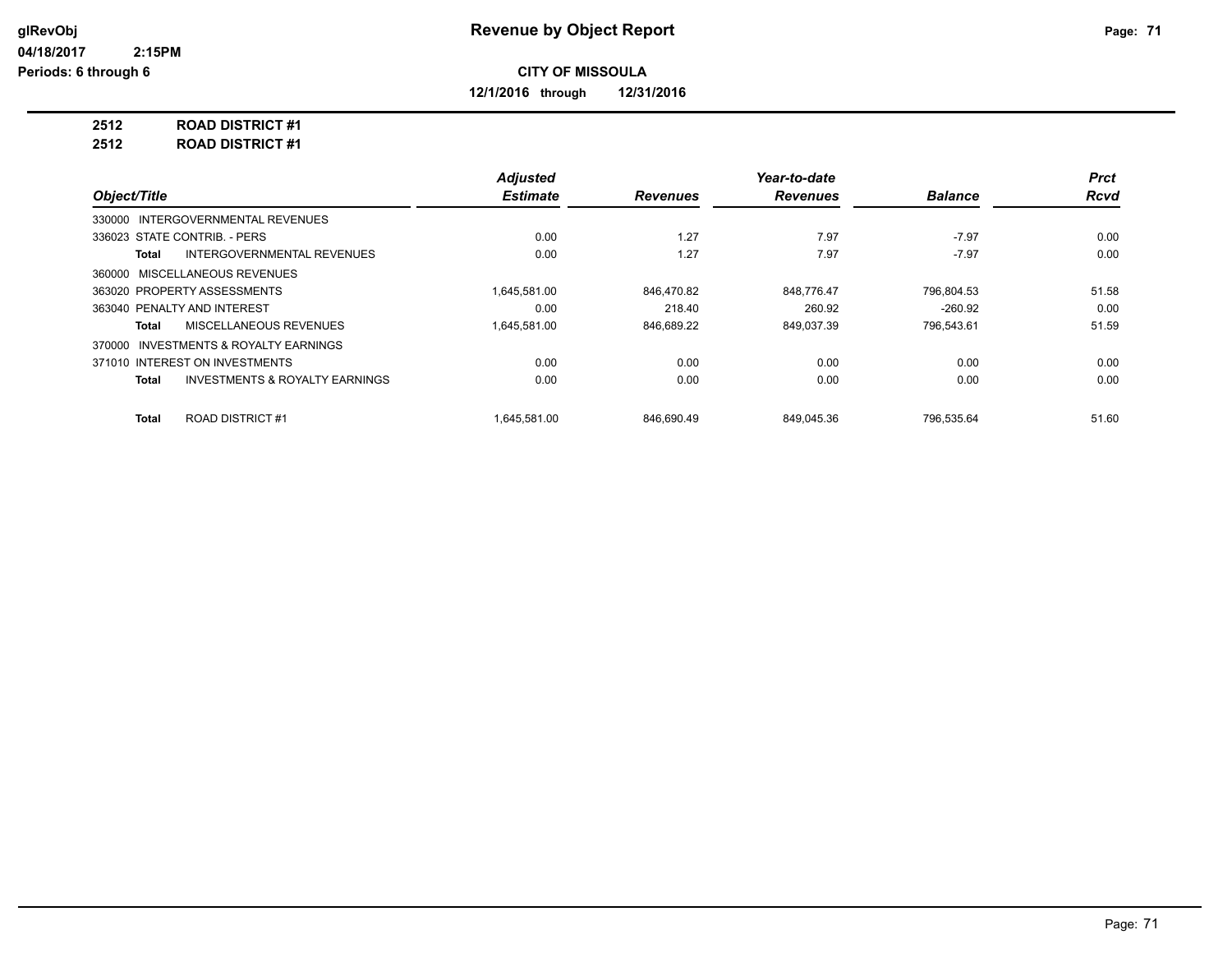**12/1/2016 through 12/31/2016**

### **2512 ROAD DISTRICT #1**

| Object/Title                                       | <b>Adjusted</b> |                 | Year-to-date    |                | <b>Prct</b> |
|----------------------------------------------------|-----------------|-----------------|-----------------|----------------|-------------|
|                                                    | <b>Estimate</b> | <b>Revenues</b> | <b>Revenues</b> | <b>Balance</b> | <b>Rcvd</b> |
| 330000 INTERGOVERNMENTAL REVENUES                  |                 |                 |                 |                |             |
| 336023 STATE CONTRIB. - PERS                       | 0.00            | 1.27            | 7.97            | $-7.97$        | 0.00        |
| INTERGOVERNMENTAL REVENUES<br>Total                | 0.00            | 1.27            | 7.97            | $-7.97$        | 0.00        |
| 360000 MISCELLANEOUS REVENUES                      |                 |                 |                 |                |             |
| 363020 PROPERTY ASSESSMENTS                        | 1.645.581.00    | 846.470.82      | 848.776.47      | 796.804.53     | 51.58       |
| 363040 PENALTY AND INTEREST                        | 0.00            | 218.40          | 260.92          | $-260.92$      | 0.00        |
| MISCELLANEOUS REVENUES<br>Total                    | 1,645,581.00    | 846,689.22      | 849,037.39      | 796.543.61     | 51.59       |
| 370000 INVESTMENTS & ROYALTY EARNINGS              |                 |                 |                 |                |             |
| 371010 INTEREST ON INVESTMENTS                     | 0.00            | 0.00            | 0.00            | 0.00           | 0.00        |
| <b>INVESTMENTS &amp; ROYALTY EARNINGS</b><br>Total | 0.00            | 0.00            | 0.00            | 0.00           | 0.00        |
| <b>ROAD DISTRICT#1</b><br><b>Total</b>             | 1.645.581.00    | 846.690.49      | 849.045.36      | 796.535.64     | 51.60       |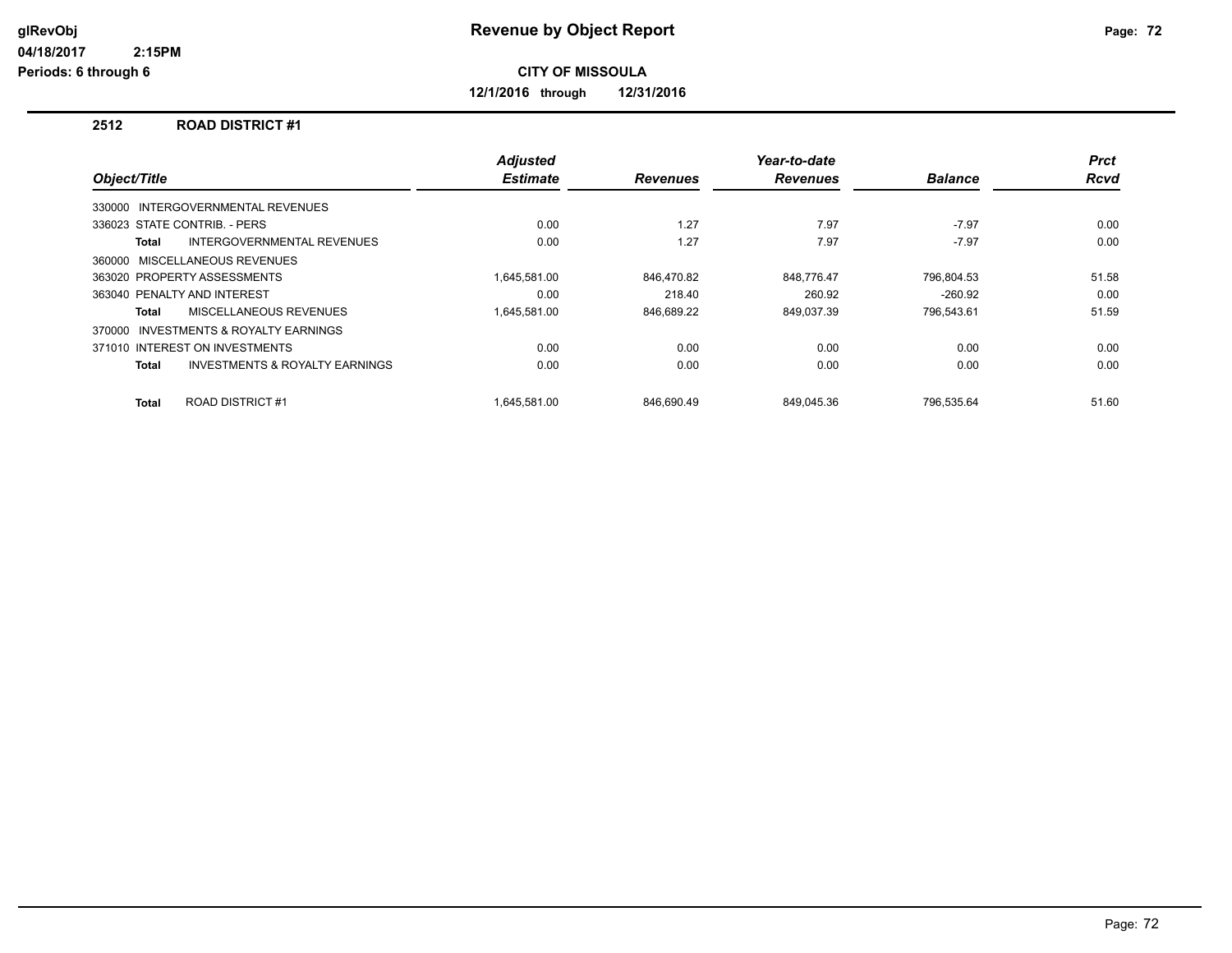**12/1/2016 through 12/31/2016**

**2513 PARK DISTRICT #1 2513 PARK DISTRICT #1**

|                                                     | <b>Adjusted</b> |                 | Year-to-date    |                | <b>Prct</b> |
|-----------------------------------------------------|-----------------|-----------------|-----------------|----------------|-------------|
| Object/Title                                        | <b>Estimate</b> | <b>Revenues</b> | <b>Revenues</b> | <b>Balance</b> | <b>Rcvd</b> |
| INTERGOVERNMENTAL REVENUES<br>330000                |                 |                 |                 |                |             |
| 336023 STATE CONTRIB. - PERS                        | 0.00            | 10.40           | 88.42           | $-88.42$       | 0.00        |
| INTERGOVERNMENTAL REVENUES<br>Total                 | 0.00            | 10.40           | 88.42           | $-88.42$       | 0.00        |
| 360000 MISCELLANEOUS REVENUES                       |                 |                 |                 |                |             |
| 363020 PROPERTY ASSESSMENTS                         | 1,297,626.00    | 667,352.06      | 668,814.98      | 628,811.02     | 51.54       |
| 363040 PENALTY AND INTEREST                         | 0.00            | 169.83          | 194.85          | $-194.85$      | 0.00        |
| MISCELLANEOUS REVENUES<br>Total                     | 1,297,626.00    | 667,521.89      | 669,009.83      | 628,616.17     | 51.56       |
| <b>INVESTMENTS &amp; ROYALTY EARNINGS</b><br>370000 |                 |                 |                 |                |             |
| 371010 INTEREST ON INVESTMENTS                      | 0.00            | 0.00            | 0.00            | 0.00           | 0.00        |
| <b>INVESTMENTS &amp; ROYALTY EARNINGS</b><br>Total  | 0.00            | 0.00            | 0.00            | 0.00           | 0.00        |
| OTHER FINANCING SOURCES<br>380000                   |                 |                 |                 |                |             |
| 381090 PROCEEDS FROM CAPITAL LEASE                  | 0.00            | 0.00            | 0.00            | 0.00           | 0.00        |
| 383000 OPERATING TRANSFERS                          | 10,075.00       | 10,075.00       | 10,075.00       | 0.00           | 100.00      |
| OTHER FINANCING SOURCES<br>Total                    | 10,075.00       | 10,075.00       | 10,075.00       | 0.00           | 100.00      |
| <b>PARK DISTRICT#1</b><br><b>Total</b>              | 1,307,701.00    | 677,607.29      | 679,173.25      | 628,527.75     | 51.94       |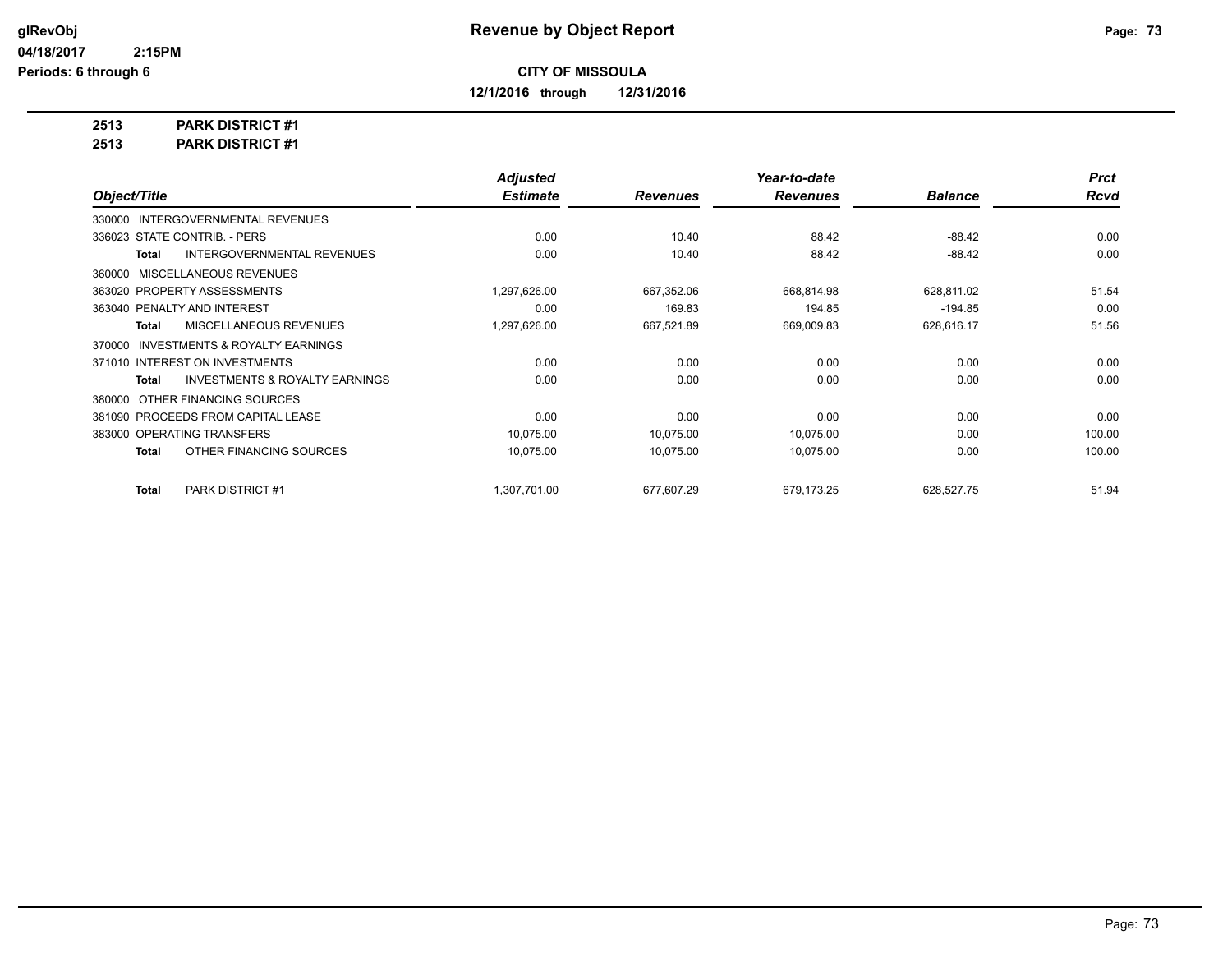**2513 PARK DISTRICT #1**

| Object/Title                                        | <b>Adjusted</b><br><b>Estimate</b> | <b>Revenues</b> | Year-to-date<br><b>Revenues</b> | <b>Balance</b> | <b>Prct</b><br><b>Rcvd</b> |
|-----------------------------------------------------|------------------------------------|-----------------|---------------------------------|----------------|----------------------------|
|                                                     |                                    |                 |                                 |                |                            |
| INTERGOVERNMENTAL REVENUES<br>330000                |                                    |                 |                                 |                |                            |
| 336023 STATE CONTRIB. - PERS                        | 0.00                               | 10.40           | 88.42                           | $-88.42$       | 0.00                       |
| <b>INTERGOVERNMENTAL REVENUES</b><br>Total          | 0.00                               | 10.40           | 88.42                           | $-88.42$       | 0.00                       |
| MISCELLANEOUS REVENUES<br>360000                    |                                    |                 |                                 |                |                            |
| 363020 PROPERTY ASSESSMENTS                         | 1,297,626.00                       | 667,352.06      | 668,814.98                      | 628,811.02     | 51.54                      |
| 363040 PENALTY AND INTEREST                         | 0.00                               | 169.83          | 194.85                          | $-194.85$      | 0.00                       |
| <b>MISCELLANEOUS REVENUES</b><br><b>Total</b>       | 1,297,626.00                       | 667,521.89      | 669,009.83                      | 628,616.17     | 51.56                      |
| <b>INVESTMENTS &amp; ROYALTY EARNINGS</b><br>370000 |                                    |                 |                                 |                |                            |
| 371010 INTEREST ON INVESTMENTS                      | 0.00                               | 0.00            | 0.00                            | 0.00           | 0.00                       |
| <b>INVESTMENTS &amp; ROYALTY EARNINGS</b><br>Total  | 0.00                               | 0.00            | 0.00                            | 0.00           | 0.00                       |
| OTHER FINANCING SOURCES<br>380000                   |                                    |                 |                                 |                |                            |
| 381090 PROCEEDS FROM CAPITAL LEASE                  | 0.00                               | 0.00            | 0.00                            | 0.00           | 0.00                       |
| 383000 OPERATING TRANSFERS                          | 10,075.00                          | 10,075.00       | 10,075.00                       | 0.00           | 100.00                     |
| OTHER FINANCING SOURCES<br><b>Total</b>             | 10,075.00                          | 10,075.00       | 10,075.00                       | 0.00           | 100.00                     |
| PARK DISTRICT #1<br><b>Total</b>                    | 1,307,701.00                       | 677,607.29      | 679,173.25                      | 628,527.75     | 51.94                      |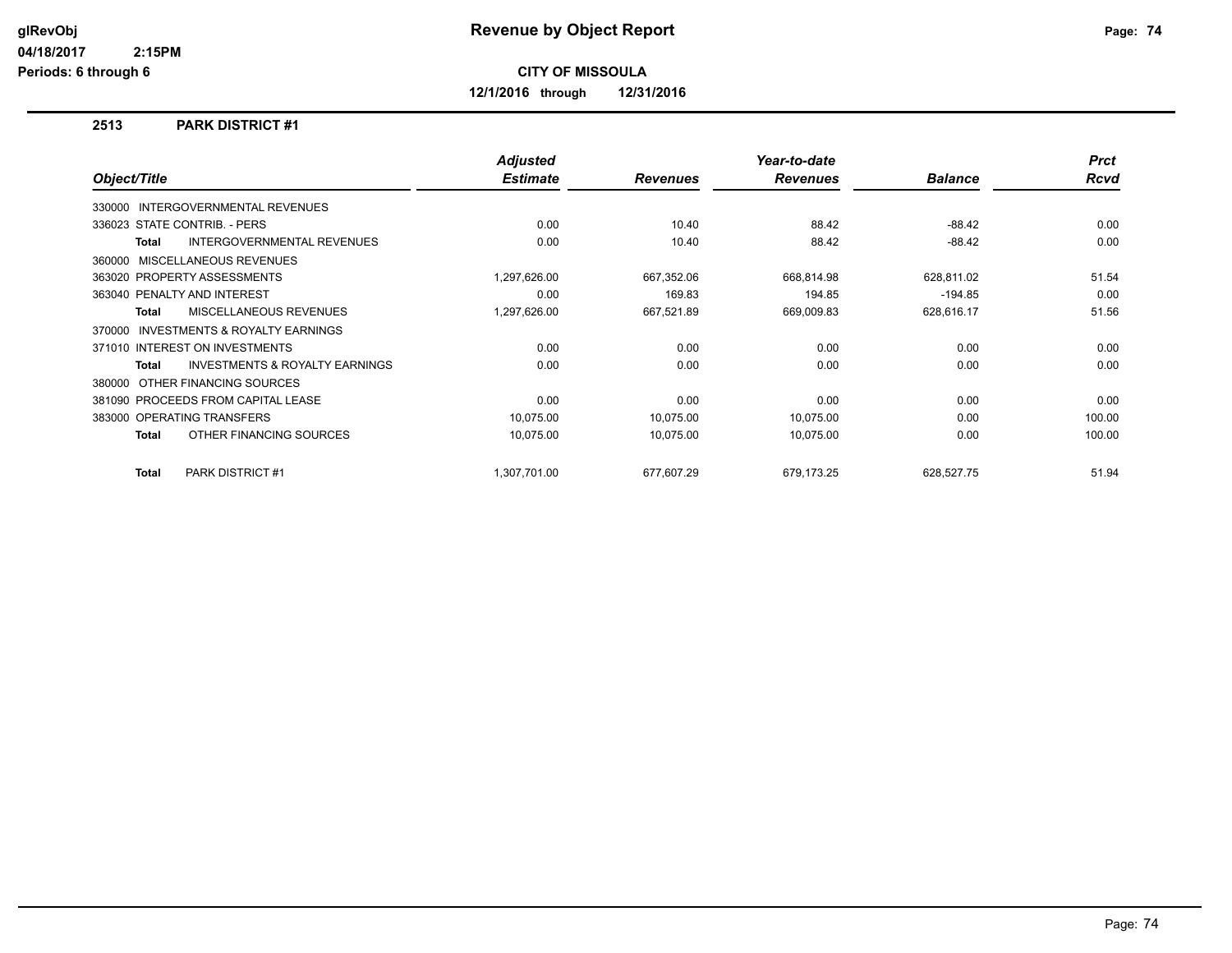**2820 STATE GAS TAX FUND 2820 STATE GAS TAX FUND**

|              |                                   | <b>Adjusted</b> |                 | Year-to-date    |                | <b>Prct</b> |
|--------------|-----------------------------------|-----------------|-----------------|-----------------|----------------|-------------|
| Object/Title |                                   | <b>Estimate</b> | <b>Revenues</b> | <b>Revenues</b> | <b>Balance</b> | <b>Rcvd</b> |
|              | 330000 INTERGOVERNMENTAL REVENUES |                 |                 |                 |                |             |
|              | 331052 MDT CMAO STRIPING GRANT    | 0.00            | 0.00            | 0.00            | 0.00           | 0.00        |
|              | 334040 GAS TAX APPORTIONMENT      | 1.081.510.00    | 90.125.79       | 540.754.76      | 540.755.24     | 50.00       |
| Total        | INTERGOVERNMENTAL REVENUES        | 1,081,510.00    | 90.125.79       | 540.754.76      | 540.755.24     | 50.00       |
|              | 380000 OTHER FINANCING SOURCES    |                 |                 |                 |                |             |
|              | 383000 OPERATING TRANSFERS        | 0.00            | 0.00            | 0.00            | 0.00           | 0.00        |
| Total        | OTHER FINANCING SOURCES           | 0.00            | 0.00            | 0.00            | 0.00           | 0.00        |
| <b>Total</b> | STATE GAS TAX FUND                | 1.081.510.00    | 90.125.79       | 540.754.76      | 540.755.24     | 50.00       |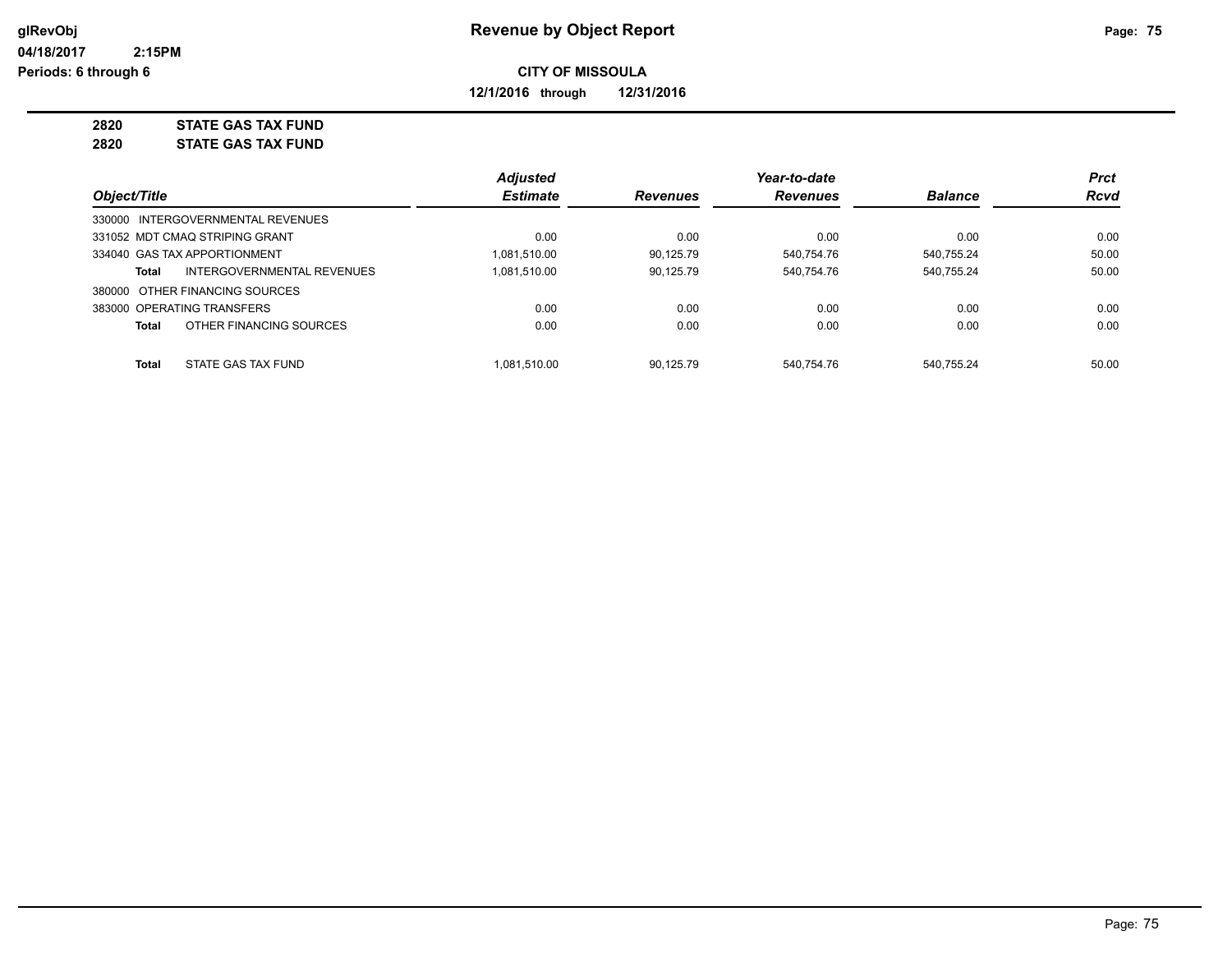**12/1/2016 through 12/31/2016**

#### **2820 STATE GAS TAX FUND**

| Object/Title                               | <b>Adjusted</b><br><b>Estimate</b> | <b>Revenues</b> | Year-to-date<br><b>Revenues</b> | <b>Balance</b> | <b>Prct</b><br><b>Rcvd</b> |
|--------------------------------------------|------------------------------------|-----------------|---------------------------------|----------------|----------------------------|
|                                            |                                    |                 |                                 |                |                            |
| 330000 INTERGOVERNMENTAL REVENUES          |                                    |                 |                                 |                |                            |
| 331052 MDT CMAQ STRIPING GRANT             | 0.00                               | 0.00            | 0.00                            | 0.00           | 0.00                       |
| 334040 GAS TAX APPORTIONMENT               | 1,081,510.00                       | 90.125.79       | 540.754.76                      | 540.755.24     | 50.00                      |
| INTERGOVERNMENTAL REVENUES<br><b>Total</b> | 1,081,510.00                       | 90.125.79       | 540,754.76                      | 540,755.24     | 50.00                      |
| 380000 OTHER FINANCING SOURCES             |                                    |                 |                                 |                |                            |
| 383000 OPERATING TRANSFERS                 | 0.00                               | 0.00            | 0.00                            | 0.00           | 0.00                       |
| OTHER FINANCING SOURCES<br><b>Total</b>    | 0.00                               | 0.00            | 0.00                            | 0.00           | 0.00                       |
|                                            |                                    |                 |                                 |                |                            |
| <b>Total</b><br>STATE GAS TAX FUND         | 1.081.510.00                       | 90.125.79       | 540.754.76                      | 540.755.24     | 50.00                      |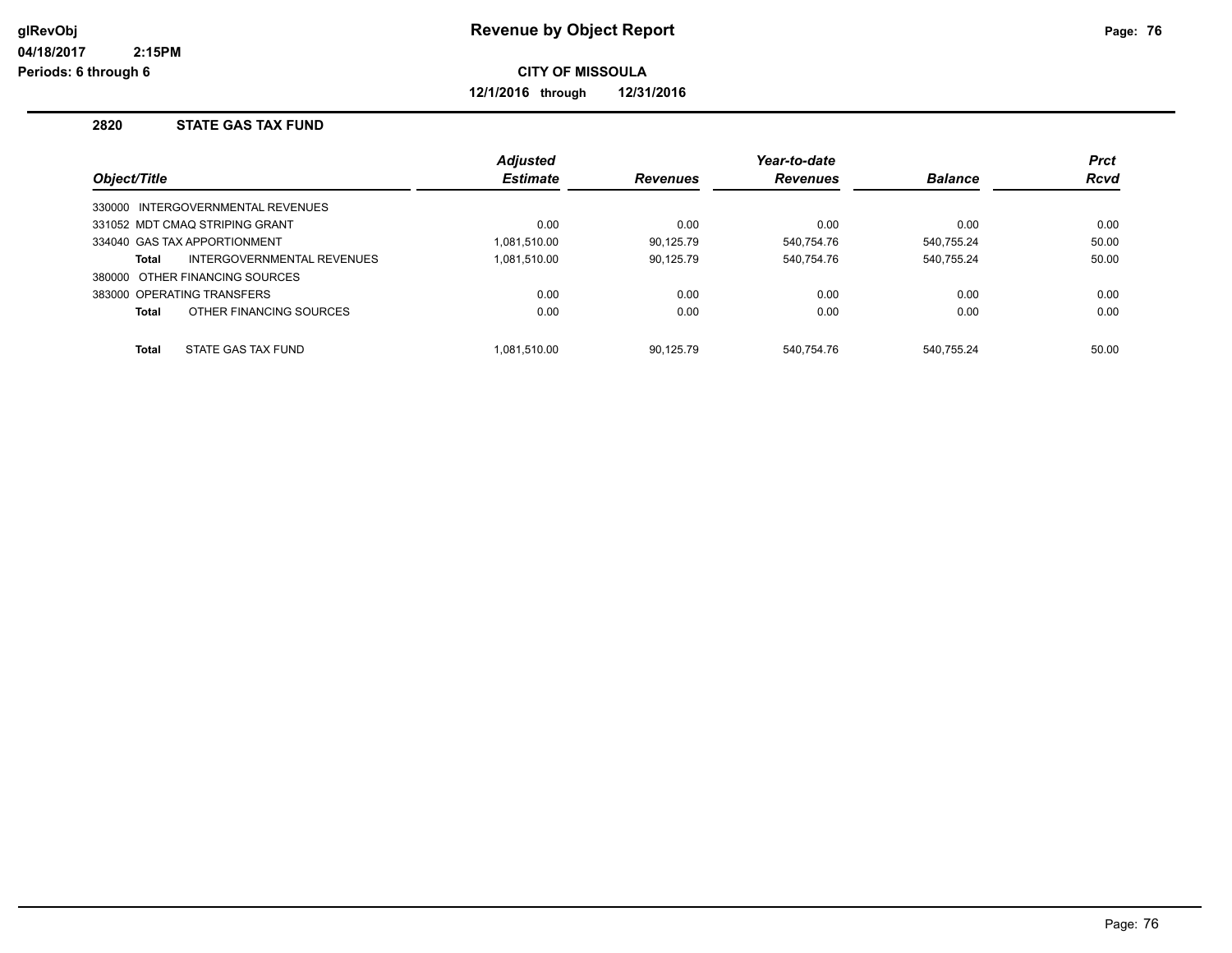*Prct Rcvd*

# **CITY OF MISSOULA**

**12/1/2016 through 12/31/2016**

**2917 CRIME VICTIM SURCHARGE 2917 CRIME VICTIM SURCHARGE**

|                                                 | <b>Adjusted</b> |                 | Year-to-date    |                | <b>Prct</b> |
|-------------------------------------------------|-----------------|-----------------|-----------------|----------------|-------------|
| Object/Title                                    | <b>Estimate</b> | <b>Revenues</b> | <b>Revenues</b> | <b>Balance</b> | Rcvd        |
| 370000 INVESTMENTS & ROYALTY EARNINGS           |                 |                 |                 |                |             |
| 371010 INTEREST ON INVESTMENTS                  | 0.00            | 0.00            | 0.00            | 0.00           | 0.00        |
| 371020 GAIN/LOSS IN MARKET VALUE OF INVESTMENTS | 0.00            | 0.00            | 0.00            | 0.00           | 0.00        |
| INVESTMENTS & ROYALTY EARNINGS<br><b>Total</b>  | 0.00            | 0.00            | 0.00            | 0.00           | 0.00        |

**Total** CRIME VICTIM SURCHARGE 0.00 0.00 0.00 0.00 0.00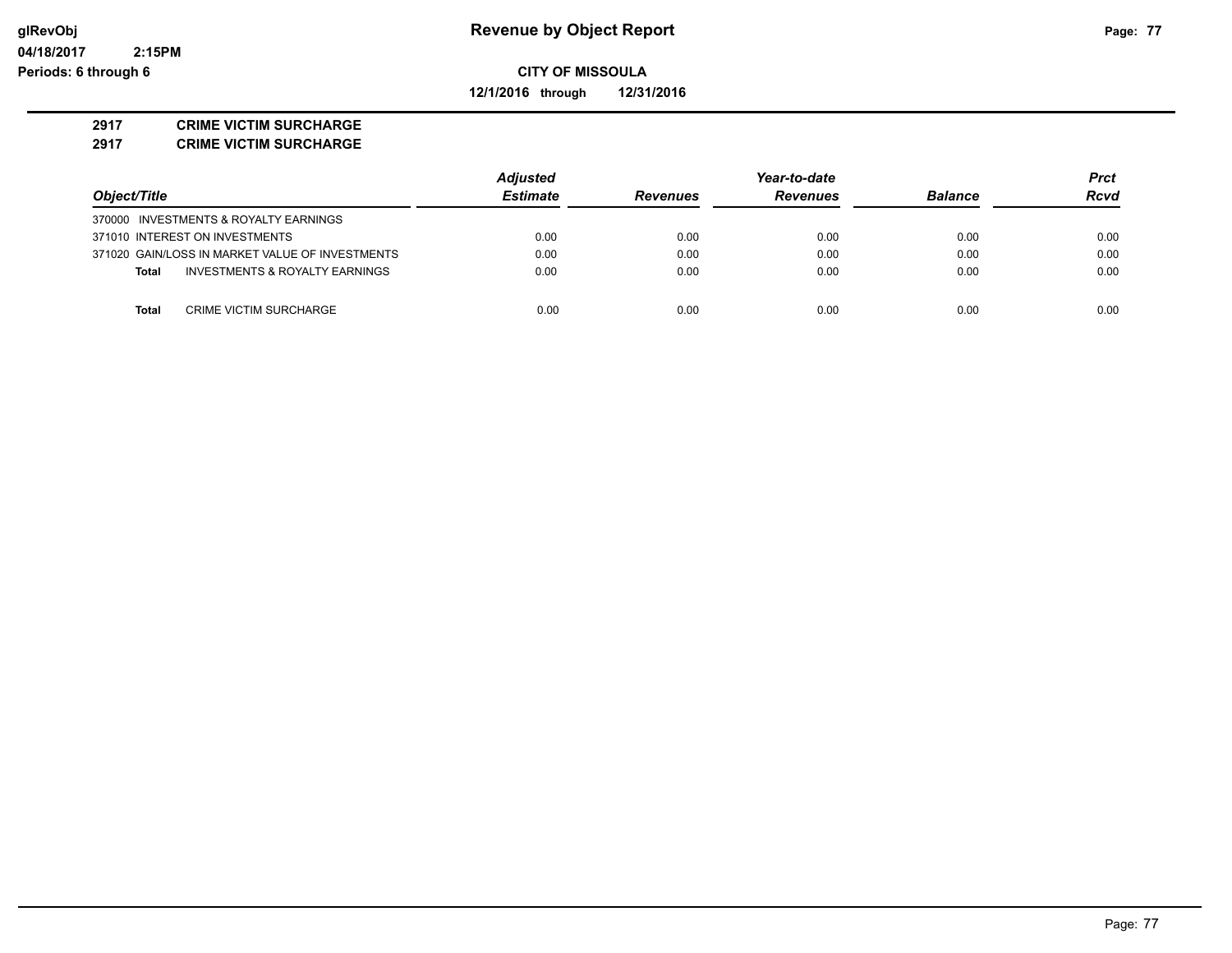**12/1/2016 through 12/31/2016**

#### **2917 CRIME VICTIM SURCHARGE**

|                                                           | <b>Adjusted</b> |                 | Year-to-date    |                |             |
|-----------------------------------------------------------|-----------------|-----------------|-----------------|----------------|-------------|
| Object/Title                                              | <b>Estimate</b> | <b>Revenues</b> | <b>Revenues</b> | <b>Balance</b> | <b>Rcvd</b> |
| 370000 INVESTMENTS & ROYALTY EARNINGS                     |                 |                 |                 |                |             |
| 371010 INTEREST ON INVESTMENTS                            | 0.00            | 0.00            | 0.00            | 0.00           | 0.00        |
| 371020 GAIN/LOSS IN MARKET VALUE OF INVESTMENT            | 0.00            | 0.00            | 0.00            | 0.00           | 0.00        |
| <b>INVESTMENTS &amp; ROYALTY EARNINGS</b><br><b>Total</b> | 0.00            | 0.00            | 0.00            | 0.00           | 0.00        |
| Total<br>CRIME VICTIM SURCHARGE                           | 0.00            | 0.00            | 0.00            | 0.00           | 0.00        |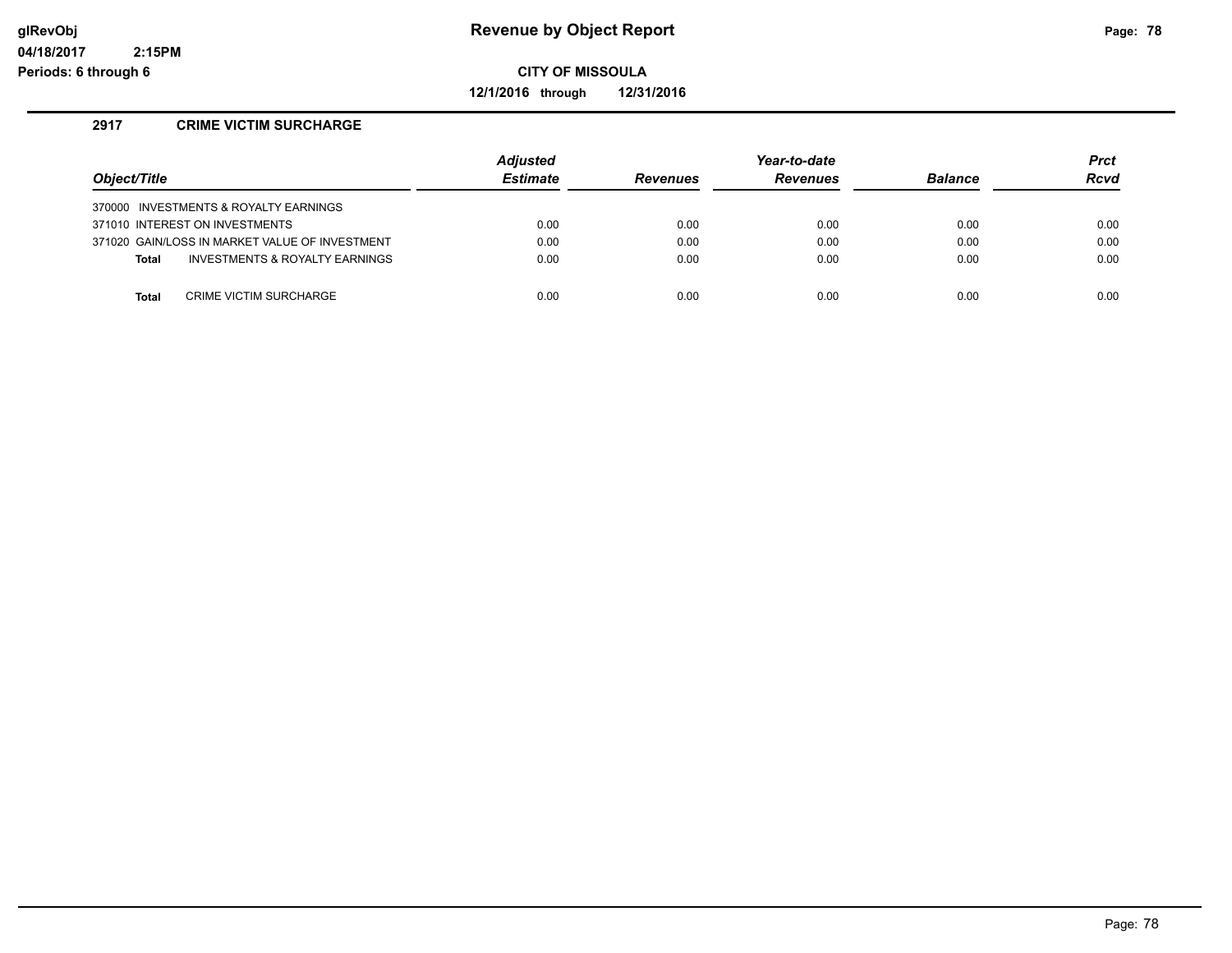**12/1/2016 through 12/31/2016**

#### **2918 LAW ENFORCEMENT BLOCK GRANT FUND 2918 LAW ENFORCEMENT BLOCK GRANT FUND**

|                                                           | <b>Adjusted</b> |                 | Year-to-date    |                | <b>Prct</b> |
|-----------------------------------------------------------|-----------------|-----------------|-----------------|----------------|-------------|
| Object/Title                                              | <b>Estimate</b> | <b>Revenues</b> | <b>Revenues</b> | <b>Balance</b> | <b>Rcvd</b> |
| 330000 INTERGOVERNMENTAL REVENUES                         |                 |                 |                 |                |             |
| 331000 FEDERAL GRANTS                                     | 0.00            | 0.00            | 0.00            | 0.00           | 0.00        |
| 331001 BYRNE DISCRETIONARY                                | 0.00            | 0.00            | 0.00            | 0.00           | 0.00        |
| 331022 EQUIPMENT GRANT                                    | 0.00            | 0.00            | 0.00            | 0.00           | 0.00        |
| 331023 COPS HIRING GRANT 2011                             | 40,000.00       | 0.00            | 0.00            | 40,000.00      | 0.00        |
| 331024 DEPT OF JUSTICE GRANTS                             | 0.00            | 0.00            | 0.00            | 0.00           | 0.00        |
| 331026 ICAC GRANT                                         | 0.00            | 0.00            | 0.00            | 0.00           | 0.00        |
| 331027 JAG GRANTS REVENUE                                 | 60,373.00       | 0.00            | 0.00            | 60,373.00      | 0.00        |
| 336021 STATE CONTRIB - POLICE RETIREMENT                  | 0.00            | 0.00            | 0.00            | 0.00           | 0.00        |
| <b>INTERGOVERNMENTAL REVENUES</b><br><b>Total</b>         | 100,373.00      | 0.00            | 0.00            | 100,373.00     | 0.00        |
| 340000 CHARGES FOR SERVICES                               |                 |                 |                 |                |             |
| 342010 POLICE/BID AGREEMENT                               | 0.00            | 0.00            | 0.00            | 0.00           | 0.00        |
| <b>CHARGES FOR SERVICES</b><br>Total                      | 0.00            | 0.00            | 0.00            | 0.00           | 0.00        |
| 360000 MISCELLANEOUS REVENUES                             |                 |                 |                 |                |             |
| 360010 MISCELLANEOUS                                      | 0.00            | 0.00            | 0.00            | 0.00           | 0.00        |
| MISCELLANEOUS REVENUES<br><b>Total</b>                    | 0.00            | 0.00            | 0.00            | 0.00           | 0.00        |
| 370000 INVESTMENTS & ROYALTY EARNINGS                     |                 |                 |                 |                |             |
| 371010 INTEREST ON INVESTMENTS                            | 0.00            | 0.00            | 0.00            | 0.00           | 0.00        |
| 371020 GAIN/LOSS IN MARKET VALUE OF INVESTMENTS           | 0.00            | 0.00            | 0.00            | 0.00           | 0.00        |
| <b>INVESTMENTS &amp; ROYALTY EARNINGS</b><br><b>Total</b> | 0.00            | 0.00            | 0.00            | 0.00           | 0.00        |
| OTHER FINANCING SOURCES<br>380000                         |                 |                 |                 |                |             |
| 383023 TRANS FR DRUG FORFEITURE                           | 0.00            | 0.00            | 0.00            | 0.00           | 0.00        |
| 383036 TRANSFER - GRANT                                   | 0.00            | 0.00            | 0.00            | 0.00           | 0.00        |
| OTHER FINANCING SOURCES<br><b>Total</b>                   | 0.00            | 0.00            | 0.00            | 0.00           | 0.00        |
|                                                           |                 |                 |                 |                |             |
| LAW ENFORCEMENT BLOCK GRANT FUND<br><b>Total</b>          | 100,373.00      | 0.00            | 0.00            | 100,373.00     | 0.00        |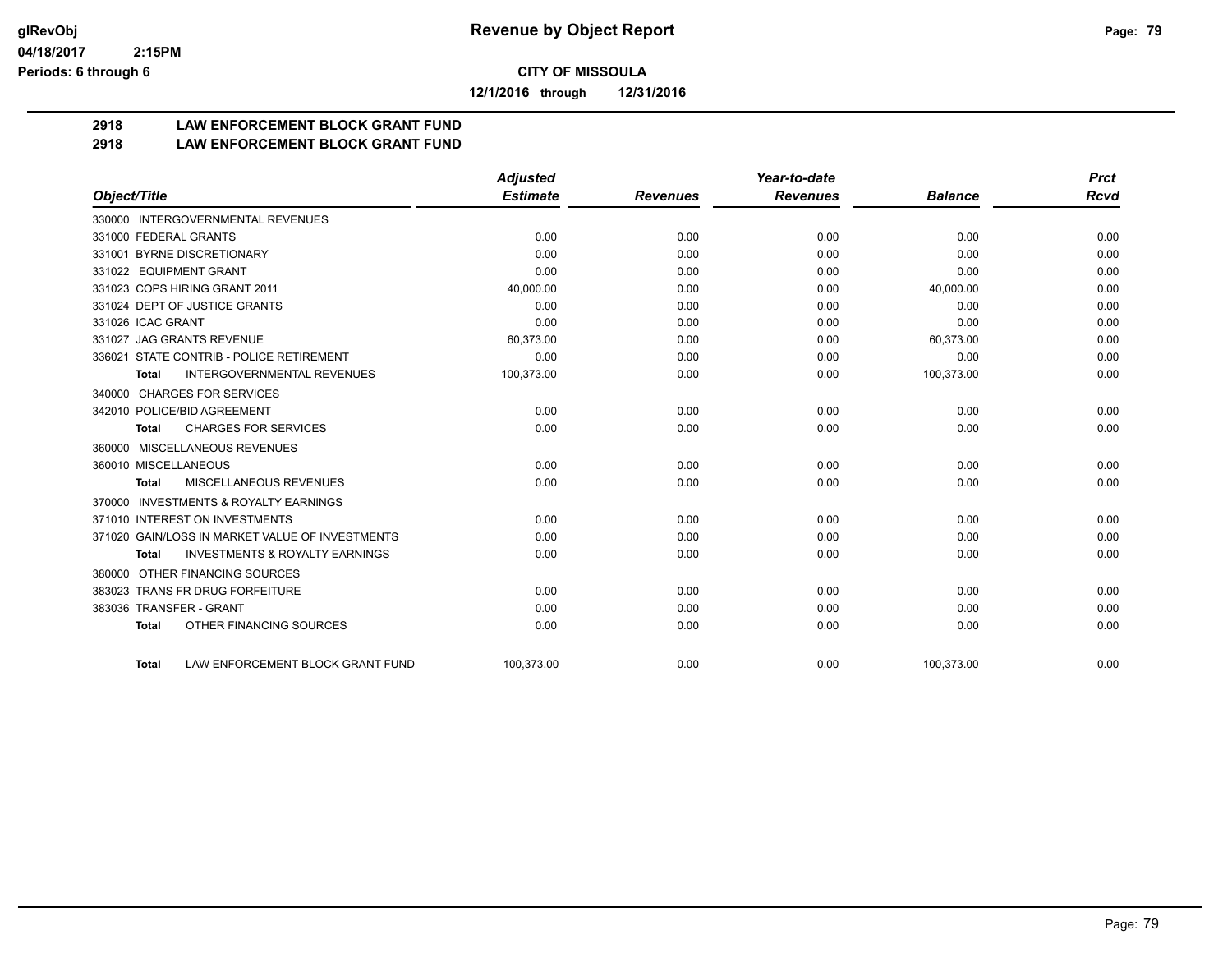**12/1/2016 through 12/31/2016**

#### **2918 LAW ENFORCEMENT BLOCK GRANT FUND**

|                                                           | <b>Adjusted</b> |                 | Year-to-date    |                | <b>Prct</b> |
|-----------------------------------------------------------|-----------------|-----------------|-----------------|----------------|-------------|
| Object/Title                                              | <b>Estimate</b> | <b>Revenues</b> | <b>Revenues</b> | <b>Balance</b> | <b>Rcvd</b> |
| 330000 INTERGOVERNMENTAL REVENUES                         |                 |                 |                 |                |             |
| 331000 FEDERAL GRANTS                                     | 0.00            | 0.00            | 0.00            | 0.00           | 0.00        |
| 331001 BYRNE DISCRETIONARY                                | 0.00            | 0.00            | 0.00            | 0.00           | 0.00        |
| 331022 EQUIPMENT GRANT                                    | 0.00            | 0.00            | 0.00            | 0.00           | 0.00        |
| 331023 COPS HIRING GRANT 2011                             | 40,000.00       | 0.00            | 0.00            | 40,000.00      | 0.00        |
| 331024 DEPT OF JUSTICE GRANTS                             | 0.00            | 0.00            | 0.00            | 0.00           | 0.00        |
| 331026 ICAC GRANT                                         | 0.00            | 0.00            | 0.00            | 0.00           | 0.00        |
| 331027 JAG GRANTS REVENUE                                 | 60,373.00       | 0.00            | 0.00            | 60,373.00      | 0.00        |
| 336021 STATE CONTRIB - POLICE RETIREMENT                  | 0.00            | 0.00            | 0.00            | 0.00           | 0.00        |
| INTERGOVERNMENTAL REVENUES<br><b>Total</b>                | 100,373.00      | 0.00            | 0.00            | 100,373.00     | 0.00        |
| 340000 CHARGES FOR SERVICES                               |                 |                 |                 |                |             |
| 342010 POLICE/BID AGREEMENT                               | 0.00            | 0.00            | 0.00            | 0.00           | 0.00        |
| <b>CHARGES FOR SERVICES</b><br>Total                      | 0.00            | 0.00            | 0.00            | 0.00           | 0.00        |
| 360000 MISCELLANEOUS REVENUES                             |                 |                 |                 |                |             |
| 360010 MISCELLANEOUS                                      | 0.00            | 0.00            | 0.00            | 0.00           | 0.00        |
| <b>MISCELLANEOUS REVENUES</b><br><b>Total</b>             | 0.00            | 0.00            | 0.00            | 0.00           | 0.00        |
| 370000 INVESTMENTS & ROYALTY EARNINGS                     |                 |                 |                 |                |             |
| 371010 INTEREST ON INVESTMENTS                            | 0.00            | 0.00            | 0.00            | 0.00           | 0.00        |
| 371020 GAIN/LOSS IN MARKET VALUE OF INVESTMENT            | 0.00            | 0.00            | 0.00            | 0.00           | 0.00        |
| <b>INVESTMENTS &amp; ROYALTY EARNINGS</b><br><b>Total</b> | 0.00            | 0.00            | 0.00            | 0.00           | 0.00        |
| 380000 OTHER FINANCING SOURCES                            |                 |                 |                 |                |             |
| 383023 TRANS FR DRUG FORFEITURE                           | 0.00            | 0.00            | 0.00            | 0.00           | 0.00        |
| 383036 TRANSFER - GRANT                                   | 0.00            | 0.00            | 0.00            | 0.00           | 0.00        |
| OTHER FINANCING SOURCES<br><b>Total</b>                   | 0.00            | 0.00            | 0.00            | 0.00           | 0.00        |
| LAW ENFORCEMENT BLOCK GRANT FUND<br><b>Total</b>          | 100,373.00      | 0.00            | 0.00            | 100,373.00     | 0.00        |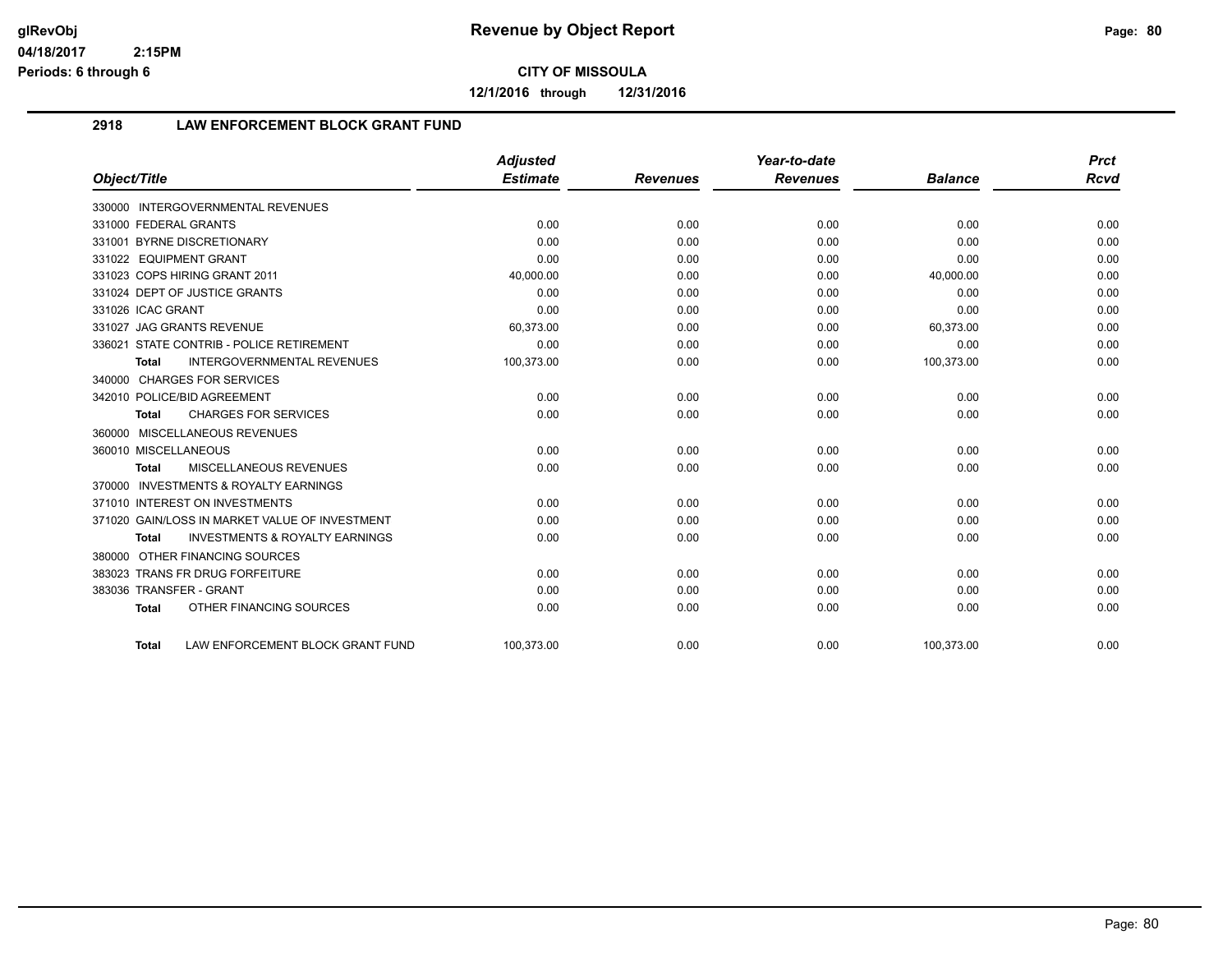## **2919 HIDTA FUND**

**2919 HIDTA FUND**

|                                                    | <b>Adjusted</b> |                 | Year-to-date    |                | <b>Prct</b> |
|----------------------------------------------------|-----------------|-----------------|-----------------|----------------|-------------|
| Object/Title                                       | <b>Estimate</b> | <b>Revenues</b> | <b>Revenues</b> | <b>Balance</b> | Rcvd        |
| 340000 CHARGES FOR SERVICES                        |                 |                 |                 |                |             |
| 342013 SECURITY INVEST FEES                        | 140,600.00      | 9.067.70        | 26,253.82       | 114,346.18     | 18.67       |
| 342014 POLICE DEPARTMENT SERVICE FEES              | 0.00            | 10.224.63       | 10.224.63       | $-10.224.63$   | 0.00        |
| <b>CHARGES FOR SERVICES</b><br>Total               | 140,600.00      | 19,292.33       | 36,478.45       | 104,121.55     | 25.94       |
| 360000 MISCELLANEOUS REVENUES                      |                 |                 |                 |                |             |
| 360010 MISCELLANEOUS                               | 0.00            | 0.00            | 0.00            | 0.00           | 0.00        |
| MISCELLANEOUS REVENUES<br>Total                    | 0.00            | 0.00            | 0.00            | 0.00           | 0.00        |
| INVESTMENTS & ROYALTY EARNINGS<br>370000           |                 |                 |                 |                |             |
| 371010 INTEREST ON INVESTMENTS                     | 0.00            | 0.00            | 0.00            | 0.00           | 0.00        |
| <b>INVESTMENTS &amp; ROYALTY EARNINGS</b><br>Total | 0.00            | 0.00            | 0.00            | 0.00           | 0.00        |
| <b>HIDTA FUND</b><br>Total                         | 140.600.00      | 19.292.33       | 36.478.45       | 104,121.55     | 25.94       |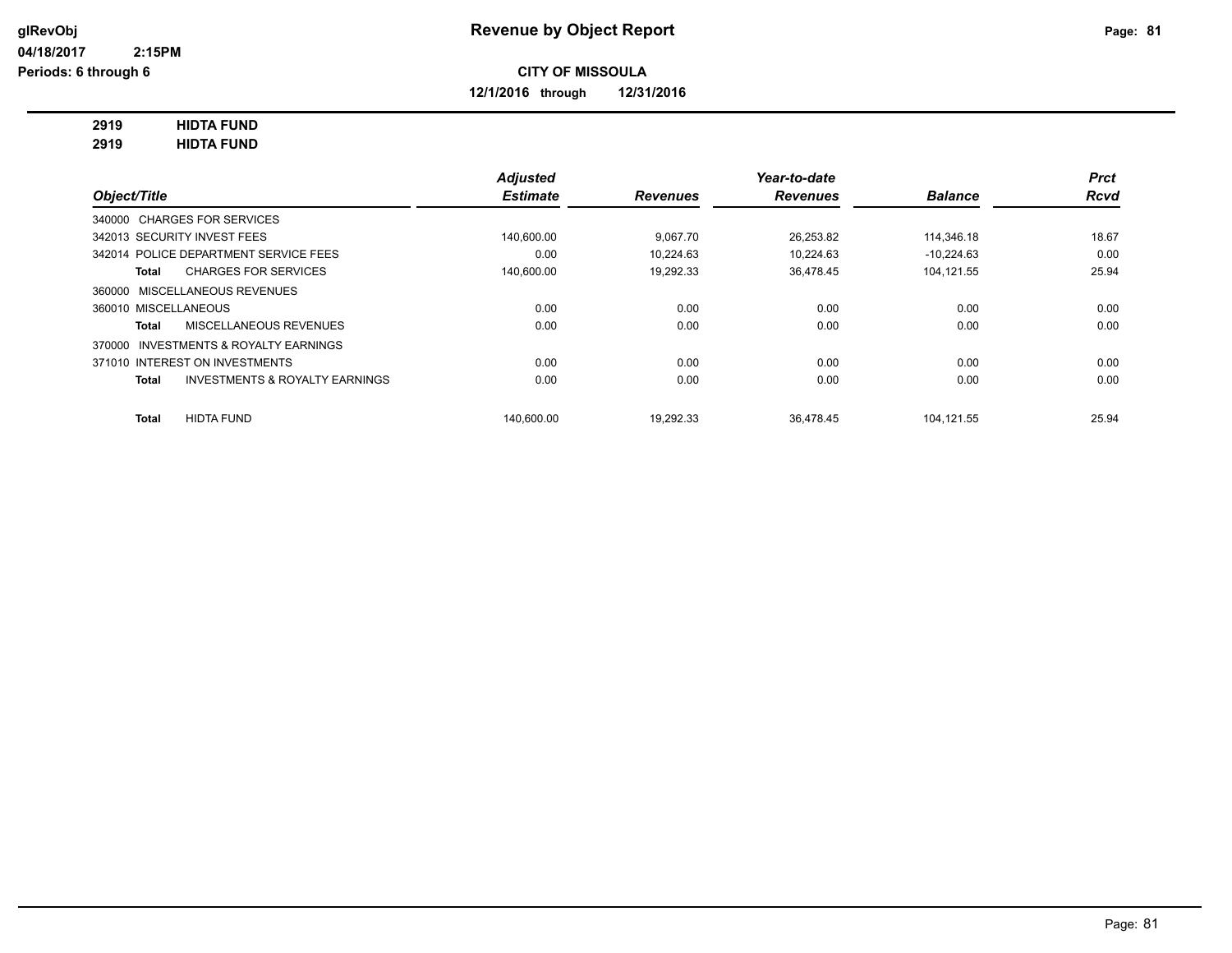**2919 HIDTA FUND**

|                                                    | <b>Adjusted</b> |                 | Year-to-date    |                | <b>Prct</b> |
|----------------------------------------------------|-----------------|-----------------|-----------------|----------------|-------------|
| Object/Title                                       | <b>Estimate</b> | <b>Revenues</b> | <b>Revenues</b> | <b>Balance</b> | <b>Rcvd</b> |
| 340000 CHARGES FOR SERVICES                        |                 |                 |                 |                |             |
| 342013 SECURITY INVEST FEES                        | 140,600.00      | 9.067.70        | 26,253.82       | 114,346.18     | 18.67       |
| 342014 POLICE DEPARTMENT SERVICE FEES              | 0.00            | 10,224.63       | 10,224.63       | $-10,224.63$   | 0.00        |
| <b>CHARGES FOR SERVICES</b><br>Total               | 140,600.00      | 19,292.33       | 36,478.45       | 104,121.55     | 25.94       |
| 360000 MISCELLANEOUS REVENUES                      |                 |                 |                 |                |             |
| 360010 MISCELLANEOUS                               | 0.00            | 0.00            | 0.00            | 0.00           | 0.00        |
| MISCELLANEOUS REVENUES<br>Total                    | 0.00            | 0.00            | 0.00            | 0.00           | 0.00        |
| INVESTMENTS & ROYALTY EARNINGS<br>370000           |                 |                 |                 |                |             |
| 371010 INTEREST ON INVESTMENTS                     | 0.00            | 0.00            | 0.00            | 0.00           | 0.00        |
| <b>INVESTMENTS &amp; ROYALTY EARNINGS</b><br>Total | 0.00            | 0.00            | 0.00            | 0.00           | 0.00        |
| <b>HIDTA FUND</b><br><b>Total</b>                  | 140.600.00      | 19,292.33       | 36.478.45       | 104,121.55     | 25.94       |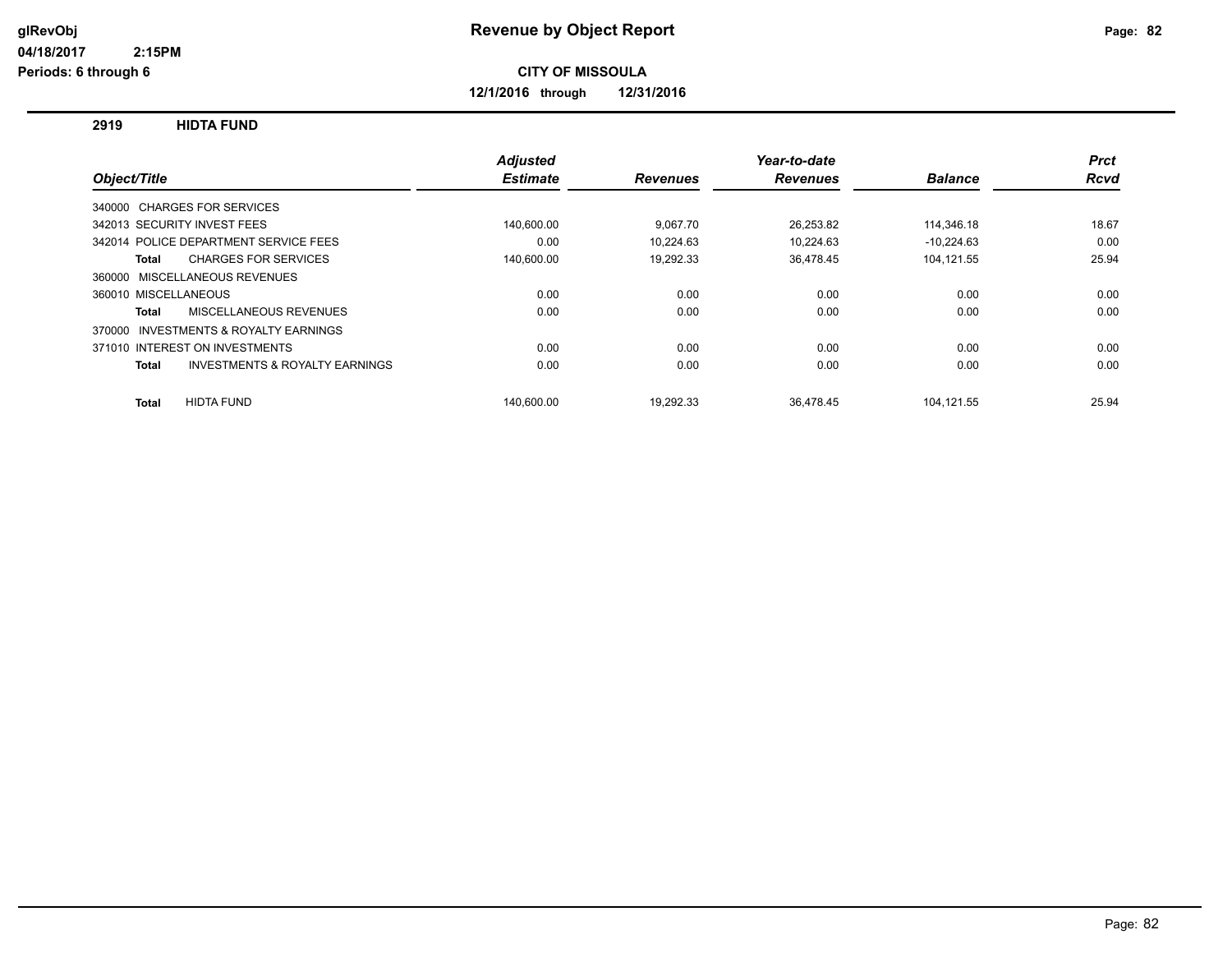**12/1/2016 through 12/31/2016**

# **2939 CDBG PROGRAM INCOME ACCOUNT**

**2939 CDBG PROGRAM INCOME ACCOUNT**

|                                                    | <b>Adjusted</b> |                 | Year-to-date    |                | <b>Prct</b> |
|----------------------------------------------------|-----------------|-----------------|-----------------|----------------|-------------|
| Object/Title                                       | <b>Estimate</b> | <b>Revenues</b> | <b>Revenues</b> | <b>Balance</b> | Rcvd        |
| INTERGOVERNMENTAL REVENUES<br>330000               |                 |                 |                 |                |             |
| 331000 FEDERAL GRANTS                              | 14,383.00       | 0.00            | 0.00            | 14,383.00      | 0.00        |
| <b>INTERGOVERNMENTAL REVENUES</b><br>Total         | 14,383.00       | 0.00            | 0.00            | 14,383.00      | 0.00        |
| 360000 MISCELLANEOUS REVENUES                      |                 |                 |                 |                |             |
| 360010 MISCELLANEOUS                               | 0.00            | 0.00            | 0.00            | 0.00           | 0.00        |
| MISCELLANEOUS REVENUES<br>Total                    | 0.00            | 0.00            | 0.00            | 0.00           | 0.00        |
| 370000 INVESTMENTS & ROYALTY EARNINGS              |                 |                 |                 |                |             |
| 371010 INTEREST ON INVESTMENTS                     | 0.00            | 0.00            | 0.00            | 0.00           | 0.00        |
| 371020 GAIN/LOSS IN MARKET VALUE OF INVESTMENTS    | 0.00            | 0.00            | 0.00            | 0.00           | 0.00        |
| <b>INVESTMENTS &amp; ROYALTY EARNINGS</b><br>Total | 0.00            | 0.00            | 0.00            | 0.00           | 0.00        |
| 380000 OTHER FINANCING SOURCES                     |                 |                 |                 |                |             |
| 383000 OPERATING TRANSFERS                         | 0.00            | 0.00            | 0.00            | 0.00           | 0.00        |
| 383009 TRANS FR TITLE I                            | 0.00            | 0.00            | 0.00            | 0.00           | 0.00        |
| OTHER FINANCING SOURCES<br>Total                   | 0.00            | 0.00            | 0.00            | 0.00           | 0.00        |
| CDBG PROGRAM INCOME ACCOUNT<br><b>Total</b>        | 14,383.00       | 0.00            | 0.00            | 14,383.00      | 0.00        |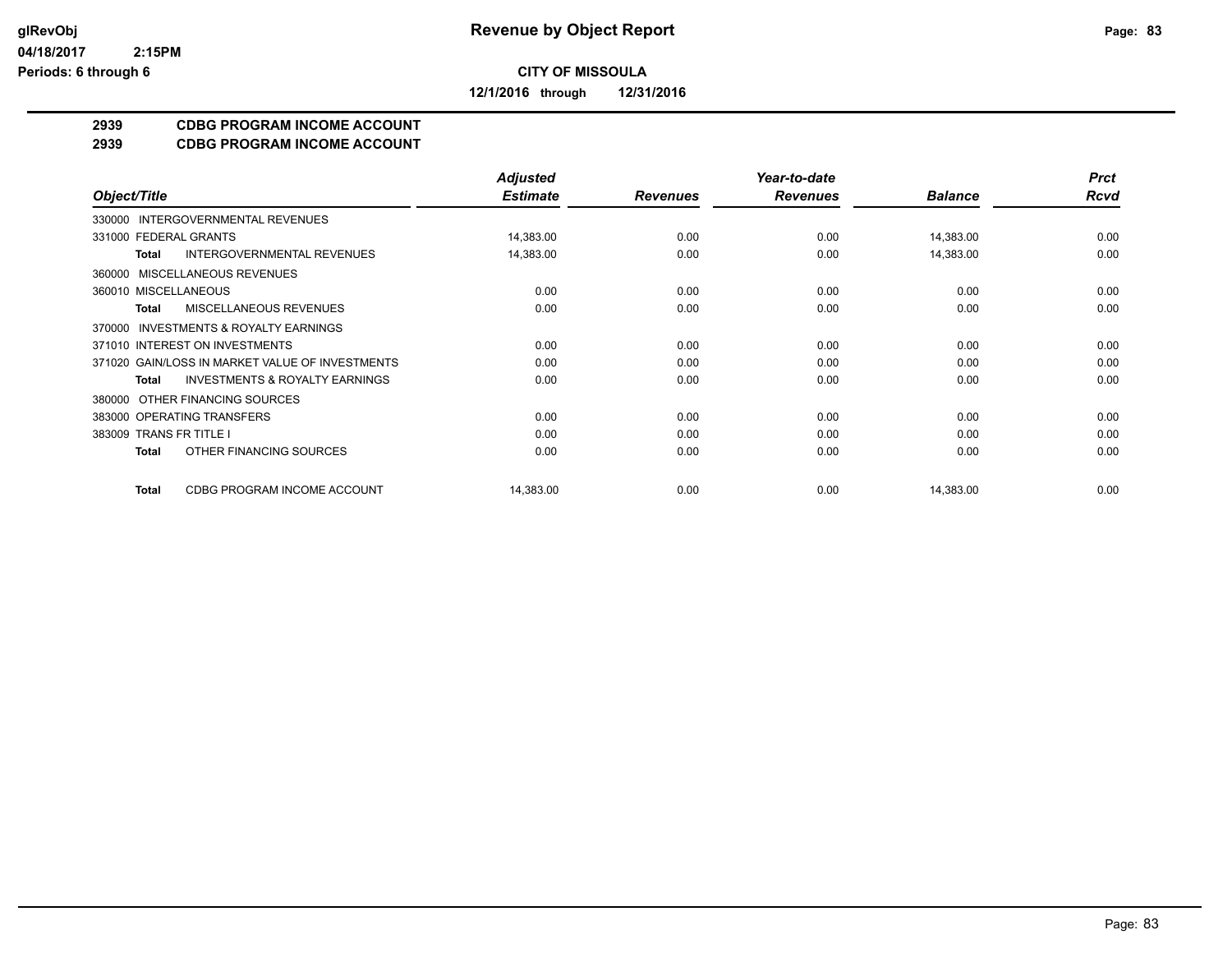**12/1/2016 through 12/31/2016**

#### **2939 CDBG PROGRAM INCOME ACCOUNT**

|                                                    | <b>Adjusted</b> |                 | Year-to-date    |                | <b>Prct</b> |
|----------------------------------------------------|-----------------|-----------------|-----------------|----------------|-------------|
| Object/Title                                       | <b>Estimate</b> | <b>Revenues</b> | <b>Revenues</b> | <b>Balance</b> | <b>Rcvd</b> |
| 330000 INTERGOVERNMENTAL REVENUES                  |                 |                 |                 |                |             |
| 331000 FEDERAL GRANTS                              | 14,383.00       | 0.00            | 0.00            | 14,383.00      | 0.00        |
| <b>INTERGOVERNMENTAL REVENUES</b><br><b>Total</b>  | 14,383.00       | 0.00            | 0.00            | 14,383.00      | 0.00        |
| 360000 MISCELLANEOUS REVENUES                      |                 |                 |                 |                |             |
| 360010 MISCELLANEOUS                               | 0.00            | 0.00            | 0.00            | 0.00           | 0.00        |
| MISCELLANEOUS REVENUES<br><b>Total</b>             | 0.00            | 0.00            | 0.00            | 0.00           | 0.00        |
| 370000 INVESTMENTS & ROYALTY EARNINGS              |                 |                 |                 |                |             |
| 371010 INTEREST ON INVESTMENTS                     | 0.00            | 0.00            | 0.00            | 0.00           | 0.00        |
| 371020 GAIN/LOSS IN MARKET VALUE OF INVESTMENT     | 0.00            | 0.00            | 0.00            | 0.00           | 0.00        |
| <b>INVESTMENTS &amp; ROYALTY EARNINGS</b><br>Total | 0.00            | 0.00            | 0.00            | 0.00           | 0.00        |
| 380000 OTHER FINANCING SOURCES                     |                 |                 |                 |                |             |
| 383000 OPERATING TRANSFERS                         | 0.00            | 0.00            | 0.00            | 0.00           | 0.00        |
| 383009 TRANS FR TITLE I                            | 0.00            | 0.00            | 0.00            | 0.00           | 0.00        |
| OTHER FINANCING SOURCES<br><b>Total</b>            | 0.00            | 0.00            | 0.00            | 0.00           | 0.00        |
| CDBG PROGRAM INCOME ACCOUNT<br><b>Total</b>        | 14,383.00       | 0.00            | 0.00            | 14,383.00      | 0.00        |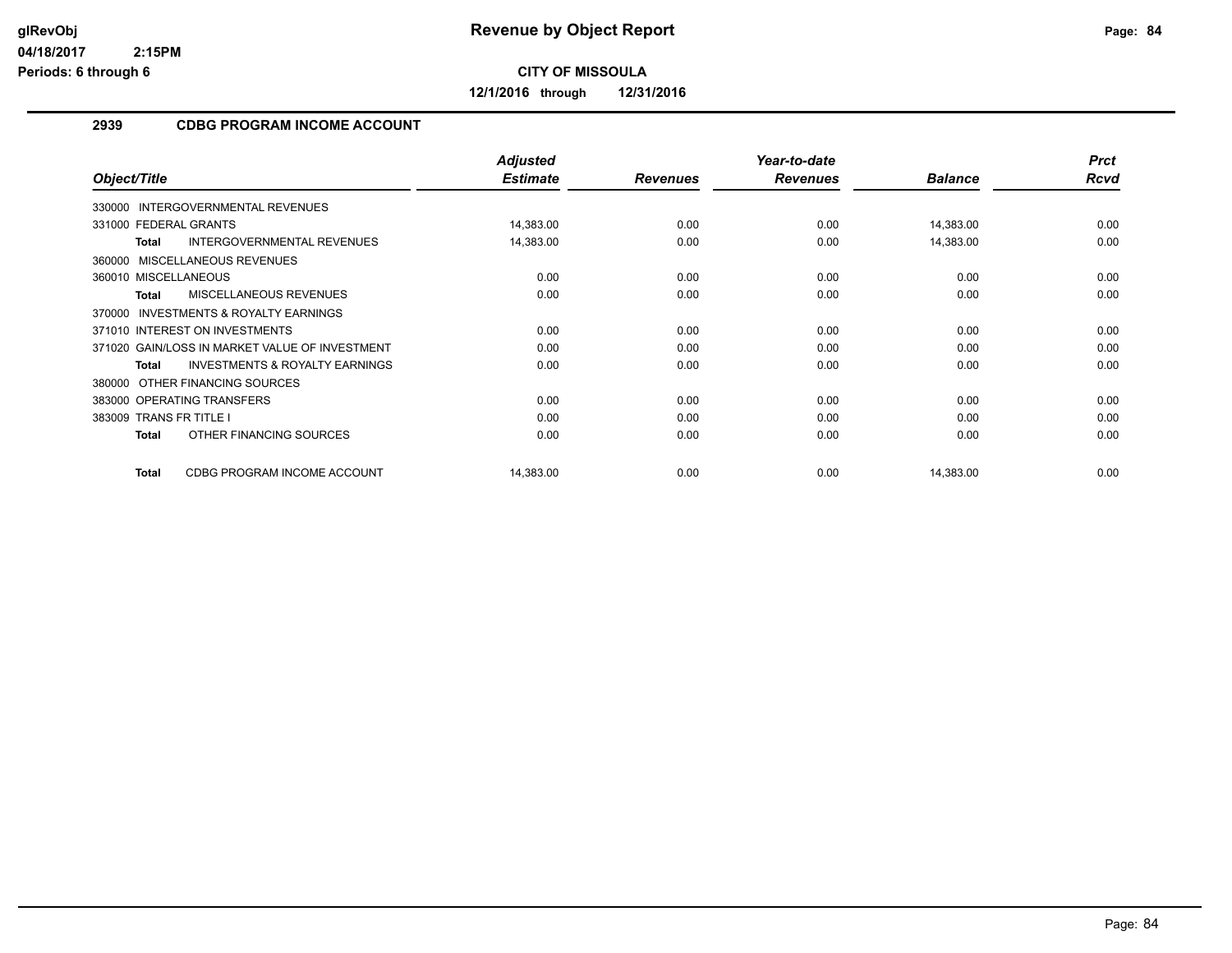**2940 CDBG FUND**

**2940 CDBG FUND**

|                                                    | <b>Adjusted</b> |                 | Year-to-date    |                | <b>Prct</b> |
|----------------------------------------------------|-----------------|-----------------|-----------------|----------------|-------------|
| Object/Title                                       | <b>Estimate</b> | <b>Revenues</b> | <b>Revenues</b> | <b>Balance</b> | <b>Rcvd</b> |
| 330000 INTERGOVERNMENTAL REVENUES                  |                 |                 |                 |                |             |
| 331010 ENTITLEMENT - CDBG                          | 577,639.00      | 0.00            | 95,782.09       | 481,856.91     | 16.58       |
| 331012 ARRA/CDBG STIMULUS REVENUE                  | 112,504.00      | 0.00            | 0.00            | 112,504.00     | 0.00        |
| <b>INTERGOVERNMENTAL REVENUES</b><br><b>Total</b>  | 690,143.00      | 0.00            | 95,782.09       | 594,360.91     | 13.88       |
| 360000 MISCELLANEOUS REVENUES                      |                 |                 |                 |                |             |
| 360010 MISCELLANEOUS                               | 0.00            | 0.00            | 0.00            | 0.00           | 0.00        |
| MISCELLANEOUS REVENUES<br>Total                    | 0.00            | 0.00            | 0.00            | 0.00           | 0.00        |
| 370000 INVESTMENTS & ROYALTY EARNINGS              |                 |                 |                 |                |             |
| 371010 INTEREST ON INVESTMENTS                     | 0.00            | 0.00            | 0.00            | 0.00           | 0.00        |
| <b>INVESTMENTS &amp; ROYALTY EARNINGS</b><br>Total | 0.00            | 0.00            | 0.00            | 0.00           | 0.00        |
| OTHER FINANCING SOURCES<br>380000                  |                 |                 |                 |                |             |
| 383000 OPERATING TRANSFERS                         | 0.00            | 0.00            | 0.00            | 0.00           | 0.00        |
| 383009 TRANS FR TITLE I                            | 0.00            | 0.00            | 0.00            | 0.00           | 0.00        |
| OTHER FINANCING SOURCES<br><b>Total</b>            | 0.00            | 0.00            | 0.00            | 0.00           | 0.00        |
| <b>CDBG FUND</b><br><b>Total</b>                   | 690,143.00      | 0.00            | 95,782.09       | 594,360.91     | 13.88       |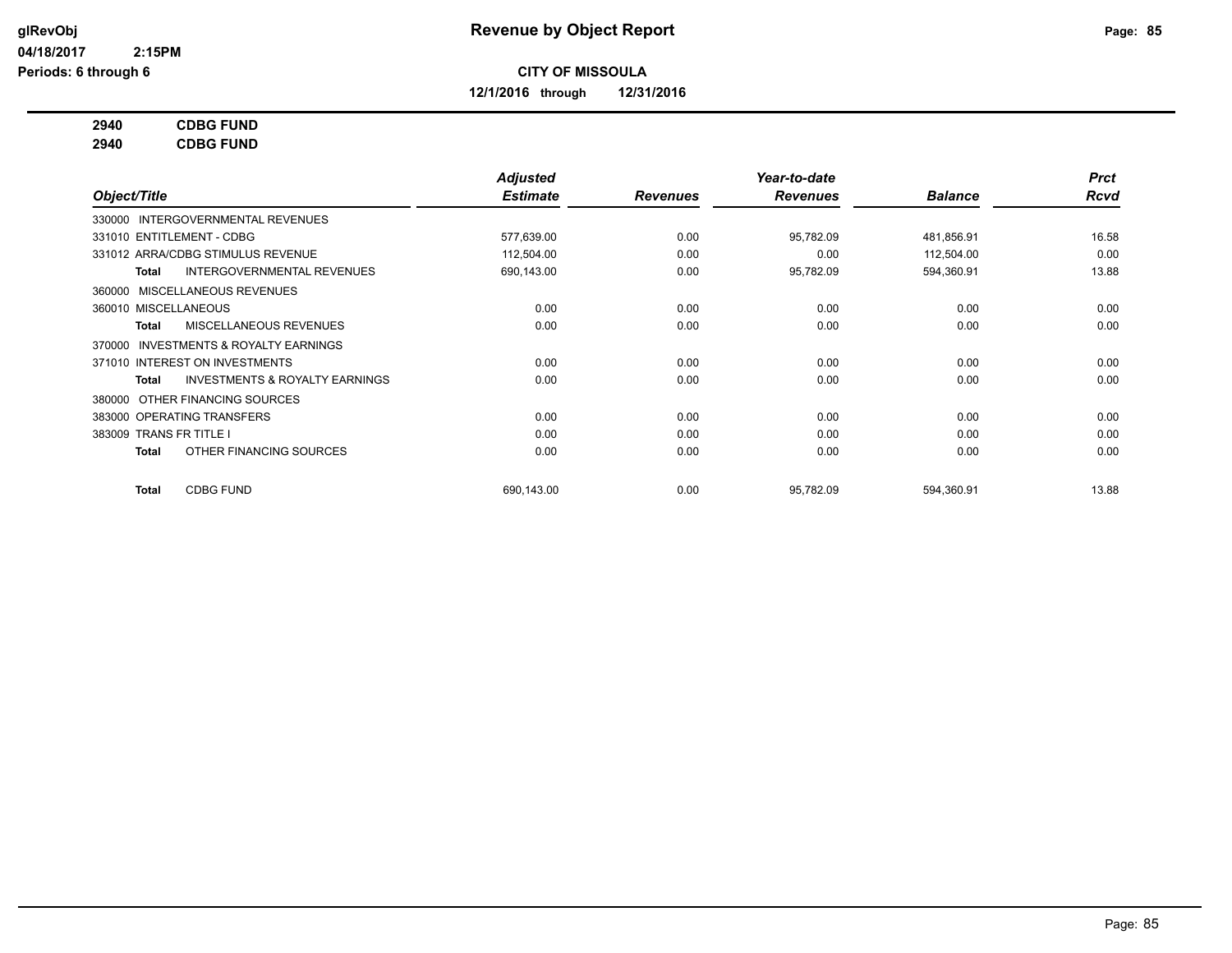**12/1/2016 through 12/31/2016**

#### **2940 CDBG FUND**

|                                                           | <b>Adjusted</b> |                 | Year-to-date    |                | <b>Prct</b> |
|-----------------------------------------------------------|-----------------|-----------------|-----------------|----------------|-------------|
| Object/Title                                              | <b>Estimate</b> | <b>Revenues</b> | <b>Revenues</b> | <b>Balance</b> | <b>Rcvd</b> |
| 330000 INTERGOVERNMENTAL REVENUES                         |                 |                 |                 |                |             |
| 331010 ENTITLEMENT - CDBG                                 | 577,639.00      | 0.00            | 95,782.09       | 481,856.91     | 16.58       |
| 331012 ARRA/CDBG STIMULUS REVENUE                         | 112,504.00      | 0.00            | 0.00            | 112,504.00     | 0.00        |
| <b>INTERGOVERNMENTAL REVENUES</b><br>Total                | 690,143.00      | 0.00            | 95,782.09       | 594,360.91     | 13.88       |
| 360000 MISCELLANEOUS REVENUES                             |                 |                 |                 |                |             |
| 360010 MISCELLANEOUS                                      | 0.00            | 0.00            | 0.00            | 0.00           | 0.00        |
| MISCELLANEOUS REVENUES<br>Total                           | 0.00            | 0.00            | 0.00            | 0.00           | 0.00        |
| <b>INVESTMENTS &amp; ROYALTY EARNINGS</b><br>370000       |                 |                 |                 |                |             |
| 371010 INTEREST ON INVESTMENTS                            | 0.00            | 0.00            | 0.00            | 0.00           | 0.00        |
| <b>INVESTMENTS &amp; ROYALTY EARNINGS</b><br><b>Total</b> | 0.00            | 0.00            | 0.00            | 0.00           | 0.00        |
| 380000 OTHER FINANCING SOURCES                            |                 |                 |                 |                |             |
| 383000 OPERATING TRANSFERS                                | 0.00            | 0.00            | 0.00            | 0.00           | 0.00        |
| 383009 TRANS FR TITLE I                                   | 0.00            | 0.00            | 0.00            | 0.00           | 0.00        |
| OTHER FINANCING SOURCES<br><b>Total</b>                   | 0.00            | 0.00            | 0.00            | 0.00           | 0.00        |
| <b>CDBG FUND</b><br><b>Total</b>                          | 690,143.00      | 0.00            | 95,782.09       | 594,360.91     | 13.88       |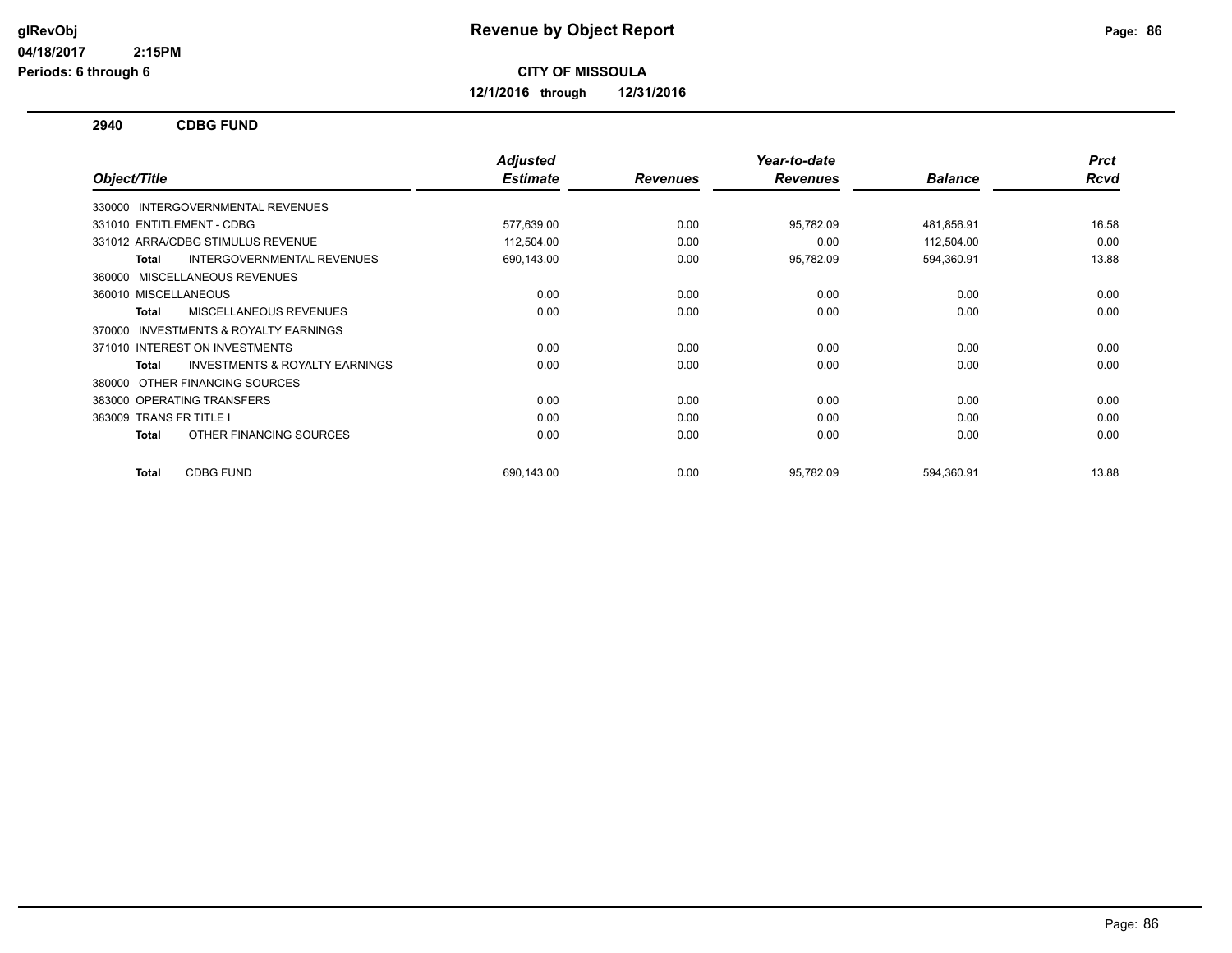### **2941 HOME FUND**

**2941 HOME FUND**

|                                                           | <b>Adjusted</b> |                 | Year-to-date    |                | <b>Prct</b> |
|-----------------------------------------------------------|-----------------|-----------------|-----------------|----------------|-------------|
| Object/Title                                              | <b>Estimate</b> | <b>Revenues</b> | <b>Revenues</b> | <b>Balance</b> | <b>Rcvd</b> |
| 330000 INTERGOVERNMENTAL REVENUES                         |                 |                 |                 |                |             |
| 330000 INTERGOVERNMENTAL REVENUES                         | 57,448.00       | 0.00            | $-15,236.31$    | 72,684.31      | $-26.52$    |
| 331016 HOMEWORD 1800 PHILLIPS                             | 0.00            | 0.00            | 337.28          | $-337.28$      | 0.00        |
| 331033 WORD                                               | 0.00            | 0.00            | 2,899.28        | $-2,899.28$    | 0.00        |
| 334145 WESTERN MT MENTAL HEALTH CTR                       | 0.00            | 0.00            | 0.00            | 0.00           | 0.00        |
| 334149 MISSOULA HOMEOWNERSHIP PROGRAM                     | 0.00            | 0.00            | 0.00            | 0.00           | 0.00        |
| 334153 FY14 DISTRICT XI HRC TBRA                          | 0.00            | 0.00            | $-8.00$         | 8.00           | 0.00        |
| 334154 HOMEWORD SWEETGRASS                                | 0.00            | 0.00            | 0.00            | 0.00           | 0.00        |
| 334155 FY08 NMCDC                                         | 0.00            | 0.00            | 0.00            | 0.00           | 0.00        |
| 334156 HOME PROGRAM INCOME                                | 437,800.00      | 0.00            | 0.00            | 437,800.00     | 0.00        |
| 334157 FY09 MHA                                           | 0.00            | 0.00            | 0.00            | 0.00           | 0.00        |
| 334159 FY09 HOMEWORD                                      | 0.00            | 0.00            | 0.00            | 0.00           | 0.00        |
| 334160 FY09 NMCDC                                         | 0.00            | 0.00            | 0.00            | 0.00           | 0.00        |
| 334161 FY10 DISTRICT XI HRC                               | 0.00            | 0.00            | 0.00            | 0.00           | 0.00        |
| 334163 FY10 homeWORD/SOLSTICE APT                         | 0.00            | 0.00            | 0.00            | 0.00           | 0.00        |
| <b>INTERGOVERNMENTAL REVENUES</b><br>Total                | 495,248.00      | 0.00            | $-12,007.75$    | 507,255.75     | $-2.42$     |
| 340000 CHARGES FOR SERVICES                               |                 |                 |                 |                |             |
| 341450 *** Title Not Found ***                            | 0.00            | 0.00            | 0.00            | 0.00           | 0.00        |
| <b>CHARGES FOR SERVICES</b><br>Total                      | 0.00            | 0.00            | 0.00            | 0.00           | 0.00        |
| 360000 MISCELLANEOUS REVENUES                             |                 |                 |                 |                |             |
| 360005 LOAN REPAYMENTS                                    | 0.00            | 0.00            | 0.00            | 0.00           | 0.00        |
| 360010 MISCELLANEOUS                                      | 0.00            | 0.00            | 0.00            | 0.00           | 0.00        |
| MISCELLANEOUS REVENUES<br><b>Total</b>                    | 0.00            | 0.00            | 0.00            | 0.00           | 0.00        |
| 370000 INVESTMENTS & ROYALTY EARNINGS                     |                 |                 |                 |                |             |
| 371020 GAIN/LOSS IN MARKET VALUE OF INVESTMENTS           | 0.00            | 0.00            | 0.00            | 0.00           | 0.00        |
| <b>INVESTMENTS &amp; ROYALTY EARNINGS</b><br><b>Total</b> | 0.00            | 0.00            | 0.00            | 0.00           | 0.00        |
| <b>HOME FUND</b><br><b>Total</b>                          | 495,248.00      | 0.00            | $-12,007.75$    | 507,255.75     | $-2.42$     |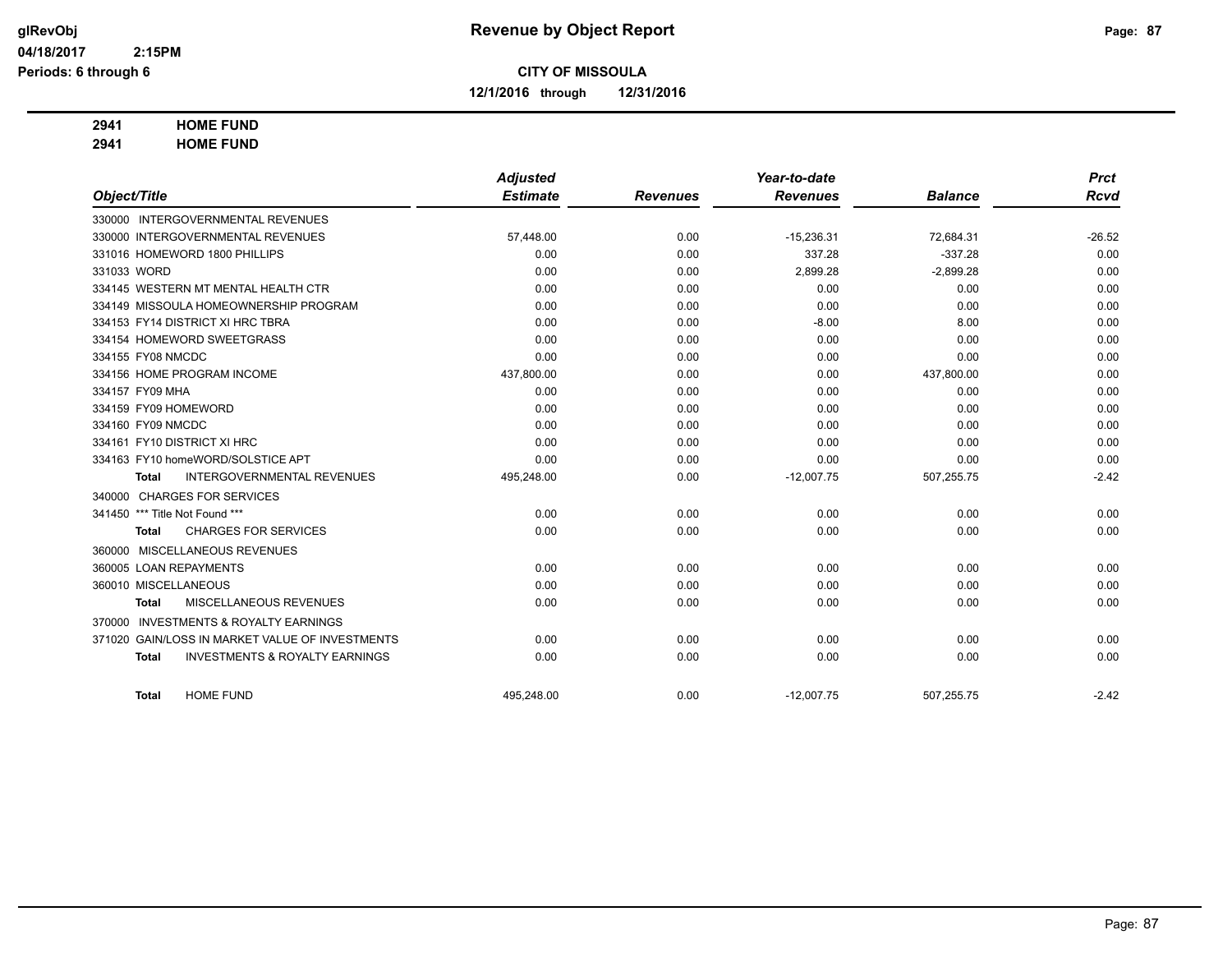**12/1/2016 through 12/31/2016**

#### **2941 HOME FUND**

|                                                           | <b>Adjusted</b> |                 | Year-to-date    |                | <b>Prct</b> |
|-----------------------------------------------------------|-----------------|-----------------|-----------------|----------------|-------------|
| Object/Title                                              | <b>Estimate</b> | <b>Revenues</b> | <b>Revenues</b> | <b>Balance</b> | <b>Rcvd</b> |
| 330000 INTERGOVERNMENTAL REVENUES                         |                 |                 |                 |                |             |
| 330000 INTERGOVERNMENTAL REVENUES                         | 57,448.00       | 0.00            | $-15,236.31$    | 72,684.31      | $-26.52$    |
| 331016 HOMEWORD 1800 PHILLIPS                             | 0.00            | 0.00            | 337.28          | $-337.28$      | 0.00        |
| 331033 WORD                                               | 0.00            | 0.00            | 2,899.28        | $-2,899.28$    | 0.00        |
| 334145 WESTERN MT MENTAL HEALTH CTR                       | 0.00            | 0.00            | 0.00            | 0.00           | 0.00        |
| 334149 MISSOULA HOMEOWNERSHIP PROGRAM                     | 0.00            | 0.00            | 0.00            | 0.00           | 0.00        |
| 334153 FY14 DISTRICT XI HRC TBRA                          | 0.00            | 0.00            | $-8.00$         | 8.00           | 0.00        |
| 334154 HOMEWORD SWEETGRASS                                | 0.00            | 0.00            | 0.00            | 0.00           | 0.00        |
| 334155 FY08 NMCDC                                         | 0.00            | 0.00            | 0.00            | 0.00           | 0.00        |
| 334156 HOME PROGRAM INCOME                                | 437,800.00      | 0.00            | 0.00            | 437,800.00     | 0.00        |
| 334157 FY09 MHA                                           | 0.00            | 0.00            | 0.00            | 0.00           | 0.00        |
| 334159 FY09 HOMEWORD                                      | 0.00            | 0.00            | 0.00            | 0.00           | 0.00        |
| 334160 FY09 NMCDC                                         | 0.00            | 0.00            | 0.00            | 0.00           | 0.00        |
| 334161 FY10 DISTRICT XI HRC                               | 0.00            | 0.00            | 0.00            | 0.00           | 0.00        |
| 334163 FY10 homeWORD/SOLSTICE APT                         | 0.00            | 0.00            | 0.00            | 0.00           | 0.00        |
| <b>INTERGOVERNMENTAL REVENUES</b><br>Total                | 495,248.00      | 0.00            | $-12,007.75$    | 507,255.75     | $-2.42$     |
| 340000 CHARGES FOR SERVICES                               |                 |                 |                 |                |             |
| 341450 *** Title Not Found ***                            | 0.00            | 0.00            | 0.00            | 0.00           | 0.00        |
| <b>CHARGES FOR SERVICES</b><br><b>Total</b>               | 0.00            | 0.00            | 0.00            | 0.00           | 0.00        |
| 360000 MISCELLANEOUS REVENUES                             |                 |                 |                 |                |             |
| 360005 LOAN REPAYMENTS                                    | 0.00            | 0.00            | 0.00            | 0.00           | 0.00        |
| 360010 MISCELLANEOUS                                      | 0.00            | 0.00            | 0.00            | 0.00           | 0.00        |
| <b>MISCELLANEOUS REVENUES</b><br><b>Total</b>             | 0.00            | 0.00            | 0.00            | 0.00           | 0.00        |
| 370000 INVESTMENTS & ROYALTY EARNINGS                     |                 |                 |                 |                |             |
| 371020 GAIN/LOSS IN MARKET VALUE OF INVESTMENT            | 0.00            | 0.00            | 0.00            | 0.00           | 0.00        |
| <b>INVESTMENTS &amp; ROYALTY EARNINGS</b><br><b>Total</b> | 0.00            | 0.00            | 0.00            | 0.00           | 0.00        |
| <b>HOME FUND</b><br><b>Total</b>                          | 495.248.00      | 0.00            | $-12.007.75$    | 507,255.75     | $-2.42$     |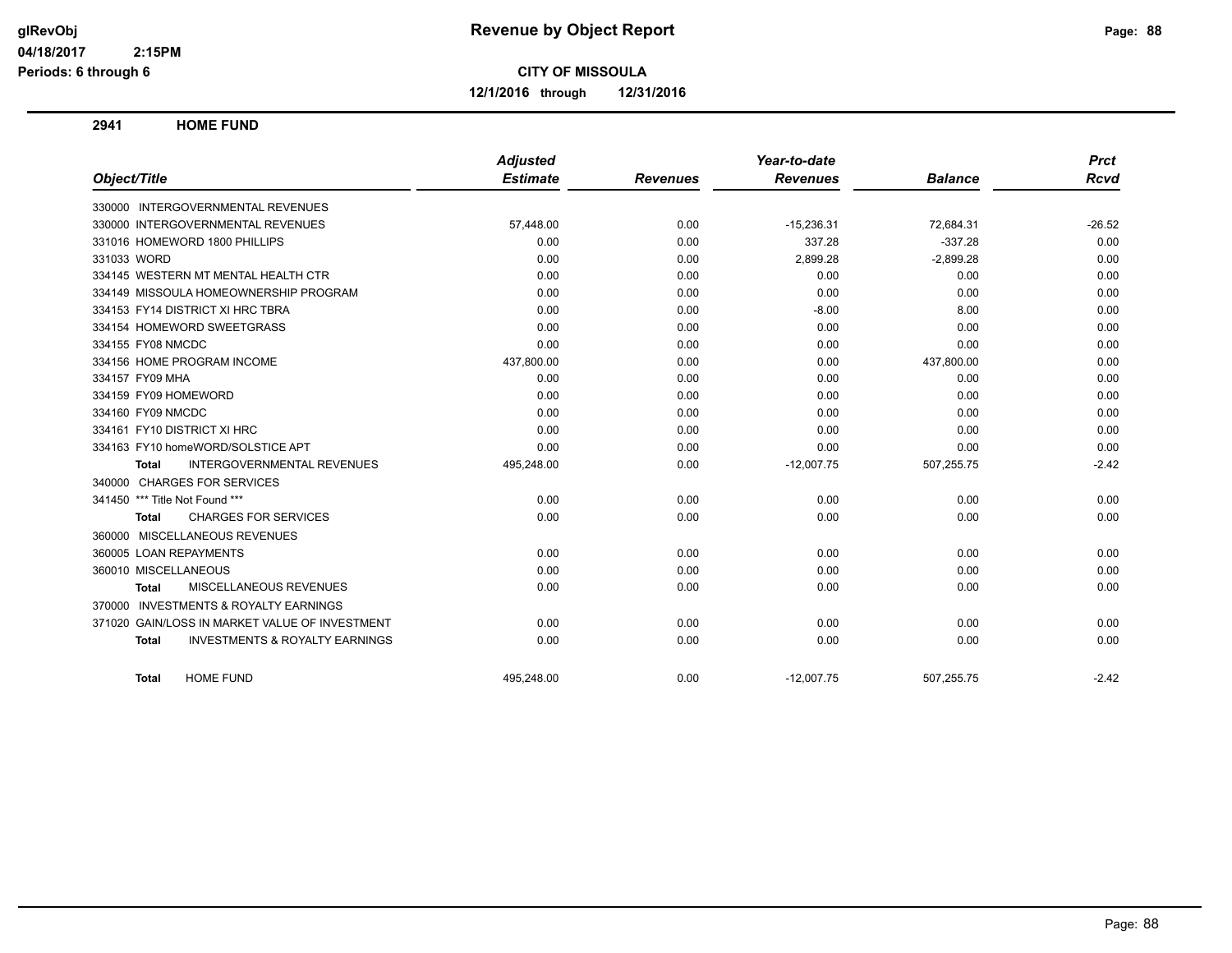**2942 ADDI PROGRAM 2942 ADDI PROGRAM**

|                                                    | <b>Adjusted</b> |                 | Year-to-date    |                | <b>Prct</b> |
|----------------------------------------------------|-----------------|-----------------|-----------------|----------------|-------------|
| Object/Title                                       | <b>Estimate</b> | <b>Revenues</b> | <b>Revenues</b> | <b>Balance</b> | <b>Rcvd</b> |
| 330000 INTERGOVERNMENTAL REVENUES                  |                 |                 |                 |                |             |
| 330000 INTERGOVERNMENTAL REVENUES                  | 0.00            | 0.00            | 0.00            | 0.00           | 0.00        |
| 334146 ADDI FUNDS-1ST TIME HOMEBUYERS              | 0.00            | 0.00            | 0.00            | 0.00           | 0.00        |
| INTERGOVERNMENTAL REVENUES<br>Total                | 0.00            | 0.00            | 0.00            | 0.00           | 0.00        |
| INVESTMENTS & ROYALTY EARNINGS<br>370000           |                 |                 |                 |                |             |
| 371010 INTEREST ON INVESTMENTS                     | 0.00            | 0.00            | 0.00            | 0.00           | 0.00        |
| 371020 GAIN/LOSS IN MARKET VALUE OF INVESTMENTS    | 0.00            | 0.00            | 0.00            | 0.00           | 0.00        |
| <b>INVESTMENTS &amp; ROYALTY EARNINGS</b><br>Total | 0.00            | 0.00            | 0.00            | 0.00           | 0.00        |
| ADDI PROGRAM<br><b>Total</b>                       | 0.00            | 0.00            | 0.00            | 0.00           | 0.00        |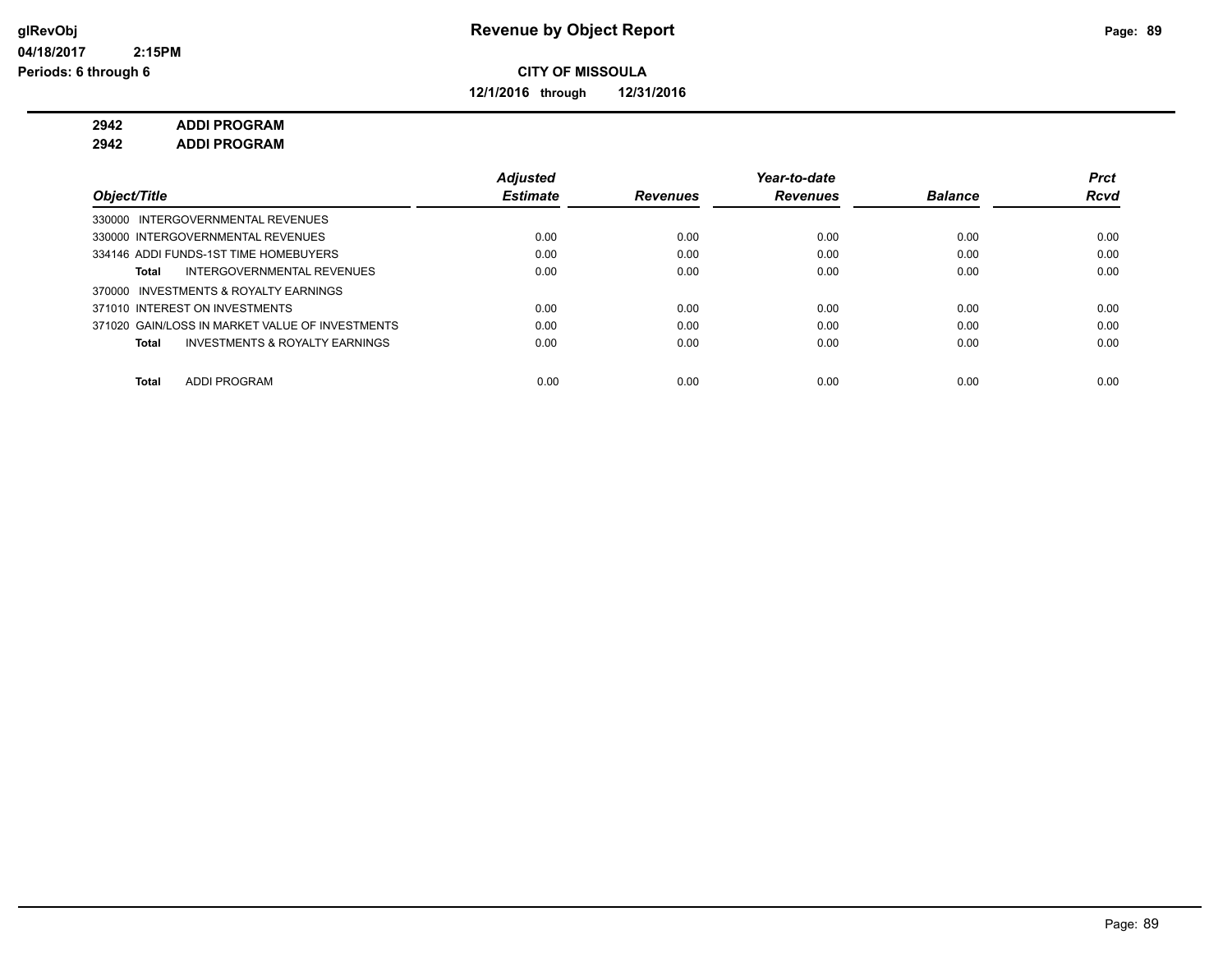**12/1/2016 through 12/31/2016**

#### **2942 ADDI PROGRAM**

|                                                | <b>Adiusted</b> |                 | Year-to-date    |                | <b>Prct</b> |
|------------------------------------------------|-----------------|-----------------|-----------------|----------------|-------------|
| Object/Title                                   | <b>Estimate</b> | <b>Revenues</b> | <b>Revenues</b> | <b>Balance</b> | Rcvd        |
| 330000 INTERGOVERNMENTAL REVENUES              |                 |                 |                 |                |             |
| 330000 INTERGOVERNMENTAL REVENUES              | 0.00            | 0.00            | 0.00            | 0.00           | 0.00        |
| 334146 ADDI FUNDS-1ST TIME HOMEBUYERS          | 0.00            | 0.00            | 0.00            | 0.00           | 0.00        |
| <b>INTERGOVERNMENTAL REVENUES</b><br>Total     | 0.00            | 0.00            | 0.00            | 0.00           | 0.00        |
| 370000 INVESTMENTS & ROYALTY EARNINGS          |                 |                 |                 |                |             |
| 371010 INTEREST ON INVESTMENTS                 | 0.00            | 0.00            | 0.00            | 0.00           | 0.00        |
| 371020 GAIN/LOSS IN MARKET VALUE OF INVESTMENT | 0.00            | 0.00            | 0.00            | 0.00           | 0.00        |
| INVESTMENTS & ROYALTY EARNINGS<br>Total        | 0.00            | 0.00            | 0.00            | 0.00           | 0.00        |
|                                                |                 |                 |                 |                |             |
| <b>ADDI PROGRAM</b><br><b>Total</b>            | 0.00            | 0.00            | 0.00            | 0.00           | 0.00        |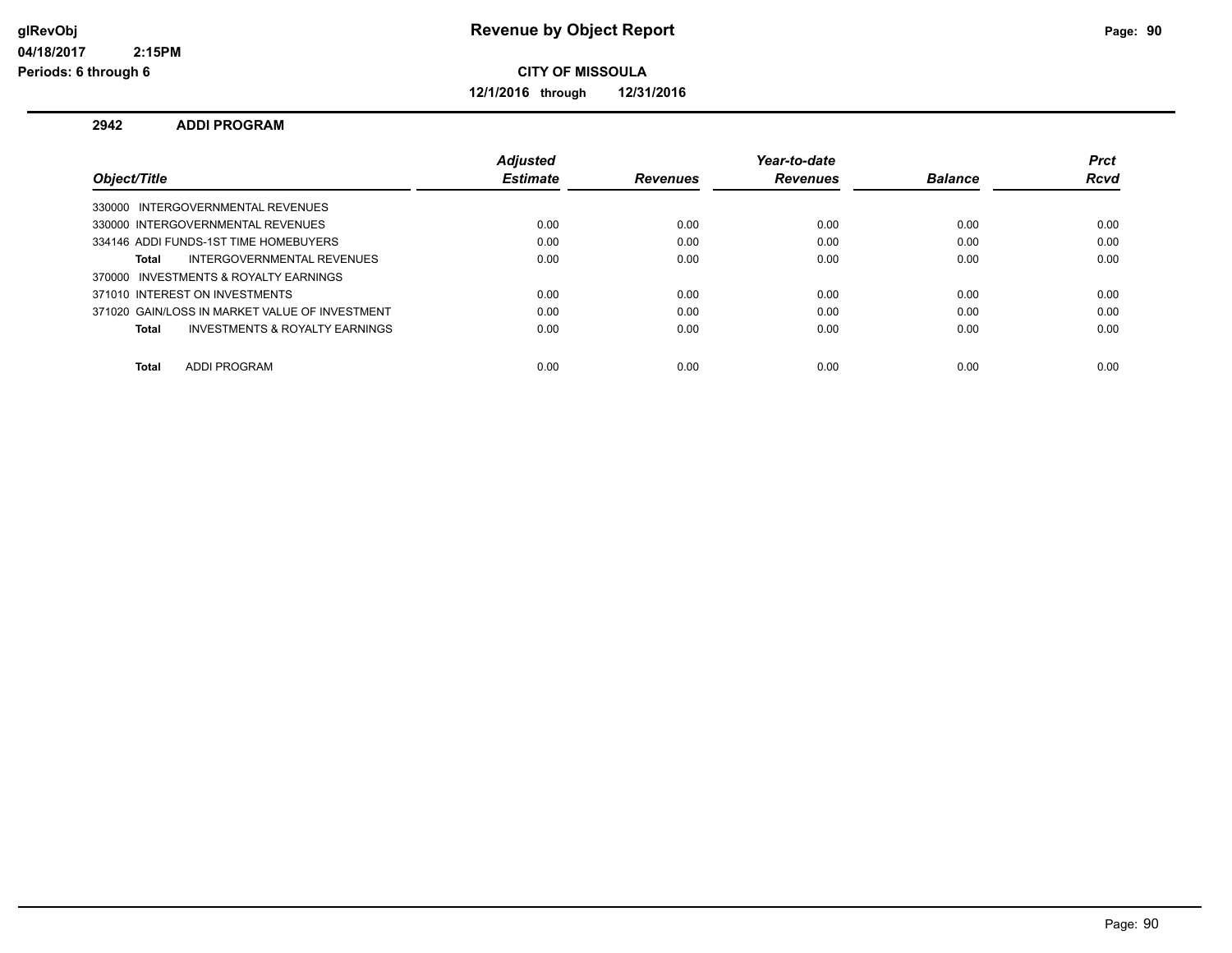**12/1/2016 through 12/31/2016**

## **2943 CITY HOME PROGRAM INCOME**

#### **2943 CITY HOME PROGRAM INCOME**

|                                            | <b>Adjusted</b> |                 | Year-to-date    |                | <b>Prct</b> |
|--------------------------------------------|-----------------|-----------------|-----------------|----------------|-------------|
| Object/Title                               | <b>Estimate</b> | <b>Revenues</b> | <b>Revenues</b> | <b>Balance</b> | Rcvd        |
| 330000 INTERGOVERNMENTAL REVENUES          |                 |                 |                 |                |             |
| 334156 *** Title Not Found ***             | 0.00            | 0.00            | 40,183.85       | $-40,183.85$   | 0.00        |
| <b>INTERGOVERNMENTAL REVENUES</b><br>Total | 0.00            | 0.00            | 40,183.85       | $-40,183.85$   | 0.00        |
| 360000 MISCELLANEOUS REVENUES              |                 |                 |                 |                |             |
| 360005 LOAN REPAYMENTS                     | 25,000.00       | 0.00            | 0.00            | 25,000.00      | 0.00        |
| 360010 MISCELLANEOUS                       | 0.00            | 66.67           | 333.35          | $-333.35$      | 0.00        |
| <b>MISCELLANEOUS REVENUES</b><br>Total     | 25,000.00       | 66.67           | 333.35          | 24,666.65      | 1.33        |
| 380000 OTHER FINANCING SOURCES             |                 |                 |                 |                |             |
| 383000 OPERATING TRANSFERS                 | 0.00            | 0.00            | 0.00            | 0.00           | 0.00        |
| OTHER FINANCING SOURCES<br><b>Total</b>    | 0.00            | 0.00            | 0.00            | 0.00           | 0.00        |
| CITY HOME PROGRAM INCOME<br><b>Total</b>   | 25.000.00       | 66.67           | 40.517.20       | $-15.517.20$   | 162.07      |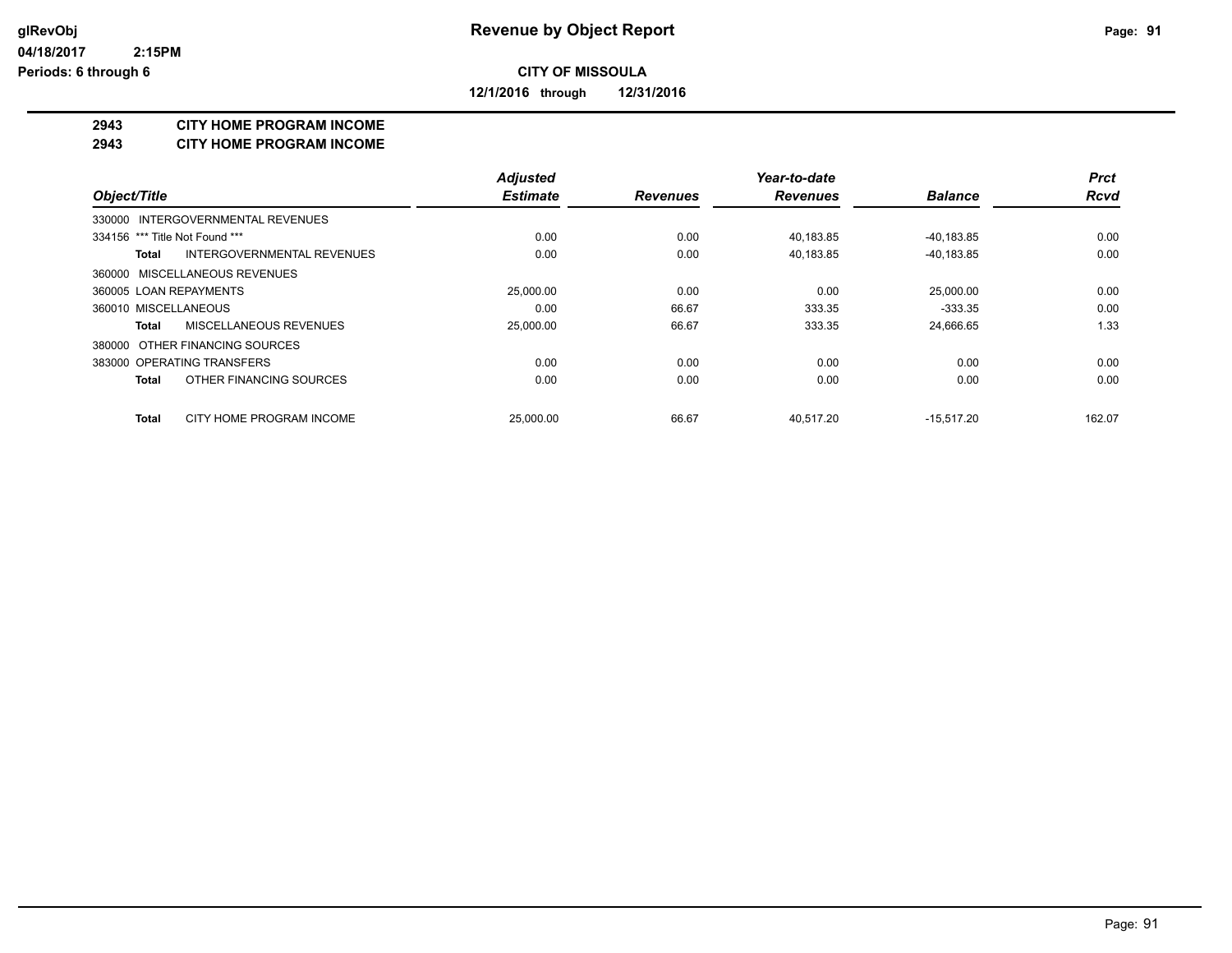**12/1/2016 through 12/31/2016**

#### **2943 CITY HOME PROGRAM INCOME**

|                                |                                | <b>Adjusted</b> |                 | Year-to-date    |                | <b>Prct</b> |
|--------------------------------|--------------------------------|-----------------|-----------------|-----------------|----------------|-------------|
| Object/Title                   |                                | <b>Estimate</b> | <b>Revenues</b> | <b>Revenues</b> | <b>Balance</b> | <b>Rcvd</b> |
| 330000                         | INTERGOVERNMENTAL REVENUES     |                 |                 |                 |                |             |
| 334156 *** Title Not Found *** |                                | 0.00            | 0.00            | 40,183.85       | $-40,183.85$   | 0.00        |
| Total                          | INTERGOVERNMENTAL REVENUES     | 0.00            | 0.00            | 40,183.85       | $-40,183.85$   | 0.00        |
| 360000                         | MISCELLANEOUS REVENUES         |                 |                 |                 |                |             |
| 360005 LOAN REPAYMENTS         |                                | 25,000.00       | 0.00            | 0.00            | 25,000.00      | 0.00        |
| 360010 MISCELLANEOUS           |                                | 0.00            | 66.67           | 333.35          | $-333.35$      | 0.00        |
| Total                          | MISCELLANEOUS REVENUES         | 25,000.00       | 66.67           | 333.35          | 24,666.65      | 1.33        |
|                                | 380000 OTHER FINANCING SOURCES |                 |                 |                 |                |             |
|                                | 383000 OPERATING TRANSFERS     | 0.00            | 0.00            | 0.00            | 0.00           | 0.00        |
| Total                          | OTHER FINANCING SOURCES        | 0.00            | 0.00            | 0.00            | 0.00           | 0.00        |
| <b>Total</b>                   | CITY HOME PROGRAM INCOME       | 25.000.00       | 66.67           | 40.517.20       | $-15.517.20$   | 162.07      |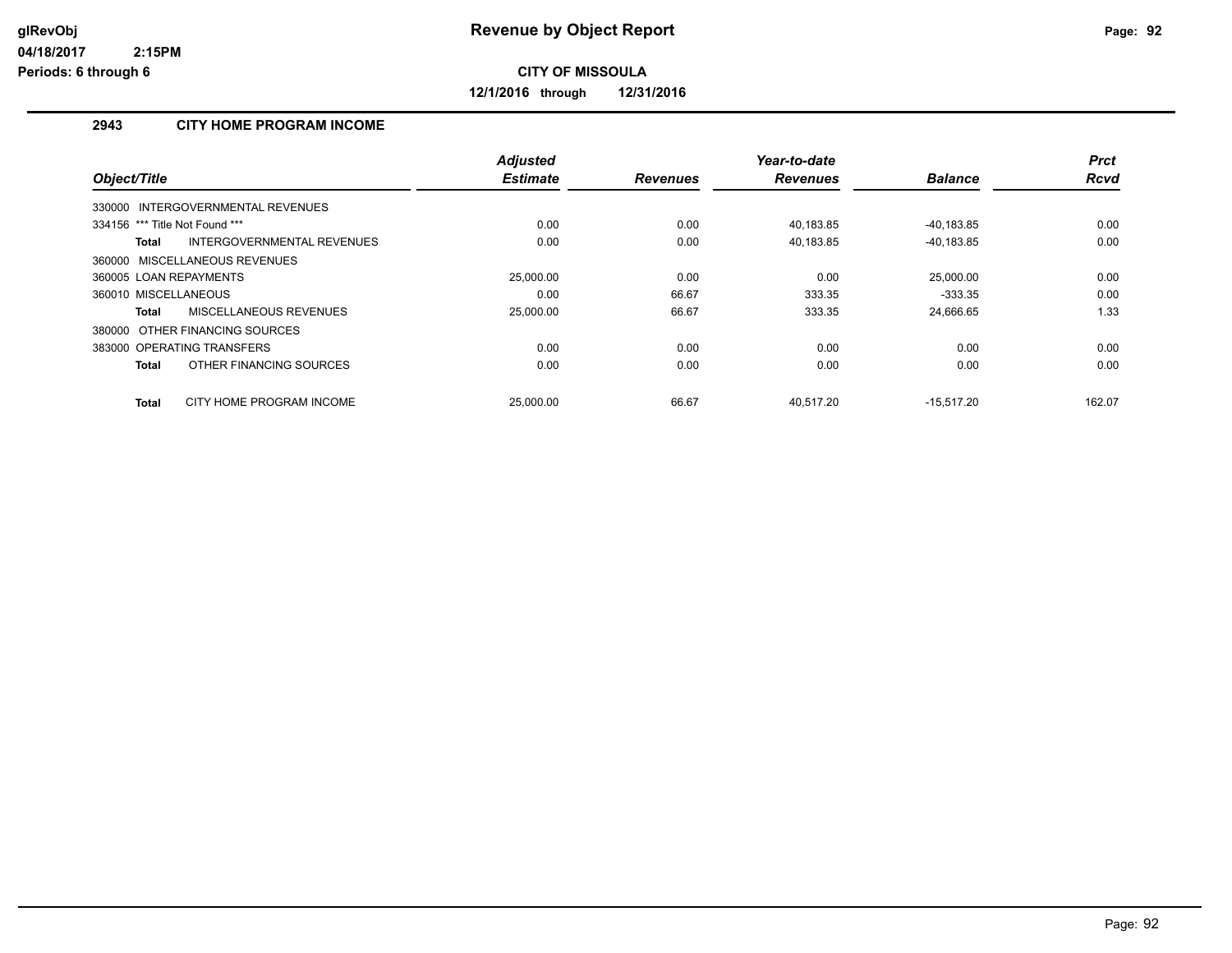**12/1/2016 through 12/31/2016**

#### **2944 NEIGHBORHOOD STABILIZATION PROGRAM 2944 NEIGHBORHOOD STABILIZATION PROGRAM**

|                                                    | <b>Adjusted</b> |                 | Year-to-date    |                | <b>Prct</b> |
|----------------------------------------------------|-----------------|-----------------|-----------------|----------------|-------------|
| Object/Title                                       | <b>Estimate</b> | <b>Revenues</b> | <b>Revenues</b> | <b>Balance</b> | <b>Rcvd</b> |
| 330000 INTERGOVERNMENTAL REVENUES                  |                 |                 |                 |                |             |
| 331011 NSP GRANT/SILVERTIP PROJECT                 | 0.00            | 0.00            | 0.00            | 0.00           | 0.00        |
| 331017 HUD 6.7M/SILVERTIP APTS                     | 0.00            | 0.00            | 0.00            | 0.00           | 0.00        |
| 331018 MHA 1M/SILVERTIP APTS                       | 0.00            | 0.00            | 0.00            | 0.00           | 0.00        |
| INTERGOVERNMENTAL REVENUES<br>Total                | 0.00            | 0.00            | 0.00            | 0.00           | 0.00        |
|                                                    |                 |                 |                 |                |             |
| NEIGHBORHOOD STABILIZATION PROGRAM<br><b>Total</b> | 0.00            | 0.00            | 0.00            | 0.00           | 0.00        |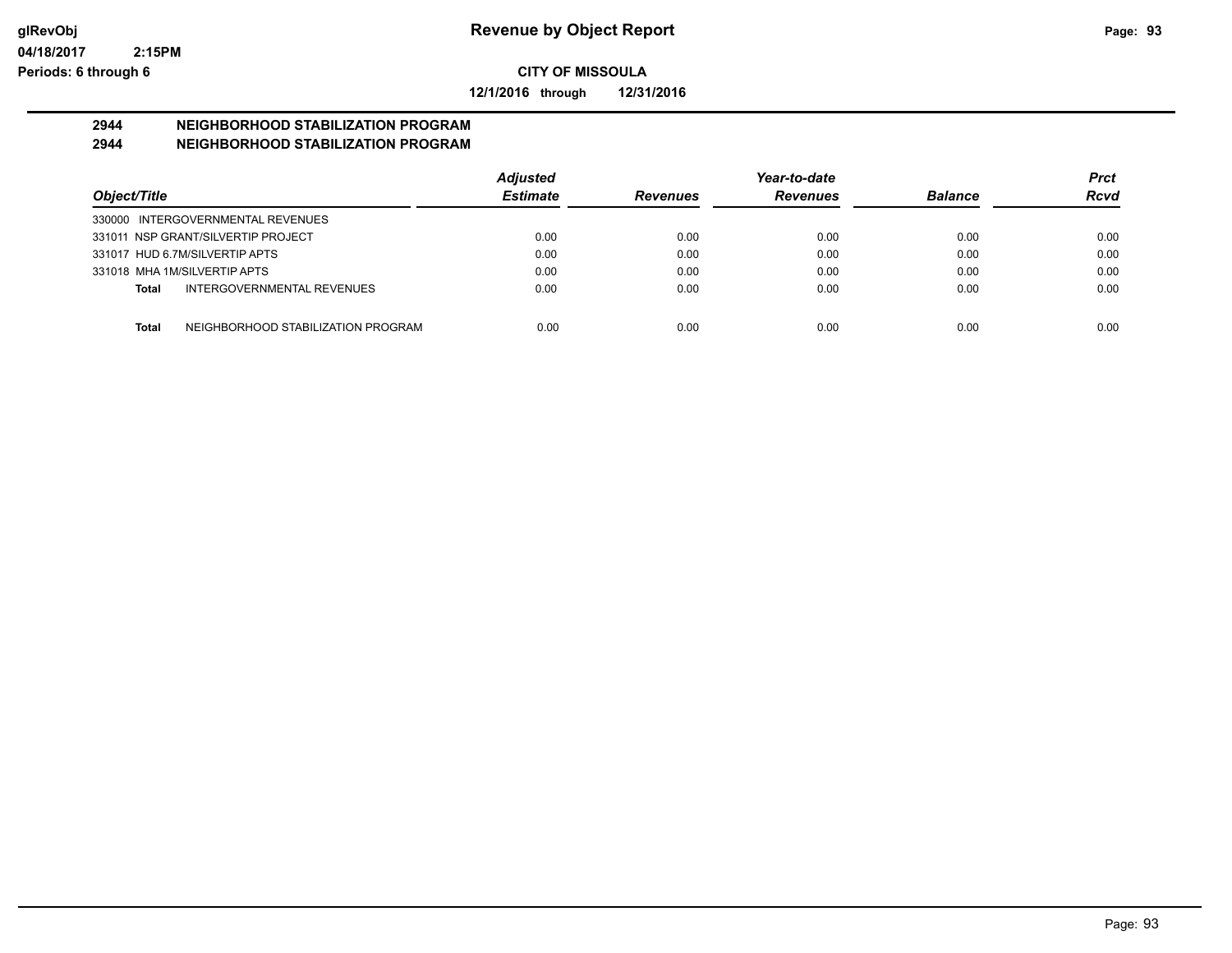**12/1/2016 through 12/31/2016**

#### **2944 NEIGHBORHOOD STABILIZATION PROGRAM**

| Object/Title                                       | <b>Adjusted</b><br><b>Estimate</b> | <b>Revenues</b> | Year-to-date<br><b>Revenues</b> | <b>Balance</b> | <b>Prct</b><br><b>Rcvd</b> |
|----------------------------------------------------|------------------------------------|-----------------|---------------------------------|----------------|----------------------------|
| 330000 INTERGOVERNMENTAL REVENUES                  |                                    |                 |                                 |                |                            |
| 331011 NSP GRANT/SILVERTIP PROJECT                 | 0.00                               | 0.00            | 0.00                            | 0.00           | 0.00                       |
| 331017 HUD 6.7M/SILVERTIP APTS                     | 0.00                               | 0.00            | 0.00                            | 0.00           | 0.00                       |
| 331018 MHA 1M/SILVERTIP APTS                       | 0.00                               | 0.00            | 0.00                            | 0.00           | 0.00                       |
| INTERGOVERNMENTAL REVENUES<br><b>Total</b>         | 0.00                               | 0.00            | 0.00                            | 0.00           | 0.00                       |
| <b>Total</b><br>NEIGHBORHOOD STABILIZATION PROGRAN | 0.00                               | 0.00            | 0.00                            | 0.00           | 0.00                       |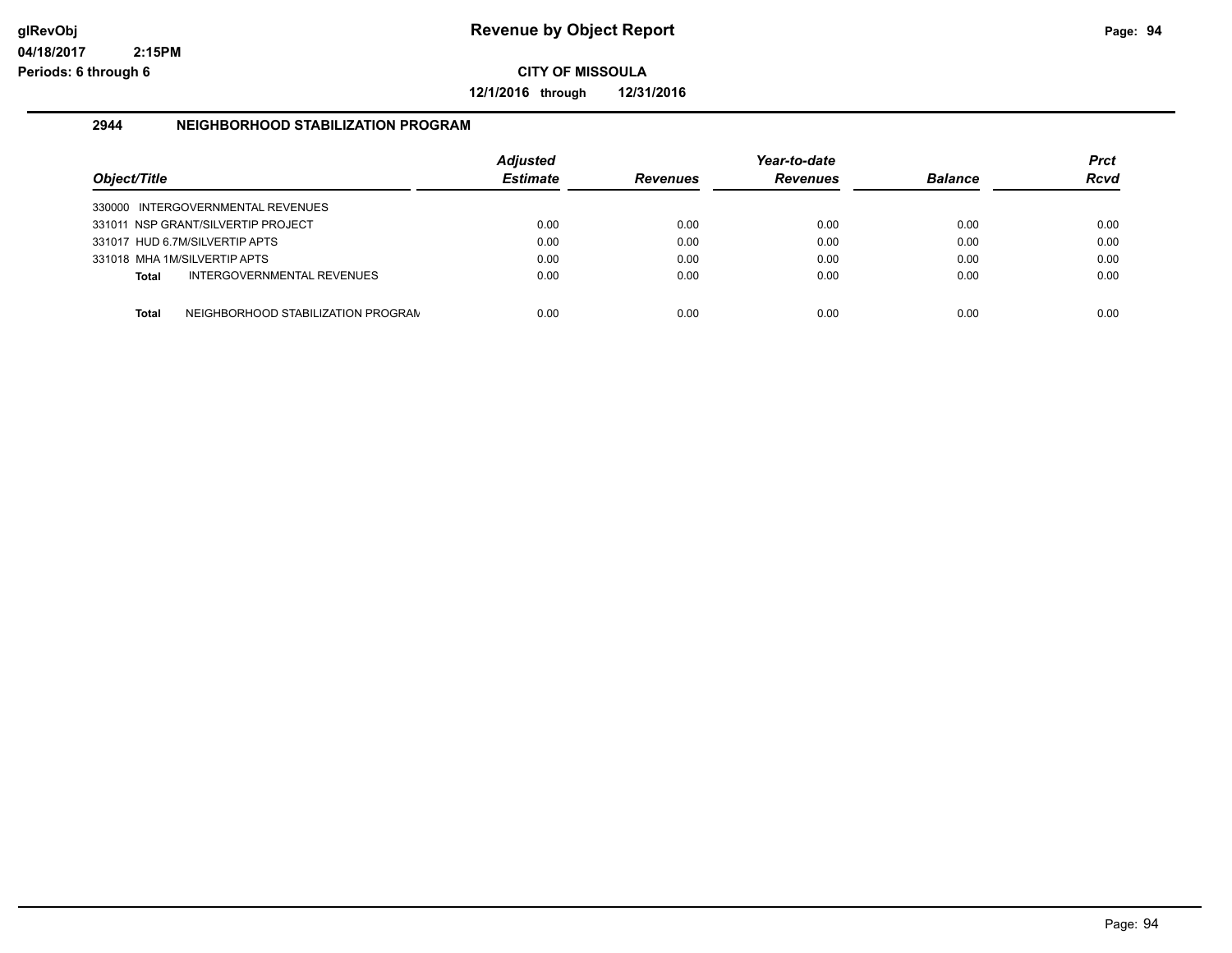**2955 TRANSPORTATION 2955 TRANSPORTATION**

|                                                           | <b>Adjusted</b> |                 | Year-to-date    |                | <b>Prct</b> |
|-----------------------------------------------------------|-----------------|-----------------|-----------------|----------------|-------------|
| Object/Title                                              | <b>Estimate</b> | <b>Revenues</b> | <b>Revenues</b> | <b>Balance</b> | <b>Rcvd</b> |
| 330000 INTERGOVERNMENTAL REVENUES                         |                 |                 |                 |                |             |
| 330000 INTERGOVERNMENTAL REVENUES                         | 0.00            | 0.00            | 0.00            | 0.00           | 0.00        |
| 330005 MUTD GRANT ADMIN FEE                               | 0.00            | 0.00            | 0.00            | 0.00           | 0.00        |
| 331054 FHWA PL GRANT                                      | 851,201.00      | 92,611.67       | 92,611.63       | 758,589.37     | 10.88       |
| 331055 FTA GRANT                                          | 166,584.00      | 37.631.86       | 37.631.86       | 128,952.14     | 22.59       |
| 331056 MDT FEDERAL CMAO                                   | 285,698.00      | 554.97          | 554.97          | 285,143.03     | 0.19        |
| 336023 STATE CONTRIB. - PERS                              | 0.00            | 30.80           | 196.99          | $-196.99$      | 0.00        |
| 336030 COUNTY CONTRIBUTION                                | 9,900.00        | 0.00            | 8,000.00        | 1,900.00       | 80.81       |
| <b>INTERGOVERNMENTAL REVENUES</b><br><b>Total</b>         | 1,313,383.00    | 130,829.30      | 138,995.45      | 1,174,387.55   | 10.58       |
| MISCELLANEOUS REVENUES<br>360000                          |                 |                 |                 |                |             |
| 362000 OTHER MISCELLANEOUS REVENUE                        | 10.000.00       | 0.00            | 0.00            | 10,000.00      | 0.00        |
| 362007 *** Title Not Found ***                            | 0.00            | 0.00            | 0.00            | 0.00           | 0.00        |
| 365016 LOCAL MATCH MDT                                    | 30,000.00       | 0.00            | 2,027.44        | 27,972.56      | 6.76        |
| <b>MISCELLANEOUS REVENUES</b><br><b>Total</b>             | 40,000.00       | 0.00            | 2,027.44        | 37,972.56      | 5.07        |
| <b>INVESTMENTS &amp; ROYALTY EARNINGS</b><br>370000       |                 |                 |                 |                |             |
| 371010 INTEREST ON INVESTMENTS                            | 0.00            | 0.00            | 0.00            | 0.00           | 0.00        |
| <b>INVESTMENTS &amp; ROYALTY EARNINGS</b><br><b>Total</b> | 0.00            | 0.00            | 0.00            | 0.00           | 0.00        |
| OTHER FINANCING SOURCES<br>380000                         |                 |                 |                 |                |             |
| 383000 OPERATING TRANSFERS                                | 82,086.00       | 41,043.00       | 41,043.00       | 41,043.00      | 50.00       |
| 383029 TRANS FR GENERAL                                   | 9,900.00        | 9,900.00        | 9,900.00        | 0.00           | 100.00      |
| OTHER FINANCING SOURCES<br><b>Total</b>                   | 91,986.00       | 50,943.00       | 50,943.00       | 41,043.00      | 55.38       |
|                                                           |                 |                 |                 |                |             |
| <b>TRANSPORTATION</b><br><b>Total</b>                     | 1,445,369.00    | 181,772.30      | 191,965.89      | 1,253,403.11   | 13.28       |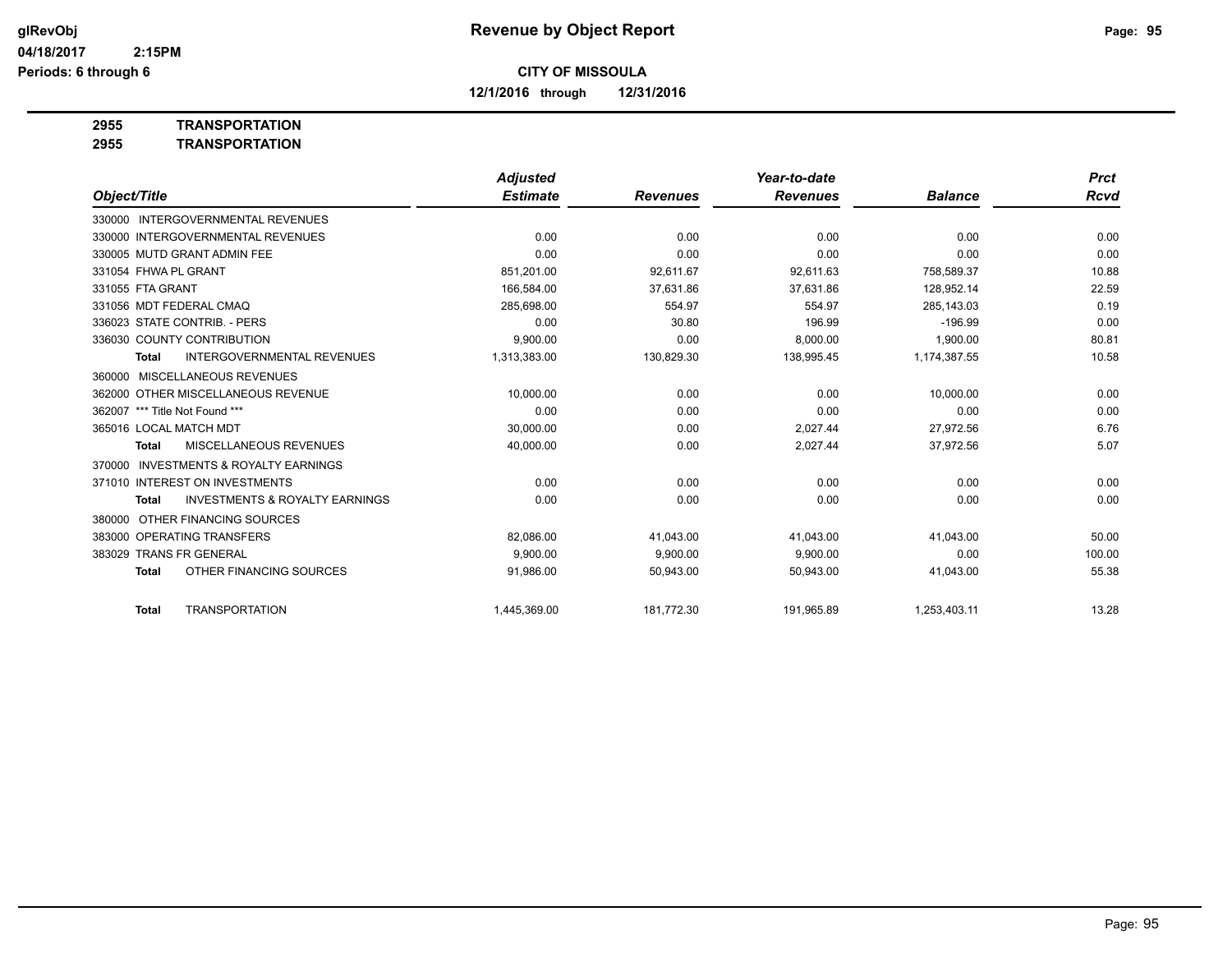**12/1/2016 through 12/31/2016**

#### **2955 TRANSPORTATION**

|                                                           | <b>Adjusted</b> |                 | Year-to-date    |                | <b>Prct</b> |
|-----------------------------------------------------------|-----------------|-----------------|-----------------|----------------|-------------|
| Object/Title                                              | <b>Estimate</b> | <b>Revenues</b> | <b>Revenues</b> | <b>Balance</b> | Rcvd        |
| 330000 INTERGOVERNMENTAL REVENUES                         |                 |                 |                 |                |             |
| 330000 INTERGOVERNMENTAL REVENUES                         | 0.00            | 0.00            | 0.00            | 0.00           | 0.00        |
| 330005 MUTD GRANT ADMIN FEE                               | 0.00            | 0.00            | 0.00            | 0.00           | 0.00        |
| 331054 FHWA PL GRANT                                      | 851,201.00      | 92,611.67       | 92.611.63       | 758,589.37     | 10.88       |
| 331055 FTA GRANT                                          | 166,584.00      | 37,631.86       | 37,631.86       | 128,952.14     | 22.59       |
| 331056 MDT FEDERAL CMAQ                                   | 285,698.00      | 554.97          | 554.97          | 285,143.03     | 0.19        |
| 336023 STATE CONTRIB. - PERS                              | 0.00            | 30.80           | 196.99          | $-196.99$      | 0.00        |
| 336030 COUNTY CONTRIBUTION                                | 9,900.00        | 0.00            | 8,000.00        | 1,900.00       | 80.81       |
| <b>INTERGOVERNMENTAL REVENUES</b><br>Total                | 1,313,383.00    | 130,829.30      | 138,995.45      | 1,174,387.55   | 10.58       |
| 360000 MISCELLANEOUS REVENUES                             |                 |                 |                 |                |             |
| 362000 OTHER MISCELLANEOUS REVENUE                        | 10,000.00       | 0.00            | 0.00            | 10,000.00      | 0.00        |
| 362007 *** Title Not Found ***                            | 0.00            | 0.00            | 0.00            | 0.00           | 0.00        |
| 365016 LOCAL MATCH MDT                                    | 30,000.00       | 0.00            | 2,027.44        | 27,972.56      | 6.76        |
| MISCELLANEOUS REVENUES<br><b>Total</b>                    | 40,000.00       | 0.00            | 2,027.44        | 37,972.56      | 5.07        |
| 370000 INVESTMENTS & ROYALTY EARNINGS                     |                 |                 |                 |                |             |
| 371010 INTEREST ON INVESTMENTS                            | 0.00            | 0.00            | 0.00            | 0.00           | 0.00        |
| <b>INVESTMENTS &amp; ROYALTY EARNINGS</b><br><b>Total</b> | 0.00            | 0.00            | 0.00            | 0.00           | 0.00        |
| 380000 OTHER FINANCING SOURCES                            |                 |                 |                 |                |             |
| 383000 OPERATING TRANSFERS                                | 82,086.00       | 41,043.00       | 41,043.00       | 41,043.00      | 50.00       |
| 383029 TRANS FR GENERAL                                   | 9,900.00        | 9,900.00        | 9,900.00        | 0.00           | 100.00      |
| OTHER FINANCING SOURCES<br><b>Total</b>                   | 91,986.00       | 50,943.00       | 50,943.00       | 41,043.00      | 55.38       |
| <b>TRANSPORTATION</b><br><b>Total</b>                     | 1.445.369.00    | 181.772.30      | 191.965.89      | 1,253,403.11   | 13.28       |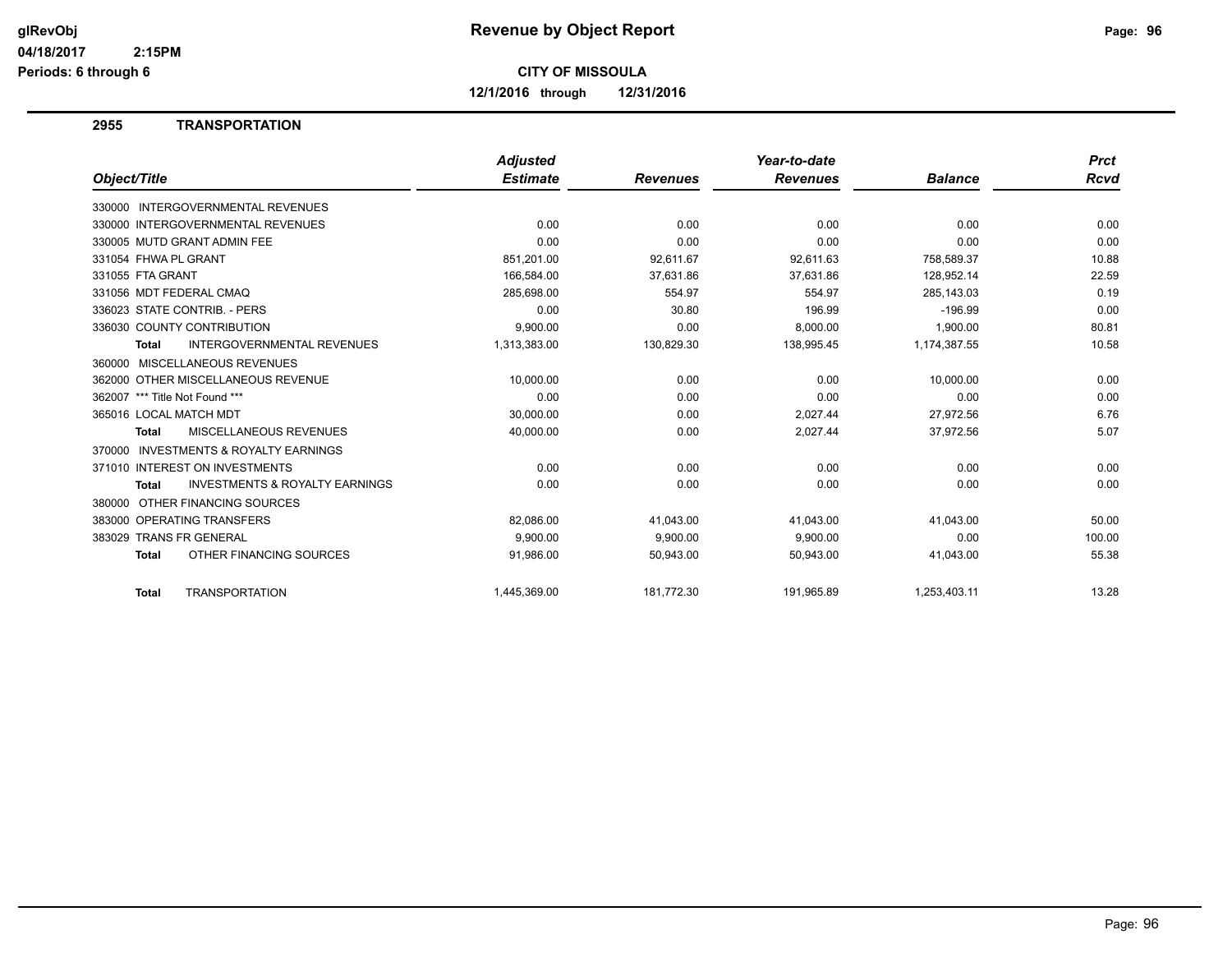**12/1/2016 through 12/31/2016**

# **2987 FEDERAL TRANSPORTATION FUND**

**2987 FEDERAL TRANSPORTATION FUND**

|                                                    | <b>Adjusted</b> |                 | Year-to-date    |                | <b>Prct</b> |
|----------------------------------------------------|-----------------|-----------------|-----------------|----------------|-------------|
| Object/Title                                       | <b>Estimate</b> | <b>Revenues</b> | <b>Revenues</b> | <b>Balance</b> | Rcvd        |
| 310000 TAXES/ASSESSMENTS                           |                 |                 |                 |                |             |
| 311011 TAX INCREMENT                               | 0.00            | 0.00            | 0.00            | 0.00           | 0.00        |
| TAXES/ASSESSMENTS<br>Total                         | 0.00            | 0.00            | 0.00            | 0.00           | 0.00        |
| 330000 INTERGOVERNMENTAL REVENUES                  |                 |                 |                 |                |             |
| 331050 ISTEA/CTEP GRANT                            | 0.00            | 0.00            | 0.00            | 0.00           | 0.00        |
| 331051 ISTEA/CTEP-HIGGINS HILL/BECKWITH            | 0.00            | 0.00            | 0.00            | 0.00           | 0.00        |
| 331052 MDT CMAQ STRIPING GRANT                     | 0.00            | 0.00            | 0.00            | 0.00           | 0.00        |
| 331053 CTEP PLAYFAIR                               | 0.00            | 0.00            | 0.00            | 0.00           | 0.00        |
| 331153 RUSSELL S 3RD IMPROVEMENTS                  | 0.00            | 0.00            | 0.00            | 0.00           | 0.00        |
| 331154 CTEP-MILWAUKEE RR TRAIL                     | 0.00            | 0.00            | 0.00            | 0.00           | 0.00        |
| 331155 CTEP/GRANT CREEK TRAIL BCN                  | 0.00            | 0.00            | 0.00            | 0.00           | 0.00        |
| 331156 CTEP GRANT - S HILLS TRAILS SYSTEM          | 371,738.00      | 0.00            | 0.00            | 371,738.00     | 0.00        |
| 331159 CTEP-U OF M CROSSWALK PROJECT               | 0.00            | 0.00            | 0.00            | 0.00           | 0.00        |
| 331161 CTEP-LOLO ST/BRIDGE TO DUNCAN S/C           | 0.00            | 0.00            | 0.00            | 0.00           | 0.00        |
| 331180 LIBRARY LITERACY GRANT                      | 0.00            | 0.00            | 0.00            | 0.00           | 0.00        |
| 331181 CTEP/CMAQ MADISON ST TO U CONNECTOR         | 0.00            | 0.00            | 0.00            | 0.00           | 0.00        |
| 334045 MONTANA DEPARTMENT TRANSPORTATION           | 0.00            | 0.00            | 0.00            | 0.00           | 0.00        |
| 334251 RTP/TAP STATE GRANTS                        | 0.00            | 0.00            | 0.00            | 0.00           | 0.00        |
| 336023 STATE CONTRIB. - PERS                       | 0.00            | 0.00            | 0.48            | $-0.48$        | 0.00        |
| <b>Total</b><br>INTERGOVERNMENTAL REVENUES         | 371,738.00      | 0.00            | 0.48            | 371,737.52     | 0.00        |
| 340000 CHARGES FOR SERVICES                        |                 |                 |                 |                |             |
| 343011 STREET AND ROADWAY REPAIR CHARGES           | 0.00            | 0.00            | 0.00            | 0.00           | 0.00        |
| <b>CHARGES FOR SERVICES</b><br>Total               | 0.00            | 0.00            | 0.00            | 0.00           | 0.00        |
| 360000 MISCELLANEOUS REVENUES                      |                 |                 |                 |                |             |
| 360010 MISCELLANEOUS                               | 0.00            | 0.00            | 0.00            | 0.00           | 0.00        |
| 363020 PROPERTY ASSESSMENTS                        | 0.00            | 0.00            | 0.00            | 0.00           | 0.00        |
| 365000 DONATIONS                                   | 0.00            | 0.00            | 0.00            | 0.00           | 0.00        |
| 365004 GRANT CR TRAIL ASSN DONATION                | 0.00            | 0.00            | 0.00            | 0.00           | 0.00        |
| MISCELLANEOUS REVENUES<br><b>Total</b>             | 0.00            | 0.00            | 0.00            | 0.00           | 0.00        |
| 370000 INVESTMENTS & ROYALTY EARNINGS              |                 |                 |                 |                |             |
| 371010 INTEREST ON INVESTMENTS                     | 0.00            | 0.00            | 0.00            | 0.00           | 0.00        |
| 371020 GAIN/LOSS IN MARKET VALUE OF INVESTMENTS    | 0.00            | 0.00            | 0.00            | 0.00           | 0.00        |
| <b>INVESTMENTS &amp; ROYALTY EARNINGS</b><br>Total | 0.00            | 0.00            | 0.00            | 0.00           | 0.00        |
| 380000 OTHER FINANCING SOURCES                     |                 |                 |                 |                |             |
| 381009 TRANSFERS IN-OPEN SPACE BOND                | 0.00            | 0.00            | 0.00            | 0.00           | 0.00        |
| 381010 BOND PROCEEDS                               | 0.00            | 0.00            | 0.00            | 0.00           | 0.00        |
| 381011 OPEN SPACE REVENUE                          | 0.00            | 0.00            | 0.00            | 0.00           | 0.00        |
| 383000 OPERATING TRANSFERS                         | 0.00            | 0.00            | 0.00            | 0.00           | 0.00        |
|                                                    |                 |                 |                 |                |             |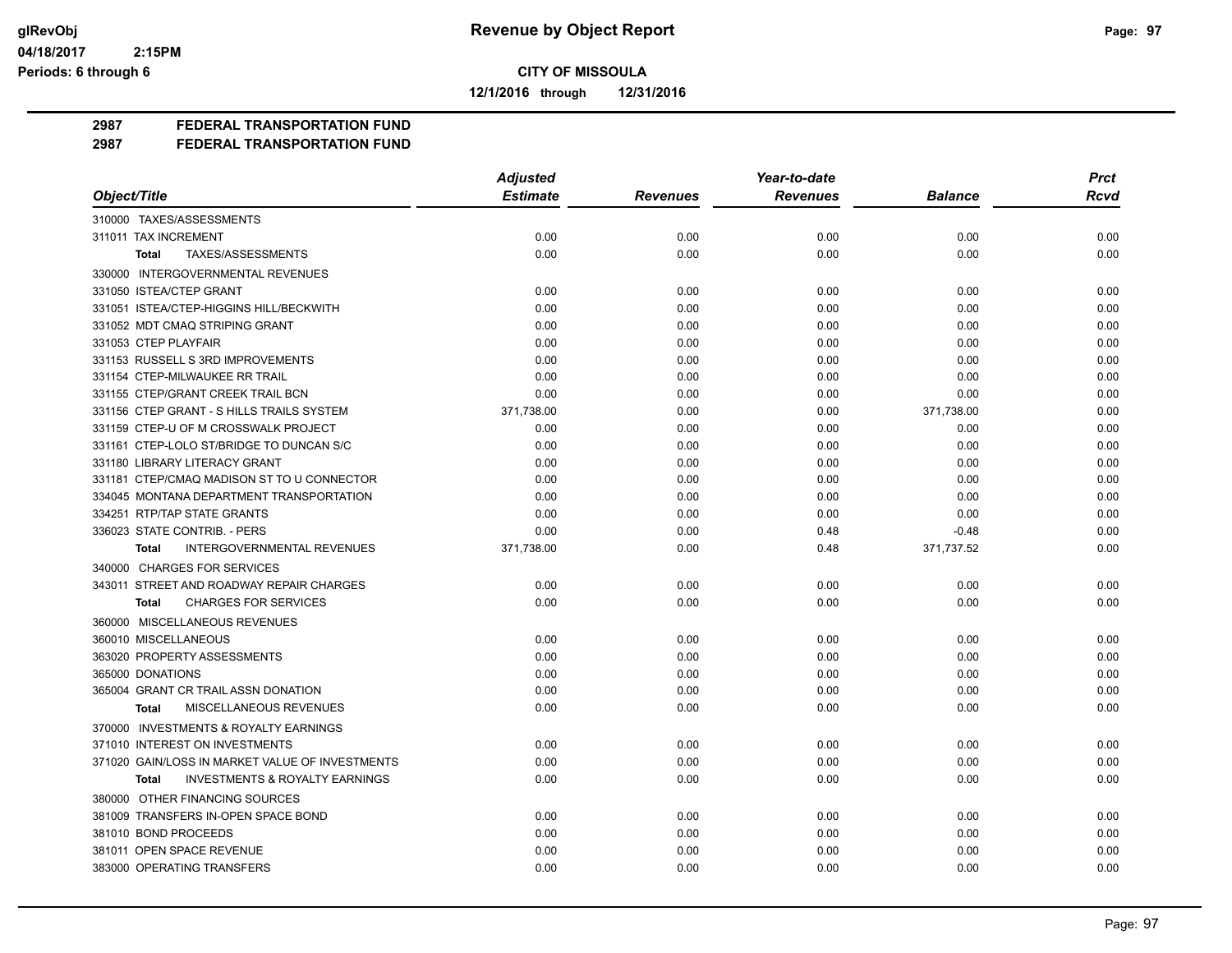**12/1/2016 through 12/31/2016**

#### **2987 FEDERAL TRANSPORTATION FUND 2987 FEDERAL TRANSPORTATION FUND**

|                                             | <b>Adjusted</b> |                 | Year-to-date    |                | <b>Prct</b> |
|---------------------------------------------|-----------------|-----------------|-----------------|----------------|-------------|
| Obiect/Title                                | <b>Estimate</b> | <b>Revenues</b> | <b>Revenues</b> | <b>Balance</b> | Rcvd        |
| 383002 TRANS FR GAS TAX                     | 0.00            | 0.00            | 0.00            | 0.00           | 0.00        |
| 383010 TRANS FR CIP                         | 0.00            | 0.00            | 0.00            | 0.00           | 0.00        |
| 383014 TRANS FR MRA                         | 0.00            | 0.00            | 0.00            | 0.00           | 0.00        |
| 383021 TRANS FR P&R TRAILS DEVLP            | 0.00            | 0.00            | 0.00            | 0.00           | 0.00        |
| 383043 TRANSFERS FROM IMPACT FEES           | 0.00            | 0.00            | 0.00            | 0.00           | 0.00        |
| OTHER FINANCING SOURCES<br>Total            | 0.00            | 0.00            | 0.00            | 0.00           | 0.00        |
| FEDERAL TRANSPORTATION FUND<br><b>Total</b> | 371.738.00      | 0.00            | 0.48            | 371.737.52     | 0.00        |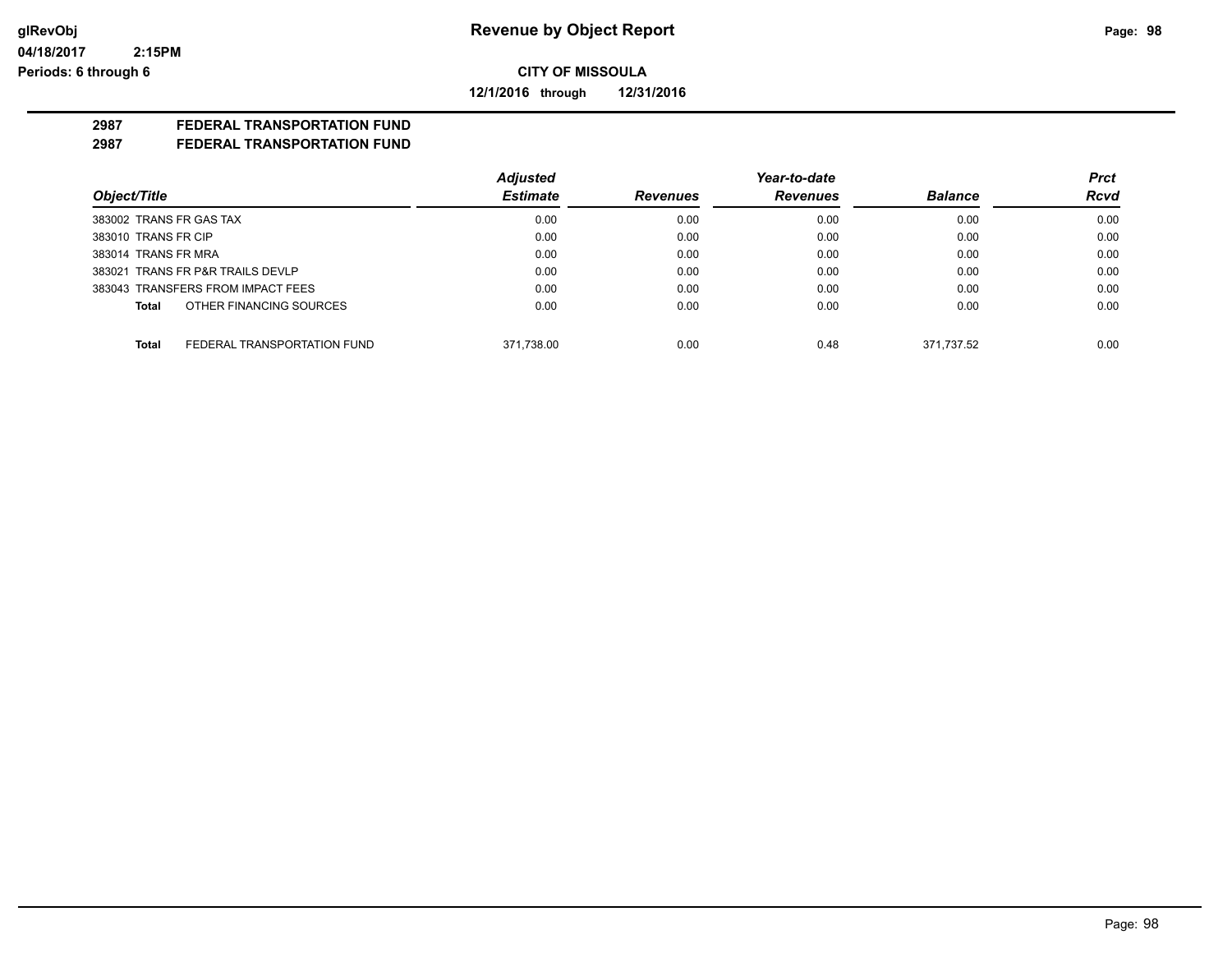**12/1/2016 through 12/31/2016**

#### **2987 FEDERAL TRANSPORTATION FUND**

|                                                           | <b>Adjusted</b> |                 | Year-to-date    |                | <b>Prct</b> |
|-----------------------------------------------------------|-----------------|-----------------|-----------------|----------------|-------------|
| Object/Title                                              | <b>Estimate</b> | <b>Revenues</b> | <b>Revenues</b> | <b>Balance</b> | <b>Rcvd</b> |
| 310000 TAXES/ASSESSMENTS                                  |                 |                 |                 |                |             |
| 311011 TAX INCREMENT                                      | 0.00            | 0.00            | 0.00            | 0.00           | 0.00        |
| TAXES/ASSESSMENTS<br><b>Total</b>                         | 0.00            | 0.00            | 0.00            | 0.00           | 0.00        |
| 330000 INTERGOVERNMENTAL REVENUES                         |                 |                 |                 |                |             |
| 331050 ISTEA/CTEP GRANT                                   | 0.00            | 0.00            | 0.00            | 0.00           | 0.00        |
| 331051 ISTEA/CTEP-HIGGINS HILL/BECKWITH                   | 0.00            | 0.00            | 0.00            | 0.00           | 0.00        |
| 331052 MDT CMAQ STRIPING GRANT                            | 0.00            | 0.00            | 0.00            | 0.00           | 0.00        |
| 331053 CTEP PLAYFAIR                                      | 0.00            | 0.00            | 0.00            | 0.00           | 0.00        |
| 331153 RUSSELL S 3RD IMPROVEMENTS                         | 0.00            | 0.00            | 0.00            | 0.00           | 0.00        |
| 331154 CTEP-MILWAUKEE RR TRAIL                            | 0.00            | 0.00            | 0.00            | 0.00           | 0.00        |
| 331155 CTEP/GRANT CREEK TRAIL BCN                         | 0.00            | 0.00            | 0.00            | 0.00           | 0.00        |
| 331156 CTEP GRANT - S HILLS TRAILS SYSTEM                 | 371,738.00      | 0.00            | 0.00            | 371,738.00     | 0.00        |
| 331159 CTEP-U OF M CROSSWALK PROJECT                      | 0.00            | 0.00            | 0.00            | 0.00           | 0.00        |
| 331161 CTEP-LOLO ST/BRIDGE TO DUNCAN S/C                  | 0.00            | 0.00            | 0.00            | 0.00           | 0.00        |
| 331180 LIBRARY LITERACY GRANT                             | 0.00            | 0.00            | 0.00            | 0.00           | 0.00        |
| 331181 CTEP/CMAQ MADISON ST TO U CONNECTOR                | 0.00            | 0.00            | 0.00            | 0.00           | 0.00        |
| 334045 MONTANA DEPARTMENT TRANSPORTATION                  | 0.00            | 0.00            | 0.00            | 0.00           | 0.00        |
| 334251 RTP/TAP STATE GRANTS                               | 0.00            | 0.00            | 0.00            | 0.00           | 0.00        |
| 336023 STATE CONTRIB. - PERS                              | 0.00            | 0.00            | 0.48            | $-0.48$        | 0.00        |
| <b>INTERGOVERNMENTAL REVENUES</b><br><b>Total</b>         | 371,738.00      | 0.00            | 0.48            | 371,737.52     | 0.00        |
| 340000 CHARGES FOR SERVICES                               |                 |                 |                 |                |             |
| 343011 STREET AND ROADWAY REPAIR CHARGES                  | 0.00            | 0.00            | 0.00            | 0.00           | 0.00        |
| <b>CHARGES FOR SERVICES</b><br><b>Total</b>               | 0.00            | 0.00            | 0.00            | 0.00           | 0.00        |
| 360000 MISCELLANEOUS REVENUES                             |                 |                 |                 |                |             |
| 360010 MISCELLANEOUS                                      | 0.00            | 0.00            | 0.00            | 0.00           | 0.00        |
| 363020 PROPERTY ASSESSMENTS                               | 0.00            | 0.00            | 0.00            | 0.00           | 0.00        |
| 365000 DONATIONS                                          | 0.00            | 0.00            | 0.00            | 0.00           | 0.00        |
| 365004 GRANT CR TRAIL ASSN DONATION                       | 0.00            | 0.00            | 0.00            | 0.00           | 0.00        |
| MISCELLANEOUS REVENUES<br>Total                           | 0.00            | 0.00            | 0.00            | 0.00           | 0.00        |
| 370000 INVESTMENTS & ROYALTY EARNINGS                     |                 |                 |                 |                |             |
| 371010 INTEREST ON INVESTMENTS                            | 0.00            | 0.00            | 0.00            | 0.00           | 0.00        |
| 371020 GAIN/LOSS IN MARKET VALUE OF INVESTMENT            | 0.00            | 0.00            | 0.00            | 0.00           | 0.00        |
| <b>INVESTMENTS &amp; ROYALTY EARNINGS</b><br><b>Total</b> | 0.00            | 0.00            | 0.00            | 0.00           | 0.00        |
| 380000 OTHER FINANCING SOURCES                            |                 |                 |                 |                |             |
| 381009 TRANSFERS IN-OPEN SPACE BOND                       | 0.00            | 0.00            | 0.00            | 0.00           | 0.00        |
| 381010 BOND PROCEEDS                                      | 0.00            | 0.00            | 0.00            | 0.00           | 0.00        |
| 381011 OPEN SPACE REVENUE                                 | 0.00            | 0.00            | 0.00            | 0.00           | 0.00        |
| 383000 OPERATING TRANSFERS                                | 0.00            | 0.00            | 0.00            | 0.00           | 0.00        |
| 383002 TRANS FR GAS TAX                                   | 0.00            | 0.00            | 0.00            | 0.00           | 0.00        |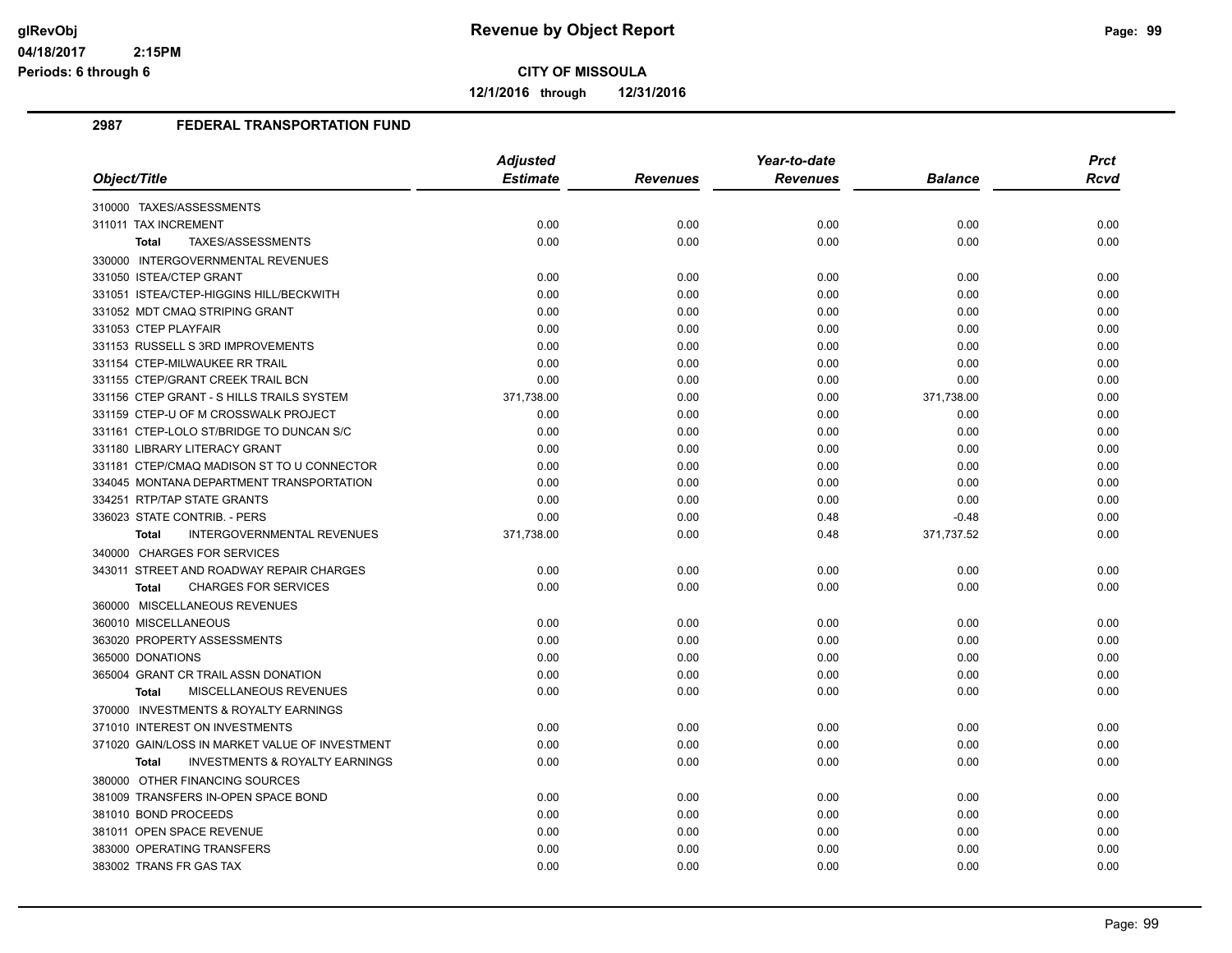**12/1/2016 through 12/31/2016**

#### **2987 FEDERAL TRANSPORTATION FUND**

| Object/Title                                | <b>Adjusted</b><br><b>Estimate</b> | <b>Revenues</b> | Year-to-date<br><b>Revenues</b> | <b>Balance</b> | <b>Prct</b><br><b>Rcvd</b> |
|---------------------------------------------|------------------------------------|-----------------|---------------------------------|----------------|----------------------------|
| 383010 TRANS FR CIP                         | 0.00                               | 0.00            | 0.00                            | 0.00           | 0.00                       |
| 383014 TRANS FR MRA                         | 0.00                               | 0.00            | 0.00                            | 0.00           | 0.00                       |
| 383021 TRANS FR P&R TRAILS DEVLP            | 0.00                               | 0.00            | 0.00                            | 0.00           | 0.00                       |
| 383043 TRANSFERS FROM IMPACT FEES           | 0.00                               | 0.00            | 0.00                            | 0.00           | 0.00                       |
| OTHER FINANCING SOURCES<br><b>Total</b>     | 0.00                               | 0.00            | 0.00                            | 0.00           | 0.00                       |
| <b>Total</b><br>FEDERAL TRANSPORTATION FUND | 371.738.00                         | 0.00            | 0.48                            | 371.737.52     | 0.00                       |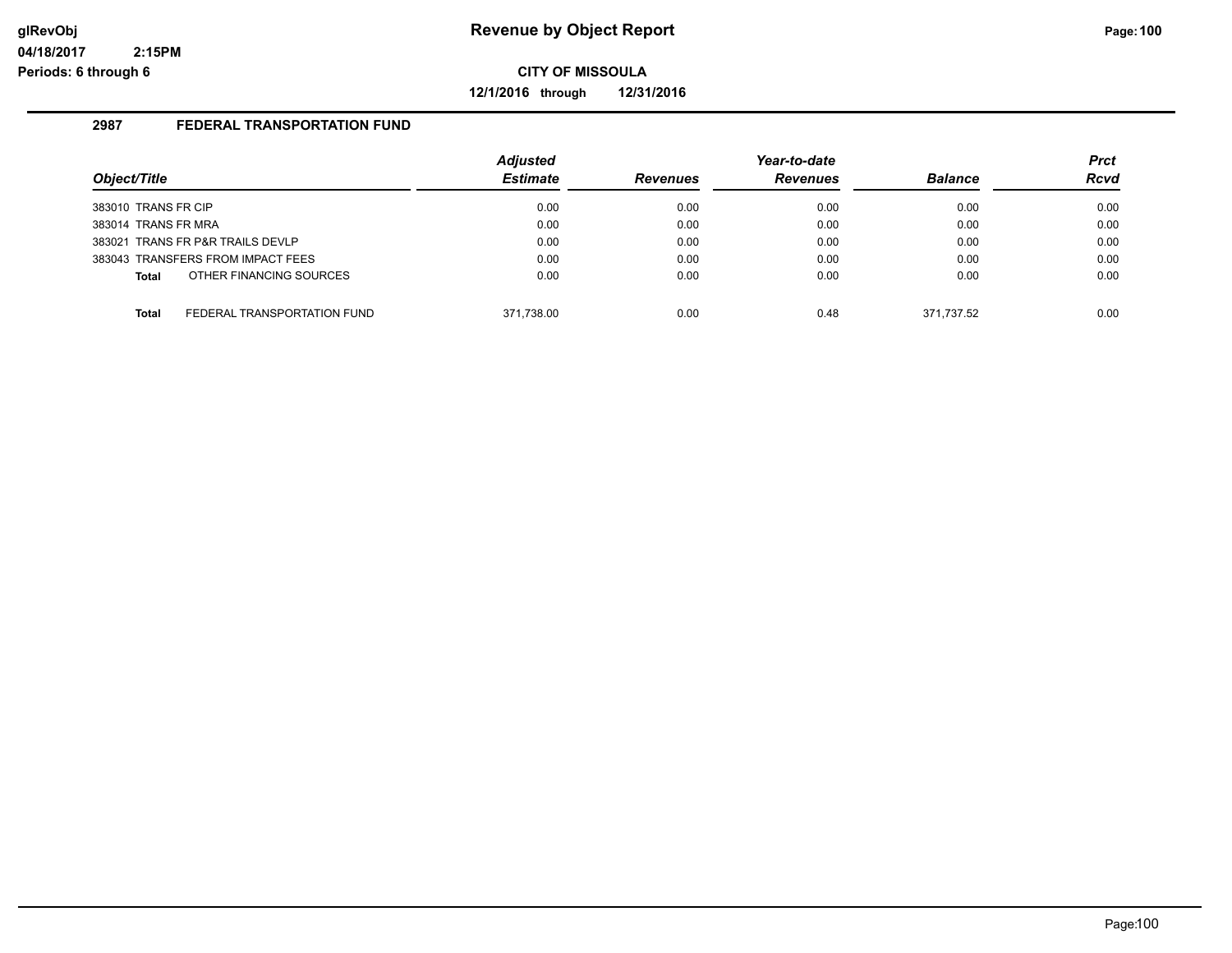**12/1/2016 through 12/31/2016**

**2988 GRANTS & DONATIONS FUND**

**2988 GRANTS & DONATIONS FUND**

| Object/Title                                 | <b>Adjusted</b> |                 | Year-to-date    |                | <b>Prct</b> |  |
|----------------------------------------------|-----------------|-----------------|-----------------|----------------|-------------|--|
|                                              | <b>Estimate</b> | <b>Revenues</b> | <b>Revenues</b> | <b>Balance</b> | <b>Rcvd</b> |  |
| 330000 INTERGOVERNMENTAL REVENUES            |                 |                 |                 |                |             |  |
| 331013 NORTHSIDE PED BRIDGE/ARRA-CDBG GRANT  | 0.00            | 0.00            | 0.00            | 0.00           | 0.00        |  |
| 331014 EECBG GRANT                           | 0.00            | 0.00            | 0.00            | 0.00           | 0.00        |  |
| 331022 EQUIPMENT GRANT                       | 0.00            | 0.00            | 0.00            | 0.00           | 0.00        |  |
| 331025 DV ACCOUNTABILITY PROJECT             | 0.00            | 0.00            | 0.00            | 0.00           | 0.00        |  |
| 331026 FY09 POLICE ICAC FEDERAL GRANT        | 0.00            | 0.00            | 22,865.70       | $-22,865.70$   | 0.00        |  |
| 331028 DUI-COPS IN SHOPS                     | 0.00            | 0.00            | 0.00            | 0.00           | 0.00        |  |
| 331029 CHRP GRANT                            | 0.00            | 0.00            | 0.00            | 0.00           | 0.00        |  |
| 331030 COMMUNITY RESOURCE OFFICER/MCPS       | 0.00            | 0.00            | 0.00            | 0.00           | 0.00        |  |
| 331038 EPA BROWNSFIELD GRANT                 | 509,603.00      | 0.00            | 0.00            | 509,603.00     | 0.00        |  |
| 331090 EPA GRANT                             | 378,075.00      | 0.00            | $-212,016.23$   | 590,091.23     | $-56.08$    |  |
| 331113 *** Title Not Found ***               | 0.00            | 0.00            | 0.00            | 0.00           | 0.00        |  |
| 331178 DUI TASK FORCE GRANT                  | 0.00            | 0.00            | 0.00            | 0.00           | 0.00        |  |
| 331181 GRANTS/DONATIONS - FORT MISSOULA      | 0.00            | 0.00            | 0.00            | 0.00           | 0.00        |  |
| 334013 STATE GRANT - OT SEATBELT             | 0.00            | 0.00            | 0.00            | 0.00           | 0.00        |  |
| 334014 *** Title Not Found ***               | 0.00            | 0.00            | 0.00            | 0.00           | 0.00        |  |
| 334015 COPS TECHNOLOGY GRANT                 | 0.00            | 0.00            | 0.00            | 0.00           | 0.00        |  |
| 334016 BULLETPROOF VEST GRANT                | 0.00            | 0.00            | 0.00            | 0.00           | 0.00        |  |
| 334018 STATE GRANT - CAPITAL                 | 0.00            | 0.00            | 0.00            | 0.00           | 0.00        |  |
| 334020 UNDERAGE DRINKING GRANT               | 0.00            | 0.00            | 0.00            | 0.00           | 0.00        |  |
| 334025 COUNTY WEED                           | 0.00            | 0.00            | 0.00            | 0.00           | 0.00        |  |
| 334028 DEPT OF AG INTERN GRANT               | 0.00            | 0.00            | 0.00            | 0.00           | 0.00        |  |
| 334076 BIG SKY TRUST FUND GRANTS             | 0.00            | 0.00            | 0.00            | 0.00           | 0.00        |  |
| 334121 DNRC-EPA AREA WIDE ASSESSMENT GRANT   | 0.00            | 0.00            | 0.00            | 0.00           | 0.00        |  |
| 336021 STATE CONTRIB - POLICE RETIREMENT     | 0.00            | 0.00            | 0.00            | 0.00           | 0.00        |  |
| 336023 STATE CONTRIB. - PERS                 | 0.00            | 0.00            | 4.26            | $-4.26$        | 0.00        |  |
| INTERGOVERNMENTAL REVENUES<br>Total          | 887,678.00      | 0.00            | $-189, 146.27$  | 1,076,824.27   | $-21.31$    |  |
| 340000 CHARGES FOR SERVICES                  |                 |                 |                 |                |             |  |
| 342000 ANTI-GRAFFITI PROJECT                 | 0.00            | 0.00            | 0.00            | 0.00           | 0.00        |  |
| 342013 SECURITY INVEST FEES                  | 0.00            | 0.00            | 0.00            | 0.00           | 0.00        |  |
| <b>CHARGES FOR SERVICES</b><br>Total         | 0.00            | 0.00            | 0.00            | 0.00           | 0.00        |  |
| 360000 MISCELLANEOUS REVENUES                |                 |                 |                 |                |             |  |
| 360010 MISCELLANEOUS                         | 0.00            | 0.00            | 0.00            | 0.00           | 0.00        |  |
| 365000 DONATIONS                             | 21,910.00       | 0.00            | 50.00           | 21,860.00      | 0.23        |  |
| 365015 GREEN BLOCK PILOT PROJECT             | 0.00            | 0.00            | 0.00            | 0.00           | 0.00        |  |
|                                              |                 |                 |                 |                |             |  |
| 365021 PARKS AND RECS GRANTS & CONTRIBUTIONS | 0.00            | 0.00            | 0.00            | 0.00           | 0.00        |  |
| MISCELLANEOUS REVENUES<br><b>Total</b>       | 21,910.00       | 0.00            | 50.00           | 21,860.00      | 0.23        |  |
| 380000 OTHER FINANCING SOURCES               |                 |                 |                 |                |             |  |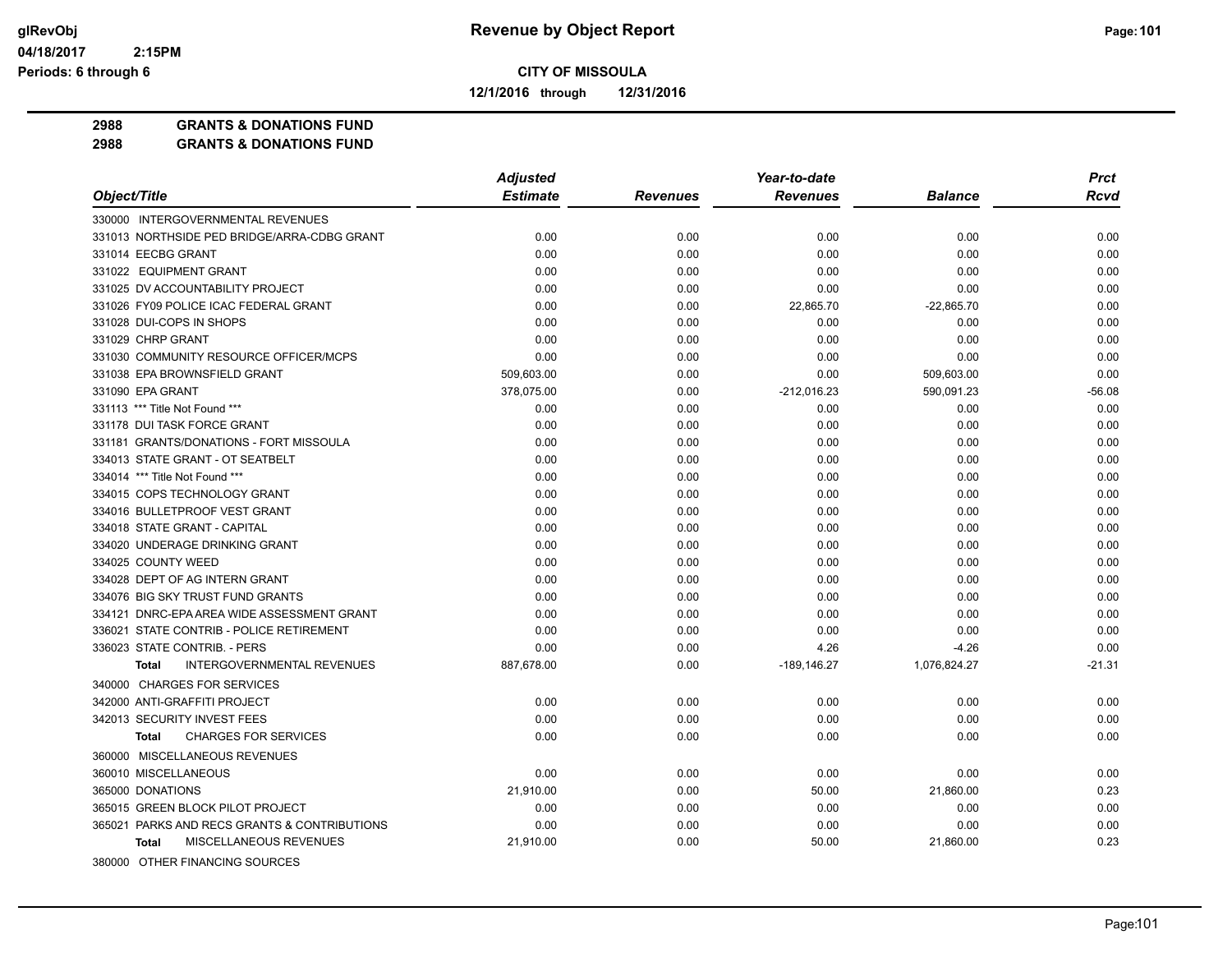**12/1/2016 through 12/31/2016**

**2988 GRANTS & DONATIONS FUND 2988 GRANTS & DONATIONS FUND**

|                                             | <b>Adjusted</b> |                 | Year-to-date    |                | Prct     |
|---------------------------------------------|-----------------|-----------------|-----------------|----------------|----------|
| Object/Title                                | <b>Estimate</b> | <b>Revenues</b> | <b>Revenues</b> | <b>Balance</b> | Rcvd     |
| 383002 TRANS FR GAS TAX                     | 0.00            | 0.00            | 0.00            | 0.00           | 0.00     |
| 383022 TRANS FR OPEN SPACE BOND             | 0.00            | 0.00            | 0.00            | 0.00           | 0.00     |
| 383042 TRANSFERS FROM OTHER FUNDS           | 0.00            | 0.00            | 0.00            | 0.00           | 0.00     |
| OTHER FINANCING SOURCES<br><b>Total</b>     | 0.00            | 0.00            | 0.00            | 0.00           | 0.00     |
| <b>GRANTS &amp; DONATIONS FUND</b><br>Total | 909.588.00      | 0.00            | -189.096.27     | 1.098.684.27   | $-20.79$ |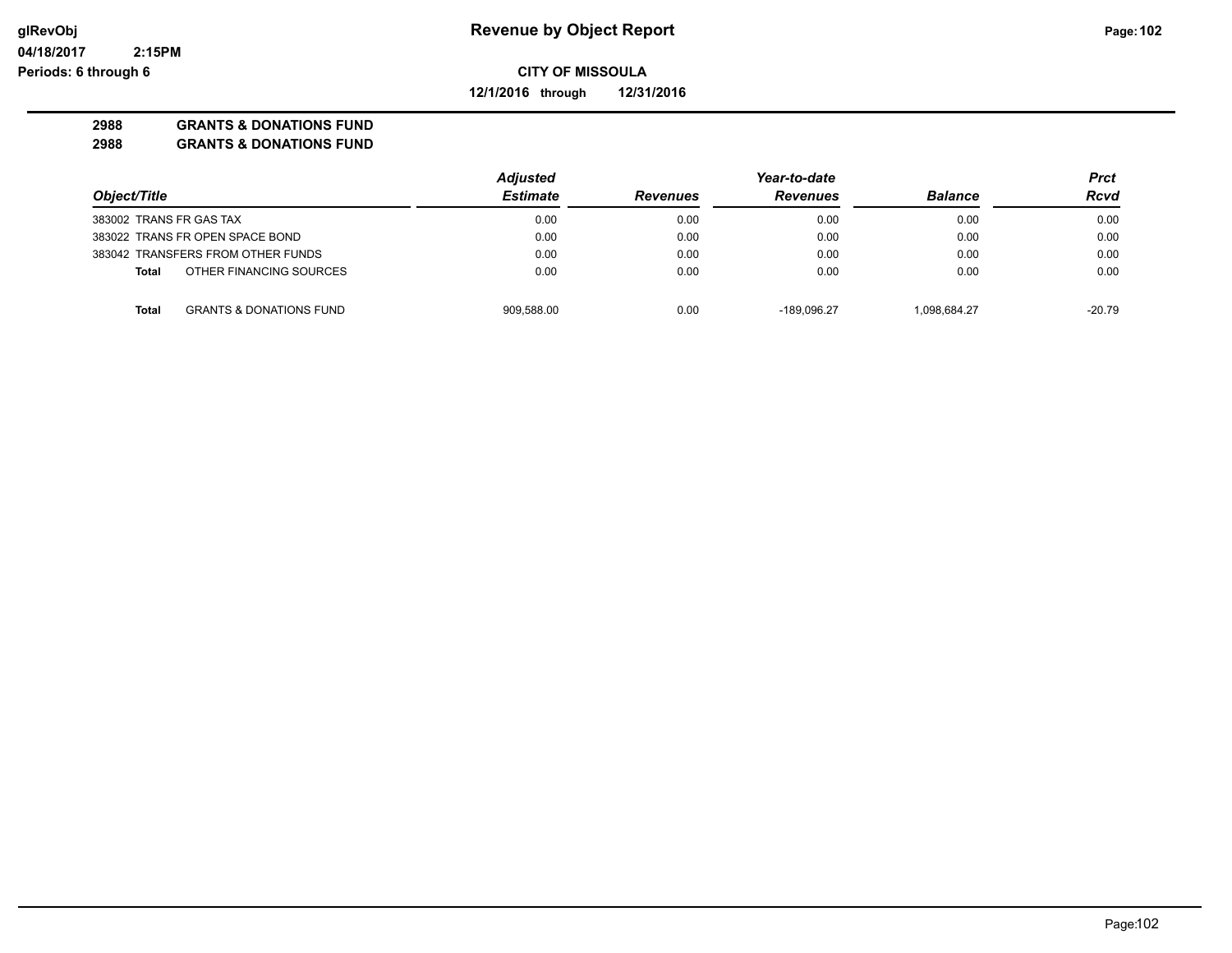**12/1/2016 through 12/31/2016**

#### **2988 GRANTS & DONATIONS FUND**

|                                                   | <b>Adjusted</b> |                 | Year-to-date    |                |          |
|---------------------------------------------------|-----------------|-----------------|-----------------|----------------|----------|
| Object/Title                                      | <b>Estimate</b> | <b>Revenues</b> | <b>Revenues</b> | <b>Balance</b> | Rcvd     |
| 330000 INTERGOVERNMENTAL REVENUES                 |                 |                 |                 |                |          |
| 331013 NORTHSIDE PED BRIDGE/ARRA-CDBG GRANT       | 0.00            | 0.00            | 0.00            | 0.00           | 0.00     |
| 331014 EECBG GRANT                                | 0.00            | 0.00            | 0.00            | 0.00           | 0.00     |
| 331022 EQUIPMENT GRANT                            | 0.00            | 0.00            | 0.00            | 0.00           | 0.00     |
| 331025 DV ACCOUNTABILITY PROJECT                  | 0.00            | 0.00            | 0.00            | 0.00           | 0.00     |
| 331026 FY09 POLICE ICAC FEDERAL GRANT             | 0.00            | 0.00            | 22,865.70       | $-22,865.70$   | 0.00     |
| 331028 DUI-COPS IN SHOPS                          | 0.00            | 0.00            | 0.00            | 0.00           | 0.00     |
| 331029 CHRP GRANT                                 | 0.00            | 0.00            | 0.00            | 0.00           | 0.00     |
| 331030 COMMUNITY RESOURCE OFFICER/MCPS            | 0.00            | 0.00            | 0.00            | 0.00           | 0.00     |
| 331038 EPA BROWNSFIELD GRANT                      | 509,603.00      | 0.00            | 0.00            | 509,603.00     | 0.00     |
| 331090 EPA GRANT                                  | 378,075.00      | 0.00            | $-212,016.23$   | 590,091.23     | $-56.08$ |
| 331113 *** Title Not Found ***                    | 0.00            | 0.00            | 0.00            | 0.00           | 0.00     |
| 331178 DUI TASK FORCE GRANT                       | 0.00            | 0.00            | 0.00            | 0.00           | 0.00     |
| 331181 GRANTS/DONATIONS - FORT MISSOULA           | 0.00            | 0.00            | 0.00            | 0.00           | 0.00     |
| 334013 STATE GRANT - OT SEATBELT                  | 0.00            | 0.00            | 0.00            | 0.00           | 0.00     |
| 334014 *** Title Not Found ***                    | 0.00            | 0.00            | 0.00            | 0.00           | 0.00     |
| 334015 COPS TECHNOLOGY GRANT                      | 0.00            | 0.00            | 0.00            | 0.00           | 0.00     |
| 334016 BULLETPROOF VEST GRANT                     | 0.00            | 0.00            | 0.00            | 0.00           | 0.00     |
| 334018 STATE GRANT - CAPITAL                      | 0.00            | 0.00            | 0.00            | 0.00           | 0.00     |
| 334020 UNDERAGE DRINKING GRANT                    | 0.00            | 0.00            | 0.00            | 0.00           | 0.00     |
| 334025 COUNTY WEED                                | 0.00            | 0.00            | 0.00            | 0.00           | 0.00     |
| 334028 DEPT OF AG INTERN GRANT                    | 0.00            | 0.00            | 0.00            | 0.00           | 0.00     |
| 334076 BIG SKY TRUST FUND GRANTS                  | 0.00            | 0.00            | 0.00            | 0.00           | 0.00     |
| 334121 DNRC-EPA AREA WIDE ASSESSMENT GRANT        | 0.00            | 0.00            | 0.00            | 0.00           | 0.00     |
| 336021 STATE CONTRIB - POLICE RETIREMENT          | 0.00            | 0.00            | 0.00            | 0.00           | 0.00     |
| 336023 STATE CONTRIB. - PERS                      | 0.00            | 0.00            | 4.26            | $-4.26$        | 0.00     |
| <b>INTERGOVERNMENTAL REVENUES</b><br><b>Total</b> | 887,678.00      | 0.00            | $-189, 146.27$  | 1,076,824.27   | $-21.31$ |
| 340000 CHARGES FOR SERVICES                       |                 |                 |                 |                |          |
| 342000 ANTI-GRAFFITI PROJECT                      | 0.00            | 0.00            | 0.00            | 0.00           | 0.00     |
| 342013 SECURITY INVEST FEES                       | 0.00            | 0.00            | 0.00            | 0.00           | 0.00     |
| <b>CHARGES FOR SERVICES</b><br><b>Total</b>       | 0.00            | 0.00            | 0.00            | 0.00           | 0.00     |
| 360000 MISCELLANEOUS REVENUES                     |                 |                 |                 |                |          |
| 360010 MISCELLANEOUS                              | 0.00            | 0.00            | 0.00            | 0.00           | 0.00     |
| 365000 DONATIONS                                  | 21,910.00       | 0.00            | 50.00           | 21,860.00      | 0.23     |
| 365015 GREEN BLOCK PILOT PROJECT                  | 0.00            | 0.00            | 0.00            | 0.00           | 0.00     |
| 365021 PARKS AND RECS GRANTS & CONTRIBUTIONS      | 0.00            | 0.00            | 0.00            | 0.00           | 0.00     |
| MISCELLANEOUS REVENUES<br><b>Total</b>            | 21,910.00       | 0.00            | 50.00           | 21,860.00      | 0.23     |
|                                                   |                 |                 |                 |                |          |
| 380000 OTHER FINANCING SOURCES                    |                 |                 |                 |                |          |
| 383002 TRANS FR GAS TAX                           | 0.00            | 0.00            | 0.00            | 0.00           | 0.00     |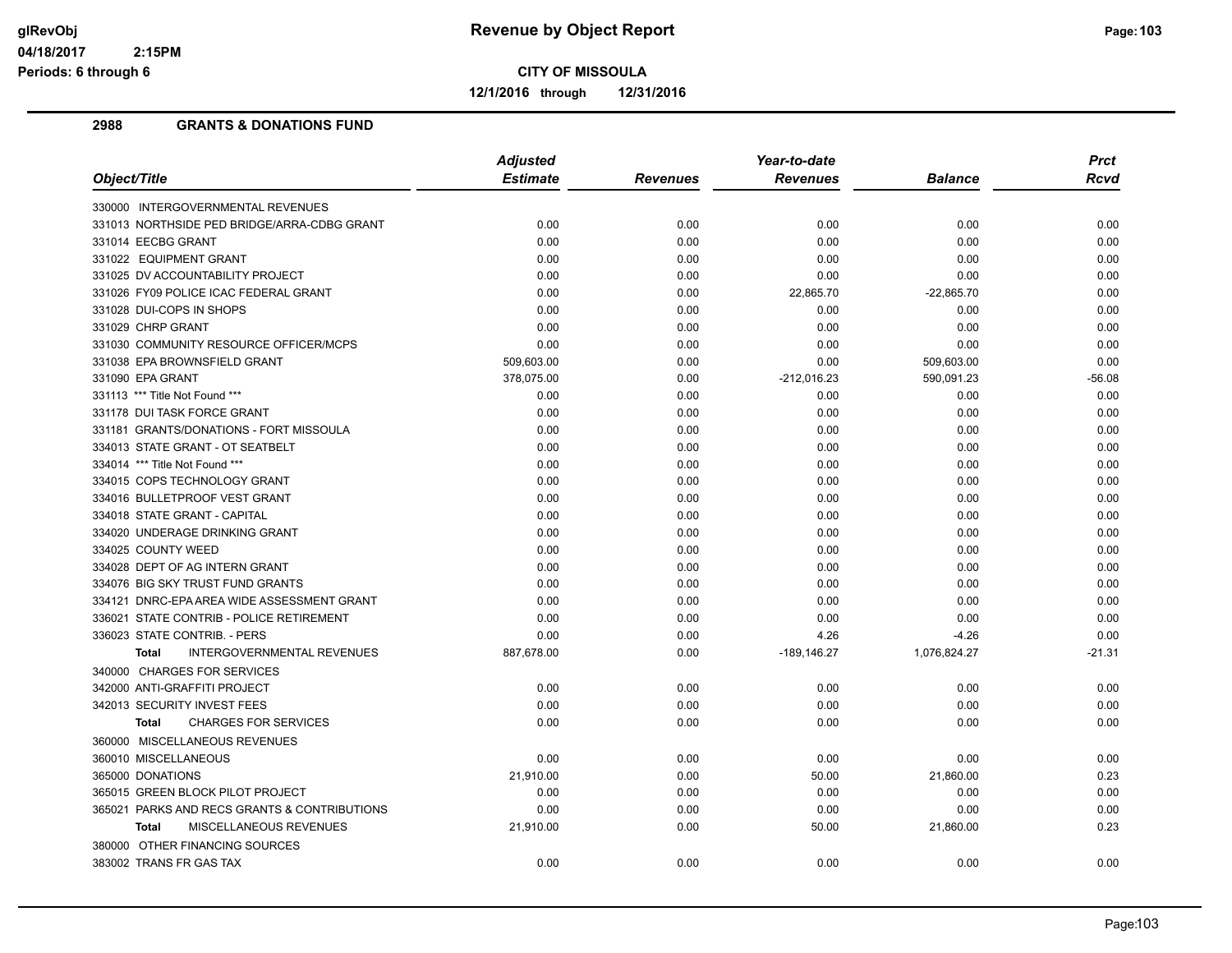**12/1/2016 through 12/31/2016**

#### **2988 GRANTS & DONATIONS FUND**

|              |                                    | <b>Adjusted</b> |                 |                | <b>Prct</b>  |          |
|--------------|------------------------------------|-----------------|-----------------|----------------|--------------|----------|
| Object/Title | <b>Estimate</b>                    | <b>Revenues</b> | <b>Revenues</b> | <b>Balance</b> | Rcvd         |          |
|              | 383022 TRANS FR OPEN SPACE BOND    | 0.00            | 0.00            | 0.00           | 0.00         | 0.00     |
|              | 383042 TRANSFERS FROM OTHER FUNDS  | 0.00            | 0.00            | 0.00           | 0.00         | 0.00     |
| <b>Total</b> | OTHER FINANCING SOURCES            | 0.00            | 0.00            | 0.00           | 0.00         | 0.00     |
| <b>Total</b> | <b>GRANTS &amp; DONATIONS FUND</b> | 909,588.00      | 0.00            | -189.096.27    | 1.098.684.27 | $-20.79$ |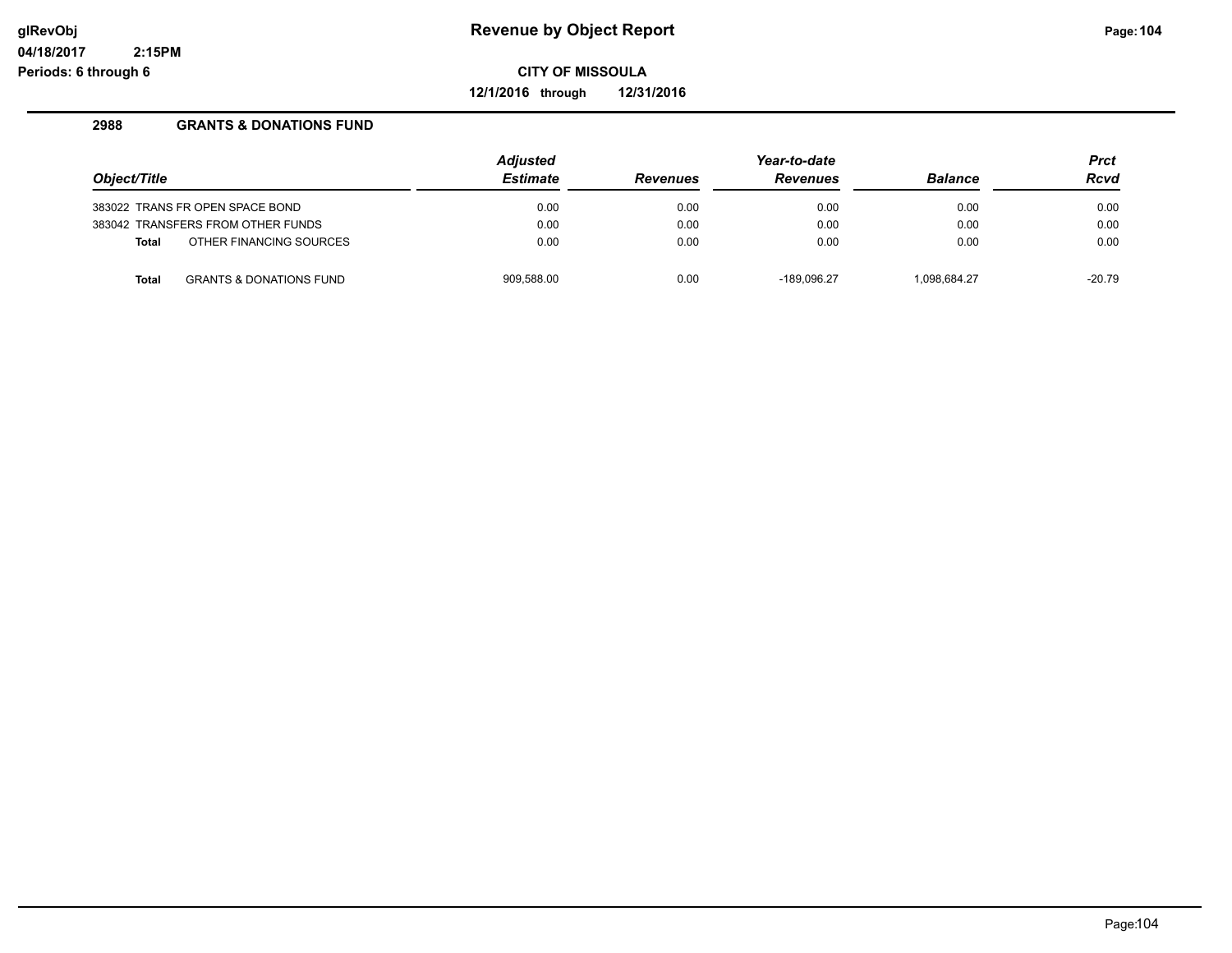**12/1/2016 through 12/31/2016**

**2989 POLICE GRANTS & DONATIONS**

**2989 POLICE GRANTS & DONATIONS**

|                                            | <b>Adjusted</b> |                 | Year-to-date    |                | <b>Prct</b> |
|--------------------------------------------|-----------------|-----------------|-----------------|----------------|-------------|
| Object/Title                               | <b>Estimate</b> | <b>Revenues</b> | <b>Revenues</b> | <b>Balance</b> | Rcvd        |
| 330000 INTERGOVERNMENTAL REVENUES          |                 |                 |                 |                |             |
| 331022 EQUIPMENT GRANT                     | 44,100.00       | 0.00            | 0.00            | 44,100.00      | 0.00        |
| 331026 ICAC GRANT                          | 105,411.00      | 0.00            | 0.00            | 105,411.00     | 0.00        |
| 331028 JAG VII                             | 5,000.00        | 0.00            | 0.00            | 5,000.00       | 0.00        |
| 334013 STATE GRANT - OT SEATBELT           | 53,600.00       | 0.00            | 19,611.61       | 33,988.39      | 36.59       |
| 334015 COPS TECHNOLOGY GRANT               | 279,242.00      | 0.00            | 39,441.99       | 239,800.01     | 14.12       |
| 334016 BULLETPROOF VEST GRANT              | 10,500.00       | 0.00            | 0.00            | 10,500.00      | 0.00        |
| 334020 UNDERAGE DRINKING GRANT             | 10,903.00       | 0.00            | 0.00            | 10,903.00      | 0.00        |
| 336021 STATE CONTRIB - POLICE RETIREMENT   | 0.00            | 0.00            | 0.00            | 0.00           | 0.00        |
| <b>INTERGOVERNMENTAL REVENUES</b><br>Total | 508,756.00      | 0.00            | 59,053.60       | 449,702.40     | 11.61       |
| 340000 CHARGES FOR SERVICES                |                 |                 |                 |                |             |
| 342000 *** Title Not Found ***             | 5,000.00        | 0.00            | 0.00            | 5,000.00       | 0.00        |
| <b>CHARGES FOR SERVICES</b><br>Total       | 5,000.00        | 0.00            | 0.00            | 5,000.00       | 0.00        |
| 360000 MISCELLANEOUS REVENUES              |                 |                 |                 |                |             |
| 365000 DONATIONS                           | 20,000.00       | 0.00            | 0.00            | 20,000.00      | 0.00        |
| MISCELLANEOUS REVENUES<br><b>Total</b>     | 20,000.00       | 0.00            | 0.00            | 20,000.00      | 0.00        |
| POLICE GRANTS & DONATIONS<br><b>Total</b>  | 533,756.00      | 0.00            | 59,053.60       | 474,702.40     | 11.06       |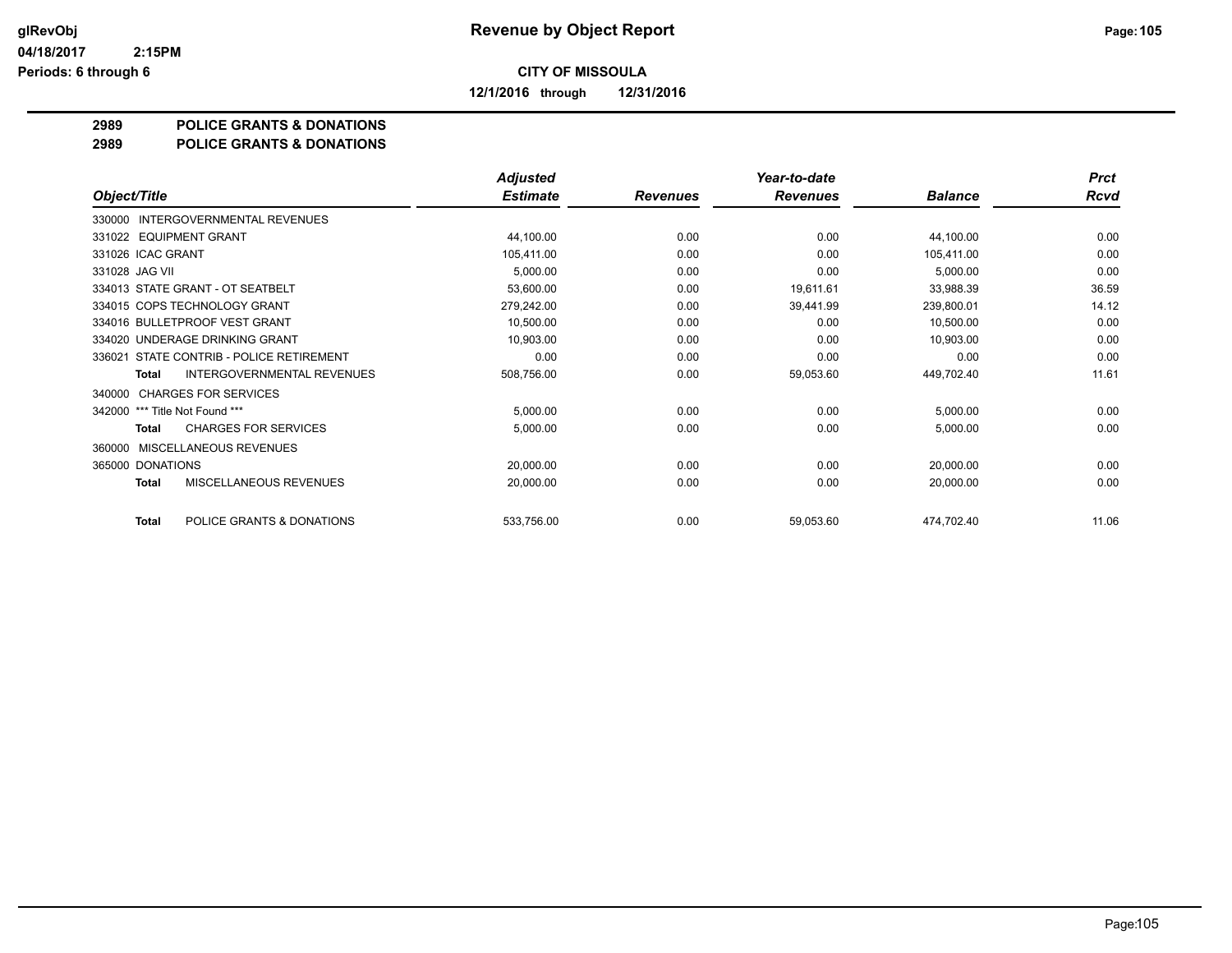**12/1/2016 through 12/31/2016**

#### **2989 POLICE GRANTS & DONATIONS**

|                                            | <b>Adjusted</b> |                 | Year-to-date    |                | <b>Prct</b> |
|--------------------------------------------|-----------------|-----------------|-----------------|----------------|-------------|
| Object/Title                               | <b>Estimate</b> | <b>Revenues</b> | <b>Revenues</b> | <b>Balance</b> | <b>Rcvd</b> |
| 330000 INTERGOVERNMENTAL REVENUES          |                 |                 |                 |                |             |
| 331022 EQUIPMENT GRANT                     | 44,100.00       | 0.00            | 0.00            | 44,100.00      | 0.00        |
| 331026 ICAC GRANT                          | 105,411.00      | 0.00            | 0.00            | 105,411.00     | 0.00        |
| 331028 JAG VII                             | 5,000.00        | 0.00            | 0.00            | 5,000.00       | 0.00        |
| 334013 STATE GRANT - OT SEATBELT           | 53,600.00       | 0.00            | 19,611.61       | 33,988.39      | 36.59       |
| 334015 COPS TECHNOLOGY GRANT               | 279,242.00      | 0.00            | 39,441.99       | 239,800.01     | 14.12       |
| 334016 BULLETPROOF VEST GRANT              | 10,500.00       | 0.00            | 0.00            | 10,500.00      | 0.00        |
| 334020 UNDERAGE DRINKING GRANT             | 10,903.00       | 0.00            | 0.00            | 10,903.00      | 0.00        |
| 336021 STATE CONTRIB - POLICE RETIREMENT   | 0.00            | 0.00            | 0.00            | 0.00           | 0.00        |
| <b>INTERGOVERNMENTAL REVENUES</b><br>Total | 508,756.00      | 0.00            | 59,053.60       | 449,702.40     | 11.61       |
| 340000 CHARGES FOR SERVICES                |                 |                 |                 |                |             |
| 342000 *** Title Not Found ***             | 5,000.00        | 0.00            | 0.00            | 5,000.00       | 0.00        |
| <b>CHARGES FOR SERVICES</b><br>Total       | 5,000.00        | 0.00            | 0.00            | 5,000.00       | 0.00        |
| 360000 MISCELLANEOUS REVENUES              |                 |                 |                 |                |             |
| 365000 DONATIONS                           | 20,000.00       | 0.00            | 0.00            | 20,000.00      | 0.00        |
| MISCELLANEOUS REVENUES<br>Total            | 20,000.00       | 0.00            | 0.00            | 20,000.00      | 0.00        |
| POLICE GRANTS & DONATIONS<br><b>Total</b>  | 533,756.00      | 0.00            | 59,053.60       | 474,702.40     | 11.06       |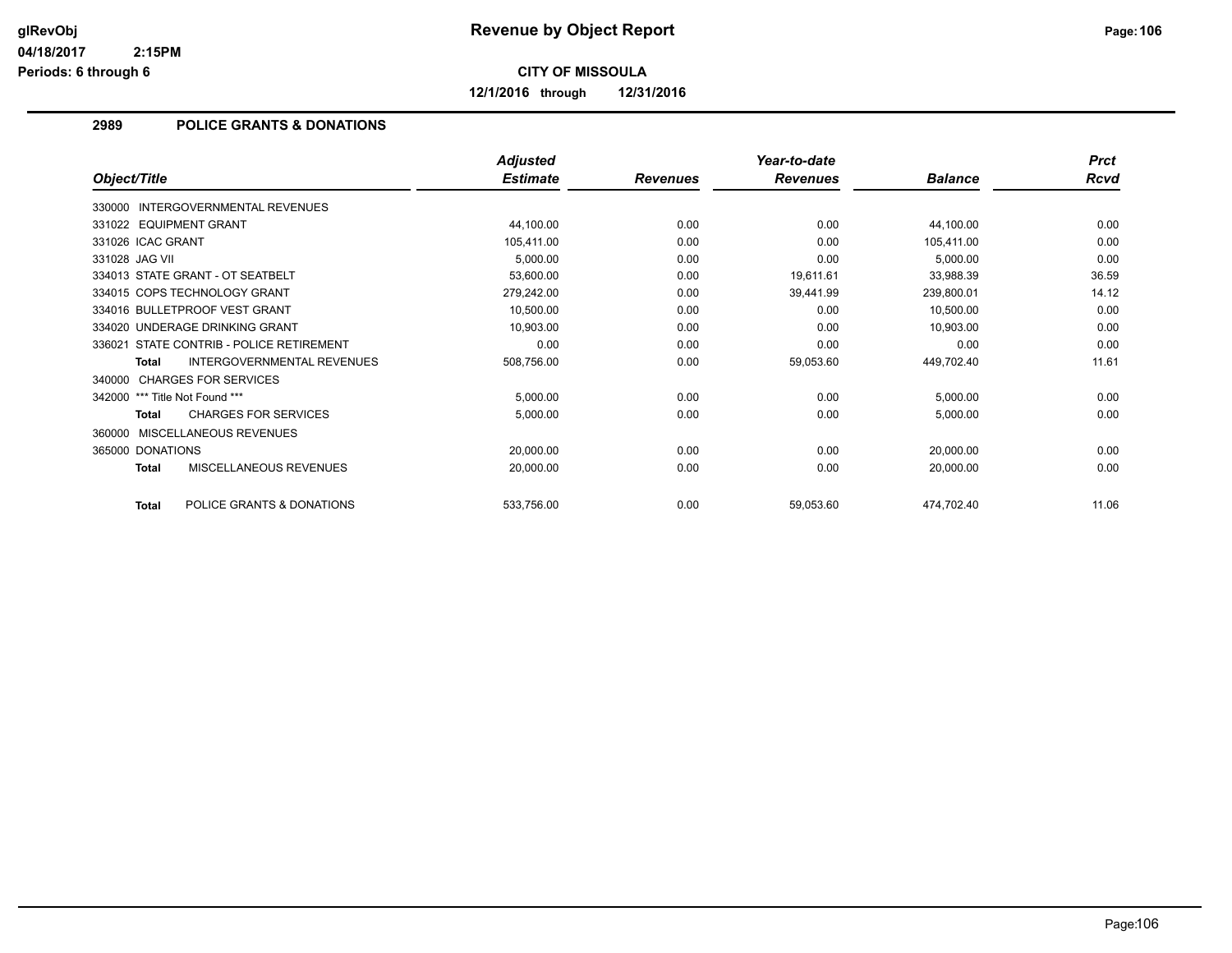**12/1/2016 through 12/31/2016**

**3000 SID REVOLVING FUND 3000 SID REVOLVING FUND**

|                                                    | <b>Adjusted</b> |                 | Year-to-date    |                | <b>Prct</b> |
|----------------------------------------------------|-----------------|-----------------|-----------------|----------------|-------------|
| Object/Title                                       | <b>Estimate</b> | <b>Revenues</b> | <b>Revenues</b> | <b>Balance</b> | Rcvd        |
| MISCELLANEOUS REVENUES<br>360000                   |                 |                 |                 |                |             |
| 360000 MISCELLANEOUS REVENUES                      | 0.00            | 0.00            | 0.00            | 0.00           | 0.00        |
| 360010 MISCELLANEOUS                               | 0.00            | 0.00            | 0.00            | 0.00           | 0.00        |
| 362000 OTHER MISCELLANEOUS REVENUE                 | 0.00            | 0.00            | 0.00            | 0.00           | 0.00        |
| MISCELLANEOUS REVENUES<br>Total                    | 0.00            | 0.00            | 0.00            | 0.00           | 0.00        |
| INVESTMENTS & ROYALTY EARNINGS<br>370000           |                 |                 |                 |                |             |
| 371010 INTEREST ON INVESTMENTS                     | 0.00            | 0.00            | 0.00            | 0.00           | 0.00        |
| 371020 GAIN/LOSS IN MARKET VALUE OF INVESTMENTS    | 0.00            | 0.00            | 0.00            | 0.00           | 0.00        |
| <b>INVESTMENTS &amp; ROYALTY EARNINGS</b><br>Total | 0.00            | 0.00            | 0.00            | 0.00           | 0.00        |
| OTHER FINANCING SOURCES<br>380000                  |                 |                 |                 |                |             |
| 380000 OTHER FINANCING SOURCES                     | 0.00            | 0.00            | 0.00            | 0.00           | 0.00        |
| 381002 SRF LOAN                                    | 0.00            | 0.00            | 0.00            | 0.00           | 0.00        |
| 381009 TRANSFERS IN                                | 0.00            | 0.00            | 0.00            | 0.00           | 0.00        |
| 381030 SID BONDS PROCEEDS                          | 0.00            | 0.00            | 0.00            | 0.00           | 0.00        |
| 383000 OPERATING TRANSFERS                         | 0.00            | 0.00            | 144,634.25      | $-144,634.25$  | 0.00        |
| 383039 FROM SID TRANSFERS                          | 0.00            | 0.00            | 0.00            | 0.00           | 0.00        |
| OTHER FINANCING SOURCES<br><b>Total</b>            | 0.00            | 0.00            | 144,634.25      | $-144,634.25$  | 0.00        |
| SID REVOLVING FUND<br><b>Total</b>                 | 0.00            | 0.00            | 144,634.25      | $-144.634.25$  | 0.00        |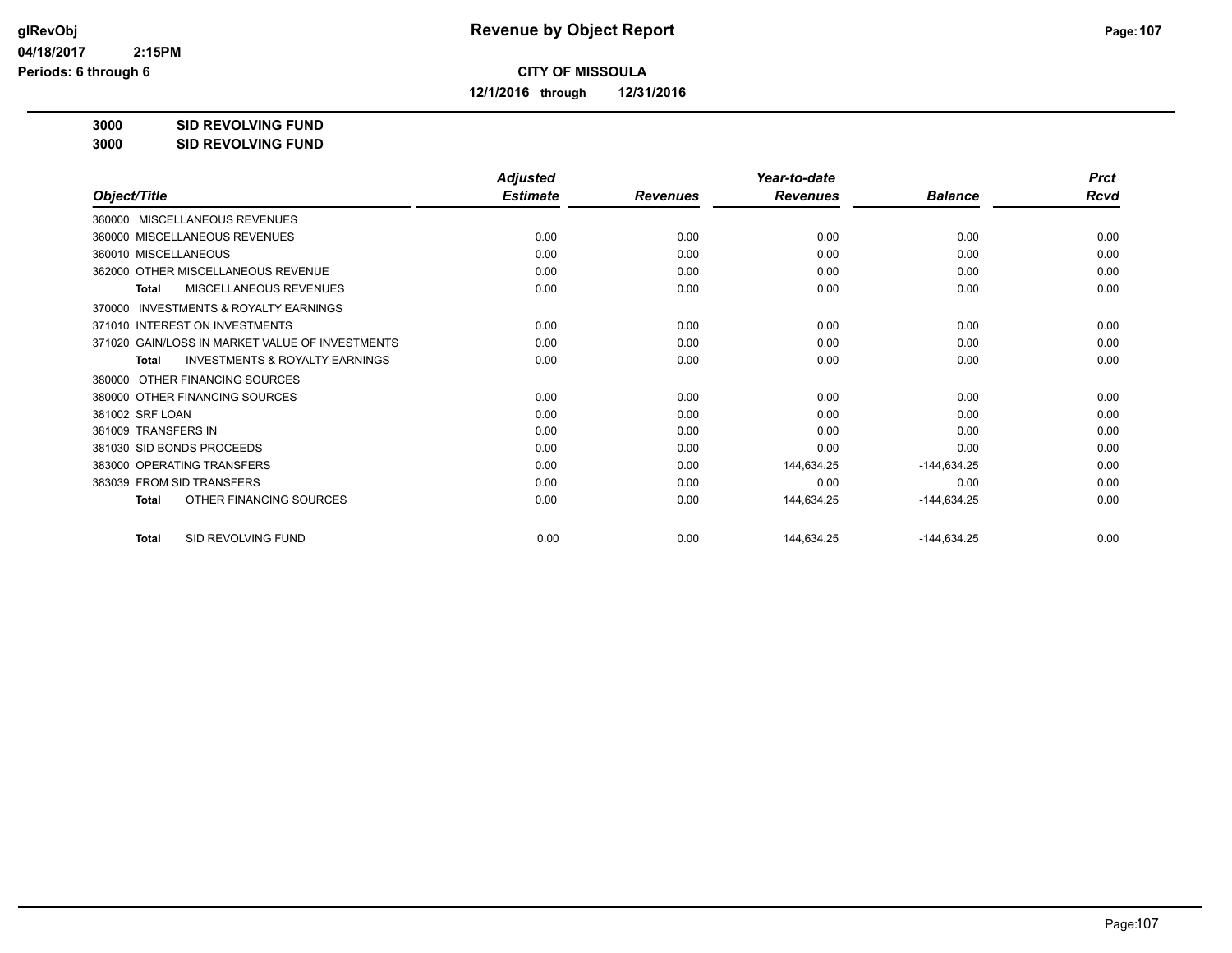**12/1/2016 through 12/31/2016**

#### **3000 SID REVOLVING FUND**

|                                                           | <b>Adjusted</b> |                 | Year-to-date    |                | <b>Prct</b> |
|-----------------------------------------------------------|-----------------|-----------------|-----------------|----------------|-------------|
| Object/Title                                              | <b>Estimate</b> | <b>Revenues</b> | <b>Revenues</b> | <b>Balance</b> | <b>Rcvd</b> |
| 360000 MISCELLANEOUS REVENUES                             |                 |                 |                 |                |             |
| 360000 MISCELLANEOUS REVENUES                             | 0.00            | 0.00            | 0.00            | 0.00           | 0.00        |
| 360010 MISCELLANEOUS                                      | 0.00            | 0.00            | 0.00            | 0.00           | 0.00        |
| 362000 OTHER MISCELLANEOUS REVENUE                        | 0.00            | 0.00            | 0.00            | 0.00           | 0.00        |
| MISCELLANEOUS REVENUES<br>Total                           | 0.00            | 0.00            | 0.00            | 0.00           | 0.00        |
| <b>INVESTMENTS &amp; ROYALTY EARNINGS</b><br>370000       |                 |                 |                 |                |             |
| 371010 INTEREST ON INVESTMENTS                            | 0.00            | 0.00            | 0.00            | 0.00           | 0.00        |
| 371020 GAIN/LOSS IN MARKET VALUE OF INVESTMENT            | 0.00            | 0.00            | 0.00            | 0.00           | 0.00        |
| <b>INVESTMENTS &amp; ROYALTY EARNINGS</b><br><b>Total</b> | 0.00            | 0.00            | 0.00            | 0.00           | 0.00        |
| 380000 OTHER FINANCING SOURCES                            |                 |                 |                 |                |             |
| 380000 OTHER FINANCING SOURCES                            | 0.00            | 0.00            | 0.00            | 0.00           | 0.00        |
| 381002 SRF LOAN                                           | 0.00            | 0.00            | 0.00            | 0.00           | 0.00        |
| 381009 TRANSFERS IN                                       | 0.00            | 0.00            | 0.00            | 0.00           | 0.00        |
| 381030 SID BONDS PROCEEDS                                 | 0.00            | 0.00            | 0.00            | 0.00           | 0.00        |
| 383000 OPERATING TRANSFERS                                | 0.00            | 0.00            | 144,634.25      | $-144,634.25$  | 0.00        |
| 383039 FROM SID TRANSFERS                                 | 0.00            | 0.00            | 0.00            | 0.00           | 0.00        |
| OTHER FINANCING SOURCES<br><b>Total</b>                   | 0.00            | 0.00            | 144,634.25      | $-144,634.25$  | 0.00        |
| SID REVOLVING FUND<br><b>Total</b>                        | 0.00            | 0.00            | 144,634.25      | $-144,634.25$  | 0.00        |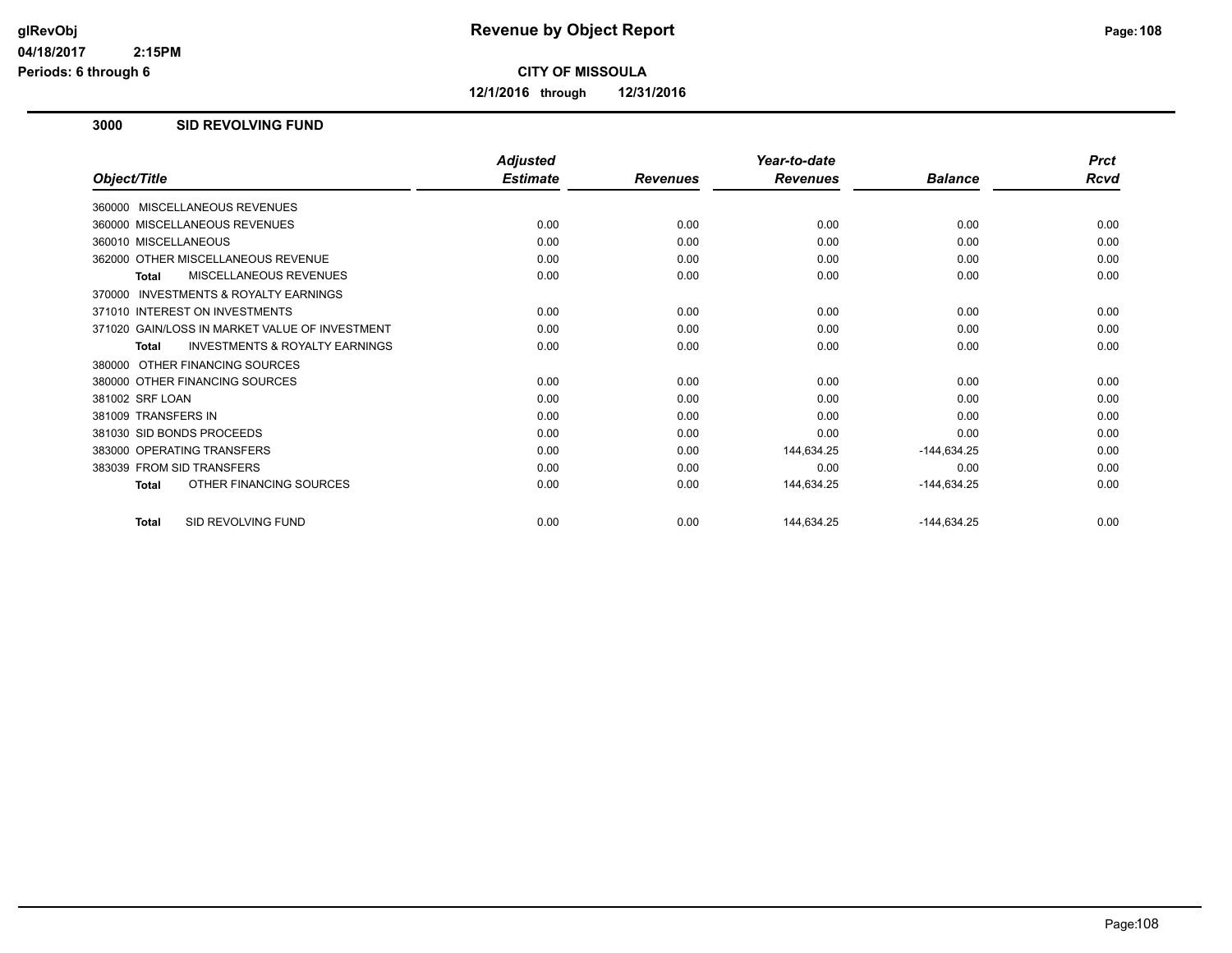**12/1/2016 through 12/31/2016**

# **3065 1998 PUBLIC SAFETY G O BONDS FUND**

**3065 1998 PUBLIC SAFETY G O BONDS FUND**

|                                                    | <b>Adjusted</b> |                 | Year-to-date    |                | <b>Prct</b> |
|----------------------------------------------------|-----------------|-----------------|-----------------|----------------|-------------|
| Object/Title                                       | <b>Estimate</b> | <b>Revenues</b> | <b>Revenues</b> | <b>Balance</b> | <b>Rcvd</b> |
| 310000 TAXES/ASSESSMENTS                           |                 |                 |                 |                |             |
| 310000 TAXES/ASSESSMENTS                           | 0.00            | 0.00            | 0.00            | 0.00           | 0.00        |
| 311000 GENERAL PROPERTY TAXES                      | 0.00            | 0.00            | 0.00            | 0.00           | 0.00        |
| 311001 CURRENT TAXES                               | 0.00            | 0.00            | 0.00            | 0.00           | 0.00        |
| 311030 MOTOR VEHICLE TAXES                         | 0.00            | 0.00            | 0.00            | 0.00           | 0.00        |
| 312000 PENALTIES & INTEREST - DELINQUENT TAXES     | 0.00            | 0.00            | 0.00            | 0.00           | 0.00        |
| 312001 PENALTIES & INTEREST                        | 0.00            | 0.00            | 0.00            | 0.00           | 0.00        |
| 314000 PROP TAX - OTHER THAN ASSESSED VAL          | 0.00            | 0.00            | 0.00            | 0.00           | 0.00        |
| 314001 LIGHT VEHICLE TAX                           | 0.00            | 0.00            | 0.00            | 0.00           | 0.00        |
| TAXES/ASSESSMENTS<br><b>Total</b>                  | 0.00            | 0.00            | 0.00            | 0.00           | 0.00        |
| 330000 INTERGOVERNMENTAL REVENUES                  |                 |                 |                 |                |             |
| 334056 BANK CORP. LIC. TAX - (PREVIOUS YEARS)      | 0.00            | 0.00            | 0.00            | 0.00           | 0.00        |
| 335210 PERSONAL PROPERTY TAX REIMBURSEMENT         | 0.00            | 0.00            | 0.00            | 0.00           | 0.00        |
| 335230 HB 124 REVENUE                              | 0.00            | 0.00            | 0.00            | 0.00           | 0.00        |
| 335250 STATE REIMB - SB #184                       | 0.00            | 0.00            | 0.00            | 0.00           | 0.00        |
| <b>INTERGOVERNMENTAL REVENUES</b><br><b>Total</b>  | 0.00            | 0.00            | 0.00            | 0.00           | 0.00        |
| 360000 MISCELLANEOUS REVENUES                      |                 |                 |                 |                |             |
| 360010 MISCELLANEOUS                               | 0.00            | 0.00            | 0.00            | 0.00           | 0.00        |
| MISCELLANEOUS REVENUES<br>Total                    | 0.00            | 0.00            | 0.00            | 0.00           | 0.00        |
| 370000 INVESTMENTS & ROYALTY EARNINGS              |                 |                 |                 |                |             |
| 371010 INTEREST ON INVESTMENTS                     | 0.00            | 0.00            | 0.00            | 0.00           | 0.00        |
| 371020 GAIN/LOSS IN MARKET VALUE OF INVESTMENTS    | 0.00            | 0.00            | 0.00            | 0.00           | 0.00        |
| <b>INVESTMENTS &amp; ROYALTY EARNINGS</b><br>Total | 0.00            | 0.00            | 0.00            | 0.00           | 0.00        |
| 380000 OTHER FINANCING SOURCES                     |                 |                 |                 |                |             |
| 381010 BOND PROCEEDS                               | 0.00            | 0.00            | 0.00            | 0.00           | 0.00        |
| 383042 TRANSFERS FROM OTHER FUNDS                  | 0.00            | 0.00            | 0.00            | 0.00           | 0.00        |
| OTHER FINANCING SOURCES<br><b>Total</b>            | 0.00            | 0.00            | 0.00            | 0.00           | 0.00        |
| 1998 PUBLIC SAFETY G O BONDS FUND<br><b>Total</b>  | 0.00            | 0.00            | 0.00            | 0.00           | 0.00        |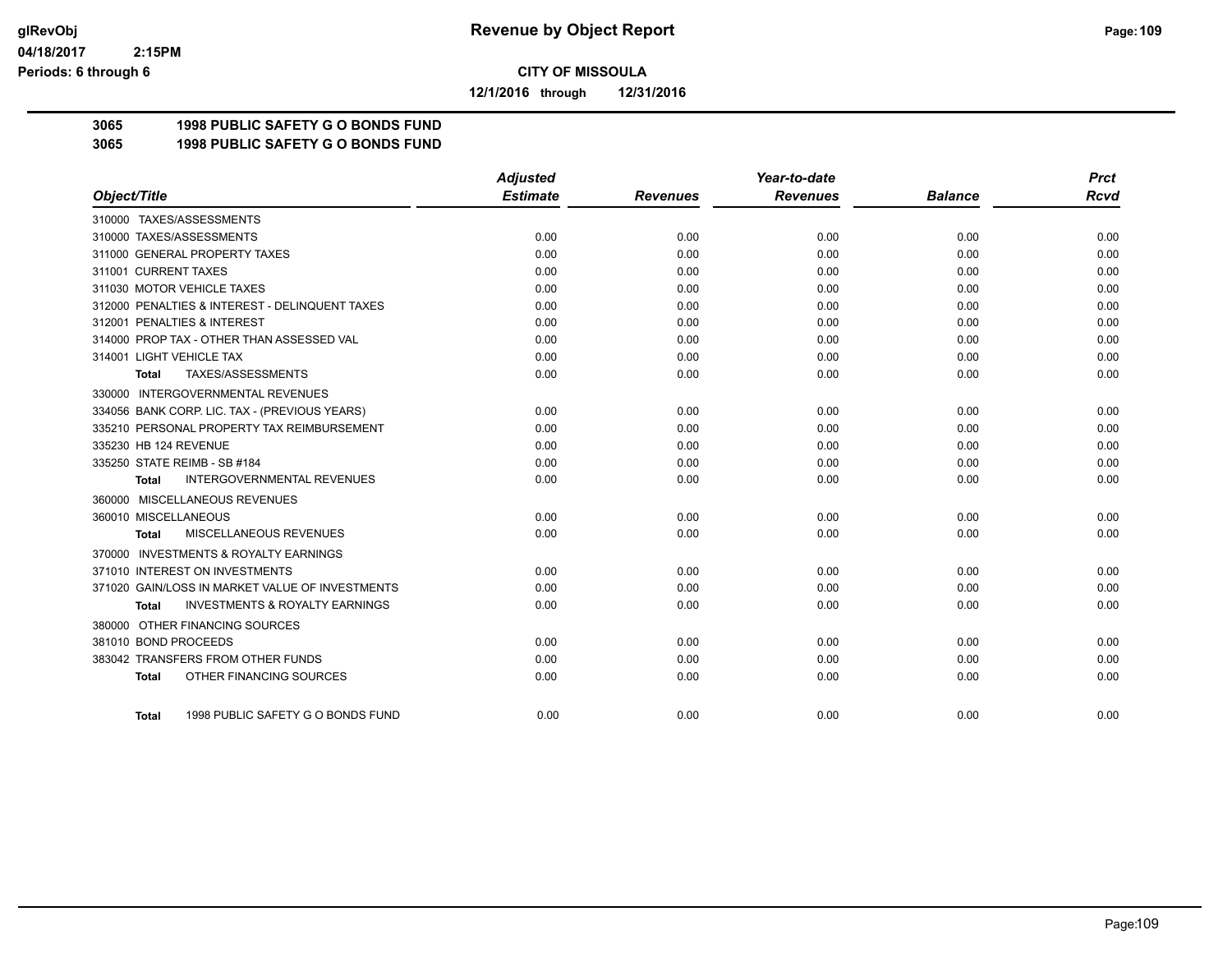**12/1/2016 through 12/31/2016**

#### **3065 1998 PUBLIC SAFETY G O BONDS FUND**

|                                                    | <b>Adjusted</b> |                 | Year-to-date    |                | <b>Prct</b> |
|----------------------------------------------------|-----------------|-----------------|-----------------|----------------|-------------|
| Object/Title                                       | <b>Estimate</b> | <b>Revenues</b> | <b>Revenues</b> | <b>Balance</b> | <b>Rcvd</b> |
| 310000 TAXES/ASSESSMENTS                           |                 |                 |                 |                |             |
| 310000 TAXES/ASSESSMENTS                           | 0.00            | 0.00            | 0.00            | 0.00           | 0.00        |
| 311000 GENERAL PROPERTY TAXES                      | 0.00            | 0.00            | 0.00            | 0.00           | 0.00        |
| 311001 CURRENT TAXES                               | 0.00            | 0.00            | 0.00            | 0.00           | 0.00        |
| 311030 MOTOR VEHICLE TAXES                         | 0.00            | 0.00            | 0.00            | 0.00           | 0.00        |
| 312000 PENALTIES & INTEREST - DELINQUENT TAXES     | 0.00            | 0.00            | 0.00            | 0.00           | 0.00        |
| 312001 PENALTIES & INTEREST                        | 0.00            | 0.00            | 0.00            | 0.00           | 0.00        |
| 314000 PROP TAX - OTHER THAN ASSESSED VAL          | 0.00            | 0.00            | 0.00            | 0.00           | 0.00        |
| 314001 LIGHT VEHICLE TAX                           | 0.00            | 0.00            | 0.00            | 0.00           | 0.00        |
| TAXES/ASSESSMENTS<br>Total                         | 0.00            | 0.00            | 0.00            | 0.00           | 0.00        |
| 330000 INTERGOVERNMENTAL REVENUES                  |                 |                 |                 |                |             |
| 334056 BANK CORP. LIC. TAX - (PREVIOUS YEARS)      | 0.00            | 0.00            | 0.00            | 0.00           | 0.00        |
| 335210 PERSONAL PROPERTY TAX REIMBURSEMENT         | 0.00            | 0.00            | 0.00            | 0.00           | 0.00        |
| 335230 HB 124 REVENUE                              | 0.00            | 0.00            | 0.00            | 0.00           | 0.00        |
| 335250 STATE REIMB - SB #184                       | 0.00            | 0.00            | 0.00            | 0.00           | 0.00        |
| <b>INTERGOVERNMENTAL REVENUES</b><br><b>Total</b>  | 0.00            | 0.00            | 0.00            | 0.00           | 0.00        |
| 360000 MISCELLANEOUS REVENUES                      |                 |                 |                 |                |             |
| 360010 MISCELLANEOUS                               | 0.00            | 0.00            | 0.00            | 0.00           | 0.00        |
| MISCELLANEOUS REVENUES<br>Total                    | 0.00            | 0.00            | 0.00            | 0.00           | 0.00        |
| 370000 INVESTMENTS & ROYALTY EARNINGS              |                 |                 |                 |                |             |
| 371010 INTEREST ON INVESTMENTS                     | 0.00            | 0.00            | 0.00            | 0.00           | 0.00        |
| 371020 GAIN/LOSS IN MARKET VALUE OF INVESTMENT     | 0.00            | 0.00            | 0.00            | 0.00           | 0.00        |
| <b>INVESTMENTS &amp; ROYALTY EARNINGS</b><br>Total | 0.00            | 0.00            | 0.00            | 0.00           | 0.00        |
| 380000 OTHER FINANCING SOURCES                     |                 |                 |                 |                |             |
| 381010 BOND PROCEEDS                               | 0.00            | 0.00            | 0.00            | 0.00           | 0.00        |
| 383042 TRANSFERS FROM OTHER FUNDS                  | 0.00            | 0.00            | 0.00            | 0.00           | 0.00        |
| OTHER FINANCING SOURCES<br><b>Total</b>            | 0.00            | 0.00            | 0.00            | 0.00           | 0.00        |
|                                                    |                 |                 |                 |                |             |
| 1998 PUBLIC SAFETY G O BONDS FUND<br><b>Total</b>  | 0.00            | 0.00            | 0.00            | 0.00           | 0.00        |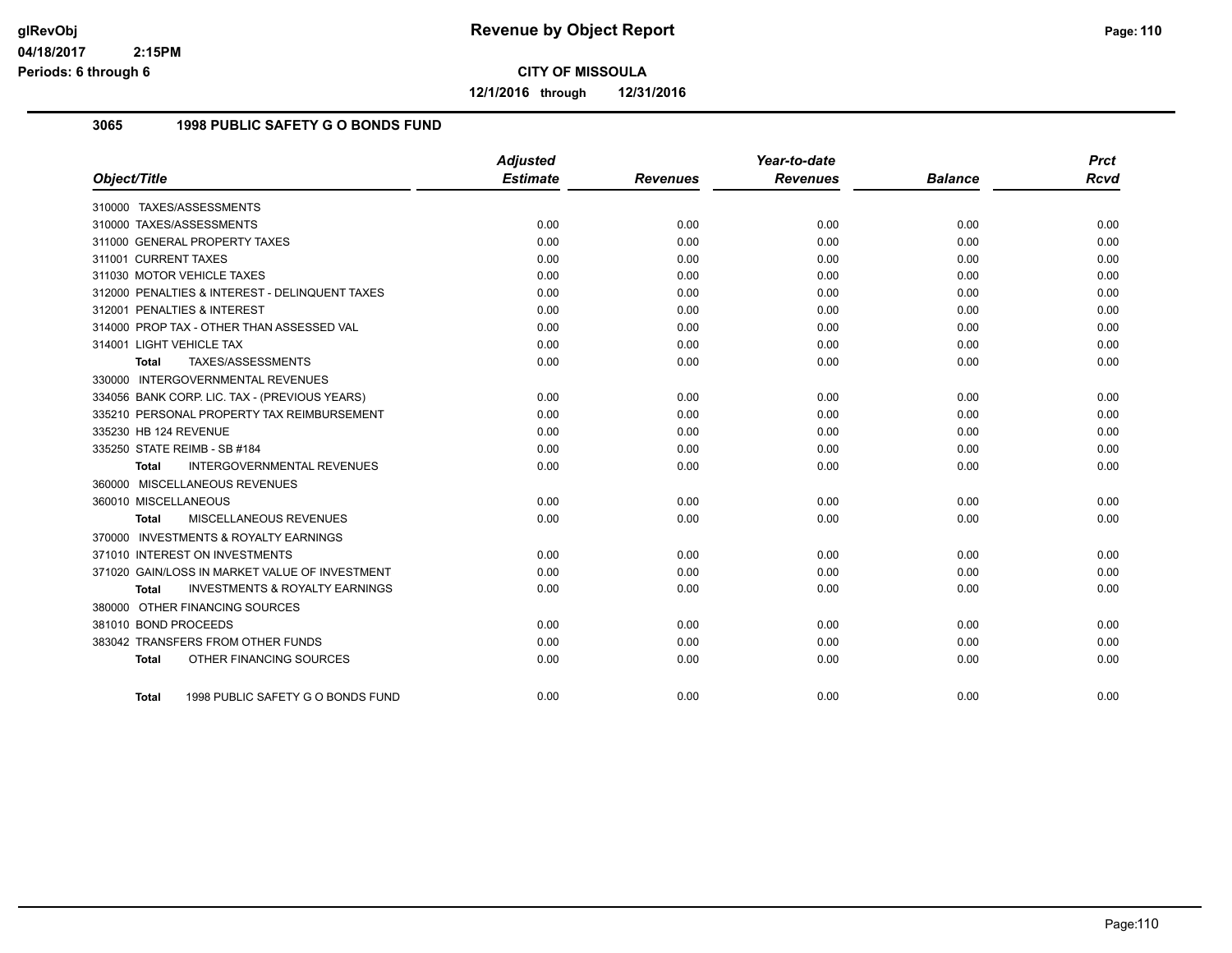**12/1/2016 through 12/31/2016**

**3070 1996 OPEN SPACE GO BONDS**

**3070 1996 OPEN SPACE GO BONDS**

|                                                           | <b>Adjusted</b> |                 | Year-to-date    |                | <b>Prct</b> |
|-----------------------------------------------------------|-----------------|-----------------|-----------------|----------------|-------------|
| Object/Title                                              | <b>Estimate</b> | <b>Revenues</b> | <b>Revenues</b> | <b>Balance</b> | <b>Rcvd</b> |
| 310000 TAXES/ASSESSMENTS                                  |                 |                 |                 |                |             |
| 310000 TAXES/ASSESSMENTS                                  | 0.00            | 0.00            | 0.00            | 0.00           | 0.00        |
| 311000 GENERAL PROPERTY TAXES                             | 0.00            | 0.00            | 0.00            | 0.00           | 0.00        |
| 311030 MOTOR VEHICLE TAXES                                | 0.00            | 0.00            | 0.00            | 0.00           | 0.00        |
| 312000 PENALTIES & INTEREST - DELINQUENT TAXES            | 0.00            | 0.00            | 0.00            | 0.00           | 0.00        |
| 312001 PENALTIES & INTEREST                               | 0.00            | 0.00            | 0.00            | 0.00           | 0.00        |
| 314000 PROP TAX - OTHER THAN ASSESSED VAL                 | 0.00            | 0.00            | 0.00            | 0.00           | 0.00        |
| 314001 LIGHT VEHICLE TAX                                  | 0.00            | 0.00            | 0.00            | 0.00           | 0.00        |
| TAXES/ASSESSMENTS<br><b>Total</b>                         | 0.00            | 0.00            | 0.00            | 0.00           | 0.00        |
| 330000 INTERGOVERNMENTAL REVENUES                         |                 |                 |                 |                |             |
| 334056 BANK CORP. LIC. TAX - (PREVIOUS YEARS)             | 0.00            | 0.00            | 0.00            | 0.00           | 0.00        |
| 335210 PERSONAL PROPERTY TAX REIMBURSEMENT                | 0.00            | 0.00            | 0.00            | 0.00           | 0.00        |
| 335250 STATE REIMB - SB #184                              | 0.00            | 0.00            | 0.00            | 0.00           | 0.00        |
| <b>INTERGOVERNMENTAL REVENUES</b><br><b>Total</b>         | 0.00            | 0.00            | 0.00            | 0.00           | 0.00        |
| 370000 INVESTMENTS & ROYALTY EARNINGS                     |                 |                 |                 |                |             |
| 371010 INTEREST ON INVESTMENTS                            | 0.00            | 0.00            | 0.00            | 0.00           | 0.00        |
| 371020 GAIN/LOSS IN MARKET VALUE OF INVESTMENTS           | 0.00            | 0.00            | 0.00            | 0.00           | 0.00        |
| <b>INVESTMENTS &amp; ROYALTY EARNINGS</b><br><b>Total</b> | 0.00            | 0.00            | 0.00            | 0.00           | 0.00        |
| 380000 OTHER FINANCING SOURCES                            |                 |                 |                 |                |             |
| 381010 BOND PROCEEDS                                      | 0.00            | 0.00            | 0.00            | 0.00           | 0.00        |
| OTHER FINANCING SOURCES<br><b>Total</b>                   | 0.00            | 0.00            | 0.00            | 0.00           | 0.00        |
| 1996 OPEN SPACE GO BONDS<br><b>Total</b>                  | 0.00            | 0.00            | 0.00            | 0.00           | 0.00        |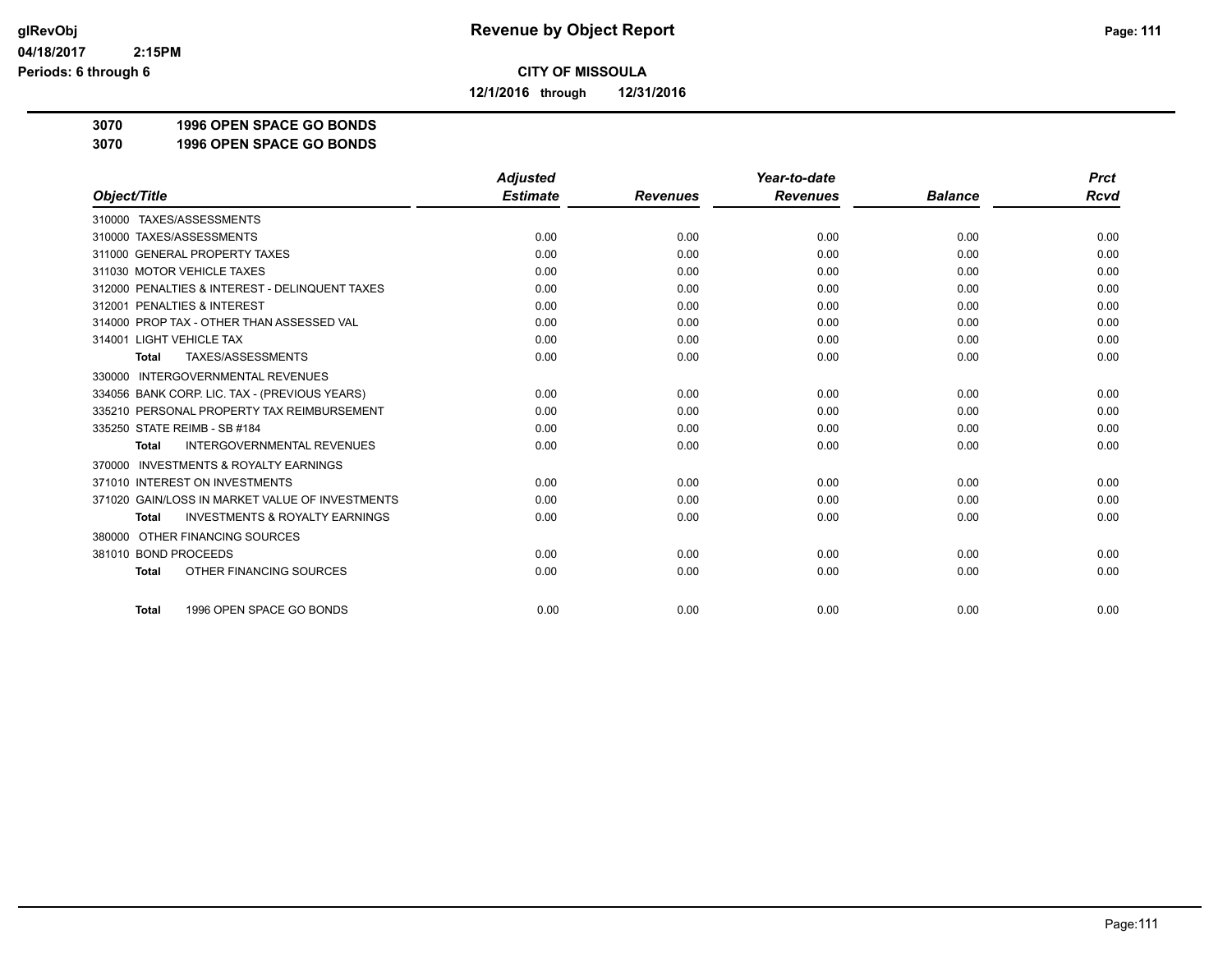**12/1/2016 through 12/31/2016**

#### **3070 1996 OPEN SPACE GO BONDS**

|                                                           | <b>Adjusted</b> |                 | Year-to-date    |                | <b>Prct</b> |
|-----------------------------------------------------------|-----------------|-----------------|-----------------|----------------|-------------|
| Object/Title                                              | <b>Estimate</b> | <b>Revenues</b> | <b>Revenues</b> | <b>Balance</b> | Rcvd        |
| 310000 TAXES/ASSESSMENTS                                  |                 |                 |                 |                |             |
| 310000 TAXES/ASSESSMENTS                                  | 0.00            | 0.00            | 0.00            | 0.00           | 0.00        |
| 311000 GENERAL PROPERTY TAXES                             | 0.00            | 0.00            | 0.00            | 0.00           | 0.00        |
| 311030 MOTOR VEHICLE TAXES                                | 0.00            | 0.00            | 0.00            | 0.00           | 0.00        |
| 312000 PENALTIES & INTEREST - DELINQUENT TAXES            | 0.00            | 0.00            | 0.00            | 0.00           | 0.00        |
| 312001 PENALTIES & INTEREST                               | 0.00            | 0.00            | 0.00            | 0.00           | 0.00        |
| 314000 PROP TAX - OTHER THAN ASSESSED VAL                 | 0.00            | 0.00            | 0.00            | 0.00           | 0.00        |
| 314001 LIGHT VEHICLE TAX                                  | 0.00            | 0.00            | 0.00            | 0.00           | 0.00        |
| TAXES/ASSESSMENTS<br><b>Total</b>                         | 0.00            | 0.00            | 0.00            | 0.00           | 0.00        |
| 330000 INTERGOVERNMENTAL REVENUES                         |                 |                 |                 |                |             |
| 334056 BANK CORP. LIC. TAX - (PREVIOUS YEARS)             | 0.00            | 0.00            | 0.00            | 0.00           | 0.00        |
| 335210 PERSONAL PROPERTY TAX REIMBURSEMENT                | 0.00            | 0.00            | 0.00            | 0.00           | 0.00        |
| 335250 STATE REIMB - SB #184                              | 0.00            | 0.00            | 0.00            | 0.00           | 0.00        |
| INTERGOVERNMENTAL REVENUES<br><b>Total</b>                | 0.00            | 0.00            | 0.00            | 0.00           | 0.00        |
| <b>INVESTMENTS &amp; ROYALTY EARNINGS</b><br>370000       |                 |                 |                 |                |             |
| 371010 INTEREST ON INVESTMENTS                            | 0.00            | 0.00            | 0.00            | 0.00           | 0.00        |
| 371020 GAIN/LOSS IN MARKET VALUE OF INVESTMENT            | 0.00            | 0.00            | 0.00            | 0.00           | 0.00        |
| <b>INVESTMENTS &amp; ROYALTY EARNINGS</b><br><b>Total</b> | 0.00            | 0.00            | 0.00            | 0.00           | 0.00        |
| 380000 OTHER FINANCING SOURCES                            |                 |                 |                 |                |             |
| 381010 BOND PROCEEDS                                      | 0.00            | 0.00            | 0.00            | 0.00           | 0.00        |
| OTHER FINANCING SOURCES<br><b>Total</b>                   | 0.00            | 0.00            | 0.00            | 0.00           | 0.00        |
| 1996 OPEN SPACE GO BONDS<br><b>Total</b>                  | 0.00            | 0.00            | 0.00            | 0.00           | 0.00        |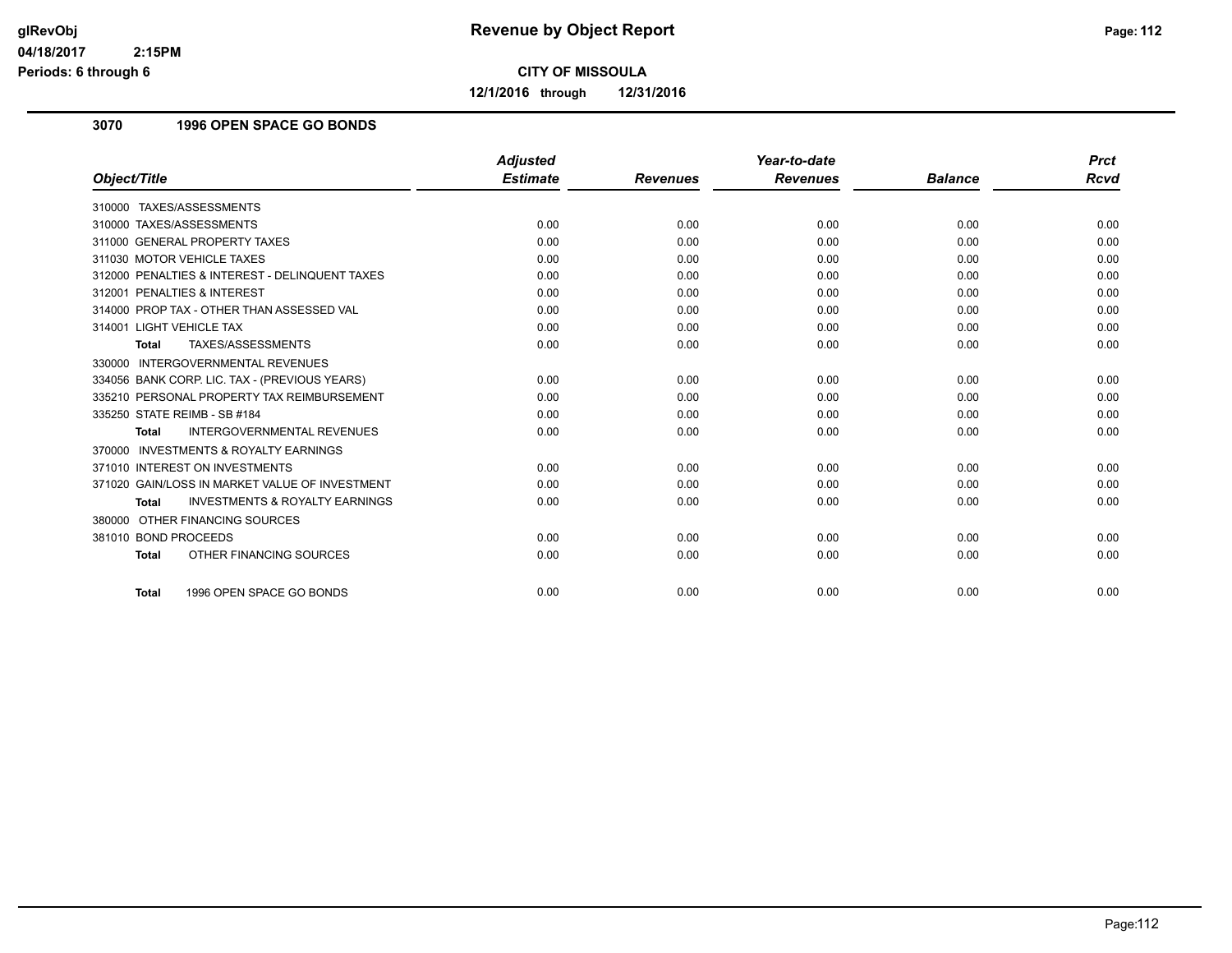**12/1/2016 through 12/31/2016**

## **3075 1997 OPEN SPACE G O BOND FUND**

**3075 1997 OPEN SPACE G O BOND FUND**

|                                                           | <b>Adjusted</b> |                 | Year-to-date    |                | <b>Prct</b> |
|-----------------------------------------------------------|-----------------|-----------------|-----------------|----------------|-------------|
| Object/Title                                              | <b>Estimate</b> | <b>Revenues</b> | <b>Revenues</b> | <b>Balance</b> | <b>Rcvd</b> |
| 310000 TAXES/ASSESSMENTS                                  |                 |                 |                 |                |             |
| 310000 TAXES/ASSESSMENTS                                  | 0.00            | 0.00            | 0.00            | 0.00           | 0.00        |
| 311000 GENERAL PROPERTY TAXES                             | 0.00            | 0.00            | 0.00            | 0.00           | 0.00        |
| 311030 MOTOR VEHICLE TAXES                                | 0.00            | 0.00            | 0.00            | 0.00           | 0.00        |
| 312000 PENALTIES & INTEREST - DELINQUENT TAXES            | 0.00            | 0.00            | 0.00            | 0.00           | 0.00        |
| 312001 PENALTIES & INTEREST                               | 0.00            | 0.00            | 0.00            | 0.00           | 0.00        |
| 314000 PROP TAX - OTHER THAN ASSESSED VAL                 | 0.00            | 0.00            | 0.00            | 0.00           | 0.00        |
| 314001 LIGHT VEHICLE TAX                                  | 0.00            | 0.00            | 0.00            | 0.00           | 0.00        |
| TAXES/ASSESSMENTS<br><b>Total</b>                         | 0.00            | 0.00            | 0.00            | 0.00           | 0.00        |
| 330000 INTERGOVERNMENTAL REVENUES                         |                 |                 |                 |                |             |
| 334056 BANK CORP. LIC. TAX - (PREVIOUS YEARS)             | 0.00            | 0.00            | 0.00            | 0.00           | 0.00        |
| 335210 PERSONAL PROPERTY TAX REIMBURSEMENT                | 0.00            | 0.00            | 0.00            | 0.00           | 0.00        |
| 335250 STATE REIMB - SB #184                              | 0.00            | 0.00            | 0.00            | 0.00           | 0.00        |
| <b>INTERGOVERNMENTAL REVENUES</b><br><b>Total</b>         | 0.00            | 0.00            | 0.00            | 0.00           | 0.00        |
| 360000 MISCELLANEOUS REVENUES                             |                 |                 |                 |                |             |
| 360010 MISCELLANEOUS                                      | 0.00            | 0.00            | 0.00            | 0.00           | 0.00        |
| <b>MISCELLANEOUS REVENUES</b><br><b>Total</b>             | 0.00            | 0.00            | 0.00            | 0.00           | 0.00        |
| 370000 INVESTMENTS & ROYALTY EARNINGS                     |                 |                 |                 |                |             |
| 371010 INTEREST ON INVESTMENTS                            | 0.00            | 0.00            | 0.00            | 0.00           | 0.00        |
| 371020 GAIN/LOSS IN MARKET VALUE OF INVESTMENTS           | 0.00            | 0.00            | 0.00            | 0.00           | 0.00        |
| <b>INVESTMENTS &amp; ROYALTY EARNINGS</b><br><b>Total</b> | 0.00            | 0.00            | 0.00            | 0.00           | 0.00        |
| 380000 OTHER FINANCING SOURCES                            |                 |                 |                 |                |             |
| 380000 OTHER FINANCING SOURCES                            | 0.00            | 0.00            | 0.00            | 0.00           | 0.00        |
| 381010 BOND PROCEEDS                                      | 0.00            | 0.00            | 0.00            | 0.00           | 0.00        |
| OTHER FINANCING SOURCES<br><b>Total</b>                   | 0.00            | 0.00            | 0.00            | 0.00           | 0.00        |
|                                                           |                 |                 |                 |                |             |
| 1997 OPEN SPACE G O BOND FUND<br><b>Total</b>             | 0.00            | 0.00            | 0.00            | 0.00           | 0.00        |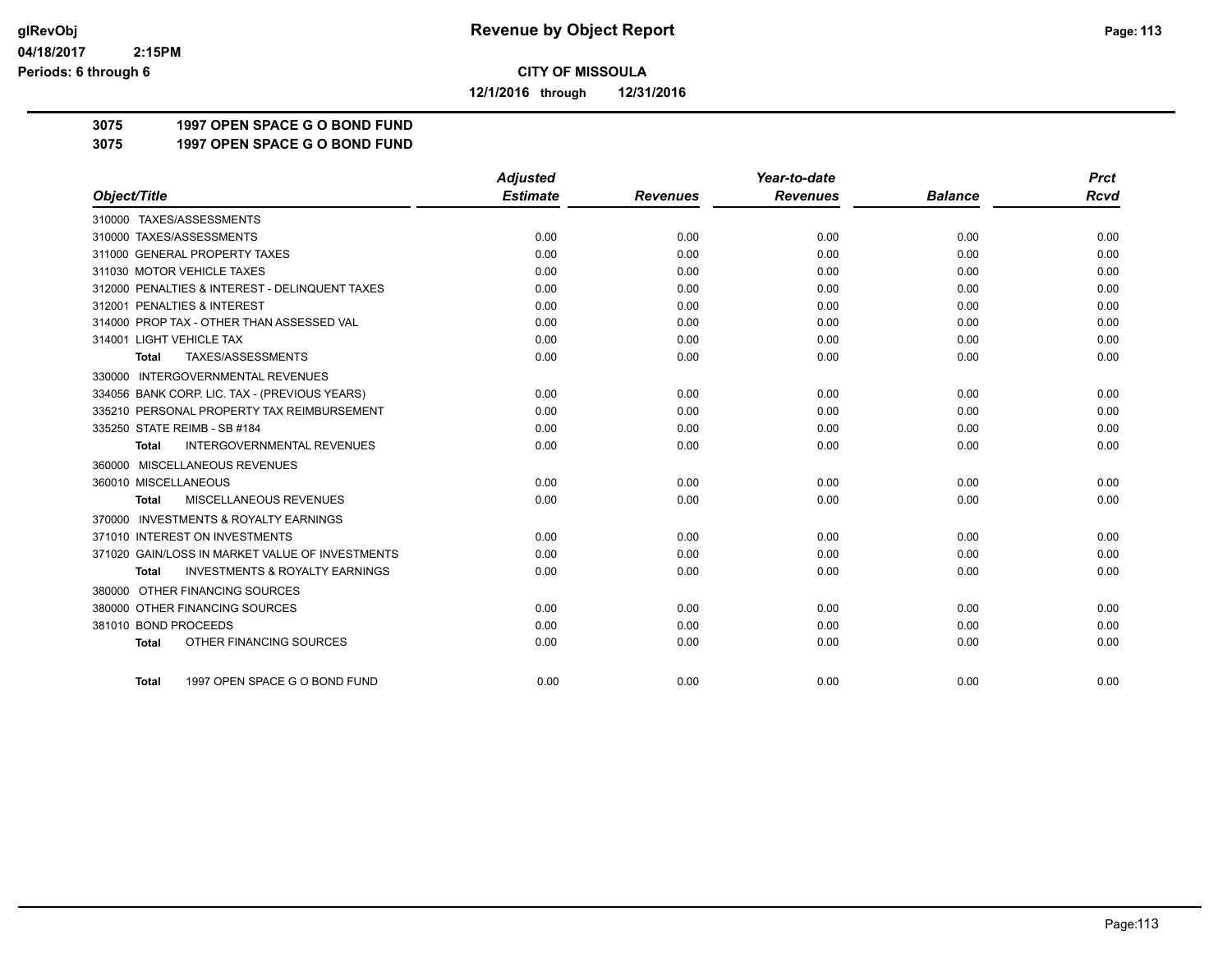**12/1/2016 through 12/31/2016**

#### **3075 1997 OPEN SPACE G O BOND FUND**

|                                                           | <b>Adjusted</b> |                 | Year-to-date    |                | <b>Prct</b> |
|-----------------------------------------------------------|-----------------|-----------------|-----------------|----------------|-------------|
| Object/Title                                              | <b>Estimate</b> | <b>Revenues</b> | <b>Revenues</b> | <b>Balance</b> | <b>Rcvd</b> |
| 310000 TAXES/ASSESSMENTS                                  |                 |                 |                 |                |             |
| 310000 TAXES/ASSESSMENTS                                  | 0.00            | 0.00            | 0.00            | 0.00           | 0.00        |
| 311000 GENERAL PROPERTY TAXES                             | 0.00            | 0.00            | 0.00            | 0.00           | 0.00        |
| 311030 MOTOR VEHICLE TAXES                                | 0.00            | 0.00            | 0.00            | 0.00           | 0.00        |
| 312000 PENALTIES & INTEREST - DELINQUENT TAXES            | 0.00            | 0.00            | 0.00            | 0.00           | 0.00        |
| 312001 PENALTIES & INTEREST                               | 0.00            | 0.00            | 0.00            | 0.00           | 0.00        |
| 314000 PROP TAX - OTHER THAN ASSESSED VAL                 | 0.00            | 0.00            | 0.00            | 0.00           | 0.00        |
| 314001 LIGHT VEHICLE TAX                                  | 0.00            | 0.00            | 0.00            | 0.00           | 0.00        |
| TAXES/ASSESSMENTS<br><b>Total</b>                         | 0.00            | 0.00            | 0.00            | 0.00           | 0.00        |
| 330000 INTERGOVERNMENTAL REVENUES                         |                 |                 |                 |                |             |
| 334056 BANK CORP. LIC. TAX - (PREVIOUS YEARS)             | 0.00            | 0.00            | 0.00            | 0.00           | 0.00        |
| 335210 PERSONAL PROPERTY TAX REIMBURSEMENT                | 0.00            | 0.00            | 0.00            | 0.00           | 0.00        |
| 335250 STATE REIMB - SB #184                              | 0.00            | 0.00            | 0.00            | 0.00           | 0.00        |
| <b>INTERGOVERNMENTAL REVENUES</b><br><b>Total</b>         | 0.00            | 0.00            | 0.00            | 0.00           | 0.00        |
| 360000 MISCELLANEOUS REVENUES                             |                 |                 |                 |                |             |
| 360010 MISCELLANEOUS                                      | 0.00            | 0.00            | 0.00            | 0.00           | 0.00        |
| MISCELLANEOUS REVENUES<br><b>Total</b>                    | 0.00            | 0.00            | 0.00            | 0.00           | 0.00        |
| 370000 INVESTMENTS & ROYALTY EARNINGS                     |                 |                 |                 |                |             |
| 371010 INTEREST ON INVESTMENTS                            | 0.00            | 0.00            | 0.00            | 0.00           | 0.00        |
| 371020 GAIN/LOSS IN MARKET VALUE OF INVESTMENT            | 0.00            | 0.00            | 0.00            | 0.00           | 0.00        |
| <b>INVESTMENTS &amp; ROYALTY EARNINGS</b><br><b>Total</b> | 0.00            | 0.00            | 0.00            | 0.00           | 0.00        |
| 380000 OTHER FINANCING SOURCES                            |                 |                 |                 |                |             |
| 380000 OTHER FINANCING SOURCES                            | 0.00            | 0.00            | 0.00            | 0.00           | 0.00        |
| 381010 BOND PROCEEDS                                      | 0.00            | 0.00            | 0.00            | 0.00           | 0.00        |
| OTHER FINANCING SOURCES<br><b>Total</b>                   | 0.00            | 0.00            | 0.00            | 0.00           | 0.00        |
| 1997 OPEN SPACE G O BOND FUND<br><b>Total</b>             | 0.00            | 0.00            | 0.00            | 0.00           | 0.00        |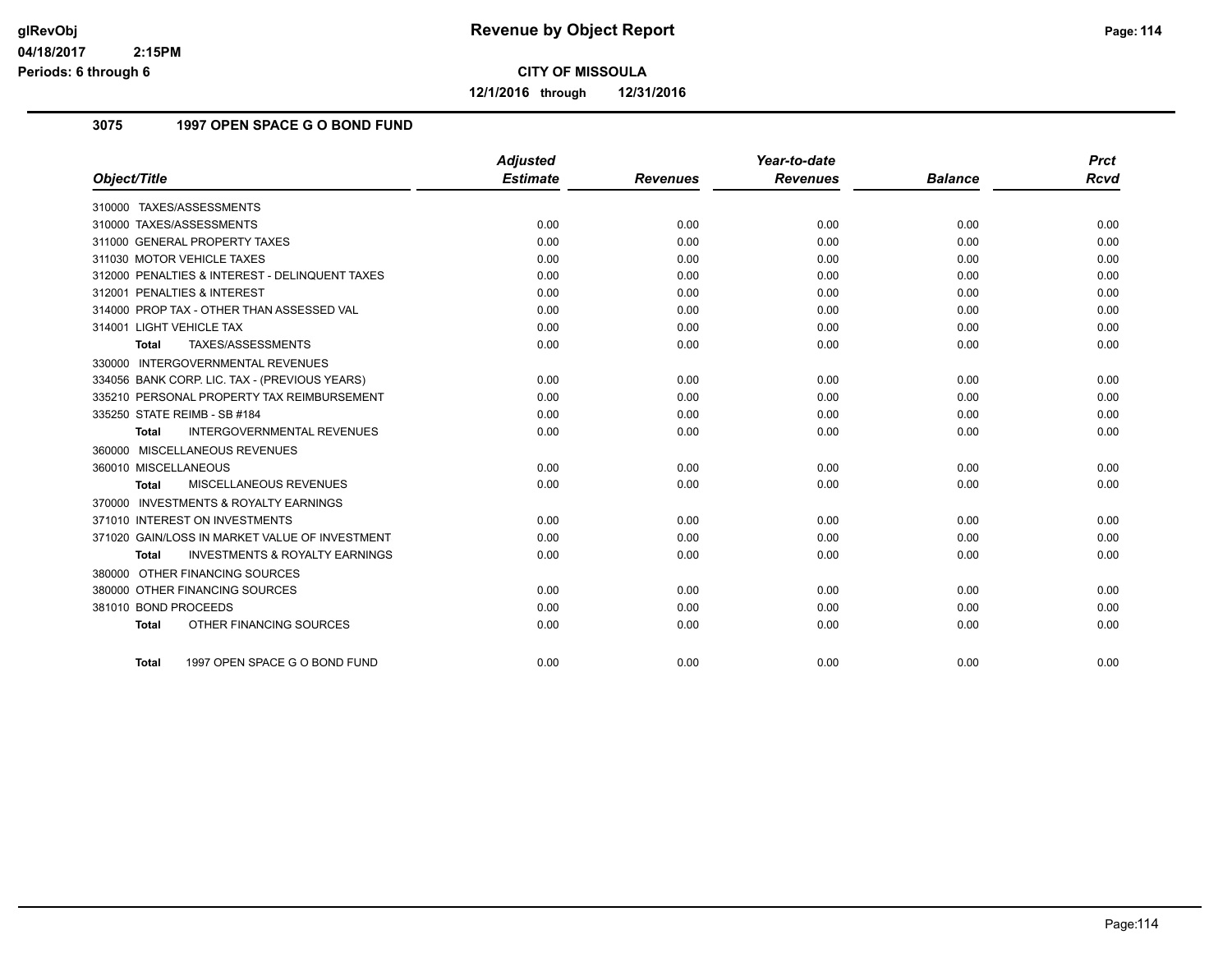**12/1/2016 through 12/31/2016**

# **3080 1994 FIRE EQUIP/CITY HALLS REFUND BOND F**

**3080 1994 FIRE EQUIP/CITY HALLS REFUND BOND F**

|                                                           | <b>Adjusted</b> |                 | Year-to-date    |                | <b>Prct</b> |
|-----------------------------------------------------------|-----------------|-----------------|-----------------|----------------|-------------|
| Object/Title                                              | <b>Estimate</b> | <b>Revenues</b> | <b>Revenues</b> | <b>Balance</b> | <b>Rcvd</b> |
| 310000 TAXES/ASSESSMENTS                                  |                 |                 |                 |                |             |
| 310000 TAXES/ASSESSMENTS                                  | 0.00            | 0.00            | 0.00            | 0.00           | 0.00        |
| 311000 GENERAL PROPERTY TAXES                             | 0.00            | 0.00            | 0.00            | 0.00           | 0.00        |
| 311030 MOTOR VEHICLE TAXES                                | 0.00            | 0.00            | 0.00            | 0.00           | 0.00        |
| 312000 PENALTIES & INTEREST - DELINQUENT TAXES            | 0.00            | 0.00            | 0.00            | 0.00           | 0.00        |
| 312001 PENALTIES & INTEREST                               | 0.00            | 0.00            | 0.00            | 0.00           | 0.00        |
| 314000 PROP TAX - OTHER THAN ASSESSED VAL                 | 0.00            | 0.00            | 0.00            | 0.00           | 0.00        |
| 314001 LIGHT VEHICLE TAX                                  | 0.00            | 0.00            | 0.00            | 0.00           | 0.00        |
| TAXES/ASSESSMENTS<br><b>Total</b>                         | 0.00            | 0.00            | 0.00            | 0.00           | 0.00        |
| 330000 INTERGOVERNMENTAL REVENUES                         |                 |                 |                 |                |             |
| 334056 BANK CORP. LIC. TAX - (PREVIOUS YEARS)             | 0.00            | 0.00            | 0.00            | 0.00           | 0.00        |
| 335210 PERSONAL PROPERTY TAX REIMBURSEMENT                | 0.00            | 0.00            | 0.00            | 0.00           | 0.00        |
| 335250 STATE REIMB - SB #184                              | 0.00            | 0.00            | 0.00            | 0.00           | 0.00        |
| <b>INTERGOVERNMENTAL REVENUES</b><br><b>Total</b>         | 0.00            | 0.00            | 0.00            | 0.00           | 0.00        |
| 360000 MISCELLANEOUS REVENUES                             |                 |                 |                 |                |             |
| 360010 MISCELLANEOUS                                      | 0.00            | 0.00            | 0.00            | 0.00           | 0.00        |
| MISCELLANEOUS REVENUES<br>Total                           | 0.00            | 0.00            | 0.00            | 0.00           | 0.00        |
| 370000 INVESTMENTS & ROYALTY EARNINGS                     |                 |                 |                 |                |             |
| 371010 INTEREST ON INVESTMENTS                            | 0.00            | 0.00            | 0.00            | 0.00           | 0.00        |
| 371020 GAIN/LOSS IN MARKET VALUE OF INVESTMENTS           | 0.00            | 0.00            | 0.00            | 0.00           | 0.00        |
| <b>INVESTMENTS &amp; ROYALTY EARNINGS</b><br><b>Total</b> | 0.00            | 0.00            | 0.00            | 0.00           | 0.00        |
| 380000 OTHER FINANCING SOURCES                            |                 |                 |                 |                |             |
| 380000 OTHER FINANCING SOURCES                            | 0.00            | 0.00            | 0.00            | 0.00           | 0.00        |
| 381010 BOND PROCEEDS                                      | 0.00            | 0.00            | 0.00            | 0.00           | 0.00        |
| OTHER FINANCING SOURCES<br><b>Total</b>                   | 0.00            | 0.00            | 0.00            | 0.00           | 0.00        |
| 1994 FIRE EQUIP/CITY HALLS REFUND BONI<br><b>Total</b>    | 0.00            | 0.00            | 0.00            | 0.00           | 0.00        |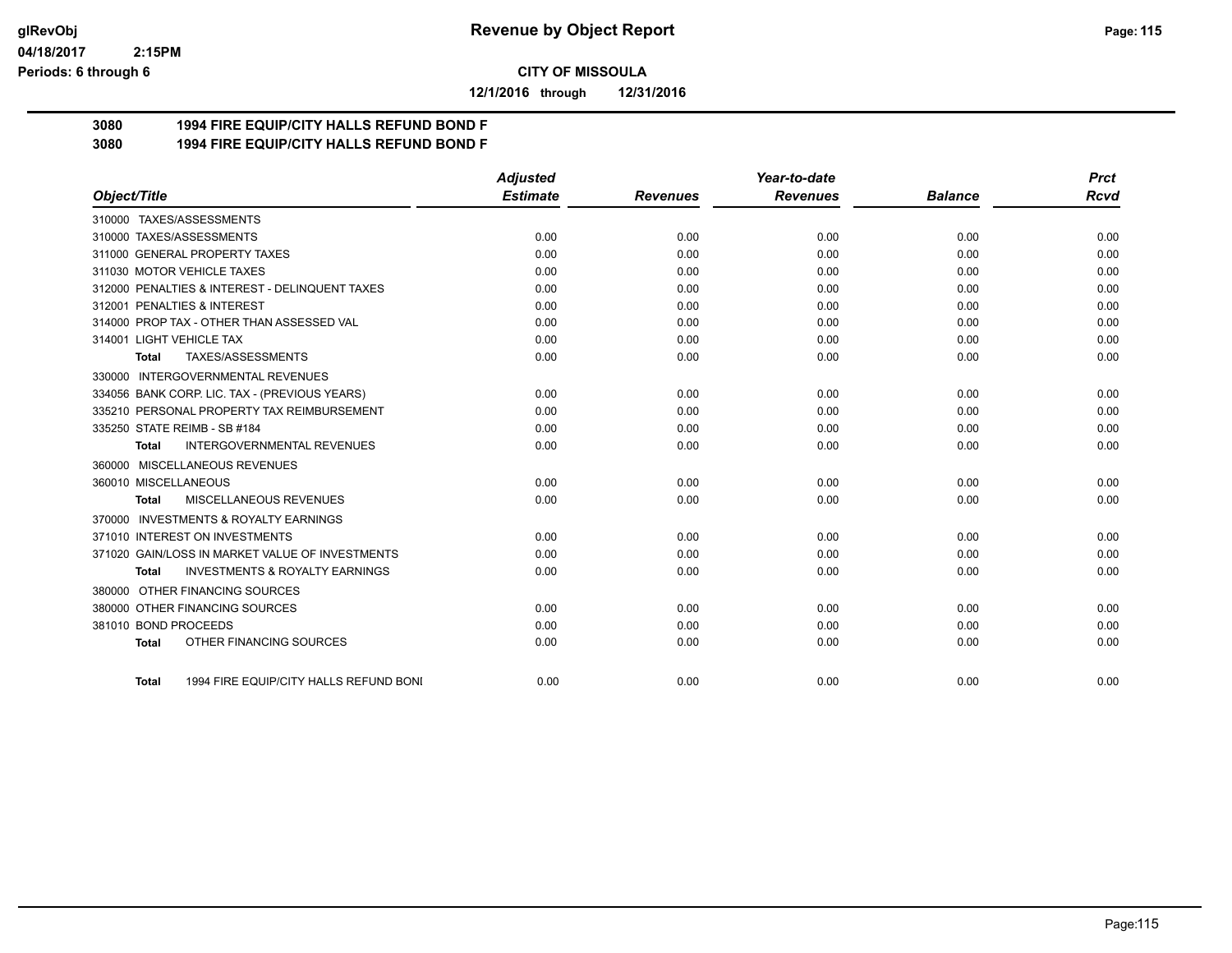**12/1/2016 through 12/31/2016**

### **3080 1994 FIRE EQUIP/CITY HALLS REFUND BOND F**

|                                                           | <b>Adjusted</b> |                 | Year-to-date    |                | <b>Prct</b> |
|-----------------------------------------------------------|-----------------|-----------------|-----------------|----------------|-------------|
| Object/Title                                              | <b>Estimate</b> | <b>Revenues</b> | <b>Revenues</b> | <b>Balance</b> | <b>Rcvd</b> |
| 310000 TAXES/ASSESSMENTS                                  |                 |                 |                 |                |             |
| 310000 TAXES/ASSESSMENTS                                  | 0.00            | 0.00            | 0.00            | 0.00           | 0.00        |
| 311000 GENERAL PROPERTY TAXES                             | 0.00            | 0.00            | 0.00            | 0.00           | 0.00        |
| 311030 MOTOR VEHICLE TAXES                                | 0.00            | 0.00            | 0.00            | 0.00           | 0.00        |
| 312000 PENALTIES & INTEREST - DELINQUENT TAXES            | 0.00            | 0.00            | 0.00            | 0.00           | 0.00        |
| 312001 PENALTIES & INTEREST                               | 0.00            | 0.00            | 0.00            | 0.00           | 0.00        |
| 314000 PROP TAX - OTHER THAN ASSESSED VAL                 | 0.00            | 0.00            | 0.00            | 0.00           | 0.00        |
| 314001 LIGHT VEHICLE TAX                                  | 0.00            | 0.00            | 0.00            | 0.00           | 0.00        |
| TAXES/ASSESSMENTS<br><b>Total</b>                         | 0.00            | 0.00            | 0.00            | 0.00           | 0.00        |
| 330000 INTERGOVERNMENTAL REVENUES                         |                 |                 |                 |                |             |
| 334056 BANK CORP. LIC. TAX - (PREVIOUS YEARS)             | 0.00            | 0.00            | 0.00            | 0.00           | 0.00        |
| 335210 PERSONAL PROPERTY TAX REIMBURSEMENT                | 0.00            | 0.00            | 0.00            | 0.00           | 0.00        |
| 335250 STATE REIMB - SB #184                              | 0.00            | 0.00            | 0.00            | 0.00           | 0.00        |
| <b>INTERGOVERNMENTAL REVENUES</b><br><b>Total</b>         | 0.00            | 0.00            | 0.00            | 0.00           | 0.00        |
| 360000 MISCELLANEOUS REVENUES                             |                 |                 |                 |                |             |
| 360010 MISCELLANEOUS                                      | 0.00            | 0.00            | 0.00            | 0.00           | 0.00        |
| MISCELLANEOUS REVENUES<br><b>Total</b>                    | 0.00            | 0.00            | 0.00            | 0.00           | 0.00        |
| 370000 INVESTMENTS & ROYALTY EARNINGS                     |                 |                 |                 |                |             |
| 371010 INTEREST ON INVESTMENTS                            | 0.00            | 0.00            | 0.00            | 0.00           | 0.00        |
| 371020 GAIN/LOSS IN MARKET VALUE OF INVESTMENT            | 0.00            | 0.00            | 0.00            | 0.00           | 0.00        |
| <b>INVESTMENTS &amp; ROYALTY EARNINGS</b><br><b>Total</b> | 0.00            | 0.00            | 0.00            | 0.00           | 0.00        |
| 380000 OTHER FINANCING SOURCES                            |                 |                 |                 |                |             |
| 380000 OTHER FINANCING SOURCES                            | 0.00            | 0.00            | 0.00            | 0.00           | 0.00        |
| 381010 BOND PROCEEDS                                      | 0.00            | 0.00            | 0.00            | 0.00           | 0.00        |
| OTHER FINANCING SOURCES<br><b>Total</b>                   | 0.00            | 0.00            | 0.00            | 0.00           | 0.00        |
| 1994 FIRE EQUIP/CITY HALLS REFUND BON<br><b>Total</b>     | 0.00            | 0.00            | 0.00            | 0.00           | 0.00        |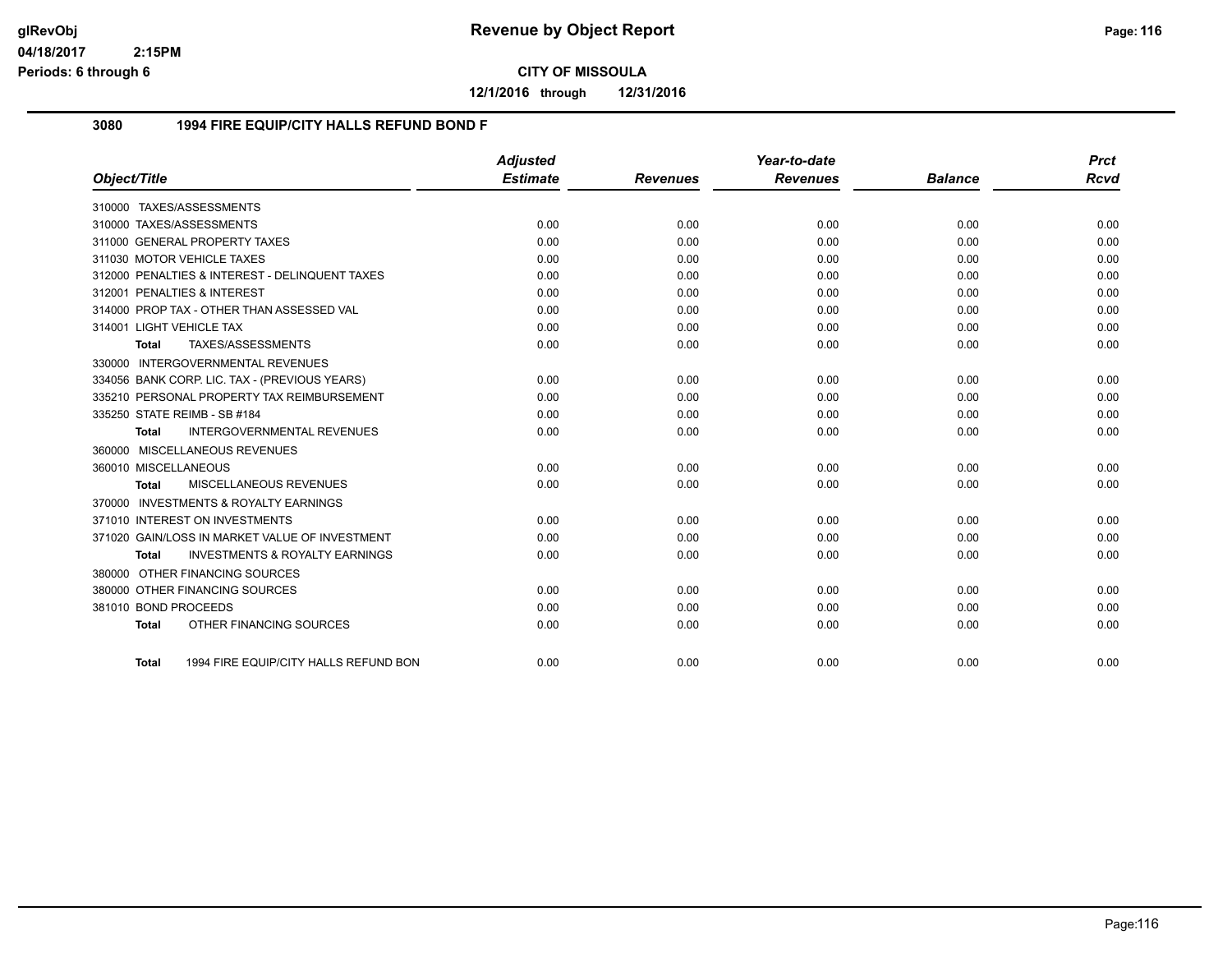**12/1/2016 through 12/31/2016**

**3085 1993 FIRE STATION G O BOND FUND**

**3085 1993 FIRE STATION G O BOND FUND**

|                                                           | <b>Adjusted</b> |                 | Year-to-date    |                | <b>Prct</b> |
|-----------------------------------------------------------|-----------------|-----------------|-----------------|----------------|-------------|
| Object/Title                                              | <b>Estimate</b> | <b>Revenues</b> | <b>Revenues</b> | <b>Balance</b> | <b>Rcvd</b> |
| 310000 TAXES/ASSESSMENTS                                  |                 |                 |                 |                |             |
| 310000 TAXES/ASSESSMENTS                                  | 0.00            | 0.00            | 0.00            | 0.00           | 0.00        |
| 311000 GENERAL PROPERTY TAXES                             | 0.00            | 0.00            | 0.00            | 0.00           | 0.00        |
| 311030 MOTOR VEHICLE TAXES                                | 0.00            | 0.00            | 0.00            | 0.00           | 0.00        |
| 312000 PENALTIES & INTEREST - DELINQUENT TAXES            | 0.00            | 0.00            | 0.00            | 0.00           | 0.00        |
| 312001 PENALTIES & INTEREST                               | 0.00            | 0.00            | 0.00            | 0.00           | 0.00        |
| 314000 PROP TAX - OTHER THAN ASSESSED VAL                 | 0.00            | 0.00            | 0.00            | 0.00           | 0.00        |
| 314001 LIGHT VEHICLE TAX                                  | 0.00            | 0.00            | 0.00            | 0.00           | 0.00        |
| TAXES/ASSESSMENTS<br>Total                                | 0.00            | 0.00            | 0.00            | 0.00           | 0.00        |
| 330000 INTERGOVERNMENTAL REVENUES                         |                 |                 |                 |                |             |
| 334056 BANK CORP. LIC. TAX - (PREVIOUS YEARS)             | 0.00            | 0.00            | 0.00            | 0.00           | 0.00        |
| 335210 PERSONAL PROPERTY TAX REIMBURSEMENT                | 0.00            | 0.00            | 0.00            | 0.00           | 0.00        |
| 335250 STATE REIMB - SB #184                              | 0.00            | 0.00            | 0.00            | 0.00           | 0.00        |
| <b>INTERGOVERNMENTAL REVENUES</b><br><b>Total</b>         | 0.00            | 0.00            | 0.00            | 0.00           | 0.00        |
| 360000 MISCELLANEOUS REVENUES                             |                 |                 |                 |                |             |
| 360010 MISCELLANEOUS                                      | 0.00            | 0.00            | 0.00            | 0.00           | 0.00        |
| MISCELLANEOUS REVENUES<br><b>Total</b>                    | 0.00            | 0.00            | 0.00            | 0.00           | 0.00        |
| 370000 INVESTMENTS & ROYALTY EARNINGS                     |                 |                 |                 |                |             |
| 371010 INTEREST ON INVESTMENTS                            | 0.00            | 0.00            | 0.00            | 0.00           | 0.00        |
| 371020 GAIN/LOSS IN MARKET VALUE OF INVESTMENTS           | 0.00            | 0.00            | 0.00            | 0.00           | 0.00        |
| <b>INVESTMENTS &amp; ROYALTY EARNINGS</b><br><b>Total</b> | 0.00            | 0.00            | 0.00            | 0.00           | 0.00        |
|                                                           |                 |                 |                 |                |             |
| 1993 FIRE STATION G O BOND FUND<br><b>Total</b>           | 0.00            | 0.00            | 0.00            | 0.00           | 0.00        |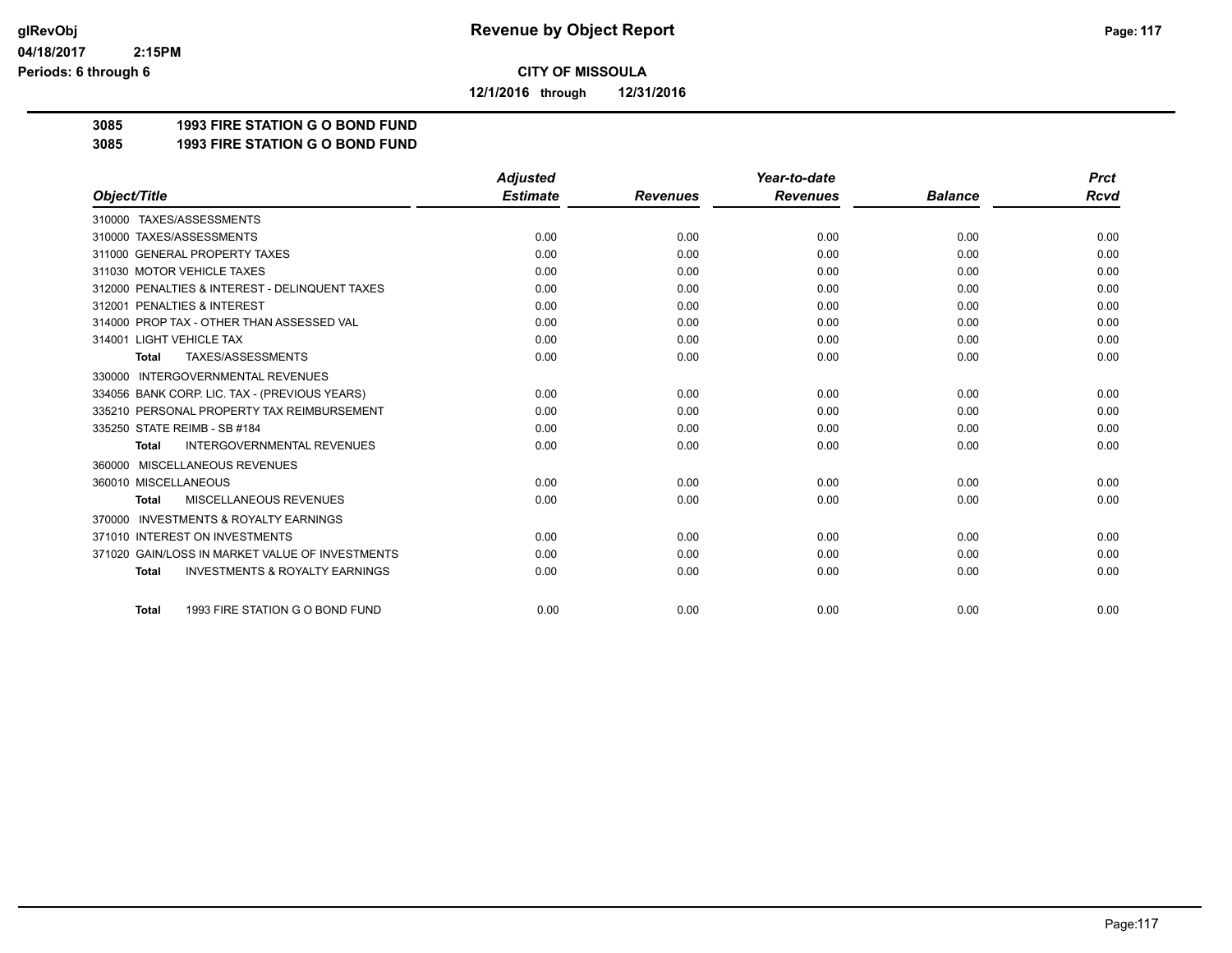**12/1/2016 through 12/31/2016**

#### **3085 1993 FIRE STATION G O BOND FUND**

|                                                           | <b>Adjusted</b> |                 | Year-to-date    |                | <b>Prct</b> |
|-----------------------------------------------------------|-----------------|-----------------|-----------------|----------------|-------------|
| Object/Title                                              | <b>Estimate</b> | <b>Revenues</b> | <b>Revenues</b> | <b>Balance</b> | Rcvd        |
| 310000 TAXES/ASSESSMENTS                                  |                 |                 |                 |                |             |
| 310000 TAXES/ASSESSMENTS                                  | 0.00            | 0.00            | 0.00            | 0.00           | 0.00        |
| 311000 GENERAL PROPERTY TAXES                             | 0.00            | 0.00            | 0.00            | 0.00           | 0.00        |
| 311030 MOTOR VEHICLE TAXES                                | 0.00            | 0.00            | 0.00            | 0.00           | 0.00        |
| 312000 PENALTIES & INTEREST - DELINQUENT TAXES            | 0.00            | 0.00            | 0.00            | 0.00           | 0.00        |
| 312001 PENALTIES & INTEREST                               | 0.00            | 0.00            | 0.00            | 0.00           | 0.00        |
| 314000 PROP TAX - OTHER THAN ASSESSED VAL                 | 0.00            | 0.00            | 0.00            | 0.00           | 0.00        |
| 314001 LIGHT VEHICLE TAX                                  | 0.00            | 0.00            | 0.00            | 0.00           | 0.00        |
| TAXES/ASSESSMENTS<br><b>Total</b>                         | 0.00            | 0.00            | 0.00            | 0.00           | 0.00        |
| 330000 INTERGOVERNMENTAL REVENUES                         |                 |                 |                 |                |             |
| 334056 BANK CORP. LIC. TAX - (PREVIOUS YEARS)             | 0.00            | 0.00            | 0.00            | 0.00           | 0.00        |
| 335210 PERSONAL PROPERTY TAX REIMBURSEMENT                | 0.00            | 0.00            | 0.00            | 0.00           | 0.00        |
| 335250 STATE REIMB - SB #184                              | 0.00            | 0.00            | 0.00            | 0.00           | 0.00        |
| <b>INTERGOVERNMENTAL REVENUES</b><br><b>Total</b>         | 0.00            | 0.00            | 0.00            | 0.00           | 0.00        |
| 360000 MISCELLANEOUS REVENUES                             |                 |                 |                 |                |             |
| 360010 MISCELLANEOUS                                      | 0.00            | 0.00            | 0.00            | 0.00           | 0.00        |
| MISCELLANEOUS REVENUES<br><b>Total</b>                    | 0.00            | 0.00            | 0.00            | 0.00           | 0.00        |
| 370000 INVESTMENTS & ROYALTY EARNINGS                     |                 |                 |                 |                |             |
| 371010 INTEREST ON INVESTMENTS                            | 0.00            | 0.00            | 0.00            | 0.00           | 0.00        |
| 371020 GAIN/LOSS IN MARKET VALUE OF INVESTMENT            | 0.00            | 0.00            | 0.00            | 0.00           | 0.00        |
| <b>INVESTMENTS &amp; ROYALTY EARNINGS</b><br><b>Total</b> | 0.00            | 0.00            | 0.00            | 0.00           | 0.00        |
| 1993 FIRE STATION G O BOND FUND<br><b>Total</b>           | 0.00            | 0.00            | 0.00            | 0.00           | 0.00        |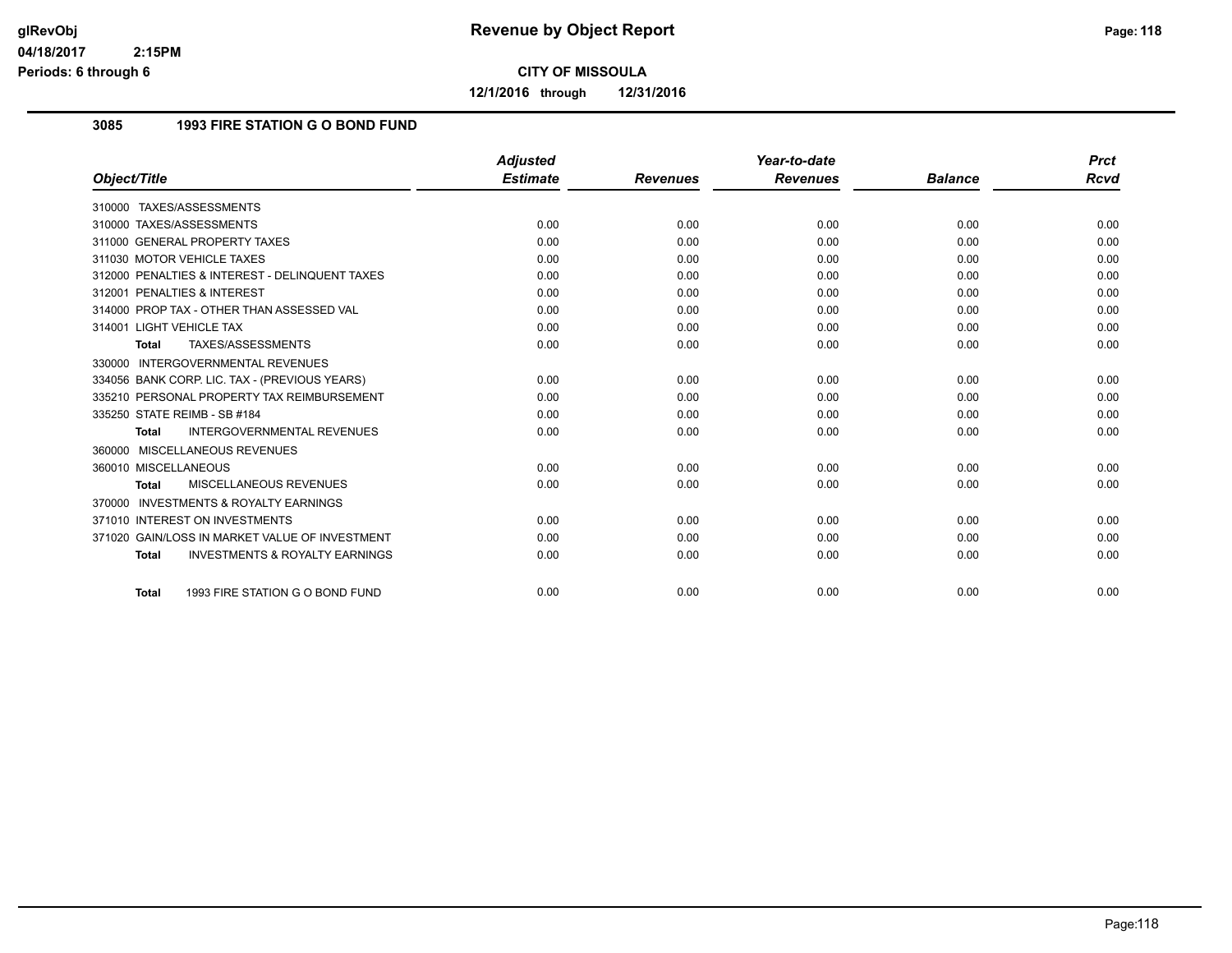**12/1/2016 through 12/31/2016**

**3090 2004 AQUATICS BOND 3090 2004 AQUATICS BOND**

|                                                     | <b>Adjusted</b> |                 | Year-to-date    |                | <b>Prct</b> |
|-----------------------------------------------------|-----------------|-----------------|-----------------|----------------|-------------|
| Object/Title                                        | <b>Estimate</b> | <b>Revenues</b> | <b>Revenues</b> | <b>Balance</b> | <b>Rcvd</b> |
| 310000 TAXES/ASSESSMENTS                            |                 |                 |                 |                |             |
| 310000 TAXES/ASSESSMENTS                            | 0.00            | 0.00            | 0.00            | 0.00           | 0.00        |
| 311000 GENERAL PROPERTY TAXES                       | 0.00            | 0.00            | 0.00            | 0.00           | 0.00        |
| 311030 MOTOR VEHICLE TAXES                          | 0.00            | 0.00            | 0.00            | 0.00           | 0.00        |
| 312000 PENALTIES & INTEREST - DELINQUENT TAXES      | 0.00            | 0.00            | 0.00            | 0.00           | 0.00        |
| 312001 PENALTIES & INTEREST                         | 0.00            | 81.90           | 81.90           | $-81.90$       | 0.00        |
| 314000 PROP TAX - OTHER THAN ASSESSED VAL           | 0.00            | 0.00            | 0.00            | 0.00           | 0.00        |
| 314001 LIGHT VEHICLE TAX                            | 0.00            | 0.00            | 0.00            | 0.00           | 0.00        |
| TAXES/ASSESSMENTS<br><b>Total</b>                   | 0.00            | 81.90           | 81.90           | $-81.90$       | 0.00        |
| 330000 INTERGOVERNMENTAL REVENUES                   |                 |                 |                 |                |             |
| 334056 BANK CORP. LIC. TAX - (PREVIOUS YEARS)       | 0.00            | 0.00            | 0.00            | 0.00           | 0.00        |
| 335210 PERSONAL PROPERTY TAX REIMBURSEMENT          | 0.00            | 0.00            | 0.00            | 0.00           | 0.00        |
| 335250 STATE REIMB - SB #184                        | 0.00            | 0.00            | 0.00            | 0.00           | 0.00        |
| <b>INTERGOVERNMENTAL REVENUES</b><br><b>Total</b>   | 0.00            | 0.00            | 0.00            | 0.00           | 0.00        |
| MISCELLANEOUS REVENUES<br>360000                    |                 |                 |                 |                |             |
| 360010 MISCELLANEOUS                                | 0.00            | 0.00            | 0.00            | 0.00           | 0.00        |
| MISCELLANEOUS REVENUES<br><b>Total</b>              | 0.00            | 0.00            | 0.00            | 0.00           | 0.00        |
| <b>INVESTMENTS &amp; ROYALTY EARNINGS</b><br>370000 |                 |                 |                 |                |             |
| 371010 INTEREST ON INVESTMENTS                      | 0.00            | 0.00            | 0.00            | 0.00           | 0.00        |
| 371020 GAIN/LOSS IN MARKET VALUE OF INVESTMENTS     | 0.00            | 0.00            | 0.00            | 0.00           | 0.00        |
| <b>INVESTMENTS &amp; ROYALTY EARNINGS</b><br>Total  | 0.00            | 0.00            | 0.00            | 0.00           | 0.00        |
| OTHER FINANCING SOURCES<br>380000                   |                 |                 |                 |                |             |
| 383043 TRANSFERS FROM IMPACT FEES                   | 0.00            | 0.00            | 0.00            | 0.00           | 0.00        |
| OTHER FINANCING SOURCES<br><b>Total</b>             | 0.00            | 0.00            | 0.00            | 0.00           | 0.00        |
| 2004 AQUATICS BOND<br><b>Total</b>                  | 0.00            | 81.90           | 81.90           | $-81.90$       | 0.00        |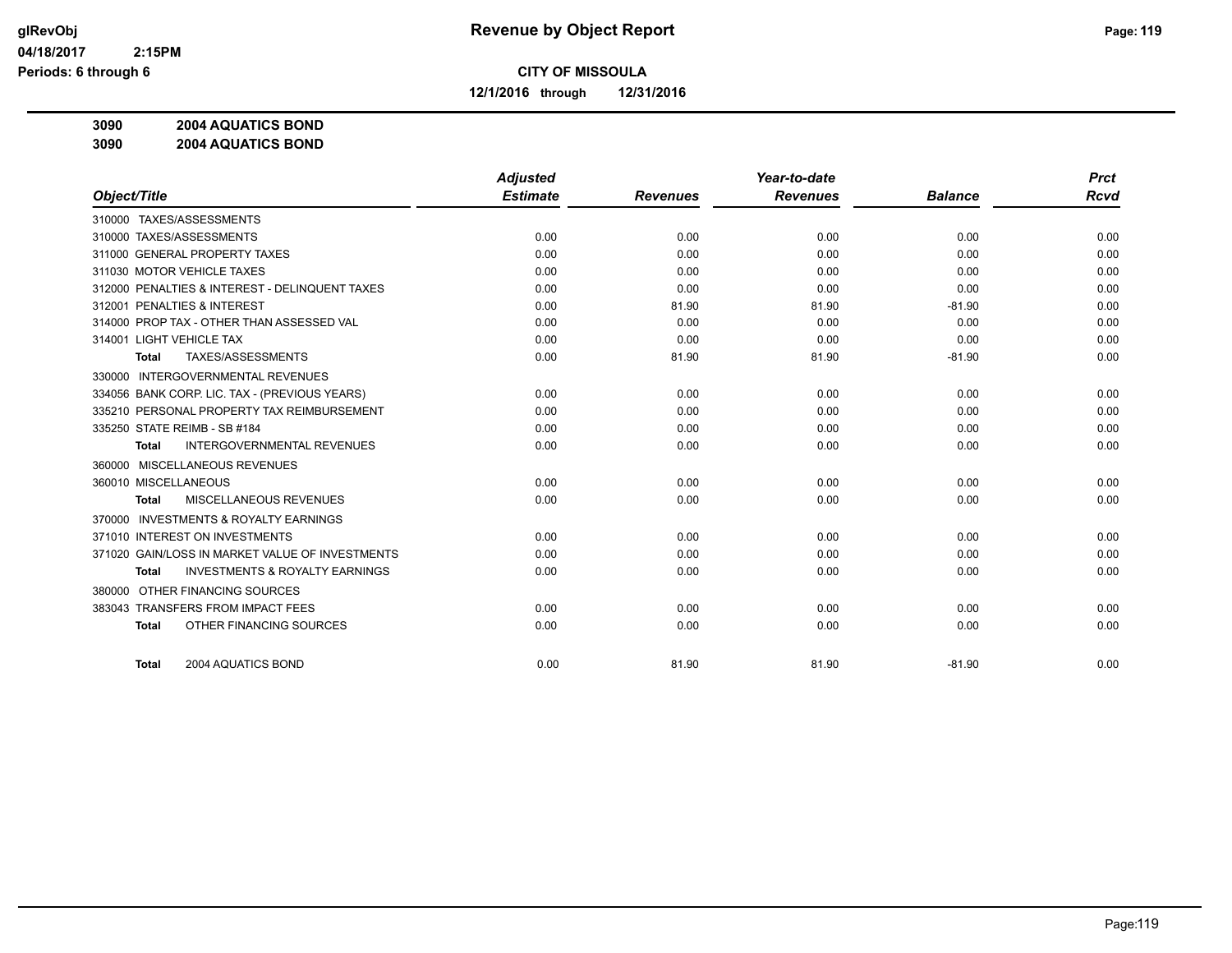**12/1/2016 through 12/31/2016**

#### **3090 2004 AQUATICS BOND**

|                                                           | <b>Adjusted</b> |                 | Year-to-date    |                | <b>Prct</b> |
|-----------------------------------------------------------|-----------------|-----------------|-----------------|----------------|-------------|
| Object/Title                                              | <b>Estimate</b> | <b>Revenues</b> | <b>Revenues</b> | <b>Balance</b> | <b>Rcvd</b> |
| 310000 TAXES/ASSESSMENTS                                  |                 |                 |                 |                |             |
| 310000 TAXES/ASSESSMENTS                                  | 0.00            | 0.00            | 0.00            | 0.00           | 0.00        |
| 311000 GENERAL PROPERTY TAXES                             | 0.00            | 0.00            | 0.00            | 0.00           | 0.00        |
| 311030 MOTOR VEHICLE TAXES                                | 0.00            | 0.00            | 0.00            | 0.00           | 0.00        |
| 312000 PENALTIES & INTEREST - DELINQUENT TAXES            | 0.00            | 0.00            | 0.00            | 0.00           | 0.00        |
| 312001 PENALTIES & INTEREST                               | 0.00            | 81.90           | 81.90           | $-81.90$       | 0.00        |
| 314000 PROP TAX - OTHER THAN ASSESSED VAL                 | 0.00            | 0.00            | 0.00            | 0.00           | 0.00        |
| 314001 LIGHT VEHICLE TAX                                  | 0.00            | 0.00            | 0.00            | 0.00           | 0.00        |
| TAXES/ASSESSMENTS<br><b>Total</b>                         | 0.00            | 81.90           | 81.90           | $-81.90$       | 0.00        |
| 330000 INTERGOVERNMENTAL REVENUES                         |                 |                 |                 |                |             |
| 334056 BANK CORP. LIC. TAX - (PREVIOUS YEARS)             | 0.00            | 0.00            | 0.00            | 0.00           | 0.00        |
| 335210 PERSONAL PROPERTY TAX REIMBURSEMENT                | 0.00            | 0.00            | 0.00            | 0.00           | 0.00        |
| 335250 STATE REIMB - SB #184                              | 0.00            | 0.00            | 0.00            | 0.00           | 0.00        |
| <b>INTERGOVERNMENTAL REVENUES</b><br><b>Total</b>         | 0.00            | 0.00            | 0.00            | 0.00           | 0.00        |
| 360000 MISCELLANEOUS REVENUES                             |                 |                 |                 |                |             |
| 360010 MISCELLANEOUS                                      | 0.00            | 0.00            | 0.00            | 0.00           | 0.00        |
| MISCELLANEOUS REVENUES<br><b>Total</b>                    | 0.00            | 0.00            | 0.00            | 0.00           | 0.00        |
| 370000 INVESTMENTS & ROYALTY EARNINGS                     |                 |                 |                 |                |             |
| 371010 INTEREST ON INVESTMENTS                            | 0.00            | 0.00            | 0.00            | 0.00           | 0.00        |
| 371020 GAIN/LOSS IN MARKET VALUE OF INVESTMENT            | 0.00            | 0.00            | 0.00            | 0.00           | 0.00        |
| <b>INVESTMENTS &amp; ROYALTY EARNINGS</b><br><b>Total</b> | 0.00            | 0.00            | 0.00            | 0.00           | 0.00        |
| 380000 OTHER FINANCING SOURCES                            |                 |                 |                 |                |             |
| 383043 TRANSFERS FROM IMPACT FEES                         | 0.00            | 0.00            | 0.00            | 0.00           | 0.00        |
| OTHER FINANCING SOURCES<br><b>Total</b>                   | 0.00            | 0.00            | 0.00            | 0.00           | 0.00        |
| 2004 AQUATICS BOND<br><b>Total</b>                        | 0.00            | 81.90           | 81.90           | $-81.90$       | 0.00        |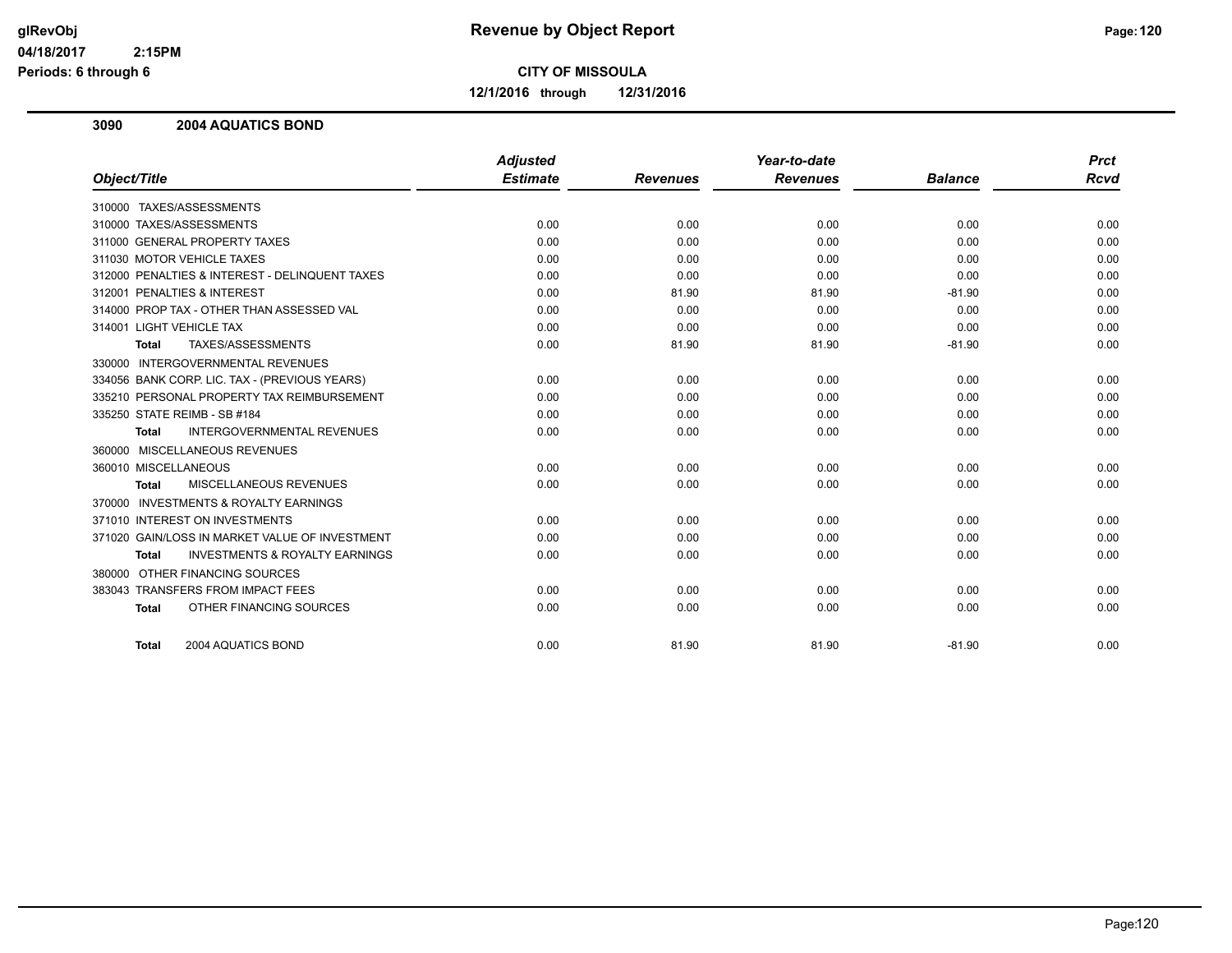**12/1/2016 through 12/31/2016**

# **3091 SERIES 2012A AQUATICS REFUNDING BOND**

| 3091 | <b>SERIES 2012A AQUATICS REFUNDING BOND</b> |
|------|---------------------------------------------|
|      |                                             |

|                                                           | <b>Adjusted</b> |                 | Year-to-date    |                | <b>Prct</b> |
|-----------------------------------------------------------|-----------------|-----------------|-----------------|----------------|-------------|
| Object/Title                                              | <b>Estimate</b> | <b>Revenues</b> | <b>Revenues</b> | <b>Balance</b> | Rcvd        |
| 310000 TAXES/ASSESSMENTS                                  |                 |                 |                 |                |             |
| 310000 TAXES/ASSESSMENTS                                  | 0.00            | 0.00            | 0.00            | 0.00           | 0.00        |
| 311000 GENERAL PROPERTY TAXES                             | 593,785.00      | 299,182.58      | 299,891.25      | 293,893.75     | 50.51       |
| 312000 PENALTIES & INTEREST - DELINQUENT TAXES            | 0.00            | 0.00            | 0.00            | 0.00           | 0.00        |
| 312001 PENALTIES & INTEREST                               | 0.00            | 72.73           | 80.25           | $-80.25$       | 0.00        |
| 314000 PROP TAX - OTHER THAN ASSESSED VAL                 | 0.00            | 0.00            | 0.00            | 0.00           | 0.00        |
| TAXES/ASSESSMENTS<br><b>Total</b>                         | 593,785.00      | 299,255.31      | 299,971.50      | 293,813.50     | 50.52       |
| MISCELLANEOUS REVENUES<br>360000                          |                 |                 |                 |                |             |
| 360010 MISCELLANEOUS                                      | 0.00            | 0.00            | 0.00            | 0.00           | 0.00        |
| MISCELLANEOUS REVENUES<br><b>Total</b>                    | 0.00            | 0.00            | 0.00            | 0.00           | 0.00        |
| INVESTMENTS & ROYALTY EARNINGS<br>370000                  |                 |                 |                 |                |             |
| 371010 INTEREST ON INVESTMENTS                            | 0.00            | 0.00            | 0.00            | 0.00           | 0.00        |
| 371020 GAIN/LOSS IN MARKET VALUE OF INVESTMENTS           | 0.00            | 0.00            | 0.00            | 0.00           | 0.00        |
| <b>INVESTMENTS &amp; ROYALTY EARNINGS</b><br><b>Total</b> | 0.00            | 0.00            | 0.00            | 0.00           | 0.00        |
| OTHER FINANCING SOURCES<br>380000                         |                 |                 |                 |                |             |
| 381010 BOND PROCEEDS                                      | 0.00            | 0.00            | 0.00            | 0.00           | 0.00        |
| OTHER FINANCING SOURCES<br><b>Total</b>                   | 0.00            | 0.00            | 0.00            | 0.00           | 0.00        |
| SERIES 2012A AQUATICS REFUNDING BONI<br><b>Total</b>      | 593,785.00      | 299,255.31      | 299,971.50      | 293,813.50     | 50.52       |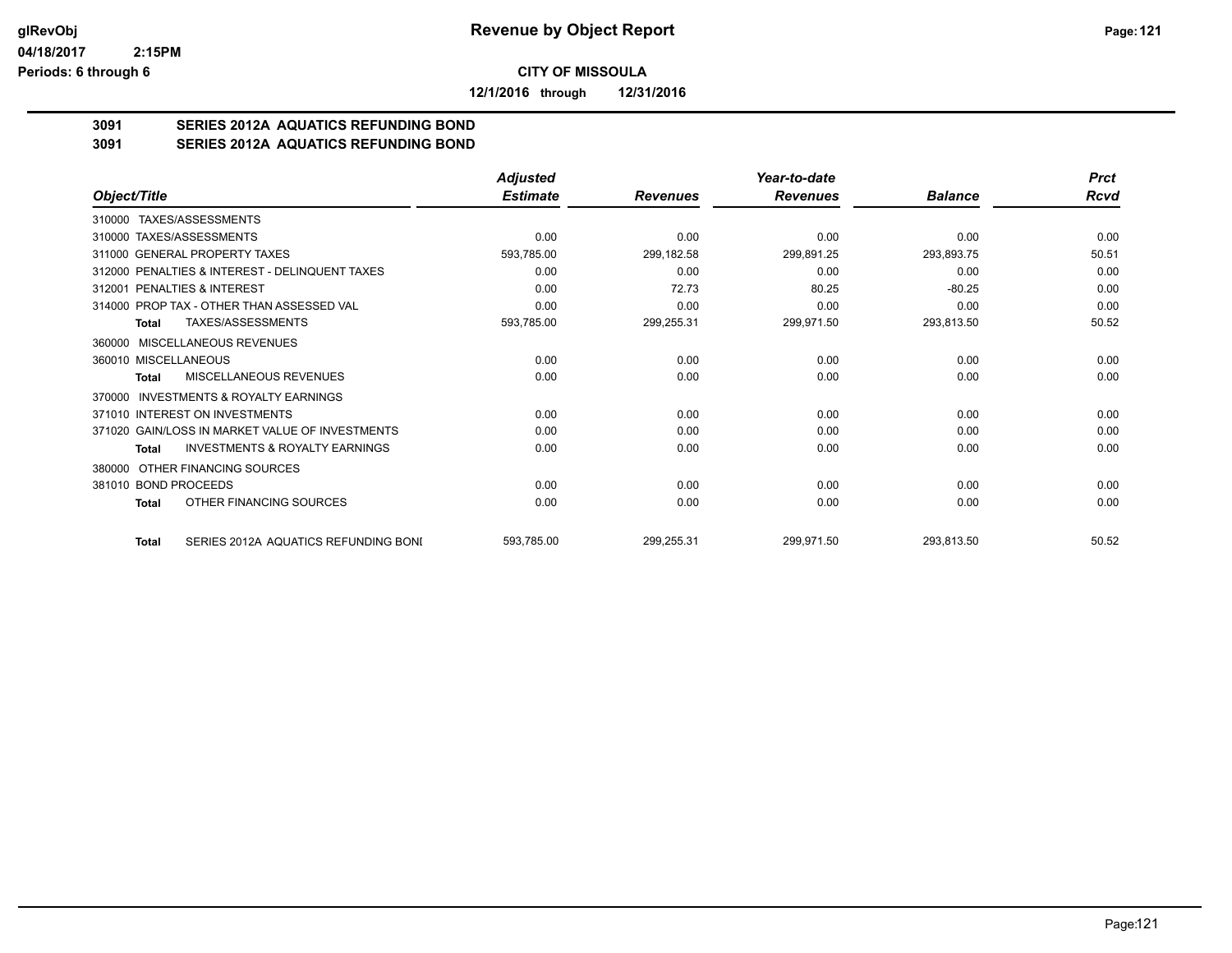**12/1/2016 through 12/31/2016**

#### **3091 SERIES 2012A AQUATICS REFUNDING BOND**

|                                                           | <b>Adjusted</b> |                 | Year-to-date    |                | <b>Prct</b> |
|-----------------------------------------------------------|-----------------|-----------------|-----------------|----------------|-------------|
| Object/Title                                              | <b>Estimate</b> | <b>Revenues</b> | <b>Revenues</b> | <b>Balance</b> | Rcvd        |
| 310000 TAXES/ASSESSMENTS                                  |                 |                 |                 |                |             |
| 310000 TAXES/ASSESSMENTS                                  | 0.00            | 0.00            | 0.00            | 0.00           | 0.00        |
| 311000 GENERAL PROPERTY TAXES                             | 593,785.00      | 299,182.58      | 299,891.25      | 293,893.75     | 50.51       |
| 312000 PENALTIES & INTEREST - DELINQUENT TAXES            | 0.00            | 0.00            | 0.00            | 0.00           | 0.00        |
| 312001 PENALTIES & INTEREST                               | 0.00            | 72.73           | 80.25           | $-80.25$       | 0.00        |
| 314000 PROP TAX - OTHER THAN ASSESSED VAL                 | 0.00            | 0.00            | 0.00            | 0.00           | 0.00        |
| TAXES/ASSESSMENTS<br><b>Total</b>                         | 593,785.00      | 299,255.31      | 299,971.50      | 293,813.50     | 50.52       |
| 360000 MISCELLANEOUS REVENUES                             |                 |                 |                 |                |             |
| 360010 MISCELLANEOUS                                      | 0.00            | 0.00            | 0.00            | 0.00           | 0.00        |
| MISCELLANEOUS REVENUES<br>Total                           | 0.00            | 0.00            | 0.00            | 0.00           | 0.00        |
| <b>INVESTMENTS &amp; ROYALTY EARNINGS</b><br>370000       |                 |                 |                 |                |             |
| 371010 INTEREST ON INVESTMENTS                            | 0.00            | 0.00            | 0.00            | 0.00           | 0.00        |
| 371020 GAIN/LOSS IN MARKET VALUE OF INVESTMENT            | 0.00            | 0.00            | 0.00            | 0.00           | 0.00        |
| <b>INVESTMENTS &amp; ROYALTY EARNINGS</b><br><b>Total</b> | 0.00            | 0.00            | 0.00            | 0.00           | 0.00        |
| OTHER FINANCING SOURCES<br>380000                         |                 |                 |                 |                |             |
| 381010 BOND PROCEEDS                                      | 0.00            | 0.00            | 0.00            | 0.00           | 0.00        |
| OTHER FINANCING SOURCES<br>Total                          | 0.00            | 0.00            | 0.00            | 0.00           | 0.00        |
| SERIES 2012A AQUATICS REFUNDING BON<br><b>Total</b>       | 593,785.00      | 299,255.31      | 299,971.50      | 293,813.50     | 50.52       |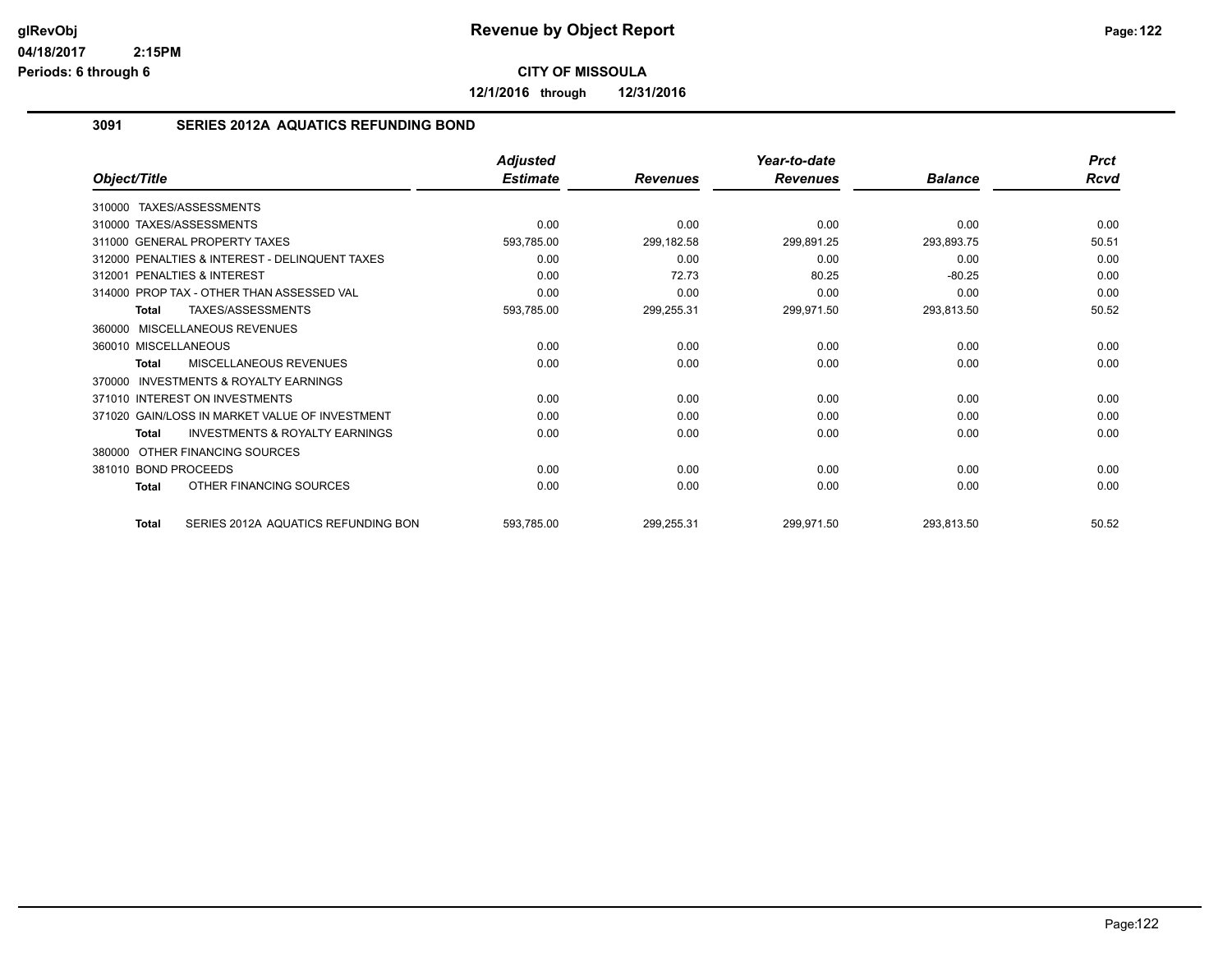**12/1/2016 through 12/31/2016**

# **3092 Series 2013A GO REFUNDING BONDS**

**3092 Series 2013A GO REFUNDING BONDS**

|                                                    | <b>Adjusted</b> |                 | Year-to-date    |                | <b>Prct</b> |
|----------------------------------------------------|-----------------|-----------------|-----------------|----------------|-------------|
| Object/Title                                       | <b>Estimate</b> | <b>Revenues</b> | <b>Revenues</b> | <b>Balance</b> | <b>Rcvd</b> |
| 310000 TAXES/ASSESSMENTS                           |                 |                 |                 |                |             |
| 310000 TAXES/ASSESSMENTS                           | 0.00            | 0.00            | 0.00            | 0.00           | 0.00        |
| 311000 GENERAL PROPERTY TAXES                      | 670,470.00      | 337,936.35      | 338,755.82      | 331,714.18     | 50.53       |
| 312000 PENALTIES & INTEREST - DELINQUENT TAXES     | 0.00            | 0.00            | 0.00            | 0.00           | 0.00        |
| 312001 PENALTIES & INTEREST                        | 0.00            | 0.28            | 9.11            | $-9.11$        | 0.00        |
| TAXES/ASSESSMENTS<br>Total                         | 670,470.00      | 337,936.63      | 338,764.93      | 331,705.07     | 50.53       |
| 370000 INVESTMENTS & ROYALTY EARNINGS              |                 |                 |                 |                |             |
| 371010 INTEREST ON INVESTMENTS                     | 0.00            | 0.00            | 0.00            | 0.00           | 0.00        |
| 371020 GAIN/LOSS IN MARKET VALUE OF INVESTMENTS    | 0.00            | 0.00            | 0.00            | 0.00           | 0.00        |
| <b>INVESTMENTS &amp; ROYALTY EARNINGS</b><br>Total | 0.00            | 0.00            | 0.00            | 0.00           | 0.00        |
| OTHER FINANCING SOURCES<br>380000                  |                 |                 |                 |                |             |
| 381010 BOND PROCEEDS                               | 0.00            | 0.00            | 0.00            | 0.00           | 0.00        |
| OTHER FINANCING SOURCES<br><b>Total</b>            | 0.00            | 0.00            | 0.00            | 0.00           | 0.00        |
| Series 2013A GO REFUNDING BONDS<br><b>Total</b>    | 670.470.00      | 337,936.63      | 338,764.93      | 331,705.07     | 50.53       |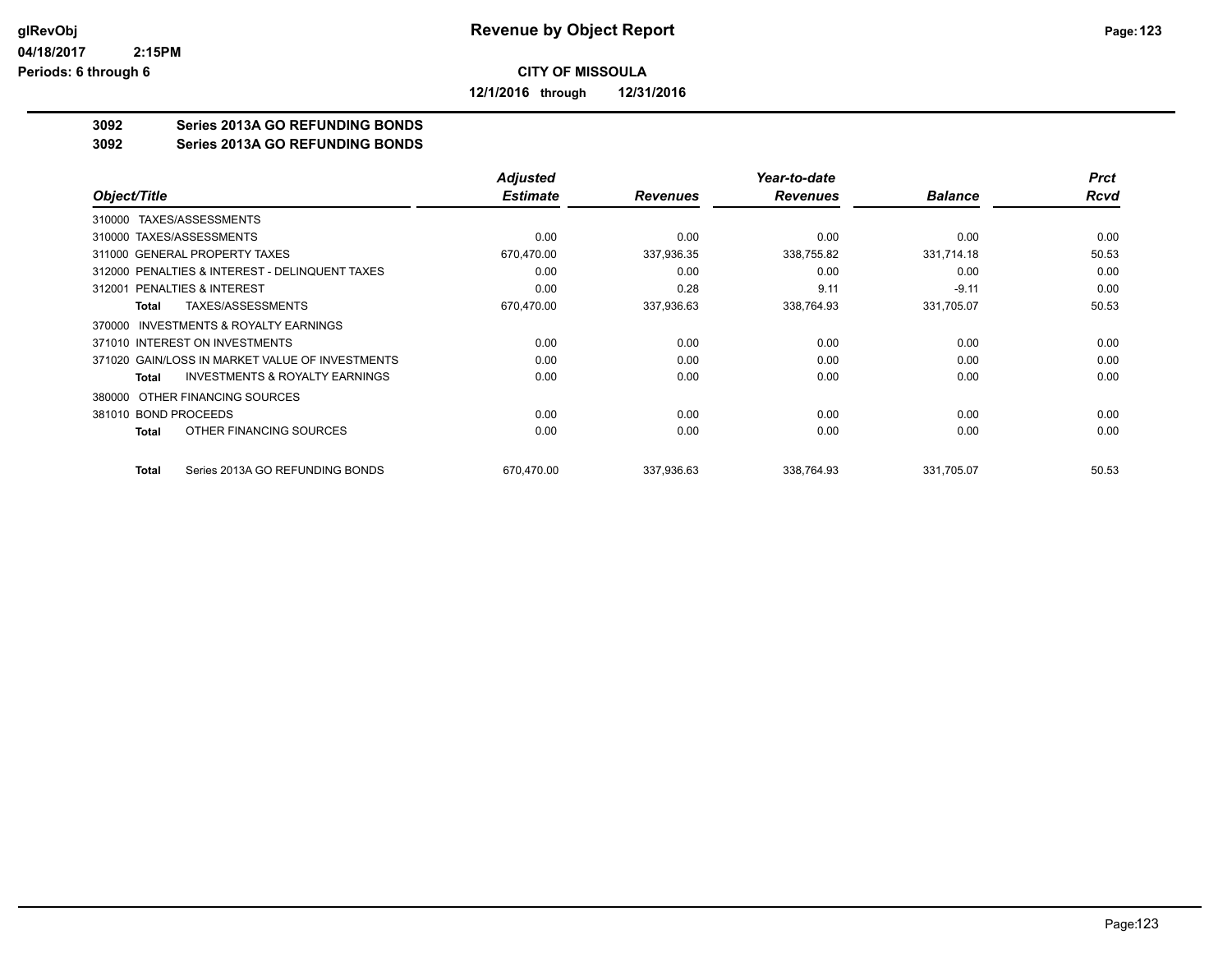**12/1/2016 through 12/31/2016**

#### **3092 Series 2013A GO REFUNDING BONDS**

| Object/Title                   |                                                | <b>Adjusted</b><br><b>Estimate</b> | <b>Revenues</b> | Year-to-date<br><b>Revenues</b> | <b>Balance</b> | <b>Prct</b><br>Rcvd |
|--------------------------------|------------------------------------------------|------------------------------------|-----------------|---------------------------------|----------------|---------------------|
|                                |                                                |                                    |                 |                                 |                |                     |
| TAXES/ASSESSMENTS<br>310000    |                                                |                                    |                 |                                 |                |                     |
| 310000 TAXES/ASSESSMENTS       |                                                | 0.00                               | 0.00            | 0.00                            | 0.00           | 0.00                |
| 311000 GENERAL PROPERTY TAXES  |                                                | 670,470.00                         | 337,936.35      | 338,755.82                      | 331,714.18     | 50.53               |
|                                | 312000 PENALTIES & INTEREST - DELINQUENT TAXES | 0.00                               | 0.00            | 0.00                            | 0.00           | 0.00                |
| 312001 PENALTIES & INTEREST    |                                                | 0.00                               | 0.28            | 9.11                            | $-9.11$        | 0.00                |
| <b>Total</b>                   | TAXES/ASSESSMENTS                              | 670,470.00                         | 337,936.63      | 338,764.93                      | 331,705.07     | 50.53               |
| 370000                         | <b>INVESTMENTS &amp; ROYALTY EARNINGS</b>      |                                    |                 |                                 |                |                     |
| 371010 INTEREST ON INVESTMENTS |                                                | 0.00                               | 0.00            | 0.00                            | 0.00           | 0.00                |
|                                | 371020 GAIN/LOSS IN MARKET VALUE OF INVESTMENT | 0.00                               | 0.00            | 0.00                            | 0.00           | 0.00                |
| <b>Total</b>                   | <b>INVESTMENTS &amp; ROYALTY EARNINGS</b>      | 0.00                               | 0.00            | 0.00                            | 0.00           | 0.00                |
| 380000 OTHER FINANCING SOURCES |                                                |                                    |                 |                                 |                |                     |
| 381010 BOND PROCEEDS           |                                                | 0.00                               | 0.00            | 0.00                            | 0.00           | 0.00                |
| <b>Total</b>                   | OTHER FINANCING SOURCES                        | 0.00                               | 0.00            | 0.00                            | 0.00           | 0.00                |
| <b>Total</b>                   | Series 2013A GO REFUNDING BONDS                | 670,470.00                         | 337,936.63      | 338,764.93                      | 331,705.07     | 50.53               |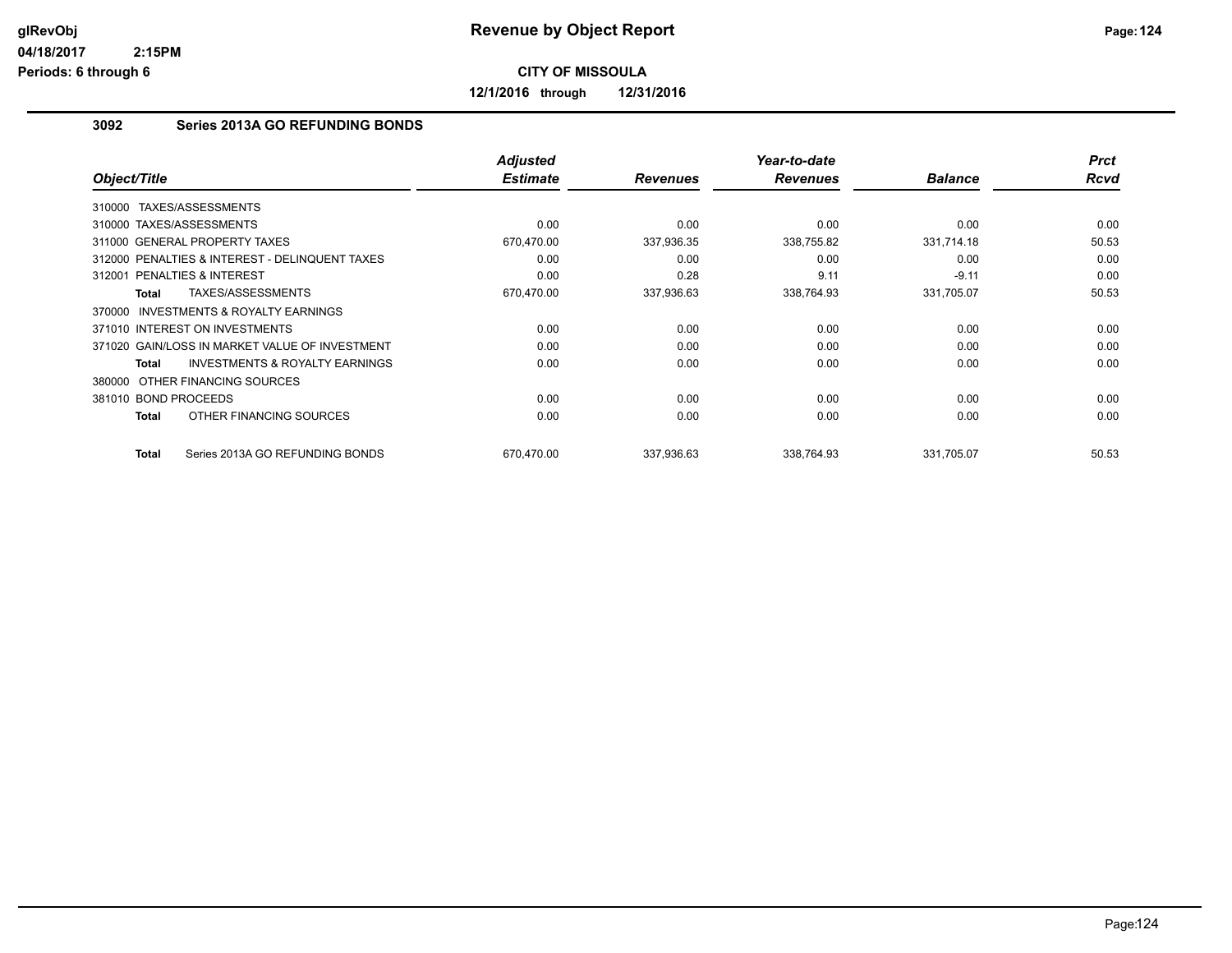**12/1/2016 through 12/31/2016**

#### **3095 2004 REFUNDING BONDS DEBT SERVICE 3095 2004 REFUNDING BONDS DEBT SERVICE**

|                                                     | <b>Adjusted</b> |                 | Year-to-date    |                | <b>Prct</b> |
|-----------------------------------------------------|-----------------|-----------------|-----------------|----------------|-------------|
| Object/Title                                        | <b>Estimate</b> | <b>Revenues</b> | <b>Revenues</b> | <b>Balance</b> | <b>Rcvd</b> |
| 310000 TAXES/ASSESSMENTS                            |                 |                 |                 |                |             |
| 310000 TAXES/ASSESSMENTS                            | 0.00            | 0.00            | 0.00            | 0.00           | 0.00        |
| 311000 GENERAL PROPERTY TAXES                       | 0.00            | $-13.88$        | $-13.09$        | 13.09          | 0.00        |
| 311030 MOTOR VEHICLE TAXES                          | 0.00            | 0.00            | 0.00            | 0.00           | 0.00        |
| 312000 PENALTIES & INTEREST - DELINQUENT TAXES      | 0.00            | 0.00            | 0.00            | 0.00           | 0.00        |
| 312001 PENALTIES & INTEREST                         | 0.00            | 0.00            | 0.28            | $-0.28$        | 0.00        |
| 314000 PROP TAX - OTHER THAN ASSESSED VAL           | 0.00            | 0.00            | 0.00            | 0.00           | 0.00        |
| 314001 LIGHT VEHICLE TAX                            | 0.00            | 0.00            | 0.00            | 0.00           | 0.00        |
| TAXES/ASSESSMENTS<br>Total                          | 0.00            | $-13.88$        | $-12.81$        | 12.81          | 0.00        |
| 330000 INTERGOVERNMENTAL REVENUES                   |                 |                 |                 |                |             |
| 334056 BANK CORP. LIC. TAX - (PREVIOUS YEARS)       | 0.00            | 0.00            | 0.00            | 0.00           | 0.00        |
| 335210 PERSONAL PROPERTY TAX REIMBURSEMENT          | 0.00            | 0.00            | 0.00            | 0.00           | 0.00        |
| 335250 STATE REIMB - SB #184                        | 0.00            | 0.00            | 0.00            | 0.00           | 0.00        |
| <b>INTERGOVERNMENTAL REVENUES</b><br>Total          | 0.00            | 0.00            | 0.00            | 0.00           | 0.00        |
| 360000 MISCELLANEOUS REVENUES                       |                 |                 |                 |                |             |
| 360010 MISCELLANEOUS                                | 0.00            | 0.00            | 0.00            | 0.00           | 0.00        |
| <b>MISCELLANEOUS REVENUES</b><br>Total              | 0.00            | 0.00            | 0.00            | 0.00           | 0.00        |
| <b>INVESTMENTS &amp; ROYALTY EARNINGS</b><br>370000 |                 |                 |                 |                |             |
| 371010 INTEREST ON INVESTMENTS                      | 0.00            | 0.00            | 0.00            | 0.00           | 0.00        |
| 371020 GAIN/LOSS IN MARKET VALUE OF INVESTMENTS     | 0.00            | 0.00            | 0.00            | 0.00           | 0.00        |
| <b>INVESTMENTS &amp; ROYALTY EARNINGS</b><br>Total  | 0.00            | 0.00            | 0.00            | 0.00           | 0.00        |
| 380000 OTHER FINANCING SOURCES                      |                 |                 |                 |                |             |
| 380000 OTHER FINANCING SOURCES                      | 0.00            | 0.00            | 0.00            | 0.00           | 0.00        |
| 381009 TRANSFERS IN                                 | 0.00            | 0.00            | 0.00            | 0.00           | 0.00        |
| 381010 BOND PROCEEDS                                | 0.00            | 0.00            | 0.00            | 0.00           | 0.00        |
| 383043 TRANSFERS FROM IMPACT FEES                   | 0.00            | 0.00            | 0.00            | 0.00           | 0.00        |
| OTHER FINANCING SOURCES<br><b>Total</b>             | 0.00            | 0.00            | 0.00            | 0.00           | 0.00        |
| 2004 REFUNDING BONDS DEBT SERVICE<br>Total          | 0.00            | $-13.88$        | $-12.81$        | 12.81          | 0.00        |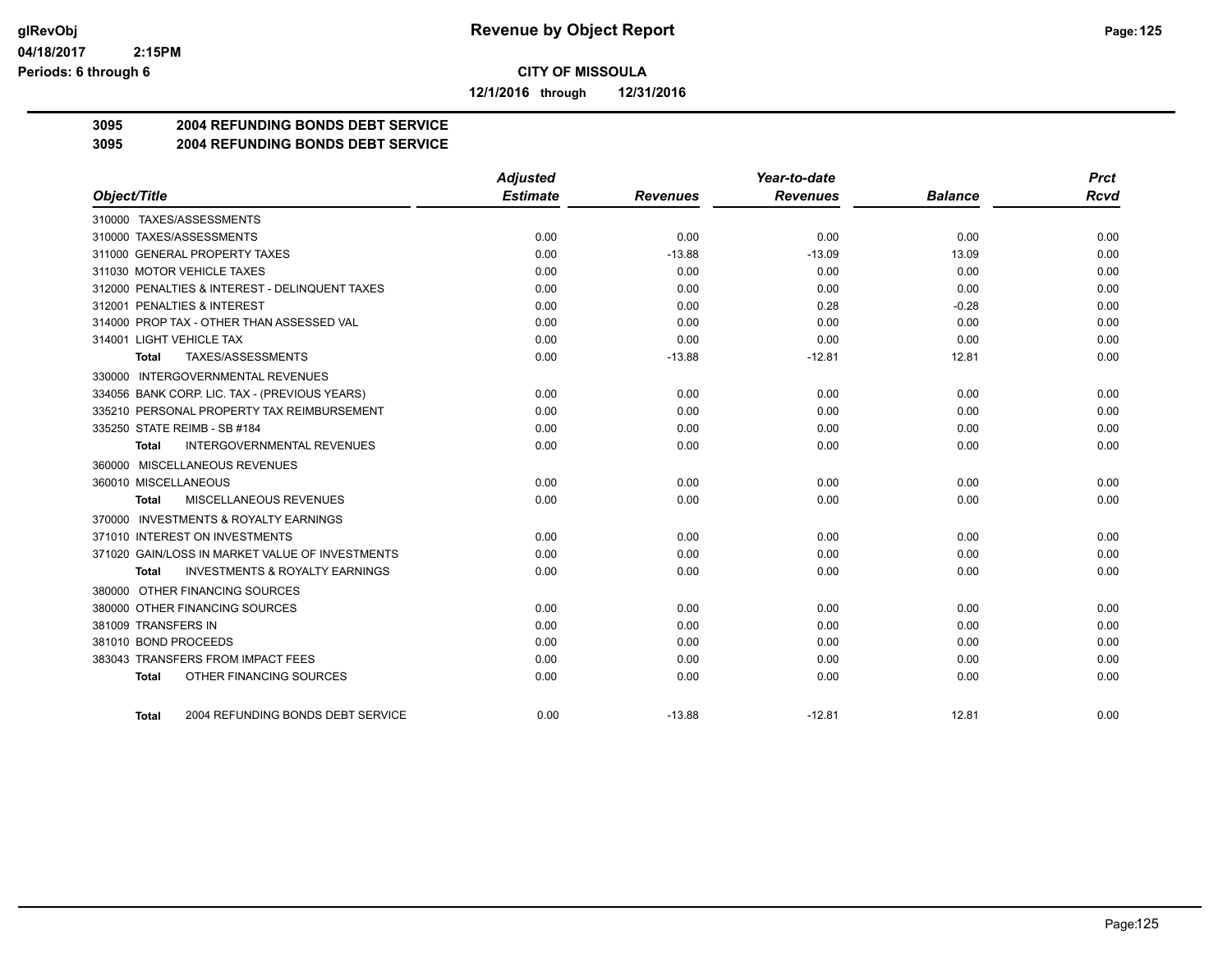**12/1/2016 through 12/31/2016**

#### **3095 2004 REFUNDING BONDS DEBT SERVICE**

| <b>Estimate</b><br><b>Revenues</b><br>Object/Title<br><b>Revenues</b><br>310000 TAXES/ASSESSMENTS<br>310000 TAXES/ASSESSMENTS<br>0.00<br>0.00<br>0.00 | <b>Balance</b><br>0.00<br>13.09<br>0.00<br>0.00<br>$-0.28$ | <b>Rcvd</b><br>0.00<br>0.00<br>0.00 |
|-------------------------------------------------------------------------------------------------------------------------------------------------------|------------------------------------------------------------|-------------------------------------|
|                                                                                                                                                       |                                                            |                                     |
|                                                                                                                                                       |                                                            |                                     |
|                                                                                                                                                       |                                                            |                                     |
| 311000 GENERAL PROPERTY TAXES<br>0.00<br>$-13.88$<br>$-13.09$                                                                                         |                                                            |                                     |
| 311030 MOTOR VEHICLE TAXES<br>0.00<br>0.00<br>0.00                                                                                                    |                                                            |                                     |
| 312000 PENALTIES & INTEREST - DELINQUENT TAXES<br>0.00<br>0.00<br>0.00                                                                                |                                                            | 0.00                                |
| 312001 PENALTIES & INTEREST<br>0.28<br>0.00<br>0.00                                                                                                   |                                                            | 0.00                                |
| 314000 PROP TAX - OTHER THAN ASSESSED VAL<br>0.00<br>0.00<br>0.00                                                                                     | 0.00                                                       | 0.00                                |
| 314001 LIGHT VEHICLE TAX<br>0.00<br>0.00<br>0.00                                                                                                      | 0.00                                                       | 0.00                                |
| TAXES/ASSESSMENTS<br>0.00<br>$-13.88$<br>$-12.81$<br><b>Total</b>                                                                                     | 12.81                                                      | 0.00                                |
| 330000 INTERGOVERNMENTAL REVENUES                                                                                                                     |                                                            |                                     |
| 334056 BANK CORP. LIC. TAX - (PREVIOUS YEARS)<br>0.00<br>0.00<br>0.00                                                                                 | 0.00                                                       | 0.00                                |
| 0.00<br>0.00<br>335210 PERSONAL PROPERTY TAX REIMBURSEMENT<br>0.00                                                                                    | 0.00                                                       | 0.00                                |
| 335250 STATE REIMB - SB #184<br>0.00<br>0.00<br>0.00                                                                                                  | 0.00                                                       | 0.00                                |
| <b>INTERGOVERNMENTAL REVENUES</b><br>0.00<br>0.00<br>0.00<br><b>Total</b>                                                                             | 0.00                                                       | 0.00                                |
| 360000 MISCELLANEOUS REVENUES                                                                                                                         |                                                            |                                     |
| 360010 MISCELLANEOUS<br>0.00<br>0.00<br>0.00                                                                                                          | 0.00                                                       | 0.00                                |
| MISCELLANEOUS REVENUES<br>0.00<br>0.00<br>0.00<br>Total                                                                                               | 0.00                                                       | 0.00                                |
| 370000 INVESTMENTS & ROYALTY EARNINGS                                                                                                                 |                                                            |                                     |
| 371010 INTEREST ON INVESTMENTS<br>0.00<br>0.00<br>0.00                                                                                                | 0.00                                                       | 0.00                                |
| 371020 GAIN/LOSS IN MARKET VALUE OF INVESTMENT<br>0.00<br>0.00<br>0.00                                                                                | 0.00                                                       | 0.00                                |
| <b>INVESTMENTS &amp; ROYALTY EARNINGS</b><br>0.00<br>0.00<br>0.00<br><b>Total</b>                                                                     | 0.00                                                       | 0.00                                |
| 380000 OTHER FINANCING SOURCES                                                                                                                        |                                                            |                                     |
| 380000 OTHER FINANCING SOURCES<br>0.00<br>0.00<br>0.00                                                                                                | 0.00                                                       | 0.00                                |
| 381009 TRANSFERS IN<br>0.00<br>0.00<br>0.00                                                                                                           | 0.00                                                       | 0.00                                |
| 381010 BOND PROCEEDS<br>0.00<br>0.00<br>0.00                                                                                                          | 0.00                                                       | 0.00                                |
| 383043 TRANSFERS FROM IMPACT FEES<br>0.00<br>0.00<br>0.00                                                                                             | 0.00                                                       | 0.00                                |
| OTHER FINANCING SOURCES<br>0.00<br>0.00<br>0.00<br><b>Total</b>                                                                                       | 0.00                                                       | 0.00                                |
| 2004 REFUNDING BONDS DEBT SERVICE<br>0.00<br>$-13.88$<br>$-12.81$<br><b>Total</b>                                                                     | 12.81                                                      | 0.00                                |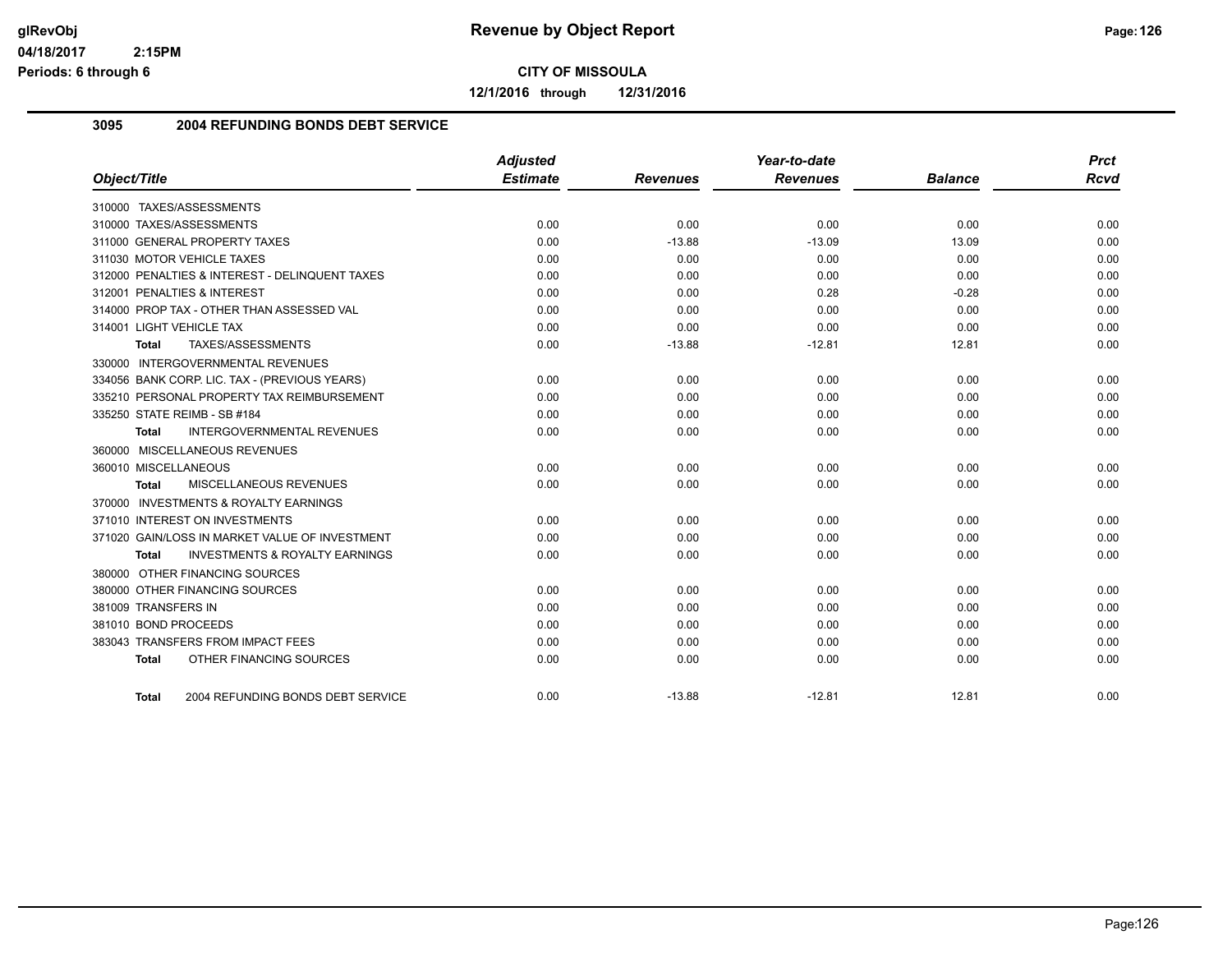**12/1/2016 through 12/31/2016**

**3096 NEW FIRE STATION GO BOND**

**3096 NEW FIRE STATION GO BOND**

|                                                    | <b>Adjusted</b> |                 | Year-to-date    |                | <b>Prct</b> |
|----------------------------------------------------|-----------------|-----------------|-----------------|----------------|-------------|
| Object/Title                                       | <b>Estimate</b> | <b>Revenues</b> | <b>Revenues</b> | <b>Balance</b> | <b>Rcvd</b> |
| 310000 TAXES/ASSESSMENTS                           |                 |                 |                 |                |             |
| 310000 TAXES/ASSESSMENTS                           | 0.00            | 0.00            | 0.00            | 0.00           | 0.00        |
| 311000 GENERAL PROPERTY TAXES                      | 0.00            | 64.80           | 319.26          | $-319.26$      | 0.00        |
| 311030 MOTOR VEHICLE TAXES                         | 0.00            | 0.00            | 0.00            | 0.00           | 0.00        |
| PENALTIES & INTEREST<br>312001                     | 0.00            | 0.45            | 4.21            | $-4.21$        | 0.00        |
| TAXES/ASSESSMENTS<br>Total                         | 0.00            | 65.25           | 323.47          | $-323.47$      | 0.00        |
| 370000 INVESTMENTS & ROYALTY EARNINGS              |                 |                 |                 |                |             |
| 371010 INTEREST ON INVESTMENTS                     | 0.00            | 0.00            | 0.00            | 0.00           | 0.00        |
| 371020 GAIN/LOSS IN MARKET VALUE OF INVESTMENTS    | 0.00            | 0.00            | 0.00            | 0.00           | 0.00        |
| <b>INVESTMENTS &amp; ROYALTY EARNINGS</b><br>Total | 0.00            | 0.00            | 0.00            | 0.00           | 0.00        |
| OTHER FINANCING SOURCES<br>380000                  |                 |                 |                 |                |             |
| 383000 OPERATING TRANSFERS                         | 0.00            | 0.00            | 0.00            | 0.00           | 0.00        |
| OTHER FINANCING SOURCES<br>Total                   | 0.00            | 0.00            | 0.00            | 0.00           | 0.00        |
| <b>NEW FIRE STATION GO BOND</b><br><b>Total</b>    | 0.00            | 65.25           | 323.47          | $-323.47$      | 0.00        |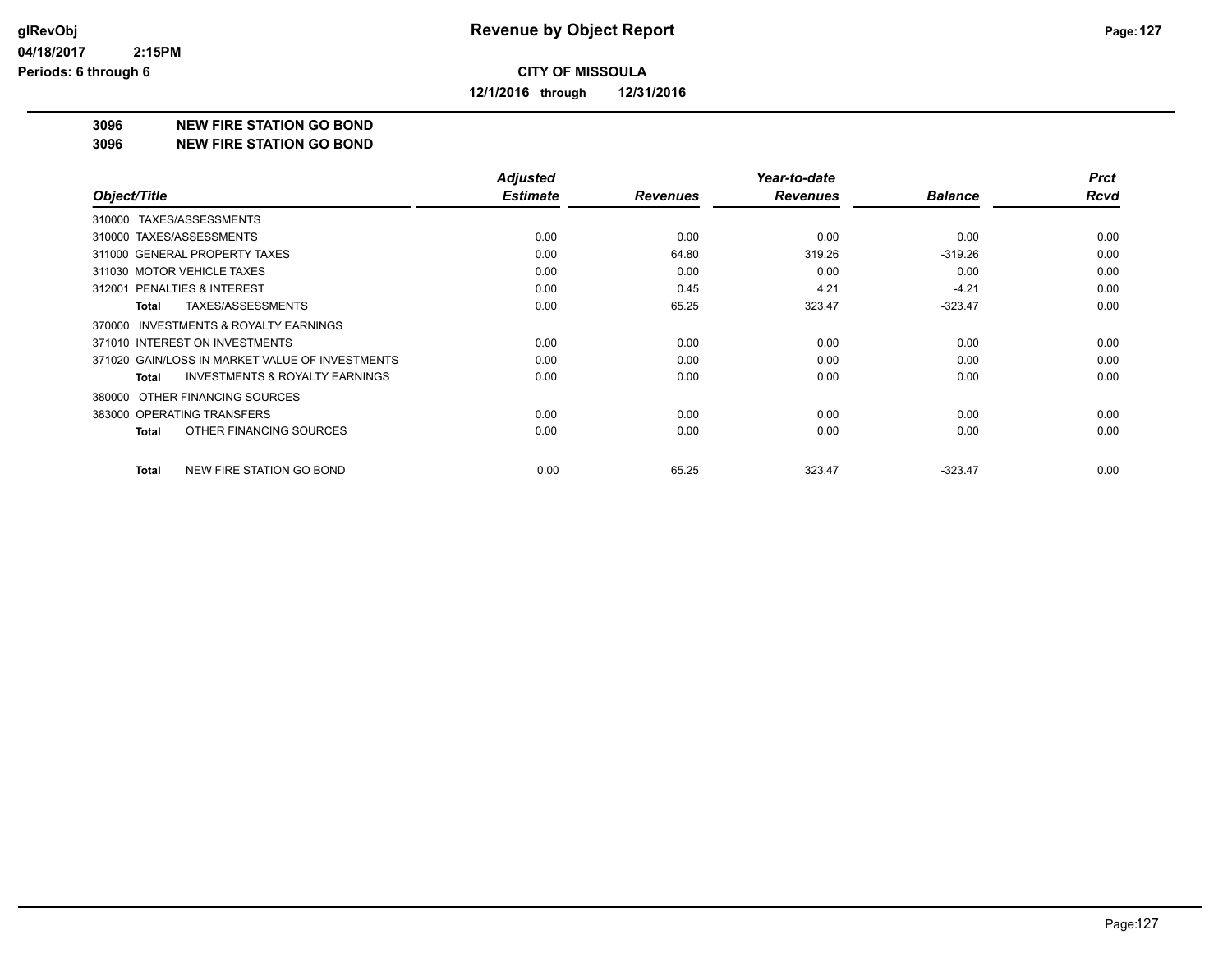**12/1/2016 through 12/31/2016**

#### **3096 NEW FIRE STATION GO BOND**

| Object/Title                                              | <b>Adjusted</b><br><b>Estimate</b> | <b>Revenues</b> | Year-to-date<br><b>Revenues</b> | <b>Balance</b> | <b>Prct</b><br>Rcvd |
|-----------------------------------------------------------|------------------------------------|-----------------|---------------------------------|----------------|---------------------|
|                                                           |                                    |                 |                                 |                |                     |
| 310000 TAXES/ASSESSMENTS                                  |                                    |                 |                                 |                |                     |
| 310000 TAXES/ASSESSMENTS                                  | 0.00                               | 0.00            | 0.00                            | 0.00           | 0.00                |
| 311000 GENERAL PROPERTY TAXES                             | 0.00                               | 64.80           | 319.26                          | $-319.26$      | 0.00                |
| 311030 MOTOR VEHICLE TAXES                                | 0.00                               | 0.00            | 0.00                            | 0.00           | 0.00                |
| 312001 PENALTIES & INTEREST                               | 0.00                               | 0.45            | 4.21                            | $-4.21$        | 0.00                |
| TAXES/ASSESSMENTS<br>Total                                | 0.00                               | 65.25           | 323.47                          | $-323.47$      | 0.00                |
| <b>INVESTMENTS &amp; ROYALTY EARNINGS</b><br>370000       |                                    |                 |                                 |                |                     |
| 371010 INTEREST ON INVESTMENTS                            | 0.00                               | 0.00            | 0.00                            | 0.00           | 0.00                |
| 371020 GAIN/LOSS IN MARKET VALUE OF INVESTMENT            | 0.00                               | 0.00            | 0.00                            | 0.00           | 0.00                |
| <b>INVESTMENTS &amp; ROYALTY EARNINGS</b><br><b>Total</b> | 0.00                               | 0.00            | 0.00                            | 0.00           | 0.00                |
| 380000 OTHER FINANCING SOURCES                            |                                    |                 |                                 |                |                     |
| 383000 OPERATING TRANSFERS                                | 0.00                               | 0.00            | 0.00                            | 0.00           | 0.00                |
| OTHER FINANCING SOURCES<br>Total                          | 0.00                               | 0.00            | 0.00                            | 0.00           | 0.00                |
|                                                           |                                    |                 |                                 |                |                     |
| NEW FIRE STATION GO BOND<br>Total                         | 0.00                               | 65.25           | 323.47                          | $-323.47$      | 0.00                |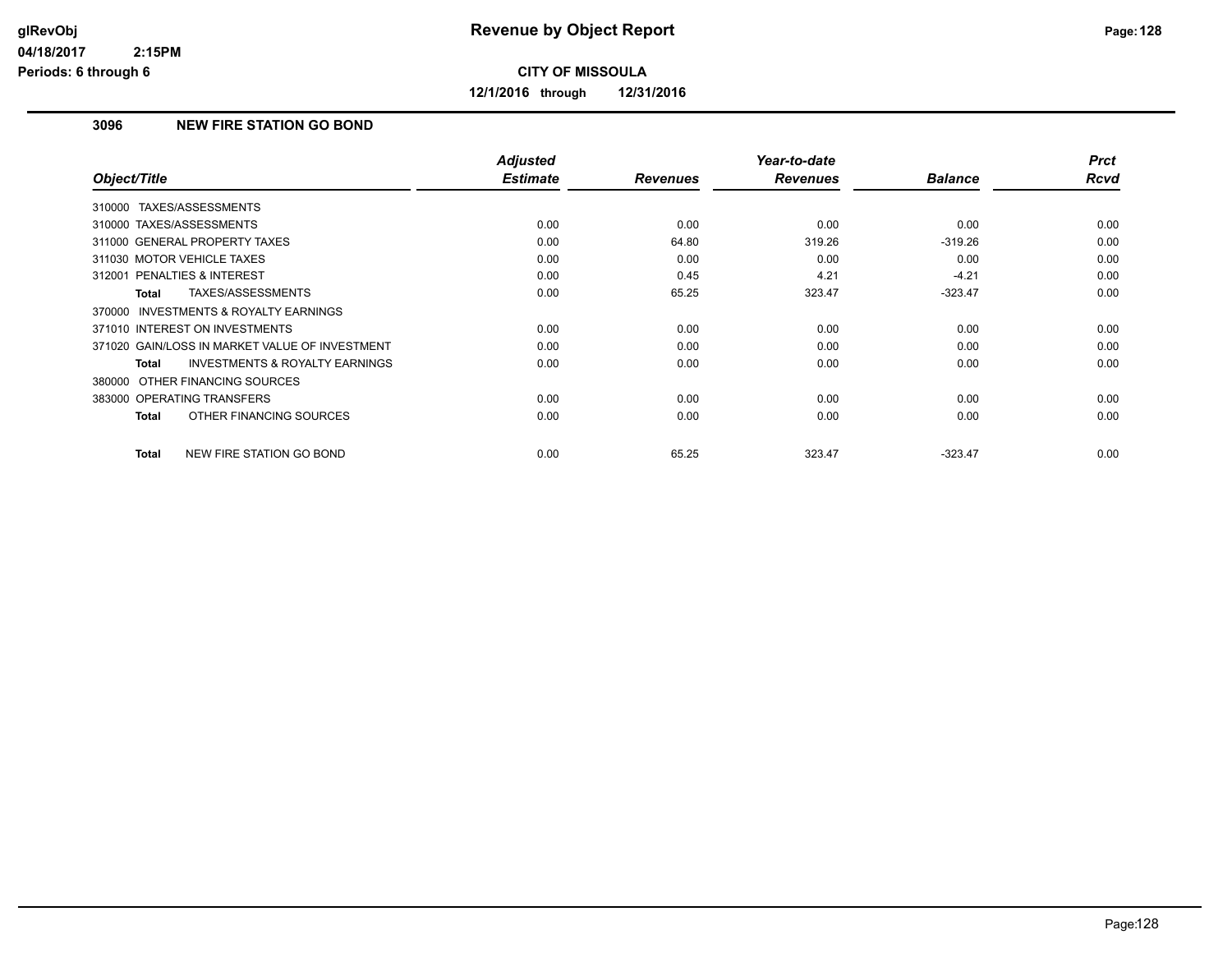**12/1/2016 through 12/31/2016**

**3097 2007 REFUNDING BONDS 3097 2007 REFUNDING BONDS**

|                                                           | <b>Adjusted</b> |                 | Year-to-date    |                | <b>Prct</b> |
|-----------------------------------------------------------|-----------------|-----------------|-----------------|----------------|-------------|
| Object/Title                                              | <b>Estimate</b> | <b>Revenues</b> | <b>Revenues</b> | <b>Balance</b> | <b>Rcvd</b> |
| 310000 TAXES/ASSESSMENTS                                  |                 |                 |                 |                |             |
| 310000 TAXES/ASSESSMENTS                                  | 0.00            | 0.00            | 0.00            | 0.00           | 0.00        |
| 311000 GENERAL PROPERTY TAXES                             | 0.00            | 0.00            | 0.00            | 0.00           | 0.00        |
| 311030 MOTOR VEHICLE TAXES                                | 0.00            | 0.00            | 0.00            | 0.00           | 0.00        |
| <b>PENALTIES &amp; INTEREST</b><br>312001                 | 0.00            | 0.00            | 0.00            | 0.00           | 0.00        |
| TAXES/ASSESSMENTS<br>Total                                | 0.00            | 0.00            | 0.00            | 0.00           | 0.00        |
| <b>INVESTMENTS &amp; ROYALTY EARNINGS</b><br>370000       |                 |                 |                 |                |             |
| 371010 INTEREST ON INVESTMENTS                            | 0.00            | 0.00            | 0.00            | 0.00           | 0.00        |
| 371020 GAIN/LOSS IN MARKET VALUE OF INVESTMENTS           | 0.00            | 0.00            | 0.00            | 0.00           | 0.00        |
| <b>INVESTMENTS &amp; ROYALTY EARNINGS</b><br><b>Total</b> | 0.00            | 0.00            | 0.00            | 0.00           | 0.00        |
| OTHER FINANCING SOURCES<br>380000                         |                 |                 |                 |                |             |
| 381010 BOND PROCEEDS                                      | 0.00            | 0.00            | 0.00            | 0.00           | 0.00        |
| 383042 TRANSFERS FROM OTHER FUNDS                         | 0.00            | 0.00            | 0.00            | 0.00           | 0.00        |
| 383043 TRANSFERS FROM IMPACT FEES                         | 0.00            | 0.00            | 0.00            | 0.00           | 0.00        |
| OTHER FINANCING SOURCES<br>Total                          | 0.00            | 0.00            | 0.00            | 0.00           | 0.00        |
| 2007 REFUNDING BONDS<br>Total                             | 0.00            | 0.00            | 0.00            | 0.00           | 0.00        |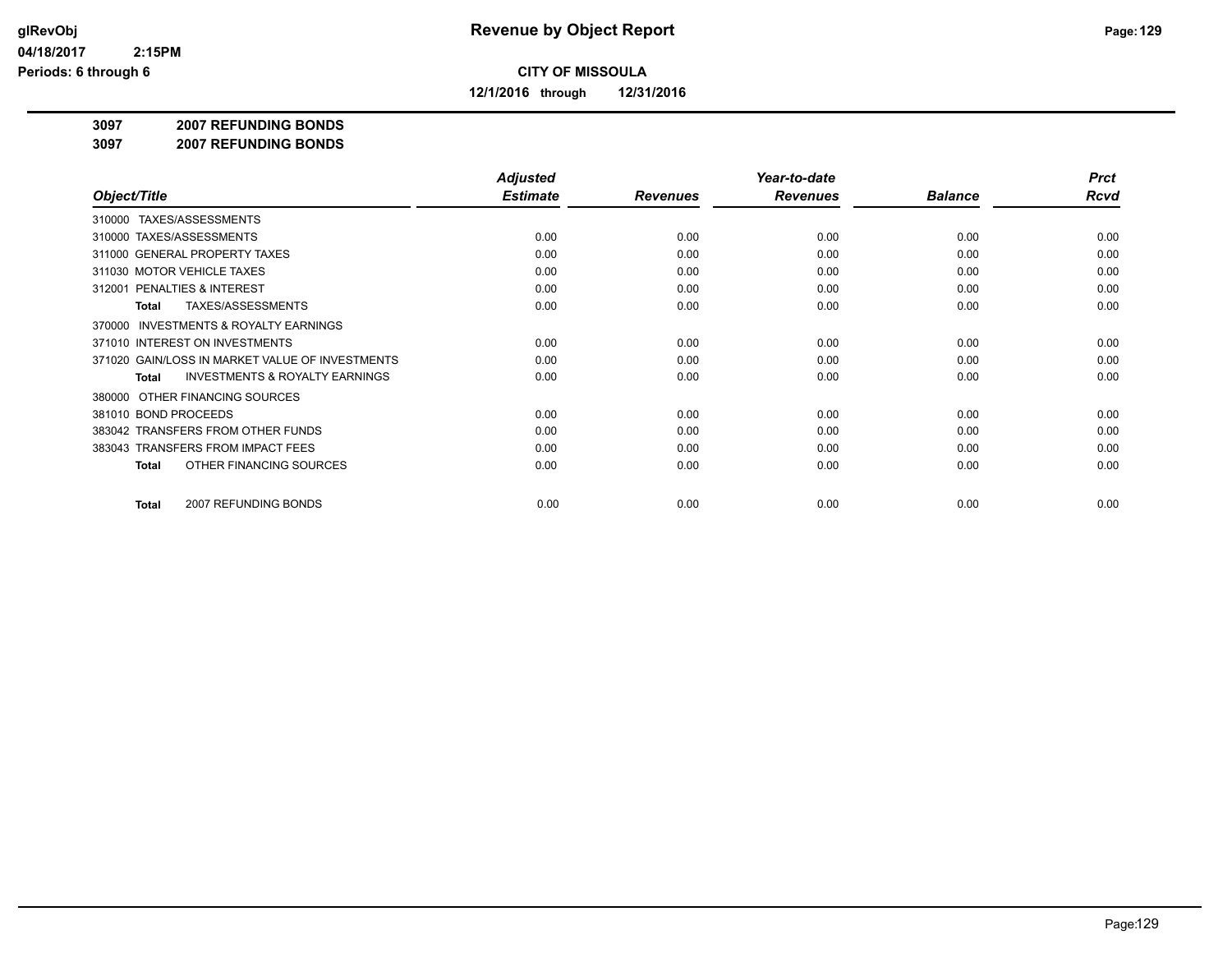**12/1/2016 through 12/31/2016**

#### **3097 2007 REFUNDING BONDS**

|                                                     | <b>Adjusted</b> |                 | Year-to-date    |                | <b>Prct</b> |
|-----------------------------------------------------|-----------------|-----------------|-----------------|----------------|-------------|
| Object/Title                                        | <b>Estimate</b> | <b>Revenues</b> | <b>Revenues</b> | <b>Balance</b> | Rcvd        |
| TAXES/ASSESSMENTS<br>310000                         |                 |                 |                 |                |             |
| 310000 TAXES/ASSESSMENTS                            | 0.00            | 0.00            | 0.00            | 0.00           | 0.00        |
| 311000 GENERAL PROPERTY TAXES                       | 0.00            | 0.00            | 0.00            | 0.00           | 0.00        |
| 311030 MOTOR VEHICLE TAXES                          | 0.00            | 0.00            | 0.00            | 0.00           | 0.00        |
| 312001 PENALTIES & INTEREST                         | 0.00            | 0.00            | 0.00            | 0.00           | 0.00        |
| TAXES/ASSESSMENTS<br>Total                          | 0.00            | 0.00            | 0.00            | 0.00           | 0.00        |
| <b>INVESTMENTS &amp; ROYALTY EARNINGS</b><br>370000 |                 |                 |                 |                |             |
| 371010 INTEREST ON INVESTMENTS                      | 0.00            | 0.00            | 0.00            | 0.00           | 0.00        |
| 371020 GAIN/LOSS IN MARKET VALUE OF INVESTMENT      | 0.00            | 0.00            | 0.00            | 0.00           | 0.00        |
| <b>INVESTMENTS &amp; ROYALTY EARNINGS</b><br>Total  | 0.00            | 0.00            | 0.00            | 0.00           | 0.00        |
| 380000 OTHER FINANCING SOURCES                      |                 |                 |                 |                |             |
| 381010 BOND PROCEEDS                                | 0.00            | 0.00            | 0.00            | 0.00           | 0.00        |
| 383042 TRANSFERS FROM OTHER FUNDS                   | 0.00            | 0.00            | 0.00            | 0.00           | 0.00        |
| 383043 TRANSFERS FROM IMPACT FEES                   | 0.00            | 0.00            | 0.00            | 0.00           | 0.00        |
| OTHER FINANCING SOURCES<br>Total                    | 0.00            | 0.00            | 0.00            | 0.00           | 0.00        |
| 2007 REFUNDING BONDS<br>Total                       | 0.00            | 0.00            | 0.00            | 0.00           | 0.00        |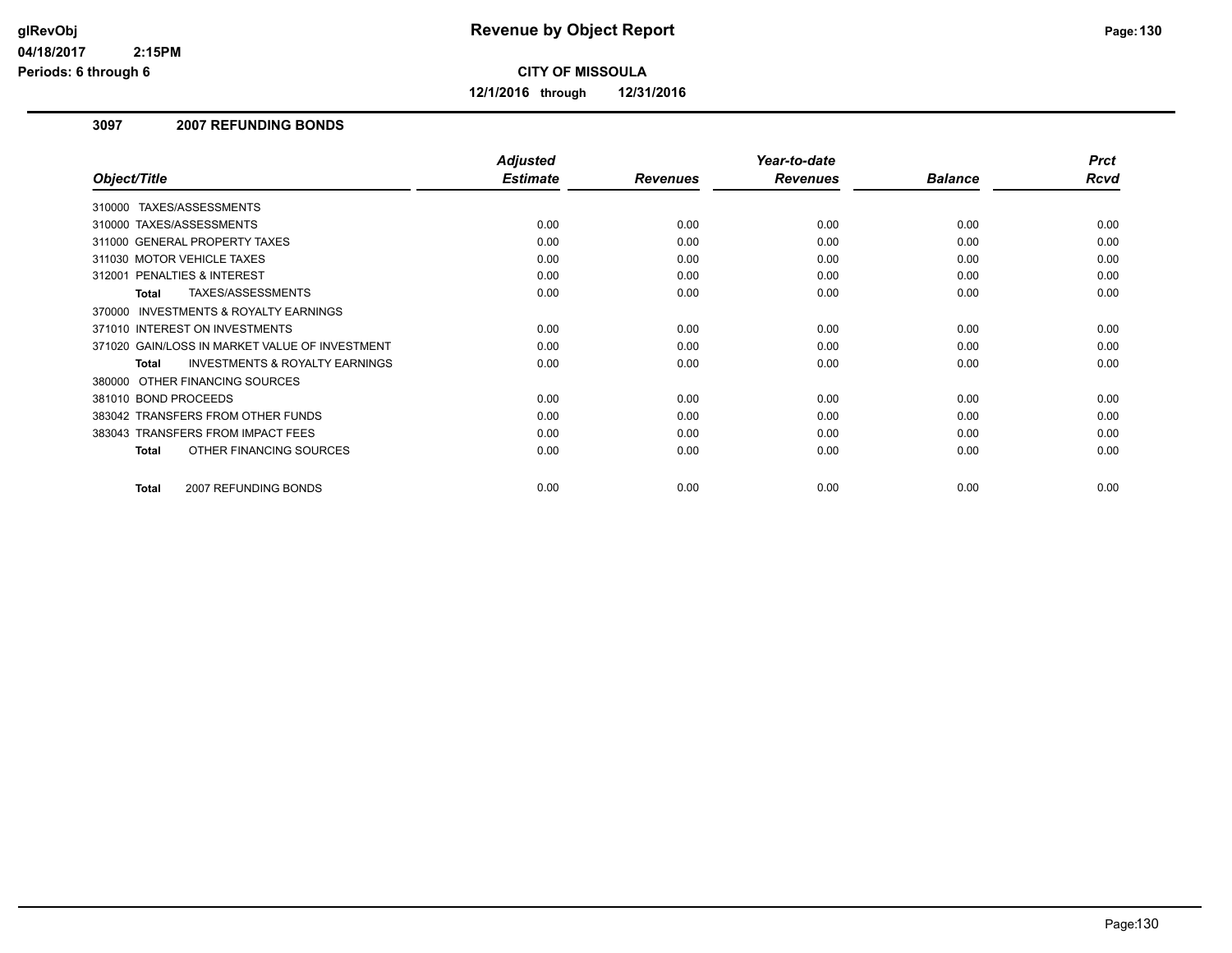**12/1/2016 through 12/31/2016**

#### **3100 SIDEWALK & CURB WARRANTS FUND 3100 SIDEWALK & CURB WARRANTS FUND**

|                                                     | <b>Adjusted</b> |                 | Year-to-date    |                | <b>Prct</b> |
|-----------------------------------------------------|-----------------|-----------------|-----------------|----------------|-------------|
| Object/Title                                        | <b>Estimate</b> | <b>Revenues</b> | <b>Revenues</b> | <b>Balance</b> | Rcvd        |
| TAXES/ASSESSMENTS<br>310000                         |                 |                 |                 |                |             |
| PENALTIES & INTEREST<br>312001                      | 0.00            | 0.00            | 0.00            | 0.00           | 0.00        |
| <b>TAXES/ASSESSMENTS</b><br><b>Total</b>            | 0.00            | 0.00            | 0.00            | 0.00           | 0.00        |
| <b>MISCELLANEOUS REVENUES</b><br>360000             |                 |                 |                 |                |             |
| 360010 MISCELLANEOUS                                | 0.00            | 0.00            | 0.00            | 0.00           | 0.00        |
| PROPERTY ASSESSMENTS<br>363020                      | 0.00            | 0.00            | 0.00            | 0.00           | 0.00        |
| PAYOFF PRINCIPAL ASSESSMENTS<br>363021              | 0.00            | 0.00            | 0.00            | 0.00           | 0.00        |
| 363022 BOND INTEREST ASSESSMENTS                    | 0.00            | 0.00            | 0.00            | 0.00           | 0.00        |
| 363030 SIDEWALK AND CURB ASSESSMENTS                | 0.00            | 0.00            | 0.00            | 0.00           | 0.00        |
| 363040 PENALTY AND INTEREST                         | 0.00            | 0.00            | 0.00            | 0.00           | 0.00        |
| MISCELLANEOUS REVENUES<br>Total                     | 0.00            | 0.00            | 0.00            | 0.00           | 0.00        |
| <b>INVESTMENTS &amp; ROYALTY EARNINGS</b><br>370000 |                 |                 |                 |                |             |
| 371010 INTEREST ON INVESTMENTS                      | 0.00            | 0.00            | 0.00            | 0.00           | 0.00        |
| 371020 GAIN/LOSS IN MARKET VALUE OF INVESTMENTS     | 0.00            | 0.00            | 0.00            | 0.00           | 0.00        |
| <b>INVESTMENTS &amp; ROYALTY EARNINGS</b><br>Total  | 0.00            | 0.00            | 0.00            | 0.00           | 0.00        |
| OTHER FINANCING SOURCES<br>380000                   |                 |                 |                 |                |             |
| 383042 TRANSFERS FROM OTHER FUNDS                   | 100,000.00      | 0.00            | 0.00            | 100,000.00     | 0.00        |
| OTHER FINANCING SOURCES<br><b>Total</b>             | 100,000.00      | 0.00            | 0.00            | 100,000.00     | 0.00        |
| SIDEWALK & CURB WARRANTS FUND<br>Total              | 100,000.00      | 0.00            | 0.00            | 100,000.00     | 0.00        |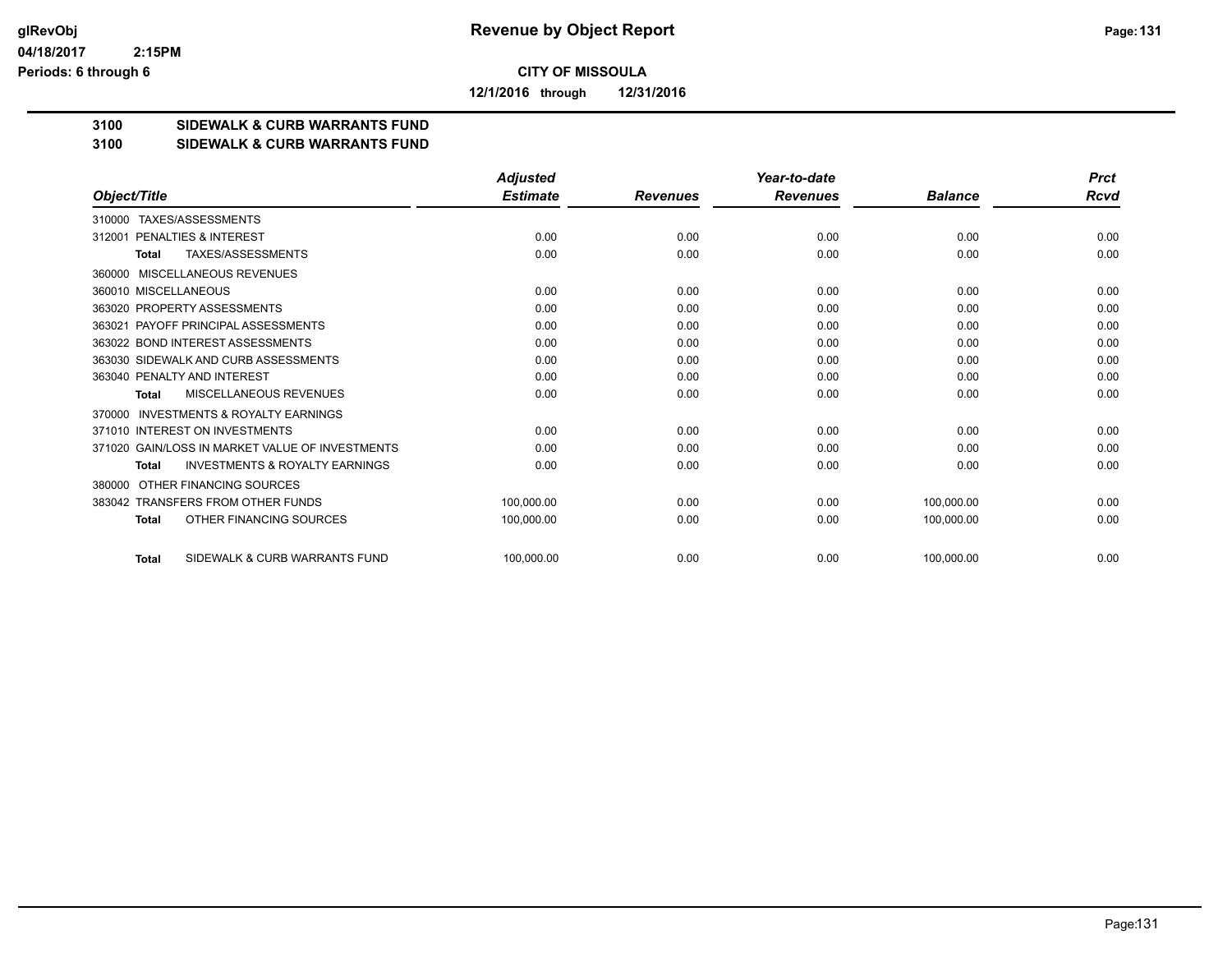**12/1/2016 through 12/31/2016**

#### **3100 SIDEWALK & CURB WARRANTS FUND**

|                                                     | <b>Adjusted</b> |                 | Year-to-date    |                | <b>Prct</b> |
|-----------------------------------------------------|-----------------|-----------------|-----------------|----------------|-------------|
| Object/Title                                        | <b>Estimate</b> | <b>Revenues</b> | <b>Revenues</b> | <b>Balance</b> | <b>Rcvd</b> |
| TAXES/ASSESSMENTS<br>310000                         |                 |                 |                 |                |             |
| 312001 PENALTIES & INTEREST                         | 0.00            | 0.00            | 0.00            | 0.00           | 0.00        |
| TAXES/ASSESSMENTS<br><b>Total</b>                   | 0.00            | 0.00            | 0.00            | 0.00           | 0.00        |
| 360000 MISCELLANEOUS REVENUES                       |                 |                 |                 |                |             |
| 360010 MISCELLANEOUS                                | 0.00            | 0.00            | 0.00            | 0.00           | 0.00        |
| 363020 PROPERTY ASSESSMENTS                         | 0.00            | 0.00            | 0.00            | 0.00           | 0.00        |
| 363021 PAYOFF PRINCIPAL ASSESSMENTS                 | 0.00            | 0.00            | 0.00            | 0.00           | 0.00        |
| 363022 BOND INTEREST ASSESSMENTS                    | 0.00            | 0.00            | 0.00            | 0.00           | 0.00        |
| 363030 SIDEWALK AND CURB ASSESSMENTS                | 0.00            | 0.00            | 0.00            | 0.00           | 0.00        |
| 363040 PENALTY AND INTEREST                         | 0.00            | 0.00            | 0.00            | 0.00           | 0.00        |
| MISCELLANEOUS REVENUES<br>Total                     | 0.00            | 0.00            | 0.00            | 0.00           | 0.00        |
| <b>INVESTMENTS &amp; ROYALTY EARNINGS</b><br>370000 |                 |                 |                 |                |             |
| 371010 INTEREST ON INVESTMENTS                      | 0.00            | 0.00            | 0.00            | 0.00           | 0.00        |
| 371020 GAIN/LOSS IN MARKET VALUE OF INVESTMENT      | 0.00            | 0.00            | 0.00            | 0.00           | 0.00        |
| <b>INVESTMENTS &amp; ROYALTY EARNINGS</b><br>Total  | 0.00            | 0.00            | 0.00            | 0.00           | 0.00        |
| OTHER FINANCING SOURCES<br>380000                   |                 |                 |                 |                |             |
| 383042 TRANSFERS FROM OTHER FUNDS                   | 100,000.00      | 0.00            | 0.00            | 100,000.00     | 0.00        |
| OTHER FINANCING SOURCES<br><b>Total</b>             | 100,000.00      | 0.00            | 0.00            | 100,000.00     | 0.00        |
| SIDEWALK & CURB WARRANTS FUND<br><b>Total</b>       | 100.000.00      | 0.00            | 0.00            | 100.000.00     | 0.00        |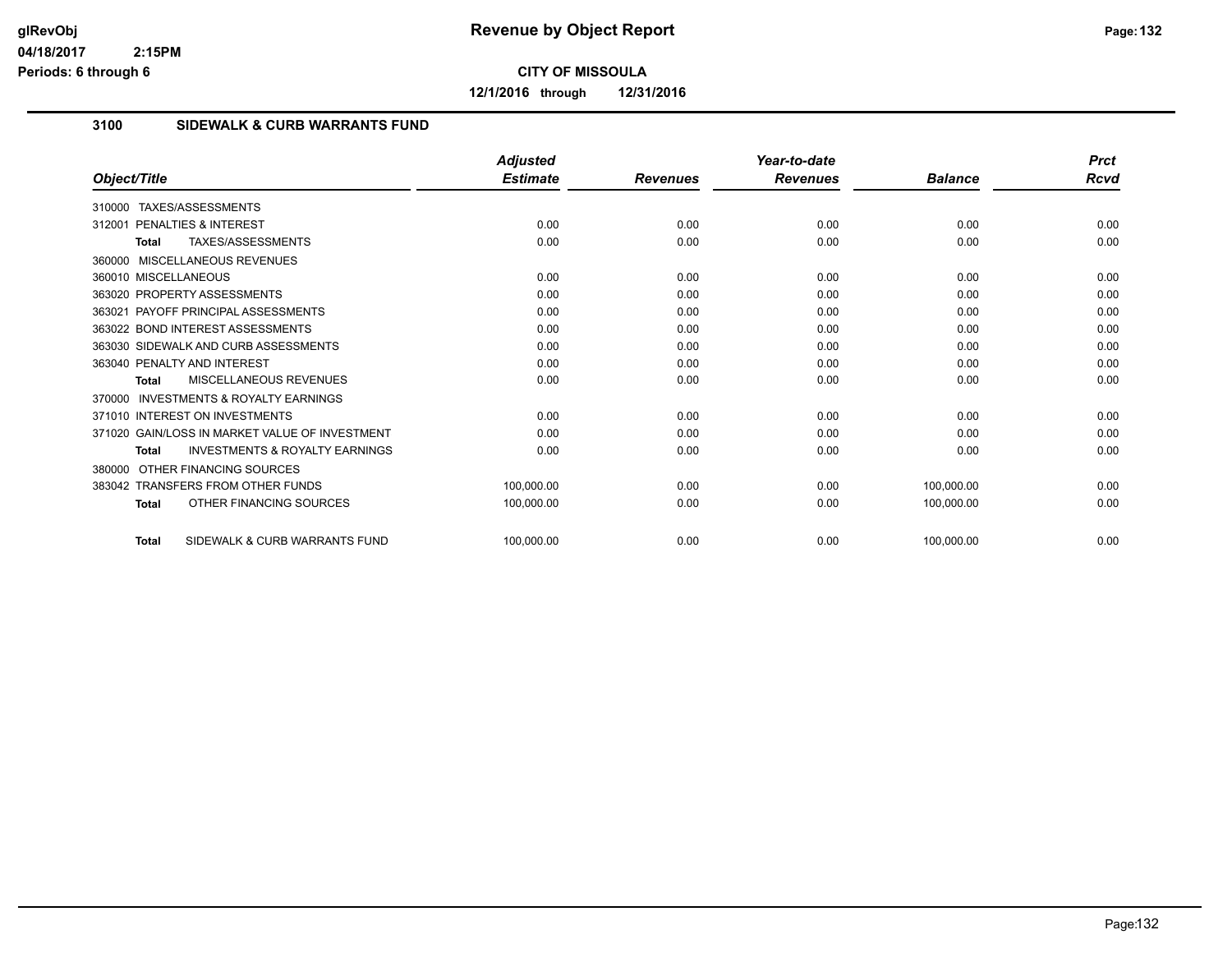**12/1/2016 through 12/31/2016**

#### **3200 FY99 SIDEWALK & CURB DEBT SERVICE FUND 3200 FY99 SIDEWALK & CURB DEBT SERVICE FUND**

|                                                                  | <b>Adjusted</b> |                 | Year-to-date    |                | <b>Prct</b> |
|------------------------------------------------------------------|-----------------|-----------------|-----------------|----------------|-------------|
| Object/Title                                                     | <b>Estimate</b> | <b>Revenues</b> | <b>Revenues</b> | <b>Balance</b> | <b>Rcvd</b> |
| 310000 TAXES/ASSESSMENTS                                         |                 |                 |                 |                |             |
| PENALTIES & INTEREST<br>312001                                   | 0.00            | 0.00            | 0.00            | 0.00           | 0.00        |
| TAXES/ASSESSMENTS<br>Total                                       | 0.00            | 0.00            | 0.00            | 0.00           | 0.00        |
| MISCELLANEOUS REVENUES<br>360000                                 |                 |                 |                 |                |             |
| 363020 PROPERTY ASSESSMENTS                                      | 0.00            | 0.00            | 0.00            | 0.00           | 0.00        |
| PAYOFF PRINCIPAL ASSESSMENTS<br>363021                           | 0.00            | 0.00            | 0.00            | 0.00           | 0.00        |
| 363022 BOND INTEREST ASSESSMENTS                                 | 0.00            | 0.00            | 0.00            | 0.00           | 0.00        |
| 363040 PENALTY AND INTEREST                                      | 0.00            | 0.00            | 0.00            | 0.00           | 0.00        |
| <b>MISCELLANEOUS REVENUES</b><br><b>Total</b>                    | 0.00            | 0.00            | 0.00            | 0.00           | 0.00        |
| <b>INVESTMENTS &amp; ROYALTY EARNINGS</b><br>370000              |                 |                 |                 |                |             |
| 371010 INTEREST ON INVESTMENTS                                   | 0.00            | 0.00            | 0.00            | 0.00           | 0.00        |
| 371020 GAIN/LOSS IN MARKET VALUE OF INVESTMENTS                  | 0.00            | 0.00            | 0.00            | 0.00           | 0.00        |
| <b>INVESTMENTS &amp; ROYALTY EARNINGS</b><br><b>Total</b>        | 0.00            | 0.00            | 0.00            | 0.00           | 0.00        |
| OTHER FINANCING SOURCES<br>380000                                |                 |                 |                 |                |             |
| 381009 TRANSFERS IN                                              | 0.00            | 0.00            | 0.00            | 0.00           | 0.00        |
| OTHER FINANCING SOURCES<br><b>Total</b>                          | 0.00            | 0.00            | 0.00            | 0.00           | 0.00        |
|                                                                  |                 |                 |                 |                |             |
| <b>FY99 SIDEWALK &amp; CURB DEBT SERVICE FUI</b><br><b>Total</b> | 0.00            | 0.00            | 0.00            | 0.00           | 0.00        |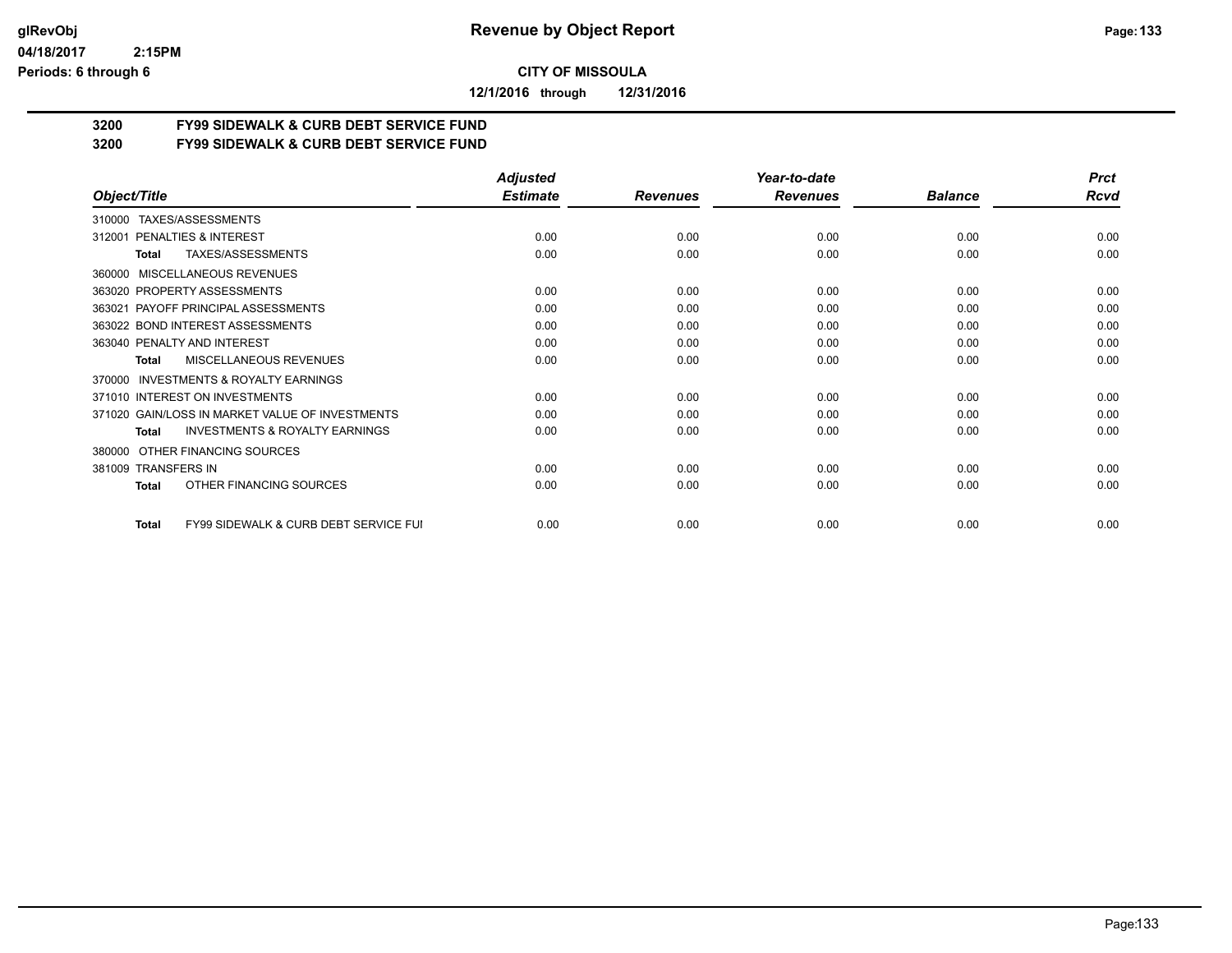**12/1/2016 through 12/31/2016**

#### **3200 FY99 SIDEWALK & CURB DEBT SERVICE FUND**

|                                                           | <b>Adjusted</b> |                 | Year-to-date    |                | <b>Prct</b> |
|-----------------------------------------------------------|-----------------|-----------------|-----------------|----------------|-------------|
| Object/Title                                              | <b>Estimate</b> | <b>Revenues</b> | <b>Revenues</b> | <b>Balance</b> | <b>Rcvd</b> |
| TAXES/ASSESSMENTS<br>310000                               |                 |                 |                 |                |             |
| PENALTIES & INTEREST<br>312001                            | 0.00            | 0.00            | 0.00            | 0.00           | 0.00        |
| TAXES/ASSESSMENTS<br>Total                                | 0.00            | 0.00            | 0.00            | 0.00           | 0.00        |
| MISCELLANEOUS REVENUES<br>360000                          |                 |                 |                 |                |             |
| 363020 PROPERTY ASSESSMENTS                               | 0.00            | 0.00            | 0.00            | 0.00           | 0.00        |
| 363021 PAYOFF PRINCIPAL ASSESSMENTS                       | 0.00            | 0.00            | 0.00            | 0.00           | 0.00        |
| 363022 BOND INTEREST ASSESSMENTS                          | 0.00            | 0.00            | 0.00            | 0.00           | 0.00        |
| 363040 PENALTY AND INTEREST                               | 0.00            | 0.00            | 0.00            | 0.00           | 0.00        |
| MISCELLANEOUS REVENUES<br><b>Total</b>                    | 0.00            | 0.00            | 0.00            | 0.00           | 0.00        |
| <b>INVESTMENTS &amp; ROYALTY EARNINGS</b><br>370000       |                 |                 |                 |                |             |
| 371010 INTEREST ON INVESTMENTS                            | 0.00            | 0.00            | 0.00            | 0.00           | 0.00        |
| 371020 GAIN/LOSS IN MARKET VALUE OF INVESTMENT            | 0.00            | 0.00            | 0.00            | 0.00           | 0.00        |
| <b>INVESTMENTS &amp; ROYALTY EARNINGS</b><br><b>Total</b> | 0.00            | 0.00            | 0.00            | 0.00           | 0.00        |
| OTHER FINANCING SOURCES<br>380000                         |                 |                 |                 |                |             |
| 381009 TRANSFERS IN                                       | 0.00            | 0.00            | 0.00            | 0.00           | 0.00        |
| OTHER FINANCING SOURCES<br>Total                          | 0.00            | 0.00            | 0.00            | 0.00           | 0.00        |
| FY99 SIDEWALK & CURB DEBT SERVICE FU<br><b>Total</b>      | 0.00            | 0.00            | 0.00            | 0.00           | 0.00        |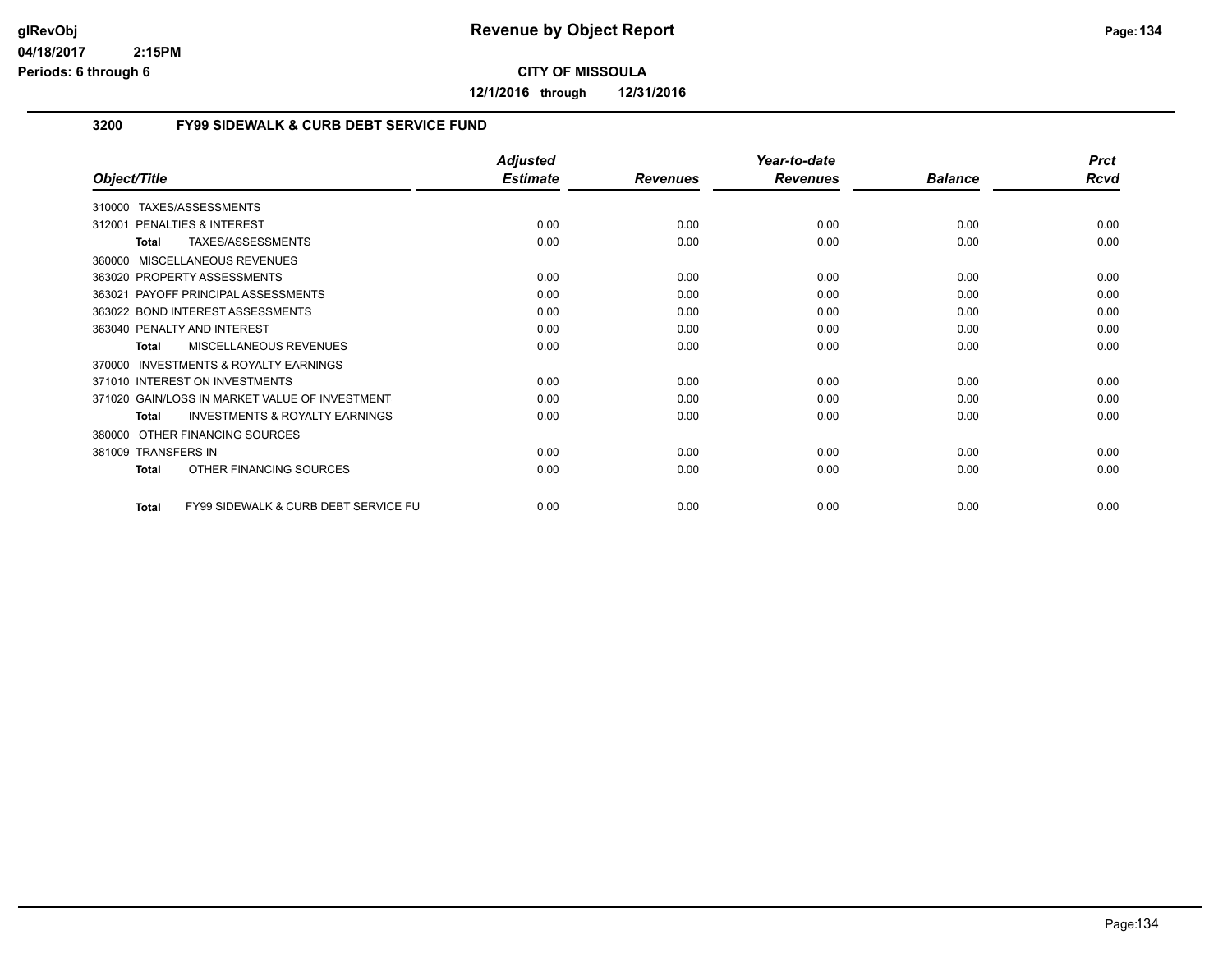**12/1/2016 through 12/31/2016**

#### **3300 FY00 SIDEWALK & CURB DEBT SERVICE FUND 3300 FY00 SIDEWALK & CURB DEBT SERVICE FUND**

|                                                       | <b>Adjusted</b> |                 | Year-to-date    |                | <b>Prct</b> |
|-------------------------------------------------------|-----------------|-----------------|-----------------|----------------|-------------|
| Object/Title                                          | <b>Estimate</b> | <b>Revenues</b> | <b>Revenues</b> | <b>Balance</b> | <b>Rcvd</b> |
| 360000 MISCELLANEOUS REVENUES                         |                 |                 |                 |                |             |
| 363020 PROPERTY ASSESSMENTS                           | 0.00            | 0.00            | 0.00            | 0.00           | 0.00        |
| 363021 PAYOFF PRINCIPAL ASSESSMENTS                   | 0.00            | 0.00            | 0.00            | 0.00           | 0.00        |
| 363022 BOND INTEREST ASSESSMENTS                      | 0.00            | 0.00            | 0.00            | 0.00           | 0.00        |
| 363040 PENALTY AND INTEREST                           | 0.00            | 0.00            | 0.00            | 0.00           | 0.00        |
| MISCELLANEOUS REVENUES<br>Total                       | 0.00            | 0.00            | 0.00            | 0.00           | 0.00        |
| INVESTMENTS & ROYALTY EARNINGS<br>370000              |                 |                 |                 |                |             |
| 371010 INTEREST ON INVESTMENTS                        | 0.00            | 0.00            | 0.00            | 0.00           | 0.00        |
| 371020 GAIN/LOSS IN MARKET VALUE OF INVESTMENTS       | 0.00            | 0.00            | 0.00            | 0.00           | 0.00        |
| <b>INVESTMENTS &amp; ROYALTY EARNINGS</b><br>Total    | 0.00            | 0.00            | 0.00            | 0.00           | 0.00        |
| FY00 SIDEWALK & CURB DEBT SERVICE FUI<br><b>Total</b> | 0.00            | 0.00            | 0.00            | 0.00           | 0.00        |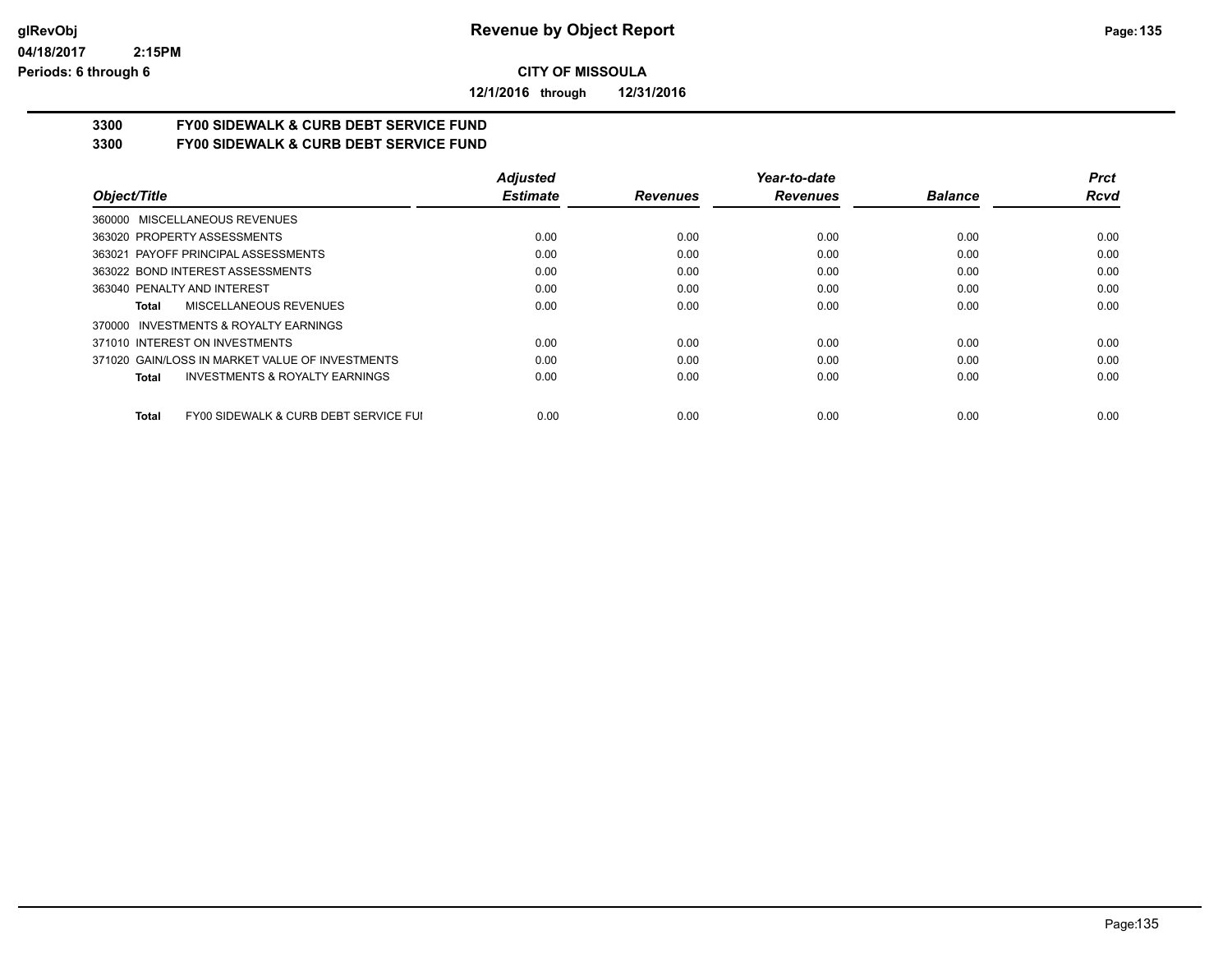**12/1/2016 through 12/31/2016**

#### **3300 FY00 SIDEWALK & CURB DEBT SERVICE FUND**

| Object/Title                                         | <b>Adjusted</b><br><b>Estimate</b> | <b>Revenues</b> | Year-to-date<br><b>Revenues</b> | <b>Balance</b> | <b>Prct</b><br><b>Rcvd</b> |
|------------------------------------------------------|------------------------------------|-----------------|---------------------------------|----------------|----------------------------|
| 360000 MISCELLANEOUS REVENUES                        |                                    |                 |                                 |                |                            |
| 363020 PROPERTY ASSESSMENTS                          | 0.00                               | 0.00            | 0.00                            | 0.00           | 0.00                       |
| 363021 PAYOFF PRINCIPAL ASSESSMENTS                  | 0.00                               | 0.00            | 0.00                            | 0.00           | 0.00                       |
| 363022 BOND INTEREST ASSESSMENTS                     | 0.00                               | 0.00            | 0.00                            | 0.00           | 0.00                       |
| 363040 PENALTY AND INTEREST                          | 0.00                               | 0.00            | 0.00                            | 0.00           | 0.00                       |
| MISCELLANEOUS REVENUES<br>Total                      | 0.00                               | 0.00            | 0.00                            | 0.00           | 0.00                       |
| INVESTMENTS & ROYALTY EARNINGS<br>370000             |                                    |                 |                                 |                |                            |
| 371010 INTEREST ON INVESTMENTS                       | 0.00                               | 0.00            | 0.00                            | 0.00           | 0.00                       |
| 371020 GAIN/LOSS IN MARKET VALUE OF INVESTMENT       | 0.00                               | 0.00            | 0.00                            | 0.00           | 0.00                       |
| <b>INVESTMENTS &amp; ROYALTY EARNINGS</b><br>Total   | 0.00                               | 0.00            | 0.00                            | 0.00           | 0.00                       |
|                                                      |                                    |                 |                                 |                |                            |
| FY00 SIDEWALK & CURB DEBT SERVICE FU<br><b>Total</b> | 0.00                               | 0.00            | 0.00                            | 0.00           | 0.00                       |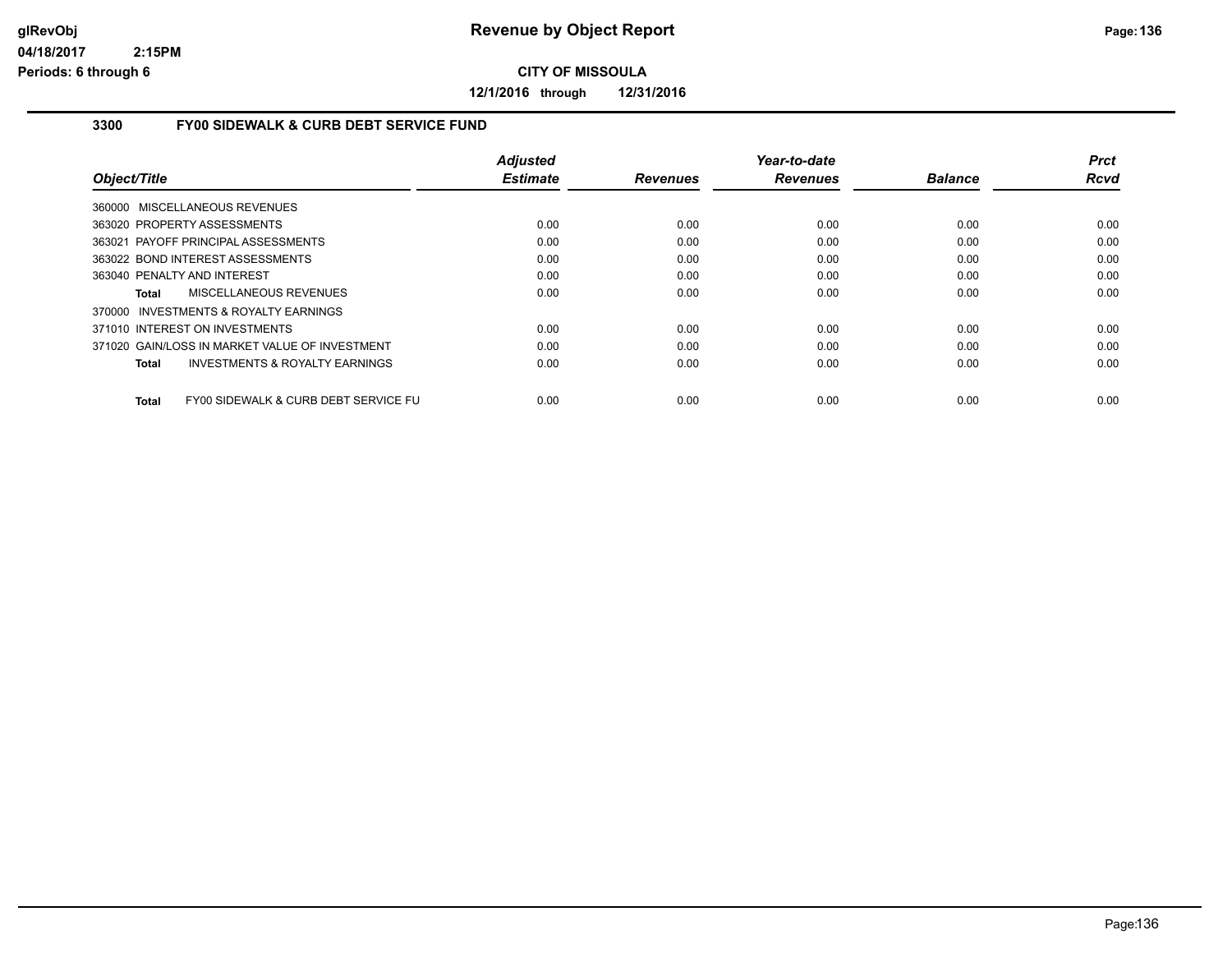## **CITY OF MISSOULA 12/1/2016 through 12/31/2016**

**3305 JUDGMENT LEVIES 3305 JUDGMENT LEVIES**

|                                   | <b>Adjusted</b> |                 | Year-to-date    |                | <b>Prct</b> |
|-----------------------------------|-----------------|-----------------|-----------------|----------------|-------------|
| Object/Title                      | <b>Estimate</b> | <b>Revenues</b> | <b>Revenues</b> | <b>Balance</b> | <b>Rcvd</b> |
| 310000 TAXES/ASSESSMENTS          |                 |                 |                 |                |             |
| 311000 GENERAL PROPERTY TAXES     | 0.00            | $-2.39$         | $-1.68$         | 1.68           | 0.00        |
| 312001 PENALTIES & INTEREST       | 0.00            | 0.00            | 0.06            | $-0.06$        | 0.00        |
| TAXES/ASSESSMENTS<br><b>Total</b> | 0.00            | $-2.39$         | $-1.62$         | 1.62           | 0.00        |
| <b>JUDGMENT LEVIES</b><br>Total   | 0.00            | $-2.39$         | $-1.62$         | 1.62           | 0.00        |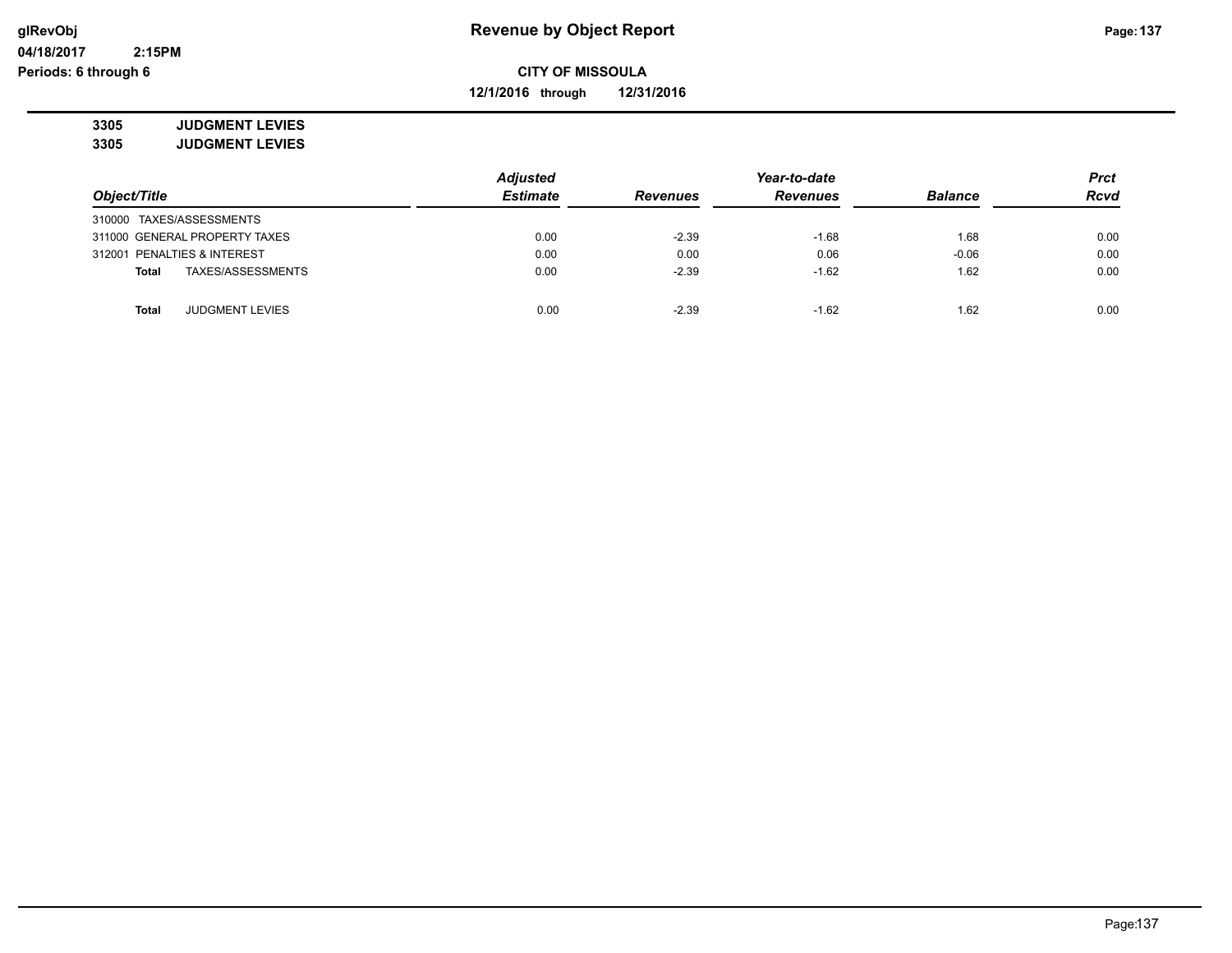**12/1/2016 through 12/31/2016**

#### **3305 JUDGMENT LEVIES**

| Object/Title                    | <b>Adjusted</b><br><b>Estimate</b> | <b>Revenues</b> | Year-to-date<br><b>Revenues</b> | <b>Balance</b> | <b>Prct</b><br><b>Rcvd</b> |
|---------------------------------|------------------------------------|-----------------|---------------------------------|----------------|----------------------------|
| 310000 TAXES/ASSESSMENTS        |                                    |                 |                                 |                |                            |
| 311000 GENERAL PROPERTY TAXES   | 0.00                               | $-2.39$         | $-1.68$                         | 1.68           | 0.00                       |
| 312001 PENALTIES & INTEREST     | 0.00                               | 0.00            | 0.06                            | $-0.06$        | 0.00                       |
| TAXES/ASSESSMENTS<br>Total      | 0.00                               | $-2.39$         | $-1.62$                         | 1.62           | 0.00                       |
|                                 |                                    |                 |                                 |                |                            |
| <b>JUDGMENT LEVIES</b><br>Total | 0.00                               | $-2.39$         | $-1.62$                         | 1.62           | 0.00                       |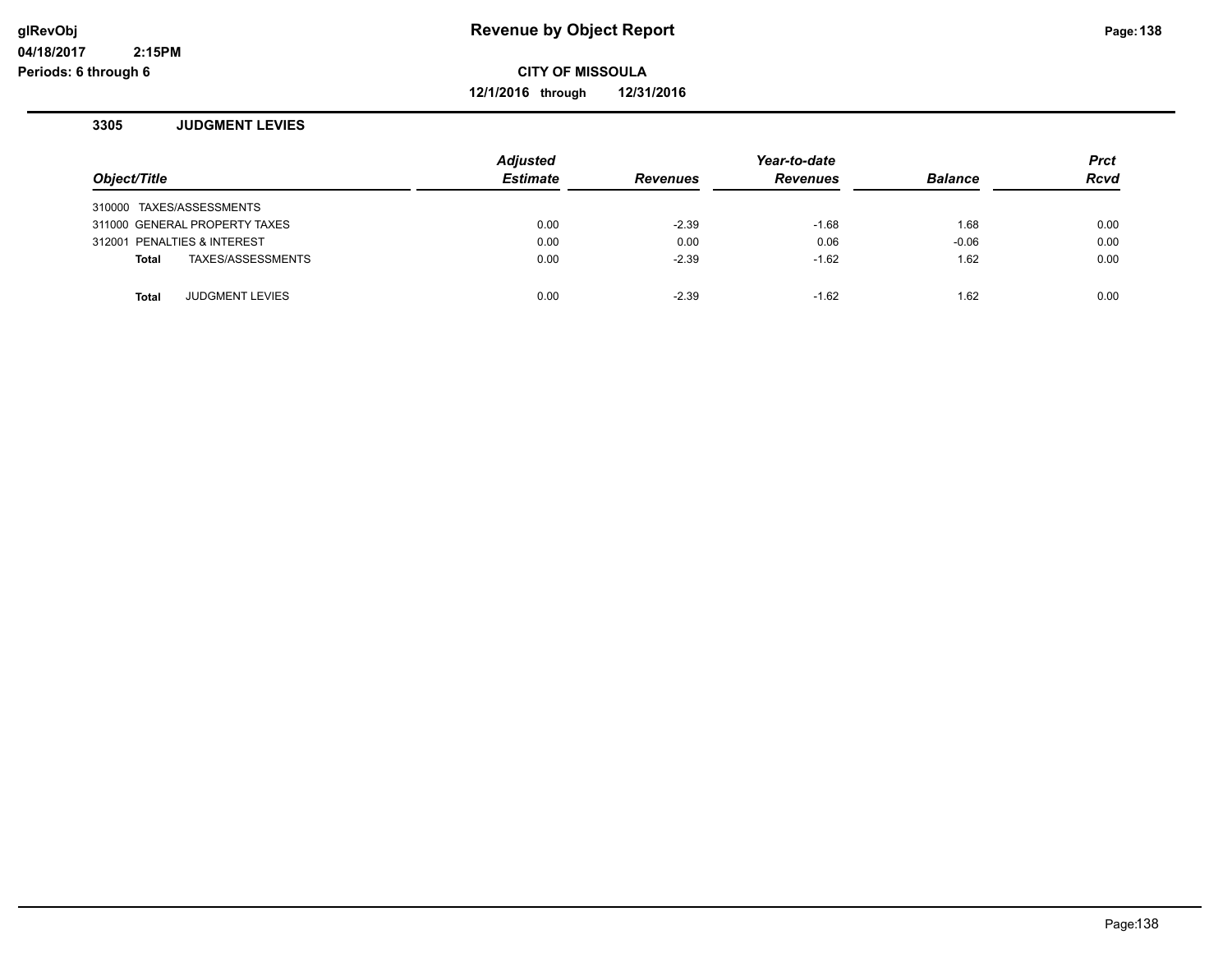**12/1/2016 through 12/31/2016**

#### **3400 FY01 SIDEWALK & CURB DEBT SERVICE FUND 3400 FY01 SIDEWALK & CURB DEBT SERVICE FUND**

|                                                                  | <b>Adjusted</b> |                 | Year-to-date    |                | <b>Prct</b> |
|------------------------------------------------------------------|-----------------|-----------------|-----------------|----------------|-------------|
| Object/Title                                                     | <b>Estimate</b> | <b>Revenues</b> | <b>Revenues</b> | <b>Balance</b> | Rcvd        |
| TAXES/ASSESSMENTS<br>310000                                      |                 |                 |                 |                |             |
| 312001 PENALTIES & INTEREST                                      | 0.00            | 0.00            | 0.00            | 0.00           | 0.00        |
| TAXES/ASSESSMENTS<br>Total                                       | 0.00            | 0.00            | 0.00            | 0.00           | 0.00        |
| 360000 MISCELLANEOUS REVENUES                                    |                 |                 |                 |                |             |
| 360010 MISCELLANEOUS                                             | 0.00            | 0.00            | 0.00            | 0.00           | 0.00        |
| 363020 PROPERTY ASSESSMENTS                                      | 0.00            | 0.00            | 0.00            | 0.00           | 0.00        |
| 363021 PAYOFF PRINCIPAL ASSESSMENTS                              | 0.00            | 0.00            | 0.00            | 0.00           | 0.00        |
| 363022 BOND INTEREST ASSESSMENTS                                 | 0.00            | 0.00            | 0.00            | 0.00           | 0.00        |
| 363040 PENALTY AND INTEREST                                      | 0.00            | 0.00            | 0.00            | 0.00           | 0.00        |
| <b>MISCELLANEOUS REVENUES</b><br>Total                           | 0.00            | 0.00            | 0.00            | 0.00           | 0.00        |
| <b>INVESTMENTS &amp; ROYALTY EARNINGS</b><br>370000              |                 |                 |                 |                |             |
| 371010 INTEREST ON INVESTMENTS                                   | 0.00            | 0.00            | 0.00            | 0.00           | 0.00        |
| 371020 GAIN/LOSS IN MARKET VALUE OF INVESTMENTS                  | 0.00            | 0.00            | 0.00            | 0.00           | 0.00        |
| <b>INVESTMENTS &amp; ROYALTY EARNINGS</b><br>Total               | 0.00            | 0.00            | 0.00            | 0.00           | 0.00        |
| <b>FY01 SIDEWALK &amp; CURB DEBT SERVICE FUI</b><br><b>Total</b> | 0.00            | 0.00            | 0.00            | 0.00           | 0.00        |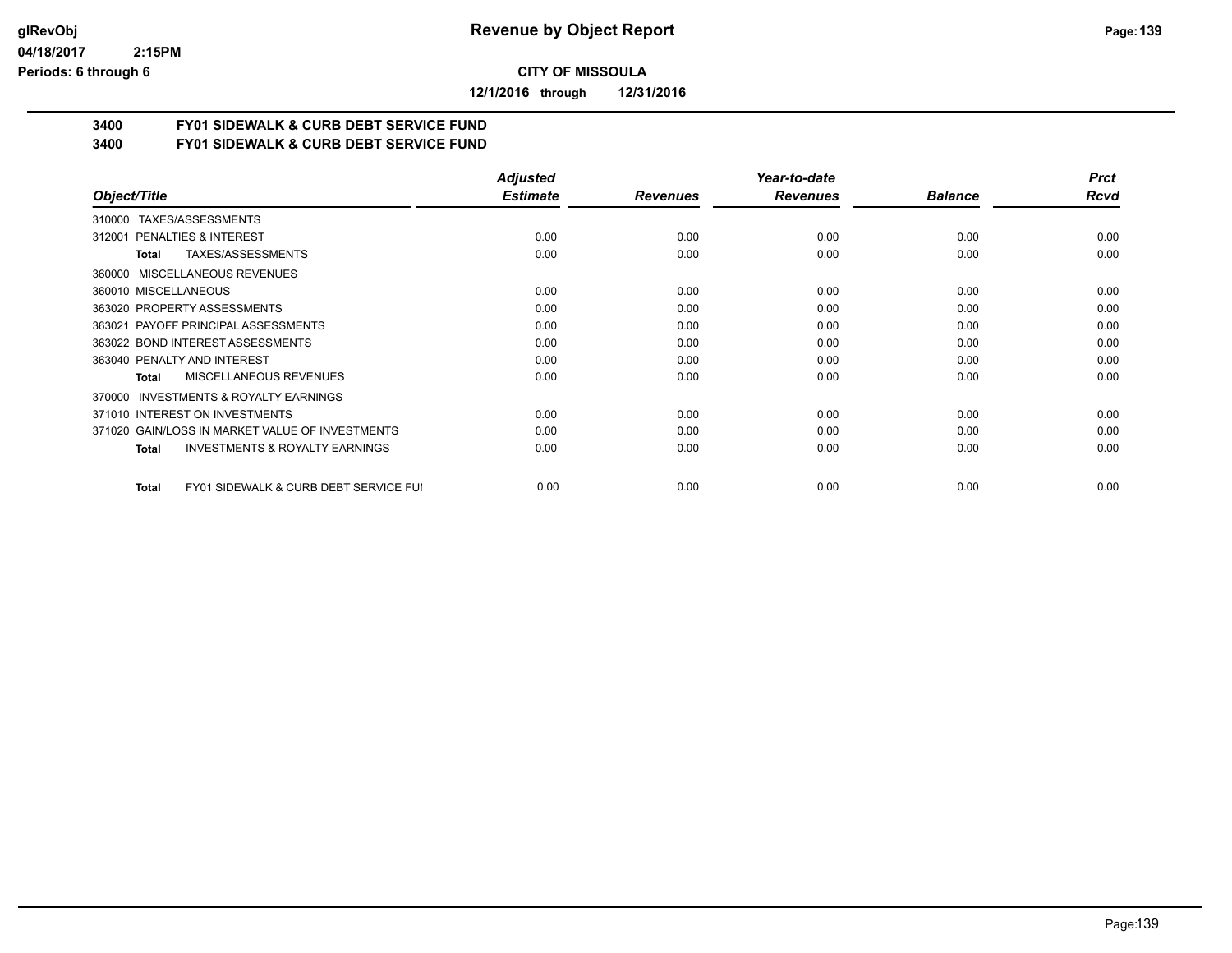**12/1/2016 through 12/31/2016**

#### **3400 FY01 SIDEWALK & CURB DEBT SERVICE FUND**

|                                                           | <b>Adjusted</b> |                 | Year-to-date    |                | <b>Prct</b> |
|-----------------------------------------------------------|-----------------|-----------------|-----------------|----------------|-------------|
| Object/Title                                              | <b>Estimate</b> | <b>Revenues</b> | <b>Revenues</b> | <b>Balance</b> | <b>Rcvd</b> |
| TAXES/ASSESSMENTS<br>310000                               |                 |                 |                 |                |             |
| 312001 PENALTIES & INTEREST                               | 0.00            | 0.00            | 0.00            | 0.00           | 0.00        |
| TAXES/ASSESSMENTS<br>Total                                | 0.00            | 0.00            | 0.00            | 0.00           | 0.00        |
| 360000 MISCELLANEOUS REVENUES                             |                 |                 |                 |                |             |
| 360010 MISCELLANEOUS                                      | 0.00            | 0.00            | 0.00            | 0.00           | 0.00        |
| 363020 PROPERTY ASSESSMENTS                               | 0.00            | 0.00            | 0.00            | 0.00           | 0.00        |
| 363021 PAYOFF PRINCIPAL ASSESSMENTS                       | 0.00            | 0.00            | 0.00            | 0.00           | 0.00        |
| 363022 BOND INTEREST ASSESSMENTS                          | 0.00            | 0.00            | 0.00            | 0.00           | 0.00        |
| 363040 PENALTY AND INTEREST                               | 0.00            | 0.00            | 0.00            | 0.00           | 0.00        |
| MISCELLANEOUS REVENUES<br>Total                           | 0.00            | 0.00            | 0.00            | 0.00           | 0.00        |
| INVESTMENTS & ROYALTY EARNINGS<br>370000                  |                 |                 |                 |                |             |
| 371010 INTEREST ON INVESTMENTS                            | 0.00            | 0.00            | 0.00            | 0.00           | 0.00        |
| 371020 GAIN/LOSS IN MARKET VALUE OF INVESTMENT            | 0.00            | 0.00            | 0.00            | 0.00           | 0.00        |
| <b>INVESTMENTS &amp; ROYALTY EARNINGS</b><br><b>Total</b> | 0.00            | 0.00            | 0.00            | 0.00           | 0.00        |
| FY01 SIDEWALK & CURB DEBT SERVICE FU<br>Total             | 0.00            | 0.00            | 0.00            | 0.00           | 0.00        |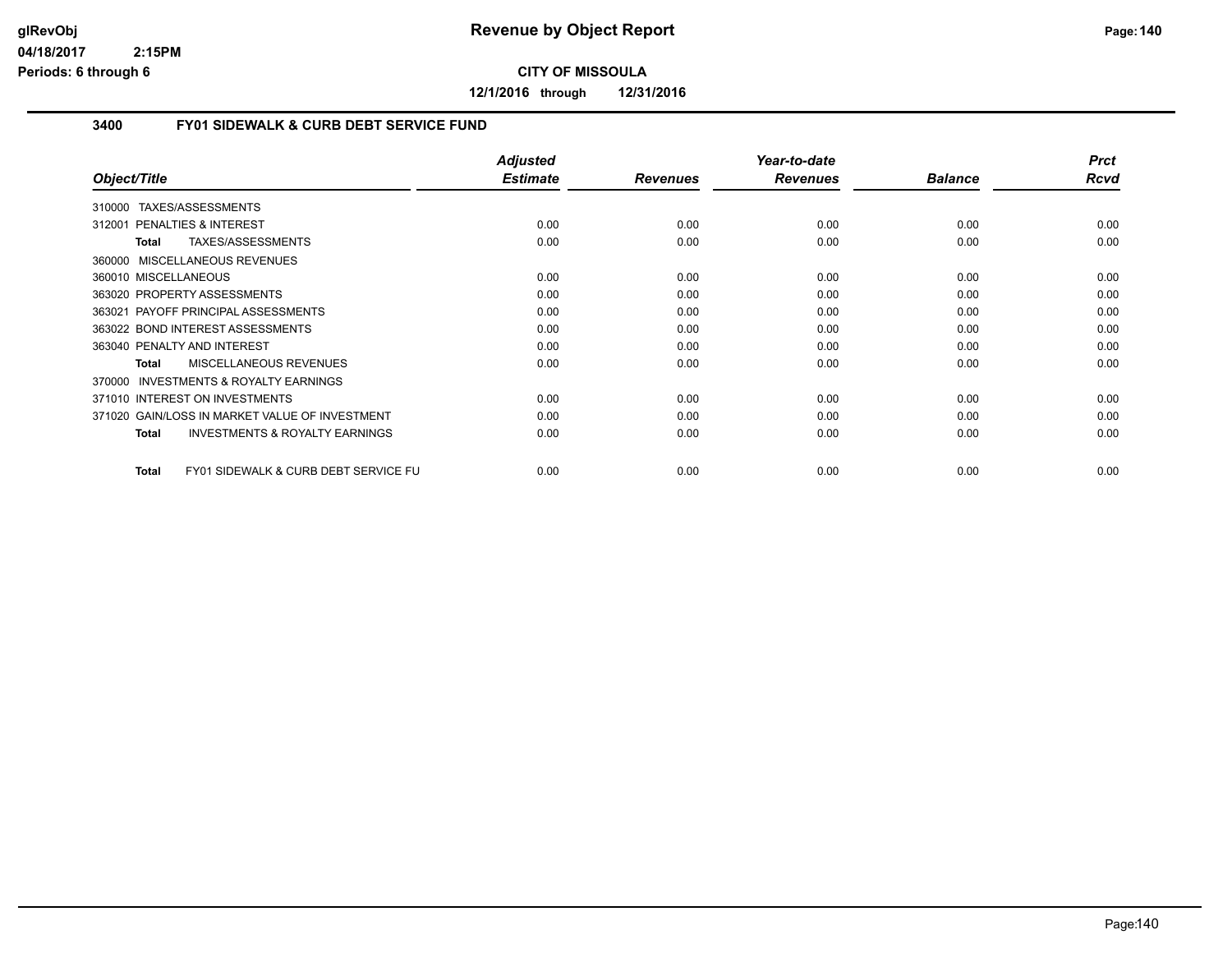*Prct Rcvd*

# **CITY OF MISSOULA**

**12/1/2016 through 12/31/2016**

#### **3410 FY02 SIDEWALK & CURB DEBT SERVICE FUND 3410 FY02 SIDEWALK & CURB DEBT SERVICE FUND**

|                                                           | <b>Adjusted</b> |                 | Year-to-date    |                | <b>Prct</b> |
|-----------------------------------------------------------|-----------------|-----------------|-----------------|----------------|-------------|
| Object/Title                                              | <b>Estimate</b> | <b>Revenues</b> | <b>Revenues</b> | <b>Balance</b> | Rcvd        |
| 360000 MISCELLANEOUS REVENUES                             |                 |                 |                 |                |             |
| 363020 PROPERTY ASSESSMENTS                               | 0.00            | 0.00            | 0.00            | 0.00           | 0.00        |
| 363021 PAYOFF PRINCIPAL ASSESSMENTS                       | 0.00            | 0.00            | 0.00            | 0.00           | 0.00        |
| 363022 BOND INTEREST ASSESSMENTS                          | 0.00            | 0.00            | 0.00            | 0.00           | 0.00        |
| 363040 PENALTY AND INTEREST                               | 0.00            | 0.00            | 0.00            | 0.00           | 0.00        |
| <b>MISCELLANEOUS REVENUES</b><br><b>Total</b>             | 0.00            | 0.00            | 0.00            | 0.00           | 0.00        |
| INVESTMENTS & ROYALTY EARNINGS<br>370000                  |                 |                 |                 |                |             |
| 371010 INTEREST ON INVESTMENTS                            | 0.00            | 0.00            | 0.00            | 0.00           | 0.00        |
| 371020 GAIN/LOSS IN MARKET VALUE OF INVESTMENTS           | 0.00            | 0.00            | 0.00            | 0.00           | 0.00        |
| <b>INVESTMENTS &amp; ROYALTY EARNINGS</b><br><b>Total</b> | 0.00            | 0.00            | 0.00            | 0.00           | 0.00        |
| <b>FY02 SIDEWALK &amp; CURB DEBT SERVICE FUI</b><br>Total | 0.00            | 0.00            | 0.00            | 0.00           | 0.00        |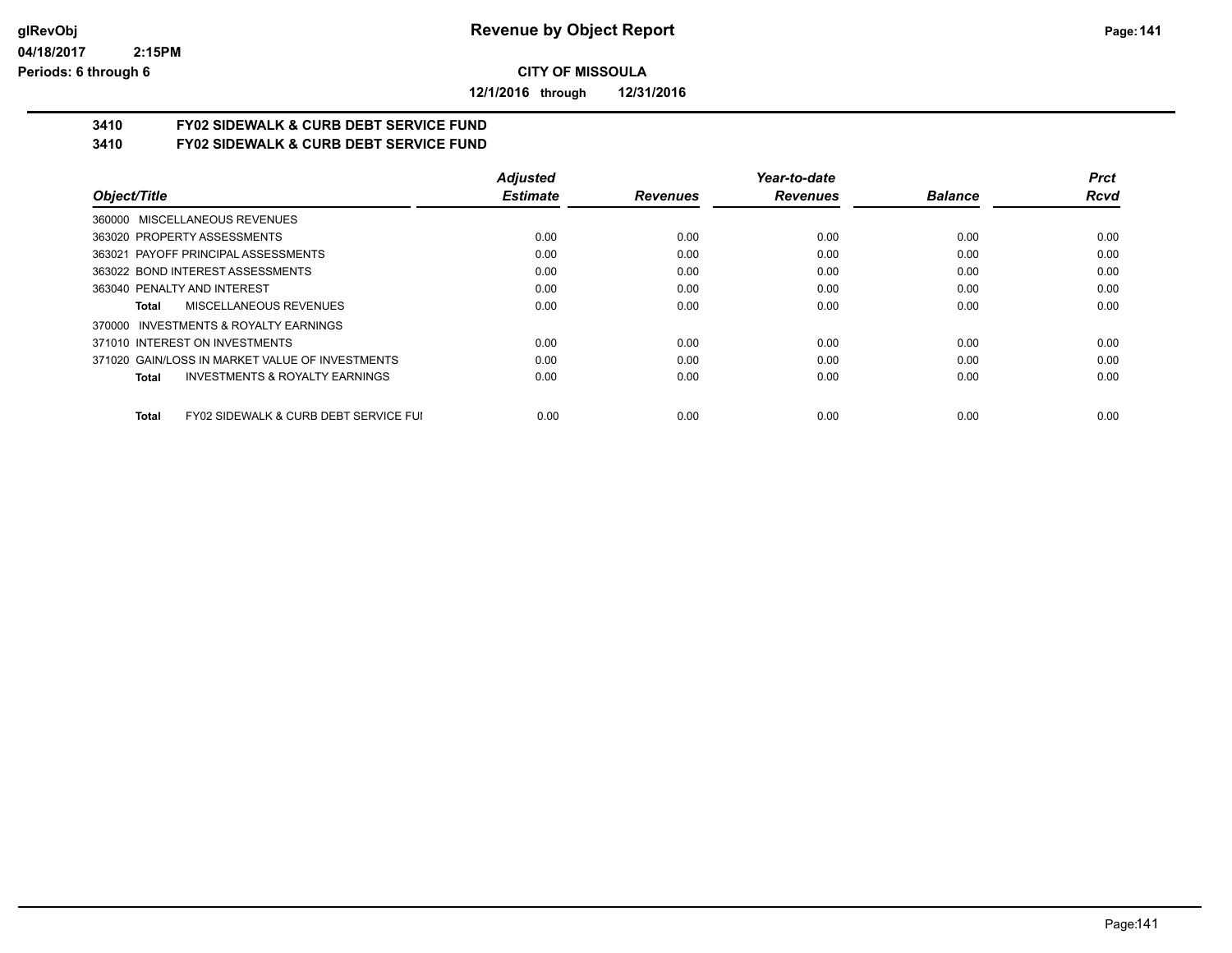**12/1/2016 through 12/31/2016**

#### **3410 FY02 SIDEWALK & CURB DEBT SERVICE FUND**

| Object/Title                                         | <b>Adjusted</b><br><b>Estimate</b> | <b>Revenues</b> | Year-to-date<br><b>Revenues</b> | <b>Balance</b> | <b>Prct</b><br><b>Rcvd</b> |
|------------------------------------------------------|------------------------------------|-----------------|---------------------------------|----------------|----------------------------|
| 360000 MISCELLANEOUS REVENUES                        |                                    |                 |                                 |                |                            |
| 363020 PROPERTY ASSESSMENTS                          | 0.00                               | 0.00            | 0.00                            | 0.00           | 0.00                       |
| 363021 PAYOFF PRINCIPAL ASSESSMENTS                  |                                    |                 |                                 |                |                            |
|                                                      | 0.00                               | 0.00            | 0.00                            | 0.00           | 0.00                       |
| 363022 BOND INTEREST ASSESSMENTS                     | 0.00                               | 0.00            | 0.00                            | 0.00           | 0.00                       |
| 363040 PENALTY AND INTEREST                          | 0.00                               | 0.00            | 0.00                            | 0.00           | 0.00                       |
| MISCELLANEOUS REVENUES<br>Total                      | 0.00                               | 0.00            | 0.00                            | 0.00           | 0.00                       |
| INVESTMENTS & ROYALTY EARNINGS<br>370000             |                                    |                 |                                 |                |                            |
| 371010 INTEREST ON INVESTMENTS                       | 0.00                               | 0.00            | 0.00                            | 0.00           | 0.00                       |
| 371020 GAIN/LOSS IN MARKET VALUE OF INVESTMENT       | 0.00                               | 0.00            | 0.00                            | 0.00           | 0.00                       |
| <b>INVESTMENTS &amp; ROYALTY EARNINGS</b><br>Total   | 0.00                               | 0.00            | 0.00                            | 0.00           | 0.00                       |
| FY02 SIDEWALK & CURB DEBT SERVICE FU<br><b>Total</b> | 0.00                               | 0.00            | 0.00                            | 0.00           | 0.00                       |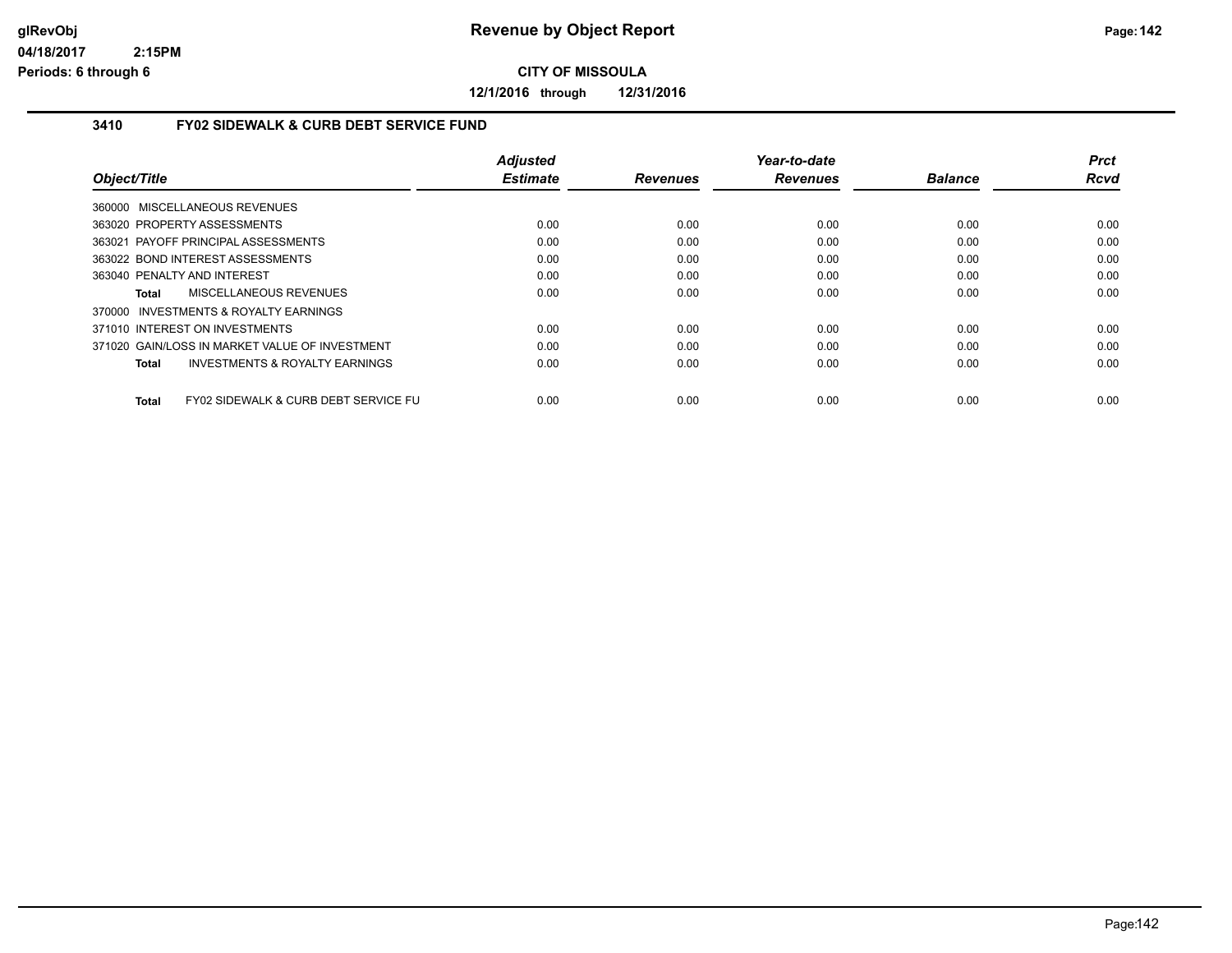**12/1/2016 through 12/31/2016**

#### **3420 FY03 SIDEWALK & CURB DEBT SERVICE 3420 FY03 SIDEWALK & CURB DEBT SERVICE**

| 3420 | <b>FYU3 SIDEWALK &amp; CURB DEBI SERVICE</b> |   |
|------|----------------------------------------------|---|
|      |                                              | . |

| Object/Title                                        | <b>Adjusted</b><br><b>Estimate</b> | <b>Revenues</b> | Year-to-date<br><b>Revenues</b> | <b>Balance</b> | <b>Prct</b><br>Rcvd |
|-----------------------------------------------------|------------------------------------|-----------------|---------------------------------|----------------|---------------------|
| 360000 MISCELLANEOUS REVENUES                       |                                    |                 |                                 |                |                     |
| 363020 PROPERTY ASSESSMENTS                         | 0.00                               | 0.00            | 0.00                            | 0.00           | 0.00                |
| 363021 PAYOFF PRINCIPAL ASSESSMENTS                 | 0.00                               | 0.00            | 0.00                            | 0.00           | 0.00                |
| 363022 BOND INTEREST ASSESSMENTS                    | 0.00                               | 0.00            | 0.00                            | 0.00           | 0.00                |
| 363040 PENALTY AND INTEREST                         | 0.00                               | 0.00            | 0.00                            | 0.00           | 0.00                |
| MISCELLANEOUS REVENUES<br><b>Total</b>              | 0.00                               | 0.00            | 0.00                            | 0.00           | 0.00                |
| <b>INVESTMENTS &amp; ROYALTY EARNINGS</b><br>370000 |                                    |                 |                                 |                |                     |
| 371010 INTEREST ON INVESTMENTS                      | 0.00                               | 0.00            | 0.00                            | 0.00           | 0.00                |
| 371020 GAIN/LOSS IN MARKET VALUE OF INVESTMENTS     | 0.00                               | 0.00            | 0.00                            | 0.00           | 0.00                |
| <b>INVESTMENTS &amp; ROYALTY EARNINGS</b><br>Total  | 0.00                               | 0.00            | 0.00                            | 0.00           | 0.00                |
| 380000 OTHER FINANCING SOURCES                      |                                    |                 |                                 |                |                     |
| 381009 TRANSFERS IN                                 | 0.00                               | 0.00            | 0.00                            | 0.00           | 0.00                |
| OTHER FINANCING SOURCES<br>Total                    | 0.00                               | 0.00            | 0.00                            | 0.00           | 0.00                |
| FY03 SIDEWALK & CURB DEBT SERVICE<br><b>Total</b>   | 0.00                               | 0.00            | 0.00                            | 0.00           | 0.00                |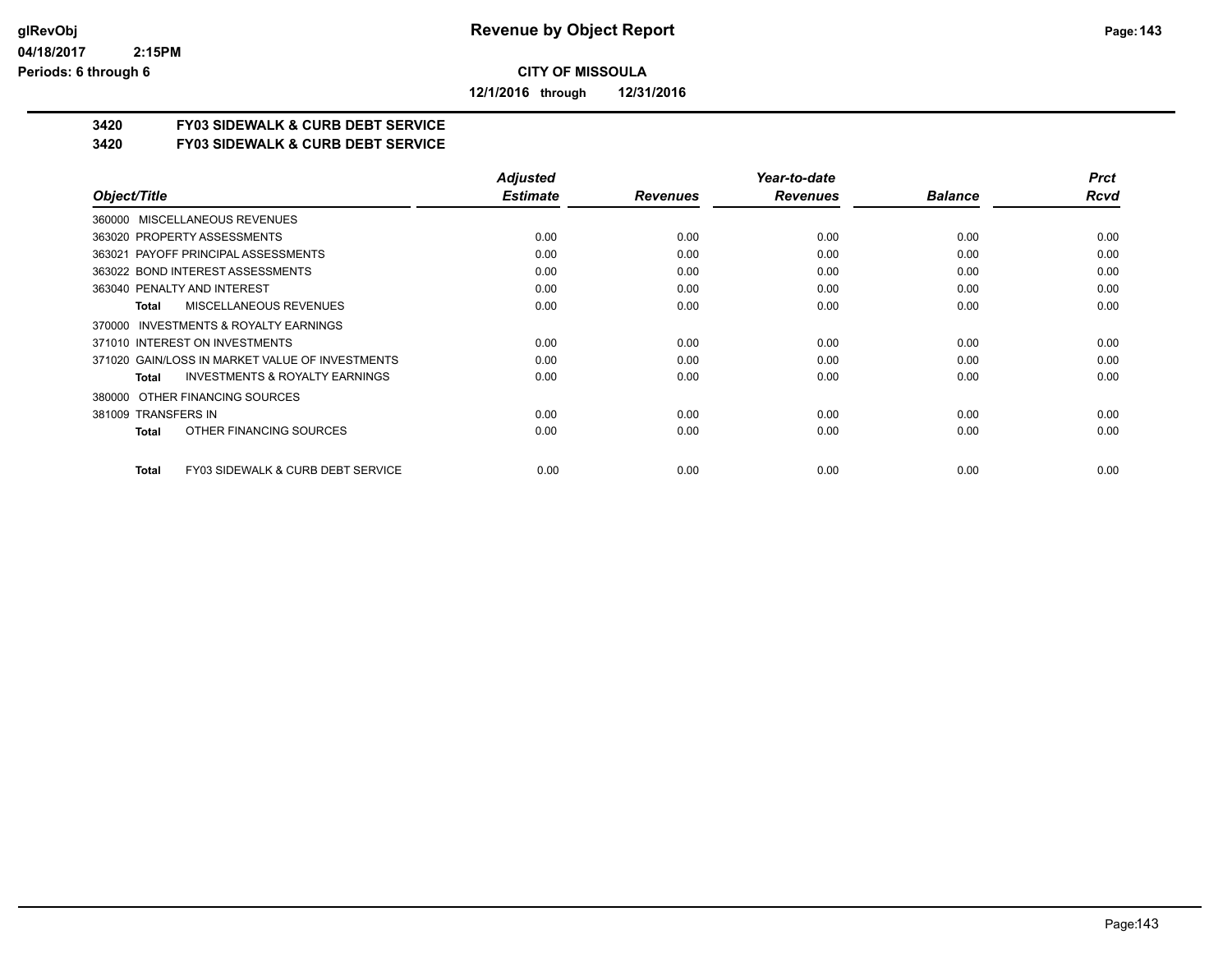**12/1/2016 through 12/31/2016**

#### **3420 FY03 SIDEWALK & CURB DEBT SERVICE**

| Object/Title                                              | <b>Adjusted</b><br><b>Estimate</b> | <b>Revenues</b> | Year-to-date<br><b>Revenues</b> | <b>Balance</b> | <b>Prct</b><br>Rcvd |
|-----------------------------------------------------------|------------------------------------|-----------------|---------------------------------|----------------|---------------------|
| 360000 MISCELLANEOUS REVENUES                             |                                    |                 |                                 |                |                     |
| 363020 PROPERTY ASSESSMENTS                               | 0.00                               | 0.00            | 0.00                            | 0.00           | 0.00                |
| 363021 PAYOFF PRINCIPAL ASSESSMENTS                       | 0.00                               | 0.00            | 0.00                            | 0.00           | 0.00                |
| 363022 BOND INTEREST ASSESSMENTS                          | 0.00                               | 0.00            | 0.00                            | 0.00           | 0.00                |
| 363040 PENALTY AND INTEREST                               | 0.00                               | 0.00            | 0.00                            | 0.00           | 0.00                |
| <b>MISCELLANEOUS REVENUES</b><br>Total                    | 0.00                               | 0.00            | 0.00                            | 0.00           | 0.00                |
| <b>INVESTMENTS &amp; ROYALTY EARNINGS</b><br>370000       |                                    |                 |                                 |                |                     |
| 371010 INTEREST ON INVESTMENTS                            | 0.00                               | 0.00            | 0.00                            | 0.00           | 0.00                |
| 371020 GAIN/LOSS IN MARKET VALUE OF INVESTMENT            | 0.00                               | 0.00            | 0.00                            | 0.00           | 0.00                |
| <b>INVESTMENTS &amp; ROYALTY EARNINGS</b><br><b>Total</b> | 0.00                               | 0.00            | 0.00                            | 0.00           | 0.00                |
| 380000 OTHER FINANCING SOURCES                            |                                    |                 |                                 |                |                     |
| 381009 TRANSFERS IN                                       | 0.00                               | 0.00            | 0.00                            | 0.00           | 0.00                |
| OTHER FINANCING SOURCES<br><b>Total</b>                   | 0.00                               | 0.00            | 0.00                            | 0.00           | 0.00                |
| FY03 SIDEWALK & CURB DEBT SERVICE<br><b>Total</b>         | 0.00                               | 0.00            | 0.00                            | 0.00           | 0.00                |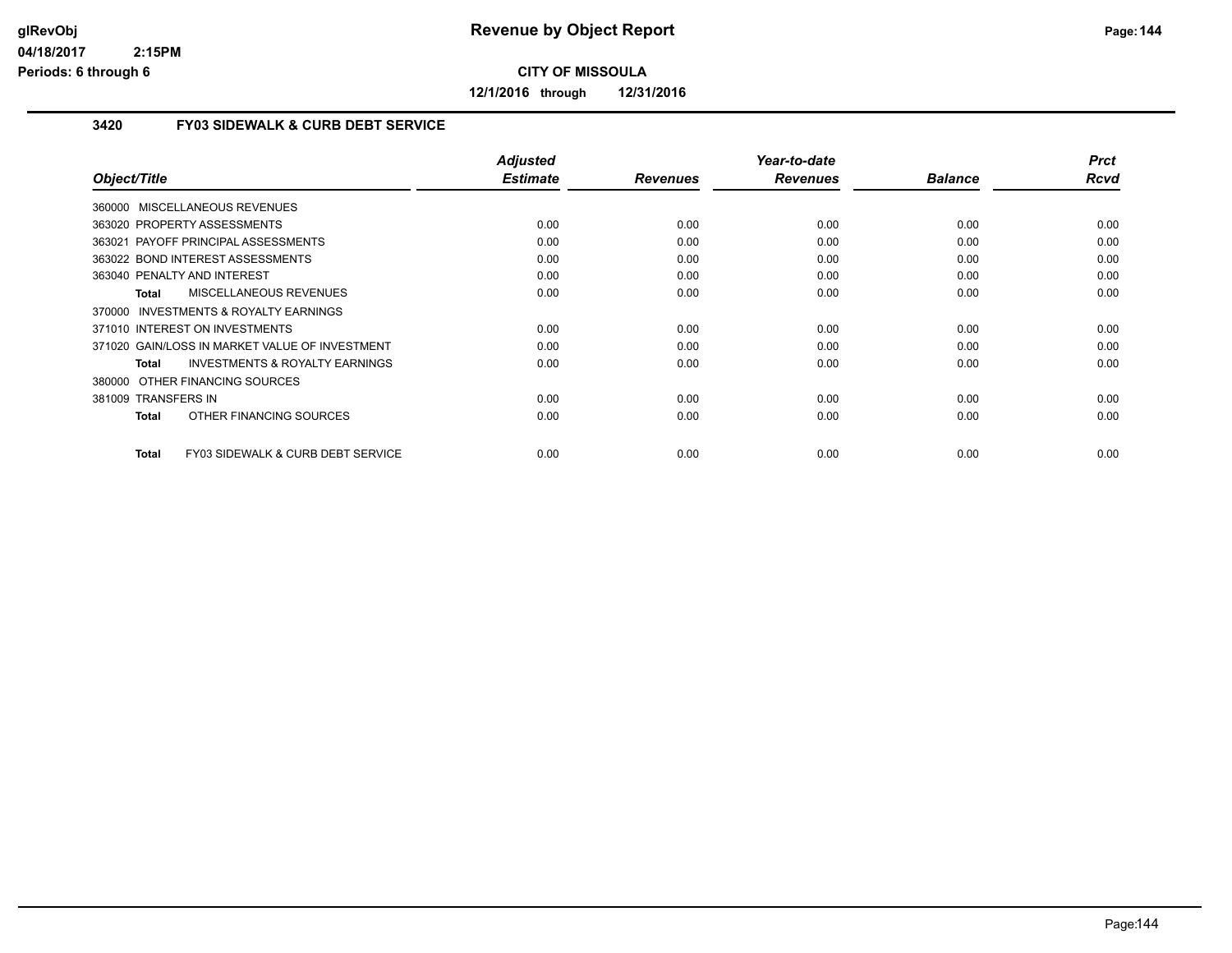**12/1/2016 through 12/31/2016**

#### **3430 FY04 SIDEWALK CURB DEBT SERVICE 3430 FY04 SIDEWALK CURB DEBT SERVICE**

|                                                        | <b>Adjusted</b> |                 | Year-to-date    |                | <b>Prct</b> |
|--------------------------------------------------------|-----------------|-----------------|-----------------|----------------|-------------|
| Object/Title                                           | <b>Estimate</b> | <b>Revenues</b> | <b>Revenues</b> | <b>Balance</b> | <b>Rcvd</b> |
| 360000 MISCELLANEOUS REVENUES                          |                 |                 |                 |                |             |
| 363020 PROPERTY ASSESSMENTS                            | 0.00            | 0.00            | 0.00            | 0.00           | 0.00        |
| 363021 PAYOFF PRINCIPAL ASSESSMENTS                    | 0.00            | 0.00            | 0.00            | 0.00           | 0.00        |
| 363022 BOND INTEREST ASSESSMENTS                       | 0.00            | 0.00            | 0.00            | 0.00           | 0.00        |
| 363040 PENALTY AND INTEREST                            | 0.00            | 0.00            | 0.00            | 0.00           | 0.00        |
| <b>MISCELLANEOUS REVENUES</b><br><b>Total</b>          | 0.00            | 0.00            | 0.00            | 0.00           | 0.00        |
| <b>INVESTMENTS &amp; ROYALTY EARNINGS</b><br>370000    |                 |                 |                 |                |             |
| 371010 INTEREST ON INVESTMENTS                         | 0.00            | 0.00            | 0.00            | 0.00           | 0.00        |
| 371020 GAIN/LOSS IN MARKET VALUE OF INVESTMENTS        | 0.00            | 0.00            | 0.00            | 0.00           | 0.00        |
| <b>INVESTMENTS &amp; ROYALTY EARNINGS</b><br>Total     | 0.00            | 0.00            | 0.00            | 0.00           | 0.00        |
| OTHER FINANCING SOURCES<br>380000                      |                 |                 |                 |                |             |
| 381030 SID BOND PROCEEDS                               | 0.00            | 0.00            | 0.00            | 0.00           | 0.00        |
| OTHER FINANCING SOURCES<br><b>Total</b>                | 0.00            | 0.00            | 0.00            | 0.00           | 0.00        |
| <b>FY04 SIDEWALK CURB DEBT SERVICE</b><br><b>Total</b> | 0.00            | 0.00            | 0.00            | 0.00           | 0.00        |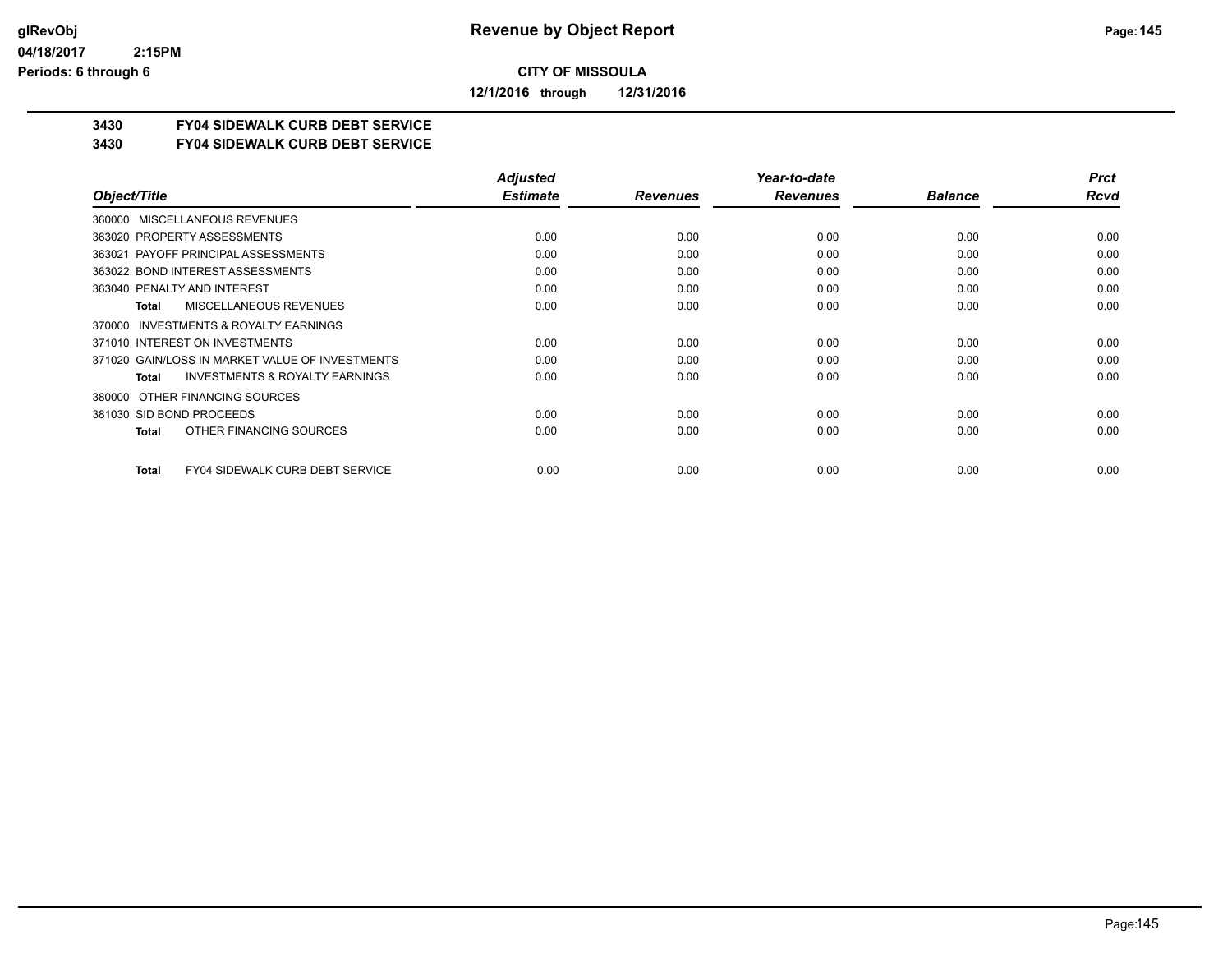**12/1/2016 through 12/31/2016**

#### **3430 FY04 SIDEWALK CURB DEBT SERVICE**

| Object/Title                                              | <b>Adjusted</b><br><b>Estimate</b> | <b>Revenues</b> | Year-to-date<br><b>Revenues</b> | <b>Balance</b> | <b>Prct</b><br>Rcvd |
|-----------------------------------------------------------|------------------------------------|-----------------|---------------------------------|----------------|---------------------|
| 360000 MISCELLANEOUS REVENUES                             |                                    |                 |                                 |                |                     |
| 363020 PROPERTY ASSESSMENTS                               | 0.00                               | 0.00            | 0.00                            | 0.00           | 0.00                |
| 363021 PAYOFF PRINCIPAL ASSESSMENTS                       | 0.00                               | 0.00            | 0.00                            | 0.00           | 0.00                |
| 363022 BOND INTEREST ASSESSMENTS                          | 0.00                               | 0.00            | 0.00                            | 0.00           | 0.00                |
| 363040 PENALTY AND INTEREST                               | 0.00                               | 0.00            | 0.00                            | 0.00           | 0.00                |
| MISCELLANEOUS REVENUES<br>Total                           | 0.00                               | 0.00            | 0.00                            | 0.00           | 0.00                |
| <b>INVESTMENTS &amp; ROYALTY EARNINGS</b><br>370000       |                                    |                 |                                 |                |                     |
| 371010 INTEREST ON INVESTMENTS                            | 0.00                               | 0.00            | 0.00                            | 0.00           | 0.00                |
| 371020 GAIN/LOSS IN MARKET VALUE OF INVESTMENT            | 0.00                               | 0.00            | 0.00                            | 0.00           | 0.00                |
| <b>INVESTMENTS &amp; ROYALTY EARNINGS</b><br><b>Total</b> | 0.00                               | 0.00            | 0.00                            | 0.00           | 0.00                |
| 380000 OTHER FINANCING SOURCES                            |                                    |                 |                                 |                |                     |
| 381030 SID BOND PROCEEDS                                  | 0.00                               | 0.00            | 0.00                            | 0.00           | 0.00                |
| OTHER FINANCING SOURCES<br>Total                          | 0.00                               | 0.00            | 0.00                            | 0.00           | 0.00                |
| FY04 SIDEWALK CURB DEBT SERVICE<br><b>Total</b>           | 0.00                               | 0.00            | 0.00                            | 0.00           | 0.00                |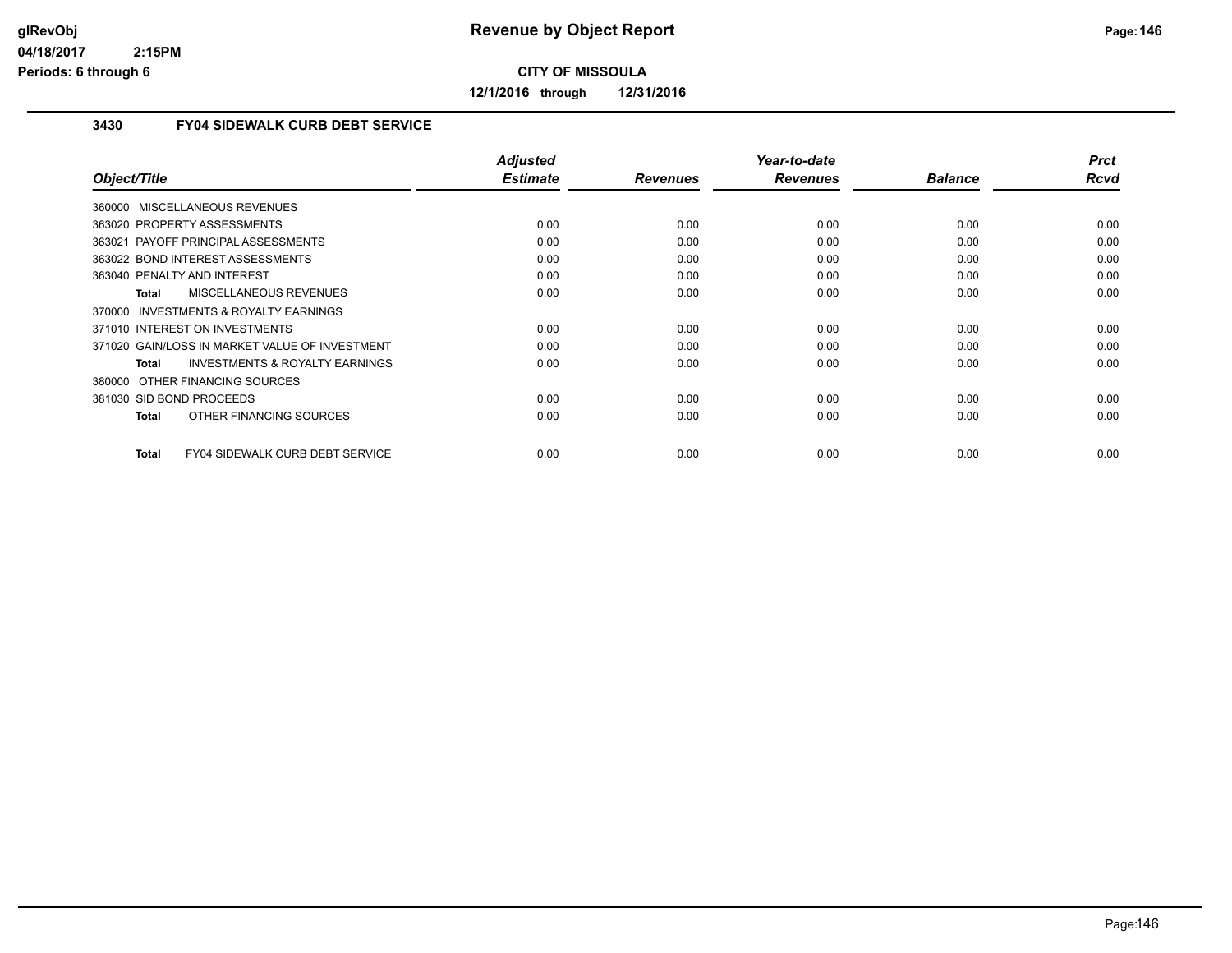**12/1/2016 through 12/31/2016**

**3433 SID 433 DEBT SERVICE**

**3433 SID 433 DEBT SERVICE**

|                                                    | <b>Adjusted</b> |                 | Year-to-date    |                | <b>Prct</b> |
|----------------------------------------------------|-----------------|-----------------|-----------------|----------------|-------------|
| Object/Title                                       | <b>Estimate</b> | <b>Revenues</b> | <b>Revenues</b> | <b>Balance</b> | Rcvd        |
| 360000 MISCELLANEOUS REVENUES                      |                 |                 |                 |                |             |
| 363020 PROPERTY ASSESSMENTS                        | 0.00            | 0.00            | 0.00            | 0.00           | 0.00        |
| 363021 PAYOFF PRINCIPAL ASSESSMENTS                | 0.00            | 0.00            | 0.00            | 0.00           | 0.00        |
| 363022 BOND INTEREST ASSESSMENTS                   | 0.00            | 0.00            | 0.00            | 0.00           | 0.00        |
| 363040 PENALTY AND INTEREST                        | 0.00            | 0.00            | 0.00            | 0.00           | 0.00        |
| MISCELLANEOUS REVENUES<br>Total                    | 0.00            | 0.00            | 0.00            | 0.00           | 0.00        |
| 370000 INVESTMENTS & ROYALTY EARNINGS              |                 |                 |                 |                |             |
| 371010 INTEREST ON INVESTMENTS                     | 0.00            | 0.00            | 0.00            | 0.00           | 0.00        |
| 371020 GAIN/LOSS IN MARKET VALUE OF INVESTMENTS    | 0.00            | 0.00            | 0.00            | 0.00           | 0.00        |
| <b>INVESTMENTS &amp; ROYALTY EARNINGS</b><br>Total | 0.00            | 0.00            | 0.00            | 0.00           | 0.00        |
| SID 433 DEBT SERVICE<br>Total                      | 0.00            | 0.00            | 0.00            | 0.00           | 0.00        |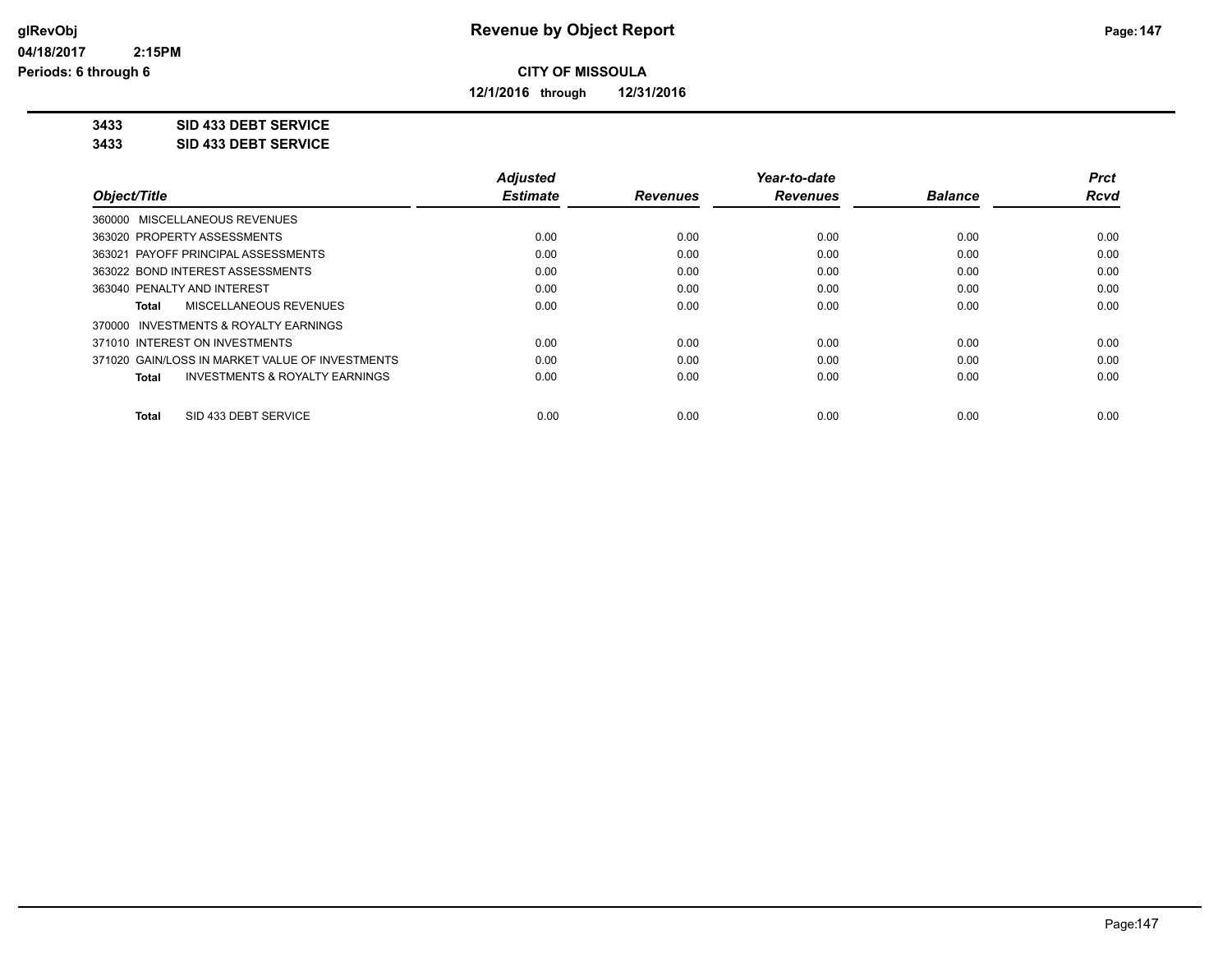**12/1/2016 through 12/31/2016**

#### **3433 SID 433 DEBT SERVICE**

| Object/Title                                              | <b>Adjusted</b><br><b>Estimate</b> | <b>Revenues</b> | Year-to-date<br><b>Revenues</b> | <b>Balance</b> | <b>Prct</b><br><b>Rcvd</b> |
|-----------------------------------------------------------|------------------------------------|-----------------|---------------------------------|----------------|----------------------------|
| 360000 MISCELLANEOUS REVENUES                             |                                    |                 |                                 |                |                            |
| 363020 PROPERTY ASSESSMENTS                               | 0.00                               | 0.00            | 0.00                            | 0.00           | 0.00                       |
| 363021 PAYOFF PRINCIPAL ASSESSMENTS                       | 0.00                               | 0.00            | 0.00                            | 0.00           | 0.00                       |
| 363022 BOND INTEREST ASSESSMENTS                          | 0.00                               | 0.00            | 0.00                            | 0.00           | 0.00                       |
| 363040 PENALTY AND INTEREST                               | 0.00                               | 0.00            | 0.00                            | 0.00           | 0.00                       |
| MISCELLANEOUS REVENUES<br><b>Total</b>                    | 0.00                               | 0.00            | 0.00                            | 0.00           | 0.00                       |
| INVESTMENTS & ROYALTY EARNINGS<br>370000                  |                                    |                 |                                 |                |                            |
| 371010 INTEREST ON INVESTMENTS                            | 0.00                               | 0.00            | 0.00                            | 0.00           | 0.00                       |
| 371020 GAIN/LOSS IN MARKET VALUE OF INVESTMENT            | 0.00                               | 0.00            | 0.00                            | 0.00           | 0.00                       |
| <b>INVESTMENTS &amp; ROYALTY EARNINGS</b><br><b>Total</b> | 0.00                               | 0.00            | 0.00                            | 0.00           | 0.00                       |
|                                                           |                                    |                 |                                 |                |                            |
| SID 433 DEBT SERVICE<br><b>Total</b>                      | 0.00                               | 0.00            | 0.00                            | 0.00           | 0.00                       |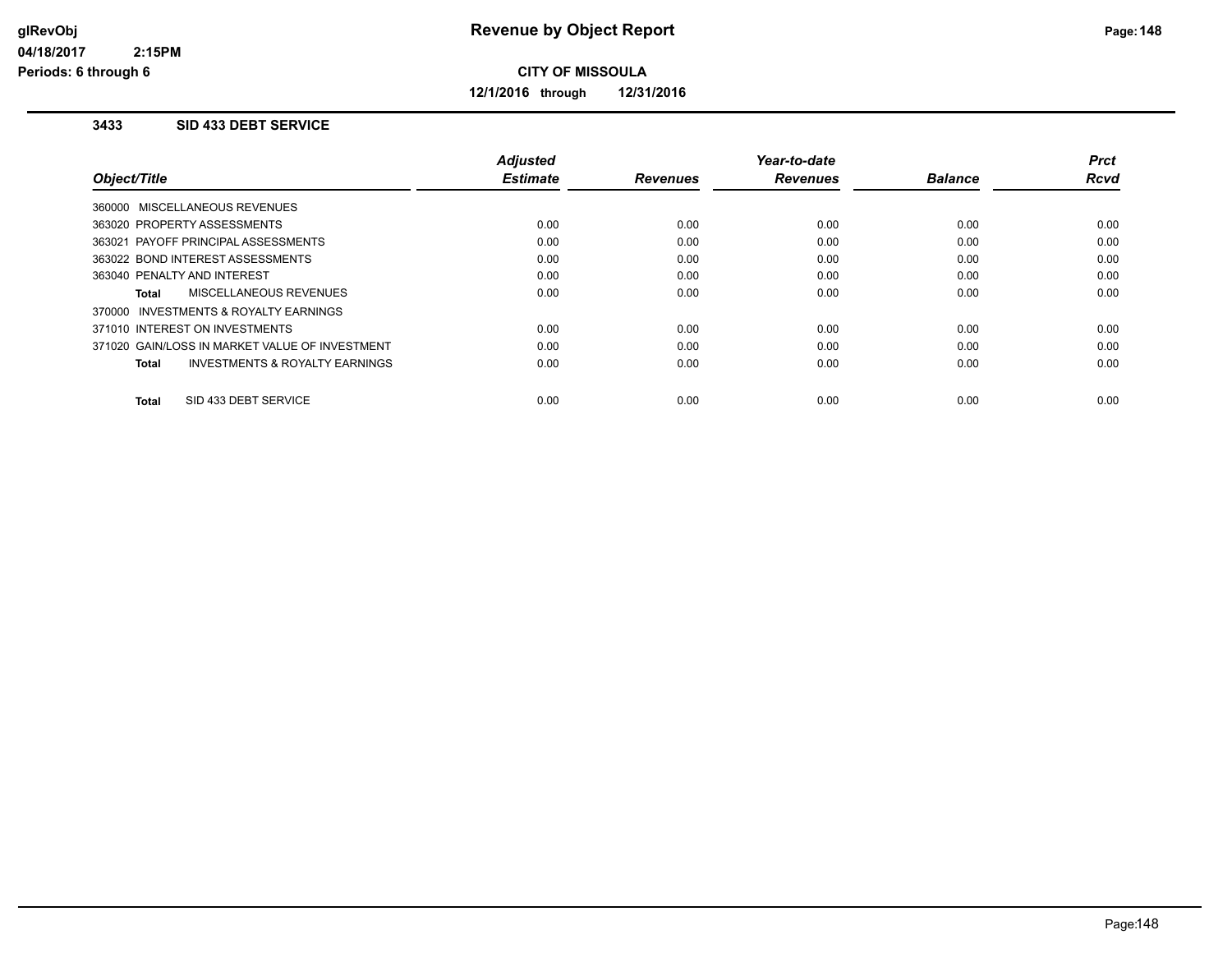**12/1/2016 through 12/31/2016**

**3440 FY 05 SIDEWALK AND CURB**

**3440 FY 05 SIDEWALK AND CURB**

|                                                     | <b>Adjusted</b> |                 | Year-to-date    |                | <b>Prct</b> |
|-----------------------------------------------------|-----------------|-----------------|-----------------|----------------|-------------|
| Object/Title                                        | <b>Estimate</b> | <b>Revenues</b> | <b>Revenues</b> | <b>Balance</b> | <b>Rcvd</b> |
| 360000 MISCELLANEOUS REVENUES                       |                 |                 |                 |                |             |
| 363020 PROPERTY ASSESSMENTS                         | 36,628.00       | 12,286.19       | 12,286.19       | 24,341.81      | 33.54       |
| 363021 PAYOFF PRINCIPAL ASSESSMENTS                 | 0.00            | 0.00            | 1,185.43        | $-1,185.43$    | 0.00        |
| 363022 BOND INTEREST ASSESSMENTS                    | 0.00            | 0.00            | 0.00            | 0.00           | 0.00        |
| 363040 PENALTY AND INTEREST                         | 0.00            | 1.35            | 1.35            | $-1.35$        | 0.00        |
| MISCELLANEOUS REVENUES<br>Total                     | 36,628.00       | 12,287.54       | 13,472.97       | 23,155.03      | 36.78       |
| <b>INVESTMENTS &amp; ROYALTY EARNINGS</b><br>370000 |                 |                 |                 |                |             |
| 371010 INTEREST ON INVESTMENTS                      | 0.00            | 0.00            | 0.00            | 0.00           | 0.00        |
| 371020 GAIN/LOSS IN MARKET VALUE OF INVESTMENTS     | 0.00            | 0.00            | 0.00            | 0.00           | 0.00        |
| 371500 INTEREST ON INTERFUND LOAN                   | 0.00            | 0.00            | 0.00            | 0.00           | 0.00        |
| <b>INVESTMENTS &amp; ROYALTY EARNINGS</b><br>Total  | 0.00            | 0.00            | 0.00            | 0.00           | 0.00        |
| 380000 OTHER FINANCING SOURCES                      |                 |                 |                 |                |             |
| 381030 SID BONDS PROCEEDS                           | 0.00            | 0.00            | 0.00            | 0.00           | 0.00        |
| OTHER FINANCING SOURCES<br>Total                    | 0.00            | 0.00            | 0.00            | 0.00           | 0.00        |
| FY 05 SIDEWALK AND CURB<br>Total                    | 36,628.00       | 12,287.54       | 13,472.97       | 23,155.03      | 36.78       |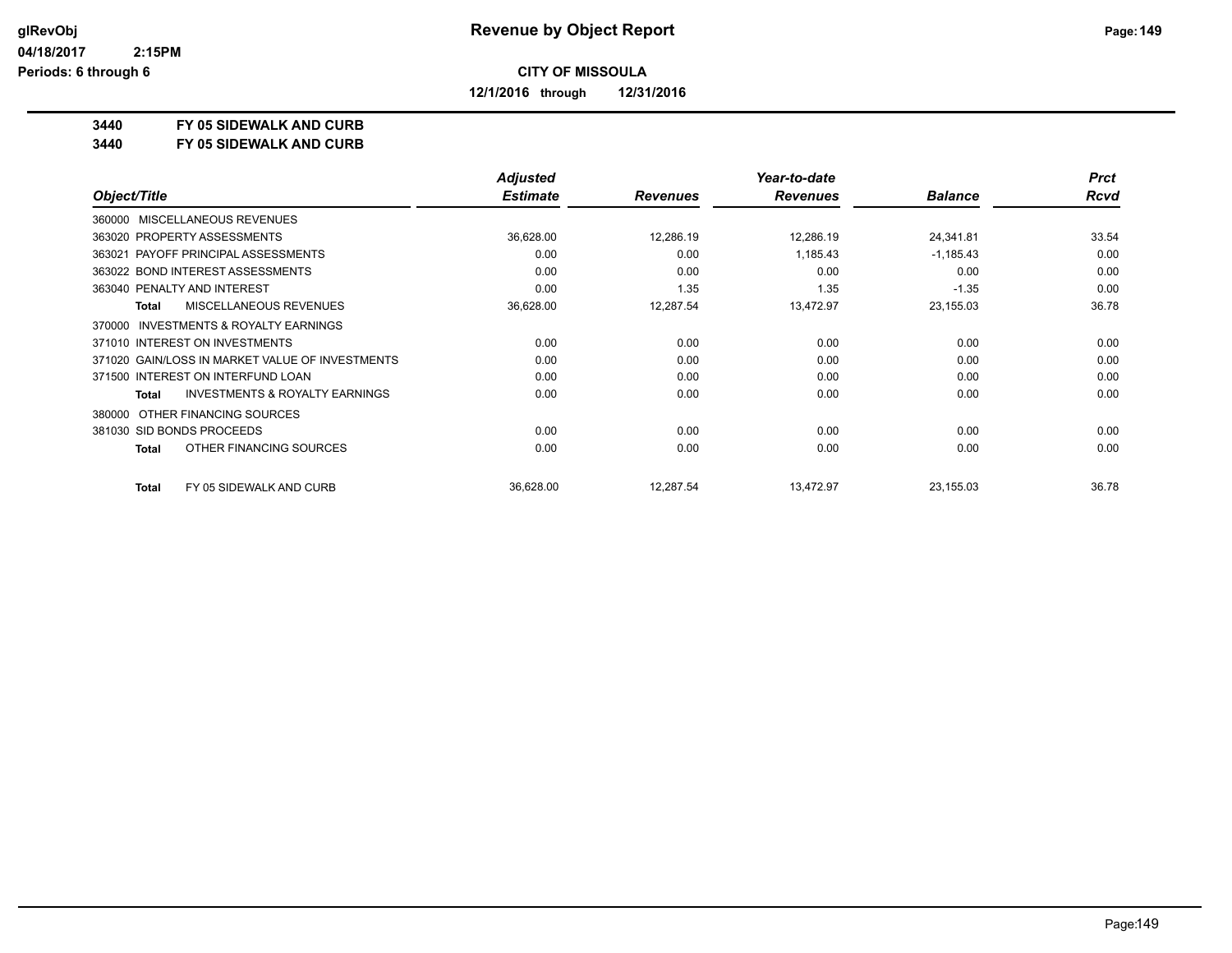**12/1/2016 through 12/31/2016**

#### **3440 FY 05 SIDEWALK AND CURB**

|                                                    | <b>Adjusted</b> |                 | Year-to-date    |                | <b>Prct</b> |
|----------------------------------------------------|-----------------|-----------------|-----------------|----------------|-------------|
| Object/Title                                       | <b>Estimate</b> | <b>Revenues</b> | <b>Revenues</b> | <b>Balance</b> | <b>Rcvd</b> |
| 360000 MISCELLANEOUS REVENUES                      |                 |                 |                 |                |             |
| 363020 PROPERTY ASSESSMENTS                        | 36,628.00       | 12,286.19       | 12,286.19       | 24,341.81      | 33.54       |
| 363021 PAYOFF PRINCIPAL ASSESSMENTS                | 0.00            | 0.00            | 1,185.43        | $-1,185.43$    | 0.00        |
| 363022 BOND INTEREST ASSESSMENTS                   | 0.00            | 0.00            | 0.00            | 0.00           | 0.00        |
| 363040 PENALTY AND INTEREST                        | 0.00            | 1.35            | 1.35            | $-1.35$        | 0.00        |
| MISCELLANEOUS REVENUES<br>Total                    | 36,628.00       | 12,287.54       | 13,472.97       | 23,155.03      | 36.78       |
| INVESTMENTS & ROYALTY EARNINGS<br>370000           |                 |                 |                 |                |             |
| 371010 INTEREST ON INVESTMENTS                     | 0.00            | 0.00            | 0.00            | 0.00           | 0.00        |
| 371020 GAIN/LOSS IN MARKET VALUE OF INVESTMENT     | 0.00            | 0.00            | 0.00            | 0.00           | 0.00        |
| 371500 INTEREST ON INTERFUND LOAN                  | 0.00            | 0.00            | 0.00            | 0.00           | 0.00        |
| <b>INVESTMENTS &amp; ROYALTY EARNINGS</b><br>Total | 0.00            | 0.00            | 0.00            | 0.00           | 0.00        |
| OTHER FINANCING SOURCES<br>380000                  |                 |                 |                 |                |             |
| 381030 SID BONDS PROCEEDS                          | 0.00            | 0.00            | 0.00            | 0.00           | 0.00        |
| OTHER FINANCING SOURCES<br>Total                   | 0.00            | 0.00            | 0.00            | 0.00           | 0.00        |
| FY 05 SIDEWALK AND CURB<br><b>Total</b>            | 36,628.00       | 12,287.54       | 13,472.97       | 23,155.03      | 36.78       |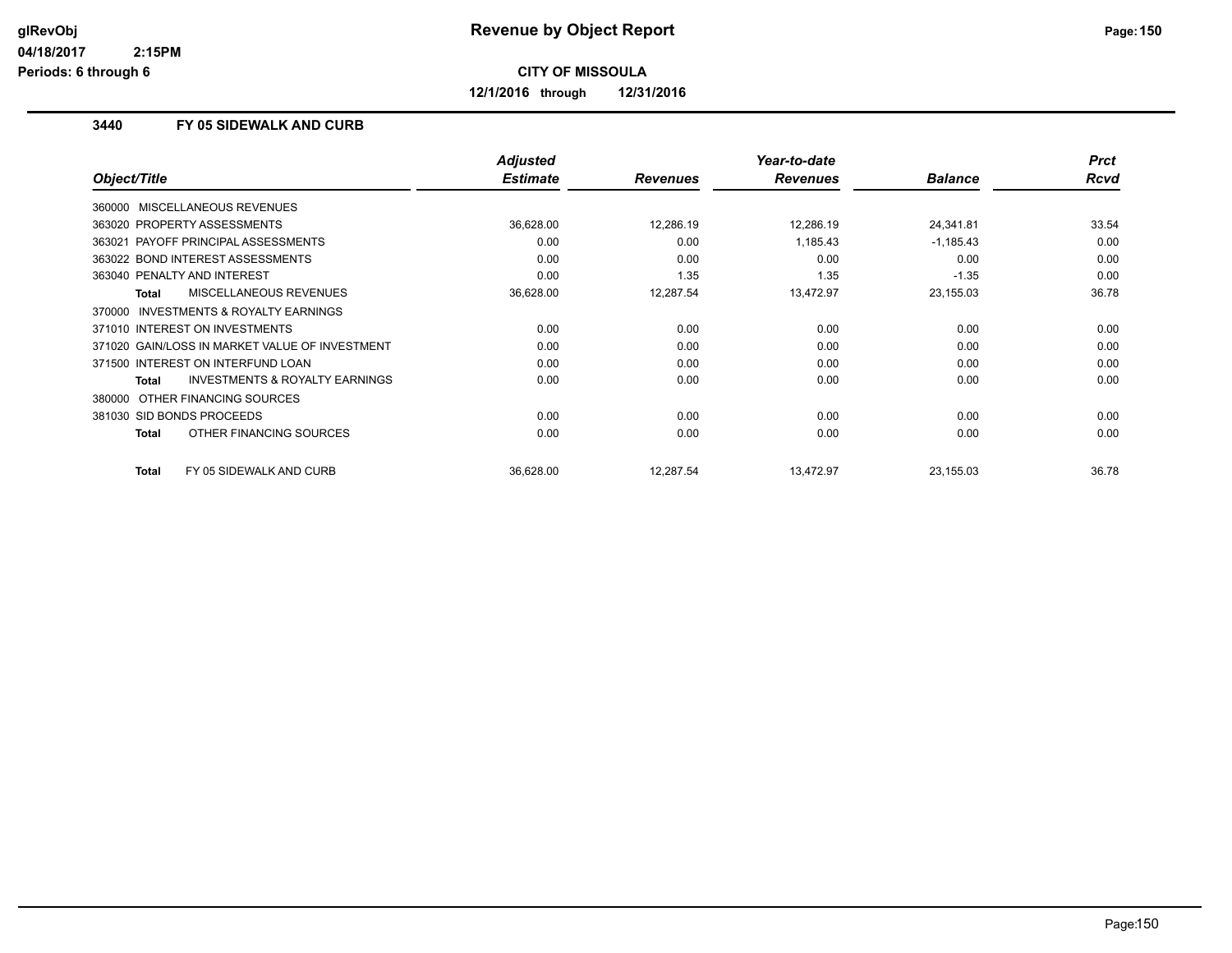**12/1/2016 through 12/31/2016**

**3441 FY 06 SIDEWALK & CURB DEBT**

**3441 FY 06 SIDEWALK & CURB DEBT**

|                                                 | <b>Adjusted</b> |                 | Year-to-date    |                | <b>Prct</b> |
|-------------------------------------------------|-----------------|-----------------|-----------------|----------------|-------------|
| Object/Title                                    | <b>Estimate</b> | <b>Revenues</b> | <b>Revenues</b> | <b>Balance</b> | Rcvd        |
| 360000 MISCELLANEOUS REVENUES                   |                 |                 |                 |                |             |
| 363020 PROPERTY ASSESSMENTS                     | 0.00            | 0.00            | 0.00            | 0.00           | 0.00        |
| MISCELLANEOUS REVENUES<br>Total                 | 0.00            | 0.00            | 0.00            | 0.00           | 0.00        |
| 370000 INVESTMENTS & ROYALTY EARNINGS           |                 |                 |                 |                |             |
| 371010 INTEREST ON INVESTMENTS                  | 0.00            | 0.00            | 0.00            | 0.00           | 0.00        |
| 371020 GAIN/LOSS IN MARKET VALUE OF INVESTMENTS | 0.00            | 0.00            | 0.00            | 0.00           | 0.00        |
| INVESTMENTS & ROYALTY EARNINGS<br><b>Total</b>  | 0.00            | 0.00            | 0.00            | 0.00           | 0.00        |
|                                                 |                 |                 |                 |                |             |
| <b>Total</b><br>FY 06 SIDEWALK & CURB DEBT      | 0.00            | 0.00            | 0.00            | 0.00           | 0.00        |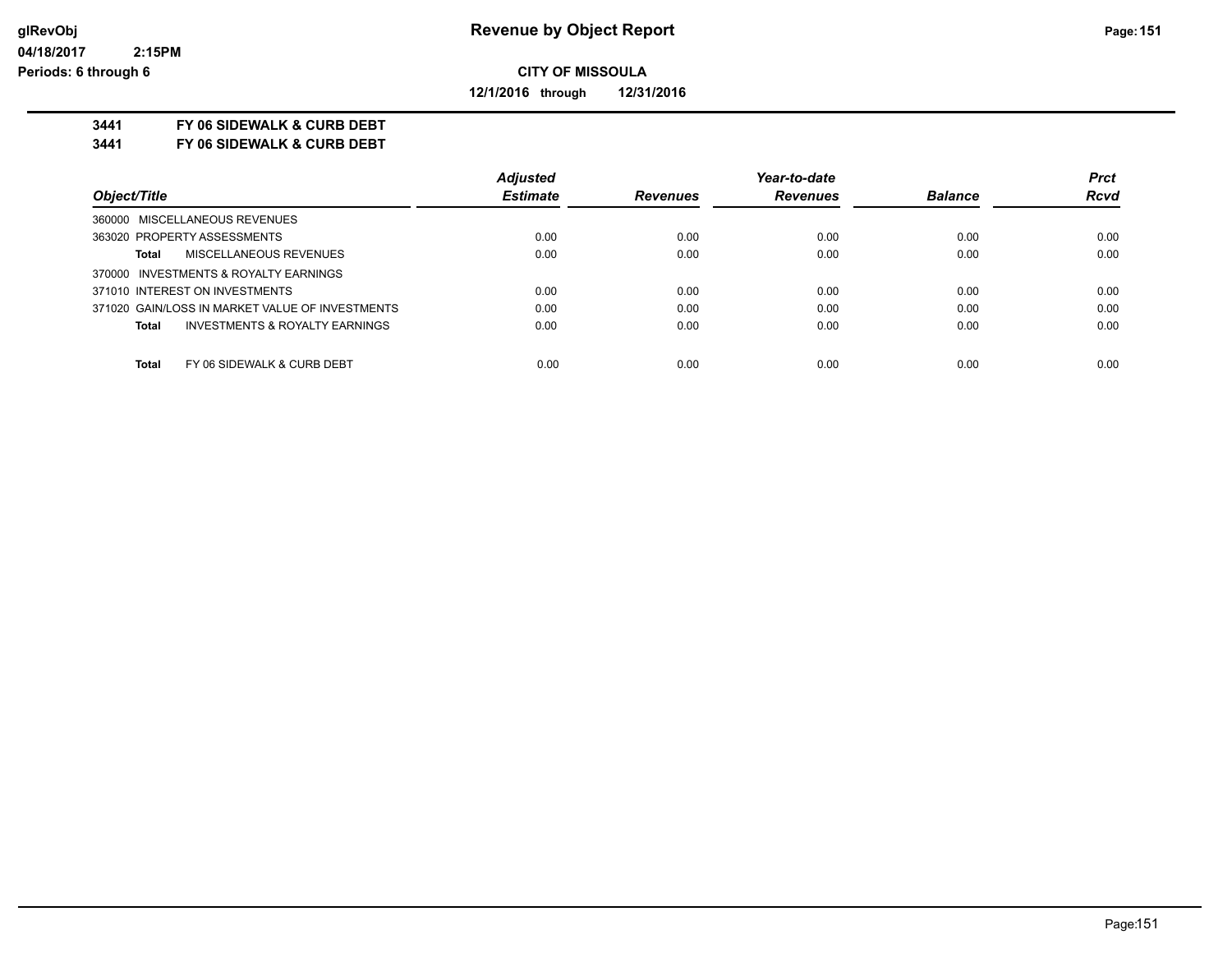**12/1/2016 through 12/31/2016**

#### **3441 FY 06 SIDEWALK & CURB DEBT**

| Object/Title                                              | <b>Adjusted</b><br><b>Estimate</b> | <b>Revenues</b> | Year-to-date<br><b>Revenues</b> | <b>Balance</b> | <b>Prct</b><br><b>Rcvd</b> |
|-----------------------------------------------------------|------------------------------------|-----------------|---------------------------------|----------------|----------------------------|
|                                                           |                                    |                 |                                 |                |                            |
| 360000 MISCELLANEOUS REVENUES                             |                                    |                 |                                 |                |                            |
| 363020 PROPERTY ASSESSMENTS                               | 0.00                               | 0.00            | 0.00                            | 0.00           | 0.00                       |
| MISCELLANEOUS REVENUES<br><b>Total</b>                    | 0.00                               | 0.00            | 0.00                            | 0.00           | 0.00                       |
| 370000 INVESTMENTS & ROYALTY EARNINGS                     |                                    |                 |                                 |                |                            |
| 371010 INTEREST ON INVESTMENTS                            | 0.00                               | 0.00            | 0.00                            | 0.00           | 0.00                       |
| 371020 GAIN/LOSS IN MARKET VALUE OF INVESTMENT            | 0.00                               | 0.00            | 0.00                            | 0.00           | 0.00                       |
| <b>INVESTMENTS &amp; ROYALTY EARNINGS</b><br><b>Total</b> | 0.00                               | 0.00            | 0.00                            | 0.00           | 0.00                       |
|                                                           |                                    |                 |                                 |                |                            |
| Total<br>FY 06 SIDEWALK & CURB DEBT                       | 0.00                               | 0.00            | 0.00                            | 0.00           | 0.00                       |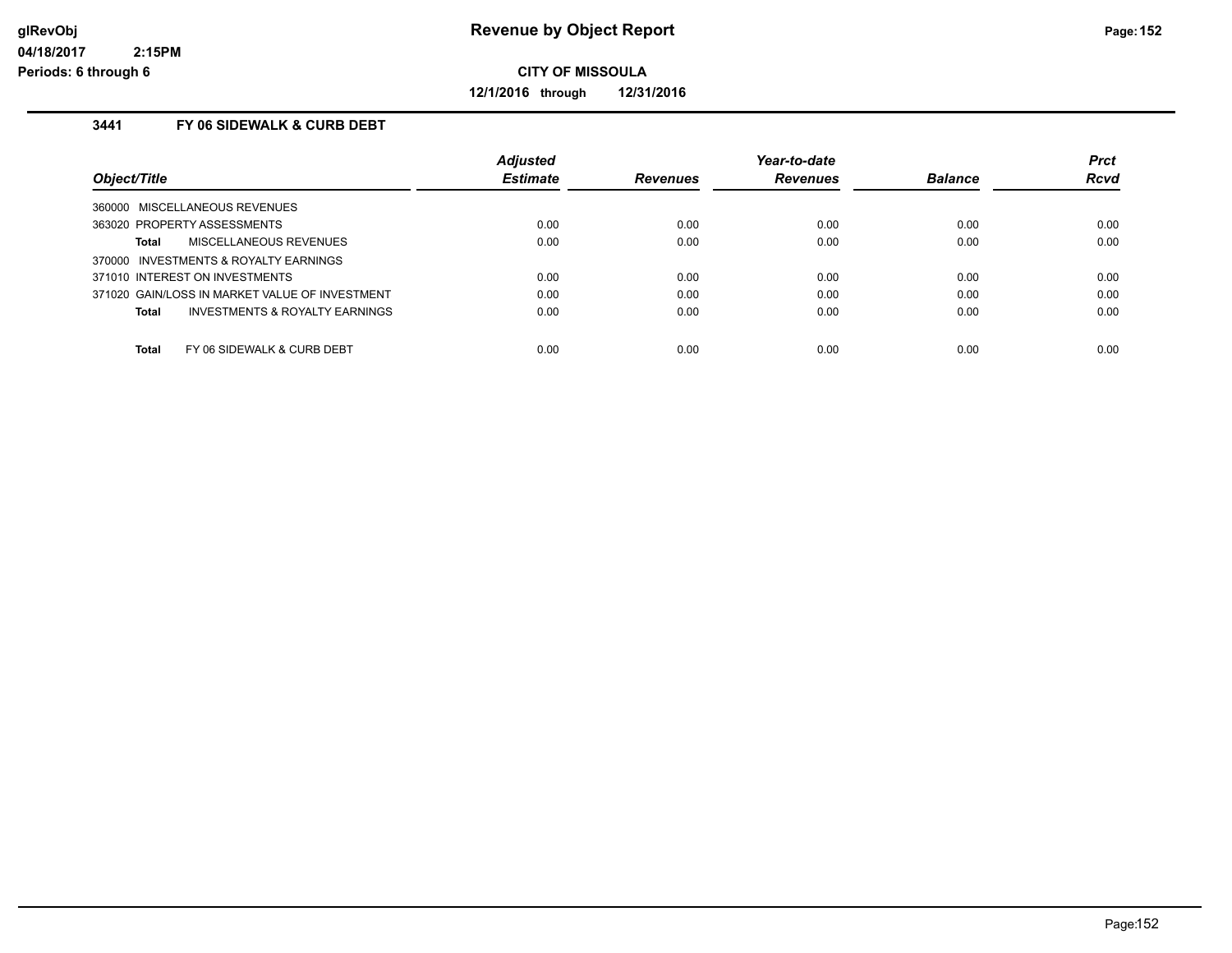**12/1/2016 through 12/31/2016**

**3449 SID 449 DEBT SERVICE**

**3449 SID 449 DEBT SERVICE**

|                                                 | <b>Adjusted</b> |                 | Year-to-date    |                | <b>Prct</b> |
|-------------------------------------------------|-----------------|-----------------|-----------------|----------------|-------------|
| Object/Title                                    | <b>Estimate</b> | <b>Revenues</b> | <b>Revenues</b> | <b>Balance</b> | Rcvd        |
| 360000 MISCELLANEOUS REVENUES                   |                 |                 |                 |                |             |
| 363020 PROPERTY ASSESSMENTS                     | 0.00            | 0.00            | 0.00            | 0.00           | 0.00        |
| 363021 PAYOFF PRINCIPAL ASSESSMENTS             | 0.00            | 0.00            | 0.00            | 0.00           | 0.00        |
| 363022 BOND INTEREST ASSESSMENTS                | 0.00            | 0.00            | 0.00            | 0.00           | 0.00        |
| 363040 PENALTY AND INTEREST                     | 0.00            | 0.00            | 0.00            | 0.00           | 0.00        |
| MISCELLANEOUS REVENUES<br>Total                 | 0.00            | 0.00            | 0.00            | 0.00           | 0.00        |
| 370000 INVESTMENTS & ROYALTY EARNINGS           |                 |                 |                 |                |             |
| 371010 INTEREST ON INVESTMENTS                  | 0.00            | 0.00            | 0.00            | 0.00           | 0.00        |
| 371020 GAIN/LOSS IN MARKET VALUE OF INVESTMENTS | 0.00            | 0.00            | 0.00            | 0.00           | 0.00        |
| INVESTMENTS & ROYALTY EARNINGS<br>Total         | 0.00            | 0.00            | 0.00            | 0.00           | 0.00        |
| SID 449 DEBT SERVICE<br>Total                   | 0.00            | 0.00            | 0.00            | 0.00           | 0.00        |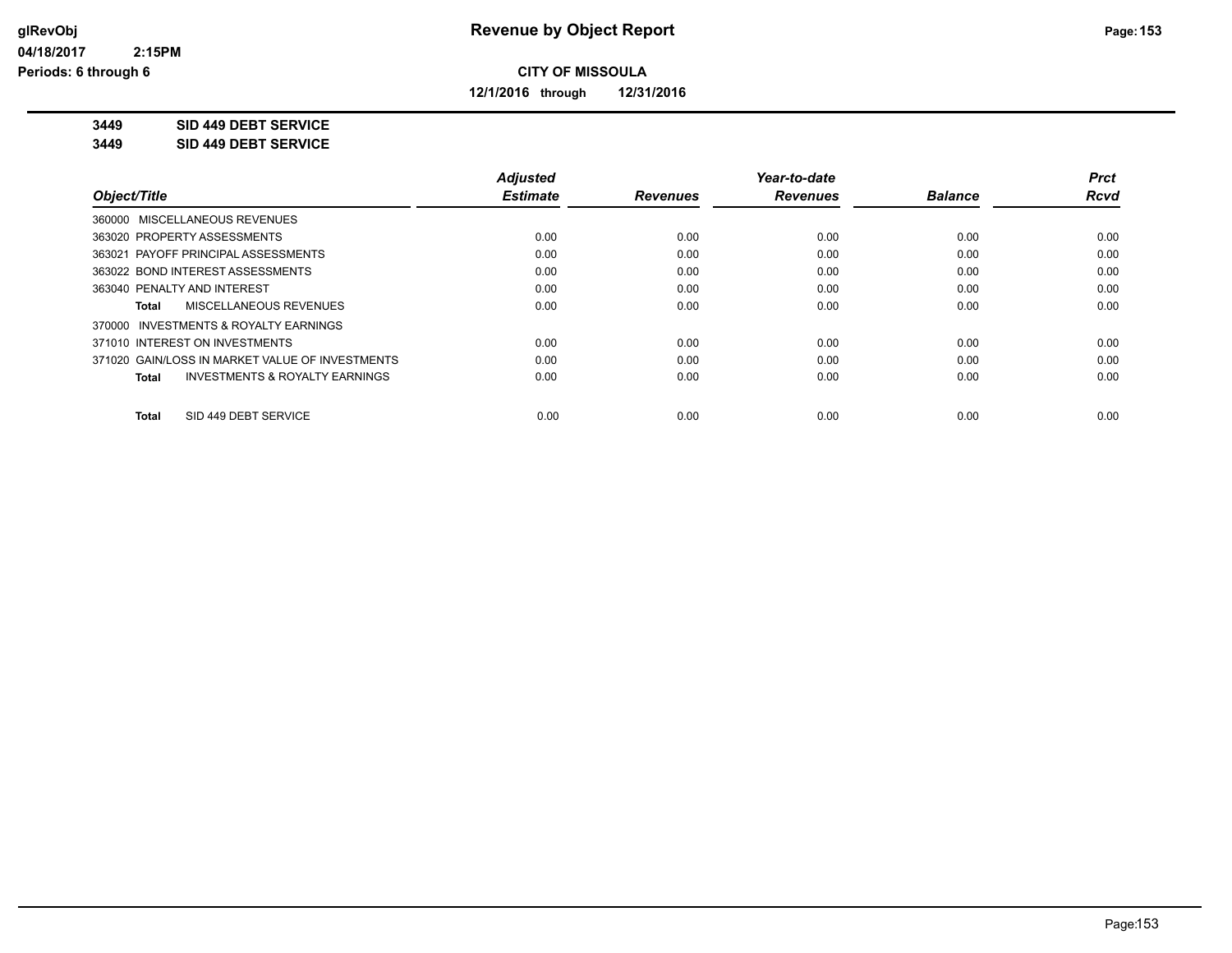**12/1/2016 through 12/31/2016**

#### **3449 SID 449 DEBT SERVICE**

| Object/Title                                   | <b>Adjusted</b><br><b>Estimate</b> | <b>Revenues</b> | Year-to-date<br><b>Revenues</b> | <b>Balance</b> | <b>Prct</b><br><b>Rcvd</b> |
|------------------------------------------------|------------------------------------|-----------------|---------------------------------|----------------|----------------------------|
| 360000 MISCELLANEOUS REVENUES                  |                                    |                 |                                 |                |                            |
| 363020 PROPERTY ASSESSMENTS                    | 0.00                               | 0.00            | 0.00                            | 0.00           | 0.00                       |
| 363021 PAYOFF PRINCIPAL ASSESSMENTS            | 0.00                               | 0.00            | 0.00                            | 0.00           | 0.00                       |
| 363022 BOND INTEREST ASSESSMENTS               | 0.00                               | 0.00            | 0.00                            | 0.00           | 0.00                       |
| 363040 PENALTY AND INTEREST                    | 0.00                               | 0.00            | 0.00                            | 0.00           | 0.00                       |
| MISCELLANEOUS REVENUES<br>Total                | 0.00                               | 0.00            | 0.00                            | 0.00           | 0.00                       |
| 370000 INVESTMENTS & ROYALTY EARNINGS          |                                    |                 |                                 |                |                            |
| 371010 INTEREST ON INVESTMENTS                 | 0.00                               | 0.00            | 0.00                            | 0.00           | 0.00                       |
| 371020 GAIN/LOSS IN MARKET VALUE OF INVESTMENT | 0.00                               | 0.00            | 0.00                            | 0.00           | 0.00                       |
| INVESTMENTS & ROYALTY EARNINGS<br><b>Total</b> | 0.00                               | 0.00            | 0.00                            | 0.00           | 0.00                       |
| SID 449 DEBT SERVICE<br>Total                  | 0.00                               | 0.00            | 0.00                            | 0.00           | 0.00                       |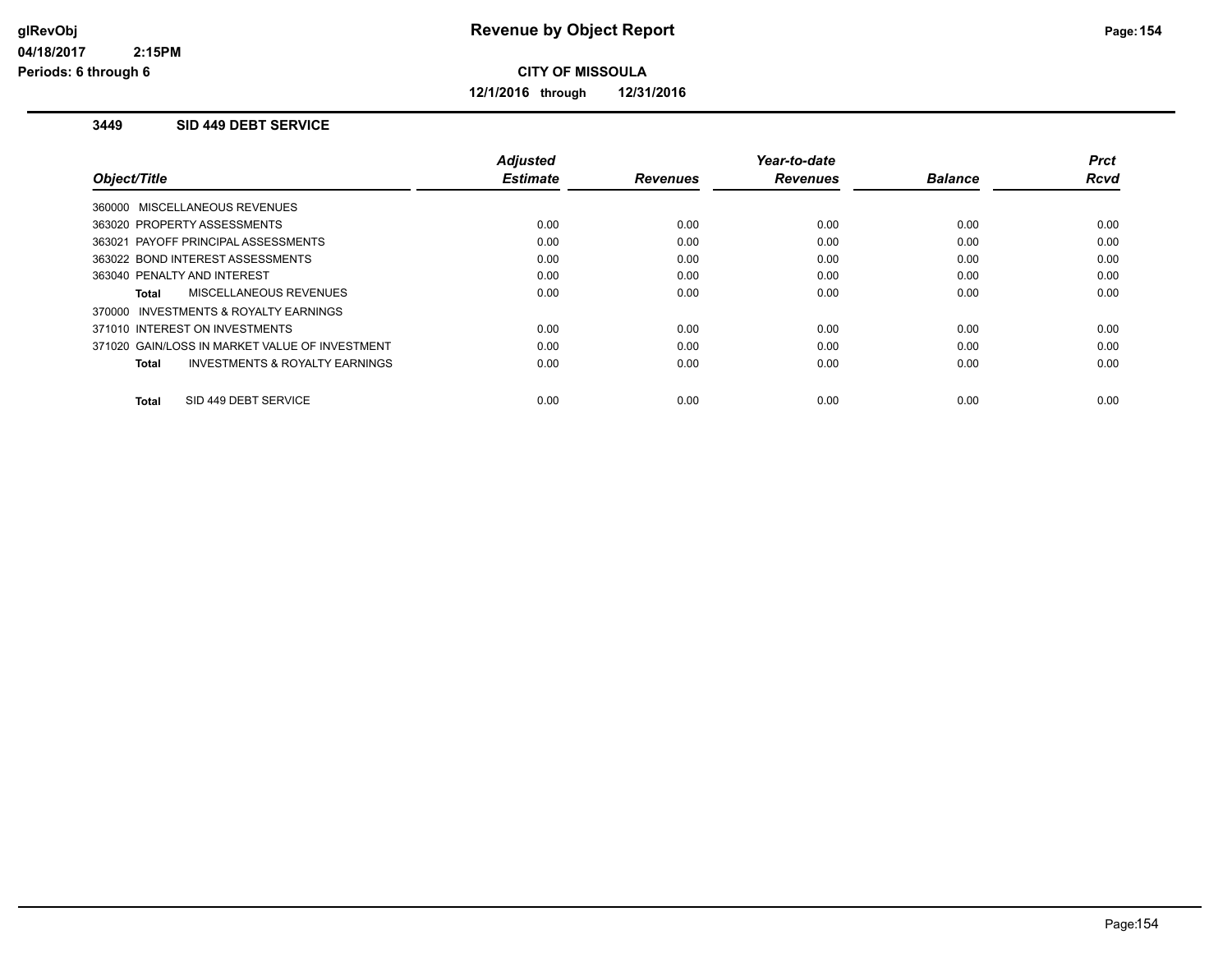**12/1/2016 through 12/31/2016**

**3450 FY 06 SIDEWALK AND CURB**

**3450 FY 06 SIDEWALK AND CURB**

|                                                           | <b>Adjusted</b> |                 | Year-to-date    |                | <b>Prct</b> |
|-----------------------------------------------------------|-----------------|-----------------|-----------------|----------------|-------------|
| Object/Title                                              | <b>Estimate</b> | <b>Revenues</b> | <b>Revenues</b> | <b>Balance</b> | Rcvd        |
| 360000 MISCELLANEOUS REVENUES                             |                 |                 |                 |                |             |
| 363020 PROPERTY ASSESSMENTS                               | 27,475.00       | 14,763.26       | 14,763.26       | 12,711.74      | 53.73       |
| PAYOFF PRINCIPAL ASSESSMENTS<br>363021                    | 0.00            | 0.00            | 0.00            | 0.00           | 0.00        |
| 363022 BOND INTEREST ASSESSMENTS                          | 0.00            | 0.00            | 0.00            | 0.00           | 0.00        |
| 363040 PENALTY AND INTEREST                               | 0.00            | 7.80            | 7.80            | $-7.80$        | 0.00        |
| <b>MISCELLANEOUS REVENUES</b><br>Total                    | 27,475.00       | 14,771.06       | 14,771.06       | 12,703.94      | 53.76       |
| 370000 INVESTMENTS & ROYALTY EARNINGS                     |                 |                 |                 |                |             |
| 371010 INTEREST ON INVESTMENTS                            | 0.00            | 0.00            | 0.00            | 0.00           | 0.00        |
| 371020 GAIN/LOSS IN MARKET VALUE OF INVESTMENTS           | 0.00            | 0.00            | 0.00            | 0.00           | 0.00        |
| 371500 INTEREST ON INTERFUND LOAN                         | 0.00            | 0.00            | 0.00            | 0.00           | 0.00        |
| <b>INVESTMENTS &amp; ROYALTY EARNINGS</b><br><b>Total</b> | 0.00            | 0.00            | 0.00            | 0.00           | 0.00        |
| OTHER FINANCING SOURCES<br>380000                         |                 |                 |                 |                |             |
| 381030 SID BONDS PROCEEDS                                 | 0.00            | 0.00            | 0.00            | 0.00           | 0.00        |
| 383042 TRANSFERS FROM OTHER FUNDS                         | 0.00            | 0.00            | 0.00            | 0.00           | 0.00        |
| OTHER FINANCING SOURCES<br><b>Total</b>                   | 0.00            | 0.00            | 0.00            | 0.00           | 0.00        |
| FY 06 SIDEWALK AND CURB<br><b>Total</b>                   | 27,475.00       | 14,771.06       | 14,771.06       | 12,703.94      | 53.76       |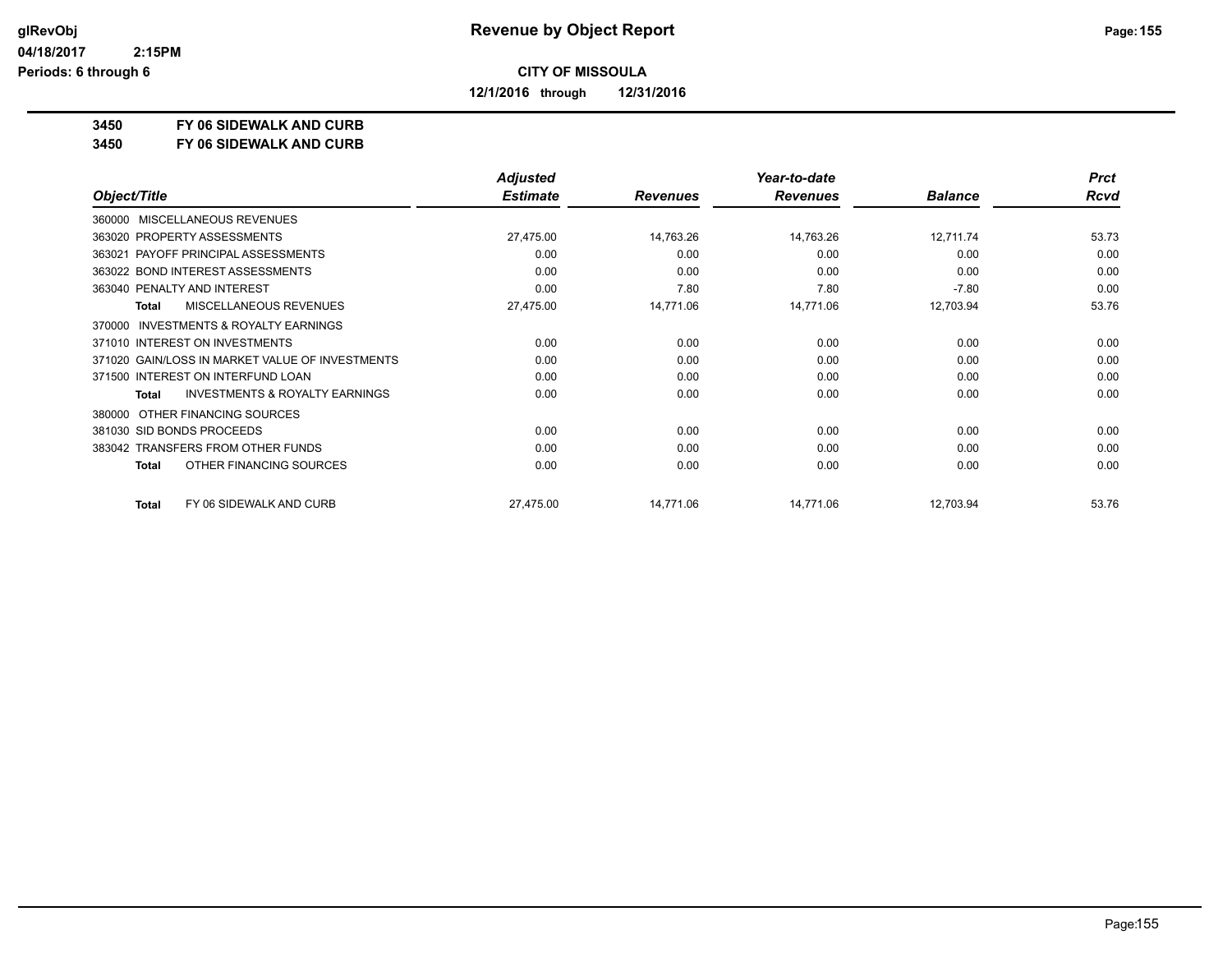**12/1/2016 through 12/31/2016**

#### **3450 FY 06 SIDEWALK AND CURB**

|                                                           | <b>Adjusted</b> |                 | Year-to-date    |                | <b>Prct</b> |
|-----------------------------------------------------------|-----------------|-----------------|-----------------|----------------|-------------|
| Object/Title                                              | <b>Estimate</b> | <b>Revenues</b> | <b>Revenues</b> | <b>Balance</b> | Rcvd        |
| 360000 MISCELLANEOUS REVENUES                             |                 |                 |                 |                |             |
| 363020 PROPERTY ASSESSMENTS                               | 27,475.00       | 14,763.26       | 14,763.26       | 12,711.74      | 53.73       |
| 363021 PAYOFF PRINCIPAL ASSESSMENTS                       | 0.00            | 0.00            | 0.00            | 0.00           | 0.00        |
| 363022 BOND INTEREST ASSESSMENTS                          | 0.00            | 0.00            | 0.00            | 0.00           | 0.00        |
| 363040 PENALTY AND INTEREST                               | 0.00            | 7.80            | 7.80            | $-7.80$        | 0.00        |
| MISCELLANEOUS REVENUES<br>Total                           | 27,475.00       | 14,771.06       | 14,771.06       | 12,703.94      | 53.76       |
| <b>INVESTMENTS &amp; ROYALTY EARNINGS</b><br>370000       |                 |                 |                 |                |             |
| 371010 INTEREST ON INVESTMENTS                            | 0.00            | 0.00            | 0.00            | 0.00           | 0.00        |
| 371020 GAIN/LOSS IN MARKET VALUE OF INVESTMENT            | 0.00            | 0.00            | 0.00            | 0.00           | 0.00        |
| 371500 INTEREST ON INTERFUND LOAN                         | 0.00            | 0.00            | 0.00            | 0.00           | 0.00        |
| <b>INVESTMENTS &amp; ROYALTY EARNINGS</b><br><b>Total</b> | 0.00            | 0.00            | 0.00            | 0.00           | 0.00        |
| 380000 OTHER FINANCING SOURCES                            |                 |                 |                 |                |             |
| 381030 SID BONDS PROCEEDS                                 | 0.00            | 0.00            | 0.00            | 0.00           | 0.00        |
| 383042 TRANSFERS FROM OTHER FUNDS                         | 0.00            | 0.00            | 0.00            | 0.00           | 0.00        |
| OTHER FINANCING SOURCES<br>Total                          | 0.00            | 0.00            | 0.00            | 0.00           | 0.00        |
| FY 06 SIDEWALK AND CURB<br>Total                          | 27,475.00       | 14,771.06       | 14,771.06       | 12,703.94      | 53.76       |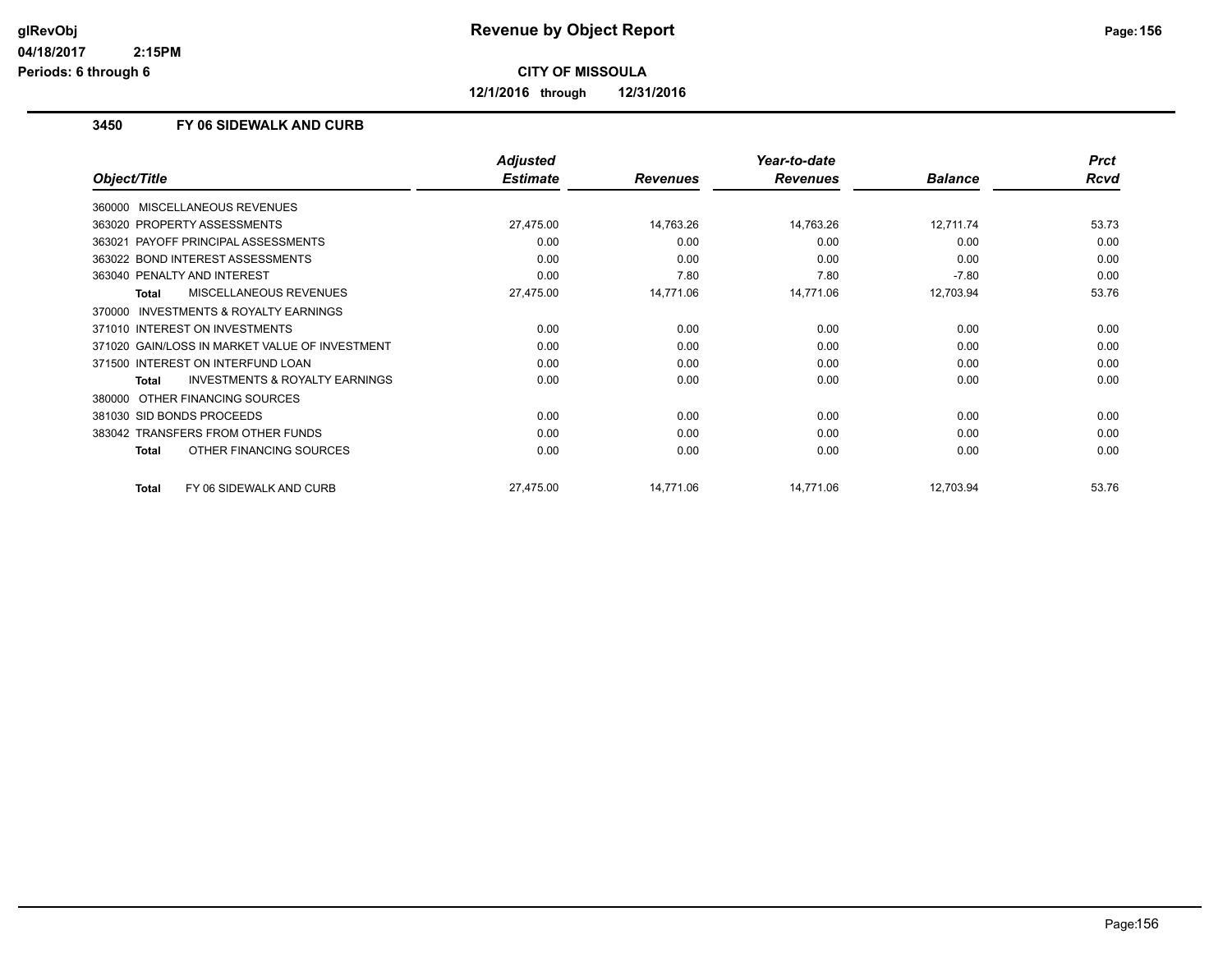**12/1/2016 through 12/31/2016**

**3460 FY07 SIDEWALK AND CURB DEBT**

| 3460 | <b>FY07 SIDEWALK AND CURB DEBT</b> |
|------|------------------------------------|
|      |                                    |

|                                                    | <b>Adjusted</b> |                 | Year-to-date    |                | <b>Prct</b> |
|----------------------------------------------------|-----------------|-----------------|-----------------|----------------|-------------|
| Object/Title                                       | <b>Estimate</b> | <b>Revenues</b> | <b>Revenues</b> | <b>Balance</b> | <b>Rcvd</b> |
| 360000 MISCELLANEOUS REVENUES                      |                 |                 |                 |                |             |
| 363020 PROPERTY ASSESSMENTS                        | 56,830.00       | 24,501.58       | 24,501.58       | 32,328.42      | 43.11       |
| PAYOFF PRINCIPAL ASSESSMENTS<br>363021             | 0.00            | 0.00            | 0.00            | 0.00           | 0.00        |
| 363022 BOND INTEREST ASSESSMENTS                   | 0.00            | 0.00            | 0.00            | 0.00           | 0.00        |
| 363040 PENALTY AND INTEREST                        | 0.00            | 23.56           | 23.56           | $-23.56$       | 0.00        |
| <b>MISCELLANEOUS REVENUES</b><br><b>Total</b>      | 56,830.00       | 24,525.14       | 24,525.14       | 32,304.86      | 43.16       |
| INVESTMENTS & ROYALTY EARNINGS<br>370000           |                 |                 |                 |                |             |
| 371010 INTEREST ON INVESTMENTS                     | 0.00            | 0.00            | 0.00            | 0.00           | 0.00        |
| 371020 GAIN/LOSS IN MARKET VALUE OF INVESTMENTS    | 0.00            | 0.00            | 0.00            | 0.00           | 0.00        |
| 371500 INTEREST ON INTERFUND LOAN                  | 0.00            | 0.00            | 0.00            | 0.00           | 0.00        |
| <b>INVESTMENTS &amp; ROYALTY EARNINGS</b><br>Total | 0.00            | 0.00            | 0.00            | 0.00           | 0.00        |
| OTHER FINANCING SOURCES<br>380000                  |                 |                 |                 |                |             |
| 381030 SID BONDS PROCEEDS                          | 0.00            | 0.00            | 0.00            | 0.00           | 0.00        |
| 383042 TRANSFERS FROM OTHER FUNDS                  | 0.00            | 0.00            | 0.00            | 0.00           | 0.00        |
| OTHER FINANCING SOURCES<br>Total                   | 0.00            | 0.00            | 0.00            | 0.00           | 0.00        |
| <b>FY07 SIDEWALK AND CURB DEBT</b><br><b>Total</b> | 56,830.00       | 24,525.14       | 24,525.14       | 32,304.86      | 43.16       |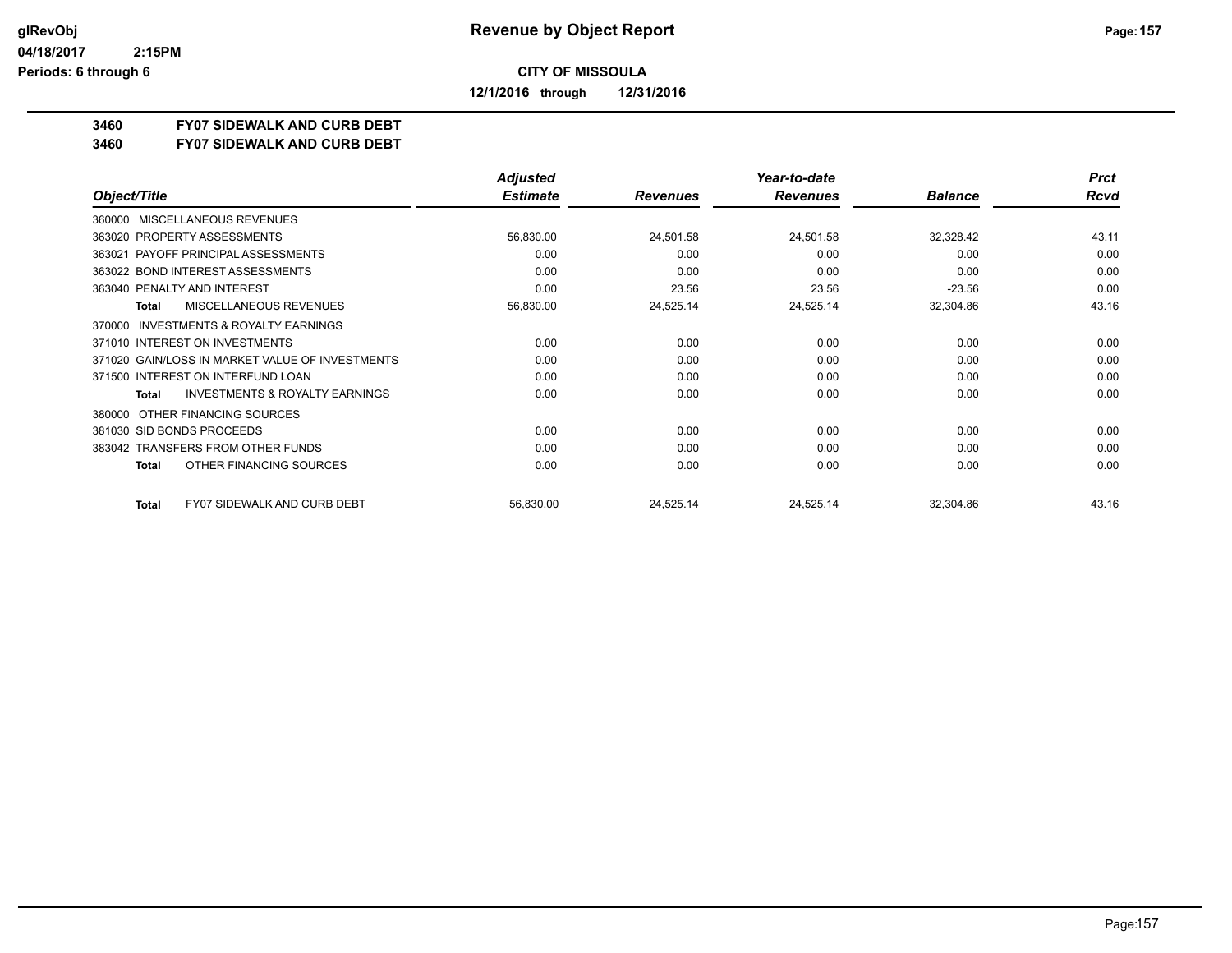**12/1/2016 through 12/31/2016**

#### **3460 FY07 SIDEWALK AND CURB DEBT**

|                                                           | <b>Adjusted</b> |                 | Year-to-date    |                | <b>Prct</b> |
|-----------------------------------------------------------|-----------------|-----------------|-----------------|----------------|-------------|
| Object/Title                                              | <b>Estimate</b> | <b>Revenues</b> | <b>Revenues</b> | <b>Balance</b> | <b>Rcvd</b> |
| 360000 MISCELLANEOUS REVENUES                             |                 |                 |                 |                |             |
| 363020 PROPERTY ASSESSMENTS                               | 56,830.00       | 24,501.58       | 24,501.58       | 32,328.42      | 43.11       |
| PAYOFF PRINCIPAL ASSESSMENTS<br>363021                    | 0.00            | 0.00            | 0.00            | 0.00           | 0.00        |
| 363022 BOND INTEREST ASSESSMENTS                          | 0.00            | 0.00            | 0.00            | 0.00           | 0.00        |
| 363040 PENALTY AND INTEREST                               | 0.00            | 23.56           | 23.56           | $-23.56$       | 0.00        |
| MISCELLANEOUS REVENUES<br><b>Total</b>                    | 56,830.00       | 24,525.14       | 24,525.14       | 32,304.86      | 43.16       |
| <b>INVESTMENTS &amp; ROYALTY EARNINGS</b><br>370000       |                 |                 |                 |                |             |
| 371010 INTEREST ON INVESTMENTS                            | 0.00            | 0.00            | 0.00            | 0.00           | 0.00        |
| 371020 GAIN/LOSS IN MARKET VALUE OF INVESTMENT            | 0.00            | 0.00            | 0.00            | 0.00           | 0.00        |
| 371500 INTEREST ON INTERFUND LOAN                         | 0.00            | 0.00            | 0.00            | 0.00           | 0.00        |
| <b>INVESTMENTS &amp; ROYALTY EARNINGS</b><br><b>Total</b> | 0.00            | 0.00            | 0.00            | 0.00           | 0.00        |
| 380000 OTHER FINANCING SOURCES                            |                 |                 |                 |                |             |
| 381030 SID BONDS PROCEEDS                                 | 0.00            | 0.00            | 0.00            | 0.00           | 0.00        |
| 383042 TRANSFERS FROM OTHER FUNDS                         | 0.00            | 0.00            | 0.00            | 0.00           | 0.00        |
| OTHER FINANCING SOURCES<br>Total                          | 0.00            | 0.00            | 0.00            | 0.00           | 0.00        |
| <b>FY07 SIDEWALK AND CURB DEBT</b><br>Total               | 56,830.00       | 24,525.14       | 24,525.14       | 32,304.86      | 43.16       |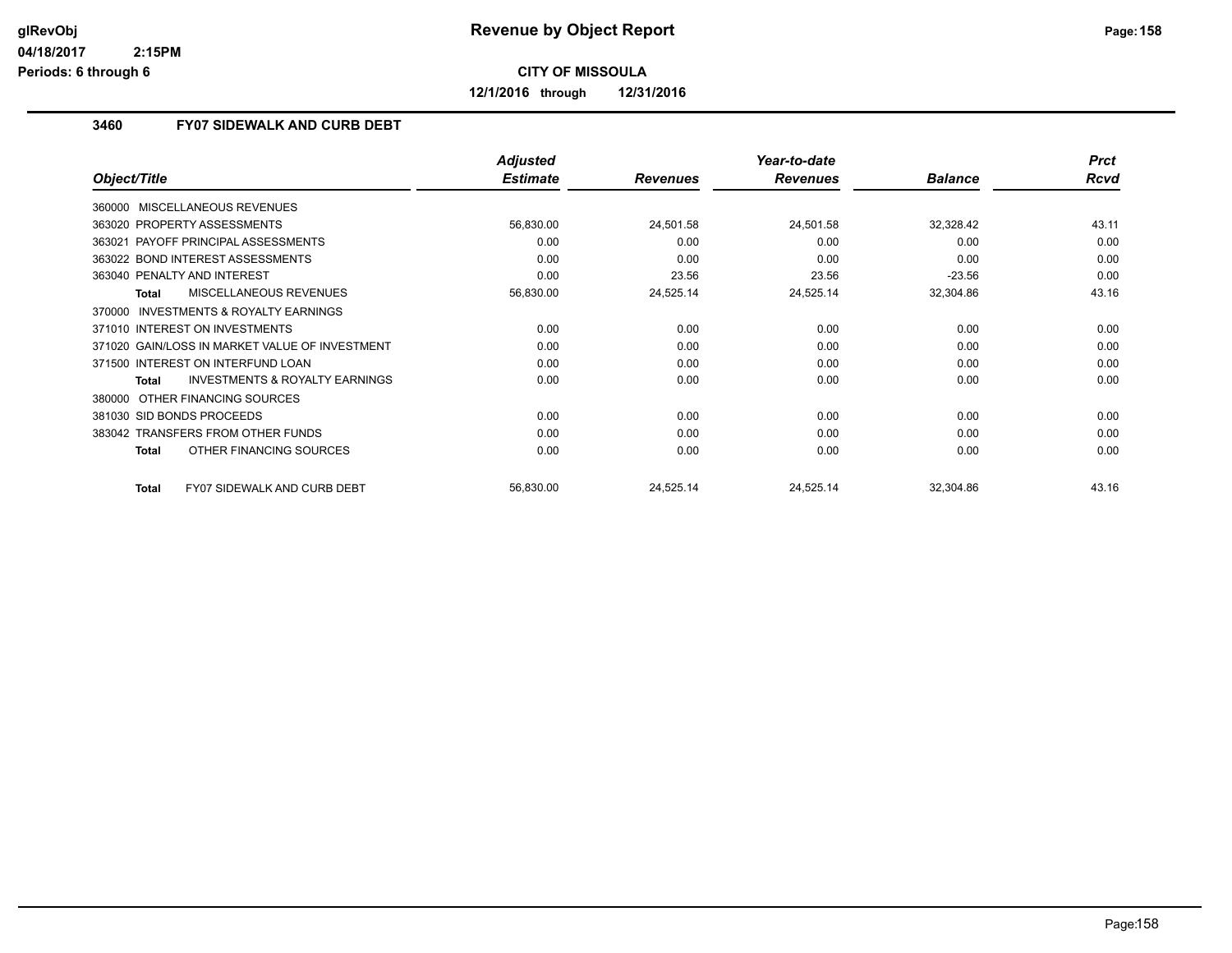**12/1/2016 through 12/31/2016**

# **3461 SERIES 2008A SIDEWALK AND CURB**

**3461 SERIES 2008A SIDEWALK AND CURB**

|                                                           | <b>Adjusted</b> |                 | Year-to-date    |                | <b>Prct</b> |
|-----------------------------------------------------------|-----------------|-----------------|-----------------|----------------|-------------|
| Object/Title                                              | <b>Estimate</b> | <b>Revenues</b> | <b>Revenues</b> | <b>Balance</b> | Rcvd        |
| 360000 MISCELLANEOUS REVENUES                             |                 |                 |                 |                |             |
| 363020 PROPERTY ASSESSMENTS                               | 27,838.00       | 11,205.44       | 11,205.44       | 16,632.56      | 40.25       |
| 363021 PAYOFF PRINCIPAL ASSESSMENTS                       | 0.00            | 0.00            | 22,391.91       | $-22,391.91$   | 0.00        |
| 363022 BOND INTEREST ASSESSMENTS                          | 0.00            | 0.00            | 0.00            | 0.00           | 0.00        |
| 363040 PENALTY AND INTEREST                               | 0.00            | 0.00            | 0.00            | 0.00           | 0.00        |
| MISCELLANEOUS REVENUES<br>Total                           | 27,838.00       | 11,205.44       | 33,597.35       | $-5,759.35$    | 120.69      |
| 370000 INVESTMENTS & ROYALTY EARNINGS                     |                 |                 |                 |                |             |
| 371010 INTEREST ON INVESTMENTS                            | 0.00            | 0.00            | 0.00            | 0.00           | 0.00        |
| 371020 GAIN/LOSS IN MARKET VALUE OF INVESTMENTS           | 0.00            | 0.00            | 0.00            | 0.00           | 0.00        |
| <b>INVESTMENTS &amp; ROYALTY EARNINGS</b><br><b>Total</b> | 0.00            | 0.00            | 0.00            | 0.00           | 0.00        |
| OTHER FINANCING SOURCES<br>380000                         |                 |                 |                 |                |             |
| 381030 SID BONDS PROCEEDS                                 | 0.00            | 0.00            | 0.00            | 0.00           | 0.00        |
| OTHER FINANCING SOURCES<br><b>Total</b>                   | 0.00            | 0.00            | 0.00            | 0.00           | 0.00        |
| SERIES 2008A SIDEWALK AND CURB<br><b>Total</b>            | 27,838.00       | 11,205.44       | 33,597.35       | $-5,759.35$    | 120.69      |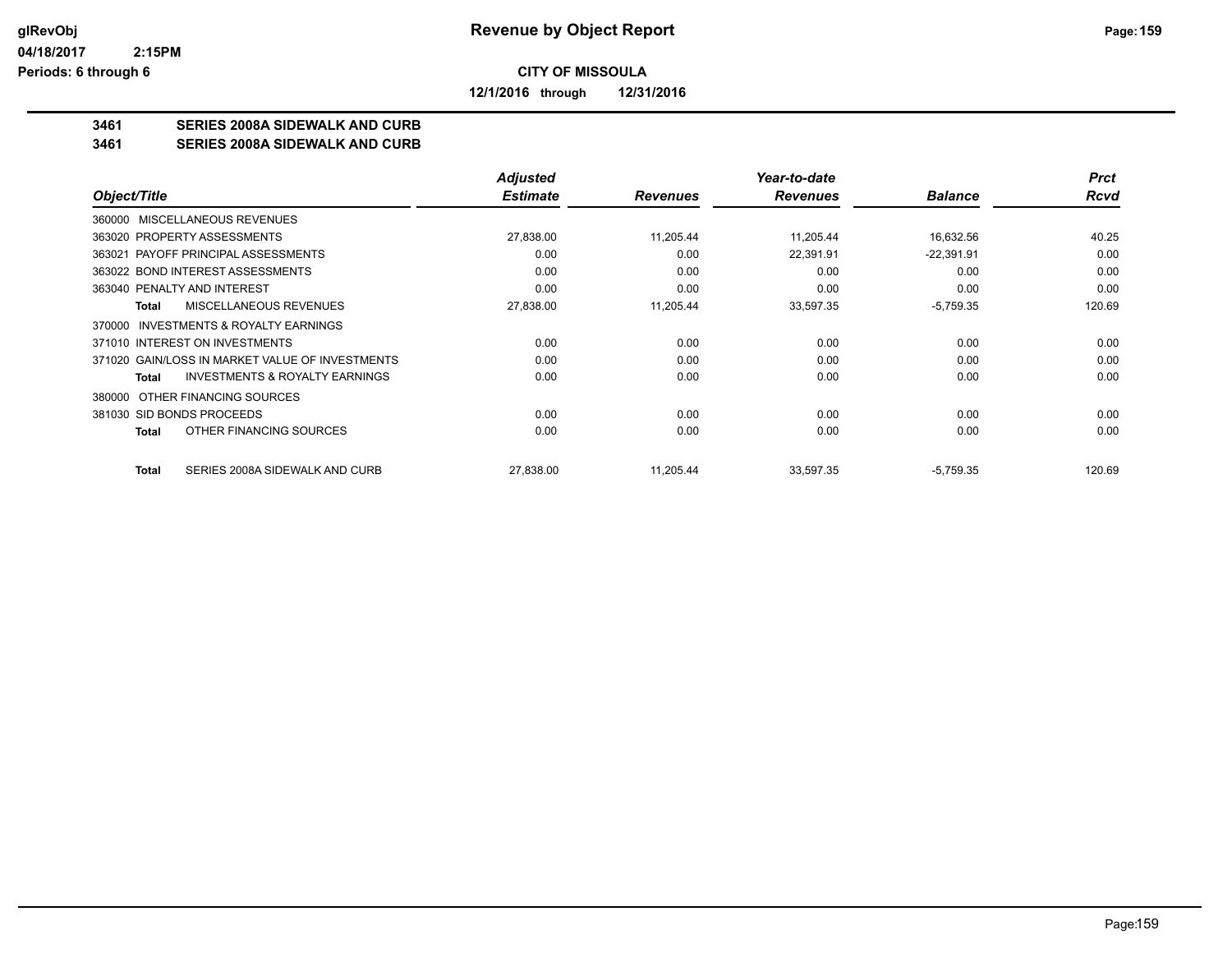**12/1/2016 through 12/31/2016**

#### **3461 SERIES 2008A SIDEWALK AND CURB**

|                                                           | <b>Adjusted</b> |                 | Year-to-date    |                | <b>Prct</b> |
|-----------------------------------------------------------|-----------------|-----------------|-----------------|----------------|-------------|
| Object/Title                                              | <b>Estimate</b> | <b>Revenues</b> | <b>Revenues</b> | <b>Balance</b> | <b>Rcvd</b> |
| 360000 MISCELLANEOUS REVENUES                             |                 |                 |                 |                |             |
| 363020 PROPERTY ASSESSMENTS                               | 27,838.00       | 11,205.44       | 11,205.44       | 16,632.56      | 40.25       |
| 363021 PAYOFF PRINCIPAL ASSESSMENTS                       | 0.00            | 0.00            | 22,391.91       | $-22,391.91$   | 0.00        |
| 363022 BOND INTEREST ASSESSMENTS                          | 0.00            | 0.00            | 0.00            | 0.00           | 0.00        |
| 363040 PENALTY AND INTEREST                               | 0.00            | 0.00            | 0.00            | 0.00           | 0.00        |
| MISCELLANEOUS REVENUES<br><b>Total</b>                    | 27,838.00       | 11,205.44       | 33,597.35       | $-5,759.35$    | 120.69      |
| <b>INVESTMENTS &amp; ROYALTY EARNINGS</b><br>370000       |                 |                 |                 |                |             |
| 371010 INTEREST ON INVESTMENTS                            | 0.00            | 0.00            | 0.00            | 0.00           | 0.00        |
| 371020 GAIN/LOSS IN MARKET VALUE OF INVESTMENT            | 0.00            | 0.00            | 0.00            | 0.00           | 0.00        |
| <b>INVESTMENTS &amp; ROYALTY EARNINGS</b><br><b>Total</b> | 0.00            | 0.00            | 0.00            | 0.00           | 0.00        |
| 380000 OTHER FINANCING SOURCES                            |                 |                 |                 |                |             |
| 381030 SID BONDS PROCEEDS                                 | 0.00            | 0.00            | 0.00            | 0.00           | 0.00        |
| OTHER FINANCING SOURCES<br><b>Total</b>                   | 0.00            | 0.00            | 0.00            | 0.00           | 0.00        |
| SERIES 2008A SIDEWALK AND CURB<br><b>Total</b>            | 27,838.00       | 11,205.44       | 33,597.35       | $-5,759.35$    | 120.69      |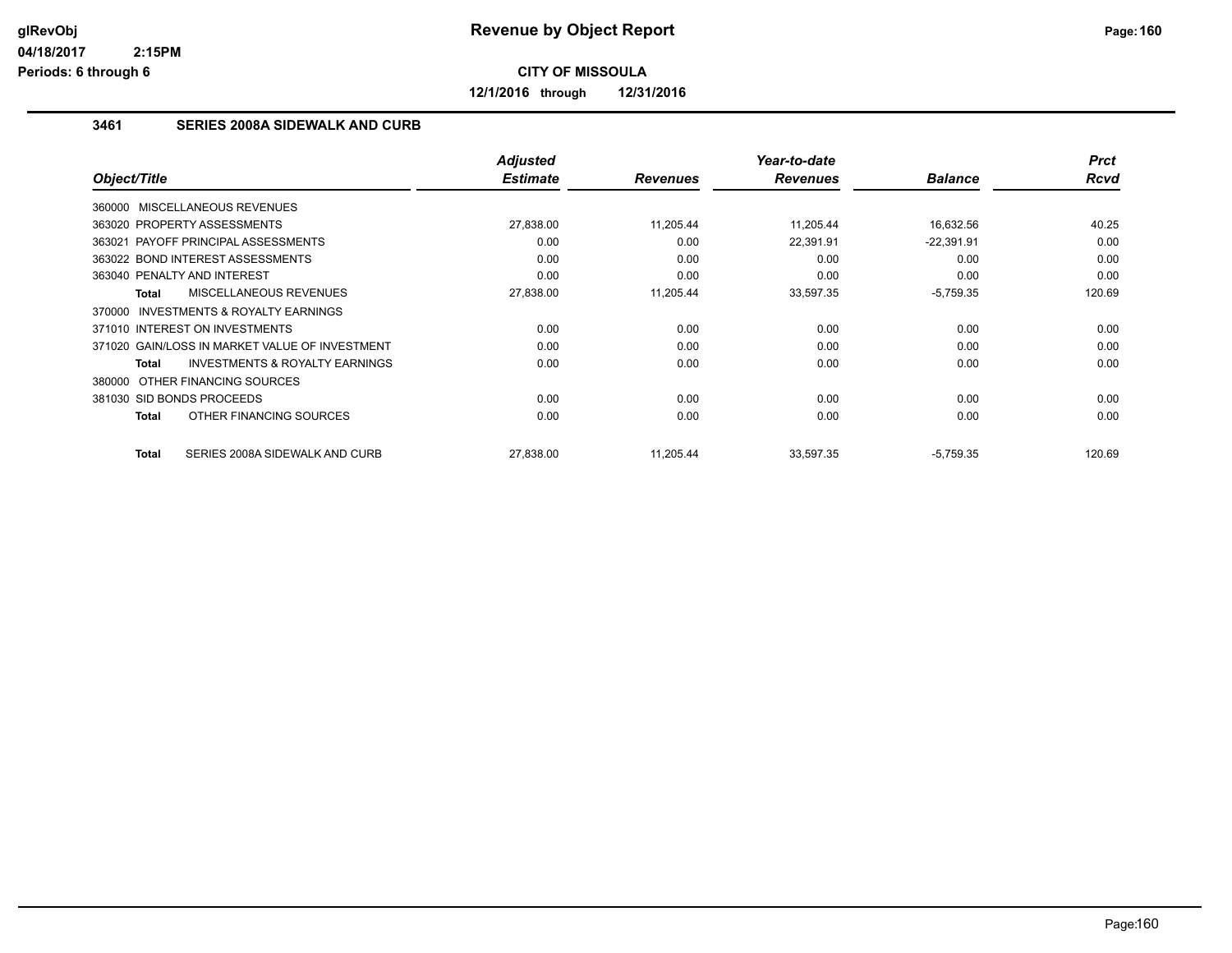**12/1/2016 through 12/31/2016**

# **3462 SERIES 2009 SIDEWALK AND CURB**

**3462 SERIES 2009 SIDEWALK AND CURB**

|                                                     | <b>Adjusted</b> |                 | Year-to-date    |                | <b>Prct</b> |
|-----------------------------------------------------|-----------------|-----------------|-----------------|----------------|-------------|
| Object/Title                                        | <b>Estimate</b> | <b>Revenues</b> | <b>Revenues</b> | <b>Balance</b> | Rcvd        |
| MISCELLANEOUS REVENUES<br>360000                    |                 |                 |                 |                |             |
| 363020 PROPERTY ASSESSMENTS                         | 63,368.00       | 30,652.93       | 30,809.10       | 32,558.90      | 48.62       |
| PAYOFF PRINCIPAL ASSESSMENTS<br>363021              | 0.00            | 0.00            | 13,629.19       | $-13,629.19$   | 0.00        |
| 363022 BOND INTEREST ASSESSMENTS                    | 0.00            | 0.00            | 0.00            | 0.00           | 0.00        |
| 363040 PENALTY AND INTEREST                         | 0.00            | 18.84           | 18.84           | $-18.84$       | 0.00        |
| <b>MISCELLANEOUS REVENUES</b><br><b>Total</b>       | 63,368.00       | 30,671.77       | 44,457.13       | 18,910.87      | 70.16       |
| <b>INVESTMENTS &amp; ROYALTY EARNINGS</b><br>370000 |                 |                 |                 |                |             |
| 371010 INTEREST ON INVESTMENTS                      | 0.00            | 0.00            | 0.00            | 0.00           | 0.00        |
| 371020 GAIN/LOSS IN MARKET VALUE OF INVESTMENTS     | 0.00            | 0.00            | 0.00            | 0.00           | 0.00        |
| <b>INVESTMENTS &amp; ROYALTY EARNINGS</b><br>Total  | 0.00            | 0.00            | 0.00            | 0.00           | 0.00        |
| OTHER FINANCING SOURCES<br>380000                   |                 |                 |                 |                |             |
| 381030 SID BONDS PROCEEDS                           | 0.00            | 0.00            | 0.00            | 0.00           | 0.00        |
| 383042 TRANSFERS FROM OTHER FUNDS                   | 0.00            | 0.00            | 0.00            | 0.00           | 0.00        |
| OTHER FINANCING SOURCES<br><b>Total</b>             | 0.00            | 0.00            | 0.00            | 0.00           | 0.00        |
| SERIES 2009 SIDEWALK AND CURB<br><b>Total</b>       | 63,368.00       | 30,671.77       | 44,457.13       | 18,910.87      | 70.16       |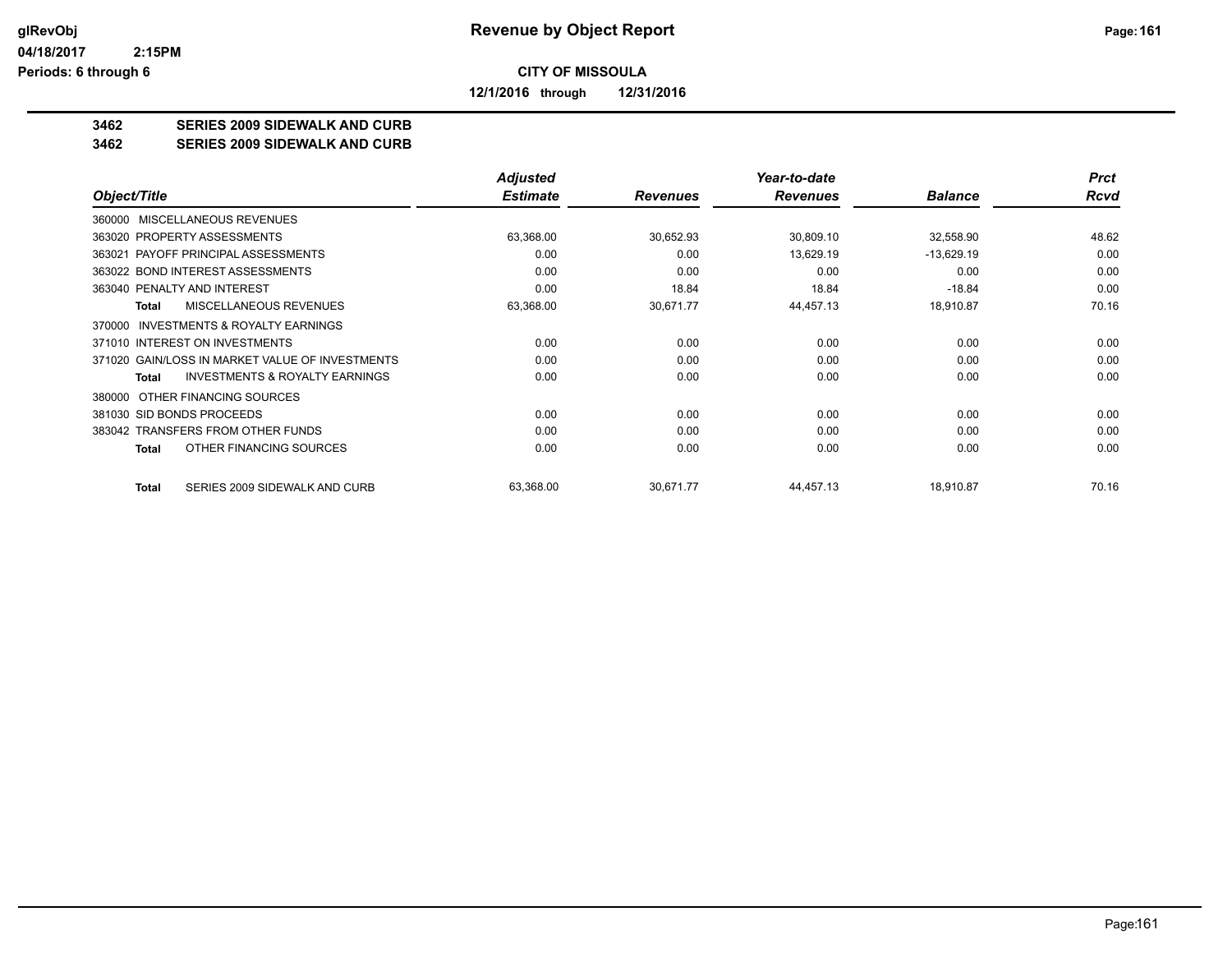**12/1/2016 through 12/31/2016**

#### **3462 SERIES 2009 SIDEWALK AND CURB**

|                                                     | <b>Adjusted</b> |                 | Year-to-date    |                | <b>Prct</b> |
|-----------------------------------------------------|-----------------|-----------------|-----------------|----------------|-------------|
| Object/Title                                        | <b>Estimate</b> | <b>Revenues</b> | <b>Revenues</b> | <b>Balance</b> | <b>Rcvd</b> |
| 360000 MISCELLANEOUS REVENUES                       |                 |                 |                 |                |             |
| 363020 PROPERTY ASSESSMENTS                         | 63,368.00       | 30,652.93       | 30,809.10       | 32,558.90      | 48.62       |
| 363021 PAYOFF PRINCIPAL ASSESSMENTS                 | 0.00            | 0.00            | 13,629.19       | $-13,629.19$   | 0.00        |
| 363022 BOND INTEREST ASSESSMENTS                    | 0.00            | 0.00            | 0.00            | 0.00           | 0.00        |
| 363040 PENALTY AND INTEREST                         | 0.00            | 18.84           | 18.84           | $-18.84$       | 0.00        |
| MISCELLANEOUS REVENUES<br>Total                     | 63,368.00       | 30,671.77       | 44,457.13       | 18,910.87      | 70.16       |
| <b>INVESTMENTS &amp; ROYALTY EARNINGS</b><br>370000 |                 |                 |                 |                |             |
| 371010 INTEREST ON INVESTMENTS                      | 0.00            | 0.00            | 0.00            | 0.00           | 0.00        |
| 371020 GAIN/LOSS IN MARKET VALUE OF INVESTMENT      | 0.00            | 0.00            | 0.00            | 0.00           | 0.00        |
| <b>INVESTMENTS &amp; ROYALTY EARNINGS</b><br>Total  | 0.00            | 0.00            | 0.00            | 0.00           | 0.00        |
| OTHER FINANCING SOURCES<br>380000                   |                 |                 |                 |                |             |
| 381030 SID BONDS PROCEEDS                           | 0.00            | 0.00            | 0.00            | 0.00           | 0.00        |
| 383042 TRANSFERS FROM OTHER FUNDS                   | 0.00            | 0.00            | 0.00            | 0.00           | 0.00        |
| OTHER FINANCING SOURCES<br>Total                    | 0.00            | 0.00            | 0.00            | 0.00           | 0.00        |
| SERIES 2009 SIDEWALK AND CURB<br><b>Total</b>       | 63,368.00       | 30,671.77       | 44,457.13       | 18,910.87      | 70.16       |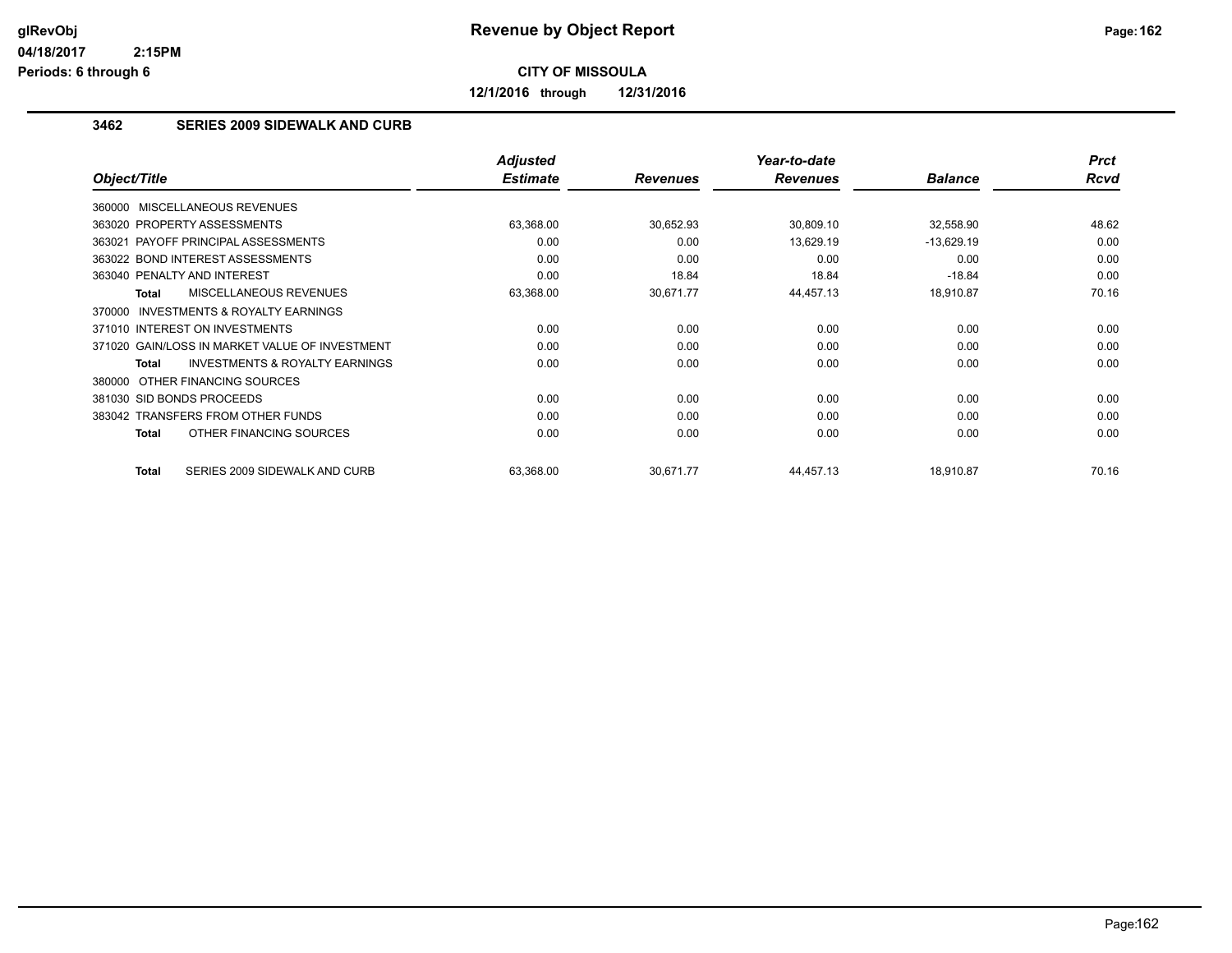**12/1/2016 through 12/31/2016**

# **3463 SERIES 2010 SIDEWALK AND CURB**

**3463 SERIES 2010 SIDEWALK AND CURB**

|                                                    | <b>Adjusted</b> |                 | Year-to-date    |                | <b>Prct</b> |
|----------------------------------------------------|-----------------|-----------------|-----------------|----------------|-------------|
| Object/Title                                       | <b>Estimate</b> | <b>Revenues</b> | <b>Revenues</b> | <b>Balance</b> | Rcvd        |
| MISCELLANEOUS REVENUES<br>360000                   |                 |                 |                 |                |             |
| 363020 PROPERTY ASSESSMENTS                        | 96,850.00       | 38,192.89       | 39,212.41       | 57,637.59      | 40.49       |
| 363021 PAYOFF PRINCIPAL ASSESSMENTS                | 0.00            | 0.00            | 6,147.22        | $-6,147.22$    | 0.00        |
| 363022 BOND INTEREST ASSESSMENTS                   | 0.00            | 0.00            | 0.00            | 0.00           | 0.00        |
| 363040 PENALTY AND INTEREST                        | 0.00            | 28.89           | 28.89           | $-28.89$       | 0.00        |
| <b>MISCELLANEOUS REVENUES</b><br><b>Total</b>      | 96,850.00       | 38,221.78       | 45,388.52       | 51,461.48      | 46.86       |
| INVESTMENTS & ROYALTY EARNINGS<br>370000           |                 |                 |                 |                |             |
| 371010 INTEREST ON INVESTMENTS                     | 0.00            | 0.00            | 0.00            | 0.00           | 0.00        |
| 371020 GAIN/LOSS IN MARKET VALUE OF INVESTMENTS    | 0.00            | 0.00            | 0.00            | 0.00           | 0.00        |
| <b>INVESTMENTS &amp; ROYALTY EARNINGS</b><br>Total | 0.00            | 0.00            | 0.00            | 0.00           | 0.00        |
| OTHER FINANCING SOURCES<br>380000                  |                 |                 |                 |                |             |
| 381030 SID BONDS PROCEEDS                          | 0.00            | 0.00            | 0.00            | 0.00           | 0.00        |
| 383042 TRANSFERS FROM OTHER FUNDS                  | 0.00            | 0.00            | 0.00            | 0.00           | 0.00        |
| OTHER FINANCING SOURCES<br><b>Total</b>            | 0.00            | 0.00            | 0.00            | 0.00           | 0.00        |
| SERIES 2010 SIDEWALK AND CURB<br><b>Total</b>      | 96,850.00       | 38,221.78       | 45,388.52       | 51,461.48      | 46.86       |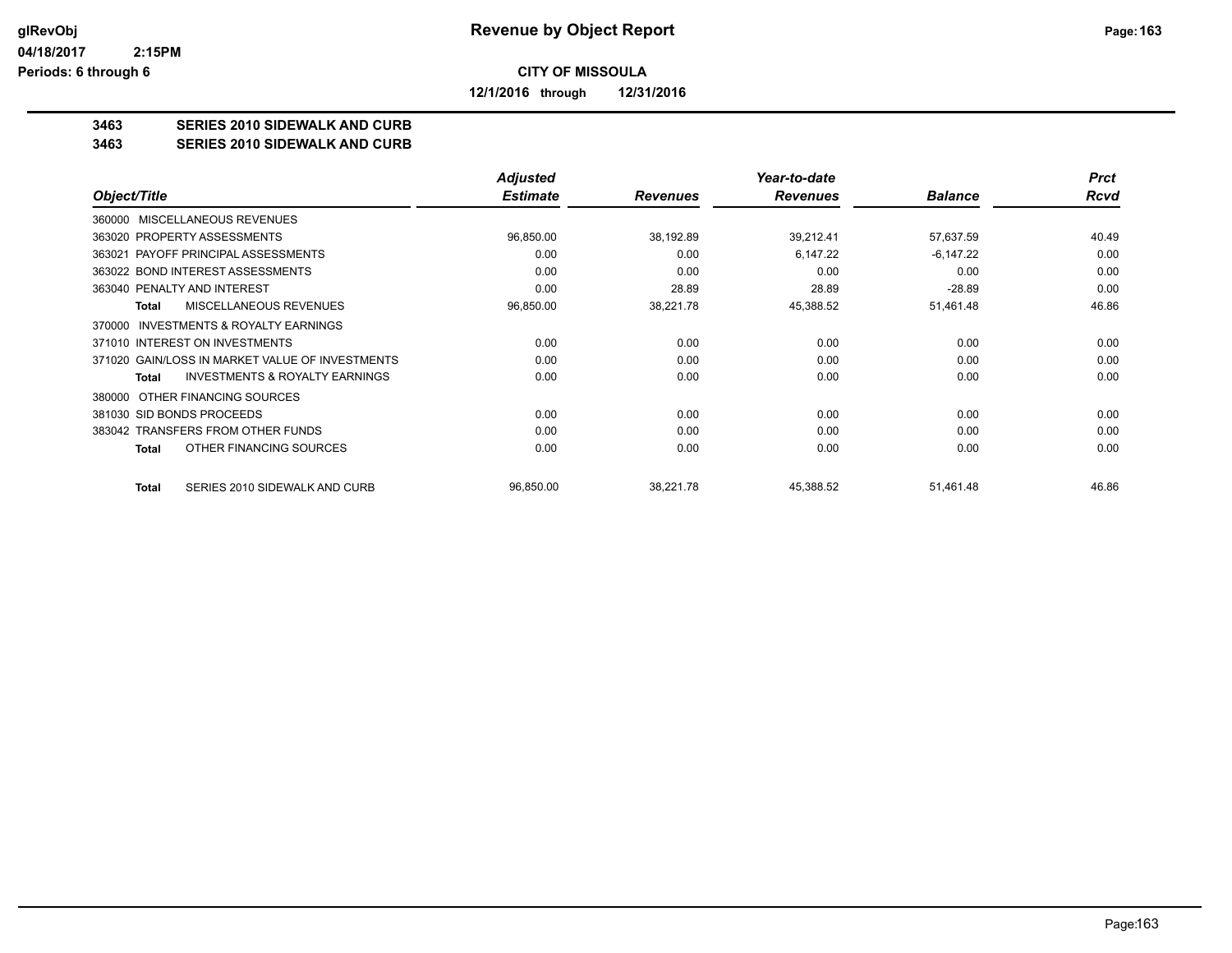**12/1/2016 through 12/31/2016**

#### **3463 SERIES 2010 SIDEWALK AND CURB**

|                                                     | <b>Adjusted</b> |                 | Year-to-date    |                | <b>Prct</b> |
|-----------------------------------------------------|-----------------|-----------------|-----------------|----------------|-------------|
| Object/Title                                        | <b>Estimate</b> | <b>Revenues</b> | <b>Revenues</b> | <b>Balance</b> | <b>Rcvd</b> |
| 360000 MISCELLANEOUS REVENUES                       |                 |                 |                 |                |             |
| 363020 PROPERTY ASSESSMENTS                         | 96,850.00       | 38,192.89       | 39,212.41       | 57,637.59      | 40.49       |
| 363021 PAYOFF PRINCIPAL ASSESSMENTS                 | 0.00            | 0.00            | 6.147.22        | $-6,147.22$    | 0.00        |
| 363022 BOND INTEREST ASSESSMENTS                    | 0.00            | 0.00            | 0.00            | 0.00           | 0.00        |
| 363040 PENALTY AND INTEREST                         | 0.00            | 28.89           | 28.89           | $-28.89$       | 0.00        |
| MISCELLANEOUS REVENUES<br>Total                     | 96,850.00       | 38,221.78       | 45,388.52       | 51,461.48      | 46.86       |
| <b>INVESTMENTS &amp; ROYALTY EARNINGS</b><br>370000 |                 |                 |                 |                |             |
| 371010 INTEREST ON INVESTMENTS                      | 0.00            | 0.00            | 0.00            | 0.00           | 0.00        |
| 371020 GAIN/LOSS IN MARKET VALUE OF INVESTMENT      | 0.00            | 0.00            | 0.00            | 0.00           | 0.00        |
| <b>INVESTMENTS &amp; ROYALTY EARNINGS</b><br>Total  | 0.00            | 0.00            | 0.00            | 0.00           | 0.00        |
| 380000 OTHER FINANCING SOURCES                      |                 |                 |                 |                |             |
| 381030 SID BONDS PROCEEDS                           | 0.00            | 0.00            | 0.00            | 0.00           | 0.00        |
| 383042 TRANSFERS FROM OTHER FUNDS                   | 0.00            | 0.00            | 0.00            | 0.00           | 0.00        |
| OTHER FINANCING SOURCES<br>Total                    | 0.00            | 0.00            | 0.00            | 0.00           | 0.00        |
| SERIES 2010 SIDEWALK AND CURB<br><b>Total</b>       | 96,850.00       | 38,221.78       | 45,388.52       | 51,461.48      | 46.86       |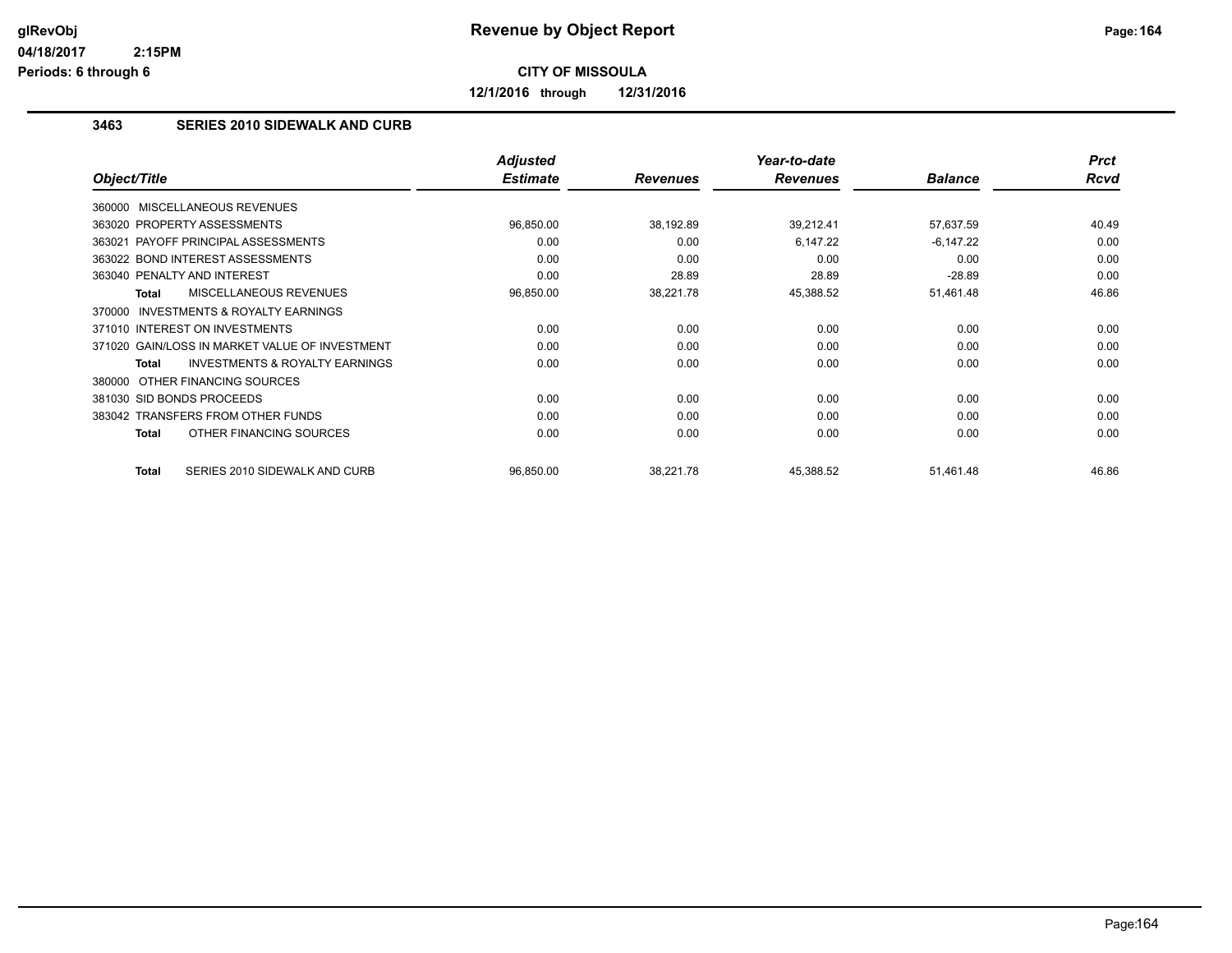**12/1/2016 through 12/31/2016**

**3464 FY12 S/C DEBT SERVICE 3464 FY12 S/C DEBT SERVICE**

|                                                    | <b>Adjusted</b> |                 | Year-to-date    |                | <b>Prct</b> |
|----------------------------------------------------|-----------------|-----------------|-----------------|----------------|-------------|
| Object/Title                                       | <b>Estimate</b> | <b>Revenues</b> | <b>Revenues</b> | <b>Balance</b> | Rcvd        |
| 360000 MISCELLANEOUS REVENUES                      |                 |                 |                 |                |             |
| 363020 PROPERTY ASSESSMENTS                        | 70,910.00       | 33,872.51       | 34,235.44       | 36,674.56      | 48.28       |
| 363021 PAYOFF PRINCIPAL ASSESSMENTS                | 0.00            | 0.00            | 742.61          | $-742.61$      | 0.00        |
| 363022 BOND INTEREST ASSESSMENTS                   | 0.00            | 0.00            | 0.00            | 0.00           | 0.00        |
| 363040 PENALTY AND INTEREST                        | 0.00            | 1.47            | 6.82            | $-6.82$        | 0.00        |
| MISCELLANEOUS REVENUES<br>Total                    | 70,910.00       | 33,873.98       | 34,984.87       | 35,925.13      | 49.34       |
| 370000 INVESTMENTS & ROYALTY EARNINGS              |                 |                 |                 |                |             |
| 371010 INTEREST ON INVESTMENTS                     | 0.00            | 0.00            | 0.00            | 0.00           | 0.00        |
| 371020 GAIN/LOSS IN MARKET VALUE OF INVESTMENTS    | 0.00            | 0.00            | 0.00            | 0.00           | 0.00        |
| <b>INVESTMENTS &amp; ROYALTY EARNINGS</b><br>Total | 0.00            | 0.00            | 0.00            | 0.00           | 0.00        |
| 380000 OTHER FINANCING SOURCES                     |                 |                 |                 |                |             |
| 381030 SID BONDS PROCEEDS                          | 0.00            | 0.00            | 0.00            | 0.00           | 0.00        |
| 383042 TRANSFERS FROM OTHER FUNDS                  | 0.00            | 0.00            | 0.00            | 0.00           | 0.00        |
| OTHER FINANCING SOURCES<br>Total                   | 0.00            | 0.00            | 0.00            | 0.00           | 0.00        |
| FY12 S/C DEBT SERVICE<br><b>Total</b>              | 70,910.00       | 33,873.98       | 34,984.87       | 35,925.13      | 49.34       |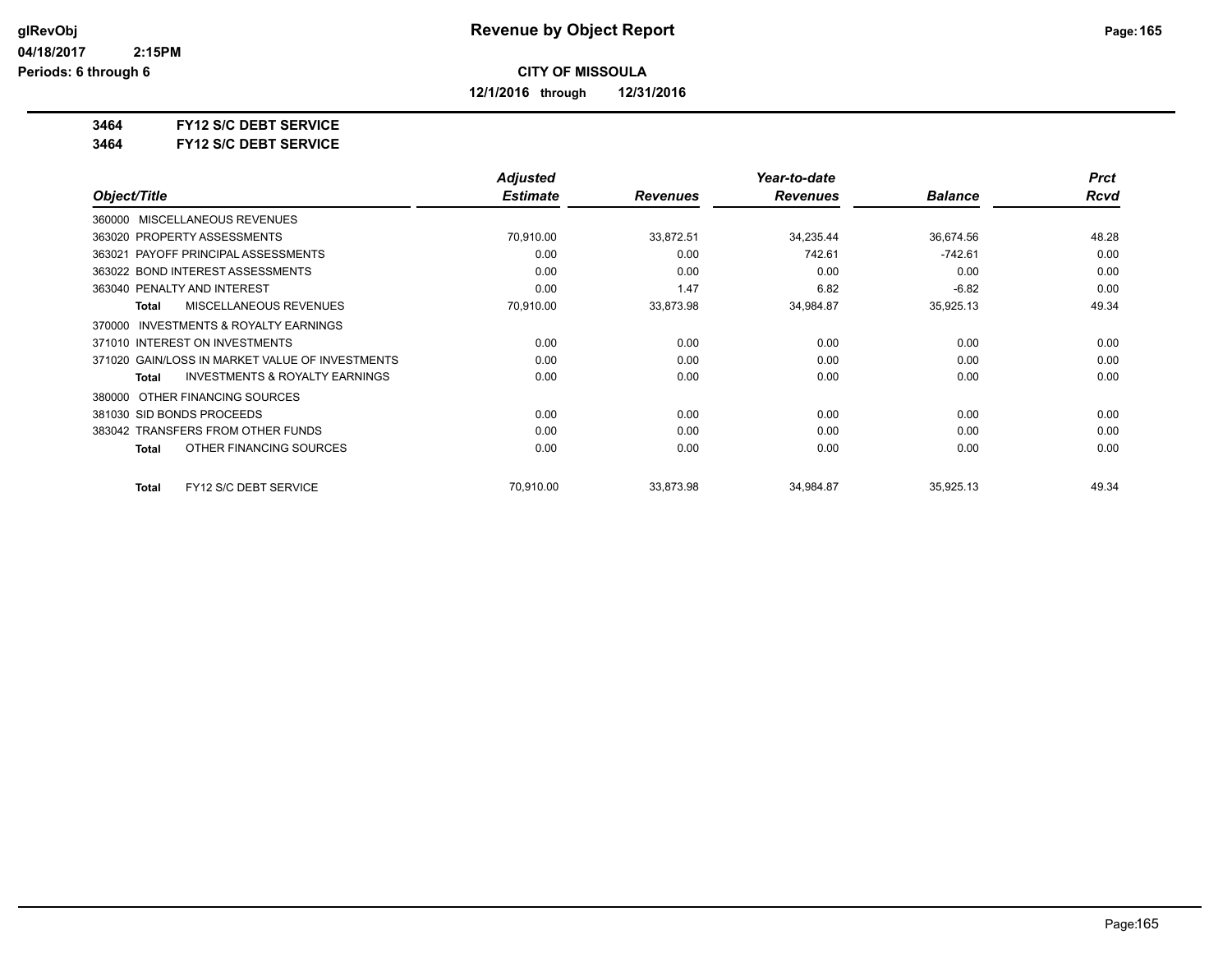**12/1/2016 through 12/31/2016**

#### **3464 FY12 S/C DEBT SERVICE**

|                                                           | <b>Adjusted</b> |                 | Year-to-date    |                | <b>Prct</b> |
|-----------------------------------------------------------|-----------------|-----------------|-----------------|----------------|-------------|
| Object/Title                                              | <b>Estimate</b> | <b>Revenues</b> | <b>Revenues</b> | <b>Balance</b> | Rcvd        |
| 360000 MISCELLANEOUS REVENUES                             |                 |                 |                 |                |             |
| 363020 PROPERTY ASSESSMENTS                               | 70,910.00       | 33,872.51       | 34,235.44       | 36,674.56      | 48.28       |
| 363021 PAYOFF PRINCIPAL ASSESSMENTS                       | 0.00            | 0.00            | 742.61          | $-742.61$      | 0.00        |
| 363022 BOND INTEREST ASSESSMENTS                          | 0.00            | 0.00            | 0.00            | 0.00           | 0.00        |
| 363040 PENALTY AND INTEREST                               | 0.00            | 1.47            | 6.82            | $-6.82$        | 0.00        |
| MISCELLANEOUS REVENUES<br><b>Total</b>                    | 70,910.00       | 33,873.98       | 34,984.87       | 35,925.13      | 49.34       |
| <b>INVESTMENTS &amp; ROYALTY EARNINGS</b><br>370000       |                 |                 |                 |                |             |
| 371010 INTEREST ON INVESTMENTS                            | 0.00            | 0.00            | 0.00            | 0.00           | 0.00        |
| 371020 GAIN/LOSS IN MARKET VALUE OF INVESTMENT            | 0.00            | 0.00            | 0.00            | 0.00           | 0.00        |
| <b>INVESTMENTS &amp; ROYALTY EARNINGS</b><br><b>Total</b> | 0.00            | 0.00            | 0.00            | 0.00           | 0.00        |
| OTHER FINANCING SOURCES<br>380000                         |                 |                 |                 |                |             |
| 381030 SID BONDS PROCEEDS                                 | 0.00            | 0.00            | 0.00            | 0.00           | 0.00        |
| 383042 TRANSFERS FROM OTHER FUNDS                         | 0.00            | 0.00            | 0.00            | 0.00           | 0.00        |
| OTHER FINANCING SOURCES<br><b>Total</b>                   | 0.00            | 0.00            | 0.00            | 0.00           | 0.00        |
| FY12 S/C DEBT SERVICE<br><b>Total</b>                     | 70.910.00       | 33,873.98       | 34,984.87       | 35,925.13      | 49.34       |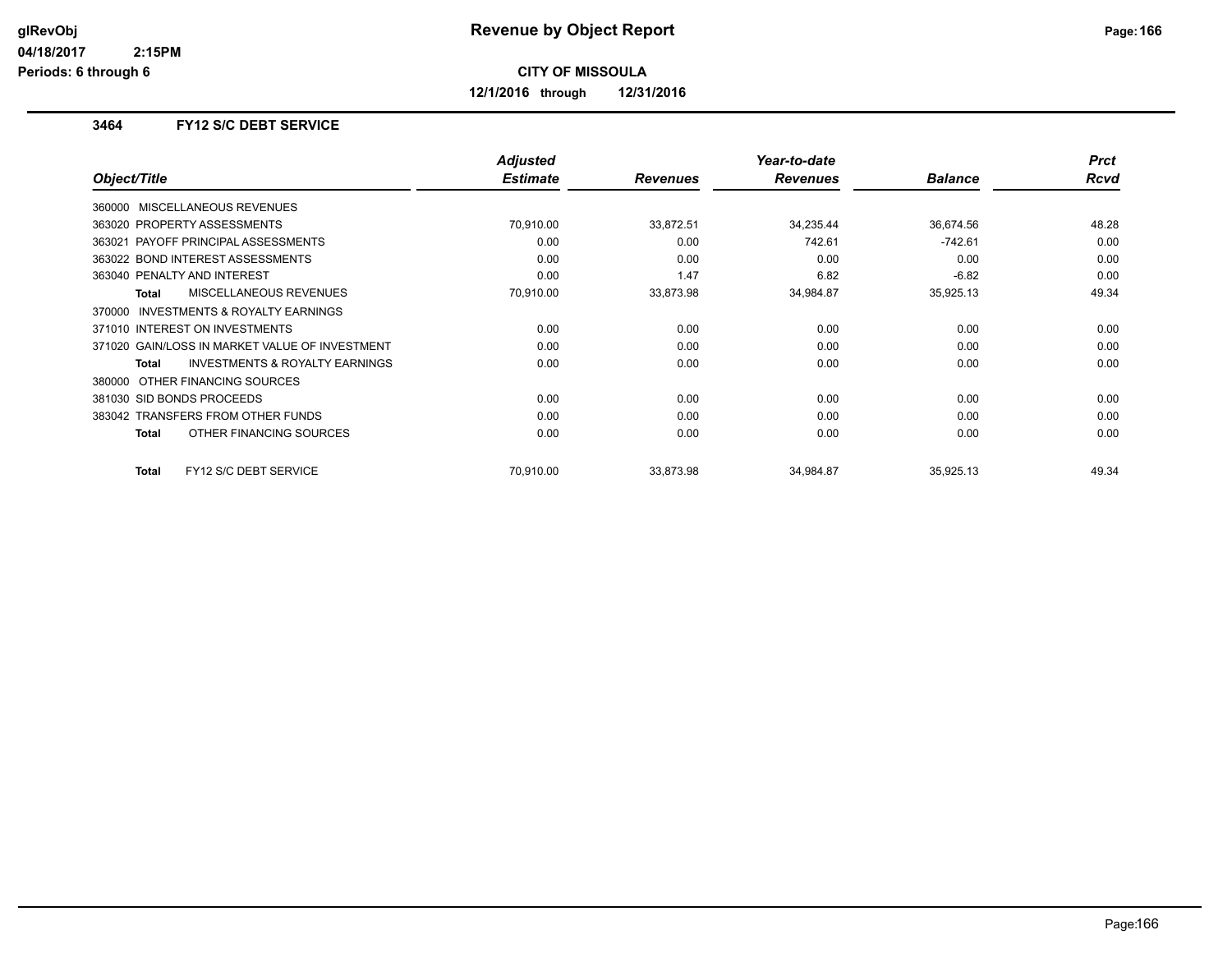**12/1/2016 through 12/31/2016**

# **3465 FY13 SIDEWALK/CURB DEBT SERVICE**

**3465 FY13 SIDEWALK/CURB DEBT SERVICE**

|                                                    | <b>Adjusted</b> |                 | Year-to-date    |                | <b>Prct</b> |
|----------------------------------------------------|-----------------|-----------------|-----------------|----------------|-------------|
| Object/Title                                       | <b>Estimate</b> | <b>Revenues</b> | <b>Revenues</b> | <b>Balance</b> | Rcvd        |
| 360000 MISCELLANEOUS REVENUES                      |                 |                 |                 |                |             |
| 363020 PROPERTY ASSESSMENTS                        | 39,067.00       | 19,669.84       | 19,804.58       | 19,262.42      | 50.69       |
| PAYOFF PRINCIPAL ASSESSMENTS<br>363021             | 0.00            | 0.00            | 0.00            | 0.00           | 0.00        |
| 363022 BOND INTEREST ASSESSMENTS                   | 0.00            | 0.00            | 0.00            | 0.00           | 0.00        |
| 363040 PENALTY AND INTEREST                        | 0.00            | 1.78            | 9.01            | $-9.01$        | 0.00        |
| <b>MISCELLANEOUS REVENUES</b><br>Total             | 39,067.00       | 19,671.62       | 19,813.59       | 19,253.41      | 50.72       |
| 370000 INVESTMENTS & ROYALTY EARNINGS              |                 |                 |                 |                |             |
| 371010 INTEREST ON INVESTMENTS                     | 0.00            | 0.00            | 0.00            | 0.00           | 0.00        |
| 371020 GAIN/LOSS IN MARKET VALUE OF INVESTMENTS    | 0.00            | 0.00            | 0.00            | 0.00           | 0.00        |
| <b>INVESTMENTS &amp; ROYALTY EARNINGS</b><br>Total | 0.00            | 0.00            | 0.00            | 0.00           | 0.00        |
| OTHER FINANCING SOURCES<br>380000                  |                 |                 |                 |                |             |
| 381030 SID BONDS PROCEEDS                          | 0.00            | 0.00            | 0.00            | 0.00           | 0.00        |
| 383042 TRANSFERS FROM OTHER FUNDS                  | 0.00            | 0.00            | 0.00            | 0.00           | 0.00        |
| OTHER FINANCING SOURCES<br><b>Total</b>            | 0.00            | 0.00            | 0.00            | 0.00           | 0.00        |
| FY13 SIDEWALK/CURB DEBT SERVICE<br><b>Total</b>    | 39,067.00       | 19,671.62       | 19,813.59       | 19,253.41      | 50.72       |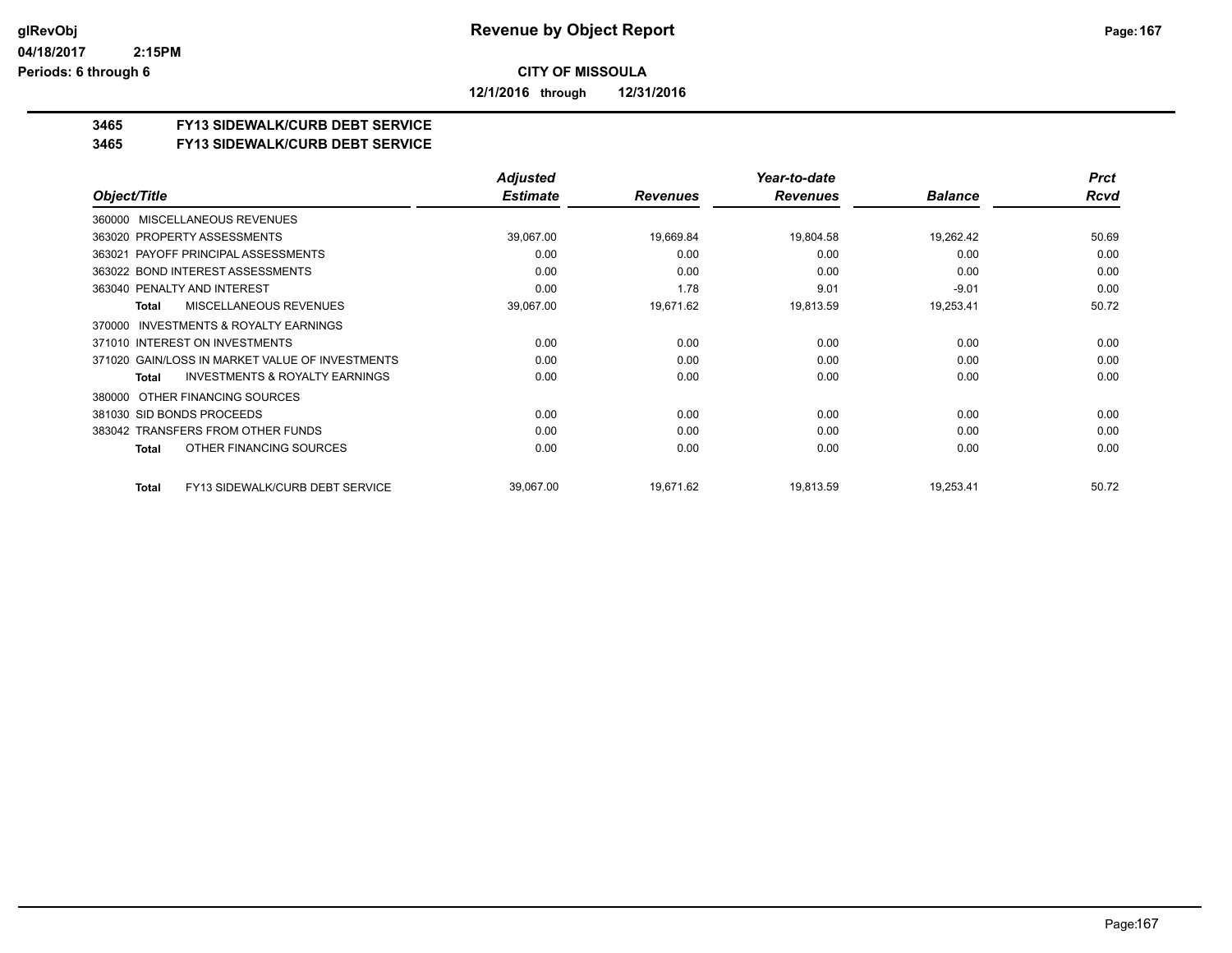**12/1/2016 through 12/31/2016**

#### **3465 FY13 SIDEWALK/CURB DEBT SERVICE**

|                                                    | <b>Adjusted</b> |                 | Year-to-date    |                | <b>Prct</b> |
|----------------------------------------------------|-----------------|-----------------|-----------------|----------------|-------------|
| Object/Title                                       | <b>Estimate</b> | <b>Revenues</b> | <b>Revenues</b> | <b>Balance</b> | Rcvd        |
| 360000 MISCELLANEOUS REVENUES                      |                 |                 |                 |                |             |
| 363020 PROPERTY ASSESSMENTS                        | 39,067.00       | 19,669.84       | 19,804.58       | 19,262.42      | 50.69       |
| 363021 PAYOFF PRINCIPAL ASSESSMENTS                | 0.00            | 0.00            | 0.00            | 0.00           | 0.00        |
| 363022 BOND INTEREST ASSESSMENTS                   | 0.00            | 0.00            | 0.00            | 0.00           | 0.00        |
| 363040 PENALTY AND INTEREST                        | 0.00            | 1.78            | 9.01            | $-9.01$        | 0.00        |
| MISCELLANEOUS REVENUES<br>Total                    | 39,067.00       | 19,671.62       | 19,813.59       | 19,253.41      | 50.72       |
| INVESTMENTS & ROYALTY EARNINGS<br>370000           |                 |                 |                 |                |             |
| 371010 INTEREST ON INVESTMENTS                     | 0.00            | 0.00            | 0.00            | 0.00           | 0.00        |
| 371020 GAIN/LOSS IN MARKET VALUE OF INVESTMENT     | 0.00            | 0.00            | 0.00            | 0.00           | 0.00        |
| <b>INVESTMENTS &amp; ROYALTY EARNINGS</b><br>Total | 0.00            | 0.00            | 0.00            | 0.00           | 0.00        |
| OTHER FINANCING SOURCES<br>380000                  |                 |                 |                 |                |             |
| 381030 SID BONDS PROCEEDS                          | 0.00            | 0.00            | 0.00            | 0.00           | 0.00        |
| 383042 TRANSFERS FROM OTHER FUNDS                  | 0.00            | 0.00            | 0.00            | 0.00           | 0.00        |
| OTHER FINANCING SOURCES<br>Total                   | 0.00            | 0.00            | 0.00            | 0.00           | 0.00        |
| FY13 SIDEWALK/CURB DEBT SERVICE<br><b>Total</b>    | 39.067.00       | 19.671.62       | 19,813.59       | 19,253.41      | 50.72       |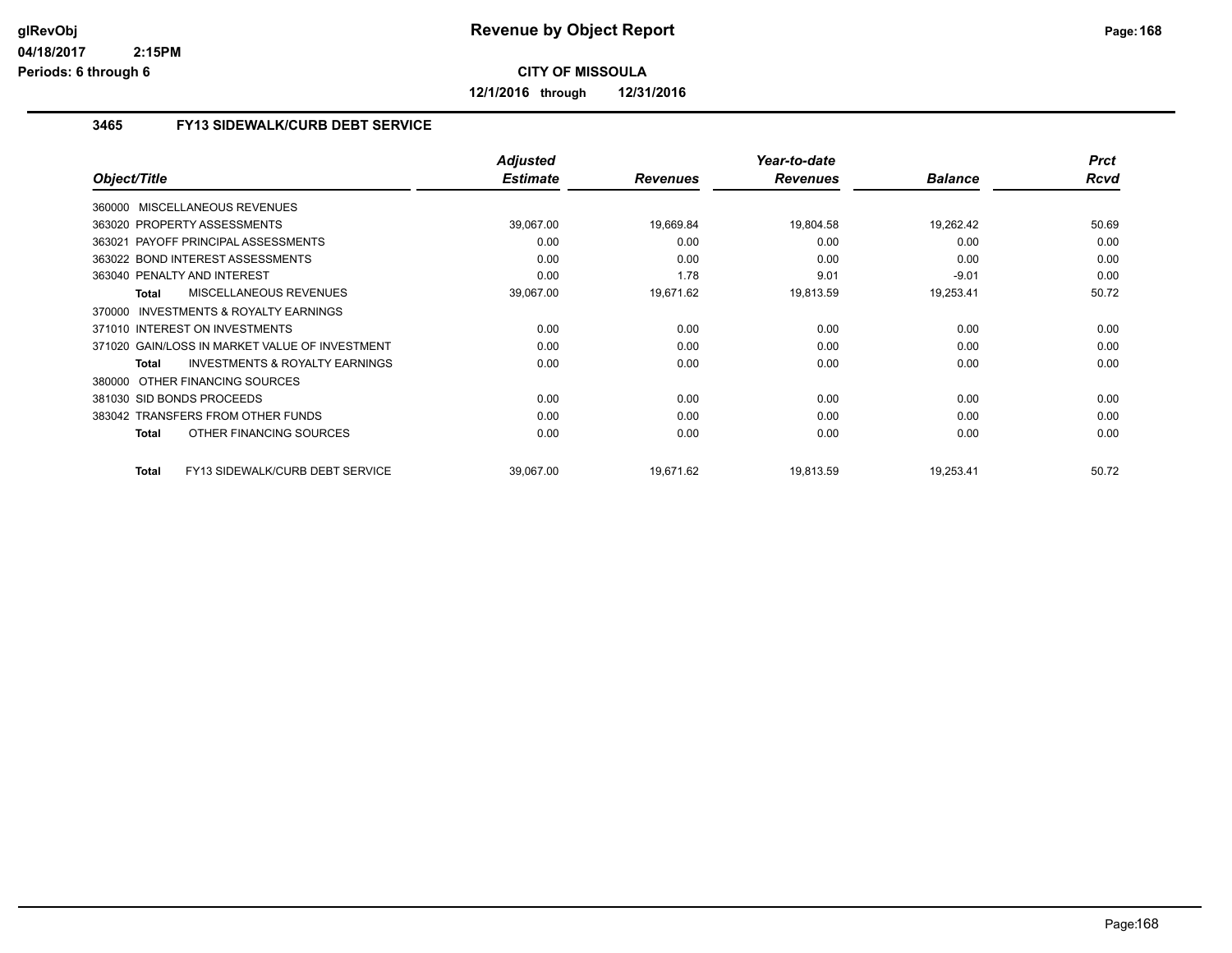**12/1/2016 through 12/31/2016**

# **3466 FY15 SIDEWALK/CURB DEBT SERVICE**

**3466 FY15 SIDEWALK/CURB DEBT SERVICE**

|                                                     | <b>Adjusted</b> |                 | Year-to-date    |                | <b>Prct</b> |
|-----------------------------------------------------|-----------------|-----------------|-----------------|----------------|-------------|
| Object/Title                                        | <b>Estimate</b> | <b>Revenues</b> | <b>Revenues</b> | <b>Balance</b> | Rcvd        |
| MISCELLANEOUS REVENUES<br>360000                    |                 |                 |                 |                |             |
| 363020 PROPERTY ASSESSMENTS                         | 57,525.00       | 28,066.82       | 28,066.82       | 29,458.18      | 48.79       |
| PAYOFF PRINCIPAL ASSESSMENTS<br>363021              | 0.00            | 0.00            | 13,679.06       | $-13,679.06$   | 0.00        |
| 363022 BOND INTEREST ASSESSMENTS                    | 0.00            | 0.00            | 0.00            | 0.00           | 0.00        |
| 363040 PENALTY AND INTEREST                         | 0.00            | 0.00            | 0.00            | 0.00           | 0.00        |
| <b>MISCELLANEOUS REVENUES</b><br><b>Total</b>       | 57,525.00       | 28,066.82       | 41,745.88       | 15,779.12      | 72.57       |
| <b>INVESTMENTS &amp; ROYALTY EARNINGS</b><br>370000 |                 |                 |                 |                |             |
| 371010 INTEREST ON INVESTMENTS                      | 0.00            | 0.00            | 0.00            | 0.00           | 0.00        |
| 371020 GAIN/LOSS IN MARKET VALUE OF INVESTMENTS     | 0.00            | 0.00            | 0.00            | 0.00           | 0.00        |
| <b>INVESTMENTS &amp; ROYALTY EARNINGS</b><br>Total  | 0.00            | 0.00            | 0.00            | 0.00           | 0.00        |
| OTHER FINANCING SOURCES<br>380000                   |                 |                 |                 |                |             |
| 381030 SID BONDS PROCEEDS                           | 0.00            | 0.00            | 0.00            | 0.00           | 0.00        |
| 383042 TRANSFERS FROM OTHER FUNDS                   | 0.00            | 0.00            | 0.00            | 0.00           | 0.00        |
| OTHER FINANCING SOURCES<br><b>Total</b>             | 0.00            | 0.00            | 0.00            | 0.00           | 0.00        |
| <b>FY15 SIDEWALK/CURB DEBT SERVICE</b><br>Total     | 57,525.00       | 28,066.82       | 41,745.88       | 15,779.12      | 72.57       |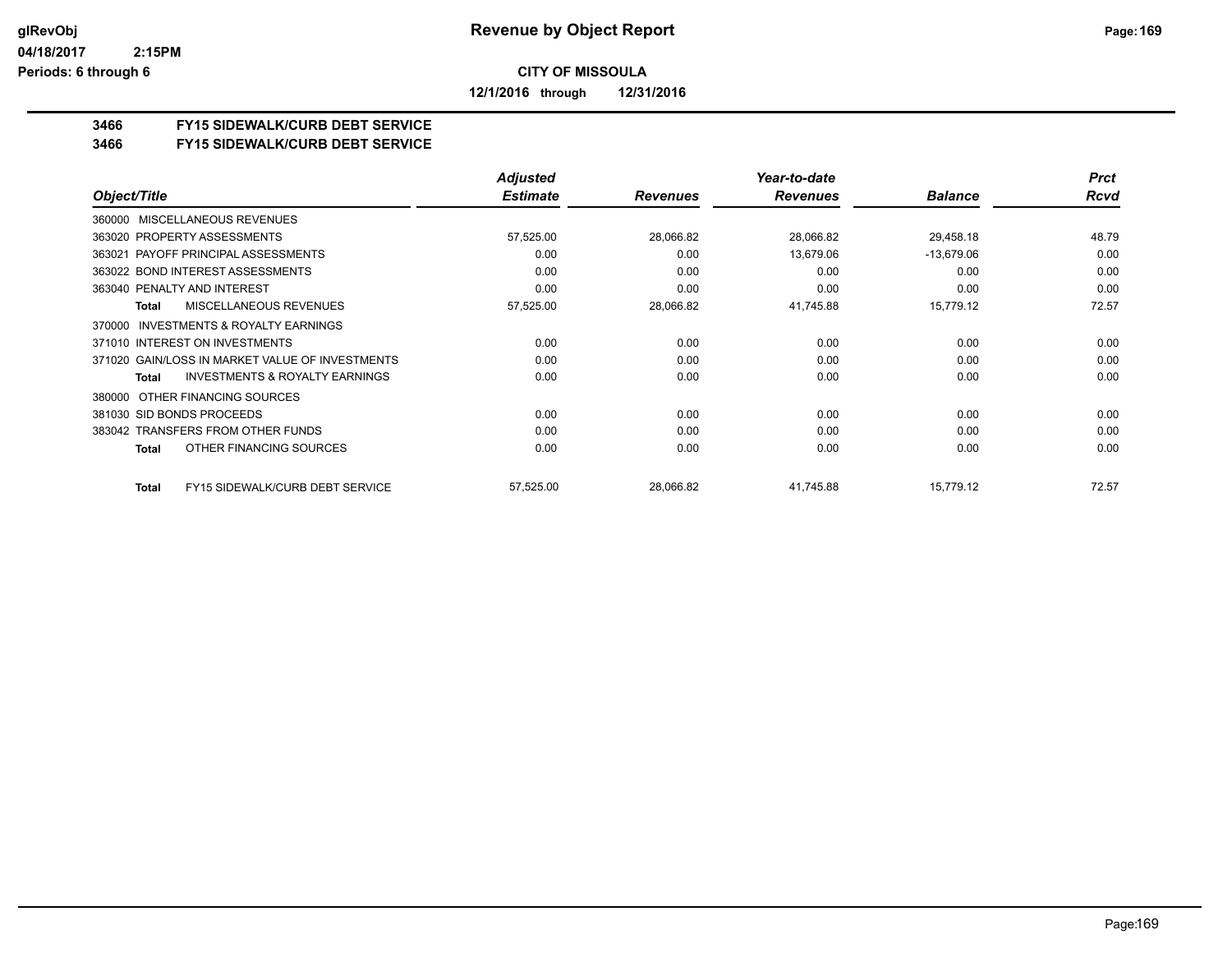**12/1/2016 through 12/31/2016**

#### **3466 FY15 SIDEWALK/CURB DEBT SERVICE**

|                                                           | <b>Adjusted</b> |                 | Year-to-date    |                | <b>Prct</b> |
|-----------------------------------------------------------|-----------------|-----------------|-----------------|----------------|-------------|
| Object/Title                                              | <b>Estimate</b> | <b>Revenues</b> | <b>Revenues</b> | <b>Balance</b> | <b>Rcvd</b> |
| 360000 MISCELLANEOUS REVENUES                             |                 |                 |                 |                |             |
| 363020 PROPERTY ASSESSMENTS                               | 57,525.00       | 28,066.82       | 28,066.82       | 29,458.18      | 48.79       |
| 363021 PAYOFF PRINCIPAL ASSESSMENTS                       | 0.00            | 0.00            | 13,679.06       | $-13,679.06$   | 0.00        |
| 363022 BOND INTEREST ASSESSMENTS                          | 0.00            | 0.00            | 0.00            | 0.00           | 0.00        |
| 363040 PENALTY AND INTEREST                               | 0.00            | 0.00            | 0.00            | 0.00           | 0.00        |
| MISCELLANEOUS REVENUES<br><b>Total</b>                    | 57,525.00       | 28,066.82       | 41,745.88       | 15,779.12      | 72.57       |
| <b>INVESTMENTS &amp; ROYALTY EARNINGS</b><br>370000       |                 |                 |                 |                |             |
| 371010 INTEREST ON INVESTMENTS                            | 0.00            | 0.00            | 0.00            | 0.00           | 0.00        |
| 371020 GAIN/LOSS IN MARKET VALUE OF INVESTMENT            | 0.00            | 0.00            | 0.00            | 0.00           | 0.00        |
| <b>INVESTMENTS &amp; ROYALTY EARNINGS</b><br><b>Total</b> | 0.00            | 0.00            | 0.00            | 0.00           | 0.00        |
| OTHER FINANCING SOURCES<br>380000                         |                 |                 |                 |                |             |
| 381030 SID BONDS PROCEEDS                                 | 0.00            | 0.00            | 0.00            | 0.00           | 0.00        |
| 383042 TRANSFERS FROM OTHER FUNDS                         | 0.00            | 0.00            | 0.00            | 0.00           | 0.00        |
| OTHER FINANCING SOURCES<br><b>Total</b>                   | 0.00            | 0.00            | 0.00            | 0.00           | 0.00        |
| FY15 SIDEWALK/CURB DEBT SERVICE<br><b>Total</b>           | 57,525.00       | 28,066.82       | 41,745.88       | 15,779.12      | 72.57       |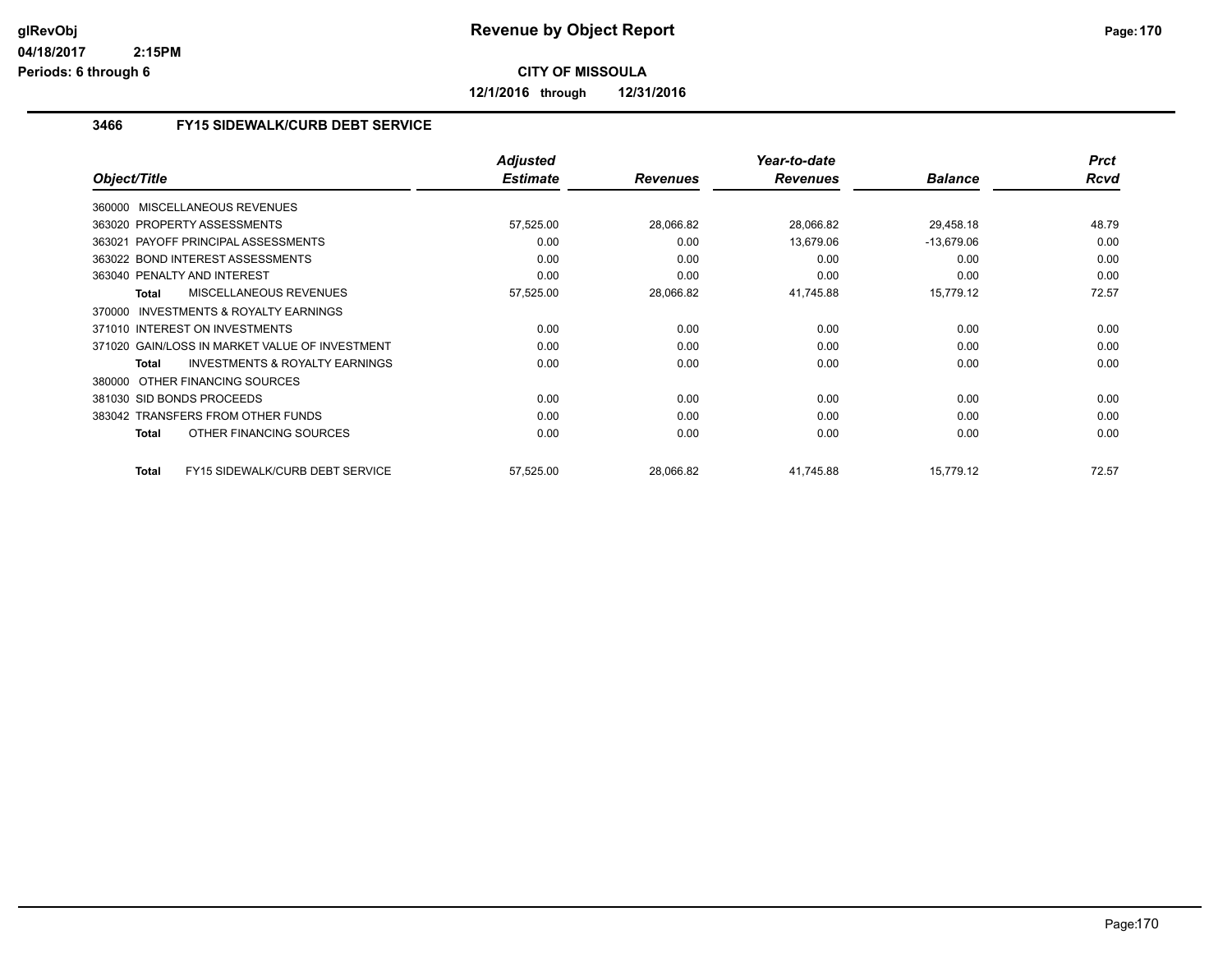**12/1/2016 through 12/31/2016**

# **3467 FY16 SIDEWALK/CURB DEBT SERVICE**

**3467 FY16 SIDEWALK/CURB DEBT SERVICE**

|                                                           | <b>Adjusted</b> |                 | Year-to-date    |                | <b>Prct</b> |
|-----------------------------------------------------------|-----------------|-----------------|-----------------|----------------|-------------|
| Object/Title                                              | <b>Estimate</b> | <b>Revenues</b> | <b>Revenues</b> | <b>Balance</b> | <b>Rcvd</b> |
| MISCELLANEOUS REVENUES<br>360000                          |                 |                 |                 |                |             |
| 363020 PROPERTY ASSESSMENTS                               | 0.00            | 16,724.66       | 16,724.66       | $-16,724.66$   | 0.00        |
| PAYOFF PRINCIPAL ASSESSMENTS<br>363021                    | 0.00            | 6,755.18        | 6,755.18        | $-6,755.18$    | 0.00        |
| 363022 BOND INTEREST ASSESSMENTS                          | 0.00            | 0.00            | 0.00            | 0.00           | 0.00        |
| 363040 PENALTY AND INTEREST                               | 0.00            | 11.89           | 11.89           | $-11.89$       | 0.00        |
| MISCELLANEOUS REVENUES<br><b>Total</b>                    | 0.00            | 23,491.73       | 23,491.73       | $-23,491.73$   | 0.00        |
| <b>INVESTMENTS &amp; ROYALTY EARNINGS</b><br>370000       |                 |                 |                 |                |             |
| 371010 INTEREST ON INVESTMENTS                            | 0.00            | 0.00            | 0.00            | 0.00           | 0.00        |
| 371020 GAIN/LOSS IN MARKET VALUE OF INVESTMENTS           | 0.00            | 0.00            | 0.00            | 0.00           | 0.00        |
| <b>INVESTMENTS &amp; ROYALTY EARNINGS</b><br><b>Total</b> | 0.00            | 0.00            | 0.00            | 0.00           | 0.00        |
| OTHER FINANCING SOURCES<br>380000                         |                 |                 |                 |                |             |
| 381030 SID BONDS PROCEEDS                                 | 0.00            | 0.00            | 0.00            | 0.00           | 0.00        |
| 383042 TRANSFERS FROM OTHER FUNDS                         | 0.00            | 0.00            | 0.00            | 0.00           | 0.00        |
| OTHER FINANCING SOURCES<br><b>Total</b>                   | 0.00            | 0.00            | 0.00            | 0.00           | 0.00        |
| FY16 SIDEWALK/CURB DEBT SERVICE<br><b>Total</b>           | 0.00            | 23,491.73       | 23,491.73       | $-23,491.73$   | 0.00        |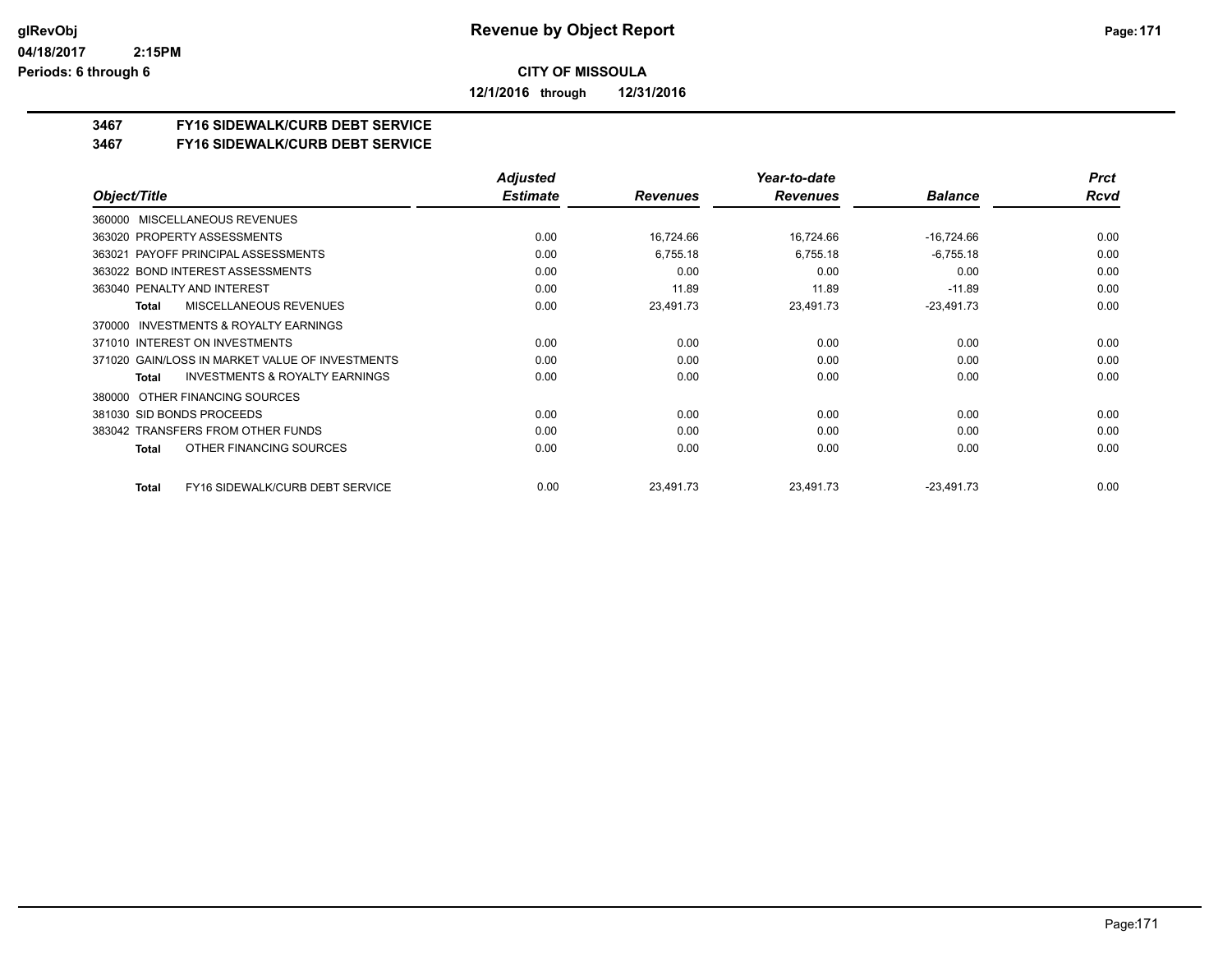**12/1/2016 through 12/31/2016**

#### **3467 FY16 SIDEWALK/CURB DEBT SERVICE**

|                                                           | <b>Adjusted</b> |                 | Year-to-date    |                | <b>Prct</b> |
|-----------------------------------------------------------|-----------------|-----------------|-----------------|----------------|-------------|
| Object/Title                                              | <b>Estimate</b> | <b>Revenues</b> | <b>Revenues</b> | <b>Balance</b> | Rcvd        |
| 360000 MISCELLANEOUS REVENUES                             |                 |                 |                 |                |             |
| 363020 PROPERTY ASSESSMENTS                               | 0.00            | 16,724.66       | 16,724.66       | $-16,724.66$   | 0.00        |
| 363021 PAYOFF PRINCIPAL ASSESSMENTS                       | 0.00            | 6,755.18        | 6,755.18        | $-6,755.18$    | 0.00        |
| 363022 BOND INTEREST ASSESSMENTS                          | 0.00            | 0.00            | 0.00            | 0.00           | 0.00        |
| 363040 PENALTY AND INTEREST                               | 0.00            | 11.89           | 11.89           | $-11.89$       | 0.00        |
| MISCELLANEOUS REVENUES<br><b>Total</b>                    | 0.00            | 23,491.73       | 23,491.73       | $-23,491.73$   | 0.00        |
| <b>INVESTMENTS &amp; ROYALTY EARNINGS</b><br>370000       |                 |                 |                 |                |             |
| 371010 INTEREST ON INVESTMENTS                            | 0.00            | 0.00            | 0.00            | 0.00           | 0.00        |
| 371020 GAIN/LOSS IN MARKET VALUE OF INVESTMENT            | 0.00            | 0.00            | 0.00            | 0.00           | 0.00        |
| <b>INVESTMENTS &amp; ROYALTY EARNINGS</b><br><b>Total</b> | 0.00            | 0.00            | 0.00            | 0.00           | 0.00        |
| OTHER FINANCING SOURCES<br>380000                         |                 |                 |                 |                |             |
| 381030 SID BONDS PROCEEDS                                 | 0.00            | 0.00            | 0.00            | 0.00           | 0.00        |
| 383042 TRANSFERS FROM OTHER FUNDS                         | 0.00            | 0.00            | 0.00            | 0.00           | 0.00        |
| OTHER FINANCING SOURCES<br><b>Total</b>                   | 0.00            | 0.00            | 0.00            | 0.00           | 0.00        |
| FY16 SIDEWALK/CURB DEBT SERVICE<br><b>Total</b>           | 0.00            | 23,491.73       | 23.491.73       | $-23.491.73$   | 0.00        |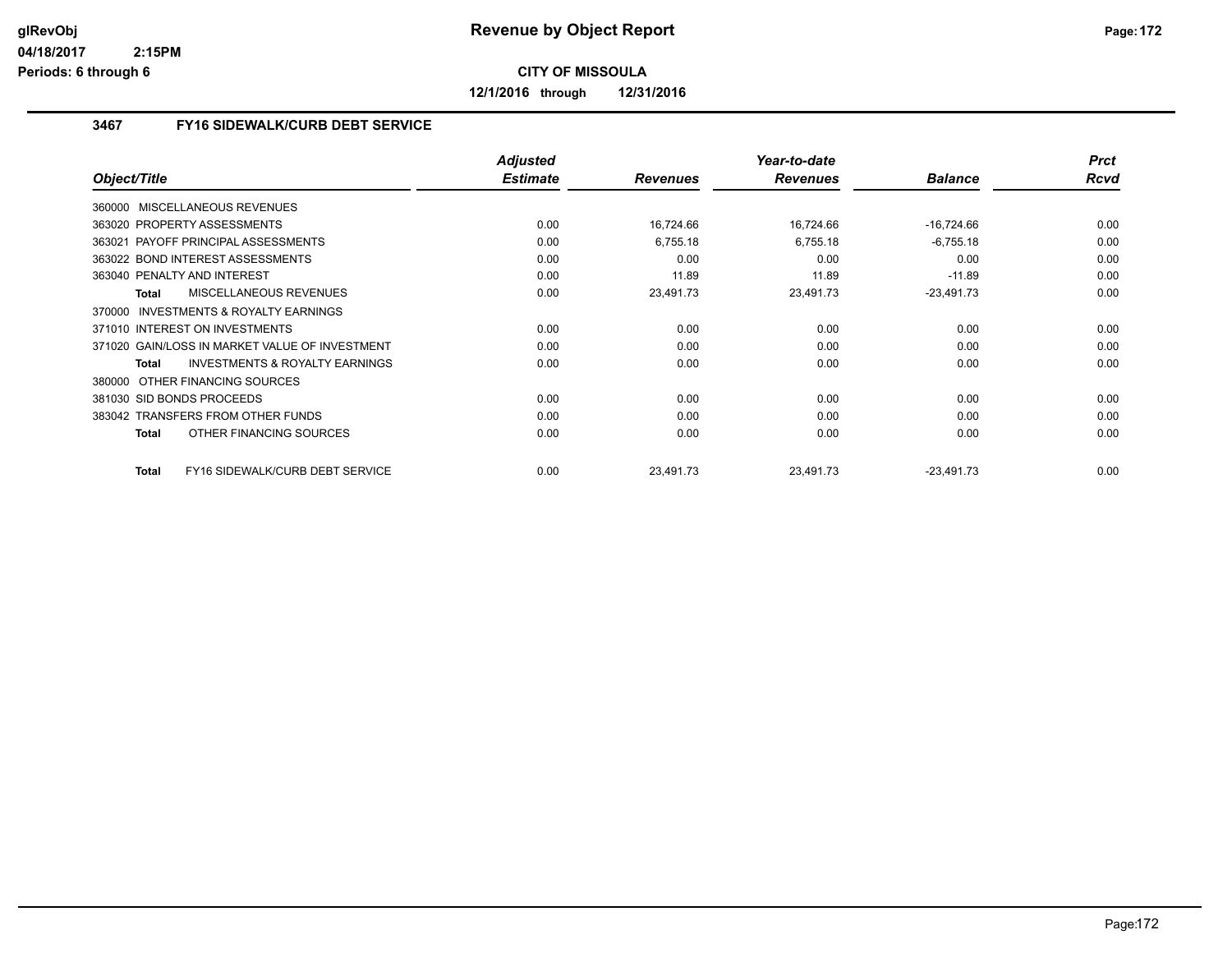**12/1/2016 through 12/31/2016**

**3470 SID 470 DEBT SERVICE FUND**

**3470 SID 470 DEBT SERVICE FUND**

|                                                    | <b>Adjusted</b> |                 | Year-to-date    |                | <b>Prct</b> |
|----------------------------------------------------|-----------------|-----------------|-----------------|----------------|-------------|
| Object/Title                                       | <b>Estimate</b> | <b>Revenues</b> | <b>Revenues</b> | <b>Balance</b> | Rcvd        |
| 310000 TAXES/ASSESSMENTS                           |                 |                 |                 |                |             |
| <b>PENALTIES &amp; INTEREST</b><br>312001          | 0.00            | 0.00            | 0.00            | 0.00           | 0.00        |
| TAXES/ASSESSMENTS<br>Total                         | 0.00            | 0.00            | 0.00            | 0.00           | 0.00        |
| 360000 MISCELLANEOUS REVENUES                      |                 |                 |                 |                |             |
| 363020 PROPERTY ASSESSMENTS                        | 0.00            | 0.00            | 0.00            | 0.00           | 0.00        |
| PAYOFF PRINCIPAL ASSESSMENTS<br>363021             | 0.00            | 0.00            | 0.00            | 0.00           | 0.00        |
| 363022 BOND INTEREST ASSESSMENTS                   | 0.00            | 0.00            | 0.00            | 0.00           | 0.00        |
| 363040 PENALTY AND INTEREST                        | 0.00            | 0.00            | 0.00            | 0.00           | 0.00        |
| <b>MISCELLANEOUS REVENUES</b><br><b>Total</b>      | 0.00            | 0.00            | 0.00            | 0.00           | 0.00        |
| 370000 INVESTMENTS & ROYALTY EARNINGS              |                 |                 |                 |                |             |
| 371010 INTEREST ON INVESTMENTS                     | 0.00            | 0.00            | 0.00            | 0.00           | 0.00        |
| 371020 GAIN/LOSS IN MARKET VALUE OF INVESTMENTS    | 0.00            | 0.00            | 0.00            | 0.00           | 0.00        |
| <b>INVESTMENTS &amp; ROYALTY EARNINGS</b><br>Total | 0.00            | 0.00            | 0.00            | 0.00           | 0.00        |
| 380000 OTHER FINANCING SOURCES                     |                 |                 |                 |                |             |
| 381009 TRANSFERS IN                                | 0.00            | 0.00            | 0.00            | 0.00           | 0.00        |
| OTHER FINANCING SOURCES<br>Total                   | 0.00            | 0.00            | 0.00            | 0.00           | 0.00        |
|                                                    |                 |                 |                 |                |             |
| SID 470 DEBT SERVICE FUND<br><b>Total</b>          | 0.00            | 0.00            | 0.00            | 0.00           | 0.00        |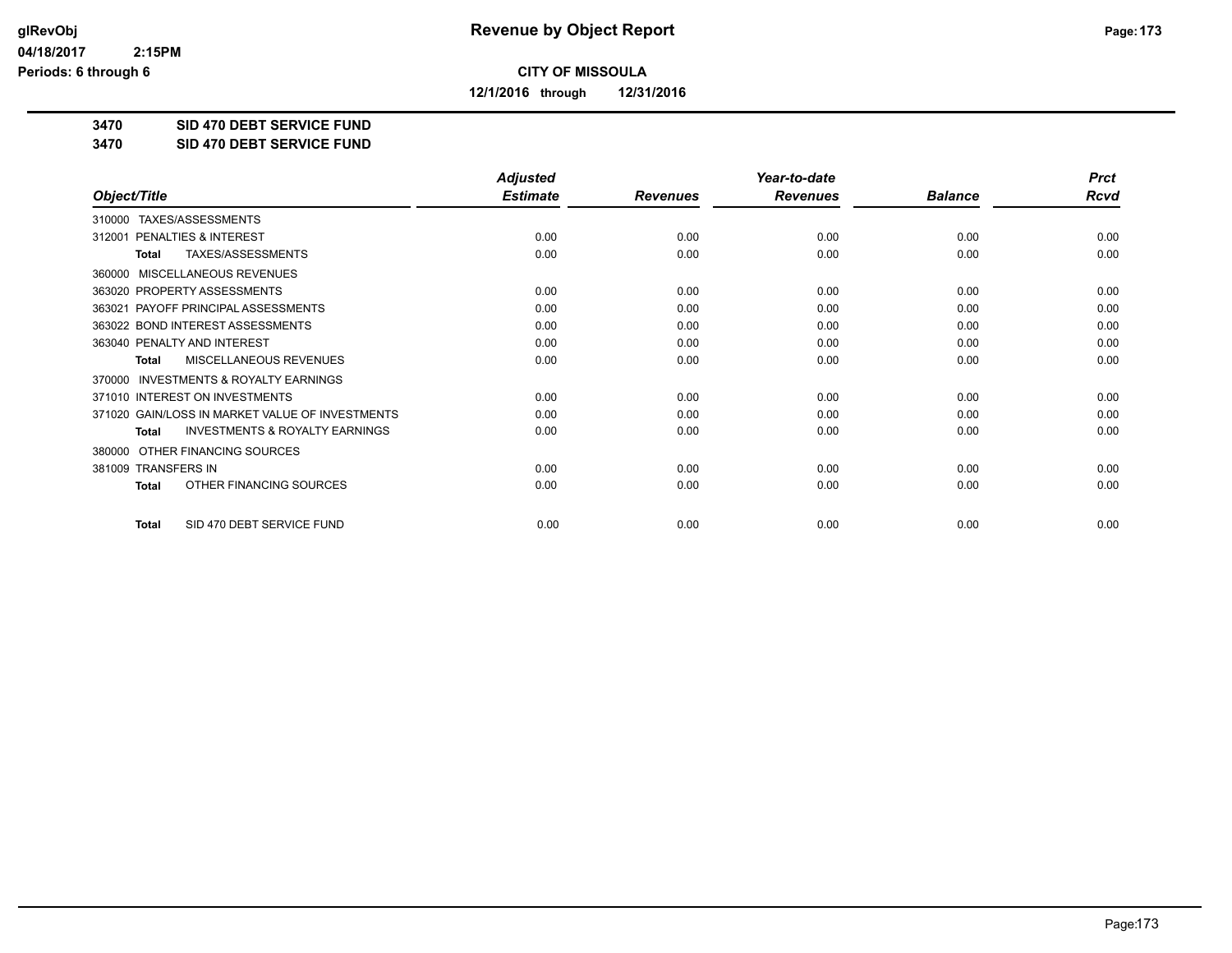**12/1/2016 through 12/31/2016**

#### **3470 SID 470 DEBT SERVICE FUND**

|                                                           | <b>Adjusted</b> |                 | Year-to-date    |                | <b>Prct</b> |
|-----------------------------------------------------------|-----------------|-----------------|-----------------|----------------|-------------|
| Object/Title                                              | <b>Estimate</b> | <b>Revenues</b> | <b>Revenues</b> | <b>Balance</b> | <b>Rcvd</b> |
| TAXES/ASSESSMENTS<br>310000                               |                 |                 |                 |                |             |
| 312001 PENALTIES & INTEREST                               | 0.00            | 0.00            | 0.00            | 0.00           | 0.00        |
| TAXES/ASSESSMENTS<br><b>Total</b>                         | 0.00            | 0.00            | 0.00            | 0.00           | 0.00        |
| <b>MISCELLANEOUS REVENUES</b><br>360000                   |                 |                 |                 |                |             |
| 363020 PROPERTY ASSESSMENTS                               | 0.00            | 0.00            | 0.00            | 0.00           | 0.00        |
| 363021 PAYOFF PRINCIPAL ASSESSMENTS                       | 0.00            | 0.00            | 0.00            | 0.00           | 0.00        |
| 363022 BOND INTEREST ASSESSMENTS                          | 0.00            | 0.00            | 0.00            | 0.00           | 0.00        |
| 363040 PENALTY AND INTEREST                               | 0.00            | 0.00            | 0.00            | 0.00           | 0.00        |
| <b>MISCELLANEOUS REVENUES</b><br>Total                    | 0.00            | 0.00            | 0.00            | 0.00           | 0.00        |
| <b>INVESTMENTS &amp; ROYALTY EARNINGS</b><br>370000       |                 |                 |                 |                |             |
| 371010 INTEREST ON INVESTMENTS                            | 0.00            | 0.00            | 0.00            | 0.00           | 0.00        |
| 371020 GAIN/LOSS IN MARKET VALUE OF INVESTMENT            | 0.00            | 0.00            | 0.00            | 0.00           | 0.00        |
| <b>INVESTMENTS &amp; ROYALTY EARNINGS</b><br><b>Total</b> | 0.00            | 0.00            | 0.00            | 0.00           | 0.00        |
| OTHER FINANCING SOURCES<br>380000                         |                 |                 |                 |                |             |
| 381009 TRANSFERS IN                                       | 0.00            | 0.00            | 0.00            | 0.00           | 0.00        |
| OTHER FINANCING SOURCES<br>Total                          | 0.00            | 0.00            | 0.00            | 0.00           | 0.00        |
| SID 470 DEBT SERVICE FUND<br><b>Total</b>                 | 0.00            | 0.00            | 0.00            | 0.00           | 0.00        |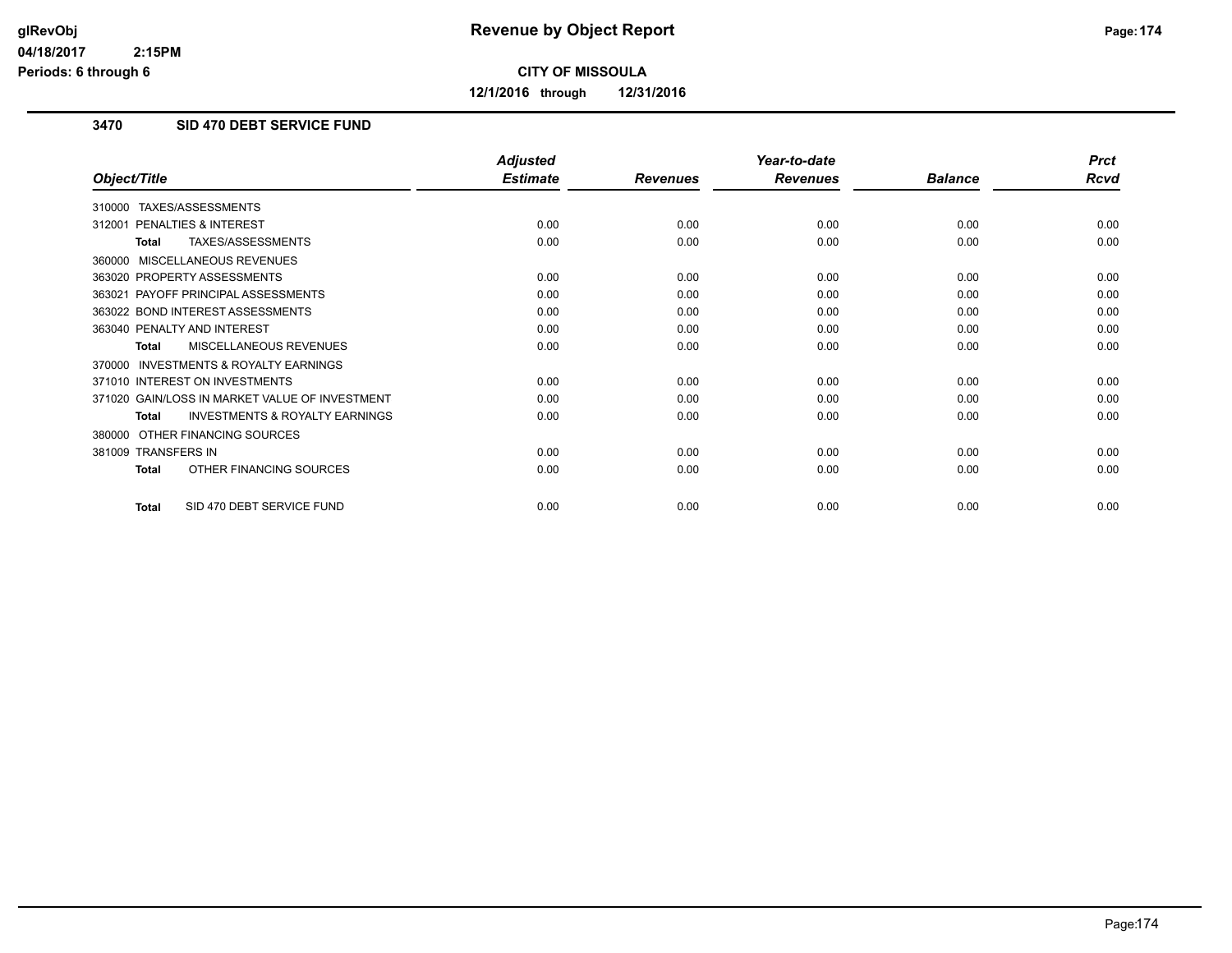**12/1/2016 through 12/31/2016**

**3491 SID 491 DEBT SERVICE FUND**

**3491 SID 491 DEBT SERVICE FUND**

|                                                     | <b>Adjusted</b> |                 | Year-to-date    |                | <b>Prct</b> |
|-----------------------------------------------------|-----------------|-----------------|-----------------|----------------|-------------|
| Object/Title                                        | <b>Estimate</b> | <b>Revenues</b> | <b>Revenues</b> | <b>Balance</b> | Rcvd        |
| 310000 TAXES/ASSESSMENTS                            |                 |                 |                 |                |             |
| PENALTIES & INTEREST<br>312001                      | 0.00            | 0.00            | 0.00            | 0.00           | 0.00        |
| TAXES/ASSESSMENTS<br>Total                          | 0.00            | 0.00            | 0.00            | 0.00           | 0.00        |
| 360000 MISCELLANEOUS REVENUES                       |                 |                 |                 |                |             |
| 360010 MISCELLANEOUS                                | 0.00            | 0.00            | 0.00            | 0.00           | 0.00        |
| 363020 PROPERTY ASSESSMENTS                         | 0.00            | 0.00            | 0.00            | 0.00           | 0.00        |
| 363021 PAYOFF PRINCIPAL ASSESSMENTS                 | 0.00            | 0.00            | 0.00            | 0.00           | 0.00        |
| 363022 BOND INTEREST ASSESSMENTS                    | 0.00            | 0.00            | 0.00            | 0.00           | 0.00        |
| 363040 PENALTY AND INTEREST                         | 0.00            | 0.00            | 0.00            | 0.00           | 0.00        |
| MISCELLANEOUS REVENUES<br>Total                     | 0.00            | 0.00            | 0.00            | 0.00           | 0.00        |
| <b>INVESTMENTS &amp; ROYALTY EARNINGS</b><br>370000 |                 |                 |                 |                |             |
| 371010 INTEREST ON INVESTMENTS                      | 0.00            | 0.00            | 0.00            | 0.00           | 0.00        |
| 371020 GAIN/LOSS IN MARKET VALUE OF INVESTMENTS     | 0.00            | 0.00            | 0.00            | 0.00           | 0.00        |
| <b>INVESTMENTS &amp; ROYALTY EARNINGS</b><br>Total  | 0.00            | 0.00            | 0.00            | 0.00           | 0.00        |
| OTHER FINANCING SOURCES<br>380000                   |                 |                 |                 |                |             |
| 381009 TRANSFERS IN                                 | 0.00            | 0.00            | 0.00            | 0.00           | 0.00        |
| OTHER FINANCING SOURCES<br><b>Total</b>             | 0.00            | 0.00            | 0.00            | 0.00           | 0.00        |
| SID 491 DEBT SERVICE FUND<br><b>Total</b>           | 0.00            | 0.00            | 0.00            | 0.00           | 0.00        |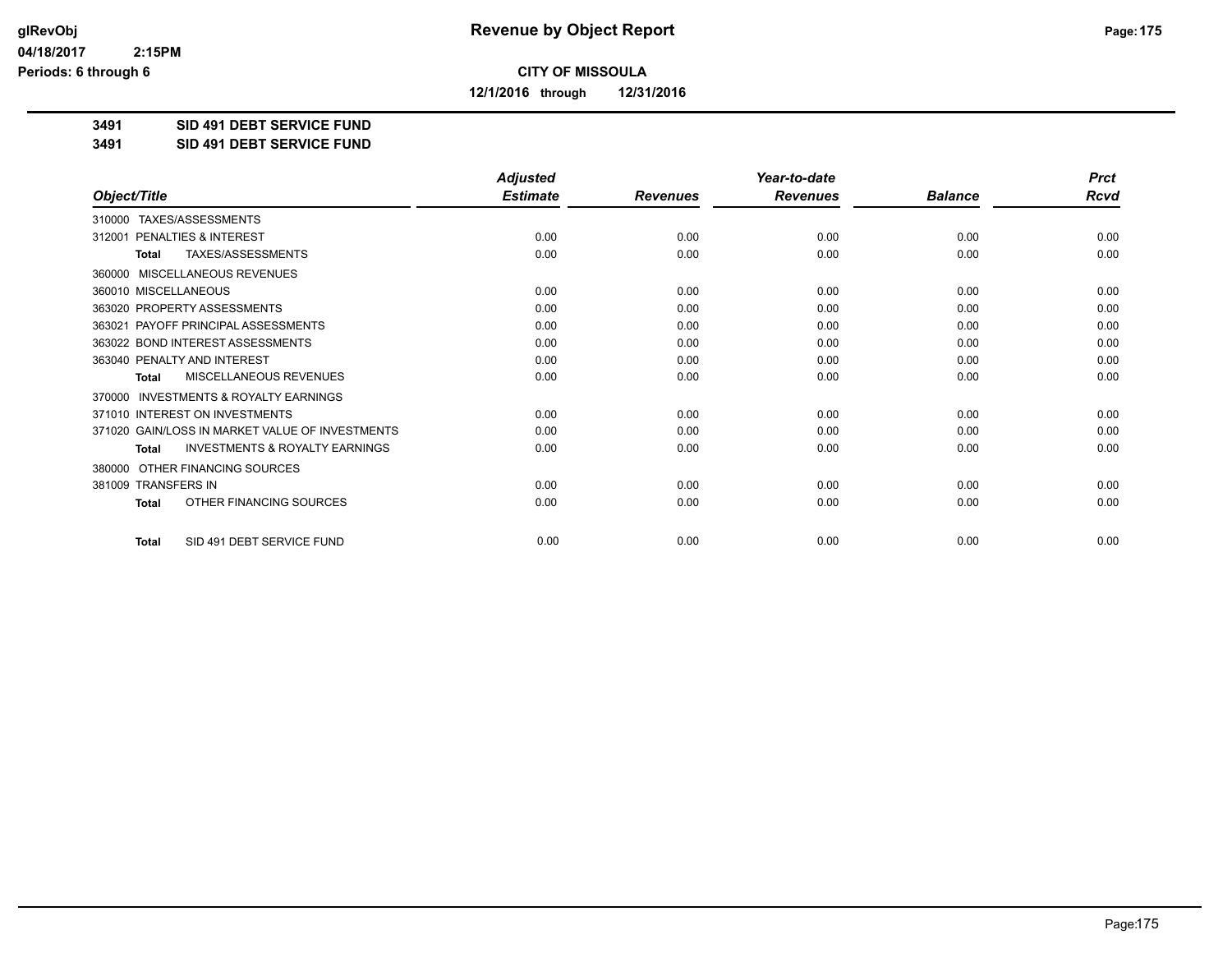**12/1/2016 through 12/31/2016**

#### **3491 SID 491 DEBT SERVICE FUND**

|                                                           | <b>Adjusted</b> |                 | Year-to-date    |                | <b>Prct</b> |
|-----------------------------------------------------------|-----------------|-----------------|-----------------|----------------|-------------|
| Object/Title                                              | <b>Estimate</b> | <b>Revenues</b> | <b>Revenues</b> | <b>Balance</b> | Rcvd        |
| 310000 TAXES/ASSESSMENTS                                  |                 |                 |                 |                |             |
| 312001 PENALTIES & INTEREST                               | 0.00            | 0.00            | 0.00            | 0.00           | 0.00        |
| TAXES/ASSESSMENTS<br><b>Total</b>                         | 0.00            | 0.00            | 0.00            | 0.00           | 0.00        |
| 360000 MISCELLANEOUS REVENUES                             |                 |                 |                 |                |             |
| 360010 MISCELLANEOUS                                      | 0.00            | 0.00            | 0.00            | 0.00           | 0.00        |
| 363020 PROPERTY ASSESSMENTS                               | 0.00            | 0.00            | 0.00            | 0.00           | 0.00        |
| 363021 PAYOFF PRINCIPAL ASSESSMENTS                       | 0.00            | 0.00            | 0.00            | 0.00           | 0.00        |
| 363022 BOND INTEREST ASSESSMENTS                          | 0.00            | 0.00            | 0.00            | 0.00           | 0.00        |
| 363040 PENALTY AND INTEREST                               | 0.00            | 0.00            | 0.00            | 0.00           | 0.00        |
| <b>MISCELLANEOUS REVENUES</b><br><b>Total</b>             | 0.00            | 0.00            | 0.00            | 0.00           | 0.00        |
| <b>INVESTMENTS &amp; ROYALTY EARNINGS</b><br>370000       |                 |                 |                 |                |             |
| 371010 INTEREST ON INVESTMENTS                            | 0.00            | 0.00            | 0.00            | 0.00           | 0.00        |
| 371020 GAIN/LOSS IN MARKET VALUE OF INVESTMENT            | 0.00            | 0.00            | 0.00            | 0.00           | 0.00        |
| <b>INVESTMENTS &amp; ROYALTY EARNINGS</b><br><b>Total</b> | 0.00            | 0.00            | 0.00            | 0.00           | 0.00        |
| OTHER FINANCING SOURCES<br>380000                         |                 |                 |                 |                |             |
| 381009 TRANSFERS IN                                       | 0.00            | 0.00            | 0.00            | 0.00           | 0.00        |
| OTHER FINANCING SOURCES<br>Total                          | 0.00            | 0.00            | 0.00            | 0.00           | 0.00        |
| SID 491 DEBT SERVICE FUND<br><b>Total</b>                 | 0.00            | 0.00            | 0.00            | 0.00           | 0.00        |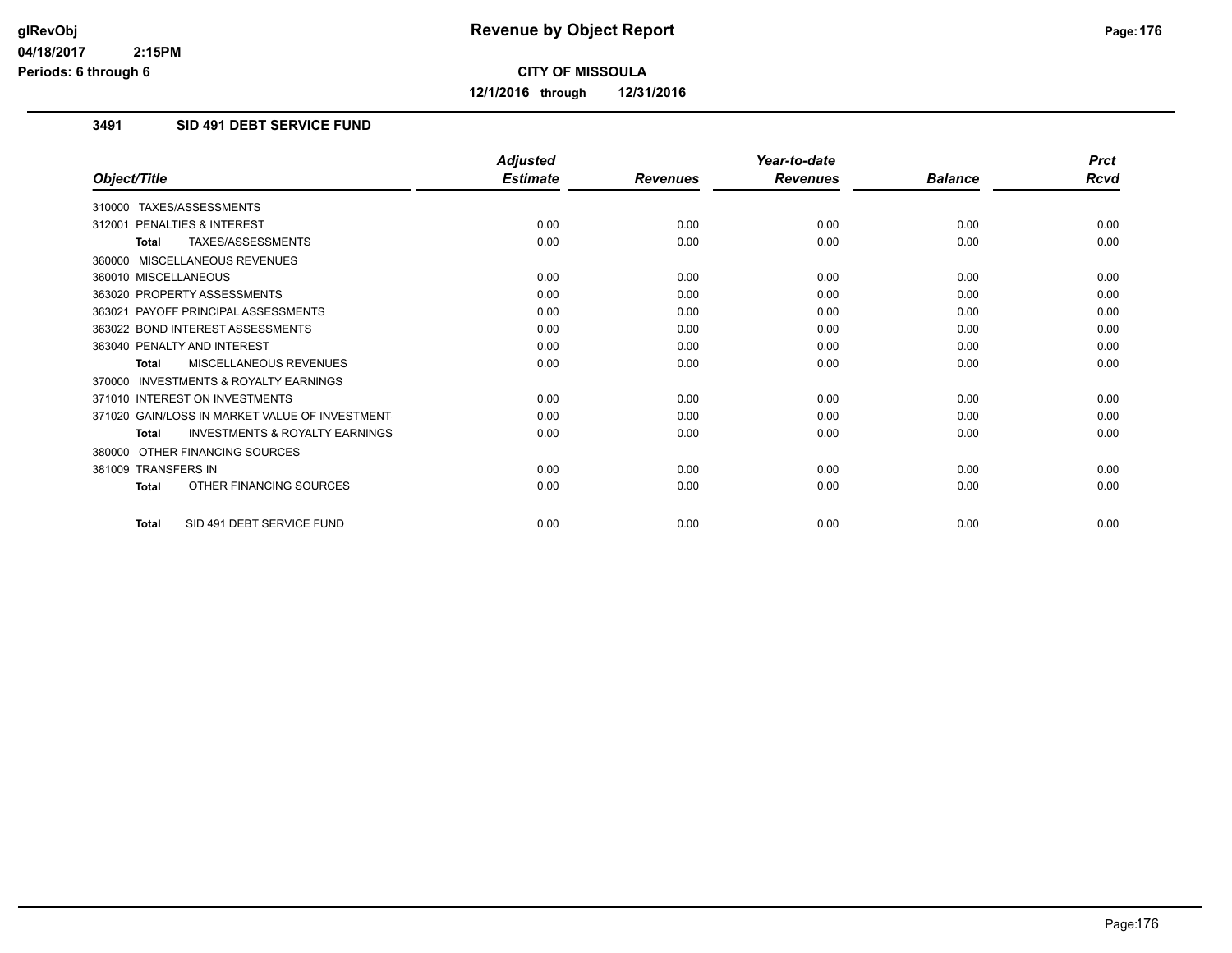**12/1/2016 through 12/31/2016**

**3492 SID 492/499 DEBT SERVICE FUND**

**3492 SID 492/499 DEBT SERVICE FUND**

|                                                    | <b>Adjusted</b> |                 | Year-to-date    |                | <b>Prct</b> |
|----------------------------------------------------|-----------------|-----------------|-----------------|----------------|-------------|
| Object/Title                                       | <b>Estimate</b> | <b>Revenues</b> | <b>Revenues</b> | <b>Balance</b> | <b>Rcvd</b> |
| 360000 MISCELLANEOUS REVENUES                      |                 |                 |                 |                |             |
| 360010 MISCELLANEOUS                               | 0.00            | 0.00            | 0.00            | 0.00           | 0.00        |
| 363040 PENALTY AND INTEREST                        | 0.00            | 0.00            | 0.00            | 0.00           | 0.00        |
| MISCELLANEOUS REVENUES<br>Total                    | 0.00            | 0.00            | 0.00            | 0.00           | 0.00        |
| 370000 INVESTMENTS & ROYALTY EARNINGS              |                 |                 |                 |                |             |
| 371010 INTEREST ON INVESTMENTS                     | 0.00            | 0.00            | 0.00            | 0.00           | 0.00        |
| 371020 GAIN/LOSS IN MARKET VALUE OF INVESTMENTS    | 0.00            | 0.00            | 0.00            | 0.00           | 0.00        |
| <b>INVESTMENTS &amp; ROYALTY EARNINGS</b><br>Total | 0.00            | 0.00            | 0.00            | 0.00           | 0.00        |
| 380000 OTHER FINANCING SOURCES                     |                 |                 |                 |                |             |
| 381009 TRANSFERS IN                                | 0.00            | 0.00            | 0.00            | 0.00           | 0.00        |
| OTHER FINANCING SOURCES<br><b>Total</b>            | 0.00            | 0.00            | 0.00            | 0.00           | 0.00        |
| SID 492/499 DEBT SERVICE FUND<br>Total             | 0.00            | 0.00            | 0.00            | 0.00           | 0.00        |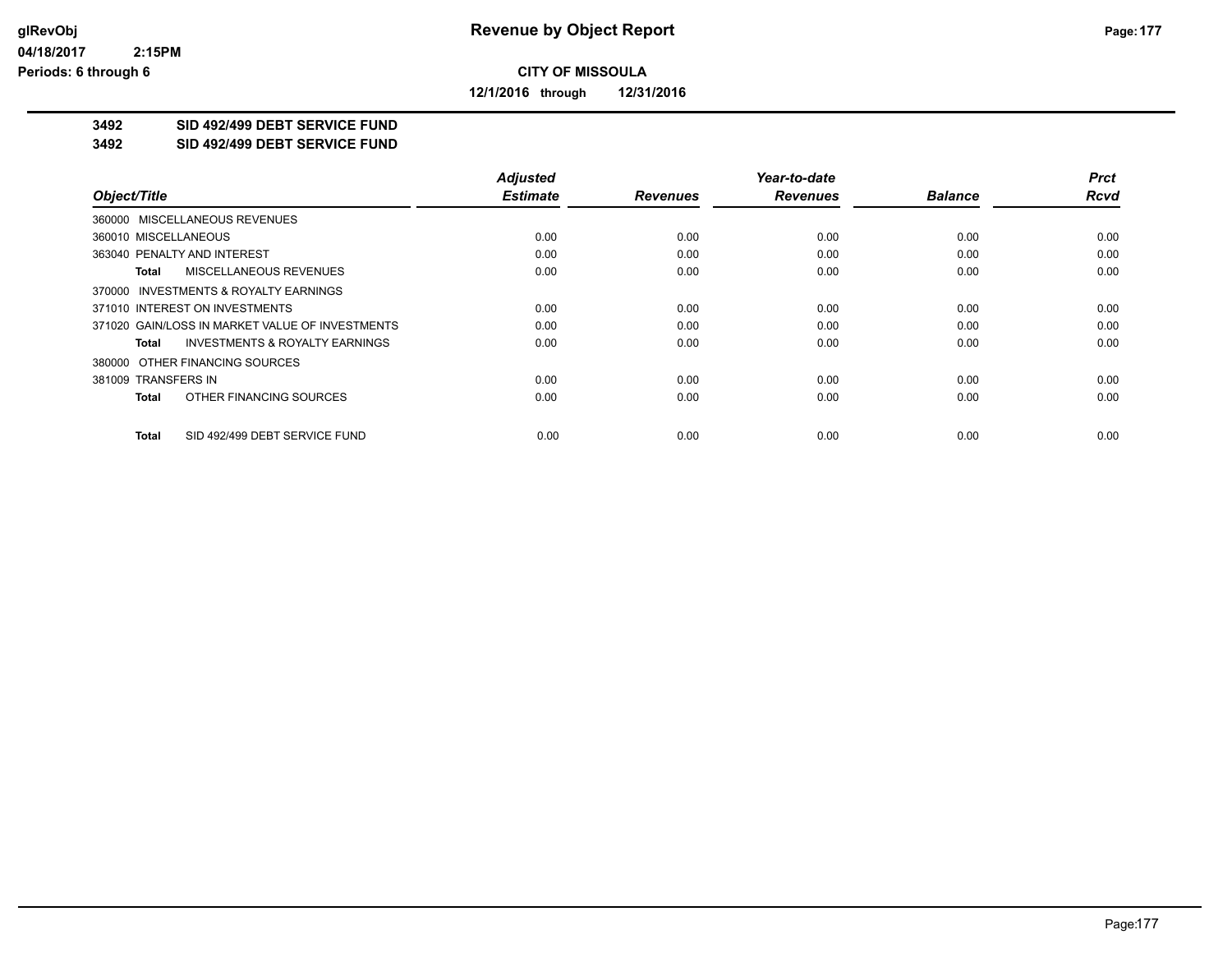**12/1/2016 through 12/31/2016**

#### **3492 SID 492/499 DEBT SERVICE FUND**

| Object/Title                                              | <b>Adjusted</b><br><b>Estimate</b> | <b>Revenues</b> | Year-to-date<br><b>Revenues</b> | <b>Balance</b> | <b>Prct</b><br>Rcvd |
|-----------------------------------------------------------|------------------------------------|-----------------|---------------------------------|----------------|---------------------|
| 360000 MISCELLANEOUS REVENUES                             |                                    |                 |                                 |                |                     |
| 360010 MISCELLANEOUS                                      | 0.00                               | 0.00            | 0.00                            | 0.00           | 0.00                |
| 363040 PENALTY AND INTEREST                               | 0.00                               | 0.00            | 0.00                            | 0.00           | 0.00                |
| MISCELLANEOUS REVENUES<br>Total                           | 0.00                               | 0.00            | 0.00                            | 0.00           | 0.00                |
| 370000 INVESTMENTS & ROYALTY EARNINGS                     |                                    |                 |                                 |                |                     |
| 371010 INTEREST ON INVESTMENTS                            | 0.00                               | 0.00            | 0.00                            | 0.00           | 0.00                |
| 371020 GAIN/LOSS IN MARKET VALUE OF INVESTMENT            | 0.00                               | 0.00            | 0.00                            | 0.00           | 0.00                |
| <b>INVESTMENTS &amp; ROYALTY EARNINGS</b><br><b>Total</b> | 0.00                               | 0.00            | 0.00                            | 0.00           | 0.00                |
| 380000 OTHER FINANCING SOURCES                            |                                    |                 |                                 |                |                     |
| 381009 TRANSFERS IN                                       | 0.00                               | 0.00            | 0.00                            | 0.00           | 0.00                |
| OTHER FINANCING SOURCES<br><b>Total</b>                   | 0.00                               | 0.00            | 0.00                            | 0.00           | 0.00                |
| SID 492/499 DEBT SERVICE FUND<br><b>Total</b>             | 0.00                               | 0.00            | 0.00                            | 0.00           | 0.00                |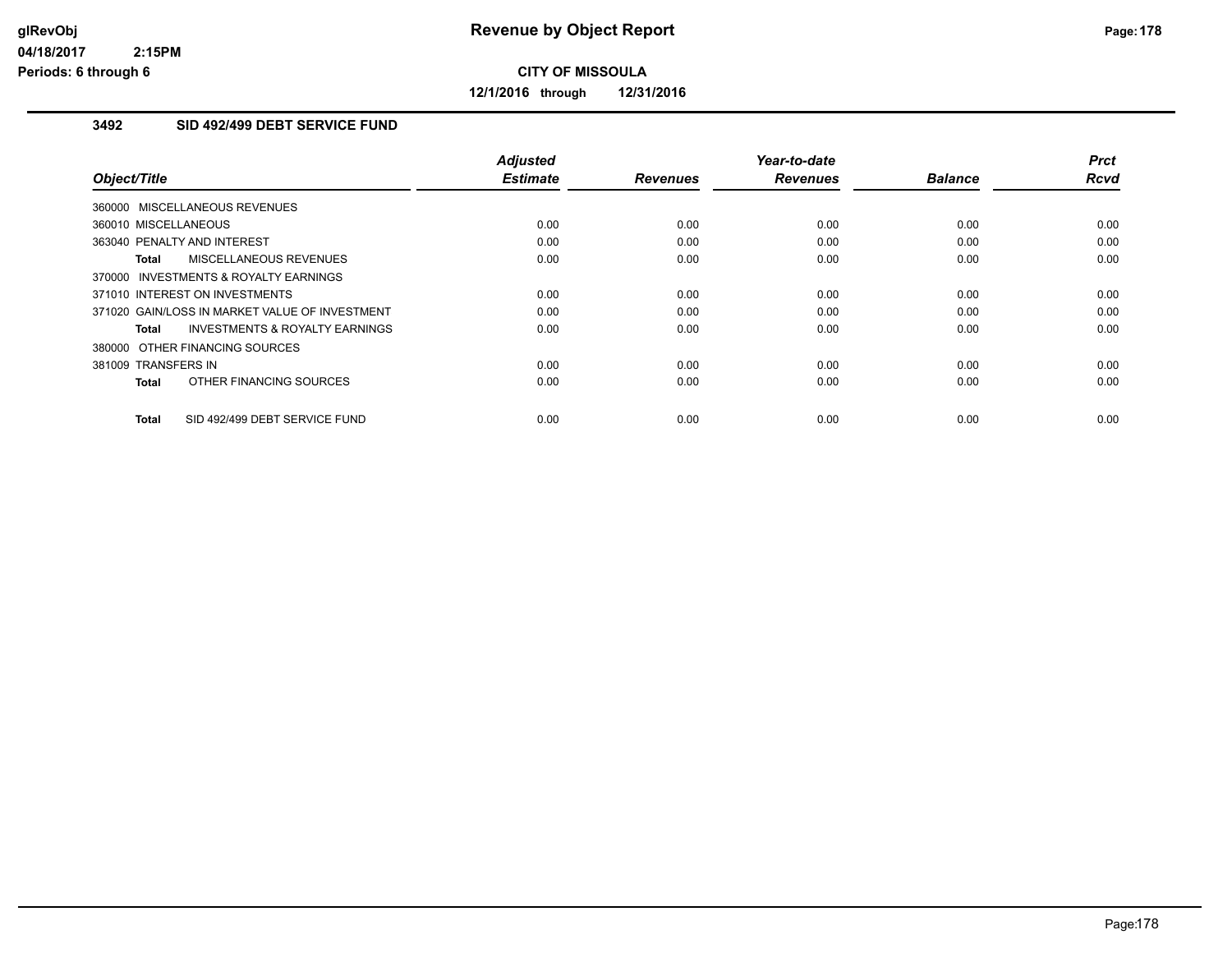**12/1/2016 through 12/31/2016**

**3494 SID 494 DEBT SERVICE**

**3494 SID 494 DEBT SERVICE**

|                                                           | <b>Adjusted</b> |                 | Year-to-date    |                | <b>Prct</b> |
|-----------------------------------------------------------|-----------------|-----------------|-----------------|----------------|-------------|
| Object/Title                                              | <b>Estimate</b> | <b>Revenues</b> | <b>Revenues</b> | <b>Balance</b> | <b>Rcvd</b> |
| 310000 TAXES/ASSESSMENTS                                  |                 |                 |                 |                |             |
| 312001 PENALTIES & INTEREST                               | 0.00            | 0.00            | 0.00            | 0.00           | 0.00        |
| <b>TAXES/ASSESSMENTS</b><br><b>Total</b>                  | 0.00            | 0.00            | 0.00            | 0.00           | 0.00        |
| 360000 MISCELLANEOUS REVENUES                             |                 |                 |                 |                |             |
| 360010 MISCELLANEOUS                                      | 0.00            | 0.00            | 0.00            | 0.00           | 0.00        |
| 363020 PROPERTY ASSESSMENTS                               | 0.00            | 0.00            | 0.00            | 0.00           | 0.00        |
| 363021 PAYOFF PRINCIPAL ASSESSMENTS                       | 0.00            | 0.00            | 0.00            | 0.00           | 0.00        |
| 363022 BOND INTEREST ASSESSMENTS                          | 0.00            | 0.00            | 0.00            | 0.00           | 0.00        |
| 363040 PENALTY AND INTEREST                               | 0.00            | 0.00            | 0.00            | 0.00           | 0.00        |
| MISCELLANEOUS REVENUES<br><b>Total</b>                    | 0.00            | 0.00            | 0.00            | 0.00           | 0.00        |
| <b>INVESTMENTS &amp; ROYALTY EARNINGS</b><br>370000       |                 |                 |                 |                |             |
| 371010 INTEREST ON INVESTMENTS                            | 0.00            | 0.00            | 0.00            | 0.00           | 0.00        |
| 371020 GAIN/LOSS IN MARKET VALUE OF INVESTMENTS           | 0.00            | 0.00            | 0.00            | 0.00           | 0.00        |
| <b>INVESTMENTS &amp; ROYALTY EARNINGS</b><br><b>Total</b> | 0.00            | 0.00            | 0.00            | 0.00           | 0.00        |
| OTHER FINANCING SOURCES<br>380000                         |                 |                 |                 |                |             |
| 381009 TRANSFERS IN                                       | 0.00            | 0.00            | 0.00            | 0.00           | 0.00        |
| OTHER FINANCING SOURCES<br><b>Total</b>                   | 0.00            | 0.00            | 0.00            | 0.00           | 0.00        |
| SID 494 DEBT SERVICE<br><b>Total</b>                      | 0.00            | 0.00            | 0.00            | 0.00           | 0.00        |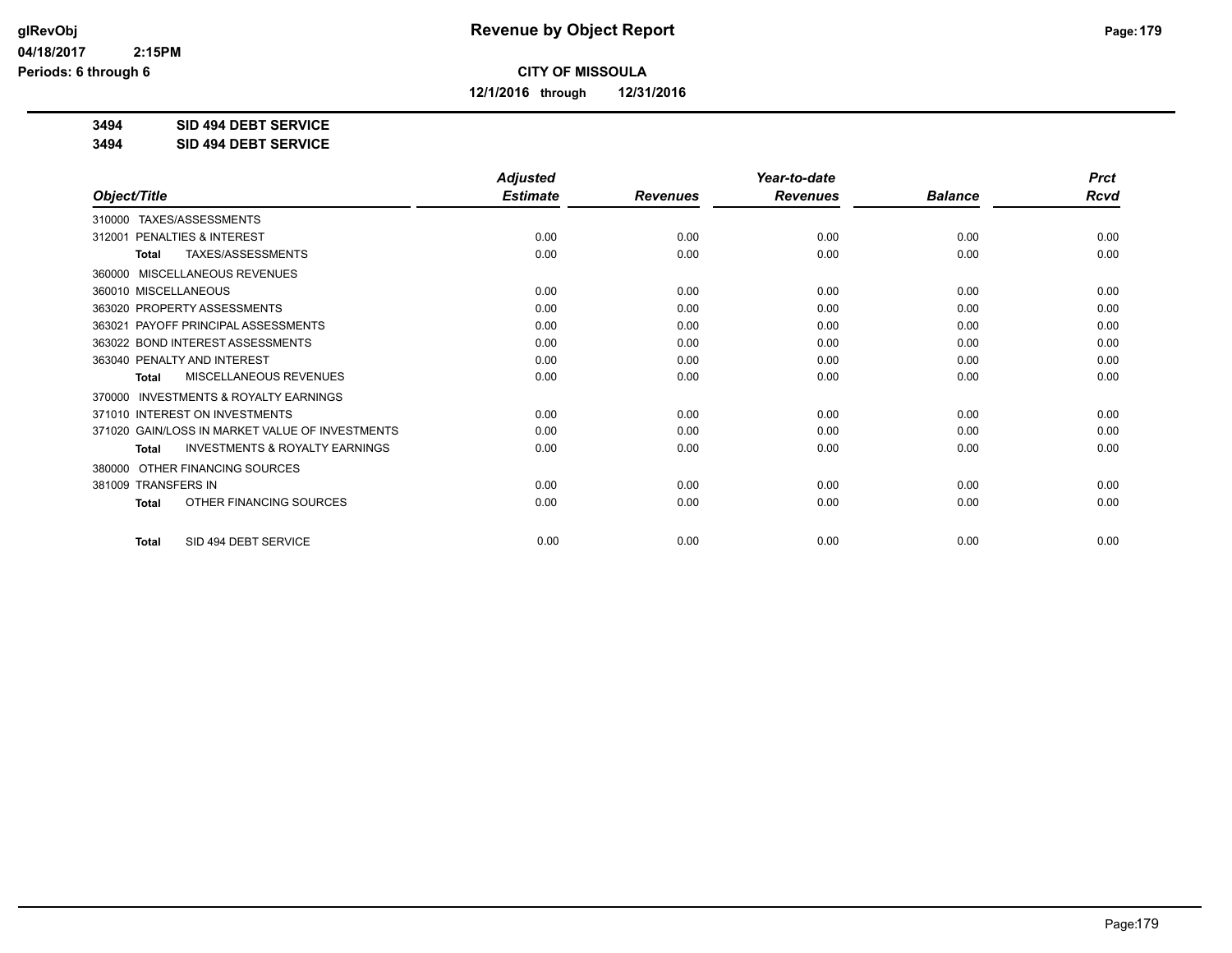**12/1/2016 through 12/31/2016**

#### **3494 SID 494 DEBT SERVICE**

|                                                    | <b>Adjusted</b> |                 | Year-to-date    |                | <b>Prct</b> |
|----------------------------------------------------|-----------------|-----------------|-----------------|----------------|-------------|
| Object/Title                                       | <b>Estimate</b> | <b>Revenues</b> | <b>Revenues</b> | <b>Balance</b> | <b>Rcvd</b> |
| 310000 TAXES/ASSESSMENTS                           |                 |                 |                 |                |             |
| PENALTIES & INTEREST<br>312001                     | 0.00            | 0.00            | 0.00            | 0.00           | 0.00        |
| TAXES/ASSESSMENTS<br><b>Total</b>                  | 0.00            | 0.00            | 0.00            | 0.00           | 0.00        |
| 360000 MISCELLANEOUS REVENUES                      |                 |                 |                 |                |             |
| 360010 MISCELLANEOUS                               | 0.00            | 0.00            | 0.00            | 0.00           | 0.00        |
| 363020 PROPERTY ASSESSMENTS                        | 0.00            | 0.00            | 0.00            | 0.00           | 0.00        |
| 363021 PAYOFF PRINCIPAL ASSESSMENTS                | 0.00            | 0.00            | 0.00            | 0.00           | 0.00        |
| 363022 BOND INTEREST ASSESSMENTS                   | 0.00            | 0.00            | 0.00            | 0.00           | 0.00        |
| 363040 PENALTY AND INTEREST                        | 0.00            | 0.00            | 0.00            | 0.00           | 0.00        |
| MISCELLANEOUS REVENUES<br>Total                    | 0.00            | 0.00            | 0.00            | 0.00           | 0.00        |
| 370000 INVESTMENTS & ROYALTY EARNINGS              |                 |                 |                 |                |             |
| 371010 INTEREST ON INVESTMENTS                     | 0.00            | 0.00            | 0.00            | 0.00           | 0.00        |
| 371020 GAIN/LOSS IN MARKET VALUE OF INVESTMENT     | 0.00            | 0.00            | 0.00            | 0.00           | 0.00        |
| <b>INVESTMENTS &amp; ROYALTY EARNINGS</b><br>Total | 0.00            | 0.00            | 0.00            | 0.00           | 0.00        |
| 380000 OTHER FINANCING SOURCES                     |                 |                 |                 |                |             |
| 381009 TRANSFERS IN                                | 0.00            | 0.00            | 0.00            | 0.00           | 0.00        |
| OTHER FINANCING SOURCES<br>Total                   | 0.00            | 0.00            | 0.00            | 0.00           | 0.00        |
| SID 494 DEBT SERVICE<br><b>Total</b>               | 0.00            | 0.00            | 0.00            | 0.00           | 0.00        |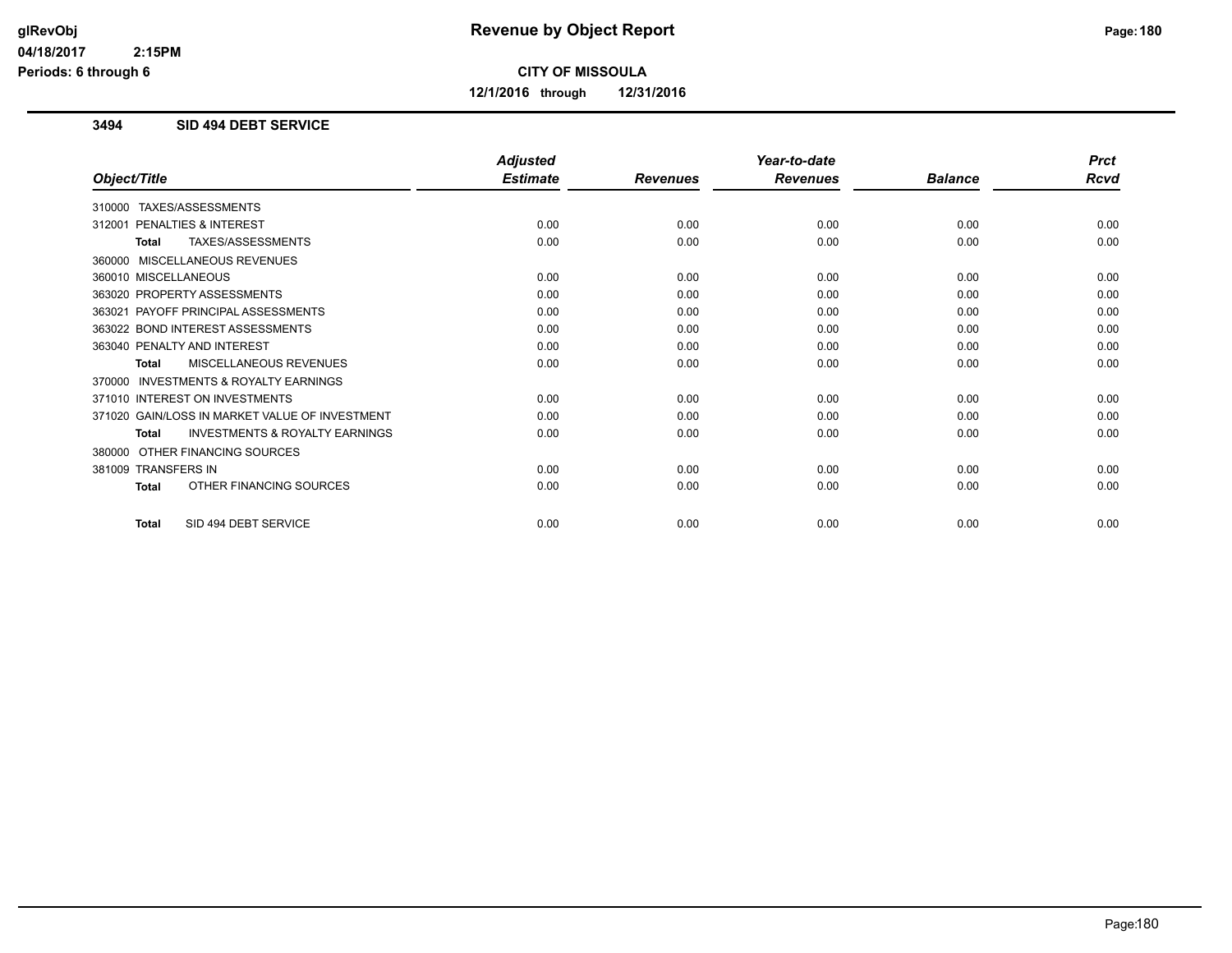**12/1/2016 through 12/31/2016**

**3495 SID 495 DEBT SERVICE FUND**

**3495 SID 495 DEBT SERVICE FUND**

|                                                           | <b>Adjusted</b> |                 | Year-to-date    |                | <b>Prct</b> |
|-----------------------------------------------------------|-----------------|-----------------|-----------------|----------------|-------------|
| Object/Title                                              | <b>Estimate</b> | <b>Revenues</b> | <b>Revenues</b> | <b>Balance</b> | <b>Rcvd</b> |
| TAXES/ASSESSMENTS<br>310000                               |                 |                 |                 |                |             |
| <b>PENALTIES &amp; INTEREST</b><br>312001                 | 0.00            | 0.00            | 0.00            | 0.00           | 0.00        |
| TAXES/ASSESSMENTS<br><b>Total</b>                         | 0.00            | 0.00            | 0.00            | 0.00           | 0.00        |
| 360000 MISCELLANEOUS REVENUES                             |                 |                 |                 |                |             |
| 360010 MISCELLANEOUS                                      | 0.00            | 0.00            | 0.00            | 0.00           | 0.00        |
| 363020 PROPERTY ASSESSMENTS                               | 0.00            | 0.00            | 0.00            | 0.00           | 0.00        |
| 363021 PAYOFF PRINCIPAL ASSESSMENTS                       | 0.00            | 0.00            | 0.00            | 0.00           | 0.00        |
| 363022 BOND INTEREST ASSESSMENTS                          | 0.00            | 0.00            | 0.00            | 0.00           | 0.00        |
| 363040 PENALTY AND INTEREST                               | 0.00            | 0.00            | 0.00            | 0.00           | 0.00        |
| MISCELLANEOUS REVENUES<br>Total                           | 0.00            | 0.00            | 0.00            | 0.00           | 0.00        |
| <b>INVESTMENTS &amp; ROYALTY EARNINGS</b><br>370000       |                 |                 |                 |                |             |
| 371010 INTEREST ON INVESTMENTS                            | 0.00            | 0.00            | 0.00            | 0.00           | 0.00        |
| 371020 GAIN/LOSS IN MARKET VALUE OF INVESTMENTS           | 0.00            | 0.00            | 0.00            | 0.00           | 0.00        |
| <b>INVESTMENTS &amp; ROYALTY EARNINGS</b><br><b>Total</b> | 0.00            | 0.00            | 0.00            | 0.00           | 0.00        |
| OTHER FINANCING SOURCES<br>380000                         |                 |                 |                 |                |             |
| 381009 TRANSFERS IN                                       | 0.00            | 0.00            | 0.00            | 0.00           | 0.00        |
| OTHER FINANCING SOURCES<br><b>Total</b>                   | 0.00            | 0.00            | 0.00            | 0.00           | 0.00        |
| SID 495 DEBT SERVICE FUND<br><b>Total</b>                 | 0.00            | 0.00            | 0.00            | 0.00           | 0.00        |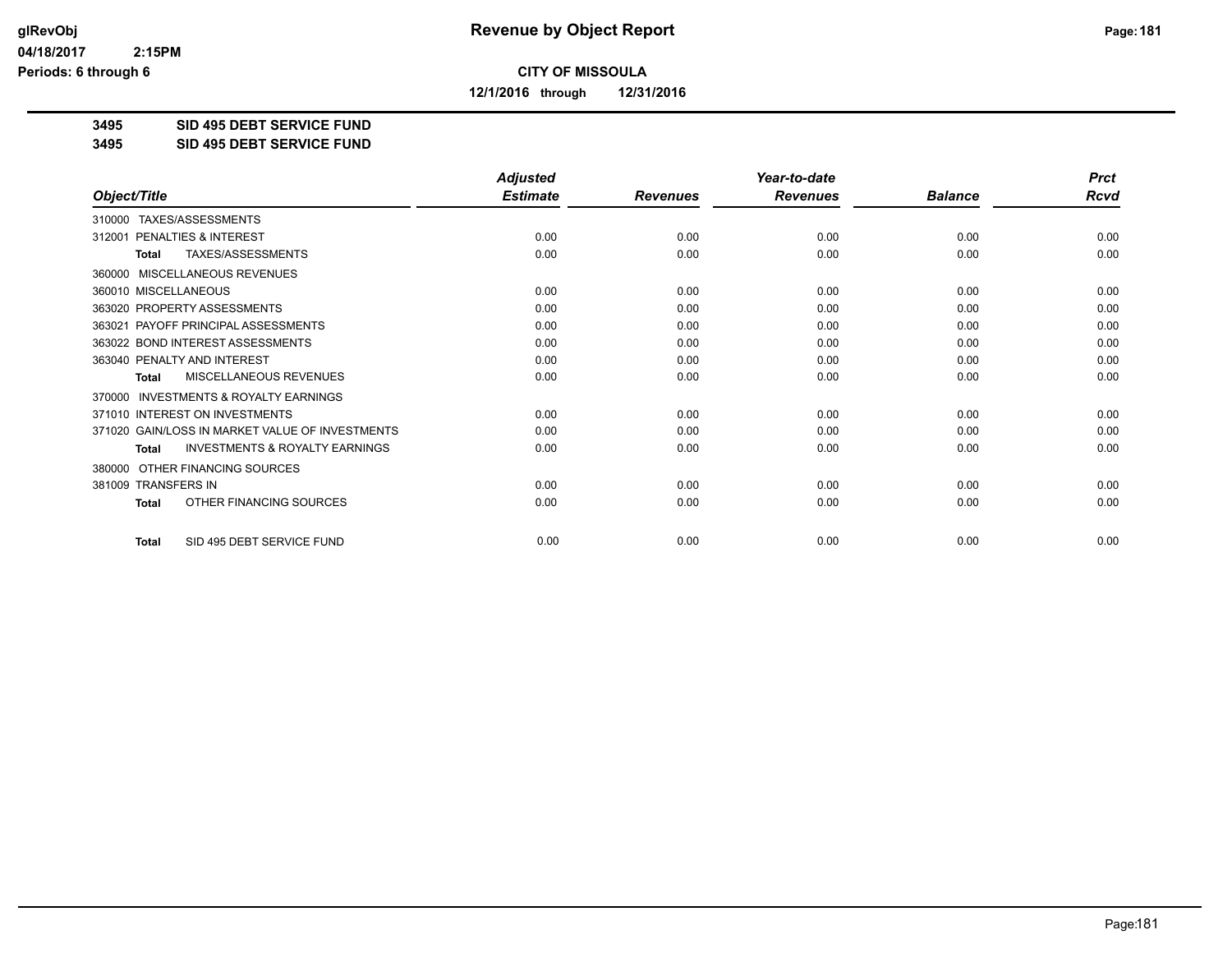**12/1/2016 through 12/31/2016**

### **3495 SID 495 DEBT SERVICE FUND**

|                                                     | <b>Adjusted</b> |                 | Year-to-date    |                | <b>Prct</b> |
|-----------------------------------------------------|-----------------|-----------------|-----------------|----------------|-------------|
| Object/Title                                        | <b>Estimate</b> | <b>Revenues</b> | <b>Revenues</b> | <b>Balance</b> | Rcvd        |
| 310000 TAXES/ASSESSMENTS                            |                 |                 |                 |                |             |
| 312001 PENALTIES & INTEREST                         | 0.00            | 0.00            | 0.00            | 0.00           | 0.00        |
| TAXES/ASSESSMENTS<br><b>Total</b>                   | 0.00            | 0.00            | 0.00            | 0.00           | 0.00        |
| 360000 MISCELLANEOUS REVENUES                       |                 |                 |                 |                |             |
| 360010 MISCELLANEOUS                                | 0.00            | 0.00            | 0.00            | 0.00           | 0.00        |
| 363020 PROPERTY ASSESSMENTS                         | 0.00            | 0.00            | 0.00            | 0.00           | 0.00        |
| 363021 PAYOFF PRINCIPAL ASSESSMENTS                 | 0.00            | 0.00            | 0.00            | 0.00           | 0.00        |
| 363022 BOND INTEREST ASSESSMENTS                    | 0.00            | 0.00            | 0.00            | 0.00           | 0.00        |
| 363040 PENALTY AND INTEREST                         | 0.00            | 0.00            | 0.00            | 0.00           | 0.00        |
| MISCELLANEOUS REVENUES<br>Total                     | 0.00            | 0.00            | 0.00            | 0.00           | 0.00        |
| <b>INVESTMENTS &amp; ROYALTY EARNINGS</b><br>370000 |                 |                 |                 |                |             |
| 371010 INTEREST ON INVESTMENTS                      | 0.00            | 0.00            | 0.00            | 0.00           | 0.00        |
| 371020 GAIN/LOSS IN MARKET VALUE OF INVESTMENT      | 0.00            | 0.00            | 0.00            | 0.00           | 0.00        |
| <b>INVESTMENTS &amp; ROYALTY EARNINGS</b><br>Total  | 0.00            | 0.00            | 0.00            | 0.00           | 0.00        |
| OTHER FINANCING SOURCES<br>380000                   |                 |                 |                 |                |             |
| 381009 TRANSFERS IN                                 | 0.00            | 0.00            | 0.00            | 0.00           | 0.00        |
| OTHER FINANCING SOURCES<br><b>Total</b>             | 0.00            | 0.00            | 0.00            | 0.00           | 0.00        |
| SID 495 DEBT SERVICE FUND<br><b>Total</b>           | 0.00            | 0.00            | 0.00            | 0.00           | 0.00        |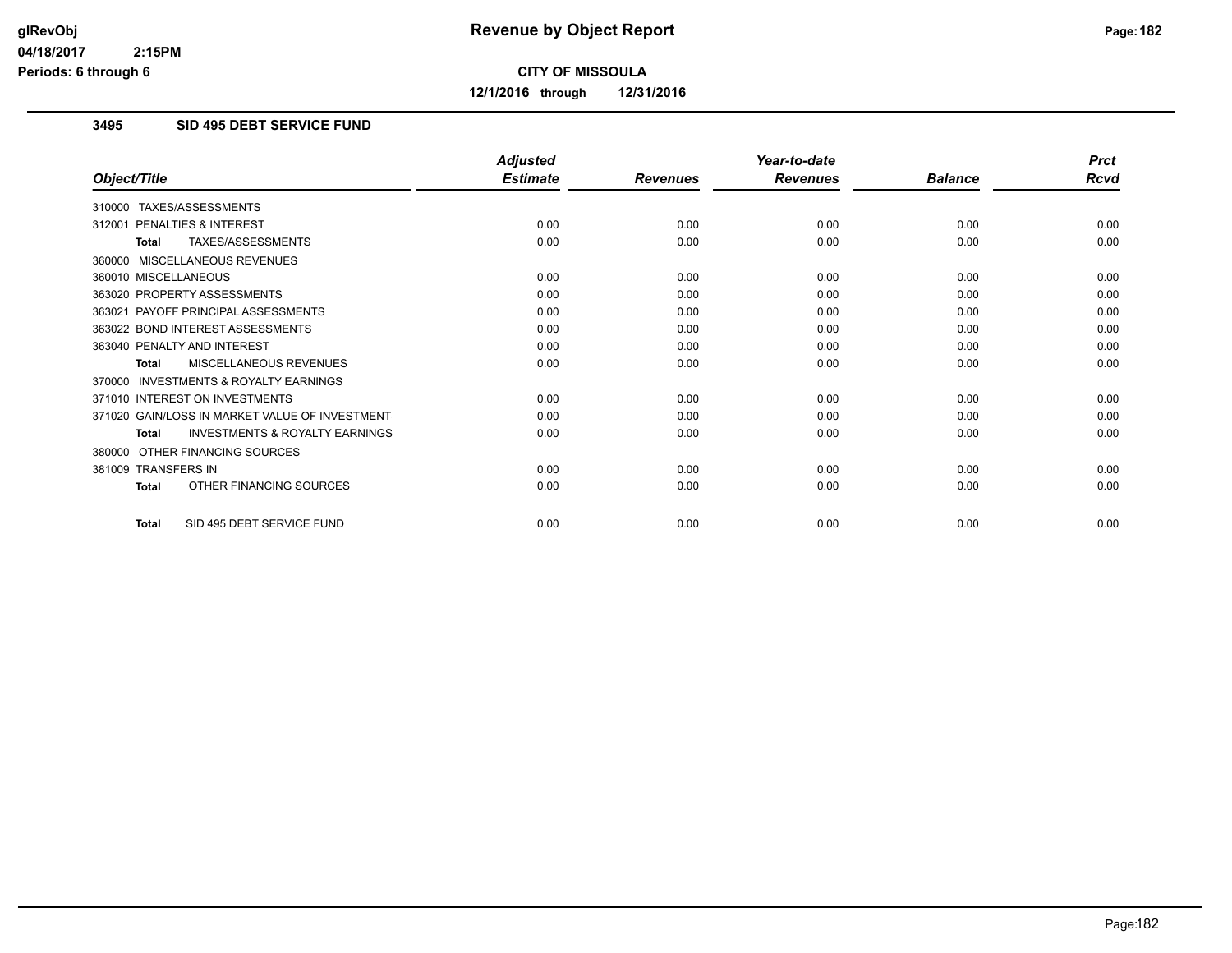**12/1/2016 through 12/31/2016**

**3496 SID 496 DEBT SERVICE FUND**

**3496 SID 496 DEBT SERVICE FUND**

|                                                     | <b>Adjusted</b> |                 | Year-to-date    |                | <b>Prct</b> |
|-----------------------------------------------------|-----------------|-----------------|-----------------|----------------|-------------|
| Object/Title                                        | <b>Estimate</b> | <b>Revenues</b> | <b>Revenues</b> | <b>Balance</b> | <b>Rcvd</b> |
| TAXES/ASSESSMENTS<br>310000                         |                 |                 |                 |                |             |
| 312001 PENALTIES & INTEREST                         | 0.00            | 0.00            | 0.00            | 0.00           | 0.00        |
| <b>TAXES/ASSESSMENTS</b><br><b>Total</b>            | 0.00            | 0.00            | 0.00            | 0.00           | 0.00        |
| 360000 MISCELLANEOUS REVENUES                       |                 |                 |                 |                |             |
| 360010 MISCELLANEOUS                                | 0.00            | 0.00            | 0.00            | 0.00           | 0.00        |
| 363020 PROPERTY ASSESSMENTS                         | 0.00            | 0.00            | 0.00            | 0.00           | 0.00        |
| 363021 PAYOFF PRINCIPAL ASSESSMENTS                 | 0.00            | 0.00            | 0.00            | 0.00           | 0.00        |
| 363022 BOND INTEREST ASSESSMENTS                    | 0.00            | 0.00            | 0.00            | 0.00           | 0.00        |
| 363040 PENALTY AND INTEREST                         | 0.00            | 0.00            | 0.00            | 0.00           | 0.00        |
| MISCELLANEOUS REVENUES<br>Total                     | 0.00            | 0.00            | 0.00            | 0.00           | 0.00        |
| <b>INVESTMENTS &amp; ROYALTY EARNINGS</b><br>370000 |                 |                 |                 |                |             |
| 371010 INTEREST ON INVESTMENTS                      | 0.00            | 0.00            | 0.00            | 0.00           | 0.00        |
| 371020 GAIN/LOSS IN MARKET VALUE OF INVESTMENTS     | 0.00            | 0.00            | 0.00            | 0.00           | 0.00        |
| <b>INVESTMENTS &amp; ROYALTY EARNINGS</b><br>Total  | 0.00            | 0.00            | 0.00            | 0.00           | 0.00        |
| OTHER FINANCING SOURCES<br>380000                   |                 |                 |                 |                |             |
| 381009 TRANSFERS IN                                 | 0.00            | 0.00            | 0.00            | 0.00           | 0.00        |
| OTHER FINANCING SOURCES<br>Total                    | 0.00            | 0.00            | 0.00            | 0.00           | 0.00        |
| SID 496 DEBT SERVICE FUND<br><b>Total</b>           | 0.00            | 0.00            | 0.00            | 0.00           | 0.00        |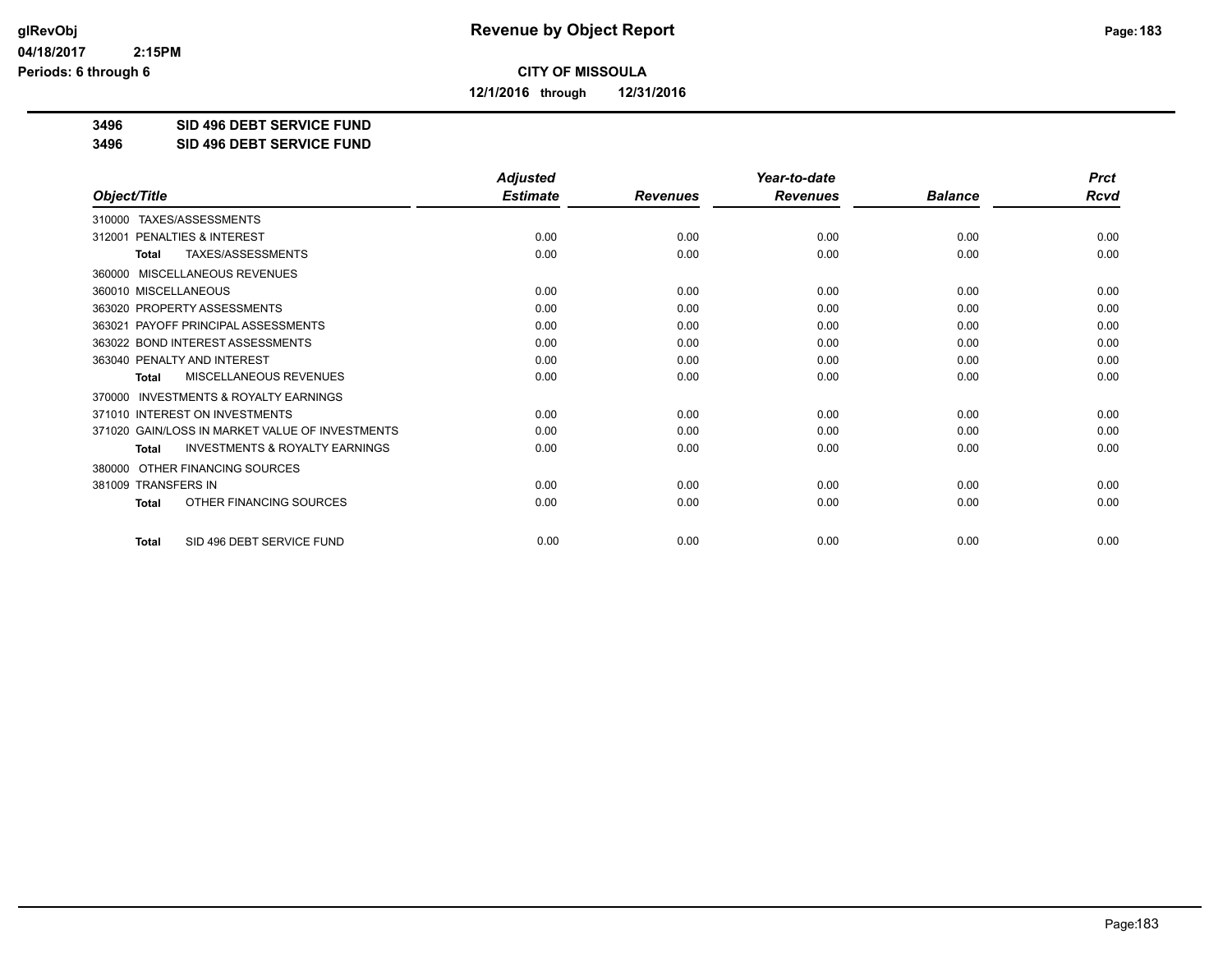**12/1/2016 through 12/31/2016**

### **3496 SID 496 DEBT SERVICE FUND**

|                                                           | <b>Adjusted</b> |                 | Year-to-date    |                | <b>Prct</b> |
|-----------------------------------------------------------|-----------------|-----------------|-----------------|----------------|-------------|
| Object/Title                                              | <b>Estimate</b> | <b>Revenues</b> | <b>Revenues</b> | <b>Balance</b> | <b>Rcvd</b> |
| 310000 TAXES/ASSESSMENTS                                  |                 |                 |                 |                |             |
| <b>PENALTIES &amp; INTEREST</b><br>312001                 | 0.00            | 0.00            | 0.00            | 0.00           | 0.00        |
| TAXES/ASSESSMENTS<br><b>Total</b>                         | 0.00            | 0.00            | 0.00            | 0.00           | 0.00        |
| 360000 MISCELLANEOUS REVENUES                             |                 |                 |                 |                |             |
| 360010 MISCELLANEOUS                                      | 0.00            | 0.00            | 0.00            | 0.00           | 0.00        |
| 363020 PROPERTY ASSESSMENTS                               | 0.00            | 0.00            | 0.00            | 0.00           | 0.00        |
| 363021 PAYOFF PRINCIPAL ASSESSMENTS                       | 0.00            | 0.00            | 0.00            | 0.00           | 0.00        |
| 363022 BOND INTEREST ASSESSMENTS                          | 0.00            | 0.00            | 0.00            | 0.00           | 0.00        |
| 363040 PENALTY AND INTEREST                               | 0.00            | 0.00            | 0.00            | 0.00           | 0.00        |
| MISCELLANEOUS REVENUES<br><b>Total</b>                    | 0.00            | 0.00            | 0.00            | 0.00           | 0.00        |
| 370000 INVESTMENTS & ROYALTY EARNINGS                     |                 |                 |                 |                |             |
| 371010 INTEREST ON INVESTMENTS                            | 0.00            | 0.00            | 0.00            | 0.00           | 0.00        |
| 371020 GAIN/LOSS IN MARKET VALUE OF INVESTMENT            | 0.00            | 0.00            | 0.00            | 0.00           | 0.00        |
| <b>INVESTMENTS &amp; ROYALTY EARNINGS</b><br><b>Total</b> | 0.00            | 0.00            | 0.00            | 0.00           | 0.00        |
| 380000 OTHER FINANCING SOURCES                            |                 |                 |                 |                |             |
| 381009 TRANSFERS IN                                       | 0.00            | 0.00            | 0.00            | 0.00           | 0.00        |
| OTHER FINANCING SOURCES<br><b>Total</b>                   | 0.00            | 0.00            | 0.00            | 0.00           | 0.00        |
| SID 496 DEBT SERVICE FUND<br><b>Total</b>                 | 0.00            | 0.00            | 0.00            | 0.00           | 0.00        |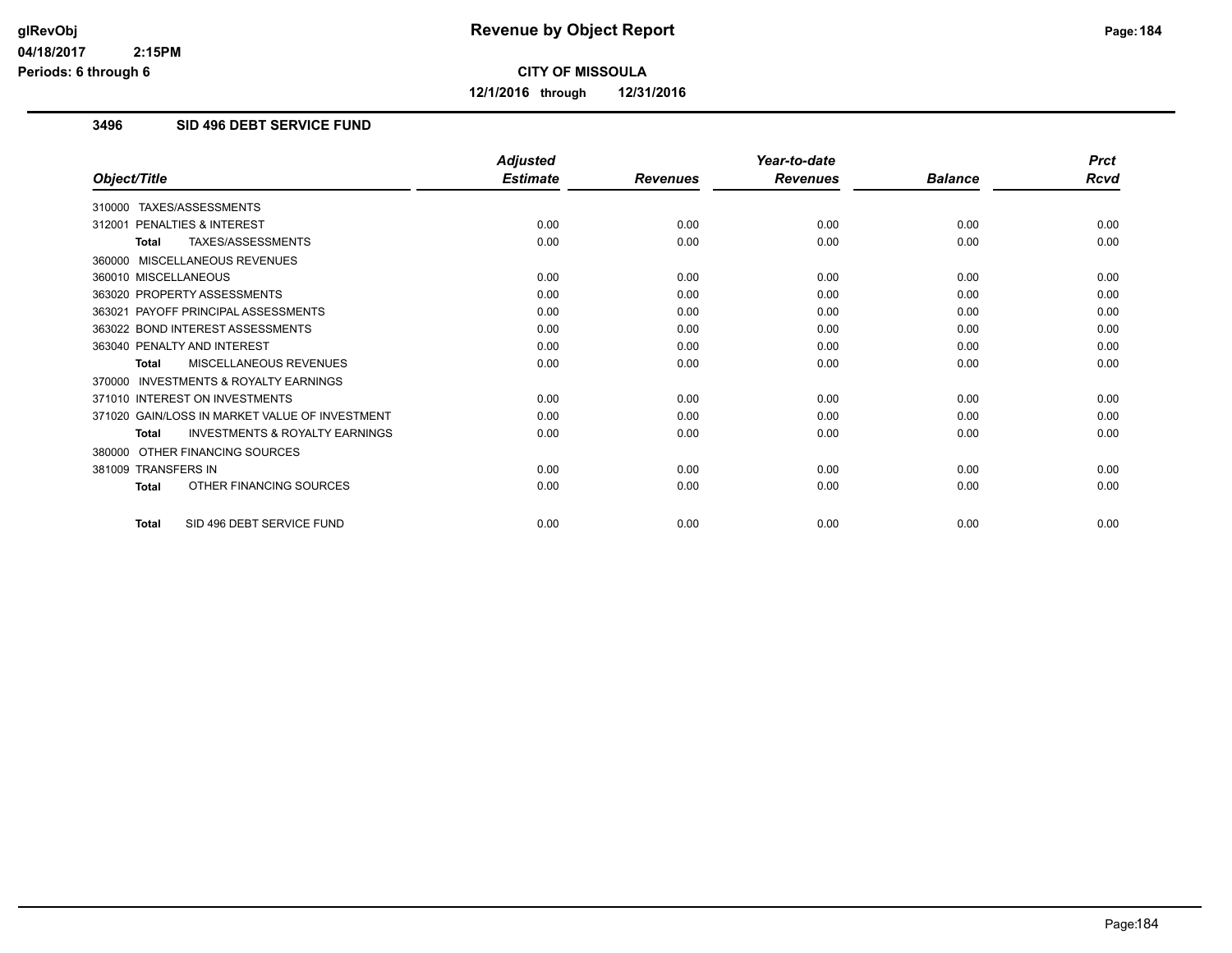**12/1/2016 through 12/31/2016**

**3497 SID 497 DEBT SERVICE FUND**

**3497 SID 497 DEBT SERVICE FUND**

|                                                           | <b>Adjusted</b> |                 | Year-to-date    |                | <b>Prct</b> |
|-----------------------------------------------------------|-----------------|-----------------|-----------------|----------------|-------------|
| Object/Title                                              | <b>Estimate</b> | <b>Revenues</b> | <b>Revenues</b> | <b>Balance</b> | <b>Rcvd</b> |
| 310000 TAXES/ASSESSMENTS                                  |                 |                 |                 |                |             |
| 312001 PENALTIES & INTEREST                               | 0.00            | 0.00            | 0.00            | 0.00           | 0.00        |
| TAXES/ASSESSMENTS<br>Total                                | 0.00            | 0.00            | 0.00            | 0.00           | 0.00        |
| 360000 MISCELLANEOUS REVENUES                             |                 |                 |                 |                |             |
| 360010 MISCELLANEOUS                                      | 0.00            | 0.00            | 0.00            | 0.00           | 0.00        |
| 363020 PROPERTY ASSESSMENTS                               | 0.00            | 0.00            | 0.00            | 0.00           | 0.00        |
| 363021 PAYOFF PRINCIPAL ASSESSMENTS                       | 0.00            | 0.00            | 0.00            | 0.00           | 0.00        |
| 363022 BOND INTEREST ASSESSMENTS                          | 0.00            | 0.00            | 0.00            | 0.00           | 0.00        |
| 363040 PENALTY AND INTEREST                               | 0.00            | 0.00            | 0.00            | 0.00           | 0.00        |
| MISCELLANEOUS REVENUES<br>Total                           | 0.00            | 0.00            | 0.00            | 0.00           | 0.00        |
| <b>INVESTMENTS &amp; ROYALTY EARNINGS</b><br>370000       |                 |                 |                 |                |             |
| 371010 INTEREST ON INVESTMENTS                            | 0.00            | 0.00            | 0.00            | 0.00           | 0.00        |
| 371020 GAIN/LOSS IN MARKET VALUE OF INVESTMENTS           | 0.00            | 0.00            | 0.00            | 0.00           | 0.00        |
| <b>INVESTMENTS &amp; ROYALTY EARNINGS</b><br><b>Total</b> | 0.00            | 0.00            | 0.00            | 0.00           | 0.00        |
| SID 497 DEBT SERVICE FUND<br><b>Total</b>                 | 0.00            | 0.00            | 0.00            | 0.00           | 0.00        |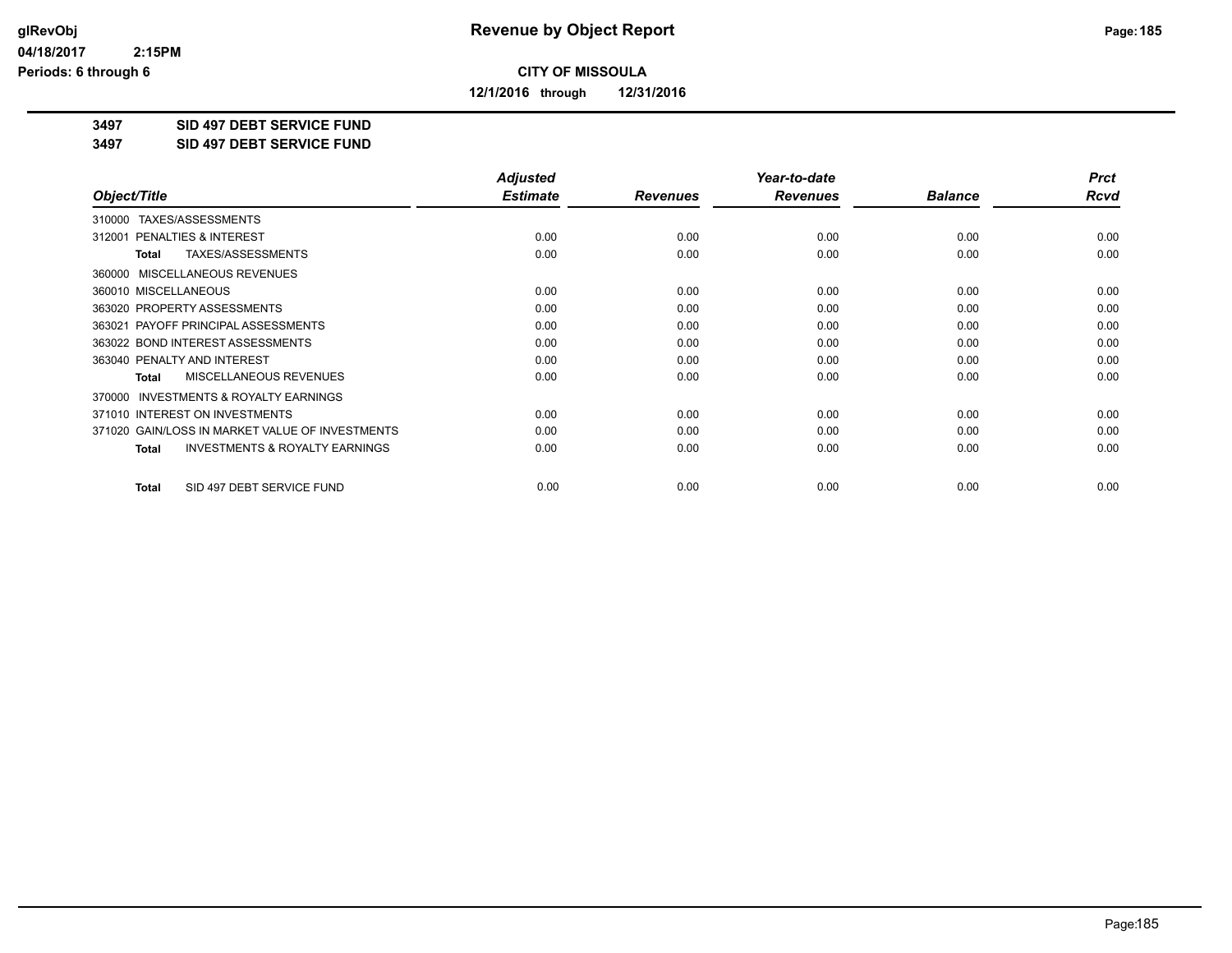**12/1/2016 through 12/31/2016**

### **3497 SID 497 DEBT SERVICE FUND**

|                                                           | <b>Adjusted</b> |                 | Year-to-date    |                | <b>Prct</b> |
|-----------------------------------------------------------|-----------------|-----------------|-----------------|----------------|-------------|
| Object/Title                                              | <b>Estimate</b> | <b>Revenues</b> | <b>Revenues</b> | <b>Balance</b> | <b>Rcvd</b> |
| 310000 TAXES/ASSESSMENTS                                  |                 |                 |                 |                |             |
| 312001 PENALTIES & INTEREST                               | 0.00            | 0.00            | 0.00            | 0.00           | 0.00        |
| TAXES/ASSESSMENTS<br><b>Total</b>                         | 0.00            | 0.00            | 0.00            | 0.00           | 0.00        |
| 360000 MISCELLANEOUS REVENUES                             |                 |                 |                 |                |             |
| 360010 MISCELLANEOUS                                      | 0.00            | 0.00            | 0.00            | 0.00           | 0.00        |
| 363020 PROPERTY ASSESSMENTS                               | 0.00            | 0.00            | 0.00            | 0.00           | 0.00        |
| 363021 PAYOFF PRINCIPAL ASSESSMENTS                       | 0.00            | 0.00            | 0.00            | 0.00           | 0.00        |
| 363022 BOND INTEREST ASSESSMENTS                          | 0.00            | 0.00            | 0.00            | 0.00           | 0.00        |
| 363040 PENALTY AND INTEREST                               | 0.00            | 0.00            | 0.00            | 0.00           | 0.00        |
| <b>MISCELLANEOUS REVENUES</b><br>Total                    | 0.00            | 0.00            | 0.00            | 0.00           | 0.00        |
| INVESTMENTS & ROYALTY EARNINGS<br>370000                  |                 |                 |                 |                |             |
| 371010 INTEREST ON INVESTMENTS                            | 0.00            | 0.00            | 0.00            | 0.00           | 0.00        |
| 371020 GAIN/LOSS IN MARKET VALUE OF INVESTMENT            | 0.00            | 0.00            | 0.00            | 0.00           | 0.00        |
| <b>INVESTMENTS &amp; ROYALTY EARNINGS</b><br><b>Total</b> | 0.00            | 0.00            | 0.00            | 0.00           | 0.00        |
| SID 497 DEBT SERVICE FUND<br><b>Total</b>                 | 0.00            | 0.00            | 0.00            | 0.00           | 0.00        |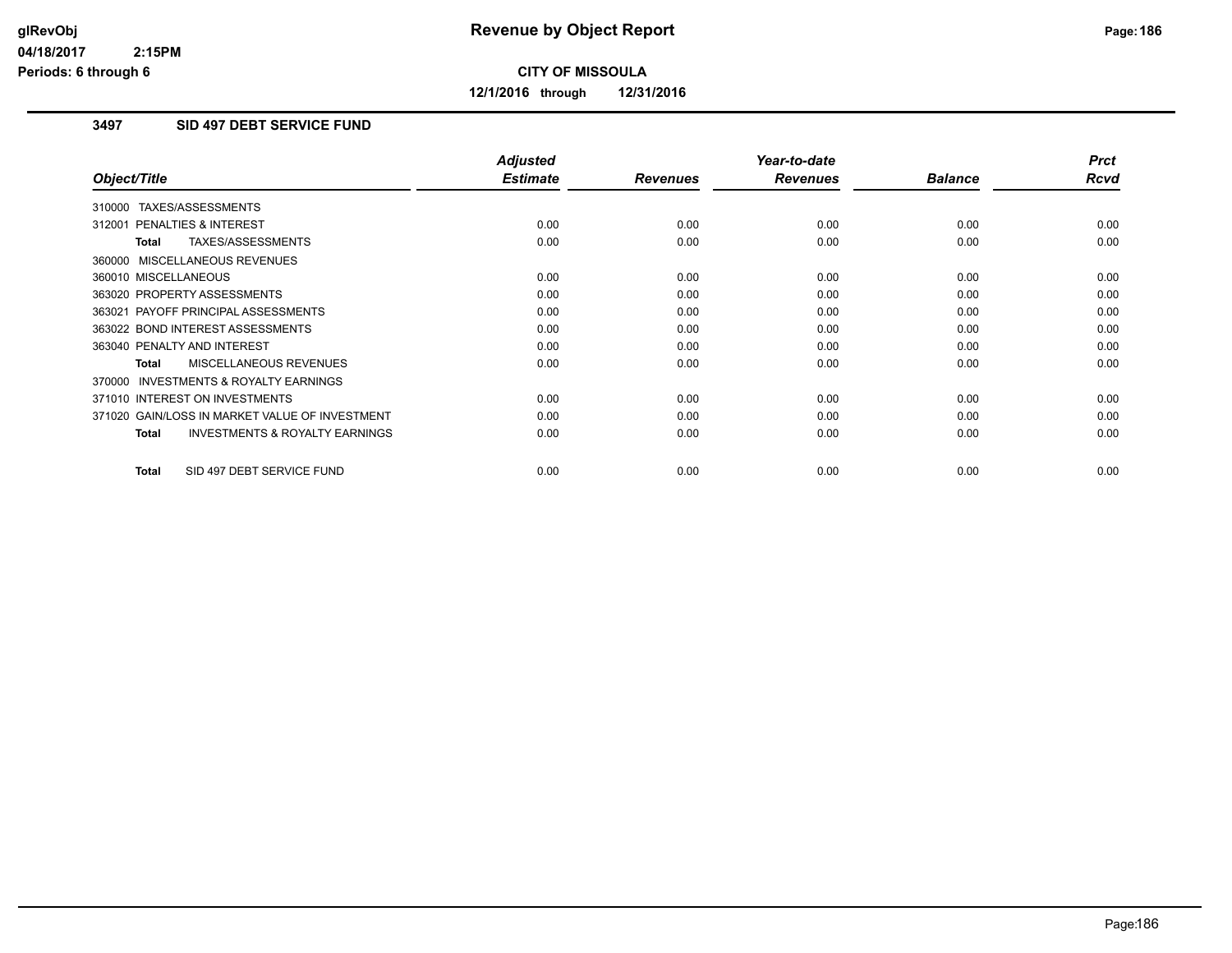**12/1/2016 through 12/31/2016**

**3498 SID 498 DEBT SERVICE FUND**

**3498 SID 498 DEBT SERVICE FUND**

|                                                     | <b>Adjusted</b> |                 | Year-to-date    |                | <b>Prct</b> |
|-----------------------------------------------------|-----------------|-----------------|-----------------|----------------|-------------|
| Object/Title                                        | <b>Estimate</b> | <b>Revenues</b> | <b>Revenues</b> | <b>Balance</b> | <b>Rcvd</b> |
| TAXES/ASSESSMENTS<br>310000                         |                 |                 |                 |                |             |
| 312001 PENALTIES & INTEREST                         | 0.00            | 0.00            | 0.00            | 0.00           | 0.00        |
| TAXES/ASSESSMENTS<br>Total                          | 0.00            | 0.00            | 0.00            | 0.00           | 0.00        |
| 360000 MISCELLANEOUS REVENUES                       |                 |                 |                 |                |             |
| 360010 MISCELLANEOUS                                | 0.00            | 0.00            | 0.00            | 0.00           | 0.00        |
| 363020 PROPERTY ASSESSMENTS                         | 0.00            | 0.00            | 0.00            | 0.00           | 0.00        |
| 363021 PAYOFF PRINCIPAL ASSESSMENTS                 | 0.00            | 0.00            | 0.00            | 0.00           | 0.00        |
| 363022 BOND INTEREST ASSESSMENTS                    | 0.00            | 0.00            | 0.00            | 0.00           | 0.00        |
| 363040 PENALTY AND INTEREST                         | 0.00            | 0.00            | 0.00            | 0.00           | 0.00        |
| MISCELLANEOUS REVENUES<br>Total                     | 0.00            | 0.00            | 0.00            | 0.00           | 0.00        |
| <b>INVESTMENTS &amp; ROYALTY EARNINGS</b><br>370000 |                 |                 |                 |                |             |
| 371010 INTEREST ON INVESTMENTS                      | 0.00            | 0.00            | 0.00            | 0.00           | 0.00        |
| 371020 GAIN/LOSS IN MARKET VALUE OF INVESTMENTS     | 0.00            | 0.00            | 0.00            | 0.00           | 0.00        |
| 371500 INTEREST ON INTERFUND LOAN                   | 0.00            | 0.00            | 0.00            | 0.00           | 0.00        |
| <b>INVESTMENTS &amp; ROYALTY EARNINGS</b><br>Total  | 0.00            | 0.00            | 0.00            | 0.00           | 0.00        |
| 380000 OTHER FINANCING SOURCES                      |                 |                 |                 |                |             |
| 381009 TRANSFERS IN                                 | 0.00            | 0.00            | 0.00            | 0.00           | 0.00        |
| OTHER FINANCING SOURCES<br><b>Total</b>             | 0.00            | 0.00            | 0.00            | 0.00           | 0.00        |
| SID 498 DEBT SERVICE FUND<br><b>Total</b>           | 0.00            | 0.00            | 0.00            | 0.00           | 0.00        |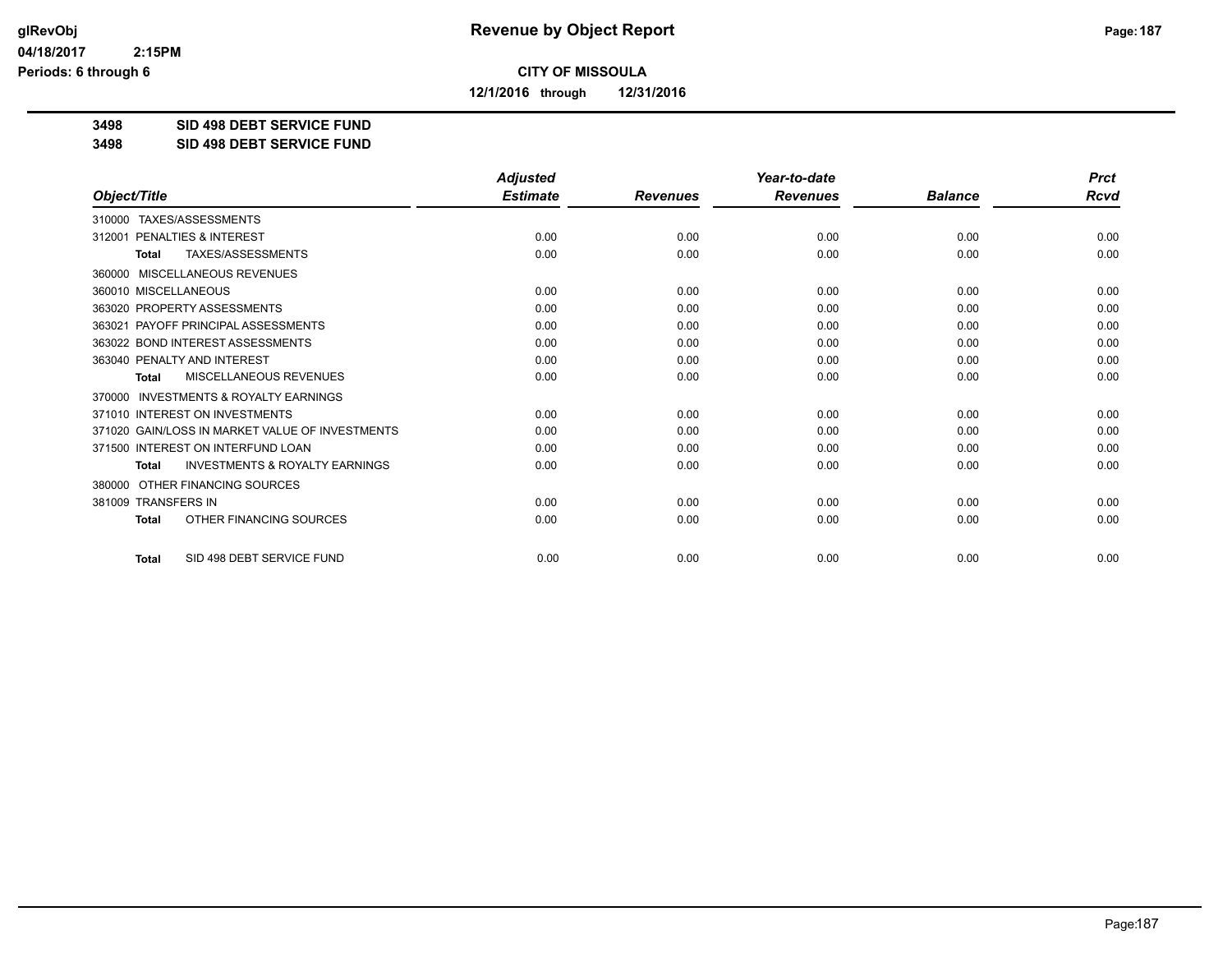**12/1/2016 through 12/31/2016**

#### **3498 SID 498 DEBT SERVICE FUND**

|                                                           | <b>Adjusted</b> |                 | Year-to-date    |                | <b>Prct</b> |
|-----------------------------------------------------------|-----------------|-----------------|-----------------|----------------|-------------|
| Object/Title                                              | <b>Estimate</b> | <b>Revenues</b> | <b>Revenues</b> | <b>Balance</b> | Rcvd        |
| TAXES/ASSESSMENTS<br>310000                               |                 |                 |                 |                |             |
| PENALTIES & INTEREST<br>312001                            | 0.00            | 0.00            | 0.00            | 0.00           | 0.00        |
| TAXES/ASSESSMENTS<br><b>Total</b>                         | 0.00            | 0.00            | 0.00            | 0.00           | 0.00        |
| 360000 MISCELLANEOUS REVENUES                             |                 |                 |                 |                |             |
| 360010 MISCELLANEOUS                                      | 0.00            | 0.00            | 0.00            | 0.00           | 0.00        |
| 363020 PROPERTY ASSESSMENTS                               | 0.00            | 0.00            | 0.00            | 0.00           | 0.00        |
| 363021 PAYOFF PRINCIPAL ASSESSMENTS                       | 0.00            | 0.00            | 0.00            | 0.00           | 0.00        |
| 363022 BOND INTEREST ASSESSMENTS                          | 0.00            | 0.00            | 0.00            | 0.00           | 0.00        |
| 363040 PENALTY AND INTEREST                               | 0.00            | 0.00            | 0.00            | 0.00           | 0.00        |
| MISCELLANEOUS REVENUES<br><b>Total</b>                    | 0.00            | 0.00            | 0.00            | 0.00           | 0.00        |
| INVESTMENTS & ROYALTY EARNINGS<br>370000                  |                 |                 |                 |                |             |
| 371010 INTEREST ON INVESTMENTS                            | 0.00            | 0.00            | 0.00            | 0.00           | 0.00        |
| 371020 GAIN/LOSS IN MARKET VALUE OF INVESTMENT            | 0.00            | 0.00            | 0.00            | 0.00           | 0.00        |
| 371500 INTEREST ON INTERFUND LOAN                         | 0.00            | 0.00            | 0.00            | 0.00           | 0.00        |
| <b>INVESTMENTS &amp; ROYALTY EARNINGS</b><br><b>Total</b> | 0.00            | 0.00            | 0.00            | 0.00           | 0.00        |
| 380000 OTHER FINANCING SOURCES                            |                 |                 |                 |                |             |
| 381009 TRANSFERS IN                                       | 0.00            | 0.00            | 0.00            | 0.00           | 0.00        |
| OTHER FINANCING SOURCES<br><b>Total</b>                   | 0.00            | 0.00            | 0.00            | 0.00           | 0.00        |
| SID 498 DEBT SERVICE FUND<br><b>Total</b>                 | 0.00            | 0.00            | 0.00            | 0.00           | 0.00        |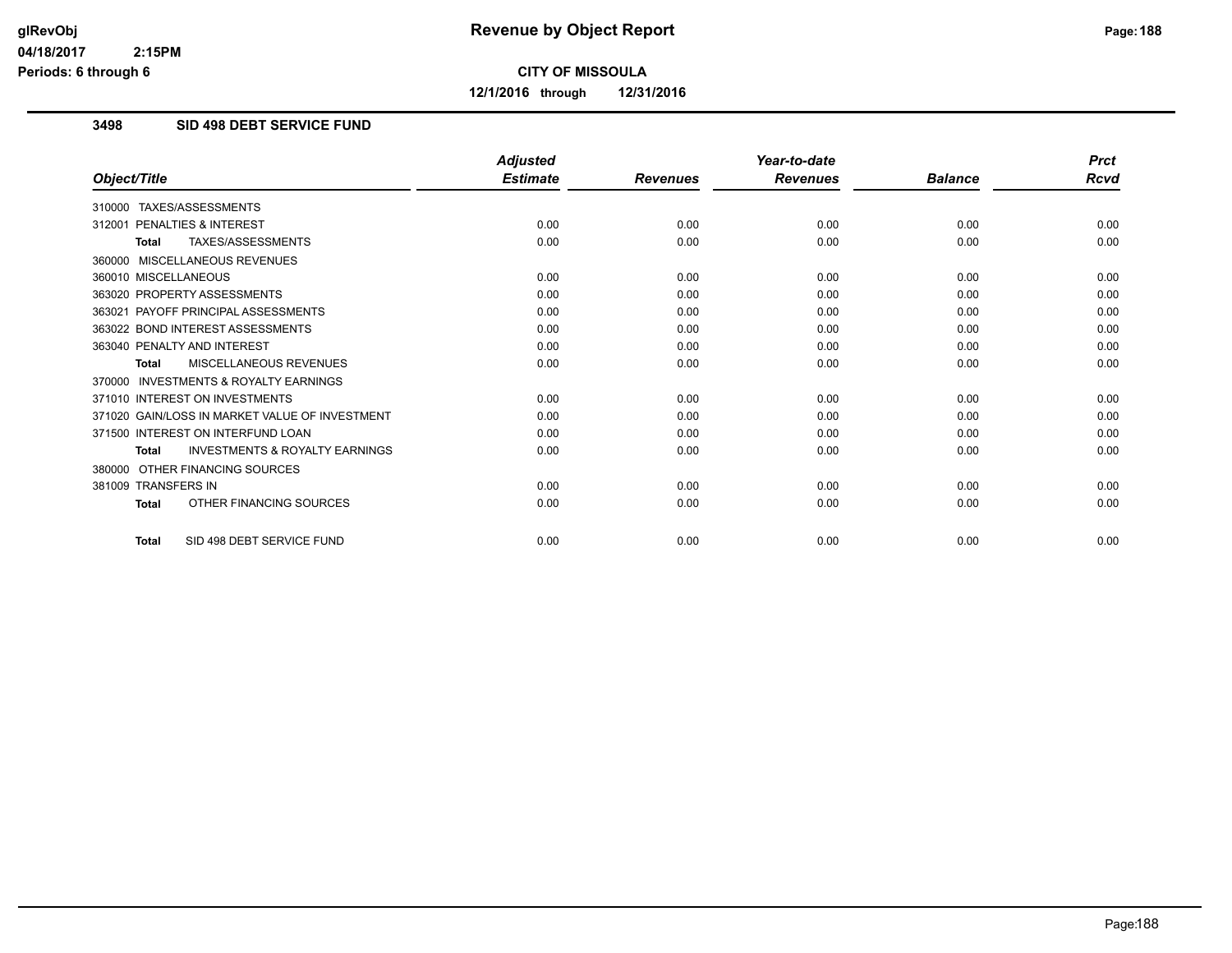**12/1/2016 through 12/31/2016**

**3500 SID 500 DEBT SERVICE FUND**

**3500 SID 500 DEBT SERVICE FUND**

|                                                     | <b>Adjusted</b> |                 | Year-to-date    |                | <b>Prct</b> |
|-----------------------------------------------------|-----------------|-----------------|-----------------|----------------|-------------|
| Object/Title                                        | <b>Estimate</b> | <b>Revenues</b> | <b>Revenues</b> | <b>Balance</b> | Rcvd        |
| 310000 TAXES/ASSESSMENTS                            |                 |                 |                 |                |             |
| 312001 PENALTIES & INTEREST                         | 0.00            | 0.00            | 0.00            | 0.00           | 0.00        |
| TAXES/ASSESSMENTS<br>Total                          | 0.00            | 0.00            | 0.00            | 0.00           | 0.00        |
| 360000 MISCELLANEOUS REVENUES                       |                 |                 |                 |                |             |
| 360010 MISCELLANEOUS                                | 0.00            | 0.00            | 0.00            | 0.00           | 0.00        |
| 363020 PROPERTY ASSESSMENTS                         | 0.00            | 0.00            | 0.00            | 0.00           | 0.00        |
| 363021 PAYOFF PRINCIPAL ASSESSMENTS                 | 0.00            | 0.00            | 0.00            | 0.00           | 0.00        |
| 363022 BOND INTEREST ASSESSMENTS                    | 0.00            | 0.00            | 0.00            | 0.00           | 0.00        |
| 363040 PENALTY AND INTEREST                         | 0.00            | 0.00            | 0.00            | 0.00           | 0.00        |
| MISCELLANEOUS REVENUES<br>Total                     | 0.00            | 0.00            | 0.00            | 0.00           | 0.00        |
| <b>INVESTMENTS &amp; ROYALTY EARNINGS</b><br>370000 |                 |                 |                 |                |             |
| 371010 INTEREST ON INVESTMENTS                      | 0.00            | 0.00            | 0.00            | 0.00           | 0.00        |
| 371020 GAIN/LOSS IN MARKET VALUE OF INVESTMENTS     | 0.00            | 0.00            | 0.00            | 0.00           | 0.00        |
| <b>INVESTMENTS &amp; ROYALTY EARNINGS</b><br>Total  | 0.00            | 0.00            | 0.00            | 0.00           | 0.00        |
| SID 500 DEBT SERVICE FUND<br><b>Total</b>           | 0.00            | 0.00            | 0.00            | 0.00           | 0.00        |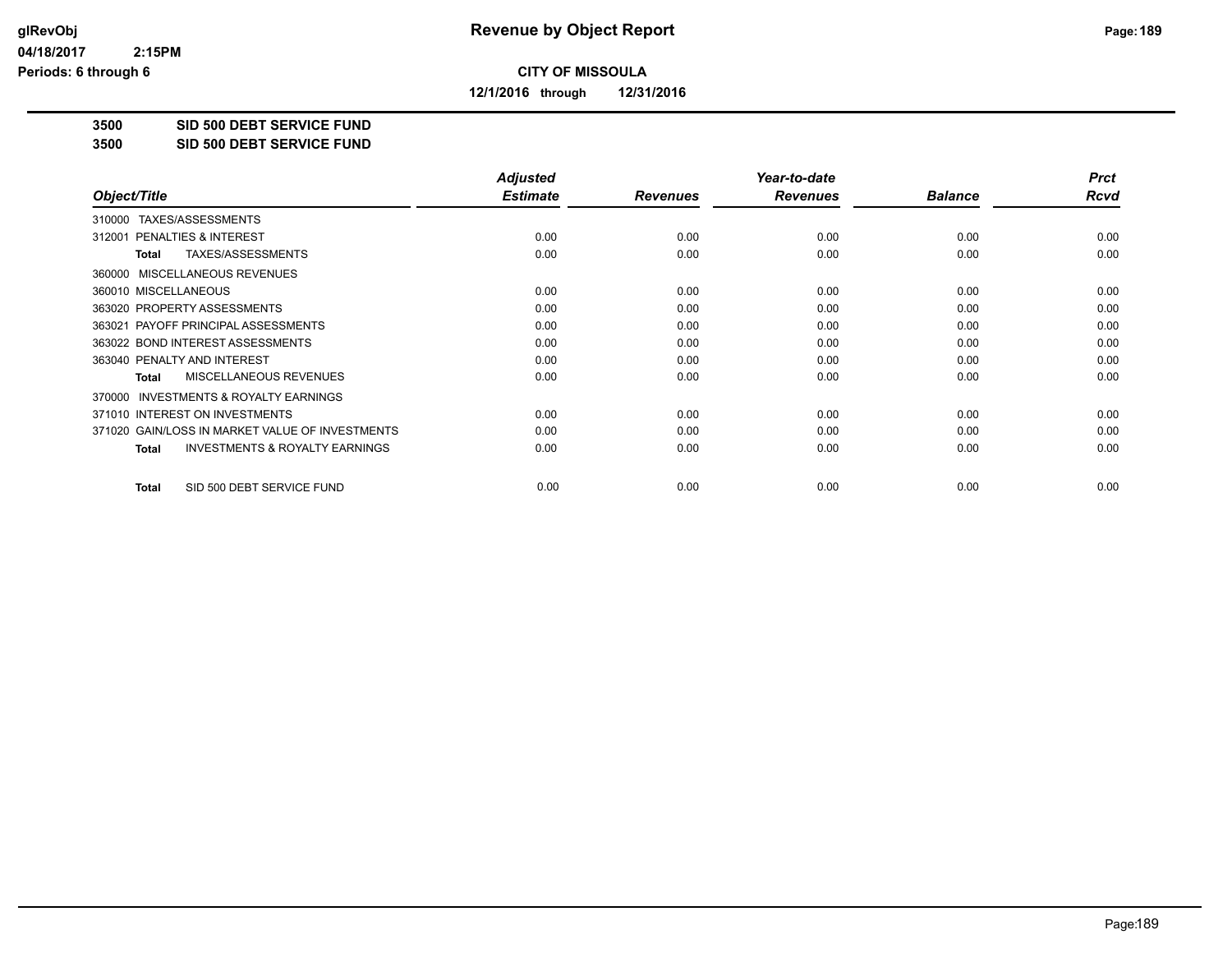**12/1/2016 through 12/31/2016**

### **3500 SID 500 DEBT SERVICE FUND**

|                                                           | <b>Adjusted</b> |                 | Year-to-date    |                | <b>Prct</b> |
|-----------------------------------------------------------|-----------------|-----------------|-----------------|----------------|-------------|
| Object/Title                                              | <b>Estimate</b> | <b>Revenues</b> | <b>Revenues</b> | <b>Balance</b> | <b>Rcvd</b> |
| 310000 TAXES/ASSESSMENTS                                  |                 |                 |                 |                |             |
| 312001 PENALTIES & INTEREST                               | 0.00            | 0.00            | 0.00            | 0.00           | 0.00        |
| TAXES/ASSESSMENTS<br>Total                                | 0.00            | 0.00            | 0.00            | 0.00           | 0.00        |
| 360000 MISCELLANEOUS REVENUES                             |                 |                 |                 |                |             |
| 360010 MISCELLANEOUS                                      | 0.00            | 0.00            | 0.00            | 0.00           | 0.00        |
| 363020 PROPERTY ASSESSMENTS                               | 0.00            | 0.00            | 0.00            | 0.00           | 0.00        |
| 363021 PAYOFF PRINCIPAL ASSESSMENTS                       | 0.00            | 0.00            | 0.00            | 0.00           | 0.00        |
| 363022 BOND INTEREST ASSESSMENTS                          | 0.00            | 0.00            | 0.00            | 0.00           | 0.00        |
| 363040 PENALTY AND INTEREST                               | 0.00            | 0.00            | 0.00            | 0.00           | 0.00        |
| <b>MISCELLANEOUS REVENUES</b><br>Total                    | 0.00            | 0.00            | 0.00            | 0.00           | 0.00        |
| INVESTMENTS & ROYALTY EARNINGS<br>370000                  |                 |                 |                 |                |             |
| 371010 INTEREST ON INVESTMENTS                            | 0.00            | 0.00            | 0.00            | 0.00           | 0.00        |
| 371020 GAIN/LOSS IN MARKET VALUE OF INVESTMENT            | 0.00            | 0.00            | 0.00            | 0.00           | 0.00        |
| <b>INVESTMENTS &amp; ROYALTY EARNINGS</b><br><b>Total</b> | 0.00            | 0.00            | 0.00            | 0.00           | 0.00        |
| SID 500 DEBT SERVICE FUND<br><b>Total</b>                 | 0.00            | 0.00            | 0.00            | 0.00           | 0.00        |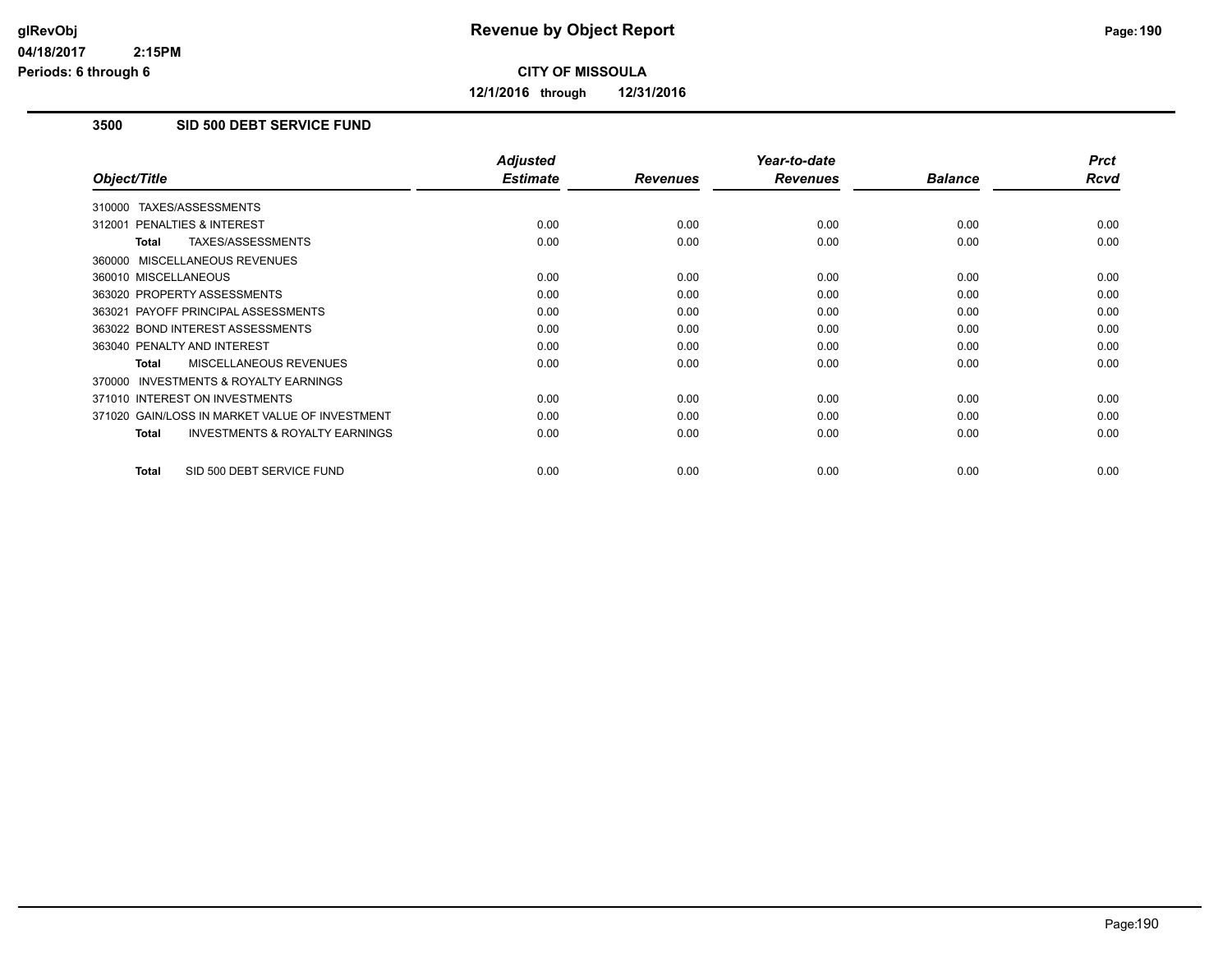**12/1/2016 through 12/31/2016**

**3501 SID 501 DEBT SERVICE FUND**

**3501 SID 501 DEBT SERVICE FUND**

|                                                    | <b>Adjusted</b> |                 | Year-to-date    |                | <b>Prct</b> |
|----------------------------------------------------|-----------------|-----------------|-----------------|----------------|-------------|
| Object/Title                                       | <b>Estimate</b> | <b>Revenues</b> | <b>Revenues</b> | <b>Balance</b> | <b>Rcvd</b> |
| 310000 TAXES/ASSESSMENTS                           |                 |                 |                 |                |             |
| 312001 PENALTIES & INTEREST                        | 0.00            | 0.00            | 0.00            | 0.00           | 0.00        |
| TAXES/ASSESSMENTS<br>Total                         | 0.00            | 0.00            | 0.00            | 0.00           | 0.00        |
| 360000 MISCELLANEOUS REVENUES                      |                 |                 |                 |                |             |
| 360010 MISCELLANEOUS                               | 0.00            | 0.00            | 0.00            | 0.00           | 0.00        |
| 363020 PROPERTY ASSESSMENTS                        | 0.00            | 0.00            | 0.00            | 0.00           | 0.00        |
| 363021 PAYOFF PRINCIPAL ASSESSMENTS                | 0.00            | 0.00            | 0.00            | 0.00           | 0.00        |
| 363022 BOND INTEREST ASSESSMENTS                   | 0.00            | 0.00            | 0.00            | 0.00           | 0.00        |
| 363040 PENALTY AND INTEREST                        | 0.00            | 0.00            | 0.00            | 0.00           | 0.00        |
| MISCELLANEOUS REVENUES<br>Total                    | 0.00            | 0.00            | 0.00            | 0.00           | 0.00        |
| 370000 INVESTMENTS & ROYALTY EARNINGS              |                 |                 |                 |                |             |
| 371010 INTEREST ON INVESTMENTS                     | 0.00            | 0.00            | 0.00            | 0.00           | 0.00        |
| 371020 GAIN/LOSS IN MARKET VALUE OF INVESTMENTS    | 0.00            | 0.00            | 0.00            | 0.00           | 0.00        |
| <b>INVESTMENTS &amp; ROYALTY EARNINGS</b><br>Total | 0.00            | 0.00            | 0.00            | 0.00           | 0.00        |
| SID 501 DEBT SERVICE FUND<br><b>Total</b>          | 0.00            | 0.00            | 0.00            | 0.00           | 0.00        |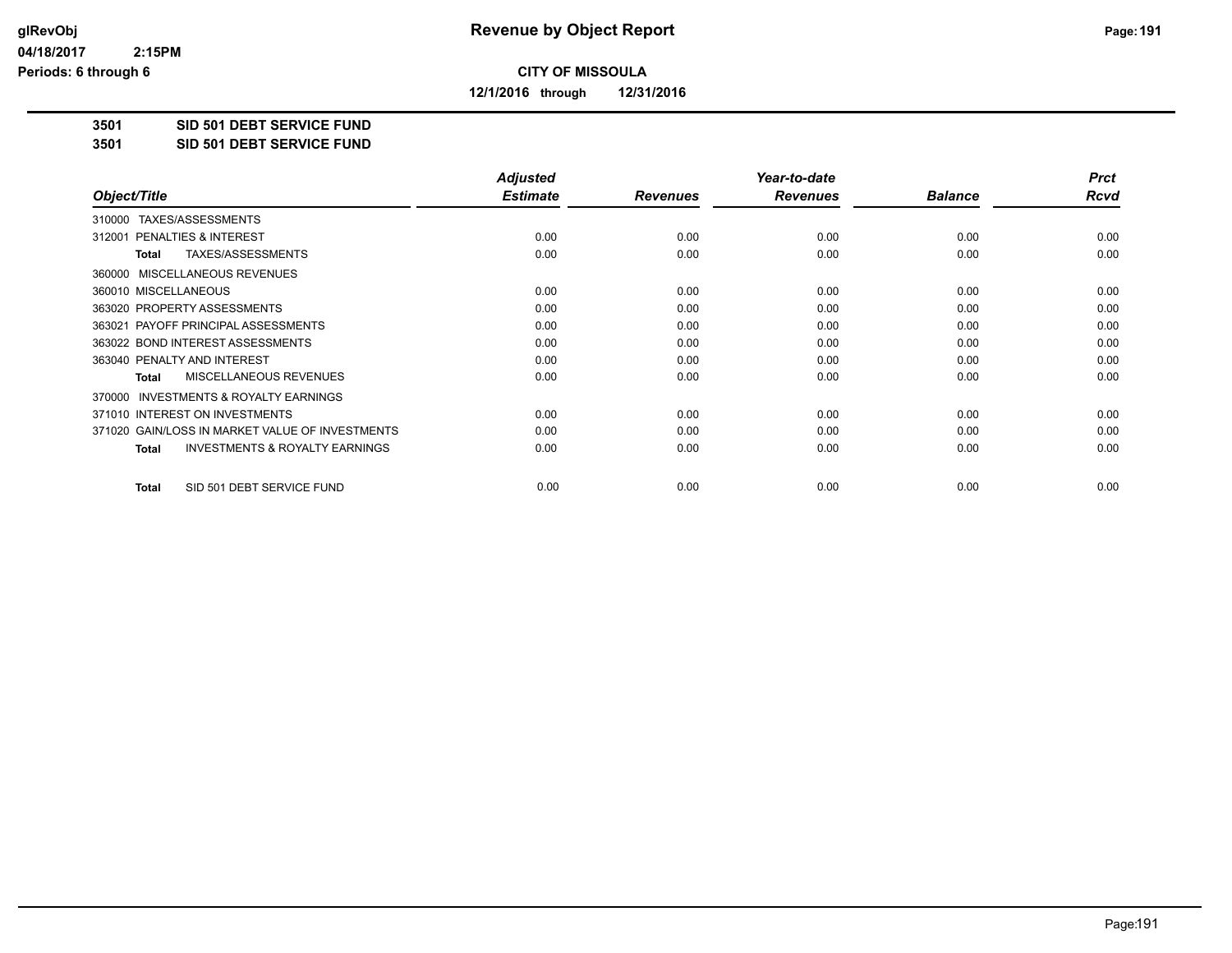**12/1/2016 through 12/31/2016**

### **3501 SID 501 DEBT SERVICE FUND**

|                                                           | <b>Adjusted</b> |                 | Year-to-date    |                | <b>Prct</b> |
|-----------------------------------------------------------|-----------------|-----------------|-----------------|----------------|-------------|
| Object/Title                                              | <b>Estimate</b> | <b>Revenues</b> | <b>Revenues</b> | <b>Balance</b> | <b>Rcvd</b> |
| 310000 TAXES/ASSESSMENTS                                  |                 |                 |                 |                |             |
| 312001 PENALTIES & INTEREST                               | 0.00            | 0.00            | 0.00            | 0.00           | 0.00        |
| TAXES/ASSESSMENTS<br><b>Total</b>                         | 0.00            | 0.00            | 0.00            | 0.00           | 0.00        |
| 360000 MISCELLANEOUS REVENUES                             |                 |                 |                 |                |             |
| 360010 MISCELLANEOUS                                      | 0.00            | 0.00            | 0.00            | 0.00           | 0.00        |
| 363020 PROPERTY ASSESSMENTS                               | 0.00            | 0.00            | 0.00            | 0.00           | 0.00        |
| 363021 PAYOFF PRINCIPAL ASSESSMENTS                       | 0.00            | 0.00            | 0.00            | 0.00           | 0.00        |
| 363022 BOND INTEREST ASSESSMENTS                          | 0.00            | 0.00            | 0.00            | 0.00           | 0.00        |
| 363040 PENALTY AND INTEREST                               | 0.00            | 0.00            | 0.00            | 0.00           | 0.00        |
| <b>MISCELLANEOUS REVENUES</b><br>Total                    | 0.00            | 0.00            | 0.00            | 0.00           | 0.00        |
| INVESTMENTS & ROYALTY EARNINGS<br>370000                  |                 |                 |                 |                |             |
| 371010 INTEREST ON INVESTMENTS                            | 0.00            | 0.00            | 0.00            | 0.00           | 0.00        |
| 371020 GAIN/LOSS IN MARKET VALUE OF INVESTMENT            | 0.00            | 0.00            | 0.00            | 0.00           | 0.00        |
| <b>INVESTMENTS &amp; ROYALTY EARNINGS</b><br><b>Total</b> | 0.00            | 0.00            | 0.00            | 0.00           | 0.00        |
| SID 501 DEBT SERVICE FUND<br><b>Total</b>                 | 0.00            | 0.00            | 0.00            | 0.00           | 0.00        |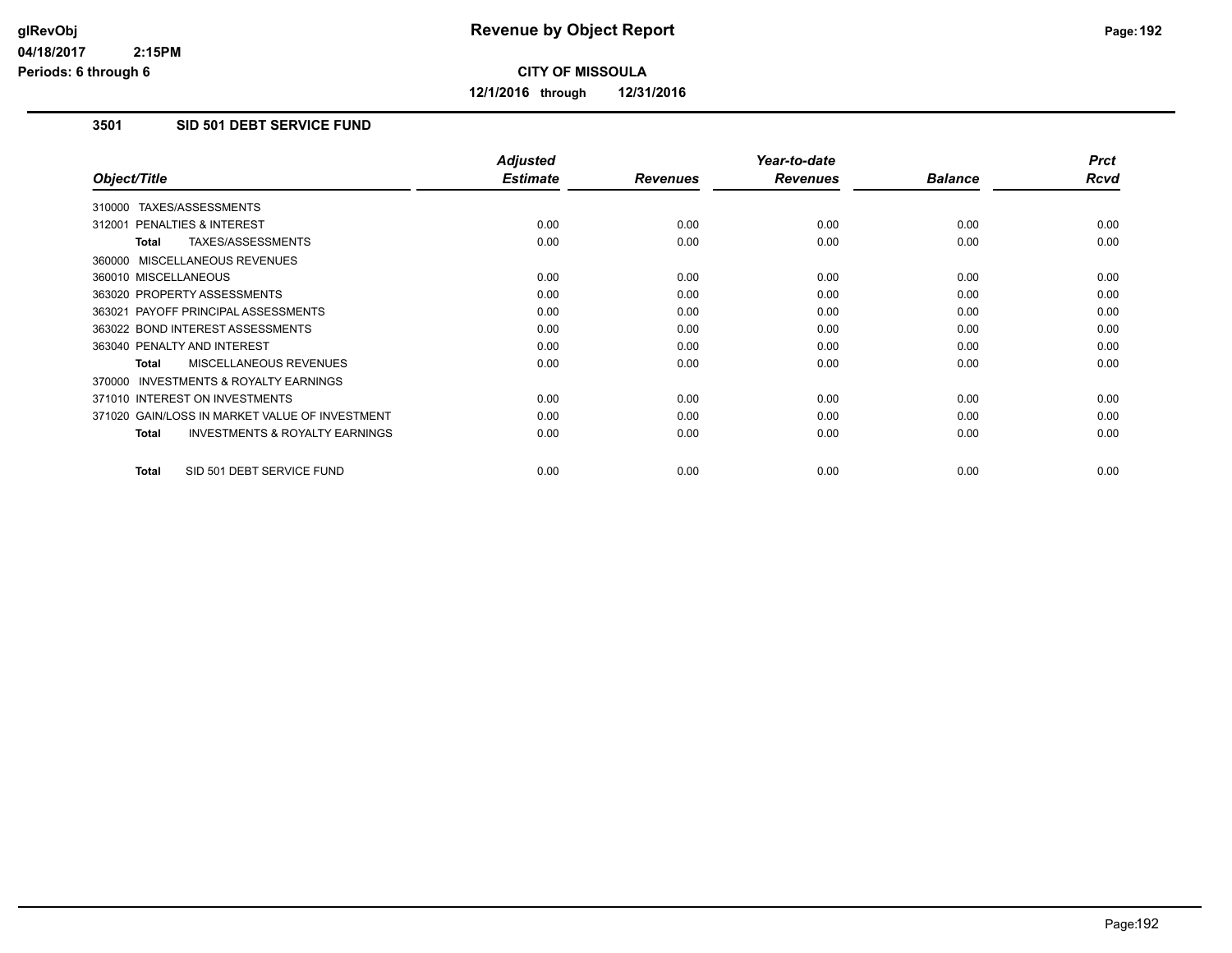**12/1/2016 through 12/31/2016**

**3502 SID 502 DEBT SERVICE FUND**

**3502 SID 502 DEBT SERVICE FUND**

|                                                           | <b>Adjusted</b> |                 | Year-to-date    |                | <b>Prct</b> |
|-----------------------------------------------------------|-----------------|-----------------|-----------------|----------------|-------------|
| Object/Title                                              | <b>Estimate</b> | <b>Revenues</b> | <b>Revenues</b> | <b>Balance</b> | Rcvd        |
| 310000 TAXES/ASSESSMENTS                                  |                 |                 |                 |                |             |
| 312001 PENALTIES & INTEREST                               | 0.00            | 0.00            | 0.00            | 0.00           | 0.00        |
| TAXES/ASSESSMENTS<br>Total                                | 0.00            | 0.00            | 0.00            | 0.00           | 0.00        |
| 360000 MISCELLANEOUS REVENUES                             |                 |                 |                 |                |             |
| 360010 MISCELLANEOUS                                      | 0.00            | 0.00            | 0.00            | 0.00           | 0.00        |
| 363020 PROPERTY ASSESSMENTS                               | 0.00            | 0.00            | 0.00            | 0.00           | 0.00        |
| 363021 PAYOFF PRINCIPAL ASSESSMENTS                       | 0.00            | 0.00            | 0.00            | 0.00           | 0.00        |
| 363022 BOND INTEREST ASSESSMENTS                          | 0.00            | 0.00            | 0.00            | 0.00           | 0.00        |
| 363040 PENALTY AND INTEREST                               | 0.00            | 0.00            | 0.00            | 0.00           | 0.00        |
| MISCELLANEOUS REVENUES<br>Total                           | 0.00            | 0.00            | 0.00            | 0.00           | 0.00        |
| 370000 INVESTMENTS & ROYALTY EARNINGS                     |                 |                 |                 |                |             |
| 371010 INTEREST ON INVESTMENTS                            | 0.00            | 0.00            | 0.00            | 0.00           | 0.00        |
| 371020 GAIN/LOSS IN MARKET VALUE OF INVESTMENTS           | 0.00            | 0.00            | 0.00            | 0.00           | 0.00        |
| <b>INVESTMENTS &amp; ROYALTY EARNINGS</b><br><b>Total</b> | 0.00            | 0.00            | 0.00            | 0.00           | 0.00        |
| SID 502 DEBT SERVICE FUND<br><b>Total</b>                 | 0.00            | 0.00            | 0.00            | 0.00           | 0.00        |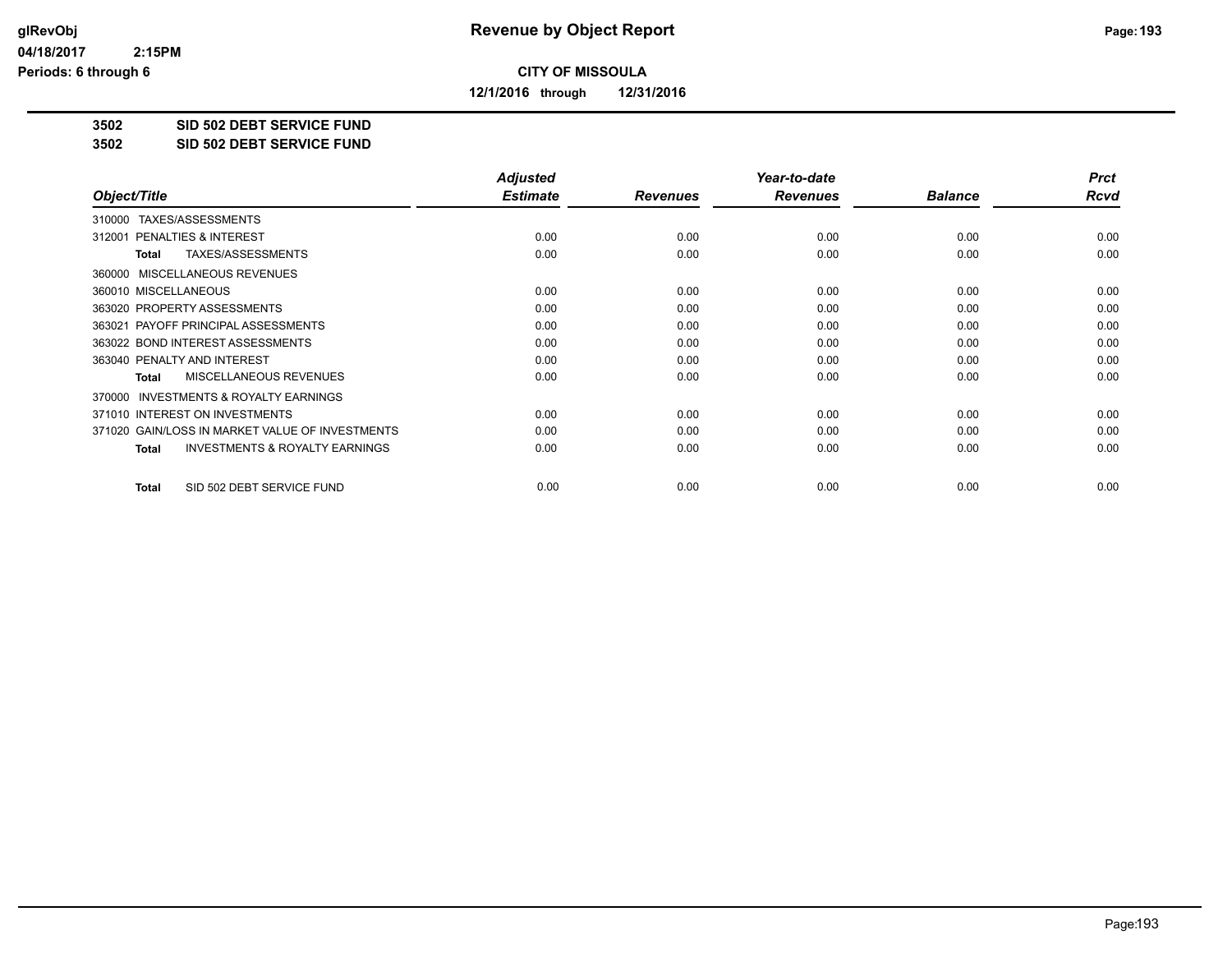**12/1/2016 through 12/31/2016**

### **3502 SID 502 DEBT SERVICE FUND**

|                                                    | <b>Adjusted</b> |                 | Year-to-date    |                | <b>Prct</b> |
|----------------------------------------------------|-----------------|-----------------|-----------------|----------------|-------------|
| Object/Title                                       | <b>Estimate</b> | <b>Revenues</b> | <b>Revenues</b> | <b>Balance</b> | <b>Rcvd</b> |
| 310000 TAXES/ASSESSMENTS                           |                 |                 |                 |                |             |
| 312001 PENALTIES & INTEREST                        | 0.00            | 0.00            | 0.00            | 0.00           | 0.00        |
| TAXES/ASSESSMENTS<br>Total                         | 0.00            | 0.00            | 0.00            | 0.00           | 0.00        |
| 360000 MISCELLANEOUS REVENUES                      |                 |                 |                 |                |             |
| 360010 MISCELLANEOUS                               | 0.00            | 0.00            | 0.00            | 0.00           | 0.00        |
| 363020 PROPERTY ASSESSMENTS                        | 0.00            | 0.00            | 0.00            | 0.00           | 0.00        |
| 363021 PAYOFF PRINCIPAL ASSESSMENTS                | 0.00            | 0.00            | 0.00            | 0.00           | 0.00        |
| 363022 BOND INTEREST ASSESSMENTS                   | 0.00            | 0.00            | 0.00            | 0.00           | 0.00        |
| 363040 PENALTY AND INTEREST                        | 0.00            | 0.00            | 0.00            | 0.00           | 0.00        |
| <b>MISCELLANEOUS REVENUES</b><br>Total             | 0.00            | 0.00            | 0.00            | 0.00           | 0.00        |
| INVESTMENTS & ROYALTY EARNINGS<br>370000           |                 |                 |                 |                |             |
| 371010 INTEREST ON INVESTMENTS                     | 0.00            | 0.00            | 0.00            | 0.00           | 0.00        |
| 371020 GAIN/LOSS IN MARKET VALUE OF INVESTMENT     | 0.00            | 0.00            | 0.00            | 0.00           | 0.00        |
| <b>INVESTMENTS &amp; ROYALTY EARNINGS</b><br>Total | 0.00            | 0.00            | 0.00            | 0.00           | 0.00        |
| SID 502 DEBT SERVICE FUND<br><b>Total</b>          | 0.00            | 0.00            | 0.00            | 0.00           | 0.00        |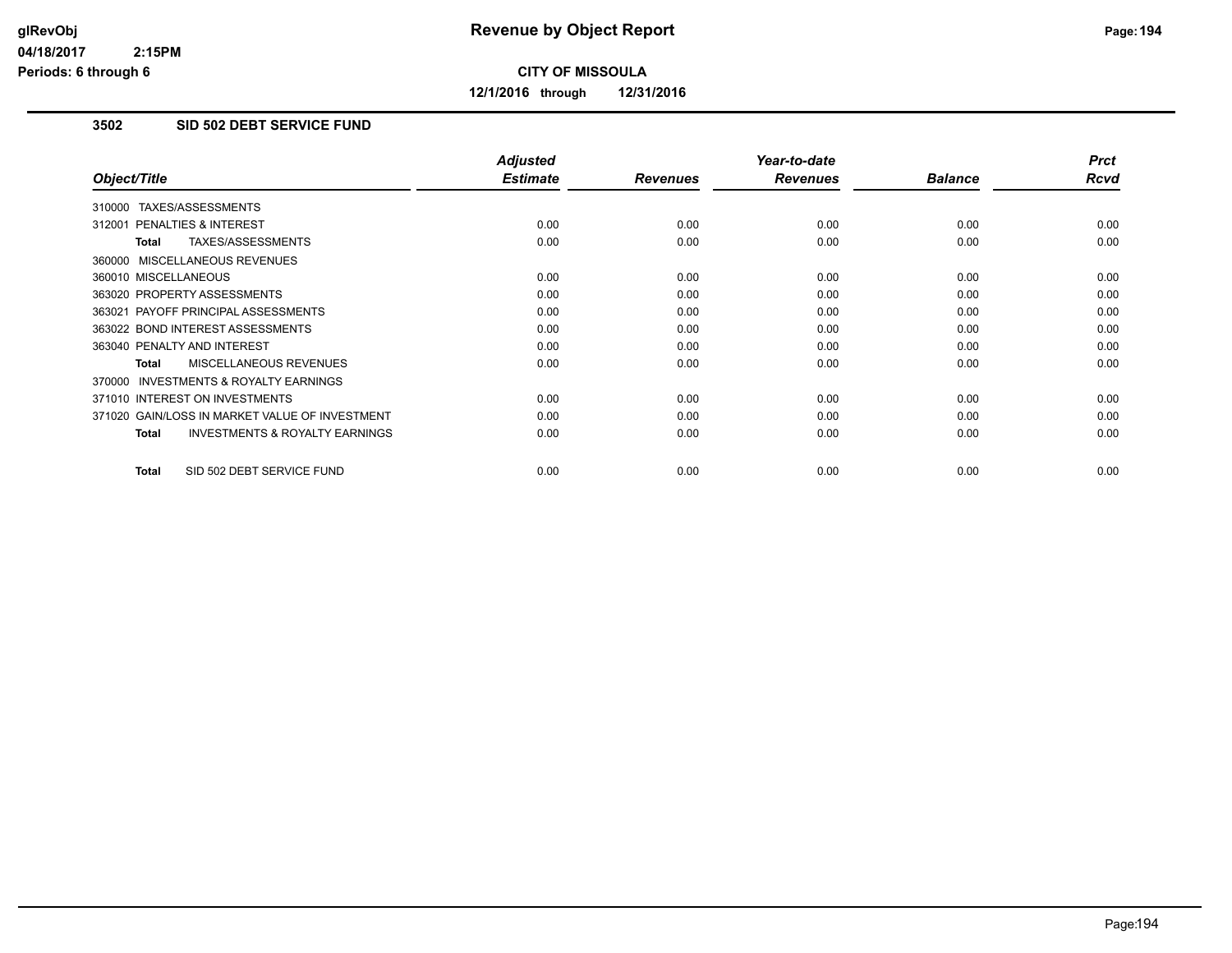**12/1/2016 through 12/31/2016**

**3503 SID 503 DEBT SERVICE FUND**

**3503 SID 503 DEBT SERVICE FUND**

| <b>Estimate</b> |                 |                 |                |             |
|-----------------|-----------------|-----------------|----------------|-------------|
|                 | <b>Revenues</b> | <b>Revenues</b> | <b>Balance</b> | <b>Rcvd</b> |
|                 |                 |                 |                |             |
| 0.00            | 0.00            | 0.00            | 0.00           | 0.00        |
| 0.00            | 0.00            | 0.00            | 0.00           | 0.00        |
|                 |                 |                 |                |             |
| 0.00            | 0.00            | 0.00            | 0.00           | 0.00        |
| 0.00            | 0.00            | 0.00            | 0.00           | 0.00        |
| 0.00            | 0.00            | 0.00            | 0.00           | 0.00        |
| 0.00            | 0.00            | 0.00            | 0.00           | 0.00        |
| 0.00            | 0.00            | 0.00            | 0.00           | 0.00        |
| 0.00            | 0.00            | 0.00            | 0.00           | 0.00        |
|                 |                 |                 |                |             |
| 0.00            | 0.00            | 0.00            | 0.00           | 0.00        |
| 0.00            | 0.00            | 0.00            | 0.00           | 0.00        |
| 0.00            | 0.00            | 0.00            | 0.00           | 0.00        |
|                 |                 |                 |                | 0.00        |
|                 | 0.00            | 0.00            | 0.00           | 0.00        |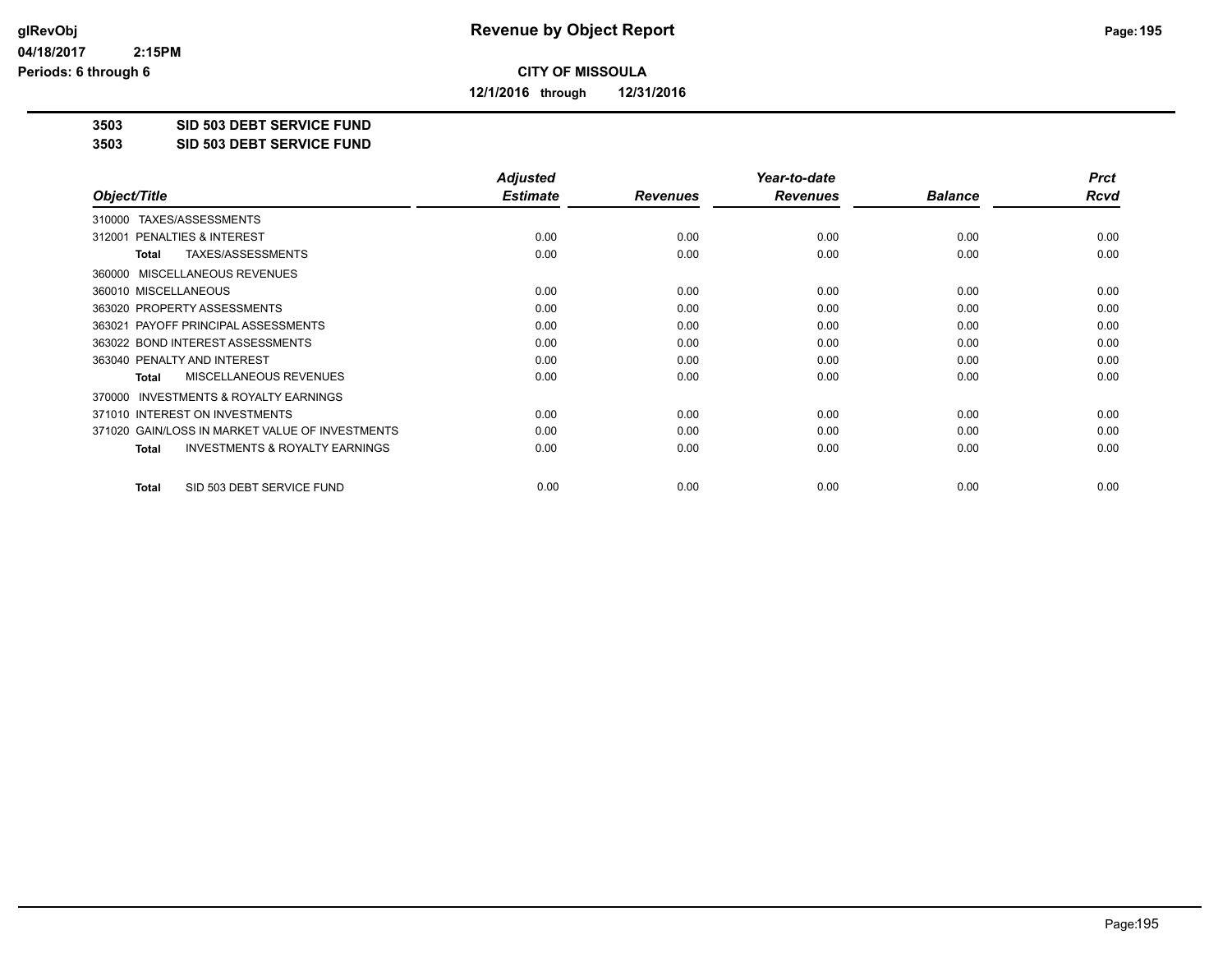**12/1/2016 through 12/31/2016**

### **3503 SID 503 DEBT SERVICE FUND**

|                                                           | <b>Adjusted</b> |                 | Year-to-date    |                | <b>Prct</b> |
|-----------------------------------------------------------|-----------------|-----------------|-----------------|----------------|-------------|
| Object/Title                                              | <b>Estimate</b> | <b>Revenues</b> | <b>Revenues</b> | <b>Balance</b> | Rcvd        |
| TAXES/ASSESSMENTS<br>310000                               |                 |                 |                 |                |             |
| 312001 PENALTIES & INTEREST                               | 0.00            | 0.00            | 0.00            | 0.00           | 0.00        |
| TAXES/ASSESSMENTS<br><b>Total</b>                         | 0.00            | 0.00            | 0.00            | 0.00           | 0.00        |
| 360000 MISCELLANEOUS REVENUES                             |                 |                 |                 |                |             |
| 360010 MISCELLANEOUS                                      | 0.00            | 0.00            | 0.00            | 0.00           | 0.00        |
| 363020 PROPERTY ASSESSMENTS                               | 0.00            | 0.00            | 0.00            | 0.00           | 0.00        |
| 363021 PAYOFF PRINCIPAL ASSESSMENTS                       | 0.00            | 0.00            | 0.00            | 0.00           | 0.00        |
| 363022 BOND INTEREST ASSESSMENTS                          | 0.00            | 0.00            | 0.00            | 0.00           | 0.00        |
| 363040 PENALTY AND INTEREST                               | 0.00            | 0.00            | 0.00            | 0.00           | 0.00        |
| MISCELLANEOUS REVENUES<br>Total                           | 0.00            | 0.00            | 0.00            | 0.00           | 0.00        |
| <b>INVESTMENTS &amp; ROYALTY EARNINGS</b><br>370000       |                 |                 |                 |                |             |
| 371010 INTEREST ON INVESTMENTS                            | 0.00            | 0.00            | 0.00            | 0.00           | 0.00        |
| 371020 GAIN/LOSS IN MARKET VALUE OF INVESTMENT            | 0.00            | 0.00            | 0.00            | 0.00           | 0.00        |
| <b>INVESTMENTS &amp; ROYALTY EARNINGS</b><br><b>Total</b> | 0.00            | 0.00            | 0.00            | 0.00           | 0.00        |
| SID 503 DEBT SERVICE FUND<br><b>Total</b>                 | 0.00            | 0.00            | 0.00            | 0.00           | 0.00        |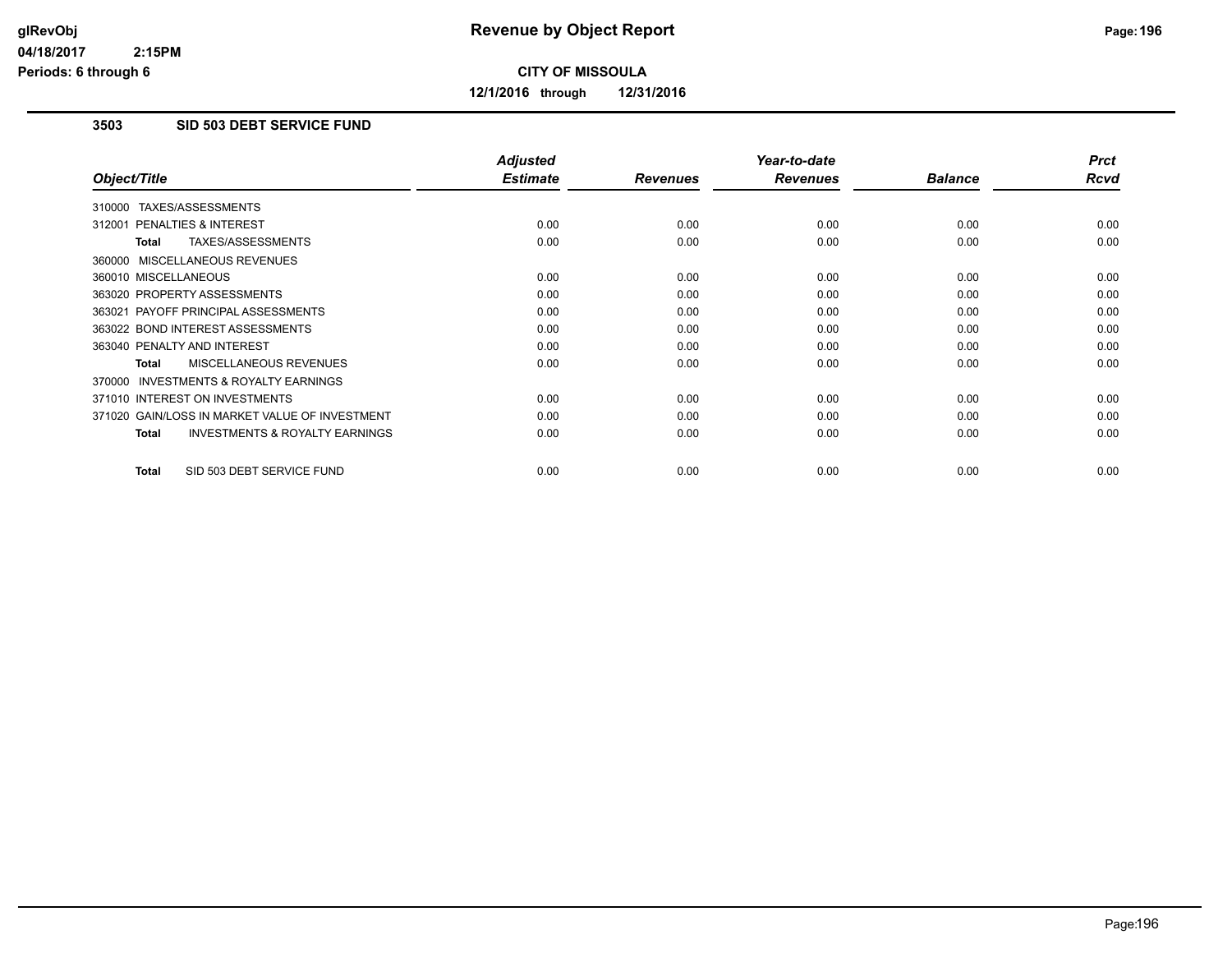**12/1/2016 through 12/31/2016**

**3504 SID 504 DEBT SERVICE FUND**

**3504 SID 504 DEBT SERVICE FUND**

|                                                    | <b>Adjusted</b> |                 | Year-to-date    |                | <b>Prct</b> |
|----------------------------------------------------|-----------------|-----------------|-----------------|----------------|-------------|
| Object/Title                                       | <b>Estimate</b> | <b>Revenues</b> | <b>Revenues</b> | <b>Balance</b> | Rcvd        |
| TAXES/ASSESSMENTS<br>310000                        |                 |                 |                 |                |             |
| PENALTIES & INTEREST<br>312001                     | 0.00            | 0.00            | 0.00            | 0.00           | 0.00        |
| TAXES/ASSESSMENTS<br><b>Total</b>                  | 0.00            | 0.00            | 0.00            | 0.00           | 0.00        |
| 360000 MISCELLANEOUS REVENUES                      |                 |                 |                 |                |             |
| 360010 MISCELLANEOUS                               | 0.00            | 0.00            | 0.00            | 0.00           | 0.00        |
| 363020 PROPERTY ASSESSMENTS                        | 0.00            | 0.00            | 0.00            | 0.00           | 0.00        |
| 363021 PAYOFF PRINCIPAL ASSESSMENTS                | 0.00            | 0.00            | 0.00            | 0.00           | 0.00        |
| 363022 BOND INTEREST ASSESSMENTS                   | 0.00            | 0.00            | 0.00            | 0.00           | 0.00        |
| 363040 PENALTY AND INTEREST                        | 0.00            | 0.00            | 0.00            | 0.00           | 0.00        |
| MISCELLANEOUS REVENUES<br><b>Total</b>             | 0.00            | 0.00            | 0.00            | 0.00           | 0.00        |
| INVESTMENTS & ROYALTY EARNINGS<br>370000           |                 |                 |                 |                |             |
| 371010 INTEREST ON INVESTMENTS                     | 0.00            | 0.00            | 0.00            | 0.00           | 0.00        |
| 371020 GAIN/LOSS IN MARKET VALUE OF INVESTMENTS    | 0.00            | 0.00            | 0.00            | 0.00           | 0.00        |
| <b>INVESTMENTS &amp; ROYALTY EARNINGS</b><br>Total | 0.00            | 0.00            | 0.00            | 0.00           | 0.00        |
| OTHER FINANCING SOURCES<br>380000                  |                 |                 |                 |                |             |
| 381009 TRANSFERS IN                                | 0.00            | 0.00            | 0.00            | 0.00           | 0.00        |
| OTHER FINANCING SOURCES<br><b>Total</b>            | 0.00            | 0.00            | 0.00            | 0.00           | 0.00        |
| SID 504 DEBT SERVICE FUND<br><b>Total</b>          | 0.00            | 0.00            | 0.00            | 0.00           | 0.00        |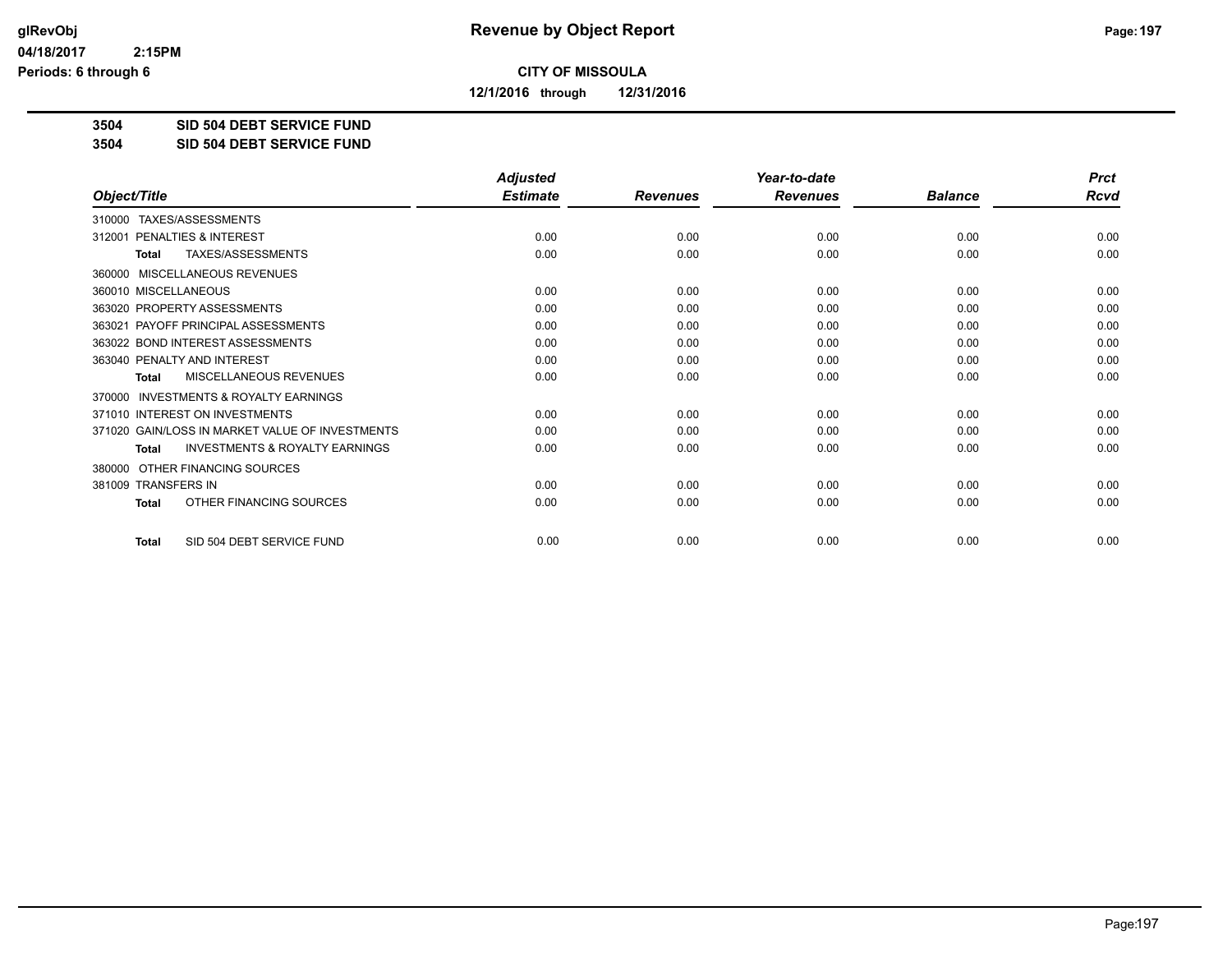**12/1/2016 through 12/31/2016**

#### **3504 SID 504 DEBT SERVICE FUND**

|                                                    | <b>Adjusted</b> |                 | Year-to-date    |                | <b>Prct</b> |
|----------------------------------------------------|-----------------|-----------------|-----------------|----------------|-------------|
| Object/Title                                       | <b>Estimate</b> | <b>Revenues</b> | <b>Revenues</b> | <b>Balance</b> | <b>Rcvd</b> |
| 310000 TAXES/ASSESSMENTS                           |                 |                 |                 |                |             |
| PENALTIES & INTEREST<br>312001                     | 0.00            | 0.00            | 0.00            | 0.00           | 0.00        |
| TAXES/ASSESSMENTS<br><b>Total</b>                  | 0.00            | 0.00            | 0.00            | 0.00           | 0.00        |
| 360000 MISCELLANEOUS REVENUES                      |                 |                 |                 |                |             |
| 360010 MISCELLANEOUS                               | 0.00            | 0.00            | 0.00            | 0.00           | 0.00        |
| 363020 PROPERTY ASSESSMENTS                        | 0.00            | 0.00            | 0.00            | 0.00           | 0.00        |
| 363021 PAYOFF PRINCIPAL ASSESSMENTS                | 0.00            | 0.00            | 0.00            | 0.00           | 0.00        |
| 363022 BOND INTEREST ASSESSMENTS                   | 0.00            | 0.00            | 0.00            | 0.00           | 0.00        |
| 363040 PENALTY AND INTEREST                        | 0.00            | 0.00            | 0.00            | 0.00           | 0.00        |
| MISCELLANEOUS REVENUES<br>Total                    | 0.00            | 0.00            | 0.00            | 0.00           | 0.00        |
| 370000 INVESTMENTS & ROYALTY EARNINGS              |                 |                 |                 |                |             |
| 371010 INTEREST ON INVESTMENTS                     | 0.00            | 0.00            | 0.00            | 0.00           | 0.00        |
| 371020 GAIN/LOSS IN MARKET VALUE OF INVESTMENT     | 0.00            | 0.00            | 0.00            | 0.00           | 0.00        |
| <b>INVESTMENTS &amp; ROYALTY EARNINGS</b><br>Total | 0.00            | 0.00            | 0.00            | 0.00           | 0.00        |
| 380000 OTHER FINANCING SOURCES                     |                 |                 |                 |                |             |
| 381009 TRANSFERS IN                                | 0.00            | 0.00            | 0.00            | 0.00           | 0.00        |
| OTHER FINANCING SOURCES<br>Total                   | 0.00            | 0.00            | 0.00            | 0.00           | 0.00        |
| SID 504 DEBT SERVICE FUND<br><b>Total</b>          | 0.00            | 0.00            | 0.00            | 0.00           | 0.00        |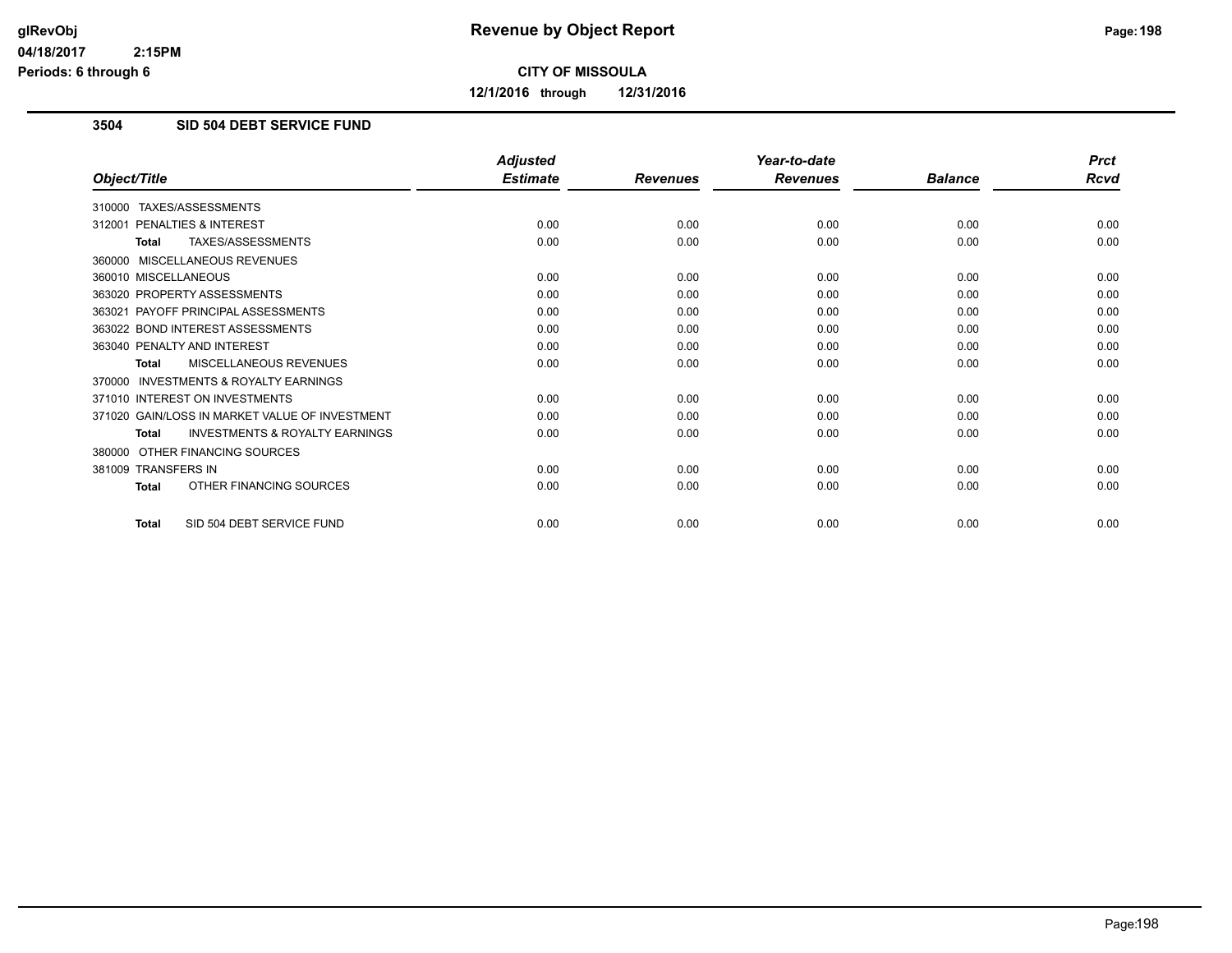**12/1/2016 through 12/31/2016**

**3505 SID 505 DEBT SERVICE FUND**

**3505 SID 505 DEBT SERVICE FUND**

|                                                           | <b>Adjusted</b> |                 | Year-to-date    |                | <b>Prct</b> |
|-----------------------------------------------------------|-----------------|-----------------|-----------------|----------------|-------------|
| Object/Title                                              | <b>Estimate</b> | <b>Revenues</b> | <b>Revenues</b> | <b>Balance</b> | Rcvd        |
| 310000 TAXES/ASSESSMENTS                                  |                 |                 |                 |                |             |
| 312001 PENALTIES & INTEREST                               | 0.00            | 0.00            | 0.00            | 0.00           | 0.00        |
| TAXES/ASSESSMENTS<br>Total                                | 0.00            | 0.00            | 0.00            | 0.00           | 0.00        |
| 360000 MISCELLANEOUS REVENUES                             |                 |                 |                 |                |             |
| 360010 MISCELLANEOUS                                      | 0.00            | 0.00            | 0.00            | 0.00           | 0.00        |
| 363020 PROPERTY ASSESSMENTS                               | 0.00            | 0.00            | 0.00            | 0.00           | 0.00        |
| 363021 PAYOFF PRINCIPAL ASSESSMENTS                       | 0.00            | 0.00            | 0.00            | 0.00           | 0.00        |
| 363022 BOND INTEREST ASSESSMENTS                          | 0.00            | 0.00            | 0.00            | 0.00           | 0.00        |
| 363040 PENALTY AND INTEREST                               | 0.00            | 0.00            | 0.00            | 0.00           | 0.00        |
| MISCELLANEOUS REVENUES<br>Total                           | 0.00            | 0.00            | 0.00            | 0.00           | 0.00        |
| INVESTMENTS & ROYALTY EARNINGS<br>370000                  |                 |                 |                 |                |             |
| 371010 INTEREST ON INVESTMENTS                            | 0.00            | 0.00            | 0.00            | 0.00           | 0.00        |
| 371020 GAIN/LOSS IN MARKET VALUE OF INVESTMENTS           | 0.00            | 0.00            | 0.00            | 0.00           | 0.00        |
| <b>INVESTMENTS &amp; ROYALTY EARNINGS</b><br><b>Total</b> | 0.00            | 0.00            | 0.00            | 0.00           | 0.00        |
| SID 505 DEBT SERVICE FUND<br>Total                        | 0.00            | 0.00            | 0.00            | 0.00           | 0.00        |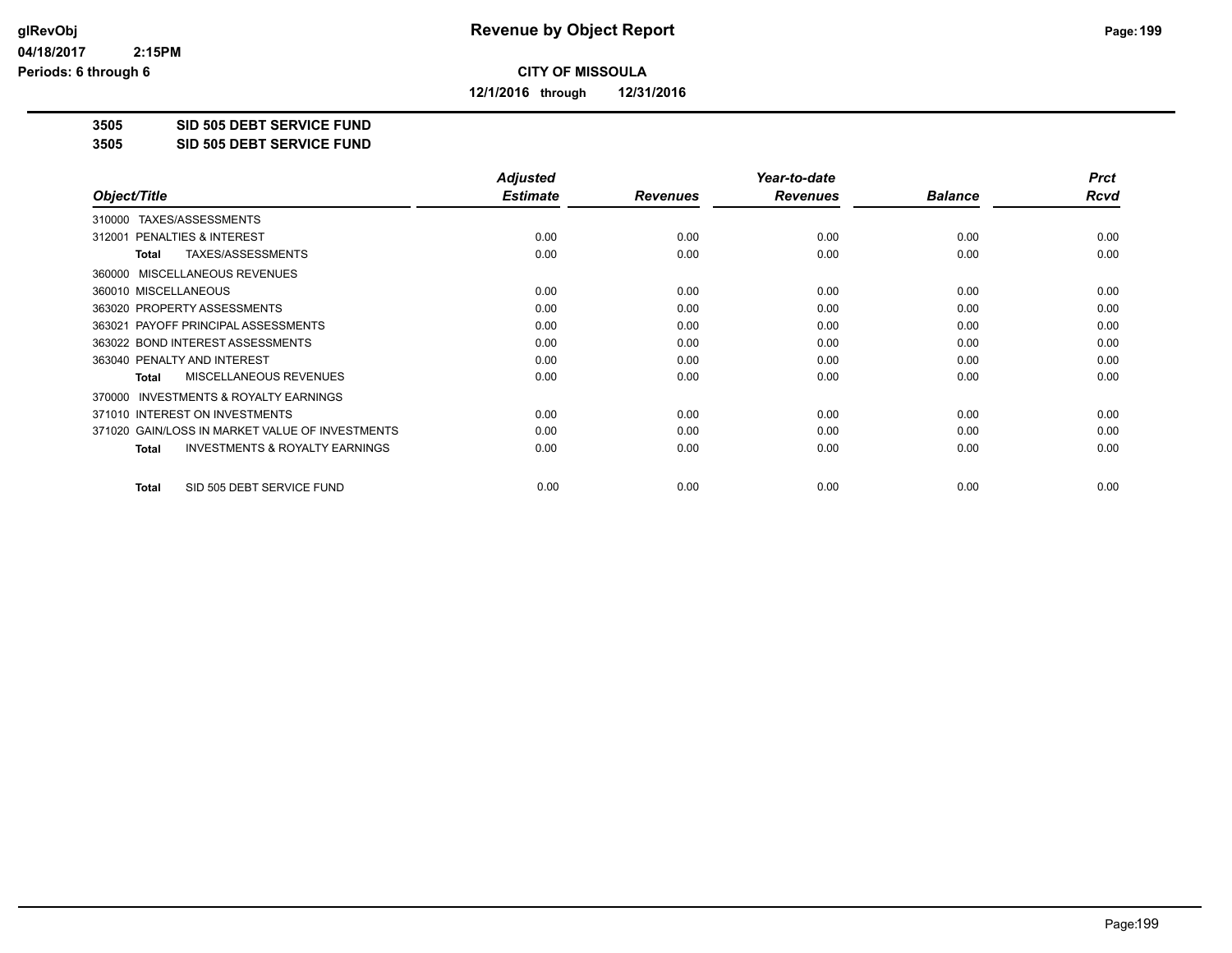**12/1/2016 through 12/31/2016**

### **3505 SID 505 DEBT SERVICE FUND**

|                                                     | <b>Adjusted</b> |                 | Year-to-date    |                | <b>Prct</b> |
|-----------------------------------------------------|-----------------|-----------------|-----------------|----------------|-------------|
| Object/Title                                        | <b>Estimate</b> | <b>Revenues</b> | <b>Revenues</b> | <b>Balance</b> | Rcvd        |
| 310000 TAXES/ASSESSMENTS                            |                 |                 |                 |                |             |
| 312001 PENALTIES & INTEREST                         | 0.00            | 0.00            | 0.00            | 0.00           | 0.00        |
| TAXES/ASSESSMENTS<br>Total                          | 0.00            | 0.00            | 0.00            | 0.00           | 0.00        |
| 360000 MISCELLANEOUS REVENUES                       |                 |                 |                 |                |             |
| 360010 MISCELLANEOUS                                | 0.00            | 0.00            | 0.00            | 0.00           | 0.00        |
| 363020 PROPERTY ASSESSMENTS                         | 0.00            | 0.00            | 0.00            | 0.00           | 0.00        |
| 363021 PAYOFF PRINCIPAL ASSESSMENTS                 | 0.00            | 0.00            | 0.00            | 0.00           | 0.00        |
| 363022 BOND INTEREST ASSESSMENTS                    | 0.00            | 0.00            | 0.00            | 0.00           | 0.00        |
| 363040 PENALTY AND INTEREST                         | 0.00            | 0.00            | 0.00            | 0.00           | 0.00        |
| MISCELLANEOUS REVENUES<br>Total                     | 0.00            | 0.00            | 0.00            | 0.00           | 0.00        |
| <b>INVESTMENTS &amp; ROYALTY EARNINGS</b><br>370000 |                 |                 |                 |                |             |
| 371010 INTEREST ON INVESTMENTS                      | 0.00            | 0.00            | 0.00            | 0.00           | 0.00        |
| 371020 GAIN/LOSS IN MARKET VALUE OF INVESTMENT      | 0.00            | 0.00            | 0.00            | 0.00           | 0.00        |
| <b>INVESTMENTS &amp; ROYALTY EARNINGS</b><br>Total  | 0.00            | 0.00            | 0.00            | 0.00           | 0.00        |
| SID 505 DEBT SERVICE FUND<br>Total                  | 0.00            | 0.00            | 0.00            | 0.00           | 0.00        |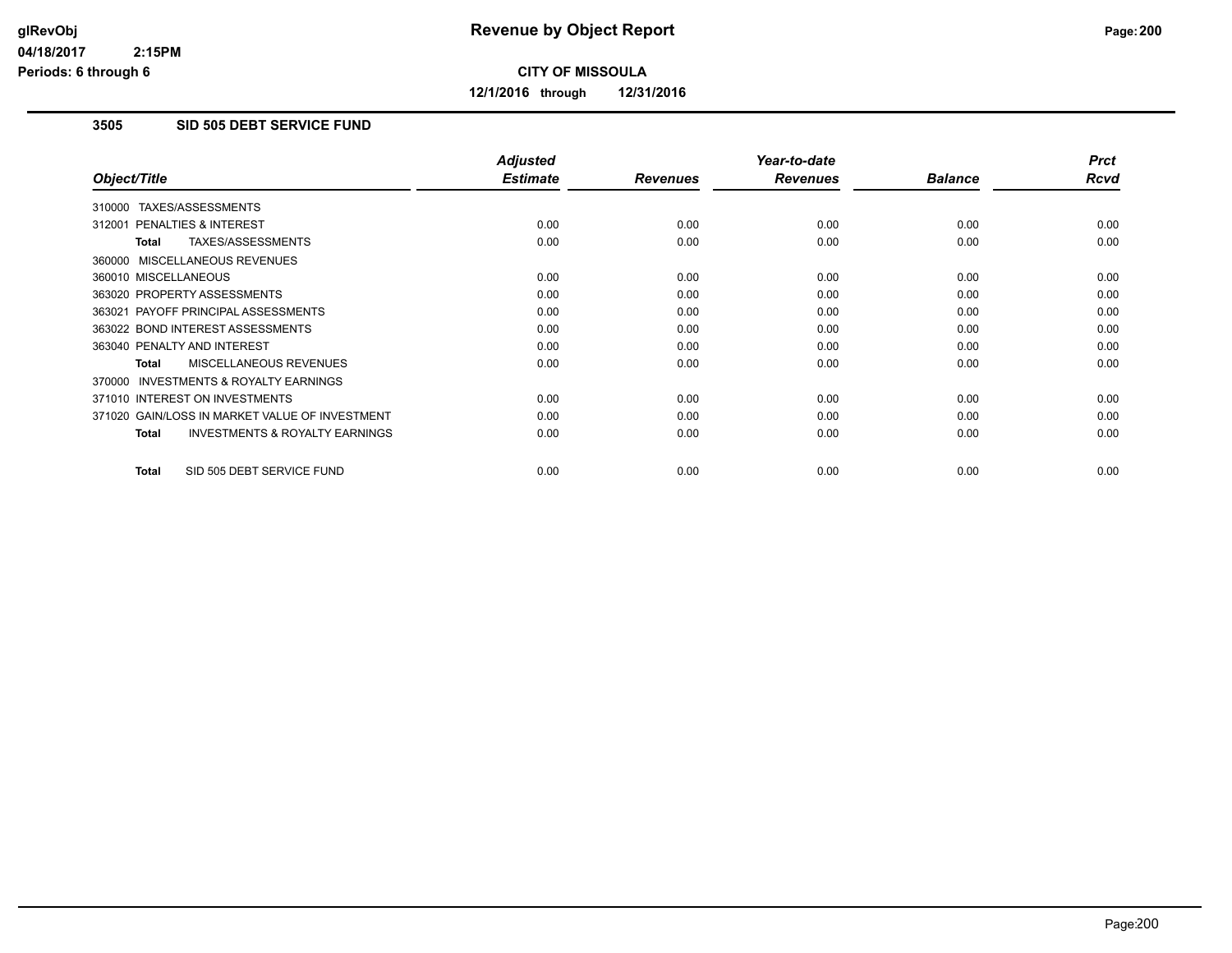**12/1/2016 through 12/31/2016**

**3506 SID 506 DEBT SERVICE FUND**

**3506 SID 506 DEBT SERVICE FUND**

|                                                           | <b>Adjusted</b> |                 | Year-to-date    |                |             |
|-----------------------------------------------------------|-----------------|-----------------|-----------------|----------------|-------------|
| Object/Title                                              | <b>Estimate</b> | <b>Revenues</b> | <b>Revenues</b> | <b>Balance</b> | <b>Rcvd</b> |
| TAXES/ASSESSMENTS<br>310000                               |                 |                 |                 |                |             |
| <b>PENALTIES &amp; INTEREST</b><br>312001                 | 0.00            | 0.00            | 0.00            | 0.00           | 0.00        |
| TAXES/ASSESSMENTS<br><b>Total</b>                         | 0.00            | 0.00            | 0.00            | 0.00           | 0.00        |
| 360000 MISCELLANEOUS REVENUES                             |                 |                 |                 |                |             |
| 360010 MISCELLANEOUS                                      | 0.00            | 0.00            | 0.00            | 0.00           | 0.00        |
| 363020 PROPERTY ASSESSMENTS                               | 0.00            | 0.00            | 0.00            | 0.00           | 0.00        |
| 363021 PAYOFF PRINCIPAL ASSESSMENTS                       | 0.00            | 0.00            | 0.00            | 0.00           | 0.00        |
| 363022 BOND INTEREST ASSESSMENTS                          | 0.00            | 0.00            | 0.00            | 0.00           | 0.00        |
| 363040 PENALTY AND INTEREST                               | 0.00            | 0.00            | 0.00            | 0.00           | 0.00        |
| MISCELLANEOUS REVENUES<br>Total                           | 0.00            | 0.00            | 0.00            | 0.00           | 0.00        |
| <b>INVESTMENTS &amp; ROYALTY EARNINGS</b><br>370000       |                 |                 |                 |                |             |
| 371010 INTEREST ON INVESTMENTS                            | 0.00            | 0.00            | 0.00            | 0.00           | 0.00        |
| 371020 GAIN/LOSS IN MARKET VALUE OF INVESTMENTS           | 0.00            | 0.00            | 0.00            | 0.00           | 0.00        |
| <b>INVESTMENTS &amp; ROYALTY EARNINGS</b><br><b>Total</b> | 0.00            | 0.00            | 0.00            | 0.00           | 0.00        |
| OTHER FINANCING SOURCES<br>380000                         |                 |                 |                 |                |             |
| 381009 TRANSFERS IN                                       | 0.00            | 0.00            | 0.00            | 0.00           | 0.00        |
| OTHER FINANCING SOURCES<br><b>Total</b>                   | 0.00            | 0.00            | 0.00            | 0.00           | 0.00        |
| SID 506 DEBT SERVICE FUND<br><b>Total</b>                 | 0.00            | 0.00            | 0.00            | 0.00           | 0.00        |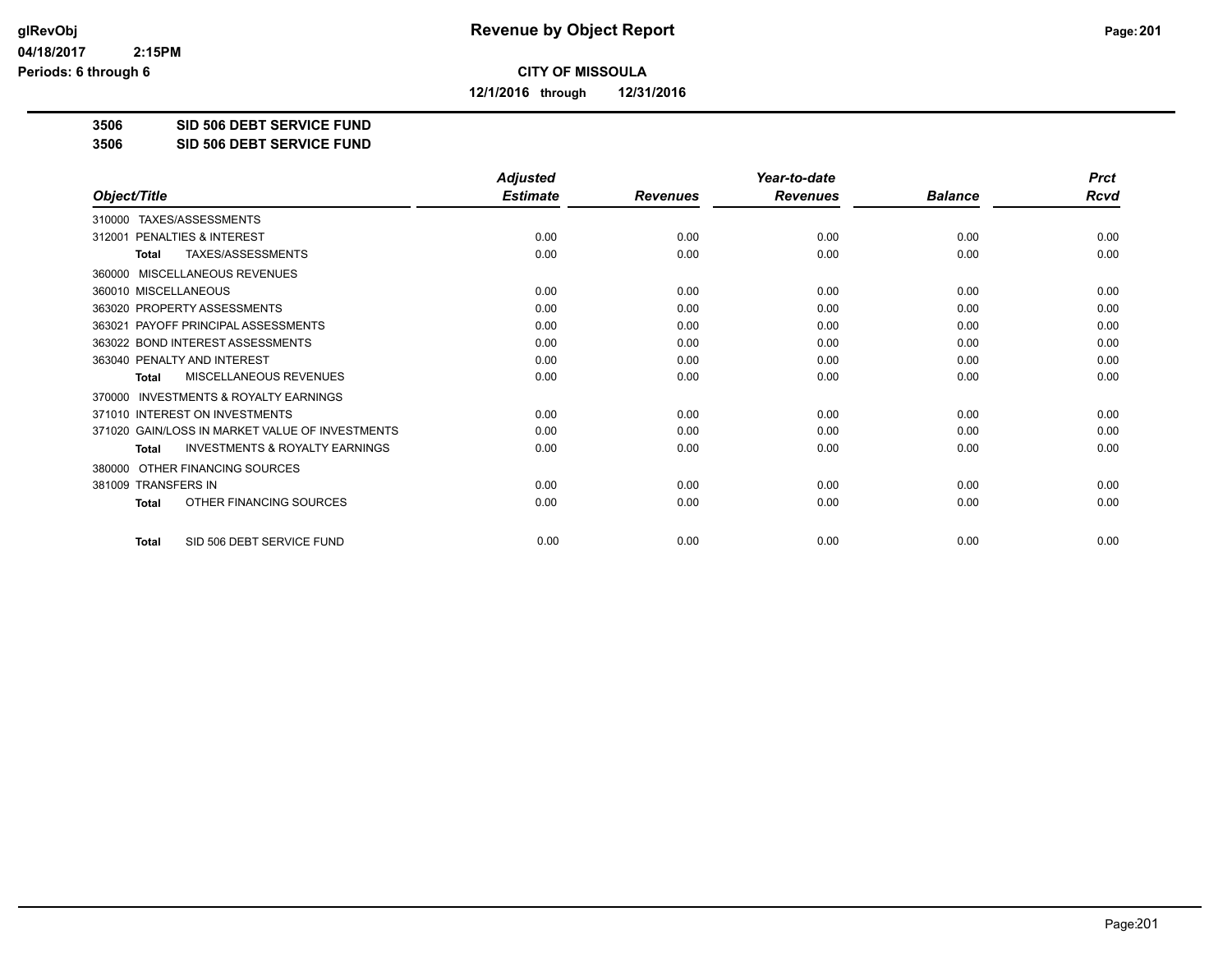**12/1/2016 through 12/31/2016**

### **3506 SID 506 DEBT SERVICE FUND**

|                                                           | <b>Adjusted</b> |                 | Year-to-date    |                | <b>Prct</b> |
|-----------------------------------------------------------|-----------------|-----------------|-----------------|----------------|-------------|
| Object/Title                                              | <b>Estimate</b> | <b>Revenues</b> | <b>Revenues</b> | <b>Balance</b> | Rcvd        |
| 310000 TAXES/ASSESSMENTS                                  |                 |                 |                 |                |             |
| PENALTIES & INTEREST<br>312001                            | 0.00            | 0.00            | 0.00            | 0.00           | 0.00        |
| TAXES/ASSESSMENTS<br><b>Total</b>                         | 0.00            | 0.00            | 0.00            | 0.00           | 0.00        |
| 360000 MISCELLANEOUS REVENUES                             |                 |                 |                 |                |             |
| 360010 MISCELLANEOUS                                      | 0.00            | 0.00            | 0.00            | 0.00           | 0.00        |
| 363020 PROPERTY ASSESSMENTS                               | 0.00            | 0.00            | 0.00            | 0.00           | 0.00        |
| 363021 PAYOFF PRINCIPAL ASSESSMENTS                       | 0.00            | 0.00            | 0.00            | 0.00           | 0.00        |
| 363022 BOND INTEREST ASSESSMENTS                          | 0.00            | 0.00            | 0.00            | 0.00           | 0.00        |
| 363040 PENALTY AND INTEREST                               | 0.00            | 0.00            | 0.00            | 0.00           | 0.00        |
| MISCELLANEOUS REVENUES<br><b>Total</b>                    | 0.00            | 0.00            | 0.00            | 0.00           | 0.00        |
| 370000 INVESTMENTS & ROYALTY EARNINGS                     |                 |                 |                 |                |             |
| 371010 INTEREST ON INVESTMENTS                            | 0.00            | 0.00            | 0.00            | 0.00           | 0.00        |
| 371020 GAIN/LOSS IN MARKET VALUE OF INVESTMENT            | 0.00            | 0.00            | 0.00            | 0.00           | 0.00        |
| <b>INVESTMENTS &amp; ROYALTY EARNINGS</b><br><b>Total</b> | 0.00            | 0.00            | 0.00            | 0.00           | 0.00        |
| 380000 OTHER FINANCING SOURCES                            |                 |                 |                 |                |             |
| 381009 TRANSFERS IN                                       | 0.00            | 0.00            | 0.00            | 0.00           | 0.00        |
| OTHER FINANCING SOURCES<br><b>Total</b>                   | 0.00            | 0.00            | 0.00            | 0.00           | 0.00        |
| SID 506 DEBT SERVICE FUND<br><b>Total</b>                 | 0.00            | 0.00            | 0.00            | 0.00           | 0.00        |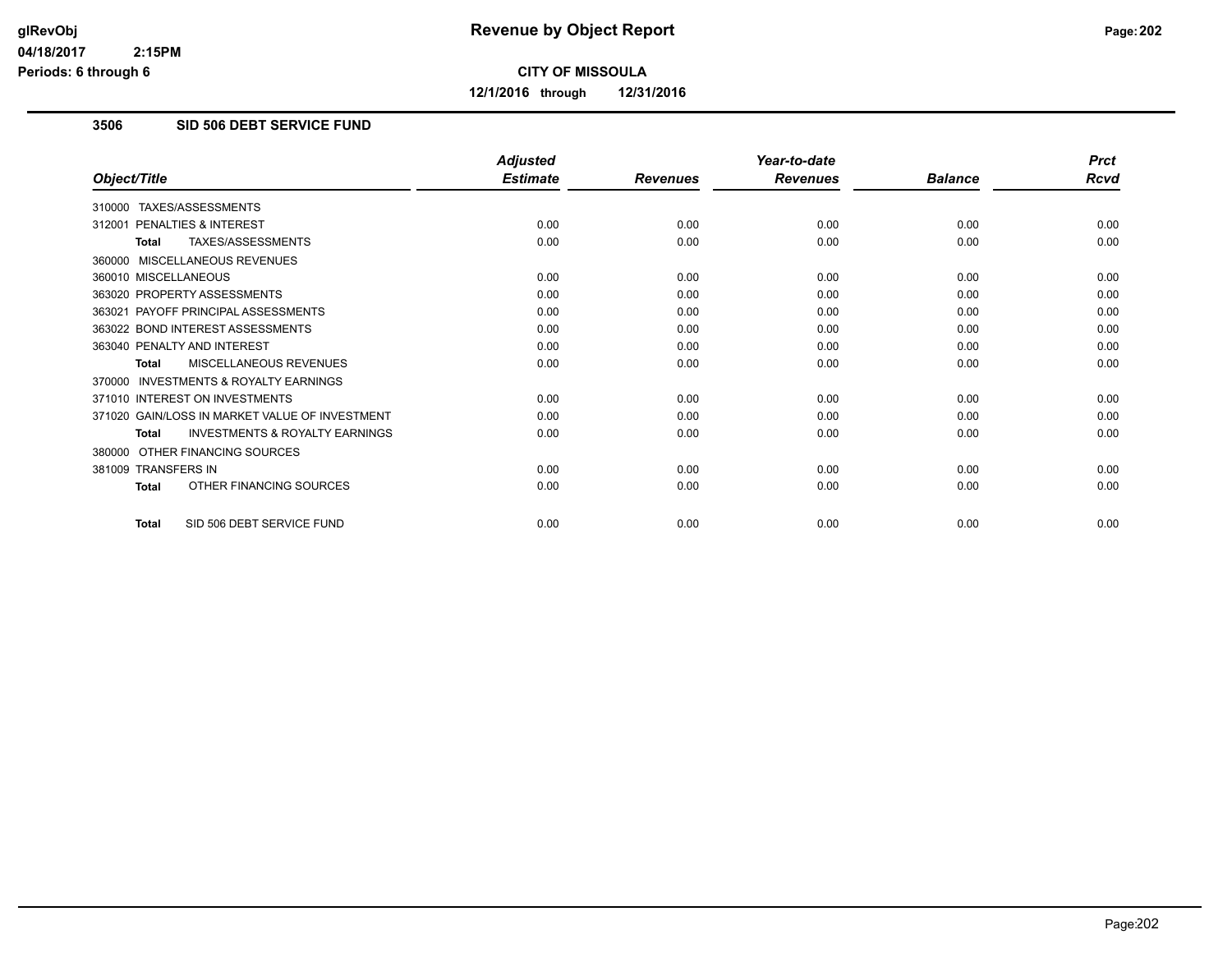**12/1/2016 through 12/31/2016**

**3507 SID 507 DEBT SERVICE FUND**

**3507 SID 507 DEBT SERVICE FUND**

|                                                     | <b>Adjusted</b> |                 | Year-to-date    |                | <b>Prct</b> |
|-----------------------------------------------------|-----------------|-----------------|-----------------|----------------|-------------|
| Object/Title                                        | <b>Estimate</b> | <b>Revenues</b> | <b>Revenues</b> | <b>Balance</b> | Rcvd        |
| 310000 TAXES/ASSESSMENTS                            |                 |                 |                 |                |             |
| 312001 PENALTIES & INTEREST                         | 0.00            | 0.00            | 0.00            | 0.00           | 0.00        |
| TAXES/ASSESSMENTS<br><b>Total</b>                   | 0.00            | 0.00            | 0.00            | 0.00           | 0.00        |
| 360000 MISCELLANEOUS REVENUES                       |                 |                 |                 |                |             |
| 360010 MISCELLANEOUS                                | 0.00            | 0.00            | 0.00            | 0.00           | 0.00        |
| 363020 PROPERTY ASSESSMENTS                         | 0.00            | 0.00            | 0.00            | 0.00           | 0.00        |
| 363021 PAYOFF PRINCIPAL ASSESSMENTS                 | 0.00            | 0.00            | 0.00            | 0.00           | 0.00        |
| 363022 BOND INTEREST ASSESSMENTS                    | 0.00            | 0.00            | 0.00            | 0.00           | 0.00        |
| 363040 PENALTY AND INTEREST                         | 0.00            | 0.00            | 0.00            | 0.00           | 0.00        |
| MISCELLANEOUS REVENUES<br>Total                     | 0.00            | 0.00            | 0.00            | 0.00           | 0.00        |
| <b>INVESTMENTS &amp; ROYALTY EARNINGS</b><br>370000 |                 |                 |                 |                |             |
| 371010 INTEREST ON INVESTMENTS                      | 0.00            | 0.00            | 0.00            | 0.00           | 0.00        |
| 371020 GAIN/LOSS IN MARKET VALUE OF INVESTMENTS     | 0.00            | 0.00            | 0.00            | 0.00           | 0.00        |
| <b>INVESTMENTS &amp; ROYALTY EARNINGS</b><br>Total  | 0.00            | 0.00            | 0.00            | 0.00           | 0.00        |
| OTHER FINANCING SOURCES<br>380000                   |                 |                 |                 |                |             |
| 381009 TRANSFERS IN                                 | 0.00            | 0.00            | 0.00            | 0.00           | 0.00        |
| OTHER FINANCING SOURCES<br><b>Total</b>             | 0.00            | 0.00            | 0.00            | 0.00           | 0.00        |
| SID 507 DEBT SERVICE FUND<br><b>Total</b>           | 0.00            | 0.00            | 0.00            | 0.00           | 0.00        |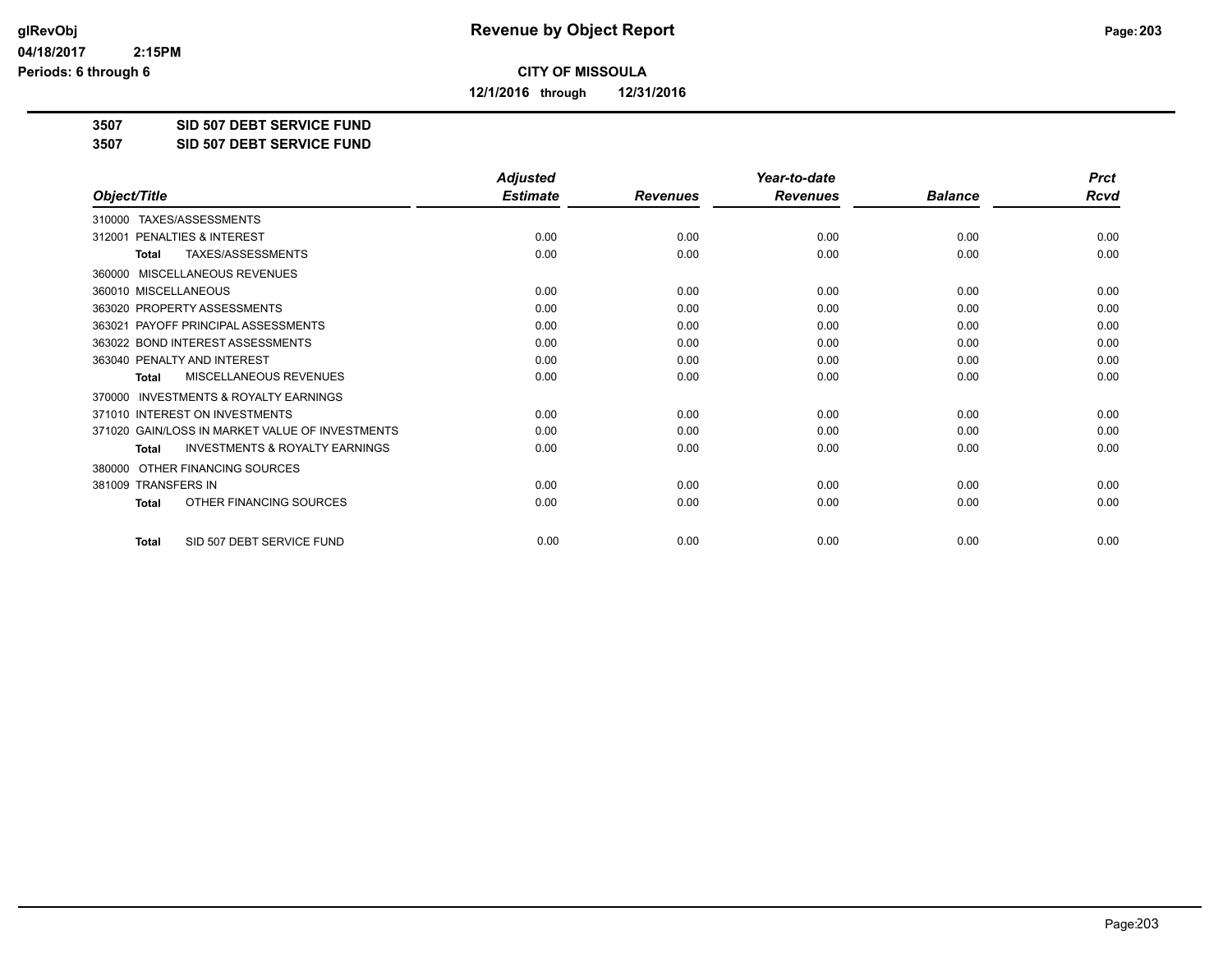**12/1/2016 through 12/31/2016**

### **3507 SID 507 DEBT SERVICE FUND**

|                                                           | <b>Adjusted</b> |                 | Year-to-date    |                | <b>Prct</b> |
|-----------------------------------------------------------|-----------------|-----------------|-----------------|----------------|-------------|
| Object/Title                                              | <b>Estimate</b> | <b>Revenues</b> | <b>Revenues</b> | <b>Balance</b> | <b>Rcvd</b> |
| 310000 TAXES/ASSESSMENTS                                  |                 |                 |                 |                |             |
| PENALTIES & INTEREST<br>312001                            | 0.00            | 0.00            | 0.00            | 0.00           | 0.00        |
| TAXES/ASSESSMENTS<br><b>Total</b>                         | 0.00            | 0.00            | 0.00            | 0.00           | 0.00        |
| 360000 MISCELLANEOUS REVENUES                             |                 |                 |                 |                |             |
| 360010 MISCELLANEOUS                                      | 0.00            | 0.00            | 0.00            | 0.00           | 0.00        |
| 363020 PROPERTY ASSESSMENTS                               | 0.00            | 0.00            | 0.00            | 0.00           | 0.00        |
| 363021 PAYOFF PRINCIPAL ASSESSMENTS                       | 0.00            | 0.00            | 0.00            | 0.00           | 0.00        |
| 363022 BOND INTEREST ASSESSMENTS                          | 0.00            | 0.00            | 0.00            | 0.00           | 0.00        |
| 363040 PENALTY AND INTEREST                               | 0.00            | 0.00            | 0.00            | 0.00           | 0.00        |
| MISCELLANEOUS REVENUES<br><b>Total</b>                    | 0.00            | 0.00            | 0.00            | 0.00           | 0.00        |
| 370000 INVESTMENTS & ROYALTY EARNINGS                     |                 |                 |                 |                |             |
| 371010 INTEREST ON INVESTMENTS                            | 0.00            | 0.00            | 0.00            | 0.00           | 0.00        |
| 371020 GAIN/LOSS IN MARKET VALUE OF INVESTMENT            | 0.00            | 0.00            | 0.00            | 0.00           | 0.00        |
| <b>INVESTMENTS &amp; ROYALTY EARNINGS</b><br><b>Total</b> | 0.00            | 0.00            | 0.00            | 0.00           | 0.00        |
| 380000 OTHER FINANCING SOURCES                            |                 |                 |                 |                |             |
| 381009 TRANSFERS IN                                       | 0.00            | 0.00            | 0.00            | 0.00           | 0.00        |
| OTHER FINANCING SOURCES<br>Total                          | 0.00            | 0.00            | 0.00            | 0.00           | 0.00        |
| SID 507 DEBT SERVICE FUND<br><b>Total</b>                 | 0.00            | 0.00            | 0.00            | 0.00           | 0.00        |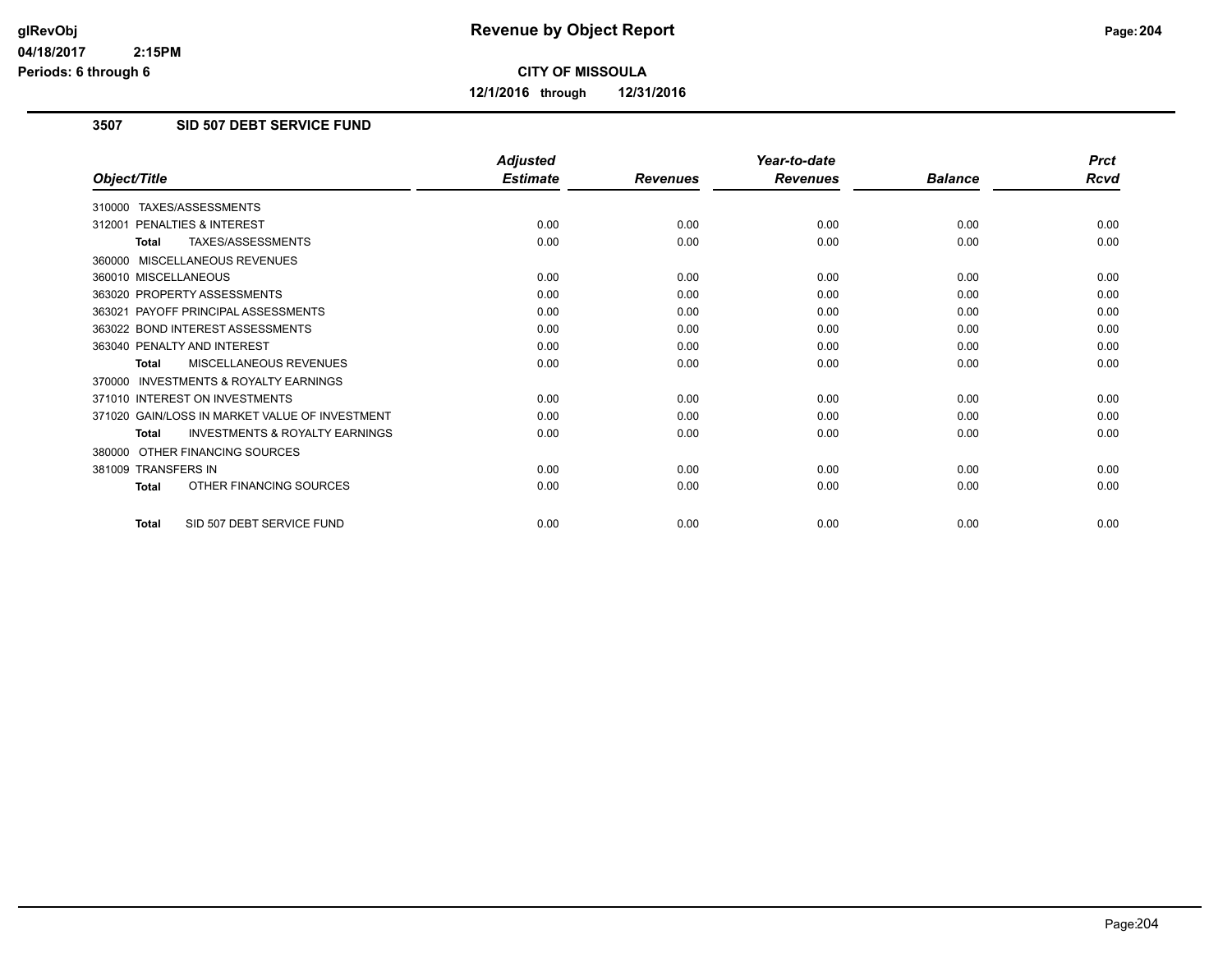**12/1/2016 through 12/31/2016**

**3508 SID 508 DEBT SERVICE FUND**

**3508 SID 508 DEBT SERVICE FUND**

|                                                           | <b>Adjusted</b> |                 | Year-to-date    |                | <b>Prct</b> |
|-----------------------------------------------------------|-----------------|-----------------|-----------------|----------------|-------------|
| Object/Title                                              | <b>Estimate</b> | <b>Revenues</b> | <b>Revenues</b> | <b>Balance</b> | Rcvd        |
| 310000 TAXES/ASSESSMENTS                                  |                 |                 |                 |                |             |
| 312001 PENALTIES & INTEREST                               | 0.00            | 0.00            | 0.00            | 0.00           | 0.00        |
| <b>TAXES/ASSESSMENTS</b><br><b>Total</b>                  | 0.00            | 0.00            | 0.00            | 0.00           | 0.00        |
| 360000 MISCELLANEOUS REVENUES                             |                 |                 |                 |                |             |
| 360010 MISCELLANEOUS                                      | 0.00            | 0.00            | 0.00            | 0.00           | 0.00        |
| 363020 PROPERTY ASSESSMENTS                               | 0.00            | 0.00            | 0.00            | 0.00           | 0.00        |
| 363021 PAYOFF PRINCIPAL ASSESSMENTS                       | 0.00            | 0.00            | 0.00            | 0.00           | 0.00        |
| 363022 BOND INTEREST ASSESSMENTS                          | 0.00            | 0.00            | 0.00            | 0.00           | 0.00        |
| 363040 PENALTY AND INTEREST                               | 0.00            | 0.00            | 0.00            | 0.00           | 0.00        |
| MISCELLANEOUS REVENUES<br><b>Total</b>                    | 0.00            | 0.00            | 0.00            | 0.00           | 0.00        |
| <b>INVESTMENTS &amp; ROYALTY EARNINGS</b><br>370000       |                 |                 |                 |                |             |
| 371010 INTEREST ON INVESTMENTS                            | 0.00            | 0.00            | 0.00            | 0.00           | 0.00        |
| 371020 GAIN/LOSS IN MARKET VALUE OF INVESTMENTS           | 0.00            | 0.00            | 0.00            | 0.00           | 0.00        |
| <b>INVESTMENTS &amp; ROYALTY EARNINGS</b><br><b>Total</b> | 0.00            | 0.00            | 0.00            | 0.00           | 0.00        |
| OTHER FINANCING SOURCES<br>380000                         |                 |                 |                 |                |             |
| 381009 TRANSFERS IN                                       | 0.00            | 0.00            | 0.00            | 0.00           | 0.00        |
| OTHER FINANCING SOURCES<br><b>Total</b>                   | 0.00            | 0.00            | 0.00            | 0.00           | 0.00        |
| SID 508 DEBT SERVICE FUND<br><b>Total</b>                 | 0.00            | 0.00            | 0.00            | 0.00           | 0.00        |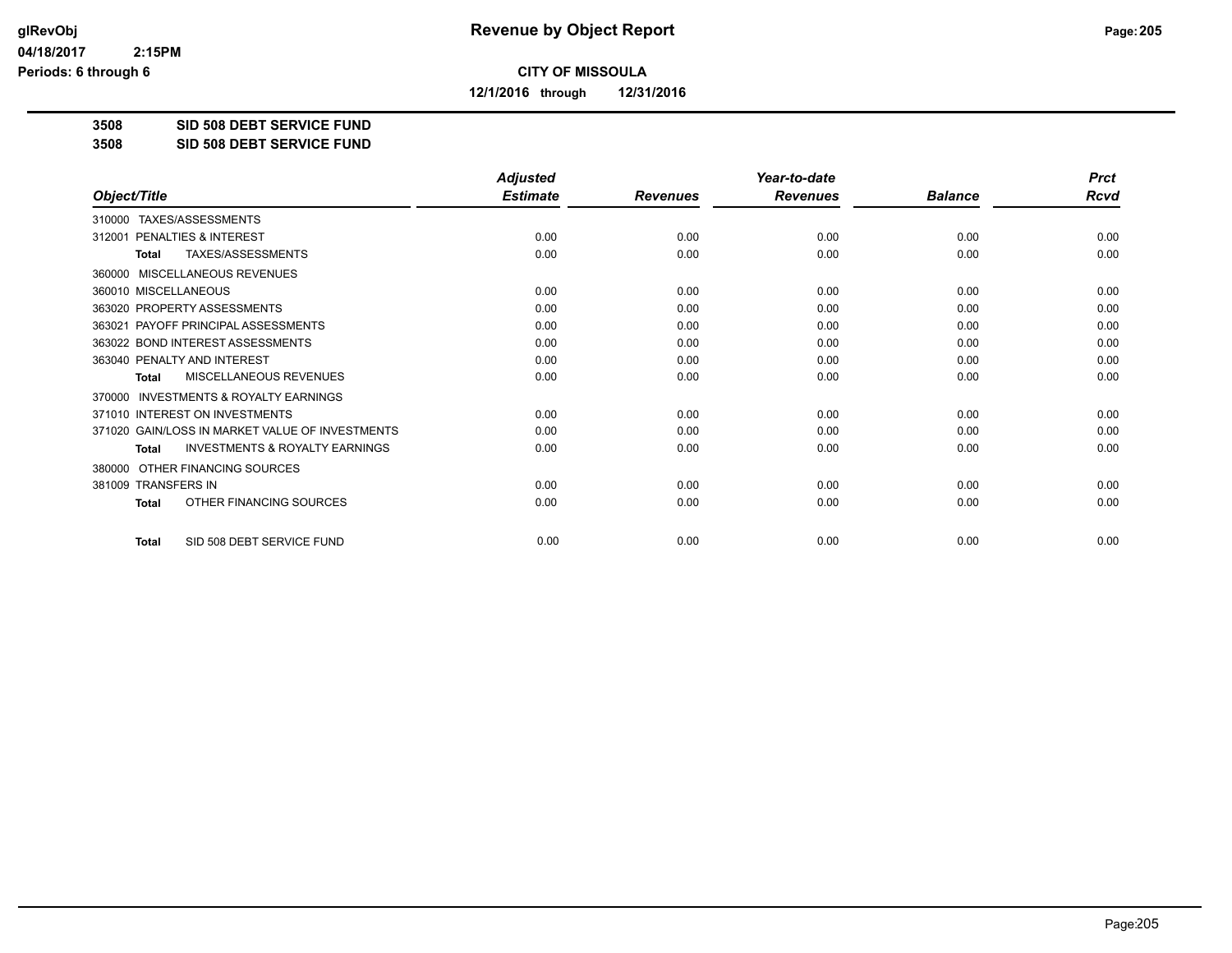**12/1/2016 through 12/31/2016**

### **3508 SID 508 DEBT SERVICE FUND**

|                                                           | <b>Adjusted</b> |                 | Year-to-date    |                | <b>Prct</b> |
|-----------------------------------------------------------|-----------------|-----------------|-----------------|----------------|-------------|
| Object/Title                                              | <b>Estimate</b> | <b>Revenues</b> | <b>Revenues</b> | <b>Balance</b> | Rcvd        |
| 310000 TAXES/ASSESSMENTS                                  |                 |                 |                 |                |             |
| 312001 PENALTIES & INTEREST                               | 0.00            | 0.00            | 0.00            | 0.00           | 0.00        |
| TAXES/ASSESSMENTS<br><b>Total</b>                         | 0.00            | 0.00            | 0.00            | 0.00           | 0.00        |
| 360000 MISCELLANEOUS REVENUES                             |                 |                 |                 |                |             |
| 360010 MISCELLANEOUS                                      | 0.00            | 0.00            | 0.00            | 0.00           | 0.00        |
| 363020 PROPERTY ASSESSMENTS                               | 0.00            | 0.00            | 0.00            | 0.00           | 0.00        |
| 363021 PAYOFF PRINCIPAL ASSESSMENTS                       | 0.00            | 0.00            | 0.00            | 0.00           | 0.00        |
| 363022 BOND INTEREST ASSESSMENTS                          | 0.00            | 0.00            | 0.00            | 0.00           | 0.00        |
| 363040 PENALTY AND INTEREST                               | 0.00            | 0.00            | 0.00            | 0.00           | 0.00        |
| MISCELLANEOUS REVENUES<br><b>Total</b>                    | 0.00            | 0.00            | 0.00            | 0.00           | 0.00        |
| <b>INVESTMENTS &amp; ROYALTY EARNINGS</b><br>370000       |                 |                 |                 |                |             |
| 371010 INTEREST ON INVESTMENTS                            | 0.00            | 0.00            | 0.00            | 0.00           | 0.00        |
| 371020 GAIN/LOSS IN MARKET VALUE OF INVESTMENT            | 0.00            | 0.00            | 0.00            | 0.00           | 0.00        |
| <b>INVESTMENTS &amp; ROYALTY EARNINGS</b><br><b>Total</b> | 0.00            | 0.00            | 0.00            | 0.00           | 0.00        |
| OTHER FINANCING SOURCES<br>380000                         |                 |                 |                 |                |             |
| 381009 TRANSFERS IN                                       | 0.00            | 0.00            | 0.00            | 0.00           | 0.00        |
| OTHER FINANCING SOURCES<br><b>Total</b>                   | 0.00            | 0.00            | 0.00            | 0.00           | 0.00        |
| SID 508 DEBT SERVICE FUND<br><b>Total</b>                 | 0.00            | 0.00            | 0.00            | 0.00           | 0.00        |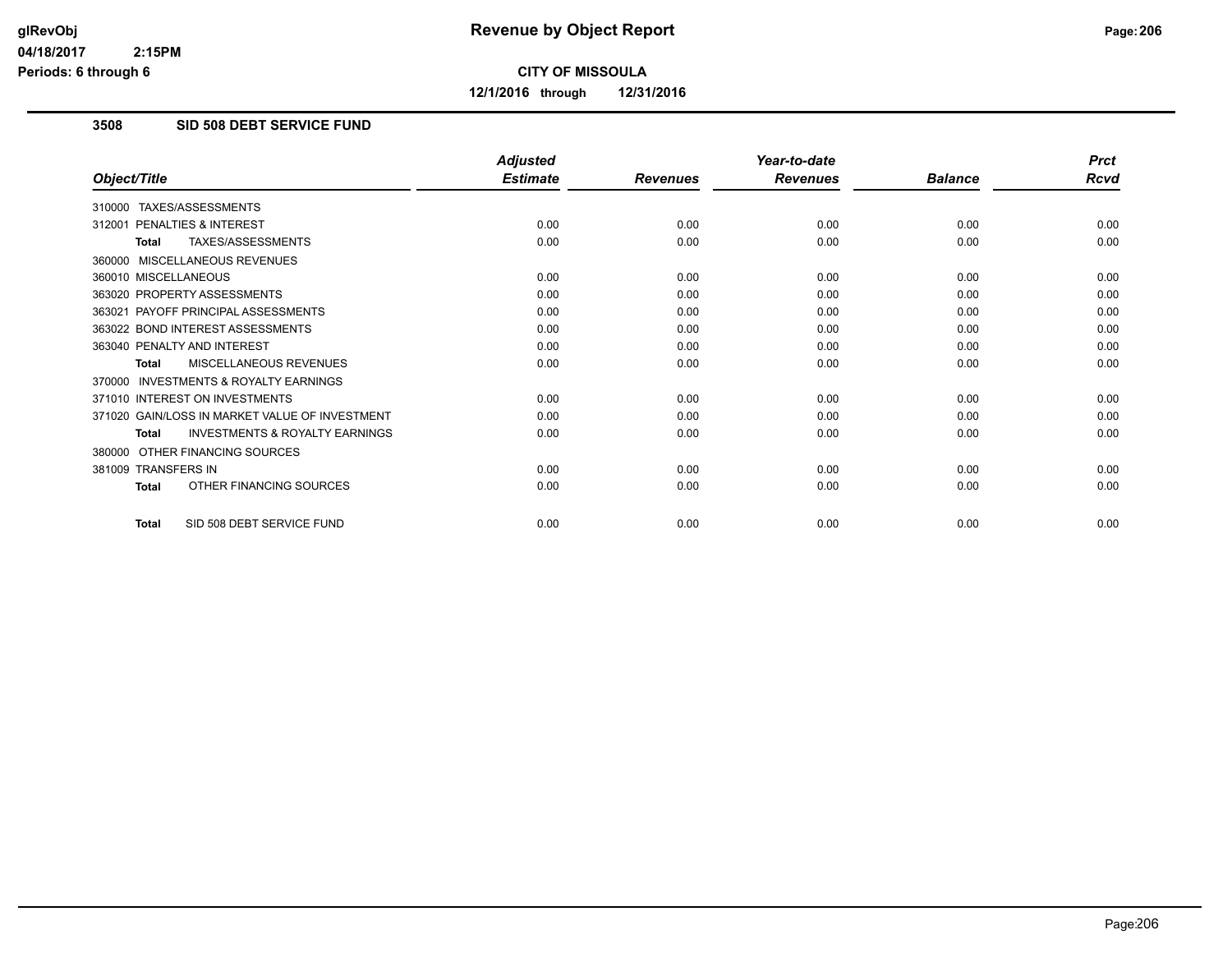**12/1/2016 through 12/31/2016**

**3510 SID 510 DEBT SERVICE FUND**

**3510 SID 510 DEBT SERVICE FUND**

|                                                           | <b>Adjusted</b> |                 | Year-to-date    |                | <b>Prct</b> |
|-----------------------------------------------------------|-----------------|-----------------|-----------------|----------------|-------------|
| Object/Title                                              | <b>Estimate</b> | <b>Revenues</b> | <b>Revenues</b> | <b>Balance</b> | Rcvd        |
| TAXES/ASSESSMENTS<br>310000                               |                 |                 |                 |                |             |
| 312001 PENALTIES & INTEREST                               | 0.00            | 0.00            | 0.00            | 0.00           | 0.00        |
| TAXES/ASSESSMENTS<br><b>Total</b>                         | 0.00            | 0.00            | 0.00            | 0.00           | 0.00        |
| 360000 MISCELLANEOUS REVENUES                             |                 |                 |                 |                |             |
| 360010 MISCELLANEOUS                                      | 0.00            | 0.00            | 0.00            | 0.00           | 0.00        |
| 363020 PROPERTY ASSESSMENTS                               | 0.00            | 0.00            | 0.00            | 0.00           | 0.00        |
| 363021 PAYOFF PRINCIPAL ASSESSMENTS                       | 0.00            | 0.00            | 0.00            | 0.00           | 0.00        |
| 363022 BOND INTEREST ASSESSMENTS                          | 0.00            | 0.00            | 0.00            | 0.00           | 0.00        |
| 363040 PENALTY AND INTEREST                               | 0.00            | 0.00            | 0.00            | 0.00           | 0.00        |
| MISCELLANEOUS REVENUES<br><b>Total</b>                    | 0.00            | 0.00            | 0.00            | 0.00           | 0.00        |
| <b>INVESTMENTS &amp; ROYALTY EARNINGS</b><br>370000       |                 |                 |                 |                |             |
| 371010 INTEREST ON INVESTMENTS                            | 0.00            | 0.00            | 0.00            | 0.00           | 0.00        |
| 371020 GAIN/LOSS IN MARKET VALUE OF INVESTMENTS           | 0.00            | 0.00            | 0.00            | 0.00           | 0.00        |
| 371500 INTEREST ON INTERFUND LOAN                         | 0.00            | 0.00            | 0.00            | 0.00           | 0.00        |
| <b>INVESTMENTS &amp; ROYALTY EARNINGS</b><br><b>Total</b> | 0.00            | 0.00            | 0.00            | 0.00           | 0.00        |
| SID 510 DEBT SERVICE FUND<br>Total                        | 0.00            | 0.00            | 0.00            | 0.00           | 0.00        |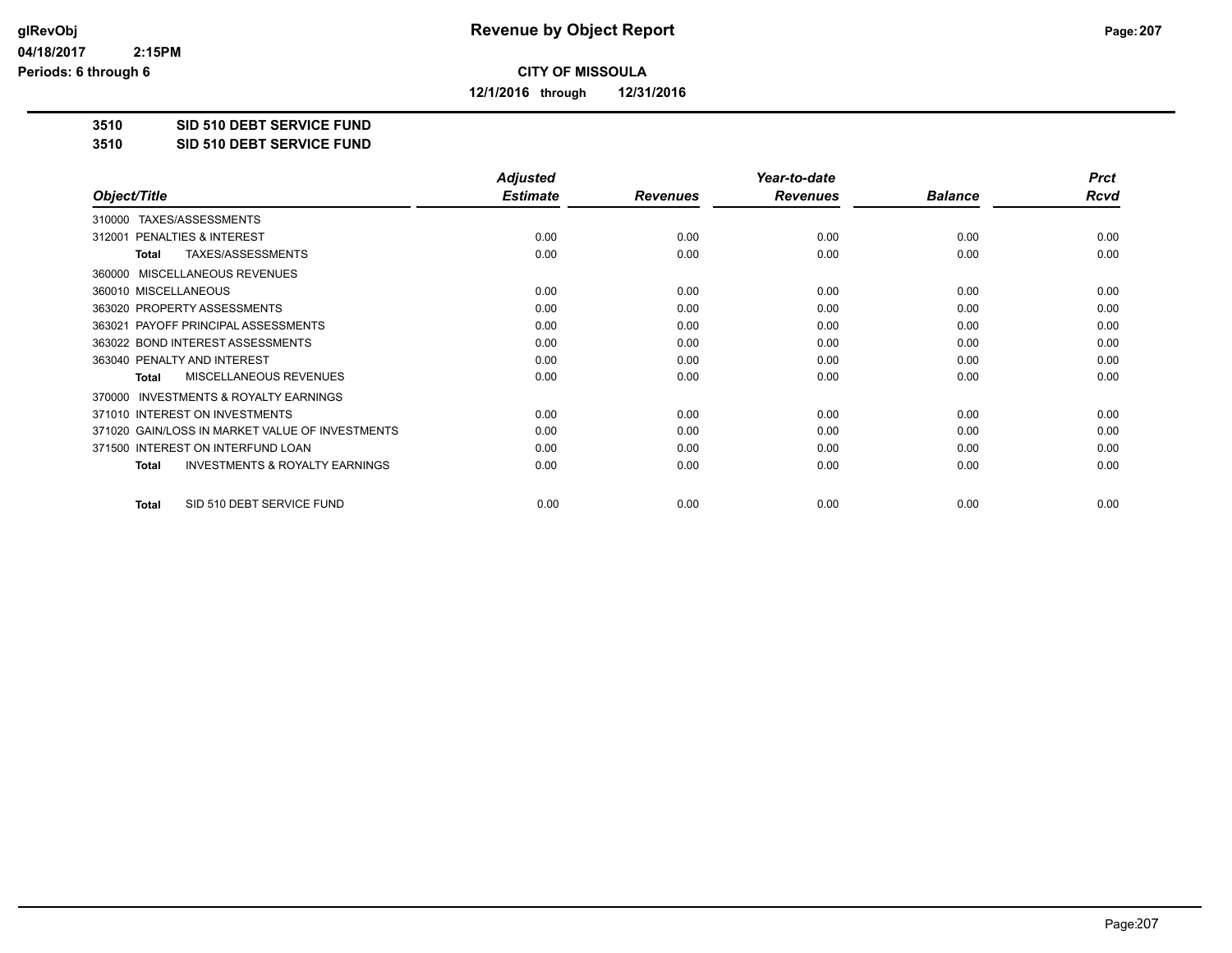**12/1/2016 through 12/31/2016**

### **3510 SID 510 DEBT SERVICE FUND**

|                                                           | <b>Adjusted</b> |                 | Year-to-date    |                | <b>Prct</b> |
|-----------------------------------------------------------|-----------------|-----------------|-----------------|----------------|-------------|
| Object/Title                                              | <b>Estimate</b> | <b>Revenues</b> | <b>Revenues</b> | <b>Balance</b> | <b>Rcvd</b> |
| TAXES/ASSESSMENTS<br>310000                               |                 |                 |                 |                |             |
| 312001 PENALTIES & INTEREST                               | 0.00            | 0.00            | 0.00            | 0.00           | 0.00        |
| TAXES/ASSESSMENTS<br>Total                                | 0.00            | 0.00            | 0.00            | 0.00           | 0.00        |
| 360000 MISCELLANEOUS REVENUES                             |                 |                 |                 |                |             |
| 360010 MISCELLANEOUS                                      | 0.00            | 0.00            | 0.00            | 0.00           | 0.00        |
| 363020 PROPERTY ASSESSMENTS                               | 0.00            | 0.00            | 0.00            | 0.00           | 0.00        |
| 363021 PAYOFF PRINCIPAL ASSESSMENTS                       | 0.00            | 0.00            | 0.00            | 0.00           | 0.00        |
| 363022 BOND INTEREST ASSESSMENTS                          | 0.00            | 0.00            | 0.00            | 0.00           | 0.00        |
| 363040 PENALTY AND INTEREST                               | 0.00            | 0.00            | 0.00            | 0.00           | 0.00        |
| <b>MISCELLANEOUS REVENUES</b><br><b>Total</b>             | 0.00            | 0.00            | 0.00            | 0.00           | 0.00        |
| <b>INVESTMENTS &amp; ROYALTY EARNINGS</b><br>370000       |                 |                 |                 |                |             |
| 371010 INTEREST ON INVESTMENTS                            | 0.00            | 0.00            | 0.00            | 0.00           | 0.00        |
| 371020 GAIN/LOSS IN MARKET VALUE OF INVESTMENT            | 0.00            | 0.00            | 0.00            | 0.00           | 0.00        |
| 371500 INTEREST ON INTERFUND LOAN                         | 0.00            | 0.00            | 0.00            | 0.00           | 0.00        |
| <b>Total</b><br><b>INVESTMENTS &amp; ROYALTY EARNINGS</b> | 0.00            | 0.00            | 0.00            | 0.00           | 0.00        |
| SID 510 DEBT SERVICE FUND<br><b>Total</b>                 | 0.00            | 0.00            | 0.00            | 0.00           | 0.00        |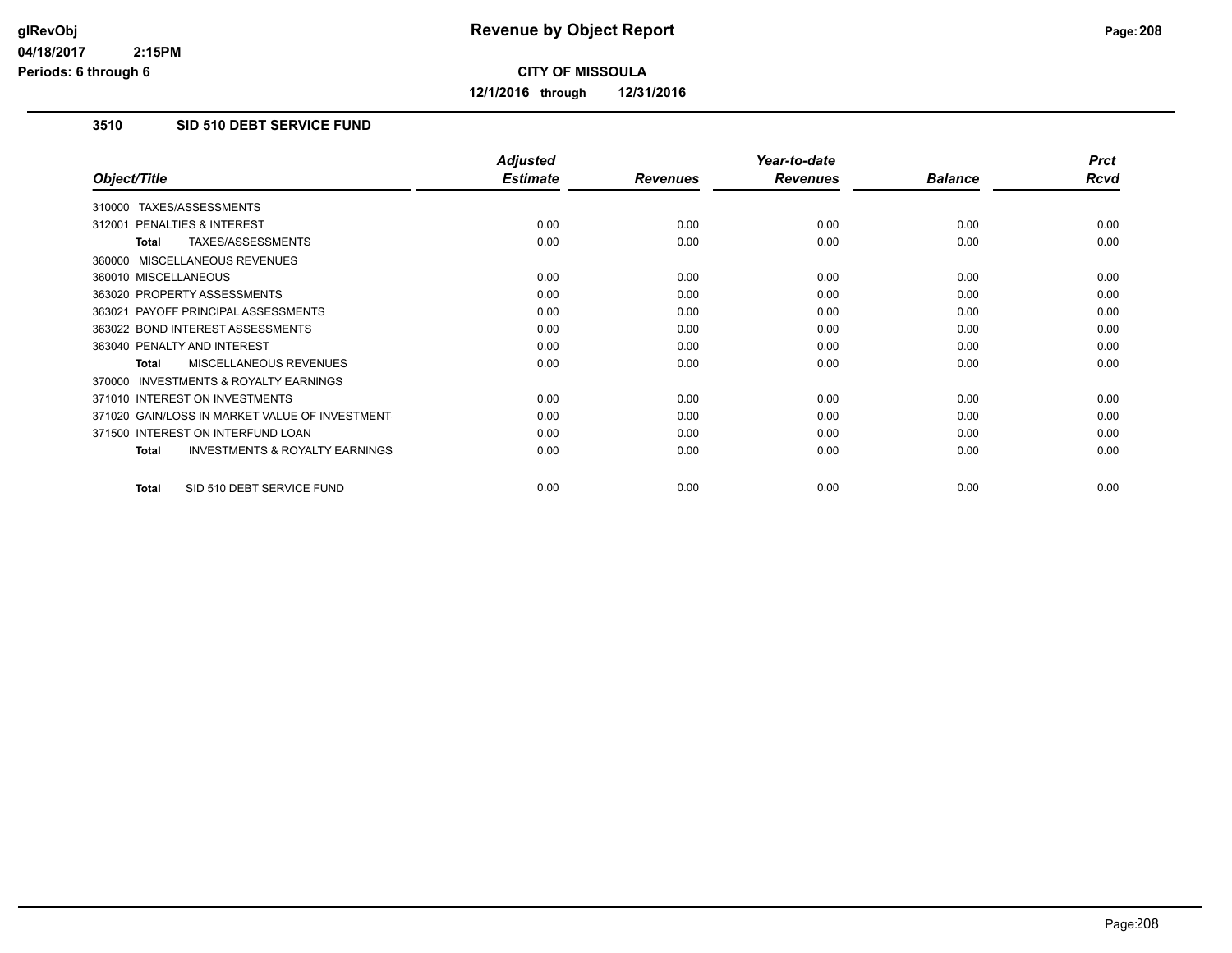**12/1/2016 through 12/31/2016**

**3511 SID 511 DEBT SERVICE FUND**

**3511 SID 511 DEBT SERVICE FUND**

|                                                           | <b>Adjusted</b> |                 | Year-to-date    |                | <b>Prct</b> |
|-----------------------------------------------------------|-----------------|-----------------|-----------------|----------------|-------------|
| Object/Title                                              | <b>Estimate</b> | <b>Revenues</b> | <b>Revenues</b> | <b>Balance</b> | Rcvd        |
| 310000 TAXES/ASSESSMENTS                                  |                 |                 |                 |                |             |
| 312001 PENALTIES & INTEREST                               | 0.00            | 0.00            | 0.00            | 0.00           | 0.00        |
| TAXES/ASSESSMENTS<br>Total                                | 0.00            | 0.00            | 0.00            | 0.00           | 0.00        |
| 360000 MISCELLANEOUS REVENUES                             |                 |                 |                 |                |             |
| 360010 MISCELLANEOUS                                      | 0.00            | 0.00            | 0.00            | 0.00           | 0.00        |
| 363020 PROPERTY ASSESSMENTS                               | 0.00            | 0.00            | 0.00            | 0.00           | 0.00        |
| 363021 PAYOFF PRINCIPAL ASSESSMENTS                       | 0.00            | 0.00            | 0.00            | 0.00           | 0.00        |
| 363022 BOND INTEREST ASSESSMENTS                          | 0.00            | 0.00            | 0.00            | 0.00           | 0.00        |
| 363040 PENALTY AND INTEREST                               | 0.00            | 0.00            | 0.00            | 0.00           | 0.00        |
| MISCELLANEOUS REVENUES<br><b>Total</b>                    | 0.00            | 0.00            | 0.00            | 0.00           | 0.00        |
| INVESTMENTS & ROYALTY EARNINGS<br>370000                  |                 |                 |                 |                |             |
| 371010 INTEREST ON INVESTMENTS                            | 0.00            | 0.00            | 0.00            | 0.00           | 0.00        |
| 371020 GAIN/LOSS IN MARKET VALUE OF INVESTMENTS           | 0.00            | 0.00            | 0.00            | 0.00           | 0.00        |
| <b>INVESTMENTS &amp; ROYALTY EARNINGS</b><br><b>Total</b> | 0.00            | 0.00            | 0.00            | 0.00           | 0.00        |
| SID 511 DEBT SERVICE FUND<br>Total                        | 0.00            | 0.00            | 0.00            | 0.00           | 0.00        |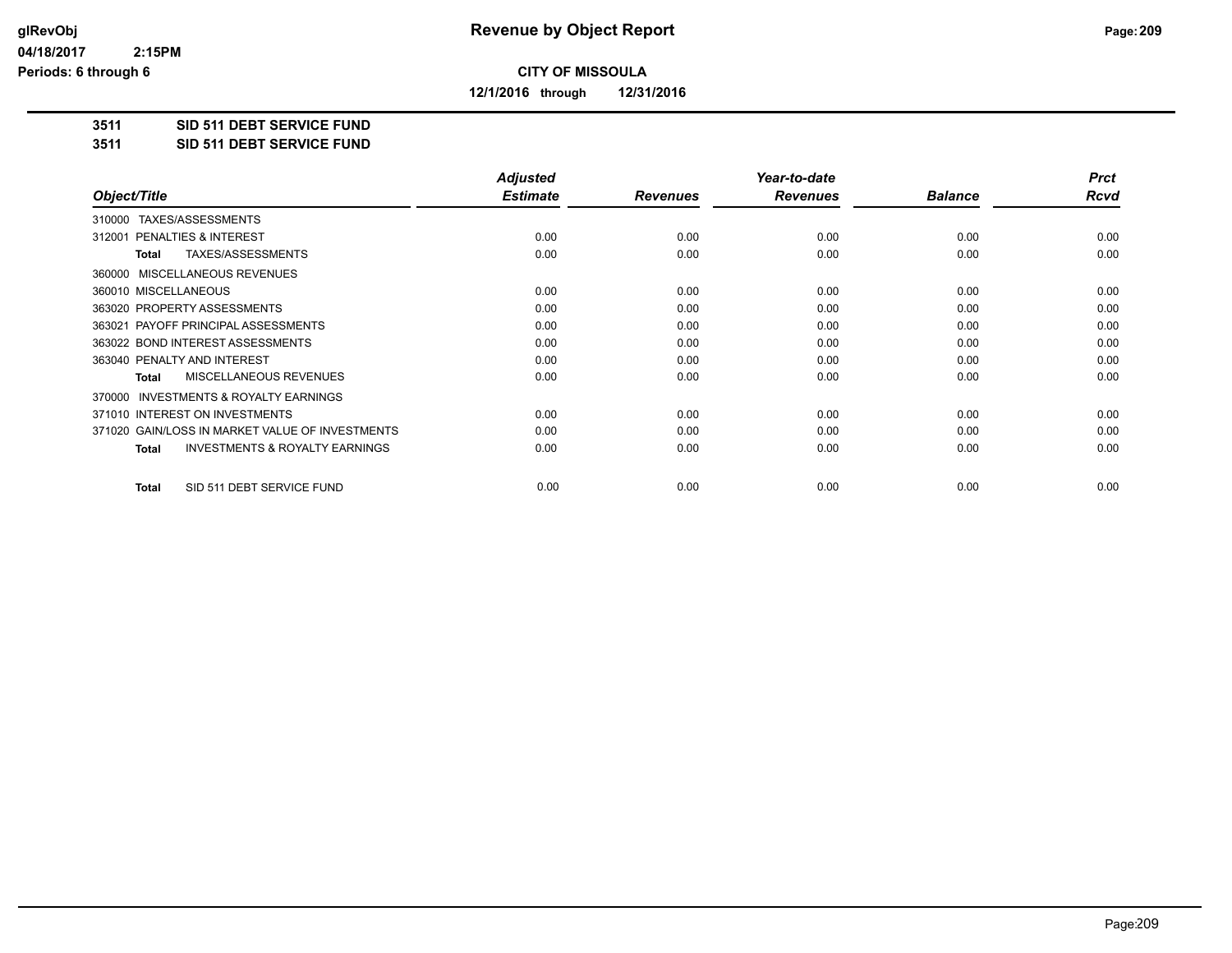**12/1/2016 through 12/31/2016**

### **3511 SID 511 DEBT SERVICE FUND**

|                                                     | <b>Adjusted</b> |                 | Year-to-date    |                | <b>Prct</b> |
|-----------------------------------------------------|-----------------|-----------------|-----------------|----------------|-------------|
| Object/Title                                        | <b>Estimate</b> | <b>Revenues</b> | <b>Revenues</b> | <b>Balance</b> | Rcvd        |
| 310000 TAXES/ASSESSMENTS                            |                 |                 |                 |                |             |
| 312001 PENALTIES & INTEREST                         | 0.00            | 0.00            | 0.00            | 0.00           | 0.00        |
| TAXES/ASSESSMENTS<br>Total                          | 0.00            | 0.00            | 0.00            | 0.00           | 0.00        |
| 360000 MISCELLANEOUS REVENUES                       |                 |                 |                 |                |             |
| 360010 MISCELLANEOUS                                | 0.00            | 0.00            | 0.00            | 0.00           | 0.00        |
| 363020 PROPERTY ASSESSMENTS                         | 0.00            | 0.00            | 0.00            | 0.00           | 0.00        |
| 363021 PAYOFF PRINCIPAL ASSESSMENTS                 | 0.00            | 0.00            | 0.00            | 0.00           | 0.00        |
| 363022 BOND INTEREST ASSESSMENTS                    | 0.00            | 0.00            | 0.00            | 0.00           | 0.00        |
| 363040 PENALTY AND INTEREST                         | 0.00            | 0.00            | 0.00            | 0.00           | 0.00        |
| <b>MISCELLANEOUS REVENUES</b><br>Total              | 0.00            | 0.00            | 0.00            | 0.00           | 0.00        |
| <b>INVESTMENTS &amp; ROYALTY EARNINGS</b><br>370000 |                 |                 |                 |                |             |
| 371010 INTEREST ON INVESTMENTS                      | 0.00            | 0.00            | 0.00            | 0.00           | 0.00        |
| 371020 GAIN/LOSS IN MARKET VALUE OF INVESTMENT      | 0.00            | 0.00            | 0.00            | 0.00           | 0.00        |
| <b>INVESTMENTS &amp; ROYALTY EARNINGS</b><br>Total  | 0.00            | 0.00            | 0.00            | 0.00           | 0.00        |
| SID 511 DEBT SERVICE FUND<br>Total                  | 0.00            | 0.00            | 0.00            | 0.00           | 0.00        |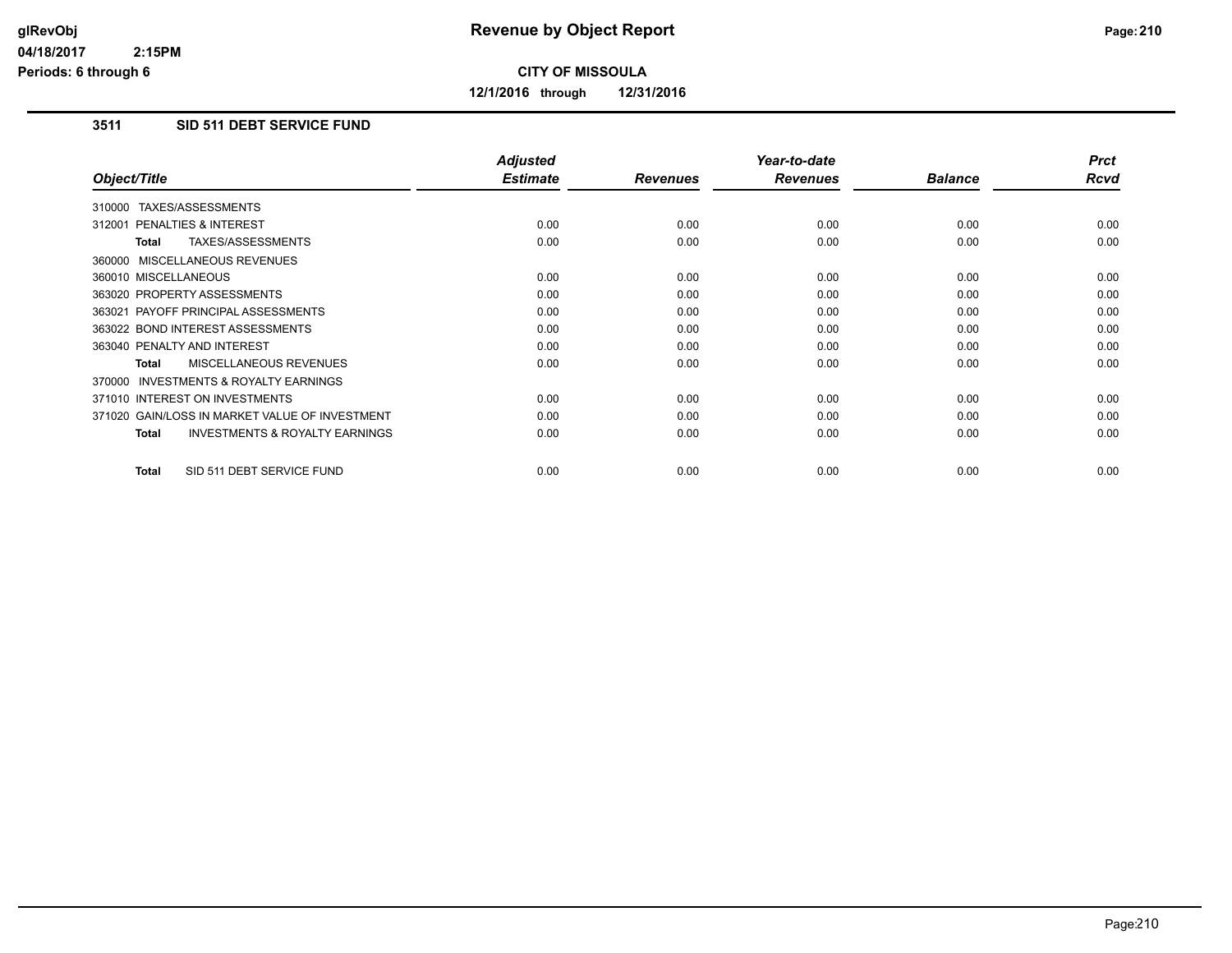**12/1/2016 through 12/31/2016**

**3512 SID 512 DEBT SERVICE FUND**

**3512 SID 512 DEBT SERVICE FUND**

|                                                     | <b>Adjusted</b> |                 | Year-to-date    |                | <b>Prct</b> |
|-----------------------------------------------------|-----------------|-----------------|-----------------|----------------|-------------|
| Object/Title                                        | <b>Estimate</b> | <b>Revenues</b> | <b>Revenues</b> | <b>Balance</b> | Rcvd        |
| 310000 TAXES/ASSESSMENTS                            |                 |                 |                 |                |             |
| PENALTIES & INTEREST<br>312001                      | 0.00            | 0.00            | 0.00            | 0.00           | 0.00        |
| TAXES/ASSESSMENTS<br>Total                          | 0.00            | 0.00            | 0.00            | 0.00           | 0.00        |
| 360000 MISCELLANEOUS REVENUES                       |                 |                 |                 |                |             |
| 360010 MISCELLANEOUS                                | 0.00            | 0.00            | 0.00            | 0.00           | 0.00        |
| 363020 PROPERTY ASSESSMENTS                         | 21,937.00       | 42,267.49       | 42,555.04       | $-20,618.04$   | 193.99      |
| 363021 PAYOFF PRINCIPAL ASSESSMENTS                 | 0.00            | 0.00            | 26.84           | $-26.84$       | 0.00        |
| 363022 BOND INTEREST ASSESSMENTS                    | 0.00            | 0.00            | 0.00            | 0.00           | 0.00        |
| 363040 PENALTY AND INTEREST                         | 0.00            | 2.54            | 19.32           | $-19.32$       | 0.00        |
| MISCELLANEOUS REVENUES<br>Total                     | 21,937.00       | 42,270.03       | 42,601.20       | $-20,664.20$   | 194.20      |
| <b>INVESTMENTS &amp; ROYALTY EARNINGS</b><br>370000 |                 |                 |                 |                |             |
| 371010 INTEREST ON INVESTMENTS                      | 0.00            | 0.00            | 0.00            | 0.00           | 0.00        |
| 371020 GAIN/LOSS IN MARKET VALUE OF INVESTMENTS     | 0.00            | 0.00            | 0.00            | 0.00           | 0.00        |
| 371500 INTEREST ON INTERFUND LOAN                   | 0.00            | 0.00            | 0.00            | 0.00           | 0.00        |
| <b>INVESTMENTS &amp; ROYALTY EARNINGS</b><br>Total  | 0.00            | 0.00            | 0.00            | 0.00           | 0.00        |
| SID 512 DEBT SERVICE FUND<br><b>Total</b>           | 21,937.00       | 42,270.03       | 42,601.20       | $-20,664.20$   | 194.20      |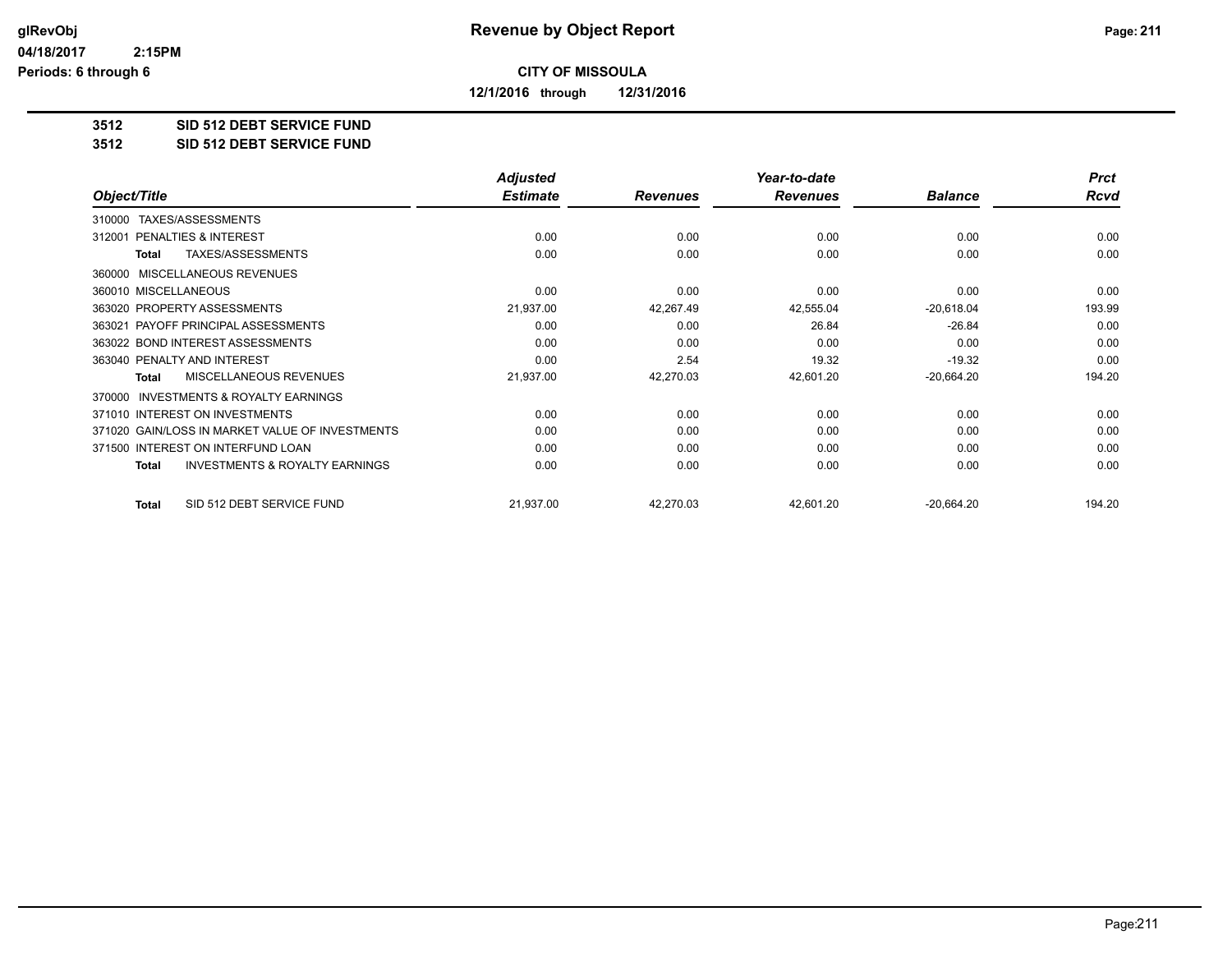**12/1/2016 through 12/31/2016**

### **3512 SID 512 DEBT SERVICE FUND**

|                                                           | <b>Adjusted</b> |                 | Year-to-date    |                | <b>Prct</b> |
|-----------------------------------------------------------|-----------------|-----------------|-----------------|----------------|-------------|
| Object/Title                                              | <b>Estimate</b> | <b>Revenues</b> | <b>Revenues</b> | <b>Balance</b> | <b>Rcvd</b> |
| TAXES/ASSESSMENTS<br>310000                               |                 |                 |                 |                |             |
| <b>PENALTIES &amp; INTEREST</b><br>312001                 | 0.00            | 0.00            | 0.00            | 0.00           | 0.00        |
| TAXES/ASSESSMENTS<br>Total                                | 0.00            | 0.00            | 0.00            | 0.00           | 0.00        |
| 360000 MISCELLANEOUS REVENUES                             |                 |                 |                 |                |             |
| 360010 MISCELLANEOUS                                      | 0.00            | 0.00            | 0.00            | 0.00           | 0.00        |
| 363020 PROPERTY ASSESSMENTS                               | 21,937.00       | 42,267.49       | 42,555.04       | $-20,618.04$   | 193.99      |
| 363021 PAYOFF PRINCIPAL ASSESSMENTS                       | 0.00            | 0.00            | 26.84           | $-26.84$       | 0.00        |
| 363022 BOND INTEREST ASSESSMENTS                          | 0.00            | 0.00            | 0.00            | 0.00           | 0.00        |
| 363040 PENALTY AND INTEREST                               | 0.00            | 2.54            | 19.32           | $-19.32$       | 0.00        |
| MISCELLANEOUS REVENUES<br>Total                           | 21,937.00       | 42,270.03       | 42,601.20       | $-20,664.20$   | 194.20      |
| 370000 INVESTMENTS & ROYALTY EARNINGS                     |                 |                 |                 |                |             |
| 371010 INTEREST ON INVESTMENTS                            | 0.00            | 0.00            | 0.00            | 0.00           | 0.00        |
| 371020 GAIN/LOSS IN MARKET VALUE OF INVESTMENT            | 0.00            | 0.00            | 0.00            | 0.00           | 0.00        |
| 371500 INTEREST ON INTERFUND LOAN                         | 0.00            | 0.00            | 0.00            | 0.00           | 0.00        |
| <b>INVESTMENTS &amp; ROYALTY EARNINGS</b><br><b>Total</b> | 0.00            | 0.00            | 0.00            | 0.00           | 0.00        |
| SID 512 DEBT SERVICE FUND<br><b>Total</b>                 | 21,937.00       | 42,270.03       | 42,601.20       | $-20,664.20$   | 194.20      |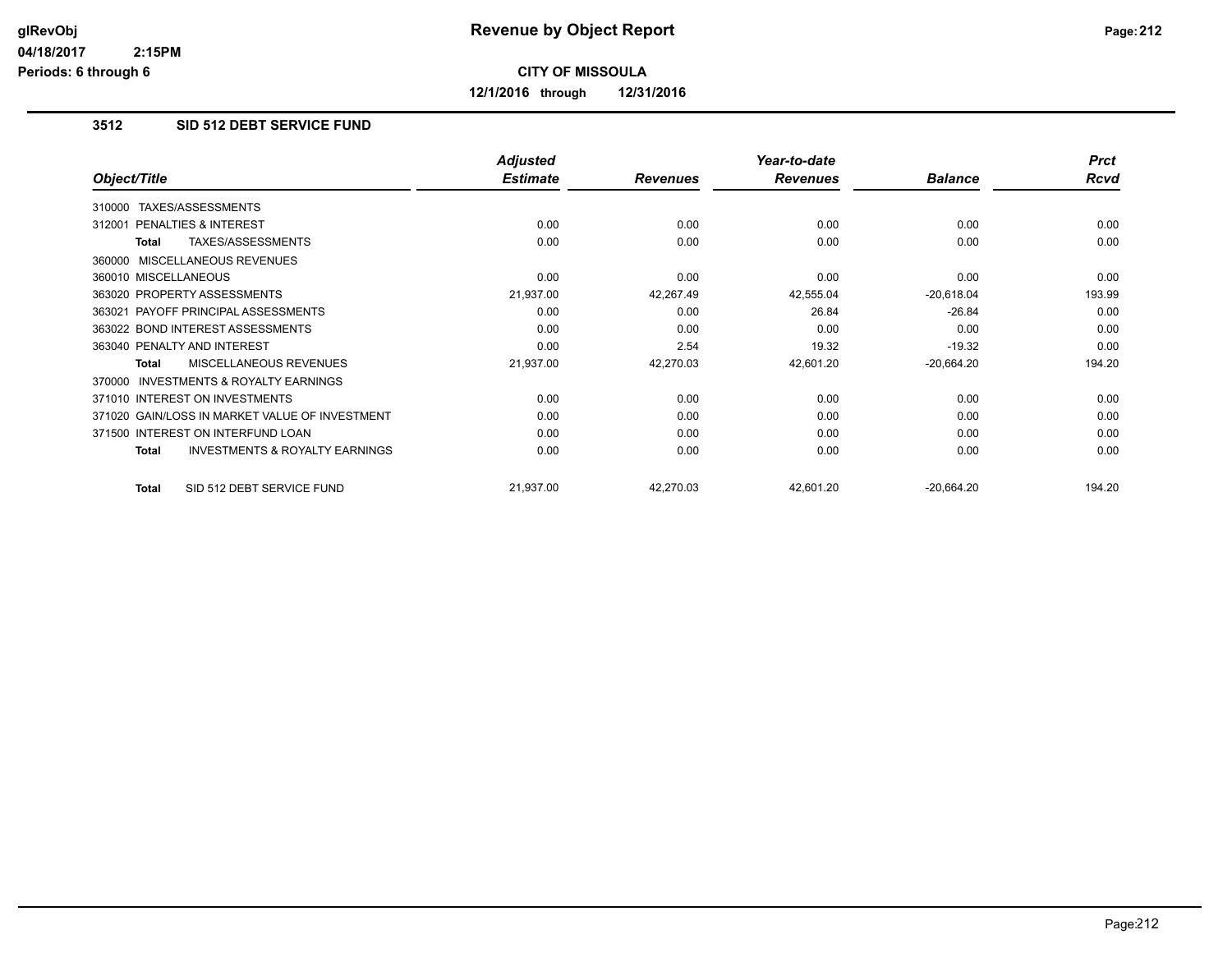**12/1/2016 through 12/31/2016**

**3513 SID 513 DEBT SERVICE FUND**

**3513 SID 513 DEBT SERVICE FUND**

|                                                     | <b>Adjusted</b> |                 | Year-to-date    |                | <b>Prct</b> |
|-----------------------------------------------------|-----------------|-----------------|-----------------|----------------|-------------|
| Object/Title                                        | <b>Estimate</b> | <b>Revenues</b> | <b>Revenues</b> | <b>Balance</b> | Rcvd        |
| 310000 TAXES/ASSESSMENTS                            |                 |                 |                 |                |             |
| 312001 PENALTIES & INTEREST                         | 0.00            | 0.00            | 0.00            | 0.00           | 0.00        |
| TAXES/ASSESSMENTS<br><b>Total</b>                   | 0.00            | 0.00            | 0.00            | 0.00           | 0.00        |
| 360000 MISCELLANEOUS REVENUES                       |                 |                 |                 |                |             |
| 360010 MISCELLANEOUS                                | 0.00            | 0.00            | 0.00            | 0.00           | 0.00        |
| 363020 PROPERTY ASSESSMENTS                         | 0.00            | 0.00            | 0.00            | 0.00           | 0.00        |
| 363021 PAYOFF PRINCIPAL ASSESSMENTS                 | 0.00            | 0.00            | 0.00            | 0.00           | 0.00        |
| 363022 BOND INTEREST ASSESSMENTS                    | 0.00            | 0.00            | 0.00            | 0.00           | 0.00        |
| 363040 PENALTY AND INTEREST                         | 0.00            | 0.00            | 0.00            | 0.00           | 0.00        |
| MISCELLANEOUS REVENUES<br>Total                     | 0.00            | 0.00            | 0.00            | 0.00           | 0.00        |
| <b>INVESTMENTS &amp; ROYALTY EARNINGS</b><br>370000 |                 |                 |                 |                |             |
| 371010 INTEREST ON INVESTMENTS                      | 0.00            | 0.00            | 0.00            | 0.00           | 0.00        |
| 371020 GAIN/LOSS IN MARKET VALUE OF INVESTMENTS     | 0.00            | 0.00            | 0.00            | 0.00           | 0.00        |
| <b>INVESTMENTS &amp; ROYALTY EARNINGS</b><br>Total  | 0.00            | 0.00            | 0.00            | 0.00           | 0.00        |
| OTHER FINANCING SOURCES<br>380000                   |                 |                 |                 |                |             |
| 381009 TRANSFERS IN                                 | 0.00            | 0.00            | 0.00            | 0.00           | 0.00        |
| OTHER FINANCING SOURCES<br><b>Total</b>             | 0.00            | 0.00            | 0.00            | 0.00           | 0.00        |
| SID 513 DEBT SERVICE FUND<br><b>Total</b>           | 0.00            | 0.00            | 0.00            | 0.00           | 0.00        |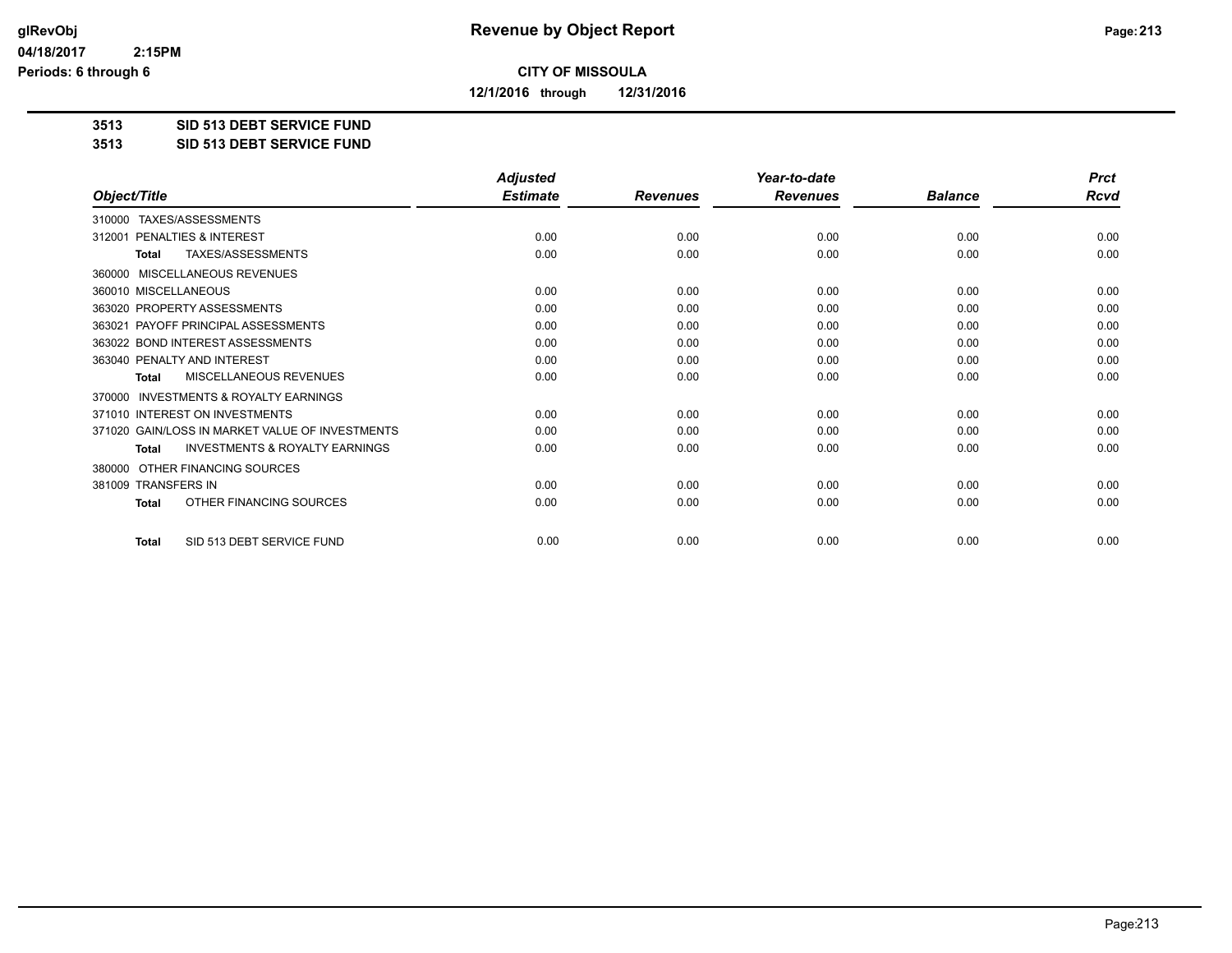**12/1/2016 through 12/31/2016**

### **3513 SID 513 DEBT SERVICE FUND**

|                                                           | <b>Adjusted</b> |                 | Year-to-date    |                | <b>Prct</b> |
|-----------------------------------------------------------|-----------------|-----------------|-----------------|----------------|-------------|
| Object/Title                                              | <b>Estimate</b> | <b>Revenues</b> | <b>Revenues</b> | <b>Balance</b> | <b>Rcvd</b> |
| 310000 TAXES/ASSESSMENTS                                  |                 |                 |                 |                |             |
| PENALTIES & INTEREST<br>312001                            | 0.00            | 0.00            | 0.00            | 0.00           | 0.00        |
| TAXES/ASSESSMENTS<br><b>Total</b>                         | 0.00            | 0.00            | 0.00            | 0.00           | 0.00        |
| 360000 MISCELLANEOUS REVENUES                             |                 |                 |                 |                |             |
| 360010 MISCELLANEOUS                                      | 0.00            | 0.00            | 0.00            | 0.00           | 0.00        |
| 363020 PROPERTY ASSESSMENTS                               | 0.00            | 0.00            | 0.00            | 0.00           | 0.00        |
| 363021 PAYOFF PRINCIPAL ASSESSMENTS                       | 0.00            | 0.00            | 0.00            | 0.00           | 0.00        |
| 363022 BOND INTEREST ASSESSMENTS                          | 0.00            | 0.00            | 0.00            | 0.00           | 0.00        |
| 363040 PENALTY AND INTEREST                               | 0.00            | 0.00            | 0.00            | 0.00           | 0.00        |
| MISCELLANEOUS REVENUES<br><b>Total</b>                    | 0.00            | 0.00            | 0.00            | 0.00           | 0.00        |
| 370000 INVESTMENTS & ROYALTY EARNINGS                     |                 |                 |                 |                |             |
| 371010 INTEREST ON INVESTMENTS                            | 0.00            | 0.00            | 0.00            | 0.00           | 0.00        |
| 371020 GAIN/LOSS IN MARKET VALUE OF INVESTMENT            | 0.00            | 0.00            | 0.00            | 0.00           | 0.00        |
| <b>INVESTMENTS &amp; ROYALTY EARNINGS</b><br><b>Total</b> | 0.00            | 0.00            | 0.00            | 0.00           | 0.00        |
| 380000 OTHER FINANCING SOURCES                            |                 |                 |                 |                |             |
| 381009 TRANSFERS IN                                       | 0.00            | 0.00            | 0.00            | 0.00           | 0.00        |
| OTHER FINANCING SOURCES<br>Total                          | 0.00            | 0.00            | 0.00            | 0.00           | 0.00        |
| SID 513 DEBT SERVICE FUND<br><b>Total</b>                 | 0.00            | 0.00            | 0.00            | 0.00           | 0.00        |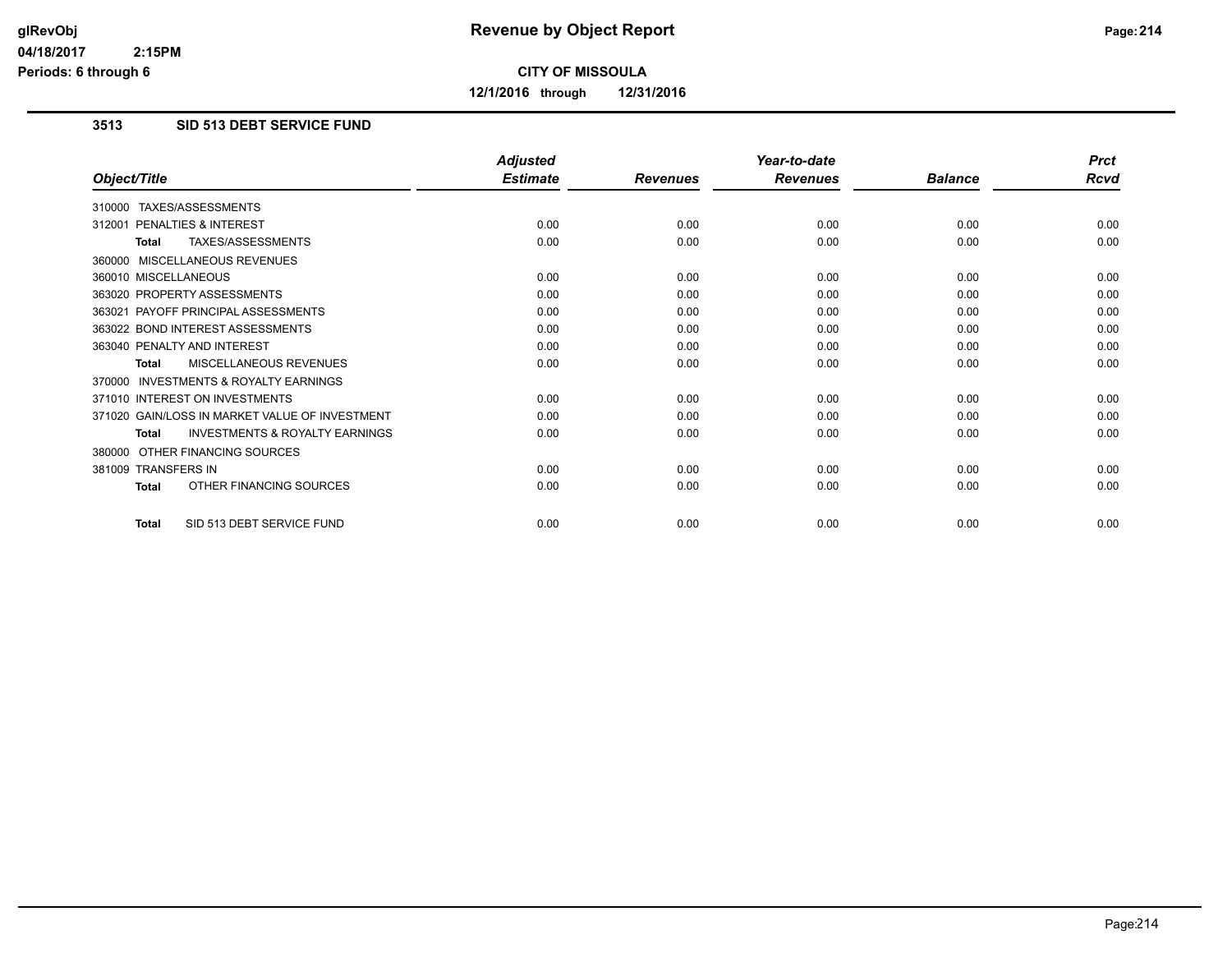**12/1/2016 through 12/31/2016**

**3514 SID 514 DEBT SERVICE FUND**

**3514 SID 514 DEBT SERVICE FUND**

|                                                           | <b>Adjusted</b> |                 | Year-to-date    |                | <b>Prct</b> |
|-----------------------------------------------------------|-----------------|-----------------|-----------------|----------------|-------------|
| Object/Title                                              | <b>Estimate</b> | <b>Revenues</b> | <b>Revenues</b> | <b>Balance</b> | Rcvd        |
| 310000 TAXES/ASSESSMENTS                                  |                 |                 |                 |                |             |
| PENALTIES & INTEREST<br>312001                            | 0.00            | 0.00            | 0.00            | 0.00           | 0.00        |
| TAXES/ASSESSMENTS<br><b>Total</b>                         | 0.00            | 0.00            | 0.00            | 0.00           | 0.00        |
| 360000 MISCELLANEOUS REVENUES                             |                 |                 |                 |                |             |
| 360010 MISCELLANEOUS                                      | 0.00            | 0.00            | 0.00            | 0.00           | 0.00        |
| 363020 PROPERTY ASSESSMENTS                               | 0.00            | 0.00            | 0.00            | 0.00           | 0.00        |
| 363021 PAYOFF PRINCIPAL ASSESSMENTS                       | 0.00            | 0.00            | 0.00            | 0.00           | 0.00        |
| 363022 BOND INTEREST ASSESSMENTS                          | 0.00            | 0.00            | 0.00            | 0.00           | 0.00        |
| 363040 PENALTY AND INTEREST                               | 0.00            | 0.00            | 0.00            | 0.00           | 0.00        |
| MISCELLANEOUS REVENUES<br>Total                           | 0.00            | 0.00            | 0.00            | 0.00           | 0.00        |
| <b>INVESTMENTS &amp; ROYALTY EARNINGS</b><br>370000       |                 |                 |                 |                |             |
| 371010 INTEREST ON INVESTMENTS                            | 0.00            | 0.00            | 0.00            | 0.00           | 0.00        |
| 371020 GAIN/LOSS IN MARKET VALUE OF INVESTMENTS           | 0.00            | 0.00            | 0.00            | 0.00           | 0.00        |
| <b>INVESTMENTS &amp; ROYALTY EARNINGS</b><br><b>Total</b> | 0.00            | 0.00            | 0.00            | 0.00           | 0.00        |
| 380000 OTHER FINANCING SOURCES                            |                 |                 |                 |                |             |
| 383042 TRANSFERS FROM OTHER FUNDS                         | 0.00            | 0.00            | 0.00            | 0.00           | 0.00        |
| OTHER FINANCING SOURCES<br><b>Total</b>                   | 0.00            | 0.00            | 0.00            | 0.00           | 0.00        |
| SID 514 DEBT SERVICE FUND<br><b>Total</b>                 | 0.00            | 0.00            | 0.00            | 0.00           | 0.00        |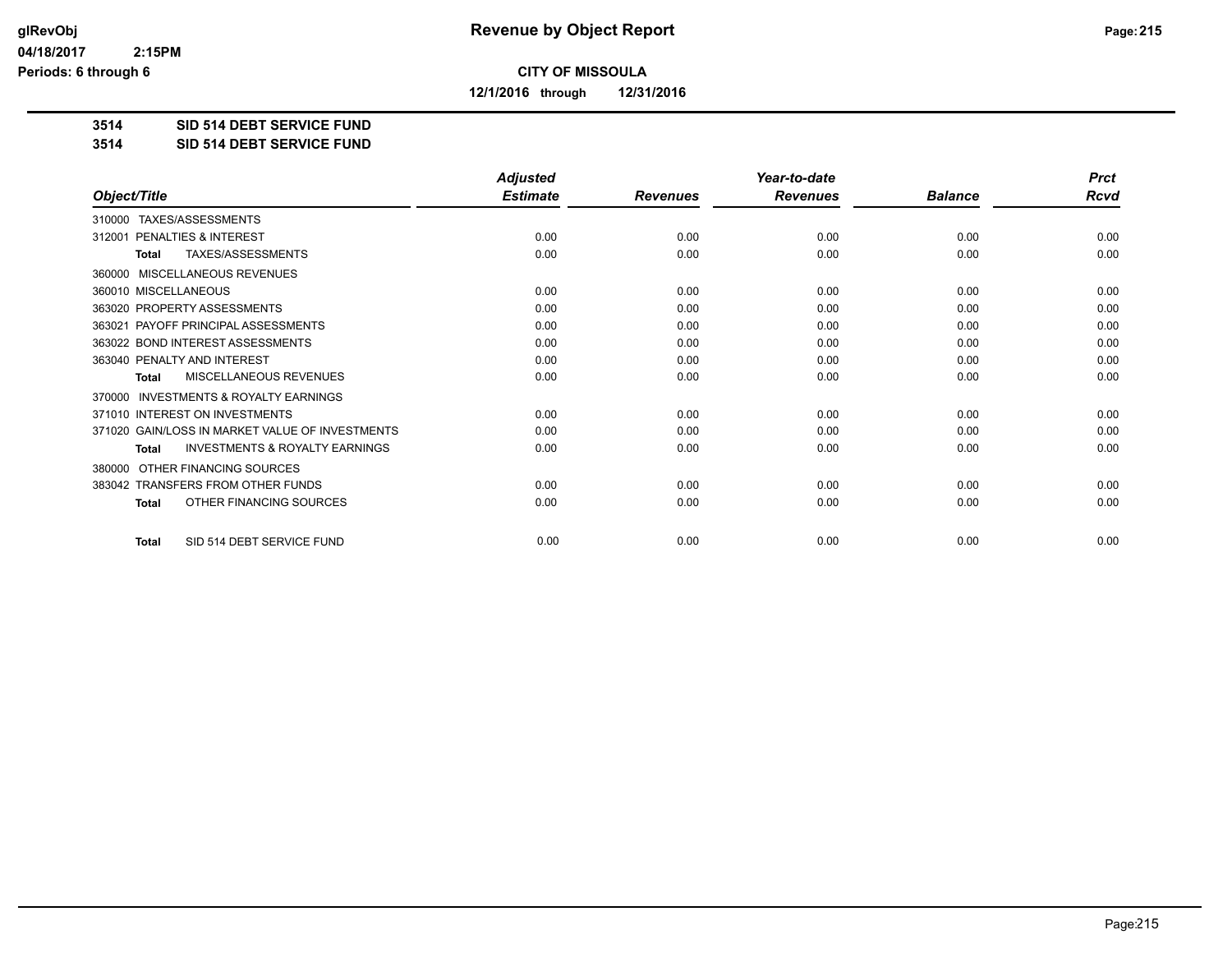**12/1/2016 through 12/31/2016**

### **3514 SID 514 DEBT SERVICE FUND**

|                                                           | <b>Adjusted</b> |                 | Year-to-date    |                | <b>Prct</b> |
|-----------------------------------------------------------|-----------------|-----------------|-----------------|----------------|-------------|
| Object/Title                                              | <b>Estimate</b> | <b>Revenues</b> | <b>Revenues</b> | <b>Balance</b> | Rcvd        |
| 310000 TAXES/ASSESSMENTS                                  |                 |                 |                 |                |             |
| 312001 PENALTIES & INTEREST                               | 0.00            | 0.00            | 0.00            | 0.00           | 0.00        |
| TAXES/ASSESSMENTS<br><b>Total</b>                         | 0.00            | 0.00            | 0.00            | 0.00           | 0.00        |
| 360000 MISCELLANEOUS REVENUES                             |                 |                 |                 |                |             |
| 360010 MISCELLANEOUS                                      | 0.00            | 0.00            | 0.00            | 0.00           | 0.00        |
| 363020 PROPERTY ASSESSMENTS                               | 0.00            | 0.00            | 0.00            | 0.00           | 0.00        |
| 363021 PAYOFF PRINCIPAL ASSESSMENTS                       | 0.00            | 0.00            | 0.00            | 0.00           | 0.00        |
| 363022 BOND INTEREST ASSESSMENTS                          | 0.00            | 0.00            | 0.00            | 0.00           | 0.00        |
| 363040 PENALTY AND INTEREST                               | 0.00            | 0.00            | 0.00            | 0.00           | 0.00        |
| MISCELLANEOUS REVENUES<br><b>Total</b>                    | 0.00            | 0.00            | 0.00            | 0.00           | 0.00        |
| <b>INVESTMENTS &amp; ROYALTY EARNINGS</b><br>370000       |                 |                 |                 |                |             |
| 371010 INTEREST ON INVESTMENTS                            | 0.00            | 0.00            | 0.00            | 0.00           | 0.00        |
| 371020 GAIN/LOSS IN MARKET VALUE OF INVESTMENT            | 0.00            | 0.00            | 0.00            | 0.00           | 0.00        |
| <b>INVESTMENTS &amp; ROYALTY EARNINGS</b><br><b>Total</b> | 0.00            | 0.00            | 0.00            | 0.00           | 0.00        |
| OTHER FINANCING SOURCES<br>380000                         |                 |                 |                 |                |             |
| 383042 TRANSFERS FROM OTHER FUNDS                         | 0.00            | 0.00            | 0.00            | 0.00           | 0.00        |
| OTHER FINANCING SOURCES<br><b>Total</b>                   | 0.00            | 0.00            | 0.00            | 0.00           | 0.00        |
| SID 514 DEBT SERVICE FUND<br><b>Total</b>                 | 0.00            | 0.00            | 0.00            | 0.00           | 0.00        |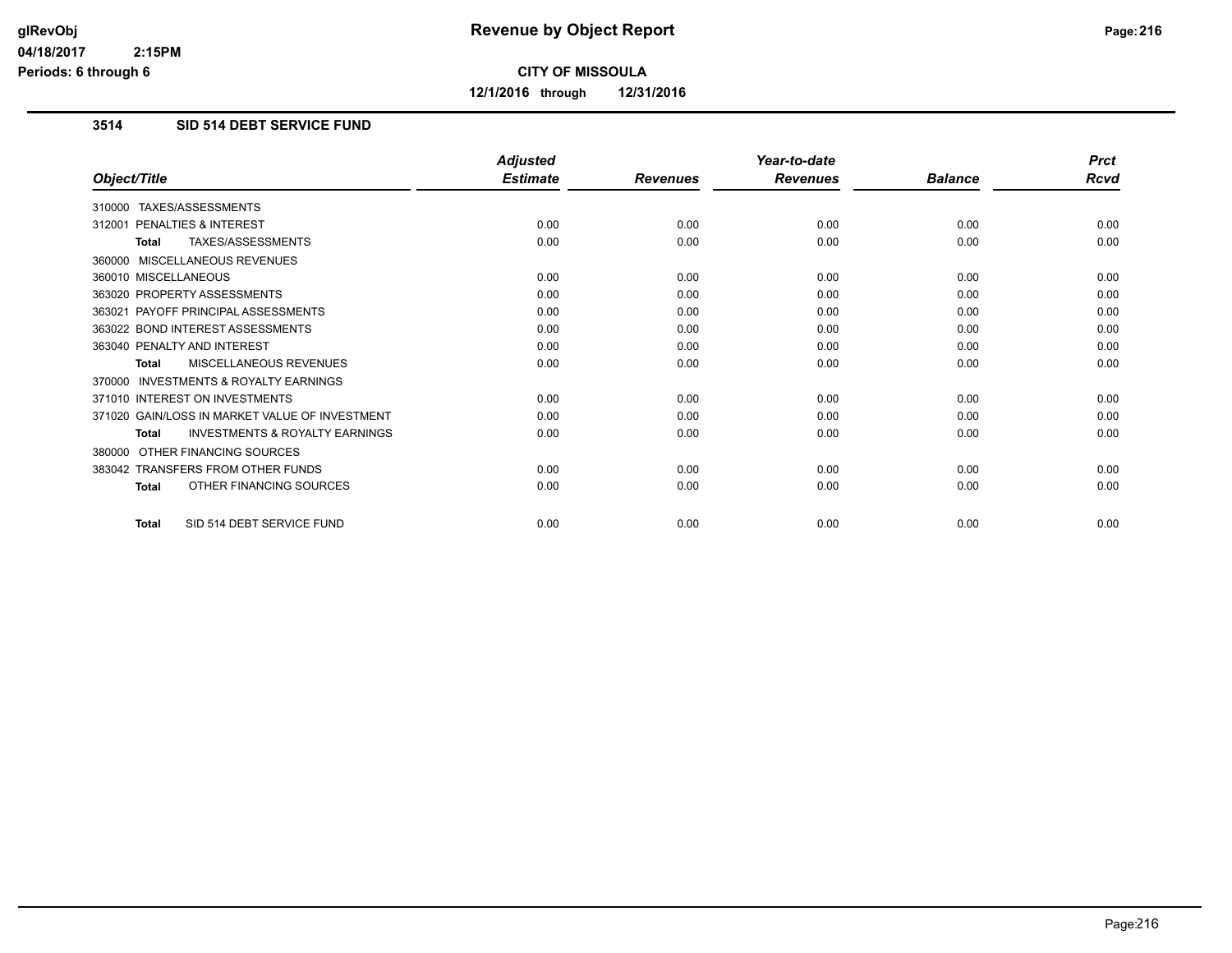**12/1/2016 through 12/31/2016**

**3515 SID 515 DEBT SERVICE FUND**

**3515 SID 515 DEBT SERVICE FUND**

|                                                           | <b>Adjusted</b> |                 | Year-to-date    |                | <b>Prct</b> |
|-----------------------------------------------------------|-----------------|-----------------|-----------------|----------------|-------------|
| Object/Title                                              | <b>Estimate</b> | <b>Revenues</b> | <b>Revenues</b> | <b>Balance</b> | Rcvd        |
| TAXES/ASSESSMENTS<br>310000                               |                 |                 |                 |                |             |
| 312001 PENALTIES & INTEREST                               | 0.00            | 0.00            | 0.00            | 0.00           | 0.00        |
| TAXES/ASSESSMENTS<br>Total                                | 0.00            | 0.00            | 0.00            | 0.00           | 0.00        |
| 360000 MISCELLANEOUS REVENUES                             |                 |                 |                 |                |             |
| 363020 PROPERTY ASSESSMENTS                               | 0.00            | 0.00            | 0.00            | 0.00           | 0.00        |
| PAYOFF PRINCIPAL ASSESSMENTS<br>363021                    | 0.00            | 0.00            | 0.00            | 0.00           | 0.00        |
| 363022 BOND INTEREST ASSESSMENTS                          | 0.00            | 0.00            | 0.00            | 0.00           | 0.00        |
| 363040 PENALTY AND INTEREST                               | 0.00            | 0.00            | 0.00            | 0.00           | 0.00        |
| MISCELLANEOUS REVENUES<br>Total                           | 0.00            | 0.00            | 0.00            | 0.00           | 0.00        |
| <b>INVESTMENTS &amp; ROYALTY EARNINGS</b><br>370000       |                 |                 |                 |                |             |
| 371010 INTEREST ON INVESTMENTS                            | 0.00            | 0.00            | 0.00            | 0.00           | 0.00        |
| 371020 GAIN/LOSS IN MARKET VALUE OF INVESTMENTS           | 0.00            | 0.00            | 0.00            | 0.00           | 0.00        |
| <b>INVESTMENTS &amp; ROYALTY EARNINGS</b><br><b>Total</b> | 0.00            | 0.00            | 0.00            | 0.00           | 0.00        |
| OTHER FINANCING SOURCES<br>380000                         |                 |                 |                 |                |             |
| 383042 TRANSFERS FROM OTHER FUNDS                         | 0.00            | 0.00            | 0.00            | 0.00           | 0.00        |
| OTHER FINANCING SOURCES<br>Total                          | 0.00            | 0.00            | 0.00            | 0.00           | 0.00        |
| SID 515 DEBT SERVICE FUND<br><b>Total</b>                 | 0.00            | 0.00            | 0.00            | 0.00           | 0.00        |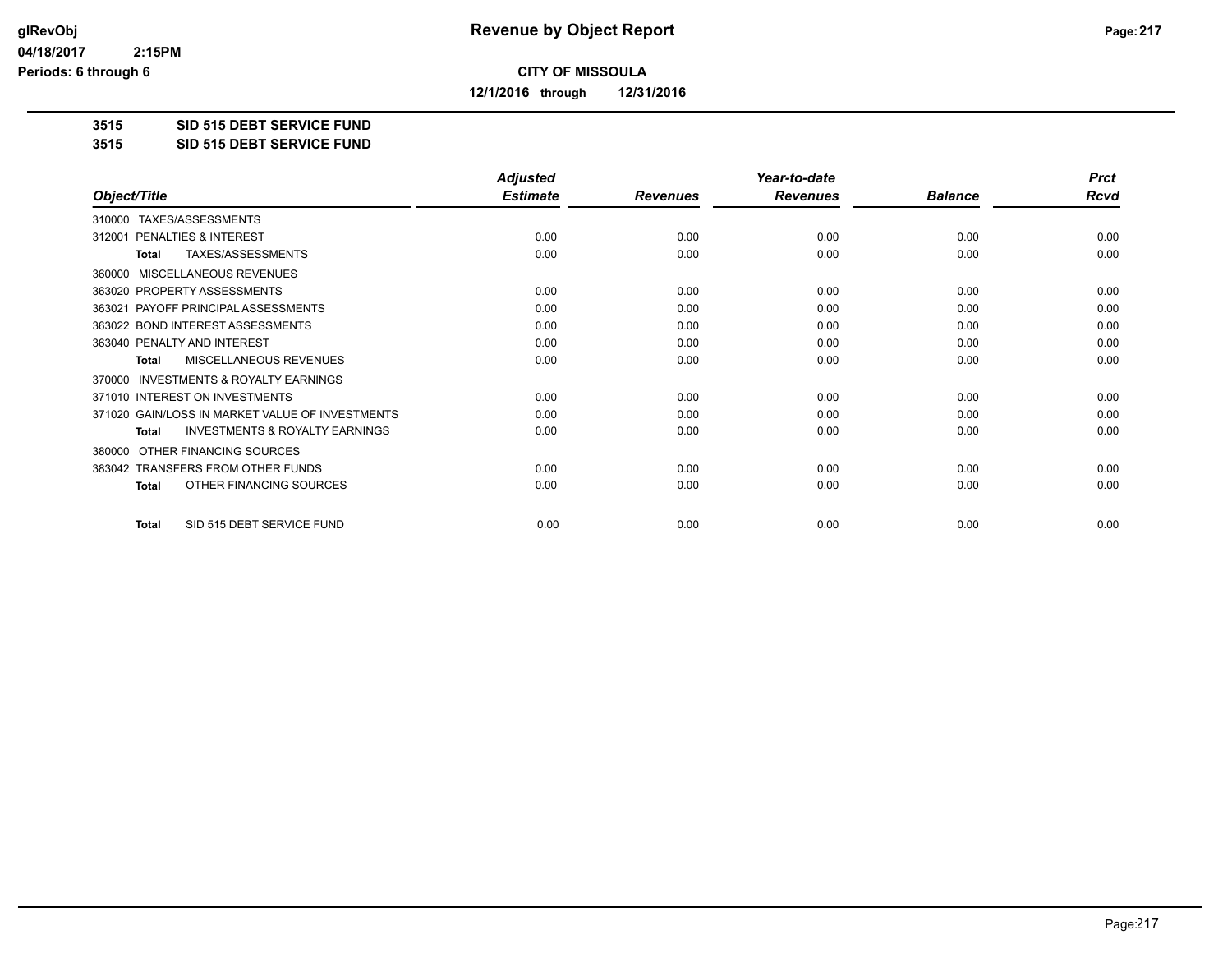**12/1/2016 through 12/31/2016**

#### **3515 SID 515 DEBT SERVICE FUND**

|                                                     | <b>Adjusted</b> |                 | Year-to-date    |                | <b>Prct</b> |
|-----------------------------------------------------|-----------------|-----------------|-----------------|----------------|-------------|
| Object/Title                                        | <b>Estimate</b> | <b>Revenues</b> | <b>Revenues</b> | <b>Balance</b> | <b>Rcvd</b> |
| TAXES/ASSESSMENTS<br>310000                         |                 |                 |                 |                |             |
| 312001 PENALTIES & INTEREST                         | 0.00            | 0.00            | 0.00            | 0.00           | 0.00        |
| TAXES/ASSESSMENTS<br>Total                          | 0.00            | 0.00            | 0.00            | 0.00           | 0.00        |
| <b>MISCELLANEOUS REVENUES</b><br>360000             |                 |                 |                 |                |             |
| 363020 PROPERTY ASSESSMENTS                         | 0.00            | 0.00            | 0.00            | 0.00           | 0.00        |
| 363021 PAYOFF PRINCIPAL ASSESSMENTS                 | 0.00            | 0.00            | 0.00            | 0.00           | 0.00        |
| 363022 BOND INTEREST ASSESSMENTS                    | 0.00            | 0.00            | 0.00            | 0.00           | 0.00        |
| 363040 PENALTY AND INTEREST                         | 0.00            | 0.00            | 0.00            | 0.00           | 0.00        |
| <b>MISCELLANEOUS REVENUES</b><br>Total              | 0.00            | 0.00            | 0.00            | 0.00           | 0.00        |
| <b>INVESTMENTS &amp; ROYALTY EARNINGS</b><br>370000 |                 |                 |                 |                |             |
| 371010 INTEREST ON INVESTMENTS                      | 0.00            | 0.00            | 0.00            | 0.00           | 0.00        |
| 371020 GAIN/LOSS IN MARKET VALUE OF INVESTMENT      | 0.00            | 0.00            | 0.00            | 0.00           | 0.00        |
| <b>INVESTMENTS &amp; ROYALTY EARNINGS</b><br>Total  | 0.00            | 0.00            | 0.00            | 0.00           | 0.00        |
| OTHER FINANCING SOURCES<br>380000                   |                 |                 |                 |                |             |
| 383042 TRANSFERS FROM OTHER FUNDS                   | 0.00            | 0.00            | 0.00            | 0.00           | 0.00        |
| OTHER FINANCING SOURCES<br>Total                    | 0.00            | 0.00            | 0.00            | 0.00           | 0.00        |
| SID 515 DEBT SERVICE FUND<br><b>Total</b>           | 0.00            | 0.00            | 0.00            | 0.00           | 0.00        |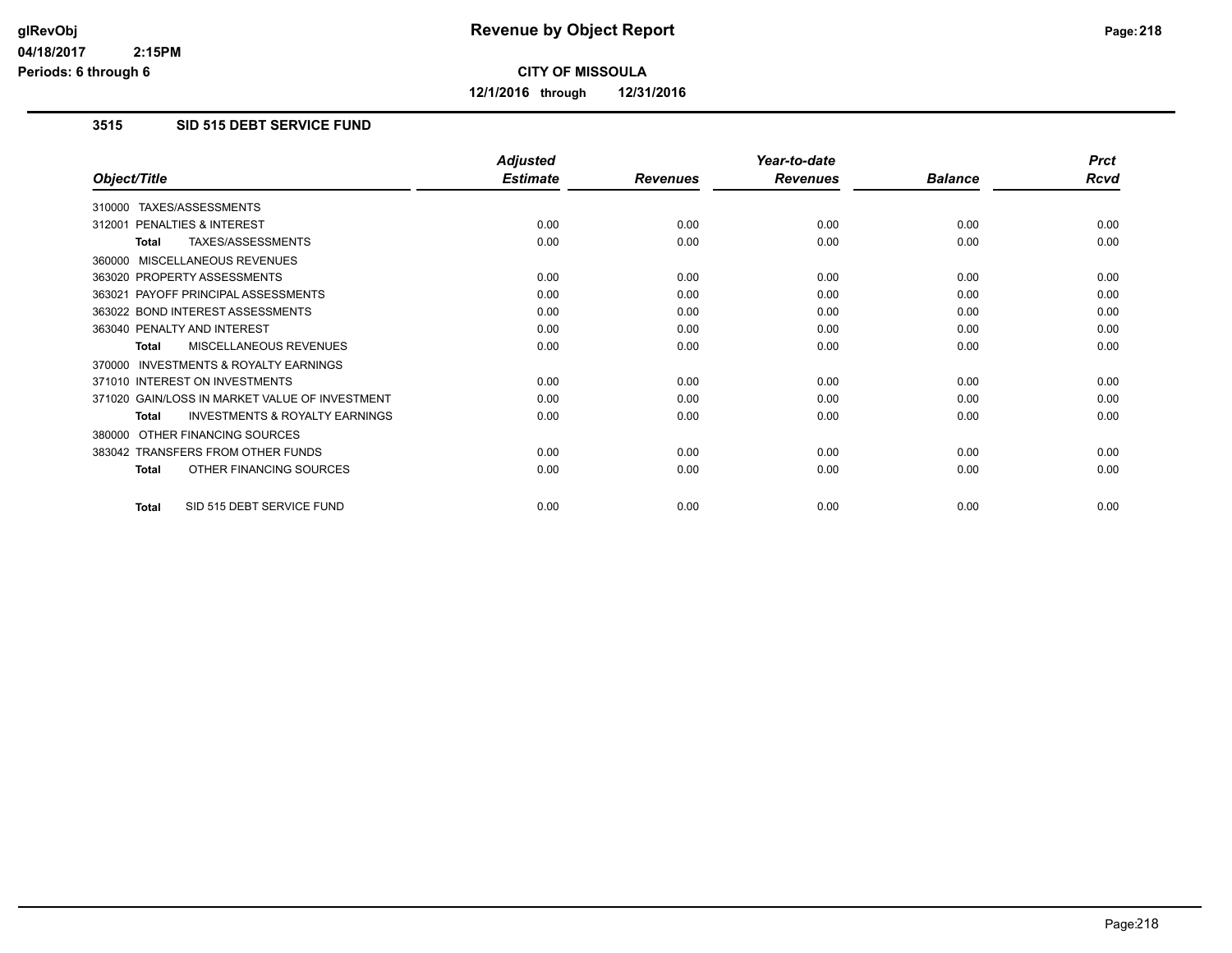**12/1/2016 through 12/31/2016**

**3517 SID 517 DEBT SERVICE FUND**

**3517 SID 517 DEBT SERVICE FUND**

|                                                     | <b>Adjusted</b> |                 | Year-to-date    |                | <b>Prct</b> |
|-----------------------------------------------------|-----------------|-----------------|-----------------|----------------|-------------|
| Object/Title                                        | <b>Estimate</b> | <b>Revenues</b> | <b>Revenues</b> | <b>Balance</b> | Rcvd        |
| TAXES/ASSESSMENTS<br>310000                         |                 |                 |                 |                |             |
| 312001 PENALTIES & INTEREST                         | 0.00            | 0.00            | 0.00            | 0.00           | 0.00        |
| TAXES/ASSESSMENTS<br><b>Total</b>                   | 0.00            | 0.00            | 0.00            | 0.00           | 0.00        |
| 360000 MISCELLANEOUS REVENUES                       |                 |                 |                 |                |             |
| 360010 MISCELLANEOUS                                | 0.00            | 0.00            | 0.00            | 0.00           | 0.00        |
| 363020 PROPERTY ASSESSMENTS                         | 0.00            | 0.00            | 0.00            | 0.00           | 0.00        |
| 363021 PAYOFF PRINCIPAL ASSESSMENTS                 | 0.00            | 0.00            | 0.00            | 0.00           | 0.00        |
| 363022 BOND INTEREST ASSESSMENTS                    | 0.00            | 0.00            | 0.00            | 0.00           | 0.00        |
| 363040 PENALTY AND INTEREST                         | 0.00            | 0.00            | 0.00            | 0.00           | 0.00        |
| MISCELLANEOUS REVENUES<br>Total                     | 0.00            | 0.00            | 0.00            | 0.00           | 0.00        |
| <b>INVESTMENTS &amp; ROYALTY EARNINGS</b><br>370000 |                 |                 |                 |                |             |
| 371010 INTEREST ON INVESTMENTS                      | 0.00            | 0.00            | 0.00            | 0.00           | 0.00        |
| 371020 GAIN/LOSS IN MARKET VALUE OF INVESTMENTS     | 0.00            | 0.00            | 0.00            | 0.00           | 0.00        |
| <b>INVESTMENTS &amp; ROYALTY EARNINGS</b><br>Total  | 0.00            | 0.00            | 0.00            | 0.00           | 0.00        |
| OTHER FINANCING SOURCES<br>380000                   |                 |                 |                 |                |             |
| 381009 TRANSFERS IN                                 | 0.00            | 0.00            | 0.00            | 0.00           | 0.00        |
| OTHER FINANCING SOURCES<br><b>Total</b>             | 0.00            | 0.00            | 0.00            | 0.00           | 0.00        |
| SID 517 DEBT SERVICE FUND<br><b>Total</b>           | 0.00            | 0.00            | 0.00            | 0.00           | 0.00        |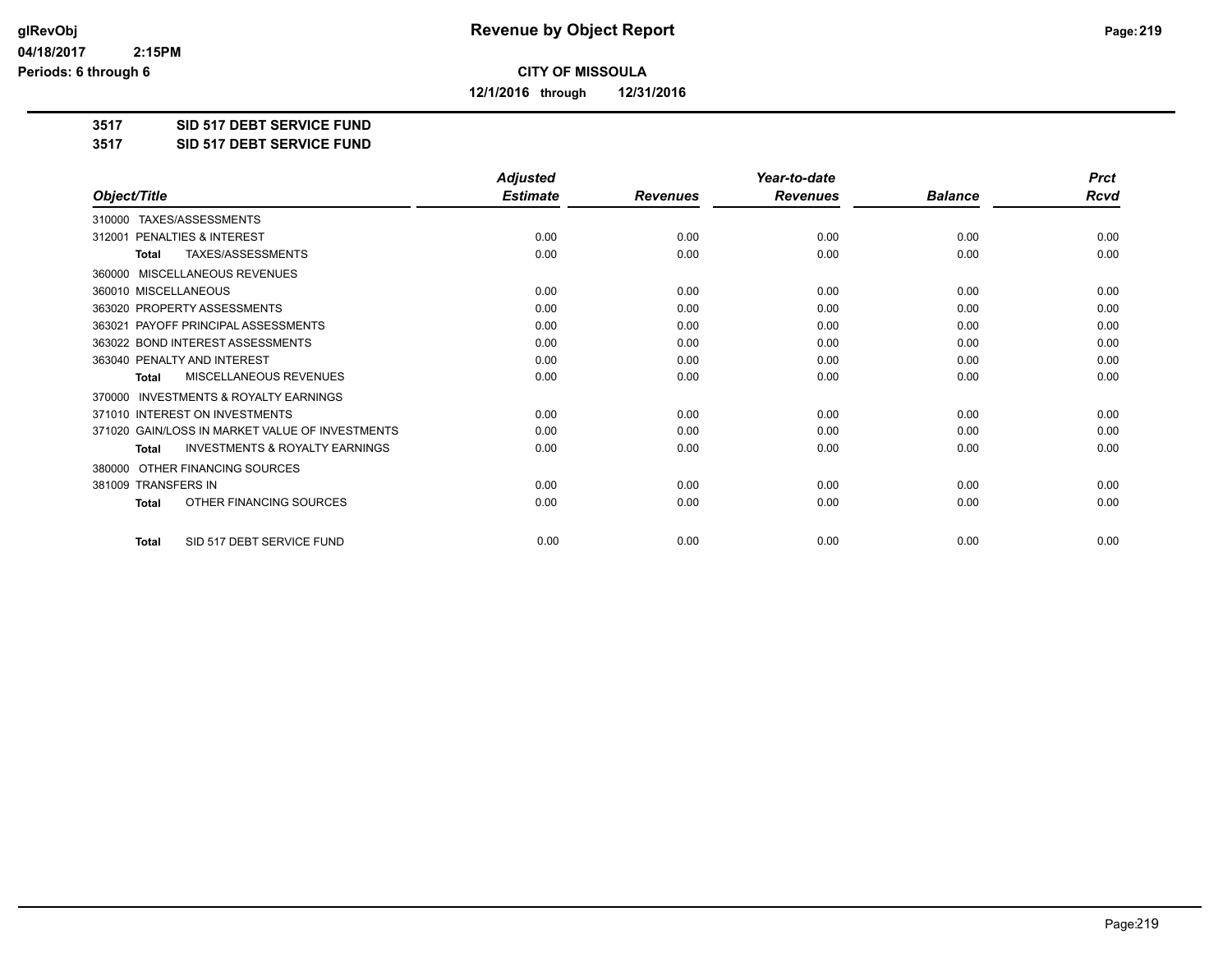**12/1/2016 through 12/31/2016**

#### **3517 SID 517 DEBT SERVICE FUND**

|                                                           | <b>Adjusted</b> |                 | Year-to-date    |                | <b>Prct</b> |
|-----------------------------------------------------------|-----------------|-----------------|-----------------|----------------|-------------|
| Object/Title                                              | <b>Estimate</b> | <b>Revenues</b> | <b>Revenues</b> | <b>Balance</b> | Rcvd        |
| 310000 TAXES/ASSESSMENTS                                  |                 |                 |                 |                |             |
| PENALTIES & INTEREST<br>312001                            | 0.00            | 0.00            | 0.00            | 0.00           | 0.00        |
| TAXES/ASSESSMENTS<br><b>Total</b>                         | 0.00            | 0.00            | 0.00            | 0.00           | 0.00        |
| 360000 MISCELLANEOUS REVENUES                             |                 |                 |                 |                |             |
| 360010 MISCELLANEOUS                                      | 0.00            | 0.00            | 0.00            | 0.00           | 0.00        |
| 363020 PROPERTY ASSESSMENTS                               | 0.00            | 0.00            | 0.00            | 0.00           | 0.00        |
| 363021 PAYOFF PRINCIPAL ASSESSMENTS                       | 0.00            | 0.00            | 0.00            | 0.00           | 0.00        |
| 363022 BOND INTEREST ASSESSMENTS                          | 0.00            | 0.00            | 0.00            | 0.00           | 0.00        |
| 363040 PENALTY AND INTEREST                               | 0.00            | 0.00            | 0.00            | 0.00           | 0.00        |
| MISCELLANEOUS REVENUES<br><b>Total</b>                    | 0.00            | 0.00            | 0.00            | 0.00           | 0.00        |
| 370000 INVESTMENTS & ROYALTY EARNINGS                     |                 |                 |                 |                |             |
| 371010 INTEREST ON INVESTMENTS                            | 0.00            | 0.00            | 0.00            | 0.00           | 0.00        |
| 371020 GAIN/LOSS IN MARKET VALUE OF INVESTMENT            | 0.00            | 0.00            | 0.00            | 0.00           | 0.00        |
| <b>INVESTMENTS &amp; ROYALTY EARNINGS</b><br><b>Total</b> | 0.00            | 0.00            | 0.00            | 0.00           | 0.00        |
| 380000 OTHER FINANCING SOURCES                            |                 |                 |                 |                |             |
| 381009 TRANSFERS IN                                       | 0.00            | 0.00            | 0.00            | 0.00           | 0.00        |
| OTHER FINANCING SOURCES<br><b>Total</b>                   | 0.00            | 0.00            | 0.00            | 0.00           | 0.00        |
| SID 517 DEBT SERVICE FUND<br><b>Total</b>                 | 0.00            | 0.00            | 0.00            | 0.00           | 0.00        |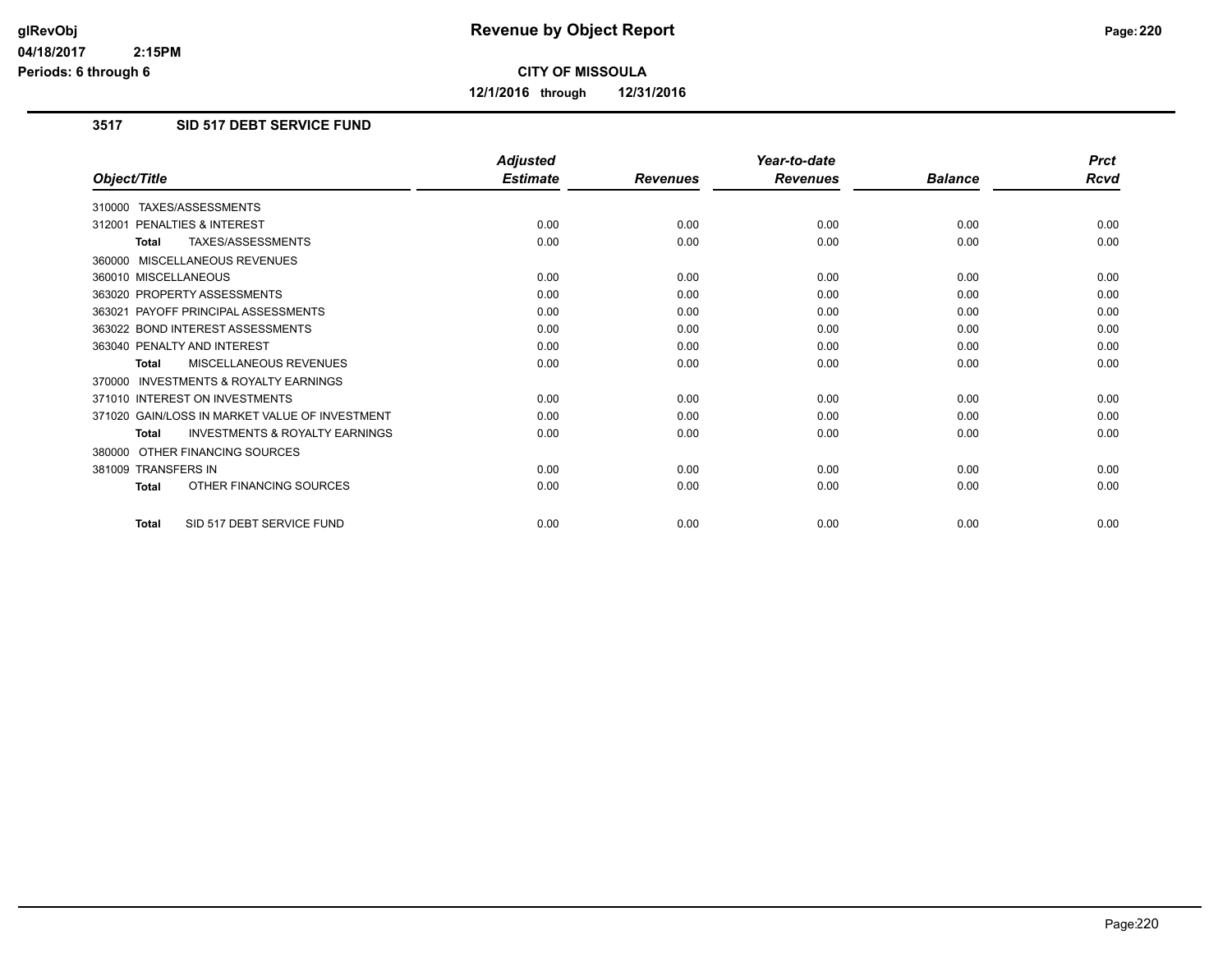**12/1/2016 through 12/31/2016**

**3518 SID 518 DEBT SERVICE FUND**

**3518 SID 518 DEBT SERVICE FUND**

|                                                     | <b>Adjusted</b> |                 | Year-to-date    |                | <b>Prct</b> |
|-----------------------------------------------------|-----------------|-----------------|-----------------|----------------|-------------|
| Object/Title                                        | <b>Estimate</b> | <b>Revenues</b> | <b>Revenues</b> | <b>Balance</b> | Rcvd        |
| 310000 TAXES/ASSESSMENTS                            |                 |                 |                 |                |             |
| PENALTIES & INTEREST<br>312001                      | 0.00            | 0.00            | 0.00            | 0.00           | 0.00        |
| TAXES/ASSESSMENTS<br><b>Total</b>                   | 0.00            | 0.00            | 0.00            | 0.00           | 0.00        |
| MISCELLANEOUS REVENUES<br>360000                    |                 |                 |                 |                |             |
| 363020 PROPERTY ASSESSMENTS                         | 0.00            | 0.00            | 0.00            | 0.00           | 0.00        |
| 363021 PAYOFF PRINCIPAL ASSESSMENTS                 | 0.00            | 0.00            | 0.00            | 0.00           | 0.00        |
| 363022 BOND INTEREST ASSESSMENTS                    | 0.00            | 0.00            | 0.00            | 0.00           | 0.00        |
| 363040 PENALTY AND INTEREST                         | 0.00            | 0.00            | 0.00            | 0.00           | 0.00        |
| MISCELLANEOUS REVENUES<br>Total                     | 0.00            | 0.00            | 0.00            | 0.00           | 0.00        |
| <b>INVESTMENTS &amp; ROYALTY EARNINGS</b><br>370000 |                 |                 |                 |                |             |
| 371010 INTEREST ON INVESTMENTS                      | 0.00            | 0.00            | 0.00            | 0.00           | 0.00        |
| 371020 GAIN/LOSS IN MARKET VALUE OF INVESTMENTS     | 0.00            | 0.00            | 0.00            | 0.00           | 0.00        |
| <b>INVESTMENTS &amp; ROYALTY EARNINGS</b><br>Total  | 0.00            | 0.00            | 0.00            | 0.00           | 0.00        |
| OTHER FINANCING SOURCES<br>380000                   |                 |                 |                 |                |             |
| 381009 TRANSFERS IN                                 | 0.00            | 0.00            | 0.00            | 0.00           | 0.00        |
| 383000 OPERATING TRANSFERS                          | 0.00            | 0.00            | 0.00            | 0.00           | 0.00        |
| OTHER FINANCING SOURCES<br><b>Total</b>             | 0.00            | 0.00            | 0.00            | 0.00           | 0.00        |
| SID 518 DEBT SERVICE FUND<br><b>Total</b>           | 0.00            | 0.00            | 0.00            | 0.00           | 0.00        |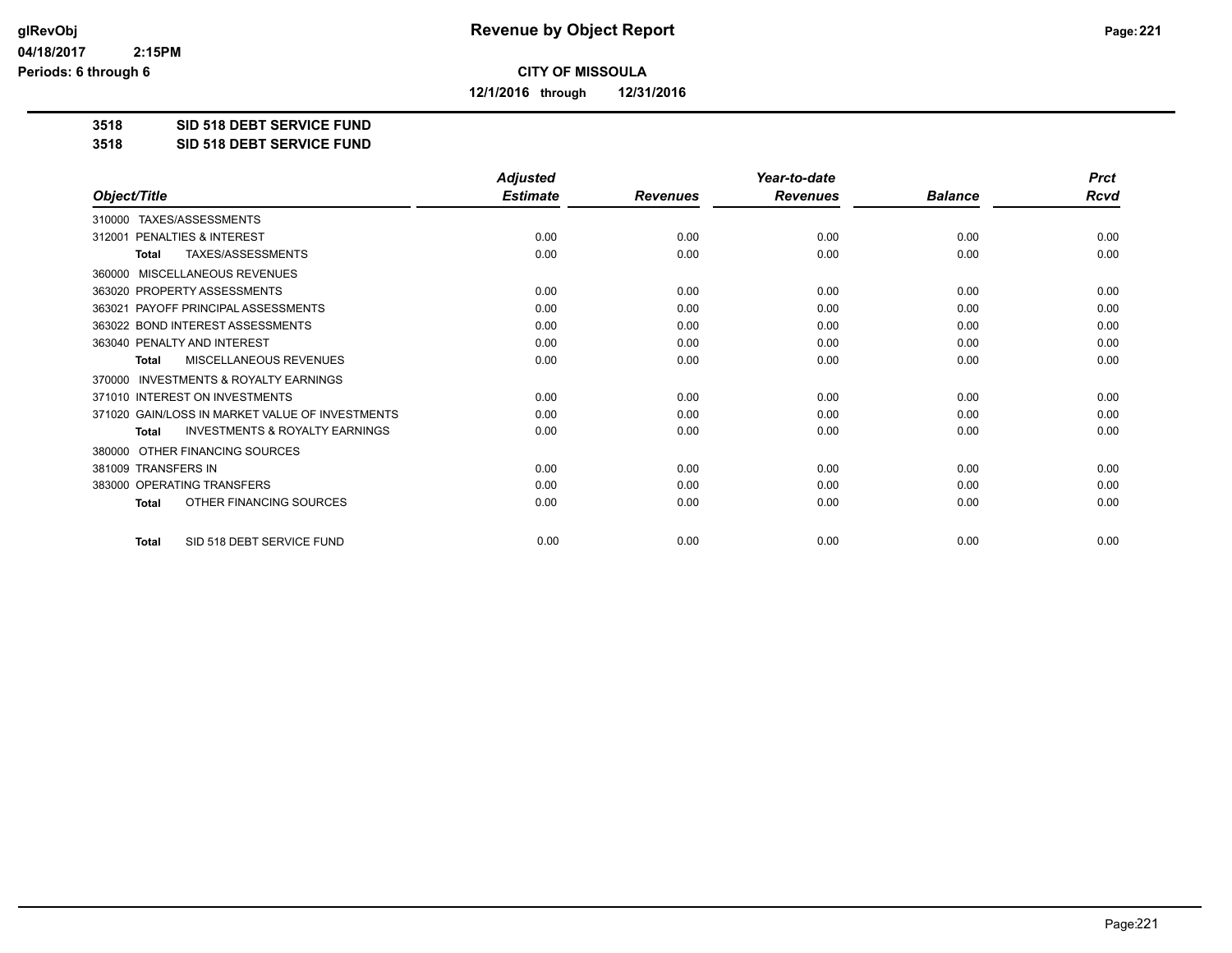**12/1/2016 through 12/31/2016**

#### **3518 SID 518 DEBT SERVICE FUND**

|                                                           | <b>Adjusted</b> |                 | Year-to-date    |                | <b>Prct</b> |
|-----------------------------------------------------------|-----------------|-----------------|-----------------|----------------|-------------|
| Object/Title                                              | <b>Estimate</b> | <b>Revenues</b> | <b>Revenues</b> | <b>Balance</b> | Rcvd        |
| 310000 TAXES/ASSESSMENTS                                  |                 |                 |                 |                |             |
| 312001 PENALTIES & INTEREST                               | 0.00            | 0.00            | 0.00            | 0.00           | 0.00        |
| TAXES/ASSESSMENTS<br><b>Total</b>                         | 0.00            | 0.00            | 0.00            | 0.00           | 0.00        |
| 360000 MISCELLANEOUS REVENUES                             |                 |                 |                 |                |             |
| 363020 PROPERTY ASSESSMENTS                               | 0.00            | 0.00            | 0.00            | 0.00           | 0.00        |
| 363021 PAYOFF PRINCIPAL ASSESSMENTS                       | 0.00            | 0.00            | 0.00            | 0.00           | 0.00        |
| 363022 BOND INTEREST ASSESSMENTS                          | 0.00            | 0.00            | 0.00            | 0.00           | 0.00        |
| 363040 PENALTY AND INTEREST                               | 0.00            | 0.00            | 0.00            | 0.00           | 0.00        |
| <b>MISCELLANEOUS REVENUES</b><br>Total                    | 0.00            | 0.00            | 0.00            | 0.00           | 0.00        |
| <b>INVESTMENTS &amp; ROYALTY EARNINGS</b><br>370000       |                 |                 |                 |                |             |
| 371010 INTEREST ON INVESTMENTS                            | 0.00            | 0.00            | 0.00            | 0.00           | 0.00        |
| 371020 GAIN/LOSS IN MARKET VALUE OF INVESTMENT            | 0.00            | 0.00            | 0.00            | 0.00           | 0.00        |
| <b>INVESTMENTS &amp; ROYALTY EARNINGS</b><br><b>Total</b> | 0.00            | 0.00            | 0.00            | 0.00           | 0.00        |
| 380000 OTHER FINANCING SOURCES                            |                 |                 |                 |                |             |
| 381009 TRANSFERS IN                                       | 0.00            | 0.00            | 0.00            | 0.00           | 0.00        |
| 383000 OPERATING TRANSFERS                                | 0.00            | 0.00            | 0.00            | 0.00           | 0.00        |
| OTHER FINANCING SOURCES<br>Total                          | 0.00            | 0.00            | 0.00            | 0.00           | 0.00        |
| SID 518 DEBT SERVICE FUND<br><b>Total</b>                 | 0.00            | 0.00            | 0.00            | 0.00           | 0.00        |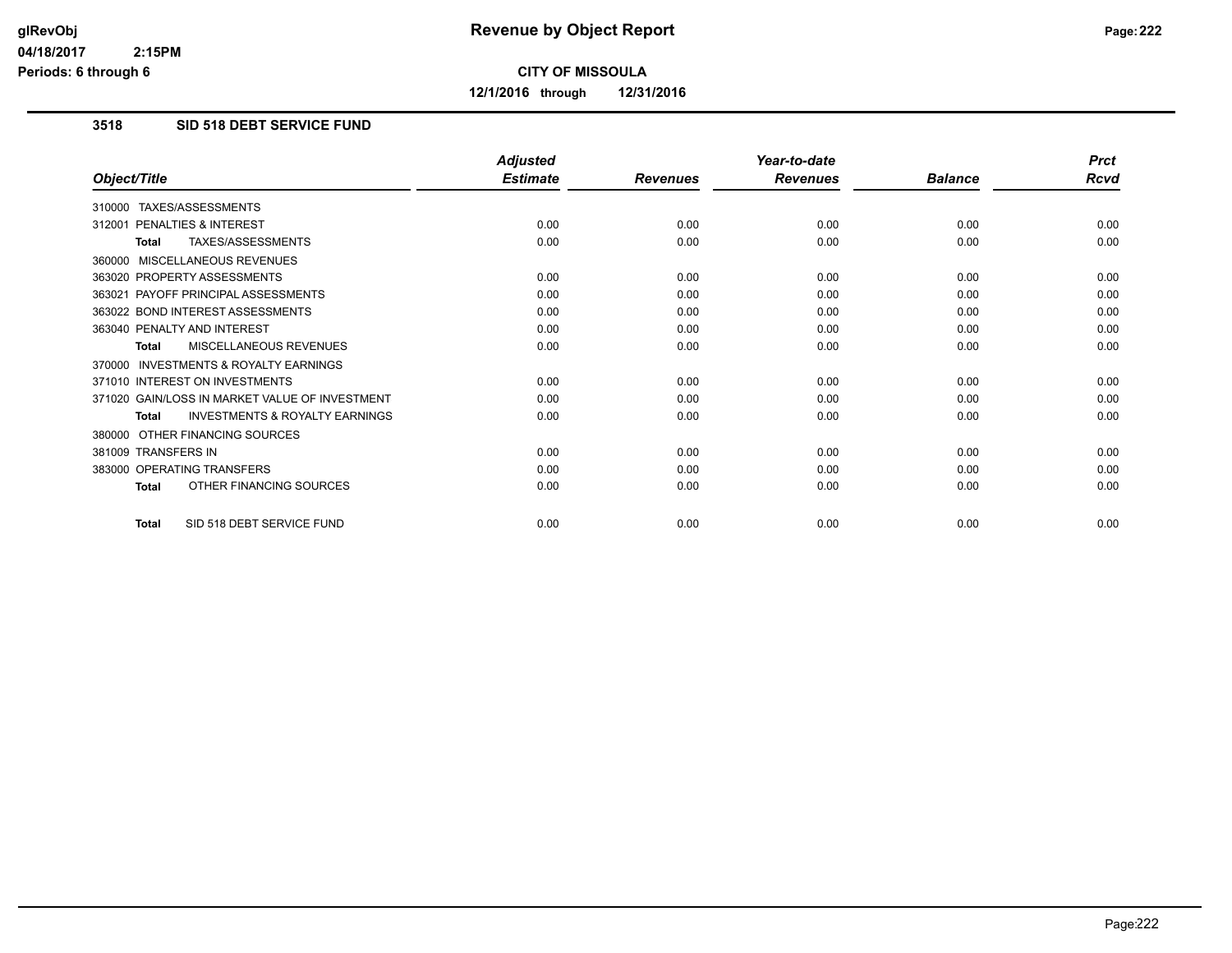**12/1/2016 through 12/31/2016**

**3519 SID 519 DEBT SERVICE FUND**

**3519 SID 519 DEBT SERVICE FUND**

|                                                     | <b>Adjusted</b> |                 | Year-to-date    |                |             |  |
|-----------------------------------------------------|-----------------|-----------------|-----------------|----------------|-------------|--|
| Object/Title                                        | <b>Estimate</b> | <b>Revenues</b> | <b>Revenues</b> | <b>Balance</b> | <b>Rcvd</b> |  |
| TAXES/ASSESSMENTS<br>310000                         |                 |                 |                 |                |             |  |
| 312001 PENALTIES & INTEREST                         | 0.00            | 0.00            | 0.00            | 0.00           | 0.00        |  |
| TAXES/ASSESSMENTS<br><b>Total</b>                   | 0.00            | 0.00            | 0.00            | 0.00           | 0.00        |  |
| 360000 MISCELLANEOUS REVENUES                       |                 |                 |                 |                |             |  |
| 360010 MISCELLANEOUS                                | 0.00            | 0.00            | 0.00            | 0.00           | 0.00        |  |
| 363020 PROPERTY ASSESSMENTS                         | 0.00            | 0.00            | 0.00            | 0.00           | 0.00        |  |
| 363021 PAYOFF PRINCIPAL ASSESSMENTS                 | 0.00            | 0.00            | 0.00            | 0.00           | 0.00        |  |
| 363022 BOND INTEREST ASSESSMENTS                    | 0.00            | 0.00            | 0.00            | 0.00           | 0.00        |  |
| 363040 PENALTY AND INTEREST                         | 0.00            | 0.00            | 0.00            | 0.00           | 0.00        |  |
| MISCELLANEOUS REVENUES<br>Total                     | 0.00            | 0.00            | 0.00            | 0.00           | 0.00        |  |
| <b>INVESTMENTS &amp; ROYALTY EARNINGS</b><br>370000 |                 |                 |                 |                |             |  |
| 371010 INTEREST ON INVESTMENTS                      | 0.00            | 0.00            | 0.00            | 0.00           | 0.00        |  |
| 371020 GAIN/LOSS IN MARKET VALUE OF INVESTMENTS     | 0.00            | 0.00            | 0.00            | 0.00           | 0.00        |  |
| <b>INVESTMENTS &amp; ROYALTY EARNINGS</b><br>Total  | 0.00            | 0.00            | 0.00            | 0.00           | 0.00        |  |
| OTHER FINANCING SOURCES<br>380000                   |                 |                 |                 |                |             |  |
| 381009 TRANSFERS IN                                 | 0.00            | 0.00            | 0.00            | 0.00           | 0.00        |  |
| OTHER FINANCING SOURCES<br><b>Total</b>             | 0.00            | 0.00            | 0.00            | 0.00           | 0.00        |  |
| SID 519 DEBT SERVICE FUND<br><b>Total</b>           | 0.00            | 0.00            | 0.00            | 0.00           | 0.00        |  |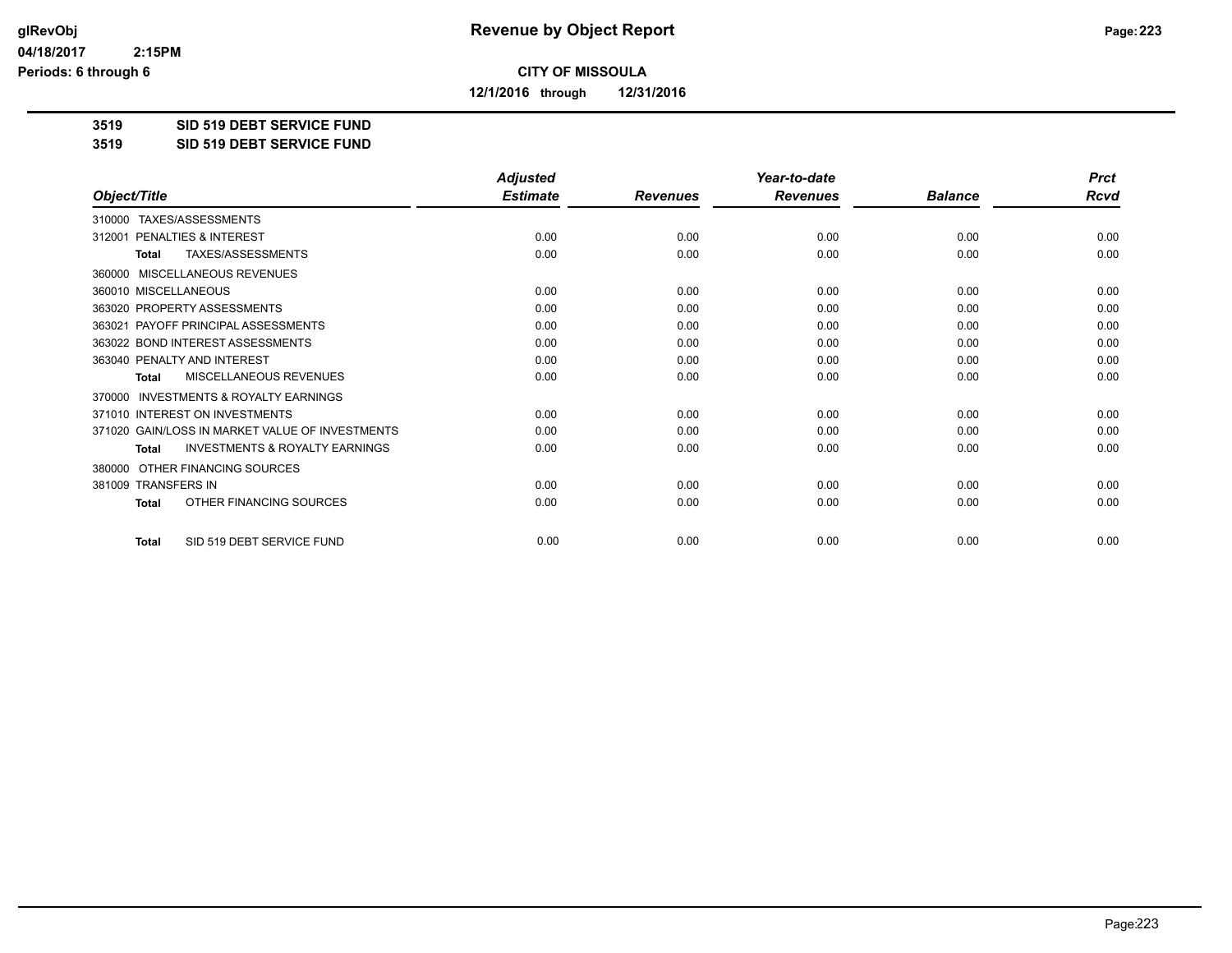**12/1/2016 through 12/31/2016**

#### **3519 SID 519 DEBT SERVICE FUND**

|                                                           | <b>Adjusted</b> |                 | Year-to-date    |                | <b>Prct</b> |
|-----------------------------------------------------------|-----------------|-----------------|-----------------|----------------|-------------|
| Object/Title                                              | <b>Estimate</b> | <b>Revenues</b> | <b>Revenues</b> | <b>Balance</b> | Rcvd        |
| 310000 TAXES/ASSESSMENTS                                  |                 |                 |                 |                |             |
| 312001 PENALTIES & INTEREST                               | 0.00            | 0.00            | 0.00            | 0.00           | 0.00        |
| TAXES/ASSESSMENTS<br><b>Total</b>                         | 0.00            | 0.00            | 0.00            | 0.00           | 0.00        |
| 360000 MISCELLANEOUS REVENUES                             |                 |                 |                 |                |             |
| 360010 MISCELLANEOUS                                      | 0.00            | 0.00            | 0.00            | 0.00           | 0.00        |
| 363020 PROPERTY ASSESSMENTS                               | 0.00            | 0.00            | 0.00            | 0.00           | 0.00        |
| 363021 PAYOFF PRINCIPAL ASSESSMENTS                       | 0.00            | 0.00            | 0.00            | 0.00           | 0.00        |
| 363022 BOND INTEREST ASSESSMENTS                          | 0.00            | 0.00            | 0.00            | 0.00           | 0.00        |
| 363040 PENALTY AND INTEREST                               | 0.00            | 0.00            | 0.00            | 0.00           | 0.00        |
| MISCELLANEOUS REVENUES<br><b>Total</b>                    | 0.00            | 0.00            | 0.00            | 0.00           | 0.00        |
| <b>INVESTMENTS &amp; ROYALTY EARNINGS</b><br>370000       |                 |                 |                 |                |             |
| 371010 INTEREST ON INVESTMENTS                            | 0.00            | 0.00            | 0.00            | 0.00           | 0.00        |
| 371020 GAIN/LOSS IN MARKET VALUE OF INVESTMENT            | 0.00            | 0.00            | 0.00            | 0.00           | 0.00        |
| <b>INVESTMENTS &amp; ROYALTY EARNINGS</b><br><b>Total</b> | 0.00            | 0.00            | 0.00            | 0.00           | 0.00        |
| OTHER FINANCING SOURCES<br>380000                         |                 |                 |                 |                |             |
| 381009 TRANSFERS IN                                       | 0.00            | 0.00            | 0.00            | 0.00           | 0.00        |
| OTHER FINANCING SOURCES<br><b>Total</b>                   | 0.00            | 0.00            | 0.00            | 0.00           | 0.00        |
| SID 519 DEBT SERVICE FUND<br><b>Total</b>                 | 0.00            | 0.00            | 0.00            | 0.00           | 0.00        |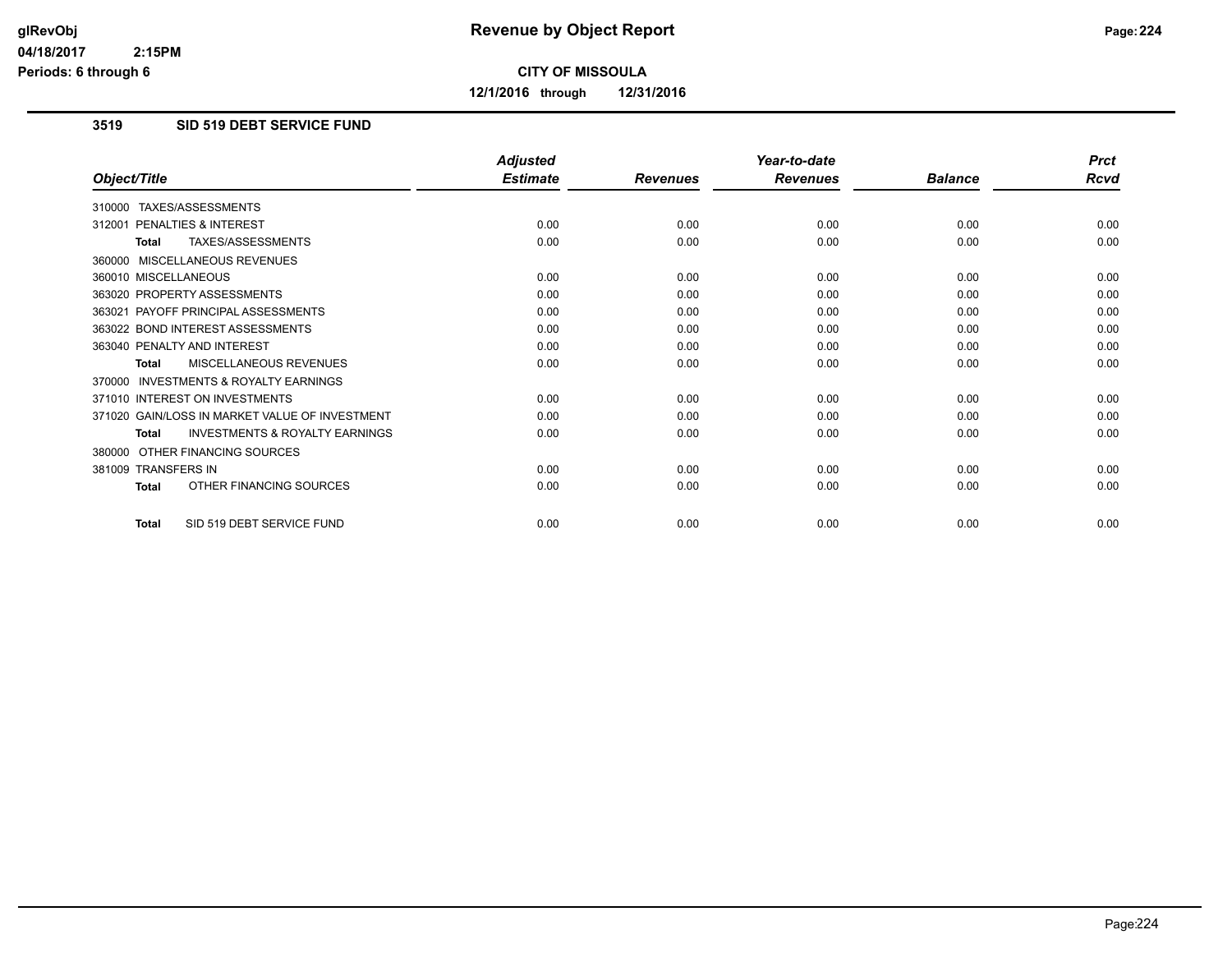**12/1/2016 through 12/31/2016**

**3520 SID 520 DEBT SERVICE FUND**

**3520 SID 520 DEBT SERVICE FUND**

|                                                           | <b>Adjusted</b> |                 | Year-to-date    |                | <b>Prct</b> |
|-----------------------------------------------------------|-----------------|-----------------|-----------------|----------------|-------------|
| Object/Title                                              | <b>Estimate</b> | <b>Revenues</b> | <b>Revenues</b> | <b>Balance</b> | <b>Rcvd</b> |
| 310000 TAXES/ASSESSMENTS                                  |                 |                 |                 |                |             |
| PENALTIES & INTEREST<br>312001                            | 0.00            | 0.00            | 0.00            | 0.00           | 0.00        |
| TAXES/ASSESSMENTS<br>Total                                | 0.00            | 0.00            | 0.00            | 0.00           | 0.00        |
| 360000 MISCELLANEOUS REVENUES                             |                 |                 |                 |                |             |
| 360010 MISCELLANEOUS                                      | 0.00            | 0.00            | 0.00            | 0.00           | 0.00        |
| 363020 PROPERTY ASSESSMENTS                               | 159,340.00      | 69,612.33       | 70,005.20       | 89,334.80      | 43.93       |
| PAYOFF PRINCIPAL ASSESSMENTS<br>363021                    | 0.00            | 0.00            | 0.00            | 0.00           | 0.00        |
| 363022 BOND INTEREST ASSESSMENTS                          | 0.00            | 0.00            | 0.00            | 0.00           | 0.00        |
| 363040 PENALTY AND INTEREST                               | 0.00            | 45.60           | 53.40           | $-53.40$       | 0.00        |
| MISCELLANEOUS REVENUES<br><b>Total</b>                    | 159,340.00      | 69,657.93       | 70,058.60       | 89,281.40      | 43.97       |
| INVESTMENTS & ROYALTY EARNINGS<br>370000                  |                 |                 |                 |                |             |
| 371010 INTEREST ON INVESTMENTS                            | 0.00            | 0.00            | 0.00            | 0.00           | 0.00        |
| 371020 GAIN/LOSS IN MARKET VALUE OF INVESTMENTS           | 0.00            | 0.00            | 0.00            | 0.00           | 0.00        |
| <b>INVESTMENTS &amp; ROYALTY EARNINGS</b><br><b>Total</b> | 0.00            | 0.00            | 0.00            | 0.00           | 0.00        |
| OTHER FINANCING SOURCES<br>380000                         |                 |                 |                 |                |             |
| 383000 OPERATING TRANSFERS                                | 0.00            | 0.00            | 0.00            | 0.00           | 0.00        |
| OTHER FINANCING SOURCES<br><b>Total</b>                   | 0.00            | 0.00            | 0.00            | 0.00           | 0.00        |
| SID 520 DEBT SERVICE FUND<br><b>Total</b>                 | 159,340.00      | 69,657.93       | 70,058.60       | 89,281.40      | 43.97       |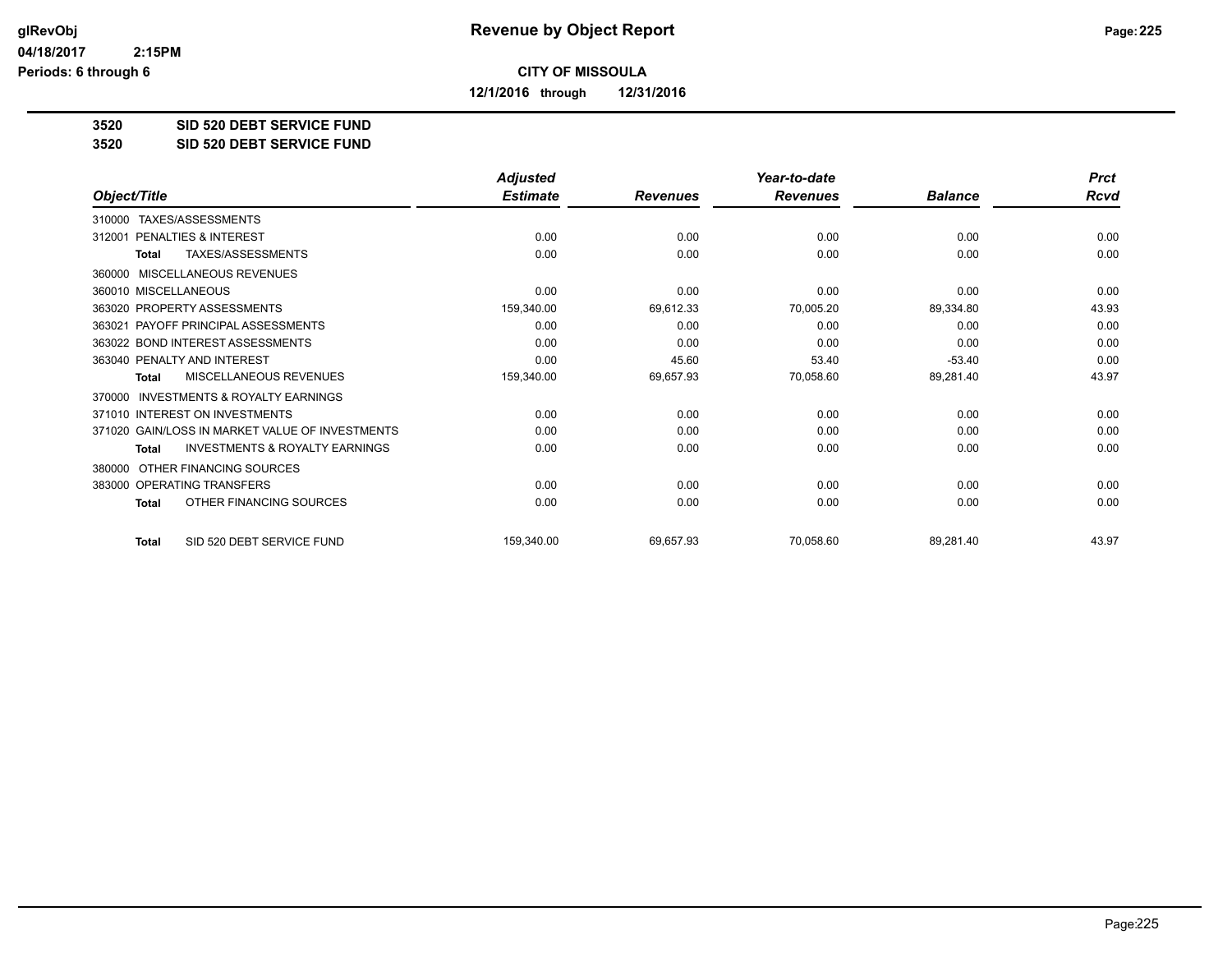**12/1/2016 through 12/31/2016**

#### **3520 SID 520 DEBT SERVICE FUND**

|                                                           | <b>Adjusted</b> |                 | Year-to-date    |                | <b>Prct</b> |
|-----------------------------------------------------------|-----------------|-----------------|-----------------|----------------|-------------|
| Object/Title                                              | <b>Estimate</b> | <b>Revenues</b> | <b>Revenues</b> | <b>Balance</b> | Rcvd        |
| 310000 TAXES/ASSESSMENTS                                  |                 |                 |                 |                |             |
| PENALTIES & INTEREST<br>312001                            | 0.00            | 0.00            | 0.00            | 0.00           | 0.00        |
| TAXES/ASSESSMENTS<br><b>Total</b>                         | 0.00            | 0.00            | 0.00            | 0.00           | 0.00        |
| 360000 MISCELLANEOUS REVENUES                             |                 |                 |                 |                |             |
| 360010 MISCELLANEOUS                                      | 0.00            | 0.00            | 0.00            | 0.00           | 0.00        |
| 363020 PROPERTY ASSESSMENTS                               | 159,340.00      | 69,612.33       | 70,005.20       | 89,334.80      | 43.93       |
| 363021 PAYOFF PRINCIPAL ASSESSMENTS                       | 0.00            | 0.00            | 0.00            | 0.00           | 0.00        |
| 363022 BOND INTEREST ASSESSMENTS                          | 0.00            | 0.00            | 0.00            | 0.00           | 0.00        |
| 363040 PENALTY AND INTEREST                               | 0.00            | 45.60           | 53.40           | $-53.40$       | 0.00        |
| MISCELLANEOUS REVENUES<br>Total                           | 159,340.00      | 69,657.93       | 70,058.60       | 89,281.40      | 43.97       |
| 370000 INVESTMENTS & ROYALTY EARNINGS                     |                 |                 |                 |                |             |
| 371010 INTEREST ON INVESTMENTS                            | 0.00            | 0.00            | 0.00            | 0.00           | 0.00        |
| 371020 GAIN/LOSS IN MARKET VALUE OF INVESTMENT            | 0.00            | 0.00            | 0.00            | 0.00           | 0.00        |
| <b>INVESTMENTS &amp; ROYALTY EARNINGS</b><br><b>Total</b> | 0.00            | 0.00            | 0.00            | 0.00           | 0.00        |
| 380000 OTHER FINANCING SOURCES                            |                 |                 |                 |                |             |
| 383000 OPERATING TRANSFERS                                | 0.00            | 0.00            | 0.00            | 0.00           | 0.00        |
| OTHER FINANCING SOURCES<br><b>Total</b>                   | 0.00            | 0.00            | 0.00            | 0.00           | 0.00        |
| SID 520 DEBT SERVICE FUND<br><b>Total</b>                 | 159,340.00      | 69,657.93       | 70,058.60       | 89,281.40      | 43.97       |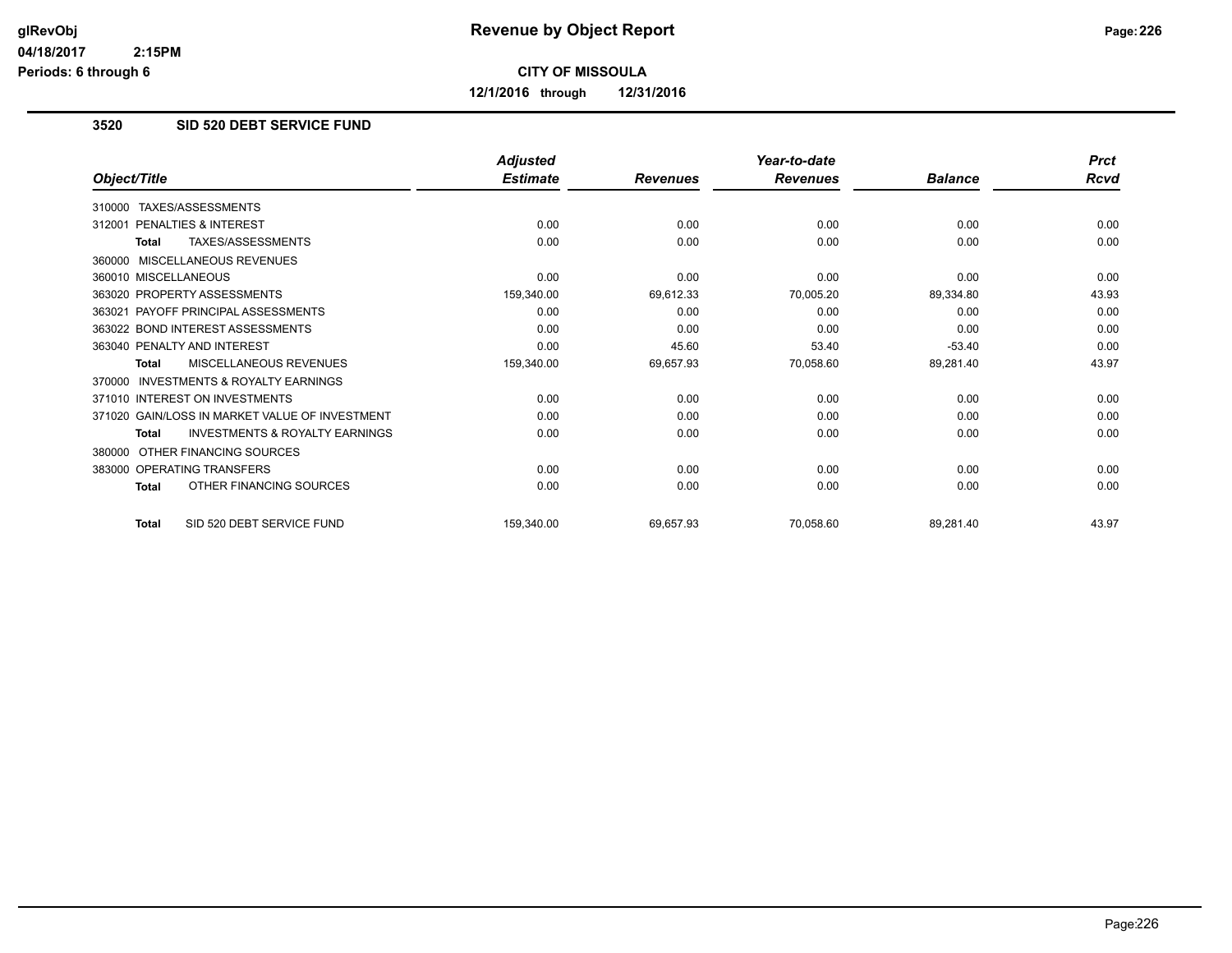**12/1/2016 through 12/31/2016**

**3521 SID 521 DEBT SERVICE FUND**

**3521 SID 521 DEBT SERVICE FUND**

|                                                     | <b>Adjusted</b> |                 | Year-to-date    |                | <b>Prct</b> |
|-----------------------------------------------------|-----------------|-----------------|-----------------|----------------|-------------|
| Object/Title                                        | <b>Estimate</b> | <b>Revenues</b> | <b>Revenues</b> | <b>Balance</b> | <b>Rcvd</b> |
| TAXES/ASSESSMENTS<br>310000                         |                 |                 |                 |                |             |
| 312001 PENALTIES & INTEREST                         | 0.00            | 0.00            | 0.00            | 0.00           | 0.00        |
| <b>TAXES/ASSESSMENTS</b><br><b>Total</b>            | 0.00            | 0.00            | 0.00            | 0.00           | 0.00        |
| 360000 MISCELLANEOUS REVENUES                       |                 |                 |                 |                |             |
| 360010 MISCELLANEOUS                                | 0.00            | 0.00            | 0.00            | 0.00           | 0.00        |
| 363020 PROPERTY ASSESSMENTS                         | 98.00           | 0.00            | 0.00            | 98.00          | 0.00        |
| 363021 PAYOFF PRINCIPAL ASSESSMENTS                 | 0.00            | 0.00            | 0.00            | 0.00           | 0.00        |
| 363022 BOND INTEREST ASSESSMENTS                    | 0.00            | 0.00            | 0.00            | 0.00           | 0.00        |
| 363040 PENALTY AND INTEREST                         | 0.00            | 0.00            | 0.00            | 0.00           | 0.00        |
| MISCELLANEOUS REVENUES<br>Total                     | 98.00           | 0.00            | 0.00            | 98.00          | 0.00        |
| <b>INVESTMENTS &amp; ROYALTY EARNINGS</b><br>370000 |                 |                 |                 |                |             |
| 371010 INTEREST ON INVESTMENTS                      | 0.00            | 0.00            | 0.00            | 0.00           | 0.00        |
| 371020 GAIN/LOSS IN MARKET VALUE OF INVESTMENTS     | 0.00            | 0.00            | 0.00            | 0.00           | 0.00        |
| <b>INVESTMENTS &amp; ROYALTY EARNINGS</b><br>Total  | 0.00            | 0.00            | 0.00            | 0.00           | 0.00        |
| OTHER FINANCING SOURCES<br>380000                   |                 |                 |                 |                |             |
| 381009 TRANSFERS IN                                 | 0.00            | 0.00            | 0.00            | 0.00           | 0.00        |
| OTHER FINANCING SOURCES<br>Total                    | 0.00            | 0.00            | 0.00            | 0.00           | 0.00        |
| SID 521 DEBT SERVICE FUND<br><b>Total</b>           | 98.00           | 0.00            | 0.00            | 98.00          | 0.00        |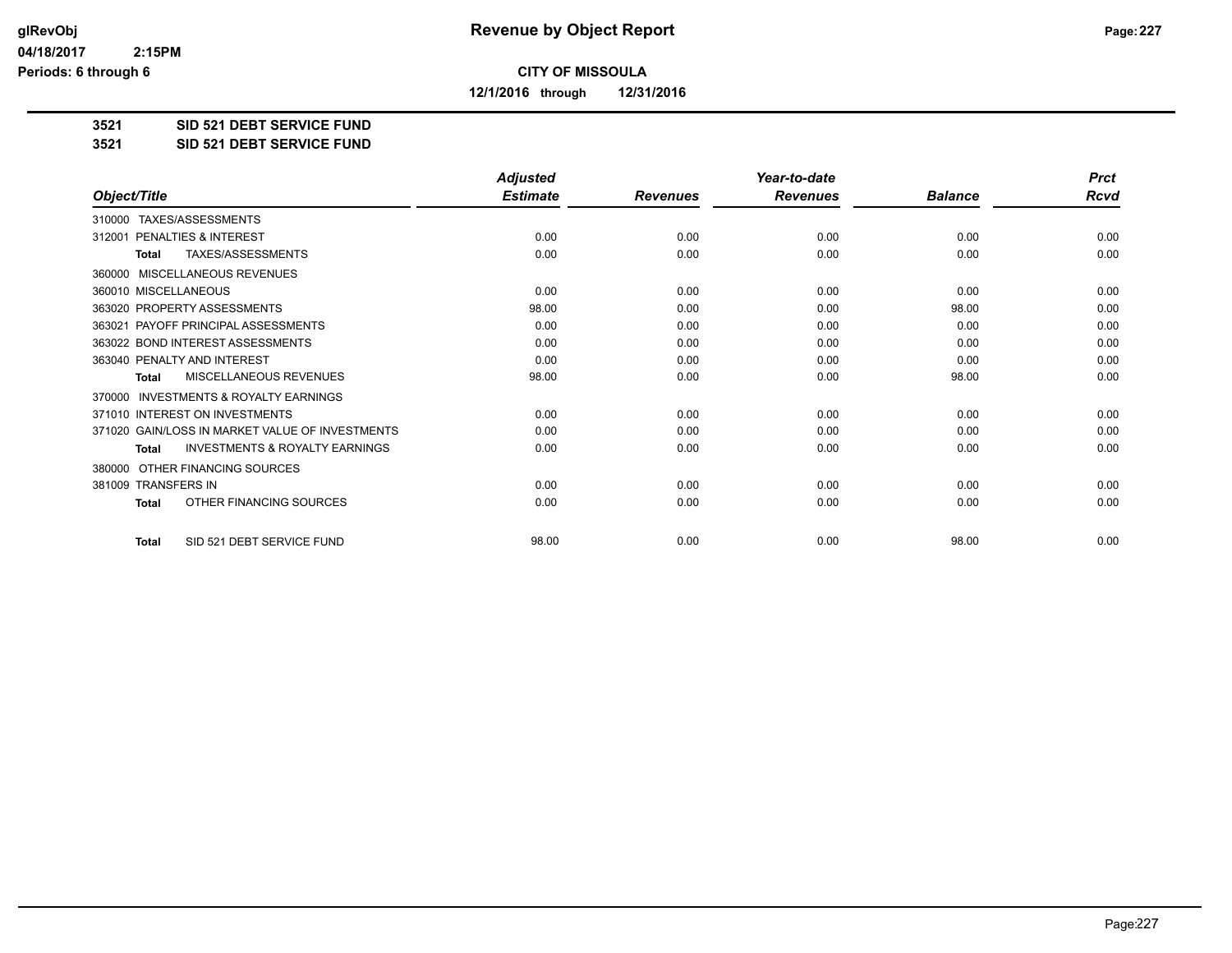**12/1/2016 through 12/31/2016**

#### **3521 SID 521 DEBT SERVICE FUND**

|                                                     | <b>Adjusted</b> |                 | Year-to-date    |                | <b>Prct</b> |
|-----------------------------------------------------|-----------------|-----------------|-----------------|----------------|-------------|
| Object/Title                                        | <b>Estimate</b> | <b>Revenues</b> | <b>Revenues</b> | <b>Balance</b> | Rcvd        |
| 310000 TAXES/ASSESSMENTS                            |                 |                 |                 |                |             |
| 312001 PENALTIES & INTEREST                         | 0.00            | 0.00            | 0.00            | 0.00           | 0.00        |
| TAXES/ASSESSMENTS<br><b>Total</b>                   | 0.00            | 0.00            | 0.00            | 0.00           | 0.00        |
| 360000 MISCELLANEOUS REVENUES                       |                 |                 |                 |                |             |
| 360010 MISCELLANEOUS                                | 0.00            | 0.00            | 0.00            | 0.00           | 0.00        |
| 363020 PROPERTY ASSESSMENTS                         | 98.00           | 0.00            | 0.00            | 98.00          | 0.00        |
| 363021 PAYOFF PRINCIPAL ASSESSMENTS                 | 0.00            | 0.00            | 0.00            | 0.00           | 0.00        |
| 363022 BOND INTEREST ASSESSMENTS                    | 0.00            | 0.00            | 0.00            | 0.00           | 0.00        |
| 363040 PENALTY AND INTEREST                         | 0.00            | 0.00            | 0.00            | 0.00           | 0.00        |
| MISCELLANEOUS REVENUES<br>Total                     | 98.00           | 0.00            | 0.00            | 98.00          | 0.00        |
| <b>INVESTMENTS &amp; ROYALTY EARNINGS</b><br>370000 |                 |                 |                 |                |             |
| 371010 INTEREST ON INVESTMENTS                      | 0.00            | 0.00            | 0.00            | 0.00           | 0.00        |
| 371020 GAIN/LOSS IN MARKET VALUE OF INVESTMENT      | 0.00            | 0.00            | 0.00            | 0.00           | 0.00        |
| <b>INVESTMENTS &amp; ROYALTY EARNINGS</b><br>Total  | 0.00            | 0.00            | 0.00            | 0.00           | 0.00        |
| OTHER FINANCING SOURCES<br>380000                   |                 |                 |                 |                |             |
| 381009 TRANSFERS IN                                 | 0.00            | 0.00            | 0.00            | 0.00           | 0.00        |
| OTHER FINANCING SOURCES<br><b>Total</b>             | 0.00            | 0.00            | 0.00            | 0.00           | 0.00        |
| SID 521 DEBT SERVICE FUND<br><b>Total</b>           | 98.00           | 0.00            | 0.00            | 98.00          | 0.00        |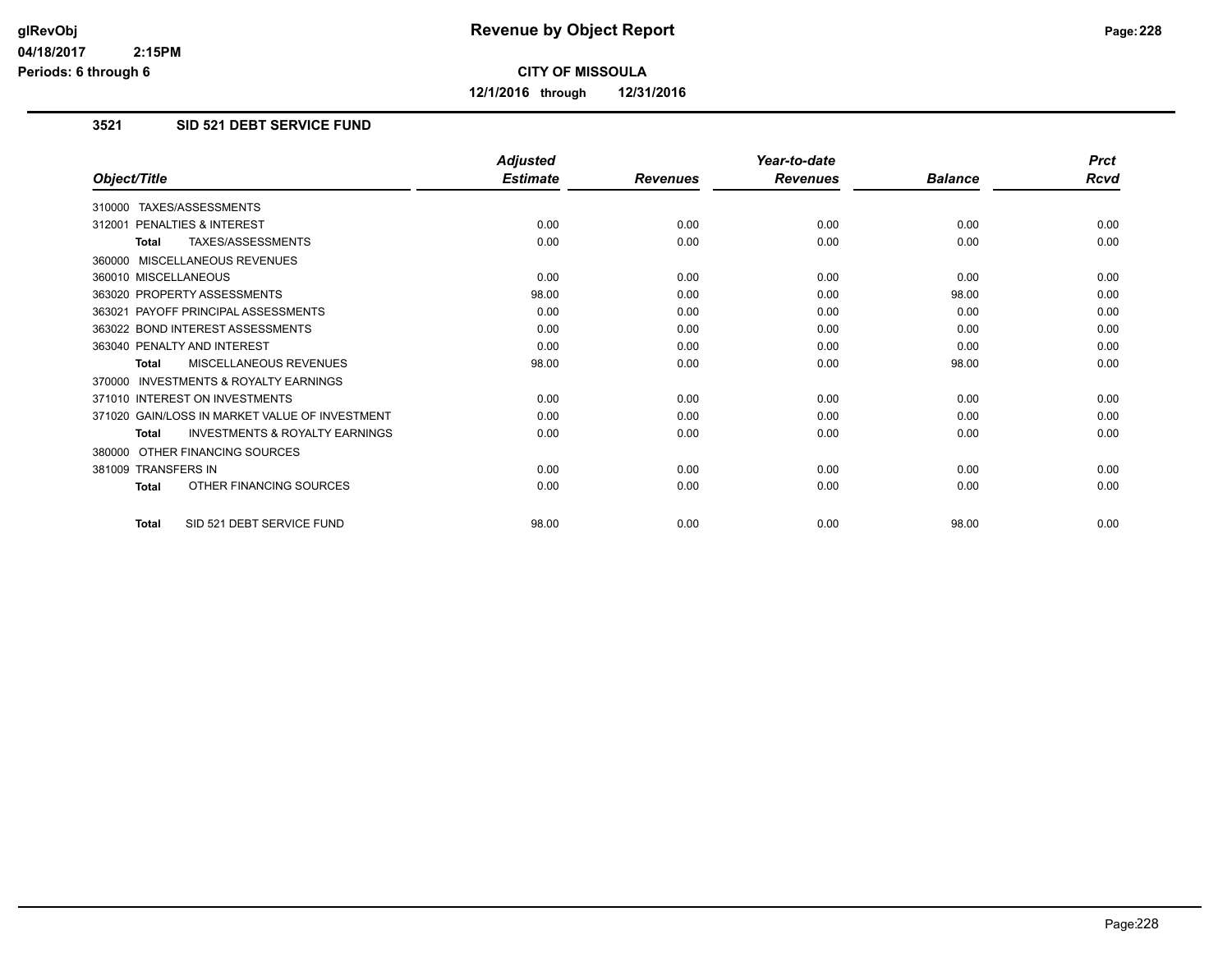**12/1/2016 through 12/31/2016**

**3522 SID 522 DEBT SERVICE FUND**

**3522 SID 522 DEBT SERVICE FUND**

|                                                    | <b>Adjusted</b> |                 | Year-to-date    |                | <b>Prct</b> |
|----------------------------------------------------|-----------------|-----------------|-----------------|----------------|-------------|
| Object/Title                                       | <b>Estimate</b> | <b>Revenues</b> | <b>Revenues</b> | <b>Balance</b> | Rcvd        |
| 310000 TAXES/ASSESSMENTS                           |                 |                 |                 |                |             |
| 312001 PENALTIES & INTEREST                        | 0.00            | 0.00            | 0.00            | 0.00           | 0.00        |
| TAXES/ASSESSMENTS<br>Total                         | 0.00            | 0.00            | 0.00            | 0.00           | 0.00        |
| 360000 MISCELLANEOUS REVENUES                      |                 |                 |                 |                |             |
| 360010 MISCELLANEOUS                               | 0.00            | 0.00            | 0.00            | 0.00           | 0.00        |
| 363020 PROPERTY ASSESSMENTS                        | 142.00          | 0.00            | 0.00            | 142.00         | 0.00        |
| 363021 PAYOFF PRINCIPAL ASSESSMENTS                | 0.00            | 0.00            | 0.00            | 0.00           | 0.00        |
| 363022 BOND INTEREST ASSESSMENTS                   | 0.00            | 0.00            | 0.00            | 0.00           | 0.00        |
| 363040 PENALTY AND INTEREST                        | 0.00            | 0.00            | 0.00            | 0.00           | 0.00        |
| MISCELLANEOUS REVENUES<br>Total                    | 142.00          | 0.00            | 0.00            | 142.00         | 0.00        |
| 370000 INVESTMENTS & ROYALTY EARNINGS              |                 |                 |                 |                |             |
| 371010 INTEREST ON INVESTMENTS                     | 0.00            | 0.00            | 0.00            | 0.00           | 0.00        |
| 371020 GAIN/LOSS IN MARKET VALUE OF INVESTMENTS    | 0.00            | 0.00            | 0.00            | 0.00           | 0.00        |
| <b>INVESTMENTS &amp; ROYALTY EARNINGS</b><br>Total | 0.00            | 0.00            | 0.00            | 0.00           | 0.00        |
| SID 522 DEBT SERVICE FUND<br>Total                 | 142.00          | 0.00            | 0.00            | 142.00         | 0.00        |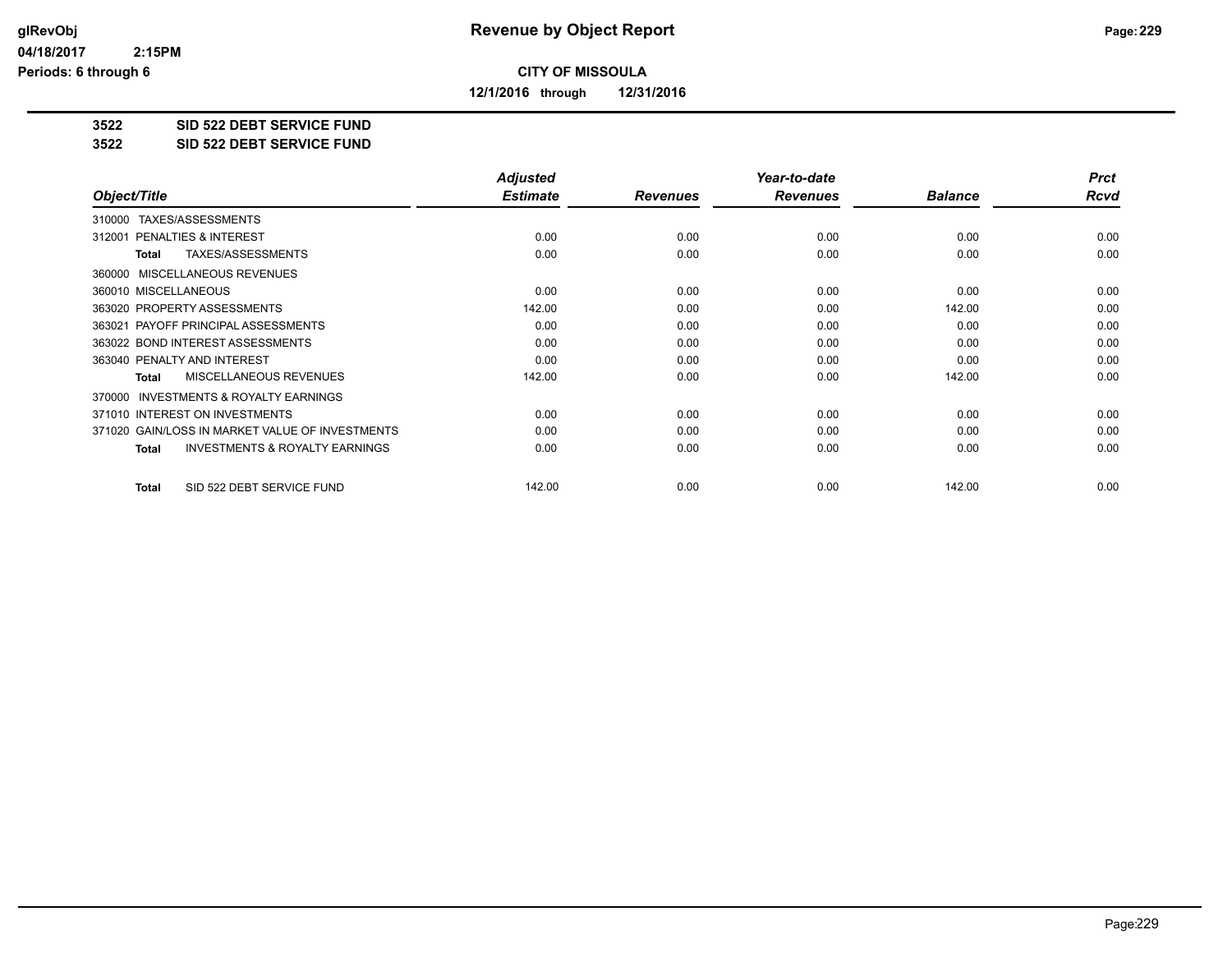**12/1/2016 through 12/31/2016**

#### **3522 SID 522 DEBT SERVICE FUND**

|                                                           | <b>Adjusted</b> |                 | Year-to-date    |                | <b>Prct</b> |
|-----------------------------------------------------------|-----------------|-----------------|-----------------|----------------|-------------|
| Object/Title                                              | <b>Estimate</b> | <b>Revenues</b> | <b>Revenues</b> | <b>Balance</b> | Rcvd        |
| 310000 TAXES/ASSESSMENTS                                  |                 |                 |                 |                |             |
| 312001 PENALTIES & INTEREST                               | 0.00            | 0.00            | 0.00            | 0.00           | 0.00        |
| TAXES/ASSESSMENTS<br>Total                                | 0.00            | 0.00            | 0.00            | 0.00           | 0.00        |
| 360000 MISCELLANEOUS REVENUES                             |                 |                 |                 |                |             |
| 360010 MISCELLANEOUS                                      | 0.00            | 0.00            | 0.00            | 0.00           | 0.00        |
| 363020 PROPERTY ASSESSMENTS                               | 142.00          | 0.00            | 0.00            | 142.00         | 0.00        |
| 363021 PAYOFF PRINCIPAL ASSESSMENTS                       | 0.00            | 0.00            | 0.00            | 0.00           | 0.00        |
| 363022 BOND INTEREST ASSESSMENTS                          | 0.00            | 0.00            | 0.00            | 0.00           | 0.00        |
| 363040 PENALTY AND INTEREST                               | 0.00            | 0.00            | 0.00            | 0.00           | 0.00        |
| MISCELLANEOUS REVENUES<br>Total                           | 142.00          | 0.00            | 0.00            | 142.00         | 0.00        |
| INVESTMENTS & ROYALTY EARNINGS<br>370000                  |                 |                 |                 |                |             |
| 371010 INTEREST ON INVESTMENTS                            | 0.00            | 0.00            | 0.00            | 0.00           | 0.00        |
| 371020 GAIN/LOSS IN MARKET VALUE OF INVESTMENT            | 0.00            | 0.00            | 0.00            | 0.00           | 0.00        |
| <b>INVESTMENTS &amp; ROYALTY EARNINGS</b><br><b>Total</b> | 0.00            | 0.00            | 0.00            | 0.00           | 0.00        |
| SID 522 DEBT SERVICE FUND<br><b>Total</b>                 | 142.00          | 0.00            | 0.00            | 142.00         | 0.00        |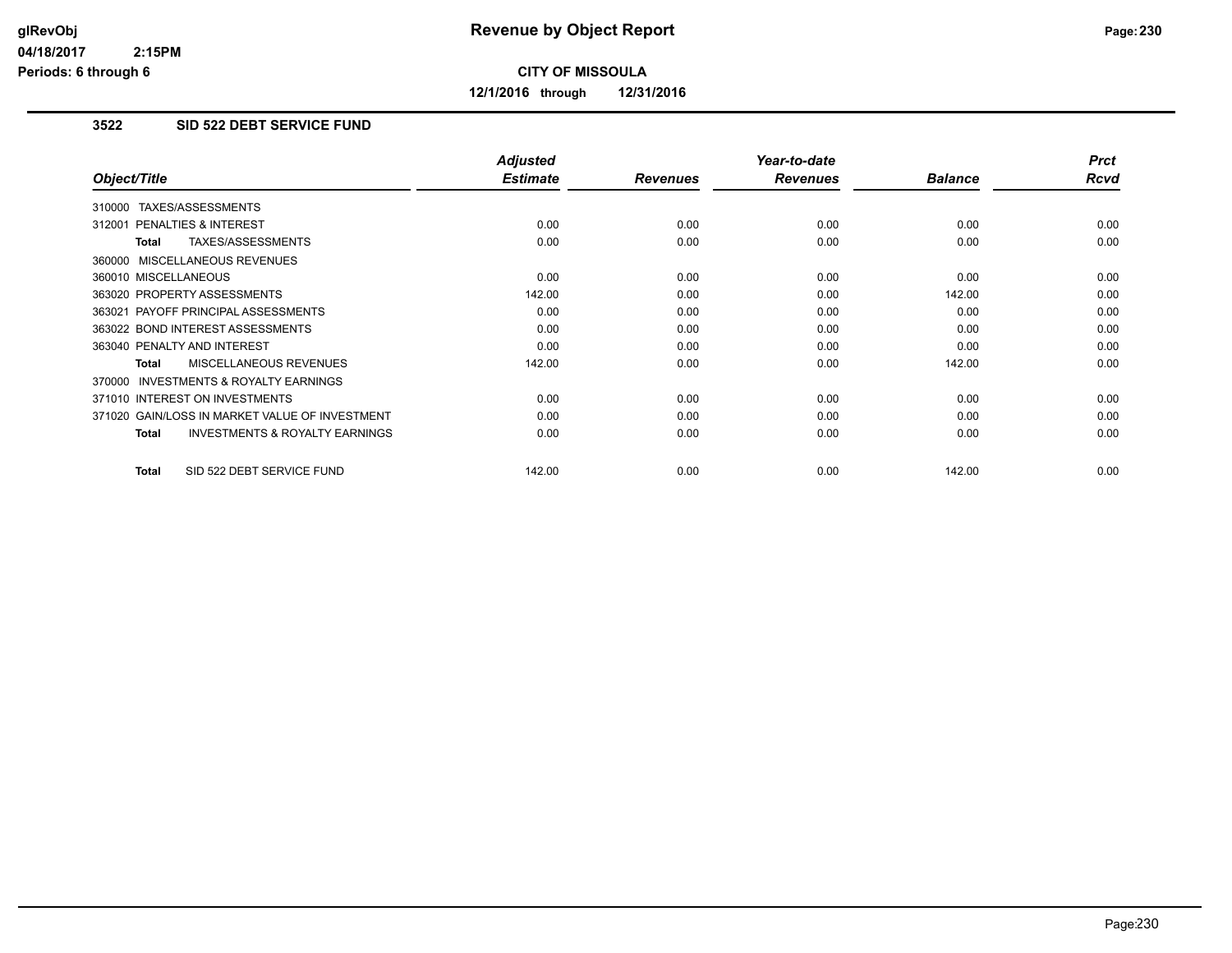**12/1/2016 through 12/31/2016**

**3524 SID 524 DEBT SERVICE FUND**

**3524 SID 524 DEBT SERVICE FUND**

|                                                    | <b>Adjusted</b> |                 | Year-to-date    |                | <b>Prct</b> |
|----------------------------------------------------|-----------------|-----------------|-----------------|----------------|-------------|
| Object/Title                                       | <b>Estimate</b> | <b>Revenues</b> | <b>Revenues</b> | <b>Balance</b> | Rcvd        |
| TAXES/ASSESSMENTS<br>310000                        |                 |                 |                 |                |             |
| 312001 PENALTIES & INTEREST                        | 0.00            | 0.00            | 0.00            | 0.00           | 0.00        |
| TAXES/ASSESSMENTS<br>Total                         | 0.00            | 0.00            | 0.00            | 0.00           | 0.00        |
| 360000 MISCELLANEOUS REVENUES                      |                 |                 |                 |                |             |
| 363020 PROPERTY ASSESSMENTS                        | 305,600.00      | 126.347.62      | 126,347.62      | 179,252.38     | 41.34       |
| 363021 PAYOFF PRINCIPAL ASSESSMENTS                | 0.00            | 697.80          | 4,785.87        | $-4,785.87$    | 0.00        |
| 363022 BOND INTEREST ASSESSMENTS                   | 0.00            | 0.00            | 0.00            | 0.00           | 0.00        |
| 363040 PENALTY AND INTEREST                        | 0.00            | 22.20           | 123.74          | $-123.74$      | 0.00        |
| MISCELLANEOUS REVENUES<br>Total                    | 305,600.00      | 127,067.62      | 131,257.23      | 174,342.77     | 42.95       |
| 370000 INVESTMENTS & ROYALTY EARNINGS              |                 |                 |                 |                |             |
| 371010 INTEREST ON INVESTMENTS                     | 0.00            | 0.00            | 0.00            | 0.00           | 0.00        |
| 371020 GAIN/LOSS IN MARKET VALUE OF INVESTMENTS    | 0.00            | 0.00            | 0.00            | 0.00           | 0.00        |
| 371500 INTEREST ON INTERFUND LOAN                  | 0.00            | 0.00            | 0.00            | 0.00           | 0.00        |
| <b>INVESTMENTS &amp; ROYALTY EARNINGS</b><br>Total | 0.00            | 0.00            | 0.00            | 0.00           | 0.00        |
| SID 524 DEBT SERVICE FUND<br><b>Total</b>          | 305,600.00      | 127,067.62      | 131,257.23      | 174,342.77     | 42.95       |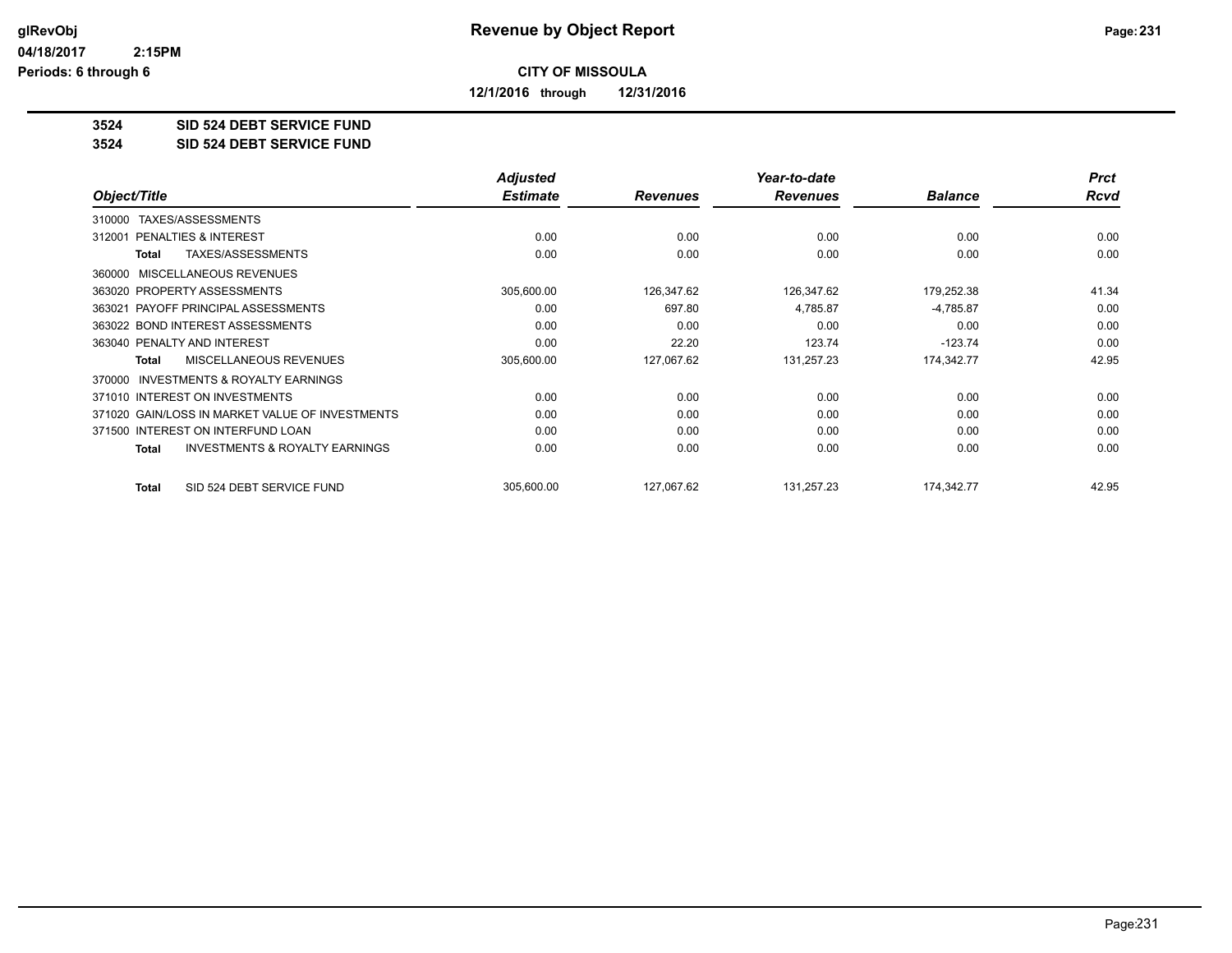**12/1/2016 through 12/31/2016**

#### **3524 SID 524 DEBT SERVICE FUND**

|                                                     | <b>Adjusted</b> |                 | Year-to-date    |                | <b>Prct</b> |
|-----------------------------------------------------|-----------------|-----------------|-----------------|----------------|-------------|
| Object/Title                                        | <b>Estimate</b> | <b>Revenues</b> | <b>Revenues</b> | <b>Balance</b> | Rcvd        |
| 310000 TAXES/ASSESSMENTS                            |                 |                 |                 |                |             |
| PENALTIES & INTEREST<br>312001                      | 0.00            | 0.00            | 0.00            | 0.00           | 0.00        |
| TAXES/ASSESSMENTS<br>Total                          | 0.00            | 0.00            | 0.00            | 0.00           | 0.00        |
| 360000 MISCELLANEOUS REVENUES                       |                 |                 |                 |                |             |
| 363020 PROPERTY ASSESSMENTS                         | 305,600.00      | 126,347.62      | 126,347.62      | 179,252.38     | 41.34       |
| 363021 PAYOFF PRINCIPAL ASSESSMENTS                 | 0.00            | 697.80          | 4,785.87        | $-4,785.87$    | 0.00        |
| 363022 BOND INTEREST ASSESSMENTS                    | 0.00            | 0.00            | 0.00            | 0.00           | 0.00        |
| 363040 PENALTY AND INTEREST                         | 0.00            | 22.20           | 123.74          | $-123.74$      | 0.00        |
| MISCELLANEOUS REVENUES<br>Total                     | 305,600.00      | 127,067.62      | 131,257.23      | 174,342.77     | 42.95       |
| <b>INVESTMENTS &amp; ROYALTY EARNINGS</b><br>370000 |                 |                 |                 |                |             |
| 371010 INTEREST ON INVESTMENTS                      | 0.00            | 0.00            | 0.00            | 0.00           | 0.00        |
| 371020 GAIN/LOSS IN MARKET VALUE OF INVESTMENT      | 0.00            | 0.00            | 0.00            | 0.00           | 0.00        |
| 371500 INTEREST ON INTERFUND LOAN                   | 0.00            | 0.00            | 0.00            | 0.00           | 0.00        |
| <b>INVESTMENTS &amp; ROYALTY EARNINGS</b><br>Total  | 0.00            | 0.00            | 0.00            | 0.00           | 0.00        |
| SID 524 DEBT SERVICE FUND<br><b>Total</b>           | 305,600.00      | 127,067.62      | 131,257.23      | 174.342.77     | 42.95       |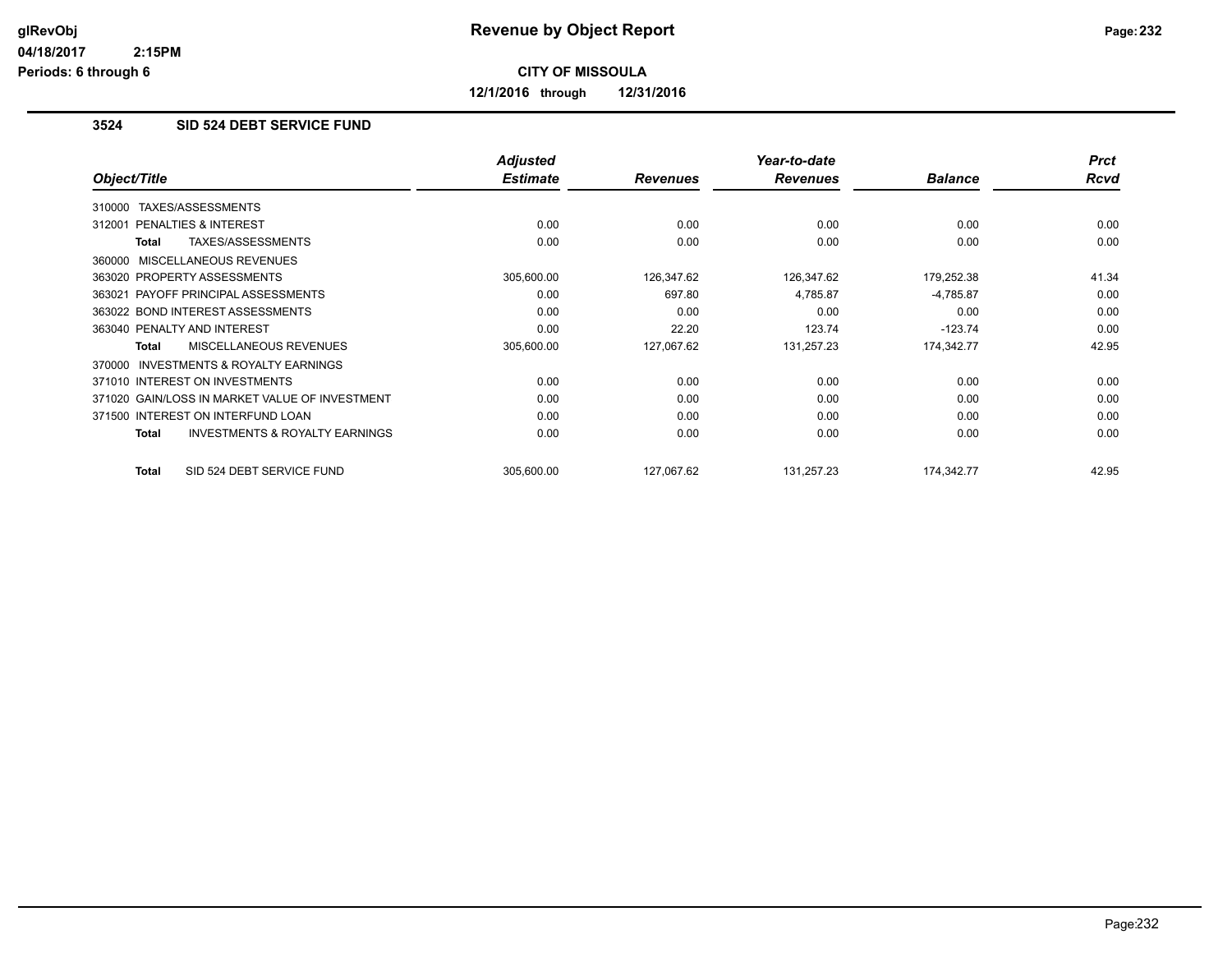**12/1/2016 through 12/31/2016**

**3525 SID 525 DEBT SERVICE FUND**

**3525 SID 525 DEBT SERVICE FUND**

|                                                           | <b>Adjusted</b> |                 | Year-to-date    |                | <b>Prct</b> |
|-----------------------------------------------------------|-----------------|-----------------|-----------------|----------------|-------------|
| Object/Title                                              | <b>Estimate</b> | <b>Revenues</b> | <b>Revenues</b> | <b>Balance</b> | Rcvd        |
| TAXES/ASSESSMENTS<br>310000                               |                 |                 |                 |                |             |
| 312001 PENALTIES & INTEREST                               | 0.00            | 0.00            | 0.00            | 0.00           | 0.00        |
| TAXES/ASSESSMENTS<br>Total                                | 0.00            | 0.00            | 0.00            | 0.00           | 0.00        |
| MISCELLANEOUS REVENUES<br>360000                          |                 |                 |                 |                |             |
| 360010 MISCELLANEOUS                                      | 0.00            | 0.00            | 0.00            | 0.00           | 0.00        |
| 363020 PROPERTY ASSESSMENTS                               | 32,440.00       | 14,248.29       | 14,248.29       | 18,191.71      | 43.92       |
| 363021 PAYOFF PRINCIPAL ASSESSMENTS                       | 0.00            | 0.00            | 0.00            | 0.00           | 0.00        |
| 363022 BOND INTEREST ASSESSMENTS                          | 0.00            | 0.00            | 0.00            | 0.00           | 0.00        |
| 363040 PENALTY AND INTEREST                               | 0.00            | 12.21           | 12.21           | $-12.21$       | 0.00        |
| MISCELLANEOUS REVENUES<br><b>Total</b>                    | 32,440.00       | 14,260.50       | 14,260.50       | 18,179.50      | 43.96       |
| <b>INVESTMENTS &amp; ROYALTY EARNINGS</b><br>370000       |                 |                 |                 |                |             |
| 371010 INTEREST ON INVESTMENTS                            | 0.00            | 0.00            | 0.00            | 0.00           | 0.00        |
| 371020 GAIN/LOSS IN MARKET VALUE OF INVESTMENTS           | 0.00            | 0.00            | 0.00            | 0.00           | 0.00        |
| 371500 INTEREST ON INTERFUND LOAN                         | 0.00            | 0.00            | 0.00            | 0.00           | 0.00        |
| <b>INVESTMENTS &amp; ROYALTY EARNINGS</b><br><b>Total</b> | 0.00            | 0.00            | 0.00            | 0.00           | 0.00        |
| SID 525 DEBT SERVICE FUND<br><b>Total</b>                 | 32,440.00       | 14,260.50       | 14,260.50       | 18,179.50      | 43.96       |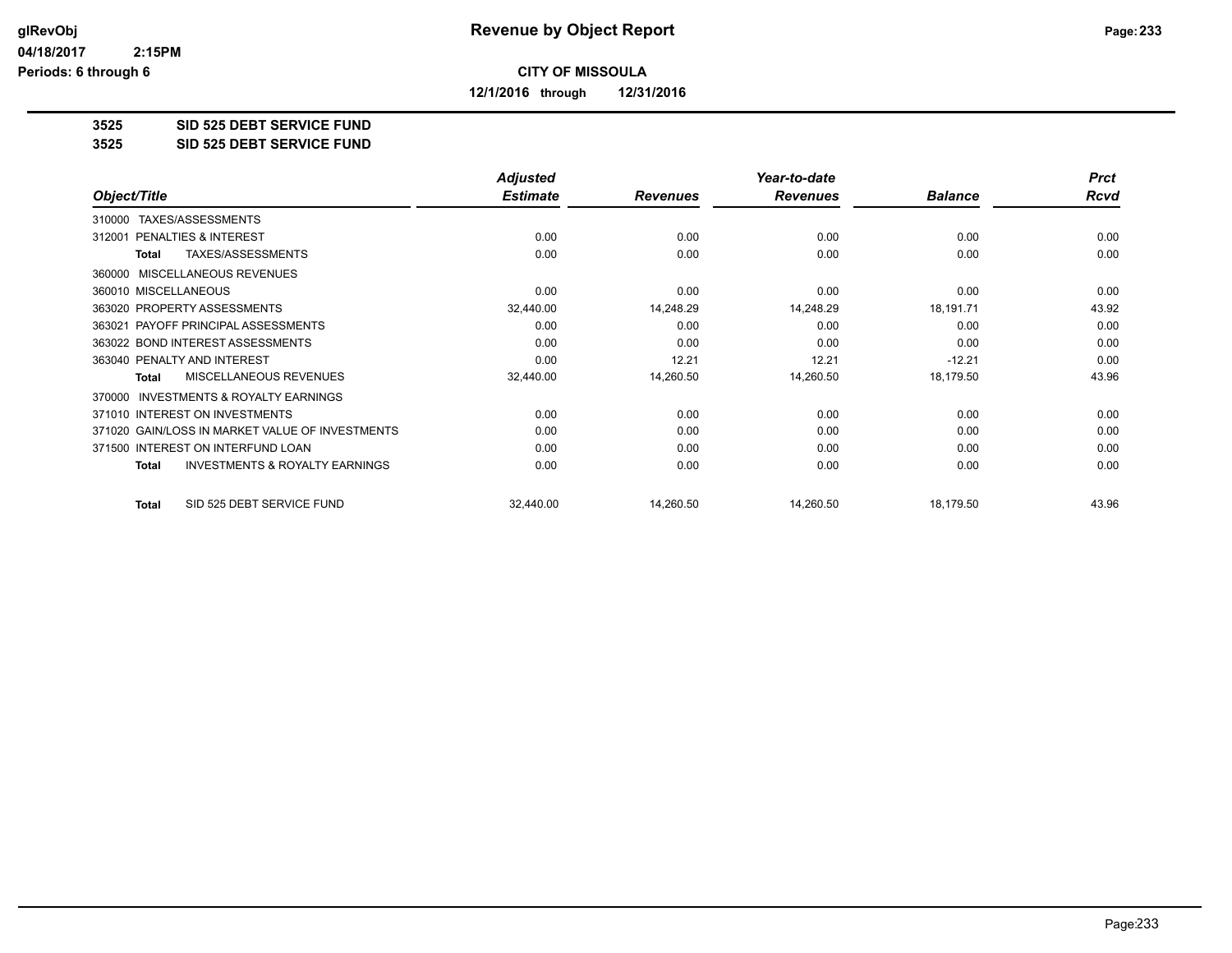**12/1/2016 through 12/31/2016**

#### **3525 SID 525 DEBT SERVICE FUND**

|                                                           | <b>Adjusted</b> |                 | Year-to-date    |                | <b>Prct</b> |
|-----------------------------------------------------------|-----------------|-----------------|-----------------|----------------|-------------|
| Object/Title                                              | <b>Estimate</b> | <b>Revenues</b> | <b>Revenues</b> | <b>Balance</b> | <b>Rcvd</b> |
| TAXES/ASSESSMENTS<br>310000                               |                 |                 |                 |                |             |
| <b>PENALTIES &amp; INTEREST</b><br>312001                 | 0.00            | 0.00            | 0.00            | 0.00           | 0.00        |
| TAXES/ASSESSMENTS<br><b>Total</b>                         | 0.00            | 0.00            | 0.00            | 0.00           | 0.00        |
| 360000 MISCELLANEOUS REVENUES                             |                 |                 |                 |                |             |
| 360010 MISCELLANEOUS                                      | 0.00            | 0.00            | 0.00            | 0.00           | 0.00        |
| 363020 PROPERTY ASSESSMENTS                               | 32,440.00       | 14,248.29       | 14,248.29       | 18,191.71      | 43.92       |
| 363021 PAYOFF PRINCIPAL ASSESSMENTS                       | 0.00            | 0.00            | 0.00            | 0.00           | 0.00        |
| 363022 BOND INTEREST ASSESSMENTS                          | 0.00            | 0.00            | 0.00            | 0.00           | 0.00        |
| 363040 PENALTY AND INTEREST                               | 0.00            | 12.21           | 12.21           | $-12.21$       | 0.00        |
| MISCELLANEOUS REVENUES<br>Total                           | 32,440.00       | 14,260.50       | 14,260.50       | 18,179.50      | 43.96       |
| <b>INVESTMENTS &amp; ROYALTY EARNINGS</b><br>370000       |                 |                 |                 |                |             |
| 371010 INTEREST ON INVESTMENTS                            | 0.00            | 0.00            | 0.00            | 0.00           | 0.00        |
| 371020 GAIN/LOSS IN MARKET VALUE OF INVESTMENT            | 0.00            | 0.00            | 0.00            | 0.00           | 0.00        |
| 371500 INTEREST ON INTERFUND LOAN                         | 0.00            | 0.00            | 0.00            | 0.00           | 0.00        |
| <b>INVESTMENTS &amp; ROYALTY EARNINGS</b><br><b>Total</b> | 0.00            | 0.00            | 0.00            | 0.00           | 0.00        |
| SID 525 DEBT SERVICE FUND<br>Total                        | 32,440.00       | 14,260.50       | 14,260.50       | 18,179.50      | 43.96       |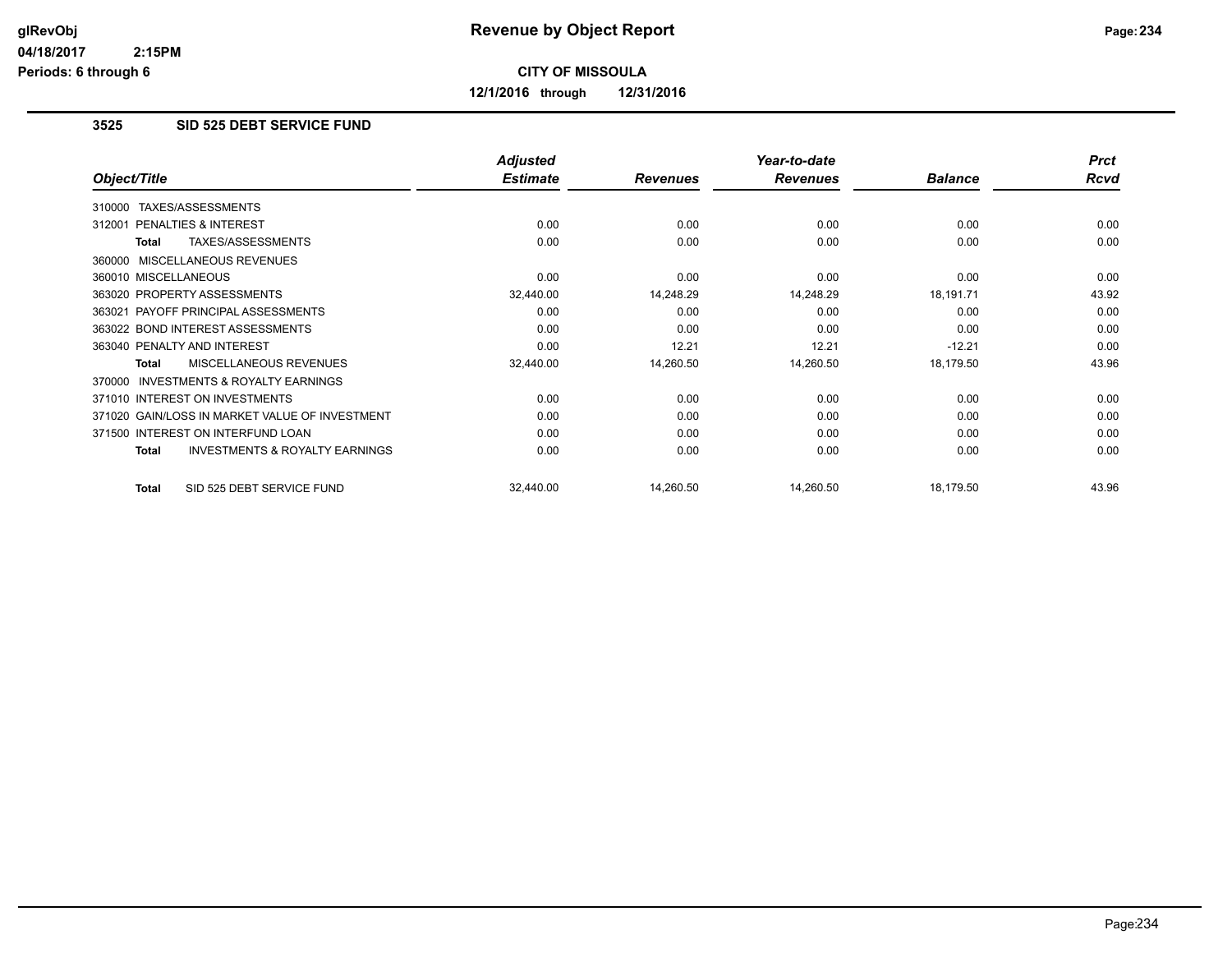**12/1/2016 through 12/31/2016**

**3526 SID 526 DEBT SERVICE FUND**

**3526 SID 526 DEBT SERVICE FUND**

|                                                     | <b>Adjusted</b> |                 | Year-to-date    |                | <b>Prct</b> |
|-----------------------------------------------------|-----------------|-----------------|-----------------|----------------|-------------|
| Object/Title                                        | <b>Estimate</b> | <b>Revenues</b> | <b>Revenues</b> | <b>Balance</b> | <b>Rcvd</b> |
| 310000 TAXES/ASSESSMENTS                            |                 |                 |                 |                |             |
| <b>PENALTIES &amp; INTEREST</b><br>312001           | 0.00            | 0.00            | 0.00            | 0.00           | 0.00        |
| TAXES/ASSESSMENTS<br>Total                          | 0.00            | 0.00            | 0.00            | 0.00           | 0.00        |
| 360000 MISCELLANEOUS REVENUES                       |                 |                 |                 |                |             |
| 360010 MISCELLANEOUS                                | 0.00            | 0.00            | 0.00            | 0.00           | 0.00        |
| 363020 PROPERTY ASSESSMENTS                         | 193,100.00      | 61,255.84       | 61,337.75       | 131,762.25     | 31.76       |
| 363021 PAYOFF PRINCIPAL ASSESSMENTS                 | 0.00            | 214.43          | 8,113.63        | $-8,113.63$    | 0.00        |
| 363022 BOND INTEREST ASSESSMENTS                    | 0.00            | 0.00            | 0.00            | 0.00           | 0.00        |
| 363040 PENALTY AND INTEREST                         | 0.00            | 0.00            | 4.36            | $-4.36$        | 0.00        |
| MISCELLANEOUS REVENUES<br><b>Total</b>              | 193,100.00      | 61,470.27       | 69,455.74       | 123,644.26     | 35.97       |
| <b>INVESTMENTS &amp; ROYALTY EARNINGS</b><br>370000 |                 |                 |                 |                |             |
| 371010 INTEREST ON INVESTMENTS                      | 0.00            | 0.00            | 0.00            | 0.00           | 0.00        |
| 371020 GAIN/LOSS IN MARKET VALUE OF INVESTMENTS     | 0.00            | 0.00            | 0.00            | 0.00           | 0.00        |
| 371500 INTEREST ON INTERFUND LOAN                   | 0.00            | 0.00            | 0.00            | 0.00           | 0.00        |
| <b>INVESTMENTS &amp; ROYALTY EARNINGS</b><br>Total  | 0.00            | 0.00            | 0.00            | 0.00           | 0.00        |
| SID 526 DEBT SERVICE FUND<br><b>Total</b>           | 193,100.00      | 61,470.27       | 69,455.74       | 123,644.26     | 35.97       |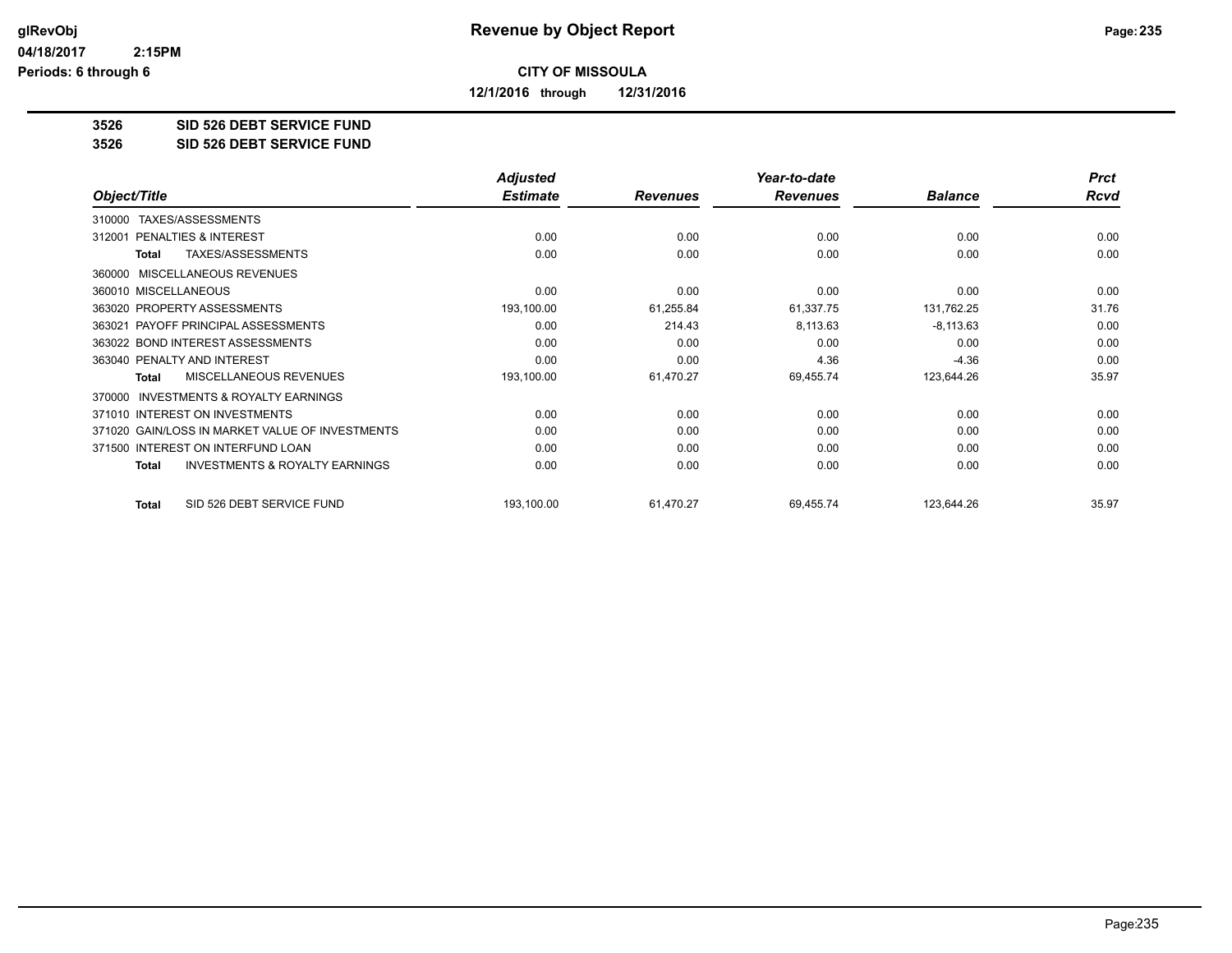**12/1/2016 through 12/31/2016**

#### **3526 SID 526 DEBT SERVICE FUND**

|                                                           | <b>Adjusted</b> |                 | Year-to-date    |                | <b>Prct</b> |
|-----------------------------------------------------------|-----------------|-----------------|-----------------|----------------|-------------|
| Object/Title                                              | <b>Estimate</b> | <b>Revenues</b> | <b>Revenues</b> | <b>Balance</b> | Rcvd        |
| TAXES/ASSESSMENTS<br>310000                               |                 |                 |                 |                |             |
| <b>PENALTIES &amp; INTEREST</b><br>312001                 | 0.00            | 0.00            | 0.00            | 0.00           | 0.00        |
| TAXES/ASSESSMENTS<br><b>Total</b>                         | 0.00            | 0.00            | 0.00            | 0.00           | 0.00        |
| 360000 MISCELLANEOUS REVENUES                             |                 |                 |                 |                |             |
| 360010 MISCELLANEOUS                                      | 0.00            | 0.00            | 0.00            | 0.00           | 0.00        |
| 363020 PROPERTY ASSESSMENTS                               | 193,100.00      | 61,255.84       | 61,337.75       | 131,762.25     | 31.76       |
| 363021 PAYOFF PRINCIPAL ASSESSMENTS                       | 0.00            | 214.43          | 8,113.63        | $-8,113.63$    | 0.00        |
| 363022 BOND INTEREST ASSESSMENTS                          | 0.00            | 0.00            | 0.00            | 0.00           | 0.00        |
| 363040 PENALTY AND INTEREST                               | 0.00            | 0.00            | 4.36            | $-4.36$        | 0.00        |
| MISCELLANEOUS REVENUES<br>Total                           | 193,100.00      | 61,470.27       | 69,455.74       | 123,644.26     | 35.97       |
| <b>INVESTMENTS &amp; ROYALTY EARNINGS</b><br>370000       |                 |                 |                 |                |             |
| 371010 INTEREST ON INVESTMENTS                            | 0.00            | 0.00            | 0.00            | 0.00           | 0.00        |
| 371020 GAIN/LOSS IN MARKET VALUE OF INVESTMENT            | 0.00            | 0.00            | 0.00            | 0.00           | 0.00        |
| 371500 INTEREST ON INTERFUND LOAN                         | 0.00            | 0.00            | 0.00            | 0.00           | 0.00        |
| <b>INVESTMENTS &amp; ROYALTY EARNINGS</b><br><b>Total</b> | 0.00            | 0.00            | 0.00            | 0.00           | 0.00        |
| SID 526 DEBT SERVICE FUND<br>Total                        | 193,100.00      | 61,470.27       | 69,455.74       | 123,644.26     | 35.97       |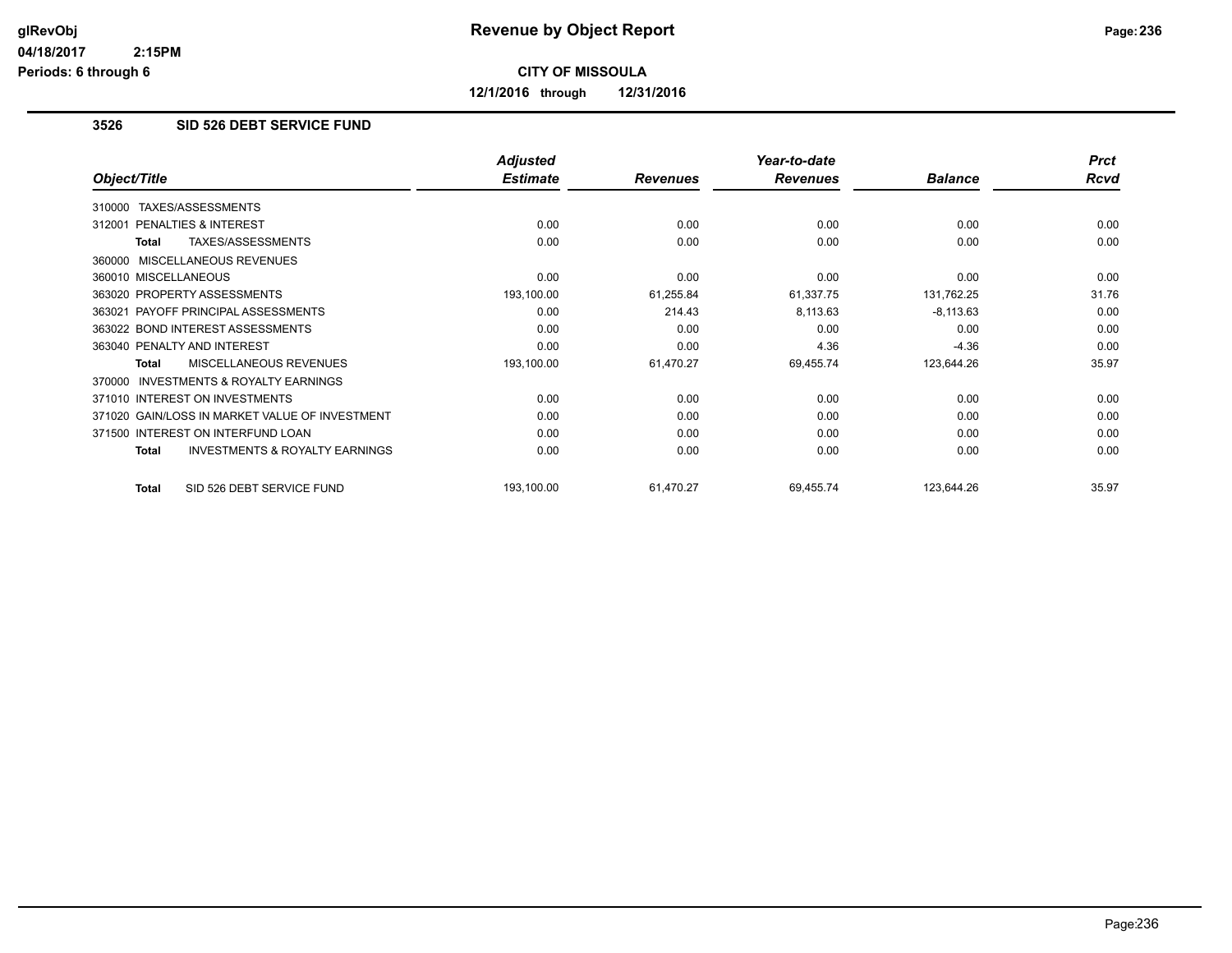**12/1/2016 through 12/31/2016**

**3527 SID 527 DEBT SERVICE FUND**

**3527 SID 527 DEBT SERVICE FUND**

|                                                           | <b>Adjusted</b> |                 | Year-to-date    |                |      |
|-----------------------------------------------------------|-----------------|-----------------|-----------------|----------------|------|
| Object/Title                                              | <b>Estimate</b> | <b>Revenues</b> | <b>Revenues</b> | <b>Balance</b> | Rcvd |
| TAXES/ASSESSMENTS<br>310000                               |                 |                 |                 |                |      |
| 312001 PENALTIES & INTEREST                               | 0.00            | 0.00            | 0.00            | 0.00           | 0.00 |
| <b>TAXES/ASSESSMENTS</b><br>Total                         | 0.00            | 0.00            | 0.00            | 0.00           | 0.00 |
| 360000 MISCELLANEOUS REVENUES                             |                 |                 |                 |                |      |
| 360010 MISCELLANEOUS                                      | 0.00            | 0.00            | 0.00            | 0.00           | 0.00 |
| 363020 PROPERTY ASSESSMENTS                               | 0.00            | 0.00            | 0.00            | 0.00           | 0.00 |
| 363021 PAYOFF PRINCIPAL ASSESSMENTS                       | 0.00            | 0.00            | 0.00            | 0.00           | 0.00 |
| 363022 BOND INTEREST ASSESSMENTS                          | 0.00            | 0.00            | 0.00            | 0.00           | 0.00 |
| 363040 PENALTY AND INTEREST                               | 0.00            | 0.00            | 0.00            | 0.00           | 0.00 |
| MISCELLANEOUS REVENUES<br><b>Total</b>                    | 0.00            | 0.00            | 0.00            | 0.00           | 0.00 |
| <b>INVESTMENTS &amp; ROYALTY EARNINGS</b><br>370000       |                 |                 |                 |                |      |
| 371010 INTEREST ON INVESTMENTS                            | 0.00            | 0.00            | 0.00            | 0.00           | 0.00 |
| 371020 GAIN/LOSS IN MARKET VALUE OF INVESTMENTS           | 0.00            | 0.00            | 0.00            | 0.00           | 0.00 |
| <b>INVESTMENTS &amp; ROYALTY EARNINGS</b><br><b>Total</b> | 0.00            | 0.00            | 0.00            | 0.00           | 0.00 |
| OTHER FINANCING SOURCES<br>380000                         |                 |                 |                 |                |      |
| 381030 SID BONDS PROCEEDS                                 | 0.00            | 0.00            | 0.00            | 0.00           | 0.00 |
| OTHER FINANCING SOURCES<br><b>Total</b>                   | 0.00            | 0.00            | 0.00            | 0.00           | 0.00 |
| SID 527 DEBT SERVICE FUND<br><b>Total</b>                 | 0.00            | 0.00            | 0.00            | 0.00           | 0.00 |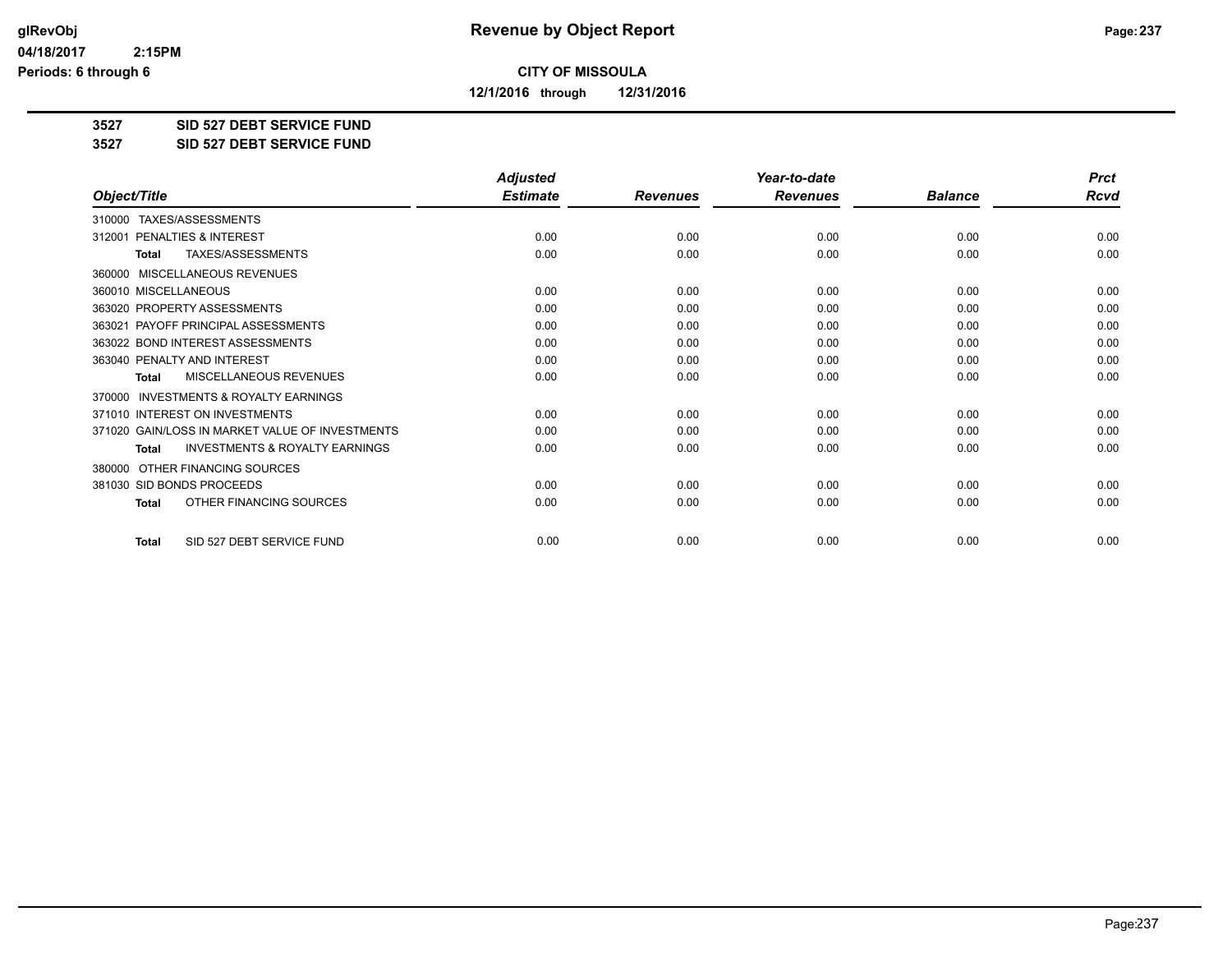**12/1/2016 through 12/31/2016**

#### **3527 SID 527 DEBT SERVICE FUND**

|                                                           | <b>Adjusted</b> |                 | Year-to-date    |                | <b>Prct</b> |
|-----------------------------------------------------------|-----------------|-----------------|-----------------|----------------|-------------|
| Object/Title                                              | <b>Estimate</b> | <b>Revenues</b> | <b>Revenues</b> | <b>Balance</b> | Rcvd        |
| 310000 TAXES/ASSESSMENTS                                  |                 |                 |                 |                |             |
| PENALTIES & INTEREST<br>312001                            | 0.00            | 0.00            | 0.00            | 0.00           | 0.00        |
| TAXES/ASSESSMENTS<br><b>Total</b>                         | 0.00            | 0.00            | 0.00            | 0.00           | 0.00        |
| 360000 MISCELLANEOUS REVENUES                             |                 |                 |                 |                |             |
| 360010 MISCELLANEOUS                                      | 0.00            | 0.00            | 0.00            | 0.00           | 0.00        |
| 363020 PROPERTY ASSESSMENTS                               | 0.00            | 0.00            | 0.00            | 0.00           | 0.00        |
| 363021 PAYOFF PRINCIPAL ASSESSMENTS                       | 0.00            | 0.00            | 0.00            | 0.00           | 0.00        |
| 363022 BOND INTEREST ASSESSMENTS                          | 0.00            | 0.00            | 0.00            | 0.00           | 0.00        |
| 363040 PENALTY AND INTEREST                               | 0.00            | 0.00            | 0.00            | 0.00           | 0.00        |
| MISCELLANEOUS REVENUES<br><b>Total</b>                    | 0.00            | 0.00            | 0.00            | 0.00           | 0.00        |
| 370000 INVESTMENTS & ROYALTY EARNINGS                     |                 |                 |                 |                |             |
| 371010 INTEREST ON INVESTMENTS                            | 0.00            | 0.00            | 0.00            | 0.00           | 0.00        |
| 371020 GAIN/LOSS IN MARKET VALUE OF INVESTMENT            | 0.00            | 0.00            | 0.00            | 0.00           | 0.00        |
| <b>INVESTMENTS &amp; ROYALTY EARNINGS</b><br><b>Total</b> | 0.00            | 0.00            | 0.00            | 0.00           | 0.00        |
| 380000 OTHER FINANCING SOURCES                            |                 |                 |                 |                |             |
| 381030 SID BONDS PROCEEDS                                 | 0.00            | 0.00            | 0.00            | 0.00           | 0.00        |
| OTHER FINANCING SOURCES<br><b>Total</b>                   | 0.00            | 0.00            | 0.00            | 0.00           | 0.00        |
| SID 527 DEBT SERVICE FUND<br><b>Total</b>                 | 0.00            | 0.00            | 0.00            | 0.00           | 0.00        |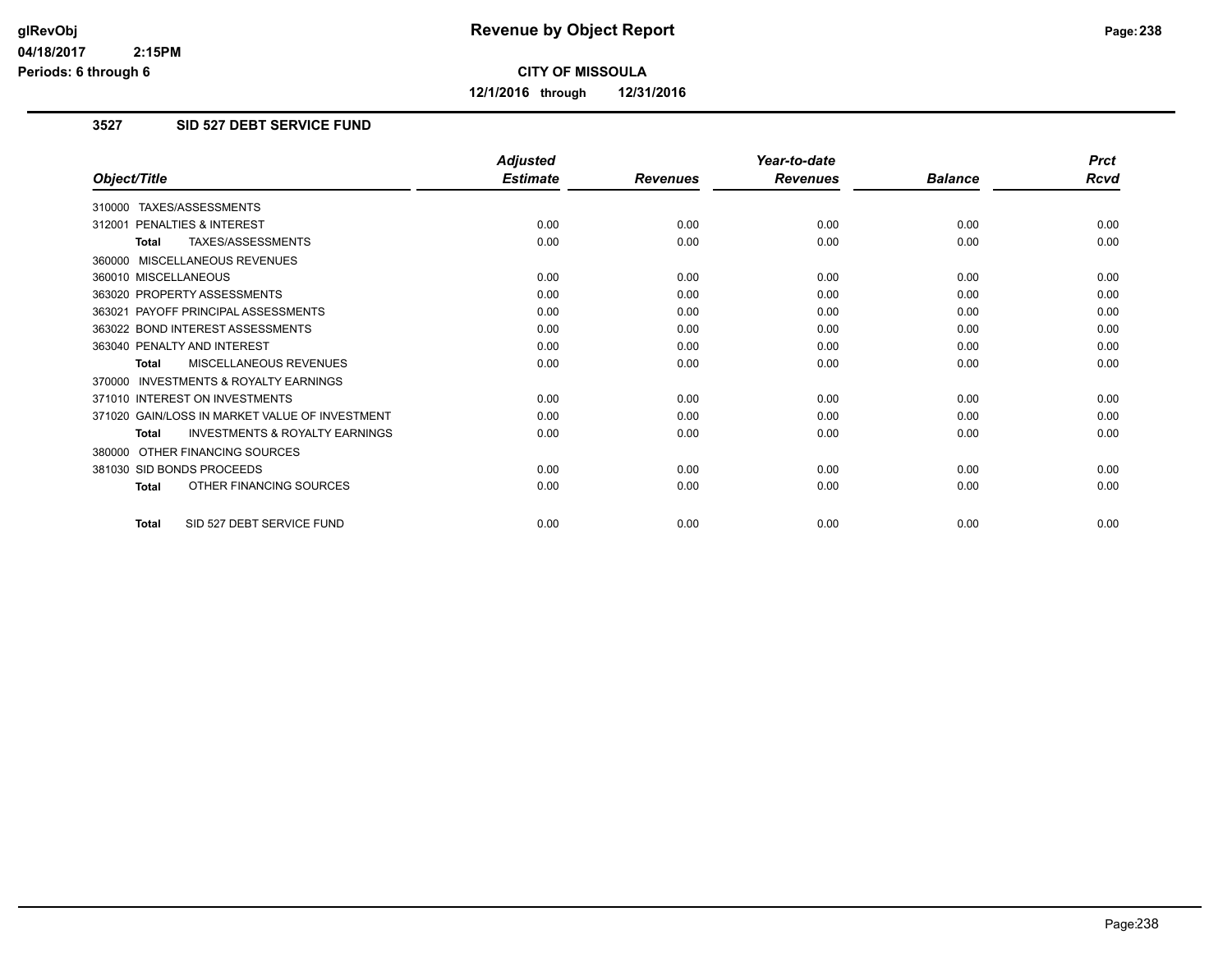**12/1/2016 through 12/31/2016**

**3530 SID 530 DEBT SERVICE FUND**

**3530 SID 530 DEBT SERVICE FUND**

|                                                     | <b>Adjusted</b> |                 | Year-to-date    |                | <b>Prct</b> |
|-----------------------------------------------------|-----------------|-----------------|-----------------|----------------|-------------|
| Object/Title                                        | <b>Estimate</b> | <b>Revenues</b> | <b>Revenues</b> | <b>Balance</b> | Rcvd        |
| 310000 TAXES/ASSESSMENTS                            |                 |                 |                 |                |             |
| 312001 PENALTIES & INTEREST                         | 0.00            | 0.00            | 0.00            | 0.00           | 0.00        |
| TAXES/ASSESSMENTS<br>Total                          | 0.00            | 0.00            | 0.00            | 0.00           | 0.00        |
| 360000 MISCELLANEOUS REVENUES                       |                 |                 |                 |                |             |
| 360010 MISCELLANEOUS                                | 0.00            | 0.00            | 0.00            | 0.00           | 0.00        |
| 363020 PROPERTY ASSESSMENTS                         | 0.00            | 0.00            | 0.00            | 0.00           | 0.00        |
| 363021 PAYOFF PRINCIPAL ASSESSMENTS                 | 0.00            | 0.00            | 0.00            | 0.00           | 0.00        |
| 363022 BOND INTEREST ASSESSMENTS                    | 0.00            | 0.00            | 0.00            | 0.00           | 0.00        |
| 363040 PENALTY AND INTEREST                         | 0.00            | 0.00            | 0.00            | 0.00           | 0.00        |
| MISCELLANEOUS REVENUES<br>Total                     | 0.00            | 0.00            | 0.00            | 0.00           | 0.00        |
| <b>INVESTMENTS &amp; ROYALTY EARNINGS</b><br>370000 |                 |                 |                 |                |             |
| 371010 INTEREST ON INVESTMENTS                      | 0.00            | 0.00            | 0.00            | 0.00           | 0.00        |
| 371020 GAIN/LOSS IN MARKET VALUE OF INVESTMENTS     | 0.00            | 0.00            | 0.00            | 0.00           | 0.00        |
| <b>INVESTMENTS &amp; ROYALTY EARNINGS</b><br>Total  | 0.00            | 0.00            | 0.00            | 0.00           | 0.00        |
| SID 530 DEBT SERVICE FUND<br>Total                  | 0.00            | 0.00            | 0.00            | 0.00           | 0.00        |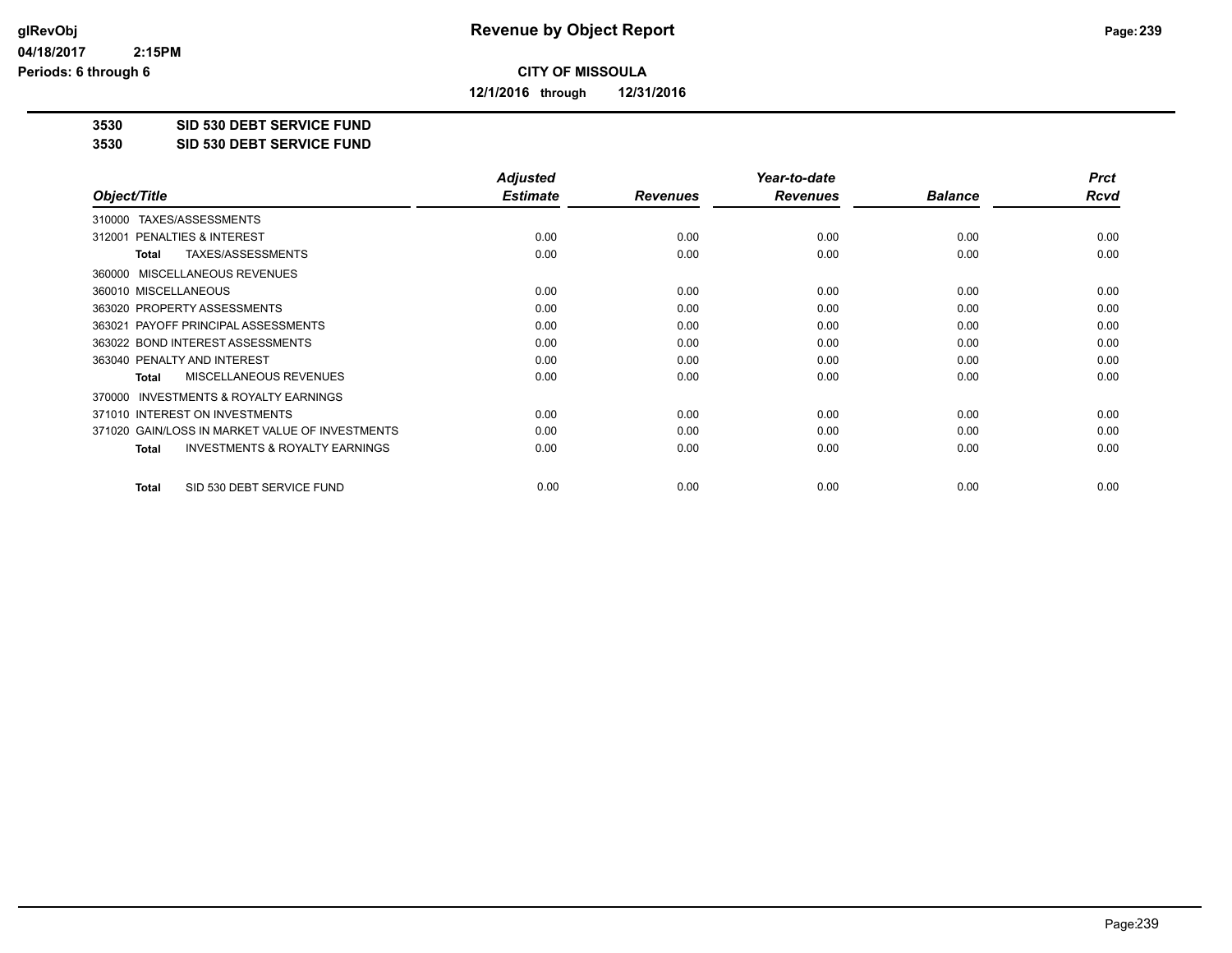**12/1/2016 through 12/31/2016**

#### **3530 SID 530 DEBT SERVICE FUND**

|                                                           | <b>Adjusted</b> |                 | Year-to-date    |                | <b>Prct</b> |
|-----------------------------------------------------------|-----------------|-----------------|-----------------|----------------|-------------|
| Object/Title                                              | <b>Estimate</b> | <b>Revenues</b> | <b>Revenues</b> | <b>Balance</b> | <b>Rcvd</b> |
| 310000 TAXES/ASSESSMENTS                                  |                 |                 |                 |                |             |
| 312001 PENALTIES & INTEREST                               | 0.00            | 0.00            | 0.00            | 0.00           | 0.00        |
| TAXES/ASSESSMENTS<br>Total                                | 0.00            | 0.00            | 0.00            | 0.00           | 0.00        |
| 360000 MISCELLANEOUS REVENUES                             |                 |                 |                 |                |             |
| 360010 MISCELLANEOUS                                      | 0.00            | 0.00            | 0.00            | 0.00           | 0.00        |
| 363020 PROPERTY ASSESSMENTS                               | 0.00            | 0.00            | 0.00            | 0.00           | 0.00        |
| 363021 PAYOFF PRINCIPAL ASSESSMENTS                       | 0.00            | 0.00            | 0.00            | 0.00           | 0.00        |
| 363022 BOND INTEREST ASSESSMENTS                          | 0.00            | 0.00            | 0.00            | 0.00           | 0.00        |
| 363040 PENALTY AND INTEREST                               | 0.00            | 0.00            | 0.00            | 0.00           | 0.00        |
| <b>MISCELLANEOUS REVENUES</b><br>Total                    | 0.00            | 0.00            | 0.00            | 0.00           | 0.00        |
| INVESTMENTS & ROYALTY EARNINGS<br>370000                  |                 |                 |                 |                |             |
| 371010 INTEREST ON INVESTMENTS                            | 0.00            | 0.00            | 0.00            | 0.00           | 0.00        |
| 371020 GAIN/LOSS IN MARKET VALUE OF INVESTMENT            | 0.00            | 0.00            | 0.00            | 0.00           | 0.00        |
| <b>INVESTMENTS &amp; ROYALTY EARNINGS</b><br><b>Total</b> | 0.00            | 0.00            | 0.00            | 0.00           | 0.00        |
| SID 530 DEBT SERVICE FUND<br><b>Total</b>                 | 0.00            | 0.00            | 0.00            | 0.00           | 0.00        |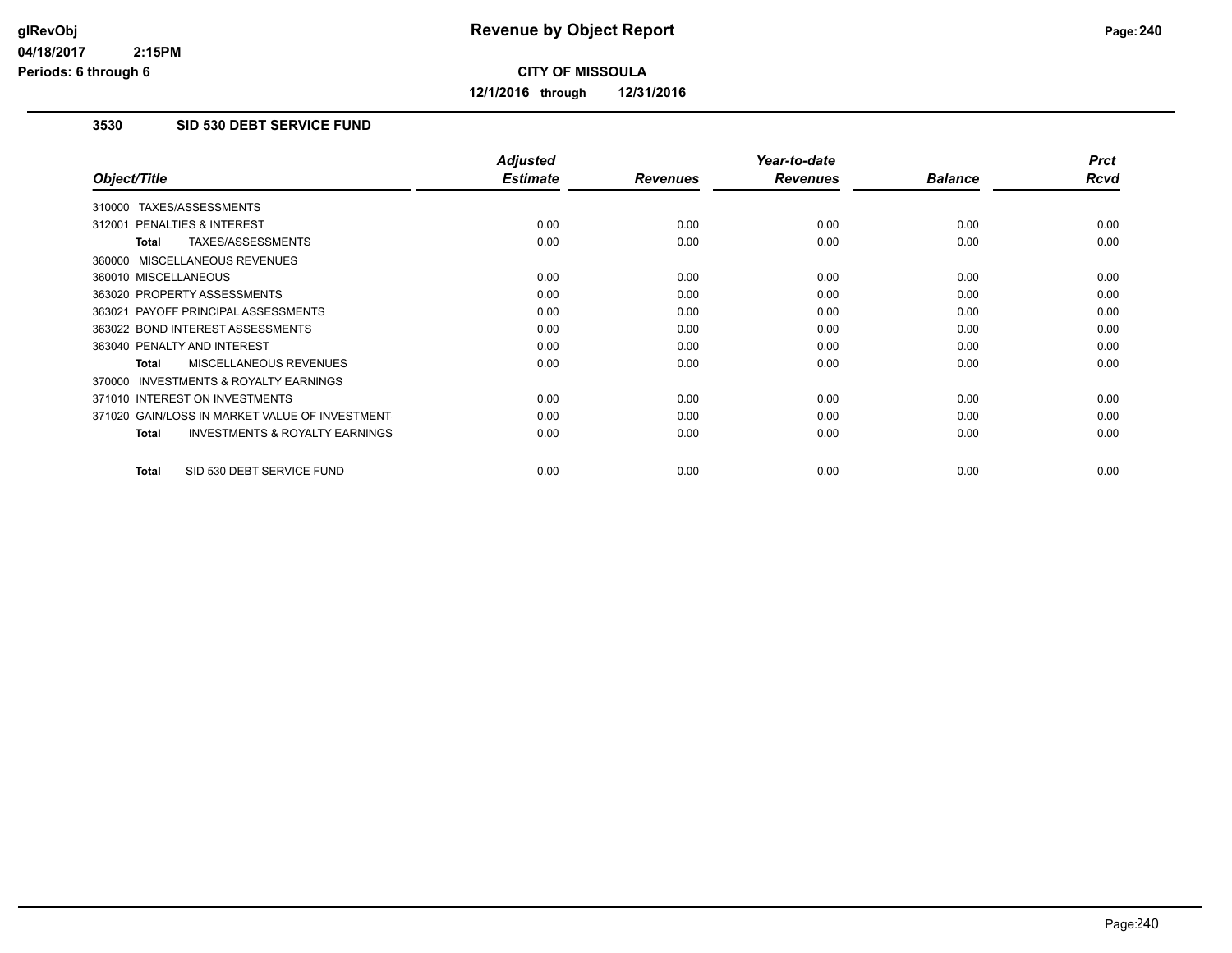**12/1/2016 through 12/31/2016**

**3531 SID 531 HICKORY ST CALMING**

**3531 SID 531 HICKORY ST CALMING**

|                                                           | <b>Adjusted</b> |                 | Year-to-date    |                | <b>Prct</b> |
|-----------------------------------------------------------|-----------------|-----------------|-----------------|----------------|-------------|
| Object/Title                                              | <b>Estimate</b> | <b>Revenues</b> | <b>Revenues</b> | <b>Balance</b> | <b>Rcvd</b> |
| TAXES/ASSESSMENTS<br>310000                               |                 |                 |                 |                |             |
| <b>PENALTIES &amp; INTEREST</b><br>312001                 | 0.00            | 0.00            | 0.00            | 0.00           | 0.00        |
| TAXES/ASSESSMENTS<br><b>Total</b>                         | 0.00            | 0.00            | 0.00            | 0.00           | 0.00        |
| 360000 MISCELLANEOUS REVENUES                             |                 |                 |                 |                |             |
| 360010 MISCELLANEOUS                                      | 0.00            | 0.00            | 0.00            | 0.00           | 0.00        |
| 363020 PROPERTY ASSESSMENTS                               | 0.00            | 0.00            | 0.00            | 0.00           | 0.00        |
| 363021 PAYOFF PRINCIPAL ASSESSMENTS                       | 0.00            | 0.00            | 0.00            | 0.00           | 0.00        |
| 363022 BOND INTEREST ASSESSMENTS                          | 0.00            | 0.00            | 0.00            | 0.00           | 0.00        |
| 363040 PENALTY AND INTEREST                               | 0.00            | 0.00            | 0.00            | 0.00           | 0.00        |
| MISCELLANEOUS REVENUES<br>Total                           | 0.00            | 0.00            | 0.00            | 0.00           | 0.00        |
| <b>INVESTMENTS &amp; ROYALTY EARNINGS</b><br>370000       |                 |                 |                 |                |             |
| 371010 INTEREST ON INVESTMENTS                            | 0.00            | 0.00            | 0.00            | 0.00           | 0.00        |
| 371020 GAIN/LOSS IN MARKET VALUE OF INVESTMENTS           | 0.00            | 0.00            | 0.00            | 0.00           | 0.00        |
| <b>INVESTMENTS &amp; ROYALTY EARNINGS</b><br><b>Total</b> | 0.00            | 0.00            | 0.00            | 0.00           | 0.00        |
| OTHER FINANCING SOURCES<br>380000                         |                 |                 |                 |                |             |
| 383000 OPERATING TRANSFERS                                | 0.00            | 0.00            | 0.00            | 0.00           | 0.00        |
| OTHER FINANCING SOURCES<br><b>Total</b>                   | 0.00            | 0.00            | 0.00            | 0.00           | 0.00        |
| SID 531 HICKORY ST CALMING<br><b>Total</b>                | 0.00            | 0.00            | 0.00            | 0.00           | 0.00        |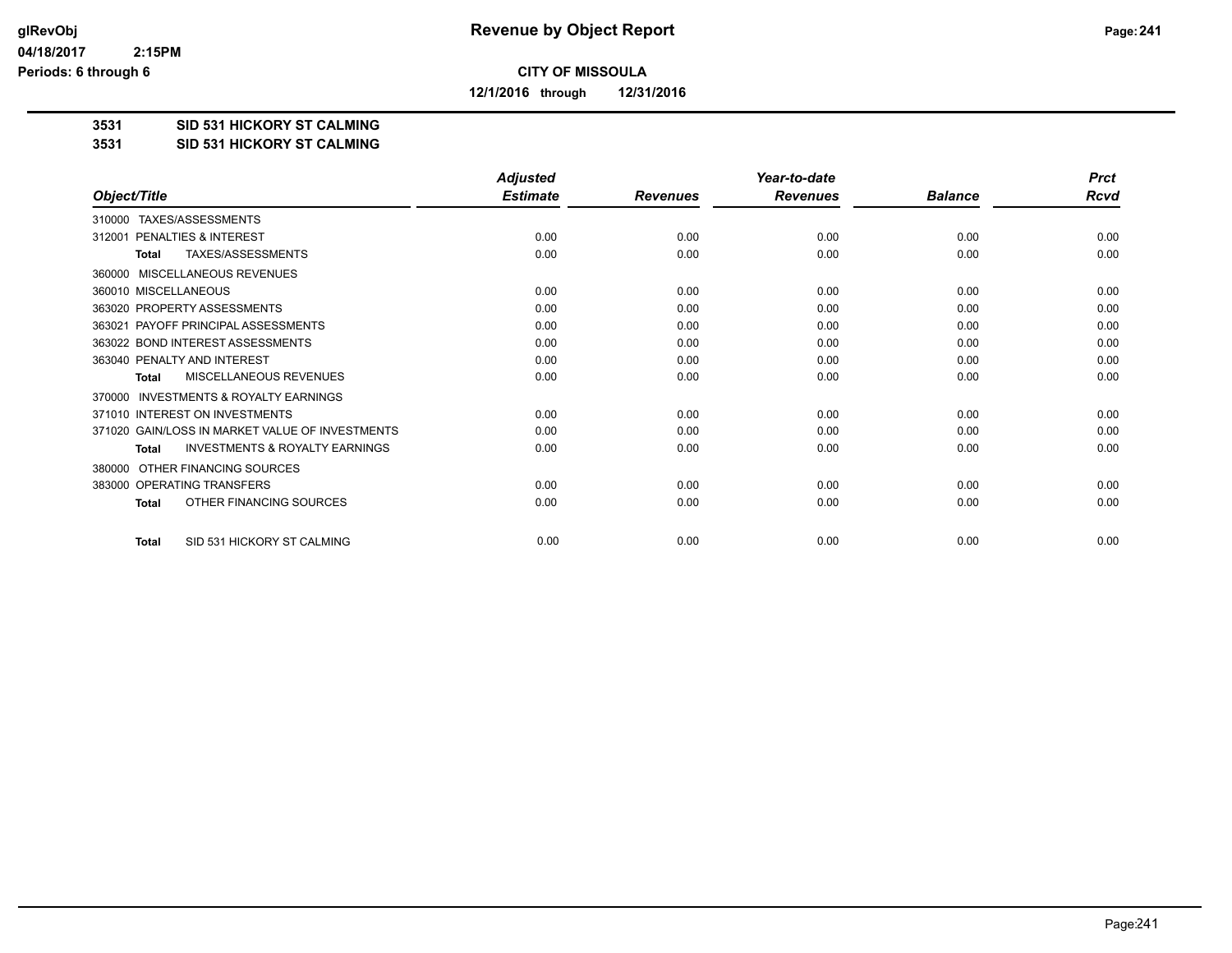**12/1/2016 through 12/31/2016**

#### **3531 SID 531 HICKORY ST CALMING**

|                                                           | <b>Adjusted</b> |                 | Year-to-date    |                | <b>Prct</b> |
|-----------------------------------------------------------|-----------------|-----------------|-----------------|----------------|-------------|
| Object/Title                                              | <b>Estimate</b> | <b>Revenues</b> | <b>Revenues</b> | <b>Balance</b> | <b>Rcvd</b> |
| 310000 TAXES/ASSESSMENTS                                  |                 |                 |                 |                |             |
| <b>PENALTIES &amp; INTEREST</b><br>312001                 | 0.00            | 0.00            | 0.00            | 0.00           | 0.00        |
| TAXES/ASSESSMENTS<br><b>Total</b>                         | 0.00            | 0.00            | 0.00            | 0.00           | 0.00        |
| 360000 MISCELLANEOUS REVENUES                             |                 |                 |                 |                |             |
| 360010 MISCELLANEOUS                                      | 0.00            | 0.00            | 0.00            | 0.00           | 0.00        |
| 363020 PROPERTY ASSESSMENTS                               | 0.00            | 0.00            | 0.00            | 0.00           | 0.00        |
| 363021 PAYOFF PRINCIPAL ASSESSMENTS                       | 0.00            | 0.00            | 0.00            | 0.00           | 0.00        |
| 363022 BOND INTEREST ASSESSMENTS                          | 0.00            | 0.00            | 0.00            | 0.00           | 0.00        |
| 363040 PENALTY AND INTEREST                               | 0.00            | 0.00            | 0.00            | 0.00           | 0.00        |
| <b>MISCELLANEOUS REVENUES</b><br>Total                    | 0.00            | 0.00            | 0.00            | 0.00           | 0.00        |
| <b>INVESTMENTS &amp; ROYALTY EARNINGS</b><br>370000       |                 |                 |                 |                |             |
| 371010 INTEREST ON INVESTMENTS                            | 0.00            | 0.00            | 0.00            | 0.00           | 0.00        |
| 371020 GAIN/LOSS IN MARKET VALUE OF INVESTMENT            | 0.00            | 0.00            | 0.00            | 0.00           | 0.00        |
| <b>INVESTMENTS &amp; ROYALTY EARNINGS</b><br><b>Total</b> | 0.00            | 0.00            | 0.00            | 0.00           | 0.00        |
| OTHER FINANCING SOURCES<br>380000                         |                 |                 |                 |                |             |
| 383000 OPERATING TRANSFERS                                | 0.00            | 0.00            | 0.00            | 0.00           | 0.00        |
| OTHER FINANCING SOURCES<br>Total                          | 0.00            | 0.00            | 0.00            | 0.00           | 0.00        |
| SID 531 HICKORY ST CALMING<br><b>Total</b>                | 0.00            | 0.00            | 0.00            | 0.00           | 0.00        |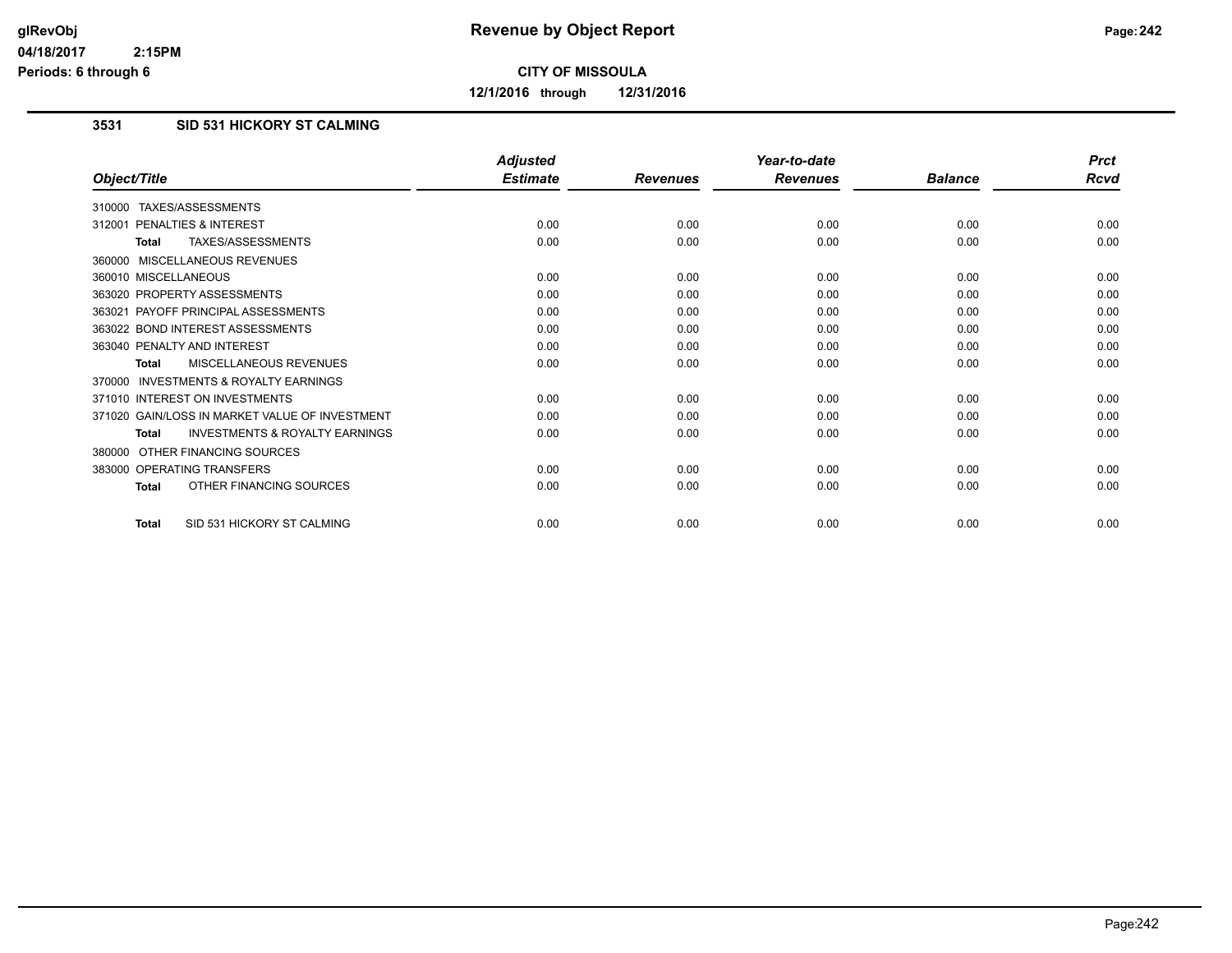**CITY OF MISSOULA 12/1/2016 through 12/31/2016**

**3532 SID 532 DEBT SERVICE FUND**

**3532 SID 532 DEBT SERVICE FUND**

|                                                     | <b>Adjusted</b> |                 | Year-to-date    |                | <b>Prct</b> |
|-----------------------------------------------------|-----------------|-----------------|-----------------|----------------|-------------|
| Object/Title                                        | <b>Estimate</b> | <b>Revenues</b> | <b>Revenues</b> | <b>Balance</b> | Rcvd        |
| 360000 MISCELLANEOUS REVENUES                       |                 |                 |                 |                |             |
| 363020 PROPERTY ASSESSMENTS                         | 40,633.00       | 16.775.18       | 16.775.18       | 23,857.82      | 41.28       |
| 363021 PAYOFF PRINCIPAL ASSESSMENTS                 | 0.00            | 0.00            | 0.00            | 0.00           | 0.00        |
| 363022 BOND INTEREST ASSESSMENTS                    | 0.00            | 0.00            | 0.00            | 0.00           | 0.00        |
| 363040 PENALTY AND INTEREST                         | 0.00            | 28.29           | 28.29           | $-28.29$       | 0.00        |
| MISCELLANEOUS REVENUES<br>Total                     | 40,633.00       | 16.803.47       | 16.803.47       | 23.829.53      | 41.35       |
| <b>INVESTMENTS &amp; ROYALTY EARNINGS</b><br>370000 |                 |                 |                 |                |             |
| 371010 INTEREST ON INVESTMENTS                      | 0.00            | 0.00            | 0.00            | 0.00           | 0.00        |
| 371020 GAIN/LOSS IN MARKET VALUE OF INVESTMENTS     | 0.00            | 0.00            | 0.00            | 0.00           | 0.00        |
| <b>INVESTMENTS &amp; ROYALTY EARNINGS</b><br>Total  | 0.00            | 0.00            | 0.00            | 0.00           | 0.00        |
| SID 532 DEBT SERVICE FUND<br>Total                  | 40.633.00       | 16.803.47       | 16.803.47       | 23.829.53      | 41.35       |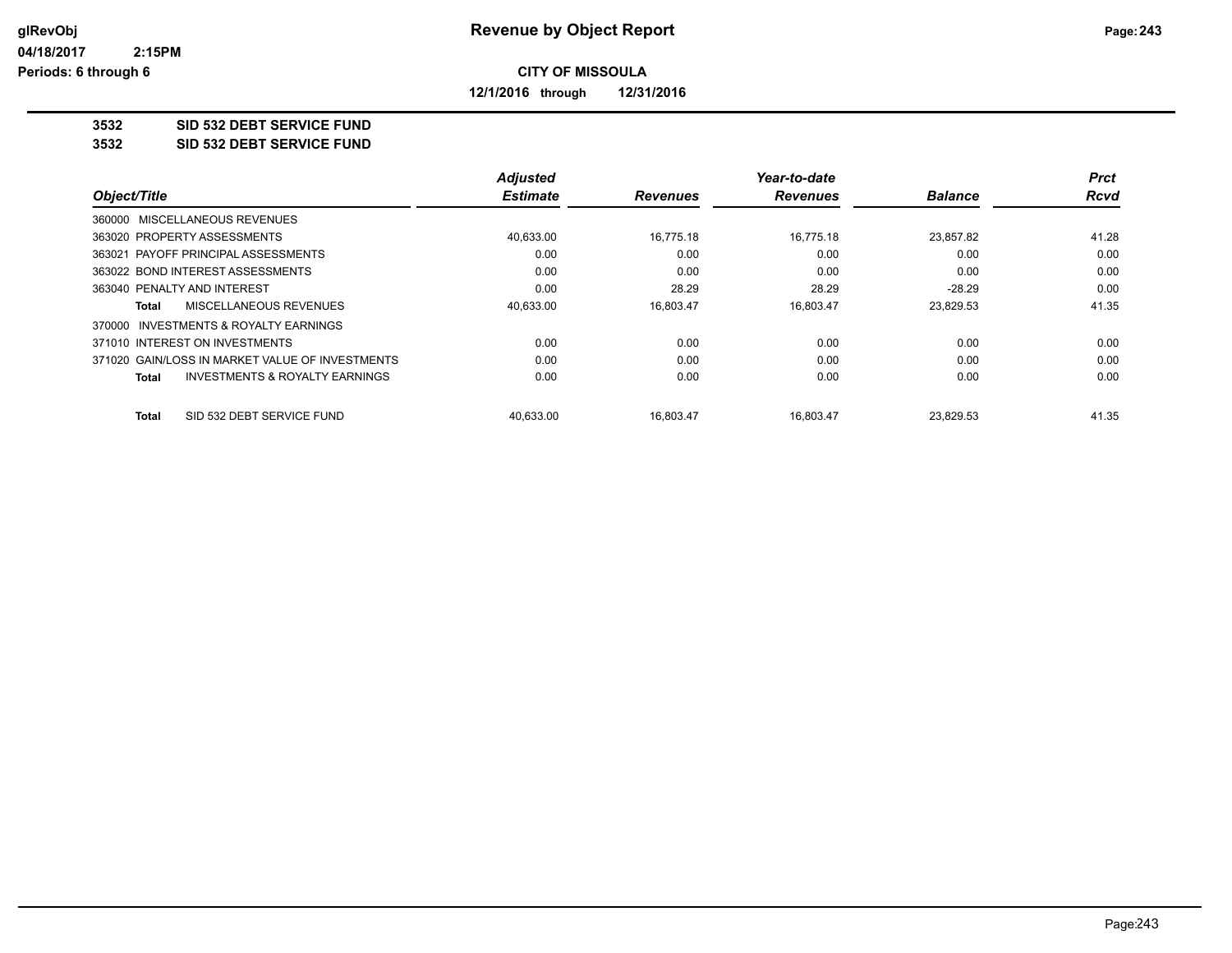**12/1/2016 through 12/31/2016**

#### **3532 SID 532 DEBT SERVICE FUND**

|                                                    | <b>Adjusted</b> |                 | Year-to-date    |                | <b>Prct</b> |
|----------------------------------------------------|-----------------|-----------------|-----------------|----------------|-------------|
| Object/Title                                       | <b>Estimate</b> | <b>Revenues</b> | <b>Revenues</b> | <b>Balance</b> | <b>Rcvd</b> |
| 360000 MISCELLANEOUS REVENUES                      |                 |                 |                 |                |             |
| 363020 PROPERTY ASSESSMENTS                        | 40,633.00       | 16.775.18       | 16.775.18       | 23.857.82      | 41.28       |
| 363021 PAYOFF PRINCIPAL ASSESSMENTS                | 0.00            | 0.00            | 0.00            | 0.00           | 0.00        |
| 363022 BOND INTEREST ASSESSMENTS                   | 0.00            | 0.00            | 0.00            | 0.00           | 0.00        |
| 363040 PENALTY AND INTEREST                        | 0.00            | 28.29           | 28.29           | $-28.29$       | 0.00        |
| MISCELLANEOUS REVENUES<br>Total                    | 40,633.00       | 16,803.47       | 16,803.47       | 23.829.53      | 41.35       |
| INVESTMENTS & ROYALTY EARNINGS<br>370000           |                 |                 |                 |                |             |
| 371010 INTEREST ON INVESTMENTS                     | 0.00            | 0.00            | 0.00            | 0.00           | 0.00        |
| 371020 GAIN/LOSS IN MARKET VALUE OF INVESTMENT     | 0.00            | 0.00            | 0.00            | 0.00           | 0.00        |
| <b>INVESTMENTS &amp; ROYALTY EARNINGS</b><br>Total | 0.00            | 0.00            | 0.00            | 0.00           | 0.00        |
| SID 532 DEBT SERVICE FUND<br><b>Total</b>          | 40.633.00       | 16.803.47       | 16.803.47       | 23.829.53      | 41.35       |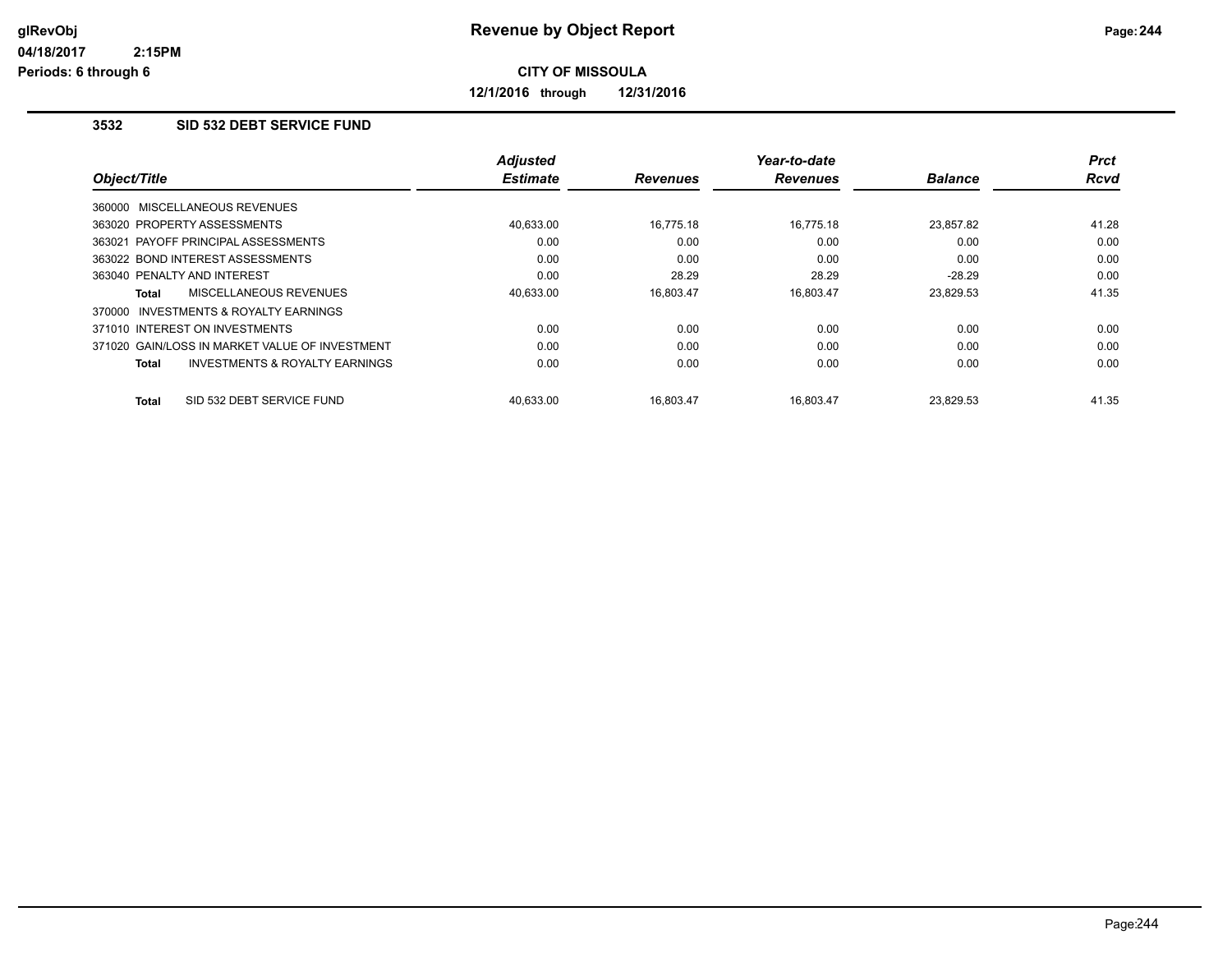**12/1/2016 through 12/31/2016**

## **3533 GILBERT ST SEWER SID DEBT FUND**

**3533 GILBERT ST SEWER SID DEBT FUND**

|                                                           | <b>Adjusted</b> |                 | Year-to-date    |                | <b>Prct</b> |
|-----------------------------------------------------------|-----------------|-----------------|-----------------|----------------|-------------|
| Object/Title                                              | <b>Estimate</b> | <b>Revenues</b> | <b>Revenues</b> | <b>Balance</b> | <b>Rcvd</b> |
| TAXES/ASSESSMENTS<br>310000                               |                 |                 |                 |                |             |
| <b>PENALTIES &amp; INTEREST</b><br>312001                 | 0.00            | 0.00            | 0.00            | 0.00           | 0.00        |
| TAXES/ASSESSMENTS<br><b>Total</b>                         | 0.00            | 0.00            | 0.00            | 0.00           | 0.00        |
| MISCELLANEOUS REVENUES<br>360000                          |                 |                 |                 |                |             |
| 363020 PROPERTY ASSESSMENTS                               | 16,875.00       | 6,384.12        | 6,384.12        | 10,490.88      | 37.83       |
| 363021 PAYOFF PRINCIPAL ASSESSMENTS                       | 0.00            | 0.00            | 1,910.85        | $-1,910.85$    | 0.00        |
| 363022 BOND INTEREST ASSESSMENTS                          | 0.00            | 0.00            | 0.00            | 0.00           | 0.00        |
| 363040 PENALTY AND INTEREST                               | 0.00            | 0.00            | 0.00            | 0.00           | 0.00        |
| MISCELLANEOUS REVENUES<br><b>Total</b>                    | 16,875.00       | 6,384.12        | 8,294.97        | 8,580.03       | 49.16       |
| <b>INVESTMENTS &amp; ROYALTY EARNINGS</b><br>370000       |                 |                 |                 |                |             |
| 371010 INTEREST ON INVESTMENTS                            | 0.00            | 0.00            | 0.00            | 0.00           | 0.00        |
| 371020 GAIN/LOSS IN MARKET VALUE OF INVESTMENTS           | 0.00            | 0.00            | 0.00            | 0.00           | 0.00        |
| <b>INVESTMENTS &amp; ROYALTY EARNINGS</b><br><b>Total</b> | 0.00            | 0.00            | 0.00            | 0.00           | 0.00        |
| OTHER FINANCING SOURCES<br>380000                         |                 |                 |                 |                |             |
| 381009 TRANSFERS IN                                       | 0.00            | 0.00            | 0.00            | 0.00           | 0.00        |
| OTHER FINANCING SOURCES<br><b>Total</b>                   | 0.00            | 0.00            | 0.00            | 0.00           | 0.00        |
| GILBERT ST SEWER SID DEBT FUND<br><b>Total</b>            | 16,875.00       | 6,384.12        | 8,294.97        | 8,580.03       | 49.16       |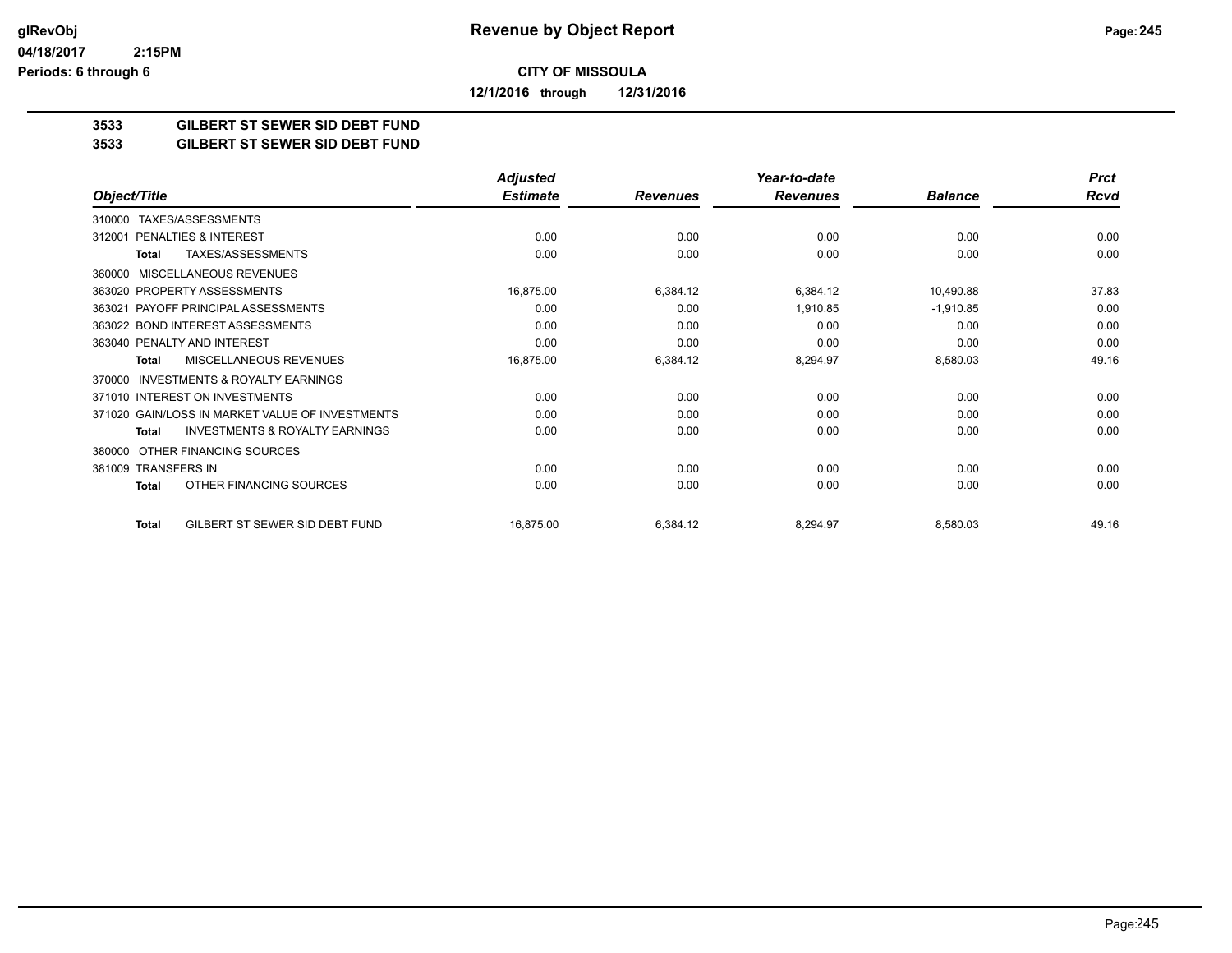**12/1/2016 through 12/31/2016**

#### **3533 GILBERT ST SEWER SID DEBT FUND**

|                                                     | <b>Adjusted</b> |                 | Year-to-date    |                | <b>Prct</b> |
|-----------------------------------------------------|-----------------|-----------------|-----------------|----------------|-------------|
| Object/Title                                        | <b>Estimate</b> | <b>Revenues</b> | <b>Revenues</b> | <b>Balance</b> | <b>Rcvd</b> |
| TAXES/ASSESSMENTS<br>310000                         |                 |                 |                 |                |             |
| PENALTIES & INTEREST<br>312001                      | 0.00            | 0.00            | 0.00            | 0.00           | 0.00        |
| TAXES/ASSESSMENTS<br><b>Total</b>                   | 0.00            | 0.00            | 0.00            | 0.00           | 0.00        |
| 360000 MISCELLANEOUS REVENUES                       |                 |                 |                 |                |             |
| 363020 PROPERTY ASSESSMENTS                         | 16,875.00       | 6,384.12        | 6,384.12        | 10,490.88      | 37.83       |
| PAYOFF PRINCIPAL ASSESSMENTS<br>363021              | 0.00            | 0.00            | 1,910.85        | $-1,910.85$    | 0.00        |
| 363022 BOND INTEREST ASSESSMENTS                    | 0.00            | 0.00            | 0.00            | 0.00           | 0.00        |
| 363040 PENALTY AND INTEREST                         | 0.00            | 0.00            | 0.00            | 0.00           | 0.00        |
| MISCELLANEOUS REVENUES<br>Total                     | 16,875.00       | 6,384.12        | 8,294.97        | 8,580.03       | 49.16       |
| <b>INVESTMENTS &amp; ROYALTY EARNINGS</b><br>370000 |                 |                 |                 |                |             |
| 371010 INTEREST ON INVESTMENTS                      | 0.00            | 0.00            | 0.00            | 0.00           | 0.00        |
| 371020 GAIN/LOSS IN MARKET VALUE OF INVESTMENT      | 0.00            | 0.00            | 0.00            | 0.00           | 0.00        |
| <b>INVESTMENTS &amp; ROYALTY EARNINGS</b><br>Total  | 0.00            | 0.00            | 0.00            | 0.00           | 0.00        |
| 380000 OTHER FINANCING SOURCES                      |                 |                 |                 |                |             |
| 381009 TRANSFERS IN                                 | 0.00            | 0.00            | 0.00            | 0.00           | 0.00        |
| OTHER FINANCING SOURCES<br><b>Total</b>             | 0.00            | 0.00            | 0.00            | 0.00           | 0.00        |
| GILBERT ST SEWER SID DEBT FUND<br><b>Total</b>      | 16,875.00       | 6,384.12        | 8,294.97        | 8,580.03       | 49.16       |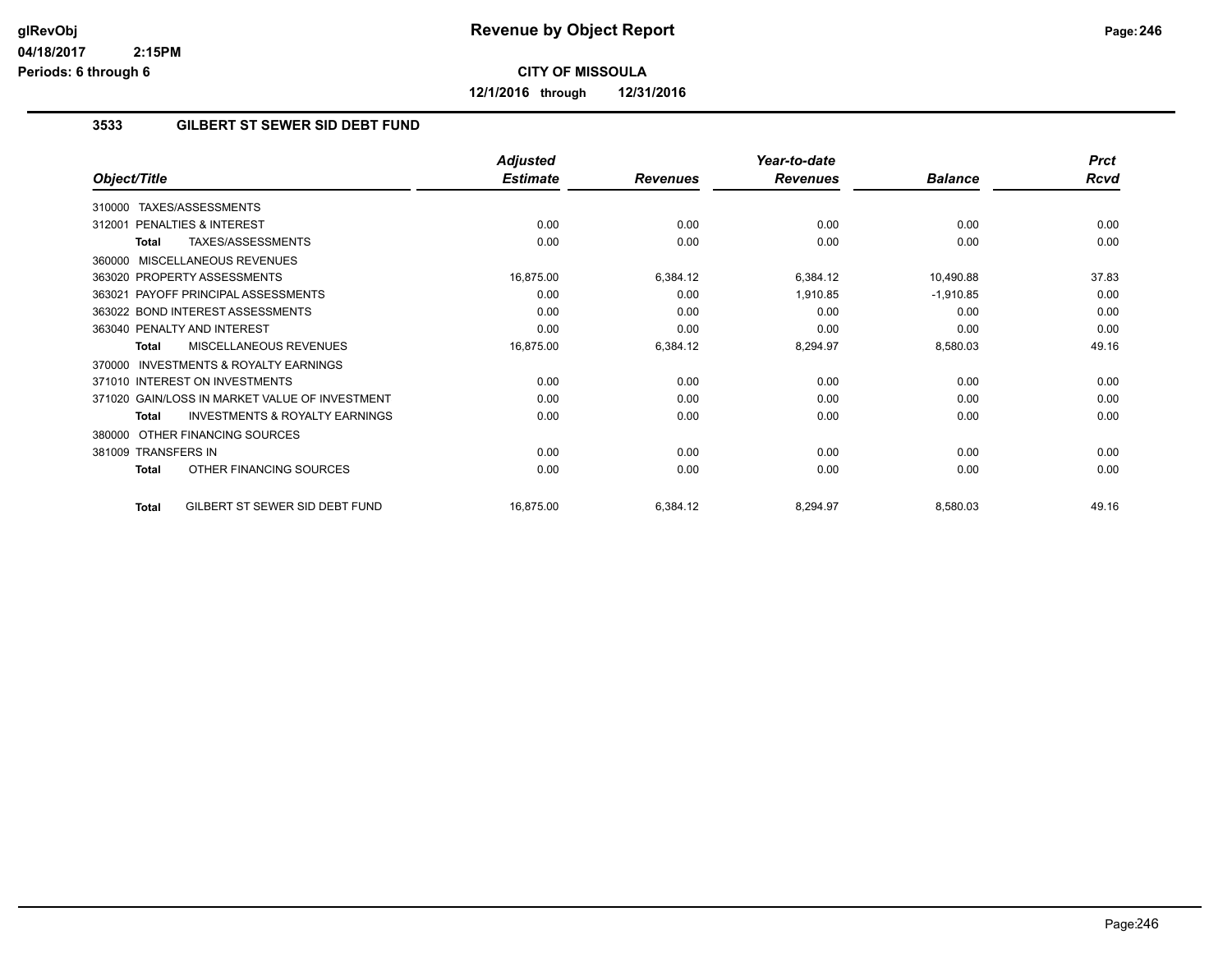*Prct Rcvd*

## **CITY OF MISSOULA**

**12/1/2016 through 12/31/2016**

**3534 LINCOLNWOOD SEWER PHASE I 3534 LINCOLNWOOD SEWER PHASE I**

| ააა4   | LINCOLINWOOD SEWER FRASE I                                |                 |                 |                 |                |             |
|--------|-----------------------------------------------------------|-----------------|-----------------|-----------------|----------------|-------------|
|        |                                                           | <b>Adjusted</b> |                 | Year-to-date    |                | <b>Prct</b> |
|        | Object/Title                                              | <b>Estimate</b> | <b>Revenues</b> | <b>Revenues</b> | <b>Balance</b> | Rcva        |
| 310000 | TAXES/ASSESSMENTS                                         |                 |                 |                 |                |             |
|        | 312001 PENALTIES & INTEREST                               | 0.00            | 0.00            | 0.00            | 0.00           | 0.00        |
|        | TAXES/ASSESSMENTS<br>Total                                | 0.00            | 0.00            | 0.00            | 0.00           | 0.00        |
|        | 360000 MISCELLANEOUS REVENUES                             |                 |                 |                 |                |             |
|        | 363020 PROPERTY ASSESSMENTS                               | 17,513.00       | 7,406.81        | 7,406.81        | 10,106.19      | 42.29       |
|        | 363021 PAYOFF PRINCIPAL ASSESSMENTS                       | 0.00            | 0.00            | 0.00            | 0.00           | 0.00        |
|        | 363022 BOND INTEREST ASSESSMENTS                          | 0.00            | 0.00            | 0.00            | 0.00           | 0.00        |
|        | 363040 PENALTY AND INTEREST                               | 0.00            | 4.28            | 4.28            | $-4.28$        | 0.00        |
|        | MISCELLANEOUS REVENUES<br>Total                           | 17,513.00       | 7,411.09        | 7,411.09        | 10,101.91      | 42.32       |
|        | 370000 INVESTMENTS & ROYALTY EARNINGS                     |                 |                 |                 |                |             |
|        | 371010 INTEREST ON INVESTMENTS                            | 0.00            | 0.00            | 0.00            | 0.00           | 0.00        |
|        | 371020 GAIN/LOSS IN MARKET VALUE OF INVESTMENTS           | 0.00            | 0.00            | 0.00            | 0.00           | 0.00        |
|        | <b>INVESTMENTS &amp; ROYALTY EARNINGS</b><br><b>Total</b> | 0.00            | 0.00            | 0.00            | 0.00           | 0.00        |
|        | <b>LINCOLNWOOD SEWER PHASE I</b><br>Total                 | 17,513.00       | 7,411.09        | 7,411.09        | 10,101.91      | 42.32       |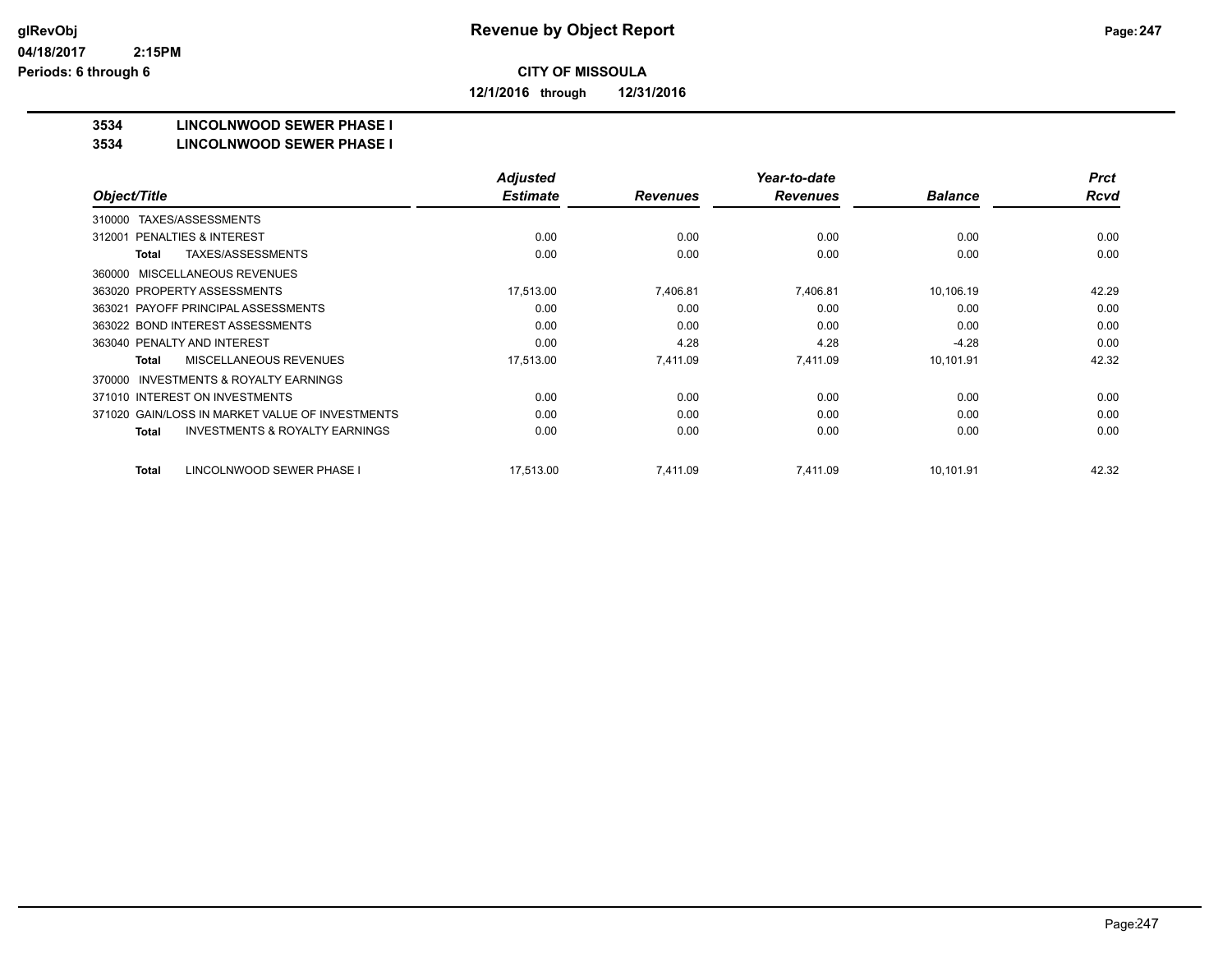**12/1/2016 through 12/31/2016**

#### **3534 LINCOLNWOOD SEWER PHASE I**

|                                                     | <b>Adjusted</b> |                 | Year-to-date    |                | <b>Prct</b> |
|-----------------------------------------------------|-----------------|-----------------|-----------------|----------------|-------------|
| Object/Title                                        | <b>Estimate</b> | <b>Revenues</b> | <b>Revenues</b> | <b>Balance</b> | <b>Rcvd</b> |
| TAXES/ASSESSMENTS<br>310000                         |                 |                 |                 |                |             |
| 312001 PENALTIES & INTEREST                         | 0.00            | 0.00            | 0.00            | 0.00           | 0.00        |
| TAXES/ASSESSMENTS<br>Total                          | 0.00            | 0.00            | 0.00            | 0.00           | 0.00        |
| MISCELLANEOUS REVENUES<br>360000                    |                 |                 |                 |                |             |
| 363020 PROPERTY ASSESSMENTS                         | 17,513.00       | 7,406.81        | 7,406.81        | 10,106.19      | 42.29       |
| 363021 PAYOFF PRINCIPAL ASSESSMENTS                 | 0.00            | 0.00            | 0.00            | 0.00           | 0.00        |
| 363022 BOND INTEREST ASSESSMENTS                    | 0.00            | 0.00            | 0.00            | 0.00           | 0.00        |
| 363040 PENALTY AND INTEREST                         | 0.00            | 4.28            | 4.28            | $-4.28$        | 0.00        |
| <b>MISCELLANEOUS REVENUES</b><br>Total              | 17,513.00       | 7,411.09        | 7,411.09        | 10,101.91      | 42.32       |
| <b>INVESTMENTS &amp; ROYALTY EARNINGS</b><br>370000 |                 |                 |                 |                |             |
| 371010 INTEREST ON INVESTMENTS                      | 0.00            | 0.00            | 0.00            | 0.00           | 0.00        |
| 371020 GAIN/LOSS IN MARKET VALUE OF INVESTMENT      | 0.00            | 0.00            | 0.00            | 0.00           | 0.00        |
| <b>INVESTMENTS &amp; ROYALTY EARNINGS</b><br>Total  | 0.00            | 0.00            | 0.00            | 0.00           | 0.00        |
| LINCOLNWOOD SEWER PHASE I<br>Total                  | 17,513.00       | 7,411.09        | 7,411.09        | 10,101.91      | 42.32       |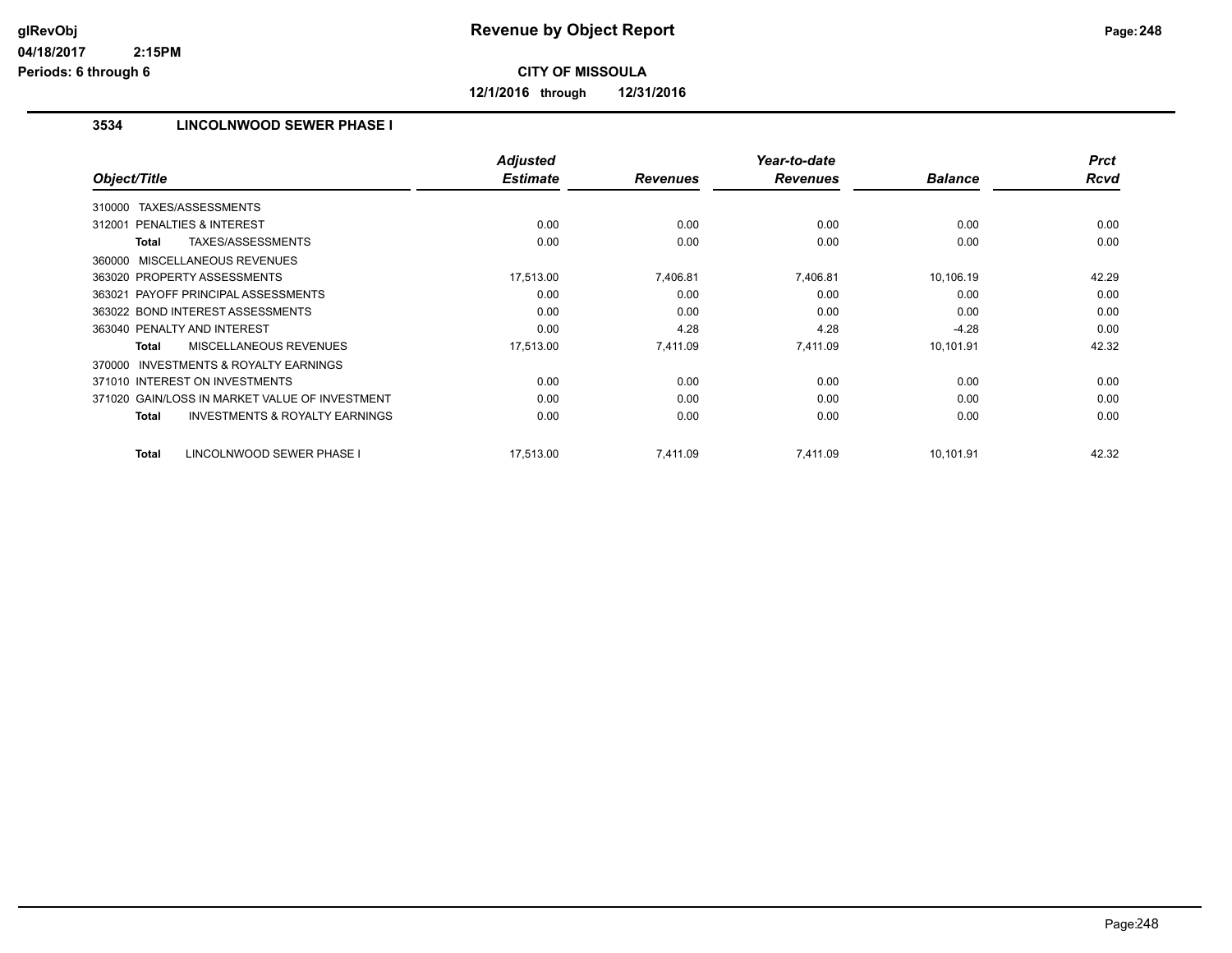**12/1/2016 through 12/31/2016**

## **3535 SLANT STREET TRAFFIC CALMING**

### **3535 SLANT STREET TRAFFIC CALMING**

|                                                           | <b>Adjusted</b> |                 | Year-to-date    |                | <b>Prct</b> |
|-----------------------------------------------------------|-----------------|-----------------|-----------------|----------------|-------------|
| Object/Title                                              | <b>Estimate</b> | <b>Revenues</b> | <b>Revenues</b> | <b>Balance</b> | <b>Rcvd</b> |
| TAXES/ASSESSMENTS<br>310000                               |                 |                 |                 |                |             |
| PENALTIES & INTEREST<br>312001                            | 0.00            | 0.00            | 0.00            | 0.00           | 0.00        |
| TAXES/ASSESSMENTS<br><b>Total</b>                         | 0.00            | 0.00            | 0.00            | 0.00           | 0.00        |
| 360000 MISCELLANEOUS REVENUES                             |                 |                 |                 |                |             |
| 360010 MISCELLANEOUS                                      | 0.00            | 0.00            | 0.00            | 0.00           | 0.00        |
| 363020 PROPERTY ASSESSMENTS                               | 0.00            | 0.00            | 23.01           | $-23.01$       | 0.00        |
| 363021 PAYOFF PRINCIPAL ASSESSMENTS                       | 0.00            | 0.00            | 0.00            | 0.00           | 0.00        |
| 363022 BOND INTEREST ASSESSMENTS                          | 0.00            | 0.00            | 0.00            | 0.00           | 0.00        |
| 363040 PENALTY AND INTEREST                               | 0.00            | 0.00            | 0.49            | $-0.49$        | 0.00        |
| <b>MISCELLANEOUS REVENUES</b><br><b>Total</b>             | 0.00            | 0.00            | 23.50           | $-23.50$       | 0.00        |
| <b>INVESTMENTS &amp; ROYALTY EARNINGS</b><br>370000       |                 |                 |                 |                |             |
| 371010 INTEREST ON INVESTMENTS                            | 0.00            | 0.00            | 0.00            | 0.00           | 0.00        |
| 371020 GAIN/LOSS IN MARKET VALUE OF INVESTMENTS           | 0.00            | 0.00            | 0.00            | 0.00           | 0.00        |
| <b>INVESTMENTS &amp; ROYALTY EARNINGS</b><br><b>Total</b> | 0.00            | 0.00            | 0.00            | 0.00           | 0.00        |
| OTHER FINANCING SOURCES<br>380000                         |                 |                 |                 |                |             |
| 383000 OPERATING TRANSFERS                                | 0.00            | 0.00            | 0.00            | 0.00           | 0.00        |
| OTHER FINANCING SOURCES<br><b>Total</b>                   | 0.00            | 0.00            | 0.00            | 0.00           | 0.00        |
| SLANT STREET TRAFFIC CALMING<br><b>Total</b>              | 0.00            | 0.00            | 23.50           | $-23.50$       | 0.00        |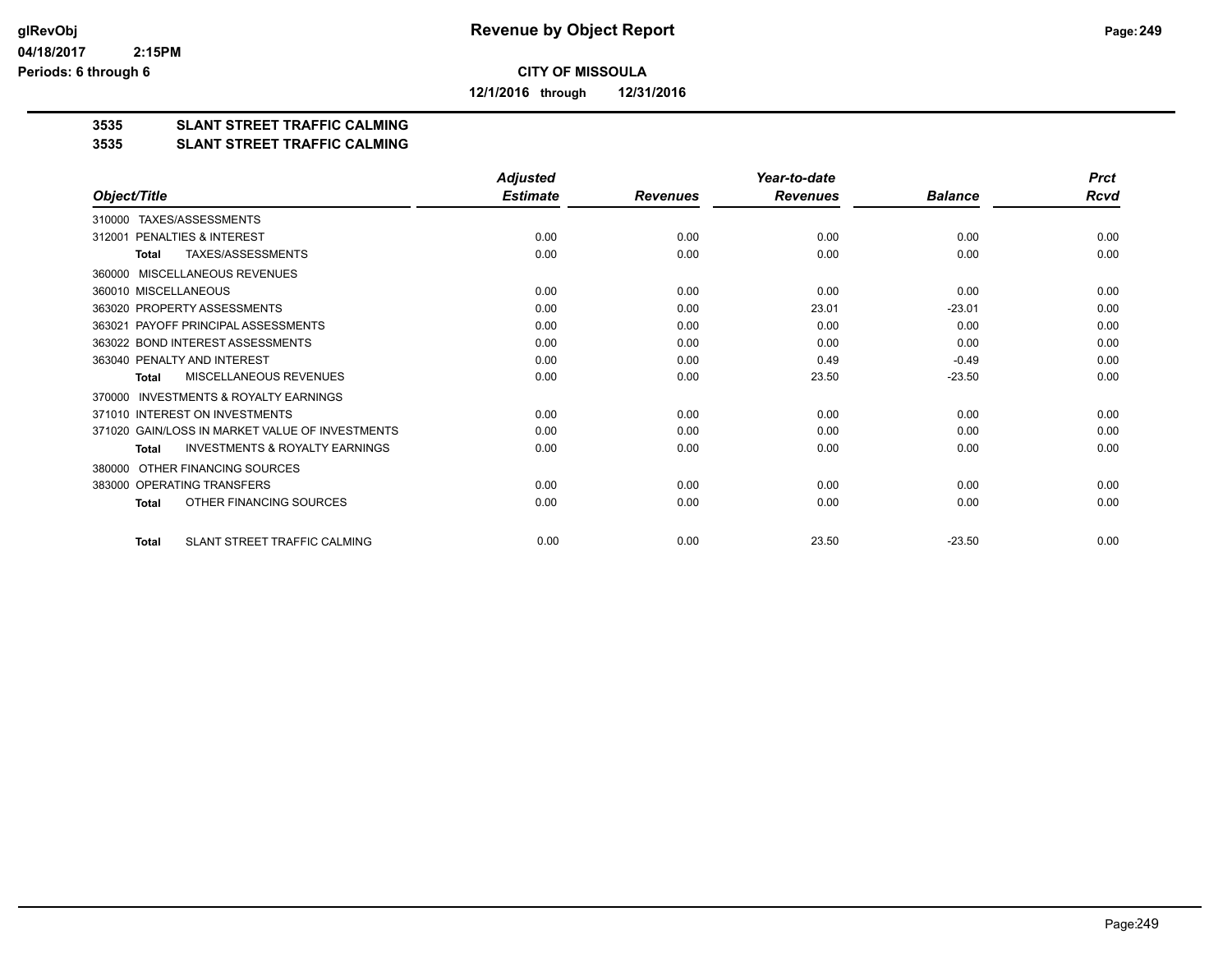**12/1/2016 through 12/31/2016**

#### **3535 SLANT STREET TRAFFIC CALMING**

|                                                           | <b>Adjusted</b> |                 | Year-to-date    |                | <b>Prct</b> |
|-----------------------------------------------------------|-----------------|-----------------|-----------------|----------------|-------------|
| Object/Title                                              | <b>Estimate</b> | <b>Revenues</b> | <b>Revenues</b> | <b>Balance</b> | Rcvd        |
| 310000 TAXES/ASSESSMENTS                                  |                 |                 |                 |                |             |
| PENALTIES & INTEREST<br>312001                            | 0.00            | 0.00            | 0.00            | 0.00           | 0.00        |
| TAXES/ASSESSMENTS<br><b>Total</b>                         | 0.00            | 0.00            | 0.00            | 0.00           | 0.00        |
| 360000 MISCELLANEOUS REVENUES                             |                 |                 |                 |                |             |
| 360010 MISCELLANEOUS                                      | 0.00            | 0.00            | 0.00            | 0.00           | 0.00        |
| 363020 PROPERTY ASSESSMENTS                               | 0.00            | 0.00            | 23.01           | $-23.01$       | 0.00        |
| 363021 PAYOFF PRINCIPAL ASSESSMENTS                       | 0.00            | 0.00            | 0.00            | 0.00           | 0.00        |
| 363022 BOND INTEREST ASSESSMENTS                          | 0.00            | 0.00            | 0.00            | 0.00           | 0.00        |
| 363040 PENALTY AND INTEREST                               | 0.00            | 0.00            | 0.49            | $-0.49$        | 0.00        |
| MISCELLANEOUS REVENUES<br><b>Total</b>                    | 0.00            | 0.00            | 23.50           | $-23.50$       | 0.00        |
| <b>INVESTMENTS &amp; ROYALTY EARNINGS</b><br>370000       |                 |                 |                 |                |             |
| 371010 INTEREST ON INVESTMENTS                            | 0.00            | 0.00            | 0.00            | 0.00           | 0.00        |
| 371020 GAIN/LOSS IN MARKET VALUE OF INVESTMENT            | 0.00            | 0.00            | 0.00            | 0.00           | 0.00        |
| <b>INVESTMENTS &amp; ROYALTY EARNINGS</b><br><b>Total</b> | 0.00            | 0.00            | 0.00            | 0.00           | 0.00        |
| 380000 OTHER FINANCING SOURCES                            |                 |                 |                 |                |             |
| 383000 OPERATING TRANSFERS                                | 0.00            | 0.00            | 0.00            | 0.00           | 0.00        |
| OTHER FINANCING SOURCES<br><b>Total</b>                   | 0.00            | 0.00            | 0.00            | 0.00           | 0.00        |
| SLANT STREET TRAFFIC CALMING<br><b>Total</b>              | 0.00            | 0.00            | 23.50           | $-23.50$       | 0.00        |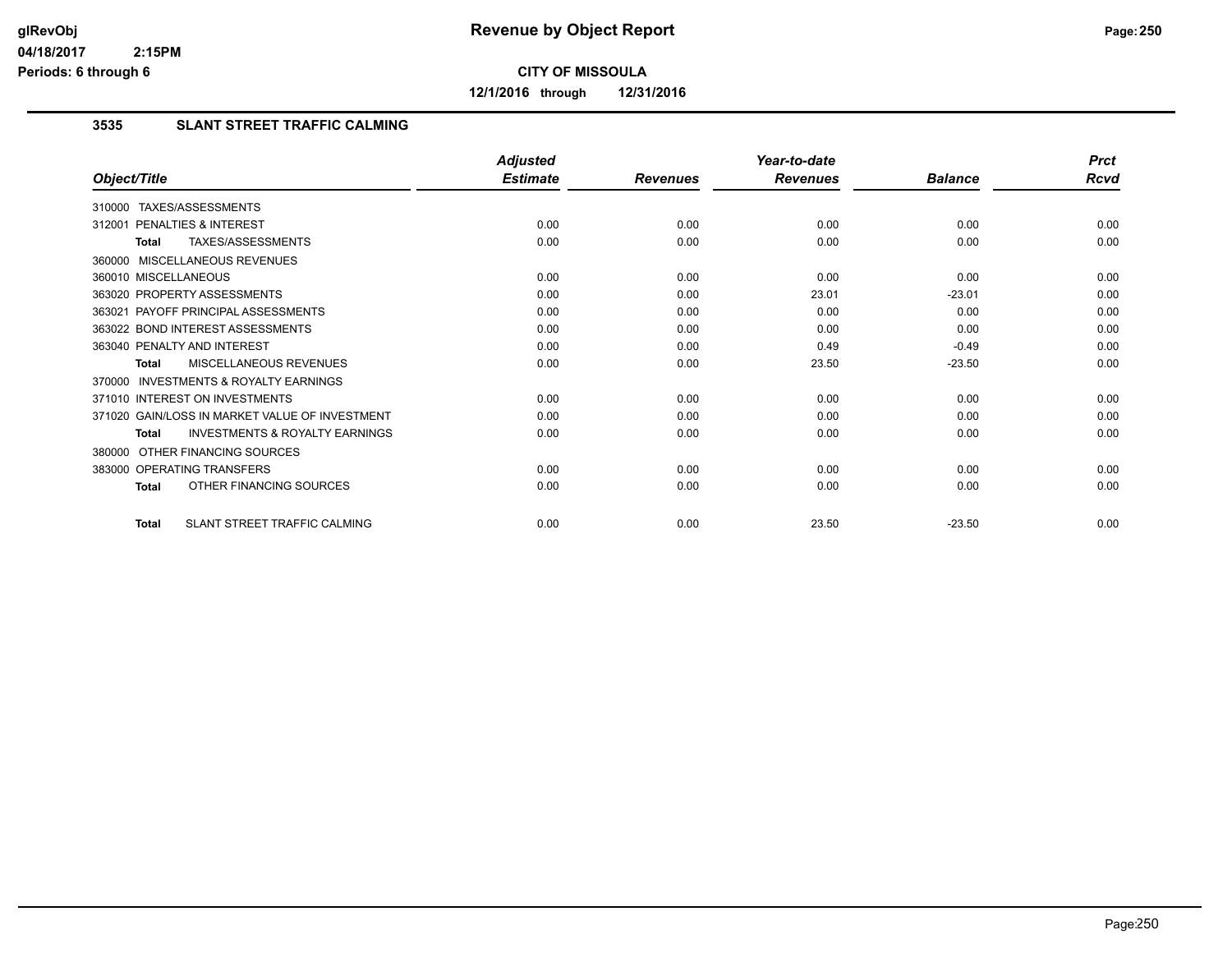**12/1/2016 through 12/31/2016**

## **3536 LINCOLNWOOD SEWER PHASE II**

| 3536 | LINCOLNWOOD SEWER PHASE II |
|------|----------------------------|
|      |                            |

|                                                     | <b>Adjusted</b> |                 | Year-to-date    |                | <b>Prct</b> |
|-----------------------------------------------------|-----------------|-----------------|-----------------|----------------|-------------|
| Object/Title                                        | <b>Estimate</b> | <b>Revenues</b> | <b>Revenues</b> | <b>Balance</b> | <b>Rcvd</b> |
| TAXES/ASSESSMENTS<br>310000                         |                 |                 |                 |                |             |
| <b>PENALTIES &amp; INTEREST</b><br>312001           | 0.00            | 0.00            | 0.00            | 0.00           | 0.00        |
| TAXES/ASSESSMENTS<br><b>Total</b>                   | 0.00            | 0.00            | 0.00            | 0.00           | 0.00        |
| <b>MISCELLANEOUS REVENUES</b><br>360000             |                 |                 |                 |                |             |
| 363020 PROPERTY ASSESSMENTS                         | 31,544.00       | 13,793.53       | 13,793.53       | 17,750.47      | 43.73       |
| 363021 PAYOFF PRINCIPAL ASSESSMENTS                 | 0.00            | 0.00            | 3,352.17        | $-3,352.17$    | 0.00        |
| 363022 BOND INTEREST ASSESSMENTS                    | 0.00            | 0.00            | 0.00            | 0.00           | 0.00        |
| 363040 PENALTY AND INTEREST                         | 0.00            | 0.00            | 0.00            | 0.00           | 0.00        |
| <b>MISCELLANEOUS REVENUES</b><br>Total              | 31,544.00       | 13,793.53       | 17,145.70       | 14,398.30      | 54.35       |
| <b>INVESTMENTS &amp; ROYALTY EARNINGS</b><br>370000 |                 |                 |                 |                |             |
| 371010 INTEREST ON INVESTMENTS                      | 0.00            | 0.00            | 0.00            | 0.00           | 0.00        |
| 371020 GAIN/LOSS IN MARKET VALUE OF INVESTMENTS     | 0.00            | 0.00            | 0.00            | 0.00           | 0.00        |
| <b>INVESTMENTS &amp; ROYALTY EARNINGS</b><br>Total  | 0.00            | 0.00            | 0.00            | 0.00           | 0.00        |
| LINCOLNWOOD SEWER PHASE II<br>Total                 | 31.544.00       | 13.793.53       | 17.145.70       | 14.398.30      | 54.35       |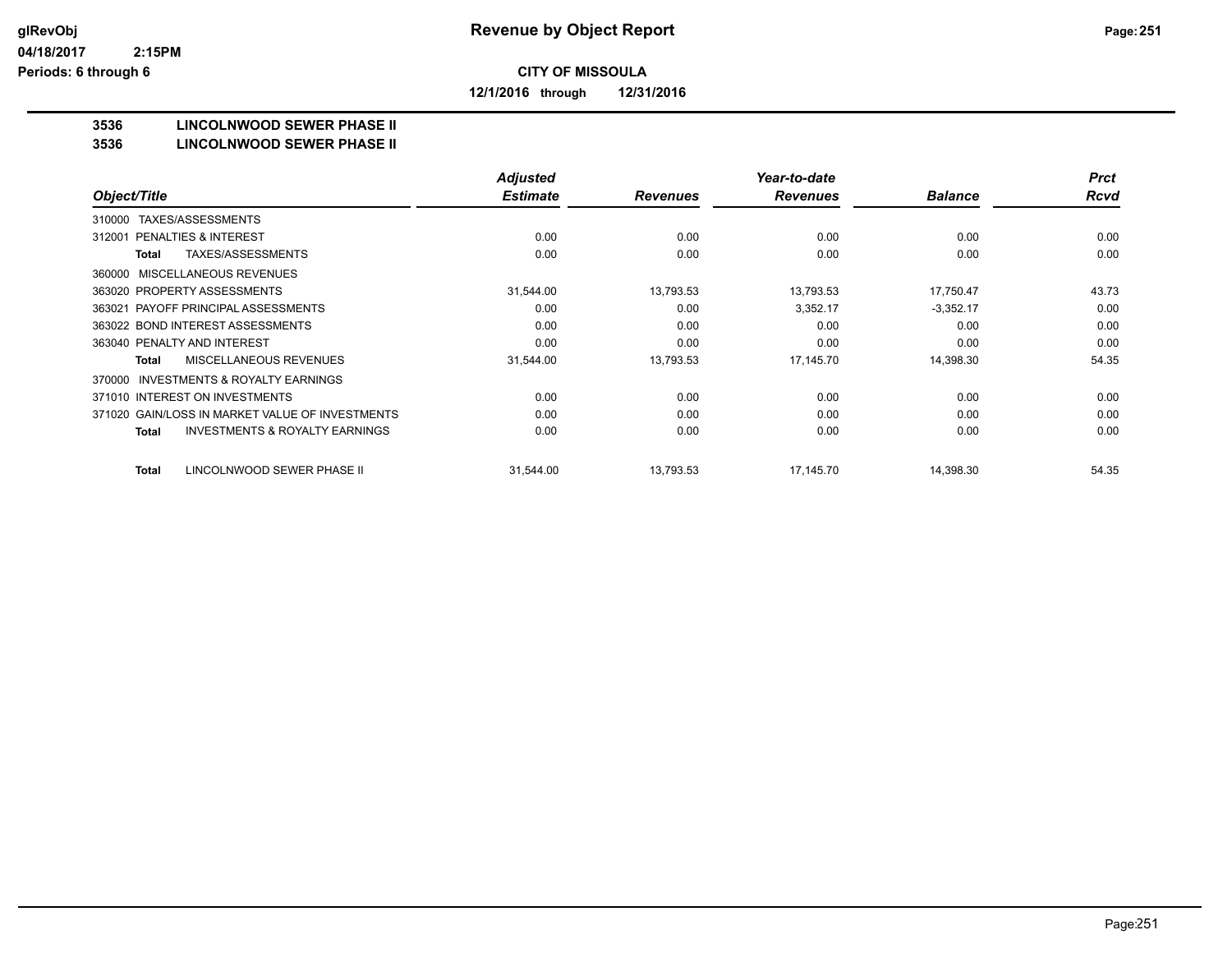**12/1/2016 through 12/31/2016**

#### **3536 LINCOLNWOOD SEWER PHASE II**

| Object/Title                                              | <b>Adjusted</b><br><b>Estimate</b> | <b>Revenues</b> | Year-to-date<br><b>Revenues</b> | <b>Balance</b> | <b>Prct</b><br><b>Rcvd</b> |
|-----------------------------------------------------------|------------------------------------|-----------------|---------------------------------|----------------|----------------------------|
|                                                           |                                    |                 |                                 |                |                            |
| 312001 PENALTIES & INTEREST                               | 0.00                               | 0.00            | 0.00                            | 0.00           | 0.00                       |
| TAXES/ASSESSMENTS<br>Total                                | 0.00                               | 0.00            | 0.00                            | 0.00           | 0.00                       |
| MISCELLANEOUS REVENUES<br>360000                          |                                    |                 |                                 |                |                            |
| 363020 PROPERTY ASSESSMENTS                               | 31,544.00                          | 13,793.53       | 13,793.53                       | 17,750.47      | 43.73                      |
| 363021 PAYOFF PRINCIPAL ASSESSMENTS                       | 0.00                               | 0.00            | 3,352.17                        | $-3,352.17$    | 0.00                       |
| 363022 BOND INTEREST ASSESSMENTS                          | 0.00                               | 0.00            | 0.00                            | 0.00           | 0.00                       |
| 363040 PENALTY AND INTEREST                               | 0.00                               | 0.00            | 0.00                            | 0.00           | 0.00                       |
| <b>MISCELLANEOUS REVENUES</b><br>Total                    | 31,544.00                          | 13,793.53       | 17,145.70                       | 14,398.30      | 54.35                      |
| <b>INVESTMENTS &amp; ROYALTY EARNINGS</b><br>370000       |                                    |                 |                                 |                |                            |
| 371010 INTEREST ON INVESTMENTS                            | 0.00                               | 0.00            | 0.00                            | 0.00           | 0.00                       |
| 371020 GAIN/LOSS IN MARKET VALUE OF INVESTMENT            | 0.00                               | 0.00            | 0.00                            | 0.00           | 0.00                       |
| <b>INVESTMENTS &amp; ROYALTY EARNINGS</b><br><b>Total</b> | 0.00                               | 0.00            | 0.00                            | 0.00           | 0.00                       |
| LINCOLNWOOD SEWER PHASE II<br>Total                       | 31,544.00                          | 13,793.53       | 17,145.70                       | 14,398.30      | 54.35                      |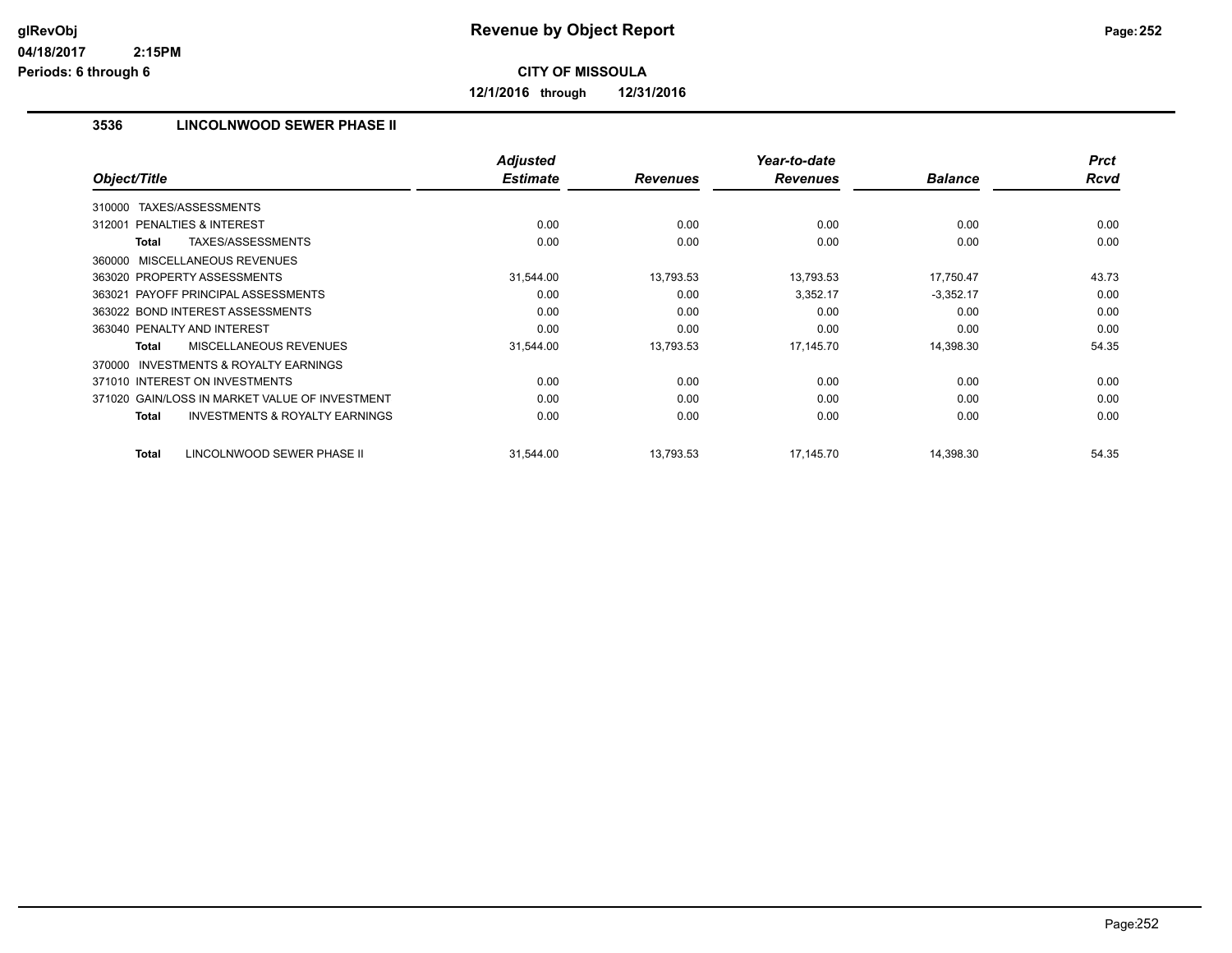**12/1/2016 through 12/31/2016**

# **3539 SOUTH 4TH STREET W TRAFFIC**

### **3539 SOUTH 4TH STREET W TRAFFIC**

|                                                     | <b>Adjusted</b> |                 | Year-to-date    |                | <b>Prct</b> |
|-----------------------------------------------------|-----------------|-----------------|-----------------|----------------|-------------|
| Object/Title                                        | <b>Estimate</b> | <b>Revenues</b> | <b>Revenues</b> | <b>Balance</b> | <b>Rcvd</b> |
| TAXES/ASSESSMENTS<br>310000                         |                 |                 |                 |                |             |
| PENALTIES & INTEREST<br>312001                      | 0.00            | 0.00            | 0.00            | 0.00           | 0.00        |
| TAXES/ASSESSMENTS<br>Total                          | 0.00            | 0.00            | 0.00            | 0.00           | 0.00        |
| 360000 MISCELLANEOUS REVENUES                       |                 |                 |                 |                |             |
| 360010 MISCELLANEOUS                                | 0.00            | 0.00            | 0.00            | 0.00           | 0.00        |
| 363020 PROPERTY ASSESSMENTS                         | 0.00            | 0.00            | 0.00            | 0.00           | 0.00        |
| PAYOFF PRINCIPAL ASSESSMENTS<br>363021              | 0.00            | 0.00            | 0.00            | 0.00           | 0.00        |
| 363022 BOND INTEREST ASSESSMENTS                    | 0.00            | 0.00            | 0.00            | 0.00           | 0.00        |
| 363040 PENALTY AND INTEREST                         | 0.00            | 0.00            | 0.00            | 0.00           | 0.00        |
| MISCELLANEOUS REVENUES<br>Total                     | 0.00            | 0.00            | 0.00            | 0.00           | 0.00        |
| <b>INVESTMENTS &amp; ROYALTY EARNINGS</b><br>370000 |                 |                 |                 |                |             |
| 371010 INTEREST ON INVESTMENTS                      | 0.00            | 0.00            | 0.00            | 0.00           | 0.00        |
| 371020 GAIN/LOSS IN MARKET VALUE OF INVESTMENTS     | 0.00            | 0.00            | 0.00            | 0.00           | 0.00        |
| <b>INVESTMENTS &amp; ROYALTY EARNINGS</b><br>Total  | 0.00            | 0.00            | 0.00            | 0.00           | 0.00        |
| OTHER FINANCING SOURCES<br>380000                   |                 |                 |                 |                |             |
| 383000 OPERATING TRANSFERS                          | 0.00            | 0.00            | 0.00            | 0.00           | 0.00        |
| OTHER FINANCING SOURCES<br><b>Total</b>             | 0.00            | 0.00            | 0.00            | 0.00           | 0.00        |
| SOUTH 4TH STREET W TRAFFIC<br>Total                 | 0.00            | 0.00            | 0.00            | 0.00           | 0.00        |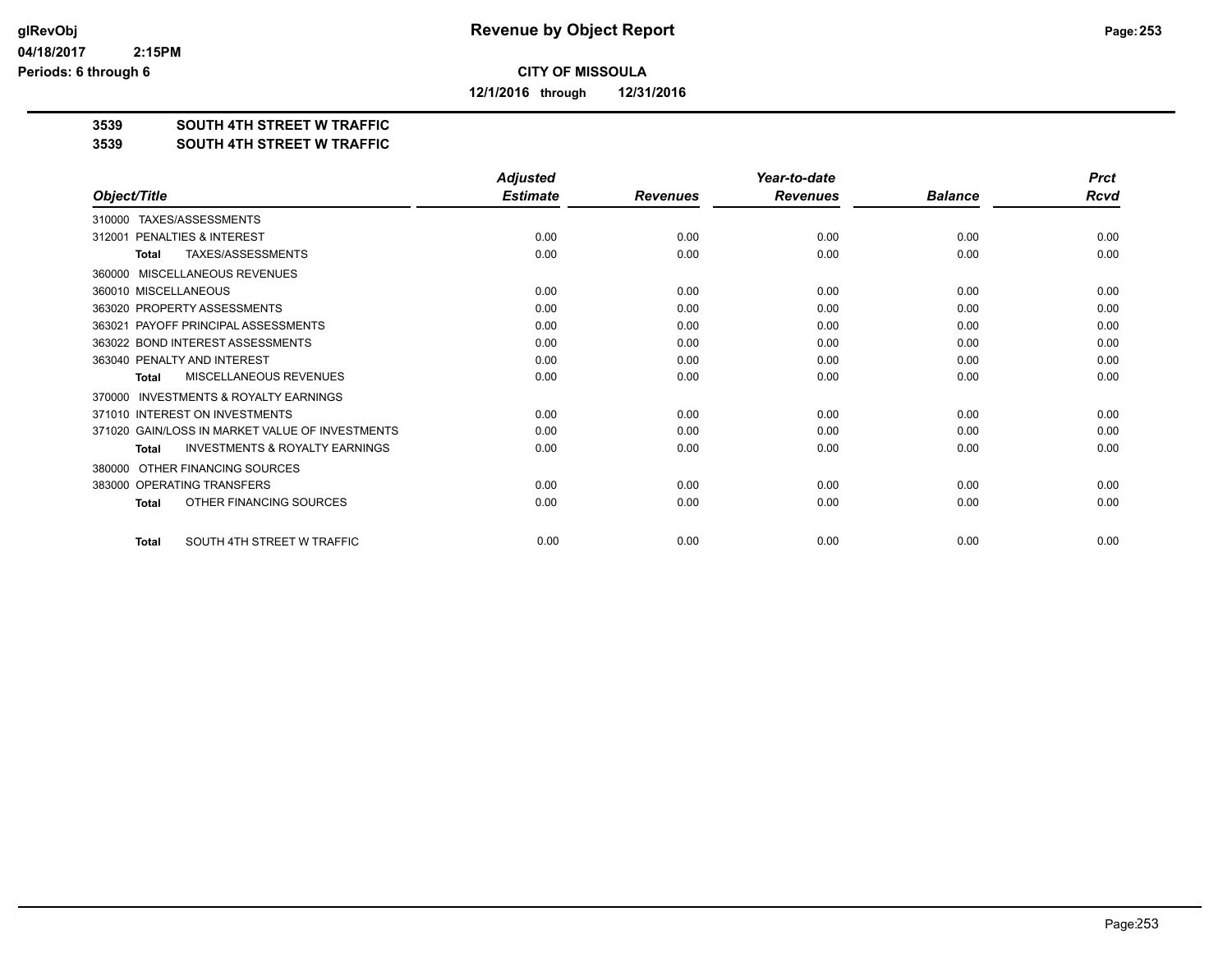**12/1/2016 through 12/31/2016**

#### **3539 SOUTH 4TH STREET W TRAFFIC**

|                                                     | <b>Adjusted</b> |                 | Year-to-date    |                | <b>Prct</b> |
|-----------------------------------------------------|-----------------|-----------------|-----------------|----------------|-------------|
| Object/Title                                        | <b>Estimate</b> | <b>Revenues</b> | <b>Revenues</b> | <b>Balance</b> | <b>Rcvd</b> |
| 310000 TAXES/ASSESSMENTS                            |                 |                 |                 |                |             |
| <b>PENALTIES &amp; INTEREST</b><br>312001           | 0.00            | 0.00            | 0.00            | 0.00           | 0.00        |
| TAXES/ASSESSMENTS<br><b>Total</b>                   | 0.00            | 0.00            | 0.00            | 0.00           | 0.00        |
| 360000 MISCELLANEOUS REVENUES                       |                 |                 |                 |                |             |
| 360010 MISCELLANEOUS                                | 0.00            | 0.00            | 0.00            | 0.00           | 0.00        |
| 363020 PROPERTY ASSESSMENTS                         | 0.00            | 0.00            | 0.00            | 0.00           | 0.00        |
| 363021 PAYOFF PRINCIPAL ASSESSMENTS                 | 0.00            | 0.00            | 0.00            | 0.00           | 0.00        |
| 363022 BOND INTEREST ASSESSMENTS                    | 0.00            | 0.00            | 0.00            | 0.00           | 0.00        |
| 363040 PENALTY AND INTEREST                         | 0.00            | 0.00            | 0.00            | 0.00           | 0.00        |
| MISCELLANEOUS REVENUES<br>Total                     | 0.00            | 0.00            | 0.00            | 0.00           | 0.00        |
| <b>INVESTMENTS &amp; ROYALTY EARNINGS</b><br>370000 |                 |                 |                 |                |             |
| 371010 INTEREST ON INVESTMENTS                      | 0.00            | 0.00            | 0.00            | 0.00           | 0.00        |
| 371020 GAIN/LOSS IN MARKET VALUE OF INVESTMENT      | 0.00            | 0.00            | 0.00            | 0.00           | 0.00        |
| <b>INVESTMENTS &amp; ROYALTY EARNINGS</b><br>Total  | 0.00            | 0.00            | 0.00            | 0.00           | 0.00        |
| OTHER FINANCING SOURCES<br>380000                   |                 |                 |                 |                |             |
| 383000 OPERATING TRANSFERS                          | 0.00            | 0.00            | 0.00            | 0.00           | 0.00        |
| OTHER FINANCING SOURCES<br><b>Total</b>             | 0.00            | 0.00            | 0.00            | 0.00           | 0.00        |
| SOUTH 4TH STREET W TRAFFIC<br><b>Total</b>          | 0.00            | 0.00            | 0.00            | 0.00           | 0.00        |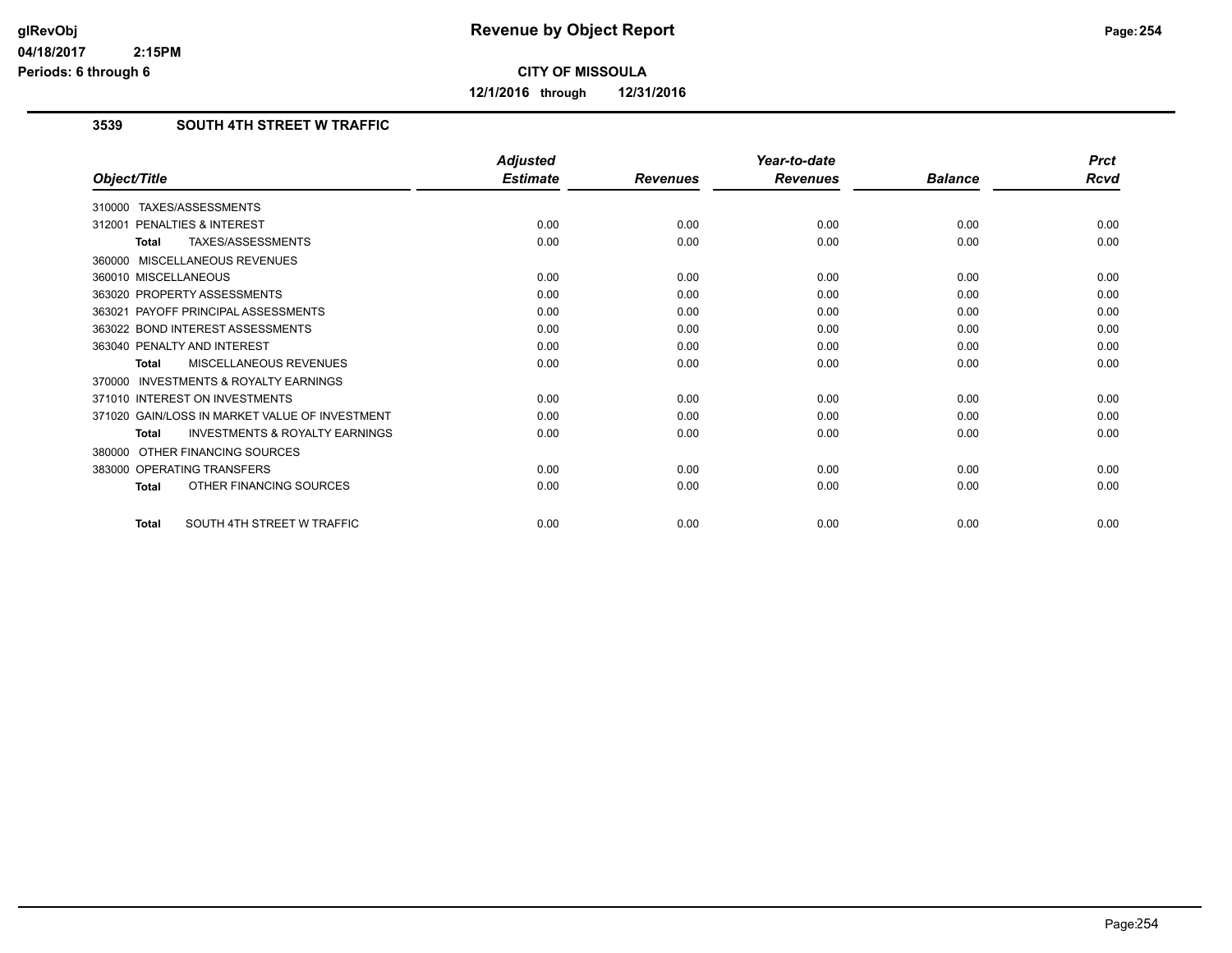**CITY OF MISSOULA 12/1/2016 through 12/31/2016**

**3540 SID 540 DEBT SERVICE FUND**

**3540 SID 540 DEBT SERVICE FUND**

|                                                    | <b>Adjusted</b> |                 | Year-to-date    |                | <b>Prct</b> |
|----------------------------------------------------|-----------------|-----------------|-----------------|----------------|-------------|
| Object/Title                                       | <b>Estimate</b> | <b>Revenues</b> | <b>Revenues</b> | <b>Balance</b> | <b>Rcvd</b> |
| 360000 MISCELLANEOUS REVENUES                      |                 |                 |                 |                |             |
| 363020 PROPERTY ASSESSMENTS                        | 121,253.00      | 45,525.63       | 45.706.85       | 75.546.15      | 37.70       |
| 363021 PAYOFF PRINCIPAL ASSESSMENTS                | 0.00            | 0.00            | 5.022.32        | $-5.022.32$    | 0.00        |
| 363040 PENALTY AND INTEREST                        | 0.00            | 7.44            | 11.44           | $-11.44$       | 0.00        |
| MISCELLANEOUS REVENUES<br>Total                    | 121,253.00      | 45,533.07       | 50.740.61       | 70.512.39      | 41.85       |
| 370000 INVESTMENTS & ROYALTY EARNINGS              |                 |                 |                 |                |             |
| 371010 INTEREST ON INVESTMENTS                     | 0.00            | 0.00            | 0.00            | 0.00           | 0.00        |
| 371500 INTEREST ON INTERFUND LOAN                  | 0.00            | 0.00            | 0.00            | 0.00           | 0.00        |
| <b>INVESTMENTS &amp; ROYALTY EARNINGS</b><br>Total | 0.00            | 0.00            | 0.00            | 0.00           | 0.00        |
|                                                    |                 |                 |                 |                |             |
| SID 540 DEBT SERVICE FUND<br><b>Total</b>          | 121.253.00      | 45.533.07       | 50.740.61       | 70.512.39      | 41.85       |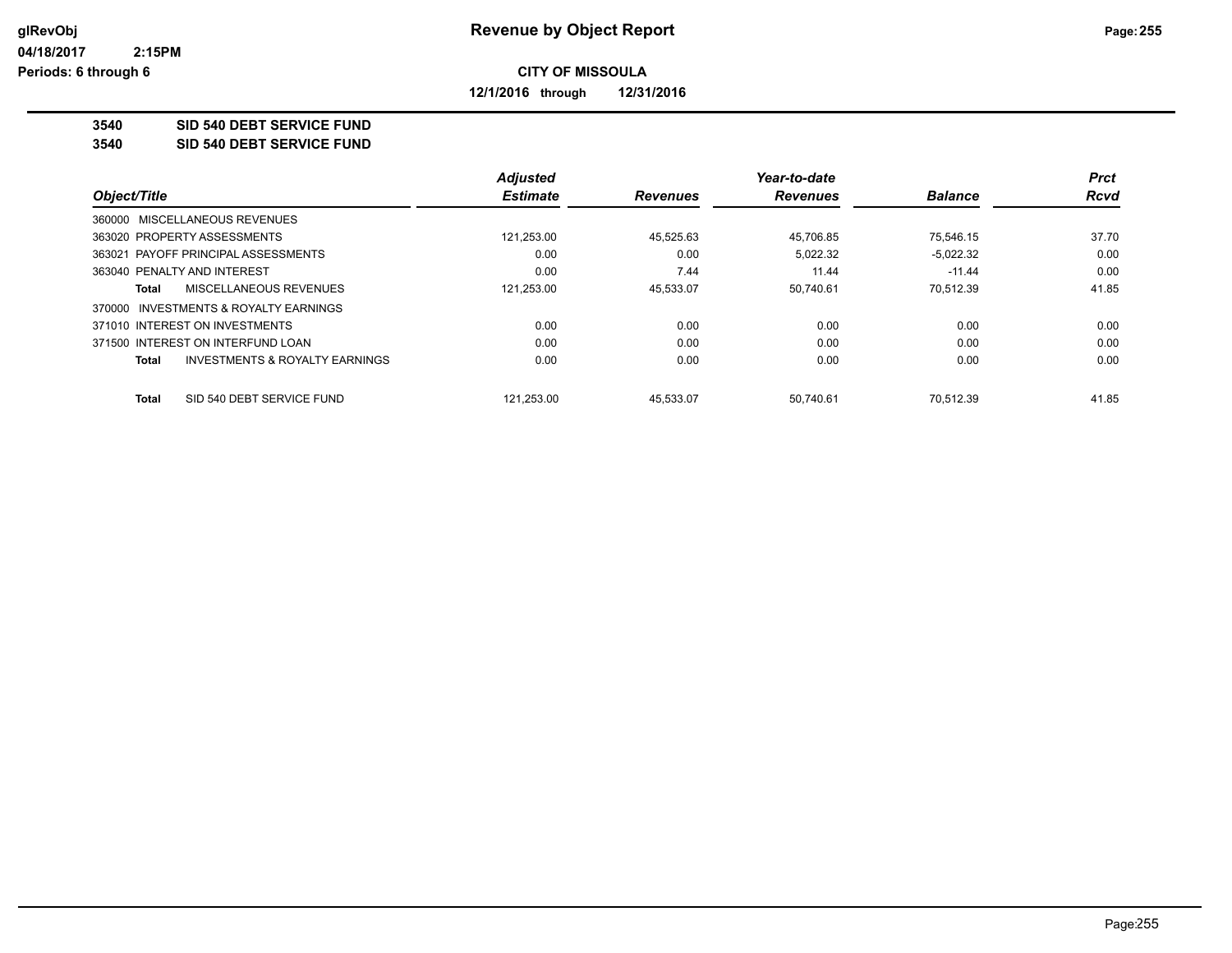**12/1/2016 through 12/31/2016**

#### **3540 SID 540 DEBT SERVICE FUND**

| Object/Title |                                           | <b>Adjusted</b><br><b>Estimate</b> | <b>Revenues</b> | Year-to-date<br><b>Revenues</b> | <b>Balance</b> | <b>Prct</b><br><b>Rcvd</b> |
|--------------|-------------------------------------------|------------------------------------|-----------------|---------------------------------|----------------|----------------------------|
|              |                                           |                                    |                 |                                 |                |                            |
|              | 360000 MISCELLANEOUS REVENUES             |                                    |                 |                                 |                |                            |
|              | 363020 PROPERTY ASSESSMENTS               | 121,253.00                         | 45,525.63       | 45,706.85                       | 75.546.15      | 37.70                      |
|              | 363021 PAYOFF PRINCIPAL ASSESSMENTS       | 0.00                               | 0.00            | 5.022.32                        | $-5.022.32$    | 0.00                       |
|              | 363040 PENALTY AND INTEREST               | 0.00                               | 7.44            | 11.44                           | $-11.44$       | 0.00                       |
| <b>Total</b> | MISCELLANEOUS REVENUES                    | 121,253.00                         | 45,533.07       | 50,740.61                       | 70.512.39      | 41.85                      |
|              | 370000 INVESTMENTS & ROYALTY EARNINGS     |                                    |                 |                                 |                |                            |
|              | 371010 INTEREST ON INVESTMENTS            | 0.00                               | 0.00            | 0.00                            | 0.00           | 0.00                       |
|              | 371500 INTEREST ON INTERFUND LOAN         | 0.00                               | 0.00            | 0.00                            | 0.00           | 0.00                       |
| <b>Total</b> | <b>INVESTMENTS &amp; ROYALTY EARNINGS</b> | 0.00                               | 0.00            | 0.00                            | 0.00           | 0.00                       |
| <b>Total</b> | SID 540 DEBT SERVICE FUND                 | 121.253.00                         | 45.533.07       | 50.740.61                       | 70.512.39      | 41.85                      |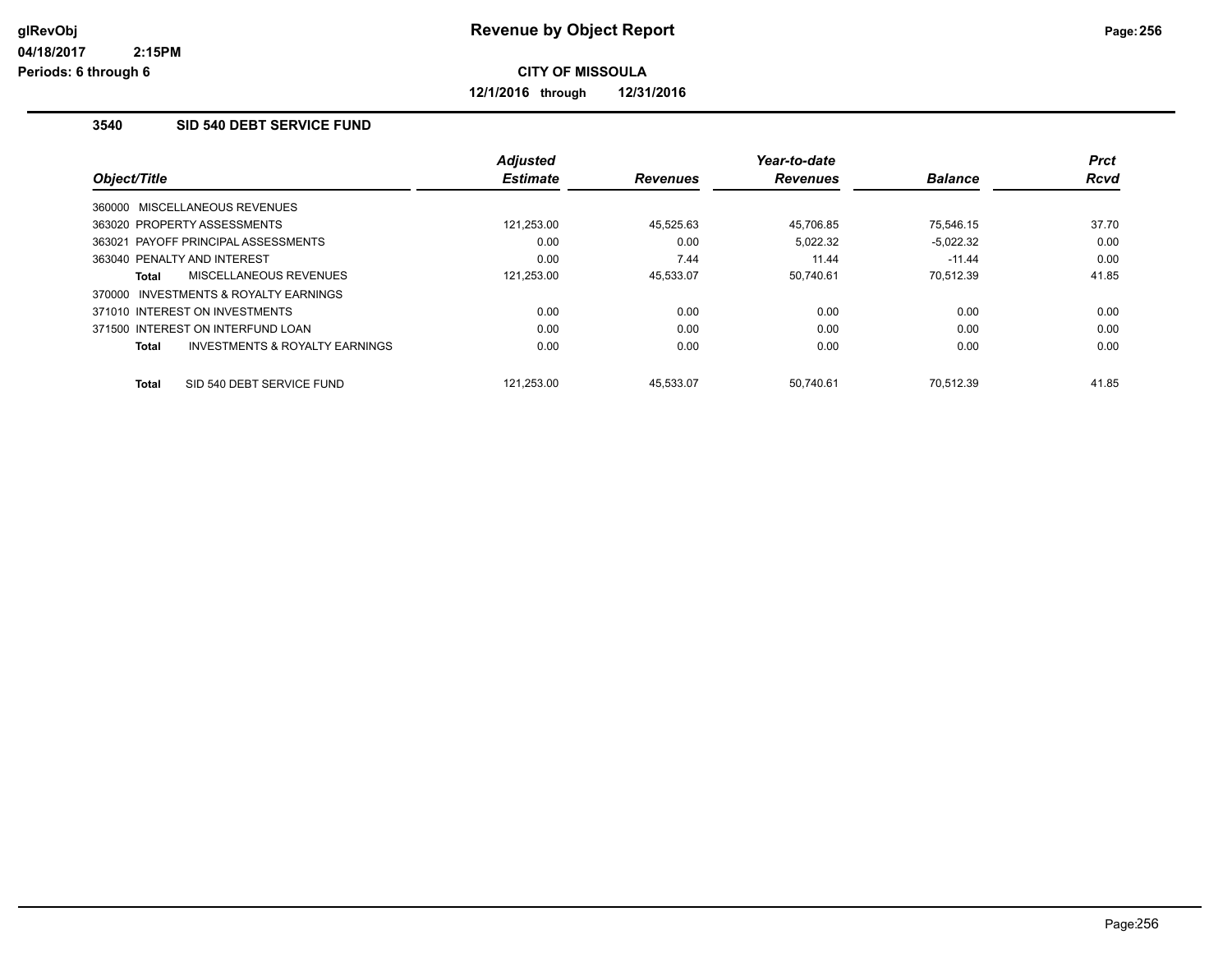**12/1/2016 through 12/31/2016**

**3541 SID 541 DEBT SERVICE**

| 3541 | <b>SID 541 DEBT SERVICE</b> |
|------|-----------------------------|
|------|-----------------------------|

|                                                    | <b>Adjusted</b> |                 | Year-to-date    |                | <b>Prct</b> |
|----------------------------------------------------|-----------------|-----------------|-----------------|----------------|-------------|
| Object/Title                                       | <b>Estimate</b> | <b>Revenues</b> | <b>Revenues</b> | <b>Balance</b> | Rcvd        |
| 360000 MISCELLANEOUS REVENUES                      |                 |                 |                 |                |             |
| 363020 PROPERTY ASSESSMENTS                        | 58,098.00       | 28.640.08       | 28,694.05       | 29.403.95      | 49.39       |
| PAYOFF PRINCIPAL ASSESSMENTS<br>363021             | 0.00            | 1,196.16        | 2,691.36        | $-2,691.36$    | 0.00        |
| 363040 PENALTY AND INTEREST                        | 0.00            | 7.04            | 8.01            | $-8.01$        | 0.00        |
| <b>MISCELLANEOUS REVENUES</b><br><b>Total</b>      | 58,098.00       | 29,843.28       | 31,393.42       | 26,704.58      | 54.04       |
| 370000 INVESTMENTS & ROYALTY EARNINGS              |                 |                 |                 |                |             |
| 371010 INTEREST ON INVESTMENTS                     | 0.00            | 0.00            | 0.00            | 0.00           | 0.00        |
| <b>INVESTMENTS &amp; ROYALTY EARNINGS</b><br>Total | 0.00            | 0.00            | 0.00            | 0.00           | 0.00        |
| 380000 OTHER FINANCING SOURCES                     |                 |                 |                 |                |             |
| 381030 SID BONDS PROCEEDS                          | 0.00            | 0.00            | 0.00            | 0.00           | 0.00        |
| OTHER FINANCING SOURCES<br><b>Total</b>            | 0.00            | 0.00            | 0.00            | 0.00           | 0.00        |
| SID 541 DEBT SERVICE<br><b>Total</b>               | 58.098.00       | 29.843.28       | 31.393.42       | 26.704.58      | 54.04       |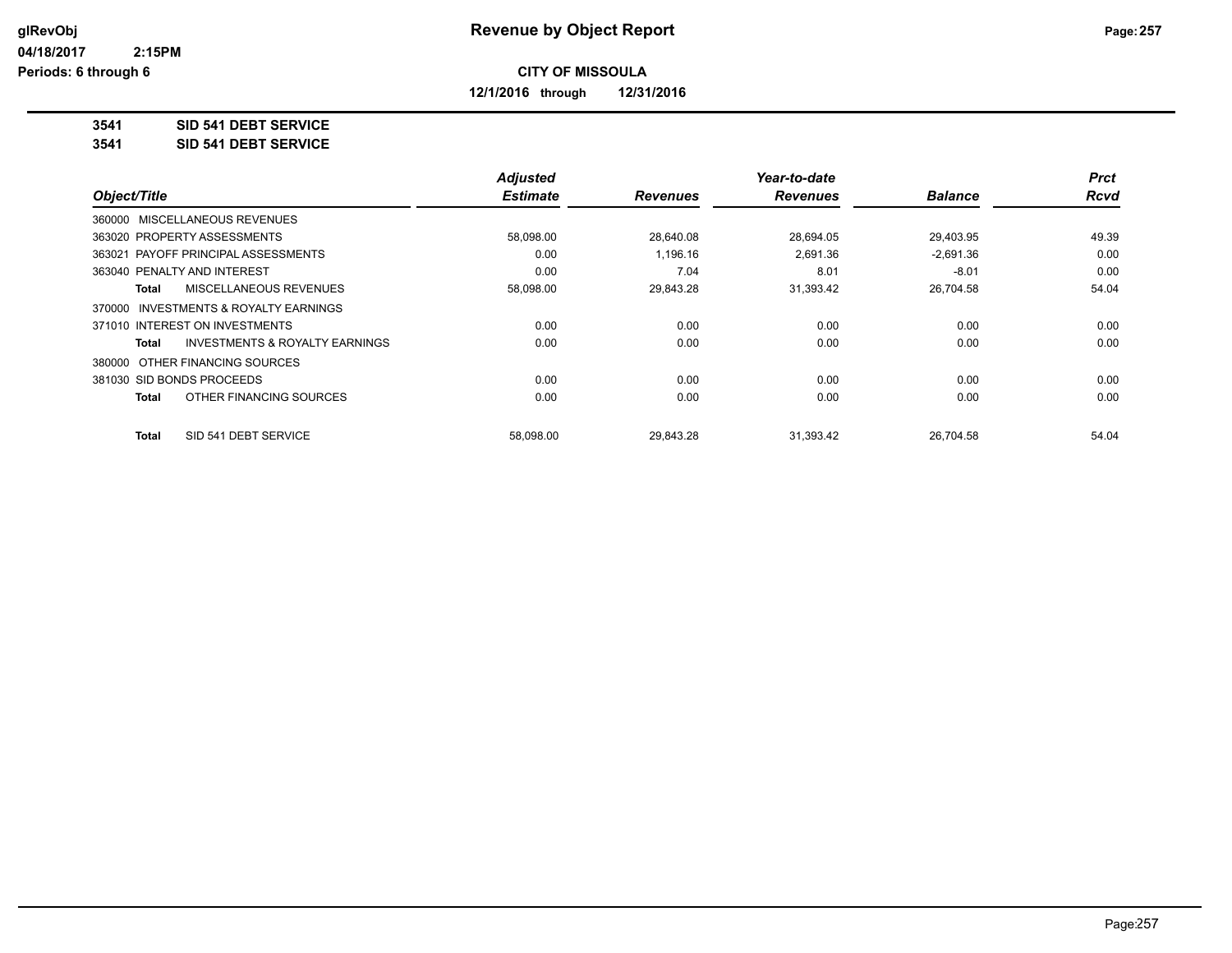**12/1/2016 through 12/31/2016**

#### **3541 SID 541 DEBT SERVICE**

| Object/Title                                   | <b>Adjusted</b><br><b>Estimate</b> | <b>Revenues</b> | Year-to-date<br><b>Revenues</b> | <b>Balance</b> | <b>Prct</b><br><b>Rcvd</b> |
|------------------------------------------------|------------------------------------|-----------------|---------------------------------|----------------|----------------------------|
| 360000 MISCELLANEOUS REVENUES                  |                                    |                 |                                 |                |                            |
| 363020 PROPERTY ASSESSMENTS                    |                                    |                 |                                 |                | 49.39                      |
|                                                | 58,098.00                          | 28.640.08       | 28,694.05                       | 29,403.95      |                            |
| 363021 PAYOFF PRINCIPAL ASSESSMENTS            | 0.00                               | 1,196.16        | 2,691.36                        | $-2,691.36$    | 0.00                       |
| 363040 PENALTY AND INTEREST                    | 0.00                               | 7.04            | 8.01                            | $-8.01$        | 0.00                       |
| MISCELLANEOUS REVENUES<br><b>Total</b>         | 58,098.00                          | 29,843.28       | 31,393.42                       | 26,704.58      | 54.04                      |
| INVESTMENTS & ROYALTY EARNINGS<br>370000       |                                    |                 |                                 |                |                            |
| 371010 INTEREST ON INVESTMENTS                 | 0.00                               | 0.00            | 0.00                            | 0.00           | 0.00                       |
| INVESTMENTS & ROYALTY EARNINGS<br><b>Total</b> | 0.00                               | 0.00            | 0.00                            | 0.00           | 0.00                       |
| 380000 OTHER FINANCING SOURCES                 |                                    |                 |                                 |                |                            |
| 381030 SID BONDS PROCEEDS                      | 0.00                               | 0.00            | 0.00                            | 0.00           | 0.00                       |
| OTHER FINANCING SOURCES<br><b>Total</b>        | 0.00                               | 0.00            | 0.00                            | 0.00           | 0.00                       |
| <b>Total</b><br>SID 541 DEBT SERVICE           | 58.098.00                          | 29.843.28       | 31.393.42                       | 26.704.58      | 54.04                      |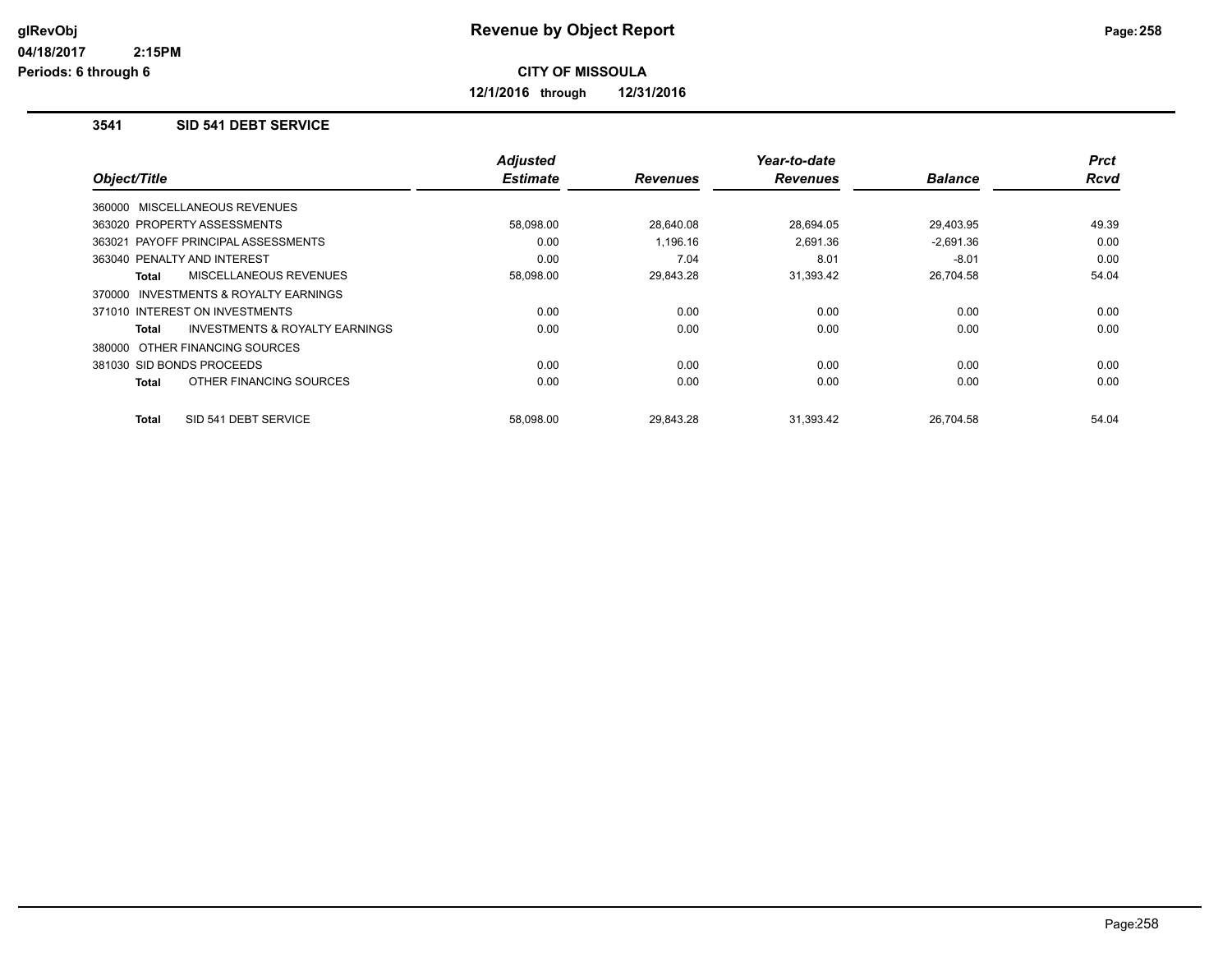**12/1/2016 through 12/31/2016**

**3543 SID 543 DEBT SERVICE**

**3543 SID 543 DEBT SERVICE**

|                                                    | <b>Adjusted</b> |                 | Year-to-date    |                | <b>Prct</b> |
|----------------------------------------------------|-----------------|-----------------|-----------------|----------------|-------------|
| Object/Title                                       | <b>Estimate</b> | <b>Revenues</b> | <b>Revenues</b> | <b>Balance</b> | <b>Rcvd</b> |
| 360000 MISCELLANEOUS REVENUES                      |                 |                 |                 |                |             |
| 363020 PROPERTY ASSESSMENTS                        | 0.00            | 4.596.28        | 4.596.28        | -4.596.28      | 0.00        |
| 363021 PAYOFF PRINCIPAL ASSESSMENTS                | 0.00            | 31.39           | 62.78           | $-62.78$       | 0.00        |
| 363040 PENALTY AND INTEREST                        | 0.00            | 1.55            | 1.55            | $-1.55$        | 0.00        |
| MISCELLANEOUS REVENUES<br>Total                    | 0.00            | 4.629.22        | 4.660.61        | $-4.660.61$    | 0.00        |
| 370000 INVESTMENTS & ROYALTY EARNINGS              |                 |                 |                 |                |             |
| 371010 INTEREST ON INVESTMENTS                     | 0.00            | 0.00            | 0.00            | 0.00           | 0.00        |
| <b>INVESTMENTS &amp; ROYALTY EARNINGS</b><br>Total | 0.00            | 0.00            | 0.00            | 0.00           | 0.00        |
| SID 543 DEBT SERVICE<br><b>Total</b>               | 0.00            | 4.629.22        | 4.660.61        | $-4.660.61$    | 0.00        |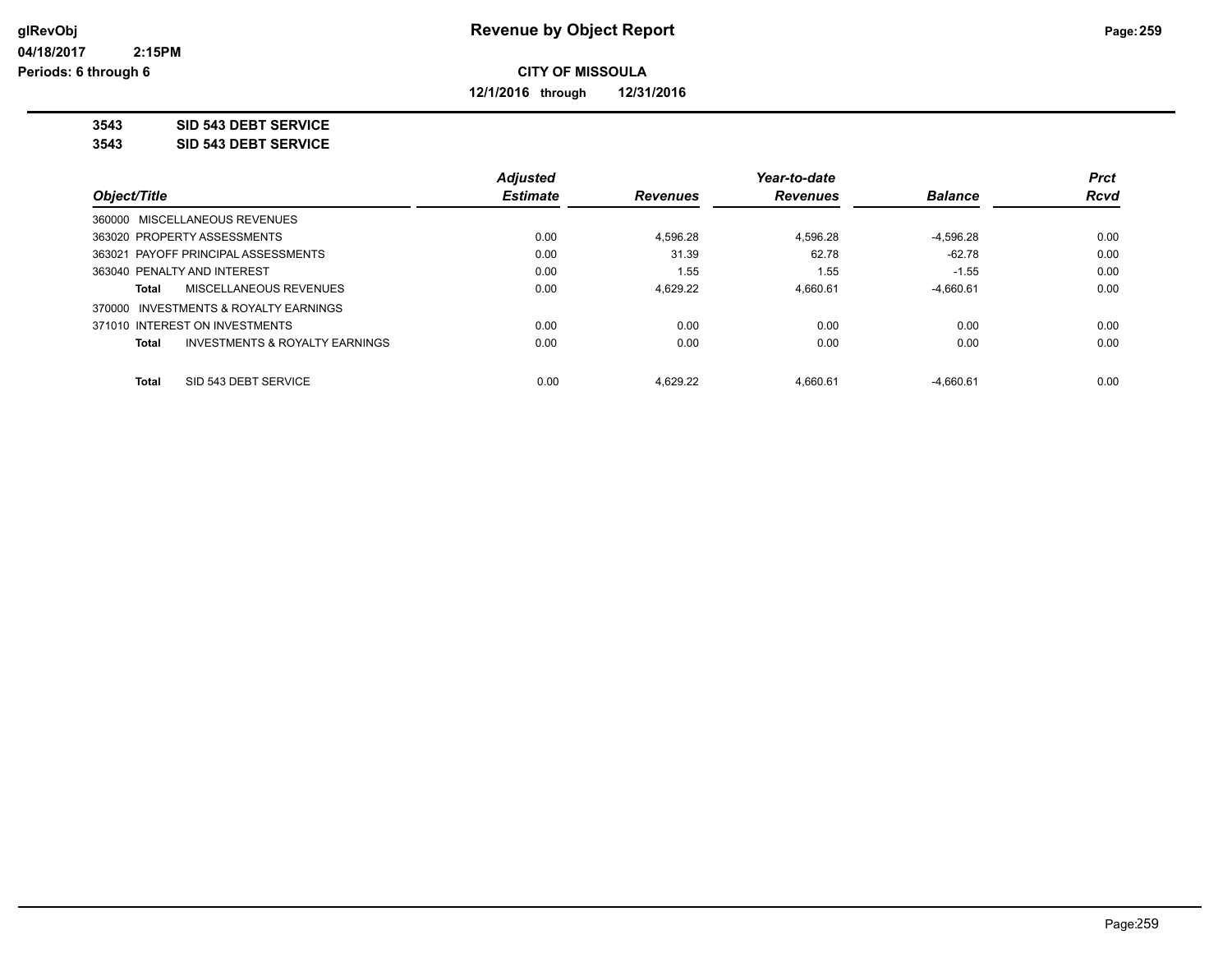**12/1/2016 through 12/31/2016**

#### **3543 SID 543 DEBT SERVICE**

|                                          | <b>Adiusted</b> |                 | Year-to-date    |                | <b>Prct</b> |
|------------------------------------------|-----------------|-----------------|-----------------|----------------|-------------|
| Object/Title                             | <b>Estimate</b> | <b>Revenues</b> | <b>Revenues</b> | <b>Balance</b> | <b>Rcvd</b> |
| 360000 MISCELLANEOUS REVENUES            |                 |                 |                 |                |             |
| 363020 PROPERTY ASSESSMENTS              | 0.00            | 4.596.28        | 4.596.28        | -4.596.28      | 0.00        |
| 363021 PAYOFF PRINCIPAL ASSESSMENTS      | 0.00            | 31.39           | 62.78           | $-62.78$       | 0.00        |
| 363040 PENALTY AND INTEREST              | 0.00            | 1.55            | 1.55            | $-1.55$        | 0.00        |
| MISCELLANEOUS REVENUES<br>Total          | 0.00            | 4.629.22        | 4.660.61        | $-4.660.61$    | 0.00        |
| INVESTMENTS & ROYALTY EARNINGS<br>370000 |                 |                 |                 |                |             |
| 371010 INTEREST ON INVESTMENTS           | 0.00            | 0.00            | 0.00            | 0.00           | 0.00        |
| INVESTMENTS & ROYALTY EARNINGS<br>Total  | 0.00            | 0.00            | 0.00            | 0.00           | 0.00        |
| SID 543 DEBT SERVICE<br><b>Total</b>     | 0.00            | 4.629.22        | 4.660.61        | $-4.660.61$    | 0.00        |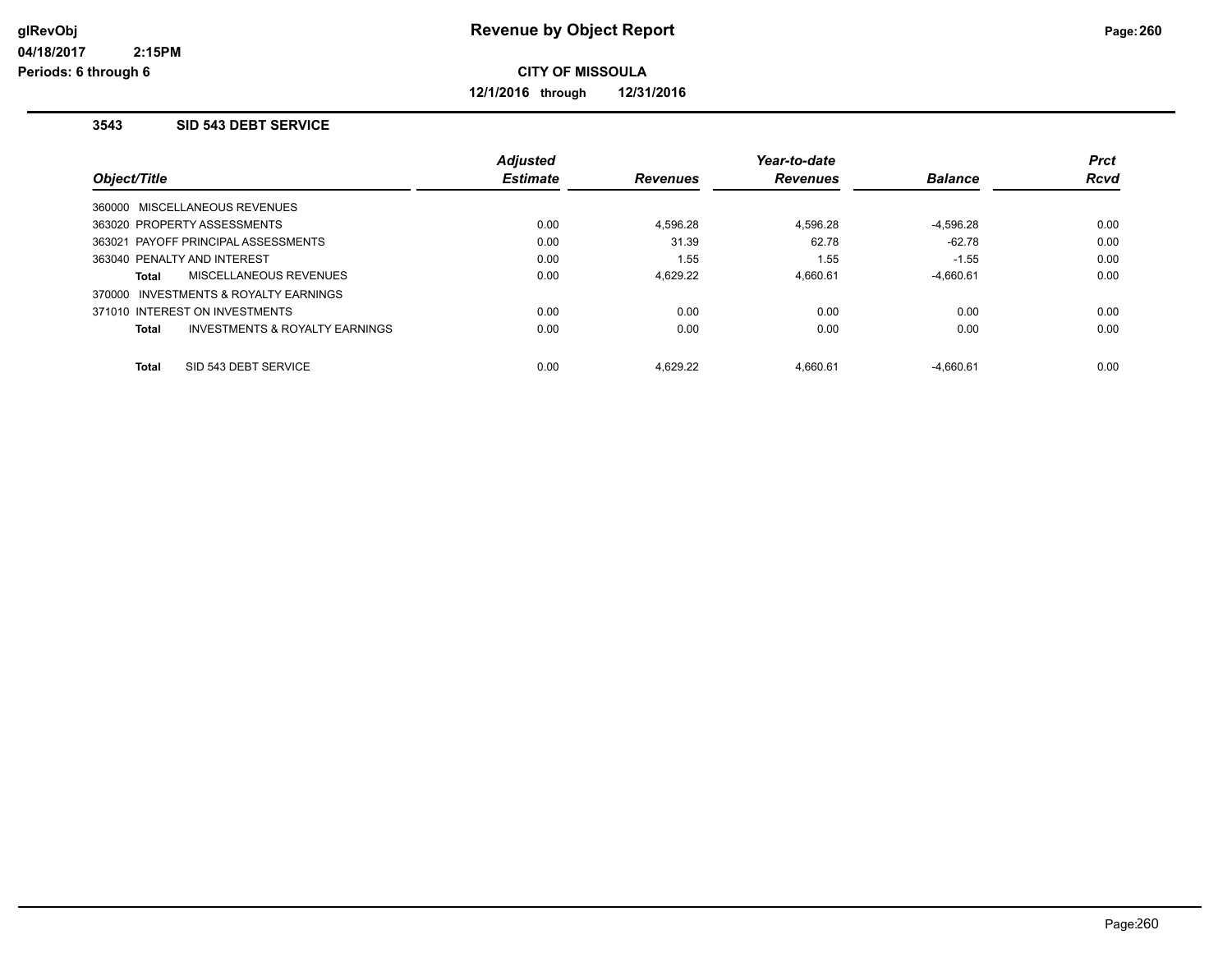**12/1/2016 through 12/31/2016**

#### **3544 SID 544 RATTLESNAKE DEBT SERVICE 3544 SID 544 RATTLESNAKE DEBT SERVICE**

|                                                    | <b>Adjusted</b> |                 | Year-to-date    |                | <b>Prct</b> |
|----------------------------------------------------|-----------------|-----------------|-----------------|----------------|-------------|
| Object/Title                                       | <b>Estimate</b> | <b>Revenues</b> | <b>Revenues</b> | <b>Balance</b> | Rcvd        |
| 360000 MISCELLANEOUS REVENUES                      |                 |                 |                 |                |             |
| 363020 PROPERTY ASSESSMENTS                        | 139.497.00      | 74.547.92       | 74.547.92       | 64.949.08      | 53.44       |
| 363021 PAYOFF PRINCIPAL ASSESSMENTS                | 0.00            | 0.00            | 0.00            | 0.00           | 0.00        |
| 363040 PENALTY AND INTEREST                        | 0.00            | 13.15           | 13.15           | $-13.15$       | 0.00        |
| MISCELLANEOUS REVENUES<br>Total                    | 139,497.00      | 74,561.07       | 74,561.07       | 64,935.93      | 53.45       |
| 370000 INVESTMENTS & ROYALTY EARNINGS              |                 |                 |                 |                |             |
| 371010 INTEREST ON INVESTMENTS                     | 0.00            | 0.00            | 0.00            | 0.00           | 0.00        |
| <b>INVESTMENTS &amp; ROYALTY EARNINGS</b><br>Total | 0.00            | 0.00            | 0.00            | 0.00           | 0.00        |
| SID 544 RATTLESNAKE DEBT SERVICE<br><b>Total</b>   | 139.497.00      | 74.561.07       | 74.561.07       | 64.935.93      | 53.45       |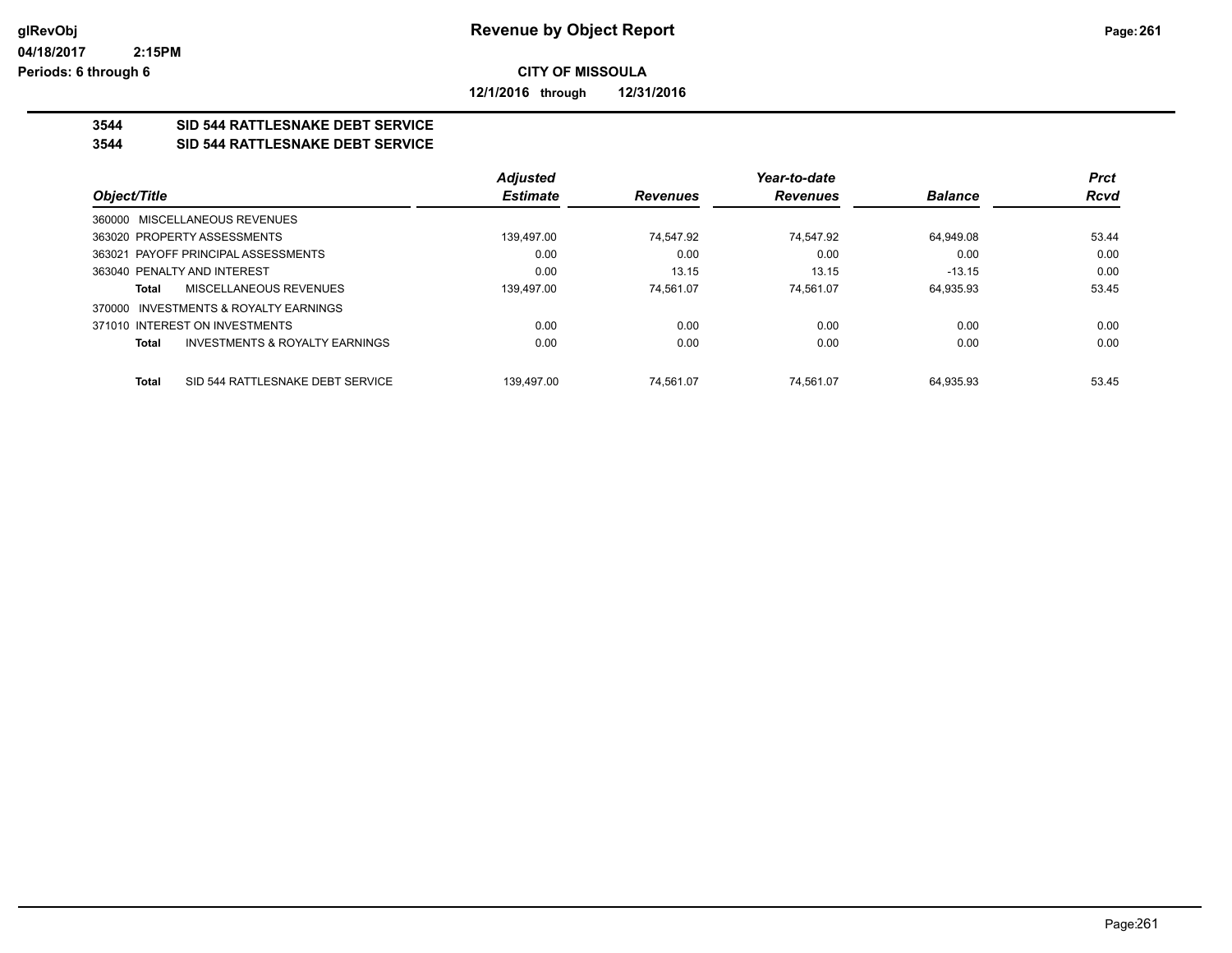**12/1/2016 through 12/31/2016**

#### **3544 SID 544 RATTLESNAKE DEBT SERVICE**

|                                     |                                  | <b>Adjusted</b> |                 | Year-to-date    |                | <b>Prct</b> |
|-------------------------------------|----------------------------------|-----------------|-----------------|-----------------|----------------|-------------|
| Object/Title                        |                                  | <b>Estimate</b> | <b>Revenues</b> | <b>Revenues</b> | <b>Balance</b> | <b>Rcvd</b> |
| 360000 MISCELLANEOUS REVENUES       |                                  |                 |                 |                 |                |             |
| 363020 PROPERTY ASSESSMENTS         |                                  | 139.497.00      | 74.547.92       | 74.547.92       | 64.949.08      | 53.44       |
| 363021 PAYOFF PRINCIPAL ASSESSMENTS |                                  | 0.00            | 0.00            | 0.00            | 0.00           | 0.00        |
| 363040 PENALTY AND INTEREST         |                                  | 0.00            | 13.15           | 13.15           | $-13.15$       | 0.00        |
| <b>Total</b>                        | MISCELLANEOUS REVENUES           | 139.497.00      | 74.561.07       | 74.561.07       | 64.935.93      | 53.45       |
| 370000                              | INVESTMENTS & ROYALTY EARNINGS   |                 |                 |                 |                |             |
| 371010 INTEREST ON INVESTMENTS      |                                  | 0.00            | 0.00            | 0.00            | 0.00           | 0.00        |
| <b>Total</b>                        | INVESTMENTS & ROYALTY EARNINGS   | 0.00            | 0.00            | 0.00            | 0.00           | 0.00        |
| <b>Total</b>                        | SID 544 RATTLESNAKE DEBT SERVICE | 139.497.00      | 74.561.07       | 74.561.07       | 64.935.93      | 53.45       |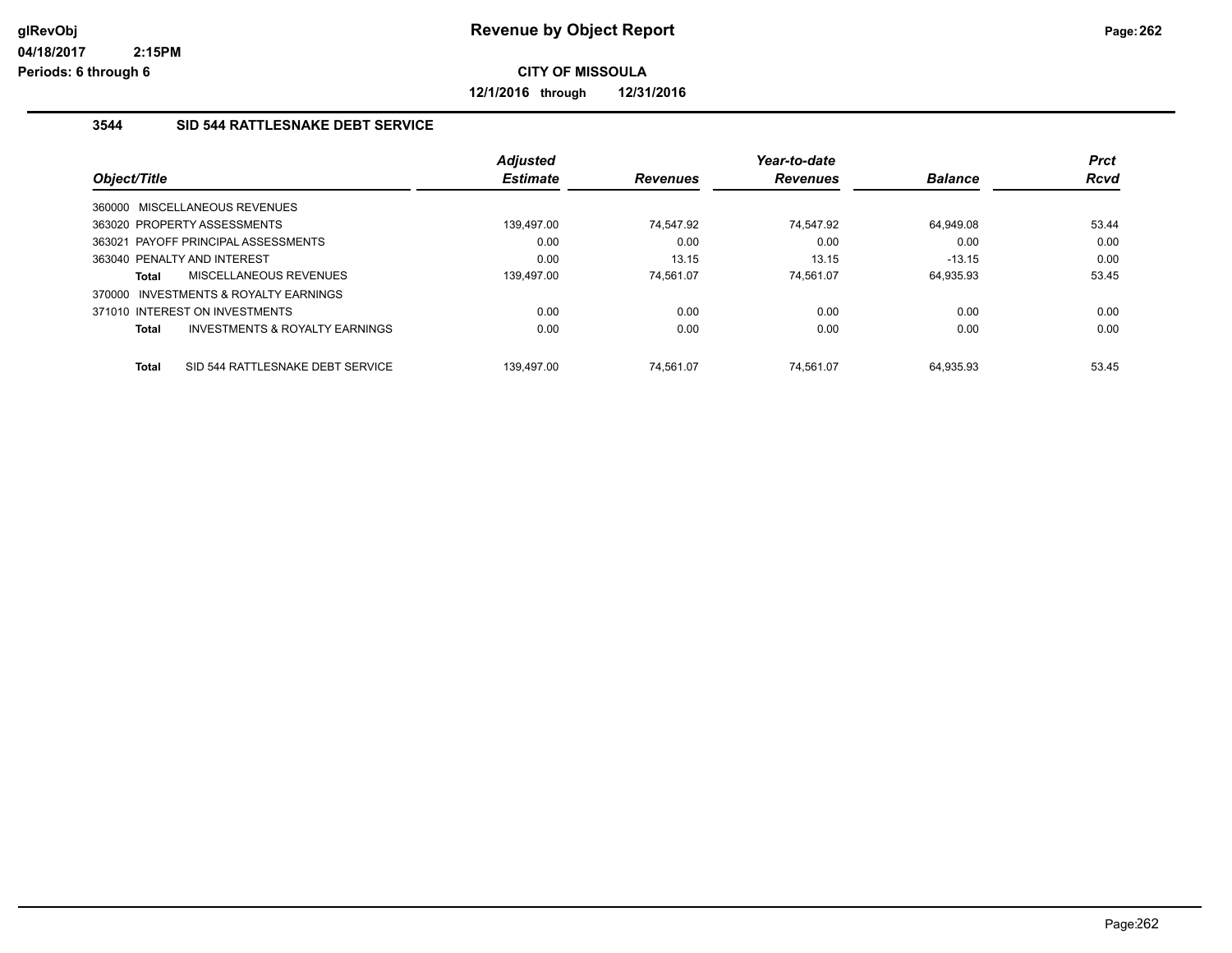**12/1/2016 through 12/31/2016**

**3545 SID 545 DEBT SERVICE**

| <b>SID 545 DEBT SERVICE</b><br>3545 |  |
|-------------------------------------|--|
|-------------------------------------|--|

|                                                           | <b>Adjusted</b> |          | Year-to-date    |                | <b>Prct</b> |
|-----------------------------------------------------------|-----------------|----------|-----------------|----------------|-------------|
| Object/Title                                              | <b>Estimate</b> | Revenues | <b>Revenues</b> | <b>Balance</b> | Rcvd        |
| 360000 MISCELLANEOUS REVENUES                             |                 |          |                 |                |             |
| 363020 PROPERTY ASSESSMENTS                               | 0.00            | 947.80   | 947.80          | $-947.80$      | 0.00        |
| 363021 PAYOFF PRINCIPAL ASSESSMENTS                       | 0.00            | 0.00     | 0.00            | 0.00           | 0.00        |
| 363040 PENALTY AND INTEREST                               | 0.00            | 0.30     | 0.30            | $-0.30$        | 0.00        |
| MISCELLANEOUS REVENUES<br>Total                           | 0.00            | 948.10   | 948.10          | $-948.10$      | 0.00        |
| 370000 INVESTMENTS & ROYALTY EARNINGS                     |                 |          |                 |                |             |
| 371010 INTEREST ON INVESTMENTS                            | 0.00            | 0.00     | 0.00            | 0.00           | 0.00        |
| <b>INVESTMENTS &amp; ROYALTY EARNINGS</b><br><b>Total</b> | 0.00            | 0.00     | 0.00            | 0.00           | 0.00        |
|                                                           |                 |          |                 |                |             |
| SID 545 DEBT SERVICE<br><b>Total</b>                      | 0.00            | 948.10   | 948.10          | -948.10        | 0.00        |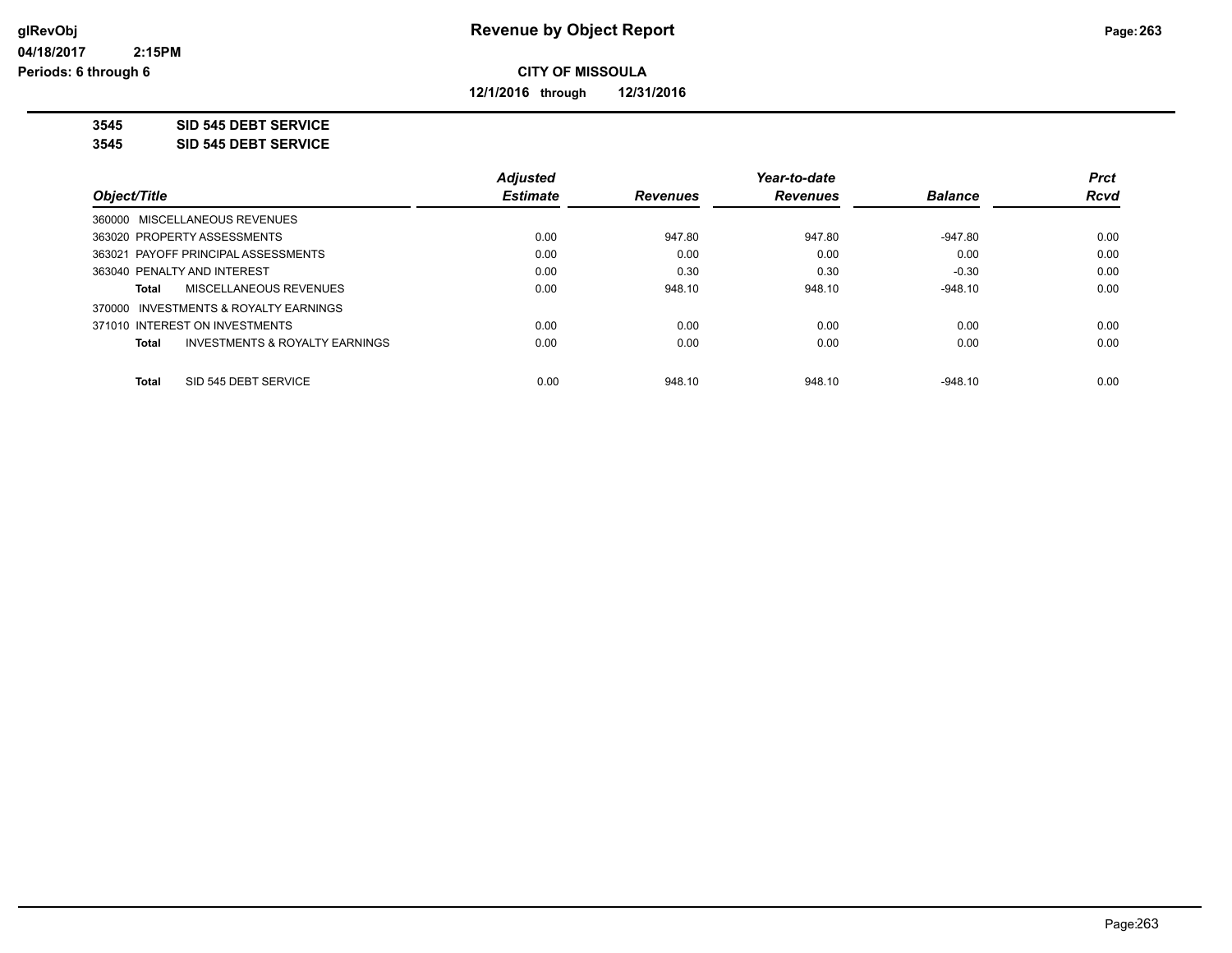**12/1/2016 through 12/31/2016**

#### **3545 SID 545 DEBT SERVICE**

|                                                | <b>Adiusted</b> |                 | Year-to-date    |                | <b>Prct</b> |
|------------------------------------------------|-----------------|-----------------|-----------------|----------------|-------------|
| Object/Title                                   | <b>Estimate</b> | <b>Revenues</b> | <b>Revenues</b> | <b>Balance</b> | <b>Rcvd</b> |
| MISCELLANEOUS REVENUES<br>360000               |                 |                 |                 |                |             |
| 363020 PROPERTY ASSESSMENTS                    | 0.00            | 947.80          | 947.80          | $-947.80$      | 0.00        |
| 363021 PAYOFF PRINCIPAL ASSESSMENTS            | 0.00            | 0.00            | 0.00            | 0.00           | 0.00        |
| 363040 PENALTY AND INTEREST                    | 0.00            | 0.30            | 0.30            | $-0.30$        | 0.00        |
| MISCELLANEOUS REVENUES<br>Total                | 0.00            | 948.10          | 948.10          | $-948.10$      | 0.00        |
| INVESTMENTS & ROYALTY EARNINGS<br>370000       |                 |                 |                 |                |             |
| 371010 INTEREST ON INVESTMENTS                 | 0.00            | 0.00            | 0.00            | 0.00           | 0.00        |
| INVESTMENTS & ROYALTY EARNINGS<br><b>Total</b> | 0.00            | 0.00            | 0.00            | 0.00           | 0.00        |
| SID 545 DEBT SERVICE<br>Total                  | 0.00            | 948.10          | 948.10          | $-948.10$      | 0.00        |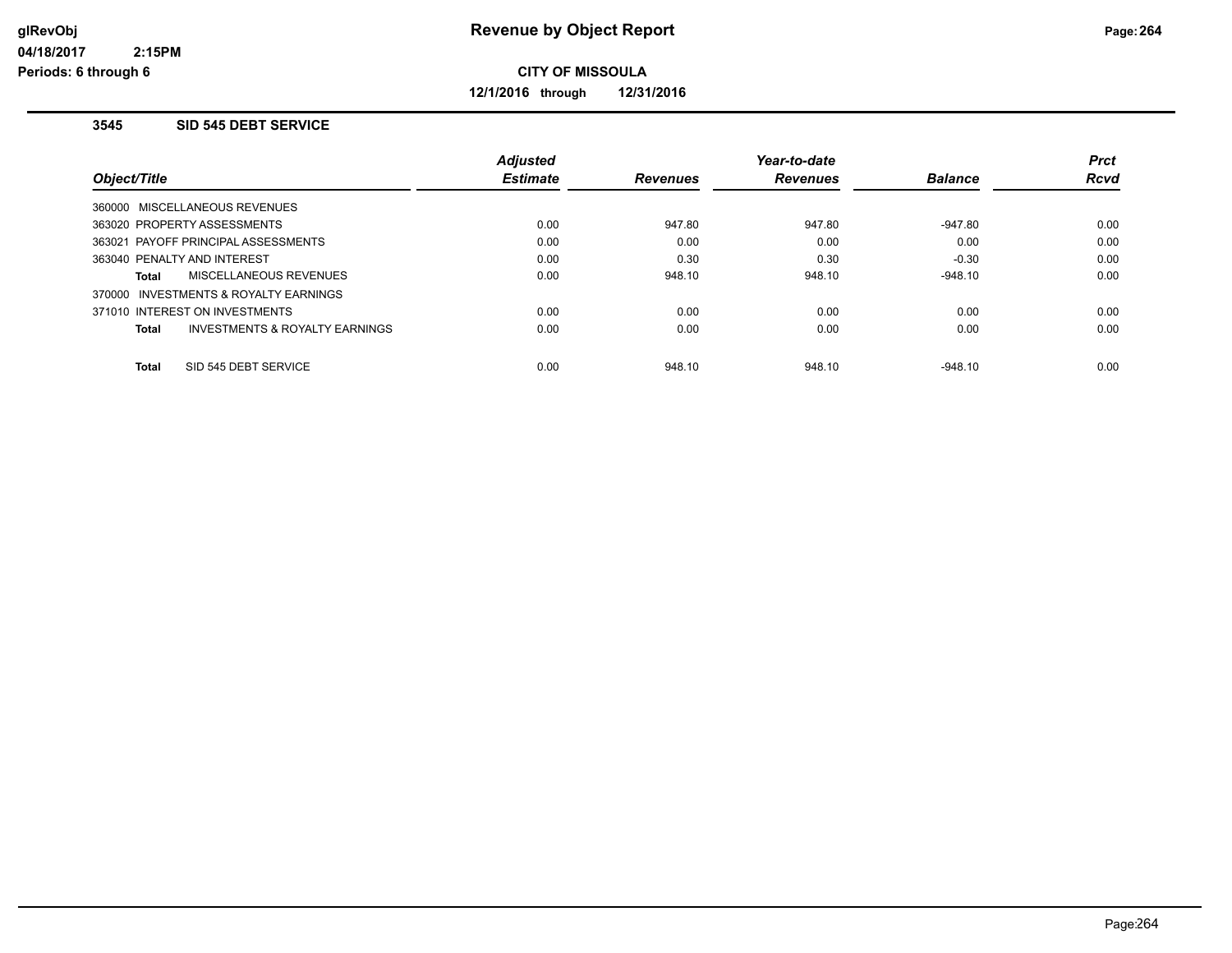**12/1/2016 through 12/31/2016**

**3546 SID 546 DEBT SERVICE 3546 SID 546 DEBT SERVICE**

|                                          | <b>Adjusted</b> |                 | Year-to-date    |                | <b>Prct</b> |
|------------------------------------------|-----------------|-----------------|-----------------|----------------|-------------|
| Object/Title                             | <b>Estimate</b> | <b>Revenues</b> | <b>Revenues</b> | <b>Balance</b> | <b>Rcvd</b> |
| MISCELLANEOUS REVENUES<br>360000         |                 |                 |                 |                |             |
| 363020 PROPERTY ASSESSMENTS              | 0.00            | 816.92          | 816.92          | $-816.92$      | 0.00        |
| 363021 PAYOFF PRINCIPAL ASSESSMENTS      | 0.00            | 0.00            | 125.61          | $-125.61$      | 0.00        |
| 363040 PENALTY AND INTEREST              | 0.00            | 0.00            | 0.00            | 0.00           | 0.00        |
| MISCELLANEOUS REVENUES<br>Total          | 0.00            | 816.92          | 942.53          | $-942.53$      | 0.00        |
| INVESTMENTS & ROYALTY EARNINGS<br>370000 |                 |                 |                 |                |             |
| 371010 INTEREST ON INVESTMENTS           | 0.00            | 0.00            | 0.00            | 0.00           | 0.00        |
| INVESTMENTS & ROYALTY EARNINGS<br>Total  | 0.00            | 0.00            | 0.00            | 0.00           | 0.00        |
| SID 546 DEBT SERVICE<br>Total            | 0.00            | 816.92          | 942.53          | $-942.53$      | 0.00        |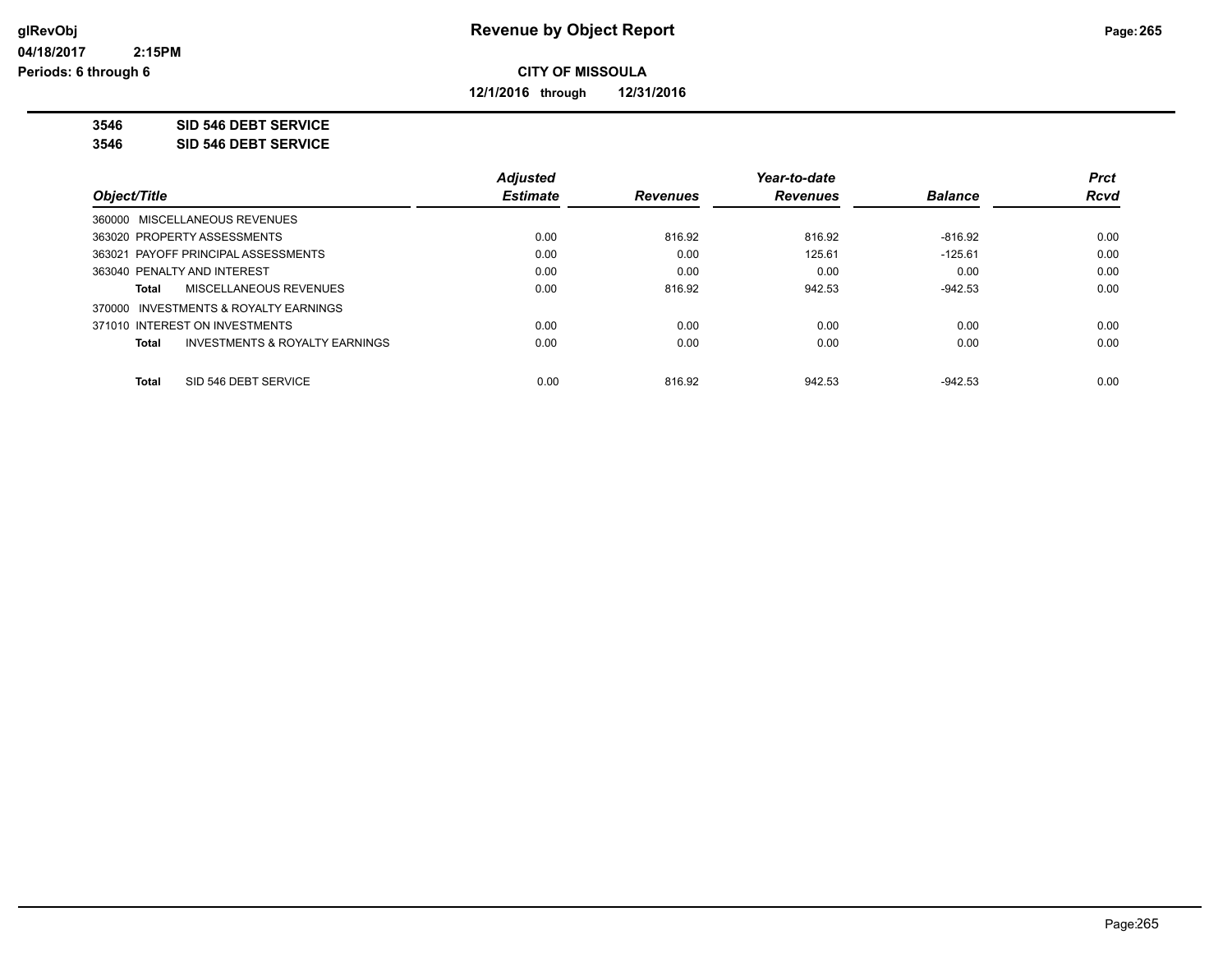**12/1/2016 through 12/31/2016**

#### **3546 SID 546 DEBT SERVICE**

|                                         | <b>Adiusted</b> |                 | Year-to-date    |                | <b>Prct</b> |
|-----------------------------------------|-----------------|-----------------|-----------------|----------------|-------------|
| Object/Title                            | <b>Estimate</b> | <b>Revenues</b> | <b>Revenues</b> | <b>Balance</b> | <b>Rcvd</b> |
| 360000 MISCELLANEOUS REVENUES           |                 |                 |                 |                |             |
| 363020 PROPERTY ASSESSMENTS             | 0.00            | 816.92          | 816.92          | $-816.92$      | 0.00        |
| 363021 PAYOFF PRINCIPAL ASSESSMENTS     | 0.00            | 0.00            | 125.61          | $-125.61$      | 0.00        |
| 363040 PENALTY AND INTEREST             | 0.00            | 0.00            | 0.00            | 0.00           | 0.00        |
| MISCELLANEOUS REVENUES<br>Total         | 0.00            | 816.92          | 942.53          | $-942.53$      | 0.00        |
| 370000 INVESTMENTS & ROYALTY EARNINGS   |                 |                 |                 |                |             |
| 371010 INTEREST ON INVESTMENTS          | 0.00            | 0.00            | 0.00            | 0.00           | 0.00        |
| Total<br>INVESTMENTS & ROYALTY EARNINGS | 0.00            | 0.00            | 0.00            | 0.00           | 0.00        |
| SID 546 DEBT SERVICE<br><b>Total</b>    | 0.00            | 816.92          | 942.53          | $-942.53$      | 0.00        |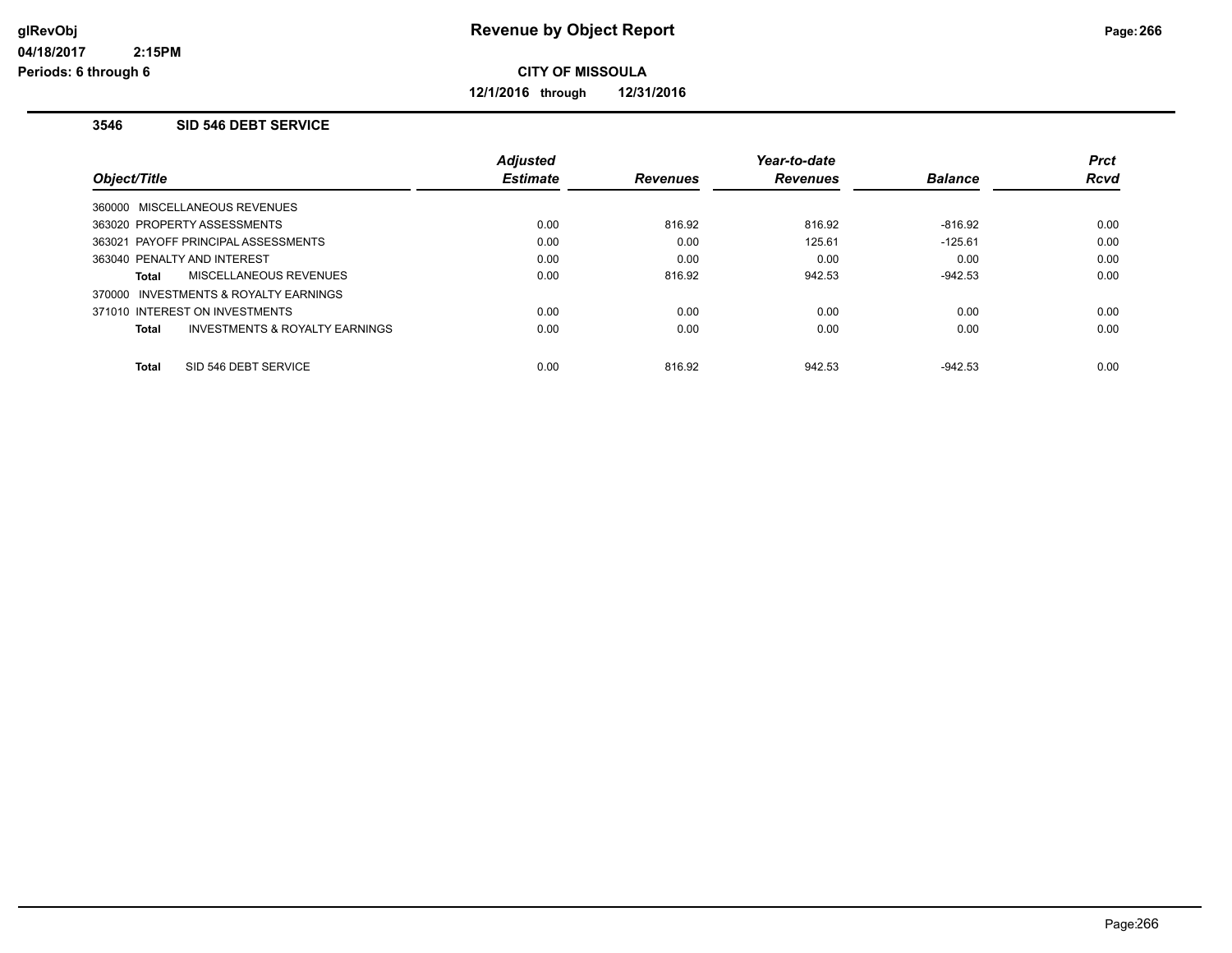*Prct* 

# **CITY OF MISSOULA**

**12/1/2016 through 12/31/2016**

**3548 SID 548-5TH, 6TH & ARTHUR 3548 SID 548-5TH, 6TH & ARTHUR**

*Object/Title Adjusted Estimate Revenues Year-to-date Revenues Balance Rcvd* 360000 MISCELLANEOUS REVENUES 363020 PROPERTY ASSESSMENTS 109,575.00 0.00 25,312.50 84,262.50 23.10 363021 PAYOFF PRINCIPAL ASSESSMENTS 0.00 0.00 0.00 0.00 0.00 363040 PENALTY AND INTEREST 0.00 0.00 0.00 0.00 0.00 **Total** MISCELLANEOUS REVENUES 109,575.00 0.00 25,312.50 84,262.50 23.10 370000 INVESTMENTS & ROYALTY EARNINGS 371010 INTEREST ON INVESTMENTS 0.00 0.00 0.00 0.00 0.00 **Total** INVESTMENTS & ROYALTY EARNINGS 0.00 0.00 0.00 0.00 0.00 **Total** SID 548-5TH, 6TH & ARTHUR 109,575.00 0.00 25,312.50 84,262.50 23.10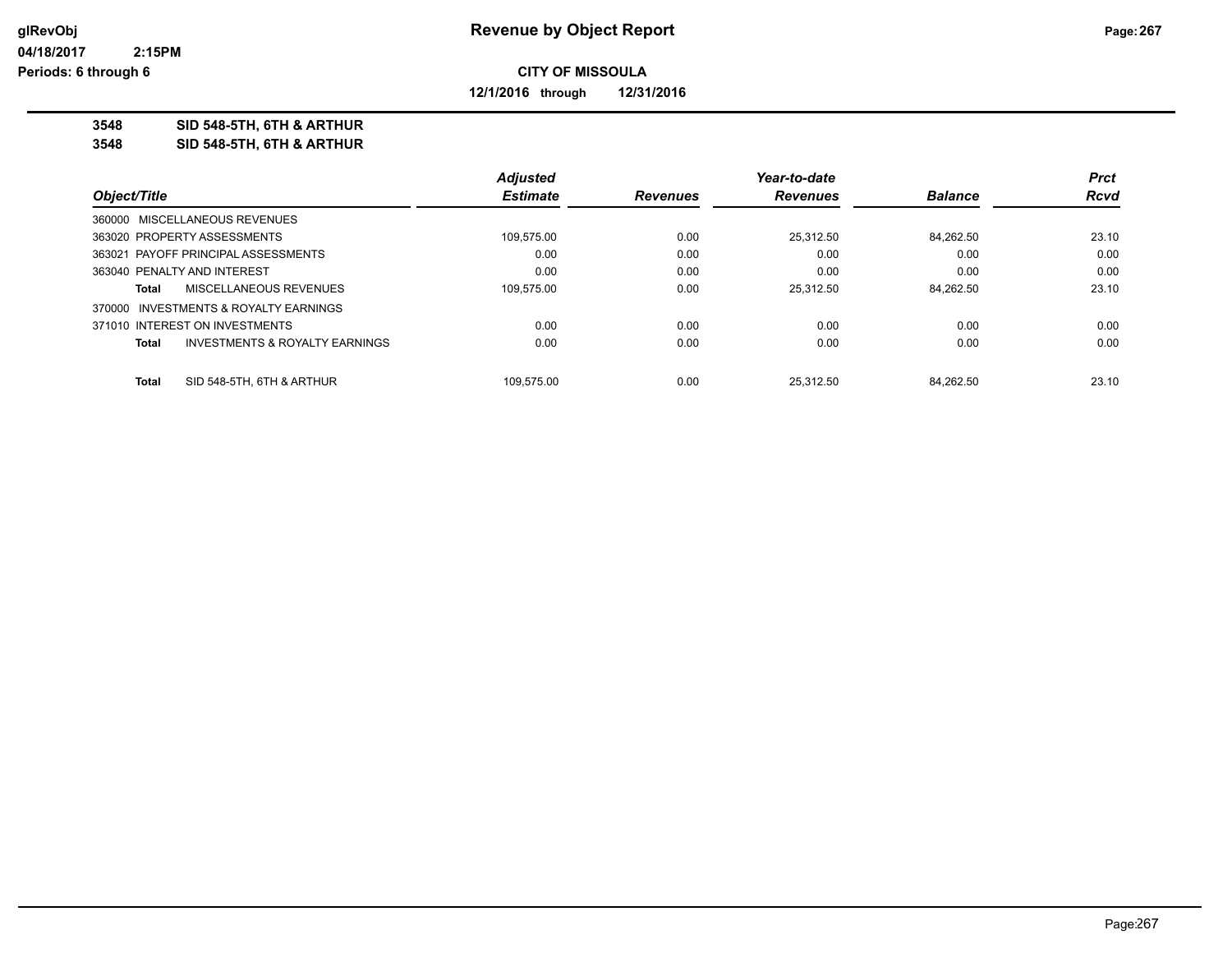**12/1/2016 through 12/31/2016**

#### **3548 SID 548-5TH, 6TH & ARTHUR**

|              |                                     | <b>Adjusted</b> |                 | Year-to-date    |                | <b>Prct</b> |
|--------------|-------------------------------------|-----------------|-----------------|-----------------|----------------|-------------|
| Object/Title |                                     | <b>Estimate</b> | <b>Revenues</b> | <b>Revenues</b> | <b>Balance</b> | <b>Rcvd</b> |
|              | 360000 MISCELLANEOUS REVENUES       |                 |                 |                 |                |             |
|              | 363020 PROPERTY ASSESSMENTS         | 109.575.00      | 0.00            | 25.312.50       | 84.262.50      | 23.10       |
|              | 363021 PAYOFF PRINCIPAL ASSESSMENTS | 0.00            | 0.00            | 0.00            | 0.00           | 0.00        |
|              | 363040 PENALTY AND INTEREST         | 0.00            | 0.00            | 0.00            | 0.00           | 0.00        |
| Total        | MISCELLANEOUS REVENUES              | 109.575.00      | 0.00            | 25.312.50       | 84.262.50      | 23.10       |
| 370000       | INVESTMENTS & ROYALTY EARNINGS      |                 |                 |                 |                |             |
|              | 371010 INTEREST ON INVESTMENTS      | 0.00            | 0.00            | 0.00            | 0.00           | 0.00        |
| <b>Total</b> | INVESTMENTS & ROYALTY EARNINGS      | 0.00            | 0.00            | 0.00            | 0.00           | 0.00        |
| <b>Total</b> | SID 548-5TH, 6TH & ARTHUR           | 109.575.00      | 0.00            | 25.312.50       | 84.262.50      | 23.10       |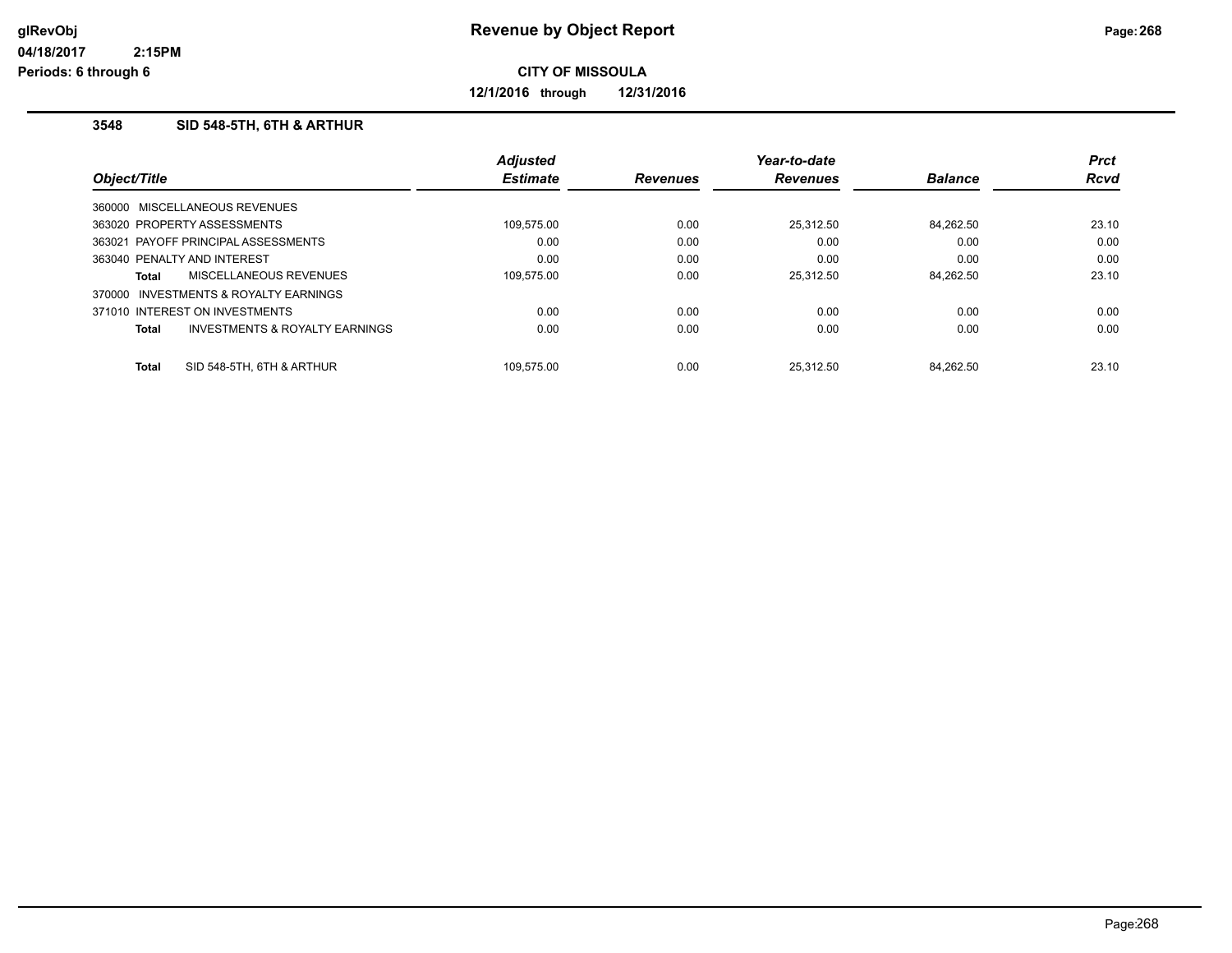**12/1/2016 through 12/31/2016**

**3549 SID 549 HILLVIEW WAY**

**3549 SID 549 HILLVIEW WAY**

|                                                    | <b>Adjusted</b> |                 | Year-to-date    |                | <b>Prct</b> |
|----------------------------------------------------|-----------------|-----------------|-----------------|----------------|-------------|
| Object/Title                                       | <b>Estimate</b> | <b>Revenues</b> | <b>Revenues</b> | <b>Balance</b> | Rcvd        |
| 360000 MISCELLANEOUS REVENUES                      |                 |                 |                 |                |             |
| 363020 PROPERTY ASSESSMENTS                        | 0.00            | 70.638.95       | 70.710.52       | -70.710.52     | 0.00        |
| 363021 PAYOFF PRINCIPAL ASSESSMENTS                | 0.00            | 22.333.50       | 74.250.55       | $-74.250.55$   | 0.00        |
| 363040 PENALTY AND INTEREST                        | 0.00            | 12.35           | 12.35           | $-12.35$       | 0.00        |
| MISCELLANEOUS REVENUES<br>Total                    | 0.00            | 92.984.80       | 144,973.42      | $-144,973.42$  | 0.00        |
| 370000 INVESTMENTS & ROYALTY EARNINGS              |                 |                 |                 |                |             |
| 371010 INTEREST ON INVESTMENTS                     | 0.00            | 0.00            | 0.00            | 0.00           | 0.00        |
| <b>INVESTMENTS &amp; ROYALTY EARNINGS</b><br>Total | 0.00            | 0.00            | 0.00            | 0.00           | 0.00        |
|                                                    |                 |                 |                 |                |             |
| <b>Total</b><br>SID 549 HILLVIEW WAY               | 0.00            | 92.984.80       | 144.973.42      | -144.973.42    | 0.00        |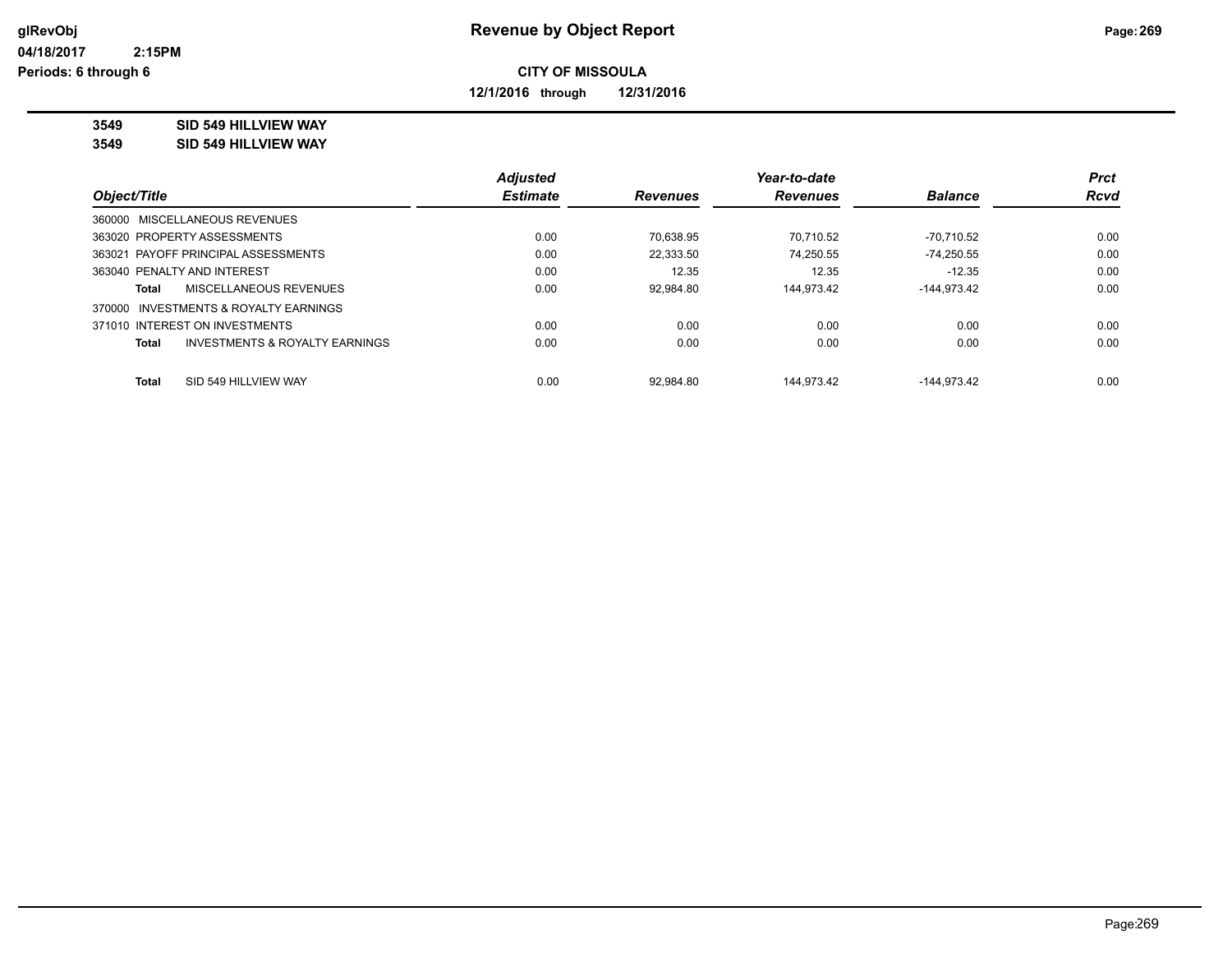**12/1/2016 through 12/31/2016**

#### **3549 SID 549 HILLVIEW WAY**

|                                          |                                | <b>Adiusted</b> |                 | Year-to-date    |                | <b>Prct</b> |
|------------------------------------------|--------------------------------|-----------------|-----------------|-----------------|----------------|-------------|
| Object/Title                             |                                | <b>Estimate</b> | <b>Revenues</b> | <b>Revenues</b> | <b>Balance</b> | Rcvd        |
| 360000 MISCELLANEOUS REVENUES            |                                |                 |                 |                 |                |             |
| 363020 PROPERTY ASSESSMENTS              |                                | 0.00            | 70.638.95       | 70.710.52       | -70.710.52     | 0.00        |
| 363021 PAYOFF PRINCIPAL ASSESSMENTS      |                                | 0.00            | 22.333.50       | 74.250.55       | $-74.250.55$   | 0.00        |
| 363040 PENALTY AND INTEREST              |                                | 0.00            | 12.35           | 12.35           | $-12.35$       | 0.00        |
| MISCELLANEOUS REVENUES<br>Total          |                                | 0.00            | 92.984.80       | 144.973.42      | $-144.973.42$  | 0.00        |
| INVESTMENTS & ROYALTY EARNINGS<br>370000 |                                |                 |                 |                 |                |             |
| 371010 INTEREST ON INVESTMENTS           |                                | 0.00            | 0.00            | 0.00            | 0.00           | 0.00        |
| Total                                    | INVESTMENTS & ROYALTY EARNINGS | 0.00            | 0.00            | 0.00            | 0.00           | 0.00        |
| SID 549 HILLVIEW WAY<br><b>Total</b>     |                                | 0.00            | 92.984.80       | 144.973.42      | -144.973.42    | 0.00        |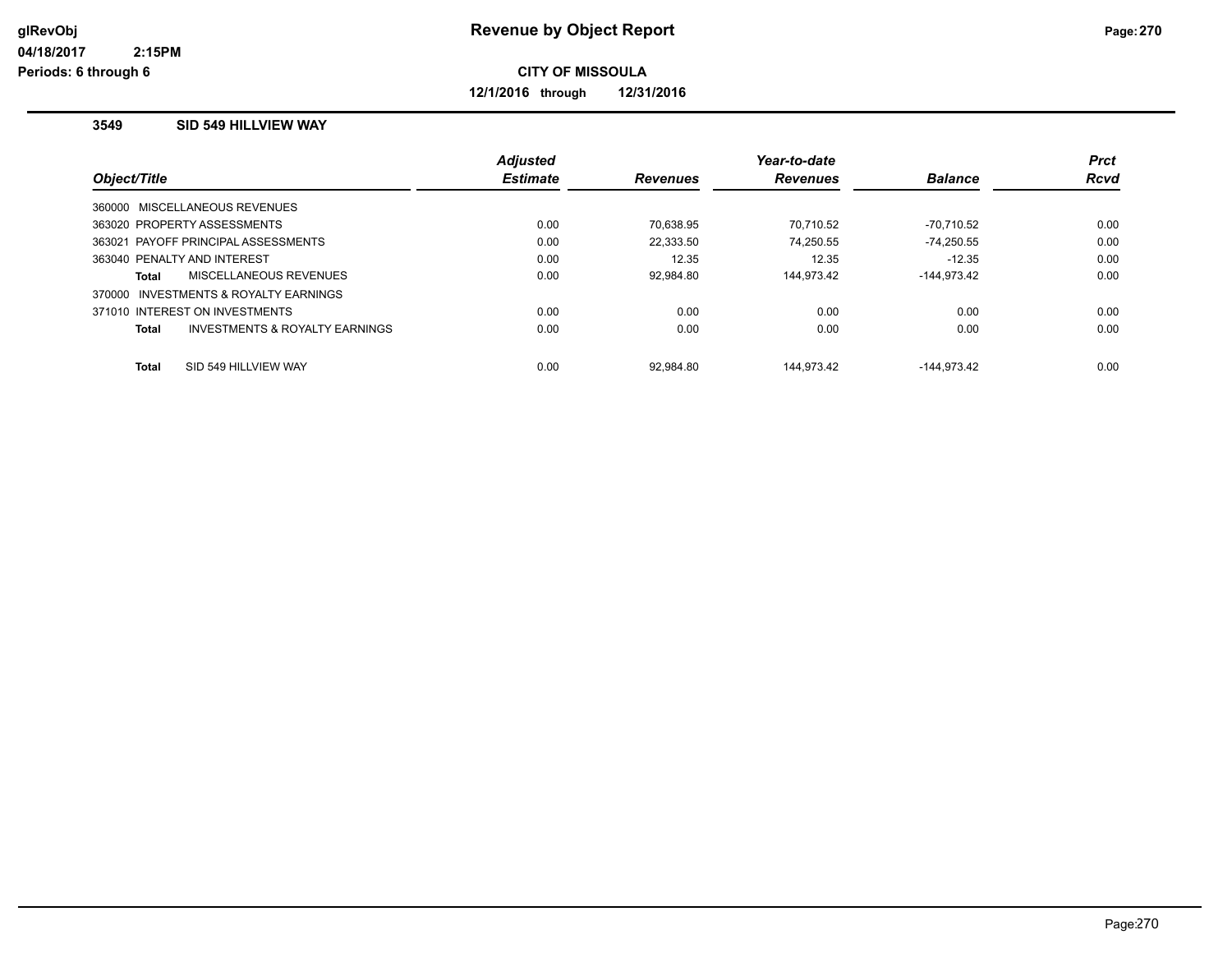**12/1/2016 through 12/31/2016**

#### **4060 CAPITAL IMPROVEMENT PROGRAM FUND 4060 CAPITAL IMPROVEMENT PROGRAM FUND**

|                                                           | <b>Adjusted</b> |                 | Year-to-date    |                | <b>Prct</b> |
|-----------------------------------------------------------|-----------------|-----------------|-----------------|----------------|-------------|
| Object/Title                                              | <b>Estimate</b> | <b>Revenues</b> | <b>Revenues</b> | <b>Balance</b> | <b>Rcvd</b> |
| 330000 INTERGOVERNMENTAL REVENUES                         |                 |                 |                 |                |             |
| 331001 GRANTS                                             | 0.00            | 0.00            | 0.00            | 0.00           | 0.00        |
| 331002 COUNTY ASSISTANCE CIP PROJECTS                     | 0.00            | 0.00            | 0.00            | 0.00           | 0.00        |
| 331003 STATE HOME PROGRAM INCOME                          | 0.00            | 0.00            | 0.00            | 0.00           | 0.00        |
| 331004 CITY ASSESSMENTS                                   | 0.00            | 0.00            | 0.00            | 0.00           | 0.00        |
| 334040 GAS TAX APPORTIONMENT                              | 0.00            | 0.00            | 0.00            | 0.00           | 0.00        |
| 334061 IMPACT FEES-CLEARING ACCOUNT                       | 0.00            | 0.00            | 0.00            | 0.00           | 0.00        |
| 334120 TSEP GRANT                                         | 0.00            | 0.00            | 0.00            | 0.00           | 0.00        |
| 334121 DNRC GRANT                                         | 0.00            | 0.00            | 0.00            | 0.00           | 0.00        |
| 334123 MAQI FEDERAL ASSISTANCE                            | 0.00            | 0.00            | 0.00            | 0.00           | 0.00        |
| 334124 GRANTS-CIP                                         | 0.00            | 0.00            | 0.00            | 0.00           | 0.00        |
| 334125 FIRE FIGHTER GRANT                                 | 0.00            | 0.00            | 0.00            | 0.00           | 0.00        |
| 334126 DEVELOPER ASSESSMENTS                              | 0.00            | 0.00            | 0.00            | 0.00           | 0.00        |
| 334127 TONKIN TRAIL - FISH WILDLIFE PARKS                 | 0.00            | 0.00            | 0.00            | 0.00           | 0.00        |
| 334128 CDBG FIRE HYDRANT GRANT                            | 0.00            | 0.00            | 0.00            | 0.00           | 0.00        |
| 334143 MONTANA TOURISM GRANT                              | 0.00            | 0.00            | 0.00            | 0.00           | 0.00        |
| 339000 PAYMENT IN LIEU OF TAXES                           | 0.00            | 0.00            | 0.00            | 0.00           | 0.00        |
| <b>INTERGOVERNMENTAL REVENUES</b><br><b>Total</b>         | 0.00            | 0.00            | 0.00            | 0.00           | 0.00        |
| 360000 MISCELLANEOUS REVENUES                             |                 |                 |                 |                |             |
| 360010 MISCELLANEOUS                                      | 0.00            | 0.00            | 0.00            | 0.00           | 0.00        |
| 360011 YOUTH COUNCIL FUNDS                                | 0.00            | 0.00            | 0.00            | 0.00           | 0.00        |
| 360012 SEWER GRANT REPAYMENTS                             | 0.00            | 0.00            | 0.00            | 0.00           | 0.00        |
| 360016 MRA SHARE OF CIVIC STADIUM PARKING                 | 0.00            | 0.00            | 0.00            | 0.00           | 0.00        |
| 362000 OTHER MISCELLANEOUS REVENUE                        | 0.00            | 0.00            | 0.00            | 0.00           | 0.00        |
| 365000 DONATIONS                                          | 0.00            | 0.00            | 0.00            | 0.00           | 0.00        |
| 365001 *** Title Not Found ***                            | 0.00            | 35,672.14       | 60,029.55       | $-60,029.55$   | 0.00        |
| 365030 WHITE PINE PARK DONATION-ZIP BEVERAGE              | 0.00            | 0.00            | 0.00            | 0.00           | 0.00        |
| MISCELLANEOUS REVENUES<br><b>Total</b>                    | 0.00            | 35,672.14       | 60,029.55       | $-60,029.55$   | 0.00        |
| 370000 INVESTMENTS & ROYALTY EARNINGS                     |                 |                 |                 |                |             |
| 371010 INTEREST ON INVESTMENTS                            | 0.00            | 665,421.00      | 665,421.00      | $-665,421.00$  | 0.00        |
| 371020 GAIN/LOSS IN MARKET VALUE OF INVESTMENTS           | 0.00            | 0.00            | 0.00            | 0.00           | 0.00        |
| <b>INVESTMENTS &amp; ROYALTY EARNINGS</b><br><b>Total</b> | 0.00            | 665,421.00      | 665,421.00      | $-665,421.00$  | 0.00        |
| 380000 OTHER FINANCING SOURCES                            |                 |                 |                 |                |             |
| 381000 LOAN PROCEEDS                                      | 0.00            | 0.00            | 0.00            | 0.00           | 0.00        |
| 381010 BOND PROCEEDS                                      | 0.00            | 0.00            | 0.00            | 0.00           | 0.00        |
| 381011 \$1,860,000 General Fund Obligation Bond           | 0.00            | 0.00            | 0.00            | 0.00           | 0.00        |
| 381012 \$680,000 FIRE GF DEBT                             | 0.00            | 0.00            | 0.00            | 0.00           | 0.00        |
| 381015 \$1,010,000 LIMITED TAX GO BONDS 2010C             | 0.00            | 0.00            | 0.00            | 0.00           | 0.00        |
|                                                           |                 |                 |                 |                |             |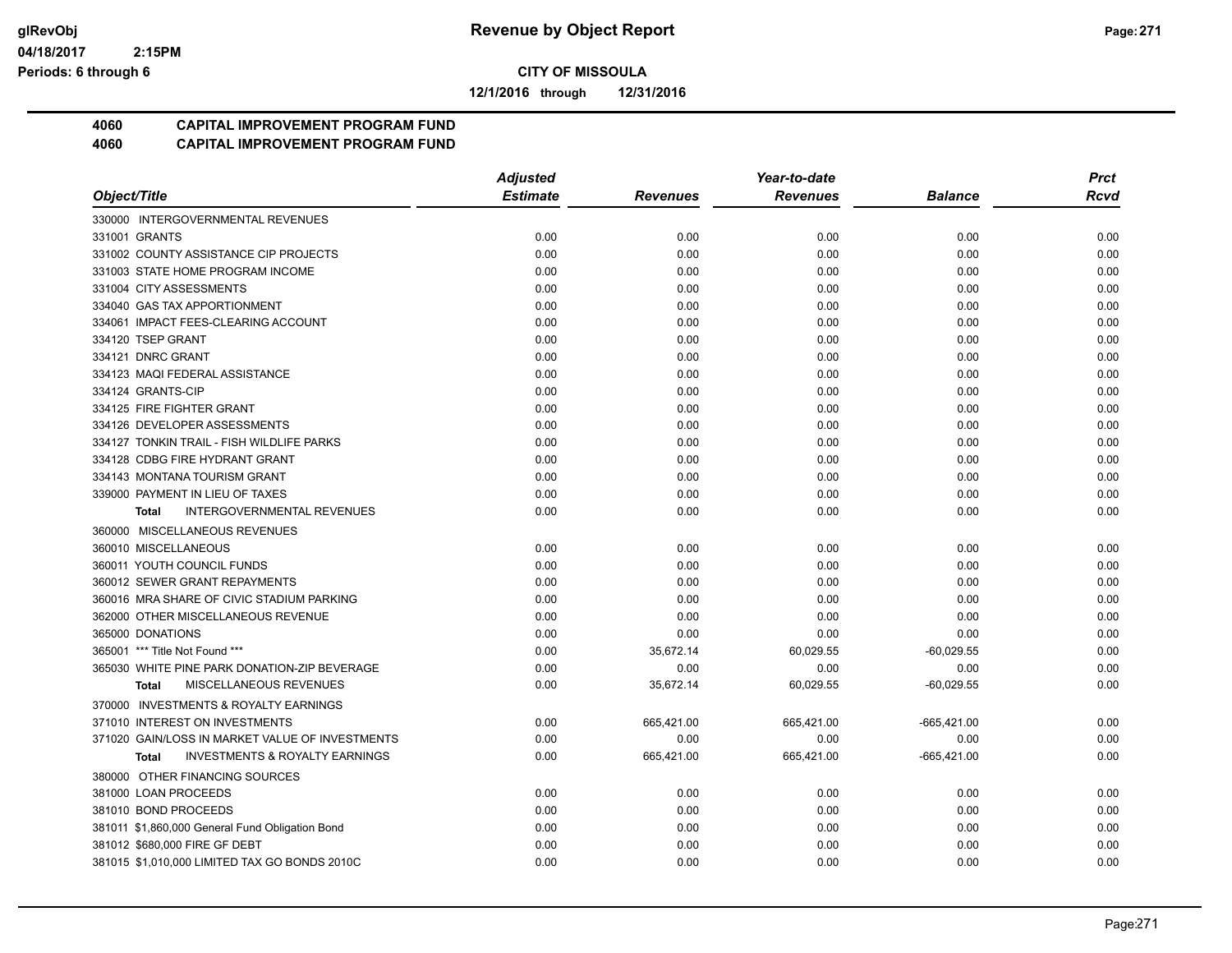**12/1/2016 through 12/31/2016**

#### **4060 CAPITAL IMPROVEMENT PROGRAM FUND 4060 CAPITAL IMPROVEMENT PROGRAM FUND**

|                                                  | <b>Adjusted</b> |                 | Year-to-date    |                 | <b>Prct</b> |
|--------------------------------------------------|-----------------|-----------------|-----------------|-----------------|-------------|
| Object/Title                                     | <b>Estimate</b> | <b>Revenues</b> | <b>Revenues</b> | <b>Balance</b>  | Rcvd        |
| 381090 PROCEEDS FROM CAPITAL LEASE               | 316,129.00      | 0.00            | 1,758,426.64    | $-1,442,297.64$ | 556.24      |
| 382010 SALE OF FIXED ASSETS                      | 0.00            | 0.00            | 0.00            | 0.00            | 0.00        |
| 383009 TRANS FR TITLE I                          | 0.00            | 0.00            | 0.00            | 0.00            | 0.00        |
| 383010 TRANS FR CIP                              | 0.00            | 0.00            | 0.00            | 0.00            | 0.00        |
| 383014 TRANS FR MRA                              | 0.00            | 0.00            | 0.00            | 0.00            | 0.00        |
| 383015 TRANS FR MPC                              | 0.00            | 0.00            | 0.00            | 0.00            | 0.00        |
| 383017 TRANS FR BUILDING                         | 0.00            | 0.00            | 0.00            | 0.00            | 0.00        |
| 383020 TRANS FR CEMETERY CARE                    | 0.00            | 0.00            | 0.00            | 0.00            | 0.00        |
| 383025 TRANS FR SEWER R & D                      | 0.00            | 0.00            | 0.00            | 0.00            | 0.00        |
| 383029 TRANS FR GENERAL                          | 1,330,841.00    | 0.00            | 0.00            | 1,330,841.00    | 0.00        |
| <b>TRANS FR CDBG</b><br>383041                   | 0.00            | 0.00            | 0.00            | 0.00            | 0.00        |
| 383042 TRANSFERS FROM OTHER FUNDS                | 0.00            | 0.00            | 0.00            | 0.00            | 0.00        |
| 383043 TRANSFERS FROM IMPACT FEES                | 0.00            | 0.00            | 0.00            | 0.00            | 0.00        |
| 383044 TRANSFER FROM PYMT IN LIEU OF PARKS       | 0.00            | 0.00            | 0.00            | 0.00            | 0.00        |
| 383045 TRANSFER FROM PARK ENTERPRISE             | 0.00            | 0.00            | 0.00            | 0.00            | 0.00        |
| OTHER FINANCING SOURCES<br>Total                 | 1,646,970.00    | 0.00            | 1,758,426.64    | $-111,456.64$   | 106.77      |
| CAPITAL IMPROVEMENT PROGRAM FUND<br><b>Total</b> | 1,646,970.00    | 701,093.14      | 2,483,877.19    | $-836,907.19$   | 150.81      |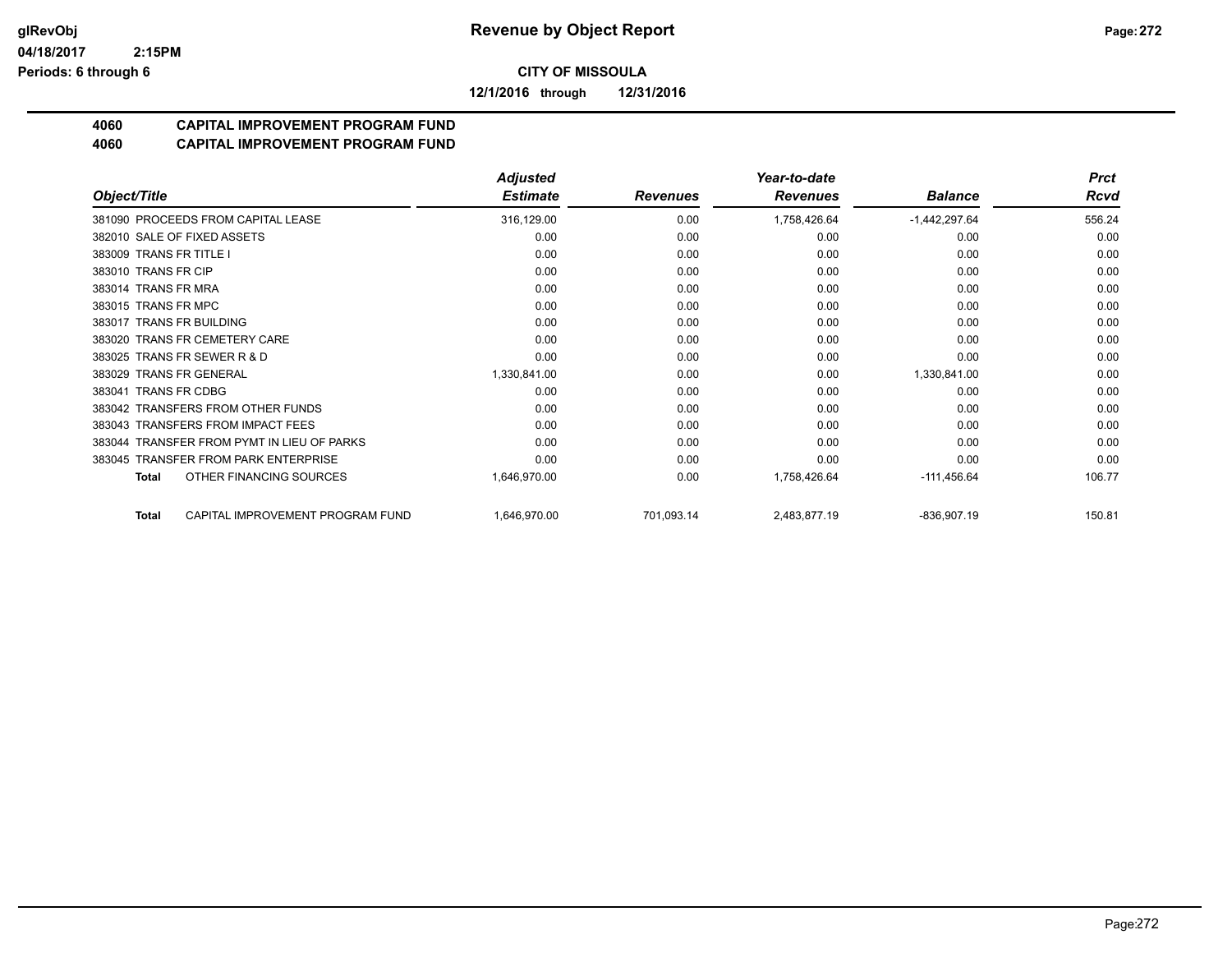**12/1/2016 through 12/31/2016**

#### **4060 CAPITAL IMPROVEMENT PROGRAM FUND**

|                                                           | <b>Adjusted</b> |                 | Year-to-date    |                 | <b>Prct</b> |
|-----------------------------------------------------------|-----------------|-----------------|-----------------|-----------------|-------------|
| Object/Title                                              | <b>Estimate</b> | <b>Revenues</b> | <b>Revenues</b> | <b>Balance</b>  | <b>Rcvd</b> |
| 330000 INTERGOVERNMENTAL REVENUES                         |                 |                 |                 |                 |             |
| 331001 GRANTS                                             | 0.00            | 0.00            | 0.00            | 0.00            | 0.00        |
| 331002 COUNTY ASSISTANCE CIP PROJECTS                     | 0.00            | 0.00            | 0.00            | 0.00            | 0.00        |
| 331003 STATE HOME PROGRAM INCOME                          | 0.00            | 0.00            | 0.00            | 0.00            | 0.00        |
| 331004 CITY ASSESSMENTS                                   | 0.00            | 0.00            | 0.00            | 0.00            | 0.00        |
| 334040 GAS TAX APPORTIONMENT                              | 0.00            | 0.00            | 0.00            | 0.00            | 0.00        |
| 334061 IMPACT FEES-CLEARING ACCOUNT                       | 0.00            | 0.00            | 0.00            | 0.00            | 0.00        |
| 334120 TSEP GRANT                                         | 0.00            | 0.00            | 0.00            | 0.00            | 0.00        |
| 334121 DNRC GRANT                                         | 0.00            | 0.00            | 0.00            | 0.00            | 0.00        |
| 334123 MAQI FEDERAL ASSISTANCE                            | 0.00            | 0.00            | 0.00            | 0.00            | 0.00        |
| 334124 GRANTS-CIP                                         | 0.00            | 0.00            | 0.00            | 0.00            | 0.00        |
| 334125 FIRE FIGHTER GRANT                                 | 0.00            | 0.00            | 0.00            | 0.00            | 0.00        |
| 334126 DEVELOPER ASSESSMENTS                              | 0.00            | 0.00            | 0.00            | 0.00            | 0.00        |
| 334127 TONKIN TRAIL - FISH WILDLIFE PARKS                 | 0.00            | 0.00            | 0.00            | 0.00            | 0.00        |
| 334128 CDBG FIRE HYDRANT GRANT                            | 0.00            | 0.00            | 0.00            | 0.00            | 0.00        |
| 334143 MONTANA TOURISM GRANT                              | 0.00            | 0.00            | 0.00            | 0.00            | 0.00        |
| 339000 PAYMENT IN LIEU OF TAXES                           | 0.00            | 0.00            | 0.00            | 0.00            | 0.00        |
| <b>INTERGOVERNMENTAL REVENUES</b><br><b>Total</b>         | 0.00            | 0.00            | 0.00            | 0.00            | 0.00        |
| 360000 MISCELLANEOUS REVENUES                             |                 |                 |                 |                 |             |
| 360010 MISCELLANEOUS                                      | 0.00            | 0.00            | 0.00            | 0.00            | 0.00        |
| 360011 YOUTH COUNCIL FUNDS                                | 0.00            | 0.00            | 0.00            | 0.00            | 0.00        |
| 360012 SEWER GRANT REPAYMENTS                             | 0.00            | 0.00            | 0.00            | 0.00            | 0.00        |
| 360016 MRA SHARE OF CIVIC STADIUM PARKING                 | 0.00            | 0.00            | 0.00            | 0.00            | 0.00        |
| 362000 OTHER MISCELLANEOUS REVENUE                        | 0.00            | 0.00            | 0.00            | 0.00            | 0.00        |
| 365000 DONATIONS                                          | 0.00            | 0.00            | 0.00            | 0.00            | 0.00        |
| 365001 *** Title Not Found ***                            | 0.00            | 35,672.14       | 60,029.55       | $-60,029.55$    | 0.00        |
| 365030 WHITE PINE PARK DONATION-ZIP BEVERAGE              | 0.00            | 0.00            | 0.00            | 0.00            | 0.00        |
| MISCELLANEOUS REVENUES<br><b>Total</b>                    | 0.00            | 35,672.14       | 60,029.55       | $-60,029.55$    | 0.00        |
| 370000 INVESTMENTS & ROYALTY EARNINGS                     |                 |                 |                 |                 |             |
| 371010 INTEREST ON INVESTMENTS                            | 0.00            | 665,421.00      | 665,421.00      | -665,421.00     | 0.00        |
| 371020 GAIN/LOSS IN MARKET VALUE OF INVESTMENT            | 0.00            | 0.00            | 0.00            | 0.00            | 0.00        |
| <b>INVESTMENTS &amp; ROYALTY EARNINGS</b><br><b>Total</b> | 0.00            | 665,421.00      | 665,421.00      | $-665,421.00$   | 0.00        |
| 380000 OTHER FINANCING SOURCES                            |                 |                 |                 |                 |             |
| 381000 LOAN PROCEEDS                                      | 0.00            | 0.00            | 0.00            | 0.00            | 0.00        |
| 381010 BOND PROCEEDS                                      | 0.00            | 0.00            | 0.00            | 0.00            | 0.00        |
| 381011 \$1,860,000 General Fund Obligation Bond           | 0.00            | 0.00            | 0.00            | 0.00            | 0.00        |
| 381012 \$680,000 FIRE GF DEBT                             | 0.00            | 0.00            | 0.00            | 0.00            | 0.00        |
| 381015 \$1,010,000 LIMITED TAX GO BONDS 2010C             | 0.00            | 0.00            | 0.00            | 0.00            | 0.00        |
| 381090 PROCEEDS FROM CAPITAL LEASE                        | 316.129.00      | 0.00            | 1.758.426.64    | $-1.442.297.64$ | 556.24      |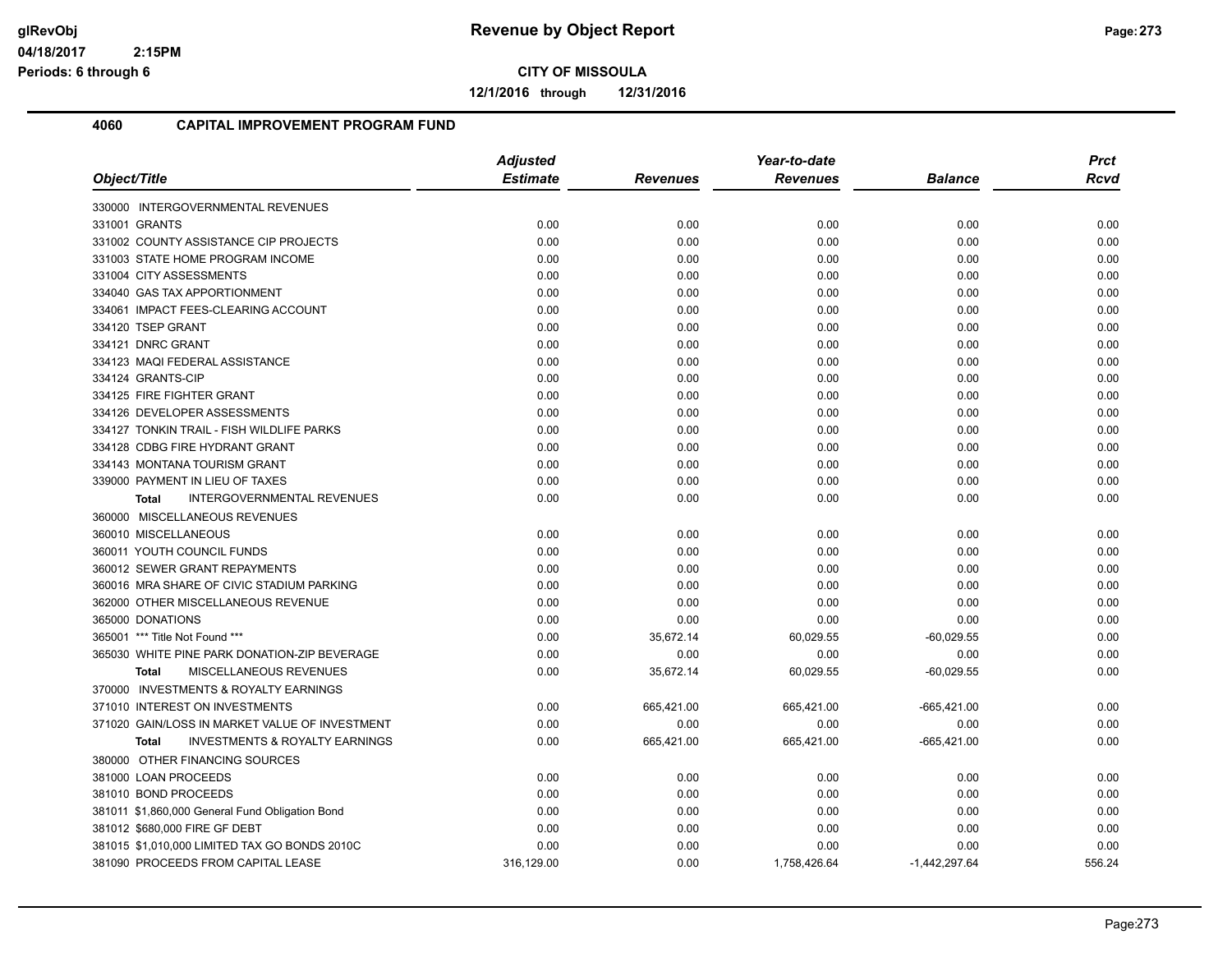**12/1/2016 through 12/31/2016**

#### **4060 CAPITAL IMPROVEMENT PROGRAM FUND**

|                                                  | <b>Adjusted</b> |                 | Year-to-date    |                | <b>Prct</b> |
|--------------------------------------------------|-----------------|-----------------|-----------------|----------------|-------------|
| Object/Title                                     | <b>Estimate</b> | <b>Revenues</b> | <b>Revenues</b> | <b>Balance</b> | <b>Rcvd</b> |
| 382010 SALE OF FIXED ASSETS                      | 0.00            | 0.00            | 0.00            | 0.00           | 0.00        |
| 383009 TRANS FR TITLE I                          | 0.00            | 0.00            | 0.00            | 0.00           | 0.00        |
| 383010 TRANS FR CIP                              | 0.00            | 0.00            | 0.00            | 0.00           | 0.00        |
| 383014 TRANS FR MRA                              | 0.00            | 0.00            | 0.00            | 0.00           | 0.00        |
| 383015 TRANS FR MPC                              | 0.00            | 0.00            | 0.00            | 0.00           | 0.00        |
| 383017 TRANS FR BUILDING                         | 0.00            | 0.00            | 0.00            | 0.00           | 0.00        |
| 383020 TRANS FR CEMETERY CARE                    | 0.00            | 0.00            | 0.00            | 0.00           | 0.00        |
| 383025 TRANS FR SEWER R & D                      | 0.00            | 0.00            | 0.00            | 0.00           | 0.00        |
| 383029 TRANS FR GENERAL                          | 1,330,841.00    | 0.00            | 0.00            | 1,330,841.00   | 0.00        |
| 383041 TRANS FR CDBG                             | 0.00            | 0.00            | 0.00            | 0.00           | 0.00        |
| 383042 TRANSFERS FROM OTHER FUNDS                | 0.00            | 0.00            | 0.00            | 0.00           | 0.00        |
| 383043 TRANSFERS FROM IMPACT FEES                | 0.00            | 0.00            | 0.00            | 0.00           | 0.00        |
| 383044 TRANSFER FROM PYMT IN LIEU OF PARKS       | 0.00            | 0.00            | 0.00            | 0.00           | 0.00        |
| 383045 TRANSFER FROM PARK ENTERPRISE             | 0.00            | 0.00            | 0.00            | 0.00           | 0.00        |
| OTHER FINANCING SOURCES<br>Total                 | 1,646,970.00    | 0.00            | 1,758,426.64    | $-111,456.64$  | 106.77      |
| CAPITAL IMPROVEMENT PROGRAM FUND<br><b>Total</b> | 1,646,970.00    | 701,093.14      | 2,483,877.19    | $-836,907.19$  | 150.81      |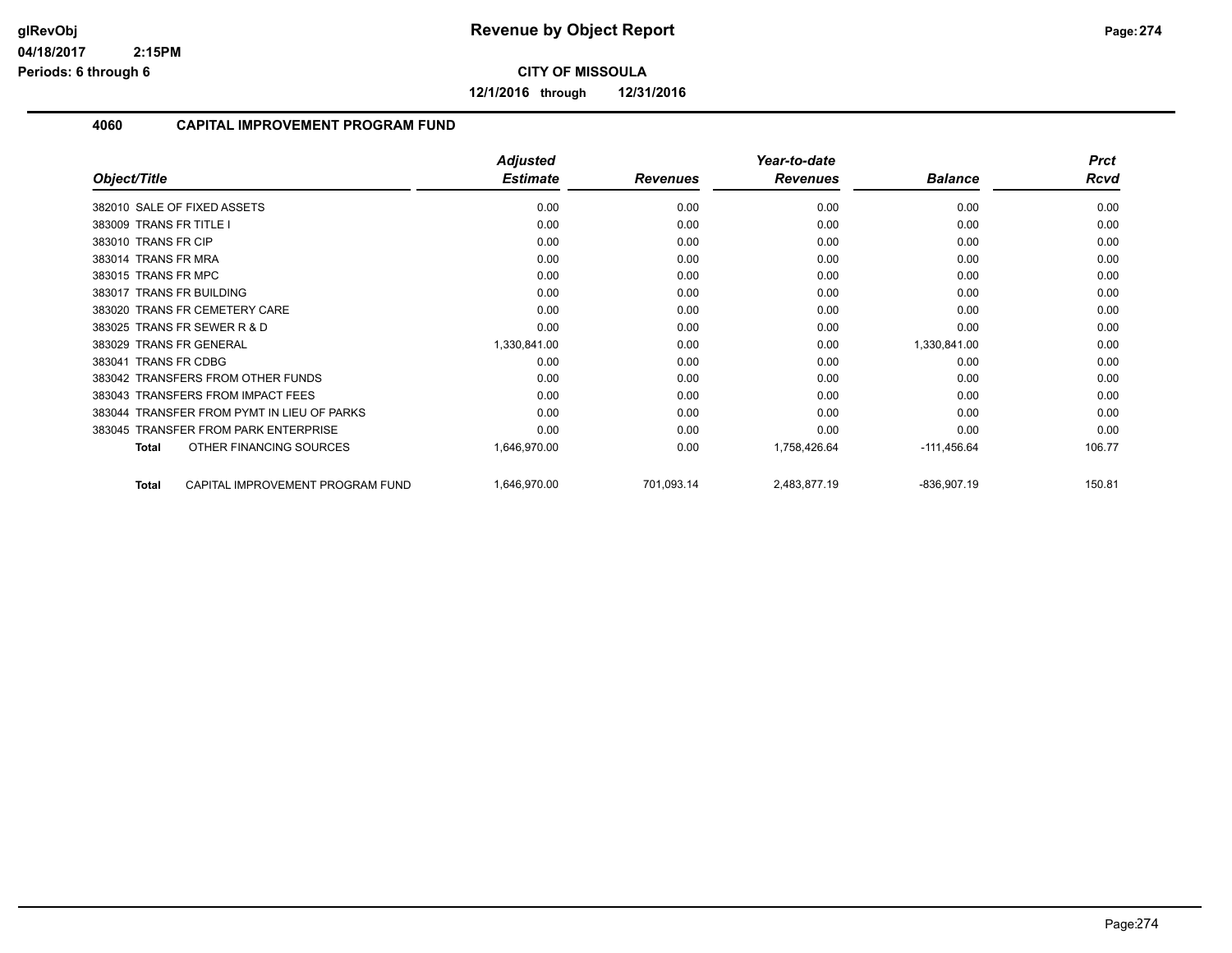**12/1/2016 through 12/31/2016**

#### **4130 1997 G O BOND OPEN SPACE PURCHASE FUND 4130 1997 G O BOND OPEN SPACE PURCHASE FUND**

|                                                     | <b>Adjusted</b> |                 | Year-to-date    |                | <b>Prct</b> |
|-----------------------------------------------------|-----------------|-----------------|-----------------|----------------|-------------|
| Object/Title                                        | <b>Estimate</b> | <b>Revenues</b> | <b>Revenues</b> | <b>Balance</b> | Rcvd        |
| 330000 INTERGOVERNMENTAL REVENUES                   |                 |                 |                 |                |             |
| 330000 INTERGOVERNMENTAL REVENUES                   | 0.00            | 0.00            | 0.00            | 0.00           | 0.00        |
| 331156 CTEP GRANT - S HILLS TRAIL SYSTEM            | 0.00            | 0.00            | 0.00            | 0.00           | 0.00        |
| 334014 *** Title Not Found ***                      | 0.00            | 0.00            | 0.00            | 0.00           | 0.00        |
| <b>INTERGOVERNMENTAL REVENUES</b><br><b>Total</b>   | 0.00            | 0.00            | 0.00            | 0.00           | 0.00        |
| <b>CHARGES FOR SERVICES</b><br>340000               |                 |                 |                 |                |             |
| 343065 BUILDING RENTALS                             | 0.00            | 0.00            | 0.00            | 0.00           | 0.00        |
| <b>CHARGES FOR SERVICES</b><br><b>Total</b>         | 0.00            | 0.00            | 0.00            | 0.00           | 0.00        |
| MISCELLANEOUS REVENUES<br>360000                    |                 |                 |                 |                |             |
| 360010 MISCELLANEOUS                                | 0.00            | 0.00            | 0.00            | 0.00           | 0.00        |
| 365000 DONATIONS                                    | 0.00            | 0.00            | 0.00            | 0.00           | 0.00        |
| <b>MISCELLANEOUS REVENUES</b><br><b>Total</b>       | 0.00            | 0.00            | 0.00            | 0.00           | 0.00        |
| <b>INVESTMENTS &amp; ROYALTY EARNINGS</b><br>370000 |                 |                 |                 |                |             |
| 371010 INTEREST ON INVESTMENTS                      | 0.00            | 0.00            | 0.00            | 0.00           | 0.00        |
| 371020 GAIN/LOSS IN MARKET VALUE OF INVESTMENTS     | 0.00            | 0.00            | 0.00            | 0.00           | 0.00        |
| <b>INVESTMENTS &amp; ROYALTY EARNINGS</b><br>Total  | 0.00            | 0.00            | 0.00            | 0.00           | 0.00        |
| OTHER FINANCING SOURCES<br>380000                   |                 |                 |                 |                |             |
| 382010 SALE OF FIXED ASSETS                         | 0.00            | 0.00            | 0.00            | 0.00           | 0.00        |
| 383000 OPERATING TRANSFERS                          | 0.00            | 0.00            | 0.00            | 0.00           | 0.00        |
| OTHER FINANCING SOURCES<br>Total                    | 0.00            | 0.00            | 0.00            | 0.00           | 0.00        |
| 1997 G O BOND OPEN SPACE PURCHASE FL<br>Total       | 0.00            | 0.00            | 0.00            | 0.00           | 0.00        |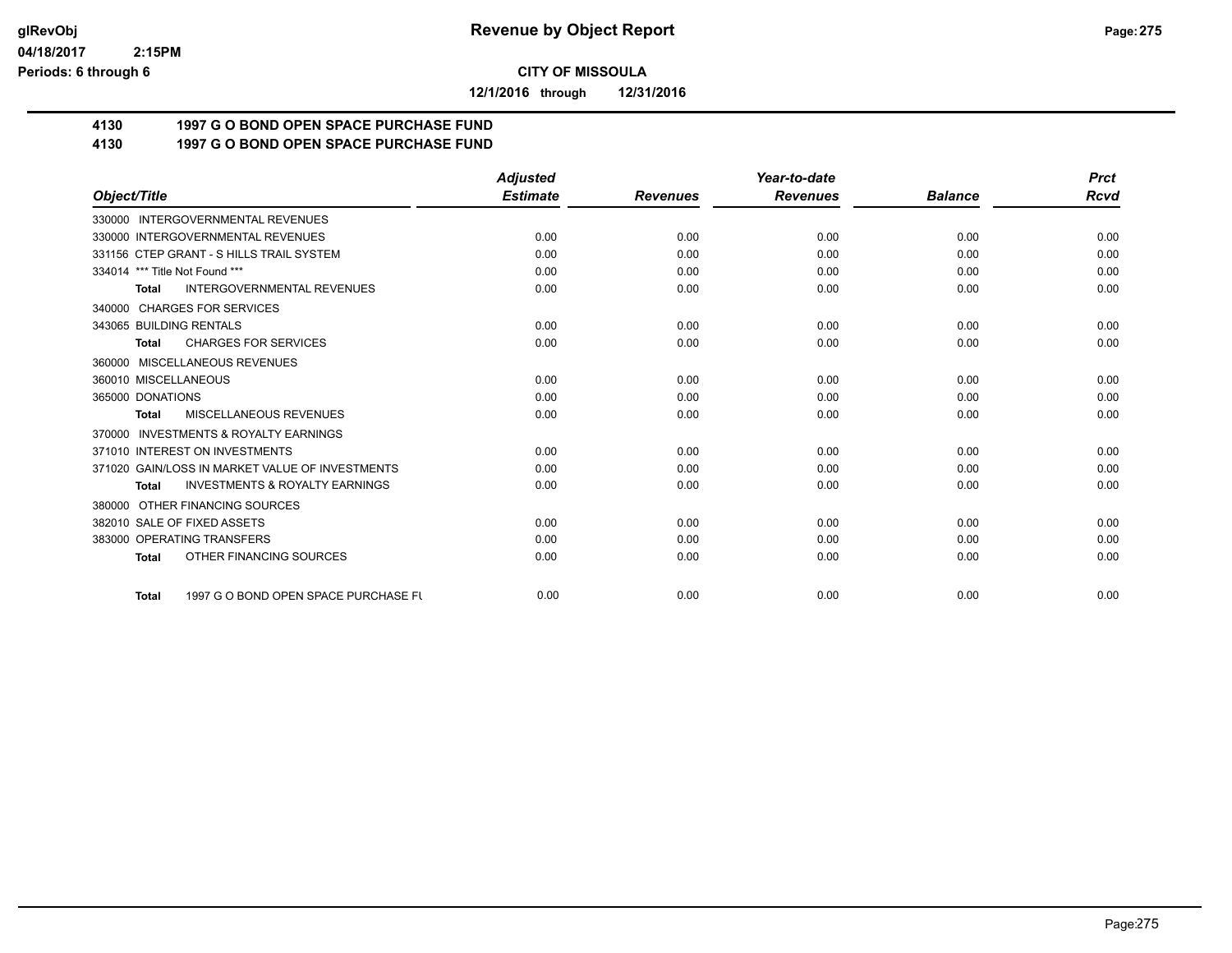**12/1/2016 through 12/31/2016**

#### **4130 1997 G O BOND OPEN SPACE PURCHASE FUND**

|                                                           | <b>Adjusted</b> |                 | Year-to-date    |                | <b>Prct</b> |
|-----------------------------------------------------------|-----------------|-----------------|-----------------|----------------|-------------|
| Object/Title                                              | <b>Estimate</b> | <b>Revenues</b> | <b>Revenues</b> | <b>Balance</b> | Rcvd        |
| 330000 INTERGOVERNMENTAL REVENUES                         |                 |                 |                 |                |             |
| 330000 INTERGOVERNMENTAL REVENUES                         | 0.00            | 0.00            | 0.00            | 0.00           | 0.00        |
| 331156 CTEP GRANT - S HILLS TRAIL SYSTEM                  | 0.00            | 0.00            | 0.00            | 0.00           | 0.00        |
| 334014 *** Title Not Found ***                            | 0.00            | 0.00            | 0.00            | 0.00           | 0.00        |
| <b>INTERGOVERNMENTAL REVENUES</b><br>Total                | 0.00            | 0.00            | 0.00            | 0.00           | 0.00        |
| 340000 CHARGES FOR SERVICES                               |                 |                 |                 |                |             |
| 343065 BUILDING RENTALS                                   | 0.00            | 0.00            | 0.00            | 0.00           | 0.00        |
| <b>CHARGES FOR SERVICES</b><br>Total                      | 0.00            | 0.00            | 0.00            | 0.00           | 0.00        |
| 360000 MISCELLANEOUS REVENUES                             |                 |                 |                 |                |             |
| 360010 MISCELLANEOUS                                      | 0.00            | 0.00            | 0.00            | 0.00           | 0.00        |
| 365000 DONATIONS                                          | 0.00            | 0.00            | 0.00            | 0.00           | 0.00        |
| MISCELLANEOUS REVENUES<br><b>Total</b>                    | 0.00            | 0.00            | 0.00            | 0.00           | 0.00        |
| 370000 INVESTMENTS & ROYALTY EARNINGS                     |                 |                 |                 |                |             |
| 371010 INTEREST ON INVESTMENTS                            | 0.00            | 0.00            | 0.00            | 0.00           | 0.00        |
| 371020 GAIN/LOSS IN MARKET VALUE OF INVESTMENT            | 0.00            | 0.00            | 0.00            | 0.00           | 0.00        |
| <b>INVESTMENTS &amp; ROYALTY EARNINGS</b><br><b>Total</b> | 0.00            | 0.00            | 0.00            | 0.00           | 0.00        |
| 380000 OTHER FINANCING SOURCES                            |                 |                 |                 |                |             |
| 382010 SALE OF FIXED ASSETS                               | 0.00            | 0.00            | 0.00            | 0.00           | 0.00        |
| 383000 OPERATING TRANSFERS                                | 0.00            | 0.00            | 0.00            | 0.00           | 0.00        |
| OTHER FINANCING SOURCES<br><b>Total</b>                   | 0.00            | 0.00            | 0.00            | 0.00           | 0.00        |
| 1997 G O BOND OPEN SPACE PURCHASE F<br><b>Total</b>       | 0.00            | 0.00            | 0.00            | 0.00           | 0.00        |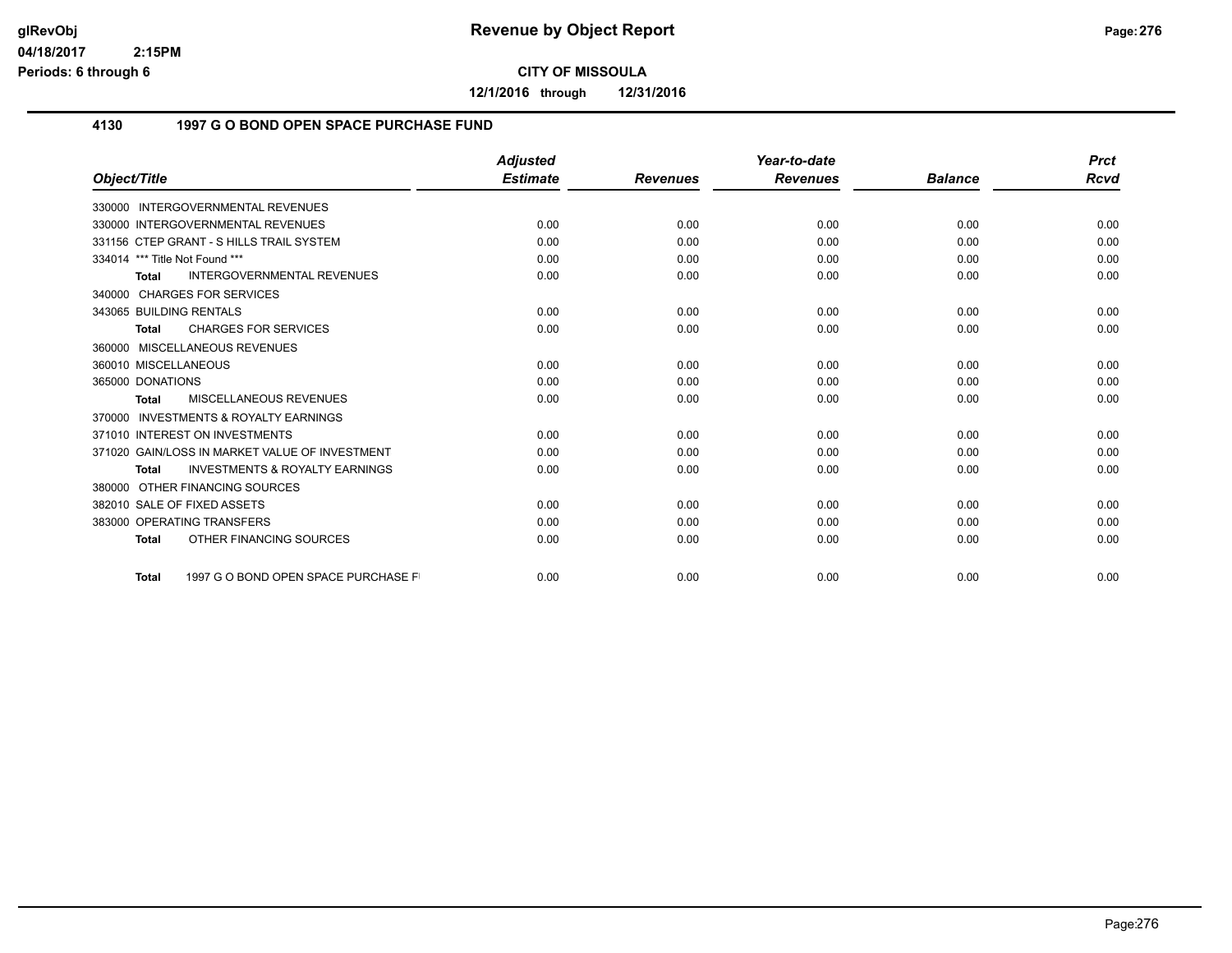**12/1/2016 through 12/31/2016**

**4196 NEW FIRE STATION GO BOND**

**4196 NEW FIRE STATION GO BOND**

|                                                 | <b>Adjusted</b> |                 | Year-to-date    |                | <b>Prct</b> |
|-------------------------------------------------|-----------------|-----------------|-----------------|----------------|-------------|
| Object/Title                                    | <b>Estimate</b> | <b>Revenues</b> | <b>Revenues</b> | <b>Balance</b> | <b>Rcvd</b> |
| 360000 MISCELLANEOUS REVENUES                   |                 |                 |                 |                |             |
| 365023 NORTHWESTERN ENERGY GRANT                | 0.00            | 0.00            | 0.00            | 0.00           | 0.00        |
| MISCELLANEOUS REVENUES<br>Total                 | 0.00            | 0.00            | 0.00            | 0.00           | 0.00        |
| 370000 INVESTMENTS & ROYALTY EARNINGS           |                 |                 |                 |                |             |
| 371010 INTEREST ON INVESTMENTS                  | 0.00            | 0.00            | 0.00            | 0.00           | 0.00        |
| 371020 GAIN/LOSS IN MARKET VALUE OF INVESTMENTS | 0.00            | 0.00            | 0.00            | 0.00           | 0.00        |
| INVESTMENTS & ROYALTY EARNINGS<br>Total         | 0.00            | 0.00            | 0.00            | 0.00           | 0.00        |
| 380000 OTHER FINANCING SOURCES                  |                 |                 |                 |                |             |
| 381010 BOND PROCEEDS                            | 0.00            | 0.00            | 0.00            | 0.00           | 0.00        |
| 383000 OPERATING TRANSFERS                      | 0.00            | 0.00            | 0.00            | 0.00           | 0.00        |
| OTHER FINANCING SOURCES<br><b>Total</b>         | 0.00            | 0.00            | 0.00            | 0.00           | 0.00        |
| NEW FIRE STATION GO BOND<br><b>Total</b>        | 0.00            | 0.00            | 0.00            | 0.00           | 0.00        |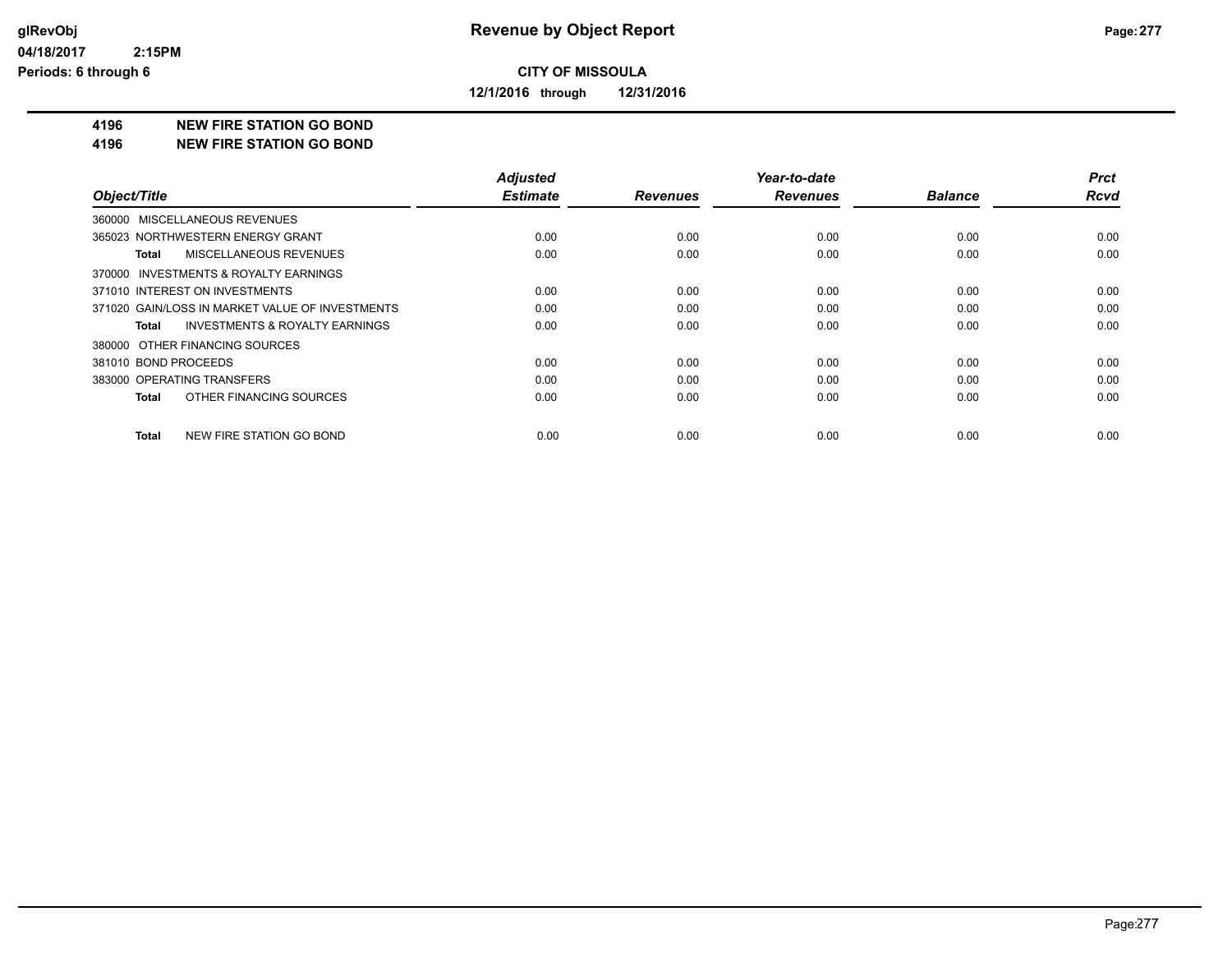**12/1/2016 through 12/31/2016**

#### **4196 NEW FIRE STATION GO BOND**

| Object/Title                                    | <b>Adjusted</b><br><b>Estimate</b> | <b>Revenues</b> | Year-to-date<br><b>Revenues</b> | <b>Balance</b> | <b>Prct</b><br><b>Rcvd</b> |
|-------------------------------------------------|------------------------------------|-----------------|---------------------------------|----------------|----------------------------|
|                                                 |                                    |                 |                                 |                |                            |
| MISCELLANEOUS REVENUES<br>360000                |                                    |                 |                                 |                |                            |
| 365023 NORTHWESTERN ENERGY GRANT                | 0.00                               | 0.00            | 0.00                            | 0.00           | 0.00                       |
| MISCELLANEOUS REVENUES<br><b>Total</b>          | 0.00                               | 0.00            | 0.00                            | 0.00           | 0.00                       |
| 370000 INVESTMENTS & ROYALTY EARNINGS           |                                    |                 |                                 |                |                            |
| 371010 INTEREST ON INVESTMENTS                  | 0.00                               | 0.00            | 0.00                            | 0.00           | 0.00                       |
| 371020 GAIN/LOSS IN MARKET VALUE OF INVESTMENT  | 0.00                               | 0.00            | 0.00                            | 0.00           | 0.00                       |
| INVESTMENTS & ROYALTY EARNINGS<br>Total         | 0.00                               | 0.00            | 0.00                            | 0.00           | 0.00                       |
| 380000 OTHER FINANCING SOURCES                  |                                    |                 |                                 |                |                            |
| 381010 BOND PROCEEDS                            | 0.00                               | 0.00            | 0.00                            | 0.00           | 0.00                       |
| 383000 OPERATING TRANSFERS                      | 0.00                               | 0.00            | 0.00                            | 0.00           | 0.00                       |
| OTHER FINANCING SOURCES<br><b>Total</b>         | 0.00                               | 0.00            | 0.00                            | 0.00           | 0.00                       |
| <b>NEW FIRE STATION GO BOND</b><br><b>Total</b> | 0.00                               | 0.00            | 0.00                            | 0.00           | 0.00                       |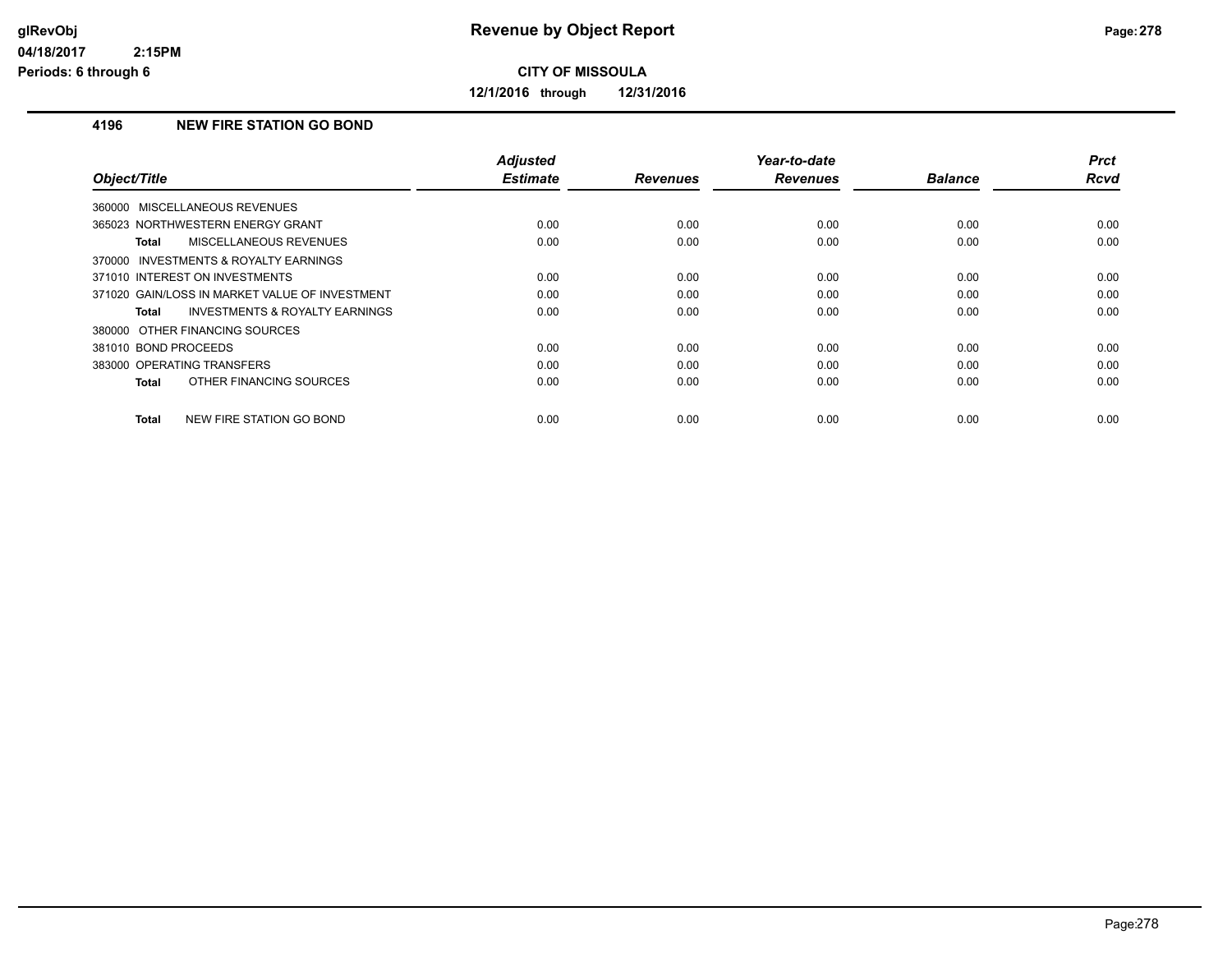**12/1/2016 through 12/31/2016**

#### **4450 S/C CONSTRUCTION FUND FOR FY06 4450 S/C CONSTRUCTION FUND FOR FY06**

|                                                 | <b>Adjusted</b> |                 | Year-to-date    |                | <b>Prct</b> |
|-------------------------------------------------|-----------------|-----------------|-----------------|----------------|-------------|
| Object/Title                                    | <b>Estimate</b> | <b>Revenues</b> | <b>Revenues</b> | <b>Balance</b> | <b>Rcvd</b> |
| 370000 INVESTMENTS & ROYALTY EARNINGS           |                 |                 |                 |                |             |
| 371010 INTEREST ON INVESTMENTS                  | 0.00            | 0.00            | 0.00            | 0.00           | 0.00        |
| 371020 GAIN/LOSS IN MARKET VALUE OF INVESTMENTS | 0.00            | 0.00            | 0.00            | 0.00           | 0.00        |
| INVESTMENTS & ROYALTY EARNINGS<br>Total         | 0.00            | 0.00            | 0.00            | 0.00           | 0.00        |
|                                                 |                 |                 |                 |                |             |
| S/C CONSTRUCTION FUND FOR FY06<br>Total         | 0.00            | 0.00            | 0.00            | 0.00           | 0.00        |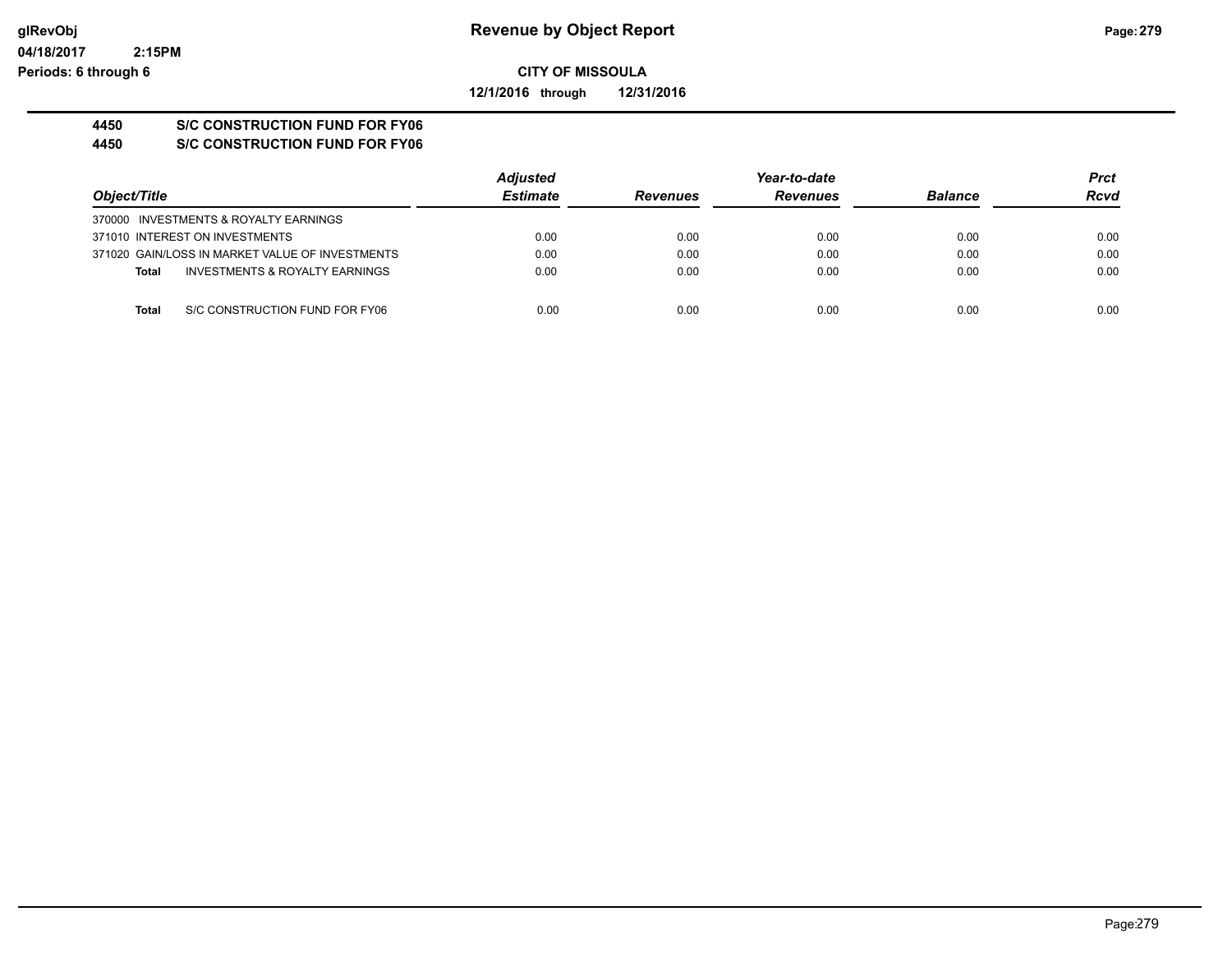**12/1/2016 through 12/31/2016**

#### **4450 S/C CONSTRUCTION FUND FOR FY06**

|                                                | <b>Adjusted</b> | Year-to-date    |                 |                | <b>Prct</b> |
|------------------------------------------------|-----------------|-----------------|-----------------|----------------|-------------|
| Object/Title                                   | <b>Estimate</b> | <b>Revenues</b> | <b>Revenues</b> | <b>Balance</b> | <b>Rcvd</b> |
| 370000 INVESTMENTS & ROYALTY EARNINGS          |                 |                 |                 |                |             |
| 371010 INTEREST ON INVESTMENTS                 | 0.00            | 0.00            | 0.00            | 0.00           | 0.00        |
| 371020 GAIN/LOSS IN MARKET VALUE OF INVESTMENT | 0.00            | 0.00            | 0.00            | 0.00           | 0.00        |
| INVESTMENTS & ROYALTY EARNINGS<br><b>Total</b> | 0.00            | 0.00            | 0.00            | 0.00           | 0.00        |
| Total<br>S/C CONSTRUCTION FUND FOR FY06        | 0.00            | 0.00            | 0.00            | 0.00           | 0.00        |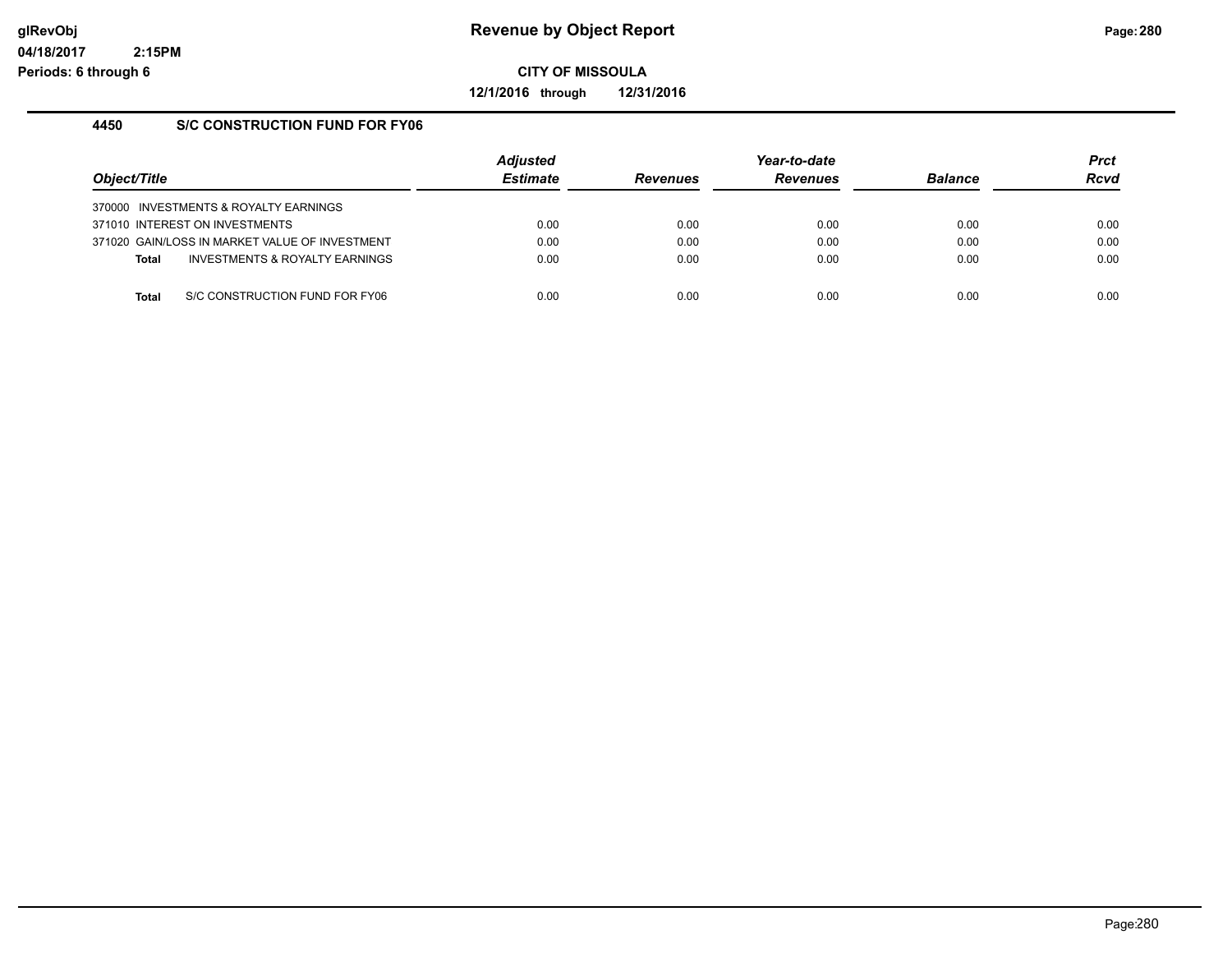**12/1/2016 through 12/31/2016**

**4451 FY07 S/C BOND FUND**

| 4451 | <b>FY07 S/C BOND FUND</b> |
|------|---------------------------|
|      |                           |

|                                                    | <b>Adjusted</b> |                 | Year-to-date    |                | <b>Prct</b> |
|----------------------------------------------------|-----------------|-----------------|-----------------|----------------|-------------|
| Object/Title                                       | <b>Estimate</b> | <b>Revenues</b> | <b>Revenues</b> | <b>Balance</b> | <b>Rcvd</b> |
| 360000 MISCELLANEOUS REVENUES                      |                 |                 |                 |                |             |
| 360010 MISCELLANEOUS                               | 0.00            | 0.00            | 0.00            | 0.00           | 0.00        |
| MISCELLANEOUS REVENUES<br>Total                    | 0.00            | 0.00            | 0.00            | 0.00           | 0.00        |
| 370000 INVESTMENTS & ROYALTY EARNINGS              |                 |                 |                 |                |             |
| 371010 INTEREST ON INVESTMENTS                     | 0.00            | 0.00            | 0.00            | 0.00           | 0.00        |
| 371020 GAIN/LOSS IN MARKET VALUE OF INVESTMENTS    | 0.00            | 0.00            | 0.00            | 0.00           | 0.00        |
| <b>INVESTMENTS &amp; ROYALTY EARNINGS</b><br>Total | 0.00            | 0.00            | 0.00            | 0.00           | 0.00        |
| 380000 OTHER FINANCING SOURCES                     |                 |                 |                 |                |             |
| 381030 SID BONDS PROCEEDS                          | 0.00            | 0.00            | 0.00            | 0.00           | 0.00        |
| OTHER FINANCING SOURCES<br>Total                   | 0.00            | 0.00            | 0.00            | 0.00           | 0.00        |
| FY07 S/C BOND FUND<br>Total                        | 0.00            | 0.00            | 0.00            | 0.00           | 0.00        |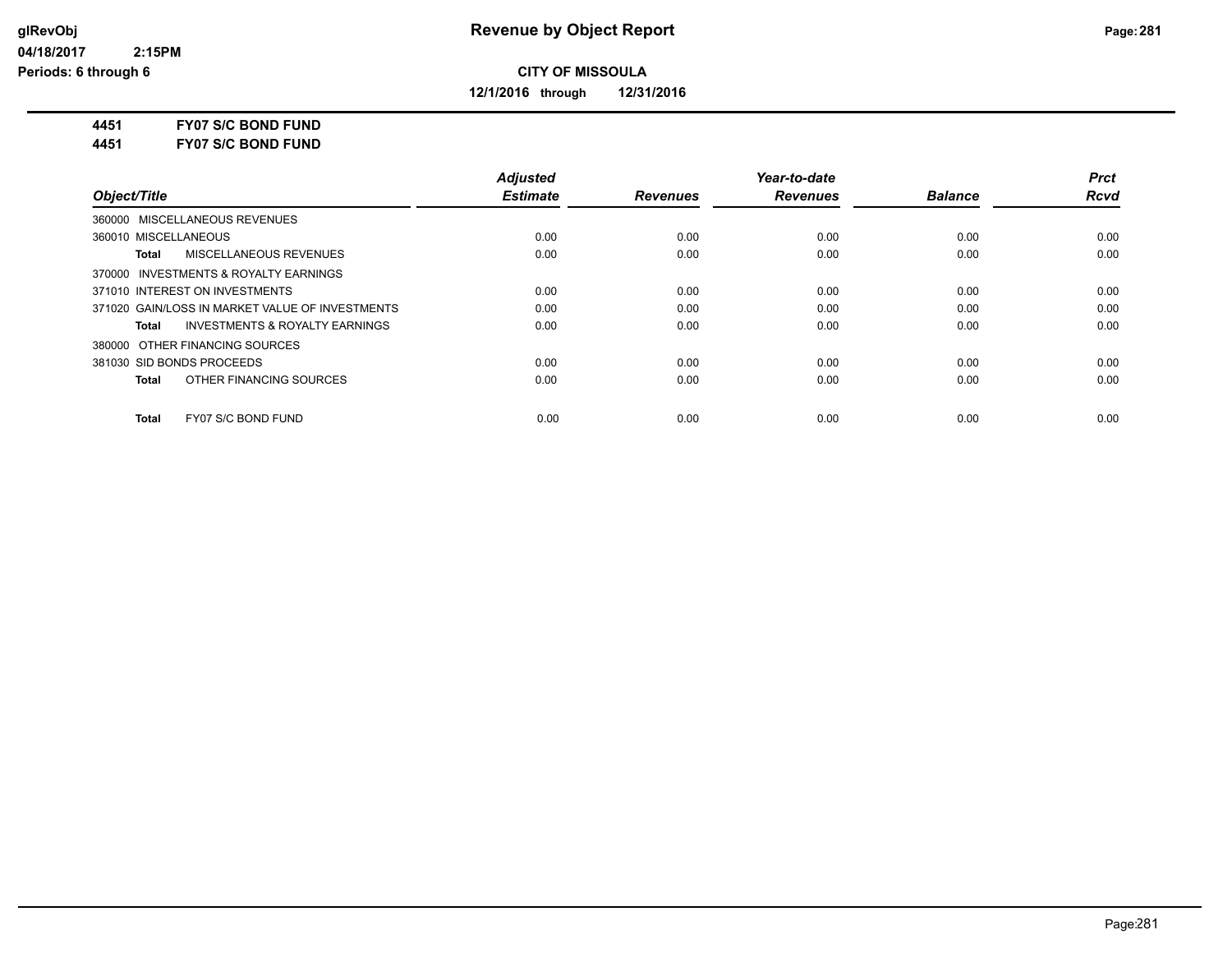**12/1/2016 through 12/31/2016**

#### **4451 FY07 S/C BOND FUND**

|                                                           | <b>Adjusted</b> |                 | Year-to-date    |                | <b>Prct</b> |
|-----------------------------------------------------------|-----------------|-----------------|-----------------|----------------|-------------|
| Object/Title                                              | <b>Estimate</b> | <b>Revenues</b> | <b>Revenues</b> | <b>Balance</b> | <b>Rcvd</b> |
| MISCELLANEOUS REVENUES<br>360000                          |                 |                 |                 |                |             |
| 360010 MISCELLANEOUS                                      | 0.00            | 0.00            | 0.00            | 0.00           | 0.00        |
| MISCELLANEOUS REVENUES<br><b>Total</b>                    | 0.00            | 0.00            | 0.00            | 0.00           | 0.00        |
| 370000 INVESTMENTS & ROYALTY EARNINGS                     |                 |                 |                 |                |             |
| 371010 INTEREST ON INVESTMENTS                            | 0.00            | 0.00            | 0.00            | 0.00           | 0.00        |
| 371020 GAIN/LOSS IN MARKET VALUE OF INVESTMENT            | 0.00            | 0.00            | 0.00            | 0.00           | 0.00        |
| <b>INVESTMENTS &amp; ROYALTY EARNINGS</b><br><b>Total</b> | 0.00            | 0.00            | 0.00            | 0.00           | 0.00        |
| 380000 OTHER FINANCING SOURCES                            |                 |                 |                 |                |             |
| 381030 SID BONDS PROCEEDS                                 | 0.00            | 0.00            | 0.00            | 0.00           | 0.00        |
| OTHER FINANCING SOURCES<br><b>Total</b>                   | 0.00            | 0.00            | 0.00            | 0.00           | 0.00        |
| FY07 S/C BOND FUND<br><b>Total</b>                        | 0.00            | 0.00            | 0.00            | 0.00           | 0.00        |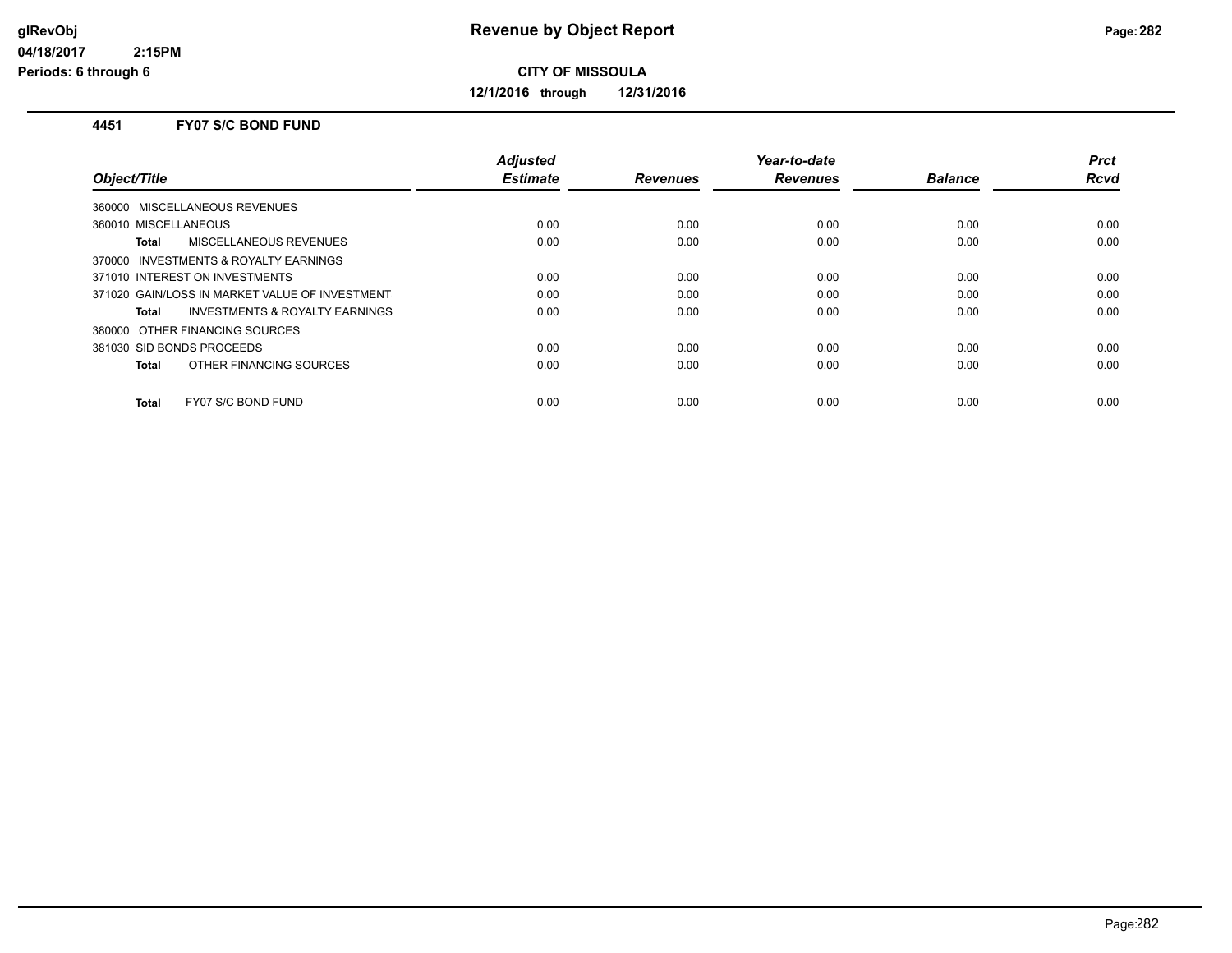*Prct Rcvd*

## **CITY OF MISSOULA**

**12/1/2016 through 12/31/2016**

#### **4452 S/C CONSTRUCTION FUND FOR FY 08 BOND SAL 4452 S/C CONSTRUCTION FUND FOR FY 08 BOND SAL**

|                                                      | <b>Adjusted</b> |                 | Year-to-date    |                | <b>Prct</b> |
|------------------------------------------------------|-----------------|-----------------|-----------------|----------------|-------------|
| Object/Title                                         | <b>Estimate</b> | <b>Revenues</b> | <b>Revenues</b> | <b>Balance</b> | Rcva        |
| 360000 MISCELLANEOUS REVENUES                        |                 |                 |                 |                |             |
| 360010 MISCELLANEOUS                                 | 0.00            | 0.00            | 0.00            | 0.00           | 0.00        |
| 362000 OTHER MISCELLANEOUS REVENUE                   | 0.00            | 0.00            | 0.00            | 0.00           | 0.00        |
| <b>MISCELLANEOUS REVENUES</b><br>Total               | 0.00            | 0.00            | 0.00            | 0.00           | 0.00        |
| <b>INVESTMENTS &amp; ROYALTY EARNINGS</b><br>370000  |                 |                 |                 |                |             |
| 371010 INTEREST ON INVESTMENTS                       | 0.00            | 0.00            | 0.00            | 0.00           | 0.00        |
| 371020 GAIN/LOSS IN MARKET VALUE OF INVESTMENTS      | 0.00            | 0.00            | 0.00            | 0.00           | 0.00        |
| <b>INVESTMENTS &amp; ROYALTY EARNINGS</b><br>Total   | 0.00            | 0.00            | 0.00            | 0.00           | 0.00        |
| OTHER FINANCING SOURCES<br>380000                    |                 |                 |                 |                |             |
| 381000 LOAN PROCEEDS                                 | 0.00            | 0.00            | 0.00            | 0.00           | 0.00        |
| 383042 TRANSFERS FROM OTHER FUNDS                    | 0.00            | 0.00            | 0.00            | 0.00           | 0.00        |
| OTHER FINANCING SOURCES<br>Total                     | 0.00            | 0.00            | 0.00            | 0.00           | 0.00        |
| S/C CONSTRUCTION FUND FOR FY 08 BONE<br><b>Total</b> | 0.00            | 0.00            | 0.00            | 0.00           | 0.00        |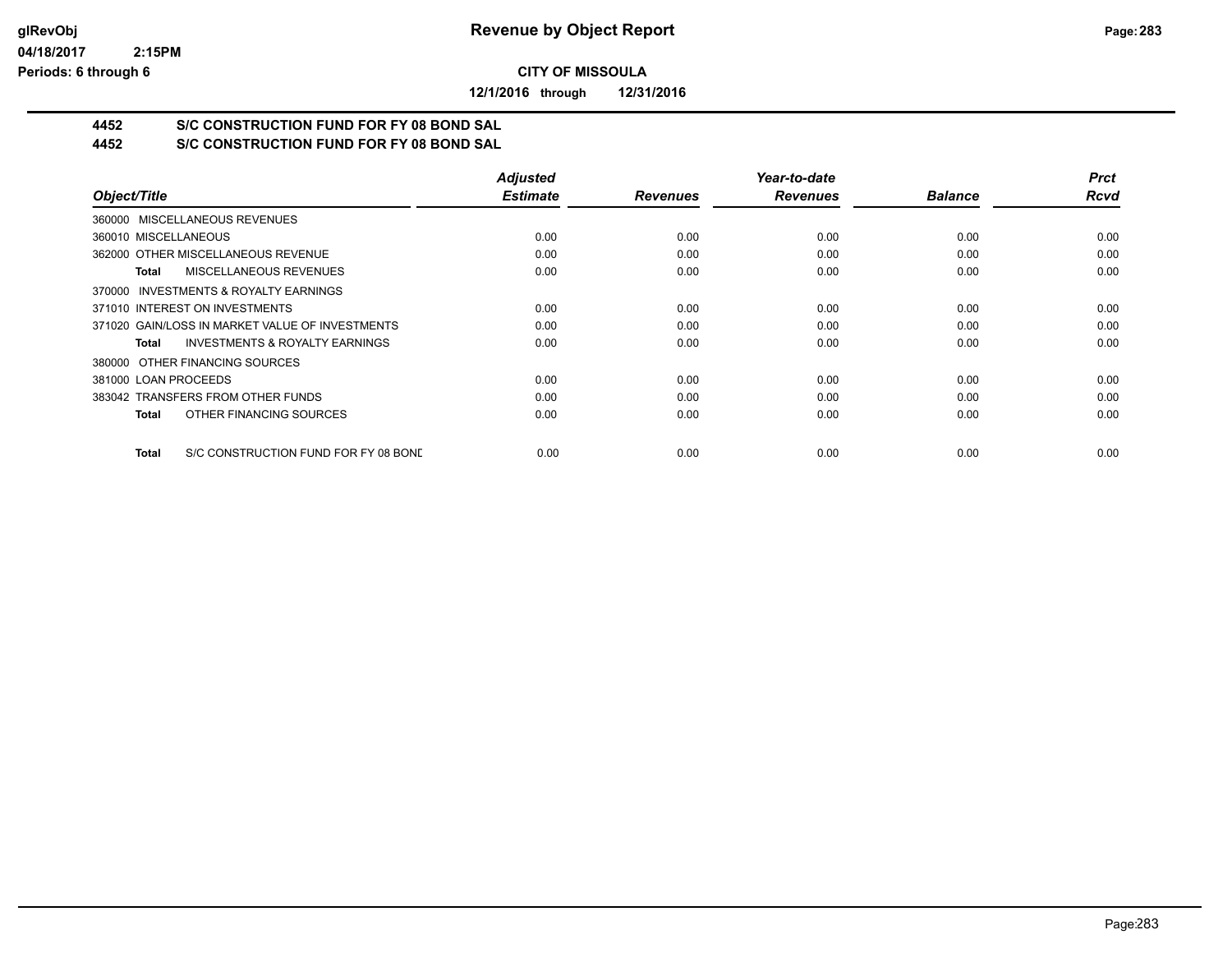**12/1/2016 through 12/31/2016**

#### **4452 S/C CONSTRUCTION FUND FOR FY 08 BOND SAL**

| Object/Title                                              | <b>Adjusted</b><br><b>Estimate</b> | <b>Revenues</b> | Year-to-date<br><b>Revenues</b> | <b>Balance</b> | <b>Prct</b><br>Rcvd |
|-----------------------------------------------------------|------------------------------------|-----------------|---------------------------------|----------------|---------------------|
| 360000 MISCELLANEOUS REVENUES                             |                                    |                 |                                 |                |                     |
| 360010 MISCELLANEOUS                                      | 0.00                               | 0.00            | 0.00                            | 0.00           | 0.00                |
| 362000 OTHER MISCELLANEOUS REVENUE                        | 0.00                               | 0.00            | 0.00                            | 0.00           | 0.00                |
| MISCELLANEOUS REVENUES<br><b>Total</b>                    | 0.00                               | 0.00            | 0.00                            | 0.00           | 0.00                |
| <b>INVESTMENTS &amp; ROYALTY EARNINGS</b><br>370000       |                                    |                 |                                 |                |                     |
| 371010 INTEREST ON INVESTMENTS                            | 0.00                               | 0.00            | 0.00                            | 0.00           | 0.00                |
| 371020 GAIN/LOSS IN MARKET VALUE OF INVESTMENT            | 0.00                               | 0.00            | 0.00                            | 0.00           | 0.00                |
| <b>INVESTMENTS &amp; ROYALTY EARNINGS</b><br><b>Total</b> | 0.00                               | 0.00            | 0.00                            | 0.00           | 0.00                |
| 380000 OTHER FINANCING SOURCES                            |                                    |                 |                                 |                |                     |
| 381000 LOAN PROCEEDS                                      | 0.00                               | 0.00            | 0.00                            | 0.00           | 0.00                |
| 383042 TRANSFERS FROM OTHER FUNDS                         | 0.00                               | 0.00            | 0.00                            | 0.00           | 0.00                |
| OTHER FINANCING SOURCES<br>Total                          | 0.00                               | 0.00            | 0.00                            | 0.00           | 0.00                |
|                                                           |                                    |                 |                                 |                |                     |
| S/C CONSTRUCTION FUND FOR FY 08 BONI<br><b>Total</b>      | 0.00                               | 0.00            | 0.00                            | 0.00           | 0.00                |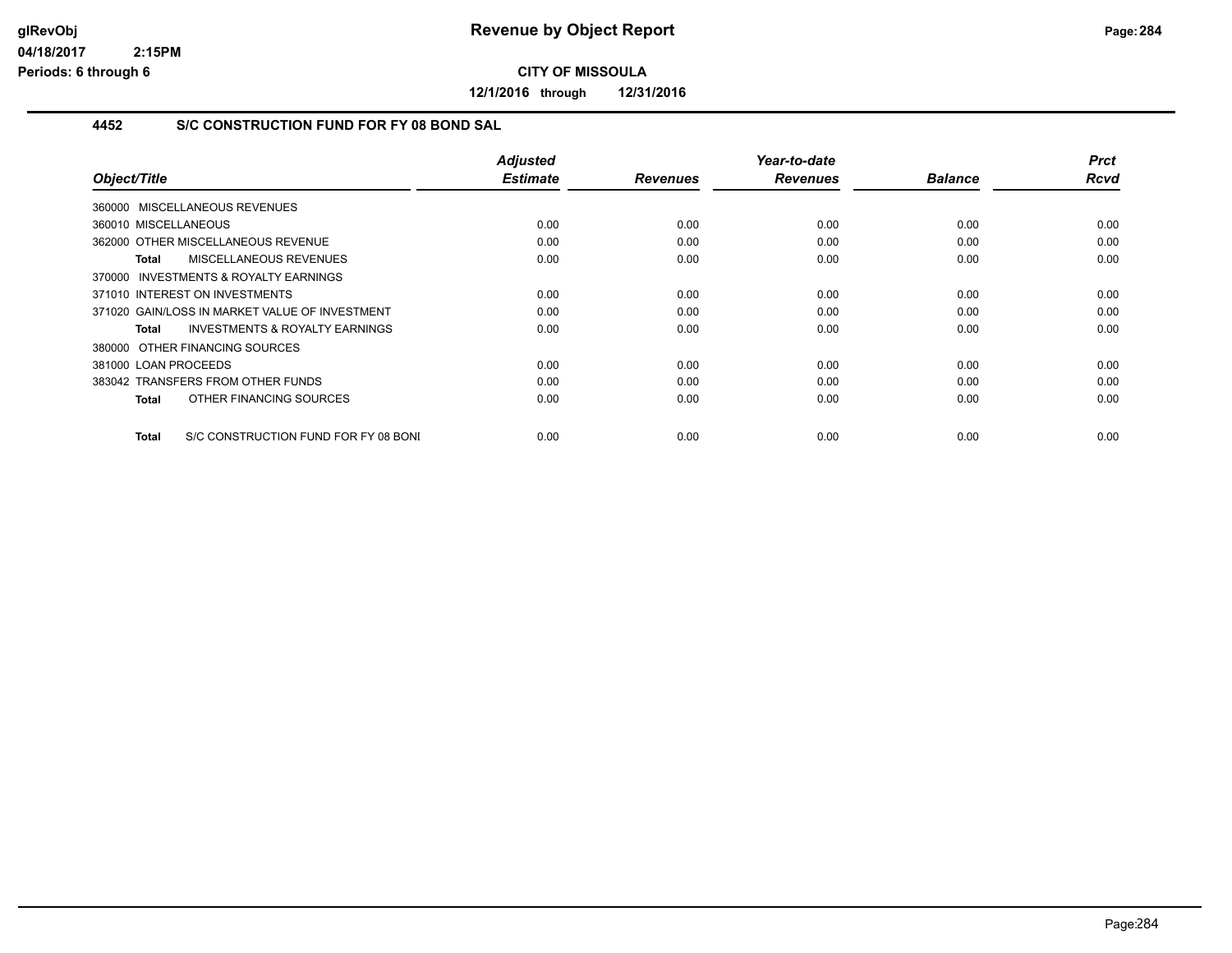**12/1/2016 through 12/31/2016**

#### **4453 S/C CONSTRUCTION FUND FY09 BOND 4453 S/C CONSTRUCTION FUND FY09 BOND**

|                                                    | <b>Adjusted</b> |                 | Year-to-date    |                | <b>Prct</b> |
|----------------------------------------------------|-----------------|-----------------|-----------------|----------------|-------------|
| Object/Title                                       | <b>Estimate</b> | <b>Revenues</b> | <b>Revenues</b> | <b>Balance</b> | <b>Rcvd</b> |
| 360000 MISCELLANEOUS REVENUES                      |                 |                 |                 |                |             |
| 360010 MISCELLANEOUS                               | 0.00            | 0.00            | 0.00            | 0.00           | 0.00        |
| 362000 OTHER MISCELLANEOUS REVENUE                 | 0.00            | 0.00            | 0.00            | 0.00           | 0.00        |
| MISCELLANEOUS REVENUES<br>Total                    | 0.00            | 0.00            | 0.00            | 0.00           | 0.00        |
| INVESTMENTS & ROYALTY EARNINGS<br>370000           |                 |                 |                 |                |             |
| 371010 INTEREST ON INVESTMENTS                     | 0.00            | 0.00            | 0.00            | 0.00           | 0.00        |
| <b>INVESTMENTS &amp; ROYALTY EARNINGS</b><br>Total | 0.00            | 0.00            | 0.00            | 0.00           | 0.00        |
| OTHER FINANCING SOURCES<br>380000                  |                 |                 |                 |                |             |
| 381030 SID BONDS PROCEEDS                          | 0.00            | 0.00            | 0.00            | 0.00           | 0.00        |
| 383000 OPERATING TRANSFERS                         | 0.00            | 0.00            | 0.00            | 0.00           | 0.00        |
| OTHER FINANCING SOURCES<br><b>Total</b>            | 0.00            | 0.00            | 0.00            | 0.00           | 0.00        |
| S/C CONSTRUCTION FUND FY09 BOND<br><b>Total</b>    | 0.00            | 0.00            | 0.00            | 0.00           | 0.00        |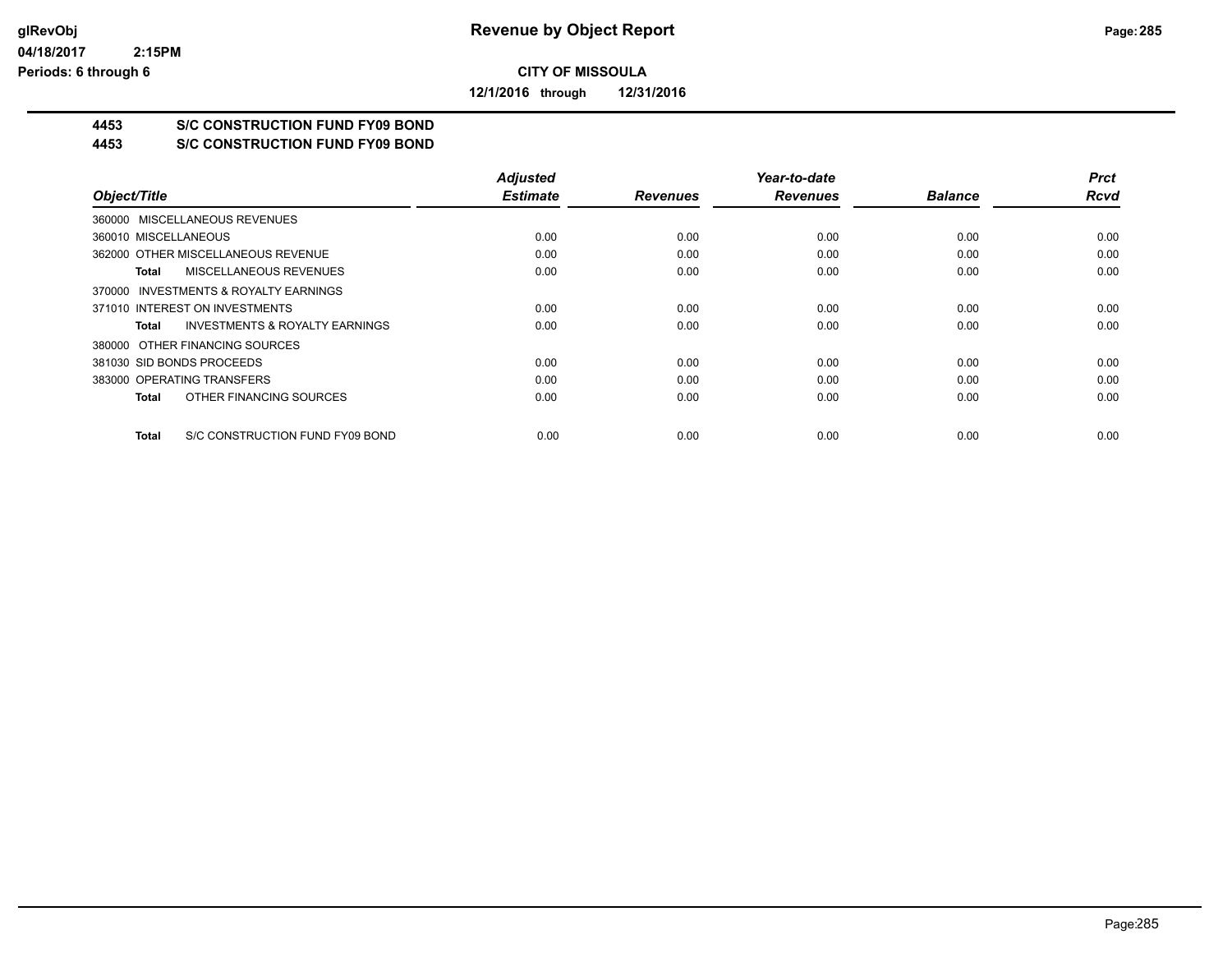**12/1/2016 through 12/31/2016**

#### **4453 S/C CONSTRUCTION FUND FY09 BOND**

| Object/Title                                    | <b>Adjusted</b><br><b>Estimate</b> | <b>Revenues</b> | Year-to-date<br><b>Revenues</b> | <b>Balance</b> | <b>Prct</b><br><b>Rcvd</b> |
|-------------------------------------------------|------------------------------------|-----------------|---------------------------------|----------------|----------------------------|
|                                                 |                                    |                 |                                 |                |                            |
| 360000 MISCELLANEOUS REVENUES                   |                                    |                 |                                 |                |                            |
| 360010 MISCELLANEOUS                            | 0.00                               | 0.00            | 0.00                            | 0.00           | 0.00                       |
| 362000 OTHER MISCELLANEOUS REVENUE              | 0.00                               | 0.00            | 0.00                            | 0.00           | 0.00                       |
| MISCELLANEOUS REVENUES<br><b>Total</b>          | 0.00                               | 0.00            | 0.00                            | 0.00           | 0.00                       |
| 370000 INVESTMENTS & ROYALTY EARNINGS           |                                    |                 |                                 |                |                            |
| 371010 INTEREST ON INVESTMENTS                  | 0.00                               | 0.00            | 0.00                            | 0.00           | 0.00                       |
| INVESTMENTS & ROYALTY EARNINGS<br>Total         | 0.00                               | 0.00            | 0.00                            | 0.00           | 0.00                       |
| 380000 OTHER FINANCING SOURCES                  |                                    |                 |                                 |                |                            |
| 381030 SID BONDS PROCEEDS                       | 0.00                               | 0.00            | 0.00                            | 0.00           | 0.00                       |
| 383000 OPERATING TRANSFERS                      | 0.00                               | 0.00            | 0.00                            | 0.00           | 0.00                       |
| OTHER FINANCING SOURCES<br><b>Total</b>         | 0.00                               | 0.00            | 0.00                            | 0.00           | 0.00                       |
| <b>Total</b><br>S/C CONSTRUCTION FUND FY09 BOND | 0.00                               | 0.00            | 0.00                            | 0.00           | 0.00                       |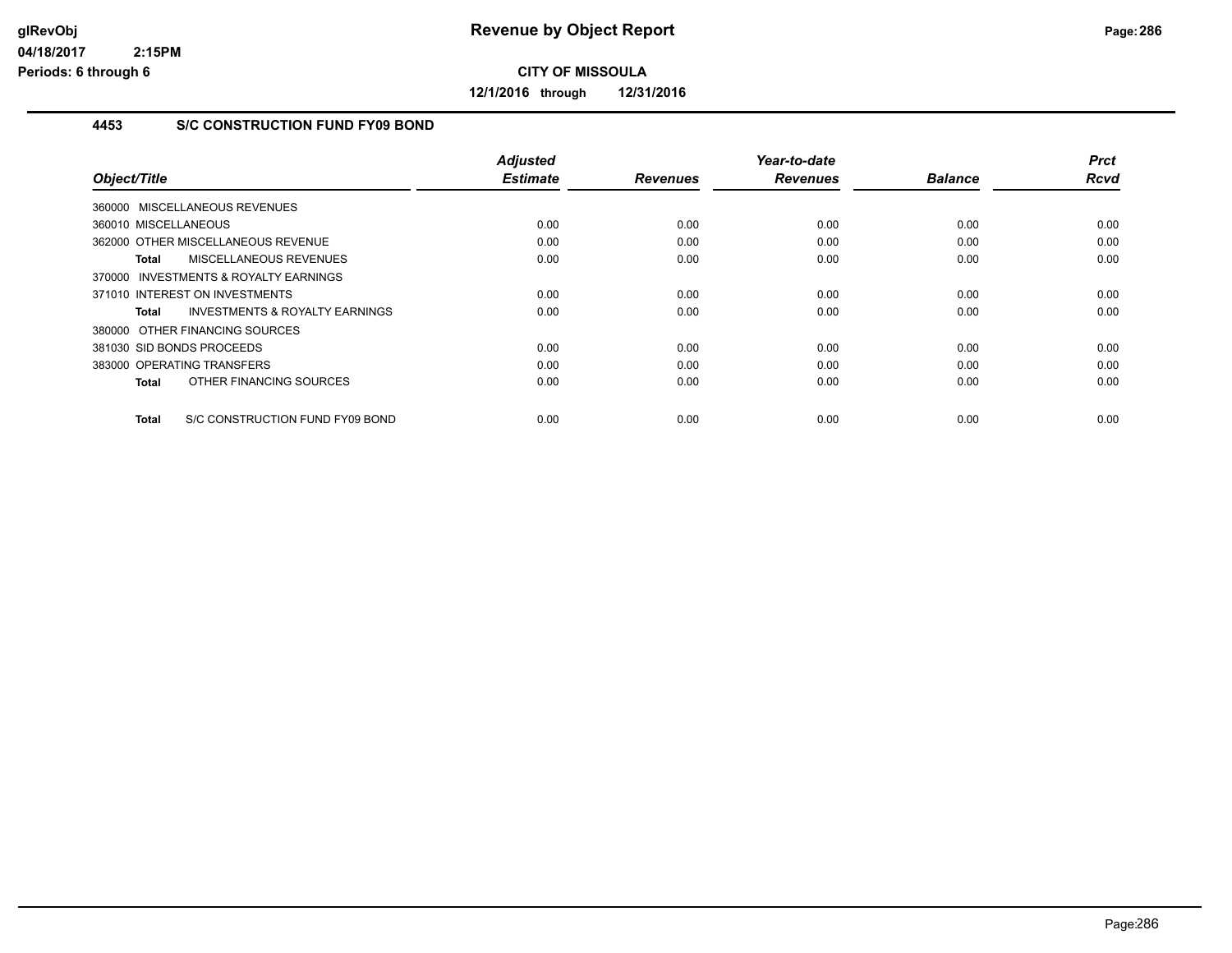*Prct Rcvd*

# **CITY OF MISSOULA**

**12/1/2016 through 12/31/2016**

**4454 S/C CONSTRUCTION FUND FOR FY10 4454 S/C CONSTRUCTION FUND FOR FY10**

*Object/Title Adjusted Estimate Revenues Year-to-date Revenues Balance* 360000 MISCELLANEOUS REVENUES 360010 MISCELLANEOUS 0.00 0.00 0.00 0.00 0.00 362000 OTHER MISCELLANEOUS REVENUE 0.00 0.00 0.00 0.00 0.00 **Total** MISCELLANEOUS REVENUES 0.00 0.00 0.00 0.00 0.00 370000 INVESTMENTS & ROYALTY EARNINGS 371010 INTEREST ON INVESTMENTS 0.00 0.00 0.00 0.00 0.00 **Total** INVESTMENTS & ROYALTY EARNINGS 0.00 0.00 0.00 0.00 0.00 380000 OTHER FINANCING SOURCES 381030 SID BONDS PROCEEDS 0.00 0.00 0.00 0.00 0.00 **Total** OTHER FINANCING SOURCES 0.00 0.00 0.00 0.00 0.00 **Total** S/C CONSTRUCTION FUND FOR FY10 0.00 0.00 0.00 0.00 0.00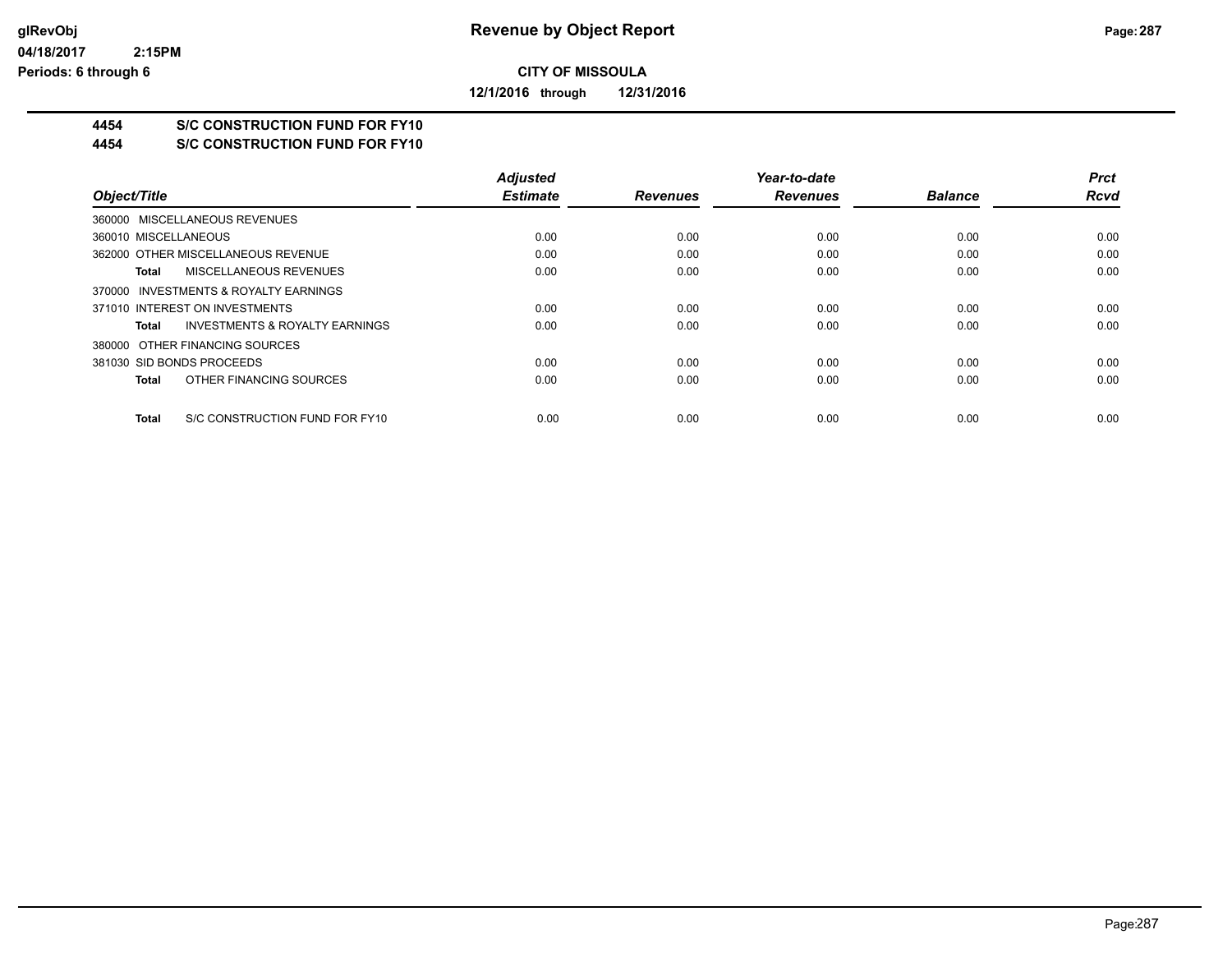**12/1/2016 through 12/31/2016**

#### **4454 S/C CONSTRUCTION FUND FOR FY10**

| Object/Title                                   | <b>Adjusted</b> |                 | Year-to-date    |                | <b>Prct</b> |
|------------------------------------------------|-----------------|-----------------|-----------------|----------------|-------------|
|                                                | <b>Estimate</b> | <b>Revenues</b> | <b>Revenues</b> | <b>Balance</b> | <b>Rcvd</b> |
| MISCELLANEOUS REVENUES<br>360000               |                 |                 |                 |                |             |
| 360010 MISCELLANEOUS                           | 0.00            | 0.00            | 0.00            | 0.00           | 0.00        |
| 362000 OTHER MISCELLANEOUS REVENUE             | 0.00            | 0.00            | 0.00            | 0.00           | 0.00        |
| MISCELLANEOUS REVENUES<br><b>Total</b>         | 0.00            | 0.00            | 0.00            | 0.00           | 0.00        |
| 370000 INVESTMENTS & ROYALTY EARNINGS          |                 |                 |                 |                |             |
| 371010 INTEREST ON INVESTMENTS                 | 0.00            | 0.00            | 0.00            | 0.00           | 0.00        |
| INVESTMENTS & ROYALTY EARNINGS<br><b>Total</b> | 0.00            | 0.00            | 0.00            | 0.00           | 0.00        |
| 380000 OTHER FINANCING SOURCES                 |                 |                 |                 |                |             |
| 381030 SID BONDS PROCEEDS                      | 0.00            | 0.00            | 0.00            | 0.00           | 0.00        |
| OTHER FINANCING SOURCES<br>Total               | 0.00            | 0.00            | 0.00            | 0.00           | 0.00        |
| S/C CONSTRUCTION FUND FOR FY10<br><b>Total</b> | 0.00            | 0.00            | 0.00            | 0.00           | 0.00        |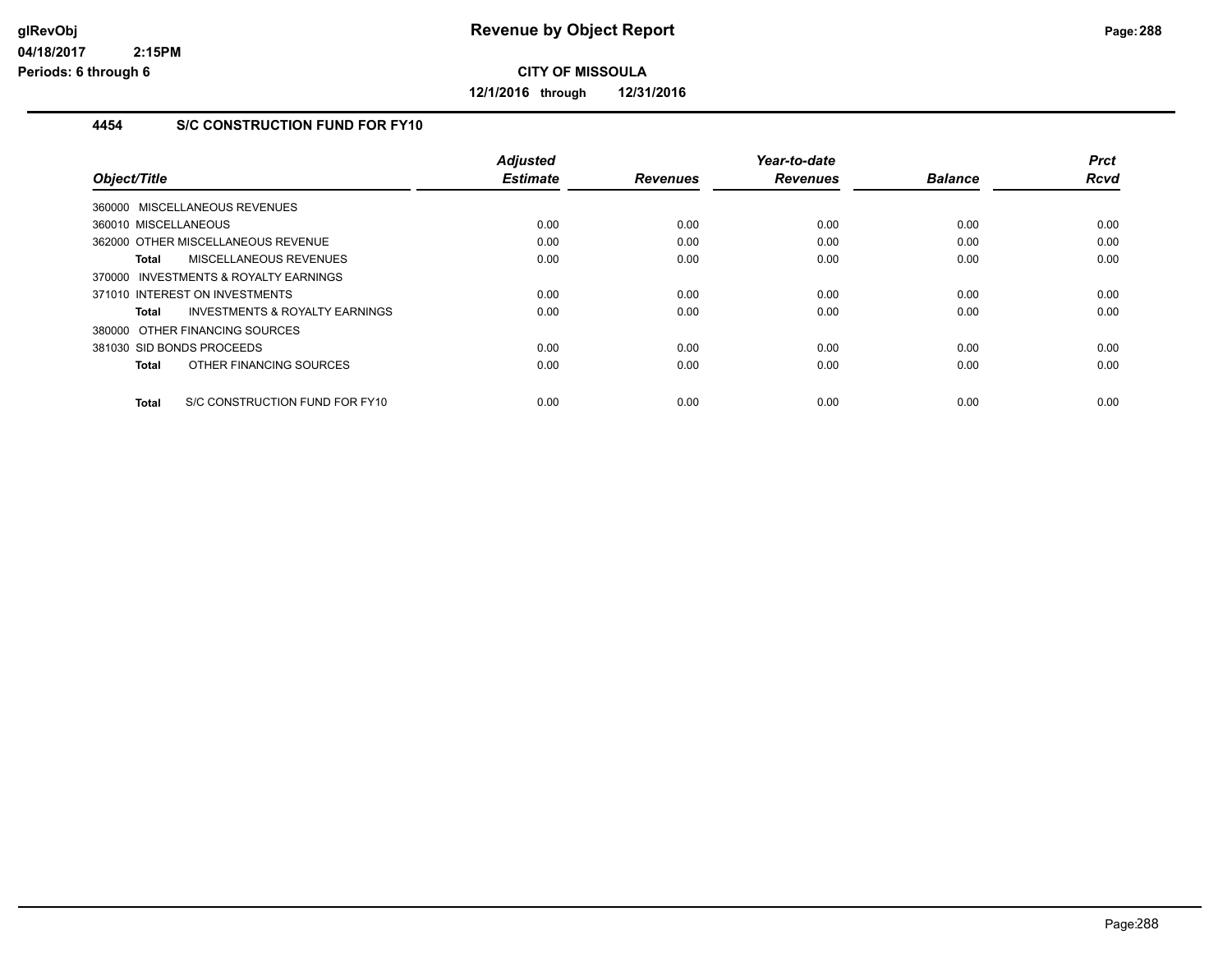**12/1/2016 through 12/31/2016**

**4455 FY11 S/C CONSTRUCTION FUND**

**4455 FY11 S/C CONSTRUCTION FUND**

|                                                    | <b>Adjusted</b> |                 | Year-to-date    |                | Prct        |
|----------------------------------------------------|-----------------|-----------------|-----------------|----------------|-------------|
| Object/Title                                       | <b>Estimate</b> | <b>Revenues</b> | <b>Revenues</b> | <b>Balance</b> | <b>Rcvd</b> |
| 360000 MISCELLANEOUS REVENUES                      |                 |                 |                 |                |             |
| 360010 MISCELLANEOUS                               | 0.00            | 0.00            | 0.00            | 0.00           | 0.00        |
| MISCELLANEOUS REVENUES<br>Total                    | 0.00            | 0.00            | 0.00            | 0.00           | 0.00        |
| 370000 INVESTMENTS & ROYALTY EARNINGS              |                 |                 |                 |                |             |
| 371010 INTEREST ON INVESTMENTS                     | 0.00            | 0.00            | 0.00            | 0.00           | 0.00        |
| <b>INVESTMENTS &amp; ROYALTY EARNINGS</b><br>Total | 0.00            | 0.00            | 0.00            | 0.00           | 0.00        |
| 380000 OTHER FINANCING SOURCES                     |                 |                 |                 |                |             |
| 381030 SID BONDS PROCEEDS                          | 0.00            | 0.00            | 0.00            | 0.00           | 0.00        |
| OTHER FINANCING SOURCES<br>Total                   | 0.00            | 0.00            | 0.00            | 0.00           | 0.00        |
|                                                    |                 |                 |                 |                |             |
| <b>FY11 S/C CONSTRUCTION FUND</b><br>Total         | 0.00            | 0.00            | 0.00            | 0.00           | 0.00        |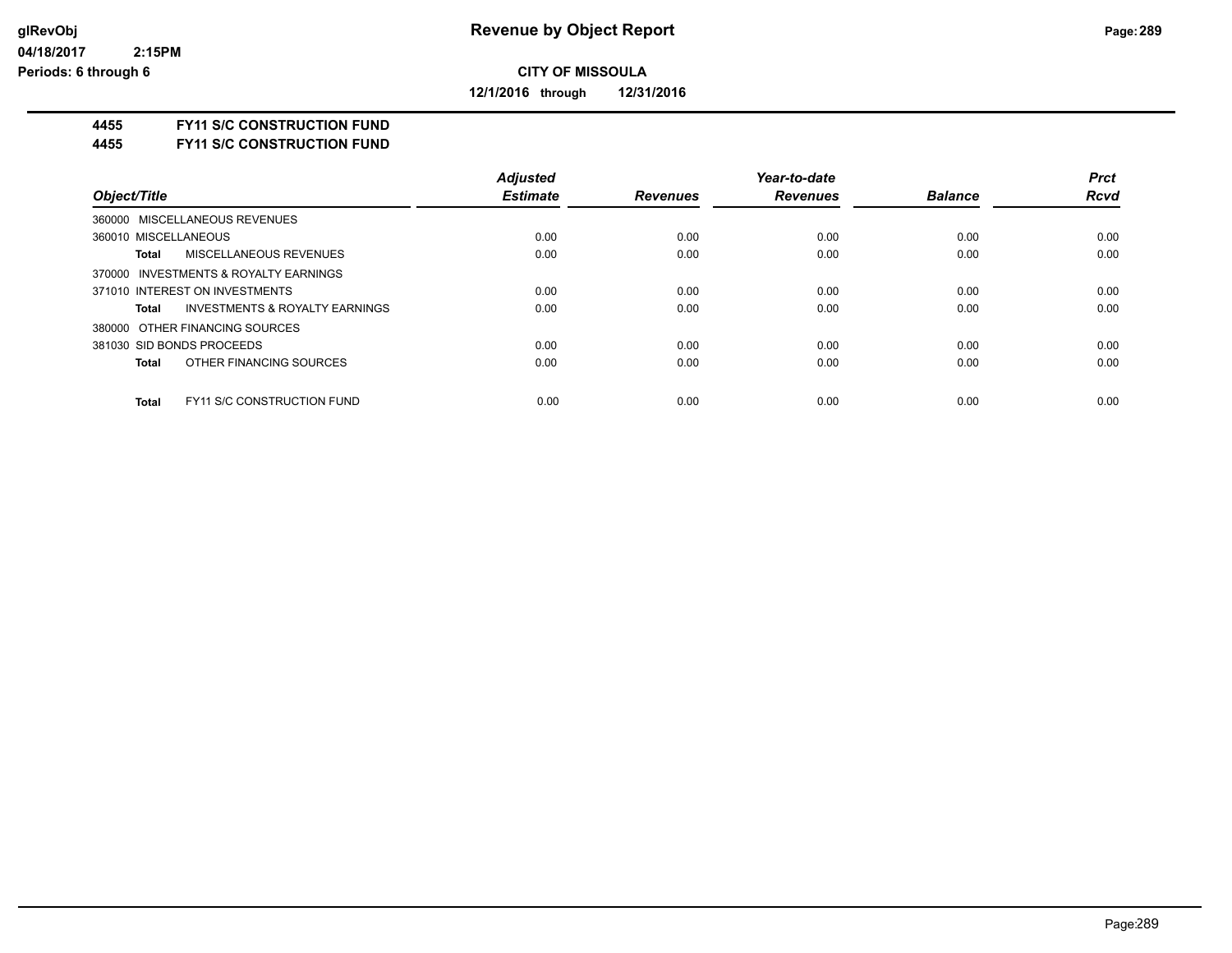**12/1/2016 through 12/31/2016**

#### **4455 FY11 S/C CONSTRUCTION FUND**

|                                                    | <b>Adjusted</b> |                 | Year-to-date    |                | <b>Prct</b> |
|----------------------------------------------------|-----------------|-----------------|-----------------|----------------|-------------|
| Object/Title                                       | <b>Estimate</b> | <b>Revenues</b> | <b>Revenues</b> | <b>Balance</b> | <b>Rcvd</b> |
| MISCELLANEOUS REVENUES<br>360000                   |                 |                 |                 |                |             |
| 360010 MISCELLANEOUS                               | 0.00            | 0.00            | 0.00            | 0.00           | 0.00        |
| MISCELLANEOUS REVENUES<br>Total                    | 0.00            | 0.00            | 0.00            | 0.00           | 0.00        |
| INVESTMENTS & ROYALTY EARNINGS<br>370000           |                 |                 |                 |                |             |
| 371010 INTEREST ON INVESTMENTS                     | 0.00            | 0.00            | 0.00            | 0.00           | 0.00        |
| <b>INVESTMENTS &amp; ROYALTY EARNINGS</b><br>Total | 0.00            | 0.00            | 0.00            | 0.00           | 0.00        |
| 380000 OTHER FINANCING SOURCES                     |                 |                 |                 |                |             |
| 381030 SID BONDS PROCEEDS                          | 0.00            | 0.00            | 0.00            | 0.00           | 0.00        |
| OTHER FINANCING SOURCES<br>Total                   | 0.00            | 0.00            | 0.00            | 0.00           | 0.00        |
| <b>FY11 S/C CONSTRUCTION FUND</b><br>Total         | 0.00            | 0.00            | 0.00            | 0.00           | 0.00        |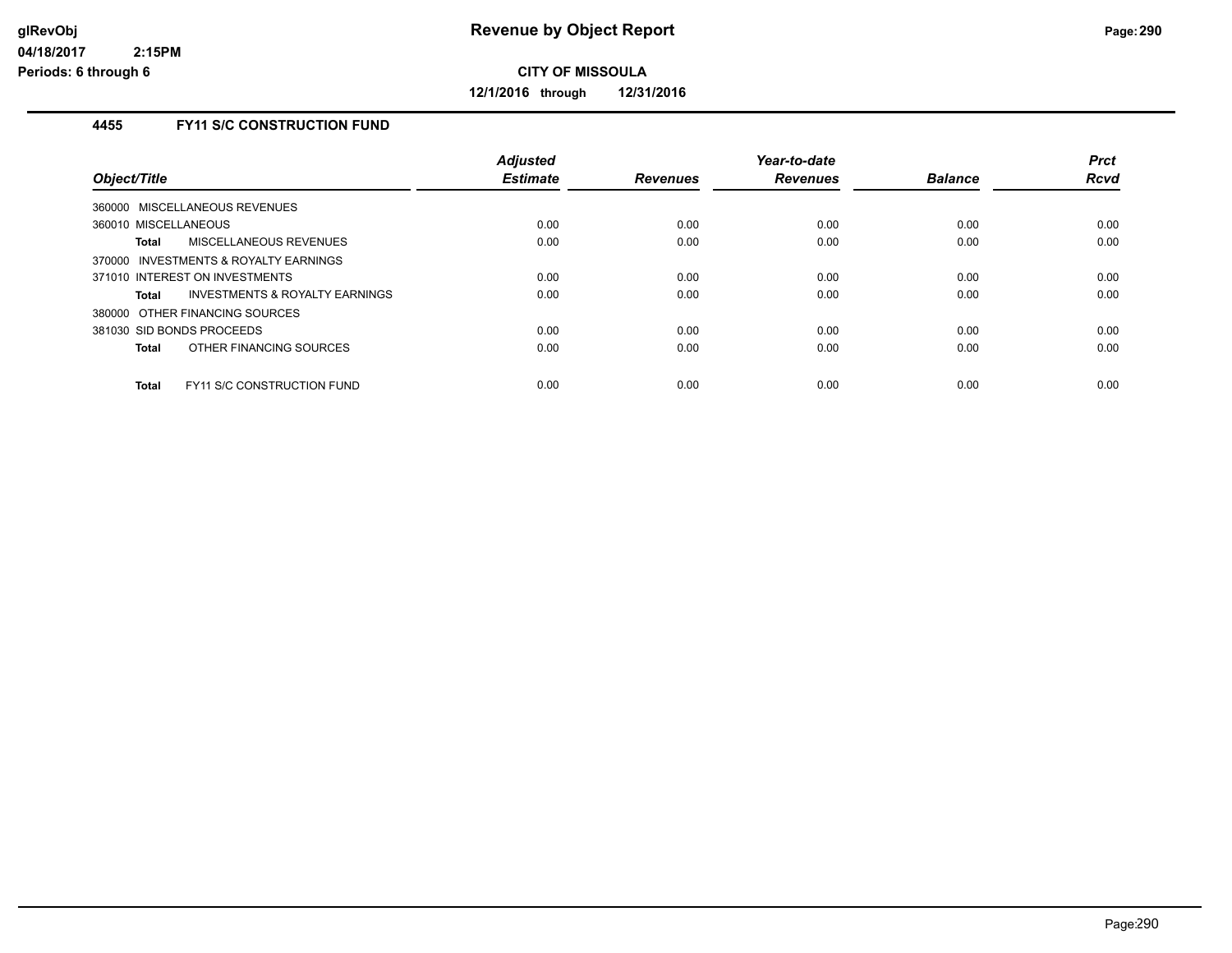**12/1/2016 through 12/31/2016**

**4456 FY12 S/C CONSTRUCTION FUND**

**4456 FY12 S/C CONSTRUCTION FUND**

|                                                    | <b>Adjusted</b> |                 | Year-to-date    |                | <b>Prct</b> |
|----------------------------------------------------|-----------------|-----------------|-----------------|----------------|-------------|
| Object/Title                                       | <b>Estimate</b> | <b>Revenues</b> | <b>Revenues</b> | <b>Balance</b> | Rcvd        |
| 360000 MISCELLANEOUS REVENUES                      |                 |                 |                 |                |             |
| 360010 MISCELLANEOUS                               | 0.00            | 0.00            | 0.00            | 0.00           | 0.00        |
| 362000 OTHER MISCELLANEOUS REVENUE                 | 0.00            | 0.00            | 0.00            | 0.00           | 0.00        |
| <b>MISCELLANEOUS REVENUES</b><br>Total             | 0.00            | 0.00            | 0.00            | 0.00           | 0.00        |
| INVESTMENTS & ROYALTY EARNINGS<br>370000           |                 |                 |                 |                |             |
| 371010 INTEREST ON INVESTMENTS                     | 0.00            | 0.00            | 0.00            | 0.00           | 0.00        |
| <b>INVESTMENTS &amp; ROYALTY EARNINGS</b><br>Total | 0.00            | 0.00            | 0.00            | 0.00           | 0.00        |
| 380000 OTHER FINANCING SOURCES                     |                 |                 |                 |                |             |
| 381030 SID BONDS PROCEEDS                          | 0.00            | 0.00            | 0.00            | 0.00           | 0.00        |
| OTHER FINANCING SOURCES<br>Total                   | 0.00            | 0.00            | 0.00            | 0.00           | 0.00        |
| <b>FY12 S/C CONSTRUCTION FUND</b><br><b>Total</b>  | 0.00            | 0.00            | 0.00            | 0.00           | 0.00        |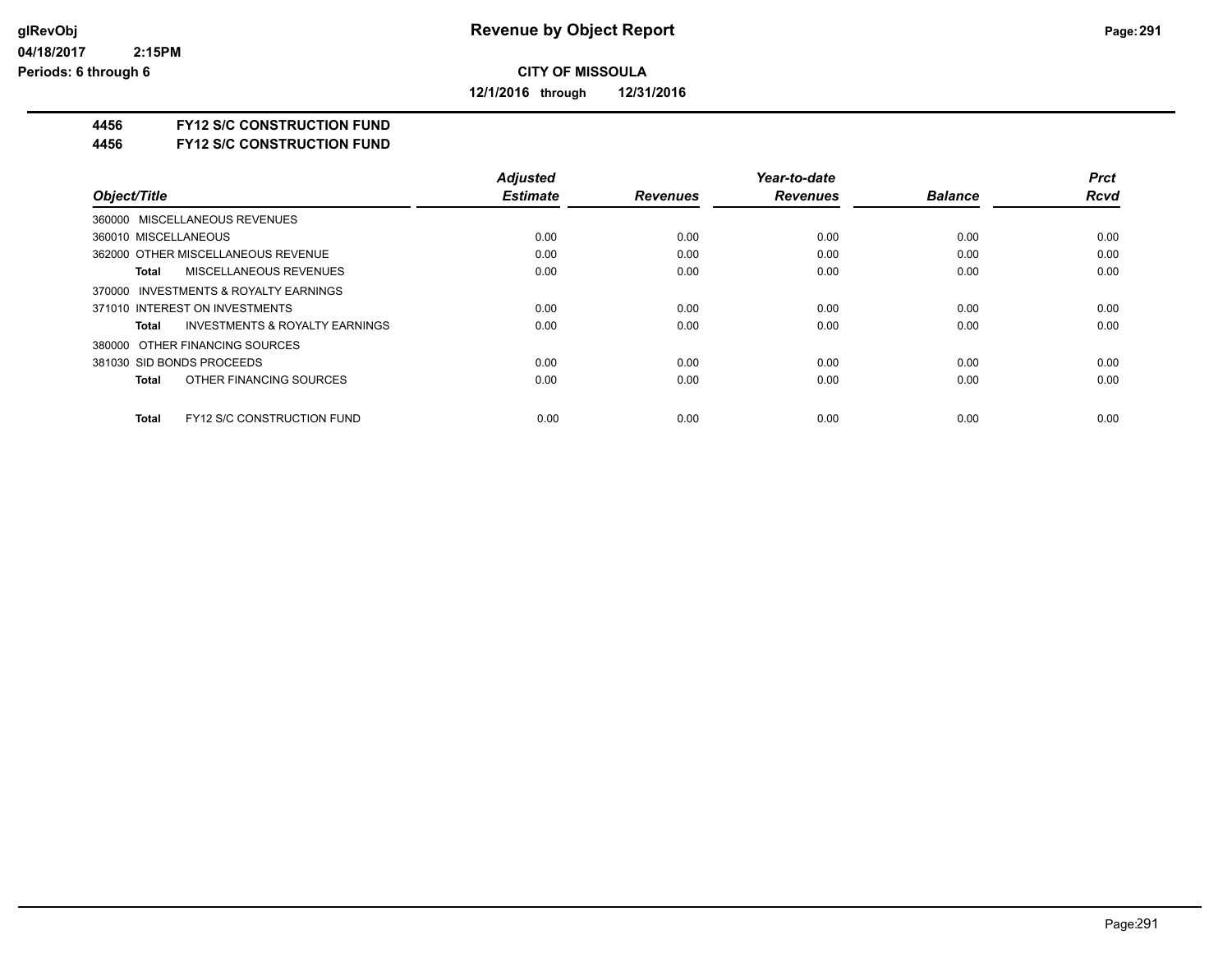**12/1/2016 through 12/31/2016**

#### **4456 FY12 S/C CONSTRUCTION FUND**

| Object/Title                                       | <b>Adjusted</b><br><b>Estimate</b> | <b>Revenues</b> | Year-to-date<br><b>Revenues</b> | <b>Balance</b> | <b>Prct</b><br><b>Rcvd</b> |
|----------------------------------------------------|------------------------------------|-----------------|---------------------------------|----------------|----------------------------|
| MISCELLANEOUS REVENUES<br>360000                   |                                    |                 |                                 |                |                            |
| 360010 MISCELLANEOUS                               | 0.00                               | 0.00            | 0.00                            | 0.00           | 0.00                       |
| 362000 OTHER MISCELLANEOUS REVENUE                 | 0.00                               | 0.00            | 0.00                            | 0.00           | 0.00                       |
| MISCELLANEOUS REVENUES<br>Total                    | 0.00                               | 0.00            | 0.00                            | 0.00           | 0.00                       |
| 370000 INVESTMENTS & ROYALTY EARNINGS              |                                    |                 |                                 |                |                            |
| 371010 INTEREST ON INVESTMENTS                     | 0.00                               | 0.00            | 0.00                            | 0.00           | 0.00                       |
| <b>INVESTMENTS &amp; ROYALTY EARNINGS</b><br>Total | 0.00                               | 0.00            | 0.00                            | 0.00           | 0.00                       |
| OTHER FINANCING SOURCES<br>380000                  |                                    |                 |                                 |                |                            |
| 381030 SID BONDS PROCEEDS                          | 0.00                               | 0.00            | 0.00                            | 0.00           | 0.00                       |
| OTHER FINANCING SOURCES<br>Total                   | 0.00                               | 0.00            | 0.00                            | 0.00           | 0.00                       |
| <b>FY12 S/C CONSTRUCTION FUND</b><br>Total         | 0.00                               | 0.00            | 0.00                            | 0.00           | 0.00                       |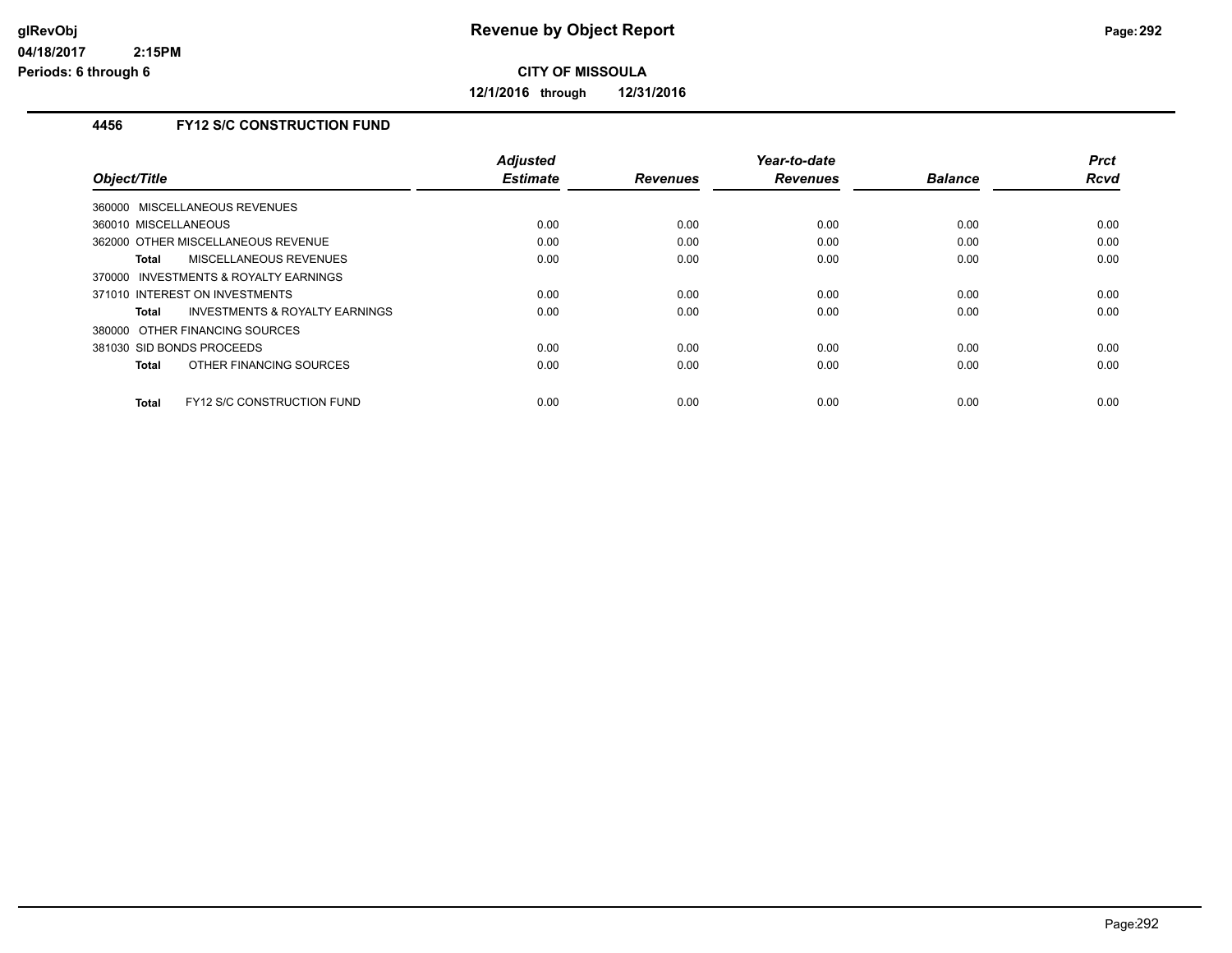**12/1/2016 through 12/31/2016**

#### **4457 FY13 SIDEWALK/CURB CONSTRUCTION 4457 FY13 SIDEWALK/CURB CONSTRUCTION**

| Object/Title                                           | <b>Adjusted</b><br><b>Estimate</b> | <b>Revenues</b> | Year-to-date<br><b>Revenues</b> | <b>Balance</b> | <b>Prct</b><br><b>Rcvd</b> |
|--------------------------------------------------------|------------------------------------|-----------------|---------------------------------|----------------|----------------------------|
|                                                        |                                    |                 |                                 |                |                            |
| MISCELLANEOUS REVENUES<br>360000                       |                                    |                 |                                 |                |                            |
| 360010 MISCELLANEOUS                                   | 0.00                               | 0.00            | 0.00                            | 0.00           | 0.00                       |
| <b>MISCELLANEOUS REVENUES</b><br>Total                 | 0.00                               | 0.00            | 0.00                            | 0.00           | 0.00                       |
| INVESTMENTS & ROYALTY EARNINGS<br>370000               |                                    |                 |                                 |                |                            |
| 371010 INTEREST ON INVESTMENTS                         | 0.00                               | 0.00            | 0.00                            | 0.00           | 0.00                       |
| INVESTMENTS & ROYALTY EARNINGS<br>Total                | 0.00                               | 0.00            | 0.00                            | 0.00           | 0.00                       |
| OTHER FINANCING SOURCES<br>380000                      |                                    |                 |                                 |                |                            |
| 381030 SID BONDS PROCEEDS                              | 0.00                               | 0.00            | 0.00                            | 0.00           | 0.00                       |
| 383000 OPERATING TRANSFERS                             | 0.00                               | 0.00            | 0.00                            | 0.00           | 0.00                       |
| OTHER FINANCING SOURCES<br>Total                       | 0.00                               | 0.00            | 0.00                            | 0.00           | 0.00                       |
| <b>FY13 SIDEWALK/CURB CONSTRUCTION</b><br><b>Total</b> | 0.00                               | 0.00            | 0.00                            | 0.00           | 0.00                       |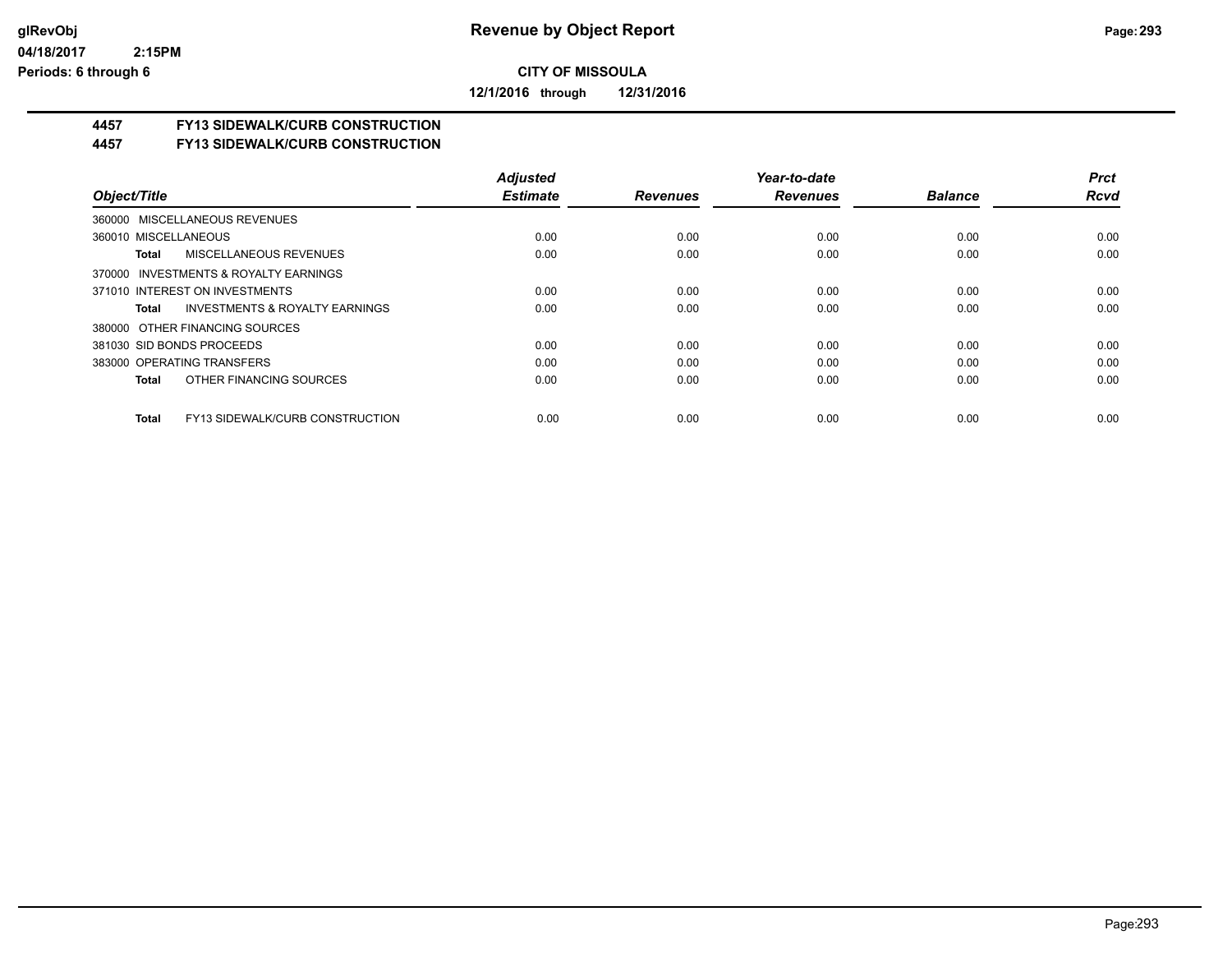**12/1/2016 through 12/31/2016**

#### **4457 FY13 SIDEWALK/CURB CONSTRUCTION**

| Object/Title                                    | <b>Adjusted</b><br><b>Estimate</b> | <b>Revenues</b> | Year-to-date<br><b>Revenues</b> | <b>Balance</b> | <b>Prct</b><br><b>Rcvd</b> |
|-------------------------------------------------|------------------------------------|-----------------|---------------------------------|----------------|----------------------------|
| 360000 MISCELLANEOUS REVENUES                   |                                    |                 |                                 |                |                            |
| 360010 MISCELLANEOUS                            | 0.00                               | 0.00            | 0.00                            | 0.00           | 0.00                       |
| MISCELLANEOUS REVENUES<br>Total                 | 0.00                               | 0.00            | 0.00                            | 0.00           | 0.00                       |
| 370000 INVESTMENTS & ROYALTY EARNINGS           |                                    |                 |                                 |                |                            |
| 371010 INTEREST ON INVESTMENTS                  | 0.00                               | 0.00            | 0.00                            | 0.00           | 0.00                       |
| INVESTMENTS & ROYALTY EARNINGS<br>Total         | 0.00                               | 0.00            | 0.00                            | 0.00           | 0.00                       |
| 380000 OTHER FINANCING SOURCES                  |                                    |                 |                                 |                |                            |
| 381030 SID BONDS PROCEEDS                       | 0.00                               | 0.00            | 0.00                            | 0.00           | 0.00                       |
| 383000 OPERATING TRANSFERS                      | 0.00                               | 0.00            | 0.00                            | 0.00           | 0.00                       |
| OTHER FINANCING SOURCES<br>Total                | 0.00                               | 0.00            | 0.00                            | 0.00           | 0.00                       |
|                                                 |                                    |                 |                                 |                |                            |
| FY13 SIDEWALK/CURB CONSTRUCTION<br><b>Total</b> | 0.00                               | 0.00            | 0.00                            | 0.00           | 0.00                       |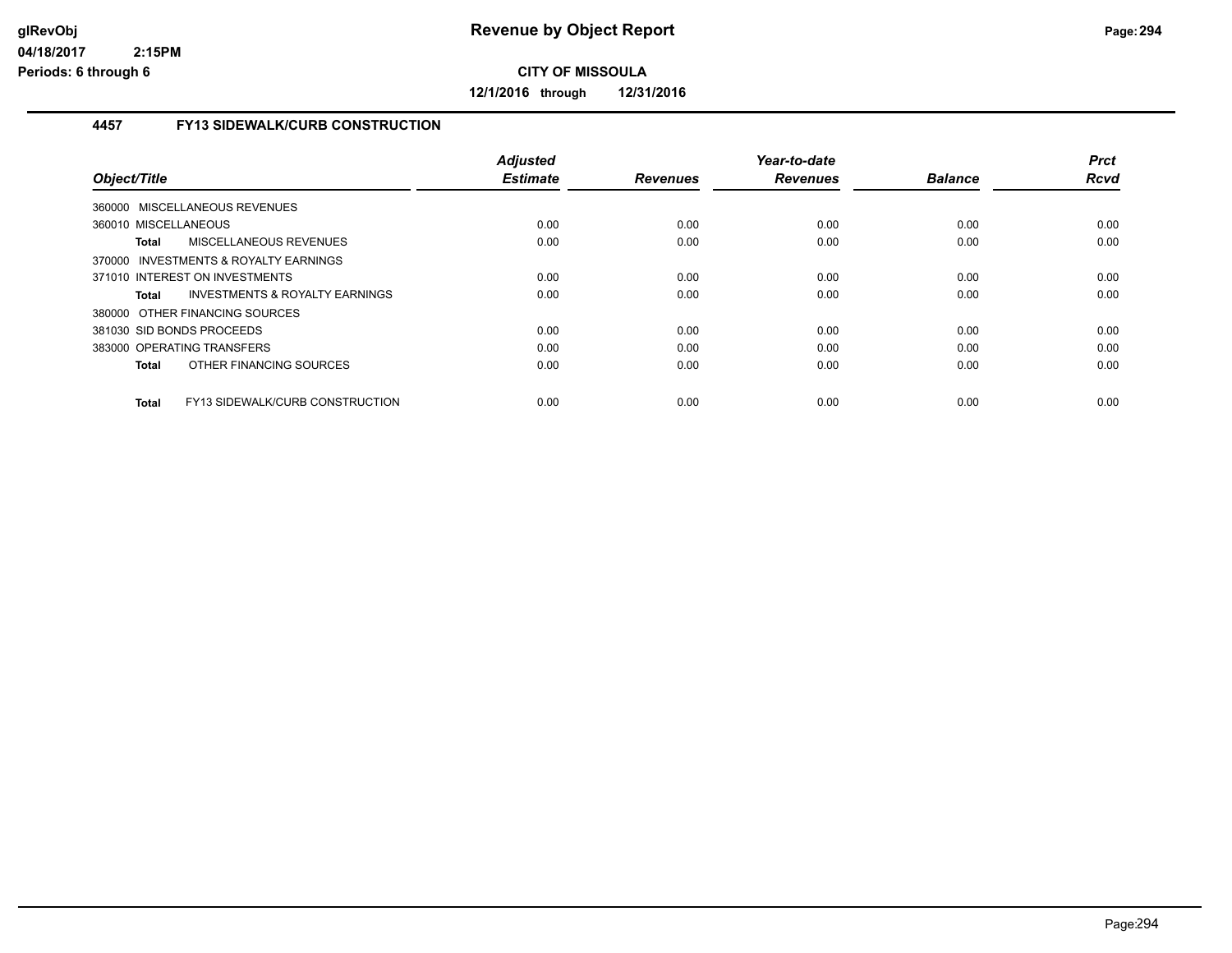**12/1/2016 through 12/31/2016**

#### **4458 FY14 SIDEWALK & CURB CONSTRUCTION 4458 FY14 SIDEWALK & CURB CONSTRUCTION**

| Object/Title                                          | <b>Adjusted</b><br><b>Estimate</b> | <b>Revenues</b> | Year-to-date<br><b>Revenues</b> | <b>Balance</b> | <b>Prct</b><br><b>Rcvd</b> |
|-------------------------------------------------------|------------------------------------|-----------------|---------------------------------|----------------|----------------------------|
| 360000 MISCELLANEOUS REVENUES                         |                                    |                 |                                 |                |                            |
| 360010 MISCELLANEOUS                                  | 0.00                               | 0.00            | 0.00                            | 0.00           | 0.00                       |
| <b>MISCELLANEOUS REVENUES</b><br>Total                | 0.00                               | 0.00            | 0.00                            | 0.00           | 0.00                       |
| INVESTMENTS & ROYALTY EARNINGS<br>370000              |                                    |                 |                                 |                |                            |
| 371010 INTEREST ON INVESTMENTS                        | 0.00                               | 0.00            | 0.00                            | 0.00           | 0.00                       |
| INVESTMENTS & ROYALTY EARNINGS<br>Total               | 0.00                               | 0.00            | 0.00                            | 0.00           | 0.00                       |
| 380000 OTHER FINANCING SOURCES                        |                                    |                 |                                 |                |                            |
| 381030 SID BONDS PROCEEDS                             | 0.00                               | 0.00            | 0.00                            | 0.00           | 0.00                       |
| OTHER FINANCING SOURCES<br>Total                      | 0.00                               | 0.00            | 0.00                            | 0.00           | 0.00                       |
|                                                       |                                    |                 |                                 |                |                            |
| <b>FY14 SIDEWALK &amp; CURB CONSTRUCTION</b><br>Total | 0.00                               | 0.00            | 0.00                            | 0.00           | 0.00                       |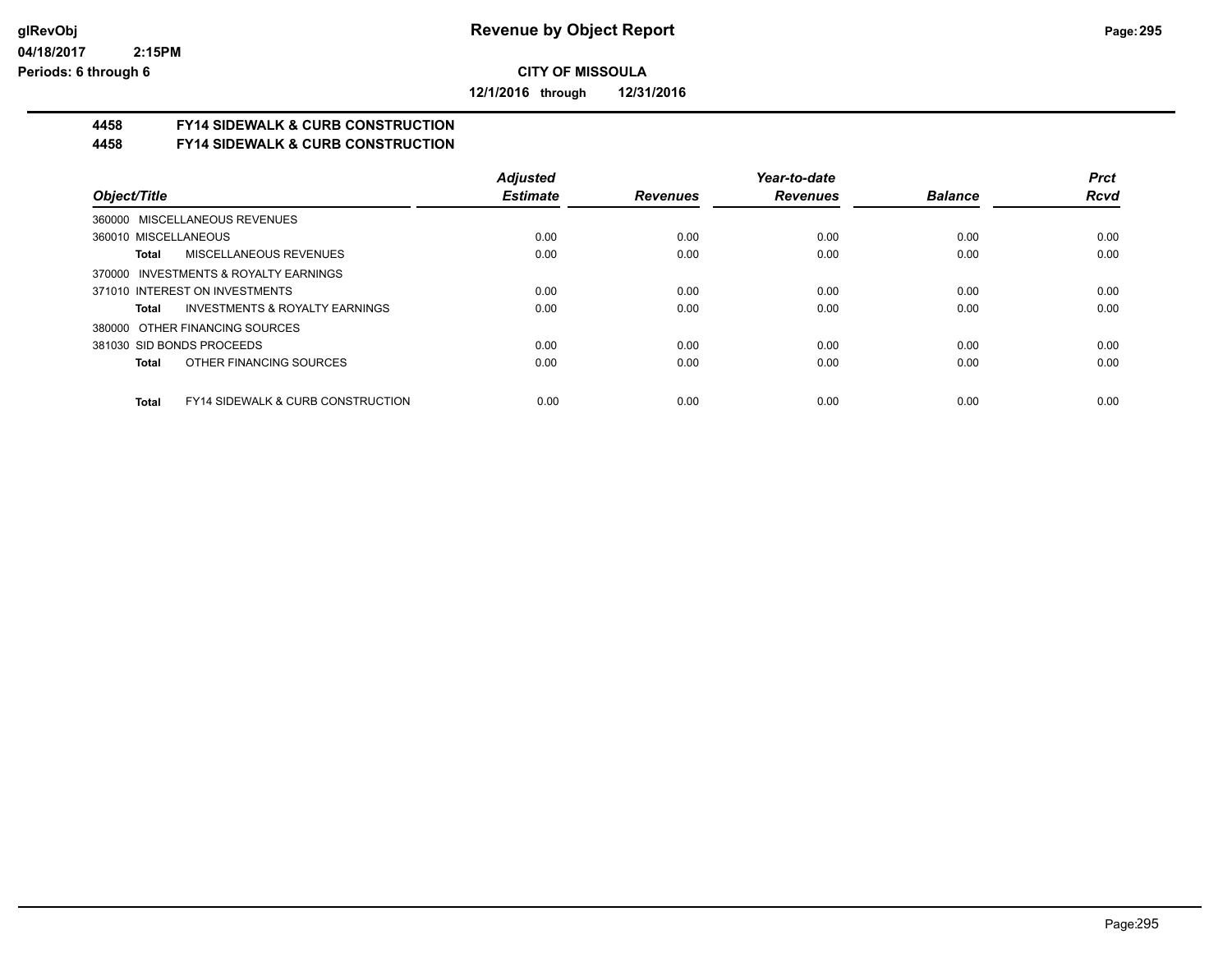**12/1/2016 through 12/31/2016**

#### **4458 FY14 SIDEWALK & CURB CONSTRUCTION**

| Object/Title                             |                                              | <b>Adjusted</b><br><b>Estimate</b> | <b>Revenues</b> | Year-to-date<br><b>Revenues</b> | <b>Balance</b> | <b>Prct</b><br><b>Rcvd</b> |
|------------------------------------------|----------------------------------------------|------------------------------------|-----------------|---------------------------------|----------------|----------------------------|
|                                          |                                              |                                    |                 |                                 |                |                            |
| 360000 MISCELLANEOUS REVENUES            |                                              |                                    |                 |                                 |                |                            |
| 360010 MISCELLANEOUS                     |                                              | 0.00                               | 0.00            | 0.00                            | 0.00           | 0.00                       |
| Total                                    | MISCELLANEOUS REVENUES                       | 0.00                               | 0.00            | 0.00                            | 0.00           | 0.00                       |
| INVESTMENTS & ROYALTY EARNINGS<br>370000 |                                              |                                    |                 |                                 |                |                            |
| 371010 INTEREST ON INVESTMENTS           |                                              | 0.00                               | 0.00            | 0.00                            | 0.00           | 0.00                       |
| Total                                    | <b>INVESTMENTS &amp; ROYALTY EARNINGS</b>    | 0.00                               | 0.00            | 0.00                            | 0.00           | 0.00                       |
| 380000 OTHER FINANCING SOURCES           |                                              |                                    |                 |                                 |                |                            |
| 381030 SID BONDS PROCEEDS                |                                              | 0.00                               | 0.00            | 0.00                            | 0.00           | 0.00                       |
| Total                                    | OTHER FINANCING SOURCES                      | 0.00                               | 0.00            | 0.00                            | 0.00           | 0.00                       |
| Total                                    | <b>FY14 SIDEWALK &amp; CURB CONSTRUCTION</b> | 0.00                               | 0.00            | 0.00                            | 0.00           | 0.00                       |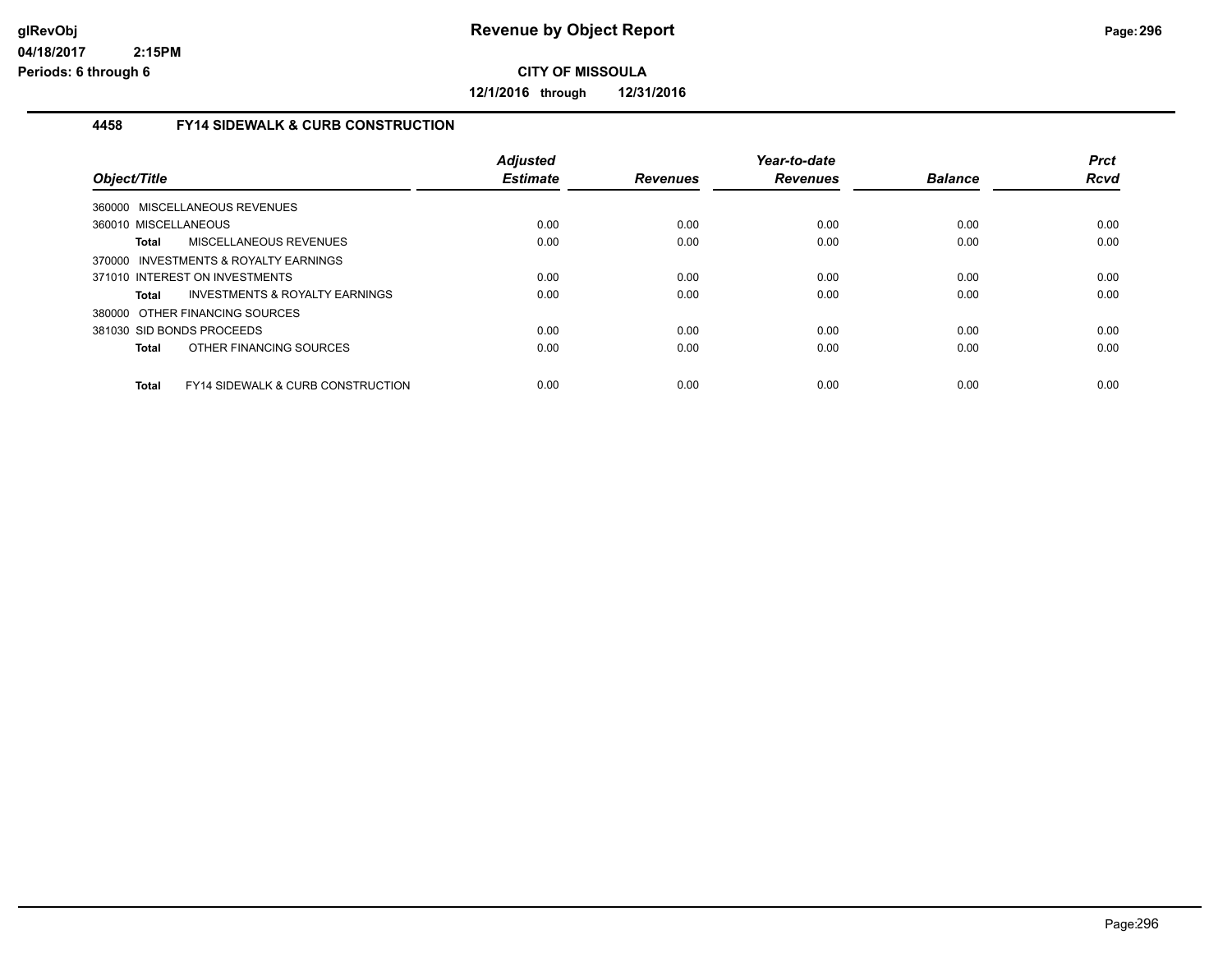**12/1/2016 through 12/31/2016**

#### **4459 FY15 SIDEWALK/CURB CONSTRUCTION 4459 FY15 SIDEWALK/CURB CONSTRUCTION**

| Object/Title                                    | <b>Adjusted</b><br><b>Estimate</b> | <b>Revenues</b> | Year-to-date<br><b>Revenues</b> | <b>Balance</b> | <b>Prct</b><br><b>Rcvd</b> |
|-------------------------------------------------|------------------------------------|-----------------|---------------------------------|----------------|----------------------------|
| 330000 INTERGOVERNMENTAL REVENUES               |                                    |                 |                                 |                |                            |
| 331156 CTEP GRANTS                              | 0.00                               | 0.00            | 0.00                            | 0.00           | 0.00                       |
| INTERGOVERNMENTAL REVENUES<br>Total             | 0.00                               | 0.00            | 0.00                            | 0.00           | 0.00                       |
| 360000 MISCELLANEOUS REVENUES                   |                                    |                 |                                 |                |                            |
| 360010 MISCELLANEOUS                            | 0.00                               | 0.00            | 0.00                            | 0.00           | 0.00                       |
| <b>MISCELLANEOUS REVENUES</b><br>Total          | 0.00                               | 0.00            | 0.00                            | 0.00           | 0.00                       |
| 380000 OTHER FINANCING SOURCES                  |                                    |                 |                                 |                |                            |
| 381030 SID BONDS PROCEEDS                       | 0.00                               | 0.00            | 0.00                            | 0.00           | 0.00                       |
| OTHER FINANCING SOURCES<br>Total                | 0.00                               | 0.00            | 0.00                            | 0.00           | 0.00                       |
|                                                 |                                    |                 |                                 |                |                            |
| <b>FY15 SIDEWALK/CURB CONSTRUCTION</b><br>Total | 0.00                               | 0.00            | 0.00                            | 0.00           | 0.00                       |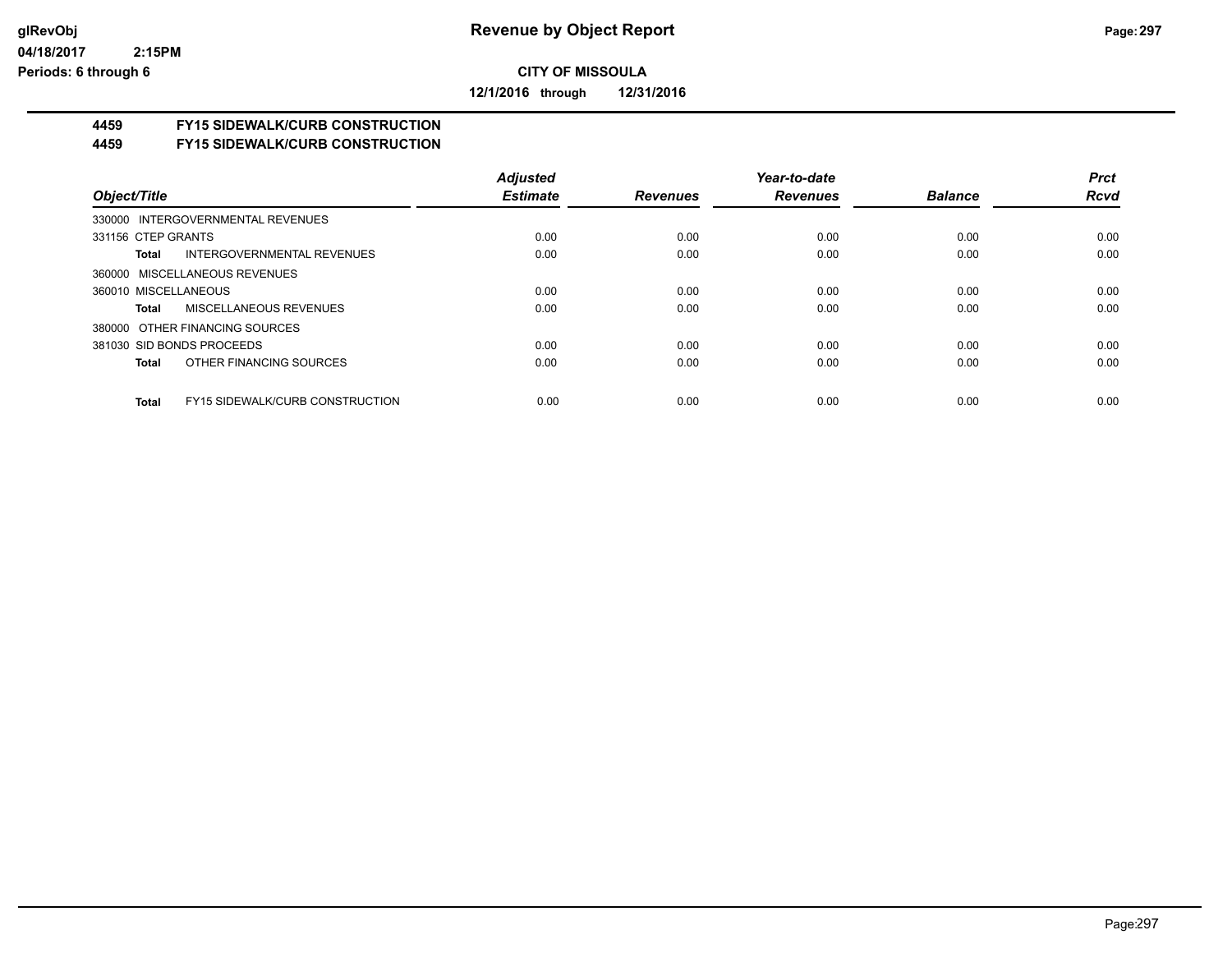**12/1/2016 through 12/31/2016**

#### **4459 FY15 SIDEWALK/CURB CONSTRUCTION**

| Object/Title         |                                        | <b>Adjusted</b><br><b>Estimate</b> | <b>Revenues</b> | Year-to-date<br><b>Revenues</b> | <b>Balance</b> | <b>Prct</b><br><b>Rcvd</b> |
|----------------------|----------------------------------------|------------------------------------|-----------------|---------------------------------|----------------|----------------------------|
|                      | 330000 INTERGOVERNMENTAL REVENUES      |                                    |                 |                                 |                |                            |
| 331156 CTEP GRANTS   |                                        | 0.00                               | 0.00            | 0.00                            | 0.00           | 0.00                       |
| Total                | INTERGOVERNMENTAL REVENUES             | 0.00                               | 0.00            | 0.00                            | 0.00           | 0.00                       |
|                      | 360000 MISCELLANEOUS REVENUES          |                                    |                 |                                 |                |                            |
| 360010 MISCELLANEOUS |                                        | 0.00                               | 0.00            | 0.00                            | 0.00           | 0.00                       |
| Total                | MISCELLANEOUS REVENUES                 | 0.00                               | 0.00            | 0.00                            | 0.00           | 0.00                       |
|                      | 380000 OTHER FINANCING SOURCES         |                                    |                 |                                 |                |                            |
|                      | 381030 SID BONDS PROCEEDS              | 0.00                               | 0.00            | 0.00                            | 0.00           | 0.00                       |
| Total                | OTHER FINANCING SOURCES                | 0.00                               | 0.00            | 0.00                            | 0.00           | 0.00                       |
| <b>Total</b>         | <b>FY15 SIDEWALK/CURB CONSTRUCTION</b> | 0.00                               | 0.00            | 0.00                            | 0.00           | 0.00                       |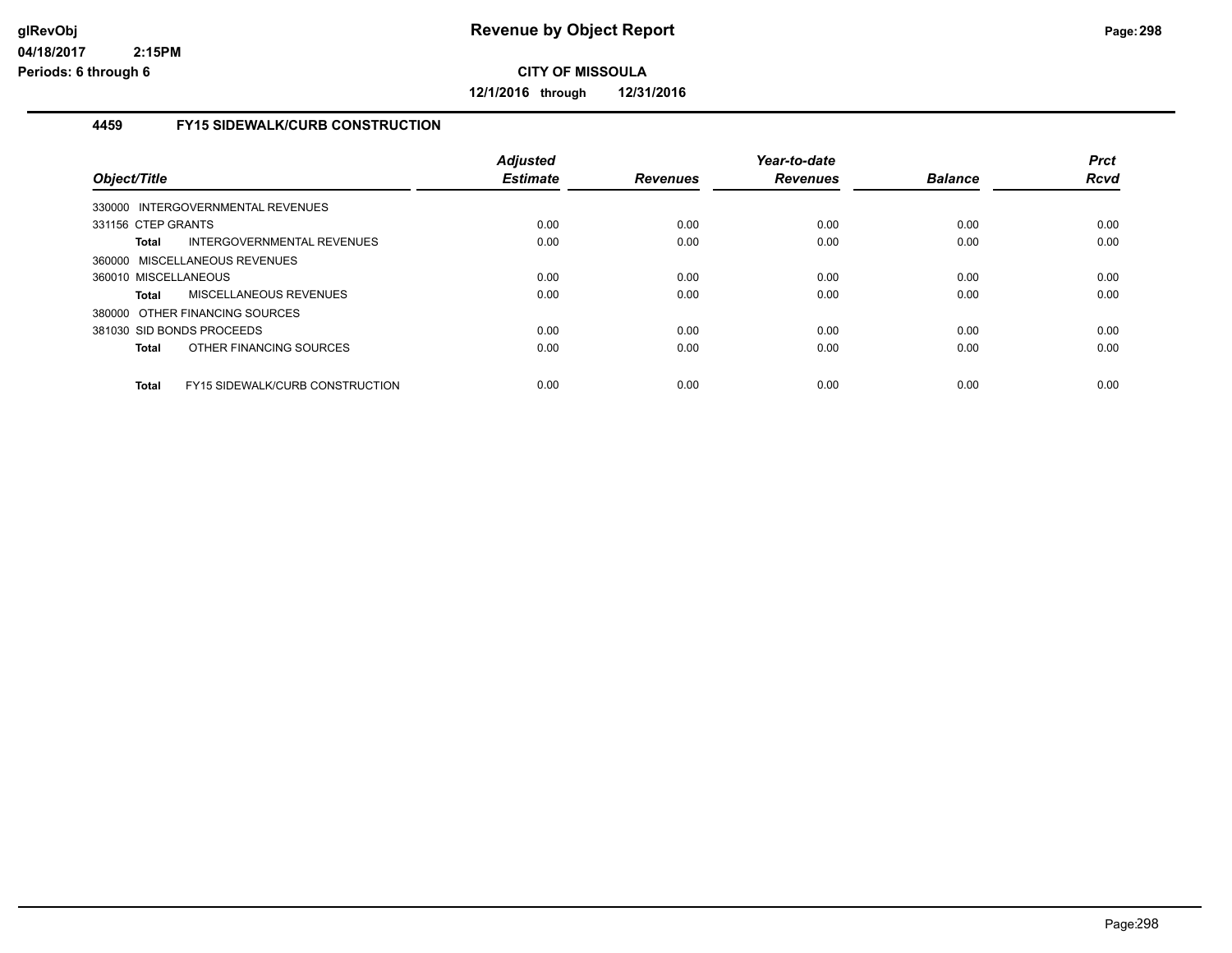**12/1/2016 through 12/31/2016**

#### **4460 FY16 SIDEWALK/CURB CONSTRUCTION 4460 FY16 SIDEWALK/CURB CONSTRUCTION**

| Object/Title                                           | <b>Adjusted</b><br><b>Estimate</b> | <b>Revenues</b> | Year-to-date<br><b>Revenues</b> | <b>Balance</b> | <b>Prct</b><br><b>Rcvd</b> |
|--------------------------------------------------------|------------------------------------|-----------------|---------------------------------|----------------|----------------------------|
| 330000 INTERGOVERNMENTAL REVENUES                      |                                    |                 |                                 |                |                            |
| 331156 CTEP GRANTS                                     | 0.00                               | 0.00            | 0.00                            | 0.00           | 0.00                       |
| <b>INTERGOVERNMENTAL REVENUES</b><br>Total             | 0.00                               | 0.00            | 0.00                            | 0.00           | 0.00                       |
| 360000 MISCELLANEOUS REVENUES                          |                                    |                 |                                 |                |                            |
| 360010 MISCELLANEOUS                                   | 0.00                               | 0.00            | 0.00                            | 0.00           | 0.00                       |
| MISCELLANEOUS REVENUES<br>Total                        | 0.00                               | 0.00            | 0.00                            | 0.00           | 0.00                       |
| 380000 OTHER FINANCING SOURCES                         |                                    |                 |                                 |                |                            |
| 381030 SID BONDS PROCEEDS                              | 0.00                               | 0.00            | 342.685.00                      | -342.685.00    | 0.00                       |
| OTHER FINANCING SOURCES<br>Total                       | 0.00                               | 0.00            | 342.685.00                      | $-342.685.00$  | 0.00                       |
|                                                        |                                    |                 |                                 |                |                            |
| <b>FY16 SIDEWALK/CURB CONSTRUCTION</b><br><b>Total</b> | 0.00                               | 0.00            | 342.685.00                      | -342.685.00    | 0.00                       |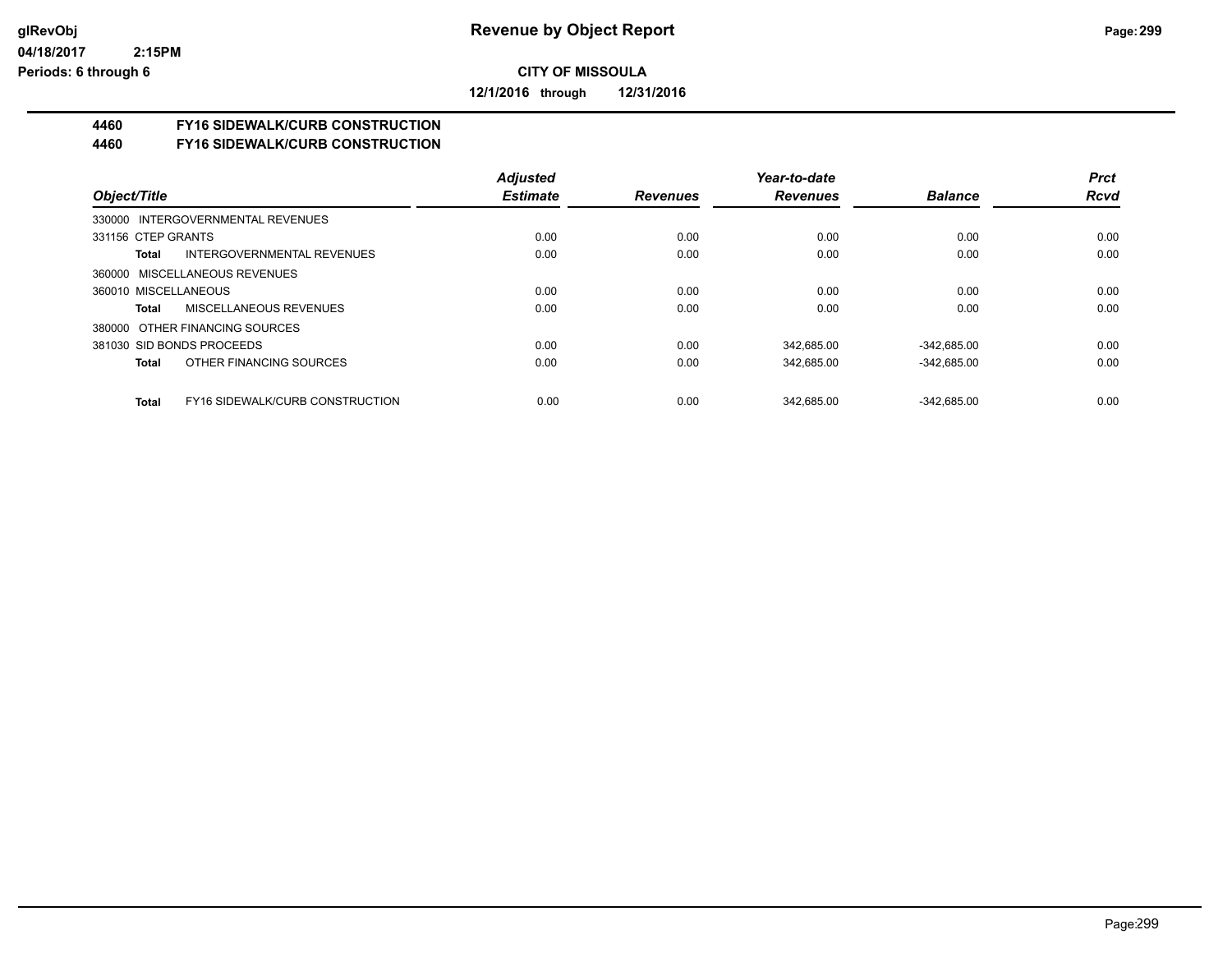**12/1/2016 through 12/31/2016**

#### **4460 FY16 SIDEWALK/CURB CONSTRUCTION**

| Object/Title         |                                   | <b>Adjusted</b><br><b>Estimate</b> | <b>Revenues</b> | Year-to-date<br><b>Revenues</b> | <b>Balance</b> | <b>Prct</b><br><b>Rcvd</b> |
|----------------------|-----------------------------------|------------------------------------|-----------------|---------------------------------|----------------|----------------------------|
|                      | 330000 INTERGOVERNMENTAL REVENUES |                                    |                 |                                 |                |                            |
| 331156 CTEP GRANTS   |                                   | 0.00                               | 0.00            | 0.00                            | 0.00           | 0.00                       |
| Total                | INTERGOVERNMENTAL REVENUES        | 0.00                               | 0.00            | 0.00                            | 0.00           | 0.00                       |
|                      | 360000 MISCELLANEOUS REVENUES     |                                    |                 |                                 |                |                            |
| 360010 MISCELLANEOUS |                                   | 0.00                               | 0.00            | 0.00                            | 0.00           | 0.00                       |
| Total                | MISCELLANEOUS REVENUES            | 0.00                               | 0.00            | 0.00                            | 0.00           | 0.00                       |
|                      | 380000 OTHER FINANCING SOURCES    |                                    |                 |                                 |                |                            |
|                      | 381030 SID BONDS PROCEEDS         | 0.00                               | 0.00            | 342.685.00                      | -342.685.00    | 0.00                       |
| Total                | OTHER FINANCING SOURCES           | 0.00                               | 0.00            | 342,685.00                      | $-342,685.00$  | 0.00                       |
| <b>Total</b>         | FY16 SIDEWALK/CURB CONSTRUCTION   | 0.00                               | 0.00            | 342.685.00                      | $-342.685.00$  | 0.00                       |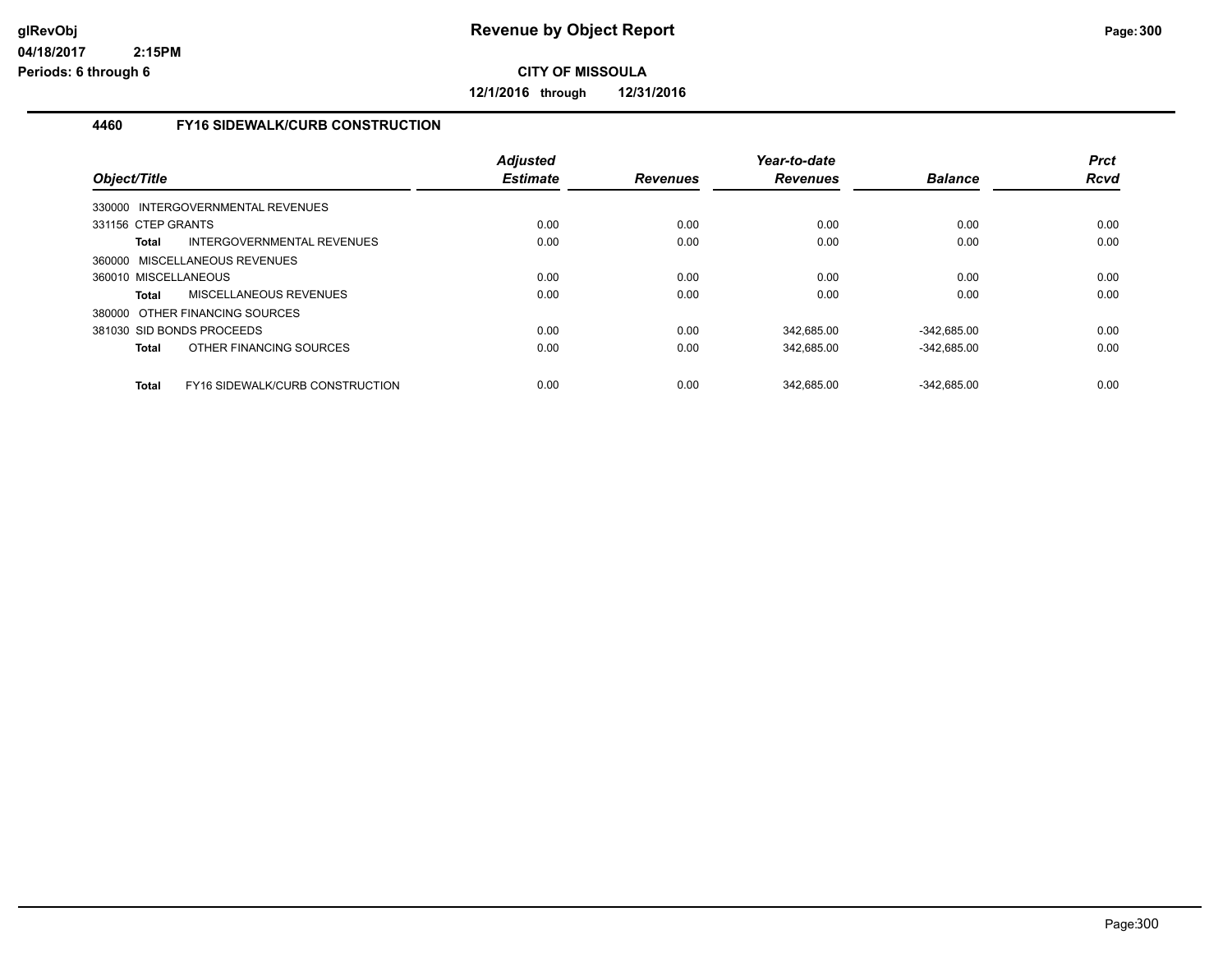**12/1/2016 through 12/31/2016**

#### **4461 FY17 SIDEWALK/CURB CONSTRUCTION 4461 FY17 SIDEWALK/CURB CONSTRUCTION**

| Object/Title                                           | <b>Adjusted</b><br><b>Estimate</b> | <b>Revenues</b> | Year-to-date<br><b>Revenues</b> | <b>Balance</b> | <b>Prct</b><br><b>Rcvd</b> |
|--------------------------------------------------------|------------------------------------|-----------------|---------------------------------|----------------|----------------------------|
|                                                        |                                    |                 |                                 |                |                            |
| 330000 INTERGOVERNMENTAL REVENUES                      |                                    |                 |                                 |                |                            |
| 331156 CTEP GRANTS                                     | 0.00                               | 0.00            | 0.00                            | 0.00           | 0.00                       |
| INTERGOVERNMENTAL REVENUES<br>Total                    | 0.00                               | 0.00            | 0.00                            | 0.00           | 0.00                       |
| 360000 MISCELLANEOUS REVENUES                          |                                    |                 |                                 |                |                            |
| 360010 MISCELLANEOUS                                   | 0.00                               | 58.332.69       | 76.402.96                       | $-76.402.96$   | 0.00                       |
| MISCELLANEOUS REVENUES<br>Total                        | 0.00                               | 58,332.69       | 76.402.96                       | $-76,402.96$   | 0.00                       |
| OTHER FINANCING SOURCES<br>380000                      |                                    |                 |                                 |                |                            |
| 381030 SID BONDS PROCEEDS                              | 0.00                               | 0.00            | 0.00                            | 0.00           | 0.00                       |
| OTHER FINANCING SOURCES<br>Total                       | 0.00                               | 0.00            | 0.00                            | 0.00           | 0.00                       |
|                                                        |                                    |                 |                                 |                |                            |
| <b>FY17 SIDEWALK/CURB CONSTRUCTION</b><br><b>Total</b> | 0.00                               | 58.332.69       | 76.402.96                       | $-76.402.96$   | 0.00                       |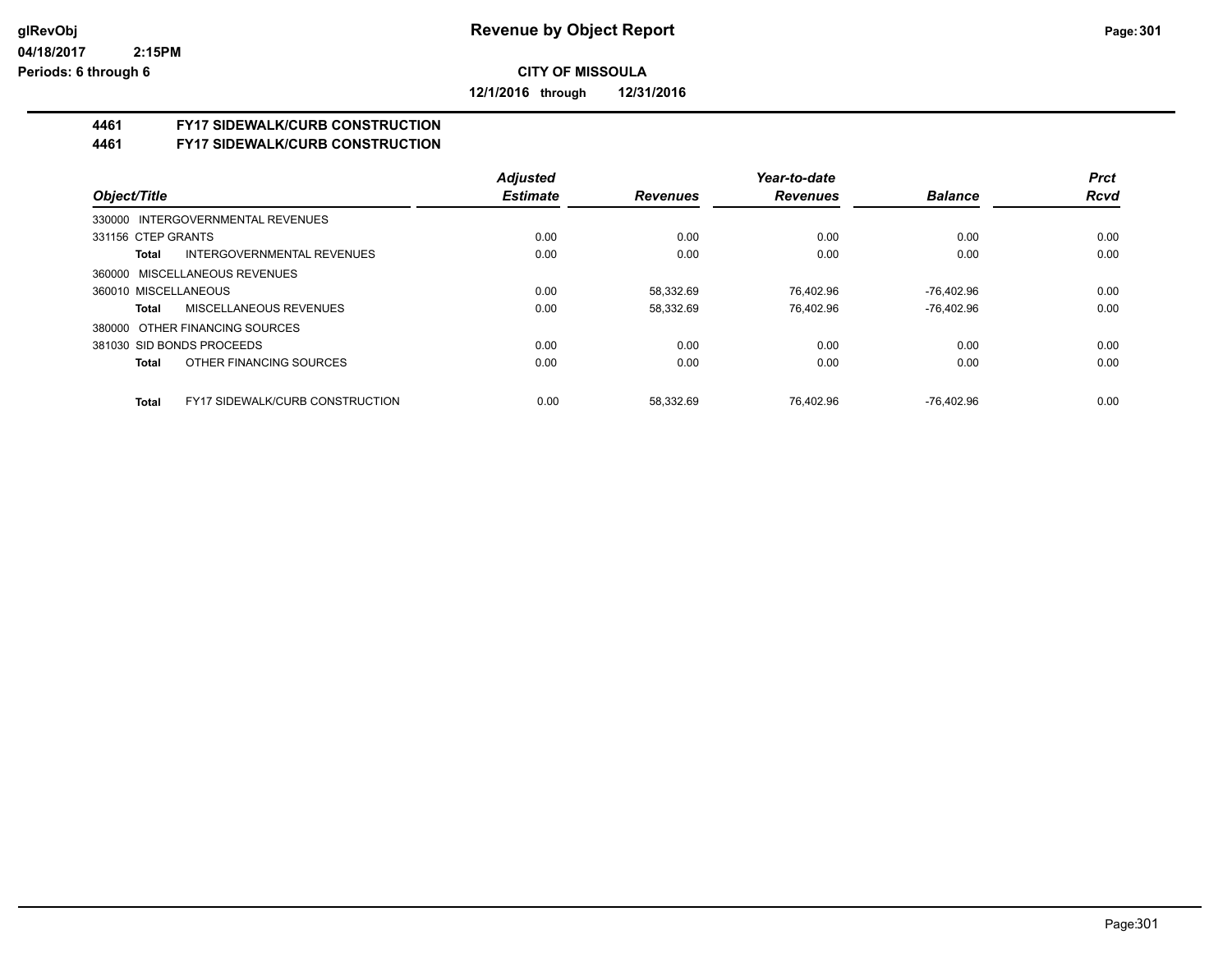**12/1/2016 through 12/31/2016**

#### **4461 FY17 SIDEWALK/CURB CONSTRUCTION**

| Object/Title         |                                        | <b>Adjusted</b><br><b>Estimate</b> | <b>Revenues</b> | Year-to-date<br><b>Revenues</b> | <b>Balance</b> | <b>Prct</b><br><b>Rcvd</b> |
|----------------------|----------------------------------------|------------------------------------|-----------------|---------------------------------|----------------|----------------------------|
| 330000               | INTERGOVERNMENTAL REVENUES             |                                    |                 |                                 |                |                            |
| 331156 CTEP GRANTS   |                                        | 0.00                               | 0.00            | 0.00                            | 0.00           | 0.00                       |
| <b>Total</b>         | INTERGOVERNMENTAL REVENUES             | 0.00                               | 0.00            | 0.00                            | 0.00           | 0.00                       |
|                      | 360000 MISCELLANEOUS REVENUES          |                                    |                 |                                 |                |                            |
| 360010 MISCELLANEOUS |                                        | 0.00                               | 58.332.69       | 76.402.96                       | -76.402.96     | 0.00                       |
| <b>Total</b>         | <b>MISCELLANEOUS REVENUES</b>          | 0.00                               | 58.332.69       | 76.402.96                       | $-76.402.96$   | 0.00                       |
|                      | 380000 OTHER FINANCING SOURCES         |                                    |                 |                                 |                |                            |
|                      | 381030 SID BONDS PROCEEDS              | 0.00                               | 0.00            | 0.00                            | 0.00           | 0.00                       |
| <b>Total</b>         | OTHER FINANCING SOURCES                | 0.00                               | 0.00            | 0.00                            | 0.00           | 0.00                       |
| <b>Total</b>         | <b>FY17 SIDEWALK/CURB CONSTRUCTION</b> | 0.00                               | 58.332.69       | 76.402.96                       | -76.402.96     | 0.00                       |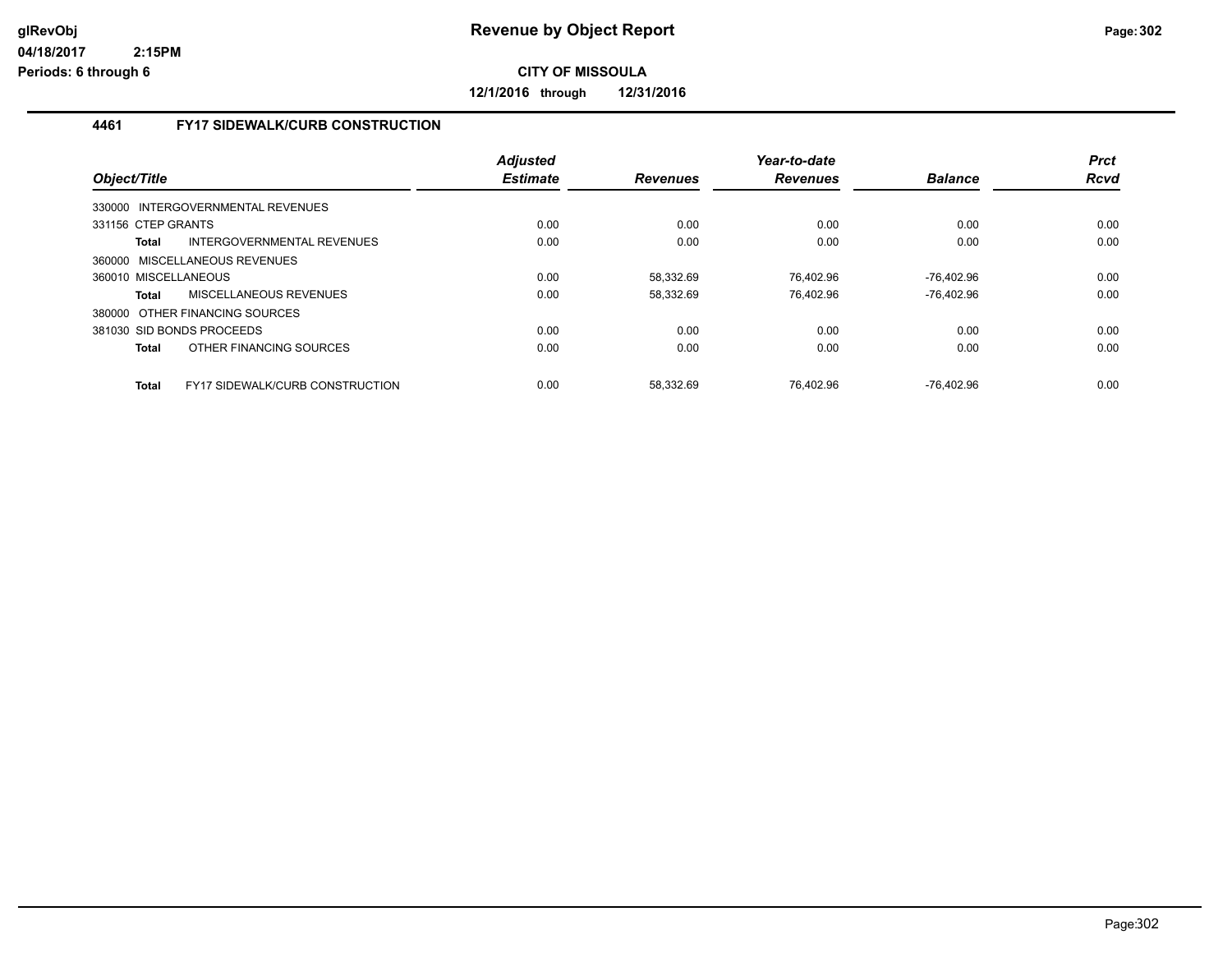**12/1/2016 through 12/31/2016**

#### **4529 SID 529 CHRISTIAN DR TRAFFIC CALMING 4529 SID 529 CHRISTIAN DR TRAFFIC CALMING**

|                                                 | <b>Adjusted</b> |          | Year-to-date    |                | <b>Prct</b> |
|-------------------------------------------------|-----------------|----------|-----------------|----------------|-------------|
| Object/Title                                    | <b>Estimate</b> | Revenues | <b>Revenues</b> | <b>Balance</b> | <b>Rcvd</b> |
| 370000 INVESTMENTS & ROYALTY EARNINGS           |                 |          |                 |                |             |
| 371010 INTEREST ON INVESTMENTS                  | 0.00            | 0.00     | 0.00            | 0.00           | 0.00        |
| 371020 GAIN/LOSS IN MARKET VALUE OF INVESTMENTS | 0.00            | 0.00     | 0.00            | 0.00           | 0.00        |
| INVESTMENTS & ROYALTY EARNINGS<br>Total         | 0.00            | 0.00     | 0.00            | 0.00           | 0.00        |
| 380000 OTHER FINANCING SOURCES                  |                 |          |                 |                |             |
| 381000 LOAN PROCEEDS                            | 0.00            | 0.00     | 0.00            | 0.00           | 0.00        |
| 381002 SRF LOAN                                 | 0.00            | 0.00     | 0.00            | 0.00           | 0.00        |
| 381030 SID BONDS PROCEEDS                       | 0.00            | 0.00     | 0.00            | 0.00           | 0.00        |
| OTHER FINANCING SOURCES<br>Total                | 0.00            | 0.00     | 0.00            | 0.00           | 0.00        |
|                                                 |                 |          |                 |                |             |
| SID 529 CHRISTIAN DR TRAFFIC CALMING<br>Total   | 0.00            | 0.00     | 0.00            | 0.00           | 0.00        |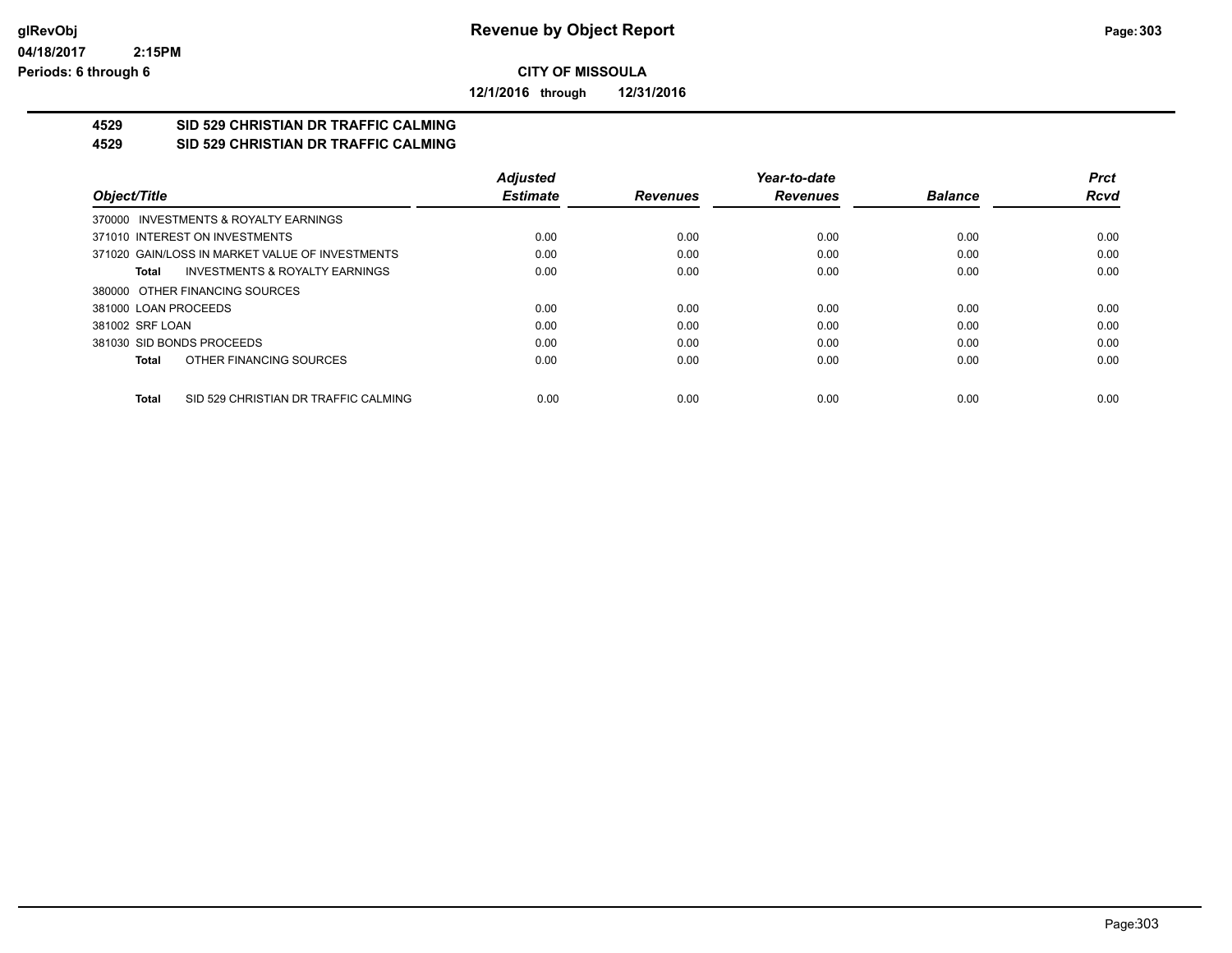**12/1/2016 through 12/31/2016**

#### **4529 SID 529 CHRISTIAN DR TRAFFIC CALMING**

| Object/Title                                         | <b>Adjusted</b><br><b>Estimate</b> | <b>Revenues</b> | Year-to-date<br><b>Revenues</b> | <b>Balance</b> | <b>Prct</b><br><b>Rcvd</b> |
|------------------------------------------------------|------------------------------------|-----------------|---------------------------------|----------------|----------------------------|
| 370000 INVESTMENTS & ROYALTY EARNINGS                |                                    |                 |                                 |                |                            |
| 371010 INTEREST ON INVESTMENTS                       | 0.00                               | 0.00            | 0.00                            | 0.00           | 0.00                       |
| 371020 GAIN/LOSS IN MARKET VALUE OF INVESTMENT       | 0.00                               | 0.00            | 0.00                            | 0.00           | 0.00                       |
| INVESTMENTS & ROYALTY EARNINGS<br>Total              | 0.00                               | 0.00            | 0.00                            | 0.00           | 0.00                       |
| 380000 OTHER FINANCING SOURCES                       |                                    |                 |                                 |                |                            |
| 381000 LOAN PROCEEDS                                 | 0.00                               | 0.00            | 0.00                            | 0.00           | 0.00                       |
| 381002 SRF LOAN                                      | 0.00                               | 0.00            | 0.00                            | 0.00           | 0.00                       |
| 381030 SID BONDS PROCEEDS                            | 0.00                               | 0.00            | 0.00                            | 0.00           | 0.00                       |
| OTHER FINANCING SOURCES<br><b>Total</b>              | 0.00                               | 0.00            | 0.00                            | 0.00           | 0.00                       |
| SID 529 CHRISTIAN DR TRAFFIC CALMING<br><b>Total</b> | 0.00                               | 0.00            | 0.00                            | 0.00           | 0.00                       |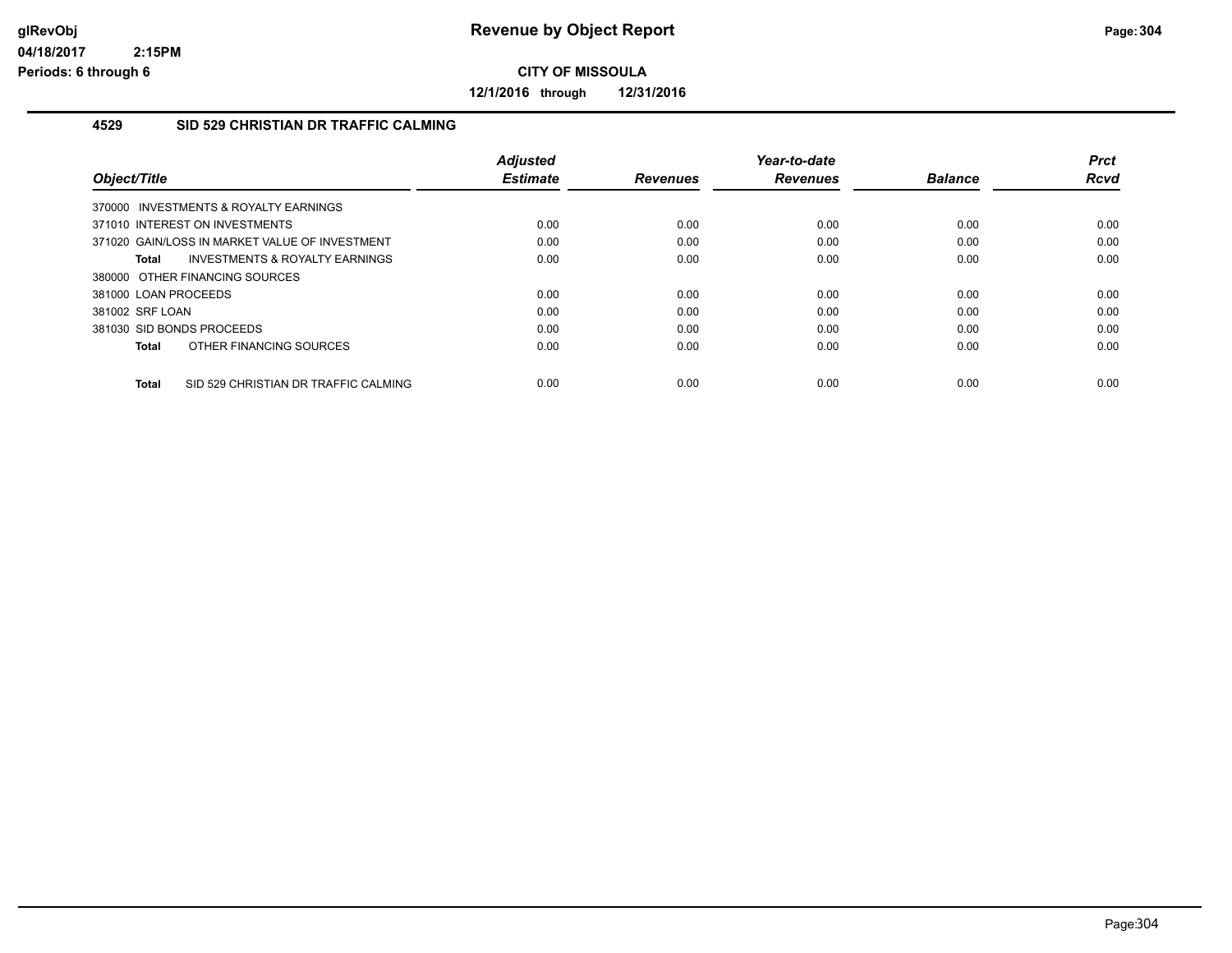**12/1/2016 through 12/31/2016**

**4530 SID 530 CHRISTIAN DR CALMING 4530 SID 530 CHRISTIAN DR CALMING**

|                                                    | <b>Adjusted</b> |                 | Year-to-date    |                | <b>Prct</b> |
|----------------------------------------------------|-----------------|-----------------|-----------------|----------------|-------------|
| Object/Title                                       | <b>Estimate</b> | <b>Revenues</b> | <b>Revenues</b> | <b>Balance</b> | <b>Rcvd</b> |
| 370000 INVESTMENTS & ROYALTY EARNINGS              |                 |                 |                 |                |             |
| 371010 INTEREST ON INVESTMENTS                     | 0.00            | 0.00            | 0.00            | 0.00           | 0.00        |
| 371020 GAIN/LOSS IN MARKET VALUE OF INVESTMENTS    | 0.00            | 0.00            | 0.00            | 0.00           | 0.00        |
| <b>INVESTMENTS &amp; ROYALTY EARNINGS</b><br>Total | 0.00            | 0.00            | 0.00            | 0.00           | 0.00        |
| 380000 OTHER FINANCING SOURCES                     |                 |                 |                 |                |             |
| 381000 LOAN PROCEEDS                               | 0.00            | 0.00            | 0.00            | 0.00           | 0.00        |
| 381002 SRF LOAN                                    | 0.00            | 0.00            | 0.00            | 0.00           | 0.00        |
| 381030 SID BONDS PROCEEDS                          | 0.00            | 0.00            | 0.00            | 0.00           | 0.00        |
| OTHER FINANCING SOURCES<br>Total                   | 0.00            | 0.00            | 0.00            | 0.00           | 0.00        |
|                                                    |                 |                 |                 |                |             |
| SID 530 CHRISTIAN DR CALMING<br><b>Total</b>       | 0.00            | 0.00            | 0.00            | 0.00           | 0.00        |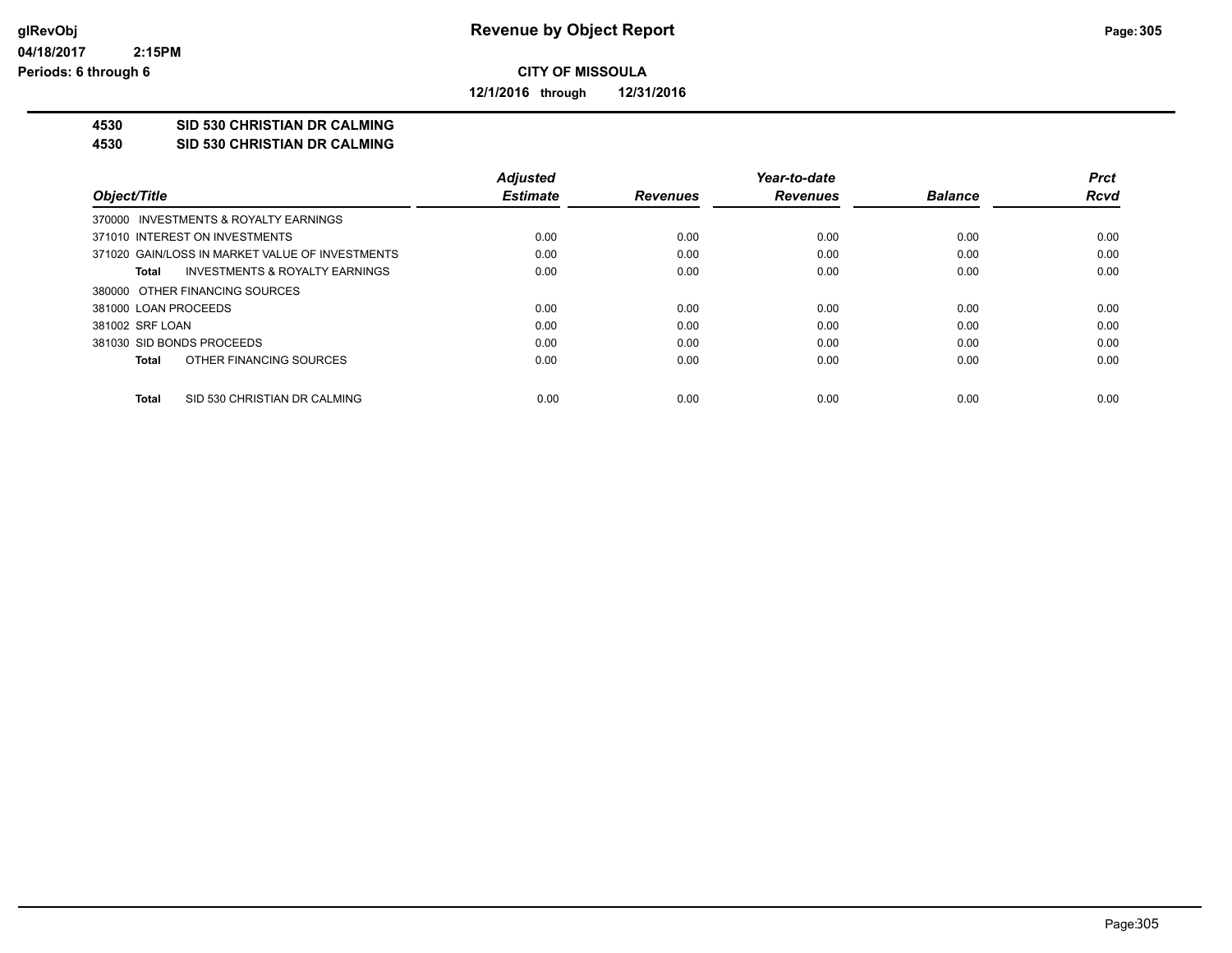**12/1/2016 through 12/31/2016**

#### **4530 SID 530 CHRISTIAN DR CALMING**

| Object/Title                                   | <b>Adjusted</b><br><b>Estimate</b> | <b>Revenues</b> | Year-to-date<br><b>Revenues</b> | <b>Balance</b> | <b>Prct</b><br>Rcvd |
|------------------------------------------------|------------------------------------|-----------------|---------------------------------|----------------|---------------------|
| 370000 INVESTMENTS & ROYALTY EARNINGS          |                                    |                 |                                 |                |                     |
| 371010 INTEREST ON INVESTMENTS                 | 0.00                               | 0.00            | 0.00                            | 0.00           | 0.00                |
| 371020 GAIN/LOSS IN MARKET VALUE OF INVESTMENT | 0.00                               | 0.00            | 0.00                            | 0.00           | 0.00                |
| INVESTMENTS & ROYALTY EARNINGS<br>Total        | 0.00                               | 0.00            | 0.00                            | 0.00           | 0.00                |
| 380000 OTHER FINANCING SOURCES                 |                                    |                 |                                 |                |                     |
| 381000 LOAN PROCEEDS                           | 0.00                               | 0.00            | 0.00                            | 0.00           | 0.00                |
| 381002 SRF LOAN                                | 0.00                               | 0.00            | 0.00                            | 0.00           | 0.00                |
| 381030 SID BONDS PROCEEDS                      | 0.00                               | 0.00            | 0.00                            | 0.00           | 0.00                |
| OTHER FINANCING SOURCES<br><b>Total</b>        | 0.00                               | 0.00            | 0.00                            | 0.00           | 0.00                |
| SID 530 CHRISTIAN DR CALMING<br><b>Total</b>   | 0.00                               | 0.00            | 0.00                            | 0.00           | 0.00                |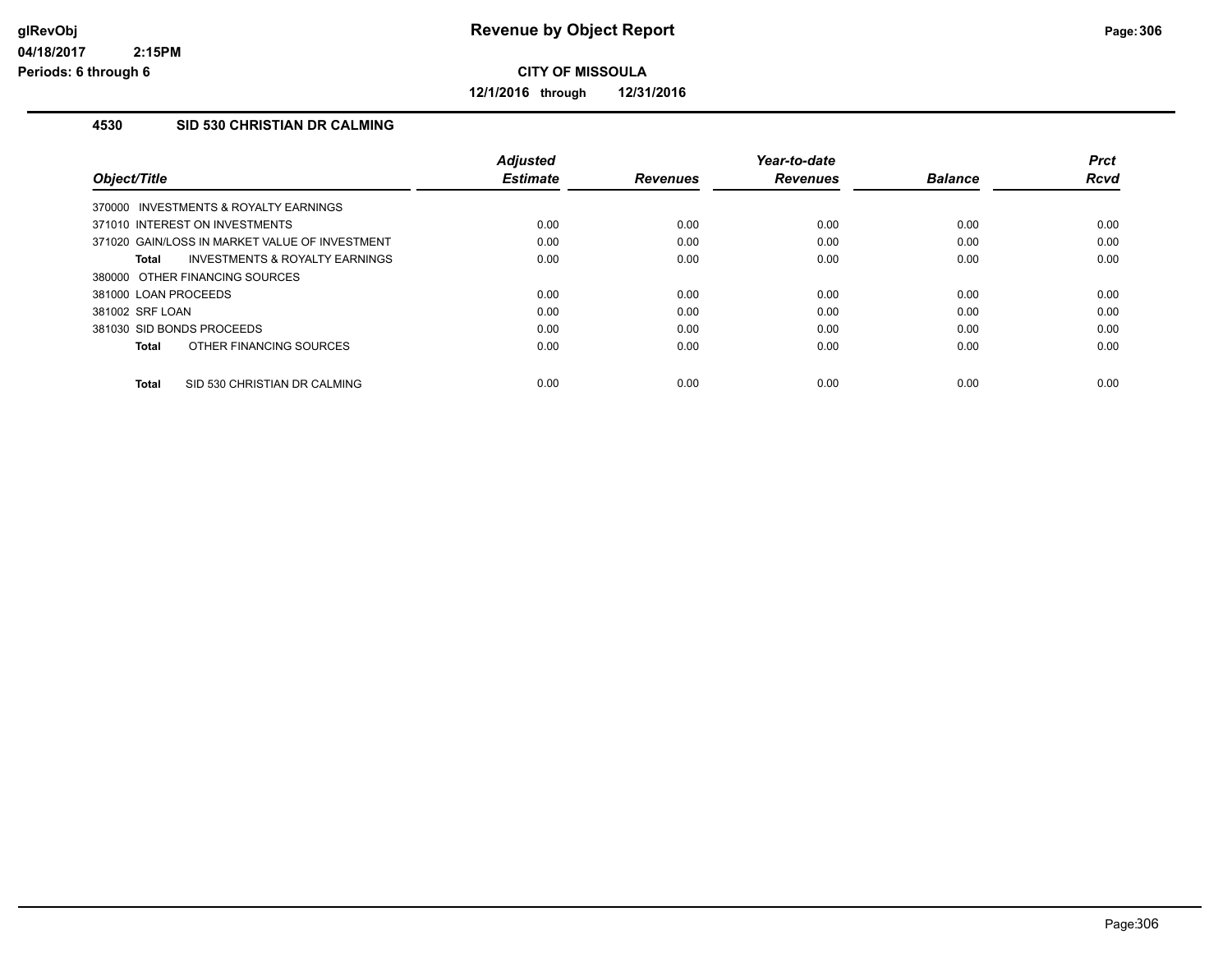**12/1/2016 through 12/31/2016**

**4531 SID 531 TRAFFIC CALMING 4531 SID 531 TRAFFIC CALMING**

|                                                 | <b>Adjusted</b> |                 | Year-to-date    |                | <b>Prct</b> |
|-------------------------------------------------|-----------------|-----------------|-----------------|----------------|-------------|
| Object/Title                                    | <b>Estimate</b> | <b>Revenues</b> | <b>Revenues</b> | <b>Balance</b> | <b>Rcvd</b> |
| 370000 INVESTMENTS & ROYALTY EARNINGS           |                 |                 |                 |                |             |
| 371010 INTEREST ON INVESTMENTS                  | 0.00            | 0.00            | 0.00            | 0.00           | 0.00        |
| 371020 GAIN/LOSS IN MARKET VALUE OF INVESTMENTS | 0.00            | 0.00            | 0.00            | 0.00           | 0.00        |
| INVESTMENTS & ROYALTY EARNINGS<br>Total         | 0.00            | 0.00            | 0.00            | 0.00           | 0.00        |
| 380000 OTHER FINANCING SOURCES                  |                 |                 |                 |                |             |
| 383000 OPERATING TRANSFERS                      | 0.00            | 0.00            | 0.00            | 0.00           | 0.00        |
| OTHER FINANCING SOURCES<br>Total                | 0.00            | 0.00            | 0.00            | 0.00           | 0.00        |
|                                                 |                 |                 |                 |                |             |
| SID 531 TRAFFIC CALMING<br><b>Total</b>         | 0.00            | 0.00            | 0.00            | 0.00           | 0.00        |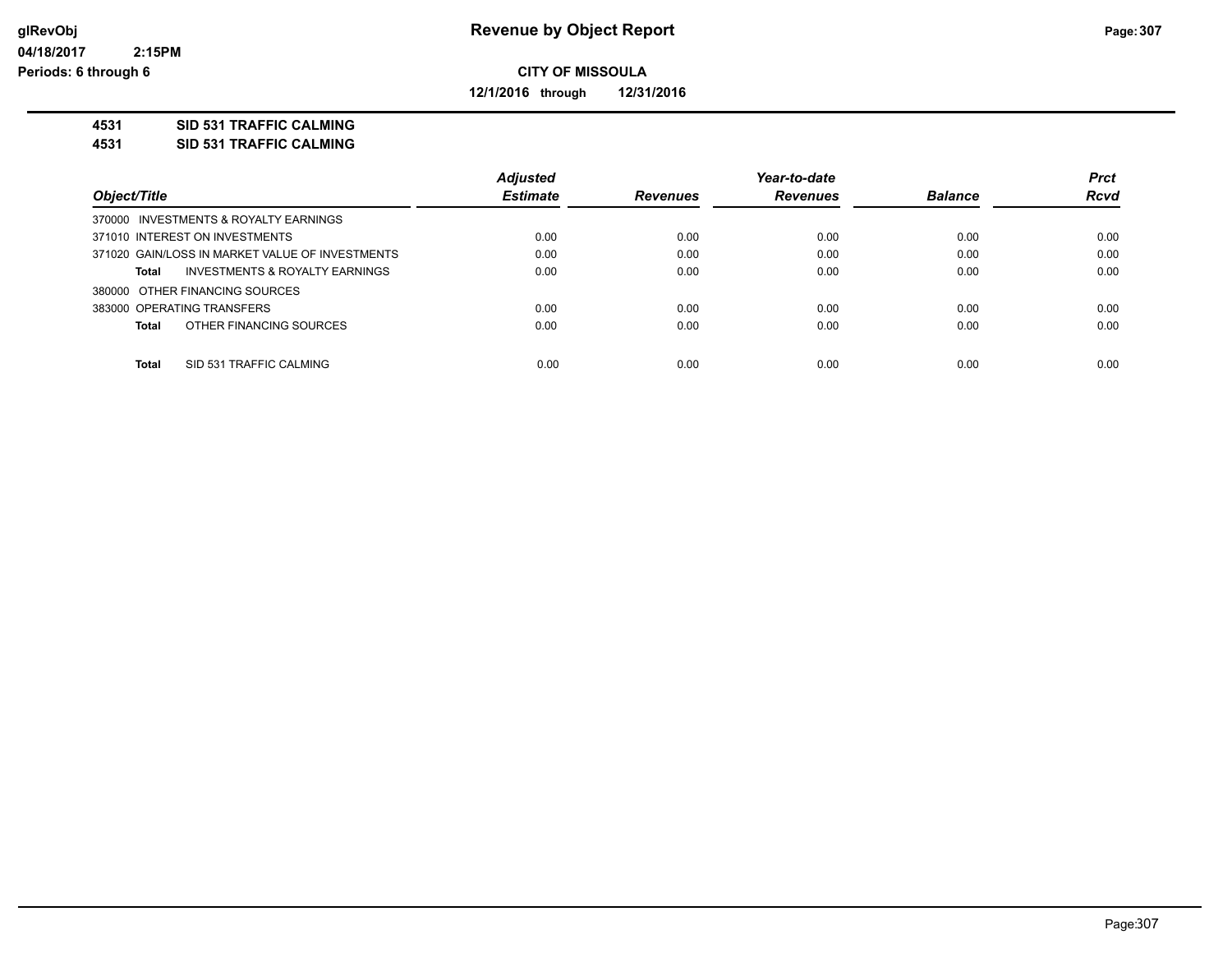**12/1/2016 through 12/31/2016**

#### **4531 SID 531 TRAFFIC CALMING**

| Object/Title                                   | <b>Adjusted</b><br><b>Estimate</b> | <b>Revenues</b> | Year-to-date<br><b>Revenues</b> | <b>Balance</b> | <b>Prct</b><br><b>Rcvd</b> |
|------------------------------------------------|------------------------------------|-----------------|---------------------------------|----------------|----------------------------|
|                                                |                                    |                 |                                 |                |                            |
| 370000 INVESTMENTS & ROYALTY EARNINGS          |                                    |                 |                                 |                |                            |
| 371010 INTEREST ON INVESTMENTS                 | 0.00                               | 0.00            | 0.00                            | 0.00           | 0.00                       |
| 371020 GAIN/LOSS IN MARKET VALUE OF INVESTMENT | 0.00                               | 0.00            | 0.00                            | 0.00           | 0.00                       |
| Total<br>INVESTMENTS & ROYALTY EARNINGS        | 0.00                               | 0.00            | 0.00                            | 0.00           | 0.00                       |
| 380000 OTHER FINANCING SOURCES                 |                                    |                 |                                 |                |                            |
| 383000 OPERATING TRANSFERS                     | 0.00                               | 0.00            | 0.00                            | 0.00           | 0.00                       |
| OTHER FINANCING SOURCES<br>Total               | 0.00                               | 0.00            | 0.00                            | 0.00           | 0.00                       |
|                                                |                                    |                 |                                 |                |                            |
| Total<br>SID 531 TRAFFIC CALMING               | 0.00                               | 0.00            | 0.00                            | 0.00           | 0.00                       |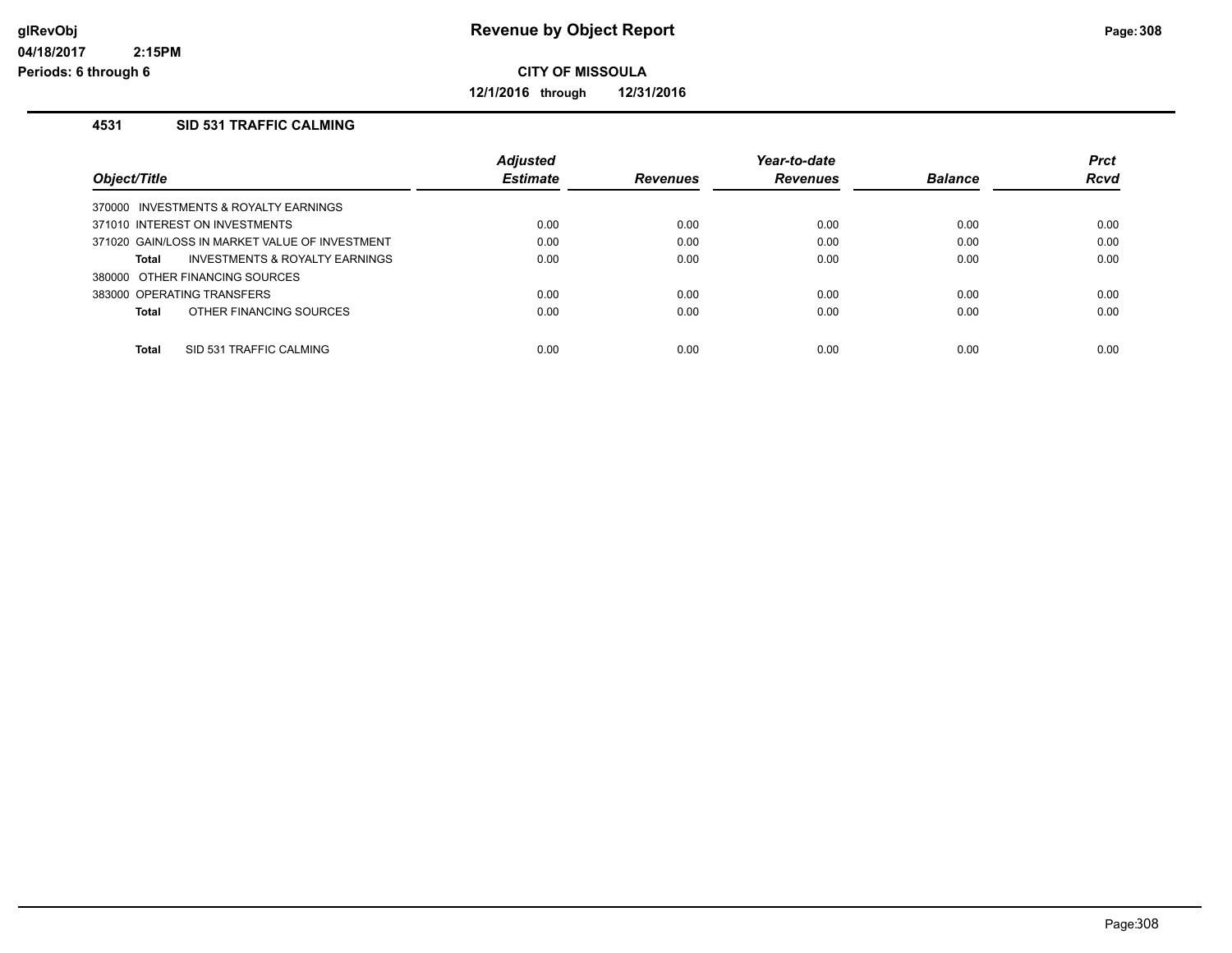**12/1/2016 through 12/31/2016**

**4532 MALONEY RANCH SID 4532 MALONEY RANCH SID**

|                                                 | <b>Adjusted</b> |                 | Year-to-date    |                | <b>Prct</b> |
|-------------------------------------------------|-----------------|-----------------|-----------------|----------------|-------------|
| Object/Title                                    | <b>Estimate</b> | <b>Revenues</b> | <b>Revenues</b> | <b>Balance</b> | <b>Rcvd</b> |
| 370000 INVESTMENTS & ROYALTY EARNINGS           |                 |                 |                 |                |             |
| 371010 INTEREST ON INVESTMENTS                  | 0.00            | 0.00            | 0.00            | 0.00           | 0.00        |
| 371020 GAIN/LOSS IN MARKET VALUE OF INVESTMENTS | 0.00            | 0.00            | 0.00            | 0.00           | 0.00        |
| INVESTMENTS & ROYALTY EARNINGS<br>Total         | 0.00            | 0.00            | 0.00            | 0.00           | 0.00        |
| 380000 OTHER FINANCING SOURCES                  |                 |                 |                 |                |             |
| 381030 SID BONDS PROCEEDS                       | 0.00            | 0.00            | 0.00            | 0.00           | 0.00        |
| OTHER FINANCING SOURCES<br>Total                | 0.00            | 0.00            | 0.00            | 0.00           | 0.00        |
| Total<br><b>MALONEY RANCH SID</b>               | 0.00            | 0.00            | 0.00            | 0.00           | 0.00        |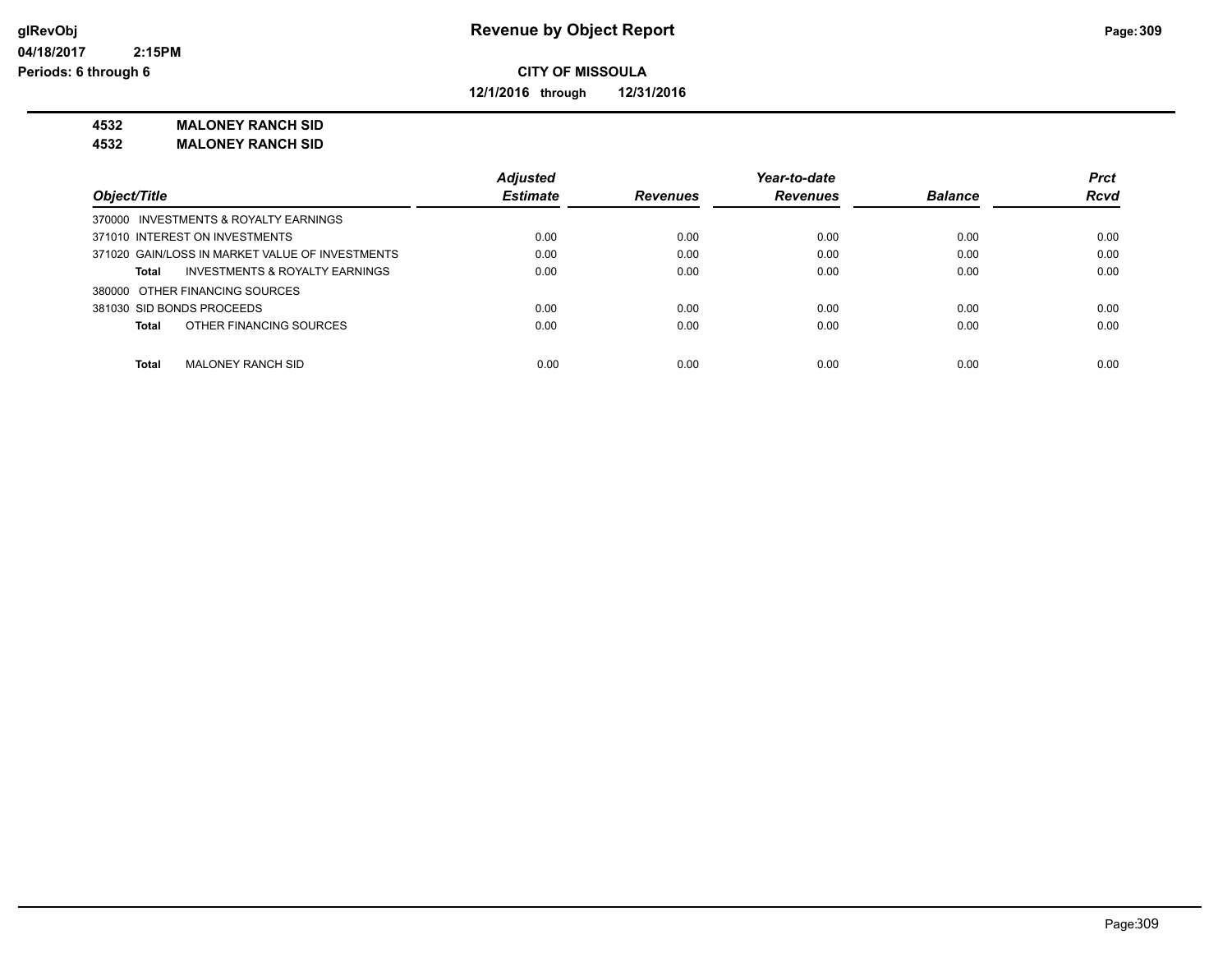**12/1/2016 through 12/31/2016**

#### **4532 MALONEY RANCH SID**

| Object/Title                                   | <b>Adjusted</b><br><b>Estimate</b> |                 | Year-to-date<br><b>Revenues</b> | <b>Balance</b> | <b>Prct</b><br><b>Rcvd</b> |
|------------------------------------------------|------------------------------------|-----------------|---------------------------------|----------------|----------------------------|
|                                                |                                    | <b>Revenues</b> |                                 |                |                            |
| 370000 INVESTMENTS & ROYALTY EARNINGS          |                                    |                 |                                 |                |                            |
| 371010 INTEREST ON INVESTMENTS                 | 0.00                               | 0.00            | 0.00                            | 0.00           | 0.00                       |
| 371020 GAIN/LOSS IN MARKET VALUE OF INVESTMENT | 0.00                               | 0.00            | 0.00                            | 0.00           | 0.00                       |
| Total<br>INVESTMENTS & ROYALTY EARNINGS        | 0.00                               | 0.00            | 0.00                            | 0.00           | 0.00                       |
| 380000 OTHER FINANCING SOURCES                 |                                    |                 |                                 |                |                            |
| 381030 SID BONDS PROCEEDS                      | 0.00                               | 0.00            | 0.00                            | 0.00           | 0.00                       |
| OTHER FINANCING SOURCES<br>Total               | 0.00                               | 0.00            | 0.00                            | 0.00           | 0.00                       |
|                                                |                                    |                 |                                 |                |                            |
| Total<br>MALONEY RANCH SID                     | 0.00                               | 0.00            | 0.00                            | 0.00           | 0.00                       |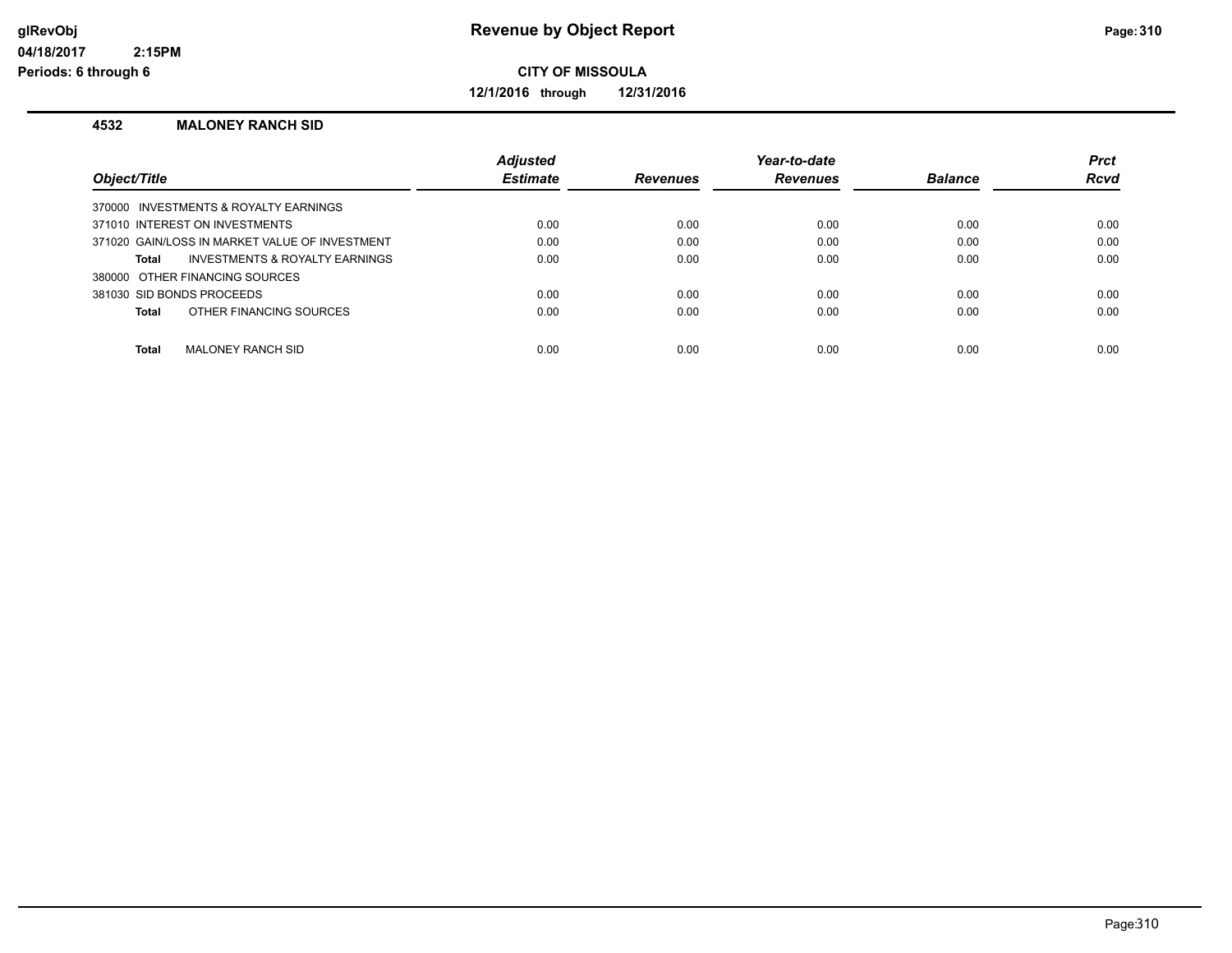**12/1/2016 through 12/31/2016**

**4533 RATTLESNAKE SEWER SID**

|                                                    | <b>Adjusted</b><br><b>Estimate</b> |                 | Year-to-date    |                | <b>Prct</b><br><b>Rcvd</b> |
|----------------------------------------------------|------------------------------------|-----------------|-----------------|----------------|----------------------------|
| Object/Title                                       |                                    | <b>Revenues</b> | <b>Revenues</b> | <b>Balance</b> |                            |
| 330000 INTERGOVERNMENTAL REVENUES                  |                                    |                 |                 |                |                            |
| 334121 DNRC GRANT                                  | 0.00                               | 0.00            | 0.00            | 0.00           | 0.00                       |
| INTERGOVERNMENTAL REVENUES<br>Total                | 0.00                               | 0.00            | 0.00            | 0.00           | 0.00                       |
| 370000 INVESTMENTS & ROYALTY EARNINGS              |                                    |                 |                 |                |                            |
| 371010 INTEREST ON INVESTMENTS                     | 0.00                               | 0.00            | 0.00            | 0.00           | 0.00                       |
| 371020 GAIN/LOSS IN MARKET VALUE OF INVESTMENTS    | 0.00                               | 0.00            | 0.00            | 0.00           | 0.00                       |
| <b>INVESTMENTS &amp; ROYALTY EARNINGS</b><br>Total | 0.00                               | 0.00            | 0.00            | 0.00           | 0.00                       |
| 380000 OTHER FINANCING SOURCES                     |                                    |                 |                 |                |                            |
| 381002 SRF LOAN                                    | 0.00                               | 0.00            | 0.00            | 0.00           | 0.00                       |
| OTHER FINANCING SOURCES<br>Total                   | 0.00                               | 0.00            | 0.00            | 0.00           | 0.00                       |
| RATTLESNAKE SEWER SID                              |                                    |                 |                 |                |                            |
| <b>Total</b>                                       | 0.00                               | 0.00            | 0.00            | 0.00           | 0.00                       |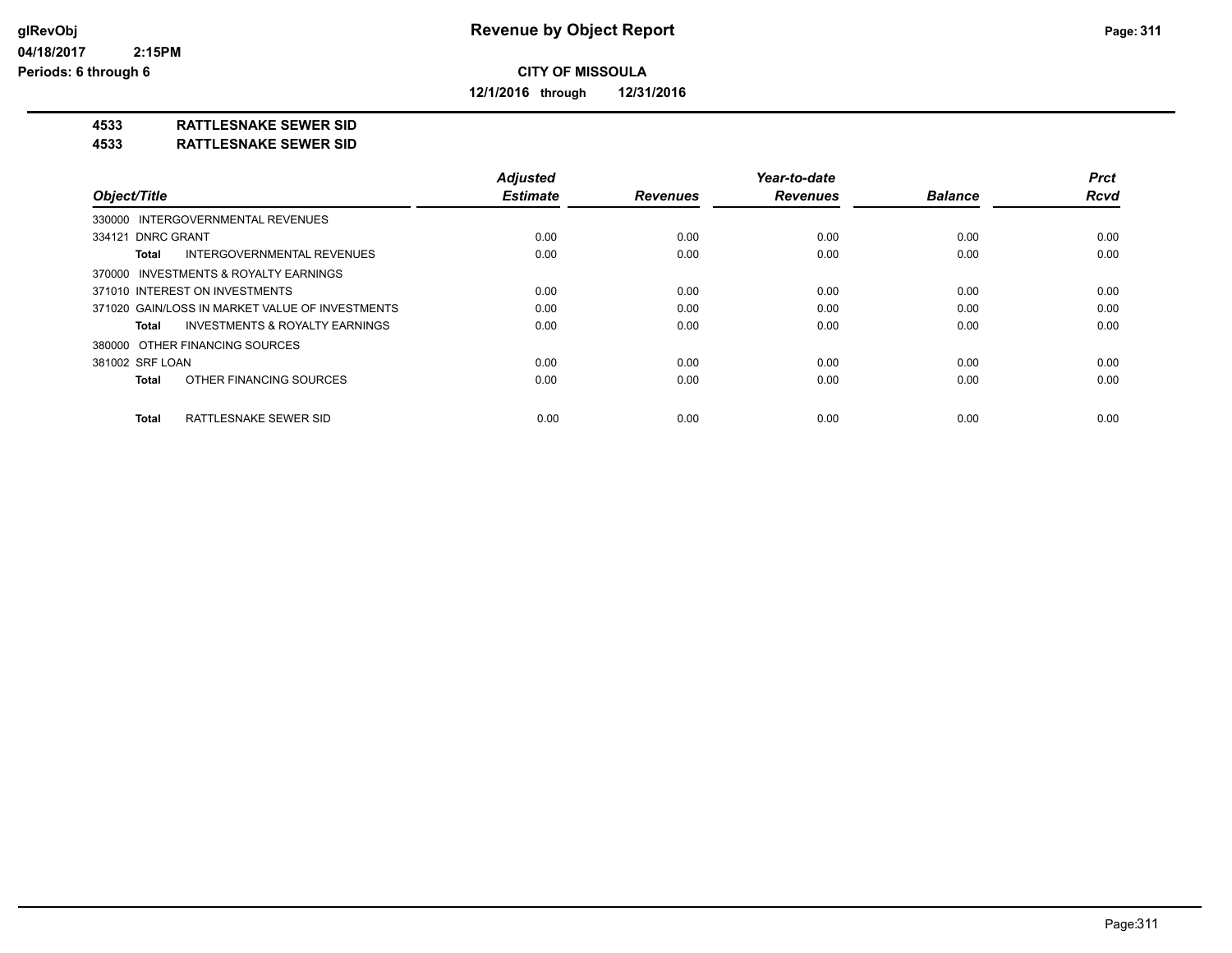**12/1/2016 through 12/31/2016**

#### **4533 RATTLESNAKE SEWER SID**

|                                                | <b>Adjusted</b> |                 | Year-to-date    |                | <b>Prct</b> |
|------------------------------------------------|-----------------|-----------------|-----------------|----------------|-------------|
| Object/Title                                   | <b>Estimate</b> | <b>Revenues</b> | <b>Revenues</b> | <b>Balance</b> | <b>Rcvd</b> |
| INTERGOVERNMENTAL REVENUES<br>330000           |                 |                 |                 |                |             |
| 334121 DNRC GRANT                              | 0.00            | 0.00            | 0.00            | 0.00           | 0.00        |
| INTERGOVERNMENTAL REVENUES<br>Total            | 0.00            | 0.00            | 0.00            | 0.00           | 0.00        |
| 370000 INVESTMENTS & ROYALTY EARNINGS          |                 |                 |                 |                |             |
| 371010 INTEREST ON INVESTMENTS                 | 0.00            | 0.00            | 0.00            | 0.00           | 0.00        |
| 371020 GAIN/LOSS IN MARKET VALUE OF INVESTMENT | 0.00            | 0.00            | 0.00            | 0.00           | 0.00        |
| INVESTMENTS & ROYALTY EARNINGS<br>Total        | 0.00            | 0.00            | 0.00            | 0.00           | 0.00        |
| 380000 OTHER FINANCING SOURCES                 |                 |                 |                 |                |             |
| 381002 SRF LOAN                                | 0.00            | 0.00            | 0.00            | 0.00           | 0.00        |
| OTHER FINANCING SOURCES<br>Total               | 0.00            | 0.00            | 0.00            | 0.00           | 0.00        |
| RATTLESNAKE SEWER SID<br><b>Total</b>          | 0.00            | 0.00            | 0.00            | 0.00           | 0.00        |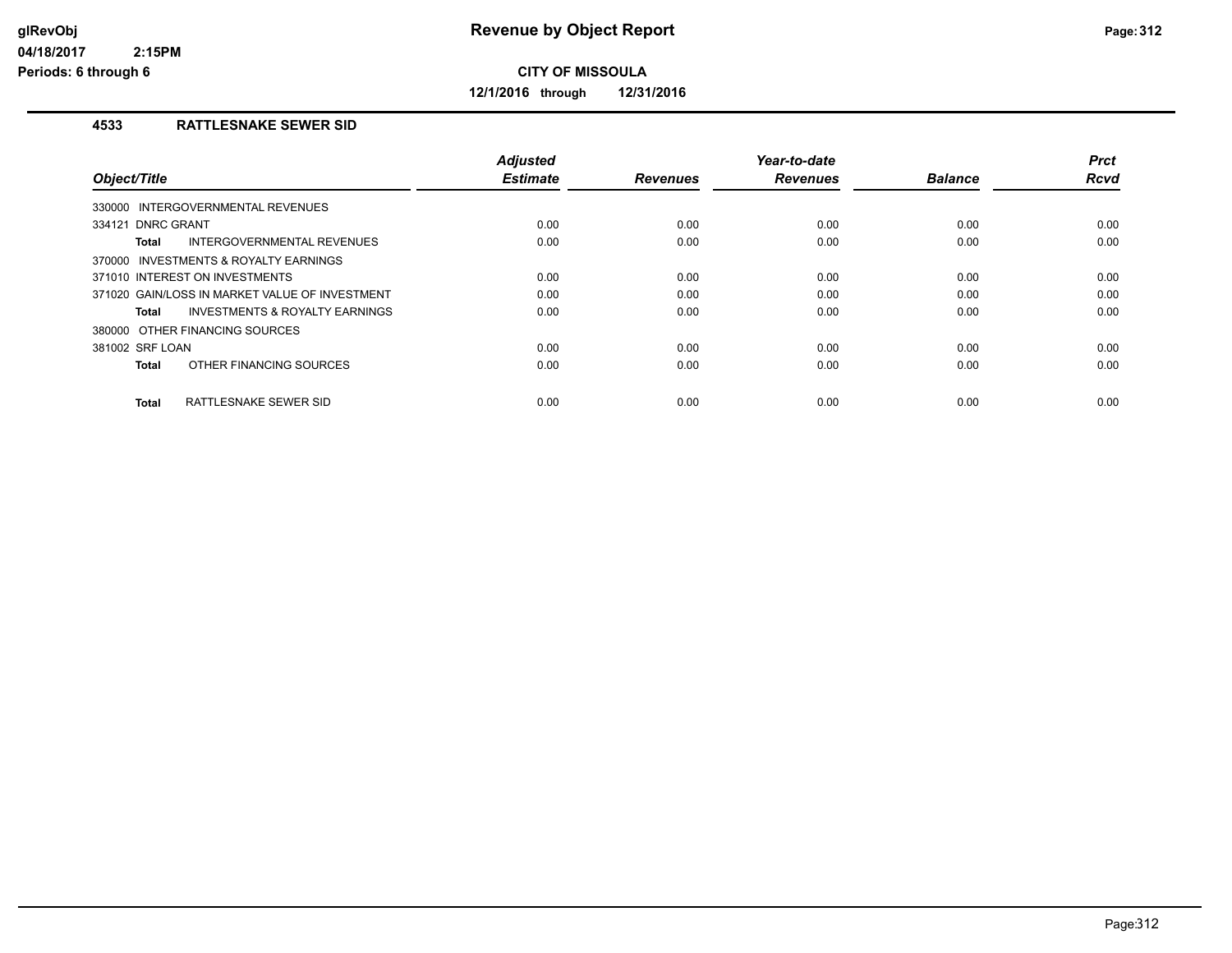**12/1/2016 through 12/31/2016**

**4534 SID 534 LINCOLNWOOD**

| 4534 | <b>SID 534 LINCOLNWOOD</b> |
|------|----------------------------|
|------|----------------------------|

|                                                    | <b>Adjusted</b> |                 | Year-to-date    |                | <b>Prct</b> |
|----------------------------------------------------|-----------------|-----------------|-----------------|----------------|-------------|
| Object/Title                                       | <b>Estimate</b> | <b>Revenues</b> | <b>Revenues</b> | <b>Balance</b> | <b>Rcvd</b> |
| 330000 INTERGOVERNMENTAL REVENUES                  |                 |                 |                 |                |             |
| 334121 DNRC GRANT                                  | 0.00            | 0.00            | 0.00            | 0.00           | 0.00        |
| INTERGOVERNMENTAL REVENUES<br>Total                | 0.00            | 0.00            | 0.00            | 0.00           | 0.00        |
| 370000 INVESTMENTS & ROYALTY EARNINGS              |                 |                 |                 |                |             |
| 371010 INTEREST ON INVESTMENTS                     | 0.00            | 0.00            | 0.00            | 0.00           | 0.00        |
| 371020 GAIN/LOSS IN MARKET VALUE OF INVESTMENTS    | 0.00            | 0.00            | 0.00            | 0.00           | 0.00        |
| <b>INVESTMENTS &amp; ROYALTY EARNINGS</b><br>Total | 0.00            | 0.00            | 0.00            | 0.00           | 0.00        |
| 380000 OTHER FINANCING SOURCES                     |                 |                 |                 |                |             |
| 381002 SRF LOAN                                    | 0.00            | 0.00            | 0.00            | 0.00           | 0.00        |
| OTHER FINANCING SOURCES<br>Total                   | 0.00            | 0.00            | 0.00            | 0.00           | 0.00        |
| SID 534 LINCOLNWOOD<br>Total                       | 0.00            | 0.00            | 0.00            | 0.00           | 0.00        |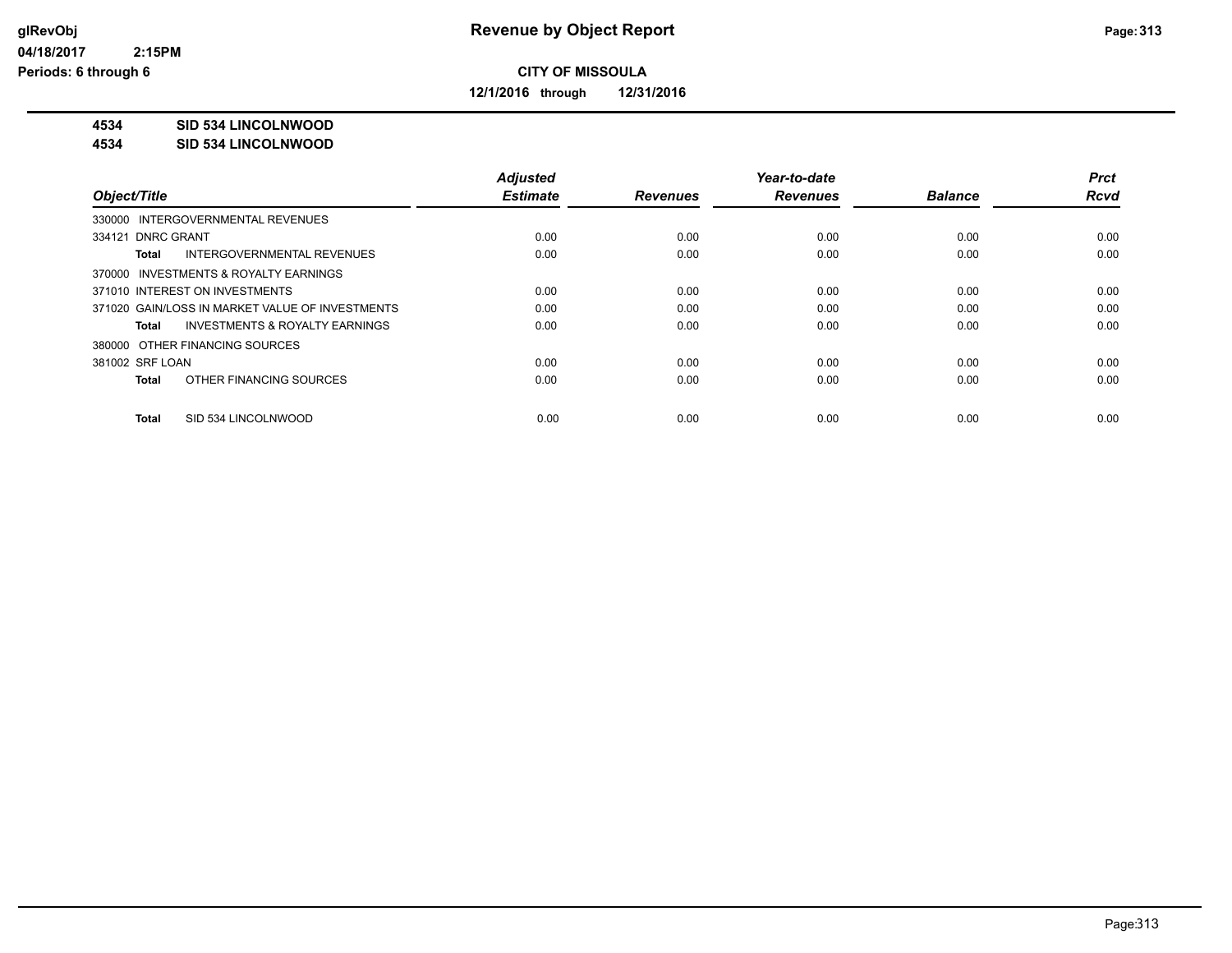**12/1/2016 through 12/31/2016**

#### **4534 SID 534 LINCOLNWOOD**

|                                                | <b>Adjusted</b> |                 | Year-to-date    |                | <b>Prct</b> |
|------------------------------------------------|-----------------|-----------------|-----------------|----------------|-------------|
| Object/Title                                   | <b>Estimate</b> | <b>Revenues</b> | <b>Revenues</b> | <b>Balance</b> | <b>Rcvd</b> |
| 330000 INTERGOVERNMENTAL REVENUES              |                 |                 |                 |                |             |
| 334121 DNRC GRANT                              | 0.00            | 0.00            | 0.00            | 0.00           | 0.00        |
| INTERGOVERNMENTAL REVENUES<br>Total            | 0.00            | 0.00            | 0.00            | 0.00           | 0.00        |
| 370000 INVESTMENTS & ROYALTY EARNINGS          |                 |                 |                 |                |             |
| 371010 INTEREST ON INVESTMENTS                 | 0.00            | 0.00            | 0.00            | 0.00           | 0.00        |
| 371020 GAIN/LOSS IN MARKET VALUE OF INVESTMENT | 0.00            | 0.00            | 0.00            | 0.00           | 0.00        |
| INVESTMENTS & ROYALTY EARNINGS<br>Total        | 0.00            | 0.00            | 0.00            | 0.00           | 0.00        |
| 380000 OTHER FINANCING SOURCES                 |                 |                 |                 |                |             |
| 381002 SRF LOAN                                | 0.00            | 0.00            | 0.00            | 0.00           | 0.00        |
| OTHER FINANCING SOURCES<br>Total               | 0.00            | 0.00            | 0.00            | 0.00           | 0.00        |
| SID 534 LINCOLNWOOD<br>Total                   | 0.00            | 0.00            | 0.00            | 0.00           | 0.00        |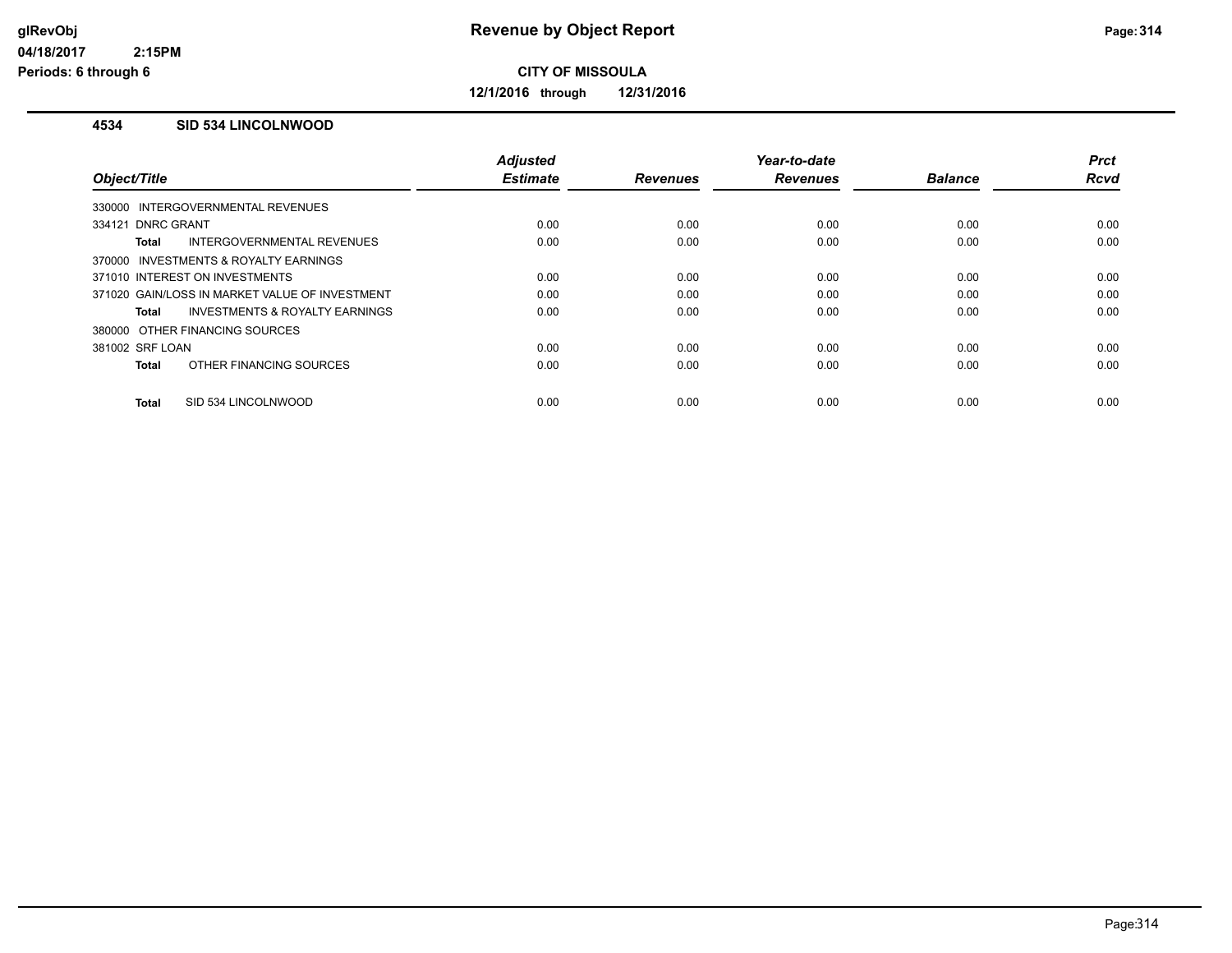**12/1/2016 through 12/31/2016**

#### **4535 SLANT STREET TRAFFIC CALMING 4535 SLANT STREET TRAFFIC CALMING**

|                                                 | <b>Adjusted</b> |                 | Year-to-date    |                | <b>Prct</b> |
|-------------------------------------------------|-----------------|-----------------|-----------------|----------------|-------------|
| Object/Title                                    | <b>Estimate</b> | <b>Revenues</b> | <b>Revenues</b> | <b>Balance</b> | Rcvd        |
| 370000 INVESTMENTS & ROYALTY EARNINGS           |                 |                 |                 |                |             |
| 371010 INTEREST ON INVESTMENTS                  | 0.00            | 0.00            | 0.00            | 0.00           | 0.00        |
| 371020 GAIN/LOSS IN MARKET VALUE OF INVESTMENTS | 0.00            | 0.00            | 0.00            | 0.00           | 0.00        |
| INVESTMENTS & ROYALTY EARNINGS<br>Total         | 0.00            | 0.00            | 0.00            | 0.00           | 0.00        |
| 380000 OTHER FINANCING SOURCES                  |                 |                 |                 |                |             |
| 383000 OPERATING TRANSFERS                      | 0.00            | 0.00            | 0.00            | 0.00           | 0.00        |
| OTHER FINANCING SOURCES<br>Total                | 0.00            | 0.00            | 0.00            | 0.00           | 0.00        |
|                                                 |                 |                 |                 |                |             |
| SLANT STREET TRAFFIC CALMING<br><b>Total</b>    | 0.00            | 0.00            | 0.00            | 0.00           | 0.00        |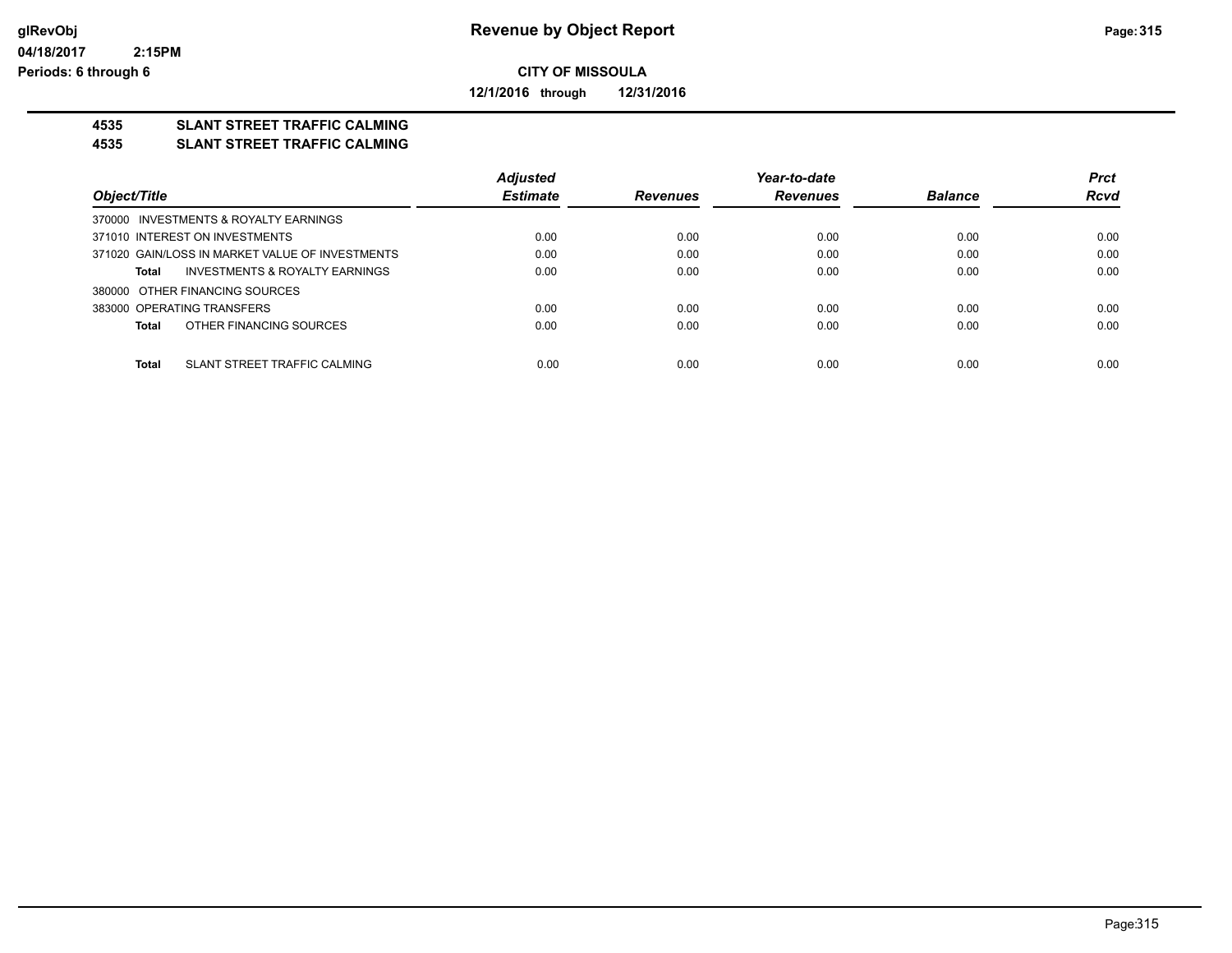**12/1/2016 through 12/31/2016**

#### **4535 SLANT STREET TRAFFIC CALMING**

|                                                | <b>Adjusted</b> |                 | Year-to-date    |                | <b>Prct</b> |
|------------------------------------------------|-----------------|-----------------|-----------------|----------------|-------------|
| Object/Title                                   | <b>Estimate</b> | <b>Revenues</b> | <b>Revenues</b> | <b>Balance</b> | <b>Rcvd</b> |
| 370000 INVESTMENTS & ROYALTY EARNINGS          |                 |                 |                 |                |             |
| 371010 INTEREST ON INVESTMENTS                 | 0.00            | 0.00            | 0.00            | 0.00           | 0.00        |
| 371020 GAIN/LOSS IN MARKET VALUE OF INVESTMENT | 0.00            | 0.00            | 0.00            | 0.00           | 0.00        |
| Total<br>INVESTMENTS & ROYALTY EARNINGS        | 0.00            | 0.00            | 0.00            | 0.00           | 0.00        |
| 380000 OTHER FINANCING SOURCES                 |                 |                 |                 |                |             |
| 383000 OPERATING TRANSFERS                     | 0.00            | 0.00            | 0.00            | 0.00           | 0.00        |
| OTHER FINANCING SOURCES<br>Total               | 0.00            | 0.00            | 0.00            | 0.00           | 0.00        |
| Total<br>SLANT STREET TRAFFIC CALMING          |                 |                 |                 |                |             |
|                                                | 0.00            | 0.00            | 0.00            | 0.00           | 0.00        |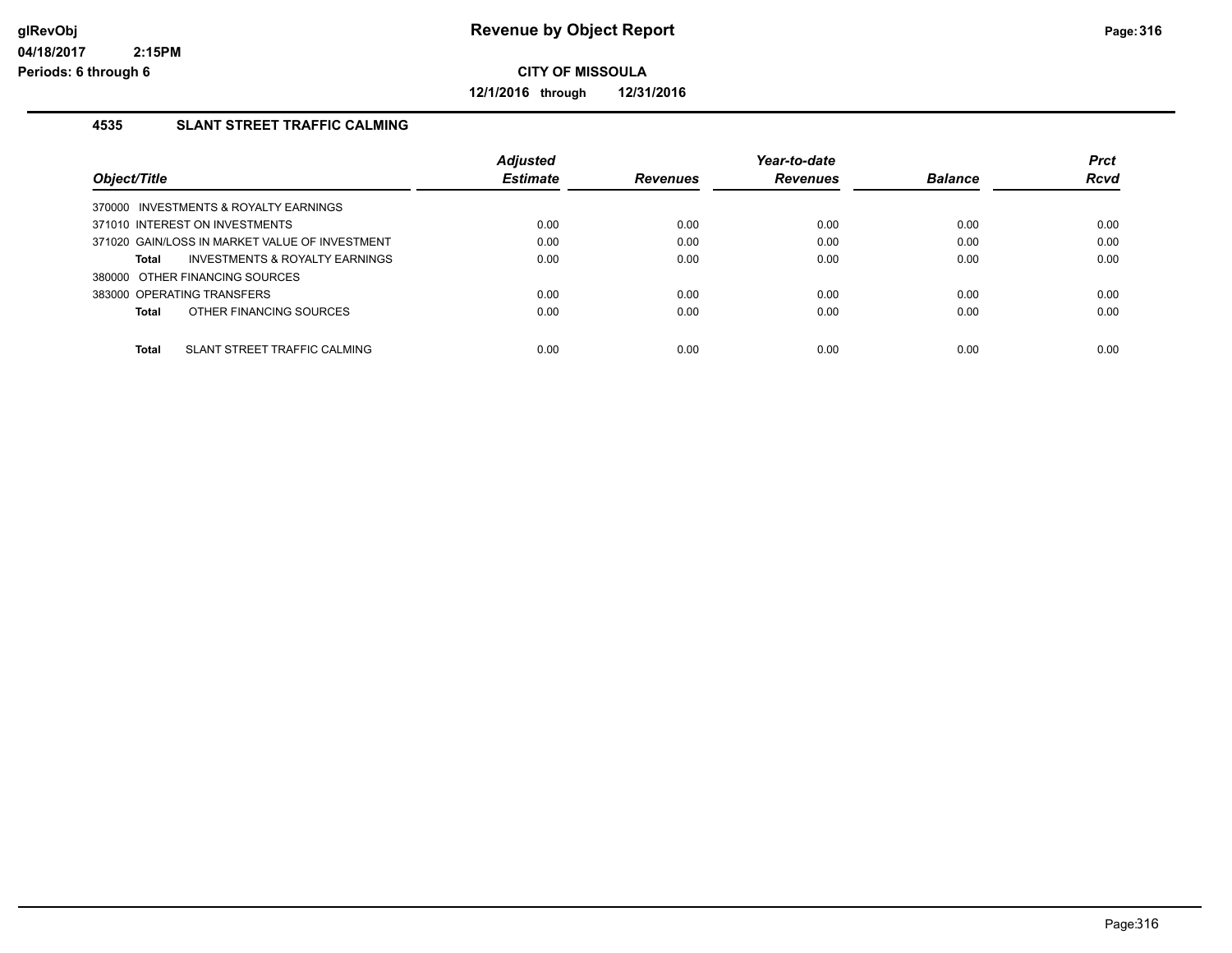**12/1/2016 through 12/31/2016**

## **4536 SID536 LINCOLNWOOD SWR PH2**

**4536 SID536 LINCOLNWOOD SWR PH2**

|                                                    | <b>Adjusted</b> |                 | Year-to-date    |                | <b>Prct</b> |
|----------------------------------------------------|-----------------|-----------------|-----------------|----------------|-------------|
| Object/Title                                       | <b>Estimate</b> | <b>Revenues</b> | <b>Revenues</b> | <b>Balance</b> | <b>Rcvd</b> |
| 330000 INTERGOVERNMENTAL REVENUES                  |                 |                 |                 |                |             |
| 334121 DNRC GRANT                                  | 0.00            | 0.00            | 0.00            | 0.00           | 0.00        |
| <b>INTERGOVERNMENTAL REVENUES</b><br>Total         | 0.00            | 0.00            | 0.00            | 0.00           | 0.00        |
| 360000 MISCELLANEOUS REVENUES                      |                 |                 |                 |                |             |
| 365001 *** Title Not Found ***                     | 0.00            | 0.00            | 0.00            | 0.00           | 0.00        |
| MISCELLANEOUS REVENUES<br>Total                    | 0.00            | 0.00            | 0.00            | 0.00           | 0.00        |
| 370000 INVESTMENTS & ROYALTY EARNINGS              |                 |                 |                 |                |             |
| 371010 INTEREST ON INVESTMENTS                     | 0.00            | 0.00            | 0.00            | 0.00           | 0.00        |
| 371020 GAIN/LOSS IN MARKET VALUE OF INVESTMENTS    | 0.00            | 0.00            | 0.00            | 0.00           | 0.00        |
| <b>INVESTMENTS &amp; ROYALTY EARNINGS</b><br>Total | 0.00            | 0.00            | 0.00            | 0.00           | 0.00        |
| 380000 OTHER FINANCING SOURCES                     |                 |                 |                 |                |             |
| 381030 SID BONDS PROCEEDS                          | 0.00            | 0.00            | 0.00            | 0.00           | 0.00        |
| OTHER FINANCING SOURCES<br>Total                   | 0.00            | 0.00            | 0.00            | 0.00           | 0.00        |
|                                                    |                 |                 |                 |                |             |
| SID536 LINCOLNWOOD SWR PH2<br>Total                | 0.00            | 0.00            | 0.00            | 0.00           | 0.00        |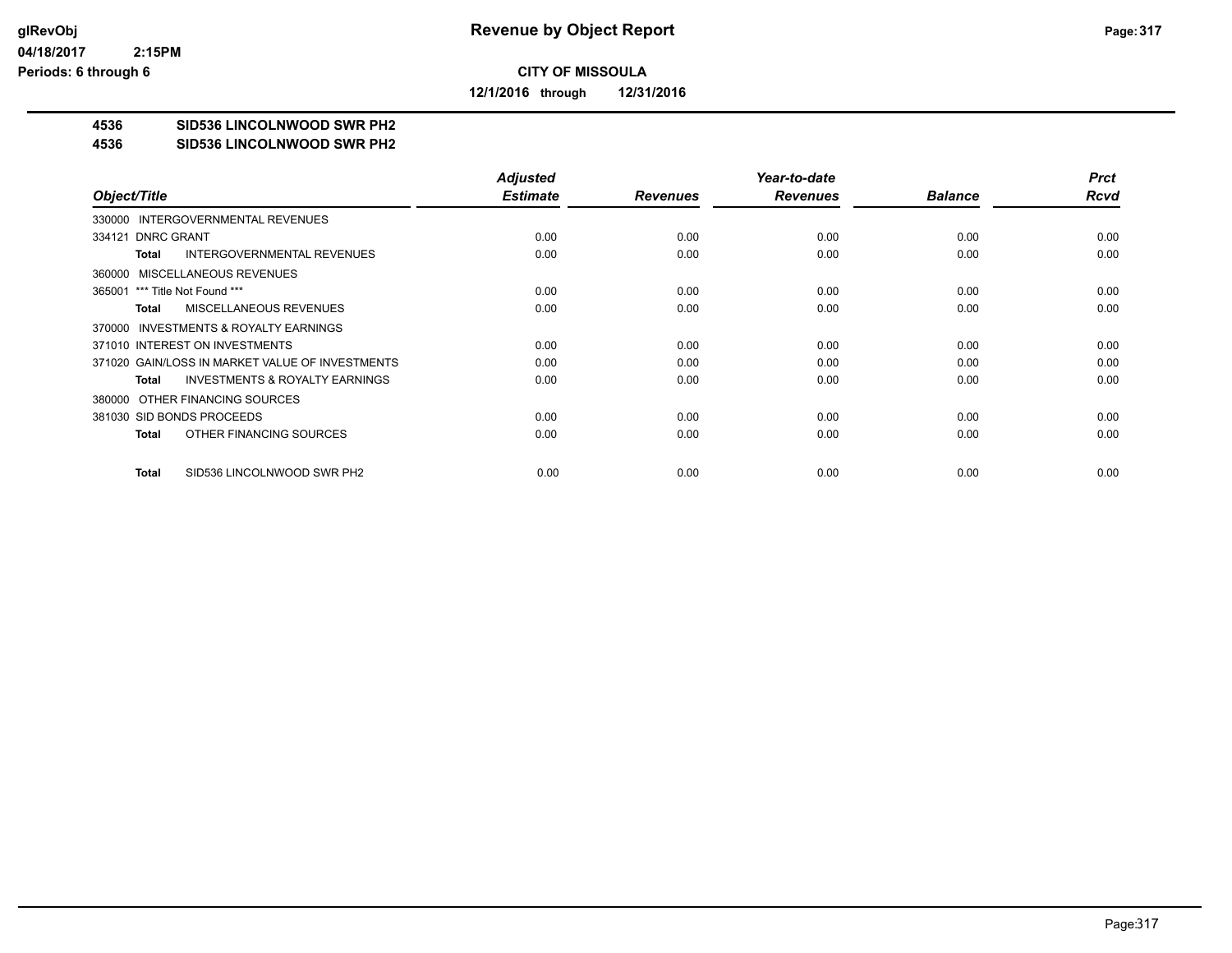**12/1/2016 through 12/31/2016**

#### **4536 SID536 LINCOLNWOOD SWR PH2**

| Object/Title                                              | <b>Adjusted</b><br><b>Estimate</b> | <b>Revenues</b> | Year-to-date<br><b>Revenues</b> | <b>Balance</b> | <b>Prct</b><br><b>Rcvd</b> |
|-----------------------------------------------------------|------------------------------------|-----------------|---------------------------------|----------------|----------------------------|
| 330000 INTERGOVERNMENTAL REVENUES                         |                                    |                 |                                 |                |                            |
| 334121 DNRC GRANT                                         | 0.00                               | 0.00            | 0.00                            | 0.00           | 0.00                       |
| <b>INTERGOVERNMENTAL REVENUES</b><br><b>Total</b>         | 0.00                               | 0.00            | 0.00                            | 0.00           | 0.00                       |
| 360000 MISCELLANEOUS REVENUES                             |                                    |                 |                                 |                |                            |
| 365001 *** Title Not Found ***                            | 0.00                               | 0.00            | 0.00                            | 0.00           | 0.00                       |
| <b>MISCELLANEOUS REVENUES</b><br><b>Total</b>             | 0.00                               | 0.00            | 0.00                            | 0.00           | 0.00                       |
| 370000 INVESTMENTS & ROYALTY EARNINGS                     |                                    |                 |                                 |                |                            |
| 371010 INTEREST ON INVESTMENTS                            | 0.00                               | 0.00            | 0.00                            | 0.00           | 0.00                       |
| 371020 GAIN/LOSS IN MARKET VALUE OF INVESTMENT            | 0.00                               | 0.00            | 0.00                            | 0.00           | 0.00                       |
| <b>INVESTMENTS &amp; ROYALTY EARNINGS</b><br><b>Total</b> | 0.00                               | 0.00            | 0.00                            | 0.00           | 0.00                       |
| 380000 OTHER FINANCING SOURCES                            |                                    |                 |                                 |                |                            |
| 381030 SID BONDS PROCEEDS                                 | 0.00                               | 0.00            | 0.00                            | 0.00           | 0.00                       |
| OTHER FINANCING SOURCES<br><b>Total</b>                   | 0.00                               | 0.00            | 0.00                            | 0.00           | 0.00                       |
| SID536 LINCOLNWOOD SWR PH2<br><b>Total</b>                | 0.00                               | 0.00            | 0.00                            | 0.00           | 0.00                       |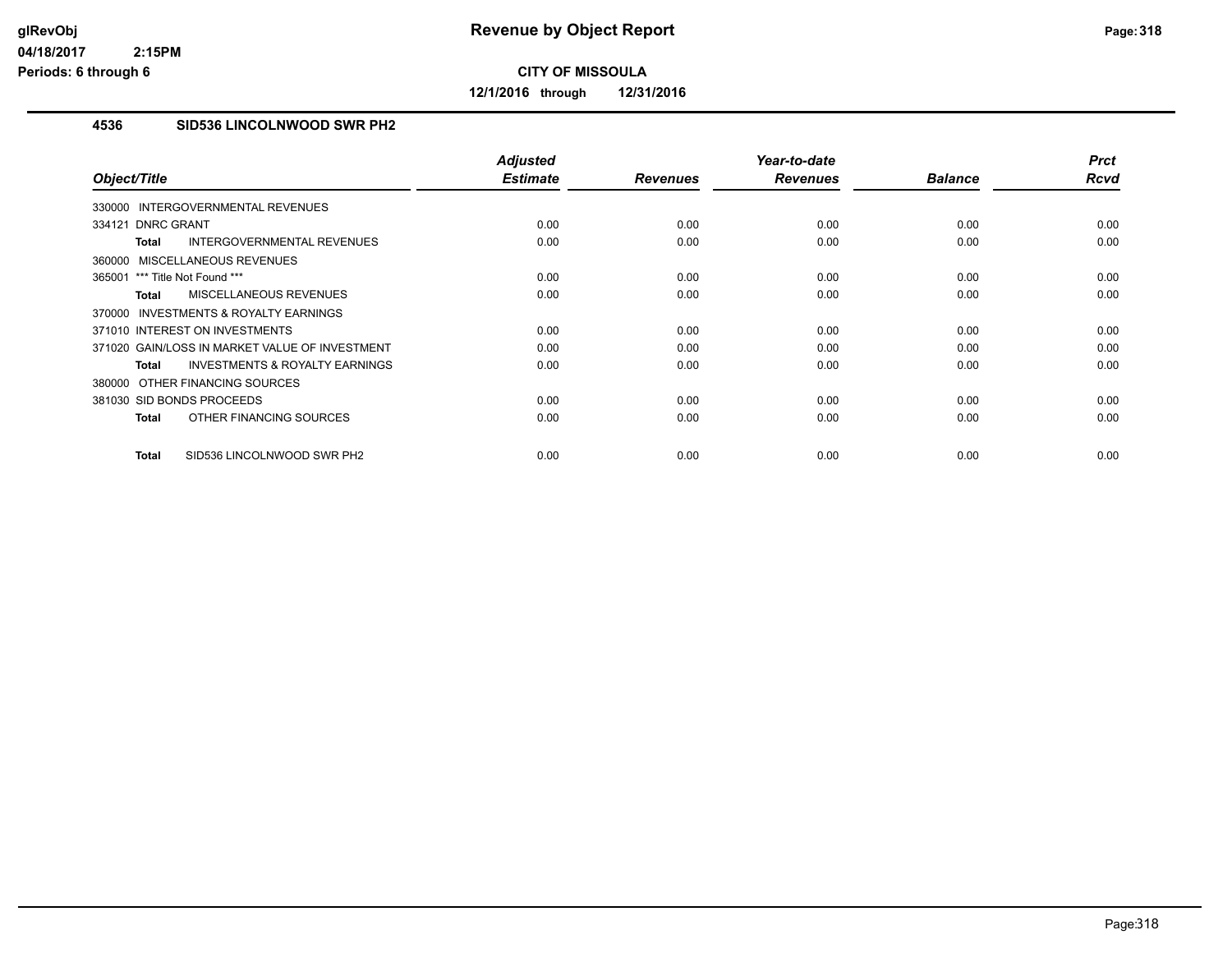**12/1/2016 through 12/31/2016**

**4538 SID 538 HILLVIEW WAY**

|                                                 | <b>Adjusted</b> |                 | Year-to-date    |                | <b>Prct</b> |
|-------------------------------------------------|-----------------|-----------------|-----------------|----------------|-------------|
| Object/Title                                    | <b>Estimate</b> | <b>Revenues</b> | <b>Revenues</b> | <b>Balance</b> | Rcvd        |
| 370000 INVESTMENTS & ROYALTY EARNINGS           |                 |                 |                 |                |             |
| 371010 INTEREST ON INVESTMENTS                  | 0.00            | 0.00            | 0.00            | 0.00           | 0.00        |
| 371020 GAIN/LOSS IN MARKET VALUE OF INVESTMENTS | 0.00            | 0.00            | 0.00            | 0.00           | 0.00        |
| INVESTMENTS & ROYALTY EARNINGS<br>Total         | 0.00            | 0.00            | 0.00            | 0.00           | 0.00        |
| 380000 OTHER FINANCING SOURCES                  |                 |                 |                 |                |             |
| 383000 OPERATING TRANSFERS                      | 0.00            | 0.00            | 0.00            | 0.00           | 0.00        |
| OTHER FINANCING SOURCES<br>Total                | 0.00            | 0.00            | 0.00            | 0.00           | 0.00        |
| <b>Total</b><br>SID 538 HILLVIEW WAY            | 0.00            | 0.00            | 0.00            | 0.00           | 0.00        |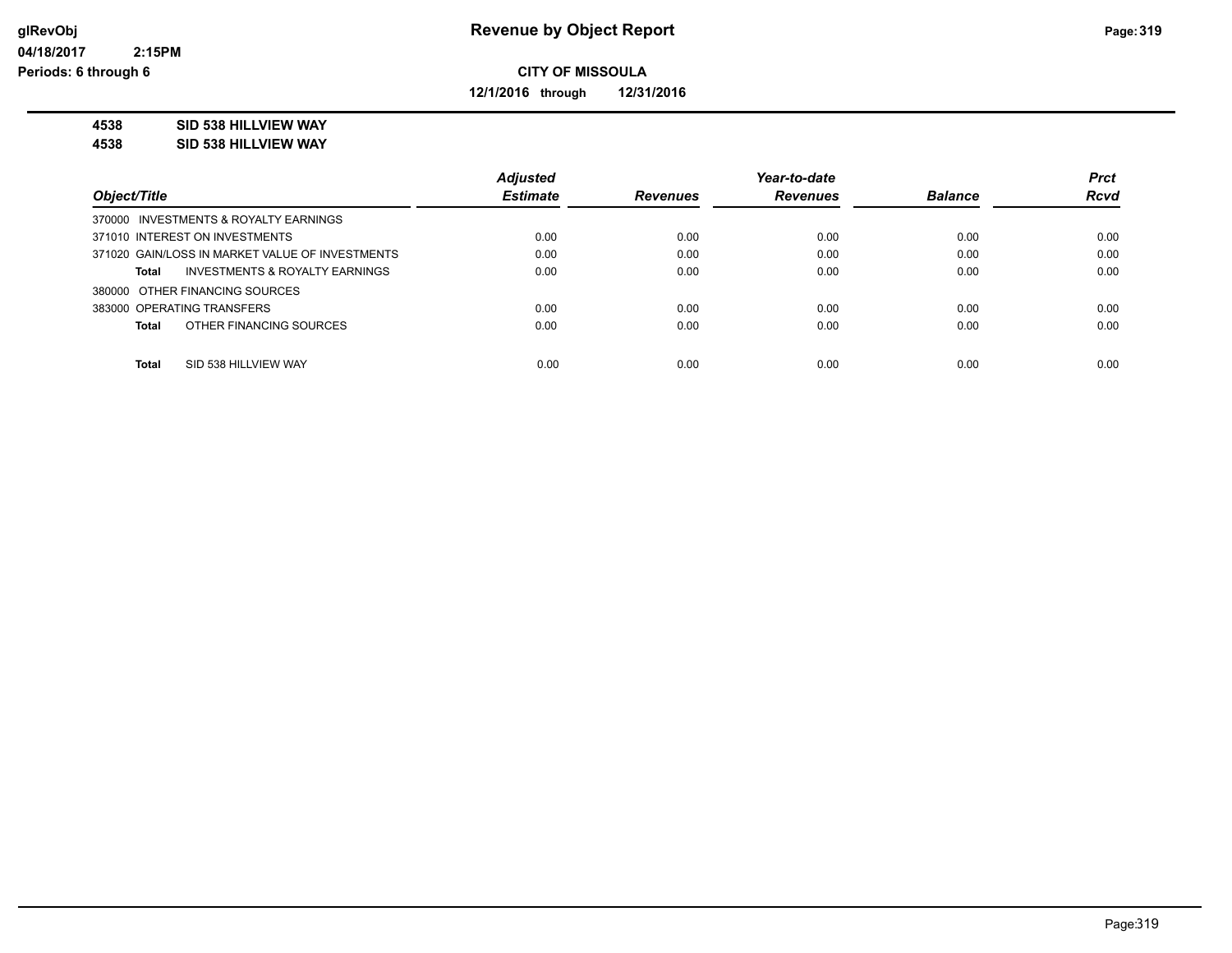**12/1/2016 through 12/31/2016**

#### **4538 SID 538 HILLVIEW WAY**

| Object/Title                                   | <b>Adjusted</b><br><b>Estimate</b> | <b>Revenues</b> | Year-to-date<br><b>Revenues</b> | <b>Balance</b> | <b>Prct</b><br><b>Rcvd</b> |
|------------------------------------------------|------------------------------------|-----------------|---------------------------------|----------------|----------------------------|
|                                                |                                    |                 |                                 |                |                            |
| 370000 INVESTMENTS & ROYALTY EARNINGS          |                                    |                 |                                 |                |                            |
| 371010 INTEREST ON INVESTMENTS                 | 0.00                               | 0.00            | 0.00                            | 0.00           | 0.00                       |
| 371020 GAIN/LOSS IN MARKET VALUE OF INVESTMENT | 0.00                               | 0.00            | 0.00                            | 0.00           | 0.00                       |
| Total<br>INVESTMENTS & ROYALTY EARNINGS        | 0.00                               | 0.00            | 0.00                            | 0.00           | 0.00                       |
| 380000 OTHER FINANCING SOURCES                 |                                    |                 |                                 |                |                            |
| 383000 OPERATING TRANSFERS                     | 0.00                               | 0.00            | 0.00                            | 0.00           | 0.00                       |
| OTHER FINANCING SOURCES<br>Total               | 0.00                               | 0.00            | 0.00                            | 0.00           | 0.00                       |
|                                                |                                    |                 |                                 |                |                            |
| Total<br>SID 538 HILLVIEW WAY                  | 0.00                               | 0.00            | 0.00                            | 0.00           | 0.00                       |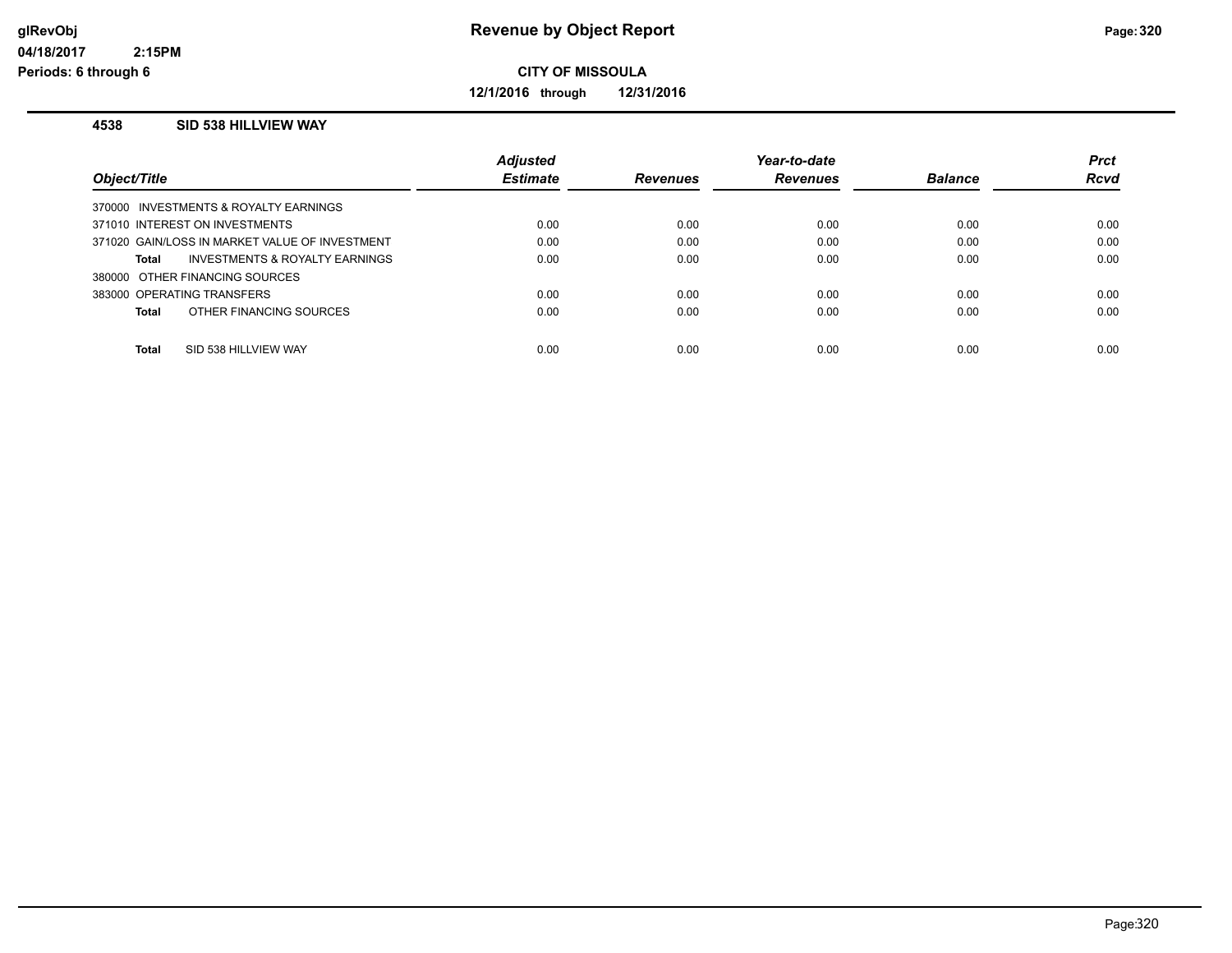**12/1/2016 through 12/31/2016**

**4539 SID 539 4th STREET 4539 SID 539 4th STREET**

| Object/Title                                       | <b>Adjusted</b><br><b>Estimate</b> | <b>Revenues</b> | Year-to-date<br><b>Revenues</b> | <b>Balance</b> | <b>Prct</b><br><b>Rcvd</b> |
|----------------------------------------------------|------------------------------------|-----------------|---------------------------------|----------------|----------------------------|
| 370000 INVESTMENTS & ROYALTY EARNINGS              |                                    |                 |                                 |                |                            |
| 371010 INTEREST ON INVESTMENTS                     | 0.00                               | 0.00            | 0.00                            | 0.00           | 0.00                       |
| <b>INVESTMENTS &amp; ROYALTY EARNINGS</b><br>Total | 0.00                               | 0.00            | 0.00                            | 0.00           | 0.00                       |
| 380000 OTHER FINANCING SOURCES                     |                                    |                 |                                 |                |                            |
| 383000 OPERATING TRANSFERS                         | 0.00                               | 0.00            | 0.00                            | 0.00           | 0.00                       |
| OTHER FINANCING SOURCES<br>Total                   | 0.00                               | 0.00            | 0.00                            | 0.00           | 0.00                       |
|                                                    |                                    |                 |                                 |                |                            |
| <b>Total</b><br>SID 539 4th STREET                 | 0.00                               | 0.00            | 0.00                            | 0.00           | 0.00                       |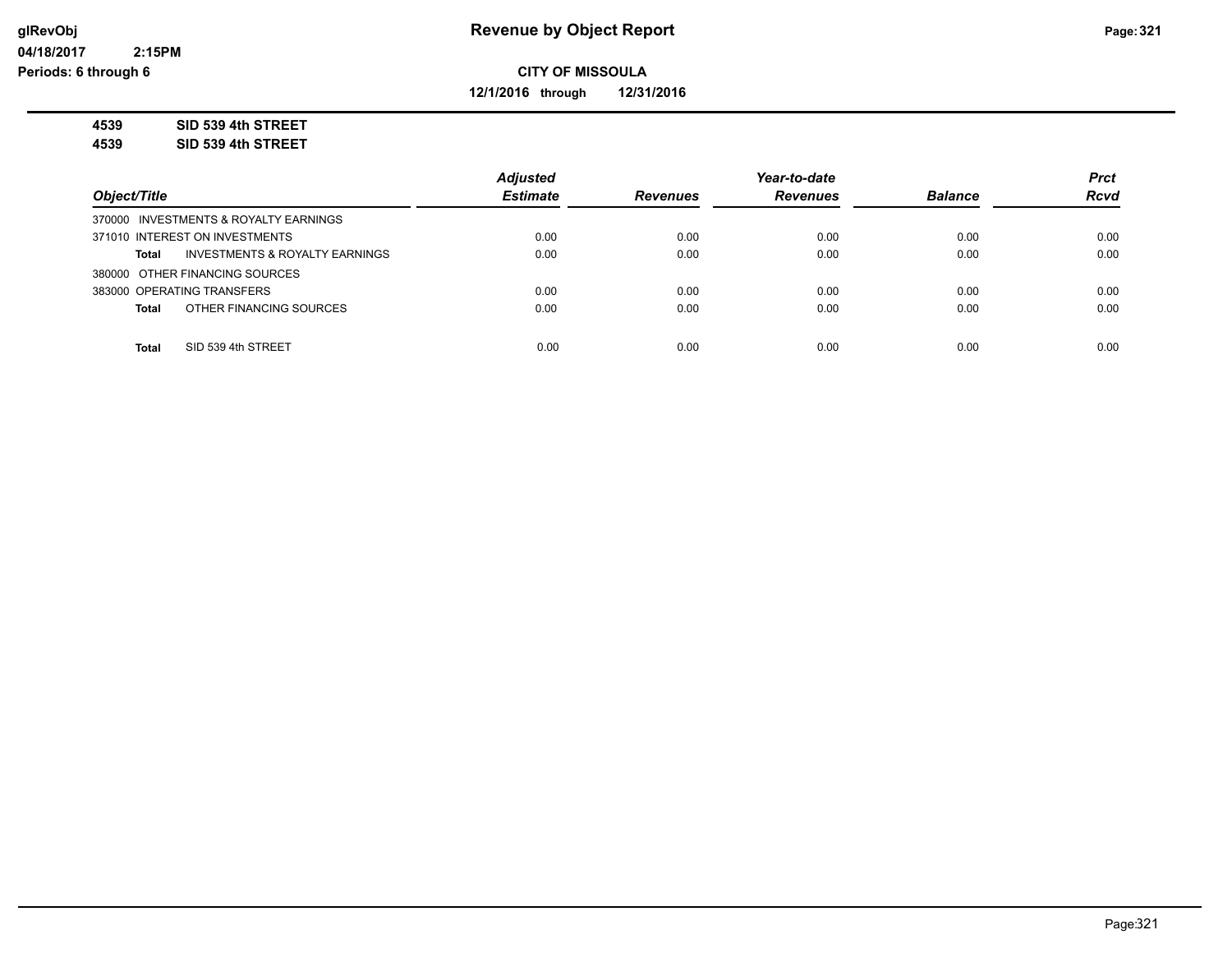**12/1/2016 through 12/31/2016**

#### **4539 SID 539 4th STREET**

| Object/Title                                       | <b>Adjusted</b><br><b>Estimate</b> | <b>Revenues</b> | Year-to-date<br><b>Revenues</b> | <b>Balance</b> | <b>Prct</b><br><b>Rcvd</b> |
|----------------------------------------------------|------------------------------------|-----------------|---------------------------------|----------------|----------------------------|
| 370000 INVESTMENTS & ROYALTY EARNINGS              |                                    |                 |                                 |                |                            |
| 371010 INTEREST ON INVESTMENTS                     | 0.00                               | 0.00            | 0.00                            | 0.00           | 0.00                       |
| <b>INVESTMENTS &amp; ROYALTY EARNINGS</b><br>Total | 0.00                               | 0.00            | 0.00                            | 0.00           | 0.00                       |
| 380000 OTHER FINANCING SOURCES                     |                                    |                 |                                 |                |                            |
| 383000 OPERATING TRANSFERS                         | 0.00                               | 0.00            | 0.00                            | 0.00           | 0.00                       |
| OTHER FINANCING SOURCES<br>Total                   | 0.00                               | 0.00            | 0.00                            | 0.00           | 0.00                       |
|                                                    |                                    |                 |                                 |                |                            |
| Total<br>SID 539 4th STREET                        | 0.00                               | 0.00            | 0.00                            | 0.00           | 0.00                       |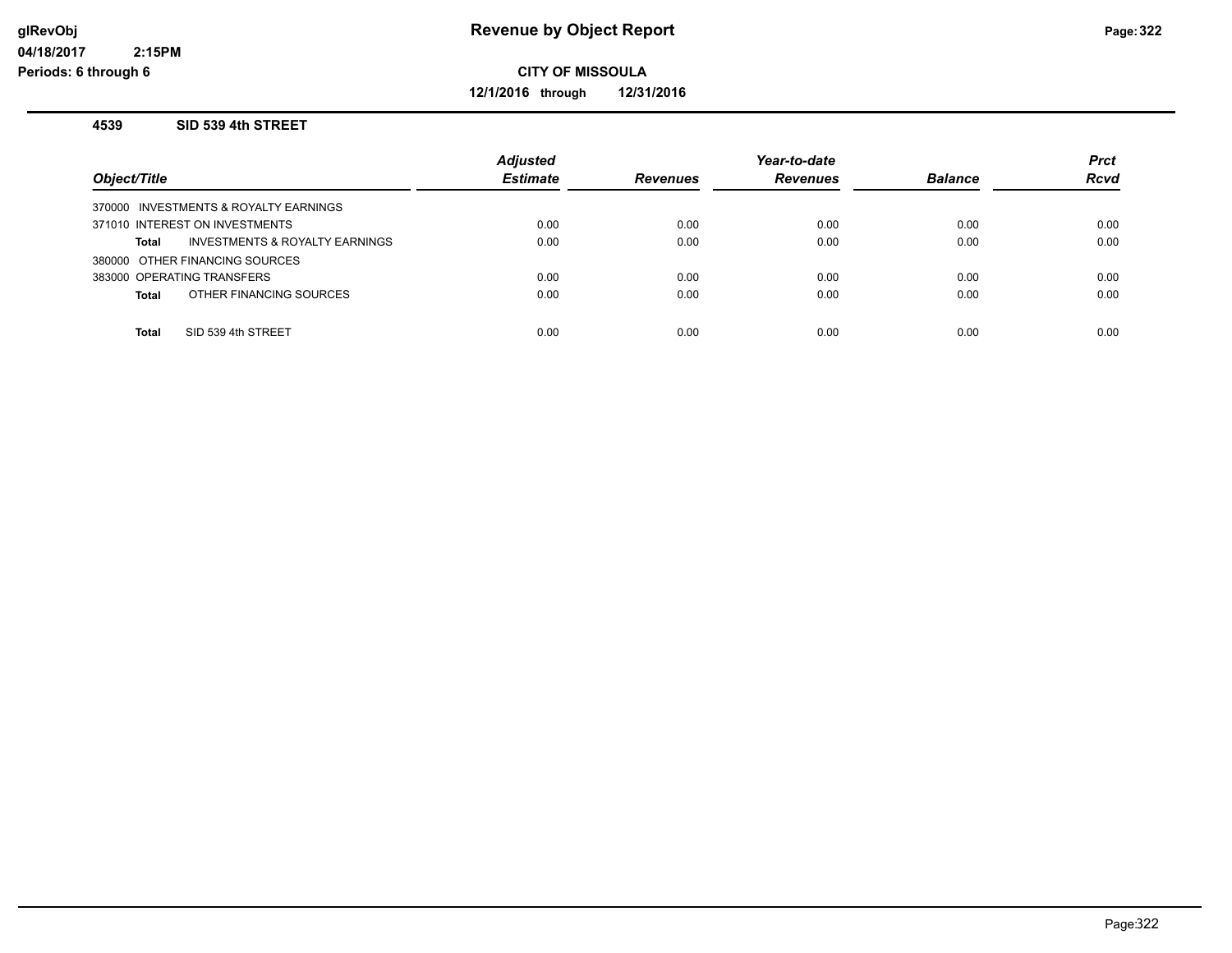**12/1/2016 through 12/31/2016**

**4540 SID 540 ENGLAND BLVD 4540 SID 540 ENGLAND BLVD**

| Object/Title                                        | <b>Adjusted</b> |                 | Year-to-date    |                | <b>Prct</b> |
|-----------------------------------------------------|-----------------|-----------------|-----------------|----------------|-------------|
|                                                     | <b>Estimate</b> | <b>Revenues</b> | <b>Revenues</b> | <b>Balance</b> | <b>Rcvd</b> |
| TAXES/ASSESSMENTS<br>310000                         |                 |                 |                 |                |             |
| <b>PENALTIES &amp; INTEREST</b><br>312001           | 0.00            | 0.00            | 0.00            | 0.00           | 0.00        |
| TAXES/ASSESSMENTS<br>Total                          | 0.00            | 0.00            | 0.00            | 0.00           | 0.00        |
| MISCELLANEOUS REVENUES<br>360000                    |                 |                 |                 |                |             |
| 363020 PROPERTY ASSESSMENTS                         | 0.00            | 0.00            | 0.00            | 0.00           | 0.00        |
| PAYOFF PRINCIPAL ASSESSMENTS<br>363021              | 0.00            | 0.00            | 0.00            | 0.00           | 0.00        |
| 363022 BOND INTEREST ASSESSMENTS                    | 0.00            | 0.00            | 0.00            | 0.00           | 0.00        |
| 363040 PENALTY AND INTEREST                         | 0.00            | 0.00            | 0.00            | 0.00           | 0.00        |
| MISCELLANEOUS REVENUES<br>Total                     | 0.00            | 0.00            | 0.00            | 0.00           | 0.00        |
| <b>INVESTMENTS &amp; ROYALTY EARNINGS</b><br>370000 |                 |                 |                 |                |             |
| 371010 INTEREST ON INVESTMENTS                      | 0.00            | 0.00            | 0.00            | 0.00           | 0.00        |
| 371020 GAIN/LOSS IN MARKET VALUE OF INVESTMENTS     | 0.00            | 0.00            | 0.00            | 0.00           | 0.00        |
| <b>INVESTMENTS &amp; ROYALTY EARNINGS</b><br>Total  | 0.00            | 0.00            | 0.00            | 0.00           | 0.00        |
| OTHER FINANCING SOURCES<br>380000                   |                 |                 |                 |                |             |
| 381030 SID BONDS PROCEEDS                           | 0.00            | 0.00            | 0.00            | 0.00           | 0.00        |
| OTHER FINANCING SOURCES<br>Total                    | 0.00            | 0.00            | 0.00            | 0.00           | 0.00        |
|                                                     |                 |                 |                 |                |             |
| SID 540 ENGLAND BLVD<br><b>Total</b>                | 0.00            | 0.00            | 0.00            | 0.00           | 0.00        |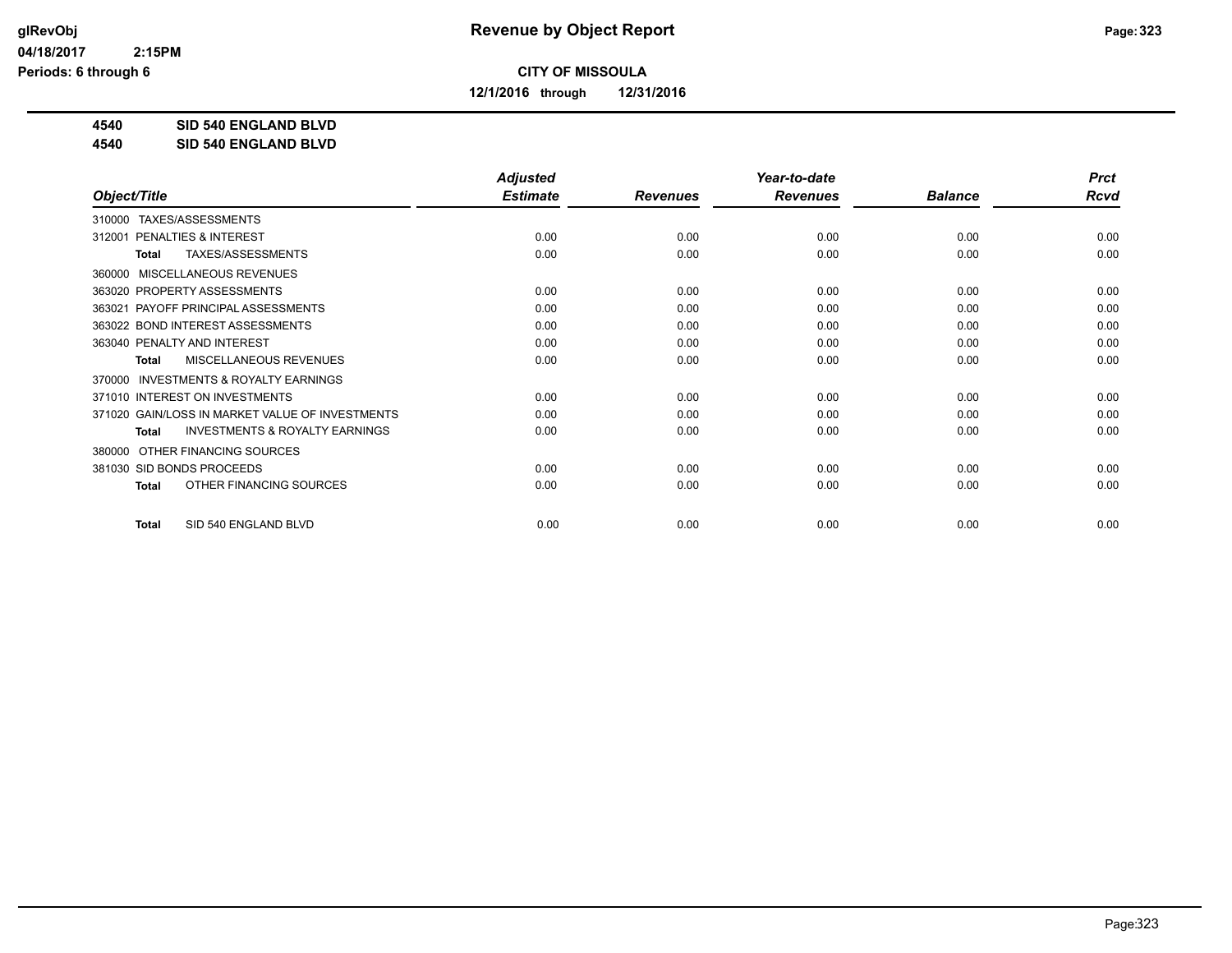**12/1/2016 through 12/31/2016**

#### **4540 SID 540 ENGLAND BLVD**

| Object/Title                                              | <b>Adjusted</b> |                 | Year-to-date    |                | <b>Prct</b> |
|-----------------------------------------------------------|-----------------|-----------------|-----------------|----------------|-------------|
|                                                           | <b>Estimate</b> | <b>Revenues</b> | <b>Revenues</b> | <b>Balance</b> | <b>Rcvd</b> |
| TAXES/ASSESSMENTS<br>310000                               |                 |                 |                 |                |             |
| 312001 PENALTIES & INTEREST                               | 0.00            | 0.00            | 0.00            | 0.00           | 0.00        |
| TAXES/ASSESSMENTS<br><b>Total</b>                         | 0.00            | 0.00            | 0.00            | 0.00           | 0.00        |
| MISCELLANEOUS REVENUES<br>360000                          |                 |                 |                 |                |             |
| 363020 PROPERTY ASSESSMENTS                               | 0.00            | 0.00            | 0.00            | 0.00           | 0.00        |
| 363021 PAYOFF PRINCIPAL ASSESSMENTS                       | 0.00            | 0.00            | 0.00            | 0.00           | 0.00        |
| 363022 BOND INTEREST ASSESSMENTS                          | 0.00            | 0.00            | 0.00            | 0.00           | 0.00        |
| 363040 PENALTY AND INTEREST                               | 0.00            | 0.00            | 0.00            | 0.00           | 0.00        |
| <b>MISCELLANEOUS REVENUES</b><br>Total                    | 0.00            | 0.00            | 0.00            | 0.00           | 0.00        |
| <b>INVESTMENTS &amp; ROYALTY EARNINGS</b><br>370000       |                 |                 |                 |                |             |
| 371010 INTEREST ON INVESTMENTS                            | 0.00            | 0.00            | 0.00            | 0.00           | 0.00        |
| 371020 GAIN/LOSS IN MARKET VALUE OF INVESTMENT            | 0.00            | 0.00            | 0.00            | 0.00           | 0.00        |
| <b>INVESTMENTS &amp; ROYALTY EARNINGS</b><br><b>Total</b> | 0.00            | 0.00            | 0.00            | 0.00           | 0.00        |
| OTHER FINANCING SOURCES<br>380000                         |                 |                 |                 |                |             |
| 381030 SID BONDS PROCEEDS                                 | 0.00            | 0.00            | 0.00            | 0.00           | 0.00        |
| OTHER FINANCING SOURCES<br><b>Total</b>                   | 0.00            | 0.00            | 0.00            | 0.00           | 0.00        |
| SID 540 ENGLAND BLVD<br><b>Total</b>                      | 0.00            | 0.00            | 0.00            | 0.00           | 0.00        |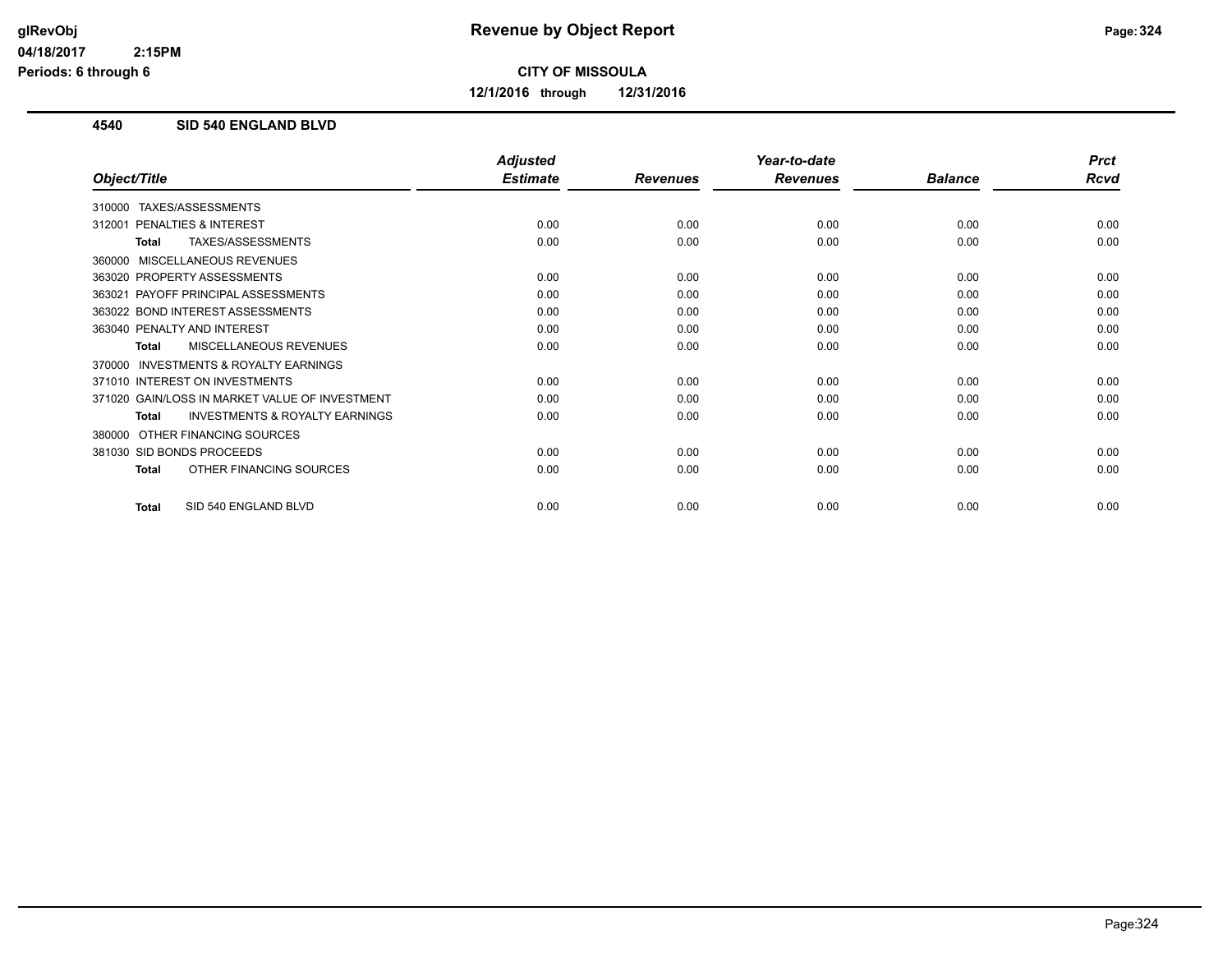**12/1/2016 through 12/31/2016**

**4541 SID 541 PINEVIEW PARK**

**4541 SID 541 PINEVIEW PARK**

|                                                     | <b>Adjusted</b> |                 | Year-to-date    |                |      |
|-----------------------------------------------------|-----------------|-----------------|-----------------|----------------|------|
| Object/Title                                        | <b>Estimate</b> | <b>Revenues</b> | <b>Revenues</b> | <b>Balance</b> | Rcvd |
| TAXES/ASSESSMENTS<br>310000                         |                 |                 |                 |                |      |
| PENALTIES & INTEREST<br>312001                      | 0.00            | 0.00            | 0.00            | 0.00           | 0.00 |
| TAXES/ASSESSMENTS<br>Total                          | 0.00            | 0.00            | 0.00            | 0.00           | 0.00 |
| MISCELLANEOUS REVENUES<br>360000                    |                 |                 |                 |                |      |
| 363020 PROPERTY ASSESSMENTS                         | 0.00            | 0.00            | 0.00            | 0.00           | 0.00 |
| 363021 PAYOFF PRINCIPAL ASSESSMENTS                 | 0.00            | 0.00            | 0.00            | 0.00           | 0.00 |
| 363022 BOND INTEREST ASSESSMENTS                    | 0.00            | 0.00            | 0.00            | 0.00           | 0.00 |
| 363040 PENALTY AND INTEREST                         | 0.00            | 0.00            | 0.00            | 0.00           | 0.00 |
| <b>MISCELLANEOUS REVENUES</b><br>Total              | 0.00            | 0.00            | 0.00            | 0.00           | 0.00 |
| <b>INVESTMENTS &amp; ROYALTY EARNINGS</b><br>370000 |                 |                 |                 |                |      |
| 371010 INTEREST ON INVESTMENTS                      | 0.00            | 0.00            | 0.00            | 0.00           | 0.00 |
| 371020 GAIN/LOSS IN MARKET VALUE OF INVESTMENTS     | 0.00            | 0.00            | 0.00            | 0.00           | 0.00 |
| <b>INVESTMENTS &amp; ROYALTY EARNINGS</b><br>Total  | 0.00            | 0.00            | 0.00            | 0.00           | 0.00 |
| OTHER FINANCING SOURCES<br>380000                   |                 |                 |                 |                |      |
| 381030 SID BONDS PROCEEDS                           | 0.00            | 0.00            | 0.00            | 0.00           | 0.00 |
| OTHER FINANCING SOURCES<br><b>Total</b>             | 0.00            | 0.00            | 0.00            | 0.00           | 0.00 |
|                                                     |                 |                 |                 |                |      |
| SID 541 PINEVIEW PARK<br><b>Total</b>               | 0.00            | 0.00            | 0.00            | 0.00           | 0.00 |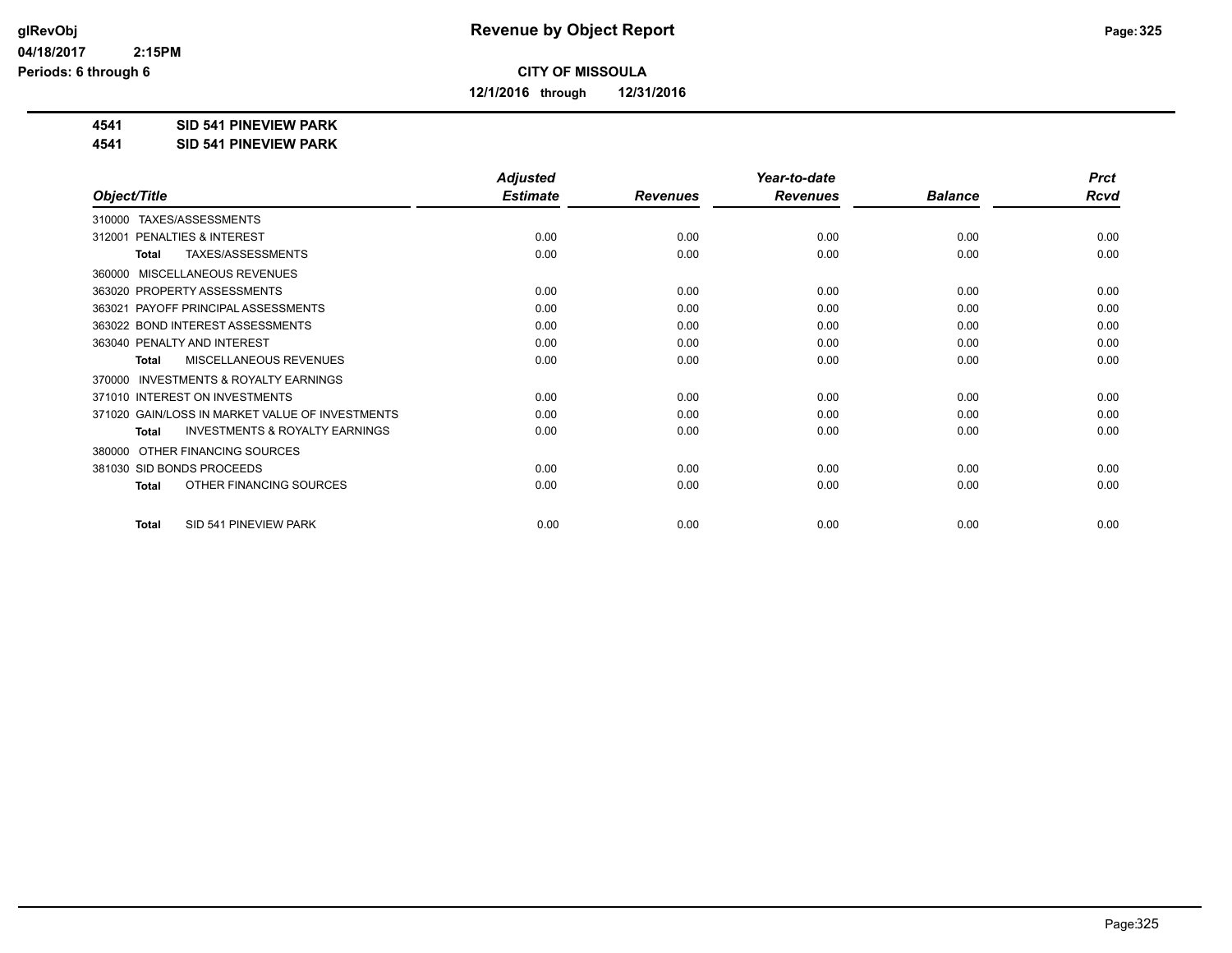**12/1/2016 through 12/31/2016**

#### **4541 SID 541 PINEVIEW PARK**

|                                                           | <b>Adjusted</b> |                 | Year-to-date    |                | <b>Prct</b> |
|-----------------------------------------------------------|-----------------|-----------------|-----------------|----------------|-------------|
| Object/Title                                              | <b>Estimate</b> | <b>Revenues</b> | <b>Revenues</b> | <b>Balance</b> | <b>Rcvd</b> |
| TAXES/ASSESSMENTS<br>310000                               |                 |                 |                 |                |             |
| 312001 PENALTIES & INTEREST                               | 0.00            | 0.00            | 0.00            | 0.00           | 0.00        |
| TAXES/ASSESSMENTS<br><b>Total</b>                         | 0.00            | 0.00            | 0.00            | 0.00           | 0.00        |
| MISCELLANEOUS REVENUES<br>360000                          |                 |                 |                 |                |             |
| 363020 PROPERTY ASSESSMENTS                               | 0.00            | 0.00            | 0.00            | 0.00           | 0.00        |
| 363021 PAYOFF PRINCIPAL ASSESSMENTS                       | 0.00            | 0.00            | 0.00            | 0.00           | 0.00        |
| 363022 BOND INTEREST ASSESSMENTS                          | 0.00            | 0.00            | 0.00            | 0.00           | 0.00        |
| 363040 PENALTY AND INTEREST                               | 0.00            | 0.00            | 0.00            | 0.00           | 0.00        |
| MISCELLANEOUS REVENUES<br>Total                           | 0.00            | 0.00            | 0.00            | 0.00           | 0.00        |
| <b>INVESTMENTS &amp; ROYALTY EARNINGS</b><br>370000       |                 |                 |                 |                |             |
| 371010 INTEREST ON INVESTMENTS                            | 0.00            | 0.00            | 0.00            | 0.00           | 0.00        |
| 371020 GAIN/LOSS IN MARKET VALUE OF INVESTMENT            | 0.00            | 0.00            | 0.00            | 0.00           | 0.00        |
| <b>INVESTMENTS &amp; ROYALTY EARNINGS</b><br><b>Total</b> | 0.00            | 0.00            | 0.00            | 0.00           | 0.00        |
| OTHER FINANCING SOURCES<br>380000                         |                 |                 |                 |                |             |
| 381030 SID BONDS PROCEEDS                                 | 0.00            | 0.00            | 0.00            | 0.00           | 0.00        |
| OTHER FINANCING SOURCES<br><b>Total</b>                   | 0.00            | 0.00            | 0.00            | 0.00           | 0.00        |
| SID 541 PINEVIEW PARK<br><b>Total</b>                     | 0.00            | 0.00            | 0.00            | 0.00           | 0.00        |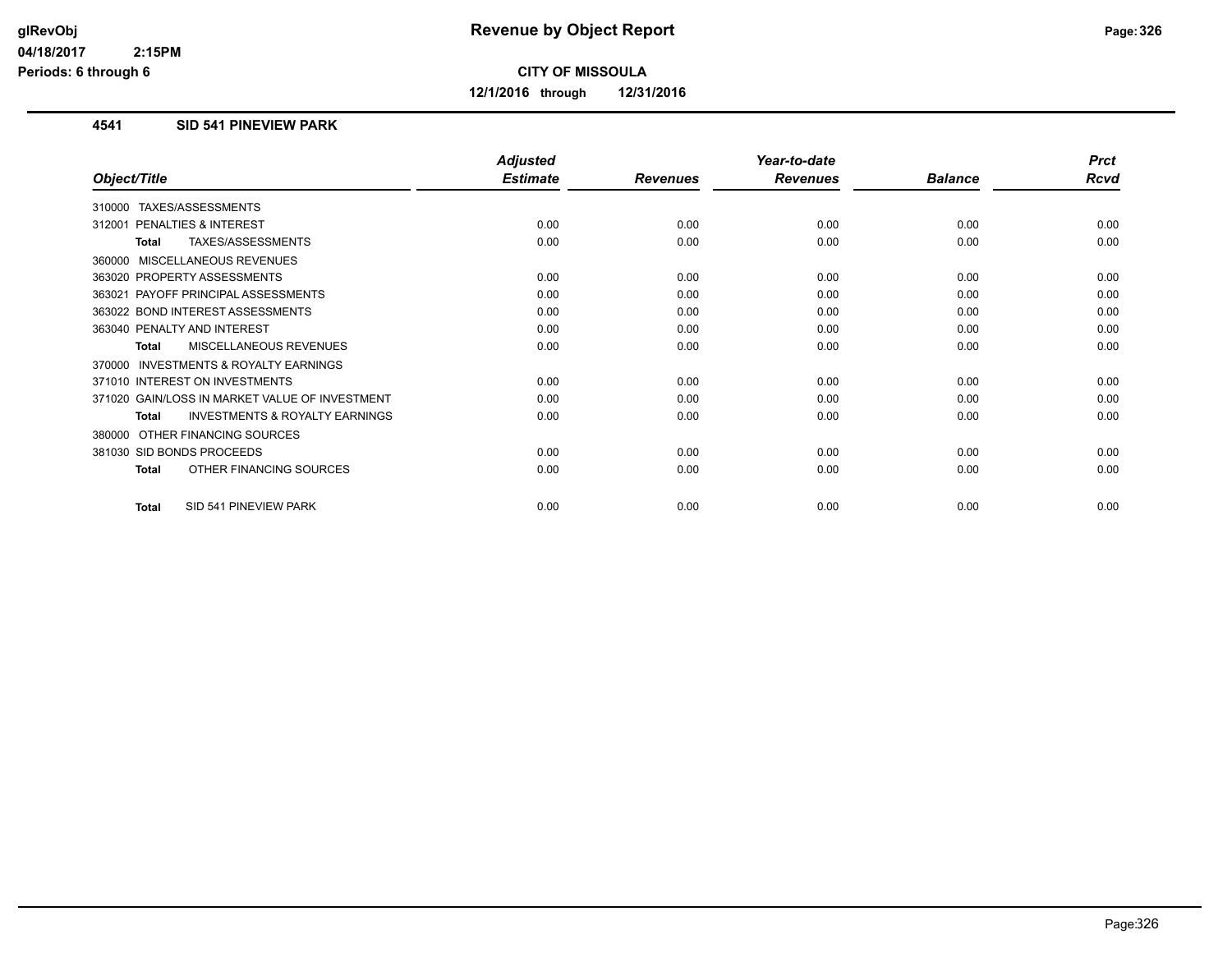**12/1/2016 through 12/31/2016**

**4542 SID 542 HILLVIEW WAY**

| SID 542 HILLVIEW WAY<br>4542 |  |
|------------------------------|--|
|------------------------------|--|

|                                                    | <b>Adjusted</b> |                 | Year-to-date    |                | <b>Prct</b> |
|----------------------------------------------------|-----------------|-----------------|-----------------|----------------|-------------|
| Object/Title                                       | <b>Estimate</b> | <b>Revenues</b> | <b>Revenues</b> | <b>Balance</b> | Rcvd        |
| 370000 INVESTMENTS & ROYALTY EARNINGS              |                 |                 |                 |                |             |
| 371010 INTEREST ON INVESTMENTS                     | 0.00            | 0.00            | 0.00            | 0.00           | 0.00        |
| 371020 GAIN/LOSS IN MARKET VALUE OF INVESTMENTS    | 0.00            | 0.00            | 0.00            | 0.00           | 0.00        |
| <b>INVESTMENTS &amp; ROYALTY EARNINGS</b><br>Total | 0.00            | 0.00            | 0.00            | 0.00           | 0.00        |
| 380000 OTHER FINANCING SOURCES                     |                 |                 |                 |                |             |
| 381030 SID BONDS PROCEEDS                          | 0.00            | 0.00            | 0.00            | 0.00           | 0.00        |
| 383000 OPERATING TRANSFERS                         | 0.00            | 0.00            | 0.00            | 0.00           | 0.00        |
| OTHER FINANCING SOURCES<br>Total                   | 0.00            | 0.00            | 0.00            | 0.00           | 0.00        |
| SID 542 HILLVIEW WAY<br><b>Total</b>               | 0.00            | 0.00            | 0.00            | 0.00           | 0.00        |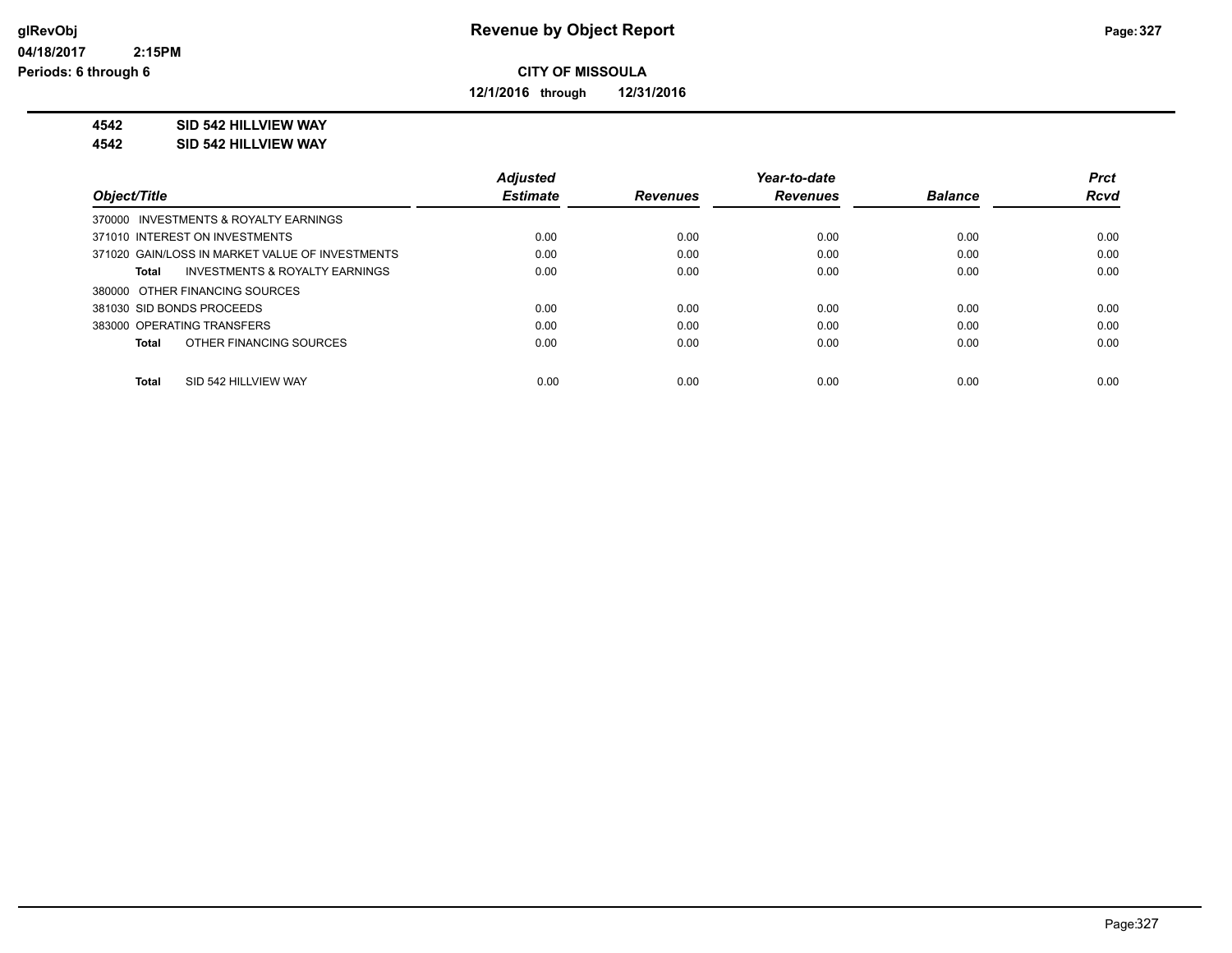**12/1/2016 through 12/31/2016**

#### **4542 SID 542 HILLVIEW WAY**

|                                                | <b>Adiusted</b> |                 | Year-to-date    |                | <b>Prct</b> |
|------------------------------------------------|-----------------|-----------------|-----------------|----------------|-------------|
| Object/Title                                   | <b>Estimate</b> | <b>Revenues</b> | <b>Revenues</b> | <b>Balance</b> | <b>Rcvd</b> |
| 370000 INVESTMENTS & ROYALTY EARNINGS          |                 |                 |                 |                |             |
| 371010 INTEREST ON INVESTMENTS                 | 0.00            | 0.00            | 0.00            | 0.00           | 0.00        |
| 371020 GAIN/LOSS IN MARKET VALUE OF INVESTMENT | 0.00            | 0.00            | 0.00            | 0.00           | 0.00        |
| INVESTMENTS & ROYALTY EARNINGS<br>Total        | 0.00            | 0.00            | 0.00            | 0.00           | 0.00        |
| 380000 OTHER FINANCING SOURCES                 |                 |                 |                 |                |             |
| 381030 SID BONDS PROCEEDS                      | 0.00            | 0.00            | 0.00            | 0.00           | 0.00        |
| 383000 OPERATING TRANSFERS                     | 0.00            | 0.00            | 0.00            | 0.00           | 0.00        |
| OTHER FINANCING SOURCES<br>Total               | 0.00            | 0.00            | 0.00            | 0.00           | 0.00        |
|                                                |                 |                 |                 |                |             |
| SID 542 HILLVIEW WAY<br>Total                  | 0.00            | 0.00            | 0.00            | 0.00           | 0.00        |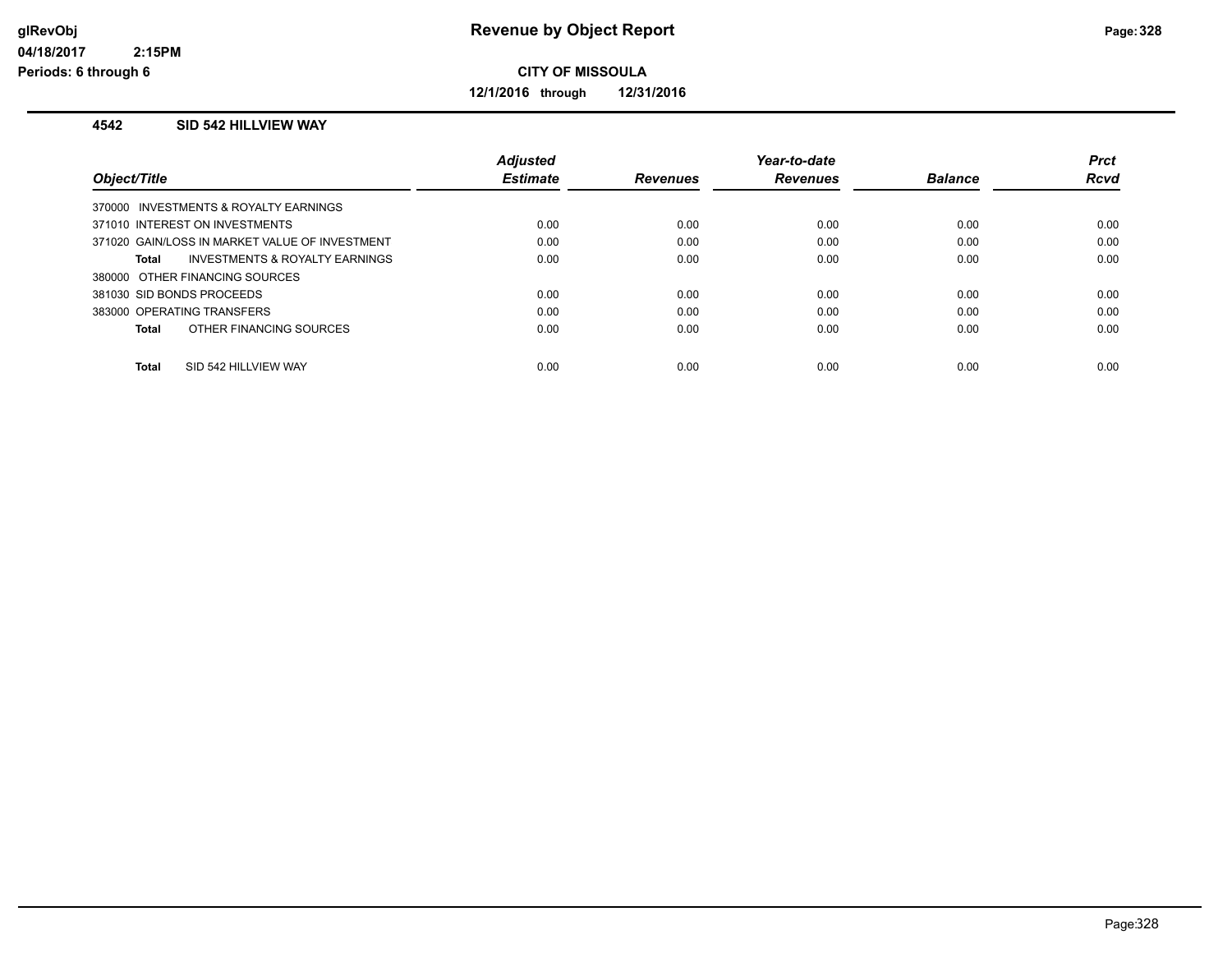**12/1/2016 through 12/31/2016**

**4543 SID 543 TRAFFIC CALMING 4543 SID 543 TRAFFIC CALMING**

| Object/Title                                   | <b>Adjusted</b><br><b>Estimate</b> | <b>Revenues</b> | Year-to-date<br><b>Revenues</b> | <b>Balance</b> | <b>Prct</b><br><b>Rcvd</b> |
|------------------------------------------------|------------------------------------|-----------------|---------------------------------|----------------|----------------------------|
| 370000 INVESTMENTS & ROYALTY EARNINGS          |                                    |                 |                                 |                |                            |
| 371010 INTEREST ON INVESTMENTS                 | 0.00                               | 0.00            | 0.00                            | 0.00           | 0.00                       |
| INVESTMENTS & ROYALTY EARNINGS<br><b>Total</b> | 0.00                               | 0.00            | 0.00                            | 0.00           | 0.00                       |
| 380000 OTHER FINANCING SOURCES                 |                                    |                 |                                 |                |                            |
| 383000 OPERATING TRANSFERS                     | 0.00                               | 0.00            | 0.00                            | 0.00           | 0.00                       |
| OTHER FINANCING SOURCES<br>Total               | 0.00                               | 0.00            | 0.00                            | 0.00           | 0.00                       |
|                                                |                                    |                 |                                 |                |                            |
| <b>Total</b><br>SID 543 TRAFFIC CALMING        | 0.00                               | 0.00            | 0.00                            | 0.00           | 0.00                       |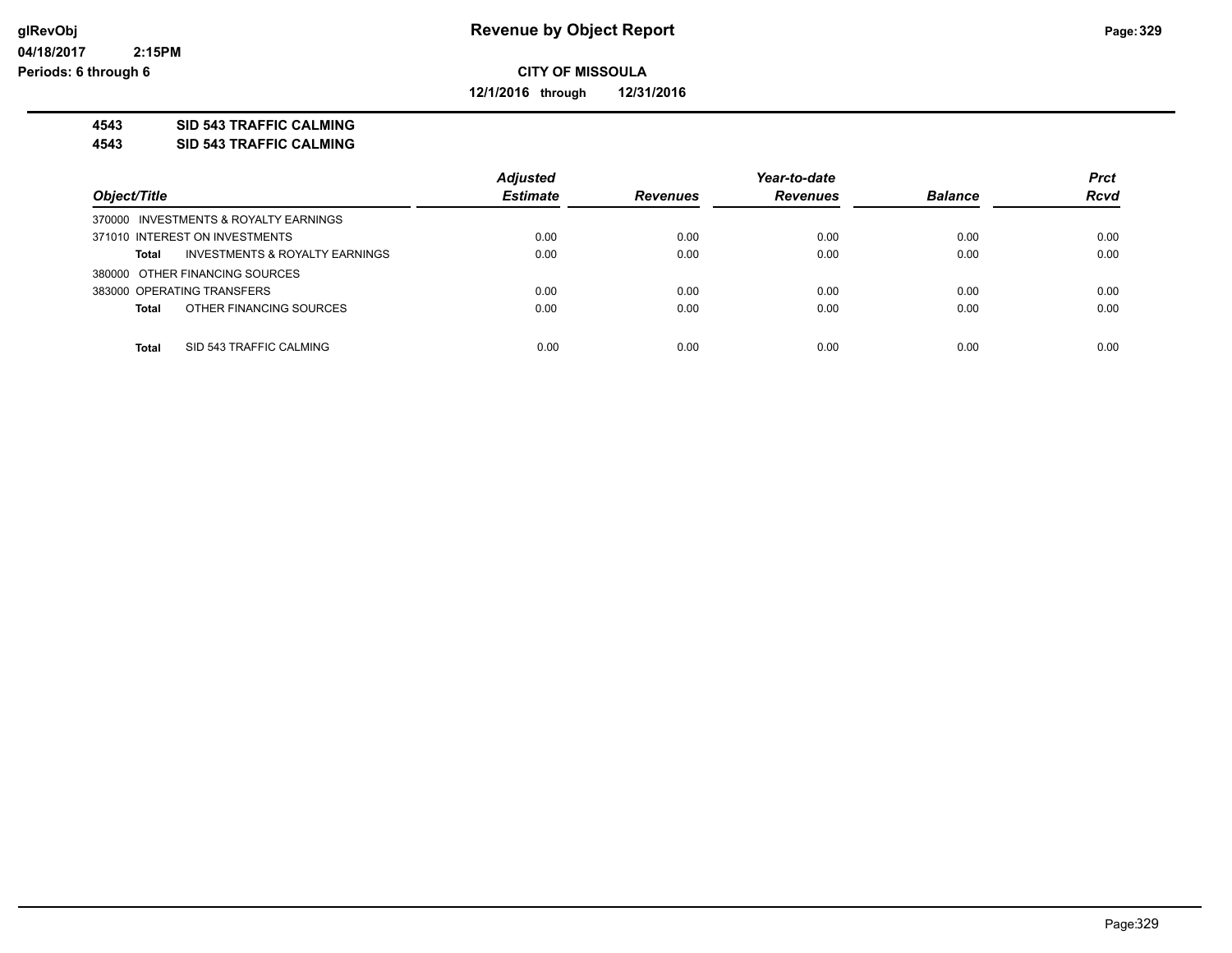**12/1/2016 through 12/31/2016**

#### **4543 SID 543 TRAFFIC CALMING**

| Object/Title                                   | <b>Adjusted</b><br><b>Estimate</b> | <b>Revenues</b> | Year-to-date<br><b>Revenues</b> | <b>Balance</b> | <b>Prct</b><br><b>Rcvd</b> |
|------------------------------------------------|------------------------------------|-----------------|---------------------------------|----------------|----------------------------|
|                                                |                                    |                 |                                 |                |                            |
| 370000 INVESTMENTS & ROYALTY EARNINGS          |                                    |                 |                                 |                |                            |
| 371010 INTEREST ON INVESTMENTS                 | 0.00                               | 0.00            | 0.00                            | 0.00           | 0.00                       |
| INVESTMENTS & ROYALTY EARNINGS<br><b>Total</b> | 0.00                               | 0.00            | 0.00                            | 0.00           | 0.00                       |
| 380000 OTHER FINANCING SOURCES                 |                                    |                 |                                 |                |                            |
| 383000 OPERATING TRANSFERS                     | 0.00                               | 0.00            | 0.00                            | 0.00           | 0.00                       |
| OTHER FINANCING SOURCES<br><b>Total</b>        | 0.00                               | 0.00            | 0.00                            | 0.00           | 0.00                       |
|                                                |                                    |                 |                                 |                |                            |
| Total<br>SID 543 TRAFFIC CALMING               | 0.00                               | 0.00            | 0.00                            | 0.00           | 0.00                       |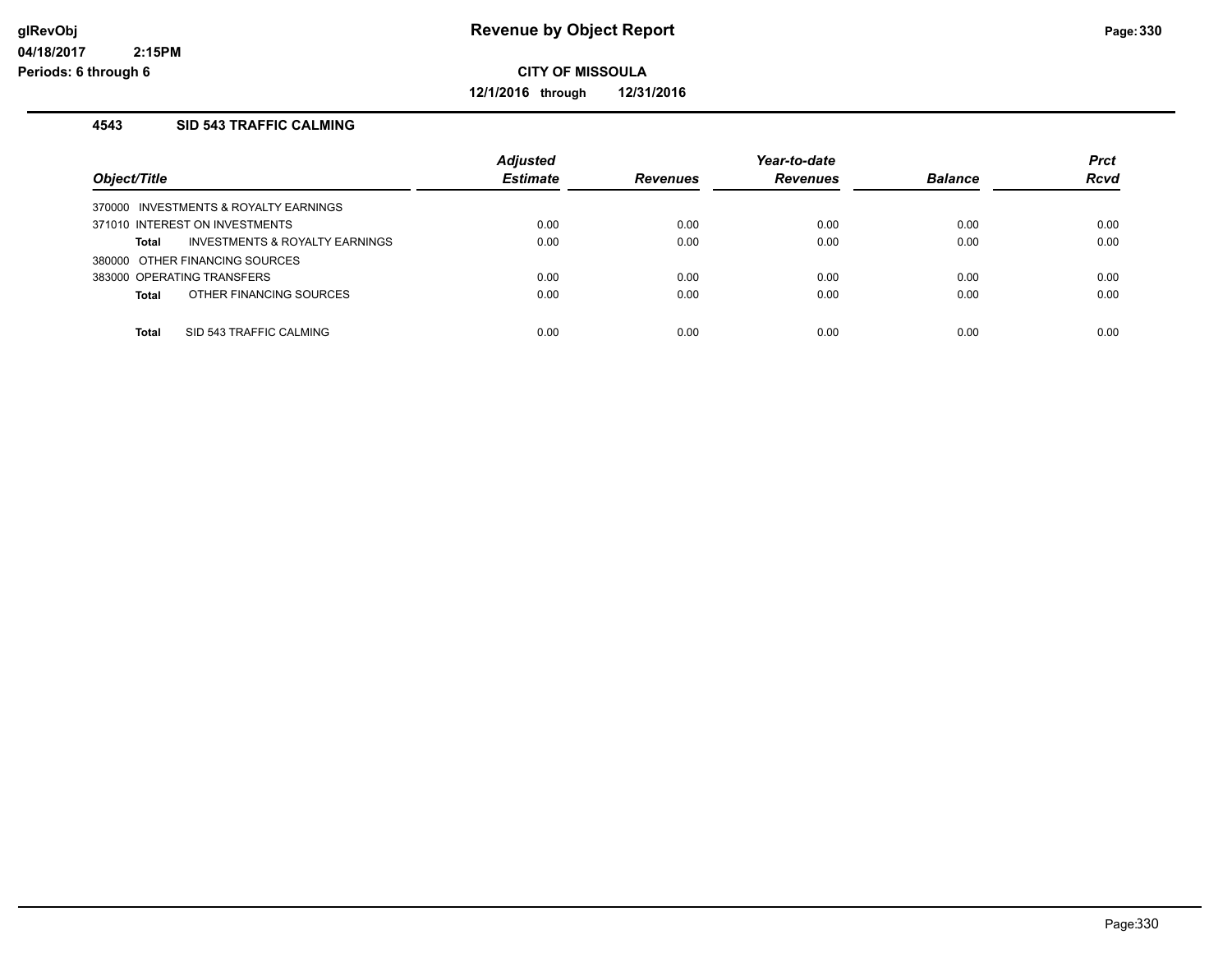**12/1/2016 through 12/31/2016**

## **4544 MILLER CREEK MITIGATION FUND**

#### **4544 MILLER CREEK MITIGATION FUND**

|                                                    | <b>Adjusted</b> |                 | Year-to-date    |                | <b>Prct</b> |
|----------------------------------------------------|-----------------|-----------------|-----------------|----------------|-------------|
| Object/Title                                       | <b>Estimate</b> | <b>Revenues</b> | <b>Revenues</b> | <b>Balance</b> | Rcvd        |
| 310000 TAXES/ASSESSMENTS                           |                 |                 |                 |                |             |
| PENALTIES & INTEREST<br>312001                     | 0.00            | 0.00            | 0.00            | 0.00           | 0.00        |
| TAXES/ASSESSMENTS<br>Total                         | 0.00            | 0.00            | 0.00            | 0.00           | 0.00        |
| 370000 INVESTMENTS & ROYALTY EARNINGS              |                 |                 |                 |                |             |
| 371010 INTEREST ON INVESTMENTS                     | 0.00            | 0.00            | 0.00            | 0.00           | 0.00        |
| 371020 GAIN/LOSS IN MARKET VALUE OF INVESTMENTS    | 0.00            | 0.00            | 0.00            | 0.00           | 0.00        |
| <b>INVESTMENTS &amp; ROYALTY EARNINGS</b><br>Total | 0.00            | 0.00            | 0.00            | 0.00           | 0.00        |
| 380000 OTHER FINANCING SOURCES                     |                 |                 |                 |                |             |
| 381030 SID BONDS PROCEEDS                          | 0.00            | 0.00            | 0.00            | 0.00           | 0.00        |
| OTHER FINANCING SOURCES<br>Total                   | 0.00            | 0.00            | 0.00            | 0.00           | 0.00        |
| MILLER CREEK MITIGATION FUND<br><b>Total</b>       | 0.00            | 0.00            | 0.00            | 0.00           | 0.00        |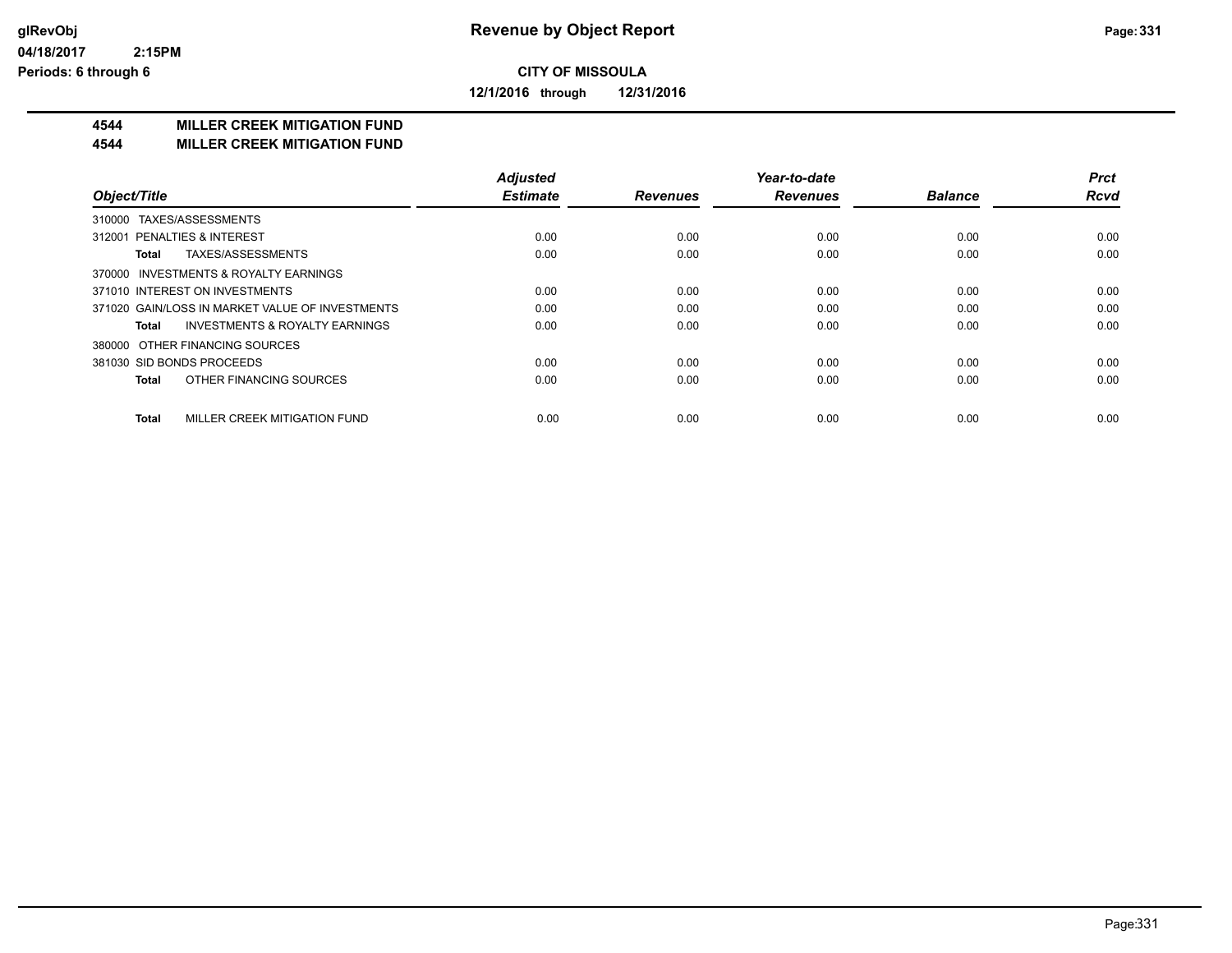**12/1/2016 through 12/31/2016**

#### **4544 MILLER CREEK MITIGATION FUND**

| Object/Title                                   | <b>Adjusted</b><br><b>Estimate</b> | <b>Revenues</b> | Year-to-date<br><b>Revenues</b> | <b>Balance</b> | <b>Prct</b><br><b>Rcvd</b> |
|------------------------------------------------|------------------------------------|-----------------|---------------------------------|----------------|----------------------------|
| TAXES/ASSESSMENTS<br>310000                    |                                    |                 |                                 |                |                            |
| 312001 PENALTIES & INTEREST                    | 0.00                               | 0.00            | 0.00                            | 0.00           | 0.00                       |
| TAXES/ASSESSMENTS<br>Total                     | 0.00                               | 0.00            | 0.00                            | 0.00           | 0.00                       |
| INVESTMENTS & ROYALTY EARNINGS<br>370000       |                                    |                 |                                 |                |                            |
| 371010 INTEREST ON INVESTMENTS                 | 0.00                               | 0.00            | 0.00                            | 0.00           | 0.00                       |
| 371020 GAIN/LOSS IN MARKET VALUE OF INVESTMENT | 0.00                               | 0.00            | 0.00                            | 0.00           | 0.00                       |
| INVESTMENTS & ROYALTY EARNINGS<br>Total        | 0.00                               | 0.00            | 0.00                            | 0.00           | 0.00                       |
| 380000 OTHER FINANCING SOURCES                 |                                    |                 |                                 |                |                            |
| 381030 SID BONDS PROCEEDS                      | 0.00                               | 0.00            | 0.00                            | 0.00           | 0.00                       |
| OTHER FINANCING SOURCES<br>Total               | 0.00                               | 0.00            | 0.00                            | 0.00           | 0.00                       |
| <b>Total</b><br>MILLER CREEK MITIGATION FUND   | 0.00                               | 0.00            | 0.00                            | 0.00           | 0.00                       |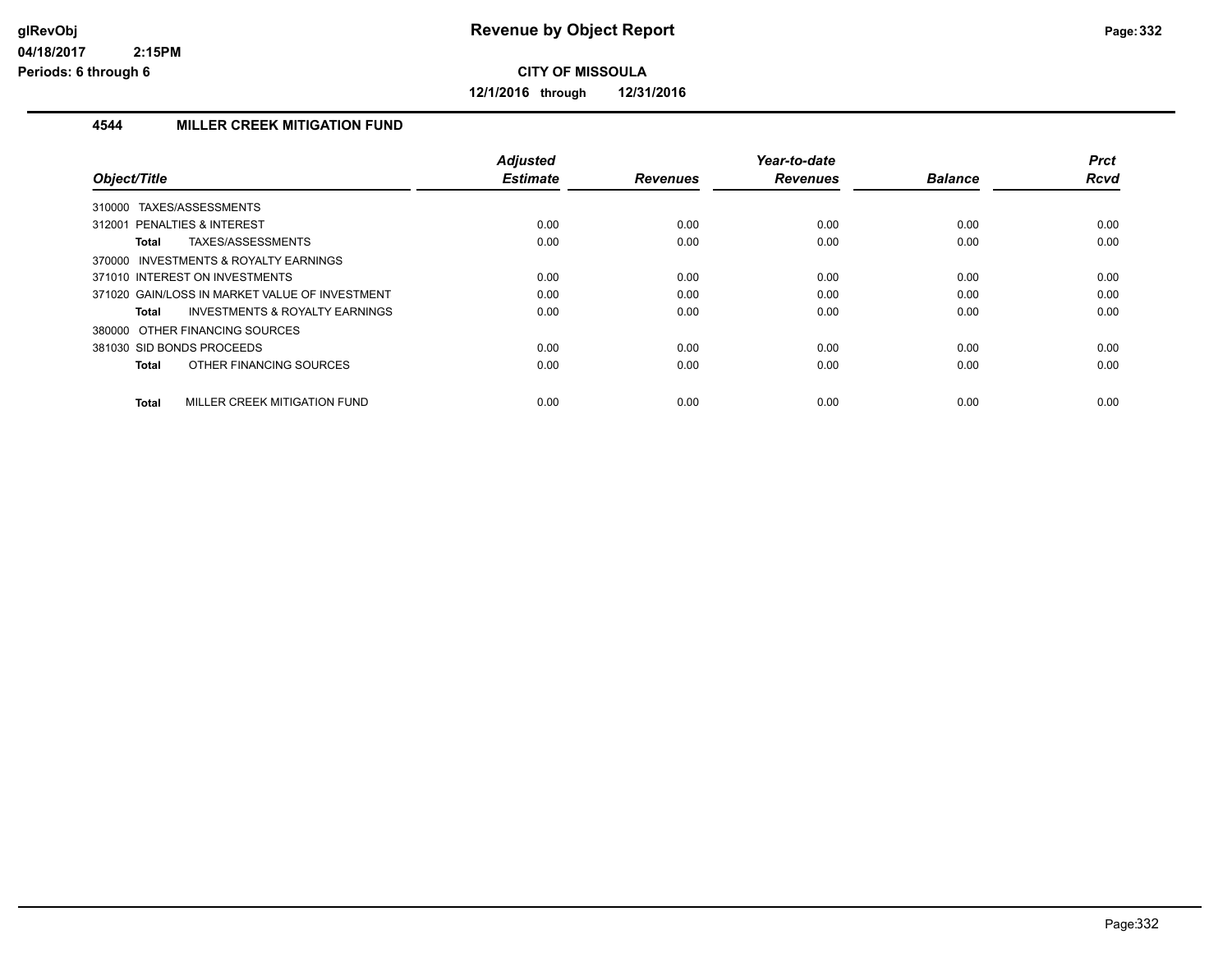**12/1/2016 through 12/31/2016**

#### **4545 MILLER CREEK TWITE CONSTRUCTION 4545 MILLER CREEK TWITE CONSTRUCTION**

| Object/Title                                        | <b>Adjusted</b><br><b>Estimate</b> | <b>Revenues</b> | Year-to-date<br><b>Revenues</b> | <b>Balance</b> | <b>Prct</b><br>Rcvd |
|-----------------------------------------------------|------------------------------------|-----------------|---------------------------------|----------------|---------------------|
| TAXES/ASSESSMENTS<br>310000                         |                                    |                 |                                 |                |                     |
| <b>PENALTIES &amp; INTEREST</b><br>312001           | 0.00                               | 0.00            | 0.00                            | 0.00           | 0.00                |
| TAXES/ASSESSMENTS<br>Total                          | 0.00                               | 0.00            | 0.00                            | 0.00           | 0.00                |
| <b>INVESTMENTS &amp; ROYALTY EARNINGS</b><br>370000 |                                    |                 |                                 |                |                     |
| 371010 INTEREST ON INVESTMENTS                      | 0.00                               | 0.00            | 0.00                            | 0.00           | 0.00                |
| 371020 GAIN/LOSS IN MARKET VALUE OF INVESTMENTS     | 0.00                               | 0.00            | 0.00                            | 0.00           | 0.00                |
| <b>INVESTMENTS &amp; ROYALTY EARNINGS</b><br>Total  | 0.00                               | 0.00            | 0.00                            | 0.00           | 0.00                |
| 380000 OTHER FINANCING SOURCES                      |                                    |                 |                                 |                |                     |
| 381030 SID BONDS PROCEEDS                           | 0.00                               | 0.00            | 0.00                            | 0.00           | 0.00                |
| OTHER FINANCING SOURCES<br>Total                    | 0.00                               | 0.00            | 0.00                            | 0.00           | 0.00                |
| <b>MILLER CREEK</b><br>430000                       |                                    |                 |                                 |                |                     |
| 430230 MILLER CR TWITE CONSTRUCTION                 | 0.00                               | 0.00            | 0.00                            | 0.00           | 0.00                |
| <b>MILLER CREEK</b><br>Total                        | 0.00                               | 0.00            | 0.00                            | 0.00           | 0.00                |
|                                                     |                                    |                 |                                 |                |                     |
| MILLER CREEK TWITE CONSTRUCTION<br>Total            | 0.00                               | 0.00            | 0.00                            | 0.00           | 0.00                |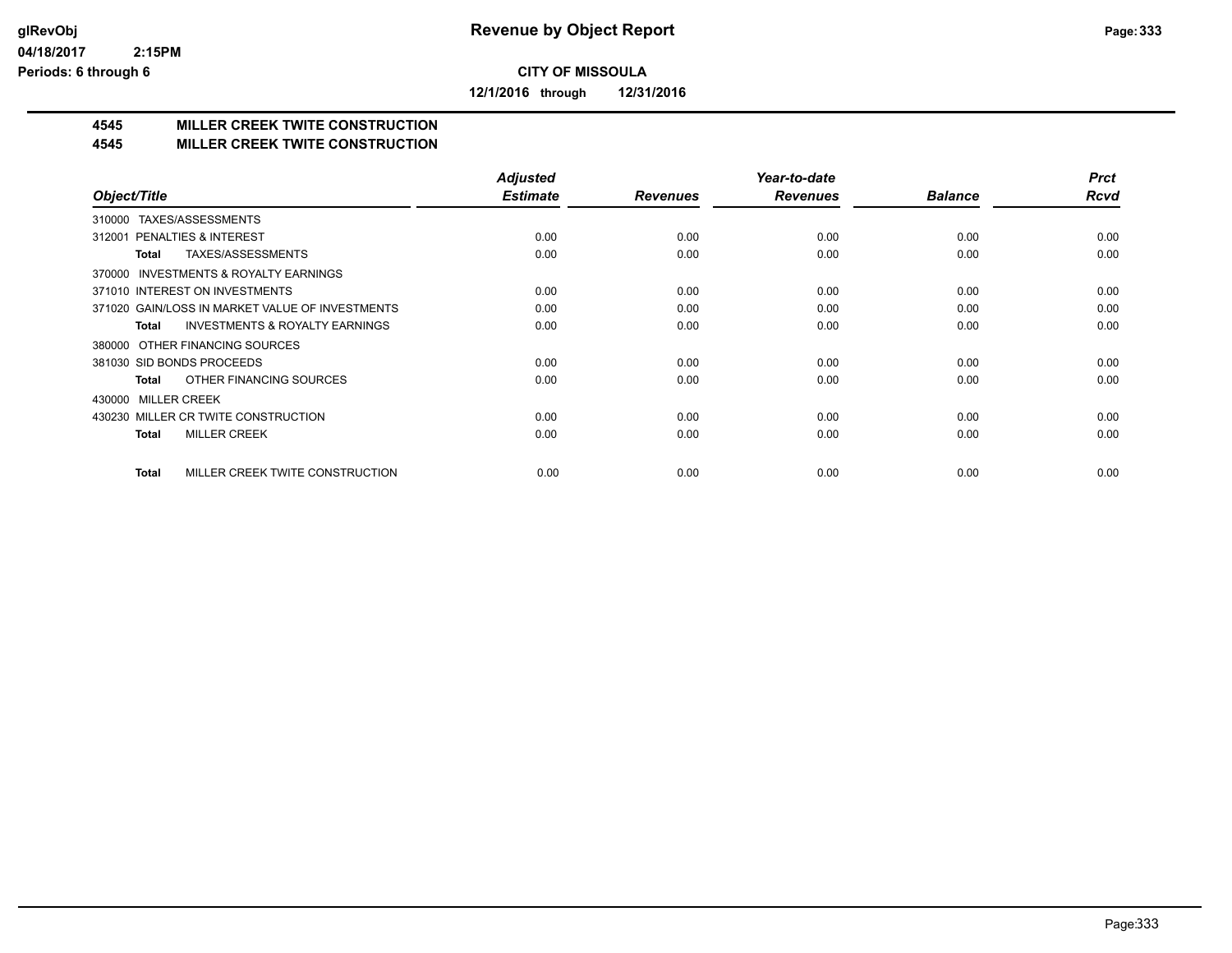**12/1/2016 through 12/31/2016**

#### **4545 MILLER CREEK TWITE CONSTRUCTION**

| <b>Adjusted</b> |                                 | Year-to-date                    |                                 | <b>Prct</b><br><b>Rcvd</b>     |
|-----------------|---------------------------------|---------------------------------|---------------------------------|--------------------------------|
|                 |                                 |                                 |                                 |                                |
|                 |                                 |                                 |                                 |                                |
|                 |                                 |                                 |                                 | 0.00                           |
| 0.00            | 0.00                            | 0.00                            | 0.00                            | 0.00                           |
|                 |                                 |                                 |                                 |                                |
| 0.00            | 0.00                            | 0.00                            | 0.00                            | 0.00                           |
| 0.00            | 0.00                            | 0.00                            | 0.00                            | 0.00                           |
| 0.00            | 0.00                            | 0.00                            | 0.00                            | 0.00                           |
|                 |                                 |                                 |                                 |                                |
| 0.00            | 0.00                            | 0.00                            | 0.00                            | 0.00                           |
| 0.00            | 0.00                            | 0.00                            | 0.00                            | 0.00                           |
|                 |                                 |                                 |                                 |                                |
| 0.00            | 0.00                            | 0.00                            | 0.00                            | 0.00                           |
| 0.00            | 0.00                            | 0.00                            | 0.00                            | 0.00                           |
|                 |                                 |                                 |                                 | 0.00                           |
|                 | <b>Estimate</b><br>0.00<br>0.00 | <b>Revenues</b><br>0.00<br>0.00 | <b>Revenues</b><br>0.00<br>0.00 | <b>Balance</b><br>0.00<br>0.00 |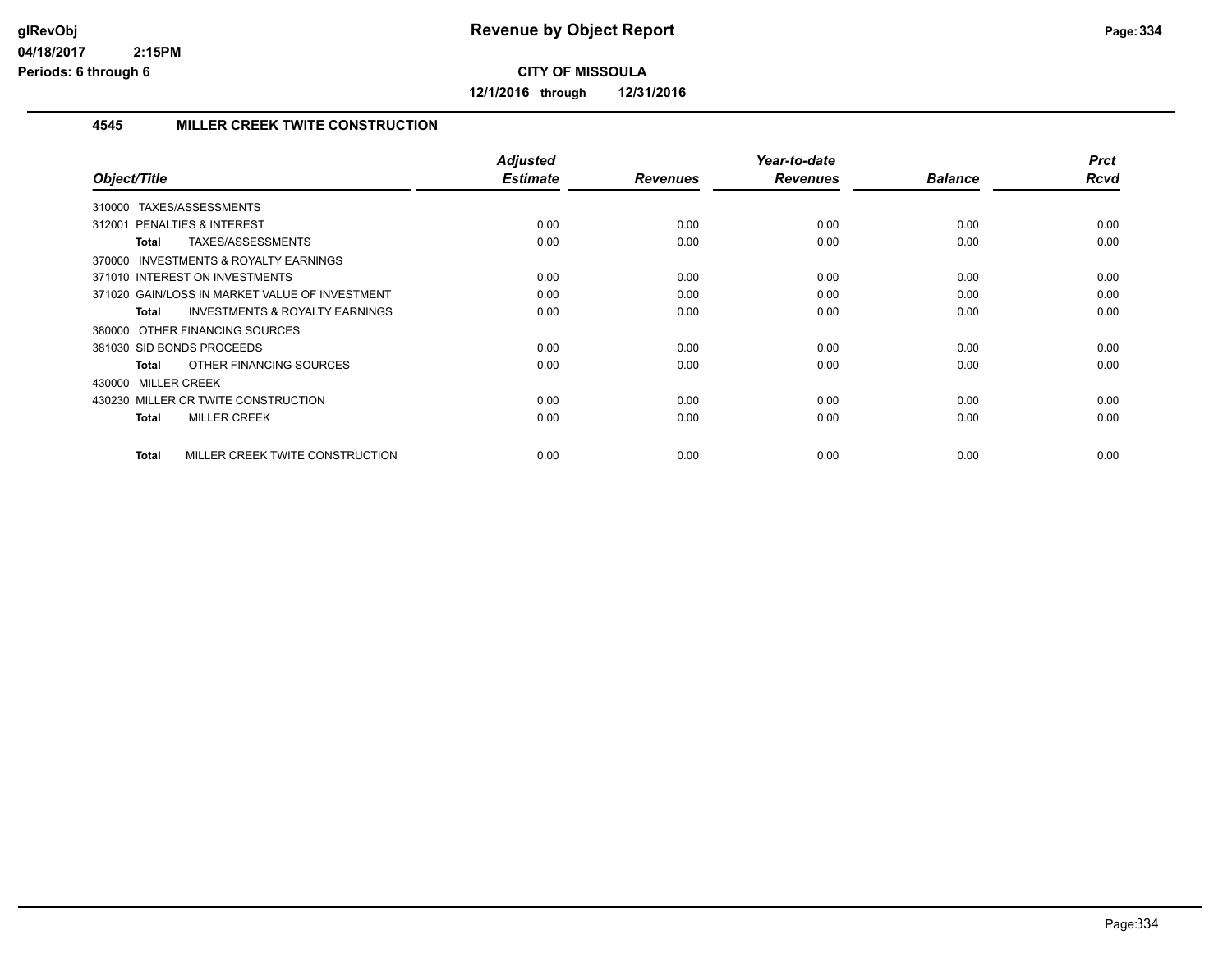**12/1/2016 through 12/31/2016**

#### **4546 MILLER CREEK MALOHNEY CONSTRUCTION 4546 MILLER CREEK MALOHNEY CONSTRUCTION**

|                                                     | <b>Adjusted</b> |                 | Year-to-date    |                | <b>Prct</b> |
|-----------------------------------------------------|-----------------|-----------------|-----------------|----------------|-------------|
| Object/Title                                        | <b>Estimate</b> | <b>Revenues</b> | <b>Revenues</b> | <b>Balance</b> | Rcvd        |
| TAXES/ASSESSMENTS<br>310000                         |                 |                 |                 |                |             |
| PENALTIES & INTEREST<br>312001                      | 0.00            | 0.00            | 0.00            | 0.00           | 0.00        |
| TAXES/ASSESSMENTS<br><b>Total</b>                   | 0.00            | 0.00            | 0.00            | 0.00           | 0.00        |
| <b>MISCELLANEOUS REVENUES</b><br>360000             |                 |                 |                 |                |             |
| 365000 DONATIONS                                    | 0.00            | 0.00            | 0.00            | 0.00           | 0.00        |
| MISCELLANEOUS REVENUES<br><b>Total</b>              | 0.00            | 0.00            | 0.00            | 0.00           | 0.00        |
| <b>INVESTMENTS &amp; ROYALTY EARNINGS</b><br>370000 |                 |                 |                 |                |             |
| 371010 INTEREST ON INVESTMENTS                      | 0.00            | 0.00            | 0.00            | 0.00           | 0.00        |
| 371020 GAIN/LOSS IN MARKET VALUE OF INVESTMENTS     | 0.00            | 0.00            | 0.00            | 0.00           | 0.00        |
| <b>INVESTMENTS &amp; ROYALTY EARNINGS</b><br>Total  | 0.00            | 0.00            | 0.00            | 0.00           | 0.00        |
| OTHER FINANCING SOURCES<br>380000                   |                 |                 |                 |                |             |
| 381030 SID BONDS PROCEEDS                           | 0.00            | 0.00            | 0.00            | 0.00           | 0.00        |
| OTHER FINANCING SOURCES<br><b>Total</b>             | 0.00            | 0.00            | 0.00            | 0.00           | 0.00        |
| <b>MILLER CREEK</b><br>430000                       |                 |                 |                 |                |             |
| 430230 MILLER CR TWITE CONSTRUCTION                 | 0.00            | 0.00            | 0.00            | 0.00           | 0.00        |
| <b>MILLER CREEK</b><br><b>Total</b>                 | 0.00            | 0.00            | 0.00            | 0.00           | 0.00        |
|                                                     |                 |                 |                 |                |             |
| MILLER CREEK MALOHNEY CONSTRUCTION<br><b>Total</b>  | 0.00            | 0.00            | 0.00            | 0.00           | 0.00        |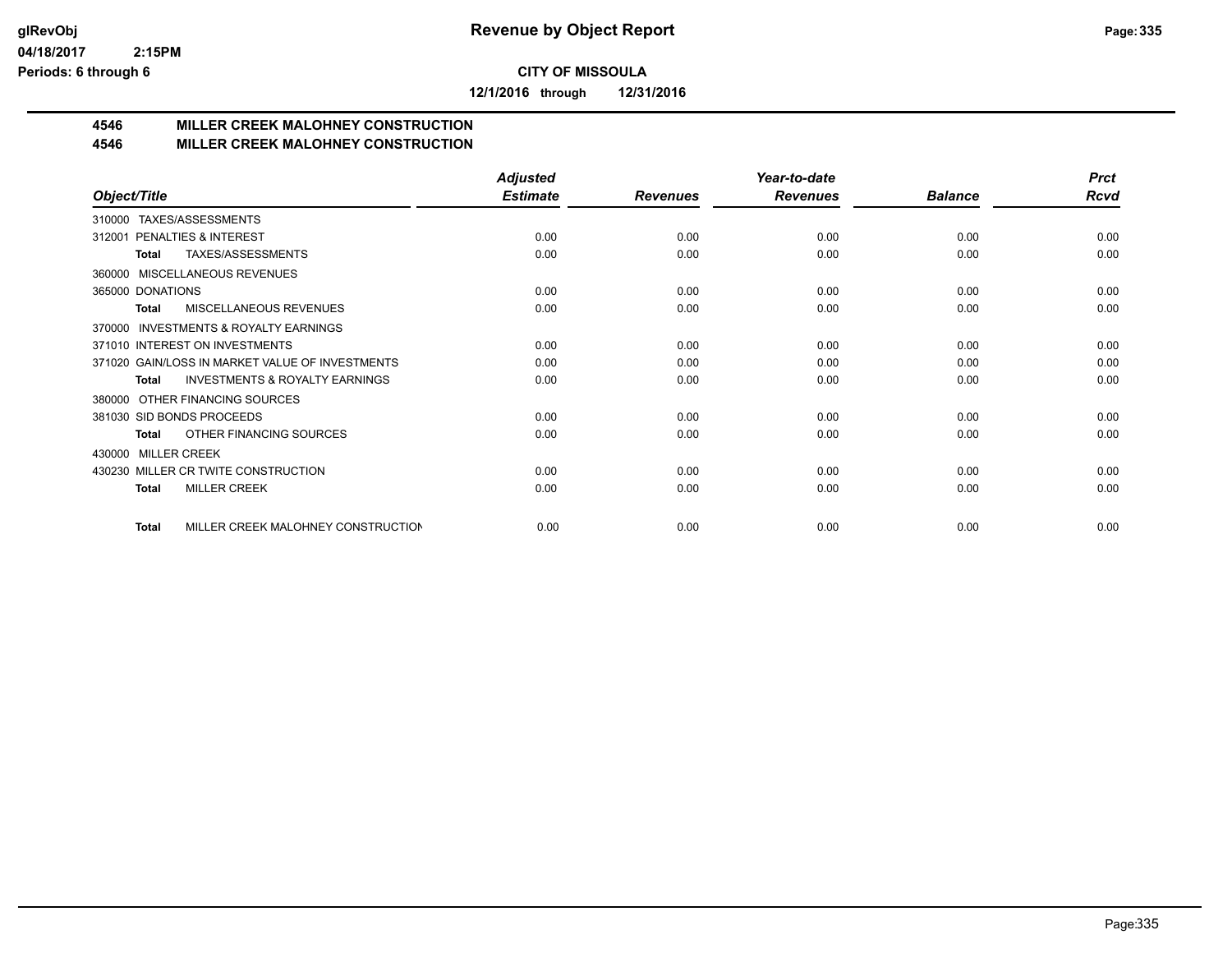**12/1/2016 through 12/31/2016**

#### **4546 MILLER CREEK MALOHNEY CONSTRUCTION**

|                                                           | <b>Adjusted</b> |                 | Year-to-date    |                | <b>Prct</b> |
|-----------------------------------------------------------|-----------------|-----------------|-----------------|----------------|-------------|
| Object/Title                                              | <b>Estimate</b> | <b>Revenues</b> | <b>Revenues</b> | <b>Balance</b> | <b>Rcvd</b> |
| TAXES/ASSESSMENTS<br>310000                               |                 |                 |                 |                |             |
| 312001 PENALTIES & INTEREST                               | 0.00            | 0.00            | 0.00            | 0.00           | 0.00        |
| TAXES/ASSESSMENTS<br><b>Total</b>                         | 0.00            | 0.00            | 0.00            | 0.00           | 0.00        |
| 360000 MISCELLANEOUS REVENUES                             |                 |                 |                 |                |             |
| 365000 DONATIONS                                          | 0.00            | 0.00            | 0.00            | 0.00           | 0.00        |
| <b>MISCELLANEOUS REVENUES</b><br>Total                    | 0.00            | 0.00            | 0.00            | 0.00           | 0.00        |
| <b>INVESTMENTS &amp; ROYALTY EARNINGS</b><br>370000       |                 |                 |                 |                |             |
| 371010 INTEREST ON INVESTMENTS                            | 0.00            | 0.00            | 0.00            | 0.00           | 0.00        |
| 371020 GAIN/LOSS IN MARKET VALUE OF INVESTMENT            | 0.00            | 0.00            | 0.00            | 0.00           | 0.00        |
| <b>INVESTMENTS &amp; ROYALTY EARNINGS</b><br><b>Total</b> | 0.00            | 0.00            | 0.00            | 0.00           | 0.00        |
| 380000 OTHER FINANCING SOURCES                            |                 |                 |                 |                |             |
| 381030 SID BONDS PROCEEDS                                 | 0.00            | 0.00            | 0.00            | 0.00           | 0.00        |
| OTHER FINANCING SOURCES<br><b>Total</b>                   | 0.00            | 0.00            | 0.00            | 0.00           | 0.00        |
| <b>MILLER CREEK</b><br>430000                             |                 |                 |                 |                |             |
| 430230 MILLER CR TWITE CONSTRUCTION                       | 0.00            | 0.00            | 0.00            | 0.00           | 0.00        |
| <b>MILLER CREEK</b><br><b>Total</b>                       | 0.00            | 0.00            | 0.00            | 0.00           | 0.00        |
| MILLER CREEK MALOHNEY CONSTRUCTIOI<br><b>Total</b>        | 0.00            | 0.00            | 0.00            | 0.00           | 0.00        |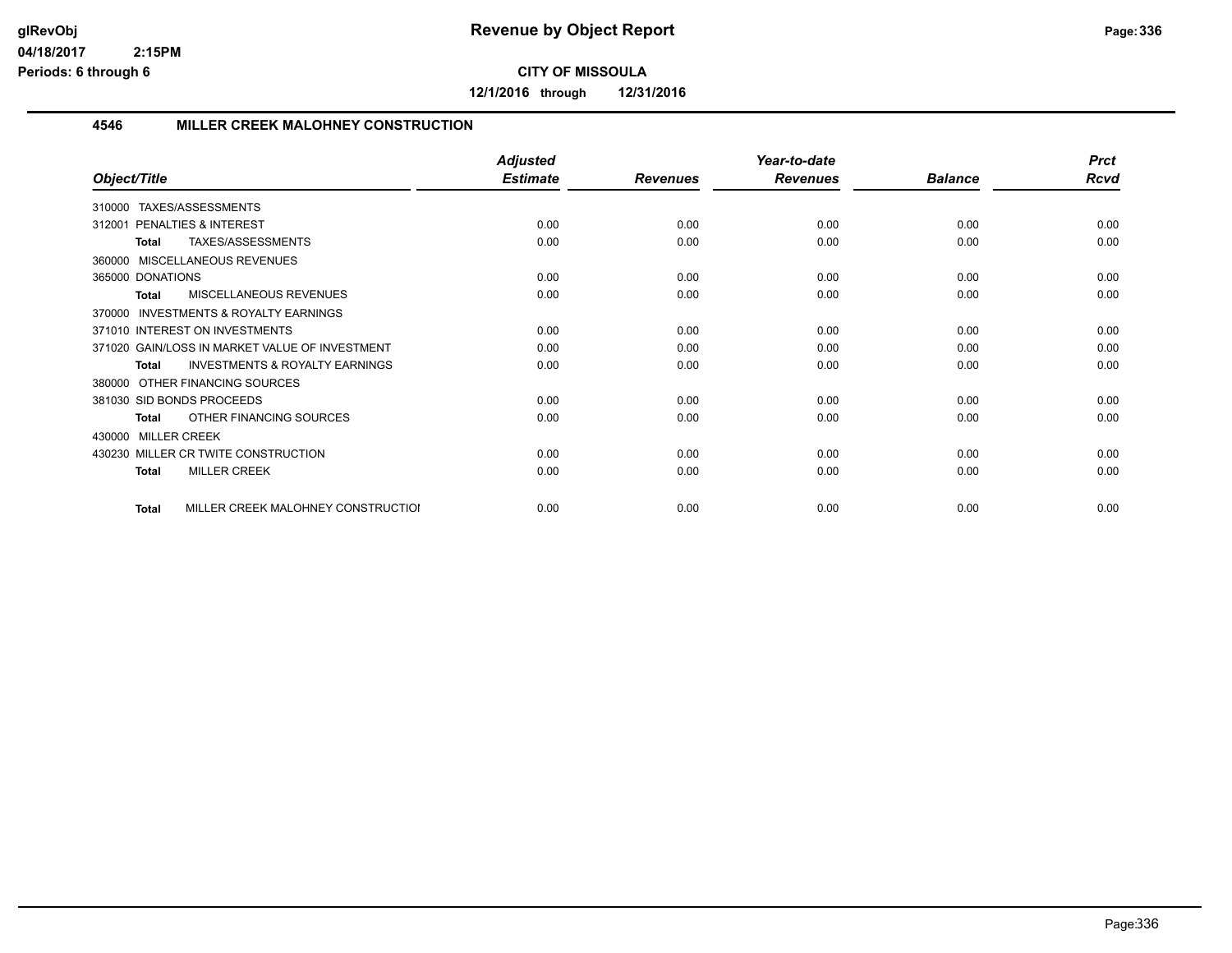**12/1/2016 through 12/31/2016**

#### **4547 MILLER CREEK MCCARTHY CONSTRUCTION 4547 MILLER CREEK MCCARTHY CONSTRUCTION**

| Object/Title                                              | <b>Adjusted</b><br><b>Estimate</b> | <b>Revenues</b> | Year-to-date<br><b>Revenues</b> | <b>Balance</b> | <b>Prct</b><br>Rcvd |
|-----------------------------------------------------------|------------------------------------|-----------------|---------------------------------|----------------|---------------------|
|                                                           |                                    |                 |                                 |                |                     |
| TAXES/ASSESSMENTS<br>310000                               |                                    |                 |                                 |                |                     |
| <b>PENALTIES &amp; INTEREST</b><br>312001                 | 0.00                               | 0.00            | 0.00                            | 0.00           | 0.00                |
| TAXES/ASSESSMENTS<br>Total                                | 0.00                               | 0.00            | 0.00                            | 0.00           | 0.00                |
| <b>INVESTMENTS &amp; ROYALTY EARNINGS</b><br>370000       |                                    |                 |                                 |                |                     |
| 371010 INTEREST ON INVESTMENTS                            | 0.00                               | 0.00            | 0.00                            | 0.00           | 0.00                |
| 371020 GAIN/LOSS IN MARKET VALUE OF INVESTMENTS           | 0.00                               | 0.00            | 0.00                            | 0.00           | 0.00                |
| <b>INVESTMENTS &amp; ROYALTY EARNINGS</b><br><b>Total</b> | 0.00                               | 0.00            | 0.00                            | 0.00           | 0.00                |
| OTHER FINANCING SOURCES<br>380000                         |                                    |                 |                                 |                |                     |
| 381030 SID BONDS PROCEEDS                                 | 0.00                               | 0.00            | 0.00                            | 0.00           | 0.00                |
| OTHER FINANCING SOURCES<br>Total                          | 0.00                               | 0.00            | 0.00                            | 0.00           | 0.00                |
| <b>MILLER CREEK</b><br>430000                             |                                    |                 |                                 |                |                     |
| 430230 MILLER CR TWITE CONSTRUCTION                       | 0.00                               | 0.00            | 0.00                            | 0.00           | 0.00                |
| <b>MILLER CREEK</b><br>Total                              | 0.00                               | 0.00            | 0.00                            | 0.00           | 0.00                |
|                                                           |                                    |                 |                                 |                |                     |
| MILLER CREEK MCCARTHY CONSTRUCTION<br>Total               | 0.00                               | 0.00            | 0.00                            | 0.00           | 0.00                |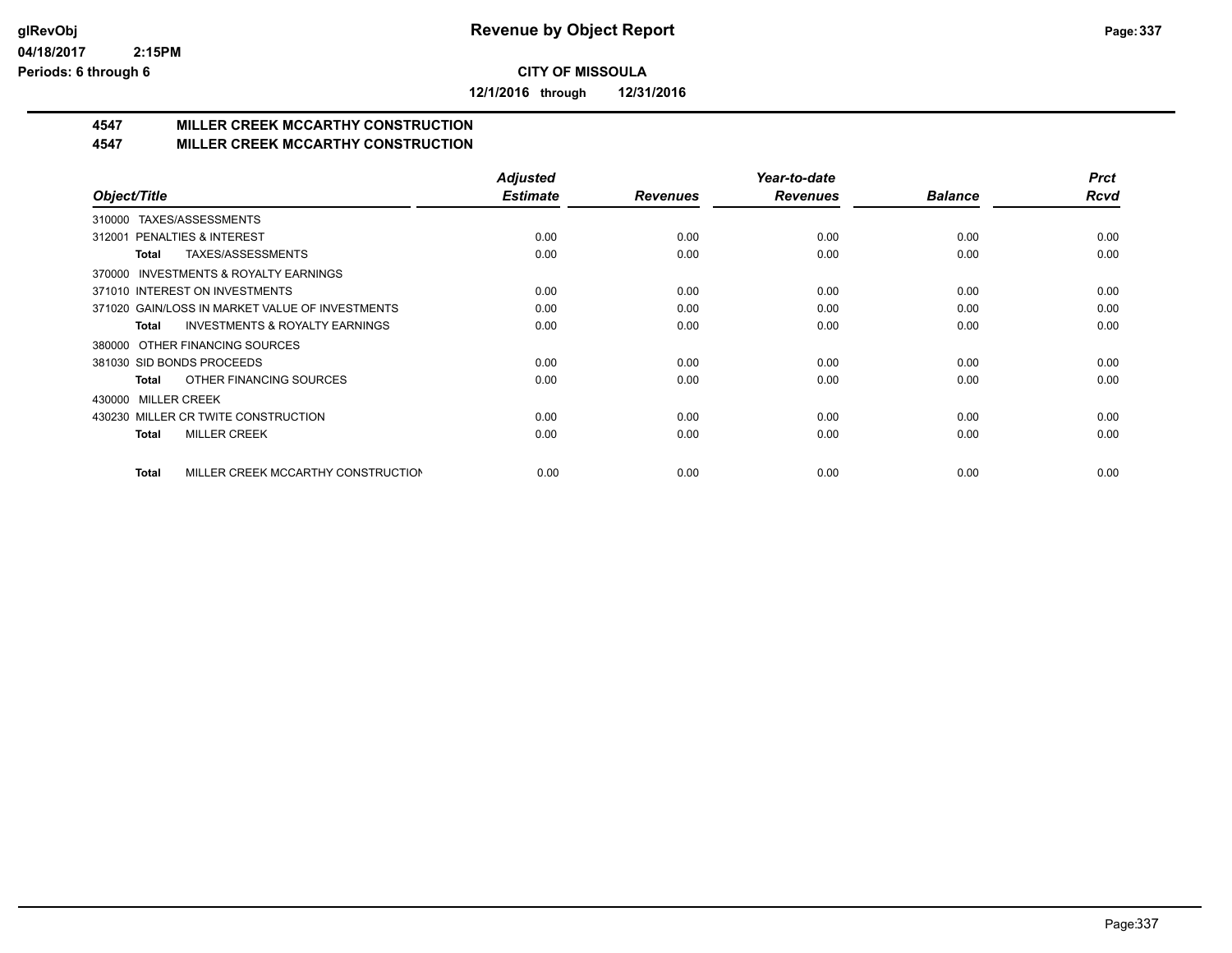**12/1/2016 through 12/31/2016**

#### **4547 MILLER CREEK MCCARTHY CONSTRUCTION**

| Object/Title                                       | <b>Adjusted</b><br><b>Estimate</b> | <b>Revenues</b> | Year-to-date<br><b>Revenues</b> | <b>Balance</b> | <b>Prct</b><br><b>Rcvd</b> |
|----------------------------------------------------|------------------------------------|-----------------|---------------------------------|----------------|----------------------------|
| TAXES/ASSESSMENTS<br>310000                        |                                    |                 |                                 |                |                            |
| 312001 PENALTIES & INTEREST                        | 0.00                               | 0.00            | 0.00                            | 0.00           | 0.00                       |
| TAXES/ASSESSMENTS<br><b>Total</b>                  | 0.00                               | 0.00            | 0.00                            | 0.00           | 0.00                       |
| INVESTMENTS & ROYALTY EARNINGS<br>370000           |                                    |                 |                                 |                |                            |
| 371010 INTEREST ON INVESTMENTS                     | 0.00                               | 0.00            | 0.00                            | 0.00           | 0.00                       |
| 371020 GAIN/LOSS IN MARKET VALUE OF INVESTMENT     | 0.00                               | 0.00            | 0.00                            | 0.00           | 0.00                       |
| <b>INVESTMENTS &amp; ROYALTY EARNINGS</b><br>Total | 0.00                               | 0.00            | 0.00                            | 0.00           | 0.00                       |
| 380000 OTHER FINANCING SOURCES                     |                                    |                 |                                 |                |                            |
| 381030 SID BONDS PROCEEDS                          | 0.00                               | 0.00            | 0.00                            | 0.00           | 0.00                       |
| OTHER FINANCING SOURCES<br><b>Total</b>            | 0.00                               | 0.00            | 0.00                            | 0.00           | 0.00                       |
| 430000 MILLER CREEK                                |                                    |                 |                                 |                |                            |
| 430230 MILLER CR TWITE CONSTRUCTION                | 0.00                               | 0.00            | 0.00                            | 0.00           | 0.00                       |
| <b>MILLER CREEK</b><br><b>Total</b>                | 0.00                               | 0.00            | 0.00                            | 0.00           | 0.00                       |
| MILLER CREEK MCCARTHY CONSTRUCTIOL<br><b>Total</b> | 0.00                               | 0.00            | 0.00                            | 0.00           | 0.00                       |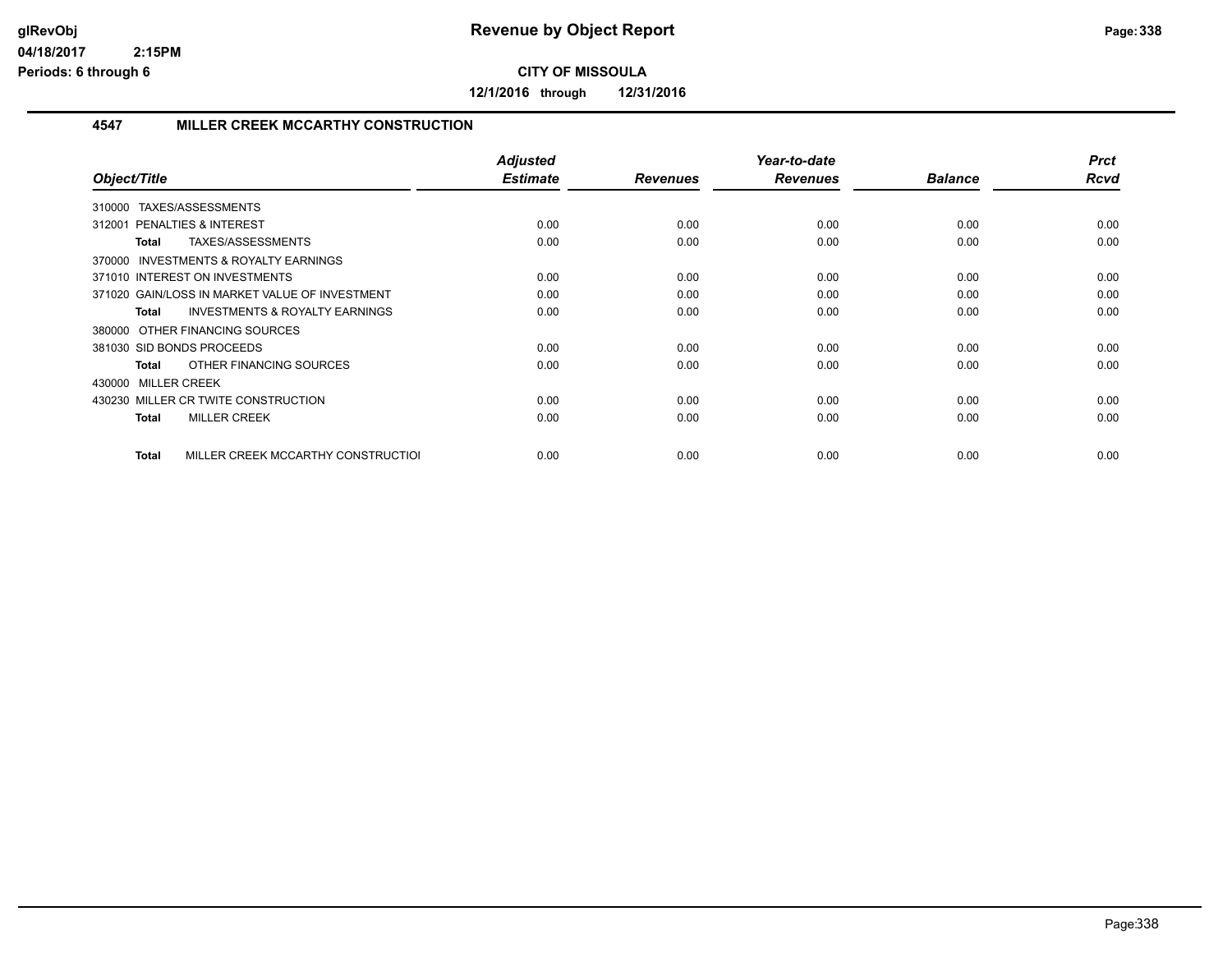**12/1/2016 through 12/31/2016**

#### **4548 5TH,6TH & ARTHUR ROAD IMPROVEMENTS 4548 5TH,6TH & ARTHUR ROAD IMPROVEMENTS**

|                                                     | <b>Adjusted</b> |                 | Year-to-date    |                | <b>Prct</b> |
|-----------------------------------------------------|-----------------|-----------------|-----------------|----------------|-------------|
| Object/Title                                        | <b>Estimate</b> | <b>Revenues</b> | <b>Revenues</b> | <b>Balance</b> | <b>Rcvd</b> |
| 330000 INTERGOVERNMENTAL REVENUES                   |                 |                 |                 |                |             |
| 336001 MDT REIMBURSEMENTS                           | 0.00            | 0.00            | 0.00            | 0.00           | 0.00        |
| INTERGOVERNMENTAL REVENUES<br>Total                 | 0.00            | 0.00            | 0.00            | 0.00           | 0.00        |
| INVESTMENTS & ROYALTY EARNINGS<br>370000            |                 |                 |                 |                |             |
| 371010 INTEREST ON INVESTMENTS                      | 0.00            | 0.00            | 0.00            | 0.00           | 0.00        |
| <b>INVESTMENTS &amp; ROYALTY EARNINGS</b><br>Total  | 0.00            | 0.00            | 0.00            | 0.00           | 0.00        |
| OTHER FINANCING SOURCES<br>380000                   |                 |                 |                 |                |             |
| 381010 BOND PROCEEDS                                | 0.00            | 0.00            | 0.00            | 0.00           | 0.00        |
| 381030 SID BONDS PROCEEDS                           | 0.00            | 0.00            | 0.00            | 0.00           | 0.00        |
| OTHER FINANCING SOURCES<br>Total                    | 0.00            | 0.00            | 0.00            | 0.00           | 0.00        |
| 5TH, 6TH & ARTHUR ROAD IMPROVEMENTS<br><b>Total</b> | 0.00            | 0.00            | 0.00            | 0.00           | 0.00        |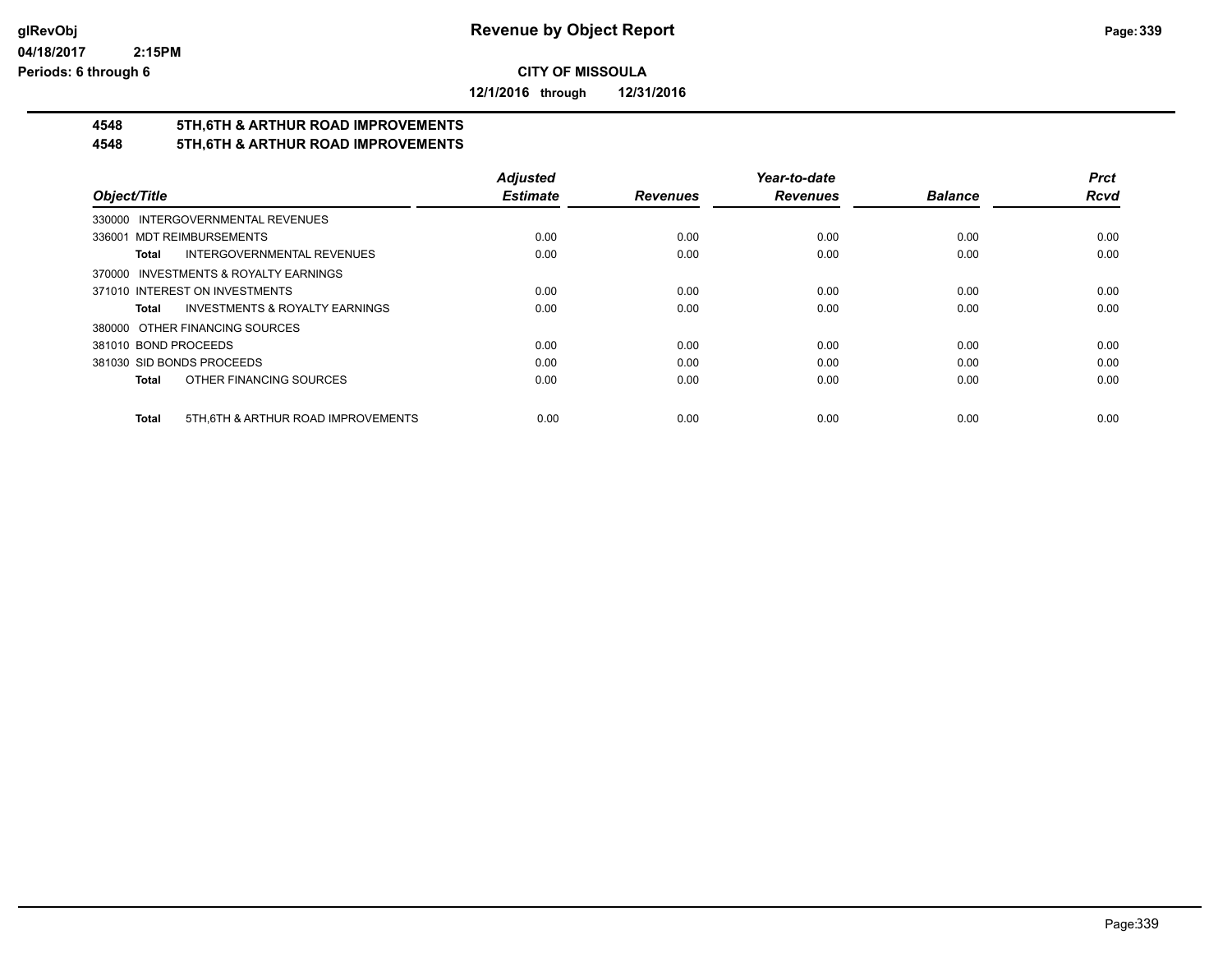**12/1/2016 through 12/31/2016**

#### **4548 5TH,6TH & ARTHUR ROAD IMPROVEMENTS**

|                                                     | <b>Adjusted</b> |                 | Year-to-date    |                | <b>Prct</b> |
|-----------------------------------------------------|-----------------|-----------------|-----------------|----------------|-------------|
| Object/Title                                        | <b>Estimate</b> | <b>Revenues</b> | <b>Revenues</b> | <b>Balance</b> | <b>Rcvd</b> |
| INTERGOVERNMENTAL REVENUES<br>330000                |                 |                 |                 |                |             |
| 336001 MDT REIMBURSEMENTS                           | 0.00            | 0.00            | 0.00            | 0.00           | 0.00        |
| INTERGOVERNMENTAL REVENUES<br>Total                 | 0.00            | 0.00            | 0.00            | 0.00           | 0.00        |
| 370000 INVESTMENTS & ROYALTY EARNINGS               |                 |                 |                 |                |             |
| 371010 INTEREST ON INVESTMENTS                      | 0.00            | 0.00            | 0.00            | 0.00           | 0.00        |
| <b>INVESTMENTS &amp; ROYALTY EARNINGS</b><br>Total  | 0.00            | 0.00            | 0.00            | 0.00           | 0.00        |
| 380000 OTHER FINANCING SOURCES                      |                 |                 |                 |                |             |
| 381010 BOND PROCEEDS                                | 0.00            | 0.00            | 0.00            | 0.00           | 0.00        |
| 381030 SID BONDS PROCEEDS                           | 0.00            | 0.00            | 0.00            | 0.00           | 0.00        |
| OTHER FINANCING SOURCES<br>Total                    | 0.00            | 0.00            | 0.00            | 0.00           | 0.00        |
| 5TH, 6TH & ARTHUR ROAD IMPROVEMENTS<br><b>Total</b> | 0.00            | 0.00            | 0.00            | 0.00           | 0.00        |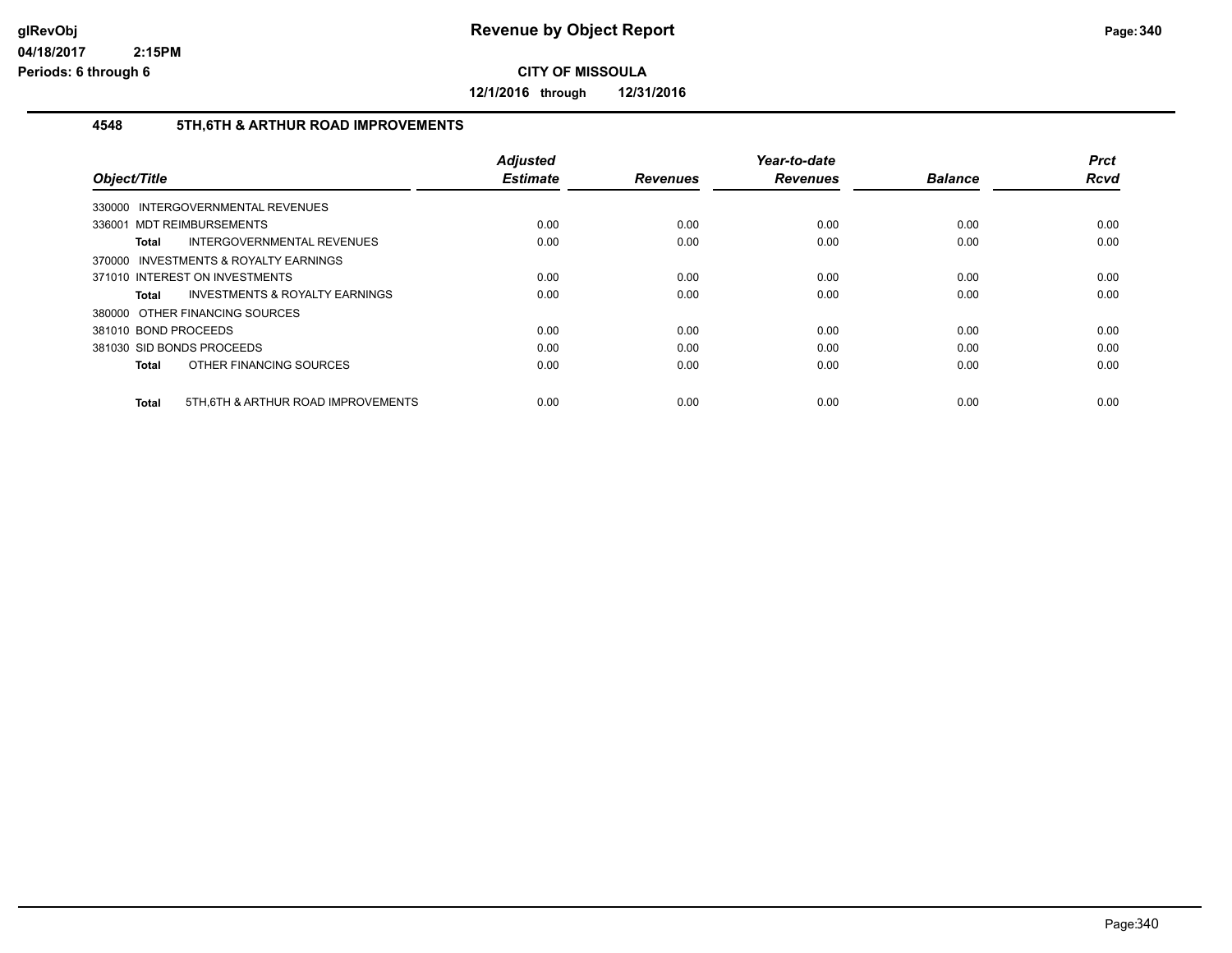**12/1/2016 through 12/31/2016**

**4549 SID 549 HILLVIEW WAY**

| 4549 |  | SID 549 HILLVIEW WAY |  |
|------|--|----------------------|--|
|------|--|----------------------|--|

|                                                    | <b>Adjusted</b> |                 | Year-to-date    |                | <b>Prct</b> |
|----------------------------------------------------|-----------------|-----------------|-----------------|----------------|-------------|
| Object/Title                                       | <b>Estimate</b> | <b>Revenues</b> | <b>Revenues</b> | <b>Balance</b> | Rcvd        |
| INTERGOVERNMENTAL REVENUES<br>330000               |                 |                 |                 |                |             |
| 336001 MDT REIMBURSEMENTS                          | 0.00            | 0.00            | 0.00            | 0.00           | 0.00        |
| <b>INTERGOVERNMENTAL REVENUES</b><br>Total         | 0.00            | 0.00            | 0.00            | 0.00           | 0.00        |
| 360000 MISCELLANEOUS REVENUES                      |                 |                 |                 |                |             |
| 363020 PROPERTY ASSESSMENTS                        | 0.00            | 0.00            | 0.00            | 0.00           | 0.00        |
| MISCELLANEOUS REVENUES<br>Total                    | 0.00            | 0.00            | 0.00            | 0.00           | 0.00        |
| 370000 INVESTMENTS & ROYALTY EARNINGS              |                 |                 |                 |                |             |
| 371010 INTEREST ON INVESTMENTS                     | 0.00            | 0.00            | 0.00            | 0.00           | 0.00        |
| <b>INVESTMENTS &amp; ROYALTY EARNINGS</b><br>Total | 0.00            | 0.00            | 0.00            | 0.00           | 0.00        |
| 380000 OTHER FINANCING SOURCES                     |                 |                 |                 |                |             |
| 381010 BOND PROCEEDS                               | 0.00            | 0.00            | 0.00            | 0.00           | 0.00        |
| 381030 SID BONDS PROCEEDS                          | 0.00            | 0.00            | 0.00            | 0.00           | 0.00        |
| OTHER FINANCING SOURCES<br>Total                   | 0.00            | 0.00            | 0.00            | 0.00           | 0.00        |
|                                                    |                 |                 |                 |                |             |
| SID 549 HILLVIEW WAY<br><b>Total</b>               | 0.00            | 0.00            | 0.00            | 0.00           | 0.00        |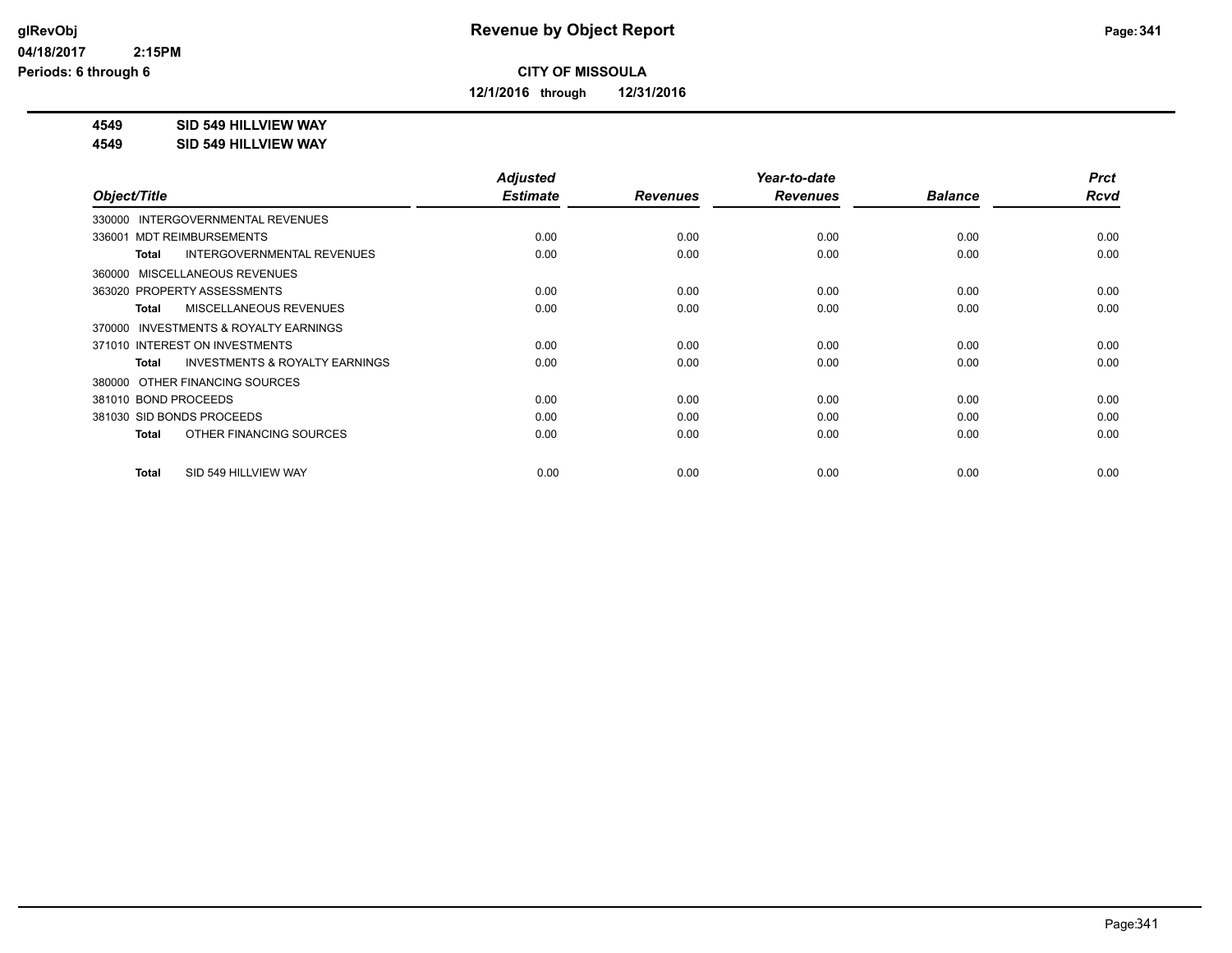**12/1/2016 through 12/31/2016**

#### **4549 SID 549 HILLVIEW WAY**

| Object/Title                                      | <b>Adjusted</b><br><b>Estimate</b> | <b>Revenues</b> | Year-to-date<br><b>Revenues</b> | <b>Balance</b> | <b>Prct</b><br><b>Rcvd</b> |
|---------------------------------------------------|------------------------------------|-----------------|---------------------------------|----------------|----------------------------|
| INTERGOVERNMENTAL REVENUES<br>330000              |                                    |                 |                                 |                |                            |
| 336001 MDT REIMBURSEMENTS                         | 0.00                               | 0.00            | 0.00                            | 0.00           | 0.00                       |
| <b>INTERGOVERNMENTAL REVENUES</b><br><b>Total</b> | 0.00                               | 0.00            | 0.00                            | 0.00           | 0.00                       |
| MISCELLANEOUS REVENUES<br>360000                  |                                    |                 |                                 |                |                            |
| 363020 PROPERTY ASSESSMENTS                       | 0.00                               | 0.00            | 0.00                            | 0.00           | 0.00                       |
| MISCELLANEOUS REVENUES<br>Total                   | 0.00                               | 0.00            | 0.00                            | 0.00           | 0.00                       |
| INVESTMENTS & ROYALTY EARNINGS<br>370000          |                                    |                 |                                 |                |                            |
| 371010 INTEREST ON INVESTMENTS                    | 0.00                               | 0.00            | 0.00                            | 0.00           | 0.00                       |
| INVESTMENTS & ROYALTY EARNINGS<br>Total           | 0.00                               | 0.00            | 0.00                            | 0.00           | 0.00                       |
| 380000 OTHER FINANCING SOURCES                    |                                    |                 |                                 |                |                            |
| 381010 BOND PROCEEDS                              | 0.00                               | 0.00            | 0.00                            | 0.00           | 0.00                       |
| 381030 SID BONDS PROCEEDS                         | 0.00                               | 0.00            | 0.00                            | 0.00           | 0.00                       |
| OTHER FINANCING SOURCES<br><b>Total</b>           | 0.00                               | 0.00            | 0.00                            | 0.00           | 0.00                       |
|                                                   |                                    |                 |                                 |                |                            |
| SID 549 HILLVIEW WAY<br><b>Total</b>              | 0.00                               | 0.00            | 0.00                            | 0.00           | 0.00                       |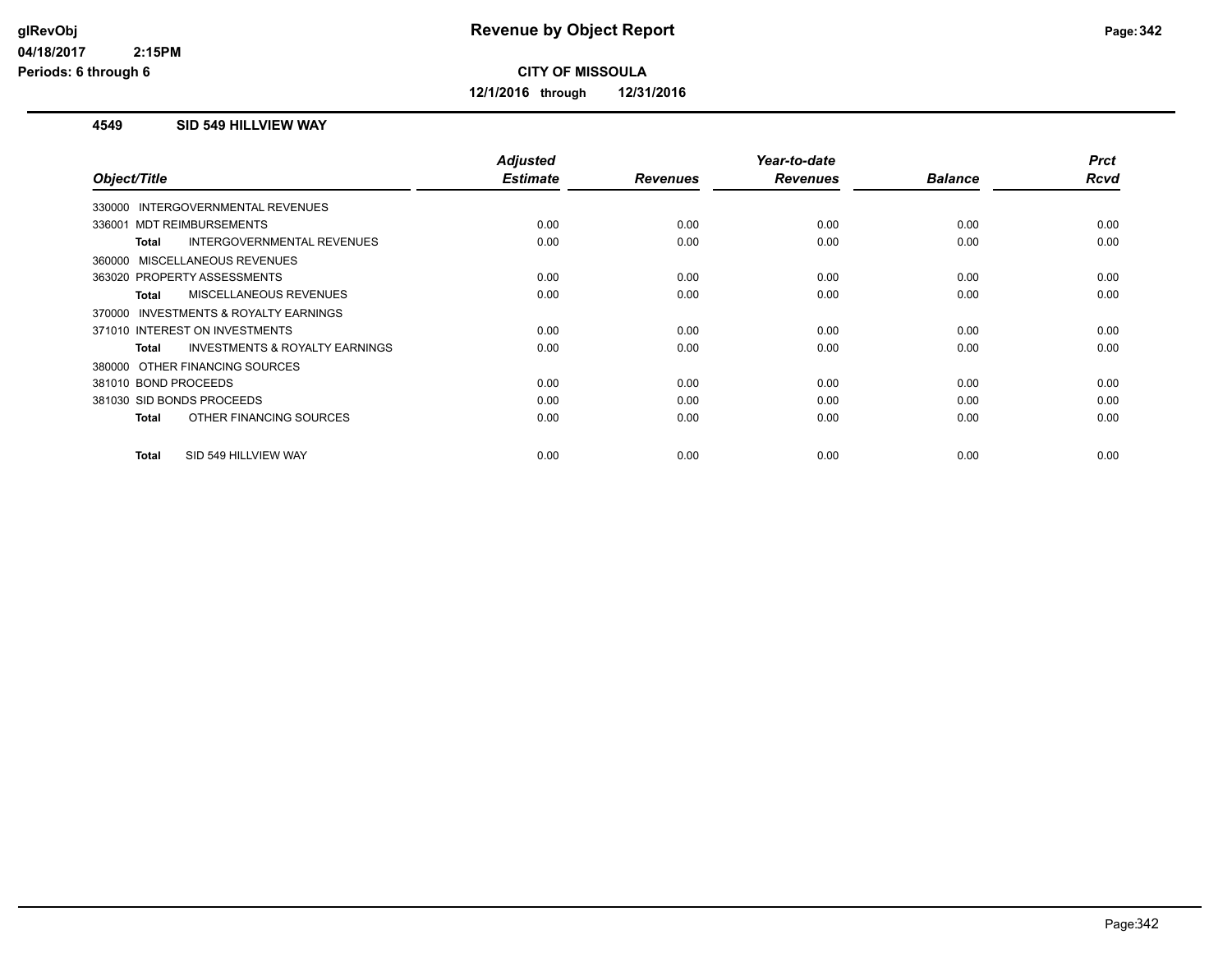**12/1/2016 through 12/31/2016**

#### **4745 MALONEY/TWITE MILLER CR \$1.2M CONTRIB 4745 MALONEY/TWITE MILLER CR \$1.2M CONTRIB**

|                                                       | <b>Adjusted</b> |                 | Year-to-date    |                | <b>Prct</b> |
|-------------------------------------------------------|-----------------|-----------------|-----------------|----------------|-------------|
| Object/Title                                          | <b>Estimate</b> | <b>Revenues</b> | <b>Revenues</b> | <b>Balance</b> | <b>Rcvd</b> |
| TAXES/ASSESSMENTS<br>310000                           |                 |                 |                 |                |             |
| <b>PENALTIES &amp; INTEREST</b><br>312001             | 0.00            | 0.00            | 0.00            | 0.00           | 0.00        |
| TAXES/ASSESSMENTS<br>Total                            | 0.00            | 0.00            | 0.00            | 0.00           | 0.00        |
| MISCELLANEOUS REVENUES<br>360000                      |                 |                 |                 |                |             |
| 365000 DONATIONS                                      | 0.00            | 0.00            | 0.00            | 0.00           | 0.00        |
| MISCELLANEOUS REVENUES<br>Total                       | 0.00            | 0.00            | 0.00            | 0.00           | 0.00        |
| INVESTMENTS & ROYALTY EARNINGS<br>370000              |                 |                 |                 |                |             |
| 371010 INTEREST ON INVESTMENTS                        | 0.00            | 0.00            | 0.00            | 0.00           | 0.00        |
| 371020 GAIN/LOSS IN MARKET VALUE OF INVESTMENTS       | 0.00            | 0.00            | 0.00            | 0.00           | 0.00        |
| <b>INVESTMENTS &amp; ROYALTY EARNINGS</b><br>Total    | 0.00            | 0.00            | 0.00            | 0.00           | 0.00        |
| MALONEY/TWITE MILLER CR \$1.2M CONTRI<br><b>Total</b> | 0.00            | 0.00            | 0.00            | 0.00           | 0.00        |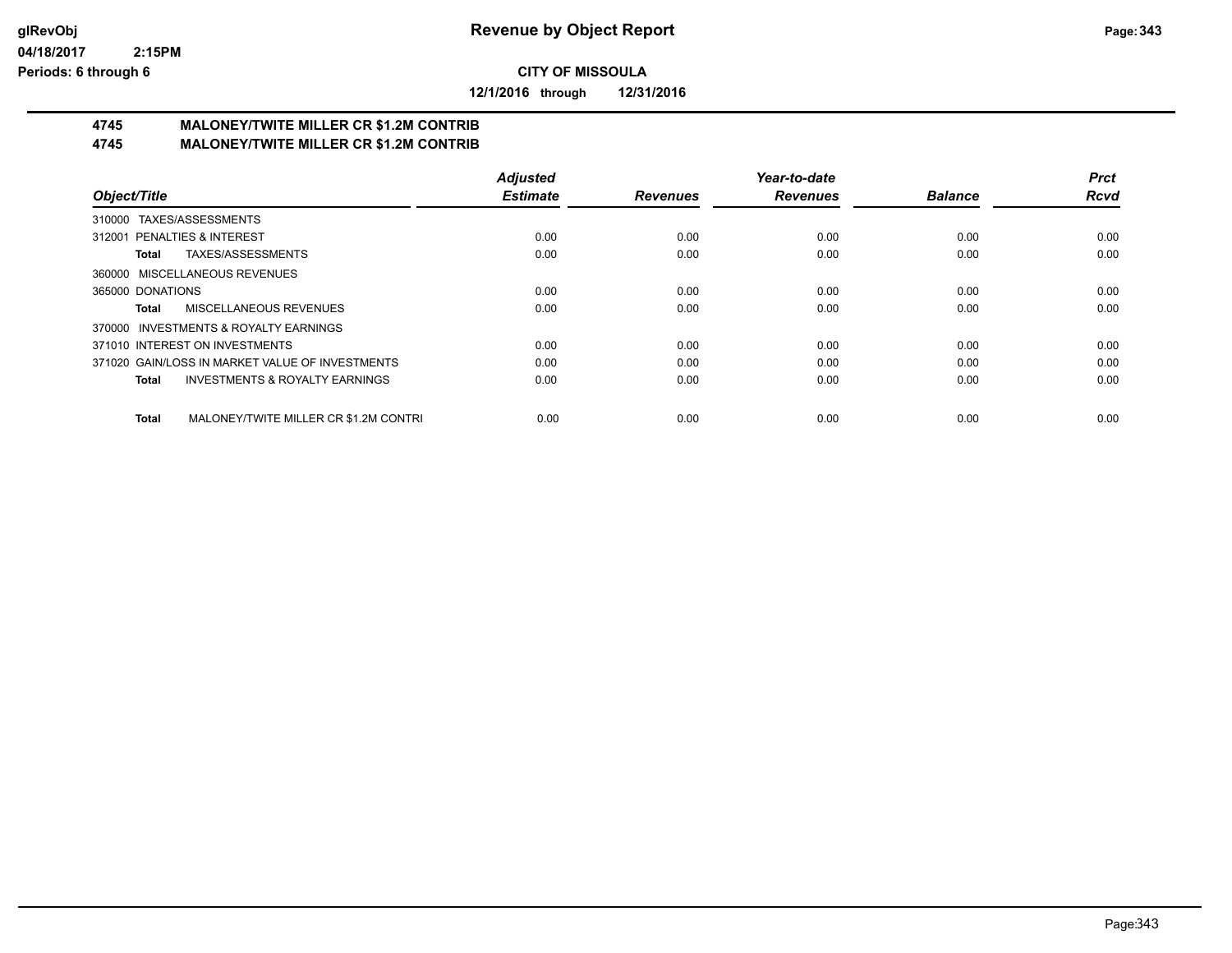**12/1/2016 through 12/31/2016**

#### **4745 MALONEY/TWITE MILLER CR \$1.2M CONTRIB**

| Object/Title                                              | <b>Adjusted</b><br><b>Estimate</b> | <b>Revenues</b> | Year-to-date<br><b>Revenues</b> | <b>Balance</b> | <b>Prct</b><br><b>Rcvd</b> |
|-----------------------------------------------------------|------------------------------------|-----------------|---------------------------------|----------------|----------------------------|
| 310000 TAXES/ASSESSMENTS                                  |                                    |                 |                                 |                |                            |
| <b>PENALTIES &amp; INTEREST</b><br>312001                 | 0.00                               | 0.00            | 0.00                            | 0.00           | 0.00                       |
| TAXES/ASSESSMENTS<br>Total                                | 0.00                               | 0.00            | 0.00                            | 0.00           | 0.00                       |
| 360000 MISCELLANEOUS REVENUES                             |                                    |                 |                                 |                |                            |
| 365000 DONATIONS                                          | 0.00                               | 0.00            | 0.00                            | 0.00           | 0.00                       |
| MISCELLANEOUS REVENUES<br>Total                           | 0.00                               | 0.00            | 0.00                            | 0.00           | 0.00                       |
| 370000 INVESTMENTS & ROYALTY EARNINGS                     |                                    |                 |                                 |                |                            |
| 371010 INTEREST ON INVESTMENTS                            | 0.00                               | 0.00            | 0.00                            | 0.00           | 0.00                       |
| 371020 GAIN/LOSS IN MARKET VALUE OF INVESTMENT            | 0.00                               | 0.00            | 0.00                            | 0.00           | 0.00                       |
| <b>INVESTMENTS &amp; ROYALTY EARNINGS</b><br><b>Total</b> | 0.00                               | 0.00            | 0.00                            | 0.00           | 0.00                       |
| MALONEY/TWITE MILLER CR \$1.2M CONTR<br><b>Total</b>      | 0.00                               | 0.00            | 0.00                            | 0.00           | 0.00                       |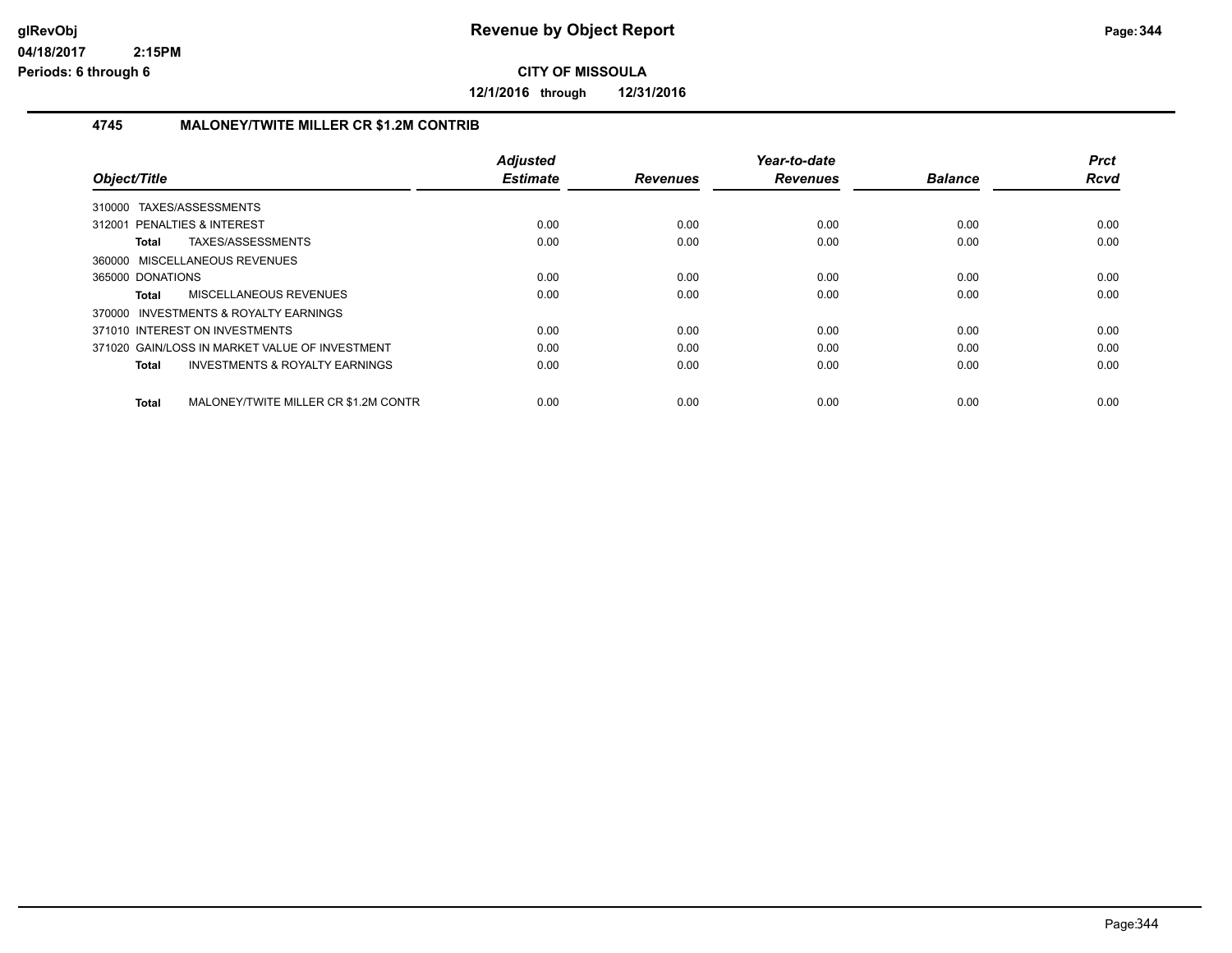**12/1/2016 through 12/31/2016**

**4941 HILLVIEW WAY CONSTRUCTION**

**4941 HILLVIEW WAY CONSTRUCTION**

|                                                    | <b>Adjusted</b> |                 | Year-to-date    |                 | <b>Prct</b> |
|----------------------------------------------------|-----------------|-----------------|-----------------|-----------------|-------------|
| Object/Title                                       | <b>Estimate</b> | <b>Revenues</b> | <b>Revenues</b> | <b>Balance</b>  | <b>Rcvd</b> |
| 360000 MISCELLANEOUS REVENUES                      |                 |                 |                 |                 |             |
| 360010 MISCELLANEOUS                               | 0.00            | 0.00            | 5.942.73        | $-5.942.73$     | 0.00        |
| MISCELLANEOUS REVENUES<br>Total                    | 0.00            | 0.00            | 5.942.73        | $-5.942.73$     | 0.00        |
| 370000 INVESTMENTS & ROYALTY EARNINGS              |                 |                 |                 |                 |             |
| 371010 INTEREST ON INVESTMENTS                     | 0.00            | 0.00            | 0.00            | 0.00            | 0.00        |
| <b>INVESTMENTS &amp; ROYALTY EARNINGS</b><br>Total | 0.00            | 0.00            | 0.00            | 0.00            | 0.00        |
| 380000 OTHER FINANCING SOURCES                     |                 |                 |                 |                 |             |
| 381030 SID BONDS PROCEEDS                          | 0.00            | 0.00            | 2.527.050.00    | $-2,527,050.00$ | 0.00        |
| OTHER FINANCING SOURCES<br>Total                   | 0.00            | 0.00            | 2.527.050.00    | $-2.527.050.00$ | 0.00        |
|                                                    |                 |                 |                 |                 |             |
| HILLVIEW WAY CONSTRUCTION<br><b>Total</b>          | 0.00            | 0.00            | 2.532.992.73    | $-2.532.992.73$ | 0.00        |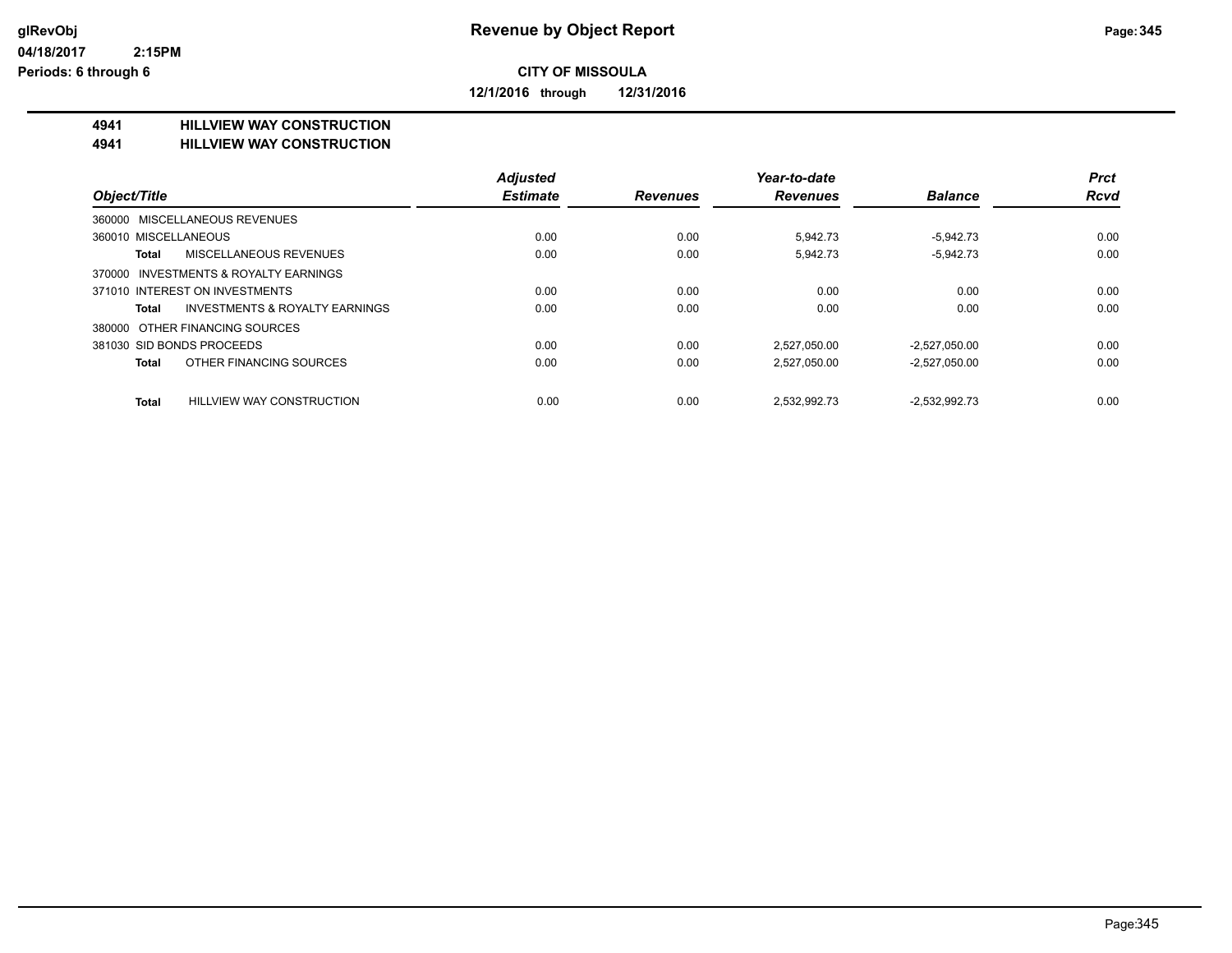**12/1/2016 through 12/31/2016**

#### **4941 HILLVIEW WAY CONSTRUCTION**

|                                                  | <b>Adjusted</b> |                 | Year-to-date    |                 | <b>Prct</b> |
|--------------------------------------------------|-----------------|-----------------|-----------------|-----------------|-------------|
| Object/Title                                     | <b>Estimate</b> | <b>Revenues</b> | <b>Revenues</b> | <b>Balance</b>  | <b>Rcvd</b> |
| MISCELLANEOUS REVENUES<br>360000                 |                 |                 |                 |                 |             |
| 360010 MISCELLANEOUS                             | 0.00            | 0.00            | 5.942.73        | $-5.942.73$     | 0.00        |
| MISCELLANEOUS REVENUES<br>Total                  | 0.00            | 0.00            | 5.942.73        | $-5.942.73$     | 0.00        |
| INVESTMENTS & ROYALTY EARNINGS<br>370000         |                 |                 |                 |                 |             |
| 371010 INTEREST ON INVESTMENTS                   | 0.00            | 0.00            | 0.00            | 0.00            | 0.00        |
| INVESTMENTS & ROYALTY EARNINGS<br><b>Total</b>   | 0.00            | 0.00            | 0.00            | 0.00            | 0.00        |
| OTHER FINANCING SOURCES<br>380000                |                 |                 |                 |                 |             |
| 381030 SID BONDS PROCEEDS                        | 0.00            | 0.00            | 2.527.050.00    | $-2.527.050.00$ | 0.00        |
| OTHER FINANCING SOURCES<br><b>Total</b>          | 0.00            | 0.00            | 2.527.050.00    | $-2,527,050.00$ | 0.00        |
| <b>HILLVIEW WAY CONSTRUCTION</b><br><b>Total</b> | 0.00            | 0.00            | 2.532.992.73    | $-2.532.992.73$ | 0.00        |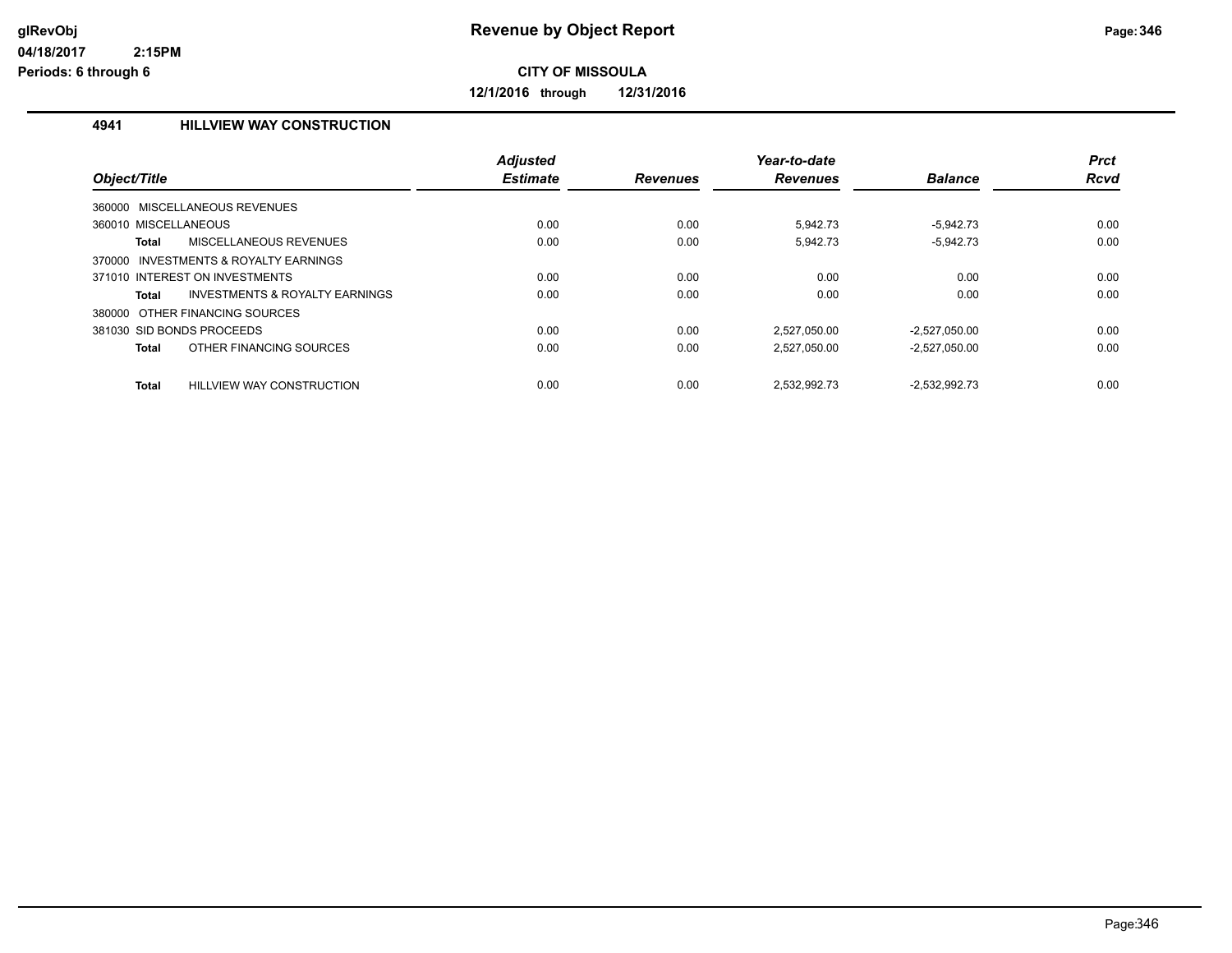**12/1/2016 through 12/31/2016**

#### **4944 RATTLESNAKE SEWER COLLECTION (544) 4944 RATTLESNAKE SEWER COLLECTION (544)**

|                                                     | <b>Adjusted</b> |                 | Year-to-date    |                | <b>Prct</b> |
|-----------------------------------------------------|-----------------|-----------------|-----------------|----------------|-------------|
| Object/Title                                        | <b>Estimate</b> | <b>Revenues</b> | <b>Revenues</b> | <b>Balance</b> | Rcvd        |
| 330000 INTERGOVERNMENTAL REVENUES                   |                 |                 |                 |                |             |
| 331090 EPA GRANT                                    | 0.00            | 0.00            | 0.00            | 0.00           | 0.00        |
| 334120 TSEP GRANT                                   | 0.00            | 0.00            | 0.00            | 0.00           | 0.00        |
| 334121 DNRC GRANT                                   | 0.00            | 0.00            | 0.00            | 0.00           | 0.00        |
| 334990 ARRA FUNDING                                 | 0.00            | 0.00            | 0.00            | 0.00           | 0.00        |
| 334992 ARRA LOAN                                    | 0.00            | 0.00            | 0.00            | 0.00           | 0.00        |
| INTERGOVERNMENTAL REVENUES<br>Total                 | 0.00            | 0.00            | 0.00            | 0.00           | 0.00        |
| <b>INVESTMENTS &amp; ROYALTY EARNINGS</b><br>370000 |                 |                 |                 |                |             |
| 371010 INTEREST ON INVESTMENTS                      | 0.00            | 0.00            | 0.00            | 0.00           | 0.00        |
| <b>INVESTMENTS &amp; ROYALTY EARNINGS</b><br>Total  | 0.00            | 0.00            | 0.00            | 0.00           | 0.00        |
| 380000 OTHER FINANCING SOURCES                      |                 |                 |                 |                |             |
| 381010 BOND PROCEEDS                                | 0.00            | 0.00            | 0.00            | 0.00           | 0.00        |
| 381020 REVENUE BONDS                                | 0.00            | 0.00            | 0.00            | 0.00           | 0.00        |
| 381030 SID BONDS PROCEEDS                           | 0.00            | 0.00            | 0.00            | 0.00           | 0.00        |
| OTHER FINANCING SOURCES<br>Total                    | 0.00            | 0.00            | 0.00            | 0.00           | 0.00        |
| RATTLESNAKE SEWER COLLECTION (544)<br>Total         | 0.00            | 0.00            | 0.00            | 0.00           | 0.00        |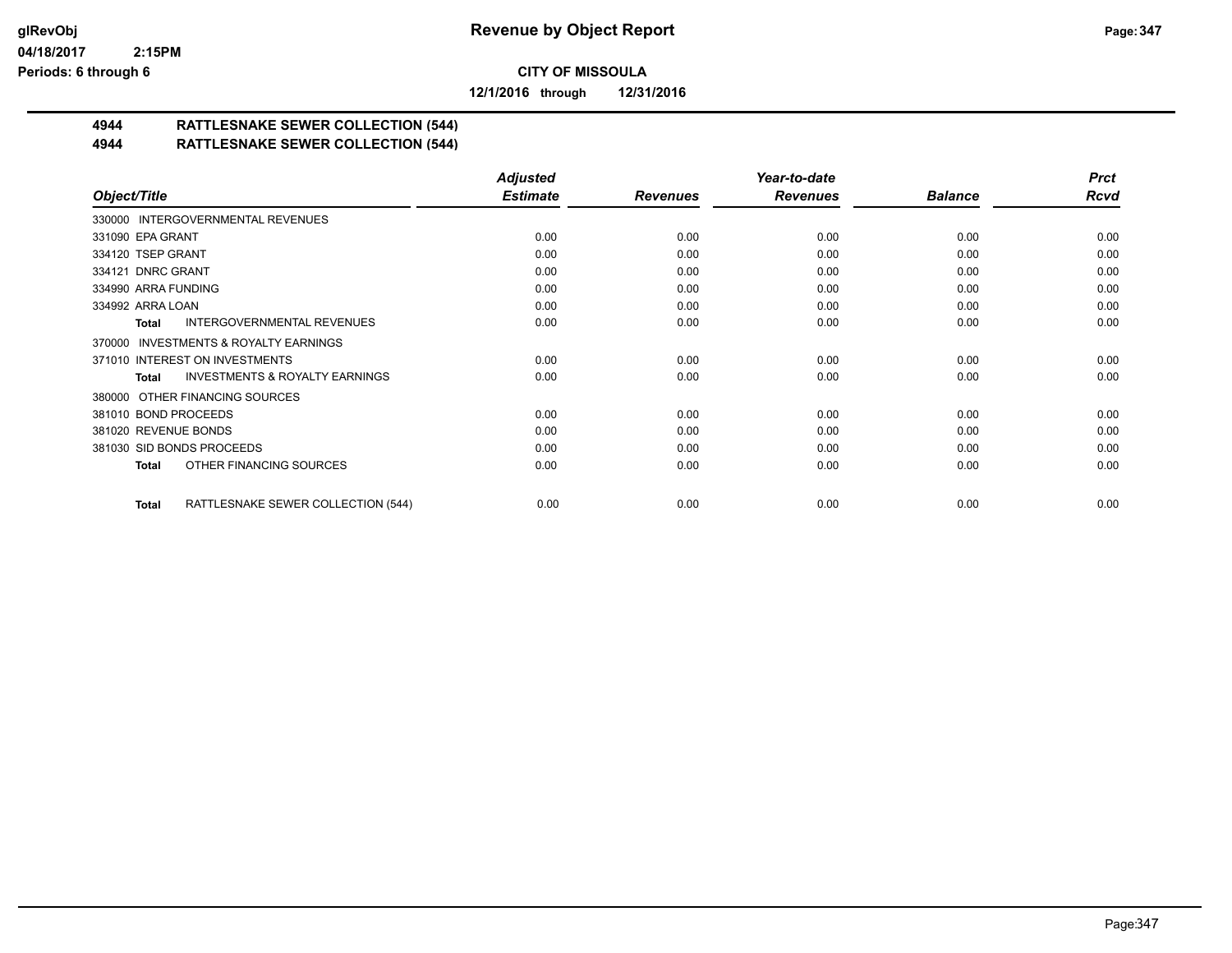**12/1/2016 through 12/31/2016**

#### **4944 RATTLESNAKE SEWER COLLECTION (544)**

|                                                     | <b>Adjusted</b> |                 | Year-to-date    |                | <b>Prct</b> |
|-----------------------------------------------------|-----------------|-----------------|-----------------|----------------|-------------|
| Object/Title                                        | <b>Estimate</b> | <b>Revenues</b> | <b>Revenues</b> | <b>Balance</b> | <b>Rcvd</b> |
| 330000 INTERGOVERNMENTAL REVENUES                   |                 |                 |                 |                |             |
| 331090 EPA GRANT                                    | 0.00            | 0.00            | 0.00            | 0.00           | 0.00        |
| 334120 TSEP GRANT                                   | 0.00            | 0.00            | 0.00            | 0.00           | 0.00        |
| 334121 DNRC GRANT                                   | 0.00            | 0.00            | 0.00            | 0.00           | 0.00        |
| 334990 ARRA FUNDING                                 | 0.00            | 0.00            | 0.00            | 0.00           | 0.00        |
| 334992 ARRA LOAN                                    | 0.00            | 0.00            | 0.00            | 0.00           | 0.00        |
| <b>INTERGOVERNMENTAL REVENUES</b><br><b>Total</b>   | 0.00            | 0.00            | 0.00            | 0.00           | 0.00        |
| <b>INVESTMENTS &amp; ROYALTY EARNINGS</b><br>370000 |                 |                 |                 |                |             |
| 371010 INTEREST ON INVESTMENTS                      | 0.00            | 0.00            | 0.00            | 0.00           | 0.00        |
| <b>INVESTMENTS &amp; ROYALTY EARNINGS</b><br>Total  | 0.00            | 0.00            | 0.00            | 0.00           | 0.00        |
| 380000 OTHER FINANCING SOURCES                      |                 |                 |                 |                |             |
| 381010 BOND PROCEEDS                                | 0.00            | 0.00            | 0.00            | 0.00           | 0.00        |
| 381020 REVENUE BONDS                                | 0.00            | 0.00            | 0.00            | 0.00           | 0.00        |
| 381030 SID BONDS PROCEEDS                           | 0.00            | 0.00            | 0.00            | 0.00           | 0.00        |
| OTHER FINANCING SOURCES<br>Total                    | 0.00            | 0.00            | 0.00            | 0.00           | 0.00        |
|                                                     |                 |                 |                 |                |             |
| RATTLESNAKE SEWER COLLECTION (544)<br>Total         | 0.00            | 0.00            | 0.00            | 0.00           | 0.00        |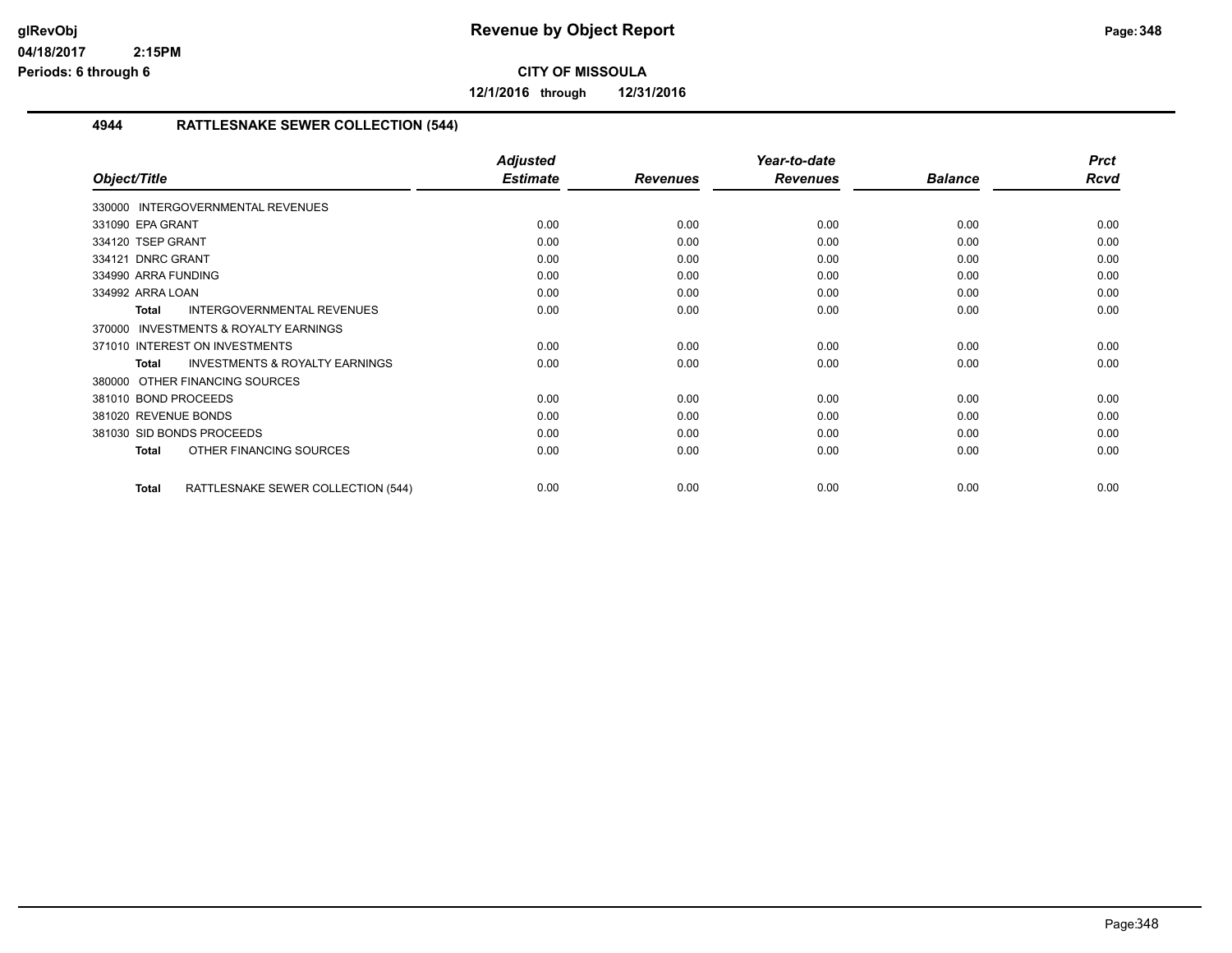**12/1/2016 through 12/31/2016**

**4945 PHILLIPS ST TRAFFIC CALMING 4945 PHILLIPS ST TRAFFIC CALMING**

|                                             | <b>Adjusted</b> |                 | Year-to-date    |                | <b>Prct</b> |
|---------------------------------------------|-----------------|-----------------|-----------------|----------------|-------------|
| Object/Title                                | <b>Estimate</b> | <b>Revenues</b> | <b>Revenues</b> | <b>Balance</b> | <b>Rcvd</b> |
| 370000 INVESTMENTS & ROYALTY EARNINGS       |                 |                 |                 |                |             |
| 371010 INTEREST ON INVESTMENTS              | 0.00            | 0.00            | 0.00            | 0.00           | 0.00        |
| INVESTMENTS & ROYALTY EARNINGS<br>Total     | 0.00            | 0.00            | 0.00            | 0.00           | 0.00        |
| 380000 OTHER FINANCING SOURCES              |                 |                 |                 |                |             |
| 381030 SID BONDS PROCEEDS                   | 0.00            | 0.00            | 0.00            | 0.00           | 0.00        |
| 383000 OPERATING TRANSFERS                  | 0.00            | 0.00            | 0.00            | 0.00           | 0.00        |
| OTHER FINANCING SOURCES<br>Total            | 0.00            | 0.00            | 0.00            | 0.00           | 0.00        |
|                                             |                 |                 |                 |                |             |
| <b>Total</b><br>PHILLIPS ST TRAFFIC CALMING | 0.00            | 0.00            | 0.00            | 0.00           | 0.00        |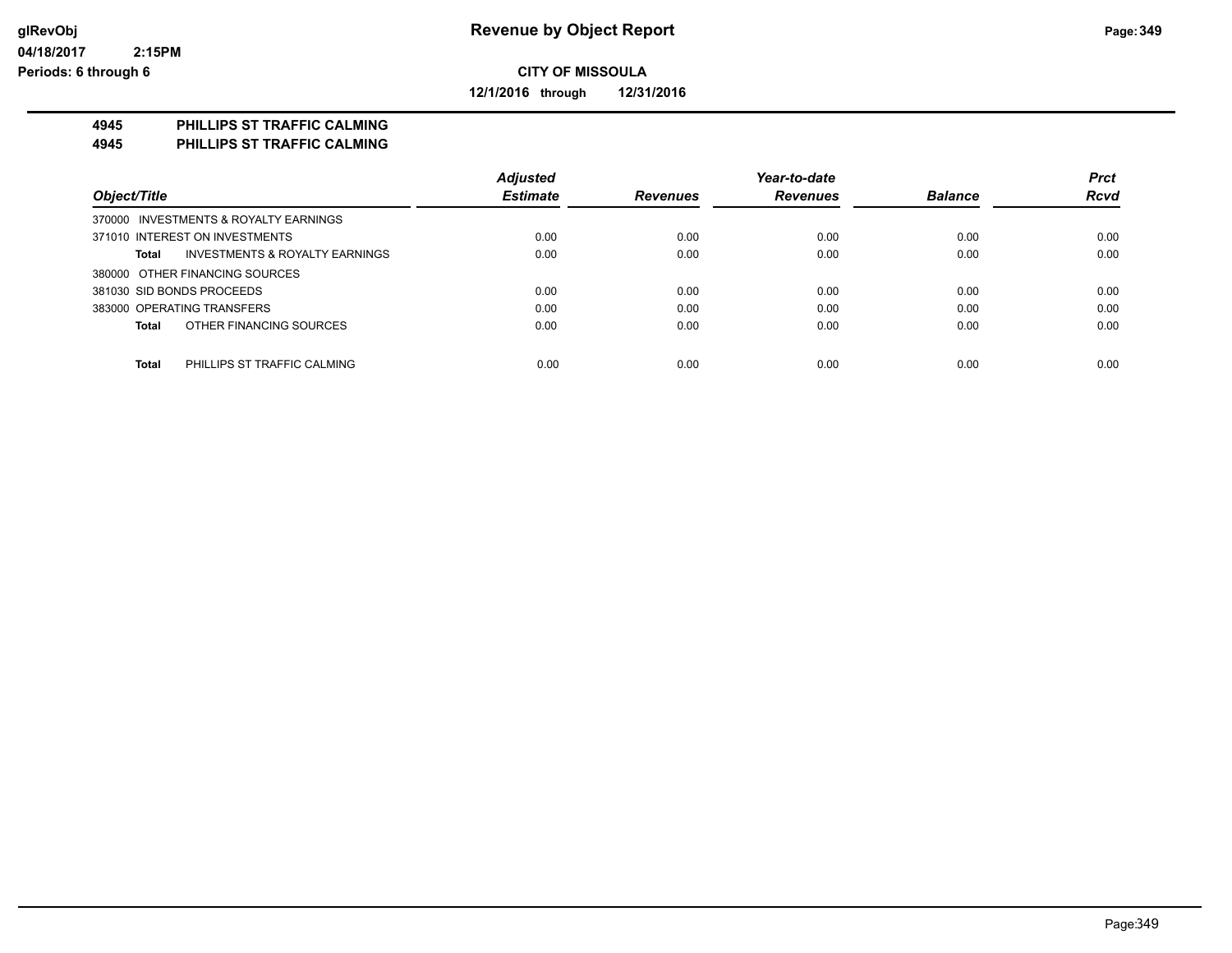**12/1/2016 through 12/31/2016**

#### **4945 PHILLIPS ST TRAFFIC CALMING**

|                                                | <b>Adjusted</b> |                 | Year-to-date    |                | <b>Prct</b> |
|------------------------------------------------|-----------------|-----------------|-----------------|----------------|-------------|
| Object/Title                                   | <b>Estimate</b> | <b>Revenues</b> | <b>Revenues</b> | <b>Balance</b> | <b>Rcvd</b> |
| 370000 INVESTMENTS & ROYALTY EARNINGS          |                 |                 |                 |                |             |
| 371010 INTEREST ON INVESTMENTS                 | 0.00            | 0.00            | 0.00            | 0.00           | 0.00        |
| INVESTMENTS & ROYALTY EARNINGS<br><b>Total</b> | 0.00            | 0.00            | 0.00            | 0.00           | 0.00        |
| 380000 OTHER FINANCING SOURCES                 |                 |                 |                 |                |             |
| 381030 SID BONDS PROCEEDS                      | 0.00            | 0.00            | 0.00            | 0.00           | 0.00        |
| 383000 OPERATING TRANSFERS                     | 0.00            | 0.00            | 0.00            | 0.00           | 0.00        |
| OTHER FINANCING SOURCES<br>Total               | 0.00            | 0.00            | 0.00            | 0.00           | 0.00        |
|                                                |                 |                 |                 |                |             |
| Total<br>PHILLIPS ST TRAFFIC CALMING           | 0.00            | 0.00            | 0.00            | 0.00           | 0.00        |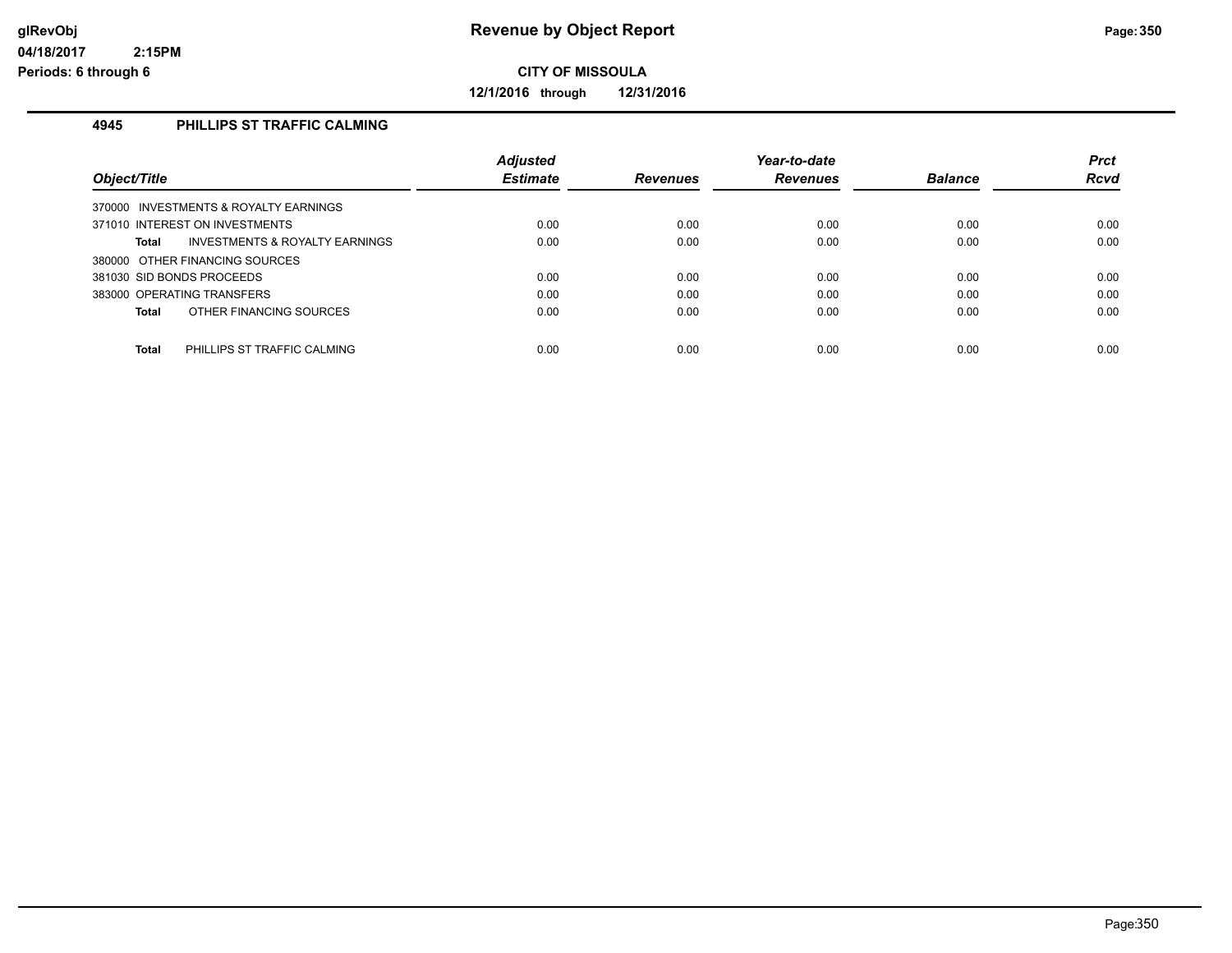**12/1/2016 through 12/31/2016**

#### **4946 PATTEE CREEK DR. TRAFFIC CALMING 4946 PATTEE CREEK DR. TRAFFIC CALMING**

|                                                  | <b>Adjusted</b> |                 | Year-to-date    |                | <b>Prct</b> |
|--------------------------------------------------|-----------------|-----------------|-----------------|----------------|-------------|
| Object/Title                                     | <b>Estimate</b> | <b>Revenues</b> | <b>Revenues</b> | <b>Balance</b> | <b>Rcvd</b> |
| 370000 INVESTMENTS & ROYALTY EARNINGS            |                 |                 |                 |                |             |
| 371010 INTEREST ON INVESTMENTS                   | 0.00            | 0.00            | 0.00            | 0.00           | 0.00        |
| INVESTMENTS & ROYALTY EARNINGS<br>Total          | 0.00            | 0.00            | 0.00            | 0.00           | 0.00        |
| 380000 OTHER FINANCING SOURCES                   |                 |                 |                 |                |             |
| 381030 SID BONDS PROCEEDS                        | 0.00            | 0.00            | 0.00            | 0.00           | 0.00        |
| 383000 OPERATING TRANSFERS                       | 0.00            | 0.00            | 0.00            | 0.00           | 0.00        |
| OTHER FINANCING SOURCES<br>Total                 | 0.00            | 0.00            | 0.00            | 0.00           | 0.00        |
|                                                  |                 |                 |                 |                |             |
| <b>Total</b><br>PATTEE CREEK DR. TRAFFIC CALMING | 0.00            | 0.00            | 0.00            | 0.00           | 0.00        |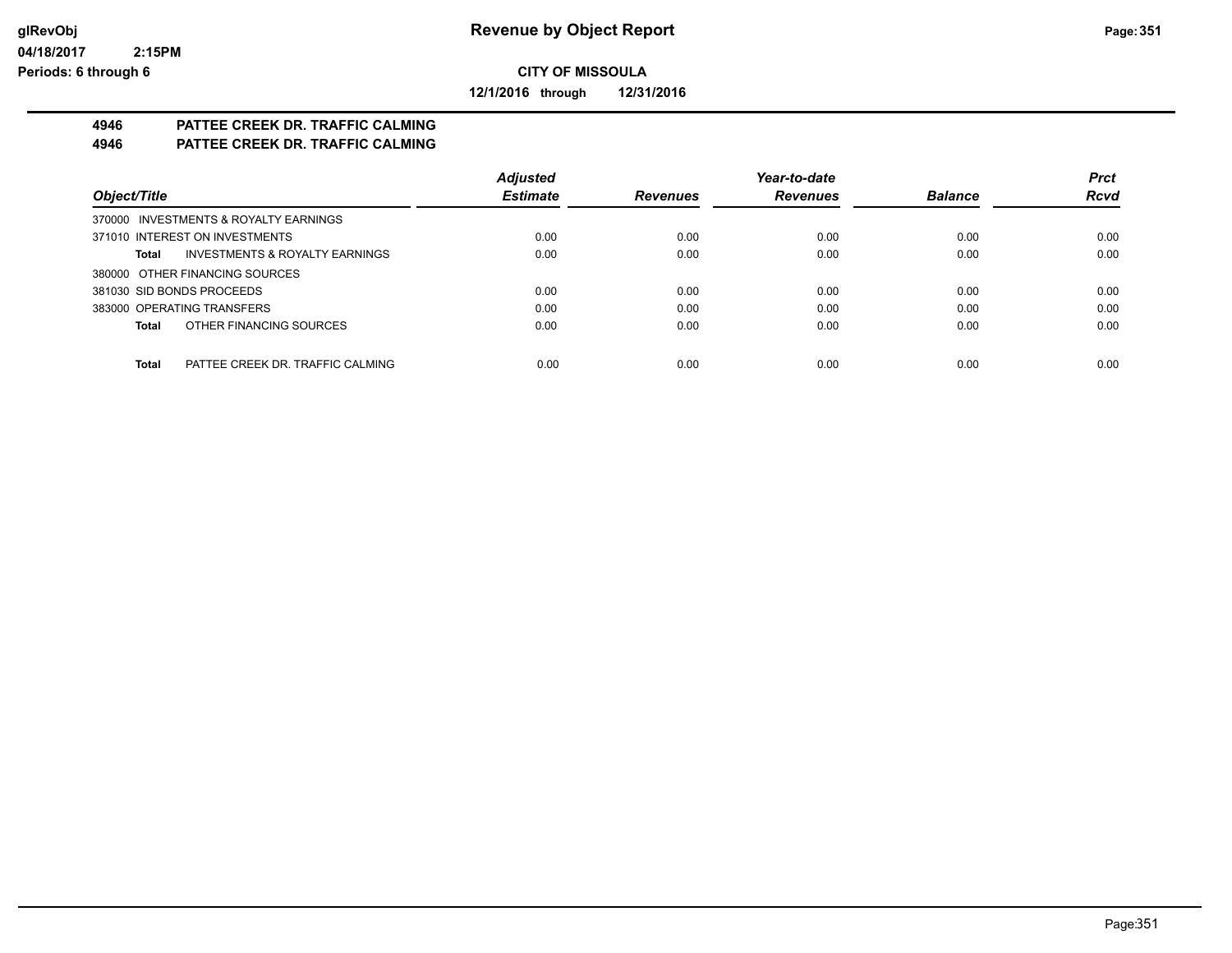**12/1/2016 through 12/31/2016**

#### **4946 PATTEE CREEK DR. TRAFFIC CALMING**

| Object/Title                                     | <b>Adjusted</b><br><b>Estimate</b> | <b>Revenues</b> | Year-to-date<br><b>Revenues</b> | <b>Balance</b> | <b>Prct</b><br><b>Rcvd</b> |
|--------------------------------------------------|------------------------------------|-----------------|---------------------------------|----------------|----------------------------|
| 370000 INVESTMENTS & ROYALTY EARNINGS            |                                    |                 |                                 |                |                            |
| 371010 INTEREST ON INVESTMENTS                   | 0.00                               | 0.00            | 0.00                            | 0.00           | 0.00                       |
| INVESTMENTS & ROYALTY EARNINGS<br><b>Total</b>   | 0.00                               | 0.00            | 0.00                            | 0.00           | 0.00                       |
| 380000 OTHER FINANCING SOURCES                   |                                    |                 |                                 |                |                            |
| 381030 SID BONDS PROCEEDS                        | 0.00                               | 0.00            | 0.00                            | 0.00           | 0.00                       |
| 383000 OPERATING TRANSFERS                       | 0.00                               | 0.00            | 0.00                            | 0.00           | 0.00                       |
| OTHER FINANCING SOURCES<br><b>Total</b>          | 0.00                               | 0.00            | 0.00                            | 0.00           | 0.00                       |
|                                                  |                                    |                 |                                 |                |                            |
| <b>Total</b><br>PATTEE CREEK DR. TRAFFIC CALMING | 0.00                               | 0.00            | 0.00                            | 0.00           | 0.00                       |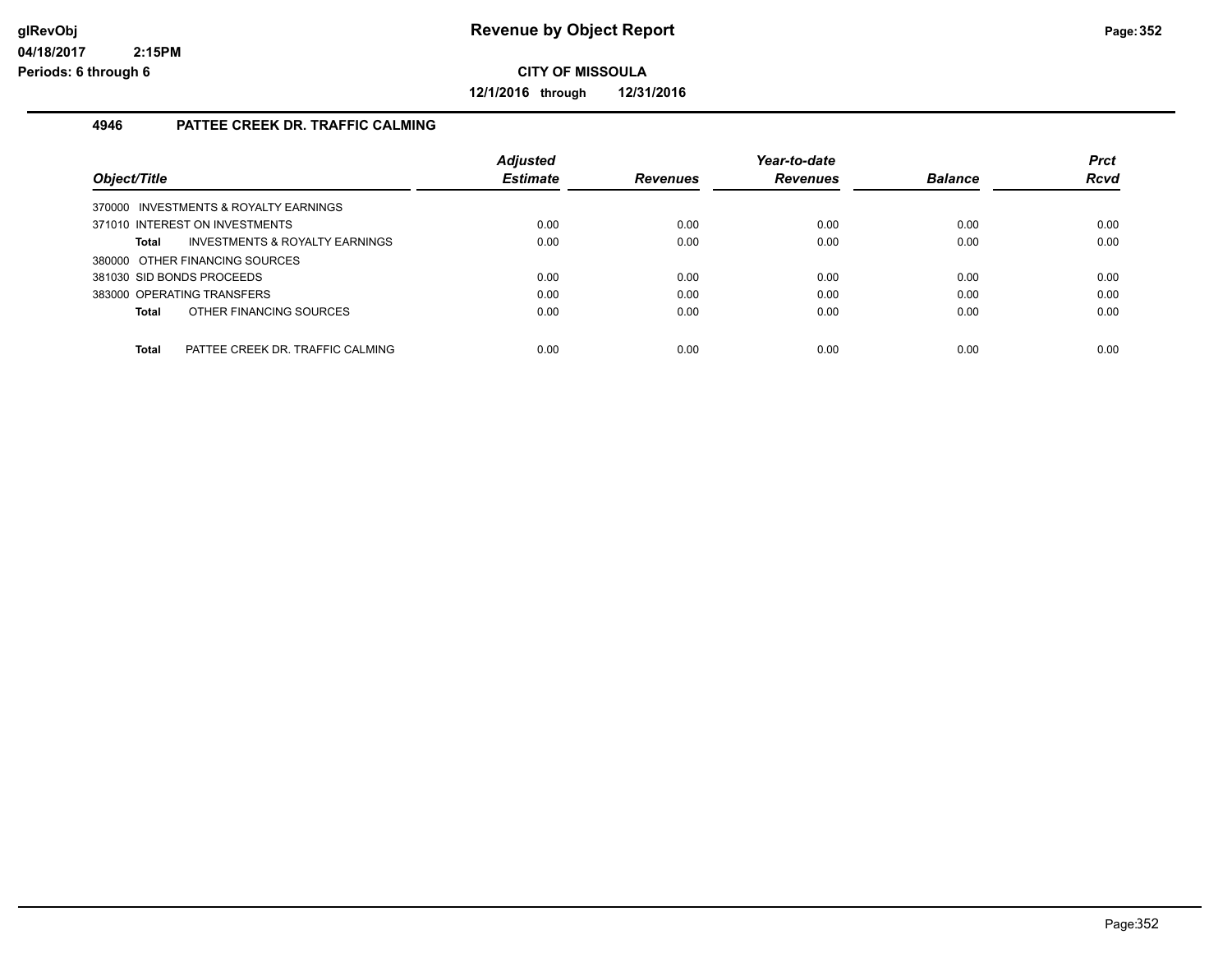**12/1/2016 through 12/31/2016**

#### **4948 STORMWATER OUTFALL RETROFITS 4948 STORMWATER OUTFALL RETROFITS**

|                                              | <b>Adjusted</b><br><b>Estimate</b> | <b>Revenues</b> | Year-to-date<br><b>Revenues</b> | <b>Balance</b> | <b>Prct</b><br><b>Rcvd</b> |
|----------------------------------------------|------------------------------------|-----------------|---------------------------------|----------------|----------------------------|
| Object/Title                                 |                                    |                 |                                 |                |                            |
| 330000 INTERGOVERNMENTAL REVENUES            |                                    |                 |                                 |                |                            |
| 334121 DNRC GRANT                            | 0.00                               | 5,508.00        | 5.508.00                        | $-5,508.00$    | 0.00                       |
| 337003 HEALTH DEPT-STORM WATER MGMT          | 0.00                               | 0.00            | 20,000.00                       | $-20,000.00$   | 0.00                       |
| 337004 MRA GRANTS                            | 0.00                               | 0.00            | 0.00                            | 0.00           | 0.00                       |
| INTERGOVERNMENTAL REVENUES<br>Total          | 0.00                               | 5.508.00        | 25.508.00                       | $-25.508.00$   | 0.00                       |
| 380000 OTHER FINANCING SOURCES               |                                    |                 |                                 |                |                            |
| 383014 TRANS FR MRA                          | 0.00                               | 0.00            | 0.00                            | 0.00           | 0.00                       |
| 383015 TRANS FR MPC                          | 0.00                               | 0.00            | 25.000.00                       | $-25.000.00$   | 0.00                       |
| OTHER FINANCING SOURCES<br>Total             | 0.00                               | 0.00            | 25.000.00                       | $-25.000.00$   | 0.00                       |
| STORMWATER OUTFALL RETROFITS<br><b>Total</b> | 0.00                               | 5.508.00        | 50.508.00                       | $-50.508.00$   | 0.00                       |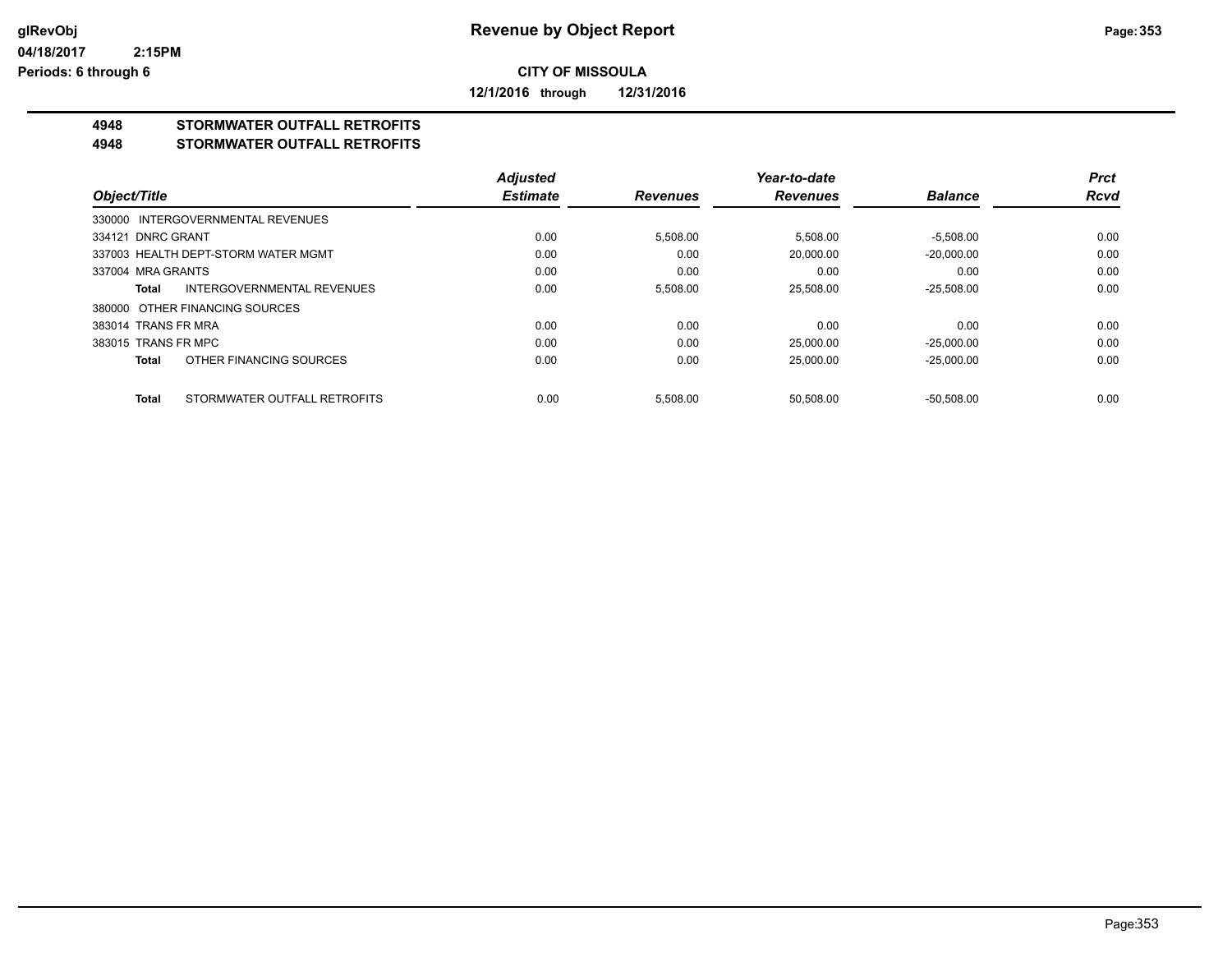**12/1/2016 through 12/31/2016**

#### **4948 STORMWATER OUTFALL RETROFITS**

| Object/Title        |                                     | <b>Adjusted</b><br><b>Estimate</b> | <b>Revenues</b> | Year-to-date<br><b>Revenues</b> | <b>Balance</b> | <b>Prct</b><br>Rcvd |
|---------------------|-------------------------------------|------------------------------------|-----------------|---------------------------------|----------------|---------------------|
| 330000              | INTERGOVERNMENTAL REVENUES          |                                    |                 |                                 |                |                     |
| 334121 DNRC GRANT   |                                     | 0.00                               | 5,508.00        | 5,508.00                        | $-5,508.00$    | 0.00                |
|                     | 337003 HEALTH DEPT-STORM WATER MGMT | 0.00                               | 0.00            | 20.000.00                       | $-20.000.00$   | 0.00                |
| 337004 MRA GRANTS   |                                     | 0.00                               | 0.00            | 0.00                            | 0.00           | 0.00                |
| Total               | INTERGOVERNMENTAL REVENUES          | 0.00                               | 5,508.00        | 25,508.00                       | $-25,508.00$   | 0.00                |
|                     | 380000 OTHER FINANCING SOURCES      |                                    |                 |                                 |                |                     |
| 383014 TRANS FR MRA |                                     | 0.00                               | 0.00            | 0.00                            | 0.00           | 0.00                |
| 383015 TRANS FR MPC |                                     | 0.00                               | 0.00            | 25,000.00                       | $-25.000.00$   | 0.00                |
| <b>Total</b>        | OTHER FINANCING SOURCES             | 0.00                               | 0.00            | 25.000.00                       | $-25.000.00$   | 0.00                |
| <b>Total</b>        | STORMWATER OUTFALL RETROFITS        | 0.00                               | 5.508.00        | 50.508.00                       | $-50.508.00$   | 0.00                |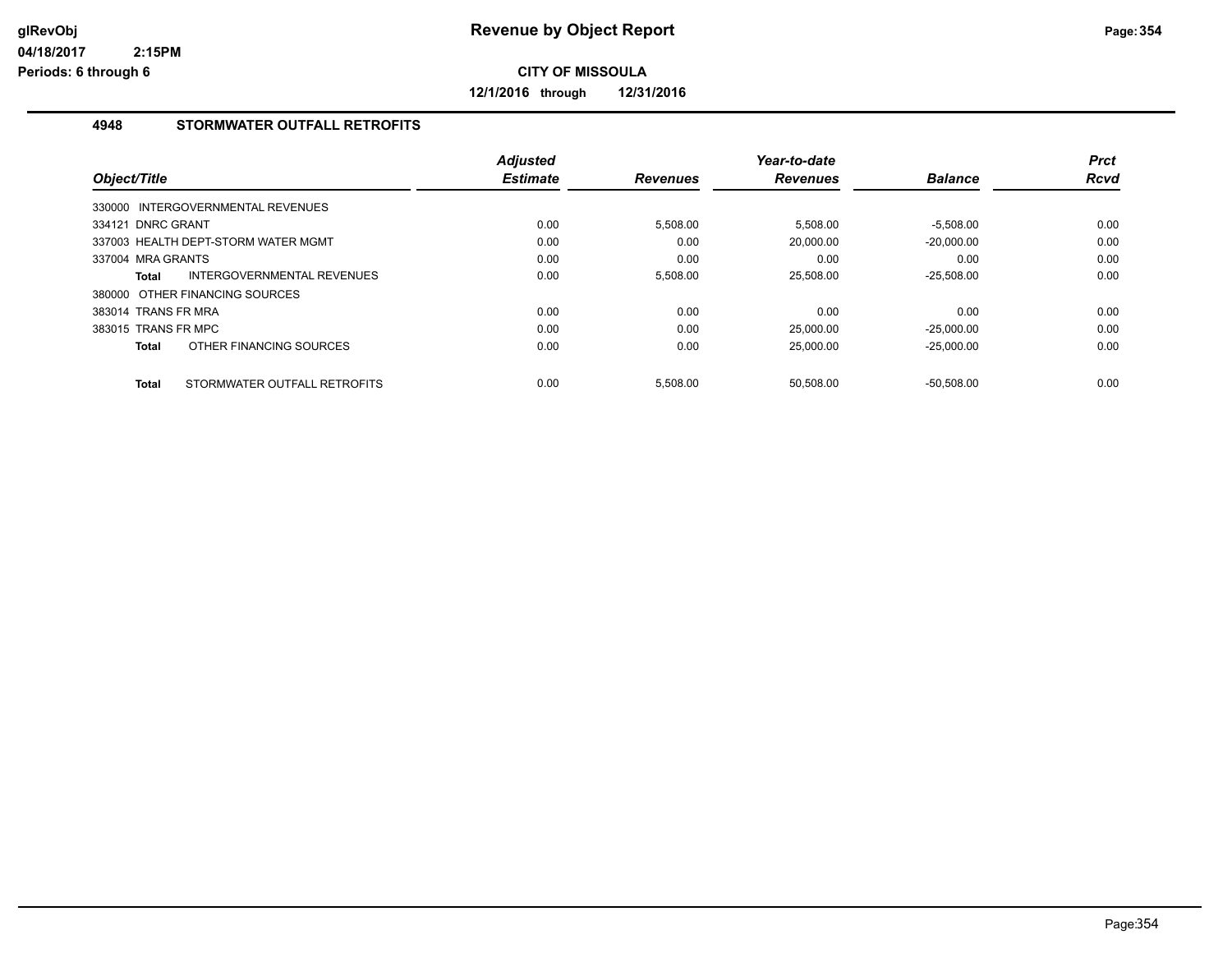**12/1/2016 through 12/31/2016**

**4949 WAYFINDING PROJECT 4949 WAYFINDING PROJECT**

|                                            | <b>Adjusted</b> |                 | Year-to-date    |                | <b>Prct</b> |
|--------------------------------------------|-----------------|-----------------|-----------------|----------------|-------------|
| Object/Title                               | <b>Estimate</b> | <b>Revenues</b> | <b>Revenues</b> | <b>Balance</b> | <b>Rcvd</b> |
| 330000 INTERGOVERNMENTAL REVENUES          |                 |                 |                 |                |             |
| 334125 FWP GRANT                           | 0.00            | 0.00            | 0.00            | 0.00           | 0.00        |
| <b>INTERGOVERNMENTAL REVENUES</b><br>Total | 0.00            | 0.00            | 0.00            | 0.00           | 0.00        |
| 360000 MISCELLANEOUS REVENUES              |                 |                 |                 |                |             |
| 365000 DONATIONS                           | 0.00            | 0.00            | 0.00            | 0.00           | 0.00        |
| <b>MISCELLANEOUS REVENUES</b><br>Total     | 0.00            | 0.00            | 0.00            | 0.00           | 0.00        |
| 380000 OTHER FINANCING SOURCES             |                 |                 |                 |                |             |
| 383042 TRANSFERS FROM OTHER FUNDS          | 0.00            | 0.00            | 0.00            | 0.00           | 0.00        |
| OTHER FINANCING SOURCES<br>Total           | 0.00            | 0.00            | 0.00            | 0.00           | 0.00        |
|                                            |                 |                 |                 |                |             |
| <b>WAYFINDING PROJECT</b><br><b>Total</b>  | 0.00            | 0.00            | 0.00            | 0.00           | 0.00        |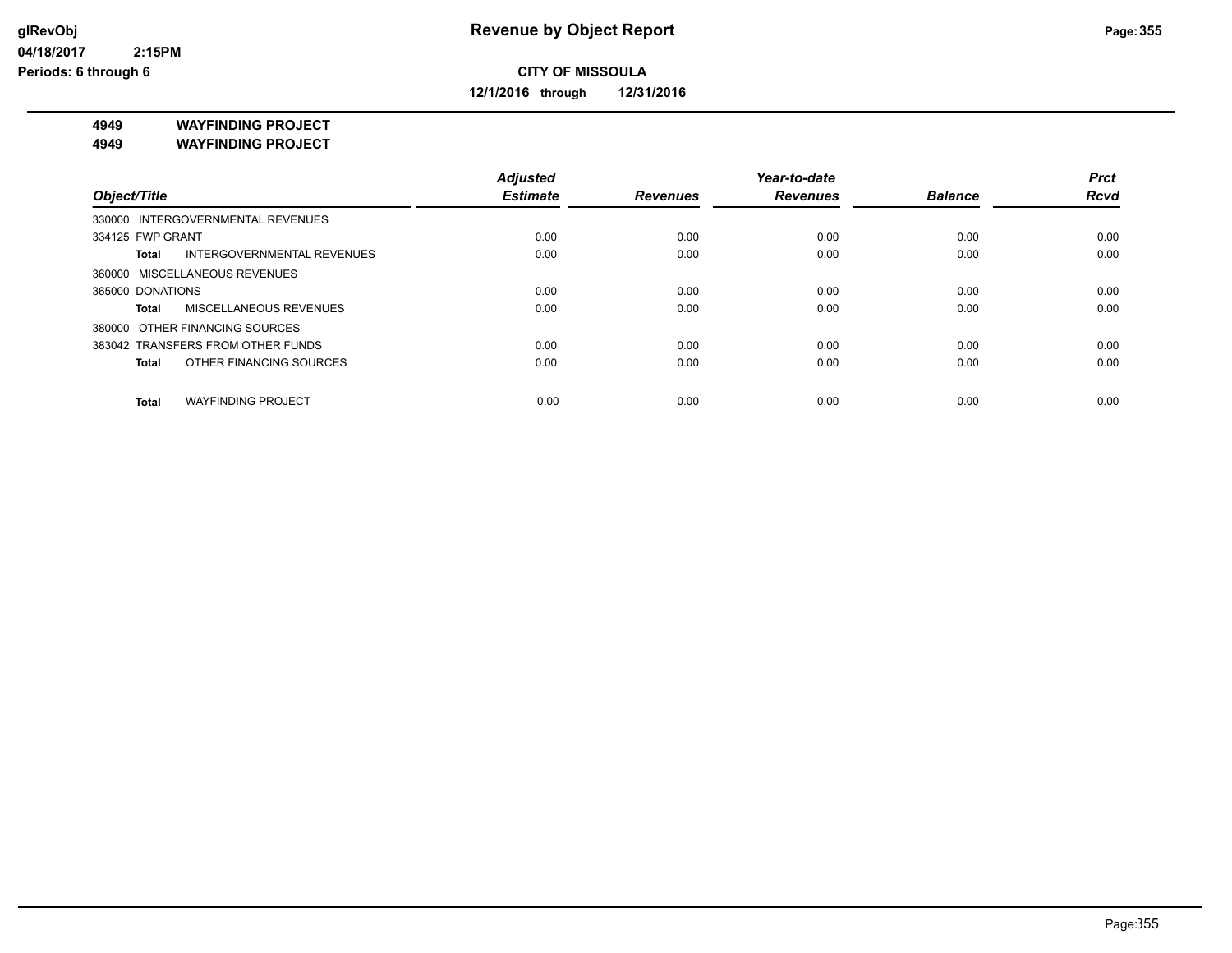**12/1/2016 through 12/31/2016**

#### **4949 WAYFINDING PROJECT**

| Object/Title                              | Adjusted<br><b>Estimate</b> | <b>Revenues</b> | Year-to-date<br><b>Revenues</b> | <b>Balance</b> | <b>Prct</b><br><b>Rcvd</b> |
|-------------------------------------------|-----------------------------|-----------------|---------------------------------|----------------|----------------------------|
| 330000 INTERGOVERNMENTAL REVENUES         |                             |                 |                                 |                |                            |
| 334125 FWP GRANT                          | 0.00                        | 0.00            | 0.00                            | 0.00           | 0.00                       |
| INTERGOVERNMENTAL REVENUES<br>Total       | 0.00                        | 0.00            | 0.00                            | 0.00           | 0.00                       |
| 360000 MISCELLANEOUS REVENUES             |                             |                 |                                 |                |                            |
| 365000 DONATIONS                          | 0.00                        | 0.00            | 0.00                            | 0.00           | 0.00                       |
| <b>MISCELLANEOUS REVENUES</b><br>Total    | 0.00                        | 0.00            | 0.00                            | 0.00           | 0.00                       |
| 380000 OTHER FINANCING SOURCES            |                             |                 |                                 |                |                            |
| 383042 TRANSFERS FROM OTHER FUNDS         | 0.00                        | 0.00            | 0.00                            | 0.00           | 0.00                       |
| OTHER FINANCING SOURCES<br>Total          | 0.00                        | 0.00            | 0.00                            | 0.00           | 0.00                       |
| <b>WAYFINDING PROJECT</b><br><b>Total</b> | 0.00                        | 0.00            | 0.00                            | 0.00           | 0.00                       |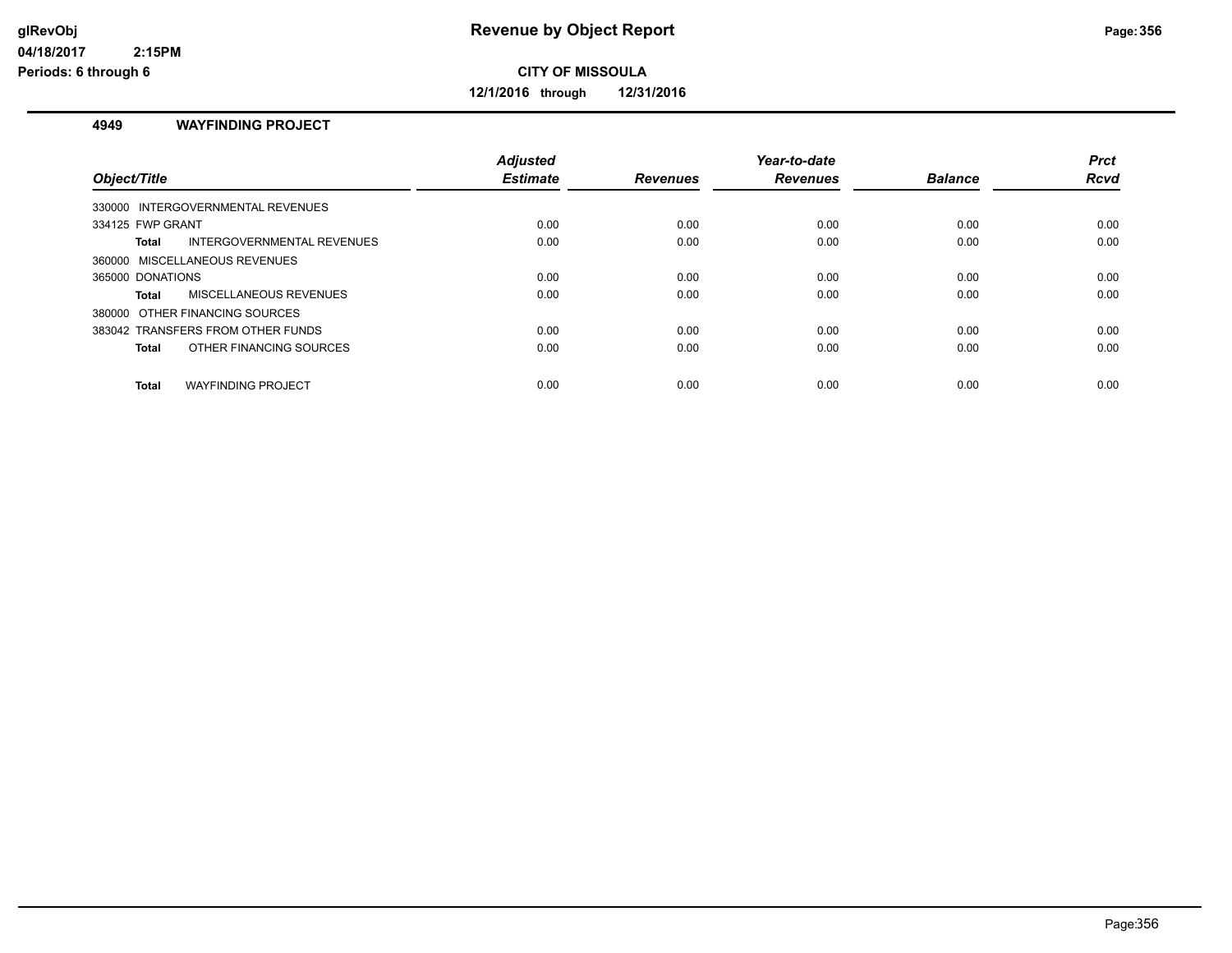**CITY OF MISSOULA 12/1/2016 through 12/31/2016**

**4990 ARRA ENHANCEMENTS**

**4990 ARRA ENHANCEMENTS**

|                                         | <b>Adjusted</b> |                 | Year-to-date    |                | <b>Prct</b> |
|-----------------------------------------|-----------------|-----------------|-----------------|----------------|-------------|
| Object/Title                            | <b>Estimate</b> | <b>Revenues</b> | <b>Revenues</b> | <b>Balance</b> | <b>Rcvd</b> |
| 330000 INTERGOVERNMENTAL REVENUES       |                 |                 |                 |                |             |
| 334990 ARRA FUNDING                     | 0.00            | 0.00            | 0.00            | 0.00           | 0.00        |
| INTERGOVERNMENTAL REVENUES<br>Total     | 0.00            | 0.00            | 0.00            | 0.00           | 0.00        |
| 370000 INVESTMENTS & ROYALTY EARNINGS   |                 |                 |                 |                |             |
| 371010 INTEREST ON INVESTMENTS          | 0.00            | 0.00            | 0.00            | 0.00           | 0.00        |
| INVESTMENTS & ROYALTY EARNINGS<br>Total | 0.00            | 0.00            | 0.00            | 0.00           | 0.00        |
|                                         |                 |                 |                 |                |             |
| <b>Total</b><br>ARRA ENHANCEMENTS       | 0.00            | 0.00            | 0.00            | 0.00           | 0.00        |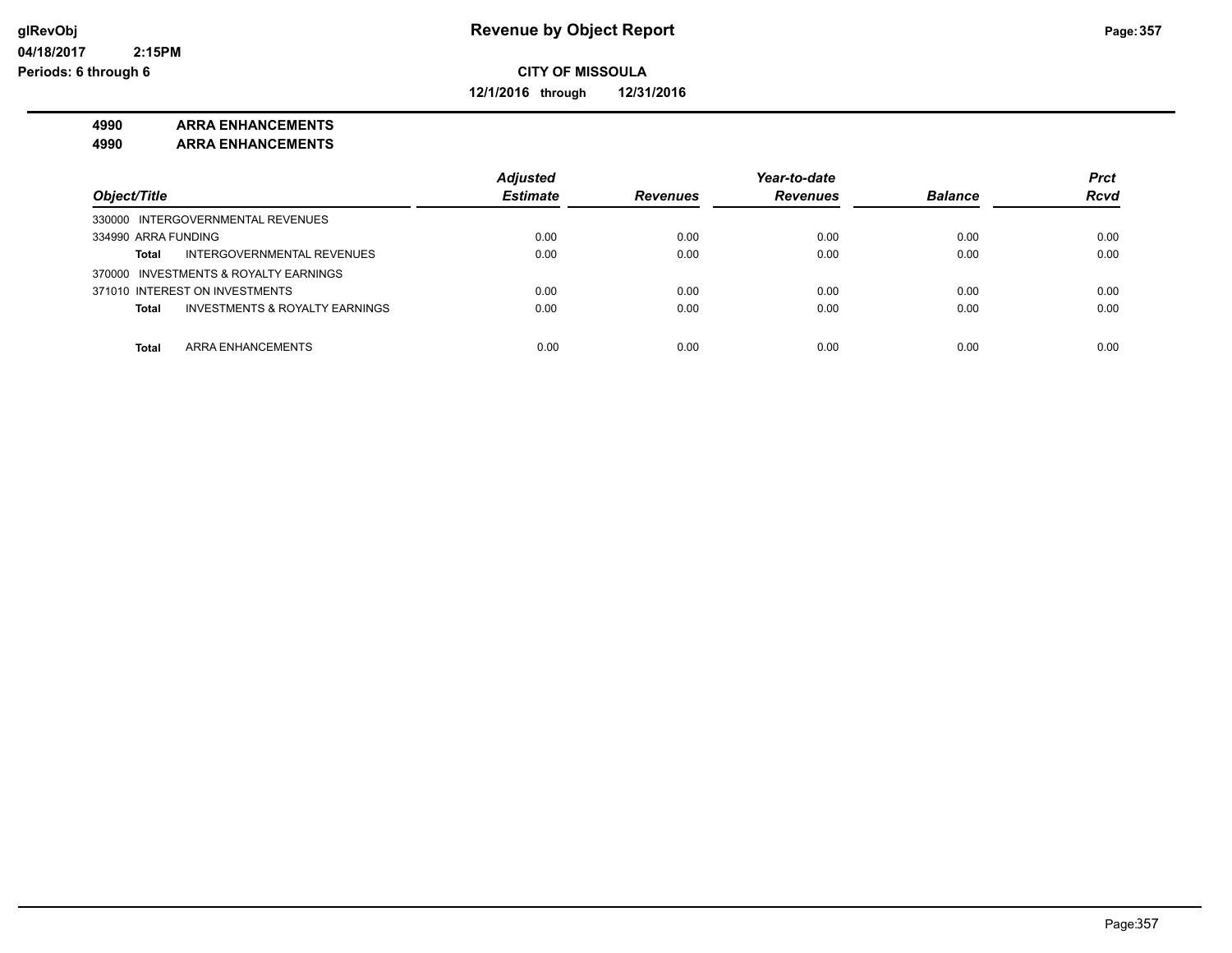**12/1/2016 through 12/31/2016**

#### **4990 ARRA ENHANCEMENTS**

|                                                           | <b>Adjusted</b> |                 | Year-to-date    |                | <b>Prct</b> |
|-----------------------------------------------------------|-----------------|-----------------|-----------------|----------------|-------------|
| Object/Title                                              | <b>Estimate</b> | <b>Revenues</b> | <b>Revenues</b> | <b>Balance</b> | <b>Rcvd</b> |
| 330000 INTERGOVERNMENTAL REVENUES                         |                 |                 |                 |                |             |
| 334990 ARRA FUNDING                                       | 0.00            | 0.00            | 0.00            | 0.00           | 0.00        |
| INTERGOVERNMENTAL REVENUES<br>Total                       | 0.00            | 0.00            | 0.00            | 0.00           | 0.00        |
| 370000 INVESTMENTS & ROYALTY EARNINGS                     |                 |                 |                 |                |             |
| 371010 INTEREST ON INVESTMENTS                            | 0.00            | 0.00            | 0.00            | 0.00           | 0.00        |
| <b>INVESTMENTS &amp; ROYALTY EARNINGS</b><br><b>Total</b> | 0.00            | 0.00            | 0.00            | 0.00           | 0.00        |
| Total<br>ARRA ENHANCEMENTS                                | 0.00            | 0.00            | 0.00            | 0.00           | 0.00        |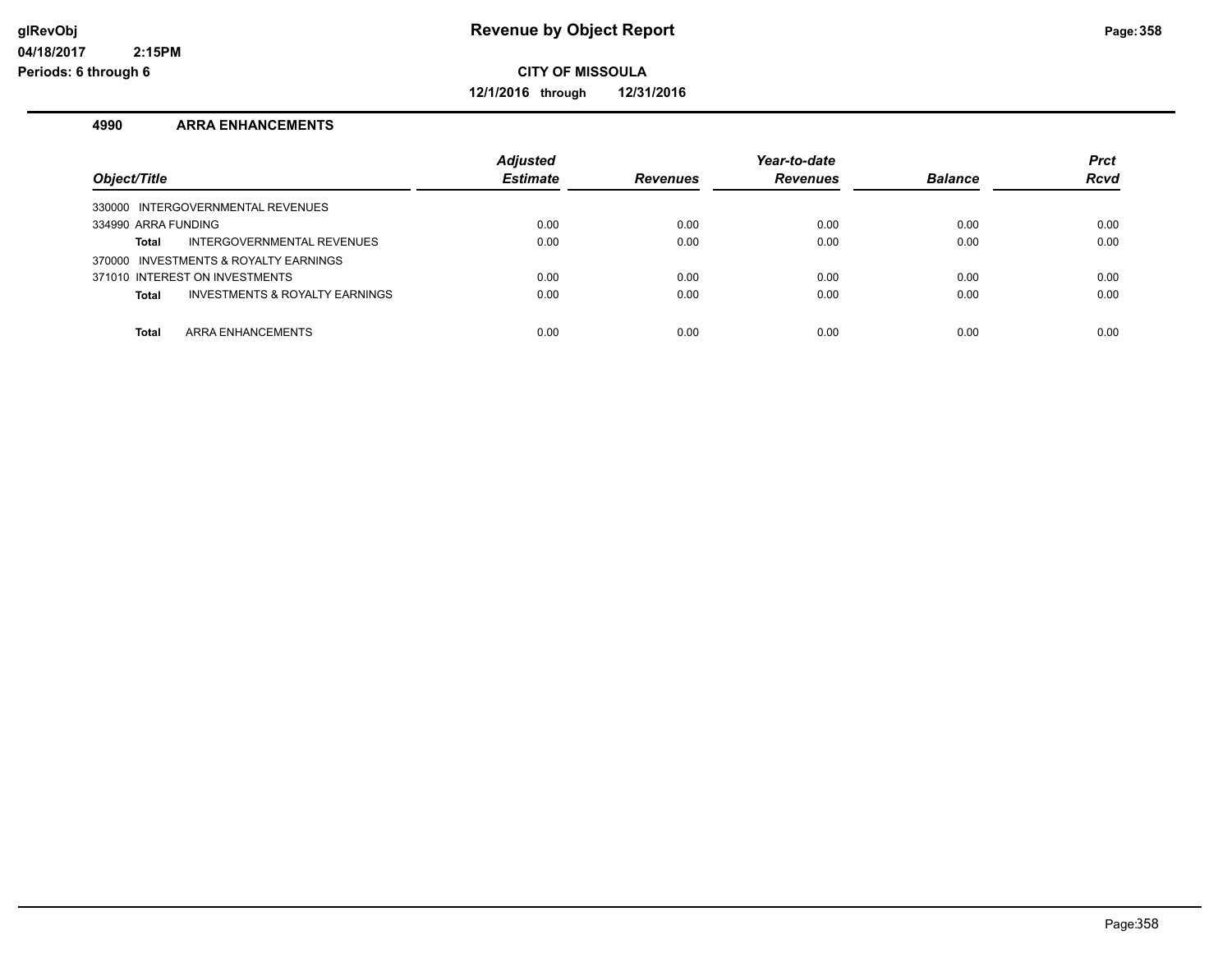**12/1/2016 through 12/31/2016**

## **4991 ARRA HB645**

**4991 ARRA HB645**

| Object/Title                                       | <b>Adjusted</b> |                 | Year-to-date    |                | <b>Prct</b> |
|----------------------------------------------------|-----------------|-----------------|-----------------|----------------|-------------|
|                                                    | <b>Estimate</b> | <b>Revenues</b> | <b>Revenues</b> | <b>Balance</b> | Rcvd        |
| 330000 INTERGOVERNMENTAL REVENUES                  |                 |                 |                 |                |             |
| 334991 ARRA HB645 FUNDING                          | 0.00            | 0.00            | 0.00            | 0.00           | 0.00        |
| 336023 STATE CONTRIB. - PERS                       | 0.00            | 0.00            | 0.00            | 0.00           | 0.00        |
| <b>INTERGOVERNMENTAL REVENUES</b><br>Total         | 0.00            | 0.00            | 0.00            | 0.00           | 0.00        |
| 340000 CHARGES FOR SERVICES                        |                 |                 |                 |                |             |
| 343005 NON-ARRA MOUNTAIN WATER CONTRACT            | 0.00            | 0.00            | 0.00            | 0.00           | 0.00        |
| <b>CHARGES FOR SERVICES</b><br>Total               | 0.00            | 0.00            | 0.00            | 0.00           | 0.00        |
| 360000 MISCELLANEOUS REVENUES                      |                 |                 |                 |                |             |
| 360000 MISCELLANEOUS REVENUES                      | 0.00            | 0.00            | 0.00            | 0.00           | 0.00        |
| MISCELLANEOUS REVENUES<br>Total                    | 0.00            | 0.00            | 0.00            | 0.00           | 0.00        |
| 370000 INVESTMENTS & ROYALTY EARNINGS              |                 |                 |                 |                |             |
| 371010 INTEREST ON INVESTMENTS                     | 0.00            | 0.00            | 0.00            | 0.00           | 0.00        |
| <b>INVESTMENTS &amp; ROYALTY EARNINGS</b><br>Total | 0.00            | 0.00            | 0.00            | 0.00           | 0.00        |
|                                                    |                 |                 |                 |                |             |
| ARRA HB645<br><b>Total</b>                         | 0.00            | 0.00            | 0.00            | 0.00           | 0.00        |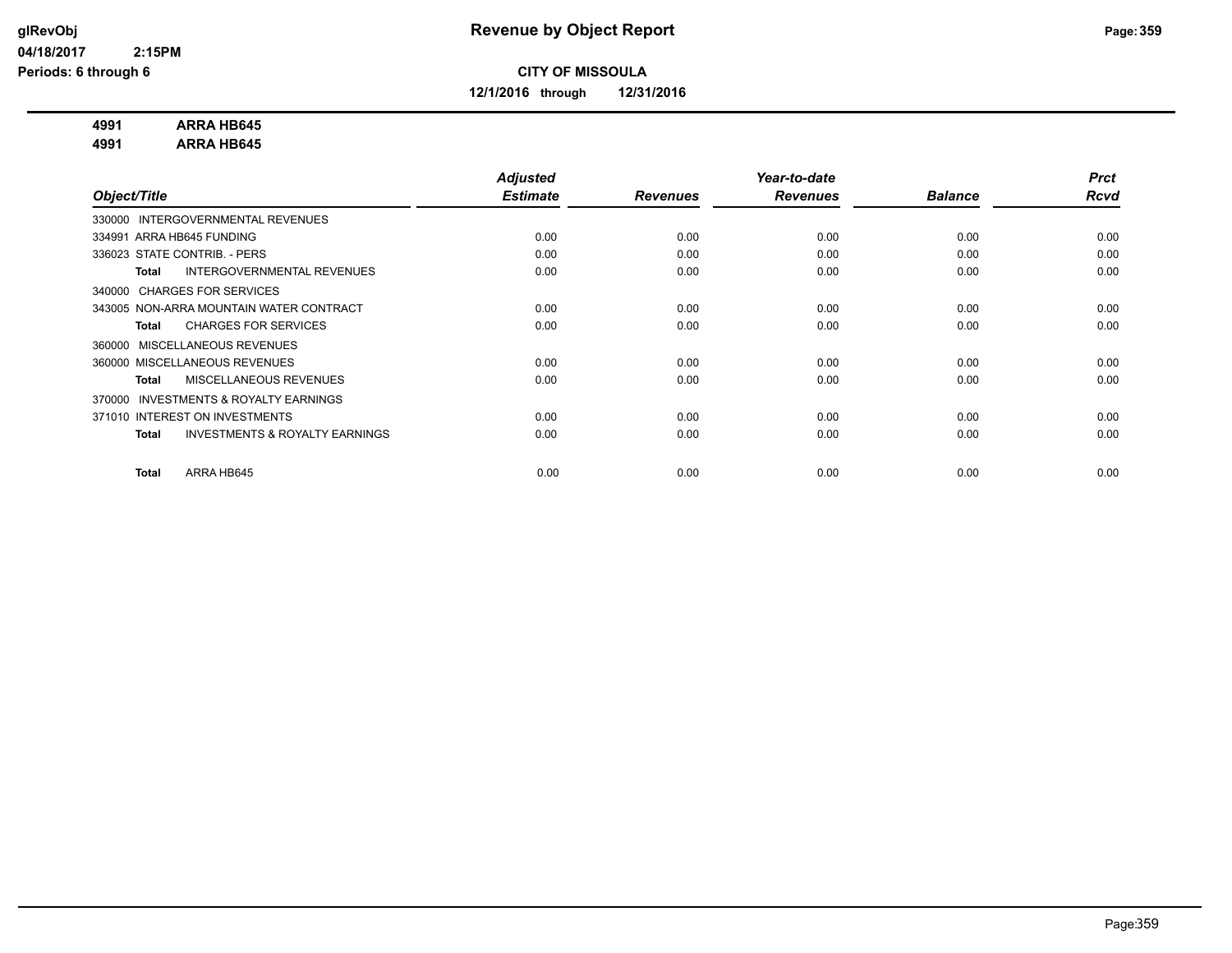**12/1/2016 through 12/31/2016**

#### **4991 ARRA HB645**

| Object/Title                                              | <b>Adjusted</b><br><b>Estimate</b> | <b>Revenues</b> | Year-to-date<br><b>Revenues</b> | <b>Balance</b> | <b>Prct</b><br><b>Rcvd</b> |
|-----------------------------------------------------------|------------------------------------|-----------------|---------------------------------|----------------|----------------------------|
|                                                           |                                    |                 |                                 |                |                            |
| 330000 INTERGOVERNMENTAL REVENUES                         |                                    |                 |                                 |                |                            |
| 334991 ARRA HB645 FUNDING                                 | 0.00                               | 0.00            | 0.00                            | 0.00           | 0.00                       |
| 336023 STATE CONTRIB. - PERS                              | 0.00                               | 0.00            | 0.00                            | 0.00           | 0.00                       |
| <b>INTERGOVERNMENTAL REVENUES</b><br>Total                | 0.00                               | 0.00            | 0.00                            | 0.00           | 0.00                       |
| 340000 CHARGES FOR SERVICES                               |                                    |                 |                                 |                |                            |
| 343005 NON-ARRA MOUNTAIN WATER CONTRACT                   | 0.00                               | 0.00            | 0.00                            | 0.00           | 0.00                       |
| <b>CHARGES FOR SERVICES</b><br>Total                      | 0.00                               | 0.00            | 0.00                            | 0.00           | 0.00                       |
| 360000 MISCELLANEOUS REVENUES                             |                                    |                 |                                 |                |                            |
| 360000 MISCELLANEOUS REVENUES                             | 0.00                               | 0.00            | 0.00                            | 0.00           | 0.00                       |
| MISCELLANEOUS REVENUES<br><b>Total</b>                    | 0.00                               | 0.00            | 0.00                            | 0.00           | 0.00                       |
| <b>INVESTMENTS &amp; ROYALTY EARNINGS</b><br>370000       |                                    |                 |                                 |                |                            |
| 371010 INTEREST ON INVESTMENTS                            | 0.00                               | 0.00            | 0.00                            | 0.00           | 0.00                       |
| <b>INVESTMENTS &amp; ROYALTY EARNINGS</b><br><b>Total</b> | 0.00                               | 0.00            | 0.00                            | 0.00           | 0.00                       |
|                                                           |                                    |                 |                                 |                |                            |
| ARRA HB645<br><b>Total</b>                                | 0.00                               | 0.00            | 0.00                            | 0.00           | 0.00                       |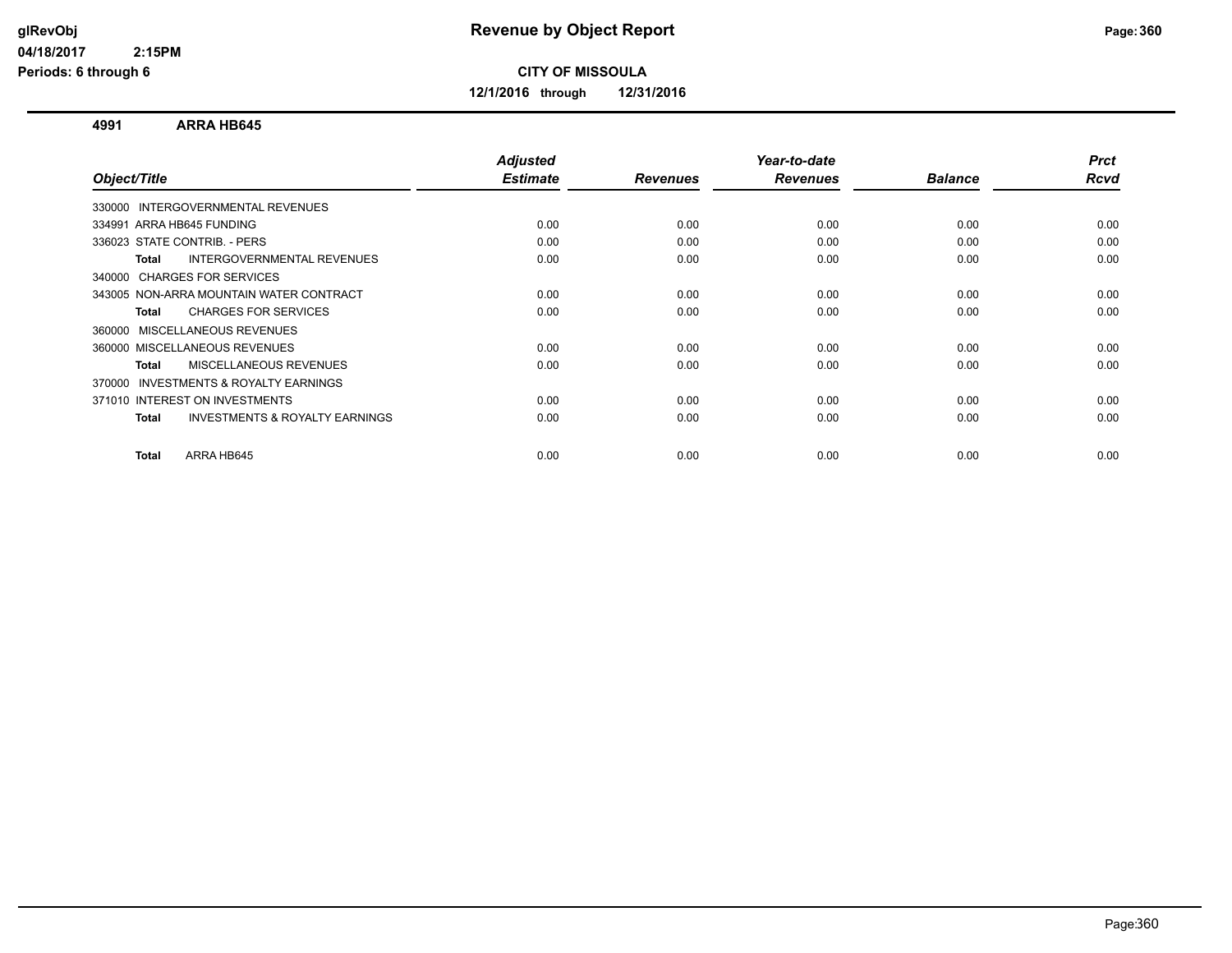**12/1/2016 through 12/31/2016**

**4992 WFL MILLER CREEK ROAD**

**4992 WFL MILLER CREEK ROAD**

|                                                           | <b>Adjusted</b> |                 | Year-to-date    |                | <b>Prct</b> |
|-----------------------------------------------------------|-----------------|-----------------|-----------------|----------------|-------------|
| Object/Title                                              | <b>Estimate</b> | <b>Revenues</b> | <b>Revenues</b> | <b>Balance</b> | <b>Rcvd</b> |
| 330000 INTERGOVERNMENTAL REVENUES                         |                 |                 |                 |                |             |
| 334990 ARRA FUNDING                                       | 0.00            | 0.00            | 0.00            | 0.00           | 0.00        |
| INTERGOVERNMENTAL REVENUES<br>Total                       | 0.00            | 0.00            | 0.00            | 0.00           | 0.00        |
| 370000 INVESTMENTS & ROYALTY EARNINGS                     |                 |                 |                 |                |             |
| 371010 INTEREST ON INVESTMENTS                            | 0.00            | 0.00            | 0.00            | 0.00           | 0.00        |
| <b>INVESTMENTS &amp; ROYALTY EARNINGS</b><br><b>Total</b> | 0.00            | 0.00            | 0.00            | 0.00           | 0.00        |
|                                                           |                 |                 |                 |                |             |
| <b>Total</b><br>WFL MILLER CREEK ROAD                     | 0.00            | 0.00            | 0.00            | 0.00           | 0.00        |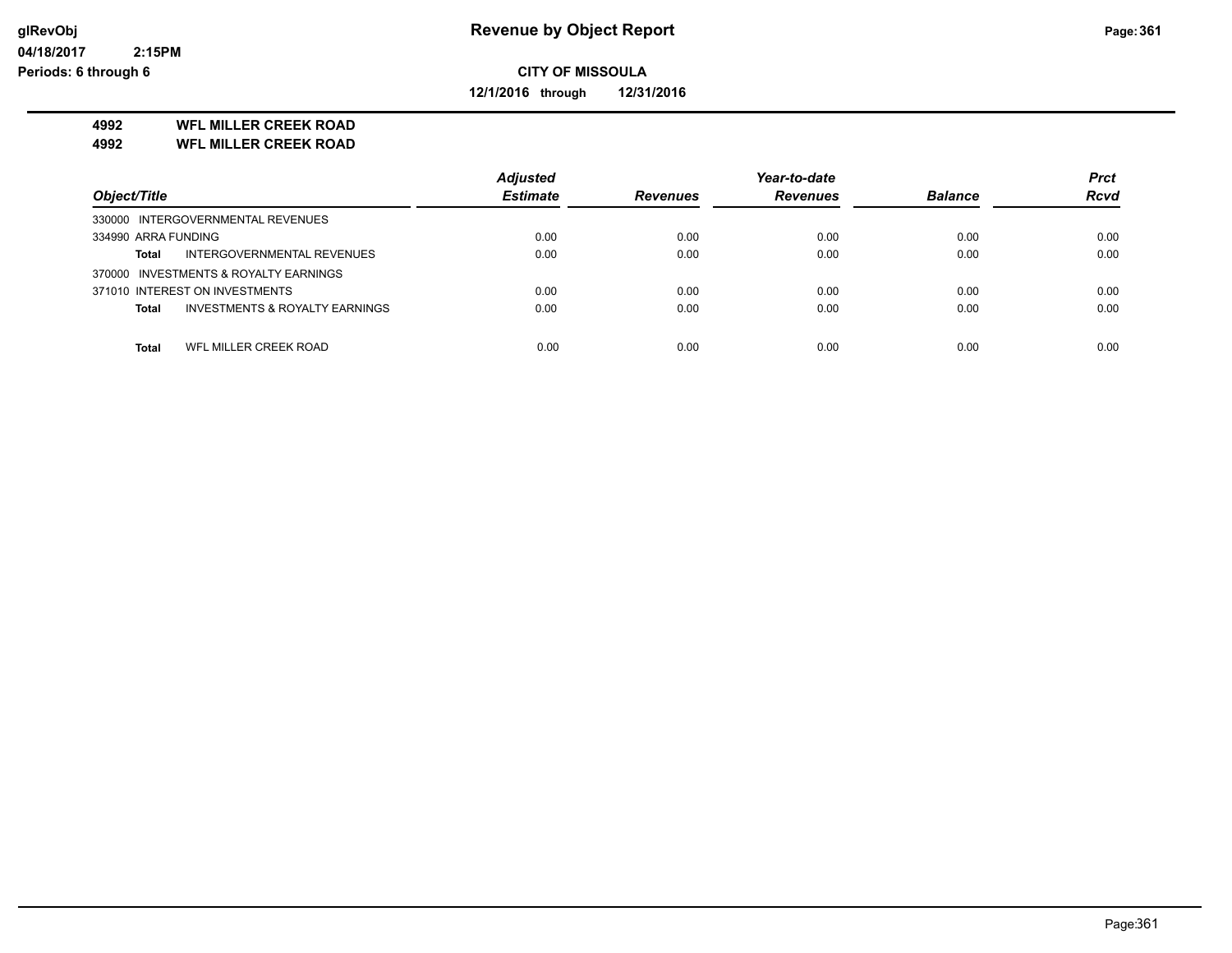**12/1/2016 through 12/31/2016**

#### **4992 WFL MILLER CREEK ROAD**

|                                                | <b>Adjusted</b> |                 | Year-to-date    |                | <b>Prct</b> |
|------------------------------------------------|-----------------|-----------------|-----------------|----------------|-------------|
| Object/Title                                   | <b>Estimate</b> | <b>Revenues</b> | <b>Revenues</b> | <b>Balance</b> | <b>Rcvd</b> |
| 330000 INTERGOVERNMENTAL REVENUES              |                 |                 |                 |                |             |
| 334990 ARRA FUNDING                            | 0.00            | 0.00            | 0.00            | 0.00           | 0.00        |
| INTERGOVERNMENTAL REVENUES<br>Total            | 0.00            | 0.00            | 0.00            | 0.00           | 0.00        |
| 370000 INVESTMENTS & ROYALTY EARNINGS          |                 |                 |                 |                |             |
| 371010 INTEREST ON INVESTMENTS                 | 0.00            | 0.00            | 0.00            | 0.00           | 0.00        |
| INVESTMENTS & ROYALTY EARNINGS<br><b>Total</b> | 0.00            | 0.00            | 0.00            | 0.00           | 0.00        |
| WFL MILLER CREEK ROAD<br>Total                 | 0.00            | 0.00            | 0.00            | 0.00           | 0.00        |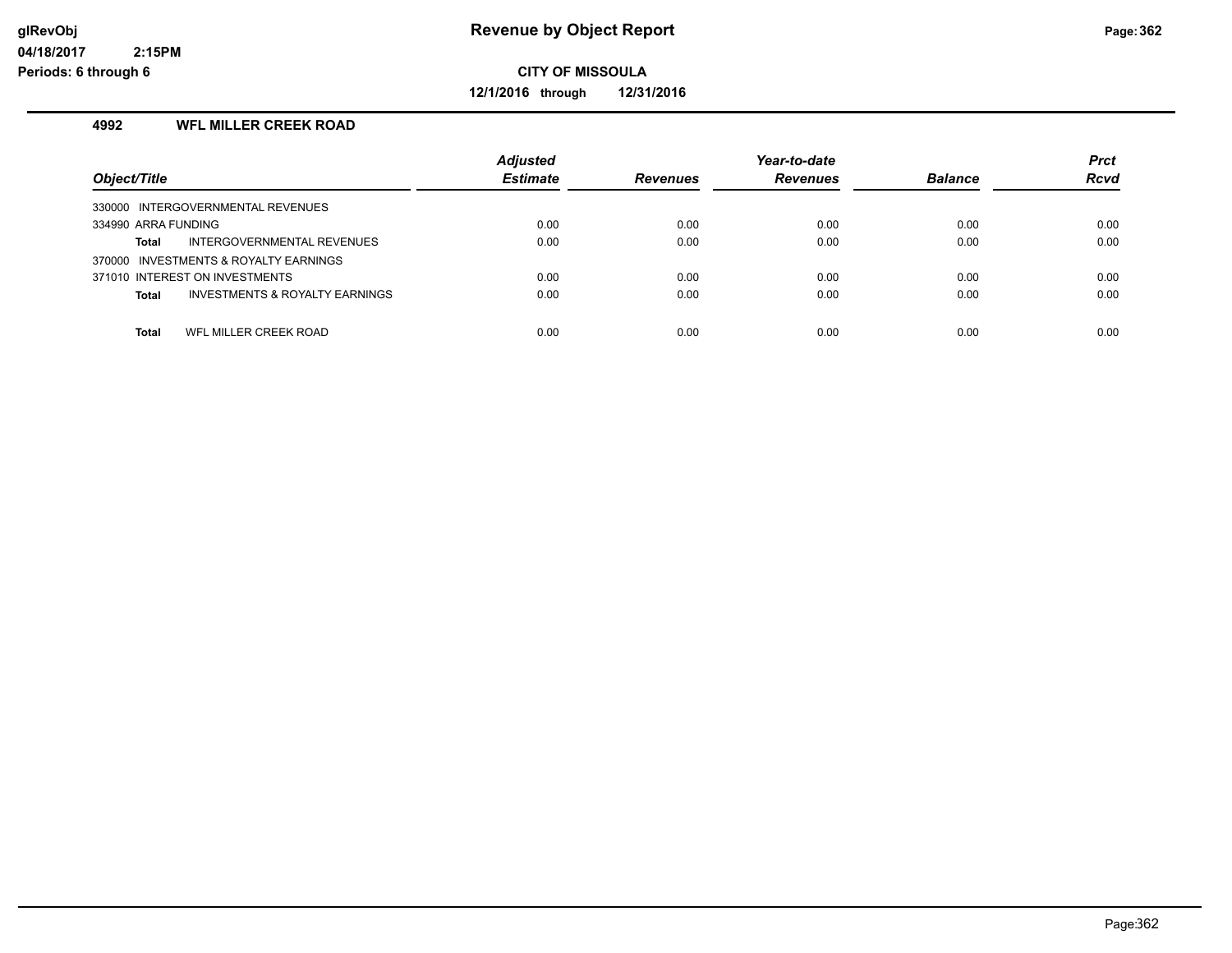**12/1/2016 through 12/31/2016**

**4993 WESTERN FEDERAL LANDS 4993 WESTERN FEDERAL LANDS**

|                                                    | <b>Adjusted</b> |                 | Year-to-date    |                | Prct        |
|----------------------------------------------------|-----------------|-----------------|-----------------|----------------|-------------|
| Object/Title                                       | <b>Estimate</b> | <b>Revenues</b> | <b>Revenues</b> | <b>Balance</b> | <b>Rcvd</b> |
| 330000 INTERGOVERNMENTAL REVENUES                  |                 |                 |                 |                |             |
| 331005 WESTERN FEDERAL LANDS GRANT                 | 0.00            | 0.00            | 0.00            | 0.00           | 0.00        |
| 334125 FWP GRANT                                   | 0.00            | 0.00            | 0.00            | 0.00           | 0.00        |
| <b>INTERGOVERNMENTAL REVENUES</b><br>Total         | 0.00            | 0.00            | 0.00            | 0.00           | 0.00        |
| 360000 MISCELLANEOUS REVENUES                      |                 |                 |                 |                |             |
| 365010 FRIENDS OF MISSOULA PARKS DONATION          | 0.00            | 0.00            | 0.00            | 0.00           | 0.00        |
| MISCELLANEOUS REVENUES<br>Total                    | 0.00            | 0.00            | 0.00            | 0.00           | 0.00        |
| 370000 INVESTMENTS & ROYALTY EARNINGS              |                 |                 |                 |                |             |
| 371010 INTEREST ON INVESTMENTS                     | 0.00            | 0.00            | 0.00            | 0.00           | 0.00        |
| <b>INVESTMENTS &amp; ROYALTY EARNINGS</b><br>Total | 0.00            | 0.00            | 0.00            | 0.00           | 0.00        |
| <b>WESTERN FEDERAL LANDS</b><br><b>Total</b>       | 0.00            | 0.00            | 0.00            | 0.00           | 0.00        |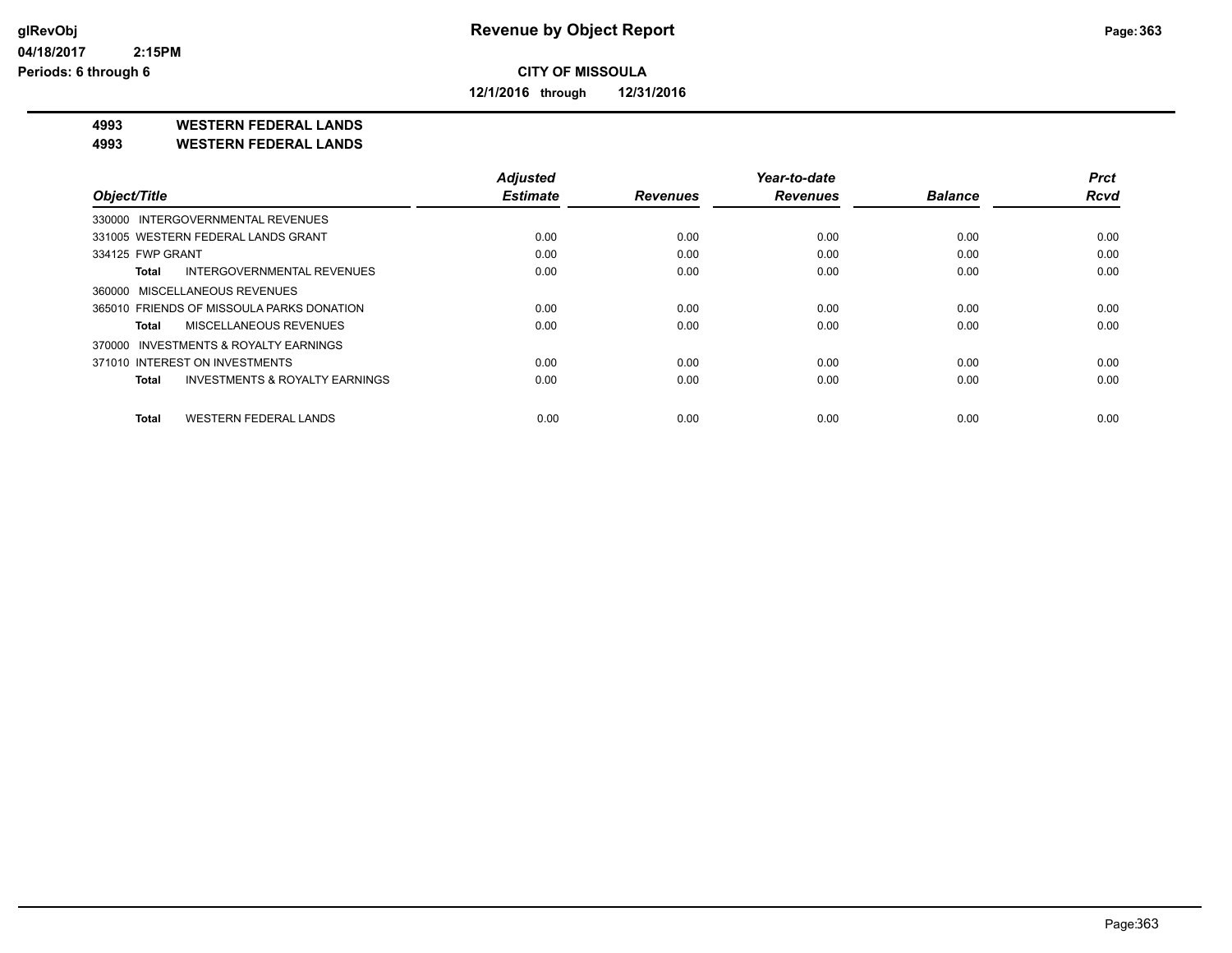**12/1/2016 through 12/31/2016**

#### **4993 WESTERN FEDERAL LANDS**

|                                                    | <b>Adjusted</b> |                 | Year-to-date    |                | <b>Prct</b> |
|----------------------------------------------------|-----------------|-----------------|-----------------|----------------|-------------|
| Object/Title                                       | <b>Estimate</b> | <b>Revenues</b> | <b>Revenues</b> | <b>Balance</b> | <b>Rcvd</b> |
| 330000 INTERGOVERNMENTAL REVENUES                  |                 |                 |                 |                |             |
| 331005 WESTERN FEDERAL LANDS GRANT                 | 0.00            | 0.00            | 0.00            | 0.00           | 0.00        |
| 334125 FWP GRANT                                   | 0.00            | 0.00            | 0.00            | 0.00           | 0.00        |
| INTERGOVERNMENTAL REVENUES<br>Total                | 0.00            | 0.00            | 0.00            | 0.00           | 0.00        |
| 360000 MISCELLANEOUS REVENUES                      |                 |                 |                 |                |             |
| 365010 FRIENDS OF MISSOULA PARKS DONATION          | 0.00            | 0.00            | 0.00            | 0.00           | 0.00        |
| MISCELLANEOUS REVENUES<br>Total                    | 0.00            | 0.00            | 0.00            | 0.00           | 0.00        |
| 370000 INVESTMENTS & ROYALTY EARNINGS              |                 |                 |                 |                |             |
| 371010 INTEREST ON INVESTMENTS                     | 0.00            | 0.00            | 0.00            | 0.00           | 0.00        |
| <b>INVESTMENTS &amp; ROYALTY EARNINGS</b><br>Total | 0.00            | 0.00            | 0.00            | 0.00           | 0.00        |
| <b>Total</b><br><b>WESTERN FEDERAL LANDS</b>       | 0.00            | 0.00            | 0.00            | 0.00           | 0.00        |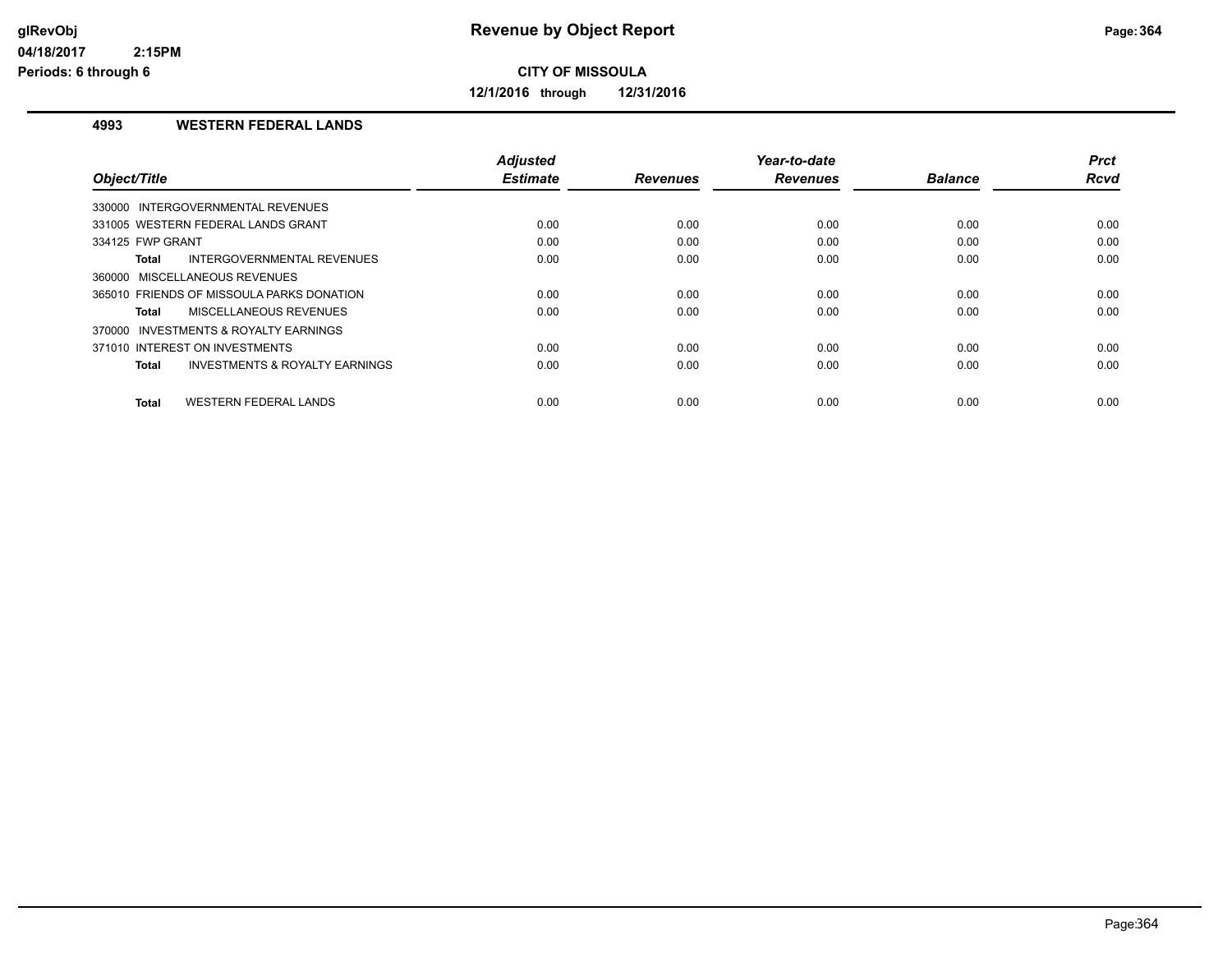**CITY OF MISSOULA 12/1/2016 through 12/31/2016**

**5020 CIVIC STADIUM**

|                                   |                                           | <b>Adjusted</b> |                 | Year-to-date    |                | <b>Prct</b> |
|-----------------------------------|-------------------------------------------|-----------------|-----------------|-----------------|----------------|-------------|
| Object/Title                      |                                           | <b>Estimate</b> | <b>Revenues</b> | <b>Revenues</b> | <b>Balance</b> | <b>Rcvd</b> |
| 330000                            | INTERGOVERNMENTAL REVENUES                |                 |                 |                 |                |             |
| 336023 STATE CONTRIB. - PERS      |                                           | 0.00            | 0.00            | 0.00            | 0.00           | 0.00        |
| <b>Total</b>                      | <b>INTERGOVERNMENTAL REVENUES</b>         | 0.00            | 0.00            | 0.00            | 0.00           | 0.00        |
| 360000 MISCELLANEOUS REVENUES     |                                           |                 |                 |                 |                |             |
| 360010 MISCELLANEOUS              |                                           | 0.00            | 0.00            | 0.00            | 0.00           | 0.00        |
| 361010 RENTAL REVENUE             |                                           | 120,000.00      | 3,517.81        | 3,517.81        | 116,482.19     | 2.93        |
| 362003 US BANK FEE REIMBURSEMENT  |                                           | 0.00            | 0.00            | 0.00            | 0.00           | 0.00        |
| 365030 DONATIONS STADIUM R&D      |                                           | 0.00            | 0.00            | 0.00            | 0.00           | 0.00        |
| <b>Total</b>                      | <b>MISCELLANEOUS REVENUES</b>             | 120,000.00      | 3,517.81        | 3,517.81        | 116,482.19     | 2.93        |
| 370000                            | <b>INVESTMENTS &amp; ROYALTY EARNINGS</b> |                 |                 |                 |                |             |
| 371010 INTEREST ON INVESTMENTS    |                                           | 0.00            | 0.00            | 0.00            | 0.00           | 0.00        |
| <b>Total</b>                      | <b>INVESTMENTS &amp; ROYALTY EARNINGS</b> | 0.00            | 0.00            | 0.00            | 0.00           | 0.00        |
| OTHER FINANCING SOURCES<br>380000 |                                           |                 |                 |                 |                |             |
| 383000 OPERATING TRANSFERS        |                                           | 0.00            | 0.00            | 0.00            | 0.00           | 0.00        |
| 383400 CAPITAL CONTRIBUTION       |                                           | 0.00            | 0.00            | 0.00            | 0.00           | 0.00        |
| <b>Total</b>                      | OTHER FINANCING SOURCES                   | 0.00            | 0.00            | 0.00            | 0.00           | 0.00        |
| <b>Total</b>                      | <b>CIVIC STADIUM</b>                      | 120,000.00      | 3,517.81        | 3,517.81        | 116,482.19     | 2.93        |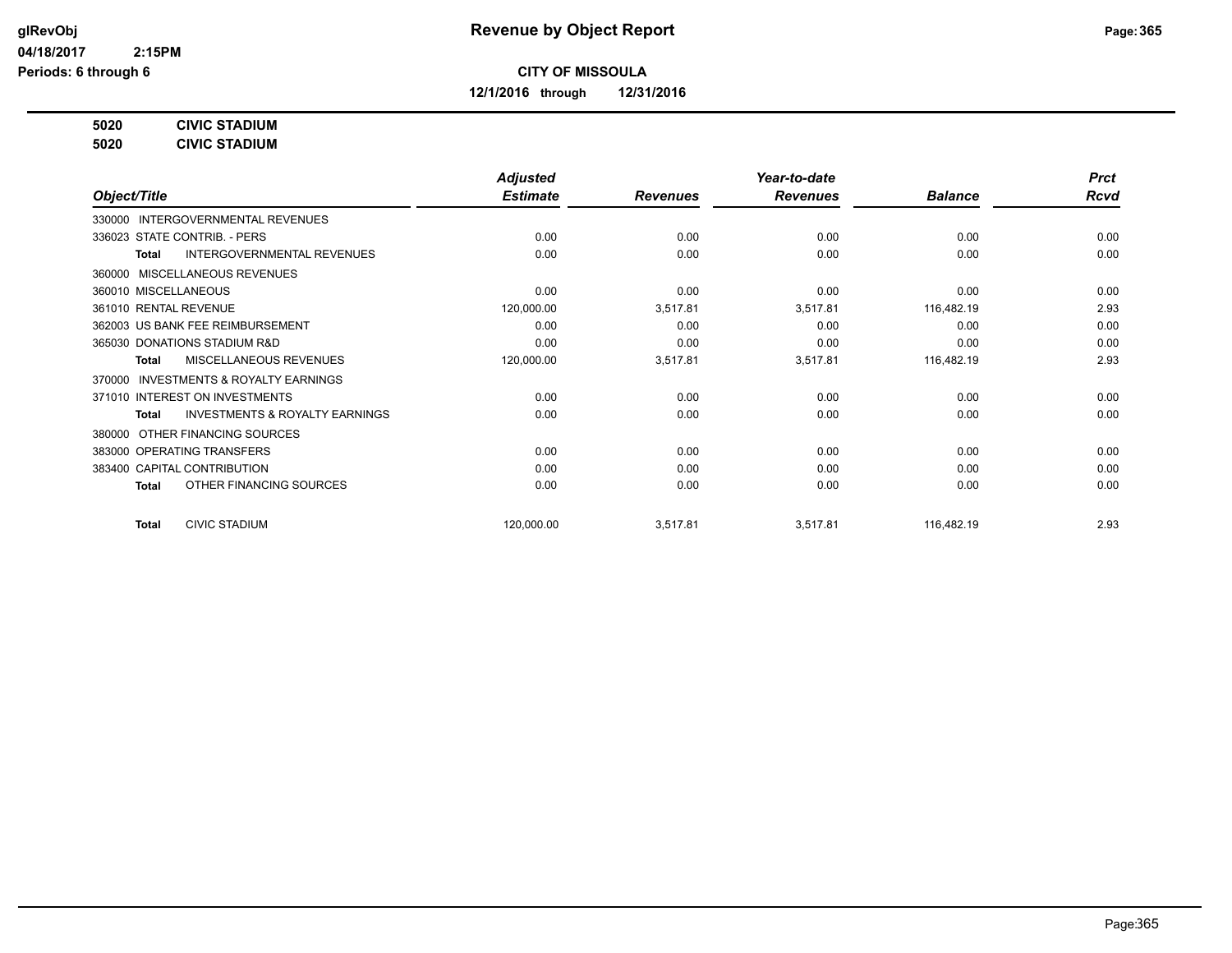**12/1/2016 through 12/31/2016**

#### **5020 CIVIC STADIUM**

|                                                           | <b>Adjusted</b> |                 | Year-to-date    |                | <b>Prct</b> |
|-----------------------------------------------------------|-----------------|-----------------|-----------------|----------------|-------------|
| Object/Title                                              | <b>Estimate</b> | <b>Revenues</b> | <b>Revenues</b> | <b>Balance</b> | <b>Rcvd</b> |
| INTERGOVERNMENTAL REVENUES<br>330000                      |                 |                 |                 |                |             |
| 336023 STATE CONTRIB. - PERS                              | 0.00            | 0.00            | 0.00            | 0.00           | 0.00        |
| <b>INTERGOVERNMENTAL REVENUES</b><br><b>Total</b>         | 0.00            | 0.00            | 0.00            | 0.00           | 0.00        |
| 360000 MISCELLANEOUS REVENUES                             |                 |                 |                 |                |             |
| 360010 MISCELLANEOUS                                      | 0.00            | 0.00            | 0.00            | 0.00           | 0.00        |
| 361010 RENTAL REVENUE                                     | 120,000.00      | 3,517.81        | 3,517.81        | 116,482.19     | 2.93        |
| 362003 US BANK FEE REIMBURSEMENT                          | 0.00            | 0.00            | 0.00            | 0.00           | 0.00        |
| 365030 DONATIONS STADIUM R&D                              | 0.00            | 0.00            | 0.00            | 0.00           | 0.00        |
| MISCELLANEOUS REVENUES<br>Total                           | 120,000.00      | 3,517.81        | 3,517.81        | 116,482.19     | 2.93        |
| <b>INVESTMENTS &amp; ROYALTY EARNINGS</b><br>370000       |                 |                 |                 |                |             |
| 371010 INTEREST ON INVESTMENTS                            | 0.00            | 0.00            | 0.00            | 0.00           | 0.00        |
| <b>INVESTMENTS &amp; ROYALTY EARNINGS</b><br><b>Total</b> | 0.00            | 0.00            | 0.00            | 0.00           | 0.00        |
| OTHER FINANCING SOURCES<br>380000                         |                 |                 |                 |                |             |
| 383000 OPERATING TRANSFERS                                | 0.00            | 0.00            | 0.00            | 0.00           | 0.00        |
| 383400 CAPITAL CONTRIBUTION                               | 0.00            | 0.00            | 0.00            | 0.00           | 0.00        |
| OTHER FINANCING SOURCES<br><b>Total</b>                   | 0.00            | 0.00            | 0.00            | 0.00           | 0.00        |
| <b>CIVIC STADIUM</b><br><b>Total</b>                      | 120,000.00      | 3,517.81        | 3,517.81        | 116,482.19     | 2.93        |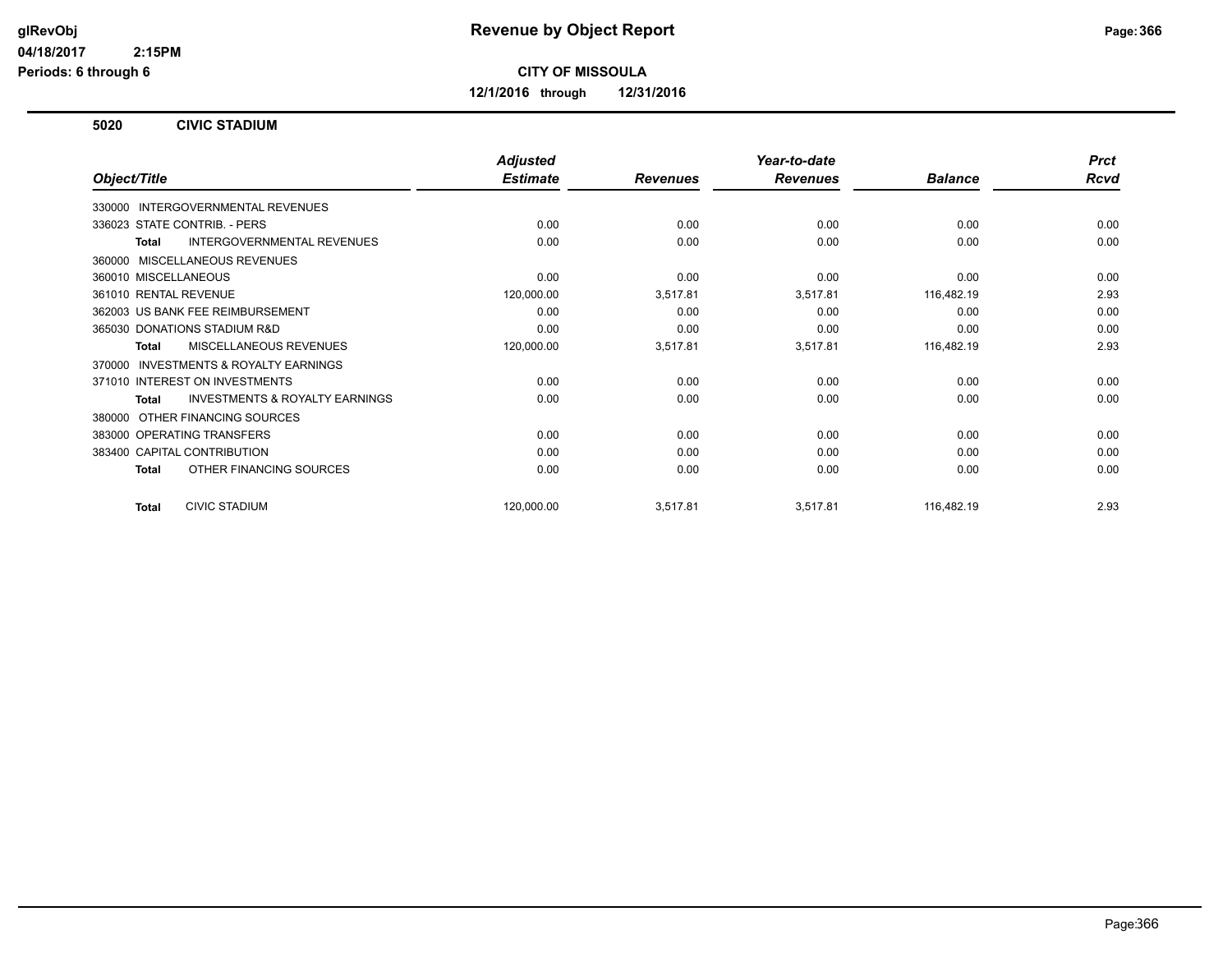## **CITY OF MISSOULA 12/1/2016 through 12/31/2016**

**5210 WATER**

**5210 WATER**

|                                                    | <b>Adjusted</b> |                 | Year-to-date    |                | <b>Prct</b> |
|----------------------------------------------------|-----------------|-----------------|-----------------|----------------|-------------|
| Object/Title                                       | <b>Estimate</b> | <b>Revenues</b> | <b>Revenues</b> | <b>Balance</b> | <b>Rcvd</b> |
| 330000 INTERGOVERNMENTAL REVENUES                  |                 |                 |                 |                |             |
| 336023 STATE CONTRIB. - PERS                       | 0.00            | 0.66            | 2.44            | $-2.44$        | 0.00        |
| <b>INTERGOVERNMENTAL REVENUES</b><br>Total         | 0.00            | 0.66            | 2.44            | $-2.44$        | 0.00        |
| 340000 CHARGES FOR SERVICES                        |                 |                 |                 |                |             |
| METERED WATER REVENUE<br>343021                    | 0.00            | 0.00            | 0.00            | 0.00           | 0.00        |
| <b>CHARGES FOR SERVICES</b><br>Total               | 0.00            | 0.00            | 0.00            | 0.00           | 0.00        |
| 370000 INVESTMENTS & ROYALTY EARNINGS              |                 |                 |                 |                |             |
| 371010 INTEREST ON INVESTMENTS                     | 0.00            | 0.00            | 0.00            | 0.00           | 0.00        |
| <b>INVESTMENTS &amp; ROYALTY EARNINGS</b><br>Total | 0.00            | 0.00            | 0.00            | 0.00           | 0.00        |
|                                                    |                 |                 |                 |                |             |
| <b>WATER</b><br><b>Total</b>                       | 0.00            | 0.66            | 2.44            | $-2.44$        | 0.00        |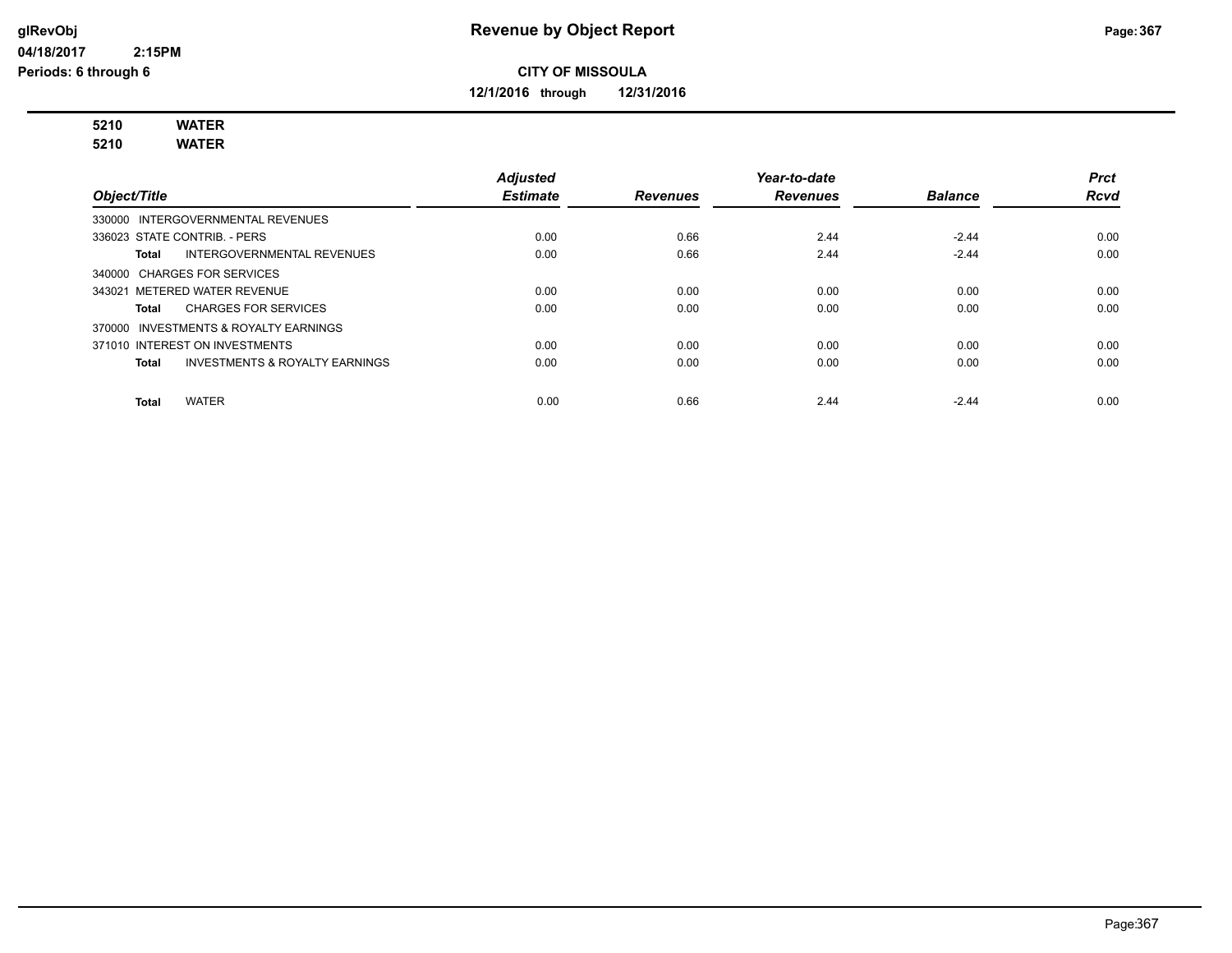**12/1/2016 through 12/31/2016**

#### **5210 WATER**

| Object/Title                               | <b>Adjusted</b><br><b>Estimate</b> | <b>Revenues</b> | Year-to-date<br><b>Revenues</b> | <b>Balance</b> | <b>Prct</b><br><b>Rcvd</b> |
|--------------------------------------------|------------------------------------|-----------------|---------------------------------|----------------|----------------------------|
|                                            |                                    |                 |                                 |                |                            |
| 330000 INTERGOVERNMENTAL REVENUES          |                                    |                 |                                 |                |                            |
| 336023 STATE CONTRIB. - PERS               | 0.00                               | 0.66            | 2.44                            | $-2.44$        | 0.00                       |
| <b>INTERGOVERNMENTAL REVENUES</b><br>Total | 0.00                               | 0.66            | 2.44                            | $-2.44$        | 0.00                       |
| 340000 CHARGES FOR SERVICES                |                                    |                 |                                 |                |                            |
| 343021 METERED WATER REVENUE               | 0.00                               | 0.00            | 0.00                            | 0.00           | 0.00                       |
| <b>CHARGES FOR SERVICES</b><br>Total       | 0.00                               | 0.00            | 0.00                            | 0.00           | 0.00                       |
| 370000 INVESTMENTS & ROYALTY EARNINGS      |                                    |                 |                                 |                |                            |
| 371010 INTEREST ON INVESTMENTS             | 0.00                               | 0.00            | 0.00                            | 0.00           | 0.00                       |
| INVESTMENTS & ROYALTY EARNINGS<br>Total    | 0.00                               | 0.00            | 0.00                            | 0.00           | 0.00                       |
| WATER<br><b>Total</b>                      | 0.00                               | 0.66            | 2.44                            | $-2.44$        | 0.00                       |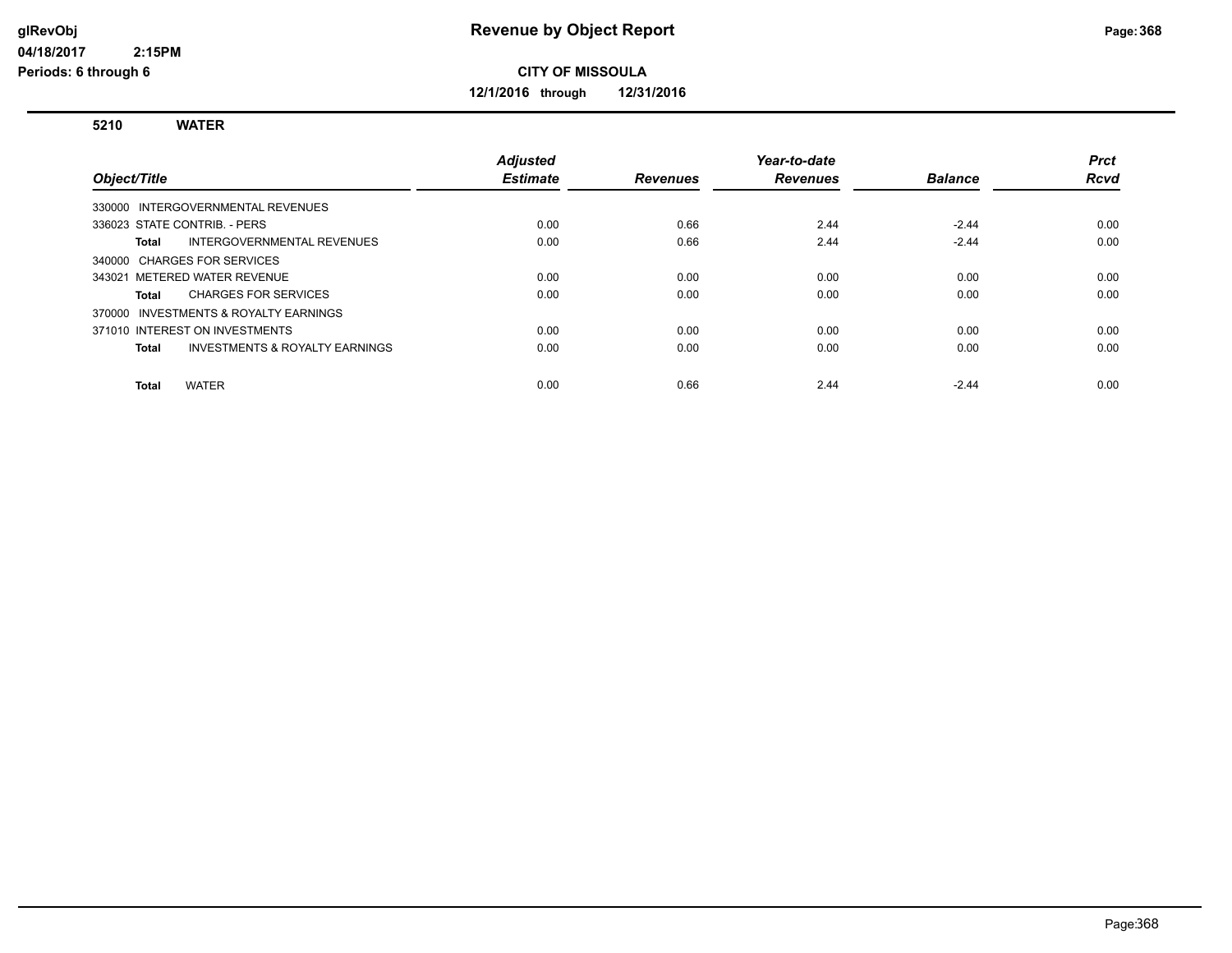**12/1/2016 through 12/31/2016**

### **5211 WATER REVENUE COLLECTION & CLEARING 5211 WATER REVENUE COLLECTION & CLEARING**

|                                                     | <b>Adjusted</b> |                 | Year-to-date    |                | <b>Prct</b> |
|-----------------------------------------------------|-----------------|-----------------|-----------------|----------------|-------------|
| Object/Title                                        | <b>Estimate</b> | <b>Revenues</b> | <b>Revenues</b> | <b>Balance</b> | <b>Rcvd</b> |
| 340000 CHARGES FOR SERVICES                         |                 |                 |                 |                |             |
| 343021 *** Title Not Found ***                      | 0.00            | 0.00            | 0.00            | 0.00           | 0.00        |
| <b>CHARGES FOR SERVICES</b><br>Total                | 0.00            | 0.00            | 0.00            | 0.00           | 0.00        |
| MISCELLANEOUS REVENUES<br>360000                    |                 |                 |                 |                |             |
| 360010 MISCELLANEOUS                                | 0.00            | 0.00            | 0.00            | 0.00           | 0.00        |
| MISCELLANEOUS REVENUES<br>Total                     | 0.00            | 0.00            | 0.00            | 0.00           | 0.00        |
| INVESTMENTS & ROYALTY EARNINGS<br>370000            |                 |                 |                 |                |             |
| 371010 INTEREST ON INVESTMENTS                      | 0.00            | 0.00            | 0.00            | 0.00           | 0.00        |
| 371020 GAIN/LOSS IN MARKET VALUE OF INVESTMENTS     | 0.00            | 0.00            | 0.00            | 0.00           | 0.00        |
| <b>INVESTMENTS &amp; ROYALTY EARNINGS</b><br>Total  | 0.00            | 0.00            | 0.00            | 0.00           | 0.00        |
| WATER REVENUE COLLECTION & CLEARING<br><b>Total</b> | 0.00            | 0.00            | 0.00            | 0.00           | 0.00        |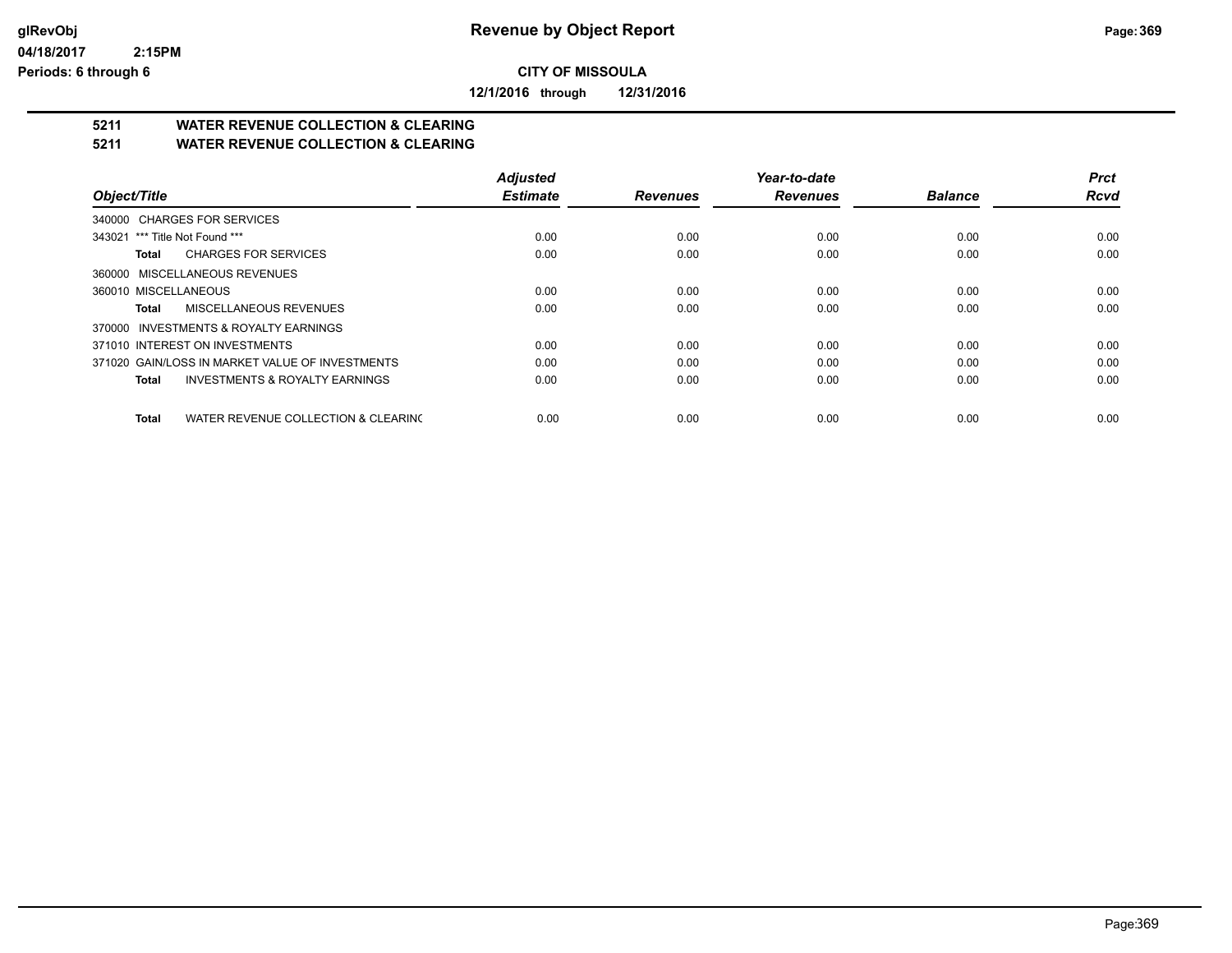**12/1/2016 through 12/31/2016**

#### **5211 WATER REVENUE COLLECTION & CLEARING**

|                                                     | <b>Adjusted</b> |                 | Year-to-date    |                | <b>Prct</b> |
|-----------------------------------------------------|-----------------|-----------------|-----------------|----------------|-------------|
| Object/Title                                        | <b>Estimate</b> | <b>Revenues</b> | <b>Revenues</b> | <b>Balance</b> | <b>Rcvd</b> |
| 340000 CHARGES FOR SERVICES                         |                 |                 |                 |                |             |
| 343021 *** Title Not Found ***                      | 0.00            | 0.00            | 0.00            | 0.00           | 0.00        |
| <b>CHARGES FOR SERVICES</b><br>Total                | 0.00            | 0.00            | 0.00            | 0.00           | 0.00        |
| 360000 MISCELLANEOUS REVENUES                       |                 |                 |                 |                |             |
| 360010 MISCELLANEOUS                                | 0.00            | 0.00            | 0.00            | 0.00           | 0.00        |
| <b>MISCELLANEOUS REVENUES</b><br>Total              | 0.00            | 0.00            | 0.00            | 0.00           | 0.00        |
| 370000 INVESTMENTS & ROYALTY EARNINGS               |                 |                 |                 |                |             |
| 371010 INTEREST ON INVESTMENTS                      | 0.00            | 0.00            | 0.00            | 0.00           | 0.00        |
| 371020 GAIN/LOSS IN MARKET VALUE OF INVESTMENT      | 0.00            | 0.00            | 0.00            | 0.00           | 0.00        |
| <b>INVESTMENTS &amp; ROYALTY EARNINGS</b><br>Total  | 0.00            | 0.00            | 0.00            | 0.00           | 0.00        |
| WATER REVENUE COLLECTION & CLEARING<br><b>Total</b> | 0.00            | 0.00            | 0.00            | 0.00           | 0.00        |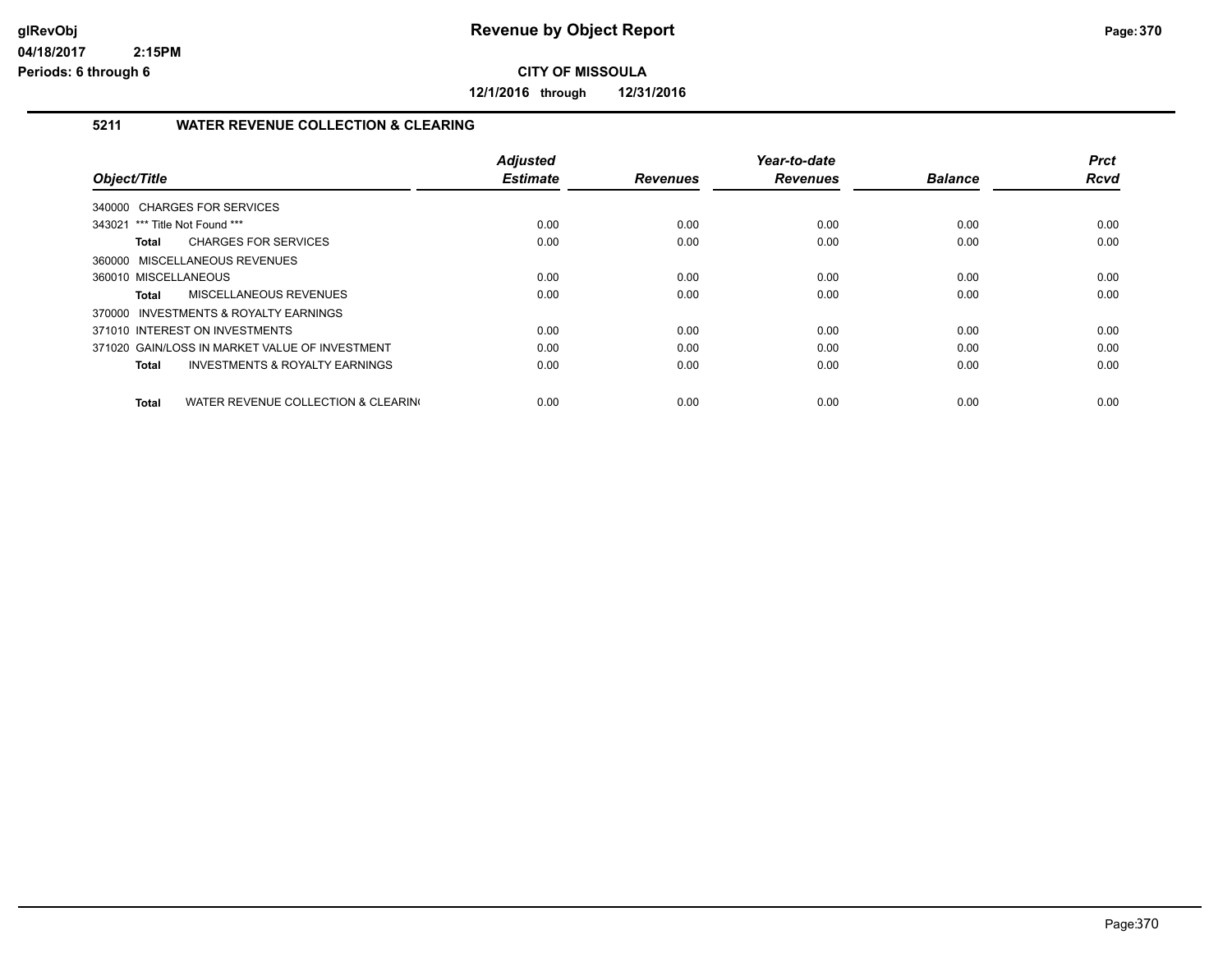**CITY OF MISSOULA 12/1/2016 through 12/31/2016**

**5215 WATER LOAN FUND**

**5215 WATER LOAN FUND**

|                                                    | <b>Adjusted</b> |                 | Year-to-date    |                | <b>Prct</b> |
|----------------------------------------------------|-----------------|-----------------|-----------------|----------------|-------------|
| Object/Title                                       | <b>Estimate</b> | <b>Revenues</b> | <b>Revenues</b> | <b>Balance</b> | Rcvd        |
| 340000 CHARGES FOR SERVICES                        |                 |                 |                 |                |             |
| 343021 *** Title Not Found ***                     | 0.00            | 0.00            | 0.00            | 0.00           | 0.00        |
| <b>CHARGES FOR SERVICES</b><br>Total               | 0.00            | 0.00            | 0.00            | 0.00           | 0.00        |
| 360000 MISCELLANEOUS REVENUES                      |                 |                 |                 |                |             |
| 360010 MISCELLANEOUS                               | 0.00            | 0.00            | 0.00            | 0.00           | 0.00        |
| <b>MISCELLANEOUS REVENUES</b><br>Total             | 0.00            | 0.00            | 0.00            | 0.00           | 0.00        |
| 370000 INVESTMENTS & ROYALTY EARNINGS              |                 |                 |                 |                |             |
| 371010 INTEREST ON INVESTMENTS                     | 0.00            | 0.00            | 0.00            | 0.00           | 0.00        |
| 371020 GAIN/LOSS IN MARKET VALUE OF INVESTMENTS    | 0.00            | 0.00            | 0.00            | 0.00           | 0.00        |
| <b>INVESTMENTS &amp; ROYALTY EARNINGS</b><br>Total | 0.00            | 0.00            | 0.00            | 0.00           | 0.00        |
| <b>WATER LOAN FUND</b><br><b>Total</b>             | 0.00            | 0.00            | 0.00            | 0.00           | 0.00        |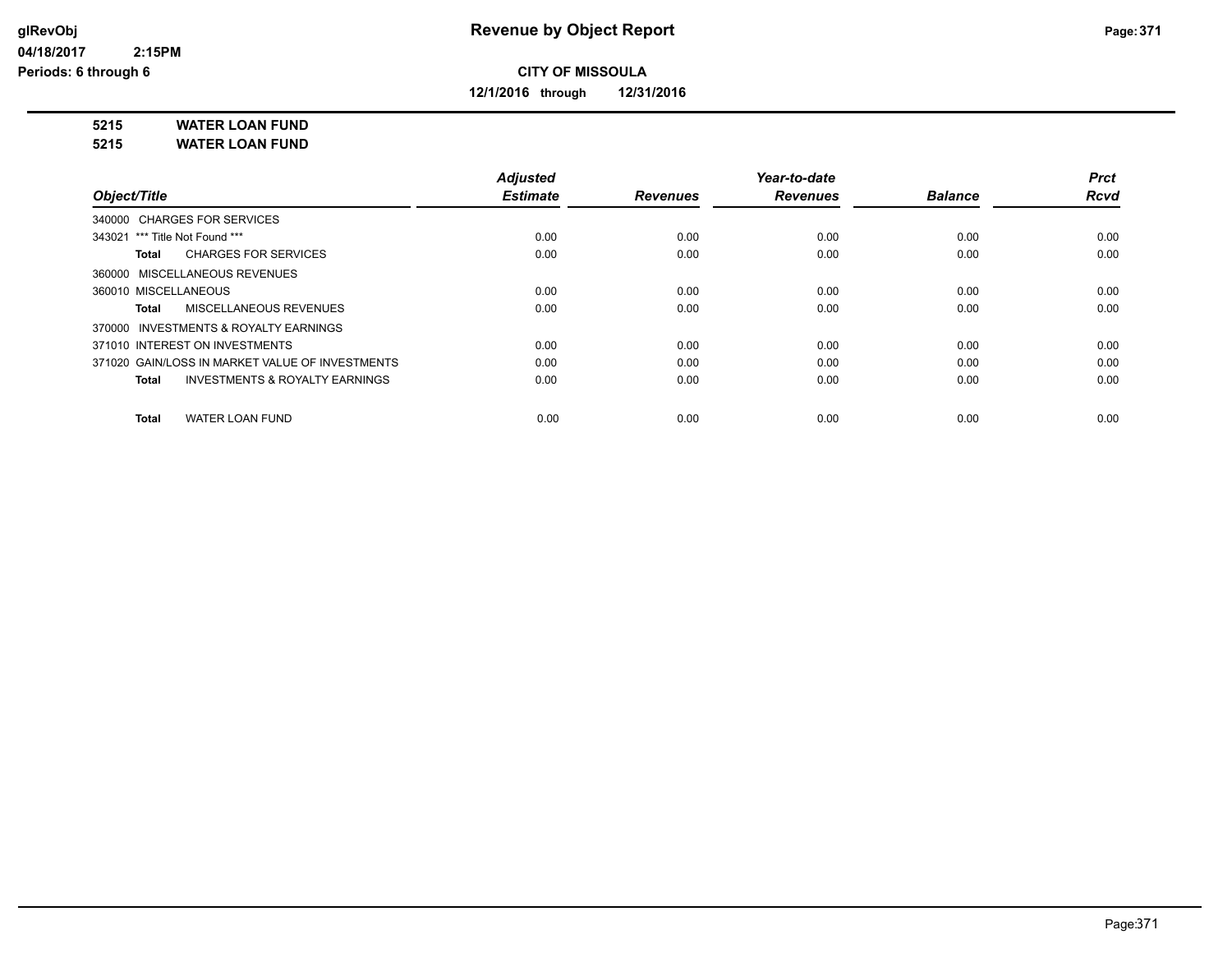**12/1/2016 through 12/31/2016**

#### **5215 WATER LOAN FUND**

|                                                | <b>Adjusted</b> |                 | Year-to-date    |                | <b>Prct</b> |
|------------------------------------------------|-----------------|-----------------|-----------------|----------------|-------------|
| Object/Title                                   | <b>Estimate</b> | <b>Revenues</b> | <b>Revenues</b> | <b>Balance</b> | <b>Rcvd</b> |
| <b>CHARGES FOR SERVICES</b><br>340000          |                 |                 |                 |                |             |
| 343021 *** Title Not Found ***                 | 0.00            | 0.00            | 0.00            | 0.00           | 0.00        |
| <b>CHARGES FOR SERVICES</b><br><b>Total</b>    | 0.00            | 0.00            | 0.00            | 0.00           | 0.00        |
| 360000 MISCELLANEOUS REVENUES                  |                 |                 |                 |                |             |
| 360010 MISCELLANEOUS                           | 0.00            | 0.00            | 0.00            | 0.00           | 0.00        |
| MISCELLANEOUS REVENUES<br>Total                | 0.00            | 0.00            | 0.00            | 0.00           | 0.00        |
| 370000 INVESTMENTS & ROYALTY EARNINGS          |                 |                 |                 |                |             |
| 371010 INTEREST ON INVESTMENTS                 | 0.00            | 0.00            | 0.00            | 0.00           | 0.00        |
| 371020 GAIN/LOSS IN MARKET VALUE OF INVESTMENT | 0.00            | 0.00            | 0.00            | 0.00           | 0.00        |
| INVESTMENTS & ROYALTY EARNINGS<br><b>Total</b> | 0.00            | 0.00            | 0.00            | 0.00           | 0.00        |
| <b>WATER LOAN FUND</b><br><b>Total</b>         | 0.00            | 0.00            | 0.00            | 0.00           | 0.00        |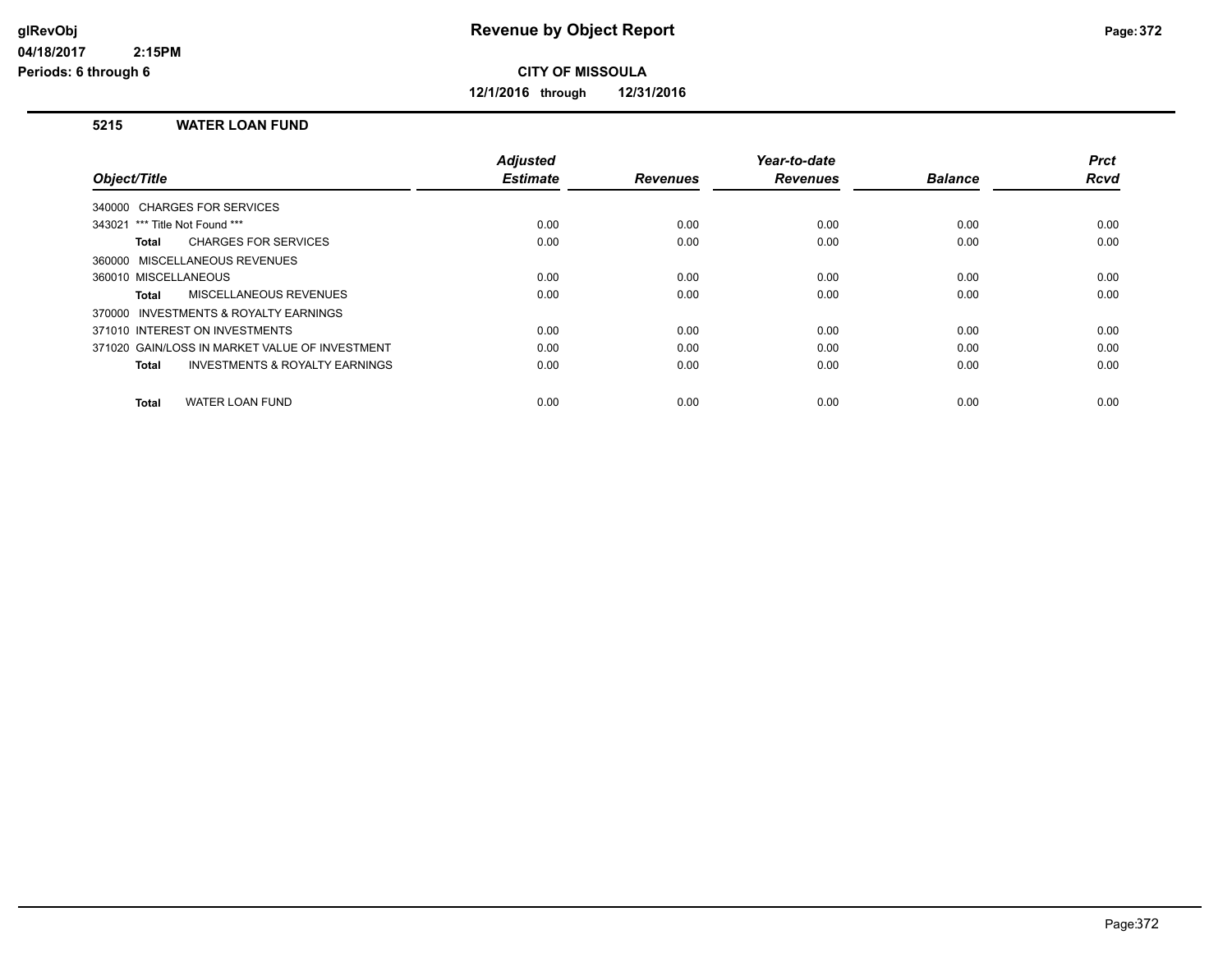**12/1/2016 through 12/31/2016**

**5220 WATER R&D FUND 5220 WATER R&D FUND**

|                                                           | <b>Adjusted</b> |                 | Year-to-date    | <b>Prct</b>    |      |
|-----------------------------------------------------------|-----------------|-----------------|-----------------|----------------|------|
| Object/Title                                              | <b>Estimate</b> | <b>Revenues</b> | <b>Revenues</b> | <b>Balance</b> | Rcvd |
| 340000 CHARGES FOR SERVICES                               |                 |                 |                 |                |      |
| 343032 SEWER INSTALLATION CHARGES                         | 0.00            | 0.00            | 0.00            | 0.00           | 0.00 |
| <b>CHARGES FOR SERVICES</b><br><b>Total</b>               | 0.00            | 0.00            | 0.00            | 0.00           | 0.00 |
| 360000 MISCELLANEOUS REVENUES                             |                 |                 |                 |                |      |
| 360000 MISCELLANEOUS REVENUES                             | 0.00            | 0.00            | 0.00            | 0.00           | 0.00 |
| 360010 MISCELLANEOUS                                      | 0.00            | 0.00            | 0.00            | 0.00           | 0.00 |
| <b>MISCELLANEOUS REVENUES</b><br><b>Total</b>             | 0.00            | 0.00            | 0.00            | 0.00           | 0.00 |
| 370000 INVESTMENTS & ROYALTY EARNINGS                     |                 |                 |                 |                |      |
| 371010 INTEREST ON INVESTMENTS                            | 0.00            | 0.00            | 0.00            | 0.00           | 0.00 |
| 371020 GAIN/LOSS IN MARKET VALUE OF INVESTMENTS           | 0.00            | 0.00            | 0.00            | 0.00           | 0.00 |
| <b>INVESTMENTS &amp; ROYALTY EARNINGS</b><br><b>Total</b> | 0.00            | 0.00            | 0.00            | 0.00           | 0.00 |
| 380000 OTHER FINANCING SOURCES                            |                 |                 |                 |                |      |
| 381090 PROCEEDS FROM CAPITAL LEASE                        | 0.00            | 0.00            | 0.00            | 0.00           | 0.00 |
| 383000 OPERATING TRANSFERS                                | 0.00            | 0.00            | 0.00            | 0.00           | 0.00 |
| OTHER FINANCING SOURCES<br><b>Total</b>                   | 0.00            | 0.00            | 0.00            | 0.00           | 0.00 |
| <b>WATER R&amp;D FUND</b><br><b>Total</b>                 | 0.00            | 0.00            | 0.00            | 0.00           | 0.00 |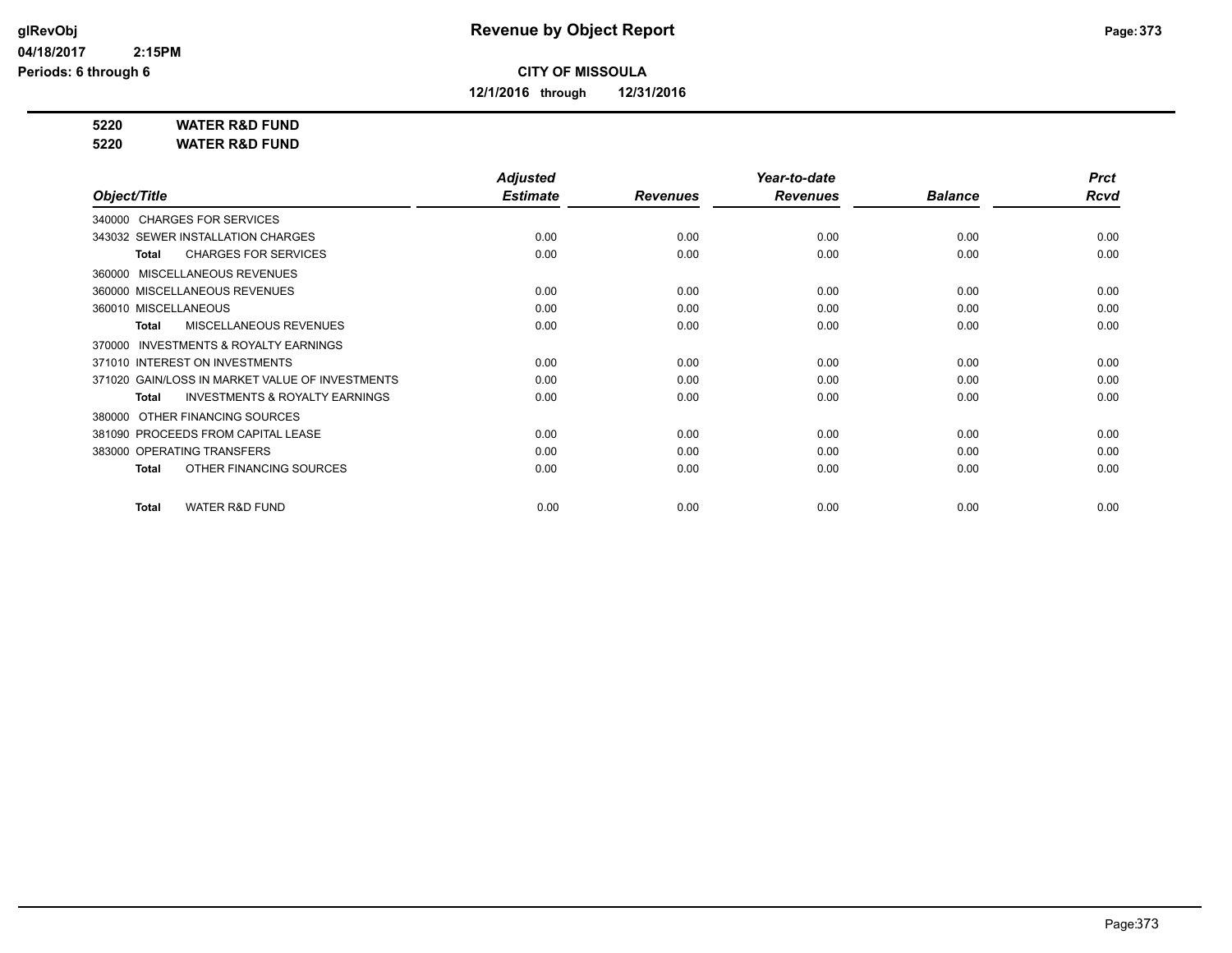**12/1/2016 through 12/31/2016**

#### **5220 WATER R&D FUND**

|                                                           | <b>Adjusted</b> |                 | Year-to-date    |                | <b>Prct</b> |
|-----------------------------------------------------------|-----------------|-----------------|-----------------|----------------|-------------|
| Object/Title                                              | <b>Estimate</b> | <b>Revenues</b> | <b>Revenues</b> | <b>Balance</b> | Rcvd        |
| 340000 CHARGES FOR SERVICES                               |                 |                 |                 |                |             |
| 343032 SEWER INSTALLATION CHARGES                         | 0.00            | 0.00            | 0.00            | 0.00           | 0.00        |
| <b>CHARGES FOR SERVICES</b><br>Total                      | 0.00            | 0.00            | 0.00            | 0.00           | 0.00        |
| 360000 MISCELLANEOUS REVENUES                             |                 |                 |                 |                |             |
| 360000 MISCELLANEOUS REVENUES                             | 0.00            | 0.00            | 0.00            | 0.00           | 0.00        |
| 360010 MISCELLANEOUS                                      | 0.00            | 0.00            | 0.00            | 0.00           | 0.00        |
| <b>MISCELLANEOUS REVENUES</b><br><b>Total</b>             | 0.00            | 0.00            | 0.00            | 0.00           | 0.00        |
| <b>INVESTMENTS &amp; ROYALTY EARNINGS</b><br>370000       |                 |                 |                 |                |             |
| 371010 INTEREST ON INVESTMENTS                            | 0.00            | 0.00            | 0.00            | 0.00           | 0.00        |
| 371020 GAIN/LOSS IN MARKET VALUE OF INVESTMENT            | 0.00            | 0.00            | 0.00            | 0.00           | 0.00        |
| <b>INVESTMENTS &amp; ROYALTY EARNINGS</b><br><b>Total</b> | 0.00            | 0.00            | 0.00            | 0.00           | 0.00        |
| 380000 OTHER FINANCING SOURCES                            |                 |                 |                 |                |             |
| 381090 PROCEEDS FROM CAPITAL LEASE                        | 0.00            | 0.00            | 0.00            | 0.00           | 0.00        |
| 383000 OPERATING TRANSFERS                                | 0.00            | 0.00            | 0.00            | 0.00           | 0.00        |
| OTHER FINANCING SOURCES<br><b>Total</b>                   | 0.00            | 0.00            | 0.00            | 0.00           | 0.00        |
|                                                           |                 |                 |                 |                |             |
| <b>WATER R&amp;D FUND</b><br><b>Total</b>                 | 0.00            | 0.00            | 0.00            | 0.00           | 0.00        |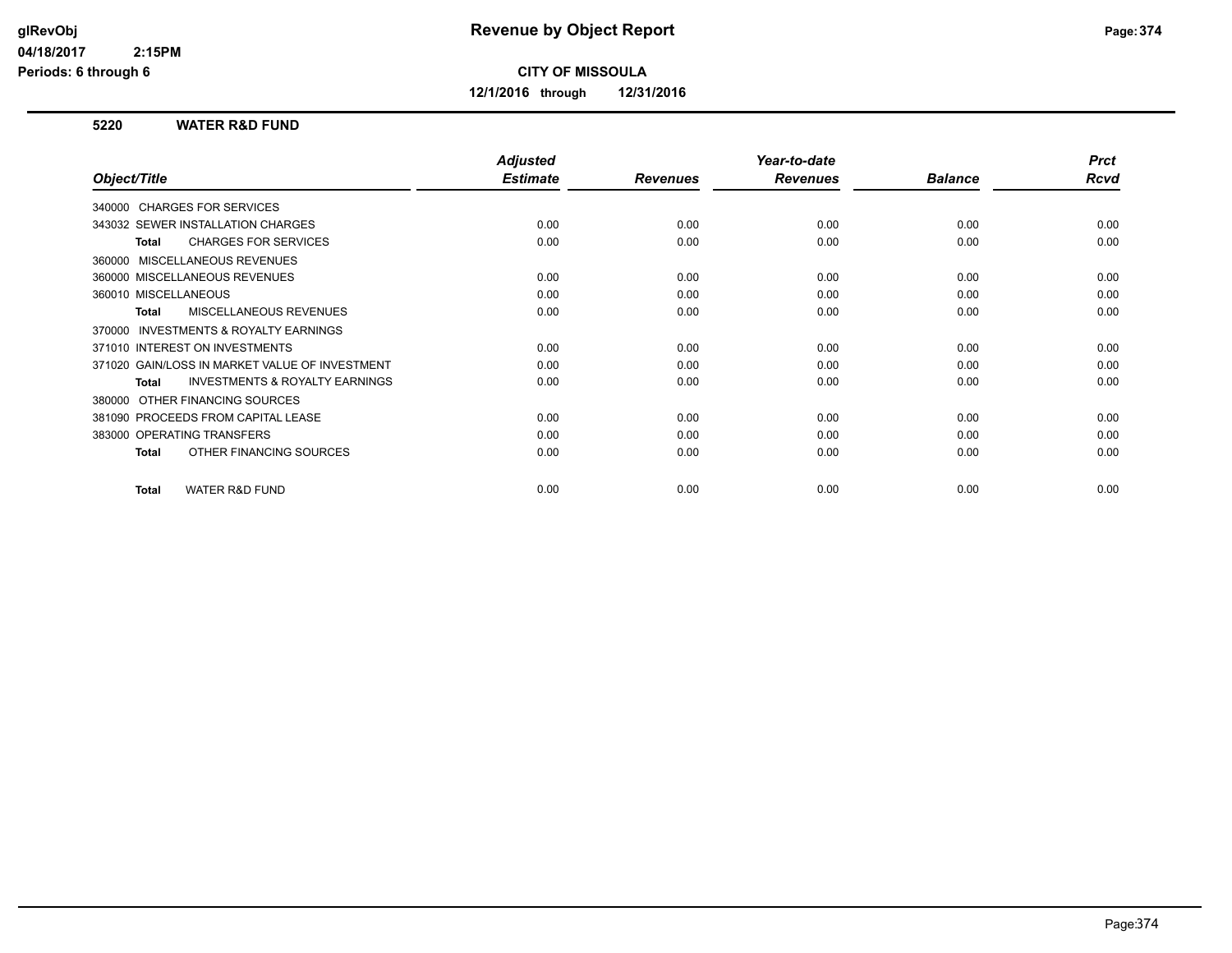### **CITY OF MISSOULA 12/1/2016 through 12/31/2016**

**5240 WATER CONSTRUCTION FUND**

# **5240 WATER CONSTRUCTION FUND**

|                                             | <b>Adjusted</b> |                 |                 | <b>Prct</b>    |             |
|---------------------------------------------|-----------------|-----------------|-----------------|----------------|-------------|
| Object/Title                                | <b>Estimate</b> | <b>Revenues</b> | <b>Revenues</b> | <b>Balance</b> | <b>Rcvd</b> |
| 340000 CHARGES FOR SERVICES                 |                 |                 |                 |                |             |
| 343026 WATER INSTALLATION CHARGES           | 0.00            | 0.00            | 0.00            | 0.00           | 0.00        |
| <b>CHARGES FOR SERVICES</b><br><b>Total</b> | 0.00            | 0.00            | 0.00            | 0.00           | 0.00        |
| Total<br>WATER CONSTRUCTION FUND            | 0.00            | 0.00            | 0.00            | 0.00           | 0.00        |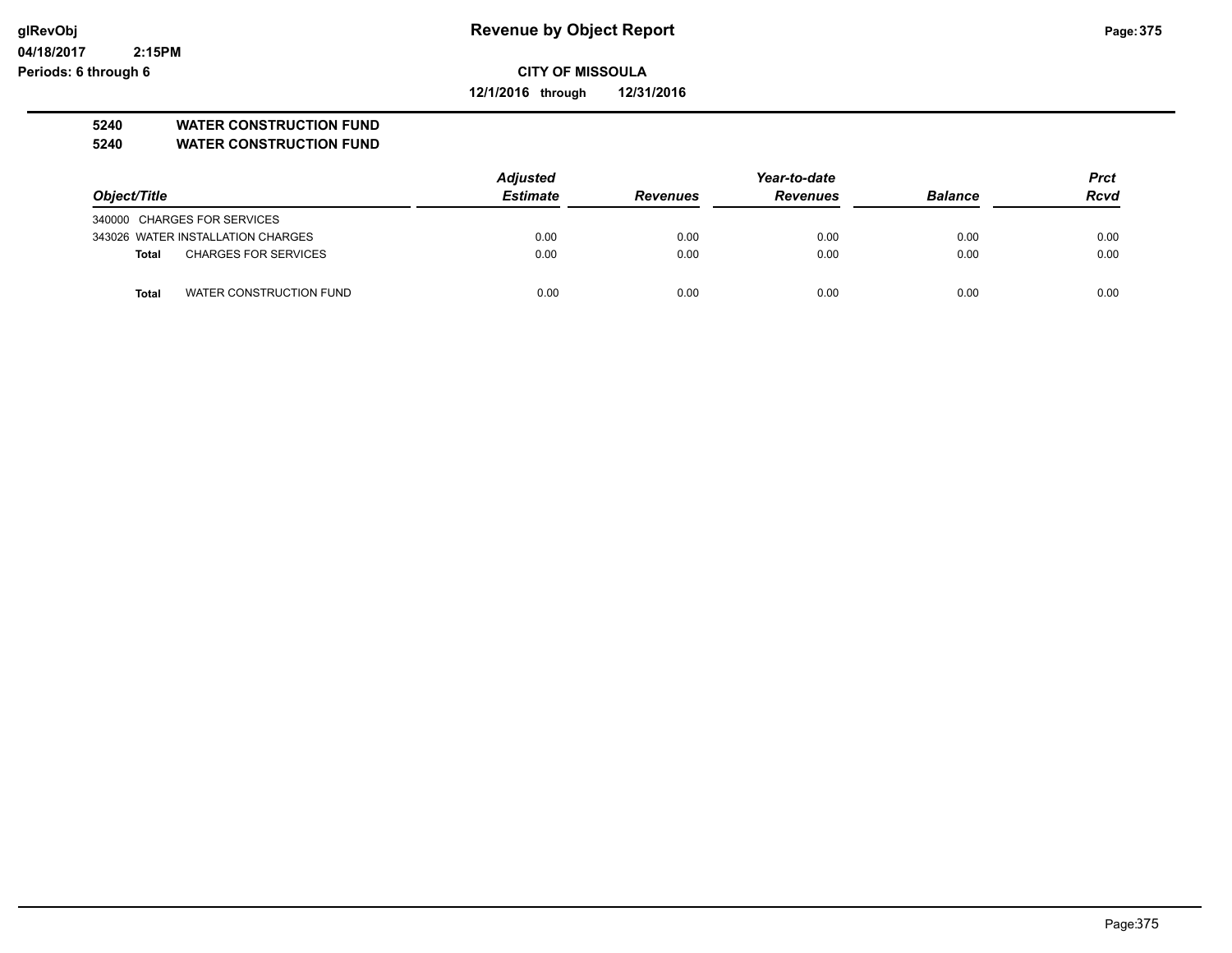**12/1/2016 through 12/31/2016**

#### **5240 WATER CONSTRUCTION FUND**

|              |                                   | <b>Adjusted</b> |                 | Year-to-date    |                | <b>Prct</b> |
|--------------|-----------------------------------|-----------------|-----------------|-----------------|----------------|-------------|
| Object/Title |                                   | <b>Estimate</b> | <b>Revenues</b> | <b>Revenues</b> | <b>Balance</b> | <b>Rcvd</b> |
|              | 340000 CHARGES FOR SERVICES       |                 |                 |                 |                |             |
|              | 343026 WATER INSTALLATION CHARGES | 0.00            | 0.00            | 0.00            | 0.00           | 0.00        |
| <b>Total</b> | <b>CHARGES FOR SERVICES</b>       | 0.00            | 0.00            | 0.00            | 0.00           | 0.00        |
| Total        | WATER CONSTRUCTION FUND           | 0.00            | 0.00            | 0.00            | 0.00           | 0.00        |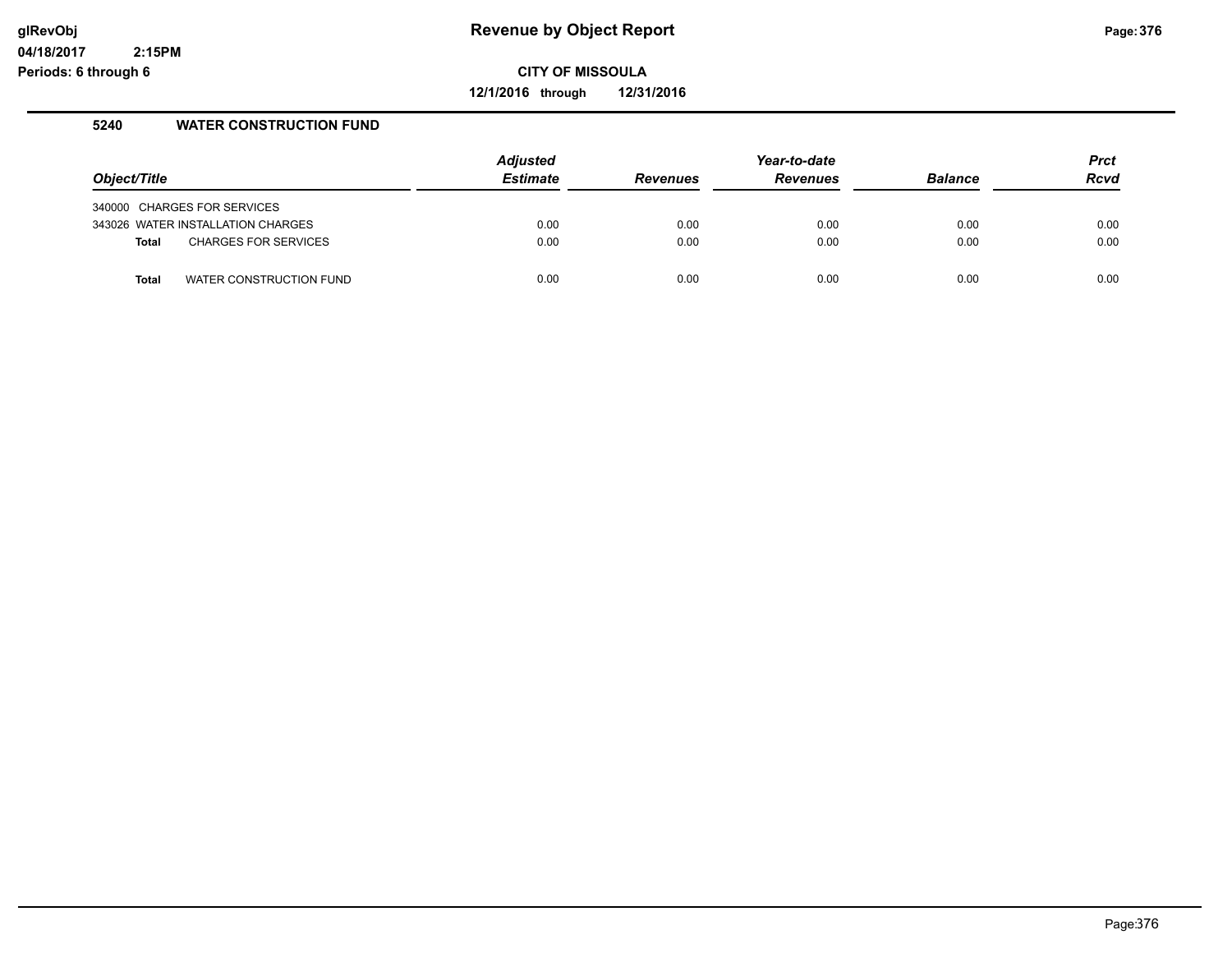**12/1/2016 through 12/31/2016**

**5250 WATER PURCHASE LOAN 5250 WATER PURCHASE LOAN**

|                                                 | <b>Adjusted</b> |                 | Year-to-date    |                | Prct        |
|-------------------------------------------------|-----------------|-----------------|-----------------|----------------|-------------|
| Object/Title                                    | <b>Estimate</b> | <b>Revenues</b> | <b>Revenues</b> | <b>Balance</b> | <b>Rcvd</b> |
| 370000 INVESTMENTS & ROYALTY EARNINGS           |                 |                 |                 |                |             |
| 371010 INTEREST ON INVESTMENTS                  | 0.00            | 0.00            | 0.00            | 0.00           | 0.00        |
| 371020 GAIN/LOSS IN MARKET VALUE OF INVESTMENTS | 0.00            | 0.00            | 0.00            | 0.00           | 0.00        |
| INVESTMENTS & ROYALTY EARNINGS<br>Total         | 0.00            | 0.00            | 0.00            | 0.00           | 0.00        |
|                                                 |                 |                 |                 |                |             |
| WATER PURCHASE LOAN<br>Total                    | 0.00            | 0.00            | 0.00            | 0.00           | 0.00        |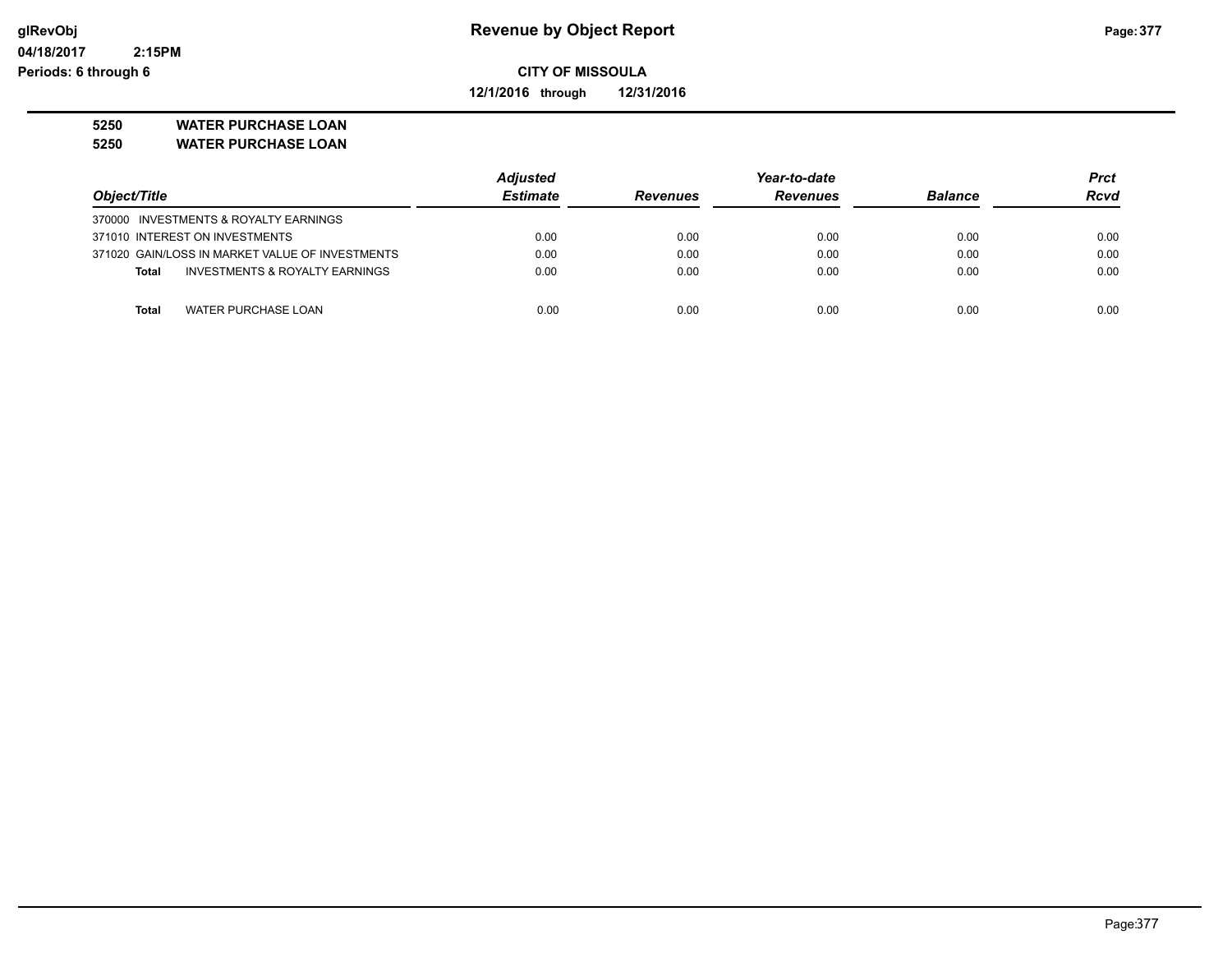**12/1/2016 through 12/31/2016**

#### **5250 WATER PURCHASE LOAN**

|                                                | <b>Adjusted</b> |                 |                 | <b>Prct</b>    |             |
|------------------------------------------------|-----------------|-----------------|-----------------|----------------|-------------|
| Object/Title                                   | <b>Estimate</b> | <b>Revenues</b> | <b>Revenues</b> | <b>Balance</b> | <b>Rcvd</b> |
| 370000 INVESTMENTS & ROYALTY EARNINGS          |                 |                 |                 |                |             |
| 371010 INTEREST ON INVESTMENTS                 | 0.00            | 0.00            | 0.00            | 0.00           | 0.00        |
| 371020 GAIN/LOSS IN MARKET VALUE OF INVESTMENT | 0.00            | 0.00            | 0.00            | 0.00           | 0.00        |
| INVESTMENTS & ROYALTY EARNINGS<br>Total        | 0.00            | 0.00            | 0.00            | 0.00           | 0.00        |
| Total<br>WATER PURCHASE LOAN                   | 0.00            | 0.00            | 0.00            | 0.00           | 0.00        |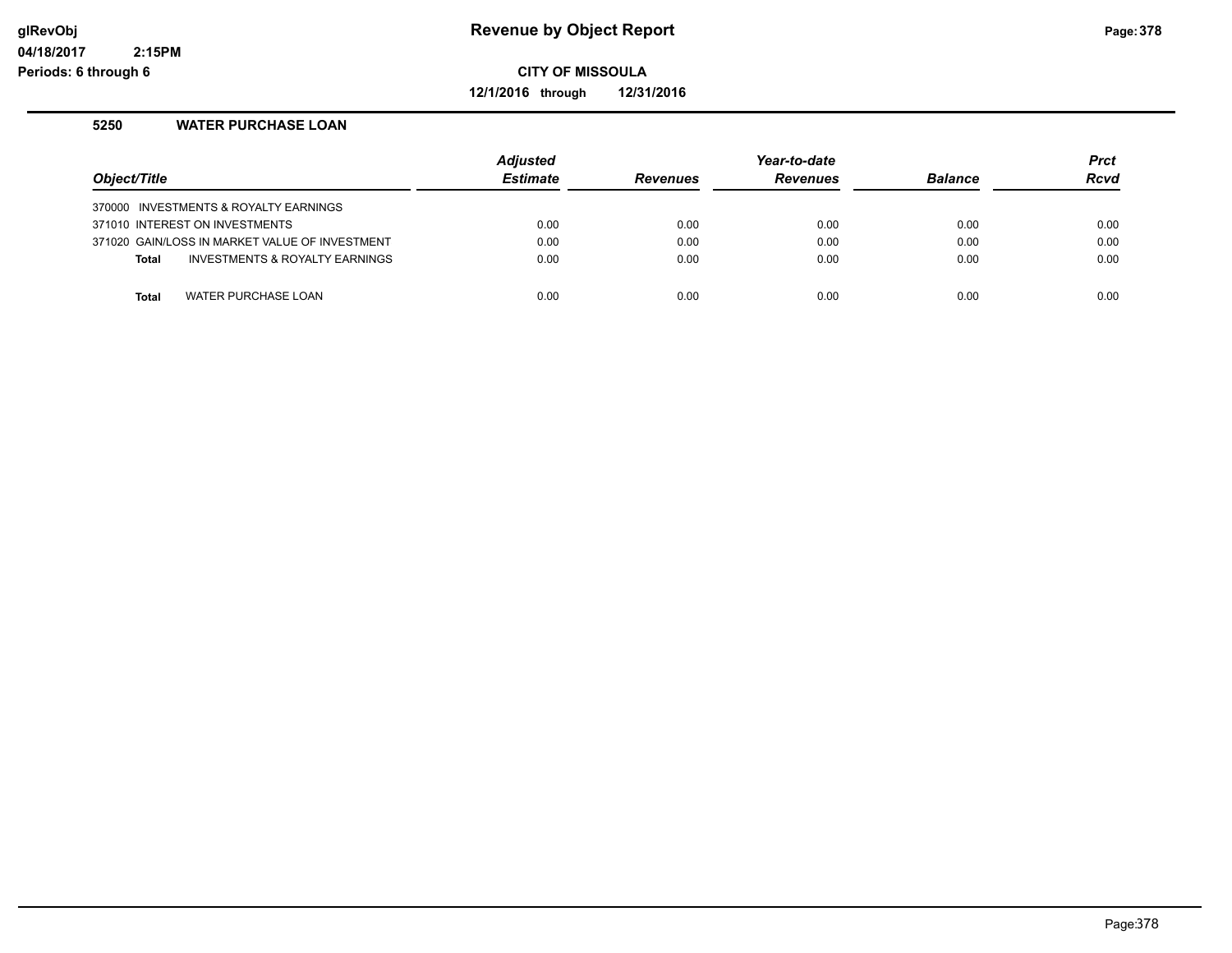**12/1/2016 through 12/31/2016**

# **5251 WATER PURCHASE LOAN RESERVE**

# **5251 WATER PURCHASE LOAN RESERVE**

| Object/Title                                       | <b>Adjusted</b><br><b>Estimate</b> | <b>Revenues</b> | Year-to-date<br><b>Revenues</b> | <b>Balance</b> | <b>Prct</b><br><b>Rcvd</b> |
|----------------------------------------------------|------------------------------------|-----------------|---------------------------------|----------------|----------------------------|
| 360000 MISCELLANEOUS REVENUES                      |                                    |                 |                                 |                |                            |
| 360010 MISCELLANEOUS                               | 0.00                               | 0.00            | 0.00                            | 0.00           | 0.00                       |
|                                                    |                                    |                 |                                 |                |                            |
| MISCELLANEOUS REVENUES<br>Total                    | 0.00                               | 0.00            | 0.00                            | 0.00           | 0.00                       |
| 370000 INVESTMENTS & ROYALTY EARNINGS              |                                    |                 |                                 |                |                            |
| 371010 INTEREST ON INVESTMENTS                     | 0.00                               | 0.00            | 0.00                            | 0.00           | 0.00                       |
| 371020 GAIN/LOSS IN MARKET VALUE OF INVESTMENTS    | 0.00                               | 0.00            | 0.00                            | 0.00           | 0.00                       |
| <b>INVESTMENTS &amp; ROYALTY EARNINGS</b><br>Total | 0.00                               | 0.00            | 0.00                            | 0.00           | 0.00                       |
| 380000 OTHER FINANCING SOURCES                     |                                    |                 |                                 |                |                            |
| 383042 TRANSFERS FROM OTHER FUNDS                  | 0.00                               | 0.00            | 0.00                            | 0.00           | 0.00                       |
| OTHER FINANCING SOURCES<br>Total                   | 0.00                               | 0.00            | 0.00                            | 0.00           | 0.00                       |
|                                                    |                                    |                 |                                 |                |                            |
| WATER PURCHASE LOAN RESERVE<br><b>Total</b>        | 0.00                               | 0.00            | 0.00                            | 0.00           | 0.00                       |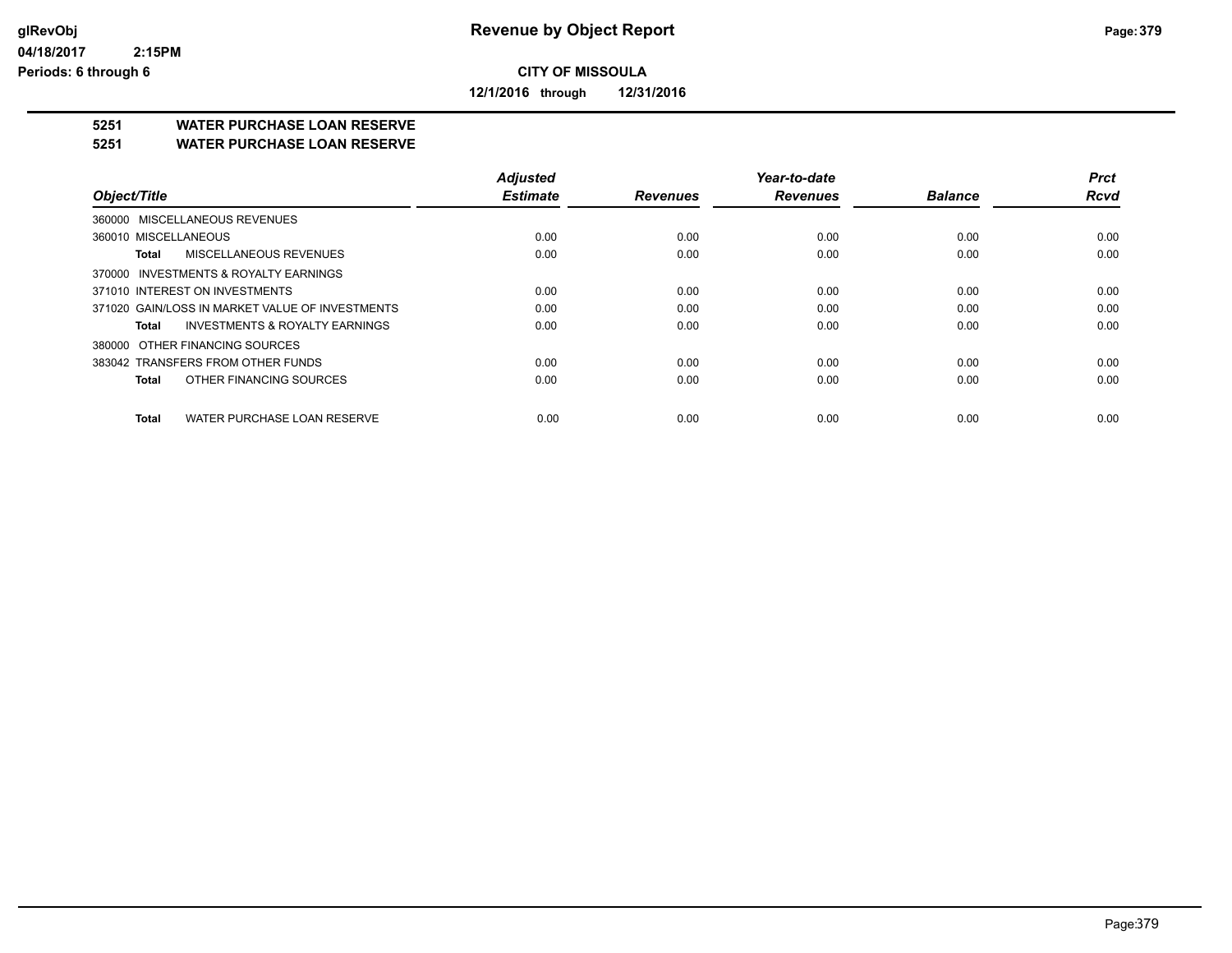**12/1/2016 through 12/31/2016**

#### **5251 WATER PURCHASE LOAN RESERVE**

| Object/Title                                       | <b>Adjusted</b><br><b>Estimate</b> | <b>Revenues</b> | Year-to-date<br><b>Revenues</b> | <b>Balance</b> | <b>Prct</b><br><b>Rcvd</b> |
|----------------------------------------------------|------------------------------------|-----------------|---------------------------------|----------------|----------------------------|
|                                                    |                                    |                 |                                 |                |                            |
| 360000 MISCELLANEOUS REVENUES                      |                                    |                 |                                 |                |                            |
| 360010 MISCELLANEOUS                               | 0.00                               | 0.00            | 0.00                            | 0.00           | 0.00                       |
| MISCELLANEOUS REVENUES<br>Total                    | 0.00                               | 0.00            | 0.00                            | 0.00           | 0.00                       |
| INVESTMENTS & ROYALTY EARNINGS<br>370000           |                                    |                 |                                 |                |                            |
| 371010 INTEREST ON INVESTMENTS                     | 0.00                               | 0.00            | 0.00                            | 0.00           | 0.00                       |
| 371020 GAIN/LOSS IN MARKET VALUE OF INVESTMENT     | 0.00                               | 0.00            | 0.00                            | 0.00           | 0.00                       |
| <b>INVESTMENTS &amp; ROYALTY EARNINGS</b><br>Total | 0.00                               | 0.00            | 0.00                            | 0.00           | 0.00                       |
| 380000 OTHER FINANCING SOURCES                     |                                    |                 |                                 |                |                            |
| 383042 TRANSFERS FROM OTHER FUNDS                  | 0.00                               | 0.00            | 0.00                            | 0.00           | 0.00                       |
| OTHER FINANCING SOURCES<br>Total                   | 0.00                               | 0.00            | 0.00                            | 0.00           | 0.00                       |
| <b>Total</b><br>WATER PURCHASE LOAN RESERVE        | 0.00                               | 0.00            | 0.00                            | 0.00           | 0.00                       |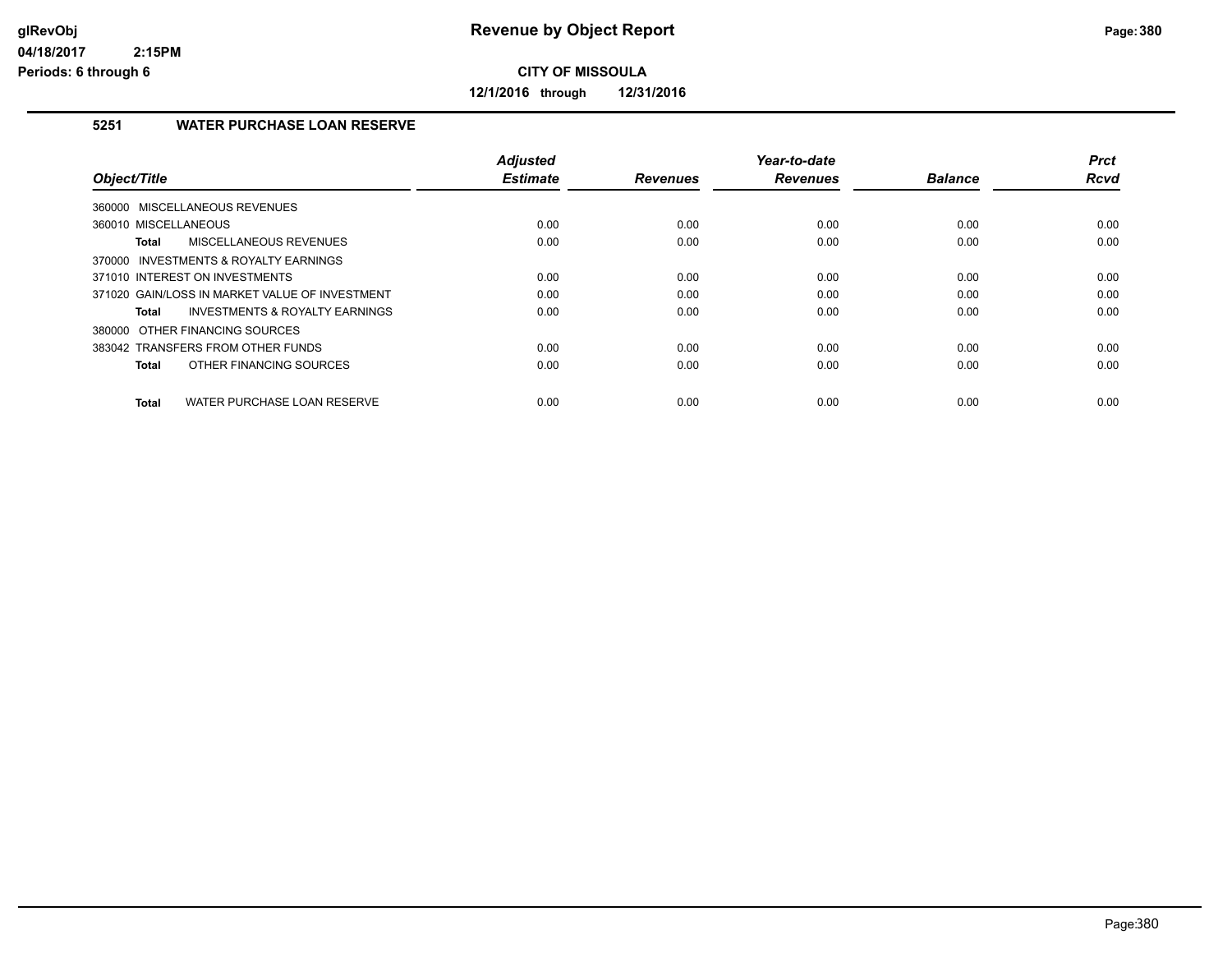**12/1/2016 through 12/31/2016**

# **5310 SEWER OPERATING BUDGET FUND**

**5310 SEWER OPERATING BUDGET FUND**

|                                                    | <b>Adjusted</b> |                 | Year-to-date    | <b>Prct</b>    |       |
|----------------------------------------------------|-----------------|-----------------|-----------------|----------------|-------|
| Object/Title                                       | <b>Estimate</b> | <b>Revenues</b> | <b>Revenues</b> | <b>Balance</b> | Rcvd  |
| 320000 LICENSES & PERMITS                          |                 |                 |                 |                |       |
| 323027 HAULER PERMITS                              | 0.00            | 0.00            | 150.00          | $-150.00$      | 0.00  |
| <b>LICENSES &amp; PERMITS</b><br><b>Total</b>      | 0.00            | 0.00            | 150.00          | $-150.00$      | 0.00  |
| 330000 INTERGOVERNMENTAL REVENUES                  |                 |                 |                 |                |       |
| 334071 DEQ/RIVER WATER SAMPLING                    | 0.00            | 0.00            | 0.00            | 0.00           | 0.00  |
| 336020 STATE PENSION CONTRIBUTION                  | 0.00            | 0.00            | 0.00            | 0.00           | 0.00  |
| 336023 STATE CONTRIB. - PERS                       | 0.00            | 113.23          | 645.59          | $-645.59$      | 0.00  |
| <b>INTERGOVERNMENTAL REVENUES</b><br><b>Total</b>  | 0.00            | 113.23          | 645.59          | $-645.59$      | 0.00  |
| 340000 CHARGES FOR SERVICES                        |                 |                 |                 |                |       |
| 343018 SALE/MILLING OF WOOD                        | 0.00            | 0.00            | 0.00            | 0.00           | 0.00  |
| 343031 SEWER SERVICE CHARGES                       | 0.00            | 0.00            | 0.00            | 0.00           | 0.00  |
| 343032 SEWER INSTALLATION CHARGES                  | 86,384.00       | 0.00            | 0.00            | 86.384.00      | 0.00  |
| 343035 SALE OF SEWER MATERIALS AND SUPPLIES        | 0.00            | 0.00            | 0.00            | 0.00           | 0.00  |
| 343039 DISPOSAL FEES                               | 0.00            | 1,845.35        | 11,216.31       | $-11,216.31$   | 0.00  |
| 343041 COMPOST TIPPING FEES                        | 0.00            | 0.00            | 0.00            | 0.00           | 0.00  |
| 343045 COMPOST SALES                               | 0.00            | 0.00            | 0.00            | 0.00           | 0.00  |
| 343046 COMPOST DELIVERY CHARGE                     | 0.00            | 0.00            | 0.00            | 0.00           | 0.00  |
| <b>CHARGES FOR SERVICES</b><br>Total               | 86,384.00       | 1,845.35        | 11,216.31       | 75,167.69      | 12.98 |
| 360000 MISCELLANEOUS REVENUES                      |                 |                 |                 |                |       |
| 360010 MISCELLANEOUS                               | 0.00            | 0.00            | 0.00            | 0.00           | 0.00  |
| 360030 CONTRIBUTIONS FROM PROPERTY OWNERS          | 0.00            | 0.00            | 0.00            | 0.00           | 0.00  |
| 363040 PENALTY AND INTEREST                        | 0.00            | 248.29          | 1,201.35        | $-1,201.35$    | 0.00  |
| 364012 SALE OF SURPLUS PROPERTY                    | 0.00            | 0.00            | 43,547.25       | $-43,547.25$   | 0.00  |
| MISCELLANEOUS REVENUES<br><b>Total</b>             | 0.00            | 248.29          | 44,748.60       | $-44,748.60$   | 0.00  |
| 370000 INVESTMENTS & ROYALTY EARNINGS              |                 |                 |                 |                |       |
| 371010 INTEREST ON INVESTMENTS                     | 0.00            | 0.00            | 0.00            | 0.00           | 0.00  |
| 371020 GAIN/LOSS IN MARKET VALUE OF INVESTMENTS    | 0.00            | 0.00            | 0.00            | 0.00           | 0.00  |
| <b>INVESTMENTS &amp; ROYALTY EARNINGS</b><br>Total | 0.00            | 0.00            | 0.00            | 0.00           | 0.00  |
| 380000 OTHER FINANCING SOURCES                     |                 |                 |                 |                |       |
| 381090 PROCEEDS FROM CAPITAL LEASE                 | 0.00            | 0.00            | 0.00            | 0.00           | 0.00  |
| 382010 SALE OF FIXED ASSETS                        | 0.00            | 0.00            | 0.00            | 0.00           | 0.00  |
| 383024 TRANS FR SEWER CLEARING                     | 5,466,072.00    | 0.00            | 0.00            | 5,466,072.00   | 0.00  |
| OTHER FINANCING SOURCES<br><b>Total</b>            | 5,466,072.00    | 0.00            | 0.00            | 5,466,072.00   | 0.00  |
| SEWER OPERATING BUDGET FUND<br><b>Total</b>        | 5,552,456.00    | 2,206.87        | 56,760.50       | 5,495,695.50   | 1.02  |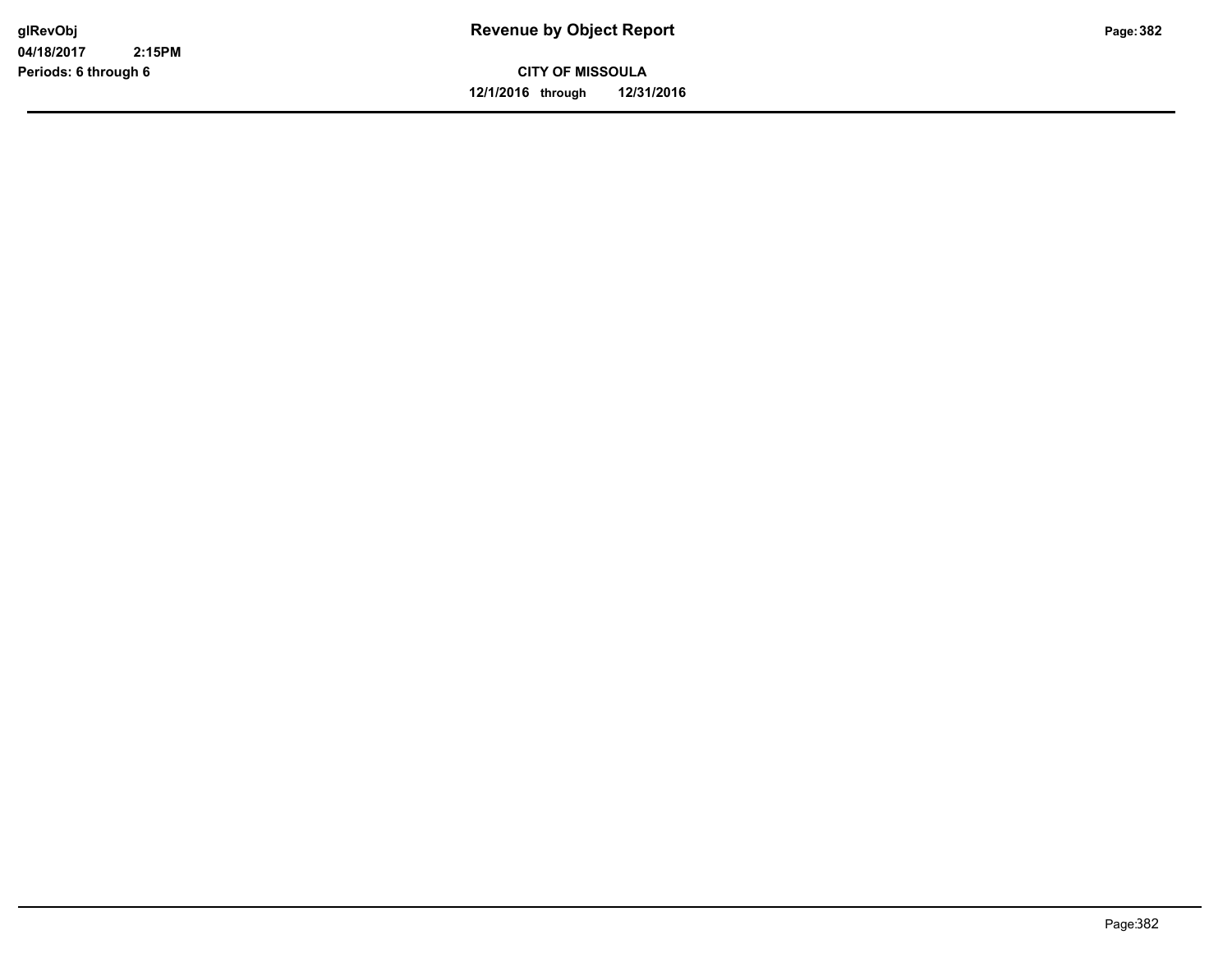**12/1/2016 through 12/31/2016**

#### **5310 SEWER OPERATING BUDGET FUND**

|                                                           | <b>Adjusted</b> |                 | Year-to-date    |                |             |
|-----------------------------------------------------------|-----------------|-----------------|-----------------|----------------|-------------|
| Object/Title                                              | <b>Estimate</b> | <b>Revenues</b> | <b>Revenues</b> | <b>Balance</b> | <b>Rcvd</b> |
| 320000 LICENSES & PERMITS                                 |                 |                 |                 |                |             |
| 323027 HAULER PERMITS                                     | 0.00            | 0.00            | 150.00          | $-150.00$      | 0.00        |
| <b>LICENSES &amp; PERMITS</b><br><b>Total</b>             | 0.00            | 0.00            | 150.00          | $-150.00$      | 0.00        |
| 330000 INTERGOVERNMENTAL REVENUES                         |                 |                 |                 |                |             |
| 334071 DEQ/RIVER WATER SAMPLING                           | 0.00            | 0.00            | 0.00            | 0.00           | 0.00        |
| 336020 STATE PENSION CONTRIBUTION                         | 0.00            | 0.00            | 0.00            | 0.00           | 0.00        |
| 336023 STATE CONTRIB. - PERS                              | 0.00            | 113.23          | 645.59          | $-645.59$      | 0.00        |
| <b>INTERGOVERNMENTAL REVENUES</b><br>Total                | 0.00            | 113.23          | 645.59          | $-645.59$      | 0.00        |
| 340000 CHARGES FOR SERVICES                               |                 |                 |                 |                |             |
| 343018 SALE/MILLING OF WOOD                               | 0.00            | 0.00            | 0.00            | 0.00           | 0.00        |
| 343031 SEWER SERVICE CHARGES                              | 0.00            | 0.00            | 0.00            | 0.00           | 0.00        |
| 343032 SEWER INSTALLATION CHARGES                         | 86,384.00       | 0.00            | 0.00            | 86,384.00      | 0.00        |
| 343035 SALE OF SEWER MATERIALS AND SUPPLIES               | 0.00            | 0.00            | 0.00            | 0.00           | 0.00        |
| 343039 DISPOSAL FEES                                      | 0.00            | 1,845.35        | 11,216.31       | $-11,216.31$   | 0.00        |
| 343041 COMPOST TIPPING FEES                               | 0.00            | 0.00            | 0.00            | 0.00           | 0.00        |
| 343045 COMPOST SALES                                      | 0.00            | 0.00            | 0.00            | 0.00           | 0.00        |
| 343046 COMPOST DELIVERY CHARGE                            | 0.00            | 0.00            | 0.00            | 0.00           | 0.00        |
| <b>CHARGES FOR SERVICES</b><br>Total                      | 86,384.00       | 1,845.35        | 11,216.31       | 75,167.69      | 12.98       |
| 360000 MISCELLANEOUS REVENUES                             |                 |                 |                 |                |             |
| 360010 MISCELLANEOUS                                      | 0.00            | 0.00            | 0.00            | 0.00           | 0.00        |
| 360030 CONTRIBUTIONS FROM PROPERTY OWNERS                 | 0.00            | 0.00            | 0.00            | 0.00           | 0.00        |
| 363040 PENALTY AND INTEREST                               | 0.00            | 248.29          | 1.201.35        | $-1,201.35$    | 0.00        |
| 364012 SALE OF SURPLUS PROPERTY                           | 0.00            | 0.00            | 43,547.25       | $-43,547.25$   | 0.00        |
| MISCELLANEOUS REVENUES<br><b>Total</b>                    | 0.00            | 248.29          | 44,748.60       | $-44,748.60$   | 0.00        |
| 370000 INVESTMENTS & ROYALTY EARNINGS                     |                 |                 |                 |                |             |
| 371010 INTEREST ON INVESTMENTS                            | 0.00            | 0.00            | 0.00            | 0.00           | 0.00        |
| 371020 GAIN/LOSS IN MARKET VALUE OF INVESTMENT            | 0.00            | 0.00            | 0.00            | 0.00           | 0.00        |
| <b>INVESTMENTS &amp; ROYALTY EARNINGS</b><br><b>Total</b> | 0.00            | 0.00            | 0.00            | 0.00           | 0.00        |
| 380000 OTHER FINANCING SOURCES                            |                 |                 |                 |                |             |
| 381090 PROCEEDS FROM CAPITAL LEASE                        | 0.00            | 0.00            | 0.00            | 0.00           | 0.00        |
| 382010 SALE OF FIXED ASSETS                               | 0.00            | 0.00            | 0.00            | 0.00           | 0.00        |
| 383024 TRANS FR SEWER CLEARING                            | 5,466,072.00    | 0.00            | 0.00            | 5,466,072.00   | 0.00        |
| OTHER FINANCING SOURCES<br><b>Total</b>                   | 5,466,072.00    | 0.00            | 0.00            | 5,466,072.00   | 0.00        |
| SEWER OPERATING BUDGET FUND<br><b>Total</b>               | 5,552,456.00    | 2,206.87        | 56,760.50       | 5,495,695.50   | 1.02        |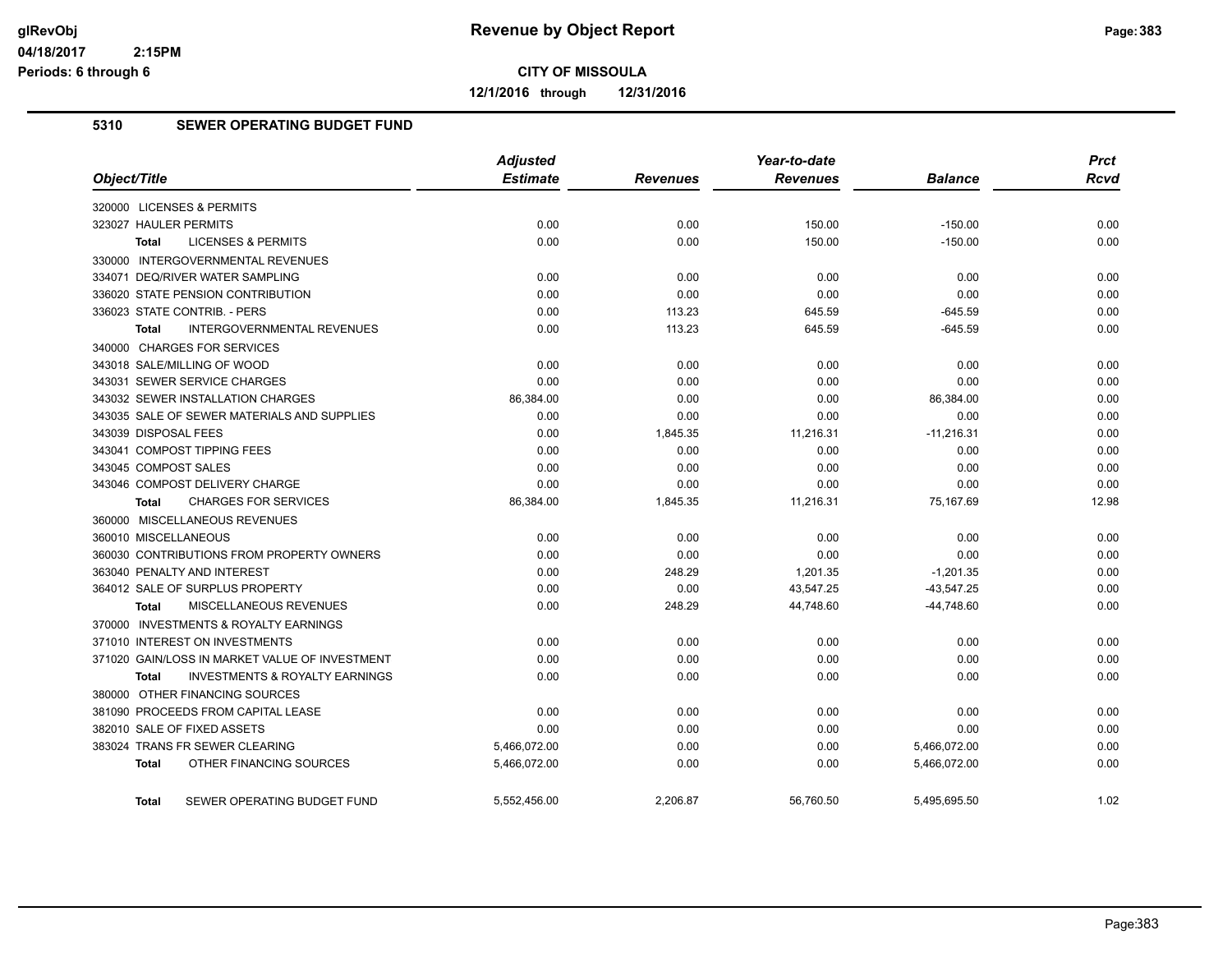**12/1/2016 through 12/31/2016**

### **5311 SEWER REVENUE COLLECTION & CLEARING FUND 5311 SEWER REVENUE COLLECTION & CLEARING FUND**

|                                                           | <b>Adjusted</b> |                 | Year-to-date    |                | <b>Prct</b> |
|-----------------------------------------------------------|-----------------|-----------------|-----------------|----------------|-------------|
| Object/Title                                              | <b>Estimate</b> | <b>Revenues</b> | <b>Revenues</b> | <b>Balance</b> | <b>Rcvd</b> |
| 330000 INTERGOVERNMENTAL REVENUES                         |                 |                 |                 |                |             |
| 331992 FEDERAL ARRA GRANTS                                | 0.00            | 0.00            | 0.00            | 0.00           | 0.00        |
| <b>INTERGOVERNMENTAL REVENUES</b><br><b>Total</b>         | 0.00            | 0.00            | 0.00            | 0.00           | 0.00        |
| 340000 CHARGES FOR SERVICES                               |                 |                 |                 |                |             |
| 343032 SEWER INSTALLATION CHARGES                         | 0.00            | 0.00            | 0.00            | 0.00           | 0.00        |
| 343034 TREATMENT FACILITIES FEES                          | 7,963,568.00    | 3,002.11        | 3,719,010.10    | 4,244,557.90   | 46.70       |
| 343037 DELINQUENT SEWER FEES                              | 0.00            | 0.00            | 0.00            | 0.00           | 0.00        |
| 343038 P & I TAX LIENS                                    | 0.00            | 121.92          | 1,953.16        | $-1,953.16$    | 0.00        |
| <b>CHARGES FOR SERVICES</b><br><b>Total</b>               | 7,963,568.00    | 3,124.03        | 3,720,963.26    | 4,242,604.74   | 46.72       |
| MISCELLANEOUS REVENUES<br>360000                          |                 |                 |                 |                |             |
| 360010 MISCELLANEOUS                                      | 0.00            | 0.00            | 0.00            | 0.00           | 0.00        |
| 361200 RADIO TOWER LEASE PAYMENTS                         | 0.00            | 0.00            | 5,000.00        | $-5,000.00$    | 0.00        |
| 361201 EKO LAND LEASE                                     | 0.00            | 0.00            | 0.00            | 0.00           | 0.00        |
| 365023 NORTHWESTERN ENERGY GRANT                          | 0.00            | 0.00            | 0.00            | 0.00           | 0.00        |
| <b>MISCELLANEOUS REVENUES</b><br><b>Total</b>             | 0.00            | 0.00            | 5,000.00        | $-5,000.00$    | 0.00        |
| <b>INVESTMENTS &amp; ROYALTY EARNINGS</b><br>370000       |                 |                 |                 |                |             |
| 371010 INTEREST ON INVESTMENTS                            | 0.00            | 0.00            | 0.00            | 0.00           | 0.00        |
| 371020 GAIN/LOSS IN MARKET VALUE OF INVESTMENTS           | 0.00            | 0.00            | 0.00            | 0.00           | 0.00        |
| <b>INVESTMENTS &amp; ROYALTY EARNINGS</b><br><b>Total</b> | 0.00            | 0.00            | 0.00            | 0.00           | 0.00        |
| OTHER FINANCING SOURCES<br>380000                         |                 |                 |                 |                |             |
| 383034 TRANS FR 01 SERIES DEBT SERVICE                    | 0.00            | 0.00            | 0.00            | 0.00           | 0.00        |
| 383042 TRANSFERS FROM OTHER FUNDS                         | 0.00            | 0.00            | 0.00            | 0.00           | 0.00        |
| OTHER FINANCING SOURCES<br><b>Total</b>                   | 0.00            | 0.00            | 0.00            | 0.00           | 0.00        |
|                                                           |                 |                 |                 |                |             |
| SEWER REVENUE COLLECTION & CLEARING<br><b>Total</b>       | 7,963,568.00    | 3,124.03        | 3,725,963.26    | 4,237,604.74   | 46.79       |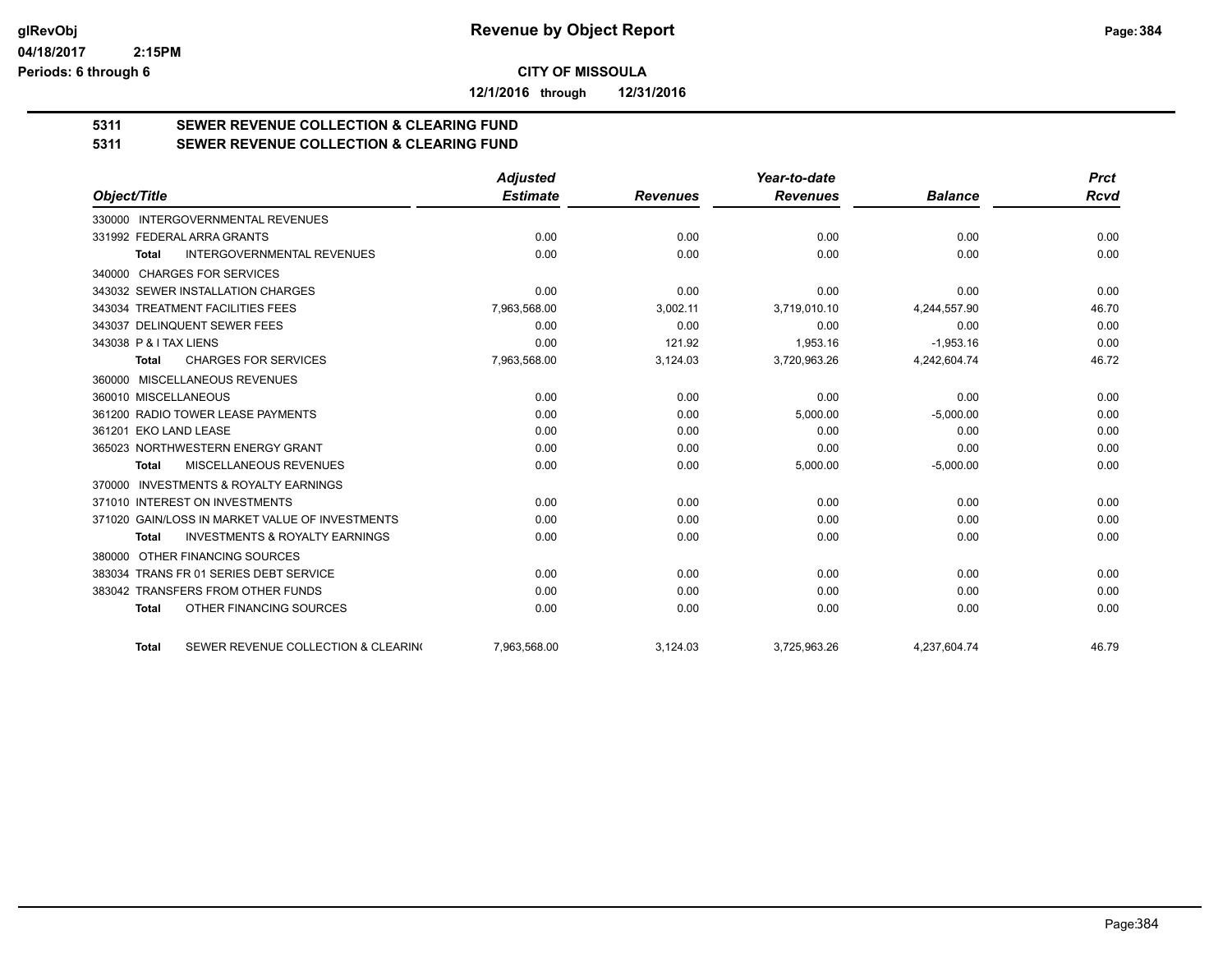**12/1/2016 through 12/31/2016**

### **5311 SEWER REVENUE COLLECTION & CLEARING FUND**

|                                                    | <b>Adjusted</b> |                 | Year-to-date    |                | <b>Prct</b> |
|----------------------------------------------------|-----------------|-----------------|-----------------|----------------|-------------|
| Object/Title                                       | <b>Estimate</b> | <b>Revenues</b> | <b>Revenues</b> | <b>Balance</b> | <b>Rcvd</b> |
| <b>INTERGOVERNMENTAL REVENUES</b><br>330000        |                 |                 |                 |                |             |
| 331992 FEDERAL ARRA GRANTS                         | 0.00            | 0.00            | 0.00            | 0.00           | 0.00        |
| <b>INTERGOVERNMENTAL REVENUES</b><br><b>Total</b>  | 0.00            | 0.00            | 0.00            | 0.00           | 0.00        |
| 340000 CHARGES FOR SERVICES                        |                 |                 |                 |                |             |
| 343032 SEWER INSTALLATION CHARGES                  | 0.00            | 0.00            | 0.00            | 0.00           | 0.00        |
| 343034 TREATMENT FACILITIES FEES                   | 7,963,568.00    | 3,002.11        | 3,719,010.10    | 4,244,557.90   | 46.70       |
| 343037 DELINQUENT SEWER FEES                       | 0.00            | 0.00            | 0.00            | 0.00           | 0.00        |
| 343038 P & I TAX LIENS                             | 0.00            | 121.92          | 1,953.16        | $-1,953.16$    | 0.00        |
| <b>CHARGES FOR SERVICES</b><br><b>Total</b>        | 7,963,568.00    | 3,124.03        | 3,720,963.26    | 4,242,604.74   | 46.72       |
| 360000 MISCELLANEOUS REVENUES                      |                 |                 |                 |                |             |
| 360010 MISCELLANEOUS                               | 0.00            | 0.00            | 0.00            | 0.00           | 0.00        |
| 361200 RADIO TOWER LEASE PAYMENTS                  | 0.00            | 0.00            | 5,000.00        | $-5,000.00$    | 0.00        |
| 361201 EKO LAND LEASE                              | 0.00            | 0.00            | 0.00            | 0.00           | 0.00        |
| 365023 NORTHWESTERN ENERGY GRANT                   | 0.00            | 0.00            | 0.00            | 0.00           | 0.00        |
| MISCELLANEOUS REVENUES<br><b>Total</b>             | 0.00            | 0.00            | 5,000.00        | $-5,000.00$    | 0.00        |
| 370000 INVESTMENTS & ROYALTY EARNINGS              |                 |                 |                 |                |             |
| 371010 INTEREST ON INVESTMENTS                     | 0.00            | 0.00            | 0.00            | 0.00           | 0.00        |
| 371020 GAIN/LOSS IN MARKET VALUE OF INVESTMENT     | 0.00            | 0.00            | 0.00            | 0.00           | 0.00        |
| <b>INVESTMENTS &amp; ROYALTY EARNINGS</b><br>Total | 0.00            | 0.00            | 0.00            | 0.00           | 0.00        |
| OTHER FINANCING SOURCES<br>380000                  |                 |                 |                 |                |             |
| 383034 TRANS FR 01 SERIES DEBT SERVICE             | 0.00            | 0.00            | 0.00            | 0.00           | 0.00        |
| 383042 TRANSFERS FROM OTHER FUNDS                  | 0.00            | 0.00            | 0.00            | 0.00           | 0.00        |
| OTHER FINANCING SOURCES<br><b>Total</b>            | 0.00            | 0.00            | 0.00            | 0.00           | 0.00        |
| SEWER REVENUE COLLECTION & CLEARIN<br><b>Total</b> | 7,963,568.00    | 3,124.03        | 3,725,963.26    | 4,237,604.74   | 46.79       |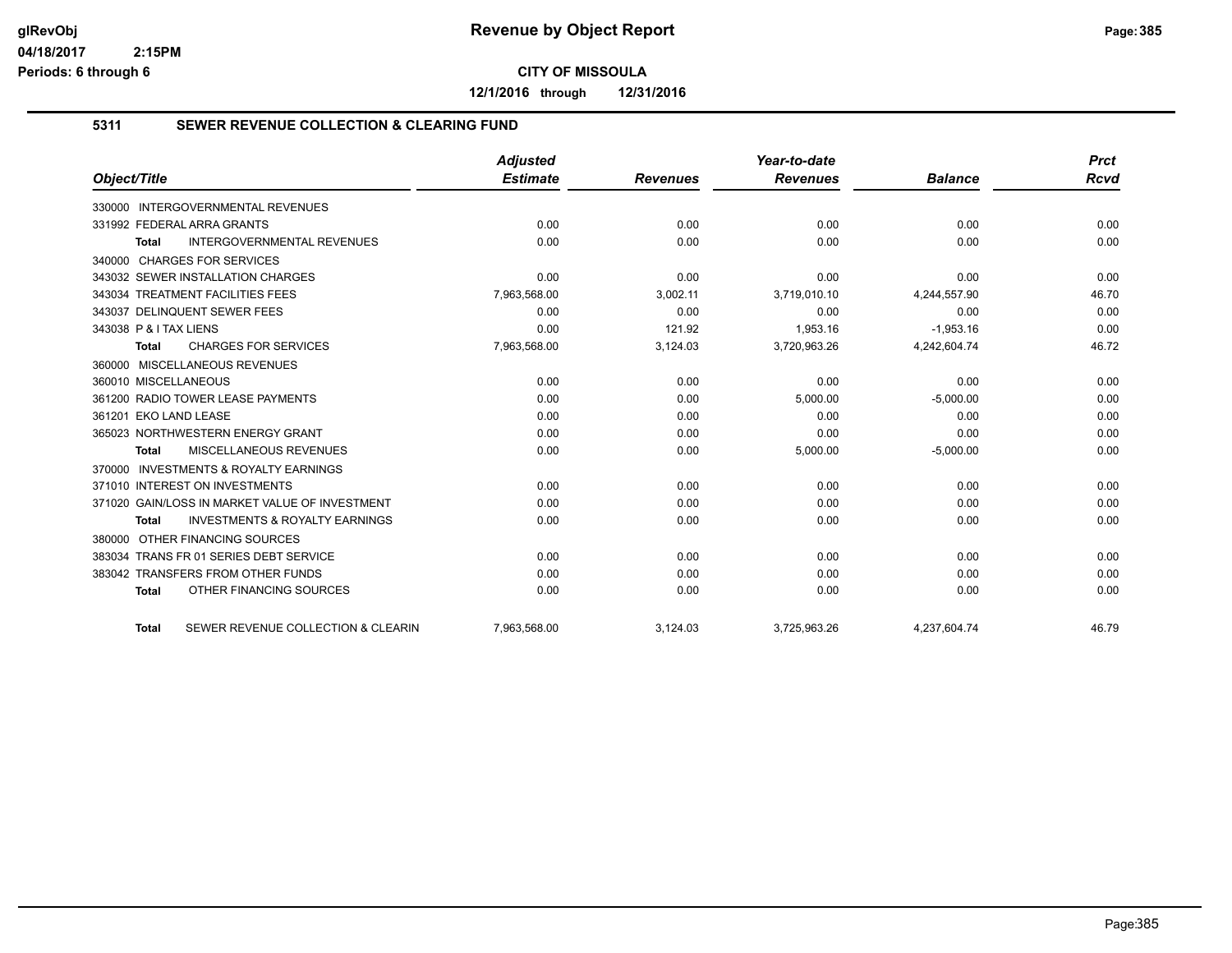**12/1/2016 through 12/31/2016**

**5315 SEWER LOAN FUND**

| 5315 | <b>SEWER LOAN FUND</b> |
|------|------------------------|
|      |                        |

|                                                           | <b>Adjusted</b> |                 | Year-to-date    |                | <b>Prct</b> |
|-----------------------------------------------------------|-----------------|-----------------|-----------------|----------------|-------------|
| Object/Title                                              | <b>Estimate</b> | <b>Revenues</b> | <b>Revenues</b> | <b>Balance</b> | Rcvd        |
| 340000 CHARGES FOR SERVICES                               |                 |                 |                 |                |             |
| 343032 SEWER INSTALLATION CHARGES                         | 0.00            | 0.00            | 0.00            | 0.00           | 0.00        |
| 343035 SALE OF SEWER MATERIALS AND SUPPLIES               | 0.00            | 3,237.03        | $-23,514.51$    | 23,514.51      | 0.00        |
| 343037 GREASE INTERCEPTOR LOANS                           | 0.00            | 0.00            | 0.00            | 0.00           | 0.00        |
| <b>CHARGES FOR SERVICES</b><br><b>Total</b>               | 0.00            | 3,237.03        | $-23,514.51$    | 23,514.51      | 0.00        |
| 360000 MISCELLANEOUS REVENUES                             |                 |                 |                 |                |             |
| 360010 MISCELLANEOUS                                      | 0.00            | 0.00            | 0.00            | 0.00           | 0.00        |
| MISCELLANEOUS REVENUES<br>Total                           | 0.00            | 0.00            | 0.00            | 0.00           | 0.00        |
| <b>INVESTMENTS &amp; ROYALTY EARNINGS</b><br>370000       |                 |                 |                 |                |             |
| 371010 INTEREST ON INVESTMENTS                            | 0.00            | 0.00            | 0.00            | 0.00           | 0.00        |
| 371020 GAIN/LOSS IN MARKET VALUE OF INVESTMENTS           | 0.00            | 0.00            | 0.00            | 0.00           | 0.00        |
| <b>INVESTMENTS &amp; ROYALTY EARNINGS</b><br><b>Total</b> | 0.00            | 0.00            | 0.00            | 0.00           | 0.00        |
| OTHER FINANCING SOURCES<br>380000                         |                 |                 |                 |                |             |
| 383024 TRANS FR SEWER CLEARING                            | 0.00            | 0.00            | 0.00            | 0.00           | 0.00        |
| 383025 TRANS FR SEWER R & D                               | 0.00            | 0.00            | 0.00            | 0.00           | 0.00        |
| OTHER FINANCING SOURCES<br><b>Total</b>                   | 0.00            | 0.00            | 0.00            | 0.00           | 0.00        |
|                                                           |                 |                 |                 |                |             |
| SEWER LOAN FUND<br><b>Total</b>                           | 0.00            | 3,237.03        | $-23,514.51$    | 23,514.51      | 0.00        |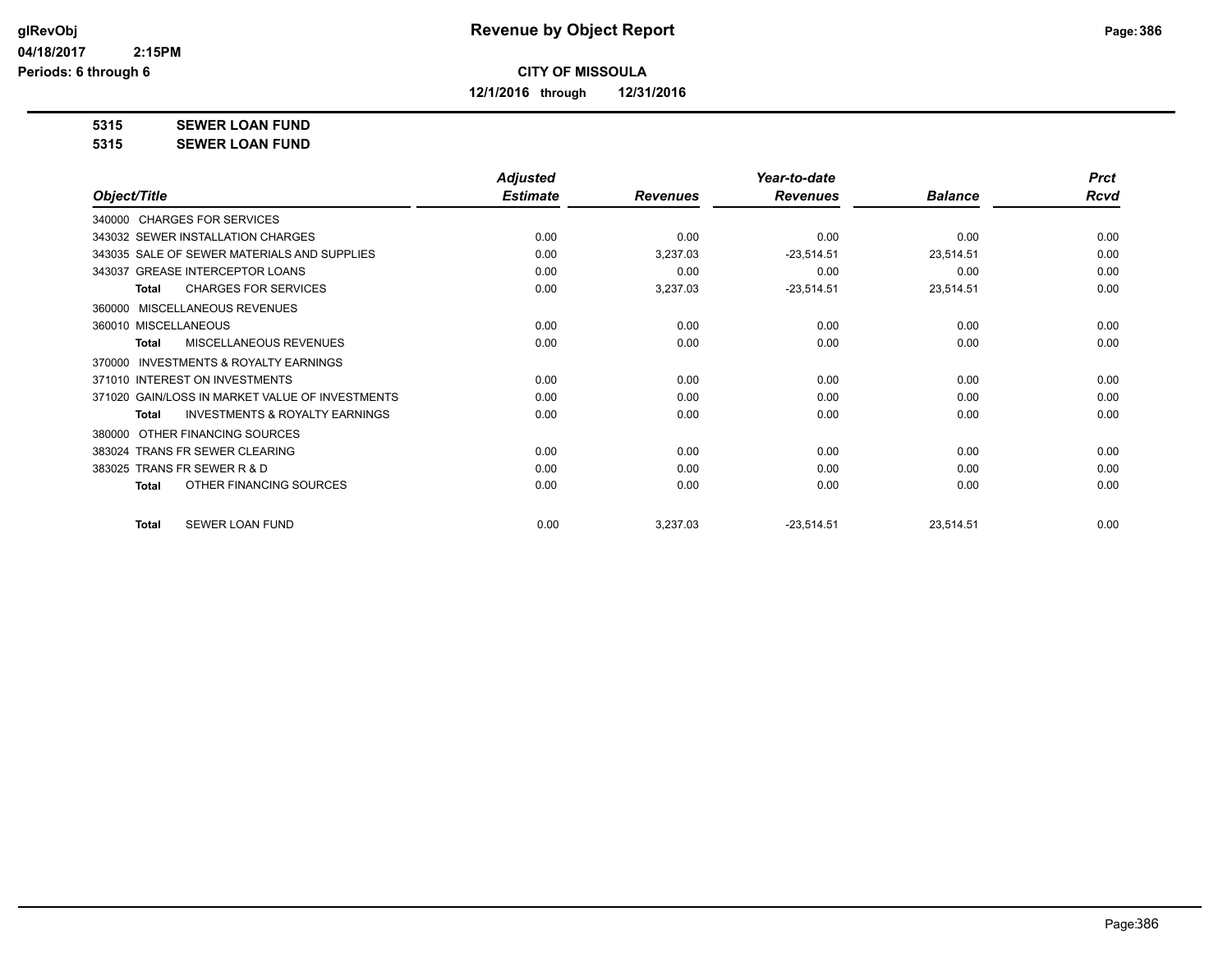**12/1/2016 through 12/31/2016**

#### **5315 SEWER LOAN FUND**

|                                                           | <b>Adjusted</b> |                 | Year-to-date    |                | <b>Prct</b> |
|-----------------------------------------------------------|-----------------|-----------------|-----------------|----------------|-------------|
| Object/Title                                              | <b>Estimate</b> | <b>Revenues</b> | <b>Revenues</b> | <b>Balance</b> | <b>Rcvd</b> |
| 340000 CHARGES FOR SERVICES                               |                 |                 |                 |                |             |
| 343032 SEWER INSTALLATION CHARGES                         | 0.00            | 0.00            | 0.00            | 0.00           | 0.00        |
| 343035 SALE OF SEWER MATERIALS AND SUPPLIES               | 0.00            | 3,237.03        | $-23,514.51$    | 23,514.51      | 0.00        |
| 343037 GREASE INTERCEPTOR LOANS                           | 0.00            | 0.00            | 0.00            | 0.00           | 0.00        |
| <b>CHARGES FOR SERVICES</b><br>Total                      | 0.00            | 3,237.03        | $-23,514.51$    | 23,514.51      | 0.00        |
| MISCELLANEOUS REVENUES<br>360000                          |                 |                 |                 |                |             |
| 360010 MISCELLANEOUS                                      | 0.00            | 0.00            | 0.00            | 0.00           | 0.00        |
| <b>MISCELLANEOUS REVENUES</b><br><b>Total</b>             | 0.00            | 0.00            | 0.00            | 0.00           | 0.00        |
| INVESTMENTS & ROYALTY EARNINGS<br>370000                  |                 |                 |                 |                |             |
| 371010 INTEREST ON INVESTMENTS                            | 0.00            | 0.00            | 0.00            | 0.00           | 0.00        |
| 371020 GAIN/LOSS IN MARKET VALUE OF INVESTMENT            | 0.00            | 0.00            | 0.00            | 0.00           | 0.00        |
| <b>INVESTMENTS &amp; ROYALTY EARNINGS</b><br><b>Total</b> | 0.00            | 0.00            | 0.00            | 0.00           | 0.00        |
| OTHER FINANCING SOURCES<br>380000                         |                 |                 |                 |                |             |
| 383024 TRANS FR SEWER CLEARING                            | 0.00            | 0.00            | 0.00            | 0.00           | 0.00        |
| 383025 TRANS FR SEWER R & D                               | 0.00            | 0.00            | 0.00            | 0.00           | 0.00        |
| OTHER FINANCING SOURCES<br>Total                          | 0.00            | 0.00            | 0.00            | 0.00           | 0.00        |
| SEWER LOAN FUND<br><b>Total</b>                           | 0.00            | 3,237.03        | $-23,514.51$    | 23,514.51      | 0.00        |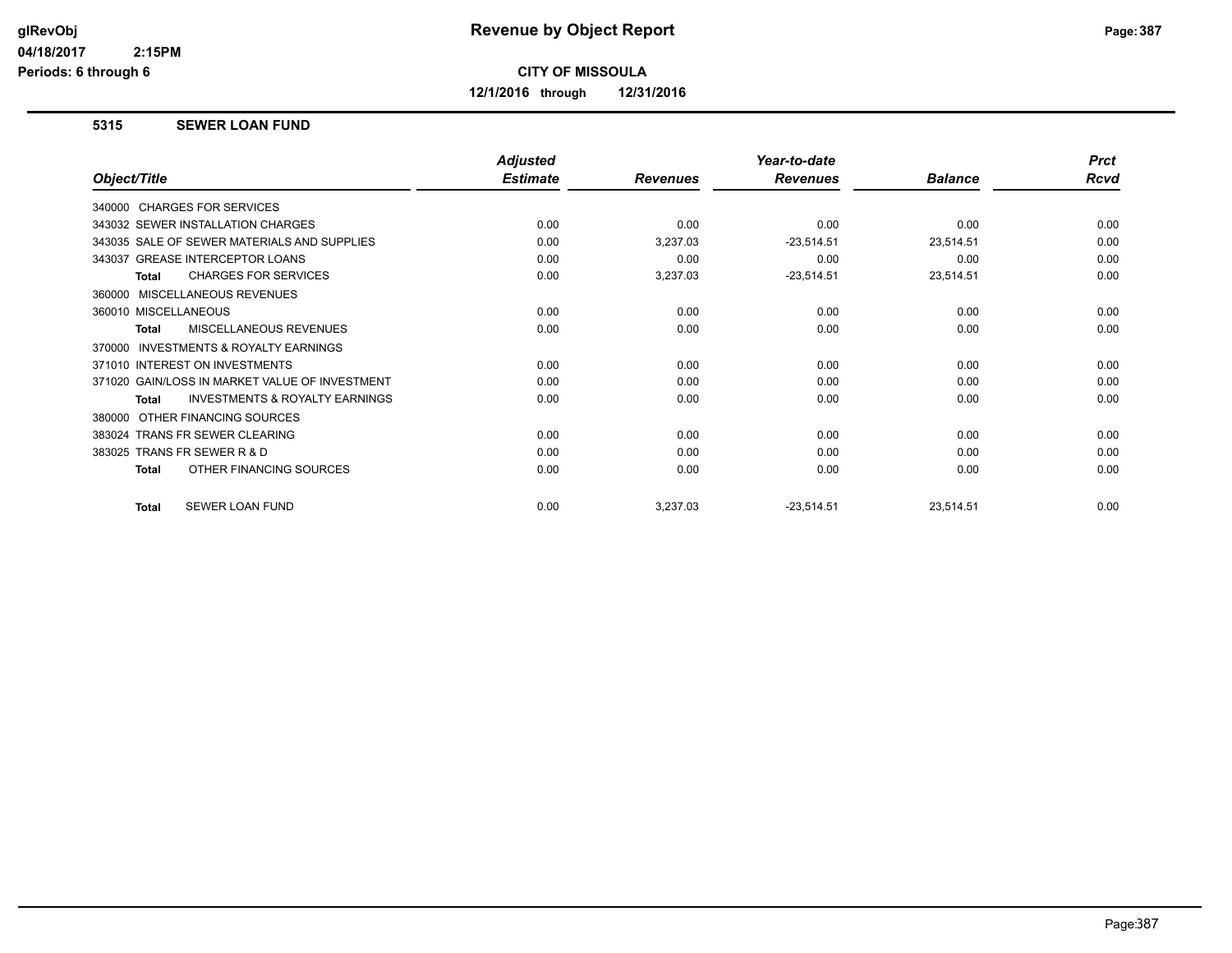**12/1/2016 through 12/31/2016**

### **5320 SEWER REPLACEMENT & DEPRECIATION FUND 5320 SEWER REPLACEMENT & DEPRECIATION FUND**

|                                                           | <b>Adjusted</b> |                 | Year-to-date    |                | <b>Prct</b> |
|-----------------------------------------------------------|-----------------|-----------------|-----------------|----------------|-------------|
| Object/Title                                              | <b>Estimate</b> | <b>Revenues</b> | <b>Revenues</b> | <b>Balance</b> | <b>Rcvd</b> |
| 330000 INTERGOVERNMENTAL REVENUES                         |                 |                 |                 |                |             |
| 337010 COUNTY REIMBURSEMENT-DEANOS                        | 0.00            | 0.00            | 0.00            | 0.00           | 0.00        |
| <b>INTERGOVERNMENTAL REVENUES</b><br><b>Total</b>         | 0.00            | 0.00            | 0.00            | 0.00           | 0.00        |
| <b>CHARGES FOR SERVICES</b><br>340000                     |                 |                 |                 |                |             |
| 343032 SEWER INSTALLATION CHARGES                         | 0.00            | 0.00            | 17,675.00       | $-17,675.00$   | 0.00        |
| <b>CHARGES FOR SERVICES</b><br><b>Total</b>               | 0.00            | 0.00            | 17,675.00       | $-17,675.00$   | 0.00        |
| MISCELLANEOUS REVENUES<br>360000                          |                 |                 |                 |                |             |
| 360000 MISCELLANEOUS REVENUES                             | 0.00            | 0.00            | 0.00            | 0.00           | 0.00        |
| 360010 MISCELLANEOUS                                      | 1,300,000.00    | 0.00            | 0.00            | 1,300,000.00   | 0.00        |
| 362006 GAIC INSURANCE SETTLEMENT                          | 0.00            | 0.00            | 0.00            | 0.00           | 0.00        |
| MISCELLANEOUS REVENUES<br><b>Total</b>                    | 1,300,000.00    | 0.00            | 0.00            | 1,300,000.00   | 0.00        |
| <b>INVESTMENTS &amp; ROYALTY EARNINGS</b><br>370000       |                 |                 |                 |                |             |
| 371010 INTEREST ON INVESTMENTS                            | 0.00            | 0.00            | 0.00            | 0.00           | 0.00        |
| 371020 GAIN/LOSS IN MARKET VALUE OF INVESTMENTS           | 0.00            | 0.00            | 0.00            | 0.00           | 0.00        |
| <b>INVESTMENTS &amp; ROYALTY EARNINGS</b><br><b>Total</b> | 0.00            | 0.00            | 0.00            | 0.00           | 0.00        |
| OTHER FINANCING SOURCES<br>380000                         |                 |                 |                 |                |             |
| 381002 SRF LOAN                                           | 0.00            | 0.00            | 0.00            | 0.00           | 0.00        |
| 381010 BOND PROCEEDS                                      | 0.00            | 0.00            | 531,109.15      | $-531,109.15$  | 0.00        |
| 381090 PROCEEDS FROM CAPITAL LEASE                        | 0.00            | 0.00            | 0.00            | 0.00           | 0.00        |
| 383000 OPERATING TRANSFERS                                | 0.00            | 0.00            | 0.00            | 0.00           | 0.00        |
| 383024 TRANS FR SEWER CLEARING                            | 416,418.00      | 0.00            | 0.00            | 416,418.00     | 0.00        |
| 383042 TRANSFERS FROM OTHER FUNDS                         | 0.00            | 0.00            | 0.00            | 0.00           | 0.00        |
| OTHER FINANCING SOURCES<br><b>Total</b>                   | 416,418.00      | 0.00            | 531,109.15      | $-114,691.15$  | 127.54      |
| SEWER REPLACEMENT & DEPRECIATION FU<br><b>Total</b>       | 1,716,418.00    | 0.00            | 548,784.15      | 1,167,633.85   | 31.97       |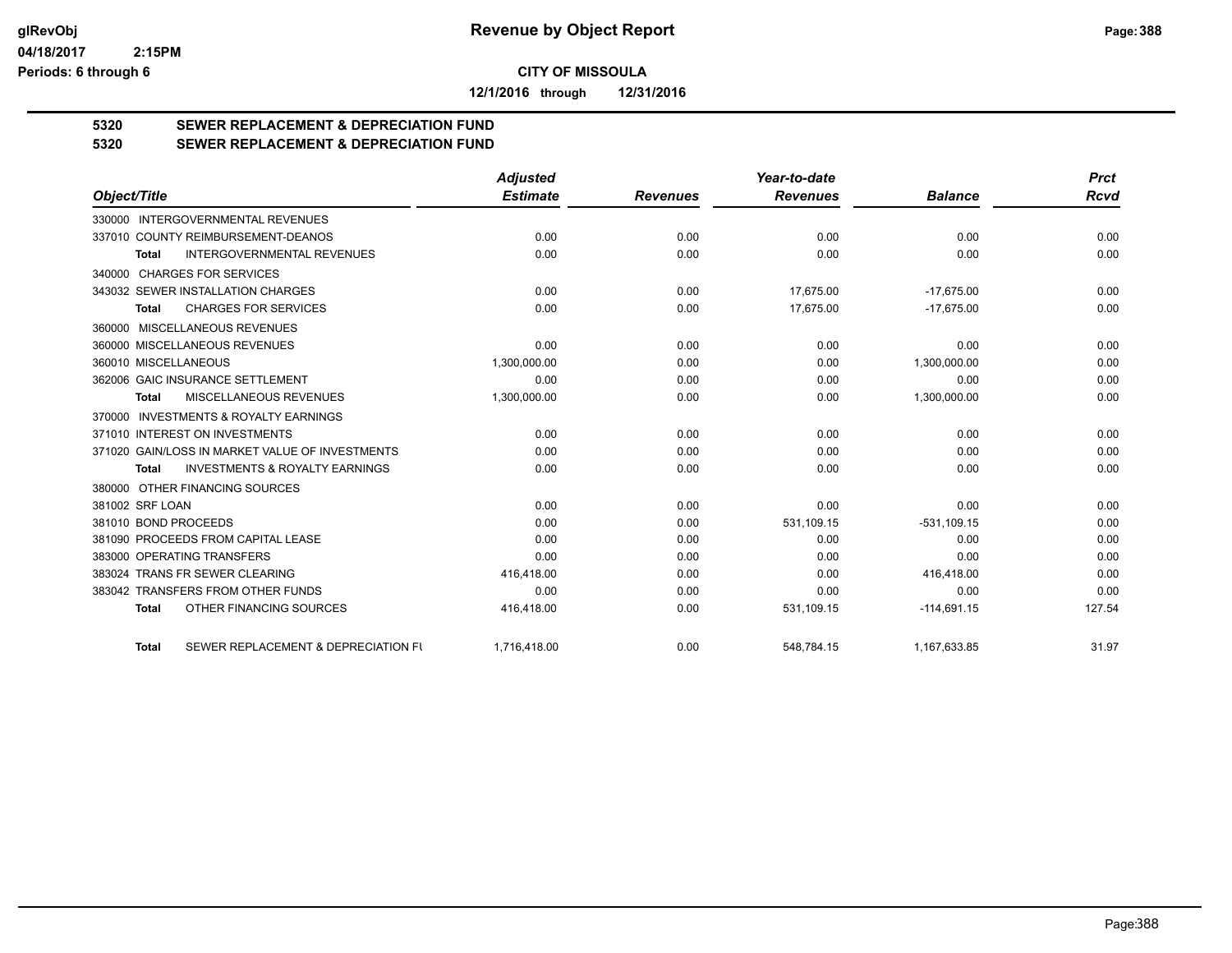**12/1/2016 through 12/31/2016**

### **5320 SEWER REPLACEMENT & DEPRECIATION FUND**

|                                                           | <b>Adjusted</b> |                 | Year-to-date    |                | <b>Prct</b> |
|-----------------------------------------------------------|-----------------|-----------------|-----------------|----------------|-------------|
| Object/Title                                              | <b>Estimate</b> | <b>Revenues</b> | <b>Revenues</b> | <b>Balance</b> | <b>Rcvd</b> |
| <b>INTERGOVERNMENTAL REVENUES</b><br>330000               |                 |                 |                 |                |             |
| 337010 COUNTY REIMBURSEMENT-DEANOS                        | 0.00            | 0.00            | 0.00            | 0.00           | 0.00        |
| <b>INTERGOVERNMENTAL REVENUES</b><br><b>Total</b>         | 0.00            | 0.00            | 0.00            | 0.00           | 0.00        |
| 340000 CHARGES FOR SERVICES                               |                 |                 |                 |                |             |
| 343032 SEWER INSTALLATION CHARGES                         | 0.00            | 0.00            | 17,675.00       | $-17,675.00$   | 0.00        |
| <b>CHARGES FOR SERVICES</b><br><b>Total</b>               | 0.00            | 0.00            | 17,675.00       | $-17,675.00$   | 0.00        |
| 360000 MISCELLANEOUS REVENUES                             |                 |                 |                 |                |             |
| 360000 MISCELLANEOUS REVENUES                             | 0.00            | 0.00            | 0.00            | 0.00           | 0.00        |
| 360010 MISCELLANEOUS                                      | 1,300,000.00    | 0.00            | 0.00            | 1,300,000.00   | 0.00        |
| 362006 GAIC INSURANCE SETTLEMENT                          | 0.00            | 0.00            | 0.00            | 0.00           | 0.00        |
| MISCELLANEOUS REVENUES<br><b>Total</b>                    | 1,300,000.00    | 0.00            | 0.00            | 1,300,000.00   | 0.00        |
| <b>INVESTMENTS &amp; ROYALTY EARNINGS</b><br>370000       |                 |                 |                 |                |             |
| 371010 INTEREST ON INVESTMENTS                            | 0.00            | 0.00            | 0.00            | 0.00           | 0.00        |
| 371020 GAIN/LOSS IN MARKET VALUE OF INVESTMENT            | 0.00            | 0.00            | 0.00            | 0.00           | 0.00        |
| <b>INVESTMENTS &amp; ROYALTY EARNINGS</b><br><b>Total</b> | 0.00            | 0.00            | 0.00            | 0.00           | 0.00        |
| 380000 OTHER FINANCING SOURCES                            |                 |                 |                 |                |             |
| 381002 SRF LOAN                                           | 0.00            | 0.00            | 0.00            | 0.00           | 0.00        |
| 381010 BOND PROCEEDS                                      | 0.00            | 0.00            | 531,109.15      | $-531,109.15$  | 0.00        |
| 381090 PROCEEDS FROM CAPITAL LEASE                        | 0.00            | 0.00            | 0.00            | 0.00           | 0.00        |
| 383000 OPERATING TRANSFERS                                | 0.00            | 0.00            | 0.00            | 0.00           | 0.00        |
| 383024 TRANS FR SEWER CLEARING                            | 416,418.00      | 0.00            | 0.00            | 416,418.00     | 0.00        |
| 383042 TRANSFERS FROM OTHER FUNDS                         | 0.00            | 0.00            | 0.00            | 0.00           | 0.00        |
| OTHER FINANCING SOURCES<br><b>Total</b>                   | 416,418.00      | 0.00            | 531,109.15      | $-114,691.15$  | 127.54      |
| SEWER REPLACEMENT & DEPRECIATION F<br><b>Total</b>        | 1,716,418.00    | 0.00            | 548.784.15      | 1,167,633.85   | 31.97       |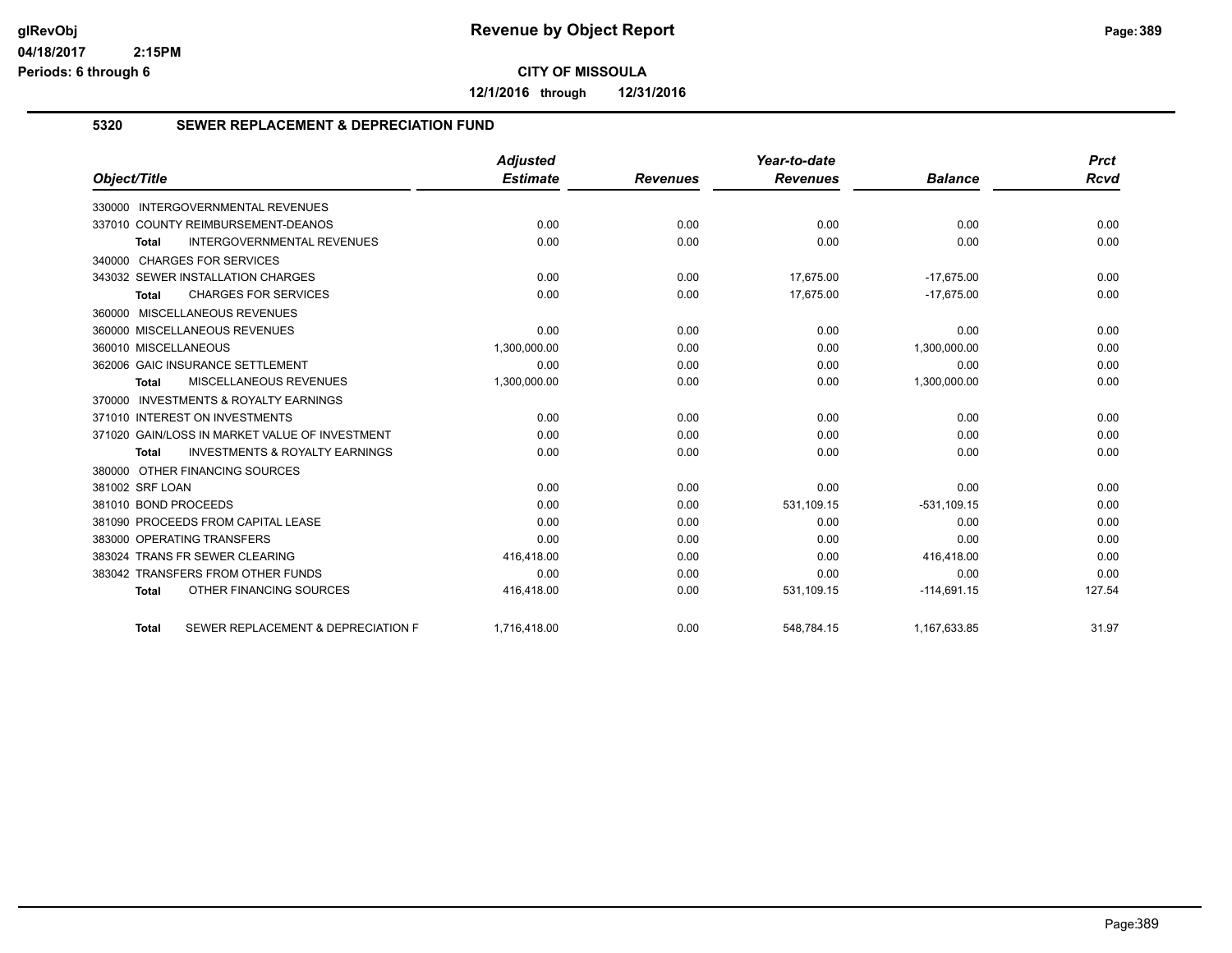**12/1/2016 through 12/31/2016**

# **5325 SEWER DEVELOPMENT FEE FUND**

**5325 SEWER DEVELOPMENT FEE FUND**

|                                                           | <b>Adjusted</b> |                 | Year-to-date    |                | <b>Prct</b> |
|-----------------------------------------------------------|-----------------|-----------------|-----------------|----------------|-------------|
| Object/Title                                              | <b>Estimate</b> | <b>Revenues</b> | <b>Revenues</b> | <b>Balance</b> | Rcvd        |
| 330000 INTERGOVERNMENTAL REVENUES                         |                 |                 |                 |                |             |
| 334120 TSEP GRANT                                         | 0.00            | 0.00            | 0.00            | 0.00           | 0.00        |
| <b>INTERGOVERNMENTAL REVENUES</b><br>Total                | 0.00            | 0.00            | 0.00            | 0.00           | 0.00        |
| 340000 CHARGES FOR SERVICES                               |                 |                 |                 |                |             |
| 343032 SEWER INSTALLATION CHARGES                         | 0.00            | 0.00            | 0.00            | 0.00           | 0.00        |
| 343034 TREATMENT FACILITIES FEES                          | 1,118,994.00    | 15,488.02       | 525,876.04      | 593,117.96     | 47.00       |
| 343036 *** Title Not Found ***                            | 0.00            | 0.00            | 0.00            | 0.00           | 0.00        |
| <b>CHARGES FOR SERVICES</b><br>Total                      | 1,118,994.00    | 15,488.02       | 525,876.04      | 593,117.96     | 47.00       |
| 360000 MISCELLANEOUS REVENUES                             |                 |                 |                 |                |             |
| 360010 MISCELLANEOUS                                      | 0.00            | 0.00            | 0.00            | 0.00           | 0.00        |
| 360030 CONTRIBUTIONS FROM PROPERTY OWNERS                 | 0.00            | 0.00            | 0.00            | 0.00           | 0.00        |
| 362000 OTHER MISCELLANEOUS REVENUE                        | 0.00            | 0.00            | 32,310.55       | $-32,310.55$   | 0.00        |
| MISCELLANEOUS REVENUES<br>Total                           | 0.00            | 0.00            | 32,310.55       | $-32,310.55$   | 0.00        |
| 370000 INVESTMENTS & ROYALTY EARNINGS                     |                 |                 |                 |                |             |
| 371010 INTEREST ON INVESTMENTS                            | 0.00            | 0.00            | 0.00            | 0.00           | 0.00        |
| 371020 GAIN/LOSS IN MARKET VALUE OF INVESTMENTS           | 0.00            | 0.00            | 0.00            | 0.00           | 0.00        |
| <b>INVESTMENTS &amp; ROYALTY EARNINGS</b><br><b>Total</b> | 0.00            | 0.00            | 0.00            | 0.00           | 0.00        |
| 380000 OTHER FINANCING SOURCES                            |                 |                 |                 |                |             |
| 383042 TRANSFERS FROM OTHER FUNDS                         | 0.00            | 0.00            | 0.00            | 0.00           | 0.00        |
| OTHER FINANCING SOURCES<br><b>Total</b>                   | 0.00            | 0.00            | 0.00            | 0.00           | 0.00        |
| SEWER DEVELOPMENT FEE FUND<br>Total                       | 1,118,994.00    | 15,488.02       | 558,186.59      | 560,807.41     | 49.88       |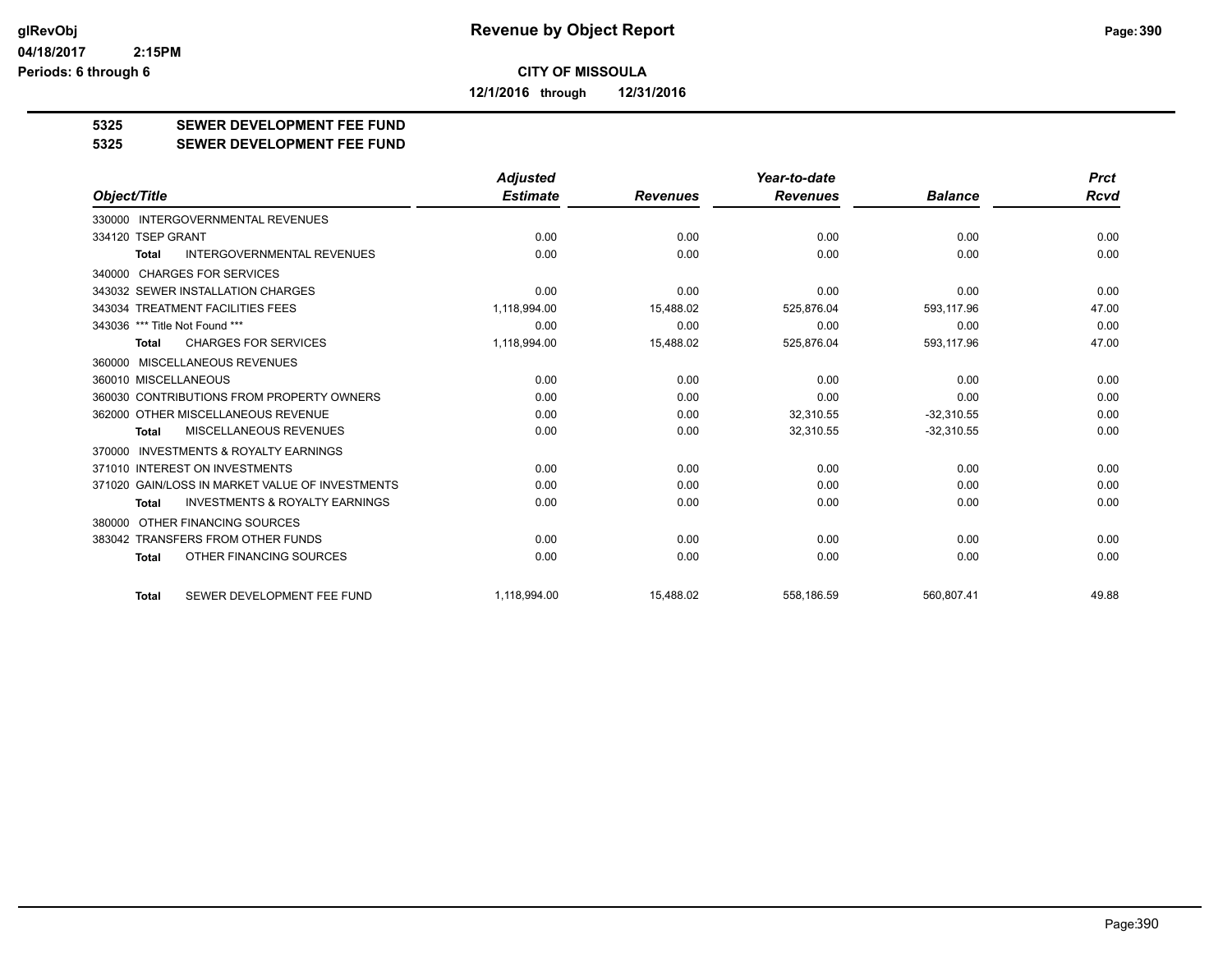**12/1/2016 through 12/31/2016**

### **5325 SEWER DEVELOPMENT FEE FUND**

|                                                           | <b>Adjusted</b> |                 | Year-to-date    |                | <b>Prct</b> |
|-----------------------------------------------------------|-----------------|-----------------|-----------------|----------------|-------------|
| Object/Title                                              | <b>Estimate</b> | <b>Revenues</b> | <b>Revenues</b> | <b>Balance</b> | <b>Rcvd</b> |
| INTERGOVERNMENTAL REVENUES<br>330000                      |                 |                 |                 |                |             |
| 334120 TSEP GRANT                                         | 0.00            | 0.00            | 0.00            | 0.00           | 0.00        |
| <b>INTERGOVERNMENTAL REVENUES</b><br><b>Total</b>         | 0.00            | 0.00            | 0.00            | 0.00           | 0.00        |
| 340000 CHARGES FOR SERVICES                               |                 |                 |                 |                |             |
| 343032 SEWER INSTALLATION CHARGES                         | 0.00            | 0.00            | 0.00            | 0.00           | 0.00        |
| 343034 TREATMENT FACILITIES FEES                          | 1,118,994.00    | 15,488.02       | 525,876.04      | 593,117.96     | 47.00       |
| 343036 *** Title Not Found ***                            | 0.00            | 0.00            | 0.00            | 0.00           | 0.00        |
| <b>CHARGES FOR SERVICES</b><br>Total                      | 1,118,994.00    | 15,488.02       | 525,876.04      | 593,117.96     | 47.00       |
| MISCELLANEOUS REVENUES<br>360000                          |                 |                 |                 |                |             |
| 360010 MISCELLANEOUS                                      | 0.00            | 0.00            | 0.00            | 0.00           | 0.00        |
| 360030 CONTRIBUTIONS FROM PROPERTY OWNERS                 | 0.00            | 0.00            | 0.00            | 0.00           | 0.00        |
| 362000 OTHER MISCELLANEOUS REVENUE                        | 0.00            | 0.00            | 32,310.55       | $-32,310.55$   | 0.00        |
| <b>MISCELLANEOUS REVENUES</b><br><b>Total</b>             | 0.00            | 0.00            | 32,310.55       | $-32,310.55$   | 0.00        |
| 370000 INVESTMENTS & ROYALTY EARNINGS                     |                 |                 |                 |                |             |
| 371010 INTEREST ON INVESTMENTS                            | 0.00            | 0.00            | 0.00            | 0.00           | 0.00        |
| 371020 GAIN/LOSS IN MARKET VALUE OF INVESTMENT            | 0.00            | 0.00            | 0.00            | 0.00           | 0.00        |
| <b>INVESTMENTS &amp; ROYALTY EARNINGS</b><br><b>Total</b> | 0.00            | 0.00            | 0.00            | 0.00           | 0.00        |
| 380000 OTHER FINANCING SOURCES                            |                 |                 |                 |                |             |
| 383042 TRANSFERS FROM OTHER FUNDS                         | 0.00            | 0.00            | 0.00            | 0.00           | 0.00        |
| OTHER FINANCING SOURCES<br><b>Total</b>                   | 0.00            | 0.00            | 0.00            | 0.00           | 0.00        |
| SEWER DEVELOPMENT FEE FUND<br><b>Total</b>                | 1,118,994.00    | 15.488.02       | 558.186.59      | 560.807.41     | 49.88       |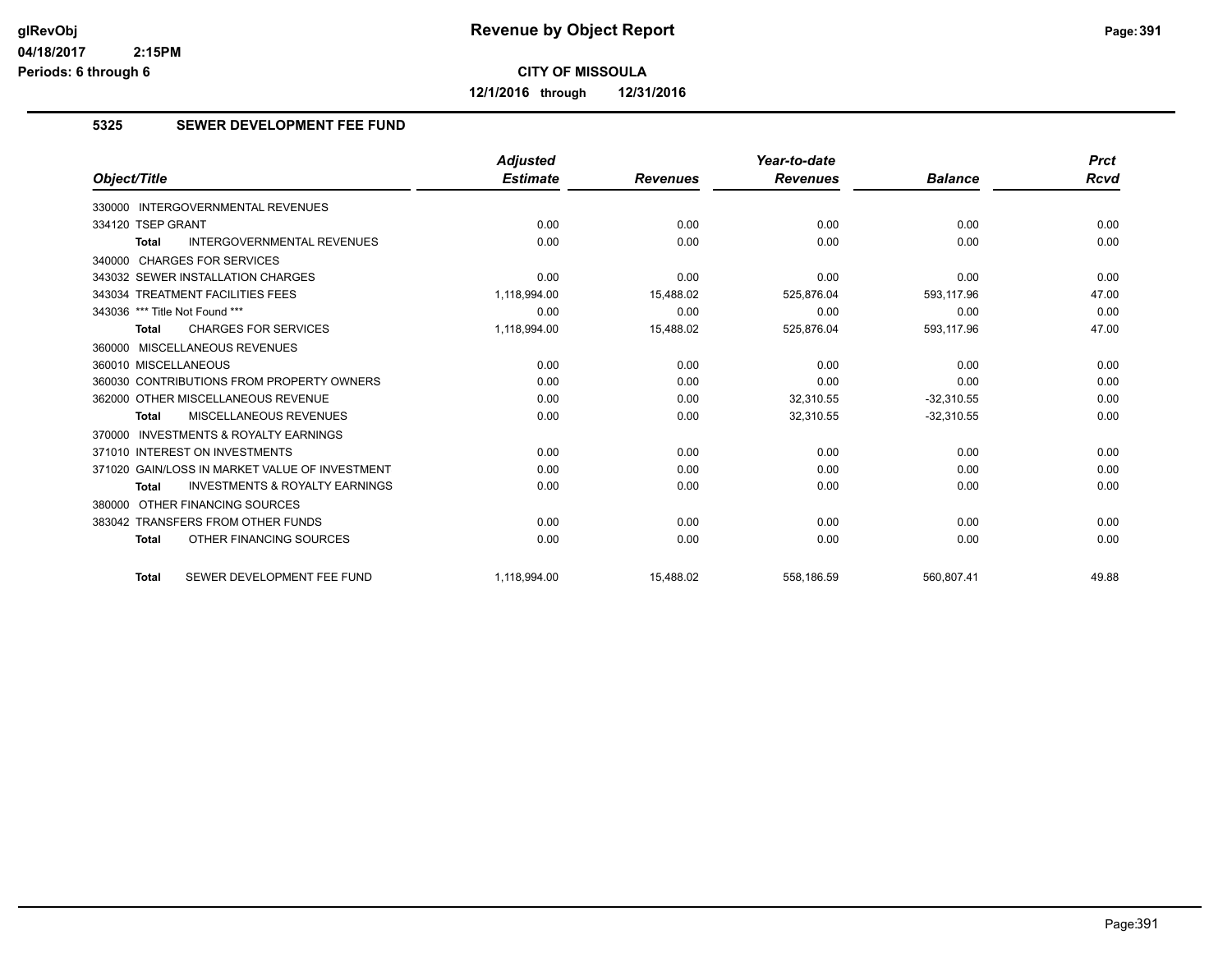**12/1/2016 through 12/31/2016**

**5340 SEWER CONSTRUCTION FUND**

**5340 SEWER CONSTRUCTION FUND**

|                                                           | <b>Adjusted</b> |                 | Year-to-date    |                | <b>Prct</b> |
|-----------------------------------------------------------|-----------------|-----------------|-----------------|----------------|-------------|
| Object/Title                                              | <b>Estimate</b> | <b>Revenues</b> | <b>Revenues</b> | <b>Balance</b> | <b>Rcvd</b> |
| 330000 INTERGOVERNMENTAL REVENUES                         |                 |                 |                 |                |             |
| 331090 EPA GRANT                                          | 0.00            | 0.00            | 0.00            | 0.00           | 0.00        |
| 334120 TSEP GRANT                                         | 0.00            | 0.00            | 0.00            | 0.00           | 0.00        |
| 334140 DNRC GRANT                                         | 0.00            | 0.00            | 0.00            | 0.00           | 0.00        |
| 337000 LOCAL GRANTS                                       | 0.00            | 0.00            | 0.00            | 0.00           | 0.00        |
| <b>INTERGOVERNMENTAL REVENUES</b><br><b>Total</b>         | 0.00            | 0.00            | 0.00            | 0.00           | 0.00        |
| 340000 CHARGES FOR SERVICES                               |                 |                 |                 |                |             |
| 343032 SEWER INSTALLATION CHARGES                         | 0.00            | 0.00            | 0.00            | 0.00           | 0.00        |
| <b>CHARGES FOR SERVICES</b><br>Total                      | 0.00            | 0.00            | 0.00            | 0.00           | 0.00        |
| 360000 MISCELLANEOUS REVENUES                             |                 |                 |                 |                |             |
| 360030 CONTRIBUTIONS FROM PROPERTY OWNERS                 | 0.00            | 0.00            | 0.00            | 0.00           | 0.00        |
| 363020 PROPERTY ASSESSMENTS                               | 0.00            | 0.00            | 0.00            | 0.00           | 0.00        |
| 365000 DONATIONS                                          | 0.00            | 0.00            | 0.00            | 0.00           | 0.00        |
| MISCELLANEOUS REVENUES<br><b>Total</b>                    | 0.00            | 0.00            | 0.00            | 0.00           | 0.00        |
| 370000 INVESTMENTS & ROYALTY EARNINGS                     |                 |                 |                 |                |             |
| 371010 INTEREST ON INVESTMENTS                            | 0.00            | 0.00            | 0.00            | 0.00           | 0.00        |
| 371020 GAIN/LOSS IN MARKET VALUE OF INVESTMENTS           | 0.00            | 0.00            | 0.00            | 0.00           | 0.00        |
| <b>INVESTMENTS &amp; ROYALTY EARNINGS</b><br><b>Total</b> | 0.00            | 0.00            | 0.00            | 0.00           | 0.00        |
| 380000 OTHER FINANCING SOURCES                            |                 |                 |                 |                |             |
| 381002 SRF LOAN                                           | 0.00            | 0.00            | 0.00            | 0.00           | 0.00        |
| 381020 REVENUE BONDS                                      | 2,517,966.00    | 0.00            | 0.00            | 2,517,966.00   | 0.00        |
| 383011 TRANS FR SID REVOLVING                             | 0.00            | 0.00            | 0.00            | 0.00           | 0.00        |
| 383024 TRANS FR SEWER CLEARING                            | 0.00            | 0.00            | 0.00            | 0.00           | 0.00        |
| 383025 TRANS FR SEWER R & D                               | 0.00            | 0.00            | 0.00            | 0.00           | 0.00        |
| 383026 TRANS FR CDBG                                      | 0.00            | 0.00            | 0.00            | 0.00           | 0.00        |
| 383040 TRANSFER FROM CITY GRANTS                          | 0.00            | 0.00            | 0.00            | 0.00           | 0.00        |
| OTHER FINANCING SOURCES<br><b>Total</b>                   | 2,517,966.00    | 0.00            | 0.00            | 2,517,966.00   | 0.00        |
| SEWER CONSTRUCTION FUND<br>Total                          | 2,517,966.00    | 0.00            | 0.00            | 2.517.966.00   | 0.00        |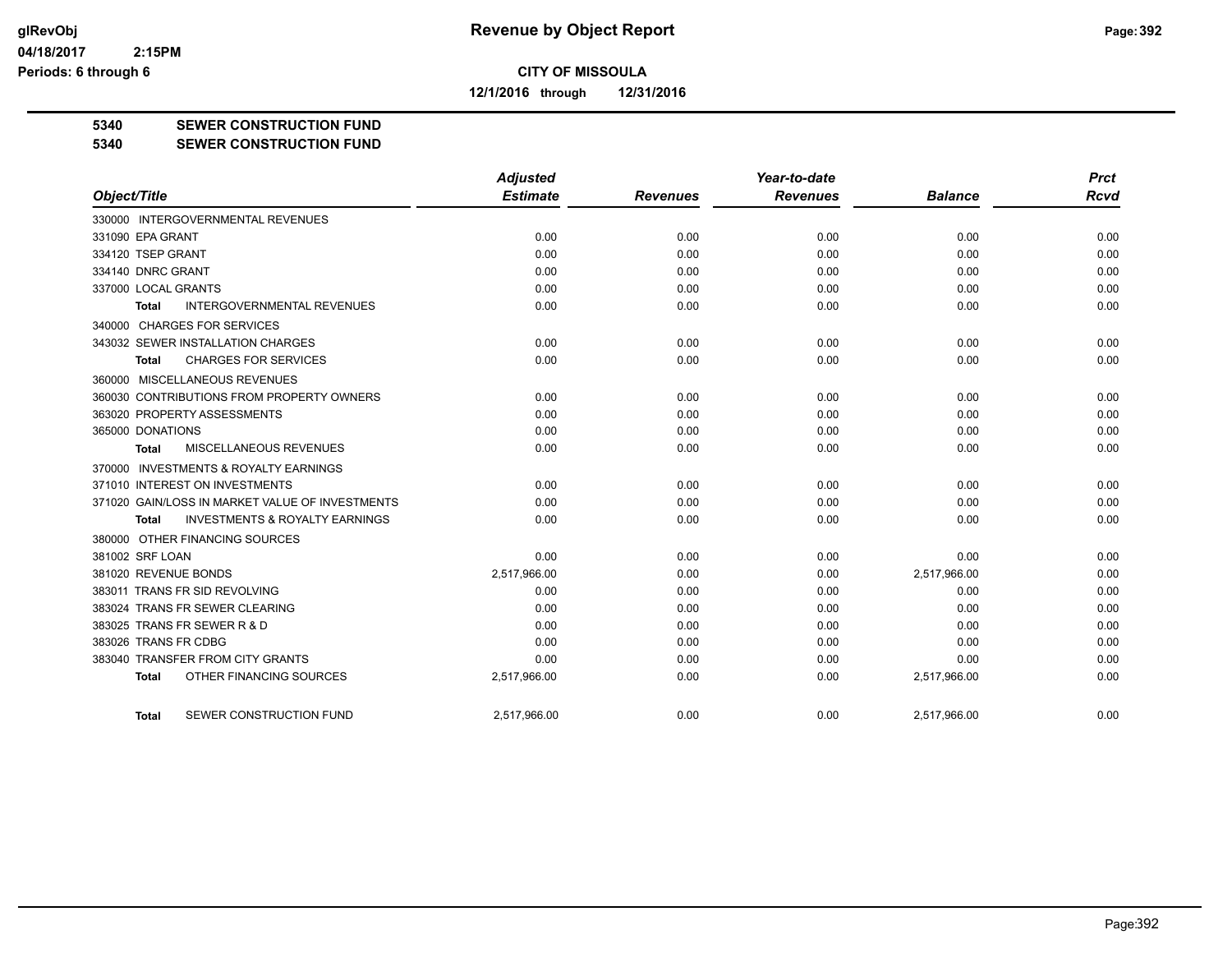**12/1/2016 through 12/31/2016**

#### **5340 SEWER CONSTRUCTION FUND**

|                                                    | <b>Adjusted</b><br><b>Estimate</b> | <b>Revenues</b> | Year-to-date<br><b>Revenues</b> | <b>Balance</b> | <b>Prct</b><br><b>Rcvd</b> |
|----------------------------------------------------|------------------------------------|-----------------|---------------------------------|----------------|----------------------------|
| Object/Title                                       |                                    |                 |                                 |                |                            |
| 330000 INTERGOVERNMENTAL REVENUES                  |                                    |                 |                                 |                |                            |
| 331090 EPA GRANT                                   | 0.00                               | 0.00            | 0.00                            | 0.00           | 0.00                       |
| 334120 TSEP GRANT                                  | 0.00                               | 0.00            | 0.00                            | 0.00           | 0.00                       |
| 334140 DNRC GRANT                                  | 0.00                               | 0.00            | 0.00                            | 0.00           | 0.00                       |
| 337000 LOCAL GRANTS                                | 0.00                               | 0.00            | 0.00                            | 0.00           | 0.00                       |
| <b>INTERGOVERNMENTAL REVENUES</b><br>Total         | 0.00                               | 0.00            | 0.00                            | 0.00           | 0.00                       |
| 340000 CHARGES FOR SERVICES                        |                                    |                 |                                 |                |                            |
| 343032 SEWER INSTALLATION CHARGES                  | 0.00                               | 0.00            | 0.00                            | 0.00           | 0.00                       |
| <b>CHARGES FOR SERVICES</b><br><b>Total</b>        | 0.00                               | 0.00            | 0.00                            | 0.00           | 0.00                       |
| 360000 MISCELLANEOUS REVENUES                      |                                    |                 |                                 |                |                            |
| 360030 CONTRIBUTIONS FROM PROPERTY OWNERS          | 0.00                               | 0.00            | 0.00                            | 0.00           | 0.00                       |
| 363020 PROPERTY ASSESSMENTS                        | 0.00                               | 0.00            | 0.00                            | 0.00           | 0.00                       |
| 365000 DONATIONS                                   | 0.00                               | 0.00            | 0.00                            | 0.00           | 0.00                       |
| MISCELLANEOUS REVENUES<br><b>Total</b>             | 0.00                               | 0.00            | 0.00                            | 0.00           | 0.00                       |
| 370000 INVESTMENTS & ROYALTY EARNINGS              |                                    |                 |                                 |                |                            |
| 371010 INTEREST ON INVESTMENTS                     | 0.00                               | 0.00            | 0.00                            | 0.00           | 0.00                       |
| 371020 GAIN/LOSS IN MARKET VALUE OF INVESTMENT     | 0.00                               | 0.00            | 0.00                            | 0.00           | 0.00                       |
| <b>INVESTMENTS &amp; ROYALTY EARNINGS</b><br>Total | 0.00                               | 0.00            | 0.00                            | 0.00           | 0.00                       |
| 380000 OTHER FINANCING SOURCES                     |                                    |                 |                                 |                |                            |
| 381002 SRF LOAN                                    | 0.00                               | 0.00            | 0.00                            | 0.00           | 0.00                       |
| 381020 REVENUE BONDS                               | 2,517,966.00                       | 0.00            | 0.00                            | 2,517,966.00   | 0.00                       |
| 383011 TRANS FR SID REVOLVING                      | 0.00                               | 0.00            | 0.00                            | 0.00           | 0.00                       |
| 383024 TRANS FR SEWER CLEARING                     | 0.00                               | 0.00            | 0.00                            | 0.00           | 0.00                       |
| 383025 TRANS FR SEWER R & D                        | 0.00                               | 0.00            | 0.00                            | 0.00           | 0.00                       |
| 383026 TRANS FR CDBG                               | 0.00                               | 0.00            | 0.00                            | 0.00           | 0.00                       |
| 383040 TRANSFER FROM CITY GRANTS                   | 0.00                               | 0.00            | 0.00                            | 0.00           | 0.00                       |
| OTHER FINANCING SOURCES<br><b>Total</b>            | 2,517,966.00                       | 0.00            | 0.00                            | 2,517,966.00   | 0.00                       |
| SEWER CONSTRUCTION FUND<br><b>Total</b>            | 2,517,966.00                       | 0.00            | 0.00                            | 2,517,966.00   | 0.00                       |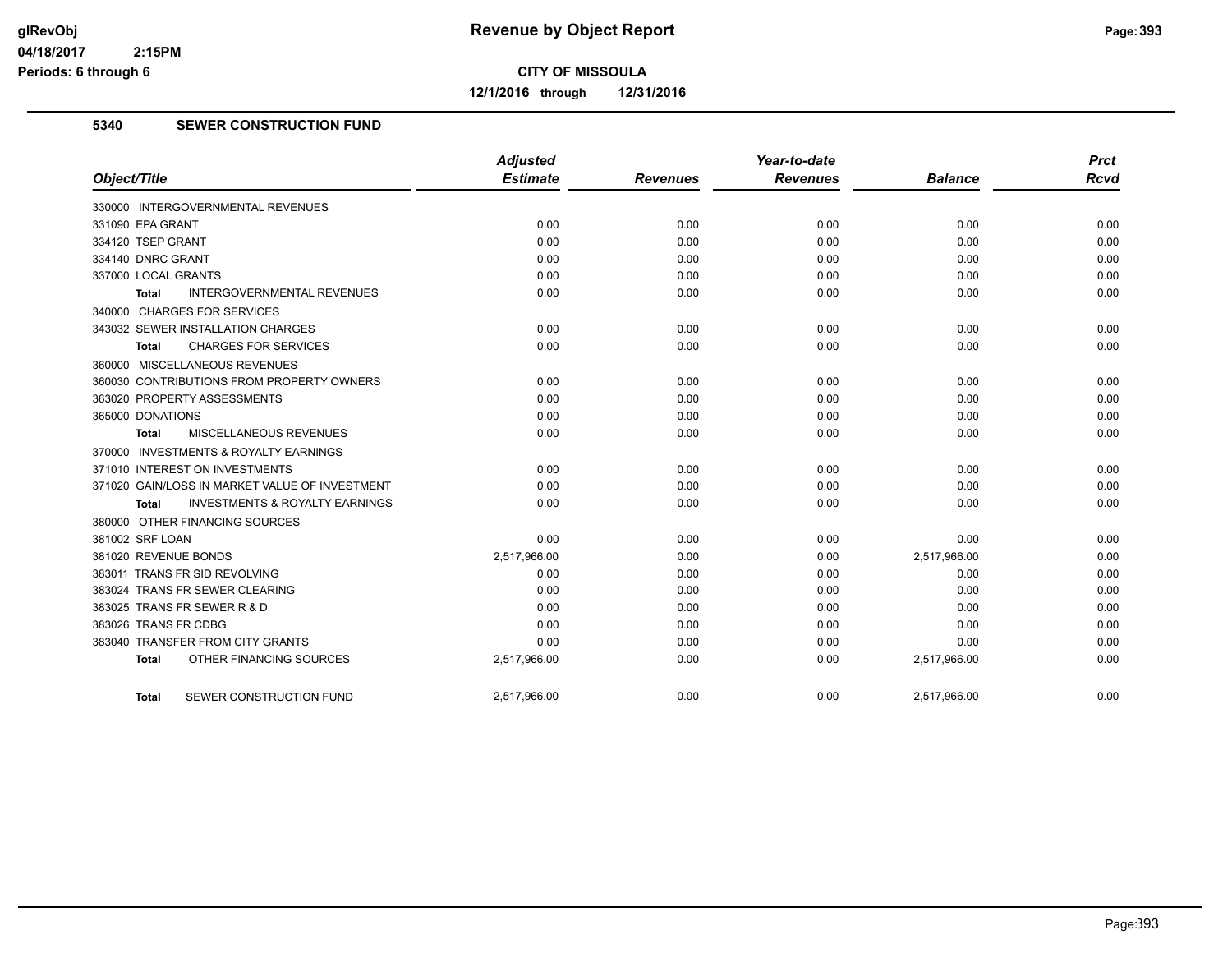**12/1/2016 through 12/31/2016**

# **5361 2001 SEWER REVENUE BONDS-DEBT SERVICE**

# **5361 2001 SEWER REVENUE BONDS-DEBT SERVICE**

|                                                           | <b>Adjusted</b> |                 | Year-to-date    |                | <b>Prct</b> |
|-----------------------------------------------------------|-----------------|-----------------|-----------------|----------------|-------------|
| Object/Title                                              | <b>Estimate</b> | <b>Revenues</b> | <b>Revenues</b> | <b>Balance</b> | <b>Rcvd</b> |
| <b>CHARGES FOR SERVICES</b><br>340000                     |                 |                 |                 |                |             |
| <b>SEWER SERVICE CHARGES</b><br>343031                    | 0.00            | 0.00            | 0.00            | 0.00           | 0.00        |
| 343032 SEWER INSTALLATION CHARGES                         | 0.00            | 0.00            | 0.00            | 0.00           | 0.00        |
| 343035 SALE OF SEWER MATERIALS AND SUPPLIES               | 0.00            | 0.00            | 0.00            | 0.00           | 0.00        |
| <b>CHARGES FOR SERVICES</b><br><b>Total</b>               | 0.00            | 0.00            | 0.00            | 0.00           | 0.00        |
| MISCELLANEOUS REVENUES<br>360000                          |                 |                 |                 |                |             |
| 360010 MISCELLANEOUS                                      | 0.00            | 0.00            | 0.00            | 0.00           | 0.00        |
| MISCELLANEOUS REVENUES<br><b>Total</b>                    | 0.00            | 0.00            | 0.00            | 0.00           | 0.00        |
| <b>INVESTMENTS &amp; ROYALTY EARNINGS</b><br>370000       |                 |                 |                 |                |             |
| 371010 INTEREST ON INVESTMENTS                            | 0.00            | 0.00            | 0.00            | 0.00           | 0.00        |
| 371020 GAIN/LOSS IN MARKET VALUE OF INVESTMENTS           | 0.00            | 0.00            | 0.00            | 0.00           | 0.00        |
| <b>INVESTMENTS &amp; ROYALTY EARNINGS</b><br><b>Total</b> | 0.00            | 0.00            | 0.00            | 0.00           | 0.00        |
| OTHER FINANCING SOURCES<br>380000                         |                 |                 |                 |                |             |
| 382010 SALE OF FIXED ASSETS                               | 0.00            | 0.00            | 0.00            | 0.00           | 0.00        |
| 383024 TRANS FR SEWER CLEARING                            | 30,480.00       | 0.00            | 0.00            | 30,480.00      | 0.00        |
| OTHER FINANCING SOURCES<br><b>Total</b>                   | 30,480.00       | 0.00            | 0.00            | 30,480.00      | 0.00        |
|                                                           |                 |                 |                 |                |             |
| 2001 SEWER REVENUE BONDS-DEBT SERVI<br><b>Total</b>       | 30,480.00       | 0.00            | 0.00            | 30,480.00      | 0.00        |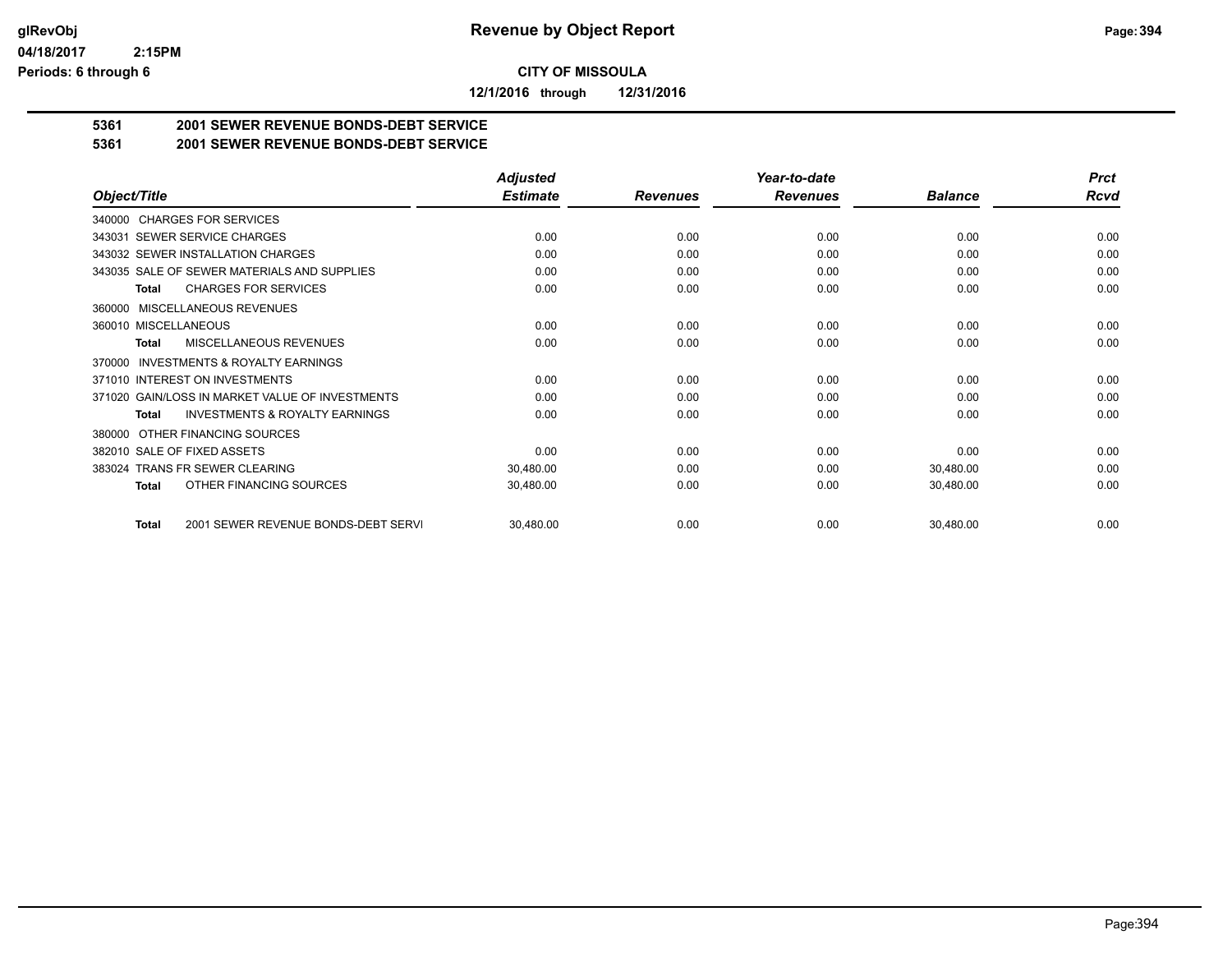**12/1/2016 through 12/31/2016**

### **5361 2001 SEWER REVENUE BONDS-DEBT SERVICE**

|                                                           | <b>Adjusted</b> |                 | Year-to-date    |                | <b>Prct</b> |
|-----------------------------------------------------------|-----------------|-----------------|-----------------|----------------|-------------|
| Object/Title                                              | <b>Estimate</b> | <b>Revenues</b> | <b>Revenues</b> | <b>Balance</b> | <b>Rcvd</b> |
| <b>CHARGES FOR SERVICES</b><br>340000                     |                 |                 |                 |                |             |
| 343031 SEWER SERVICE CHARGES                              | 0.00            | 0.00            | 0.00            | 0.00           | 0.00        |
| 343032 SEWER INSTALLATION CHARGES                         | 0.00            | 0.00            | 0.00            | 0.00           | 0.00        |
| 343035 SALE OF SEWER MATERIALS AND SUPPLIES               | 0.00            | 0.00            | 0.00            | 0.00           | 0.00        |
| <b>CHARGES FOR SERVICES</b><br>Total                      | 0.00            | 0.00            | 0.00            | 0.00           | 0.00        |
| MISCELLANEOUS REVENUES<br>360000                          |                 |                 |                 |                |             |
| 360010 MISCELLANEOUS                                      | 0.00            | 0.00            | 0.00            | 0.00           | 0.00        |
| <b>MISCELLANEOUS REVENUES</b><br><b>Total</b>             | 0.00            | 0.00            | 0.00            | 0.00           | 0.00        |
| <b>INVESTMENTS &amp; ROYALTY EARNINGS</b><br>370000       |                 |                 |                 |                |             |
| 371010 INTEREST ON INVESTMENTS                            | 0.00            | 0.00            | 0.00            | 0.00           | 0.00        |
| 371020 GAIN/LOSS IN MARKET VALUE OF INVESTMENT            | 0.00            | 0.00            | 0.00            | 0.00           | 0.00        |
| <b>INVESTMENTS &amp; ROYALTY EARNINGS</b><br><b>Total</b> | 0.00            | 0.00            | 0.00            | 0.00           | 0.00        |
| OTHER FINANCING SOURCES<br>380000                         |                 |                 |                 |                |             |
| 382010 SALE OF FIXED ASSETS                               | 0.00            | 0.00            | 0.00            | 0.00           | 0.00        |
| 383024 TRANS FR SEWER CLEARING                            | 30,480.00       | 0.00            | 0.00            | 30,480.00      | 0.00        |
| OTHER FINANCING SOURCES<br><b>Total</b>                   | 30,480.00       | 0.00            | 0.00            | 30,480.00      | 0.00        |
| 2001 SEWER REVENUE BONDS-DEBT SERV<br><b>Total</b>        | 30,480.00       | 0.00            | 0.00            | 30,480.00      | 0.00        |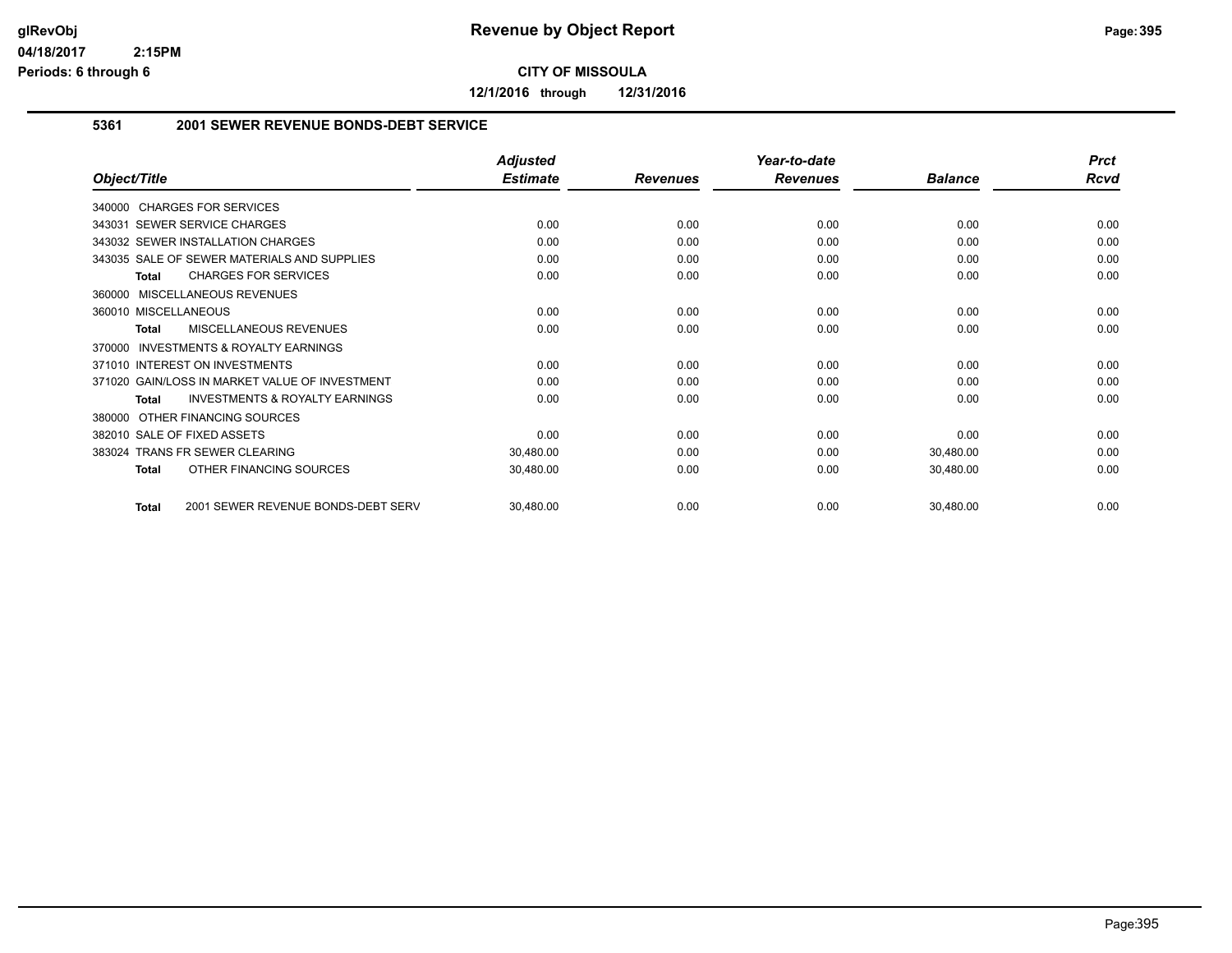**12/1/2016 through 12/31/2016**

### **5362 00 SEWER REVENUE BOND - SERIES B DEBT SE 5362 00 SEWER REVENUE BOND - SERIES B DEBT SE**

|                                                      | <b>Adjusted</b> |                 | Year-to-date    |                | <b>Prct</b> |
|------------------------------------------------------|-----------------|-----------------|-----------------|----------------|-------------|
| Object/Title                                         | <b>Estimate</b> | <b>Revenues</b> | <b>Revenues</b> | <b>Balance</b> | Rcvd        |
| 340000 CHARGES FOR SERVICES                          |                 |                 |                 |                |             |
| 343032 SEWER INSTALLATION CHARGES                    | 0.00            | 0.00            | 0.00            | 0.00           | 0.00        |
| <b>CHARGES FOR SERVICES</b><br><b>Total</b>          | 0.00            | 0.00            | 0.00            | 0.00           | 0.00        |
| MISCELLANEOUS REVENUES<br>360000                     |                 |                 |                 |                |             |
| 360010 MISCELLANEOUS                                 | 0.00            | 0.00            | 0.00            | 0.00           | 0.00        |
| MISCELLANEOUS REVENUES<br>Total                      | 0.00            | 0.00            | 0.00            | 0.00           | 0.00        |
| INVESTMENTS & ROYALTY EARNINGS<br>370000             |                 |                 |                 |                |             |
| 371010 INTEREST ON INVESTMENTS                       | 0.00            | 0.00            | 0.00            | 0.00           | 0.00        |
| 371020 GAIN/LOSS IN MARKET VALUE OF INVESTMENTS      | 0.00            | 0.00            | 0.00            | 0.00           | 0.00        |
| <b>INVESTMENTS &amp; ROYALTY EARNINGS</b><br>Total   | 0.00            | 0.00            | 0.00            | 0.00           | 0.00        |
| OTHER FINANCING SOURCES<br>380000                    |                 |                 |                 |                |             |
| 383024 TRANS FR SEWER CLEARING                       | 48,480.00       | 0.00            | 0.00            | 48,480.00      | 0.00        |
| OTHER FINANCING SOURCES<br><b>Total</b>              | 48,480.00       | 0.00            | 0.00            | 48,480.00      | 0.00        |
|                                                      |                 |                 |                 |                |             |
| 00 SEWER REVENUE BOND - SERIES B DEB<br><b>Total</b> | 48,480.00       | 0.00            | 0.00            | 48,480.00      | 0.00        |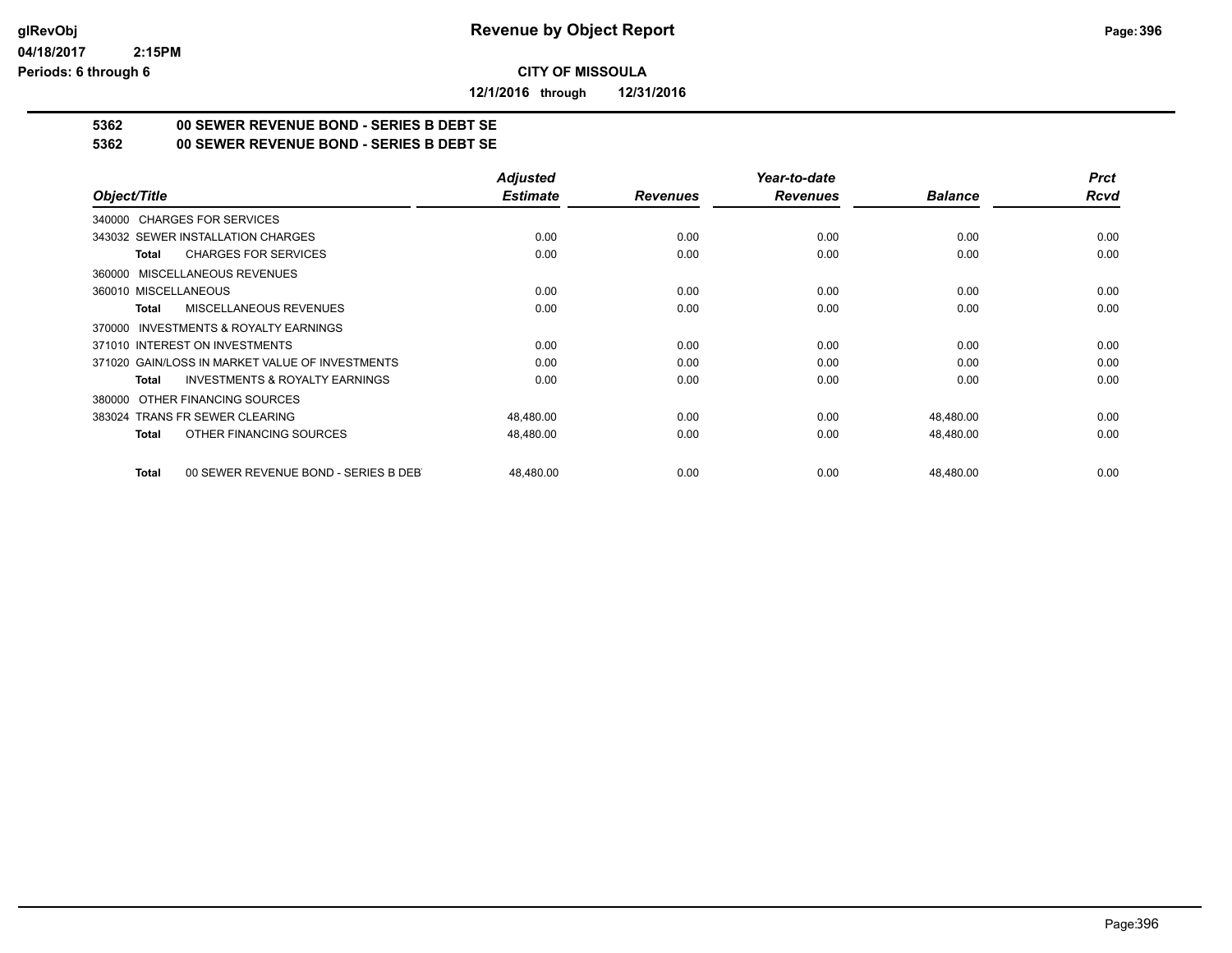**12/1/2016 through 12/31/2016**

## **5362 00 SEWER REVENUE BOND - SERIES B DEBT SE**

| Object/Title                                              | <b>Adjusted</b><br><b>Estimate</b> | <b>Revenues</b> | Year-to-date<br><b>Revenues</b> | <b>Balance</b> | <b>Prct</b><br><b>Rcvd</b> |
|-----------------------------------------------------------|------------------------------------|-----------------|---------------------------------|----------------|----------------------------|
|                                                           |                                    |                 |                                 |                |                            |
| 340000 CHARGES FOR SERVICES                               |                                    |                 |                                 |                |                            |
| 343032 SEWER INSTALLATION CHARGES                         | 0.00                               | 0.00            | 0.00                            | 0.00           | 0.00                       |
| <b>CHARGES FOR SERVICES</b><br>Total                      | 0.00                               | 0.00            | 0.00                            | 0.00           | 0.00                       |
| 360000 MISCELLANEOUS REVENUES                             |                                    |                 |                                 |                |                            |
| 360010 MISCELLANEOUS                                      | 0.00                               | 0.00            | 0.00                            | 0.00           | 0.00                       |
| MISCELLANEOUS REVENUES<br>Total                           | 0.00                               | 0.00            | 0.00                            | 0.00           | 0.00                       |
| <b>INVESTMENTS &amp; ROYALTY EARNINGS</b><br>370000       |                                    |                 |                                 |                |                            |
| 371010 INTEREST ON INVESTMENTS                            | 0.00                               | 0.00            | 0.00                            | 0.00           | 0.00                       |
| 371020 GAIN/LOSS IN MARKET VALUE OF INVESTMENT            | 0.00                               | 0.00            | 0.00                            | 0.00           | 0.00                       |
| <b>INVESTMENTS &amp; ROYALTY EARNINGS</b><br><b>Total</b> | 0.00                               | 0.00            | 0.00                            | 0.00           | 0.00                       |
| 380000 OTHER FINANCING SOURCES                            |                                    |                 |                                 |                |                            |
| 383024 TRANS FR SEWER CLEARING                            | 48,480.00                          | 0.00            | 0.00                            | 48,480.00      | 0.00                       |
| OTHER FINANCING SOURCES<br>Total                          | 48,480.00                          | 0.00            | 0.00                            | 48,480.00      | 0.00                       |
|                                                           |                                    |                 |                                 |                |                            |
| 00 SEWER REVENUE BOND - SERIES B DEE<br>Total             | 48,480.00                          | 0.00            | 0.00                            | 48,480.00      | 0.00                       |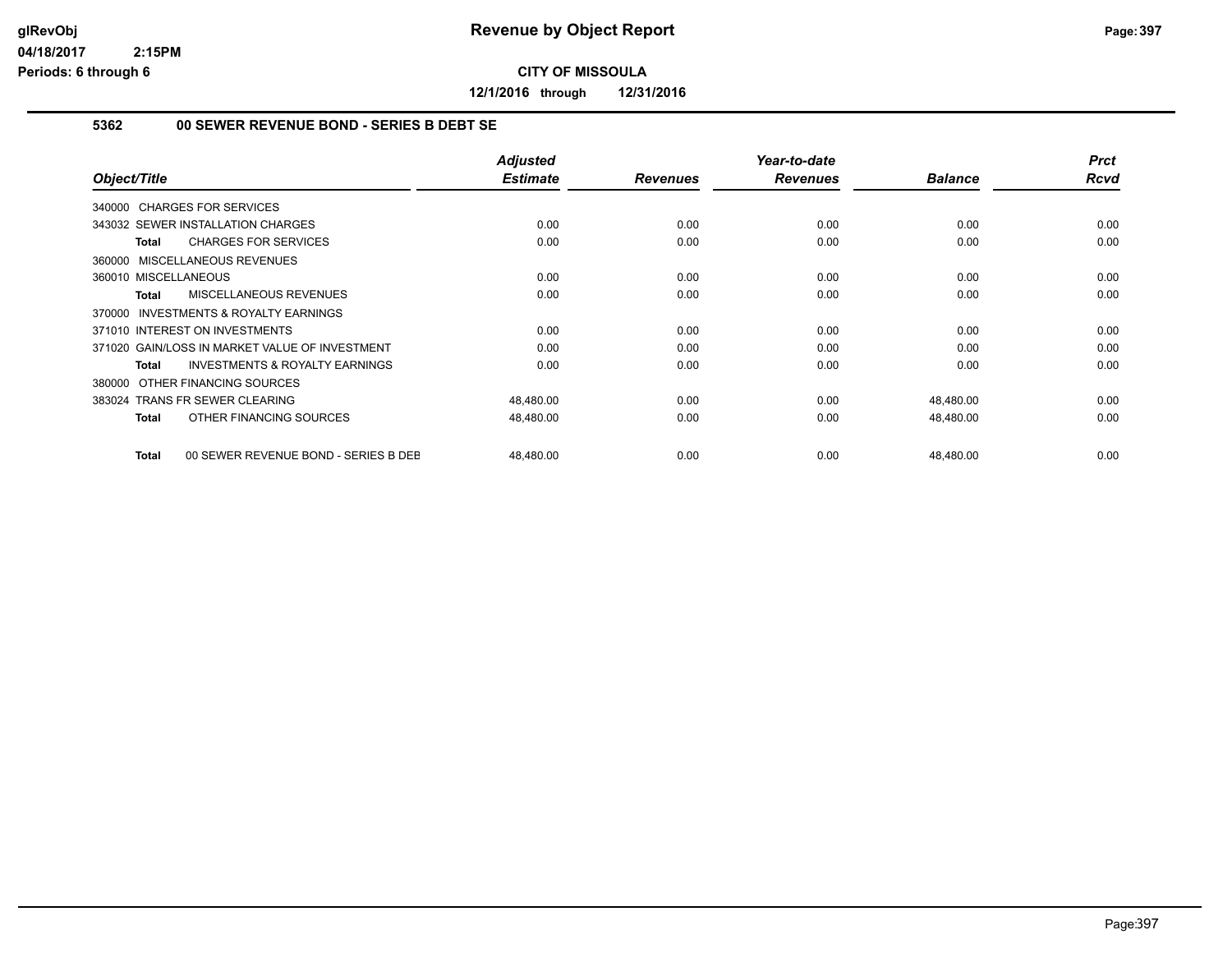**12/1/2016 through 12/31/2016**

### **5364 92 SEWER REVENUE BOND - SERIES B DEBT S 5364 92 SEWER REVENUE BOND - SERIES B DEBT S**

|                                                      | <b>Adjusted</b> |                 | Year-to-date    |                | <b>Prct</b> |
|------------------------------------------------------|-----------------|-----------------|-----------------|----------------|-------------|
| Object/Title                                         | <b>Estimate</b> | <b>Revenues</b> | <b>Revenues</b> | <b>Balance</b> | Rcvd        |
| 340000 CHARGES FOR SERVICES                          |                 |                 |                 |                |             |
| 343032 SEWER INSTALLATION CHARGES                    | 0.00            | 0.00            | 0.00            | 0.00           | 0.00        |
| <b>CHARGES FOR SERVICES</b><br>Total                 | 0.00            | 0.00            | 0.00            | 0.00           | 0.00        |
| 370000 INVESTMENTS & ROYALTY EARNINGS                |                 |                 |                 |                |             |
| 371010 INTEREST ON INVESTMENTS                       | 0.00            | 0.00            | 0.00            | 0.00           | 0.00        |
| 371020 GAIN/LOSS IN MARKET VALUE OF INVESTMENTS      | 0.00            | 0.00            | 0.00            | 0.00           | 0.00        |
| <b>INVESTMENTS &amp; ROYALTY EARNINGS</b><br>Total   | 0.00            | 0.00            | 0.00            | 0.00           | 0.00        |
| 380000 OTHER FINANCING SOURCES                       |                 |                 |                 |                |             |
| 383024 TRANS FR SEWER CLEARING                       | 0.00            | 0.00            | 0.00            | 0.00           | 0.00        |
| 383042 TRANSFERS FROM OTHER FUNDS                    | 0.00            | 0.00            | 0.00            | 0.00           | 0.00        |
| OTHER FINANCING SOURCES<br>Total                     | 0.00            | 0.00            | 0.00            | 0.00           | 0.00        |
| 92 SEWER REVENUE BOND - SERIES B DEE<br><b>Total</b> | 0.00            | 0.00            | 0.00            | 0.00           | 0.00        |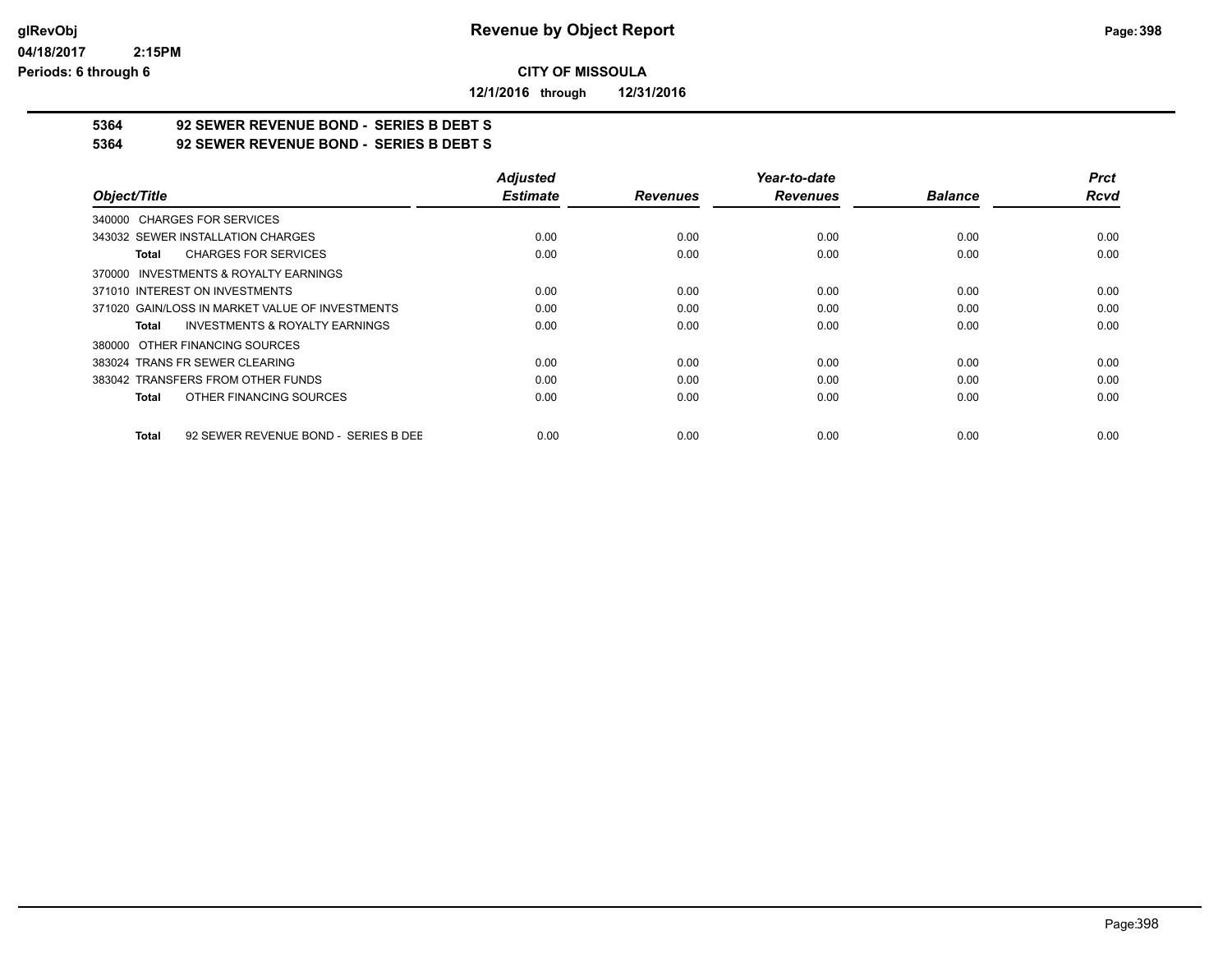**12/1/2016 through 12/31/2016**

## **5364 92 SEWER REVENUE BOND - SERIES B DEBT S**

| Object/Title                                         | <b>Adjusted</b><br><b>Estimate</b> | <b>Revenues</b> | Year-to-date<br><b>Revenues</b> | <b>Balance</b> | <b>Prct</b><br><b>Rcvd</b> |
|------------------------------------------------------|------------------------------------|-----------------|---------------------------------|----------------|----------------------------|
| 340000 CHARGES FOR SERVICES                          |                                    |                 |                                 |                |                            |
| 343032 SEWER INSTALLATION CHARGES                    | 0.00                               | 0.00            | 0.00                            | 0.00           | 0.00                       |
| <b>CHARGES FOR SERVICES</b><br><b>Total</b>          | 0.00                               | 0.00            | 0.00                            | 0.00           | 0.00                       |
| 370000 INVESTMENTS & ROYALTY EARNINGS                |                                    |                 |                                 |                |                            |
| 371010 INTEREST ON INVESTMENTS                       | 0.00                               | 0.00            | 0.00                            | 0.00           | 0.00                       |
| 371020 GAIN/LOSS IN MARKET VALUE OF INVESTMENT       | 0.00                               | 0.00            | 0.00                            | 0.00           | 0.00                       |
| <b>INVESTMENTS &amp; ROYALTY EARNINGS</b><br>Total   | 0.00                               | 0.00            | 0.00                            | 0.00           | 0.00                       |
| 380000 OTHER FINANCING SOURCES                       |                                    |                 |                                 |                |                            |
| 383024 TRANS FR SEWER CLEARING                       | 0.00                               | 0.00            | 0.00                            | 0.00           | 0.00                       |
| 383042 TRANSFERS FROM OTHER FUNDS                    | 0.00                               | 0.00            | 0.00                            | 0.00           | 0.00                       |
| OTHER FINANCING SOURCES<br><b>Total</b>              | 0.00                               | 0.00            | 0.00                            | 0.00           | 0.00                       |
| 92 SEWER REVENUE BOND - SERIES B DEI<br><b>Total</b> | 0.00                               | 0.00            | 0.00                            | 0.00           | 0.00                       |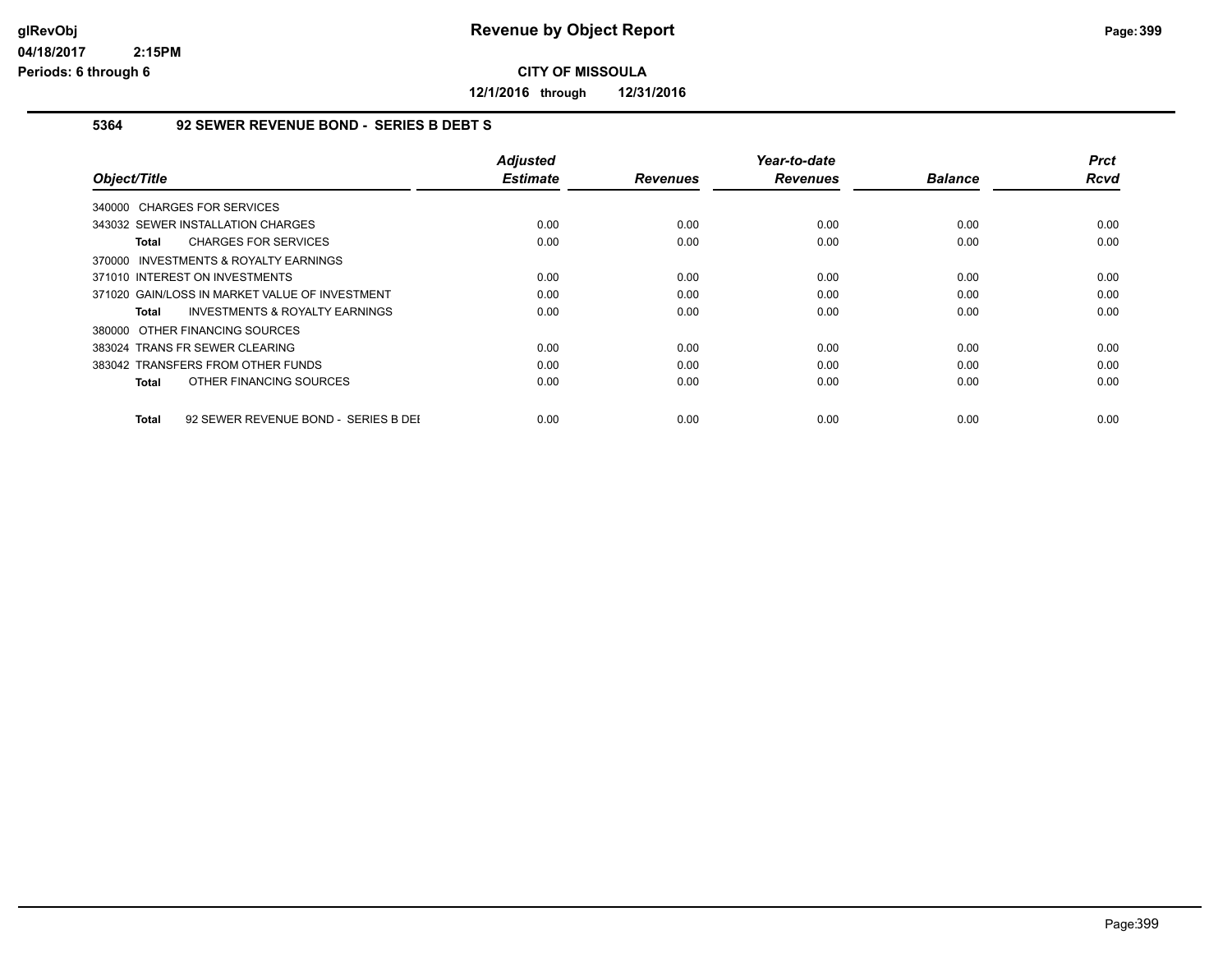**12/1/2016 through 12/31/2016**

#### **5365 99 SEWER REVENUE BONDS DEBT SERVICE FUND 5365 99 SEWER REVENUE BONDS DEBT SERVICE FUND**

|                                                     | <b>Adjusted</b> |                 | Year-to-date    |                | <b>Prct</b> |
|-----------------------------------------------------|-----------------|-----------------|-----------------|----------------|-------------|
| Object/Title                                        | <b>Estimate</b> | <b>Revenues</b> | <b>Revenues</b> | <b>Balance</b> | Rcvd        |
| <b>CHARGES FOR SERVICES</b><br>340000               |                 |                 |                 |                |             |
| 343032 SEWER INSTALLATION CHARGES                   | 0.00            | 0.00            | 0.00            | 0.00           | 0.00        |
| <b>CHARGES FOR SERVICES</b><br>Total                | 0.00            | 0.00            | 0.00            | 0.00           | 0.00        |
| INVESTMENTS & ROYALTY EARNINGS<br>370000            |                 |                 |                 |                |             |
| 371010 INTEREST ON INVESTMENTS                      | 0.00            | 0.00            | 0.00            | 0.00           | 0.00        |
| 371020 GAIN/LOSS IN MARKET VALUE OF INVESTMENTS     | 0.00            | 0.00            | 0.00            | 0.00           | 0.00        |
| <b>INVESTMENTS &amp; ROYALTY EARNINGS</b><br>Total  | 0.00            | 0.00            | 0.00            | 0.00           | 0.00        |
| OTHER FINANCING SOURCES<br>380000                   |                 |                 |                 |                |             |
| 383024 TRANS FR SEWER CLEARING                      | 123,600.00      | 0.00            | 0.00            | 123,600.00     | 0.00        |
| OTHER FINANCING SOURCES<br><b>Total</b>             | 123,600.00      | 0.00            | 0.00            | 123,600.00     | 0.00        |
| 99 SEWER REVENUE BONDS DEBT SERVICE<br><b>Total</b> | 123.600.00      | 0.00            | 0.00            | 123,600.00     | 0.00        |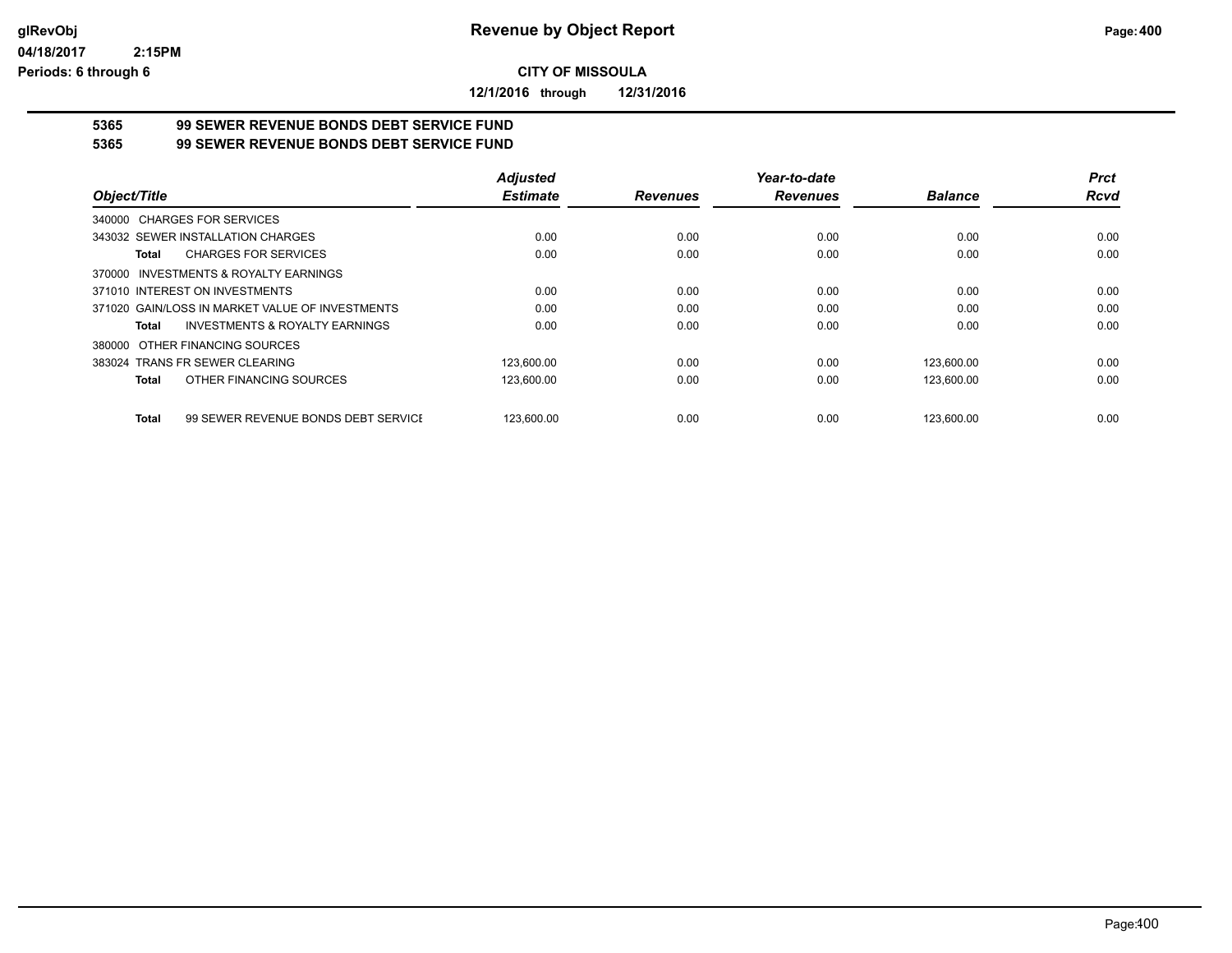**12/1/2016 through 12/31/2016**

## **5365 99 SEWER REVENUE BONDS DEBT SERVICE FUND**

| Object/Title                                       | <b>Adjusted</b><br><b>Estimate</b> | <b>Revenues</b> | Year-to-date<br><b>Revenues</b> | <b>Balance</b> | <b>Prct</b><br><b>Rcvd</b> |
|----------------------------------------------------|------------------------------------|-----------------|---------------------------------|----------------|----------------------------|
| <b>CHARGES FOR SERVICES</b><br>340000              |                                    |                 |                                 |                |                            |
| 343032 SEWER INSTALLATION CHARGES                  | 0.00                               | 0.00            | 0.00                            | 0.00           | 0.00                       |
| <b>CHARGES FOR SERVICES</b><br><b>Total</b>        | 0.00                               | 0.00            | 0.00                            | 0.00           | 0.00                       |
| 370000 INVESTMENTS & ROYALTY EARNINGS              |                                    |                 |                                 |                |                            |
| 371010 INTEREST ON INVESTMENTS                     | 0.00                               | 0.00            | 0.00                            | 0.00           | 0.00                       |
| 371020 GAIN/LOSS IN MARKET VALUE OF INVESTMENT     | 0.00                               | 0.00            | 0.00                            | 0.00           | 0.00                       |
| INVESTMENTS & ROYALTY EARNINGS<br><b>Total</b>     | 0.00                               | 0.00            | 0.00                            | 0.00           | 0.00                       |
| 380000 OTHER FINANCING SOURCES                     |                                    |                 |                                 |                |                            |
| 383024 TRANS FR SEWER CLEARING                     | 123,600.00                         | 0.00            | 0.00                            | 123,600.00     | 0.00                       |
| OTHER FINANCING SOURCES<br><b>Total</b>            | 123,600.00                         | 0.00            | 0.00                            | 123,600.00     | 0.00                       |
| 99 SEWER REVENUE BONDS DEBT SERVIC<br><b>Total</b> | 123.600.00                         | 0.00            | 0.00                            | 123.600.00     | 0.00                       |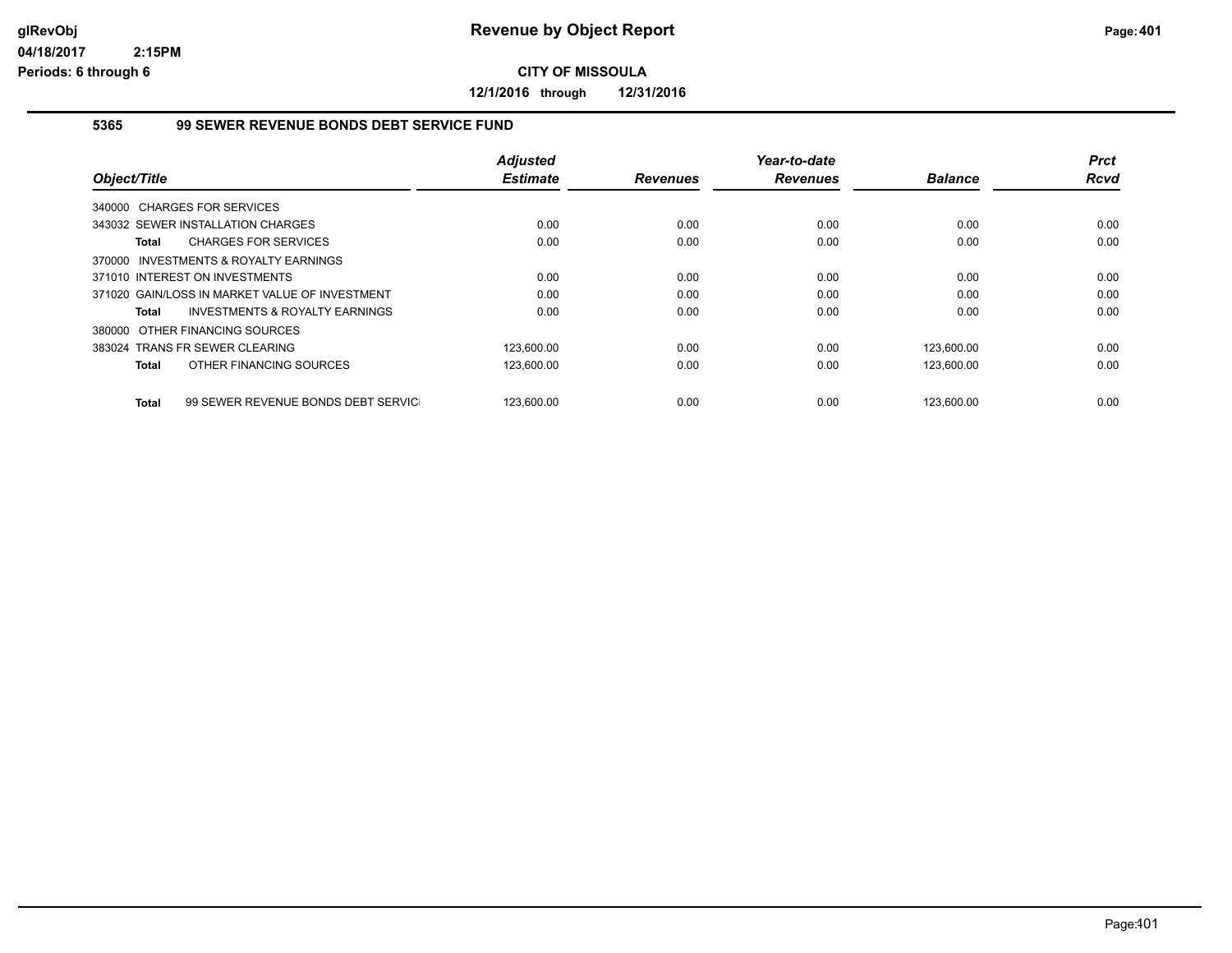**12/1/2016 through 12/31/2016**

#### **5367 92 SEWER REVENUE BOND - SERIES B BOND RE 5367 92 SEWER REVENUE BOND - SERIES B BOND RE**

|                                                      | <b>Adiusted</b> |                 | Year-to-date    |                | <b>Prct</b> |
|------------------------------------------------------|-----------------|-----------------|-----------------|----------------|-------------|
| Object/Title                                         | <b>Estimate</b> | <b>Revenues</b> | <b>Revenues</b> | <b>Balance</b> | <b>Rcvd</b> |
| 370000 INVESTMENTS & ROYALTY EARNINGS                |                 |                 |                 |                |             |
| 371010 INTEREST ON INVESTMENTS                       | 0.00            | 0.00            | 0.00            | 0.00           | 0.00        |
| 371020 GAIN/LOSS IN MARKET VALUE OF INVESTMENTS      | 0.00            | 0.00            | 0.00            | 0.00           | 0.00        |
| <b>INVESTMENTS &amp; ROYALTY EARNINGS</b><br>Total   | 0.00            | 0.00            | 0.00            | 0.00           | 0.00        |
| 380000 OTHER FINANCING SOURCES                       |                 |                 |                 |                |             |
| 383042 TRANSFERS FROM OTHER FUNDS                    | 0.00            | 0.00            | 0.00            | 0.00           | 0.00        |
| OTHER FINANCING SOURCES<br>Total                     | 0.00            | 0.00            | 0.00            | 0.00           | 0.00        |
|                                                      |                 |                 |                 |                |             |
| <b>Total</b><br>92 SEWER REVENUE BOND - SERIES B BON | 0.00            | 0.00            | 0.00            | 0.00           | 0.00        |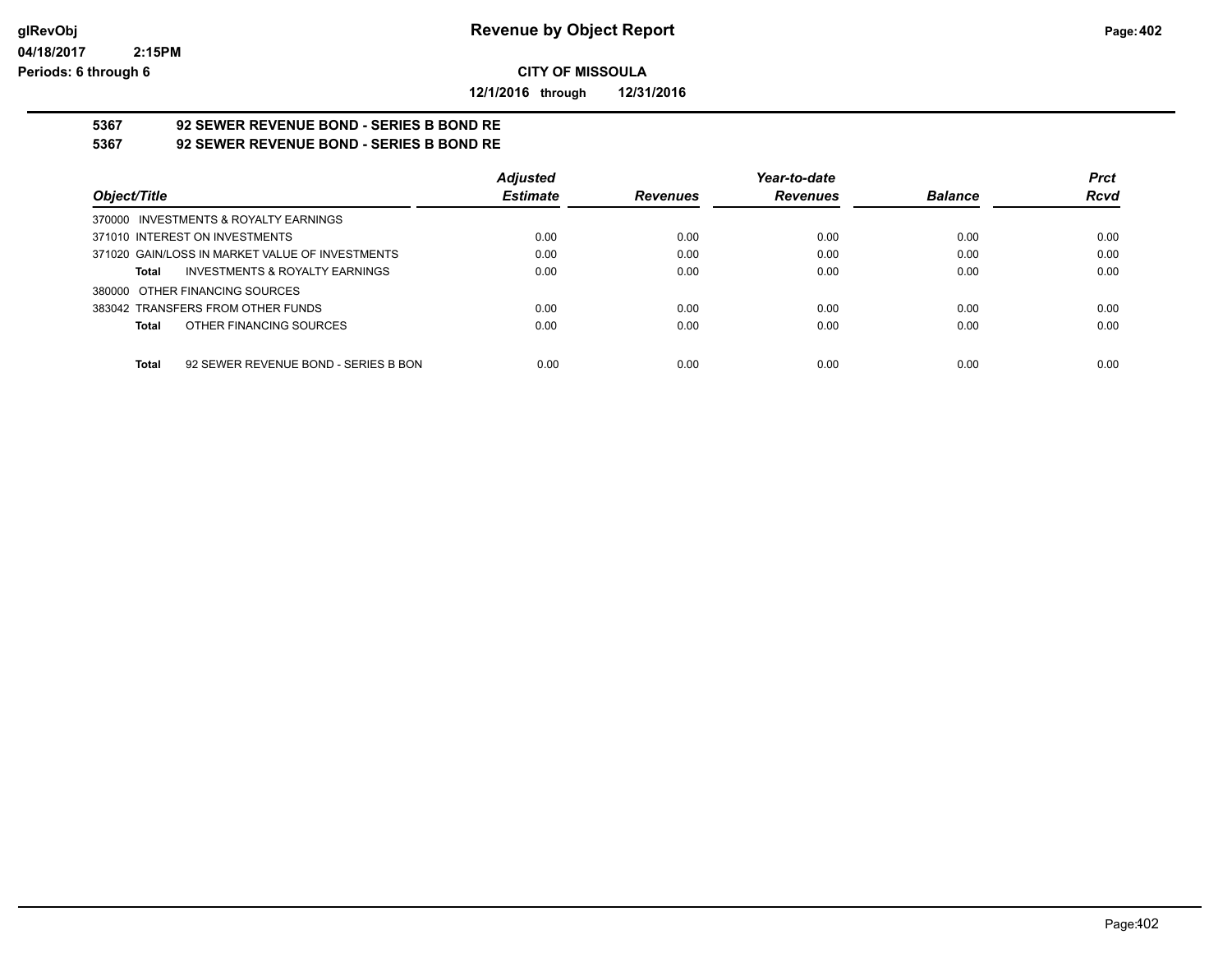**12/1/2016 through 12/31/2016**

## **5367 92 SEWER REVENUE BOND - SERIES B BOND RE**

| Object/Title                                         | <b>Adjusted</b><br><b>Estimate</b> | <b>Revenues</b> | Year-to-date<br><b>Revenues</b> | <b>Balance</b> | <b>Prct</b><br><b>Rcvd</b> |
|------------------------------------------------------|------------------------------------|-----------------|---------------------------------|----------------|----------------------------|
| 370000 INVESTMENTS & ROYALTY EARNINGS                |                                    |                 |                                 |                |                            |
| 371010 INTEREST ON INVESTMENTS                       | 0.00                               | 0.00            | 0.00                            | 0.00           | 0.00                       |
| 371020 GAIN/LOSS IN MARKET VALUE OF INVESTMENT       | 0.00                               | 0.00            | 0.00                            | 0.00           | 0.00                       |
| Total<br>INVESTMENTS & ROYALTY EARNINGS              | 0.00                               | 0.00            | 0.00                            | 0.00           | 0.00                       |
| 380000 OTHER FINANCING SOURCES                       |                                    |                 |                                 |                |                            |
| 383042 TRANSFERS FROM OTHER FUNDS                    | 0.00                               | 0.00            | 0.00                            | 0.00           | 0.00                       |
| OTHER FINANCING SOURCES<br>Total                     | 0.00                               | 0.00            | 0.00                            | 0.00           | 0.00                       |
|                                                      |                                    |                 |                                 |                |                            |
| <b>Total</b><br>92 SEWER REVENUE BOND - SERIES B BON | 0.00                               | 0.00            | 0.00                            | 0.00           | 0.00                       |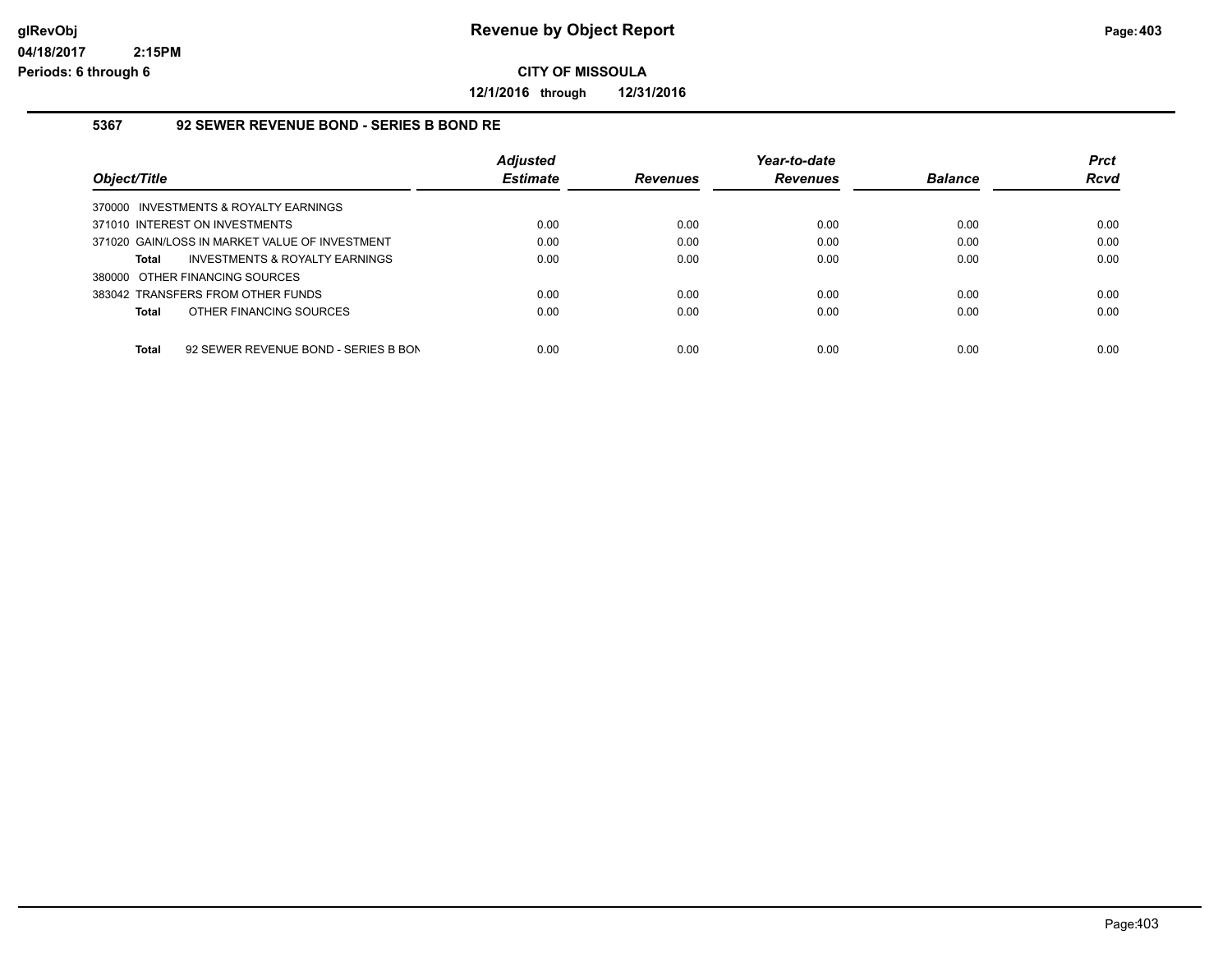**12/1/2016 through 12/31/2016**

### **5368 00 SEWER REVENUE BOND RESERVE FUND 5368 00 SEWER REVENUE BOND RESERVE FUND**

|                                                    | <b>Adjusted</b> |                 | Year-to-date    |                | <b>Prct</b> |
|----------------------------------------------------|-----------------|-----------------|-----------------|----------------|-------------|
| Object/Title                                       | <b>Estimate</b> | <b>Revenues</b> | <b>Revenues</b> | <b>Balance</b> | Rcvd        |
| 370000 INVESTMENTS & ROYALTY EARNINGS              |                 |                 |                 |                |             |
| 371010 INTEREST ON INVESTMENTS                     | 0.00            | 0.00            | 0.00            | 0.00           | 0.00        |
| 371020 GAIN/LOSS IN MARKET VALUE OF INVESTMENTS    | 0.00            | 0.00            | 0.00            | 0.00           | 0.00        |
| INVESTMENTS & ROYALTY EARNINGS<br>Total            | 0.00            | 0.00            | 0.00            | 0.00           | 0.00        |
| 380000 OTHER FINANCING SOURCES                     |                 |                 |                 |                |             |
| 383042 TRANSFERS FROM OTHER FUNDS                  | 0.00            | 0.00            | 0.00            | 0.00           | 0.00        |
| OTHER FINANCING SOURCES<br>Total                   | 0.00            | 0.00            | 0.00            | 0.00           | 0.00        |
|                                                    |                 |                 |                 |                |             |
| 00 SEWER REVENUE BOND RESERVE FUND<br><b>Total</b> | 0.00            | 0.00            | 0.00            | 0.00           | 0.00        |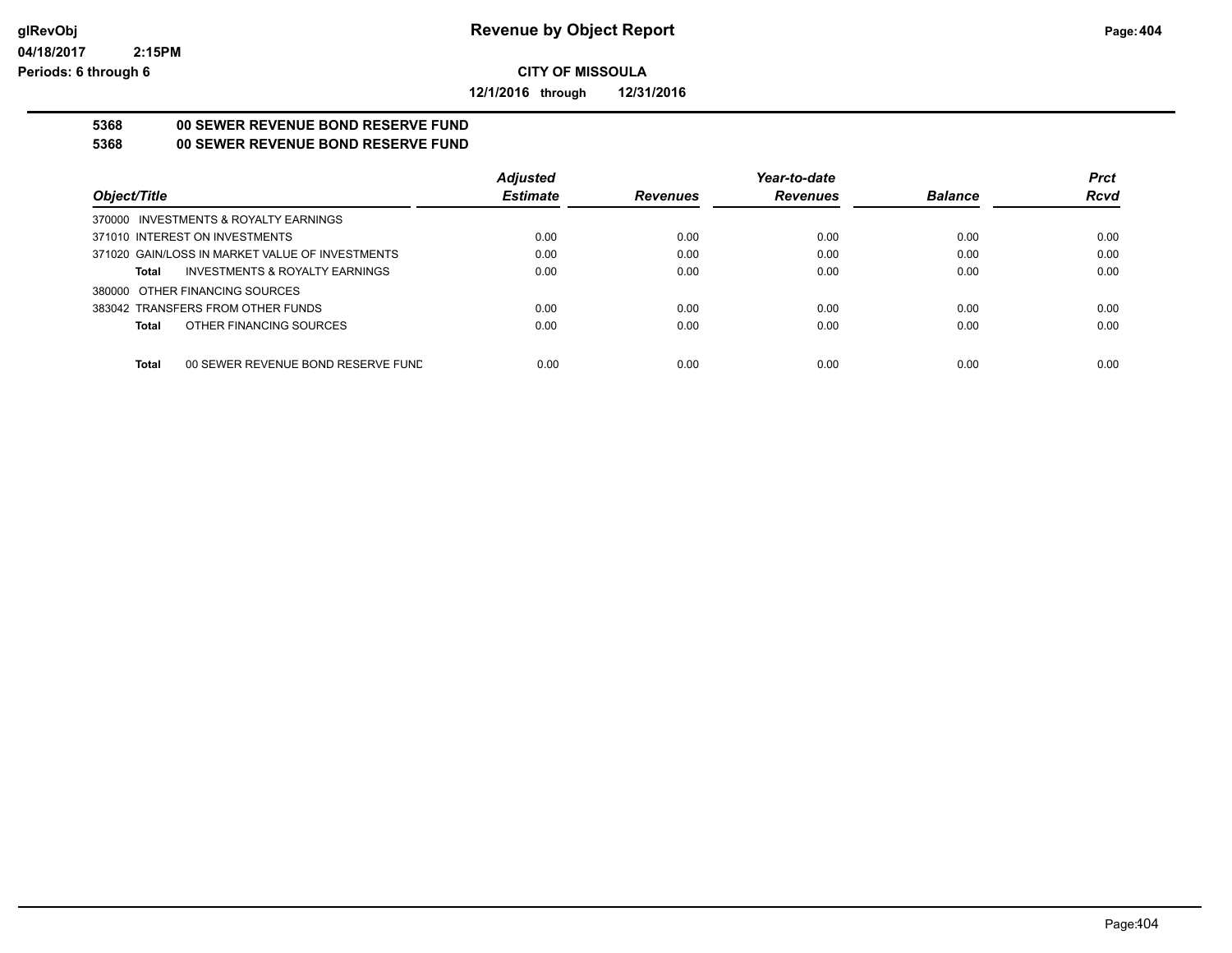**12/1/2016 through 12/31/2016**

#### **5368 00 SEWER REVENUE BOND RESERVE FUND**

| Object/Title                                       | <b>Adjusted</b><br><b>Estimate</b> | <b>Revenues</b> | Year-to-date<br><b>Revenues</b> | <b>Balance</b> | <b>Prct</b><br><b>Rcvd</b> |
|----------------------------------------------------|------------------------------------|-----------------|---------------------------------|----------------|----------------------------|
| 370000 INVESTMENTS & ROYALTY EARNINGS              |                                    |                 |                                 |                |                            |
| 371010 INTEREST ON INVESTMENTS                     | 0.00                               | 0.00            | 0.00                            | 0.00           | 0.00                       |
| 371020 GAIN/LOSS IN MARKET VALUE OF INVESTMENT     | 0.00                               | 0.00            | 0.00                            | 0.00           | 0.00                       |
| Total<br>INVESTMENTS & ROYALTY EARNINGS            | 0.00                               | 0.00            | 0.00                            | 0.00           | 0.00                       |
| 380000 OTHER FINANCING SOURCES                     |                                    |                 |                                 |                |                            |
| 383042 TRANSFERS FROM OTHER FUNDS                  | 0.00                               | 0.00            | 0.00                            | 0.00           | 0.00                       |
| OTHER FINANCING SOURCES<br>Total                   | 0.00                               | 0.00            | 0.00                            | 0.00           | 0.00                       |
|                                                    |                                    |                 |                                 |                |                            |
| <b>Total</b><br>00 SEWER REVENUE BOND RESERVE FUNI | 0.00                               | 0.00            | 0.00                            | 0.00           | 0.00                       |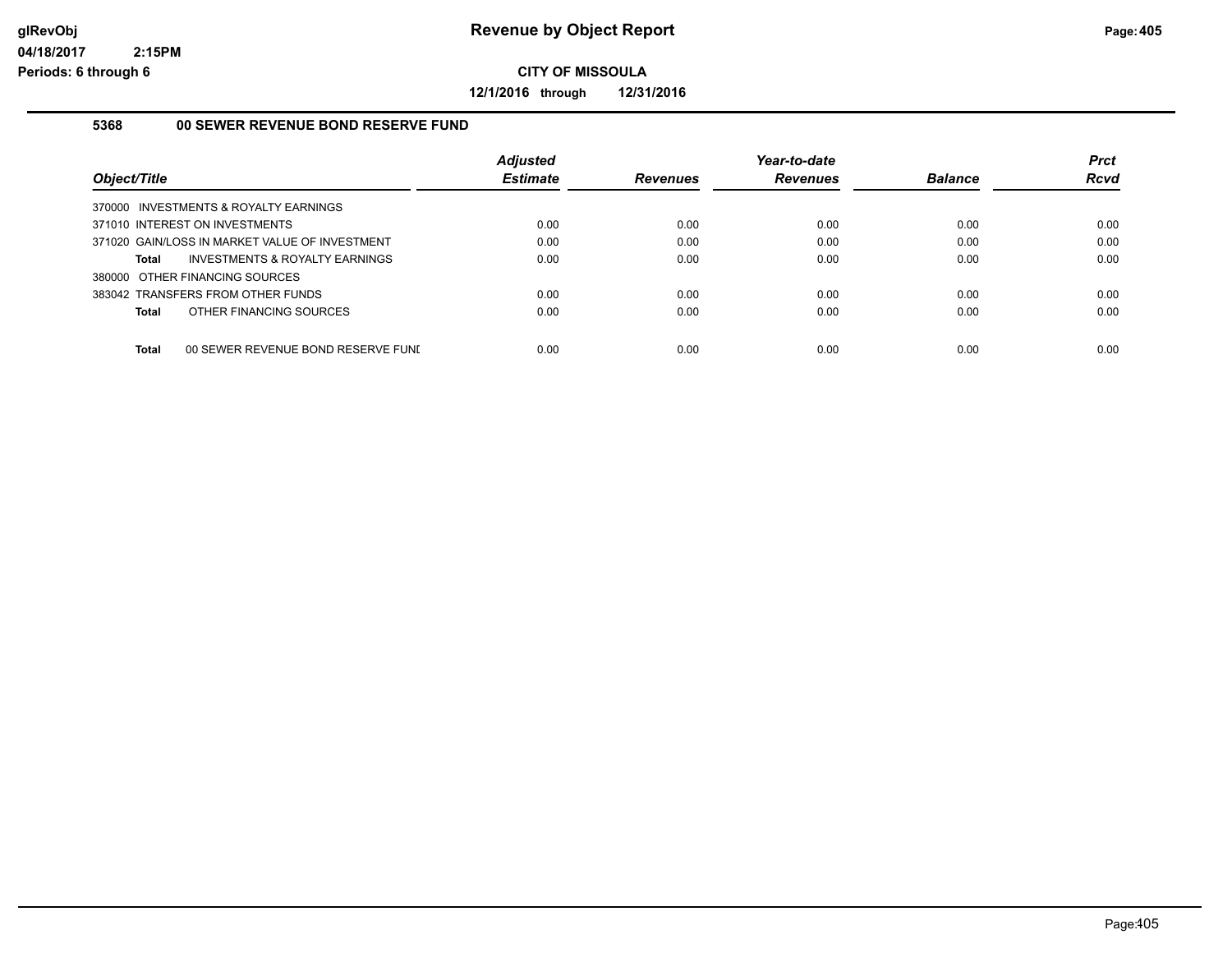**12/1/2016 through 12/31/2016**

**5369 2001 SEWER REVENUE BOND**

**5369 2001 SEWER REVENUE BOND**

|                                                 | <b>Adjusted</b> |                 | Year-to-date    |                | <b>Prct</b> |
|-------------------------------------------------|-----------------|-----------------|-----------------|----------------|-------------|
| Object/Title                                    | <b>Estimate</b> | <b>Revenues</b> | <b>Revenues</b> | <b>Balance</b> | <b>Rcvd</b> |
| 370000 INVESTMENTS & ROYALTY EARNINGS           |                 |                 |                 |                |             |
| 371010 INTEREST ON INVESTMENTS                  | 0.00            | 0.00            | 0.00            | 0.00           | 0.00        |
| 371020 GAIN/LOSS IN MARKET VALUE OF INVESTMENTS | 0.00            | 0.00            | 0.00            | 0.00           | 0.00        |
| INVESTMENTS & ROYALTY EARNINGS<br>Total         | 0.00            | 0.00            | 0.00            | 0.00           | 0.00        |
| 380000 OTHER FINANCING SOURCES                  |                 |                 |                 |                |             |
| 383042 TRANSFERS FROM OTHER FUNDS               | 0.00            | 0.00            | 0.00            | 0.00           | 0.00        |
| OTHER FINANCING SOURCES<br><b>Total</b>         | 0.00            | 0.00            | 0.00            | 0.00           | 0.00        |
| <b>Total</b><br>2001 SEWER REVENUE BOND         | 0.00            | 0.00            | 0.00            | 0.00           | 0.00        |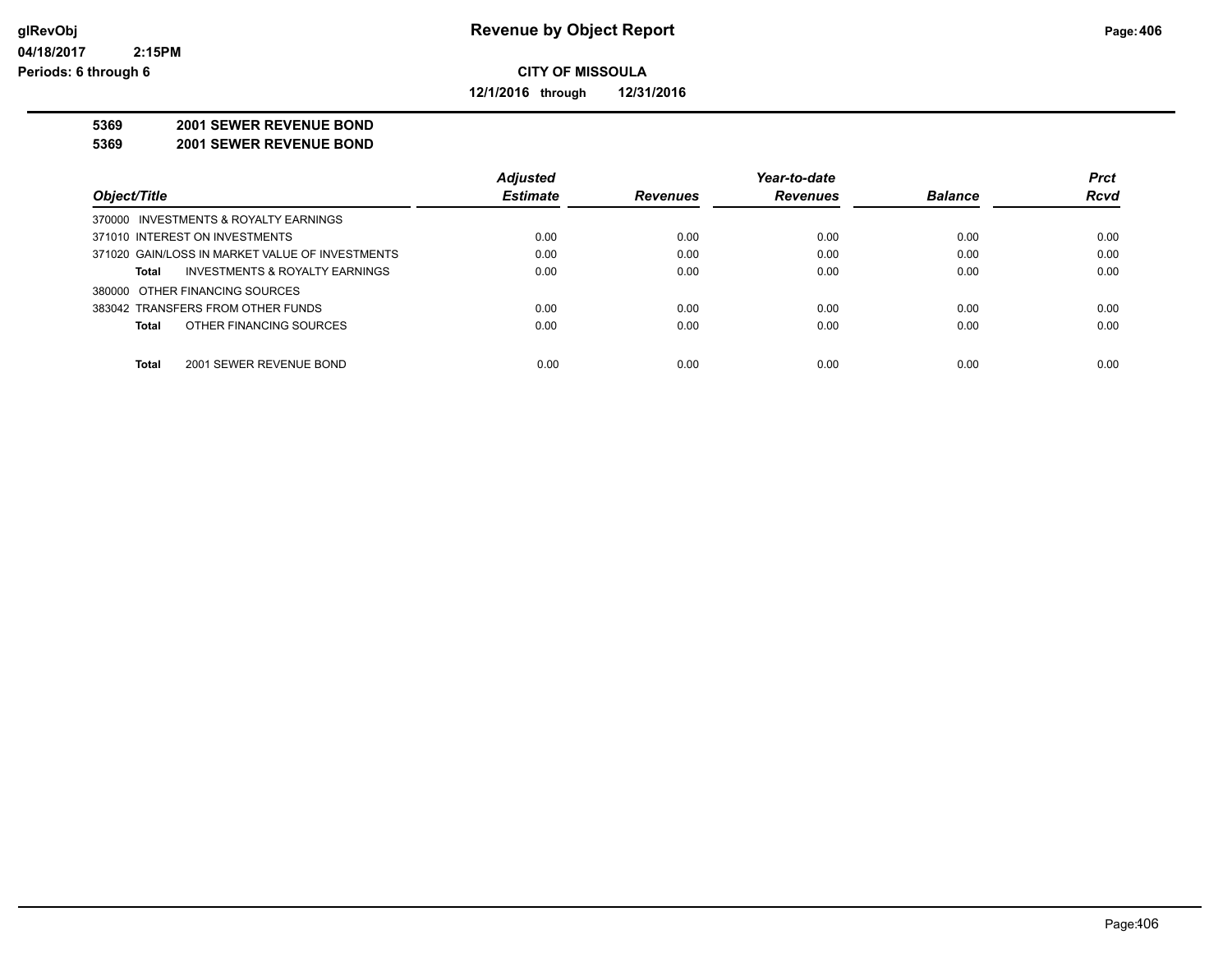**12/1/2016 through 12/31/2016**

#### **5369 2001 SEWER REVENUE BOND**

|                                                | <b>Adjusted</b> |                 | Year-to-date    | <b>Prct</b>    |             |
|------------------------------------------------|-----------------|-----------------|-----------------|----------------|-------------|
| Object/Title                                   | <b>Estimate</b> | <b>Revenues</b> | <b>Revenues</b> | <b>Balance</b> | <b>Rcvd</b> |
| 370000 INVESTMENTS & ROYALTY EARNINGS          |                 |                 |                 |                |             |
| 371010 INTEREST ON INVESTMENTS                 | 0.00            | 0.00            | 0.00            | 0.00           | 0.00        |
| 371020 GAIN/LOSS IN MARKET VALUE OF INVESTMENT | 0.00            | 0.00            | 0.00            | 0.00           | 0.00        |
| Total<br>INVESTMENTS & ROYALTY EARNINGS        | 0.00            | 0.00            | 0.00            | 0.00           | 0.00        |
| 380000 OTHER FINANCING SOURCES                 |                 |                 |                 |                |             |
| 383042 TRANSFERS FROM OTHER FUNDS              | 0.00            | 0.00            | 0.00            | 0.00           | 0.00        |
| OTHER FINANCING SOURCES<br>Total               | 0.00            | 0.00            | 0.00            | 0.00           | 0.00        |
| Total<br>2001 SEWER REVENUE BOND               | 0.00            | 0.00            | 0.00            | 0.00           | 0.00        |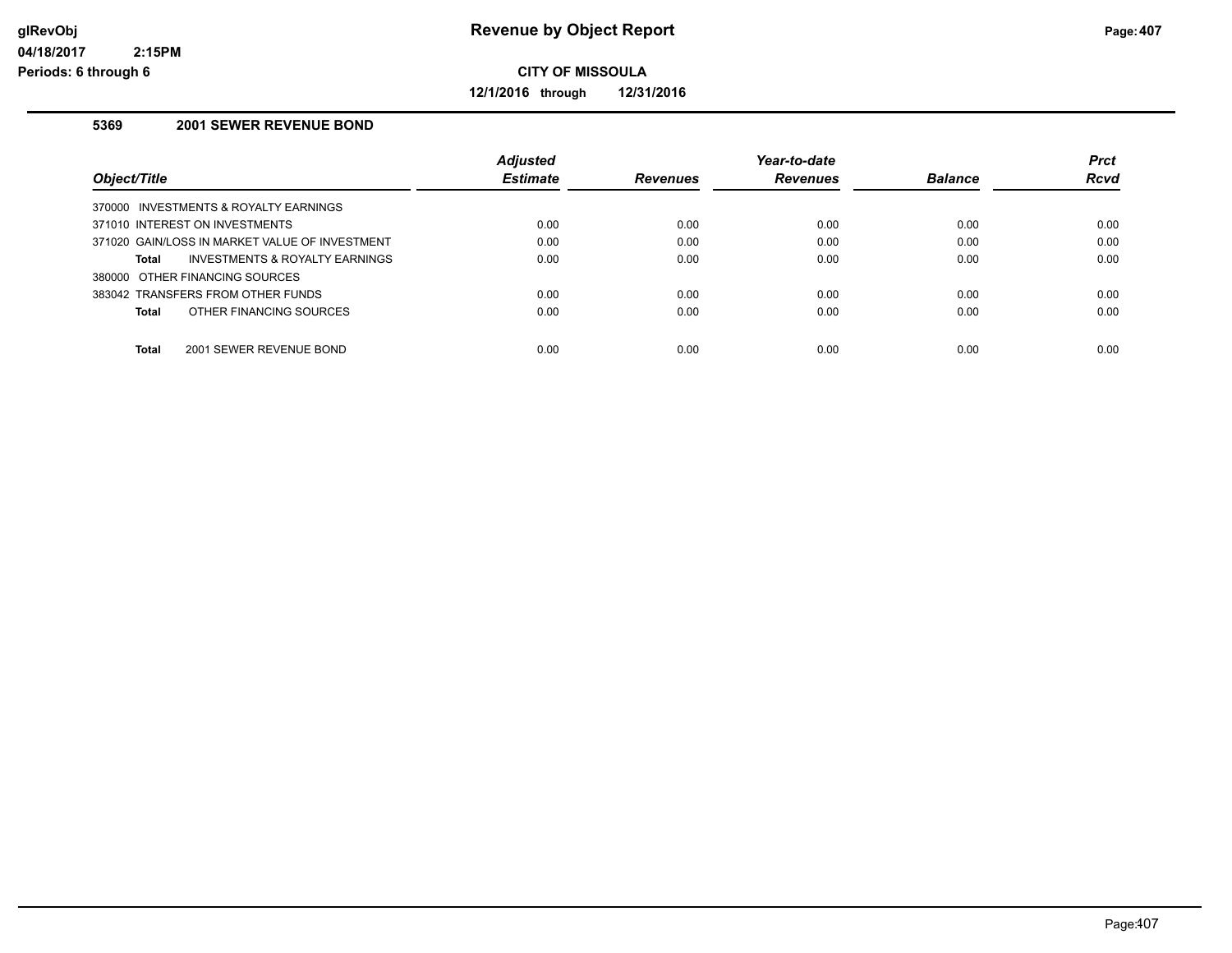**12/1/2016 through 12/31/2016**

### **5370 99 SEWER REVENUE BOND RESERVE FUND 5370 99 SEWER REVENUE BOND RESERVE FUND**

|                                                    | <b>Adjusted</b> |                 | Year-to-date    |                | <b>Prct</b> |
|----------------------------------------------------|-----------------|-----------------|-----------------|----------------|-------------|
| Object/Title                                       | <b>Estimate</b> | <b>Revenues</b> | <b>Revenues</b> | <b>Balance</b> | Rcvd        |
| 360000 MISCELLANEOUS REVENUES                      |                 |                 |                 |                |             |
| 360010 MISCELLANEOUS                               | 0.00            | 0.00            | 0.00            | 0.00           | 0.00        |
| MISCELLANEOUS REVENUES<br><b>Total</b>             | 0.00            | 0.00            | 0.00            | 0.00           | 0.00        |
| 370000 INVESTMENTS & ROYALTY EARNINGS              |                 |                 |                 |                |             |
| 371010 INTEREST ON INVESTMENTS                     | 0.00            | 0.00            | 0.00            | 0.00           | 0.00        |
| 371020 GAIN/LOSS IN MARKET VALUE OF INVESTMENTS    | 0.00            | 0.00            | 0.00            | 0.00           | 0.00        |
| <b>INVESTMENTS &amp; ROYALTY EARNINGS</b><br>Total | 0.00            | 0.00            | 0.00            | 0.00           | 0.00        |
| 380000 OTHER FINANCING SOURCES                     |                 |                 |                 |                |             |
| 383042 TRANSFERS FROM OTHER FUNDS                  | 0.00            | 0.00            | 0.00            | 0.00           | 0.00        |
| OTHER FINANCING SOURCES<br>Total                   | 0.00            | 0.00            | 0.00            | 0.00           | 0.00        |
| 99 SEWER REVENUE BOND RESERVE FUND<br><b>Total</b> | 0.00            | 0.00            | 0.00            | 0.00           | 0.00        |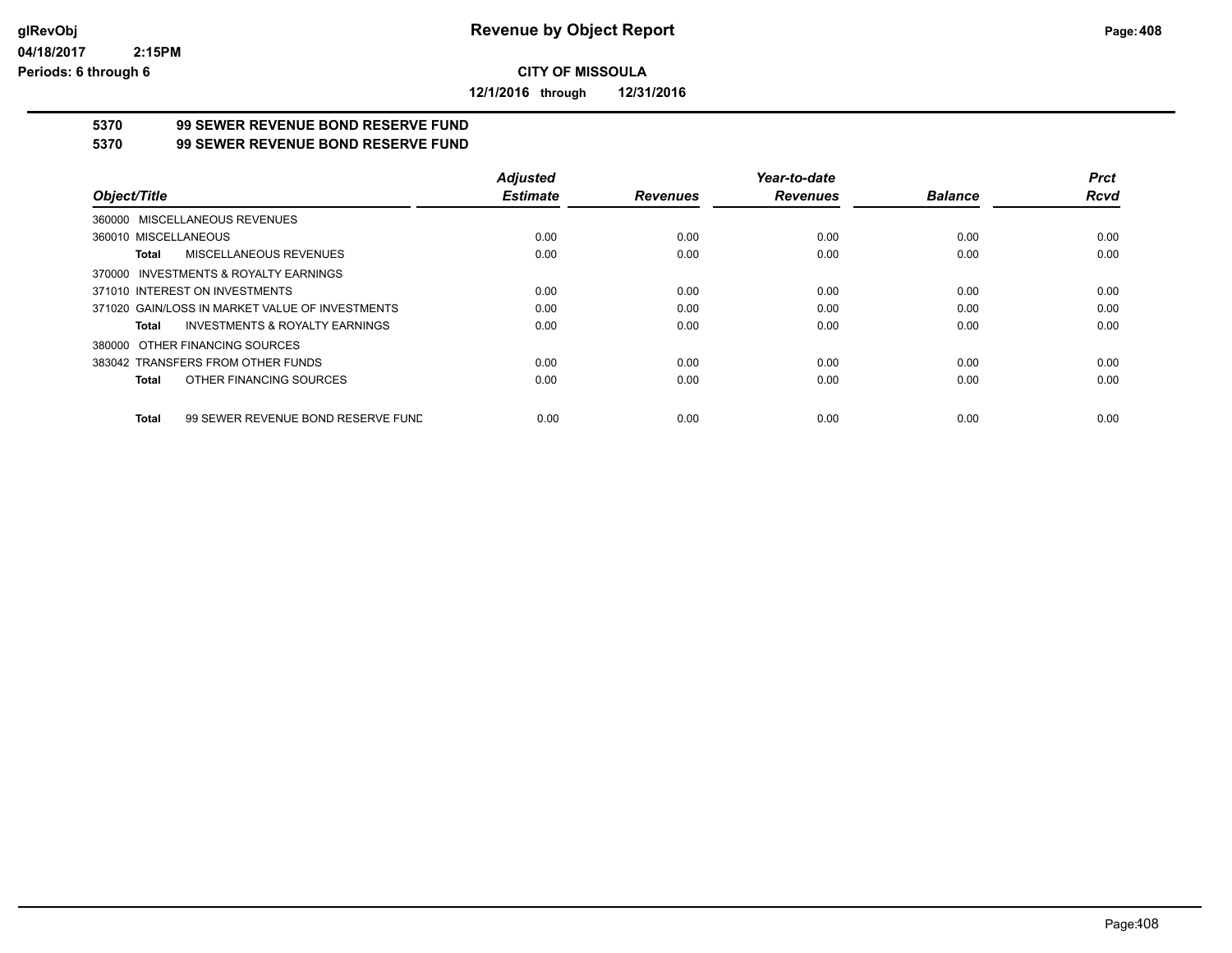**12/1/2016 through 12/31/2016**

#### **5370 99 SEWER REVENUE BOND RESERVE FUND**

| Object/Title                                       | <b>Adjusted</b><br><b>Estimate</b> | <b>Revenues</b> | Year-to-date<br><b>Revenues</b> | <b>Balance</b> | <b>Prct</b><br><b>Rcvd</b> |
|----------------------------------------------------|------------------------------------|-----------------|---------------------------------|----------------|----------------------------|
| 360000 MISCELLANEOUS REVENUES                      |                                    |                 |                                 |                |                            |
| 360010 MISCELLANEOUS                               | 0.00                               | 0.00            | 0.00                            | 0.00           | 0.00                       |
| MISCELLANEOUS REVENUES<br>Total                    | 0.00                               | 0.00            | 0.00                            | 0.00           | 0.00                       |
| 370000 INVESTMENTS & ROYALTY EARNINGS              |                                    |                 |                                 |                |                            |
| 371010 INTEREST ON INVESTMENTS                     | 0.00                               | 0.00            | 0.00                            | 0.00           | 0.00                       |
| 371020 GAIN/LOSS IN MARKET VALUE OF INVESTMENT     | 0.00                               | 0.00            | 0.00                            | 0.00           | 0.00                       |
| INVESTMENTS & ROYALTY EARNINGS<br>Total            | 0.00                               | 0.00            | 0.00                            | 0.00           | 0.00                       |
| 380000 OTHER FINANCING SOURCES                     |                                    |                 |                                 |                |                            |
| 383042 TRANSFERS FROM OTHER FUNDS                  | 0.00                               | 0.00            | 0.00                            | 0.00           | 0.00                       |
| OTHER FINANCING SOURCES<br>Total                   | 0.00                               | 0.00            | 0.00                            | 0.00           | 0.00                       |
| 99 SEWER REVENUE BOND RESERVE FUNI<br><b>Total</b> | 0.00                               | 0.00            | 0.00                            | 0.00           | 0.00                       |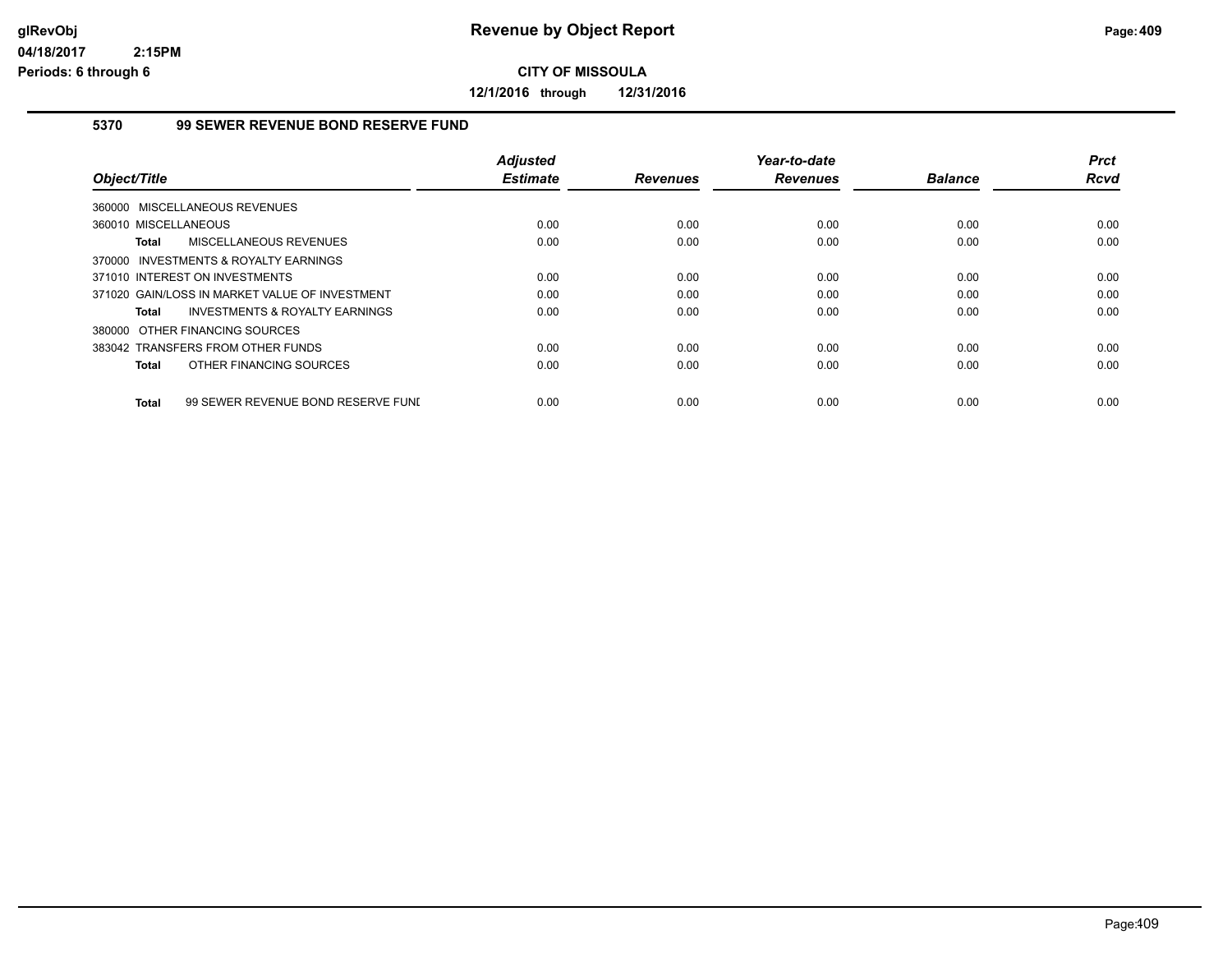**12/1/2016 through 12/31/2016**

**5371 2002 SEWER BONDS**

**5371 2002 SEWER BONDS**

|                                                 | <b>Adjusted</b> |                 | Year-to-date    |                | <b>Prct</b> |
|-------------------------------------------------|-----------------|-----------------|-----------------|----------------|-------------|
| Object/Title                                    | <b>Estimate</b> | <b>Revenues</b> | <b>Revenues</b> | <b>Balance</b> | <b>Rcvd</b> |
| 370000 INVESTMENTS & ROYALTY EARNINGS           |                 |                 |                 |                |             |
| 371010 INTEREST ON INVESTMENTS                  | 0.00            | 0.00            | 0.00            | 0.00           | 0.00        |
| 371020 GAIN/LOSS IN MARKET VALUE OF INVESTMENTS | 0.00            | 0.00            | 0.00            | 0.00           | 0.00        |
| INVESTMENTS & ROYALTY EARNINGS<br>Total         | 0.00            | 0.00            | 0.00            | 0.00           | 0.00        |
| 380000 OTHER FINANCING SOURCES                  |                 |                 |                 |                |             |
| 383024 TRANS FR SEWER CLEARING                  | 84.420.00       | 0.00            | 0.00            | 84.420.00      | 0.00        |
| OTHER FINANCING SOURCES<br>Total                | 84.420.00       | 0.00            | 0.00            | 84.420.00      | 0.00        |
| <b>Total</b><br>2002 SEWER BONDS                | 84.420.00       | 0.00            | 0.00            | 84.420.00      | 0.00        |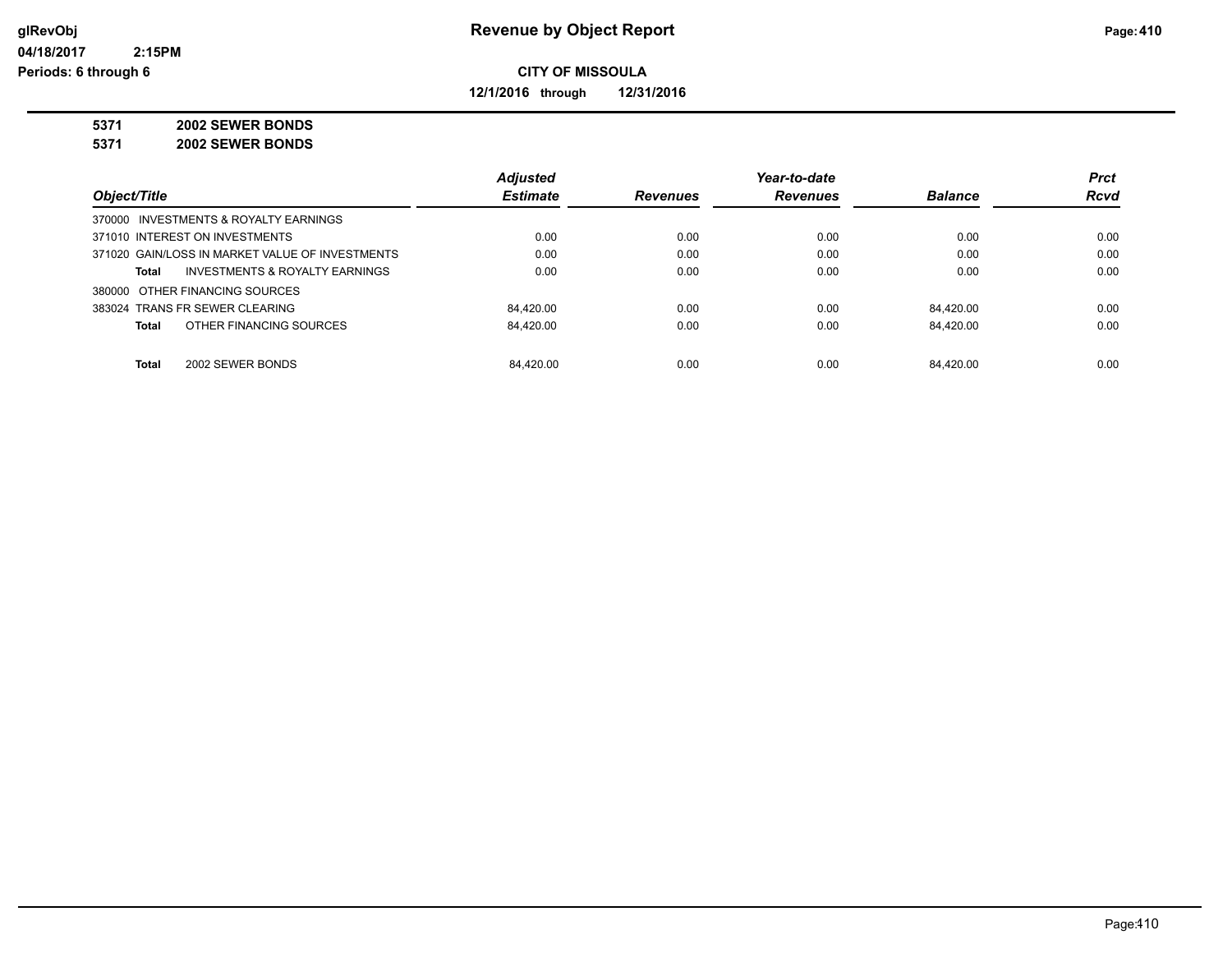**12/1/2016 through 12/31/2016**

#### **5371 2002 SEWER BONDS**

|                                                | <b>Adjusted</b> |                 | Year-to-date    |                | <b>Prct</b> |
|------------------------------------------------|-----------------|-----------------|-----------------|----------------|-------------|
| Object/Title                                   | <b>Estimate</b> | <b>Revenues</b> | <b>Revenues</b> | <b>Balance</b> | <b>Rcvd</b> |
| 370000 INVESTMENTS & ROYALTY EARNINGS          |                 |                 |                 |                |             |
| 371010 INTEREST ON INVESTMENTS                 | 0.00            | 0.00            | 0.00            | 0.00           | 0.00        |
| 371020 GAIN/LOSS IN MARKET VALUE OF INVESTMENT | 0.00            | 0.00            | 0.00            | 0.00           | 0.00        |
| INVESTMENTS & ROYALTY EARNINGS<br>Total        | 0.00            | 0.00            | 0.00            | 0.00           | 0.00        |
| 380000 OTHER FINANCING SOURCES                 |                 |                 |                 |                |             |
| 383024 TRANS FR SEWER CLEARING                 | 84.420.00       | 0.00            | 0.00            | 84.420.00      | 0.00        |
| OTHER FINANCING SOURCES<br>Total               | 84.420.00       | 0.00            | 0.00            | 84.420.00      | 0.00        |
| 2002 SEWER BONDS<br>Total                      | 84.420.00       | 0.00            | 0.00            | 84.420.00      | 0.00        |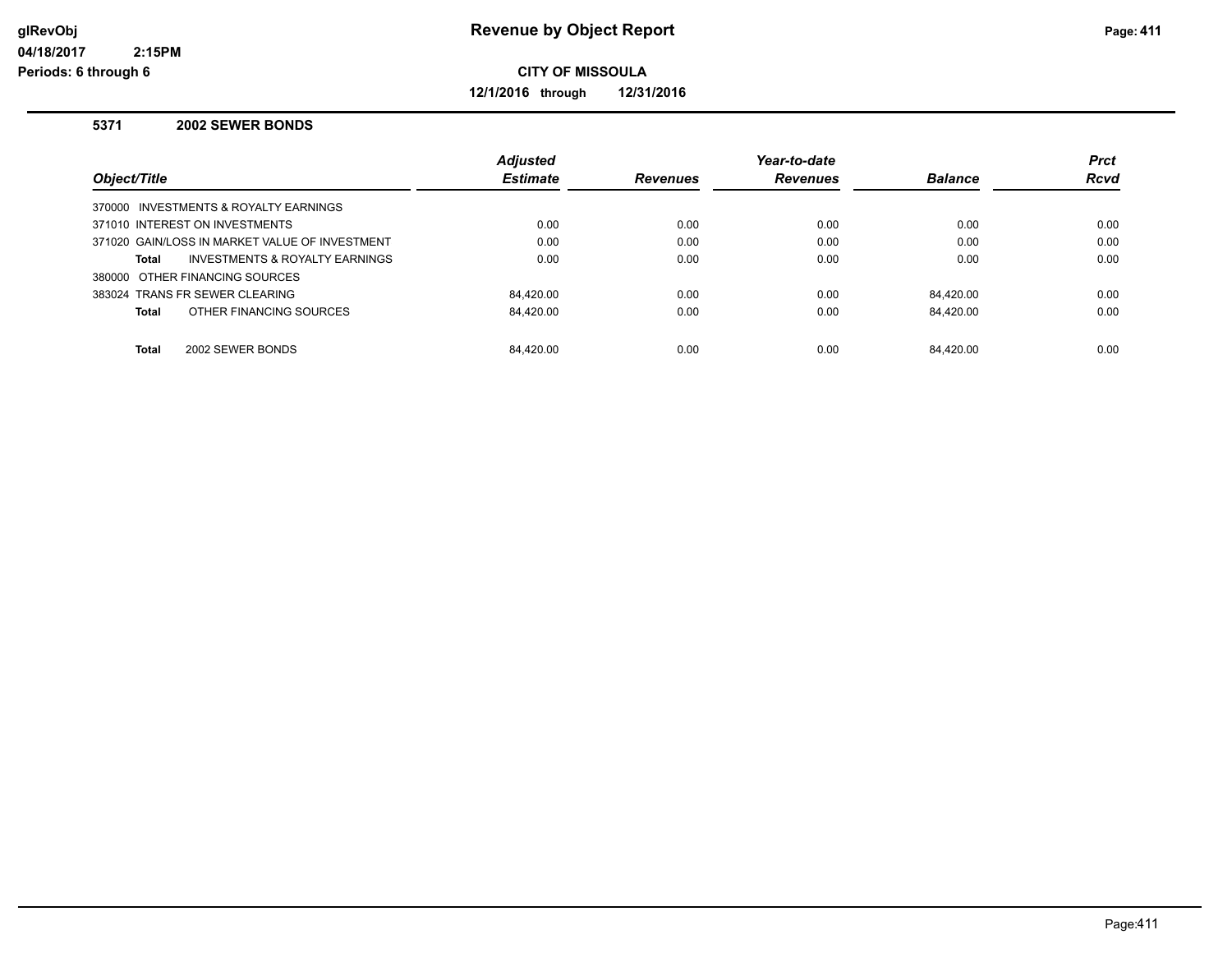**12/1/2016 through 12/31/2016**

**5372 2002 SEWER REVENUE BOND**

**5372 2002 SEWER REVENUE BOND**

|                                                    | <b>Adjusted</b> |                 | Year-to-date    |                | <b>Prct</b> |
|----------------------------------------------------|-----------------|-----------------|-----------------|----------------|-------------|
| Object/Title                                       | <b>Estimate</b> | <b>Revenues</b> | <b>Revenues</b> | <b>Balance</b> | <b>Rcvd</b> |
| 360000 MISCELLANEOUS REVENUES                      |                 |                 |                 |                |             |
| 360000 MISCELLANEOUS REVENUES                      | 0.00            | 0.00            | 0.00            | 0.00           | 0.00        |
| MISCELLANEOUS REVENUES<br>Total                    | 0.00            | 0.00            | 0.00            | 0.00           | 0.00        |
| 370000 INVESTMENTS & ROYALTY EARNINGS              |                 |                 |                 |                |             |
| 371010 INTEREST ON INVESTMENTS                     | 0.00            | 0.00            | 0.00            | 0.00           | 0.00        |
| 371020 GAIN/LOSS IN MARKET VALUE OF INVESTMENTS    | 0.00            | 0.00            | 0.00            | 0.00           | 0.00        |
| <b>INVESTMENTS &amp; ROYALTY EARNINGS</b><br>Total | 0.00            | 0.00            | 0.00            | 0.00           | 0.00        |
| 380000 OTHER FINANCING SOURCES                     |                 |                 |                 |                |             |
| 383024 TRANS FR SEWER CLEARING                     | 0.00            | 0.00            | 0.00            | 0.00           | 0.00        |
| 383042 TRANSFERS FROM OTHER FUNDS                  | 0.00            | 0.00            | 0.00            | 0.00           | 0.00        |
| OTHER FINANCING SOURCES<br>Total                   | 0.00            | 0.00            | 0.00            | 0.00           | 0.00        |
| 2002 SEWER REVENUE BOND<br>Total                   | 0.00            | 0.00            | 0.00            | 0.00           | 0.00        |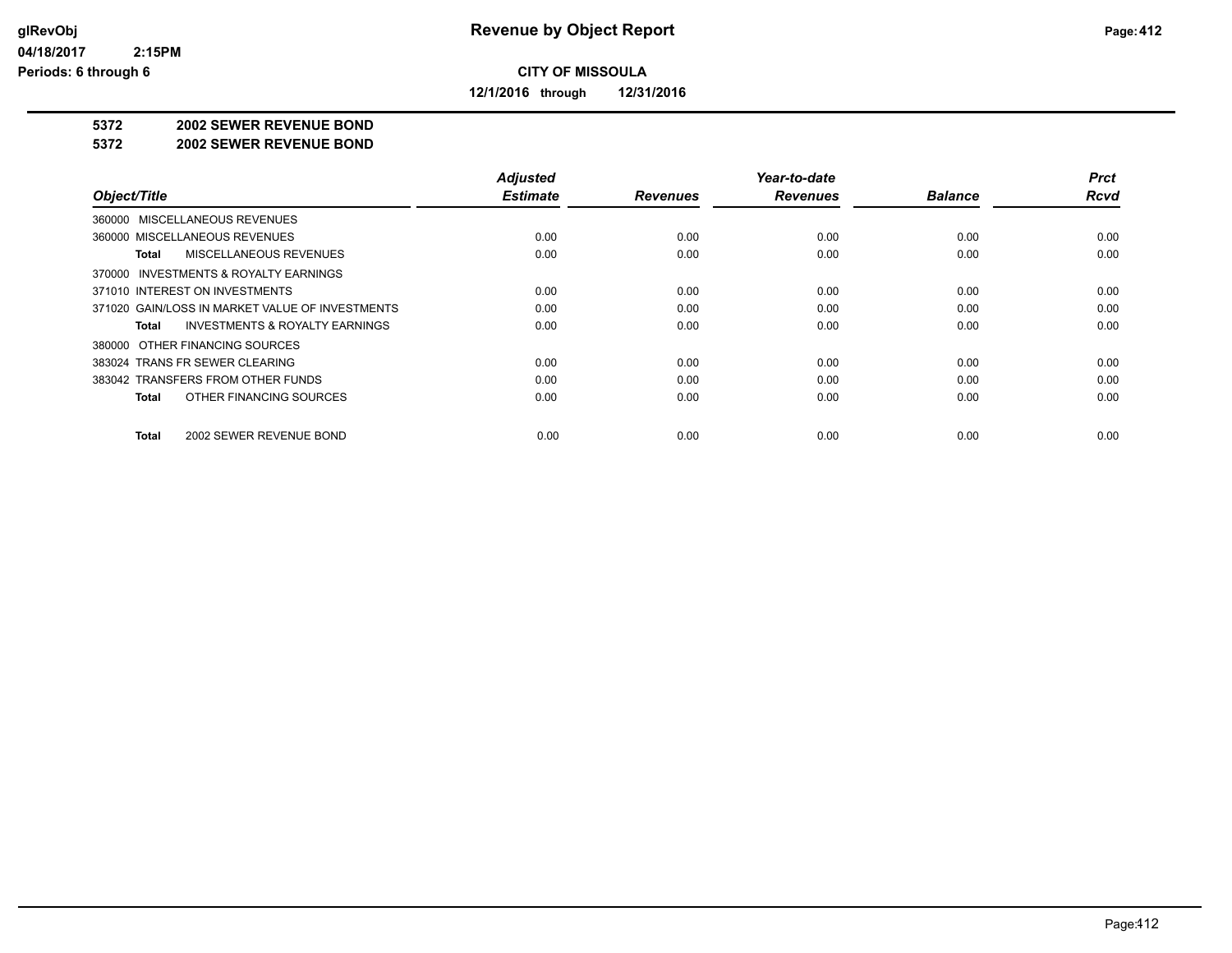**12/1/2016 through 12/31/2016**

#### **5372 2002 SEWER REVENUE BOND**

| Object/Title                                        | <b>Adjusted</b><br><b>Estimate</b> | <b>Revenues</b> | Year-to-date<br><b>Revenues</b> | <b>Balance</b> | <b>Prct</b><br>Rcvd |
|-----------------------------------------------------|------------------------------------|-----------------|---------------------------------|----------------|---------------------|
|                                                     |                                    |                 |                                 |                |                     |
| MISCELLANEOUS REVENUES<br>360000                    |                                    |                 |                                 |                |                     |
| 360000 MISCELLANEOUS REVENUES                       | 0.00                               | 0.00            | 0.00                            | 0.00           | 0.00                |
| MISCELLANEOUS REVENUES<br>Total                     | 0.00                               | 0.00            | 0.00                            | 0.00           | 0.00                |
| <b>INVESTMENTS &amp; ROYALTY EARNINGS</b><br>370000 |                                    |                 |                                 |                |                     |
| 371010 INTEREST ON INVESTMENTS                      | 0.00                               | 0.00            | 0.00                            | 0.00           | 0.00                |
| 371020 GAIN/LOSS IN MARKET VALUE OF INVESTMENT      | 0.00                               | 0.00            | 0.00                            | 0.00           | 0.00                |
| <b>INVESTMENTS &amp; ROYALTY EARNINGS</b><br>Total  | 0.00                               | 0.00            | 0.00                            | 0.00           | 0.00                |
| OTHER FINANCING SOURCES<br>380000                   |                                    |                 |                                 |                |                     |
| 383024 TRANS FR SEWER CLEARING                      | 0.00                               | 0.00            | 0.00                            | 0.00           | 0.00                |
| 383042 TRANSFERS FROM OTHER FUNDS                   | 0.00                               | 0.00            | 0.00                            | 0.00           | 0.00                |
| OTHER FINANCING SOURCES<br>Total                    | 0.00                               | 0.00            | 0.00                            | 0.00           | 0.00                |
| 2002 SEWER REVENUE BOND<br><b>Total</b>             | 0.00                               | 0.00            | 0.00                            | 0.00           | 0.00                |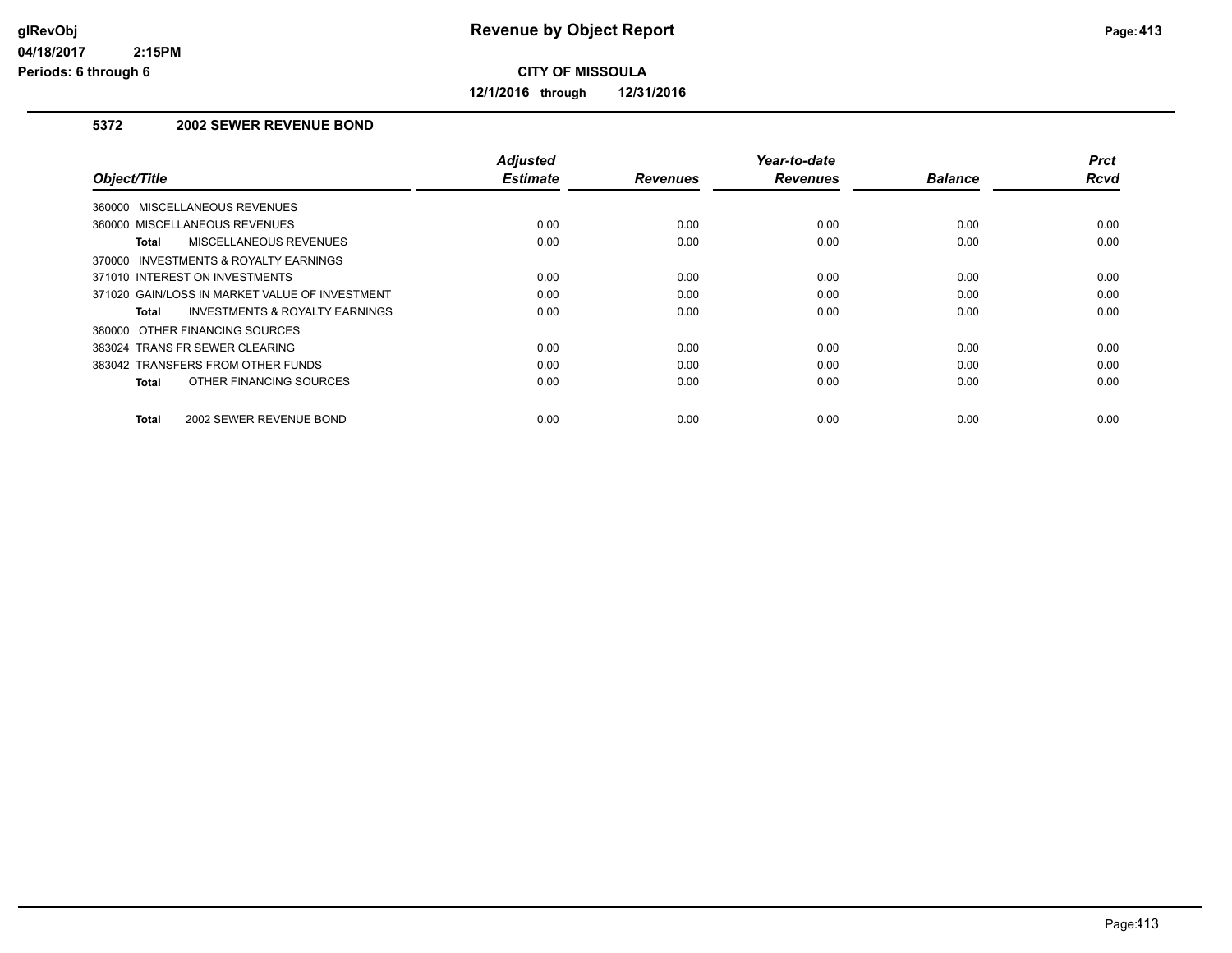**12/1/2016 through 12/31/2016**

### **5373 2002 WWTP UPGRADE REVENUE BOND 5373 2002 WWTP UPGRADE REVENUE BOND**

|                                                 | <b>Adjusted</b> |                 | Year-to-date    |                | <b>Prct</b> |
|-------------------------------------------------|-----------------|-----------------|-----------------|----------------|-------------|
| Object/Title                                    | <b>Estimate</b> | <b>Revenues</b> | <b>Revenues</b> | <b>Balance</b> | <b>Rcvd</b> |
| 370000 INVESTMENTS & ROYALTY EARNINGS           |                 |                 |                 |                |             |
| 371010 INTEREST ON INVESTMENTS                  | 0.00            | 0.00            | 0.00            | 0.00           | 0.00        |
| 371020 GAIN/LOSS IN MARKET VALUE OF INVESTMENTS | 0.00            | 0.00            | 0.00            | 0.00           | 0.00        |
| INVESTMENTS & ROYALTY EARNINGS<br>Total         | 0.00            | 0.00            | 0.00            | 0.00           | 0.00        |
| 380000 OTHER FINANCING SOURCES                  |                 |                 |                 |                |             |
| 383024 TRANS FR SEWER CLEARING                  | 330.810.00      | 0.00            | 0.00            | 330.810.00     | 0.00        |
| OTHER FINANCING SOURCES<br>Total                | 330.810.00      | 0.00            | 0.00            | 330.810.00     | 0.00        |
|                                                 |                 |                 |                 |                |             |
| <b>Total</b><br>2002 WWTP UPGRADE REVENUE BOND  | 330.810.00      | 0.00            | 0.00            | 330.810.00     | 0.00        |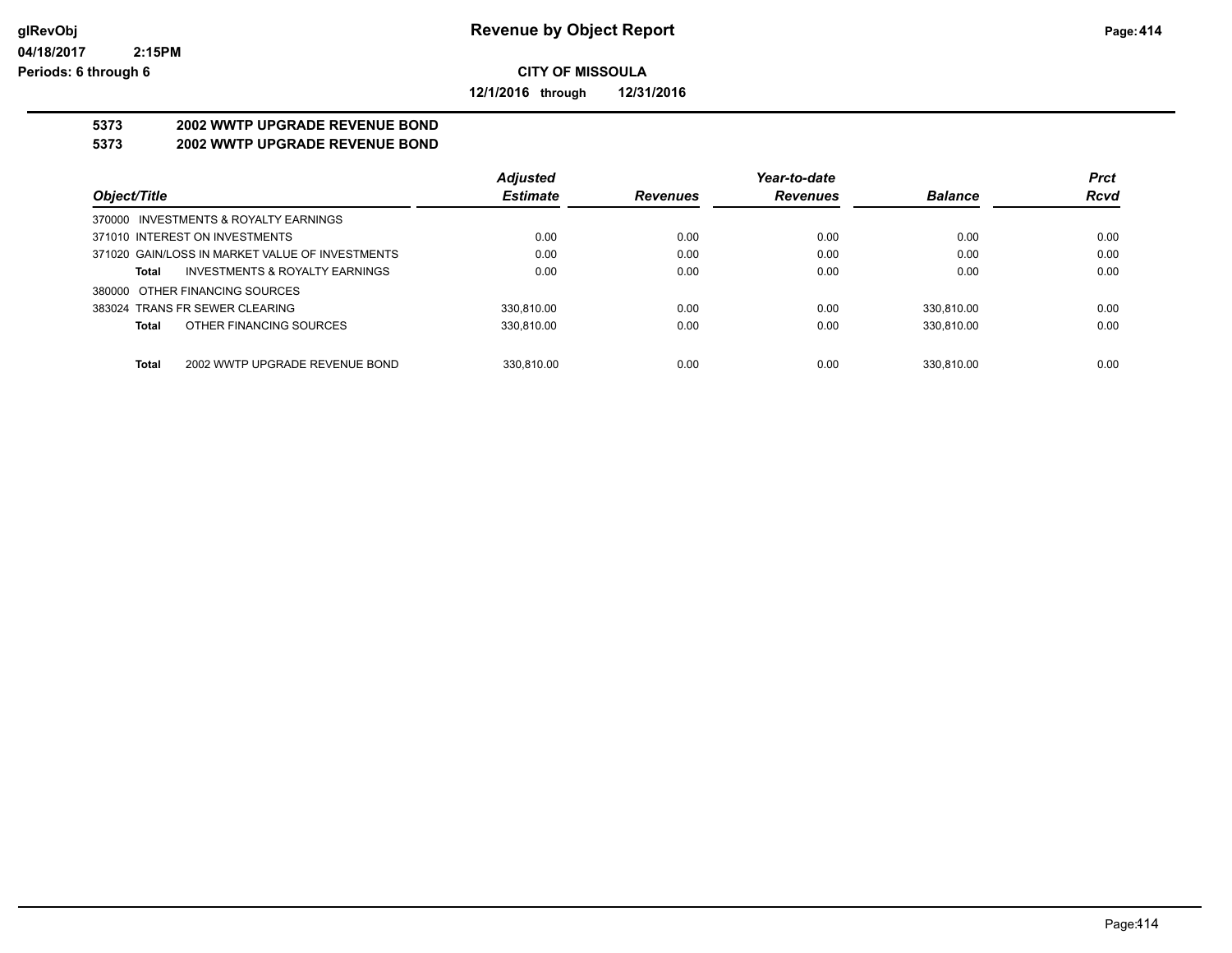**12/1/2016 through 12/31/2016**

#### **5373 2002 WWTP UPGRADE REVENUE BOND**

|                                                | <b>Adjusted</b> |                 | Year-to-date    |                | <b>Prct</b> |
|------------------------------------------------|-----------------|-----------------|-----------------|----------------|-------------|
| Object/Title                                   | <b>Estimate</b> | <b>Revenues</b> | <b>Revenues</b> | <b>Balance</b> | <b>Rcvd</b> |
| 370000 INVESTMENTS & ROYALTY EARNINGS          |                 |                 |                 |                |             |
| 371010 INTEREST ON INVESTMENTS                 | 0.00            | 0.00            | 0.00            | 0.00           | 0.00        |
| 371020 GAIN/LOSS IN MARKET VALUE OF INVESTMENT | 0.00            | 0.00            | 0.00            | 0.00           | 0.00        |
| INVESTMENTS & ROYALTY EARNINGS<br>Total        | 0.00            | 0.00            | 0.00            | 0.00           | 0.00        |
| 380000 OTHER FINANCING SOURCES                 |                 |                 |                 |                |             |
| 383024 TRANS FR SEWER CLEARING                 | 330.810.00      | 0.00            | 0.00            | 330.810.00     | 0.00        |
| OTHER FINANCING SOURCES<br><b>Total</b>        | 330.810.00      | 0.00            | 0.00            | 330.810.00     | 0.00        |
|                                                |                 |                 |                 |                |             |
| <b>Total</b><br>2002 WWTP UPGRADE REVENUE BOND | 330.810.00      | 0.00            | 0.00            | 330.810.00     | 0.00        |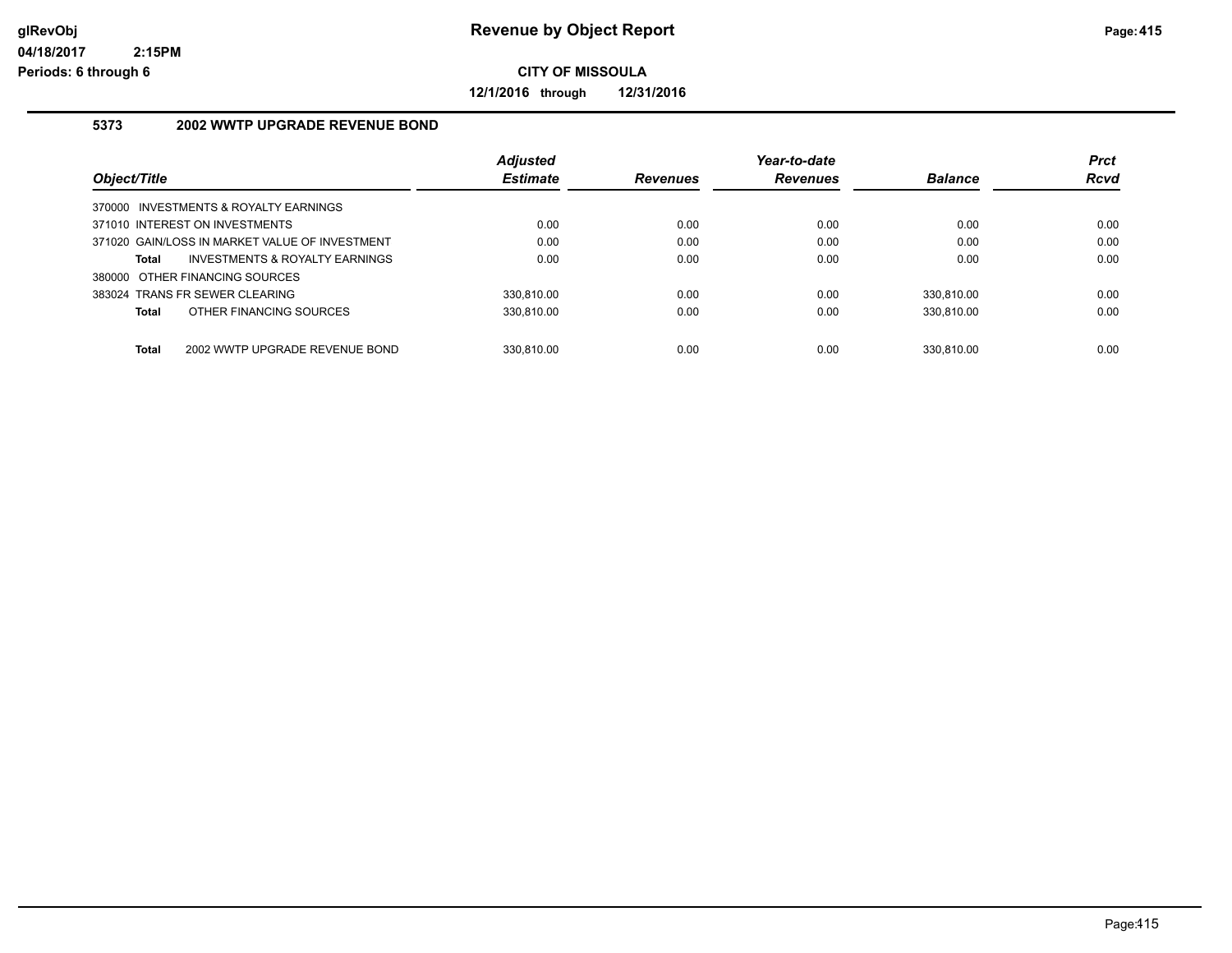**12/1/2016 through 12/31/2016**

**5374 2002 WWTP UPGRADE RESERVE**

**5374 2002 WWTP UPGRADE RESERVE**

|                                                    | <b>Adjusted</b> |                 | Year-to-date    |                | <b>Prct</b> |
|----------------------------------------------------|-----------------|-----------------|-----------------|----------------|-------------|
| Object/Title                                       | <b>Estimate</b> | <b>Revenues</b> | <b>Revenues</b> | <b>Balance</b> | Rcvd        |
| 360000 MISCELLANEOUS REVENUES                      |                 |                 |                 |                |             |
| 360000 MISCELLANEOUS REVENUES                      | 0.00            | 0.00            | 0.00            | 0.00           | 0.00        |
| MISCELLANEOUS REVENUES<br>Total                    | 0.00            | 0.00            | 0.00            | 0.00           | 0.00        |
| 370000 INVESTMENTS & ROYALTY EARNINGS              |                 |                 |                 |                |             |
| 371010 INTEREST ON INVESTMENTS                     | 0.00            | 0.00            | 0.00            | 0.00           | 0.00        |
| 371020 GAIN/LOSS IN MARKET VALUE OF INVESTMENTS    | 0.00            | 0.00            | 0.00            | 0.00           | 0.00        |
| <b>INVESTMENTS &amp; ROYALTY EARNINGS</b><br>Total | 0.00            | 0.00            | 0.00            | 0.00           | 0.00        |
| 380000 OTHER FINANCING SOURCES                     |                 |                 |                 |                |             |
| 381002 SRF LOAN                                    | 0.00            | 0.00            | 0.00            | 0.00           | 0.00        |
| 383042 TRANSFERS FROM OTHER FUNDS                  | 0.00            | 0.00            | 0.00            | 0.00           | 0.00        |
| OTHER FINANCING SOURCES<br><b>Total</b>            | 0.00            | 0.00            | 0.00            | 0.00           | 0.00        |
| 2002 WWTP UPGRADE RESERVE<br>Total                 | 0.00            | 0.00            | 0.00            | 0.00           | 0.00        |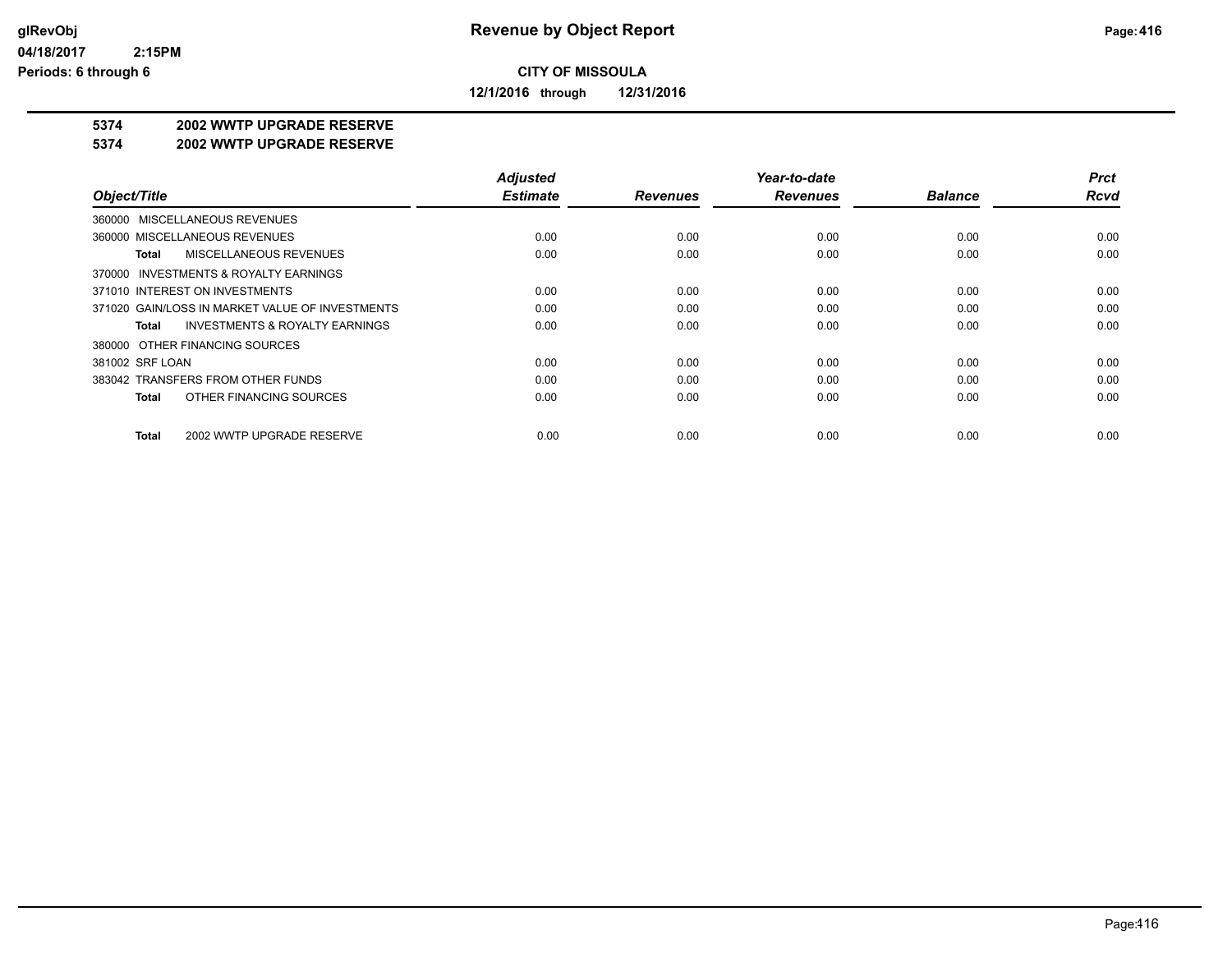**12/1/2016 through 12/31/2016**

#### **5374 2002 WWTP UPGRADE RESERVE**

| Object/Title                                       | <b>Adjusted</b><br><b>Estimate</b> | <b>Revenues</b> | Year-to-date<br><b>Revenues</b> | <b>Balance</b> | <b>Prct</b><br>Rcvd |
|----------------------------------------------------|------------------------------------|-----------------|---------------------------------|----------------|---------------------|
| <b>MISCELLANEOUS REVENUES</b><br>360000            |                                    |                 |                                 |                |                     |
| 360000 MISCELLANEOUS REVENUES                      | 0.00                               | 0.00            | 0.00                            | 0.00           | 0.00                |
| MISCELLANEOUS REVENUES<br>Total                    | 0.00                               | 0.00            | 0.00                            | 0.00           | 0.00                |
| 370000 INVESTMENTS & ROYALTY EARNINGS              |                                    |                 |                                 |                |                     |
| 371010 INTEREST ON INVESTMENTS                     | 0.00                               | 0.00            | 0.00                            | 0.00           | 0.00                |
| 371020 GAIN/LOSS IN MARKET VALUE OF INVESTMENT     | 0.00                               | 0.00            | 0.00                            | 0.00           | 0.00                |
| <b>INVESTMENTS &amp; ROYALTY EARNINGS</b><br>Total | 0.00                               | 0.00            | 0.00                            | 0.00           | 0.00                |
| 380000 OTHER FINANCING SOURCES                     |                                    |                 |                                 |                |                     |
| 381002 SRF LOAN                                    | 0.00                               | 0.00            | 0.00                            | 0.00           | 0.00                |
| 383042 TRANSFERS FROM OTHER FUNDS                  | 0.00                               | 0.00            | 0.00                            | 0.00           | 0.00                |
| OTHER FINANCING SOURCES<br><b>Total</b>            | 0.00                               | 0.00            | 0.00                            | 0.00           | 0.00                |
| Total<br>2002 WWTP UPGRADE RESERVE                 | 0.00                               | 0.00            | 0.00                            | 0.00           | 0.00                |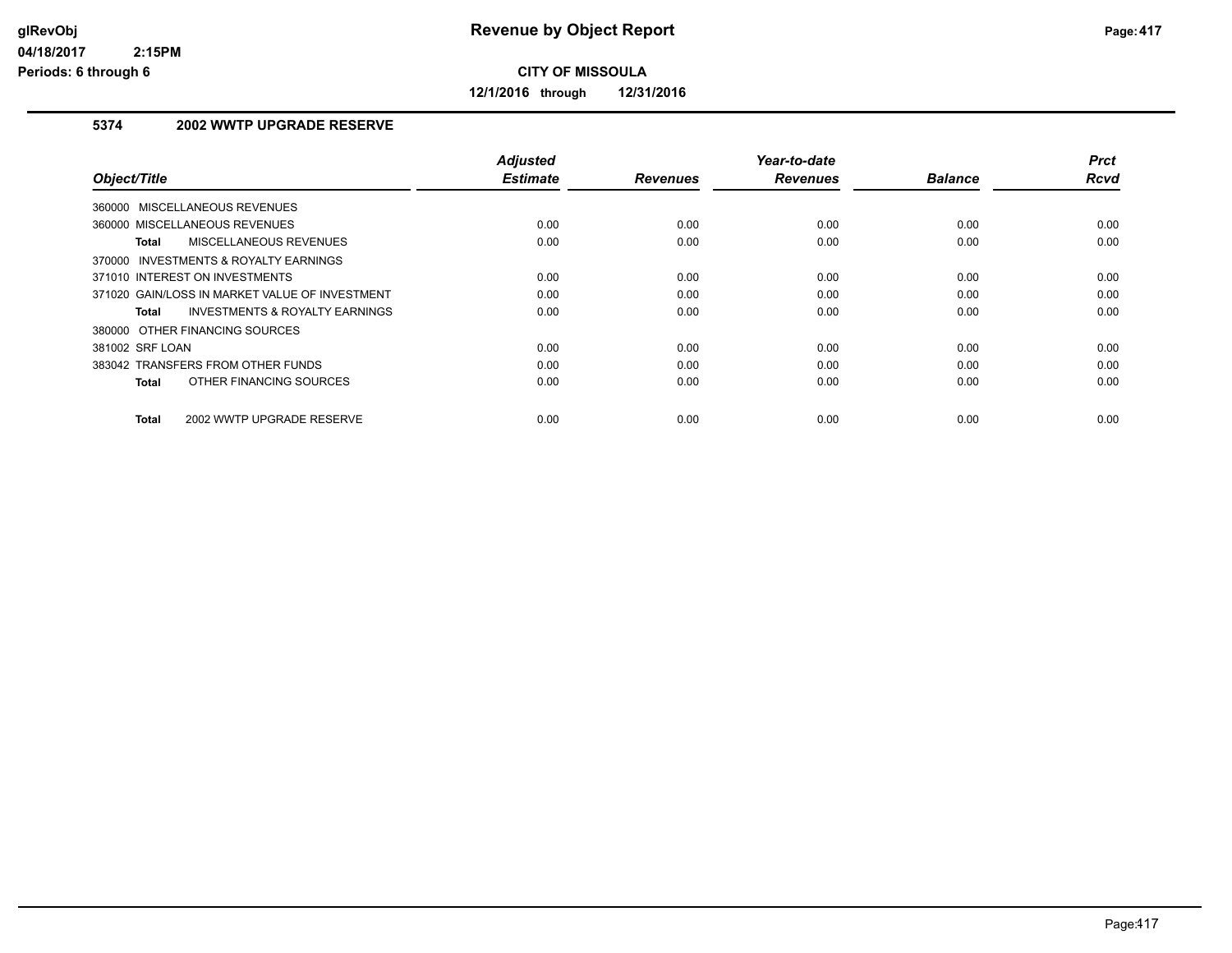**12/1/2016 through 12/31/2016**

**5375 2003 WWTP SRF \$3.8M EPA DEBT**

**5375 2003 WWTP SRF \$3.8M EPA DEBT**

|                                                    | <b>Adjusted</b> |                 | Year-to-date    |                | <b>Prct</b> |
|----------------------------------------------------|-----------------|-----------------|-----------------|----------------|-------------|
| Object/Title                                       | <b>Estimate</b> | <b>Revenues</b> | <b>Revenues</b> | <b>Balance</b> | <b>Rcvd</b> |
| 340000 CHARGES FOR SERVICES                        |                 |                 |                 |                |             |
| 343032 SEWER INSTALLATION CHARGES                  | 0.00            | 0.00            | 0.00            | 0.00           | 0.00        |
| <b>CHARGES FOR SERVICES</b><br>Total               | 0.00            | 0.00            | 0.00            | 0.00           | 0.00        |
| 370000 INVESTMENTS & ROYALTY EARNINGS              |                 |                 |                 |                |             |
| 371010 INTEREST ON INVESTMENTS                     | 0.00            | 0.00            | 0.00            | 0.00           | 0.00        |
| 371020 GAIN/LOSS IN MARKET VALUE OF INVESTMENTS    | 0.00            | 0.00            | 0.00            | 0.00           | 0.00        |
| <b>INVESTMENTS &amp; ROYALTY EARNINGS</b><br>Total | 0.00            | 0.00            | 0.00            | 0.00           | 0.00        |
| 380000 OTHER FINANCING SOURCES                     |                 |                 |                 |                |             |
| 383024 TRANS FR SEWER CLEARING                     | 250.156.00      | 0.00            | 0.00            | 250.156.00     | 0.00        |
| OTHER FINANCING SOURCES<br>Total                   | 250,156.00      | 0.00            | 0.00            | 250,156.00     | 0.00        |
| <b>Total</b><br>2003 WWTP SRF \$3.8M EPA DEBT      | 250.156.00      | 0.00            | 0.00            | 250.156.00     | 0.00        |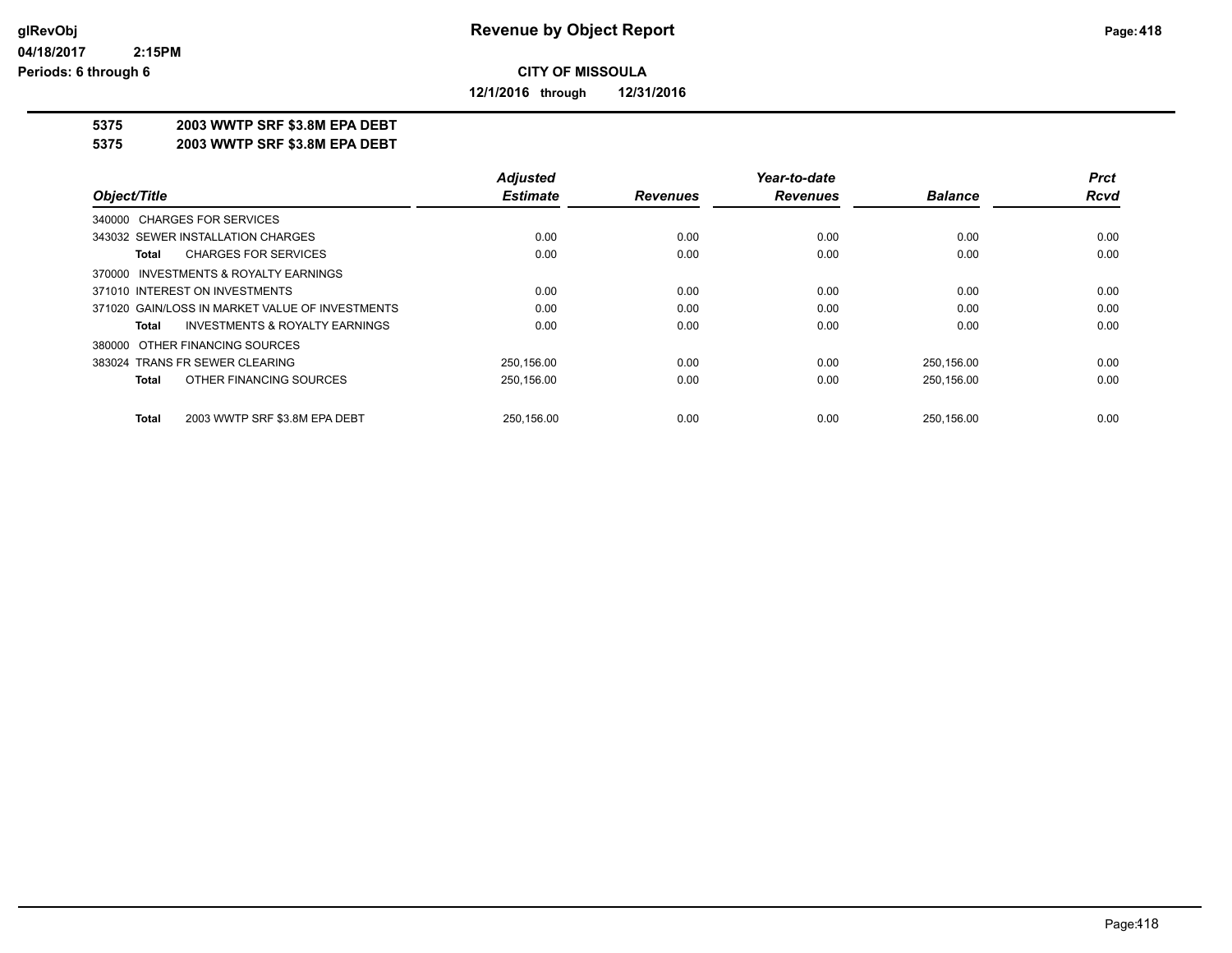**12/1/2016 through 12/31/2016**

#### **5375 2003 WWTP SRF \$3.8M EPA DEBT**

|                                                    | <b>Adjusted</b> |                 | Year-to-date    |                | <b>Prct</b> |
|----------------------------------------------------|-----------------|-----------------|-----------------|----------------|-------------|
| Object/Title                                       | <b>Estimate</b> | <b>Revenues</b> | <b>Revenues</b> | <b>Balance</b> | <b>Rcvd</b> |
| <b>CHARGES FOR SERVICES</b><br>340000              |                 |                 |                 |                |             |
| 343032 SEWER INSTALLATION CHARGES                  | 0.00            | 0.00            | 0.00            | 0.00           | 0.00        |
| <b>CHARGES FOR SERVICES</b><br>Total               | 0.00            | 0.00            | 0.00            | 0.00           | 0.00        |
| INVESTMENTS & ROYALTY EARNINGS<br>370000           |                 |                 |                 |                |             |
| 371010 INTEREST ON INVESTMENTS                     | 0.00            | 0.00            | 0.00            | 0.00           | 0.00        |
| 371020 GAIN/LOSS IN MARKET VALUE OF INVESTMENT     | 0.00            | 0.00            | 0.00            | 0.00           | 0.00        |
| <b>INVESTMENTS &amp; ROYALTY EARNINGS</b><br>Total | 0.00            | 0.00            | 0.00            | 0.00           | 0.00        |
| OTHER FINANCING SOURCES<br>380000                  |                 |                 |                 |                |             |
| 383024 TRANS FR SEWER CLEARING                     | 250,156.00      | 0.00            | 0.00            | 250,156.00     | 0.00        |
| OTHER FINANCING SOURCES<br>Total                   | 250,156.00      | 0.00            | 0.00            | 250,156.00     | 0.00        |
| 2003 WWTP SRF \$3.8M EPA DEBT<br><b>Total</b>      | 250.156.00      | 0.00            | 0.00            | 250.156.00     | 0.00        |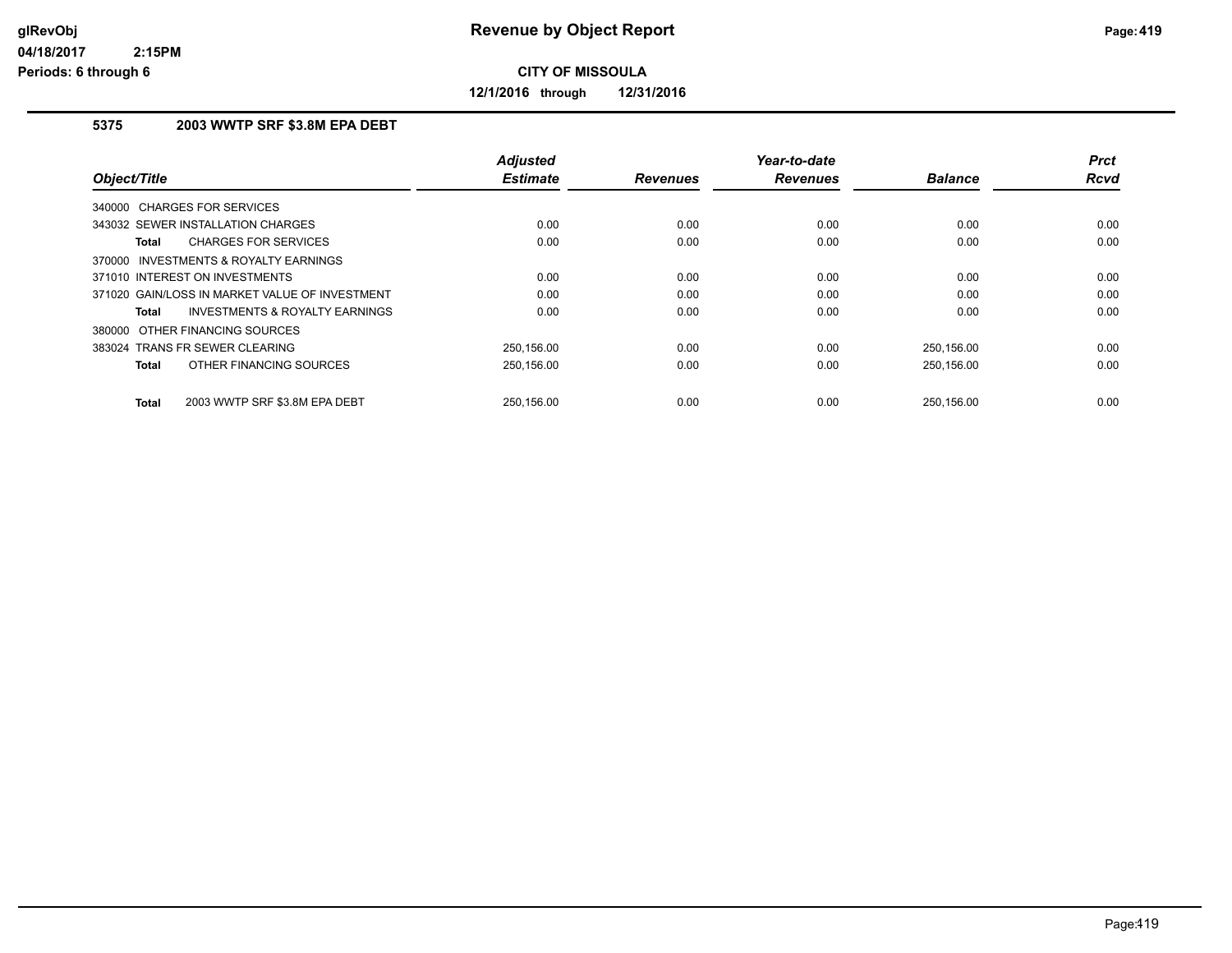**12/1/2016 through 12/31/2016**

**5376 2003 WWTP SRF \$3.8M EPA RESERVE**

**5376 2003 WWTP SRF \$3.8M EPA RESERVE**

|                                                    | <b>Adjusted</b> |                 | Year-to-date    |                | <b>Prct</b> |
|----------------------------------------------------|-----------------|-----------------|-----------------|----------------|-------------|
| Object/Title                                       | <b>Estimate</b> | <b>Revenues</b> | <b>Revenues</b> | <b>Balance</b> | <b>Rcvd</b> |
| 360000 MISCELLANEOUS REVENUES                      |                 |                 |                 |                |             |
| 360000 MISCELLANEOUS REVENUES                      | 0.00            | 0.00            | 0.00            | 0.00           | 0.00        |
| 360010 MISCELLANEOUS                               | 0.00            | 0.00            | 0.00            | 0.00           | 0.00        |
| MISCELLANEOUS REVENUES<br>Total                    | 0.00            | 0.00            | 0.00            | 0.00           | 0.00        |
| 370000 INVESTMENTS & ROYALTY EARNINGS              |                 |                 |                 |                |             |
| 371010 INTEREST ON INVESTMENTS                     | 0.00            | 0.00            | 0.00            | 0.00           | 0.00        |
| 371020 GAIN/LOSS IN MARKET VALUE OF INVESTMENTS    | 0.00            | 0.00            | 0.00            | 0.00           | 0.00        |
| <b>INVESTMENTS &amp; ROYALTY EARNINGS</b><br>Total | 0.00            | 0.00            | 0.00            | 0.00           | 0.00        |
| 380000 OTHER FINANCING SOURCES                     |                 |                 |                 |                |             |
| 381002 SRF LOAN                                    | 0.00            | 0.00            | 0.00            | 0.00           | 0.00        |
| 383042 TRANSFERS FROM OTHER FUNDS                  | 0.00            | 0.00            | 0.00            | 0.00           | 0.00        |
| OTHER FINANCING SOURCES<br>Total                   | 0.00            | 0.00            | 0.00            | 0.00           | 0.00        |
| 2003 WWTP SRF \$3.8M EPA RESERVE<br>Total          | 0.00            | 0.00            | 0.00            | 0.00           | 0.00        |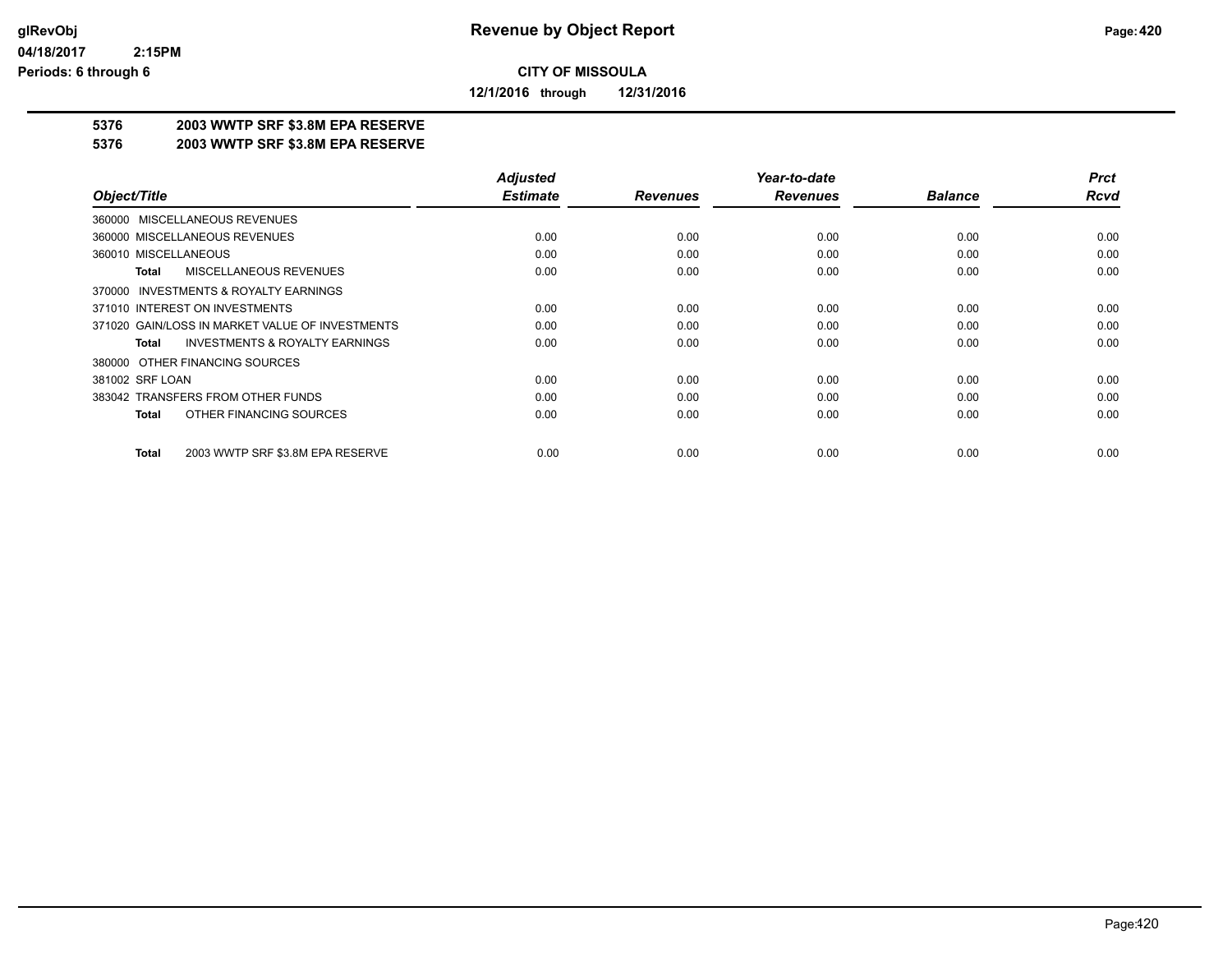**12/1/2016 through 12/31/2016**

#### **5376 2003 WWTP SRF \$3.8M EPA RESERVE**

| Object/Title                                       | <b>Adjusted</b><br><b>Estimate</b> | <b>Revenues</b> | Year-to-date<br><b>Revenues</b> | <b>Balance</b> | <b>Prct</b><br><b>Rcvd</b> |
|----------------------------------------------------|------------------------------------|-----------------|---------------------------------|----------------|----------------------------|
|                                                    |                                    |                 |                                 |                |                            |
| 360000 MISCELLANEOUS REVENUES                      |                                    |                 |                                 |                |                            |
| 360000 MISCELLANEOUS REVENUES                      | 0.00                               | 0.00            | 0.00                            | 0.00           | 0.00                       |
| 360010 MISCELLANEOUS                               | 0.00                               | 0.00            | 0.00                            | 0.00           | 0.00                       |
| <b>Total</b><br>MISCELLANEOUS REVENUES             | 0.00                               | 0.00            | 0.00                            | 0.00           | 0.00                       |
| 370000 INVESTMENTS & ROYALTY EARNINGS              |                                    |                 |                                 |                |                            |
| 371010 INTEREST ON INVESTMENTS                     | 0.00                               | 0.00            | 0.00                            | 0.00           | 0.00                       |
| 371020 GAIN/LOSS IN MARKET VALUE OF INVESTMENT     | 0.00                               | 0.00            | 0.00                            | 0.00           | 0.00                       |
| <b>INVESTMENTS &amp; ROYALTY EARNINGS</b><br>Total | 0.00                               | 0.00            | 0.00                            | 0.00           | 0.00                       |
| 380000 OTHER FINANCING SOURCES                     |                                    |                 |                                 |                |                            |
| 381002 SRF LOAN                                    | 0.00                               | 0.00            | 0.00                            | 0.00           | 0.00                       |
| 383042 TRANSFERS FROM OTHER FUNDS                  | 0.00                               | 0.00            | 0.00                            | 0.00           | 0.00                       |
| OTHER FINANCING SOURCES<br><b>Total</b>            | 0.00                               | 0.00            | 0.00                            | 0.00           | 0.00                       |
|                                                    |                                    |                 |                                 |                |                            |
| 2003 WWTP SRF \$3.8M EPA RESERVE<br><b>Total</b>   | 0.00                               | 0.00            | 0.00                            | 0.00           | 0.00                       |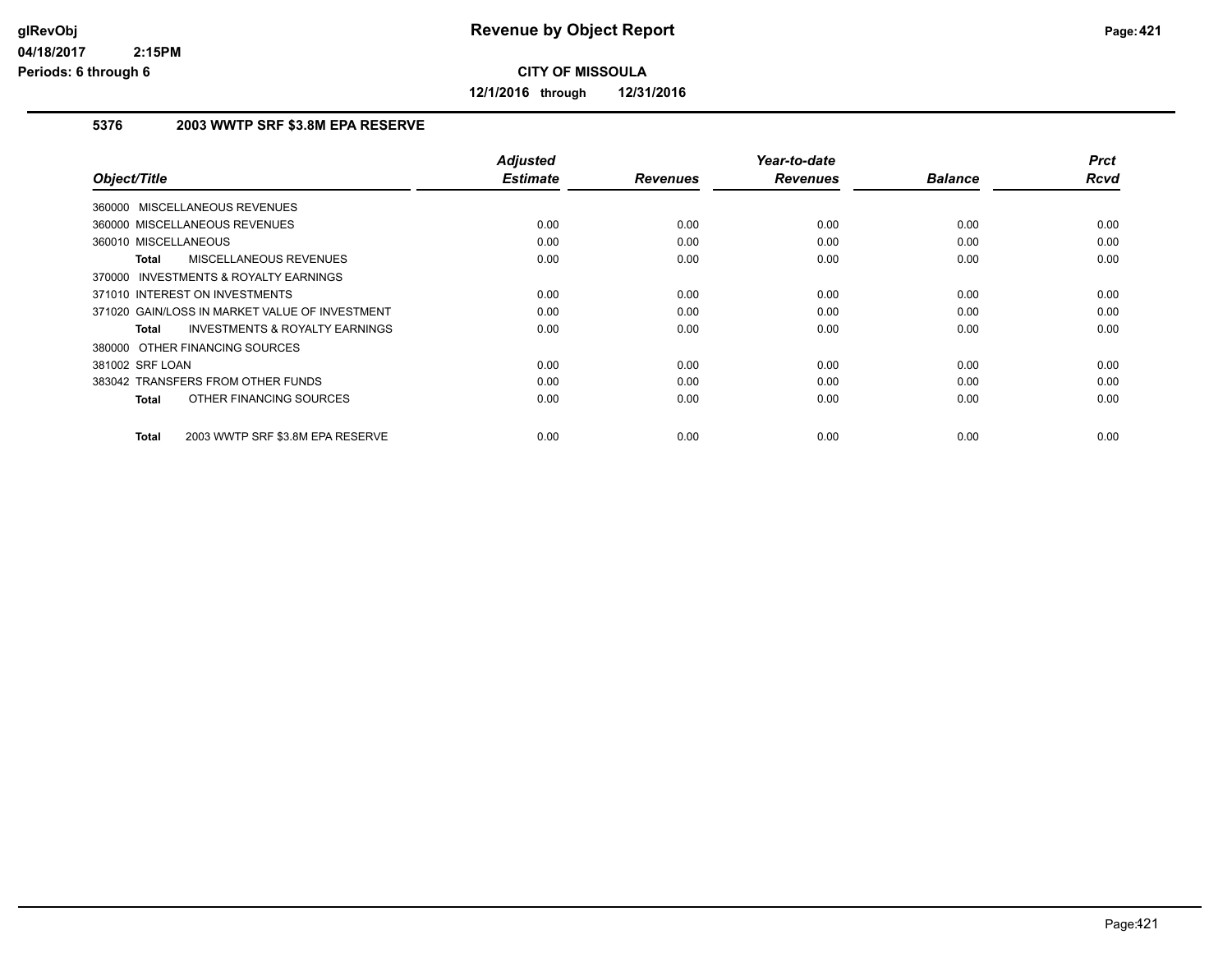**12/1/2016 through 12/31/2016**

### **5377 2004 WWTP \$3.023 LOAN DEBT SERVICE 5377 2004 WWTP \$3.023 LOAN DEBT SERVICE**

|                                                     | <b>Adjusted</b> |                 | Year-to-date    |                | <b>Prct</b> |
|-----------------------------------------------------|-----------------|-----------------|-----------------|----------------|-------------|
| Object/Title                                        | <b>Estimate</b> | <b>Revenues</b> | <b>Revenues</b> | <b>Balance</b> | Rcvd        |
| 340000 CHARGES FOR SERVICES                         |                 |                 |                 |                |             |
| 343032 SEWER INSTALLATION CHARGES                   | 0.00            | 0.00            | 0.00            | 0.00           | 0.00        |
| <b>CHARGES FOR SERVICES</b><br>Total                | 0.00            | 0.00            | 0.00            | 0.00           | 0.00        |
| INVESTMENTS & ROYALTY EARNINGS<br>370000            |                 |                 |                 |                |             |
| 371010 INTEREST ON INVESTMENTS                      | 0.00            | 0.00            | 0.00            | 0.00           | 0.00        |
| 371020 GAIN/LOSS IN MARKET VALUE OF INVESTMENTS     | 0.00            | 0.00            | 0.00            | 0.00           | 0.00        |
| <b>INVESTMENTS &amp; ROYALTY EARNINGS</b><br>Total  | 0.00            | 0.00            | 0.00            | 0.00           | 0.00        |
| OTHER FINANCING SOURCES<br>380000                   |                 |                 |                 |                |             |
| 383024 TRANS FR SEWER CLEARING                      | 243.416.00      | 0.00            | 0.00            | 243,416.00     | 0.00        |
| OTHER FINANCING SOURCES<br>Total                    | 243,416.00      | 0.00            | 0.00            | 243,416.00     | 0.00        |
| 2004 WWTP \$3.023 LOAN DEBT SERVICE<br><b>Total</b> | 243.416.00      | 0.00            | 0.00            | 243.416.00     | 0.00        |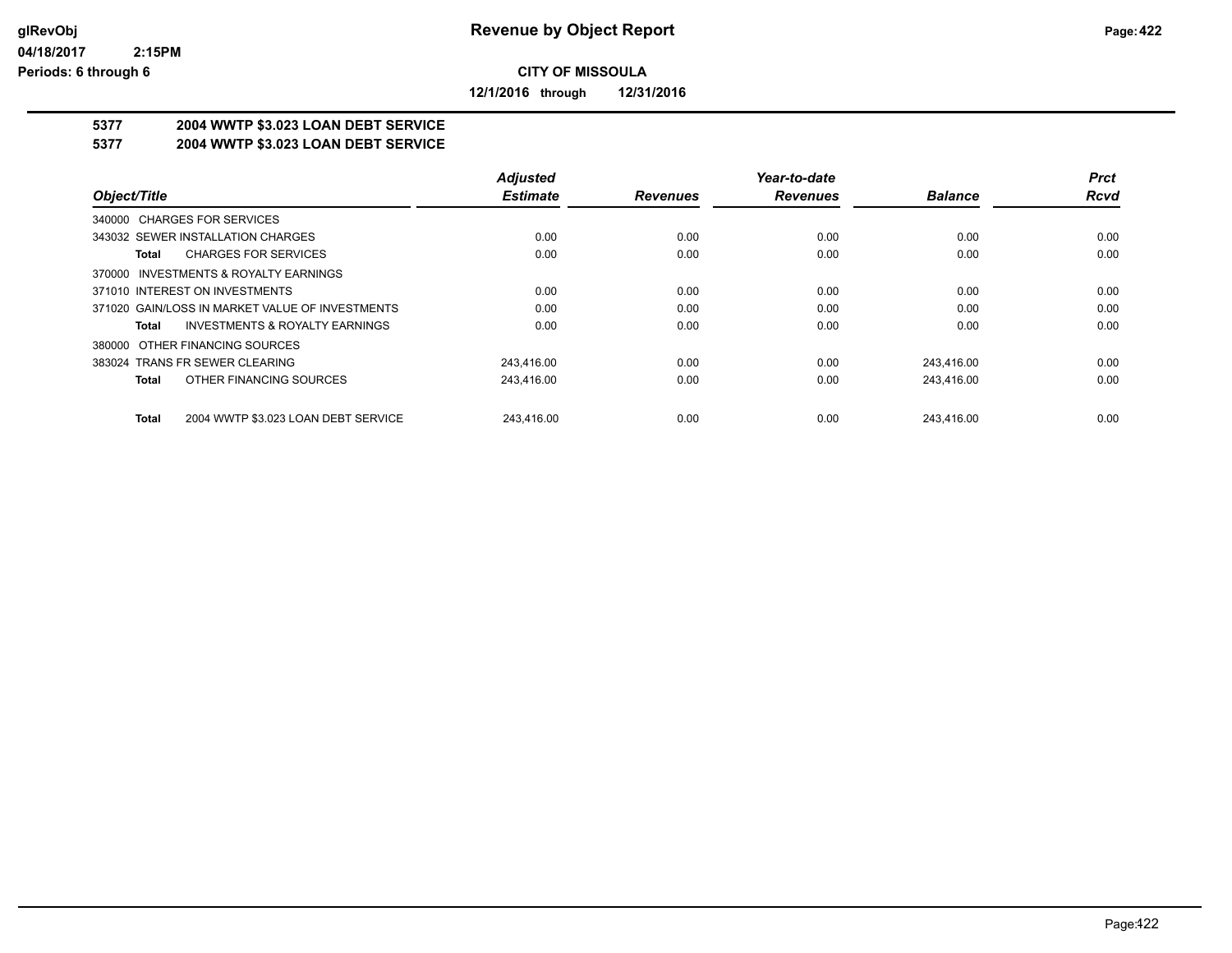**12/1/2016 through 12/31/2016**

### **5377 2004 WWTP \$3.023 LOAN DEBT SERVICE**

| Object/Title                                              | <b>Adjusted</b><br><b>Estimate</b> | <b>Revenues</b> | Year-to-date<br><b>Revenues</b> | <b>Balance</b> | <b>Prct</b><br><b>Rcvd</b> |
|-----------------------------------------------------------|------------------------------------|-----------------|---------------------------------|----------------|----------------------------|
|                                                           |                                    |                 |                                 |                |                            |
| <b>CHARGES FOR SERVICES</b><br>340000                     |                                    |                 |                                 |                |                            |
| 343032 SEWER INSTALLATION CHARGES                         | 0.00                               | 0.00            | 0.00                            | 0.00           | 0.00                       |
| <b>CHARGES FOR SERVICES</b><br><b>Total</b>               | 0.00                               | 0.00            | 0.00                            | 0.00           | 0.00                       |
| <b>INVESTMENTS &amp; ROYALTY EARNINGS</b><br>370000       |                                    |                 |                                 |                |                            |
| 371010 INTEREST ON INVESTMENTS                            | 0.00                               | 0.00            | 0.00                            | 0.00           | 0.00                       |
| 371020 GAIN/LOSS IN MARKET VALUE OF INVESTMENT            | 0.00                               | 0.00            | 0.00                            | 0.00           | 0.00                       |
| <b>INVESTMENTS &amp; ROYALTY EARNINGS</b><br><b>Total</b> | 0.00                               | 0.00            | 0.00                            | 0.00           | 0.00                       |
| OTHER FINANCING SOURCES<br>380000                         |                                    |                 |                                 |                |                            |
| 383024 TRANS FR SEWER CLEARING                            | 243.416.00                         | 0.00            | 0.00                            | 243.416.00     | 0.00                       |
| OTHER FINANCING SOURCES<br><b>Total</b>                   | 243.416.00                         | 0.00            | 0.00                            | 243.416.00     | 0.00                       |
| <b>Total</b><br>2004 WWTP \$3.023 LOAN DEBT SERVICE       | 243.416.00                         | 0.00            | 0.00                            | 243.416.00     | 0.00                       |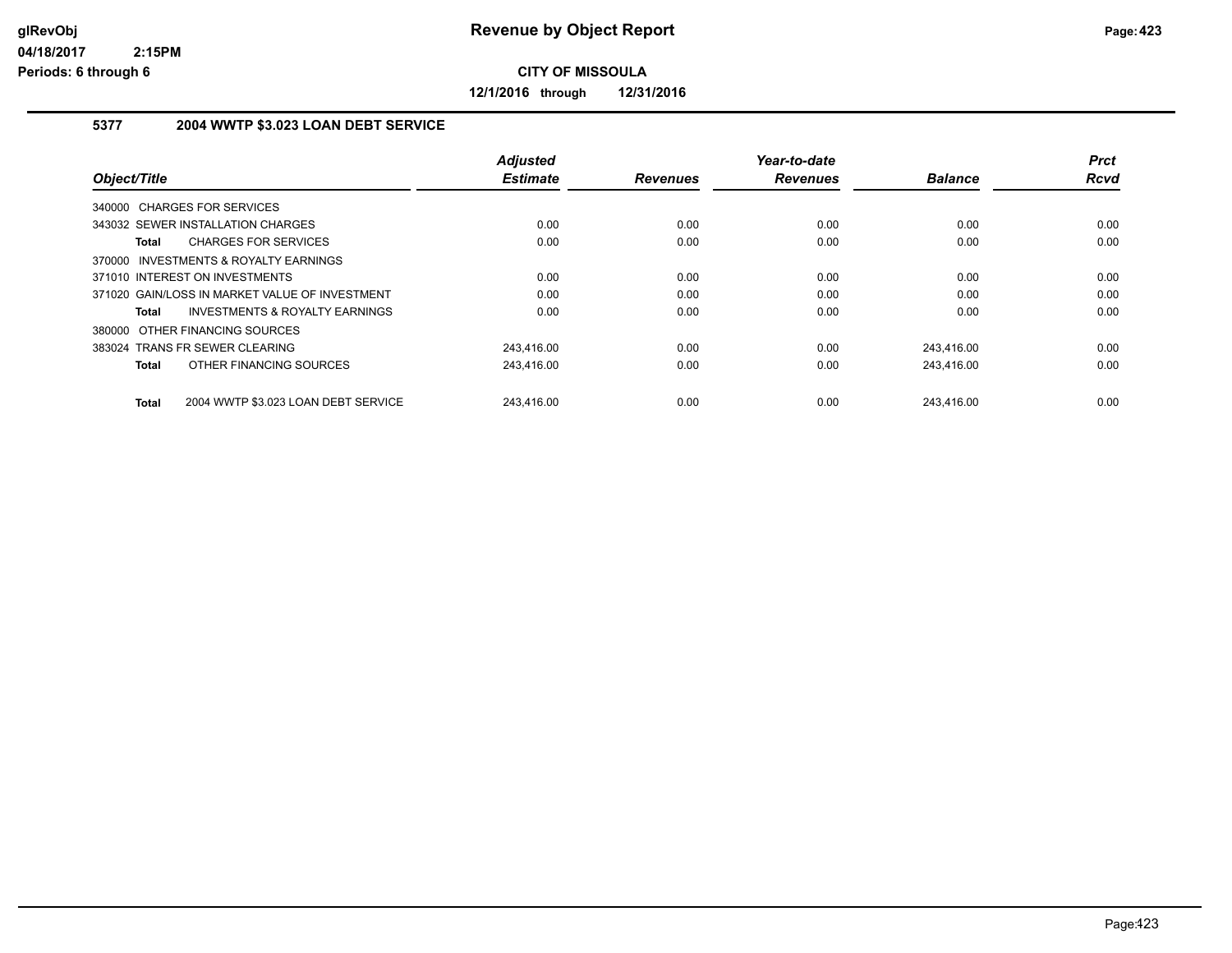**12/1/2016 through 12/31/2016**

# **5378 2004 WWTP \$3.023 LOAN RESERVE**

## **5378 2004 WWTP \$3.023 LOAN RESERVE**

|                                                    | <b>Adjusted</b> |                 | Year-to-date    |                | <b>Prct</b> |
|----------------------------------------------------|-----------------|-----------------|-----------------|----------------|-------------|
| Object/Title                                       | <b>Estimate</b> | <b>Revenues</b> | <b>Revenues</b> | <b>Balance</b> | <b>Rcvd</b> |
| 360000 MISCELLANEOUS REVENUES                      |                 |                 |                 |                |             |
| 360000 MISCELLANEOUS REVENUES                      | 0.00            | 0.00            | 0.00            | 0.00           | 0.00        |
| MISCELLANEOUS REVENUES<br>Total                    | 0.00            | 0.00            | 0.00            | 0.00           | 0.00        |
| 370000 INVESTMENTS & ROYALTY EARNINGS              |                 |                 |                 |                |             |
| 371010 INTEREST ON INVESTMENTS                     | 0.00            | 0.00            | 0.00            | 0.00           | 0.00        |
| 371020 GAIN/LOSS IN MARKET VALUE OF INVESTMENTS    | 0.00            | 0.00            | 0.00            | 0.00           | 0.00        |
| <b>INVESTMENTS &amp; ROYALTY EARNINGS</b><br>Total | 0.00            | 0.00            | 0.00            | 0.00           | 0.00        |
| 380000 OTHER FINANCING SOURCES                     |                 |                 |                 |                |             |
| 381002 SRF LOAN                                    | 0.00            | 0.00            | 0.00            | 0.00           | 0.00        |
| 383024 TRANS FR SEWER CLEARING                     | 0.00            | 0.00            | 0.00            | 0.00           | 0.00        |
| 383042 TRANSFERS FROM OTHER FUNDS                  | 0.00            | 0.00            | 0.00            | 0.00           | 0.00        |
| OTHER FINANCING SOURCES<br>Total                   | 0.00            | 0.00            | 0.00            | 0.00           | 0.00        |
| 2004 WWTP \$3.023 LOAN RESERVE<br><b>Total</b>     | 0.00            | 0.00            | 0.00            | 0.00           | 0.00        |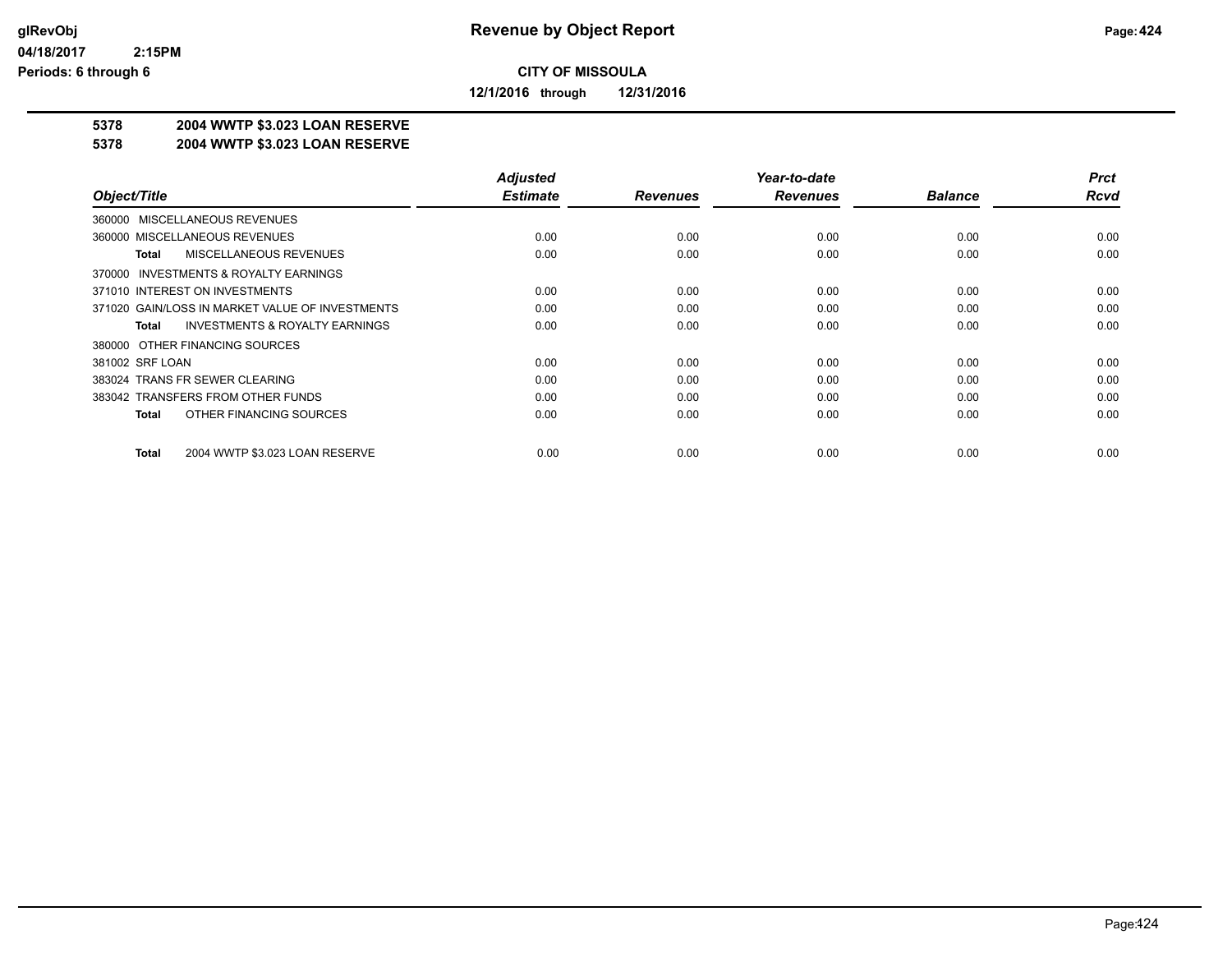**12/1/2016 through 12/31/2016**

### **5378 2004 WWTP \$3.023 LOAN RESERVE**

| Object/Title                                              | <b>Adjusted</b><br><b>Estimate</b> | <b>Revenues</b> | Year-to-date<br><b>Revenues</b> | <b>Balance</b> | <b>Prct</b><br><b>Rcvd</b> |
|-----------------------------------------------------------|------------------------------------|-----------------|---------------------------------|----------------|----------------------------|
| <b>MISCELLANEOUS REVENUES</b><br>360000                   |                                    |                 |                                 |                |                            |
| 360000 MISCELLANEOUS REVENUES                             | 0.00                               | 0.00            | 0.00                            | 0.00           | 0.00                       |
| MISCELLANEOUS REVENUES<br><b>Total</b>                    | 0.00                               | 0.00            | 0.00                            | 0.00           | 0.00                       |
| <b>INVESTMENTS &amp; ROYALTY EARNINGS</b><br>370000       |                                    |                 |                                 |                |                            |
| 371010 INTEREST ON INVESTMENTS                            | 0.00                               | 0.00            | 0.00                            | 0.00           | 0.00                       |
| 371020 GAIN/LOSS IN MARKET VALUE OF INVESTMENT            | 0.00                               | 0.00            | 0.00                            | 0.00           | 0.00                       |
| <b>INVESTMENTS &amp; ROYALTY EARNINGS</b><br><b>Total</b> | 0.00                               | 0.00            | 0.00                            | 0.00           | 0.00                       |
| 380000 OTHER FINANCING SOURCES                            |                                    |                 |                                 |                |                            |
| 381002 SRF LOAN                                           | 0.00                               | 0.00            | 0.00                            | 0.00           | 0.00                       |
| 383024 TRANS FR SEWER CLEARING                            | 0.00                               | 0.00            | 0.00                            | 0.00           | 0.00                       |
| 383042 TRANSFERS FROM OTHER FUNDS                         | 0.00                               | 0.00            | 0.00                            | 0.00           | 0.00                       |
| OTHER FINANCING SOURCES<br><b>Total</b>                   | 0.00                               | 0.00            | 0.00                            | 0.00           | 0.00                       |
|                                                           |                                    |                 |                                 |                |                            |
| 2004 WWTP \$3.023 LOAN RESERVE<br><b>Total</b>            | 0.00                               | 0.00            | 0.00                            | 0.00           | 0.00                       |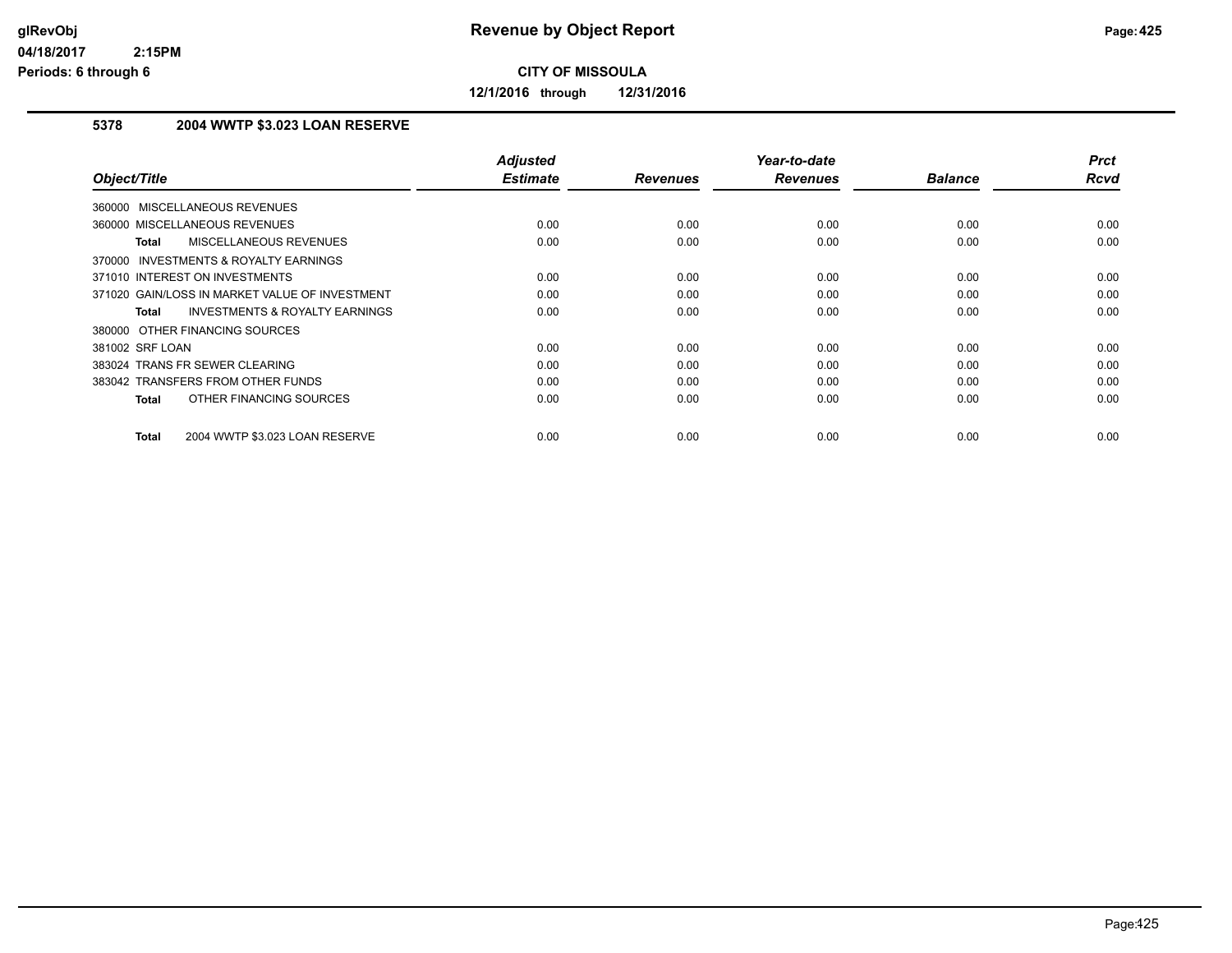**12/1/2016 through 12/31/2016**

### **5379 2005 BRICH/BRDY/LIN/GIL SRF DEBT 5379 2005 BRICH/BRDY/LIN/GIL SRF DEBT**

|                                                  | <b>Adiusted</b> |                 | Year-to-date    |                | <b>Prct</b> |
|--------------------------------------------------|-----------------|-----------------|-----------------|----------------|-------------|
| Object/Title                                     | <b>Estimate</b> | <b>Revenues</b> | <b>Revenues</b> | <b>Balance</b> | <b>Rcvd</b> |
| 370000 INVESTMENTS & ROYALTY EARNINGS            |                 |                 |                 |                |             |
| 371010 INTEREST ON INVESTMENTS                   | 0.00            | 0.00            | 0.00            | 0.00           | 0.00        |
| 371020 GAIN/LOSS IN MARKET VALUE OF INVESTMENTS  | 0.00            | 0.00            | 0.00            | 0.00           | 0.00        |
| INVESTMENTS & ROYALTY EARNINGS<br>Total          | 0.00            | 0.00            | 0.00            | 0.00           | 0.00        |
| 380000 OTHER FINANCING SOURCES                   |                 |                 |                 |                |             |
| 383024 TRANS FR SEWER CLEARING                   | 109.451.00      | 0.00            | 0.00            | 109.451.00     | 0.00        |
| OTHER FINANCING SOURCES<br><b>Total</b>          | 109.451.00      | 0.00            | 0.00            | 109.451.00     | 0.00        |
| <b>Total</b><br>2005 BRICH/BRDY/LIN/GIL SRF DEBT | 109.451.00      | 0.00            | 0.00            | 109.451.00     | 0.00        |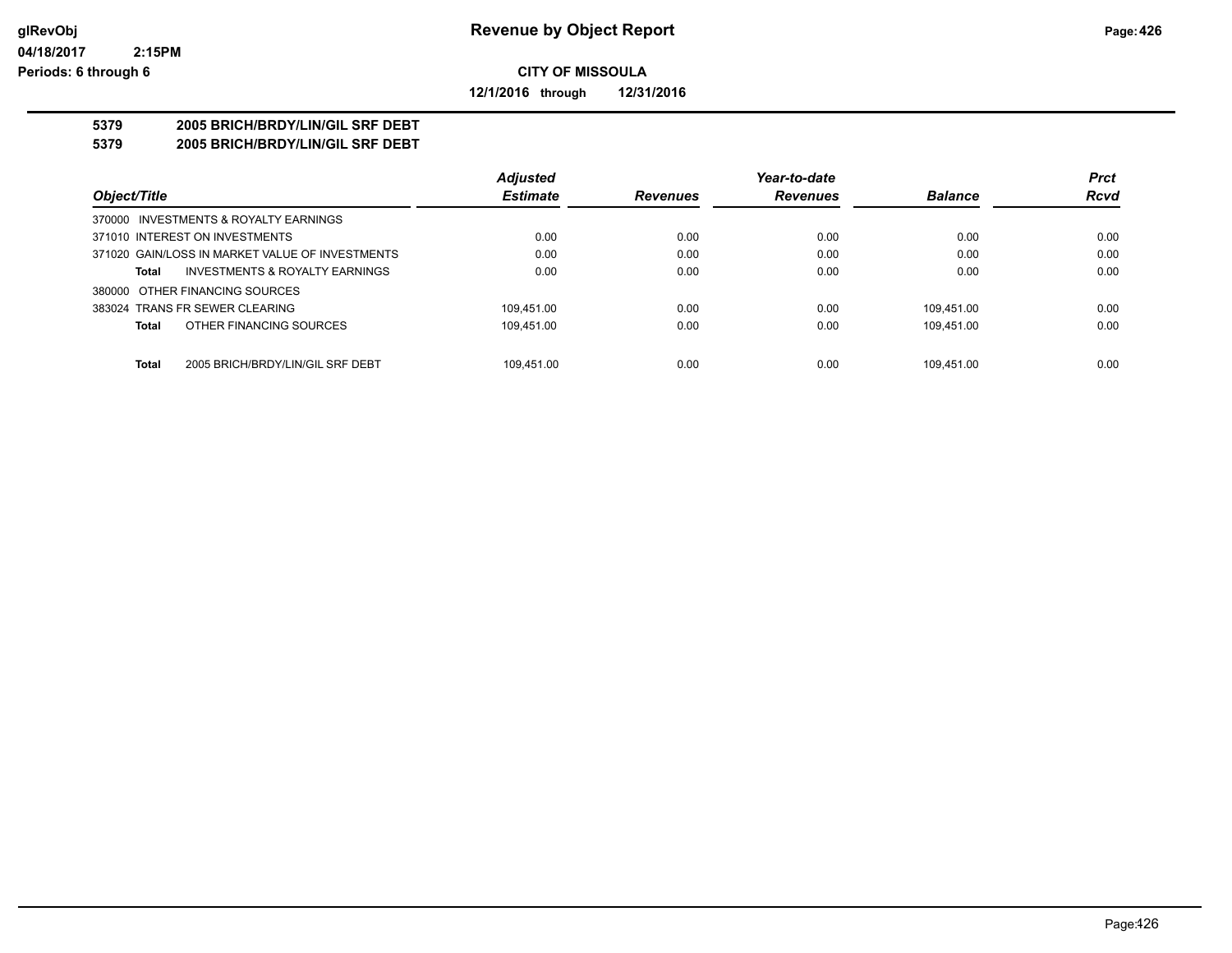**12/1/2016 through 12/31/2016**

#### **5379 2005 BRICH/BRDY/LIN/GIL SRF DEBT**

| Object/Title                                   | <b>Adjusted</b><br><b>Estimate</b> | <b>Revenues</b> | Year-to-date<br><b>Revenues</b> | <b>Balance</b> | <b>Prct</b><br><b>Rcvd</b> |
|------------------------------------------------|------------------------------------|-----------------|---------------------------------|----------------|----------------------------|
|                                                |                                    |                 |                                 |                |                            |
| 370000 INVESTMENTS & ROYALTY EARNINGS          |                                    |                 |                                 |                |                            |
| 371010 INTEREST ON INVESTMENTS                 | 0.00                               | 0.00            | 0.00                            | 0.00           | 0.00                       |
| 371020 GAIN/LOSS IN MARKET VALUE OF INVESTMENT | 0.00                               | 0.00            | 0.00                            | 0.00           | 0.00                       |
| INVESTMENTS & ROYALTY EARNINGS<br>Total        | 0.00                               | 0.00            | 0.00                            | 0.00           | 0.00                       |
| 380000 OTHER FINANCING SOURCES                 |                                    |                 |                                 |                |                            |
| 383024 TRANS FR SEWER CLEARING                 | 109.451.00                         | 0.00            | 0.00                            | 109.451.00     | 0.00                       |
| OTHER FINANCING SOURCES<br>Total               | 109.451.00                         | 0.00            | 0.00                            | 109.451.00     | 0.00                       |
| Total<br>2005 BRICH/BRDY/LIN/GIL SRF DEBT      | 109.451.00                         | 0.00            | 0.00                            | 109.451.00     | 0.00                       |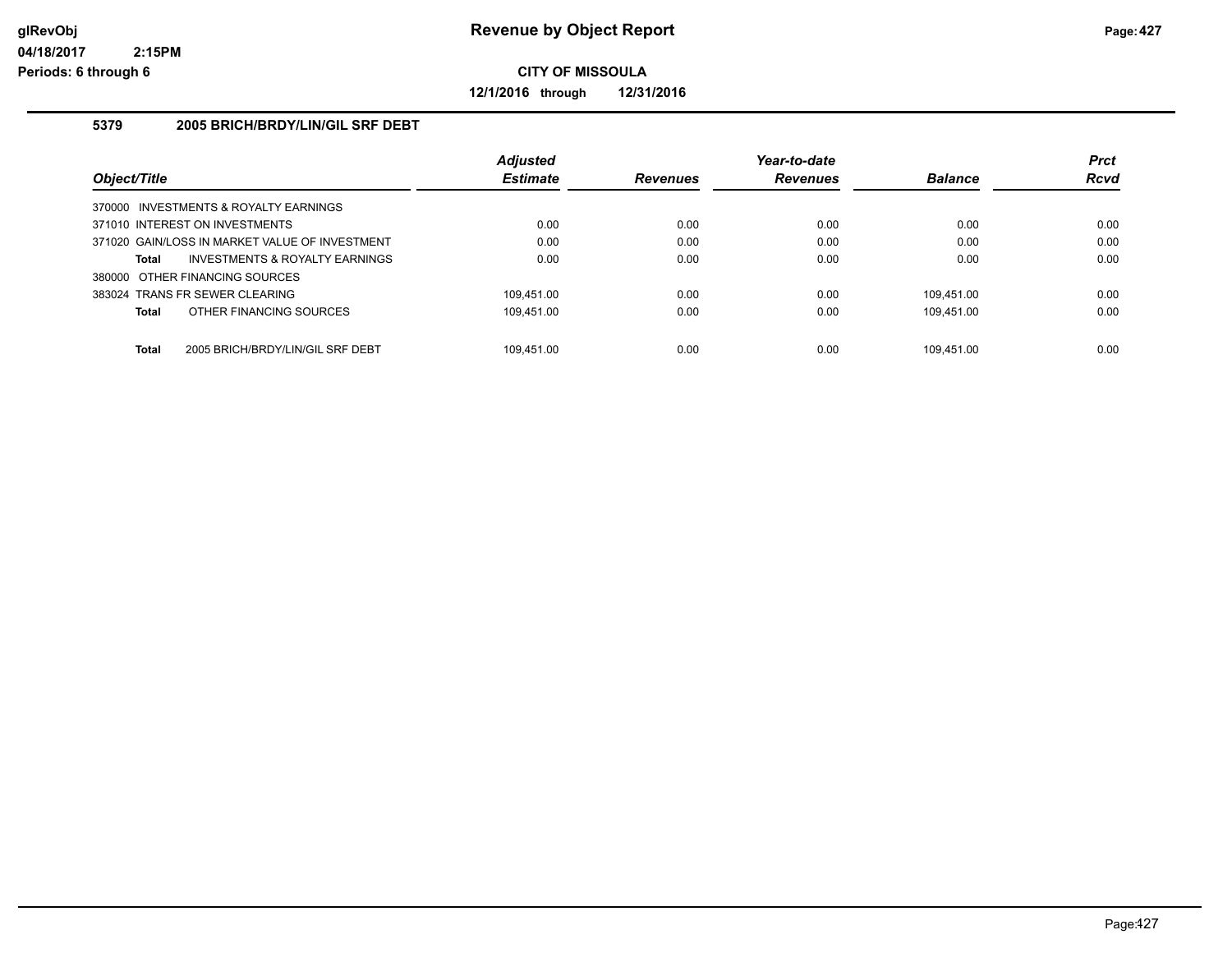**12/1/2016 through 12/31/2016**

### **5380 BRDWY/BIRCH/GILBERT/LINCOLNWOOD 5380 BRDWY/BIRCH/GILBERT/LINCOLNWOOD**

|                                                    | <b>Adjusted</b> |                 | Year-to-date    |                | <b>Prct</b> |
|----------------------------------------------------|-----------------|-----------------|-----------------|----------------|-------------|
| Object/Title                                       | <b>Estimate</b> | <b>Revenues</b> | <b>Revenues</b> | <b>Balance</b> | <b>Rcvd</b> |
| 370000 INVESTMENTS & ROYALTY EARNINGS              |                 |                 |                 |                |             |
| 371010 INTEREST ON INVESTMENTS                     | 0.00            | 0.00            | 0.00            | 0.00           | 0.00        |
| 371020 GAIN/LOSS IN MARKET VALUE OF INVESTMENTS    | 0.00            | 0.00            | 0.00            | 0.00           | 0.00        |
| <b>INVESTMENTS &amp; ROYALTY EARNINGS</b><br>Total | 0.00            | 0.00            | 0.00            | 0.00           | 0.00        |
| 380000 OTHER FINANCING SOURCES                     |                 |                 |                 |                |             |
| 381002 SRF LOAN                                    | 0.00            | 0.00            | 0.00            | 0.00           | 0.00        |
| 383042 TRANSFERS FROM OTHER FUNDS                  | 0.00            | 0.00            | 0.00            | 0.00           | 0.00        |
| OTHER FINANCING SOURCES<br>Total                   | 0.00            | 0.00            | 0.00            | 0.00           | 0.00        |
|                                                    |                 |                 |                 |                |             |
| BRDWY/BIRCH/GILBERT/LINCOLNWOOD<br>Total           | 0.00            | 0.00            | 0.00            | 0.00           | 0.00        |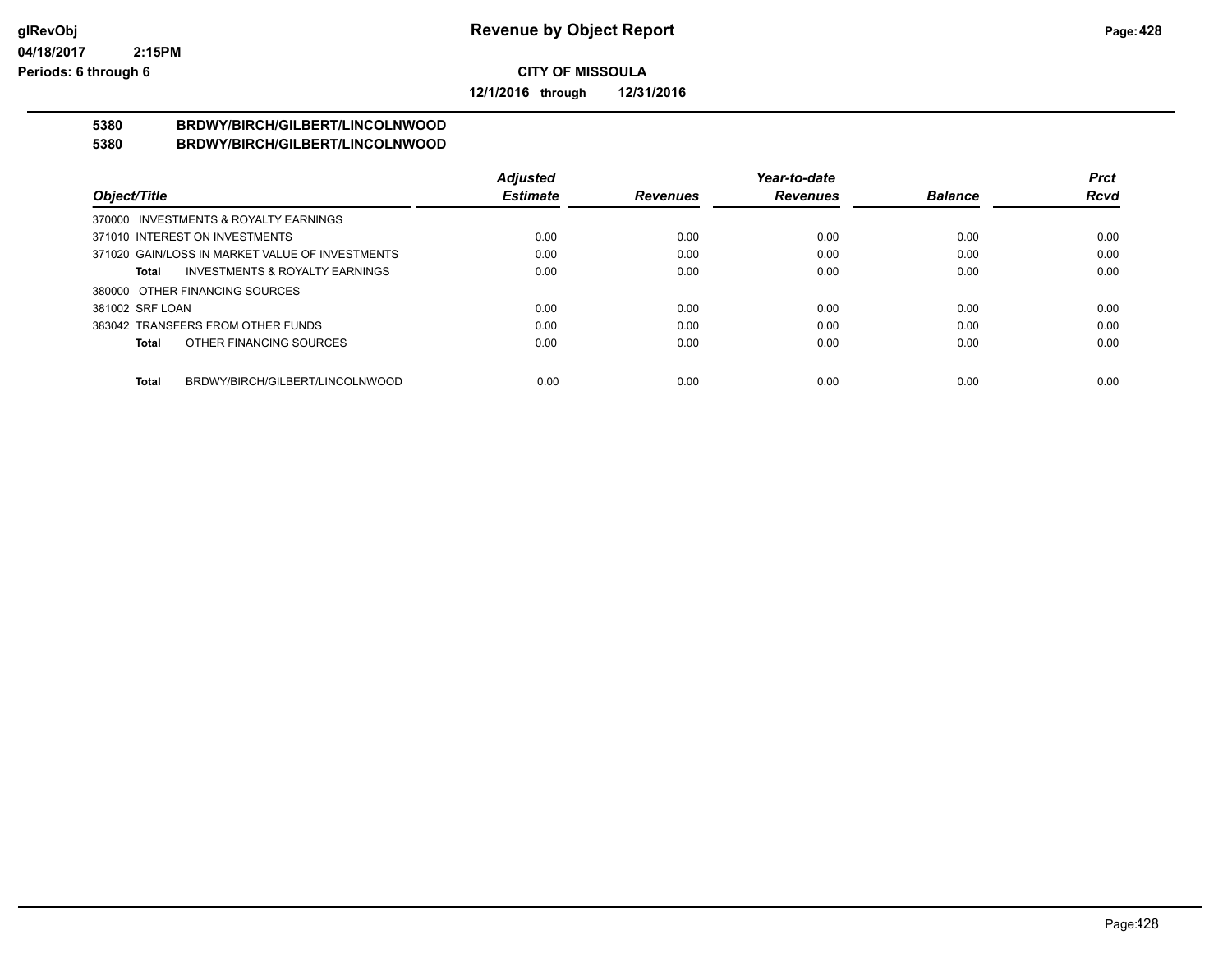**12/1/2016 through 12/31/2016**

#### **5380 BRDWY/BIRCH/GILBERT/LINCOLNWOOD**

|                                                 | <b>Adiusted</b> |                 | Year-to-date    |                | <b>Prct</b> |
|-------------------------------------------------|-----------------|-----------------|-----------------|----------------|-------------|
| <b>Object/Title</b>                             | <b>Estimate</b> | <b>Revenues</b> | <b>Revenues</b> | <b>Balance</b> | Rcvd        |
| 370000 INVESTMENTS & ROYALTY EARNINGS           |                 |                 |                 |                |             |
| 371010 INTEREST ON INVESTMENTS                  | 0.00            | 0.00            | 0.00            | 0.00           | 0.00        |
| 371020 GAIN/LOSS IN MARKET VALUE OF INVESTMENT  | 0.00            | 0.00            | 0.00            | 0.00           | 0.00        |
| INVESTMENTS & ROYALTY EARNINGS<br>Total         | 0.00            | 0.00            | 0.00            | 0.00           | 0.00        |
| 380000 OTHER FINANCING SOURCES                  |                 |                 |                 |                |             |
| 381002 SRF LOAN                                 | 0.00            | 0.00            | 0.00            | 0.00           | 0.00        |
| 383042 TRANSFERS FROM OTHER FUNDS               | 0.00            | 0.00            | 0.00            | 0.00           | 0.00        |
| OTHER FINANCING SOURCES<br><b>Total</b>         | 0.00            | 0.00            | 0.00            | 0.00           | 0.00        |
|                                                 |                 |                 |                 |                |             |
| BRDWY/BIRCH/GILBERT/LINCOLNWOOD<br><b>Total</b> | 0.00            | 0.00            | 0.00            | 0.00           | 0.00        |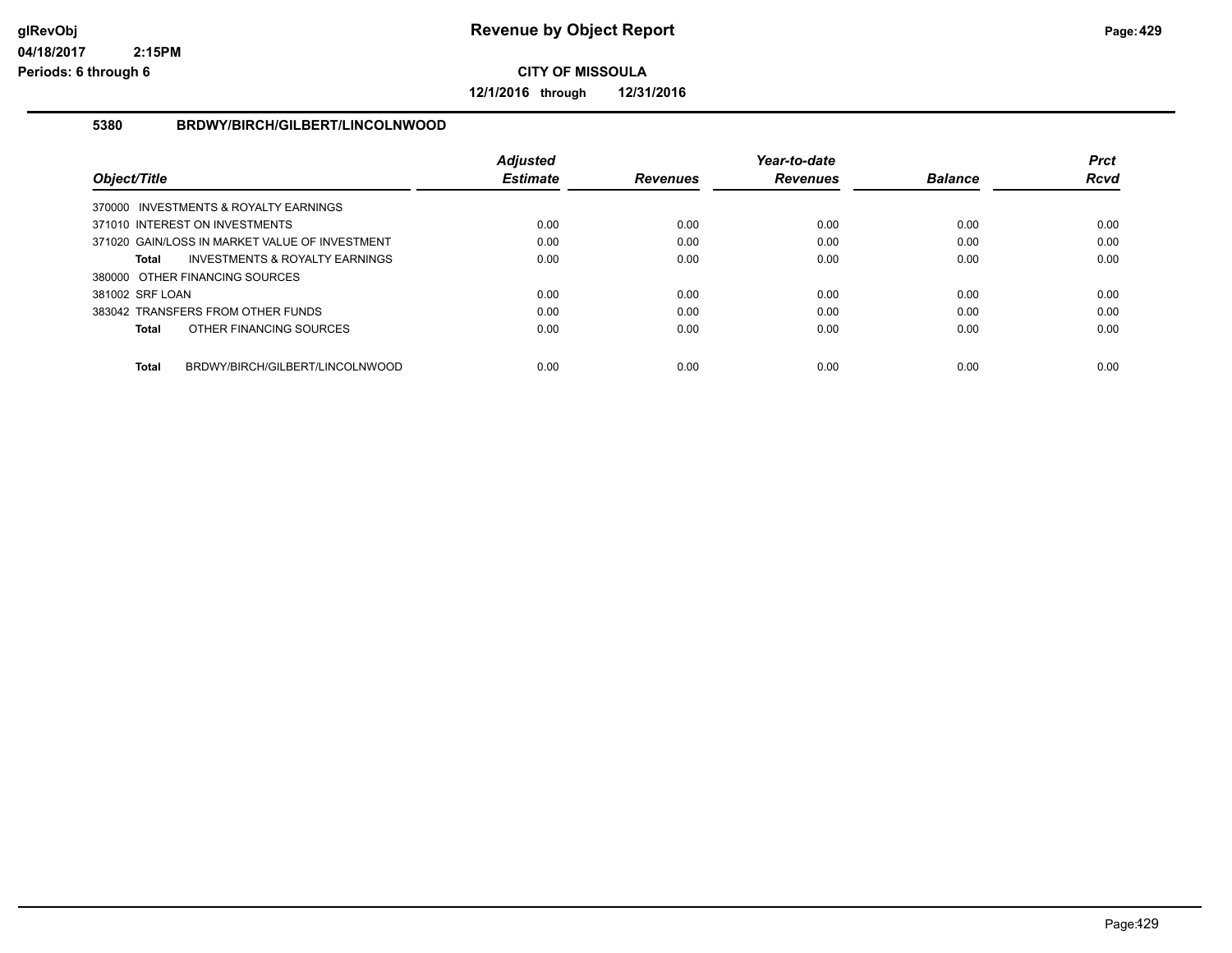**12/1/2016 through 12/31/2016**

### **5382 LINCOLNWOOD PH2 RESERVE FUND 5382 LINCOLNWOOD PH2 RESERVE FUND**

|                                                    | <b>Adiusted</b> |                 | Year-to-date    |                | <b>Prct</b> |
|----------------------------------------------------|-----------------|-----------------|-----------------|----------------|-------------|
| Object/Title                                       | <b>Estimate</b> | <b>Revenues</b> | <b>Revenues</b> | <b>Balance</b> | <b>Rcvd</b> |
| 370000 INVESTMENTS & ROYALTY EARNINGS              |                 |                 |                 |                |             |
| 371010 INTEREST ON INVESTMENTS                     | 0.00            | 0.00            | 0.00            | 0.00           | 0.00        |
| 371020 GAIN/LOSS IN MARKET VALUE OF INVESTMENTS    | 0.00            | 0.00            | 0.00            | 0.00           | 0.00        |
| <b>INVESTMENTS &amp; ROYALTY EARNINGS</b><br>Total | 0.00            | 0.00            | 0.00            | 0.00           | 0.00        |
| 380000 OTHER FINANCING SOURCES                     |                 |                 |                 |                |             |
| 381002 SRF LOAN                                    | 0.00            | 0.00            | 0.00            | 0.00           | 0.00        |
| 381030 SID BONDS PROCEEDS                          | 0.00            | 0.00            | 0.00            | 0.00           | 0.00        |
| 383024 TRANS FR SEWER CLEARING                     | 0.00            | 0.00            | 0.00            | 0.00           | 0.00        |
| 383042 TRANSFERS FROM OTHER FUNDS                  | 0.00            | 0.00            | 0.00            | 0.00           | 0.00        |
| OTHER FINANCING SOURCES<br>Total                   | 0.00            | 0.00            | 0.00            | 0.00           | 0.00        |
| LINCOLNWOOD PH2 RESERVE FUND<br><b>Total</b>       | 0.00            | 0.00            | 0.00            | 0.00           | 0.00        |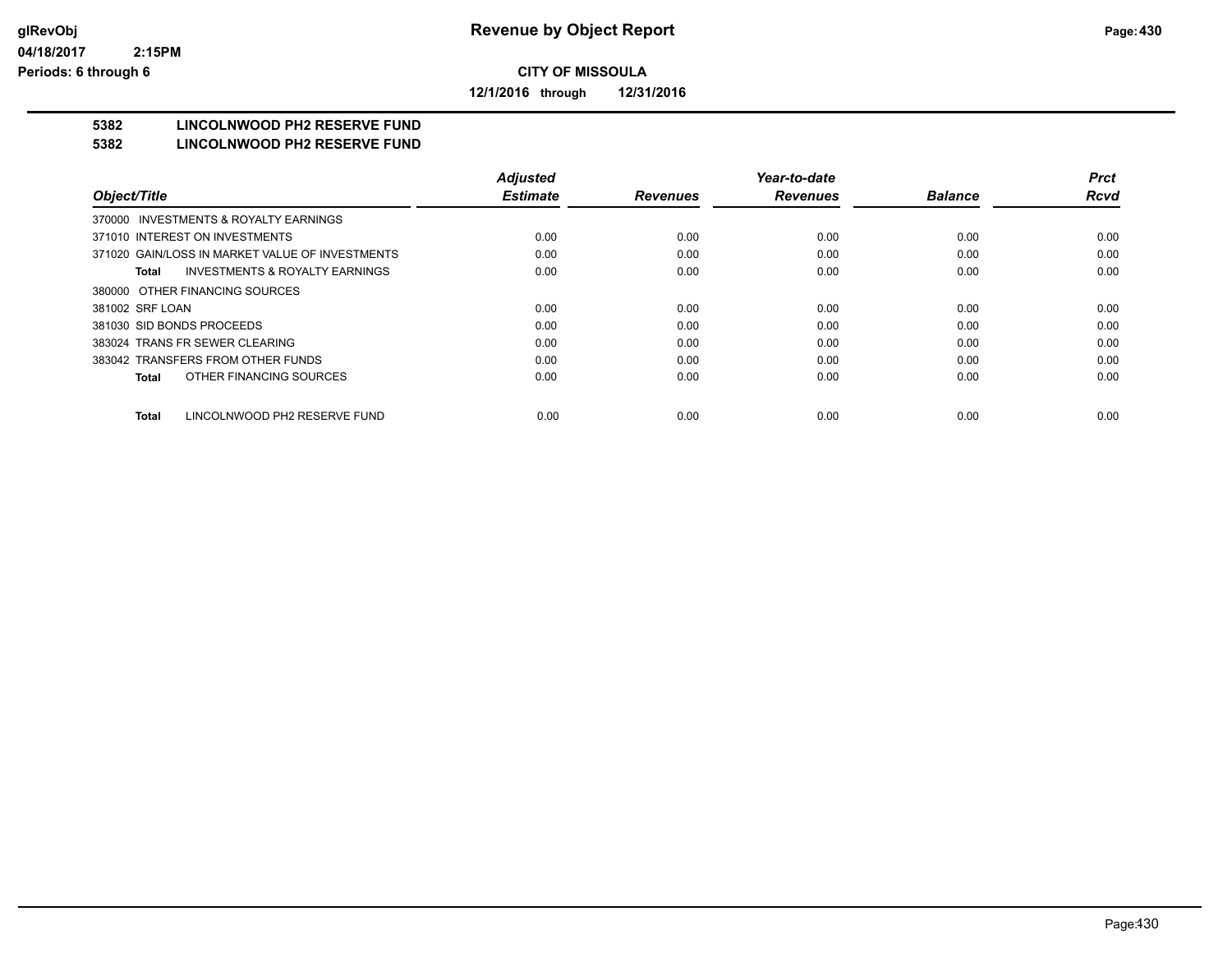**12/1/2016 through 12/31/2016**

### **5382 LINCOLNWOOD PH2 RESERVE FUND**

|                                                | <b>Adjusted</b> |                 | Year-to-date    |                | <b>Prct</b> |
|------------------------------------------------|-----------------|-----------------|-----------------|----------------|-------------|
| Object/Title                                   | <b>Estimate</b> | <b>Revenues</b> | <b>Revenues</b> | <b>Balance</b> | Rcvd        |
| 370000 INVESTMENTS & ROYALTY EARNINGS          |                 |                 |                 |                |             |
| 371010 INTEREST ON INVESTMENTS                 | 0.00            | 0.00            | 0.00            | 0.00           | 0.00        |
| 371020 GAIN/LOSS IN MARKET VALUE OF INVESTMENT | 0.00            | 0.00            | 0.00            | 0.00           | 0.00        |
| INVESTMENTS & ROYALTY EARNINGS<br>Total        | 0.00            | 0.00            | 0.00            | 0.00           | 0.00        |
| 380000 OTHER FINANCING SOURCES                 |                 |                 |                 |                |             |
| 381002 SRF LOAN                                | 0.00            | 0.00            | 0.00            | 0.00           | 0.00        |
| 381030 SID BONDS PROCEEDS                      | 0.00            | 0.00            | 0.00            | 0.00           | 0.00        |
| 383024 TRANS FR SEWER CLEARING                 | 0.00            | 0.00            | 0.00            | 0.00           | 0.00        |
| 383042 TRANSFERS FROM OTHER FUNDS              | 0.00            | 0.00            | 0.00            | 0.00           | 0.00        |
| OTHER FINANCING SOURCES<br>Total               | 0.00            | 0.00            | 0.00            | 0.00           | 0.00        |
| LINCOLNWOOD PH2 RESERVE FUND<br><b>Total</b>   | 0.00            | 0.00            | 0.00            | 0.00           | 0.00        |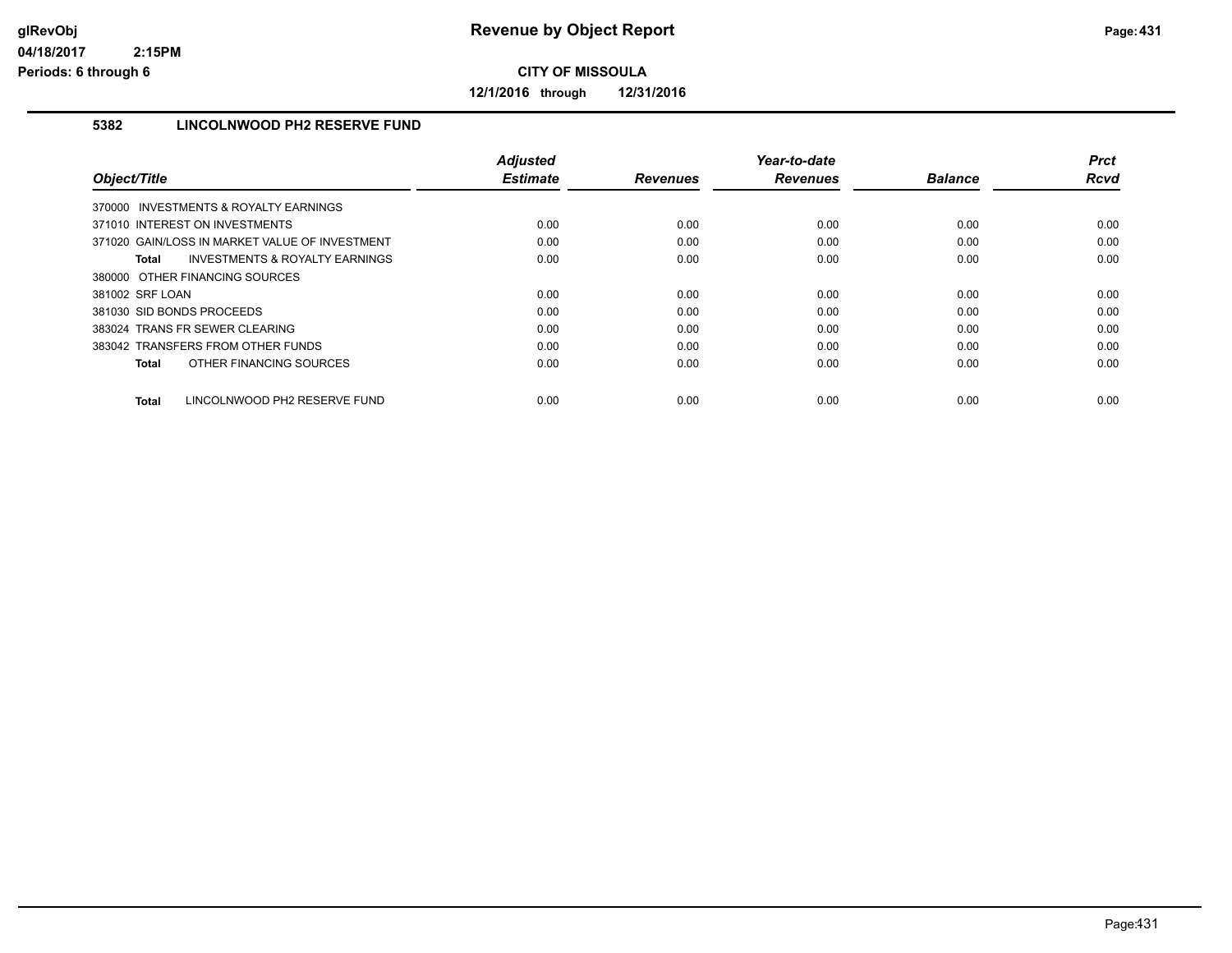**12/1/2016 through 12/31/2016**

### **5383 FY09 RATTLESNAKE SEWER DEBT SVS 5383 FY09 RATTLESNAKE SEWER DEBT SVS**

|                                                     | <b>Adjusted</b> |                 | Year-to-date    |                | <b>Prct</b> |
|-----------------------------------------------------|-----------------|-----------------|-----------------|----------------|-------------|
| Object/Title                                        | <b>Estimate</b> | <b>Revenues</b> | <b>Revenues</b> | <b>Balance</b> | <b>Rcvd</b> |
| 340000 CHARGES FOR SERVICES                         |                 |                 |                 |                |             |
| 343032 SEWER INSTALLATION CHARGES                   | 0.00            | 0.00            | 0.00            | 0.00           | 0.00        |
| <b>CHARGES FOR SERVICES</b><br>Total                | 0.00            | 0.00            | 0.00            | 0.00           | 0.00        |
| <b>INVESTMENTS &amp; ROYALTY EARNINGS</b><br>370000 |                 |                 |                 |                |             |
| 371010 INTEREST ON INVESTMENTS                      | 0.00            | 0.00            | 0.00            | 0.00           | 0.00        |
| 371020 GAIN/LOSS IN MARKET VALUE OF INVESTMENTS     | 0.00            | 0.00            | 0.00            | 0.00           | 0.00        |
| <b>INVESTMENTS &amp; ROYALTY EARNINGS</b><br>Total  | 0.00            | 0.00            | 0.00            | 0.00           | 0.00        |
| OTHER FINANCING SOURCES<br>380000                   |                 |                 |                 |                |             |
| 381002 SRF LOAN                                     | 0.00            | 0.00            | 0.00            | 0.00           | 0.00        |
| 381020 REVENUE BONDS                                | 0.00            | 0.00            | 0.00            | 0.00           | 0.00        |
| 383024 TRANS FR SEWER CLEARING                      | 30,350.00       | 0.00            | 0.00            | 30,350.00      | 0.00        |
| 383042 TRANSFERS FROM OTHER FUNDS                   | 0.00            | 0.00            | 0.00            | 0.00           | 0.00        |
| OTHER FINANCING SOURCES<br>Total                    | 30,350.00       | 0.00            | 0.00            | 30,350.00      | 0.00        |
| FY09 RATTLESNAKE SEWER DEBT SVS<br><b>Total</b>     | 30,350.00       | 0.00            | 0.00            | 30,350.00      | 0.00        |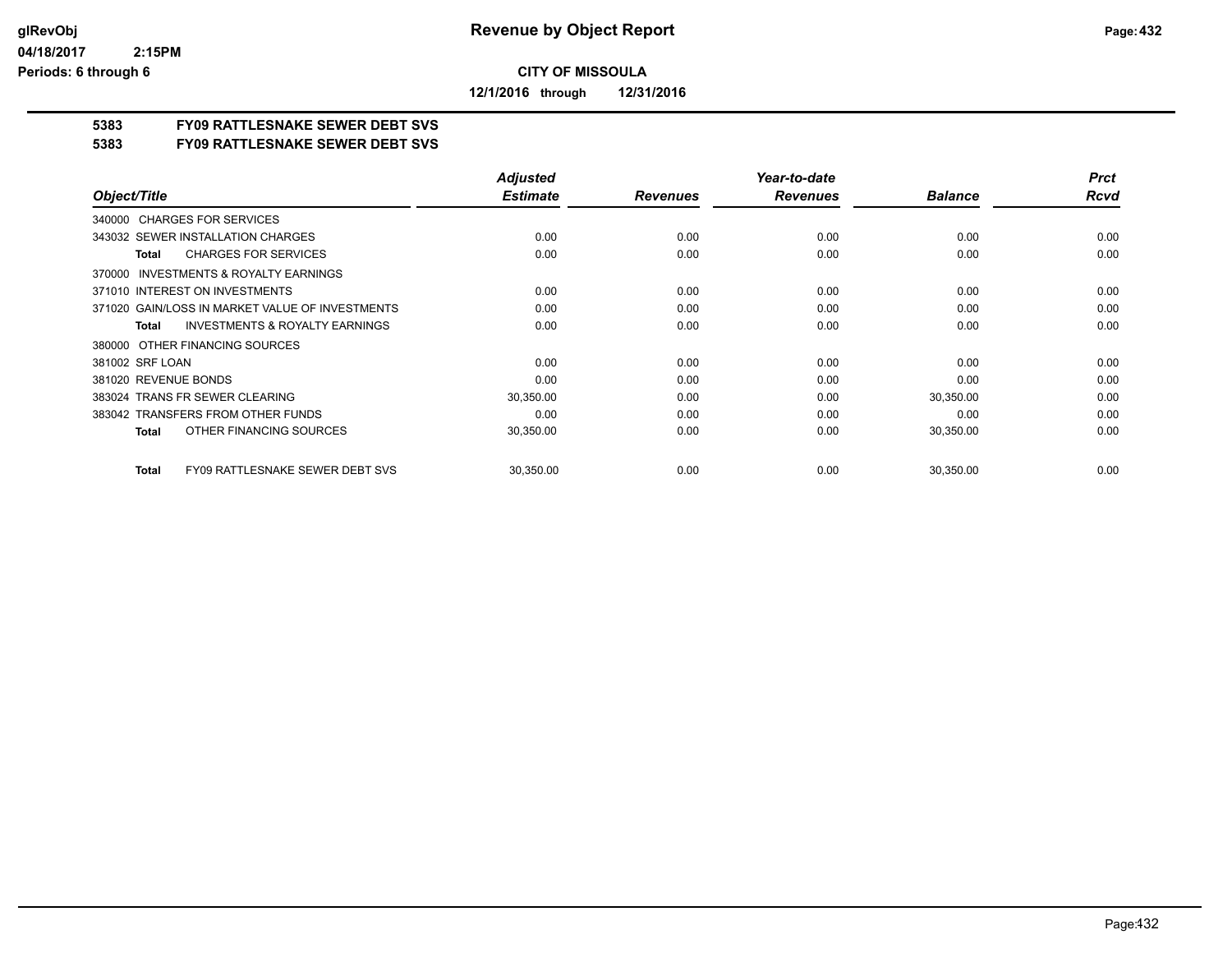**12/1/2016 through 12/31/2016**

#### **5383 FY09 RATTLESNAKE SEWER DEBT SVS**

| Object/Title                                              | <b>Adjusted</b><br><b>Estimate</b> | <b>Revenues</b> | Year-to-date<br><b>Revenues</b> | <b>Balance</b> | <b>Prct</b><br><b>Rcvd</b> |
|-----------------------------------------------------------|------------------------------------|-----------------|---------------------------------|----------------|----------------------------|
| 340000 CHARGES FOR SERVICES                               |                                    |                 |                                 |                |                            |
| 343032 SEWER INSTALLATION CHARGES                         | 0.00                               | 0.00            | 0.00                            | 0.00           | 0.00                       |
| <b>CHARGES FOR SERVICES</b><br><b>Total</b>               | 0.00                               | 0.00            | 0.00                            | 0.00           | 0.00                       |
| <b>INVESTMENTS &amp; ROYALTY EARNINGS</b><br>370000       |                                    |                 |                                 |                |                            |
| 371010 INTEREST ON INVESTMENTS                            | 0.00                               | 0.00            | 0.00                            | 0.00           | 0.00                       |
| 371020 GAIN/LOSS IN MARKET VALUE OF INVESTMENT            | 0.00                               | 0.00            | 0.00                            | 0.00           | 0.00                       |
| <b>INVESTMENTS &amp; ROYALTY EARNINGS</b><br><b>Total</b> | 0.00                               | 0.00            | 0.00                            | 0.00           | 0.00                       |
| 380000 OTHER FINANCING SOURCES                            |                                    |                 |                                 |                |                            |
| 381002 SRF LOAN                                           | 0.00                               | 0.00            | 0.00                            | 0.00           | 0.00                       |
| 381020 REVENUE BONDS                                      | 0.00                               | 0.00            | 0.00                            | 0.00           | 0.00                       |
| 383024 TRANS FR SEWER CLEARING                            | 30,350.00                          | 0.00            | 0.00                            | 30,350.00      | 0.00                       |
| 383042 TRANSFERS FROM OTHER FUNDS                         | 0.00                               | 0.00            | 0.00                            | 0.00           | 0.00                       |
| OTHER FINANCING SOURCES<br><b>Total</b>                   | 30,350.00                          | 0.00            | 0.00                            | 30,350.00      | 0.00                       |
| FY09 RATTLESNAKE SEWER DEBT SVS<br><b>Total</b>           | 30,350.00                          | 0.00            | 0.00                            | 30,350.00      | 0.00                       |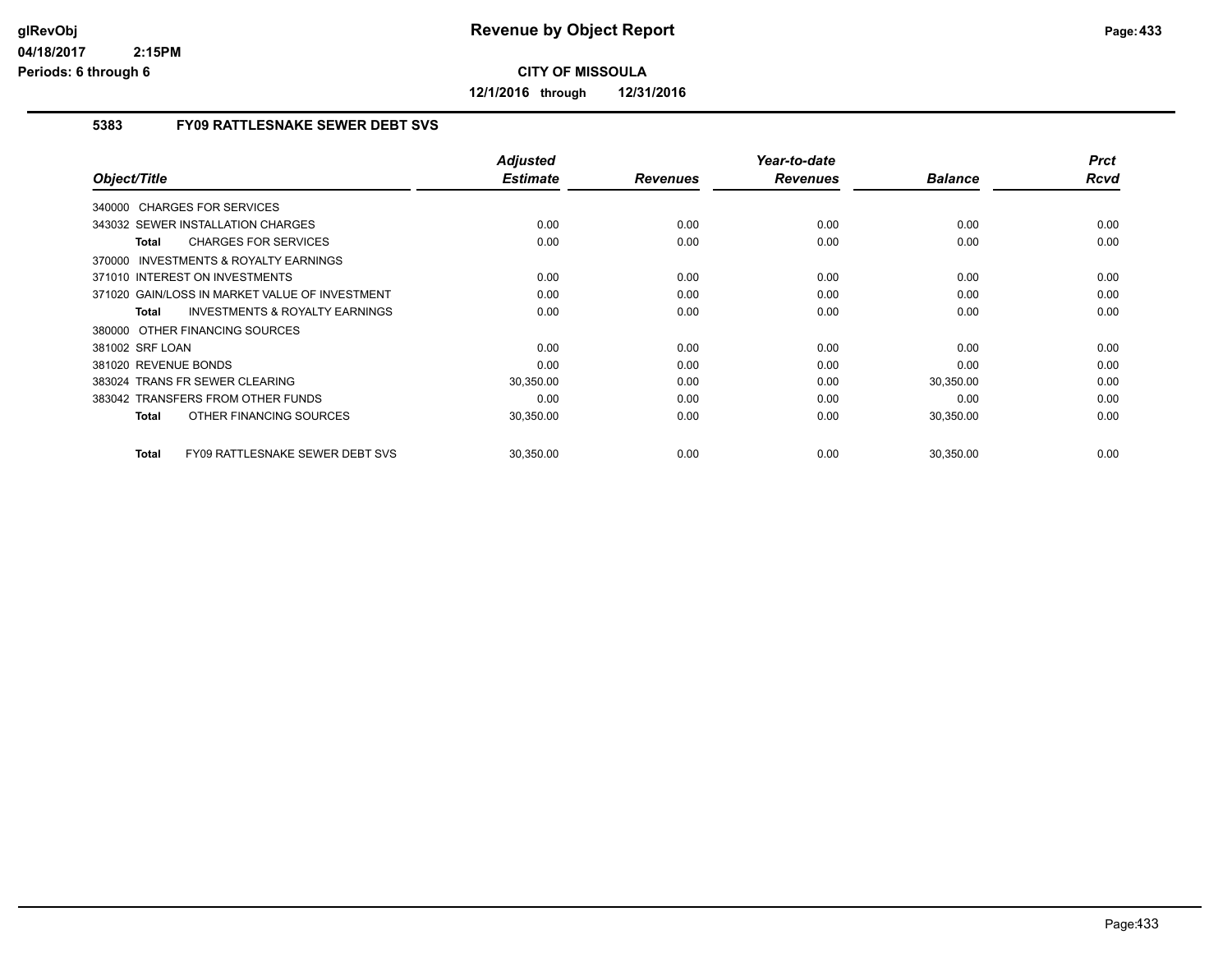**12/1/2016 through 12/31/2016**

**5384 09 LOLO BOND RESERVE 5384 09 LOLO BOND RESERVE**

|                                                    | <b>Adjusted</b> |                 | Year-to-date    |                | <b>Prct</b> |
|----------------------------------------------------|-----------------|-----------------|-----------------|----------------|-------------|
| Object/Title                                       | <b>Estimate</b> | <b>Revenues</b> | <b>Revenues</b> | <b>Balance</b> | <b>Rcvd</b> |
| 370000 INVESTMENTS & ROYALTY EARNINGS              |                 |                 |                 |                |             |
| 371010 INTEREST ON INVESTMENTS                     | 0.00            | 0.00            | 0.00            | 0.00           | 0.00        |
| 371020 GAIN/LOSS IN MARKET VALUE OF INVESTMENTS    | 0.00            | 0.00            | 0.00            | 0.00           | 0.00        |
| <b>INVESTMENTS &amp; ROYALTY EARNINGS</b><br>Total | 0.00            | 0.00            | 0.00            | 0.00           | 0.00        |
| 380000 OTHER FINANCING SOURCES                     |                 |                 |                 |                |             |
| 381002 SRF LOAN                                    | 0.00            | 0.00            | 0.00            | 0.00           | 0.00        |
| 383024 TRANS FR SEWER CLEARING                     | 0.00            | 0.00            | 0.00            | 0.00           | 0.00        |
| OTHER FINANCING SOURCES<br>Total                   | 0.00            | 0.00            | 0.00            | 0.00           | 0.00        |
| 09 LOLO BOND RESERVE<br>Total                      | 0.00            | 0.00            | 0.00            | 0.00           | 0.00        |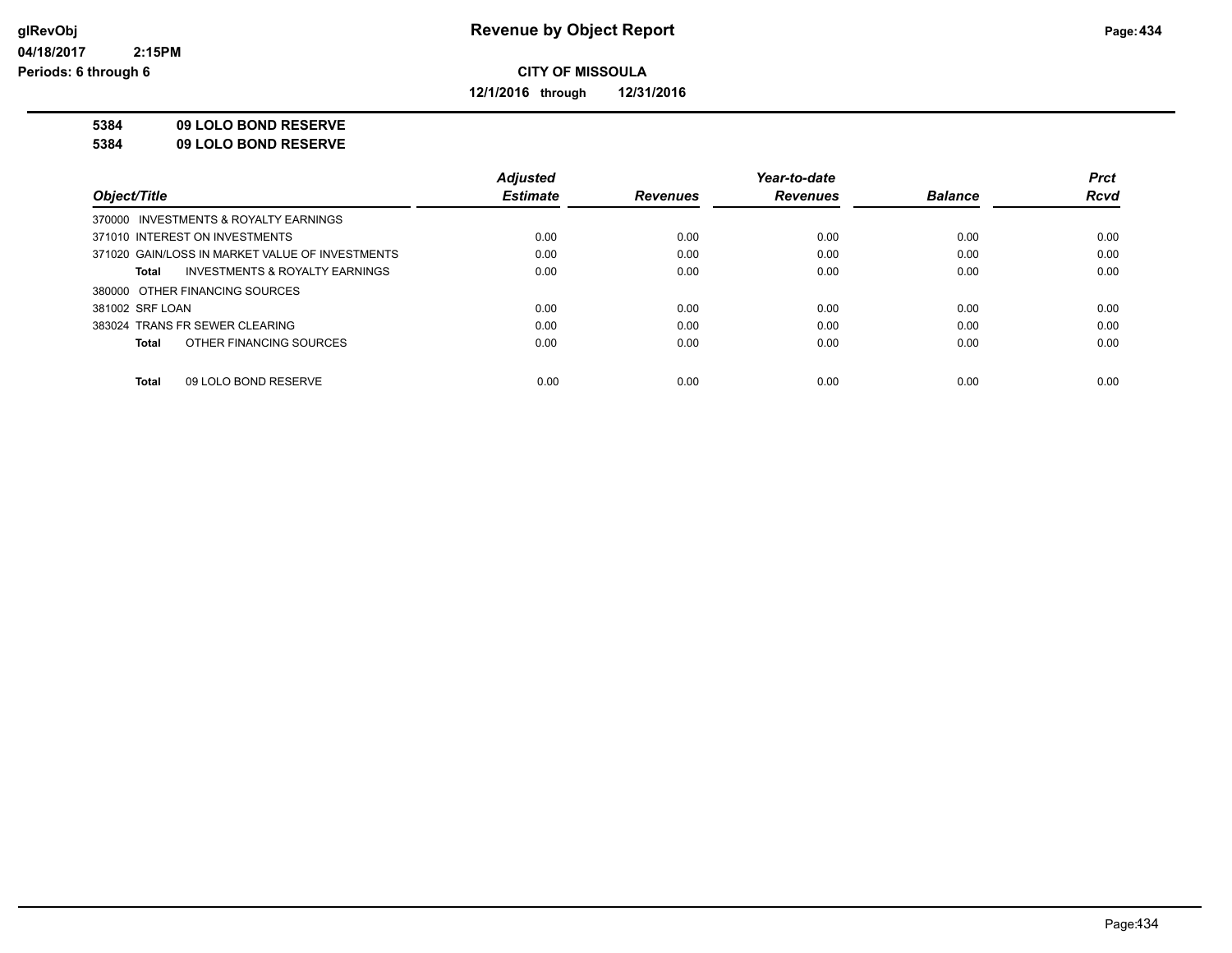**12/1/2016 through 12/31/2016**

#### **5384 09 LOLO BOND RESERVE**

|                                                | <b>Adiusted</b> |                 | Year-to-date    |                | <b>Prct</b> |
|------------------------------------------------|-----------------|-----------------|-----------------|----------------|-------------|
| Object/Title                                   | <b>Estimate</b> | <b>Revenues</b> | <b>Revenues</b> | <b>Balance</b> | <b>Rcvd</b> |
| 370000 INVESTMENTS & ROYALTY EARNINGS          |                 |                 |                 |                |             |
| 371010 INTEREST ON INVESTMENTS                 | 0.00            | 0.00            | 0.00            | 0.00           | 0.00        |
| 371020 GAIN/LOSS IN MARKET VALUE OF INVESTMENT | 0.00            | 0.00            | 0.00            | 0.00           | 0.00        |
| INVESTMENTS & ROYALTY EARNINGS<br>Total        | 0.00            | 0.00            | 0.00            | 0.00           | 0.00        |
| 380000 OTHER FINANCING SOURCES                 |                 |                 |                 |                |             |
| 381002 SRF LOAN                                | 0.00            | 0.00            | 0.00            | 0.00           | 0.00        |
| 383024 TRANS FR SEWER CLEARING                 | 0.00            | 0.00            | 0.00            | 0.00           | 0.00        |
| OTHER FINANCING SOURCES<br>Total               | 0.00            | 0.00            | 0.00            | 0.00           | 0.00        |
|                                                |                 |                 |                 |                |             |
| 09 LOLO BOND RESERVE<br>Total                  | 0.00            | 0.00            | 0.00            | 0.00           | 0.00        |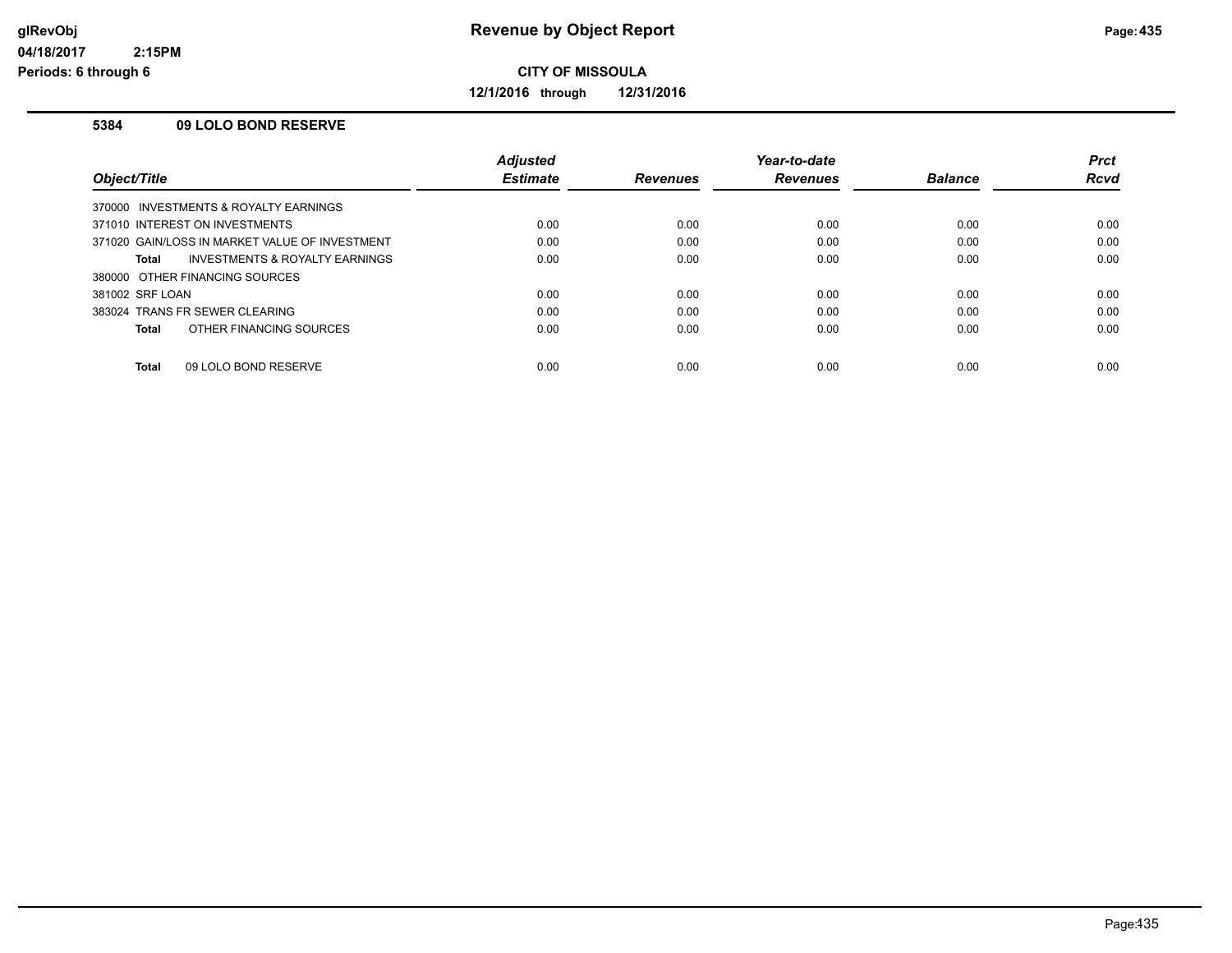**12/1/2016 through 12/31/2016**

### **5385 HEADWORKS 2010 BOND RESERVE 5385 HEADWORKS 2010 BOND RESERVE**

|                 |                                    | <b>Adjusted</b> |                 | Year-to-date    |                | <b>Prct</b> |
|-----------------|------------------------------------|-----------------|-----------------|-----------------|----------------|-------------|
| Object/Title    |                                    | <b>Estimate</b> | <b>Revenues</b> | <b>Revenues</b> | <b>Balance</b> | <b>Rcvd</b> |
|                 | 380000 OTHER FINANCING SOURCES     |                 |                 |                 |                |             |
| 381002 SRF LOAN |                                    | 0.00            | 0.00            | 0.00            | 0.00           | 0.00        |
| Total           | OTHER FINANCING SOURCES            | 0.00            | 0.00            | 0.00            | 0.00           | 0.00        |
| <b>Total</b>    | <b>HEADWORKS 2010 BOND RESERVE</b> | 0.00            | 0.00            | 0.00            | 0.00           | 0.00        |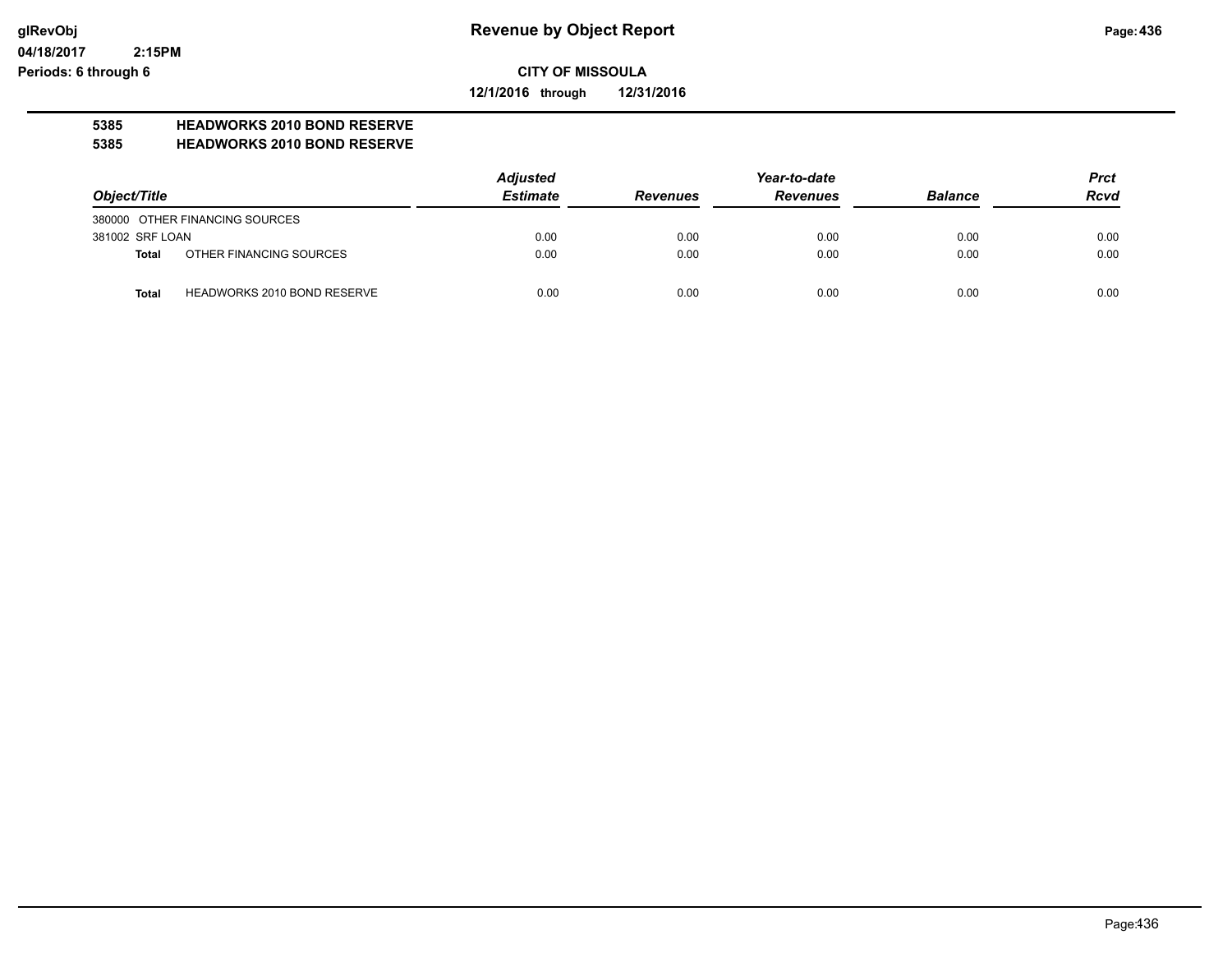**12/1/2016 through 12/31/2016**

#### **5385 HEADWORKS 2010 BOND RESERVE**

|                 |                                    | <b>Adjusted</b> |                 | Year-to-date    |                | <b>Prct</b> |
|-----------------|------------------------------------|-----------------|-----------------|-----------------|----------------|-------------|
| Object/Title    |                                    | <b>Estimate</b> | <b>Revenues</b> | <b>Revenues</b> | <b>Balance</b> | <b>Rcvd</b> |
|                 | 380000 OTHER FINANCING SOURCES     |                 |                 |                 |                |             |
| 381002 SRF LOAN |                                    | 0.00            | 0.00            | 0.00            | 0.00           | 0.00        |
| <b>Total</b>    | OTHER FINANCING SOURCES            | 0.00            | 0.00            | 0.00            | 0.00           | 0.00        |
| Total           | <b>HEADWORKS 2010 BOND RESERVE</b> | 0.00            | 0.00            | 0.00            | 0.00           | 0.00        |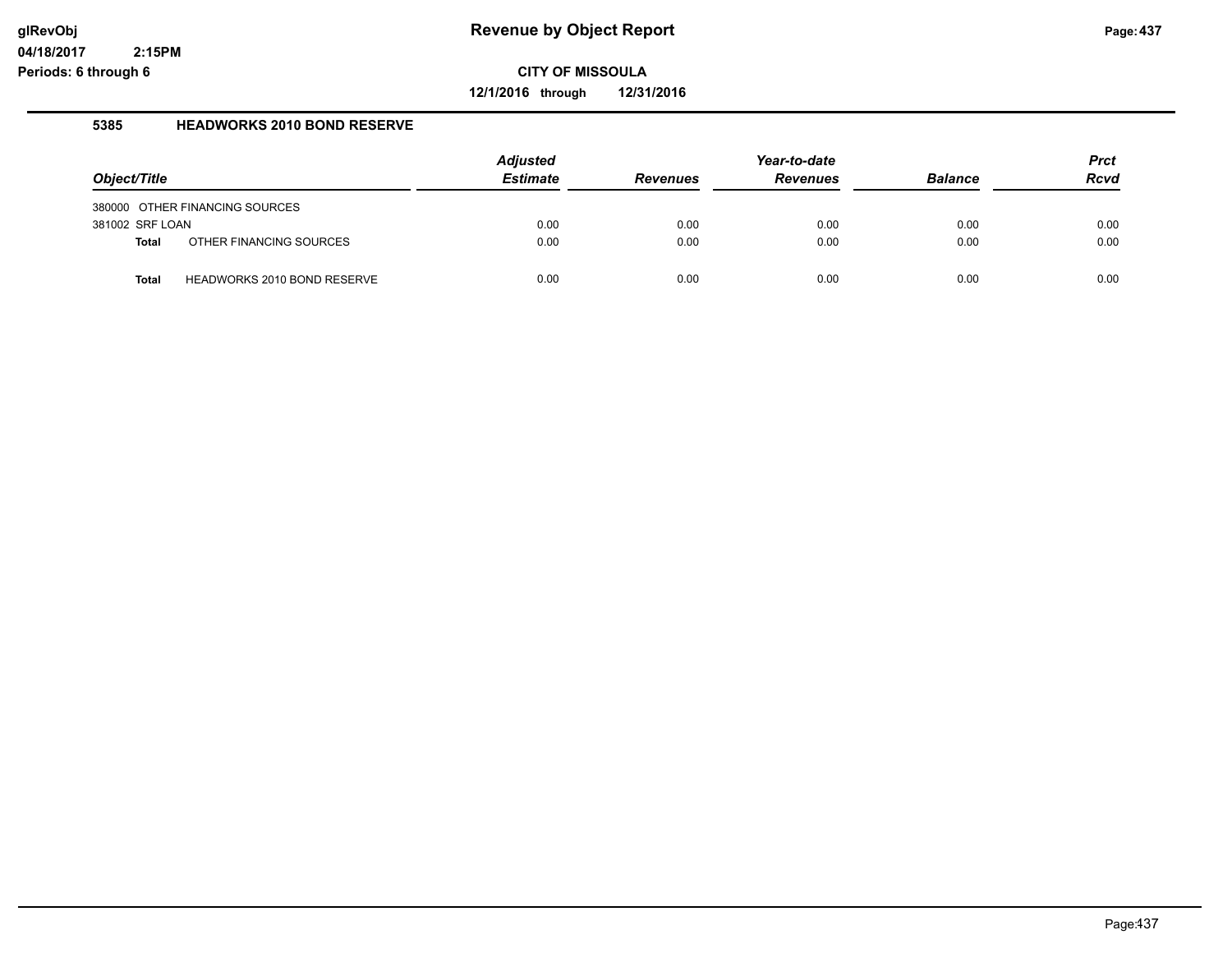### **CITY OF MISSOULA 12/1/2016 through 12/31/2016**

**5386 FY10 HEADWORKS DEBT SERVICE 5386 FY10 HEADWORKS DEBT SERVICE**

|                                            | <b>Adjusted</b> |                 | Year-to-date    |                | <b>Prct</b> |
|--------------------------------------------|-----------------|-----------------|-----------------|----------------|-------------|
| Object/Title                               | <b>Estimate</b> | <b>Revenues</b> | <b>Revenues</b> | <b>Balance</b> | Rcvd        |
| 330000 INTERGOVERNMENTAL REVENUES          |                 |                 |                 |                |             |
| 331990 IRS REIMB/DEBT SVS INTEREST         | 251,145.00      | 116.907.84      | 116.907.84      | 134.237.16     | 46.55       |
| <b>INTERGOVERNMENTAL REVENUES</b><br>Total | 251,145.00      | 116.907.84      | 116.907.84      | 134.237.16     | 46.55       |
| 380000 OTHER FINANCING SOURCES             |                 |                 |                 |                |             |
| 383024 TRANS FR SEWER CLEARING             | 446.954.00      | 0.00            | 0.00            | 446.954.00     | 0.00        |
| OTHER FINANCING SOURCES<br>Total           | 446.954.00      | 0.00            | 0.00            | 446.954.00     | 0.00        |
|                                            |                 |                 |                 |                |             |
| Total<br>FY10 HEADWORKS DEBT SERVICE       | 698.099.00      | 116.907.84      | 116.907.84      | 581.191.16     | 16.75       |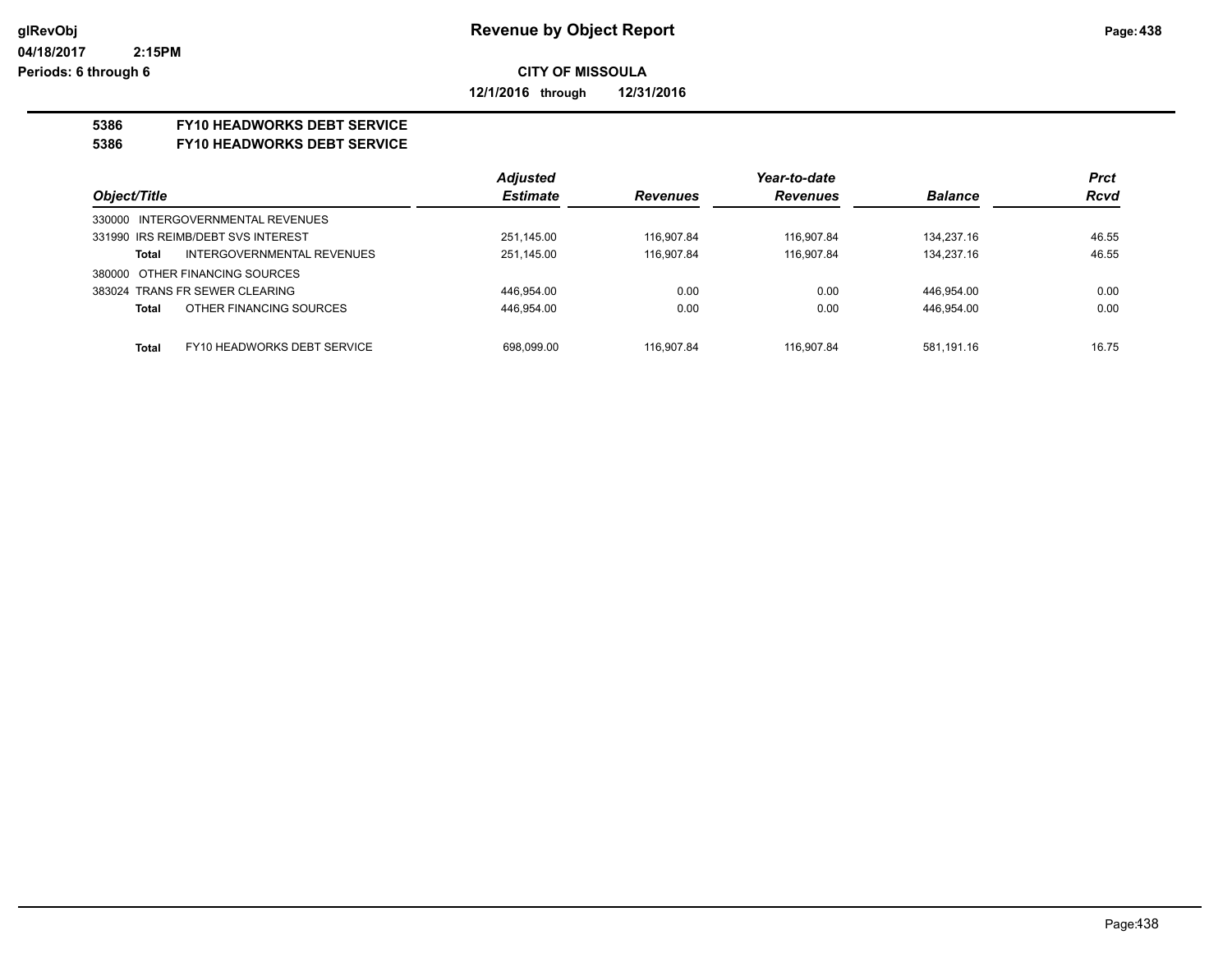**12/1/2016 through 12/31/2016**

#### **5386 FY10 HEADWORKS DEBT SERVICE**

|                                             | <b>Adjusted</b> |                 | Year-to-date    |                | <b>Prct</b> |
|---------------------------------------------|-----------------|-----------------|-----------------|----------------|-------------|
| Object/Title                                | <b>Estimate</b> | <b>Revenues</b> | <b>Revenues</b> | <b>Balance</b> | <b>Rcvd</b> |
| 330000 INTERGOVERNMENTAL REVENUES           |                 |                 |                 |                |             |
| 331990 IRS REIMB/DEBT SVS INTEREST          | 251.145.00      | 116.907.84      | 116.907.84      | 134.237.16     | 46.55       |
| INTERGOVERNMENTAL REVENUES<br>Total         | 251.145.00      | 116.907.84      | 116.907.84      | 134.237.16     | 46.55       |
| 380000 OTHER FINANCING SOURCES              |                 |                 |                 |                |             |
| 383024 TRANS FR SEWER CLEARING              | 446.954.00      | 0.00            | 0.00            | 446.954.00     | 0.00        |
| OTHER FINANCING SOURCES<br>Total            | 446,954.00      | 0.00            | 0.00            | 446,954.00     | 0.00        |
| FY10 HEADWORKS DEBT SERVICE<br><b>Total</b> | 698.099.00      | 116.907.84      | 116.907.84      | 581.191.16     | 16.75       |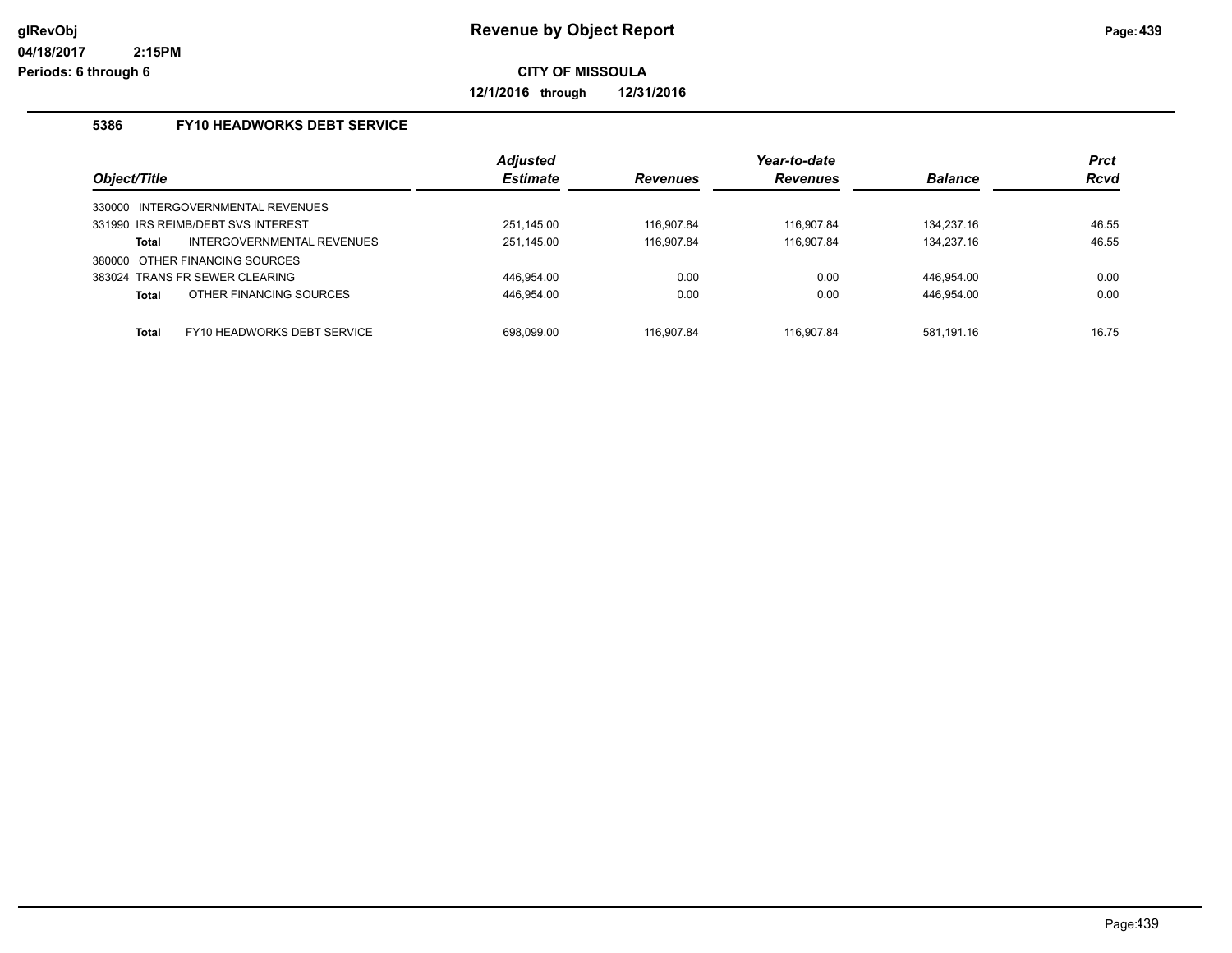**12/1/2016 through 12/31/2016**

### **5387 FY11 SEWER \$1.29M BOND DEBT SERVICE 5387 FY11 SEWER \$1.29M BOND DEBT SERVICE**

|                                                 | <b>Adjusted</b> |                 | Year-to-date    |                | <b>Prct</b> |
|-------------------------------------------------|-----------------|-----------------|-----------------|----------------|-------------|
| Object/Title                                    | <b>Estimate</b> | <b>Revenues</b> | <b>Revenues</b> | <b>Balance</b> | <b>Rcvd</b> |
| 370000 INVESTMENTS & ROYALTY EARNINGS           |                 |                 |                 |                |             |
| 371010 INTEREST ON INVESTMENTS                  | 0.00            | 0.00            | 0.00            | 0.00           | 0.00        |
| 371020 GAIN/LOSS IN MARKET VALUE OF INVESTMENTS | 0.00            | 0.00            | 0.00            | 0.00           | 0.00        |
| INVESTMENTS & ROYALTY EARNINGS<br>Total         | 0.00            | 0.00            | 0.00            | 0.00           | 0.00        |
| 380000 OTHER FINANCING SOURCES                  |                 |                 |                 |                |             |
| 383024 TRANS FR SEWER CLEARING                  | 100.380.00      | 0.00            | 0.00            | 100.380.00     | 0.00        |
| OTHER FINANCING SOURCES<br>Total                | 100,380.00      | 0.00            | 0.00            | 100.380.00     | 0.00        |
|                                                 |                 |                 |                 |                |             |
| Total<br>FY11 SEWER \$1.29M BOND DEBT SERVICE   | 100.380.00      | 0.00            | 0.00            | 100.380.00     | 0.00        |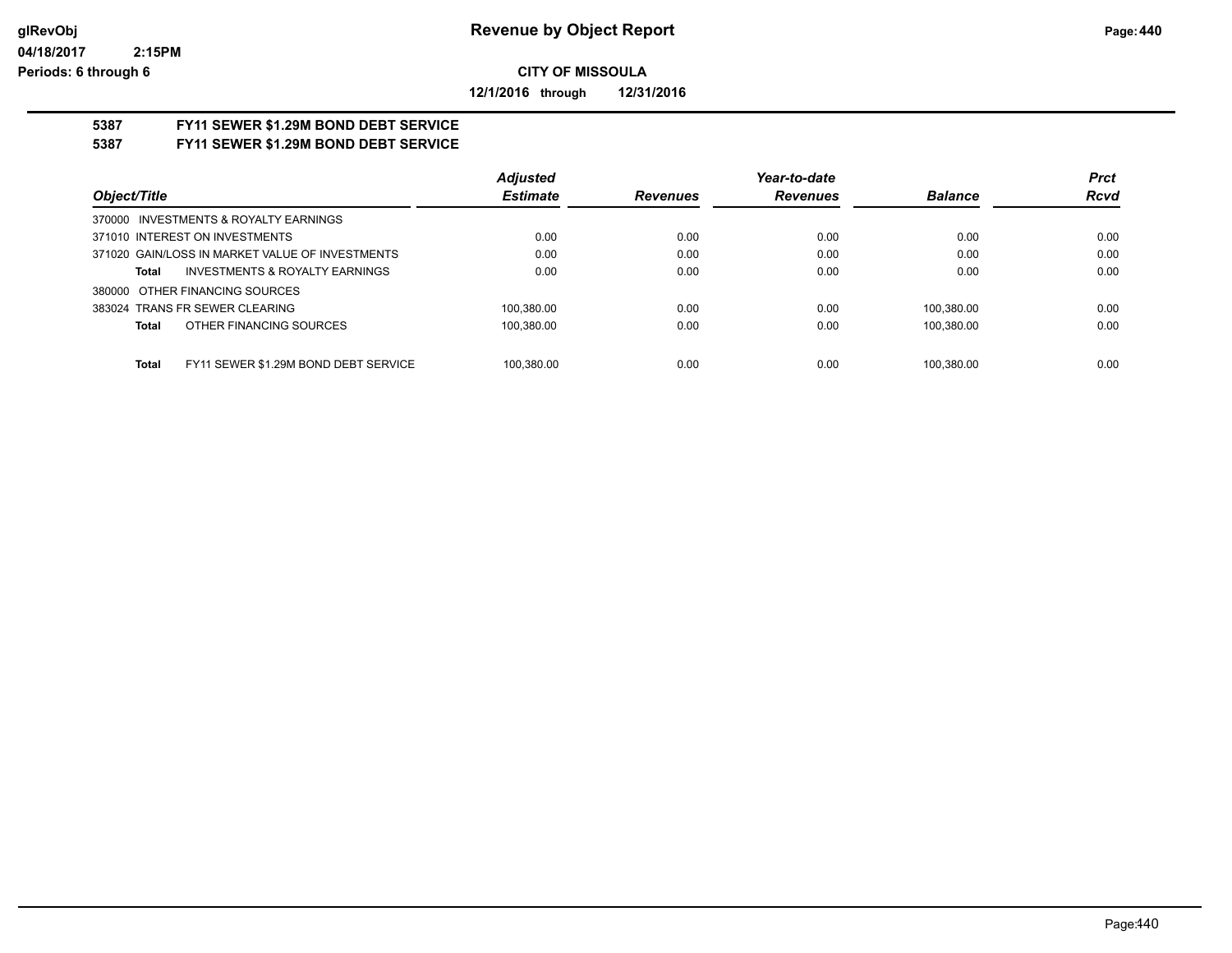**12/1/2016 through 12/31/2016**

#### **5387 FY11 SEWER \$1.29M BOND DEBT SERVICE**

| Object/Title |                                                | <b>Adjusted</b><br><b>Estimate</b> | <b>Revenues</b> | Year-to-date<br><b>Revenues</b> | <b>Balance</b> | <b>Prct</b><br><b>Rcvd</b> |
|--------------|------------------------------------------------|------------------------------------|-----------------|---------------------------------|----------------|----------------------------|
|              | 370000 INVESTMENTS & ROYALTY EARNINGS          |                                    |                 |                                 |                |                            |
|              | 371010 INTEREST ON INVESTMENTS                 | 0.00                               | 0.00            | 0.00                            | 0.00           | 0.00                       |
|              | 371020 GAIN/LOSS IN MARKET VALUE OF INVESTMENT | 0.00                               | 0.00            | 0.00                            | 0.00           | 0.00                       |
| Total        | INVESTMENTS & ROYALTY EARNINGS                 | 0.00                               | 0.00            | 0.00                            | 0.00           | 0.00                       |
|              | 380000 OTHER FINANCING SOURCES                 |                                    |                 |                                 |                |                            |
|              | 383024 TRANS FR SEWER CLEARING                 | 100.380.00                         | 0.00            | 0.00                            | 100.380.00     | 0.00                       |
| Total        | OTHER FINANCING SOURCES                        | 100.380.00                         | 0.00            | 0.00                            | 100.380.00     | 0.00                       |
|              |                                                |                                    |                 |                                 |                |                            |
| <b>Total</b> | FY11 SEWER \$1.29M BOND DEBT SERVICE           | 100.380.00                         | 0.00            | 0.00                            | 100.380.00     | 0.00                       |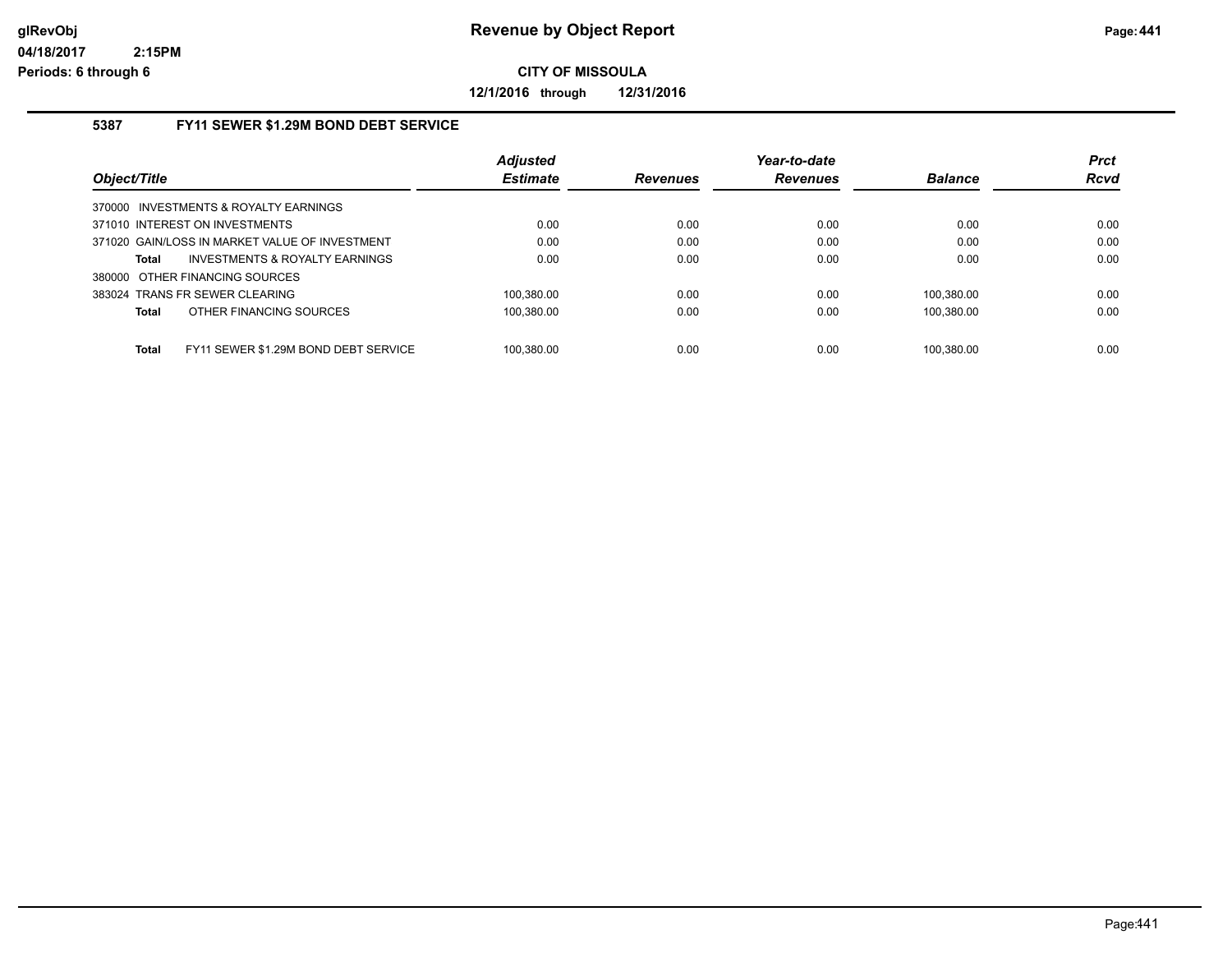**12/1/2016 through 12/31/2016**

### **5388 FY11 \$1.29M SEWER BOND RESERVE 5388 FY11 \$1.29M SEWER BOND RESERVE**

|                                          | <b>Adjusted</b> |                 | Year-to-date    |                | <b>Prct</b> |
|------------------------------------------|-----------------|-----------------|-----------------|----------------|-------------|
| Object/Title                             | <b>Estimate</b> | <b>Revenues</b> | <b>Revenues</b> | <b>Balance</b> | <b>Rcvd</b> |
| 370000 INVESTMENTS & ROYALTY EARNINGS    |                 |                 |                 |                |             |
| 371010 INTEREST ON INVESTMENTS           | 0.00            | 0.00            | 0.00            | 0.00           | 0.00        |
| INVESTMENTS & ROYALTY EARNINGS<br>Total  | 0.00            | 0.00            | 0.00            | 0.00           | 0.00        |
| 380000 OTHER FINANCING SOURCES           |                 |                 |                 |                |             |
| 381002 SRF LOAN                          | 0.00            | 0.00            | 0.00            | 0.00           | 0.00        |
| 383024 TRANS FR SEWER CLEARING           | 0.00            | 0.00            | 0.00            | 0.00           | 0.00        |
| 383042 TRANSFERS FROM OTHER FUNDS        | 0.00            | 0.00            | 0.00            | 0.00           | 0.00        |
| OTHER FINANCING SOURCES<br>Total         | 0.00            | 0.00            | 0.00            | 0.00           | 0.00        |
|                                          |                 |                 |                 |                |             |
| FY11 \$1.29M SEWER BOND RESERVE<br>Total | 0.00            | 0.00            | 0.00            | 0.00           | 0.00        |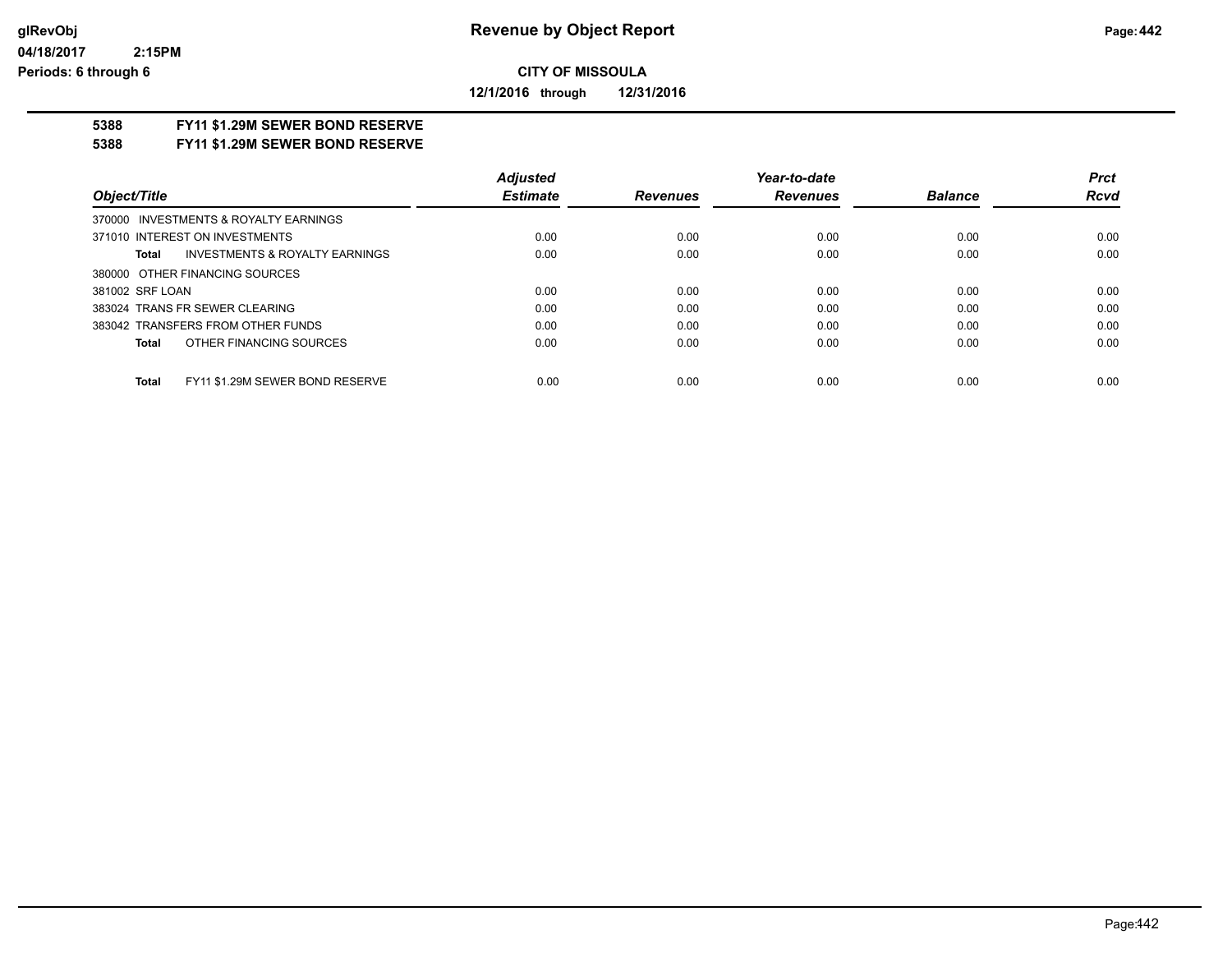**12/1/2016 through 12/31/2016**

#### **5388 FY11 \$1.29M SEWER BOND RESERVE**

|                                                 | <b>Adiusted</b> |                 | Year-to-date    |                | <b>Prct</b> |
|-------------------------------------------------|-----------------|-----------------|-----------------|----------------|-------------|
| Object/Title                                    | <b>Estimate</b> | <b>Revenues</b> | <b>Revenues</b> | <b>Balance</b> | <b>Rcvd</b> |
| 370000 INVESTMENTS & ROYALTY EARNINGS           |                 |                 |                 |                |             |
| 371010 INTEREST ON INVESTMENTS                  | 0.00            | 0.00            | 0.00            | 0.00           | 0.00        |
| INVESTMENTS & ROYALTY EARNINGS<br>Total         | 0.00            | 0.00            | 0.00            | 0.00           | 0.00        |
| 380000 OTHER FINANCING SOURCES                  |                 |                 |                 |                |             |
| 381002 SRF LOAN                                 | 0.00            | 0.00            | 0.00            | 0.00           | 0.00        |
| 383024 TRANS FR SEWER CLEARING                  | 0.00            | 0.00            | 0.00            | 0.00           | 0.00        |
| 383042 TRANSFERS FROM OTHER FUNDS               | 0.00            | 0.00            | 0.00            | 0.00           | 0.00        |
| <b>Total</b><br>OTHER FINANCING SOURCES         | 0.00            | 0.00            | 0.00            | 0.00           | 0.00        |
| FY11 \$1.29M SEWER BOND RESERVE<br><b>Total</b> | 0.00            | 0.00            | 0.00            | 0.00           | 0.00        |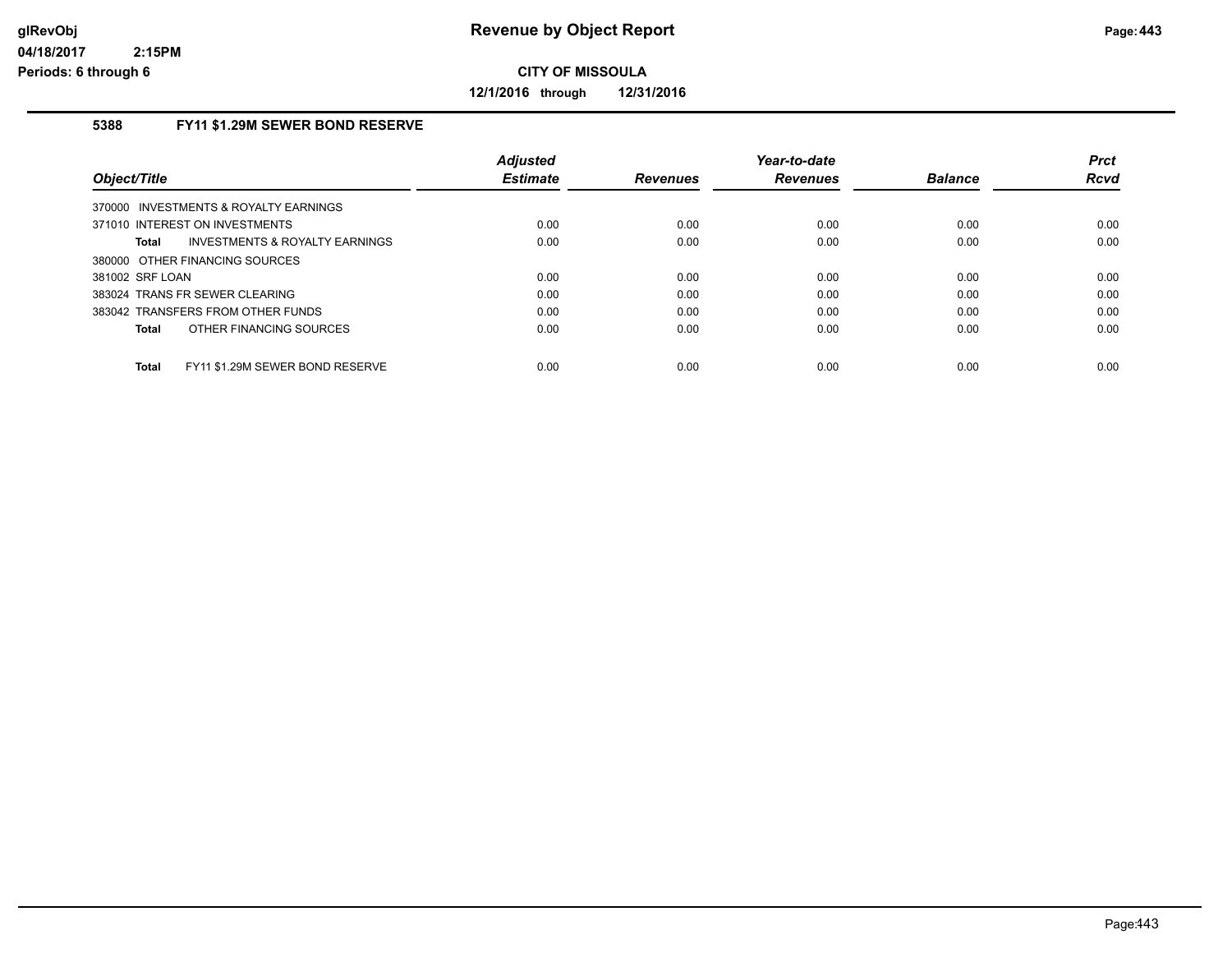**12/1/2016 through 12/31/2016**

#### **5389 FY15 SEWER REVENUE BOND DEBT SERVICE 5389 FY15 SEWER REVENUE BOND DEBT SERVICE**

|                                                 |                                           | <b>Adjusted</b> |                 | Year-to-date    |                | <b>Prct</b> |
|-------------------------------------------------|-------------------------------------------|-----------------|-----------------|-----------------|----------------|-------------|
| Object/Title                                    |                                           | <b>Estimate</b> | <b>Revenues</b> | <b>Revenues</b> | <b>Balance</b> | <b>Rcvd</b> |
| INVESTMENTS & ROYALTY EARNINGS<br>370000        |                                           |                 |                 |                 |                |             |
| 371010 INTEREST ON INVESTMENTS                  |                                           | 0.00            | 0.00            | 0.00            | 0.00           | 0.00        |
| 371020 GAIN/LOSS IN MARKET VALUE OF INVESTMENTS |                                           | 0.00            | 0.00            | 0.00            | 0.00           | 0.00        |
| Total                                           | <b>INVESTMENTS &amp; ROYALTY EARNINGS</b> | 0.00            | 0.00            | 0.00            | 0.00           | 0.00        |
| OTHER FINANCING SOURCES<br>380000               |                                           |                 |                 |                 |                |             |
| 381010 BOND PROCEEDS                            |                                           | 0.00            | 0.00            | 0.00            | 0.00           | 0.00        |
| 383024 TRANS FR SEWER CLEARING                  |                                           | 62.063.00       | 0.00            | 0.00            | 62.063.00      | 0.00        |
| OTHER FINANCING SOURCES<br>Total                |                                           | 62,063.00       | 0.00            | 0.00            | 62.063.00      | 0.00        |
|                                                 |                                           |                 |                 |                 |                |             |
| <b>Total</b>                                    | FY15 SEWER REVENUE BOND DEBT SERVIC       | 62.063.00       | 0.00            | 0.00            | 62.063.00      | 0.00        |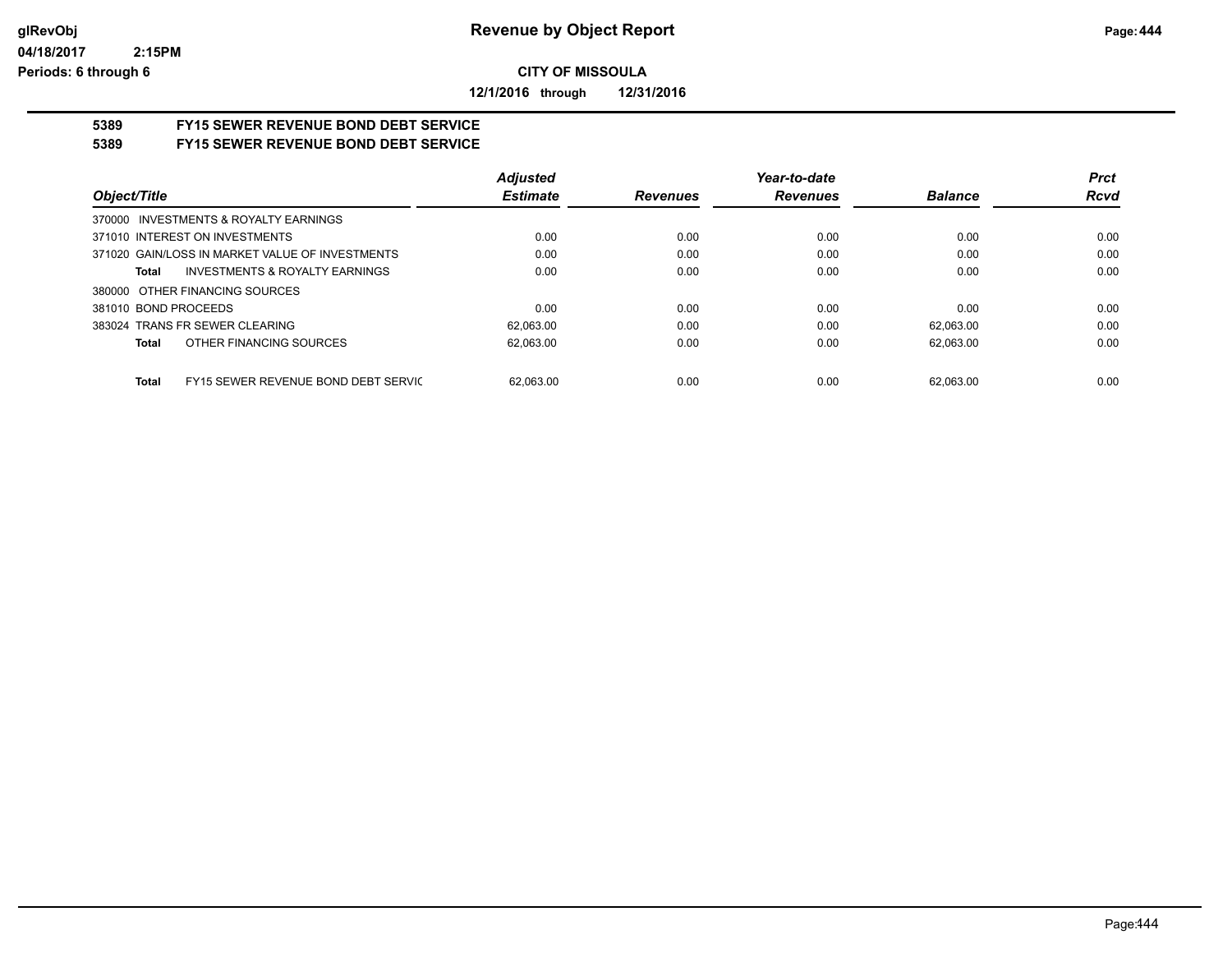**12/1/2016 through 12/31/2016**

#### **5389 FY15 SEWER REVENUE BOND DEBT SERVICE**

|                      |                                                | <b>Adiusted</b> |                 | Year-to-date    |                | <b>Prct</b> |
|----------------------|------------------------------------------------|-----------------|-----------------|-----------------|----------------|-------------|
| Object/Title         |                                                | <b>Estimate</b> | <b>Revenues</b> | <b>Revenues</b> | <b>Balance</b> | <b>Rcvd</b> |
|                      | 370000 INVESTMENTS & ROYALTY EARNINGS          |                 |                 |                 |                |             |
|                      | 371010 INTEREST ON INVESTMENTS                 | 0.00            | 0.00            | 0.00            | 0.00           | 0.00        |
|                      | 371020 GAIN/LOSS IN MARKET VALUE OF INVESTMENT | 0.00            | 0.00            | 0.00            | 0.00           | 0.00        |
| Total                | INVESTMENTS & ROYALTY EARNINGS                 | 0.00            | 0.00            | 0.00            | 0.00           | 0.00        |
|                      | 380000 OTHER FINANCING SOURCES                 |                 |                 |                 |                |             |
| 381010 BOND PROCEEDS |                                                | 0.00            | 0.00            | 0.00            | 0.00           | 0.00        |
|                      | 383024 TRANS FR SEWER CLEARING                 | 62.063.00       | 0.00            | 0.00            | 62.063.00      | 0.00        |
| Total                | OTHER FINANCING SOURCES                        | 62,063.00       | 0.00            | 0.00            | 62,063.00      | 0.00        |
| <b>Total</b>         | FY15 SEWER REVENUE BOND DEBT SERVIC            | 62.063.00       | 0.00            | 0.00            | 62.063.00      | 0.00        |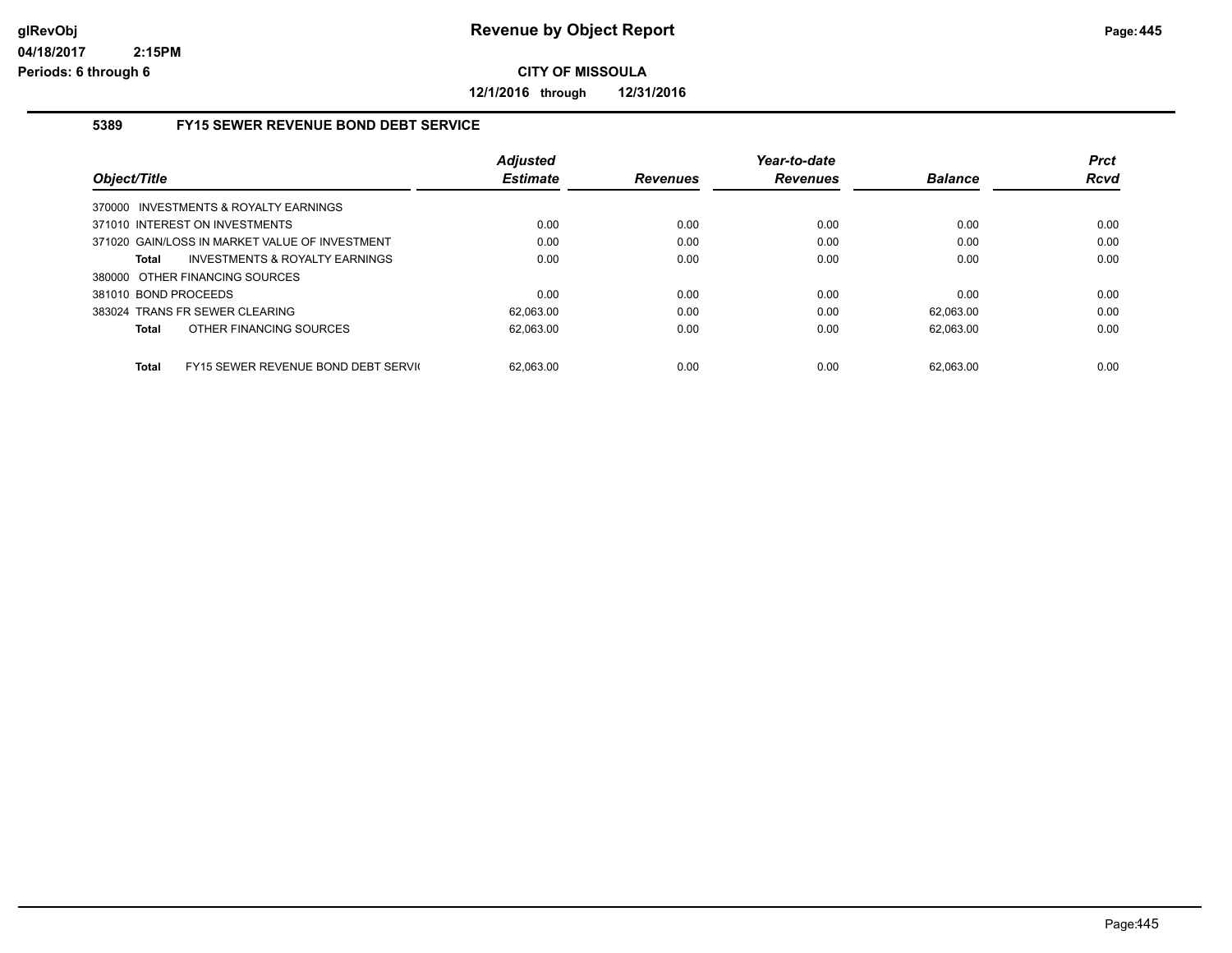**12/1/2016 through 12/31/2016**

### **5390 FY15 SEWER BOND DEBT RESERVE 5390 FY15 SEWER BOND DEBT RESERVE**

|                                                    | <b>Adjusted</b> |                 | Year-to-date    |                | <b>Prct</b> |
|----------------------------------------------------|-----------------|-----------------|-----------------|----------------|-------------|
| Object/Title                                       | <b>Estimate</b> | <b>Revenues</b> | <b>Revenues</b> | <b>Balance</b> | <b>Rcvd</b> |
| 370000 INVESTMENTS & ROYALTY EARNINGS              |                 |                 |                 |                |             |
| 371010 INTEREST ON INVESTMENTS                     | 0.00            | 0.00            | 0.00            | 0.00           | 0.00        |
| 371020 GAIN/LOSS IN MARKET VALUE OF INVESTMENTS    | 0.00            | 0.00            | 0.00            | 0.00           | 0.00        |
| <b>INVESTMENTS &amp; ROYALTY EARNINGS</b><br>Total | 0.00            | 0.00            | 0.00            | 0.00           | 0.00        |
| 380000 OTHER FINANCING SOURCES                     |                 |                 |                 |                |             |
| 381002 SRF LOAN                                    | 0.00            | 0.00            | 0.00            | 0.00           | 0.00        |
| 383024 TRANS FR SEWER CLEARING                     | 337.00          | 0.00            | 0.00            | 337.00         | 0.00        |
| 383042 TRANSFERS FROM OTHER FUNDS                  | 0.00            | 0.00            | 0.00            | 0.00           | 0.00        |
| OTHER FINANCING SOURCES<br>Total                   | 337.00          | 0.00            | 0.00            | 337.00         | 0.00        |
|                                                    |                 |                 |                 |                |             |
| FY15 SEWER BOND DEBT RESERVE<br><b>Total</b>       | 337.00          | 0.00            | 0.00            | 337.00         | 0.00        |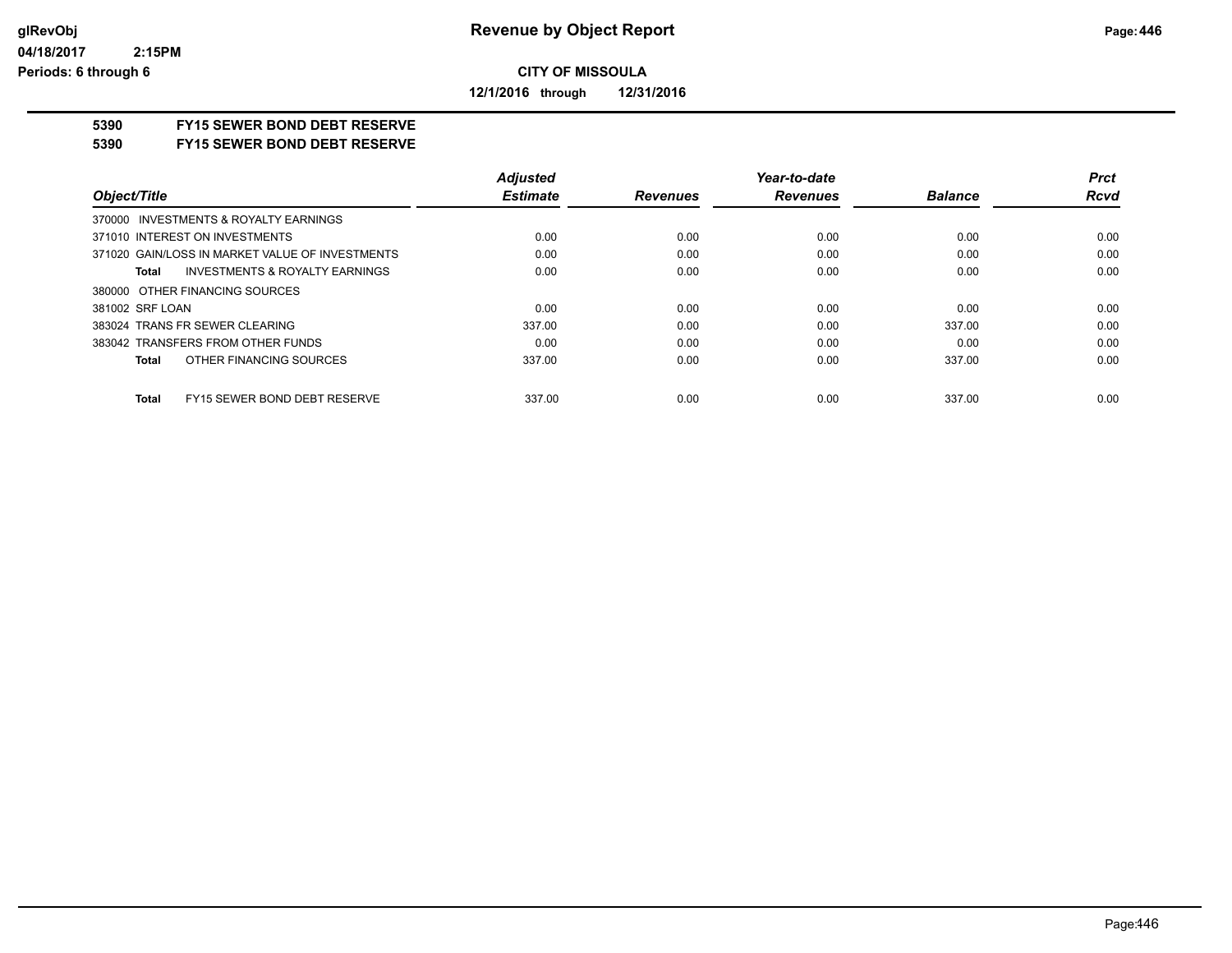**12/1/2016 through 12/31/2016**

#### **5390 FY15 SEWER BOND DEBT RESERVE**

| Object/Title                                        | <b>Adjusted</b><br><b>Estimate</b> | <b>Revenues</b> | Year-to-date<br><b>Revenues</b> | <b>Balance</b> | <b>Prct</b><br>Rcvd |
|-----------------------------------------------------|------------------------------------|-----------------|---------------------------------|----------------|---------------------|
| 370000 INVESTMENTS & ROYALTY EARNINGS               |                                    |                 |                                 |                |                     |
| 371010 INTEREST ON INVESTMENTS                      | 0.00                               | 0.00            | 0.00                            | 0.00           | 0.00                |
| 371020 GAIN/LOSS IN MARKET VALUE OF INVESTMENT      | 0.00                               | 0.00            | 0.00                            | 0.00           | 0.00                |
| INVESTMENTS & ROYALTY EARNINGS<br>Total             | 0.00                               | 0.00            | 0.00                            | 0.00           | 0.00                |
| 380000 OTHER FINANCING SOURCES                      |                                    |                 |                                 |                |                     |
| 381002 SRF LOAN                                     | 0.00                               | 0.00            | 0.00                            | 0.00           | 0.00                |
| 383024 TRANS FR SEWER CLEARING                      | 337.00                             | 0.00            | 0.00                            | 337.00         | 0.00                |
| 383042 TRANSFERS FROM OTHER FUNDS                   | 0.00                               | 0.00            | 0.00                            | 0.00           | 0.00                |
| OTHER FINANCING SOURCES<br>Total                    | 337.00                             | 0.00            | 0.00                            | 337.00         | 0.00                |
| <b>FY15 SEWER BOND DEBT RESERVE</b><br><b>Total</b> | 337.00                             | 0.00            | 0.00                            | 337.00         | 0.00                |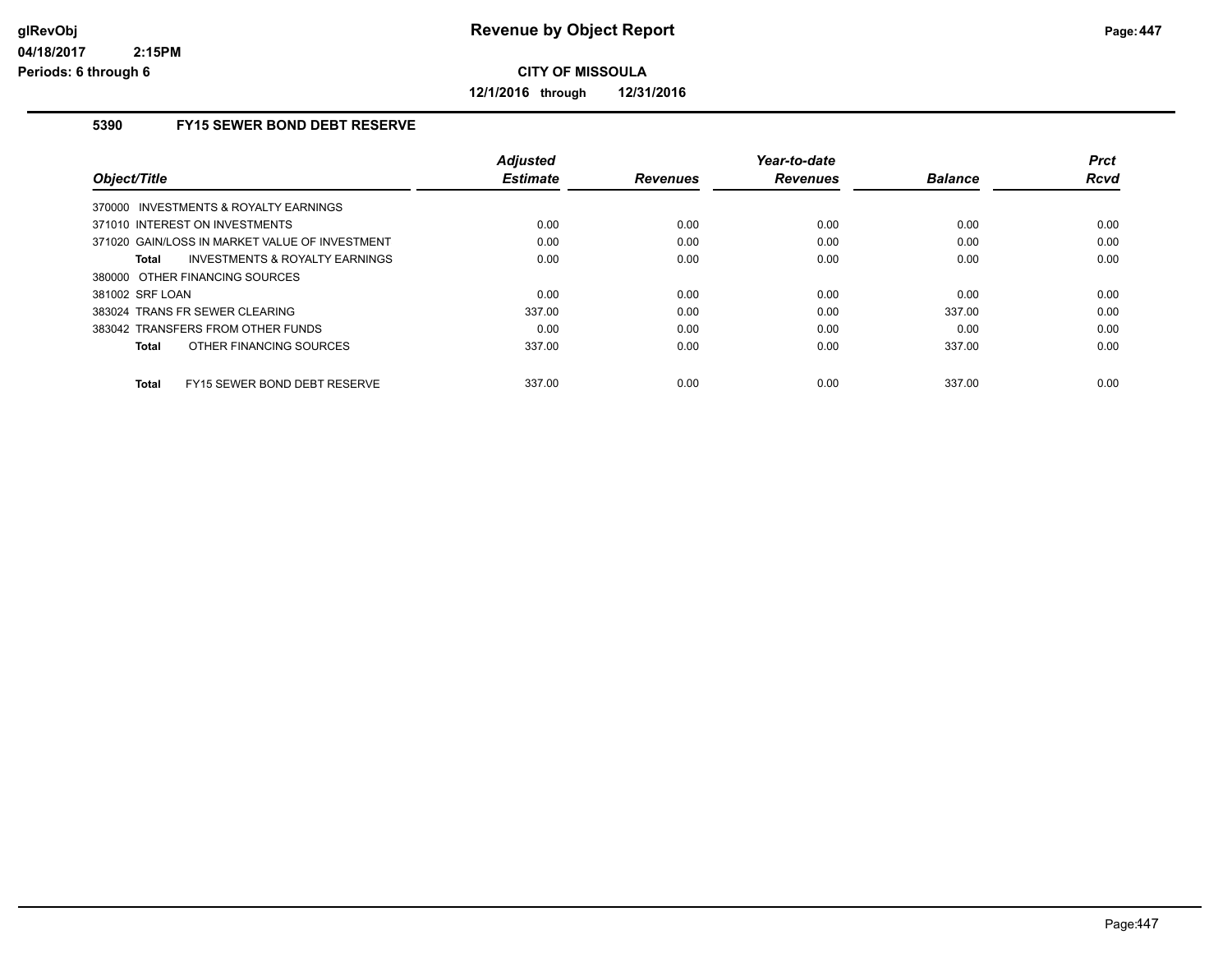**12/1/2016 through 12/31/2016**

### **5391 16 SEWER REVENUE BOND DEBT SERVICE 5391 16 SEWER REVENUE BOND DEBT SERVICE**

|                      |                                    | <b>Adjusted</b> |                 | Year-to-date    |                | <b>Prct</b> |
|----------------------|------------------------------------|-----------------|-----------------|-----------------|----------------|-------------|
| Object/Title         |                                    | <b>Estimate</b> | <b>Revenues</b> | <b>Revenues</b> | <b>Balance</b> | Rcvd        |
|                      | 380000 OTHER FINANCING SOURCES     |                 |                 |                 |                |             |
| 381010 BOND PROCEEDS |                                    | 268,969.00      | 149.500.00      | 149.500.00      | 119.469.00     | 55.58       |
|                      | 383024 TRANS FR SEWER CLEARING     | 0.00            | 0.00            | 0.00            | 0.00           | 0.00        |
| Total                | OTHER FINANCING SOURCES            | 268,969.00      | 149.500.00      | 149.500.00      | 119.469.00     | 55.58       |
|                      |                                    |                 |                 |                 |                |             |
| Total                | 16 SEWER REVENUE BOND DEBT SERVICE | 268.969.00      | 149.500.00      | 149.500.00      | 119.469.00     | 55.58       |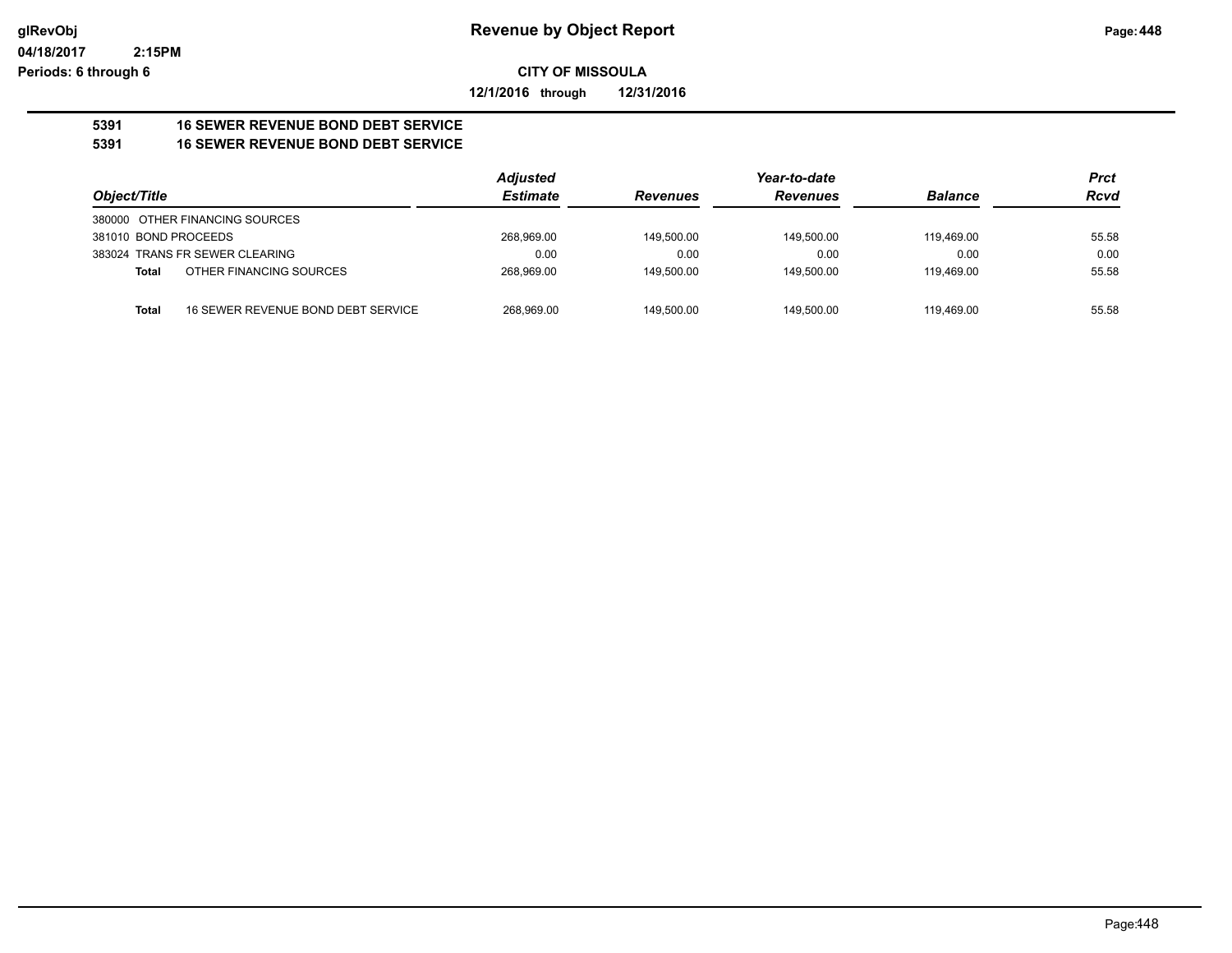**12/1/2016 through 12/31/2016**

#### **5391 16 SEWER REVENUE BOND DEBT SERVICE**

|                      |                                    | <b>Adjusted</b> |                 | Year-to-date   |            | <b>Prct</b> |
|----------------------|------------------------------------|-----------------|-----------------|----------------|------------|-------------|
| Object/Title         | <b>Estimate</b>                    | <b>Revenues</b> | <b>Revenues</b> | <b>Balance</b> | Rcvd       |             |
|                      | 380000 OTHER FINANCING SOURCES     |                 |                 |                |            |             |
| 381010 BOND PROCEEDS |                                    | 268.969.00      | 149.500.00      | 149.500.00     | 119,469.00 | 55.58       |
|                      | 383024 TRANS FR SEWER CLEARING     | 0.00            | 0.00            | 0.00           | 0.00       | 0.00        |
| <b>Total</b>         | OTHER FINANCING SOURCES            | 268.969.00      | 149.500.00      | 149.500.00     | 119.469.00 | 55.58       |
| <b>Total</b>         | 16 SEWER REVENUE BOND DEBT SERVICE | 268.969.00      | 149.500.00      | 149.500.00     | 119.469.00 | 55.58       |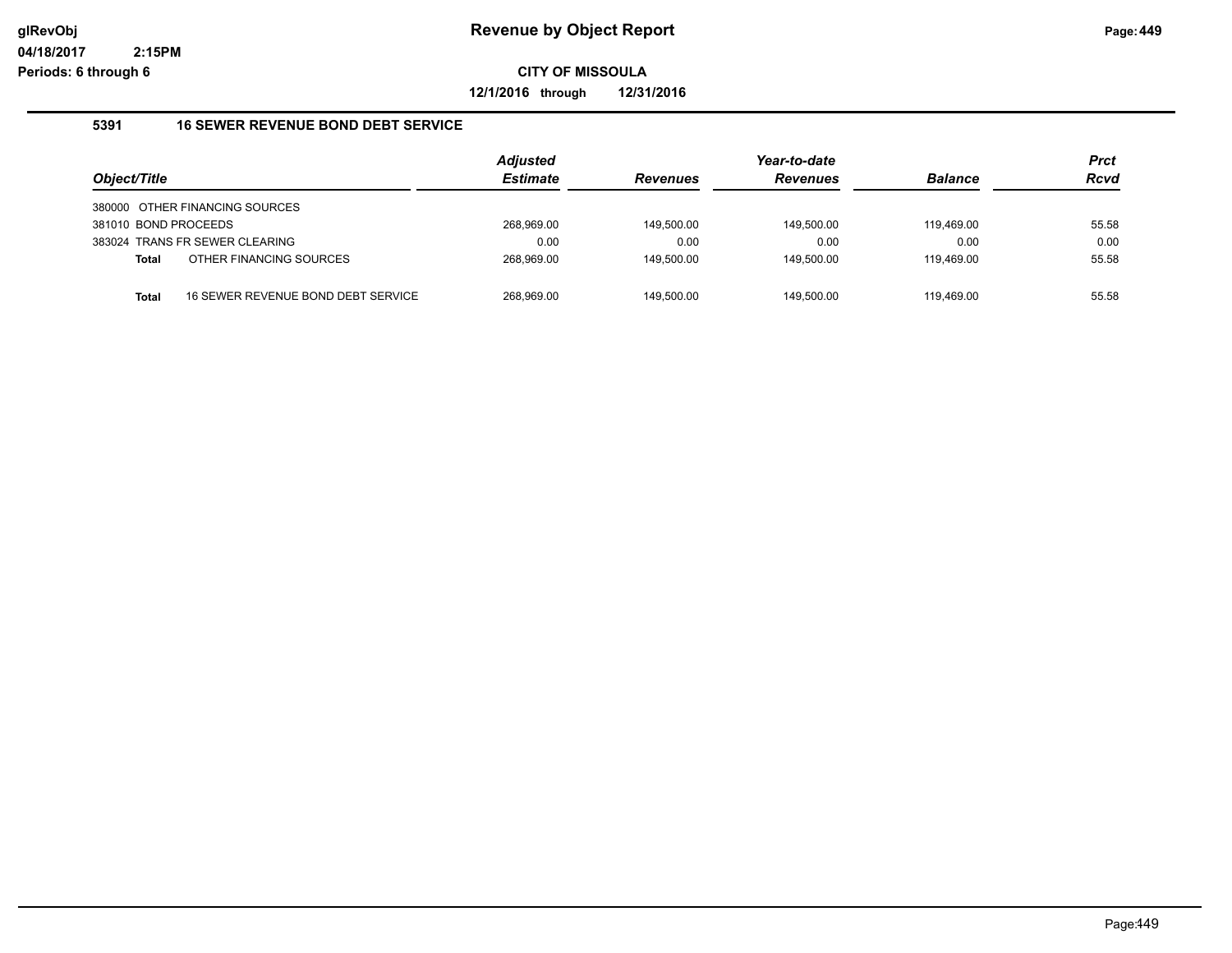**12/1/2016 through 12/31/2016**

### **5392 16 SEWER REVENUE BOND DEBT RESERVE 5392 16 SEWER REVENUE BOND DEBT RESERVE**

|                                |                                    | <b>Adjusted</b> |                 | Year-to-date    |                | <b>Prct</b> |
|--------------------------------|------------------------------------|-----------------|-----------------|-----------------|----------------|-------------|
| Object/Title                   |                                    | <b>Estimate</b> | <b>Revenues</b> | <b>Revenues</b> | <b>Balance</b> | <b>Rcvd</b> |
|                                | 380000 OTHER FINANCING SOURCES     |                 |                 |                 |                |             |
| 381010 BOND PROCEEDS           |                                    | 0.00            | 0.00            | 0.00            | 0.00           | 0.00        |
| 383024 TRANS FR SEWER CLEARING |                                    | 0.00            | 0.00            | 0.00            | 0.00           | 0.00        |
|                                | 383042 TRANSFERS FROM OTHER FUNDS  | 170.238.00      | 0.00            | 0.00            | 170.238.00     | 0.00        |
| Total                          | OTHER FINANCING SOURCES            | 170.238.00      | 0.00            | 0.00            | 170.238.00     | 0.00        |
|                                |                                    |                 |                 |                 |                |             |
| <b>Total</b>                   | 16 SEWER REVENUE BOND DEBT RESERVE | 170.238.00      | 0.00            | 0.00            | 170.238.00     | 0.00        |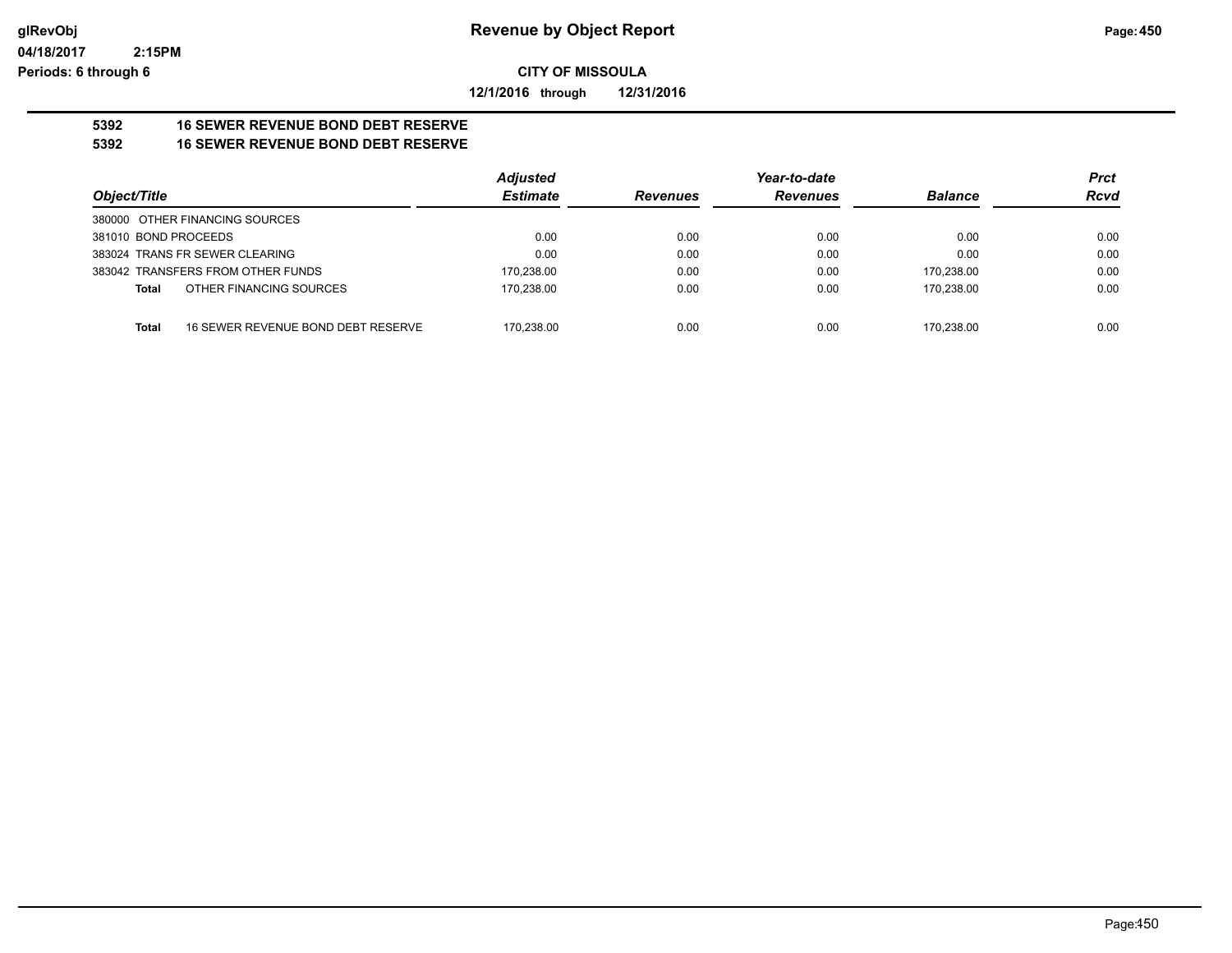**12/1/2016 through 12/31/2016**

#### **5392 16 SEWER REVENUE BOND DEBT RESERVE**

| Object/Title         |                                    | <b>Adjusted</b><br><b>Estimate</b> | <b>Revenues</b> | Year-to-date<br><b>Revenues</b> | <b>Balance</b> | <b>Prct</b><br><b>Rcvd</b> |
|----------------------|------------------------------------|------------------------------------|-----------------|---------------------------------|----------------|----------------------------|
|                      | 380000 OTHER FINANCING SOURCES     |                                    |                 |                                 |                |                            |
| 381010 BOND PROCEEDS |                                    | 0.00                               | 0.00            | 0.00                            | 0.00           | 0.00                       |
|                      | 383024 TRANS FR SEWER CLEARING     | 0.00                               | 0.00            | 0.00                            | 0.00           | 0.00                       |
|                      | 383042 TRANSFERS FROM OTHER FUNDS  | 170,238.00                         | 0.00            | 0.00                            | 170.238.00     | 0.00                       |
| <b>Total</b>         | OTHER FINANCING SOURCES            | 170,238.00                         | 0.00            | 0.00                            | 170,238.00     | 0.00                       |
| <b>Total</b>         | 16 SEWER REVENUE BOND DEBT RESERVE | 170.238.00                         | 0.00            | 0.00                            | 170.238.00     | 0.00                       |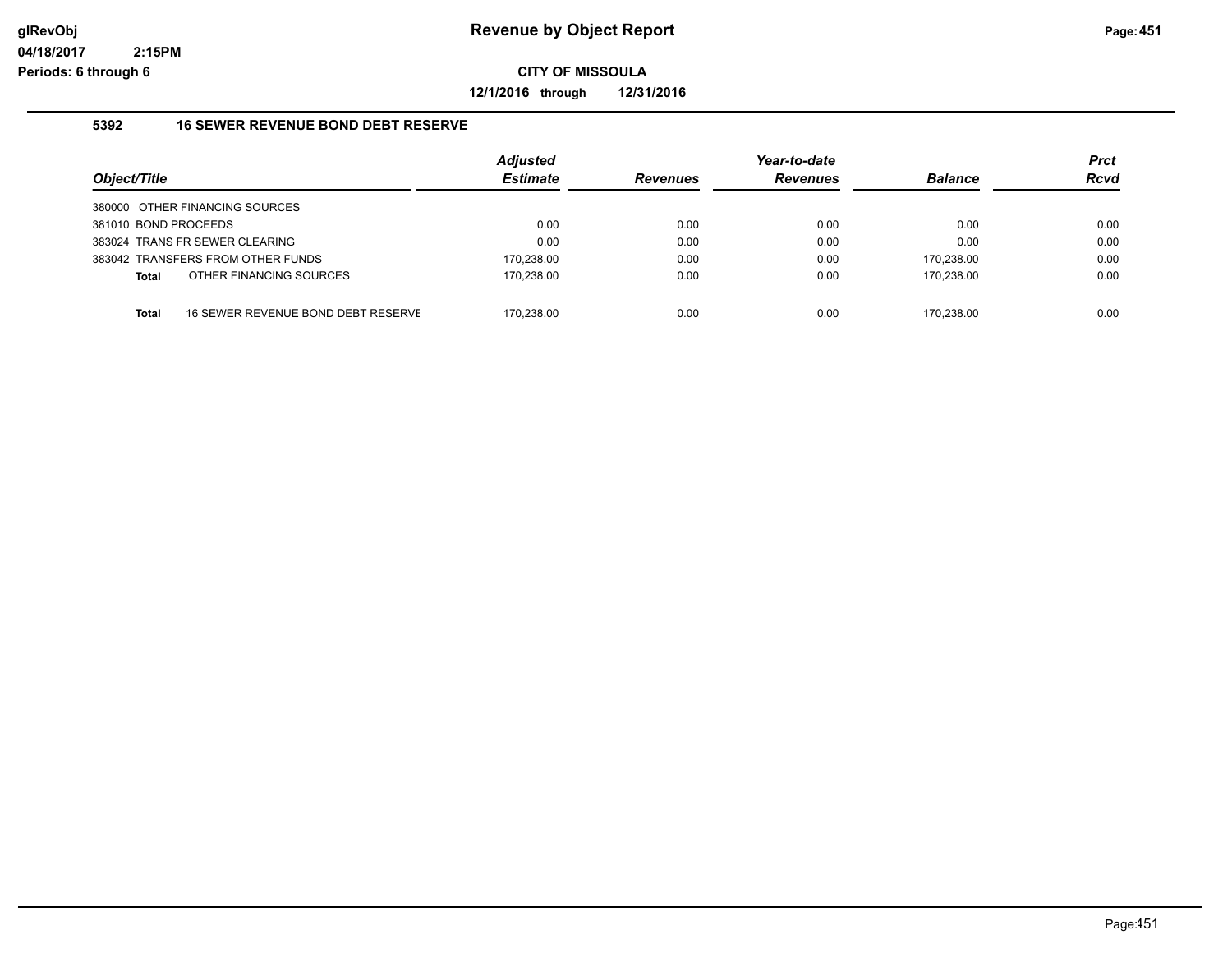**12/1/2016 through 12/31/2016**

**5450 STORMWATER UTILITIY 5450 STORMWATER UTILITIY**

|                                                           | <b>Adjusted</b> |                 | Year-to-date    |                | <b>Prct</b> |
|-----------------------------------------------------------|-----------------|-----------------|-----------------|----------------|-------------|
| Object/Title                                              | <b>Estimate</b> | <b>Revenues</b> | <b>Revenues</b> | <b>Balance</b> | <b>Rcvd</b> |
| 330000 INTERGOVERNMENTAL REVENUES                         |                 |                 |                 |                |             |
| 336020 STATE PENSION CONTRIBUTION                         | 0.00            | 0.00            | 0.00            | 0.00           | 0.00        |
| 336023 STATE CONTRIB. - PERS                              | 0.00            | 4.73            | 11.84           | $-11.84$       | 0.00        |
| <b>INTERGOVERNMENTAL REVENUES</b><br>Total                | 0.00            | 4.73            | 11.84           | $-11.84$       | 0.00        |
| <b>CHARGES FOR SERVICES</b><br>340000                     |                 |                 |                 |                |             |
| 345032 STORMWATER INSTALLATION FEES                       | 0.00            | 0.00            | 0.00            | 0.00           | 0.00        |
| 345034 STORMWATER USE FEES                                | 0.00            | $-384.50$       | $-384.50$       | 384.50         | 0.00        |
| 345036 STORM WATER USE FEE PENALTY                        | 0.00            | 0.00            | 0.00            | 0.00           | 0.00        |
| <b>CHARGES FOR SERVICES</b><br><b>Total</b>               | 0.00            | $-384.50$       | $-384.50$       | 384.50         | 0.00        |
| <b>MISCELLANEOUS REVENUES</b><br>360000                   |                 |                 |                 |                |             |
| 360010 MISCELLANEOUS                                      | 0.00            | 0.00            | 0.00            | 0.00           | 0.00        |
| <b>MISCELLANEOUS REVENUES</b><br><b>Total</b>             | 0.00            | 0.00            | 0.00            | 0.00           | 0.00        |
| <b>INVESTMENTS &amp; ROYALTY EARNINGS</b><br>370000       |                 |                 |                 |                |             |
| 371010 INTEREST ON INVESTMENTS                            | 0.00            | 0.00            | 0.00            | 0.00           | 0.00        |
| <b>INVESTMENTS &amp; ROYALTY EARNINGS</b><br><b>Total</b> | 0.00            | 0.00            | 0.00            | 0.00           | 0.00        |
| OTHER FINANCING SOURCES<br>380000                         |                 |                 |                 |                |             |
| 381000 LOAN PROCEEDS                                      | 0.00            | 0.00            | 0.00            | 0.00           | 0.00        |
| 383000 OPERATING TRANSFERS                                | 0.00            | 0.00            | 0.00            | 0.00           | 0.00        |
| OTHER FINANCING SOURCES<br>Total                          | 0.00            | 0.00            | 0.00            | 0.00           | 0.00        |
| STORMWATER UTILITIY<br><b>Total</b>                       | 0.00            | $-379.77$       | $-372.66$       | 372.66         | 0.00        |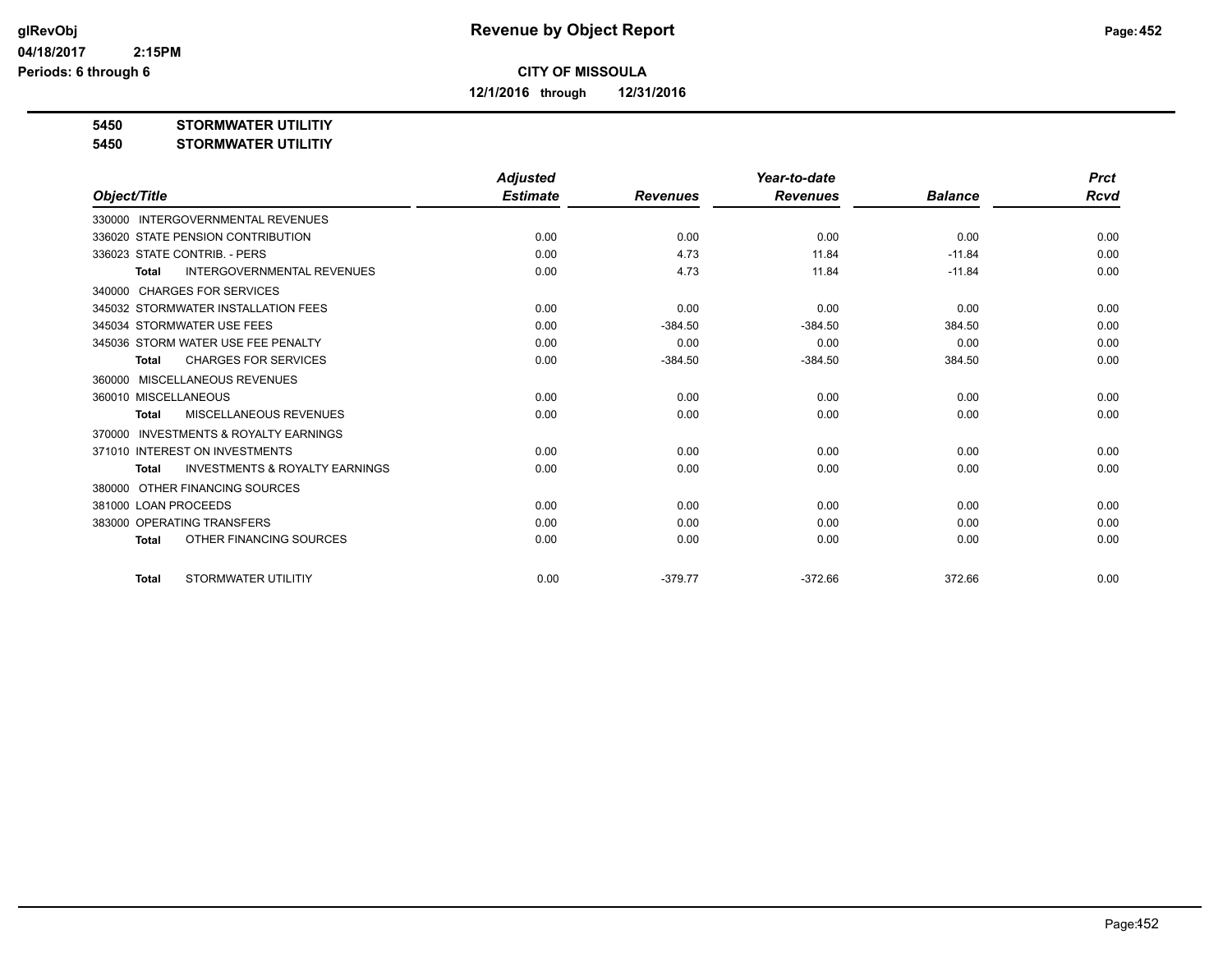**12/1/2016 through 12/31/2016**

#### **5450 STORMWATER UTILITIY**

|                                                           | <b>Adjusted</b> |                 | Year-to-date    |                | <b>Prct</b> |
|-----------------------------------------------------------|-----------------|-----------------|-----------------|----------------|-------------|
| Object/Title                                              | <b>Estimate</b> | <b>Revenues</b> | <b>Revenues</b> | <b>Balance</b> | <b>Rcvd</b> |
| 330000 INTERGOVERNMENTAL REVENUES                         |                 |                 |                 |                |             |
| 336020 STATE PENSION CONTRIBUTION                         | 0.00            | 0.00            | 0.00            | 0.00           | 0.00        |
| 336023 STATE CONTRIB. - PERS                              | 0.00            | 4.73            | 11.84           | $-11.84$       | 0.00        |
| <b>INTERGOVERNMENTAL REVENUES</b><br><b>Total</b>         | 0.00            | 4.73            | 11.84           | $-11.84$       | 0.00        |
| 340000 CHARGES FOR SERVICES                               |                 |                 |                 |                |             |
| 345032 STORMWATER INSTALLATION FEES                       | 0.00            | 0.00            | 0.00            | 0.00           | 0.00        |
| 345034 STORMWATER USE FEES                                | 0.00            | $-384.50$       | $-384.50$       | 384.50         | 0.00        |
| 345036 STORM WATER USE FEE PENALTY                        | 0.00            | 0.00            | 0.00            | 0.00           | 0.00        |
| <b>CHARGES FOR SERVICES</b><br><b>Total</b>               | 0.00            | $-384.50$       | $-384.50$       | 384.50         | 0.00        |
| 360000 MISCELLANEOUS REVENUES                             |                 |                 |                 |                |             |
| 360010 MISCELLANEOUS                                      | 0.00            | 0.00            | 0.00            | 0.00           | 0.00        |
| MISCELLANEOUS REVENUES<br><b>Total</b>                    | 0.00            | 0.00            | 0.00            | 0.00           | 0.00        |
| <b>INVESTMENTS &amp; ROYALTY EARNINGS</b><br>370000       |                 |                 |                 |                |             |
| 371010 INTEREST ON INVESTMENTS                            | 0.00            | 0.00            | 0.00            | 0.00           | 0.00        |
| <b>INVESTMENTS &amp; ROYALTY EARNINGS</b><br><b>Total</b> | 0.00            | 0.00            | 0.00            | 0.00           | 0.00        |
| 380000 OTHER FINANCING SOURCES                            |                 |                 |                 |                |             |
| 381000 LOAN PROCEEDS                                      | 0.00            | 0.00            | 0.00            | 0.00           | 0.00        |
| 383000 OPERATING TRANSFERS                                | 0.00            | 0.00            | 0.00            | 0.00           | 0.00        |
| OTHER FINANCING SOURCES<br><b>Total</b>                   | 0.00            | 0.00            | 0.00            | 0.00           | 0.00        |
| STORMWATER UTILITIY<br>Total                              | 0.00            | $-379.77$       | $-372.66$       | 372.66         | 0.00        |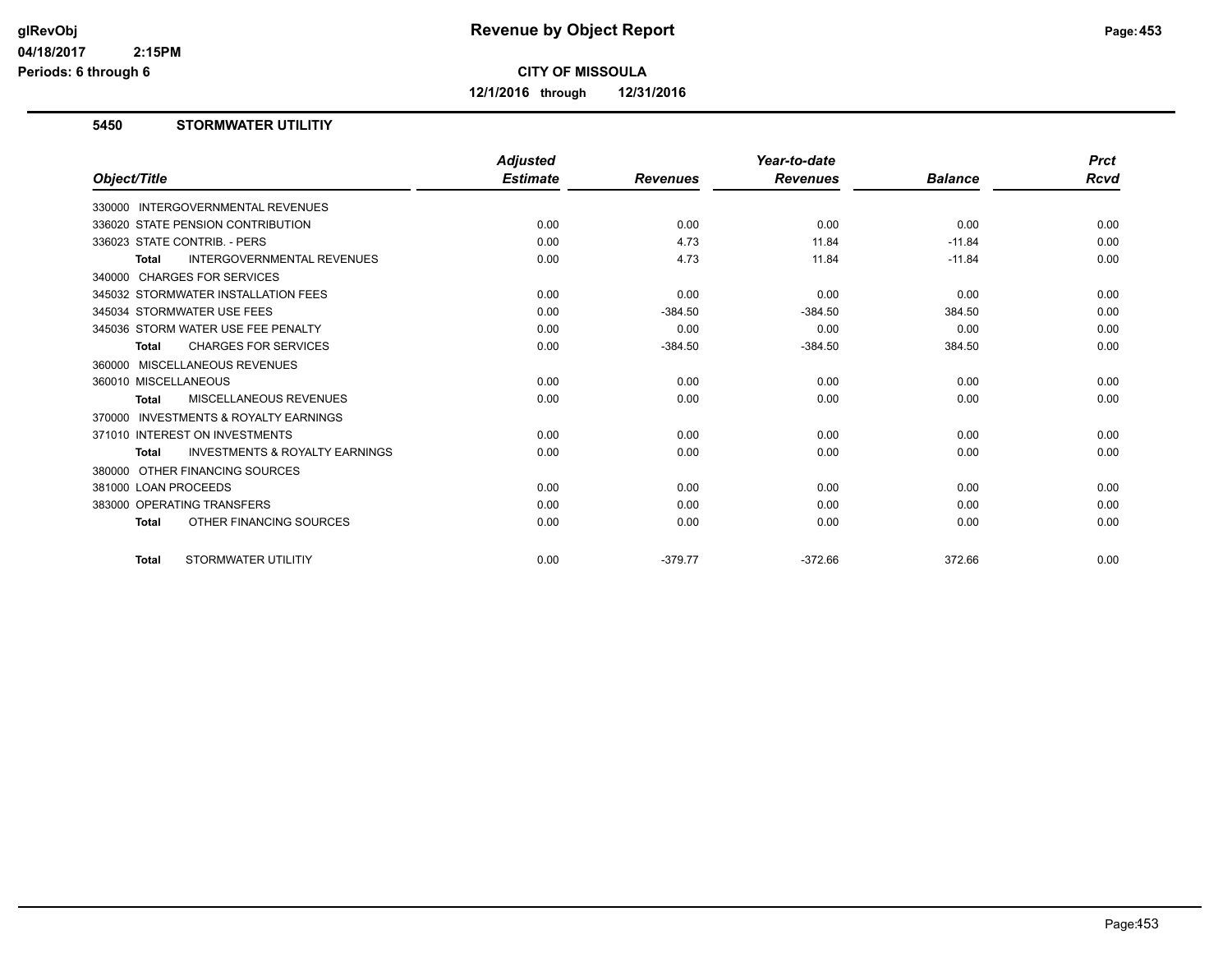## **CITY OF MISSOULA 12/1/2016 through 12/31/2016**

## **5711 AQUATICS**

**5711 AQUATICS**

|                                                    | <b>Adjusted</b> |                 | Year-to-date    |                | <b>Prct</b> |
|----------------------------------------------------|-----------------|-----------------|-----------------|----------------|-------------|
| Object/Title                                       | <b>Estimate</b> | <b>Revenues</b> | <b>Revenues</b> | <b>Balance</b> | <b>Rcvd</b> |
| 330000 INTERGOVERNMENTAL REVENUES                  |                 |                 |                 |                |             |
| 336020 STATE PENSION CONTRIBUTION                  | 0.00            | 0.00            | 0.00            | 0.00           | 0.00        |
| 336023 STATE CONTRIB. - PERS                       | 0.00            | 31.41           | 271.37          | $-271.37$      | 0.00        |
| <b>INTERGOVERNMENTAL REVENUES</b><br><b>Total</b>  | 0.00            | 31.41           | 271.37          | $-271.37$      | 0.00        |
| 340000 CHARGES FOR SERVICES                        |                 |                 |                 |                |             |
| 340051 GRILL VAN CONCESSIONS                       | 38,000.00       | 240.00          | 24,910.80       | 13,089.20      | 65.55       |
| 346030 SWIMMING POOL FEES                          | 603.825.00      | 1.051.77        | 353.870.10      | 249.954.90     | 58.60       |
| 346060 CURRENTS SWIMMING FACILITY                  | 442,900.00      | 34,776.45       | 186,458.71      | 256,441.29     | 42.10       |
| 346061 CURRENTS ENTERPRISE                         | 0.00            | 0.00            | 0.00            | 0.00           | 0.00        |
| 346062 SPLASH ENTERPRISE                           | 0.00            | 0.00            | 0.00            | 0.00           | 0.00        |
| <b>CHARGES FOR SERVICES</b><br><b>Total</b>        | 1,084,725.00    | 36,068.22       | 565,239.61      | 519,485.39     | 52.11       |
| 360000 MISCELLANEOUS REVENUES                      |                 |                 |                 |                |             |
| 360010 MISCELLANEOUS                               | 0.00            | 0.00            | 0.00            | 0.00           | 0.00        |
| 365000 DONATIONS                                   | 0.00            | 0.00            | 0.00            | 0.00           | 0.00        |
| 365019 AQUATICS DONATIONS & GRANTS                 | 0.00            | 550.00          | 1,250.00        | $-1,250.00$    | 0.00        |
| <b>MISCELLANEOUS REVENUES</b><br>Total             | 0.00            | 550.00          | 1,250.00        | $-1,250.00$    | 0.00        |
| 370000 INVESTMENTS & ROYALTY EARNINGS              |                 |                 |                 |                |             |
| 371010 INTEREST ON INVESTMENTS                     | 0.00            | 0.00            | 0.00            | 0.00           | 0.00        |
| <b>INVESTMENTS &amp; ROYALTY EARNINGS</b><br>Total | 0.00            | 0.00            | 0.00            | 0.00           | 0.00        |
| 380000 OTHER FINANCING SOURCES                     |                 |                 |                 |                |             |
| 383029 TRANS FR GENERAL                            | 203,000.00      | 203,000.00      | 203,000.00      | 0.00           | 100.00      |
| 383043 TRANSFERS FROM IMPACT FEES                  | 0.00            | 0.00            | 0.00            | 0.00           | 0.00        |
| 383400 CAPITAL CONTRIBUTION                        | 0.00            | 0.00            | 0.00            | 0.00           | 0.00        |
| OTHER FINANCING SOURCES<br><b>Total</b>            | 203,000.00      | 203,000.00      | 203,000.00      | 0.00           | 100.00      |
| <b>AQUATICS</b><br><b>Total</b>                    | 1,287,725.00    | 239,649.63      | 769,760.98      | 517,964.02     | 59.78       |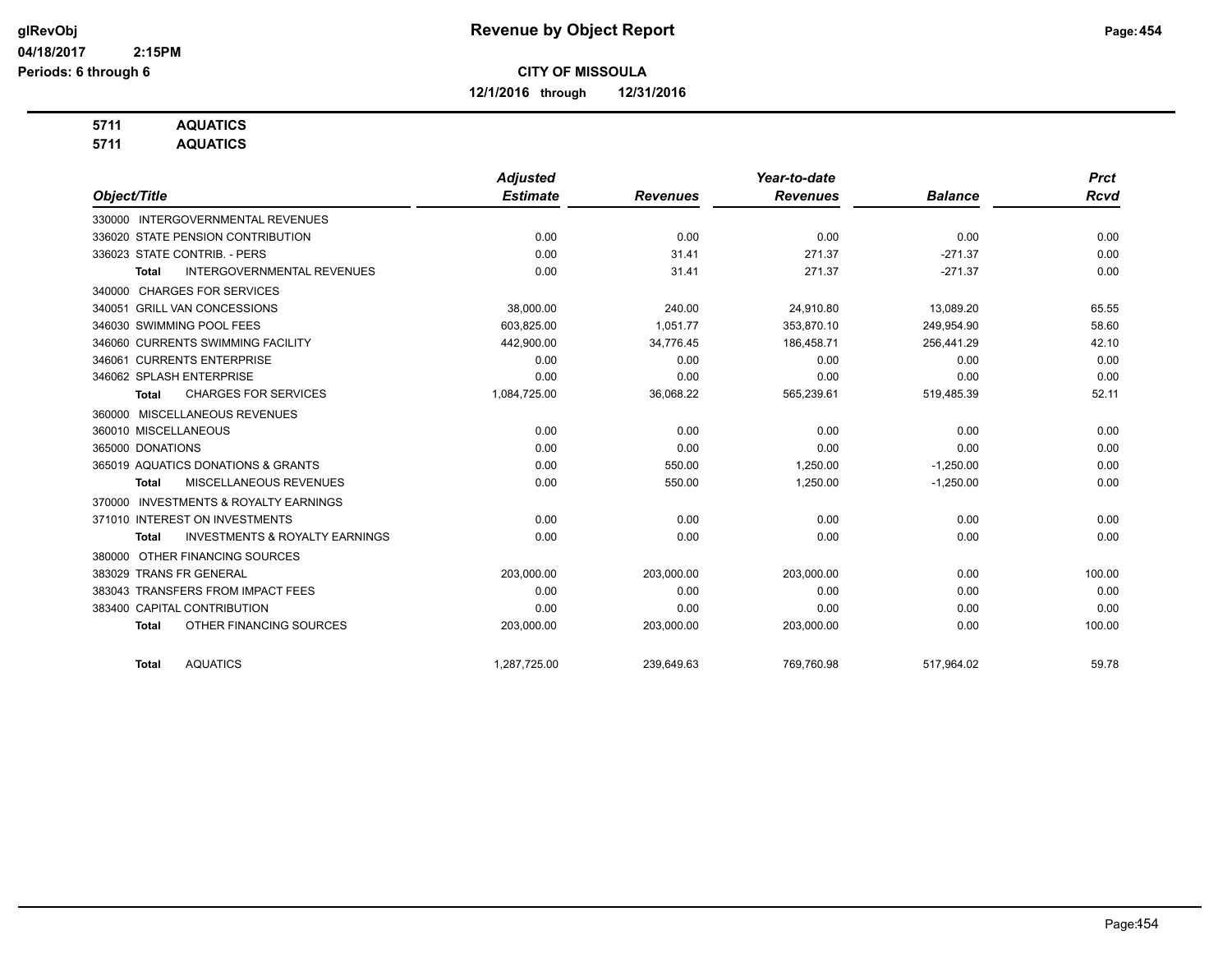**12/1/2016 through 12/31/2016**

#### **5711 AQUATICS**

|                                                    | <b>Adjusted</b> |                 | Year-to-date    |                | <b>Prct</b> |
|----------------------------------------------------|-----------------|-----------------|-----------------|----------------|-------------|
| Object/Title                                       | <b>Estimate</b> | <b>Revenues</b> | <b>Revenues</b> | <b>Balance</b> | <b>Rcvd</b> |
| 330000 INTERGOVERNMENTAL REVENUES                  |                 |                 |                 |                |             |
| 336020 STATE PENSION CONTRIBUTION                  | 0.00            | 0.00            | 0.00            | 0.00           | 0.00        |
| 336023 STATE CONTRIB. - PERS                       | 0.00            | 31.41           | 271.37          | $-271.37$      | 0.00        |
| <b>INTERGOVERNMENTAL REVENUES</b><br><b>Total</b>  | 0.00            | 31.41           | 271.37          | $-271.37$      | 0.00        |
| 340000 CHARGES FOR SERVICES                        |                 |                 |                 |                |             |
| 340051 GRILL VAN CONCESSIONS                       | 38.000.00       | 240.00          | 24.910.80       | 13.089.20      | 65.55       |
| 346030 SWIMMING POOL FEES                          | 603,825.00      | 1,051.77        | 353,870.10      | 249,954.90     | 58.60       |
| 346060 CURRENTS SWIMMING FACILITY                  | 442,900.00      | 34,776.45       | 186,458.71      | 256,441.29     | 42.10       |
| 346061 CURRENTS ENTERPRISE                         | 0.00            | 0.00            | 0.00            | 0.00           | 0.00        |
| 346062 SPLASH ENTERPRISE                           | 0.00            | 0.00            | 0.00            | 0.00           | 0.00        |
| <b>CHARGES FOR SERVICES</b><br><b>Total</b>        | 1,084,725.00    | 36,068.22       | 565,239.61      | 519,485.39     | 52.11       |
| 360000 MISCELLANEOUS REVENUES                      |                 |                 |                 |                |             |
| 360010 MISCELLANEOUS                               | 0.00            | 0.00            | 0.00            | 0.00           | 0.00        |
| 365000 DONATIONS                                   | 0.00            | 0.00            | 0.00            | 0.00           | 0.00        |
| 365019 AQUATICS DONATIONS & GRANTS                 | 0.00            | 550.00          | 1,250.00        | $-1,250.00$    | 0.00        |
| MISCELLANEOUS REVENUES<br><b>Total</b>             | 0.00            | 550.00          | 1,250.00        | $-1,250.00$    | 0.00        |
| 370000 INVESTMENTS & ROYALTY EARNINGS              |                 |                 |                 |                |             |
| 371010 INTEREST ON INVESTMENTS                     | 0.00            | 0.00            | 0.00            | 0.00           | 0.00        |
| <b>INVESTMENTS &amp; ROYALTY EARNINGS</b><br>Total | 0.00            | 0.00            | 0.00            | 0.00           | 0.00        |
| 380000 OTHER FINANCING SOURCES                     |                 |                 |                 |                |             |
| 383029 TRANS FR GENERAL                            | 203,000.00      | 203,000.00      | 203,000.00      | 0.00           | 100.00      |
| 383043 TRANSFERS FROM IMPACT FEES                  | 0.00            | 0.00            | 0.00            | 0.00           | 0.00        |
| 383400 CAPITAL CONTRIBUTION                        | 0.00            | 0.00            | 0.00            | 0.00           | 0.00        |
| OTHER FINANCING SOURCES<br><b>Total</b>            | 203,000.00      | 203,000.00      | 203,000.00      | 0.00           | 100.00      |
| <b>AQUATICS</b><br><b>Total</b>                    | 1,287,725.00    | 239,649.63      | 769,760.98      | 517,964.02     | 59.78       |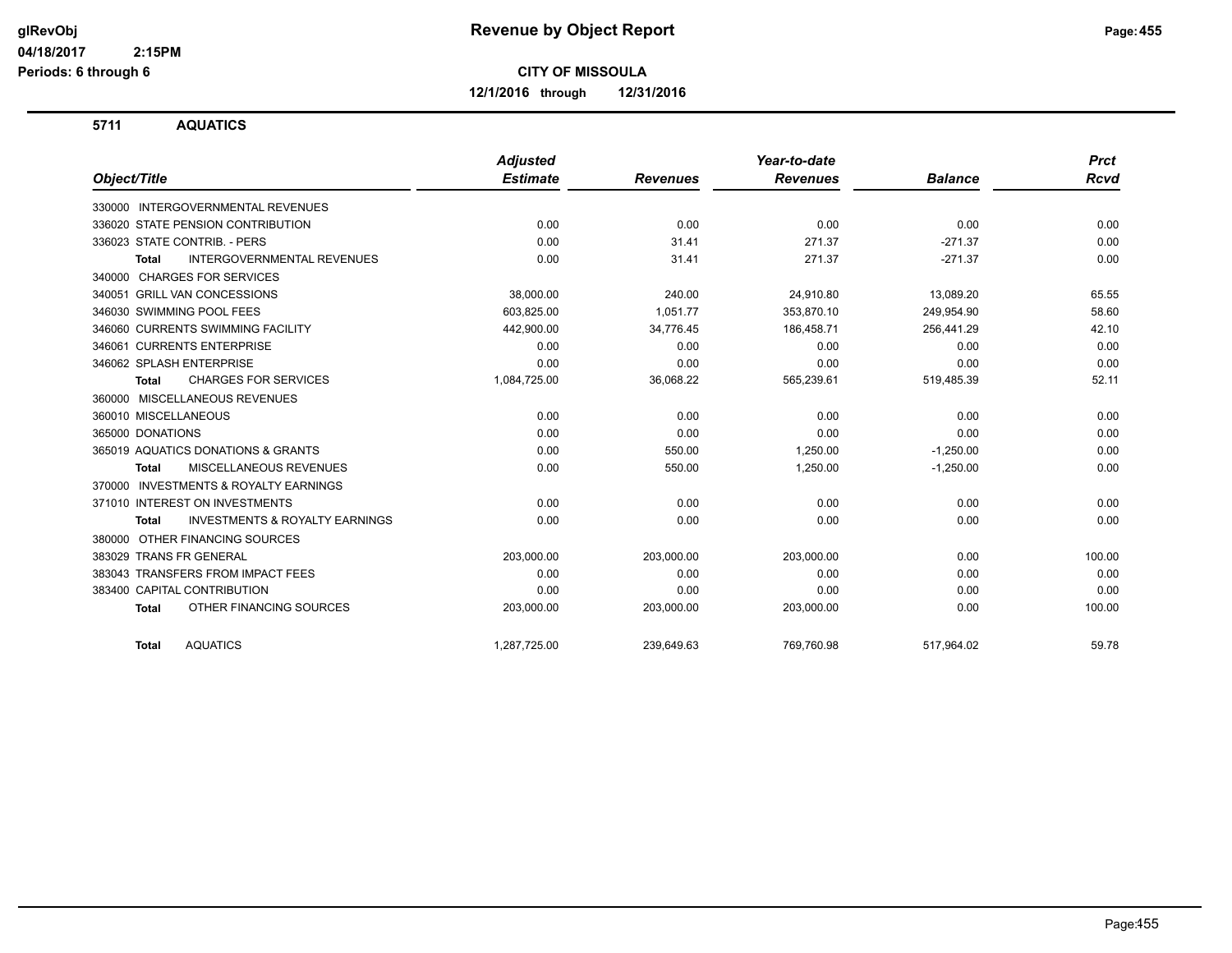**12/1/2016 through 12/31/2016**

## **6050 EMPLOYEE BENEFIT PLAN FUND**

**6050 EMPLOYEE BENEFIT PLAN FUND**

|                                                          | <b>Adjusted</b> |                 | Year-to-date    |                | <b>Prct</b> |
|----------------------------------------------------------|-----------------|-----------------|-----------------|----------------|-------------|
| Object/Title                                             | <b>Estimate</b> | <b>Revenues</b> | <b>Revenues</b> | <b>Balance</b> | <b>Rcvd</b> |
| 330000 INTERGOVERNMENTAL REVENUES                        |                 |                 |                 |                |             |
| 334112 WELLNESS GRANT                                    | 0.00            | 0.00            | 0.00            | 0.00           | 0.00        |
| <b>INTERGOVERNMENTAL REVENUES</b><br><b>Total</b>        | 0.00            | 0.00            | 0.00            | 0.00           | 0.00        |
| 360000 MISCELLANEOUS REVENUES                            |                 |                 |                 |                |             |
| 360010 MISCELLANEOUS                                     | 0.00            | 0.00            | 0.00            | 0.00           | 0.00        |
| MISCELLANEOUS REVENUES<br><b>Total</b>                   | 0.00            | 0.00            | 0.00            | 0.00           | 0.00        |
| 370000 INVESTMENTS & ROYALTY EARNINGS                    |                 |                 |                 |                |             |
| 371010 INTEREST ON INVESTMENTS                           | 0.00            | 0.00            | 0.00            | 0.00           | 0.00        |
| <b>INVESTMENTS &amp; ROYALTY EARNINGS</b><br>Total       | 0.00            | 0.00            | 0.00            | 0.00           | 0.00        |
| 380000 OTHER FINANCING SOURCES                           |                 |                 |                 |                |             |
| 383028 TRANS FROM GF FOR HEALTH RESERVE                  | 0.00            | 0.00            | 147,333.36      | $-147,333.36$  | 0.00        |
| 383029 TRANS FR GENERAL                                  | 442.000.00      | 226.968.74      | 262.399.32      | 179.600.68     | 59.37       |
| OTHER FINANCING SOURCES<br><b>Total</b>                  | 442,000.00      | 226,968.74      | 409,732.68      | 32,267.32      | 92.70       |
| 390000 INTERNAL SERVICES                                 |                 |                 |                 |                |             |
| 396001 INSURANCE REIMBURSEMENTS                          | 0.00            | 0.00            | 0.00            | 0.00           | 0.00        |
| 396002 CITY CONTRIBUTIONS                                | 3,210,660.00    | 254.076.01      | 1,724,251.55    | 1,486,408.45   | 53.70       |
| 396003 EMPLOYEE DEDUCTION CONTRIBUTIONS                  | 734,400.00      | 33,641.88       | 704,689.16      | 29,710.84      | 95.95       |
| 396004 RETIREE CONTRIBUTIONS                             | 436,800.00      | 40,265.28       | 178,593.37      | 258,206.63     | 40.89       |
| 396005 FIRE + POLICE ADDTL HEALTH CONTRIB                | 1,340,640.00    | 68,094.00       | 934,326.00      | 406,314.00     | 69.69       |
| 396006 RX REBATES                                        | 0.00            | 0.00            | 6,776.08        | $-6,776.08$    | 0.00        |
| 396007 OTHER PARTICIPANT HEALTH PREM CONTRIB             | 0.00            | 0.00            | 912.45          | $-912.45$      | 0.00        |
| 396008 COBRA CONTRIBUTIONS                               | 0.00            | 0.00            | 0.00            | 0.00           | 0.00        |
| 396009 WELLNESS PROGRAM CONTRIBUTIONS                    | 0.00            | 0.00            | 0.00            | 0.00           | 0.00        |
| 396010 EMPLOYEE SUPPLI LIFE INSURANCE CONTRI             | 0.00            | 1,393.30        | 14,516.14       | $-14,516.14$   | 0.00        |
| <b>EMPLOYEE VISION INSURANCE CONTRIBUTIONS</b><br>396011 | 0.00            | 112.13          | 794.23          | $-794.23$      | 0.00        |
| <b>INTERNAL SERVICES</b><br><b>Total</b>                 | 5,722,500.00    | 397,582.60      | 3,564,858.98    | 2,157,641.02   | 62.30       |
| <b>EMPLOYEE BENEFIT PLAN FUND</b><br><b>Total</b>        | 6,164,500.00    | 624,551.34      | 3,974,591.66    | 2,189,908.34   | 64.48       |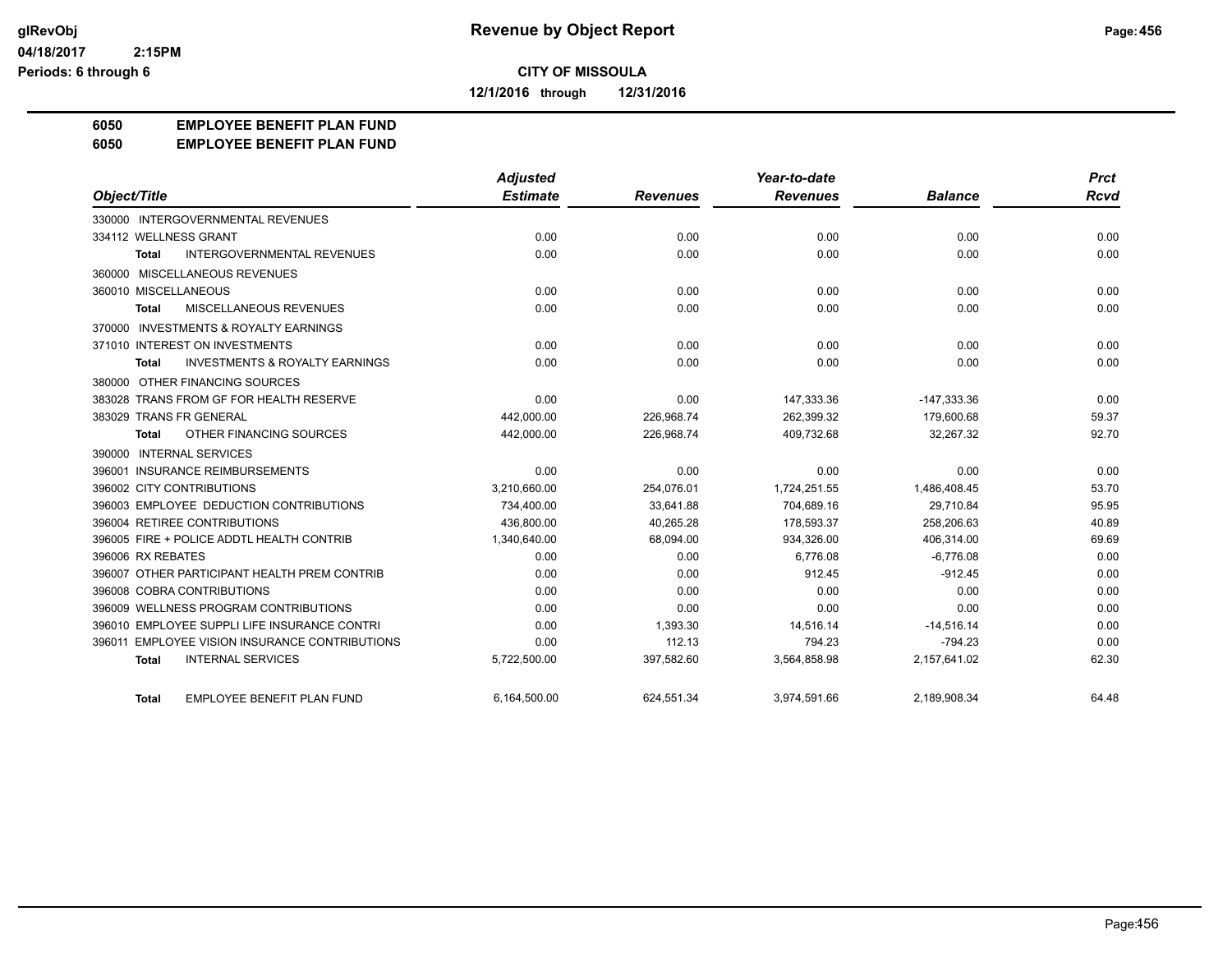**12/1/2016 through 12/31/2016**

### **6050 EMPLOYEE BENEFIT PLAN FUND**

|                                                    | <b>Adjusted</b> |                 | Year-to-date    |                | <b>Prct</b> |
|----------------------------------------------------|-----------------|-----------------|-----------------|----------------|-------------|
| Object/Title                                       | <b>Estimate</b> | <b>Revenues</b> | <b>Revenues</b> | <b>Balance</b> | Rcvd        |
| 330000 INTERGOVERNMENTAL REVENUES                  |                 |                 |                 |                |             |
| 334112 WELLNESS GRANT                              | 0.00            | 0.00            | 0.00            | 0.00           | 0.00        |
| <b>INTERGOVERNMENTAL REVENUES</b><br><b>Total</b>  | 0.00            | 0.00            | 0.00            | 0.00           | 0.00        |
| 360000 MISCELLANEOUS REVENUES                      |                 |                 |                 |                |             |
| 360010 MISCELLANEOUS                               | 0.00            | 0.00            | 0.00            | 0.00           | 0.00        |
| MISCELLANEOUS REVENUES<br>Total                    | 0.00            | 0.00            | 0.00            | 0.00           | 0.00        |
| 370000 INVESTMENTS & ROYALTY EARNINGS              |                 |                 |                 |                |             |
| 371010 INTEREST ON INVESTMENTS                     | 0.00            | 0.00            | 0.00            | 0.00           | 0.00        |
| <b>INVESTMENTS &amp; ROYALTY EARNINGS</b><br>Total | 0.00            | 0.00            | 0.00            | 0.00           | 0.00        |
| 380000 OTHER FINANCING SOURCES                     |                 |                 |                 |                |             |
| 383028 TRANS FROM GF FOR HEALTH RESERVE            | 0.00            | 0.00            | 147,333.36      | $-147,333.36$  | 0.00        |
| 383029 TRANS FR GENERAL                            | 442.000.00      | 226,968.74      | 262.399.32      | 179.600.68     | 59.37       |
| OTHER FINANCING SOURCES<br>Total                   | 442,000.00      | 226,968.74      | 409,732.68      | 32,267.32      | 92.70       |
| 390000 INTERNAL SERVICES                           |                 |                 |                 |                |             |
| 396001 INSURANCE REIMBURSEMENTS                    | 0.00            | 0.00            | 0.00            | 0.00           | 0.00        |
| 396002 CITY CONTRIBUTIONS                          | 3,210,660.00    | 254,076.01      | 1,724,251.55    | 1,486,408.45   | 53.70       |
| 396003 EMPLOYEE DEDUCTION CONTRIBUTIONS            | 734,400.00      | 33,641.88       | 704,689.16      | 29,710.84      | 95.95       |
| 396004 RETIREE CONTRIBUTIONS                       | 436,800.00      | 40,265.28       | 178,593.37      | 258,206.63     | 40.89       |
| 396005 FIRE + POLICE ADDTL HEALTH CONTRIB          | 1,340,640.00    | 68,094.00       | 934,326.00      | 406.314.00     | 69.69       |
| 396006 RX REBATES                                  | 0.00            | 0.00            | 6,776.08        | $-6,776.08$    | 0.00        |
| 396007 OTHER PARTICIPANT HEALTH PREM CONTRIB       | 0.00            | 0.00            | 912.45          | $-912.45$      | 0.00        |
| 396008 COBRA CONTRIBUTIONS                         | 0.00            | 0.00            | 0.00            | 0.00           | 0.00        |
| 396009 WELLNESS PROGRAM CONTRIBUTIONS              | 0.00            | 0.00            | 0.00            | 0.00           | 0.00        |
| 396010 EMPLOYEE SUPPLI LIFE INSURANCE CONTRI       | 0.00            | 1,393.30        | 14,516.14       | $-14,516.14$   | 0.00        |
| 396011 EMPLOYEE VISION INSURANCE CONTRIBUTION      | 0.00            | 112.13          | 794.23          | $-794.23$      | 0.00        |
| <b>INTERNAL SERVICES</b><br><b>Total</b>           | 5,722,500.00    | 397,582.60      | 3,564,858.98    | 2,157,641.02   | 62.30       |
| <b>EMPLOYEE BENEFIT PLAN FUND</b><br>Total         | 6,164,500.00    | 624,551.34      | 3,974,591.66    | 2,189,908.34   | 64.48       |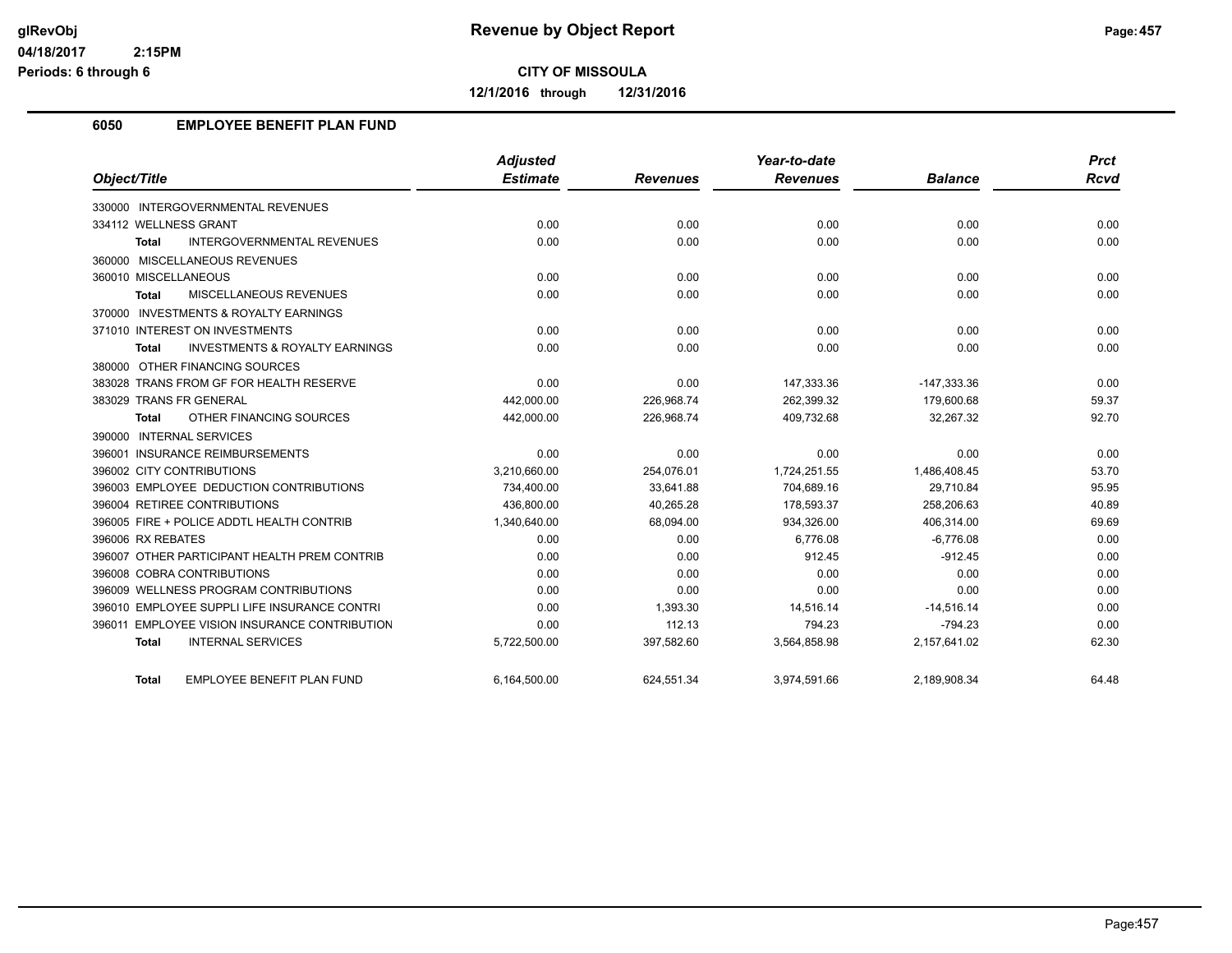**12/1/2016 through 12/31/2016**

**7370 PARKING COMMISSION FUND**

**7370 PARKING COMMISSION FUND**

|                                                    | <b>Adjusted</b> |                 | Year-to-date    |                | <b>Prct</b> |
|----------------------------------------------------|-----------------|-----------------|-----------------|----------------|-------------|
| Object/Title                                       | <b>Estimate</b> | <b>Revenues</b> | <b>Revenues</b> | <b>Balance</b> | <b>Rcvd</b> |
| 330000 INTERGOVERNMENTAL REVENUES                  |                 |                 |                 |                |             |
| 336020 STATE PENSION CONTRIBUTION                  | 0.00            | 0.00            | 0.00            | 0.00           | 0.00        |
| 336023 STATE CONTRIB. - PERS                       | 0.00            | 34.54           | 215.37          | $-215.37$      | 0.00        |
| INTERGOVERNMENTAL REVENUES<br><b>Total</b>         | 0.00            | 34.54           | 215.37          | $-215.37$      | 0.00        |
| 340000 CHARGES FOR SERVICES                        |                 |                 |                 |                |             |
| 343009 TOW CHARGES                                 | 0.00            | 0.00            | 0.00            | 0.00           | 0.00        |
| 343015 PARKING                                     | 1,672,690.00    | 0.00            | 0.00            | 1,672,690.00   | 0.00        |
| 343016 METER MONEY                                 | 0.00            | 75,824.51       | 498,922.81      | -498,922.81    | 0.00        |
| 343017 PARKING LEASE REVENUE                       | 0.00            | 156,698.00      | 459,104.00      | $-459, 104.00$ | 0.00        |
| 343018 SALE OF MATERIALS                           | 0.00            | 9,803.25        | 54,194.07       | $-54,194.07$   | 0.00        |
| 343301 BOOT REMOVAL                                | 0.00            | 1,260.00        | 5,315.00        | $-5,315.00$    | 0.00        |
| <b>CHARGES FOR SERVICES</b><br>Total               | 1,672,690.00    | 243,585.76      | 1,017,535.88    | 655, 154.12    | 60.83       |
| 350000 FINES & FORFEITURES                         |                 |                 |                 |                |             |
| 352000 TICKETS                                     | 0.00            | 0.00            | 0.00            | 0.00           | 0.00        |
| 352001 PARKING TICKET REVENUE                      | 270,000.00      | 17,982.00       | 108,485.50      | 161,514.50     | 40.18       |
| 352002 PARKING FINES                               | 0.00            | 0.00            | 0.00            | 0.00           | 0.00        |
| <b>FINES &amp; FORFEITURES</b><br><b>Total</b>     | 270,000.00      | 17,982.00       | 108,485.50      | 161,514.50     | 40.18       |
| 360000 MISCELLANEOUS REVENUES                      |                 |                 |                 |                |             |
| 360010 MISCELLANEOUS                               | 0.00            | 1,640.99        | 22,839.88       | $-22,839.88$   | 0.00        |
| 360018 MARKET ON FRONT UTILITY PAYMENTS            | 0.00            | 0.00            | 787.27          | $-787.27$      | 0.00        |
| 360019 GARBAGE-MARKET ON FRONT                     | 0.00            | 0.00            | 275.33          | $-275.33$      | 0.00        |
| 362002 BAD CHECK CHARGES                           | 0.00            | 0.00            | 75.00           | $-75.00$       | 0.00        |
| 362005 LEASE LATE PAYMENT PENALTY                  | 0.00            | 0.00            | 0.00            | 0.00           | 0.00        |
| 364040 INSURANCE AND DAMAGE RECOVERY               | 0.00            | 0.00            | 0.00            | 0.00           | 0.00        |
| MISCELLANEOUS REVENUES<br><b>Total</b>             | 0.00            | 1,640.99        | 23,977.48       | $-23,977.48$   | 0.00        |
| 370000 INVESTMENTS & ROYALTY EARNINGS              |                 |                 |                 |                |             |
| 371010 INTEREST ON INVESTMENTS                     | 0.00            | 0.00            | 0.00            | 0.00           | 0.00        |
| 371020 GAIN/LOSS IN MARKET VALUE OF INVESTMENTS    | 0.00            | 0.00            | 0.00            | 0.00           | 0.00        |
| <b>INVESTMENTS &amp; ROYALTY EARNINGS</b><br>Total | 0.00            | 0.00            | 0.00            | 0.00           | 0.00        |
| 380000 OTHER FINANCING SOURCES                     |                 |                 |                 |                |             |
| 381010 BOND PROCEEDS                               | 0.00            | 0.00            | 0.00            | 0.00           | 0.00        |
| 381090 PROCEEDS FROM CAPITAL LEASE                 | 0.00            | 0.00            | 0.00            | 0.00           | 0.00        |
| 382010 SALE OF FIXED ASSETS                        | 0.00            | 0.00            | 0.00            | 0.00           | 0.00        |
| 383013 TRANS FR SID DEBT SERVICE                   | 0.00            | 0.00            | 0.00            | 0.00           | 0.00        |
| 383400 CAPITAL CONTRIBUTION                        | 0.00            | 0.00            | 0.00            | 0.00           | 0.00        |
| <b>Total</b><br>OTHER FINANCING SOURCES            | 0.00            | 0.00            | 0.00            | 0.00           | 0.00        |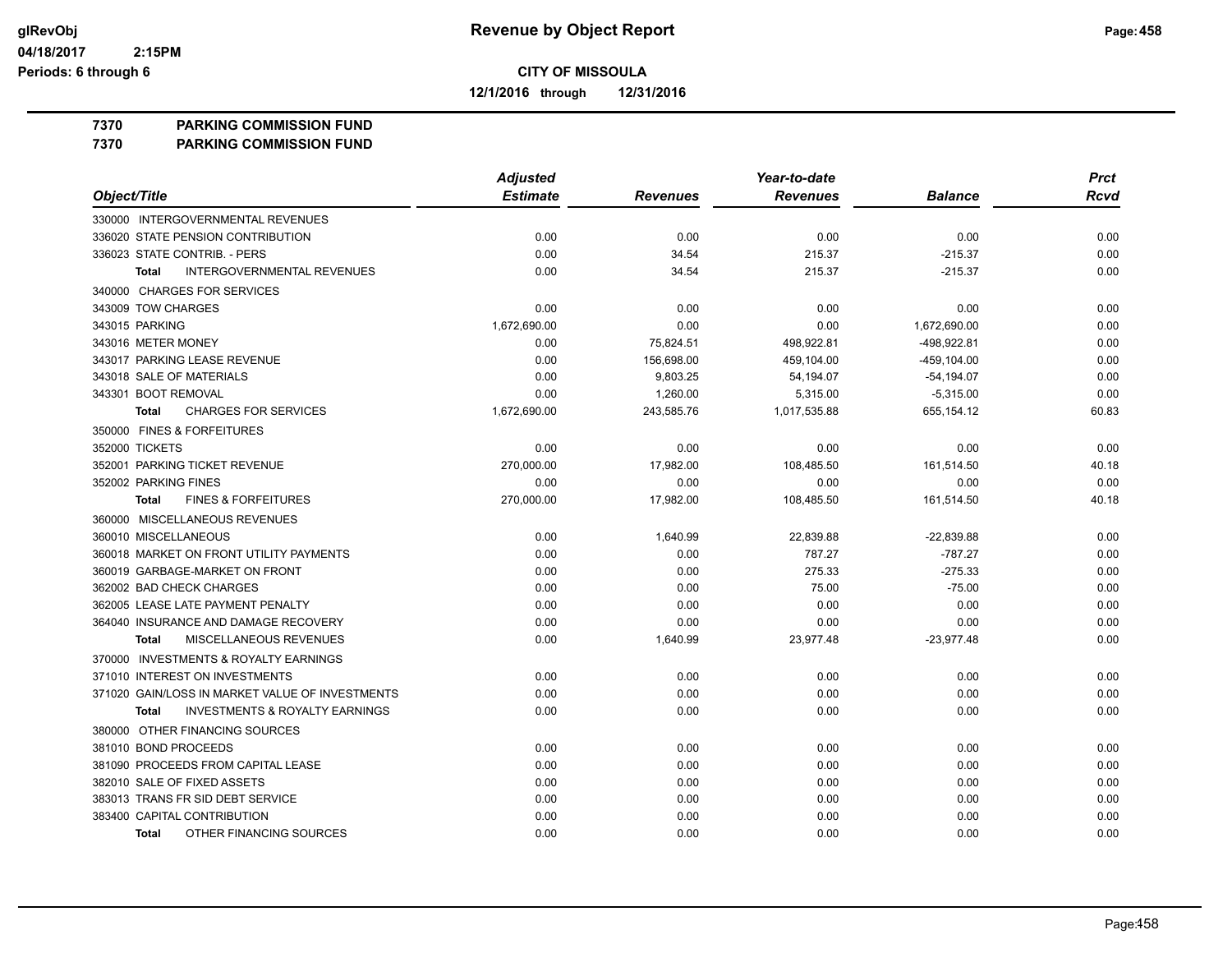| glRevObj             |        | <b>Revenue by Object Report</b> | Page: 459 |
|----------------------|--------|---------------------------------|-----------|
| 04/18/2017           | 2:15PM |                                 |           |
| Periods: 6 through 6 |        | <b>CITY OF MISSOULA</b>         |           |

**CITY OF MISSOULA 12/1/2016 through 12/31/2016**

| 7370         | <b>FUNL</b><br><b>KING</b><br>SION<br>PAR<br>JMMI                       |              |            |                     |            |       |
|--------------|-------------------------------------------------------------------------|--------------|------------|---------------------|------------|-------|
| <b>Total</b> | FUNE<br>PARKING<br>$\sim$ $\sim$ $\sim$<br>שו<br>UN<br>, vv<br>$\cdots$ | 690.00<br>94 | 263.243.29 | 150.214.22<br>14.ZJ | 792 475 77 | 59.21 |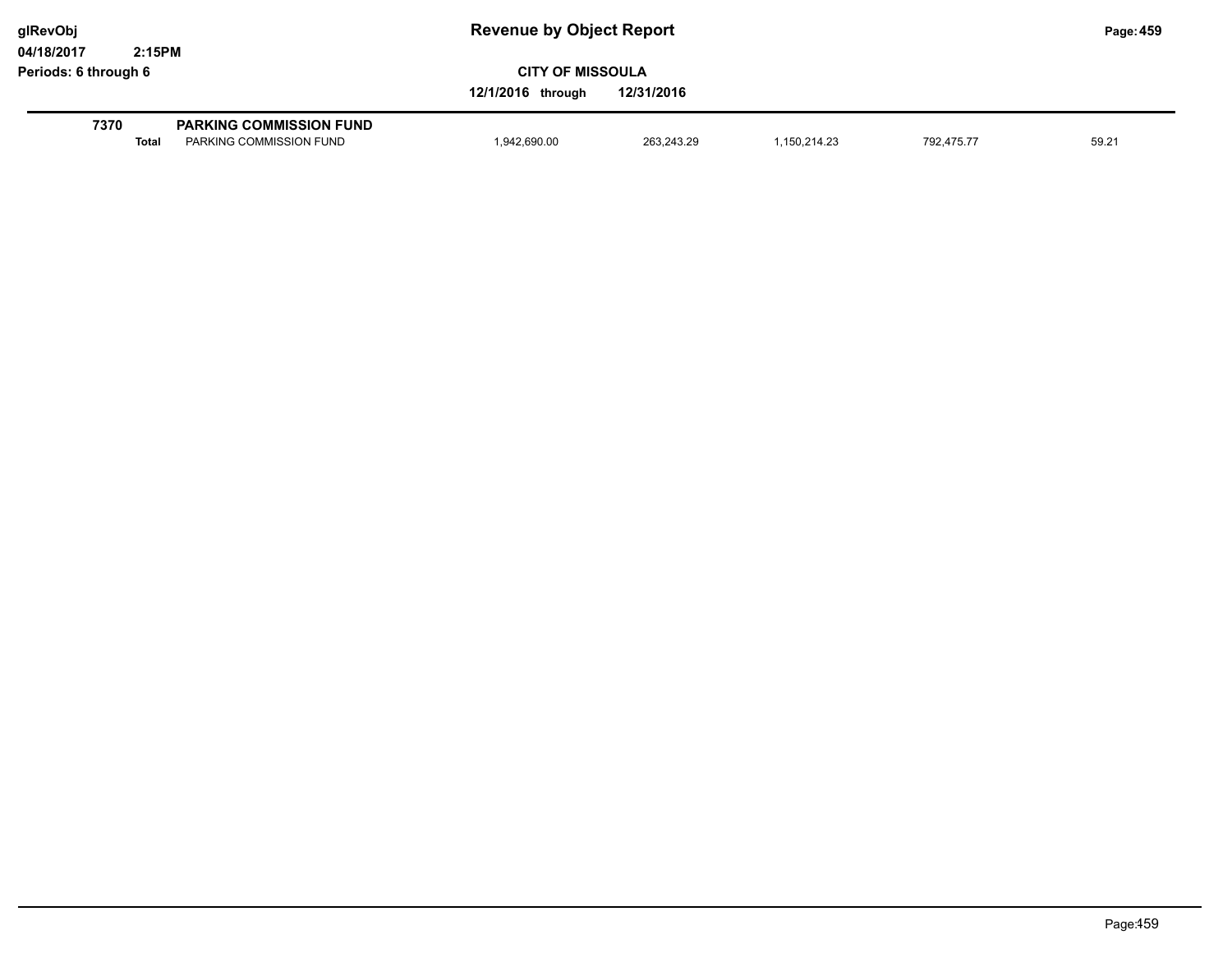**12/1/2016 through 12/31/2016**

#### **7370 PARKING COMMISSION FUND**

|                                                    | <b>Adjusted</b> |                 | Year-to-date    |                | <b>Prct</b> |
|----------------------------------------------------|-----------------|-----------------|-----------------|----------------|-------------|
| Object/Title                                       | <b>Estimate</b> | <b>Revenues</b> | <b>Revenues</b> | <b>Balance</b> | Rcvd        |
| 330000 INTERGOVERNMENTAL REVENUES                  |                 |                 |                 |                |             |
| 336020 STATE PENSION CONTRIBUTION                  | 0.00            | 0.00            | 0.00            | 0.00           | 0.00        |
| 336023 STATE CONTRIB. - PERS                       | 0.00            | 34.54           | 215.37          | $-215.37$      | 0.00        |
| INTERGOVERNMENTAL REVENUES<br><b>Total</b>         | 0.00            | 34.54           | 215.37          | $-215.37$      | 0.00        |
| 340000 CHARGES FOR SERVICES                        |                 |                 |                 |                |             |
| 343009 TOW CHARGES                                 | 0.00            | 0.00            | 0.00            | 0.00           | 0.00        |
| 343015 PARKING                                     | 1,672,690.00    | 0.00            | 0.00            | 1,672,690.00   | 0.00        |
| 343016 METER MONEY                                 | 0.00            | 75,824.51       | 498,922.81      | -498,922.81    | 0.00        |
| 343017 PARKING LEASE REVENUE                       | 0.00            | 156,698.00      | 459,104.00      | $-459, 104.00$ | 0.00        |
| 343018 SALE OF MATERIALS                           | 0.00            | 9,803.25        | 54,194.07       | $-54, 194.07$  | 0.00        |
| 343301 BOOT REMOVAL                                | 0.00            | 1,260.00        | 5,315.00        | $-5,315.00$    | 0.00        |
| <b>CHARGES FOR SERVICES</b><br><b>Total</b>        | 1,672,690.00    | 243,585.76      | 1,017,535.88    | 655,154.12     | 60.83       |
| 350000 FINES & FORFEITURES                         |                 |                 |                 |                |             |
| 352000 TICKETS                                     | 0.00            | 0.00            | 0.00            | 0.00           | 0.00        |
| 352001 PARKING TICKET REVENUE                      | 270,000.00      | 17,982.00       | 108.485.50      | 161,514.50     | 40.18       |
| 352002 PARKING FINES                               | 0.00            | 0.00            | 0.00            | 0.00           | 0.00        |
| <b>FINES &amp; FORFEITURES</b><br><b>Total</b>     | 270,000.00      | 17,982.00       | 108,485.50      | 161,514.50     | 40.18       |
| 360000 MISCELLANEOUS REVENUES                      |                 |                 |                 |                |             |
| 360010 MISCELLANEOUS                               | 0.00            | 1,640.99        | 22,839.88       | $-22,839.88$   | 0.00        |
| 360018 MARKET ON FRONT UTILITY PAYMENTS            | 0.00            | 0.00            | 787.27          | $-787.27$      | 0.00        |
| 360019 GARBAGE-MARKET ON FRONT                     | 0.00            | 0.00            | 275.33          | $-275.33$      | 0.00        |
| 362002 BAD CHECK CHARGES                           | 0.00            | 0.00            | 75.00           | $-75.00$       | 0.00        |
| 362005 LEASE LATE PAYMENT PENALTY                  | 0.00            | 0.00            | 0.00            | 0.00           | 0.00        |
| 364040 INSURANCE AND DAMAGE RECOVERY               | 0.00            | 0.00            | 0.00            | 0.00           | 0.00        |
| MISCELLANEOUS REVENUES<br><b>Total</b>             | 0.00            | 1,640.99        | 23,977.48       | $-23,977.48$   | 0.00        |
| 370000 INVESTMENTS & ROYALTY EARNINGS              |                 |                 |                 |                |             |
| 371010 INTEREST ON INVESTMENTS                     | 0.00            | 0.00            | 0.00            | 0.00           | 0.00        |
| 371020 GAIN/LOSS IN MARKET VALUE OF INVESTMENT     | 0.00            | 0.00            | 0.00            | 0.00           | 0.00        |
| <b>INVESTMENTS &amp; ROYALTY EARNINGS</b><br>Total | 0.00            | 0.00            | 0.00            | 0.00           | 0.00        |
| 380000 OTHER FINANCING SOURCES                     |                 |                 |                 |                |             |
| 381010 BOND PROCEEDS                               | 0.00            | 0.00            | 0.00            | 0.00           | 0.00        |
| 381090 PROCEEDS FROM CAPITAL LEASE                 | 0.00            | 0.00            | 0.00            | 0.00           | 0.00        |
| 382010 SALE OF FIXED ASSETS                        | 0.00            | 0.00            | 0.00            | 0.00           | 0.00        |
| 383013 TRANS FR SID DEBT SERVICE                   | 0.00            | 0.00            | 0.00            | 0.00           | 0.00        |
| 383400 CAPITAL CONTRIBUTION                        | 0.00            | 0.00            | 0.00            | 0.00           | 0.00        |
| OTHER FINANCING SOURCES<br><b>Total</b>            | 0.00            | 0.00            | 0.00            | 0.00           | 0.00        |
| PARKING COMMISSION FUND<br><b>Total</b>            | 1,942,690.00    | 263,243.29      | 1,150,214.23    | 792.475.77     | 59.21       |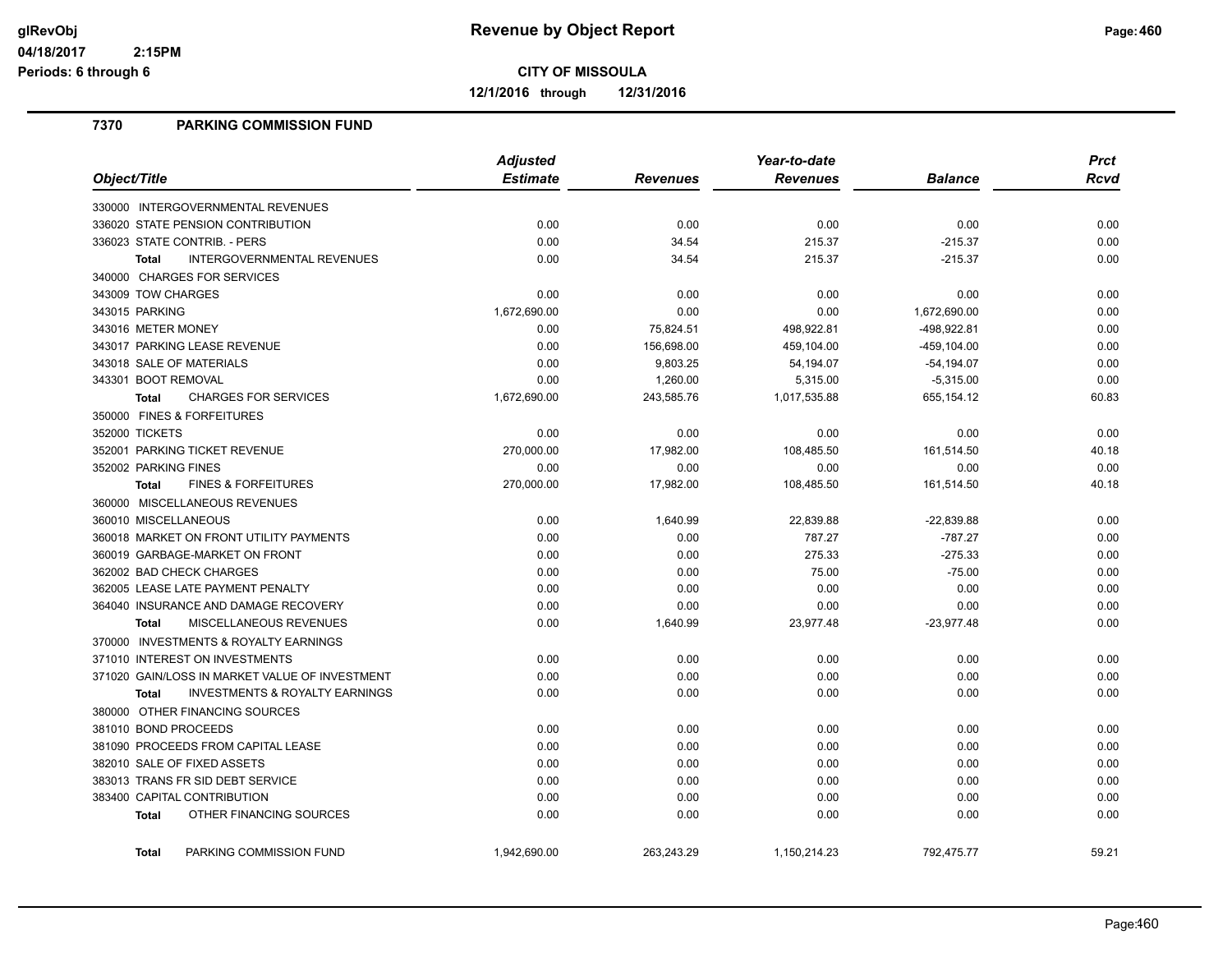**CITY OF MISSOULA 12/1/2016 through 12/31/2016**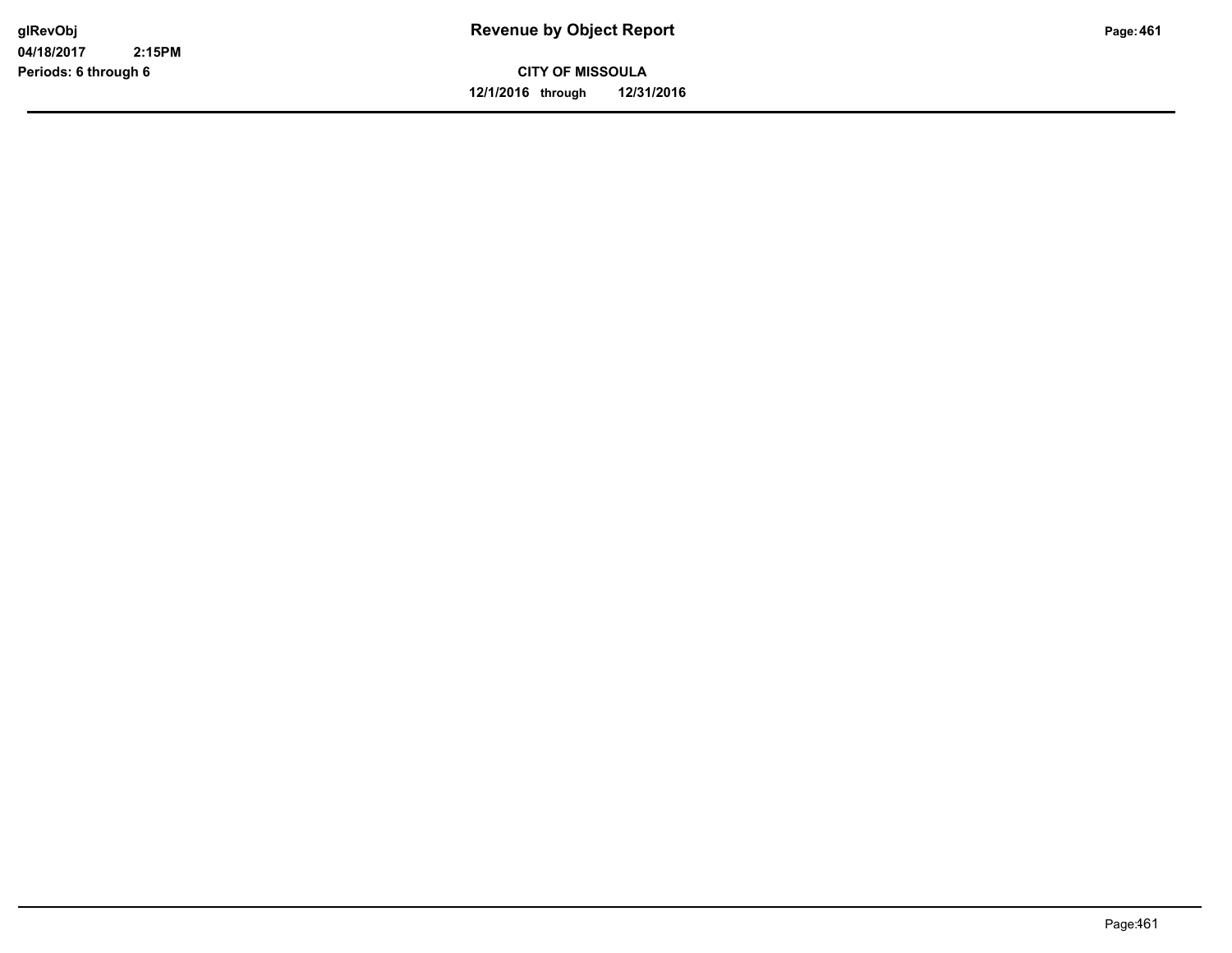**12/1/2016 through 12/31/2016**

**7371 FRONT STREET PARKING BONDS**

**7371 FRONT STREET PARKING BONDS**

|                                                     | <b>Adjusted</b> |                 | Year-to-date    |                | <b>Prct</b> |
|-----------------------------------------------------|-----------------|-----------------|-----------------|----------------|-------------|
| Object/Title                                        | <b>Estimate</b> | <b>Revenues</b> | <b>Revenues</b> | <b>Balance</b> | <b>Rcvd</b> |
| 330000 INTERGOVERNMENTAL REVENUES                   |                 |                 |                 |                |             |
| 331990 IRS REIMB/DEBT SVS INTEREST                  | 0.00            | 0.00            | 0.00            | 0.00           | 0.00        |
| 338000 LOCAL SHARING OF TAX INCREMENT               | 0.00            | 0.00            | 0.00            | 0.00           | 0.00        |
| <b>INTERGOVERNMENTAL REVENUES</b><br>Total          | 0.00            | 0.00            | 0.00            | 0.00           | 0.00        |
| MISCELLANEOUS REVENUES<br>360000                    |                 |                 |                 |                |             |
| 360010 MISCELLANEOUS                                | 0.00            | 0.00            | 0.00            | 0.00           | 0.00        |
| <b>MISCELLANEOUS REVENUES</b><br>Total              | 0.00            | 0.00            | 0.00            | 0.00           | 0.00        |
| <b>INVESTMENTS &amp; ROYALTY EARNINGS</b><br>370000 |                 |                 |                 |                |             |
| 371010 INTEREST ON INVESTMENTS                      | 0.00            | 0.00            | 0.00            | 0.00           | 0.00        |
| <b>INVESTMENTS &amp; ROYALTY EARNINGS</b><br>Total  | 0.00            | 0.00            | 0.00            | 0.00           | 0.00        |
| OTHER FINANCING SOURCES<br>380000                   |                 |                 |                 |                |             |
| 381009 TRANSFERS IN                                 | 266,220.00      | 0.00            | 0.00            | 266,220.00     | 0.00        |
| 381010 BOND PROCEEDS                                | 0.00            | 0.00            | 0.00            | 0.00           | 0.00        |
| 383000 OPERATING TRANSFERS                          | 0.00            | 13,048.75       | 79,372.50       | $-79,372.50$   | 0.00        |
| OTHER FINANCING SOURCES<br><b>Total</b>             | 266,220.00      | 13,048.75       | 79,372.50       | 186,847.50     | 29.81       |
| <b>FRONT STREET PARKING BONDS</b><br><b>Total</b>   | 266,220.00      | 13,048.75       | 79,372.50       | 186,847.50     | 29.81       |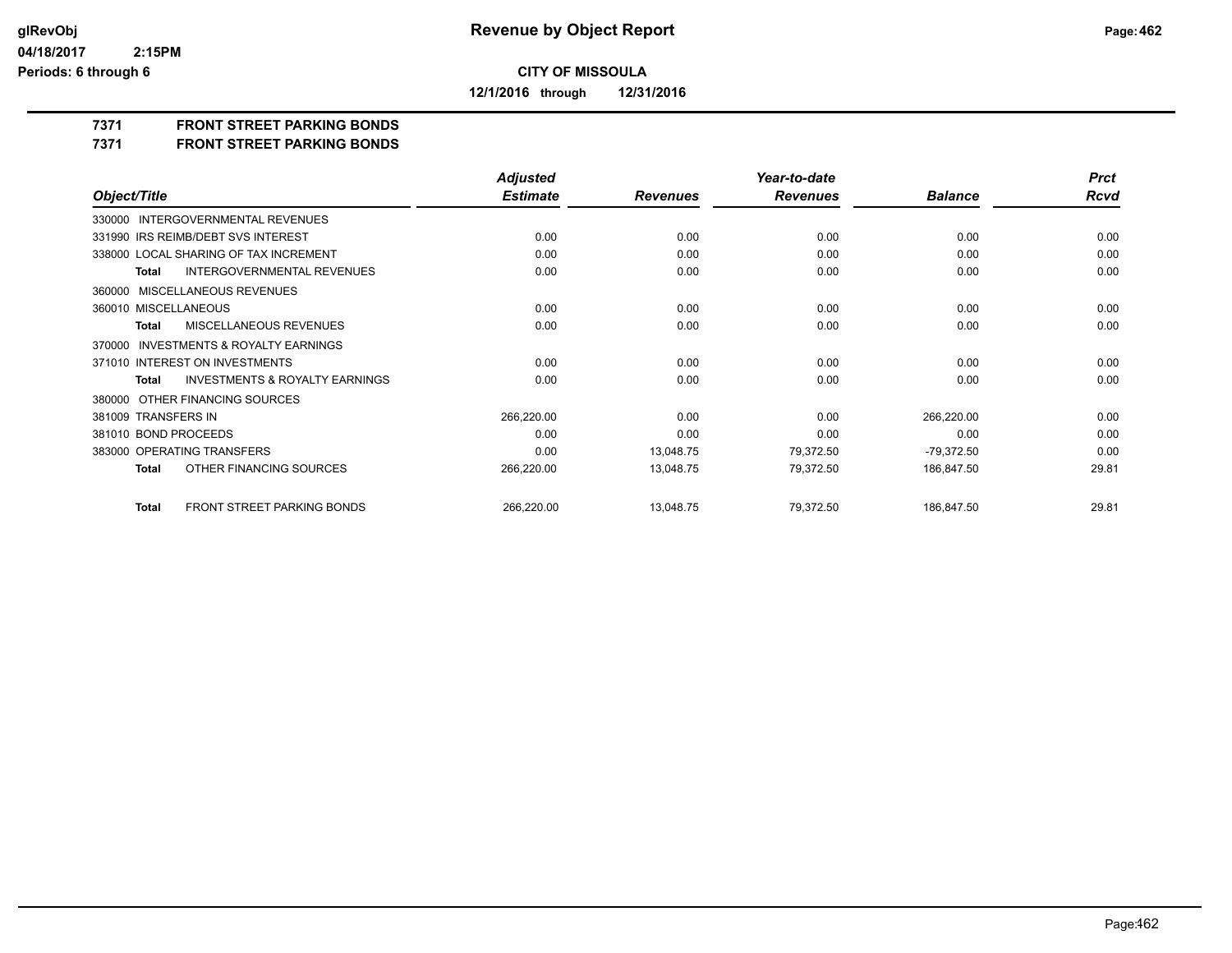**12/1/2016 through 12/31/2016**

#### **7371 FRONT STREET PARKING BONDS**

|                                                           | <b>Adjusted</b> |                 | Year-to-date    |                | <b>Prct</b> |
|-----------------------------------------------------------|-----------------|-----------------|-----------------|----------------|-------------|
| Object/Title                                              | <b>Estimate</b> | <b>Revenues</b> | <b>Revenues</b> | <b>Balance</b> | <b>Rcvd</b> |
| <b>INTERGOVERNMENTAL REVENUES</b><br>330000               |                 |                 |                 |                |             |
| 331990 IRS REIMB/DEBT SVS INTEREST                        | 0.00            | 0.00            | 0.00            | 0.00           | 0.00        |
| 338000 LOCAL SHARING OF TAX INCREMENT                     | 0.00            | 0.00            | 0.00            | 0.00           | 0.00        |
| <b>INTERGOVERNMENTAL REVENUES</b><br><b>Total</b>         | 0.00            | 0.00            | 0.00            | 0.00           | 0.00        |
| <b>MISCELLANEOUS REVENUES</b><br>360000                   |                 |                 |                 |                |             |
| 360010 MISCELLANEOUS                                      | 0.00            | 0.00            | 0.00            | 0.00           | 0.00        |
| MISCELLANEOUS REVENUES<br><b>Total</b>                    | 0.00            | 0.00            | 0.00            | 0.00           | 0.00        |
| INVESTMENTS & ROYALTY EARNINGS<br>370000                  |                 |                 |                 |                |             |
| 371010 INTEREST ON INVESTMENTS                            | 0.00            | 0.00            | 0.00            | 0.00           | 0.00        |
| <b>INVESTMENTS &amp; ROYALTY EARNINGS</b><br><b>Total</b> | 0.00            | 0.00            | 0.00            | 0.00           | 0.00        |
| 380000 OTHER FINANCING SOURCES                            |                 |                 |                 |                |             |
| 381009 TRANSFERS IN                                       | 266,220.00      | 0.00            | 0.00            | 266,220.00     | 0.00        |
| 381010 BOND PROCEEDS                                      | 0.00            | 0.00            | 0.00            | 0.00           | 0.00        |
| 383000 OPERATING TRANSFERS                                | 0.00            | 13,048.75       | 79,372.50       | $-79,372.50$   | 0.00        |
| OTHER FINANCING SOURCES<br>Total                          | 266,220.00      | 13,048.75       | 79,372.50       | 186,847.50     | 29.81       |
| FRONT STREET PARKING BONDS<br><b>Total</b>                | 266,220.00      | 13,048.75       | 79,372.50       | 186,847.50     | 29.81       |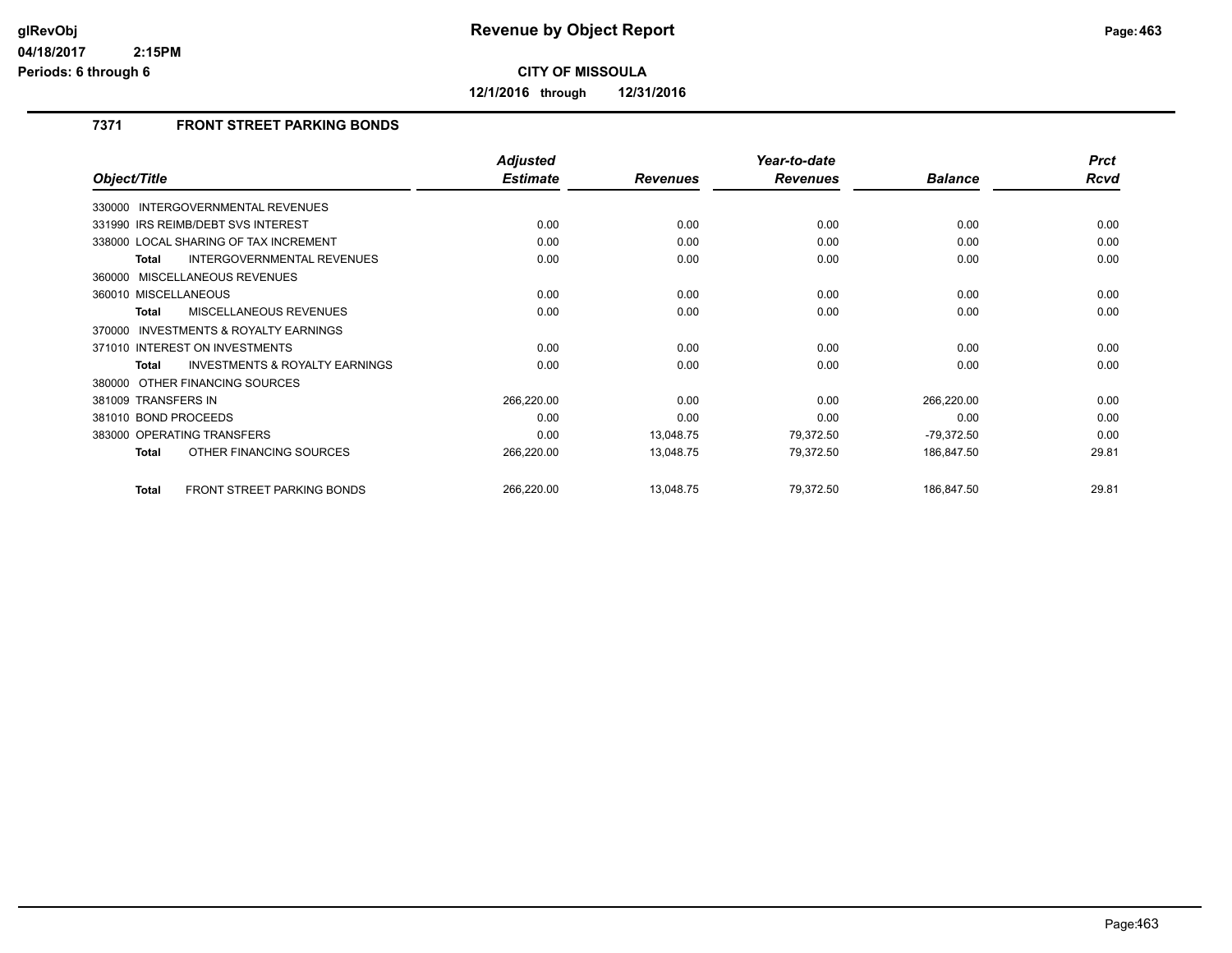**12/1/2016 through 12/31/2016**

### **7372 SINKING FUND/FRONT ST PARKING BONDS 7372 SINKING FUND/FRONT ST PARKING BONDS**

|                      |                                           | <b>Adjusted</b> |                 | Year-to-date    |                | <b>Prct</b> |
|----------------------|-------------------------------------------|-----------------|-----------------|-----------------|----------------|-------------|
| Object/Title         |                                           | <b>Estimate</b> | <b>Revenues</b> | <b>Revenues</b> | <b>Balance</b> | Rcvd        |
|                      | 330000 INTERGOVERNMENTAL REVENUES         |                 |                 |                 |                |             |
|                      | 338000 LOCAL SHARING OF TAX INCREMENT     | 0.00            | 0.00            | 0.00            | 0.00           | 0.00        |
| Total                | INTERGOVERNMENTAL REVENUES                | 0.00            | 0.00            | 0.00            | 0.00           | 0.00        |
| 370000               | INVESTMENTS & ROYALTY EARNINGS            |                 |                 |                 |                |             |
|                      | 371010 INTEREST ON INVESTMENTS            | 0.00            | 0.00            | 0.00            | 0.00           | 0.00        |
| Total                | <b>INVESTMENTS &amp; ROYALTY EARNINGS</b> | 0.00            | 0.00            | 0.00            | 0.00           | 0.00        |
|                      | 380000 OTHER FINANCING SOURCES            |                 |                 |                 |                |             |
| 381009 TRANSFERS IN  |                                           | 250.000.00      | 0.00            | 0.00            | 250,000,00     | 0.00        |
| 381010 BOND PROCEEDS |                                           | 0.00            | 0.00            | 0.00            | 0.00           | 0.00        |
|                      | 383000 OPERATING TRANSFERS                | 0.00            | 12,750.00       | 76,750.00       | $-76,750.00$   | 0.00        |
| Total                | OTHER FINANCING SOURCES                   | 250,000.00      | 12,750.00       | 76.750.00       | 173.250.00     | 30.70       |
| Total                | SINKING FUND/FRONT ST PARKING BONDS       | 250,000.00      | 12.750.00       | 76.750.00       | 173.250.00     | 30.70       |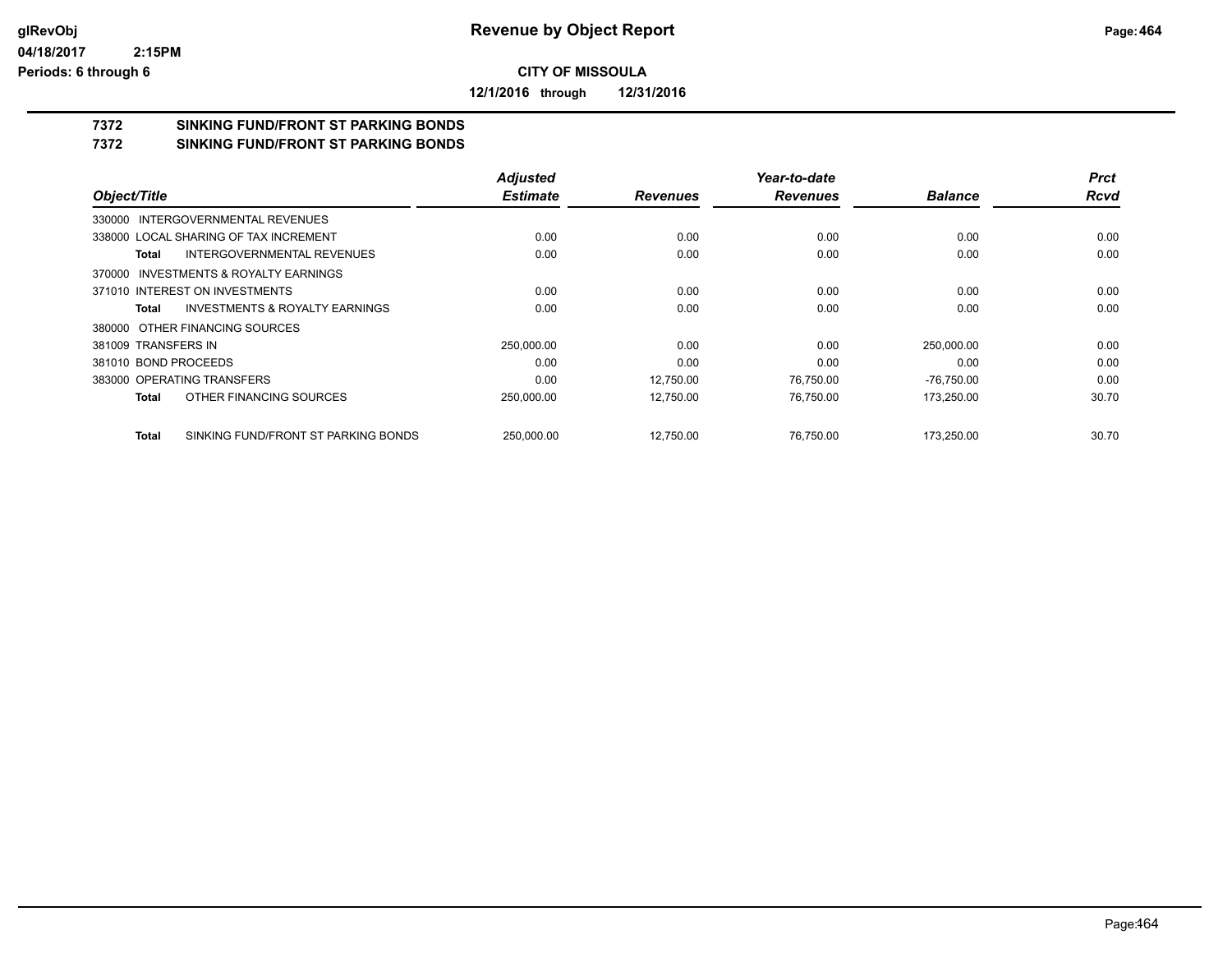**12/1/2016 through 12/31/2016**

#### **7372 SINKING FUND/FRONT ST PARKING BONDS**

|                                                     | <b>Adjusted</b> |                 | Year-to-date    |                | <b>Prct</b> |
|-----------------------------------------------------|-----------------|-----------------|-----------------|----------------|-------------|
| Object/Title                                        | <b>Estimate</b> | <b>Revenues</b> | <b>Revenues</b> | <b>Balance</b> | <b>Rcvd</b> |
| 330000 INTERGOVERNMENTAL REVENUES                   |                 |                 |                 |                |             |
| 338000 LOCAL SHARING OF TAX INCREMENT               | 0.00            | 0.00            | 0.00            | 0.00           | 0.00        |
| INTERGOVERNMENTAL REVENUES<br><b>Total</b>          | 0.00            | 0.00            | 0.00            | 0.00           | 0.00        |
| 370000 INVESTMENTS & ROYALTY EARNINGS               |                 |                 |                 |                |             |
| 371010 INTEREST ON INVESTMENTS                      | 0.00            | 0.00            | 0.00            | 0.00           | 0.00        |
| INVESTMENTS & ROYALTY EARNINGS<br>Total             | 0.00            | 0.00            | 0.00            | 0.00           | 0.00        |
| 380000 OTHER FINANCING SOURCES                      |                 |                 |                 |                |             |
| 381009 TRANSFERS IN                                 | 250.000.00      | 0.00            | 0.00            | 250,000.00     | 0.00        |
| 381010 BOND PROCEEDS                                | 0.00            | 0.00            | 0.00            | 0.00           | 0.00        |
| 383000 OPERATING TRANSFERS                          | 0.00            | 12.750.00       | 76.750.00       | -76.750.00     | 0.00        |
| OTHER FINANCING SOURCES<br><b>Total</b>             | 250,000.00      | 12,750.00       | 76,750.00       | 173,250.00     | 30.70       |
| SINKING FUND/FRONT ST PARKING BONDS<br><b>Total</b> | 250.000.00      | 12,750.00       | 76,750.00       | 173,250.00     | 30.70       |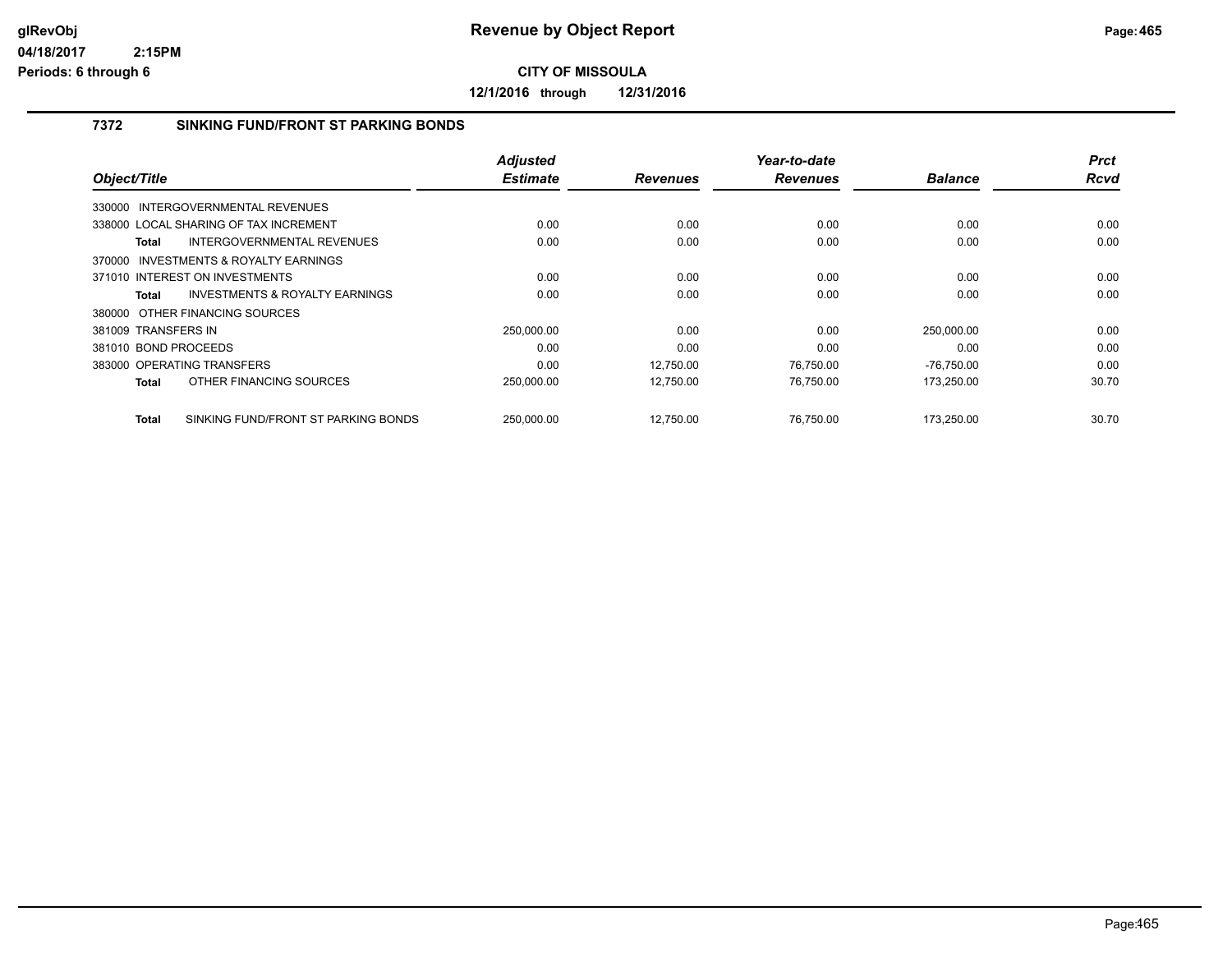**12/1/2016 through 12/31/2016**

## **7373 MPC SERIES 2010B CONSTRUCTION**

**7373 MPC SERIES 2010B CONSTRUCTION**

|                                                     | <b>Adjusted</b> |                 | Year-to-date    |                | <b>Prct</b> |
|-----------------------------------------------------|-----------------|-----------------|-----------------|----------------|-------------|
| Object/Title                                        | <b>Estimate</b> | <b>Revenues</b> | <b>Revenues</b> | <b>Balance</b> | <b>Rcvd</b> |
| TAXES/ASSESSMENTS<br>310000                         |                 |                 |                 |                |             |
| 312001 PENALTIES & INTEREST                         | 0.00            | 0.00            | 0.00            | 0.00           | 0.00        |
| TAXES/ASSESSMENTS<br>Total                          | 0.00            | 0.00            | 0.00            | 0.00           | 0.00        |
| 360000 MISCELLANEOUS REVENUES                       |                 |                 |                 |                |             |
| 360010 MISCELLANEOUS                                | 0.00            | 0.00            | 0.00            | 0.00           | 0.00        |
| <b>MISCELLANEOUS REVENUES</b><br>Total              | 0.00            | 0.00            | 0.00            | 0.00           | 0.00        |
| <b>INVESTMENTS &amp; ROYALTY EARNINGS</b><br>370000 |                 |                 |                 |                |             |
| 371010 INTEREST ON INVESTMENTS                      | 0.00            | 0.00            | 0.00            | 0.00           | 0.00        |
| <b>INVESTMENTS &amp; ROYALTY EARNINGS</b><br>Total  | 0.00            | 0.00            | 0.00            | 0.00           | 0.00        |
| 380000 OTHER FINANCING SOURCES                      |                 |                 |                 |                |             |
| 381010 BOND PROCEEDS                                | 0.00            | 0.00            | 0.00            | 0.00           | 0.00        |
| 383000 OPERATING TRANSFERS                          | 0.00            | 0.00            | 0.00            | 0.00           | 0.00        |
| 383042 TRANSFERS FROM OTHER FUNDS                   | 0.00            | 0.00            | 0.00            | 0.00           | 0.00        |
| 383400 CAPITAL CONTRIBUTION                         | 0.00            | 0.00            | 0.00            | 0.00           | 0.00        |
| OTHER FINANCING SOURCES<br><b>Total</b>             | 0.00            | 0.00            | 0.00            | 0.00           | 0.00        |
| MPC SERIES 2010B CONSTRUCTION<br><b>Total</b>       | 0.00            | 0.00            | 0.00            | 0.00           | 0.00        |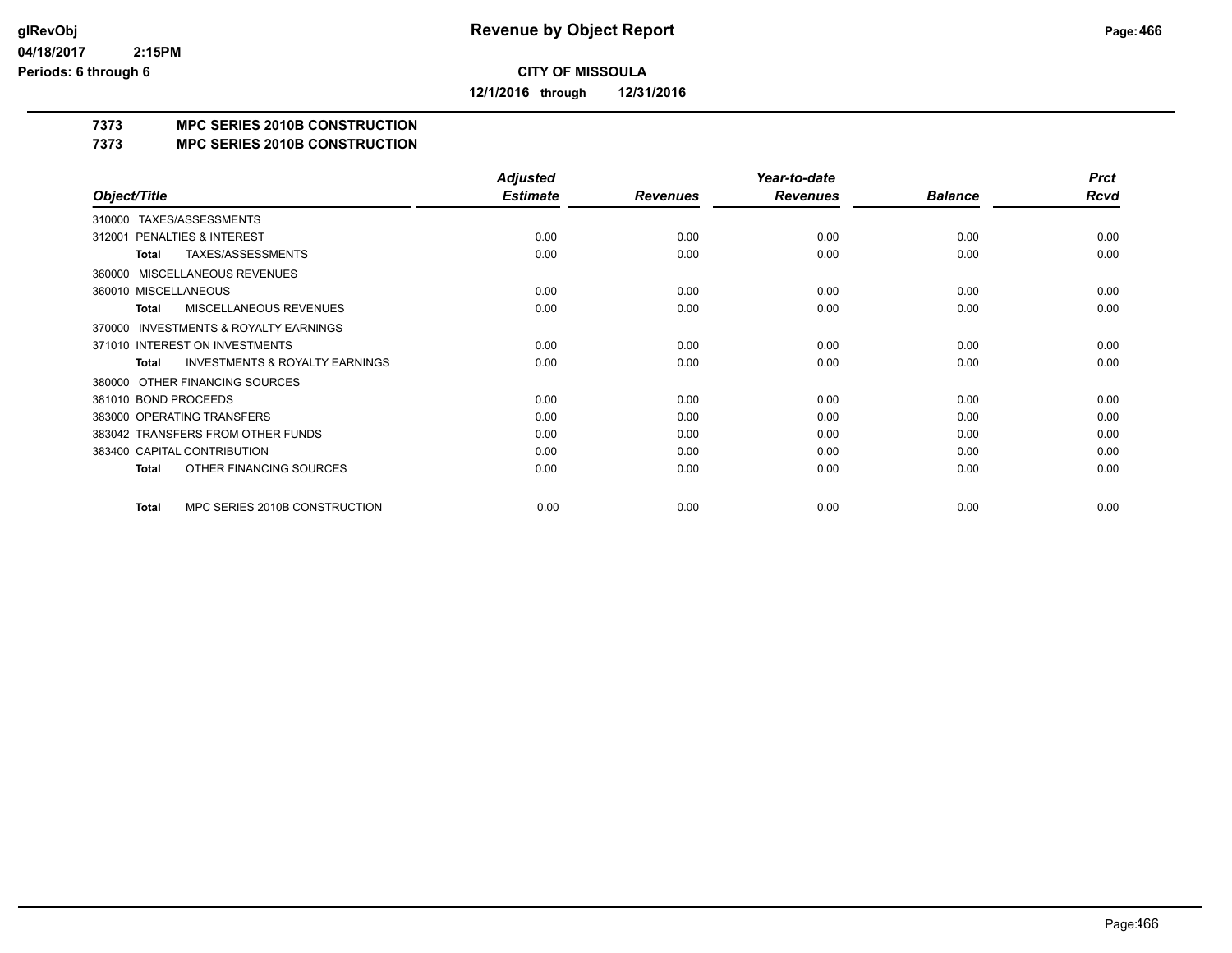**12/1/2016 through 12/31/2016**

### **7373 MPC SERIES 2010B CONSTRUCTION**

|                                                           | <b>Adjusted</b> |                 | Year-to-date    |                | <b>Prct</b> |
|-----------------------------------------------------------|-----------------|-----------------|-----------------|----------------|-------------|
| Object/Title                                              | <b>Estimate</b> | <b>Revenues</b> | <b>Revenues</b> | <b>Balance</b> | <b>Rcvd</b> |
| TAXES/ASSESSMENTS<br>310000                               |                 |                 |                 |                |             |
| 312001 PENALTIES & INTEREST                               | 0.00            | 0.00            | 0.00            | 0.00           | 0.00        |
| TAXES/ASSESSMENTS<br>Total                                | 0.00            | 0.00            | 0.00            | 0.00           | 0.00        |
| 360000 MISCELLANEOUS REVENUES                             |                 |                 |                 |                |             |
| 360010 MISCELLANEOUS                                      | 0.00            | 0.00            | 0.00            | 0.00           | 0.00        |
| MISCELLANEOUS REVENUES<br><b>Total</b>                    | 0.00            | 0.00            | 0.00            | 0.00           | 0.00        |
| <b>INVESTMENTS &amp; ROYALTY EARNINGS</b><br>370000       |                 |                 |                 |                |             |
| 371010 INTEREST ON INVESTMENTS                            | 0.00            | 0.00            | 0.00            | 0.00           | 0.00        |
| <b>INVESTMENTS &amp; ROYALTY EARNINGS</b><br><b>Total</b> | 0.00            | 0.00            | 0.00            | 0.00           | 0.00        |
| 380000 OTHER FINANCING SOURCES                            |                 |                 |                 |                |             |
| 381010 BOND PROCEEDS                                      | 0.00            | 0.00            | 0.00            | 0.00           | 0.00        |
| 383000 OPERATING TRANSFERS                                | 0.00            | 0.00            | 0.00            | 0.00           | 0.00        |
| 383042 TRANSFERS FROM OTHER FUNDS                         | 0.00            | 0.00            | 0.00            | 0.00           | 0.00        |
| 383400 CAPITAL CONTRIBUTION                               | 0.00            | 0.00            | 0.00            | 0.00           | 0.00        |
| OTHER FINANCING SOURCES<br><b>Total</b>                   | 0.00            | 0.00            | 0.00            | 0.00           | 0.00        |
| MPC SERIES 2010B CONSTRUCTION<br><b>Total</b>             | 0.00            | 0.00            | 0.00            | 0.00           | 0.00        |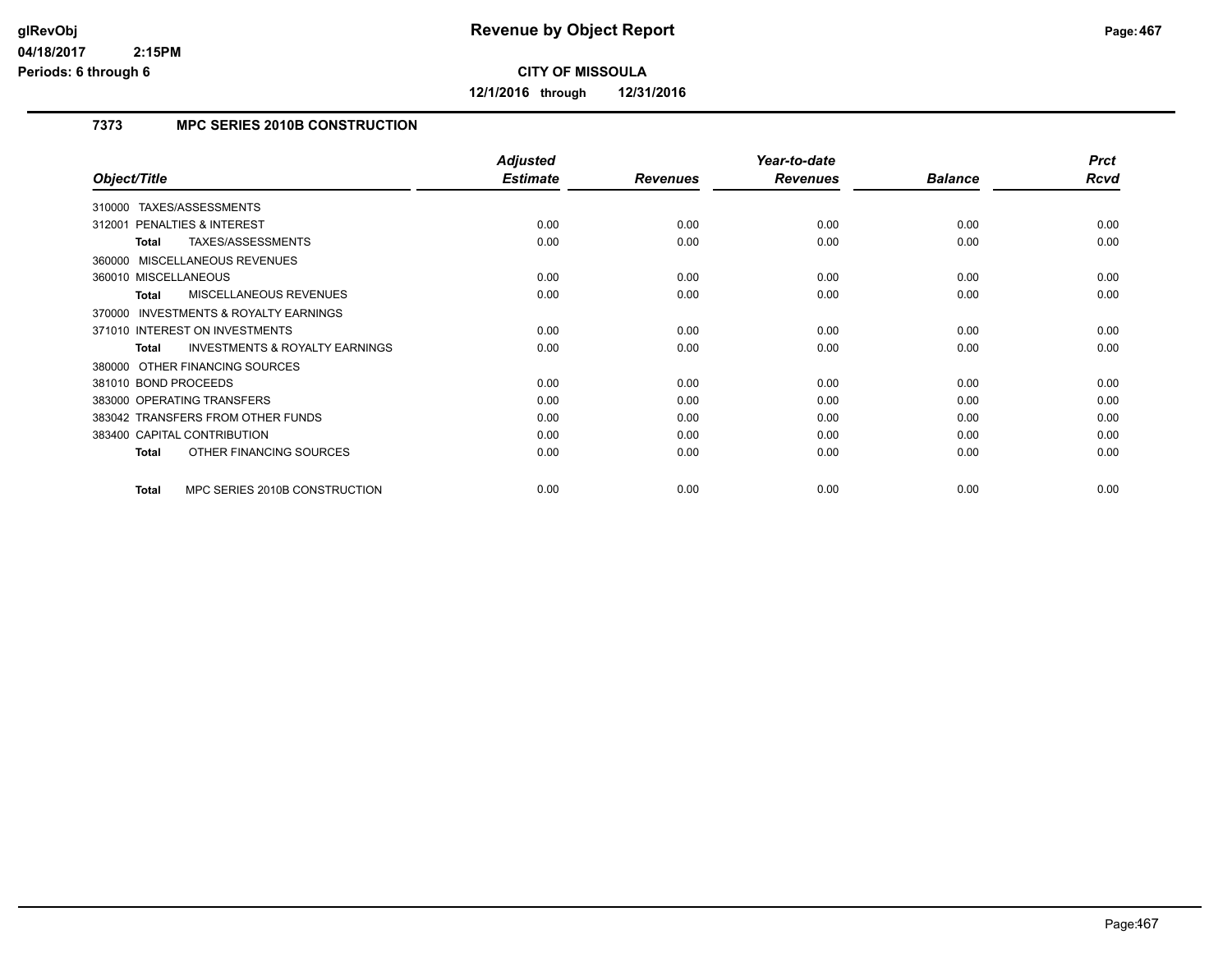**12/1/2016 through 12/31/2016**

# **7374 RESERVE FUND-PARKING BONDS**

## **7374 RESERVE FUND-PARKING BONDS**

|                                                    | <b>Adjusted</b> |                 | Year-to-date    |                | <b>Prct</b> |
|----------------------------------------------------|-----------------|-----------------|-----------------|----------------|-------------|
| Object/Title                                       | <b>Estimate</b> | <b>Revenues</b> | <b>Revenues</b> | <b>Balance</b> | <b>Rcvd</b> |
| 370000 INVESTMENTS & ROYALTY EARNINGS              |                 |                 |                 |                |             |
| 371010 INTEREST ON INVESTMENTS                     | 0.00            | 0.00            | 0.00            | 0.00           | 0.00        |
| <b>INVESTMENTS &amp; ROYALTY EARNINGS</b><br>Total | 0.00            | 0.00            | 0.00            | 0.00           | 0.00        |
| 380000 OTHER FINANCING SOURCES                     |                 |                 |                 |                |             |
| 381009 TRANSFERS IN                                | 0.00            | 0.00            | 0.00            | 0.00           | 0.00        |
| 381010 BOND PROCEEDS                               | 0.00            | 0.00            | 0.00            | 0.00           | 0.00        |
| 383000 OPERATING TRANSFERS                         | 0.00            | 0.00            | 0.00            | 0.00           | 0.00        |
| OTHER FINANCING SOURCES<br>Total                   | 0.00            | 0.00            | 0.00            | 0.00           | 0.00        |
| RESERVE FUND-PARKING BONDS<br>Total                | 0.00            | 0.00            | 0.00            | 0.00           | 0.00        |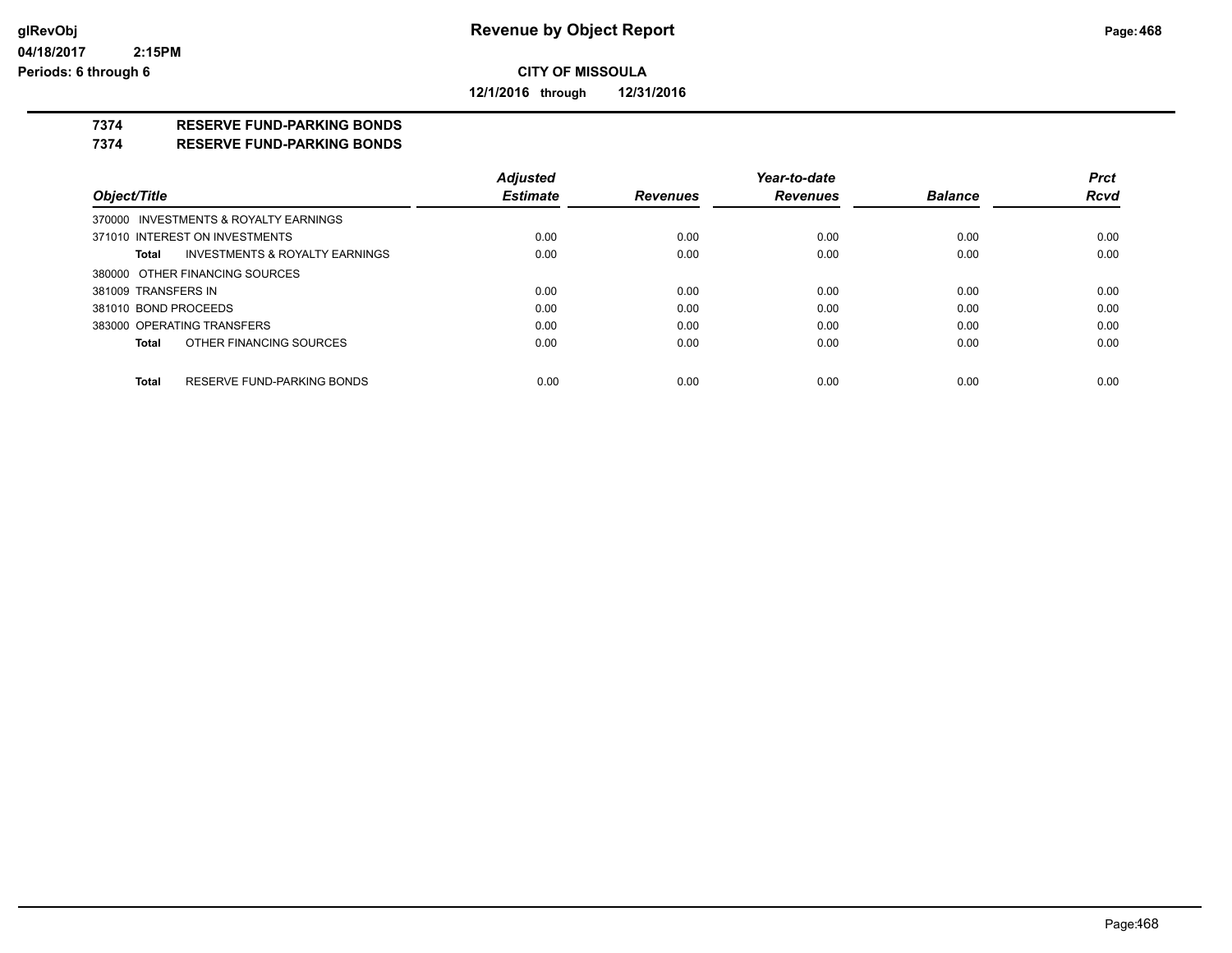**12/1/2016 through 12/31/2016**

#### **7374 RESERVE FUND-PARKING BONDS**

|                                            | <b>Adiusted</b> |                 | Year-to-date    |                | <b>Prct</b> |
|--------------------------------------------|-----------------|-----------------|-----------------|----------------|-------------|
| Object/Title                               | <b>Estimate</b> | <b>Revenues</b> | <b>Revenues</b> | <b>Balance</b> | <b>Rcvd</b> |
| INVESTMENTS & ROYALTY EARNINGS<br>370000   |                 |                 |                 |                |             |
| 371010 INTEREST ON INVESTMENTS             | 0.00            | 0.00            | 0.00            | 0.00           | 0.00        |
| INVESTMENTS & ROYALTY EARNINGS<br>Total    | 0.00            | 0.00            | 0.00            | 0.00           | 0.00        |
| 380000 OTHER FINANCING SOURCES             |                 |                 |                 |                |             |
| 381009 TRANSFERS IN                        | 0.00            | 0.00            | 0.00            | 0.00           | 0.00        |
| 381010 BOND PROCEEDS                       | 0.00            | 0.00            | 0.00            | 0.00           | 0.00        |
| 383000 OPERATING TRANSFERS                 | 0.00            | 0.00            | 0.00            | 0.00           | 0.00        |
| OTHER FINANCING SOURCES<br>Total           | 0.00            | 0.00            | 0.00            | 0.00           | 0.00        |
| RESERVE FUND-PARKING BONDS<br><b>Total</b> | 0.00            | 0.00            | 0.00            | 0.00           | 0.00        |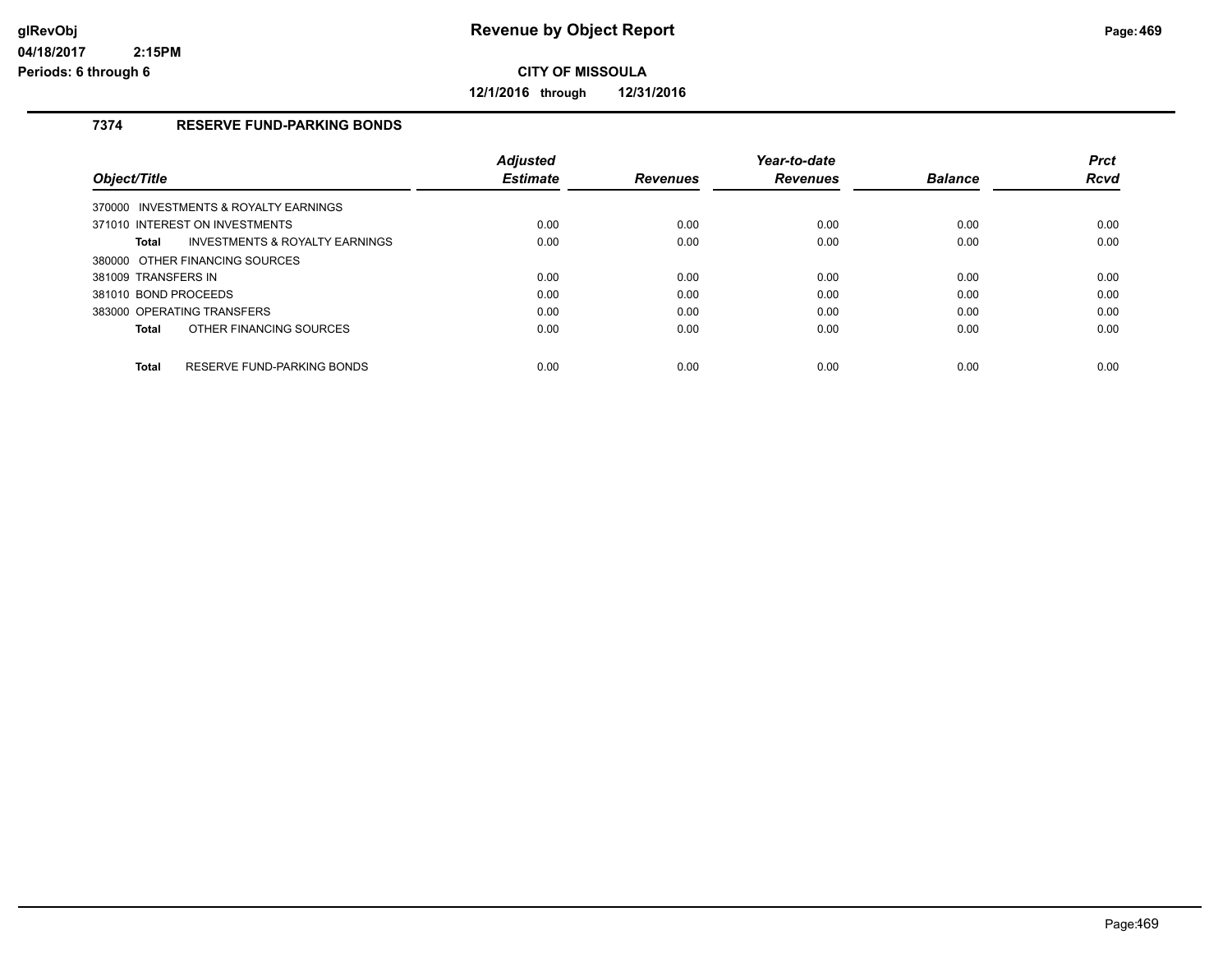**12/1/2016 through 12/31/2016**

#### **7375 PLEDGED TAX INCREMENT-2010B BOND 7375 PLEDGED TAX INCREMENT-2010B BOND**

|                                                    | <b>Adjusted</b> |                 | Year-to-date    |                | <b>Prct</b> |
|----------------------------------------------------|-----------------|-----------------|-----------------|----------------|-------------|
| Object/Title                                       | <b>Estimate</b> | <b>Revenues</b> | <b>Revenues</b> | <b>Balance</b> | <b>Rcvd</b> |
| 330000 INTERGOVERNMENTAL REVENUES                  |                 |                 |                 |                |             |
| 338000 LOCAL SHARING OF TAX INCREMENT              | 266.851.00      | 0.00            | 133.425.29      | 133.425.71     | 50.00       |
| INTERGOVERNMENTAL REVENUES<br>Total                | 266,851.00      | 0.00            | 133,425.29      | 133,425.71     | 50.00       |
| 370000 INVESTMENTS & ROYALTY EARNINGS              |                 |                 |                 |                |             |
| 371010 INTEREST ON INVESTMENTS                     | 0.00            | 0.00            | 0.00            | 0.00           | 0.00        |
| <b>INVESTMENTS &amp; ROYALTY EARNINGS</b><br>Total | 0.00            | 0.00            | 0.00            | 0.00           | 0.00        |
| 380000 OTHER FINANCING SOURCES                     |                 |                 |                 |                |             |
| 383000 OPERATING TRANSFERS                         | 0.00            | 0.00            | 0.00            | 0.00           | 0.00        |
| OTHER FINANCING SOURCES<br>Total                   | 0.00            | 0.00            | 0.00            | 0.00           | 0.00        |
|                                                    |                 |                 |                 |                |             |
| PLEDGED TAX INCREMENT-2010B BOND<br><b>Total</b>   | 266.851.00      | 0.00            | 133.425.29      | 133.425.71     | 50.00       |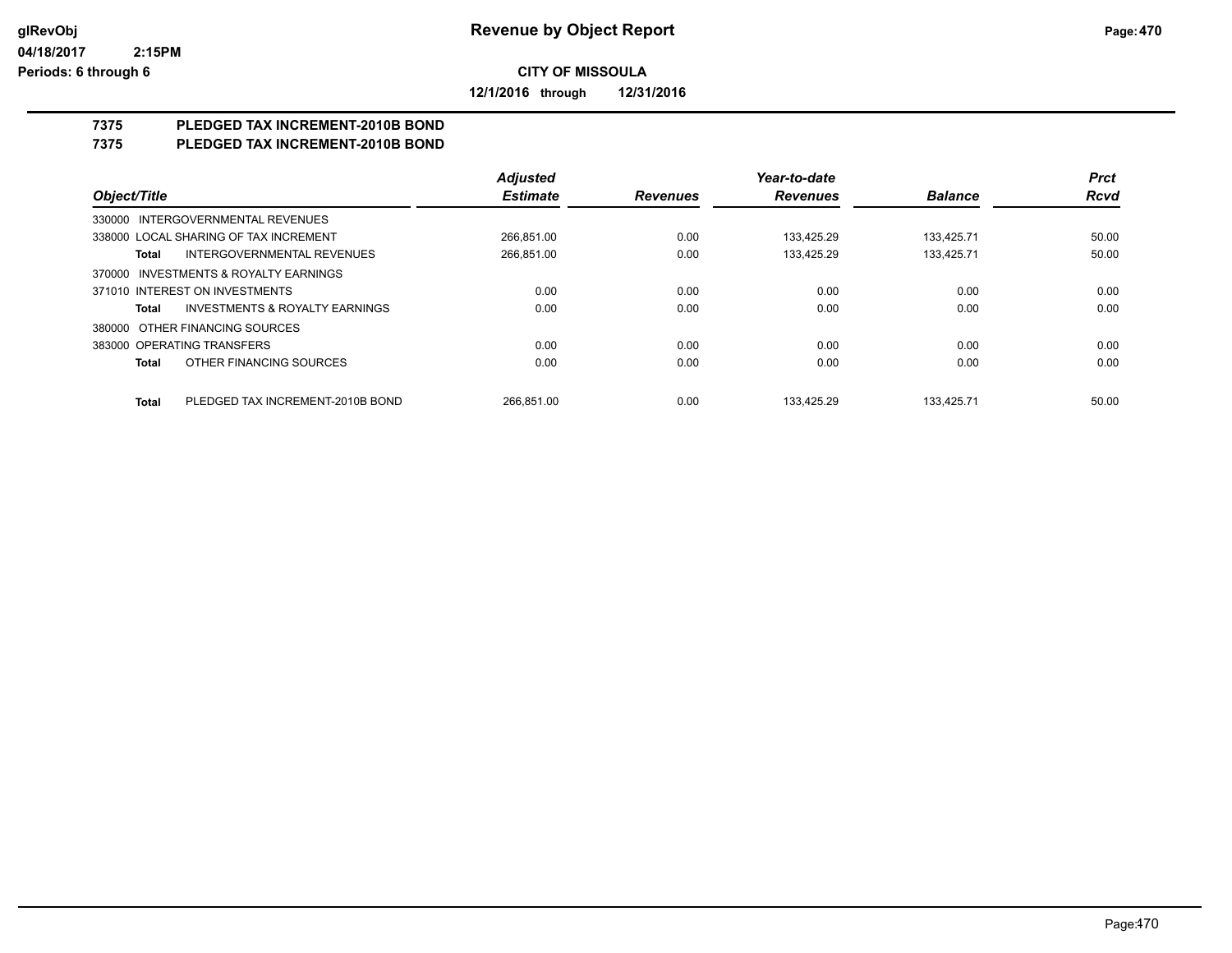**12/1/2016 through 12/31/2016**

#### **7375 PLEDGED TAX INCREMENT-2010B BOND**

| Object/Title |                                       | <b>Adjusted</b><br><b>Estimate</b> | <b>Revenues</b> | Year-to-date<br><b>Revenues</b> | <b>Balance</b> | <b>Prct</b><br><b>Rcvd</b> |
|--------------|---------------------------------------|------------------------------------|-----------------|---------------------------------|----------------|----------------------------|
|              | 330000 INTERGOVERNMENTAL REVENUES     |                                    |                 |                                 |                |                            |
|              | 338000 LOCAL SHARING OF TAX INCREMENT | 266.851.00                         | 0.00            | 133.425.29                      | 133.425.71     | 50.00                      |
| Total        | INTERGOVERNMENTAL REVENUES            | 266.851.00                         | 0.00            | 133.425.29                      | 133.425.71     | 50.00                      |
|              | 370000 INVESTMENTS & ROYALTY EARNINGS |                                    |                 |                                 |                |                            |
|              | 371010 INTEREST ON INVESTMENTS        | 0.00                               | 0.00            | 0.00                            | 0.00           | 0.00                       |
| Total        | INVESTMENTS & ROYALTY EARNINGS        | 0.00                               | 0.00            | 0.00                            | 0.00           | 0.00                       |
|              | 380000 OTHER FINANCING SOURCES        |                                    |                 |                                 |                |                            |
|              | 383000 OPERATING TRANSFERS            | 0.00                               | 0.00            | 0.00                            | 0.00           | 0.00                       |
| Total        | OTHER FINANCING SOURCES               | 0.00                               | 0.00            | 0.00                            | 0.00           | 0.00                       |
| <b>Total</b> | PLEDGED TAX INCREMENT-2010B BOND      | 266.851.00                         | 0.00            | 133.425.29                      | 133.425.71     | 50.00                      |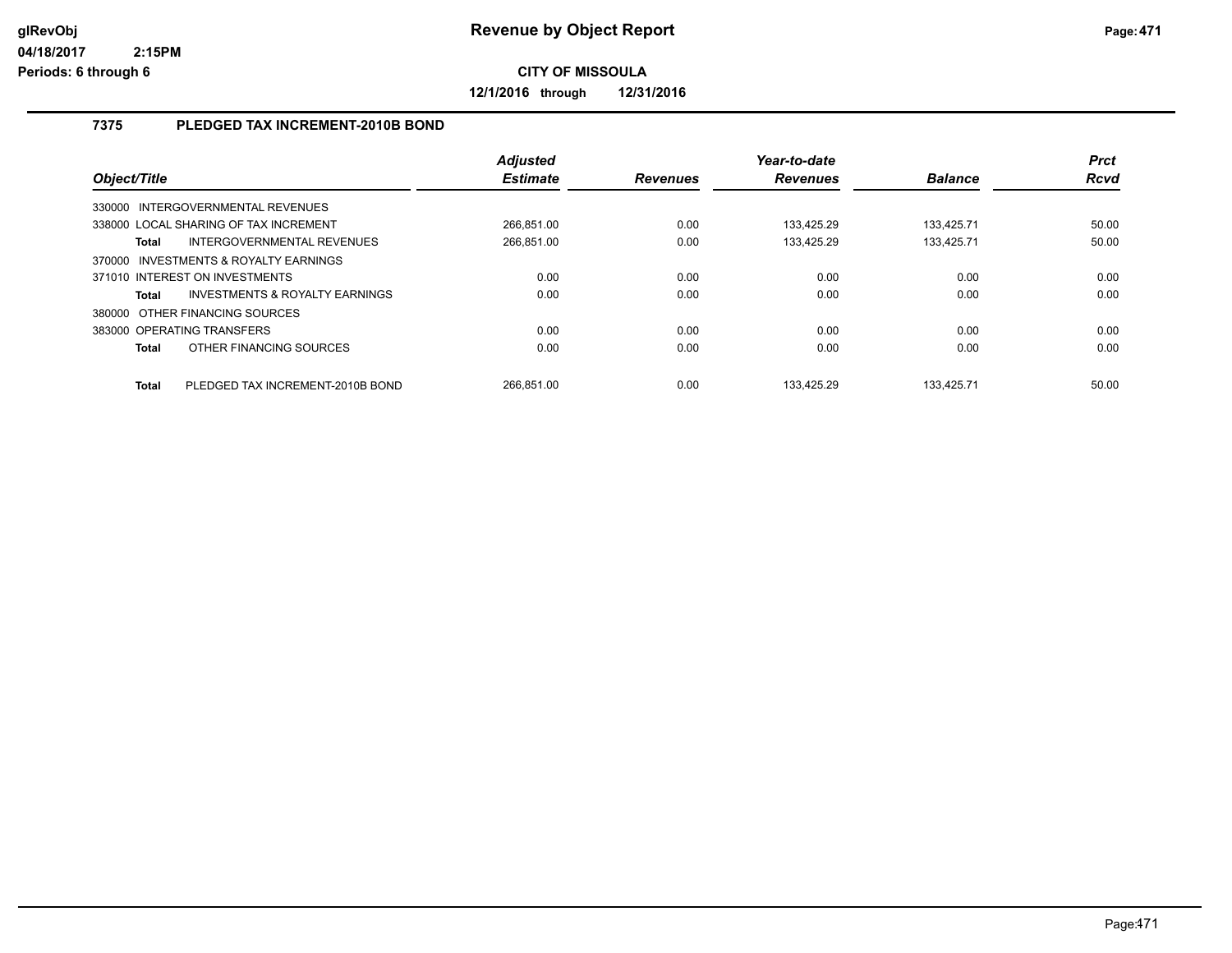**12/1/2016 through 12/31/2016**

#### **7376 MPC 2010A BONDS DEBT INTEREST 7376 MPC 2010A BONDS DEBT INTEREST**

|                                         | <b>Adjusted</b> |                 | Year-to-date    |                | <b>Prct</b> |
|-----------------------------------------|-----------------|-----------------|-----------------|----------------|-------------|
| Object/Title                            | <b>Estimate</b> | <b>Revenues</b> | <b>Revenues</b> | <b>Balance</b> | <b>Rcvd</b> |
| 370000 INVESTMENTS & ROYALTY EARNINGS   |                 |                 |                 |                |             |
| 371010 INTEREST ON INVESTMENTS          | 0.00            | 0.00            | 0.00            | 0.00           | 0.00        |
| INVESTMENTS & ROYALTY EARNINGS<br>Total | 0.00            | 0.00            | 0.00            | 0.00           | 0.00        |
| 380000 OTHER FINANCING SOURCES          |                 |                 |                 |                |             |
| 381009 TRANSFERS IN                     | 0.00            | 0.00            | 0.00            | 0.00           | 0.00        |
| 381010 BOND PROCEEDS                    | 0.00            | 0.00            | 0.00            | 0.00           | 0.00        |
| 383000 OPERATING TRANSFERS              | 0.00            | 0.00            | 0.00            | 0.00           | 0.00        |
| OTHER FINANCING SOURCES<br>Total        | 0.00            | 0.00            | 0.00            | 0.00           | 0.00        |
| MPC 2010A BONDS DEBT INTEREST<br>Total  | 0.00            | 0.00            | 0.00            | 0.00           | 0.00        |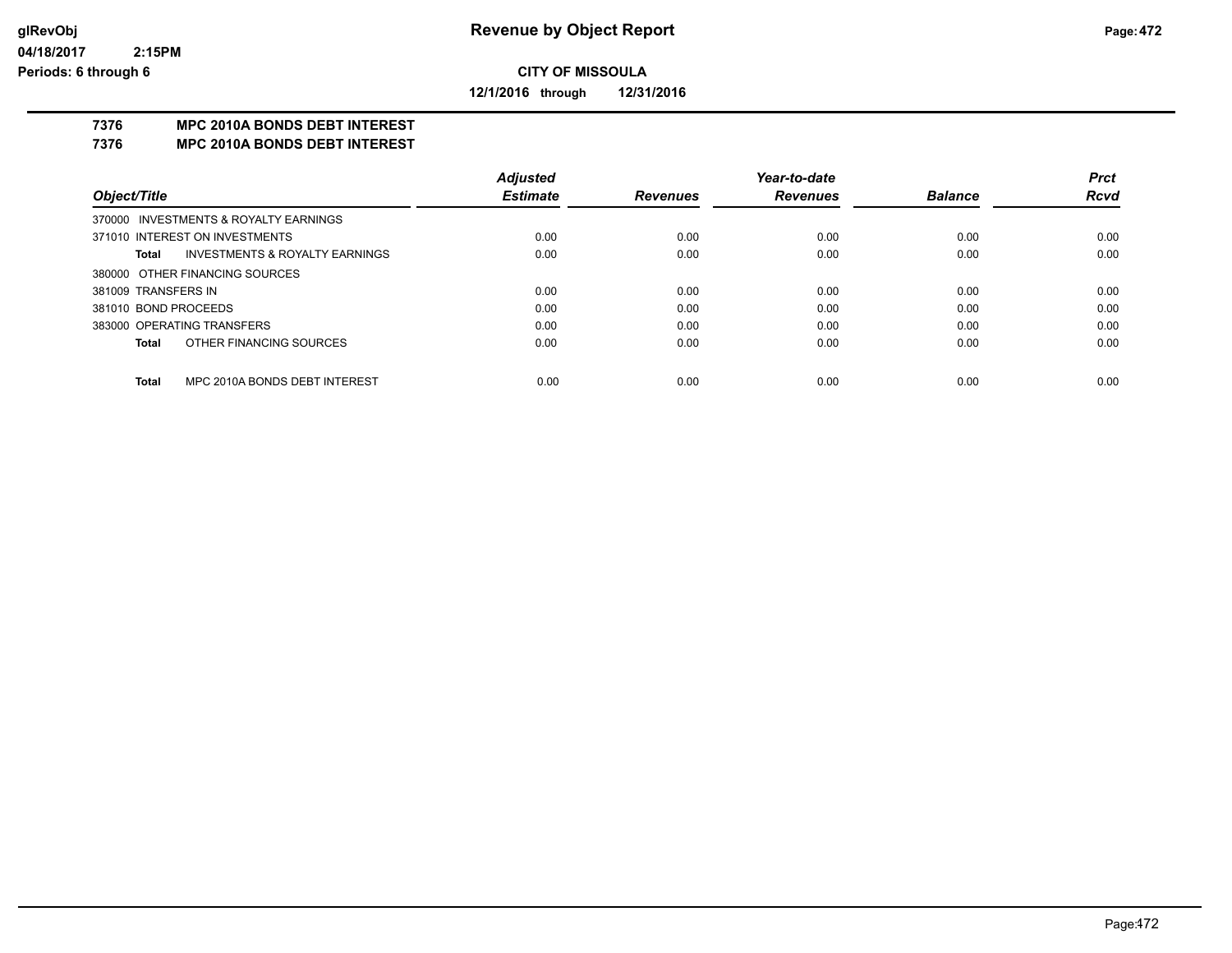**12/1/2016 through 12/31/2016**

#### **7376 MPC 2010A BONDS DEBT INTEREST**

|                                               | <b>Adiusted</b> |                 | Year-to-date    |                | <b>Prct</b> |
|-----------------------------------------------|-----------------|-----------------|-----------------|----------------|-------------|
| Object/Title                                  | <b>Estimate</b> | <b>Revenues</b> | <b>Revenues</b> | <b>Balance</b> | <b>Rcvd</b> |
| 370000 INVESTMENTS & ROYALTY EARNINGS         |                 |                 |                 |                |             |
| 371010 INTEREST ON INVESTMENTS                | 0.00            | 0.00            | 0.00            | 0.00           | 0.00        |
| INVESTMENTS & ROYALTY EARNINGS<br>Total       | 0.00            | 0.00            | 0.00            | 0.00           | 0.00        |
| 380000 OTHER FINANCING SOURCES                |                 |                 |                 |                |             |
| 381009 TRANSFERS IN                           | 0.00            | 0.00            | 0.00            | 0.00           | 0.00        |
| 381010 BOND PROCEEDS                          | 0.00            | 0.00            | 0.00            | 0.00           | 0.00        |
| 383000 OPERATING TRANSFERS                    | 0.00            | 0.00            | 0.00            | 0.00           | 0.00        |
| OTHER FINANCING SOURCES<br><b>Total</b>       | 0.00            | 0.00            | 0.00            | 0.00           | 0.00        |
|                                               |                 |                 |                 |                |             |
| MPC 2010A BONDS DEBT INTEREST<br><b>Total</b> | 0.00            | 0.00            | 0.00            | 0.00           | 0.00        |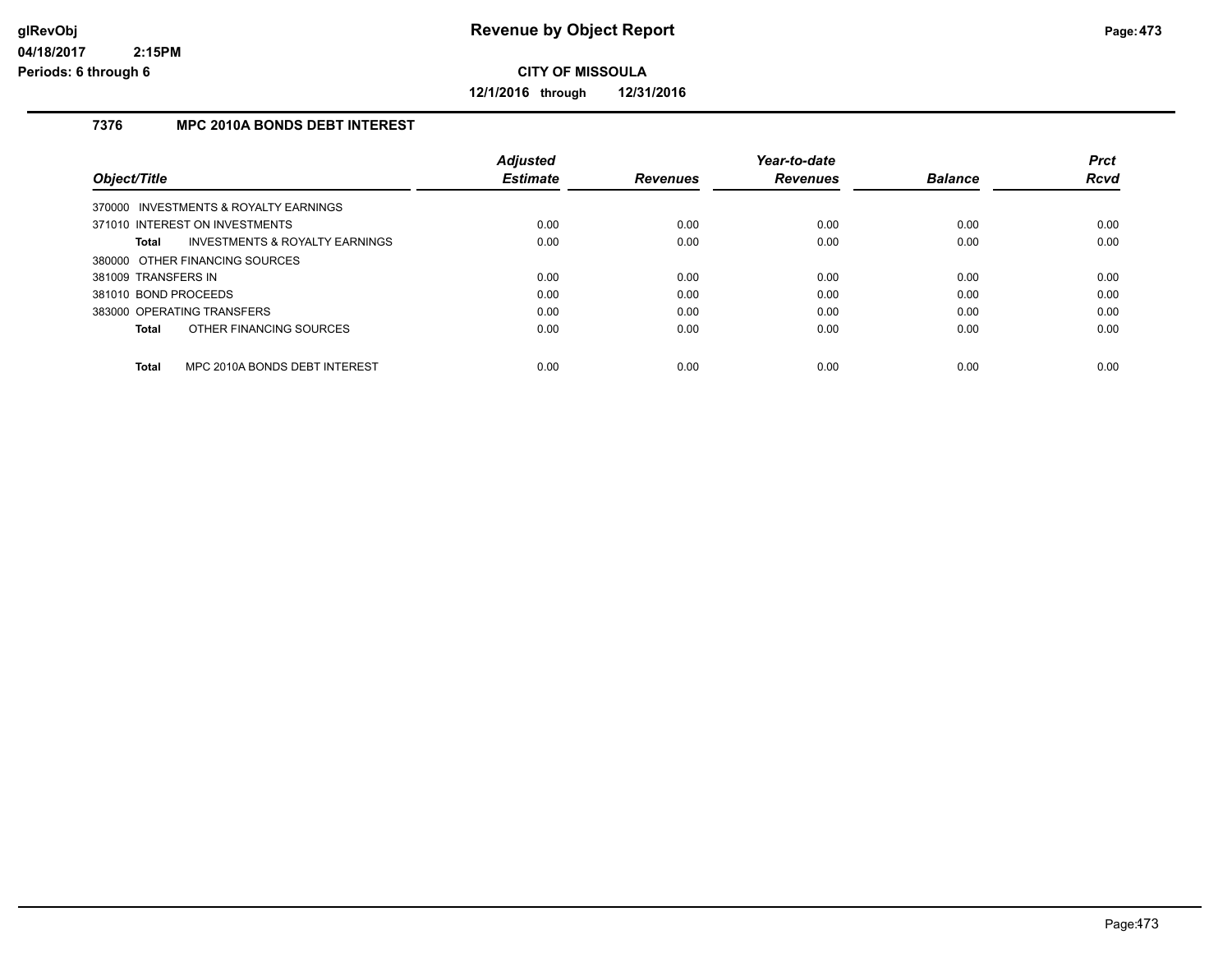**12/1/2016 through 12/31/2016**

## **7377 MPC 2010A BONDS SINKING FUND**

**7377 MPC 2010A BONDS SINKING FUND**

|                                              | <b>Adjusted</b> |                 | Year-to-date    |                | <b>Prct</b> |
|----------------------------------------------|-----------------|-----------------|-----------------|----------------|-------------|
| Object/Title                                 | <b>Estimate</b> | <b>Revenues</b> | <b>Revenues</b> | <b>Balance</b> | <b>Rcvd</b> |
| 370000 INVESTMENTS & ROYALTY EARNINGS        |                 |                 |                 |                |             |
| 371010 INTEREST ON INVESTMENTS               | 0.00            | 0.00            | 0.00            | 0.00           | 0.00        |
| INVESTMENTS & ROYALTY EARNINGS<br>Total      | 0.00            | 0.00            | 0.00            | 0.00           | 0.00        |
| 380000 OTHER FINANCING SOURCES               |                 |                 |                 |                |             |
| 381009 TRANSFERS IN                          | 0.00            | 0.00            | 0.00            | 0.00           | 0.00        |
| 381010 BOND PROCEEDS                         | 0.00            | 0.00            | 0.00            | 0.00           | 0.00        |
| 383000 OPERATING TRANSFERS                   | 0.00            | 0.00            | 0.00            | 0.00           | 0.00        |
| OTHER FINANCING SOURCES<br>Total             | 0.00            | 0.00            | 0.00            | 0.00           | 0.00        |
|                                              |                 |                 |                 |                |             |
| MPC 2010A BONDS SINKING FUND<br><b>Total</b> | 0.00            | 0.00            | 0.00            | 0.00           | 0.00        |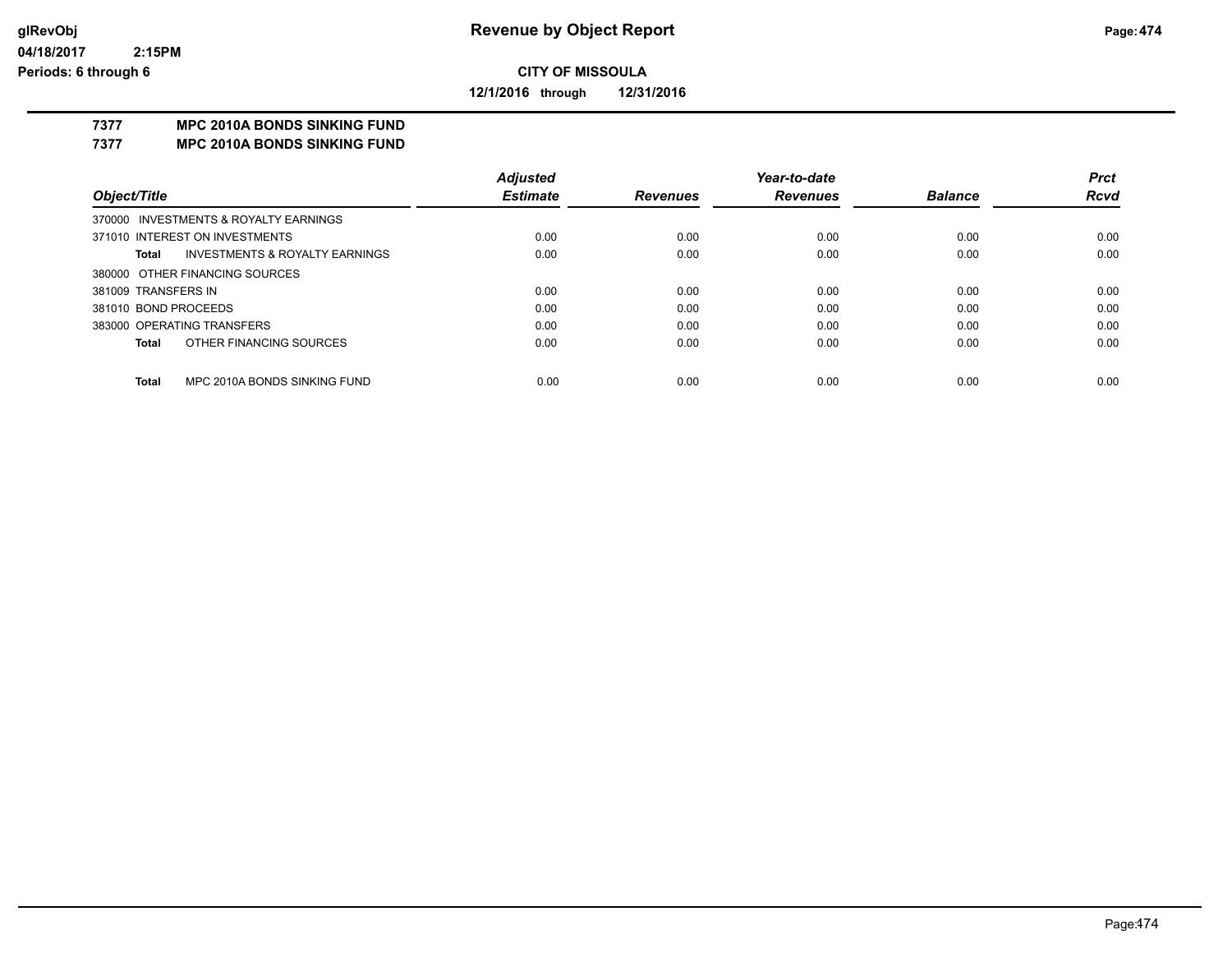**12/1/2016 through 12/31/2016**

#### **7377 MPC 2010A BONDS SINKING FUND**

|                                                    | <b>Adjusted</b> |                 | Year-to-date    |                | <b>Prct</b> |
|----------------------------------------------------|-----------------|-----------------|-----------------|----------------|-------------|
| Object/Title                                       | <b>Estimate</b> | <b>Revenues</b> | <b>Revenues</b> | <b>Balance</b> | <b>Rcvd</b> |
| 370000 INVESTMENTS & ROYALTY EARNINGS              |                 |                 |                 |                |             |
| 371010 INTEREST ON INVESTMENTS                     | 0.00            | 0.00            | 0.00            | 0.00           | 0.00        |
| <b>INVESTMENTS &amp; ROYALTY EARNINGS</b><br>Total | 0.00            | 0.00            | 0.00            | 0.00           | 0.00        |
| 380000 OTHER FINANCING SOURCES                     |                 |                 |                 |                |             |
| 381009 TRANSFERS IN                                | 0.00            | 0.00            | 0.00            | 0.00           | 0.00        |
| 381010 BOND PROCEEDS                               | 0.00            | 0.00            | 0.00            | 0.00           | 0.00        |
| 383000 OPERATING TRANSFERS                         | 0.00            | 0.00            | 0.00            | 0.00           | 0.00        |
| OTHER FINANCING SOURCES<br>Total                   | 0.00            | 0.00            | 0.00            | 0.00           | 0.00        |
| MPC 2010A BONDS SINKING FUND<br><b>Total</b>       | 0.00            | 0.00            | 0.00            | 0.00           | 0.00        |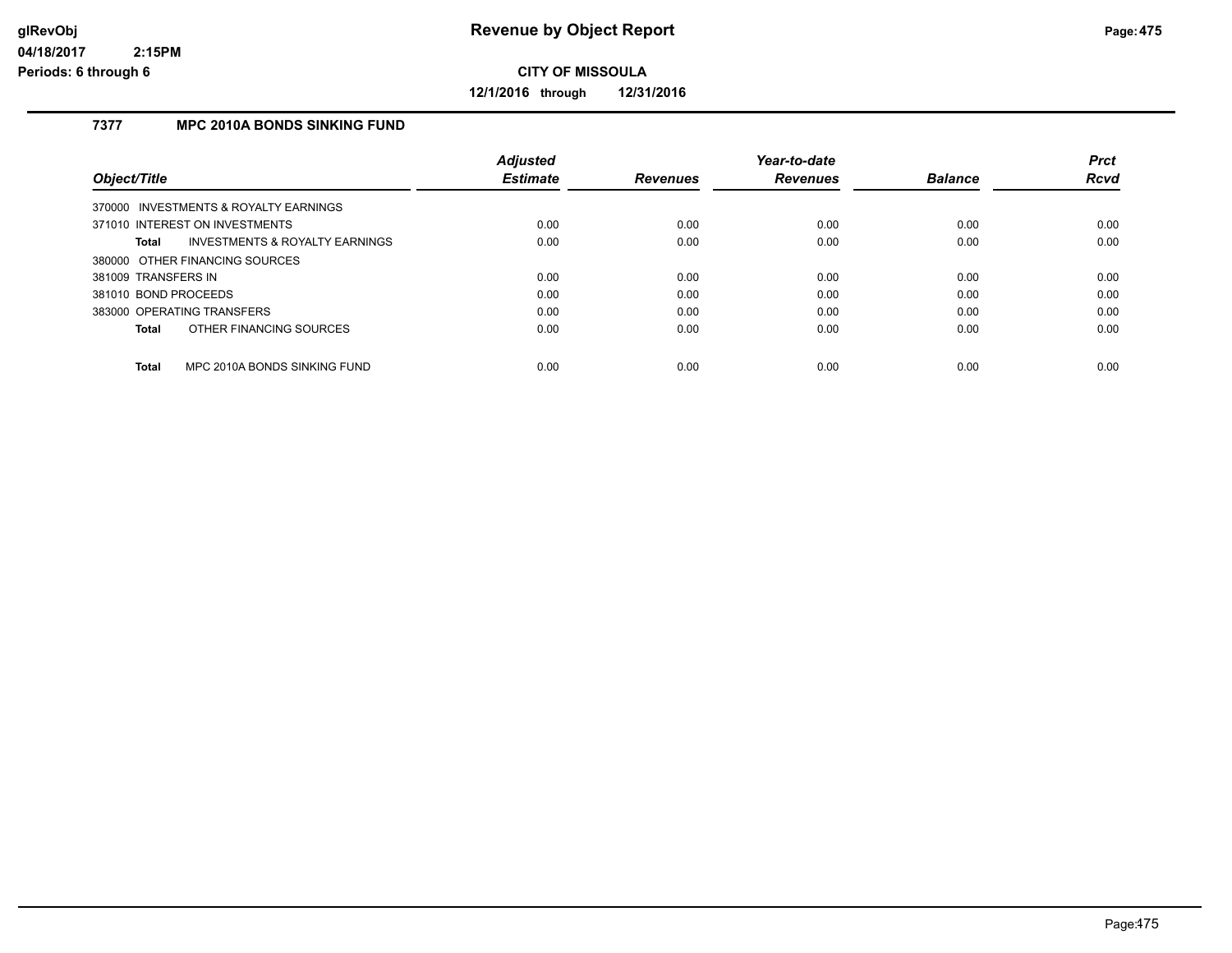**12/1/2016 through 12/31/2016**

**7378 MPC 2010A BOND RESERVE**

**7378 MPC 2010A BOND RESERVE**

|                      |                                       | <b>Adjusted</b> |                 | Year-to-date    |                | <b>Prct</b> |
|----------------------|---------------------------------------|-----------------|-----------------|-----------------|----------------|-------------|
| Object/Title         |                                       | <b>Estimate</b> | <b>Revenues</b> | <b>Revenues</b> | <b>Balance</b> | <b>Rcvd</b> |
|                      | 370000 INVESTMENTS & ROYALTY EARNINGS |                 |                 |                 |                |             |
|                      | 371010 INTEREST ON INVESTMENTS        | 0.00            | 0.00            | 0.00            | 0.00           | 0.00        |
| Total                | INVESTMENTS & ROYALTY EARNINGS        | 0.00            | 0.00            | 0.00            | 0.00           | 0.00        |
|                      | 380000 OTHER FINANCING SOURCES        |                 |                 |                 |                |             |
| 381009 TRANSFERS IN  |                                       | 0.00            | 0.00            | 0.00            | 0.00           | 0.00        |
| 381010 BOND PROCEEDS |                                       | 0.00            | 0.00            | 0.00            | 0.00           | 0.00        |
|                      | 383000 OPERATING TRANSFERS            | 0.00            | 0.00            | 0.00            | 0.00           | 0.00        |
| Total                | OTHER FINANCING SOURCES               | 0.00            | 0.00            | 0.00            | 0.00           | 0.00        |
| <b>Total</b>         | MPC 2010A BOND RESERVE                | 0.00            | 0.00            | 0.00            | 0.00           | 0.00        |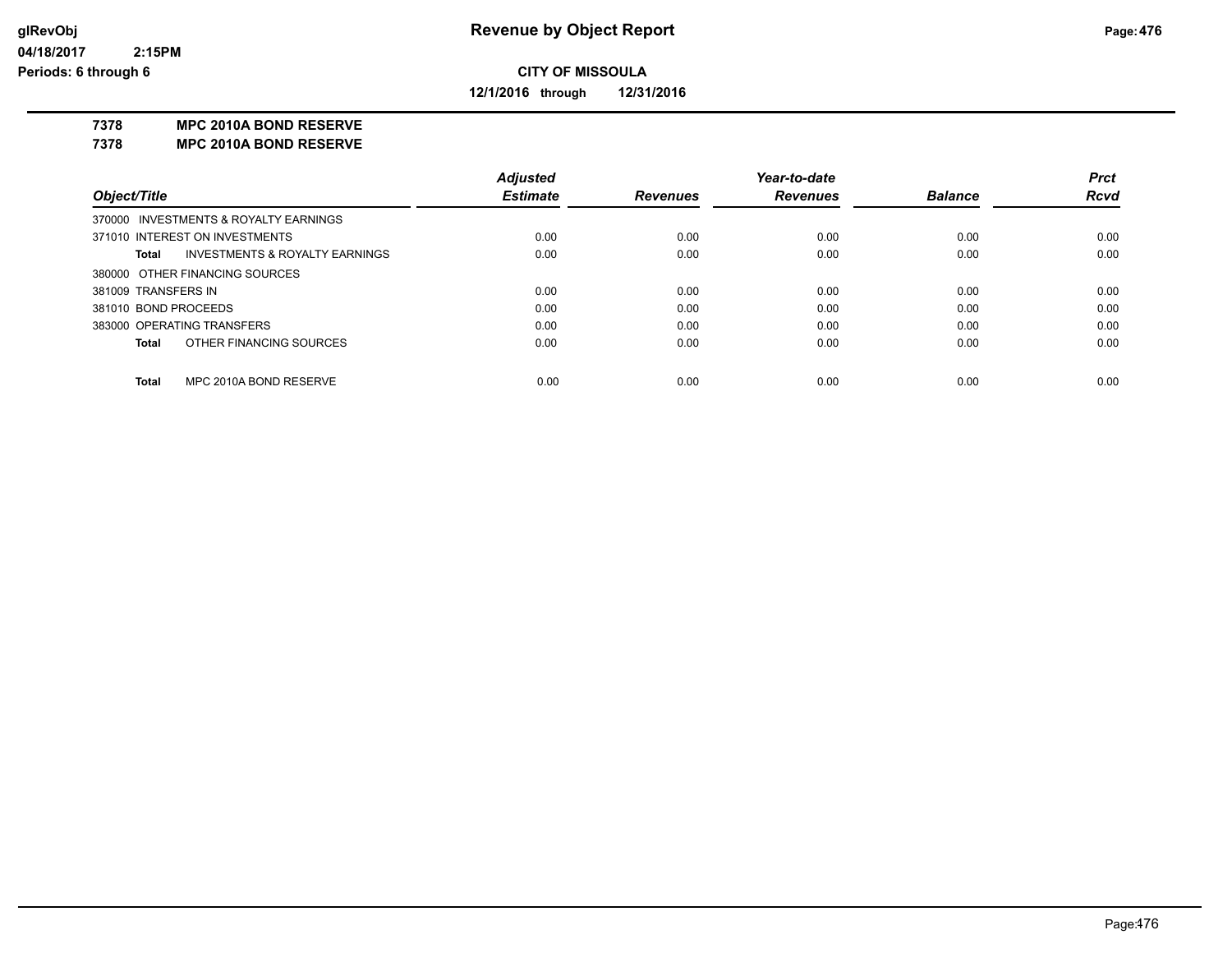**12/1/2016 through 12/31/2016**

#### **7378 MPC 2010A BOND RESERVE**

|                      |                                       | <b>Adiusted</b> |                 | Year-to-date    |                | <b>Prct</b> |
|----------------------|---------------------------------------|-----------------|-----------------|-----------------|----------------|-------------|
| Object/Title         |                                       | <b>Estimate</b> | <b>Revenues</b> | <b>Revenues</b> | <b>Balance</b> | <b>Rcvd</b> |
|                      | 370000 INVESTMENTS & ROYALTY EARNINGS |                 |                 |                 |                |             |
|                      | 371010 INTEREST ON INVESTMENTS        | 0.00            | 0.00            | 0.00            | 0.00           | 0.00        |
| Total                | INVESTMENTS & ROYALTY EARNINGS        | 0.00            | 0.00            | 0.00            | 0.00           | 0.00        |
|                      | 380000 OTHER FINANCING SOURCES        |                 |                 |                 |                |             |
| 381009 TRANSFERS IN  |                                       | 0.00            | 0.00            | 0.00            | 0.00           | 0.00        |
| 381010 BOND PROCEEDS |                                       | 0.00            | 0.00            | 0.00            | 0.00           | 0.00        |
|                      | 383000 OPERATING TRANSFERS            | 0.00            | 0.00            | 0.00            | 0.00           | 0.00        |
| <b>Total</b>         | OTHER FINANCING SOURCES               | 0.00            | 0.00            | 0.00            | 0.00           | 0.00        |
| <b>Total</b>         | MPC 2010A BOND RESERVE                | 0.00            | 0.00            | 0.00            | 0.00           | 0.00        |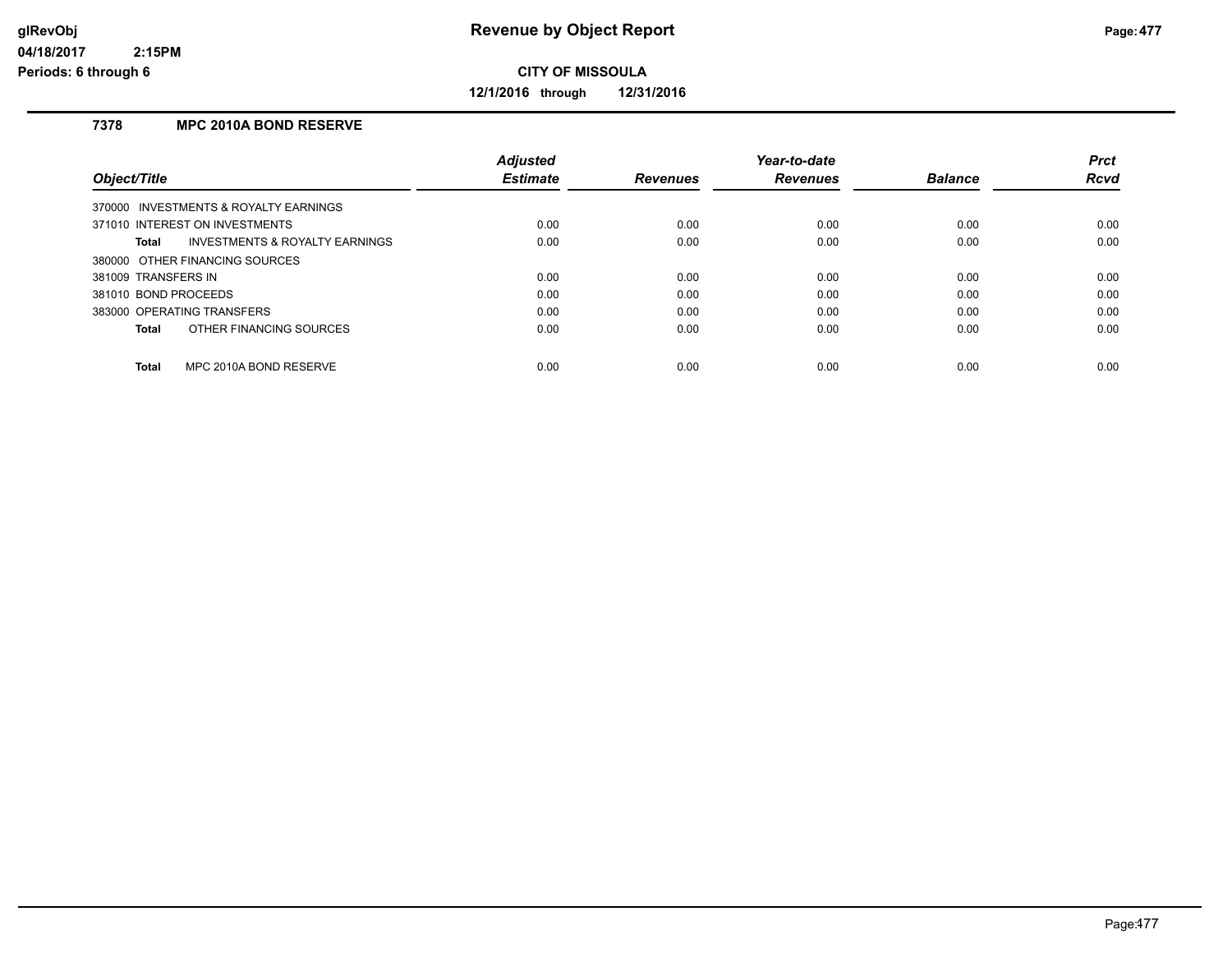**12/1/2016 through 12/31/2016**

# **7379 MPC 2010A BOND CONSTRUCTION**

## **7379 MPC 2010A BOND CONSTRUCTION**

|                                                    | <b>Adjusted</b> |                 | Year-to-date    |                | Prct        |
|----------------------------------------------------|-----------------|-----------------|-----------------|----------------|-------------|
| Object/Title                                       | <b>Estimate</b> | <b>Revenues</b> | <b>Revenues</b> | <b>Balance</b> | <b>Rcvd</b> |
| 370000 INVESTMENTS & ROYALTY EARNINGS              |                 |                 |                 |                |             |
| 371010 INTEREST ON INVESTMENTS                     | 0.00            | 0.00            | 0.00            | 0.00           | 0.00        |
| <b>INVESTMENTS &amp; ROYALTY EARNINGS</b><br>Total | 0.00            | 0.00            | 0.00            | 0.00           | 0.00        |
| 380000 OTHER FINANCING SOURCES                     |                 |                 |                 |                |             |
| 381009 TRANSFERS IN                                | 0.00            | 0.00            | 0.00            | 0.00           | 0.00        |
| 381010 BOND PROCEEDS                               | 0.00            | 0.00            | 0.00            | 0.00           | 0.00        |
| 383000 OPERATING TRANSFERS                         | 0.00            | 0.00            | 0.00            | 0.00           | 0.00        |
| OTHER FINANCING SOURCES<br>Total                   | 0.00            | 0.00            | 0.00            | 0.00           | 0.00        |
| MPC 2010A BOND CONSTRUCTION<br>Total               | 0.00            | 0.00            | 0.00            | 0.00           | 0.00        |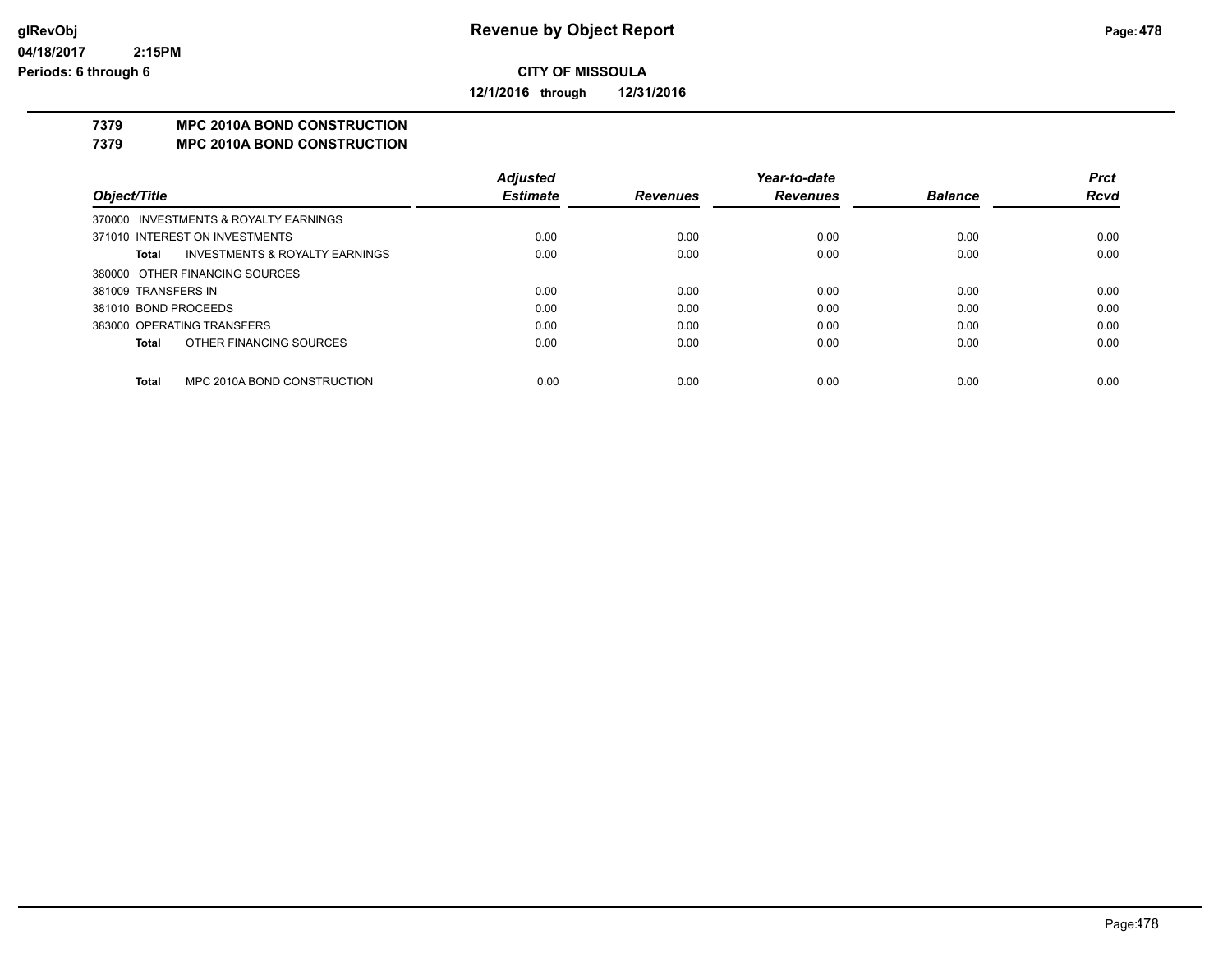**12/1/2016 through 12/31/2016**

#### **7379 MPC 2010A BOND CONSTRUCTION**

|                                             | <b>Adiusted</b> |                 | Year-to-date    |                | <b>Prct</b> |
|---------------------------------------------|-----------------|-----------------|-----------------|----------------|-------------|
| <i><b>Object/Title</b></i>                  | <b>Estimate</b> | <b>Revenues</b> | <b>Revenues</b> | <b>Balance</b> | <b>Rcvd</b> |
| 370000 INVESTMENTS & ROYALTY EARNINGS       |                 |                 |                 |                |             |
| 371010 INTEREST ON INVESTMENTS              | 0.00            | 0.00            | 0.00            | 0.00           | 0.00        |
| INVESTMENTS & ROYALTY EARNINGS<br>Total     | 0.00            | 0.00            | 0.00            | 0.00           | 0.00        |
| 380000 OTHER FINANCING SOURCES              |                 |                 |                 |                |             |
| 381009 TRANSFERS IN                         | 0.00            | 0.00            | 0.00            | 0.00           | 0.00        |
| 381010 BOND PROCEEDS                        | 0.00            | 0.00            | 0.00            | 0.00           | 0.00        |
| 383000 OPERATING TRANSFERS                  | 0.00            | 0.00            | 0.00            | 0.00           | 0.00        |
| OTHER FINANCING SOURCES<br>Total            | 0.00            | 0.00            | 0.00            | 0.00           | 0.00        |
| MPC 2010A BOND CONSTRUCTION<br><b>Total</b> | 0.00            | 0.00            | 0.00            | 0.00           | 0.00        |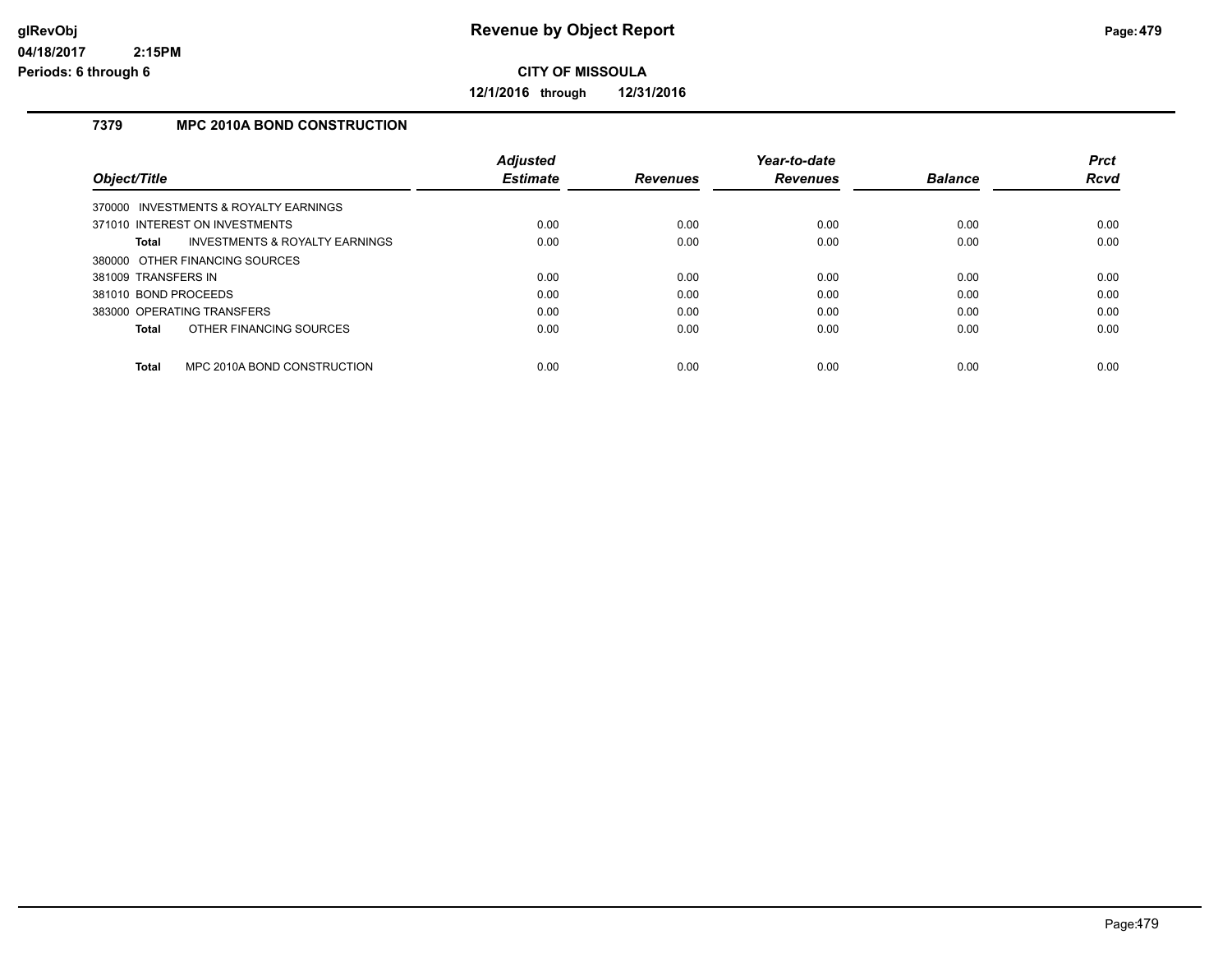**12/1/2016 through 12/31/2016**

## **7380 BUSINESS IMPROVEMENT DISTRICT**

### **7380 BUSINESS IMPROVEMENT DISTRICT**

|                                                           | <b>Adjusted</b> |                 | Year-to-date    |                | <b>Prct</b> |
|-----------------------------------------------------------|-----------------|-----------------|-----------------|----------------|-------------|
| Object/Title                                              | <b>Estimate</b> | <b>Revenues</b> | <b>Revenues</b> | <b>Balance</b> | <b>Rcvd</b> |
| TAXES/ASSESSMENTS<br>310000                               |                 |                 |                 |                |             |
| <b>TAX INCREMENT</b><br>311011                            | 364,322.00      | 158,307.35      | 163,062.54      | 201,259.46     | 44.76       |
| PENALTIES & INTEREST<br>312001                            | 0.00            | 58.56           | 239.21          | $-239.21$      | 0.00        |
| TAXES/ASSESSMENTS<br><b>Total</b>                         | 364,322.00      | 158,365.91      | 163,301.75      | 201,020.25     | 44.82       |
| <b>CHARGES FOR SERVICES</b><br>340000                     |                 |                 |                 |                |             |
| <b>COMPOST TIPPING FEES</b><br>343041                     | 5,000.00        | 1,332.59        | 10,712.26       | $-5,712.26$    | 214.25      |
| <b>CHARGES FOR SERVICES</b><br><b>Total</b>               | 5,000.00        | 1,332.59        | 10,712.26       | $-5,712.26$    | 214.25      |
| <b>MISCELLANEOUS REVENUES</b><br>360000                   |                 |                 |                 |                |             |
| 363010 LIGHTING ASSESSMENTS                               | 0.00            | 0.00            | 0.00            | 0.00           | 0.00        |
| 363020 PROPERTY ASSESSMENTS                               | 0.00            | 0.00            | 0.00            | 0.00           | 0.00        |
| MISCELLANEOUS REVENUES<br><b>Total</b>                    | 0.00            | 0.00            | 0.00            | 0.00           | 0.00        |
| <b>INVESTMENTS &amp; ROYALTY EARNINGS</b><br>370000       |                 |                 |                 |                |             |
| 371010 INTEREST ON INVESTMENTS                            | 0.00            | 0.00            | 0.00            | 0.00           | 0.00        |
| 371020 GAIN/LOSS IN MARKET VALUE OF INVESTMENTS           | 0.00            | 0.00            | 0.00            | 0.00           | 0.00        |
| <b>INVESTMENTS &amp; ROYALTY EARNINGS</b><br><b>Total</b> | 0.00            | 0.00            | 0.00            | 0.00           | 0.00        |
| <b>BUSINESS IMPROVEMENT DISTRICT</b><br>Total             | 369,322.00      | 159,698.50      | 174,014.01      | 195,307.99     | 47.12       |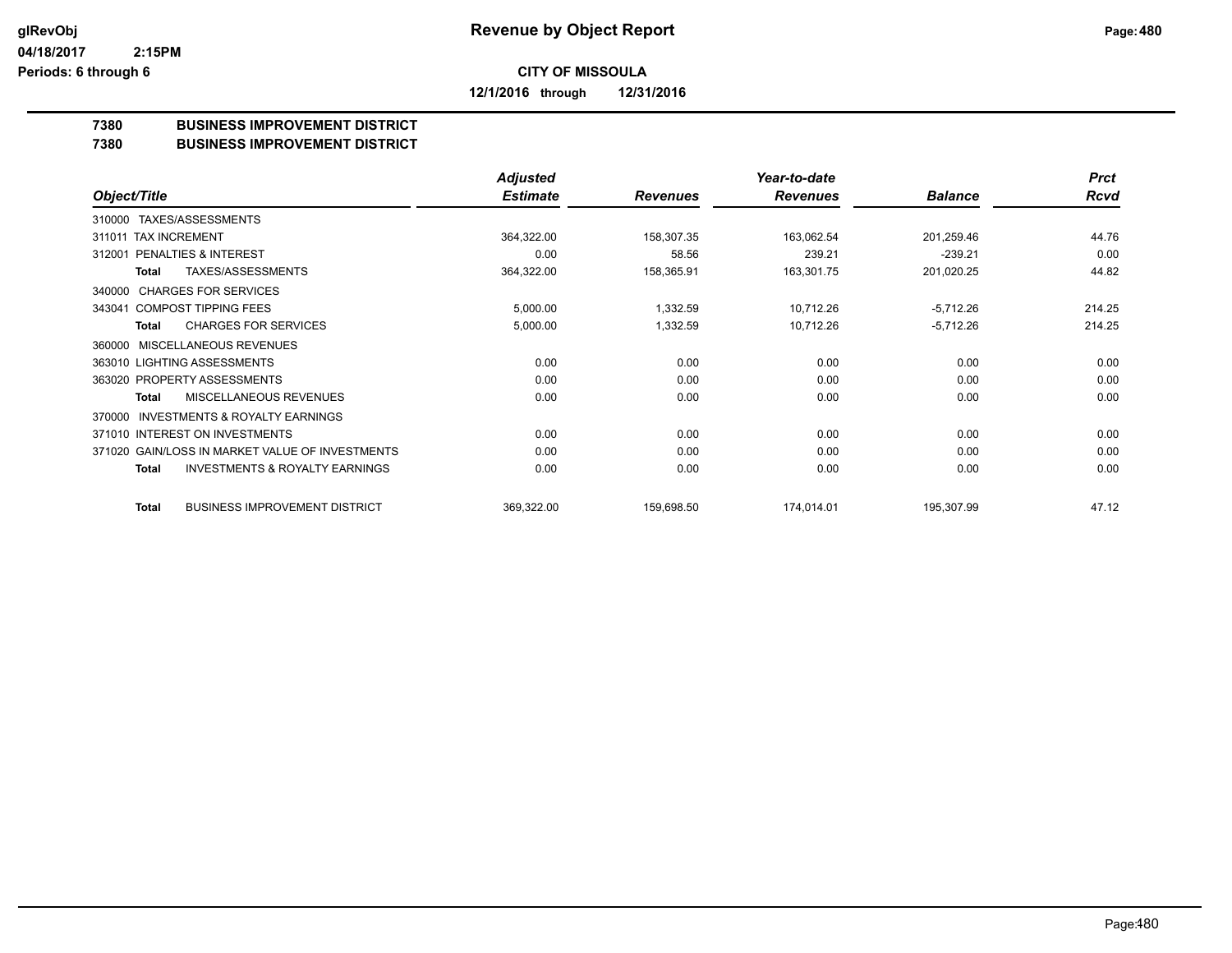**12/1/2016 through 12/31/2016**

#### **7380 BUSINESS IMPROVEMENT DISTRICT**

|                                                           | <b>Adjusted</b> |                 | Year-to-date    |                | <b>Prct</b> |
|-----------------------------------------------------------|-----------------|-----------------|-----------------|----------------|-------------|
| Object/Title                                              | <b>Estimate</b> | <b>Revenues</b> | <b>Revenues</b> | <b>Balance</b> | <b>Rcvd</b> |
| 310000 TAXES/ASSESSMENTS                                  |                 |                 |                 |                |             |
| <b>TAX INCREMENT</b><br>311011                            | 364,322.00      | 158,307.35      | 163,062.54      | 201,259.46     | 44.76       |
| <b>PENALTIES &amp; INTEREST</b><br>312001                 | 0.00            | 58.56           | 239.21          | $-239.21$      | 0.00        |
| TAXES/ASSESSMENTS<br><b>Total</b>                         | 364,322.00      | 158,365.91      | 163,301.75      | 201,020.25     | 44.82       |
| 340000 CHARGES FOR SERVICES                               |                 |                 |                 |                |             |
| <b>COMPOST TIPPING FEES</b><br>343041                     | 5,000.00        | 1,332.59        | 10,712.26       | $-5,712.26$    | 214.25      |
| <b>CHARGES FOR SERVICES</b><br>Total                      | 5,000.00        | 1,332.59        | 10,712.26       | $-5,712.26$    | 214.25      |
| 360000 MISCELLANEOUS REVENUES                             |                 |                 |                 |                |             |
| 363010 LIGHTING ASSESSMENTS                               | 0.00            | 0.00            | 0.00            | 0.00           | 0.00        |
| 363020 PROPERTY ASSESSMENTS                               | 0.00            | 0.00            | 0.00            | 0.00           | 0.00        |
| MISCELLANEOUS REVENUES<br>Total                           | 0.00            | 0.00            | 0.00            | 0.00           | 0.00        |
| <b>INVESTMENTS &amp; ROYALTY EARNINGS</b><br>370000       |                 |                 |                 |                |             |
| 371010 INTEREST ON INVESTMENTS                            | 0.00            | 0.00            | 0.00            | 0.00           | 0.00        |
| 371020 GAIN/LOSS IN MARKET VALUE OF INVESTMENT            | 0.00            | 0.00            | 0.00            | 0.00           | 0.00        |
| <b>INVESTMENTS &amp; ROYALTY EARNINGS</b><br><b>Total</b> | 0.00            | 0.00            | 0.00            | 0.00           | 0.00        |
| <b>BUSINESS IMPROVEMENT DISTRICT</b><br>Total             | 369,322.00      | 159,698.50      | 174,014.01      | 195,307.99     | 47.12       |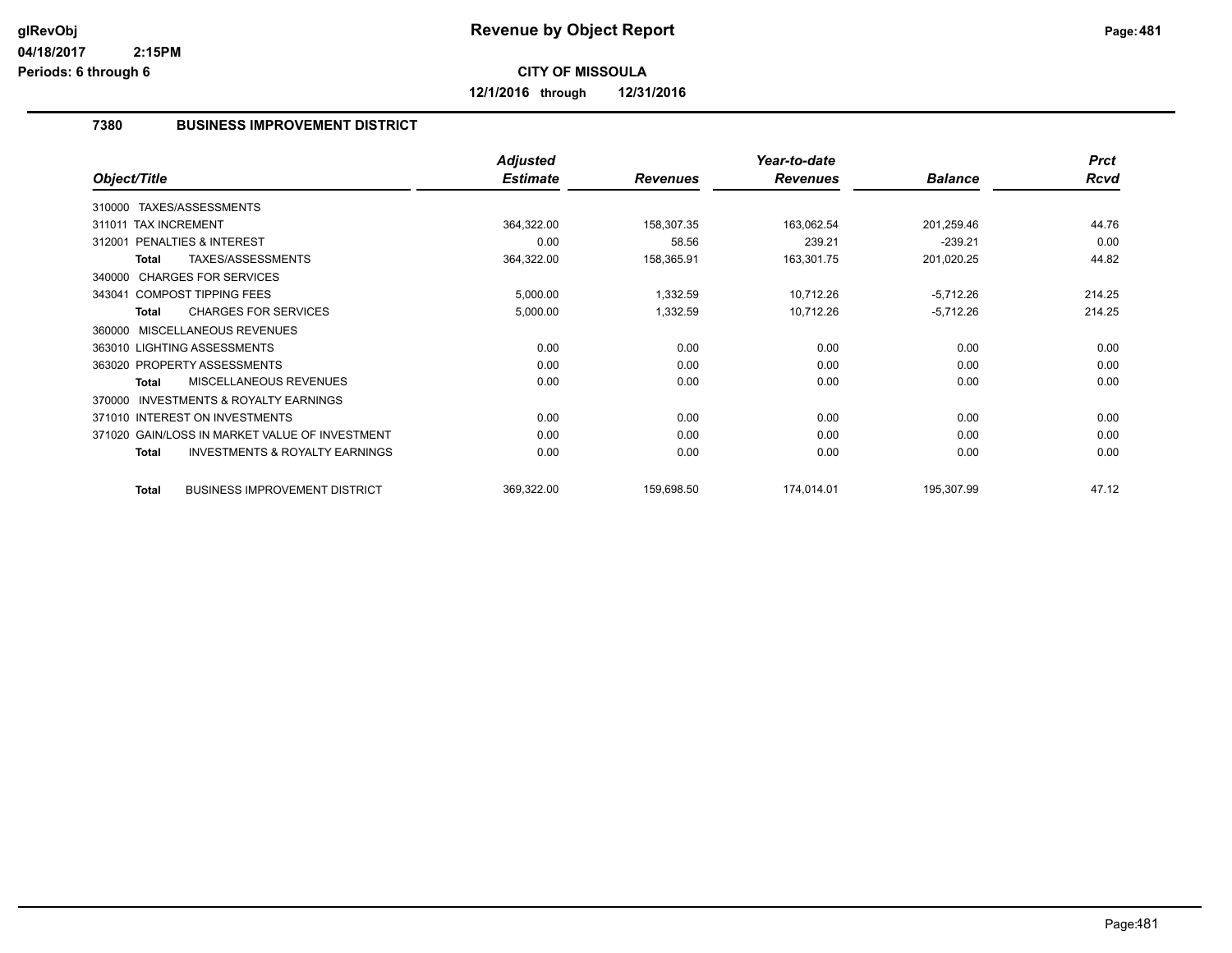**12/1/2016 through 12/31/2016**

#### **7381 TOURISM BUSINESS IMPROVEMENT DISTRICT 7381 TOURISM BUSINESS IMPROVEMENT DISTRICT**

|                                                           | <b>Adjusted</b> |                 | Year-to-date    |                | <b>Prct</b> |
|-----------------------------------------------------------|-----------------|-----------------|-----------------|----------------|-------------|
| Object/Title                                              | <b>Estimate</b> | <b>Revenues</b> | <b>Revenues</b> | <b>Balance</b> | <b>Rcvd</b> |
| 310000 TAXES/ASSESSMENTS                                  |                 |                 |                 |                |             |
| 314100 TBID REVENUE                                       | 296.713.00      | 0.00            | 0.00            | 296.713.00     | 0.00        |
| TAXES/ASSESSMENTS<br>Total                                | 296.713.00      | 0.00            | 0.00            | 296,713.00     | 0.00        |
| 370000 INVESTMENTS & ROYALTY EARNINGS                     |                 |                 |                 |                |             |
| 371010 INTEREST ON INVESTMENTS                            | 0.00            | 0.00            | 0.00            | 0.00           | 0.00        |
| <b>INVESTMENTS &amp; ROYALTY EARNINGS</b><br><b>Total</b> | 0.00            | 0.00            | 0.00            | 0.00           | 0.00        |
| TOURISM BUSINESS IMPROVEMENT DISTRI<br>Total              | 296.713.00      | 0.00            | 0.00            | 296.713.00     | 0.00        |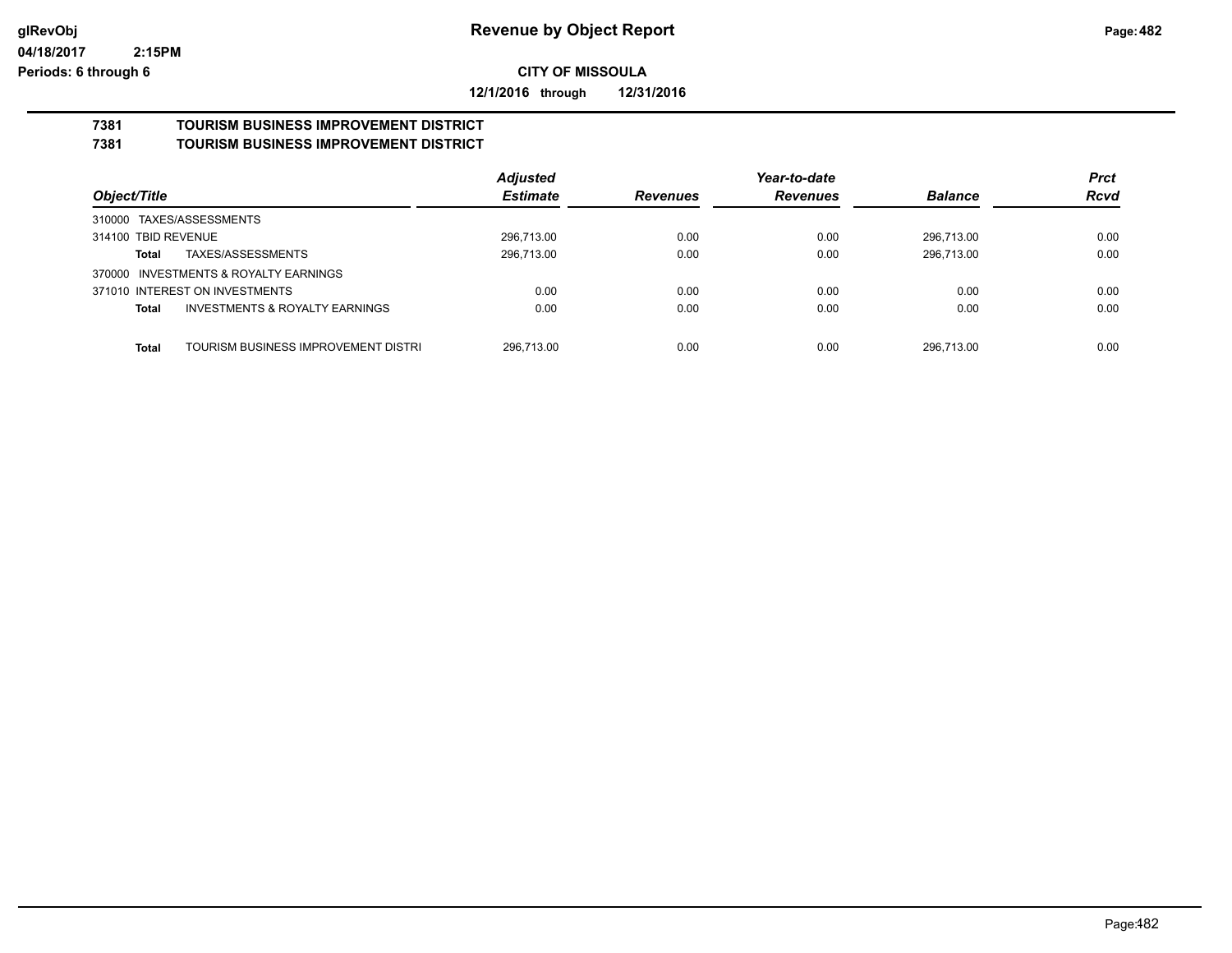**12/1/2016 through 12/31/2016**

#### **7381 TOURISM BUSINESS IMPROVEMENT DISTRICT**

|                     |                                           | <b>Adjusted</b> |                 | Year-to-date    |                | <b>Prct</b> |
|---------------------|-------------------------------------------|-----------------|-----------------|-----------------|----------------|-------------|
| Object/Title        |                                           | <b>Estimate</b> | <b>Revenues</b> | <b>Revenues</b> | <b>Balance</b> | <b>Rcvd</b> |
|                     | 310000 TAXES/ASSESSMENTS                  |                 |                 |                 |                |             |
| 314100 TBID REVENUE |                                           | 296,713.00      | 0.00            | 0.00            | 296,713.00     | 0.00        |
| Total               | TAXES/ASSESSMENTS                         | 296.713.00      | 0.00            | 0.00            | 296.713.00     | 0.00        |
| 370000              | INVESTMENTS & ROYALTY EARNINGS            |                 |                 |                 |                |             |
|                     | 371010 INTEREST ON INVESTMENTS            | 0.00            | 0.00            | 0.00            | 0.00           | 0.00        |
| Total               | <b>INVESTMENTS &amp; ROYALTY EARNINGS</b> | 0.00            | 0.00            | 0.00            | 0.00           | 0.00        |
| <b>Total</b>        | TOURISM BUSINESS IMPROVEMENT DISTR        | 296.713.00      | 0.00            | 0.00            | 296.713.00     | 0.00        |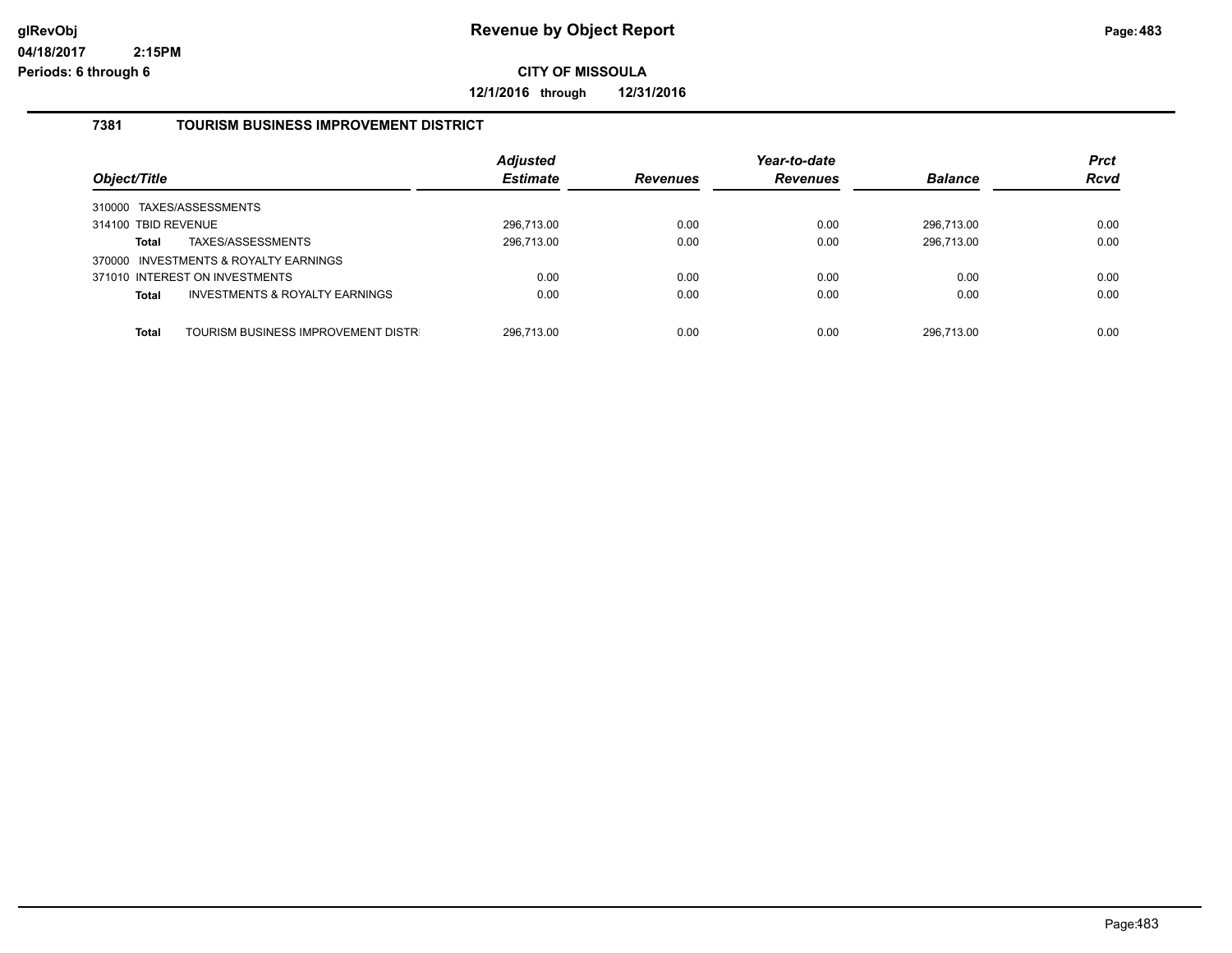**12/1/2016 through 12/31/2016**

**7382 5.75M TIF RESERVE**

| 7382 |  | 5.75M TIF RESERVE |
|------|--|-------------------|
|------|--|-------------------|

|                                         | <b>Adjusted</b> |                 | Year-to-date    |                | <b>Prct</b> |
|-----------------------------------------|-----------------|-----------------|-----------------|----------------|-------------|
| Object/Title                            | <b>Estimate</b> | <b>Revenues</b> | <b>Revenues</b> | <b>Balance</b> | <b>Rcvd</b> |
| 370000 INVESTMENTS & ROYALTY EARNINGS   |                 |                 |                 |                |             |
| 371010 INTEREST ON INVESTMENTS          | 0.00            | 0.00            | 0.00            | 0.00           | 0.00        |
| INVESTMENTS & ROYALTY EARNINGS<br>Total | 0.00            | 0.00            | 0.00            | 0.00           | 0.00        |
| 380000 OTHER FINANCING SOURCES          |                 |                 |                 |                |             |
| 381025 BOND PROCEEDS                    | 0.00            | 0.00            | 0.00            | 0.00           | 0.00        |
| 383014 TRANS FR MRA                     | 0.00            | 0.00            | 0.00            | 0.00           | 0.00        |
| 383040 TRANSFER FROM CITY GRANTS        | 0.00            | 0.00            | 0.00            | 0.00           | 0.00        |
| OTHER FINANCING SOURCES<br>Total        | 0.00            | 0.00            | 0.00            | 0.00           | 0.00        |
| <b>Total</b><br>5.75M TIF RESERVE       | 0.00            | 0.00            | 0.00            | 0.00           | 0.00        |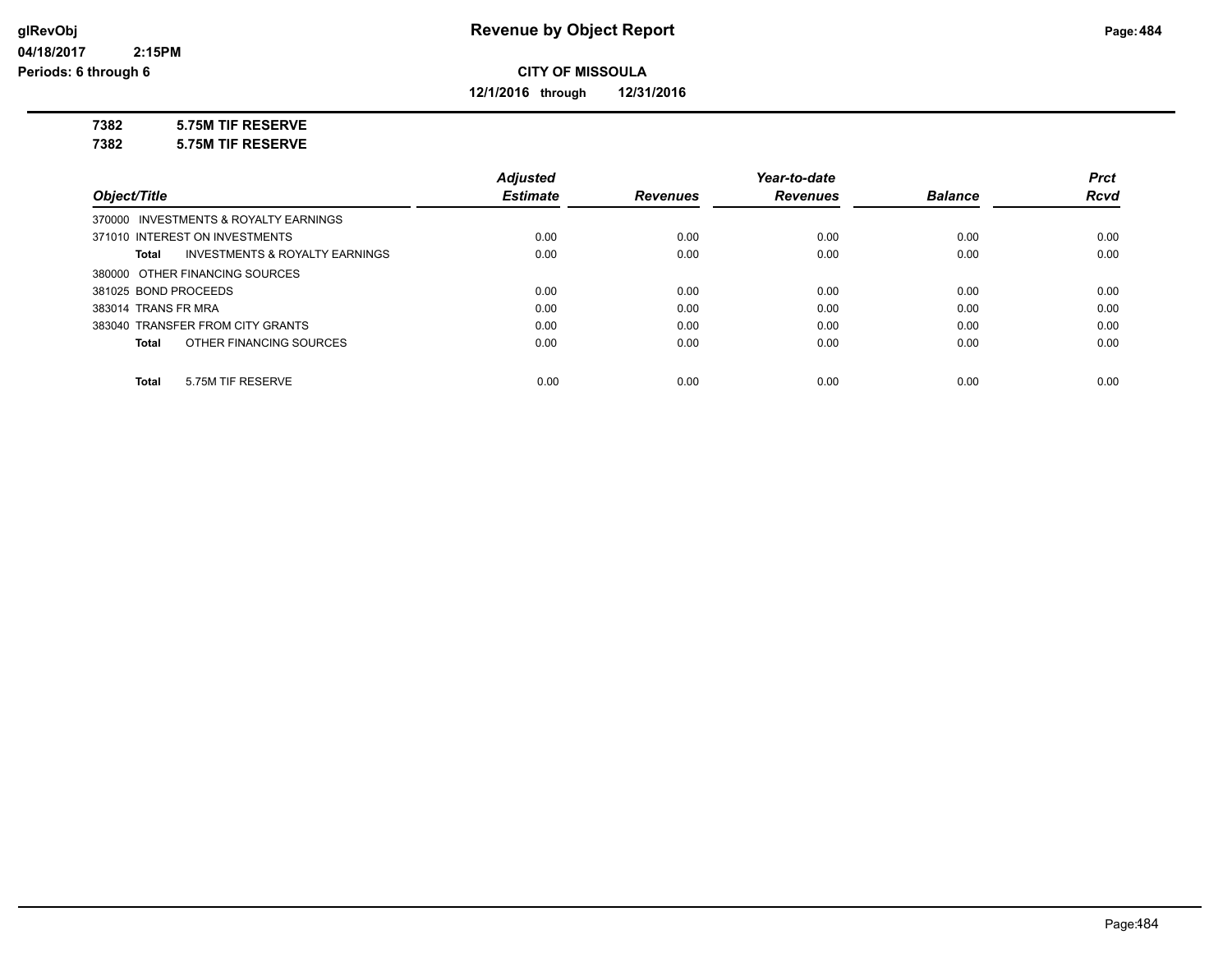**12/1/2016 through 12/31/2016**

#### **7382 5.75M TIF RESERVE**

|                                                | <b>Adiusted</b> |                 | Year-to-date    |                | <b>Prct</b> |
|------------------------------------------------|-----------------|-----------------|-----------------|----------------|-------------|
| Object/Title                                   | <b>Estimate</b> | <b>Revenues</b> | <b>Revenues</b> | <b>Balance</b> | <b>Rcvd</b> |
| 370000 INVESTMENTS & ROYALTY EARNINGS          |                 |                 |                 |                |             |
| 371010 INTEREST ON INVESTMENTS                 | 0.00            | 0.00            | 0.00            | 0.00           | 0.00        |
| INVESTMENTS & ROYALTY EARNINGS<br><b>Total</b> | 0.00            | 0.00            | 0.00            | 0.00           | 0.00        |
| 380000 OTHER FINANCING SOURCES                 |                 |                 |                 |                |             |
| 381025 BOND PROCEEDS                           | 0.00            | 0.00            | 0.00            | 0.00           | 0.00        |
| 383014 TRANS FR MRA                            | 0.00            | 0.00            | 0.00            | 0.00           | 0.00        |
| 383040 TRANSFER FROM CITY GRANTS               | 0.00            | 0.00            | 0.00            | 0.00           | 0.00        |
| OTHER FINANCING SOURCES<br><b>Total</b>        | 0.00            | 0.00            | 0.00            | 0.00           | 0.00        |
|                                                |                 |                 |                 |                |             |
| 5.75M TIF RESERVE<br><b>Total</b>              | 0.00            | 0.00            | 0.00            | 0.00           | 0.00        |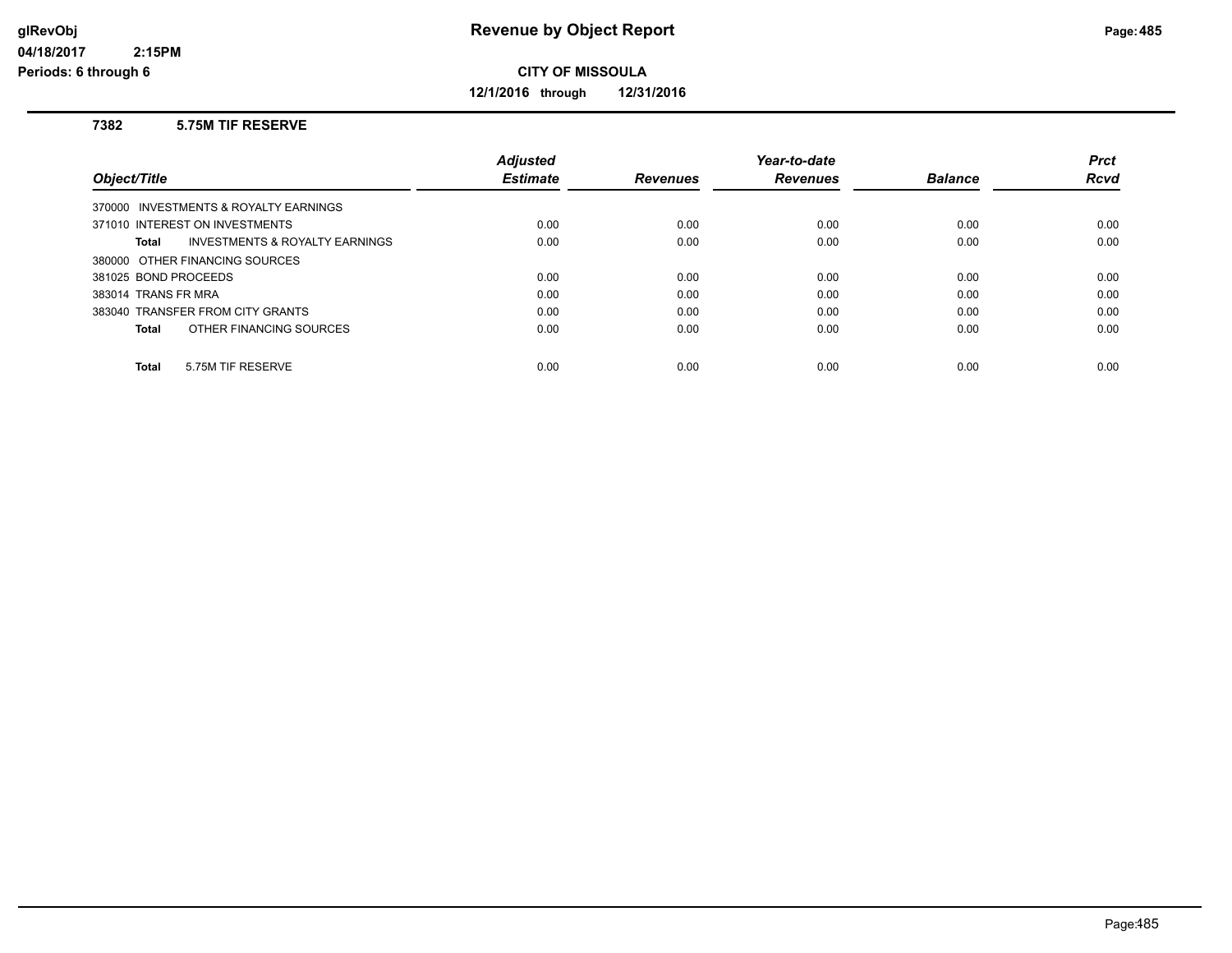**12/1/2016 through 12/31/2016**

**7383 RIVERFRONT TRIANGLE URD**

**7383 RIVERFRONT TRIANGLE URD**

|                                                    | <b>Adjusted</b> |                 | Year-to-date    |                | <b>Prct</b> |
|----------------------------------------------------|-----------------|-----------------|-----------------|----------------|-------------|
| Object/Title                                       | <b>Estimate</b> | <b>Revenues</b> | <b>Revenues</b> | <b>Balance</b> | <b>Rcvd</b> |
| 310000 TAXES/ASSESSMENTS                           |                 |                 |                 |                |             |
| 311011 TAX INCREMENT                               | 0.00            | 0.00            | 0.00            | 0.00           | 0.00        |
| 312001 PENALTIES & INTEREST                        | 0.00            | 0.00            | 0.00            | 0.00           | 0.00        |
| TAXES/ASSESSMENTS<br>Total                         | 0.00            | 0.00            | 0.00            | 0.00           | 0.00        |
| 330000 INTERGOVERNMENTAL REVENUES                  |                 |                 |                 |                |             |
| 335210 PERSONAL PROPERTY TAX REIMBURSEMENT         | 9.316.00        | 0.00            | 4,657.92        | 4,658.08       | 50.00       |
| <b>INTERGOVERNMENTAL REVENUES</b><br>Total         | 9.316.00        | 0.00            | 4,657.92        | 4,658.08       | 50.00       |
| INVESTMENTS & ROYALTY EARNINGS<br>370000           |                 |                 |                 |                |             |
| 371010 INTEREST ON INVESTMENTS                     | 0.00            | 0.00            | 0.00            | 0.00           | 0.00        |
| <b>INVESTMENTS &amp; ROYALTY EARNINGS</b><br>Total | 0.00            | 0.00            | 0.00            | 0.00           | 0.00        |
| <b>RIVERFRONT TRIANGLE URD</b><br><b>Total</b>     | 9.316.00        | 0.00            | 4,657.92        | 4,658.08       | 50.00       |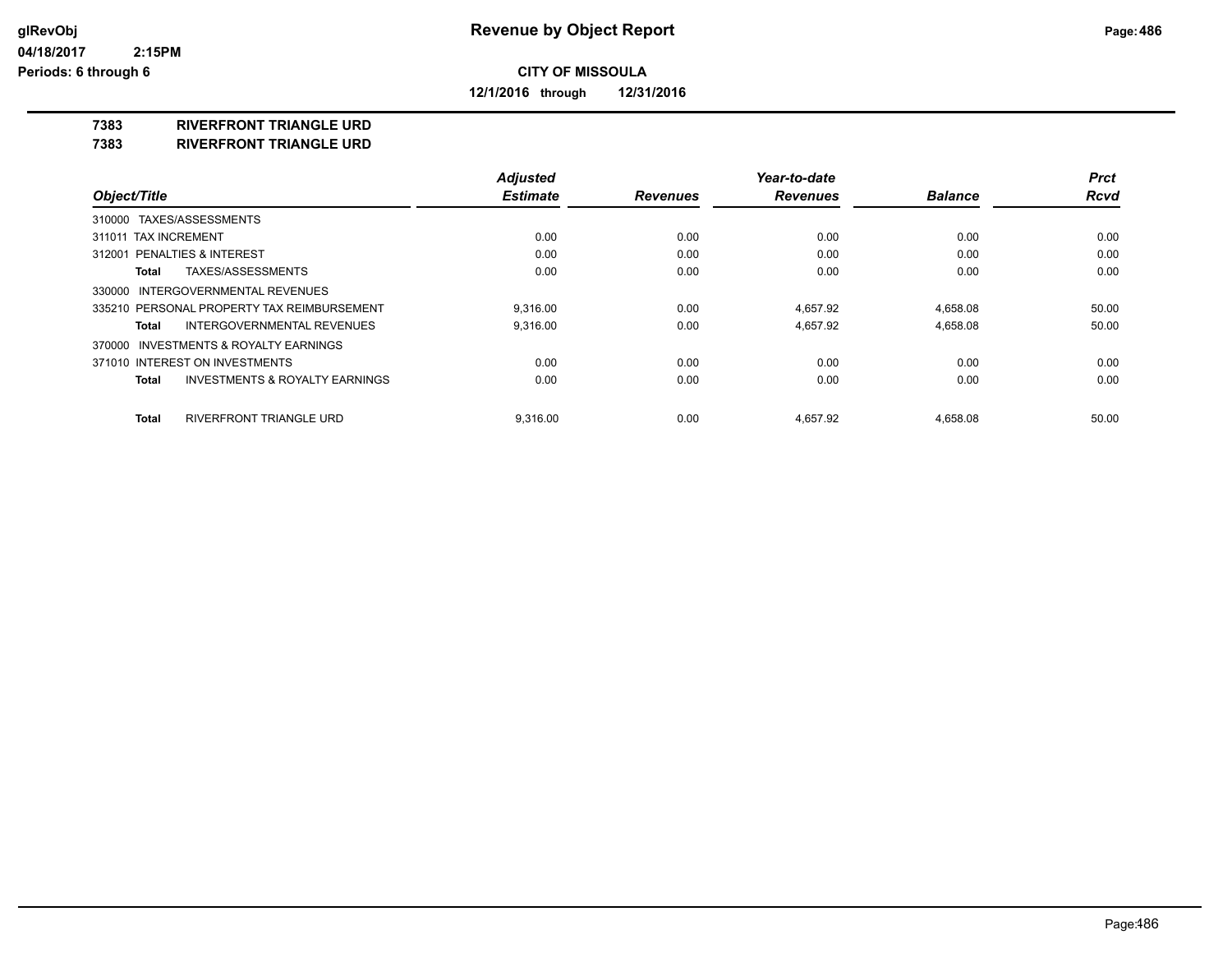**12/1/2016 through 12/31/2016**

#### **7383 RIVERFRONT TRIANGLE URD**

|                                            | <b>Adjusted</b> |                 | Year-to-date    |                | <b>Prct</b> |
|--------------------------------------------|-----------------|-----------------|-----------------|----------------|-------------|
| Object/Title                               | <b>Estimate</b> | <b>Revenues</b> | <b>Revenues</b> | <b>Balance</b> | <b>Rcvd</b> |
| 310000 TAXES/ASSESSMENTS                   |                 |                 |                 |                |             |
| 311011 TAX INCREMENT                       | 0.00            | 0.00            | 0.00            | 0.00           | 0.00        |
| PENALTIES & INTEREST<br>312001             | 0.00            | 0.00            | 0.00            | 0.00           | 0.00        |
| TAXES/ASSESSMENTS<br>Total                 | 0.00            | 0.00            | 0.00            | 0.00           | 0.00        |
| 330000 INTERGOVERNMENTAL REVENUES          |                 |                 |                 |                |             |
| 335210 PERSONAL PROPERTY TAX REIMBURSEMENT | 9.316.00        | 0.00            | 4.657.92        | 4,658.08       | 50.00       |
| INTERGOVERNMENTAL REVENUES<br>Total        | 9,316.00        | 0.00            | 4,657.92        | 4,658.08       | 50.00       |
| 370000 INVESTMENTS & ROYALTY EARNINGS      |                 |                 |                 |                |             |
| 371010 INTEREST ON INVESTMENTS             | 0.00            | 0.00            | 0.00            | 0.00           | 0.00        |
| INVESTMENTS & ROYALTY EARNINGS<br>Total    | 0.00            | 0.00            | 0.00            | 0.00           | 0.00        |
| RIVERFRONT TRIANGLE URD<br><b>Total</b>    | 9.316.00        | 0.00            | 4.657.92        | 4.658.08       | 50.00       |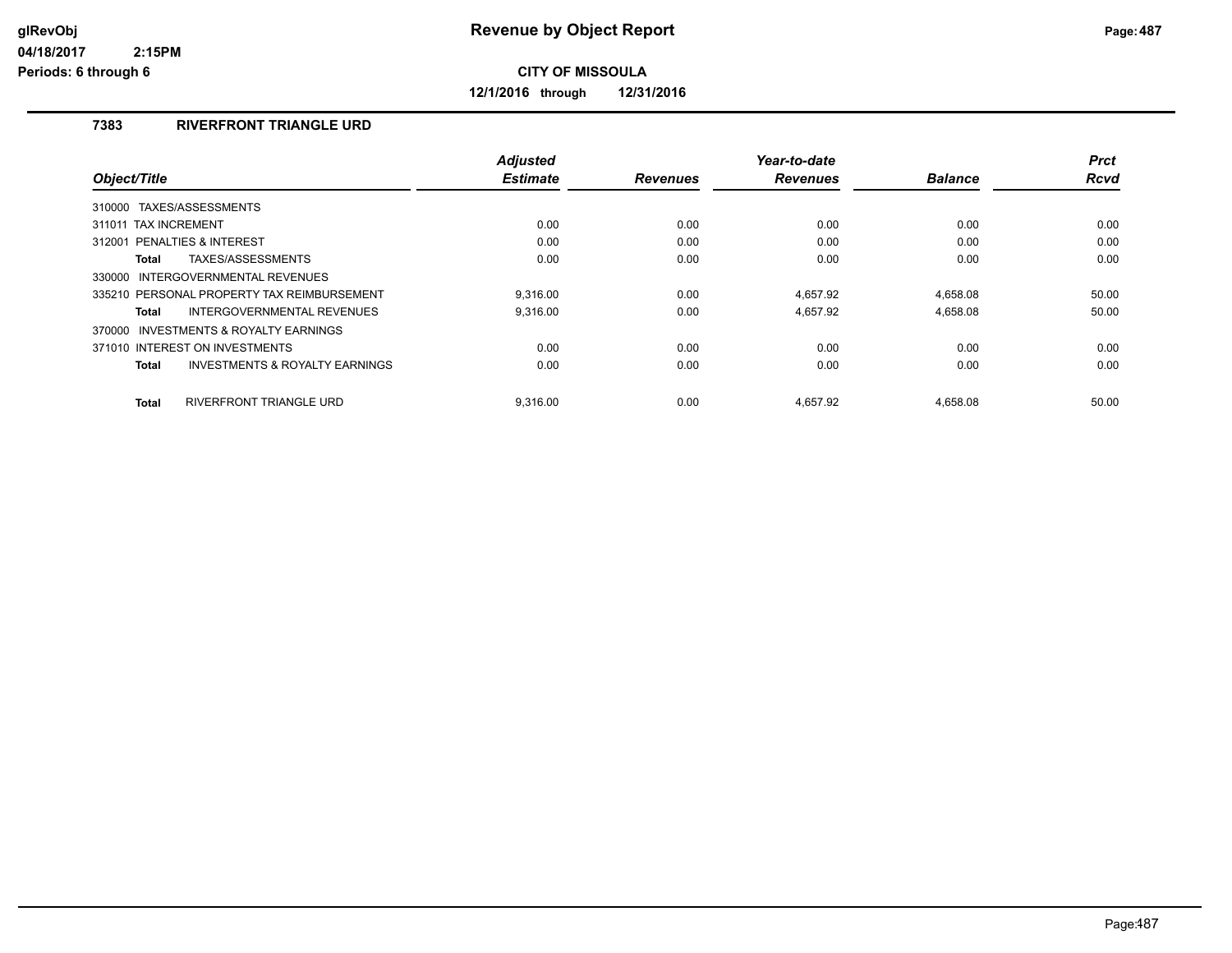**12/1/2016 through 12/31/2016**

**7384 NRSS DEBT SERVICE CLEARING**

**7384 NRSS DEBT SERVICE CLEARING**

|                                                    | <b>Adjusted</b> |                 | Year-to-date    |                | <b>Prct</b> |
|----------------------------------------------------|-----------------|-----------------|-----------------|----------------|-------------|
| Object/Title                                       | <b>Estimate</b> | <b>Revenues</b> | <b>Revenues</b> | <b>Balance</b> | <b>Rcvd</b> |
| 310000 TAXES/ASSESSMENTS                           |                 |                 |                 |                |             |
| 311011 TAX INCREMENT                               | 59,452.00       | 48,623.60       | 48,630.01       | 10.821.99      | 81.80       |
| 312001 PENALTIES & INTEREST                        | 0.00            | 7.63            | 11.86           | $-11.86$       | 0.00        |
| TAXES/ASSESSMENTS<br>Total                         | 59,452.00       | 48,631.23       | 48,641.87       | 10.810.13      | 81.82       |
| 370000 INVESTMENTS & ROYALTY EARNINGS              |                 |                 |                 |                |             |
| 371010 INTEREST ON INVESTMENTS                     | 0.00            | 0.00            | 0.00            | 0.00           | 0.00        |
| <b>INVESTMENTS &amp; ROYALTY EARNINGS</b><br>Total | 0.00            | 0.00            | 0.00            | 0.00           | 0.00        |
| 380000 OTHER FINANCING SOURCES                     |                 |                 |                 |                |             |
| 383014 TRANS FR MRA                                | 0.00            | 0.00            | 0.00            | 0.00           | 0.00        |
| OTHER FINANCING SOURCES<br>Total                   | 0.00            | 0.00            | 0.00            | 0.00           | 0.00        |
| NRSS DEBT SERVICE CLEARING<br><b>Total</b>         | 59,452.00       | 48.631.23       | 48,641.87       | 10.810.13      | 81.82       |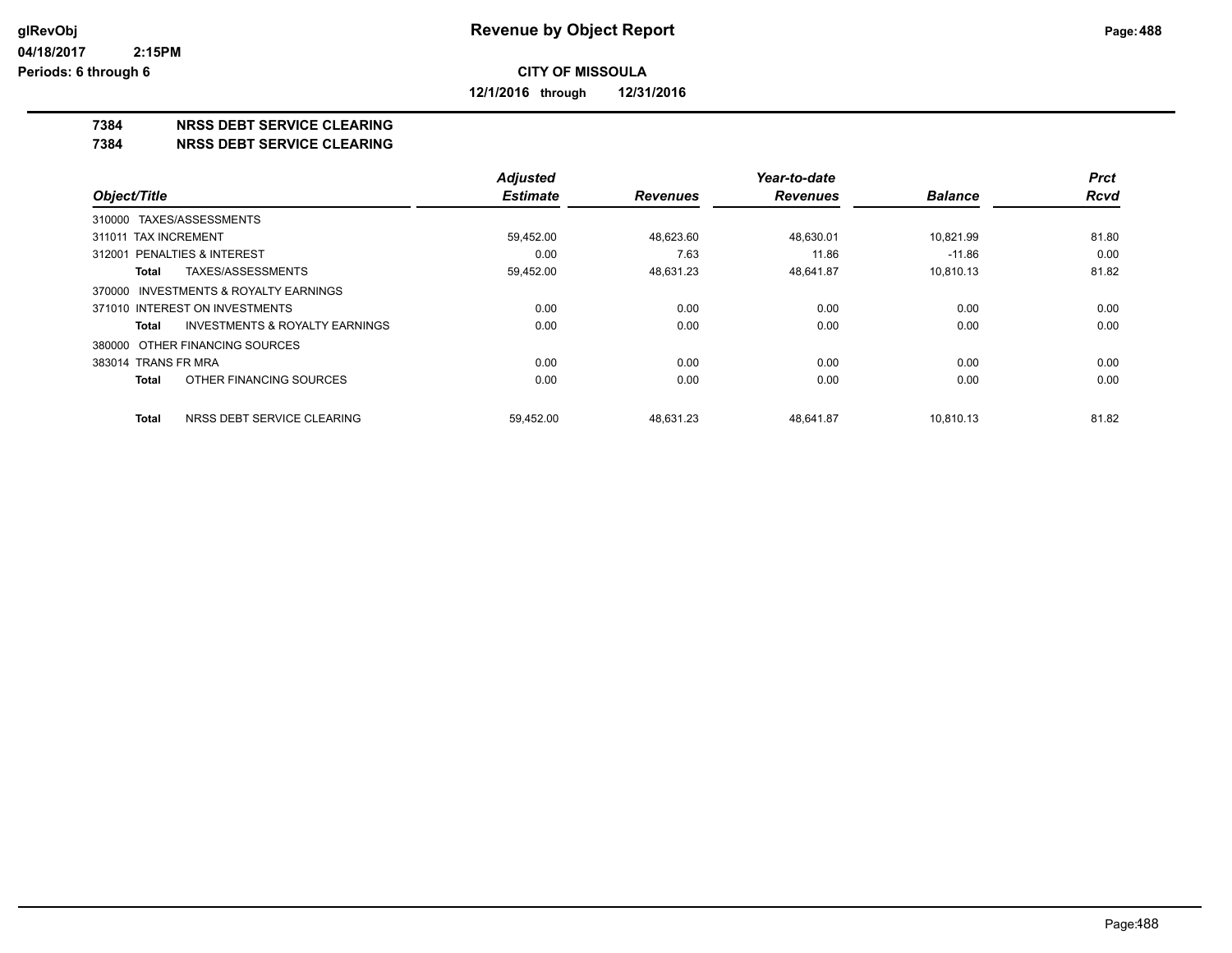**12/1/2016 through 12/31/2016**

#### **7384 NRSS DEBT SERVICE CLEARING**

|                                                | <b>Adjusted</b> |                 | Year-to-date    |                | <b>Prct</b> |
|------------------------------------------------|-----------------|-----------------|-----------------|----------------|-------------|
| Object/Title                                   | <b>Estimate</b> | <b>Revenues</b> | <b>Revenues</b> | <b>Balance</b> | <b>Rcvd</b> |
| TAXES/ASSESSMENTS<br>310000                    |                 |                 |                 |                |             |
| 311011 TAX INCREMENT                           | 59,452.00       | 48,623.60       | 48,630.01       | 10,821.99      | 81.80       |
| PENALTIES & INTEREST<br>312001                 | 0.00            | 7.63            | 11.86           | -11.86         | 0.00        |
| TAXES/ASSESSMENTS<br><b>Total</b>              | 59,452.00       | 48,631.23       | 48,641.87       | 10,810.13      | 81.82       |
| INVESTMENTS & ROYALTY EARNINGS<br>370000       |                 |                 |                 |                |             |
| 371010 INTEREST ON INVESTMENTS                 | 0.00            | 0.00            | 0.00            | 0.00           | 0.00        |
| INVESTMENTS & ROYALTY EARNINGS<br><b>Total</b> | 0.00            | 0.00            | 0.00            | 0.00           | 0.00        |
| 380000 OTHER FINANCING SOURCES                 |                 |                 |                 |                |             |
| 383014 TRANS FR MRA                            | 0.00            | 0.00            | 0.00            | 0.00           | 0.00        |
| OTHER FINANCING SOURCES<br><b>Total</b>        | 0.00            | 0.00            | 0.00            | 0.00           | 0.00        |
| NRSS DEBT SERVICE CLEARING<br><b>Total</b>     | 59,452.00       | 48.631.23       | 48.641.87       | 10.810.13      | 81.82       |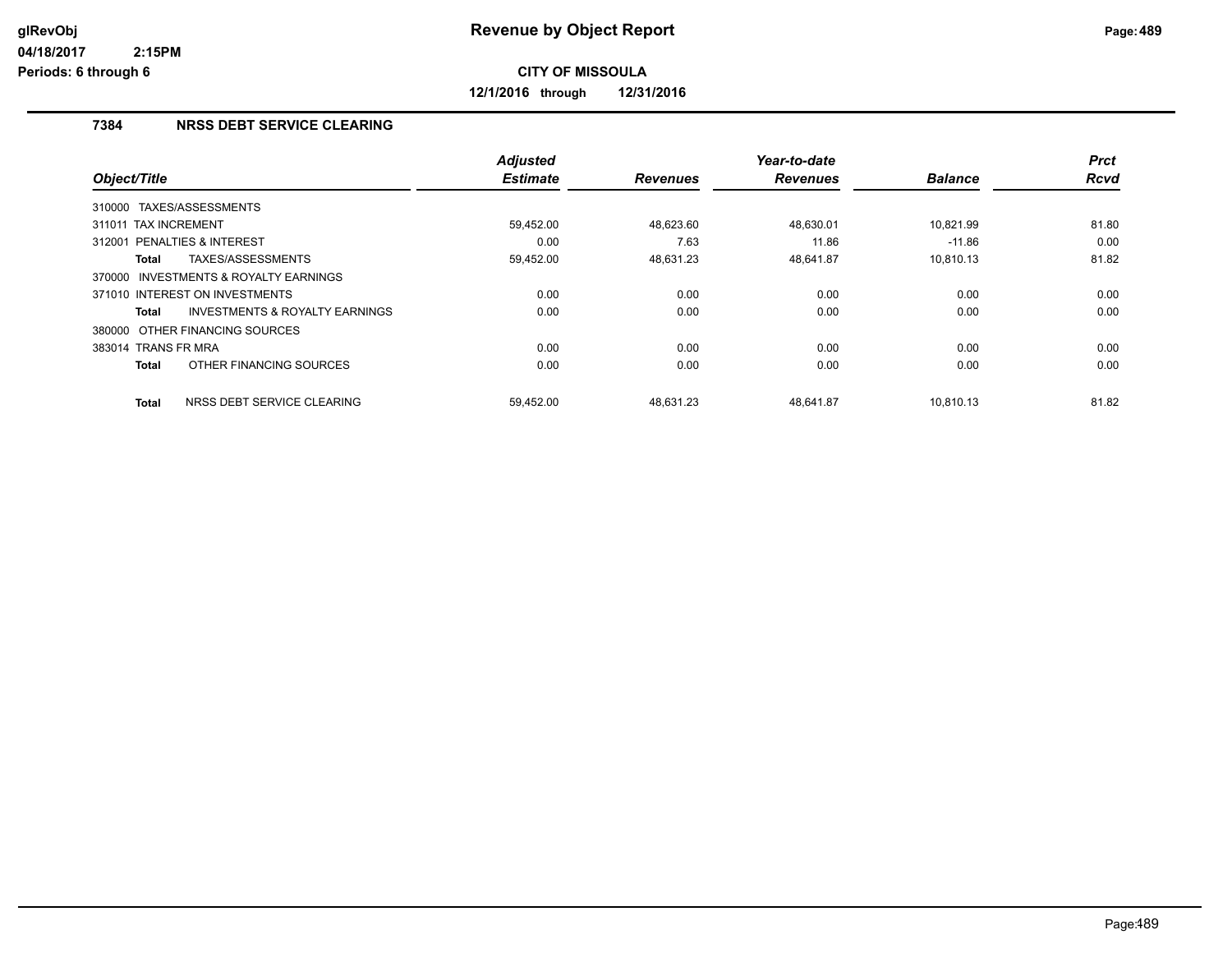**12/1/2016 through 12/31/2016**

**7385 FRONT STREET URD 7385 FRONT STREET URD**

|                                |                                            | <b>Adjusted</b> |                 | Year-to-date    |                | <b>Prct</b> |
|--------------------------------|--------------------------------------------|-----------------|-----------------|-----------------|----------------|-------------|
| Object/Title                   |                                            | <b>Estimate</b> | <b>Revenues</b> | <b>Revenues</b> | <b>Balance</b> | <b>Rcvd</b> |
| 310000 TAXES/ASSESSMENTS       |                                            |                 |                 |                 |                |             |
| 311011 TAX INCREMENT           |                                            | 0.00            | 0.00            | 0.00            | 0.00           | 0.00        |
| Total                          | TAXES/ASSESSMENTS                          | 0.00            | 0.00            | 0.00            | 0.00           | 0.00        |
| 330000                         | <b>INTERGOVERNMENTAL REVENUES</b>          |                 |                 |                 |                |             |
| 331056 MDT FEDERAL CMAQ        |                                            | 0.00            | 0.00            | 0.00            | 0.00           | 0.00        |
|                                | 335210 PERSONAL PROPERTY TAX REIMBURSEMENT | 0.00            | 0.00            | 0.00            | 0.00           | 0.00        |
| <b>Total</b>                   | <b>INTERGOVERNMENTAL REVENUES</b>          | 0.00            | 0.00            | 0.00            | 0.00           | 0.00        |
| 360000                         | MISCELLANEOUS REVENUES                     |                 |                 |                 |                |             |
| 365000 DONATIONS               |                                            | 0.00            | 0.00            | 0.00            | 0.00           | 0.00        |
| <b>Total</b>                   | MISCELLANEOUS REVENUES                     | 0.00            | 0.00            | 0.00            | 0.00           | 0.00        |
| 370000                         | <b>INVESTMENTS &amp; ROYALTY EARNINGS</b>  |                 |                 |                 |                |             |
| 371010 INTEREST ON INVESTMENTS |                                            | 0.00            | 0.00            | 0.00            | 0.00           | 0.00        |
| <b>Total</b>                   | <b>INVESTMENTS &amp; ROYALTY EARNINGS</b>  | 0.00            | 0.00            | 0.00            | 0.00           | 0.00        |
| 380000                         | OTHER FINANCING SOURCES                    |                 |                 |                 |                |             |
| 381010 BOND PROCEEDS           |                                            | 0.00            | 0.00            | 0.00            | 0.00           | 0.00        |
|                                | 381029 PARKING STRUCTURE BOND PROCEEDS     | 0.00            | 0.00            | 0.00            | 0.00           | 0.00        |
| 381071 WILMA NOTE PROCEEDS     |                                            | 0.00            | 0.00            | 0.00            | 0.00           | 0.00        |
| 381072 FIB NOTE PROCEEDS       |                                            | 0.00            | 0.00            | 0.00            | 0.00           | 0.00        |
|                                | 383066 TRANSFER FROM FRONT ST CLEARING     | 0.00            | 0.00            | $-17,603.78$    | 17,603.78      | 0.00        |
| 383067 TRANSFER FROM FSPS      |                                            | 70,235.00       | 0.00            | 0.00            | 70,235.00      | 0.00        |
|                                | 383068 TRANSFER FROM SUBORDINATE LIEN      | 0.00            | 0.00            | 0.00            | 0.00           | 0.00        |
| Total                          | OTHER FINANCING SOURCES                    | 70,235.00       | 0.00            | $-17,603.78$    | 87,838.78      | $-25.06$    |
|                                |                                            |                 |                 |                 |                |             |
| <b>Total</b>                   | <b>FRONT STREET URD</b>                    | 70,235.00       | 0.00            | $-17,603.78$    | 87,838.78      | $-25.06$    |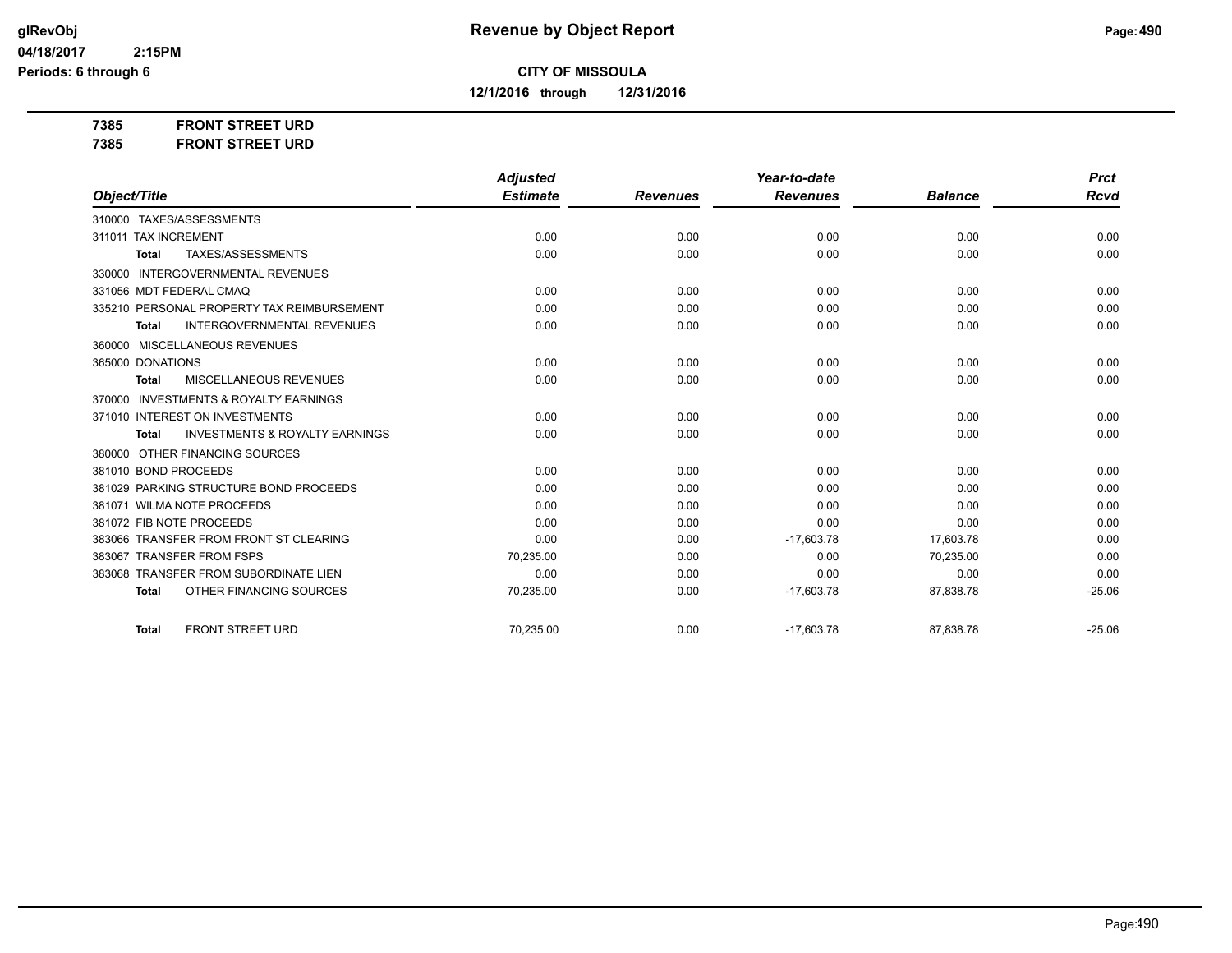**12/1/2016 through 12/31/2016**

#### **7385 FRONT STREET URD**

|                                                           | <b>Adjusted</b> |                 | Year-to-date    |                | <b>Prct</b> |
|-----------------------------------------------------------|-----------------|-----------------|-----------------|----------------|-------------|
| Object/Title                                              | <b>Estimate</b> | <b>Revenues</b> | <b>Revenues</b> | <b>Balance</b> | <b>Rcvd</b> |
| 310000 TAXES/ASSESSMENTS                                  |                 |                 |                 |                |             |
| 311011 TAX INCREMENT                                      | 0.00            | 0.00            | 0.00            | 0.00           | 0.00        |
| TAXES/ASSESSMENTS<br><b>Total</b>                         | 0.00            | 0.00            | 0.00            | 0.00           | 0.00        |
| 330000 INTERGOVERNMENTAL REVENUES                         |                 |                 |                 |                |             |
| 331056 MDT FEDERAL CMAQ                                   | 0.00            | 0.00            | 0.00            | 0.00           | 0.00        |
| 335210 PERSONAL PROPERTY TAX REIMBURSEMENT                | 0.00            | 0.00            | 0.00            | 0.00           | 0.00        |
| <b>INTERGOVERNMENTAL REVENUES</b><br><b>Total</b>         | 0.00            | 0.00            | 0.00            | 0.00           | 0.00        |
| 360000 MISCELLANEOUS REVENUES                             |                 |                 |                 |                |             |
| 365000 DONATIONS                                          | 0.00            | 0.00            | 0.00            | 0.00           | 0.00        |
| <b>MISCELLANEOUS REVENUES</b><br>Total                    | 0.00            | 0.00            | 0.00            | 0.00           | 0.00        |
| 370000 INVESTMENTS & ROYALTY EARNINGS                     |                 |                 |                 |                |             |
| 371010 INTEREST ON INVESTMENTS                            | 0.00            | 0.00            | 0.00            | 0.00           | 0.00        |
| <b>INVESTMENTS &amp; ROYALTY EARNINGS</b><br><b>Total</b> | 0.00            | 0.00            | 0.00            | 0.00           | 0.00        |
| 380000 OTHER FINANCING SOURCES                            |                 |                 |                 |                |             |
| 381010 BOND PROCEEDS                                      | 0.00            | 0.00            | 0.00            | 0.00           | 0.00        |
| 381029 PARKING STRUCTURE BOND PROCEEDS                    | 0.00            | 0.00            | 0.00            | 0.00           | 0.00        |
| 381071 WILMA NOTE PROCEEDS                                | 0.00            | 0.00            | 0.00            | 0.00           | 0.00        |
| 381072 FIB NOTE PROCEEDS                                  | 0.00            | 0.00            | 0.00            | 0.00           | 0.00        |
| 383066 TRANSFER FROM FRONT ST CLEARING                    | 0.00            | 0.00            | $-17,603.78$    | 17,603.78      | 0.00        |
| 383067 TRANSFER FROM FSPS                                 | 70,235.00       | 0.00            | 0.00            | 70,235.00      | 0.00        |
| 383068 TRANSFER FROM SUBORDINATE LIEN                     | 0.00            | 0.00            | 0.00            | 0.00           | 0.00        |
| OTHER FINANCING SOURCES<br><b>Total</b>                   | 70,235.00       | 0.00            | $-17,603.78$    | 87,838.78      | $-25.06$    |
| <b>FRONT STREET URD</b><br>Total                          | 70.235.00       | 0.00            | $-17.603.78$    | 87.838.78      | $-25.06$    |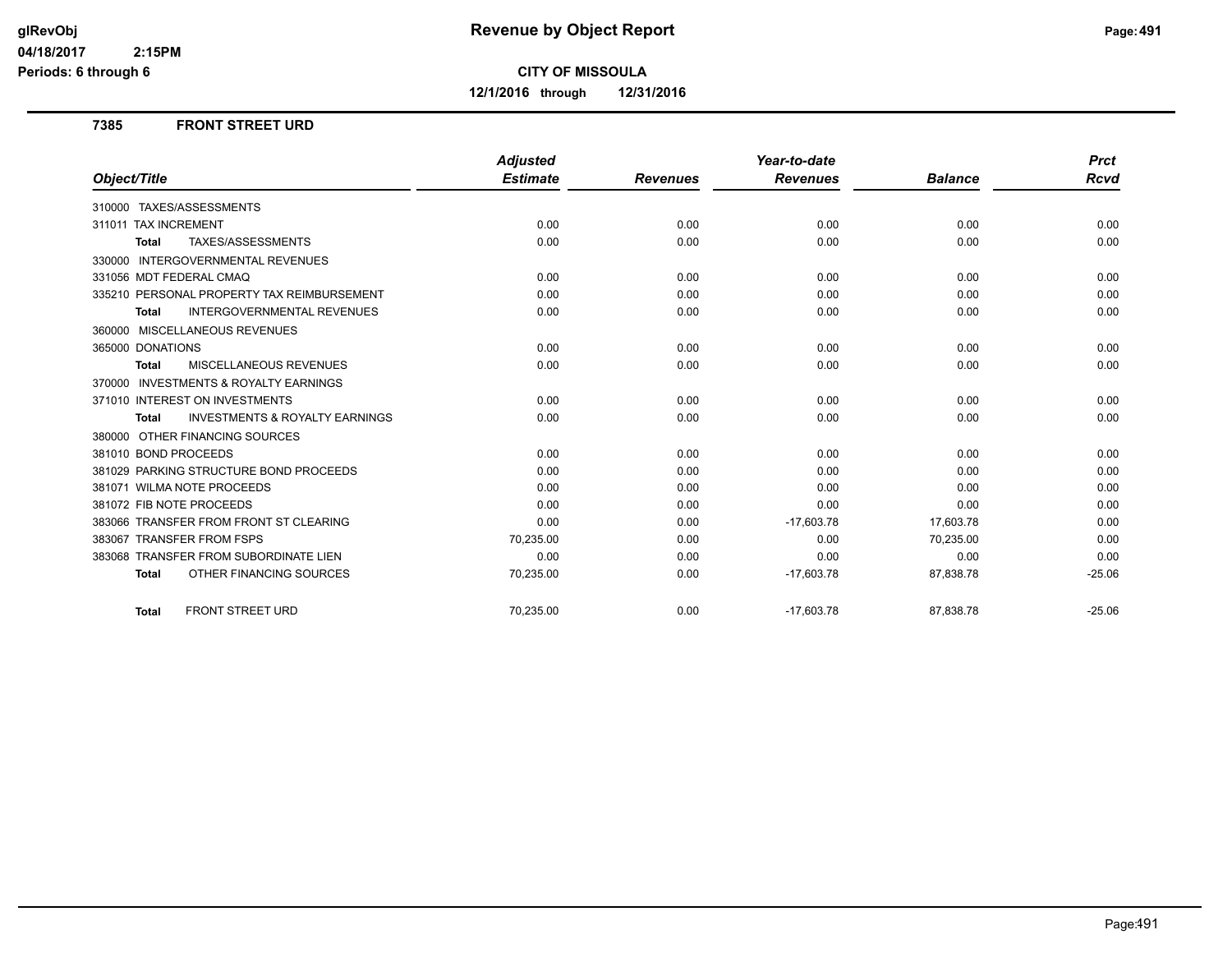**12/1/2016 through 12/31/2016**

#### **7386 DEBT SERVICE-SAFEWAY/ST PAT 1.5M 7386 DEBT SERVICE-SAFEWAY/ST PAT 1.5M**

|                                                    | <b>Adjusted</b> |                 | Year-to-date    |                | <b>Prct</b> |
|----------------------------------------------------|-----------------|-----------------|-----------------|----------------|-------------|
| Object/Title                                       | <b>Estimate</b> | <b>Revenues</b> | <b>Revenues</b> | <b>Balance</b> | <b>Rcvd</b> |
| 310000 TAXES/ASSESSMENTS                           |                 |                 |                 |                |             |
| <b>TAX INCREMENT</b><br>311011                     | 0.00            | 0.00            | 0.00            | 0.00           | 0.00        |
| TAXES/ASSESSMENTS<br>Total                         | 0.00            | 0.00            | 0.00            | 0.00           | 0.00        |
| 360000 MISCELLANEOUS REVENUES                      |                 |                 |                 |                |             |
| 365000 DONATIONS                                   | 0.00            | 0.00            | 0.00            | 0.00           | 0.00        |
| MISCELLANEOUS REVENUES<br><b>Total</b>             | 0.00            | 0.00            | 0.00            | 0.00           | 0.00        |
| INVESTMENTS & ROYALTY EARNINGS<br>370000           |                 |                 |                 |                |             |
| 371010 INTEREST ON INVESTMENTS                     | 0.00            | 0.00            | 0.00            | 0.00           | 0.00        |
| <b>INVESTMENTS &amp; ROYALTY EARNINGS</b><br>Total | 0.00            | 0.00            | 0.00            | 0.00           | 0.00        |
| OTHER FINANCING SOURCES<br>380000                  |                 |                 |                 |                |             |
| 383014 TRANS FR MRA                                | 127,012.00      | 0.00            | 0.00            | 127,012.00     | 0.00        |
| 383037 TRANSFER - URD II                           | 0.00            | 0.00            | 0.00            | 0.00           | 0.00        |
| 384000 GUARANTOR REVENUE                           | 0.00            | 0.00            | 0.00            | 0.00           | 0.00        |
| OTHER FINANCING SOURCES<br><b>Total</b>            | 127,012.00      | 0.00            | 0.00            | 127,012.00     | 0.00        |
| DEBT SERVICE-SAFEWAY/ST PAT 1.5M<br><b>Total</b>   | 127,012.00      | 0.00            | 0.00            | 127,012.00     | 0.00        |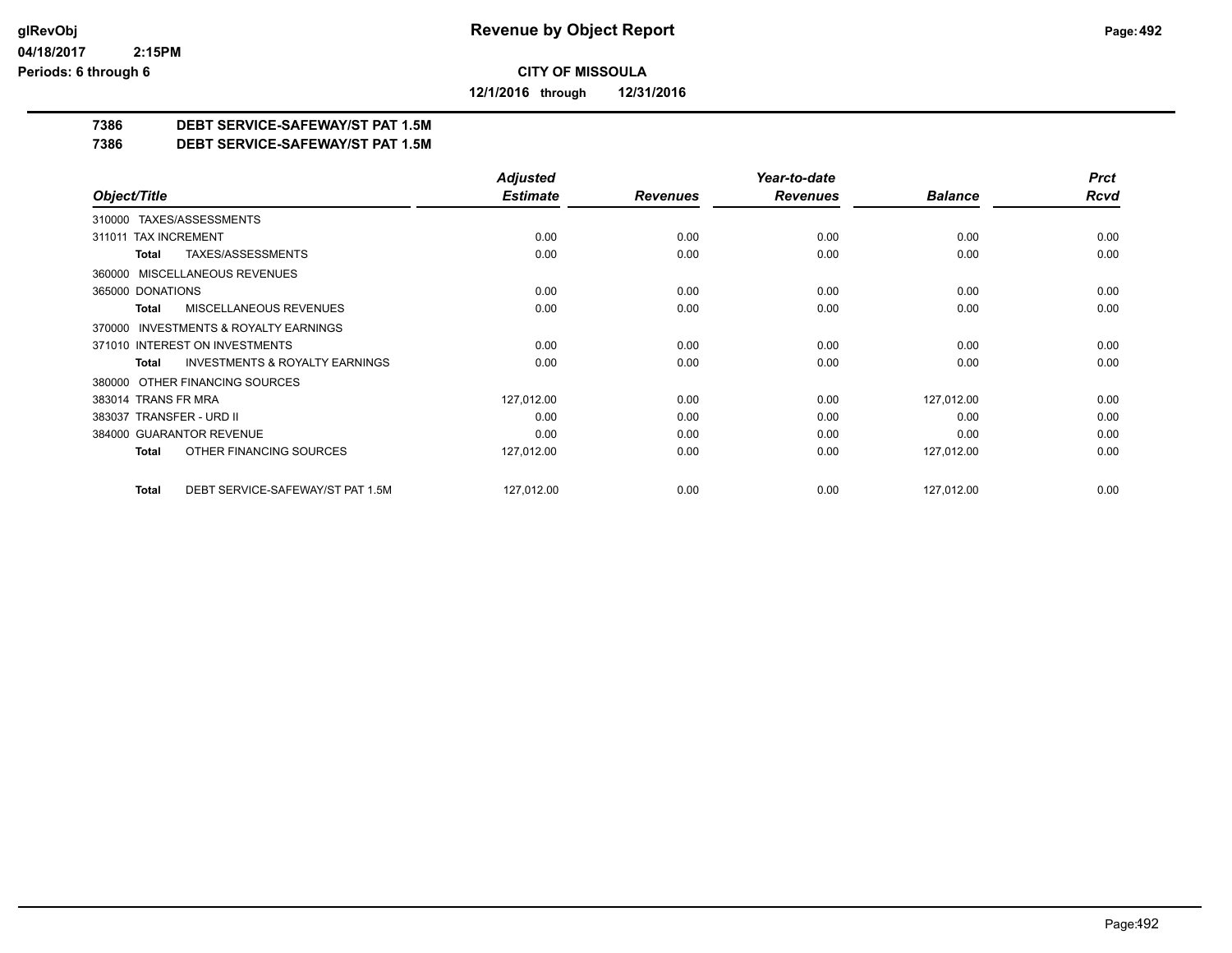**12/1/2016 through 12/31/2016**

#### **7386 DEBT SERVICE-SAFEWAY/ST PAT 1.5M**

|                                                     | <b>Adjusted</b> |                 | Year-to-date    |                | <b>Prct</b> |
|-----------------------------------------------------|-----------------|-----------------|-----------------|----------------|-------------|
| Object/Title                                        | <b>Estimate</b> | <b>Revenues</b> | <b>Revenues</b> | <b>Balance</b> | <b>Rcvd</b> |
| 310000 TAXES/ASSESSMENTS                            |                 |                 |                 |                |             |
| 311011 TAX INCREMENT                                | 0.00            | 0.00            | 0.00            | 0.00           | 0.00        |
| TAXES/ASSESSMENTS<br><b>Total</b>                   | 0.00            | 0.00            | 0.00            | 0.00           | 0.00        |
| 360000 MISCELLANEOUS REVENUES                       |                 |                 |                 |                |             |
| 365000 DONATIONS                                    | 0.00            | 0.00            | 0.00            | 0.00           | 0.00        |
| <b>MISCELLANEOUS REVENUES</b><br><b>Total</b>       | 0.00            | 0.00            | 0.00            | 0.00           | 0.00        |
| <b>INVESTMENTS &amp; ROYALTY EARNINGS</b><br>370000 |                 |                 |                 |                |             |
| 371010 INTEREST ON INVESTMENTS                      | 0.00            | 0.00            | 0.00            | 0.00           | 0.00        |
| <b>INVESTMENTS &amp; ROYALTY EARNINGS</b><br>Total  | 0.00            | 0.00            | 0.00            | 0.00           | 0.00        |
| 380000 OTHER FINANCING SOURCES                      |                 |                 |                 |                |             |
| 383014 TRANS FR MRA                                 | 127,012.00      | 0.00            | 0.00            | 127,012.00     | 0.00        |
| 383037 TRANSFER - URD II                            | 0.00            | 0.00            | 0.00            | 0.00           | 0.00        |
| 384000 GUARANTOR REVENUE                            | 0.00            | 0.00            | 0.00            | 0.00           | 0.00        |
| OTHER FINANCING SOURCES<br><b>Total</b>             | 127,012.00      | 0.00            | 0.00            | 127,012.00     | 0.00        |
| DEBT SERVICE-SAFEWAY/ST PAT 1.5M<br><b>Total</b>    | 127,012.00      | 0.00            | 0.00            | 127,012.00     | 0.00        |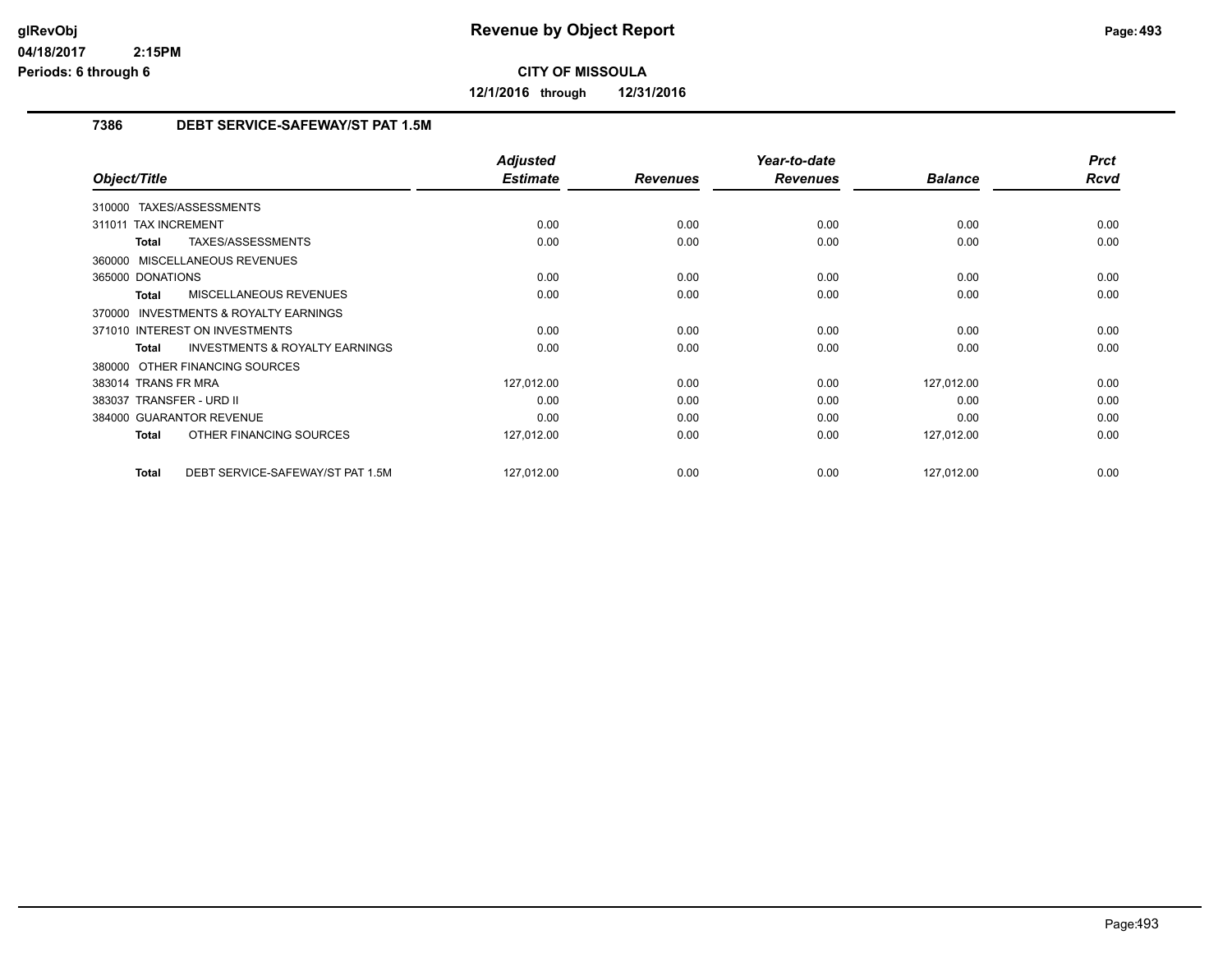**12/1/2016 through 12/31/2016**

#### **7387 DEBT SERVICE-BROWNFIELD RLF 1.125M 7387 DEBT SERVICE-BROWNFIELD RLF 1.125M**

|                                                    | <b>Adjusted</b> |                 | Year-to-date    |                | <b>Prct</b> |
|----------------------------------------------------|-----------------|-----------------|-----------------|----------------|-------------|
| Object/Title                                       | <b>Estimate</b> | <b>Revenues</b> | <b>Revenues</b> | <b>Balance</b> | Rcvd        |
| 310000 TAXES/ASSESSMENTS                           |                 |                 |                 |                |             |
| 311011 TAX INCREMENT                               | 0.00            | 0.00            | 0.00            | 0.00           | 0.00        |
| TAXES/ASSESSMENTS<br>Total                         | 0.00            | 0.00            | 0.00            | 0.00           | 0.00        |
| INVESTMENTS & ROYALTY EARNINGS<br>370000           |                 |                 |                 |                |             |
| 371010 INTEREST ON INVESTMENTS                     | 0.00            | 0.00            | 0.00            | 0.00           | 0.00        |
| <b>INVESTMENTS &amp; ROYALTY EARNINGS</b><br>Total | 0.00            | 0.00            | 0.00            | 0.00           | 0.00        |
| OTHER FINANCING SOURCES<br>380000                  |                 |                 |                 |                |             |
| 383014 TRANS FR MRA                                | 54,716.00       | 0.00            | 0.00            | 54,716.00      | 0.00        |
| 383016 TRANS FR TAX INCREMENT BOND                 | 0.00            | 0.00            | 0.00            | 0.00           | 0.00        |
| OTHER FINANCING SOURCES<br>Total                   | 54,716.00       | 0.00            | 0.00            | 54,716.00      | 0.00        |
| DEBT SERVICE-BROWNFIELD RLF 1.125M<br><b>Total</b> | 54.716.00       | 0.00            | 0.00            | 54.716.00      | 0.00        |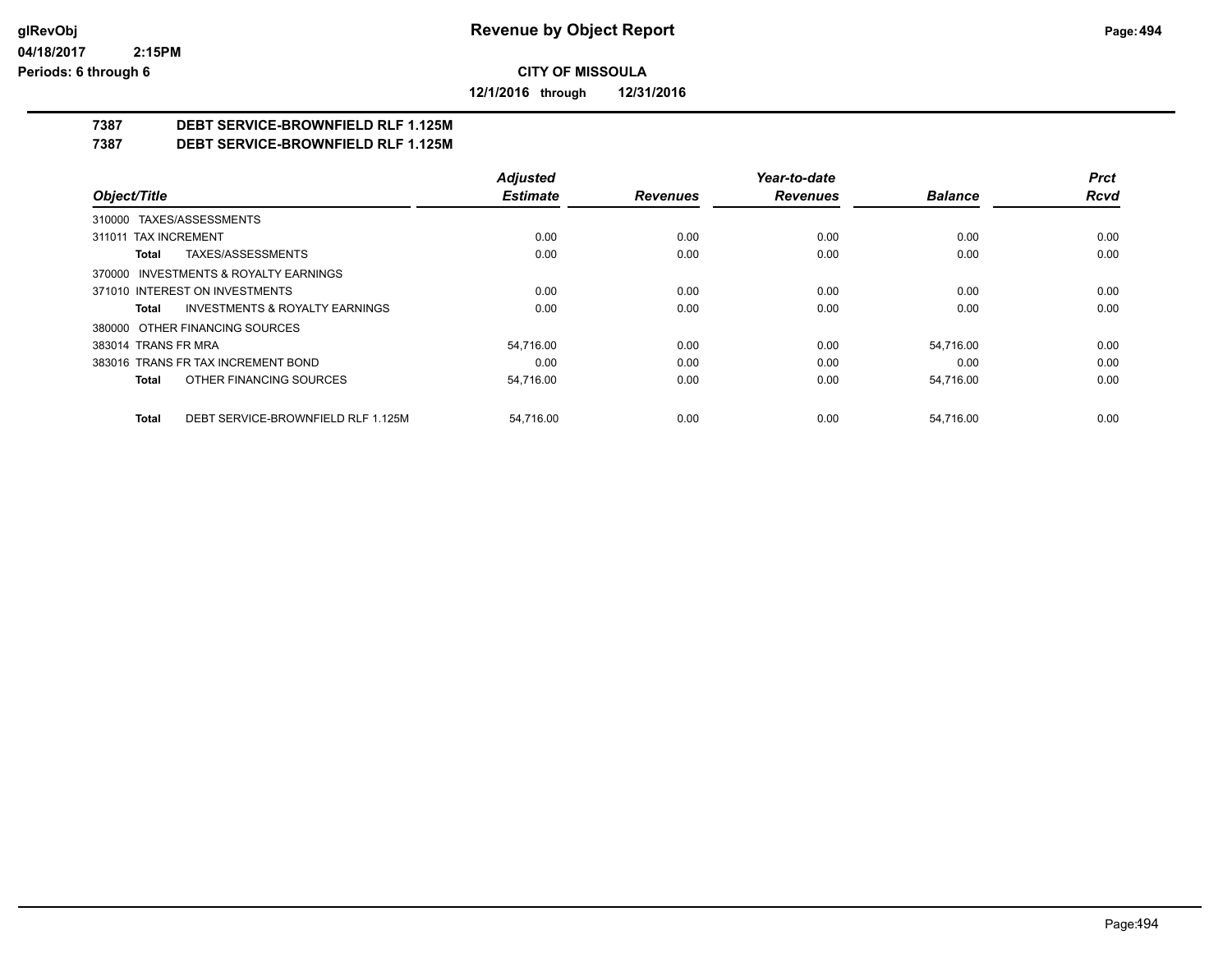**12/1/2016 through 12/31/2016**

#### **7387 DEBT SERVICE-BROWNFIELD RLF 1.125M**

|                                                    | <b>Adjusted</b> |                 | Year-to-date    |                | <b>Prct</b> |
|----------------------------------------------------|-----------------|-----------------|-----------------|----------------|-------------|
| Object/Title                                       | <b>Estimate</b> | <b>Revenues</b> | <b>Revenues</b> | <b>Balance</b> | <b>Rcvd</b> |
| 310000 TAXES/ASSESSMENTS                           |                 |                 |                 |                |             |
| <b>TAX INCREMENT</b><br>311011                     | 0.00            | 0.00            | 0.00            | 0.00           | 0.00        |
| TAXES/ASSESSMENTS<br><b>Total</b>                  | 0.00            | 0.00            | 0.00            | 0.00           | 0.00        |
| 370000 INVESTMENTS & ROYALTY EARNINGS              |                 |                 |                 |                |             |
| 371010 INTEREST ON INVESTMENTS                     | 0.00            | 0.00            | 0.00            | 0.00           | 0.00        |
| INVESTMENTS & ROYALTY EARNINGS<br>Total            | 0.00            | 0.00            | 0.00            | 0.00           | 0.00        |
| 380000 OTHER FINANCING SOURCES                     |                 |                 |                 |                |             |
| 383014 TRANS FR MRA                                | 54.716.00       | 0.00            | 0.00            | 54,716.00      | 0.00        |
| 383016 TRANS FR TAX INCREMENT BOND                 | 0.00            | 0.00            | 0.00            | 0.00           | 0.00        |
| OTHER FINANCING SOURCES<br>Total                   | 54.716.00       | 0.00            | 0.00            | 54.716.00      | 0.00        |
| DEBT SERVICE-BROWNFIELD RLF 1.125M<br><b>Total</b> | 54.716.00       | 0.00            | 0.00            | 54.716.00      | 0.00        |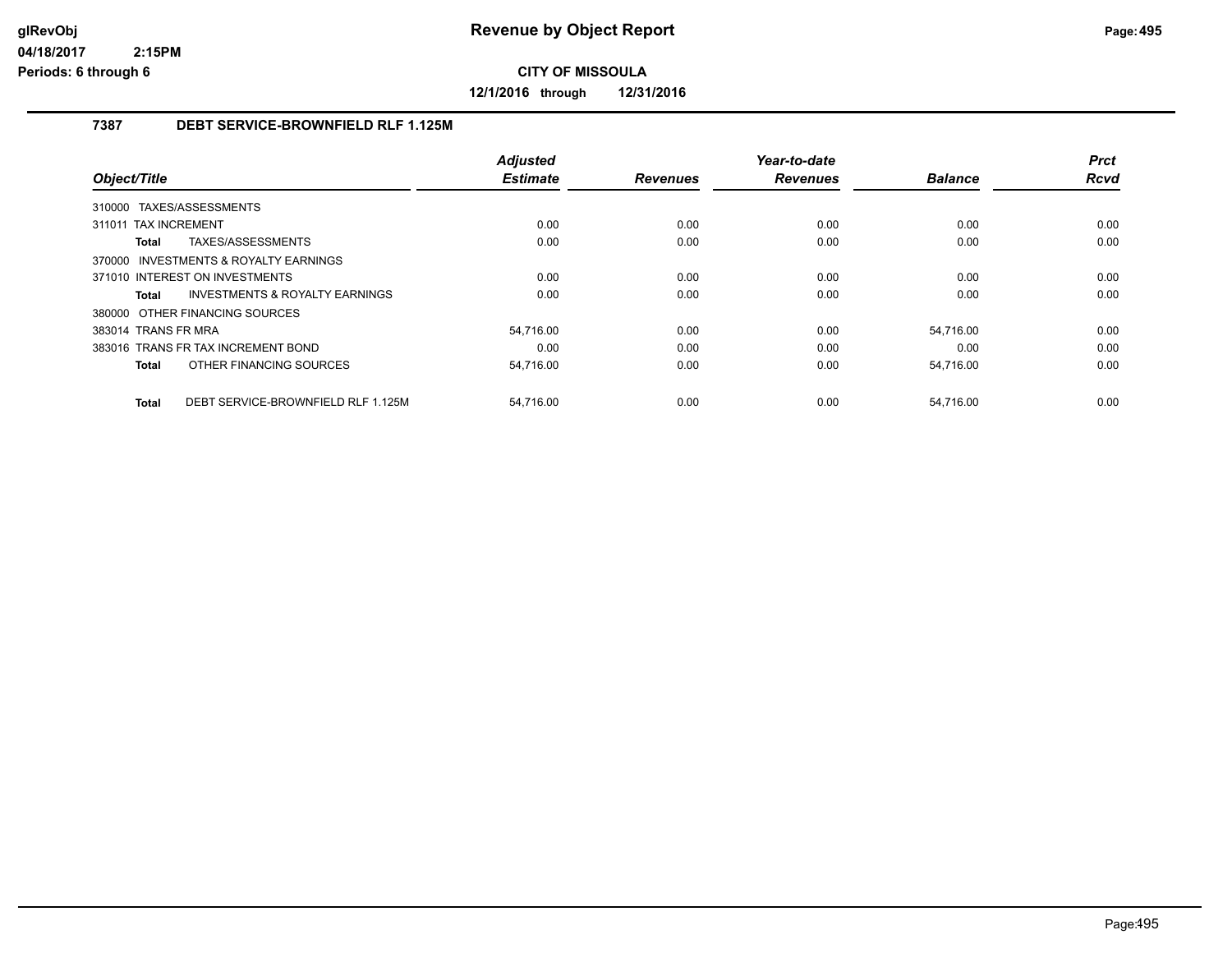**12/1/2016 through 12/31/2016**

**7388 RESERVE-3.6m TIF 7388 RESERVE-3.6m TIF**

|                                                    | <b>Adjusted</b> |                 | Year-to-date    |                | <b>Prct</b> |
|----------------------------------------------------|-----------------|-----------------|-----------------|----------------|-------------|
| Object/Title                                       | <b>Estimate</b> | <b>Revenues</b> | <b>Revenues</b> | <b>Balance</b> | Rcvd        |
| 370000 INVESTMENTS & ROYALTY EARNINGS              |                 |                 |                 |                |             |
| 371010 INTEREST ON INVESTMENTS                     | 0.00            | 0.00            | 0.00            | 0.00           | 0.00        |
| 371020 GAIN/LOSS IN MARKET VALUE OF INVESTMENTS    | 0.00            | 0.00            | 0.00            | 0.00           | 0.00        |
| <b>INVESTMENTS &amp; ROYALTY EARNINGS</b><br>Total | 0.00            | 0.00            | 0.00            | 0.00           | 0.00        |
| 380000 OTHER FINANCING SOURCES                     |                 |                 |                 |                |             |
| 381025 BOND PROCEEDS                               | 0.00            | 0.00            | 0.00            | 0.00           | 0.00        |
| 383014 TRANS FR MRA                                | 0.00            | 0.00            | 0.00            | 0.00           | 0.00        |
| 383037 TRANSFER - URD II                           | 0.00            | 0.00            | 0.00            | 0.00           | 0.00        |
| 383040 TRANSFER FROM CITY GRANTS                   | 0.00            | 0.00            | 0.00            | 0.00           | 0.00        |
| OTHER FINANCING SOURCES<br>Total                   | 0.00            | 0.00            | 0.00            | 0.00           | 0.00        |
|                                                    |                 |                 |                 |                |             |
| RESERVE-3.6m TIF<br><b>Total</b>                   | 0.00            | 0.00            | 0.00            | 0.00           | 0.00        |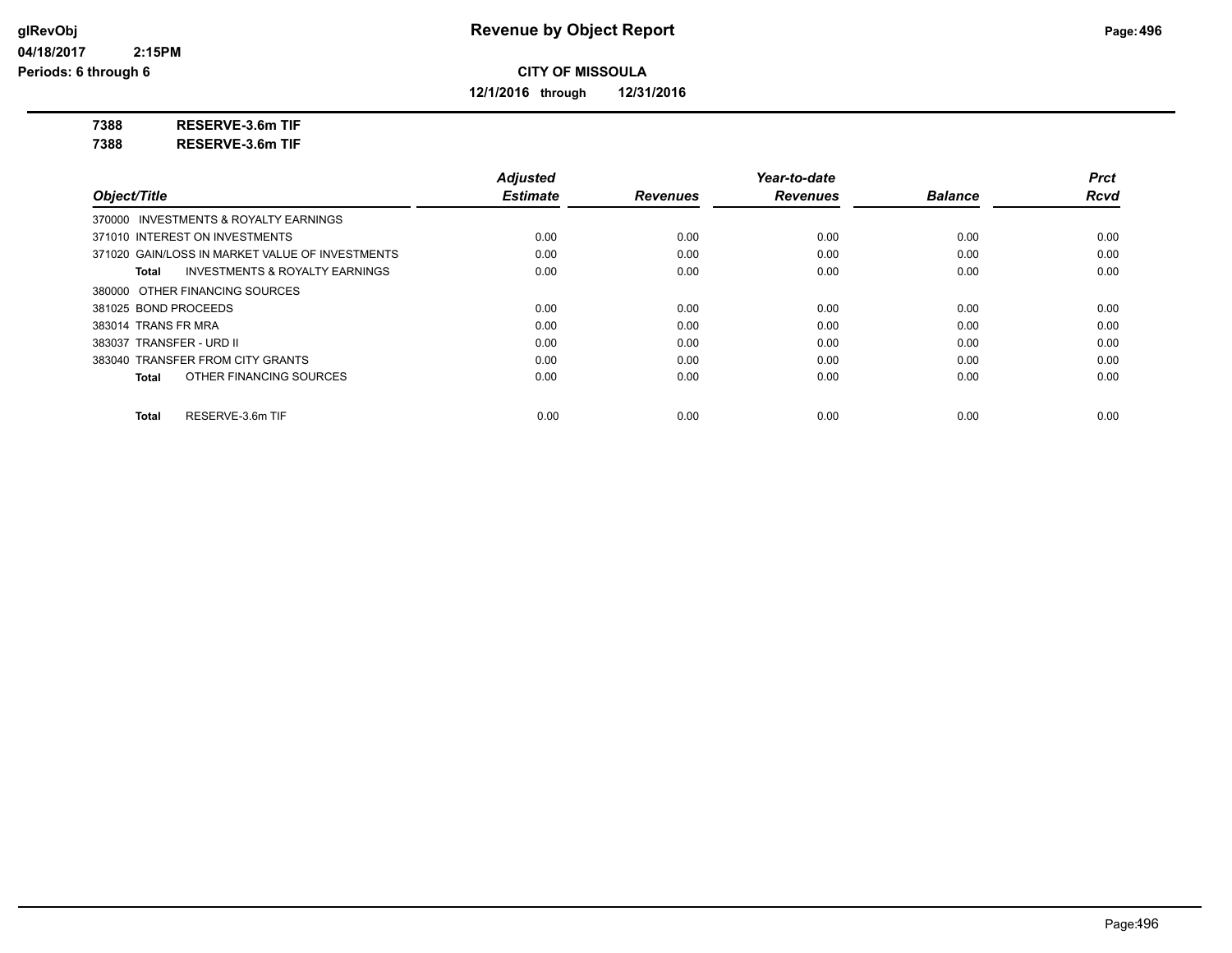**12/1/2016 through 12/31/2016**

#### **7388 RESERVE-3.6m TIF**

|                                                    | <b>Adjusted</b> |                 | Year-to-date    |                | <b>Prct</b> |
|----------------------------------------------------|-----------------|-----------------|-----------------|----------------|-------------|
| Object/Title                                       | <b>Estimate</b> | <b>Revenues</b> | <b>Revenues</b> | <b>Balance</b> | <b>Rcvd</b> |
| 370000 INVESTMENTS & ROYALTY EARNINGS              |                 |                 |                 |                |             |
| 371010 INTEREST ON INVESTMENTS                     | 0.00            | 0.00            | 0.00            | 0.00           | 0.00        |
| 371020 GAIN/LOSS IN MARKET VALUE OF INVESTMENT     | 0.00            | 0.00            | 0.00            | 0.00           | 0.00        |
| <b>INVESTMENTS &amp; ROYALTY EARNINGS</b><br>Total | 0.00            | 0.00            | 0.00            | 0.00           | 0.00        |
| 380000 OTHER FINANCING SOURCES                     |                 |                 |                 |                |             |
| 381025 BOND PROCEEDS                               | 0.00            | 0.00            | 0.00            | 0.00           | 0.00        |
| 383014 TRANS FR MRA                                | 0.00            | 0.00            | 0.00            | 0.00           | 0.00        |
| 383037 TRANSFER - URD II                           | 0.00            | 0.00            | 0.00            | 0.00           | 0.00        |
| 383040 TRANSFER FROM CITY GRANTS                   | 0.00            | 0.00            | 0.00            | 0.00           | 0.00        |
| OTHER FINANCING SOURCES<br>Total                   | 0.00            | 0.00            | 0.00            | 0.00           | 0.00        |
|                                                    |                 |                 |                 |                |             |
| RESERVE-3.6m TIF<br>Total                          | 0.00            | 0.00            | 0.00            | 0.00           | 0.00        |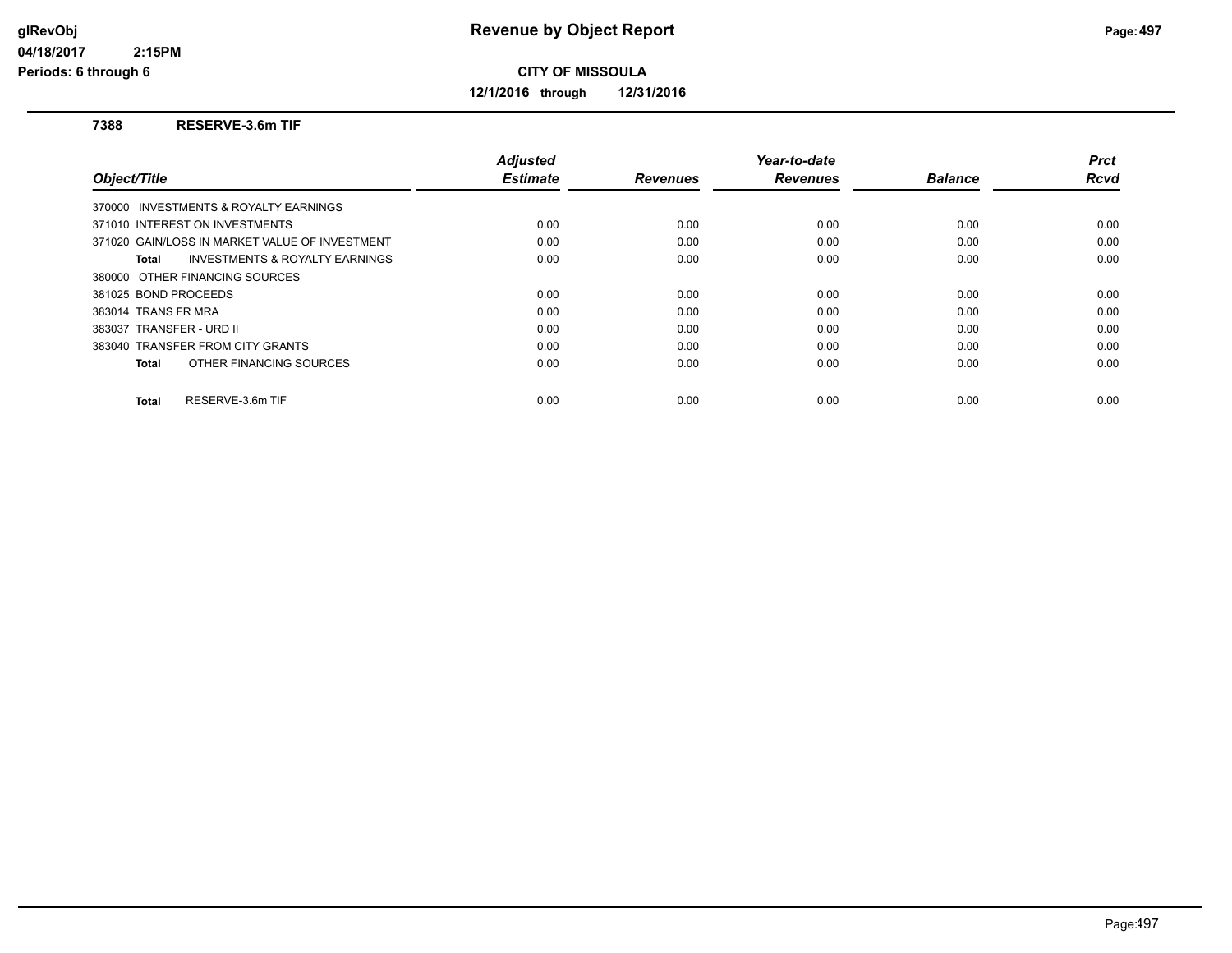**12/1/2016 through 12/31/2016**

**7389 DEBT SERVICE - 3.6M/5.75M 7389 DEBT SERVICE - 3.6M/5.75M**

|                                                    | <b>Adjusted</b> |                 | Year-to-date    |                | <b>Prct</b> |
|----------------------------------------------------|-----------------|-----------------|-----------------|----------------|-------------|
| Object/Title                                       | <b>Estimate</b> | <b>Revenues</b> | <b>Revenues</b> | <b>Balance</b> | <b>Rcvd</b> |
| 370000 INVESTMENTS & ROYALTY EARNINGS              |                 |                 |                 |                |             |
| 371010 INTEREST ON INVESTMENTS                     | 0.00            | 0.00            | 0.00            | 0.00           | 0.00        |
| 371020 GAIN/LOSS IN MARKET VALUE OF INVESTMENTS    | 0.00            | 0.00            | 0.00            | 0.00           | 0.00        |
| <b>INVESTMENTS &amp; ROYALTY EARNINGS</b><br>Total | 0.00            | 0.00            | 0.00            | 0.00           | 0.00        |
| 380000 OTHER FINANCING SOURCES                     |                 |                 |                 |                |             |
| 381009 TRANSFER FROM CLEARING                      | 0.00            | 0.00            | 0.00            | 0.00           | 0.00        |
| 381025 BOND PROCEEDS                               | 0.00            | 0.00            | 0.00            | 0.00           | 0.00        |
| 383014 TRANS FR MRA                                | 676.312.00      | 0.00            | 0.00            | 676.312.00     | 0.00        |
| OTHER FINANCING SOURCES<br>Total                   | 676.312.00      | 0.00            | 0.00            | 676.312.00     | 0.00        |
|                                                    |                 |                 |                 |                |             |
| DEBT SERVICE - 3.6M/5.75M<br>Total                 | 676.312.00      | 0.00            | 0.00            | 676.312.00     | 0.00        |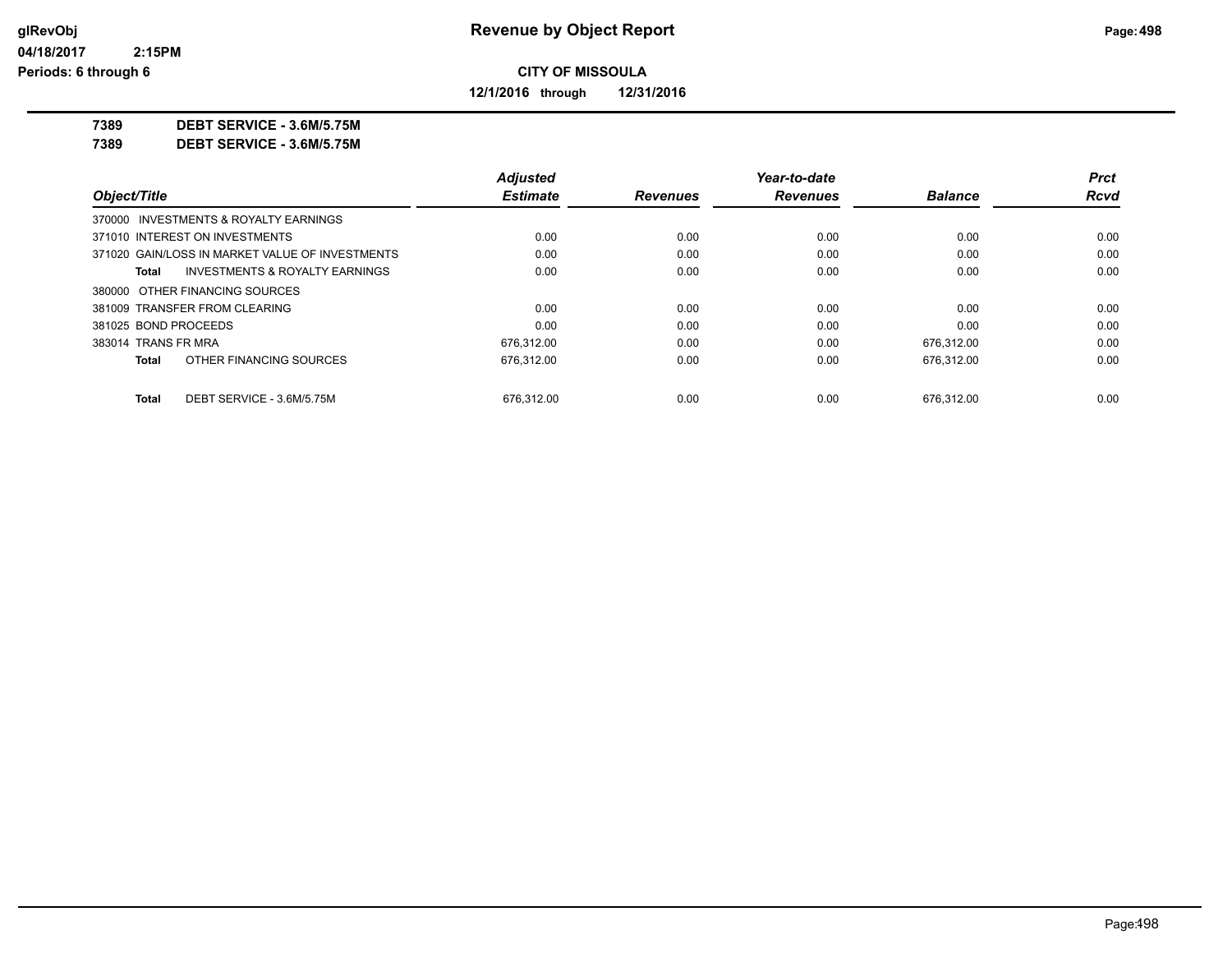**12/1/2016 through 12/31/2016**

#### **7389 DEBT SERVICE - 3.6M/5.75M**

| Object/Title                                   | <b>Adjusted</b><br><b>Estimate</b> | <b>Revenues</b> | Year-to-date<br><b>Revenues</b> | <b>Balance</b> | <b>Prct</b><br>Rcvd |
|------------------------------------------------|------------------------------------|-----------------|---------------------------------|----------------|---------------------|
| INVESTMENTS & ROYALTY EARNINGS<br>370000       |                                    |                 |                                 |                |                     |
| 371010 INTEREST ON INVESTMENTS                 | 0.00                               | 0.00            | 0.00                            | 0.00           | 0.00                |
| 371020 GAIN/LOSS IN MARKET VALUE OF INVESTMENT | 0.00                               | 0.00            | 0.00                            | 0.00           | 0.00                |
| INVESTMENTS & ROYALTY EARNINGS<br>Total        | 0.00                               | 0.00            | 0.00                            | 0.00           | 0.00                |
| 380000 OTHER FINANCING SOURCES                 |                                    |                 |                                 |                |                     |
| 381009 TRANSFER FROM CLEARING                  | 0.00                               | 0.00            | 0.00                            | 0.00           | 0.00                |
| 381025 BOND PROCEEDS                           | 0.00                               | 0.00            | 0.00                            | 0.00           | 0.00                |
| 383014 TRANS FR MRA                            | 676,312.00                         | 0.00            | 0.00                            | 676,312.00     | 0.00                |
| OTHER FINANCING SOURCES<br>Total               | 676,312.00                         | 0.00            | 0.00                            | 676,312.00     | 0.00                |
| DEBT SERVICE - 3.6M/5.75M<br><b>Total</b>      | 676.312.00                         | 0.00            | 0.00                            | 676.312.00     | 0.00                |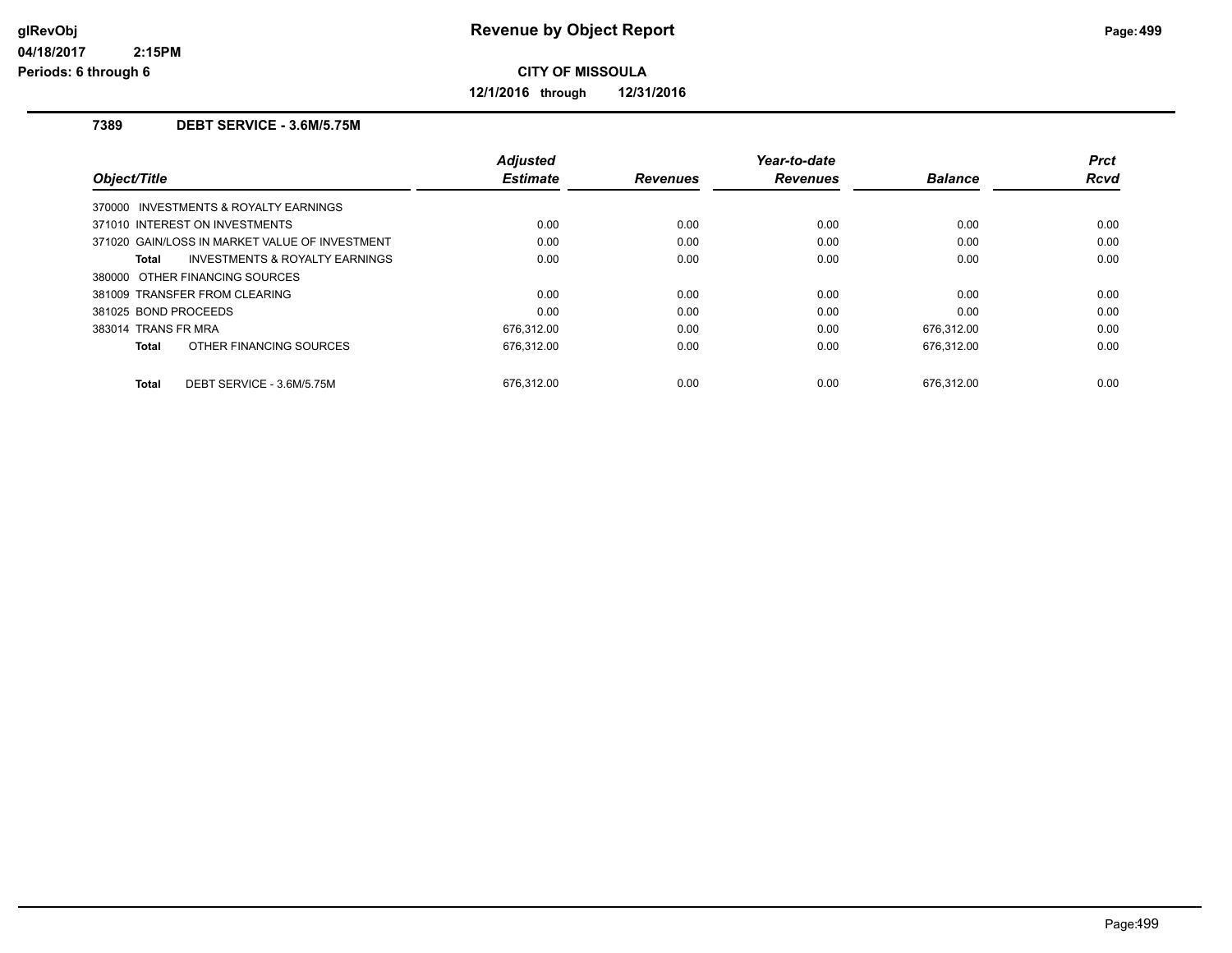**CITY OF MISSOULA 12/1/2016 through 12/31/2016**

**7390 URDII CLEARING - 3.6M TIF 7390 URDII CLEARING - 3.6M TIF**

|                                                           | <b>Adjusted</b> |                 | Year-to-date    |                | <b>Prct</b> |
|-----------------------------------------------------------|-----------------|-----------------|-----------------|----------------|-------------|
| Object/Title                                              | <b>Estimate</b> | <b>Revenues</b> | <b>Revenues</b> | <b>Balance</b> | <b>Rcvd</b> |
| 310000 TAXES/ASSESSMENTS                                  |                 |                 |                 |                |             |
| 310000 TAXES/ASSESSMENTS                                  | 0.00            | 0.00            | 0.00            | 0.00           | 0.00        |
| 311011 TAX INCREMENT                                      | 1,682,563.00    | 881,238.30      | 883,145.34      | 799.417.66     | 52.49       |
| 312001 PENALTIES & INTEREST                               | 0.00            | 340.45          | 450.83          | $-450.83$      | 0.00        |
| TAXES/ASSESSMENTS<br>Total                                | 1,682,563.00    | 881,578.75      | 883,596.17      | 798,966.83     | 52.51       |
| INTERGOVERNMENTAL REVENUES<br>330000                      |                 |                 |                 |                |             |
| 335210 PERSONAL PROPERTY TAX REIMBURSEMENT                | 187,331.00      | 0.00            | 93,665.65       | 93,665.35      | 50.00       |
| 335230 HB 124 REVENUE                                     | 255,260.00      | 0.00            | 127,630.00      | 127,630.00     | 50.00       |
| <b>INTERGOVERNMENTAL REVENUES</b><br>Total                | 442,591.00      | 0.00            | 221,295.65      | 221,295.35     | 50.00       |
| INVESTMENTS & ROYALTY EARNINGS<br>370000                  |                 |                 |                 |                |             |
| 371010 INTEREST ON INVESTMENTS                            | 0.00            | 0.00            | 0.00            | 0.00           | 0.00        |
| 371020 GAIN/LOSS IN MARKET VALUE OF INVESTMENTS           | 0.00            | 0.00            | 0.00            | 0.00           | 0.00        |
| <b>INVESTMENTS &amp; ROYALTY EARNINGS</b><br><b>Total</b> | 0.00            | 0.00            | 0.00            | 0.00           | 0.00        |
| OTHER FINANCING SOURCES<br>380000                         |                 |                 |                 |                |             |
| <b>TRANSFER FROM URD II</b><br>383037                     | 0.00            | 0.00            | 0.00            | 0.00           | 0.00        |
| OTHER FINANCING SOURCES<br><b>Total</b>                   | 0.00            | 0.00            | 0.00            | 0.00           | 0.00        |
| <b>URDII CLEARING - 3.6M TIF</b><br><b>Total</b>          | 2,125,154.00    | 881,578.75      | 1,104,891.82    | 1,020,262.18   | 51.99       |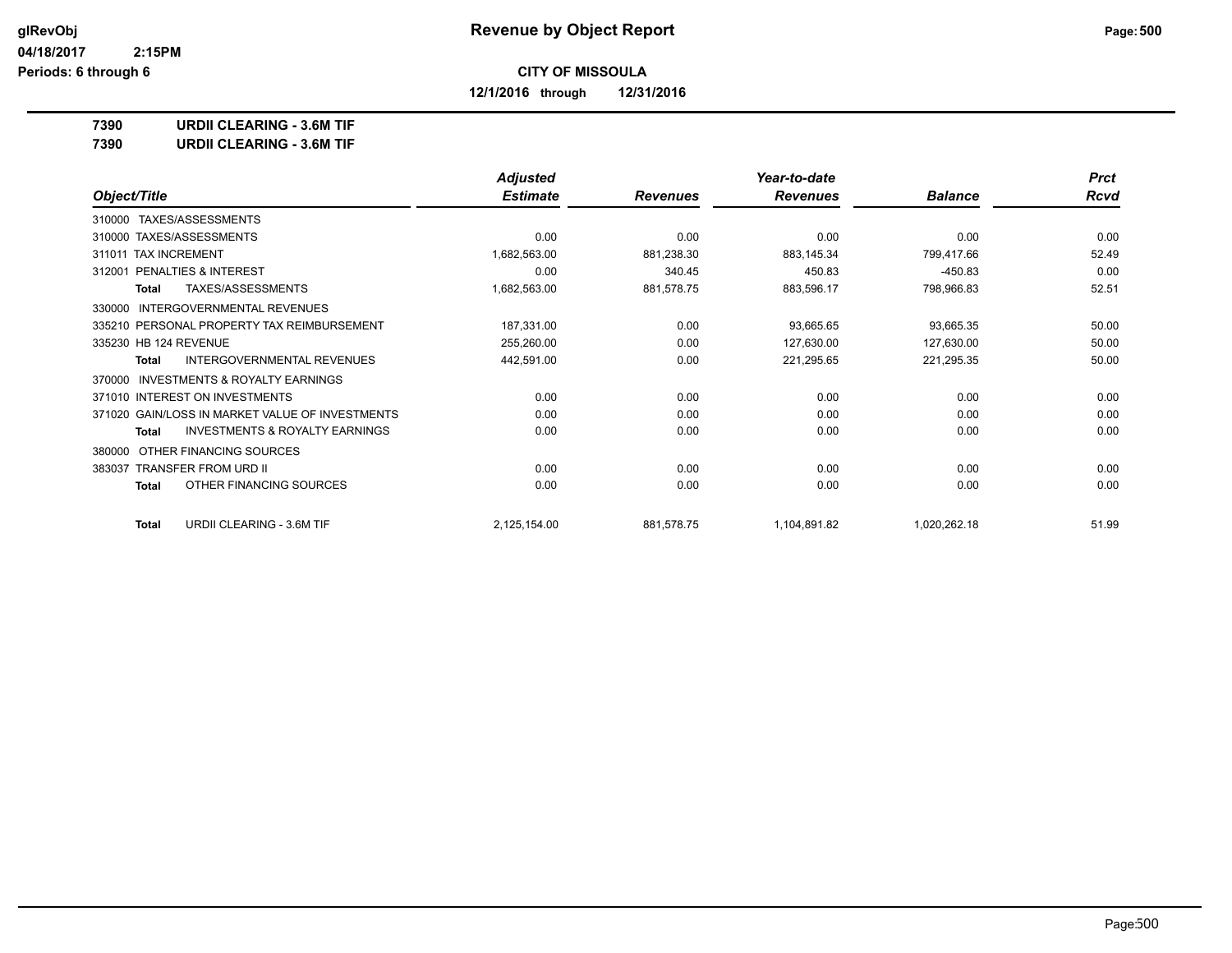**12/1/2016 through 12/31/2016**

#### **7390 URDII CLEARING - 3.6M TIF**

|                                                     | <b>Adjusted</b> |                 | Year-to-date    |                | <b>Prct</b> |
|-----------------------------------------------------|-----------------|-----------------|-----------------|----------------|-------------|
| Object/Title                                        | <b>Estimate</b> | <b>Revenues</b> | <b>Revenues</b> | <b>Balance</b> | <b>Rcvd</b> |
| TAXES/ASSESSMENTS<br>310000                         |                 |                 |                 |                |             |
| 310000 TAXES/ASSESSMENTS                            | 0.00            | 0.00            | 0.00            | 0.00           | 0.00        |
| <b>TAX INCREMENT</b><br>311011                      | 1,682,563.00    | 881,238.30      | 883,145.34      | 799,417.66     | 52.49       |
| <b>PENALTIES &amp; INTEREST</b><br>312001           | 0.00            | 340.45          | 450.83          | $-450.83$      | 0.00        |
| TAXES/ASSESSMENTS<br><b>Total</b>                   | 1,682,563.00    | 881,578.75      | 883,596.17      | 798,966.83     | 52.51       |
| <b>INTERGOVERNMENTAL REVENUES</b><br>330000         |                 |                 |                 |                |             |
| 335210 PERSONAL PROPERTY TAX REIMBURSEMENT          | 187,331.00      | 0.00            | 93,665.65       | 93,665.35      | 50.00       |
| 335230 HB 124 REVENUE                               | 255,260.00      | 0.00            | 127,630.00      | 127,630.00     | 50.00       |
| <b>INTERGOVERNMENTAL REVENUES</b><br>Total          | 442,591.00      | 0.00            | 221,295.65      | 221,295.35     | 50.00       |
| <b>INVESTMENTS &amp; ROYALTY EARNINGS</b><br>370000 |                 |                 |                 |                |             |
| 371010 INTEREST ON INVESTMENTS                      | 0.00            | 0.00            | 0.00            | 0.00           | 0.00        |
| 371020 GAIN/LOSS IN MARKET VALUE OF INVESTMENT      | 0.00            | 0.00            | 0.00            | 0.00           | 0.00        |
| <b>INVESTMENTS &amp; ROYALTY EARNINGS</b><br>Total  | 0.00            | 0.00            | 0.00            | 0.00           | 0.00        |
| 380000 OTHER FINANCING SOURCES                      |                 |                 |                 |                |             |
| <b>TRANSFER FROM URD II</b><br>383037               | 0.00            | 0.00            | 0.00            | 0.00           | 0.00        |
| OTHER FINANCING SOURCES<br><b>Total</b>             | 0.00            | 0.00            | 0.00            | 0.00           | 0.00        |
| URDII CLEARING - 3.6M TIF<br><b>Total</b>           | 2,125,154.00    | 881,578.75      | 1,104,891.82    | 1,020,262.18   | 51.99       |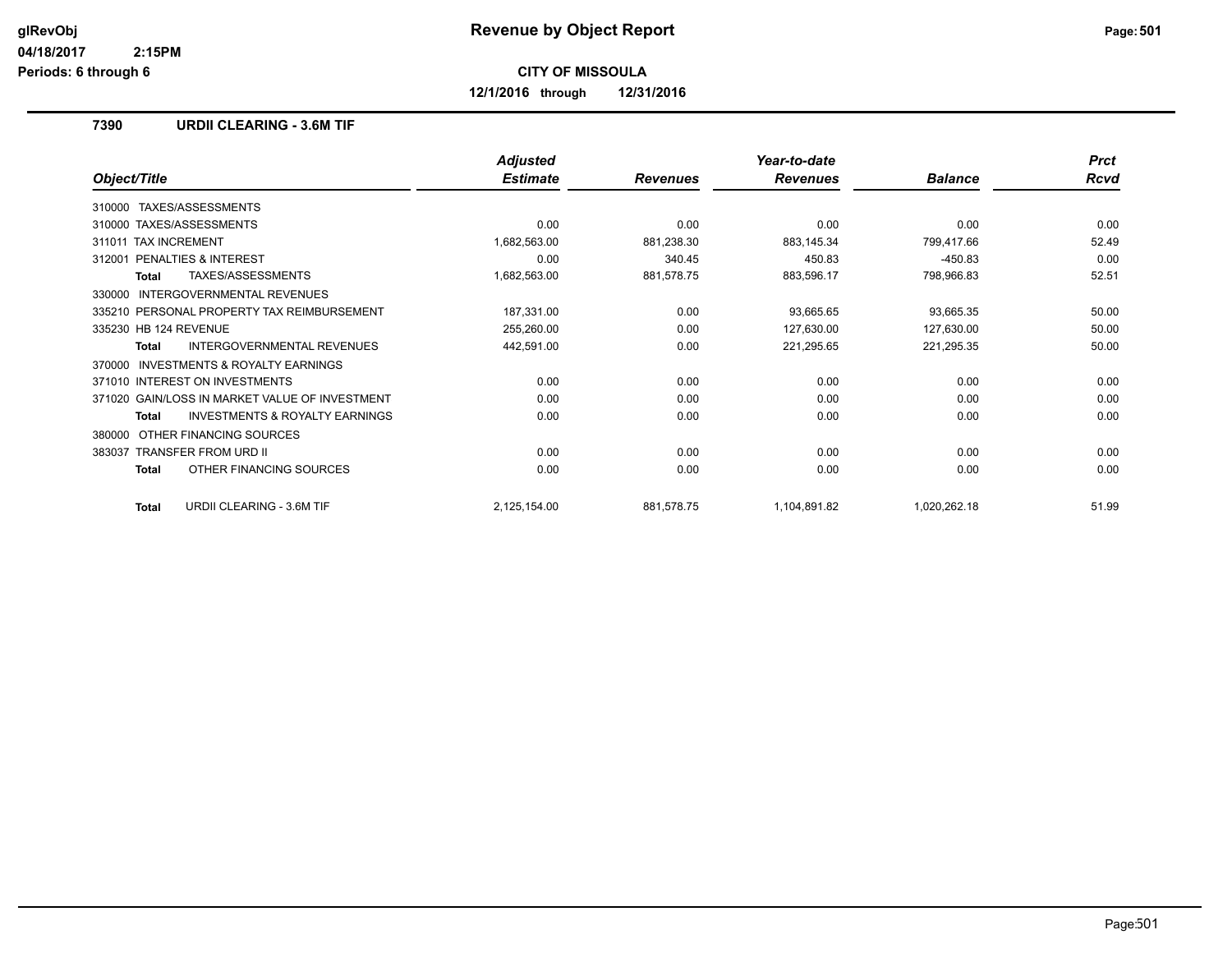**12/1/2016 through 12/31/2016**

**7391 MRA - URD I FUND 7391 MRA - URD I FUND**

|                                                     | <b>Adjusted</b> |                 | Year-to-date    |                | <b>Prct</b> |
|-----------------------------------------------------|-----------------|-----------------|-----------------|----------------|-------------|
| Object/Title                                        | <b>Estimate</b> | <b>Revenues</b> | <b>Revenues</b> | <b>Balance</b> | <b>Rcvd</b> |
| 310000 TAXES/ASSESSMENTS                            |                 |                 |                 |                |             |
| 311011 TAX INCREMENT                                | 0.00            | 0.00            | 0.00            | 0.00           | 0.00        |
| 312001 PENALTIES & INTEREST                         | 0.00            | 0.00            | 0.00            | 0.00           | 0.00        |
| TAXES/ASSESSMENTS<br><b>Total</b>                   | 0.00            | 0.00            | 0.00            | 0.00           | 0.00        |
| <b>INTERGOVERNMENTAL REVENUES</b><br>330000         |                 |                 |                 |                |             |
| 331050 ISTEA/CTEP GRANT                             | 0.00            | 0.00            | 0.00            | 0.00           | 0.00        |
| 336023 STATE CONTRIB. - PERS                        | 0.00            | 0.00            | 0.00            | 0.00           | 0.00        |
| <b>INTERGOVERNMENTAL REVENUES</b><br><b>Total</b>   | 0.00            | 0.00            | 0.00            | 0.00           | 0.00        |
| 360000 MISCELLANEOUS REVENUES                       |                 |                 |                 |                |             |
| 360000 MISCELLANEOUS REVENUES                       | 0.00            | 0.00            | 0.00            | 0.00           | 0.00        |
| 360010 MISCELLANEOUS                                | 0.00            | 0.00            | 0.00            | 0.00           | 0.00        |
| 364012 SALE OF SURPLUS PROPERTY                     | 0.00            | 0.00            | 0.00            | 0.00           | 0.00        |
| 365000 DONATIONS                                    | 0.00            | 0.00            | 0.00            | 0.00           | 0.00        |
| MISCELLANEOUS REVENUES<br>Total                     | 0.00            | 0.00            | 0.00            | 0.00           | 0.00        |
| <b>INVESTMENTS &amp; ROYALTY EARNINGS</b><br>370000 |                 |                 |                 |                |             |
| 371010 INTEREST ON INVESTMENTS                      | 0.00            | 0.00            | 0.00            | 0.00           | 0.00        |
| 371020 GAIN/LOSS IN MARKET VALUE OF INVESTMENTS     | 0.00            | 0.00            | 0.00            | 0.00           | 0.00        |
| <b>INVESTMENTS &amp; ROYALTY EARNINGS</b><br>Total  | 0.00            | 0.00            | 0.00            | 0.00           | 0.00        |
| 380000 OTHER FINANCING SOURCES                      |                 |                 |                 |                |             |
| 382010 SALE OF FIXED ASSETS                         | 0.00            | 0.00            | 0.00            | 0.00           | 0.00        |
| 383001 TRANS FR FLUSHING DISTRICT                   | 0.00            | 0.00            | 0.00            | 0.00           | 0.00        |
| 383016 TRANS FR TAX INCREMENT BOND                  | 0.00            | 0.00            | 0.00            | 0.00           | 0.00        |
| 383029 TRANS FR GENERAL                             | 0.00            | 0.00            | 0.00            | 0.00           | 0.00        |
| 383037 TRANSFER - URD II                            | 0.00            | 0.00            | 0.00            | 0.00           | 0.00        |
| 383038 TRANSFER - URD III                           | 0.00            | 0.00            | 0.00            | 0.00           | 0.00        |
| OTHER FINANCING SOURCES<br><b>Total</b>             | 0.00            | 0.00            | 0.00            | 0.00           | 0.00        |
|                                                     |                 |                 |                 |                |             |
| MRA - URD I FUND<br>Total                           | 0.00            | 0.00            | 0.00            | 0.00           | 0.00        |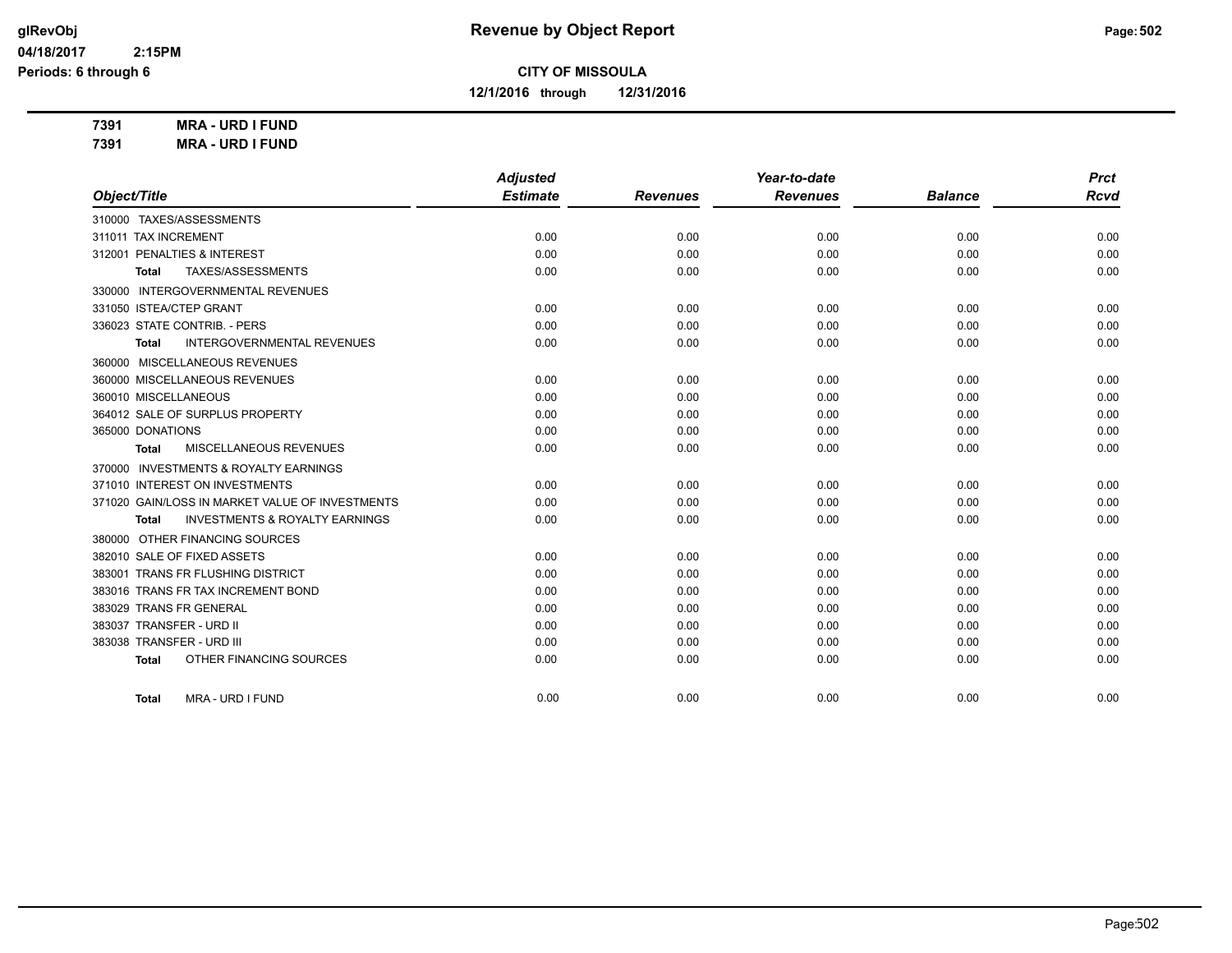**12/1/2016 through 12/31/2016**

#### **7391 MRA - URD I FUND**

|                                                    | <b>Adjusted</b> |                 | Year-to-date    |                | <b>Prct</b> |
|----------------------------------------------------|-----------------|-----------------|-----------------|----------------|-------------|
| Object/Title                                       | <b>Estimate</b> | <b>Revenues</b> | <b>Revenues</b> | <b>Balance</b> | <b>Rcvd</b> |
| 310000 TAXES/ASSESSMENTS                           |                 |                 |                 |                |             |
| 311011 TAX INCREMENT                               | 0.00            | 0.00            | 0.00            | 0.00           | 0.00        |
| 312001 PENALTIES & INTEREST                        | 0.00            | 0.00            | 0.00            | 0.00           | 0.00        |
| TAXES/ASSESSMENTS<br><b>Total</b>                  | 0.00            | 0.00            | 0.00            | 0.00           | 0.00        |
| 330000 INTERGOVERNMENTAL REVENUES                  |                 |                 |                 |                |             |
| 331050 ISTEA/CTEP GRANT                            | 0.00            | 0.00            | 0.00            | 0.00           | 0.00        |
| 336023 STATE CONTRIB. - PERS                       | 0.00            | 0.00            | 0.00            | 0.00           | 0.00        |
| <b>INTERGOVERNMENTAL REVENUES</b><br><b>Total</b>  | 0.00            | 0.00            | 0.00            | 0.00           | 0.00        |
| 360000 MISCELLANEOUS REVENUES                      |                 |                 |                 |                |             |
| 360000 MISCELLANEOUS REVENUES                      | 0.00            | 0.00            | 0.00            | 0.00           | 0.00        |
| 360010 MISCELLANEOUS                               | 0.00            | 0.00            | 0.00            | 0.00           | 0.00        |
| 364012 SALE OF SURPLUS PROPERTY                    | 0.00            | 0.00            | 0.00            | 0.00           | 0.00        |
| 365000 DONATIONS                                   | 0.00            | 0.00            | 0.00            | 0.00           | 0.00        |
| MISCELLANEOUS REVENUES<br><b>Total</b>             | 0.00            | 0.00            | 0.00            | 0.00           | 0.00        |
| 370000 INVESTMENTS & ROYALTY EARNINGS              |                 |                 |                 |                |             |
| 371010 INTEREST ON INVESTMENTS                     | 0.00            | 0.00            | 0.00            | 0.00           | 0.00        |
| 371020 GAIN/LOSS IN MARKET VALUE OF INVESTMENT     | 0.00            | 0.00            | 0.00            | 0.00           | 0.00        |
| <b>INVESTMENTS &amp; ROYALTY EARNINGS</b><br>Total | 0.00            | 0.00            | 0.00            | 0.00           | 0.00        |
| 380000 OTHER FINANCING SOURCES                     |                 |                 |                 |                |             |
| 382010 SALE OF FIXED ASSETS                        | 0.00            | 0.00            | 0.00            | 0.00           | 0.00        |
| 383001 TRANS FR FLUSHING DISTRICT                  | 0.00            | 0.00            | 0.00            | 0.00           | 0.00        |
| 383016 TRANS FR TAX INCREMENT BOND                 | 0.00            | 0.00            | 0.00            | 0.00           | 0.00        |
| 383029 TRANS FR GENERAL                            | 0.00            | 0.00            | 0.00            | 0.00           | 0.00        |
| 383037 TRANSFER - URD II                           | 0.00            | 0.00            | 0.00            | 0.00           | 0.00        |
| 383038 TRANSFER - URD III                          | 0.00            | 0.00            | 0.00            | 0.00           | 0.00        |
| OTHER FINANCING SOURCES<br><b>Total</b>            | 0.00            | 0.00            | 0.00            | 0.00           | 0.00        |
| <b>MRA - URD I FUND</b><br><b>Total</b>            | 0.00            | 0.00            | 0.00            | 0.00           | 0.00        |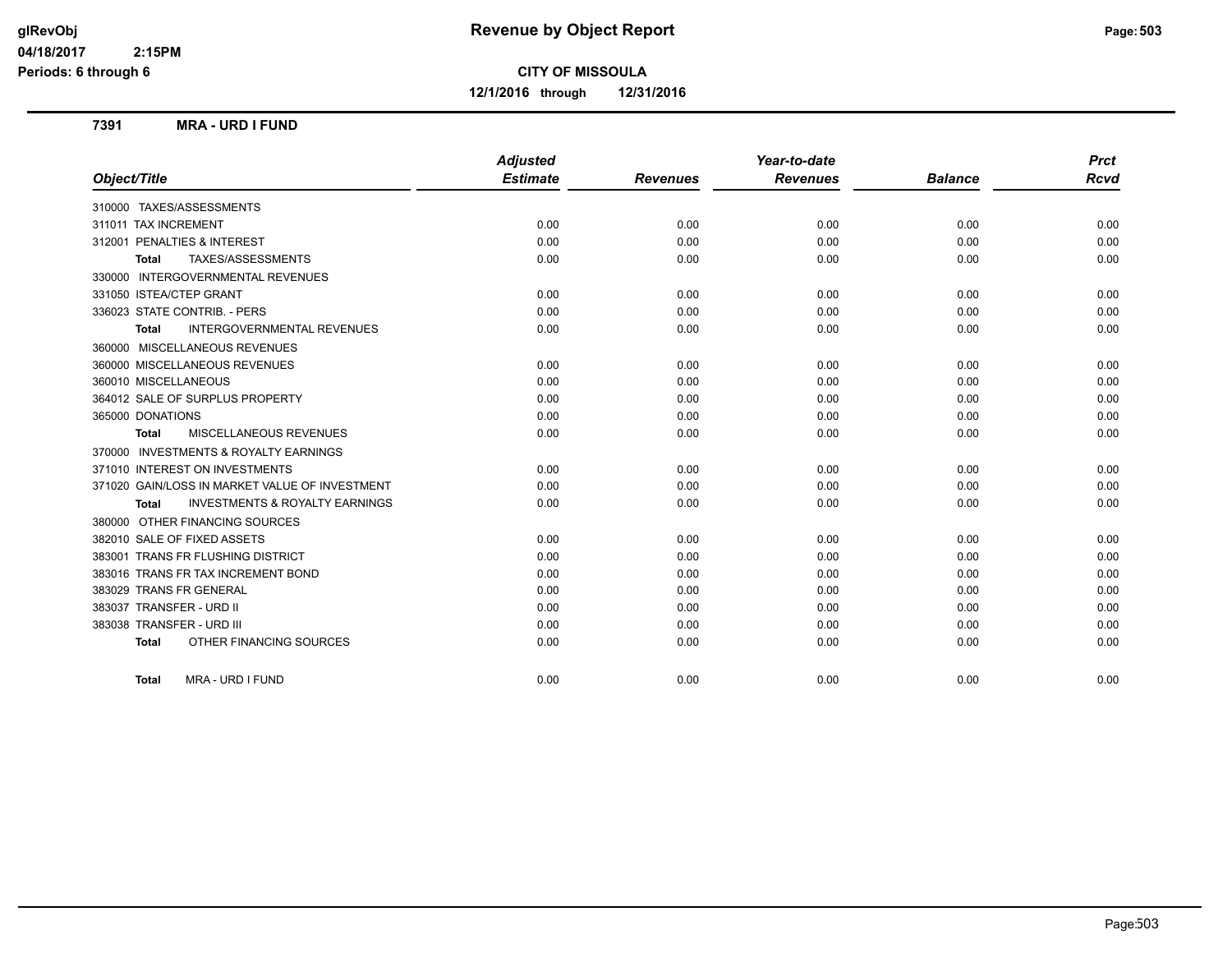**12/1/2016 through 12/31/2016**

**7392 MRA - URD II FUND 7392 MRA - URD II FUND**

|                                                           | <b>Adjusted</b> |                 | Year-to-date    |                | <b>Prct</b> |
|-----------------------------------------------------------|-----------------|-----------------|-----------------|----------------|-------------|
| Object/Title                                              | <b>Estimate</b> | <b>Revenues</b> | <b>Revenues</b> | <b>Balance</b> | <b>Rcvd</b> |
| 310000 TAXES/ASSESSMENTS                                  |                 |                 |                 |                |             |
| 311011 TAX INCREMENT                                      | 0.00            | 0.00            | 0.00            | 0.00           | 0.00        |
| TAXES/ASSESSMENTS<br><b>Total</b>                         | 0.00            | 0.00            | 0.00            | 0.00           | 0.00        |
| 330000 INTERGOVERNMENTAL REVENUES                         |                 |                 |                 |                |             |
| 330000 INTERGOVERNMENTAL REVENUES                         | 0.00            | 0.00            | 0.00            | 0.00           | 0.00        |
| 331050 ISTEA/CTEP GRANT                                   | 0.00            | 0.00            | 0.00            | 0.00           | 0.00        |
| 331060 NATL RECREATION TRAILS GRANTS                      | 0.00            | 0.00            | 0.00            | 0.00           | 0.00        |
| 335210 PERSONAL PROPERTY TAX REIMBURSEMENT                | 0.00            | 0.00            | 0.00            | 0.00           | 0.00        |
| 335250 STATE REIMB - SB #184                              | 0.00            | 0.00            | 0.00            | 0.00           | 0.00        |
| 336023 STATE CONTRIB. - PERS                              | 0.00            | 0.00            | 0.00            | 0.00           | 0.00        |
| <b>Total</b><br><b>INTERGOVERNMENTAL REVENUES</b>         | 0.00            | 0.00            | 0.00            | 0.00           | 0.00        |
| 340000 CHARGES FOR SERVICES                               |                 |                 |                 |                |             |
| 343300 MISC CHARGES FOR SERVICES                          | 0.00            | 0.00            | 0.00            | 0.00           | 0.00        |
| <b>CHARGES FOR SERVICES</b><br>Total                      | 0.00            | 0.00            | 0.00            | 0.00           | 0.00        |
| 360000 MISCELLANEOUS REVENUES                             |                 |                 |                 |                |             |
| 360000 MISCELLANEOUS REVENUES                             | 0.00            | 0.00            | 0.00            | 0.00           | 0.00        |
| 360007 RLF REVENUES                                       | 0.00            | 0.00            | 0.00            | 0.00           | 0.00        |
| 360010 MISCELLANEOUS                                      | 0.00            | 0.00            | 0.00            | 0.00           | 0.00        |
| 365000 DONATIONS                                          | 0.00            | 0.00            | 0.00            | 0.00           | 0.00        |
| <b>MISCELLANEOUS REVENUES</b><br><b>Total</b>             | 0.00            | 0.00            | 0.00            | 0.00           | 0.00        |
| 370000 INVESTMENTS & ROYALTY EARNINGS                     |                 |                 |                 |                |             |
| 371010 INTEREST ON INVESTMENTS                            | 0.00            | 0.00            | 0.00            | 0.00           | 0.00        |
| 371020 GAIN/LOSS IN MARKET VALUE OF INVESTMENTS           | 0.00            | 0.00            | 0.00            | 0.00           | 0.00        |
| <b>INVESTMENTS &amp; ROYALTY EARNINGS</b><br><b>Total</b> | 0.00            | 0.00            | 0.00            | 0.00           | 0.00        |
| 380000 OTHER FINANCING SOURCES                            |                 |                 |                 |                |             |
| 381009 TRANSFERS IN                                       | 0.00            | 0.00            | 0.00            | 0.00           | 0.00        |
| 381025 BOND PROCEEDS                                      | 0.00            | 0.00            | 0.00            | 0.00           | 0.00        |
| 381026 DEBT SERVICE/BROWNSFIELD RLF 1.125M                | 0.00            | 0.00            | 0.00            | 0.00           | 0.00        |
| 381027 SOUTH RESERVE TRAIL CROSSING 5.M                   | 0.00            | 0.00            | 0.00            | 0.00           | 0.00        |
| 381028 BOND PROCEEDS-MILL SITE                            | 0.00            | 0.00            | 0.00            | 0.00           | 0.00        |
| 381074 CIVIC STADIUM TIF NOTES 1.5M                       | 0.00            | 0.00            | 0.00            | 0.00           | 0.00        |
| 383014 TRANS FR MRA                                       | 1,121,177.00    | 0.00            | $-126,825.85$   | 1,248,002.85   | $-11.31$    |
| 383037 TRANSFER - URD II                                  | 0.00            | 0.00            | 0.00            | 0.00           | 0.00        |
| 383038 TRANSFER - URD III                                 | 0.00            | 0.00            | 0.00            | 0.00           | 0.00        |
| 383039 FROM SID TRANSFERS                                 | 0.00            | 0.00            | 0.00            | 0.00           | 0.00        |
| 383060 TRANSFERS FROM FRONT ST URD                        | 0.00            | 0.00            | 0.00            | 0.00           | 0.00        |
| 383061 TRANSFERS FROM PARK IMPACT FEES                    | 0.00            | 0.00            | 0.00            | 0.00           | 0.00        |
| 383062 TRANSFERS FROM PARK SIDS                           | 0.00            | 0.00            | 0.00            | 0.00           | 0.00        |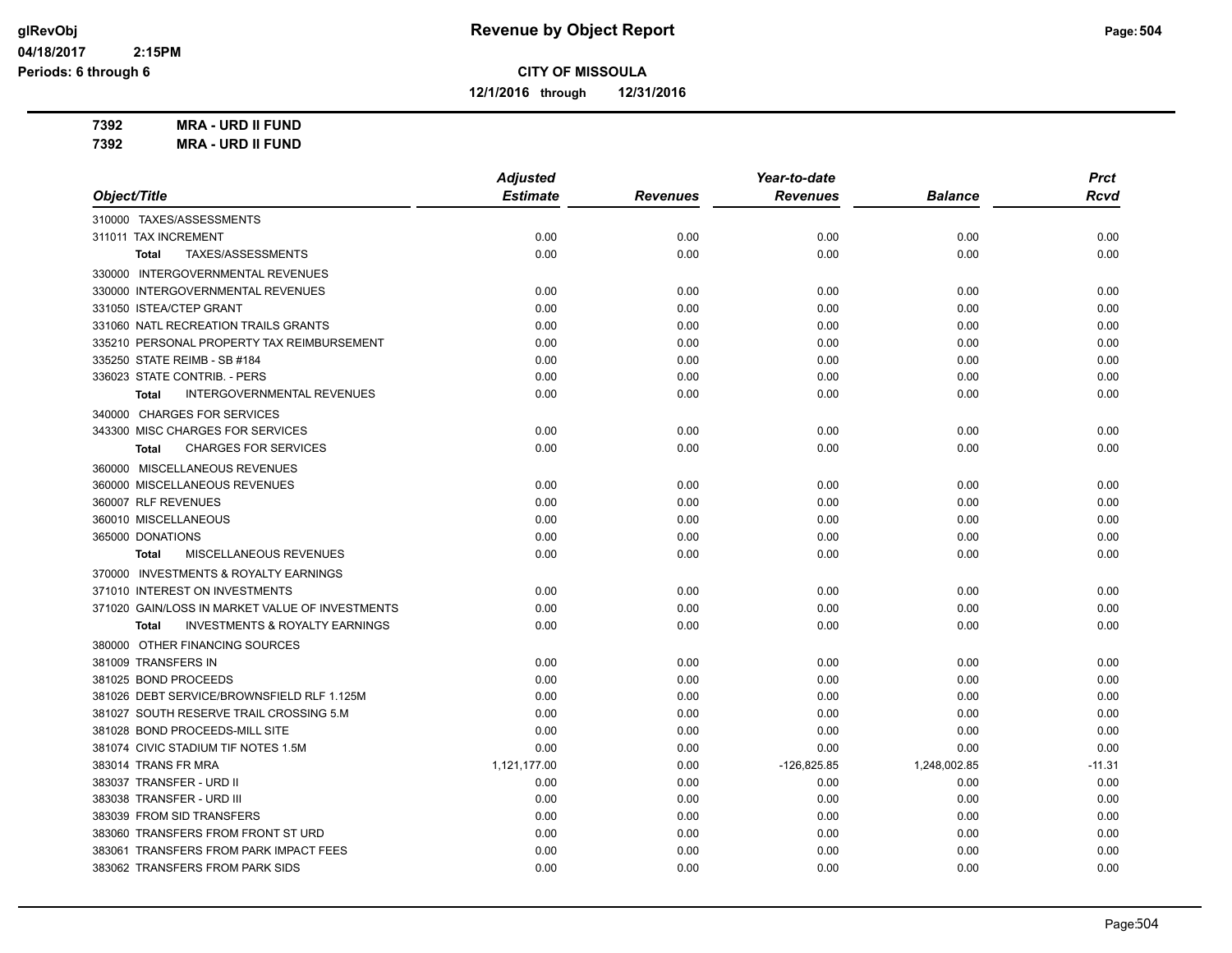**04/18/2017 2:15PM Periods: 6 through 6**

### **CITY OF MISSOULA 12/1/2016 through 12/31/2016**

**7392 MRA - URD II FUND 7392 MRA - URD II FUND**

|                                         | <b>Adjusted</b> |                 | Year-to-date    |                |          |  |
|-----------------------------------------|-----------------|-----------------|-----------------|----------------|----------|--|
| Object/Title                            | <b>Estimate</b> | <b>Revenues</b> | <b>Revenues</b> | <b>Balance</b> | Rcvd     |  |
| 383063 TRANSF FROM SAFETY-LU (CTEP)FUND | 0.00            | 0.00            | 0.00            | 0.00           | 0.00     |  |
| OTHER FINANCING SOURCES<br><b>Total</b> | 1.121.177.00    | 0.00            | $-126.825.85$   | 1.248.002.85   | $-11.31$ |  |
| MRA - URD II FUND<br><b>Total</b>       | 1,121,177.00    | 0.00            | $-126.825.85$   | 1,248,002.85   | $-11.31$ |  |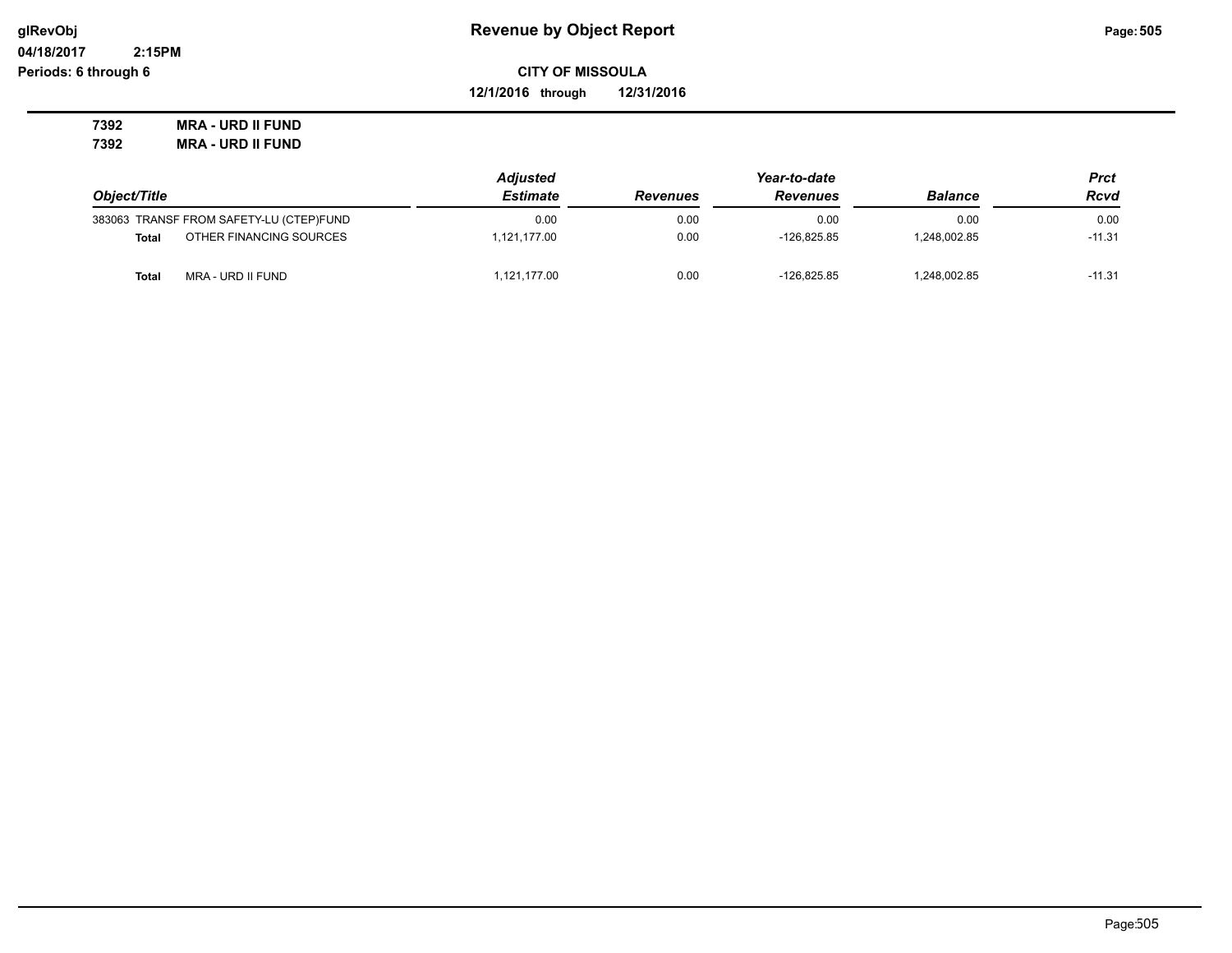**12/1/2016 through 12/31/2016**

### **7392 MRA - URD II FUND**

|                                                           | <b>Adjusted</b> |                 | Year-to-date    |                | <b>Prct</b> |
|-----------------------------------------------------------|-----------------|-----------------|-----------------|----------------|-------------|
| Object/Title                                              | <b>Estimate</b> | <b>Revenues</b> | <b>Revenues</b> | <b>Balance</b> | <b>Rcvd</b> |
| 310000 TAXES/ASSESSMENTS                                  |                 |                 |                 |                |             |
| 311011 TAX INCREMENT                                      | 0.00            | 0.00            | 0.00            | 0.00           | 0.00        |
| TAXES/ASSESSMENTS<br><b>Total</b>                         | 0.00            | 0.00            | 0.00            | 0.00           | 0.00        |
| 330000 INTERGOVERNMENTAL REVENUES                         |                 |                 |                 |                |             |
| 330000 INTERGOVERNMENTAL REVENUES                         | 0.00            | 0.00            | 0.00            | 0.00           | 0.00        |
| 331050 ISTEA/CTEP GRANT                                   | 0.00            | 0.00            | 0.00            | 0.00           | 0.00        |
| 331060 NATL RECREATION TRAILS GRANTS                      | 0.00            | 0.00            | 0.00            | 0.00           | 0.00        |
| 335210 PERSONAL PROPERTY TAX REIMBURSEMENT                | 0.00            | 0.00            | 0.00            | 0.00           | 0.00        |
| 335250 STATE REIMB - SB #184                              | 0.00            | 0.00            | 0.00            | 0.00           | 0.00        |
| 336023 STATE CONTRIB. - PERS                              | 0.00            | 0.00            | 0.00            | 0.00           | 0.00        |
| <b>INTERGOVERNMENTAL REVENUES</b><br><b>Total</b>         | 0.00            | 0.00            | 0.00            | 0.00           | 0.00        |
| 340000 CHARGES FOR SERVICES                               |                 |                 |                 |                |             |
| 343300 MISC CHARGES FOR SERVICES                          | 0.00            | 0.00            | 0.00            | 0.00           | 0.00        |
| <b>CHARGES FOR SERVICES</b><br><b>Total</b>               | 0.00            | 0.00            | 0.00            | 0.00           | 0.00        |
| 360000 MISCELLANEOUS REVENUES                             |                 |                 |                 |                |             |
| 360000 MISCELLANEOUS REVENUES                             | 0.00            | 0.00            | 0.00            | 0.00           | 0.00        |
| 360007 RLF REVENUES                                       | 0.00            | 0.00            | 0.00            | 0.00           | 0.00        |
| 360010 MISCELLANEOUS                                      | 0.00            | 0.00            | 0.00            | 0.00           | 0.00        |
| 365000 DONATIONS                                          | 0.00            | 0.00            | 0.00            | 0.00           | 0.00        |
| MISCELLANEOUS REVENUES<br><b>Total</b>                    | 0.00            | 0.00            | 0.00            | 0.00           | 0.00        |
| 370000 INVESTMENTS & ROYALTY EARNINGS                     |                 |                 |                 |                |             |
| 371010 INTEREST ON INVESTMENTS                            | 0.00            | 0.00            | 0.00            | 0.00           | 0.00        |
| 371020 GAIN/LOSS IN MARKET VALUE OF INVESTMENT            | 0.00            | 0.00            | 0.00            | 0.00           | 0.00        |
| <b>INVESTMENTS &amp; ROYALTY EARNINGS</b><br><b>Total</b> | 0.00            | 0.00            | 0.00            | 0.00           | 0.00        |
| 380000 OTHER FINANCING SOURCES                            |                 |                 |                 |                |             |
| 381009 TRANSFERS IN                                       | 0.00            | 0.00            | 0.00            | 0.00           | 0.00        |
| 381025 BOND PROCEEDS                                      | 0.00            | 0.00            | 0.00            | 0.00           | 0.00        |
| 381026 DEBT SERVICE/BROWNSFIELD RLF 1.125M                | 0.00            | 0.00            | 0.00            | 0.00           | 0.00        |
| 381027 SOUTH RESERVE TRAIL CROSSING 5.M                   | 0.00            | 0.00            | 0.00            | 0.00           | 0.00        |
| 381028 BOND PROCEEDS-MILL SITE                            | 0.00            | 0.00            | 0.00            | 0.00           | 0.00        |
| 381074 CIVIC STADIUM TIF NOTES 1.5M                       | 0.00            | 0.00            | 0.00            | 0.00           | 0.00        |
| 383014 TRANS FR MRA                                       | 1,121,177.00    | 0.00            | $-126,825.85$   | 1,248,002.85   | $-11.31$    |
| 383037 TRANSFER - URD II                                  | 0.00            | 0.00            | 0.00            | 0.00           | 0.00        |
| 383038 TRANSFER - URD III                                 | 0.00            | 0.00            | 0.00            | 0.00           | 0.00        |
| 383039 FROM SID TRANSFERS                                 | 0.00            | 0.00            | 0.00            | 0.00           | 0.00        |
| 383060 TRANSFERS FROM FRONT ST URD                        | 0.00            | 0.00            | 0.00            | 0.00           | 0.00        |
| 383061 TRANSFERS FROM PARK IMPACT FEES                    | 0.00            | 0.00            | 0.00            | 0.00           | 0.00        |
| 383062 TRANSFERS FROM PARK SIDS                           | 0.00            | 0.00            | 0.00            | 0.00           | 0.00        |
| 383063 TRANSF FROM SAFETY-LU (CTEP)FUND                   | 0.00            | 0.00            | 0.00            | 0.00           | 0.00        |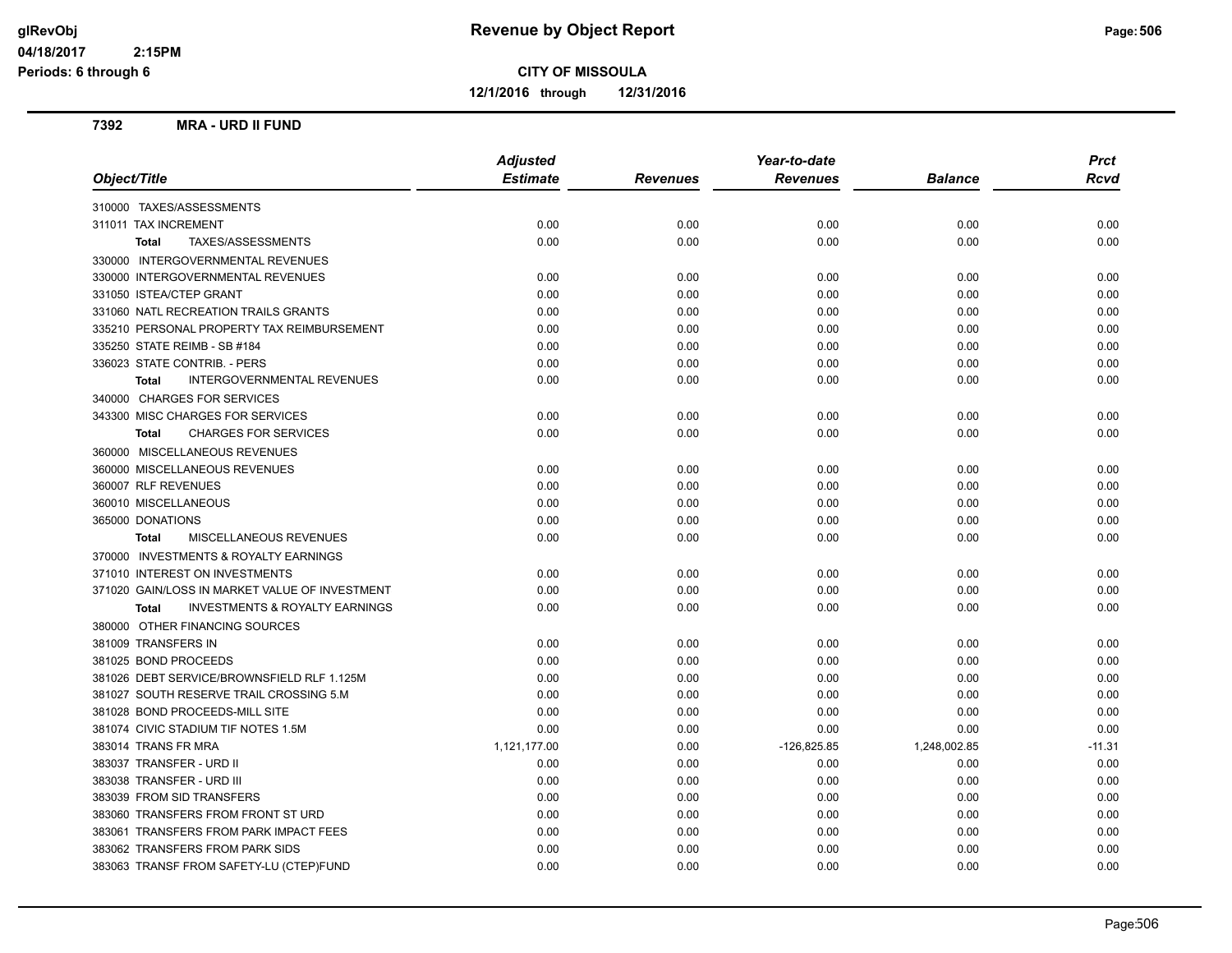**04/18/2017 2:15PM Periods: 6 through 6**

### **CITY OF MISSOULA 12/1/2016 through 12/31/2016**

**7392 MRA - URD II FUND**

|              |                         | <b>Adjusted</b> |                 | Year-to-date   |              |          |
|--------------|-------------------------|-----------------|-----------------|----------------|--------------|----------|
| Object/Title | <b>Estimate</b>         | <b>Revenues</b> | <b>Revenues</b> | <b>Balance</b> | Rcvd         |          |
| <b>Total</b> | OTHER FINANCING SOURCES | 1,121,177.00    | 0.00            | -126.825.85    | 1.248.002.85 | $-11.31$ |
| <b>Total</b> | MRA - URD II FUND       | 1,121,177.00    | 0.00            | $-126,825.85$  | 1,248,002.85 | $-11.31$ |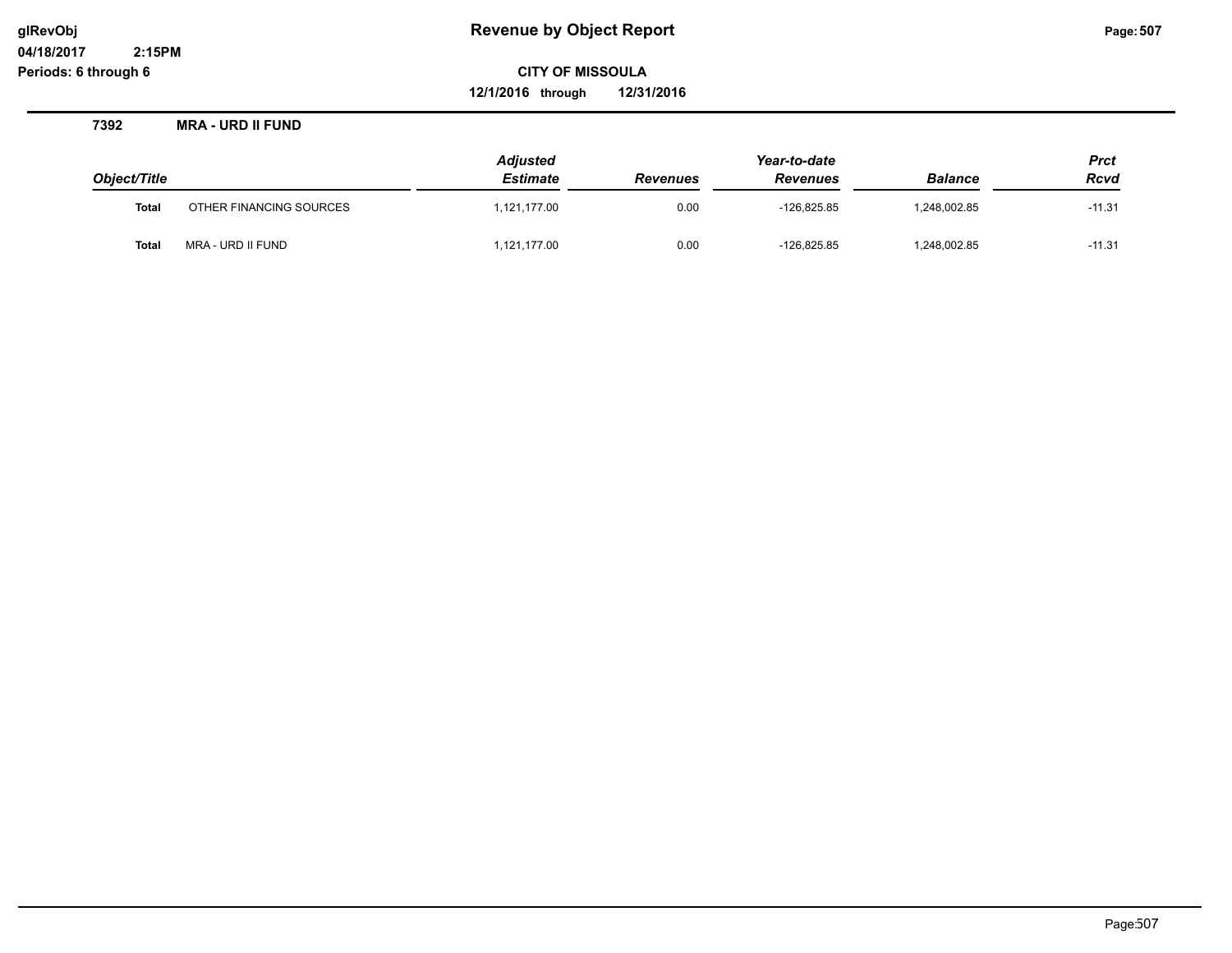**12/1/2016 through 12/31/2016**

**7393 MRA - URD III FUND 7393 MRA - URD III FUND**

|                                                    | <b>Adjusted</b> |                 | Year-to-date    |                 | <b>Prct</b> |
|----------------------------------------------------|-----------------|-----------------|-----------------|-----------------|-------------|
| Object/Title                                       | <b>Estimate</b> | <b>Revenues</b> | <b>Revenues</b> | <b>Balance</b>  | <b>Rcvd</b> |
| 310000 TAXES/ASSESSMENTS                           |                 |                 |                 |                 |             |
| 311011 TAX INCREMENT                               | 0.00            | 0.00            | 0.00            | 0.00            | 0.00        |
| 312001 PENALTIES & INTEREST                        | 0.00            | 0.00            | 0.00            | 0.00            | 0.00        |
| TAXES/ASSESSMENTS<br>Total                         | 0.00            | 0.00            | 0.00            | 0.00            | 0.00        |
| 330000 INTERGOVERNMENTAL REVENUES                  |                 |                 |                 |                 |             |
| 331050 ISTEA/CTEP GRANT                            | 0.00            | 0.00            | 0.00            | 0.00            | 0.00        |
| 331060 NATL RECREATION TRAILS GRANTS               | 0.00            | 0.00            | 0.00            | 0.00            | 0.00        |
| 335210 PERSONAL PROPERTY TAX REIMBURSEMENT         | 0.00            | 0.00            | 0.00            | 0.00            | 0.00        |
| 336020 STATE PENSION CONTRIBUTION                  | 0.00            | 0.00            | 0.00            | 0.00            | 0.00        |
| 336023 STATE CONTRIB. - PERS                       | 0.00            | 32.11           | 201.22          | $-201.22$       | 0.00        |
| <b>INTERGOVERNMENTAL REVENUES</b><br>Total         | 0.00            | 32.11           | 201.22          | $-201.22$       | 0.00        |
| 360000 MISCELLANEOUS REVENUES                      |                 |                 |                 |                 |             |
| 360000 MISCELLANEOUS REVENUES                      | 7,100,000.00    | 0.00            | 3.75            | 7,099,996.25    | 0.00        |
| 360010 MISCELLANEOUS                               | 0.00            | 0.00            | 0.00            | 0.00            | 0.00        |
| 362000 OTHER MISCELLANEOUS REVENUE                 | 0.00            | 0.00            | 0.00            | 0.00            | 0.00        |
| 362004 URD III FACADE IMPROVEMENT LOAN REC         | 0.00            | 0.00            | 0.00            | 0.00            | 0.00        |
| 365000 DONATIONS                                   | 0.00            | 0.00            | 0.00            | 0.00            | 0.00        |
| MISCELLANEOUS REVENUES<br>Total                    | 7,100,000.00    | 0.00            | 3.75            | 7,099,996.25    | 0.00        |
| 370000 INVESTMENTS & ROYALTY EARNINGS              |                 |                 |                 |                 |             |
| 371010 INTEREST ON INVESTMENTS                     | 0.00            | 0.00            | 0.00            | 0.00            | 0.00        |
| 371020 GAIN/LOSS IN MARKET VALUE OF INVESTMENTS    | 0.00            | 0.00            | 0.00            | 0.00            | 0.00        |
| <b>INVESTMENTS &amp; ROYALTY EARNINGS</b><br>Total | 0.00            | 0.00            | 0.00            | 0.00            | 0.00        |
| 380000 OTHER FINANCING SOURCES                     |                 |                 |                 |                 |             |
| 381000 LOAN PROCEEDS                               | 0.00            | 0.00            | 0.00            | 0.00            | 0.00        |
| 381024 MARY AVENUE BOND PROCEEDS                   | 0.00            | 0.00            | 3,000,000.00    | $-3,000,000.00$ | 0.00        |
| 381027 5M SO RESERVE TRAIL CROSSING                | 0.00            | 0.00            | 0.00            | 0.00            | 0.00        |
| 383014 TRANS FR MRA                                | 1,401,738.00    | 0.00            | $-69,888.07$    | 1,471,626.07    | $-4.99$     |
| 383037 TRANSFER - URD II                           | 250,000.00      | 0.00            | 0.00            | 250,000.00      | 0.00        |
| OTHER FINANCING SOURCES<br><b>Total</b>            | 1,651,738.00    | 0.00            | 2,930,111.93    | $-1,278,373.93$ | 177.40      |
| MRA - URD III FUND<br>Total                        | 8.751.738.00    | 32.11           | 2,930,316.90    | 5,821,421.10    | 33.48       |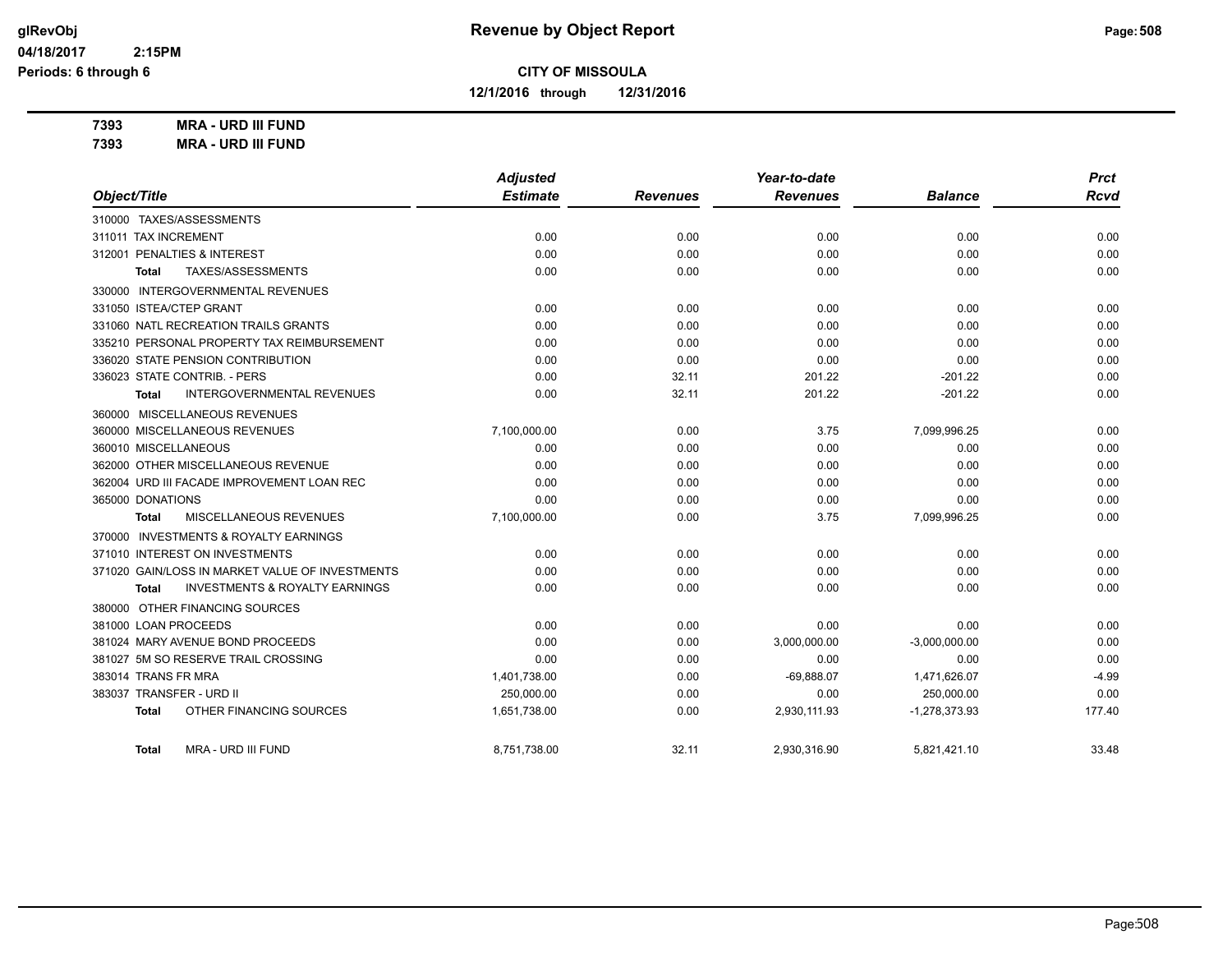**12/1/2016 through 12/31/2016**

### **7393 MRA - URD III FUND**

| Object/Title                                       | <b>Adjusted</b><br><b>Estimate</b> | <b>Revenues</b> | Year-to-date<br><b>Revenues</b> | <b>Balance</b>  | <b>Prct</b><br><b>Rcvd</b> |
|----------------------------------------------------|------------------------------------|-----------------|---------------------------------|-----------------|----------------------------|
|                                                    |                                    |                 |                                 |                 |                            |
| 310000 TAXES/ASSESSMENTS                           |                                    |                 |                                 |                 |                            |
| 311011 TAX INCREMENT                               | 0.00                               | 0.00            | 0.00                            | 0.00            | 0.00                       |
| 312001 PENALTIES & INTEREST                        | 0.00                               | 0.00            | 0.00                            | 0.00            | 0.00                       |
| TAXES/ASSESSMENTS<br>Total                         | 0.00                               | 0.00            | 0.00                            | 0.00            | 0.00                       |
| 330000 INTERGOVERNMENTAL REVENUES                  |                                    |                 |                                 |                 |                            |
| 331050 ISTEA/CTEP GRANT                            | 0.00                               | 0.00            | 0.00                            | 0.00            | 0.00                       |
| 331060 NATL RECREATION TRAILS GRANTS               | 0.00                               | 0.00            | 0.00                            | 0.00            | 0.00                       |
| 335210 PERSONAL PROPERTY TAX REIMBURSEMENT         | 0.00                               | 0.00            | 0.00                            | 0.00            | 0.00                       |
| 336020 STATE PENSION CONTRIBUTION                  | 0.00                               | 0.00            | 0.00                            | 0.00            | 0.00                       |
| 336023 STATE CONTRIB. - PERS                       | 0.00                               | 32.11           | 201.22                          | $-201.22$       | 0.00                       |
| <b>INTERGOVERNMENTAL REVENUES</b><br>Total         | 0.00                               | 32.11           | 201.22                          | $-201.22$       | 0.00                       |
| 360000 MISCELLANEOUS REVENUES                      |                                    |                 |                                 |                 |                            |
| 360000 MISCELLANEOUS REVENUES                      | 7,100,000.00                       | 0.00            | 3.75                            | 7,099,996.25    | 0.00                       |
| 360010 MISCELLANEOUS                               | 0.00                               | 0.00            | 0.00                            | 0.00            | 0.00                       |
| 362000 OTHER MISCELLANEOUS REVENUE                 | 0.00                               | 0.00            | 0.00                            | 0.00            | 0.00                       |
| 362004 URD III FACADE IMPROVEMENT LOAN REC         | 0.00                               | 0.00            | 0.00                            | 0.00            | 0.00                       |
| 365000 DONATIONS                                   | 0.00                               | 0.00            | 0.00                            | 0.00            | 0.00                       |
| MISCELLANEOUS REVENUES<br>Total                    | 7,100,000.00                       | 0.00            | 3.75                            | 7,099,996.25    | 0.00                       |
| 370000 INVESTMENTS & ROYALTY EARNINGS              |                                    |                 |                                 |                 |                            |
| 371010 INTEREST ON INVESTMENTS                     | 0.00                               | 0.00            | 0.00                            | 0.00            | 0.00                       |
| 371020 GAIN/LOSS IN MARKET VALUE OF INVESTMENT     | 0.00                               | 0.00            | 0.00                            | 0.00            | 0.00                       |
| <b>INVESTMENTS &amp; ROYALTY EARNINGS</b><br>Total | 0.00                               | 0.00            | 0.00                            | 0.00            | 0.00                       |
| 380000 OTHER FINANCING SOURCES                     |                                    |                 |                                 |                 |                            |
| 381000 LOAN PROCEEDS                               | 0.00                               | 0.00            | 0.00                            | 0.00            | 0.00                       |
| 381024 MARY AVENUE BOND PROCEEDS                   | 0.00                               | 0.00            | 3,000,000.00                    | $-3,000,000.00$ | 0.00                       |
| 381027 5M SO RESERVE TRAIL CROSSING                | 0.00                               | 0.00            | 0.00                            | 0.00            | 0.00                       |
| 383014 TRANS FR MRA                                | 1,401,738.00                       | 0.00            | $-69,888.07$                    | 1,471,626.07    | $-4.99$                    |
| 383037 TRANSFER - URD II                           | 250,000.00                         | 0.00            | 0.00                            | 250,000.00      | 0.00                       |
| OTHER FINANCING SOURCES<br>Total                   | 1,651,738.00                       | 0.00            | 2,930,111.93                    | $-1,278,373.93$ | 177.40                     |
| MRA - URD III FUND<br><b>Total</b>                 | 8.751.738.00                       | 32.11           | 2.930.316.90                    | 5.821.421.10    | 33.48                      |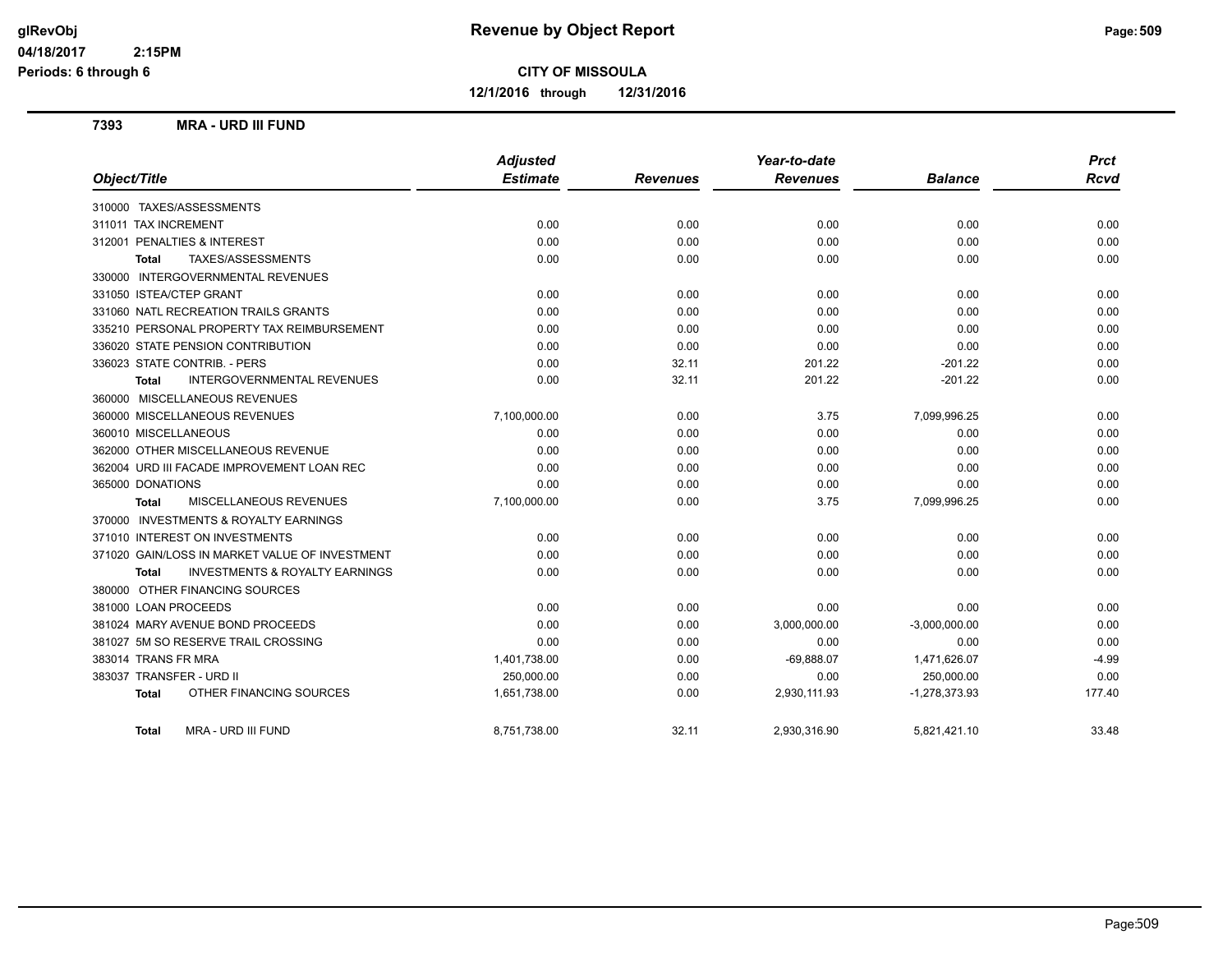**12/1/2016 through 12/31/2016**

### **7394 MRA URD III TI DEBT CLEARING FUND 7394 MRA URD III TI DEBT CLEARING FUND**

|                                                           | <b>Adjusted</b> |                 | Year-to-date    |                | <b>Prct</b> |
|-----------------------------------------------------------|-----------------|-----------------|-----------------|----------------|-------------|
| Object/Title                                              | <b>Estimate</b> | <b>Revenues</b> | <b>Revenues</b> | <b>Balance</b> | Rcvd        |
| TAXES/ASSESSMENTS<br>310000                               |                 |                 |                 |                |             |
| <b>TAX INCREMENT</b><br>311011                            | 1,467,088.00    | 840,236.87      | 841,805.69      | 625,282.31     | 57.38       |
| <b>PENALTIES &amp; INTEREST</b><br>312001                 | 0.00            | 120.32          | 169.78          | $-169.78$      | 0.00        |
| TAXES/ASSESSMENTS<br><b>Total</b>                         | 1,467,088.00    | 840,357.19      | 841,975.47      | 625,112.53     | 57.39       |
| <b>INTERGOVERNMENTAL REVENUES</b><br>330000               |                 |                 |                 |                |             |
| 335210 PERSONAL PROPERTY TAX REIMBURSEMENT                | 277,850.00      | 0.00            | 138,925.02      | 138,924.98     | 50.00       |
| 335250 STATE REIMB - SB #184                              | 0.00            | 0.00            | 0.00            | 0.00           | 0.00        |
| <b>INTERGOVERNMENTAL REVENUES</b><br><b>Total</b>         | 277,850.00      | 0.00            | 138,925.02      | 138,924.98     | 50.00       |
| <b>INVESTMENTS &amp; ROYALTY EARNINGS</b><br>370000       |                 |                 |                 |                |             |
| 371010 INTEREST ON INVESTMENTS                            | 0.00            | 0.00            | 0.00            | 0.00           | 0.00        |
| 371020 GAIN/LOSS IN MARKET VALUE OF INVESTMENTS           | 0.00            | 0.00            | 0.00            | 0.00           | 0.00        |
| <b>INVESTMENTS &amp; ROYALTY EARNINGS</b><br><b>Total</b> | 0.00            | 0.00            | 0.00            | 0.00           | 0.00        |
| OTHER FINANCING SOURCES<br>380000                         |                 |                 |                 |                |             |
| 383014 TRANS FR MRA                                       | 0.00            | 0.00            | 0.00            | 0.00           | 0.00        |
| OTHER FINANCING SOURCES<br><b>Total</b>                   | 0.00            | 0.00            | 0.00            | 0.00           | 0.00        |
| MRA URD III TI DEBT CLEARING FUND<br><b>Total</b>         | 1,744,938.00    | 840,357.19      | 980,900.49      | 764,037.51     | 56.21       |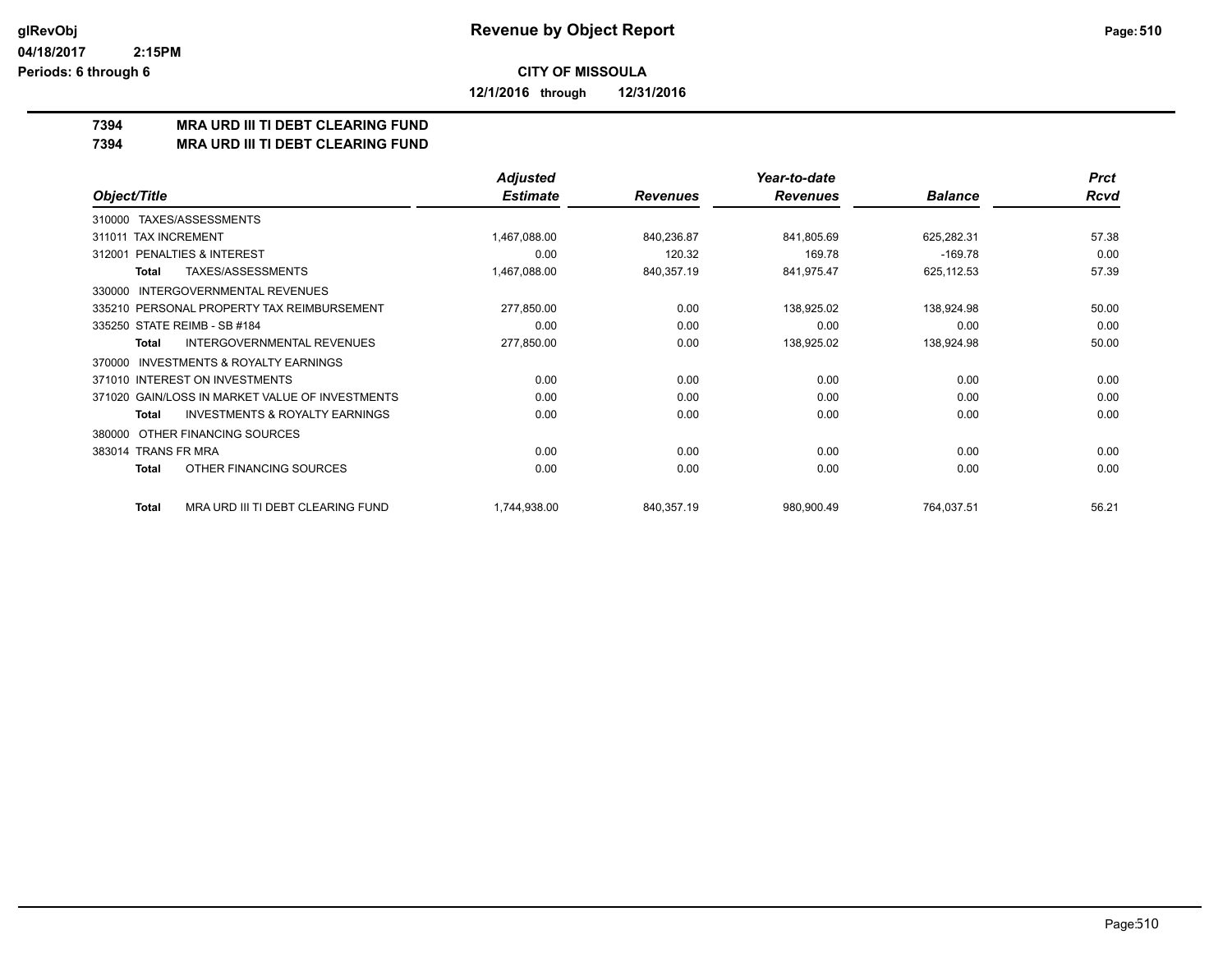**12/1/2016 through 12/31/2016**

### **7394 MRA URD III TI DEBT CLEARING FUND**

|                                                    | <b>Adjusted</b> |                 | Year-to-date    |                | <b>Prct</b> |
|----------------------------------------------------|-----------------|-----------------|-----------------|----------------|-------------|
| Object/Title                                       | <b>Estimate</b> | <b>Revenues</b> | <b>Revenues</b> | <b>Balance</b> | <b>Rcvd</b> |
| TAXES/ASSESSMENTS<br>310000                        |                 |                 |                 |                |             |
| 311011 TAX INCREMENT                               | 1,467,088.00    | 840,236.87      | 841,805.69      | 625,282.31     | 57.38       |
| 312001 PENALTIES & INTEREST                        | 0.00            | 120.32          | 169.78          | $-169.78$      | 0.00        |
| TAXES/ASSESSMENTS<br><b>Total</b>                  | 1,467,088.00    | 840,357.19      | 841,975.47      | 625,112.53     | 57.39       |
| <b>INTERGOVERNMENTAL REVENUES</b><br>330000        |                 |                 |                 |                |             |
| 335210 PERSONAL PROPERTY TAX REIMBURSEMENT         | 277,850.00      | 0.00            | 138,925.02      | 138,924.98     | 50.00       |
| 335250 STATE REIMB - SB #184                       | 0.00            | 0.00            | 0.00            | 0.00           | 0.00        |
| <b>Total</b><br><b>INTERGOVERNMENTAL REVENUES</b>  | 277,850.00      | 0.00            | 138,925.02      | 138,924.98     | 50.00       |
| INVESTMENTS & ROYALTY EARNINGS<br>370000           |                 |                 |                 |                |             |
| 371010 INTEREST ON INVESTMENTS                     | 0.00            | 0.00            | 0.00            | 0.00           | 0.00        |
| 371020 GAIN/LOSS IN MARKET VALUE OF INVESTMENT     | 0.00            | 0.00            | 0.00            | 0.00           | 0.00        |
| <b>INVESTMENTS &amp; ROYALTY EARNINGS</b><br>Total | 0.00            | 0.00            | 0.00            | 0.00           | 0.00        |
| OTHER FINANCING SOURCES<br>380000                  |                 |                 |                 |                |             |
| 383014 TRANS FR MRA                                | 0.00            | 0.00            | 0.00            | 0.00           | 0.00        |
| OTHER FINANCING SOURCES<br><b>Total</b>            | 0.00            | 0.00            | 0.00            | 0.00           | 0.00        |
| MRA URD III TI DEBT CLEARING FUND<br>Total         | 1,744,938.00    | 840,357.19      | 980,900.49      | 764,037.51     | 56.21       |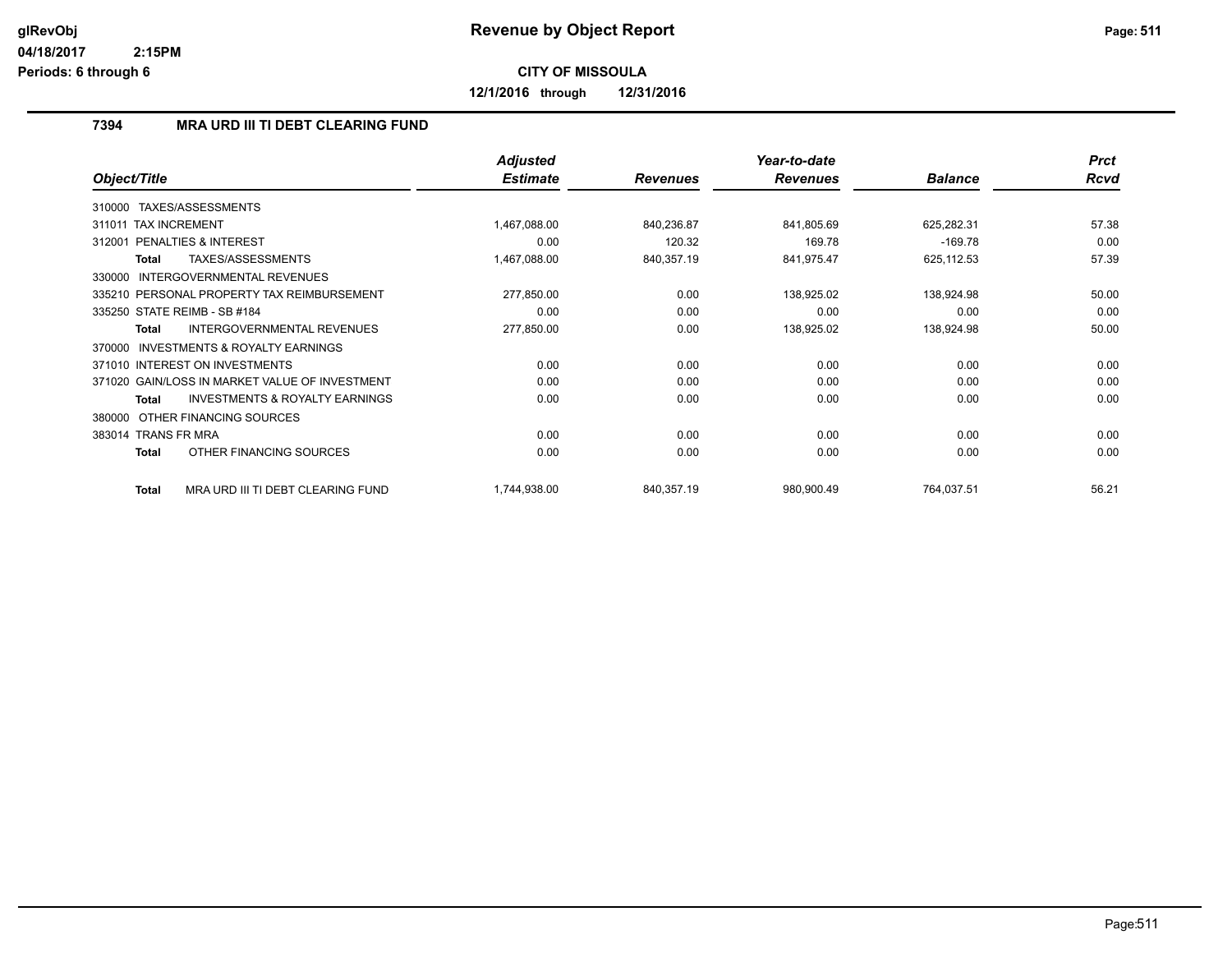**12/1/2016 through 12/31/2016**

### **7395 MRA TAX INCREMENT DEBT SERVICE 7395 MRA TAX INCREMENT DEBT SERVICE**

|                                                | <b>Adjusted</b> |                 | Year-to-date    |                | <b>Prct</b> |
|------------------------------------------------|-----------------|-----------------|-----------------|----------------|-------------|
| Object/Title                                   | <b>Estimate</b> | <b>Revenues</b> | <b>Revenues</b> | <b>Balance</b> | <b>Rcvd</b> |
| 370000 INVESTMENTS & ROYALTY EARNINGS          |                 |                 |                 |                |             |
| 371010 INTEREST ON INVESTMENTS                 | 0.00            | 0.00            | 0.00            | 0.00           | 0.00        |
| INVESTMENTS & ROYALTY EARNINGS<br><b>Total</b> | 0.00            | 0.00            | 0.00            | 0.00           | 0.00        |
| 380000 OTHER FINANCING SOURCES                 |                 |                 |                 |                |             |
| 383014 TRANS FR MRA                            | 343,200.00      | 0.00            | 0.00            | 343.200.00     | 0.00        |
| OTHER FINANCING SOURCES<br>Total               | 343,200.00      | 0.00            | 0.00            | 343,200.00     | 0.00        |
| Total<br>MRA TAX INCREMENT DEBT SERVICE        | 343,200.00      | 0.00            | 0.00            | 343.200.00     | 0.00        |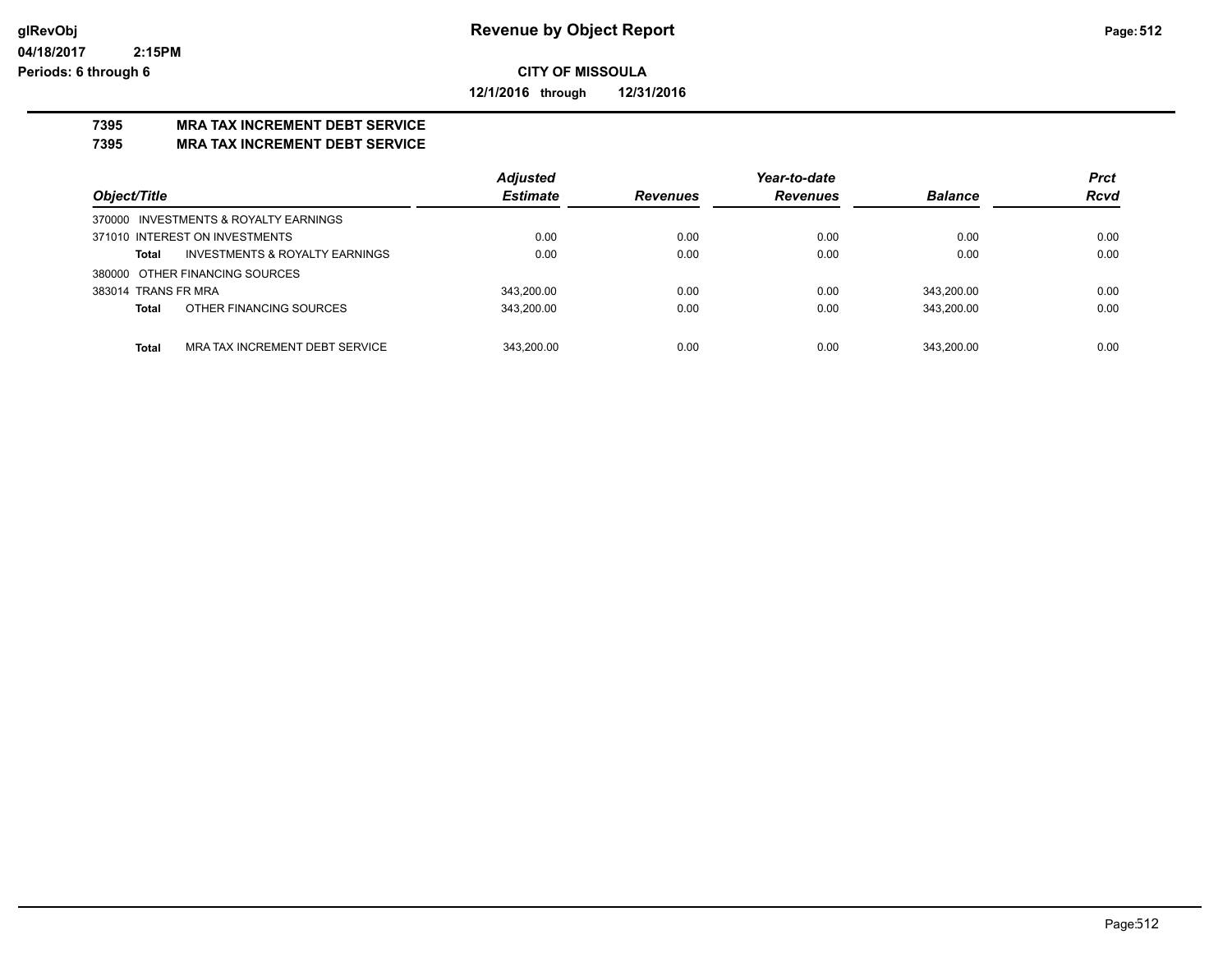**12/1/2016 through 12/31/2016**

### **7395 MRA TAX INCREMENT DEBT SERVICE**

|                     |                                           | <b>Adjusted</b> |                 | Year-to-date    |                | <b>Prct</b> |
|---------------------|-------------------------------------------|-----------------|-----------------|-----------------|----------------|-------------|
| Object/Title        |                                           | <b>Estimate</b> | <b>Revenues</b> | <b>Revenues</b> | <b>Balance</b> | <b>Rcvd</b> |
|                     | 370000 INVESTMENTS & ROYALTY EARNINGS     |                 |                 |                 |                |             |
|                     | 371010 INTEREST ON INVESTMENTS            | 0.00            | 0.00            | 0.00            | 0.00           | 0.00        |
| Total               | <b>INVESTMENTS &amp; ROYALTY EARNINGS</b> | 0.00            | 0.00            | 0.00            | 0.00           | 0.00        |
|                     | 380000 OTHER FINANCING SOURCES            |                 |                 |                 |                |             |
| 383014 TRANS FR MRA |                                           | 343,200.00      | 0.00            | 0.00            | 343.200.00     | 0.00        |
| <b>Total</b>        | OTHER FINANCING SOURCES                   | 343,200.00      | 0.00            | 0.00            | 343,200.00     | 0.00        |
| <b>Total</b>        | MRA TAX INCREMENT DEBT SERVICE            | 343.200.00      | 0.00            | 0.00            | 343.200.00     | 0.00        |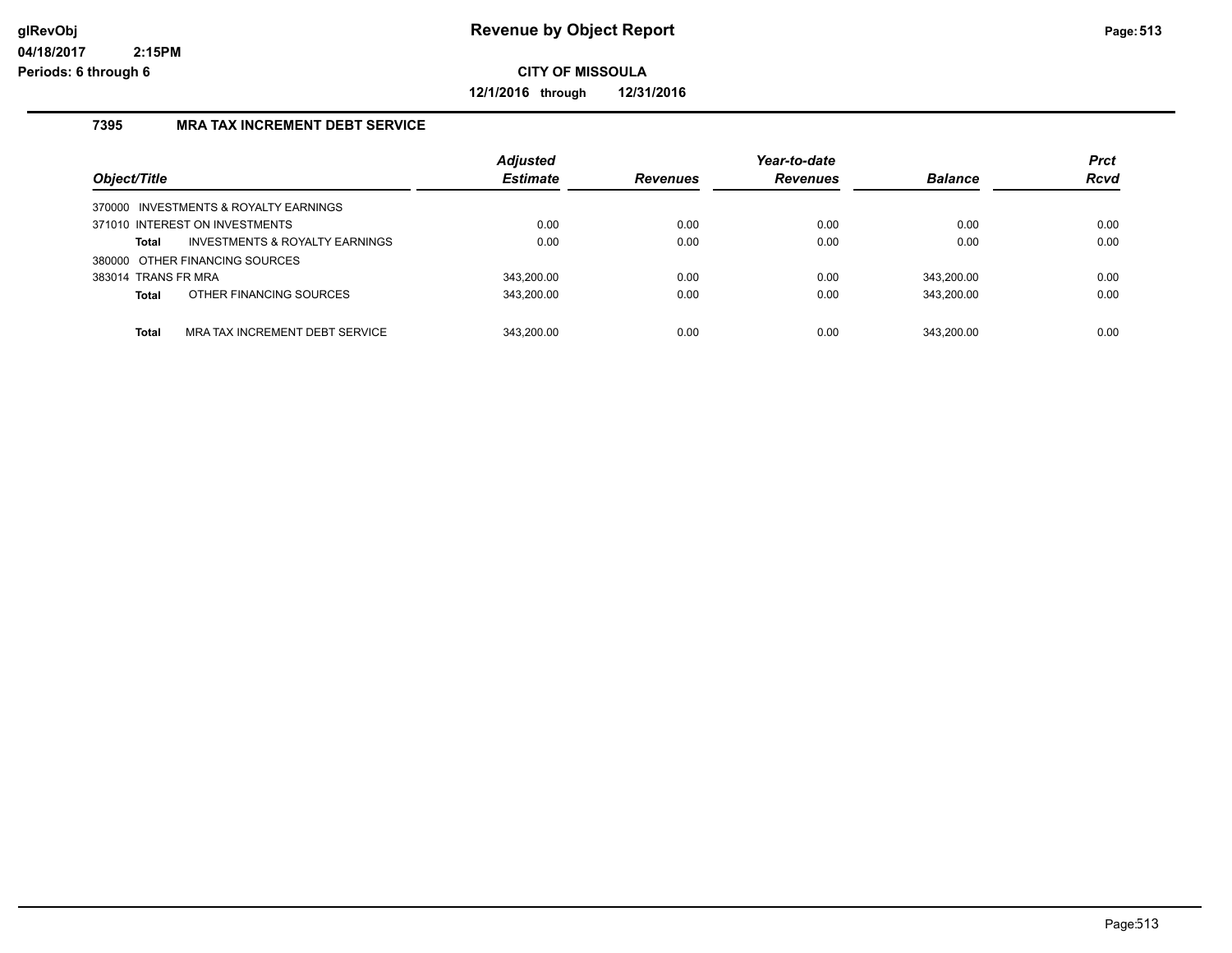**12/1/2016 through 12/31/2016**

**7396 NRSS DEBT SERVICE SINKING FUND 7396 NRSS DEBT SERVICE SINKING FUND**

|                                                 | <b>Adjusted</b> |                 | Year-to-date    |                | <b>Prct</b> |
|-------------------------------------------------|-----------------|-----------------|-----------------|----------------|-------------|
| Object/Title                                    | <b>Estimate</b> | <b>Revenues</b> | <b>Revenues</b> | <b>Balance</b> | Rcvd        |
| 370000 INVESTMENTS & ROYALTY EARNINGS           |                 |                 |                 |                |             |
| 371010 INTEREST ON INVESTMENTS                  | 0.00            | 0.00            | 0.00            | 0.00           | 0.00        |
| 371020 GAIN/LOSS IN MARKET VALUE OF INVESTMENTS | 0.00            | 0.00            | 0.00            | 0.00           | 0.00        |
| INVESTMENTS & ROYALTY EARNINGS<br>Total         | 0.00            | 0.00            | 0.00            | 0.00           | 0.00        |
| 380000 OTHER FINANCING SOURCES                  |                 |                 |                 |                |             |
| 383014 TRANS FR MRA                             | 31.690.00       | 0.00            | 0.00            | 31.690.00      | 0.00        |
| OTHER FINANCING SOURCES<br><b>Total</b>         | 31,690.00       | 0.00            | 0.00            | 31.690.00      | 0.00        |
|                                                 |                 |                 |                 |                |             |
| <b>Total</b><br>NRSS DEBT SERVICE SINKING FUND  | 31.690.00       | 0.00            | 0.00            | 31.690.00      | 0.00        |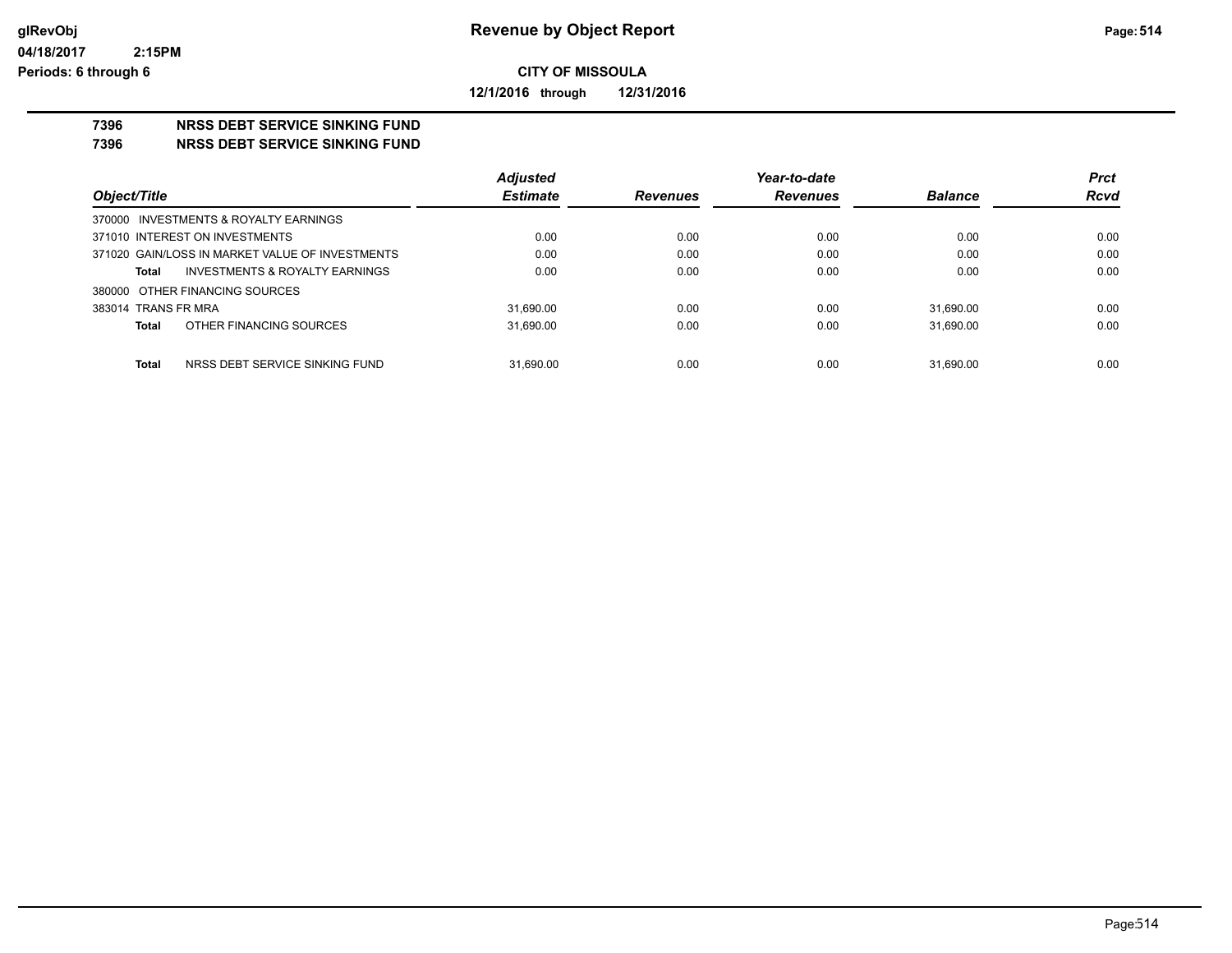**12/1/2016 through 12/31/2016**

### **7396 NRSS DEBT SERVICE SINKING FUND**

|                     |                                                | <b>Adjusted</b> |                 | Year-to-date    |                | <b>Prct</b> |
|---------------------|------------------------------------------------|-----------------|-----------------|-----------------|----------------|-------------|
| Object/Title        |                                                | <b>Estimate</b> | <b>Revenues</b> | <b>Revenues</b> | <b>Balance</b> | <b>Rcvd</b> |
| 370000              | INVESTMENTS & ROYALTY EARNINGS                 |                 |                 |                 |                |             |
|                     | 371010 INTEREST ON INVESTMENTS                 | 0.00            | 0.00            | 0.00            | 0.00           | 0.00        |
|                     | 371020 GAIN/LOSS IN MARKET VALUE OF INVESTMENT | 0.00            | 0.00            | 0.00            | 0.00           | 0.00        |
| Total               | INVESTMENTS & ROYALTY EARNINGS                 | 0.00            | 0.00            | 0.00            | 0.00           | 0.00        |
|                     | 380000 OTHER FINANCING SOURCES                 |                 |                 |                 |                |             |
| 383014 TRANS FR MRA |                                                | 31.690.00       | 0.00            | 0.00            | 31.690.00      | 0.00        |
| Total               | OTHER FINANCING SOURCES                        | 31.690.00       | 0.00            | 0.00            | 31.690.00      | 0.00        |
| <b>Total</b>        | NRSS DEBT SERVICE SINKING FUND                 | 31.690.00       | 0.00            | 0.00            | 31.690.00      | 0.00        |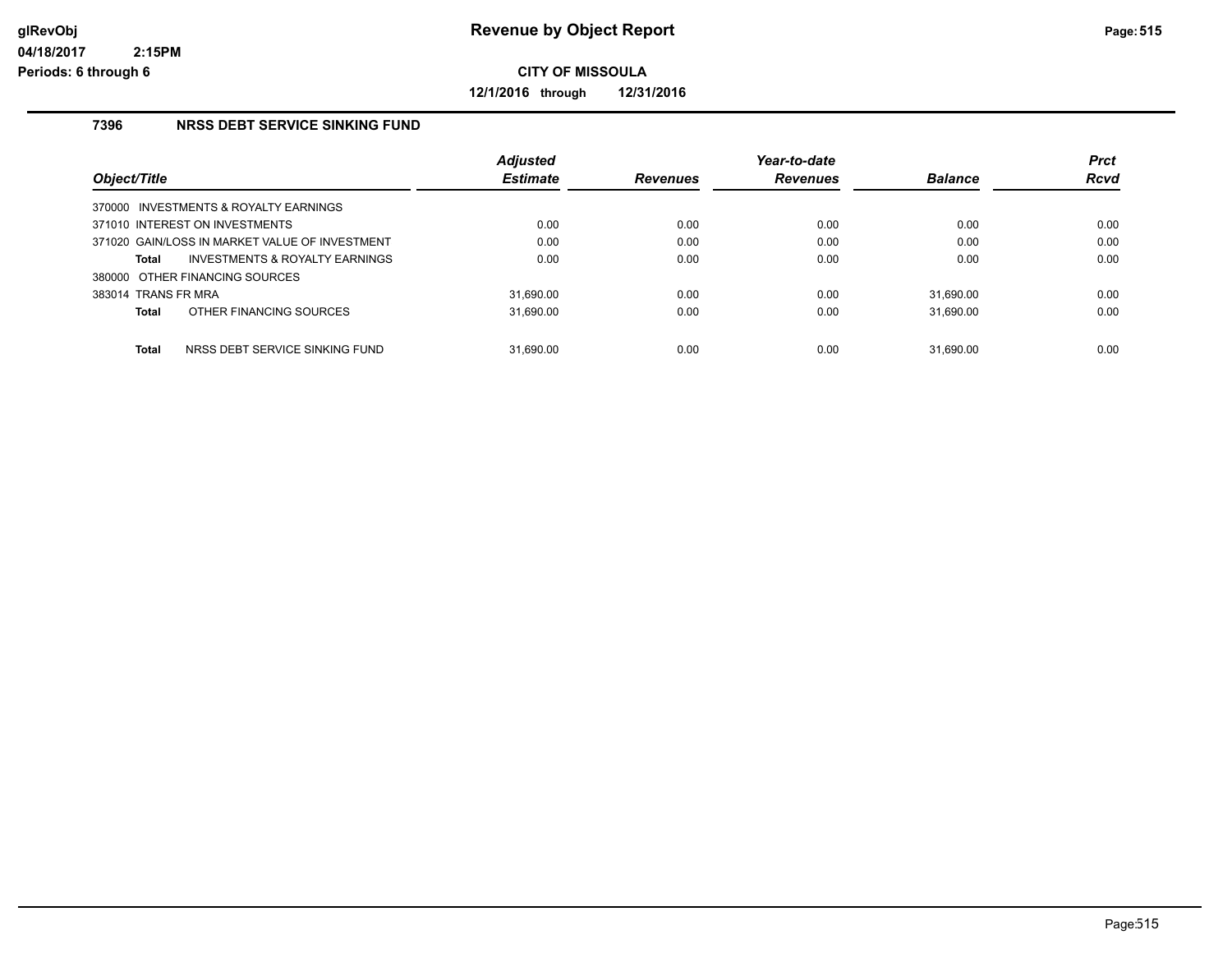**12/1/2016 through 12/31/2016**

**7397 NORTH RESERVE/SCOTT ST URD**

**7397 NORTH RESERVE/SCOTT ST URD**

|                                                           | <b>Adjusted</b> |                 | Year-to-date    |                | <b>Prct</b> |
|-----------------------------------------------------------|-----------------|-----------------|-----------------|----------------|-------------|
| Object/Title                                              | <b>Estimate</b> | <b>Revenues</b> | <b>Revenues</b> | <b>Balance</b> | <b>Rcvd</b> |
| TAXES/ASSESSMENTS<br>310000                               |                 |                 |                 |                |             |
| 311011 TAX INCREMENT                                      | 0.00            | 0.00            | 0.00            | 0.00           | 0.00        |
| PENALTIES & INTEREST<br>312001                            | 0.00            | 0.00            | 0.00            | 0.00           | 0.00        |
| TAXES/ASSESSMENTS<br><b>Total</b>                         | 0.00            | 0.00            | 0.00            | 0.00           | 0.00        |
| <b>INTERGOVERNMENTAL REVENUES</b><br>330000               |                 |                 |                 |                |             |
| 335210 PERSONAL PROPERTY TAX REIMBURSEMENT                | 0.00            | 0.00            | 0.00            | 0.00           | 0.00        |
| <b>INTERGOVERNMENTAL REVENUES</b><br>Total                | 0.00            | 0.00            | 0.00            | 0.00           | 0.00        |
| MISCELLANEOUS REVENUES<br>360000                          |                 |                 |                 |                |             |
| 360000 MISCELLANEOUS REVENUES                             | 0.00            | 0.00            | 0.00            | 0.00           | 0.00        |
| <b>MISCELLANEOUS REVENUES</b><br><b>Total</b>             | 0.00            | 0.00            | 0.00            | 0.00           | 0.00        |
| <b>INVESTMENTS &amp; ROYALTY EARNINGS</b><br>370000       |                 |                 |                 |                |             |
| 371010 INTEREST ON INVESTMENTS                            | 0.00            | 0.00            | 0.00            | 0.00           | 0.00        |
| <b>INVESTMENTS &amp; ROYALTY EARNINGS</b><br><b>Total</b> | 0.00            | 0.00            | 0.00            | 0.00           | 0.00        |
| OTHER FINANCING SOURCES<br>380000                         |                 |                 |                 |                |             |
| 381010 BOND PROCEEDS                                      | 0.00            | 0.00            | 321,007.39      | $-321,007.39$  | 0.00        |
| 383014 TRANS FR MRA                                       | 27,762.00       | 0.00            | $-6,429.03$     | 34,191.03      | $-23.16$    |
| OTHER FINANCING SOURCES<br><b>Total</b>                   | 27,762.00       | 0.00            | 314,578.36      | -286,816.36    | 1,133.13    |
| NORTH RESERVE/SCOTT ST URD<br><b>Total</b>                | 27,762.00       | 0.00            | 314,578.36      | $-286,816.36$  | 1,133.13    |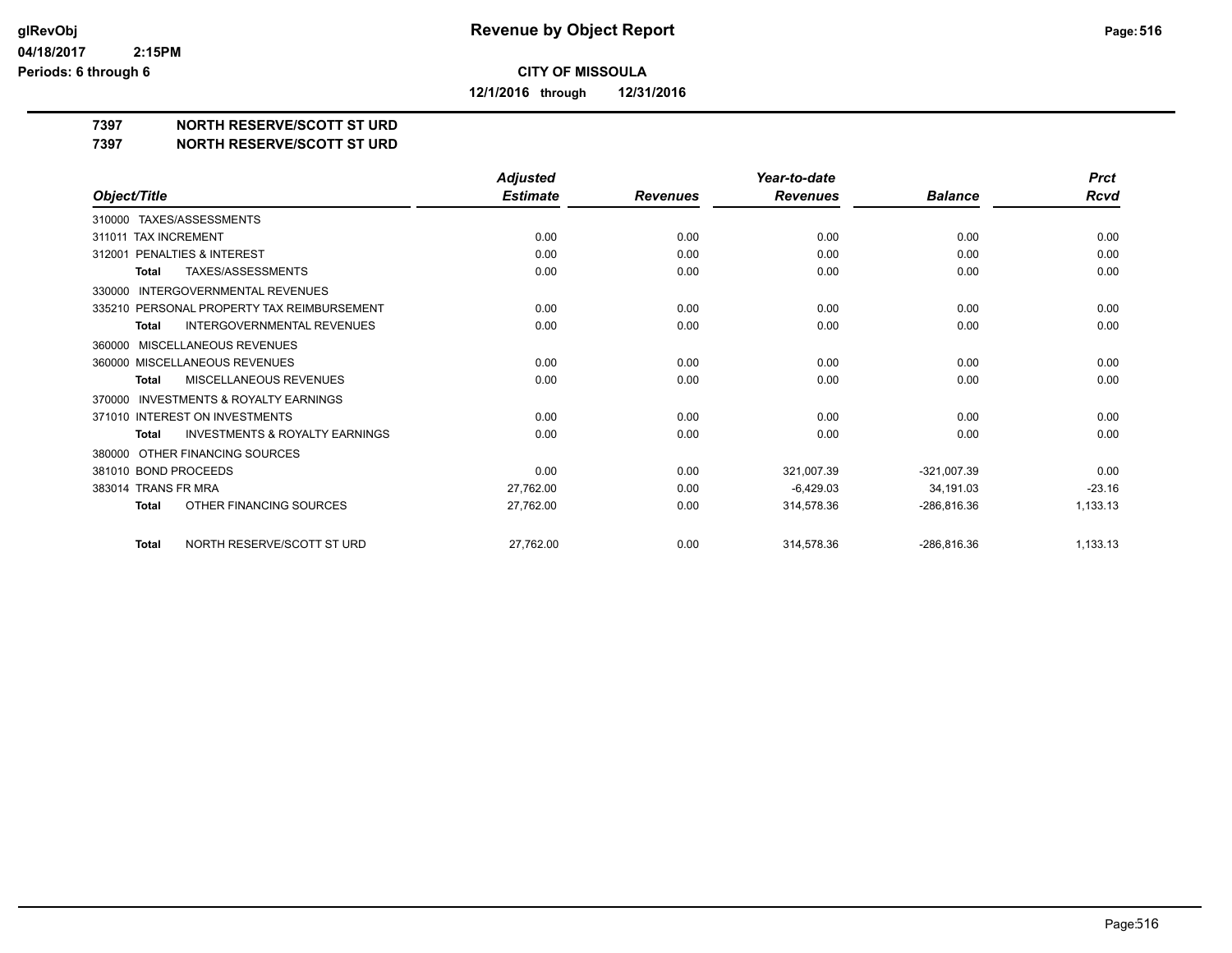**12/1/2016 through 12/31/2016**

### **7397 NORTH RESERVE/SCOTT ST URD**

|                                                           | <b>Adjusted</b> |                 | Year-to-date    |                | <b>Prct</b> |
|-----------------------------------------------------------|-----------------|-----------------|-----------------|----------------|-------------|
| Object/Title                                              | <b>Estimate</b> | <b>Revenues</b> | <b>Revenues</b> | <b>Balance</b> | <b>Rcvd</b> |
| 310000 TAXES/ASSESSMENTS                                  |                 |                 |                 |                |             |
| 311011 TAX INCREMENT                                      | 0.00            | 0.00            | 0.00            | 0.00           | 0.00        |
| PENALTIES & INTEREST<br>312001                            | 0.00            | 0.00            | 0.00            | 0.00           | 0.00        |
| TAXES/ASSESSMENTS<br><b>Total</b>                         | 0.00            | 0.00            | 0.00            | 0.00           | 0.00        |
| <b>INTERGOVERNMENTAL REVENUES</b><br>330000               |                 |                 |                 |                |             |
| 335210 PERSONAL PROPERTY TAX REIMBURSEMENT                | 0.00            | 0.00            | 0.00            | 0.00           | 0.00        |
| <b>INTERGOVERNMENTAL REVENUES</b><br><b>Total</b>         | 0.00            | 0.00            | 0.00            | 0.00           | 0.00        |
| MISCELLANEOUS REVENUES<br>360000                          |                 |                 |                 |                |             |
| 360000 MISCELLANEOUS REVENUES                             | 0.00            | 0.00            | 0.00            | 0.00           | 0.00        |
| MISCELLANEOUS REVENUES<br><b>Total</b>                    | 0.00            | 0.00            | 0.00            | 0.00           | 0.00        |
| <b>INVESTMENTS &amp; ROYALTY EARNINGS</b><br>370000       |                 |                 |                 |                |             |
| 371010 INTEREST ON INVESTMENTS                            | 0.00            | 0.00            | 0.00            | 0.00           | 0.00        |
| <b>INVESTMENTS &amp; ROYALTY EARNINGS</b><br><b>Total</b> | 0.00            | 0.00            | 0.00            | 0.00           | 0.00        |
| OTHER FINANCING SOURCES<br>380000                         |                 |                 |                 |                |             |
| 381010 BOND PROCEEDS                                      | 0.00            | 0.00            | 321,007.39      | $-321,007.39$  | 0.00        |
| 383014 TRANS FR MRA                                       | 27,762.00       | 0.00            | $-6,429.03$     | 34,191.03      | $-23.16$    |
| OTHER FINANCING SOURCES<br><b>Total</b>                   | 27,762.00       | 0.00            | 314,578.36      | -286,816.36    | 1,133.13    |
| NORTH RESERVE/SCOTT ST URD<br><b>Total</b>                | 27,762.00       | 0.00            | 314,578.36      | $-286,816.36$  | 1,133.13    |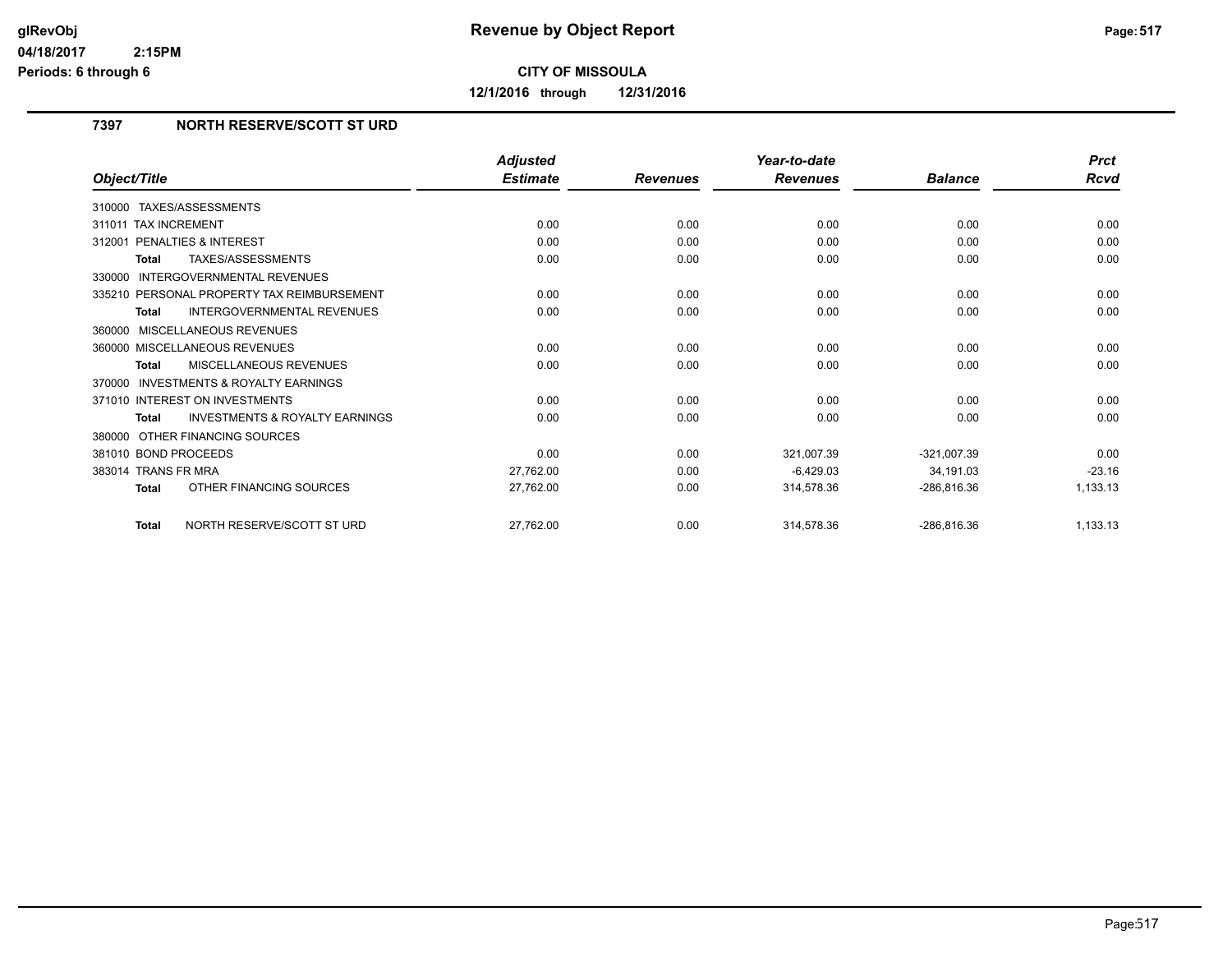**12/1/2016 through 12/31/2016**

### **7399 INTERMOUNTAIN BOND DEBT SERVICE 7399 INTERMOUNTAIN BOND DEBT SERVICE**

|                                |                                           | <b>Adjusted</b> |                 | Year-to-date    |                | <b>Prct</b> |
|--------------------------------|-------------------------------------------|-----------------|-----------------|-----------------|----------------|-------------|
| Object/Title                   |                                           | <b>Estimate</b> | <b>Revenues</b> | <b>Revenues</b> | <b>Balance</b> | Rcvd        |
| 310000                         | TAXES/ASSESSMENTS                         |                 |                 |                 |                |             |
| <b>TAX INCREMENT</b><br>311011 |                                           | 0.00            | 0.00            | 0.00            | 0.00           | 0.00        |
| Total                          | TAXES/ASSESSMENTS                         | 0.00            | 0.00            | 0.00            | 0.00           | 0.00        |
| 370000                         | INVESTMENTS & ROYALTY EARNINGS            |                 |                 |                 |                |             |
|                                | 371010 INTEREST ON INVESTMENTS            | 0.00            | 0.00            | 0.00            | 0.00           | 0.00        |
| Total                          | <b>INVESTMENTS &amp; ROYALTY EARNINGS</b> | 0.00            | 0.00            | 0.00            | 0.00           | 0.00        |
|                                | 380000 OTHER FINANCING SOURCES            |                 |                 |                 |                |             |
| 381025 BOND PROCEEDS           |                                           | 0.00            | 0.00            | 0.00            | 0.00           | 0.00        |
| 383000 OPERATING TRANSFERS     |                                           | 145,937.00      | 0.00            | 0.00            | 145,937.00     | 0.00        |
| 383014 TRANS FR MRA            |                                           | 0.00            | 0.00            | 0.00            | 0.00           | 0.00        |
| Total                          | OTHER FINANCING SOURCES                   | 145,937.00      | 0.00            | 0.00            | 145,937.00     | 0.00        |
| <b>Total</b>                   | <b>INTERMOUNTAIN BOND DEBT SERVICE</b>    | 145,937.00      | 0.00            | 0.00            | 145,937.00     | 0.00        |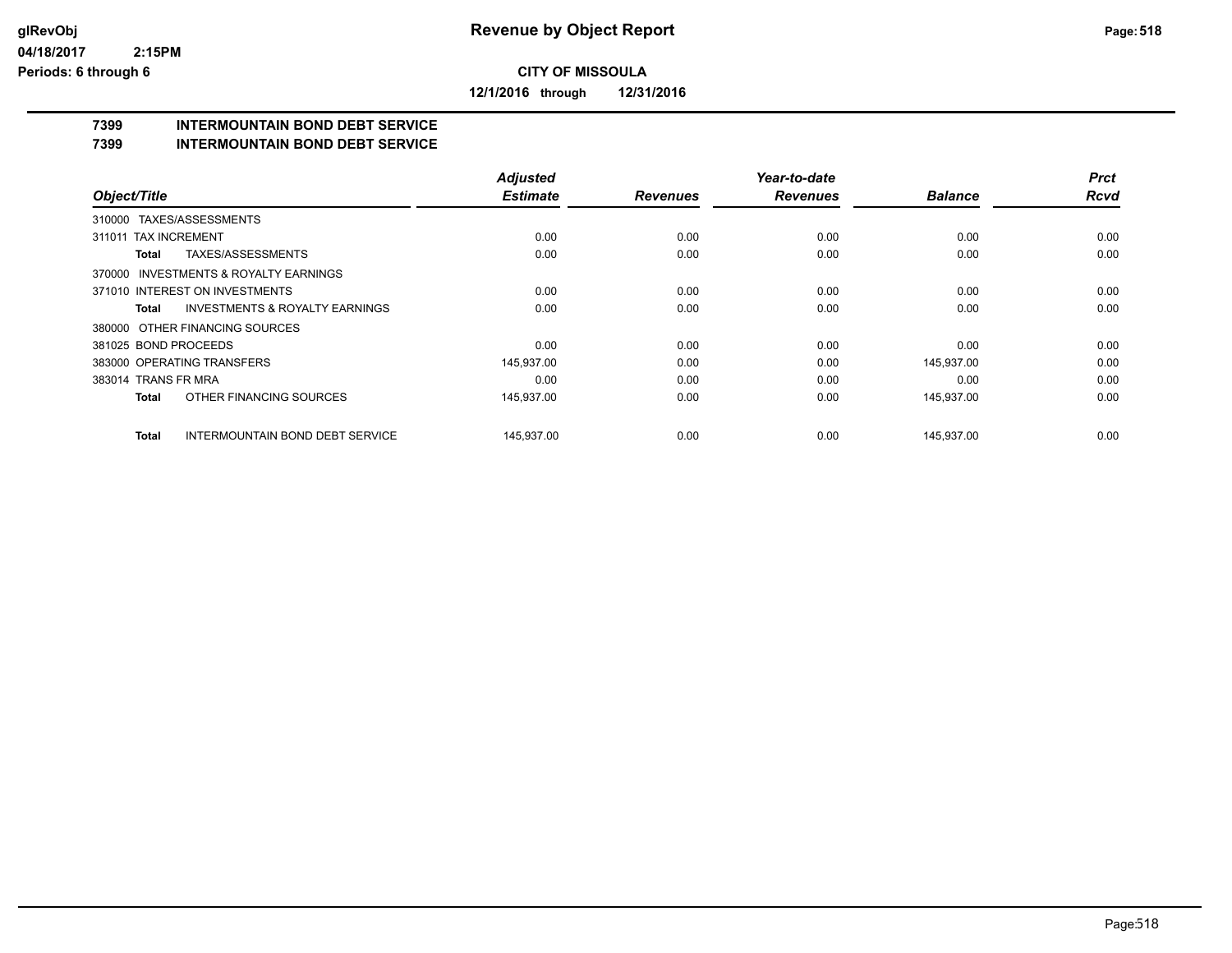**12/1/2016 through 12/31/2016**

### **7399 INTERMOUNTAIN BOND DEBT SERVICE**

|                                                    | <b>Adjusted</b> |                 | Year-to-date    |                | <b>Prct</b> |
|----------------------------------------------------|-----------------|-----------------|-----------------|----------------|-------------|
| Object/Title                                       | <b>Estimate</b> | <b>Revenues</b> | <b>Revenues</b> | <b>Balance</b> | Rcvd        |
| 310000 TAXES/ASSESSMENTS                           |                 |                 |                 |                |             |
| <b>TAX INCREMENT</b><br>311011                     | 0.00            | 0.00            | 0.00            | 0.00           | 0.00        |
| TAXES/ASSESSMENTS<br><b>Total</b>                  | 0.00            | 0.00            | 0.00            | 0.00           | 0.00        |
| 370000 INVESTMENTS & ROYALTY EARNINGS              |                 |                 |                 |                |             |
| 371010 INTEREST ON INVESTMENTS                     | 0.00            | 0.00            | 0.00            | 0.00           | 0.00        |
| <b>INVESTMENTS &amp; ROYALTY EARNINGS</b><br>Total | 0.00            | 0.00            | 0.00            | 0.00           | 0.00        |
| 380000 OTHER FINANCING SOURCES                     |                 |                 |                 |                |             |
| 381025 BOND PROCEEDS                               | 0.00            | 0.00            | 0.00            | 0.00           | 0.00        |
| 383000 OPERATING TRANSFERS                         | 145,937.00      | 0.00            | 0.00            | 145,937.00     | 0.00        |
| 383014 TRANS FR MRA                                | 0.00            | 0.00            | 0.00            | 0.00           | 0.00        |
| OTHER FINANCING SOURCES<br><b>Total</b>            | 145,937.00      | 0.00            | 0.00            | 145,937.00     | 0.00        |
| INTERMOUNTAIN BOND DEBT SERVICE<br><b>Total</b>    | 145,937.00      | 0.00            | 0.00            | 145,937.00     | 0.00        |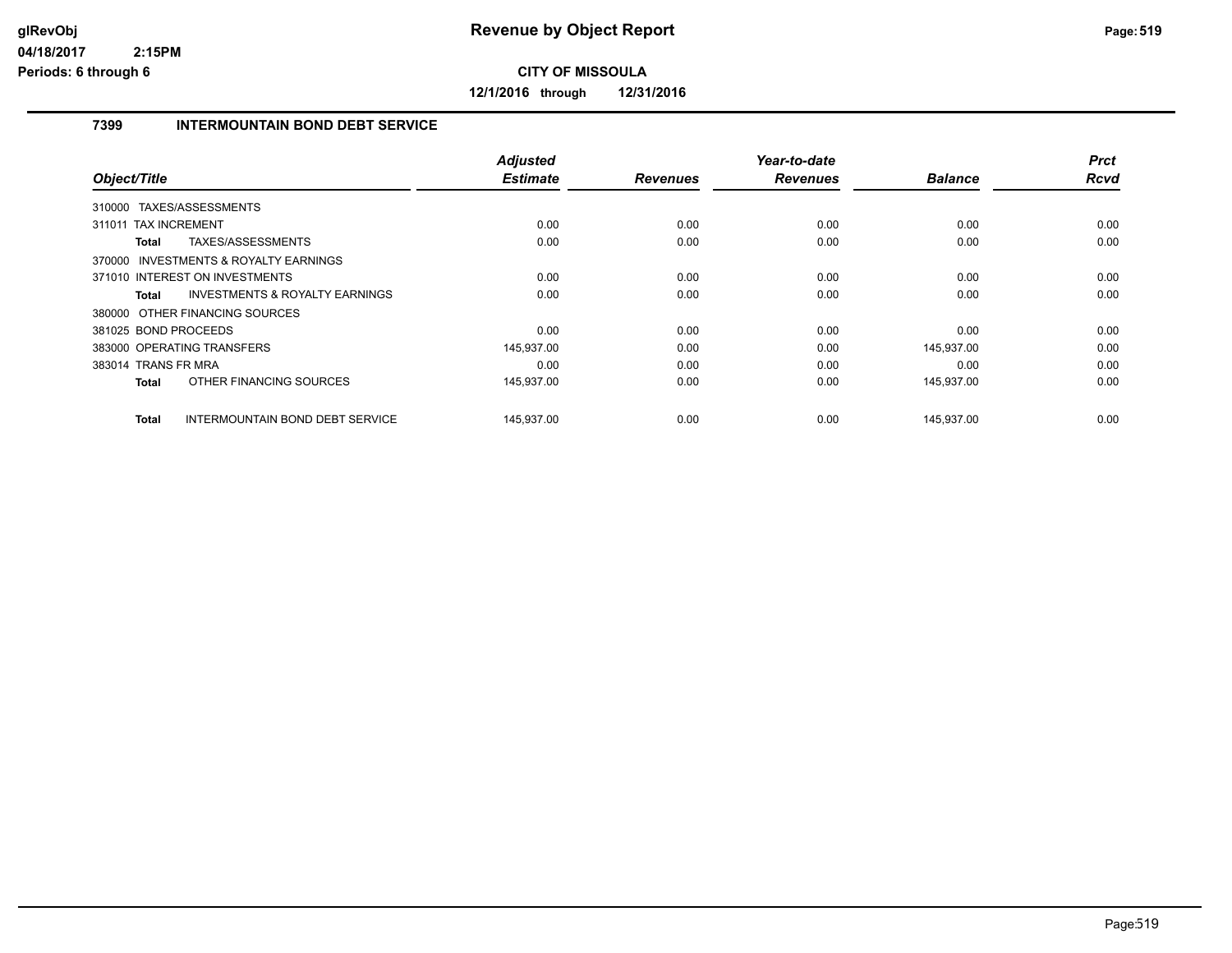**CITY OF MISSOULA 12/1/2016 through 12/31/2016**

**7400 FRONT ST BOND CLEARING**

**7400 FRONT ST BOND CLEARING**

|                                                    | <b>Adjusted</b> |                 | Year-to-date    |                | <b>Prct</b> |
|----------------------------------------------------|-----------------|-----------------|-----------------|----------------|-------------|
| Object/Title                                       | <b>Estimate</b> | <b>Revenues</b> | <b>Revenues</b> | <b>Balance</b> | <b>Rcvd</b> |
| 310000 TAXES/ASSESSMENTS                           |                 |                 |                 |                |             |
| 311011 TAX INCREMENT                               | 562.468.00      | 208,348.55      | 208,348.55      | 354,119.45     | 37.04       |
| 312001 PENALTIES & INTEREST                        | 0.00            | 20.90           | 32.40           | $-32.40$       | 0.00        |
| TAXES/ASSESSMENTS<br>Total                         | 562,468.00      | 208,369.45      | 208,380.95      | 354,087.05     | 37.05       |
| 330000 INTERGOVERNMENTAL REVENUES                  |                 |                 |                 |                |             |
| 335210 PERSONAL PROPERTY TAX REIMBURSEMENT         | 53.975.00       | 0.00            | 26.987.29       | 26.987.71      | 50.00       |
| INTERGOVERNMENTAL REVENUES<br>Total                | 53,975.00       | 0.00            | 26,987.29       | 26,987.71      | 50.00       |
| 370000 INVESTMENTS & ROYALTY EARNINGS              |                 |                 |                 |                |             |
| 371010 INTEREST ON INVESTMENTS                     | 0.00            | 0.00            | 0.00            | 0.00           | 0.00        |
| <b>INVESTMENTS &amp; ROYALTY EARNINGS</b><br>Total | 0.00            | 0.00            | 0.00            | 0.00           | 0.00        |
| <b>FRONT ST BOND CLEARING</b><br><b>Total</b>      | 616.443.00      | 208.369.45      | 235.368.24      | 381.074.76     | 38.18       |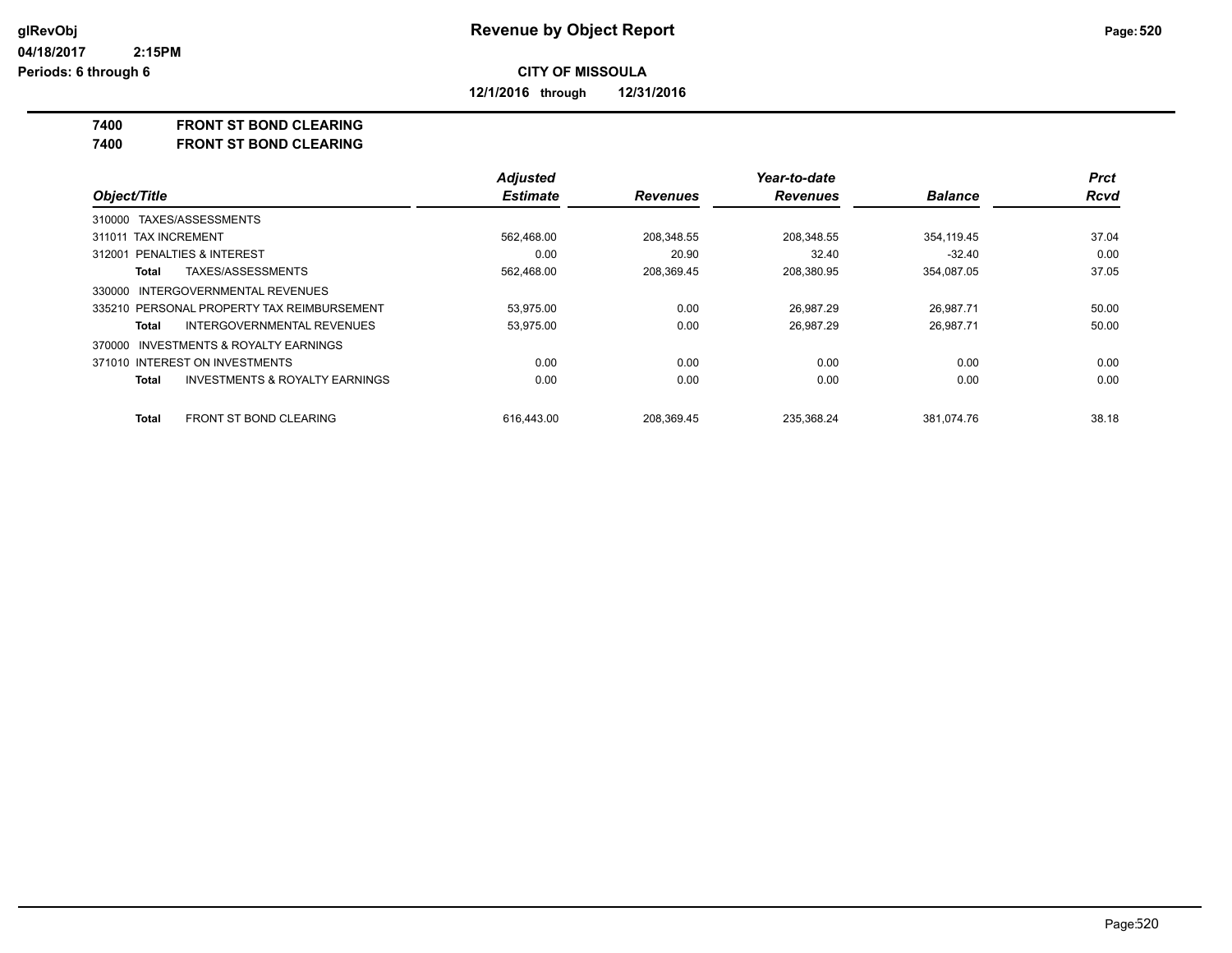**12/1/2016 through 12/31/2016**

### **7400 FRONT ST BOND CLEARING**

|                                                           | <b>Adjusted</b> |                 | Year-to-date    |                | <b>Prct</b> |
|-----------------------------------------------------------|-----------------|-----------------|-----------------|----------------|-------------|
| Object/Title                                              | <b>Estimate</b> | <b>Revenues</b> | <b>Revenues</b> | <b>Balance</b> | <b>Rcvd</b> |
| TAXES/ASSESSMENTS<br>310000                               |                 |                 |                 |                |             |
| 311011 TAX INCREMENT                                      | 562,468.00      | 208,348.55      | 208,348.55      | 354,119.45     | 37.04       |
| PENALTIES & INTEREST<br>312001                            | 0.00            | 20.90           | 32.40           | $-32.40$       | 0.00        |
| TAXES/ASSESSMENTS<br><b>Total</b>                         | 562,468.00      | 208,369.45      | 208,380.95      | 354,087.05     | 37.05       |
| INTERGOVERNMENTAL REVENUES<br>330000                      |                 |                 |                 |                |             |
| 335210 PERSONAL PROPERTY TAX REIMBURSEMENT                | 53.975.00       | 0.00            | 26.987.29       | 26.987.71      | 50.00       |
| INTERGOVERNMENTAL REVENUES<br>Total                       | 53.975.00       | 0.00            | 26.987.29       | 26.987.71      | 50.00       |
| INVESTMENTS & ROYALTY EARNINGS<br>370000                  |                 |                 |                 |                |             |
| 371010 INTEREST ON INVESTMENTS                            | 0.00            | 0.00            | 0.00            | 0.00           | 0.00        |
| <b>INVESTMENTS &amp; ROYALTY EARNINGS</b><br><b>Total</b> | 0.00            | 0.00            | 0.00            | 0.00           | 0.00        |
| <b>FRONT ST BOND CLEARING</b><br><b>Total</b>             | 616.443.00      | 208.369.45      | 235.368.24      | 381,074.76     | 38.18       |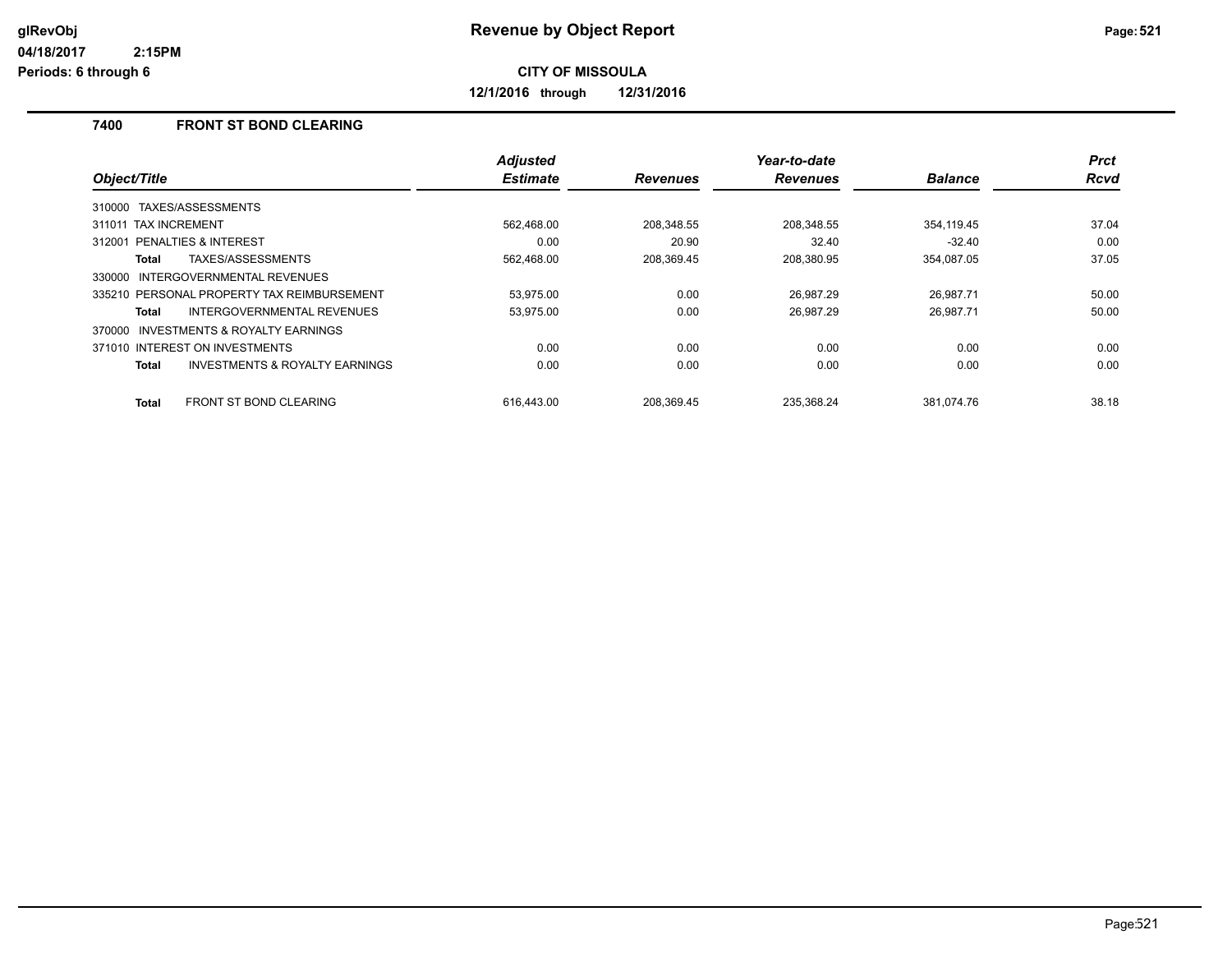### **CITY OF MISSOULA 12/1/2016 through 12/31/2016**

**7401 FRONT ST PARKING STRUCTURE**

**7401 FRONT ST PARKING STRUCTURE**

|                                                   | <b>Adjusted</b> |                 | Year-to-date    |                | <b>Prct</b> |
|---------------------------------------------------|-----------------|-----------------|-----------------|----------------|-------------|
| Object/Title                                      | <b>Estimate</b> | <b>Revenues</b> | <b>Revenues</b> | <b>Balance</b> | <b>Rcvd</b> |
| 370000 INVESTMENTS & ROYALTY EARNINGS             |                 |                 |                 |                |             |
| 371010 INTEREST ON INVESTMENTS                    | 0.00            | 0.00            | 0.00            | 0.00           | 0.00        |
| INVESTMENTS & ROYALTY EARNINGS<br>Total           | 0.00            | 0.00            | 0.00            | 0.00           | 0.00        |
| 380000 OTHER FINANCING SOURCES                    |                 |                 |                 |                |             |
| 383066 TRANSFER FROM FRONT ST CLEARING            | 208.290.00      | 0.00            | 0.00            | 208.290.00     | 0.00        |
| OTHER FINANCING SOURCES<br>Total                  | 208.290.00      | 0.00            | 0.00            | 208.290.00     | 0.00        |
|                                                   |                 |                 |                 |                |             |
| <b>Total</b><br><b>FRONT ST PARKING STRUCTURE</b> | 208.290.00      | 0.00            | 0.00            | 208.290.00     | 0.00        |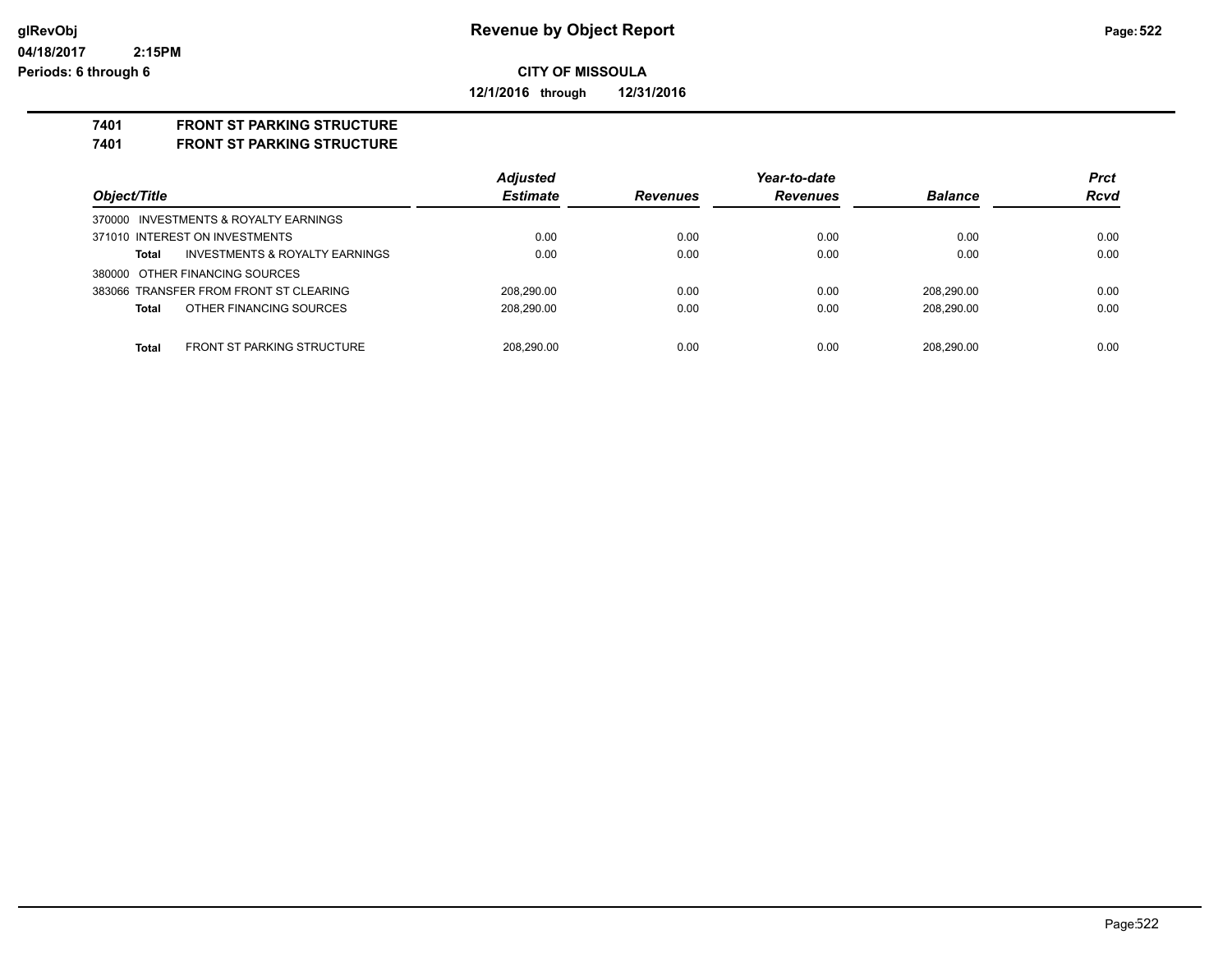**12/1/2016 through 12/31/2016**

### **7401 FRONT ST PARKING STRUCTURE**

|                                |                                        | <b>Adjusted</b> |                 | Year-to-date    |                | <b>Prct</b> |
|--------------------------------|----------------------------------------|-----------------|-----------------|-----------------|----------------|-------------|
| Object/Title                   |                                        | <b>Estimate</b> | <b>Revenues</b> | <b>Revenues</b> | <b>Balance</b> | <b>Rcvd</b> |
|                                | 370000 INVESTMENTS & ROYALTY EARNINGS  |                 |                 |                 |                |             |
| 371010 INTEREST ON INVESTMENTS |                                        | 0.00            | 0.00            | 0.00            | 0.00           | 0.00        |
| Total                          | INVESTMENTS & ROYALTY EARNINGS         | 0.00            | 0.00            | 0.00            | 0.00           | 0.00        |
| 380000 OTHER FINANCING SOURCES |                                        |                 |                 |                 |                |             |
|                                | 383066 TRANSFER FROM FRONT ST CLEARING | 208.290.00      | 0.00            | 0.00            | 208.290.00     | 0.00        |
| Total                          | OTHER FINANCING SOURCES                | 208,290.00      | 0.00            | 0.00            | 208.290.00     | 0.00        |
| <b>Total</b>                   | <b>FRONT ST PARKING STRUCTURE</b>      | 208.290.00      | 0.00            | 0.00            | 208.290.00     | 0.00        |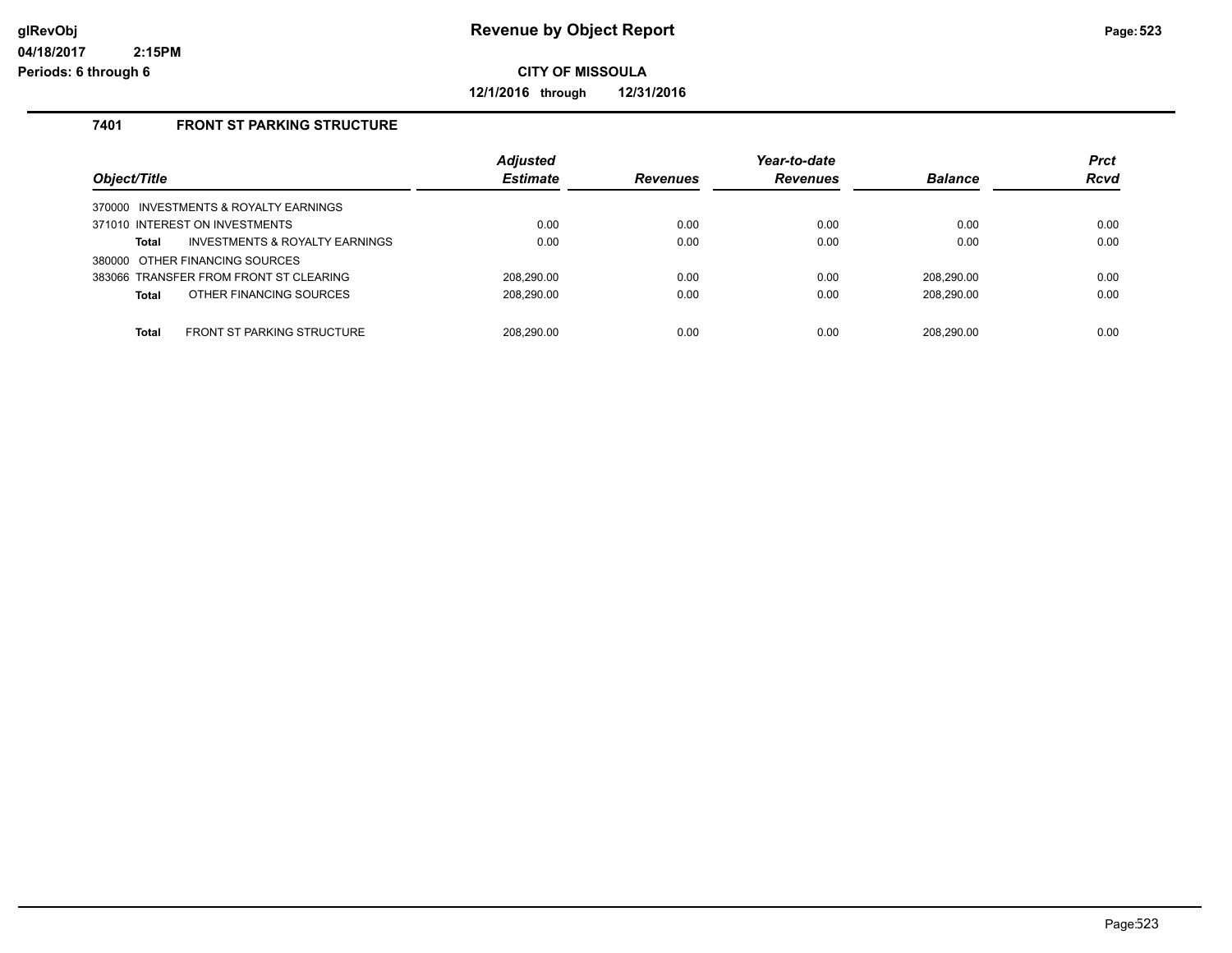**12/1/2016 through 12/31/2016**

### **7402 FRONT ST SUBORDINATE LIEN NOTE 7402 FRONT ST SUBORDINATE LIEN NOTE**

|                                                       | <b>Adjusted</b> |                 | Year-to-date    |                | <b>Prct</b> |
|-------------------------------------------------------|-----------------|-----------------|-----------------|----------------|-------------|
| Object/Title                                          | <b>Estimate</b> | <b>Revenues</b> | <b>Revenues</b> | <b>Balance</b> | <b>Rcvd</b> |
| 330000 INTERGOVERNMENTAL REVENUES                     |                 |                 |                 |                |             |
| 338001 EXCESS PLEDGED TAX INCREMENT RETURNED          | 0.00            | 0.00            | 0.00            | 0.00           | 0.00        |
| INTERGOVERNMENTAL REVENUES<br>Total                   | 0.00            | 0.00            | 0.00            | 0.00           | 0.00        |
| 370000 INVESTMENTS & ROYALTY EARNINGS                 |                 |                 |                 |                |             |
| 371010 INTEREST ON INVESTMENTS                        | 0.00            | 0.00            | 0.00            | 0.00           | 0.00        |
| <b>INVESTMENTS &amp; ROYALTY EARNINGS</b><br>Total    | 0.00            | 0.00            | 0.00            | 0.00           | 0.00        |
| 380000 OTHER FINANCING SOURCES                        |                 |                 |                 |                |             |
| 383066 TRANSFER FROM FRONT ST CLEARING                | 131.207.00      | 0.00            | 0.00            | 131.207.00     | 0.00        |
| 383067 TRANSFER FROM FSPS                             | 0.00            | 0.00            | 0.00            | 0.00           | 0.00        |
| OTHER FINANCING SOURCES<br>Total                      | 131,207.00      | 0.00            | 0.00            | 131,207.00     | 0.00        |
| <b>FRONT ST SUBORDINATE LIEN NOTE</b><br><b>Total</b> | 131.207.00      | 0.00            | 0.00            | 131,207.00     | 0.00        |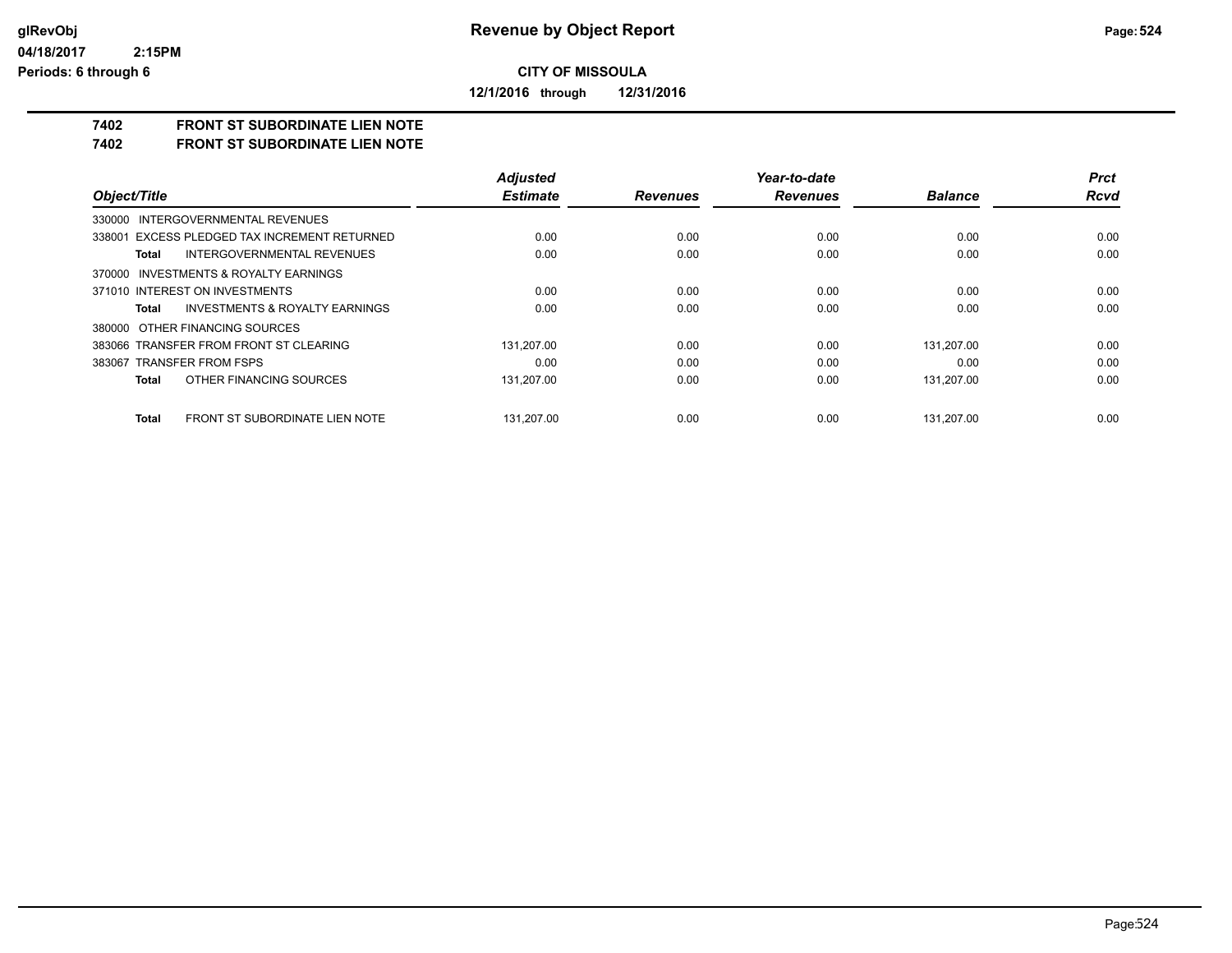**12/1/2016 through 12/31/2016**

### **7402 FRONT ST SUBORDINATE LIEN NOTE**

|              |                                              | <b>Adjusted</b> |                 | Year-to-date    |                | <b>Prct</b> |
|--------------|----------------------------------------------|-----------------|-----------------|-----------------|----------------|-------------|
| Object/Title |                                              | <b>Estimate</b> | <b>Revenues</b> | <b>Revenues</b> | <b>Balance</b> | <b>Rcvd</b> |
| 330000       | INTERGOVERNMENTAL REVENUES                   |                 |                 |                 |                |             |
|              | 338001 EXCESS PLEDGED TAX INCREMENT RETURNED | 0.00            | 0.00            | 0.00            | 0.00           | 0.00        |
| Total        | INTERGOVERNMENTAL REVENUES                   | 0.00            | 0.00            | 0.00            | 0.00           | 0.00        |
| 370000       | INVESTMENTS & ROYALTY EARNINGS               |                 |                 |                 |                |             |
|              | 371010 INTEREST ON INVESTMENTS               | 0.00            | 0.00            | 0.00            | 0.00           | 0.00        |
| Total        | INVESTMENTS & ROYALTY EARNINGS               | 0.00            | 0.00            | 0.00            | 0.00           | 0.00        |
|              | 380000 OTHER FINANCING SOURCES               |                 |                 |                 |                |             |
|              | 383066 TRANSFER FROM FRONT ST CLEARING       | 131,207.00      | 0.00            | 0.00            | 131,207.00     | 0.00        |
|              | 383067 TRANSFER FROM FSPS                    | 0.00            | 0.00            | 0.00            | 0.00           | 0.00        |
| Total        | OTHER FINANCING SOURCES                      | 131.207.00      | 0.00            | 0.00            | 131.207.00     | 0.00        |
| <b>Total</b> | <b>FRONT ST SUBORDINATE LIEN NOTE</b>        | 131.207.00      | 0.00            | 0.00            | 131.207.00     | 0.00        |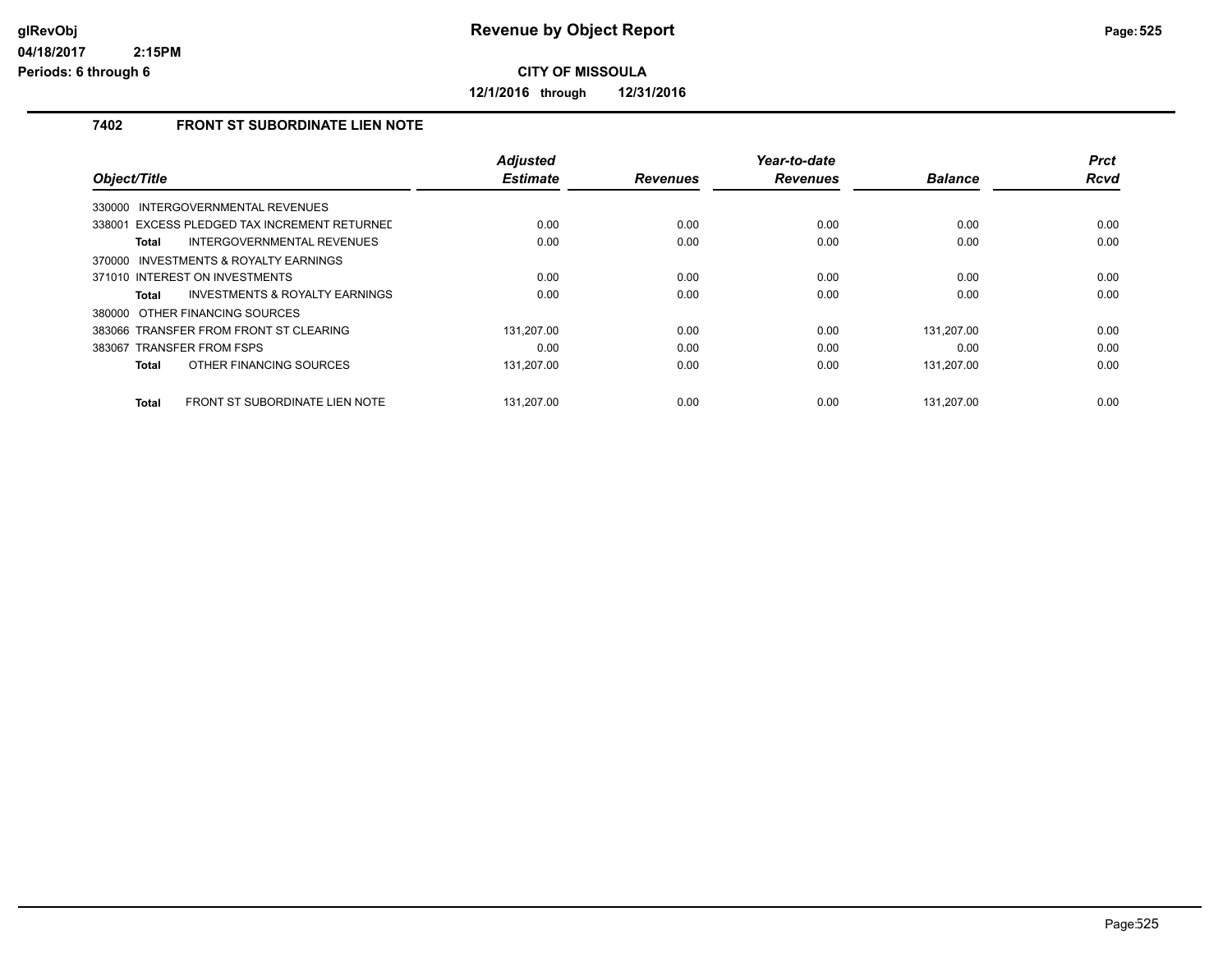**12/1/2016 through 12/31/2016**

### **7447 COURT COLLECTED PARKING FINES 7447 COURT COLLECTED PARKING FINES**

| Object/Title                                  | <b>Adjusted</b><br><b>Estimate</b> | <b>Revenues</b> | Year-to-date<br><b>Revenues</b> | <b>Balance</b> | <b>Prct</b><br><b>Rcvd</b> |
|-----------------------------------------------|------------------------------------|-----------------|---------------------------------|----------------|----------------------------|
| 350000 FINES & FORFEITURES                    |                                    |                 |                                 |                |                            |
| 352002 PARKING FINES                          | 0.00                               | 0.00            | 0.00                            | 0.00           | 0.00                       |
| <b>FINES &amp; FORFEITURES</b><br>Total       | 0.00                               | 0.00            | 0.00                            | 0.00           | 0.00                       |
| 370000 INVESTMENTS & ROYALTY EARNINGS         |                                    |                 |                                 |                |                            |
| 371010 INTEREST ON INVESTMENTS                | 0.00                               | 0.00            | 0.00                            | 0.00           | 0.00                       |
| INVESTMENTS & ROYALTY EARNINGS<br>Total       | 0.00                               | 0.00            | 0.00                            | 0.00           | 0.00                       |
|                                               |                                    |                 |                                 |                |                            |
| COURT COLLECTED PARKING FINES<br><b>Total</b> | 0.00                               | 0.00            | 0.00                            | 0.00           | 0.00                       |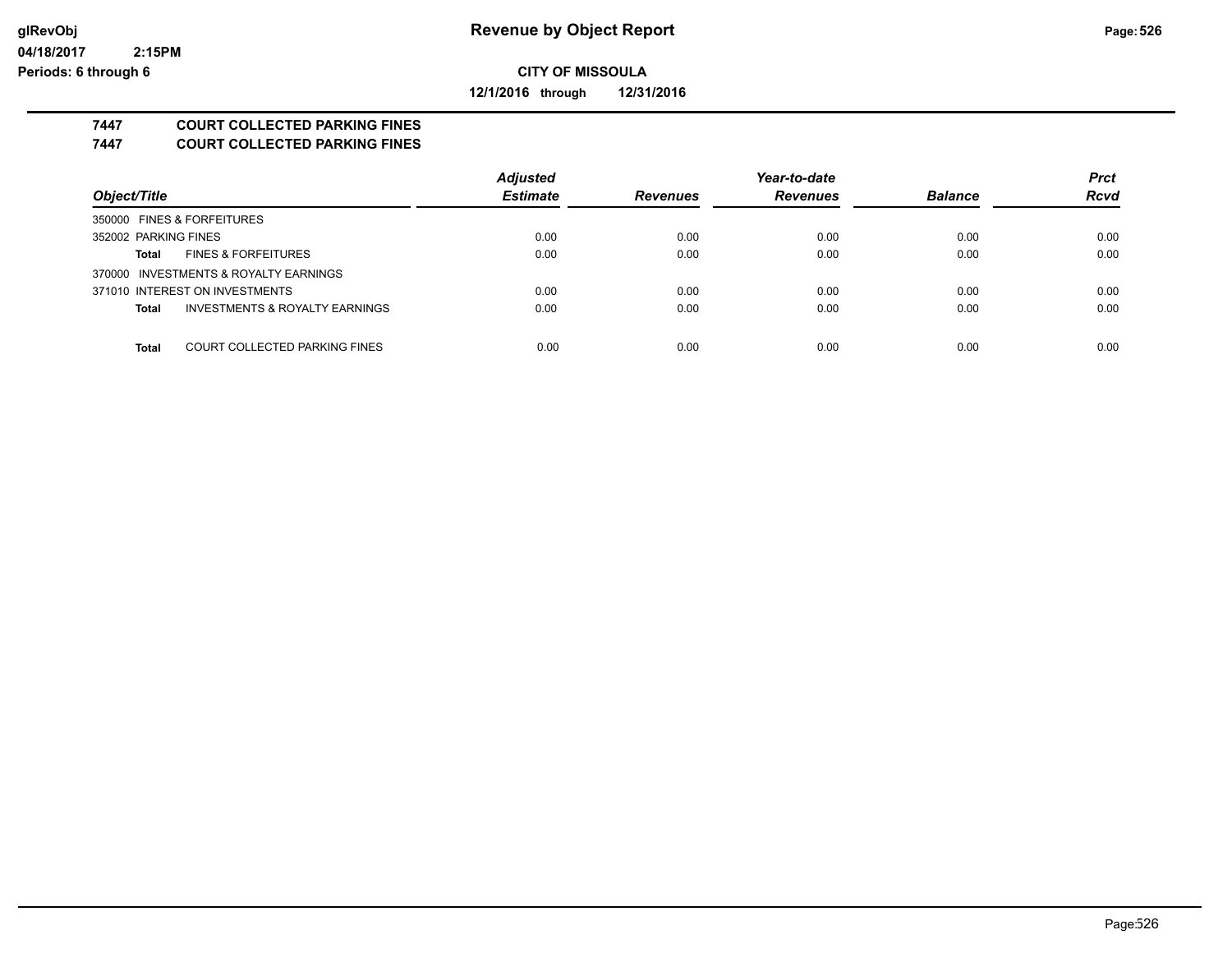**12/1/2016 through 12/31/2016**

### **7447 COURT COLLECTED PARKING FINES**

| Object/Title                                              | <b>Adjusted</b><br><b>Estimate</b> | <b>Revenues</b> | Year-to-date<br><b>Revenues</b> | <b>Balance</b> | <b>Prct</b><br><b>Rcvd</b> |
|-----------------------------------------------------------|------------------------------------|-----------------|---------------------------------|----------------|----------------------------|
|                                                           |                                    |                 |                                 |                |                            |
| 350000 FINES & FORFEITURES                                |                                    |                 |                                 |                |                            |
| 352002 PARKING FINES                                      | 0.00                               | 0.00            | 0.00                            | 0.00           | 0.00                       |
| <b>FINES &amp; FORFEITURES</b><br>Total                   | 0.00                               | 0.00            | 0.00                            | 0.00           | 0.00                       |
| 370000 INVESTMENTS & ROYALTY EARNINGS                     |                                    |                 |                                 |                |                            |
| 371010 INTEREST ON INVESTMENTS                            | 0.00                               | 0.00            | 0.00                            | 0.00           | 0.00                       |
| <b>INVESTMENTS &amp; ROYALTY EARNINGS</b><br><b>Total</b> | 0.00                               | 0.00            | 0.00                            | 0.00           | 0.00                       |
|                                                           |                                    |                 |                                 |                |                            |
| Total<br>COURT COLLECTED PARKING FINES                    | 0.00                               | 0.00            | 0.00                            | 0.00           | 0.00                       |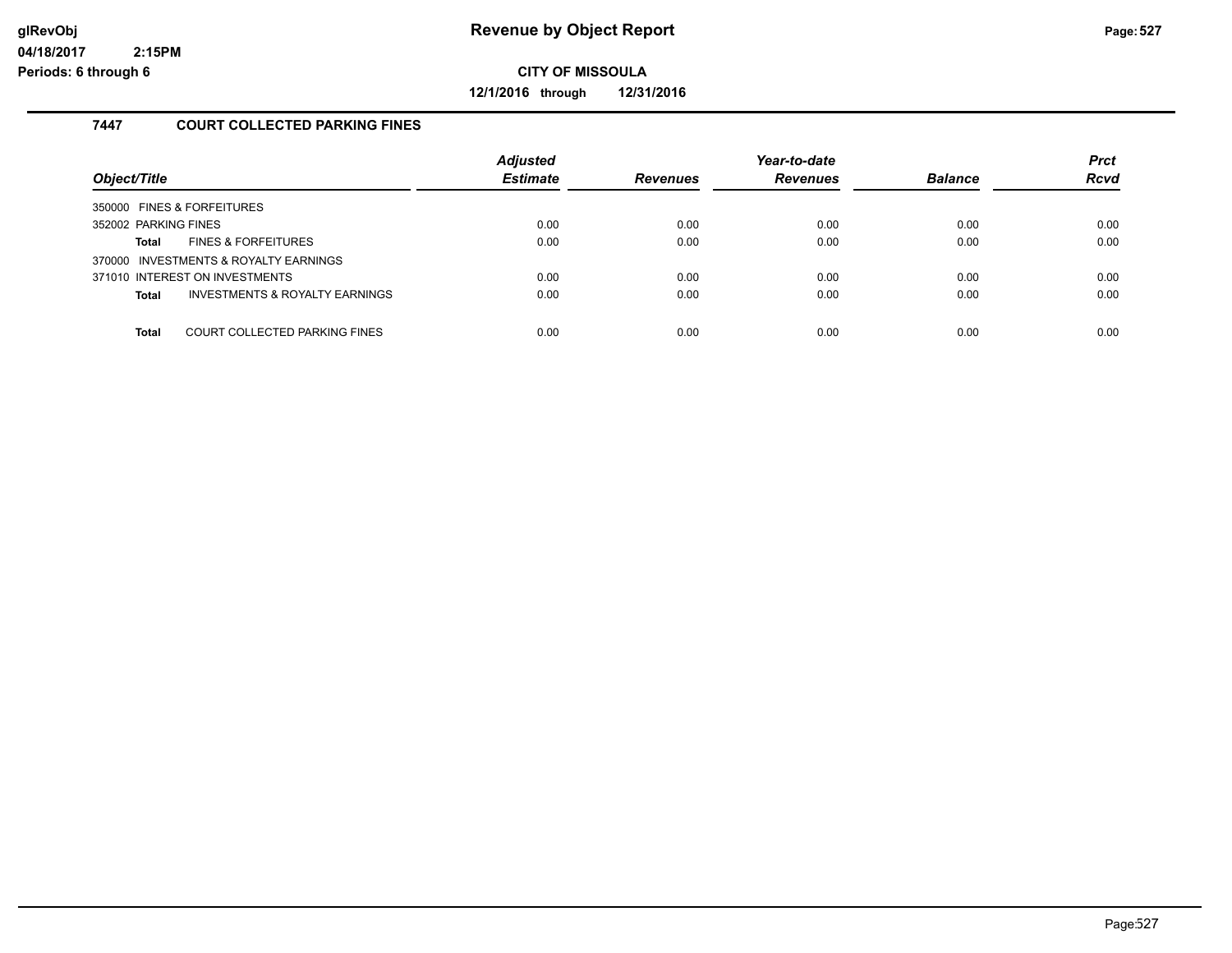**CITY OF MISSOULA 12/1/2016 through 12/31/2016**

**7458 COURT SURCHARGE**

**7458 COURT SURCHARGE**

|                                                 | <b>Adjusted</b> |                 | Year-to-date    |                | <b>Prct</b> |
|-------------------------------------------------|-----------------|-----------------|-----------------|----------------|-------------|
| Object/Title                                    | <b>Estimate</b> | <b>Revenues</b> | <b>Revenues</b> | <b>Balance</b> | <b>Rcvd</b> |
| 350000 FINES & FORFEITURES                      |                 |                 |                 |                |             |
| 351032 SURCHARGE ON FINES                       | 0.00            | 5.317.92        | 11.023.95       | $-11.023.95$   | 0.00        |
| <b>FINES &amp; FORFEITURES</b><br>Total         | 0.00            | 5.317.92        | 11.023.95       | $-11.023.95$   | 0.00        |
| 370000 INVESTMENTS & ROYALTY EARNINGS           |                 |                 |                 |                |             |
| 371010 INTEREST ON INVESTMENTS                  | 0.00            | 0.00            | 0.00            | 0.00           | 0.00        |
| 371020 GAIN/LOSS IN MARKET VALUE OF INVESTMENTS | 0.00            | 0.00            | 0.00            | 0.00           | 0.00        |
| INVESTMENTS & ROYALTY EARNINGS<br>Total         | 0.00            | 0.00            | 0.00            | 0.00           | 0.00        |
| Total<br><b>COURT SURCHARGE</b>                 | 0.00            | 5.317.92        | 11.023.95       | $-11.023.95$   | 0.00        |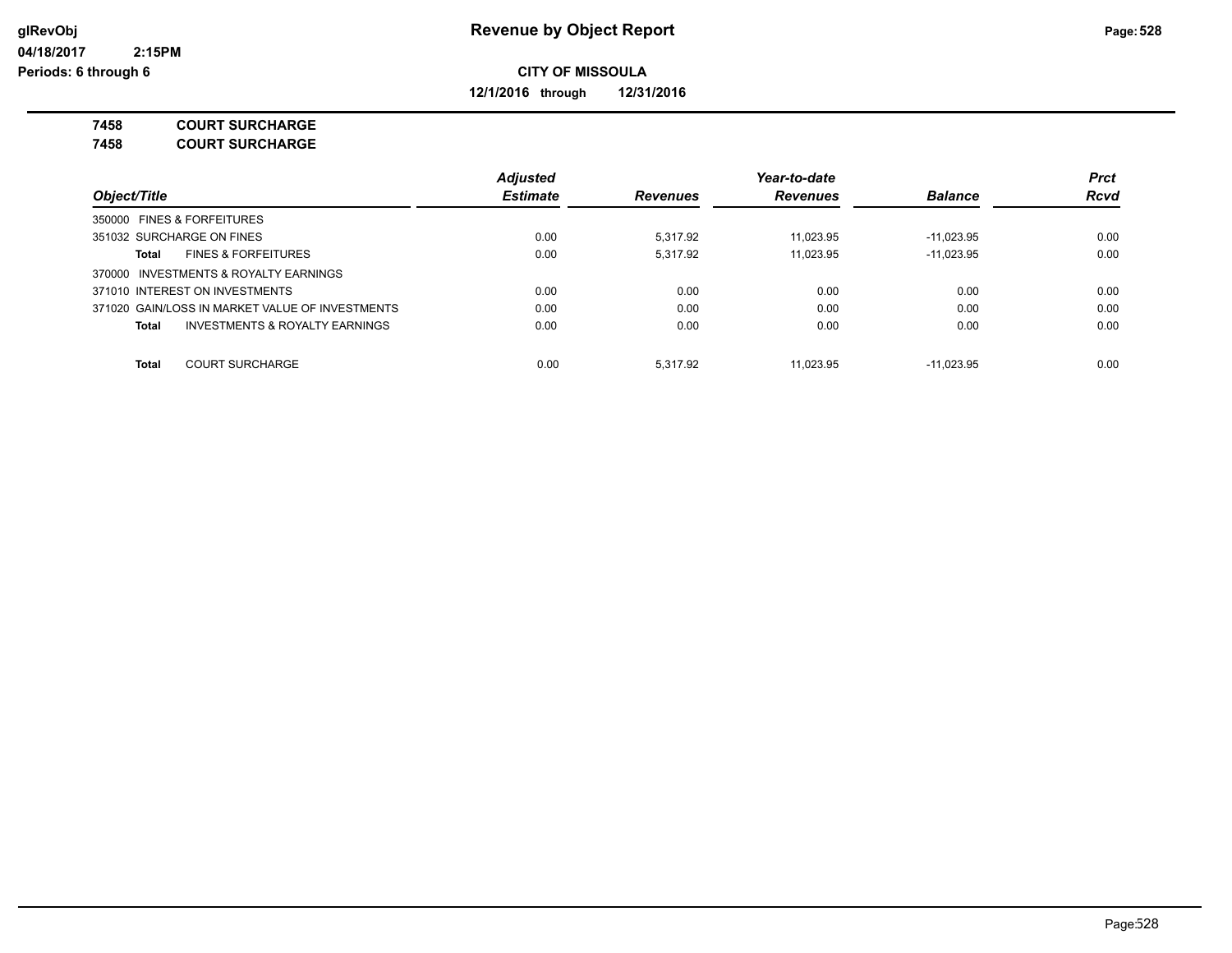**12/1/2016 through 12/31/2016**

### **7458 COURT SURCHARGE**

| Object/Title                                   | <b>Adjusted</b><br><b>Estimate</b> | <b>Revenues</b> | Year-to-date<br><b>Revenues</b> | <b>Balance</b> | <b>Prct</b><br><b>Rcvd</b> |
|------------------------------------------------|------------------------------------|-----------------|---------------------------------|----------------|----------------------------|
|                                                |                                    |                 |                                 |                |                            |
| 350000 FINES & FORFEITURES                     |                                    |                 |                                 |                |                            |
| 351032 SURCHARGE ON FINES                      | 0.00                               | 5.317.92        | 11.023.95                       | $-11.023.95$   | 0.00                       |
| <b>FINES &amp; FORFEITURES</b><br>Total        | 0.00                               | 5.317.92        | 11.023.95                       | $-11,023.95$   | 0.00                       |
| 370000 INVESTMENTS & ROYALTY EARNINGS          |                                    |                 |                                 |                |                            |
| 371010 INTEREST ON INVESTMENTS                 | 0.00                               | 0.00            | 0.00                            | 0.00           | 0.00                       |
| 371020 GAIN/LOSS IN MARKET VALUE OF INVESTMENT | 0.00                               | 0.00            | 0.00                            | 0.00           | 0.00                       |
| INVESTMENTS & ROYALTY EARNINGS<br>Total        | 0.00                               | 0.00            | 0.00                            | 0.00           | 0.00                       |
|                                                |                                    |                 |                                 |                |                            |
| <b>Total</b><br><b>COURT SURCHARGE</b>         | 0.00                               | 5.317.92        | 11.023.95                       | $-11.023.95$   | 0.00                       |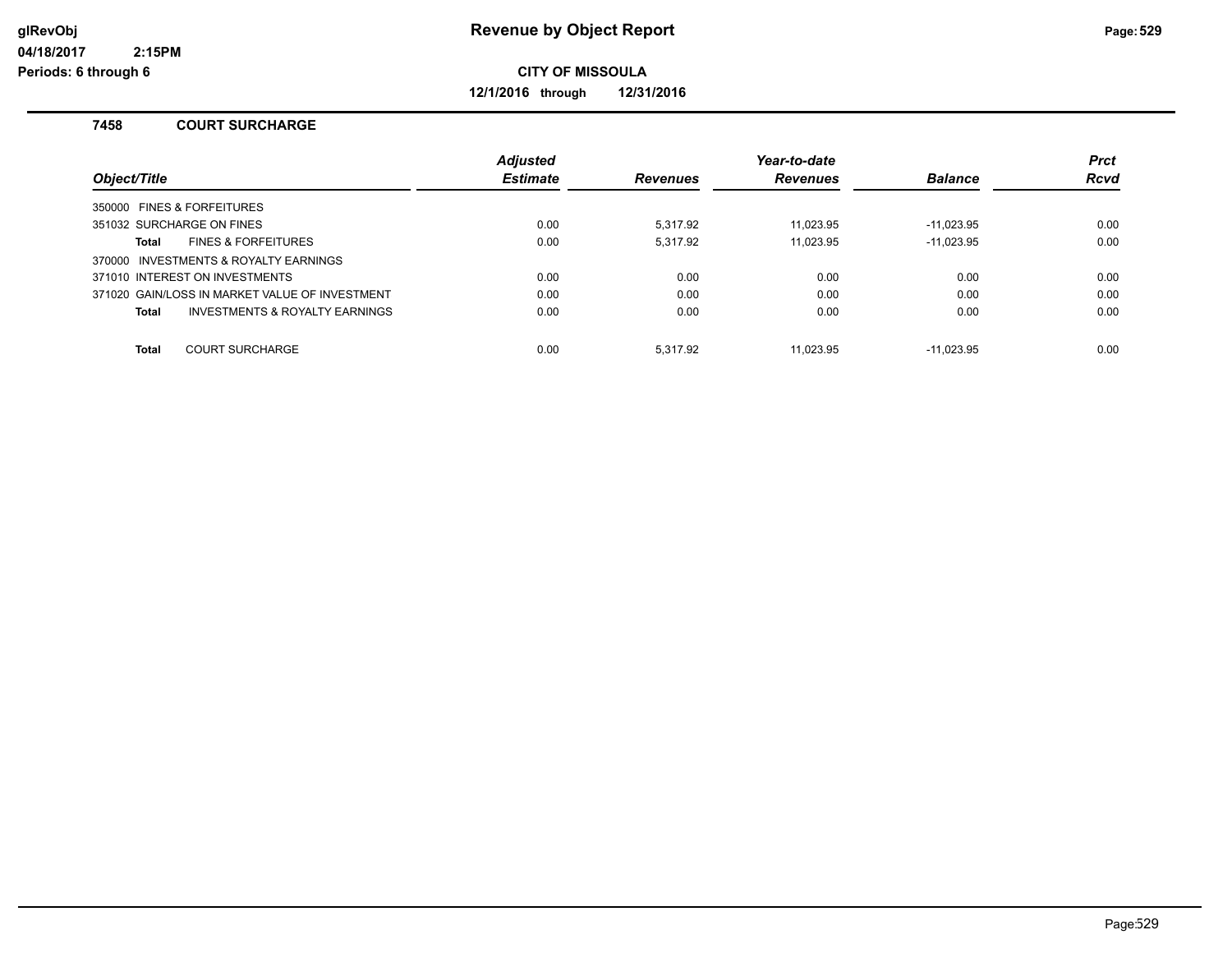**12/1/2016 through 12/31/2016**

**7469 PUBLIC DEFENDER FEES 7469 PUBLIC DEFENDER FEES**

|                                                    | <b>Adjusted</b> |                 | Year-to-date    |                | <b>Prct</b> |
|----------------------------------------------------|-----------------|-----------------|-----------------|----------------|-------------|
| Object/Title                                       | <b>Estimate</b> | <b>Revenues</b> | <b>Revenues</b> | <b>Balance</b> | <b>Rcvd</b> |
| 350000 FINES & FORFEITURES                         |                 |                 |                 |                |             |
| 351032 SURCHARGE ON FINES                          | 0.00            | 0.00            | 0.00            | 0.00           | 0.00        |
| 351033 PUBLIC DEFENDER FEES                        | 0.00            | 343.00          | 418.00          | -418.00        | 0.00        |
| <b>FINES &amp; FORFEITURES</b><br>Total            | 0.00            | 343.00          | 418.00          | $-418.00$      | 0.00        |
| 370000 INVESTMENTS & ROYALTY EARNINGS              |                 |                 |                 |                |             |
| 371010 INTEREST ON INVESTMENTS                     | 0.00            | 0.00            | 0.00            | 0.00           | 0.00        |
| 371020 GAIN/LOSS IN MARKET VALUE OF INVESTMENTS    | 0.00            | 0.00            | 0.00            | 0.00           | 0.00        |
| <b>INVESTMENTS &amp; ROYALTY EARNINGS</b><br>Total | 0.00            | 0.00            | 0.00            | 0.00           | 0.00        |
| PUBLIC DEFENDER FEES<br>Total                      | 0.00            | 343.00          | 418.00          | $-418.00$      | 0.00        |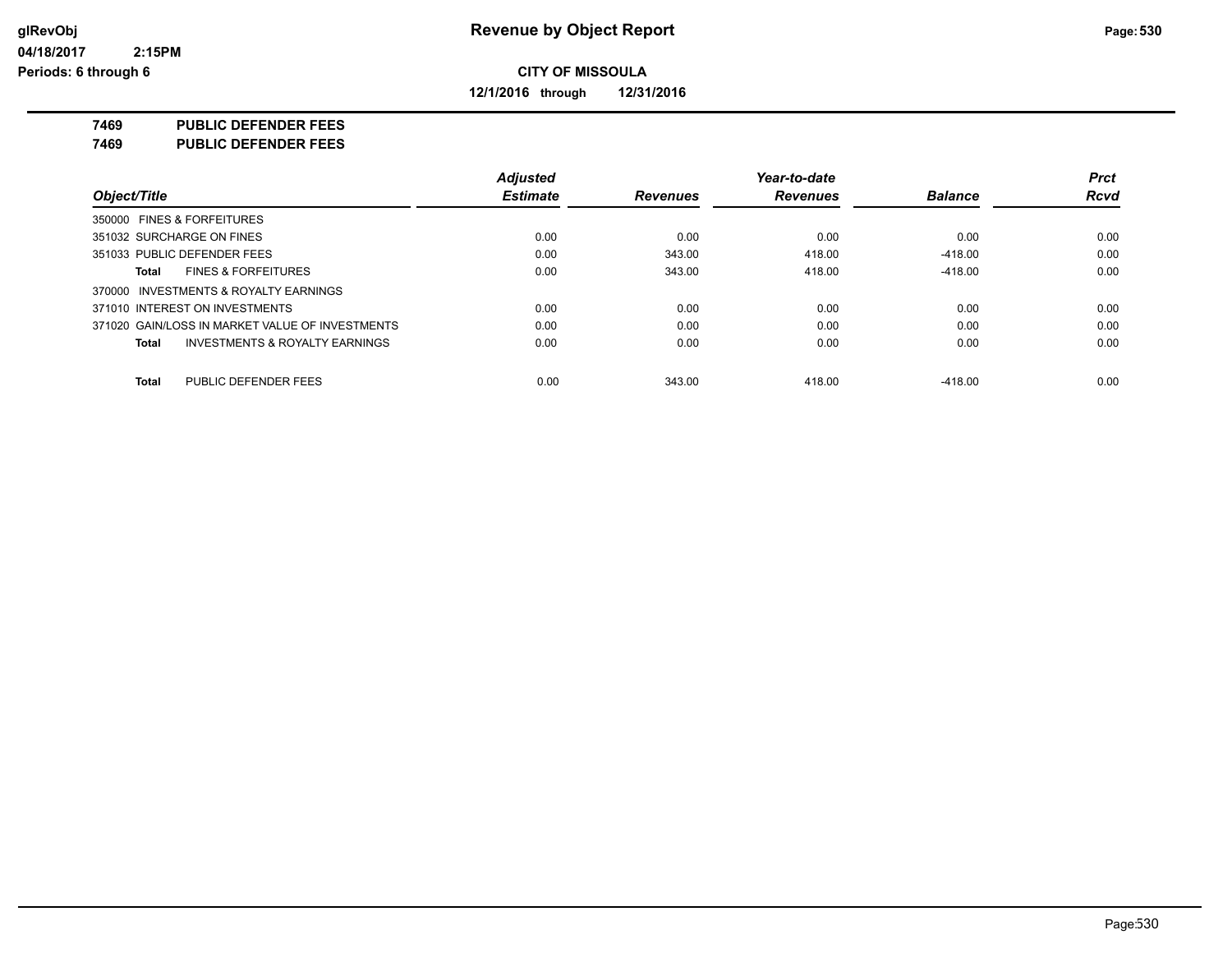**12/1/2016 through 12/31/2016**

### **7469 PUBLIC DEFENDER FEES**

|                                                | <b>Adiusted</b> |                 | Year-to-date    |                | <b>Prct</b> |
|------------------------------------------------|-----------------|-----------------|-----------------|----------------|-------------|
| Object/Title                                   | <b>Estimate</b> | <b>Revenues</b> | <b>Revenues</b> | <b>Balance</b> | <b>Rcvd</b> |
| 350000 FINES & FORFEITURES                     |                 |                 |                 |                |             |
| 351032 SURCHARGE ON FINES                      | 0.00            | 0.00            | 0.00            | 0.00           | 0.00        |
| 351033 PUBLIC DEFENDER FEES                    | 0.00            | 343.00          | 418.00          | $-418.00$      | 0.00        |
| <b>FINES &amp; FORFEITURES</b><br>Total        | 0.00            | 343.00          | 418.00          | $-418.00$      | 0.00        |
| 370000 INVESTMENTS & ROYALTY EARNINGS          |                 |                 |                 |                |             |
| 371010 INTEREST ON INVESTMENTS                 | 0.00            | 0.00            | 0.00            | 0.00           | 0.00        |
| 371020 GAIN/LOSS IN MARKET VALUE OF INVESTMENT | 0.00            | 0.00            | 0.00            | 0.00           | 0.00        |
| INVESTMENTS & ROYALTY EARNINGS<br>Total        | 0.00            | 0.00            | 0.00            | 0.00           | 0.00        |
| PUBLIC DEFENDER FEES<br><b>Total</b>           | 0.00            | 343.00          | 418.00          | $-418.00$      | 0.00        |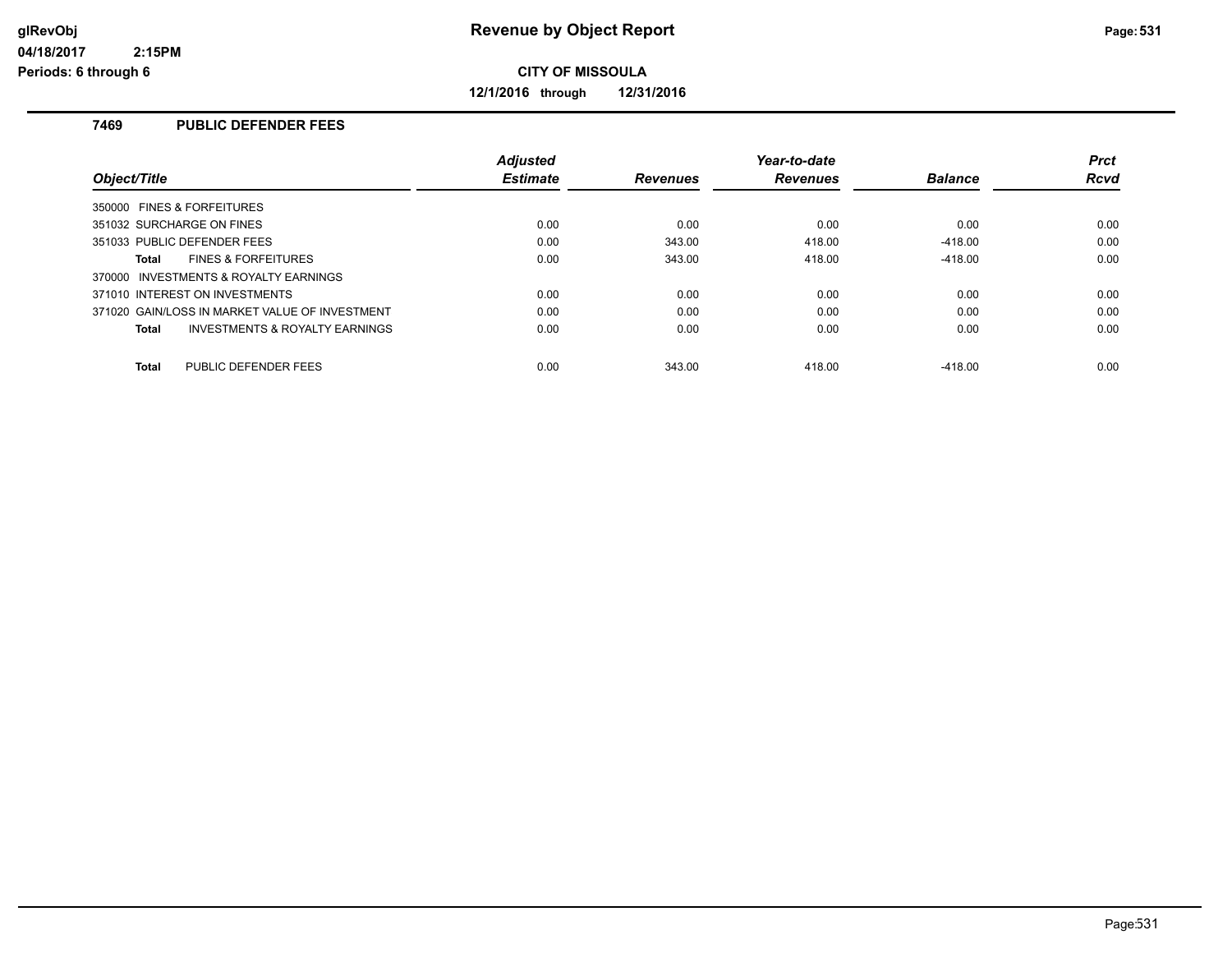**12/1/2016 through 12/31/2016**

**7900 PAYROLL CLEARING FUND 7900 PAYROLL CLEARING FUND**

|                                                 | <b>Adjusted</b> |                 | Year-to-date    |                | <b>Prct</b> |
|-------------------------------------------------|-----------------|-----------------|-----------------|----------------|-------------|
| Object/Title                                    | <b>Estimate</b> | <b>Revenues</b> | <b>Revenues</b> | <b>Balance</b> | <b>Rcvd</b> |
| 370000 INVESTMENTS & ROYALTY EARNINGS           |                 |                 |                 |                |             |
| 371010 INTEREST ON INVESTMENTS                  | 0.00            | 0.00            | 0.00            | 0.00           | 0.00        |
| 371020 GAIN/LOSS IN MARKET VALUE OF INVESTMENTS | 0.00            | 0.00            | 0.00            | 0.00           | 0.00        |
| INVESTMENTS & ROYALTY EARNINGS<br>Total         | 0.00            | 0.00            | 0.00            | 0.00           | 0.00        |
|                                                 |                 |                 |                 |                |             |
| PAYROLL CLEARING FUND<br>Total                  | 0.00            | 0.00            | 0.00            | 0.00           | 0.00        |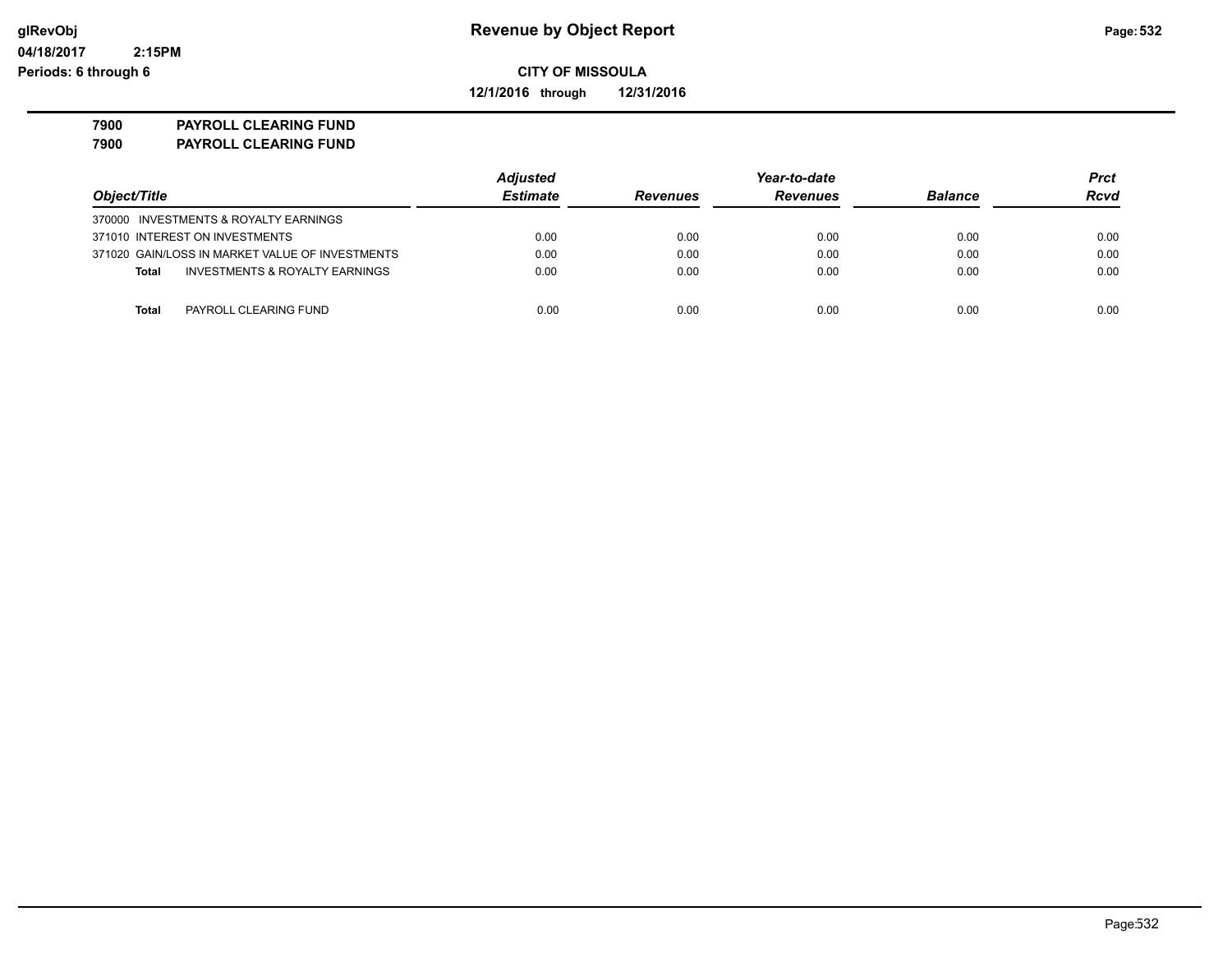**12/1/2016 through 12/31/2016**

### **7900 PAYROLL CLEARING FUND**

|                                                           | <b>Adjusted</b> | Year-to-date    |                 |                |             |
|-----------------------------------------------------------|-----------------|-----------------|-----------------|----------------|-------------|
| Object/Title                                              | <b>Estimate</b> | <b>Revenues</b> | <b>Revenues</b> | <b>Balance</b> | <b>Rcvd</b> |
| 370000 INVESTMENTS & ROYALTY EARNINGS                     |                 |                 |                 |                |             |
| 371010 INTEREST ON INVESTMENTS                            | 0.00            | 0.00            | 0.00            | 0.00           | 0.00        |
| 371020 GAIN/LOSS IN MARKET VALUE OF INVESTMENT            | 0.00            | 0.00            | 0.00            | 0.00           | 0.00        |
| <b>INVESTMENTS &amp; ROYALTY EARNINGS</b><br><b>Total</b> | 0.00            | 0.00            | 0.00            | 0.00           | 0.00        |
| Total<br>PAYROLL CLEARING FUND                            | 0.00            | 0.00            | 0.00            | 0.00           | 0.00        |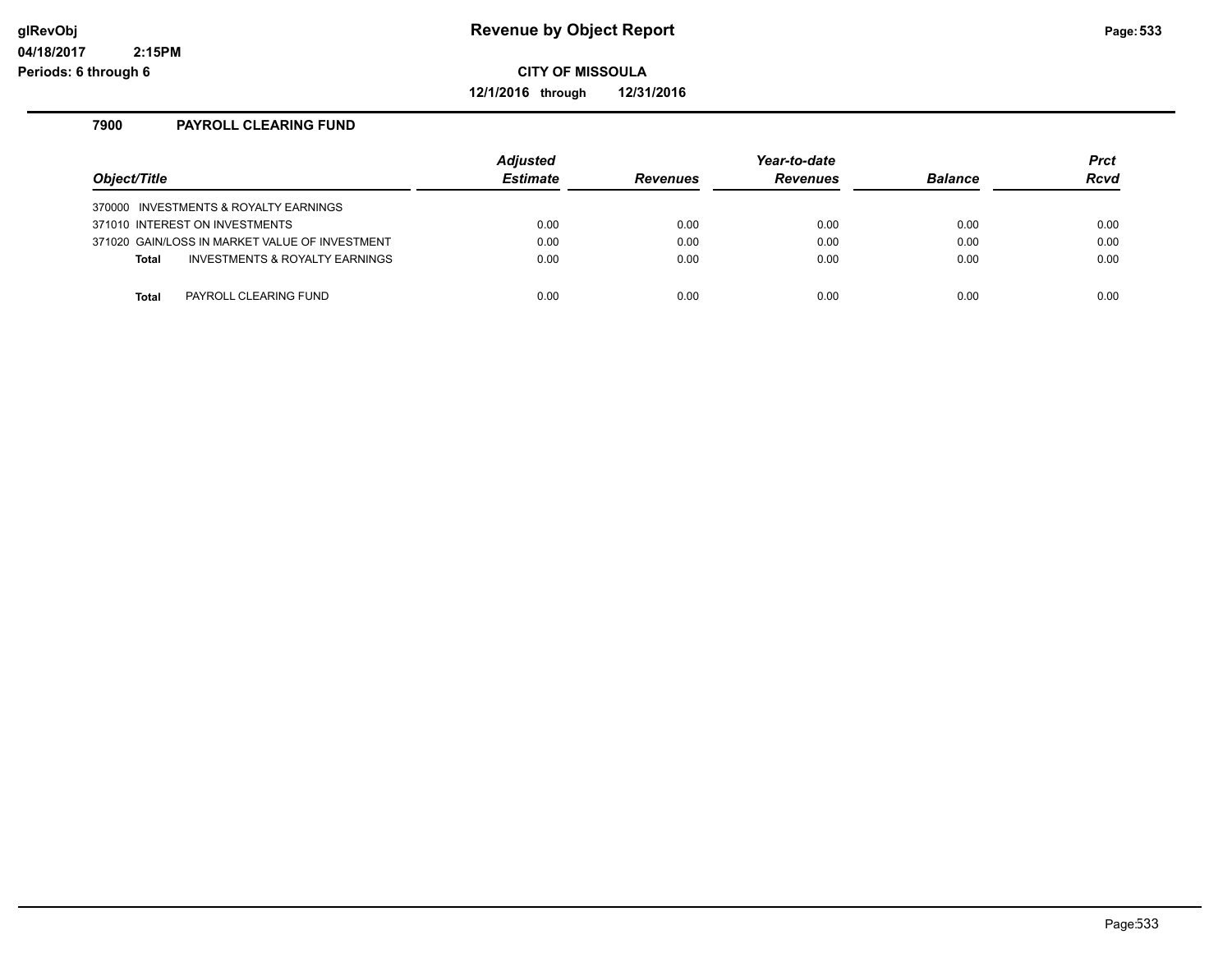**CITY OF MISSOULA 12/1/2016 through 12/31/2016**

**7903 COUNTY CLEARING**

**7903 COUNTY CLEARING**

|                                                    | <b>Adjusted</b> |                 | Year-to-date    |                | <b>Prct</b> |
|----------------------------------------------------|-----------------|-----------------|-----------------|----------------|-------------|
| Object/Title                                       | <b>Estimate</b> | <b>Revenues</b> | <b>Revenues</b> | <b>Balance</b> | Rcvd        |
| 320000 LICENSES & PERMITS                          |                 |                 |                 |                |             |
| 323030 ANIMAL LICENSES                             | 0.00            | 598.79          | 4.861.53        | $-4,861.53$    | 0.00        |
| <b>LICENSES &amp; PERMITS</b><br>Total             | 0.00            | 598.79          | 4,861.53        | $-4,861.53$    | 0.00        |
| 360000 MISCELLANEOUS REVENUES                      |                 |                 |                 |                |             |
| 360010 MISCELLANEOUS                               | 0.00            | 0.00            | 0.00            | 0.00           | 0.00        |
| MISCELLANEOUS REVENUES<br>Total                    | 0.00            | 0.00            | 0.00            | 0.00           | 0.00        |
| 370000 INVESTMENTS & ROYALTY EARNINGS              |                 |                 |                 |                |             |
| 371010 INTEREST ON INVESTMENTS                     | 0.00            | 0.00            | 0.00            | 0.00           | 0.00        |
| 371020 GAIN/LOSS IN MARKET VALUE OF INVESTMENTS    | 0.00            | 0.00            | 0.00            | 0.00           | 0.00        |
| <b>INVESTMENTS &amp; ROYALTY EARNINGS</b><br>Total | 0.00            | 0.00            | 0.00            | 0.00           | 0.00        |
| <b>COUNTY CLEARING</b><br>Total                    | 0.00            | 598.79          | 4,861.53        | $-4,861.53$    | 0.00        |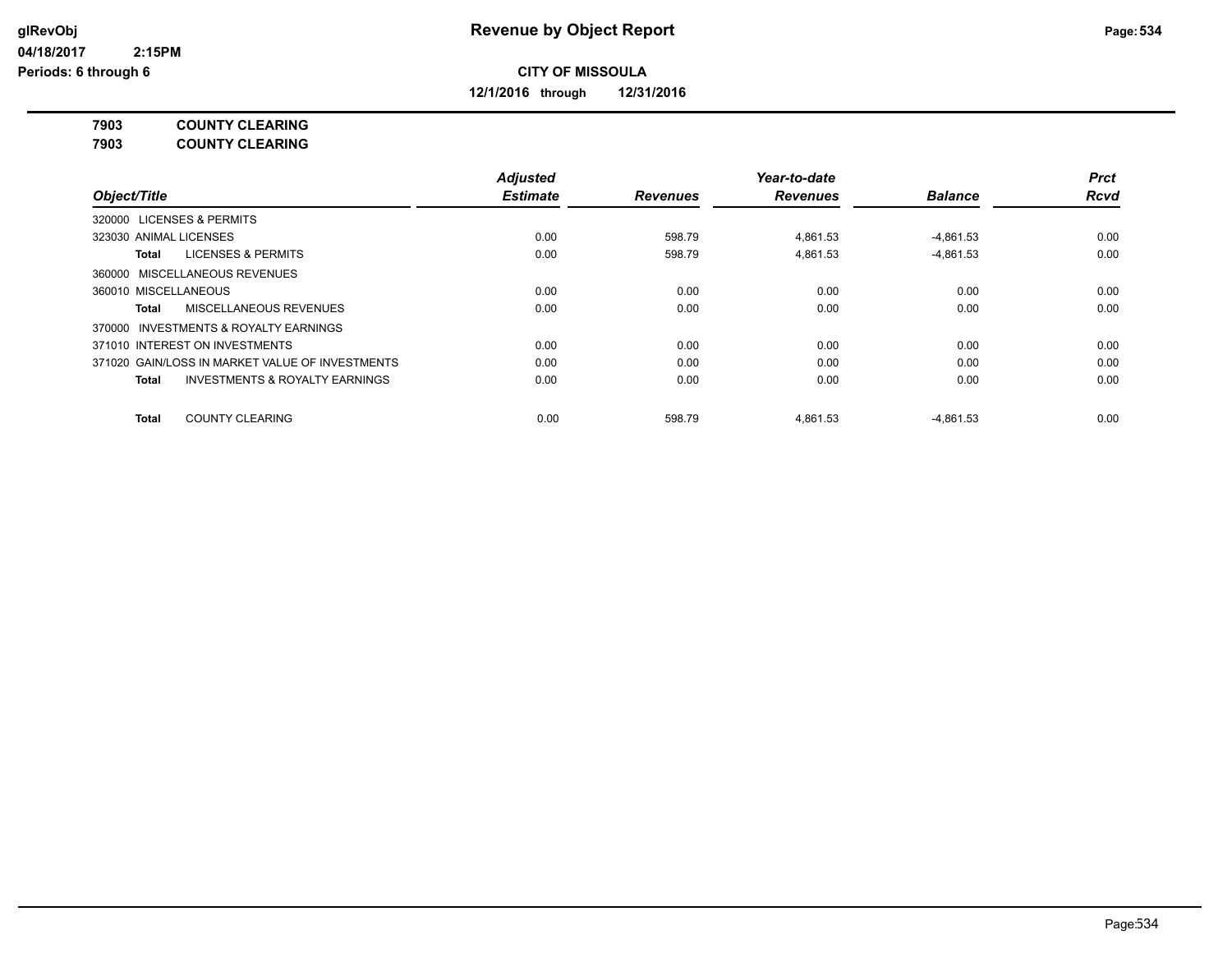**12/1/2016 through 12/31/2016**

### **7903 COUNTY CLEARING**

|                                                           | <b>Adjusted</b> |                 | Year-to-date    |                | <b>Prct</b> |
|-----------------------------------------------------------|-----------------|-----------------|-----------------|----------------|-------------|
| Object/Title                                              | <b>Estimate</b> | <b>Revenues</b> | <b>Revenues</b> | <b>Balance</b> | <b>Rcvd</b> |
| 320000 LICENSES & PERMITS                                 |                 |                 |                 |                |             |
| 323030 ANIMAL LICENSES                                    | 0.00            | 598.79          | 4.861.53        | $-4,861.53$    | 0.00        |
| LICENSES & PERMITS<br>Total                               | 0.00            | 598.79          | 4,861.53        | $-4,861.53$    | 0.00        |
| 360000 MISCELLANEOUS REVENUES                             |                 |                 |                 |                |             |
| 360010 MISCELLANEOUS                                      | 0.00            | 0.00            | 0.00            | 0.00           | 0.00        |
| MISCELLANEOUS REVENUES<br>Total                           | 0.00            | 0.00            | 0.00            | 0.00           | 0.00        |
| 370000 INVESTMENTS & ROYALTY EARNINGS                     |                 |                 |                 |                |             |
| 371010 INTEREST ON INVESTMENTS                            | 0.00            | 0.00            | 0.00            | 0.00           | 0.00        |
| 371020 GAIN/LOSS IN MARKET VALUE OF INVESTMENT            | 0.00            | 0.00            | 0.00            | 0.00           | 0.00        |
| <b>INVESTMENTS &amp; ROYALTY EARNINGS</b><br><b>Total</b> | 0.00            | 0.00            | 0.00            | 0.00           | 0.00        |
| <b>COUNTY CLEARING</b><br><b>Total</b>                    | 0.00            | 598.79          | 4,861.53        | $-4.861.53$    | 0.00        |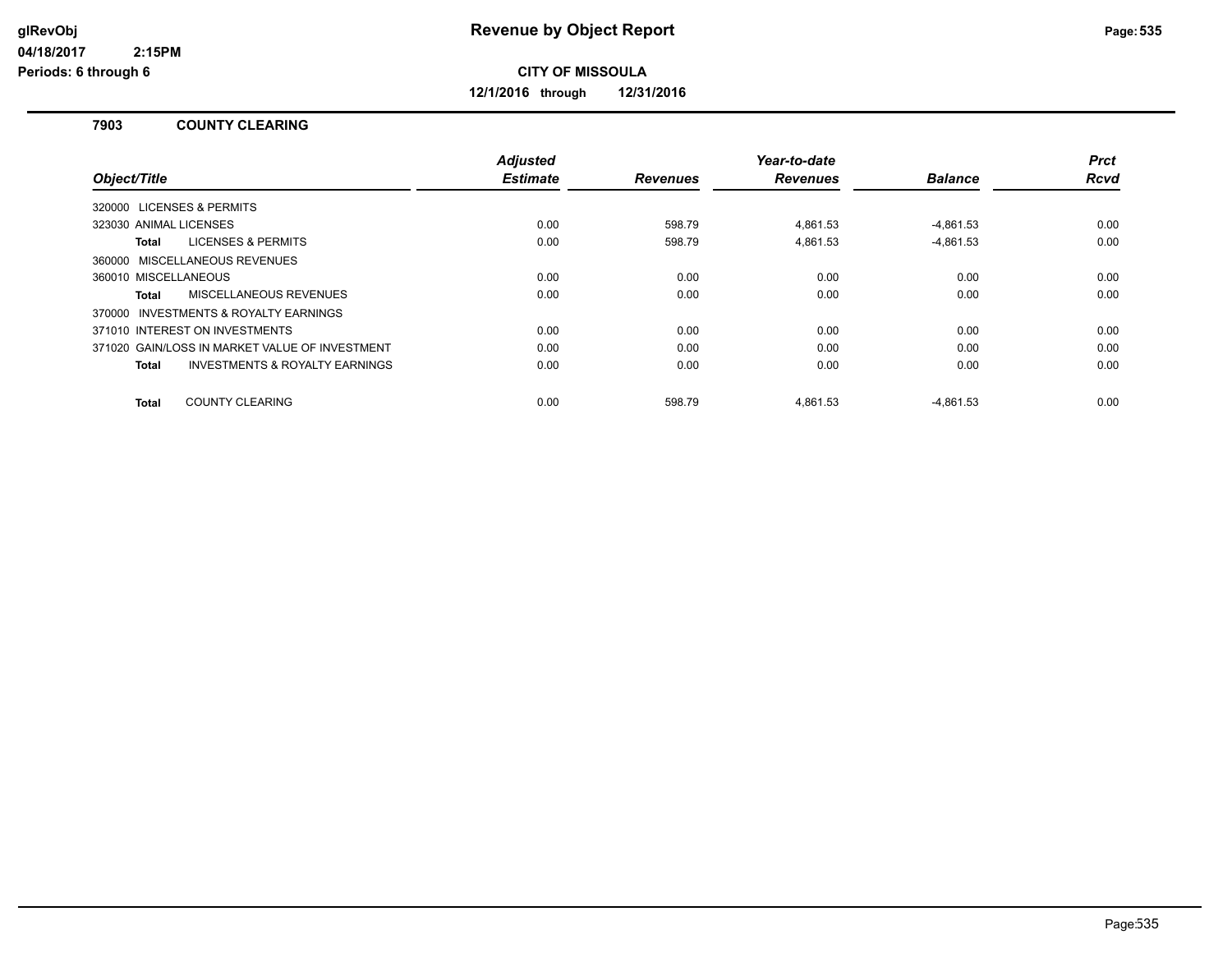**12/1/2016 through 12/31/2016**

**7904 SEWER REBATE 7904 SEWER REBATE**

|                                                 | <b>Adjusted</b> |                 | Year-to-date    |                | <b>Prct</b> |
|-------------------------------------------------|-----------------|-----------------|-----------------|----------------|-------------|
| Object/Title                                    | <b>Estimate</b> | <b>Revenues</b> | <b>Revenues</b> | <b>Balance</b> | Rcvd        |
| 340000 CHARGES FOR SERVICES                     |                 |                 |                 |                |             |
| 343036 *** Title Not Found ***                  | 0.00            | 0.00            | 10,364.16       | $-10,364.16$   | 0.00        |
| <b>CHARGES FOR SERVICES</b><br>Total            | 0.00            | 0.00            | 10,364.16       | $-10,364.16$   | 0.00        |
| 360000 MISCELLANEOUS REVENUES                   |                 |                 |                 |                |             |
| 360010 MISCELLANEOUS                            | 0.00            | 0.00            | 0.00            | 0.00           | 0.00        |
| MISCELLANEOUS REVENUES<br>Total                 | 0.00            | 0.00            | 0.00            | 0.00           | 0.00        |
| INVESTMENTS & ROYALTY EARNINGS<br>370000        |                 |                 |                 |                |             |
| 371010 INTEREST ON INVESTMENTS                  | 0.00            | 0.00            | 0.00            | 0.00           | 0.00        |
| 371020 GAIN/LOSS IN MARKET VALUE OF INVESTMENTS | 0.00            | 0.00            | 0.00            | 0.00           | 0.00        |
| INVESTMENTS & ROYALTY EARNINGS<br>Total         | 0.00            | 0.00            | 0.00            | 0.00           | 0.00        |
| <b>SEWER REBATE</b><br><b>Total</b>             | 0.00            | 0.00            | 10.364.16       | $-10.364.16$   | 0.00        |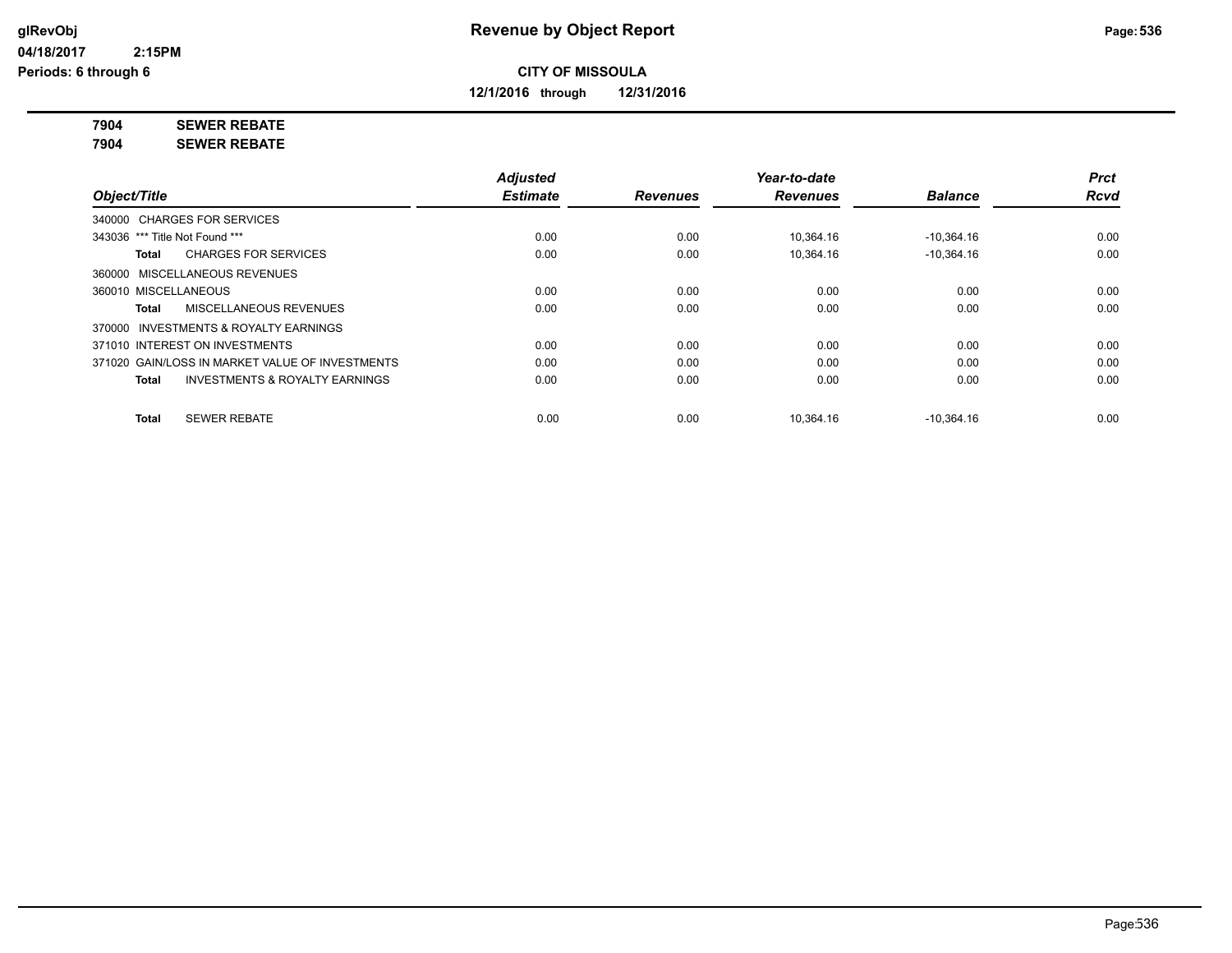**12/1/2016 through 12/31/2016**

### **7904 SEWER REBATE**

|                                                | <b>Adjusted</b> |                 | Year-to-date    |                | <b>Prct</b> |
|------------------------------------------------|-----------------|-----------------|-----------------|----------------|-------------|
| Object/Title                                   | <b>Estimate</b> | <b>Revenues</b> | <b>Revenues</b> | <b>Balance</b> | <b>Rcvd</b> |
| 340000 CHARGES FOR SERVICES                    |                 |                 |                 |                |             |
| 343036 *** Title Not Found ***                 | 0.00            | 0.00            | 10.364.16       | $-10.364.16$   | 0.00        |
| <b>CHARGES FOR SERVICES</b><br><b>Total</b>    | 0.00            | 0.00            | 10,364.16       | $-10,364.16$   | 0.00        |
| 360000 MISCELLANEOUS REVENUES                  |                 |                 |                 |                |             |
| 360010 MISCELLANEOUS                           | 0.00            | 0.00            | 0.00            | 0.00           | 0.00        |
| MISCELLANEOUS REVENUES<br>Total                | 0.00            | 0.00            | 0.00            | 0.00           | 0.00        |
| 370000 INVESTMENTS & ROYALTY EARNINGS          |                 |                 |                 |                |             |
| 371010 INTEREST ON INVESTMENTS                 | 0.00            | 0.00            | 0.00            | 0.00           | 0.00        |
| 371020 GAIN/LOSS IN MARKET VALUE OF INVESTMENT | 0.00            | 0.00            | 0.00            | 0.00           | 0.00        |
| INVESTMENTS & ROYALTY EARNINGS<br>Total        | 0.00            | 0.00            | 0.00            | 0.00           | 0.00        |
| <b>SEWER REBATE</b><br><b>Total</b>            | 0.00            | 0.00            | 10.364.16       | $-10.364.16$   | 0.00        |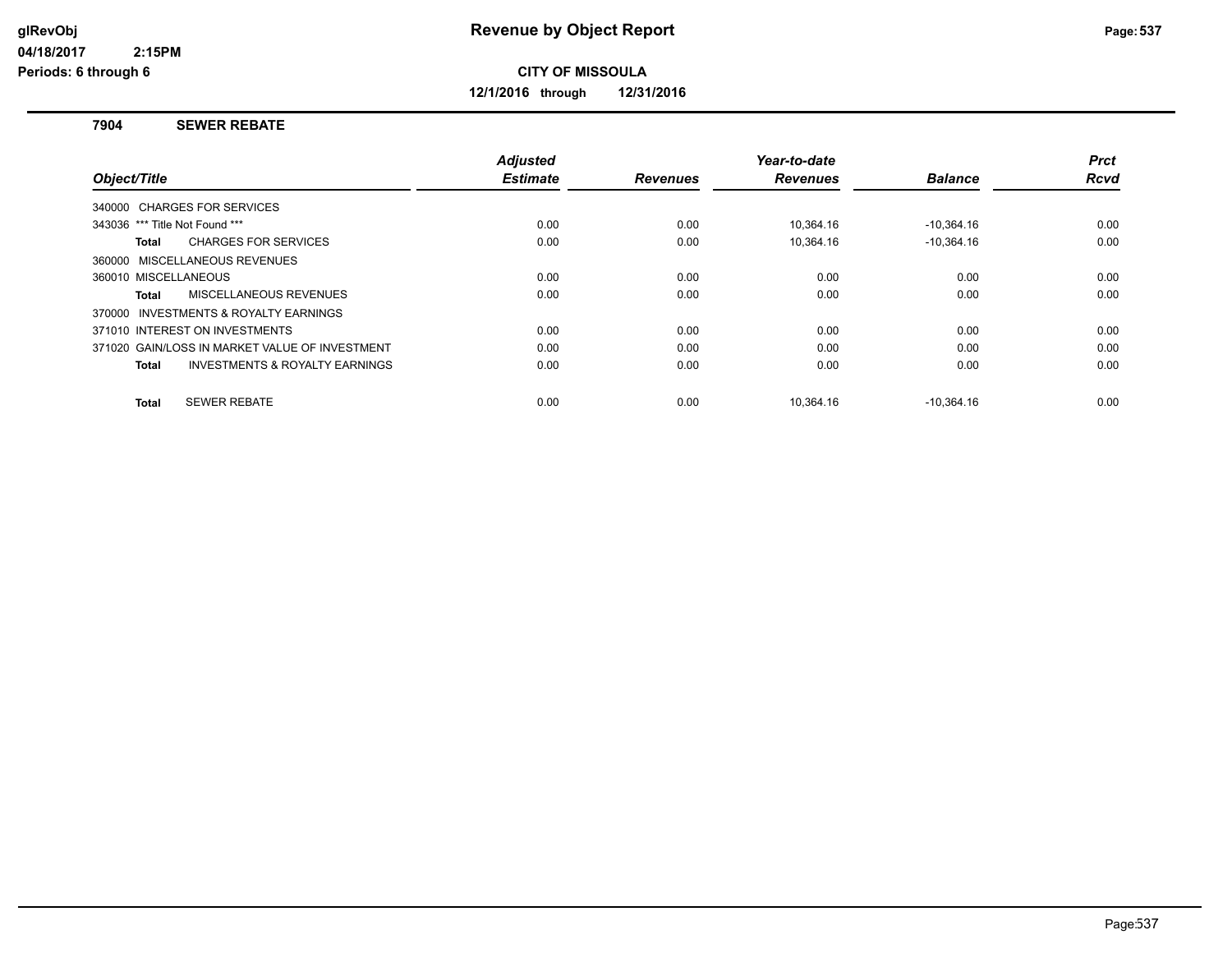**12/1/2016 through 12/31/2016**

**7905 WYE SEWER RSID 8489**

**7905 WYE SEWER RSID 8489**

|                                                 | <b>Adjusted</b> |          | Year-to-date    |                | <b>Prct</b> |
|-------------------------------------------------|-----------------|----------|-----------------|----------------|-------------|
| Object/Title                                    | <b>Estimate</b> | Revenues | <b>Revenues</b> | <b>Balance</b> | <b>Rcvd</b> |
| 360000 MISCELLANEOUS REVENUES                   |                 |          |                 |                |             |
| 360010 MISCELLANEOUS                            | 0.00            | 0.00     | 0.00            | 0.00           | 0.00        |
| MISCELLANEOUS REVENUES<br>Total                 | 0.00            | 0.00     | 0.00            | 0.00           | 0.00        |
| 370000 INVESTMENTS & ROYALTY EARNINGS           |                 |          |                 |                |             |
| 371010 INTEREST ON INVESTMENTS                  | 0.00            | 0.00     | 0.00            | 0.00           | 0.00        |
| 371020 GAIN/LOSS IN MARKET VALUE OF INVESTMENTS | 0.00            | 0.00     | 0.00            | 0.00           | 0.00        |
| INVESTMENTS & ROYALTY EARNINGS<br>Total         | 0.00            | 0.00     | 0.00            | 0.00           | 0.00        |
|                                                 |                 |          |                 |                |             |
| WYE SEWER RSID 8489<br>Total                    | 0.00            | 0.00     | 0.00            | 0.00           | 0.00        |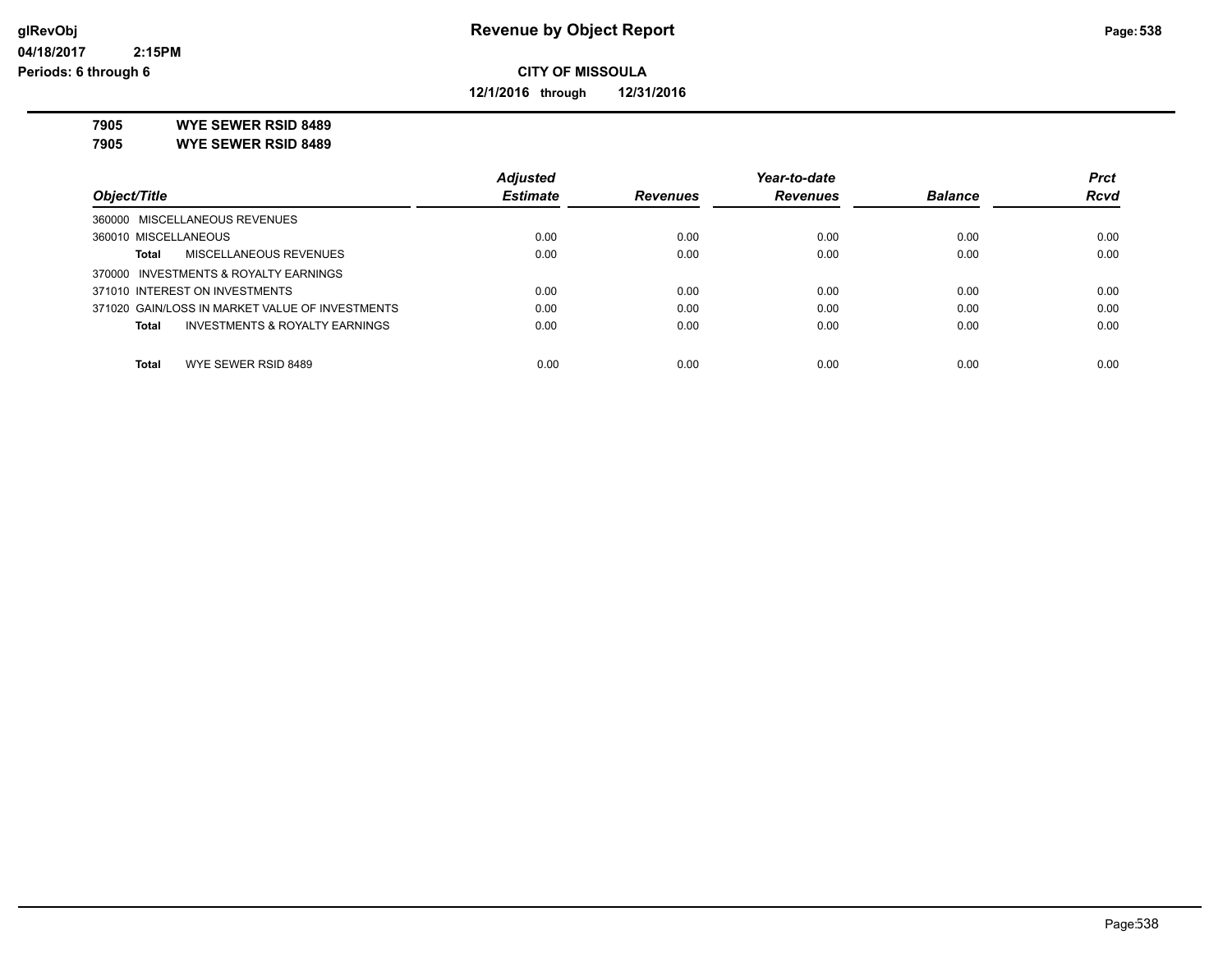**12/1/2016 through 12/31/2016**

### **7905 WYE SEWER RSID 8489**

| Object/Title                                       | <b>Adjusted</b><br><b>Estimate</b> | <b>Revenues</b> | Year-to-date<br><b>Revenues</b> | <b>Balance</b> | <b>Prct</b><br><b>Rcvd</b> |
|----------------------------------------------------|------------------------------------|-----------------|---------------------------------|----------------|----------------------------|
|                                                    |                                    |                 |                                 |                |                            |
| 360000 MISCELLANEOUS REVENUES                      |                                    |                 |                                 |                |                            |
| 360010 MISCELLANEOUS                               | 0.00                               | 0.00            | 0.00                            | 0.00           | 0.00                       |
| MISCELLANEOUS REVENUES<br>Total                    | 0.00                               | 0.00            | 0.00                            | 0.00           | 0.00                       |
| 370000 INVESTMENTS & ROYALTY EARNINGS              |                                    |                 |                                 |                |                            |
| 371010 INTEREST ON INVESTMENTS                     | 0.00                               | 0.00            | 0.00                            | 0.00           | 0.00                       |
| 371020 GAIN/LOSS IN MARKET VALUE OF INVESTMENT     | 0.00                               | 0.00            | 0.00                            | 0.00           | 0.00                       |
| <b>INVESTMENTS &amp; ROYALTY EARNINGS</b><br>Total | 0.00                               | 0.00            | 0.00                            | 0.00           | 0.00                       |
| Total<br>WYE SEWER RSID 8489                       | 0.00                               | 0.00            | 0.00                            | 0.00           | 0.00                       |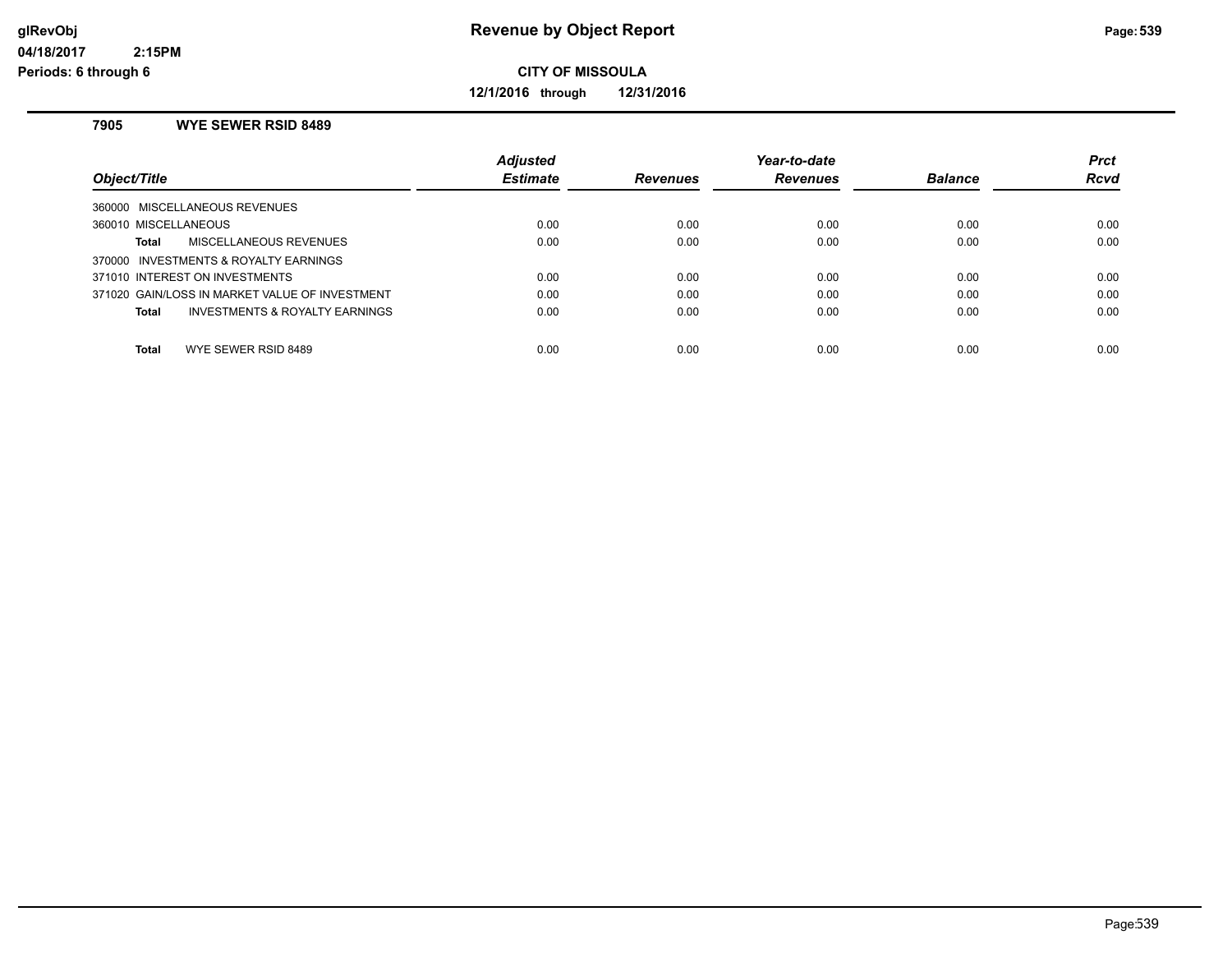**12/1/2016 through 12/31/2016**

**7906 COUNTY PARK BOARD CIP**

| 7906 | <b>COUNTY PARK BOARD CIP</b> |
|------|------------------------------|
|      |                              |

|                                                 | <b>Adjusted</b> |                 | Year-to-date    |                | <b>Prct</b> |
|-------------------------------------------------|-----------------|-----------------|-----------------|----------------|-------------|
| Object/Title                                    | <b>Estimate</b> | <b>Revenues</b> | <b>Revenues</b> | <b>Balance</b> | <b>Rcvd</b> |
| 340000 CHARGES FOR SERVICES                     |                 |                 |                 |                |             |
| 346050 COUNTY PLAYGROUND CONTRACT               | 0.00            | 0.00            | 0.00            | 0.00           | 0.00        |
| <b>CHARGES FOR SERVICES</b><br>Total            | 0.00            | 0.00            | 0.00            | 0.00           | 0.00        |
| 370000 INVESTMENTS & ROYALTY EARNINGS           |                 |                 |                 |                |             |
| 371010 INTEREST ON INVESTMENTS                  | 0.00            | 0.00            | 0.00            | 0.00           | 0.00        |
| 371020 GAIN/LOSS IN MARKET VALUE OF INVESTMENTS | 0.00            | 0.00            | 0.00            | 0.00           | 0.00        |
| INVESTMENTS & ROYALTY EARNINGS<br>Total         | 0.00            | 0.00            | 0.00            | 0.00           | 0.00        |
|                                                 |                 |                 |                 |                |             |
| COUNTY PARK BOARD CIP<br>Total                  | 0.00            | 0.00            | 0.00            | 0.00           | 0.00        |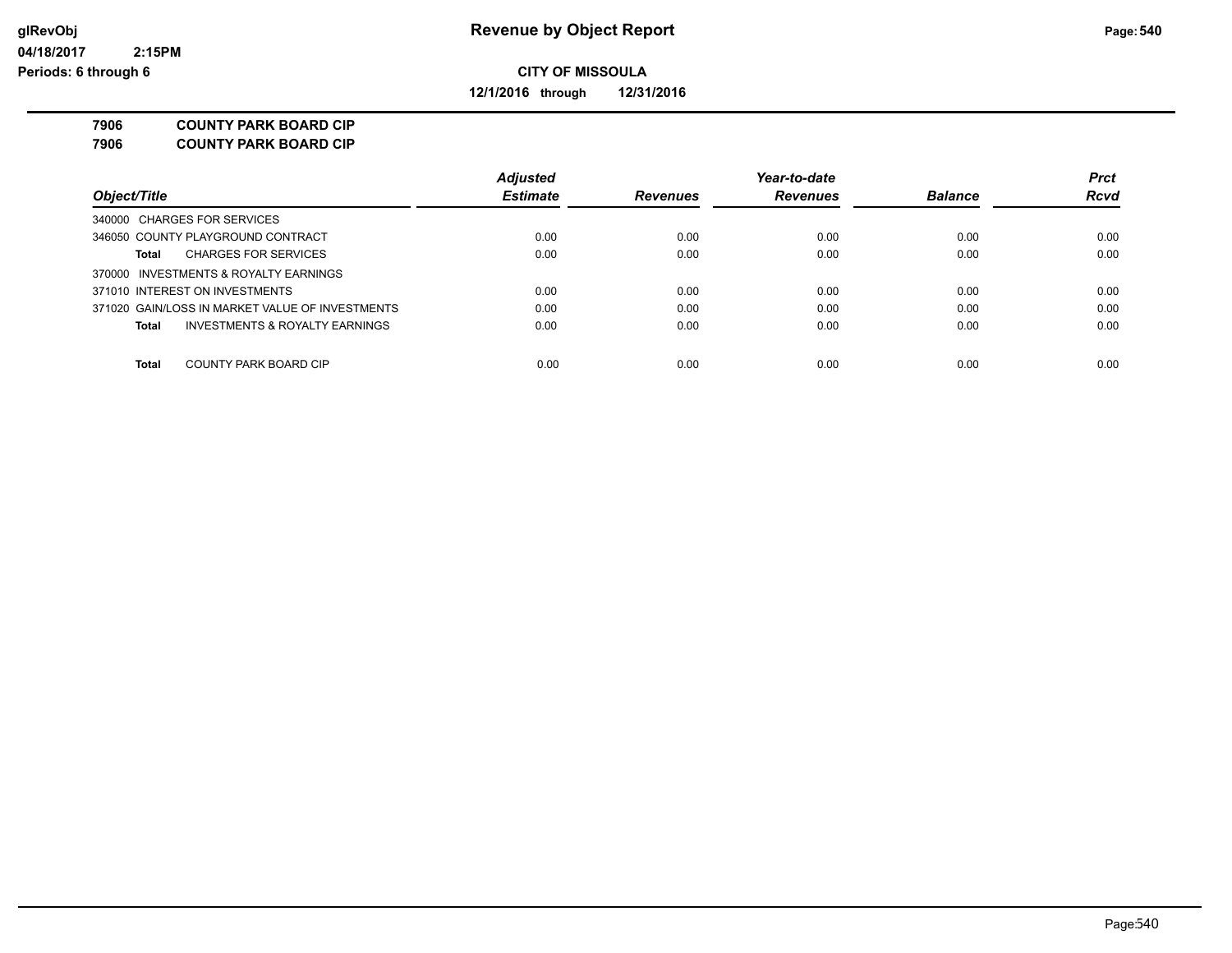**12/1/2016 through 12/31/2016**

### **7906 COUNTY PARK BOARD CIP**

| Object/Title                                   | <b>Adjusted</b><br><b>Estimate</b> | <b>Revenues</b> | Year-to-date<br><b>Revenues</b> | <b>Balance</b> | <b>Prct</b><br>Rcvd |
|------------------------------------------------|------------------------------------|-----------------|---------------------------------|----------------|---------------------|
| 340000 CHARGES FOR SERVICES                    |                                    |                 |                                 |                |                     |
| 346050 COUNTY PLAYGROUND CONTRACT              | 0.00                               | 0.00            | 0.00                            | 0.00           | 0.00                |
| <b>CHARGES FOR SERVICES</b><br>Total           | 0.00                               | 0.00            | 0.00                            | 0.00           | 0.00                |
| 370000 INVESTMENTS & ROYALTY EARNINGS          |                                    |                 |                                 |                |                     |
| 371010 INTEREST ON INVESTMENTS                 | 0.00                               | 0.00            | 0.00                            | 0.00           | 0.00                |
| 371020 GAIN/LOSS IN MARKET VALUE OF INVESTMENT | 0.00                               | 0.00            | 0.00                            | 0.00           | 0.00                |
| INVESTMENTS & ROYALTY EARNINGS<br>Total        | 0.00                               | 0.00            | 0.00                            | 0.00           | 0.00                |
|                                                |                                    |                 |                                 |                |                     |
| Total<br>COUNTY PARK BOARD CIP                 | 0.00                               | 0.00            | 0.00                            | 0.00           | 0.00                |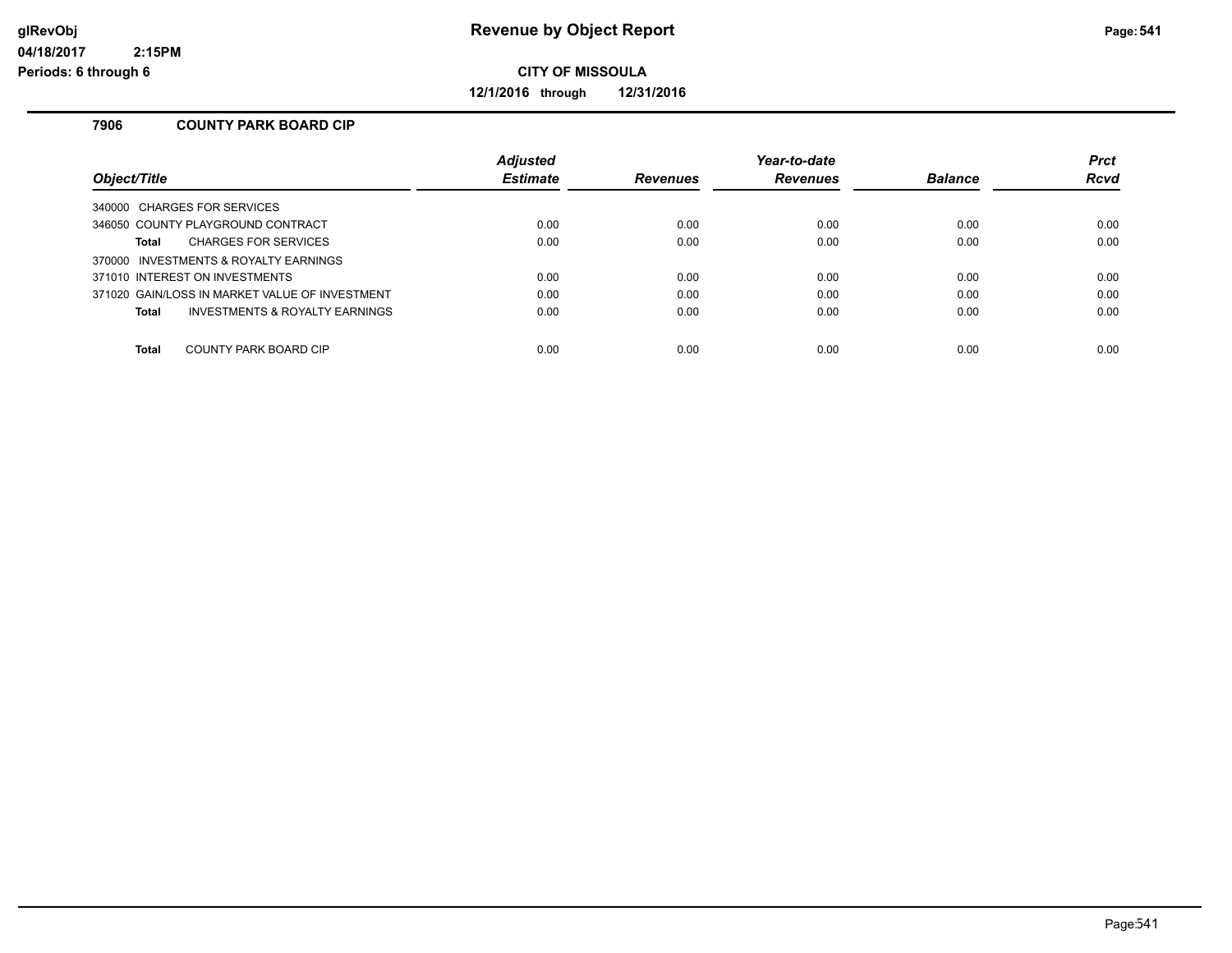**12/1/2016 through 12/31/2016**

**7907 ELK HILLS SUBDIVISION 7907 ELK HILLS SUBDIVISION**

|                                |                                                 | Adjusted        | Year-to-date    |                 |                | <b>Prct</b> |
|--------------------------------|-------------------------------------------------|-----------------|-----------------|-----------------|----------------|-------------|
| Object/Title                   |                                                 | <b>Estimate</b> | <b>Revenues</b> | <b>Revenues</b> | <b>Balance</b> | <b>Rcvd</b> |
|                                | 370000 INVESTMENTS & ROYALTY EARNINGS           |                 |                 |                 |                |             |
| 371010 INTEREST ON INVESTMENTS |                                                 | 0.00            | 0.00            | 0.00            | 0.00           | 0.00        |
|                                | 371020 GAIN/LOSS IN MARKET VALUE OF INVESTMENTS | 0.00            | 0.00            | 0.00            | 0.00           | 0.00        |
| Total                          | INVESTMENTS & ROYALTY EARNINGS                  | 0.00            | 0.00            | 0.00            | 0.00           | 0.00        |
| <b>Total</b>                   | ELK HILLS SUBDIVISION                           | 0.00            | 0.00            | 0.00            | 0.00           | 0.00        |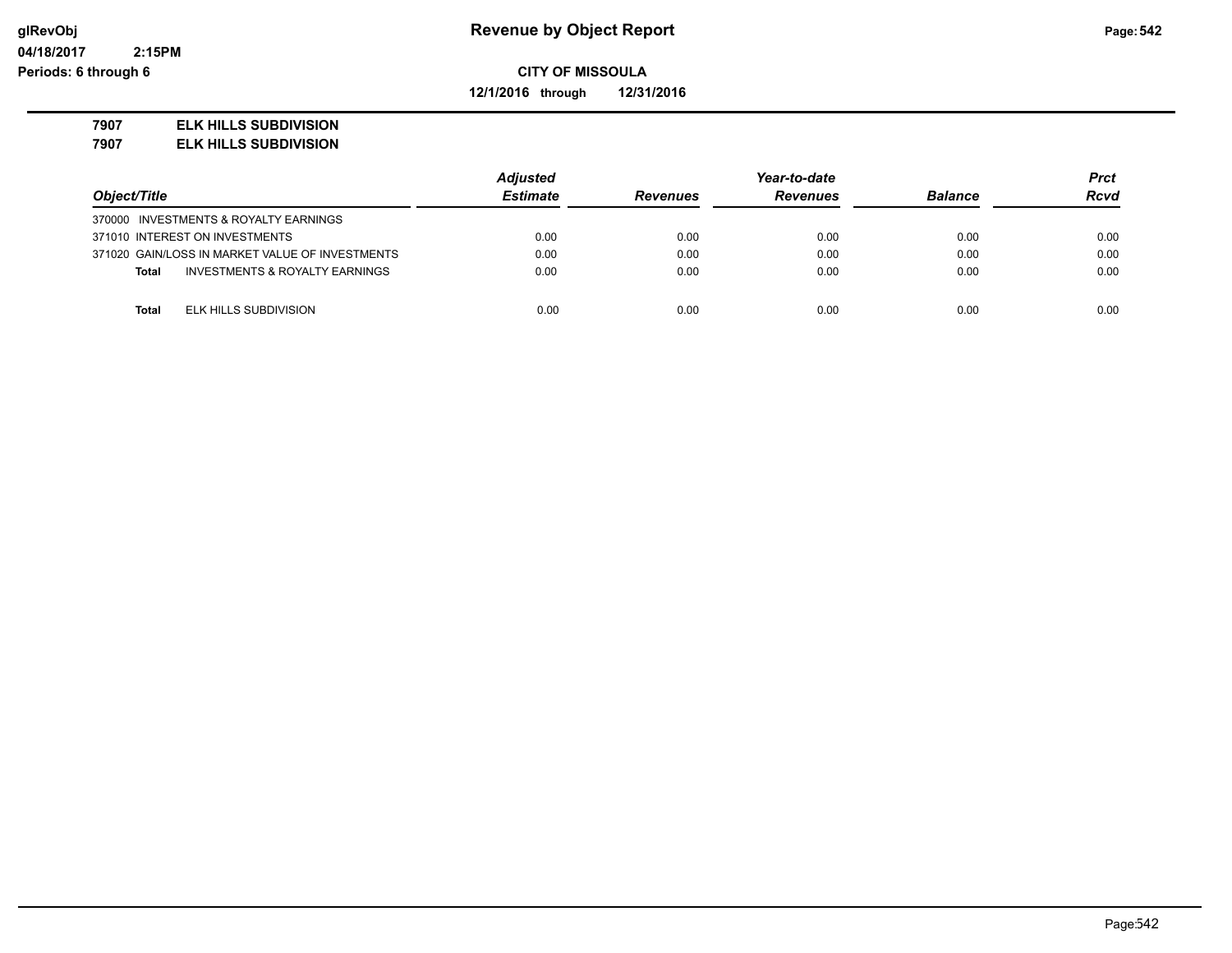**12/1/2016 through 12/31/2016**

## **7907 ELK HILLS SUBDIVISION**

|                                                    | <b>Adjusted</b> |                 | <b>Prct</b>     |                |             |
|----------------------------------------------------|-----------------|-----------------|-----------------|----------------|-------------|
| Object/Title                                       | <b>Estimate</b> | <b>Revenues</b> | <b>Revenues</b> | <b>Balance</b> | <b>Rcvd</b> |
| 370000 INVESTMENTS & ROYALTY EARNINGS              |                 |                 |                 |                |             |
| 371010 INTEREST ON INVESTMENTS                     | 0.00            | 0.00            | 0.00            | 0.00           | 0.00        |
| 371020 GAIN/LOSS IN MARKET VALUE OF INVESTMENT     | 0.00            | 0.00            | 0.00            | 0.00           | 0.00        |
| <b>INVESTMENTS &amp; ROYALTY EARNINGS</b><br>Total | 0.00            | 0.00            | 0.00            | 0.00           | 0.00        |
|                                                    |                 |                 |                 |                |             |
| <b>Total</b><br>ELK HILLS SUBDIVISION              | 0.00            | 0.00            | 0.00            | 0.00           | 0.00        |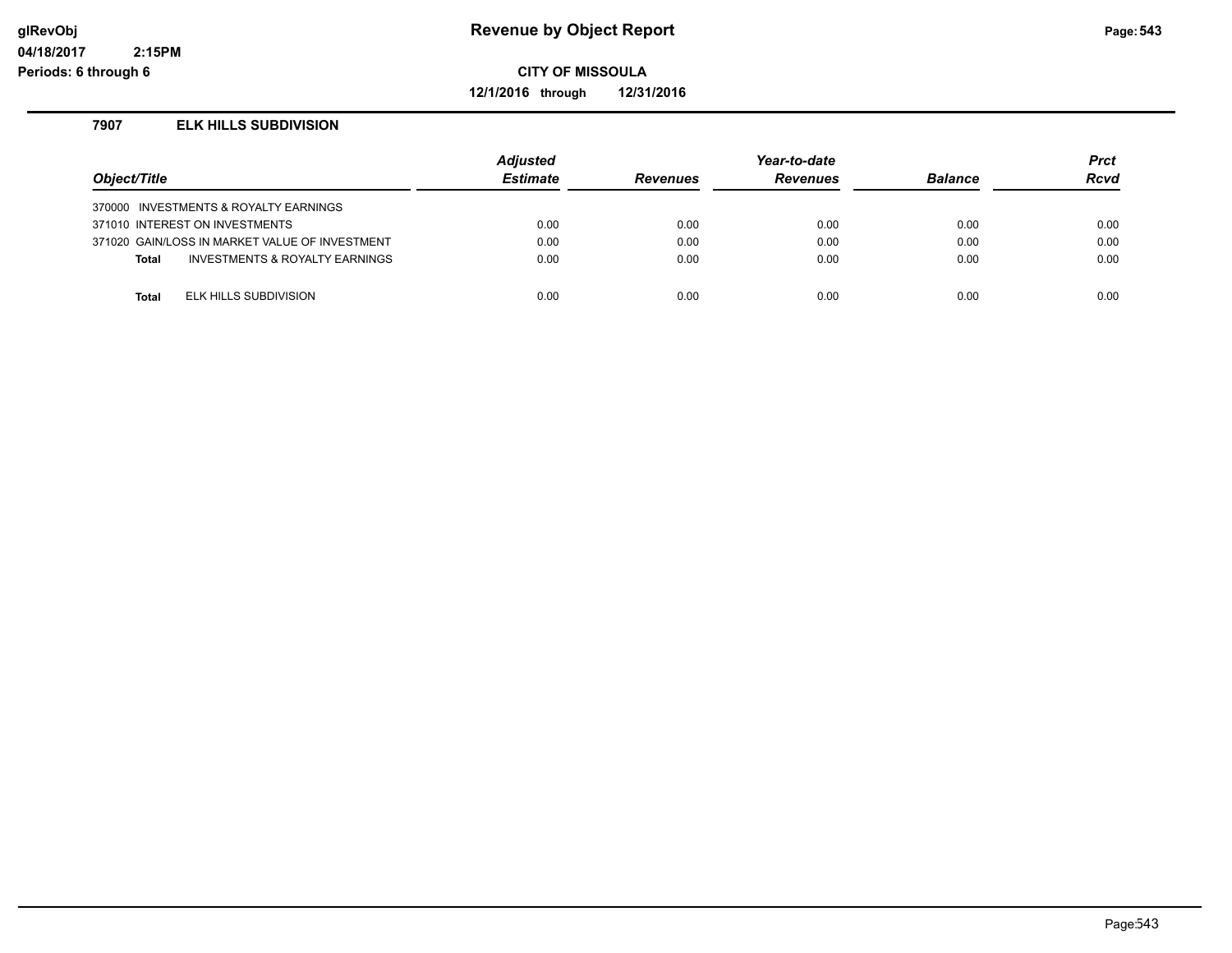**12/1/2016 through 12/31/2016**

## **7908 RATTLESNAKE-CORNERSTONE TRAIL SW 7908 RATTLESNAKE-CORNERSTONE TRAIL SW**

|                                                 | <b>Adiusted</b> |                 | Year-to-date    |                | <b>Prct</b> |
|-------------------------------------------------|-----------------|-----------------|-----------------|----------------|-------------|
| Object/Title                                    | <b>Estimate</b> | <b>Revenues</b> | <b>Revenues</b> | <b>Balance</b> | <b>Rcvd</b> |
| 370000 INVESTMENTS & ROYALTY EARNINGS           |                 |                 |                 |                |             |
| 371010 INTEREST ON INVESTMENTS                  | 0.00            | 0.00            | 0.00            | 0.00           | 0.00        |
| 371020 GAIN/LOSS IN MARKET VALUE OF INVESTMENTS | 0.00            | 0.00            | 0.00            | 0.00           | 0.00        |
| INVESTMENTS & ROYALTY EARNINGS<br>Total         | 0.00            | 0.00            | 0.00            | 0.00           | 0.00        |
| 380000 OTHER FINANCING SOURCES                  |                 |                 |                 |                |             |
| 383000 OPERATING TRANSFERS                      | 0.00            | 0.00            | 0.00            | 0.00           | 0.00        |
| OTHER FINANCING SOURCES<br>Total                | 0.00            | 0.00            | 0.00            | 0.00           | 0.00        |
|                                                 |                 |                 |                 |                |             |
| Total<br>RATTLESNAKE-CORNERSTONE TRAIL SW       | 0.00            | 0.00            | 0.00            | 0.00           | 0.00        |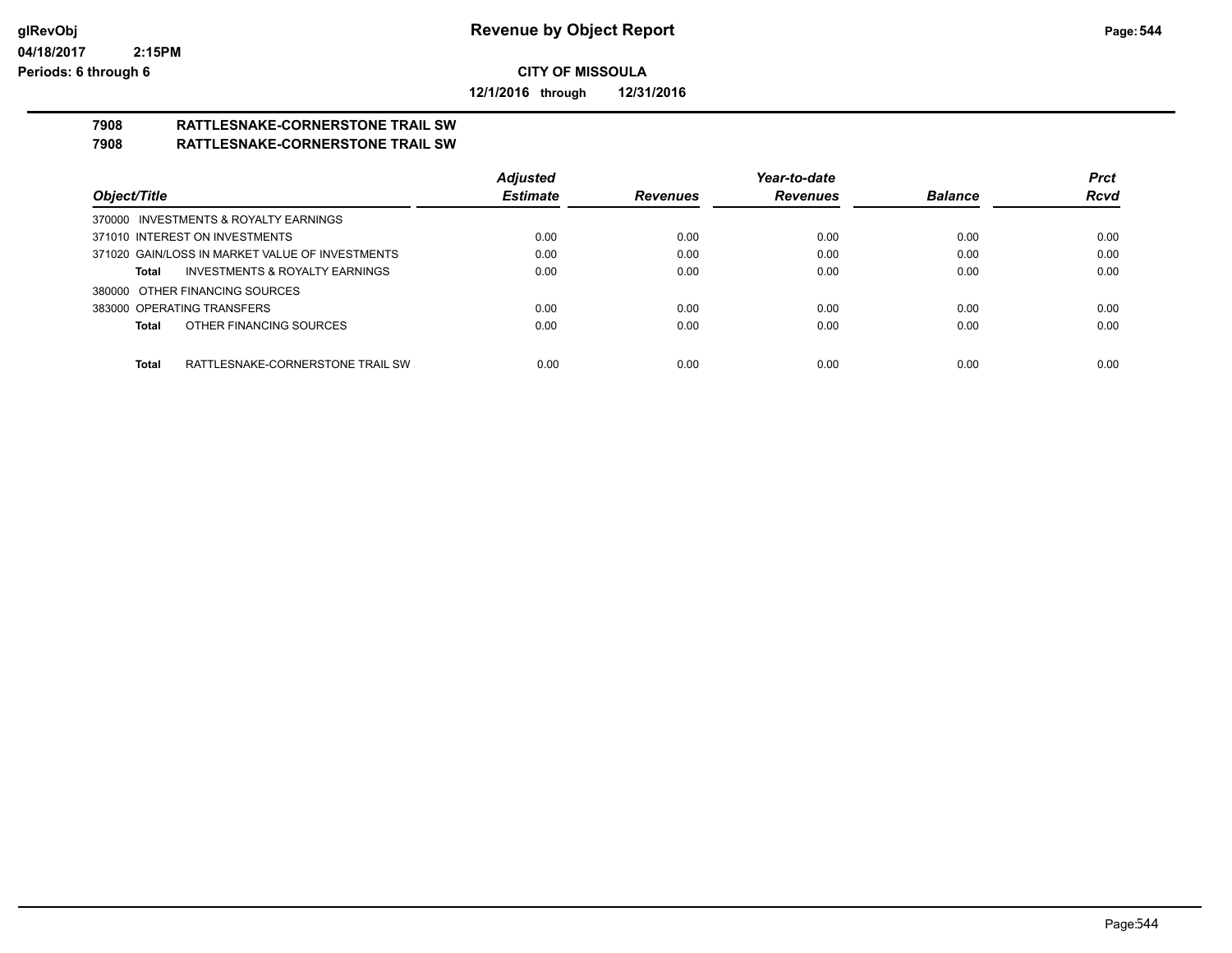**12/1/2016 through 12/31/2016**

## **7908 RATTLESNAKE-CORNERSTONE TRAIL SW**

| Object/Title                                     | <b>Adjusted</b><br><b>Estimate</b> | <b>Revenues</b> | Year-to-date<br><b>Revenues</b> | <b>Balance</b> | <b>Prct</b><br><b>Rcvd</b> |
|--------------------------------------------------|------------------------------------|-----------------|---------------------------------|----------------|----------------------------|
|                                                  |                                    |                 |                                 |                |                            |
| 370000 INVESTMENTS & ROYALTY EARNINGS            |                                    |                 |                                 |                |                            |
| 371010 INTEREST ON INVESTMENTS                   | 0.00                               | 0.00            | 0.00                            | 0.00           | 0.00                       |
| 371020 GAIN/LOSS IN MARKET VALUE OF INVESTMENT   | 0.00                               | 0.00            | 0.00                            | 0.00           | 0.00                       |
| Total<br>INVESTMENTS & ROYALTY EARNINGS          | 0.00                               | 0.00            | 0.00                            | 0.00           | 0.00                       |
| 380000 OTHER FINANCING SOURCES                   |                                    |                 |                                 |                |                            |
| 383000 OPERATING TRANSFERS                       | 0.00                               | 0.00            | 0.00                            | 0.00           | 0.00                       |
| OTHER FINANCING SOURCES<br>Total                 | 0.00                               | 0.00            | 0.00                            | 0.00           | 0.00                       |
|                                                  |                                    |                 |                                 |                |                            |
| <b>Total</b><br>RATTLESNAKE-CORNERSTONE TRAIL SW | 0.00                               | 0.00            | 0.00                            | 0.00           | 0.00                       |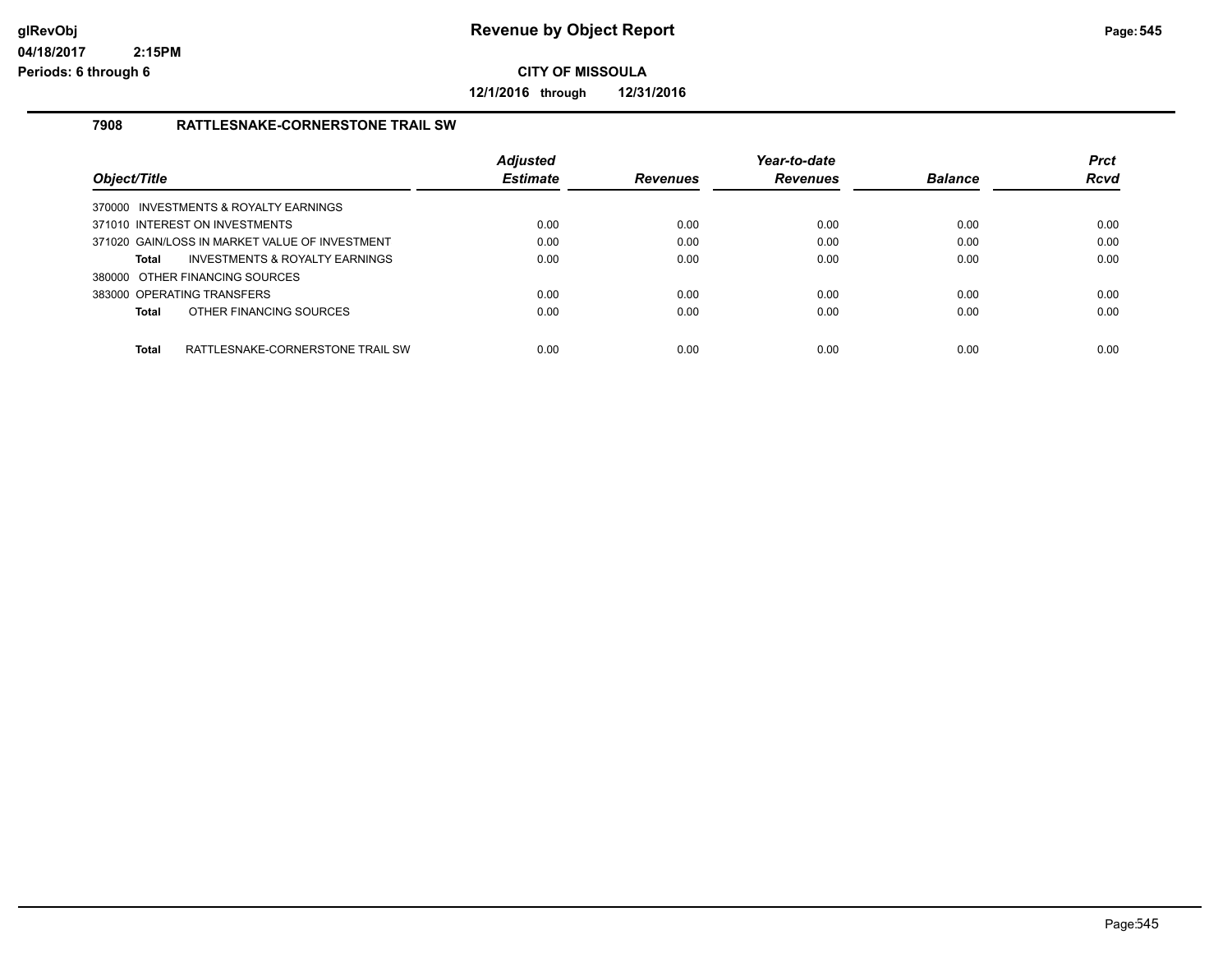**7909 YOUTH PROGRAMS 7909 YOUTH PROGRAMS**

| Object/Title                                    | <b>Adjusted</b><br><b>Estimate</b> | <b>Revenues</b> | Year-to-date<br><b>Revenues</b> | <b>Balance</b> | Prct<br><b>Rcvd</b> |
|-------------------------------------------------|------------------------------------|-----------------|---------------------------------|----------------|---------------------|
| 370000 INVESTMENTS & ROYALTY EARNINGS           |                                    |                 |                                 |                |                     |
| 371010 INTEREST ON INVESTMENTS                  | 0.00                               | 0.00            | 0.00                            | 0.00           | 0.00                |
| 371020 GAIN/LOSS IN MARKET VALUE OF INVESTMENTS | 0.00                               | 0.00            | 0.00                            | 0.00           | 0.00                |
| INVESTMENTS & ROYALTY EARNINGS<br>Total         | 0.00                               | 0.00            | 0.00                            | 0.00           | 0.00                |
|                                                 |                                    |                 |                                 |                |                     |
| YOUTH PROGRAMS<br><b>Total</b>                  | 0.00                               | 0.00            | 0.00                            | 0.00           | 0.00                |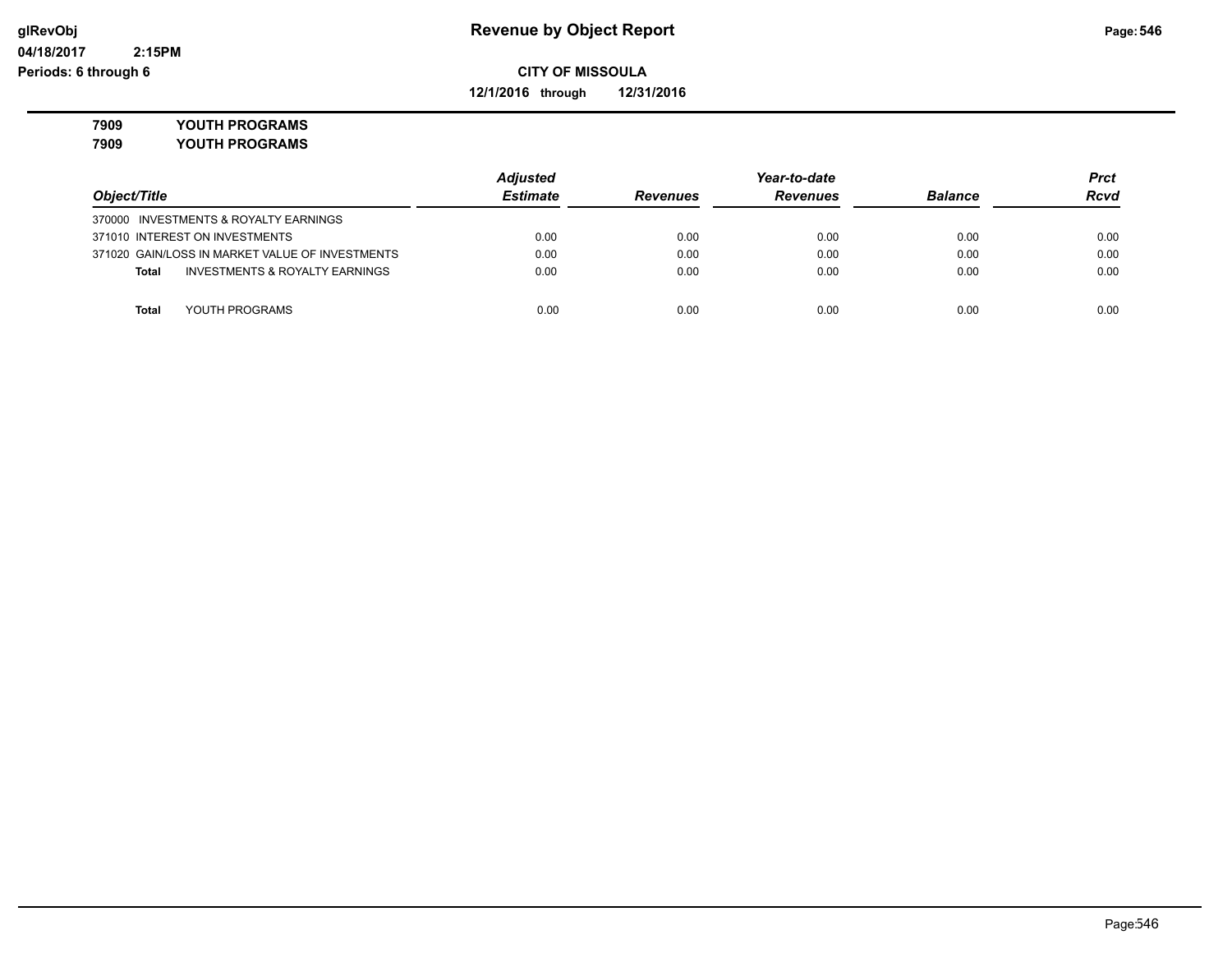**12/1/2016 through 12/31/2016**

### **7909 YOUTH PROGRAMS**

|                                                |  | <b>Adjusted</b> |                 |                 | <b>Prct</b>    |             |
|------------------------------------------------|--|-----------------|-----------------|-----------------|----------------|-------------|
| Object/Title                                   |  | <b>Estimate</b> | <b>Revenues</b> | <b>Revenues</b> | <b>Balance</b> | <b>Rcvd</b> |
| 370000 INVESTMENTS & ROYALTY EARNINGS          |  |                 |                 |                 |                |             |
| 371010 INTEREST ON INVESTMENTS                 |  | 0.00            | 0.00            | 0.00            | 0.00           | 0.00        |
| 371020 GAIN/LOSS IN MARKET VALUE OF INVESTMENT |  | 0.00            | 0.00            | 0.00            | 0.00           | 0.00        |
| INVESTMENTS & ROYALTY EARNINGS<br><b>Total</b> |  | 0.00            | 0.00            | 0.00            | 0.00           | 0.00        |
|                                                |  |                 |                 |                 |                |             |
| YOUTH PROGRAMS<br><b>Total</b>                 |  | 0.00            | 0.00            | 0.00            | 0.00           | 0.00        |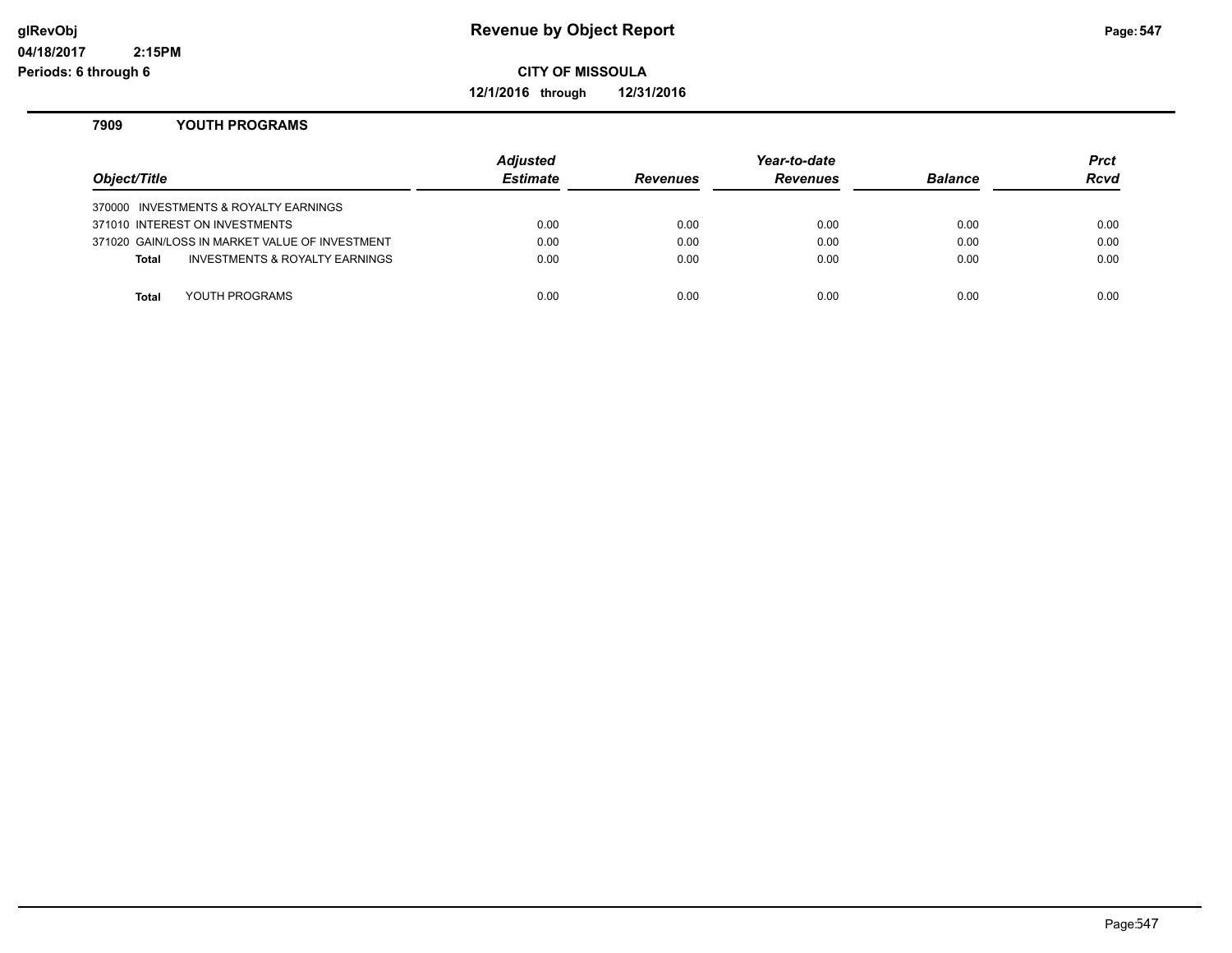**12/1/2016 through 12/31/2016**

**7910 SIDEWALK & CURB LOAN FUND 7910 SIDEWALK & CURB LOAN FUND**

|                                                 | <b>Adjusted</b> |                 | Year-to-date    |                | <b>Prct</b> |
|-------------------------------------------------|-----------------|-----------------|-----------------|----------------|-------------|
| Object/Title                                    | <b>Estimate</b> | <b>Revenues</b> | <b>Revenues</b> | <b>Balance</b> | Rcvd        |
| 370000 INVESTMENTS & ROYALTY EARNINGS           |                 |                 |                 |                |             |
| 371010 INTEREST ON INVESTMENTS                  | 0.00            | 0.00            | 0.00            | 0.00           | 0.00        |
| 371020 GAIN/LOSS IN MARKET VALUE OF INVESTMENTS | 0.00            | 0.00            | 0.00            | 0.00           | 0.00        |
| INVESTMENTS & ROYALTY EARNINGS<br>Total         | 0.00            | 0.00            | 0.00            | 0.00           | 0.00        |
|                                                 |                 |                 |                 |                |             |
| <b>Total</b><br>SIDEWALK & CURB LOAN FUND       | 0.00            | 0.00            | 0.00            | 0.00           | 0.00        |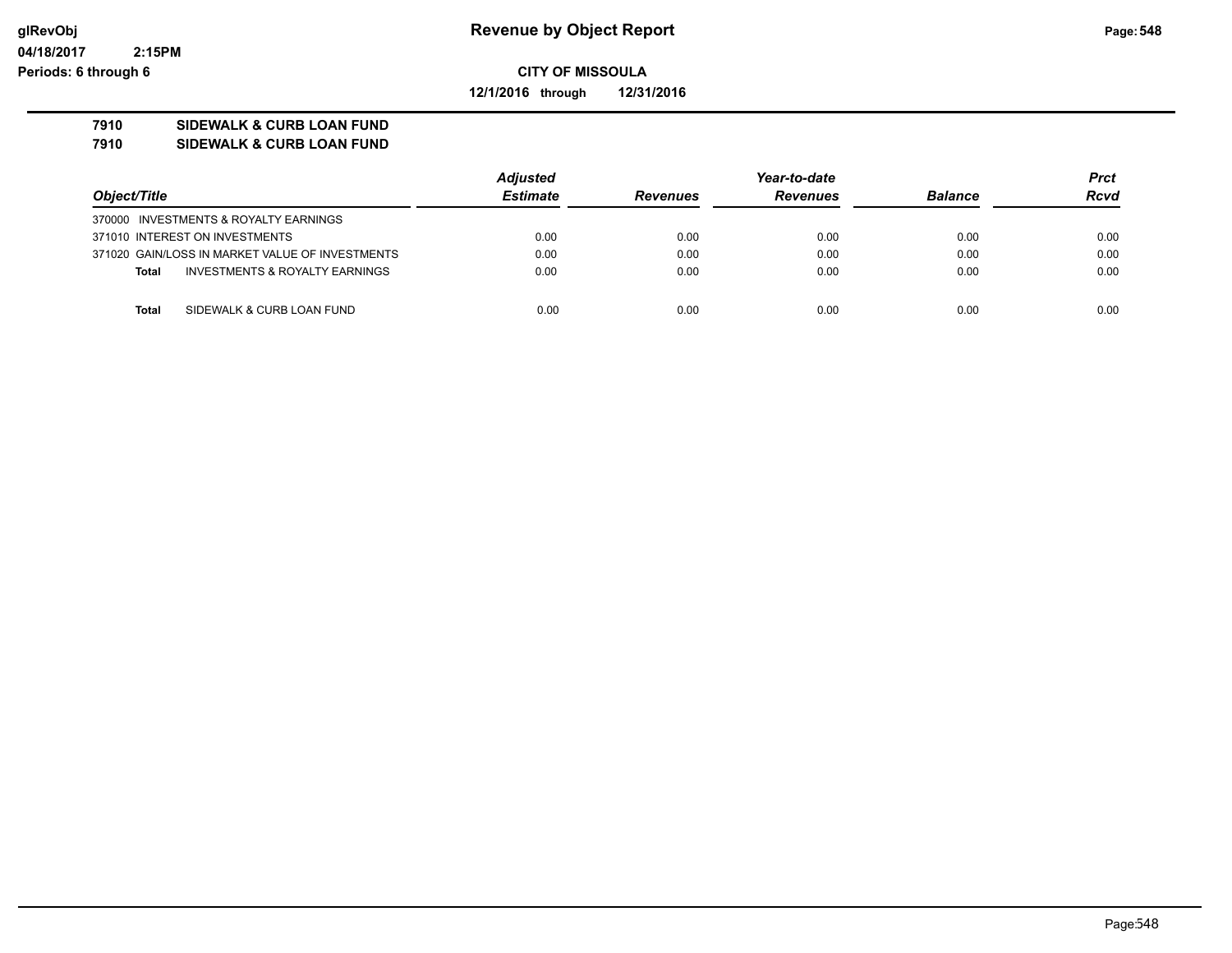**12/1/2016 through 12/31/2016**

## **7910 SIDEWALK & CURB LOAN FUND**

|                                                | <b>Adjusted</b> |                 | <b>Prct</b>     |                |             |
|------------------------------------------------|-----------------|-----------------|-----------------|----------------|-------------|
| Object/Title                                   | <b>Estimate</b> | <b>Revenues</b> | <b>Revenues</b> | <b>Balance</b> | <b>Rcvd</b> |
| 370000 INVESTMENTS & ROYALTY EARNINGS          |                 |                 |                 |                |             |
| 371010 INTEREST ON INVESTMENTS                 | 0.00            | 0.00            | 0.00            | 0.00           | 0.00        |
| 371020 GAIN/LOSS IN MARKET VALUE OF INVESTMENT | 0.00            | 0.00            | 0.00            | 0.00           | 0.00        |
| INVESTMENTS & ROYALTY EARNINGS<br><b>Total</b> | 0.00            | 0.00            | 0.00            | 0.00           | 0.00        |
| Total<br>SIDEWALK & CURB LOAN FUND             | 0.00            | 0.00            | 0.00            | 0.00           | 0.00        |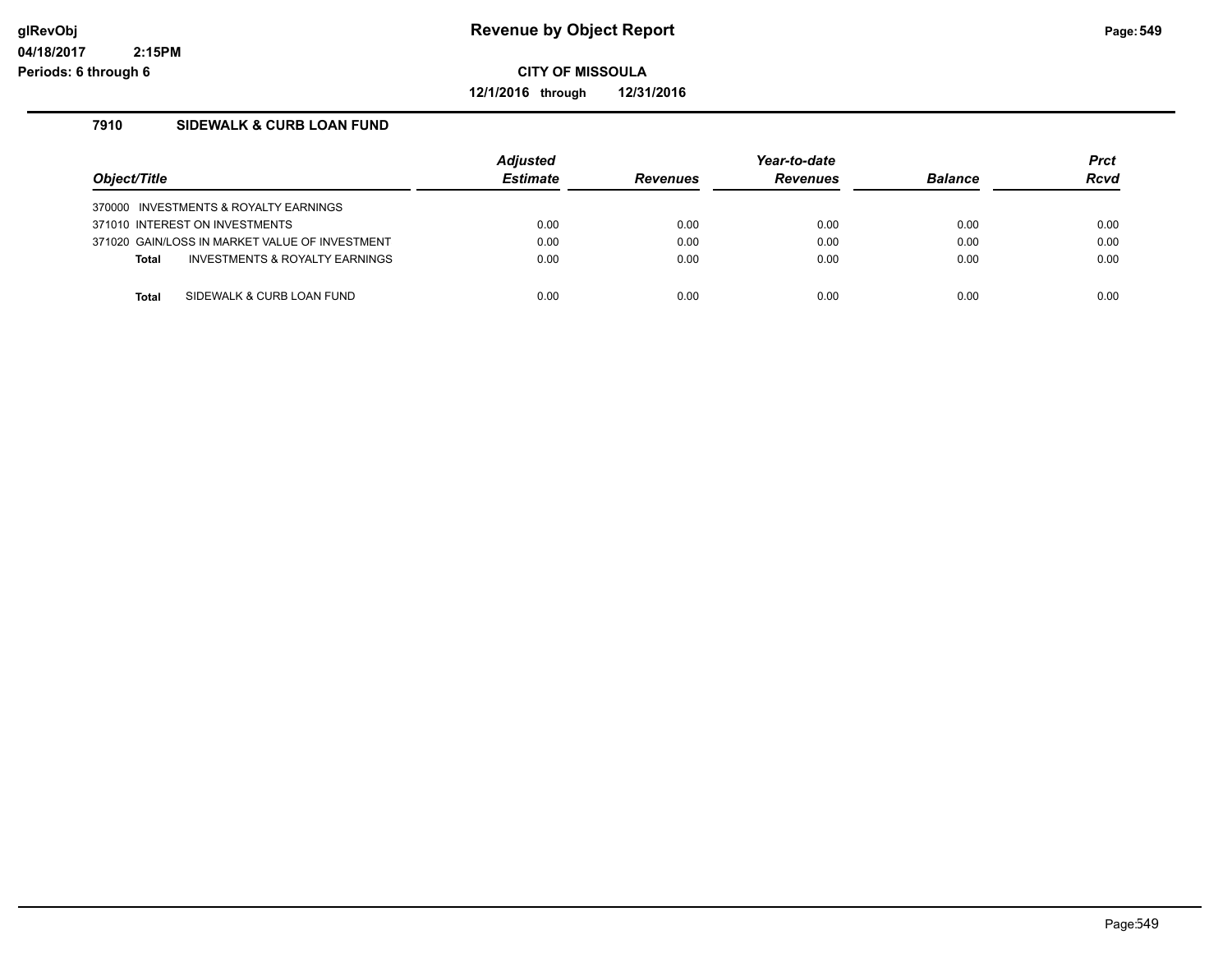**12/1/2016 through 12/31/2016**

**7911 RESIDENTIAL INSPECTION FUND**

**7911 RESIDENTIAL INSPECTION FUND**

|                                                    | <b>Adjusted</b> |                 | Year-to-date    |                | <b>Prct</b> |
|----------------------------------------------------|-----------------|-----------------|-----------------|----------------|-------------|
| Object/Title                                       | <b>Estimate</b> | <b>Revenues</b> | <b>Revenues</b> | <b>Balance</b> | <b>Rcvd</b> |
| 320000 LICENSES & PERMITS                          |                 |                 |                 |                |             |
| 323018 PAVING ASSESSMENTS                          | 0.00            | 0.00            | 0.00            | 0.00           | 0.00        |
| <b>LICENSES &amp; PERMITS</b><br>Total             | 0.00            | 0.00            | 0.00            | 0.00           | 0.00        |
| 360000 MISCELLANEOUS REVENUES                      |                 |                 |                 |                |             |
| 360010 MISCELLANEOUS                               | 0.00            | 0.00            | 0.00            | 0.00           | 0.00        |
| 365001 *** Title Not Found ***                     | 0.00            | 0.00            | 0.00            | 0.00           | 0.00        |
| 365002 OTHER RECREATION DONATIONS                  | 0.00            | 0.00            | 0.00            | 0.00           | 0.00        |
| MISCELLANEOUS REVENUES<br>Total                    | 0.00            | 0.00            | 0.00            | 0.00           | 0.00        |
| 370000 INVESTMENTS & ROYALTY EARNINGS              |                 |                 |                 |                |             |
| 371010 INTEREST ON INVESTMENTS                     | 0.00            | 0.00            | 0.00            | 0.00           | 0.00        |
| 371020 GAIN/LOSS IN MARKET VALUE OF INVESTMENTS    | 0.00            | 0.00            | 0.00            | 0.00           | 0.00        |
| <b>INVESTMENTS &amp; ROYALTY EARNINGS</b><br>Total | 0.00            | 0.00            | 0.00            | 0.00           | 0.00        |
| <b>RESIDENTIAL INSPECTION FUND</b><br>Total        | 0.00            | 0.00            | 0.00            | 0.00           | 0.00        |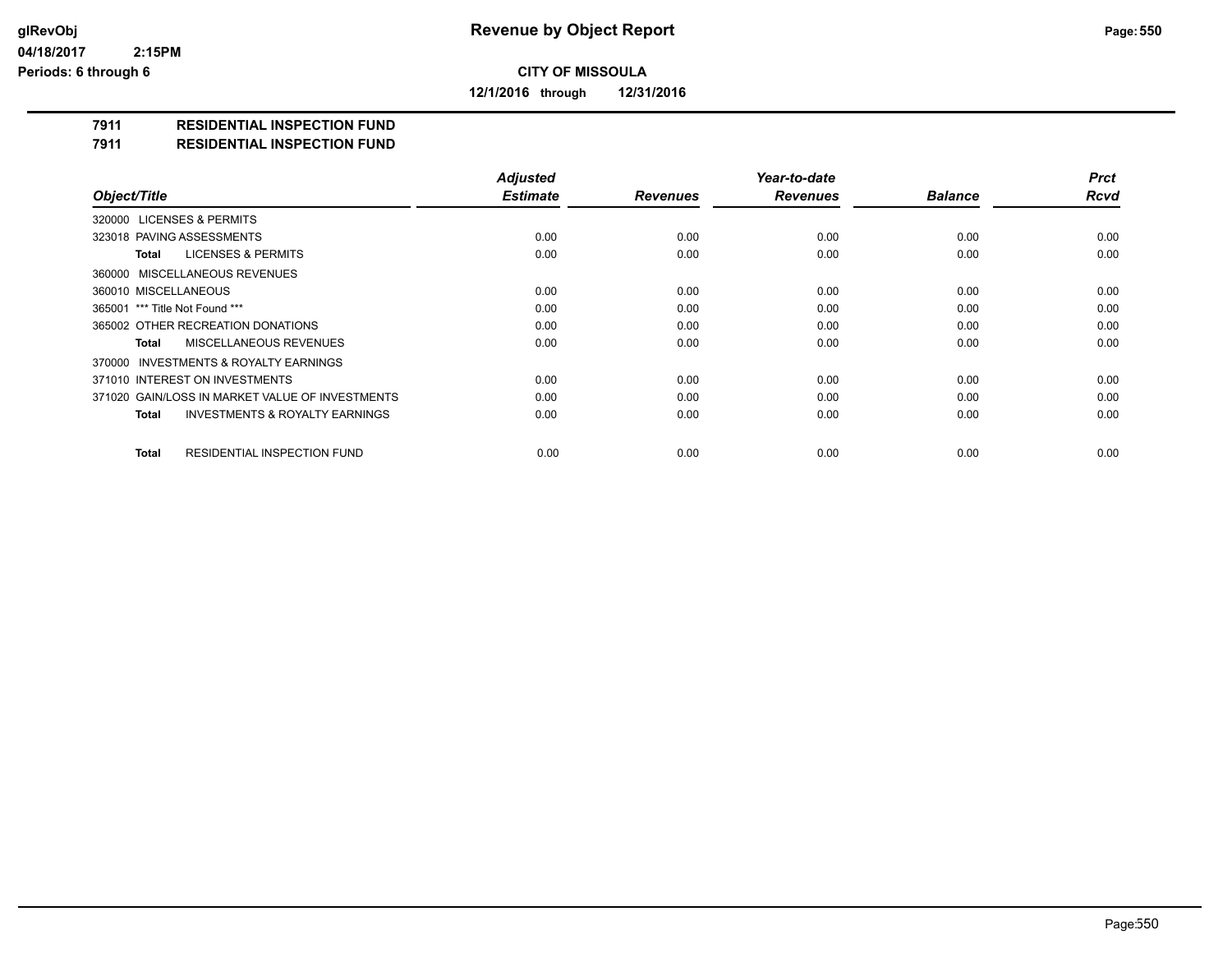**12/1/2016 through 12/31/2016**

## **7911 RESIDENTIAL INSPECTION FUND**

|                                                           | <b>Adjusted</b> |                 | Year-to-date    |                | <b>Prct</b> |
|-----------------------------------------------------------|-----------------|-----------------|-----------------|----------------|-------------|
| Object/Title                                              | <b>Estimate</b> | <b>Revenues</b> | <b>Revenues</b> | <b>Balance</b> | <b>Rcvd</b> |
| 320000 LICENSES & PERMITS                                 |                 |                 |                 |                |             |
| 323018 PAVING ASSESSMENTS                                 | 0.00            | 0.00            | 0.00            | 0.00           | 0.00        |
| <b>LICENSES &amp; PERMITS</b><br><b>Total</b>             | 0.00            | 0.00            | 0.00            | 0.00           | 0.00        |
| 360000 MISCELLANEOUS REVENUES                             |                 |                 |                 |                |             |
| 360010 MISCELLANEOUS                                      | 0.00            | 0.00            | 0.00            | 0.00           | 0.00        |
| 365001 *** Title Not Found ***                            | 0.00            | 0.00            | 0.00            | 0.00           | 0.00        |
| 365002 OTHER RECREATION DONATIONS                         | 0.00            | 0.00            | 0.00            | 0.00           | 0.00        |
| MISCELLANEOUS REVENUES<br>Total                           | 0.00            | 0.00            | 0.00            | 0.00           | 0.00        |
| 370000 INVESTMENTS & ROYALTY EARNINGS                     |                 |                 |                 |                |             |
| 371010 INTEREST ON INVESTMENTS                            | 0.00            | 0.00            | 0.00            | 0.00           | 0.00        |
| 371020 GAIN/LOSS IN MARKET VALUE OF INVESTMENT            | 0.00            | 0.00            | 0.00            | 0.00           | 0.00        |
| <b>INVESTMENTS &amp; ROYALTY EARNINGS</b><br><b>Total</b> | 0.00            | 0.00            | 0.00            | 0.00           | 0.00        |
| <b>RESIDENTIAL INSPECTION FUND</b><br><b>Total</b>        | 0.00            | 0.00            | 0.00            | 0.00           | 0.00        |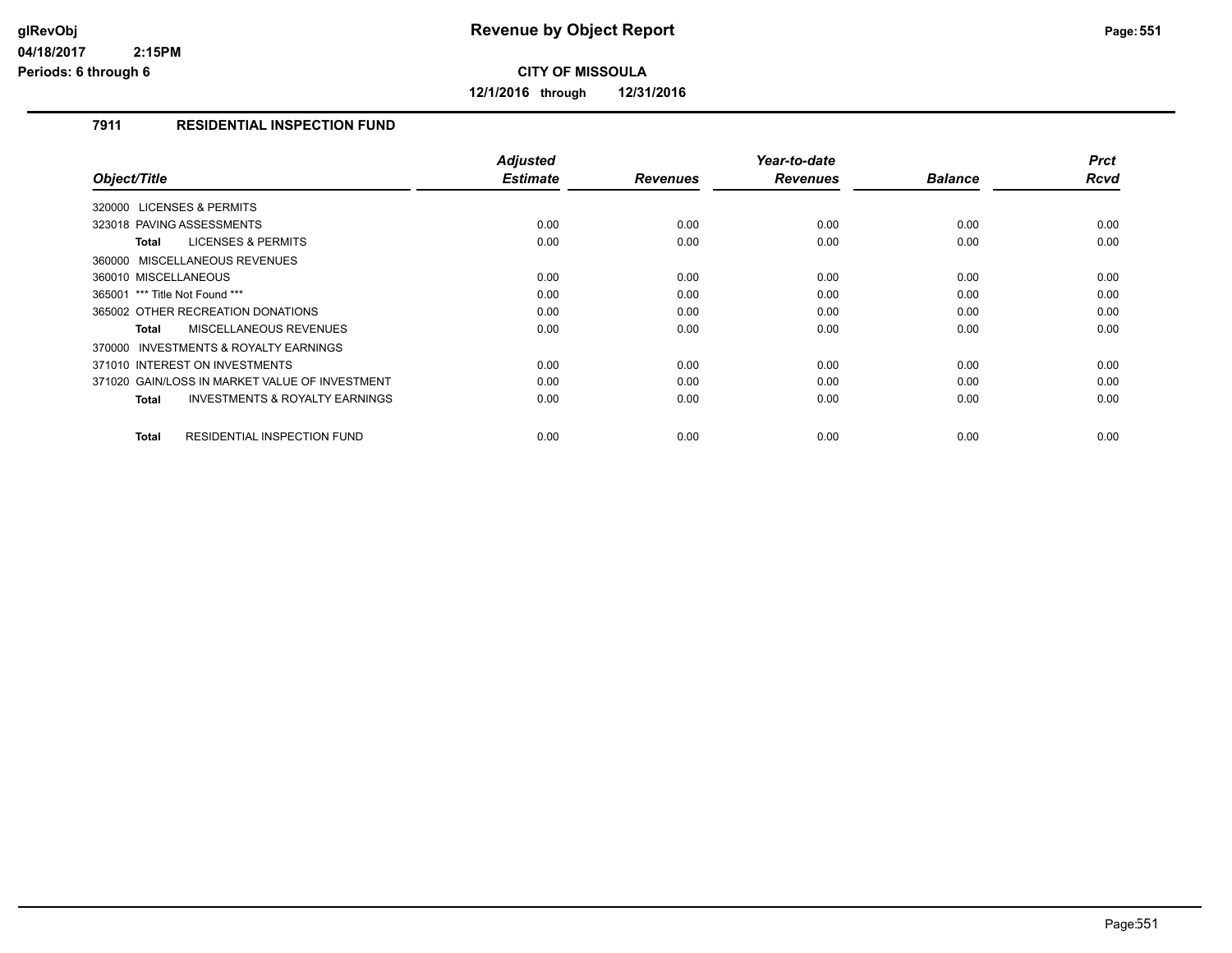**12/1/2016 through 12/31/2016**

**7955 PROPERTY TAX RELIEF FUND 7955 PROPERTY TAX RELIEF FUND**

|                                        | <b>Adjusted</b> |                 | <b>Prct</b>     |                |             |
|----------------------------------------|-----------------|-----------------|-----------------|----------------|-------------|
| Object/Title                           | <b>Estimate</b> | <b>Revenues</b> | <b>Revenues</b> | <b>Balance</b> | <b>Rcvd</b> |
| 360000 MISCELLANEOUS REVENUES          |                 |                 |                 |                |             |
| 365010 PROPERTY TAX RELIEF DONATIONS   | 0.00            | 0.00            | 0.00            | 0.00           | 0.00        |
| <b>MISCELLANEOUS REVENUES</b><br>Total | 0.00            | 0.00            | 0.00            | 0.00           | 0.00        |
| Total<br>PROPERTY TAX RELIEF FUND      | 0.00            | 0.00            | 0.00            | 0.00           | 0.00        |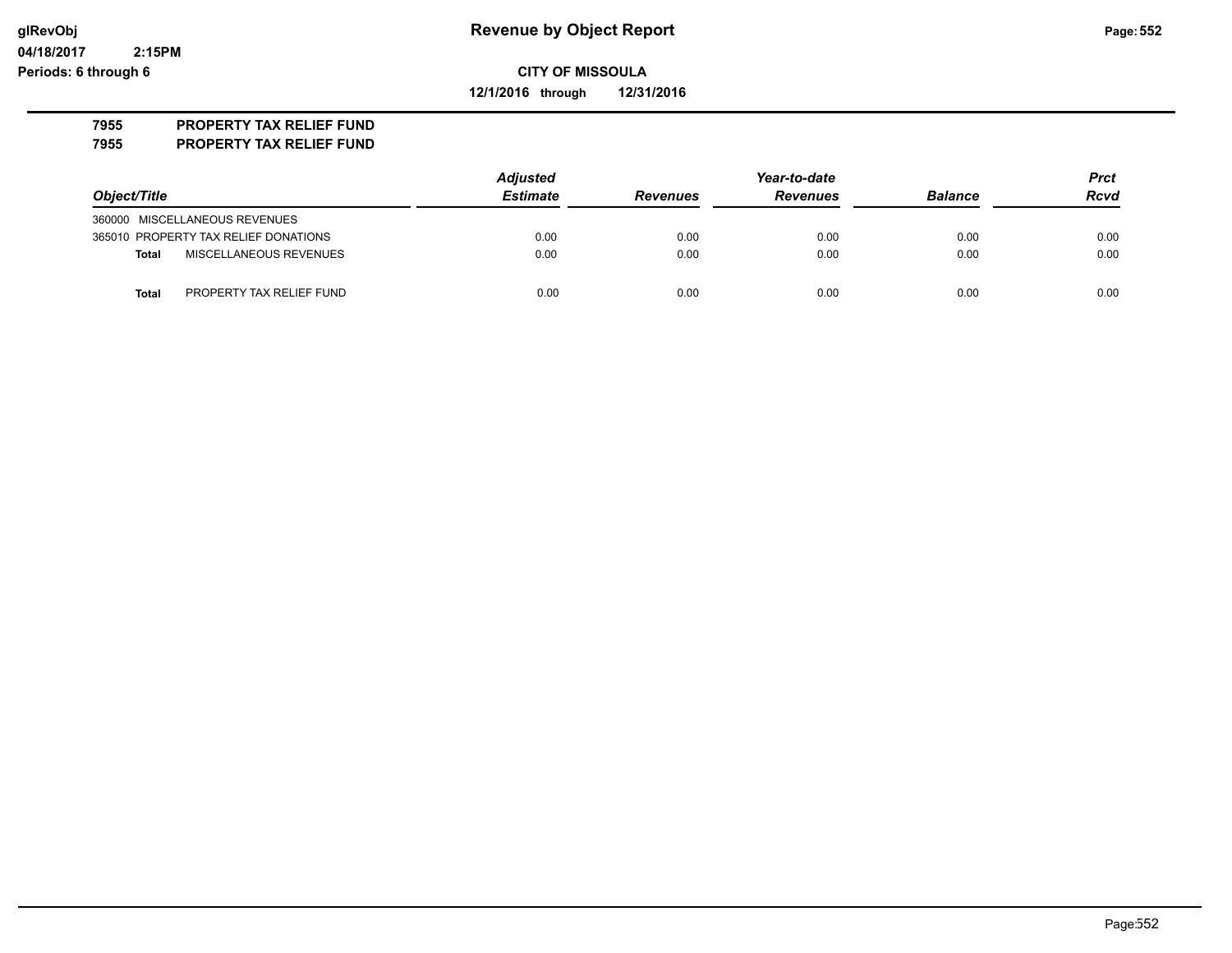**12/1/2016 through 12/31/2016**

## **7955 PROPERTY TAX RELIEF FUND**

|                                          | <b>Adjusted</b> |                 | Year-to-date    |                | <b>Prct</b> |
|------------------------------------------|-----------------|-----------------|-----------------|----------------|-------------|
| Object/Title                             | <b>Estimate</b> | <b>Revenues</b> | <b>Revenues</b> | <b>Balance</b> | <b>Rcvd</b> |
| 360000 MISCELLANEOUS REVENUES            |                 |                 |                 |                |             |
| 365010 PROPERTY TAX RELIEF DONATIONS     | 0.00            | 0.00            | 0.00            | 0.00           | 0.00        |
| MISCELLANEOUS REVENUES<br><b>Total</b>   | 0.00            | 0.00            | 0.00            | 0.00           | 0.00        |
| <b>Total</b><br>PROPERTY TAX RELIEF FUND | 0.00            | 0.00            | 0.00            | 0.00           | 0.00        |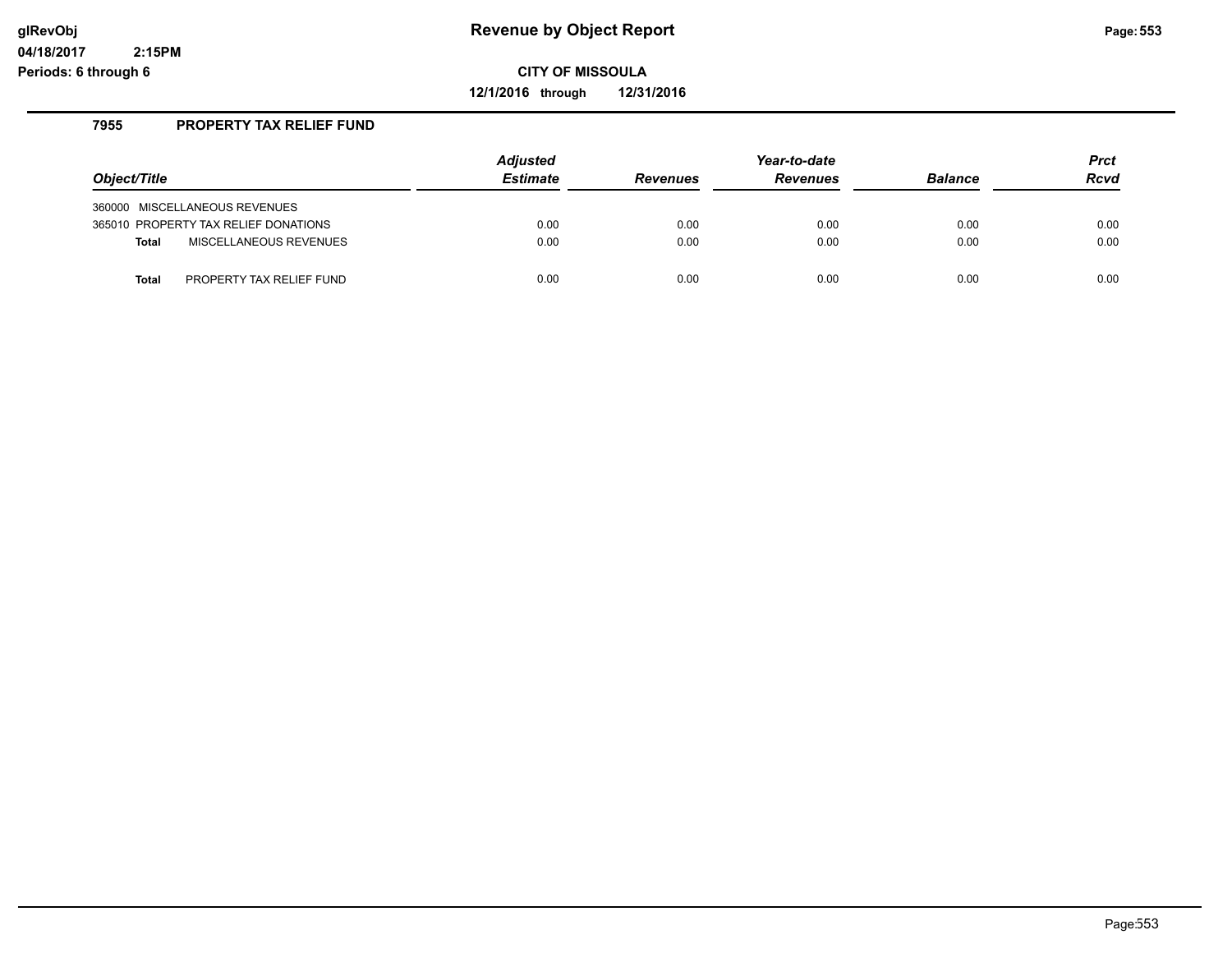**12/1/2016 through 12/31/2016**

## **9000 GENERAL FIXED ASSETS ACCOUNT GROUP 9000 GENERAL FIXED ASSETS ACCOUNT GROUP**

|                                |                                           | <b>Adjusted</b> |                 | Year-to-date    |                | <b>Prct</b> |
|--------------------------------|-------------------------------------------|-----------------|-----------------|-----------------|----------------|-------------|
| Object/Title                   |                                           | <b>Estimate</b> | <b>Revenues</b> | <b>Revenues</b> | <b>Balance</b> | <b>Rcvd</b> |
|                                | 380000 OTHER FINANCING SOURCES            |                 |                 |                 |                |             |
| 382000 *** Title Not Found *** |                                           | 0.00            | 0.00            | 0.00            | 0.00           | 0.00        |
| <b>Total</b>                   | OTHER FINANCING SOURCES                   | 0.00            | 0.00            | 0.00            | 0.00           | 0.00        |
| Total                          | <b>GENERAL FIXED ASSETS ACCOUNT GROUP</b> | 0.00            | 0.00            | 0.00            | 0.00           | 0.00        |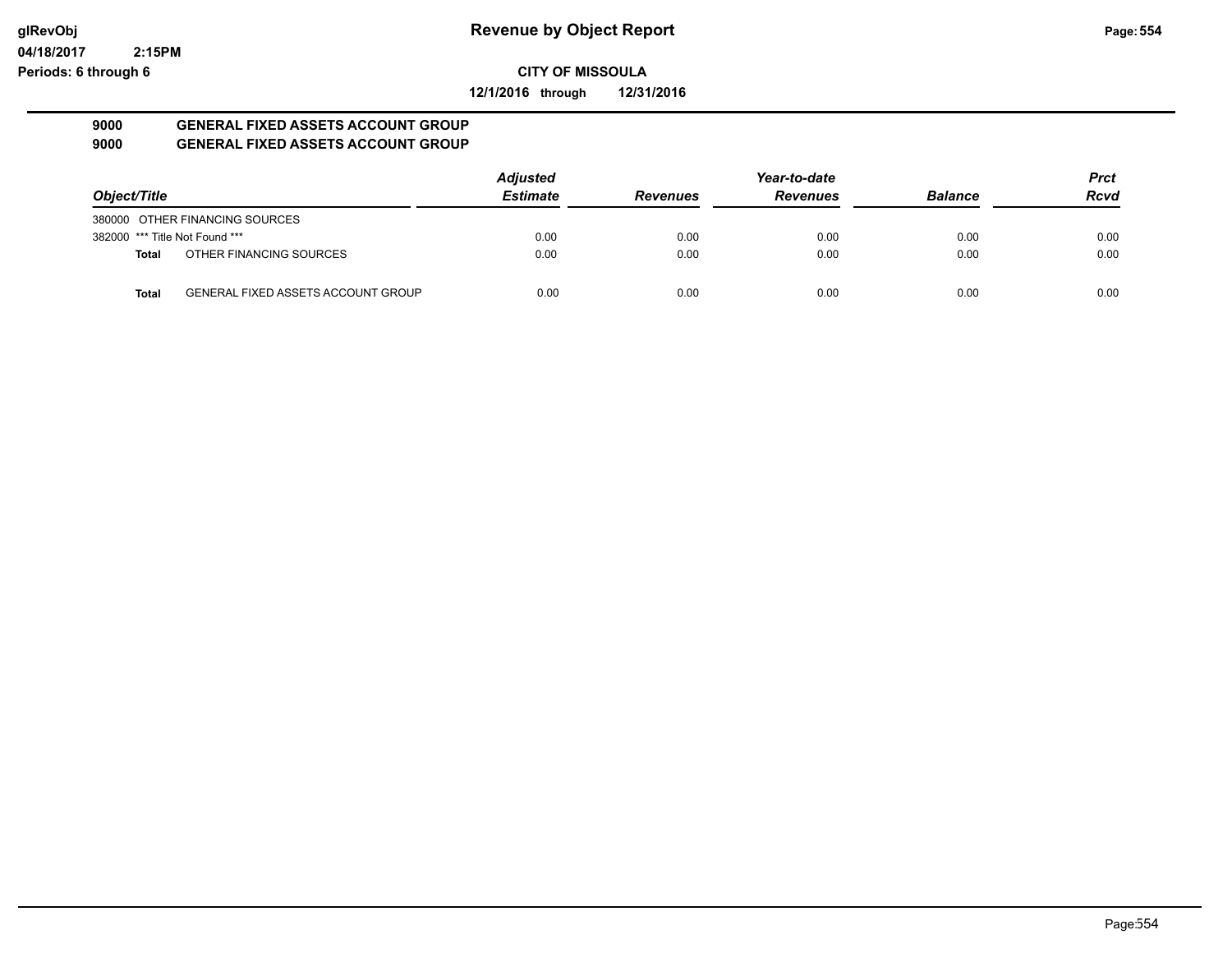**12/1/2016 through 12/31/2016**

### **9000 GENERAL FIXED ASSETS ACCOUNT GROUP**

|                                |                                           | <b>Adjusted</b> |                 | Year-to-date    |                | <b>Prct</b> |
|--------------------------------|-------------------------------------------|-----------------|-----------------|-----------------|----------------|-------------|
| Object/Title                   |                                           | <b>Estimate</b> | <b>Revenues</b> | <b>Revenues</b> | <b>Balance</b> | <b>Rcvd</b> |
|                                | 380000 OTHER FINANCING SOURCES            |                 |                 |                 |                |             |
| 382000 *** Title Not Found *** |                                           | 0.00            | 0.00            | 0.00            | 0.00           | 0.00        |
| <b>Total</b>                   | OTHER FINANCING SOURCES                   | 0.00            | 0.00            | 0.00            | 0.00           | 0.00        |
| Total                          | <b>GENERAL FIXED ASSETS ACCOUNT GROUF</b> | 0.00            | 0.00            | 0.00            | 0.00           | 0.00        |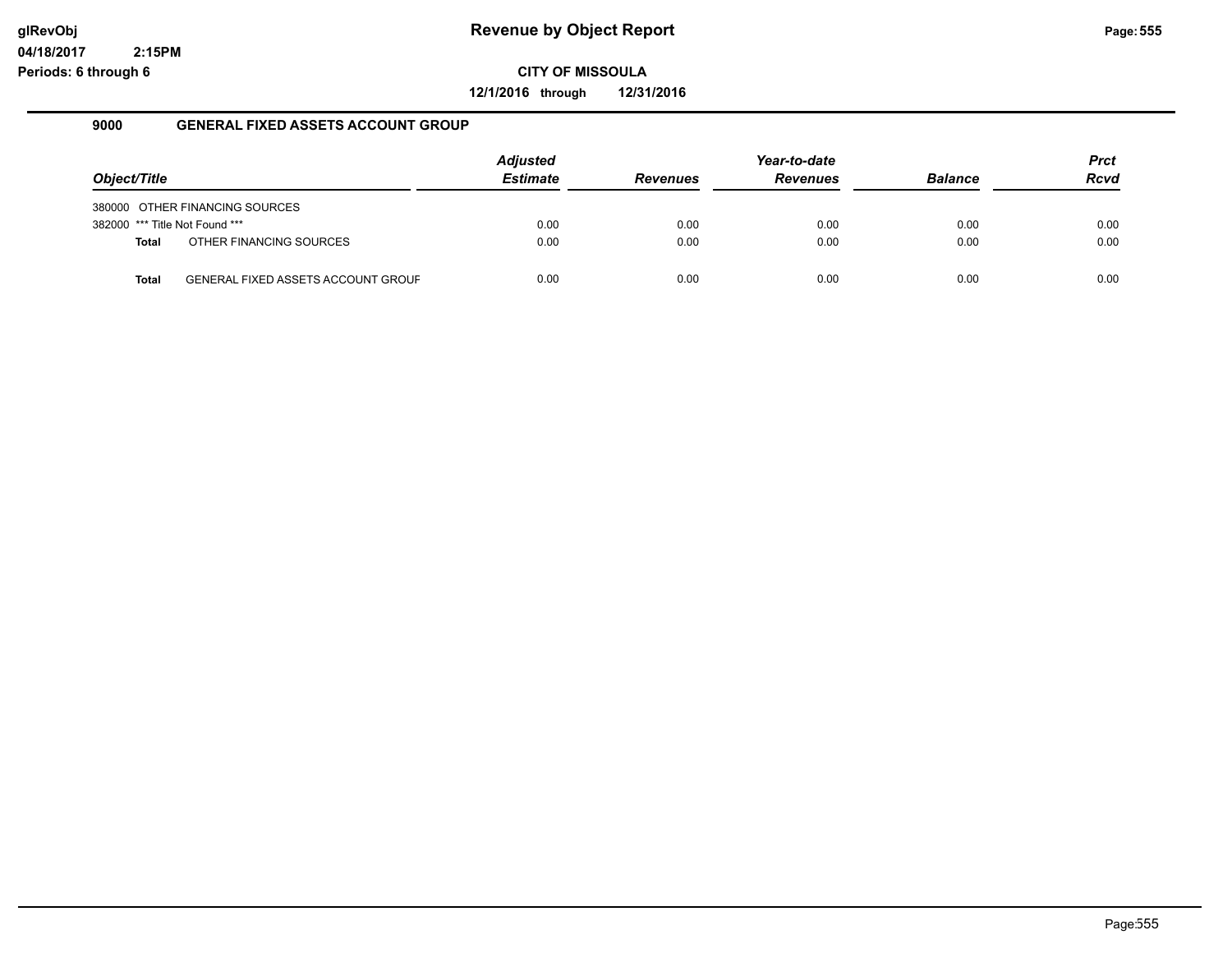#### *Grand Totals*

|                                                | <b>Adjusted</b> |                 | Year-to-date    |                | <b>Prct</b> |
|------------------------------------------------|-----------------|-----------------|-----------------|----------------|-------------|
| Object/Title                                   | <b>Estimate</b> | <b>Revenues</b> | <b>Revenues</b> | <b>Balance</b> | <b>Rcvd</b> |
| 310000 TAXES/ASSESSMENTS                       |                 |                 |                 |                |             |
| 310000 TAXES/ASSESSMENTS                       | 0.00            | 0.00            | 0.00            | 0.00           | 0.00        |
| 311000 GENERAL PROPERTY TAXES                  | 29,422,797.00   | 14,814,836.92   | 14,848,524.11   | 14,574,272.89  | 50.47       |
| 311001 CURRENT TAXES                           | 0.00            | 0.00            | 0.00            | 0.00           | 0.00        |
| 311005 DELINQUENT TAXES                        | 0.00            | 5,581.54        | 6,029.99        | $-6,029.99$    | 0.00        |
| 311011 TAX INCREMENT                           | 4,135,893.00    | 2,136,754.67    | 2,144,992.13    | 1,990,900.87   | 51.86       |
| 311030 MOTOR VEHICLE TAXES                     | 1,360,088.00    | 122,993.79      | 392,065.25      | 968,022.75     | 28.83       |
| 312000 PENALTIES & INTEREST - DELINQUENT TAXES | 0.00            | 0.00            | 0.00            | 0.00           | 0.00        |
| 312001 PENALTIES & INTEREST                    | 63,000.00       | 4,271.93        | 6,153.99        | 56,846.01      | 9.77        |
| 314000 PROP TAX - OTHER THAN ASSESSED VAL      | 0.00            | 0.00            | 0.00            | 0.00           | 0.00        |
| 314001 LIGHT VEHICLE TAX                       | 0.00            | 0.00            | 0.00            | 0.00           | 0.00        |
| 314100 TBID REVENUE                            | 296,713.00      | 0.00            | 0.00            | 296,713.00     | 0.00        |
| TAXES/ASSESSMENTS<br>Total                     | 35,278,491.00   | 17,084,438.85   | 17,397,765.47   | 17,880,725.53  | 49.32       |
| 320000 LICENSES & PERMITS                      |                 |                 |                 |                |             |
| 322011 LIQUOR LICENSES                         | 33,975.00       | 0.00            | 0.00            | 33,975.00      | 0.00        |
| 322012 BEER LICENSES                           | 34,900.00       | 400.00          | 1,000.50        | 33,899.50      | 2.87        |
| 322013 WINE LICENSES                           | 11,700.00       | 0.00            | 0.00            | 11,700.00      | 0.00        |
| 322014 GOING OUT OF BUSINESS LICENSE           | 0.00            | 0.00            | 0.00            | 0.00           | 0.00        |
| 322020 GENERAL BUSINESS/PROF/OCCUPATIONAL LIC  | 677,941.00      | 5,681.00        | 56,895.65       | 621,045.35     | 8.39        |
| 322021 RENTAL LICENSES                         | 62,045.00       | 559.00          | 2,895.14        | 59,149.86      | 4.67        |
| 322022 BLIC PENALTIES & LICENSES               | 12,607.00       | 199.00          | $-751.84$       | 13,358.84      | $-5.96$     |
| 322023 TOURIST HOME REGISTRATION               | 0.00            | 150.00          | 400.00          | $-400.00$      | 0.00        |
| 322031 FRANCHISE FEE - AT&T                    | 680,000.00      | 0.00            | 168,372.85      | 511,627.15     | 24.76       |
| 322034 PEG ACCESS                              | 56,000.00       | 9,647.43        | 9,647.43        | 46,352.57      | 17.23       |
| 323011 BUILDING PERMITS                        | 1,111,650.00    | 41,874.15       | 737,574.72      | 374,075.28     | 66.35       |
| 323012 ELECTRICAL PERMITS                      | 239,641.00      | 10,830.95       | 150,186.38      | 89,454.62      | 62.67       |
| 323013 PLUMBING PERMITS                        | 137,006.00      | 7,362.00        | 100,942.00      | 36,064.00      | 73.68       |
| 323014 BLDG PERMIT REVIEW FEE                  | 0.00            | 0.00            | 0.00            | 0.00           | 0.00        |
| 323015 EXCAVATING PERMITS                      | 414,681.00      | 11,419.60       | 298,194.36      | 116,486.64     | 71.91       |
| 323016 MOVING PERMITS                          | 0.00            | 0.00            | 1,060.00        | $-1,060.00$    | 0.00        |
| 323017 MECHANICAL PERMITS                      | 100,282.00      | 7,732.60        | 64,244.20       | 36,037.80      | 64.06       |
| 323018 PAVING ASSESSMENTS                      | 7,140.00        | 0.00            | 0.00            | 7,140.00       | 0.00        |
| 323019 ALARM USERS PERMITS                     | 16,068.00       | 338.00          | 11,518.00       | 4,550.00       | 71.68       |
| 323020 FENCE PERMITS                           | 14,068.00       | 315.00          | 5,172.00        | 8,896.00       | 36.76       |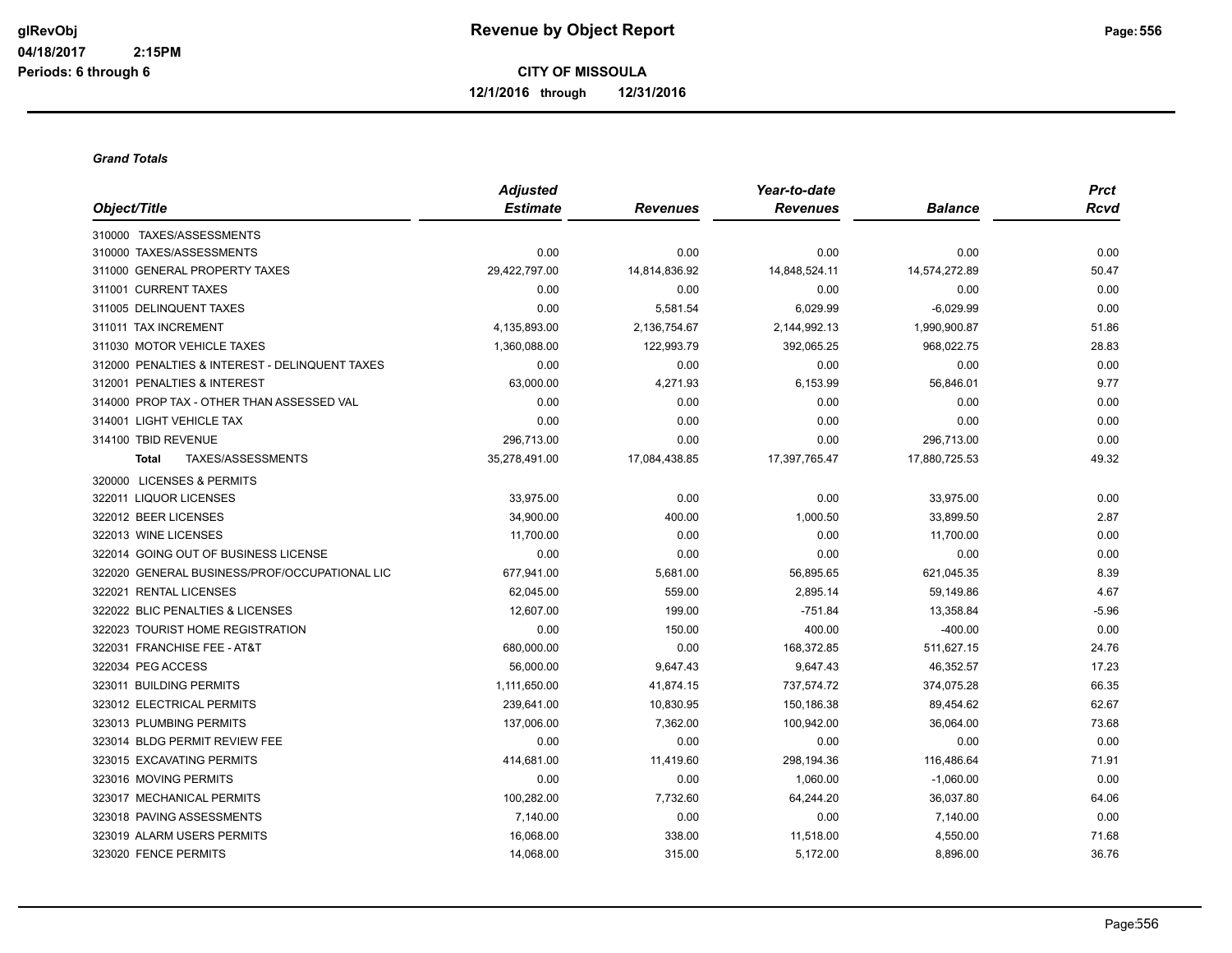| Object/Title                                   | <b>Adjusted</b><br><b>Estimate</b> | <b>Revenues</b> | Year-to-date<br><b>Revenues</b> | <b>Balance</b> | Prct<br><b>Rcvd</b> |
|------------------------------------------------|------------------------------------|-----------------|---------------------------------|----------------|---------------------|
| 323021 PAVING PERMITS                          | 33.619.00                          | 1,450.00        | 20,546.00                       | 13,073.00      | 61.11               |
| 323022 GRADING/DRAINAGE PERMITS                | 7,877.00                           | 347.00          | 9,616.00                        | $-1,739.00$    | 122.08              |
| 323023 ADA ACCESS PERMITS                      | 14,630.00                          | 0.00            | 9,570.00                        | 5,060.00       | 65.41               |
| 323025 STREET USE PERMITS                      | 3,939.00                           | 145.00          | 1,740.00                        | 2,199.00       | 44.17               |
| 323026 PYROTECHNICS PERMITS                    | 3,060.00                           | 0.00            | 2,504.00                        | 556.00         | 81.83               |
| 323027 HAULER PERMITS                          | 0.00                               | 0.00            | 150.00                          | $-150.00$      | 0.00                |
| 323030 ANIMAL LICENSES                         | 0.00                               | 598.79          | 4,861.53                        | $-4,861.53$    | 0.00                |
| 323031 CHICKEN LICENSES                        | 477.00                             | 0.00            | 240.00                          | 237.00         | 50.31               |
| 323052 STORM WATER POLLUTION PREVENTION PERMIT | 3,887.00                           | 1,042.00        | 4,056.00                        | $-169.00$      | 104.35              |
| 323054 ZONING COMPLIANCE PERMITS               | 3,152.00                           | 504.00          | 8,712.00                        | $-5,560.00$    | 276.40              |
| 323055 FLOOD PLAIN PERMITS                     | 1,020.00                           | 0.00            | 2,308.00                        | $-1,288.00$    | 226.27              |
| 323056 SIGN PERMITS                            | 10,200.00                          | 1,562.00        | 6,372.00                        | 3,828.00       | 62.47               |
| 323057 SIDEWALK CAFE PERMIT                    | 255.00                             | 0.00            | 0.00                            | 255.00         | 0.00                |
| <b>LICENSES &amp; PERMITS</b><br>Total         | 3,691,820.00                       | 102,157.52      | 1,678,026.92                    | 2,013,793.08   | 45.45               |
| 330000 INTERGOVERNMENTAL REVENUES              |                                    |                 |                                 |                |                     |
| 330000 INTERGOVERNMENTAL REVENUES              | 95,948.00                          | 185,932.49      | 170,696.18                      | $-74,748.18$   | 177.90              |
| 330005 MUTD GRANT ADMIN FEE                    | 0.00                               | 0.00            | 0.00                            | 0.00           | 0.00                |
| 331000 FEDERAL GRANTS                          | 14,383.00                          | 0.00            | 0.00                            | 14,383.00      | 0.00                |
| 331001 BYRNE DISCRETIONARY                     | 0.00                               | 0.00            | 0.00                            | 0.00           | 0.00                |
| 331002 COUNTY ASSISTANCE CIP PROJECTS          | 0.00                               | 0.00            | 0.00                            | 0.00           | 0.00                |
| 331003 STATE HOME PROGRAM INCOME               | 186,935.00                         | 0.00            | 0.00                            | 186,935.00     | 0.00                |
| 331004 CITY ASSESSMENTS                        | 0.00                               | 0.00            | 0.00                            | 0.00           | 0.00                |
| 331005 WESTERN FEDERAL LANDS GRANT             | 0.00                               | 0.00            | 0.00                            | 0.00           | 0.00                |
| 331010 ENTITLEMENT - CDBG                      | 577,639.00                         | 0.00            | 95,782.09                       | 481,856.91     | 16.58               |
| 331011 NSP GRANT/SILVERTIP PROJECT             | 0.00                               | 0.00            | 0.00                            | 0.00           | 0.00                |
| 331012 ARRA/CDBG STIMULUS REVENUE              | 112,504.00                         | 0.00            | 0.00                            | 112,504.00     | 0.00                |
| 331013 NORTHSIDE PED BRIDGE ARRA GRANT         | 0.00                               | 0.00            | 0.00                            | 0.00           | 0.00                |
| 331014 EECBG GRANT                             | 0.00                               | 0.00            | 0.00                            | 0.00           | 0.00                |
| 331016 HOMEWORD 1800 PHILLIPS                  | 0.00                               | 0.00            | 337.28                          | $-337.28$      | 0.00                |
| 331017 HUD 6.7M/SILVERTIP APTS                 | 0.00                               | 0.00            | 0.00                            | 0.00           | 0.00                |
| 331018 MHA 1M/SILVERTIP APTS                   | 0.00                               | 0.00            | 0.00                            | 0.00           | 0.00                |
| 331022 EQUIPMENT GRANT                         | 44,100.00                          | 0.00            | 0.00                            | 44,100.00      | 0.00                |
| 331023 MISSOULA HOUSING POLICE GRANT           | 85,000.00                          | 0.00            | 0.00                            | 85,000.00      | 0.00                |
| 331024 DEPT OF JUSTICE GRANTS                  | 50,000.00                          | 0.00            | 21,270.84                       | 28,729.16      | 42.54               |
| 331025 DV ACCOUNTABILITY PROJECT               | 0.00                               | 0.00            | 0.00                            | 0.00           | 0.00                |
| 331026 FY09 POLICE ICAC FEDERAL GRANT          | 105.411.00                         | 0.00            | 22.865.70                       | 82.545.30      | 21.69               |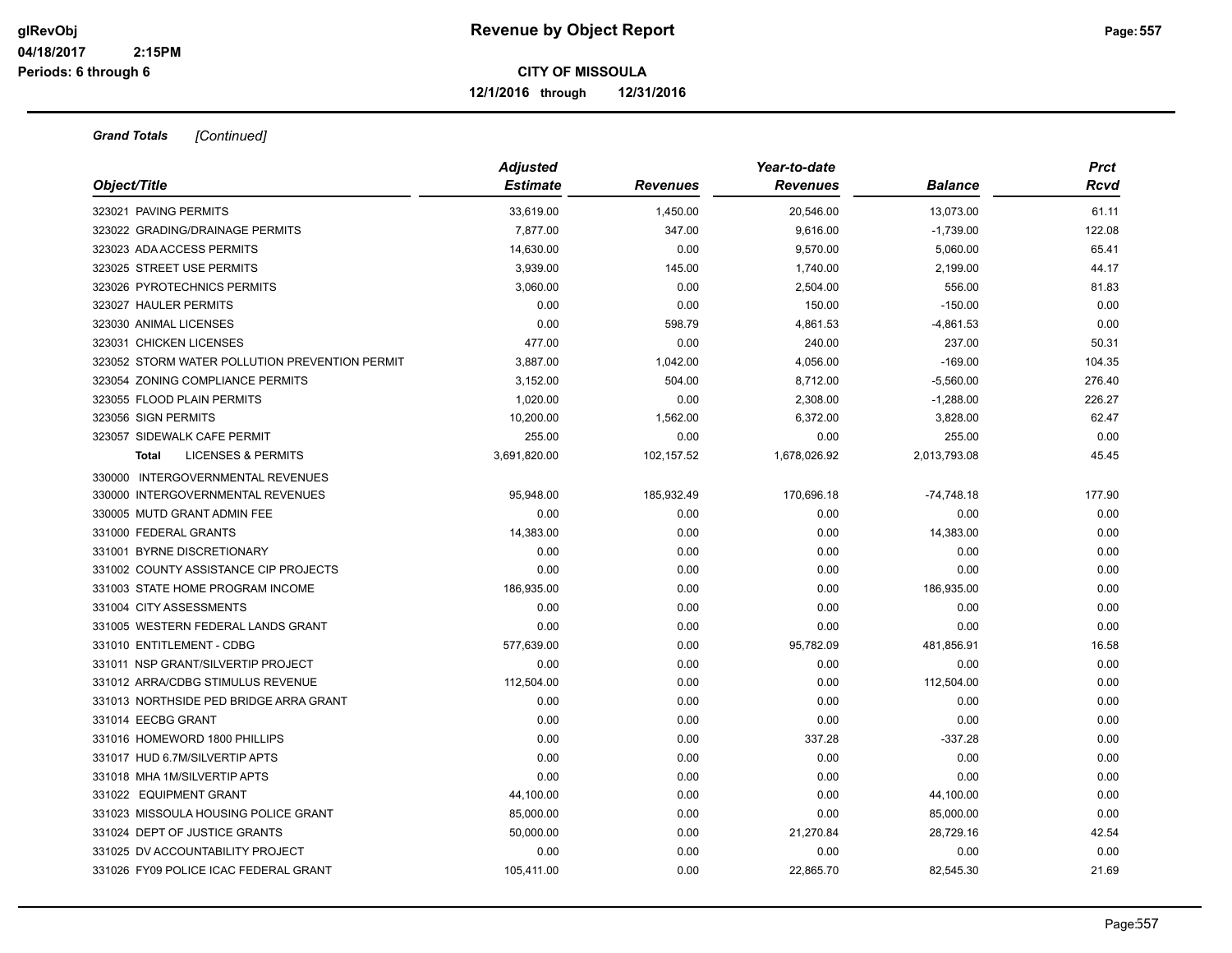|                                             | <b>Adjusted</b> |                 | Year-to-date    | <b>Prct</b>    |          |  |
|---------------------------------------------|-----------------|-----------------|-----------------|----------------|----------|--|
| Object/Title                                | <b>Estimate</b> | <b>Revenues</b> | <b>Revenues</b> | <b>Balance</b> | Rcvd     |  |
| 331027 JAG GRANTS REVENUE                   | 60,373.00       | 0.00            | 0.00            | 60,373.00      | 0.00     |  |
| 331028 JAG VII                              | 5,000.00        | 0.00            | 0.00            | 5,000.00       | 0.00     |  |
| 331029 CHRP GRANT                           | 0.00            | 0.00            | 0.00            | 0.00           | 0.00     |  |
| 331030 COMMUNITY RESOURCE OFFICER/MCPS      | 0.00            | 0.00            | 0.00            | 0.00           | 0.00     |  |
| 331033 WORD                                 | 0.00            | 0.00            | 2,899.28        | $-2,899.28$    | 0.00     |  |
| 331038 EPA BROWNSFIELD GRANT                | 509,603.00      | 0.00            | 0.00            | 509,603.00     | 0.00     |  |
| 331050 ISTEA/CTEP GRANT                     | 0.00            | 0.00            | 0.00            | 0.00           | 0.00     |  |
| 331051 ISTEA/CTEP-HIGGINS HILL/BECKWITH     | 0.00            | 0.00            | 0.00            | 0.00           | 0.00     |  |
| 331052 MDT CMAQ STRIPING GRANT              | 0.00            | 0.00            | 0.00            | 0.00           | 0.00     |  |
| 331053 CTEP PLAYFAIR                        | 0.00            | 0.00            | 0.00            | 0.00           | 0.00     |  |
| 331054 FHWA PL GRANT                        | 851,201.00      | 92,611.67       | 92,611.63       | 758,589.37     | 10.88    |  |
| 331055 FTA GRANT                            | 166,584.00      | 37,631.86       | 37,631.86       | 128,952.14     | 22.59    |  |
| 331056 MDT FEDERAL CMAQ                     | 285,698.00      | 554.97          | 554.97          | 285,143.03     | 0.19     |  |
| 331060 NATL RECREATION TRAILS GRANTS        | 0.00            | 0.00            | 0.00            | 0.00           | 0.00     |  |
| 331090 EPA GRANT                            | 378,075.00      | 0.00            | $-212,016.23$   | 590,091.23     | $-56.08$ |  |
| 331091 US DOT HMEP GRANT                    | 0.00            | 0.00            | 33,895.58       | $-33,895.58$   | 0.00     |  |
| 331112 SAFER GRANT                          | 0.00            | 0.00            | 0.00            | 0.00           | 0.00     |  |
| 331113 *** Title Not Found ***              | 0.00            | 0.00            | 0.00            | 0.00           | 0.00     |  |
| 331114 TITLE III GRANT-MSLA CO              | 14,500.00       | 0.00            | 0.00            | 14,500.00      | 0.00     |  |
| 331153 RUSSELL S 3RD IMPROVEMENTS           | 0.00            | 0.00            | 0.00            | 0.00           | 0.00     |  |
| 331154 CTEP-MILWAUKEE RR TRAIL              | 0.00            | 0.00            | 0.00            | 0.00           | 0.00     |  |
| 331155 CTEP/GRANT CREEK TRAIL BCN           | 0.00            | 0.00            | 0.00            | 0.00           | 0.00     |  |
| 331156 CTEP GRANT - S HILLS TRAILS SYSTEM   | 371,738.00      | 0.00            | 0.00            | 371,738.00     | 0.00     |  |
| 331159 CTEP-U OF M CROSSWALK PROJECT        | 0.00            | 0.00            | 0.00            | 0.00           | 0.00     |  |
| 331160 SAFE ROUTES TO SCHOOLS fY08 \$82,500 | 0.00            | 0.00            | 0.00            | 0.00           | 0.00     |  |
| 331161 CTEP-LOLO ST/BRIDGE TO DUNCAN S/C    | 0.00            | 0.00            | 0.00            | 0.00           | 0.00     |  |
| 331170 HISTORICAL PRESERVATION GRANT        | 5,500.00        | 0.00            | 5,500.00        | 0.00           | 100.00   |  |
| 331178 DUI TASK FORCE                       | 0.00            | 0.00            | 0.00            | 0.00           | 0.00     |  |
| 331180 LIBRARY LITERACY GRANT               | 0.00            | 0.00            | 0.00            | 0.00           | 0.00     |  |
| 331181 CTEP/CMAQ MADISON ST TO U CONNECTOR  | 0.00            | 0.00            | 0.00            | 0.00           | 0.00     |  |
| 331990 IRS REIMB/DEBT SVS INTEREST          | 251,145.00      | 116,907.84      | 116,907.84      | 134,237.16     | 46.55    |  |
| 331992 FEDERAL ARRA GRANTS                  | 0.00            | 0.00            | 0.00            | 0.00           | 0.00     |  |
| 334013 STATE GRANT - OT SEATBELT            | 53,600.00       | 0.00            | 19,611.61       | 33,988.39      | 36.59    |  |
| 334014 *** Title Not Found ***              | 0.00            | 0.00            | 0.00            | 0.00           | 0.00     |  |
| 334015 COPS TECHNOLOGY GRANT                | 279,242.00      | 0.00            | 39,441.99       | 239,800.01     | 14.12    |  |
| 334016 BULLETPROOF VEST GRANT               | 10,500.00       | 0.00            | 0.00            | 10,500.00      | 0.00     |  |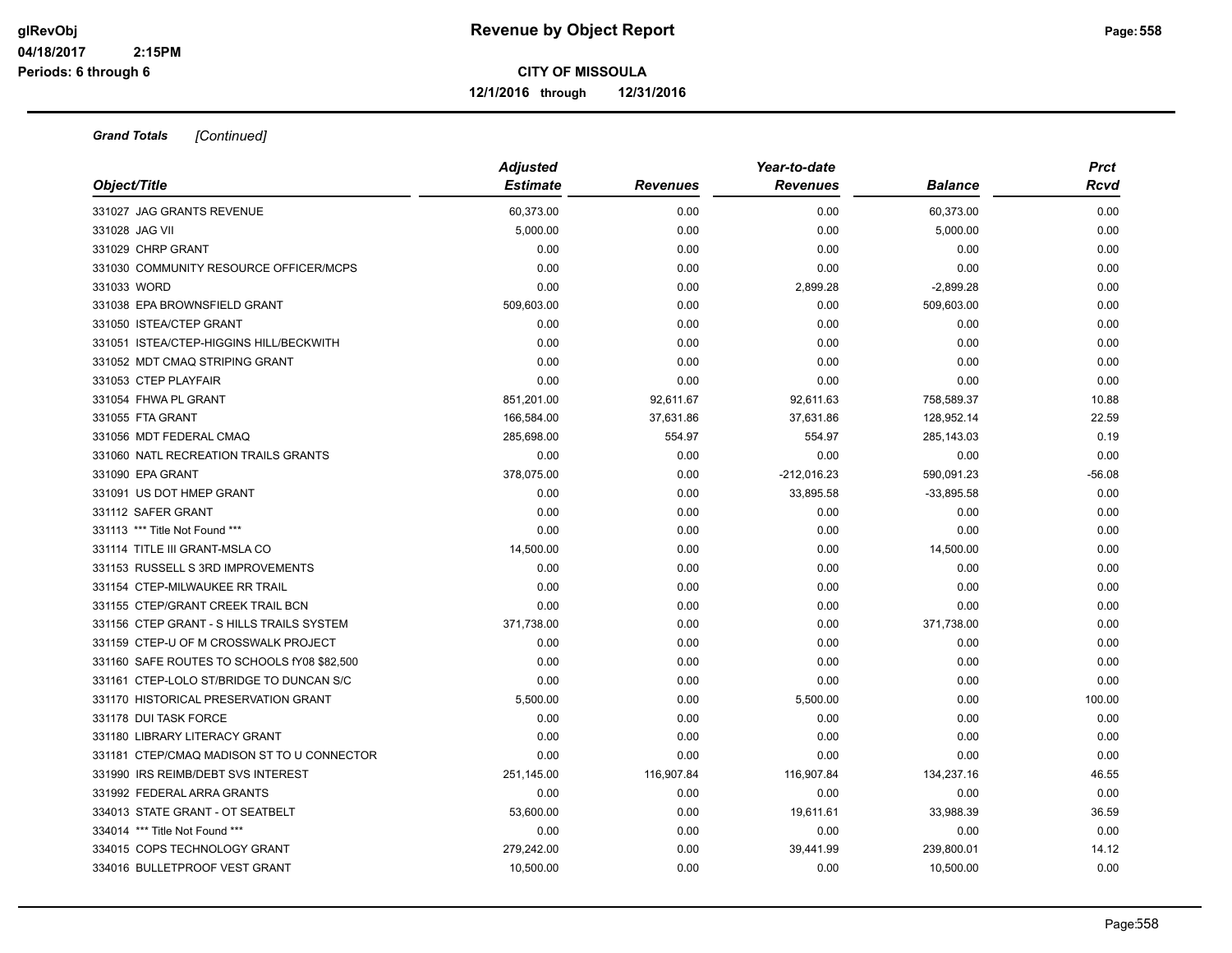| <b>Estimate</b><br>Object/Title<br><b>Revenues</b><br><b>Revenues</b><br>334017 SCHOOL RESOURCE OFFICER<br>240,000.00<br>0.00<br>68,850.00 | <b>Balance</b><br>171,150.00<br>0.00 | <b>Rcvd</b><br>28.69 |
|--------------------------------------------------------------------------------------------------------------------------------------------|--------------------------------------|----------------------|
|                                                                                                                                            |                                      |                      |
|                                                                                                                                            |                                      |                      |
| 334018 STATE GRANT - CAPITAL<br>0.00<br>0.00<br>0.00                                                                                       |                                      | 0.00                 |
| 334020 UNDERAGE DRINKING GRANT<br>10,903.00<br>0.00<br>0.00                                                                                | 10,903.00                            | 0.00                 |
| 334025 COUNTY WEED<br>15,000.00<br>0.00<br>32,835.37                                                                                       | $-17,835.37$                         | 218.90               |
| 334026 FOREST HEALTH GRANT<br>20,000.00<br>0.00<br>0.00                                                                                    | 20,000.00                            | 0.00                 |
| 334028 DEPT OF AG INTERN GRANT<br>0.00<br>0.00<br>0.00                                                                                     | 0.00                                 | 0.00                 |
| 334040 GAS TAX APPORTIONMENT<br>1,081,510.00<br>540,754.76<br>90,125.79                                                                    | 540,755.24                           | 50.00                |
| 0.00<br>0.00<br>334045 MONTANA DEPARTMENT TRANSPORTATION<br>0.00                                                                           | 0.00                                 | 0.00                 |
| 334056 BANK CORP. LIC. TAX - (PREVIOUS YEARS)<br>0.00<br>0.00<br>0.00                                                                      | 0.00                                 | 0.00                 |
| 334061 IMPACT FEES-CLEARING ACCOUNT<br>0.00<br>0.00<br>0.00                                                                                | 0.00                                 | 0.00                 |
| 334071 DEQ/RIVER WATER SAMPLING<br>0.00<br>0.00<br>0.00                                                                                    | 0.00                                 | 0.00                 |
| 334076 BIG SKY TRUST FUND GRANTS<br>0.00<br>0.00<br>0.00                                                                                   | 0.00                                 | 0.00                 |
| 334112 WELLNESS GRANT<br>0.00<br>0.00<br>0.00                                                                                              | 0.00                                 | 0.00                 |
| 334120 TSEP GRANT<br>0.00<br>0.00<br>0.00                                                                                                  | 0.00                                 | 0.00                 |
| 334121 DNRC GRANT<br>50,000.00<br>5,508.00<br>5,508.00                                                                                     | 44,492.00                            | 11.02                |
| 334122 RENEWABLE RESOURCE GRANTS<br>0.00<br>0.00<br>0.00                                                                                   | 0.00                                 | 0.00                 |
| 334123 MAQI FEDERAL ASSISTANCE<br>0.00<br>0.00<br>0.00                                                                                     | 0.00                                 | 0.00                 |
| 334124 GRANTS-CIP<br>0.00<br>0.00<br>0.00                                                                                                  | 0.00                                 | 0.00                 |
| 334125 FWP GRANT<br>27,000.00<br>0.00<br>0.00                                                                                              | 27,000.00                            | 0.00                 |
| 334126 DEVELOPER ASSESSMENTS<br>0.00<br>0.00<br>0.00                                                                                       | 0.00                                 | 0.00                 |
| 334127 TONKIN TRAIL - FISH WILDLIFE PARKS<br>0.00<br>0.00<br>0.00                                                                          | 0.00                                 | 0.00                 |
| 334128 CDBG FIRE HYDRANT GRANT<br>0.00<br>0.00<br>0.00                                                                                     | 0.00                                 | 0.00                 |
| 334140 DNRC GRANT<br>0.00<br>0.00<br>0.00                                                                                                  | 0.00                                 | 0.00                 |
| 334143 MONTANA TOURISM GRANT<br>0.00<br>0.00<br>0.00                                                                                       | 0.00                                 | 0.00                 |
| 334145 WESTERN MT MENTAL HEALTH CTR<br>0.00<br>0.00<br>0.00                                                                                | 0.00                                 | 0.00                 |
| 334146 ADDI FUNDS-1ST TIME HOMEBUYERS<br>0.00<br>0.00<br>0.00                                                                              | 0.00                                 | 0.00                 |
| 334149 MISSOULA HOMEOWNERSHIP PROGRAM<br>0.00<br>0.00<br>0.00                                                                              | 0.00                                 | 0.00                 |
| 334153 FY14 DISTRICT XI HRC TBRA<br>0.00<br>0.00<br>$-8.00$                                                                                | 8.00                                 | 0.00                 |
| 334154 HOMEWORD SWEETGRASS<br>0.00<br>0.00<br>0.00                                                                                         | 0.00                                 | 0.00                 |
| 334155 FY08 NMCDC<br>0.00<br>0.00<br>0.00                                                                                                  | 0.00                                 | 0.00                 |
| 334156 *** Title Not Found ***<br>437,800.00<br>0.00<br>40,183.85                                                                          | 397,616.15                           | 9.18                 |
| 334157 FY09 MHA<br>0.00<br>0.00<br>0.00                                                                                                    | 0.00                                 | 0.00                 |
| 334159 FY09 HOMEWORD<br>0.00<br>0.00<br>0.00                                                                                               | 0.00                                 | 0.00                 |
| 334160 FY09 NMCDC<br>0.00<br>0.00<br>0.00                                                                                                  | 0.00                                 | 0.00                 |
| 334161 FY10 DISTRICT XI HRC<br>0.00<br>0.00<br>0.00                                                                                        | 0.00                                 | 0.00                 |
| 334163 FY10 homeWORD/SOLSTICE APT<br>0.00<br>0.00<br>0.00                                                                                  | 0.00                                 | 0.00                 |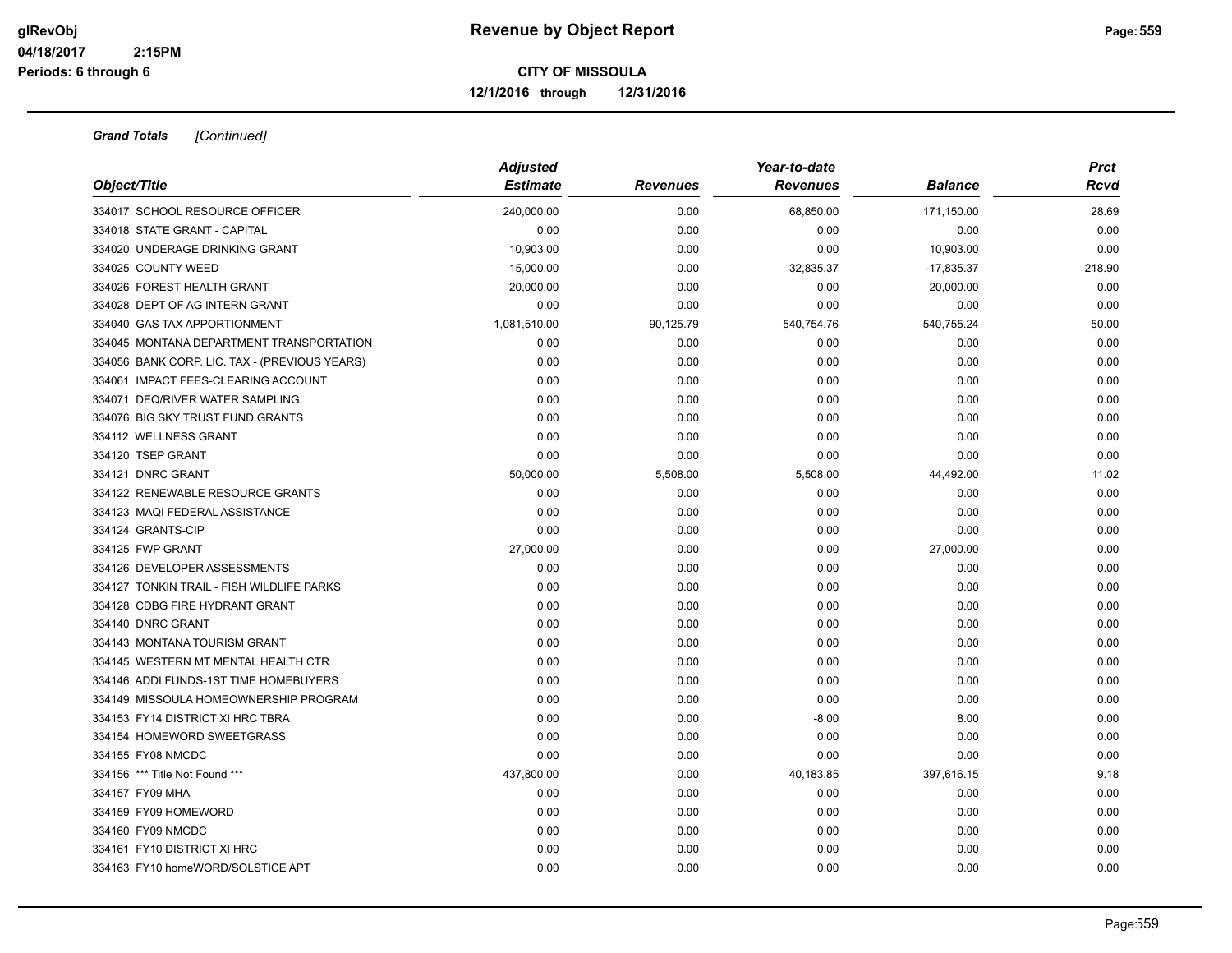| Object/Title                                 | <b>Adjusted</b><br><b>Estimate</b> | <b>Revenues</b> | Year-to-date<br><b>Revenues</b> | <b>Balance</b> | <b>Prct</b><br>Rcvd |
|----------------------------------------------|------------------------------------|-----------------|---------------------------------|----------------|---------------------|
|                                              |                                    |                 |                                 |                |                     |
| 334251 RTP/TAP STATE GRANTS                  | 0.00                               | 0.00            | $-2,548.00$                     | 2,548.00       | 0.00                |
| 334990 ARRA FUNDING                          | 0.00                               | 0.00            | 0.00                            | 0.00           | 0.00                |
| 334991 ARRA HB645 FUNDING                    | 0.00                               | 0.00            | 0.00                            | 0.00           | 0.00                |
| 334992 ARRA LOAN                             | 0.00                               | 0.00            | 0.00                            | 0.00           | 0.00                |
| 335075 STATE GAMBLING/VIDEO/KENO/BINGO FEES  | 127,650.00                         | 420.56          | 117,895.56                      | 9,754.44       | 92.36               |
| 335077 STATE KENO/BINGO PROCEEDS TAX         | 0.00                               | 0.00            | 0.00                            | 0.00           | 0.00                |
| 335210 PERSONAL PROPERTY TAX REIMBURSEMENT   | 963,588.00                         | 0.00            | 264,235.88                      | 699,352.12     | 27.42               |
| 335230 HB 124 REVENUE                        | 8,327,658.00                       | 2,126,878.67    | 4,381,387.34                    | 3,946,270.66   | 52.61               |
| 335250 STATE REIMB - SB #184                 | 0.00                               | 0.00            | 0.00                            | 0.00           | 0.00                |
| 336001 MDT REIMBURSEMENTS                    | 0.00                               | 0.00            | 0.00                            | 0.00           | 0.00                |
| 336020 STATE PENSION CONTRIBUTION            | 0.00                               | 0.00            | 0.00                            | 0.00           | 0.00                |
| 336021 STATE CONTRIB - POLICE RETIREMENT     | 2,459,661.00                       | 175,258.19      | 1,075,681.42                    | 1,383,979.58   | 43.73               |
| 336022 STATE CONTRIB. - FIRE RETIREMENT      | 2,265,164.00                       | 176,873.90      | 1,090,542.40                    | 1,174,621.60   | 48.14               |
| 336023 STATE CONTRIB. - PERS                 | 10,098.00                          | 1,228.01        | 8,861.30                        | 1,236.70       | 87.75               |
| 336030 COUNTY CONTRIBUTION                   | 9,900.00                           | 0.00            | 8,000.00                        | 1,900.00       | 80.81               |
| 337000 LOCAL GRANTS                          | 0.00                               | 0.00            | 0.00                            | 0.00           | 0.00                |
| 337002 MRA GRANT                             | 0.00                               | 0.00            | 1,000.00                        | $-1,000.00$    | 0.00                |
| 337003 HEALTH DEPT-STORM WATER MGMT          | 0.00                               | 0.00            | 20,000.00                       | $-20,000.00$   | 0.00                |
| 337004 MRA GRANTS                            | 0.00                               | 0.00            | 0.00                            | 0.00           | 0.00                |
| 337009 *** Title Not Found ***               | 0.00                               | 0.00            | 0.00                            | 0.00           | 0.00                |
| 337010 COUNTY REIMBURSEMENT-DEANOS           | 0.00                               | 0.00            | 0.00                            | 0.00           | 0.00                |
| 337012 LEGAL SERVICES-CONTRACTED/REIMB.      | 6,000.00                           | 0.00            | 0.00                            | 6,000.00       | 0.00                |
| 337013 MUTD SIGN MAINTENANCE AGREEMENT       | 3,000.00                           | 0.00            | 0.00                            | 3,000.00       | 0.00                |
| 338000 LOCAL SHARING OF TAX INCREMENT        | 266,851.00                         | 0.00            | 133,425.29                      | 133,425.71     | 50.00               |
| 338001 EXCESS PLEDGED TAX INCREMENT RETURNED | 0.00                               | 0.00            | 0.00                            | 0.00           | 0.00                |
| 338100 PLANNING MILLS PASSED THRU COUNTY     | 329,157.00                         | 41,867.00       | 41,867.00                       | 287,290.00     | 12.72               |
| 339000 PAYMENT IN LIEU OF TAXES              | 34,056.00                          | 14,898.00       | 14,898.00                       | 19,158.00      | 43.75               |
| INTERGOVERNMENTAL REVENUES<br><b>Total</b>   | 21,199,675.00                      | 3,066,696.95    | 8,291,360.79                    | 12,908,314.21  | 39.11               |
| 340000 CHARGES FOR SERVICES                  |                                    |                 |                                 |                |                     |
| 340051 GRILL VAN CONCESSIONS                 | 38,000.00                          | 240.00          | 24,910.80                       | 13,089.20      | 65.55               |
| 341009 BLDG ADMIN FEES                       | 363,860.00                         | 181,930.00      | 181,930.00                      | 181,930.00     | 50.00               |
| 341010 MISCELLANEOUS COLLECTIONS             | 76,264.00                          | 50.56           | 125.56                          | 76,138.44      | 0.16                |
| 341011 TRANSPORTATION ADMIN FEES             | 24,720.00                          | 12,360.00       | 12,360.00                       | 12,360.00      | 50.00               |
| 341012 MAYORS PROCLAMATION FEES              | 100.00                             | 0.00            | 0.00                            | 100.00         | 0.00                |
| 341013 AIR FUND FEES                         | 250.00                             | 0.00            | 70.00                           | 180.00         | 28.00               |
| 341015 SEWER ADMINISTRATION FEES             | 1,350,838.00                       | 675.419.00      | 675.419.00                      | 675.419.00     | 50.00               |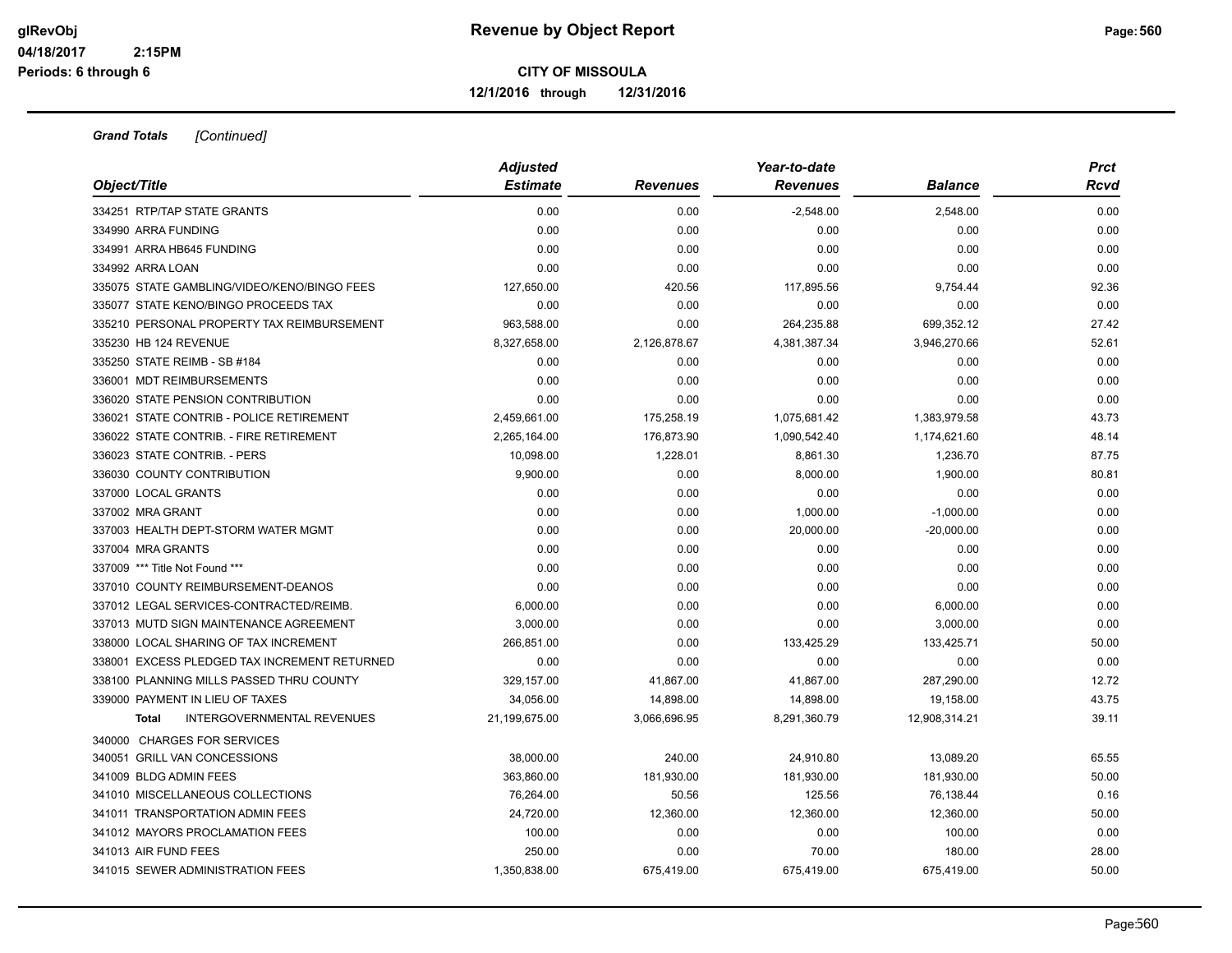|                                            | <b>Adjusted</b> |                 | Year-to-date    |                | <b>Prct</b> |
|--------------------------------------------|-----------------|-----------------|-----------------|----------------|-------------|
| Object/Title                               | <b>Estimate</b> | <b>Revenues</b> | <b>Revenues</b> | <b>Balance</b> | Rcvd        |
| 341016 MRA ADMINISTRATION FEES             | 148,635.00      | 74,318.00       | 74,318.00       | 74,317.00      | 50.00       |
| 341017 LIGHTING ADMINISTRATION FEES        | 15,916.00       | 7,958.00        | 7,958.00        | 7,958.00       | 50.00       |
| 341018 PARKING COMM ADMIN FEES             | 198,357.00      | 99,179.00       | 99,179.00       | 99,178.00      | 50.00       |
| 341019 *** Title Not Found ***             | 4,647.00        | 2,324.00        | 2,324.00        | 2,323.00       | 50.01       |
| 341021 SID ADMINISTRATION FEES             | 0.00            | 0.00            | 0.00            | 0.00           | 0.00        |
| 341022 PROJECT ADMIN FEES                  | 0.00            | 0.00            | 0.00            | 0.00           | 0.00        |
| 341023 PLANNING ADMIN FEES                 | 25,462.00       | 12,731.00       | 12,731.00       | 12,731.00      | 50.00       |
| 341024 HOUSING GRANT ADMIN FEES            | 52,000.00       | 0.00            | 0.00            | 52,000.00      | 0.00        |
| 341026 WATER ADMINISTRATION FEES           | 0.00            | 0.00            | 0.00            | 0.00           | 0.00        |
| 341027 STORMWATER ADMINISTRATION FEES      | 0.00            | 13,190.00       | 13,190.00       | $-13,190.00$   | 0.00        |
| 341031 STATE REIMB MUNI COURT              | 0.00            | 0.00            | 0.00            | 0.00           | 0.00        |
| 341032 IMPACT FEE CLEARING ACCOUNT         | 1,200,000.00    | 18,575.28       | 1,094,883.16    | 105,116.84     | 91.24       |
| 341033 IMPACT FEES-PARKS SHARE             | 0.00            | 0.00            | 0.00            | 0.00           | 0.00        |
| 341034 IMPACT FEES-FIRE SHARE              | 0.00            | 0.00            | 0.00            | 0.00           | 0.00        |
| 341035 IMPACT FEES-POLICE SHARE            | 0.00            | 0.00            | 0.00            | 0.00           | 0.00        |
| 341036 IMPACT FEES-COMMUNITY SERVICE SHARE | 0.00            | 0.00            | 0.00            | 0.00           | 0.00        |
| 341037 IMPACT FEE-ROAD SHARE               | 0.00            | 0.00            | 0.00            | 0.00           | 0.00        |
| 341041 SEWER EXTENSION RECORDING FEES      | 4,500.00        | 539.00          | 1,850.00        | 2,650.00       | 41.11       |
| 341052 MUNICIPAL COURT FILING FEES         | 330,916.00      | 24,342.53       | 150,103.09      | 180,812.91     | 45.36       |
| 341055 CRIME VICTIM SURCHARGE              | 2,500.00        | 86.00           | 573.64          | 1,926.36       | 22.95       |
| 341067 SUBDIVISION EXEMPTION AFFIDAVITS    | 0.00            | 200.00          | 2,791.16        | $-2,791.16$    | 0.00        |
| 341068 SUBDIVISON FEES                     | 5,100.00        | 262.00          | 8,523.00        | $-3,423.00$    | 167.12      |
| 341069 REZONING FEES                       | 5,100.00        | 3,157.00        | 8,025.00        | $-2,925.00$    | 157.35      |
| 341070 DESIGN REVIEW BOARD                 | 15,300.00       | 7,875.04        | 17,422.56       | $-2,122.56$    | 113.87      |
| 341071 BOARD OF ADJUST. ZONING, SIGNS      | 0.00            | 0.00            | 0.00            | 0.00           | 0.00        |
| 341072 FLOOD PLAIN-0THER FEES              | 0.00            | 0.00            | 0.00            | 0.00           | 0.00        |
| 341073 FIRE PLAN CHECK FEES                | 28,541.00       | 1,237.00        | 21,039.00       | 7,502.00       | 73.72       |
| 341074 FIRE INSPECTION FEES                | 51,000.00       | 1,533.00        | 35,624.00       | 15,376.00      | 69.85       |
| 341076 ENGINEERING PLAN CHECK FEES         | 34,148.00       | 1,278.00        | 24,471.00       | 9,677.00       | 71.66       |
| 341077 ZONING COMPLIANCE INSPECTIONS       | 0.00            | 0.00            | 0.00            | 0.00           | 0.00        |
| 341078 ENGINEERING MAP FEES                | 122.00          | 15.00           | 50.00           | 72.00          | 40.98       |
| 341079 GREASE INTERCEPTOR APPEAL FEES      | 2,000.00        | 0.00            | 463.50          | 1,536.50       | 23.18       |
| 341090 STREET VACATION PETITION FEES       | 0.00            | 0.00            | 0.00            | 0.00           | 0.00        |
| 341091 INSPECTION CODE BOOKS & COPIES      | 1,393.00        | 1.75            | 265.00          | 1,128.00       | 19.02       |
| 341100 GRANT ADMINISTRATION SERVICE FEES   | 0.00            | 0.00            | 0.00            | 0.00           | 0.00        |
| 341450 *** Title Not Found ***             | 0.00            | 0.00            | 0.00            | 0.00           | 0.00        |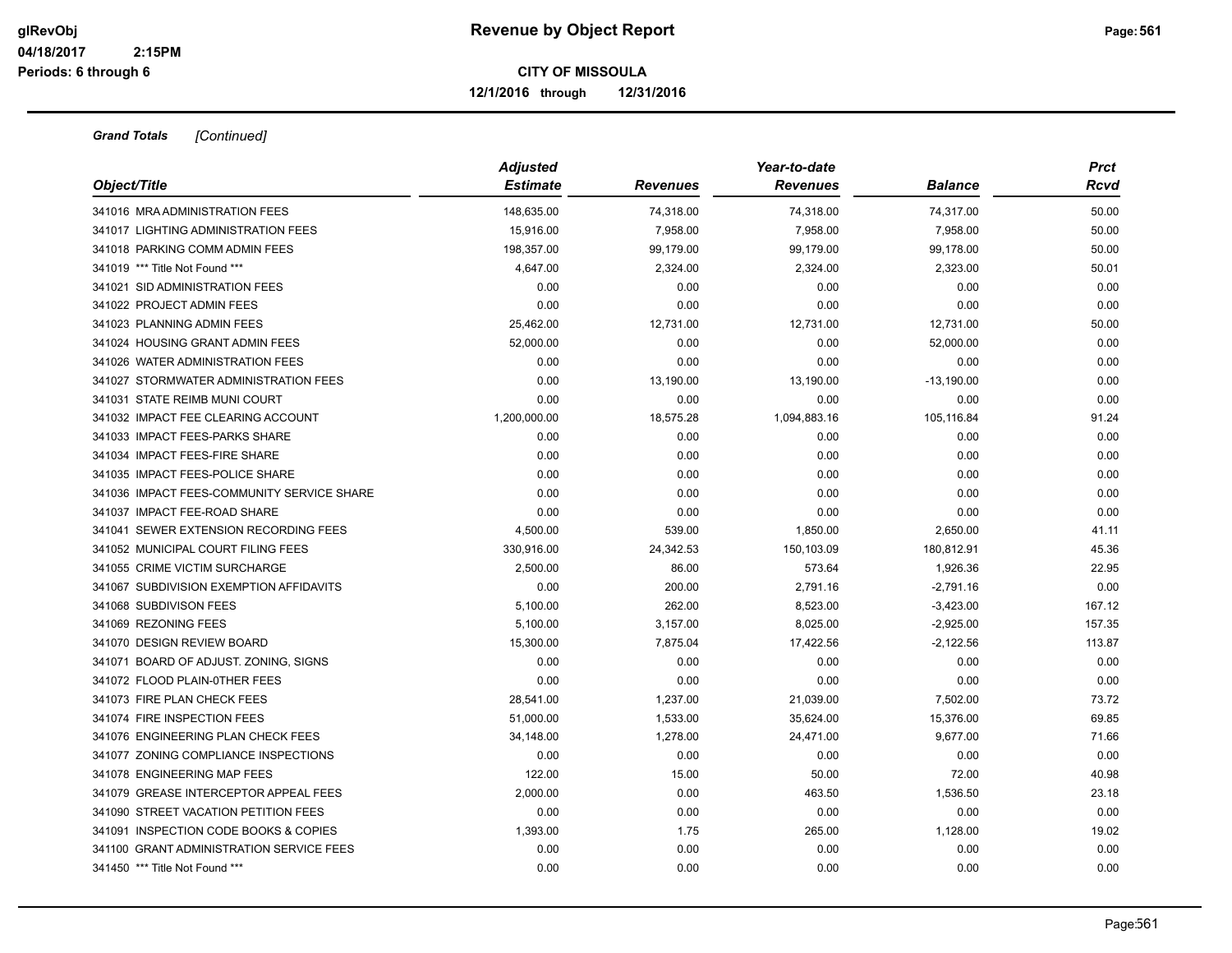| Object/Title                                | <b>Adjusted</b><br><b>Estimate</b> | <b>Revenues</b> | Year-to-date<br><b>Revenues</b> | <b>Balance</b> | <b>Prct</b><br><b>Rcvd</b> |
|---------------------------------------------|------------------------------------|-----------------|---------------------------------|----------------|----------------------------|
|                                             |                                    |                 |                                 |                |                            |
| 342000 ANTI-GRAFFITI PROJECT                | 5,000.00                           | 0.00            | 0.00                            | 5,000.00       | 0.00                       |
| 342010 POLICE/BID AGREEMENT                 | 48,000.00                          | 0.00            | 0.00                            | 48,000.00      | 0.00                       |
| 342012 PD REIMBURSABLE SERVICES             | 750.00                             | 0.00            | 531.66                          | 218.34         | 70.89                      |
| 342013 SECURITY INVEST FEES                 | 151,600.00                         | 9,932.20        | 32,285.82                       | 119,314.18     | 21.30                      |
| 342014 POLICE DEPARTMENT SERVICE FEES       | 15,000.00                          | 11,181.63       | 21,035.63                       | $-6,035.63$    | 140.24                     |
| 342015 POLICE OVERTIME FEES                 | 84,000.00                          | 5,676.77        | 62,297.13                       | 21,702.87      | 74.16                      |
| 342016 POLICE TRAINING FEES                 | 36,000.00                          | 0.00            | 1,191.01                        | 34,808.99      | 3.31                       |
| 342017 CATERING FEES                        | 7,200.00                           | 245.00          | 2,310.00                        | 4,890.00       | 32.08                      |
| 342018 DESK REPORTS                         | 20,000.00                          | 2,808.00        | 14,298.00                       | 5,702.00       | 71.49                      |
| 342019 ABANDONED VEHICLE REVENUE FEES       | 12,500.00                          | 0.00            | 5,365.00                        | 7,135.00       | 42.92                      |
| 342020 FIRE DEPARTMENT FEES                 | 100.00                             | 0.00            | 249.00                          | $-149.00$      | 249.00                     |
| 342021 CPR EDUCATION PROGRAM                | 7,435.00                           | 0.00            | 3,660.00                        | 3,775.00       | 49.23                      |
| 342022 OUTSIDE HIRES                        | 920,150.00                         | 3,925.47        | 472,800.59                      | 447,349.41     | 51.38                      |
| 342060 BIKE PROGRAM SALES & FEES            | 2,700.00                           | 0.00            | 0.00                            | 2,700.00       | 0.00                       |
| 343000 PW REIMBURSABLE SERVICES             | 31,258.00                          | 35.00           | 11,523.15                       | 19,734.85      | 36.86                      |
| 343001 SIGN FABRICATION & CONTRACTS         | 500.00                             | 0.00            | 0.00                            | 500.00         | 0.00                       |
| 343002 OTHER AGENCIES - VEH MAINT           | 48,000.00                          | 0.00            | 15,333.83                       | 32,666.17      | 31.95                      |
| 343003 STATE PAYMENT - TRAFFIC COUNTS       | 4,450.00                           | 0.00            | 0.00                            | 4,450.00       | 0.00                       |
| 343004 SPECIAL STATE CONTRACTS              | 80,000.00                          | 0.00            | 99,672.50                       | $-19,672.50$   | 124.59                     |
| 343005 NON-ARRA MOUNTAIN WATER CONTRACT     | 0.00                               | 0.00            | 0.00                            | 0.00           | 0.00                       |
| 343006 OTHER GOVT AGENCY-STREET PROJECTS    | 98,318.00                          | 0.00            | 0.00                            | 98,318.00      | 0.00                       |
| 343008 PRIVATE COMPANY STREET PAYMENTS      | 0.00                               | 0.00            | 0.00                            | 0.00           | 0.00                       |
| 343009 TOW CHARGES                          | 0.00                               | 0.00            | 0.00                            | 0.00           | 0.00                       |
| 343010 STREET DEPT SALES & SERVICES         | 19,195.00                          | 0.00            | 0.00                            | 19,195.00      | 0.00                       |
| 343011 STREET AND ROADWAY REPAIR CHARGES    | 0.00                               | 0.00            | 0.00                            | 0.00           | 0.00                       |
| 343013 SNOW REMOVAL FEES                    | 2,933.00                           | 0.00            | 126.00                          | 2,807.00       | 4.30                       |
| 343015 PARKING                              | 1,672,690.00                       | 0.00            | 0.00                            | 1,672,690.00   | 0.00                       |
| 343016 METER MONEY                          | 0.00                               | 75,824.51       | 498,922.81                      | -498,922.81    | 0.00                       |
| 343017 PARKING LEASE REVENUE                | 0.00                               | 156,698.00      | 459,104.00                      | $-459, 104.00$ | 0.00                       |
| 343018 SALE OF MATERIALS                    | 0.00                               | 9,803.25        | 54,194.07                       | $-54, 194.07$  | 0.00                       |
| 343021 METERED WATER REVENUE                | 0.00                               | 0.00            | 0.00                            | 0.00           | 0.00                       |
| 343026 WATER INSTALLATION CHARGES           | 0.00                               | 0.00            | 0.00                            | 0.00           | 0.00                       |
| 343031 SEWER SERVICE CHARGES                | 0.00                               | 0.00            | 0.00                            | 0.00           | 0.00                       |
| 343032 SEWER INSTALLATION CHARGES           | 86,384.00                          | 0.00            | 17,675.00                       | 68,709.00      | 20.46                      |
| 343034 TREATMENT FACILITIES FEES            | 9,082,562.00                       | 18,490.13       | 4,244,886.14                    | 4,837,675.86   | 46.74                      |
| 343035 SALE OF SEWER MATERIALS AND SUPPLIES | 0.00                               | 3,237.03        | $-23,514.51$                    | 23,514.51      | 0.00                       |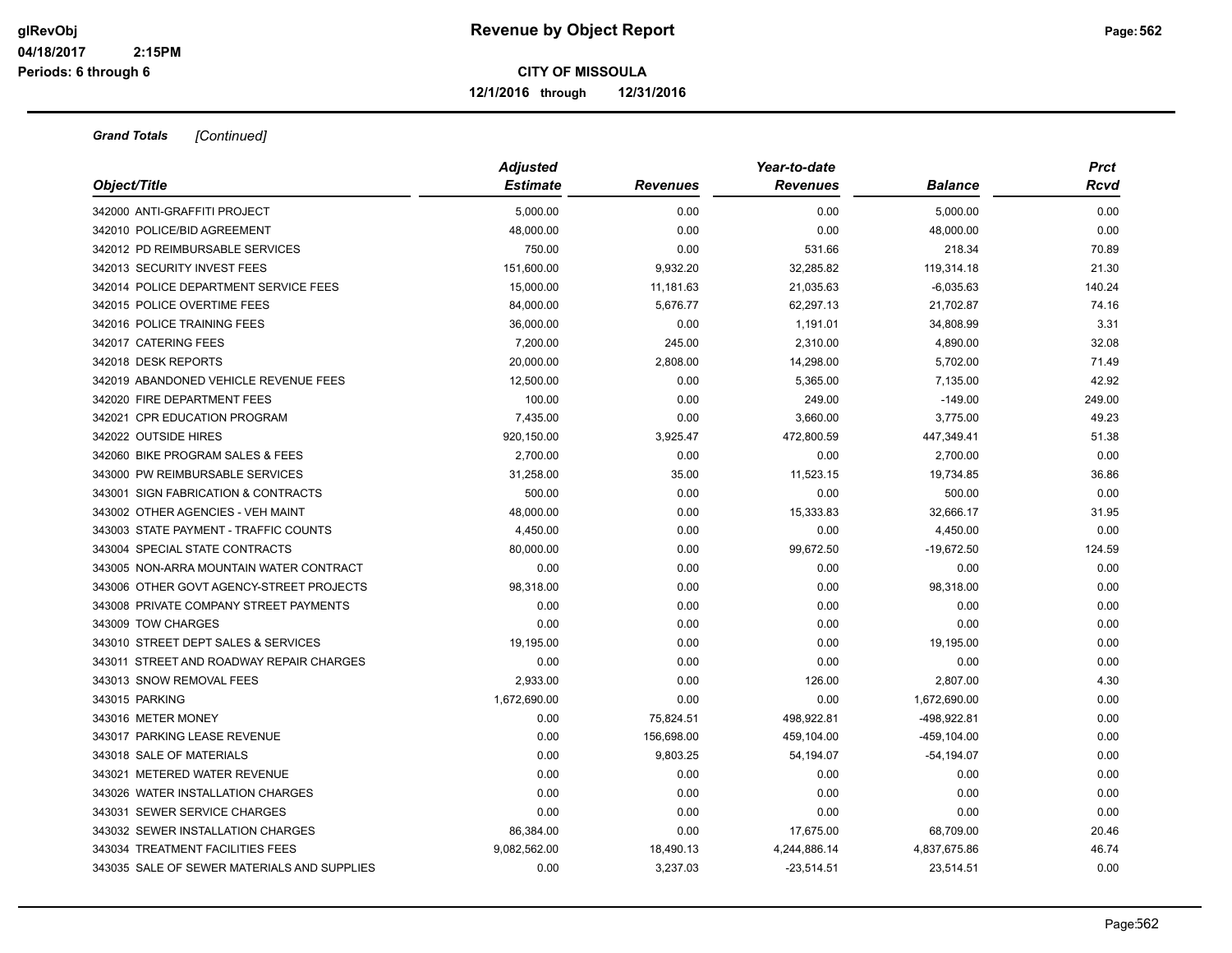|                                           | <b>Adjusted</b> |                 | Year-to-date    |                | <b>Prct</b> |
|-------------------------------------------|-----------------|-----------------|-----------------|----------------|-------------|
| Object/Title                              | <b>Estimate</b> | <b>Revenues</b> | <b>Revenues</b> | <b>Balance</b> | <b>Rcvd</b> |
| 343036 *** Title Not Found ***            | 0.00            | 0.00            | 10,364.16       | $-10,364.16$   | 0.00        |
| 343037 DELINQUENT SEWER FEES              | 0.00            | 0.00            | 0.00            | 0.00           | 0.00        |
| 343038 P & I TAX LIENS                    | 0.00            | 121.92          | 1,953.16        | $-1,953.16$    | 0.00        |
| 343039 DISPOSAL FEES                      | 0.00            | 1,845.35        | 11,216.31       | $-11,216.31$   | 0.00        |
| 343041 COMPOST TIPPING FEES               | 5,000.00        | 1,332.59        | 10,712.26       | $-5,712.26$    | 214.25      |
| 343045 COMPOST SALES                      | 0.00            | 0.00            | 0.00            | 0.00           | 0.00        |
| 343046 COMPOST DELIVERY CHARGE            | 0.00            | 0.00            | 0.00            | 0.00           | 0.00        |
| 343065 BUILDING RENTALS                   | 0.00            | 0.00            | 0.00            | 0.00           | 0.00        |
| 343080 STATE MAINTENANCE CONTRACT         | 530,082.00      | 0.00            | 124,040.40      | 406,041.60     | 23.40       |
| 343082 MDT URBAN PROJECTS                 | 0.00            | 0.00            | 0.00            | 0.00           | 0.00        |
| 343083 CONTRACT SEWER APPLICATIONS        | 0.00            | 0.00            | 0.00            | 0.00           | 0.00        |
| 343084 STREET MAINTENANCE MATERIALS REIMB | 55,500.00       | 0.00            | 10,744.31       | 44,755.69      | 19.36       |
| 343097 SIDEWALK AND CURB FEES             | 340,000.00      | 68,719.66       | 238,349.36      | 101,650.64     | 70.10       |
| 343300 MISC CHARGES FOR SERVICES          | 0.00            | 0.00            | 0.00            | 0.00           | 0.00        |
| 343301 BOOT REMOVAL                       | 0.00            | 1,260.00        | 5,315.00        | $-5,315.00$    | 0.00        |
| 343302 PARKS SOIL PROJECT                 | 0.00            | 0.00            | 0.00            | 0.00           | 0.00        |
| 343310 SALE OF NICHE NAMEPLATES & VASES   | 5,000.00        | 0.00            | 4,100.00        | 900.00         | 82.00       |
| 343311 SALE OF NICHES                     | 3,200.00        | 0.00            | 0.00            | 3,200.00       | 0.00        |
| 343320 CEMETERY - SALE OF PLOTS           | 12,870.00       | 0.00            | 19,000.00       | $-6,130.00$    | 147.63      |
| 343321 CEMETERY FOUNDATIONS               | 1,570.00        | 0.00            | 4,030.00        | $-2,460.00$    | 256.69      |
| 343322 CEMETERY FLOWER CARE               | 4,250.00        | 0.00            | 0.00            | 4,250.00       | 0.00        |
| 343323 CEMETERY - LINER INSTALL FEES      | 5,580.00        | 1,000.00        | 14,050.00       | $-8,470.00$    | 251.79      |
| 343324 OTHER CEMETERY FEES                | 1,500.00        | 0.00            | 1,500.00        | 0.00           | 100.00      |
| 343325 2ND INTERMENT RIGHT                | 0.00            | 400.00          | 3,600.00        | $-3,600.00$    | 0.00        |
| 343340 CEMETERY - OPENINGS & CLOSINGS     | 10,950.00       | 850.00          | 15,200.00       | $-4,250.00$    | 138.81      |
| 343350 CEMETERY CARE, FEES                | 104,000.00      | 0.00            | 0.00            | 104,000.00     | 0.00        |
| 343360 WEED CONTROL                       | 3,000.00        | 0.00            | 1,985.00        | 1,015.00       | 66.17       |
| 345032 STORMWATER INSTALLATION FEES       | 0.00            | 0.00            | 0.00            | 0.00           | 0.00        |
| 345034 STORMWATER USE FEES                | 0.00            | $-384.50$       | $-384.50$       | 384.50         | 0.00        |
| 345036 STORM WATER USE FEE PENALTY        | 0.00            | 0.00            | 0.00            | 0.00           | 0.00        |
| 346000 FEES                               | 223,100.00      | 124.24          | 16,049.11       | 207,050.89     | 7.19        |
| 346001 TENNIS FEE                         | 1,000.00        | 0.00            | 1,280.00        | $-280.00$      | 128.00      |
| 346029 PARKS PETTY CASH FUND              | 0.00            | 0.00            | 0.00            | 0.00           | 0.00        |
| 346030 SWIMMING POOL FEES                 | 604,825.00      | 1,051.77        | 354,870.10      | 249,954.90     | 58.67       |
| 346031 RECREATION FEES                    | 244,283.00      | 17,839.25       | 140,564.33      | 103,718.67     | 57.54       |
| 346032 PRESCHOOL PROGRAMS                 | 0.00            | 0.00            | 0.00            | 0.00           | 0.00        |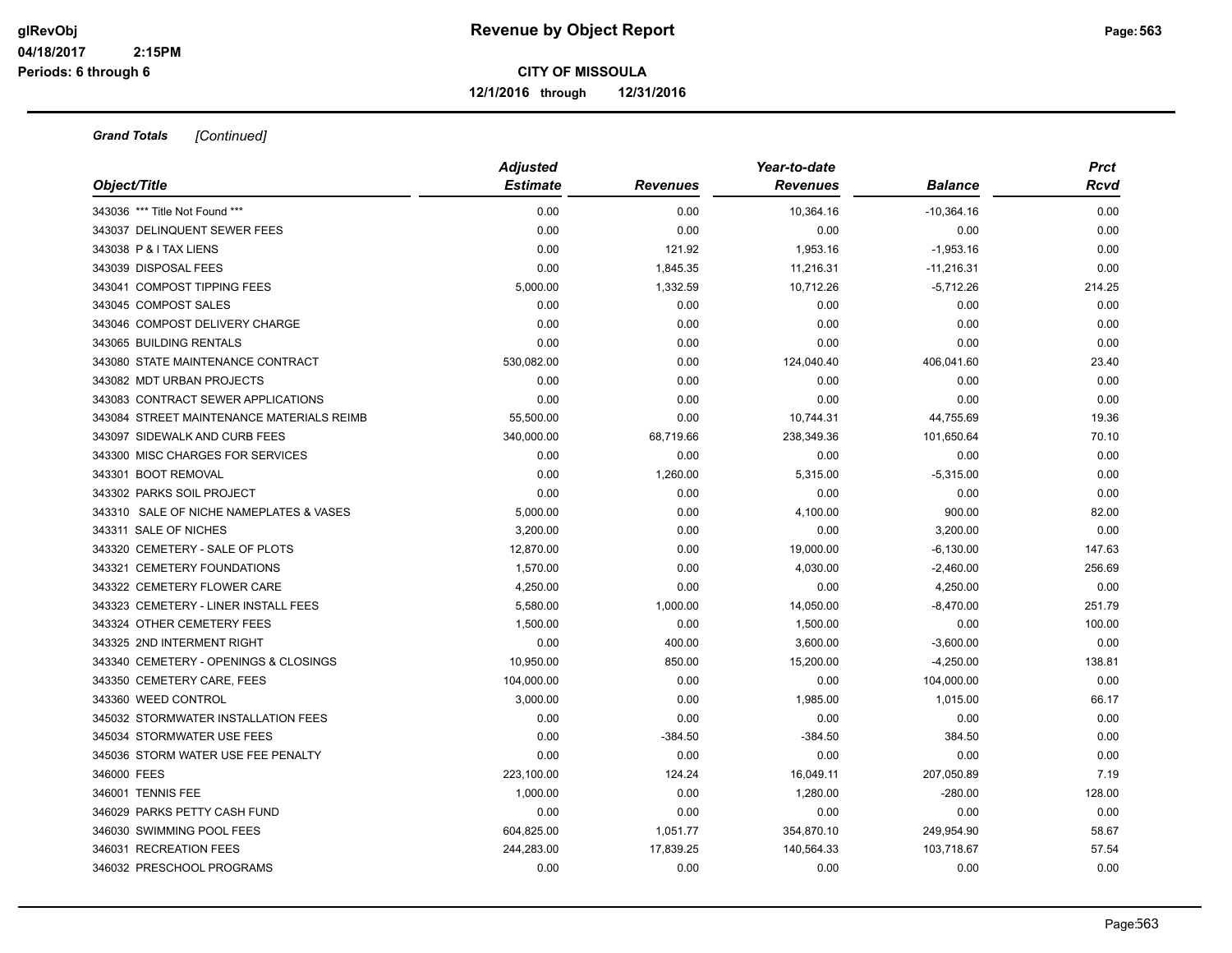|                                                | <b>Adjusted</b> |                 | Year-to-date    |                | Prct        |
|------------------------------------------------|-----------------|-----------------|-----------------|----------------|-------------|
| Object/Title                                   | <b>Estimate</b> | <b>Revenues</b> | <b>Revenues</b> | <b>Balance</b> | <b>Rcvd</b> |
| 346033 PARK FEES/FACILITY RENTALS              | 9,075.00        | 177.49          | 28,227.78       | $-19,152.78$   | 311.05      |
| 346034 GROUNDS MAINTENANCE CONTRACT            | 181,734.00      | 0.00            | 0.00            | 181,734.00     | 0.00        |
| 346036 PARK CONCESSION FEES                    | 23,000.00       | 0.00            | 480.14          | 22,519.86      | 2.09        |
| 346037 YOUTH DRUG COURT CONTRACT               | 11,700.00       | 0.00            | 0.00            | 11,700.00      | 0.00        |
| 346040 MCCORMICK SWIMMING POOL                 | 0.00            | 0.00            | 0.00            | 0.00           | 0.00        |
| 346050 COUNTY PLAYGROUND CONTRACT              | 3,150.00        | 0.00            | 0.00            | 3,150.00       | 0.00        |
| 346051 MONTANA PARKS/REC CONFERENCE 2012       | 4,500.00        | 0.00            | 0.00            | 4,500.00       | 0.00        |
| 346052 PLAYGROUND SAFETY TRAINING              | 0.00            | 0.00            | 0.00            | 0.00           | 0.00        |
| 346053 CITY LIFE PROGRAMS                      | 7,250.00        | 1,925.00        | 4,182.00        | 3,068.00       | 57.68       |
| 346054 PARKS MISC OVERTIME FEES                | 0.00            | 0.00            | 329.34          | $-329.34$      | 0.00        |
| 346055 COUNTY PARK SUPPORT                     | 0.00            | 0.00            | 0.00            | 0.00           | 0.00        |
| 346056 PICNIC SITE FEES                        | 0.00            | 0.00            | 0.00            | 0.00           | 0.00        |
| 346060 CURRENTS SWIMMING FACILITY              | 442,900.00      | 34,776.45       | 186,458.71      | 256,441.29     | 42.10       |
| 346061 CURRENTS ENTERPRISE                     | 0.00            | 0.00            | 0.00            | 0.00           | 0.00        |
| 346062 SPLASH ENTERPRISE                       | 0.00            | 0.00            | 0.00            | 0.00           | 0.00        |
| 346070 RECREATION GENERAL MERCHANDISE          | 0.00            | 0.00            | 0.00            | 0.00           | 0.00        |
| 346080 PAYMENT IN LIEU OF PARKS                | 243,228.00      | 0.00            | 30,760.00       | 212,468.00     | 12.65       |
| 346082 HIGH PARK EASEMENT EXCHANGE             | 0.00            | 0.00            | 0.00            | 0.00           | 0.00        |
| <b>CHARGES FOR SERVICES</b><br><b>Total</b>    | 19,498,641.00   | 1,567,697.37    | 9,703,523.27    | 9,795,117.73   | 49.77       |
| 350000 FINES & FORFEITURES                     |                 |                 |                 |                |             |
| 351013 DRUG FORFEITURES                        | 16,800.00       | 263.00          | 6,575.34        | 10,224.66      | 39.14       |
| 351022 LAW ENFORCEMENT ACADEMY SURCHARGE #5    | 0.00            | 4,761.25        | 10,594.02       | $-10,594.02$   | 0.00        |
| 351031 TRAFFIC FINES                           | 1,356,738.00    | 89,425.80       | 549,983.88      | 806,754.12     | 40.54       |
| 351032 SURCHARGE ON FINES                      | 129,089.00      | 13,366.03       | 52,520.09       | 76,568.91      | 40.69       |
| 351033 PUBLIC DEFENDER FEES                    | 125,000.00      | 4,794.13        | 28,039.51       | 96,960.49      | 22.43       |
| 351034 CELLULAR PHONE FINES                    | 65,000.00       | 8,786.75        | 47,672.00       | 17,328.00      | 73.34       |
| 351035 CELL PHONE FINES: EDUCATION             | 65,000.00       | 8,786.75        | 47,672.00       | 17,328.00      | 73.34       |
| 352000 TICKETS                                 | 0.00            | 0.00            | 0.00            | 0.00           | 0.00        |
| 352001 PARKING TICKET REVENUE                  | 270,000.00      | 17,982.00       | 108,485.50      | 161,514.50     | 40.18       |
| 352002 PARKING FINES                           | 0.00            | 0.00            | 0.00            | 0.00           | 0.00        |
| 355000 FALSE ALARM PENALTY                     | 10,000.00       | 1,222.00        | 3,250.00        | 6,750.00       | 32.50       |
| <b>FINES &amp; FORFEITURES</b><br><b>Total</b> | 2,037,627.00    | 149,387.71      | 854,792.34      | 1,182,834.66   | 41.95       |
| 360000 MISCELLANEOUS REVENUES                  |                 |                 |                 |                |             |
| 360000 MISCELLANEOUS REVENUES                  | 7,125,000.00    | 0.00            | 3.75            | 7,124,996.25   | 0.00        |
| 360001 COPIES                                  | 2.200.00        | 590.00          | 1,222.50        | 977.50         | 55.57       |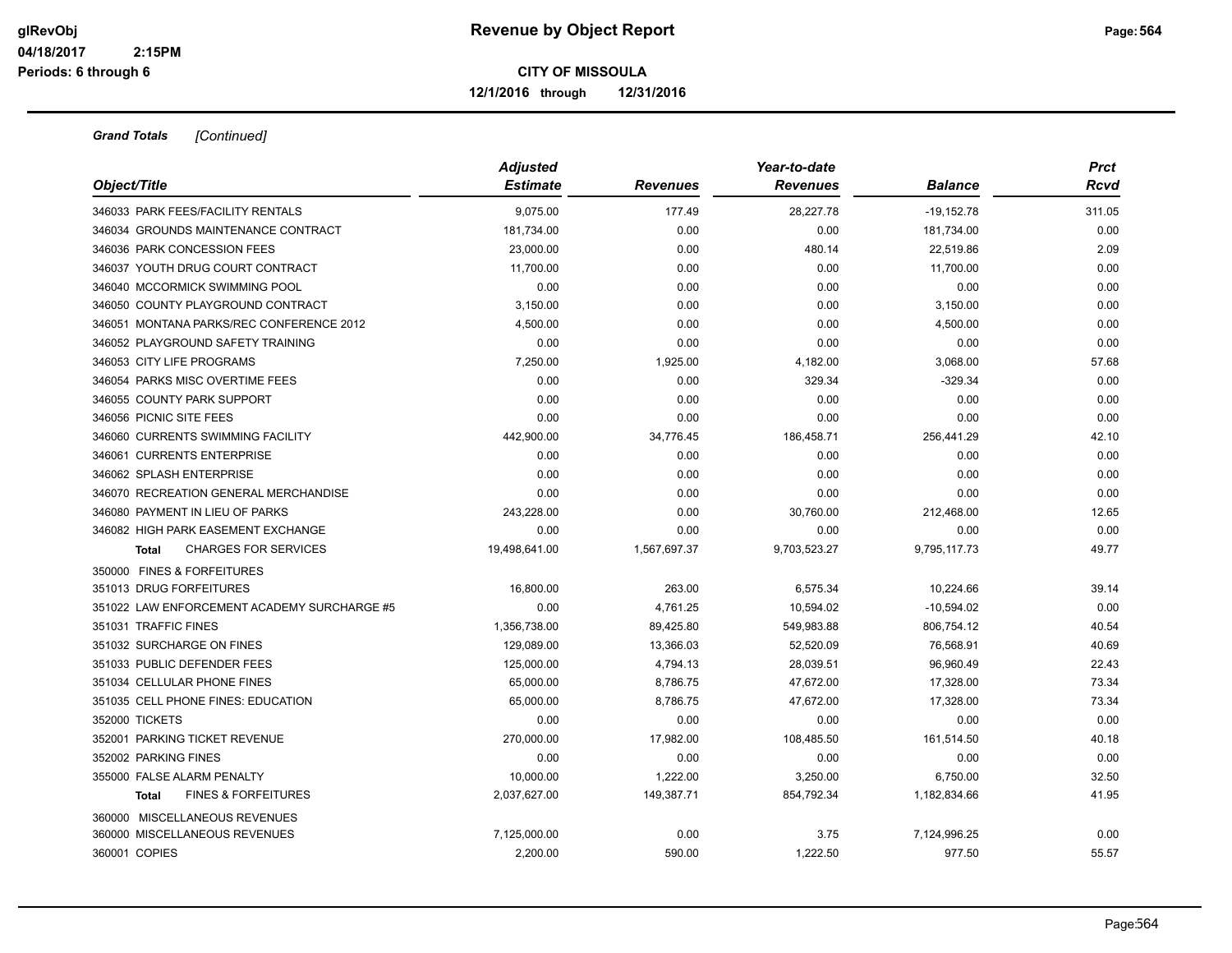| Object/Title                               | <b>Adjusted</b><br><b>Estimate</b> | <b>Revenues</b> | Year-to-date<br><b>Revenues</b> | <b>Balance</b> | <b>Prct</b> |
|--------------------------------------------|------------------------------------|-----------------|---------------------------------|----------------|-------------|
|                                            |                                    |                 |                                 |                | <b>Rcvd</b> |
| 360002 PHONES                              | 0.00                               | 0.00            | 0.00                            | 0.00           | 0.00        |
| 360003 MMIA REIMBURSEMENT-ATTORNEY         | 0.00                               | 0.00            | 0.00                            | 0.00           | 0.00        |
| 360005 LOAN REPAYMENTS                     | 25,000.00                          | 0.00            | 0.00                            | 25,000.00      | 0.00        |
| 360007 RLF REVENUES                        | 0.00                               | 0.00            | 0.00                            | 0.00           | 0.00        |
| 360010 MISCELLANEOUS                       | 1,325,095.00                       | 62,016.04       | 425,755.56                      | 899,339.44     | 32.13       |
| 360011 YOUTH COUNCIL FUNDS                 | 0.00                               | 0.00            | 0.00                            | 0.00           | 0.00        |
| 360012 SEWER GRANT REPAYMENTS              | 0.00                               | 0.00            | 0.00                            | 0.00           | 0.00        |
| 360013 REPAYMENT OF SEWER GRANT            | 7,000.00                           | 0.00            | 8,762.00                        | $-1,762.00$    | 125.17      |
| 360014 REPAYMENT OF LOAN/MHA               | 0.00                               | 0.00            | 0.00                            | 0.00           | 0.00        |
| 360015 CONFERENCE REVENUES - BUILDING      | 0.00                               | 0.00            | 0.00                            | 0.00           | 0.00        |
| 360016 MRA SHARE OF CIVIC STADIUM PARKING  | 0.00                               | 0.00            | 0.00                            | 0.00           | 0.00        |
| 360017 PARK PLANS FORFEITURE               | 0.00                               | 0.00            | 0.00                            | 0.00           | 0.00        |
| 360018 MARKET ON FRONT UTILITY PAYMENTS    | 0.00                               | 0.00            | 787.27                          | $-787.27$      | 0.00        |
| 360019 GARBAGE-MARKET ON FRONT             | 0.00                               | 0.00            | 275.33                          | $-275.33$      | 0.00        |
| 360020 GREENOUGH PARK ENCROACHMENTS        | 0.00                               | 0.00            | 0.00                            | 0.00           | 0.00        |
| 360030 CONTRIBUTIONS FROM PROPERTY OWNERS  | 0.00                               | 0.00            | 0.00                            | 0.00           | 0.00        |
| 360050 OVER/SHORT                          | 0.00                               | 0.00            | 1.00                            | $-1.00$        | 0.00        |
| 360100 REFUNDS                             | 200.00                             | 0.00            | 0.00                            | 200.00         | 0.00        |
| 361000 RATTLESNAKE LAND LEASES             | 0.00                               | 0.00            | 1,000.00                        | $-1,000.00$    | 0.00        |
| 361003 CARAS PARK CONCERT REVENUE          | 0.00                               | 0.00            | 0.00                            | 0.00           | 0.00        |
| 361010 RENTAL REVENUE                      | 120,000.00                         | 3,517.81        | 3,517.81                        | 116,482.19     | 2.93        |
| 361013 CLOSED GRANT REPAYMENTS             | 0.00                               | 0.00            | 0.00                            | 0.00           | 0.00        |
| 361200 RADIO TOWER LEASE PAYMENTS          | 0.00                               | 0.00            | 5,000.00                        | $-5,000.00$    | 0.00        |
| 361201 EKO LAND LEASE                      | 0.00                               | 0.00            | 0.00                            | 0.00           | 0.00        |
| 362000 OTHER MISCELLANEOUS REVENUE         | 20,105.00                          | 0.00            | 32,310.55                       | $-12,205.55$   | 160.71      |
| 362001 MUNICIPAL COURT BAD CHECK CHARGES   | 0.00                               | 0.00            | 0.00                            | 0.00           | 0.00        |
| 362002 BAD CHECK CHARGES                   | 500.00                             | 0.00            | 165.00                          | 335.00         | 33.00       |
| 362003 US BANK FEE REIMBURSEMENT           | 0.00                               | 0.00            | 0.00                            | 0.00           | 0.00        |
| 362004 URD III FACADE IMPROVEMENT LOAN REC | 0.00                               | 0.00            | 0.00                            | 0.00           | 0.00        |
| 362005 LEASE LATE PAYMENT PENALTY          | 0.00                               | 0.00            | 0.00                            | 0.00           | 0.00        |
| 362006 GAIC INSURANCE SETTLEMENT           | 0.00                               | 0.00            | 0.00                            | 0.00           | 0.00        |
| 362007 *** Title Not Found ***             | 0.00                               | 0.00            | 0.00                            | 0.00           | 0.00        |
| 362011 SALE OF UNCLAIMED PROPERTY          | 0.00                               | $-14,109.13$    | 0.00                            | 0.00           | 0.00        |
| 362012 REC/GREEN TAG PROGRAM               | 300.00                             | 0.00            | 0.00                            | 300.00         | 0.00        |
| 363000 ASSESSMENTS PAID                    | 15,000.00                          | 0.00            | 0.00                            | 15,000.00      | 0.00        |
| 363010 LIGHTING ASSESSMENTS                | 380,056.00                         | 325,237.48      | 325.296.20                      | 54,759.80      | 85.59       |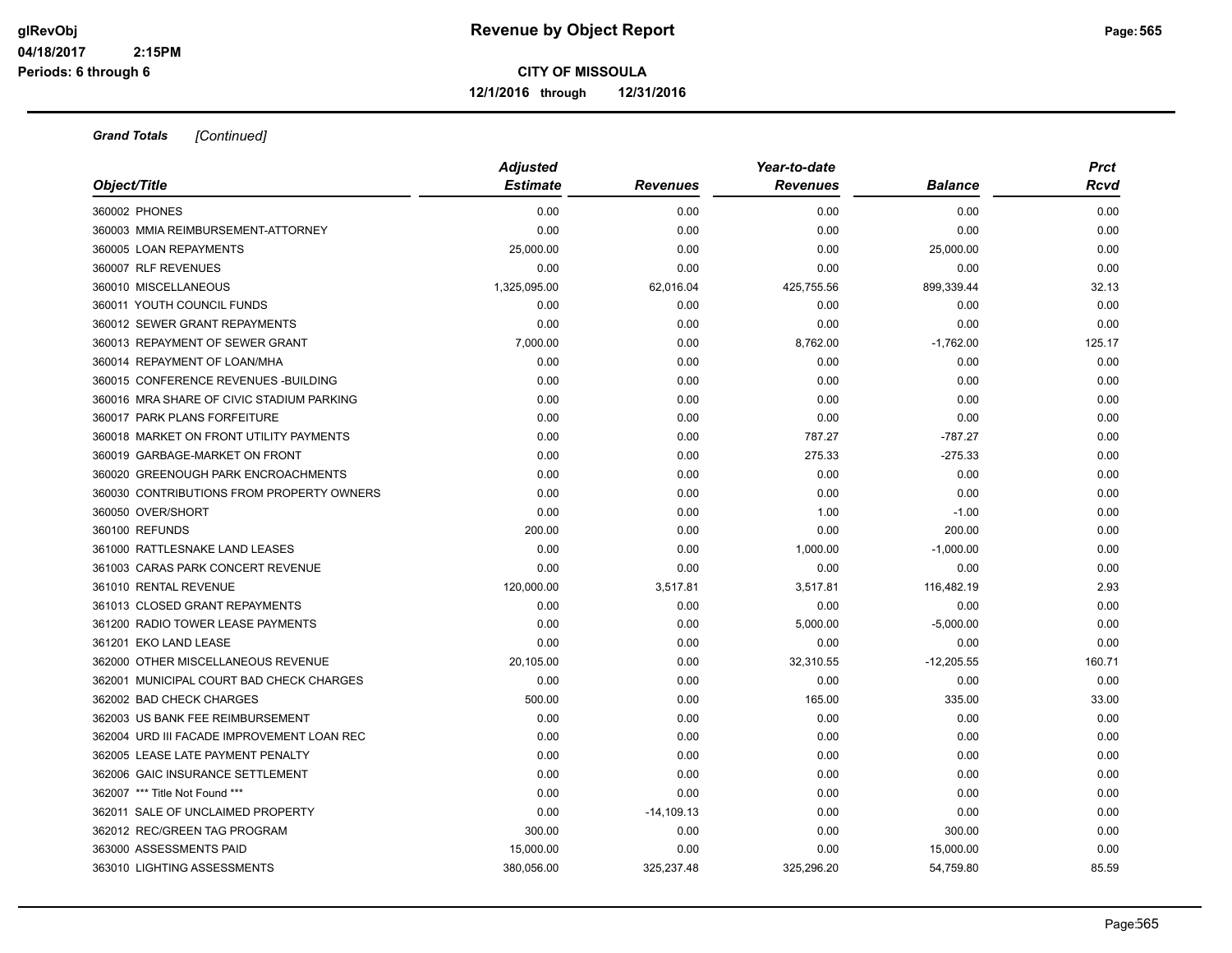| Object/Title                                 | <b>Adjusted</b><br><b>Estimate</b> | <b>Revenues</b> | Year-to-date<br><b>Revenues</b> | <b>Balance</b> | <b>Prct</b><br>Rcvd |
|----------------------------------------------|------------------------------------|-----------------|---------------------------------|----------------|---------------------|
| 363020 PROPERTY ASSESSMENTS                  | 4,667,343.00                       | 2,327,563.79    | 2,359,410.32                    | 2,307,932.68   | 50.55               |
| 363021 PAYOFF PRINCIPAL ASSESSMENTS          | 0.00                               | 31,228.46       | 164,872.58                      | $-164,872.58$  | 0.00                |
| 363022 BOND INTEREST ASSESSMENTS             | 0.00                               | 0.00            | 0.00                            | 0.00           | 0.00                |
| 363030 SIDEWALK AND CURB ASSESSMENTS         | 0.00                               | 0.00            | 0.00                            | 0.00           | 0.00                |
| 363040 PENALTY AND INTEREST                  | 0.00                               | 971.13          | 2,140.25                        | $-2,140.25$    | 0.00                |
| 364012 SALE OF SURPLUS PROPERTY              | 40,000.00                          | 0.00            | 57,992.47                       | $-17,992.47$   | 144.98              |
| 364040 INSURANCE AND DAMAGE RECOVERY         | 40,000.00                          | 9,349.30        | 12,454.31                       | 27,545.69      | 31.14               |
| 364041 WORKERS COMPENSATION REIMBURSEMENT    | 2,500.00                           | 0.00            | 0.00                            | 2,500.00       | 0.00                |
| 364042 EXPENDITURE REIMBURSEMENTS            | 1,200.00                           | 0.00            | 0.00                            | 1,200.00       | 0.00                |
| 364043 RATTLESNAKE CORRIDOR REIMBURSEMENT    | 10,000.00                          | 0.00            | 7,722.00                        | 2,278.00       | 77.22               |
| 364044 EMERGENCY RESPONSE REIMBURSEMENT      | 50,000.00                          | 0.00            | 0.00                            | 50,000.00      | 0.00                |
| 364047 MMIA EXPENDITURE REIMBURSEMENT        | 0.00                               | 0.00            | 0.00                            | 0.00           | 0.00                |
| 364051 DOT RADAR GRANT                       | 0.00                               | 0.00            | 0.00                            | 0.00           | 0.00                |
| 364053 EXPENDITURE REIMB-FIRE SERVICES       | 0.00                               | 0.00            | 0.00                            | 0.00           | 0.00                |
| 364060 REIMB LETTER OF CREDIT-709 PARKVIEW   | 0.00                               | 0.00            | 0.00                            | 0.00           | 0.00                |
| 364061 REIMB LETTER OF CREDIT-LINNEA LANE    | 0.00                               | 0.00            | 0.00                            | 0.00           | 0.00                |
| 365000 DONATIONS                             | 58,410.00                          | 0.00            | 1,409.45                        | 57,000.55      | 2.41                |
| 365001 *** Title Not Found ***               | 0.00                               | 36,047.14       | 63,022.53                       | $-63,022.53$   | 0.00                |
| 365002 OTHER RECREATION DONATIONS            | 70,000.00                          | 700.00          | 7,430.12                        | 62,569.88      | 10.61               |
| 365003 DONATIONS - SMOKE ALARMS              | 0.00                               | 0.00            | 100.55                          | $-100.55$      | 0.00                |
| 365004 GRANT CR TRAIL ASSN DONATION          | 0.00                               | 0.00            | 0.00                            | 0.00           | 0.00                |
| 365005 DONATIONS - ARCO                      | 0.00                               | 0.00            | 0.00                            | 0.00           | 0.00                |
| 365009 DONATIONS - BASKETBALL/TENNIS COURT   | 45,000.00                          | 24.00           | 1,224.00                        | 43,776.00      | 2.72                |
| 365010 FRIENDS OF MISSOULA PARKS DONATION    | 0.00                               | 0.00            | 0.00                            | 0.00           | 0.00                |
| 365015 DONATIONS - COMBAT CHALLENGE          | 0.00                               | 0.00            | 0.00                            | 0.00           | 0.00                |
| 365016 LOCAL MATCH MDT                       | 30,000.00                          | 0.00            | 2,027.44                        | 27,972.56      | 6.76                |
| 365017 LOCAL MATCH TRANSIT                   | 0.00                               | 0.00            | 0.00                            | 0.00           | 0.00                |
| 365018 DONATIONS - MLCT CONFERENCE           | 0.00                               | 0.00            | 0.00                            | 0.00           | 0.00                |
| 365019 PARKS DONATIONS                       | 271,100.00                         | 3,406.08        | 17,783.37                       | 253,316.63     | 6.56                |
| 365020 OPEN SPACE DONATIONS                  | 10,000.00                          | 0.00            | 25.00                           | 9,975.00       | 0.25                |
| 365021 PARKS AND RECS GRANTS & CONTRIBUTIONS | 0.00                               | 0.00            | 15,000.00                       | $-15,000.00$   | 0.00                |
| 365022 NEIGHBORHOOD COUNCIL DONATIONS        | 0.00                               | 0.00            | 0.00                            | 0.00           | 0.00                |
| 365023 NORTHWESTERN ENERGY GRANT             | 0.00                               | 0.00            | 0.00                            | 0.00           | 0.00                |
| 365030 DONATIONS STADIUM R&D                 | 0.00                               | 0.00            | 0.00                            | 0.00           | 0.00                |
| 365100 RECREATION OUTDOOR                    | 30,000.00                          | 0.00            | 1,148.00                        | 28,852.00      | 3.83                |
| 365101 RECREATION SCHOLARSHIP                | 0.00                               | 1,316.30        | 5,137.29                        | $-5,137.29$    | 0.00                |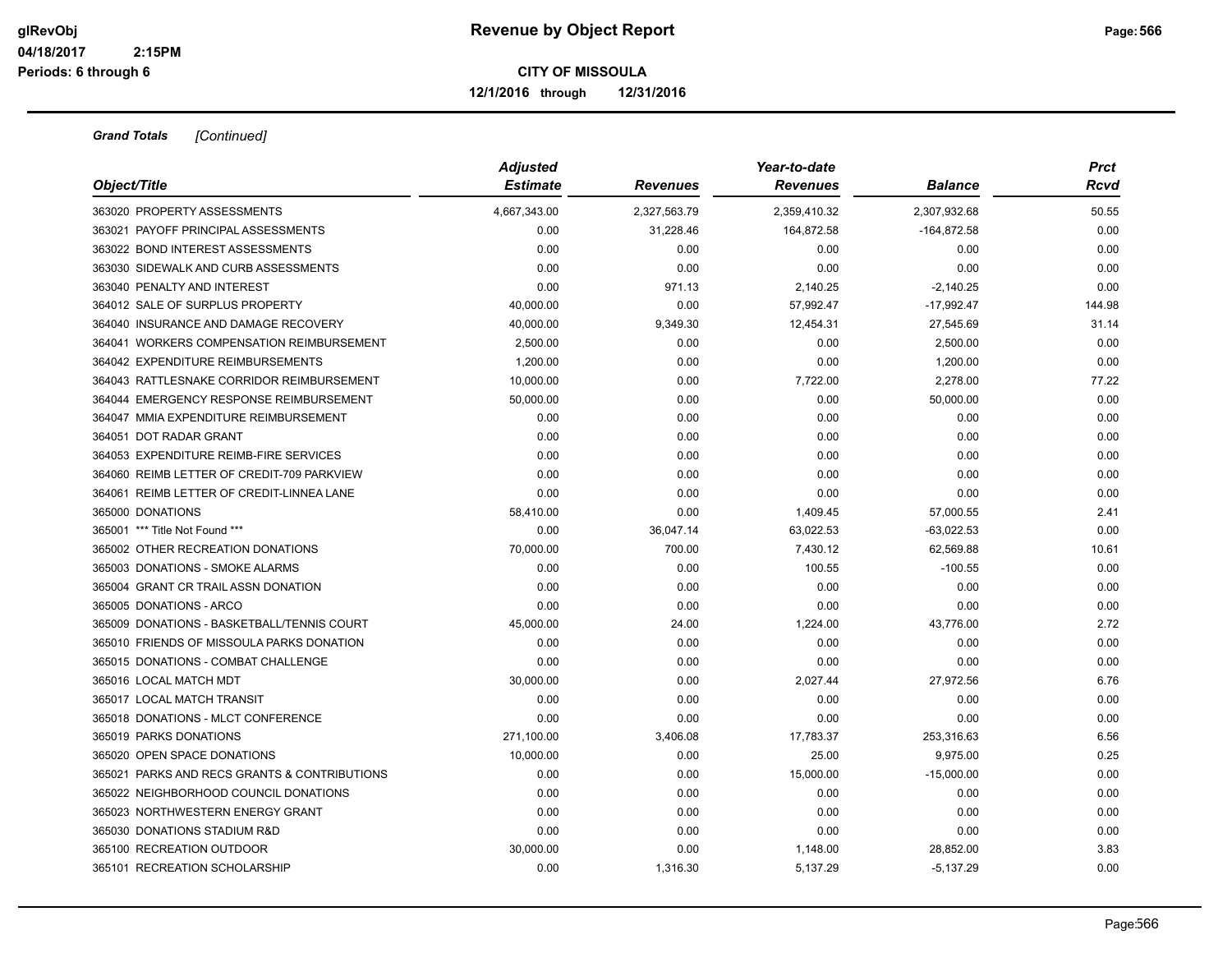|                                                           | <b>Adjusted</b> |                 | Year-to-date    |                 | <b>Prct</b> |
|-----------------------------------------------------------|-----------------|-----------------|-----------------|-----------------|-------------|
| Object/Title                                              | <b>Estimate</b> | <b>Revenues</b> | <b>Revenues</b> | <b>Balance</b>  | <b>Rcvd</b> |
| 365102 RECREATION YOUTH & ADULT SPORTS                    | 0.00            | 0.00            | 400.00          | $-400.00$       | 0.00        |
| 365103 URBAN FORESTRY PROGRAMS                            | 55,000.00       | 0.00            | 1,948.00        | 53,052.00       | 3.54        |
| 365109 CONSERVATION LANDS DONATIONS                       | 20,000.00       | 0.00            | 0.00            | 20,000.00       | 0.00        |
| 368000 SALE OF COINS                                      | 0.00            | 0.00            | 0.00            | 0.00            | 0.00        |
| 368001 SALE OF POLICE PROMOTIONS                          | 0.00            | 0.00            | 0.00            | 0.00            | 0.00        |
| 368002 SALE OF FIRE PROMOTIONS                            | 0.00            | 0.00            | 0.00            | 0.00            | 0.00        |
| <b>Total</b><br><b>MISCELLANEOUS REVENUES</b>             | 14,421,009.00   | 2,787,858.40    | 3,525,344.65    | 10,895,664.35   | 24.45       |
| 370000 INVESTMENTS & ROYALTY EARNINGS                     |                 |                 |                 |                 |             |
| 371010 INTEREST ON INVESTMENTS                            | 3,500.00        | 665,421.00      | 665,559.26      | $-662,059.26$   | 19,015.98   |
| 371020 GAIN/LOSS IN MARKET VALUE OF INVESTMENTS           | 0.00            | 0.00            | 0.00            | 0.00            | 0.00        |
| 371500 INTEREST ON INTERFUND LOAN                         | 0.00            | 0.00            | 0.00            | 0.00            | 0.00        |
| 373002 LOAN REPAYMENT - FAMILY SERVICES                   | 70,000.00       | 0.00            | 0.00            | 70,000.00       | 0.00        |
| 373006 BURNS ST COMMONS                                   | 0.00            | 0.00            | 0.00            | 0.00            | 0.00        |
| <b>INVESTMENTS &amp; ROYALTY EARNINGS</b><br><b>Total</b> | 73,500.00       | 665,421.00      | 665,559.26      | -592,059.26     | 905.52      |
| 380000 OTHER FINANCING SOURCES                            |                 |                 |                 |                 |             |
| 380000 OTHER FINANCING SOURCES                            | 0.00            | 0.00            | 0.00            | 0.00            | 0.00        |
| 381000 LOAN PROCEEDS                                      | 0.00            | 0.00            | 0.00            | 0.00            | 0.00        |
| 381002 SRF LOAN                                           | 0.00            | 0.00            | 0.00            | 0.00            | 0.00        |
| 381009 TRANSFERS IN                                       | 516,220.00      | 0.00            | 0.00            | 516,220.00      | 0.00        |
| 381010 BOND PROCEEDS                                      | 401,084.00      | 149,500.00      | 1,001,616.54    | $-600,532.54$   | 249.73      |
| 381011 OPEN SPACE REVENUE                                 | 0.00            | 0.00            | 0.00            | 0.00            | 0.00        |
| 381012 \$680,000 FIRE GF DEBT                             | 0.00            | 0.00            | 0.00            | 0.00            | 0.00        |
| 381015 \$1,010,000 LIMITED TAX GO BONDS 2010C             | 0.00            | 0.00            | 0.00            | 0.00            | 0.00        |
| 381020 REVENUE BONDS                                      | 2,517,966.00    | 0.00            | 0.00            | 2,517,966.00    | 0.00        |
| 381024 MARY AVENUE BOND PROCEEDS                          | 0.00            | 0.00            | 3,000,000.00    | $-3,000,000.00$ | 0.00        |
| 381025 BOND PROCEEDS                                      | 0.00            | 0.00            | 0.00            | 0.00            | 0.00        |
| 381026 DEBT SERVICE/BROWNSFIELD RLF 1.125M                | 0.00            | 0.00            | 0.00            | 0.00            | 0.00        |
| 381027 SOUTH RESERVE TRAIL CROSSING 5.M                   | 0.00            | 0.00            | 0.00            | 0.00            | 0.00        |
| 381028 BOND PROCEEDS-MILL SITE                            | 0.00            | 0.00            | 0.00            | 0.00            | 0.00        |
| 381029 PARKING STRUCTURE BOND PROCEEDS                    | 0.00            | 0.00            | 0.00            | 0.00            | 0.00        |
| 381030 SID BONDS PROCEEDS                                 | 0.00            | 0.00            | 2,869,735.00    | $-2,869,735.00$ | 0.00        |
| 381070 PROCEEDS FROM NOTES/LOANS/INTERCAP                 | 0.00            | 0.00            | 0.00            | 0.00            | 0.00        |
| 381071 WILMA NOTE PROCEEDS                                | 0.00            | 0.00            | 0.00            | 0.00            | 0.00        |
| 381072 FIB NOTE PROCEEDS                                  | 0.00            | 0.00            | 0.00            | 0.00            | 0.00        |
| 381074 CIVIC STADIUM TIF NOTES 1.5M                       | 0.00            | 0.00            | 0.00            | 0.00            | 0.00        |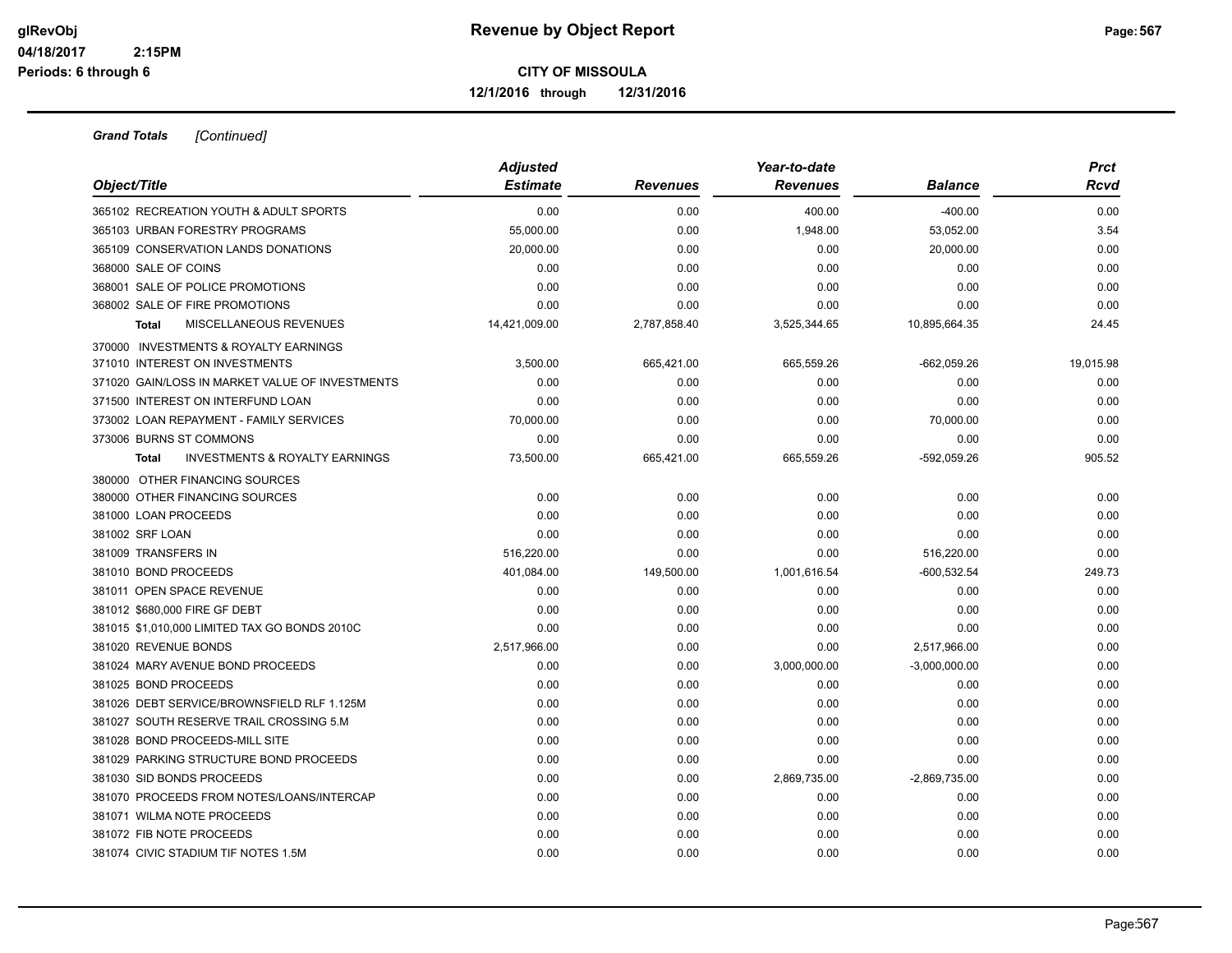| Object/Title                                   | <b>Adjusted</b><br><b>Estimate</b> | <b>Revenues</b> | Year-to-date<br><b>Revenues</b> | <b>Balance</b>  | <b>Prct</b><br><b>Rcvd</b> |
|------------------------------------------------|------------------------------------|-----------------|---------------------------------|-----------------|----------------------------|
| 381090 PROCEEDS FROM CAPITAL LEASE             | 632.258.00                         | 0.00            |                                 | $-1,126,168.64$ | 278.12                     |
| 382000 *** Title Not Found ***<br>0.00         |                                    | 0.00            | 1,758,426.64<br>0.00            | 0.00            | 0.00                       |
| 382010 SALE OF FIXED ASSETS                    | 0.00                               | 0.00            | 0.00                            | 0.00            | 0.00                       |
| 383000 OPERATING TRANSFERS                     | 485,312.00                         | 123,916.75      | 398,874.75                      | 86,437.25       | 82.19                      |
| 383001 TRANS FR FLUSHING DISTRICT              | 41,200.00                          | 20,600.00       | 20,600.00                       | 20,600.00       | 50.00                      |
| 383002 TRANS FR GAS TAX                        | 564,000.00                         | 282,000.00      | 282,000.00                      | 282,000.00      | 50.00                      |
| 383003 TRANS FR COMPREHENSIVE INSURANCE LEVY   | 0.00                               | 0.00            | 0.00                            | 0.00            | 0.00                       |
| 383004 TRANS FR EMPLOYEE HEALTH INSURANCE LEVY | 4,778,675.00                       | 2,389,338.00    | 2,389,338.00                    | 2,389,337.00    | 50.00                      |
| 383007 TRANS FR CABLE FRANCHISE                | 301,433.00                         | 150,717.00      | 150,717.00                      | 150,716.00      | 50.00                      |
| 383008 TRANS FR RUSSELL PARK DISTRICT          | 0.00                               | 0.00            | 0.00                            | 0.00            | 0.00                       |
| 383009 TRANS FR TITLE I                        | 0.00                               | 0.00            | 0.00                            | 0.00            | 0.00                       |
| 383010 TRANS FR CIP                            | 11,387.00                          | 0.00            | 0.00                            | 11,387.00       | 0.00                       |
| 383011 TRANS FR SID REVOLVING                  | 100,000.00                         | 0.00            | 0.00                            | 100,000.00      | 0.00                       |
| 383013 TRANS FR SID DEBT SERVICE               | 0.00                               | 0.00            | 0.00                            | 0.00            | 0.00                       |
| 383014 TRANS FR MRA                            | 3,783,607.00                       | 0.00            | $-203, 142.95$                  | 3,986,749.95    | $-5.37$                    |
| 383015 TRANS FR MPC                            | 0.00                               | 0.00            | 25,000.00                       | $-25,000.00$    | 0.00                       |
| 383016 TRANS FR TAX INCREMENT BOND             | 0.00                               | 0.00            | 0.00                            | 0.00            | 0.00                       |
| 383017 TRANS FR BUILDING                       | 0.00                               | 0.00            | 0.00                            | 0.00            | 0.00                       |
| 383018 TRANS FR WILLOWWOOD PARK DISTRICT       | 0.00                               | 0.00            | 0.00                            | 0.00            | 0.00                       |
| 383020 TRANS FR CEMETERY CARE                  | 0.00                               | 0.00            | 0.00                            | 0.00            | 0.00                       |
| 383021 TRANS FR P&R TRAILS DEVLP               | 0.00                               | 0.00            | 0.00                            | 0.00            | 0.00                       |
| 383022 TRANS FR OPEN SPACE BOND                | 0.00                               | 0.00            | 0.00                            | 0.00            | 0.00                       |
| 383023 TRANS FR DRUG FORFEITURE                | 0.00                               | 0.00            | 0.00                            | 0.00            | 0.00                       |
| 383024 TRANS FR SEWER CLEARING                 | 7,743,387.00                       | 0.00            | 0.00                            | 7,743,387.00    | 0.00                       |
| 383025 TRANS FR SEWER R & D                    | 0.00                               | 0.00            | 0.00                            | 0.00            | 0.00                       |
| 383026 TRANS FR CDBG                           | 0.00                               | 0.00            | 90,303.40                       | $-90,303.40$    | 0.00                       |
| 383027 TRANS FR URD                            | 0.00                               | 0.00            | 0.00                            | 0.00            | 0.00                       |
| 383028 TRANS FROM GF FOR HEALTH RESERVE        | 0.00                               | 0.00            | 147,333.36                      | $-147,333.36$   | 0.00                       |
| 383029 TRANS FR GENERAL                        | 2,075,475.00                       | 445,868.74      | 481,299.32                      | 1,594,175.68    | 23.19                      |
| 383034 TRANS FR 01 SERIES DEBT SERVICE         | 0.00                               | 0.00            | 0.00                            | 0.00            | 0.00                       |
| 383036 TRANSFER - GRANT                        | 0.00                               | 0.00            | 0.00                            | 0.00            | 0.00                       |
| 383037 TRANSFER FROM URD II                    | 250,000.00                         | 0.00            | 0.00                            | 250,000.00      | 0.00                       |
| 383038 TRANSFER - URD III                      | 0.00                               | 0.00            | 0.00                            | 0.00            | 0.00                       |
| 383039 FROM SID TRANSFERS                      | 0.00                               | 0.00            | 0.00                            | 0.00            | 0.00                       |
| 383040 TRANSFER FROM CITY GRANTS               | 0.00                               | 0.00            | 0.00                            | 0.00            | 0.00                       |
| 383041 TRANS FR CDBG                           | 0.00                               | 0.00            | 0.00                            | 0.00            | 0.00                       |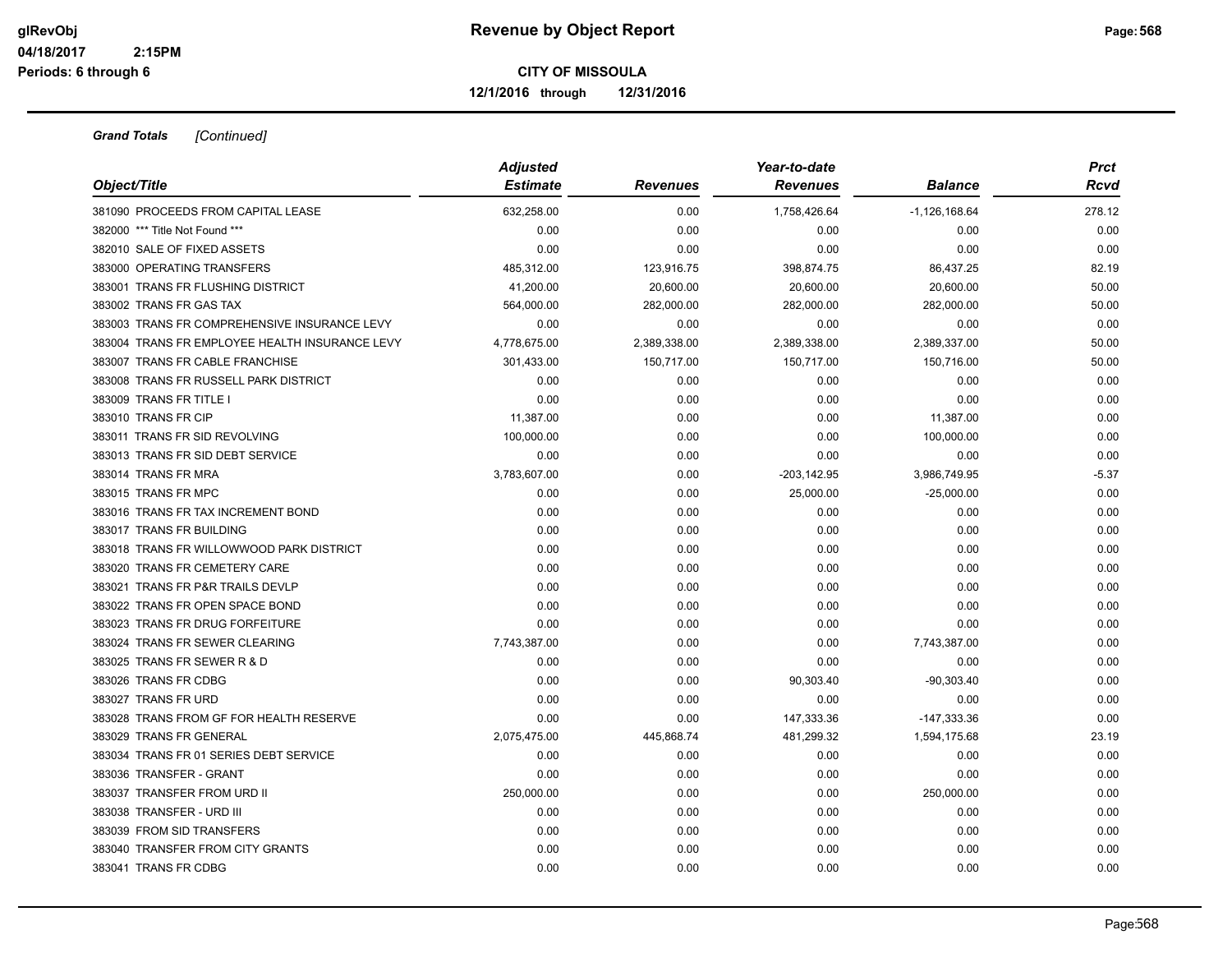| Object/Title                                   | <b>Adjusted</b><br><b>Estimate</b> | <b>Revenues</b> | Year-to-date<br><b>Revenues</b> | <b>Balance</b> | <b>Prct</b><br>Rcvd |
|------------------------------------------------|------------------------------------|-----------------|---------------------------------|----------------|---------------------|
|                                                |                                    |                 |                                 |                |                     |
| 383042 TRANSFERS FROM OTHER FUNDS              | 270,238.00                         | 0.00            | 0.00                            | 270,238.00     | 0.00                |
| 383043 TRANSFERS FROM IMPACT FEES              | 0.00                               | 0.00            | 0.00                            | 0.00           | 0.00                |
| 383044 TRANSFER FROM PYMT IN LIEU OF PARKS     | 0.00                               | 0.00            | 0.00                            | 0.00           | 0.00                |
| 383045 TRANSFER FROM PARK ENTERPRISE           | 0.00                               | 0.00            | 0.00                            | 0.00           | 0.00                |
| 383046 TRANS FR PARKS MAINTENANCE DIST         | 0.00                               | 0.00            | 0.00                            | 0.00           | 0.00                |
| 383047 TRANS FR STREET MAINTENANCE DISTRICT    | 0.00                               | 0.00            | 0.00                            | 0.00           | 0.00                |
| 383050 TRANSFER FROM IMPACT FEES               | 0.00                               | 0.00            | 0.00                            | 0.00           | 0.00                |
| 383060 TRANSFERS FROM FRONT ST URD             | 0.00                               | 0.00            | 0.00                            | 0.00           | 0.00                |
| 383061 TRANSFERS FROM PARK IMPACT FEES         | 0.00                               | 0.00            | 0.00                            | 0.00           | 0.00                |
| 383062 TRANSFERS FROM PARK SIDS                | 0.00                               | 0.00            | 0.00                            | 0.00           | 0.00                |
| 383063 TRANSF FROM SAFETY-LU (CTEP)FUND        | 0.00                               | 0.00            | 0.00                            | 0.00           | 0.00                |
| 383065 TRANSFER FROM WWTF                      | 50,213.00                          | 0.00            | 0.00                            | 50,213.00      | 0.00                |
| 383066 TRANSFER FROM FRONT ST CLEARING         | 339,497.00                         | 0.00            | $-17,603.78$                    | 357,100.78     | $-5.19$             |
| 383067 TRANSFER FROM FSPS                      | 70,235.00                          | 0.00            | 0.00                            | 70,235.00      | 0.00                |
| 383068 TRANSFER FROM SUBORDINATE LIEN          | 0.00                               | 0.00            | 0.00                            | 0.00           | 0.00                |
| 383400 CAPITAL CONTRIBUTION                    | 0.00                               | 0.00            | 0.00                            | 0.00           | 0.00                |
| 384000 GUARANTOR REVENUE                       | 0.00                               | 0.00            | 0.00                            | 0.00           | 0.00                |
| OTHER FINANCING SOURCES<br>Total               | 24,932,187.00                      | 3,561,940.49    | 12,394,497.28                   | 12,537,689.72  | 49.71               |
| 390000 INTERNAL SERVICES                       |                                    |                 |                                 |                |                     |
| 396001 INSURANCE REIMBURSEMENTS                | 0.00                               | 0.00            | 0.00                            | 0.00           | 0.00                |
| 396002 CITY CONTRIBUTIONS                      | 3,210,660.00                       | 254,076.01      | 1,724,251.55                    | 1,486,408.45   | 53.70               |
| 396003 EMPLOYEE DEDUCTION CONTRIBUTIONS        | 734,400.00                         | 33,641.88       | 704,689.16                      | 29,710.84      | 95.95               |
| 396004 RETIREE CONTRIBUTIONS                   | 436,800.00                         | 40,265.28       | 178,593.37                      | 258,206.63     | 40.89               |
| 396005 FIRE + POLICE ADDTL HEALTH CONTRIB      | 1,340,640.00                       | 68,094.00       | 934,326.00                      | 406,314.00     | 69.69               |
| 396006 RX REBATES                              | 0.00                               | 0.00            | 6,776.08                        | $-6,776.08$    | 0.00                |
| 396007 OTHER PARTICIPANT HEALTH PREM CONTRIB   | 0.00                               | 0.00            | 912.45                          | $-912.45$      | 0.00                |
| 396008 COBRA CONTRIBUTIONS                     | 0.00                               | 0.00            | 0.00                            | 0.00           | 0.00                |
| 396009 WELLNESS PROGRAM CONTRIBUTIONS          | 0.00                               | 0.00            | 0.00                            | 0.00           | 0.00                |
| 396010 EMPLOYEE SUPPLI LIFE INSURANCE CONTRI   | 0.00                               | 1,393.30        | 14,516.14                       | $-14,516.14$   | 0.00                |
| 396011 EMPLOYEE VISION INSURANCE CONTRIBUTIONS | 0.00                               | 112.13          | 794.23                          | $-794.23$      | 0.00                |
| 399999 NEW REQUESTS FUNDING                    | 0.00                               | 0.00            | 0.00                            | 0.00           | 0.00                |
| <b>INTERNAL SERVICES</b><br><b>Total</b>       | 5,722,500.00                       | 397,582.60      | 3,564,858.98                    | 2,157,641.02   | 62.30               |
| 430000 MILLER CREEK                            |                                    |                 |                                 |                |                     |
| 430230 MILLER CR TWITE CONSTRUCTION            | 0.00                               | 0.00            | 0.00                            | 0.00           | 0.00                |
| <b>MILLER CREEK</b><br>Total                   | 0.00                               | 0.00            | 0.00                            | 0.00           | 0.00                |